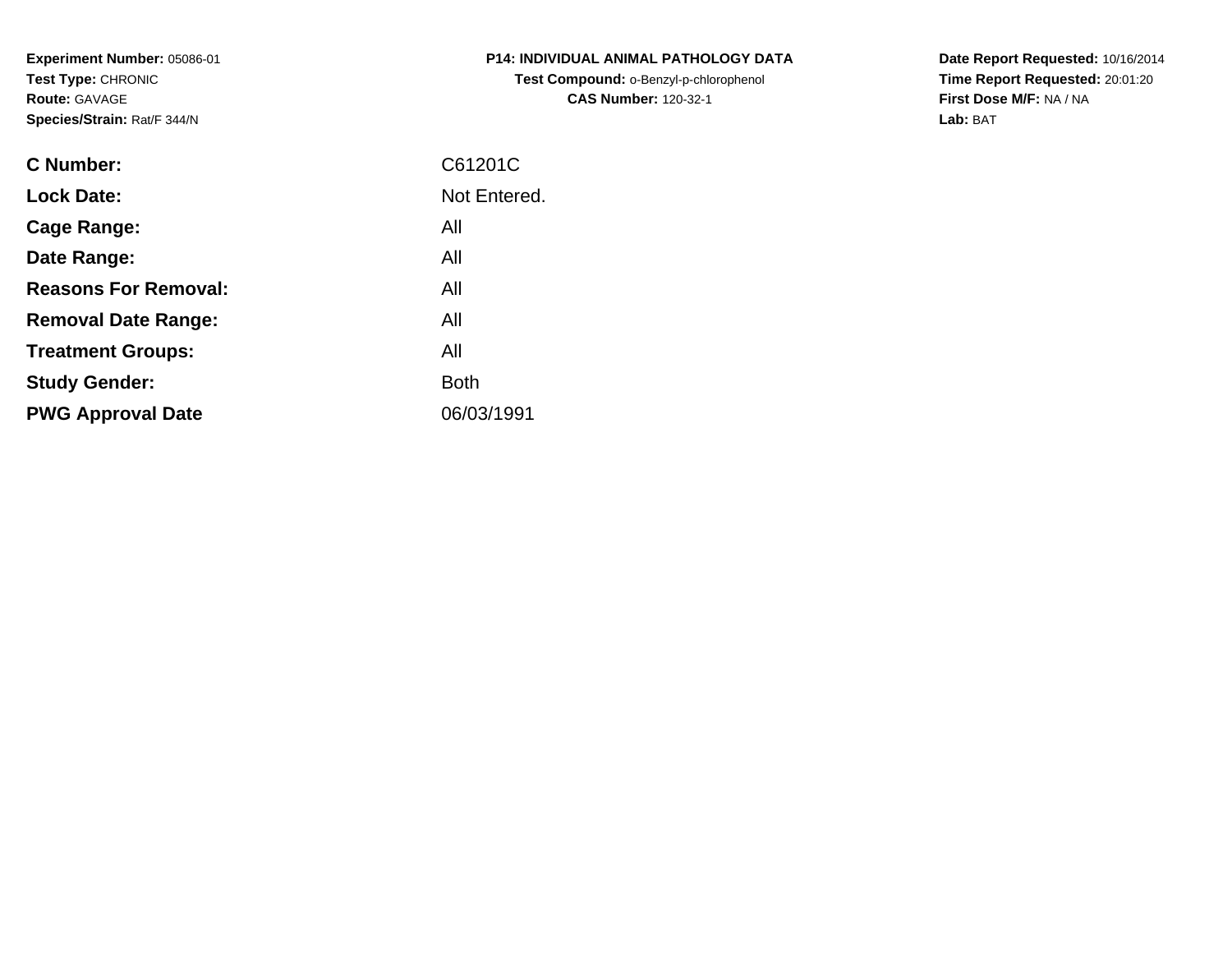| Experiment Number: 05086-01<br>Test Type: CHRONIC<br><b>Route: GAVAGE</b><br>Species/Strain: Rat/F 344/N | P14: INDIVIDUAL ANIMAL PATHOLOGY DATA<br>Test Compound: o-Benzyl-p-chlorophenol<br><b>CAS Number: 120-32-1</b> |                                   | Date Report Requested: 10/16/2014<br>Time Report Requested: 20:01:20<br>First Dose M/F: NA / NA<br>Lab: BAT |  |  |
|----------------------------------------------------------------------------------------------------------|----------------------------------------------------------------------------------------------------------------|-----------------------------------|-------------------------------------------------------------------------------------------------------------|--|--|
| <b>ANIMAL ID: 1</b>                                                                                      | <b>TRT#: 1</b>                                                                                                 | <b>SEX: Male</b>                  | DAY ON TEST: 610                                                                                            |  |  |
|                                                                                                          | DOSE: 0MG/KG<br>$M_{\odot}$                                                                                    | <b>DISP:</b> Moribund Sacrifice   | HISTO: 863111                                                                                               |  |  |
|                                                                                                          |                                                                                                                | ORGAN AND ACCOUNTABLE SITE STATUS |                                                                                                             |  |  |
| <b>NORMAL</b>                                                                                            |                                                                                                                |                                   |                                                                                                             |  |  |
| <b>Adrenal Gland - Cortex</b>                                                                            | Bone                                                                                                           | <b>Bone Marrow</b>                | Epididymis                                                                                                  |  |  |
| Esophagus                                                                                                | Intestine Large - Cecum                                                                                        | Intestine Large - Colon           | Intestine Large - Rectum                                                                                    |  |  |
| Intestine Small - Duodenum                                                                               | Intestine Small - Ileum                                                                                        | Intestine Small - Jejunum         | Islets, Pancreatic                                                                                          |  |  |
| Lymph Node - Mesenteric                                                                                  | Mammary Gland                                                                                                  | Nose                              | Pancreas                                                                                                    |  |  |
| Parathyroid Gland                                                                                        | Prostate                                                                                                       | Salivary Glands                   | <b>Seminal Vesicle</b>                                                                                      |  |  |
| Stomach - Forestomach                                                                                    | Stomach - Glandular                                                                                            | Thymus                            | <b>Thyroid Gland</b>                                                                                        |  |  |
| Trachea                                                                                                  | <b>Urinary Bladder</b>                                                                                         |                                   |                                                                                                             |  |  |
| <b>OBSERVATIONS</b>                                                                                      |                                                                                                                |                                   |                                                                                                             |  |  |
| <b>Adrenal Gland</b>                                                                                     | Medulla                                                                                                        | Hyperplasia                       | Mild                                                                                                        |  |  |
| Brain                                                                                                    |                                                                                                                | Compression                       |                                                                                                             |  |  |
| Heart                                                                                                    | Myocardium                                                                                                     | Degeneration                      | Chronic, Mild                                                                                               |  |  |
| Kidney                                                                                                   |                                                                                                                | Nephropathy                       | Mild                                                                                                        |  |  |
| Liver                                                                                                    |                                                                                                                | <b>Basophilic Focus</b>           |                                                                                                             |  |  |
|                                                                                                          | <b>Bile Duct</b>                                                                                               | Hyperplasia                       | Minimal                                                                                                     |  |  |
|                                                                                                          |                                                                                                                | Leukemia Mononuclear              |                                                                                                             |  |  |
|                                                                                                          |                                                                                                                | <b>Mixed Cell Focus</b>           |                                                                                                             |  |  |
| Lung                                                                                                     |                                                                                                                | Leukemia Mononuclear              |                                                                                                             |  |  |
| Lymph Node                                                                                               | Mandibular, Sinus                                                                                              | Ectasia                           | Moderate                                                                                                    |  |  |
| Note: ECTASIA<br>$TGLs = 1-11$                                                                           |                                                                                                                |                                   |                                                                                                             |  |  |
| <b>Pituitary Gland</b>                                                                                   | <b>Pars Distalis</b>                                                                                           | Adenoma                           |                                                                                                             |  |  |
| Note: ADENOMA<br>$TGLs = 4-14$                                                                           |                                                                                                                |                                   |                                                                                                             |  |  |
| <b>Preputial Gland</b>                                                                                   |                                                                                                                | Adenoma                           |                                                                                                             |  |  |
| Note: ADENOMA<br>$TGLs = 2-12$                                                                           |                                                                                                                |                                   |                                                                                                             |  |  |
| Skin                                                                                                     |                                                                                                                | Keratoacanthoma                   |                                                                                                             |  |  |
| Note: KERATOACANTHMA   TGLs = 3-13                                                                       |                                                                                                                |                                   |                                                                                                             |  |  |
| Spleen                                                                                                   |                                                                                                                | Leukemia Mononuclear              |                                                                                                             |  |  |
| <b>Testes</b>                                                                                            | Bilateral, Interstit Cell                                                                                      | Adenoma                           |                                                                                                             |  |  |
| PRIMARY CAUSE OF DEATH                                                                                   |                                                                                                                |                                   |                                                                                                             |  |  |
| Animal Note: MORIBUND DUE TO PITUITARY TUMOR.                                                            |                                                                                                                |                                   |                                                                                                             |  |  |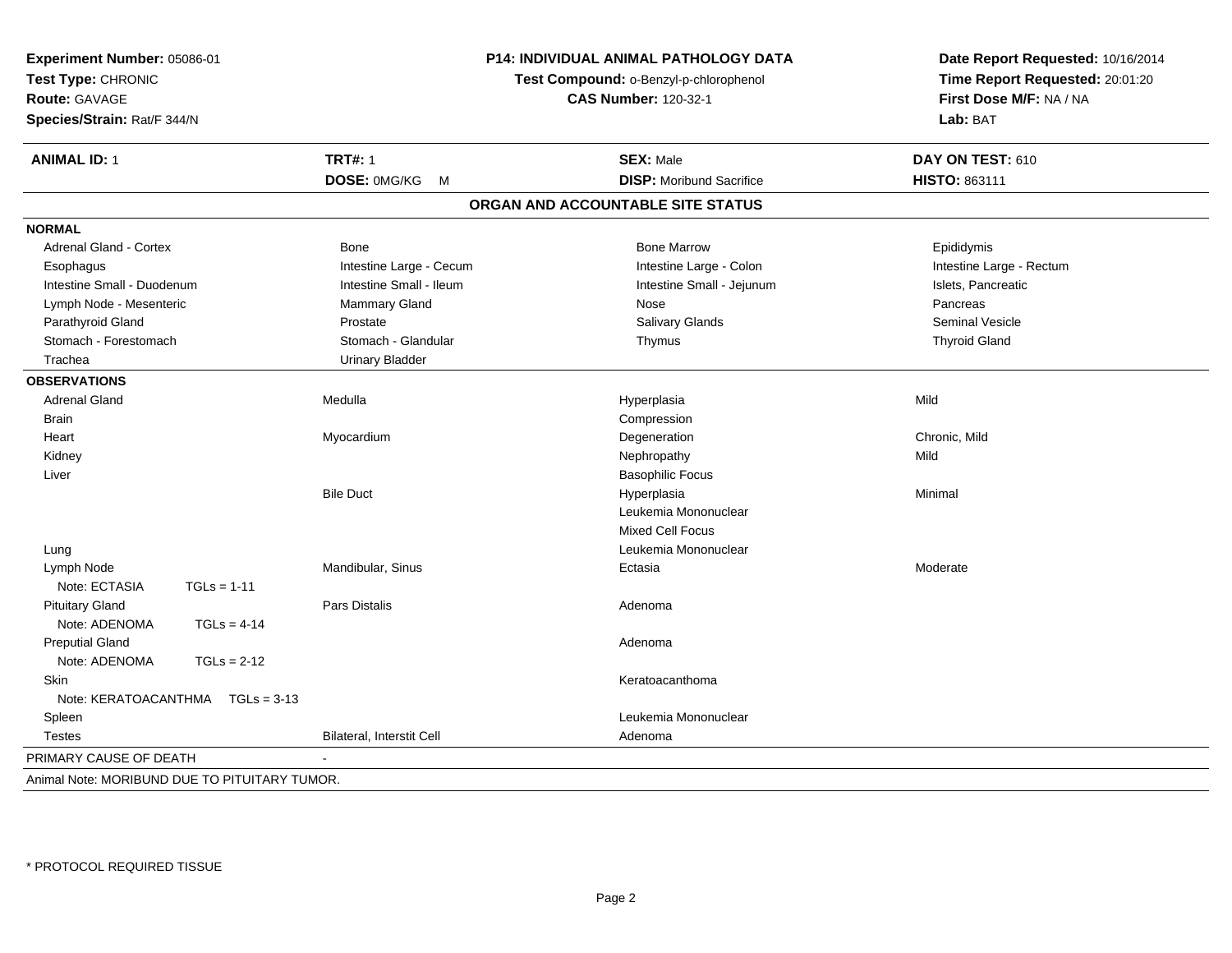| Experiment Number: 05086-01<br>Test Type: CHRONIC<br>Route: GAVAGE<br>Species/Strain: Rat/F 344/N |                           | <b>P14: INDIVIDUAL ANIMAL PATHOLOGY DATA</b><br>Test Compound: o-Benzyl-p-chlorophenol<br><b>CAS Number: 120-32-1</b> | Date Report Requested: 10/16/2014<br>Time Report Requested: 20:01:20<br>First Dose M/F: NA / NA<br>Lab: BAT |  |
|---------------------------------------------------------------------------------------------------|---------------------------|-----------------------------------------------------------------------------------------------------------------------|-------------------------------------------------------------------------------------------------------------|--|
| <b>ANIMAL ID: 2</b>                                                                               | <b>TRT#: 1</b>            | <b>SEX: Male</b>                                                                                                      | DAY ON TEST: 729                                                                                            |  |
|                                                                                                   | DOSE: 0MG/KG<br>M         | <b>DISP: Terminal Sacrifice</b>                                                                                       | HISTO: 863112                                                                                               |  |
|                                                                                                   |                           | ORGAN AND ACCOUNTABLE SITE STATUS                                                                                     |                                                                                                             |  |
| <b>NORMAL</b>                                                                                     |                           |                                                                                                                       |                                                                                                             |  |
| Bone                                                                                              | <b>Bone Marrow</b>        | <b>Brain</b>                                                                                                          | Epididymis                                                                                                  |  |
| Esophagus                                                                                         | Intestine Large - Cecum   | Intestine Large - Colon                                                                                               | Intestine Small - Duodenum                                                                                  |  |
| Intestine Small - Ileum                                                                           | Intestine Small - Jejunum | Islets, Pancreatic                                                                                                    | Lung                                                                                                        |  |
| Lymph Node - Mandibular                                                                           | Lymph Node - Mesenteric   | Mammary Gland                                                                                                         | Nose                                                                                                        |  |
| Pancreas                                                                                          | Parathyroid Gland         | <b>Preputial Gland</b>                                                                                                | Prostate                                                                                                    |  |
| Salivary Glands                                                                                   | <b>Seminal Vesicle</b>    | Skin                                                                                                                  | Spleen                                                                                                      |  |
| Stomach - Forestomach                                                                             | Stomach - Glandular       | Thymus                                                                                                                | <b>Thyroid Gland</b>                                                                                        |  |
| Trachea                                                                                           | <b>Urinary Bladder</b>    |                                                                                                                       |                                                                                                             |  |
| <b>OBSERVATIONS</b>                                                                               |                           |                                                                                                                       |                                                                                                             |  |
| <b>Adrenal Gland</b>                                                                              | Cortex                    | Hyperplasia                                                                                                           | Mild                                                                                                        |  |
|                                                                                                   | Medulla                   | Hyperplasia                                                                                                           | Mild                                                                                                        |  |
|                                                                                                   | Medulla                   | Pheochromocytoma Benign                                                                                               |                                                                                                             |  |
| Heart                                                                                             | Myocardium                | Degeneration                                                                                                          | Chronic, Mild                                                                                               |  |
| Intestine Large                                                                                   | Rectum                    | Parasite Metazoan                                                                                                     |                                                                                                             |  |
| Kidney                                                                                            |                           | Nephropathy                                                                                                           | Moderate                                                                                                    |  |
| Liver                                                                                             |                           | <b>Basophilic Focus</b>                                                                                               |                                                                                                             |  |
|                                                                                                   |                           | <b>Clear Cell Focus</b>                                                                                               |                                                                                                             |  |
|                                                                                                   |                           | <b>Eosinophilic Focus</b>                                                                                             |                                                                                                             |  |
|                                                                                                   | <b>Bile Duct</b>          | Hyperplasia                                                                                                           | Mild                                                                                                        |  |
| <b>Pituitary Gland</b>                                                                            | Pars Distalis             | Hyperplasia                                                                                                           | Moderate                                                                                                    |  |
| Note: HYPERPLASIA<br>$TGLs = 2-7$                                                                 |                           |                                                                                                                       |                                                                                                             |  |
| <b>Testes</b>                                                                                     | Bilateral, Interstit Cell | Adenoma                                                                                                               |                                                                                                             |  |
| Note: ADENOMA<br>$TGLs = 1-11$                                                                    |                           |                                                                                                                       |                                                                                                             |  |
| PRIMARY CAUSE OF DEATH                                                                            | $\blacksquare$            |                                                                                                                       |                                                                                                             |  |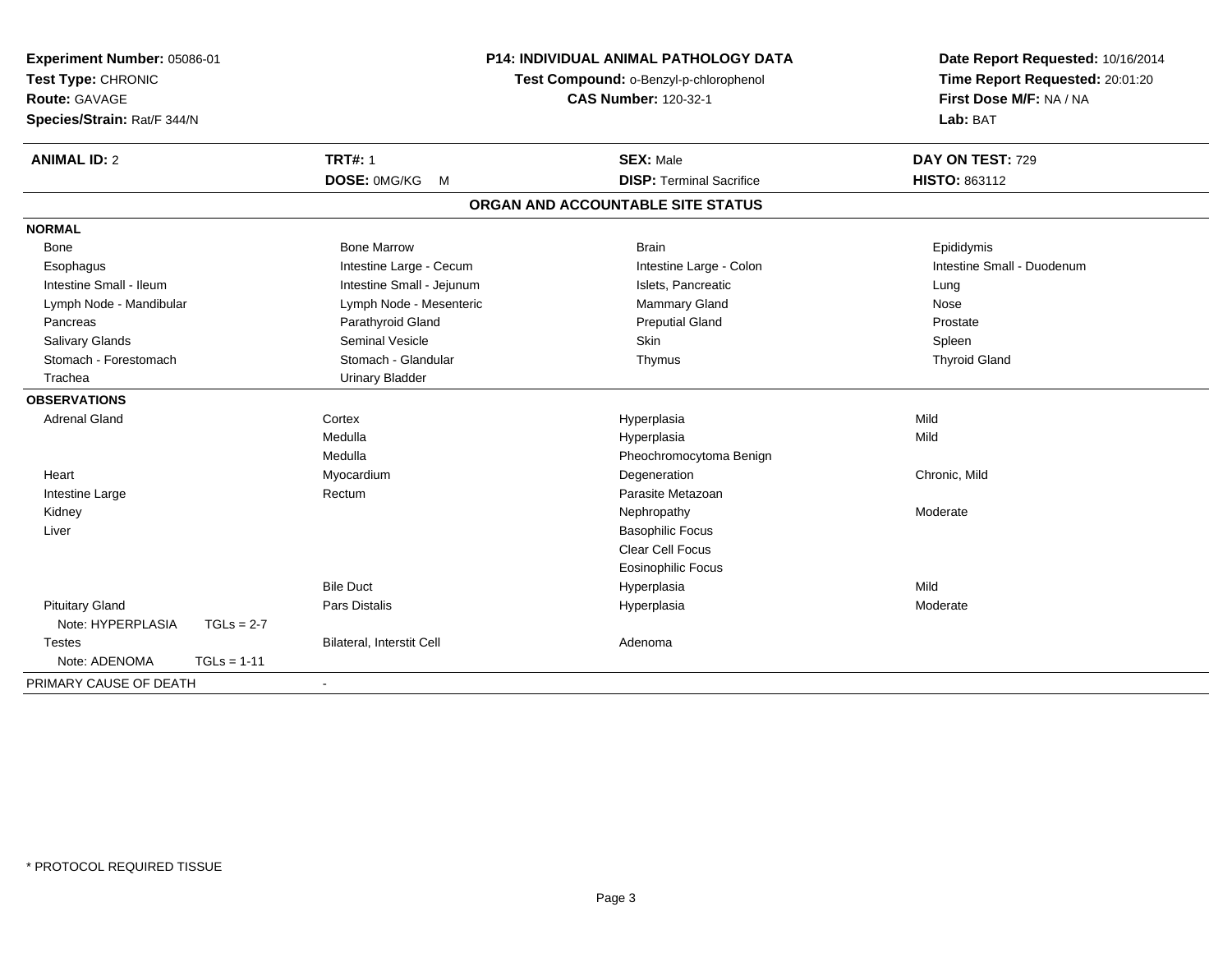| Experiment Number: 05086-01<br>Test Type: CHRONIC<br><b>Route: GAVAGE</b><br>Species/Strain: Rat/F 344/N |                            | <b>P14: INDIVIDUAL ANIMAL PATHOLOGY DATA</b><br>Test Compound: o-Benzyl-p-chlorophenol<br><b>CAS Number: 120-32-1</b> | Date Report Requested: 10/16/2014<br>Time Report Requested: 20:01:20<br>First Dose M/F: NA / NA<br>Lab: BAT |  |
|----------------------------------------------------------------------------------------------------------|----------------------------|-----------------------------------------------------------------------------------------------------------------------|-------------------------------------------------------------------------------------------------------------|--|
| <b>ANIMAL ID: 3</b>                                                                                      | <b>TRT#: 1</b>             | <b>SEX: Male</b>                                                                                                      | DAY ON TEST: 521                                                                                            |  |
|                                                                                                          | DOSE: 0MG/KG<br>M          | <b>DISP: Natural Death</b>                                                                                            | HISTO: 863113                                                                                               |  |
|                                                                                                          |                            | ORGAN AND ACCOUNTABLE SITE STATUS                                                                                     |                                                                                                             |  |
| <b>NORMAL</b>                                                                                            |                            |                                                                                                                       |                                                                                                             |  |
| <b>Adrenal Gland - Cortex</b>                                                                            | Adrenal Gland - Medulla    | Bone                                                                                                                  | <b>Bone Marrow</b>                                                                                          |  |
| Epididymis                                                                                               | Esophagus                  | Intestine Large - Cecum                                                                                               | Intestine Large - Colon                                                                                     |  |
| Intestine Large - Rectum                                                                                 | Intestine Small - Duodenum | Intestine Small - Ileum                                                                                               | Intestine Small - Jejunum                                                                                   |  |
| Islets, Pancreatic                                                                                       | Lung                       | Lymph Node - Mandibular                                                                                               | Lymph Node - Mesenteric                                                                                     |  |
| Nose                                                                                                     | Parathyroid Gland          | <b>Preputial Gland</b>                                                                                                | Prostate                                                                                                    |  |
| <b>Salivary Glands</b>                                                                                   | <b>Seminal Vesicle</b>     | Skin                                                                                                                  | Spleen                                                                                                      |  |
| Stomach - Forestomach                                                                                    | Stomach - Glandular        | Thymus                                                                                                                | <b>Thyroid Gland</b>                                                                                        |  |
| Trachea                                                                                                  | <b>Urinary Bladder</b>     |                                                                                                                       |                                                                                                             |  |
| <b>MISSING</b>                                                                                           |                            |                                                                                                                       |                                                                                                             |  |
| Mammary Gland                                                                                            |                            |                                                                                                                       |                                                                                                             |  |
| <b>OBSERVATIONS</b>                                                                                      |                            |                                                                                                                       |                                                                                                             |  |
| <b>Brain</b>                                                                                             |                            | Compression                                                                                                           |                                                                                                             |  |
| Heart                                                                                                    | Myocardium                 | Degeneration                                                                                                          | Chronic, Minimal                                                                                            |  |
| Kidney                                                                                                   |                            | Nephropathy                                                                                                           | Mild                                                                                                        |  |
| Liver                                                                                                    |                            | <b>Basophilic Focus</b>                                                                                               |                                                                                                             |  |
| Pancreas                                                                                                 | Acinus                     | Atrophy                                                                                                               | Minimal                                                                                                     |  |
| <b>Pituitary Gland</b>                                                                                   | <b>Pars Distalis</b>       | Adenoma                                                                                                               |                                                                                                             |  |
| Note: ADENOMA<br>$TGLs = 1-7$                                                                            |                            |                                                                                                                       |                                                                                                             |  |
| <b>Testes</b>                                                                                            | <b>Interstit Cell</b>      | Hyperplasia                                                                                                           | Minimal                                                                                                     |  |
| PRIMARY CAUSE OF DEATH                                                                                   | $\blacksquare$             |                                                                                                                       |                                                                                                             |  |
| Animal Note: COD: PITUITARY TUMOR                                                                        |                            |                                                                                                                       |                                                                                                             |  |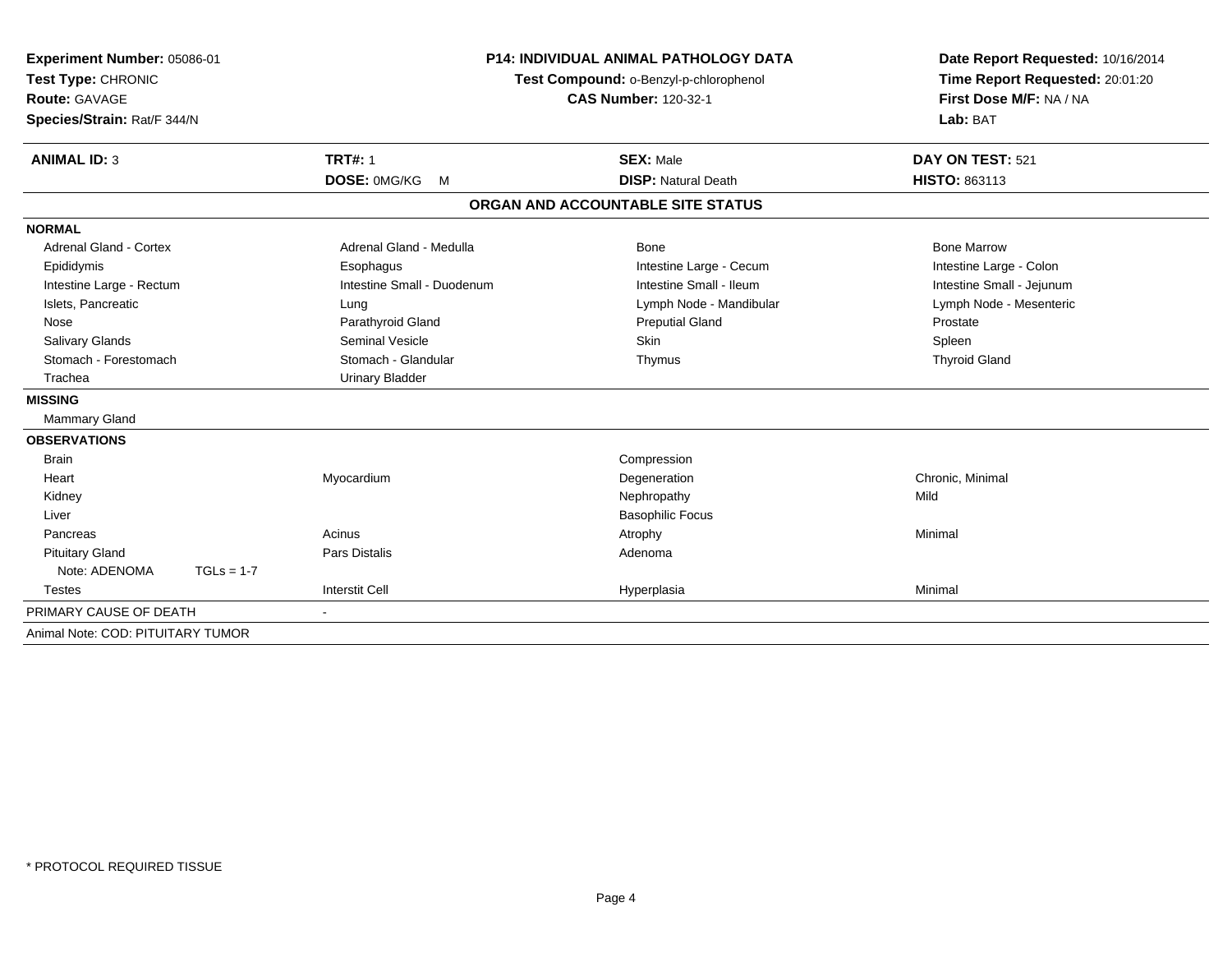| Experiment Number: 05086-01<br>Test Type: CHRONIC<br><b>Route: GAVAGE</b><br>Species/Strain: Rat/F 344/N |                           | P14: INDIVIDUAL ANIMAL PATHOLOGY DATA<br>Test Compound: o-Benzyl-p-chlorophenol<br><b>CAS Number: 120-32-1</b> | Date Report Requested: 10/16/2014<br>Time Report Requested: 20:01:20<br>First Dose M/F: NA / NA<br>Lab: BAT |  |
|----------------------------------------------------------------------------------------------------------|---------------------------|----------------------------------------------------------------------------------------------------------------|-------------------------------------------------------------------------------------------------------------|--|
| <b>ANIMAL ID: 4</b>                                                                                      | <b>TRT#: 1</b>            | <b>SEX: Male</b>                                                                                               | DAY ON TEST: 729                                                                                            |  |
|                                                                                                          | DOSE: 0MG/KG M            | <b>DISP: Terminal Sacrifice</b>                                                                                | HISTO: 863114                                                                                               |  |
|                                                                                                          |                           | ORGAN AND ACCOUNTABLE SITE STATUS                                                                              |                                                                                                             |  |
| <b>NORMAL</b>                                                                                            |                           |                                                                                                                |                                                                                                             |  |
| Bone                                                                                                     | <b>Bone Marrow</b>        | <b>Brain</b>                                                                                                   | Epididymis                                                                                                  |  |
| Esophagus                                                                                                | Intestine Large - Cecum   | Intestine Large - Colon                                                                                        | Intestine Large - Rectum                                                                                    |  |
| Intestine Small - Duodenum                                                                               | Intestine Small - Ileum   | Intestine Small - Jejunum                                                                                      | Islets, Pancreatic                                                                                          |  |
| Lymph Node - Mandibular                                                                                  | Lymph Node - Mesenteric   | Mammary Gland                                                                                                  | Pancreas                                                                                                    |  |
| Parathyroid Gland                                                                                        | Prostate                  | Salivary Glands                                                                                                | <b>Seminal Vesicle</b>                                                                                      |  |
| Skin                                                                                                     | Spleen                    | Stomach - Forestomach                                                                                          | Stomach - Glandular                                                                                         |  |
| <b>Thyroid Gland</b>                                                                                     | Trachea                   | <b>Urinary Bladder</b>                                                                                         |                                                                                                             |  |
| <b>MISSING</b>                                                                                           |                           |                                                                                                                |                                                                                                             |  |
| Thymus                                                                                                   |                           |                                                                                                                |                                                                                                             |  |
| <b>OBSERVATIONS</b>                                                                                      |                           |                                                                                                                |                                                                                                             |  |
| <b>Adrenal Gland</b>                                                                                     | Cortex                    | Hyperplasia                                                                                                    | Minimal                                                                                                     |  |
|                                                                                                          | Medulla                   | Hyperplasia                                                                                                    | Mild                                                                                                        |  |
| Heart                                                                                                    | Myocardium                | Degeneration                                                                                                   | Chronic, Moderate                                                                                           |  |
| Kidney                                                                                                   |                           | Nephropathy                                                                                                    | Moderate                                                                                                    |  |
| Liver                                                                                                    |                           | <b>Basophilic Focus</b>                                                                                        |                                                                                                             |  |
|                                                                                                          |                           | Clear Cell Focus                                                                                               |                                                                                                             |  |
| Lung                                                                                                     |                           | Alveolar/Bronchiolar Carcinoma                                                                                 |                                                                                                             |  |
|                                                                                                          | Alveolar Epith            | Hyperplasia                                                                                                    | Mild                                                                                                        |  |
| Note: ALV BRON CARC<br>$TGLs = 5-2$                                                                      |                           |                                                                                                                |                                                                                                             |  |
| Mesentery                                                                                                | Fat                       | Necrosis                                                                                                       | Moderate                                                                                                    |  |
| Note: NECROSIS<br>$TGLs = 2-11$                                                                          |                           |                                                                                                                |                                                                                                             |  |
| Nose                                                                                                     | Mucosa                    | Inflammation                                                                                                   | Suppurative, Moderate                                                                                       |  |
| <b>Pituitary Gland</b>                                                                                   | Pars Distalis             | Adenoma                                                                                                        |                                                                                                             |  |
| Note: ADENOMA<br>$TGLs = 4-7$                                                                            |                           |                                                                                                                |                                                                                                             |  |
| <b>Preputial Gland</b>                                                                                   |                           | Adenoma                                                                                                        |                                                                                                             |  |
| <b>Testes</b>                                                                                            | Bilateral, Interstit Cell | Adenoma                                                                                                        |                                                                                                             |  |
| Note: ADENOMA<br>$TGLs = 1-12$                                                                           |                           |                                                                                                                |                                                                                                             |  |
| PRIMARY CAUSE OF DEATH                                                                                   |                           |                                                                                                                |                                                                                                             |  |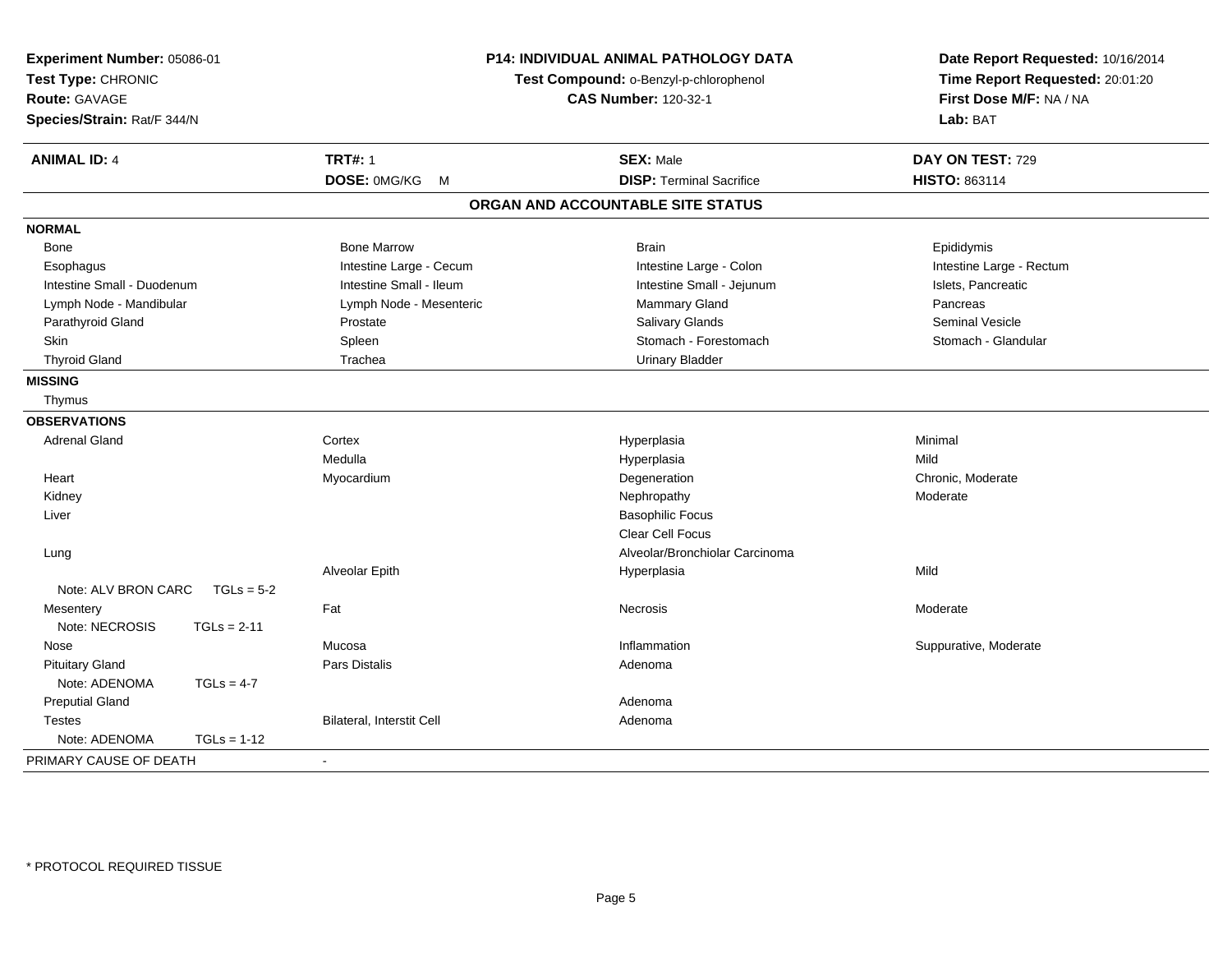| Experiment Number: 05086-01<br>Test Type: CHRONIC<br><b>Route: GAVAGE</b><br>Species/Strain: Rat/F 344/N |                    | P14: INDIVIDUAL ANIMAL PATHOLOGY DATA<br>Test Compound: o-Benzyl-p-chlorophenol<br><b>CAS Number: 120-32-1</b> |                                   | Date Report Requested: 10/16/2014<br>Time Report Requested: 20:01:20<br>First Dose M/F: NA / NA<br>Lab: BAT |  |
|----------------------------------------------------------------------------------------------------------|--------------------|----------------------------------------------------------------------------------------------------------------|-----------------------------------|-------------------------------------------------------------------------------------------------------------|--|
| <b>ANIMAL ID: 5</b>                                                                                      |                    | <b>TRT#: 1</b>                                                                                                 | <b>SEX: Male</b>                  | DAY ON TEST: 696                                                                                            |  |
|                                                                                                          |                    | DOSE: 0MG/KG M                                                                                                 | <b>DISP: Natural Death</b>        | HISTO: 863115                                                                                               |  |
|                                                                                                          |                    |                                                                                                                | ORGAN AND ACCOUNTABLE SITE STATUS |                                                                                                             |  |
| <b>NORMAL</b>                                                                                            |                    |                                                                                                                |                                   |                                                                                                             |  |
| Adrenal Gland - Medulla                                                                                  |                    | <b>Bone</b>                                                                                                    | <b>Bone Marrow</b>                | Epididymis                                                                                                  |  |
| Esophagus                                                                                                |                    | Intestine Large - Cecum                                                                                        | Intestine Large - Colon           | Intestine Large - Rectum                                                                                    |  |
| Intestine Small - Duodenum                                                                               |                    | Intestine Small - Ileum                                                                                        | Intestine Small - Jejunum         | Islets, Pancreatic                                                                                          |  |
| Lymph Node - Mandibular                                                                                  |                    | Lymph Node - Mesenteric                                                                                        | Nose                              | Parathyroid Gland                                                                                           |  |
| <b>Preputial Gland</b>                                                                                   |                    | Salivary Glands                                                                                                | Seminal Vesicle                   | Skin                                                                                                        |  |
| Spleen                                                                                                   |                    | Stomach - Forestomach                                                                                          | Stomach - Glandular               | Thymus                                                                                                      |  |
| Trachea                                                                                                  |                    | <b>Urinary Bladder</b>                                                                                         |                                   |                                                                                                             |  |
| <b>MISSING</b>                                                                                           |                    |                                                                                                                |                                   |                                                                                                             |  |
| <b>Mammary Gland</b>                                                                                     |                    |                                                                                                                |                                   |                                                                                                             |  |
| <b>OBSERVATIONS</b>                                                                                      |                    |                                                                                                                |                                   |                                                                                                             |  |
| <b>Adrenal Gland</b>                                                                                     |                    | Cortex                                                                                                         | Hypertrophy                       | Minimal                                                                                                     |  |
| <b>Brain</b>                                                                                             |                    |                                                                                                                | Compression                       |                                                                                                             |  |
| Heart                                                                                                    |                    | Myocardium                                                                                                     | Degeneration                      | Chronic, Mild                                                                                               |  |
| Kidney                                                                                                   |                    |                                                                                                                | Nephropathy                       | Mild                                                                                                        |  |
| Liver                                                                                                    |                    |                                                                                                                | <b>Basophilic Focus</b>           |                                                                                                             |  |
|                                                                                                          |                    | <b>Bile Duct</b>                                                                                               | Hyperplasia                       | Mild                                                                                                        |  |
| Lung                                                                                                     |                    |                                                                                                                | Alveolar/Bronchiolar Carcinoma    |                                                                                                             |  |
| Mesentery                                                                                                |                    | Fat                                                                                                            | Necrosis                          | Moderate                                                                                                    |  |
| Note: NECROSIS                                                                                           | $TGLs = 1,2-11+12$ |                                                                                                                |                                   |                                                                                                             |  |
| Pancreas                                                                                                 |                    | Acinus                                                                                                         | Hyperplasia                       | Mild                                                                                                        |  |
| <b>Pituitary Gland</b>                                                                                   |                    | <b>Pars Distalis</b>                                                                                           | Adenoma                           |                                                                                                             |  |
| Note: ADENOMA                                                                                            | $TGLs = 4-14$      |                                                                                                                |                                   |                                                                                                             |  |
| Prostate                                                                                                 |                    |                                                                                                                | Inflammation                      | Chronic Active, Mild                                                                                        |  |
| <b>Testes</b>                                                                                            |                    | <b>Interstit Cell</b>                                                                                          | Hyperplasia                       | Mild                                                                                                        |  |
| <b>Thyroid Gland</b>                                                                                     |                    | <b>Follicular Cel</b>                                                                                          | Adenoma                           |                                                                                                             |  |
| Note: ADENOMA                                                                                            | $TGLs = 3-13$      |                                                                                                                |                                   |                                                                                                             |  |
| PRIMARY CAUSE OF DEATH                                                                                   |                    |                                                                                                                |                                   |                                                                                                             |  |
| Animal Note: COD: MOST LIKELY PITUITARY TUMOR.                                                           |                    |                                                                                                                |                                   |                                                                                                             |  |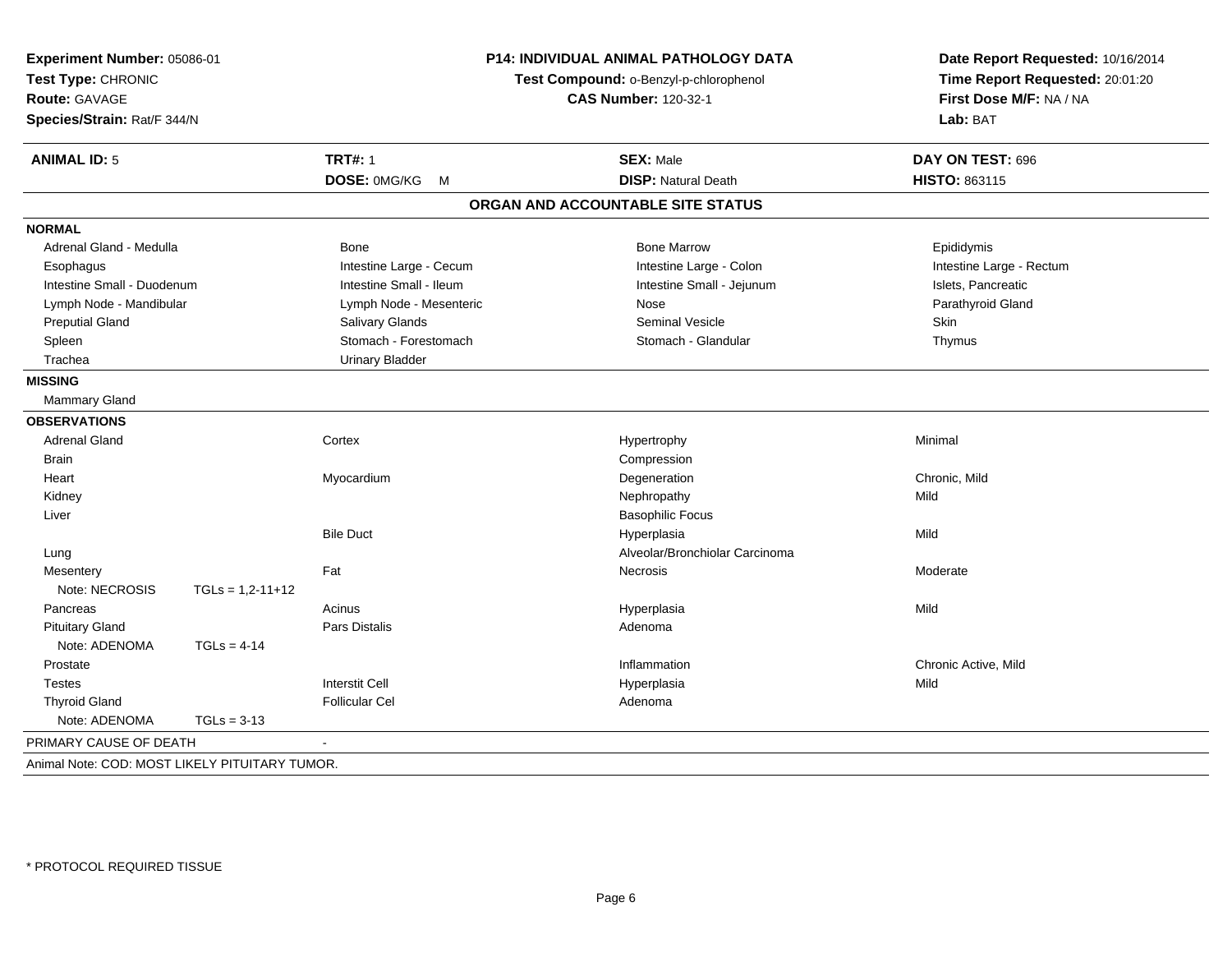| Experiment Number: 05086-01<br>Test Type: CHRONIC<br><b>Route: GAVAGE</b><br>Species/Strain: Rat/F 344/N |                            | P14: INDIVIDUAL ANIMAL PATHOLOGY DATA<br>Test Compound: o-Benzyl-p-chlorophenol<br><b>CAS Number: 120-32-1</b> | Date Report Requested: 10/16/2014<br>Time Report Requested: 20:01:20<br>First Dose M/F: NA / NA<br>Lab: BAT<br>DAY ON TEST: 670 |  |
|----------------------------------------------------------------------------------------------------------|----------------------------|----------------------------------------------------------------------------------------------------------------|---------------------------------------------------------------------------------------------------------------------------------|--|
| <b>ANIMAL ID: 6</b>                                                                                      | <b>TRT#: 1</b>             | <b>SEX: Male</b>                                                                                               |                                                                                                                                 |  |
|                                                                                                          | DOSE: 0MG/KG<br>M          | <b>DISP:</b> Moribund Sacrifice                                                                                | HISTO: 863116                                                                                                                   |  |
|                                                                                                          |                            | ORGAN AND ACCOUNTABLE SITE STATUS                                                                              |                                                                                                                                 |  |
| <b>NORMAL</b>                                                                                            |                            |                                                                                                                |                                                                                                                                 |  |
| Adrenal Gland - Medulla                                                                                  | Bone                       | <b>Bone Marrow</b>                                                                                             | <b>Brain</b>                                                                                                                    |  |
| Epididymis                                                                                               | Esophagus                  | Intestine Large - Cecum                                                                                        | Intestine Large - Colon                                                                                                         |  |
| Intestine Large - Rectum                                                                                 | Intestine Small - Duodenum | Intestine Small - Ileum                                                                                        | Intestine Small - Jejunum                                                                                                       |  |
| Islets, Pancreatic                                                                                       | Lymph Node - Mandibular    | Lymph Node - Mesenteric                                                                                        | Nose                                                                                                                            |  |
| Pancreas                                                                                                 | Parathyroid Gland          | <b>Preputial Gland</b>                                                                                         | Prostate                                                                                                                        |  |
| Salivary Glands                                                                                          | <b>Seminal Vesicle</b>     | Skin                                                                                                           | Spleen                                                                                                                          |  |
| Stomach - Forestomach                                                                                    | Stomach - Glandular        | Thymus                                                                                                         | Trachea                                                                                                                         |  |
| <b>Urinary Bladder</b>                                                                                   |                            |                                                                                                                |                                                                                                                                 |  |
| <b>OBSERVATIONS</b>                                                                                      |                            |                                                                                                                |                                                                                                                                 |  |
| <b>Adrenal Gland</b>                                                                                     | Cortex                     | Hyperplasia                                                                                                    | Minimal                                                                                                                         |  |
| Heart                                                                                                    | Myocardium                 | Degeneration                                                                                                   | Chronic, Mild                                                                                                                   |  |
| Kidney                                                                                                   |                            | Nephropathy                                                                                                    | Mild                                                                                                                            |  |
| Liver                                                                                                    |                            | <b>Basophilic Focus</b>                                                                                        |                                                                                                                                 |  |
|                                                                                                          |                            | Clear Cell Focus                                                                                               |                                                                                                                                 |  |
|                                                                                                          |                            | Degeneration                                                                                                   | Cystic, Minimal                                                                                                                 |  |
|                                                                                                          | <b>Bile Duct</b>           | Hyperplasia                                                                                                    | Mild                                                                                                                            |  |
| Lung                                                                                                     | Alveolar Epith             | Hyperplasia                                                                                                    | Mild                                                                                                                            |  |
|                                                                                                          |                            | Inflammation                                                                                                   | Chronic Active, Mild                                                                                                            |  |
| <b>Mammary Gland</b>                                                                                     |                            | Fibroadenoma                                                                                                   |                                                                                                                                 |  |
| Note: FIBROADENOMA<br>$TGLs = 1-11$                                                                      |                            |                                                                                                                |                                                                                                                                 |  |
| <b>Pituitary Gland</b>                                                                                   | Pars Distalis              | Hyperplasia                                                                                                    | Minimal                                                                                                                         |  |
| <b>Testes</b>                                                                                            | Bilateral, Interstit Cell  | Adenoma                                                                                                        |                                                                                                                                 |  |
| Note: ADENOMA<br>$TGLs = 2-10+12$                                                                        |                            |                                                                                                                |                                                                                                                                 |  |
| <b>Thyroid Gland</b>                                                                                     | C Cell                     | Hyperplasia                                                                                                    | Minimal                                                                                                                         |  |
| PRIMARY CAUSE OF DEATH                                                                                   |                            |                                                                                                                |                                                                                                                                 |  |
| Animal Note: MORIBUND DUE TO FIBROADENOMA.                                                               |                            |                                                                                                                |                                                                                                                                 |  |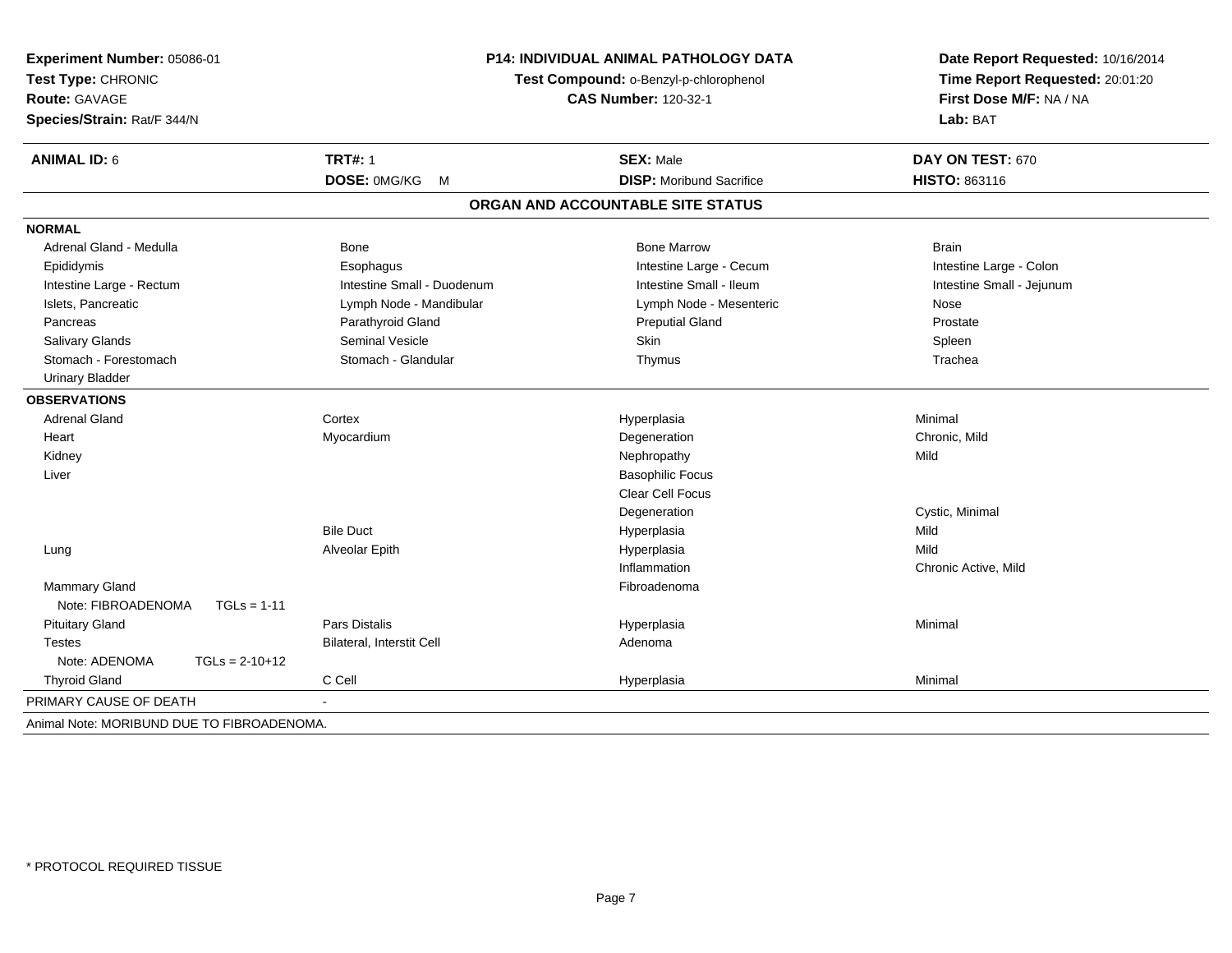| Experiment Number: 05086-01<br>Test Type: CHRONIC<br><b>Route: GAVAGE</b><br>Species/Strain: Rat/F 344/N |                         | <b>P14: INDIVIDUAL ANIMAL PATHOLOGY DATA</b><br>Test Compound: o-Benzyl-p-chlorophenol<br><b>CAS Number: 120-32-1</b> | Date Report Requested: 10/16/2014<br>Time Report Requested: 20:01:20<br>First Dose M/F: NA / NA<br>Lab: BAT |  |
|----------------------------------------------------------------------------------------------------------|-------------------------|-----------------------------------------------------------------------------------------------------------------------|-------------------------------------------------------------------------------------------------------------|--|
| <b>ANIMAL ID: 7</b>                                                                                      | <b>TRT#: 1</b>          | <b>SEX: Male</b>                                                                                                      | DAY ON TEST: 500                                                                                            |  |
|                                                                                                          | DOSE: 0MG/KG<br>M       | <b>DISP:</b> Moribund Sacrifice                                                                                       | HISTO: 863117                                                                                               |  |
|                                                                                                          |                         | ORGAN AND ACCOUNTABLE SITE STATUS                                                                                     |                                                                                                             |  |
| <b>NORMAL</b>                                                                                            |                         |                                                                                                                       |                                                                                                             |  |
| Adrenal Gland - Cortex                                                                                   | Adrenal Gland - Medulla | <b>Bone</b>                                                                                                           | <b>Bone Marrow</b>                                                                                          |  |
| <b>Brain</b>                                                                                             | Intestine Large - Cecum | Intestine Large - Colon                                                                                               | Intestine Large - Rectum                                                                                    |  |
| Intestine Small - Duodenum                                                                               | Intestine Small - Ileum | Intestine Small - Jejunum                                                                                             | Islets, Pancreatic                                                                                          |  |
| Lymph Node - Mandibular                                                                                  | Lymph Node - Mesenteric | Mammary Gland                                                                                                         | Parathyroid Gland                                                                                           |  |
| <b>Pituitary Gland</b>                                                                                   | <b>Preputial Gland</b>  | Salivary Glands                                                                                                       | Seminal Vesicle                                                                                             |  |
| Skin                                                                                                     | Spleen                  | Stomach - Forestomach                                                                                                 | Stomach - Glandular                                                                                         |  |
| Thymus                                                                                                   | <b>Thyroid Gland</b>    | Trachea                                                                                                               | <b>Urinary Bladder</b>                                                                                      |  |
| <b>OBSERVATIONS</b>                                                                                      |                         |                                                                                                                       |                                                                                                             |  |
| Epididymis                                                                                               |                         | Mesothelioma Benign                                                                                                   |                                                                                                             |  |
| Esophagus                                                                                                |                         | Inflammation                                                                                                          | Chronic Active, Marked                                                                                      |  |
| Note: INFLAMMATION<br>$TGLs = 1-15$                                                                      |                         |                                                                                                                       |                                                                                                             |  |
| Heart                                                                                                    | Myocardium              | Degeneration                                                                                                          | Chronic, Mild                                                                                               |  |
| Kidney                                                                                                   |                         | Nephropathy                                                                                                           | Moderate                                                                                                    |  |
| Liver                                                                                                    | <b>Bile Duct</b>        | Hyperplasia                                                                                                           | Mild                                                                                                        |  |
| Lung                                                                                                     |                         | Inflammation                                                                                                          | Chronic Active, Mild                                                                                        |  |
| Lymph Node                                                                                               |                         |                                                                                                                       |                                                                                                             |  |
| Note: ENLARGED MEDIASTINAL LNS AT NECROPSY WAS ACTUALLY ESOPHAGEAL                                       |                         |                                                                                                                       |                                                                                                             |  |
| Note: INFLAMMATION.                                                                                      | Fat                     |                                                                                                                       |                                                                                                             |  |
| Mesentery<br>Note: NECROSIS<br>$TGLs = 4-13$                                                             |                         | Necrosis                                                                                                              | Mild                                                                                                        |  |
| Nose                                                                                                     |                         | Fungus                                                                                                                |                                                                                                             |  |
|                                                                                                          | Mucosa                  | Inflammation                                                                                                          | Suppurative, Moderate                                                                                       |  |
| Pancreas                                                                                                 | Acinus                  | Atrophy                                                                                                               | Moderate                                                                                                    |  |
| Prostate                                                                                                 |                         | Inflammation                                                                                                          | Chronic Active, Marked                                                                                      |  |
| Note: INFLAMMATION<br>$TGLs = 3-11+12$                                                                   |                         |                                                                                                                       |                                                                                                             |  |
| Testes                                                                                                   | <b>Interstit Cell</b>   | Adenoma                                                                                                               |                                                                                                             |  |
|                                                                                                          |                         | Mesothelioma Benign                                                                                                   |                                                                                                             |  |
| Note: ADENOMA<br>$TGLs = 6-10$                                                                           |                         |                                                                                                                       |                                                                                                             |  |
| PRIMARY CAUSE OF DEATH                                                                                   | $\blacksquare$          |                                                                                                                       |                                                                                                             |  |

Animal Note: MORIBUND DUE TO ESOPHAGEAL & PROSTATIC INFLAMMATION.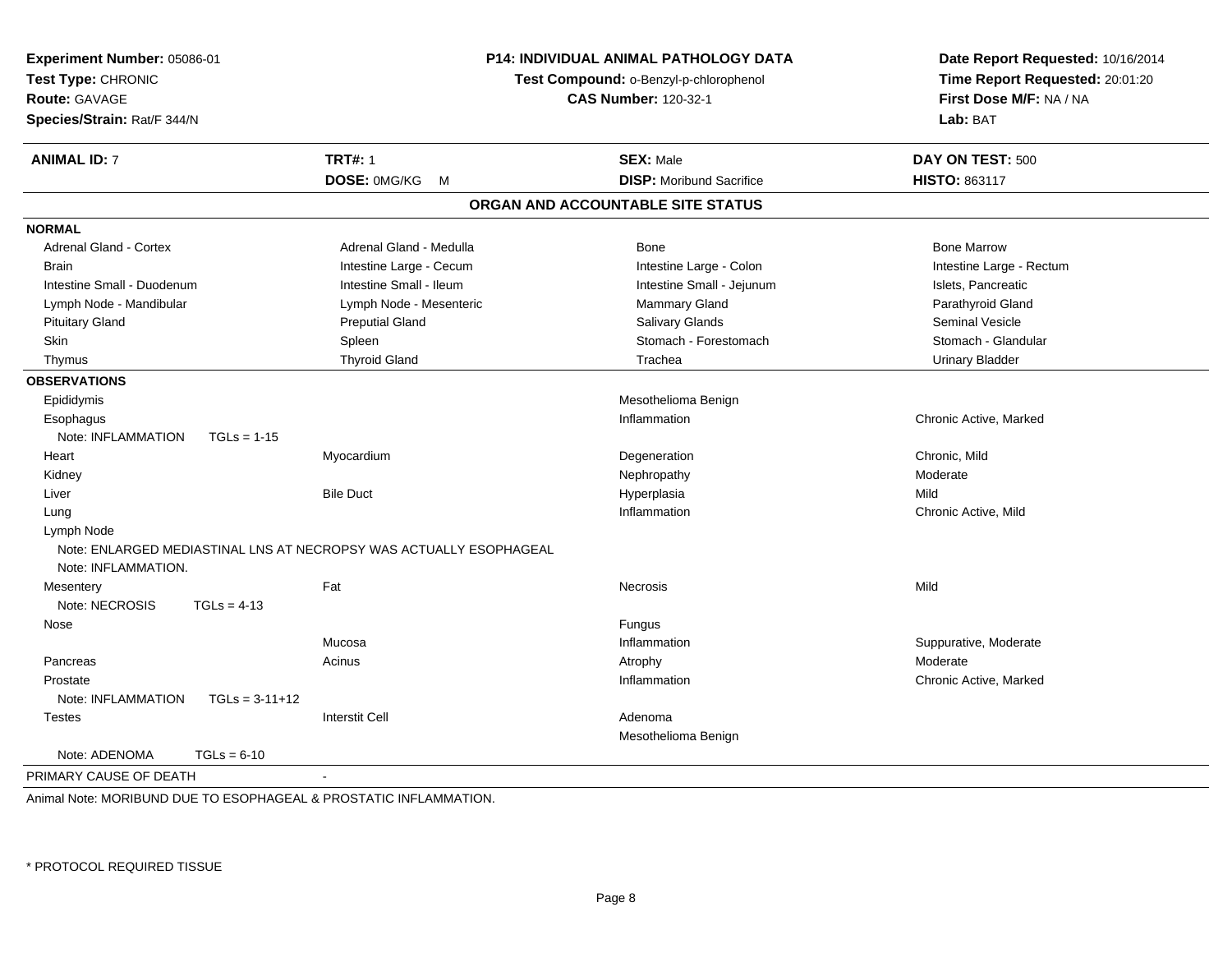| Experiment Number: 05086-01 | <b>P14: INDIVIDUAL ANIMAL PATHOLOGY DATA</b> |                                        | Date Report Requested: 10/16/2014 |
|-----------------------------|----------------------------------------------|----------------------------------------|-----------------------------------|
| <b>Test Type: CHRONIC</b>   |                                              | Test Compound: o-Benzyl-p-chlorophenol | Time Report Requested: 20:01:20   |
| <b>Route: GAVAGE</b>        |                                              | <b>CAS Number: 120-32-1</b>            | First Dose M/F: NA / NA           |
| Species/Strain: Rat/F 344/N |                                              |                                        | Lab: BAT                          |
| <b>ANIMAL ID: 7</b>         | <b>TRT#: 1</b>                               | <b>SEX:</b> Male                       | DAY ON TEST: 500                  |
|                             | <b>DOSE: OMG/KG M</b>                        | <b>DISP:</b> Moribund Sacrifice        | <b>HISTO: 863117</b>              |
|                             |                                              | ORGAN AND ACCOUNTABLE SITE STATUS      |                                   |
|                             |                                              |                                        |                                   |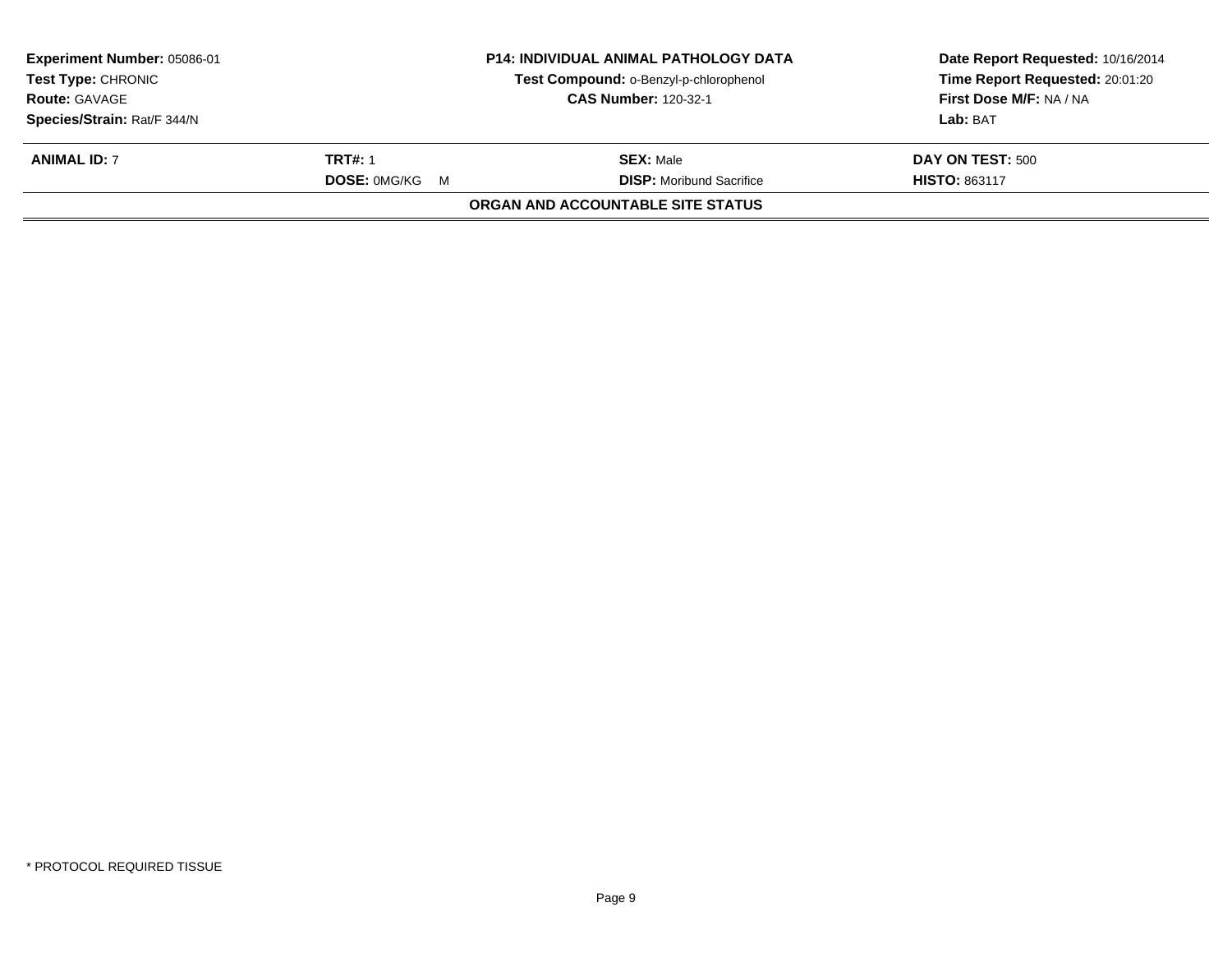| Experiment Number: 05086-01<br>Test Type: CHRONIC<br><b>Route: GAVAGE</b><br>Species/Strain: Rat/F 344/N |               |                                  | P14: INDIVIDUAL ANIMAL PATHOLOGY DATA<br>Test Compound: o-Benzyl-p-chlorophenol<br><b>CAS Number: 120-32-1</b> | Date Report Requested: 10/16/2014<br>Time Report Requested: 20:01:20<br>First Dose M/F: NA / NA<br>Lab: BAT |  |
|----------------------------------------------------------------------------------------------------------|---------------|----------------------------------|----------------------------------------------------------------------------------------------------------------|-------------------------------------------------------------------------------------------------------------|--|
| <b>ANIMAL ID: 8</b>                                                                                      |               | <b>TRT#: 1</b>                   | <b>SEX: Male</b>                                                                                               | DAY ON TEST: 729                                                                                            |  |
|                                                                                                          |               | DOSE: 0MG/KG<br>M                | <b>DISP: Terminal Sacrifice</b>                                                                                | HISTO: 863118                                                                                               |  |
|                                                                                                          |               |                                  | ORGAN AND ACCOUNTABLE SITE STATUS                                                                              |                                                                                                             |  |
| <b>NORMAL</b>                                                                                            |               |                                  |                                                                                                                |                                                                                                             |  |
| <b>Adrenal Gland - Cortex</b>                                                                            |               | <b>Bone</b>                      | <b>Bone Marrow</b>                                                                                             | <b>Brain</b>                                                                                                |  |
| Epididymis                                                                                               |               | Esophagus                        | Intestine Large - Cecum                                                                                        | Intestine Large - Colon                                                                                     |  |
| Intestine Large - Rectum                                                                                 |               | Intestine Small - Duodenum       | Intestine Small - Ileum                                                                                        | Intestine Small - Jejunum                                                                                   |  |
| Islets, Pancreatic                                                                                       |               | Lung                             | Lymph Node - Mandibular                                                                                        | Lymph Node - Mesenteric                                                                                     |  |
| Mammary Gland                                                                                            |               | Nose                             | Parathyroid Gland                                                                                              | <b>Preputial Gland</b>                                                                                      |  |
| Prostate                                                                                                 |               | <b>Salivary Glands</b>           | <b>Seminal Vesicle</b>                                                                                         | Skin                                                                                                        |  |
| Spleen                                                                                                   |               | Stomach - Forestomach            | Stomach - Glandular                                                                                            | Thymus                                                                                                      |  |
| <b>Thyroid Gland</b>                                                                                     |               | Trachea                          | <b>Urinary Bladder</b>                                                                                         |                                                                                                             |  |
| <b>OBSERVATIONS</b>                                                                                      |               |                                  |                                                                                                                |                                                                                                             |  |
| <b>Adrenal Gland</b>                                                                                     |               | Medulla                          | Hyperplasia                                                                                                    | Mild                                                                                                        |  |
|                                                                                                          |               | Medulla                          | Pheochromocytoma Benign                                                                                        |                                                                                                             |  |
| Heart                                                                                                    |               | Myocardium                       | Degeneration                                                                                                   | Chronic, Minimal                                                                                            |  |
| Kidney                                                                                                   |               |                                  | Nephropathy                                                                                                    | Moderate                                                                                                    |  |
| Liver                                                                                                    |               |                                  | <b>Basophilic Focus</b>                                                                                        |                                                                                                             |  |
|                                                                                                          |               |                                  | Clear Cell Focus                                                                                               |                                                                                                             |  |
|                                                                                                          |               |                                  | <b>Eosinophilic Focus</b>                                                                                      |                                                                                                             |  |
|                                                                                                          |               | <b>Bile Duct</b>                 | Hyperplasia                                                                                                    | Minimal                                                                                                     |  |
| Pancreas                                                                                                 |               | Acinus                           | Atrophy                                                                                                        | Mild                                                                                                        |  |
| <b>Pituitary Gland</b>                                                                                   |               | <b>Pars Distalis</b>             | Adenoma                                                                                                        |                                                                                                             |  |
|                                                                                                          |               | <b>Pars Distalis</b>             | Hyperplasia                                                                                                    | Moderate                                                                                                    |  |
| Note: ADENOMA                                                                                            | $TGLs = 2-7$  |                                  |                                                                                                                |                                                                                                             |  |
| <b>Skeletal Muscle</b>                                                                                   |               |                                  | Fibrosarcoma                                                                                                   |                                                                                                             |  |
| Note: FIBROSARC                                                                                          | $TGLs = 3-12$ |                                  |                                                                                                                |                                                                                                             |  |
| <b>Testes</b>                                                                                            |               | <b>Bilateral, Interstit Cell</b> | Adenoma                                                                                                        |                                                                                                             |  |
| Note: ADENOMA                                                                                            | $TGLs = 1-11$ |                                  |                                                                                                                |                                                                                                             |  |
| PRIMARY CAUSE OF DEATH                                                                                   |               | $\sim$                           |                                                                                                                |                                                                                                             |  |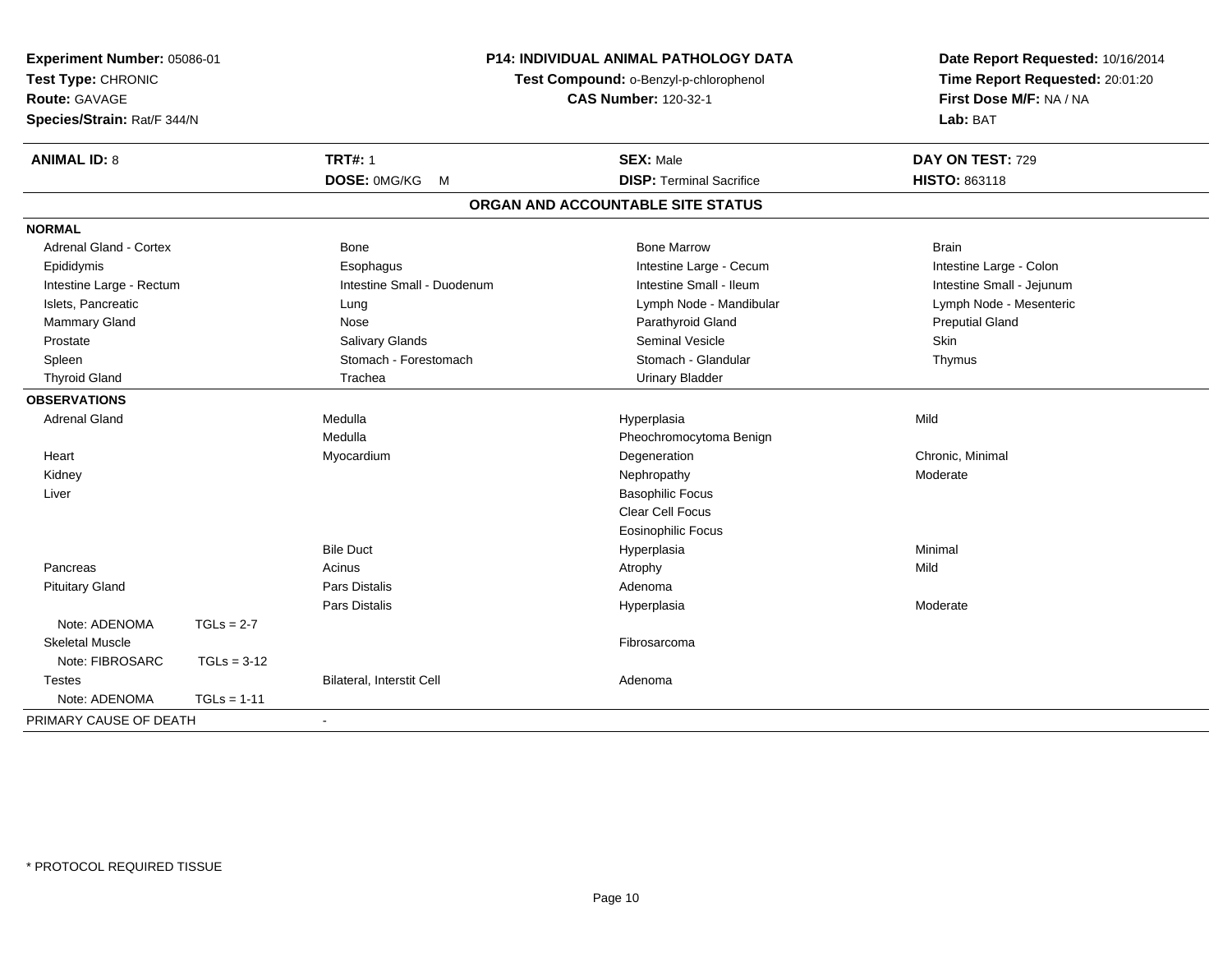| Experiment Number: 05086-01                     |                                        | <b>P14: INDIVIDUAL ANIMAL PATHOLOGY DATA</b> |                                 | Date Report Requested: 10/16/2014 |                         |
|-------------------------------------------------|----------------------------------------|----------------------------------------------|---------------------------------|-----------------------------------|-------------------------|
| Test Type: CHRONIC                              | Test Compound: o-Benzyl-p-chlorophenol |                                              | Time Report Requested: 20:01:20 |                                   |                         |
| Route: GAVAGE                                   | <b>CAS Number: 120-32-1</b>            |                                              | First Dose M/F: NA / NA         |                                   |                         |
| Species/Strain: Rat/F 344/N                     |                                        |                                              |                                 |                                   | Lab: BAT                |
| <b>ANIMAL ID: 9</b>                             |                                        | <b>TRT#: 1</b>                               |                                 | <b>SEX: Male</b>                  | DAY ON TEST: 533        |
|                                                 |                                        | DOSE: 0MG/KG<br>M                            |                                 | <b>DISP:</b> Moribund Sacrifice   | HISTO: 863119           |
|                                                 |                                        |                                              |                                 | ORGAN AND ACCOUNTABLE SITE STATUS |                         |
| <b>NORMAL</b>                                   |                                        |                                              |                                 |                                   |                         |
| <b>Adrenal Gland - Cortex</b>                   |                                        | Adrenal Gland - Medulla                      |                                 | Bone                              | <b>Bone Marrow</b>      |
| <b>Brain</b>                                    |                                        | Epididymis                                   |                                 | Esophagus                         | Intestine Large - Cecum |
| Intestine Large - Colon                         |                                        | Intestine Large - Rectum                     |                                 | Intestine Small - Duodenum        | Intestine Small - Ileum |
| Intestine Small - Jejunum                       |                                        | Islets, Pancreatic                           |                                 | Lymph Node - Mandibular           | Lymph Node - Mesenteric |
| <b>Mammary Gland</b>                            |                                        | Nose                                         |                                 | Pancreas                          | Parathyroid Gland       |
| <b>Pituitary Gland</b>                          |                                        | <b>Preputial Gland</b>                       |                                 | Prostate                          | Salivary Glands         |
| <b>Seminal Vesicle</b>                          |                                        | Skin                                         |                                 | Spleen                            | Stomach - Forestomach   |
| Stomach - Glandular                             |                                        | Thymus                                       |                                 | <b>Thyroid Gland</b>              | Trachea                 |
| <b>OBSERVATIONS</b>                             |                                        |                                              |                                 |                                   |                         |
| Heart                                           |                                        | Myocardium                                   |                                 | Degeneration                      | Chronic, Mild           |
| Kidney                                          |                                        |                                              |                                 | Nephropathy                       | Mild                    |
| Liver                                           |                                        |                                              |                                 | <b>Clear Cell Focus</b>           |                         |
|                                                 |                                        | <b>Bile Duct</b>                             |                                 | Hyperplasia                       | Minimal                 |
| Lung                                            |                                        |                                              |                                 | Inflammation                      | Necrotizing, Mild       |
| Mesentery                                       |                                        | Fat                                          |                                 | <b>Necrosis</b>                   | Mild                    |
| Note: NECROSIS                                  | $TGLs = 2-11$                          |                                              |                                 |                                   |                         |
| <b>Testes</b>                                   |                                        | Bilateral, Interstit Cell                    |                                 | Adenoma                           |                         |
| Note: ADENOMA                                   | $TGLs = 1-10$                          |                                              |                                 |                                   |                         |
| <b>Urinary Bladder</b>                          |                                        | <b>Transit Epithe</b>                        |                                 | Hyperplasia                       | Mild                    |
| Note: HYPERPLASIA                               | $TGLs = 3-12$                          |                                              |                                 |                                   |                         |
| PRIMARY CAUSE OF DEATH                          |                                        | ÷                                            |                                 |                                   |                         |
| Animal Note: CAUSE OF MORIBUNDITY UNDETERMINED. |                                        |                                              |                                 |                                   |                         |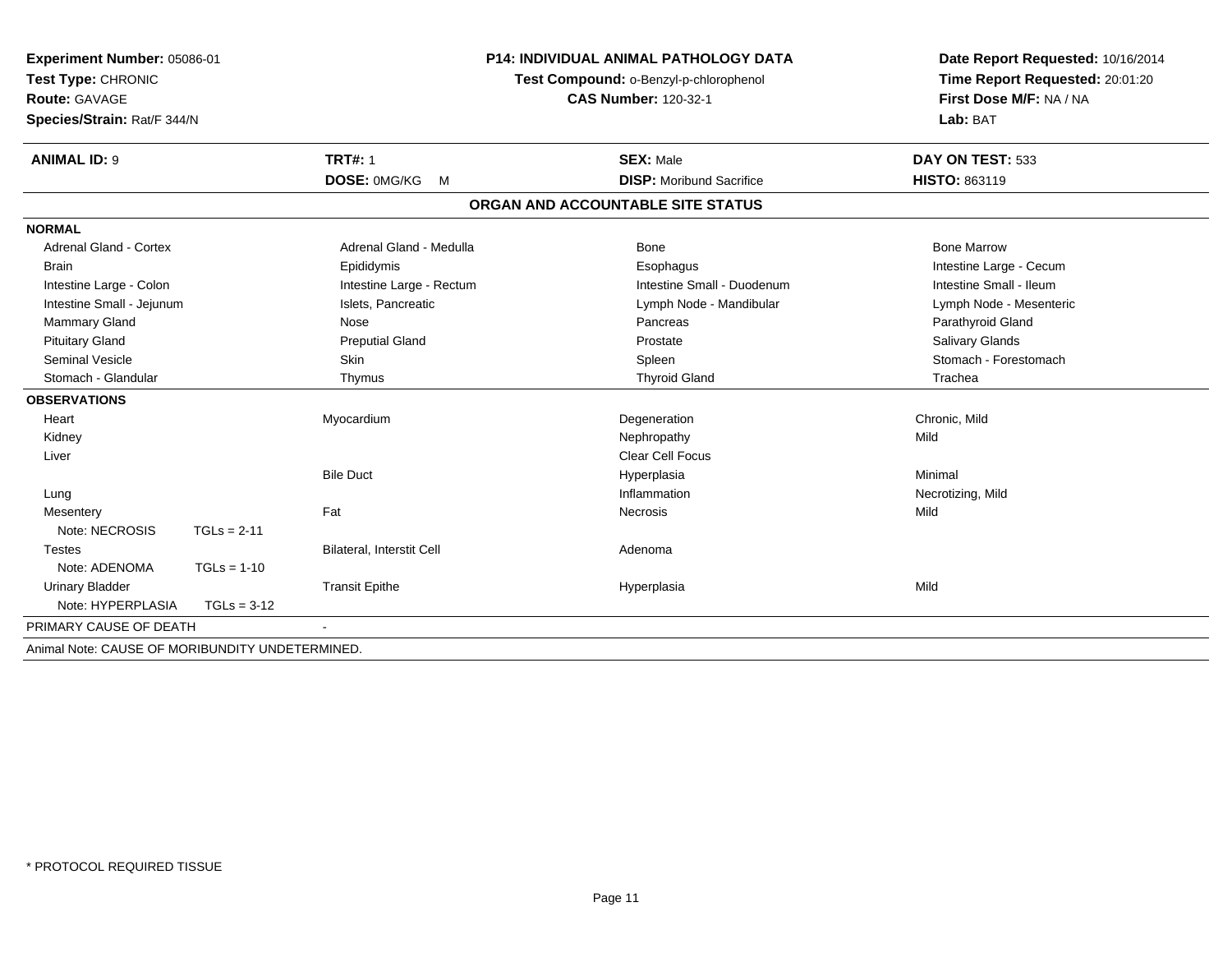| Experiment Number: 05086-01<br>Test Type: CHRONIC |                           | <b>P14: INDIVIDUAL ANIMAL PATHOLOGY DATA</b><br>Test Compound: o-Benzyl-p-chlorophenol | Date Report Requested: 10/16/2014<br>Time Report Requested: 20:01:20 |
|---------------------------------------------------|---------------------------|----------------------------------------------------------------------------------------|----------------------------------------------------------------------|
| <b>Route: GAVAGE</b>                              |                           | <b>CAS Number: 120-32-1</b>                                                            | First Dose M/F: NA / NA                                              |
| Species/Strain: Rat/F 344/N                       |                           |                                                                                        | Lab: BAT                                                             |
| <b>ANIMAL ID: 10</b>                              | <b>TRT#: 1</b>            | <b>SEX: Male</b>                                                                       | DAY ON TEST: 729                                                     |
|                                                   | DOSE: 0MG/KG<br><b>M</b>  | <b>DISP: Terminal Sacrifice</b>                                                        | HISTO: 863120                                                        |
|                                                   |                           | ORGAN AND ACCOUNTABLE SITE STATUS                                                      |                                                                      |
| <b>NORMAL</b>                                     |                           |                                                                                        |                                                                      |
| Bone                                              | <b>Bone Marrow</b>        | <b>Brain</b>                                                                           | Epididymis                                                           |
| Esophagus                                         | Intestine Large - Cecum   | Intestine Large - Colon                                                                | Intestine Large - Rectum                                             |
| Intestine Small - Duodenum                        | Intestine Small - Ileum   | Intestine Small - Jejunum                                                              | Islets, Pancreatic                                                   |
| Lung                                              | Lymph Node - Mandibular   | Lymph Node - Mesenteric                                                                | <b>Mammary Gland</b>                                                 |
| Nose                                              | Parathyroid Gland         | <b>Preputial Gland</b>                                                                 | <b>Salivary Glands</b>                                               |
| <b>Seminal Vesicle</b>                            | Skin                      | Spleen                                                                                 | Stomach - Forestomach                                                |
| Stomach - Glandular                               | Thymus                    | Trachea                                                                                | <b>Urinary Bladder</b>                                               |
| <b>OBSERVATIONS</b>                               |                           |                                                                                        |                                                                      |
| <b>Adrenal Gland</b>                              | Cortex                    | Hypertrophy                                                                            | Mild                                                                 |
|                                                   | Medulla                   | Pheochromocytoma Benign                                                                |                                                                      |
| Heart                                             | Myocardium                | Degeneration                                                                           | Chronic, Mild                                                        |
| Kidney                                            |                           | Nephropathy                                                                            | Mild                                                                 |
| Liver                                             |                           | <b>Basophilic Focus</b>                                                                |                                                                      |
|                                                   |                           | Clear Cell Focus                                                                       |                                                                      |
|                                                   |                           | <b>Eosinophilic Focus</b>                                                              |                                                                      |
|                                                   | <b>Bile Duct</b>          | Hyperplasia                                                                            | Mild                                                                 |
| Pancreas                                          |                           | <b>Basophilic Focus</b>                                                                |                                                                      |
| <b>Pituitary Gland</b>                            | <b>Pars Distalis</b>      | Hyperplasia                                                                            | Mild                                                                 |
| Prostate                                          |                           | Inflammation                                                                           | Chronic Active, Mild                                                 |
| <b>Testes</b>                                     | Bilateral, Interstit Cell | Adenoma                                                                                |                                                                      |
| Note: ADENOMA<br>$TGLs = 1-11$                    |                           |                                                                                        |                                                                      |
| <b>Thyroid Gland</b>                              | C Cell                    | Hyperplasia                                                                            | Mild                                                                 |
| PRIMARY CAUSE OF DEATH                            |                           |                                                                                        |                                                                      |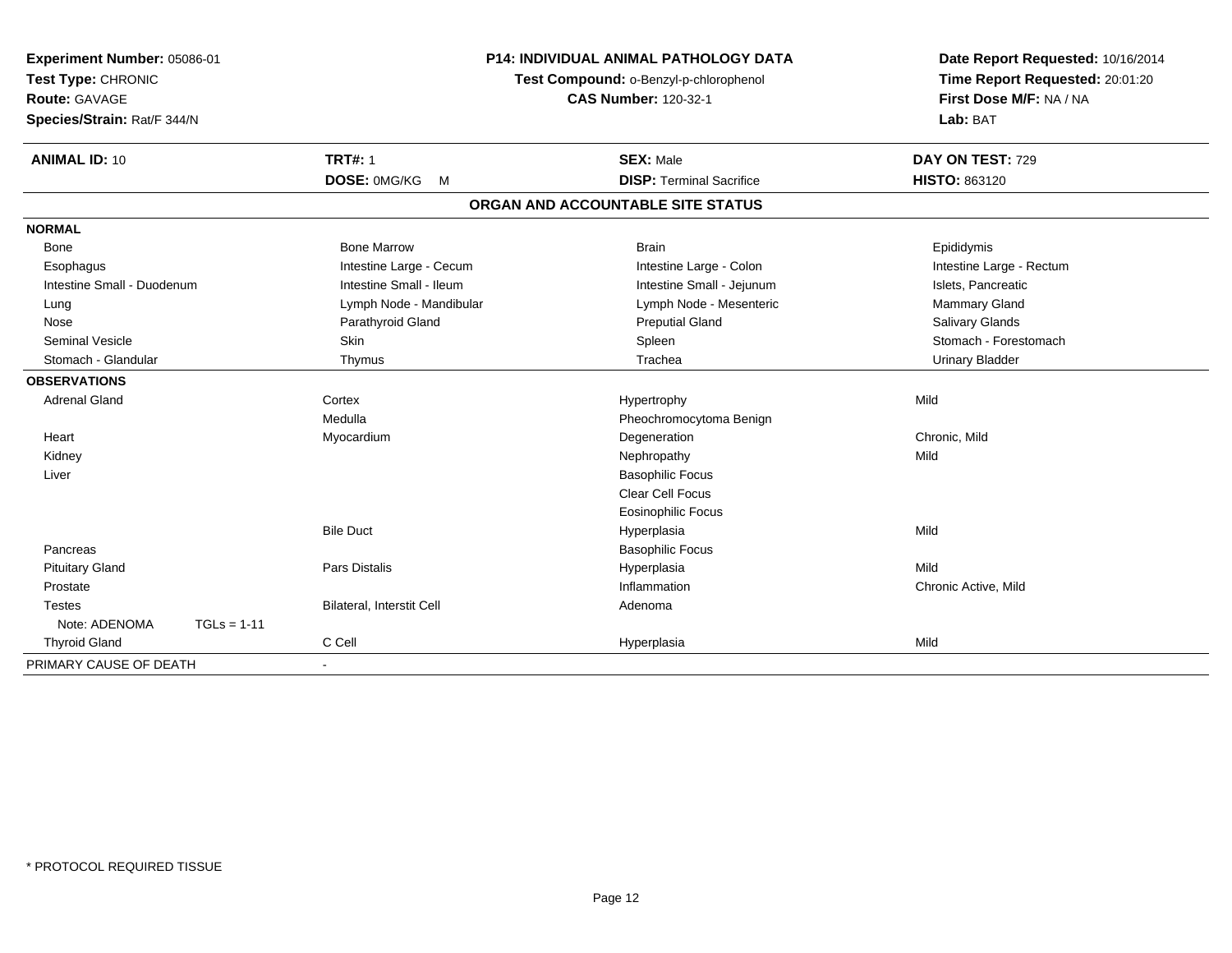| Experiment Number: 05086-01<br>Test Type: CHRONIC<br><b>Route: GAVAGE</b><br>Species/Strain: Rat/F 344/N<br><b>ANIMAL ID: 11</b> | <b>TRT#: 1</b><br>DOSE: 0MG/KG<br>$M_{\odot}$ | <b>P14: INDIVIDUAL ANIMAL PATHOLOGY DATA</b><br>Test Compound: o-Benzyl-p-chlorophenol<br><b>CAS Number: 120-32-1</b><br><b>SEX: Male</b><br><b>DISP:</b> Scheduled Sacrifice |                           |
|----------------------------------------------------------------------------------------------------------------------------------|-----------------------------------------------|-------------------------------------------------------------------------------------------------------------------------------------------------------------------------------|---------------------------|
|                                                                                                                                  |                                               | ORGAN AND ACCOUNTABLE SITE STATUS                                                                                                                                             |                           |
| <b>NORMAL</b>                                                                                                                    |                                               |                                                                                                                                                                               |                           |
| <b>Adrenal Gland - Cortex</b>                                                                                                    | Adrenal Gland - Medulla                       | Bone                                                                                                                                                                          | <b>Bone Marrow</b>        |
| <b>Brain</b>                                                                                                                     | Epididymis                                    | Esophagus                                                                                                                                                                     | Intestine Large - Cecum   |
| Intestine Large - Rectum                                                                                                         | Intestine Small - Duodenum                    | Intestine Small - Ileum                                                                                                                                                       | Intestine Small - Jejunum |
| Islets, Pancreatic                                                                                                               | Lung                                          | Lymph Node - Mandibular                                                                                                                                                       | Lymph Node - Mesenteric   |
| Nose                                                                                                                             | Parathyroid Gland                             | <b>Pituitary Gland</b>                                                                                                                                                        | <b>Preputial Gland</b>    |
| Prostate                                                                                                                         | Salivary Glands                               | Seminal Vesicle                                                                                                                                                               | Skin                      |
| Spleen                                                                                                                           | Stomach - Forestomach                         | Stomach - Glandular                                                                                                                                                           | Thymus                    |
| <b>Thyroid Gland</b>                                                                                                             | Trachea                                       | <b>Urinary Bladder</b>                                                                                                                                                        |                           |
| <b>MISSING</b>                                                                                                                   |                                               |                                                                                                                                                                               |                           |
| <b>Mammary Gland</b>                                                                                                             |                                               |                                                                                                                                                                               |                           |
| <b>OBSERVATIONS</b>                                                                                                              |                                               |                                                                                                                                                                               |                           |
| Heart                                                                                                                            | Myocardium                                    | Degeneration                                                                                                                                                                  | Chronic, Minimal          |
| Intestine Large                                                                                                                  | Colon                                         | Parasite Metazoan                                                                                                                                                             |                           |
| Kidney                                                                                                                           |                                               | Nephropathy                                                                                                                                                                   | Minimal                   |
| Liver                                                                                                                            | <b>Bile Duct</b>                              | Hyperplasia                                                                                                                                                                   | Minimal                   |
|                                                                                                                                  |                                               | Inflammation                                                                                                                                                                  | Necrotizing, Minimal      |
| Pancreas                                                                                                                         | Acinus                                        | Atrophy                                                                                                                                                                       | Minimal                   |
| <b>Testes</b>                                                                                                                    | <b>Interstit Cell</b>                         | Adenoma                                                                                                                                                                       |                           |
|                                                                                                                                  | <b>Interstit Cell</b>                         | Hyperplasia                                                                                                                                                                   | Minimal                   |
| PRIMARY CAUSE OF DEATH                                                                                                           |                                               |                                                                                                                                                                               |                           |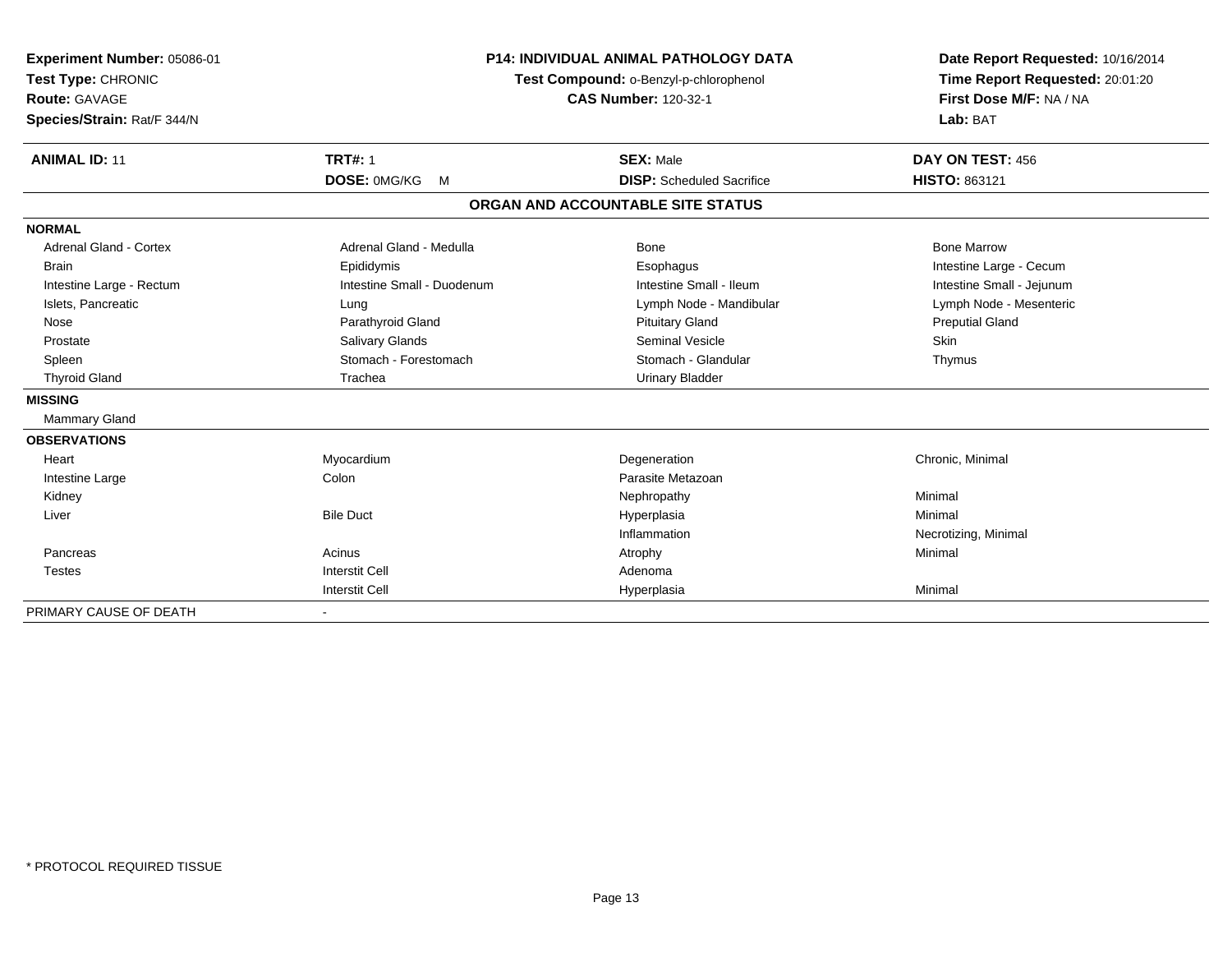| Experiment Number: 05086-01<br>Test Type: CHRONIC<br>Route: GAVAGE<br>Species/Strain: Rat/F 344/N | <b>P14: INDIVIDUAL ANIMAL PATHOLOGY DATA</b><br>Test Compound: o-Benzyl-p-chlorophenol<br><b>CAS Number: 120-32-1</b> |                                   | Date Report Requested: 10/16/2014<br>Time Report Requested: 20:01:20<br>First Dose M/F: NA / NA<br>Lab: BAT |  |
|---------------------------------------------------------------------------------------------------|-----------------------------------------------------------------------------------------------------------------------|-----------------------------------|-------------------------------------------------------------------------------------------------------------|--|
| <b>ANIMAL ID: 12</b>                                                                              | <b>TRT#: 1</b>                                                                                                        | <b>SEX: Male</b>                  | DAY ON TEST: 456                                                                                            |  |
|                                                                                                   | DOSE: 0MG/KG M                                                                                                        | <b>DISP:</b> Scheduled Sacrifice  | <b>HISTO: 863122</b>                                                                                        |  |
|                                                                                                   |                                                                                                                       | ORGAN AND ACCOUNTABLE SITE STATUS |                                                                                                             |  |
| <b>NORMAL</b>                                                                                     |                                                                                                                       |                                   |                                                                                                             |  |
| Adrenal Gland - Medulla                                                                           | <b>Bone</b>                                                                                                           | <b>Bone Marrow</b>                | <b>Brain</b>                                                                                                |  |
| Epididymis                                                                                        | Esophagus                                                                                                             | Intestine Large - Cecum           | Intestine Large - Colon                                                                                     |  |
| Intestine Large - Rectum                                                                          | Intestine Small - Duodenum                                                                                            | Intestine Small - Ileum           | Intestine Small - Jejunum                                                                                   |  |
| Islets, Pancreatic                                                                                | Lung                                                                                                                  | Lymph Node - Mandibular           | Lymph Node - Mesenteric                                                                                     |  |
| <b>Mammary Gland</b>                                                                              | Pancreas                                                                                                              | <b>Pituitary Gland</b>            | <b>Preputial Gland</b>                                                                                      |  |
| Prostate                                                                                          | <b>Salivary Glands</b>                                                                                                | <b>Seminal Vesicle</b>            | <b>Skin</b>                                                                                                 |  |
| Spleen                                                                                            | Stomach - Forestomach                                                                                                 | Stomach - Glandular               | Thymus                                                                                                      |  |
| <b>Thyroid Gland</b>                                                                              | Trachea                                                                                                               | <b>Urinary Bladder</b>            |                                                                                                             |  |
| <b>OBSERVATIONS</b>                                                                               |                                                                                                                       |                                   |                                                                                                             |  |
| <b>Adrenal Gland</b>                                                                              | Cortex                                                                                                                | Hyperplasia                       | Minimal                                                                                                     |  |
| Heart                                                                                             | Myocardium                                                                                                            | Degeneration                      | Chronic, Minimal                                                                                            |  |
| Kidney                                                                                            |                                                                                                                       | Nephropathy                       | Mild                                                                                                        |  |
| Liver                                                                                             |                                                                                                                       | Fatty Change                      | Minimal                                                                                                     |  |
|                                                                                                   |                                                                                                                       | Hepatodiaphragmatic Nodule        |                                                                                                             |  |
| Note: ANOM HEPAT LOB<br>$TGLs = 3-13$                                                             |                                                                                                                       |                                   |                                                                                                             |  |
| Mesentery                                                                                         | Fat                                                                                                                   | Necrosis                          | Moderate                                                                                                    |  |
| Note: NECROSIS<br>$TGLs = 2-12$                                                                   |                                                                                                                       |                                   |                                                                                                             |  |
| Nose                                                                                              |                                                                                                                       | Fungus                            |                                                                                                             |  |
|                                                                                                   | Mucosa                                                                                                                | Inflammation                      | Suppurative, Moderate                                                                                       |  |
| Parathyroid Gland                                                                                 |                                                                                                                       | Carcinoma                         |                                                                                                             |  |
| <b>Skeletal Muscle</b>                                                                            |                                                                                                                       | Edema                             | Moderate                                                                                                    |  |
| Note: EDEMA WAS PROBABLY INJECTION SITE FOR EUTHANASIA.                                           |                                                                                                                       |                                   |                                                                                                             |  |
| Note: EDEMA<br>$TGLs = 1-11$                                                                      |                                                                                                                       |                                   |                                                                                                             |  |
| Testes                                                                                            | <b>Interstit Cell</b>                                                                                                 | Hyperplasia                       | Minimal                                                                                                     |  |
| PRIMARY CAUSE OF DEATH                                                                            | $\overline{\phantom{a}}$                                                                                              |                                   |                                                                                                             |  |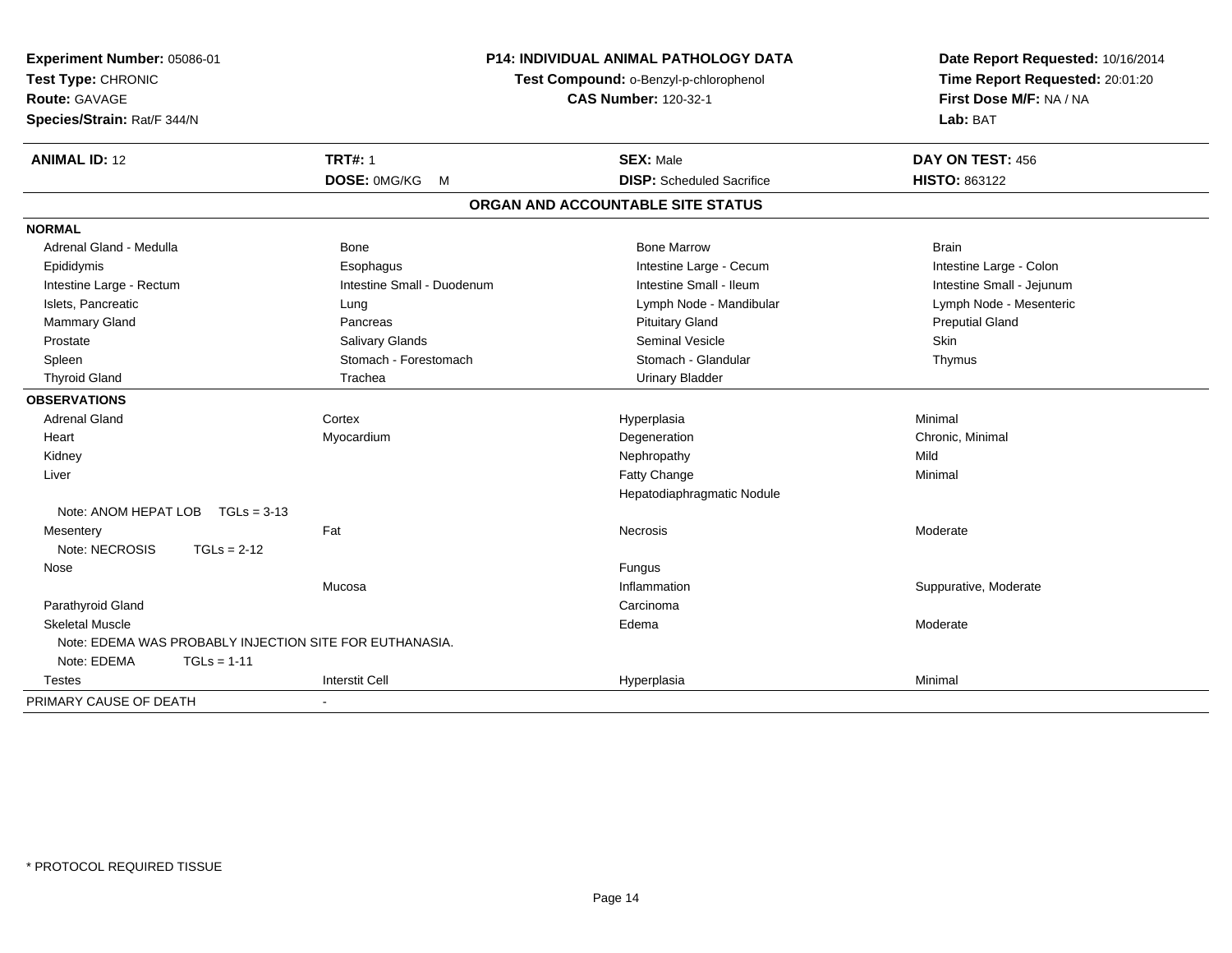| Experiment Number: 05086-01<br>Test Type: CHRONIC<br><b>Route: GAVAGE</b> | <b>P14: INDIVIDUAL ANIMAL PATHOLOGY DATA</b><br>Test Compound: o-Benzyl-p-chlorophenol<br><b>CAS Number: 120-32-1</b> |  | Date Report Requested: 10/16/2014<br>Time Report Requested: 20:01:20<br>First Dose M/F: NA / NA |                         |
|---------------------------------------------------------------------------|-----------------------------------------------------------------------------------------------------------------------|--|-------------------------------------------------------------------------------------------------|-------------------------|
| Species/Strain: Rat/F 344/N                                               |                                                                                                                       |  |                                                                                                 | Lab: BAT                |
| <b>ANIMAL ID: 13</b>                                                      | <b>TRT#: 1</b>                                                                                                        |  | <b>SEX: Male</b>                                                                                | DAY ON TEST: 456        |
|                                                                           | DOSE: 0MG/KG M                                                                                                        |  | <b>DISP:</b> Scheduled Sacrifice                                                                | <b>HISTO: 863123</b>    |
|                                                                           |                                                                                                                       |  | ORGAN AND ACCOUNTABLE SITE STATUS                                                               |                         |
| <b>NORMAL</b>                                                             |                                                                                                                       |  |                                                                                                 |                         |
| <b>Adrenal Gland - Cortex</b>                                             | Adrenal Gland - Medulla                                                                                               |  | <b>Bone</b>                                                                                     | <b>Bone Marrow</b>      |
| <b>Brain</b>                                                              | Epididymis                                                                                                            |  | Esophagus                                                                                       | Intestine Large - Cecum |
| Intestine Large - Colon                                                   | Intestine Large - Rectum                                                                                              |  | Intestine Small - Duodenum                                                                      | Intestine Small - Ileum |
| Intestine Small - Jejunum                                                 | Islets, Pancreatic                                                                                                    |  | Lymph Node - Mandibular                                                                         | Lymph Node - Mesenteric |
| Mammary Gland                                                             | Nose                                                                                                                  |  | <b>Pituitary Gland</b>                                                                          | <b>Preputial Gland</b>  |
| Prostate                                                                  | Salivary Glands                                                                                                       |  | <b>Seminal Vesicle</b>                                                                          | Skin                    |
| Spleen                                                                    | Stomach - Forestomach                                                                                                 |  | Stomach - Glandular                                                                             | Trachea                 |
| <b>Urinary Bladder</b>                                                    |                                                                                                                       |  |                                                                                                 |                         |
| <b>MISSING</b>                                                            |                                                                                                                       |  |                                                                                                 |                         |
| Parathyroid Gland                                                         | <b>Thyroid Gland</b>                                                                                                  |  |                                                                                                 |                         |
| <b>INSUFFICIENT TISSUE</b>                                                |                                                                                                                       |  |                                                                                                 |                         |
| Thymus                                                                    |                                                                                                                       |  |                                                                                                 |                         |
| <b>OBSERVATIONS</b>                                                       |                                                                                                                       |  |                                                                                                 |                         |
| Heart                                                                     | Myocardium                                                                                                            |  | Degeneration                                                                                    | Chronic, Mild           |
| Kidney                                                                    |                                                                                                                       |  | Nephropathy                                                                                     | Minimal                 |
| Liver                                                                     |                                                                                                                       |  | Fatty Change                                                                                    | Minimal                 |
|                                                                           | <b>Bile Duct</b>                                                                                                      |  | Hyperplasia                                                                                     | Minimal                 |
| Lung                                                                      |                                                                                                                       |  | Inflammation                                                                                    | Chronic Active, Mild    |
| Mesentery                                                                 | Fat                                                                                                                   |  | Necrosis                                                                                        | Moderate                |
| Note: NECROSIS                                                            | $TGLs = 1-11$                                                                                                         |  |                                                                                                 |                         |
| Pancreas                                                                  | Acinus                                                                                                                |  | Atrophy                                                                                         | Minimal                 |
| <b>Testes</b>                                                             | Bilateral, Interstit Cell                                                                                             |  | Adenoma                                                                                         |                         |
| PRIMARY CAUSE OF DEATH                                                    | $\sim$                                                                                                                |  |                                                                                                 |                         |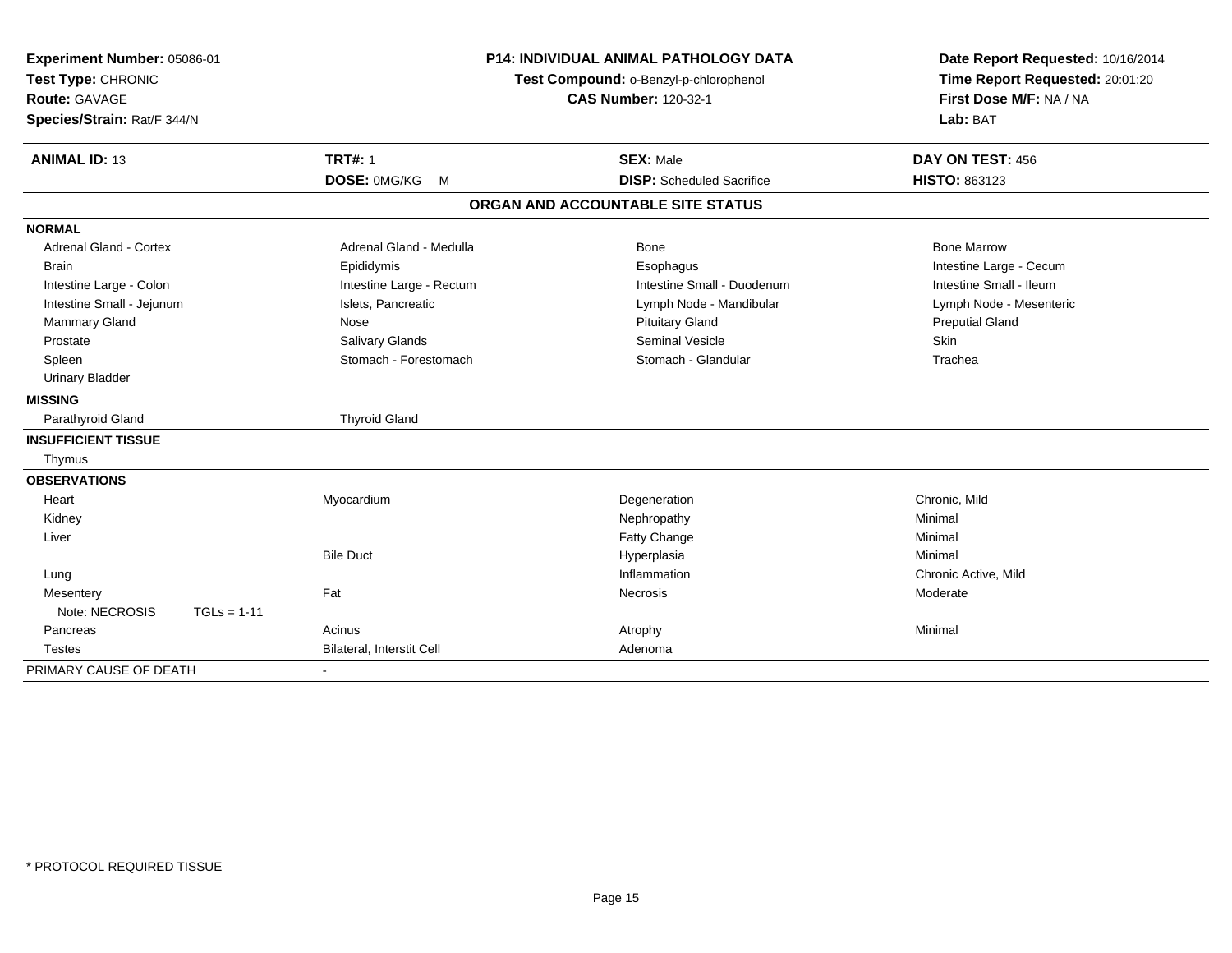| Experiment Number: 05086-01<br>Test Type: CHRONIC |                            | <b>P14: INDIVIDUAL ANIMAL PATHOLOGY DATA</b> | Date Report Requested: 10/16/2014   |
|---------------------------------------------------|----------------------------|----------------------------------------------|-------------------------------------|
|                                                   |                            | Test Compound: o-Benzyl-p-chlorophenol       | Time Report Requested: 20:01:20     |
| <b>Route: GAVAGE</b>                              |                            | <b>CAS Number: 120-32-1</b>                  | First Dose M/F: NA / NA<br>Lab: BAT |
| Species/Strain: Rat/F 344/N                       |                            |                                              |                                     |
| <b>ANIMAL ID: 14</b>                              | <b>TRT#: 1</b>             | <b>SEX: Male</b>                             | DAY ON TEST: 543                    |
|                                                   | DOSE: 0MG/KG<br>M          | <b>DISP:</b> Moribund Sacrifice              | HISTO: 863124                       |
|                                                   |                            | ORGAN AND ACCOUNTABLE SITE STATUS            |                                     |
| <b>NORMAL</b>                                     |                            |                                              |                                     |
| Adrenal Gland - Medulla                           | Bone                       | <b>Bone Marrow</b>                           | <b>Brain</b>                        |
| Epididymis                                        | Esophagus                  | Intestine Large - Cecum                      | Intestine Large - Colon             |
| Intestine Large - Rectum                          | Intestine Small - Duodenum | Intestine Small - Ileum                      | Intestine Small - Jejunum           |
| Islets, Pancreatic                                | Lung                       | Lymph Node - Mandibular                      | Lymph Node - Mesenteric             |
| Mammary Gland                                     | Nose                       | Parathyroid Gland                            | Prostate                            |
| Salivary Glands                                   | <b>Seminal Vesicle</b>     | Skin                                         | Spleen                              |
| Stomach - Forestomach                             | Stomach - Glandular        | Thymus                                       | <b>Thyroid Gland</b>                |
| Trachea                                           | <b>Urinary Bladder</b>     |                                              |                                     |
| <b>OBSERVATIONS</b>                               |                            |                                              |                                     |
| <b>Adrenal Gland</b>                              | Cortex                     | Hypertrophy                                  | Minimal                             |
| Heart                                             | Myocardium                 | Degeneration                                 | Chronic, Mild                       |
| Kidney                                            |                            | Nephropathy                                  | Minimal                             |
| Liver                                             | <b>Bile Duct</b>           | Hyperplasia                                  | Minimal                             |
| Pancreas                                          | Acinus                     | Atrophy                                      | Minimal                             |
| <b>Pituitary Gland</b>                            | <b>Pars Distalis</b>       | Hyperplasia                                  | Mild                                |
| <b>Preputial Gland</b>                            |                            | Carcinoma                                    |                                     |
| Note: CARCINOMA<br>$TGLs = 1-11$                  |                            |                                              |                                     |
| <b>Testes</b>                                     | Bilateral, Interstit Cell  | Adenoma                                      |                                     |
| PRIMARY CAUSE OF DEATH                            |                            |                                              |                                     |
| Animal Note: MORIBUND DUE TO PREPUTIAL TUMOR.     |                            |                                              |                                     |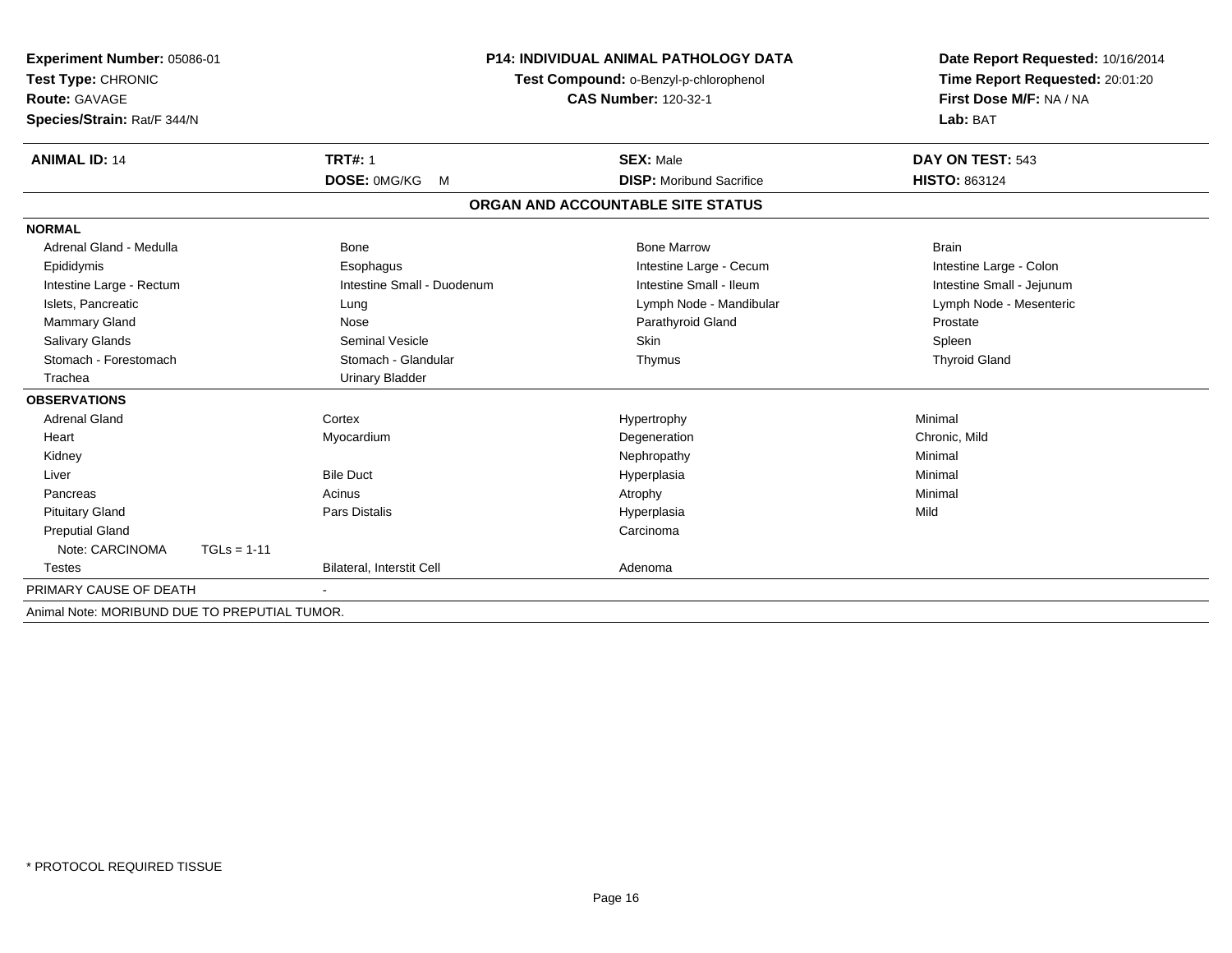| Experiment Number: 05086-01<br>Test Type: CHRONIC<br><b>Route: GAVAGE</b><br>Species/Strain: Rat/F 344/N |               |                            | <b>P14: INDIVIDUAL ANIMAL PATHOLOGY DATA</b><br>Test Compound: o-Benzyl-p-chlorophenol<br><b>CAS Number: 120-32-1</b> | Date Report Requested: 10/16/2014<br>Time Report Requested: 20:01:20<br>First Dose M/F: NA / NA<br>Lab: BAT |
|----------------------------------------------------------------------------------------------------------|---------------|----------------------------|-----------------------------------------------------------------------------------------------------------------------|-------------------------------------------------------------------------------------------------------------|
| <b>ANIMAL ID: 15</b>                                                                                     |               | <b>TRT#: 1</b>             | <b>SEX: Male</b>                                                                                                      | DAY ON TEST: 729                                                                                            |
|                                                                                                          |               | <b>DOSE: OMG/KG</b><br>M   | <b>DISP: Terminal Sacrifice</b>                                                                                       | <b>HISTO: 863125</b>                                                                                        |
|                                                                                                          |               |                            | ORGAN AND ACCOUNTABLE SITE STATUS                                                                                     |                                                                                                             |
| <b>NORMAL</b>                                                                                            |               |                            |                                                                                                                       |                                                                                                             |
| Adrenal Gland - Cortex                                                                                   |               | <b>Bone</b>                | <b>Bone Marrow</b>                                                                                                    | <b>Brain</b>                                                                                                |
| Epididymis                                                                                               |               | Esophagus                  | Intestine Large - Cecum                                                                                               | Intestine Large - Colon                                                                                     |
| Intestine Large - Rectum                                                                                 |               | Intestine Small - Duodenum | Intestine Small - Ileum                                                                                               | Intestine Small - Jejunum                                                                                   |
| Islets, Pancreatic                                                                                       |               | Lung                       | Lymph Node - Mandibular                                                                                               | Lymph Node - Mesenteric                                                                                     |
| Mammary Gland                                                                                            |               | Nose                       | Pancreas                                                                                                              | Parathyroid Gland                                                                                           |
| <b>Pituitary Gland</b>                                                                                   |               | <b>Preputial Gland</b>     | Prostate                                                                                                              | <b>Salivary Glands</b>                                                                                      |
| Seminal Vesicle                                                                                          |               | <b>Skin</b>                | Spleen                                                                                                                | Stomach - Forestomach                                                                                       |
| Stomach - Glandular                                                                                      |               | Thymus                     | Trachea                                                                                                               | <b>Urinary Bladder</b>                                                                                      |
| <b>OBSERVATIONS</b>                                                                                      |               |                            |                                                                                                                       |                                                                                                             |
| <b>Adrenal Gland</b>                                                                                     |               | Medulla                    | Pheochromocytoma Benign                                                                                               |                                                                                                             |
| Heart                                                                                                    |               | Myocardium                 | Degeneration                                                                                                          | Chronic, Minimal                                                                                            |
| Kidney                                                                                                   |               |                            | Nephropathy                                                                                                           | Mild                                                                                                        |
| Liver                                                                                                    |               |                            | Clear Cell Focus                                                                                                      |                                                                                                             |
|                                                                                                          |               |                            | <b>Eosinophilic Focus</b>                                                                                             |                                                                                                             |
| <b>Testes</b>                                                                                            |               | Bilateral, Interstit Cell  | Adenoma                                                                                                               |                                                                                                             |
| Note: ADENOMA                                                                                            | $TGLs = 1-11$ |                            |                                                                                                                       |                                                                                                             |
| <b>Thyroid Gland</b>                                                                                     |               | C Cell                     | Hyperplasia                                                                                                           | Mild                                                                                                        |
| PRIMARY CAUSE OF DEATH                                                                                   |               |                            |                                                                                                                       |                                                                                                             |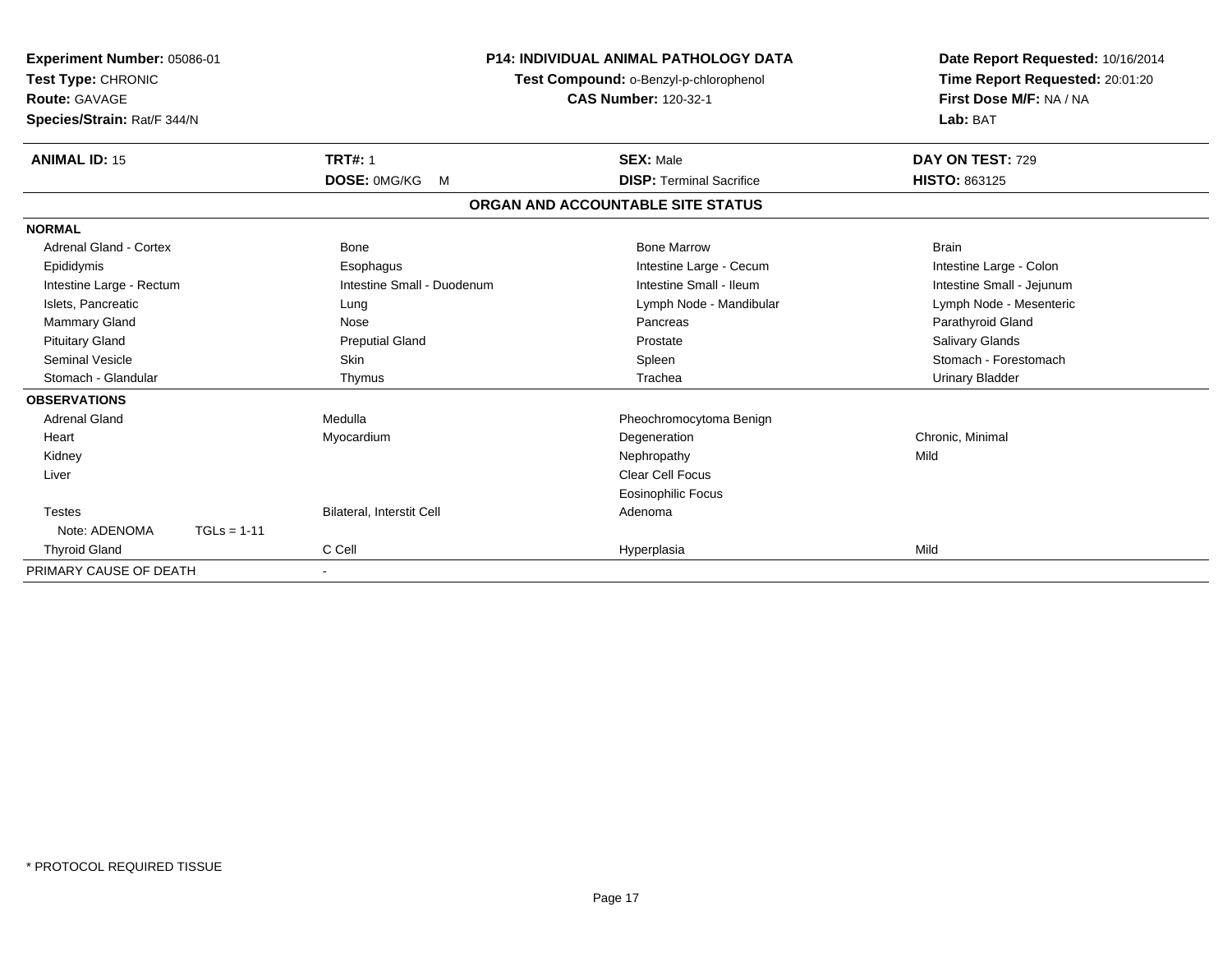| Experiment Number: 05086-01<br>Test Type: CHRONIC<br><b>Route: GAVAGE</b><br>Species/Strain: Rat/F 344/N |               | <b>P14: INDIVIDUAL ANIMAL PATHOLOGY DATA</b><br>Test Compound: o-Benzyl-p-chlorophenol<br><b>CAS Number: 120-32-1</b> |                                   | Date Report Requested: 10/16/2014<br>Time Report Requested: 20:01:20<br>First Dose M/F: NA / NA<br>Lab: BAT |  |
|----------------------------------------------------------------------------------------------------------|---------------|-----------------------------------------------------------------------------------------------------------------------|-----------------------------------|-------------------------------------------------------------------------------------------------------------|--|
| <b>ANIMAL ID: 16</b>                                                                                     |               | <b>TRT#: 1</b>                                                                                                        | <b>SEX: Male</b>                  | DAY ON TEST: 729                                                                                            |  |
|                                                                                                          |               | DOSE: 0MG/KG M                                                                                                        | <b>DISP: Terminal Sacrifice</b>   | <b>HISTO: 863126</b>                                                                                        |  |
|                                                                                                          |               |                                                                                                                       | ORGAN AND ACCOUNTABLE SITE STATUS |                                                                                                             |  |
| <b>NORMAL</b>                                                                                            |               |                                                                                                                       |                                   |                                                                                                             |  |
| Bone                                                                                                     |               | <b>Bone Marrow</b>                                                                                                    | Epididymis                        | Esophagus                                                                                                   |  |
| Intestine Large - Cecum                                                                                  |               | Intestine Large - Colon                                                                                               | Intestine Large - Rectum          | Intestine Small - Duodenum                                                                                  |  |
| Intestine Small - Ileum                                                                                  |               | Intestine Small - Jejunum                                                                                             | Islets, Pancreatic                | Lymph Node - Mandibular                                                                                     |  |
| Lymph Node - Mesenteric                                                                                  |               | Mammary Gland                                                                                                         | Nose                              | Pancreas                                                                                                    |  |
| Parathyroid Gland                                                                                        |               | <b>Preputial Gland</b>                                                                                                | Salivary Glands                   | <b>Seminal Vesicle</b>                                                                                      |  |
| <b>Skin</b>                                                                                              |               | Spleen                                                                                                                | Stomach - Forestomach             | Stomach - Glandular                                                                                         |  |
| Trachea                                                                                                  |               | <b>Urinary Bladder</b>                                                                                                |                                   |                                                                                                             |  |
| <b>MISSING</b>                                                                                           |               |                                                                                                                       |                                   |                                                                                                             |  |
| Thymus                                                                                                   |               |                                                                                                                       |                                   |                                                                                                             |  |
| <b>OBSERVATIONS</b>                                                                                      |               |                                                                                                                       |                                   |                                                                                                             |  |
| <b>Adrenal Gland</b>                                                                                     |               | Cortex                                                                                                                | Hyperplasia                       | Mild                                                                                                        |  |
|                                                                                                          |               | Medulla                                                                                                               | Pheochromocytoma Benign           |                                                                                                             |  |
| <b>Brain</b>                                                                                             |               |                                                                                                                       | Carcinoma                         | Metastatic (Pituitary Gland)                                                                                |  |
| Note: CARCINOMA                                                                                          | $TGLs = 1-5$  |                                                                                                                       |                                   |                                                                                                             |  |
| Heart                                                                                                    |               | Myocardium                                                                                                            | Degeneration                      | Chronic, Mild                                                                                               |  |
| Kidney                                                                                                   |               |                                                                                                                       | Nephropathy                       | Mild                                                                                                        |  |
| Liver                                                                                                    |               |                                                                                                                       | <b>Basophilic Focus</b>           |                                                                                                             |  |
|                                                                                                          |               | <b>Bile Duct</b>                                                                                                      | Hyperplasia                       | Mild                                                                                                        |  |
| Lung                                                                                                     |               |                                                                                                                       | Inflammation                      | Chronic Active, Mild                                                                                        |  |
| <b>Pituitary Gland</b>                                                                                   |               | <b>Pars Distalis</b>                                                                                                  | Carcinoma                         |                                                                                                             |  |
| Prostate                                                                                                 |               |                                                                                                                       | Inflammation                      | Chronic Active, Mild                                                                                        |  |
| <b>Testes</b>                                                                                            |               | Bilateral, Interstit Cell                                                                                             | Adenoma                           |                                                                                                             |  |
| Note: ADENOMA                                                                                            | $TGLs = 2-10$ |                                                                                                                       |                                   |                                                                                                             |  |
| <b>Thyroid Gland</b>                                                                                     |               | C Cell                                                                                                                | Hyperplasia                       | Mild                                                                                                        |  |
| PRIMARY CAUSE OF DEATH                                                                                   |               |                                                                                                                       |                                   |                                                                                                             |  |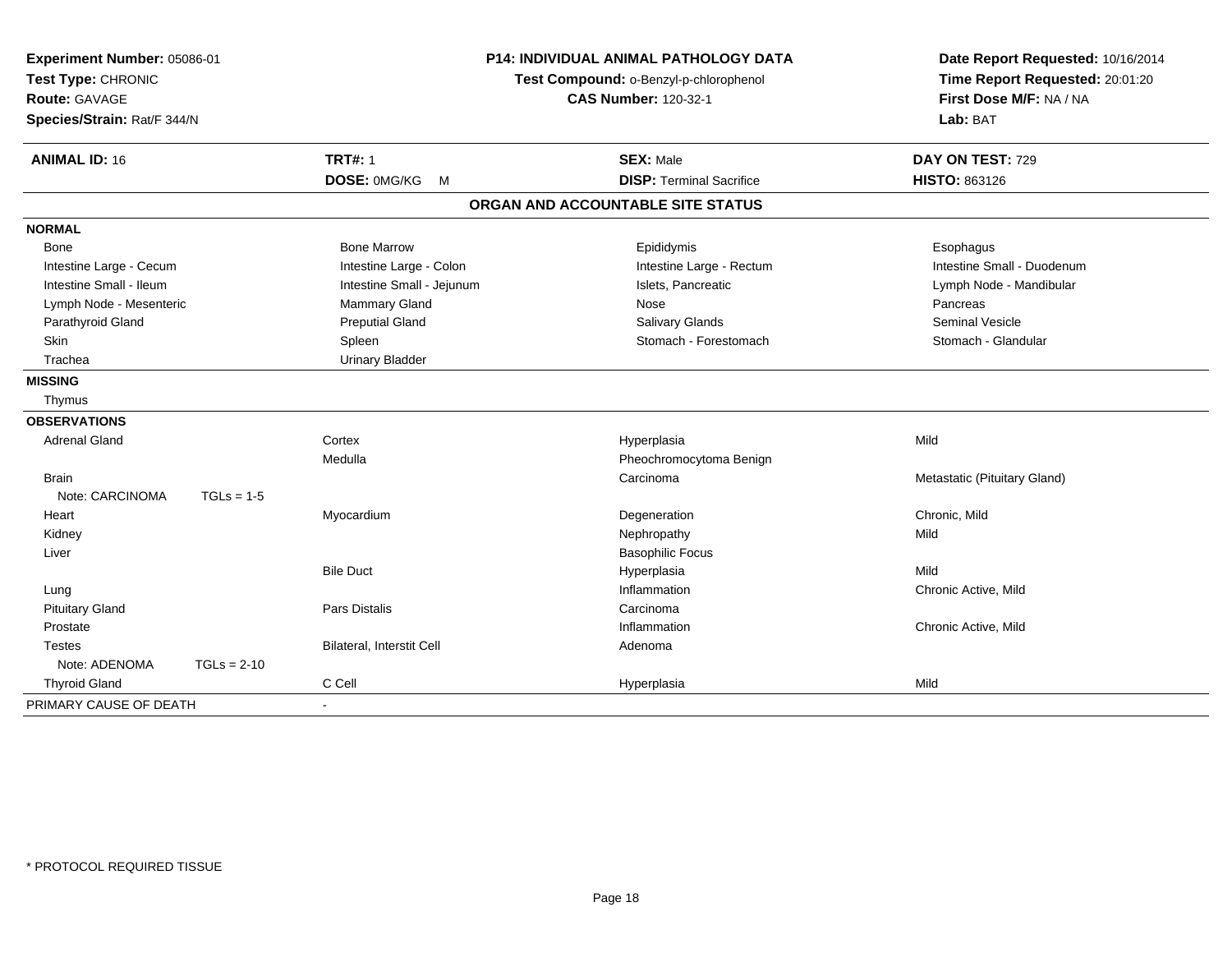| Experiment Number: 05086-01<br>Test Type: CHRONIC<br><b>Route: GAVAGE</b><br>Species/Strain: Rat/F 344/N |                            | P14: INDIVIDUAL ANIMAL PATHOLOGY DATA<br>Test Compound: o-Benzyl-p-chlorophenol<br><b>CAS Number: 120-32-1</b> | Date Report Requested: 10/16/2014<br>Time Report Requested: 20:01:20<br>First Dose M/F: NA / NA<br>Lab: BAT |
|----------------------------------------------------------------------------------------------------------|----------------------------|----------------------------------------------------------------------------------------------------------------|-------------------------------------------------------------------------------------------------------------|
| <b>ANIMAL ID: 17</b>                                                                                     | <b>TRT#: 1</b>             | <b>SEX: Male</b>                                                                                               | DAY ON TEST: 729                                                                                            |
|                                                                                                          | DOSE: 0MG/KG<br>M          | <b>DISP: Terminal Sacrifice</b>                                                                                | HISTO: 863127                                                                                               |
|                                                                                                          |                            | ORGAN AND ACCOUNTABLE SITE STATUS                                                                              |                                                                                                             |
| <b>NORMAL</b>                                                                                            |                            |                                                                                                                |                                                                                                             |
| Adrenal Gland - Medulla                                                                                  | Bone                       | <b>Bone Marrow</b>                                                                                             | <b>Brain</b>                                                                                                |
| Epididymis                                                                                               | Esophagus                  | Intestine Large - Cecum                                                                                        | Intestine Large - Colon                                                                                     |
| Intestine Large - Rectum                                                                                 | Intestine Small - Duodenum | Intestine Small - Ileum                                                                                        | Intestine Small - Jejunum                                                                                   |
| Islets, Pancreatic                                                                                       | Lung                       | Lymph Node - Mandibular                                                                                        | Lymph Node - Mesenteric                                                                                     |
| Nose                                                                                                     | Parathyroid Gland          | <b>Preputial Gland</b>                                                                                         | Prostate                                                                                                    |
| Salivary Glands                                                                                          | <b>Seminal Vesicle</b>     | Stomach - Forestomach                                                                                          | Stomach - Glandular                                                                                         |
| Thymus                                                                                                   | Trachea                    | <b>Urinary Bladder</b>                                                                                         |                                                                                                             |
| <b>MISSING</b>                                                                                           |                            |                                                                                                                |                                                                                                             |
| <b>Mammary Gland</b>                                                                                     |                            |                                                                                                                |                                                                                                             |
| <b>OBSERVATIONS</b>                                                                                      |                            |                                                                                                                |                                                                                                             |
| <b>Adrenal Gland</b>                                                                                     | Cortex                     | Hyperplasia                                                                                                    | Mild                                                                                                        |
| Heart                                                                                                    | Myocardium                 | Degeneration                                                                                                   | Chronic, Mild                                                                                               |
| Kidney                                                                                                   |                            | Nephropathy                                                                                                    | Marked                                                                                                      |
| Note: NEPHROPATHY<br>$TGLs = 5-1$                                                                        |                            |                                                                                                                |                                                                                                             |
| Liver                                                                                                    |                            | <b>Basophilic Focus</b>                                                                                        |                                                                                                             |
|                                                                                                          |                            | Clear Cell Focus                                                                                               |                                                                                                             |
|                                                                                                          |                            | Hepatodiaphragmatic Nodule                                                                                     |                                                                                                             |
|                                                                                                          | <b>Bile Duct</b>           | Hyperplasia                                                                                                    | Minimal                                                                                                     |
|                                                                                                          |                            | Leukemia Mononuclear                                                                                           |                                                                                                             |
| Note: ANOM HEPAT LOB TGLs = 4-13                                                                         |                            |                                                                                                                |                                                                                                             |
| Pancreas                                                                                                 | Acinus                     | Atrophy                                                                                                        | Mild                                                                                                        |
| <b>Pituitary Gland</b>                                                                                   | Pars Distalis              | Hyperplasia                                                                                                    | Moderate                                                                                                    |
| Skin                                                                                                     | <b>Subcut Tiss</b>         | Fibrosarcoma                                                                                                   |                                                                                                             |
|                                                                                                          |                            | Keratoacanthoma                                                                                                |                                                                                                             |
| Note: KERATOACANTHMA   TGLs = 1-14                                                                       |                            |                                                                                                                |                                                                                                             |
| Note: FIBROSARC<br>$TGLs = 2-15$                                                                         |                            |                                                                                                                |                                                                                                             |
| Spleen                                                                                                   |                            | Leukemia Mononuclear                                                                                           |                                                                                                             |
| Note: LEUKEMIA MONUC TGLs = 6-11                                                                         |                            |                                                                                                                |                                                                                                             |
| <b>Testes</b>                                                                                            | Bilateral, Interstit Cell  | Adenoma                                                                                                        |                                                                                                             |
| Note: ADENOMA<br>$TGLs = 3-12$                                                                           |                            |                                                                                                                |                                                                                                             |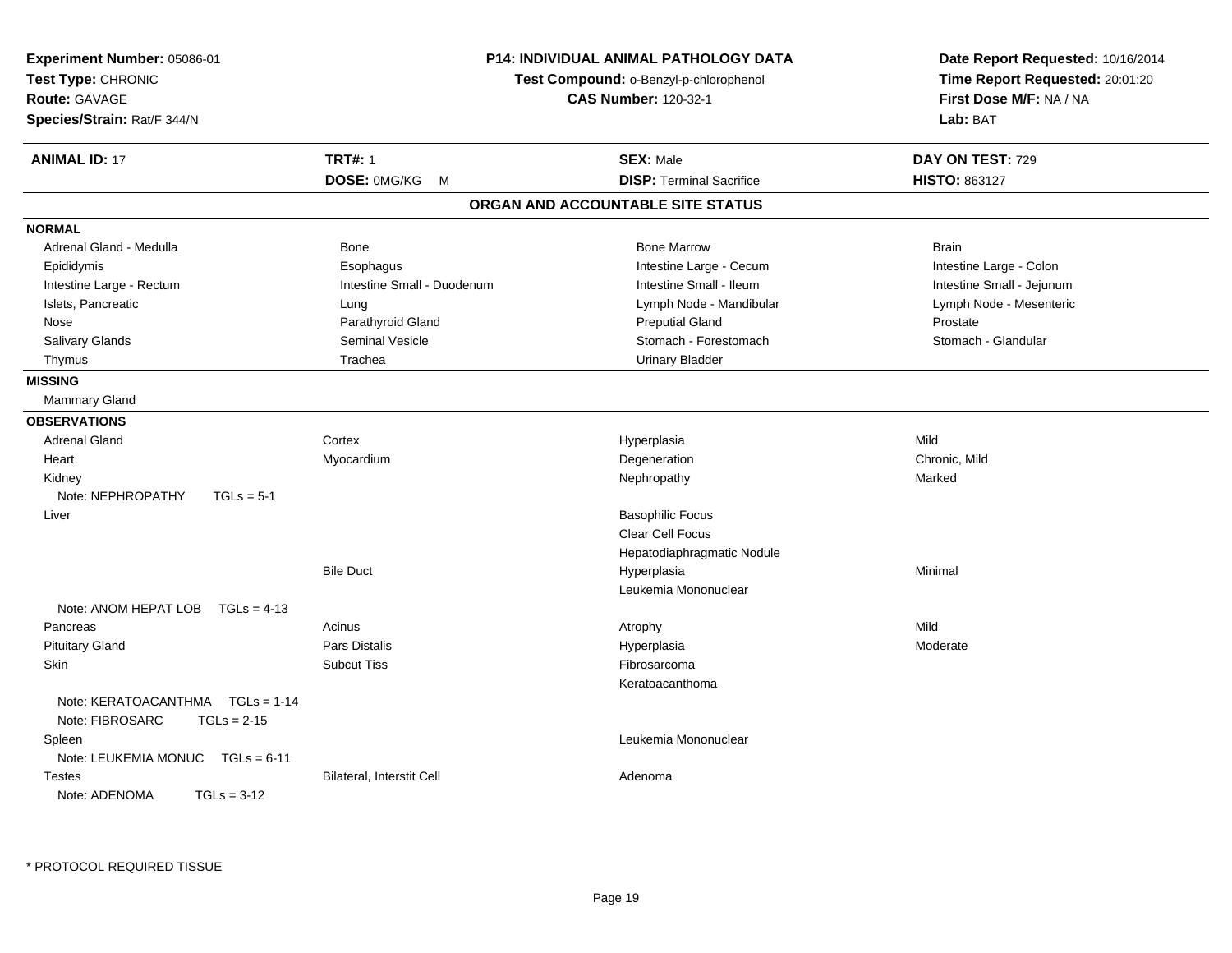| Experiment Number: 05086-01 |                       | <b>P14: INDIVIDUAL ANIMAL PATHOLOGY DATA</b> | Date Report Requested: 10/16/2014 |  |
|-----------------------------|-----------------------|----------------------------------------------|-----------------------------------|--|
| <b>Test Type: CHRONIC</b>   |                       | Test Compound: o-Benzyl-p-chlorophenol       | Time Report Requested: 20:01:20   |  |
| <b>Route: GAVAGE</b>        |                       | <b>CAS Number: 120-32-1</b>                  | First Dose M/F: NA / NA           |  |
| Species/Strain: Rat/F 344/N |                       |                                              | Lab: BAT                          |  |
| <b>ANIMAL ID: 17</b>        | <b>TRT#: 1</b>        | <b>SEX: Male</b>                             | DAY ON TEST: 729                  |  |
|                             | <b>DOSE: 0MG/KG M</b> | <b>DISP:</b> Terminal Sacrifice              | <b>HISTO: 863127</b>              |  |
|                             |                       | ORGAN AND ACCOUNTABLE SITE STATUS            |                                   |  |
| <b>Thyroid Gland</b>        | C Cell                | Hyperplasia                                  | Minimal                           |  |
| PRIMARY CAUSE OF DEATH      |                       |                                              |                                   |  |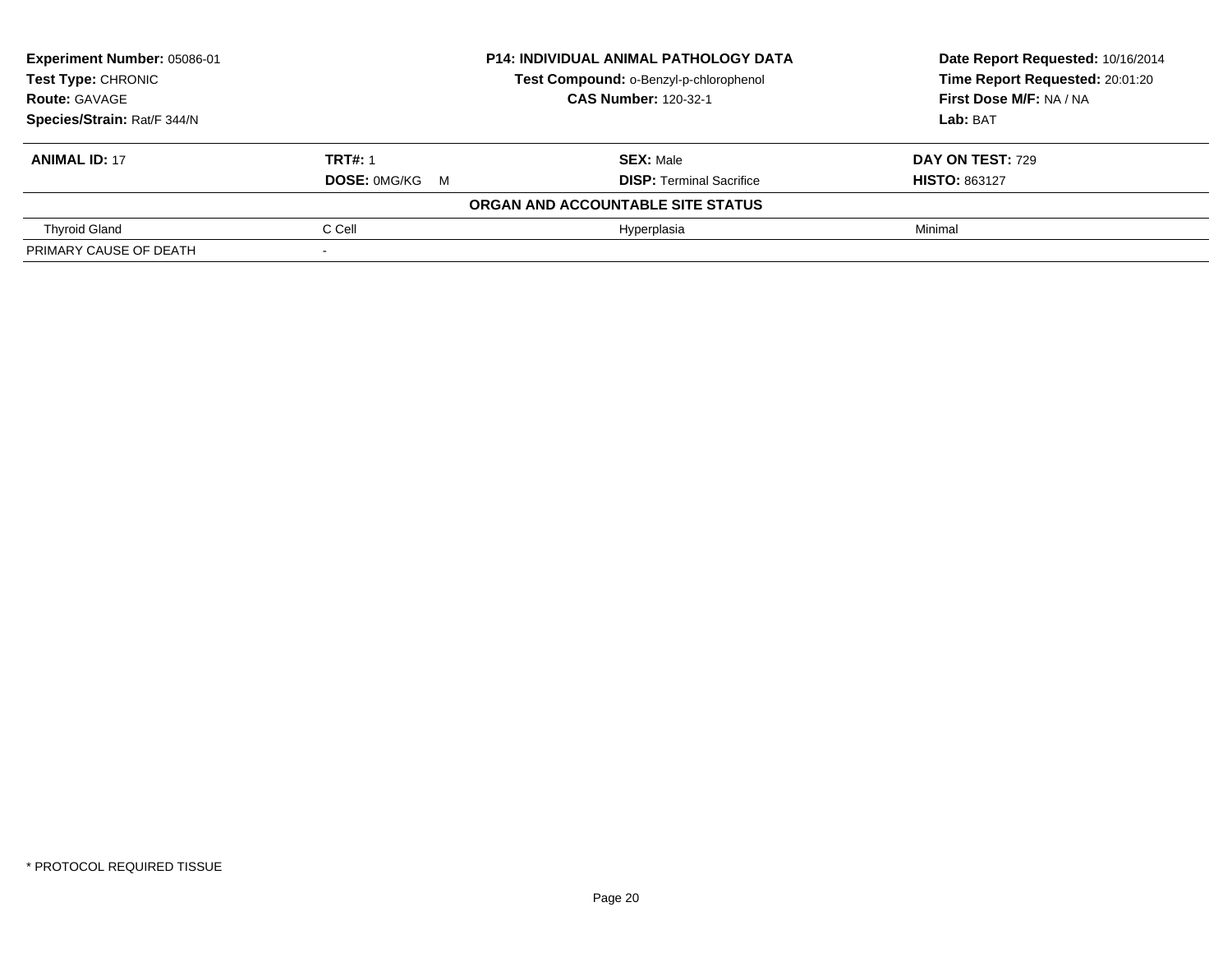| Experiment Number: 05086-01<br>Test Type: CHRONIC<br><b>Route: GAVAGE</b><br>Species/Strain: Rat/F 344/N |                           | P14: INDIVIDUAL ANIMAL PATHOLOGY DATA<br>Test Compound: o-Benzyl-p-chlorophenol<br><b>CAS Number: 120-32-1</b> | Date Report Requested: 10/16/2014<br>Time Report Requested: 20:01:20<br>First Dose M/F: NA / NA<br>Lab: BAT |
|----------------------------------------------------------------------------------------------------------|---------------------------|----------------------------------------------------------------------------------------------------------------|-------------------------------------------------------------------------------------------------------------|
| <b>ANIMAL ID: 18</b>                                                                                     | <b>TRT#: 1</b>            | <b>SEX: Male</b>                                                                                               | DAY ON TEST: 729                                                                                            |
|                                                                                                          | DOSE: 0MG/KG M            | <b>DISP: Terminal Sacrifice</b>                                                                                | HISTO: 863128                                                                                               |
|                                                                                                          |                           | ORGAN AND ACCOUNTABLE SITE STATUS                                                                              |                                                                                                             |
| <b>NORMAL</b>                                                                                            |                           |                                                                                                                |                                                                                                             |
| Bone                                                                                                     | <b>Bone Marrow</b>        | <b>Brain</b>                                                                                                   | Epididymis                                                                                                  |
| Esophagus                                                                                                | Intestine Large - Cecum   | Intestine Large - Colon                                                                                        | Intestine Large - Rectum                                                                                    |
| Intestine Small - Duodenum                                                                               | Intestine Small - Ileum   | Intestine Small - Jejunum                                                                                      | Islets, Pancreatic                                                                                          |
| Lung                                                                                                     | Lymph Node - Mandibular   | Lymph Node - Mesenteric                                                                                        | Nose                                                                                                        |
| Parathyroid Gland                                                                                        | <b>Preputial Gland</b>    | Prostate                                                                                                       | Salivary Glands                                                                                             |
| Seminal Vesicle                                                                                          | Stomach - Forestomach     | Stomach - Glandular                                                                                            | Thymus                                                                                                      |
| Trachea                                                                                                  | <b>Urinary Bladder</b>    |                                                                                                                |                                                                                                             |
| <b>MISSING</b>                                                                                           |                           |                                                                                                                |                                                                                                             |
| Mammary Gland                                                                                            |                           |                                                                                                                |                                                                                                             |
| <b>OBSERVATIONS</b>                                                                                      |                           |                                                                                                                |                                                                                                             |
| <b>Adrenal Gland</b>                                                                                     | Cortex                    | Hyperplasia                                                                                                    | Mild                                                                                                        |
|                                                                                                          | Medulla                   | Hyperplasia                                                                                                    | Moderate                                                                                                    |
| Heart                                                                                                    | Myocardium                | Degeneration                                                                                                   | Chronic, Moderate                                                                                           |
| Kidney                                                                                                   |                           | Nephropathy                                                                                                    | Marked                                                                                                      |
| [Nephropathy TGLS = $4-1$ ]                                                                              |                           |                                                                                                                |                                                                                                             |
| Liver                                                                                                    |                           | <b>Basophilic Focus</b>                                                                                        |                                                                                                             |
|                                                                                                          | <b>Bile Duct</b>          | Hyperplasia                                                                                                    | Mild                                                                                                        |
| Pancreas                                                                                                 | Acinus                    | Adenoma                                                                                                        |                                                                                                             |
| <b>Pituitary Gland</b>                                                                                   | Pars Distalis             | Hyperplasia                                                                                                    | Minimal                                                                                                     |
| <b>Skin</b>                                                                                              |                           | Keratoacanthoma                                                                                                |                                                                                                             |
| Note: KERATOACANTHMA   TGLs = 1-12                                                                       |                           |                                                                                                                |                                                                                                             |
| Spleen                                                                                                   |                           | Fibrosis                                                                                                       | Moderate                                                                                                    |
| [Fibrosis TGLS = $3-13$ ]                                                                                |                           |                                                                                                                |                                                                                                             |
| <b>Testes</b>                                                                                            | Bilateral, Interstit Cell | Adenoma                                                                                                        |                                                                                                             |
| Note: ADENOMA<br>$TGLs = 2-11$                                                                           |                           |                                                                                                                |                                                                                                             |
| <b>Thyroid Gland</b>                                                                                     | C Cell                    | Adenoma                                                                                                        |                                                                                                             |
| PRIMARY CAUSE OF DEATH                                                                                   |                           |                                                                                                                |                                                                                                             |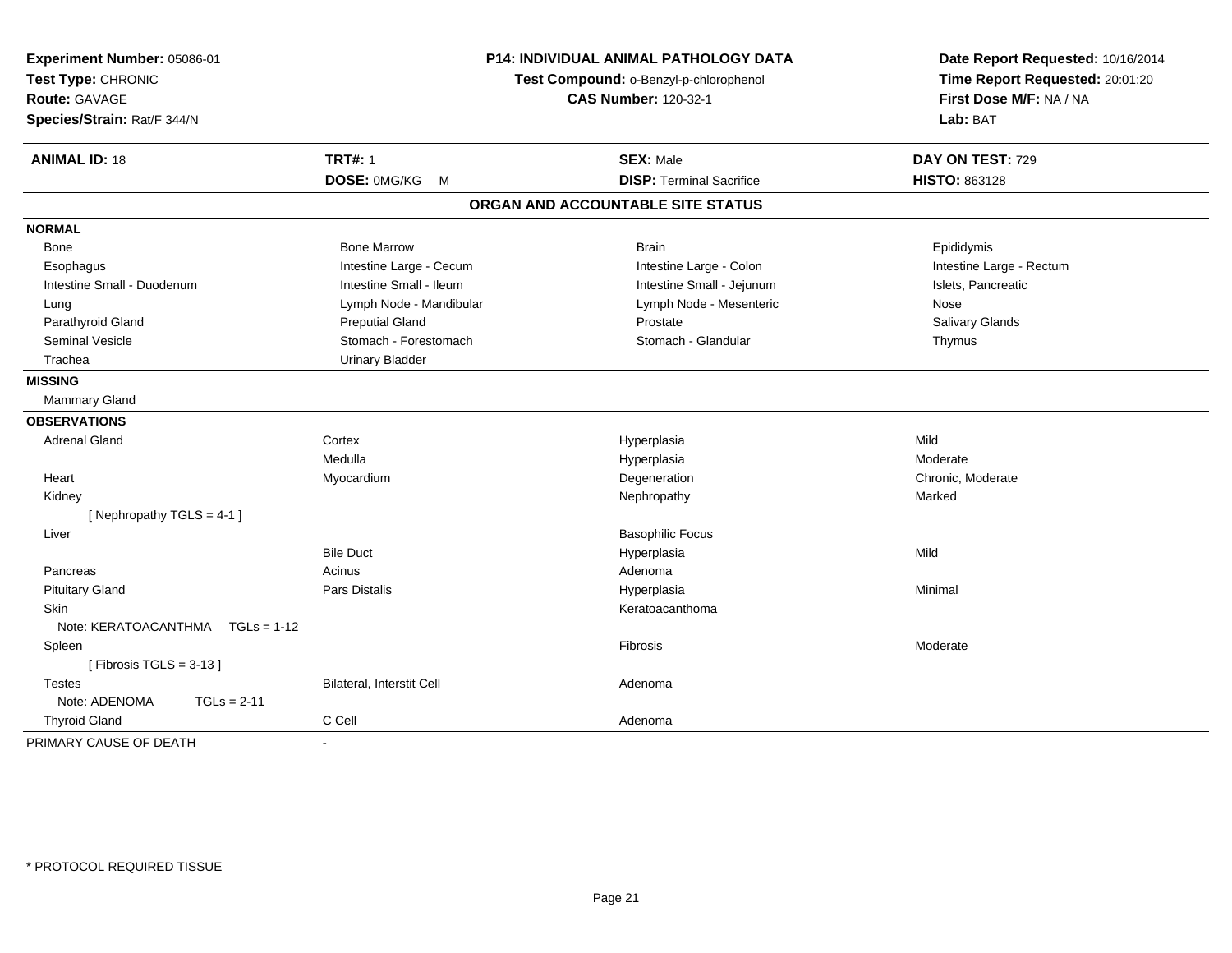| Experiment Number: 05086-01<br>Test Type: CHRONIC             |                          | <b>P14: INDIVIDUAL ANIMAL PATHOLOGY DATA</b><br>Test Compound: o-Benzyl-p-chlorophenol | Date Report Requested: 10/16/2014<br>Time Report Requested: 20:01:20 |  |
|---------------------------------------------------------------|--------------------------|----------------------------------------------------------------------------------------|----------------------------------------------------------------------|--|
| <b>Route: GAVAGE</b><br>Species/Strain: Rat/F 344/N           |                          | <b>CAS Number: 120-32-1</b>                                                            | First Dose M/F: NA / NA<br>Lab: BAT                                  |  |
| <b>ANIMAL ID: 19</b>                                          | <b>TRT#: 1</b>           | <b>SEX: Male</b>                                                                       | <b>DAY ON TEST: 37</b>                                               |  |
|                                                               | <b>DOSE: OMG/KG</b><br>M | <b>DISP: Dosing Accident</b>                                                           | <b>HISTO: 863129</b>                                                 |  |
|                                                               |                          | ORGAN AND ACCOUNTABLE SITE STATUS                                                      |                                                                      |  |
| <b>NORMAL</b>                                                 |                          |                                                                                        |                                                                      |  |
| <b>Adrenal Gland - Cortex</b>                                 | Adrenal Gland - Medulla  | <b>Bone</b>                                                                            | <b>Bone Marrow</b>                                                   |  |
| <b>Brain</b>                                                  | Epididymis               | Heart                                                                                  | Intestine Large - Cecum                                              |  |
| Intestine Large - Colon                                       | Intestine Large - Rectum | Intestine Small - Duodenum                                                             | Intestine Small - Ileum                                              |  |
| Intestine Small - Jejunum                                     | Islets, Pancreatic       | Kidney                                                                                 | Liver                                                                |  |
| Lymph Node - Mandibular                                       | Lymph Node - Mesenteric  | Mammary Gland                                                                          | Nose                                                                 |  |
| Pancreas                                                      | Parathyroid Gland        | <b>Pituitary Gland</b>                                                                 | <b>Preputial Gland</b>                                               |  |
| Prostate                                                      | Salivary Glands          | <b>Seminal Vesicle</b>                                                                 | <b>Skin</b>                                                          |  |
| Spleen                                                        | Stomach - Forestomach    | Stomach - Glandular                                                                    | <b>Testes</b>                                                        |  |
| Thymus                                                        | <b>Thyroid Gland</b>     | Trachea                                                                                | <b>Urinary Bladder</b>                                               |  |
| <b>OBSERVATIONS</b>                                           |                          |                                                                                        |                                                                      |  |
| Esophagus                                                     |                          | Foreign Body                                                                           | Mild                                                                 |  |
|                                                               |                          | Inflammation                                                                           | Chronic Active, Moderate                                             |  |
| [Inflammation TGLS = $1-2+11$ ]                               |                          |                                                                                        |                                                                      |  |
| Lung                                                          |                          | Inflammation                                                                           | Necrotizing, Moderate                                                |  |
| Trachea                                                       |                          |                                                                                        |                                                                      |  |
| Note: TRACHEAL MASS WAS ACTUALLY ADJACENT ESOPH INFLAMMATION. |                          |                                                                                        |                                                                      |  |
| PRIMARY CAUSE OF DEATH                                        |                          |                                                                                        |                                                                      |  |
| Animal Note: MORIBUND DUE TO GAVAGE ERROR.                    |                          |                                                                                        |                                                                      |  |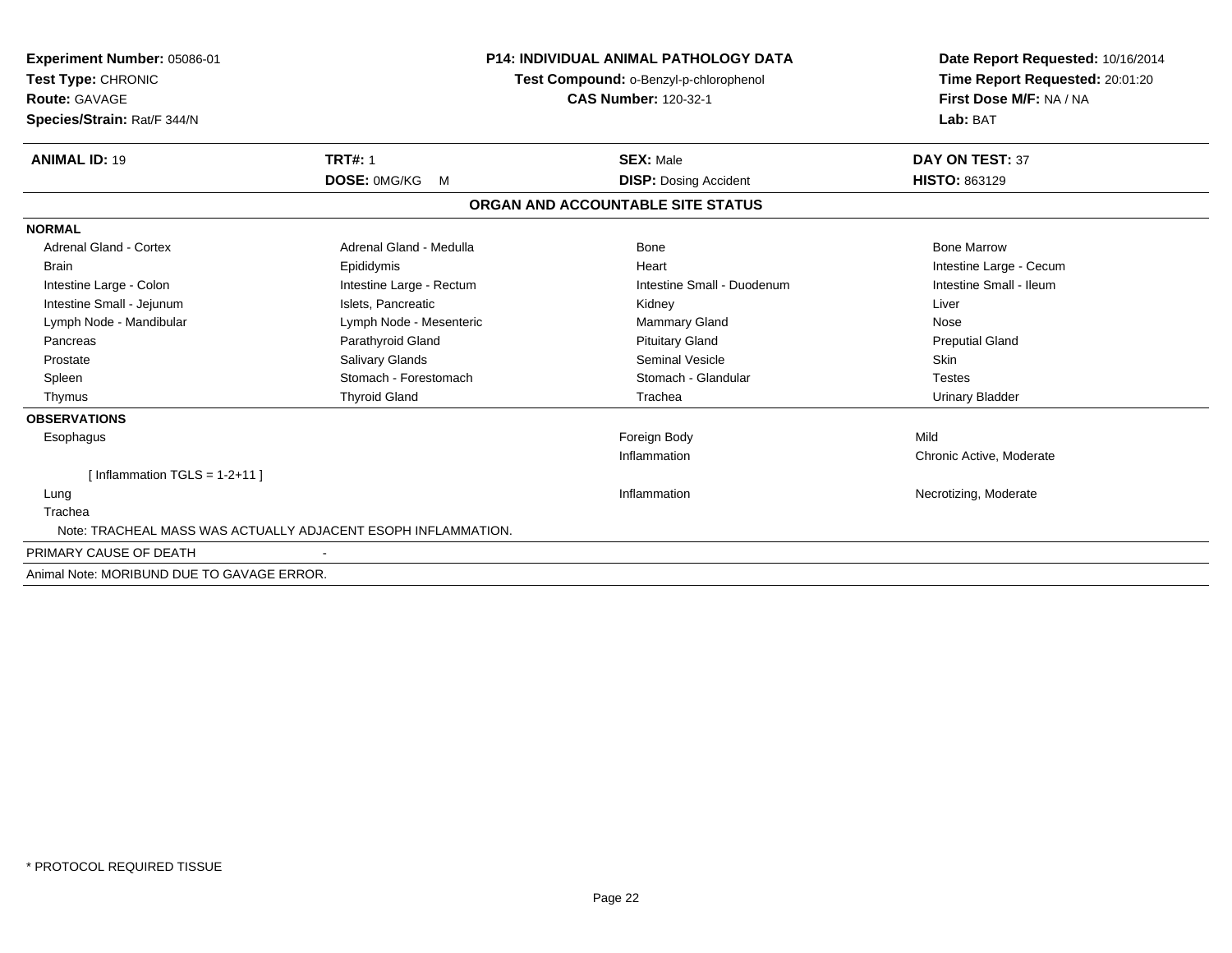| Experiment Number: 05086-01                           | <b>P14: INDIVIDUAL ANIMAL PATHOLOGY DATA</b>                                    |                                        | Date Report Requested: 10/16/2014                          |
|-------------------------------------------------------|---------------------------------------------------------------------------------|----------------------------------------|------------------------------------------------------------|
| Test Type: CHRONIC                                    |                                                                                 | Test Compound: o-Benzyl-p-chlorophenol |                                                            |
| <b>Route: GAVAGE</b>                                  |                                                                                 | <b>CAS Number: 120-32-1</b>            | Time Report Requested: 20:01:20<br>First Dose M/F: NA / NA |
| Species/Strain: Rat/F 344/N                           |                                                                                 |                                        | Lab: BAT                                                   |
| <b>ANIMAL ID: 20</b>                                  | <b>TRT#: 1</b>                                                                  | <b>SEX: Male</b>                       | DAY ON TEST: 457                                           |
|                                                       | <b>DOSE: OMG/KG</b><br>$M_{\odot}$                                              | <b>DISP:</b> Scheduled Sacrifice       | <b>HISTO: 863130</b>                                       |
|                                                       |                                                                                 | ORGAN AND ACCOUNTABLE SITE STATUS      |                                                            |
| <b>NORMAL</b>                                         |                                                                                 |                                        |                                                            |
| <b>Adrenal Gland - Cortex</b>                         | Adrenal Gland - Medulla                                                         | Bone                                   | <b>Bone Marrow</b>                                         |
| Brain                                                 | Epididymis                                                                      | Esophagus                              | Intestine Large - Cecum                                    |
| Intestine Large - Colon                               | Intestine Large - Rectum                                                        | Intestine Small - Duodenum             | Intestine Small - Ileum                                    |
| Intestine Small - Jejunum                             | Islets, Pancreatic                                                              | Lung                                   | Lymph Node - Mandibular                                    |
| Lymph Node - Mesenteric                               | Nose                                                                            | Pancreas                               | Parathyroid Gland                                          |
| <b>Pituitary Gland</b>                                | <b>Preputial Gland</b>                                                          | Prostate                               | Salivary Glands                                            |
| <b>Seminal Vesicle</b>                                | <b>Skin</b>                                                                     | Spleen                                 | Stomach - Forestomach                                      |
| Stomach - Glandular                                   | Thymus                                                                          | Trachea                                | <b>Urinary Bladder</b>                                     |
| <b>MISSING</b>                                        |                                                                                 |                                        |                                                            |
| Mammary Gland                                         |                                                                                 |                                        |                                                            |
| <b>OBSERVATIONS</b>                                   |                                                                                 |                                        |                                                            |
| Heart                                                 | Myocardium                                                                      | Degeneration                           | Chronic, Minimal                                           |
| Kidney                                                |                                                                                 | Nephropathy                            | Mild                                                       |
| Note: GROSS KIDNEY MASSES WERE ACTUALLY IN MESENTERY. |                                                                                 |                                        |                                                            |
| Liver                                                 |                                                                                 | Fatty Change                           | Minimal                                                    |
| Mesentery                                             |                                                                                 | Hemorrhage                             | Marked                                                     |
| Note: HEMORRHAGE                                      | $TGLs = 2,3-11+12$<br>Note: HEMORRHAGE DUE TO IP INJECTION (EUTHANASIA METHOD). |                                        |                                                            |
| <b>Testes</b>                                         | <b>Interstit Cell</b>                                                           | Adenoma                                |                                                            |
|                                                       | Seminif Tub                                                                     | Atrophy                                | Marked                                                     |
|                                                       | <b>Interstit Cell</b>                                                           | Hyperplasia                            | Mild                                                       |
| Note: ATROPHY<br>$TGLs = 1-10$                        |                                                                                 |                                        |                                                            |
| <b>Thyroid Gland</b>                                  | Follicle                                                                        | Cyst                                   |                                                            |
| PRIMARY CAUSE OF DEATH                                |                                                                                 |                                        |                                                            |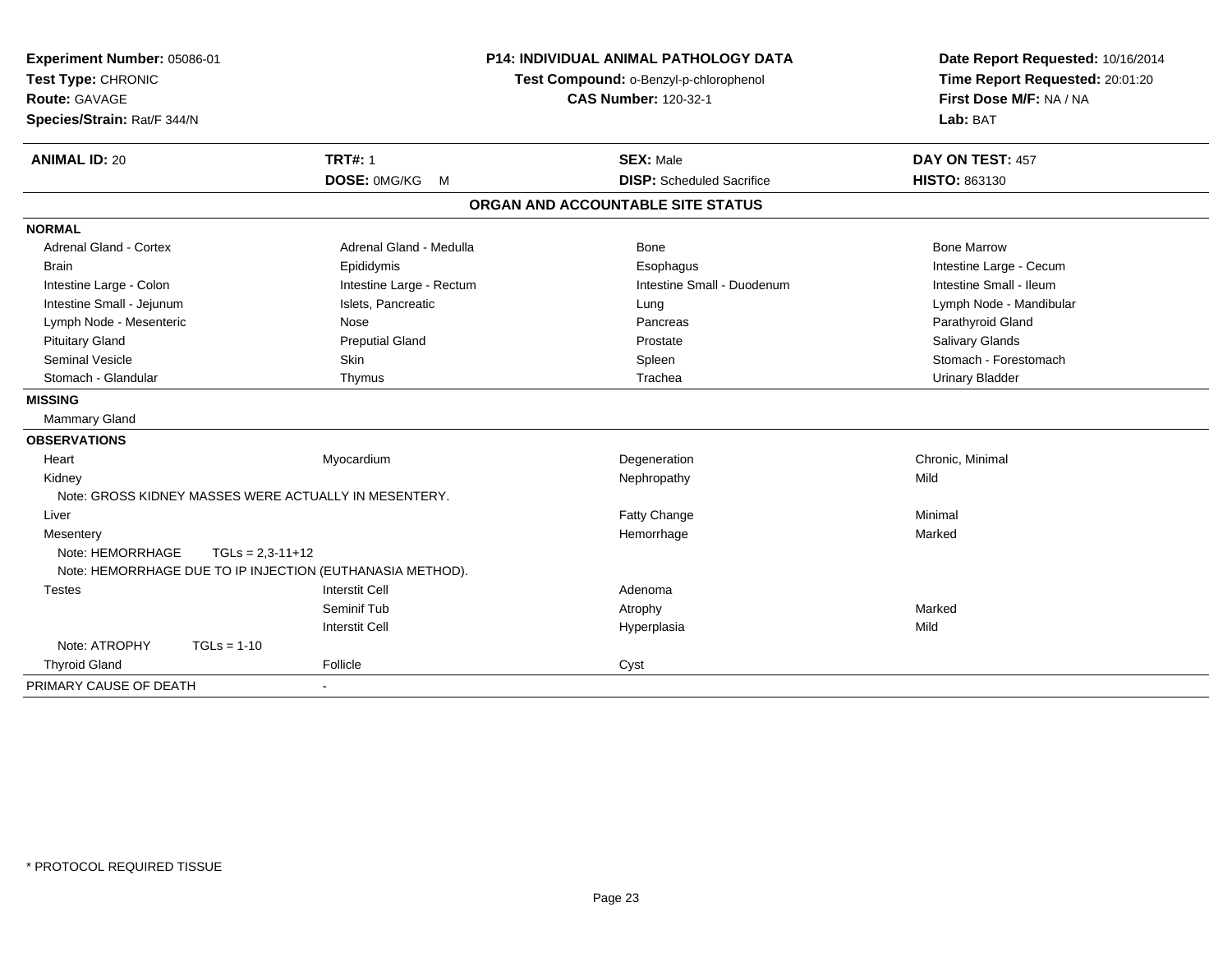| Experiment Number: 05086-01<br>Test Type: CHRONIC<br><b>Route: GAVAGE</b><br>Species/Strain: Rat/F 344/N |                    |                                  | P14: INDIVIDUAL ANIMAL PATHOLOGY DATA<br>Test Compound: o-Benzyl-p-chlorophenol<br><b>CAS Number: 120-32-1</b> | Date Report Requested: 10/16/2014<br>Time Report Requested: 20:01:20<br>First Dose M/F: NA / NA<br>Lab: BAT |  |
|----------------------------------------------------------------------------------------------------------|--------------------|----------------------------------|----------------------------------------------------------------------------------------------------------------|-------------------------------------------------------------------------------------------------------------|--|
| <b>ANIMAL ID: 21</b>                                                                                     |                    | <b>TRT#: 1</b>                   | <b>SEX: Male</b>                                                                                               | DAY ON TEST: 730                                                                                            |  |
|                                                                                                          |                    | DOSE: 0MG/KG<br>M                | <b>DISP: Terminal Sacrifice</b>                                                                                | HISTO: 863131                                                                                               |  |
|                                                                                                          |                    |                                  | ORGAN AND ACCOUNTABLE SITE STATUS                                                                              |                                                                                                             |  |
| <b>NORMAL</b>                                                                                            |                    |                                  |                                                                                                                |                                                                                                             |  |
| Adrenal Gland - Medulla                                                                                  |                    | <b>Bone</b>                      | <b>Bone Marrow</b>                                                                                             | <b>Brain</b>                                                                                                |  |
| Epididymis                                                                                               |                    | Esophagus                        | Intestine Large - Cecum                                                                                        | Intestine Large - Colon                                                                                     |  |
| Intestine Large - Rectum                                                                                 |                    | Intestine Small - Duodenum       | Intestine Small - Ileum                                                                                        | Intestine Small - Jejunum                                                                                   |  |
| Islets, Pancreatic                                                                                       |                    | Lymph Node - Mandibular          | Lymph Node - Mesenteric                                                                                        | <b>Mammary Gland</b>                                                                                        |  |
| Nose                                                                                                     |                    | Parathyroid Gland                | <b>Pituitary Gland</b>                                                                                         | <b>Preputial Gland</b>                                                                                      |  |
| Prostate                                                                                                 |                    | Salivary Glands                  | Seminal Vesicle                                                                                                | Spleen                                                                                                      |  |
| Stomach - Forestomach                                                                                    |                    | Stomach - Glandular              | Thymus                                                                                                         | <b>Thyroid Gland</b>                                                                                        |  |
| Trachea                                                                                                  |                    | <b>Urinary Bladder</b>           |                                                                                                                |                                                                                                             |  |
| <b>OBSERVATIONS</b>                                                                                      |                    |                                  |                                                                                                                |                                                                                                             |  |
| <b>Adrenal Gland</b>                                                                                     |                    | Cortex                           | Hyperplasia                                                                                                    | Minimal                                                                                                     |  |
| Heart                                                                                                    |                    | Myocardium                       | Degeneration                                                                                                   | Chronic, Mild                                                                                               |  |
| Kidney                                                                                                   |                    |                                  | Nephropathy                                                                                                    | Moderate                                                                                                    |  |
| Liver                                                                                                    |                    |                                  | <b>Basophilic Focus</b>                                                                                        |                                                                                                             |  |
|                                                                                                          |                    |                                  | <b>Clear Cell Focus</b>                                                                                        |                                                                                                             |  |
|                                                                                                          |                    | <b>Bile Duct</b>                 | Hyperplasia                                                                                                    | Minimal                                                                                                     |  |
| Lung                                                                                                     |                    |                                  | Inflammation                                                                                                   | Chronic Active, Minimal                                                                                     |  |
| Mesentery                                                                                                |                    | Fat                              | Necrosis                                                                                                       | Moderate                                                                                                    |  |
| Note: NECROSIS                                                                                           | $TGLs = 4-13$      |                                  |                                                                                                                |                                                                                                             |  |
| Pancreas                                                                                                 |                    | Acinus                           | Atrophy                                                                                                        | Mild                                                                                                        |  |
| Skin                                                                                                     |                    |                                  | Keratoacanthoma                                                                                                |                                                                                                             |  |
| Note: KERATOACANTHMA                                                                                     | $TGLs = 1-11$      |                                  |                                                                                                                |                                                                                                             |  |
| Testes                                                                                                   |                    | <b>Bilateral, Interstit Cell</b> | Adenoma                                                                                                        |                                                                                                             |  |
| Note: ADENOMA                                                                                            | $TGLs = 2,3-10+12$ |                                  |                                                                                                                |                                                                                                             |  |
| PRIMARY CAUSE OF DEATH                                                                                   |                    |                                  |                                                                                                                |                                                                                                             |  |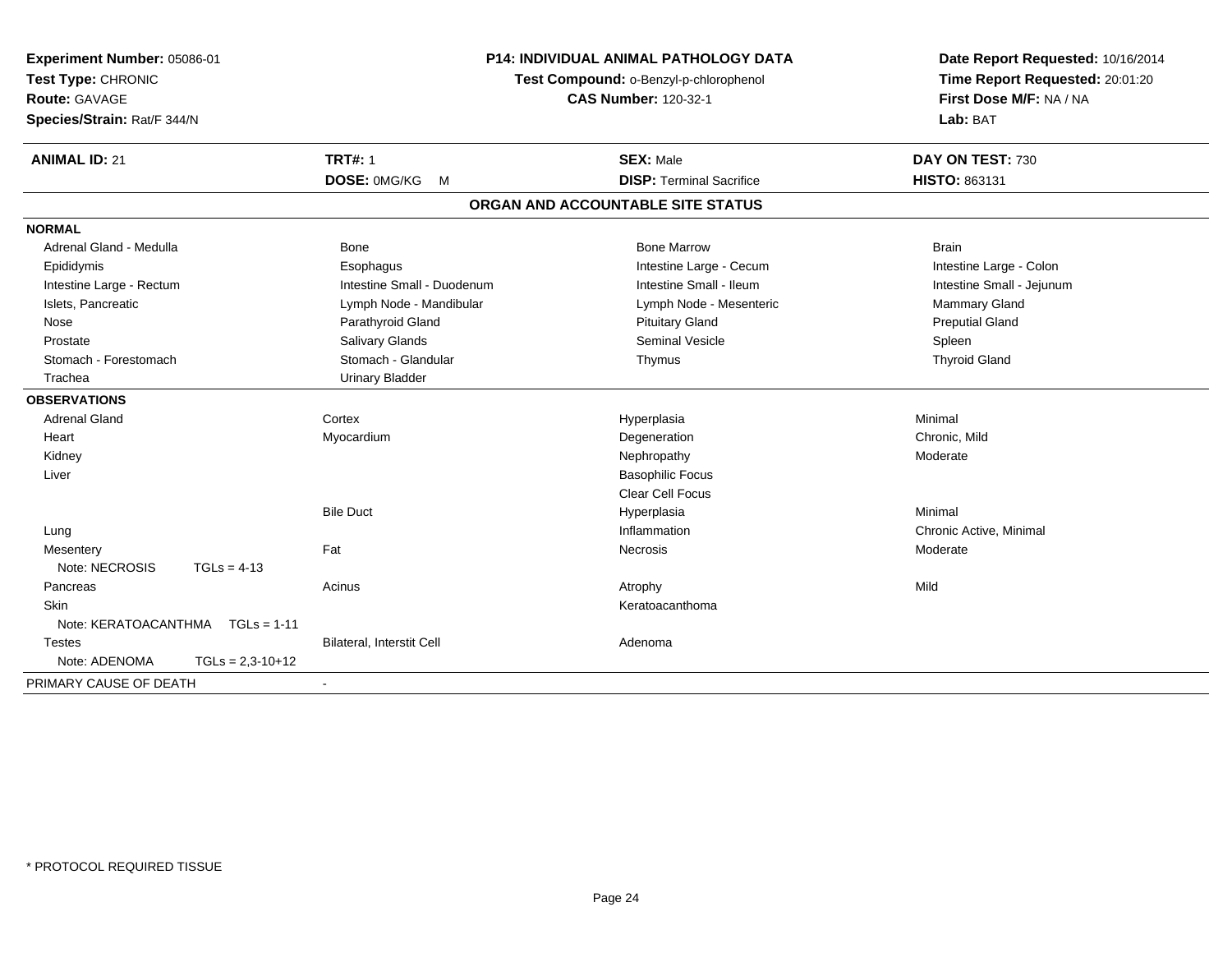| Experiment Number: 05086-01<br>Test Type: CHRONIC<br><b>Route: GAVAGE</b><br>Species/Strain: Rat/F 344/N |               |                         | <b>P14: INDIVIDUAL ANIMAL PATHOLOGY DATA</b><br>Test Compound: o-Benzyl-p-chlorophenol<br><b>CAS Number: 120-32-1</b> | Date Report Requested: 10/16/2014<br>Time Report Requested: 20:01:20<br>First Dose M/F: NA / NA<br>Lab: BAT |
|----------------------------------------------------------------------------------------------------------|---------------|-------------------------|-----------------------------------------------------------------------------------------------------------------------|-------------------------------------------------------------------------------------------------------------|
| <b>ANIMAL ID: 22</b>                                                                                     |               | <b>TRT#: 1</b>          | <b>SEX: Male</b>                                                                                                      | DAY ON TEST: 457                                                                                            |
|                                                                                                          |               | DOSE: 0MG/KG M          | <b>DISP: Natural Death</b>                                                                                            | <b>HISTO: 863132</b>                                                                                        |
|                                                                                                          |               |                         | ORGAN AND ACCOUNTABLE SITE STATUS                                                                                     |                                                                                                             |
| <b>NORMAL</b>                                                                                            |               |                         |                                                                                                                       |                                                                                                             |
| <b>Adrenal Gland - Cortex</b>                                                                            |               | Adrenal Gland - Medulla | <b>Bone</b>                                                                                                           | <b>Bone Marrow</b>                                                                                          |
| Epididymis                                                                                               |               | Intestine Large - Colon | Intestine Large - Rectum                                                                                              | Intestine Small - Duodenum                                                                                  |
| Intestine Small - Jejunum                                                                                |               | Islets, Pancreatic      | Liver                                                                                                                 | Lung                                                                                                        |
| Lymph Node - Mandibular                                                                                  |               | Lymph Node - Mesenteric | Mammary Gland                                                                                                         | Nose                                                                                                        |
| Pancreas                                                                                                 |               | Prostate                | Salivary Glands                                                                                                       | <b>Seminal Vesicle</b>                                                                                      |
| Spleen                                                                                                   |               | Stomach - Forestomach   | Stomach - Glandular                                                                                                   | <b>Testes</b>                                                                                               |
| Thymus                                                                                                   |               | <b>Thyroid Gland</b>    | Trachea                                                                                                               | <b>Urinary Bladder</b>                                                                                      |
| <b>MISSING</b>                                                                                           |               |                         |                                                                                                                       |                                                                                                             |
| Parathyroid Gland                                                                                        |               |                         |                                                                                                                       |                                                                                                             |
| <b>AUTO PRECLUDES DIAG.</b>                                                                              |               |                         |                                                                                                                       |                                                                                                             |
| Intestine Large - Cecum                                                                                  |               | Intestine Small - Ileum |                                                                                                                       |                                                                                                             |
| <b>OBSERVATIONS</b>                                                                                      |               |                         |                                                                                                                       |                                                                                                             |
| <b>Brain</b>                                                                                             |               |                         | Compression                                                                                                           |                                                                                                             |
| Esophagus                                                                                                |               |                         | Foreign Body                                                                                                          | Moderate                                                                                                    |
|                                                                                                          |               |                         | Inflammation                                                                                                          | Chronic Active, Moderate                                                                                    |
| Note: FOREIGN BODY IS HAIR FRAGMENTS.<br>Note: INFLAMMATION ON SEROSA.                                   |               |                         |                                                                                                                       |                                                                                                             |
| Heart                                                                                                    |               | Myocardium              | Degeneration                                                                                                          | Chronic, Minimal                                                                                            |
| Kidney                                                                                                   |               |                         | Nephropathy                                                                                                           | Minimal                                                                                                     |
| Lymph Node                                                                                               |               |                         |                                                                                                                       |                                                                                                             |
| Note: MEDIASTINAL LN NORMAL ON MICRO.                                                                    |               |                         |                                                                                                                       |                                                                                                             |
| <b>Pituitary Gland</b>                                                                                   |               | Pars Distalis           | Adenoma                                                                                                               |                                                                                                             |
| Note: ADENOMA                                                                                            | $TGLs = 5-7$  |                         |                                                                                                                       |                                                                                                             |
| <b>Preputial Gland</b>                                                                                   |               |                         | Adenoma                                                                                                               |                                                                                                             |
| Note: ADENOMA                                                                                            | $TGLs = 2-13$ |                         |                                                                                                                       |                                                                                                             |
| <b>Skin</b>                                                                                              |               | <b>Subcut Tiss</b>      | Fibroma                                                                                                               |                                                                                                             |
| Note: FIBROMA                                                                                            | $TGLs = 1-11$ |                         |                                                                                                                       |                                                                                                             |
| PRIMARY CAUSE OF DEATH                                                                                   |               | $\blacksquare$          |                                                                                                                       |                                                                                                             |
| Animal Note: COD: PITUITARY NEOPLASM                                                                     |               |                         |                                                                                                                       |                                                                                                             |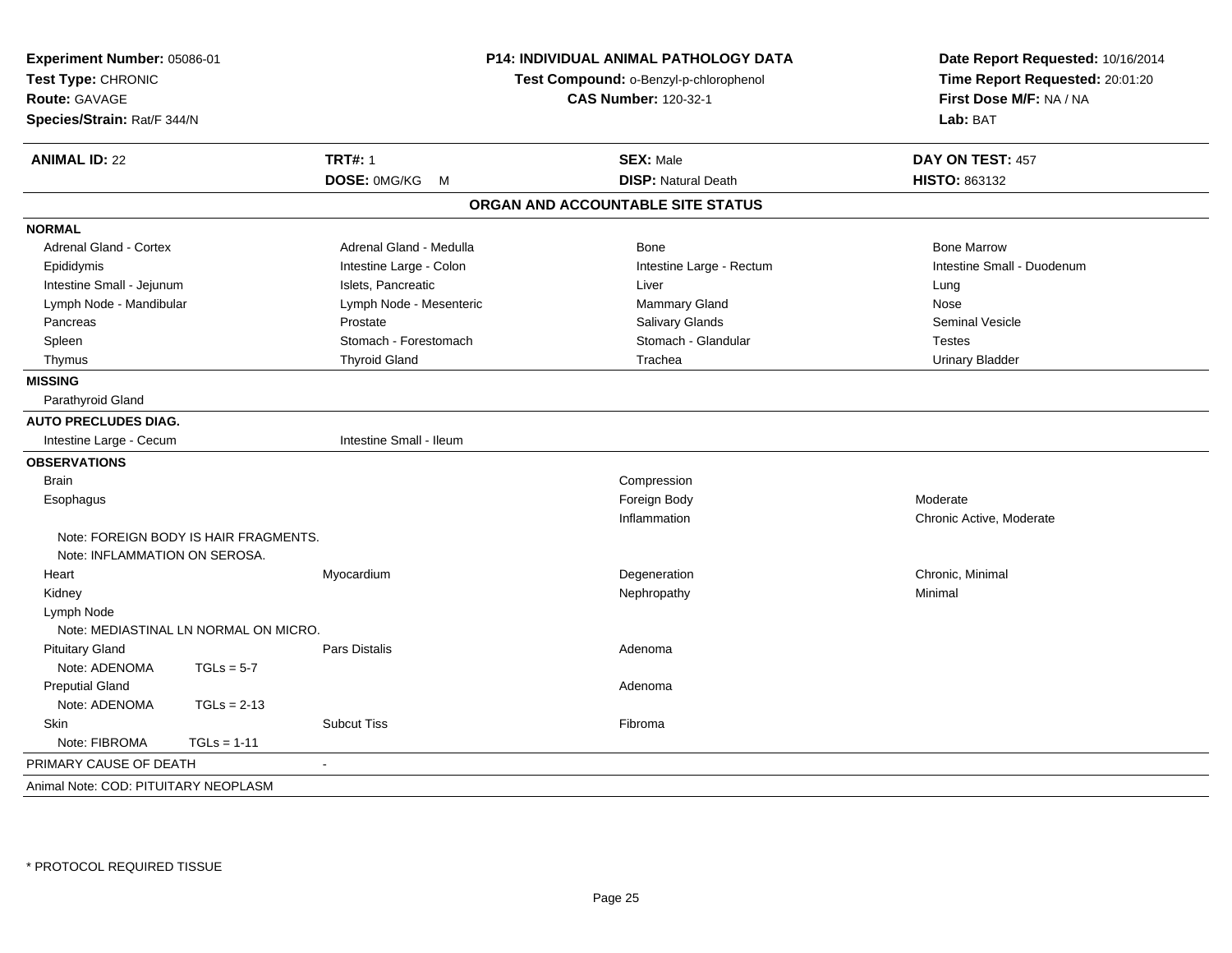| Experiment Number: 05086-01<br>Test Type: CHRONIC<br><b>Route: GAVAGE</b><br>Species/Strain: Rat/F 344/N |               |                           | P14: INDIVIDUAL ANIMAL PATHOLOGY DATA<br>Test Compound: o-Benzyl-p-chlorophenol<br><b>CAS Number: 120-32-1</b> | Date Report Requested: 10/16/2014<br>Time Report Requested: 20:01:20<br>First Dose M/F: NA / NA<br>Lab: BAT |  |
|----------------------------------------------------------------------------------------------------------|---------------|---------------------------|----------------------------------------------------------------------------------------------------------------|-------------------------------------------------------------------------------------------------------------|--|
| <b>ANIMAL ID: 23</b>                                                                                     |               | <b>TRT#: 1</b>            | <b>SEX: Male</b>                                                                                               | DAY ON TEST: 723                                                                                            |  |
|                                                                                                          |               | DOSE: 0MG/KG<br>M         | <b>DISP:</b> Moribund Sacrifice                                                                                | HISTO: 863133                                                                                               |  |
|                                                                                                          |               |                           | ORGAN AND ACCOUNTABLE SITE STATUS                                                                              |                                                                                                             |  |
| <b>NORMAL</b>                                                                                            |               |                           |                                                                                                                |                                                                                                             |  |
| <b>Bone</b>                                                                                              |               | <b>Bone Marrow</b>        | <b>Brain</b>                                                                                                   | Epididymis                                                                                                  |  |
| Esophagus                                                                                                |               | Intestine Large - Cecum   | Intestine Large - Colon                                                                                        | Intestine Large - Rectum                                                                                    |  |
| Intestine Small - Duodenum                                                                               |               | Intestine Small - Ileum   | Intestine Small - Jejunum                                                                                      | Islets, Pancreatic                                                                                          |  |
| Lymph Node - Mandibular                                                                                  |               | Lymph Node - Mesenteric   | Mammary Gland                                                                                                  | Pancreas                                                                                                    |  |
| Parathyroid Gland                                                                                        |               | Peripheral Nerve          | <b>Pituitary Gland</b>                                                                                         | <b>Preputial Gland</b>                                                                                      |  |
| Prostate                                                                                                 |               | Salivary Glands           | Seminal Vesicle                                                                                                | Skin                                                                                                        |  |
| Spleen                                                                                                   |               | Stomach - Forestomach     | Stomach - Glandular                                                                                            | Thymus                                                                                                      |  |
| Trachea                                                                                                  |               | <b>Urinary Bladder</b>    |                                                                                                                |                                                                                                             |  |
| <b>OBSERVATIONS</b>                                                                                      |               |                           |                                                                                                                |                                                                                                             |  |
| <b>Adrenal Gland</b>                                                                                     |               | Cortex                    | Hyperplasia                                                                                                    | Mild                                                                                                        |  |
|                                                                                                          |               | Medulla                   | Pheochromocytoma Benign                                                                                        |                                                                                                             |  |
| Heart                                                                                                    |               | Myocardium                | Degeneration                                                                                                   | Chronic, Moderate                                                                                           |  |
| Kidney                                                                                                   |               |                           | Nephropathy                                                                                                    | Mild                                                                                                        |  |
| Liver                                                                                                    |               |                           | <b>Clear Cell Focus</b>                                                                                        |                                                                                                             |  |
|                                                                                                          |               | <b>Bile Duct</b>          | Hyperplasia                                                                                                    | Minimal                                                                                                     |  |
| Lung                                                                                                     |               |                           | Chordoma                                                                                                       | Metastatic (Spinal Cord)                                                                                    |  |
| Nose                                                                                                     |               | Mucosa                    | Inflammation                                                                                                   | Suppurative, Minimal                                                                                        |  |
| Spinal Cord                                                                                              |               |                           | Chordoma                                                                                                       |                                                                                                             |  |
| <b>Testes</b>                                                                                            |               | Bilateral, Interstit Cell | Adenoma                                                                                                        |                                                                                                             |  |
|                                                                                                          |               |                           | Mesothelioma Benign                                                                                            |                                                                                                             |  |
| Note: ADENOMA                                                                                            | $TGLs = 1-11$ |                           |                                                                                                                |                                                                                                             |  |
| <b>Thyroid Gland</b>                                                                                     |               | Bilateral, C Cell         | Adenoma                                                                                                        |                                                                                                             |  |
| PRIMARY CAUSE OF DEATH                                                                                   |               |                           |                                                                                                                |                                                                                                             |  |
| Animal Note: MORIBUND DUE TO CHORDOMA                                                                    |               |                           |                                                                                                                |                                                                                                             |  |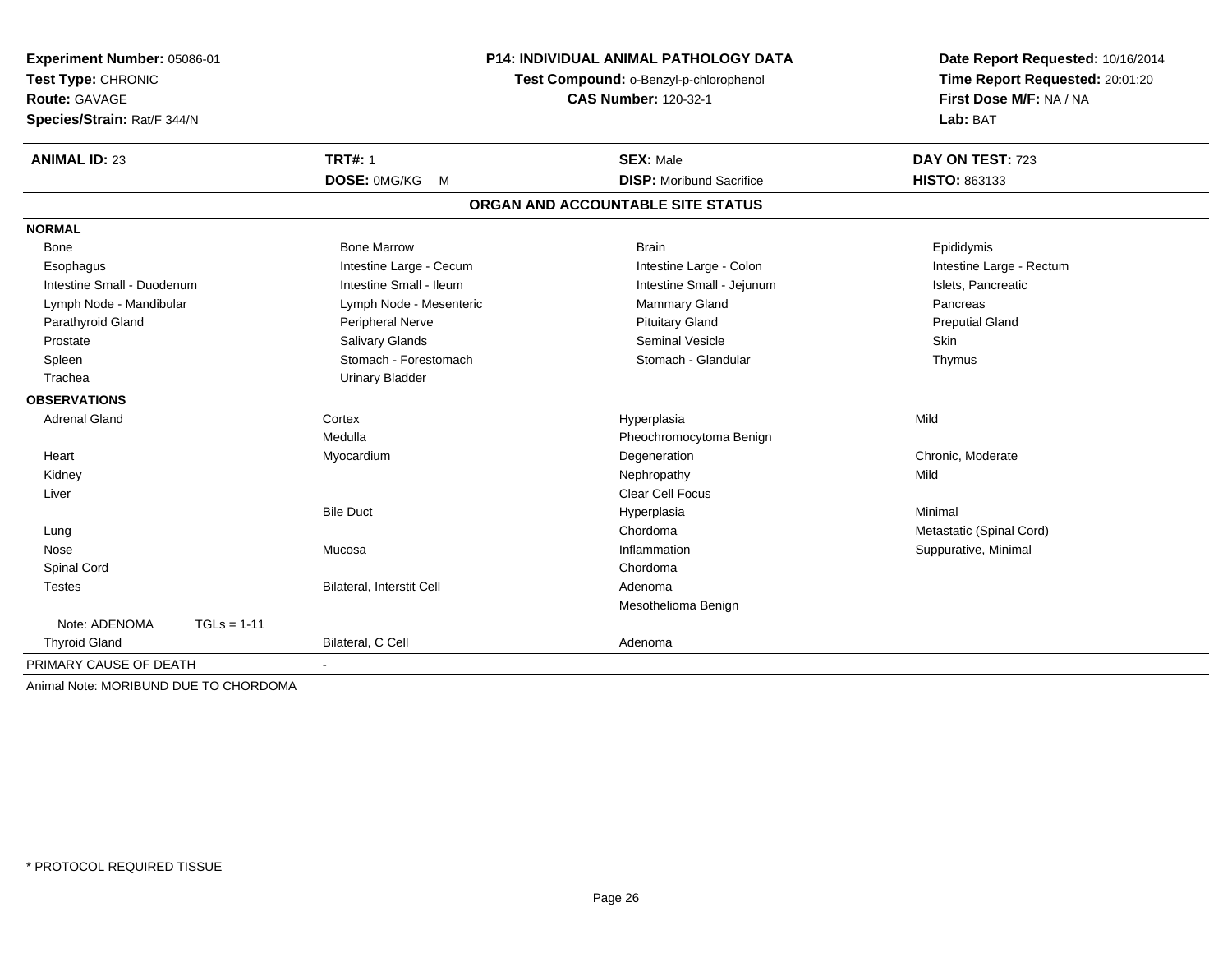| Experiment Number: 05086-01<br>Test Type: CHRONIC<br>Route: GAVAGE<br>Species/Strain: Rat/F 344/N |               | <b>P14: INDIVIDUAL ANIMAL PATHOLOGY DATA</b><br>Test Compound: o-Benzyl-p-chlorophenol<br><b>CAS Number: 120-32-1</b> |  | Date Report Requested: 10/16/2014<br>Time Report Requested: 20:01:20<br>First Dose M/F: NA / NA<br>Lab: BAT |                         |
|---------------------------------------------------------------------------------------------------|---------------|-----------------------------------------------------------------------------------------------------------------------|--|-------------------------------------------------------------------------------------------------------------|-------------------------|
| <b>ANIMAL ID: 24</b>                                                                              |               | <b>TRT#: 1</b>                                                                                                        |  | <b>SEX: Male</b>                                                                                            | DAY ON TEST: 730        |
|                                                                                                   |               | DOSE: 0MG/KG M                                                                                                        |  | <b>DISP: Terminal Sacrifice</b>                                                                             | <b>HISTO: 863134</b>    |
|                                                                                                   |               |                                                                                                                       |  | ORGAN AND ACCOUNTABLE SITE STATUS                                                                           |                         |
| <b>NORMAL</b>                                                                                     |               |                                                                                                                       |  |                                                                                                             |                         |
| <b>Adrenal Gland - Cortex</b>                                                                     |               | Adrenal Gland - Medulla                                                                                               |  | <b>Bone</b>                                                                                                 | <b>Bone Marrow</b>      |
| <b>Brain</b>                                                                                      |               | Epididymis                                                                                                            |  | Esophagus                                                                                                   | Intestine Large - Cecum |
| Intestine Large - Colon                                                                           |               | Intestine Large - Rectum                                                                                              |  | Intestine Small - Duodenum                                                                                  | Intestine Small - Ileum |
| Intestine Small - Jejunum                                                                         |               | Islets, Pancreatic                                                                                                    |  | Lung                                                                                                        | Lymph Node - Mandibular |
| Lymph Node - Mesenteric                                                                           |               | Mammary Gland                                                                                                         |  | Nose                                                                                                        | Pancreas                |
| Parathyroid Gland                                                                                 |               | <b>Pituitary Gland</b>                                                                                                |  | <b>Preputial Gland</b>                                                                                      | Prostate                |
| Salivary Glands                                                                                   |               | Seminal Vesicle                                                                                                       |  | <b>Skin</b>                                                                                                 | Spleen                  |
| Stomach - Forestomach                                                                             |               | Stomach - Glandular                                                                                                   |  | Thymus                                                                                                      | <b>Thyroid Gland</b>    |
| Trachea                                                                                           |               | <b>Urinary Bladder</b>                                                                                                |  |                                                                                                             |                         |
| <b>OBSERVATIONS</b>                                                                               |               |                                                                                                                       |  |                                                                                                             |                         |
| Heart                                                                                             |               | Myocardium                                                                                                            |  | Degeneration                                                                                                | Chronic, Mild           |
| Kidney                                                                                            |               |                                                                                                                       |  | Nephropathy                                                                                                 | Mild                    |
| Liver                                                                                             |               |                                                                                                                       |  | <b>Basophilic Focus</b>                                                                                     |                         |
|                                                                                                   |               |                                                                                                                       |  | Clear Cell Focus                                                                                            |                         |
|                                                                                                   |               |                                                                                                                       |  | <b>Eosinophilic Focus</b>                                                                                   |                         |
|                                                                                                   |               | <b>Bile Duct</b>                                                                                                      |  | Hyperplasia                                                                                                 | Minimal                 |
| Mesentery                                                                                         |               | Fat                                                                                                                   |  | <b>Necrosis</b>                                                                                             | Moderate                |
| Note: NECROSIS                                                                                    | $TGLs = 2-11$ |                                                                                                                       |  |                                                                                                             |                         |
| <b>Testes</b>                                                                                     |               | Bilateral, Interstit Cell                                                                                             |  | Adenoma                                                                                                     |                         |
| Note: ADENOMA                                                                                     | $TGLs = 1-10$ |                                                                                                                       |  |                                                                                                             |                         |
| PRIMARY CAUSE OF DEATH                                                                            |               | $\overline{\phantom{a}}$                                                                                              |  |                                                                                                             |                         |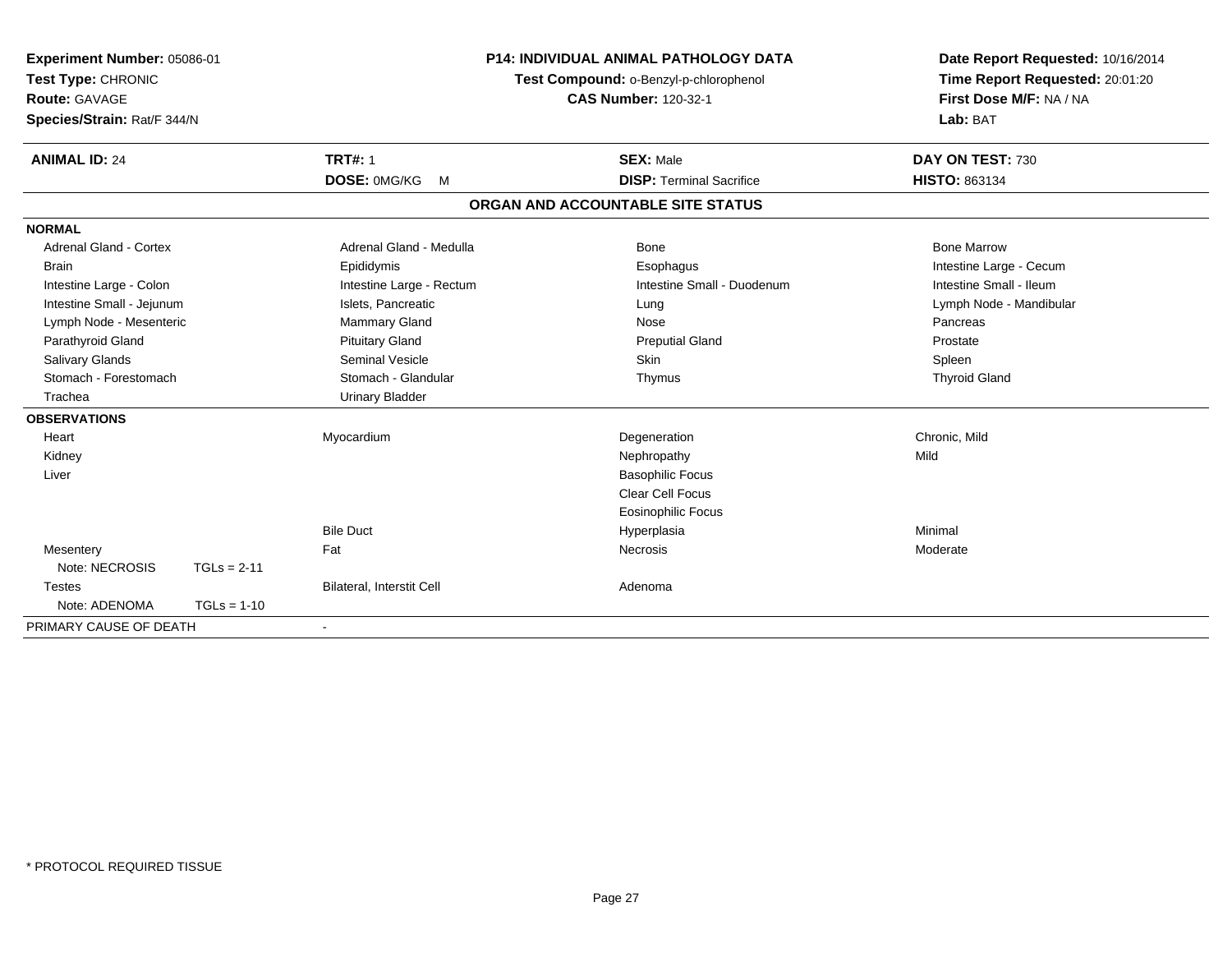| Experiment Number: 05086-01<br>Test Type: CHRONIC<br>Route: GAVAGE<br>Species/Strain: Rat/F 344/N |                           | <b>P14: INDIVIDUAL ANIMAL PATHOLOGY DATA</b><br>Test Compound: o-Benzyl-p-chlorophenol<br><b>CAS Number: 120-32-1</b> | Date Report Requested: 10/16/2014<br>Time Report Requested: 20:01:20<br>First Dose M/F: NA / NA<br>Lab: BAT |
|---------------------------------------------------------------------------------------------------|---------------------------|-----------------------------------------------------------------------------------------------------------------------|-------------------------------------------------------------------------------------------------------------|
| <b>ANIMAL ID: 25</b>                                                                              | <b>TRT#: 1</b>            | <b>SEX: Male</b>                                                                                                      | DAY ON TEST: 683                                                                                            |
|                                                                                                   | DOSE: 0MG/KG<br>M         | <b>DISP: Natural Death</b>                                                                                            | <b>HISTO: 863135</b>                                                                                        |
|                                                                                                   |                           | ORGAN AND ACCOUNTABLE SITE STATUS                                                                                     |                                                                                                             |
| <b>NORMAL</b>                                                                                     |                           |                                                                                                                       |                                                                                                             |
| Bone                                                                                              | <b>Brain</b>              | Epididymis                                                                                                            | Esophagus                                                                                                   |
| Intestine Large - Cecum                                                                           | Intestine Large - Colon   | Intestine Large - Rectum                                                                                              | Intestine Small - Duodenum                                                                                  |
| Intestine Small - Ileum                                                                           | Intestine Small - Jejunum | Islets, Pancreatic                                                                                                    | Lymph Node - Mesenteric                                                                                     |
| Mammary Gland                                                                                     | Nose                      | Pancreas                                                                                                              | Parathyroid Gland                                                                                           |
| <b>Pituitary Gland</b>                                                                            | <b>Preputial Gland</b>    | Prostate                                                                                                              | <b>Salivary Glands</b>                                                                                      |
| <b>Seminal Vesicle</b>                                                                            | Stomach - Glandular       | Thymus                                                                                                                | <b>Thyroid Gland</b>                                                                                        |
| Trachea                                                                                           |                           |                                                                                                                       |                                                                                                             |
| <b>OBSERVATIONS</b>                                                                               |                           |                                                                                                                       |                                                                                                             |
| <b>Adrenal Gland</b>                                                                              | Medulla                   | Hyperplasia                                                                                                           | Minimal                                                                                                     |
|                                                                                                   | Cortex                    | Leukemia Mononuclear                                                                                                  |                                                                                                             |
|                                                                                                   | Medulla                   | Leukemia Mononuclear                                                                                                  |                                                                                                             |
| <b>Bone Marrow</b>                                                                                |                           | Leukemia Mononuclear                                                                                                  |                                                                                                             |
| Epididymis                                                                                        |                           |                                                                                                                       |                                                                                                             |
| Note: EPIDIDYMAL LESION REALLY IN MESENTERIC FAT.                                                 |                           |                                                                                                                       |                                                                                                             |
| Heart                                                                                             | Myocardium                | Degeneration                                                                                                          | Chronic, Minimal                                                                                            |
|                                                                                                   |                           | Leukemia Mononuclear                                                                                                  |                                                                                                             |
| Kidney                                                                                            |                           | Leukemia Mononuclear                                                                                                  |                                                                                                             |
|                                                                                                   |                           | Nephropathy                                                                                                           | Moderate                                                                                                    |
| Liver                                                                                             |                           | Degeneration                                                                                                          | Cystic, Mild                                                                                                |
|                                                                                                   |                           | Leukemia Mononuclear                                                                                                  |                                                                                                             |
| Note: LEUKEMIA MONUC TGLs = 7-16                                                                  |                           |                                                                                                                       |                                                                                                             |
| Lung                                                                                              |                           | Fibrosis                                                                                                              | Moderate                                                                                                    |
|                                                                                                   |                           | Leukemia Mononuclear                                                                                                  |                                                                                                             |
| Note: FIBROSIS<br>$TGLs = 9-17$                                                                   |                           |                                                                                                                       |                                                                                                             |
| Lymph Node                                                                                        | Mandibular                | Leukemia Mononuclear                                                                                                  |                                                                                                             |
| Mesentery                                                                                         | Fat                       | Necrosis                                                                                                              | Moderate                                                                                                    |
| Note: NECROSIS<br>$TGLs = 3-13$                                                                   |                           |                                                                                                                       |                                                                                                             |
| Skin                                                                                              |                           | Keratoacanthoma                                                                                                       |                                                                                                             |
| Note: KERATOACANTHMA    TGLs = 1-11                                                               |                           |                                                                                                                       |                                                                                                             |
| Spleen                                                                                            |                           | Fibrosis                                                                                                              | Moderate                                                                                                    |
|                                                                                                   |                           |                                                                                                                       |                                                                                                             |

\* PROTOCOL REQUIRED TISSUE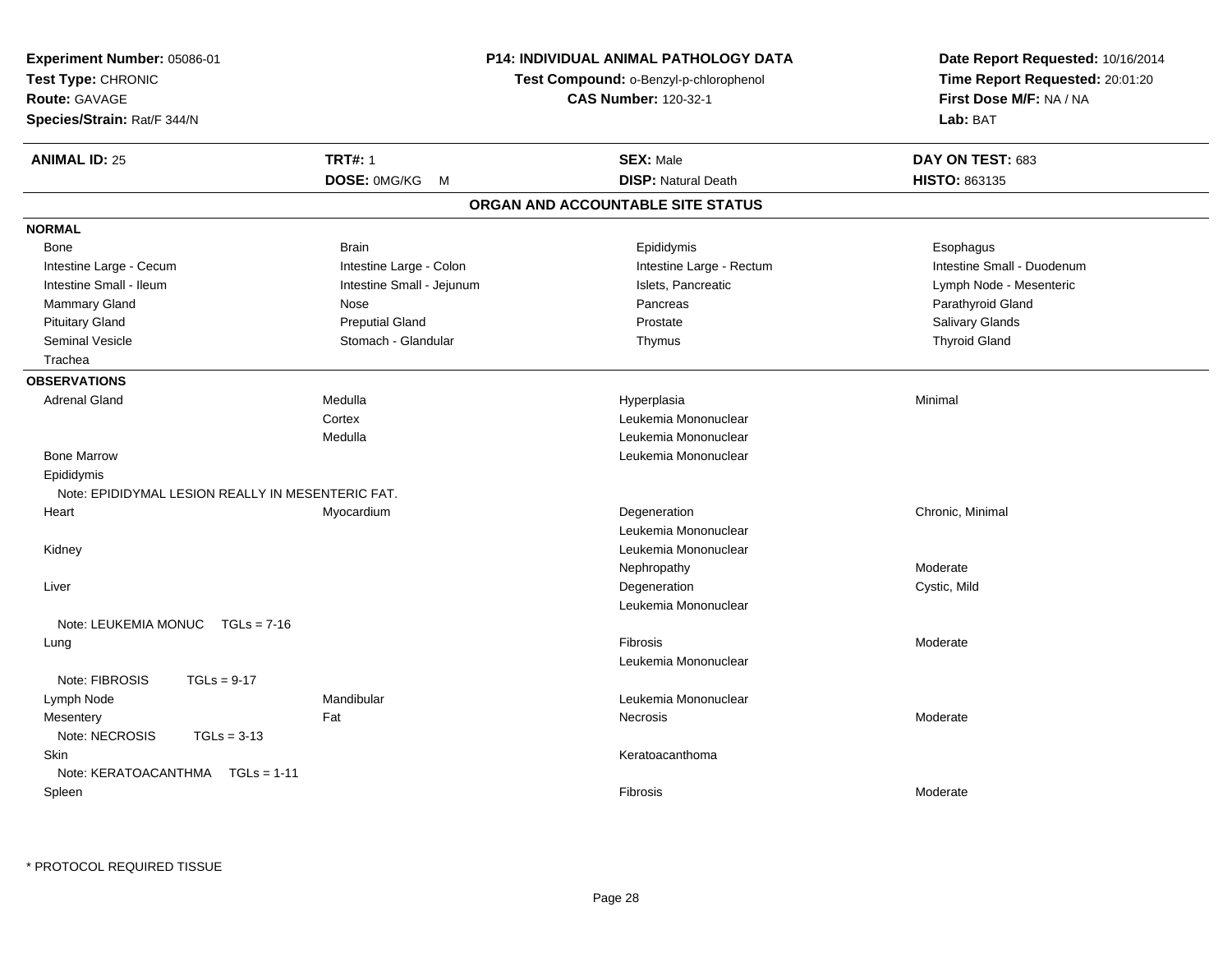| Experiment Number: 05086-01<br>Test Type: CHRONIC<br><b>Route: GAVAGE</b><br>Species/Strain: Rat/F 344/N |                           | <b>P14: INDIVIDUAL ANIMAL PATHOLOGY DATA</b><br>Test Compound: o-Benzyl-p-chlorophenol<br><b>CAS Number: 120-32-1</b> |                                   | Date Report Requested: 10/16/2014<br>Time Report Requested: 20:01:20<br>First Dose M/F: NA / NA<br>Lab: BAT |
|----------------------------------------------------------------------------------------------------------|---------------------------|-----------------------------------------------------------------------------------------------------------------------|-----------------------------------|-------------------------------------------------------------------------------------------------------------|
| <b>ANIMAL ID: 25</b>                                                                                     | <b>TRT#: 1</b>            |                                                                                                                       | <b>SEX: Male</b>                  | DAY ON TEST: 683                                                                                            |
|                                                                                                          | DOSE: 0MG/KG<br>M         |                                                                                                                       | <b>DISP: Natural Death</b>        | <b>HISTO: 863135</b>                                                                                        |
|                                                                                                          |                           |                                                                                                                       | ORGAN AND ACCOUNTABLE SITE STATUS |                                                                                                             |
|                                                                                                          |                           |                                                                                                                       | Leukemia Mononuclear              |                                                                                                             |
| [Fibrosis TGLS = $6-15$ ]                                                                                |                           |                                                                                                                       |                                   |                                                                                                             |
| [Leukemia Mononuclear TGLS = 5-15]                                                                       |                           |                                                                                                                       |                                   |                                                                                                             |
| Stomach                                                                                                  | Forestomach               |                                                                                                                       | Inflammation                      | Necrotizing, Marked                                                                                         |
|                                                                                                          | Forestomach               |                                                                                                                       | Squamous Cell Papilloma           |                                                                                                             |
| Note: PAPILLOMA SQUA<br>$TGLs = 10-18$                                                                   |                           |                                                                                                                       |                                   |                                                                                                             |
| Note: INFLAMMATION<br>$TGLs = 11-19$                                                                     |                           |                                                                                                                       |                                   |                                                                                                             |
| <b>Testes</b>                                                                                            | Bilateral, Interstit Cell |                                                                                                                       | Adenoma                           |                                                                                                             |
| Note: ADENOMA<br>$TGLs = 2-10+12$                                                                        |                           |                                                                                                                       |                                   |                                                                                                             |
| <b>Urinary Bladder</b>                                                                                   |                           |                                                                                                                       | Leukemia Mononuclear              |                                                                                                             |
|                                                                                                          | <b>Transit Epithe</b>     |                                                                                                                       | Papilloma                         |                                                                                                             |
| Note: PAPILLOMA<br>$TGLs = 8-14$                                                                         |                           |                                                                                                                       |                                   |                                                                                                             |
| PRIMARY CAUSE OF DEATH                                                                                   | $\sim$                    |                                                                                                                       |                                   |                                                                                                             |
| Animal Note: COD: LEUKEMIA                                                                               |                           |                                                                                                                       |                                   |                                                                                                             |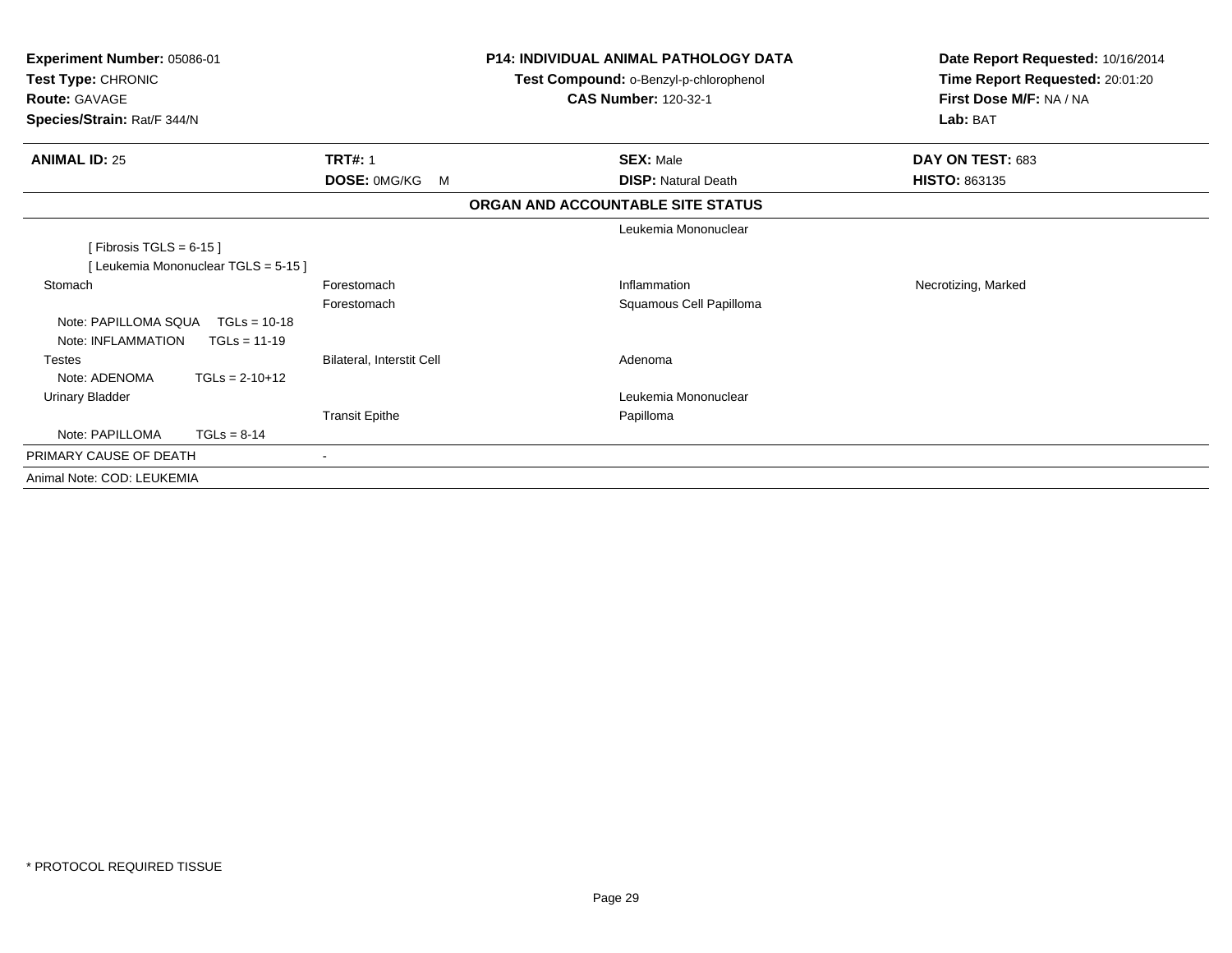| Experiment Number: 05086-01<br>Test Type: CHRONIC<br><b>Route: GAVAGE</b> |               |                            | <b>P14: INDIVIDUAL ANIMAL PATHOLOGY DATA</b><br>Test Compound: o-Benzyl-p-chlorophenol<br><b>CAS Number: 120-32-1</b> | Date Report Requested: 10/16/2014<br>Time Report Requested: 20:01:20<br>First Dose M/F: NA / NA |
|---------------------------------------------------------------------------|---------------|----------------------------|-----------------------------------------------------------------------------------------------------------------------|-------------------------------------------------------------------------------------------------|
| Species/Strain: Rat/F 344/N                                               |               |                            |                                                                                                                       | Lab: BAT                                                                                        |
| <b>ANIMAL ID: 26</b>                                                      |               | <b>TRT#: 1</b>             | <b>SEX: Male</b>                                                                                                      | DAY ON TEST: 730                                                                                |
|                                                                           |               | DOSE: 0MG/KG<br>M          | <b>DISP: Terminal Sacrifice</b>                                                                                       | HISTO: 863136                                                                                   |
|                                                                           |               |                            | ORGAN AND ACCOUNTABLE SITE STATUS                                                                                     |                                                                                                 |
| <b>NORMAL</b>                                                             |               |                            |                                                                                                                       |                                                                                                 |
| Adrenal Gland - Cortex                                                    |               | Bone                       | <b>Bone Marrow</b>                                                                                                    | <b>Brain</b>                                                                                    |
| Epididymis                                                                |               | Esophagus                  | Intestine Large - Cecum                                                                                               | Intestine Large - Colon                                                                         |
| Intestine Large - Rectum                                                  |               | Intestine Small - Duodenum | Intestine Small - Ileum                                                                                               | Intestine Small - Jejunum                                                                       |
| Islets, Pancreatic                                                        |               | Lymph Node - Mandibular    | Lymph Node - Mesenteric                                                                                               | Mammary Gland                                                                                   |
| Nose                                                                      |               | Parathyroid Gland          | <b>Pituitary Gland</b>                                                                                                | <b>Preputial Gland</b>                                                                          |
| <b>Salivary Glands</b>                                                    |               | Seminal Vesicle            | <b>Skin</b>                                                                                                           | Spleen                                                                                          |
| Stomach - Forestomach                                                     |               | Stomach - Glandular        | Thymus                                                                                                                | Trachea                                                                                         |
| <b>Urinary Bladder</b>                                                    |               |                            |                                                                                                                       |                                                                                                 |
| <b>OBSERVATIONS</b>                                                       |               |                            |                                                                                                                       |                                                                                                 |
| <b>Adrenal Gland</b>                                                      |               | Medulla                    | Hyperplasia                                                                                                           | Minimal                                                                                         |
| Heart                                                                     |               | Myocardium                 | Degeneration                                                                                                          | Chronic, Mild                                                                                   |
| Kidney                                                                    |               |                            | Nephropathy                                                                                                           | Mild                                                                                            |
| Liver                                                                     |               |                            | <b>Basophilic Focus</b>                                                                                               |                                                                                                 |
|                                                                           |               |                            | <b>Clear Cell Focus</b>                                                                                               |                                                                                                 |
|                                                                           |               | <b>Bile Duct</b>           | Hyperplasia                                                                                                           | Mild                                                                                            |
| Lung                                                                      |               | Alveolar Epith             | Hyperplasia                                                                                                           | Mild                                                                                            |
| Pancreas                                                                  |               | Acinus                     | Atrophy                                                                                                               | Mild                                                                                            |
| Prostate                                                                  |               |                            | Degeneration                                                                                                          | Mucoid, Moderate                                                                                |
| <b>Testes</b>                                                             |               | Bilateral, Interstit Cell  | Adenoma                                                                                                               |                                                                                                 |
| Note: ADENOMA                                                             | $TGLs = 1-11$ |                            |                                                                                                                       |                                                                                                 |
| <b>Thyroid Gland</b>                                                      |               | C Cell                     | Adenoma                                                                                                               |                                                                                                 |
| PRIMARY CAUSE OF DEATH                                                    |               |                            |                                                                                                                       |                                                                                                 |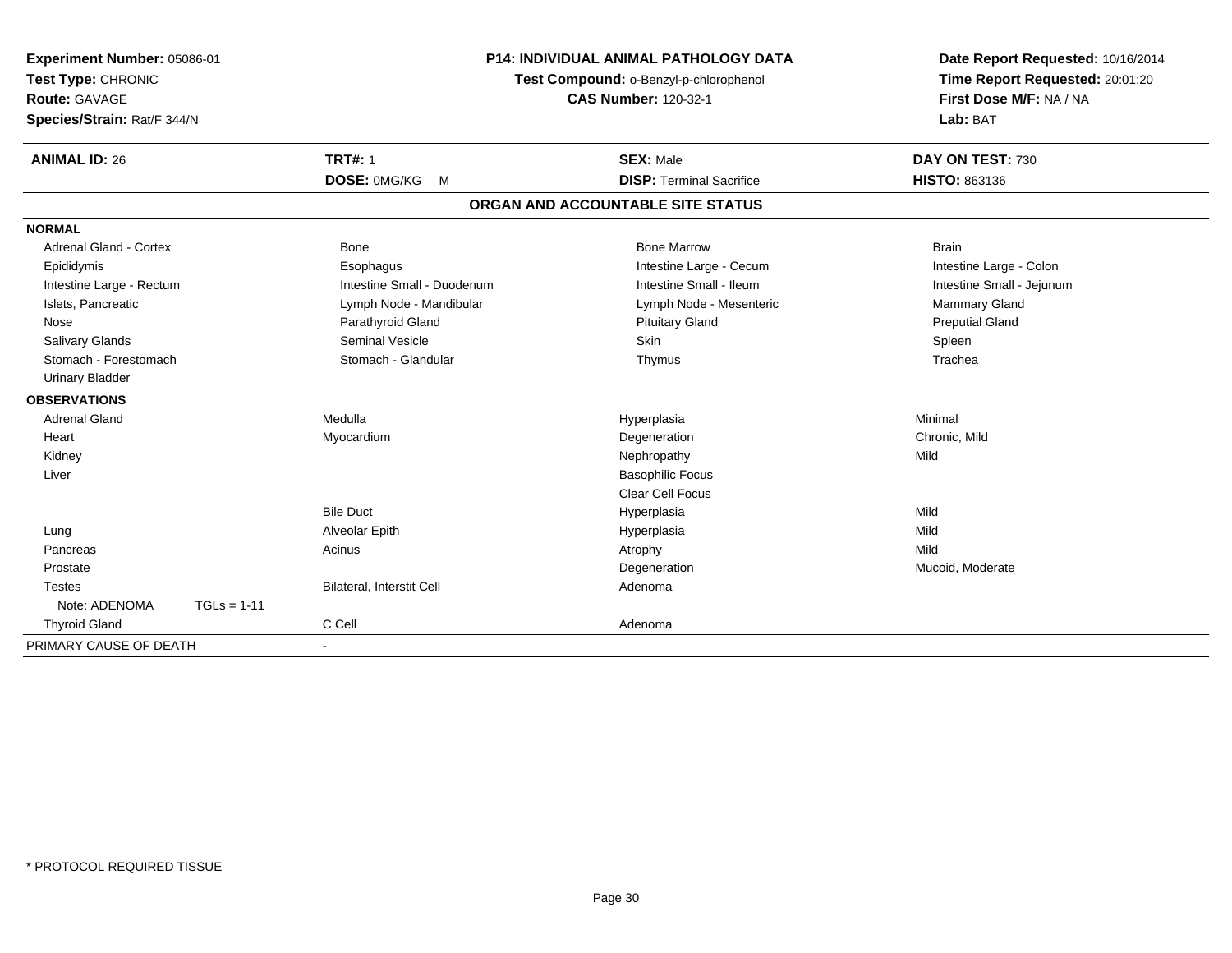| Experiment Number: 05086-01<br>Test Type: CHRONIC<br>Route: GAVAGE<br>Species/Strain: Rat/F 344/N |               | <b>P14: INDIVIDUAL ANIMAL PATHOLOGY DATA</b><br>Test Compound: o-Benzyl-p-chlorophenol<br><b>CAS Number: 120-32-1</b> |  | Date Report Requested: 10/16/2014<br>Time Report Requested: 20:01:20<br>First Dose M/F: NA / NA<br>Lab: BAT |                         |
|---------------------------------------------------------------------------------------------------|---------------|-----------------------------------------------------------------------------------------------------------------------|--|-------------------------------------------------------------------------------------------------------------|-------------------------|
| <b>ANIMAL ID: 27</b>                                                                              |               | <b>TRT#: 1</b>                                                                                                        |  | <b>SEX: Male</b>                                                                                            | DAY ON TEST: 730        |
|                                                                                                   |               | DOSE: 0MG/KG<br>M                                                                                                     |  | <b>DISP: Terminal Sacrifice</b>                                                                             | HISTO: 863137           |
|                                                                                                   |               |                                                                                                                       |  | ORGAN AND ACCOUNTABLE SITE STATUS                                                                           |                         |
| <b>NORMAL</b>                                                                                     |               |                                                                                                                       |  |                                                                                                             |                         |
| <b>Adrenal Gland - Cortex</b>                                                                     |               | Adrenal Gland - Medulla                                                                                               |  | <b>Bone</b>                                                                                                 | <b>Bone Marrow</b>      |
| <b>Brain</b>                                                                                      |               | Epididymis                                                                                                            |  | Esophagus                                                                                                   | Intestine Large - Cecum |
| Intestine Large - Colon                                                                           |               | Intestine Large - Rectum                                                                                              |  | Intestine Small - Duodenum                                                                                  | Intestine Small - Ileum |
| Intestine Small - Jejunum                                                                         |               | Islets, Pancreatic                                                                                                    |  | Lung                                                                                                        | Lymph Node - Mandibular |
| Lymph Node - Mesenteric                                                                           |               | Mammary Gland                                                                                                         |  | Nose                                                                                                        | Parathyroid Gland       |
| <b>Pituitary Gland</b>                                                                            |               | <b>Preputial Gland</b>                                                                                                |  | Prostate                                                                                                    | <b>Salivary Glands</b>  |
| <b>Seminal Vesicle</b>                                                                            |               | Skin                                                                                                                  |  | Spleen                                                                                                      | Stomach - Forestomach   |
| Stomach - Glandular                                                                               |               | Thymus                                                                                                                |  | Trachea                                                                                                     | <b>Urinary Bladder</b>  |
| <b>OBSERVATIONS</b>                                                                               |               |                                                                                                                       |  |                                                                                                             |                         |
| Heart                                                                                             |               | Myocardium                                                                                                            |  | Degeneration                                                                                                | Chronic, Moderate       |
| Kidney                                                                                            |               |                                                                                                                       |  | Nephropathy                                                                                                 | Mild                    |
| Liver                                                                                             |               |                                                                                                                       |  | <b>Basophilic Focus</b>                                                                                     |                         |
|                                                                                                   |               |                                                                                                                       |  | <b>Clear Cell Focus</b>                                                                                     |                         |
|                                                                                                   |               | <b>Bile Duct</b>                                                                                                      |  | Hyperplasia                                                                                                 | Minimal                 |
| Pancreas                                                                                          |               | Acinus                                                                                                                |  | Hyperplasia                                                                                                 | Mild                    |
| <b>Testes</b>                                                                                     |               | Bilateral, Interstit Cell                                                                                             |  | Adenoma                                                                                                     |                         |
| Note: ADENOMA                                                                                     | $TGLs = 1-10$ |                                                                                                                       |  |                                                                                                             |                         |
| <b>Thyroid Gland</b>                                                                              |               | C Cell                                                                                                                |  | Carcinoma                                                                                                   |                         |
| Note: CARCINOMA                                                                                   | $TGLs = 2-11$ |                                                                                                                       |  |                                                                                                             |                         |
| PRIMARY CAUSE OF DEATH                                                                            |               |                                                                                                                       |  |                                                                                                             |                         |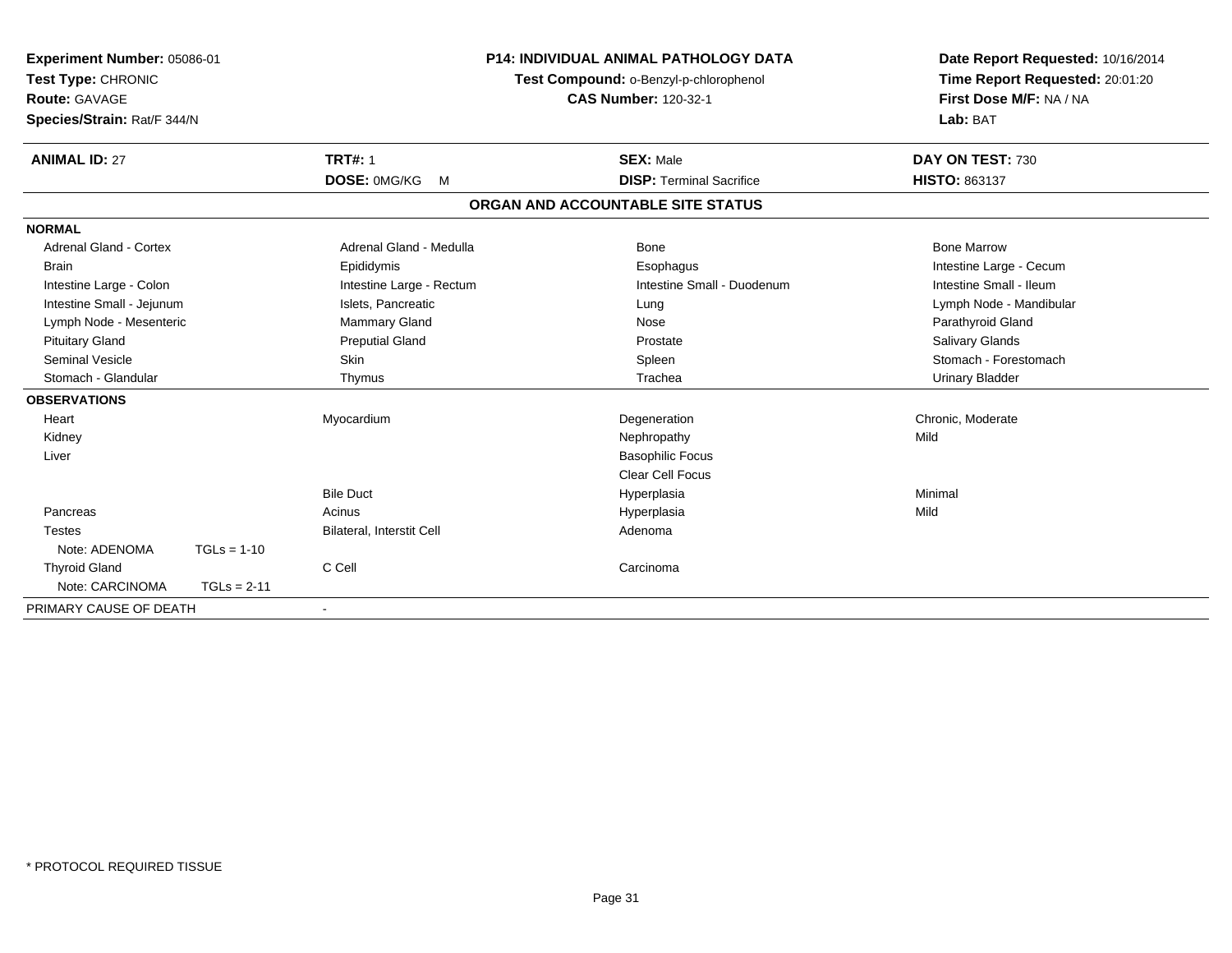| Experiment Number: 05086-01<br>Test Type: CHRONIC<br>Route: GAVAGE<br>Species/Strain: Rat/F 344/N |               |                          | <b>P14: INDIVIDUAL ANIMAL PATHOLOGY DATA</b><br>Test Compound: o-Benzyl-p-chlorophenol<br><b>CAS Number: 120-32-1</b> | Date Report Requested: 10/16/2014<br>Time Report Requested: 20:01:20<br>First Dose M/F: NA / NA<br>Lab: BAT |  |
|---------------------------------------------------------------------------------------------------|---------------|--------------------------|-----------------------------------------------------------------------------------------------------------------------|-------------------------------------------------------------------------------------------------------------|--|
| <b>ANIMAL ID: 28</b>                                                                              |               | <b>TRT#: 1</b>           | <b>SEX: Male</b>                                                                                                      | DAY ON TEST: 456                                                                                            |  |
|                                                                                                   |               | <b>DOSE: OMG/KG</b><br>M | <b>DISP:</b> Scheduled Sacrifice                                                                                      | <b>HISTO: 863138</b>                                                                                        |  |
|                                                                                                   |               |                          | ORGAN AND ACCOUNTABLE SITE STATUS                                                                                     |                                                                                                             |  |
| <b>NORMAL</b>                                                                                     |               |                          |                                                                                                                       |                                                                                                             |  |
| Adrenal Gland - Cortex                                                                            |               | Adrenal Gland - Medulla  | Bone                                                                                                                  | <b>Bone Marrow</b>                                                                                          |  |
| Brain                                                                                             |               | Epididymis               | Esophagus                                                                                                             | Intestine Large - Cecum                                                                                     |  |
| Intestine Large - Colon                                                                           |               | Intestine Large - Rectum | Intestine Small - Duodenum                                                                                            | Intestine Small - Ileum                                                                                     |  |
| Intestine Small - Jejunum                                                                         |               | Islets, Pancreatic       | Liver                                                                                                                 | Lymph Node - Mandibular                                                                                     |  |
| Lymph Node - Mesenteric                                                                           |               | <b>Mammary Gland</b>     | Nose                                                                                                                  | Pancreas                                                                                                    |  |
| Parathyroid Gland                                                                                 |               | <b>Preputial Gland</b>   | Prostate                                                                                                              | Salivary Glands                                                                                             |  |
| <b>Seminal Vesicle</b>                                                                            |               | <b>Skin</b>              | Spleen                                                                                                                | Stomach - Forestomach                                                                                       |  |
| Stomach - Glandular                                                                               |               | Thymus                   | <b>Thyroid Gland</b>                                                                                                  | Trachea                                                                                                     |  |
| <b>Urinary Bladder</b>                                                                            |               |                          |                                                                                                                       |                                                                                                             |  |
| <b>OBSERVATIONS</b>                                                                               |               |                          |                                                                                                                       |                                                                                                             |  |
| Heart                                                                                             |               | Myocardium               | Degeneration                                                                                                          | Chronic, Minimal                                                                                            |  |
| Kidney                                                                                            |               |                          | Nephropathy                                                                                                           | Mild                                                                                                        |  |
| Lung                                                                                              |               | Alveolar Epith           | Hyperplasia                                                                                                           | Mild                                                                                                        |  |
| <b>Pituitary Gland</b>                                                                            |               | Pars Distalis            | Adenoma                                                                                                               |                                                                                                             |  |
| <b>Testes</b>                                                                                     |               | <b>Interstit Cell</b>    | Adenoma                                                                                                               |                                                                                                             |  |
|                                                                                                   |               | <b>Interstit Cell</b>    | Hyperplasia                                                                                                           | Minimal                                                                                                     |  |
| Note: ADENOMA                                                                                     | $TGLs = 1-10$ |                          |                                                                                                                       |                                                                                                             |  |
| PRIMARY CAUSE OF DEATH                                                                            |               |                          |                                                                                                                       |                                                                                                             |  |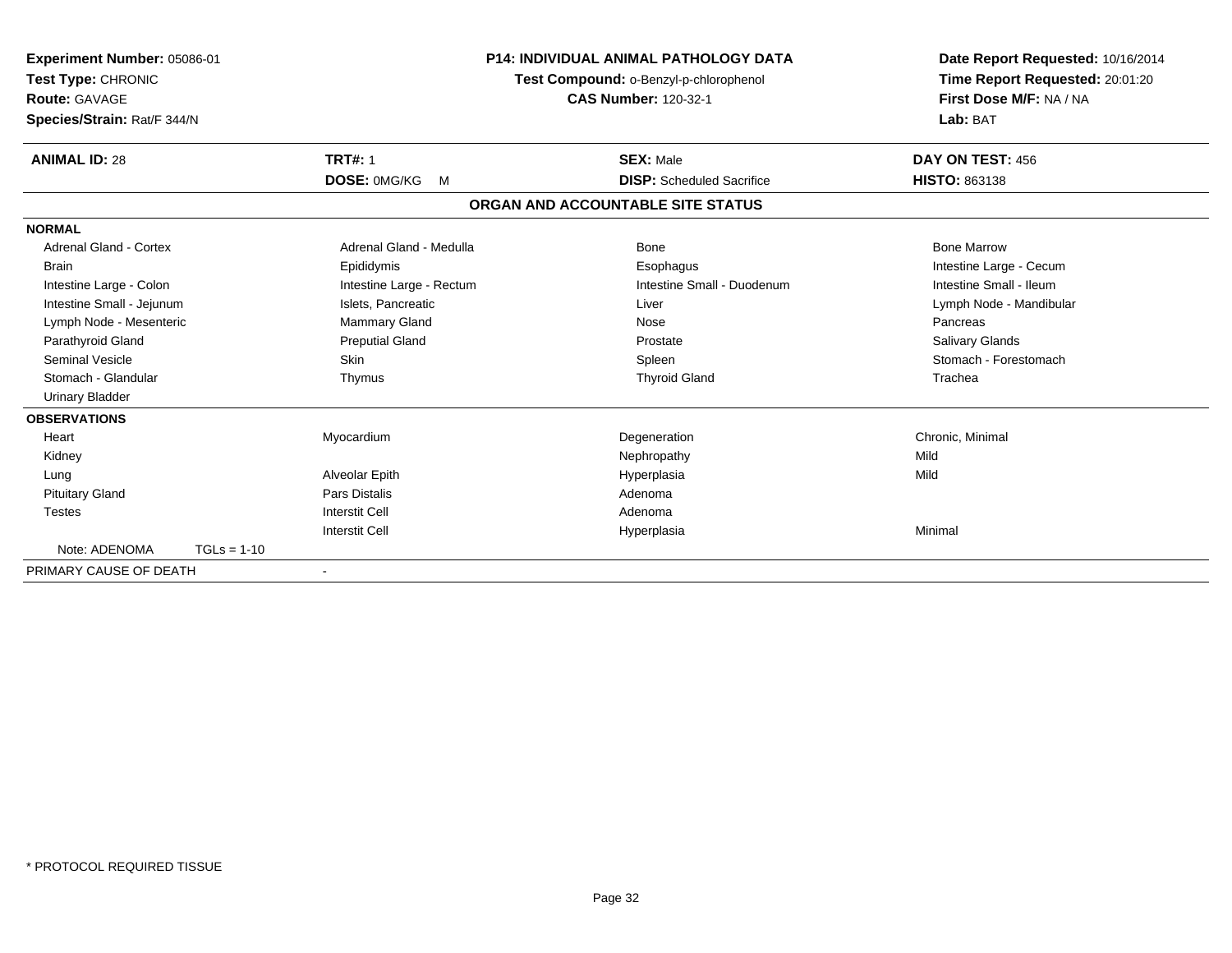| Experiment Number: 05086-01<br>Test Type: CHRONIC<br>Route: GAVAGE<br>Species/Strain: Rat/F 344/N |                          | <b>P14: INDIVIDUAL ANIMAL PATHOLOGY DATA</b><br>Test Compound: o-Benzyl-p-chlorophenol<br><b>CAS Number: 120-32-1</b> | Date Report Requested: 10/16/2014<br>Time Report Requested: 20:01:20<br>First Dose M/F: NA / NA<br>Lab: BAT |
|---------------------------------------------------------------------------------------------------|--------------------------|-----------------------------------------------------------------------------------------------------------------------|-------------------------------------------------------------------------------------------------------------|
| <b>ANIMAL ID: 29</b>                                                                              | <b>TRT#: 1</b>           | <b>SEX: Male</b>                                                                                                      | DAY ON TEST: 457                                                                                            |
|                                                                                                   | <b>DOSE: OMG/KG</b><br>M | <b>DISP:</b> Scheduled Sacrifice                                                                                      | <b>HISTO: 863139</b>                                                                                        |
|                                                                                                   |                          | ORGAN AND ACCOUNTABLE SITE STATUS                                                                                     |                                                                                                             |
| <b>NORMAL</b>                                                                                     |                          |                                                                                                                       |                                                                                                             |
| Adrenal Gland - Cortex                                                                            | Adrenal Gland - Medulla  | Bone                                                                                                                  | <b>Bone Marrow</b>                                                                                          |
| <b>Brain</b>                                                                                      | Epididymis               | Esophagus                                                                                                             | Intestine Large - Cecum                                                                                     |
| Intestine Large - Colon                                                                           | Intestine Large - Rectum | Intestine Small - Duodenum                                                                                            | Intestine Small - Ileum                                                                                     |
| Intestine Small - Jejunum                                                                         | Islets, Pancreatic       | Lung                                                                                                                  | Lymph Node - Mandibular                                                                                     |
| Lymph Node - Mesenteric                                                                           | Mammary Gland            | Nose                                                                                                                  | Parathyroid Gland                                                                                           |
| <b>Preputial Gland</b>                                                                            | Prostate                 | Salivary Glands                                                                                                       | Seminal Vesicle                                                                                             |
| <b>Skin</b>                                                                                       | Spleen                   | Stomach - Forestomach                                                                                                 | Stomach - Glandular                                                                                         |
| Thymus                                                                                            | <b>Thyroid Gland</b>     | Trachea                                                                                                               | <b>Urinary Bladder</b>                                                                                      |
| <b>OBSERVATIONS</b>                                                                               |                          |                                                                                                                       |                                                                                                             |
| Heart                                                                                             | Myocardium               | Degeneration                                                                                                          | Chronic, Minimal                                                                                            |
| Kidney                                                                                            |                          | Nephropathy                                                                                                           | Mild                                                                                                        |
| Liver                                                                                             |                          | Fatty Change                                                                                                          | Minimal                                                                                                     |
|                                                                                                   | <b>Bile Duct</b>         | Hyperplasia                                                                                                           | Minimal                                                                                                     |
| Pancreas                                                                                          | Acinus                   | Atrophy                                                                                                               | Moderate                                                                                                    |
| <b>Pituitary Gland</b>                                                                            | <b>Pars Distalis</b>     | Adenoma                                                                                                               |                                                                                                             |
| <b>Testes</b>                                                                                     | <b>Interstit Cell</b>    | Adenoma                                                                                                               |                                                                                                             |
|                                                                                                   | <b>Interstit Cell</b>    | Hyperplasia                                                                                                           | Mild                                                                                                        |
| PRIMARY CAUSE OF DEATH                                                                            |                          |                                                                                                                       |                                                                                                             |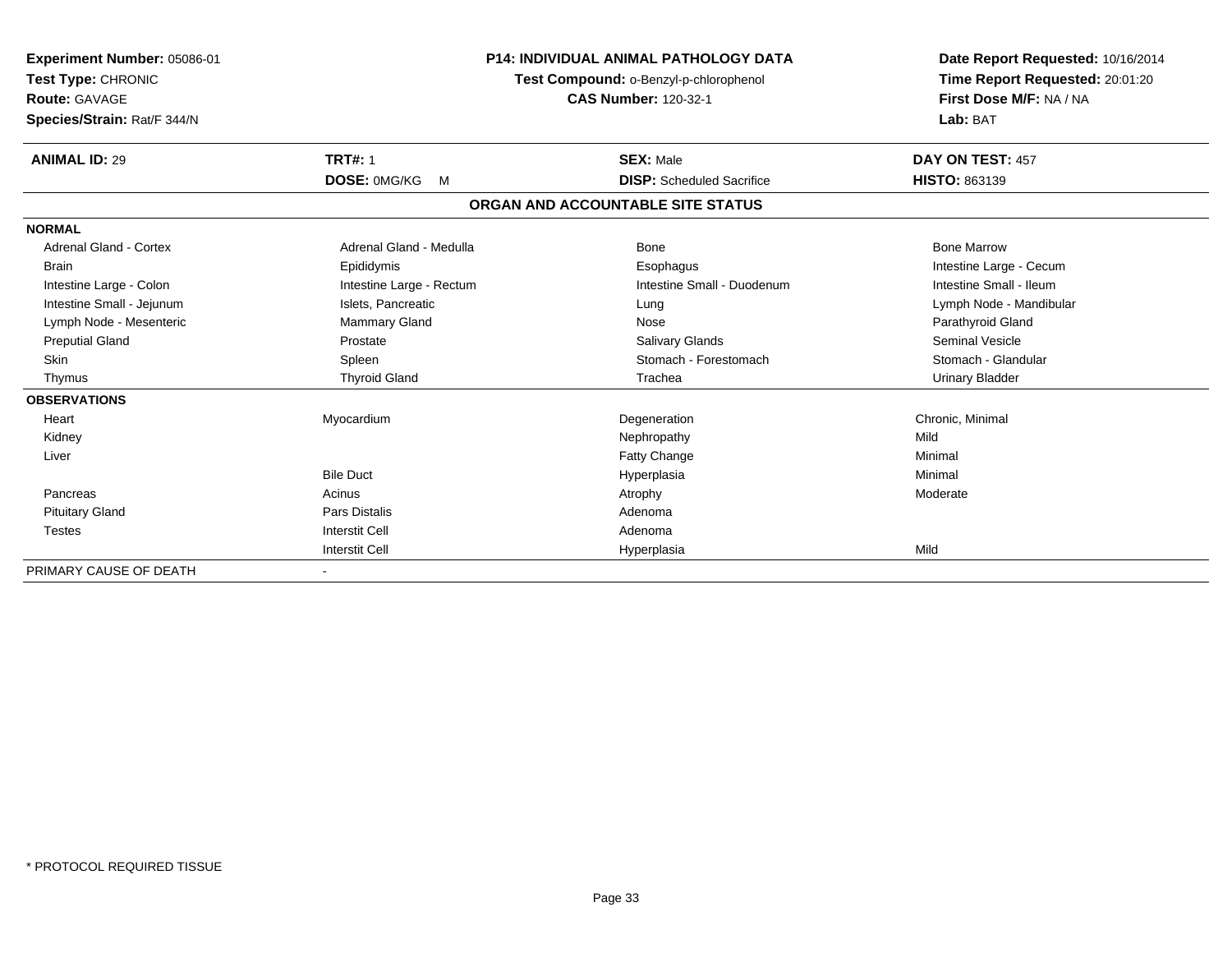| Experiment Number: 05086-01<br>Test Type: CHRONIC<br>Route: GAVAGE<br>Species/Strain: Rat/F 344/N |                           | <b>P14: INDIVIDUAL ANIMAL PATHOLOGY DATA</b><br>Test Compound: o-Benzyl-p-chlorophenol<br><b>CAS Number: 120-32-1</b> | Date Report Requested: 10/16/2014<br>Time Report Requested: 20:01:20<br>First Dose M/F: NA / NA<br>Lab: BAT |  |
|---------------------------------------------------------------------------------------------------|---------------------------|-----------------------------------------------------------------------------------------------------------------------|-------------------------------------------------------------------------------------------------------------|--|
| <b>ANIMAL ID: 30</b>                                                                              | <b>TRT#: 1</b>            | <b>SEX: Male</b>                                                                                                      | DAY ON TEST: 730                                                                                            |  |
|                                                                                                   | <b>DOSE: OMG/KG</b><br>M  | <b>DISP: Terminal Sacrifice</b>                                                                                       | <b>HISTO: 863140</b>                                                                                        |  |
|                                                                                                   |                           | ORGAN AND ACCOUNTABLE SITE STATUS                                                                                     |                                                                                                             |  |
| <b>NORMAL</b>                                                                                     |                           |                                                                                                                       |                                                                                                             |  |
| Bone                                                                                              | <b>Bone Marrow</b>        | <b>Brain</b>                                                                                                          | Epididymis                                                                                                  |  |
| Esophagus                                                                                         | Intestine Large - Cecum   | Intestine Large - Colon                                                                                               | Intestine Small - Duodenum                                                                                  |  |
| Intestine Small - Ileum                                                                           | Intestine Small - Jejunum | Islets, Pancreatic                                                                                                    | Lung                                                                                                        |  |
| Lymph Node - Mandibular                                                                           | Lymph Node - Mesenteric   | <b>Mammary Gland</b>                                                                                                  | Parathyroid Gland                                                                                           |  |
| <b>Preputial Gland</b>                                                                            | Prostate                  | <b>Salivary Glands</b>                                                                                                | Seminal Vesicle                                                                                             |  |
| Skin                                                                                              | Spleen                    | Stomach - Forestomach                                                                                                 | Stomach - Glandular                                                                                         |  |
| Thymus                                                                                            | Trachea                   | <b>Urinary Bladder</b>                                                                                                |                                                                                                             |  |
| <b>MISSING</b>                                                                                    |                           |                                                                                                                       |                                                                                                             |  |
| <b>Pituitary Gland</b>                                                                            |                           |                                                                                                                       |                                                                                                             |  |
| <b>OBSERVATIONS</b>                                                                               |                           |                                                                                                                       |                                                                                                             |  |
| <b>Adrenal Gland</b>                                                                              | Cortex                    | Hyperplasia                                                                                                           | Minimal                                                                                                     |  |
|                                                                                                   | Medulla                   | Hyperplasia                                                                                                           | Minimal                                                                                                     |  |
| Heart                                                                                             | Myocardium                | Degeneration                                                                                                          | Chronic, Minimal                                                                                            |  |
| Intestine Large                                                                                   | Rectum                    | Parasite Metazoan                                                                                                     |                                                                                                             |  |
| Kidney                                                                                            |                           | Nephropathy                                                                                                           | Mild                                                                                                        |  |
| Liver                                                                                             |                           | <b>Clear Cell Focus</b>                                                                                               |                                                                                                             |  |
|                                                                                                   | <b>Bile Duct</b>          | Hyperplasia                                                                                                           | Minimal                                                                                                     |  |
| Nose                                                                                              | Mucosa                    | Inflammation                                                                                                          | Suppurative, Mild                                                                                           |  |
| Pancreas                                                                                          | Acinus                    | Atrophy                                                                                                               | Minimal                                                                                                     |  |
| <b>Testes</b>                                                                                     | Bilateral, Interstit Cell | Adenoma                                                                                                               |                                                                                                             |  |
| Note: ADENOMA<br>$TGLs = 1-10$                                                                    |                           |                                                                                                                       |                                                                                                             |  |
| <b>Thyroid Gland</b>                                                                              | C Cell                    | Hyperplasia                                                                                                           | Mild                                                                                                        |  |
| PRIMARY CAUSE OF DEATH                                                                            |                           |                                                                                                                       |                                                                                                             |  |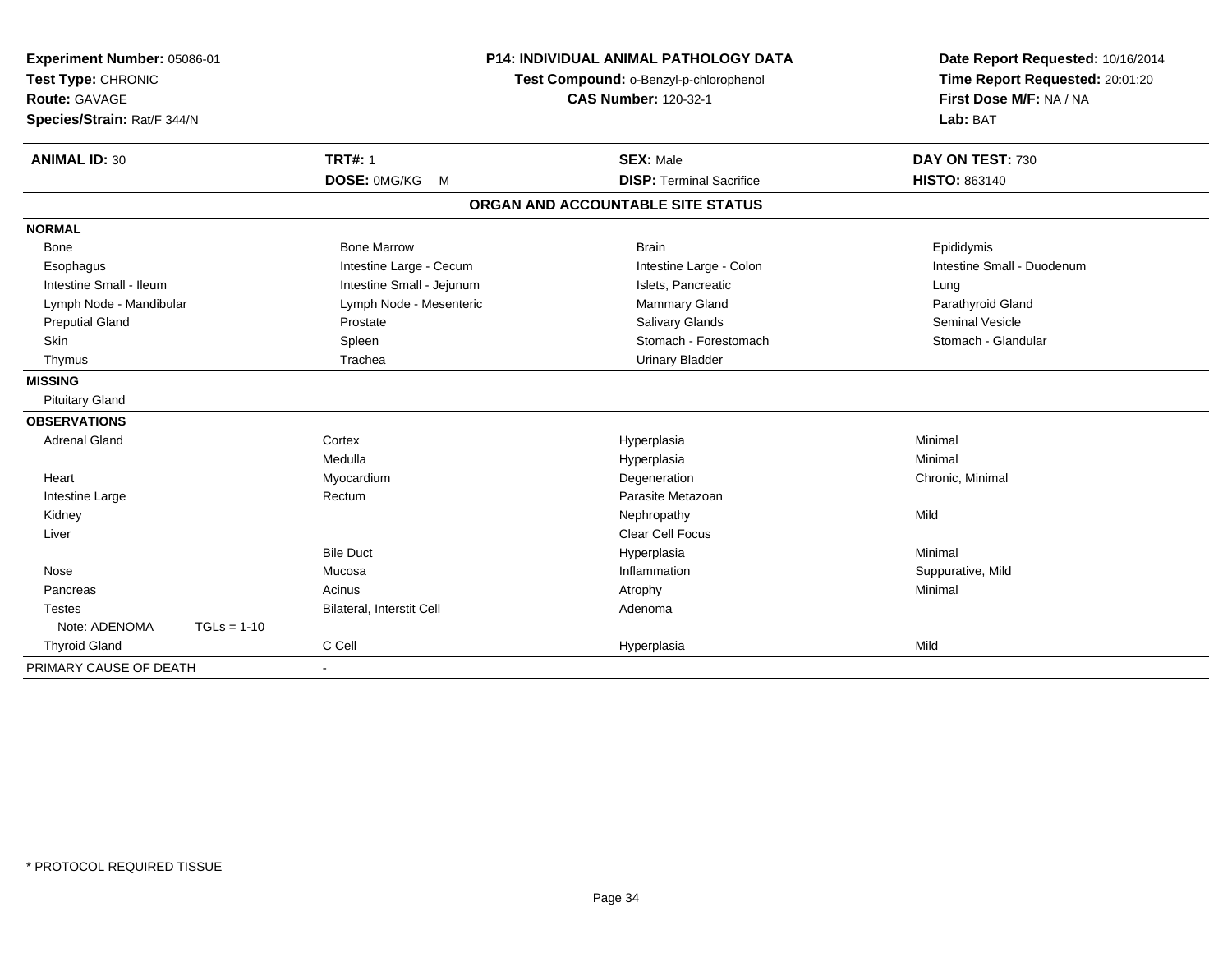| Experiment Number: 05086-01          |                            | <b>P14: INDIVIDUAL ANIMAL PATHOLOGY DATA</b> | Date Report Requested: 10/16/2014 |  |
|--------------------------------------|----------------------------|----------------------------------------------|-----------------------------------|--|
| Test Type: CHRONIC                   |                            | Test Compound: o-Benzyl-p-chlorophenol       | Time Report Requested: 20:01:20   |  |
| <b>Route: GAVAGE</b>                 |                            | <b>CAS Number: 120-32-1</b>                  | First Dose M/F: NA / NA           |  |
| Species/Strain: Rat/F 344/N          |                            |                                              | Lab: BAT                          |  |
| <b>ANIMAL ID: 31</b>                 | <b>TRT#: 1</b>             | <b>SEX: Male</b>                             | DAY ON TEST: 730                  |  |
|                                      | DOSE: 0MG/KG<br>M          | <b>DISP: Terminal Sacrifice</b>              | HISTO: 863141                     |  |
|                                      |                            | ORGAN AND ACCOUNTABLE SITE STATUS            |                                   |  |
| <b>NORMAL</b>                        |                            |                                              |                                   |  |
| <b>Adrenal Gland - Cortex</b>        | <b>Bone</b>                | <b>Bone Marrow</b>                           | <b>Brain</b>                      |  |
| Epididymis                           | Esophagus                  | Intestine Large - Cecum                      | Intestine Large - Colon           |  |
| Intestine Large - Rectum             | Intestine Small - Duodenum | Intestine Small - Ileum                      | Intestine Small - Jejunum         |  |
| Islets, Pancreatic                   | Lung                       | Lymph Node - Mandibular                      | Lymph Node - Mesenteric           |  |
| <b>Mammary Gland</b>                 | Nose                       | Pancreas                                     | Parathyroid Gland                 |  |
| <b>Preputial Gland</b>               | Prostate                   | <b>Salivary Glands</b>                       | <b>Seminal Vesicle</b>            |  |
| Skin                                 | Spleen                     | Stomach - Forestomach                        | Stomach - Glandular               |  |
| Thymus                               | Trachea                    | <b>Urinary Bladder</b>                       |                                   |  |
| <b>OBSERVATIONS</b>                  |                            |                                              |                                   |  |
| <b>Adrenal Gland</b>                 | Medulla                    | Pheochromocytoma Malignant                   |                                   |  |
| Note: PHEOCHROM MAL<br>$TGLs = 2-11$ |                            |                                              |                                   |  |
| Heart                                | Myocardium                 | Degeneration                                 | Chronic. Mild                     |  |
| Kidney                               |                            | Nephropathy                                  | Minimal                           |  |
| Liver                                |                            | <b>Clear Cell Focus</b>                      |                                   |  |
|                                      |                            | Degeneration                                 | Cystic, Mild                      |  |
|                                      | <b>Bile Duct</b>           | Hyperplasia                                  | Minimal                           |  |
|                                      |                            | Inflammation                                 | Granulomatous, Minimal            |  |
| <b>Pituitary Gland</b>               | <b>Pars Distalis</b>       | Hyperplasia                                  | Mild                              |  |
| <b>Testes</b>                        | Bilateral, Interstit Cell  | Adenoma                                      |                                   |  |
| Note: ADENOMA<br>$TGLs = 1-10$       |                            |                                              |                                   |  |
| <b>Thyroid Gland</b>                 | C Cell                     | Hyperplasia                                  | Minimal                           |  |
| PRIMARY CAUSE OF DEATH               |                            |                                              |                                   |  |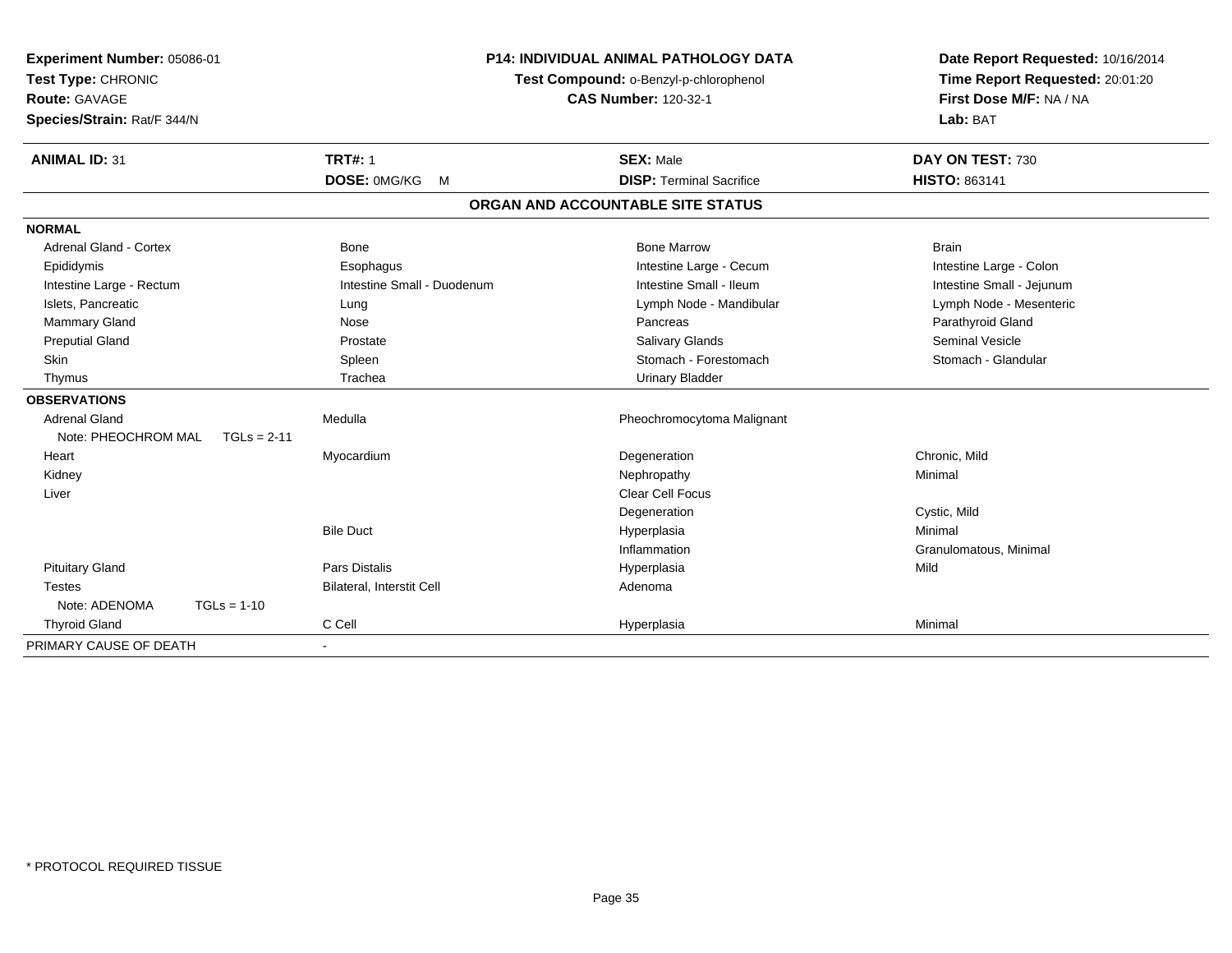| Experiment Number: 05086-01<br>Test Type: CHRONIC<br><b>Route: GAVAGE</b><br>Species/Strain: Rat/F 344/N | <b>P14: INDIVIDUAL ANIMAL PATHOLOGY DATA</b><br>Test Compound: o-Benzyl-p-chlorophenol<br><b>CAS Number: 120-32-1</b> |                                   | Date Report Requested: 10/16/2014<br>Time Report Requested: 20:01:20<br>First Dose M/F: NA / NA<br>Lab: BAT |
|----------------------------------------------------------------------------------------------------------|-----------------------------------------------------------------------------------------------------------------------|-----------------------------------|-------------------------------------------------------------------------------------------------------------|
| <b>ANIMAL ID: 32</b>                                                                                     | <b>TRT#: 1</b>                                                                                                        | <b>SEX: Male</b>                  | DAY ON TEST: 25                                                                                             |
|                                                                                                          | DOSE: 0MG/KG<br>M                                                                                                     | <b>DISP:</b> Dosing Accident      | <b>HISTO: 863142</b>                                                                                        |
|                                                                                                          |                                                                                                                       | ORGAN AND ACCOUNTABLE SITE STATUS |                                                                                                             |
| <b>NORMAL</b>                                                                                            |                                                                                                                       |                                   |                                                                                                             |
| <b>Adrenal Gland - Cortex</b>                                                                            | Adrenal Gland - Medulla                                                                                               | <b>Bone</b>                       | <b>Bone Marrow</b>                                                                                          |
| <b>Brain</b>                                                                                             | Epididymis                                                                                                            | Esophagus                         | Heart                                                                                                       |
| Intestine Large - Cecum                                                                                  | Intestine Large - Colon                                                                                               | Intestine Large - Rectum          | Intestine Small - Duodenum                                                                                  |
| Intestine Small - Ileum                                                                                  | Intestine Small - Jejunum                                                                                             | Islets, Pancreatic                | Liver                                                                                                       |
| Lymph Node - Mandibular                                                                                  | Lymph Node - Mesenteric                                                                                               | Mammary Gland                     | Pancreas                                                                                                    |
| Parathyroid Gland                                                                                        | <b>Pituitary Gland</b>                                                                                                | <b>Preputial Gland</b>            | Prostate                                                                                                    |
| <b>Salivary Glands</b>                                                                                   | <b>Seminal Vesicle</b>                                                                                                | <b>Skin</b>                       | Spleen                                                                                                      |
| Stomach - Forestomach                                                                                    | Stomach - Glandular                                                                                                   | <b>Testes</b>                     | Thymus                                                                                                      |
| <b>Thyroid Gland</b>                                                                                     | Trachea                                                                                                               | <b>Urinary Bladder</b>            |                                                                                                             |
| <b>OBSERVATIONS</b>                                                                                      |                                                                                                                       |                                   |                                                                                                             |
| Kidney                                                                                                   |                                                                                                                       | Nephropathy                       | Minimal                                                                                                     |
| Lung                                                                                                     |                                                                                                                       | Foreign Body                      | Minimal                                                                                                     |
|                                                                                                          |                                                                                                                       | Inflammation                      | Necrotizing, Marked                                                                                         |
| Note: FOREIGN BODY WAS OIL.                                                                              |                                                                                                                       |                                   |                                                                                                             |
| [Inflammation TGLS = $1-2+3$ ]                                                                           |                                                                                                                       |                                   |                                                                                                             |
| Nose                                                                                                     | Mucosa                                                                                                                | Inflammation                      | Suppurative, Minimal                                                                                        |
| PRIMARY CAUSE OF DEATH                                                                                   |                                                                                                                       |                                   |                                                                                                             |
| Animal Note: COD: GAVAGE ERROR.                                                                          |                                                                                                                       |                                   |                                                                                                             |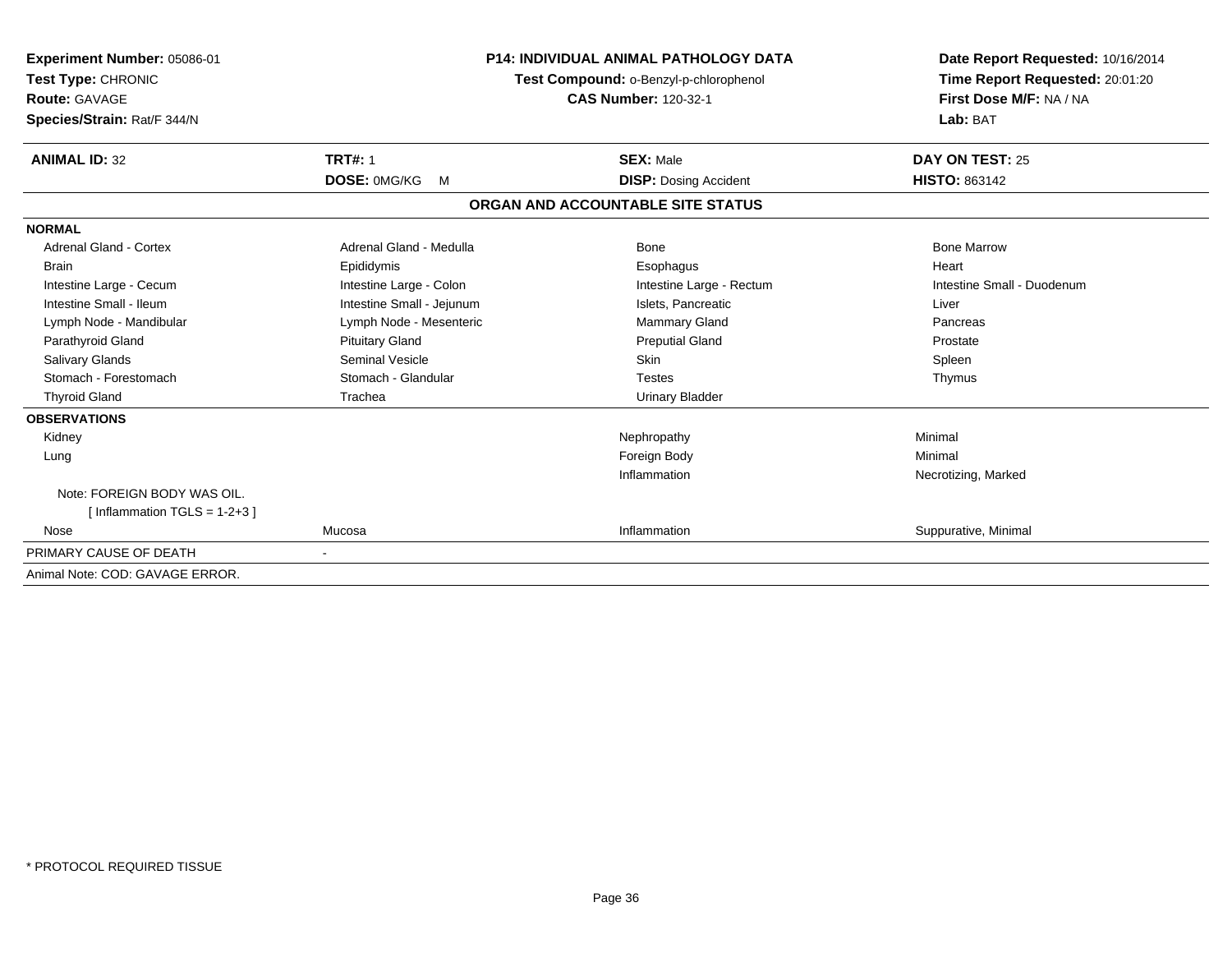| Experiment Number: 05086-01           |                            | P14: INDIVIDUAL ANIMAL PATHOLOGY DATA                                 | Date Report Requested: 10/16/2014   |  |
|---------------------------------------|----------------------------|-----------------------------------------------------------------------|-------------------------------------|--|
| Test Type: CHRONIC                    |                            | Test Compound: o-Benzyl-p-chlorophenol<br><b>CAS Number: 120-32-1</b> |                                     |  |
| Route: GAVAGE                         |                            |                                                                       |                                     |  |
| Species/Strain: Rat/F 344/N           |                            |                                                                       | First Dose M/F: NA / NA<br>Lab: BAT |  |
| <b>ANIMAL ID: 33</b>                  | <b>TRT#: 1</b>             | <b>SEX: Male</b>                                                      | DAY ON TEST: 695                    |  |
|                                       | DOSE: 0MG/KG M             | <b>DISP:</b> Moribund Sacrifice                                       | HISTO: 863143                       |  |
|                                       |                            | ORGAN AND ACCOUNTABLE SITE STATUS                                     |                                     |  |
| <b>NORMAL</b>                         |                            |                                                                       |                                     |  |
| <b>Bone</b>                           | <b>Bone Marrow</b>         | <b>Brain</b>                                                          | Epididymis                          |  |
| Esophagus                             | Heart                      | Intestine Large - Cecum                                               | Intestine Large - Colon             |  |
| Intestine Large - Rectum              | Intestine Small - Duodenum | Intestine Small - Ileum                                               | Intestine Small - Jejunum           |  |
| Islets, Pancreatic                    | Lymph Node - Mandibular    | Mammary Gland                                                         | Nose                                |  |
| Pancreas                              | Parathyroid Gland          | Prostate                                                              | Salivary Glands                     |  |
| <b>Seminal Vesicle</b>                | Skin                       | Stomach - Forestomach                                                 | Stomach - Glandular                 |  |
| Thymus                                | Trachea                    | <b>Urinary Bladder</b>                                                |                                     |  |
| <b>OBSERVATIONS</b>                   |                            |                                                                       |                                     |  |
| <b>Adrenal Gland</b>                  | Medulla                    | Hyperplasia                                                           | Mild                                |  |
|                                       | Cortex                     | Leukemia Mononuclear                                                  |                                     |  |
| Kidney                                |                            | Leukemia Mononuclear                                                  |                                     |  |
|                                       |                            | Nephropathy                                                           | Mild                                |  |
| Liver                                 | <b>Bile Duct</b>           | Hyperplasia                                                           | Mild                                |  |
|                                       |                            | Leukemia Mononuclear                                                  |                                     |  |
| Note: LEUKEMIA MONUC<br>$TGLs = 7-16$ |                            |                                                                       |                                     |  |
| Lung                                  |                            | Leukemia Mononuclear                                                  |                                     |  |
| Lymph Node                            | Mesenteric                 | Leukemia Mononuclear                                                  |                                     |  |
| Note: LEUKEMIA MONUC<br>$TGLs = 6-15$ |                            |                                                                       |                                     |  |
| Mesentery                             | Fat                        | Necrosis                                                              | Marked                              |  |
| Note: NECROSIS<br>$TGLs = 4-13$       |                            |                                                                       |                                     |  |
| <b>Pituitary Gland</b>                | Pars Distalis              | Adenoma                                                               |                                     |  |
|                                       | Pars Distalis              | Hyperplasia                                                           | Minimal                             |  |
| <b>Preputial Gland</b>                |                            | Adenoma                                                               |                                     |  |
| Note: ADENOMA<br>$TGLs = 1-11$        |                            |                                                                       |                                     |  |
| Spleen                                |                            | Leukemia Mononuclear                                                  |                                     |  |
| [ Leukemia Mononuclear TGLS = 5-14 ]  |                            |                                                                       |                                     |  |
| <b>Testes</b>                         | <b>Interstit Cell</b>      | Adenoma                                                               |                                     |  |
|                                       | Seminif Tub                | Atrophy                                                               | Marked                              |  |
| Note: ATROPHY<br>$TGLs = 2-12$        |                            |                                                                       |                                     |  |
| Note: ADENOMA<br>$TGLs = 3-12$        |                            |                                                                       |                                     |  |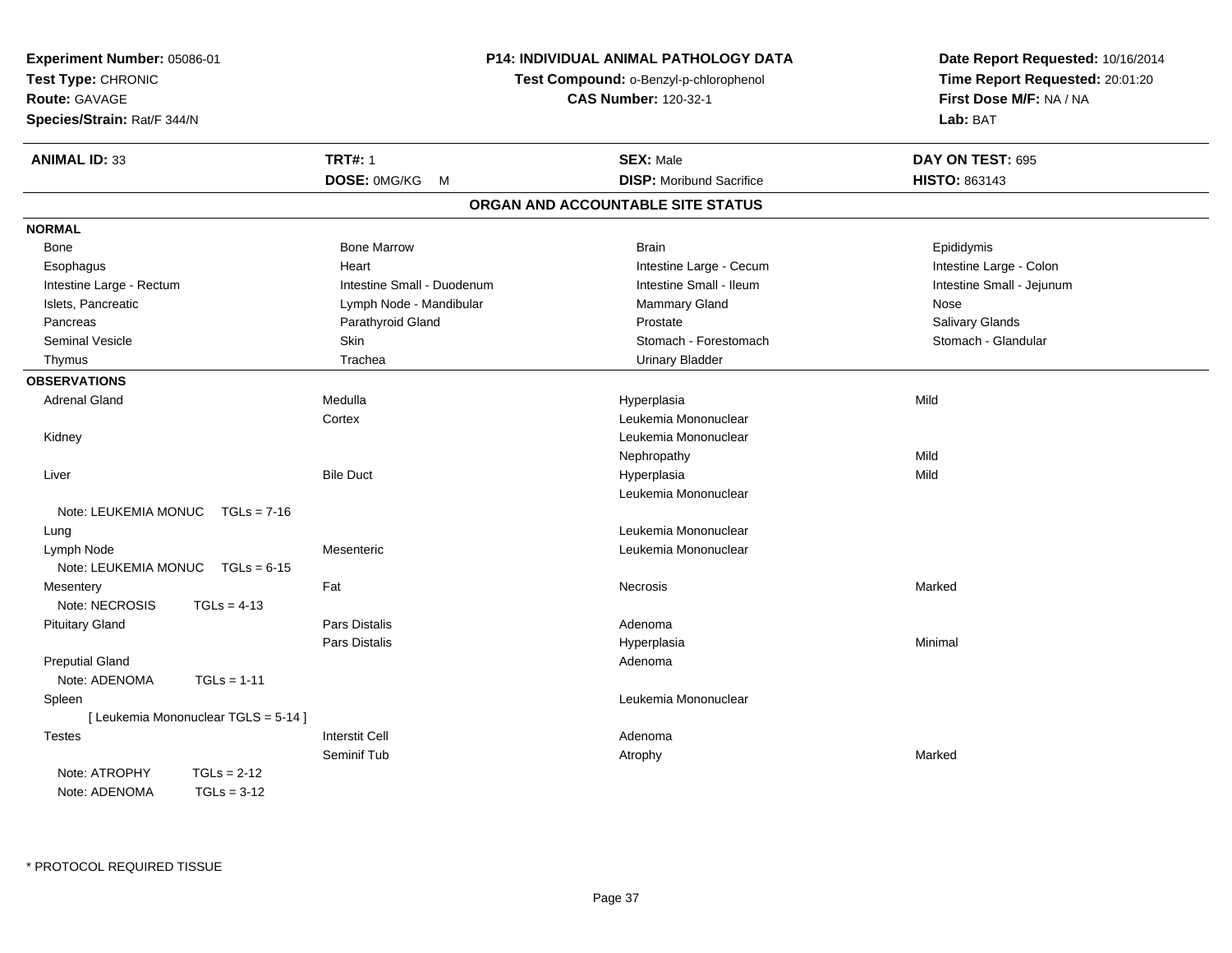| Experiment Number: 05086-01           |                       | P14: INDIVIDUAL ANIMAL PATHOLOGY DATA  | Date Report Requested: 10/16/2014 |
|---------------------------------------|-----------------------|----------------------------------------|-----------------------------------|
| <b>Test Type: CHRONIC</b>             |                       | Test Compound: o-Benzyl-p-chlorophenol | Time Report Requested: 20:01:20   |
| <b>Route: GAVAGE</b>                  |                       | <b>CAS Number: 120-32-1</b>            | First Dose M/F: NA / NA           |
| Species/Strain: Rat/F 344/N           |                       |                                        | Lab: BAT                          |
| <b>ANIMAL ID: 33</b>                  | <b>TRT#: 1</b>        | <b>SEX: Male</b>                       | DAY ON TEST: 695                  |
|                                       | <b>DOSE: 0MG/KG M</b> | <b>DISP:</b> Moribund Sacrifice        | <b>HISTO: 863143</b>              |
|                                       |                       | ORGAN AND ACCOUNTABLE SITE STATUS      |                                   |
| <b>Thyroid Gland</b>                  | <b>Follicular Cel</b> | Carcinoma                              |                                   |
|                                       | C Cell                | Hyperplasia                            | Minimal                           |
| PRIMARY CAUSE OF DEATH                |                       |                                        |                                   |
| Animal Note: MORIBUND DUE TO LEUKEMIA |                       |                                        |                                   |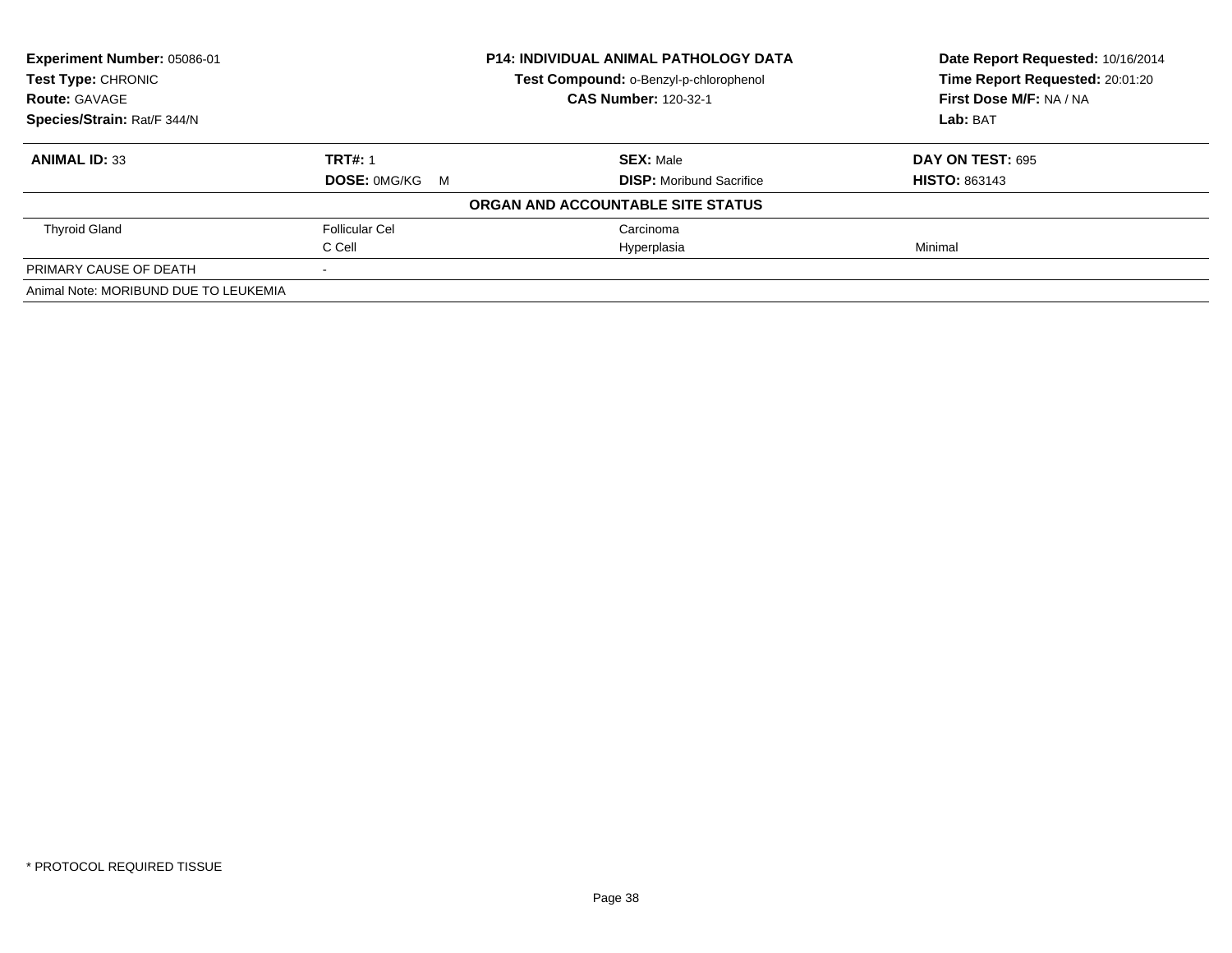| Experiment Number: 05086-01<br>Test Type: CHRONIC<br><b>Route: GAVAGE</b><br>Species/Strain: Rat/F 344/N |                            | <b>P14: INDIVIDUAL ANIMAL PATHOLOGY DATA</b><br>Test Compound: o-Benzyl-p-chlorophenol<br><b>CAS Number: 120-32-1</b> | Date Report Requested: 10/16/2014<br>Time Report Requested: 20:01:20<br>First Dose M/F: NA / NA<br>Lab: BAT |
|----------------------------------------------------------------------------------------------------------|----------------------------|-----------------------------------------------------------------------------------------------------------------------|-------------------------------------------------------------------------------------------------------------|
| <b>ANIMAL ID: 34</b>                                                                                     | <b>TRT#: 1</b>             | <b>SEX: Male</b>                                                                                                      | DAY ON TEST: 456                                                                                            |
|                                                                                                          | DOSE: 0MG/KG<br>M          | <b>DISP:</b> Scheduled Sacrifice                                                                                      | <b>HISTO: 863144</b>                                                                                        |
|                                                                                                          |                            | ORGAN AND ACCOUNTABLE SITE STATUS                                                                                     |                                                                                                             |
| <b>NORMAL</b>                                                                                            |                            |                                                                                                                       |                                                                                                             |
| Adrenal Gland - Medulla                                                                                  | Bone                       | <b>Bone Marrow</b>                                                                                                    | <b>Brain</b>                                                                                                |
| Epididymis                                                                                               | Esophagus                  | Intestine Large - Cecum                                                                                               | Intestine Large - Colon                                                                                     |
| Intestine Large - Rectum                                                                                 | Intestine Small - Duodenum | Intestine Small - Ileum                                                                                               | Intestine Small - Jejunum                                                                                   |
| Islets, Pancreatic                                                                                       | Lymph Node - Mandibular    | Lymph Node - Mesenteric                                                                                               | Parathyroid Gland                                                                                           |
| <b>Pituitary Gland</b>                                                                                   | <b>Preputial Gland</b>     | Prostate                                                                                                              | Salivary Glands                                                                                             |
| <b>Seminal Vesicle</b>                                                                                   | Skin                       | Spleen                                                                                                                | Stomach - Forestomach                                                                                       |
| Stomach - Glandular                                                                                      | Thymus                     | <b>Thyroid Gland</b>                                                                                                  | Trachea                                                                                                     |
| <b>Urinary Bladder</b>                                                                                   |                            |                                                                                                                       |                                                                                                             |
| <b>MISSING</b>                                                                                           |                            |                                                                                                                       |                                                                                                             |
| <b>Mammary Gland</b>                                                                                     |                            |                                                                                                                       |                                                                                                             |
| <b>OBSERVATIONS</b>                                                                                      |                            |                                                                                                                       |                                                                                                             |
| <b>Adrenal Gland</b>                                                                                     | Cortex                     | Hyperplasia                                                                                                           | Minimal                                                                                                     |
| Heart                                                                                                    | Myocardium                 | Degeneration                                                                                                          | Chronic, Minimal                                                                                            |
| Kidney                                                                                                   |                            | Nephropathy                                                                                                           | Mild                                                                                                        |
| Liver                                                                                                    |                            | Fatty Change                                                                                                          | Mild                                                                                                        |
| Lung                                                                                                     |                            | Inflammation                                                                                                          | Chronic Active, Minimal                                                                                     |
| Nose                                                                                                     | Mucosa                     | Inflammation                                                                                                          | Suppurative, Minimal                                                                                        |
| Pancreas                                                                                                 | Acinus                     | Atrophy                                                                                                               | Mild                                                                                                        |
| <b>Testes</b>                                                                                            | <b>Interstit Cell</b>      | Hyperplasia                                                                                                           | Mild                                                                                                        |
| PRIMARY CAUSE OF DEATH                                                                                   | $\overline{\phantom{a}}$   |                                                                                                                       |                                                                                                             |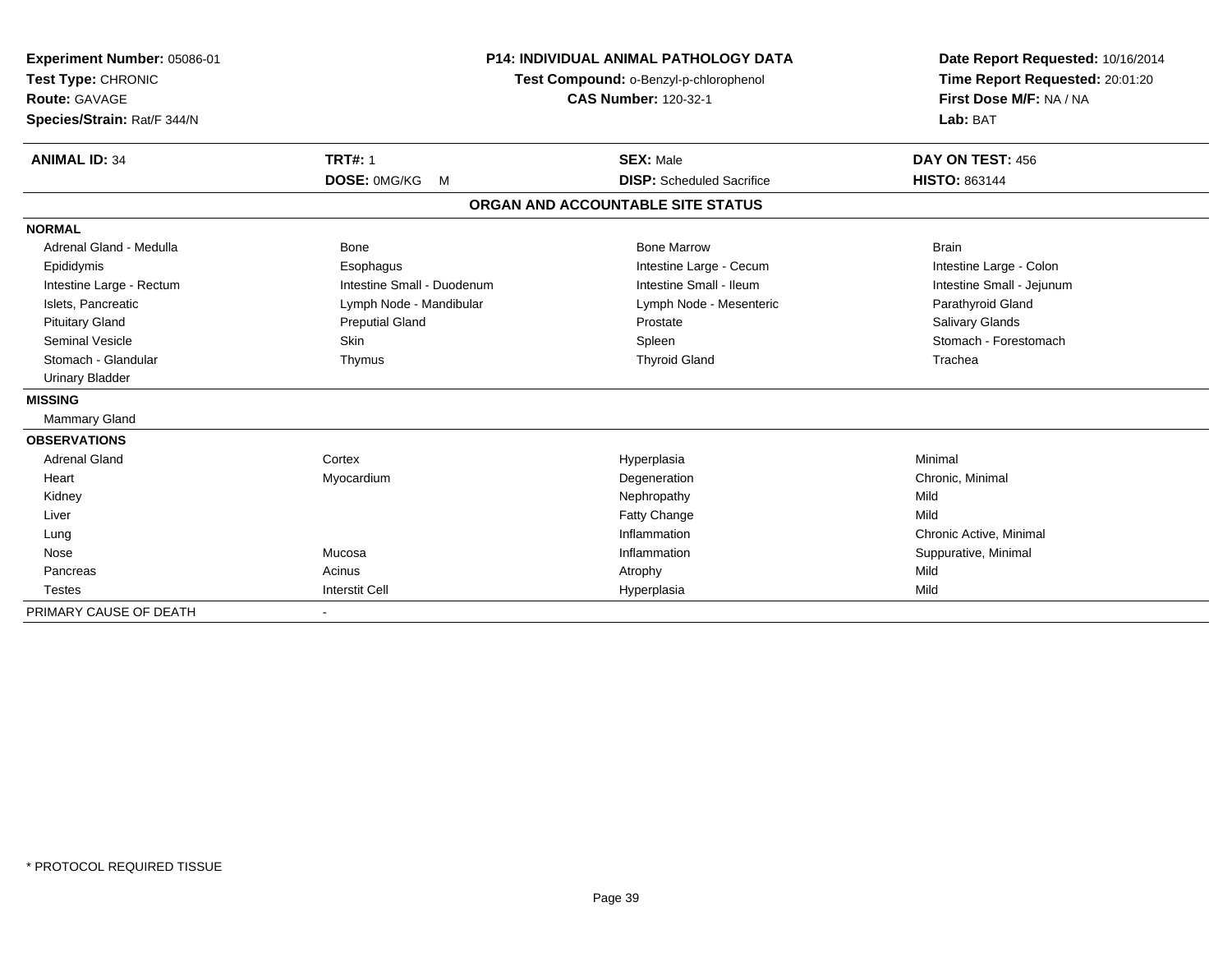| Experiment Number: 05086-01           |                                        | P14: INDIVIDUAL ANIMAL PATHOLOGY DATA | Date Report Requested: 10/16/2014 |  |
|---------------------------------------|----------------------------------------|---------------------------------------|-----------------------------------|--|
| Test Type: CHRONIC                    | Test Compound: o-Benzyl-p-chlorophenol |                                       | Time Report Requested: 20:01:20   |  |
| <b>Route: GAVAGE</b>                  |                                        | <b>CAS Number: 120-32-1</b>           | First Dose M/F: NA / NA           |  |
| Species/Strain: Rat/F 344/N           |                                        |                                       | Lab: BAT                          |  |
| <b>ANIMAL ID: 35</b>                  | <b>TRT#: 1</b>                         | <b>SEX: Male</b>                      | DAY ON TEST: 687                  |  |
|                                       | DOSE: 0MG/KG<br>M                      | <b>DISP:</b> Moribund Sacrifice       | HISTO: 863145                     |  |
|                                       |                                        | ORGAN AND ACCOUNTABLE SITE STATUS     |                                   |  |
| <b>NORMAL</b>                         |                                        |                                       |                                   |  |
| Adrenal Gland - Medulla               | Bone                                   | <b>Bone Marrow</b>                    | Epididymis                        |  |
| Esophagus                             | Intestine Large - Cecum                | Intestine Large - Colon               | Intestine Large - Rectum          |  |
| Intestine Small - Duodenum            | Intestine Small - Ileum                | Intestine Small - Jejunum             | Islets, Pancreatic                |  |
| Lymph Node - Mandibular               | Lymph Node - Mesenteric                | Mammary Gland                         | Nose                              |  |
| Pancreas                              | Parathyroid Gland                      | Peripheral Nerve                      | <b>Preputial Gland</b>            |  |
| Prostate                              | Salivary Glands                        | <b>Seminal Vesicle</b>                | Skin                              |  |
| Spinal Cord                           | Stomach - Forestomach                  | Stomach - Glandular                   | Thymus                            |  |
| Trachea                               |                                        |                                       |                                   |  |
| <b>OBSERVATIONS</b>                   |                                        |                                       |                                   |  |
| <b>Adrenal Gland</b>                  | Cortex                                 | Hyperplasia                           | Minimal                           |  |
|                                       | Cortex                                 | Leukemia Mononuclear                  |                                   |  |
| <b>Brain</b>                          |                                        | Carcinoma                             | Metastatic (Pituitary Gland)      |  |
| Heart                                 | Myocardium                             | Degeneration                          | Chronic, Mild                     |  |
| Kidney                                |                                        | Leukemia Mononuclear                  |                                   |  |
|                                       |                                        | Nephropathy                           | Moderate                          |  |
| Liver                                 | <b>Bile Duct</b>                       | Hyperplasia                           | Mild                              |  |
|                                       |                                        | Leukemia Mononuclear                  |                                   |  |
| Lung                                  |                                        | Leukemia Mononuclear                  |                                   |  |
| Lymph Node                            | Pancreatic                             | Leukemia Mononuclear                  |                                   |  |
| Note: LEUKEMIA MONUC<br>$TGLs = 4-14$ |                                        |                                       |                                   |  |
| <b>Pituitary Gland</b>                | Pars Distalis                          | Carcinoma                             |                                   |  |
| Spleen                                |                                        | Leukemia Mononuclear                  |                                   |  |
| [ Leukemia Mononuclear TGLS = 3-13 ]  |                                        |                                       |                                   |  |
| <b>Testes</b>                         | Bilateral, Interstit Cell              | Adenoma                               |                                   |  |
| Note: ADENOMA<br>$TGLs = 1-10+11$     |                                        |                                       |                                   |  |
| <b>Thyroid Gland</b>                  | C Cell                                 | Hyperplasia                           | Minimal                           |  |
| <b>Urinary Bladder</b>                |                                        | Hemorrhage                            | Marked                            |  |
| Note: HEMORRHAGE<br>$TGLs = 2-12$     |                                        |                                       |                                   |  |
| PRIMARY CAUSE OF DEATH                |                                        |                                       |                                   |  |

Animal Note: MORIBUND DUE TO LEUKEMIA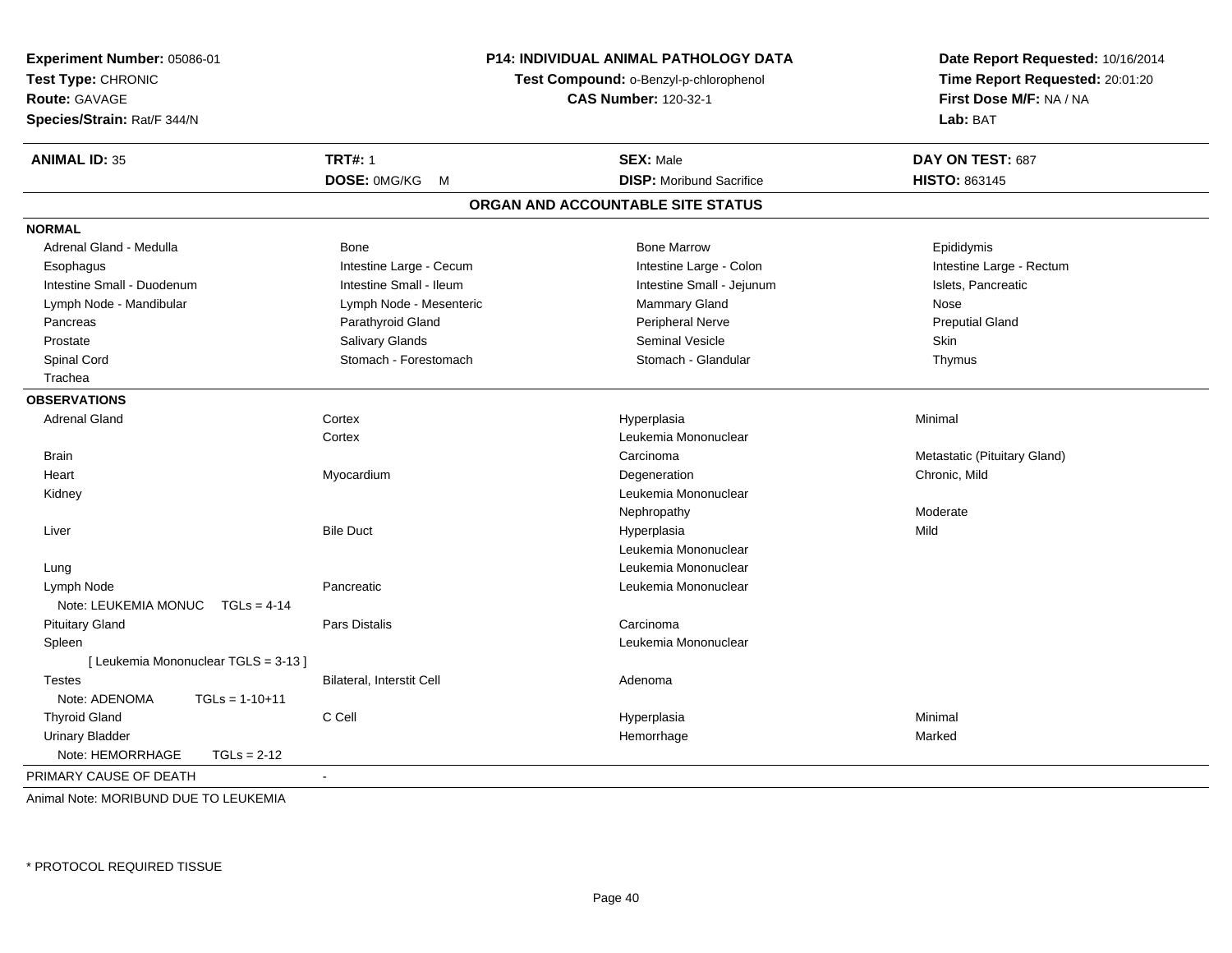| Experiment Number: 05086-01 |                       | <b>P14: INDIVIDUAL ANIMAL PATHOLOGY DATA</b> | Date Report Requested: 10/16/2014 |
|-----------------------------|-----------------------|----------------------------------------------|-----------------------------------|
| <b>Test Type: CHRONIC</b>   |                       | Test Compound: o-Benzyl-p-chlorophenol       | Time Report Requested: 20:01:20   |
| <b>Route: GAVAGE</b>        |                       | <b>CAS Number: 120-32-1</b>                  | First Dose M/F: NA / NA           |
| Species/Strain: Rat/F 344/N |                       |                                              | Lab: BAT                          |
| <b>ANIMAL ID: 35</b>        | <b>TRT#: 1</b>        | <b>SEX:</b> Male                             | DAY ON TEST: 687                  |
|                             | <b>DOSE: OMG/KG M</b> | <b>DISP:</b> Moribund Sacrifice              | <b>HISTO: 863145</b>              |
|                             |                       | ORGAN AND ACCOUNTABLE SITE STATUS            |                                   |
|                             |                       |                                              |                                   |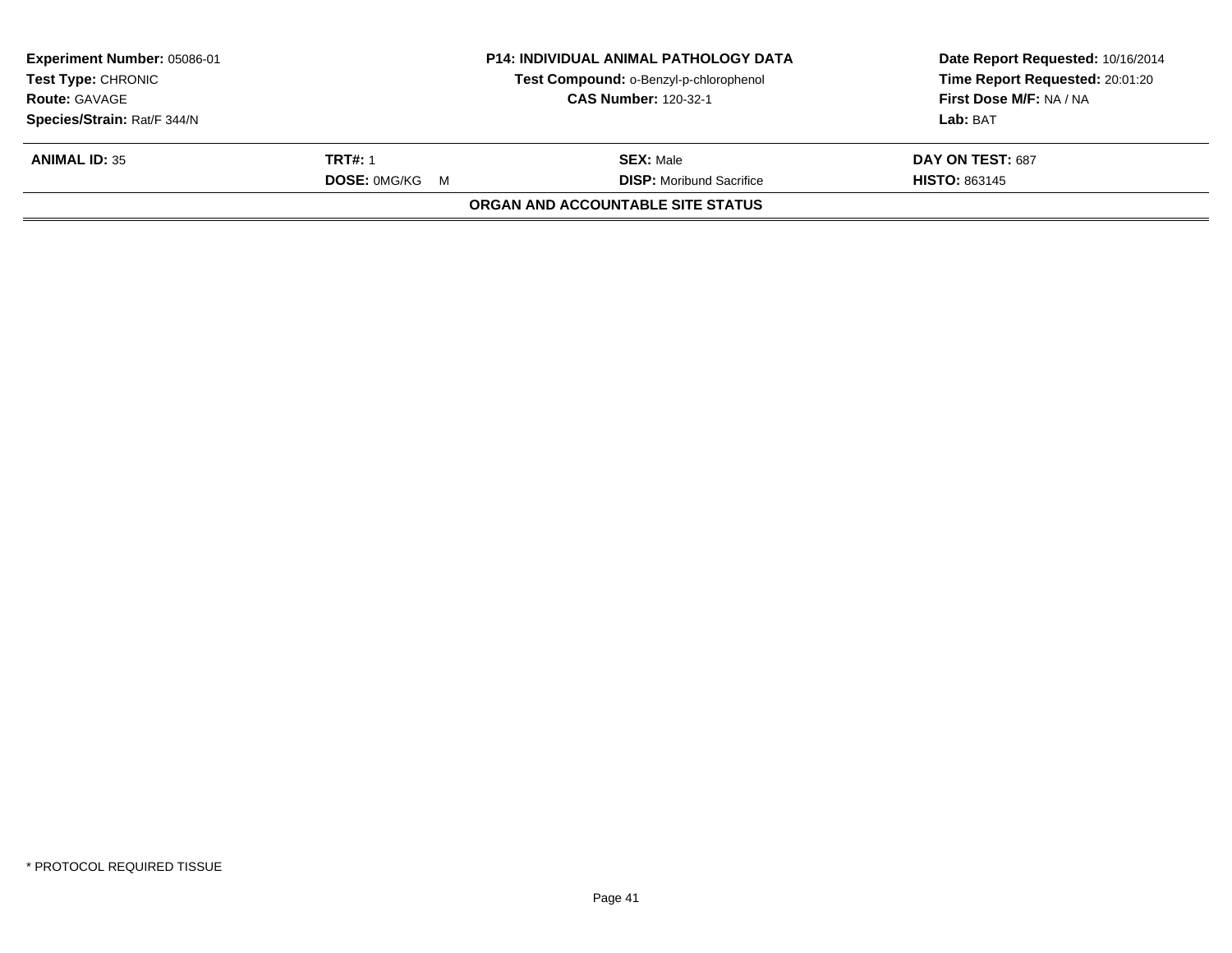| Experiment Number: 05086-01<br>Test Type: CHRONIC<br><b>Route: GAVAGE</b><br>Species/Strain: Rat/F 344/N<br><b>ANIMAL ID: 36</b> |                | <b>TRT#: 1</b>             |   | <b>P14: INDIVIDUAL ANIMAL PATHOLOGY DATA</b><br>Test Compound: o-Benzyl-p-chlorophenol<br><b>CAS Number: 120-32-1</b><br><b>SEX: Male</b> | Date Report Requested: 10/16/2014<br>Time Report Requested: 20:01:20<br>First Dose M/F: NA / NA<br>Lab: BAT<br>DAY ON TEST: 465 |
|----------------------------------------------------------------------------------------------------------------------------------|----------------|----------------------------|---|-------------------------------------------------------------------------------------------------------------------------------------------|---------------------------------------------------------------------------------------------------------------------------------|
|                                                                                                                                  |                | DOSE: 0MG/KG               | M | <b>DISP: Dosing Accident</b>                                                                                                              | HISTO: 863146                                                                                                                   |
|                                                                                                                                  |                |                            |   | ORGAN AND ACCOUNTABLE SITE STATUS                                                                                                         |                                                                                                                                 |
| <b>NORMAL</b>                                                                                                                    |                |                            |   |                                                                                                                                           |                                                                                                                                 |
| <b>Adrenal Gland - Cortex</b>                                                                                                    |                | Adrenal Gland - Medulla    |   | <b>Bone</b>                                                                                                                               | <b>Bone Marrow</b>                                                                                                              |
| <b>Brain</b>                                                                                                                     |                | Epididymis                 |   | Esophagus                                                                                                                                 | Intestine Large - Colon                                                                                                         |
| Intestine Large - Rectum                                                                                                         |                | Intestine Small - Duodenum |   | Intestine Small - Ileum                                                                                                                   | Intestine Small - Jejunum                                                                                                       |
| Islets, Pancreatic                                                                                                               |                | Lymph Node - Mandibular    |   | Nose                                                                                                                                      | Pancreas                                                                                                                        |
| Parathyroid Gland                                                                                                                |                | <b>Preputial Gland</b>     |   | Prostate                                                                                                                                  | <b>Salivary Glands</b>                                                                                                          |
| <b>Seminal Vesicle</b>                                                                                                           |                | Skin                       |   | Spleen                                                                                                                                    | Stomach - Forestomach                                                                                                           |
| Stomach - Glandular                                                                                                              |                | Thymus                     |   | Trachea                                                                                                                                   | <b>Urinary Bladder</b>                                                                                                          |
| <b>MISSING</b>                                                                                                                   |                |                            |   |                                                                                                                                           |                                                                                                                                 |
| Intestine Large - Cecum                                                                                                          |                | Lymph Node - Mesenteric    |   | Mammary Gland                                                                                                                             |                                                                                                                                 |
| <b>OBSERVATIONS</b>                                                                                                              |                |                            |   |                                                                                                                                           |                                                                                                                                 |
| Heart                                                                                                                            |                | Myocardium                 |   | Degeneration                                                                                                                              | Chronic, Minimal                                                                                                                |
| Kidney                                                                                                                           |                |                            |   | Nephropathy                                                                                                                               | Mild                                                                                                                            |
| Liver                                                                                                                            |                |                            |   | <b>Basophilic Focus</b>                                                                                                                   |                                                                                                                                 |
|                                                                                                                                  |                | <b>Bile Duct</b>           |   | Hyperplasia                                                                                                                               | Minimal                                                                                                                         |
| Lung                                                                                                                             |                | Mediastinum                |   | Hemorrhage                                                                                                                                | Moderate                                                                                                                        |
| Note: HEMORRHAGE                                                                                                                 | $TGLs = 1-2+4$ |                            |   |                                                                                                                                           |                                                                                                                                 |
| <b>Pituitary Gland</b>                                                                                                           |                | Pars Distalis              |   | Hyperplasia                                                                                                                               | Minimal                                                                                                                         |
| <b>Testes</b>                                                                                                                    |                | Bilateral, Interstit Cell  |   | Adenoma                                                                                                                                   |                                                                                                                                 |
| <b>Thyroid Gland</b>                                                                                                             |                | <b>Follicular Cel</b>      |   | Adenoma                                                                                                                                   |                                                                                                                                 |
| PRIMARY CAUSE OF DEATH                                                                                                           |                |                            |   |                                                                                                                                           |                                                                                                                                 |
| Animal Note: COD: GAVAGE ERROR                                                                                                   |                |                            |   |                                                                                                                                           |                                                                                                                                 |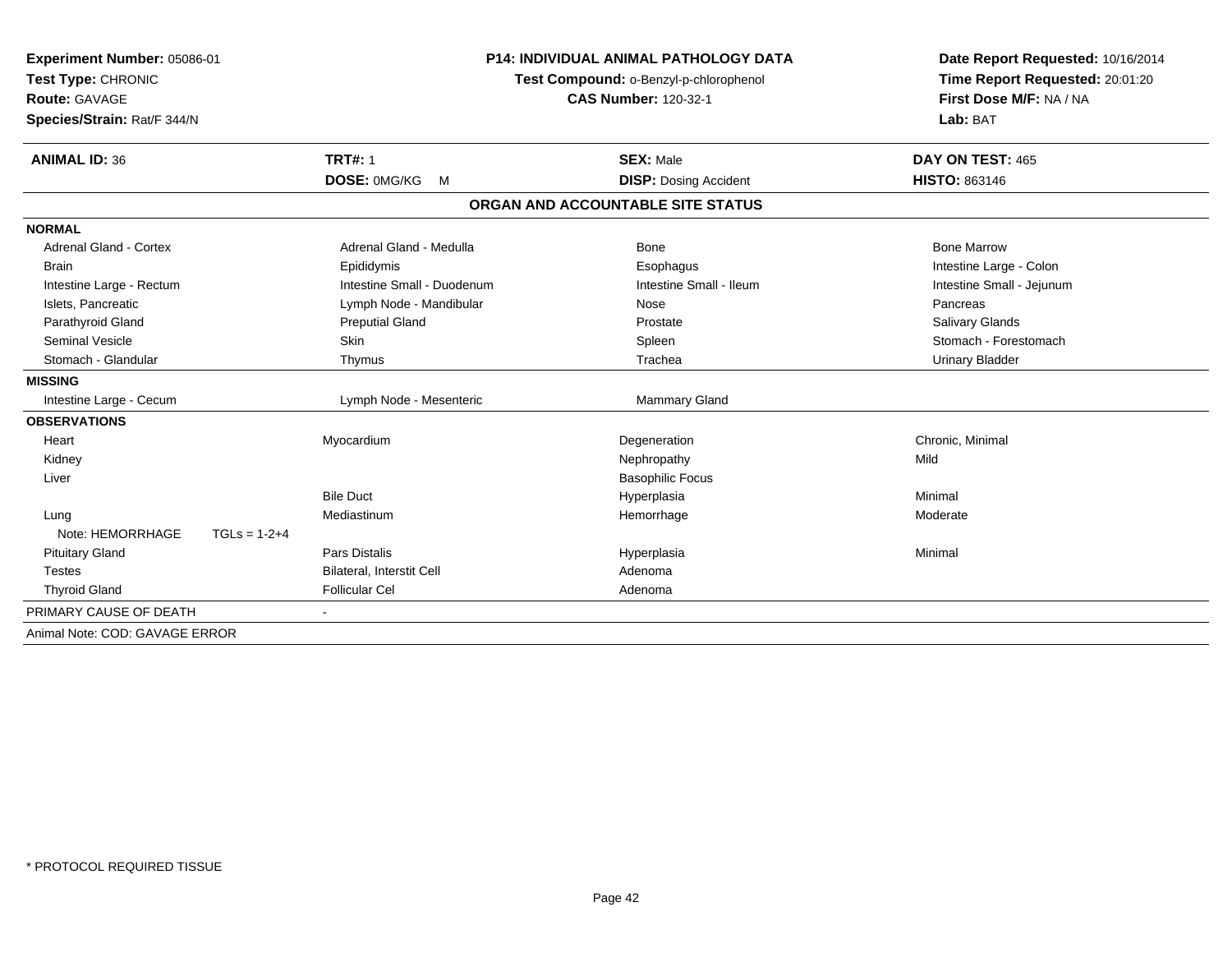| Experiment Number: 05086-01<br>Test Type: CHRONIC<br><b>Route: GAVAGE</b><br>Species/Strain: Rat/F 344/N |                         | P14: INDIVIDUAL ANIMAL PATHOLOGY DATA<br>Test Compound: o-Benzyl-p-chlorophenol<br><b>CAS Number: 120-32-1</b> | Date Report Requested: 10/16/2014<br>Time Report Requested: 20:01:20<br>First Dose M/F: NA / NA<br>Lab: BAT |
|----------------------------------------------------------------------------------------------------------|-------------------------|----------------------------------------------------------------------------------------------------------------|-------------------------------------------------------------------------------------------------------------|
| <b>ANIMAL ID: 37</b>                                                                                     | <b>TRT#: 1</b>          | <b>SEX: Male</b>                                                                                               | DAY ON TEST: 624                                                                                            |
|                                                                                                          | DOSE: 0MG/KG M          | <b>DISP:</b> Moribund Sacrifice                                                                                | HISTO: 863147                                                                                               |
|                                                                                                          |                         | ORGAN AND ACCOUNTABLE SITE STATUS                                                                              |                                                                                                             |
| <b>NORMAL</b>                                                                                            |                         |                                                                                                                |                                                                                                             |
| Bone                                                                                                     | <b>Bone Marrow</b>      | <b>Brain</b>                                                                                                   | Epididymis                                                                                                  |
| Esophagus                                                                                                | Intestine Large - Cecum | Intestine Large - Colon                                                                                        | Intestine Large - Rectum                                                                                    |
| Intestine Small - Duodenum                                                                               | Intestine Small - Ileum | Intestine Small - Jejunum                                                                                      | Islets, Pancreatic                                                                                          |
| Lymph Node - Mandibular                                                                                  | Lymph Node - Mesenteric | Nose                                                                                                           | Pancreas                                                                                                    |
| Parathyroid Gland                                                                                        | <b>Preputial Gland</b>  | Prostate                                                                                                       | Salivary Glands                                                                                             |
| Seminal Vesicle                                                                                          | Spinal Cord             | Spleen                                                                                                         | Stomach - Forestomach                                                                                       |
| Stomach - Glandular                                                                                      | <b>Testes</b>           | Thymus                                                                                                         | Trachea                                                                                                     |
| <b>Urinary Bladder</b>                                                                                   |                         |                                                                                                                |                                                                                                             |
| <b>MISSING</b>                                                                                           |                         |                                                                                                                |                                                                                                             |
| Mammary Gland                                                                                            |                         |                                                                                                                |                                                                                                             |
| <b>OBSERVATIONS</b>                                                                                      |                         |                                                                                                                |                                                                                                             |
| <b>Adrenal Gland</b>                                                                                     | Cortex                  | Hyperplasia                                                                                                    | Mild                                                                                                        |
|                                                                                                          | Medulla                 | Hyperplasia                                                                                                    | Minimal                                                                                                     |
| Heart                                                                                                    | Myocardium              | Degeneration                                                                                                   | Chronic, Minimal                                                                                            |
| Kidney                                                                                                   |                         | Nephropathy                                                                                                    | Mild                                                                                                        |
| Liver                                                                                                    | <b>Bile Duct</b>        | Hyperplasia                                                                                                    | Minimal                                                                                                     |
| Lung                                                                                                     |                         | Chordoma                                                                                                       | Metastatic (Uncertain Primary Site)                                                                         |
|                                                                                                          | Alveolar Epith          | Hyperplasia                                                                                                    | Moderate                                                                                                    |
| <b>Pituitary Gland</b>                                                                                   | <b>Pars Distalis</b>    | Adenoma                                                                                                        |                                                                                                             |
| Note: ADENOMA<br>$TGLs = 2-12$                                                                           |                         |                                                                                                                |                                                                                                             |
| Skin<br>Note: KERATOACANTHMA   TGLs = 1-11                                                               |                         | Keratoacanthoma                                                                                                |                                                                                                             |
| Spinal Cord                                                                                              |                         |                                                                                                                |                                                                                                             |
| Note: PELVIC/LUMBAR AREA CHECKED FOR CHORDOMA.                                                           |                         |                                                                                                                |                                                                                                             |
| <b>Thyroid Gland</b>                                                                                     | C Cell                  | Adenoma                                                                                                        |                                                                                                             |
| PRIMARY CAUSE OF DEATH                                                                                   |                         |                                                                                                                |                                                                                                             |
|                                                                                                          |                         |                                                                                                                |                                                                                                             |
| Animal Note: MORIBUND DUE TO KERATOACANTHOMA.                                                            |                         |                                                                                                                |                                                                                                             |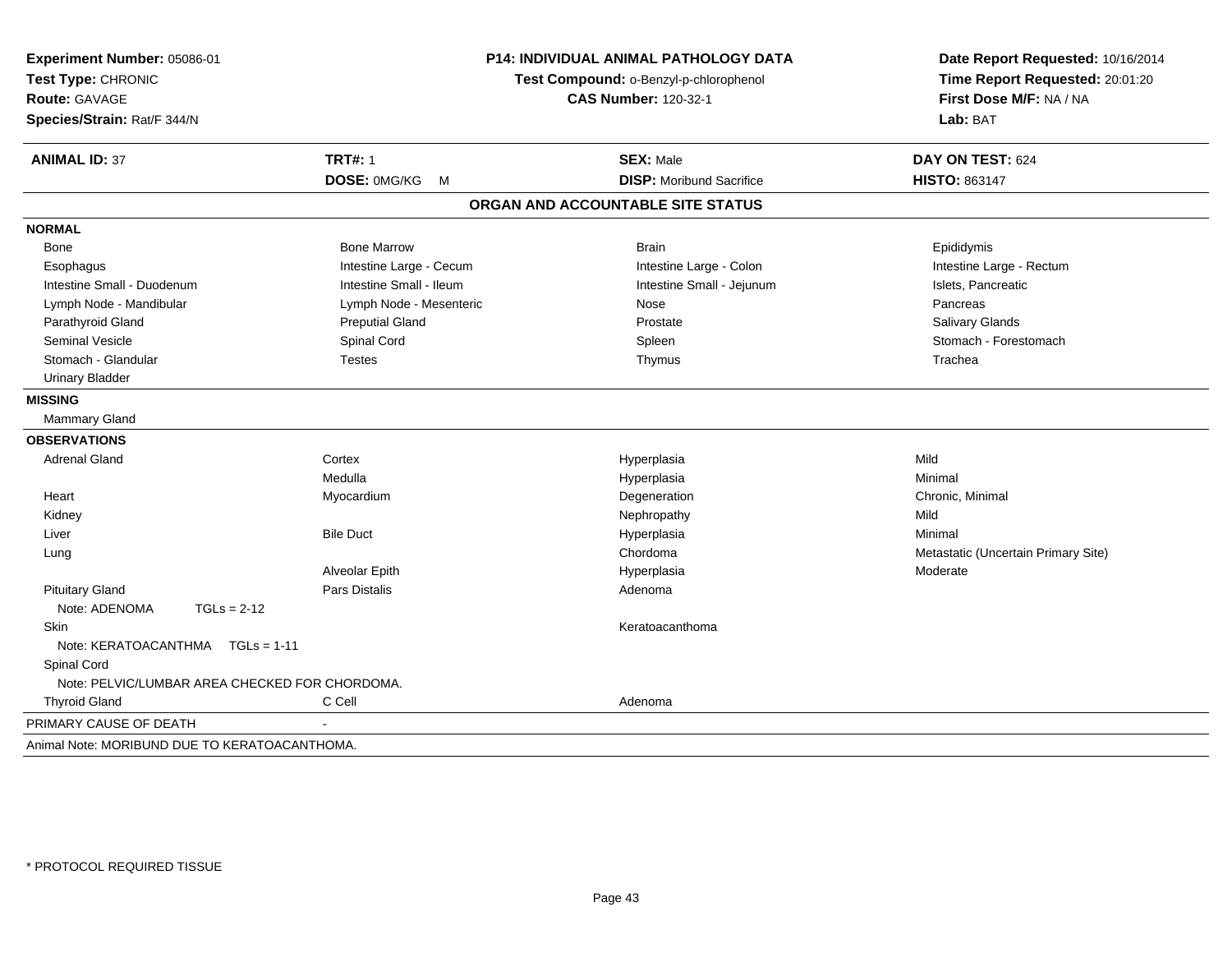| Experiment Number: 05086-01<br>Test Type: CHRONIC<br><b>Route: GAVAGE</b><br>Species/Strain: Rat/F 344/N |                           | <b>P14: INDIVIDUAL ANIMAL PATHOLOGY DATA</b><br>Test Compound: o-Benzyl-p-chlorophenol<br><b>CAS Number: 120-32-1</b> | Date Report Requested: 10/16/2014<br>Time Report Requested: 20:01:20<br>First Dose M/F: NA / NA<br>Lab: BAT |
|----------------------------------------------------------------------------------------------------------|---------------------------|-----------------------------------------------------------------------------------------------------------------------|-------------------------------------------------------------------------------------------------------------|
| <b>ANIMAL ID: 38</b>                                                                                     | <b>TRT#: 1</b>            | <b>SEX: Male</b>                                                                                                      | DAY ON TEST: 722                                                                                            |
|                                                                                                          | DOSE: 0MG/KG<br>M         | <b>DISP:</b> Moribund Sacrifice                                                                                       | HISTO: 863148                                                                                               |
|                                                                                                          |                           | ORGAN AND ACCOUNTABLE SITE STATUS                                                                                     |                                                                                                             |
| <b>NORMAL</b>                                                                                            |                           |                                                                                                                       |                                                                                                             |
| Bone                                                                                                     | <b>Bone Marrow</b>        | Epididymis                                                                                                            | Esophagus                                                                                                   |
| Intestine Large - Cecum                                                                                  | Intestine Large - Colon   | Intestine Large - Rectum                                                                                              | Intestine Small - Duodenum                                                                                  |
| Intestine Small - Ileum                                                                                  | Intestine Small - Jejunum | Islets, Pancreatic                                                                                                    | Lymph Node - Mandibular                                                                                     |
| Lymph Node - Mesenteric                                                                                  | Mammary Gland             | Parathyroid Gland                                                                                                     | <b>Preputial Gland</b>                                                                                      |
| Prostate                                                                                                 | Salivary Glands           | <b>Seminal Vesicle</b>                                                                                                | Skin                                                                                                        |
| Stomach - Forestomach                                                                                    | Stomach - Glandular       | Thymus                                                                                                                | Trachea                                                                                                     |
| <b>Urinary Bladder</b>                                                                                   |                           |                                                                                                                       |                                                                                                             |
| <b>OBSERVATIONS</b>                                                                                      |                           |                                                                                                                       |                                                                                                             |
| <b>Adrenal Gland</b>                                                                                     | Cortex                    | Leukemia Mononuclear                                                                                                  |                                                                                                             |
|                                                                                                          | Medulla                   | Leukemia Mononuclear                                                                                                  |                                                                                                             |
| <b>Brain</b>                                                                                             |                           | Compression                                                                                                           |                                                                                                             |
| Heart                                                                                                    | Myocardium                | Degeneration                                                                                                          | Chronic, Mild                                                                                               |
| Kidney                                                                                                   |                           | Leukemia Mononuclear                                                                                                  |                                                                                                             |
|                                                                                                          |                           | Nephropathy                                                                                                           | Marked                                                                                                      |
| Liver                                                                                                    |                           | <b>Basophilic Focus</b>                                                                                               |                                                                                                             |
|                                                                                                          | <b>Bile Duct</b>          | Hyperplasia                                                                                                           | Mild                                                                                                        |
|                                                                                                          |                           | Leukemia Mononuclear                                                                                                  |                                                                                                             |
| Lung                                                                                                     |                           | Leukemia Mononuclear                                                                                                  |                                                                                                             |
| Nose                                                                                                     | Mucosa                    | Inflammation                                                                                                          | Suppurative, Mild                                                                                           |
| Pancreas                                                                                                 | Acinus                    | Hyperplasia                                                                                                           | Mild                                                                                                        |
| <b>Pituitary Gland</b>                                                                                   | Pars Distalis             | Adenoma                                                                                                               |                                                                                                             |
|                                                                                                          | Pars Distalis             | Hyperplasia                                                                                                           | Mild                                                                                                        |
| Spleen                                                                                                   |                           | Leukemia Mononuclear                                                                                                  |                                                                                                             |
| [ Leukemia Mononuclear TGLS = 1-11 ]                                                                     |                           |                                                                                                                       |                                                                                                             |
| <b>Testes</b>                                                                                            | <b>Interstit Cell</b>     | Adenoma                                                                                                               |                                                                                                             |
|                                                                                                          | <b>Interstit Cell</b>     | Hyperplasia                                                                                                           | Minimal                                                                                                     |
| <b>Thyroid Gland</b>                                                                                     | C Cell                    | Hyperplasia                                                                                                           | Mild                                                                                                        |
| PRIMARY CAUSE OF DEATH                                                                                   |                           |                                                                                                                       |                                                                                                             |
| Animal Note: MORIBUND DUE TO LEUKEMIA.                                                                   |                           |                                                                                                                       |                                                                                                             |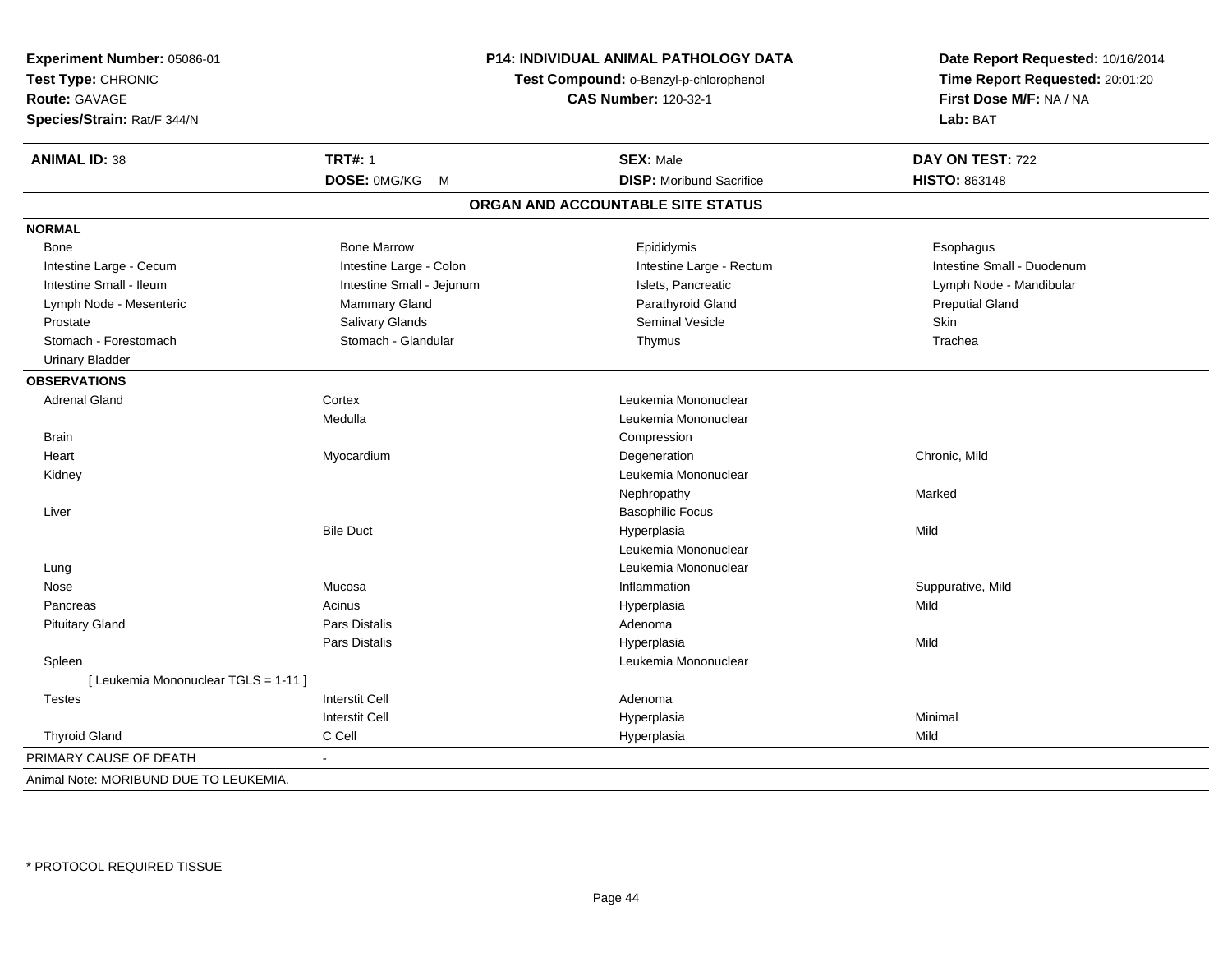| Experiment Number: 05086-01<br>Test Type: CHRONIC<br><b>Route: GAVAGE</b><br>Species/Strain: Rat/F 344/N |                                  | <b>P14: INDIVIDUAL ANIMAL PATHOLOGY DATA</b><br>Test Compound: o-Benzyl-p-chlorophenol<br><b>CAS Number: 120-32-1</b> | Date Report Requested: 10/16/2014<br>Time Report Requested: 20:01:20<br>First Dose M/F: NA / NA<br>Lab: BAT |
|----------------------------------------------------------------------------------------------------------|----------------------------------|-----------------------------------------------------------------------------------------------------------------------|-------------------------------------------------------------------------------------------------------------|
| <b>ANIMAL ID: 39</b>                                                                                     | <b>TRT#: 1</b>                   | <b>SEX: Male</b>                                                                                                      | DAY ON TEST: 730                                                                                            |
|                                                                                                          | DOSE: 0MG/KG<br>M                | <b>DISP: Terminal Sacrifice</b>                                                                                       | HISTO: 863149                                                                                               |
|                                                                                                          |                                  | ORGAN AND ACCOUNTABLE SITE STATUS                                                                                     |                                                                                                             |
| <b>NORMAL</b>                                                                                            |                                  |                                                                                                                       |                                                                                                             |
| <b>Adrenal Gland - Cortex</b>                                                                            | <b>Bone</b>                      | <b>Bone Marrow</b>                                                                                                    | <b>Brain</b>                                                                                                |
| Epididymis                                                                                               | Esophagus                        | Intestine Large - Cecum                                                                                               | Intestine Large - Colon                                                                                     |
| Intestine Large - Rectum                                                                                 | Intestine Small - Duodenum       | Intestine Small - Ileum                                                                                               | Intestine Small - Jejunum                                                                                   |
| Islets, Pancreatic                                                                                       | Lung                             | Lymph Node - Mandibular                                                                                               | Lymph Node - Mesenteric                                                                                     |
| Mammary Gland                                                                                            | Nose                             | Pancreas                                                                                                              | Parathyroid Gland                                                                                           |
| <b>Preputial Gland</b>                                                                                   | Prostate                         | <b>Salivary Glands</b>                                                                                                | <b>Seminal Vesicle</b>                                                                                      |
| Skin                                                                                                     | Spleen                           | Stomach - Forestomach                                                                                                 | Stomach - Glandular                                                                                         |
| Thymus                                                                                                   | Trachea                          | <b>Urinary Bladder</b>                                                                                                |                                                                                                             |
| <b>OBSERVATIONS</b>                                                                                      |                                  |                                                                                                                       |                                                                                                             |
| <b>Adrenal Gland</b>                                                                                     | Medulla                          | Hyperplasia                                                                                                           | Moderate                                                                                                    |
|                                                                                                          | Medulla                          | Pheochromocytoma Benign                                                                                               |                                                                                                             |
| Heart                                                                                                    | Myocardium                       | Degeneration                                                                                                          | Chronic, Moderate                                                                                           |
| Kidney                                                                                                   |                                  | Nephropathy                                                                                                           | Moderate                                                                                                    |
| Liver                                                                                                    |                                  | <b>Basophilic Focus</b>                                                                                               |                                                                                                             |
|                                                                                                          |                                  | <b>Clear Cell Focus</b>                                                                                               |                                                                                                             |
|                                                                                                          |                                  | Degeneration                                                                                                          | Cystic, Minimal                                                                                             |
|                                                                                                          |                                  | <b>Eosinophilic Focus</b>                                                                                             |                                                                                                             |
|                                                                                                          | <b>Bile Duct</b>                 | Hyperplasia                                                                                                           | Minimal                                                                                                     |
|                                                                                                          |                                  | Inflammation                                                                                                          | Granulomatous, Minimal                                                                                      |
| <b>Pituitary Gland</b>                                                                                   | <b>Pars Distalis</b>             | Hyperplasia                                                                                                           | Minimal                                                                                                     |
| <b>Testes</b>                                                                                            | <b>Bilateral, Interstit Cell</b> | Adenoma                                                                                                               |                                                                                                             |
| Note: ADENOMA<br>$TGLs = 1-11$                                                                           |                                  |                                                                                                                       |                                                                                                             |
| <b>Thyroid Gland</b>                                                                                     | C Cell                           | Hyperplasia                                                                                                           | Minimal                                                                                                     |
| PRIMARY CAUSE OF DEATH                                                                                   |                                  |                                                                                                                       |                                                                                                             |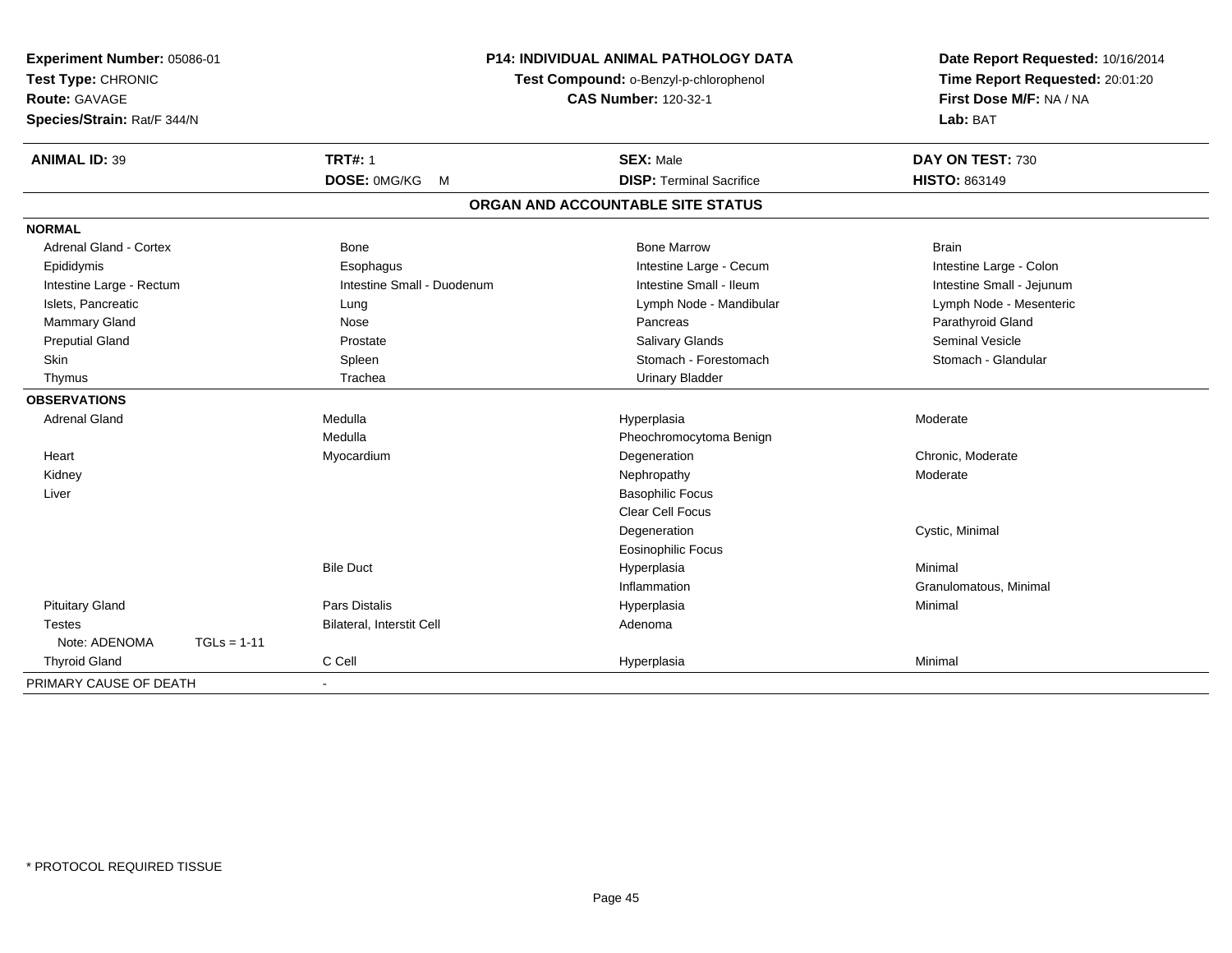| Experiment Number: 05086-01         |                          | <b>P14: INDIVIDUAL ANIMAL PATHOLOGY DATA</b> | Date Report Requested: 10/16/2014 |
|-------------------------------------|--------------------------|----------------------------------------------|-----------------------------------|
| Test Type: CHRONIC                  |                          | Test Compound: o-Benzyl-p-chlorophenol       | Time Report Requested: 20:01:20   |
| Route: GAVAGE                       |                          | <b>CAS Number: 120-32-1</b>                  | First Dose M/F: NA / NA           |
| Species/Strain: Rat/F 344/N         |                          |                                              | Lab: BAT                          |
| <b>ANIMAL ID: 40</b>                | <b>TRT#: 1</b>           | <b>SEX: Male</b>                             | DAY ON TEST: 457                  |
|                                     | DOSE: 0MG/KG<br>M        | <b>DISP:</b> Scheduled Sacrifice             | <b>HISTO: 863150</b>              |
|                                     |                          | ORGAN AND ACCOUNTABLE SITE STATUS            |                                   |
| <b>NORMAL</b>                       |                          |                                              |                                   |
| Adrenal Gland - Cortex              | Adrenal Gland - Medulla  | <b>Bone</b>                                  | <b>Bone Marrow</b>                |
| <b>Brain</b>                        | Epididymis               | Esophagus                                    | Intestine Large - Cecum           |
| Intestine Large - Colon             | Intestine Large - Rectum | Intestine Small - Duodenum                   | Intestine Small - Ileum           |
| Intestine Small - Jejunum           | Islets, Pancreatic       | Lung                                         | Lymph Node - Mandibular           |
| Lymph Node - Mesenteric             | Nose                     | Pancreas                                     | Parathyroid Gland                 |
| <b>Pituitary Gland</b>              | Prostate                 | <b>Salivary Glands</b>                       | <b>Seminal Vesicle</b>            |
| Skin                                | Spleen                   | Stomach - Glandular                          | Thymus                            |
| <b>Thyroid Gland</b>                | Trachea                  | <b>Urinary Bladder</b>                       |                                   |
| <b>MISSING</b>                      |                          |                                              |                                   |
| Mammary Gland                       |                          |                                              |                                   |
| <b>OBSERVATIONS</b>                 |                          |                                              |                                   |
| Heart                               | Myocardium               | Degeneration                                 | Chronic, Mild                     |
| Kidney                              |                          | Nephropathy                                  | Mild                              |
| Liver                               |                          | Fatty Change                                 | Minimal                           |
|                                     | <b>Bile Duct</b>         | Hyperplasia                                  | Minimal                           |
| Mesentery                           | Fat                      | Necrosis                                     | Mild                              |
| Note: NECROSIS<br>$TGLs = 1-11$     |                          |                                              |                                   |
| <b>Preputial Gland</b>              |                          | Adenoma                                      |                                   |
| Stomach                             | Forestomach              | Inflammation                                 | Necrotizing, Moderate             |
| Note: INFLAMMATION<br>$TGLs = 2-12$ |                          |                                              |                                   |
| Testes                              | <b>Interstit Cell</b>    | Hyperplasia                                  | Minimal                           |
| PRIMARY CAUSE OF DEATH              |                          |                                              |                                   |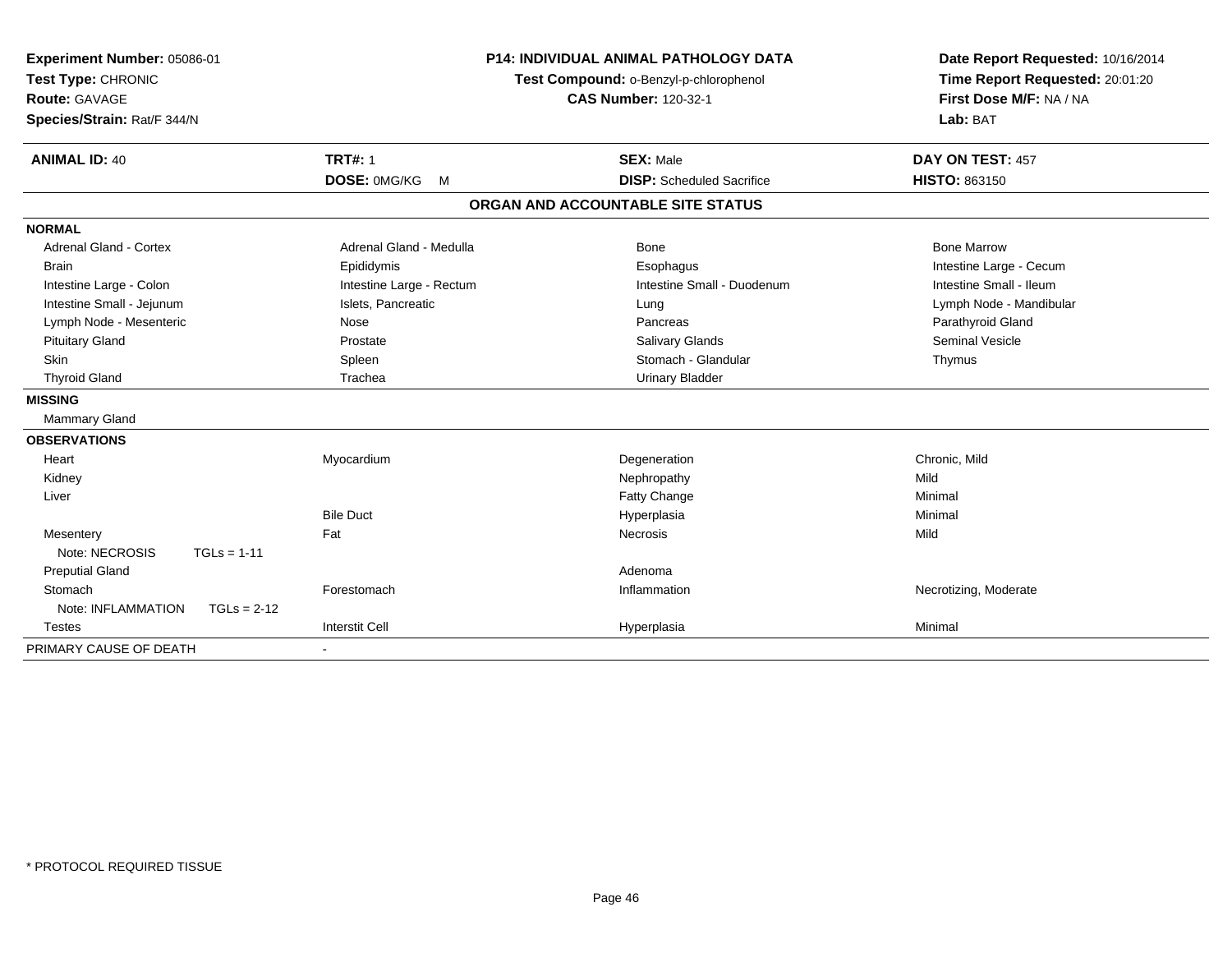| Experiment Number: 05086-01<br>Test Type: CHRONIC<br><b>Route: GAVAGE</b><br>Species/Strain: Rat/F 344/N |               |                           | <b>P14: INDIVIDUAL ANIMAL PATHOLOGY DATA</b><br>Test Compound: o-Benzyl-p-chlorophenol<br><b>CAS Number: 120-32-1</b> | Date Report Requested: 10/16/2014<br>Time Report Requested: 20:01:20<br>First Dose M/F: NA / NA<br>Lab: BAT |
|----------------------------------------------------------------------------------------------------------|---------------|---------------------------|-----------------------------------------------------------------------------------------------------------------------|-------------------------------------------------------------------------------------------------------------|
| <b>ANIMAL ID: 41</b>                                                                                     |               | <b>TRT#: 1</b>            | <b>SEX: Male</b>                                                                                                      | DAY ON TEST: 730                                                                                            |
|                                                                                                          |               | DOSE: 0MG/KG<br>M         | <b>DISP: Terminal Sacrifice</b>                                                                                       | HISTO: 863151                                                                                               |
|                                                                                                          |               |                           | ORGAN AND ACCOUNTABLE SITE STATUS                                                                                     |                                                                                                             |
| <b>NORMAL</b>                                                                                            |               |                           |                                                                                                                       |                                                                                                             |
| Bone                                                                                                     |               | <b>Bone Marrow</b>        | <b>Brain</b>                                                                                                          | Epididymis                                                                                                  |
| Esophagus                                                                                                |               | Intestine Large - Cecum   | Intestine Large - Colon                                                                                               | Intestine Large - Rectum                                                                                    |
| Intestine Small - Duodenum                                                                               |               | Intestine Small - Ileum   | Intestine Small - Jejunum                                                                                             | Islets, Pancreatic                                                                                          |
| Lung                                                                                                     |               | Lymph Node - Mandibular   | Lymph Node - Mesenteric                                                                                               | Mammary Gland                                                                                               |
| Parathyroid Gland                                                                                        |               | <b>Preputial Gland</b>    | Prostate                                                                                                              | <b>Salivary Glands</b>                                                                                      |
| <b>Seminal Vesicle</b>                                                                                   |               | Skin                      | Stomach - Forestomach                                                                                                 | Stomach - Glandular                                                                                         |
| Thymus                                                                                                   |               | <b>Thyroid Gland</b>      | Trachea                                                                                                               | <b>Urinary Bladder</b>                                                                                      |
| <b>OBSERVATIONS</b>                                                                                      |               |                           |                                                                                                                       |                                                                                                             |
| <b>Adrenal Gland</b>                                                                                     |               | Cortex                    | Hyperplasia                                                                                                           | Mild                                                                                                        |
|                                                                                                          |               | Medulla                   | Pheochromocytoma Benign                                                                                               |                                                                                                             |
| Heart                                                                                                    |               | Myocardium                | Degeneration                                                                                                          | Chronic, Mild                                                                                               |
| Kidney                                                                                                   |               |                           | Nephropathy                                                                                                           | Moderate                                                                                                    |
| Liver                                                                                                    |               |                           | <b>Basophilic Focus</b>                                                                                               |                                                                                                             |
|                                                                                                          |               |                           | Fatty Change                                                                                                          | Minimal                                                                                                     |
|                                                                                                          |               | <b>Bile Duct</b>          | Hyperplasia                                                                                                           | Minimal                                                                                                     |
|                                                                                                          |               |                           | Inflammation                                                                                                          | Granulomatous, Minimal                                                                                      |
| Nose                                                                                                     |               | Mucosa                    | Inflammation                                                                                                          | Suppurative, Minimal                                                                                        |
| Pancreas                                                                                                 |               | Acinus                    | Atrophy                                                                                                               | Minimal                                                                                                     |
|                                                                                                          |               | Acinus                    | Hyperplasia                                                                                                           | Mild                                                                                                        |
| <b>Pituitary Gland</b>                                                                                   |               | <b>Pars Distalis</b>      | Hyperplasia                                                                                                           | Minimal                                                                                                     |
| Spleen                                                                                                   |               |                           | Fibrosis                                                                                                              | Moderate                                                                                                    |
| [Fibrosis TGLS = $2-1+11$ ]                                                                              |               |                           |                                                                                                                       |                                                                                                             |
| <b>Testes</b>                                                                                            |               | Bilateral, Interstit Cell | Adenoma                                                                                                               |                                                                                                             |
| Note: ADENOMA                                                                                            | $TGLs = 1-10$ |                           |                                                                                                                       |                                                                                                             |
| PRIMARY CAUSE OF DEATH                                                                                   |               | $\sim$                    |                                                                                                                       |                                                                                                             |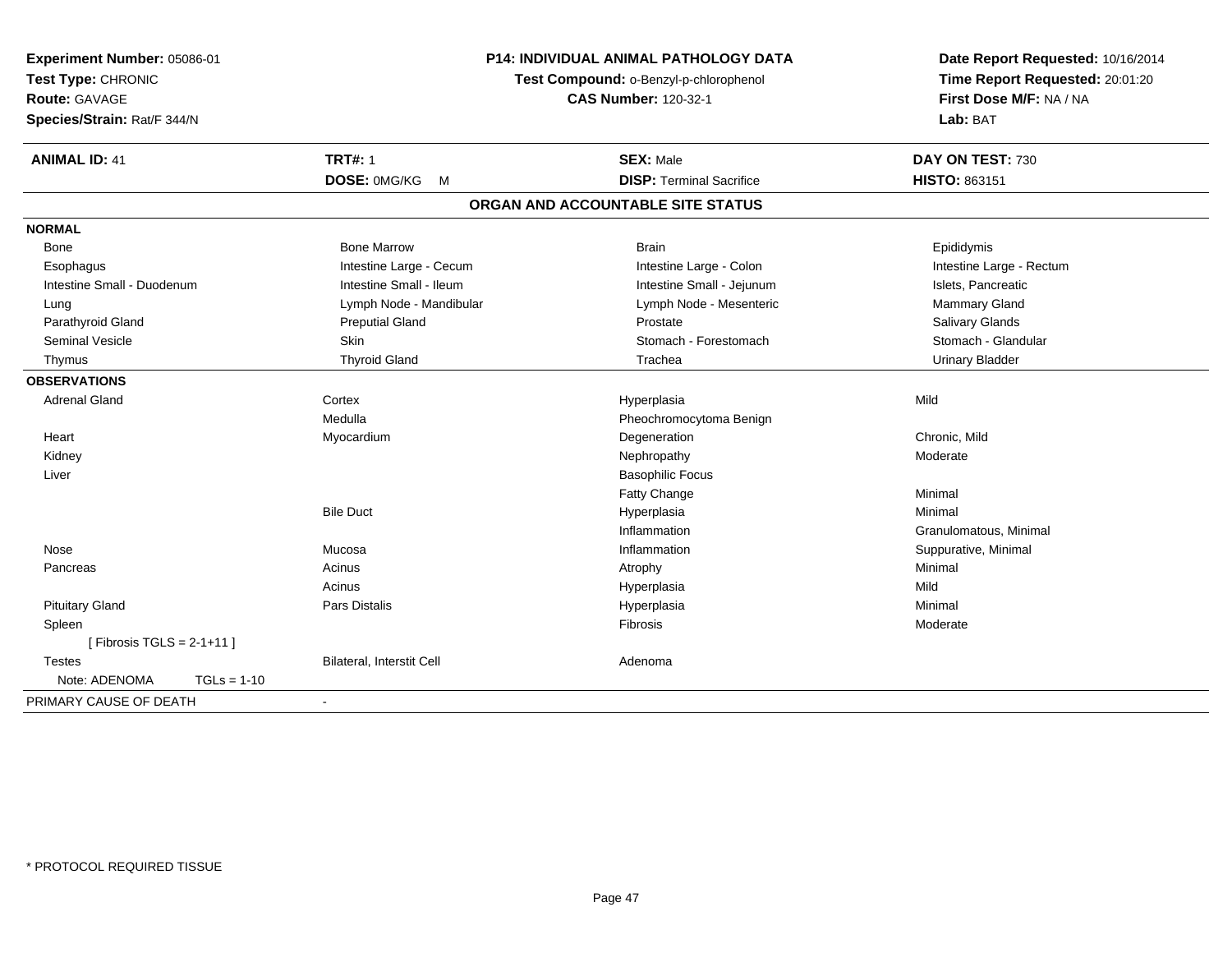| Experiment Number: 05086-01<br>Test Type: CHRONIC<br>Route: GAVAGE<br>Species/Strain: Rat/F 344/N |                         | <b>P14: INDIVIDUAL ANIMAL PATHOLOGY DATA</b><br>Test Compound: o-Benzyl-p-chlorophenol<br><b>CAS Number: 120-32-1</b> | Date Report Requested: 10/16/2014<br>Time Report Requested: 20:01:20<br>First Dose M/F: NA / NA<br>Lab: BAT |  |
|---------------------------------------------------------------------------------------------------|-------------------------|-----------------------------------------------------------------------------------------------------------------------|-------------------------------------------------------------------------------------------------------------|--|
| <b>ANIMAL ID: 42</b>                                                                              | <b>TRT#: 1</b>          | <b>SEX: Male</b>                                                                                                      | DAY ON TEST: 687                                                                                            |  |
|                                                                                                   | DOSE: 0MG/KG<br>M       | <b>DISP: Natural Death</b>                                                                                            | <b>HISTO: 863152</b>                                                                                        |  |
|                                                                                                   |                         | ORGAN AND ACCOUNTABLE SITE STATUS                                                                                     |                                                                                                             |  |
| <b>NORMAL</b>                                                                                     |                         |                                                                                                                       |                                                                                                             |  |
| Adrenal Gland - Cortex                                                                            | <b>Bone</b>             | <b>Bone Marrow</b>                                                                                                    | Epididymis                                                                                                  |  |
| Esophagus                                                                                         | Intestine Large - Cecum | Intestine Large - Colon                                                                                               | Intestine Large - Rectum                                                                                    |  |
| Intestine Small - Duodenum                                                                        | Intestine Small - Ileum | Intestine Small - Jejunum                                                                                             | Islets, Pancreatic                                                                                          |  |
| Lymph Node - Mandibular                                                                           | Lymph Node - Mesenteric | Nose                                                                                                                  | Pancreas                                                                                                    |  |
| Parathyroid Gland                                                                                 | <b>Preputial Gland</b>  | Prostate                                                                                                              | Salivary Glands                                                                                             |  |
| Seminal Vesicle                                                                                   | Skin                    | Spleen                                                                                                                | Stomach - Forestomach                                                                                       |  |
| Stomach - Glandular                                                                               | Thymus                  | Trachea                                                                                                               | <b>Urinary Bladder</b>                                                                                      |  |
| <b>MISSING</b>                                                                                    |                         |                                                                                                                       |                                                                                                             |  |
| <b>Mammary Gland</b>                                                                              |                         |                                                                                                                       |                                                                                                             |  |
| <b>OBSERVATIONS</b>                                                                               |                         |                                                                                                                       |                                                                                                             |  |
| <b>Adrenal Gland</b>                                                                              | Medulla                 | Hyperplasia                                                                                                           | Mild                                                                                                        |  |
|                                                                                                   | Medulla                 | Pheochromocytoma Benign                                                                                               |                                                                                                             |  |
| <b>Brain</b>                                                                                      |                         | Compression                                                                                                           |                                                                                                             |  |
| Heart                                                                                             | Myocardium              | Degeneration                                                                                                          | Chronic, Mild                                                                                               |  |
| Kidney                                                                                            |                         | Nephropathy                                                                                                           | Mild                                                                                                        |  |
| Liver                                                                                             |                         | <b>Basophilic Focus</b>                                                                                               |                                                                                                             |  |
|                                                                                                   | <b>Bile Duct</b>        | Hyperplasia                                                                                                           | Minimal                                                                                                     |  |
| Lung                                                                                              |                         | Inflammation                                                                                                          | Chronic Active, Minimal                                                                                     |  |
| <b>Pituitary Gland</b>                                                                            | <b>Pars Distalis</b>    | Adenoma                                                                                                               |                                                                                                             |  |
| Note: ADENOMA<br>$TGLs = 1-11$                                                                    |                         |                                                                                                                       |                                                                                                             |  |
| <b>Testes</b>                                                                                     | <b>Interstit Cell</b>   | Hyperplasia                                                                                                           | Minimal                                                                                                     |  |
| <b>Thyroid Gland</b>                                                                              | <b>Follicular Cel</b>   | Hyperplasia                                                                                                           | Minimal                                                                                                     |  |
| PRIMARY CAUSE OF DEATH                                                                            | $\blacksquare$          |                                                                                                                       |                                                                                                             |  |
| Animal Note: COD: PITUITARY TUMOR                                                                 |                         |                                                                                                                       |                                                                                                             |  |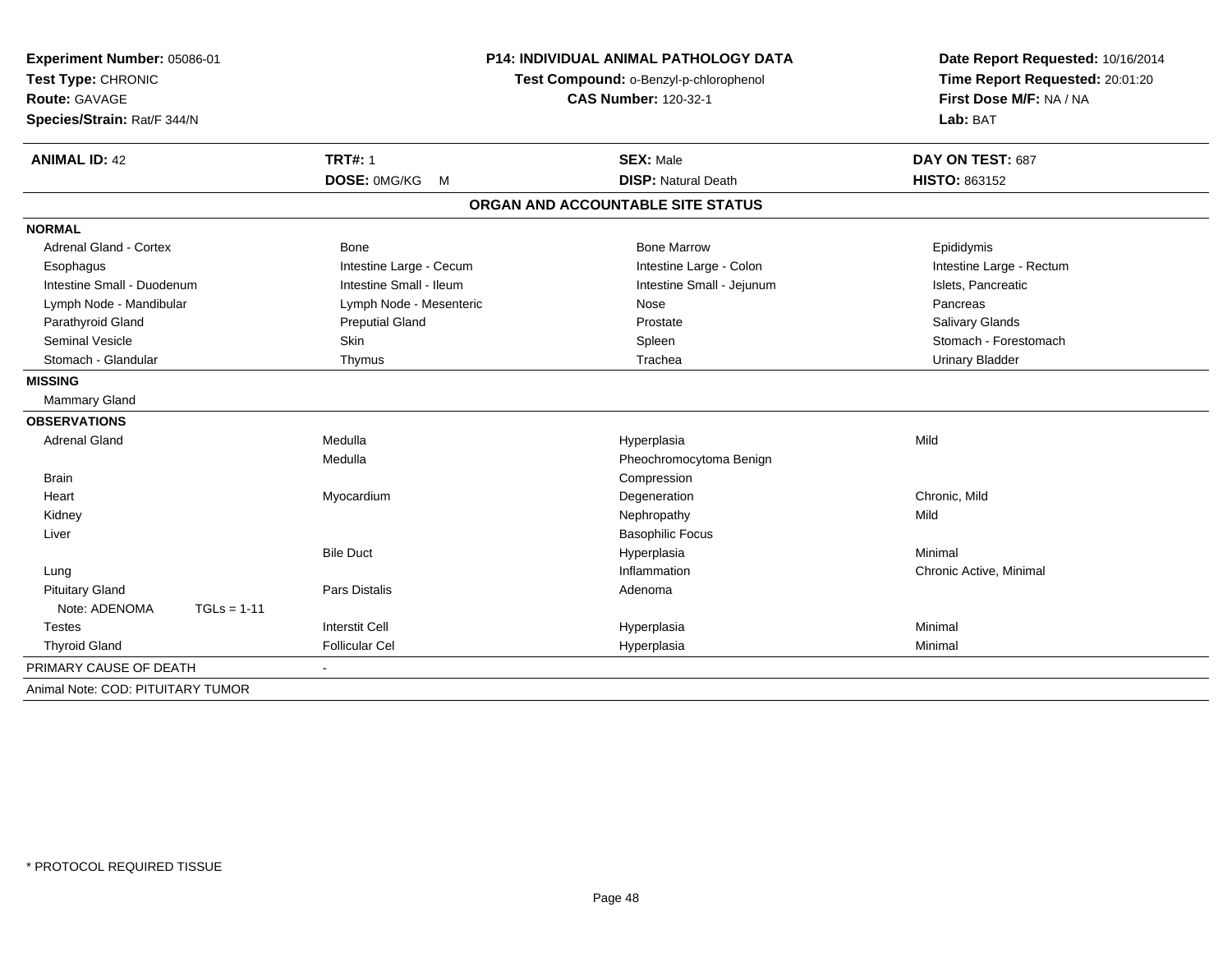| Experiment Number: 05086-01<br>Test Type: CHRONIC<br><b>Route: GAVAGE</b><br>Species/Strain: Rat/F 344/N |               | <b>P14: INDIVIDUAL ANIMAL PATHOLOGY DATA</b><br>Test Compound: o-Benzyl-p-chlorophenol<br><b>CAS Number: 120-32-1</b> |                                   | Date Report Requested: 10/16/2014<br>Time Report Requested: 20:01:20<br>First Dose M/F: NA / NA<br>Lab: BAT |
|----------------------------------------------------------------------------------------------------------|---------------|-----------------------------------------------------------------------------------------------------------------------|-----------------------------------|-------------------------------------------------------------------------------------------------------------|
| <b>ANIMAL ID: 43</b>                                                                                     |               | <b>TRT#: 1</b>                                                                                                        | <b>SEX: Male</b>                  | DAY ON TEST: 660                                                                                            |
|                                                                                                          |               | DOSE: 0MG/KG M                                                                                                        | <b>DISP:</b> Moribund Sacrifice   | HISTO: 863153                                                                                               |
|                                                                                                          |               |                                                                                                                       | ORGAN AND ACCOUNTABLE SITE STATUS |                                                                                                             |
| <b>NORMAL</b>                                                                                            |               |                                                                                                                       |                                   |                                                                                                             |
| Bone                                                                                                     |               | <b>Bone Marrow</b>                                                                                                    | <b>Brain</b>                      | Epididymis                                                                                                  |
| Esophagus                                                                                                |               | Intestine Large - Cecum                                                                                               | Intestine Large - Colon           | Intestine Large - Rectum                                                                                    |
| Intestine Small - Duodenum                                                                               |               | Intestine Small - Ileum                                                                                               | Intestine Small - Jejunum         | Islets, Pancreatic                                                                                          |
| Lymph Node - Mandibular                                                                                  |               | Lymph Node - Mesenteric                                                                                               | Mammary Gland                     | Nose                                                                                                        |
| Parathyroid Gland                                                                                        |               | Prostate                                                                                                              | <b>Salivary Glands</b>            | <b>Seminal Vesicle</b>                                                                                      |
| Skin                                                                                                     |               | Spleen                                                                                                                | Stomach - Forestomach             | Thymus                                                                                                      |
| <b>Thyroid Gland</b>                                                                                     |               | Trachea                                                                                                               | <b>Urinary Bladder</b>            |                                                                                                             |
| <b>OBSERVATIONS</b>                                                                                      |               |                                                                                                                       |                                   |                                                                                                             |
| <b>Adrenal Gland</b>                                                                                     |               | Cortex                                                                                                                | Hyperplasia                       | Minimal                                                                                                     |
|                                                                                                          |               | Medulla                                                                                                               | Hyperplasia                       | Moderate                                                                                                    |
| Heart                                                                                                    |               | Myocardium                                                                                                            | Degeneration                      | Chronic, Mild                                                                                               |
| Kidney                                                                                                   |               |                                                                                                                       | Nephropathy                       | Minimal                                                                                                     |
| Liver                                                                                                    |               |                                                                                                                       | <b>Basophilic Focus</b>           |                                                                                                             |
|                                                                                                          |               | <b>Bile Duct</b>                                                                                                      | Hyperplasia                       | Minimal                                                                                                     |
| Lung                                                                                                     |               | Alveolar Epith                                                                                                        | Hyperplasia                       | Mild                                                                                                        |
| Pancreas                                                                                                 |               | Acinus                                                                                                                | Atrophy                           | Minimal                                                                                                     |
| <b>Pituitary Gland</b>                                                                                   |               | <b>Pars Distalis</b>                                                                                                  | Hyperplasia                       | Mild                                                                                                        |
| Note: HYPERPLASIA                                                                                        | $TGLs = 3-13$ |                                                                                                                       |                                   |                                                                                                             |
| <b>Preputial Gland</b>                                                                                   |               |                                                                                                                       | Carcinoma                         |                                                                                                             |
| Note: CARCINOMA                                                                                          | $TGLs = 1-11$ |                                                                                                                       |                                   |                                                                                                             |
| Stomach                                                                                                  |               | Glandular                                                                                                             | Mineralization                    | Mild                                                                                                        |
| <b>Testes</b>                                                                                            |               | Bilateral, Interstit Cell                                                                                             | Adenoma                           |                                                                                                             |
| Note: ADENOMA                                                                                            | $TGLs = 2-12$ |                                                                                                                       |                                   |                                                                                                             |
| PRIMARY CAUSE OF DEATH                                                                                   |               |                                                                                                                       |                                   |                                                                                                             |
| Animal Note: MORIBUND DUE TO PREPUTIAL TUMOR                                                             |               |                                                                                                                       |                                   |                                                                                                             |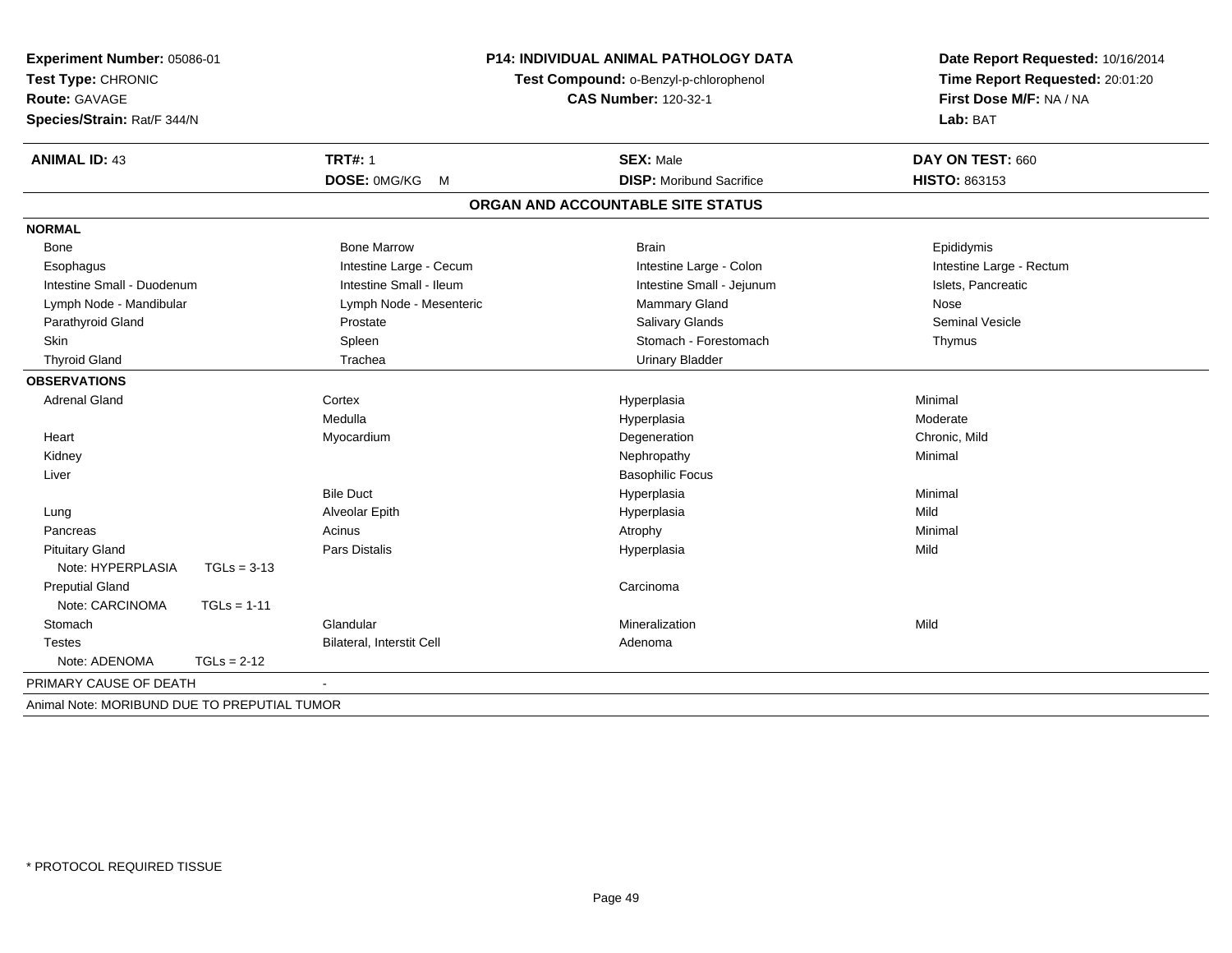| Experiment Number: 05086-01<br>Test Type: CHRONIC<br><b>Route: GAVAGE</b><br>Species/Strain: Rat/F 344/N |                            | P14: INDIVIDUAL ANIMAL PATHOLOGY DATA<br>Test Compound: o-Benzyl-p-chlorophenol<br><b>CAS Number: 120-32-1</b> |                           |
|----------------------------------------------------------------------------------------------------------|----------------------------|----------------------------------------------------------------------------------------------------------------|---------------------------|
| <b>ANIMAL ID: 44</b>                                                                                     | <b>TRT#: 1</b>             | <b>SEX: Male</b>                                                                                               | DAY ON TEST: 624          |
|                                                                                                          | DOSE: 0MG/KG M             | <b>DISP:</b> Moribund Sacrifice                                                                                | HISTO: 863154             |
|                                                                                                          |                            | ORGAN AND ACCOUNTABLE SITE STATUS                                                                              |                           |
| <b>NORMAL</b>                                                                                            |                            |                                                                                                                |                           |
| <b>Adrenal Gland - Cortex</b>                                                                            | Bone                       | <b>Bone Marrow</b>                                                                                             | Epididymis                |
| Esophagus                                                                                                | Heart                      | Intestine Large - Cecum                                                                                        | Intestine Large - Colon   |
| Intestine Large - Rectum                                                                                 | Intestine Small - Duodenum | Intestine Small - Ileum                                                                                        | Intestine Small - Jejunum |
| Islets, Pancreatic                                                                                       | Lymph Node - Mandibular    | Lymph Node - Mesenteric                                                                                        | Mammary Gland             |
| Nose                                                                                                     | Pancreas                   | Parathyroid Gland                                                                                              | <b>Preputial Gland</b>    |
| Salivary Glands                                                                                          | <b>Seminal Vesicle</b>     | Skin                                                                                                           | Stomach - Forestomach     |
| Stomach - Glandular                                                                                      | Thymus                     | Trachea                                                                                                        | <b>Urinary Bladder</b>    |
| <b>OBSERVATIONS</b>                                                                                      |                            |                                                                                                                |                           |
| <b>Adrenal Gland</b>                                                                                     | Medulla                    | Hyperplasia                                                                                                    | Moderate                  |
| <b>Brain</b>                                                                                             |                            | Leukemia Mononuclear                                                                                           |                           |
| Note: LEUKEMIA MONUC                                                                                     | $TGLs = 3-5$               |                                                                                                                |                           |
| Kidney                                                                                                   |                            | Leukemia Mononuclear                                                                                           |                           |
|                                                                                                          |                            | Nephropathy                                                                                                    | Mild                      |
| Liver                                                                                                    |                            | <b>Basophilic Focus</b>                                                                                        |                           |
|                                                                                                          | <b>Bile Duct</b>           | Hyperplasia                                                                                                    | Mild                      |
|                                                                                                          |                            | Leukemia Mononuclear                                                                                           |                           |
| Lung                                                                                                     |                            | Leukemia Mononuclear                                                                                           |                           |
| <b>Pituitary Gland</b>                                                                                   | <b>Pars Distalis</b>       | Adenoma                                                                                                        |                           |
| Note: ADENOMA<br>$TGLs = 4-7$                                                                            |                            |                                                                                                                |                           |
| Prostate                                                                                                 |                            | Inflammation                                                                                                   | Chronic Active, Mild      |
| Spleen                                                                                                   |                            | Leukemia Mononuclear                                                                                           |                           |
| [ Leukemia Mononuclear TGLS = 1-11 ]                                                                     |                            |                                                                                                                |                           |
| <b>Testes</b>                                                                                            | Bilateral, Interstit Cell  | Adenoma                                                                                                        |                           |
| Note: ADENOMA                                                                                            | $TGLs = 2-10+12$           |                                                                                                                |                           |
| <b>Thyroid Gland</b>                                                                                     | C Cell                     | Hyperplasia                                                                                                    | Minimal                   |
| PRIMARY CAUSE OF DEATH                                                                                   |                            |                                                                                                                |                           |
| Animal Note: MORIBUND DUE TO LEUKEMIAA                                                                   |                            |                                                                                                                |                           |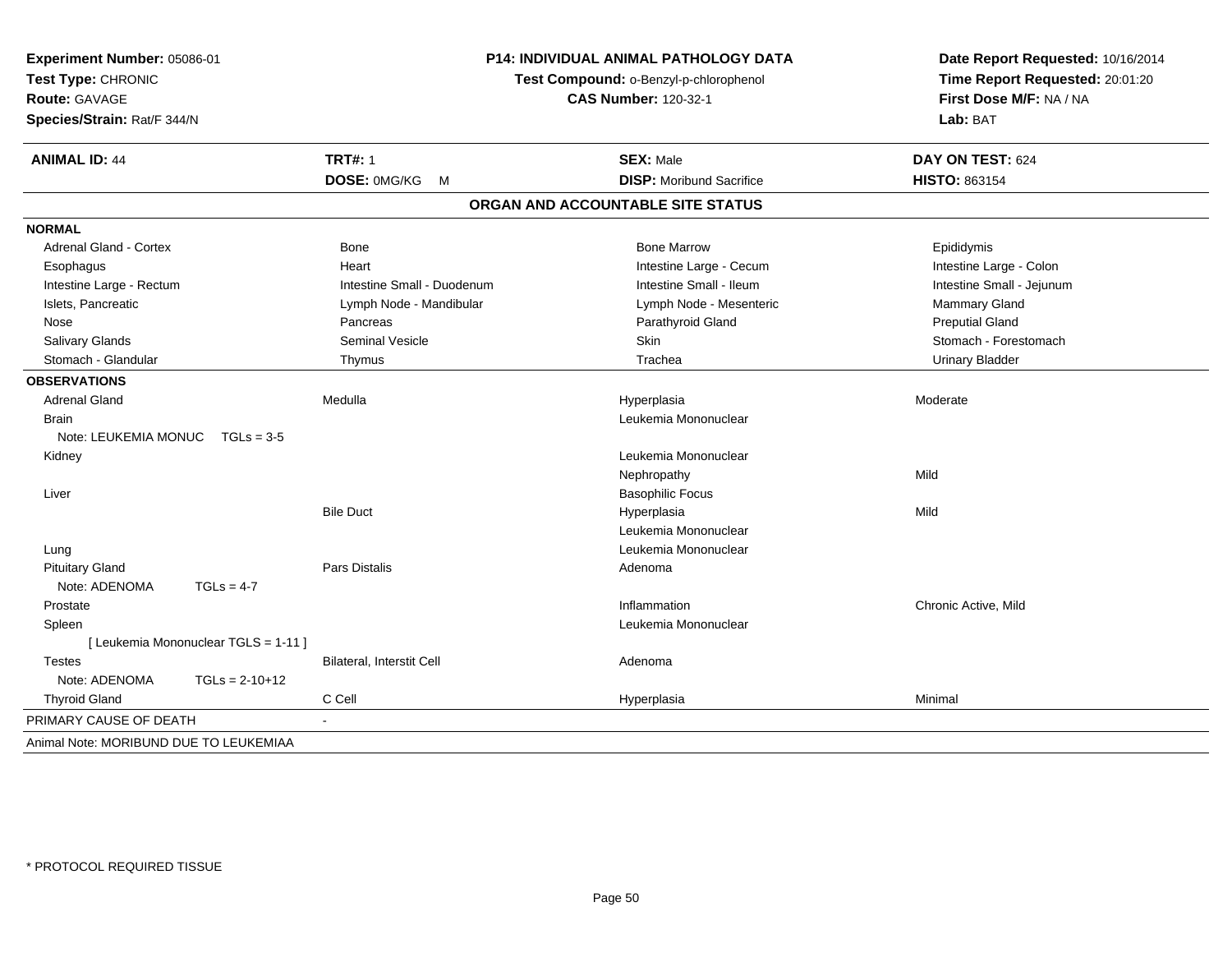| Experiment Number: 05086-01<br>Test Type: CHRONIC<br>Route: GAVAGE<br>Species/Strain: Rat/F 344/N |                 |                           | <b>P14: INDIVIDUAL ANIMAL PATHOLOGY DATA</b><br>Test Compound: o-Benzyl-p-chlorophenol<br><b>CAS Number: 120-32-1</b> | Date Report Requested: 10/16/2014<br>Time Report Requested: 20:01:20<br>First Dose M/F: NA / NA<br>Lab: BAT |
|---------------------------------------------------------------------------------------------------|-----------------|---------------------------|-----------------------------------------------------------------------------------------------------------------------|-------------------------------------------------------------------------------------------------------------|
| <b>ANIMAL ID: 45</b>                                                                              |                 | <b>TRT#: 1</b>            | <b>SEX: Male</b>                                                                                                      | DAY ON TEST: 711                                                                                            |
|                                                                                                   |                 | DOSE: 0MG/KG<br>M         | <b>DISP:</b> Moribund Sacrifice                                                                                       | HISTO: 863155                                                                                               |
|                                                                                                   |                 |                           | ORGAN AND ACCOUNTABLE SITE STATUS                                                                                     |                                                                                                             |
| <b>NORMAL</b>                                                                                     |                 |                           |                                                                                                                       |                                                                                                             |
| Bone                                                                                              |                 | <b>Brain</b>              | Epididymis                                                                                                            | Esophagus                                                                                                   |
| Intestine Large - Cecum                                                                           |                 | Intestine Large - Colon   | Intestine Large - Rectum                                                                                              | Intestine Small - Duodenum                                                                                  |
| Intestine Small - Ileum                                                                           |                 | Intestine Small - Jejunum | Islets, Pancreatic                                                                                                    | Lymph Node - Mandibular                                                                                     |
| Lymph Node - Mesenteric                                                                           |                 | Mammary Gland             | Nose                                                                                                                  | Pancreas                                                                                                    |
| Parathyroid Gland                                                                                 |                 | <b>Preputial Gland</b>    | Prostate                                                                                                              | Salivary Glands                                                                                             |
| <b>Seminal Vesicle</b>                                                                            |                 | Skin                      | Stomach - Forestomach                                                                                                 | Stomach - Glandular                                                                                         |
| Trachea                                                                                           |                 | <b>Urinary Bladder</b>    |                                                                                                                       |                                                                                                             |
| <b>MISSING</b>                                                                                    |                 |                           |                                                                                                                       |                                                                                                             |
| Thymus                                                                                            |                 |                           |                                                                                                                       |                                                                                                             |
| <b>OBSERVATIONS</b>                                                                               |                 |                           |                                                                                                                       |                                                                                                             |
| <b>Adrenal Gland</b>                                                                              |                 | Cortex                    | Leukemia Mononuclear                                                                                                  |                                                                                                             |
|                                                                                                   |                 | Medulla                   | Leukemia Mononuclear                                                                                                  |                                                                                                             |
|                                                                                                   |                 | Bilateral, Medulla        | Pheochromocytoma Benign                                                                                               |                                                                                                             |
| <b>Bone Marrow</b>                                                                                |                 |                           | Leukemia Mononuclear                                                                                                  |                                                                                                             |
| Heart                                                                                             |                 | Myocardium                | Degeneration                                                                                                          | Chronic, Minimal                                                                                            |
| Kidney                                                                                            |                 |                           | Leukemia Mononuclear                                                                                                  |                                                                                                             |
|                                                                                                   |                 |                           | Nephropathy                                                                                                           | Moderate                                                                                                    |
| Liver                                                                                             |                 |                           | <b>Basophilic Focus</b>                                                                                               |                                                                                                             |
|                                                                                                   |                 | <b>Bile Duct</b>          | Hyperplasia                                                                                                           | Mild                                                                                                        |
|                                                                                                   |                 |                           | Leukemia Mononuclear                                                                                                  |                                                                                                             |
| Note: LEUKEMIA MONUC                                                                              | $TGLs = 4-4$    |                           |                                                                                                                       |                                                                                                             |
| Lung                                                                                              |                 |                           | Leukemia Mononuclear                                                                                                  |                                                                                                             |
| Note: LEUKEMIA MONUC                                                                              | $TGLs = 5-2+3$  |                           |                                                                                                                       |                                                                                                             |
| Lymph Node                                                                                        |                 | Mediastinal               | Leukemia Mononuclear                                                                                                  |                                                                                                             |
| Note: LEUKEMIA MONUC                                                                              | $TGLs = 2-2+11$ |                           |                                                                                                                       |                                                                                                             |
| <b>Pituitary Gland</b>                                                                            |                 |                           | Leukemia Mononuclear                                                                                                  |                                                                                                             |
| Note: LEUKEMIA MONUC                                                                              | $TGLs = 1-7$    |                           |                                                                                                                       |                                                                                                             |
| Spleen                                                                                            |                 |                           | Leukemia Mononuclear                                                                                                  |                                                                                                             |
| [ Leukemia Mononuclear TGLS = 3-12 ]                                                              |                 |                           |                                                                                                                       |                                                                                                             |
| <b>Testes</b>                                                                                     |                 | <b>Interstit Cell</b>     | Hyperplasia                                                                                                           | Minimal                                                                                                     |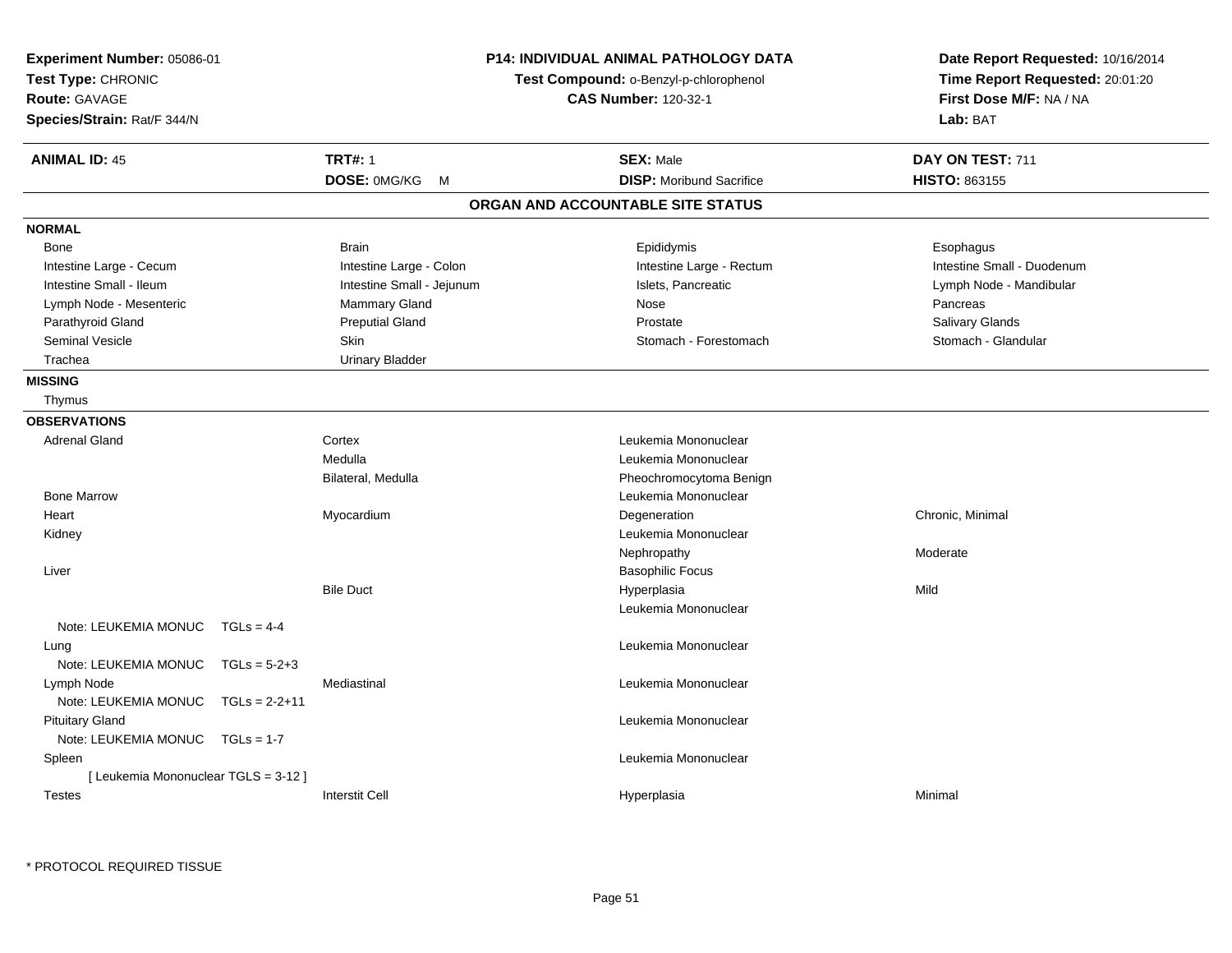| Experiment Number: 05086-01           | <b>P14: INDIVIDUAL ANIMAL PATHOLOGY DATA</b><br>Test Compound: o-Benzyl-p-chlorophenol |                                   | Date Report Requested: 10/16/2014 |  |
|---------------------------------------|----------------------------------------------------------------------------------------|-----------------------------------|-----------------------------------|--|
| Test Type: CHRONIC                    |                                                                                        |                                   | Time Report Requested: 20:01:20   |  |
| <b>Route: GAVAGE</b>                  |                                                                                        | <b>CAS Number: 120-32-1</b>       | First Dose M/F: NA / NA           |  |
| Species/Strain: Rat/F 344/N           |                                                                                        |                                   | Lab: BAT                          |  |
| <b>ANIMAL ID: 45</b>                  | <b>TRT#: 1</b>                                                                         | <b>SEX: Male</b>                  | DAY ON TEST: 711                  |  |
|                                       | <b>DOSE: OMG/KG M</b>                                                                  | <b>DISP:</b> Moribund Sacrifice   | <b>HISTO: 863155</b>              |  |
|                                       |                                                                                        | ORGAN AND ACCOUNTABLE SITE STATUS |                                   |  |
| <b>Thyroid Gland</b>                  | C Cell                                                                                 | Hyperplasia                       | Mild                              |  |
| PRIMARY CAUSE OF DEATH                |                                                                                        |                                   |                                   |  |
| Animal Note: MORIBUND DUE TO LEUKEMIA |                                                                                        |                                   |                                   |  |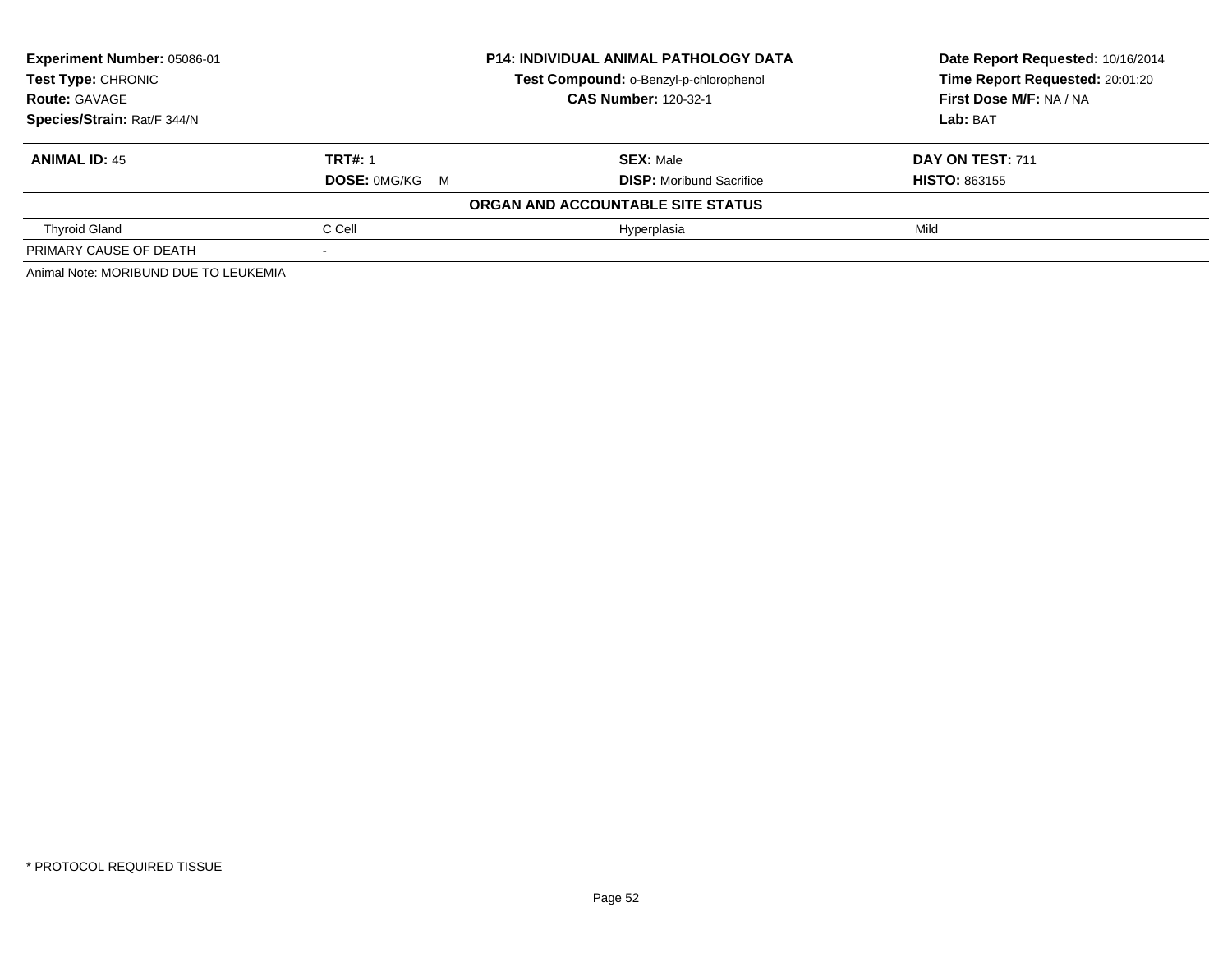| Experiment Number: 05086-01<br>Test Type: CHRONIC<br>Route: GAVAGE<br>Species/Strain: Rat/F 344/N |                             | P14: INDIVIDUAL ANIMAL PATHOLOGY DATA<br>Test Compound: o-Benzyl-p-chlorophenol<br><b>CAS Number: 120-32-1</b> | Date Report Requested: 10/16/2014<br>Time Report Requested: 20:01:20<br>First Dose M/F: NA / NA<br>Lab: BAT |
|---------------------------------------------------------------------------------------------------|-----------------------------|----------------------------------------------------------------------------------------------------------------|-------------------------------------------------------------------------------------------------------------|
| <b>ANIMAL ID: 46</b>                                                                              | <b>TRT#: 1</b>              | <b>SEX: Male</b>                                                                                               | DAY ON TEST: 731                                                                                            |
|                                                                                                   | DOSE: 0MG/KG<br>$M_{\odot}$ | <b>DISP: Terminal Sacrifice</b>                                                                                | HISTO: 863156                                                                                               |
|                                                                                                   |                             | ORGAN AND ACCOUNTABLE SITE STATUS                                                                              |                                                                                                             |
| <b>NORMAL</b>                                                                                     |                             |                                                                                                                |                                                                                                             |
| <b>Adrenal Gland - Cortex</b>                                                                     | Bone                        | <b>Bone Marrow</b>                                                                                             | Epididymis                                                                                                  |
| Esophagus                                                                                         | Intestine Large - Cecum     | Intestine Large - Colon                                                                                        | Intestine Large - Rectum                                                                                    |
| Intestine Small - Duodenum                                                                        | Intestine Small - Ileum     | Intestine Small - Jejunum                                                                                      | Islets, Pancreatic                                                                                          |
| Lung                                                                                              | Lymph Node - Mandibular     | Lymph Node - Mesenteric                                                                                        | Nose                                                                                                        |
| Parathyroid Gland                                                                                 | <b>Preputial Gland</b>      | Prostate                                                                                                       | Salivary Glands                                                                                             |
| <b>Seminal Vesicle</b>                                                                            | Skin                        | Spleen                                                                                                         | Stomach - Forestomach                                                                                       |
| Stomach - Glandular                                                                               | Thymus                      | Trachea                                                                                                        | <b>Urinary Bladder</b>                                                                                      |
| <b>MISSING</b>                                                                                    |                             |                                                                                                                |                                                                                                             |
| Mammary Gland                                                                                     |                             |                                                                                                                |                                                                                                             |
| <b>OBSERVATIONS</b>                                                                               |                             |                                                                                                                |                                                                                                             |
| <b>Adrenal Gland</b>                                                                              | Medulla                     | Hyperplasia                                                                                                    | Minimal                                                                                                     |
| <b>Brain</b>                                                                                      |                             | Degeneration                                                                                                   | Mild                                                                                                        |
| Ear                                                                                               | Pinna                       | Squamous Cell Papilloma                                                                                        |                                                                                                             |
| Note: PAPILLOMA SQUA TGLs = 1-11                                                                  |                             |                                                                                                                |                                                                                                             |
| Heart                                                                                             | Myocardium                  | Degeneration                                                                                                   | Chronic, Mild                                                                                               |
| Kidney                                                                                            |                             | Nephropathy                                                                                                    | Marked                                                                                                      |
| [Nephropathy TGLS = 3-1]                                                                          |                             |                                                                                                                |                                                                                                             |
| Liver                                                                                             |                             | <b>Basophilic Focus</b>                                                                                        |                                                                                                             |
|                                                                                                   |                             | <b>Clear Cell Focus</b>                                                                                        |                                                                                                             |
|                                                                                                   | <b>Bile Duct</b>            | Hyperplasia                                                                                                    | Mild                                                                                                        |
| Lymph Node                                                                                        | Deep Cervical               | Carcinoma                                                                                                      | Metastatic (Thyroid Gland)                                                                                  |
| Pancreas                                                                                          | Acinus                      | Atrophy                                                                                                        | Mild                                                                                                        |
| <b>Pituitary Gland</b>                                                                            | <b>Pars Distalis</b>        | Adenoma                                                                                                        |                                                                                                             |
|                                                                                                   | <b>Pars Distalis</b>        | Hyperplasia                                                                                                    | Mild                                                                                                        |
| <b>Testes</b>                                                                                     | <b>Interstit Cell</b>       | Adenoma                                                                                                        |                                                                                                             |
|                                                                                                   | <b>Interstit Cell</b>       | Hyperplasia                                                                                                    | Minimal                                                                                                     |
|                                                                                                   |                             | Inflammation                                                                                                   | Chronic Active, Mild                                                                                        |
| Note: ADENOMA<br>$TGLs = 2-10$                                                                    |                             |                                                                                                                |                                                                                                             |
| <b>Thyroid Gland</b>                                                                              | C Cell                      | Carcinoma                                                                                                      |                                                                                                             |
| PRIMARY CAUSE OF DEATH                                                                            |                             |                                                                                                                |                                                                                                             |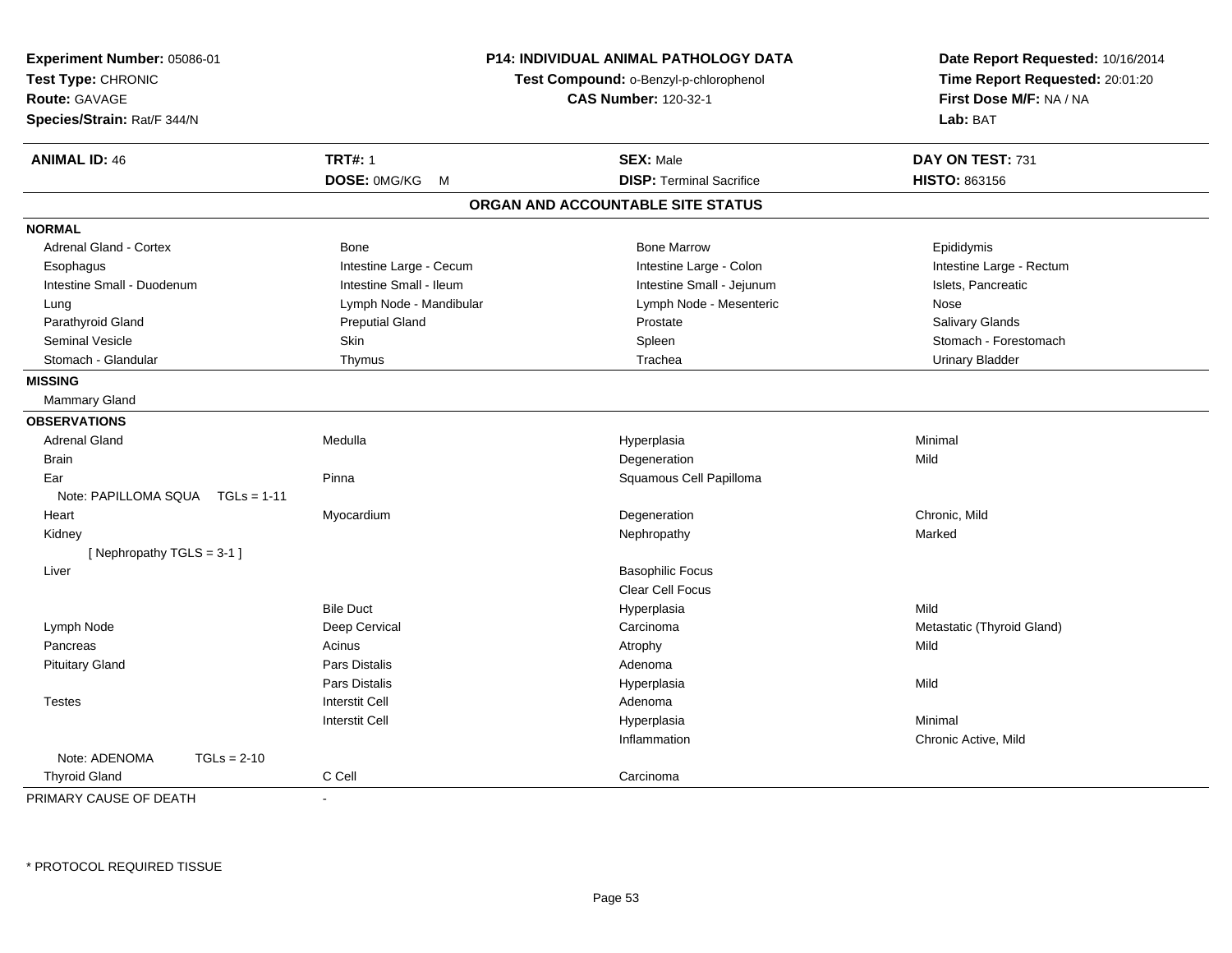| <b>Experiment Number: 05086-01</b><br><b>Test Type: CHRONIC</b> |                       | <b>P14: INDIVIDUAL ANIMAL PATHOLOGY DATA</b> | Date Report Requested: 10/16/2014<br>Time Report Requested: 20:01:20 |
|-----------------------------------------------------------------|-----------------------|----------------------------------------------|----------------------------------------------------------------------|
|                                                                 |                       | Test Compound: o-Benzyl-p-chlorophenol       |                                                                      |
| <b>Route: GAVAGE</b>                                            |                       | <b>CAS Number: 120-32-1</b>                  | First Dose M/F: NA / NA                                              |
| Species/Strain: Rat/F 344/N                                     |                       |                                              | Lab: BAT                                                             |
| <b>ANIMAL ID: 46</b>                                            | <b>TRT#: 1</b>        | <b>SEX: Male</b>                             | DAY ON TEST: 731                                                     |
|                                                                 | <b>DOSE: OMG/KG M</b> | <b>DISP:</b> Terminal Sacrifice              | <b>HISTO: 863156</b>                                                 |
|                                                                 |                       | <b>ORGAN AND ACCOUNTABLE SITE STATUS</b>     |                                                                      |
|                                                                 |                       |                                              |                                                                      |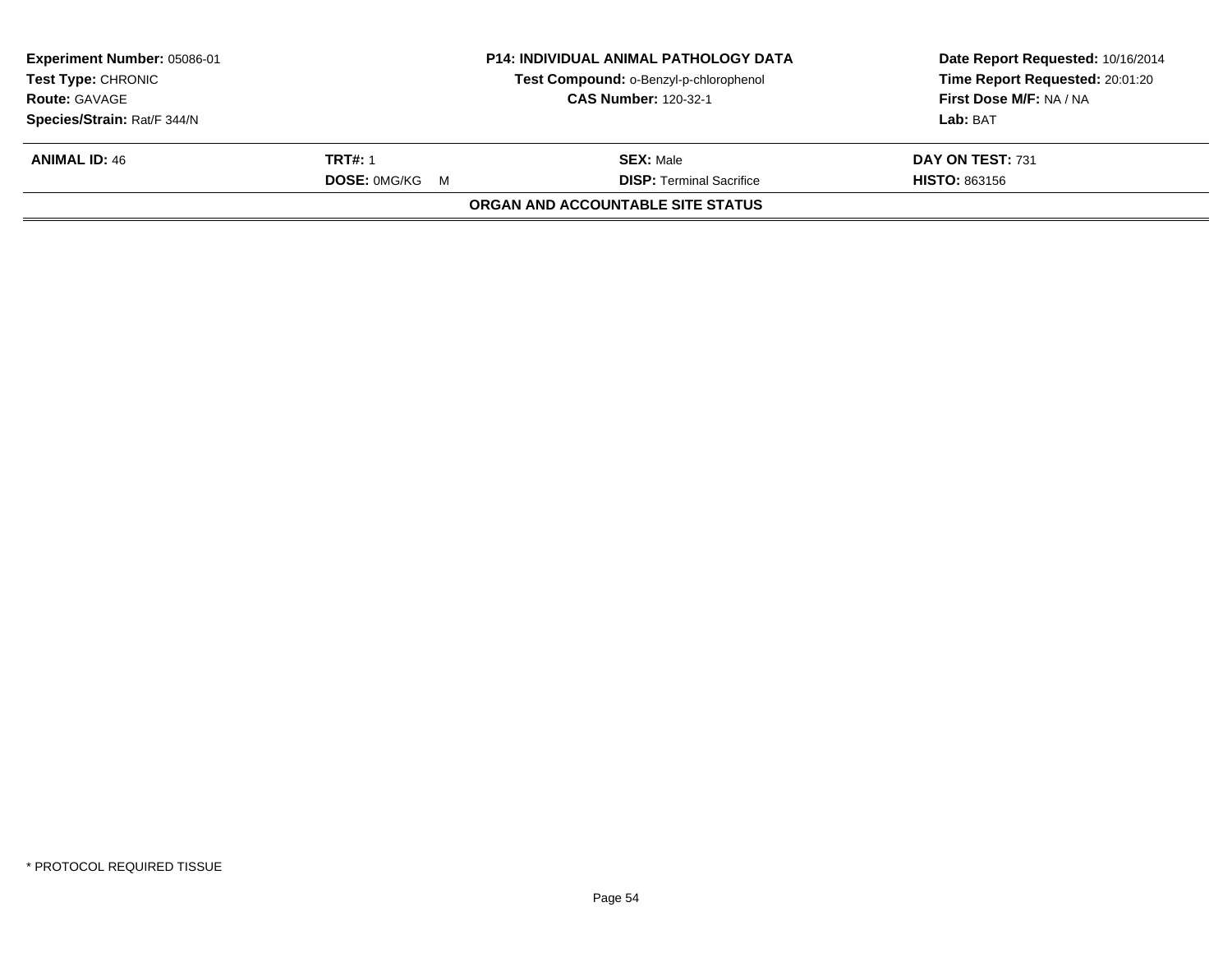| Experiment Number: 05086-01<br>Test Type: CHRONIC<br><b>Route: GAVAGE</b><br>Species/Strain: Rat/F 344/N |                           | <b>P14: INDIVIDUAL ANIMAL PATHOLOGY DATA</b><br>Test Compound: o-Benzyl-p-chlorophenol<br><b>CAS Number: 120-32-1</b> | Date Report Requested: 10/16/2014<br>Time Report Requested: 20:01:20<br>First Dose M/F: NA / NA<br>Lab: BAT |
|----------------------------------------------------------------------------------------------------------|---------------------------|-----------------------------------------------------------------------------------------------------------------------|-------------------------------------------------------------------------------------------------------------|
| <b>ANIMAL ID: 47</b>                                                                                     | <b>TRT#: 1</b>            | <b>SEX: Male</b>                                                                                                      | DAY ON TEST: 726                                                                                            |
|                                                                                                          | DOSE: 0MG/KG<br>M         | <b>DISP:</b> Moribund Sacrifice                                                                                       | HISTO: 863157                                                                                               |
|                                                                                                          |                           | ORGAN AND ACCOUNTABLE SITE STATUS                                                                                     |                                                                                                             |
| <b>NORMAL</b>                                                                                            |                           |                                                                                                                       |                                                                                                             |
| Bone                                                                                                     | <b>Brain</b>              | Epididymis                                                                                                            | Esophagus                                                                                                   |
| Intestine Large - Cecum                                                                                  | Intestine Large - Colon   | Intestine Large - Rectum                                                                                              | Intestine Small - Duodenum                                                                                  |
| Intestine Small - Ileum                                                                                  | Intestine Small - Jejunum | Lymph Node - Mandibular                                                                                               | Pancreas                                                                                                    |
| Parathyroid Gland                                                                                        | <b>Preputial Gland</b>    | Prostate                                                                                                              | Salivary Glands                                                                                             |
| <b>Seminal Vesicle</b>                                                                                   | Skin                      | Stomach - Forestomach                                                                                                 | Trachea                                                                                                     |
| <b>Urinary Bladder</b>                                                                                   |                           |                                                                                                                       |                                                                                                             |
| <b>MISSING</b>                                                                                           |                           |                                                                                                                       |                                                                                                             |
| Mammary Gland                                                                                            |                           |                                                                                                                       |                                                                                                             |
| <b>OBSERVATIONS</b>                                                                                      |                           |                                                                                                                       |                                                                                                             |
| <b>Adrenal Gland</b>                                                                                     | Medulla                   | Leukemia Mononuclear                                                                                                  |                                                                                                             |
|                                                                                                          | Cortex                    | Necrosis                                                                                                              | Moderate                                                                                                    |
|                                                                                                          | Medulla                   | Pheochromocytoma Benign                                                                                               |                                                                                                             |
| <b>Bone Marrow</b>                                                                                       |                           | Leukemia Mononuclear                                                                                                  |                                                                                                             |
| Heart                                                                                                    | Myocardium                | Degeneration                                                                                                          | Chronic, Moderate                                                                                           |
| Islets, Pancreatic                                                                                       |                           | Carcinoma                                                                                                             |                                                                                                             |
| Kidney                                                                                                   |                           | Leukemia Mononuclear                                                                                                  |                                                                                                             |
|                                                                                                          |                           | Nephropathy                                                                                                           | Marked                                                                                                      |
| [ Leukemia Mononuclear TGLS = 4-1 ]                                                                      |                           |                                                                                                                       |                                                                                                             |
| Liver                                                                                                    |                           | <b>Basophilic Focus</b>                                                                                               |                                                                                                             |
|                                                                                                          | <b>Bile Duct</b>          | Hyperplasia                                                                                                           | Minimal                                                                                                     |
|                                                                                                          |                           | Leukemia Mononuclear                                                                                                  |                                                                                                             |
|                                                                                                          | Centrilobular             | Necrosis                                                                                                              | Mild                                                                                                        |
| Note: LEUKEMIA MONUC TGLs = 5-4                                                                          |                           |                                                                                                                       |                                                                                                             |
| Lung                                                                                                     |                           | Adenosquamous Carcinoma                                                                                               |                                                                                                             |
|                                                                                                          |                           | Leukemia Mononuclear                                                                                                  |                                                                                                             |
| Note: CARC ADENOSQUA<br>$TGLs = 7-11$                                                                    |                           |                                                                                                                       |                                                                                                             |
| Lymph Node                                                                                               | Mediastinal               | Adenosquamous Carcinoma                                                                                               | Metastatic (Lung)                                                                                           |
|                                                                                                          | Mesenteric                | Leukemia Mononuclear                                                                                                  |                                                                                                             |
| Note: CARC ADENOSQUA<br>$TGLs = 8-12$                                                                    |                           |                                                                                                                       |                                                                                                             |
| Note: LEUKEMIA MONUC<br>$TGLs = 6-15$                                                                    |                           |                                                                                                                       |                                                                                                             |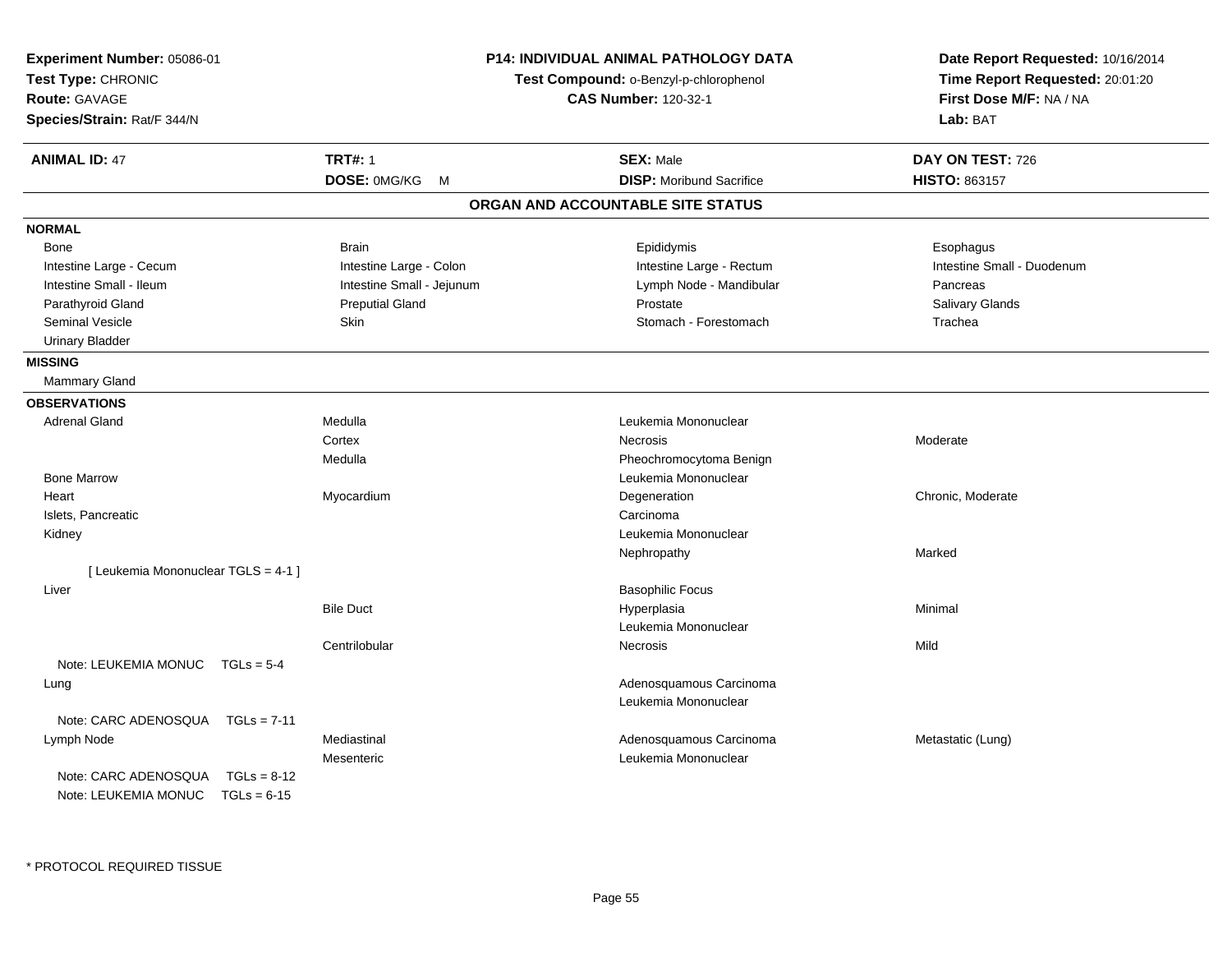| <b>Experiment Number: 05086-01</b><br>Test Type: CHRONIC<br><b>Route: GAVAGE</b><br>Species/Strain: Rat/F 344/N |                                  | <b>P14: INDIVIDUAL ANIMAL PATHOLOGY DATA</b><br>Test Compound: o-Benzyl-p-chlorophenol<br><b>CAS Number: 120-32-1</b> | Date Report Requested: 10/16/2014<br>Time Report Requested: 20:01:20<br>First Dose M/F: NA / NA<br>Lab: BAT |
|-----------------------------------------------------------------------------------------------------------------|----------------------------------|-----------------------------------------------------------------------------------------------------------------------|-------------------------------------------------------------------------------------------------------------|
| <b>ANIMAL ID: 47</b>                                                                                            | <b>TRT#: 1</b>                   | <b>SEX: Male</b>                                                                                                      | DAY ON TEST: 726                                                                                            |
|                                                                                                                 | DOSE: 0MG/KG<br>M                | <b>DISP:</b> Moribund Sacrifice                                                                                       | <b>HISTO: 863157</b>                                                                                        |
|                                                                                                                 |                                  | ORGAN AND ACCOUNTABLE SITE STATUS                                                                                     |                                                                                                             |
| Nose                                                                                                            | Mucosa                           | Inflammation                                                                                                          | Suppurative, Mild                                                                                           |
| <b>Pituitary Gland</b><br>Note: HYPERPLASIA<br>$TGLs = 9-7$                                                     | Pars Distalis                    | Hyperplasia                                                                                                           | Minimal                                                                                                     |
| Spleen<br>Note: LEUKEMIA MONUC<br>$TGLs = 3-13$                                                                 |                                  | Leukemia Mononuclear                                                                                                  |                                                                                                             |
| Stomach<br>Note: INFLAMMATION<br>$TGLs = 10-16$                                                                 | Glandular                        | Inflammation                                                                                                          | Necrotizing, Moderate                                                                                       |
| <b>Testes</b><br>Note: ADENOMA<br>$TGLs = 1,2-14$                                                               | <b>Bilateral, Interstit Cell</b> | Adenoma                                                                                                               |                                                                                                             |
| Thymus                                                                                                          |                                  | Leukemia Mononuclear                                                                                                  |                                                                                                             |
| <b>Thyroid Gland</b>                                                                                            | C Cell                           | Hyperplasia                                                                                                           | Minimal                                                                                                     |
| PRIMARY CAUSE OF DEATH                                                                                          | Ξ.                               |                                                                                                                       |                                                                                                             |
| Animal Note: MORIBUND DUE TO LEUKEMIA                                                                           |                                  |                                                                                                                       |                                                                                                             |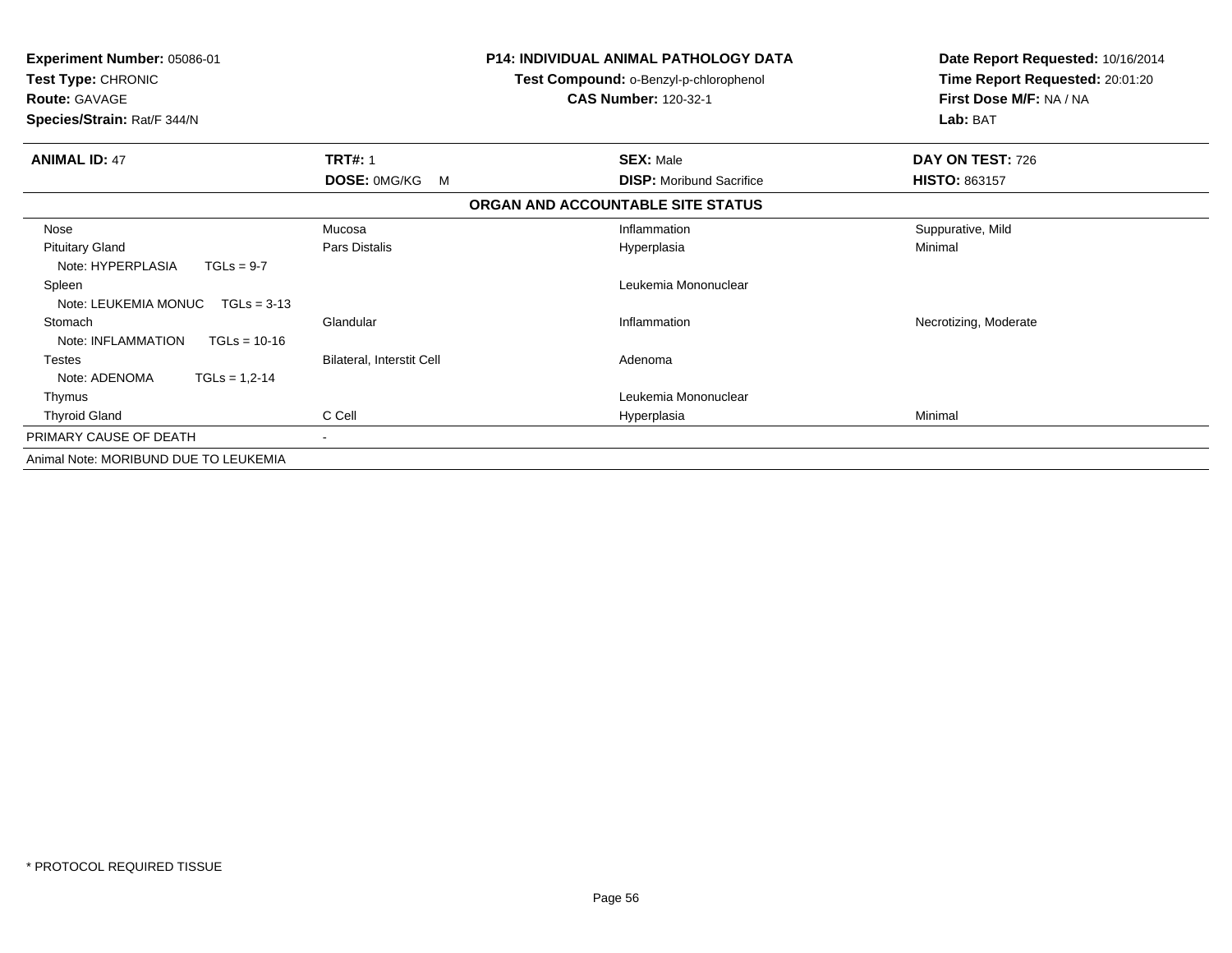| Experiment Number: 05086-01                    |                          | <b>P14: INDIVIDUAL ANIMAL PATHOLOGY DATA</b> | Date Report Requested: 10/16/2014 |  |
|------------------------------------------------|--------------------------|----------------------------------------------|-----------------------------------|--|
| Test Type: CHRONIC                             |                          | Test Compound: o-Benzyl-p-chlorophenol       | Time Report Requested: 20:01:20   |  |
| <b>Route: GAVAGE</b>                           |                          | <b>CAS Number: 120-32-1</b>                  | First Dose M/F: NA / NA           |  |
| Species/Strain: Rat/F 344/N                    |                          |                                              | Lab: BAT                          |  |
| <b>ANIMAL ID: 48</b>                           | <b>TRT#: 1</b>           | <b>SEX: Male</b>                             | DAY ON TEST: 467                  |  |
|                                                | DOSE: 0MG/KG<br>M        | <b>DISP: Dosing Accident</b>                 | <b>HISTO: 863158</b>              |  |
|                                                |                          | ORGAN AND ACCOUNTABLE SITE STATUS            |                                   |  |
| <b>NORMAL</b>                                  |                          |                                              |                                   |  |
| Adrenal Gland - Cortex                         | Adrenal Gland - Medulla  | Bone                                         | <b>Bone Marrow</b>                |  |
| <b>Brain</b>                                   | Epididymis               | Esophagus                                    | Intestine Large - Cecum           |  |
| Intestine Large - Colon                        | Intestine Large - Rectum | Intestine Small - Duodenum                   | Intestine Small - Ileum           |  |
| Intestine Small - Jejunum                      | Islets. Pancreatic       | Lymph Node - Mandibular                      | Lymph Node - Mesenteric           |  |
| Pancreas                                       | Parathyroid Gland        | <b>Pituitary Gland</b>                       | <b>Preputial Gland</b>            |  |
| Prostate                                       | Salivary Glands          | Seminal Vesicle                              | Skin                              |  |
| Spleen                                         | Stomach - Forestomach    | Stomach - Glandular                          | Thymus                            |  |
| <b>Thyroid Gland</b>                           | Trachea                  | <b>Urinary Bladder</b>                       |                                   |  |
| <b>MISSING</b>                                 |                          |                                              |                                   |  |
| Mammary Gland                                  |                          |                                              |                                   |  |
| <b>OBSERVATIONS</b>                            |                          |                                              |                                   |  |
| Heart                                          | Myocardium               | Degeneration                                 | Chronic, Mild                     |  |
| Kidney                                         |                          | Nephropathy                                  | Minimal                           |  |
| Liver                                          | <b>Bile Duct</b>         | Hyperplasia                                  | Minimal                           |  |
| Lung                                           |                          | Foreign Body                                 | Mild                              |  |
|                                                |                          | Inflammation                                 | Necrotizing, Moderate             |  |
| Note: INFLAMMATION<br>$TGLs = 1.2 - 2 + 3 + 4$ |                          |                                              |                                   |  |
| Note: FOREIGN BODY WAS VEGETABLE MATTER.       |                          |                                              |                                   |  |
| Nose                                           | Mucosa                   | Inflammation                                 | Suppurative, Moderate             |  |
| <b>Testes</b>                                  | <b>Interstit Cell</b>    | Hyperplasia                                  | Mild                              |  |
| PRIMARY CAUSE OF DEATH                         |                          |                                              |                                   |  |
| Animal Note: COD: GAVAGE ERROR                 |                          |                                              |                                   |  |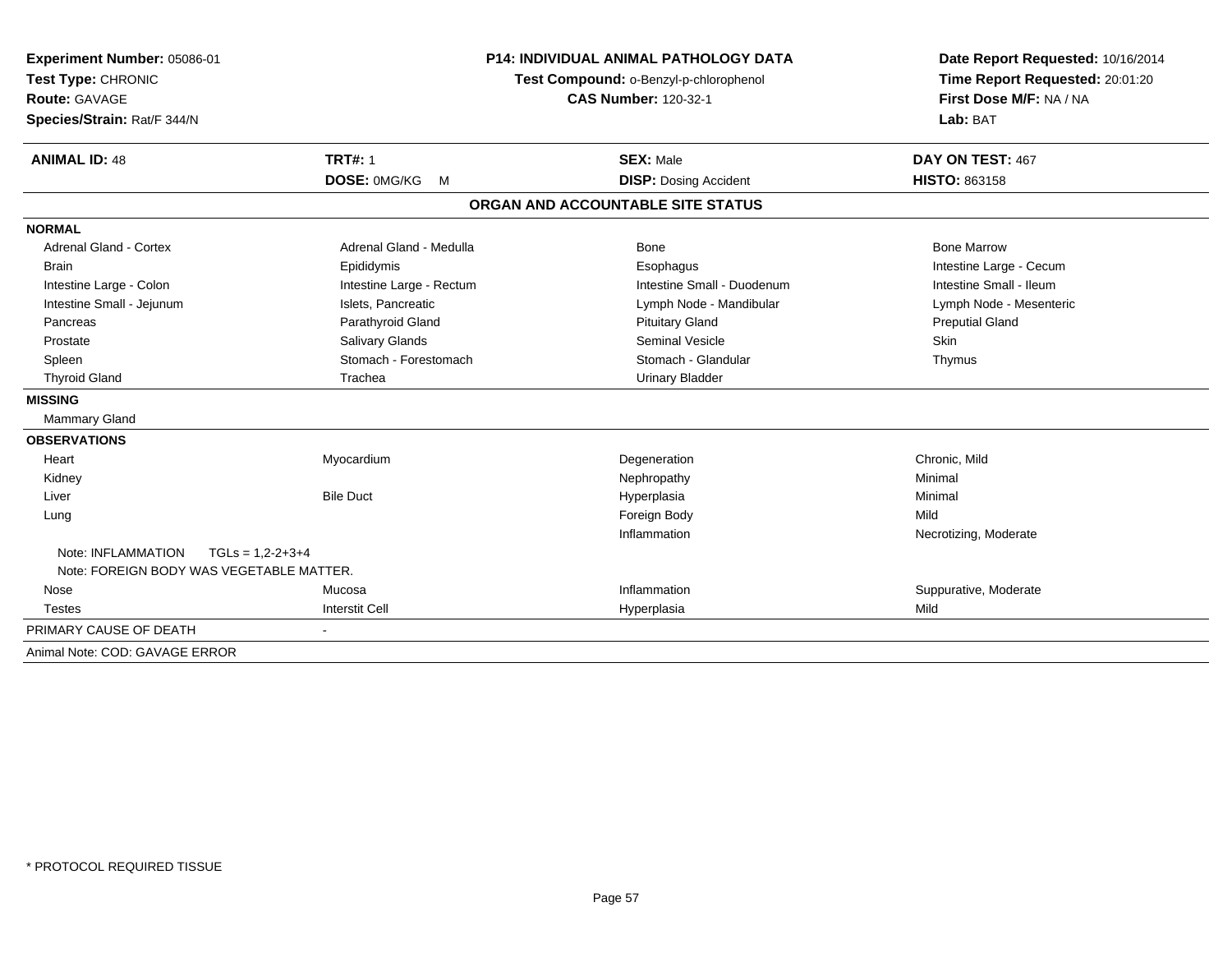| Experiment Number: 05086-01<br>Test Type: CHRONIC<br><b>Route: GAVAGE</b><br>Species/Strain: Rat/F 344/N |                           | <b>P14: INDIVIDUAL ANIMAL PATHOLOGY DATA</b><br>Test Compound: o-Benzyl-p-chlorophenol<br><b>CAS Number: 120-32-1</b> | Date Report Requested: 10/16/2014<br>Time Report Requested: 20:01:20<br>First Dose M/F: NA / NA<br>Lab: BAT |
|----------------------------------------------------------------------------------------------------------|---------------------------|-----------------------------------------------------------------------------------------------------------------------|-------------------------------------------------------------------------------------------------------------|
| <b>ANIMAL ID: 49</b>                                                                                     | <b>TRT#: 1</b>            | <b>SEX: Male</b>                                                                                                      | DAY ON TEST: 655                                                                                            |
|                                                                                                          | DOSE: 0MG/KG<br>M         | <b>DISP:</b> Moribund Sacrifice                                                                                       | HISTO: 863159                                                                                               |
|                                                                                                          |                           | ORGAN AND ACCOUNTABLE SITE STATUS                                                                                     |                                                                                                             |
| <b>NORMAL</b>                                                                                            |                           |                                                                                                                       |                                                                                                             |
| Bone                                                                                                     | <b>Bone Marrow</b>        | <b>Brain</b>                                                                                                          | Epididymis                                                                                                  |
| Esophagus                                                                                                | Intestine Large - Cecum   | Intestine Large - Colon                                                                                               | Intestine Large - Rectum                                                                                    |
| Intestine Small - Duodenum                                                                               | Intestine Small - Ileum   | Intestine Small - Jejunum                                                                                             | Islets, Pancreatic                                                                                          |
| Lung                                                                                                     | Lymph Node - Mandibular   | Lymph Node - Mesenteric                                                                                               | Mammary Gland                                                                                               |
| Nose                                                                                                     | Pancreas                  | <b>Pituitary Gland</b>                                                                                                | Prostate                                                                                                    |
| Salivary Glands                                                                                          | <b>Seminal Vesicle</b>    | Spleen                                                                                                                | Thymus                                                                                                      |
| Trachea                                                                                                  | <b>Urinary Bladder</b>    |                                                                                                                       |                                                                                                             |
| <b>MISSING</b>                                                                                           |                           |                                                                                                                       |                                                                                                             |
| Parathyroid Gland                                                                                        | <b>Preputial Gland</b>    |                                                                                                                       |                                                                                                             |
| <b>OBSERVATIONS</b>                                                                                      |                           |                                                                                                                       |                                                                                                             |
| <b>Adrenal Gland</b>                                                                                     | Cortex                    | Hemorrhage                                                                                                            | Chronic, Marked                                                                                             |
|                                                                                                          | Medulla                   | Hemorrhage                                                                                                            | Chronic, Marked                                                                                             |
| Note: HEMORRHAGE<br>$TGLs = 4-7$                                                                         |                           |                                                                                                                       |                                                                                                             |
| Heart                                                                                                    | Myocardium                | Degeneration                                                                                                          | Chronic, Mild                                                                                               |
| Kidney                                                                                                   |                           | Mineralization                                                                                                        | Moderate                                                                                                    |
|                                                                                                          |                           | Nephropathy                                                                                                           | Marked                                                                                                      |
| [Nephropathy TGLS = 3-1]                                                                                 |                           |                                                                                                                       |                                                                                                             |
| Liver                                                                                                    |                           | <b>Basophilic Focus</b>                                                                                               |                                                                                                             |
|                                                                                                          |                           | Degeneration                                                                                                          | Cystic, Minimal                                                                                             |
|                                                                                                          | <b>Bile Duct</b>          | Hyperplasia                                                                                                           | Mild                                                                                                        |
|                                                                                                          |                           | Inflammation                                                                                                          | Necrotizing, Mild                                                                                           |
| Skin                                                                                                     | <b>Subcut Tiss</b>        | Hemangiosarcoma                                                                                                       |                                                                                                             |
| Note: HEMANGIOSARC<br>$TGLs = 1-11$                                                                      |                           |                                                                                                                       |                                                                                                             |
| Stomach                                                                                                  | Forestomach               | Inflammation                                                                                                          | Necrotizing, Mild                                                                                           |
|                                                                                                          | Glandular                 | Inflammation                                                                                                          | Necrotizing, Mild                                                                                           |
|                                                                                                          | Glandular                 | Mineralization                                                                                                        | Moderate                                                                                                    |
| Note: INFLAMMATION<br>$TGLs = 5-12$                                                                      |                           |                                                                                                                       |                                                                                                             |
| <b>Testes</b>                                                                                            | Bilateral, Interstit Cell | Adenoma                                                                                                               |                                                                                                             |
| Note: ADENOMA<br>$TGLs = 2-10$                                                                           |                           |                                                                                                                       |                                                                                                             |
| <b>Thyroid Gland</b>                                                                                     | C Cell                    | Adenoma                                                                                                               |                                                                                                             |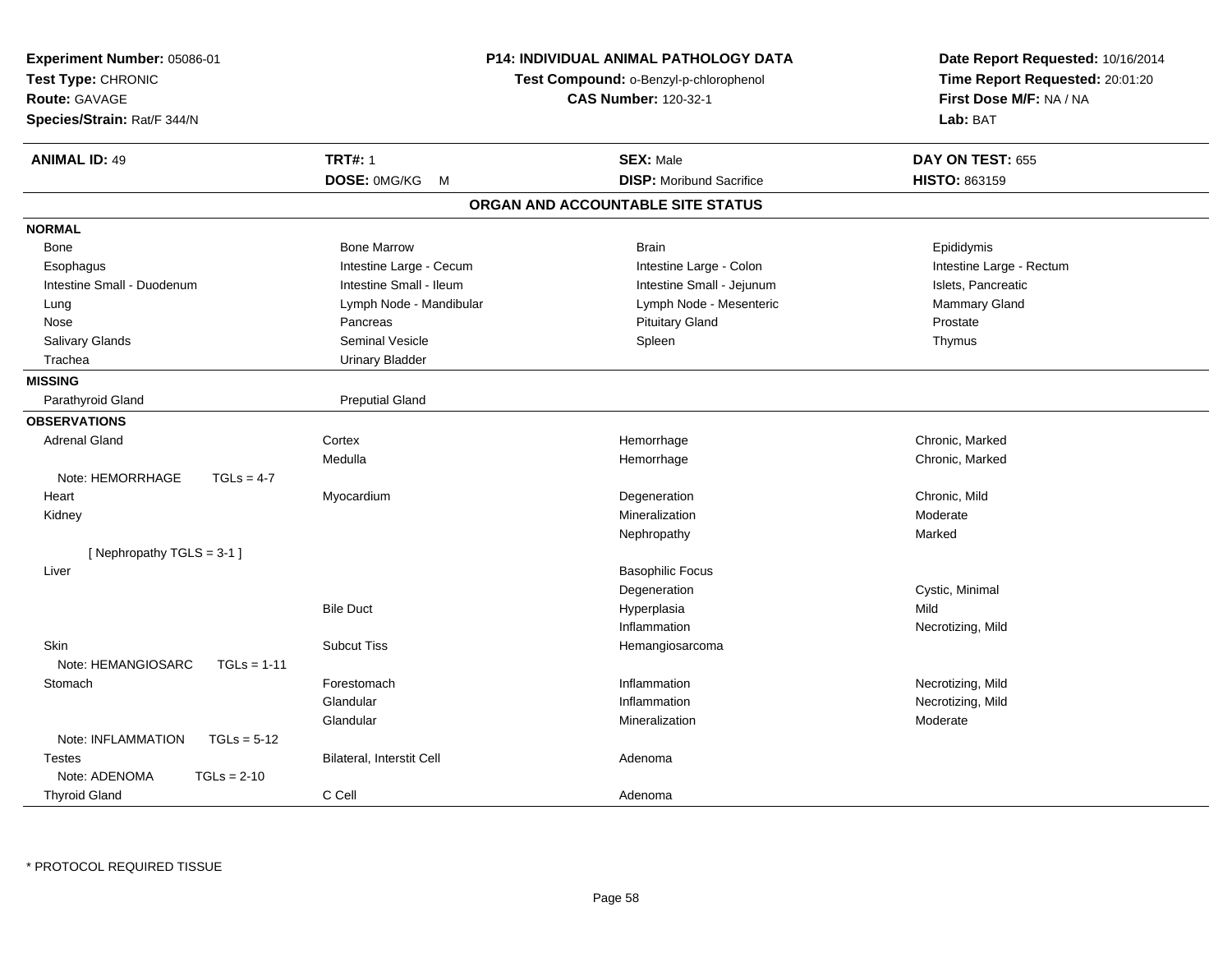| <b>Experiment Number: 05086-01</b><br><b>Test Type: CHRONIC</b><br><b>CAS Number: 120-32-1</b><br><b>Route: GAVAGE</b><br>Species/Strain: Rat/F 344/N |                       | <b>P14: INDIVIDUAL ANIMAL PATHOLOGY DATA</b><br>Test Compound: o-Benzyl-p-chlorophenol | Date Report Requested: 10/16/2014<br>Time Report Requested: 20:01:20<br>First Dose M/F: NA / NA |
|-------------------------------------------------------------------------------------------------------------------------------------------------------|-----------------------|----------------------------------------------------------------------------------------|-------------------------------------------------------------------------------------------------|
|                                                                                                                                                       |                       |                                                                                        | Lab: BAT                                                                                        |
| <b>ANIMAL ID: 49</b>                                                                                                                                  | <b>TRT#: 1</b>        | <b>SEX: Male</b>                                                                       | <b>DAY ON TEST: 655</b>                                                                         |
|                                                                                                                                                       | <b>DOSE: 0MG/KG M</b> | <b>DISP:</b> Moribund Sacrifice                                                        | <b>HISTO: 863159</b>                                                                            |
|                                                                                                                                                       |                       | ORGAN AND ACCOUNTABLE SITE STATUS                                                      |                                                                                                 |
| PRIMARY CAUSE OF DEATH                                                                                                                                |                       |                                                                                        |                                                                                                 |
| Animal Note: MORIBUND DUE TO HEMANGIOSARCOMA                                                                                                          |                       |                                                                                        |                                                                                                 |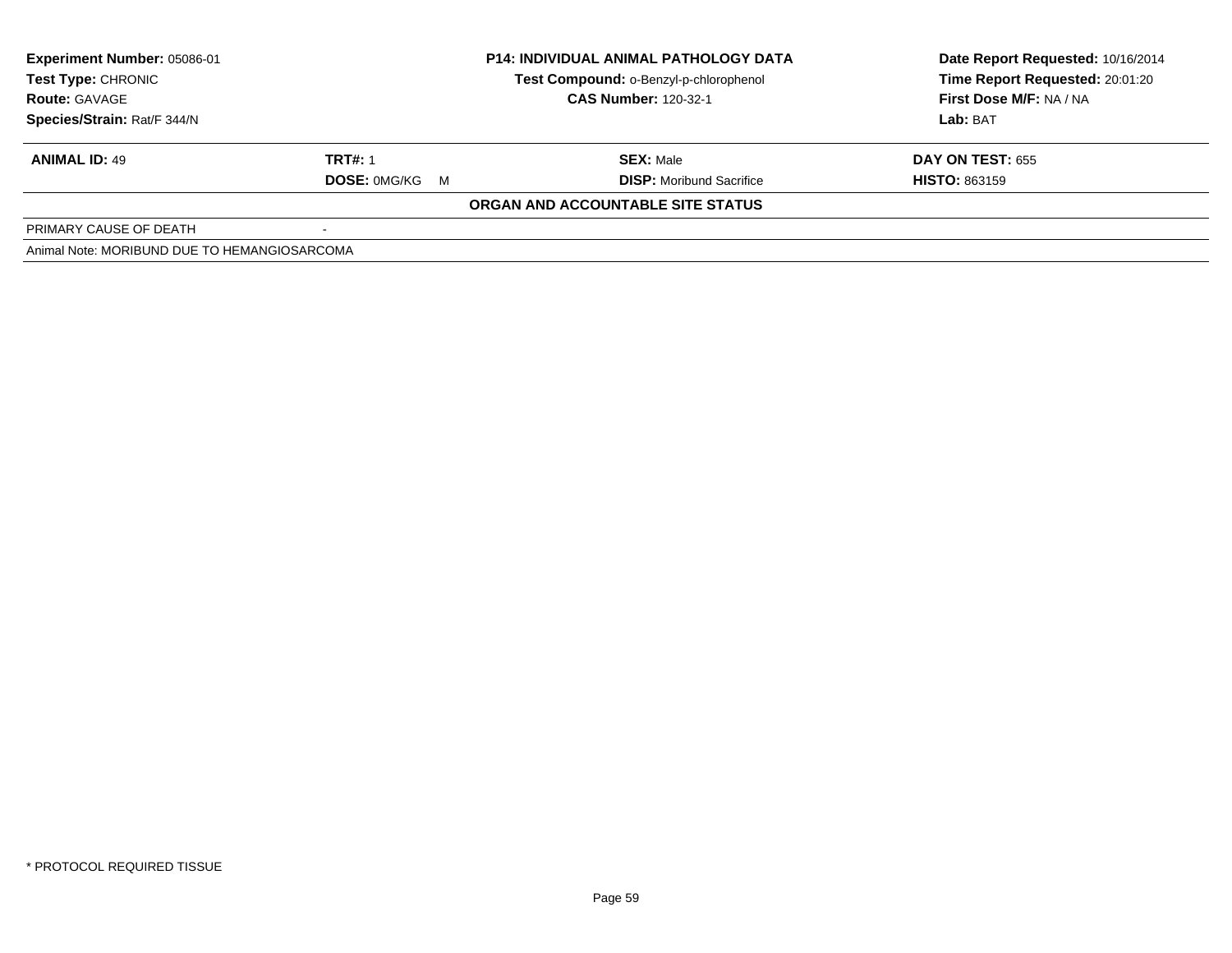| Experiment Number: 05086-01<br>Test Type: CHRONIC<br><b>Route: GAVAGE</b><br>Species/Strain: Rat/F 344/N<br><b>ANIMAL ID: 50</b>                                                                                       | <b>TRT#: 1</b><br>DOSE: 0MG/KG                                                                                          | <b>P14: INDIVIDUAL ANIMAL PATHOLOGY DATA</b><br>Test Compound: o-Benzyl-p-chlorophenol<br><b>CAS Number: 120-32-1</b><br><b>SEX: Male</b><br><b>DISP:</b> Scheduled Sacrifice<br>M |                                                                                                                                             | Date Report Requested: 10/16/2014<br>Time Report Requested: 20:01:20<br>First Dose M/F: NA / NA<br>Lab: BAT<br>DAY ON TEST: 457<br>HISTO: 863160                                                  |
|------------------------------------------------------------------------------------------------------------------------------------------------------------------------------------------------------------------------|-------------------------------------------------------------------------------------------------------------------------|------------------------------------------------------------------------------------------------------------------------------------------------------------------------------------|---------------------------------------------------------------------------------------------------------------------------------------------|---------------------------------------------------------------------------------------------------------------------------------------------------------------------------------------------------|
|                                                                                                                                                                                                                        |                                                                                                                         |                                                                                                                                                                                    | ORGAN AND ACCOUNTABLE SITE STATUS                                                                                                           |                                                                                                                                                                                                   |
| <b>NORMAL</b>                                                                                                                                                                                                          |                                                                                                                         |                                                                                                                                                                                    |                                                                                                                                             |                                                                                                                                                                                                   |
| <b>Adrenal Gland - Cortex</b><br><b>Brain</b><br>Intestine Large - Colon<br>Intestine Small - Jejunum<br>Lymph Node - Mesenteric<br><b>Preputial Gland</b><br><b>Skin</b><br>Thymus<br><b>MISSING</b><br>Mammary Gland | Epididymis<br>Islets, Pancreatic<br>Nose<br>Prostate<br>Spleen<br><b>Thyroid Gland</b>                                  | Adrenal Gland - Medulla<br>Intestine Large - Rectum                                                                                                                                | Bone<br>Esophagus<br>Intestine Small - Duodenum<br>Liver<br>Parathyroid Gland<br><b>Salivary Glands</b><br>Stomach - Forestomach<br>Trachea | <b>Bone Marrow</b><br>Intestine Large - Cecum<br>Intestine Small - Ileum<br>Lymph Node - Mandibular<br><b>Pituitary Gland</b><br>Seminal Vesicle<br>Stomach - Glandular<br><b>Urinary Bladder</b> |
| <b>OBSERVATIONS</b><br>Esophagus<br>Heart<br>Kidney<br>Lung<br>Pancreas<br><b>Testes</b><br>Note: ADENOMA                                                                                                              | Note: DILATED ESOPHAGUS NORMAL ON MICRO (TGL3).<br>Myocardium<br>Acinus<br>Bilateral, Interstit Cell<br>$TGLs = 1,2-10$ |                                                                                                                                                                                    | Degeneration<br>Nephropathy<br>Inflammation<br>Atrophy<br>Adenoma                                                                           | Chronic, Mild<br>Mild<br>Chronic Active, Mild<br>Minimal                                                                                                                                          |
| PRIMARY CAUSE OF DEATH                                                                                                                                                                                                 |                                                                                                                         |                                                                                                                                                                                    |                                                                                                                                             |                                                                                                                                                                                                   |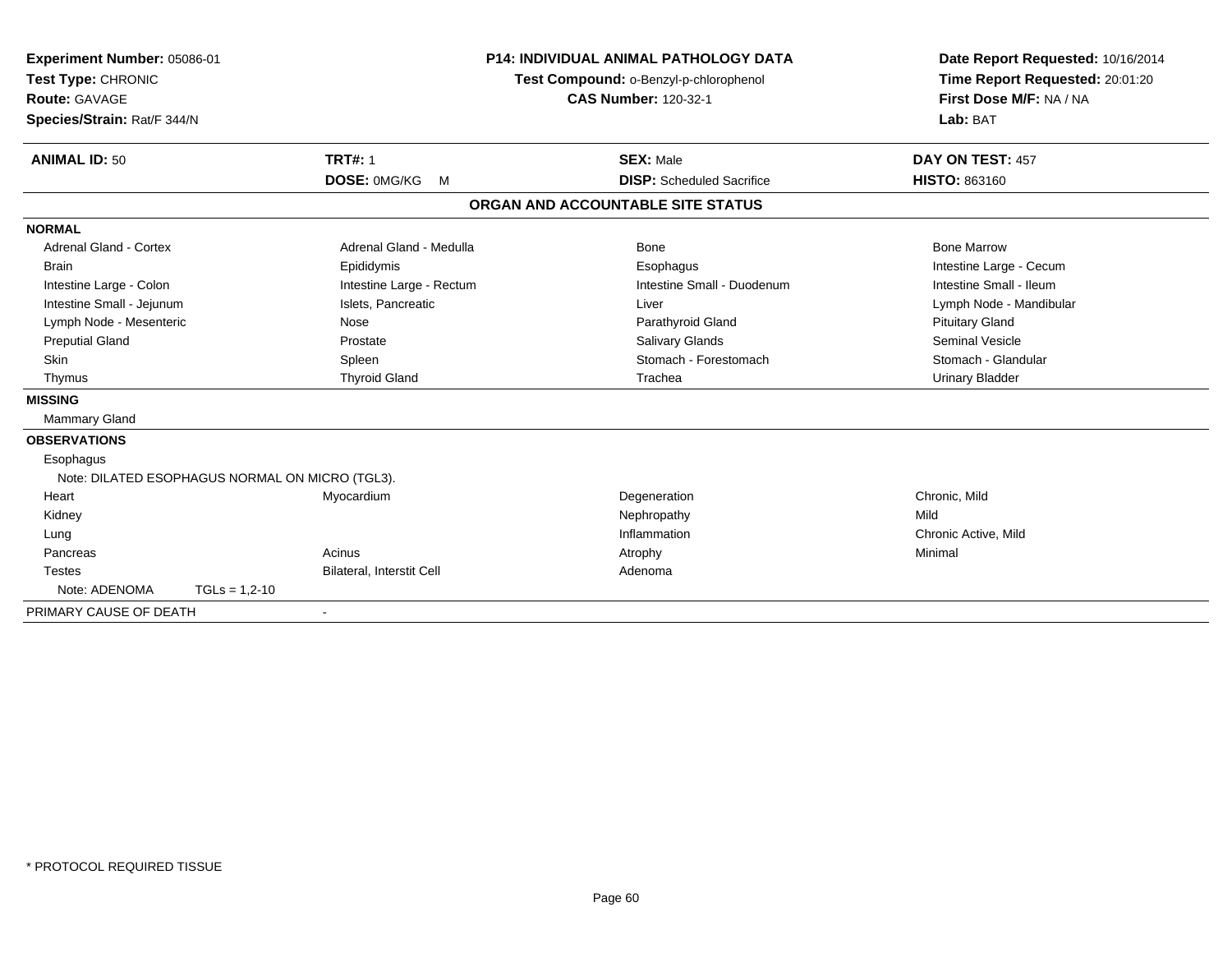| Experiment Number: 05086-01<br>Test Type: CHRONIC<br><b>Route: GAVAGE</b><br>Species/Strain: Rat/F 344/N |                          | <b>P14: INDIVIDUAL ANIMAL PATHOLOGY DATA</b><br>Test Compound: o-Benzyl-p-chlorophenol<br><b>CAS Number: 120-32-1</b> | Date Report Requested: 10/16/2014<br>Time Report Requested: 20:01:20<br>First Dose M/F: NA / NA<br>Lab: BAT |
|----------------------------------------------------------------------------------------------------------|--------------------------|-----------------------------------------------------------------------------------------------------------------------|-------------------------------------------------------------------------------------------------------------|
| <b>ANIMAL ID: 51</b>                                                                                     | <b>TRT#: 1</b>           | <b>SEX: Male</b>                                                                                                      | DAY ON TEST: 457                                                                                            |
|                                                                                                          | DOSE: 0MG/KG<br><b>M</b> | <b>DISP:</b> Scheduled Sacrifice                                                                                      | HISTO: 863161                                                                                               |
|                                                                                                          |                          | ORGAN AND ACCOUNTABLE SITE STATUS                                                                                     |                                                                                                             |
| <b>NORMAL</b>                                                                                            |                          |                                                                                                                       |                                                                                                             |
| <b>Adrenal Gland - Cortex</b>                                                                            | Adrenal Gland - Medulla  | Bone                                                                                                                  | <b>Bone Marrow</b>                                                                                          |
| <b>Brain</b>                                                                                             | Epididymis               | Esophagus                                                                                                             | Intestine Large - Cecum                                                                                     |
| Intestine Large - Colon                                                                                  | Intestine Large - Rectum | Intestine Small - Duodenum                                                                                            | Intestine Small - Ileum                                                                                     |
| Intestine Small - Jejunum                                                                                | Islets, Pancreatic       | Lung                                                                                                                  | Lymph Node - Mandibular                                                                                     |
| Lymph Node - Mesenteric                                                                                  | Mammary Gland            | Nose                                                                                                                  | Pancreas                                                                                                    |
| Parathyroid Gland                                                                                        | <b>Preputial Gland</b>   | Prostate                                                                                                              | <b>Salivary Glands</b>                                                                                      |
| Seminal Vesicle                                                                                          | Skin                     | Spleen                                                                                                                | Stomach - Forestomach                                                                                       |
| Stomach - Glandular                                                                                      | Thymus                   | <b>Thyroid Gland</b>                                                                                                  | Trachea                                                                                                     |
| <b>Urinary Bladder</b>                                                                                   |                          |                                                                                                                       |                                                                                                             |
| <b>OBSERVATIONS</b>                                                                                      |                          |                                                                                                                       |                                                                                                             |
| Heart                                                                                                    | Myocardium               | Degeneration                                                                                                          | Chronic, Minimal                                                                                            |
| Kidney                                                                                                   |                          | Nephropathy                                                                                                           | Minimal                                                                                                     |
| Liver                                                                                                    |                          | <b>Basophilic Focus</b>                                                                                               |                                                                                                             |
| <b>Pituitary Gland</b>                                                                                   | <b>Pars Distalis</b>     | Hyperplasia                                                                                                           | Minimal                                                                                                     |
| <b>Testes</b>                                                                                            | <b>Interstit Cell</b>    | Adenoma                                                                                                               |                                                                                                             |
|                                                                                                          | <b>Interstit Cell</b>    | Hyperplasia                                                                                                           | Minimal                                                                                                     |
|                                                                                                          |                          | Sertoli Cell Tumor Benign                                                                                             |                                                                                                             |
| Note: SERTOLI TM BGN                                                                                     | $TGLs = 1-10$            |                                                                                                                       |                                                                                                             |
| PRIMARY CAUSE OF DEATH                                                                                   |                          |                                                                                                                       |                                                                                                             |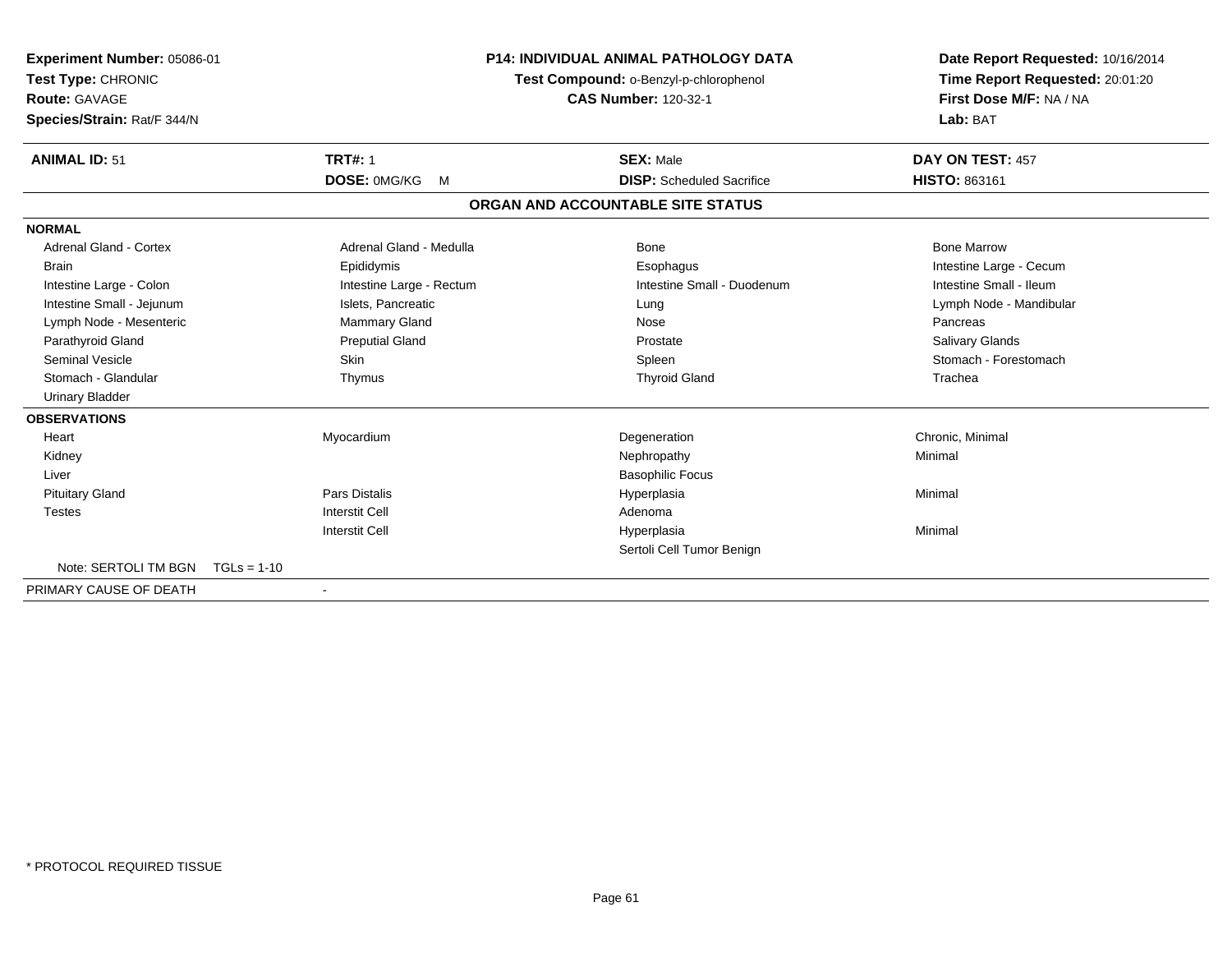| Experiment Number: 05086-01<br>Test Type: CHRONIC<br><b>Route: GAVAGE</b><br>Species/Strain: Rat/F 344/N |               | <b>P14: INDIVIDUAL ANIMAL PATHOLOGY DATA</b><br>Test Compound: o-Benzyl-p-chlorophenol<br><b>CAS Number: 120-32-1</b> |                                   | Date Report Requested: 10/16/2014<br>Time Report Requested: 20:01:20<br>First Dose M/F: NA / NA<br>Lab: BAT |  |
|----------------------------------------------------------------------------------------------------------|---------------|-----------------------------------------------------------------------------------------------------------------------|-----------------------------------|-------------------------------------------------------------------------------------------------------------|--|
| <b>ANIMAL ID: 52</b>                                                                                     |               | <b>TRT#: 1</b>                                                                                                        | <b>SEX: Male</b>                  | DAY ON TEST: 731                                                                                            |  |
|                                                                                                          |               | DOSE: 0MG/KG<br>M                                                                                                     | <b>DISP: Terminal Sacrifice</b>   | HISTO: 863162                                                                                               |  |
|                                                                                                          |               |                                                                                                                       | ORGAN AND ACCOUNTABLE SITE STATUS |                                                                                                             |  |
| <b>NORMAL</b>                                                                                            |               |                                                                                                                       |                                   |                                                                                                             |  |
| Adrenal Gland - Cortex                                                                                   |               | <b>Bone</b>                                                                                                           | <b>Bone Marrow</b>                | <b>Brain</b>                                                                                                |  |
| Epididymis                                                                                               |               | Esophagus                                                                                                             | Intestine Large - Cecum           | Intestine Large - Colon                                                                                     |  |
| Intestine Large - Rectum                                                                                 |               | Intestine Small - Duodenum                                                                                            | Intestine Small - Ileum           | Intestine Small - Jejunum                                                                                   |  |
| Islets, Pancreatic                                                                                       |               | Lymph Node - Mandibular                                                                                               | Lymph Node - Mesenteric           | Mammary Gland                                                                                               |  |
| Pancreas                                                                                                 |               | Parathyroid Gland                                                                                                     | <b>Pituitary Gland</b>            | Prostate                                                                                                    |  |
| <b>Salivary Glands</b>                                                                                   |               | <b>Seminal Vesicle</b>                                                                                                | Skin                              | Spleen                                                                                                      |  |
| Stomach - Forestomach                                                                                    |               | Stomach - Glandular                                                                                                   | Thymus                            | Trachea                                                                                                     |  |
| <b>Urinary Bladder</b>                                                                                   |               |                                                                                                                       |                                   |                                                                                                             |  |
| <b>OBSERVATIONS</b>                                                                                      |               |                                                                                                                       |                                   |                                                                                                             |  |
| <b>Adrenal Gland</b>                                                                                     |               | Medulla                                                                                                               | Hyperplasia                       | Mild                                                                                                        |  |
| Heart                                                                                                    |               | Myocardium                                                                                                            | Degeneration                      | Chronic, Minimal                                                                                            |  |
| Kidney                                                                                                   |               |                                                                                                                       | Nephropathy                       | Moderate                                                                                                    |  |
| Liver                                                                                                    |               |                                                                                                                       | <b>Basophilic Focus</b>           |                                                                                                             |  |
|                                                                                                          |               |                                                                                                                       | <b>Clear Cell Focus</b>           |                                                                                                             |  |
|                                                                                                          |               | <b>Bile Duct</b>                                                                                                      | Hyperplasia                       | Mild                                                                                                        |  |
| Lung                                                                                                     |               | Alveolar Epith                                                                                                        | Hyperplasia                       | Minimal                                                                                                     |  |
| Nose                                                                                                     |               | Mucosa                                                                                                                | Inflammation                      | Suppurative, Moderate                                                                                       |  |
| <b>Preputial Gland</b>                                                                                   |               |                                                                                                                       | Adenoma                           |                                                                                                             |  |
| <b>Testes</b>                                                                                            |               | <b>Interstit Cell</b>                                                                                                 | Adenoma                           |                                                                                                             |  |
| Note: ADENOMA                                                                                            | $TGLs = 1-10$ |                                                                                                                       |                                   |                                                                                                             |  |
| <b>Thyroid Gland</b>                                                                                     |               | C Cell                                                                                                                | Adenoma                           |                                                                                                             |  |
|                                                                                                          |               | C Cell                                                                                                                | Carcinoma                         |                                                                                                             |  |
| PRIMARY CAUSE OF DEATH                                                                                   |               | $\blacksquare$                                                                                                        |                                   |                                                                                                             |  |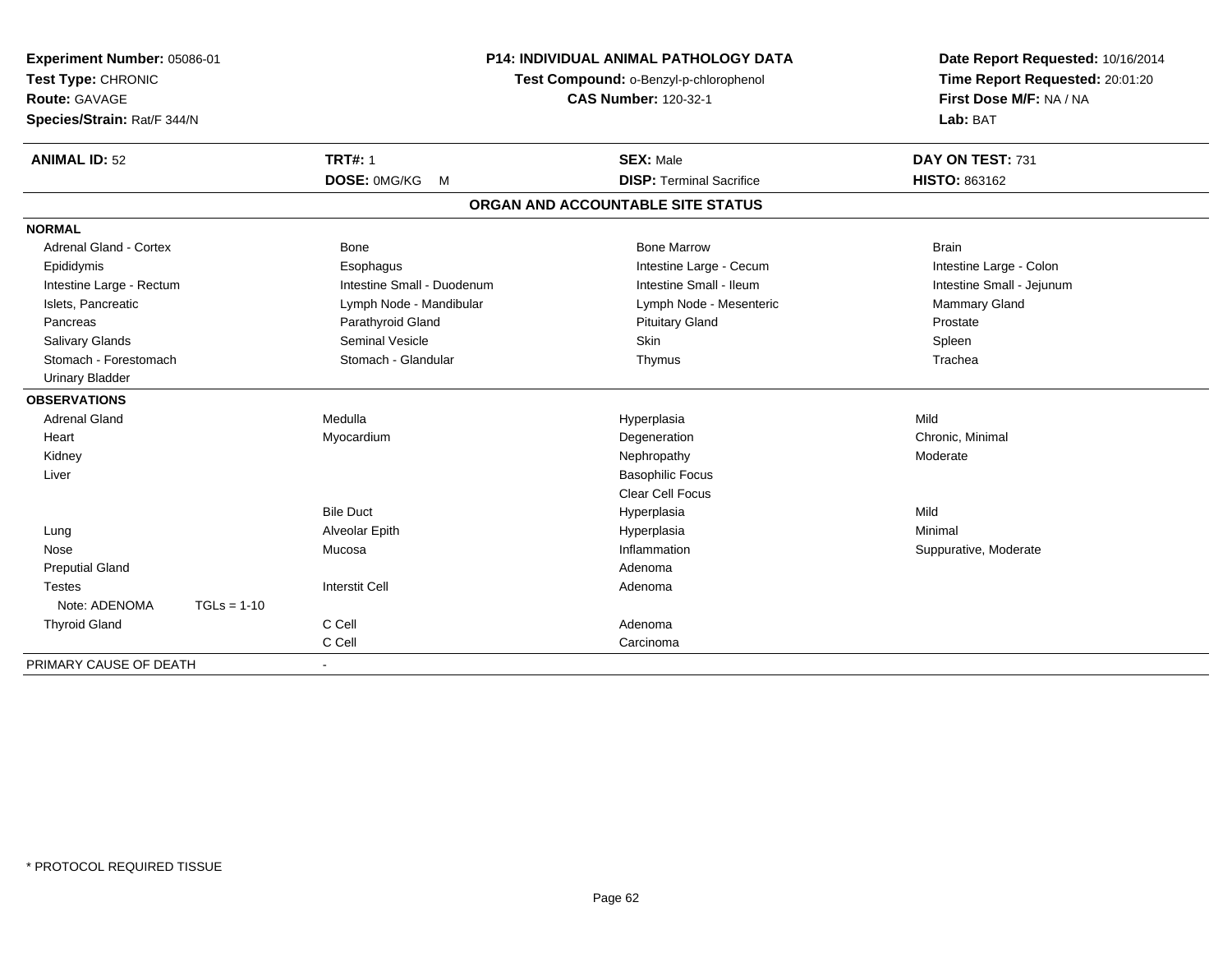| Experiment Number: 05086-01<br>Test Type: CHRONIC<br><b>Route: GAVAGE</b><br>Species/Strain: Rat/F 344/N | <b>P14: INDIVIDUAL ANIMAL PATHOLOGY DATA</b><br>Test Compound: o-Benzyl-p-chlorophenol<br><b>CAS Number: 120-32-1</b> |                                                     | Date Report Requested: 10/16/2014<br>Time Report Requested: 20:01:20<br>First Dose M/F: NA / NA<br>Lab: BAT |  |
|----------------------------------------------------------------------------------------------------------|-----------------------------------------------------------------------------------------------------------------------|-----------------------------------------------------|-------------------------------------------------------------------------------------------------------------|--|
| <b>ANIMAL ID: 53</b>                                                                                     | <b>TRT#: 1</b><br>DOSE: 0MG/KG<br>M                                                                                   | <b>SEX: Male</b><br><b>DISP: Terminal Sacrifice</b> | DAY ON TEST: 731<br>HISTO: 863163                                                                           |  |
|                                                                                                          |                                                                                                                       | ORGAN AND ACCOUNTABLE SITE STATUS                   |                                                                                                             |  |
|                                                                                                          |                                                                                                                       |                                                     |                                                                                                             |  |
| <b>NORMAL</b>                                                                                            |                                                                                                                       |                                                     |                                                                                                             |  |
| Adrenal Gland - Medulla                                                                                  | <b>Bone</b>                                                                                                           | <b>Bone Marrow</b>                                  | <b>Brain</b>                                                                                                |  |
| Epididymis                                                                                               | Esophagus                                                                                                             | Intestine Large - Cecum                             | Intestine Large - Colon                                                                                     |  |
| Intestine Large - Rectum                                                                                 | Intestine Small - Duodenum                                                                                            | Intestine Small - Ileum                             | Intestine Small - Jejunum                                                                                   |  |
| Islets, Pancreatic                                                                                       | Lymph Node - Mandibular                                                                                               | Lymph Node - Mesenteric                             | Nose                                                                                                        |  |
| Pancreas                                                                                                 | Parathyroid Gland                                                                                                     | <b>Preputial Gland</b>                              | Prostate                                                                                                    |  |
| <b>Salivary Glands</b>                                                                                   | <b>Seminal Vesicle</b>                                                                                                | Skin                                                | Spleen                                                                                                      |  |
| Stomach - Forestomach                                                                                    | Stomach - Glandular                                                                                                   | Thymus                                              | Trachea                                                                                                     |  |
| <b>Urinary Bladder</b>                                                                                   |                                                                                                                       |                                                     |                                                                                                             |  |
| <b>MISSING</b>                                                                                           |                                                                                                                       |                                                     |                                                                                                             |  |
| <b>Mammary Gland</b>                                                                                     |                                                                                                                       |                                                     |                                                                                                             |  |
| <b>OBSERVATIONS</b>                                                                                      |                                                                                                                       |                                                     |                                                                                                             |  |
| <b>Adrenal Gland</b>                                                                                     | Cortex                                                                                                                | Hyperplasia                                         | Minimal                                                                                                     |  |
| Heart                                                                                                    | Myocardium                                                                                                            | Degeneration                                        | Chronic, Mild                                                                                               |  |
| Kidney                                                                                                   |                                                                                                                       | Nephropathy                                         | Moderate                                                                                                    |  |
| Liver                                                                                                    |                                                                                                                       | <b>Basophilic Focus</b>                             |                                                                                                             |  |
|                                                                                                          |                                                                                                                       | Clear Cell Focus                                    |                                                                                                             |  |
|                                                                                                          |                                                                                                                       | <b>Eosinophilic Focus</b>                           |                                                                                                             |  |
|                                                                                                          | <b>Bile Duct</b>                                                                                                      | Hyperplasia                                         | Mild                                                                                                        |  |
| Lung                                                                                                     | Alveolar Epith                                                                                                        | Hyperplasia                                         | Minimal                                                                                                     |  |
| <b>Pituitary Gland</b>                                                                                   | <b>Pars Distalis</b>                                                                                                  | Hyperplasia                                         | Mild                                                                                                        |  |
| Testes                                                                                                   | Seminif Tub                                                                                                           | Atrophy                                             | Minimal                                                                                                     |  |
|                                                                                                          | <b>Interstit Cell</b>                                                                                                 | Hyperplasia                                         | Mild                                                                                                        |  |
| <b>Thyroid Gland</b>                                                                                     | <b>Follicular Cel</b>                                                                                                 | Hyperplasia                                         | Mild                                                                                                        |  |
| PRIMARY CAUSE OF DEATH                                                                                   |                                                                                                                       |                                                     |                                                                                                             |  |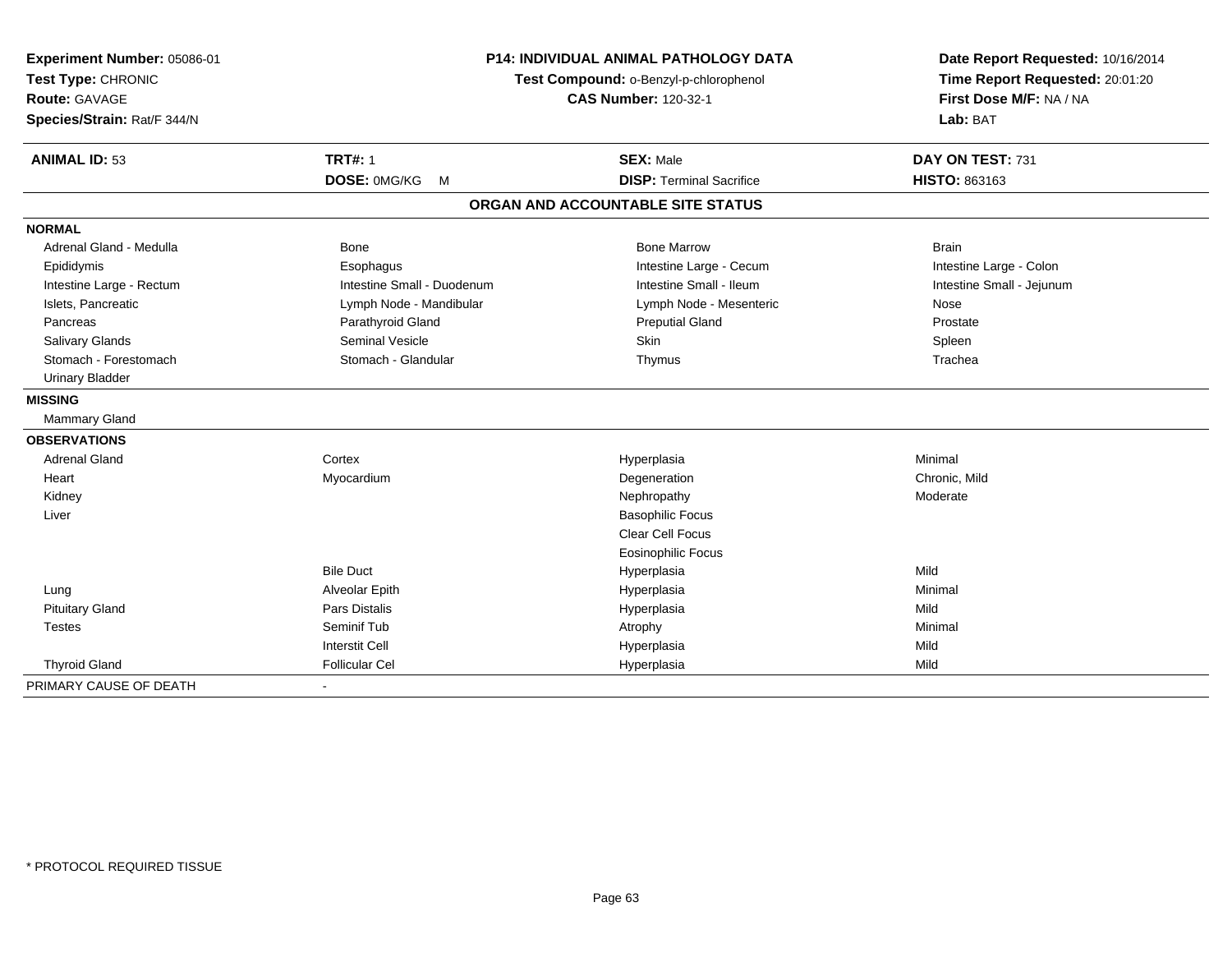| Experiment Number: 05086-01                                                    |                                        | <b>P14: INDIVIDUAL ANIMAL PATHOLOGY DATA</b> | Date Report Requested: 10/16/2014 |
|--------------------------------------------------------------------------------|----------------------------------------|----------------------------------------------|-----------------------------------|
| Test Type: CHRONIC                                                             | Test Compound: o-Benzyl-p-chlorophenol |                                              | Time Report Requested: 20:01:20   |
| <b>Route: GAVAGE</b>                                                           |                                        | <b>CAS Number: 120-32-1</b>                  | First Dose M/F: NA / NA           |
| Species/Strain: Rat/F 344/N                                                    |                                        |                                              | Lab: BAT                          |
| <b>ANIMAL ID: 54</b>                                                           | <b>TRT#: 1</b>                         | <b>SEX: Male</b>                             | DAY ON TEST: 724                  |
|                                                                                | DOSE: 0MG/KG<br>M                      | <b>DISP:</b> Moribund Sacrifice              | HISTO: 863164                     |
|                                                                                |                                        | ORGAN AND ACCOUNTABLE SITE STATUS            |                                   |
| <b>NORMAL</b>                                                                  |                                        |                                              |                                   |
| Bone                                                                           | <b>Brain</b>                           | Epididymis                                   | Esophagus                         |
| Intestine Large - Cecum                                                        | Intestine Large - Colon                | Intestine Large - Rectum                     | Intestine Small - Duodenum        |
| Intestine Small - Ileum                                                        | Lymph Node - Mandibular                | Lymph Node - Mesenteric                      | Parathyroid Gland                 |
| <b>Preputial Gland</b>                                                         | Prostate                               | <b>Salivary Glands</b>                       | Seminal Vesicle                   |
| Skin                                                                           | Thymus                                 | Trachea                                      | <b>Urinary Bladder</b>            |
| <b>OBSERVATIONS</b>                                                            |                                        |                                              |                                   |
| <b>Adrenal Gland</b>                                                           | Cortex                                 | Hyperplasia                                  | Moderate                          |
|                                                                                | Medulla                                | Hyperplasia                                  | Moderate                          |
|                                                                                | Cortex                                 | Leukemia Mononuclear                         |                                   |
|                                                                                | Medulla                                | Leukemia Mononuclear                         |                                   |
|                                                                                | Medulla                                | Pheochromocytoma Benign                      |                                   |
| <b>Bone Marrow</b>                                                             |                                        | Leukemia Mononuclear                         |                                   |
| Heart                                                                          | Myocardium                             | Degeneration                                 | Chronic, Marked                   |
| <b>Intestine Small</b>                                                         | Jejunum                                | Inflammation                                 | Necrotizing, Minimal              |
| Islets, Pancreatic                                                             |                                        | Carcinoma                                    |                                   |
| Note: CARCINOMA<br>$TGLs = 4-11$                                               |                                        |                                              |                                   |
| Kidney                                                                         |                                        | Leukemia Mononuclear                         |                                   |
|                                                                                |                                        | Nephropathy                                  | Mild                              |
| Liver                                                                          |                                        | <b>Basophilic Focus</b>                      |                                   |
|                                                                                | <b>Bile Duct</b>                       | Hyperplasia                                  | Mild                              |
|                                                                                |                                        | Leukemia Mononuclear                         |                                   |
| Note: LEUKEMIA MONUC<br>$TGLs = 8-16$                                          |                                        |                                              |                                   |
| Lung                                                                           |                                        | Leukemia Mononuclear                         |                                   |
| Lymph Node                                                                     | Mediastinal                            | Leukemia Mononuclear                         |                                   |
|                                                                                | Pancreatic                             | Leukemia Mononuclear                         |                                   |
| Note: LEUKEMIA MONUC<br>$TGLs = 4-11$<br>Note: LEUKEMIA MONUC<br>$TGLs = 5-13$ |                                        |                                              |                                   |
| Mammary Gland                                                                  |                                        | Fibroadenoma                                 |                                   |
| Note: FIBROADENOMA<br>$TGLs = 7-15$                                            |                                        |                                              |                                   |
| Nose                                                                           | Mucosa                                 | Inflammation                                 | Suppurative, Moderate             |
|                                                                                |                                        |                                              |                                   |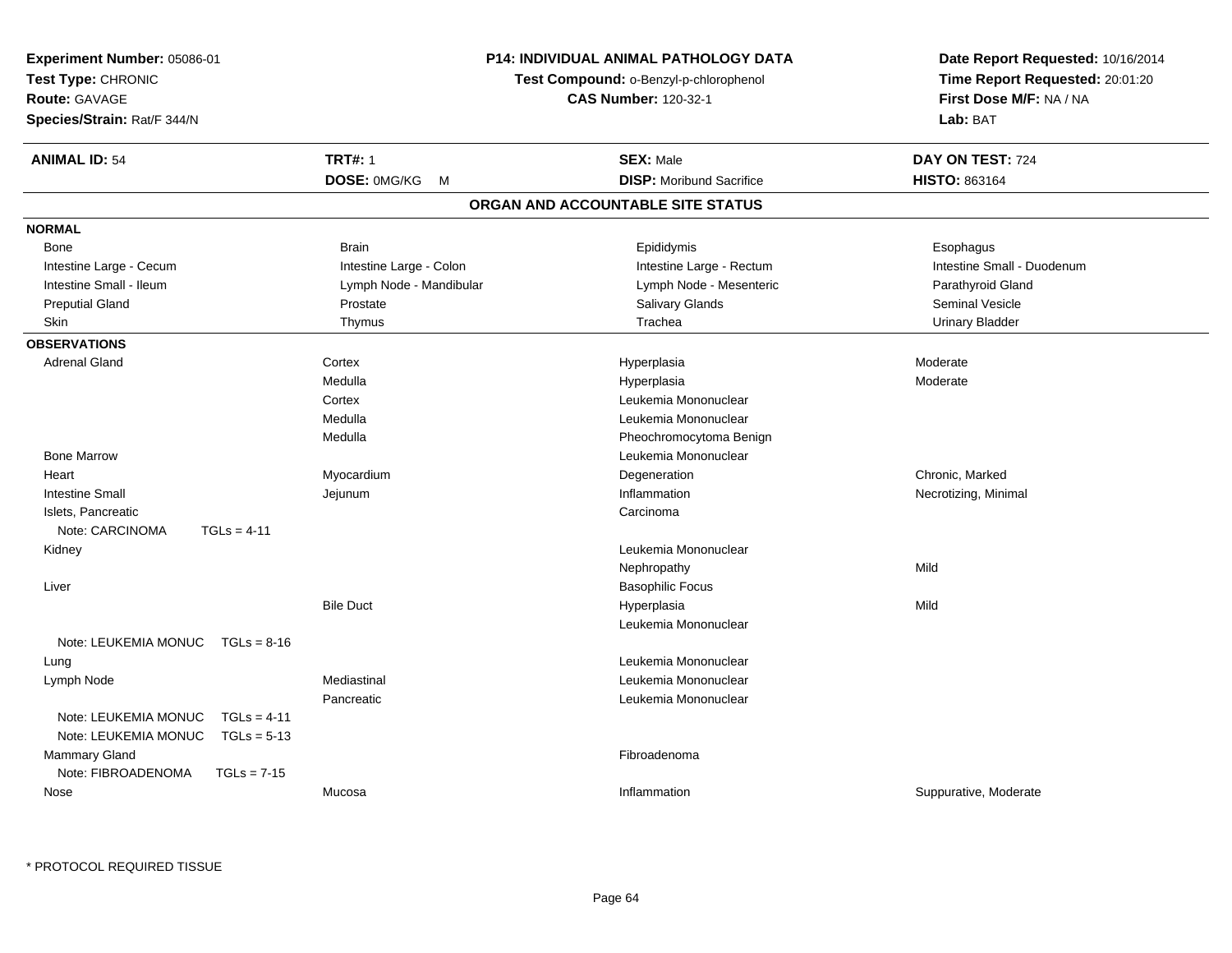| Experiment Number: 05086-01<br>Test Type: CHRONIC<br><b>Route: GAVAGE</b><br>Species/Strain: Rat/F 344/N |                           | <b>P14: INDIVIDUAL ANIMAL PATHOLOGY DATA</b><br>Test Compound: o-Benzyl-p-chlorophenol<br><b>CAS Number: 120-32-1</b> | Date Report Requested: 10/16/2014<br>Time Report Requested: 20:01:20<br>First Dose M/F: NA / NA<br>Lab: BAT |
|----------------------------------------------------------------------------------------------------------|---------------------------|-----------------------------------------------------------------------------------------------------------------------|-------------------------------------------------------------------------------------------------------------|
| <b>ANIMAL ID: 54</b>                                                                                     | <b>TRT#: 1</b>            | <b>SEX: Male</b>                                                                                                      | DAY ON TEST: 724                                                                                            |
|                                                                                                          | <b>DOSE: OMG/KG</b><br>M  | <b>DISP:</b> Moribund Sacrifice                                                                                       | <b>HISTO: 863164</b>                                                                                        |
|                                                                                                          |                           | ORGAN AND ACCOUNTABLE SITE STATUS                                                                                     |                                                                                                             |
| Pancreas                                                                                                 | Acinus                    | Atrophy                                                                                                               | Mild                                                                                                        |
|                                                                                                          |                           | Leukemia Mononuclear                                                                                                  |                                                                                                             |
| <b>Pituitary Gland</b>                                                                                   | Pars Distalis             | Adenoma                                                                                                               |                                                                                                             |
| Note: ADENOMA<br>$TGLs = 6-7$                                                                            |                           |                                                                                                                       |                                                                                                             |
| Spleen                                                                                                   |                           | Leukemia Mononuclear                                                                                                  |                                                                                                             |
| [Leukemia Mononuclear TGLS = 2-12]                                                                       |                           |                                                                                                                       |                                                                                                             |
| Stomach                                                                                                  | Forestomach               | Inflammation                                                                                                          | Necrotizing, Mild                                                                                           |
|                                                                                                          | Glandular                 | Leukemia Mononuclear                                                                                                  |                                                                                                             |
| Note: INFLAMMATION<br>$TGLs = 9-17$                                                                      |                           |                                                                                                                       |                                                                                                             |
| <b>Testes</b>                                                                                            | Bilateral, Interstit Cell | Adenoma                                                                                                               |                                                                                                             |
| Note: ADENOMA<br>$TGLs = 3-14$                                                                           |                           |                                                                                                                       |                                                                                                             |
| <b>Thyroid Gland</b>                                                                                     | C Cell                    | Hyperplasia                                                                                                           | Mild                                                                                                        |
| PRIMARY CAUSE OF DEATH                                                                                   |                           |                                                                                                                       |                                                                                                             |
| Animal Note: MORIBUND DUE TO LEUKEMIA                                                                    |                           |                                                                                                                       |                                                                                                             |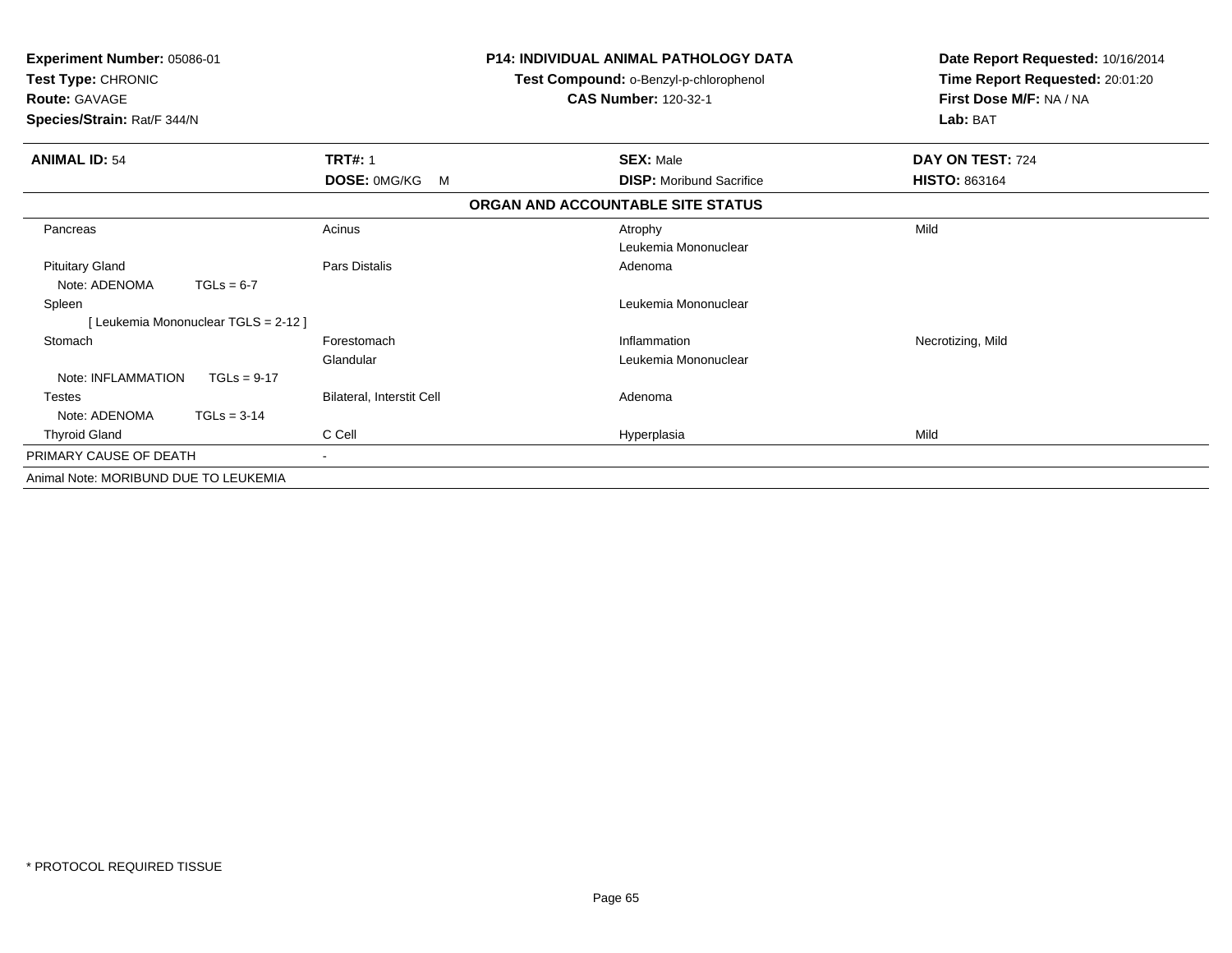| Experiment Number: 05086-01                            |                           | P14: INDIVIDUAL ANIMAL PATHOLOGY DATA  | Date Report Requested: 10/16/2014 |
|--------------------------------------------------------|---------------------------|----------------------------------------|-----------------------------------|
| Test Type: CHRONIC                                     |                           | Test Compound: o-Benzyl-p-chlorophenol | Time Report Requested: 20:01:20   |
| <b>Route: GAVAGE</b>                                   |                           | <b>CAS Number: 120-32-1</b>            | First Dose M/F: NA / NA           |
| Species/Strain: Rat/F 344/N                            |                           |                                        | Lab: BAT                          |
|                                                        |                           |                                        |                                   |
| <b>ANIMAL ID: 55</b>                                   | <b>TRT#: 1</b>            | <b>SEX: Male</b>                       | DAY ON TEST: 638                  |
|                                                        | DOSE: 0MG/KG<br>M         | <b>DISP:</b> Dosing Accident           | <b>HISTO: 863165</b>              |
|                                                        |                           | ORGAN AND ACCOUNTABLE SITE STATUS      |                                   |
| <b>NORMAL</b>                                          |                           |                                        |                                   |
| Bone                                                   | <b>Bone Marrow</b>        | Epididymis                             | Esophagus                         |
| Intestine Large - Cecum                                | Intestine Large - Colon   | Intestine Large - Rectum               | Intestine Small - Duodenum        |
| Intestine Small - Ileum                                | Intestine Small - Jejunum | Islets, Pancreatic                     | Lung                              |
| Lymph Node - Mandibular                                | Lymph Node - Mesenteric   | <b>Mammary Gland</b>                   | Nose                              |
| Parathyroid Gland                                      | <b>Pituitary Gland</b>    | <b>Preputial Gland</b>                 | Prostate                          |
| <b>Salivary Glands</b>                                 | <b>Seminal Vesicle</b>    | Skin                                   | Spleen                            |
| Stomach - Forestomach                                  | Stomach - Glandular       | <b>Testes</b>                          | Thymus                            |
| <b>Thyroid Gland</b>                                   | Trachea                   | <b>Urinary Bladder</b>                 |                                   |
| <b>OBSERVATIONS</b>                                    |                           |                                        |                                   |
| <b>Adrenal Gland</b>                                   | Cortex                    | Hypertrophy                            | Minimal                           |
|                                                        | Medulla                   | Pheochromocytoma Benign                |                                   |
| <b>Brain</b>                                           |                           | Astrocytoma Benign                     |                                   |
| Heart                                                  | Myocardium                | Degeneration                           | Chronic, Minimal                  |
| Kidney                                                 |                           | Nephropathy                            | Mild                              |
| Liver                                                  |                           | <b>Basophilic Focus</b>                |                                   |
|                                                        | <b>Bile Duct</b>          | Hyperplasia                            | Minimal                           |
| Pancreas                                               | Acinus                    | Atrophy                                | Moderate                          |
| <b>Skeletal Muscle</b>                                 | Diaphragm                 | Hemorrhage                             | Chronic, Marked                   |
| Note: HEMORRHAGE<br>$TGLs = 1.2 - 11$                  |                           |                                        |                                   |
| PRIMARY CAUSE OF DEATH                                 |                           |                                        |                                   |
| Animal Note: COD: GAVAGE ERROR THAT RUPTURED DIAPHRAGM |                           |                                        |                                   |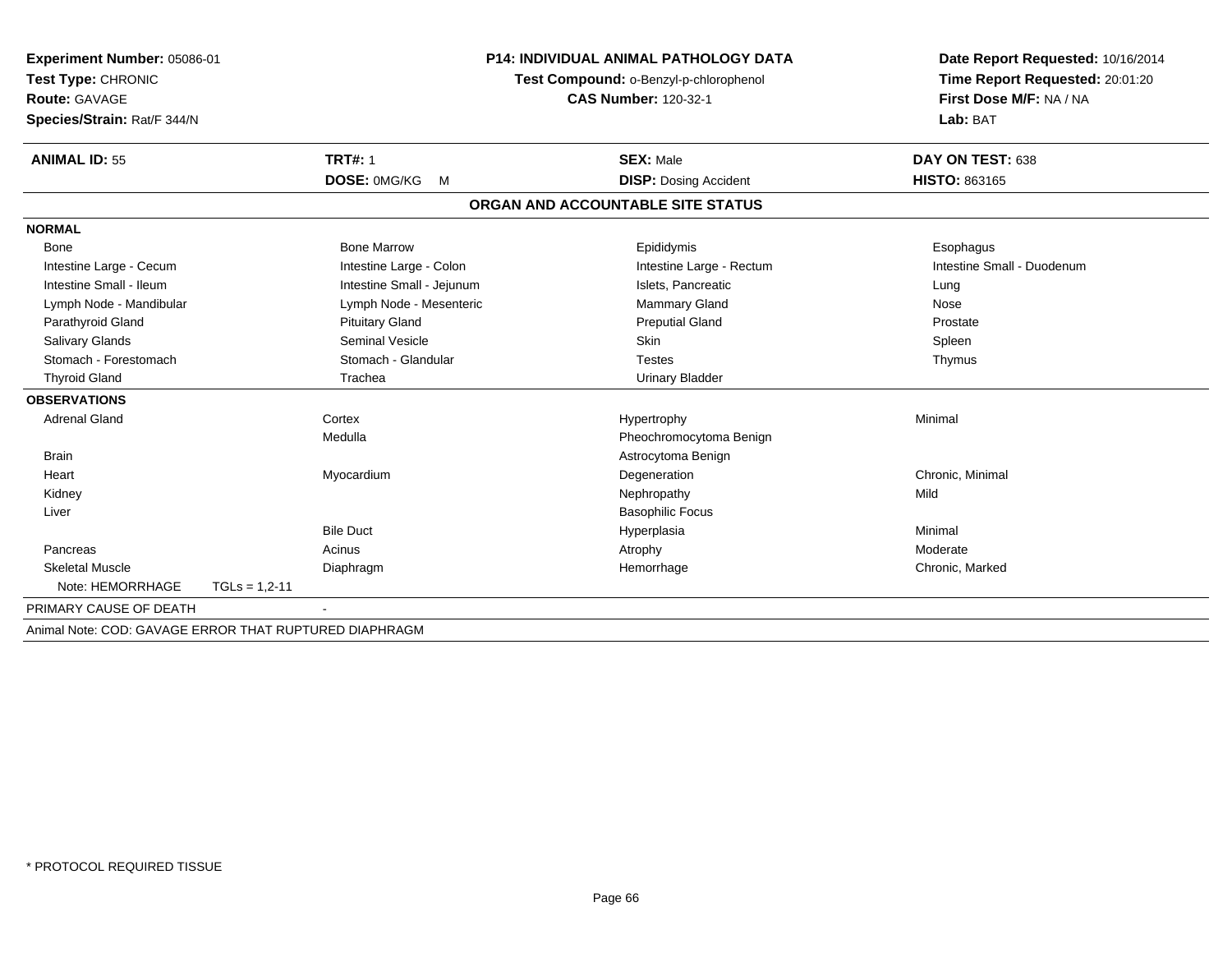| <b>TRT#: 1</b><br><b>ANIMAL ID: 56</b><br><b>SEX: Male</b><br>DAY ON TEST: 731<br><b>DISP: Terminal Sacrifice</b><br>DOSE: 0MG/KG M<br>HISTO: 863166<br>ORGAN AND ACCOUNTABLE SITE STATUS<br><b>NORMAL</b><br>Adrenal Gland - Medulla<br><b>Bone Marrow</b><br><b>Bone</b><br><b>Brain</b><br>Epididymis<br>Esophagus<br>Intestine Large - Cecum<br>Intestine Large - Colon<br>Intestine Small - Duodenum<br>Intestine Small - Ileum<br>Intestine Small - Jejunum<br>Intestine Large - Rectum<br>Islets, Pancreatic<br>Mammary Gland<br>Lymph Node - Mandibular<br>Lymph Node - Mesenteric<br>Parathyroid Gland<br>Salivary Glands<br>Nose<br>Prostate<br><b>Seminal Vesicle</b><br>Stomach - Forestomach<br>Stomach - Glandular<br>Trachea<br><b>Urinary Bladder</b><br><b>MISSING</b><br>Thymus<br><b>OBSERVATIONS</b><br>Mild<br><b>Adrenal Gland</b><br>Cortex<br>Hyperplasia<br>Degeneration<br>Chronic, Minimal<br>Heart<br>Myocardium<br>Nephropathy<br>Mild<br>Kidney<br><b>Basophilic Focus</b><br>Liver<br>Clear Cell Focus<br><b>Bile Duct</b><br>Hyperplasia<br>Minimal<br>Alveolar Epith<br>Hyperplasia<br>Minimal<br>Lung<br>Inflammation<br>Chronic Active, Minimal<br>Mesothelioma Benign<br>Mesentery<br>Fat<br>Necrosis<br>Moderate<br>Note: NECROSIS<br>$TGLs = 4-13$<br>Pancreas<br>Acinus<br>Moderate<br>Atrophy<br><b>Pars Distalis</b><br><b>Pituitary Gland</b><br>Hyperplasia<br>Mild<br><b>Preputial Gland</b><br>Adenoma<br>Inflammation<br>Chronic Active, Mild<br>$TGLs = 2-12$<br>Note: ADENOMA<br>Skin<br>Basosquamous Tumor Malignant<br>Inflammation<br>Chronic Active, Mild<br>Note: BASOSQU TM MAL<br>$TGLs = 1-11$<br>Spleen<br>Fibrosis<br>Marked | Experiment Number: 05086-01<br>Test Type: CHRONIC<br>Route: GAVAGE<br>Species/Strain: Rat/F 344/N |  | <b>P14: INDIVIDUAL ANIMAL PATHOLOGY DATA</b><br>Test Compound: o-Benzyl-p-chlorophenol<br><b>CAS Number: 120-32-1</b> | Date Report Requested: 10/16/2014<br>Time Report Requested: 20:01:20<br>First Dose M/F: NA / NA<br>Lab: BAT |
|----------------------------------------------------------------------------------------------------------------------------------------------------------------------------------------------------------------------------------------------------------------------------------------------------------------------------------------------------------------------------------------------------------------------------------------------------------------------------------------------------------------------------------------------------------------------------------------------------------------------------------------------------------------------------------------------------------------------------------------------------------------------------------------------------------------------------------------------------------------------------------------------------------------------------------------------------------------------------------------------------------------------------------------------------------------------------------------------------------------------------------------------------------------------------------------------------------------------------------------------------------------------------------------------------------------------------------------------------------------------------------------------------------------------------------------------------------------------------------------------------------------------------------------------------------------------------------------------------------------------------------------------------------------------------------------|---------------------------------------------------------------------------------------------------|--|-----------------------------------------------------------------------------------------------------------------------|-------------------------------------------------------------------------------------------------------------|
|                                                                                                                                                                                                                                                                                                                                                                                                                                                                                                                                                                                                                                                                                                                                                                                                                                                                                                                                                                                                                                                                                                                                                                                                                                                                                                                                                                                                                                                                                                                                                                                                                                                                                        |                                                                                                   |  |                                                                                                                       |                                                                                                             |
|                                                                                                                                                                                                                                                                                                                                                                                                                                                                                                                                                                                                                                                                                                                                                                                                                                                                                                                                                                                                                                                                                                                                                                                                                                                                                                                                                                                                                                                                                                                                                                                                                                                                                        |                                                                                                   |  |                                                                                                                       |                                                                                                             |
|                                                                                                                                                                                                                                                                                                                                                                                                                                                                                                                                                                                                                                                                                                                                                                                                                                                                                                                                                                                                                                                                                                                                                                                                                                                                                                                                                                                                                                                                                                                                                                                                                                                                                        |                                                                                                   |  |                                                                                                                       |                                                                                                             |
|                                                                                                                                                                                                                                                                                                                                                                                                                                                                                                                                                                                                                                                                                                                                                                                                                                                                                                                                                                                                                                                                                                                                                                                                                                                                                                                                                                                                                                                                                                                                                                                                                                                                                        |                                                                                                   |  |                                                                                                                       |                                                                                                             |
|                                                                                                                                                                                                                                                                                                                                                                                                                                                                                                                                                                                                                                                                                                                                                                                                                                                                                                                                                                                                                                                                                                                                                                                                                                                                                                                                                                                                                                                                                                                                                                                                                                                                                        |                                                                                                   |  |                                                                                                                       |                                                                                                             |
|                                                                                                                                                                                                                                                                                                                                                                                                                                                                                                                                                                                                                                                                                                                                                                                                                                                                                                                                                                                                                                                                                                                                                                                                                                                                                                                                                                                                                                                                                                                                                                                                                                                                                        |                                                                                                   |  |                                                                                                                       |                                                                                                             |
|                                                                                                                                                                                                                                                                                                                                                                                                                                                                                                                                                                                                                                                                                                                                                                                                                                                                                                                                                                                                                                                                                                                                                                                                                                                                                                                                                                                                                                                                                                                                                                                                                                                                                        |                                                                                                   |  |                                                                                                                       |                                                                                                             |
|                                                                                                                                                                                                                                                                                                                                                                                                                                                                                                                                                                                                                                                                                                                                                                                                                                                                                                                                                                                                                                                                                                                                                                                                                                                                                                                                                                                                                                                                                                                                                                                                                                                                                        |                                                                                                   |  |                                                                                                                       |                                                                                                             |
|                                                                                                                                                                                                                                                                                                                                                                                                                                                                                                                                                                                                                                                                                                                                                                                                                                                                                                                                                                                                                                                                                                                                                                                                                                                                                                                                                                                                                                                                                                                                                                                                                                                                                        |                                                                                                   |  |                                                                                                                       |                                                                                                             |
|                                                                                                                                                                                                                                                                                                                                                                                                                                                                                                                                                                                                                                                                                                                                                                                                                                                                                                                                                                                                                                                                                                                                                                                                                                                                                                                                                                                                                                                                                                                                                                                                                                                                                        |                                                                                                   |  |                                                                                                                       |                                                                                                             |
|                                                                                                                                                                                                                                                                                                                                                                                                                                                                                                                                                                                                                                                                                                                                                                                                                                                                                                                                                                                                                                                                                                                                                                                                                                                                                                                                                                                                                                                                                                                                                                                                                                                                                        |                                                                                                   |  |                                                                                                                       |                                                                                                             |
|                                                                                                                                                                                                                                                                                                                                                                                                                                                                                                                                                                                                                                                                                                                                                                                                                                                                                                                                                                                                                                                                                                                                                                                                                                                                                                                                                                                                                                                                                                                                                                                                                                                                                        |                                                                                                   |  |                                                                                                                       |                                                                                                             |
|                                                                                                                                                                                                                                                                                                                                                                                                                                                                                                                                                                                                                                                                                                                                                                                                                                                                                                                                                                                                                                                                                                                                                                                                                                                                                                                                                                                                                                                                                                                                                                                                                                                                                        |                                                                                                   |  |                                                                                                                       |                                                                                                             |
|                                                                                                                                                                                                                                                                                                                                                                                                                                                                                                                                                                                                                                                                                                                                                                                                                                                                                                                                                                                                                                                                                                                                                                                                                                                                                                                                                                                                                                                                                                                                                                                                                                                                                        |                                                                                                   |  |                                                                                                                       |                                                                                                             |
|                                                                                                                                                                                                                                                                                                                                                                                                                                                                                                                                                                                                                                                                                                                                                                                                                                                                                                                                                                                                                                                                                                                                                                                                                                                                                                                                                                                                                                                                                                                                                                                                                                                                                        |                                                                                                   |  |                                                                                                                       |                                                                                                             |
|                                                                                                                                                                                                                                                                                                                                                                                                                                                                                                                                                                                                                                                                                                                                                                                                                                                                                                                                                                                                                                                                                                                                                                                                                                                                                                                                                                                                                                                                                                                                                                                                                                                                                        |                                                                                                   |  |                                                                                                                       |                                                                                                             |
|                                                                                                                                                                                                                                                                                                                                                                                                                                                                                                                                                                                                                                                                                                                                                                                                                                                                                                                                                                                                                                                                                                                                                                                                                                                                                                                                                                                                                                                                                                                                                                                                                                                                                        |                                                                                                   |  |                                                                                                                       |                                                                                                             |
|                                                                                                                                                                                                                                                                                                                                                                                                                                                                                                                                                                                                                                                                                                                                                                                                                                                                                                                                                                                                                                                                                                                                                                                                                                                                                                                                                                                                                                                                                                                                                                                                                                                                                        |                                                                                                   |  |                                                                                                                       |                                                                                                             |
|                                                                                                                                                                                                                                                                                                                                                                                                                                                                                                                                                                                                                                                                                                                                                                                                                                                                                                                                                                                                                                                                                                                                                                                                                                                                                                                                                                                                                                                                                                                                                                                                                                                                                        |                                                                                                   |  |                                                                                                                       |                                                                                                             |
|                                                                                                                                                                                                                                                                                                                                                                                                                                                                                                                                                                                                                                                                                                                                                                                                                                                                                                                                                                                                                                                                                                                                                                                                                                                                                                                                                                                                                                                                                                                                                                                                                                                                                        |                                                                                                   |  |                                                                                                                       |                                                                                                             |
|                                                                                                                                                                                                                                                                                                                                                                                                                                                                                                                                                                                                                                                                                                                                                                                                                                                                                                                                                                                                                                                                                                                                                                                                                                                                                                                                                                                                                                                                                                                                                                                                                                                                                        |                                                                                                   |  |                                                                                                                       |                                                                                                             |
|                                                                                                                                                                                                                                                                                                                                                                                                                                                                                                                                                                                                                                                                                                                                                                                                                                                                                                                                                                                                                                                                                                                                                                                                                                                                                                                                                                                                                                                                                                                                                                                                                                                                                        |                                                                                                   |  |                                                                                                                       |                                                                                                             |
|                                                                                                                                                                                                                                                                                                                                                                                                                                                                                                                                                                                                                                                                                                                                                                                                                                                                                                                                                                                                                                                                                                                                                                                                                                                                                                                                                                                                                                                                                                                                                                                                                                                                                        |                                                                                                   |  |                                                                                                                       |                                                                                                             |
|                                                                                                                                                                                                                                                                                                                                                                                                                                                                                                                                                                                                                                                                                                                                                                                                                                                                                                                                                                                                                                                                                                                                                                                                                                                                                                                                                                                                                                                                                                                                                                                                                                                                                        |                                                                                                   |  |                                                                                                                       |                                                                                                             |
|                                                                                                                                                                                                                                                                                                                                                                                                                                                                                                                                                                                                                                                                                                                                                                                                                                                                                                                                                                                                                                                                                                                                                                                                                                                                                                                                                                                                                                                                                                                                                                                                                                                                                        |                                                                                                   |  |                                                                                                                       |                                                                                                             |
|                                                                                                                                                                                                                                                                                                                                                                                                                                                                                                                                                                                                                                                                                                                                                                                                                                                                                                                                                                                                                                                                                                                                                                                                                                                                                                                                                                                                                                                                                                                                                                                                                                                                                        |                                                                                                   |  |                                                                                                                       |                                                                                                             |
|                                                                                                                                                                                                                                                                                                                                                                                                                                                                                                                                                                                                                                                                                                                                                                                                                                                                                                                                                                                                                                                                                                                                                                                                                                                                                                                                                                                                                                                                                                                                                                                                                                                                                        |                                                                                                   |  |                                                                                                                       |                                                                                                             |
|                                                                                                                                                                                                                                                                                                                                                                                                                                                                                                                                                                                                                                                                                                                                                                                                                                                                                                                                                                                                                                                                                                                                                                                                                                                                                                                                                                                                                                                                                                                                                                                                                                                                                        |                                                                                                   |  |                                                                                                                       |                                                                                                             |
|                                                                                                                                                                                                                                                                                                                                                                                                                                                                                                                                                                                                                                                                                                                                                                                                                                                                                                                                                                                                                                                                                                                                                                                                                                                                                                                                                                                                                                                                                                                                                                                                                                                                                        |                                                                                                   |  |                                                                                                                       |                                                                                                             |
|                                                                                                                                                                                                                                                                                                                                                                                                                                                                                                                                                                                                                                                                                                                                                                                                                                                                                                                                                                                                                                                                                                                                                                                                                                                                                                                                                                                                                                                                                                                                                                                                                                                                                        |                                                                                                   |  |                                                                                                                       |                                                                                                             |
|                                                                                                                                                                                                                                                                                                                                                                                                                                                                                                                                                                                                                                                                                                                                                                                                                                                                                                                                                                                                                                                                                                                                                                                                                                                                                                                                                                                                                                                                                                                                                                                                                                                                                        |                                                                                                   |  |                                                                                                                       |                                                                                                             |
|                                                                                                                                                                                                                                                                                                                                                                                                                                                                                                                                                                                                                                                                                                                                                                                                                                                                                                                                                                                                                                                                                                                                                                                                                                                                                                                                                                                                                                                                                                                                                                                                                                                                                        |                                                                                                   |  |                                                                                                                       |                                                                                                             |
|                                                                                                                                                                                                                                                                                                                                                                                                                                                                                                                                                                                                                                                                                                                                                                                                                                                                                                                                                                                                                                                                                                                                                                                                                                                                                                                                                                                                                                                                                                                                                                                                                                                                                        |                                                                                                   |  |                                                                                                                       |                                                                                                             |
|                                                                                                                                                                                                                                                                                                                                                                                                                                                                                                                                                                                                                                                                                                                                                                                                                                                                                                                                                                                                                                                                                                                                                                                                                                                                                                                                                                                                                                                                                                                                                                                                                                                                                        |                                                                                                   |  |                                                                                                                       |                                                                                                             |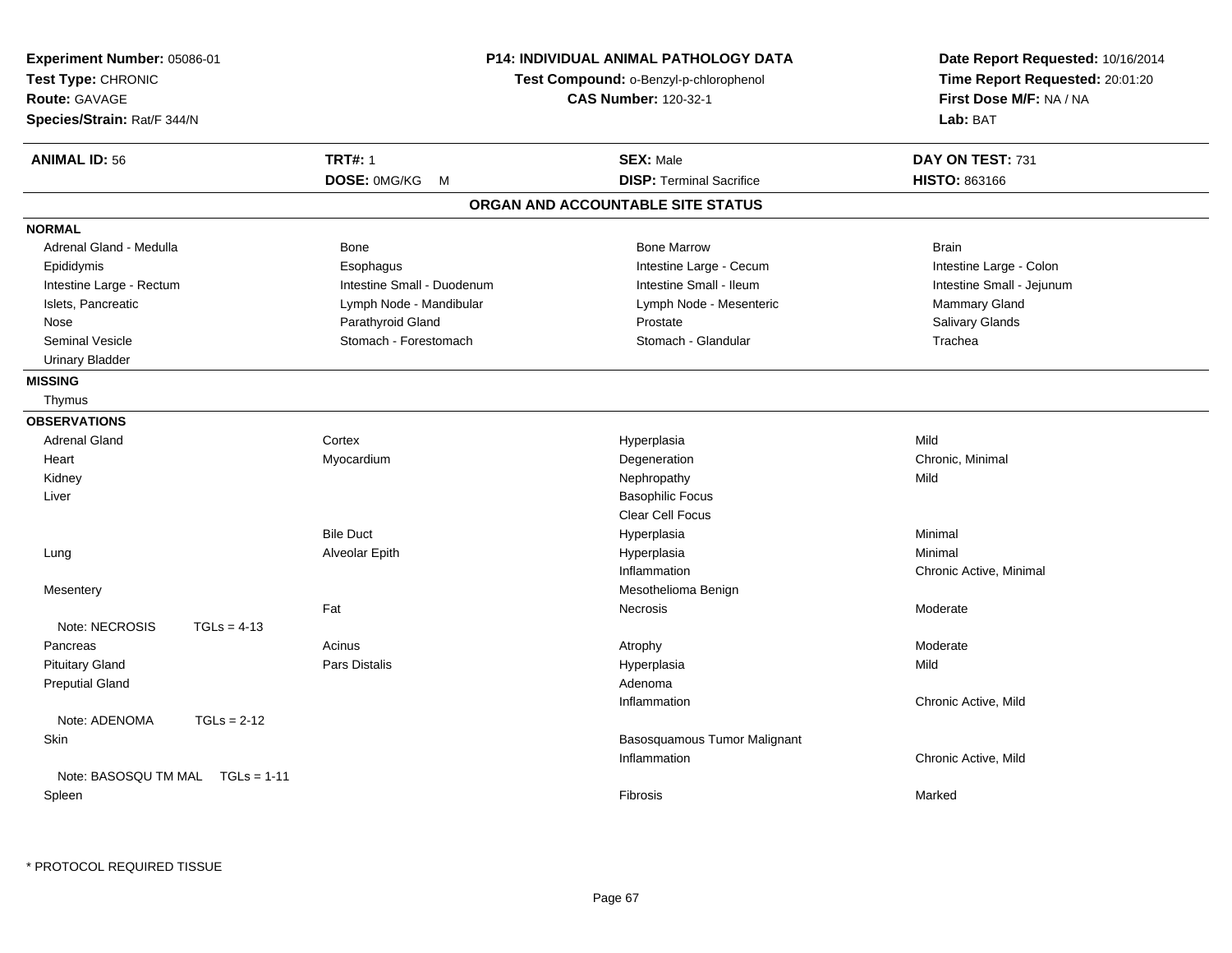| Experiment Number: 05086-01<br><b>Test Type: CHRONIC</b><br><b>Route: GAVAGE</b><br>Species/Strain: Rat/F 344/N |               |                                  | <b>P14: INDIVIDUAL ANIMAL PATHOLOGY DATA</b><br>Test Compound: o-Benzyl-p-chlorophenol<br><b>CAS Number: 120-32-1</b> | Date Report Requested: 10/16/2014<br>Time Report Requested: 20:01:20<br>First Dose M/F: NA / NA<br>Lab: BAT |
|-----------------------------------------------------------------------------------------------------------------|---------------|----------------------------------|-----------------------------------------------------------------------------------------------------------------------|-------------------------------------------------------------------------------------------------------------|
| <b>ANIMAL ID: 56</b>                                                                                            |               | <b>TRT#: 1</b>                   | <b>SEX: Male</b>                                                                                                      | DAY ON TEST: 731                                                                                            |
|                                                                                                                 |               | DOSE: 0MG/KG M                   | <b>DISP: Terminal Sacrifice</b>                                                                                       | <b>HISTO: 863166</b>                                                                                        |
|                                                                                                                 |               |                                  | ORGAN AND ACCOUNTABLE SITE STATUS                                                                                     |                                                                                                             |
| Note: FIBROSIS                                                                                                  | $TGLs = 6-14$ |                                  |                                                                                                                       |                                                                                                             |
| Testes                                                                                                          |               | <b>Bilateral, Interstit Cell</b> | Adenoma                                                                                                               |                                                                                                             |
|                                                                                                                 |               |                                  | Mesothelioma Benign                                                                                                   |                                                                                                             |
| Note: ADENOMA                                                                                                   | $TGLs = 3-10$ |                                  |                                                                                                                       |                                                                                                             |
| <b>Thyroid Gland</b>                                                                                            |               | C Cell                           | Adenoma                                                                                                               |                                                                                                             |
| PRIMARY CAUSE OF DEATH                                                                                          |               | $\overline{\phantom{a}}$         |                                                                                                                       |                                                                                                             |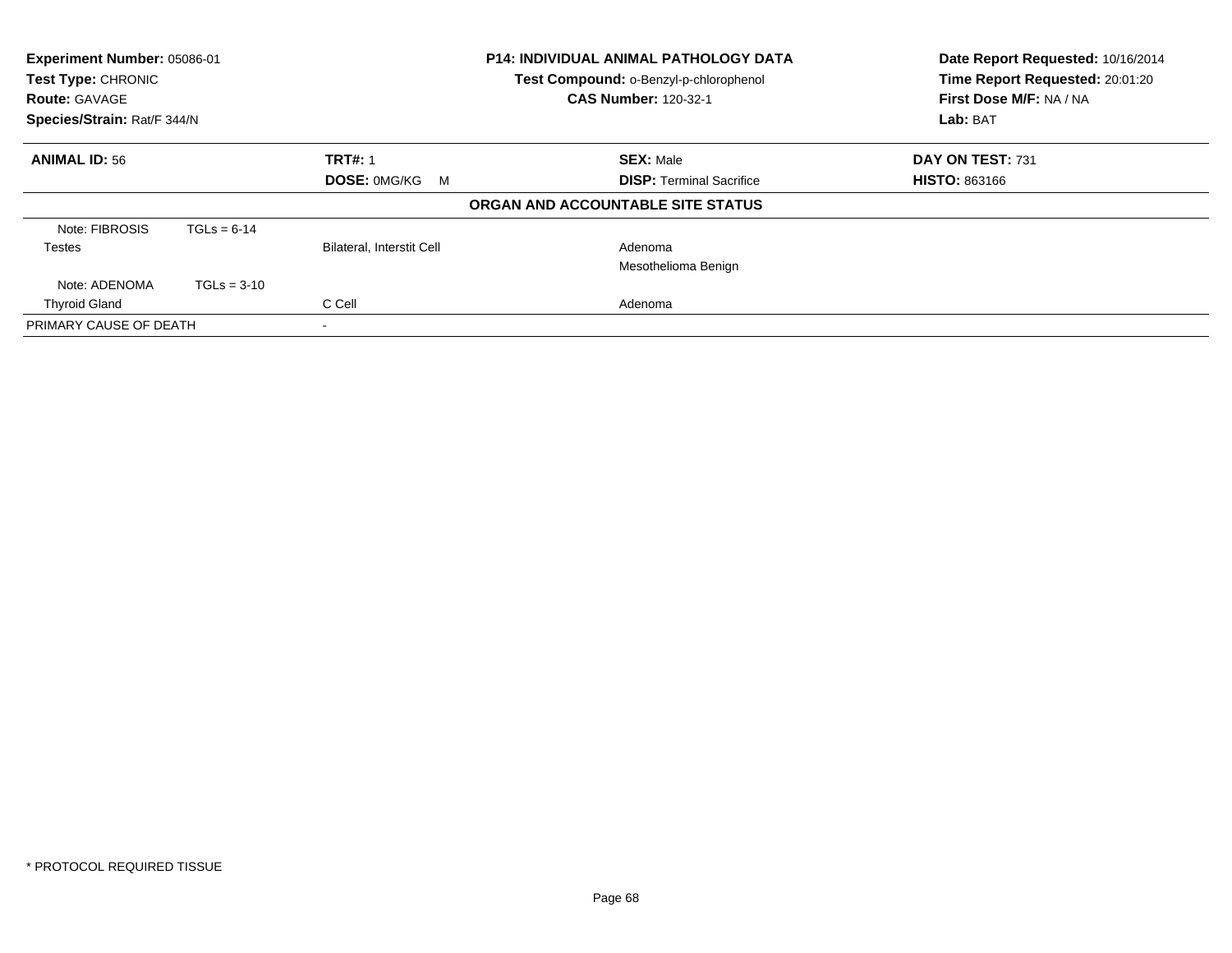| Experiment Number: 05086-01<br>Test Type: CHRONIC<br><b>Route: GAVAGE</b><br>Species/Strain: Rat/F 344/N |               | <b>P14: INDIVIDUAL ANIMAL PATHOLOGY DATA</b><br>Test Compound: o-Benzyl-p-chlorophenol<br><b>CAS Number: 120-32-1</b> |                                   | Date Report Requested: 10/16/2014<br>Time Report Requested: 20:01:20<br>First Dose M/F: NA / NA<br>Lab: BAT |
|----------------------------------------------------------------------------------------------------------|---------------|-----------------------------------------------------------------------------------------------------------------------|-----------------------------------|-------------------------------------------------------------------------------------------------------------|
| <b>ANIMAL ID: 57</b>                                                                                     |               | <b>TRT#: 1</b>                                                                                                        | <b>SEX: Male</b>                  | DAY ON TEST: 731                                                                                            |
|                                                                                                          |               | DOSE: 0MG/KG<br>M                                                                                                     | <b>DISP: Terminal Sacrifice</b>   | HISTO: 863167                                                                                               |
|                                                                                                          |               |                                                                                                                       | ORGAN AND ACCOUNTABLE SITE STATUS |                                                                                                             |
| <b>NORMAL</b>                                                                                            |               |                                                                                                                       |                                   |                                                                                                             |
| <b>Adrenal Gland - Cortex</b>                                                                            |               | <b>Bone</b>                                                                                                           | <b>Bone Marrow</b>                | <b>Brain</b>                                                                                                |
| Epididymis                                                                                               |               | Esophagus                                                                                                             | Intestine Large - Cecum           | Intestine Large - Colon                                                                                     |
| Intestine Large - Rectum                                                                                 |               | Intestine Small - Duodenum                                                                                            | Intestine Small - Ileum           | Intestine Small - Jejunum                                                                                   |
| Islets, Pancreatic                                                                                       |               | Lymph Node - Mandibular                                                                                               | Lymph Node - Mesenteric           | Mammary Gland                                                                                               |
| Nose                                                                                                     |               | Pancreas                                                                                                              | Parathyroid Gland                 | Prostate                                                                                                    |
| Salivary Glands                                                                                          |               | <b>Seminal Vesicle</b>                                                                                                | Skin                              | Spleen                                                                                                      |
| Stomach - Forestomach                                                                                    |               | Stomach - Glandular                                                                                                   | Thymus                            | Trachea                                                                                                     |
| <b>Urinary Bladder</b>                                                                                   |               |                                                                                                                       |                                   |                                                                                                             |
| <b>OBSERVATIONS</b>                                                                                      |               |                                                                                                                       |                                   |                                                                                                             |
| <b>Adrenal Gland</b>                                                                                     |               | Medulla                                                                                                               | Hyperplasia                       | Minimal                                                                                                     |
| Heart                                                                                                    |               | Myocardium                                                                                                            | Degeneration                      | Chronic, Moderate                                                                                           |
| Kidney                                                                                                   |               | <b>Renal Tubule</b>                                                                                                   | Adenoma                           |                                                                                                             |
|                                                                                                          |               |                                                                                                                       | Nephropathy                       | Marked                                                                                                      |
| Liver                                                                                                    |               |                                                                                                                       | <b>Basophilic Focus</b>           |                                                                                                             |
|                                                                                                          |               |                                                                                                                       | <b>Clear Cell Focus</b>           |                                                                                                             |
|                                                                                                          |               | <b>Bile Duct</b>                                                                                                      | Hyperplasia                       | Minimal                                                                                                     |
| Lung                                                                                                     |               | Alveolar Epith                                                                                                        | Hyperplasia                       | Minimal                                                                                                     |
| <b>Pituitary Gland</b>                                                                                   |               | <b>Pars Distalis</b>                                                                                                  | Adenoma                           |                                                                                                             |
| <b>Preputial Gland</b>                                                                                   |               |                                                                                                                       | Inflammation                      | Chronic Active, Mild                                                                                        |
| <b>Testes</b>                                                                                            |               | Bilateral, Interstit Cell                                                                                             | Adenoma                           |                                                                                                             |
| Note: ADENOMA                                                                                            | $TGLs = 1-10$ |                                                                                                                       |                                   |                                                                                                             |
| <b>Thyroid Gland</b>                                                                                     |               | C Cell                                                                                                                | Hyperplasia                       | Minimal                                                                                                     |
| PRIMARY CAUSE OF DEATH                                                                                   |               |                                                                                                                       |                                   |                                                                                                             |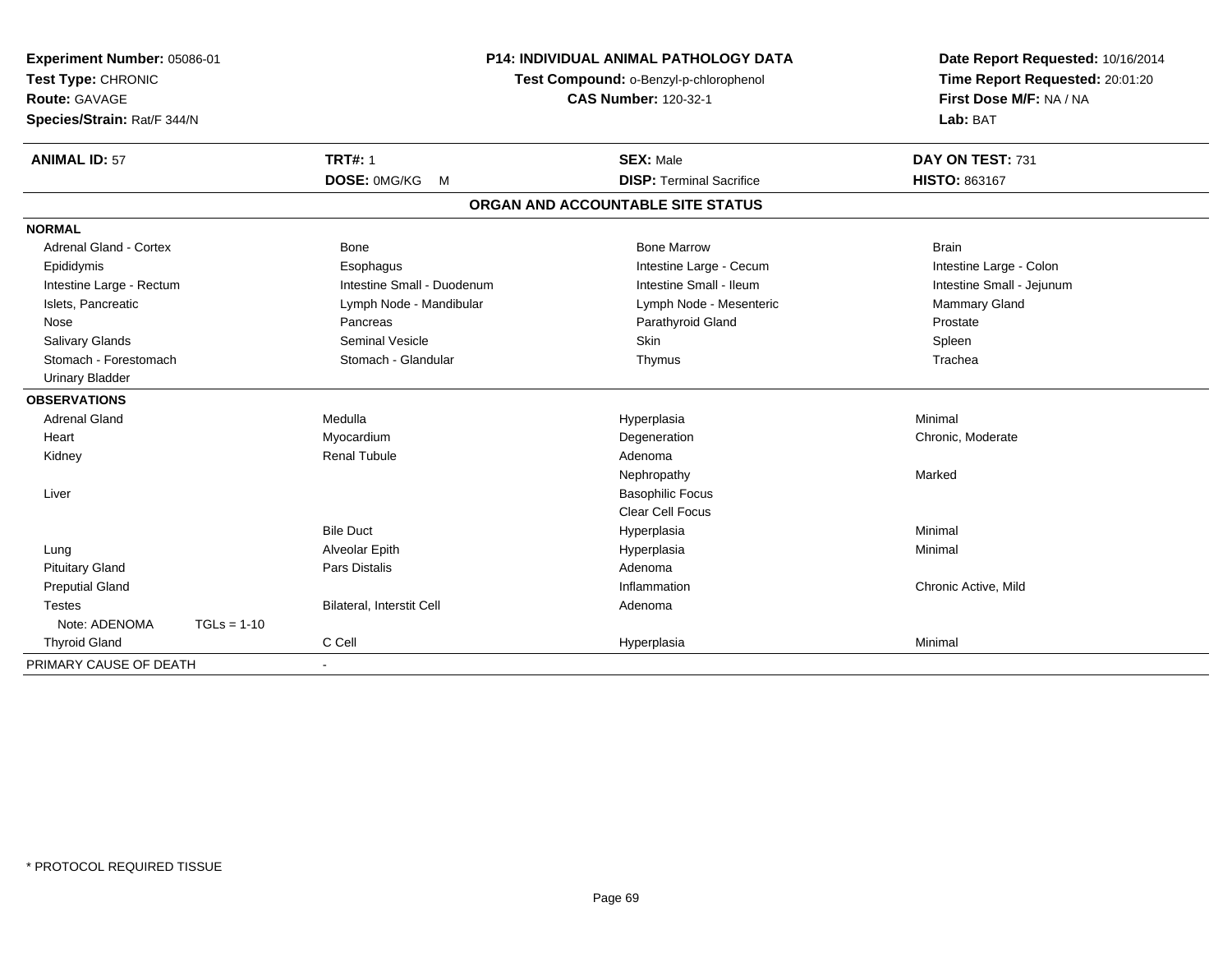| Experiment Number: 05086-01<br>Test Type: CHRONIC<br><b>Route: GAVAGE</b><br>Species/Strain: Rat/F 344/N |               | P14: INDIVIDUAL ANIMAL PATHOLOGY DATA<br>Test Compound: o-Benzyl-p-chlorophenol<br><b>CAS Number: 120-32-1</b> |                                   | Date Report Requested: 10/16/2014<br>Time Report Requested: 20:01:20<br>First Dose M/F: NA / NA<br>Lab: BAT |  |
|----------------------------------------------------------------------------------------------------------|---------------|----------------------------------------------------------------------------------------------------------------|-----------------------------------|-------------------------------------------------------------------------------------------------------------|--|
| <b>ANIMAL ID: 58</b>                                                                                     |               | <b>TRT#: 1</b>                                                                                                 | <b>SEX: Male</b>                  | DAY ON TEST: 731                                                                                            |  |
|                                                                                                          |               | <b>DOSE: OMG/KG</b><br>M                                                                                       | <b>DISP: Terminal Sacrifice</b>   | <b>HISTO: 863168</b>                                                                                        |  |
|                                                                                                          |               |                                                                                                                | ORGAN AND ACCOUNTABLE SITE STATUS |                                                                                                             |  |
| <b>NORMAL</b>                                                                                            |               |                                                                                                                |                                   |                                                                                                             |  |
| Adrenal Gland - Medulla                                                                                  |               | Bone                                                                                                           | <b>Bone Marrow</b>                | <b>Brain</b>                                                                                                |  |
| Epididymis                                                                                               |               | Esophagus                                                                                                      | Intestine Large - Cecum           | Intestine Large - Colon                                                                                     |  |
| Intestine Large - Rectum                                                                                 |               | Intestine Small - Duodenum                                                                                     | Intestine Small - Ileum           | Intestine Small - Jejunum                                                                                   |  |
| Islets, Pancreatic                                                                                       |               | Lymph Node - Mandibular                                                                                        | Lymph Node - Mesenteric           | Parathyroid Gland                                                                                           |  |
| <b>Preputial Gland</b>                                                                                   |               | Prostate                                                                                                       | Salivary Glands                   | Seminal Vesicle                                                                                             |  |
| Spleen                                                                                                   |               | Stomach - Forestomach                                                                                          | Stomach - Glandular               | Thymus                                                                                                      |  |
| Trachea                                                                                                  |               | <b>Urinary Bladder</b>                                                                                         |                                   |                                                                                                             |  |
| <b>MISSING</b>                                                                                           |               |                                                                                                                |                                   |                                                                                                             |  |
| Mammary Gland                                                                                            |               | Skin                                                                                                           |                                   |                                                                                                             |  |
| <b>OBSERVATIONS</b>                                                                                      |               |                                                                                                                |                                   |                                                                                                             |  |
| <b>Adrenal Gland</b>                                                                                     |               | Cortex                                                                                                         | Hyperplasia                       | Mild                                                                                                        |  |
| Heart                                                                                                    |               | Myocardium                                                                                                     | Degeneration                      | Chronic, Mild                                                                                               |  |
| Kidney                                                                                                   |               |                                                                                                                | Nephropathy                       | Mild                                                                                                        |  |
| Liver                                                                                                    |               |                                                                                                                | <b>Basophilic Focus</b>           |                                                                                                             |  |
|                                                                                                          |               |                                                                                                                | Clear Cell Focus                  |                                                                                                             |  |
|                                                                                                          |               | <b>Bile Duct</b>                                                                                               | Hyperplasia                       | Mild                                                                                                        |  |
| Lung                                                                                                     |               | Alveolar Epith                                                                                                 | Hyperplasia                       | Moderate                                                                                                    |  |
| Mesentery                                                                                                |               | Fat                                                                                                            | Necrosis                          | Moderate                                                                                                    |  |
| Note: NECROSIS                                                                                           | $TGLs = 2-11$ |                                                                                                                |                                   |                                                                                                             |  |
| Nose                                                                                                     |               | Mucosa                                                                                                         | Inflammation                      | Suppurative, Mild                                                                                           |  |
| Pancreas                                                                                                 |               | Acinus                                                                                                         | Atrophy                           | Mild                                                                                                        |  |
|                                                                                                          |               | Acinus                                                                                                         | Hyperplasia                       | Moderate                                                                                                    |  |
| <b>Pituitary Gland</b>                                                                                   |               | Pars Distalis                                                                                                  | Adenoma                           |                                                                                                             |  |
|                                                                                                          |               | Pars Distalis                                                                                                  | Hyperplasia                       | Mild                                                                                                        |  |
| Note: ADENOMA                                                                                            | $TGLs = 4-7$  |                                                                                                                |                                   |                                                                                                             |  |
| <b>Testes</b>                                                                                            |               | Bilateral, Interstit Cell                                                                                      | Adenoma                           |                                                                                                             |  |
| Note: ADENOMA                                                                                            | $TGLs = 1-10$ |                                                                                                                |                                   |                                                                                                             |  |
| <b>Thyroid Gland</b>                                                                                     |               | C Cell                                                                                                         | Adenoma                           |                                                                                                             |  |
| PRIMARY CAUSE OF DEATH                                                                                   |               |                                                                                                                |                                   |                                                                                                             |  |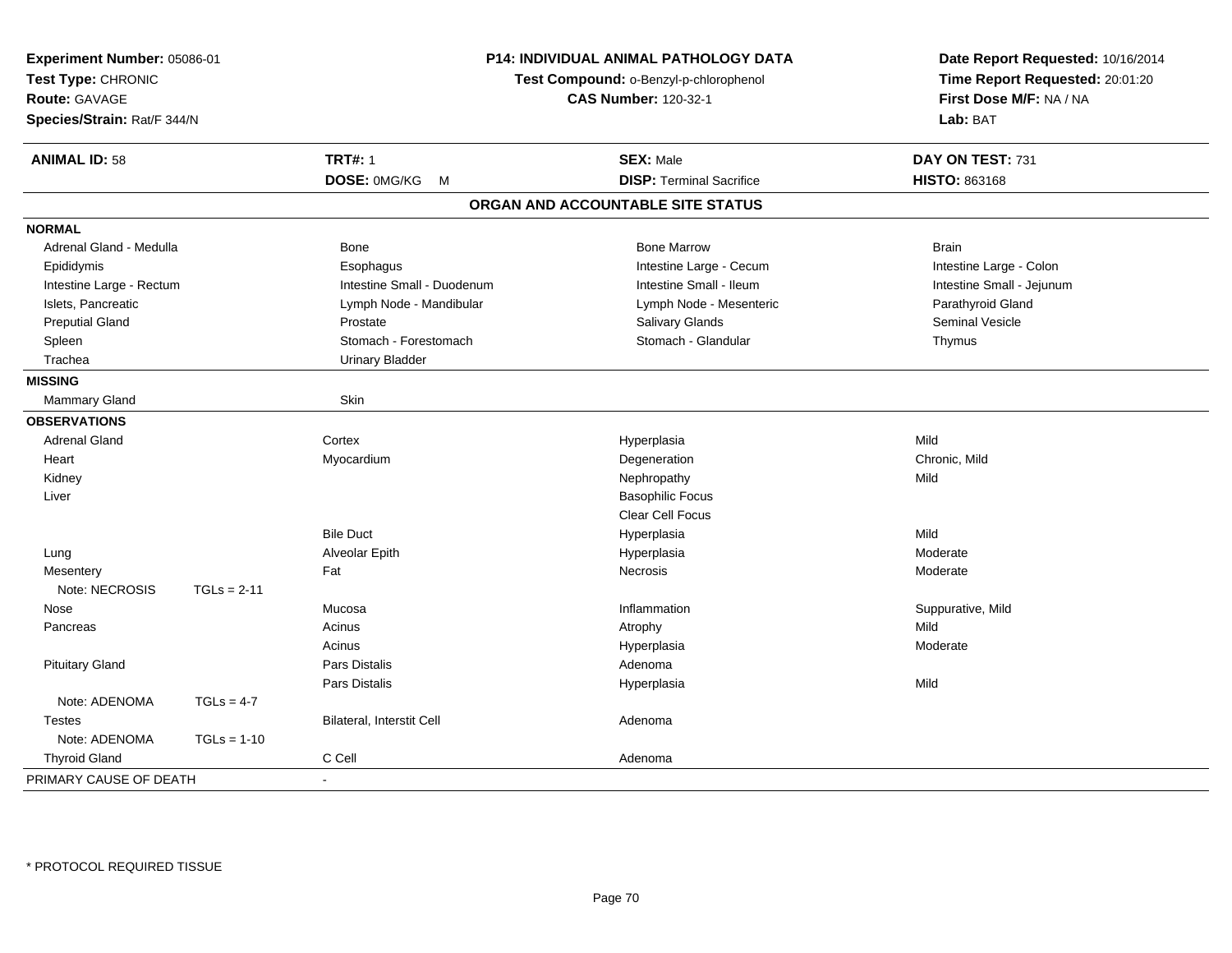| Experiment Number: 05086-01<br>Test Type: CHRONIC<br><b>Route: GAVAGE</b><br>Species/Strain: Rat/F 344/N |                           | P14: INDIVIDUAL ANIMAL PATHOLOGY DATA<br>Test Compound: o-Benzyl-p-chlorophenol<br><b>CAS Number: 120-32-1</b> | Date Report Requested: 10/16/2014<br>Time Report Requested: 20:01:20<br>First Dose M/F: NA / NA<br>Lab: BAT |
|----------------------------------------------------------------------------------------------------------|---------------------------|----------------------------------------------------------------------------------------------------------------|-------------------------------------------------------------------------------------------------------------|
| <b>ANIMAL ID: 59</b>                                                                                     | <b>TRT#: 1</b>            | <b>SEX: Male</b>                                                                                               | DAY ON TEST: 731                                                                                            |
|                                                                                                          | DOSE: 0MG/KG M            | <b>DISP: Terminal Sacrifice</b>                                                                                | HISTO: 863169                                                                                               |
|                                                                                                          |                           | ORGAN AND ACCOUNTABLE SITE STATUS                                                                              |                                                                                                             |
| <b>NORMAL</b>                                                                                            |                           |                                                                                                                |                                                                                                             |
| Adrenal Gland - Medulla                                                                                  | <b>Bone</b>               | <b>Bone Marrow</b>                                                                                             | <b>Brain</b>                                                                                                |
| Esophagus                                                                                                | Intestine Large - Cecum   | Intestine Large - Colon                                                                                        | Intestine Large - Rectum                                                                                    |
| Intestine Small - Duodenum                                                                               | Intestine Small - Ileum   | Intestine Small - Jejunum                                                                                      | Islets, Pancreatic                                                                                          |
| Lung                                                                                                     | Lymph Node - Mandibular   | Lymph Node - Mesenteric                                                                                        | Mammary Gland                                                                                               |
| Nose                                                                                                     | Parathyroid Gland         | <b>Preputial Gland</b>                                                                                         | Prostate                                                                                                    |
| Salivary Glands                                                                                          | Seminal Vesicle           | Skin                                                                                                           | Spleen                                                                                                      |
| Stomach - Forestomach                                                                                    | Stomach - Glandular       | Thymus                                                                                                         | Trachea                                                                                                     |
| <b>Urinary Bladder</b>                                                                                   |                           |                                                                                                                |                                                                                                             |
| <b>OBSERVATIONS</b>                                                                                      |                           |                                                                                                                |                                                                                                             |
| <b>Adrenal Gland</b>                                                                                     | Cortex                    | Hyperplasia                                                                                                    | Minimal                                                                                                     |
| Epididymis                                                                                               |                           | Mesothelioma Benign                                                                                            |                                                                                                             |
| Note: MESOTHELIO BGN<br>$TGLs = 2-10+11$                                                                 |                           |                                                                                                                |                                                                                                             |
| Heart                                                                                                    | Myocardium                | Degeneration                                                                                                   | Chronic, Mild                                                                                               |
| Kidney                                                                                                   |                           | Nephropathy                                                                                                    | Mild                                                                                                        |
| Liver                                                                                                    |                           | <b>Basophilic Focus</b>                                                                                        |                                                                                                             |
|                                                                                                          |                           | <b>Clear Cell Focus</b>                                                                                        |                                                                                                             |
|                                                                                                          |                           | Degeneration                                                                                                   | Cystic, Minimal                                                                                             |
|                                                                                                          | <b>Bile Duct</b>          | Hyperplasia                                                                                                    | Minimal                                                                                                     |
| Mesentery                                                                                                |                           |                                                                                                                |                                                                                                             |
| Note: NODULES MOST LIKELY WERE FAT NECROSIS.                                                             |                           |                                                                                                                |                                                                                                             |
| Note: NODULES IN FAT WERE NOT FOUND IN WET TISSUE.                                                       |                           |                                                                                                                |                                                                                                             |
| Pancreas                                                                                                 | Acinus                    | Hyperplasia                                                                                                    | Moderate                                                                                                    |
| <b>Pituitary Gland</b>                                                                                   | Pars Distalis             | Adenoma                                                                                                        |                                                                                                             |
| Testes                                                                                                   | Bilateral, Interstit Cell | Adenoma                                                                                                        |                                                                                                             |
|                                                                                                          |                           | Mesothelioma Benign                                                                                            |                                                                                                             |
| Note: ADENOMA<br>$TGLs = 3-10$                                                                           |                           |                                                                                                                |                                                                                                             |
| <b>Thyroid Gland</b>                                                                                     | C Cell                    | Adenoma                                                                                                        |                                                                                                             |
| PRIMARY CAUSE OF DEATH                                                                                   |                           |                                                                                                                |                                                                                                             |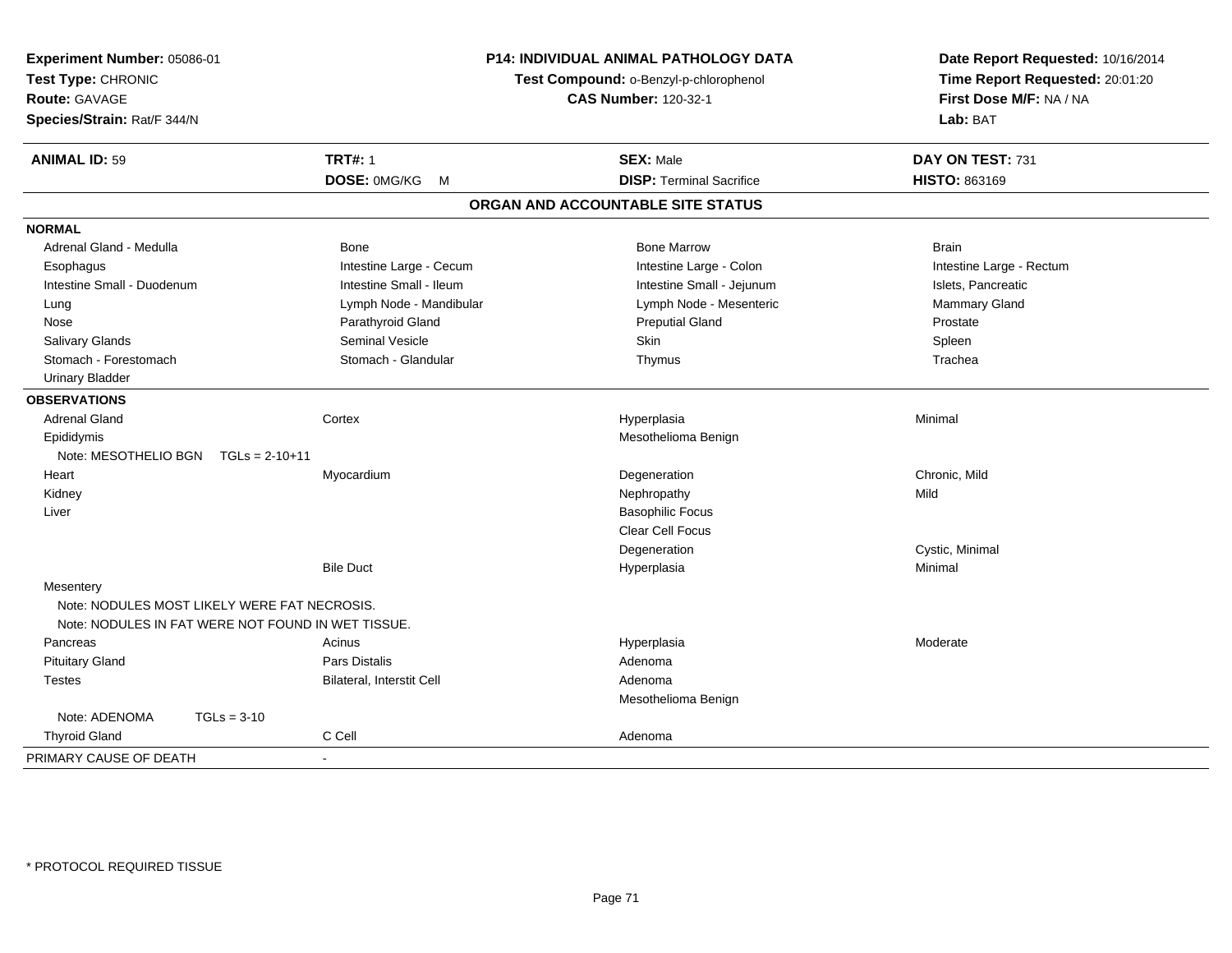| Experiment Number: 05086-01                              |                         | <b>P14: INDIVIDUAL ANIMAL PATHOLOGY DATA</b> | Date Report Requested: 10/16/2014 |
|----------------------------------------------------------|-------------------------|----------------------------------------------|-----------------------------------|
| Test Type: CHRONIC                                       |                         | Test Compound: o-Benzyl-p-chlorophenol       | Time Report Requested: 20:01:20   |
| <b>Route: GAVAGE</b>                                     |                         | <b>CAS Number: 120-32-1</b>                  | First Dose M/F: NA / NA           |
| Species/Strain: Rat/F 344/N                              |                         |                                              | Lab: BAT                          |
| <b>ANIMAL ID: 60</b>                                     | <b>TRT#: 1</b>          | <b>SEX: Male</b>                             | DAY ON TEST: 197                  |
|                                                          | DOSE: 0MG/KG<br>M       | <b>DISP:</b> Dosing Accident                 | <b>HISTO: 863170</b>              |
|                                                          |                         | ORGAN AND ACCOUNTABLE SITE STATUS            |                                   |
| <b>NORMAL</b>                                            |                         |                                              |                                   |
| <b>Adrenal Gland - Cortex</b>                            | Adrenal Gland - Medulla | <b>Bone</b>                                  | <b>Bone Marrow</b>                |
| <b>Brain</b>                                             | Epididymis              | Esophagus                                    | Heart                             |
| Intestine Large - Cecum                                  | Intestine Large - Colon | Intestine Large - Rectum                     | Kidney                            |
| Liver                                                    | Lymph Node - Mesenteric | Nose                                         | <b>Preputial Gland</b>            |
| Prostate                                                 | Salivary Glands         | <b>Seminal Vesicle</b>                       | <b>Skin</b>                       |
| Spleen                                                   | <b>Testes</b>           | Trachea                                      | <b>Urinary Bladder</b>            |
| <b>MISSING</b>                                           |                         |                                              |                                   |
| Mammary Gland                                            |                         |                                              |                                   |
| <b>AUTO PRECLUDES DIAG.</b>                              |                         |                                              |                                   |
| Intestine Small - Duodenum                               | Intestine Small - Ileum | Intestine Small - Jejunum                    | Islets, Pancreatic                |
| Lymph Node - Mandibular                                  | Pancreas                | Parathyroid Gland                            | <b>Pituitary Gland</b>            |
| Stomach - Forestomach                                    | Stomach - Glandular     | Thymus                                       | <b>Thyroid Gland</b>              |
| <b>OBSERVATIONS</b>                                      |                         |                                              |                                   |
| Lung                                                     |                         | Foreign Body                                 | Mild                              |
|                                                          |                         | Inflammation                                 | Necrotizing, Moderate             |
| Note: FOREIGN BODY WAS PLANT MATERIAL.                   |                         |                                              |                                   |
| Note: INFLAMMATION WAS MOSTLY IN PLEURA, NOT PARENCHYMA. |                         |                                              |                                   |
| PRIMARY CAUSE OF DEATH                                   |                         |                                              |                                   |
| Animal Note: COD: GAVAGE ERROR.                          |                         |                                              |                                   |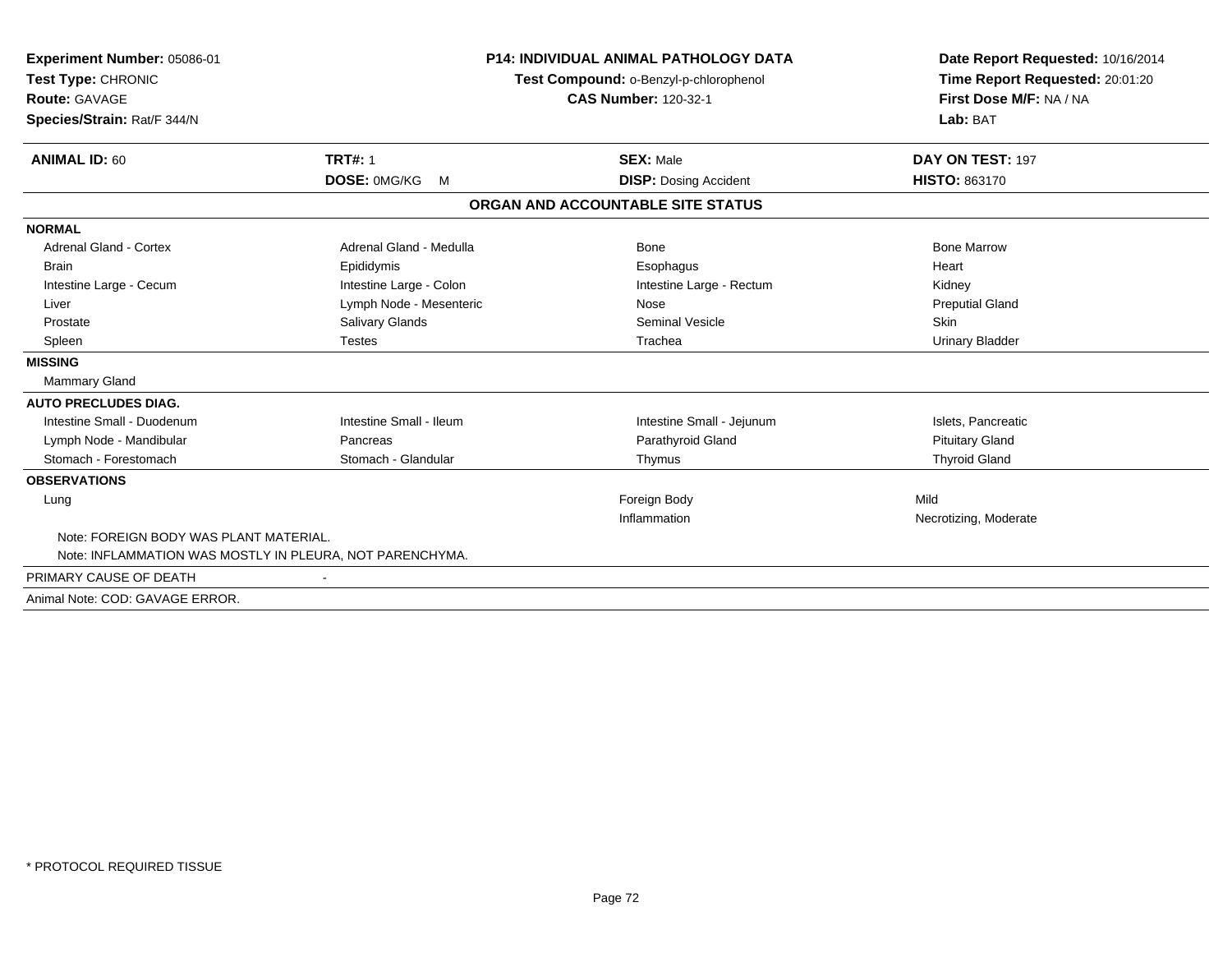| Experiment Number: 05086-01<br>Test Type: CHRONIC<br><b>Route: GAVAGE</b><br>Species/Strain: Rat/F 344/N | <b>P14: INDIVIDUAL ANIMAL PATHOLOGY DATA</b><br>Test Compound: o-Benzyl-p-chlorophenol<br><b>CAS Number: 120-32-1</b> |                                   | Date Report Requested: 10/16/2014<br>Time Report Requested: 20:01:20<br>First Dose M/F: NA / NA<br>Lab: BAT |
|----------------------------------------------------------------------------------------------------------|-----------------------------------------------------------------------------------------------------------------------|-----------------------------------|-------------------------------------------------------------------------------------------------------------|
| <b>ANIMAL ID: 61</b>                                                                                     | TRT#: 2                                                                                                               | <b>SEX: Male</b>                  | DAY ON TEST: 94                                                                                             |
|                                                                                                          | DOSE: 0MG/KG 13HUCC M                                                                                                 | <b>DISP:</b> Scheduled Sacrifice  | HISTO:                                                                                                      |
|                                                                                                          |                                                                                                                       | ORGAN AND ACCOUNTABLE SITE STATUS |                                                                                                             |
| <b>NORMAL</b>                                                                                            |                                                                                                                       |                                   |                                                                                                             |
| <b>Adrenal Gland - Cortex</b>                                                                            | Adrenal Gland - Medulla                                                                                               | Bone                              | <b>Bone Marrow</b>                                                                                          |
| <b>Brain</b>                                                                                             | Epididymis                                                                                                            | Intestine Large - Cecum           | Intestine Large - Colon                                                                                     |
| Intestine Large - Rectum                                                                                 | Intestine Small - Duodenum                                                                                            | Intestine Small - Ileum           | Intestine Small - Jejunum                                                                                   |
| Islets, Pancreatic                                                                                       | Liver                                                                                                                 | Lung                              | Lymph Node - Mandibular                                                                                     |
| Lymph Node - Mesenteric                                                                                  | Nose                                                                                                                  | Pancreas                          | Parathyroid Gland                                                                                           |
| <b>Pituitary Gland</b>                                                                                   | <b>Preputial Gland</b>                                                                                                | Prostate                          | <b>Salivary Glands</b>                                                                                      |
| Seminal Vesicle                                                                                          | <b>Skin</b>                                                                                                           | Spleen                            | Stomach - Forestomach                                                                                       |
| Stomach - Glandular                                                                                      | <b>Testes</b>                                                                                                         | Thymus                            | <b>Thyroid Gland</b>                                                                                        |
| Trachea                                                                                                  | <b>Urinary Bladder</b>                                                                                                |                                   |                                                                                                             |
| <b>MISSING</b>                                                                                           |                                                                                                                       |                                   |                                                                                                             |
| Mammary Gland                                                                                            |                                                                                                                       |                                   |                                                                                                             |
| <b>OBSERVATIONS</b>                                                                                      |                                                                                                                       |                                   |                                                                                                             |
| Esophagus                                                                                                | <b>Muscularis</b>                                                                                                     | Inflammation                      | Chronic, Mild                                                                                               |
| Heart                                                                                                    | Myocardium                                                                                                            | Degeneration                      | Chronic, Minimal                                                                                            |
| Kidney                                                                                                   |                                                                                                                       | Nephropathy                       | Minimal                                                                                                     |
| PRIMARY CAUSE OF DEATH                                                                                   |                                                                                                                       |                                   |                                                                                                             |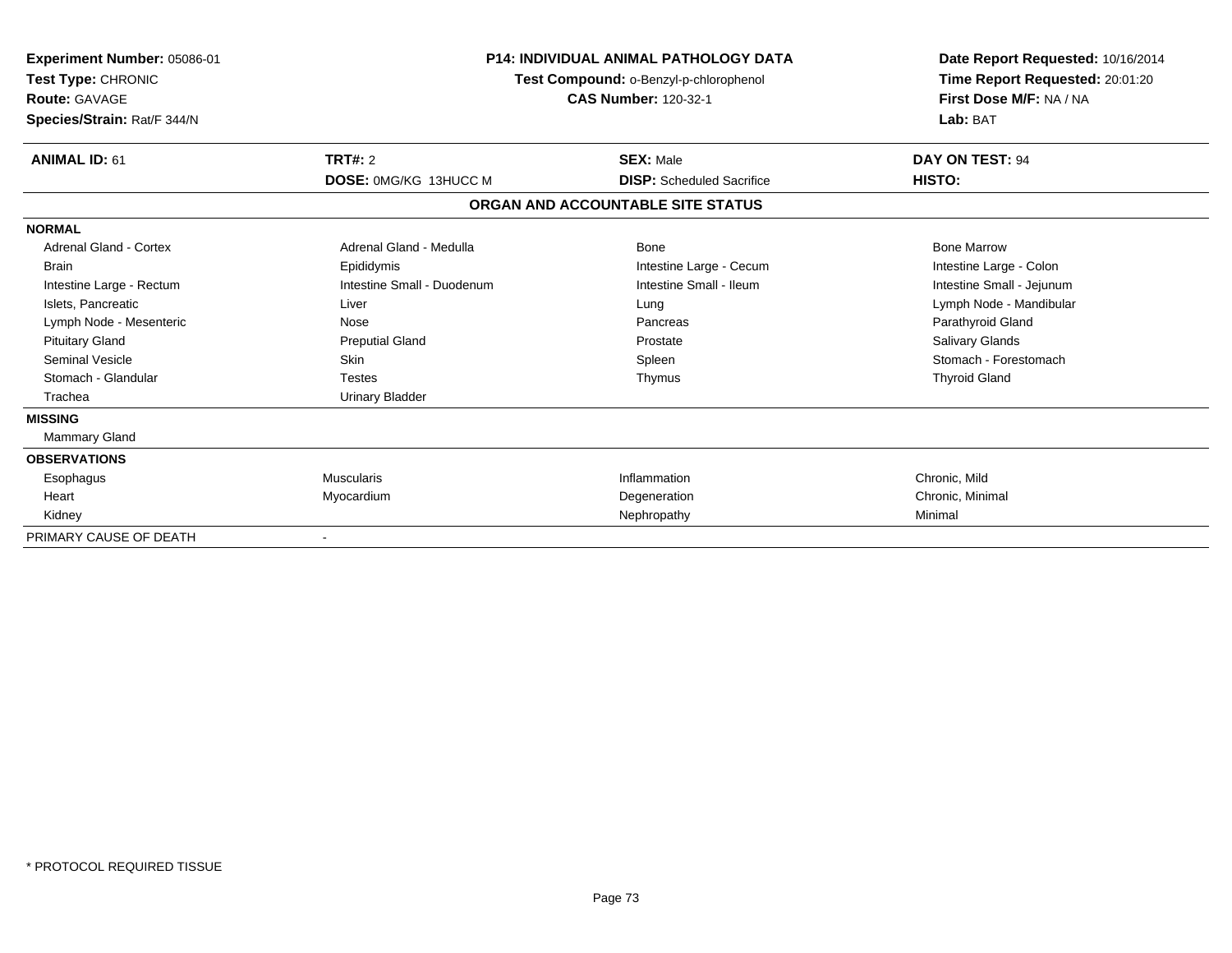| Experiment Number: 05086-01<br>Test Type: CHRONIC<br><b>Route: GAVAGE</b><br>Species/Strain: Rat/F 344/N | <b>P14: INDIVIDUAL ANIMAL PATHOLOGY DATA</b><br>Test Compound: o-Benzyl-p-chlorophenol<br><b>CAS Number: 120-32-1</b> |                                   | Date Report Requested: 10/16/2014<br>Time Report Requested: 20:01:20<br>First Dose M/F: NA / NA<br>Lab: BAT |
|----------------------------------------------------------------------------------------------------------|-----------------------------------------------------------------------------------------------------------------------|-----------------------------------|-------------------------------------------------------------------------------------------------------------|
| <b>ANIMAL ID: 62</b>                                                                                     | TRT#: 2                                                                                                               | <b>SEX: Male</b>                  | DAY ON TEST: 94                                                                                             |
|                                                                                                          | DOSE: 0MG/KG 13HUCC M                                                                                                 | <b>DISP:</b> Scheduled Sacrifice  | HISTO:                                                                                                      |
|                                                                                                          |                                                                                                                       | ORGAN AND ACCOUNTABLE SITE STATUS |                                                                                                             |
| <b>NORMAL</b>                                                                                            |                                                                                                                       |                                   |                                                                                                             |
| <b>Adrenal Gland - Cortex</b>                                                                            | Adrenal Gland - Medulla                                                                                               | Bone                              | <b>Bone Marrow</b>                                                                                          |
| Brain                                                                                                    | Epididymis                                                                                                            | Esophagus                         | Intestine Large - Cecum                                                                                     |
| Intestine Large - Colon                                                                                  | Intestine Small - Duodenum                                                                                            | Intestine Small - Ileum           | Intestine Small - Jejunum                                                                                   |
| Islets, Pancreatic                                                                                       | Liver                                                                                                                 | Lymph Node - Mandibular           | Lymph Node - Mesenteric                                                                                     |
| <b>Mammary Gland</b>                                                                                     | Nose                                                                                                                  | Pancreas                          | Parathyroid Gland                                                                                           |
| <b>Pituitary Gland</b>                                                                                   | <b>Preputial Gland</b>                                                                                                | Prostate                          | <b>Salivary Glands</b>                                                                                      |
| <b>Seminal Vesicle</b>                                                                                   | <b>Skin</b>                                                                                                           | Spleen                            | Stomach - Forestomach                                                                                       |
| Stomach - Glandular                                                                                      | <b>Testes</b>                                                                                                         | Thymus                            | <b>Thyroid Gland</b>                                                                                        |
| Trachea                                                                                                  | <b>Urinary Bladder</b>                                                                                                |                                   |                                                                                                             |
| <b>OBSERVATIONS</b>                                                                                      |                                                                                                                       |                                   |                                                                                                             |
| Heart                                                                                                    | Myocardium                                                                                                            | Degeneration                      | Chronic, Minimal                                                                                            |
| Intestine Large                                                                                          | Rectum                                                                                                                | Parasite Metazoan                 |                                                                                                             |
| Kidney                                                                                                   |                                                                                                                       | Nephropathy                       | Minimal                                                                                                     |
| Lung                                                                                                     |                                                                                                                       | Inflammation                      | Chronic Active, Minimal                                                                                     |
| PRIMARY CAUSE OF DEATH                                                                                   |                                                                                                                       |                                   |                                                                                                             |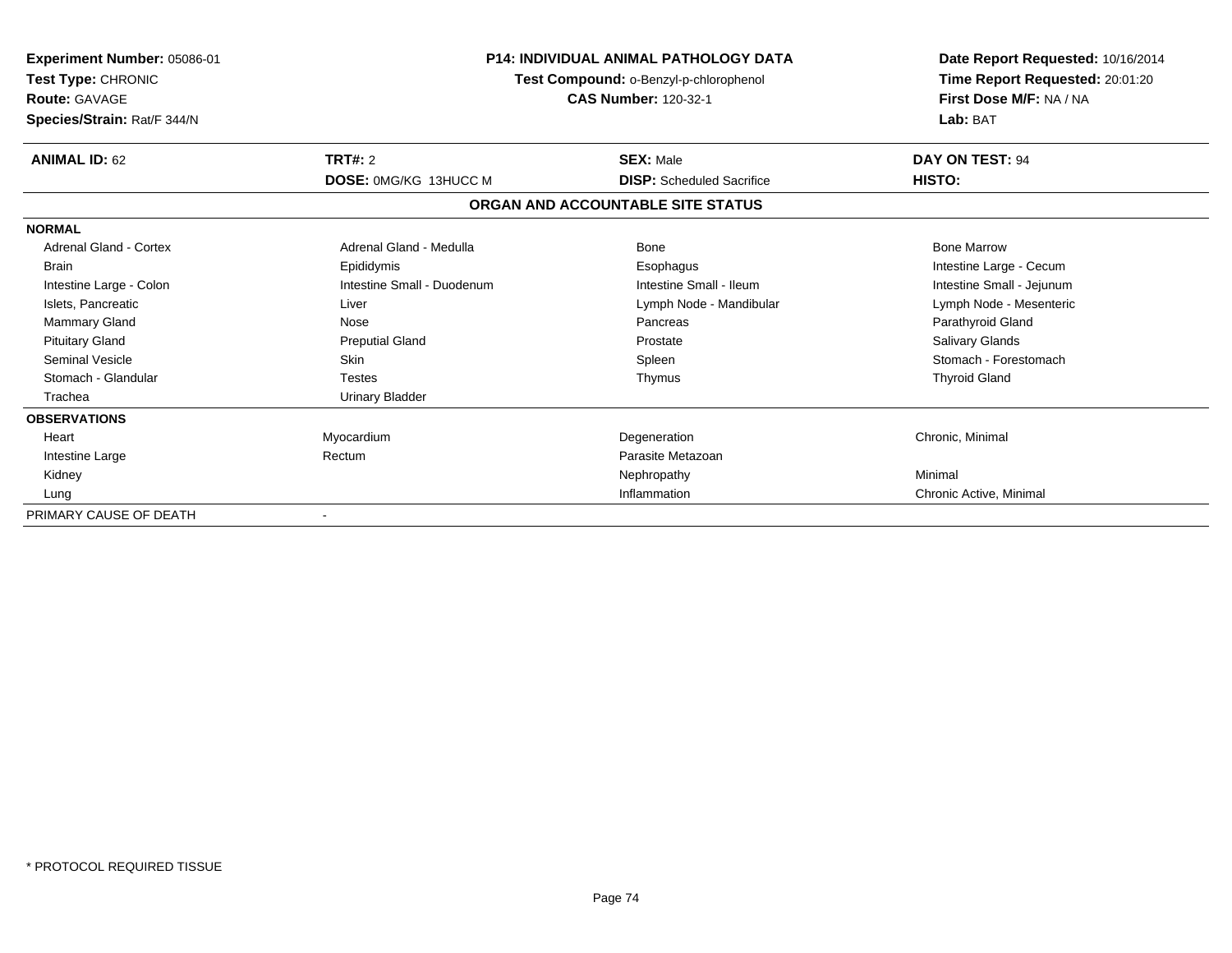| Experiment Number: 05086-01<br>Test Type: CHRONIC<br><b>Route: GAVAGE</b><br>Species/Strain: Rat/F 344/N | <b>P14: INDIVIDUAL ANIMAL PATHOLOGY DATA</b><br>Test Compound: o-Benzyl-p-chlorophenol<br><b>CAS Number: 120-32-1</b> |                                                      | Date Report Requested: 10/16/2014<br>Time Report Requested: 20:01:20<br>First Dose M/F: NA / NA<br>Lab: BAT |
|----------------------------------------------------------------------------------------------------------|-----------------------------------------------------------------------------------------------------------------------|------------------------------------------------------|-------------------------------------------------------------------------------------------------------------|
| <b>ANIMAL ID: 63</b>                                                                                     | TRT#: 2<br><b>DOSE: 0MG/KG 13HUCC M</b>                                                                               | <b>SEX: Male</b><br><b>DISP:</b> Scheduled Sacrifice | DAY ON TEST: 94<br>HISTO:                                                                                   |
|                                                                                                          |                                                                                                                       | ORGAN AND ACCOUNTABLE SITE STATUS                    |                                                                                                             |
| <b>NORMAL</b>                                                                                            |                                                                                                                       |                                                      |                                                                                                             |
| Adrenal Gland - Cortex                                                                                   | Adrenal Gland - Medulla                                                                                               | <b>Bone</b>                                          | <b>Bone Marrow</b>                                                                                          |
| <b>Brain</b>                                                                                             | Epididymis                                                                                                            | Esophagus                                            | Intestine Large - Cecum                                                                                     |
| Intestine Large - Colon                                                                                  | Intestine Large - Rectum                                                                                              | Intestine Small - Duodenum                           | Intestine Small - Ileum                                                                                     |
| Intestine Small - Jejunum                                                                                | Islets, Pancreatic                                                                                                    | Liver                                                | Lung                                                                                                        |
| Lymph Node - Mandibular                                                                                  | Lymph Node - Mesenteric                                                                                               | Nose                                                 | Pancreas                                                                                                    |
| Parathyroid Gland                                                                                        | <b>Pituitary Gland</b>                                                                                                | <b>Preputial Gland</b>                               | Prostate                                                                                                    |
| <b>Salivary Glands</b>                                                                                   | Seminal Vesicle                                                                                                       | <b>Skin</b>                                          | Spleen                                                                                                      |
| Stomach - Forestomach                                                                                    | Stomach - Glandular                                                                                                   | <b>Testes</b>                                        | Thymus                                                                                                      |
| <b>Thyroid Gland</b>                                                                                     | Trachea                                                                                                               | <b>Urinary Bladder</b>                               |                                                                                                             |
| <b>MISSING</b>                                                                                           |                                                                                                                       |                                                      |                                                                                                             |
| Mammary Gland                                                                                            |                                                                                                                       |                                                      |                                                                                                             |
| <b>OBSERVATIONS</b>                                                                                      |                                                                                                                       |                                                      |                                                                                                             |
| Heart                                                                                                    | Myocardium                                                                                                            | Degeneration                                         | Chronic, Minimal                                                                                            |
| Kidney                                                                                                   |                                                                                                                       | Nephropathy                                          | Minimal                                                                                                     |
| PRIMARY CAUSE OF DEATH                                                                                   |                                                                                                                       |                                                      |                                                                                                             |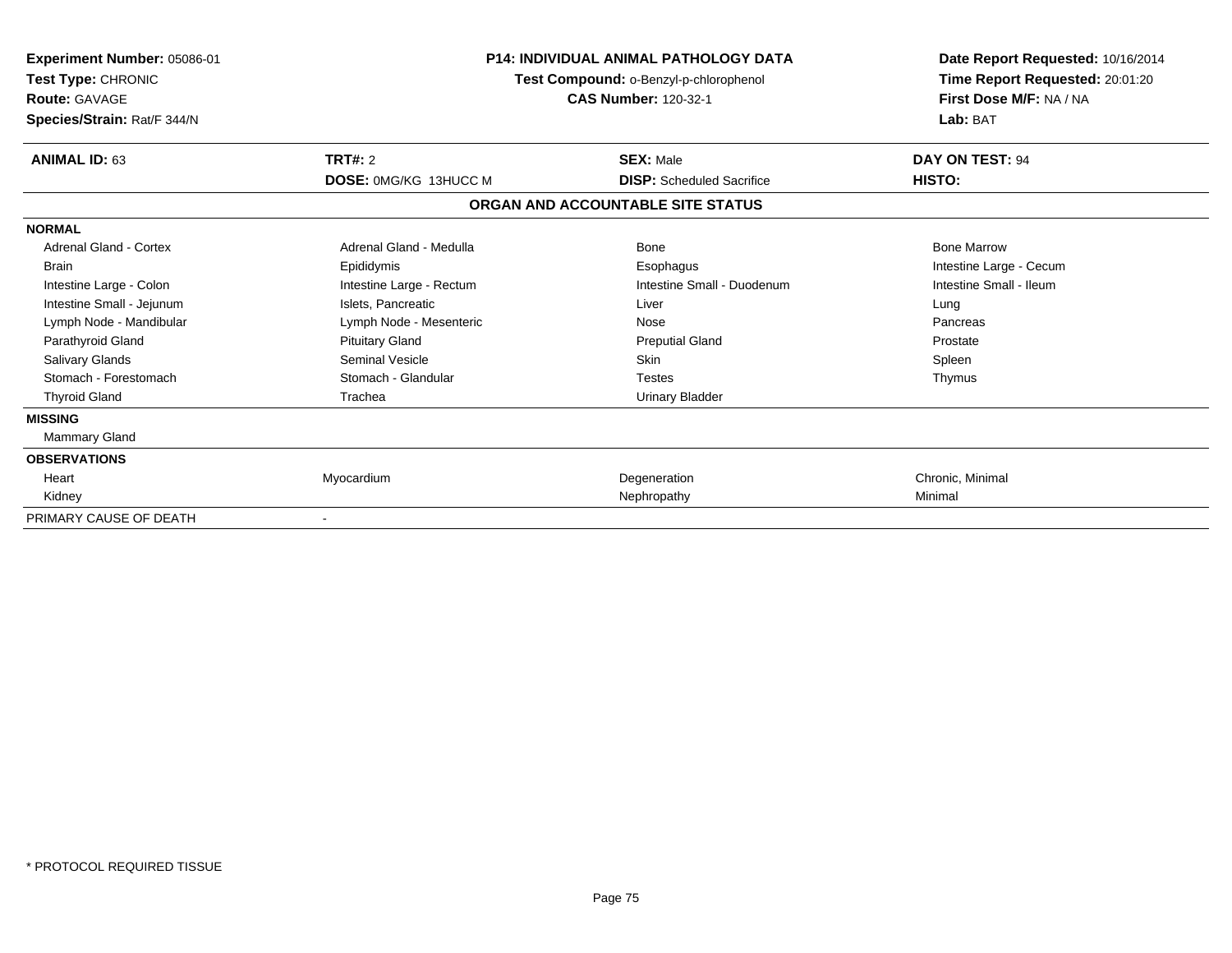| Experiment Number: 05086-01<br>Test Type: CHRONIC<br><b>Route: GAVAGE</b><br>Species/Strain: Rat/F 344/N | <b>P14: INDIVIDUAL ANIMAL PATHOLOGY DATA</b><br>Test Compound: o-Benzyl-p-chlorophenol<br><b>CAS Number: 120-32-1</b> |                                                      | Date Report Requested: 10/16/2014<br>Time Report Requested: 20:01:20<br>First Dose M/F: NA / NA<br>Lab: BAT |
|----------------------------------------------------------------------------------------------------------|-----------------------------------------------------------------------------------------------------------------------|------------------------------------------------------|-------------------------------------------------------------------------------------------------------------|
| <b>ANIMAL ID: 64</b>                                                                                     | TRT#: 2<br><b>DOSE: 0MG/KG 13HUCC M</b>                                                                               | <b>SEX: Male</b><br><b>DISP:</b> Scheduled Sacrifice | DAY ON TEST: 94<br>HISTO:                                                                                   |
|                                                                                                          |                                                                                                                       |                                                      |                                                                                                             |
|                                                                                                          |                                                                                                                       | ORGAN AND ACCOUNTABLE SITE STATUS                    |                                                                                                             |
| <b>NORMAL</b>                                                                                            |                                                                                                                       |                                                      |                                                                                                             |
| Adrenal Gland - Cortex                                                                                   | Adrenal Gland - Medulla                                                                                               | <b>Bone</b>                                          | <b>Bone Marrow</b>                                                                                          |
| <b>Brain</b>                                                                                             | Epididymis                                                                                                            | Esophagus                                            | Intestine Large - Cecum                                                                                     |
| Intestine Large - Colon                                                                                  | Intestine Large - Rectum                                                                                              | Intestine Small - Duodenum                           | Intestine Small - Ileum                                                                                     |
| Intestine Small - Jejunum                                                                                | Islets, Pancreatic                                                                                                    | Liver                                                | Lung                                                                                                        |
| Lymph Node - Mandibular                                                                                  | Lymph Node - Mesenteric                                                                                               | Nose                                                 | Pancreas                                                                                                    |
| <b>Pituitary Gland</b>                                                                                   | <b>Preputial Gland</b>                                                                                                | Prostate                                             | <b>Salivary Glands</b>                                                                                      |
| <b>Seminal Vesicle</b>                                                                                   | <b>Skin</b>                                                                                                           | Spleen                                               | Stomach - Forestomach                                                                                       |
| Stomach - Glandular                                                                                      | <b>Testes</b>                                                                                                         | Thymus                                               | <b>Thyroid Gland</b>                                                                                        |
| Trachea                                                                                                  | <b>Urinary Bladder</b>                                                                                                |                                                      |                                                                                                             |
| <b>MISSING</b>                                                                                           |                                                                                                                       |                                                      |                                                                                                             |
| Mammary Gland                                                                                            | Parathyroid Gland                                                                                                     |                                                      |                                                                                                             |
| <b>OBSERVATIONS</b>                                                                                      |                                                                                                                       |                                                      |                                                                                                             |
| Heart                                                                                                    | Myocardium                                                                                                            | Degeneration                                         | Chronic, Minimal                                                                                            |
| Kidney                                                                                                   |                                                                                                                       | Nephropathy                                          | Minimal                                                                                                     |
| PRIMARY CAUSE OF DEATH                                                                                   |                                                                                                                       |                                                      |                                                                                                             |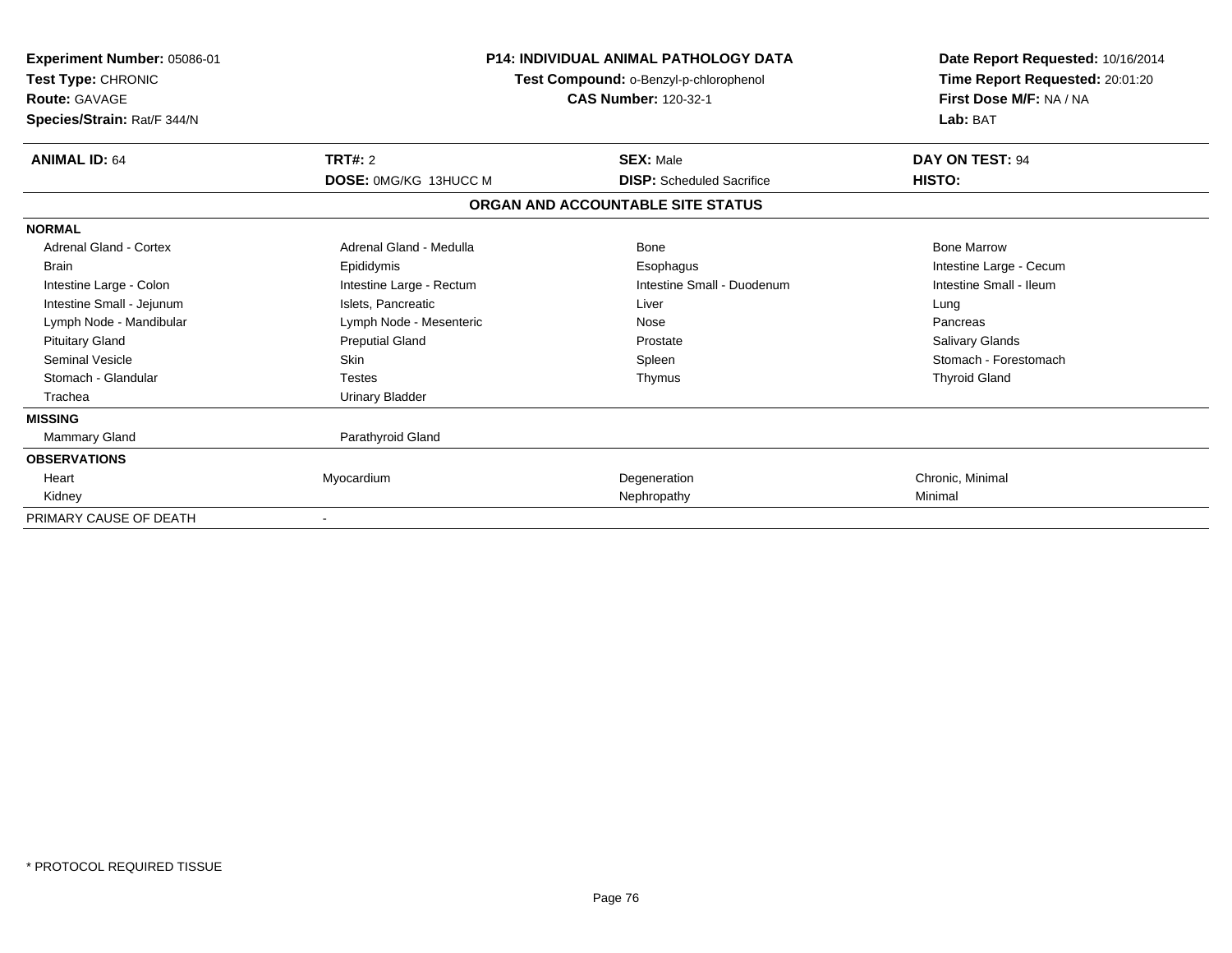| Experiment Number: 05086-01<br>Test Type: CHRONIC<br><b>Route: GAVAGE</b><br>Species/Strain: Rat/F 344/N | <b>P14: INDIVIDUAL ANIMAL PATHOLOGY DATA</b><br>Test Compound: o-Benzyl-p-chlorophenol<br><b>CAS Number: 120-32-1</b> |                                                      | Date Report Requested: 10/16/2014<br>Time Report Requested: 20:01:20<br>First Dose M/F: NA / NA<br>Lab: BAT |
|----------------------------------------------------------------------------------------------------------|-----------------------------------------------------------------------------------------------------------------------|------------------------------------------------------|-------------------------------------------------------------------------------------------------------------|
| <b>ANIMAL ID: 65</b>                                                                                     | TRT#: 2<br><b>DOSE: 0MG/KG 13HUCC M</b>                                                                               | <b>SEX: Male</b><br><b>DISP:</b> Scheduled Sacrifice | DAY ON TEST: 94<br>HISTO:                                                                                   |
|                                                                                                          |                                                                                                                       | ORGAN AND ACCOUNTABLE SITE STATUS                    |                                                                                                             |
| <b>NORMAL</b>                                                                                            |                                                                                                                       |                                                      |                                                                                                             |
| Adrenal Gland - Cortex                                                                                   | Adrenal Gland - Medulla                                                                                               | <b>Bone</b>                                          | <b>Bone Marrow</b>                                                                                          |
| <b>Brain</b>                                                                                             | Epididymis                                                                                                            | Esophagus                                            | Intestine Large - Cecum                                                                                     |
| Intestine Large - Colon                                                                                  | Intestine Large - Rectum                                                                                              | Intestine Small - Duodenum                           | Intestine Small - Ileum                                                                                     |
| Intestine Small - Jejunum                                                                                | Islets, Pancreatic                                                                                                    | Liver                                                | Lung                                                                                                        |
| Lymph Node - Mandibular                                                                                  | Lymph Node - Mesenteric                                                                                               | Nose                                                 | Pancreas                                                                                                    |
| Parathyroid Gland                                                                                        | <b>Pituitary Gland</b>                                                                                                | <b>Preputial Gland</b>                               | Prostate                                                                                                    |
| <b>Salivary Glands</b>                                                                                   | Seminal Vesicle                                                                                                       | <b>Skin</b>                                          | Spleen                                                                                                      |
| Stomach - Forestomach                                                                                    | Stomach - Glandular                                                                                                   | <b>Testes</b>                                        | Thymus                                                                                                      |
| <b>Thyroid Gland</b>                                                                                     | Trachea                                                                                                               | <b>Urinary Bladder</b>                               |                                                                                                             |
| <b>MISSING</b>                                                                                           |                                                                                                                       |                                                      |                                                                                                             |
| Mammary Gland                                                                                            |                                                                                                                       |                                                      |                                                                                                             |
| <b>OBSERVATIONS</b>                                                                                      |                                                                                                                       |                                                      |                                                                                                             |
| Heart                                                                                                    | Myocardium                                                                                                            | Degeneration                                         | Chronic, Minimal                                                                                            |
| Kidney                                                                                                   |                                                                                                                       | Nephropathy                                          | Minimal                                                                                                     |
| PRIMARY CAUSE OF DEATH                                                                                   |                                                                                                                       |                                                      |                                                                                                             |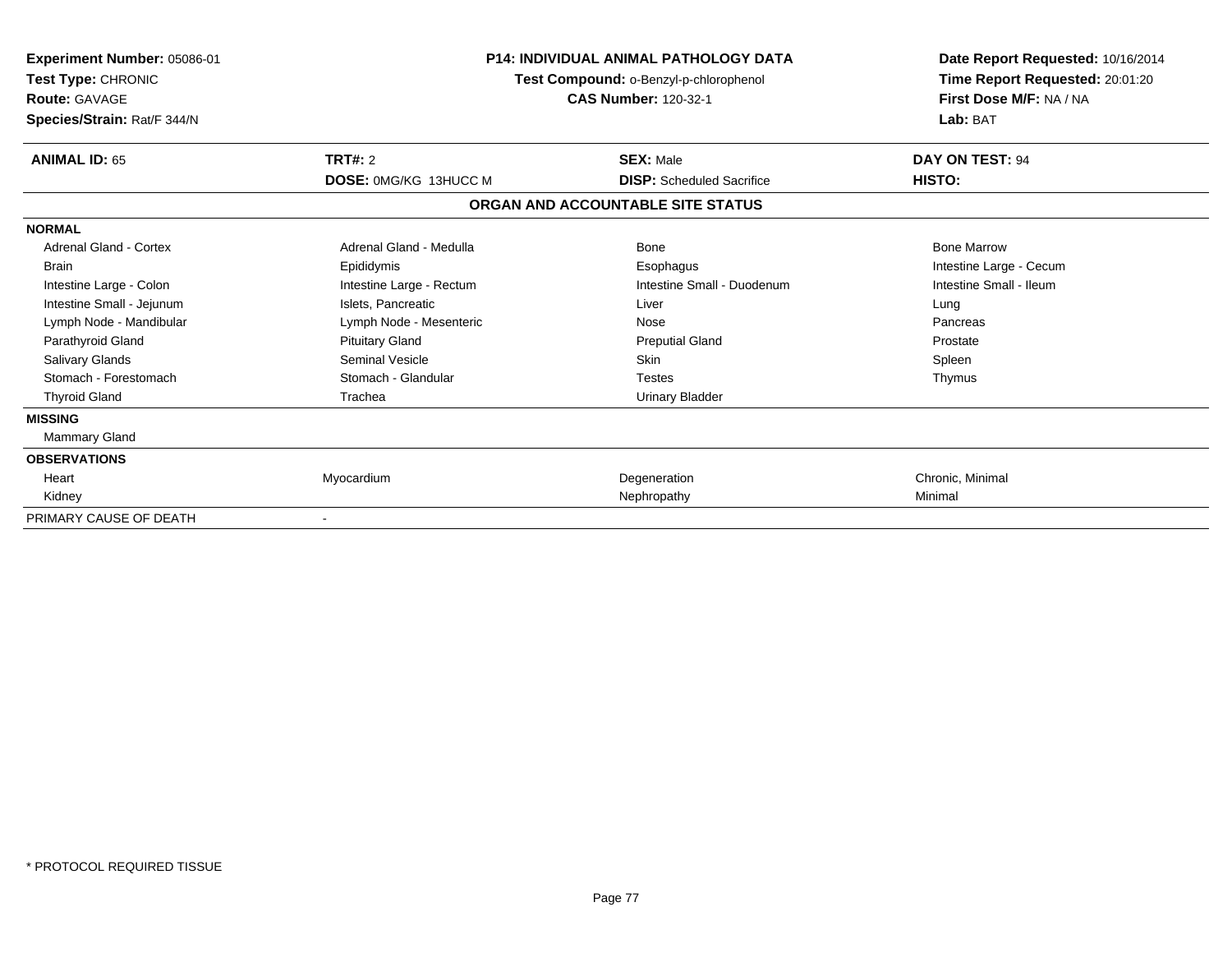| <b>Experiment Number: 05086-01</b><br>Test Type: CHRONIC<br><b>Route: GAVAGE</b><br>Species/Strain: Rat/F 344/N |                              | <b>P14: INDIVIDUAL ANIMAL PATHOLOGY DATA</b><br>Test Compound: o-Benzyl-p-chlorophenol<br><b>CAS Number: 120-32-1</b> |                         | Date Report Requested: 10/16/2014<br>Time Report Requested: 20:01:20<br>First Dose M/F: NA / NA<br>Lab: BAT |  |
|-----------------------------------------------------------------------------------------------------------------|------------------------------|-----------------------------------------------------------------------------------------------------------------------|-------------------------|-------------------------------------------------------------------------------------------------------------|--|
| <b>ANIMAL ID: 66</b>                                                                                            | TRT#: 2                      | <b>SEX: Male</b>                                                                                                      | DAY ON TEST: 94         |                                                                                                             |  |
|                                                                                                                 | <b>DOSE: 0MG/KG 13HUCC M</b> | <b>DISP:</b> Scheduled Sacrifice                                                                                      | HISTO:                  |                                                                                                             |  |
|                                                                                                                 |                              | ORGAN AND ACCOUNTABLE SITE STATUS                                                                                     |                         |                                                                                                             |  |
| <b>NORMAL</b>                                                                                                   |                              |                                                                                                                       |                         |                                                                                                             |  |
| Adrenal Gland - Cortex                                                                                          | Adrenal Gland - Medulla      | Bone                                                                                                                  | <b>Bone Marrow</b>      |                                                                                                             |  |
| <b>Brain</b>                                                                                                    | Epididymis                   | Esophagus                                                                                                             | Intestine Large - Cecum |                                                                                                             |  |
| Intestine Large - Colon                                                                                         | Intestine Large - Rectum     | Intestine Small - Duodenum                                                                                            | Intestine Small - Ileum |                                                                                                             |  |
| Intestine Small - Jejunum                                                                                       | Islets, Pancreatic           | Liver                                                                                                                 | Lymph Node - Mandibular |                                                                                                             |  |
| Lymph Node - Mesenteric                                                                                         | <b>Mammary Gland</b>         | Nose                                                                                                                  | Pancreas                |                                                                                                             |  |
| Parathyroid Gland                                                                                               | <b>Pituitary Gland</b>       | <b>Preputial Gland</b>                                                                                                | Prostate                |                                                                                                             |  |
| Salivary Glands                                                                                                 | Seminal Vesicle              | <b>Skin</b>                                                                                                           | Spleen                  |                                                                                                             |  |
| Stomach - Forestomach                                                                                           | Stomach - Glandular          | <b>Testes</b>                                                                                                         | Thymus                  |                                                                                                             |  |
| <b>Thyroid Gland</b>                                                                                            | Trachea                      | <b>Urinary Bladder</b>                                                                                                |                         |                                                                                                             |  |
| <b>OBSERVATIONS</b>                                                                                             |                              |                                                                                                                       |                         |                                                                                                             |  |
| Heart                                                                                                           | Myocardium                   | Degeneration                                                                                                          | Chronic, Minimal        |                                                                                                             |  |
| Kidney                                                                                                          |                              | Nephropathy                                                                                                           | Minimal                 |                                                                                                             |  |
| Lung                                                                                                            |                              | Inflammation                                                                                                          | Chronic Active, Minimal |                                                                                                             |  |
| PRIMARY CAUSE OF DEATH                                                                                          |                              |                                                                                                                       |                         |                                                                                                             |  |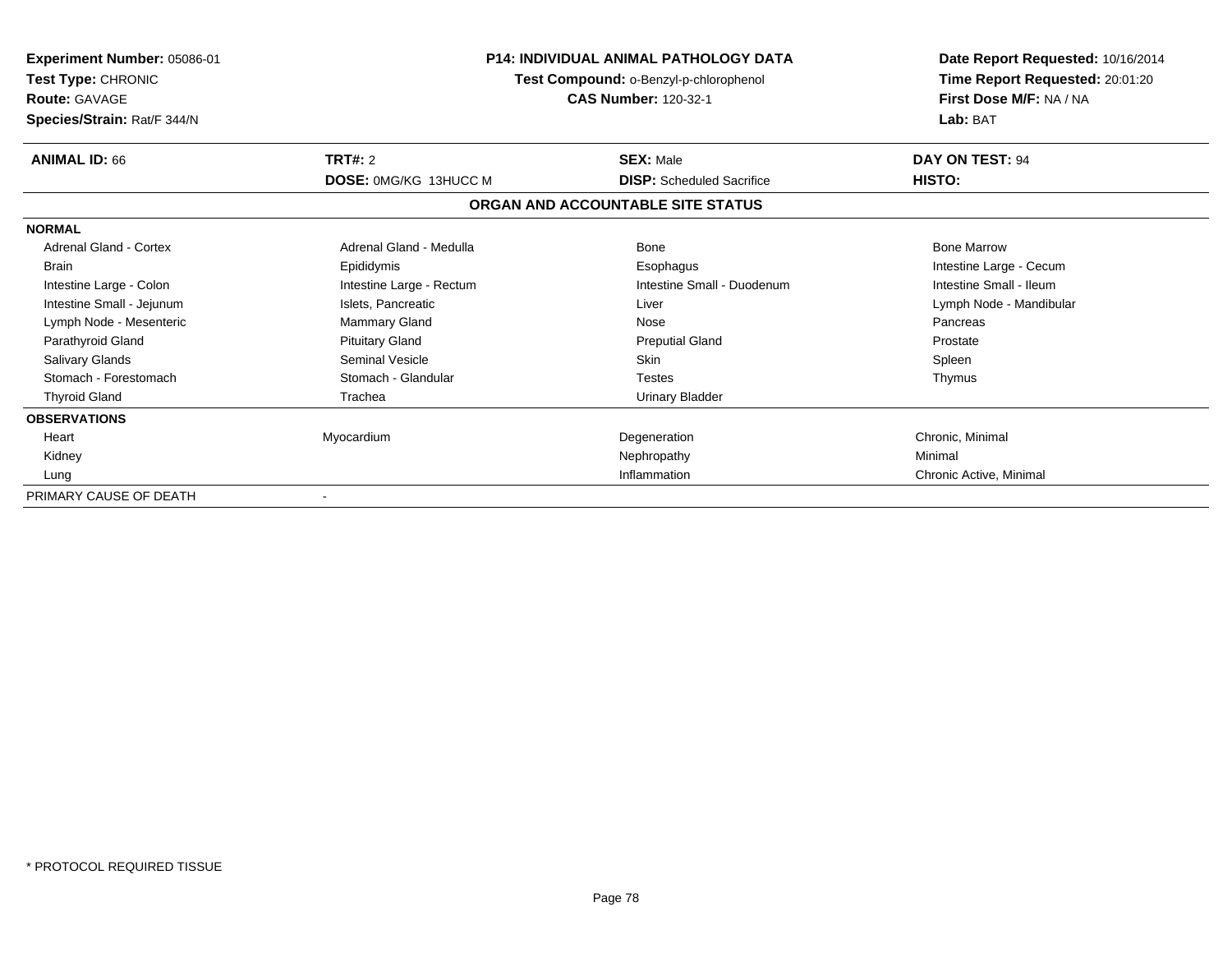| Experiment Number: 05086-01<br>Test Type: CHRONIC<br><b>Route: GAVAGE</b><br>Species/Strain: Rat/F 344/N | <b>P14: INDIVIDUAL ANIMAL PATHOLOGY DATA</b><br>Test Compound: o-Benzyl-p-chlorophenol<br><b>CAS Number: 120-32-1</b> |                                   | Date Report Requested: 10/16/2014<br>Time Report Requested: 20:01:20<br>First Dose M/F: NA / NA<br>Lab: BAT |
|----------------------------------------------------------------------------------------------------------|-----------------------------------------------------------------------------------------------------------------------|-----------------------------------|-------------------------------------------------------------------------------------------------------------|
| <b>ANIMAL ID: 67</b>                                                                                     | TRT#: 2                                                                                                               | <b>SEX: Male</b>                  | DAY ON TEST: 94                                                                                             |
|                                                                                                          | DOSE: 0MG/KG 13HUCC M                                                                                                 | <b>DISP:</b> Scheduled Sacrifice  | HISTO:                                                                                                      |
|                                                                                                          |                                                                                                                       | ORGAN AND ACCOUNTABLE SITE STATUS |                                                                                                             |
| <b>NORMAL</b>                                                                                            |                                                                                                                       |                                   |                                                                                                             |
| <b>Adrenal Gland - Cortex</b>                                                                            | Adrenal Gland - Medulla                                                                                               | <b>Bone</b>                       | <b>Bone Marrow</b>                                                                                          |
| <b>Brain</b>                                                                                             | Epididymis                                                                                                            | Intestine Large - Cecum           | Intestine Large - Colon                                                                                     |
| Intestine Large - Rectum                                                                                 | Intestine Small - Duodenum                                                                                            | Intestine Small - Ileum           | Intestine Small - Jejunum                                                                                   |
| Islets, Pancreatic                                                                                       | Liver                                                                                                                 | Lung                              | Lymph Node - Mandibular                                                                                     |
| Lymph Node - Mesenteric                                                                                  | Nose                                                                                                                  | Pancreas                          | Parathyroid Gland                                                                                           |
| <b>Pituitary Gland</b>                                                                                   | <b>Preputial Gland</b>                                                                                                | Prostate                          | <b>Salivary Glands</b>                                                                                      |
| Seminal Vesicle                                                                                          | <b>Skin</b>                                                                                                           | Spleen                            | Stomach - Forestomach                                                                                       |
| Stomach - Glandular                                                                                      | <b>Testes</b>                                                                                                         | Thymus                            | <b>Thyroid Gland</b>                                                                                        |
| Trachea                                                                                                  | <b>Urinary Bladder</b>                                                                                                |                                   |                                                                                                             |
| <b>MISSING</b>                                                                                           |                                                                                                                       |                                   |                                                                                                             |
| Mammary Gland                                                                                            |                                                                                                                       |                                   |                                                                                                             |
| <b>OBSERVATIONS</b>                                                                                      |                                                                                                                       |                                   |                                                                                                             |
| Esophagus                                                                                                | <b>Muscularis</b>                                                                                                     | Inflammation                      | Chronic, Minimal                                                                                            |
| Heart                                                                                                    | Myocardium                                                                                                            | Degeneration                      | Chronic, Minimal                                                                                            |
| Kidney                                                                                                   |                                                                                                                       | Nephropathy                       | Minimal                                                                                                     |
| PRIMARY CAUSE OF DEATH                                                                                   |                                                                                                                       |                                   |                                                                                                             |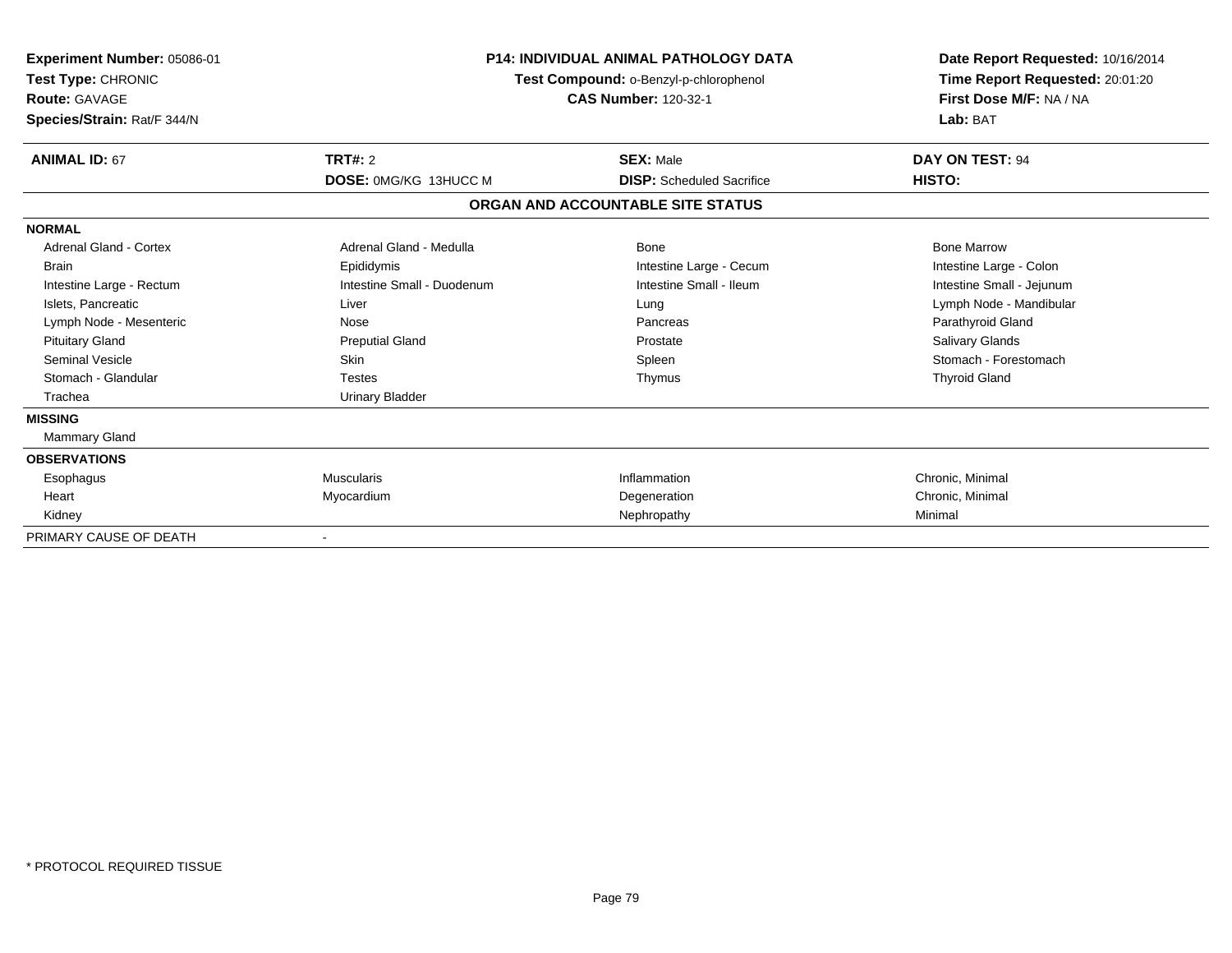| <b>Experiment Number: 05086-01</b><br><b>Test Type: CHRONIC</b><br><b>Route: GAVAGE</b><br>Species/Strain: Rat/F 344/N | <b>P14: INDIVIDUAL ANIMAL PATHOLOGY DATA</b><br>Test Compound: o-Benzyl-p-chlorophenol<br><b>CAS Number: 120-32-1</b> |                                   | Date Report Requested: 10/16/2014<br>Time Report Requested: 20:01:20<br>First Dose M/F: NA / NA<br>Lab: BAT |
|------------------------------------------------------------------------------------------------------------------------|-----------------------------------------------------------------------------------------------------------------------|-----------------------------------|-------------------------------------------------------------------------------------------------------------|
| <b>ANIMAL ID: 68</b>                                                                                                   | TRT#: 2                                                                                                               | <b>SEX: Male</b>                  | DAY ON TEST: 94                                                                                             |
|                                                                                                                        | DOSE: 0MG/KG 13HUCC M                                                                                                 | <b>DISP:</b> Scheduled Sacrifice  | HISTO:                                                                                                      |
|                                                                                                                        |                                                                                                                       | ORGAN AND ACCOUNTABLE SITE STATUS |                                                                                                             |
| <b>NORMAL</b>                                                                                                          |                                                                                                                       |                                   |                                                                                                             |
| <b>Adrenal Gland - Cortex</b>                                                                                          | Adrenal Gland - Medulla                                                                                               | Bone                              | <b>Bone Marrow</b>                                                                                          |
| <b>Brain</b>                                                                                                           | Epididymis                                                                                                            | Esophagus                         | Heart                                                                                                       |
| Intestine Large - Cecum                                                                                                | Intestine Large - Colon                                                                                               | Intestine Large - Rectum          | Intestine Small - Duodenum                                                                                  |
| Intestine Small - Ileum                                                                                                | Intestine Small - Jejunum                                                                                             | Islets, Pancreatic                | Liver                                                                                                       |
| Lung                                                                                                                   | Lymph Node - Mandibular                                                                                               | Lymph Node - Mesenteric           | Mammary Gland                                                                                               |
| Nose                                                                                                                   | Pancreas                                                                                                              | Parathyroid Gland                 | <b>Pituitary Gland</b>                                                                                      |
| <b>Preputial Gland</b>                                                                                                 | Prostate                                                                                                              | <b>Salivary Glands</b>            | Seminal Vesicle                                                                                             |
| <b>Skin</b>                                                                                                            | Spleen                                                                                                                | Stomach - Forestomach             | Stomach - Glandular                                                                                         |
| <b>Testes</b>                                                                                                          | Thymus                                                                                                                | <b>Thyroid Gland</b>              | Trachea                                                                                                     |
| Urinary Bladder                                                                                                        |                                                                                                                       |                                   |                                                                                                             |
| <b>OBSERVATIONS</b>                                                                                                    |                                                                                                                       |                                   |                                                                                                             |
| Kidney                                                                                                                 |                                                                                                                       | Nephropathy                       | Minimal                                                                                                     |
| PRIMARY CAUSE OF DEATH                                                                                                 |                                                                                                                       |                                   |                                                                                                             |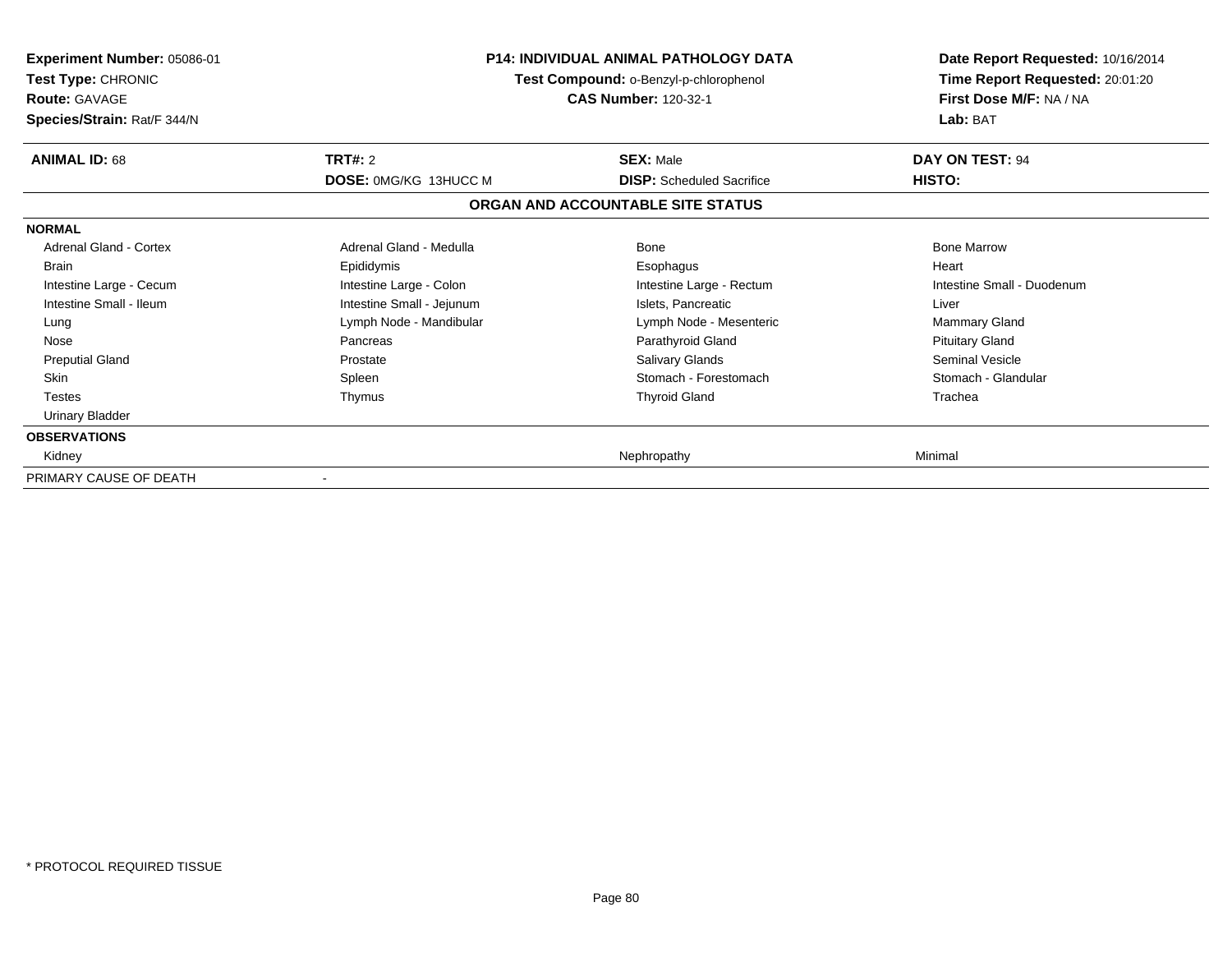| <b>Experiment Number: 05086-01</b><br><b>Test Type: CHRONIC</b><br><b>Route: GAVAGE</b><br>Species/Strain: Rat/F 344/N | <b>P14: INDIVIDUAL ANIMAL PATHOLOGY DATA</b><br>Test Compound: o-Benzyl-p-chlorophenol<br><b>CAS Number: 120-32-1</b> |                                   | Date Report Requested: 10/16/2014<br>Time Report Requested: 20:01:20<br>First Dose M/F: NA / NA<br>Lab: BAT |
|------------------------------------------------------------------------------------------------------------------------|-----------------------------------------------------------------------------------------------------------------------|-----------------------------------|-------------------------------------------------------------------------------------------------------------|
| <b>ANIMAL ID: 69</b>                                                                                                   | TRT#: 2                                                                                                               | <b>SEX: Male</b>                  | DAY ON TEST: 94                                                                                             |
|                                                                                                                        | DOSE: 0MG/KG 13HUCC M                                                                                                 | <b>DISP:</b> Scheduled Sacrifice  | <b>HISTO:</b>                                                                                               |
|                                                                                                                        |                                                                                                                       | ORGAN AND ACCOUNTABLE SITE STATUS |                                                                                                             |
| <b>NORMAL</b>                                                                                                          |                                                                                                                       |                                   |                                                                                                             |
| <b>Adrenal Gland - Cortex</b>                                                                                          | Adrenal Gland - Medulla                                                                                               | Bone                              | <b>Bone Marrow</b>                                                                                          |
| <b>Brain</b>                                                                                                           | Epididymis                                                                                                            | Esophagus                         | Intestine Large - Cecum                                                                                     |
| Intestine Large - Colon                                                                                                | Intestine Large - Rectum                                                                                              | Intestine Small - Duodenum        | Intestine Small - Ileum                                                                                     |
| Intestine Small - Jejunum                                                                                              | Islets, Pancreatic                                                                                                    | Liver                             | Lung                                                                                                        |
| Lymph Node - Mandibular                                                                                                | Lymph Node - Mesenteric                                                                                               | <b>Mammary Gland</b>              | Nose                                                                                                        |
| Pancreas                                                                                                               | Parathyroid Gland                                                                                                     | <b>Pituitary Gland</b>            | <b>Preputial Gland</b>                                                                                      |
| Prostate                                                                                                               | Salivary Glands                                                                                                       | Seminal Vesicle                   | <b>Skin</b>                                                                                                 |
| Spleen                                                                                                                 | Stomach - Forestomach                                                                                                 | Stomach - Glandular               | <b>Testes</b>                                                                                               |
| Thymus                                                                                                                 | <b>Thyroid Gland</b>                                                                                                  | Trachea                           | <b>Urinary Bladder</b>                                                                                      |
| <b>OBSERVATIONS</b>                                                                                                    |                                                                                                                       |                                   |                                                                                                             |
| Heart                                                                                                                  | Myocardium                                                                                                            | Degeneration                      | Chronic, Minimal                                                                                            |
| Kidney                                                                                                                 |                                                                                                                       | Nephropathy                       | Minimal                                                                                                     |
| PRIMARY CAUSE OF DEATH                                                                                                 |                                                                                                                       |                                   |                                                                                                             |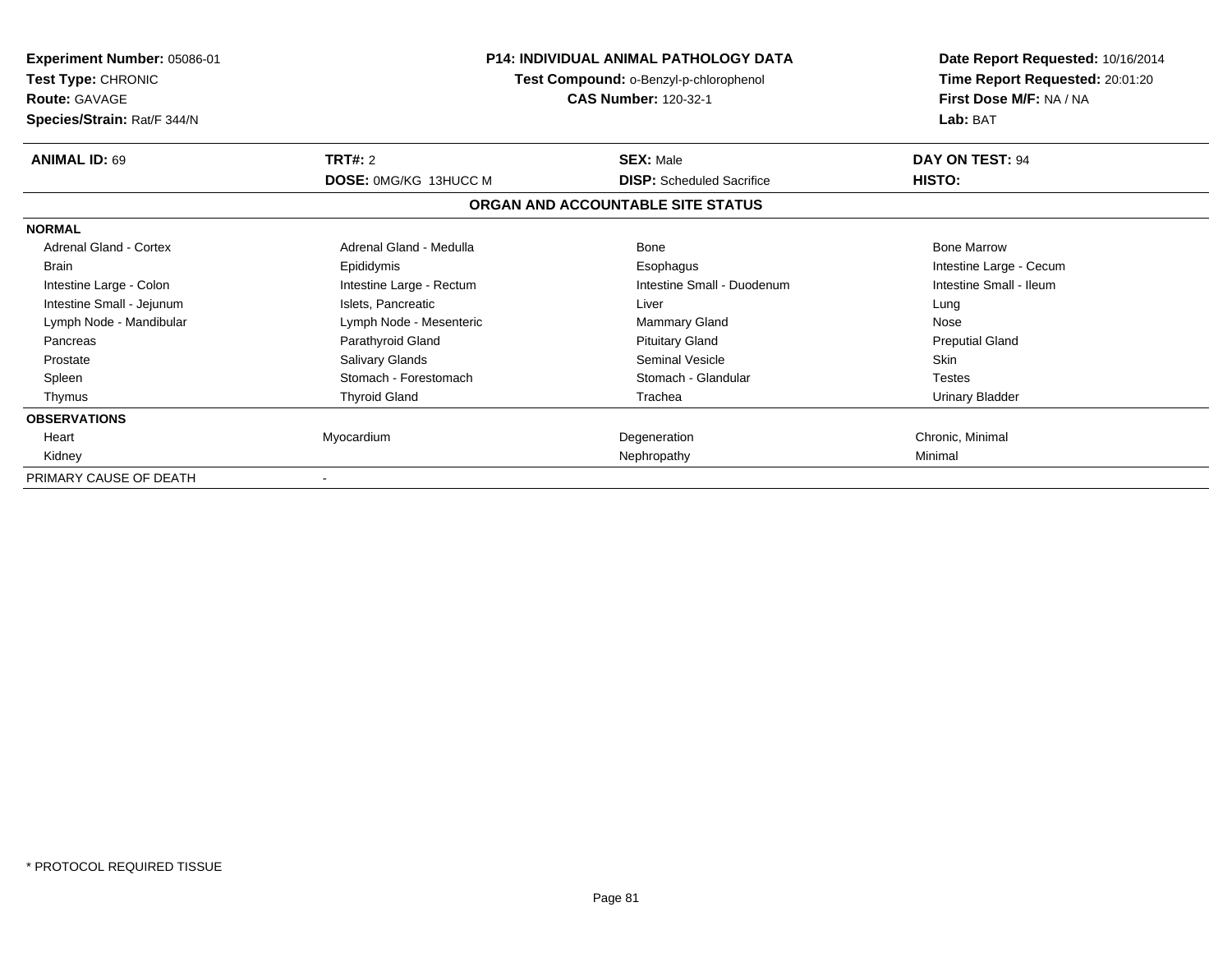| <b>Experiment Number: 05086-01</b><br>Test Type: CHRONIC<br><b>Route: GAVAGE</b><br>Species/Strain: Rat/F 344/N |                                         | <b>P14: INDIVIDUAL ANIMAL PATHOLOGY DATA</b><br>Test Compound: o-Benzyl-p-chlorophenol<br><b>CAS Number: 120-32-1</b> | Date Report Requested: 10/16/2014<br>Time Report Requested: 20:01:20<br>First Dose M/F: NA / NA<br>Lab: BAT |
|-----------------------------------------------------------------------------------------------------------------|-----------------------------------------|-----------------------------------------------------------------------------------------------------------------------|-------------------------------------------------------------------------------------------------------------|
| <b>ANIMAL ID: 70</b>                                                                                            | TRT#: 2<br><b>DOSE: 0MG/KG 13HUCC M</b> | <b>SEX: Male</b><br><b>DISP:</b> Scheduled Sacrifice                                                                  | DAY ON TEST: 94<br>HISTO:                                                                                   |
|                                                                                                                 |                                         | ORGAN AND ACCOUNTABLE SITE STATUS                                                                                     |                                                                                                             |
| <b>NORMAL</b>                                                                                                   |                                         |                                                                                                                       |                                                                                                             |
| Adrenal Gland - Cortex                                                                                          | Adrenal Gland - Medulla                 | <b>Bone</b>                                                                                                           | <b>Bone Marrow</b>                                                                                          |
| <b>Brain</b>                                                                                                    | Epididymis                              | Esophagus                                                                                                             | Intestine Large - Cecum                                                                                     |
| Intestine Large - Colon                                                                                         | Intestine Large - Rectum                | Intestine Small - Duodenum                                                                                            | Intestine Small - Ileum                                                                                     |
| Intestine Small - Jejunum                                                                                       | Islets, Pancreatic                      | Liver                                                                                                                 | Lung                                                                                                        |
| Lymph Node - Mandibular                                                                                         | Lymph Node - Mesenteric                 | <b>Mammary Gland</b>                                                                                                  | Pancreas                                                                                                    |
| Parathyroid Gland                                                                                               | <b>Pituitary Gland</b>                  | <b>Preputial Gland</b>                                                                                                | Prostate                                                                                                    |
| Salivary Glands                                                                                                 | <b>Seminal Vesicle</b>                  | <b>Skin</b>                                                                                                           | Spleen                                                                                                      |
| Stomach - Forestomach                                                                                           | Stomach - Glandular                     | <b>Testes</b>                                                                                                         | Thymus                                                                                                      |
| <b>Thyroid Gland</b>                                                                                            | Trachea                                 | <b>Urinary Bladder</b>                                                                                                |                                                                                                             |
| <b>OBSERVATIONS</b>                                                                                             |                                         |                                                                                                                       |                                                                                                             |
| Heart                                                                                                           | Myocardium                              | Degeneration                                                                                                          | Chronic, Minimal                                                                                            |
| Kidney                                                                                                          |                                         | Nephropathy                                                                                                           | Minimal                                                                                                     |
| Nose                                                                                                            | Mucosa                                  | Inflammation                                                                                                          | Suppurative, Mild                                                                                           |
| PRIMARY CAUSE OF DEATH                                                                                          |                                         |                                                                                                                       |                                                                                                             |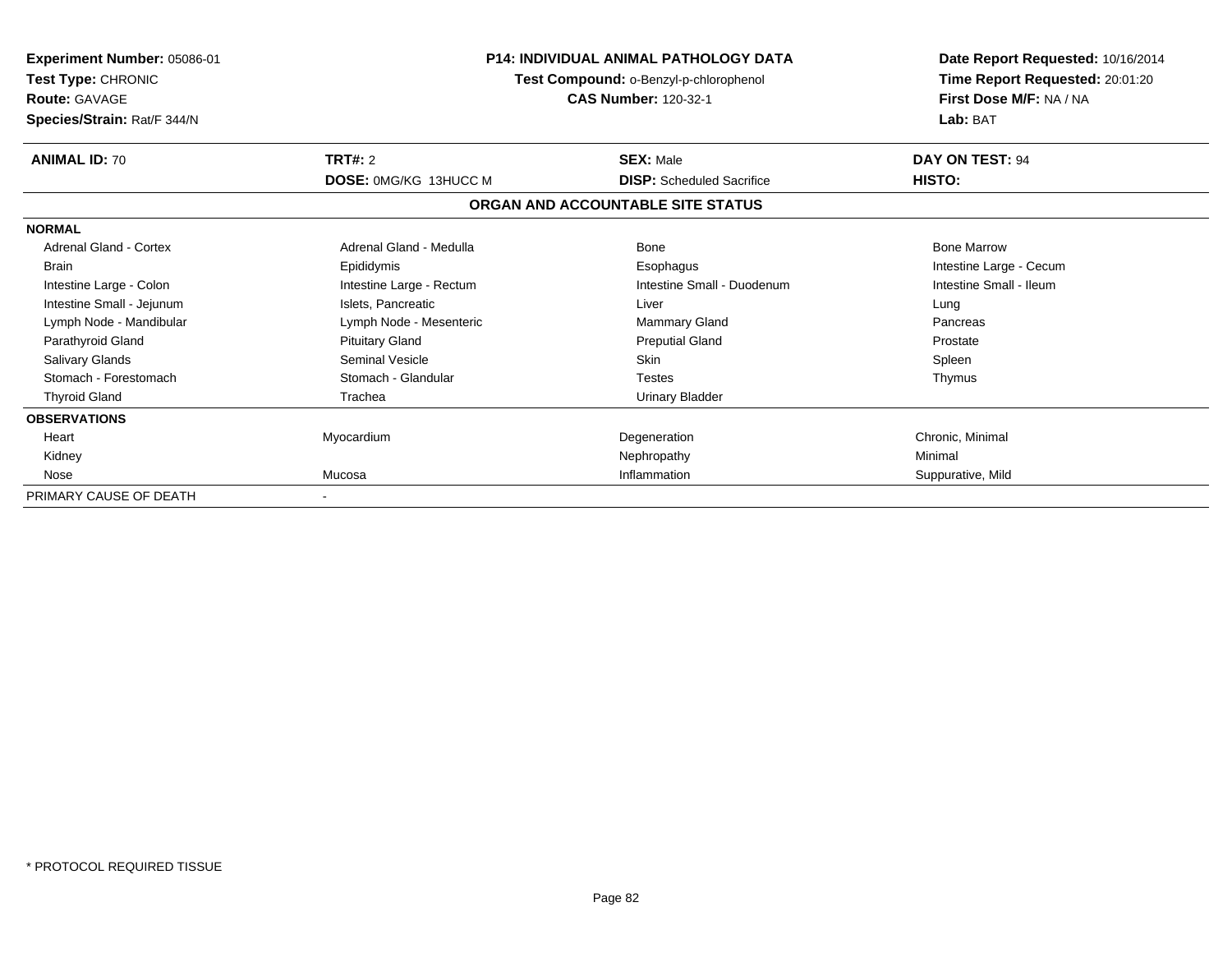| Lab: BAT<br>Species/Strain: Rat/F 344/N<br><b>TRT#: 4</b><br><b>ANIMAL ID: 81</b><br><b>SEX: Male</b><br>DAY ON TEST: 529<br><b>HISTO: 863471</b><br>DOSE: 30MG/KG M<br><b>DISP:</b> Moribund Sacrifice<br>ORGAN AND ACCOUNTABLE SITE STATUS<br><b>NORMAL</b><br><b>Adrenal Gland - Cortex</b><br>Adrenal Gland - Medulla<br><b>Bone Marrow</b><br><b>Bone</b><br>Epididymis<br><b>Brain</b><br>Esophagus<br>Intestine Small - Duodenum<br>Intestine Small - Ileum<br>Intestine Large - Colon<br>Intestine Large - Rectum<br>Intestine Small - Jejunum<br>Islets, Pancreatic<br>Lymph Node - Mandibular<br>Mammary Gland<br>Nose<br>Pancreas<br>Parathyroid Gland<br><b>Pituitary Gland</b><br><b>Preputial Gland</b><br>Salivary Glands<br>Skin<br>Stomach - Forestomach<br>Stomach - Glandular<br>Spleen<br>Thymus<br><b>Thyroid Gland</b><br>Trachea<br><b>OBSERVATIONS</b><br>Heart<br>Myocardium<br>Degeneration<br>Chronic, Mild<br>Mineralization<br>Mild<br>Kidney<br>Moderate<br>Nephropathy<br><b>Bile Duct</b><br>Minimal<br>Liver<br>Hyperplasia<br>Mild<br>Alveolar Epith<br>Hyperplasia<br>Lung<br>Dilatation<br>Moderate<br>Prostate<br><b>Seminal Vesicle</b><br>Mild<br><b>Dilatation</b><br>Note: DILATATION<br>$TGLs = 3-13$<br><b>Skeletal Muscle</b><br>Chordoma<br>Note: CHORDOMA<br>$TGLs = 4-11$ |  | Date Report Requested: 10/16/2014<br>Time Report Requested: 20:01:20<br>First Dose M/F: NA / NA | P14: INDIVIDUAL ANIMAL PATHOLOGY DATA<br>Experiment Number: 05086-01<br>Test Compound: o-Benzyl-p-chlorophenol<br><b>CAS Number: 120-32-1</b> |                           | Test Type: CHRONIC<br>Route: GAVAGE |               |
|--------------------------------------------------------------------------------------------------------------------------------------------------------------------------------------------------------------------------------------------------------------------------------------------------------------------------------------------------------------------------------------------------------------------------------------------------------------------------------------------------------------------------------------------------------------------------------------------------------------------------------------------------------------------------------------------------------------------------------------------------------------------------------------------------------------------------------------------------------------------------------------------------------------------------------------------------------------------------------------------------------------------------------------------------------------------------------------------------------------------------------------------------------------------------------------------------------------------------------------------------------------------------------------------------------------------------|--|-------------------------------------------------------------------------------------------------|-----------------------------------------------------------------------------------------------------------------------------------------------|---------------------------|-------------------------------------|---------------|
|                                                                                                                                                                                                                                                                                                                                                                                                                                                                                                                                                                                                                                                                                                                                                                                                                                                                                                                                                                                                                                                                                                                                                                                                                                                                                                                          |  |                                                                                                 |                                                                                                                                               |                           |                                     |               |
|                                                                                                                                                                                                                                                                                                                                                                                                                                                                                                                                                                                                                                                                                                                                                                                                                                                                                                                                                                                                                                                                                                                                                                                                                                                                                                                          |  |                                                                                                 |                                                                                                                                               |                           |                                     |               |
|                                                                                                                                                                                                                                                                                                                                                                                                                                                                                                                                                                                                                                                                                                                                                                                                                                                                                                                                                                                                                                                                                                                                                                                                                                                                                                                          |  |                                                                                                 |                                                                                                                                               |                           |                                     |               |
|                                                                                                                                                                                                                                                                                                                                                                                                                                                                                                                                                                                                                                                                                                                                                                                                                                                                                                                                                                                                                                                                                                                                                                                                                                                                                                                          |  |                                                                                                 |                                                                                                                                               |                           |                                     |               |
|                                                                                                                                                                                                                                                                                                                                                                                                                                                                                                                                                                                                                                                                                                                                                                                                                                                                                                                                                                                                                                                                                                                                                                                                                                                                                                                          |  |                                                                                                 |                                                                                                                                               |                           |                                     |               |
|                                                                                                                                                                                                                                                                                                                                                                                                                                                                                                                                                                                                                                                                                                                                                                                                                                                                                                                                                                                                                                                                                                                                                                                                                                                                                                                          |  |                                                                                                 |                                                                                                                                               |                           |                                     |               |
|                                                                                                                                                                                                                                                                                                                                                                                                                                                                                                                                                                                                                                                                                                                                                                                                                                                                                                                                                                                                                                                                                                                                                                                                                                                                                                                          |  | Intestine Large - Cecum                                                                         |                                                                                                                                               |                           |                                     |               |
|                                                                                                                                                                                                                                                                                                                                                                                                                                                                                                                                                                                                                                                                                                                                                                                                                                                                                                                                                                                                                                                                                                                                                                                                                                                                                                                          |  |                                                                                                 |                                                                                                                                               |                           |                                     |               |
|                                                                                                                                                                                                                                                                                                                                                                                                                                                                                                                                                                                                                                                                                                                                                                                                                                                                                                                                                                                                                                                                                                                                                                                                                                                                                                                          |  | Lymph Node - Mesenteric                                                                         |                                                                                                                                               |                           |                                     |               |
|                                                                                                                                                                                                                                                                                                                                                                                                                                                                                                                                                                                                                                                                                                                                                                                                                                                                                                                                                                                                                                                                                                                                                                                                                                                                                                                          |  |                                                                                                 |                                                                                                                                               |                           |                                     |               |
|                                                                                                                                                                                                                                                                                                                                                                                                                                                                                                                                                                                                                                                                                                                                                                                                                                                                                                                                                                                                                                                                                                                                                                                                                                                                                                                          |  |                                                                                                 |                                                                                                                                               |                           |                                     |               |
|                                                                                                                                                                                                                                                                                                                                                                                                                                                                                                                                                                                                                                                                                                                                                                                                                                                                                                                                                                                                                                                                                                                                                                                                                                                                                                                          |  |                                                                                                 |                                                                                                                                               |                           |                                     |               |
|                                                                                                                                                                                                                                                                                                                                                                                                                                                                                                                                                                                                                                                                                                                                                                                                                                                                                                                                                                                                                                                                                                                                                                                                                                                                                                                          |  |                                                                                                 |                                                                                                                                               |                           |                                     |               |
|                                                                                                                                                                                                                                                                                                                                                                                                                                                                                                                                                                                                                                                                                                                                                                                                                                                                                                                                                                                                                                                                                                                                                                                                                                                                                                                          |  |                                                                                                 |                                                                                                                                               |                           |                                     |               |
|                                                                                                                                                                                                                                                                                                                                                                                                                                                                                                                                                                                                                                                                                                                                                                                                                                                                                                                                                                                                                                                                                                                                                                                                                                                                                                                          |  |                                                                                                 |                                                                                                                                               |                           |                                     |               |
|                                                                                                                                                                                                                                                                                                                                                                                                                                                                                                                                                                                                                                                                                                                                                                                                                                                                                                                                                                                                                                                                                                                                                                                                                                                                                                                          |  |                                                                                                 |                                                                                                                                               |                           |                                     |               |
|                                                                                                                                                                                                                                                                                                                                                                                                                                                                                                                                                                                                                                                                                                                                                                                                                                                                                                                                                                                                                                                                                                                                                                                                                                                                                                                          |  |                                                                                                 |                                                                                                                                               |                           |                                     |               |
|                                                                                                                                                                                                                                                                                                                                                                                                                                                                                                                                                                                                                                                                                                                                                                                                                                                                                                                                                                                                                                                                                                                                                                                                                                                                                                                          |  |                                                                                                 |                                                                                                                                               |                           |                                     |               |
|                                                                                                                                                                                                                                                                                                                                                                                                                                                                                                                                                                                                                                                                                                                                                                                                                                                                                                                                                                                                                                                                                                                                                                                                                                                                                                                          |  |                                                                                                 |                                                                                                                                               |                           |                                     |               |
|                                                                                                                                                                                                                                                                                                                                                                                                                                                                                                                                                                                                                                                                                                                                                                                                                                                                                                                                                                                                                                                                                                                                                                                                                                                                                                                          |  |                                                                                                 |                                                                                                                                               |                           |                                     |               |
|                                                                                                                                                                                                                                                                                                                                                                                                                                                                                                                                                                                                                                                                                                                                                                                                                                                                                                                                                                                                                                                                                                                                                                                                                                                                                                                          |  |                                                                                                 |                                                                                                                                               |                           |                                     |               |
|                                                                                                                                                                                                                                                                                                                                                                                                                                                                                                                                                                                                                                                                                                                                                                                                                                                                                                                                                                                                                                                                                                                                                                                                                                                                                                                          |  |                                                                                                 |                                                                                                                                               |                           |                                     |               |
|                                                                                                                                                                                                                                                                                                                                                                                                                                                                                                                                                                                                                                                                                                                                                                                                                                                                                                                                                                                                                                                                                                                                                                                                                                                                                                                          |  |                                                                                                 |                                                                                                                                               |                           |                                     |               |
|                                                                                                                                                                                                                                                                                                                                                                                                                                                                                                                                                                                                                                                                                                                                                                                                                                                                                                                                                                                                                                                                                                                                                                                                                                                                                                                          |  |                                                                                                 |                                                                                                                                               |                           |                                     |               |
|                                                                                                                                                                                                                                                                                                                                                                                                                                                                                                                                                                                                                                                                                                                                                                                                                                                                                                                                                                                                                                                                                                                                                                                                                                                                                                                          |  |                                                                                                 | Adenoma                                                                                                                                       | Bilateral, Interstit Cell |                                     | <b>Testes</b> |
| Note: ADENOMA<br>$TGLs = 1-10$                                                                                                                                                                                                                                                                                                                                                                                                                                                                                                                                                                                                                                                                                                                                                                                                                                                                                                                                                                                                                                                                                                                                                                                                                                                                                           |  |                                                                                                 |                                                                                                                                               |                           |                                     |               |
| <b>Urinary Bladder</b><br>Hemorrhage<br>Marked                                                                                                                                                                                                                                                                                                                                                                                                                                                                                                                                                                                                                                                                                                                                                                                                                                                                                                                                                                                                                                                                                                                                                                                                                                                                           |  |                                                                                                 |                                                                                                                                               |                           |                                     |               |
| <b>Transit Epithe</b><br>Mild<br>Hyperplasia                                                                                                                                                                                                                                                                                                                                                                                                                                                                                                                                                                                                                                                                                                                                                                                                                                                                                                                                                                                                                                                                                                                                                                                                                                                                             |  |                                                                                                 |                                                                                                                                               |                           |                                     |               |
| Note: HEMORRHAGE<br>$TGLs = 2-12$                                                                                                                                                                                                                                                                                                                                                                                                                                                                                                                                                                                                                                                                                                                                                                                                                                                                                                                                                                                                                                                                                                                                                                                                                                                                                        |  |                                                                                                 |                                                                                                                                               |                           |                                     |               |
| PRIMARY CAUSE OF DEATH                                                                                                                                                                                                                                                                                                                                                                                                                                                                                                                                                                                                                                                                                                                                                                                                                                                                                                                                                                                                                                                                                                                                                                                                                                                                                                   |  |                                                                                                 |                                                                                                                                               |                           |                                     |               |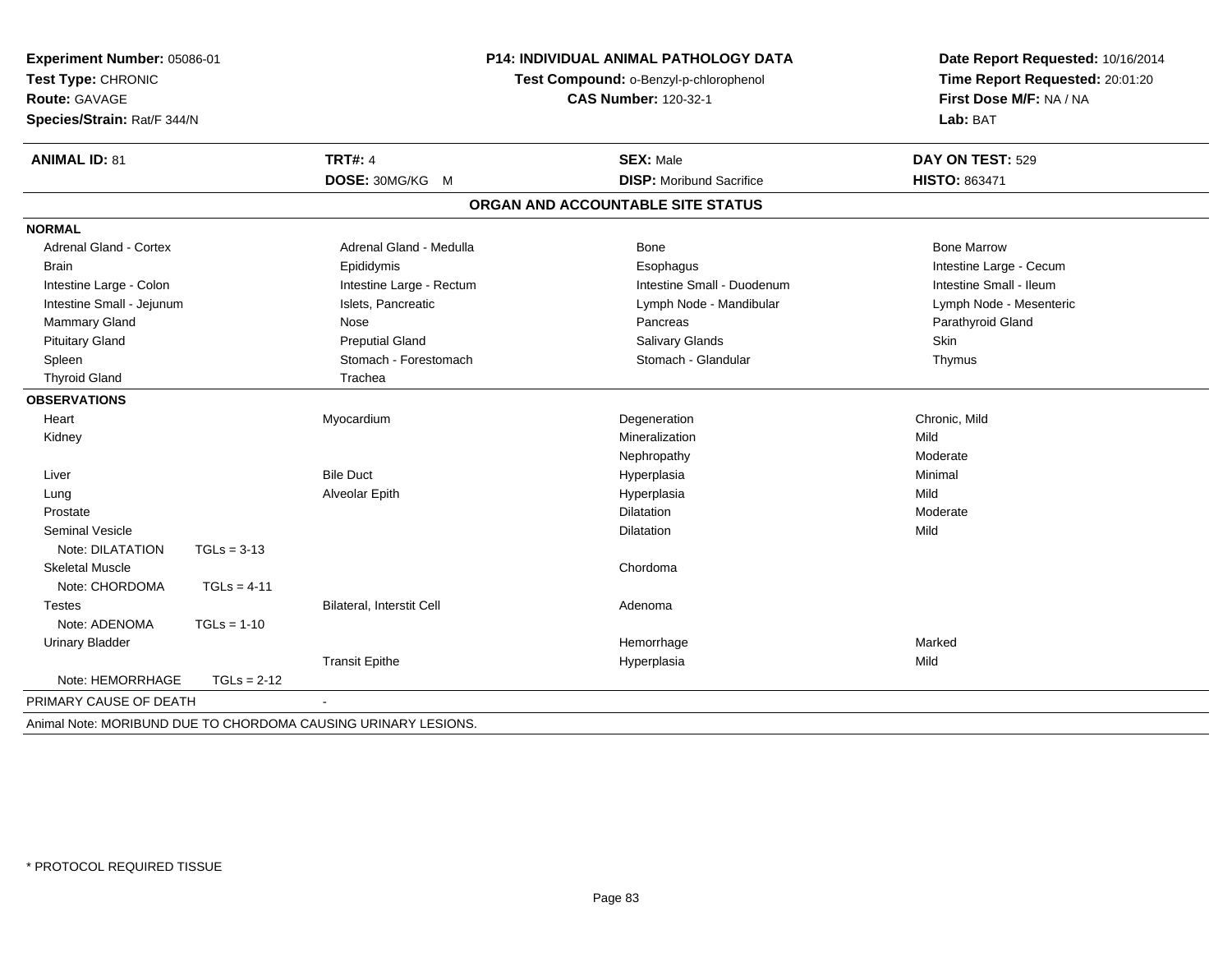| Experiment Number: 05086-01<br>Test Type: CHRONIC<br><b>Route: GAVAGE</b><br>Species/Strain: Rat/F 344/N |                        | <b>P14: INDIVIDUAL ANIMAL PATHOLOGY DATA</b><br>Test Compound: o-Benzyl-p-chlorophenol<br><b>CAS Number: 120-32-1</b> | Date Report Requested: 10/16/2014<br>Time Report Requested: 20:01:20<br>First Dose M/F: NA / NA<br>Lab: BAT |
|----------------------------------------------------------------------------------------------------------|------------------------|-----------------------------------------------------------------------------------------------------------------------|-------------------------------------------------------------------------------------------------------------|
| <b>ANIMAL ID: 82</b>                                                                                     | <b>TRT#: 4</b>         | <b>SEX: Male</b>                                                                                                      | DAY ON TEST: 456                                                                                            |
|                                                                                                          | <b>DOSE: 30MG/KG M</b> | <b>DISP:</b> Scheduled Sacrifice                                                                                      | <b>HISTO: 863472</b>                                                                                        |
| <b>OBSERVATIONS</b>                                                                                      |                        |                                                                                                                       |                                                                                                             |
| Kidney                                                                                                   |                        | Nephropathy                                                                                                           | Mild                                                                                                        |
| Mesentery                                                                                                | Fat                    | <b>Necrosis</b>                                                                                                       | Marked                                                                                                      |
| [Necrosis TGLS = $1-11$ ]                                                                                |                        |                                                                                                                       |                                                                                                             |
| <b>Preputial Gland</b>                                                                                   |                        | Adenoma                                                                                                               |                                                                                                             |
| [Adenoma TGLS = $2-12$ ]                                                                                 |                        |                                                                                                                       |                                                                                                             |
| PRIMARY CAUSE OF DEATH                                                                                   |                        |                                                                                                                       |                                                                                                             |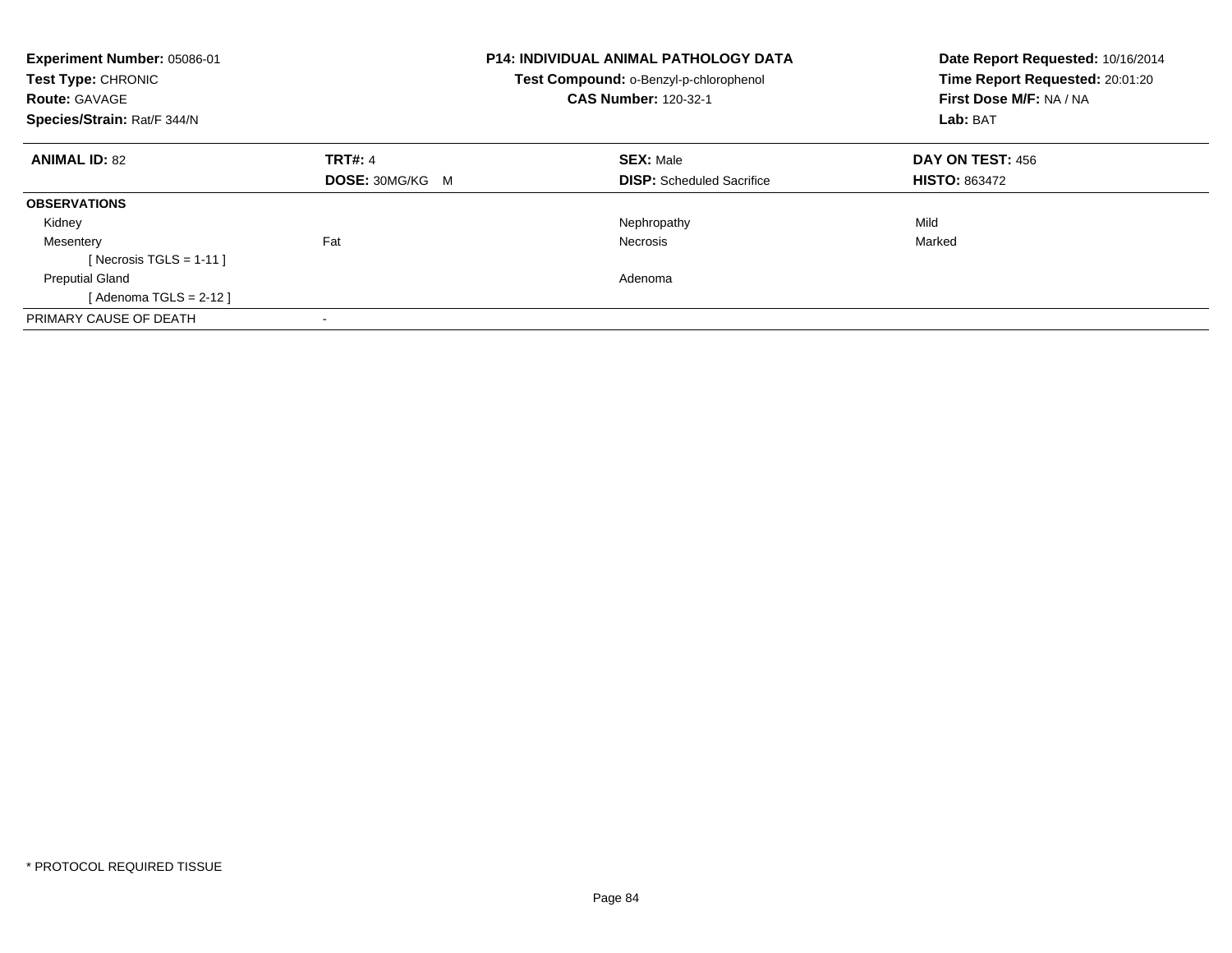| Experiment Number: 05086-01<br>Test Type: CHRONIC<br>Route: GAVAGE<br>Species/Strain: Rat/F 344/N | P14: INDIVIDUAL ANIMAL PATHOLOGY DATA<br>Test Compound: o-Benzyl-p-chlorophenol<br><b>CAS Number: 120-32-1</b> |                                   | Date Report Requested: 10/16/2014<br>Time Report Requested: 20:01:20<br>First Dose M/F: NA / NA<br>Lab: BAT |  |
|---------------------------------------------------------------------------------------------------|----------------------------------------------------------------------------------------------------------------|-----------------------------------|-------------------------------------------------------------------------------------------------------------|--|
| <b>ANIMAL ID: 83</b>                                                                              | <b>TRT#: 4</b>                                                                                                 | <b>SEX: Male</b>                  | DAY ON TEST: 729                                                                                            |  |
|                                                                                                   | DOSE: 30MG/KG M                                                                                                | <b>DISP: Terminal Sacrifice</b>   | <b>HISTO: 863473</b>                                                                                        |  |
|                                                                                                   |                                                                                                                | ORGAN AND ACCOUNTABLE SITE STATUS |                                                                                                             |  |
| <b>NORMAL</b>                                                                                     |                                                                                                                |                                   |                                                                                                             |  |
| <b>Adrenal Gland - Cortex</b>                                                                     | Adrenal Gland - Medulla                                                                                        | <b>Bone</b>                       | <b>Bone Marrow</b>                                                                                          |  |
| <b>Brain</b>                                                                                      | Epididymis                                                                                                     | Esophagus                         | Intestine Large - Cecum                                                                                     |  |
| Intestine Large - Colon                                                                           | Intestine Large - Rectum                                                                                       | Intestine Small - Duodenum        | Intestine Small - Ileum                                                                                     |  |
| Intestine Small - Jejunum                                                                         | Lymph Node - Mandibular                                                                                        | Lymph Node - Mesenteric           | Mammary Gland                                                                                               |  |
| Pancreas                                                                                          | Parathyroid Gland                                                                                              | <b>Pituitary Gland</b>            | <b>Preputial Gland</b>                                                                                      |  |
| Prostate                                                                                          | Salivary Glands                                                                                                | <b>Seminal Vesicle</b>            | Skin                                                                                                        |  |
| Spleen                                                                                            | Stomach - Forestomach                                                                                          | Stomach - Glandular               | Thymus                                                                                                      |  |
| Trachea                                                                                           | <b>Urinary Bladder</b>                                                                                         |                                   |                                                                                                             |  |
| <b>OBSERVATIONS</b>                                                                               |                                                                                                                |                                   |                                                                                                             |  |
| Heart                                                                                             | Myocardium                                                                                                     | Degeneration                      | Chronic, Moderate                                                                                           |  |
| Islets, Pancreatic                                                                                |                                                                                                                | Hyperplasia                       | Mild                                                                                                        |  |
| Kidney                                                                                            |                                                                                                                | Nephropathy                       | Moderate                                                                                                    |  |
| Liver                                                                                             |                                                                                                                | <b>Basophilic Focus</b>           |                                                                                                             |  |
|                                                                                                   |                                                                                                                | <b>Clear Cell Focus</b>           |                                                                                                             |  |
|                                                                                                   |                                                                                                                | <b>Eosinophilic Focus</b>         |                                                                                                             |  |
|                                                                                                   |                                                                                                                | Hepatodiaphragmatic Nodule        |                                                                                                             |  |
|                                                                                                   | <b>Bile Duct</b>                                                                                               | Hyperplasia                       | Mild                                                                                                        |  |
| Note: ANOM HEPAT LOB<br>$TGLs = 3-11$                                                             |                                                                                                                |                                   |                                                                                                             |  |
| Lung                                                                                              | Alveolar Epith                                                                                                 | Hyperplasia                       | Minimal                                                                                                     |  |
| Nose                                                                                              | Mucosa                                                                                                         | Inflammation                      | Suppurative, Moderate                                                                                       |  |
| <b>Testes</b>                                                                                     | Bilateral, Interstit Cell                                                                                      | Adenoma                           |                                                                                                             |  |
| Note: ADENOMA<br>$TGLs = 1,4-10+12$                                                               |                                                                                                                |                                   |                                                                                                             |  |
| <b>Thyroid Gland</b>                                                                              | C Cell                                                                                                         | Adenoma                           |                                                                                                             |  |
| PRIMARY CAUSE OF DEATH                                                                            |                                                                                                                |                                   |                                                                                                             |  |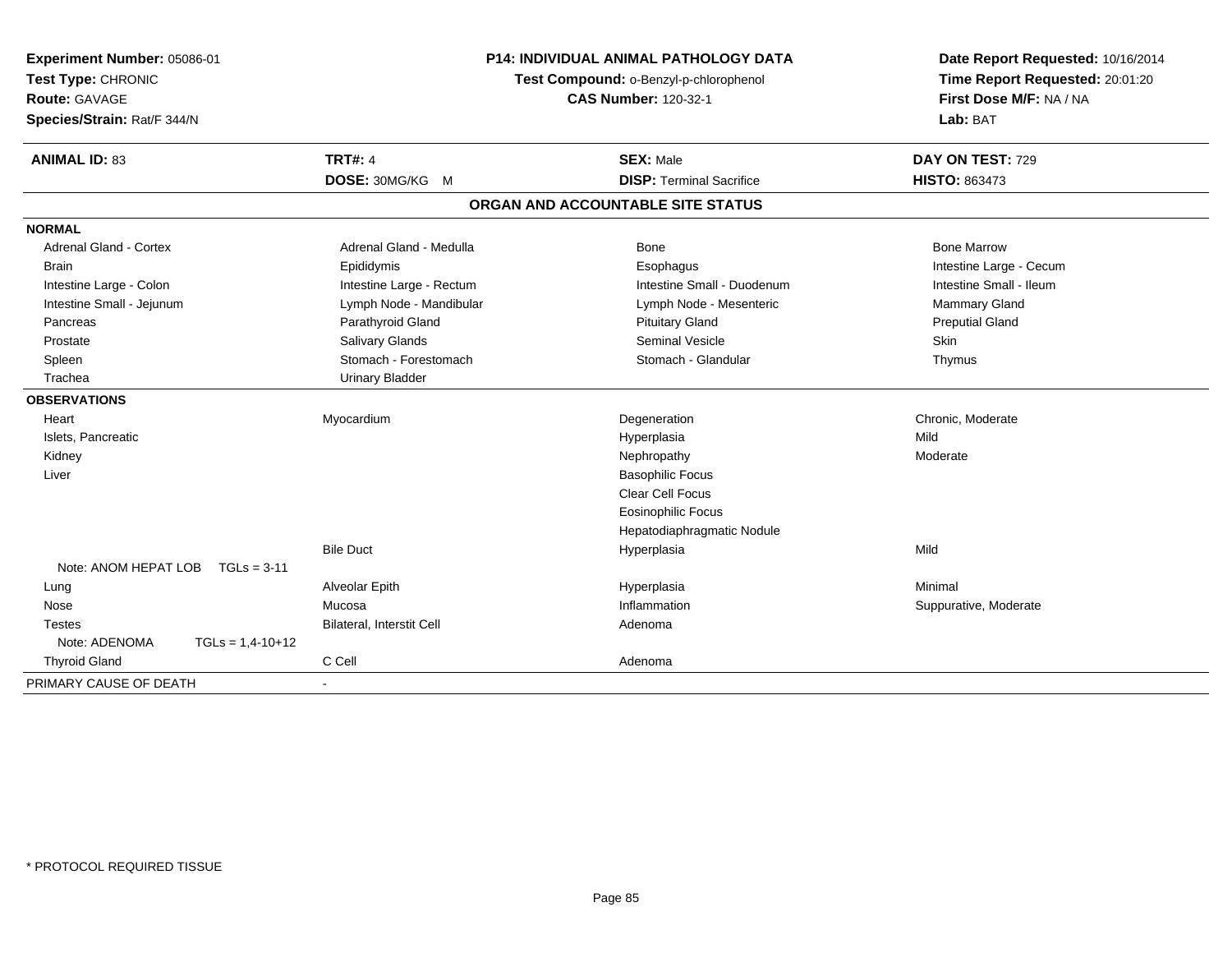| Experiment Number: 05086-01<br>Test Type: CHRONIC<br>Route: GAVAGE<br>Species/Strain: Rat/F 344/N | <b>P14: INDIVIDUAL ANIMAL PATHOLOGY DATA</b><br>Test Compound: o-Benzyl-p-chlorophenol<br><b>CAS Number: 120-32-1</b> |                                   | Date Report Requested: 10/16/2014<br>Time Report Requested: 20:01:20<br>First Dose M/F: NA / NA<br>Lab: BAT |
|---------------------------------------------------------------------------------------------------|-----------------------------------------------------------------------------------------------------------------------|-----------------------------------|-------------------------------------------------------------------------------------------------------------|
| <b>ANIMAL ID: 84</b>                                                                              | <b>TRT#: 4</b>                                                                                                        | <b>SEX: Male</b>                  | DAY ON TEST: 729                                                                                            |
|                                                                                                   | DOSE: 30MG/KG M                                                                                                       | <b>DISP: Terminal Sacrifice</b>   | <b>HISTO: 863474</b>                                                                                        |
|                                                                                                   |                                                                                                                       | ORGAN AND ACCOUNTABLE SITE STATUS |                                                                                                             |
| <b>NORMAL</b>                                                                                     |                                                                                                                       |                                   |                                                                                                             |
| <b>Adrenal Gland - Cortex</b>                                                                     | Bone                                                                                                                  | <b>Bone Marrow</b>                | <b>Brain</b>                                                                                                |
| Epididymis                                                                                        | Esophagus                                                                                                             | Intestine Large - Cecum           | Intestine Large - Colon                                                                                     |
| Intestine Small - Duodenum                                                                        | Intestine Small - Ileum                                                                                               | Intestine Small - Jejunum         | Lymph Node - Mandibular                                                                                     |
| Lymph Node - Mesenteric                                                                           | Mammary Gland                                                                                                         | Nose                              | Parathyroid Gland                                                                                           |
| <b>Preputial Gland</b>                                                                            | Salivary Glands                                                                                                       | <b>Seminal Vesicle</b>            | <b>Skin</b>                                                                                                 |
| Spleen                                                                                            | Stomach - Forestomach                                                                                                 | Stomach - Glandular               | Thymus                                                                                                      |
| <b>Thyroid Gland</b>                                                                              | Trachea                                                                                                               | <b>Urinary Bladder</b>            |                                                                                                             |
| <b>OBSERVATIONS</b>                                                                               |                                                                                                                       |                                   |                                                                                                             |
| <b>Adrenal Gland</b>                                                                              | Medulla                                                                                                               | Hyperplasia                       | Mild                                                                                                        |
|                                                                                                   | Medulla                                                                                                               | Pheochromocytoma Benign           |                                                                                                             |
| Heart                                                                                             | Myocardium                                                                                                            | Degeneration                      | Chronic, Mild                                                                                               |
| Intestine Large                                                                                   | Rectum                                                                                                                | Parasite Metazoan                 |                                                                                                             |
| Islets, Pancreatic                                                                                |                                                                                                                       | Hyperplasia                       | Mild                                                                                                        |
| Kidney                                                                                            | <b>Transit Epithe</b>                                                                                                 | Hyperplasia                       | Minimal                                                                                                     |
|                                                                                                   |                                                                                                                       | Nephropathy                       | Marked                                                                                                      |
| Liver                                                                                             |                                                                                                                       | <b>Basophilic Focus</b>           |                                                                                                             |
|                                                                                                   |                                                                                                                       | Clear Cell Focus                  |                                                                                                             |
|                                                                                                   | <b>Bile Duct</b>                                                                                                      | Hyperplasia                       | Mild                                                                                                        |
| Lung                                                                                              | Alveolar Epith                                                                                                        | Hyperplasia                       | Moderate                                                                                                    |
| Note: HYPERPLASIA<br>$TGLs = 3,5-2+12$                                                            |                                                                                                                       |                                   |                                                                                                             |
| Pancreas                                                                                          | Acinus                                                                                                                | Adenoma                           | Multiple                                                                                                    |
| Note: ADENOMA<br>$TGLs = 2-11$                                                                    |                                                                                                                       |                                   |                                                                                                             |
| <b>Pituitary Gland</b>                                                                            | Pars Distalis                                                                                                         | Adenoma                           |                                                                                                             |
| Prostate                                                                                          |                                                                                                                       | Hyperplasia                       | Mild                                                                                                        |
| <b>Testes</b>                                                                                     | Bilateral, Interstit Cell                                                                                             | Adenoma                           |                                                                                                             |
| Note: ADENOMA<br>$TGLs = 1,6-10+13$                                                               |                                                                                                                       |                                   |                                                                                                             |
| PRIMARY CAUSE OF DEATH                                                                            | $\blacksquare$                                                                                                        |                                   |                                                                                                             |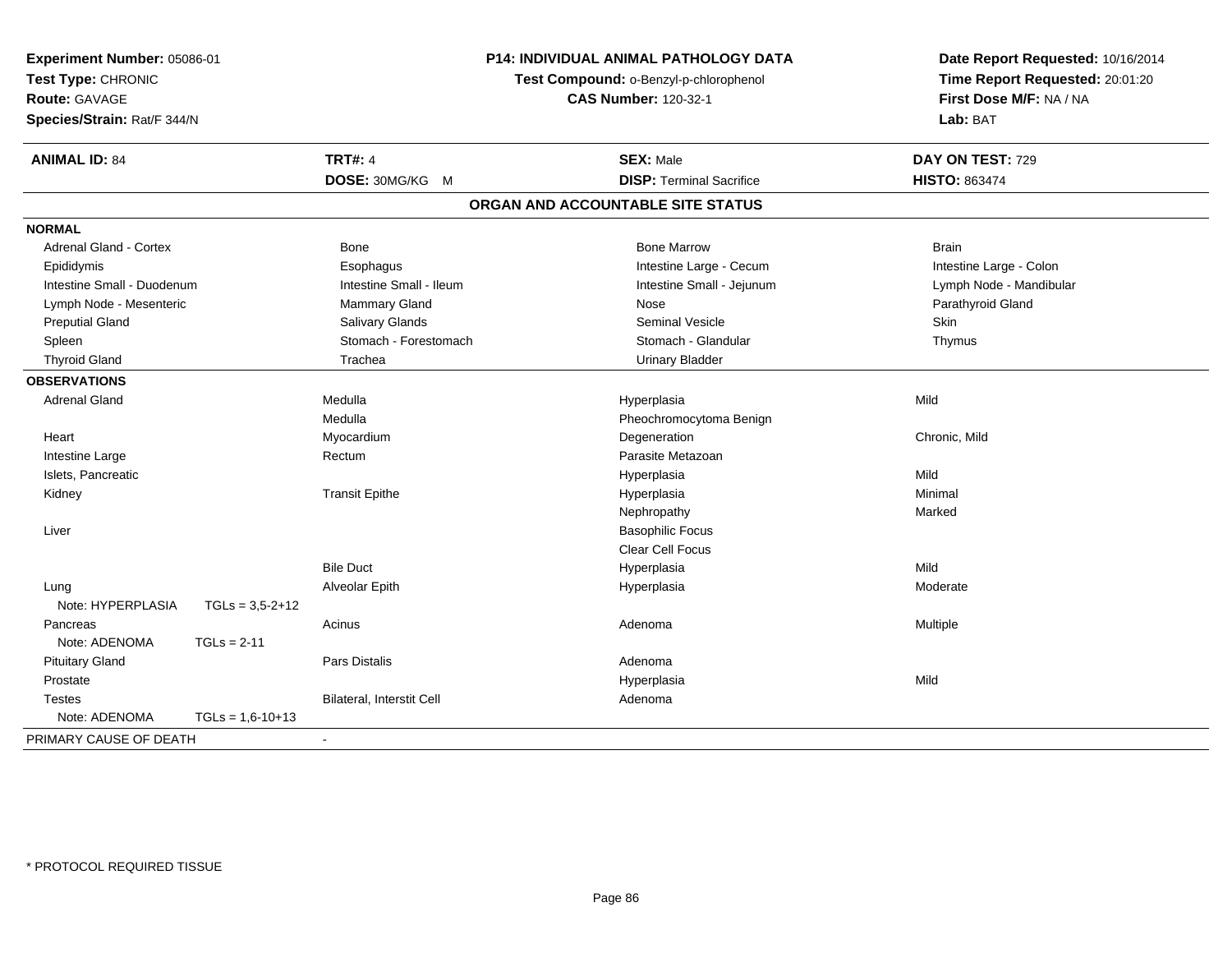| Experiment Number: 05086-01     |                                  | <b>P14: INDIVIDUAL ANIMAL PATHOLOGY DATA</b> | Date Report Requested: 10/16/2014 |
|---------------------------------|----------------------------------|----------------------------------------------|-----------------------------------|
| Test Type: CHRONIC              |                                  | Test Compound: o-Benzyl-p-chlorophenol       | Time Report Requested: 20:01:20   |
| <b>Route: GAVAGE</b>            |                                  | <b>CAS Number: 120-32-1</b>                  | First Dose M/F: NA / NA           |
| Species/Strain: Rat/F 344/N     |                                  |                                              | Lab: BAT                          |
| <b>ANIMAL ID: 85</b>            | <b>TRT#: 4</b>                   | <b>SEX: Male</b>                             | DAY ON TEST: 729                  |
|                                 | DOSE: 30MG/KG M                  | <b>DISP: Terminal Sacrifice</b>              | <b>HISTO: 863475</b>              |
|                                 |                                  | ORGAN AND ACCOUNTABLE SITE STATUS            |                                   |
| <b>NORMAL</b>                   |                                  |                                              |                                   |
| <b>Adrenal Gland - Cortex</b>   | <b>Blood Vessel</b>              | <b>Bone</b>                                  | <b>Bone Marrow</b>                |
| <b>Brain</b>                    | Epididymis                       | Esophagus                                    | Intestine Large - Cecum           |
| Intestine Large - Colon         | Intestine Large - Rectum         | Intestine Small - Duodenum                   | Intestine Small - Ileum           |
| Intestine Small - Jejunum       | Islets, Pancreatic               | Lung                                         | Lymph Node - Mandibular           |
| Lymph Node - Mesenteric         | Mammary Gland                    | Nose                                         | Pancreas                          |
| Parathyroid Gland               | <b>Preputial Gland</b>           | Prostate                                     | <b>Salivary Glands</b>            |
| Seminal Vesicle                 | Skin                             | Stomach - Forestomach                        | Stomach - Glandular               |
| Thymus                          | <b>Thyroid Gland</b>             | Trachea                                      | <b>Urinary Bladder</b>            |
| <b>OBSERVATIONS</b>             |                                  |                                              |                                   |
| <b>Adrenal Gland</b>            | Medulla                          | Hyperplasia                                  | Mild                              |
| Heart                           | Myocardium                       | Degeneration                                 | Chronic, Moderate                 |
| Kidney                          |                                  | Nephropathy                                  | Marked                            |
| [Nephropathy TGLS = 3-1]        |                                  |                                              |                                   |
| Liver                           |                                  | <b>Basophilic Focus</b>                      |                                   |
|                                 |                                  | <b>Clear Cell Focus</b>                      |                                   |
|                                 | <b>Bile Duct</b>                 | Hyperplasia                                  | Mild                              |
| <b>Pituitary Gland</b>          | <b>Pars Distalis</b>             | Hyperplasia                                  | Mild                              |
| Spleen                          |                                  | Fibrosis                                     | Marked                            |
| Note: FIBROSIS<br>$TGLs = 2-12$ |                                  |                                              |                                   |
| <b>Testes</b>                   | <b>Bilateral, Interstit Cell</b> | Adenoma                                      |                                   |
| Note: ADENOMA<br>$TGLs = 1-10$  |                                  |                                              |                                   |
| PRIMARY CAUSE OF DEATH          |                                  |                                              |                                   |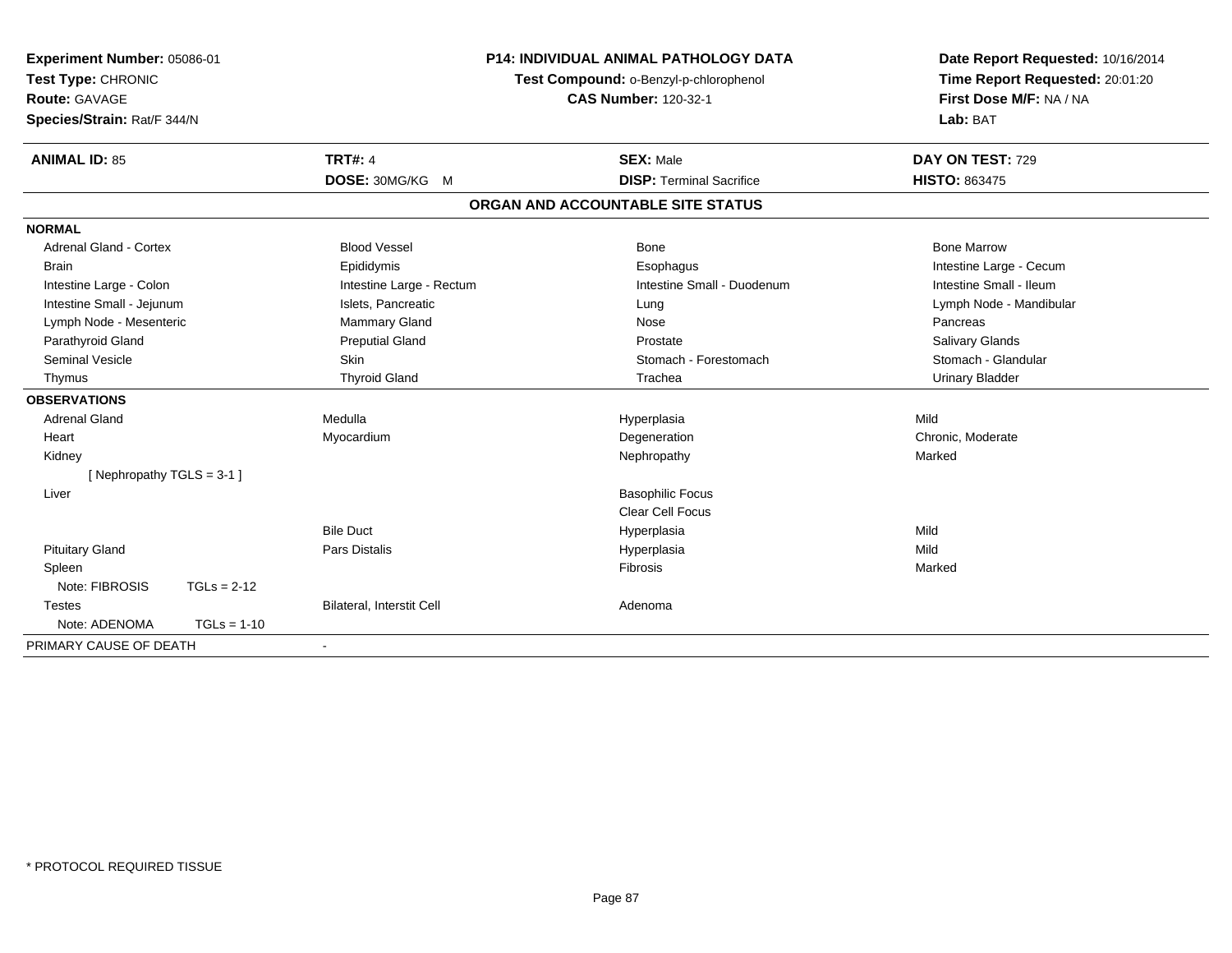| Experiment Number: 05086-01<br>Test Type: CHRONIC<br><b>Route: GAVAGE</b><br>Species/Strain: Rat/F 344/N |                           | <b>P14: INDIVIDUAL ANIMAL PATHOLOGY DATA</b><br>Test Compound: o-Benzyl-p-chlorophenol<br><b>CAS Number: 120-32-1</b> | Date Report Requested: 10/16/2014<br>Time Report Requested: 20:01:20<br>First Dose M/F: NA / NA<br>Lab: BAT |
|----------------------------------------------------------------------------------------------------------|---------------------------|-----------------------------------------------------------------------------------------------------------------------|-------------------------------------------------------------------------------------------------------------|
| <b>ANIMAL ID: 86</b>                                                                                     | <b>TRT#: 4</b>            | <b>SEX: Male</b>                                                                                                      | DAY ON TEST: 439                                                                                            |
|                                                                                                          | DOSE: 30MG/KG M           | <b>DISP: Natural Death</b>                                                                                            | <b>HISTO: 863476</b>                                                                                        |
|                                                                                                          |                           | ORGAN AND ACCOUNTABLE SITE STATUS                                                                                     |                                                                                                             |
| <b>NORMAL</b>                                                                                            |                           |                                                                                                                       |                                                                                                             |
| <b>Adrenal Gland - Cortex</b>                                                                            | Adrenal Gland - Medulla   | Bone                                                                                                                  | <b>Bone Marrow</b>                                                                                          |
| <b>Brain</b>                                                                                             | Epididymis                | Esophagus                                                                                                             | Intestine Large - Cecum                                                                                     |
| Intestine Large - Colon                                                                                  | Intestine Large - Rectum  | Intestine Small - Duodenum                                                                                            | Lung                                                                                                        |
| Lymph Node - Mandibular                                                                                  | Lymph Node - Mesenteric   | <b>Mammary Gland</b>                                                                                                  | Nose                                                                                                        |
| Parathyroid Gland                                                                                        | <b>Pituitary Gland</b>    | <b>Preputial Gland</b>                                                                                                | Prostate                                                                                                    |
| Salivary Glands                                                                                          | <b>Seminal Vesicle</b>    | Skin                                                                                                                  | Spleen                                                                                                      |
| Stomach - Forestomach                                                                                    | Stomach - Glandular       | Thymus                                                                                                                | <b>Thyroid Gland</b>                                                                                        |
| Trachea                                                                                                  | <b>Urinary Bladder</b>    |                                                                                                                       |                                                                                                             |
| <b>AUTO PRECLUDES DIAG.</b>                                                                              |                           |                                                                                                                       |                                                                                                             |
| Intestine Small - Ileum                                                                                  | Intestine Small - Jejunum | Islets, Pancreatic                                                                                                    | Pancreas                                                                                                    |
| <b>OBSERVATIONS</b>                                                                                      |                           |                                                                                                                       |                                                                                                             |
| Heart                                                                                                    | Myocardium                | Degeneration                                                                                                          | Chronic, Mild                                                                                               |
| Kidney                                                                                                   |                           | Nephropathy                                                                                                           | Mild                                                                                                        |
| Liver                                                                                                    | <b>Bile Duct</b>          | Hyperplasia                                                                                                           | Minimal                                                                                                     |
| <b>Peripheral Nerve</b>                                                                                  |                           | Schwannoma Benign                                                                                                     |                                                                                                             |
| Note: TUMOR IS IN B08, DEEPEST NASAL SECTION.                                                            |                           |                                                                                                                       |                                                                                                             |
| <b>Testes</b>                                                                                            | Bilateral, Interstit Cell | Adenoma                                                                                                               |                                                                                                             |
|                                                                                                          | <b>Interstit Cell</b>     | Hyperplasia                                                                                                           | Mild                                                                                                        |
| Note: ADENOMA<br>$TGLs = 1-10$                                                                           |                           |                                                                                                                       |                                                                                                             |
| PRIMARY CAUSE OF DEATH                                                                                   | $\blacksquare$            |                                                                                                                       |                                                                                                             |
| Animal Note: COD: UNDETERMINED.                                                                          |                           |                                                                                                                       |                                                                                                             |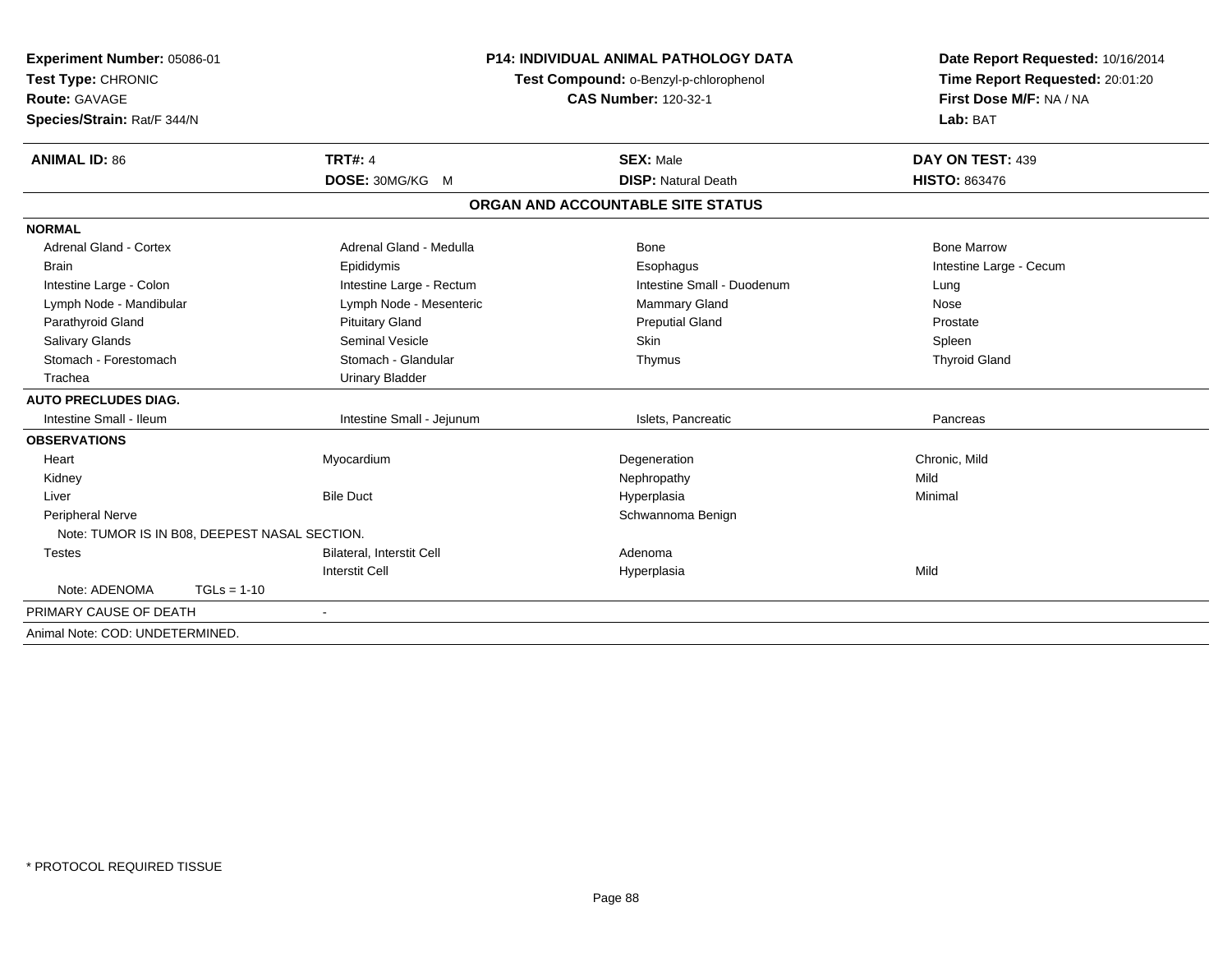| Experiment Number: 05086-01<br>Test Type: CHRONIC<br>Route: GAVAGE<br>Species/Strain: Rat/F 344/N |                            | <b>P14: INDIVIDUAL ANIMAL PATHOLOGY DATA</b><br>Test Compound: o-Benzyl-p-chlorophenol<br><b>CAS Number: 120-32-1</b> | Date Report Requested: 10/16/2014<br>Time Report Requested: 20:01:20<br>First Dose M/F: NA / NA<br>Lab: BAT |  |
|---------------------------------------------------------------------------------------------------|----------------------------|-----------------------------------------------------------------------------------------------------------------------|-------------------------------------------------------------------------------------------------------------|--|
| <b>ANIMAL ID: 87</b>                                                                              | <b>TRT#: 4</b>             | <b>SEX: Male</b>                                                                                                      | DAY ON TEST: 729                                                                                            |  |
|                                                                                                   | DOSE: 30MG/KG M            | <b>DISP: Terminal Sacrifice</b>                                                                                       | <b>HISTO: 863477</b>                                                                                        |  |
|                                                                                                   |                            | ORGAN AND ACCOUNTABLE SITE STATUS                                                                                     |                                                                                                             |  |
| <b>NORMAL</b>                                                                                     |                            |                                                                                                                       |                                                                                                             |  |
| <b>Adrenal Gland - Cortex</b>                                                                     | <b>Bone</b>                | <b>Bone Marrow</b>                                                                                                    | <b>Brain</b>                                                                                                |  |
| Epididymis                                                                                        | Esophagus                  | Intestine Large - Cecum                                                                                               | Intestine Large - Colon                                                                                     |  |
| Intestine Large - Rectum                                                                          | Intestine Small - Duodenum | Intestine Small - Ileum                                                                                               | Intestine Small - Jejunum                                                                                   |  |
| Islets, Pancreatic                                                                                | Lung                       | Lymph Node - Mandibular                                                                                               | Lymph Node - Mesenteric                                                                                     |  |
| Nose                                                                                              | Pancreas                   | Parathyroid Gland                                                                                                     | <b>Pituitary Gland</b>                                                                                      |  |
| <b>Preputial Gland</b>                                                                            | Prostate                   | Salivary Glands                                                                                                       | Seminal Vesicle                                                                                             |  |
| <b>Skin</b>                                                                                       | Spleen                     | Stomach - Forestomach                                                                                                 | Stomach - Glandular                                                                                         |  |
| Thymus                                                                                            | <b>Thyroid Gland</b>       | Trachea                                                                                                               | <b>Urinary Bladder</b>                                                                                      |  |
| <b>MISSING</b>                                                                                    |                            |                                                                                                                       |                                                                                                             |  |
| Mammary Gland                                                                                     |                            |                                                                                                                       |                                                                                                             |  |
| <b>OBSERVATIONS</b>                                                                               |                            |                                                                                                                       |                                                                                                             |  |
| <b>Adrenal Gland</b>                                                                              | Medulla                    | Hyperplasia                                                                                                           | Mild                                                                                                        |  |
| Heart                                                                                             | Myocardium                 | Degeneration                                                                                                          | Chronic, Mild                                                                                               |  |
| Kidney                                                                                            |                            | Nephropathy                                                                                                           | Moderate                                                                                                    |  |
| Liver                                                                                             |                            | <b>Basophilic Focus</b>                                                                                               |                                                                                                             |  |
|                                                                                                   |                            | <b>Clear Cell Focus</b>                                                                                               |                                                                                                             |  |
|                                                                                                   | <b>Bile Duct</b>           | Hyperplasia                                                                                                           | Mild                                                                                                        |  |
|                                                                                                   |                            | Mixed Cell Focus                                                                                                      |                                                                                                             |  |
| Note: MIXED CL FOCUS<br>$TGLs = 2-12$                                                             |                            |                                                                                                                       |                                                                                                             |  |
| <b>Testes</b>                                                                                     | <b>Interstit Cell</b>      | Adenoma                                                                                                               |                                                                                                             |  |
|                                                                                                   | <b>Interstit Cell</b>      | Hyperplasia                                                                                                           | Minimal                                                                                                     |  |
| Note: ADENOMA<br>$TGLs = 1-11$                                                                    |                            |                                                                                                                       |                                                                                                             |  |
| PRIMARY CAUSE OF DEATH                                                                            |                            |                                                                                                                       |                                                                                                             |  |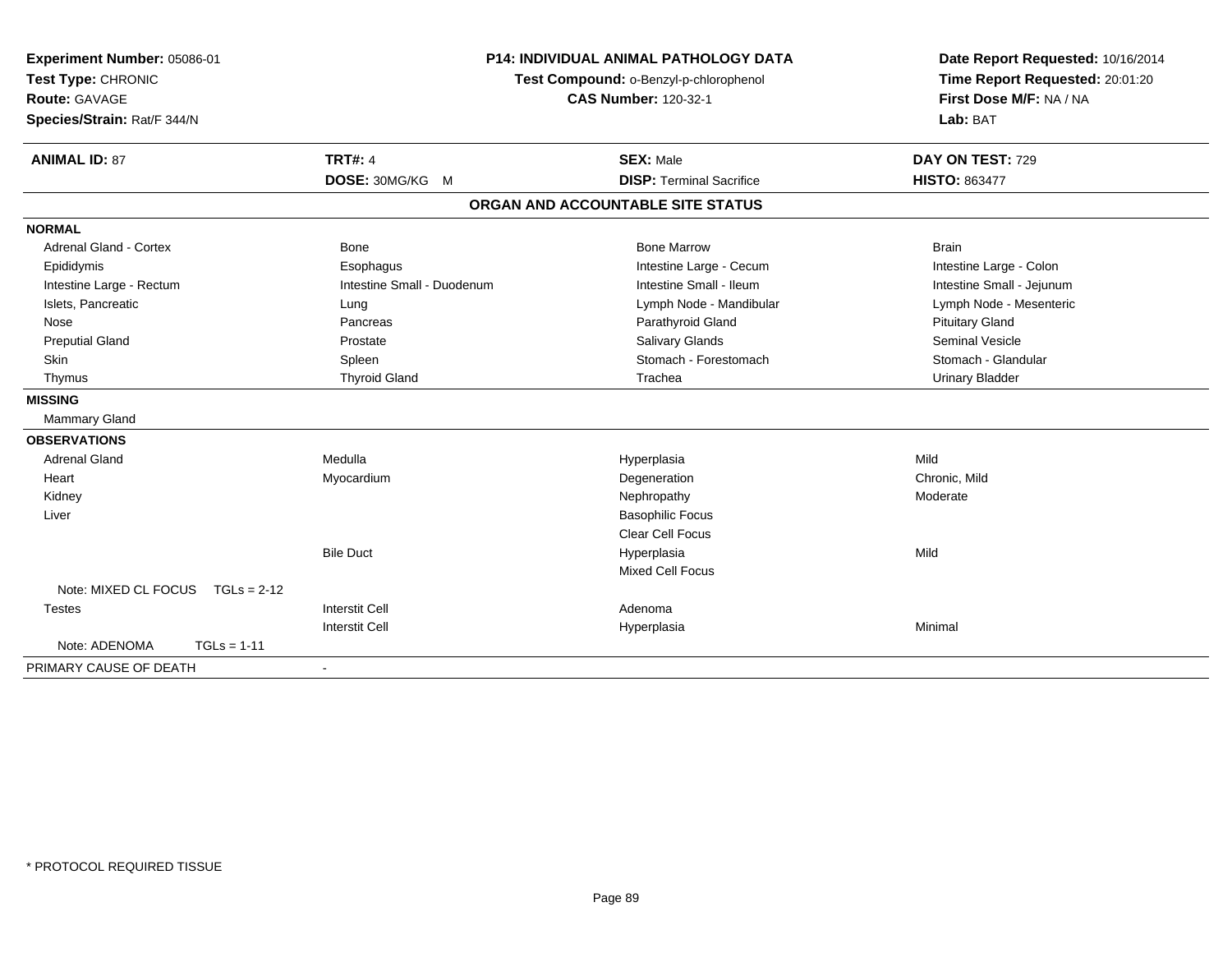| Experiment Number: 05086-01<br>Test Type: CHRONIC<br><b>Route: GAVAGE</b><br>Species/Strain: Rat/F 344/N | <b>P14: INDIVIDUAL ANIMAL PATHOLOGY DATA</b><br>Test Compound: o-Benzyl-p-chlorophenol<br><b>CAS Number: 120-32-1</b> |                                   | Date Report Requested: 10/16/2014<br>Time Report Requested: 20:01:21<br>First Dose M/F: NA / NA<br>Lab: BAT |
|----------------------------------------------------------------------------------------------------------|-----------------------------------------------------------------------------------------------------------------------|-----------------------------------|-------------------------------------------------------------------------------------------------------------|
| <b>ANIMAL ID: 88</b>                                                                                     | <b>TRT#: 4</b>                                                                                                        | <b>SEX: Male</b>                  | DAY ON TEST: 729                                                                                            |
|                                                                                                          | DOSE: 30MG/KG M                                                                                                       | <b>DISP: Terminal Sacrifice</b>   | <b>HISTO: 863478</b>                                                                                        |
|                                                                                                          |                                                                                                                       | ORGAN AND ACCOUNTABLE SITE STATUS |                                                                                                             |
| <b>NORMAL</b>                                                                                            |                                                                                                                       |                                   |                                                                                                             |
| Adrenal Gland - Cortex                                                                                   | <b>Bone</b>                                                                                                           | <b>Bone Marrow</b>                | <b>Brain</b>                                                                                                |
| Epididymis                                                                                               | Esophagus                                                                                                             | Intestine Large - Cecum           | Intestine Large - Colon                                                                                     |
| Intestine Large - Rectum                                                                                 | Intestine Small - Duodenum                                                                                            | Intestine Small - Ileum           | Intestine Small - Jejunum                                                                                   |
| Islets, Pancreatic                                                                                       | Lymph Node - Mandibular                                                                                               | Lymph Node - Mesenteric           | Nose                                                                                                        |
| Pancreas                                                                                                 | Parathyroid Gland                                                                                                     | <b>Preputial Gland</b>            | Prostate                                                                                                    |
| Salivary Glands                                                                                          | <b>Seminal Vesicle</b>                                                                                                | Skin                              | Spleen                                                                                                      |
| Stomach - Glandular                                                                                      | Trachea                                                                                                               | <b>Urinary Bladder</b>            |                                                                                                             |
| <b>MISSING</b>                                                                                           |                                                                                                                       |                                   |                                                                                                             |
| Mammary Gland                                                                                            | Thymus                                                                                                                |                                   |                                                                                                             |
| <b>OBSERVATIONS</b>                                                                                      |                                                                                                                       |                                   |                                                                                                             |
| <b>Adrenal Gland</b>                                                                                     | Medulla                                                                                                               | Pheochromocytoma Benign           |                                                                                                             |
|                                                                                                          | Medulla                                                                                                               | Pheochromocytoma Malignant        |                                                                                                             |
| Note: PHEOCHROM MAL<br>$TGLs = 2-11$                                                                     |                                                                                                                       |                                   |                                                                                                             |
| Heart                                                                                                    | Myocardium                                                                                                            | Degeneration                      | Chronic, Moderate                                                                                           |
| Kidney                                                                                                   |                                                                                                                       | Nephropathy                       | Marked                                                                                                      |
| Liver                                                                                                    |                                                                                                                       | <b>Basophilic Focus</b>           |                                                                                                             |
|                                                                                                          | <b>Bile Duct</b>                                                                                                      | Hyperplasia                       | Minimal                                                                                                     |
| Note: BASOPH FOCUS<br>$TGLs = 6-13$                                                                      |                                                                                                                       |                                   |                                                                                                             |
| Lung                                                                                                     | Alveolar Epith                                                                                                        | Hyperplasia                       | Mild                                                                                                        |
| Mesentery                                                                                                | Fat                                                                                                                   | <b>Necrosis</b>                   | Mild                                                                                                        |
| Note: NECROSIS<br>$TGLs = 3-12$                                                                          |                                                                                                                       |                                   |                                                                                                             |
| <b>Pituitary Gland</b>                                                                                   | <b>Pars Distalis</b>                                                                                                  | Hyperplasia                       | Moderate                                                                                                    |
| Note: HYPERPLASIA<br>$TGLs = 4-7$                                                                        |                                                                                                                       |                                   |                                                                                                             |
| Stomach                                                                                                  | Forestomach                                                                                                           | Inflammation                      | Necrotizing, Mild                                                                                           |
| Note: INFLAMMATION<br>$TGLs = 5-6$                                                                       |                                                                                                                       |                                   |                                                                                                             |
| <b>Testes</b>                                                                                            | Bilateral, Interstit Cell                                                                                             | Adenoma                           |                                                                                                             |
| Note: ADENOMA<br>$TGLs = 1-10$                                                                           |                                                                                                                       |                                   |                                                                                                             |
| <b>Thyroid Gland</b>                                                                                     | C Cell                                                                                                                | Hyperplasia                       | Minimal                                                                                                     |
| PRIMARY CAUSE OF DEATH                                                                                   | $\blacksquare$                                                                                                        |                                   |                                                                                                             |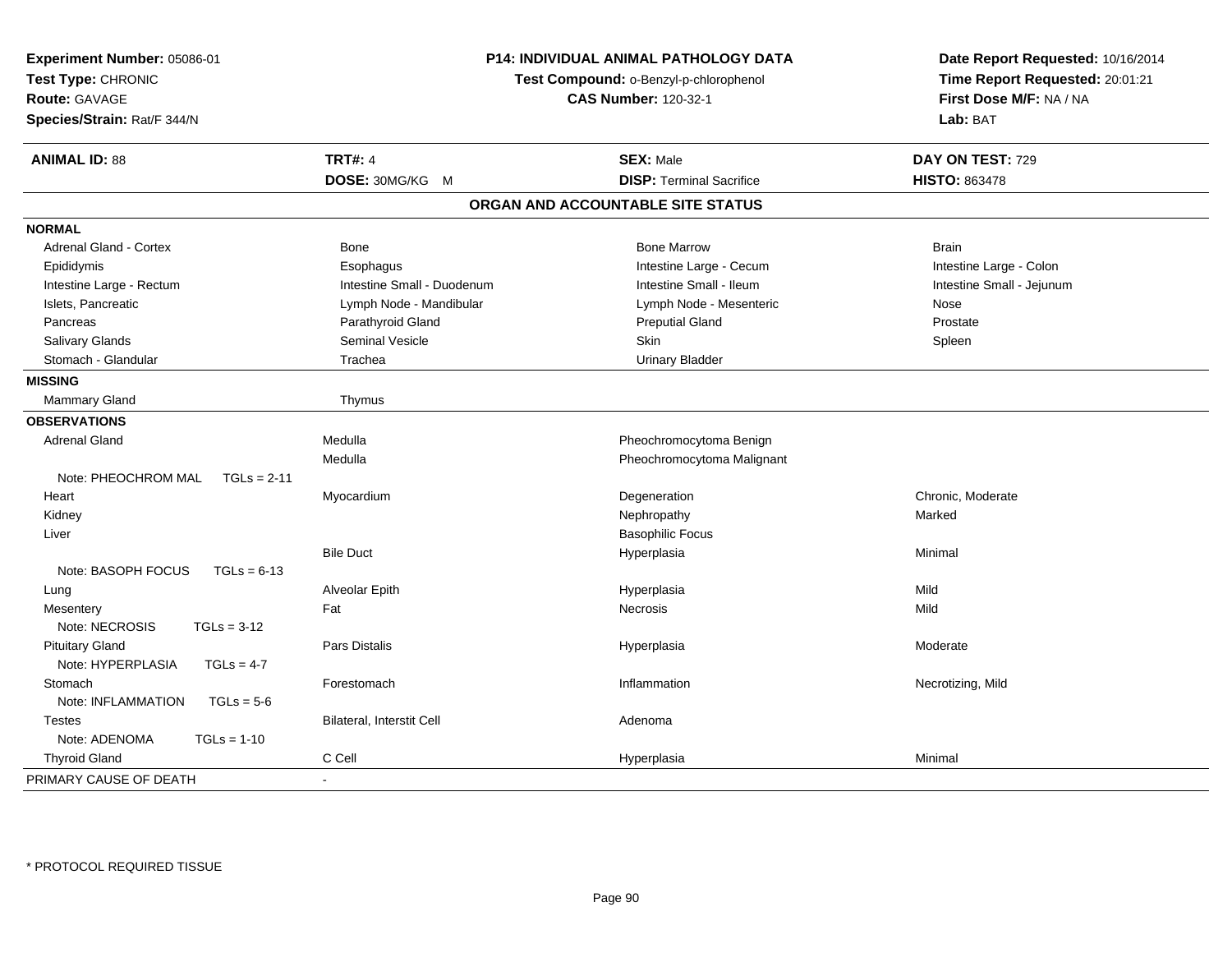| Experiment Number: 05086-01 |                           | <b>P14: INDIVIDUAL ANIMAL PATHOLOGY DATA</b><br>Test Compound: o-Benzyl-p-chlorophenol<br><b>CAS Number: 120-32-1</b> |                                   | Date Report Requested: 10/16/2014 |
|-----------------------------|---------------------------|-----------------------------------------------------------------------------------------------------------------------|-----------------------------------|-----------------------------------|
| Test Type: CHRONIC          |                           |                                                                                                                       |                                   | Time Report Requested: 20:01:21   |
| <b>Route: GAVAGE</b>        |                           |                                                                                                                       |                                   | First Dose M/F: NA / NA           |
| Species/Strain: Rat/F 344/N |                           |                                                                                                                       |                                   | Lab: BAT                          |
| <b>ANIMAL ID: 89</b>        | <b>TRT#: 4</b>            |                                                                                                                       | <b>SEX: Male</b>                  | DAY ON TEST: 729                  |
|                             | DOSE: 30MG/KG M           |                                                                                                                       | <b>DISP: Terminal Sacrifice</b>   | <b>HISTO: 863479</b>              |
|                             |                           |                                                                                                                       | ORGAN AND ACCOUNTABLE SITE STATUS |                                   |
| <b>NORMAL</b>               |                           |                                                                                                                       |                                   |                                   |
| <b>Bone</b>                 | <b>Bone Marrow</b>        |                                                                                                                       | <b>Brain</b>                      | Epididymis                        |
| Esophagus                   | Intestine Large - Cecum   |                                                                                                                       | Intestine Large - Colon           | Intestine Small - Duodenum        |
| Intestine Small - Ileum     | Intestine Small - Jejunum |                                                                                                                       | Islets, Pancreatic                | Lung                              |
| Lymph Node - Mandibular     | Lymph Node - Mesenteric   |                                                                                                                       | Mammary Gland                     | Nose                              |
| Pancreas                    | Parathyroid Gland         |                                                                                                                       | <b>Preputial Gland</b>            | Prostate                          |
| Salivary Glands             | <b>Seminal Vesicle</b>    |                                                                                                                       | Spleen                            | Stomach - Forestomach             |
| Stomach - Glandular         | Thymus                    |                                                                                                                       | <b>Thyroid Gland</b>              | Trachea                           |
| <b>Urinary Bladder</b>      |                           |                                                                                                                       |                                   |                                   |
| <b>OBSERVATIONS</b>         |                           |                                                                                                                       |                                   |                                   |
| <b>Adrenal Gland</b>        | Cortex                    |                                                                                                                       | Hyperplasia                       | Minimal                           |
|                             | Medulla                   |                                                                                                                       | Hyperplasia                       | Minimal                           |
| Heart                       | Myocardium                |                                                                                                                       | Degeneration                      | Chronic, Mild                     |
| Intestine Large             | Rectum                    |                                                                                                                       | Parasite Metazoan                 |                                   |
| Kidney                      |                           |                                                                                                                       | Nephropathy                       | Marked                            |
| Liver                       |                           |                                                                                                                       | <b>Basophilic Focus</b>           |                                   |
|                             | <b>Bile Duct</b>          |                                                                                                                       | Hyperplasia                       | Mild                              |
| <b>Pituitary Gland</b>      | <b>Pars Distalis</b>      |                                                                                                                       | Hyperplasia                       | Minimal                           |
| <b>Skin</b>                 |                           |                                                                                                                       | Keratoacanthoma                   |                                   |
| Note: KERATOACANTHMA        | $TGLs = 1-11$             |                                                                                                                       |                                   |                                   |
| <b>Testes</b>               | Bilateral, Interstit Cell |                                                                                                                       | Adenoma                           |                                   |
| Note: ADENOMA               | $TGLs = 2-10$             |                                                                                                                       |                                   |                                   |
| PRIMARY CAUSE OF DEATH      |                           |                                                                                                                       |                                   |                                   |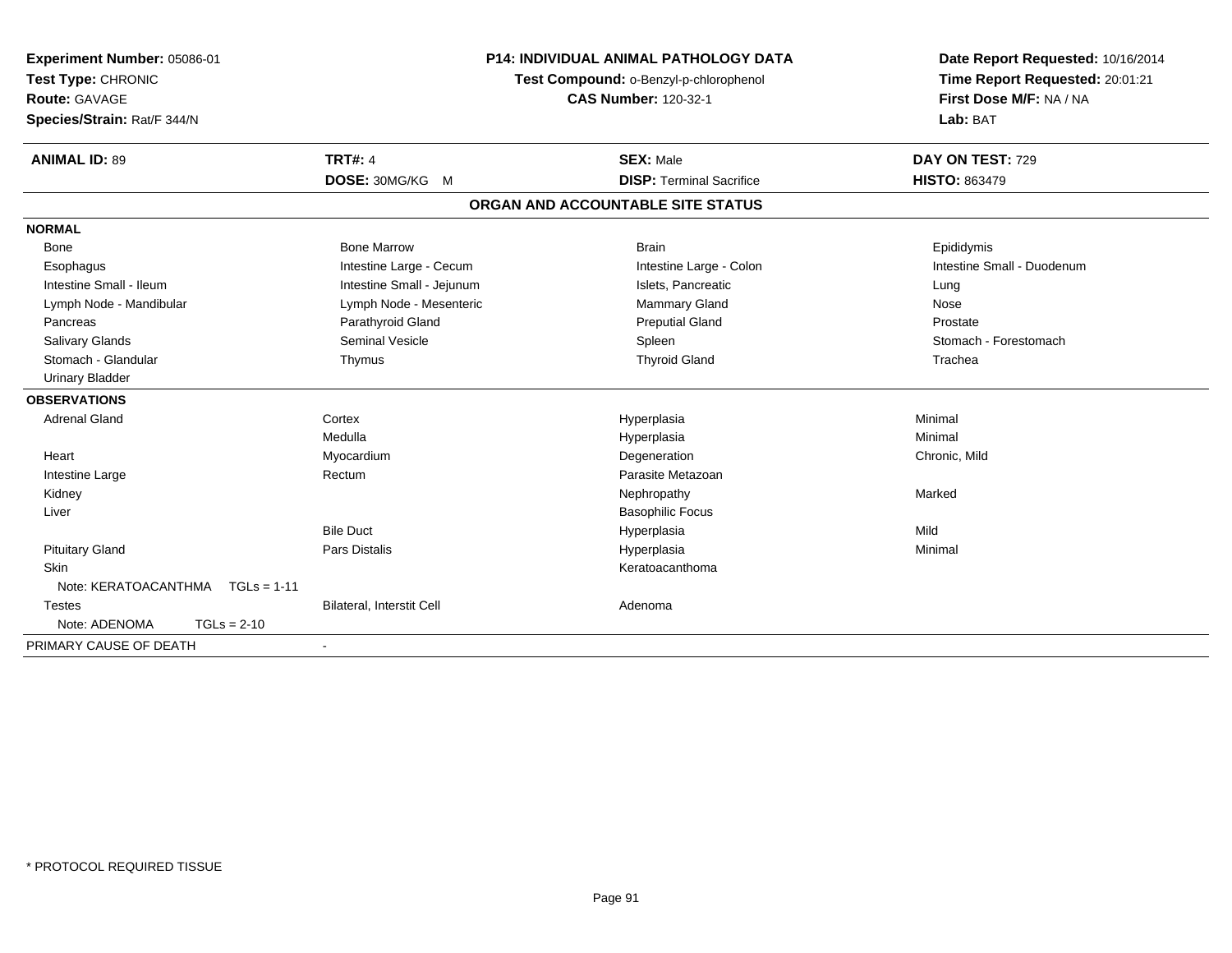| Experiment Number: 05086-01<br>Test Type: CHRONIC<br>Route: GAVAGE<br>Species/Strain: Rat/F 344/N |                 | P14: INDIVIDUAL ANIMAL PATHOLOGY DATA<br>Test Compound: o-Benzyl-p-chlorophenol<br><b>CAS Number: 120-32-1</b> |                                   | Date Report Requested: 10/16/2014<br>Time Report Requested: 20:01:21<br>First Dose M/F: NA / NA<br>Lab: BAT |
|---------------------------------------------------------------------------------------------------|-----------------|----------------------------------------------------------------------------------------------------------------|-----------------------------------|-------------------------------------------------------------------------------------------------------------|
| <b>ANIMAL ID: 90</b>                                                                              |                 | <b>TRT#: 4</b>                                                                                                 | <b>SEX: Male</b>                  | DAY ON TEST: 729                                                                                            |
|                                                                                                   |                 | DOSE: 30MG/KG M                                                                                                | <b>DISP: Terminal Sacrifice</b>   | <b>HISTO: 863480</b>                                                                                        |
|                                                                                                   |                 |                                                                                                                | ORGAN AND ACCOUNTABLE SITE STATUS |                                                                                                             |
| <b>NORMAL</b>                                                                                     |                 |                                                                                                                |                                   |                                                                                                             |
| <b>Adrenal Gland - Cortex</b>                                                                     |                 | <b>Bone</b>                                                                                                    | <b>Bone Marrow</b>                | <b>Brain</b>                                                                                                |
| Epididymis                                                                                        |                 | Esophagus                                                                                                      | Intestine Large - Cecum           | Intestine Large - Colon                                                                                     |
| Intestine Large - Rectum                                                                          |                 | Intestine Small - Duodenum                                                                                     | Intestine Small - Ileum           | Intestine Small - Jejunum                                                                                   |
| Lymph Node - Mandibular                                                                           |                 | Lymph Node - Mesenteric                                                                                        | Mammary Gland                     | Nose                                                                                                        |
| Parathyroid Gland                                                                                 |                 | <b>Preputial Gland</b>                                                                                         | Prostate                          | <b>Salivary Glands</b>                                                                                      |
| <b>Seminal Vesicle</b>                                                                            |                 | Skin                                                                                                           | Spleen                            | Stomach - Forestomach                                                                                       |
| Stomach - Glandular                                                                               |                 | Thymus                                                                                                         | Trachea                           | <b>Urinary Bladder</b>                                                                                      |
| <b>OBSERVATIONS</b>                                                                               |                 |                                                                                                                |                                   |                                                                                                             |
| <b>Adrenal Gland</b>                                                                              |                 | Medulla                                                                                                        | Hyperplasia                       | Mild                                                                                                        |
| Heart                                                                                             |                 | Myocardium                                                                                                     | Degeneration                      | Chronic, Moderate                                                                                           |
| Islets, Pancreatic                                                                                |                 |                                                                                                                | Hyperplasia                       | Mild                                                                                                        |
| Kidney                                                                                            |                 |                                                                                                                | Nephropathy                       | Moderate                                                                                                    |
| Liver                                                                                             |                 |                                                                                                                | <b>Basophilic Focus</b>           |                                                                                                             |
|                                                                                                   |                 |                                                                                                                | <b>Clear Cell Focus</b>           |                                                                                                             |
|                                                                                                   |                 | <b>Bile Duct</b>                                                                                               | Hyperplasia                       | Mild                                                                                                        |
| Lung                                                                                              |                 | Alveolar Epith                                                                                                 | Hyperplasia                       | Moderate                                                                                                    |
| Note: HYPERPLASIA                                                                                 | $TGLs = 3-2+11$ |                                                                                                                |                                   |                                                                                                             |
| Pancreas                                                                                          |                 | Acinus                                                                                                         | Atrophy                           | Mild                                                                                                        |
| <b>Pituitary Gland</b>                                                                            |                 | Pars Distalis                                                                                                  | Adenoma                           |                                                                                                             |
| Note: ADENOMA                                                                                     | $TGLs = 1-7$    |                                                                                                                |                                   |                                                                                                             |
| <b>Testes</b>                                                                                     |                 | Bilateral, Interstit Cell                                                                                      | Adenoma                           |                                                                                                             |
| Note: ADENOMA                                                                                     | $TGLs = 2-10$   |                                                                                                                |                                   |                                                                                                             |
| <b>Thyroid Gland</b>                                                                              |                 | <b>Follicular Cel</b>                                                                                          | Hyperplasia                       | Minimal                                                                                                     |
| PRIMARY CAUSE OF DEATH                                                                            |                 |                                                                                                                |                                   |                                                                                                             |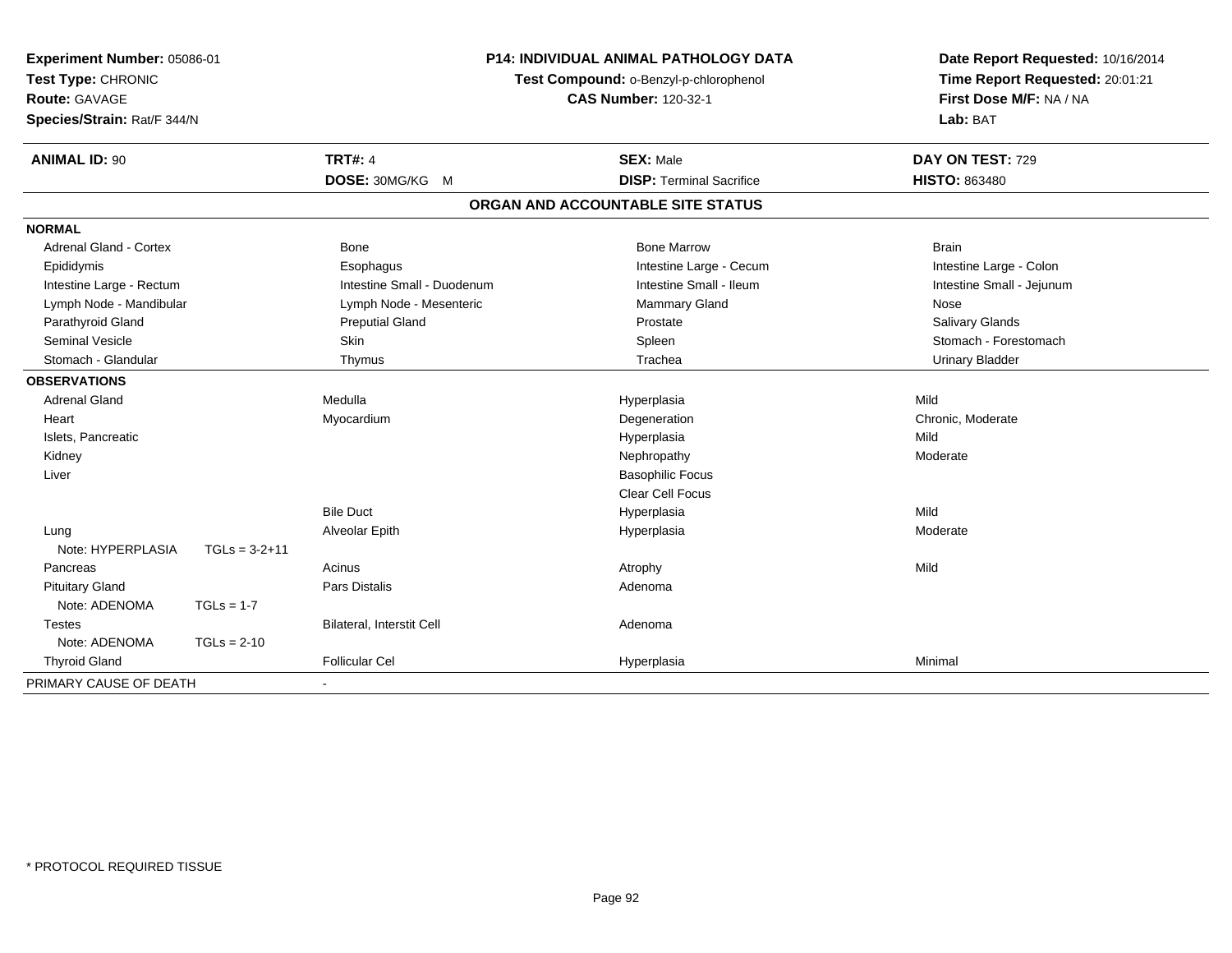| Experiment Number: 05086-01<br>Test Type: CHRONIC<br><b>Route: GAVAGE</b><br>Species/Strain: Rat/F 344/N | P14: INDIVIDUAL ANIMAL PATHOLOGY DATA<br>Test Compound: o-Benzyl-p-chlorophenol<br><b>CAS Number: 120-32-1</b> |                                   | Date Report Requested: 10/16/2014<br>Time Report Requested: 20:01:21<br>First Dose M/F: NA / NA<br>Lab: BAT |
|----------------------------------------------------------------------------------------------------------|----------------------------------------------------------------------------------------------------------------|-----------------------------------|-------------------------------------------------------------------------------------------------------------|
| <b>ANIMAL ID: 91</b>                                                                                     | <b>TRT#: 4</b>                                                                                                 | <b>SEX: Male</b>                  | DAY ON TEST: 722                                                                                            |
|                                                                                                          | DOSE: 30MG/KG M                                                                                                | <b>DISP:</b> Moribund Sacrifice   | <b>HISTO: 863481</b>                                                                                        |
|                                                                                                          |                                                                                                                | ORGAN AND ACCOUNTABLE SITE STATUS |                                                                                                             |
| <b>NORMAL</b>                                                                                            |                                                                                                                |                                   |                                                                                                             |
| Bone                                                                                                     | <b>Bone Marrow</b>                                                                                             | <b>Brain</b>                      | Epididymis                                                                                                  |
| Esophagus                                                                                                | Intestine Large - Cecum                                                                                        | Intestine Large - Colon           | Intestine Small - Duodenum                                                                                  |
| Intestine Small - Ileum                                                                                  | Intestine Small - Jejunum                                                                                      | Lung                              | Lymph Node - Mandibular                                                                                     |
| Lymph Node - Mesenteric                                                                                  | Nose                                                                                                           | Parathyroid Gland                 | <b>Pituitary Gland</b>                                                                                      |
| <b>Preputial Gland</b>                                                                                   | Prostate                                                                                                       | Salivary Glands                   | Seminal Vesicle                                                                                             |
| Skin                                                                                                     | Spleen                                                                                                         | Stomach - Forestomach             | Stomach - Glandular                                                                                         |
| Trachea                                                                                                  | <b>Urinary Bladder</b>                                                                                         |                                   |                                                                                                             |
| <b>MISSING</b>                                                                                           |                                                                                                                |                                   |                                                                                                             |
| Thymus                                                                                                   |                                                                                                                |                                   |                                                                                                             |
| <b>OBSERVATIONS</b>                                                                                      |                                                                                                                |                                   |                                                                                                             |
| <b>Adrenal Gland</b>                                                                                     | Cortex                                                                                                         | Hyperplasia                       | Mild                                                                                                        |
|                                                                                                          | Medulla                                                                                                        | Pheochromocytoma Benign           |                                                                                                             |
| Heart                                                                                                    | Myocardium                                                                                                     | Degeneration                      | Chronic, Mild                                                                                               |
| Intestine Large                                                                                          | Rectum                                                                                                         | Parasite Metazoan                 |                                                                                                             |
| Islets, Pancreatic                                                                                       |                                                                                                                | Hyperplasia                       | Mild                                                                                                        |
| Kidney                                                                                                   |                                                                                                                | Nephropathy                       | Mild                                                                                                        |
| Liver                                                                                                    |                                                                                                                | <b>Basophilic Focus</b>           |                                                                                                             |
|                                                                                                          |                                                                                                                | Clear Cell Focus                  |                                                                                                             |
|                                                                                                          |                                                                                                                | <b>Eosinophilic Focus</b>         |                                                                                                             |
|                                                                                                          | <b>Bile Duct</b>                                                                                               | Hyperplasia                       | Mild                                                                                                        |
| Mammary Gland                                                                                            |                                                                                                                | Fibroadenoma                      |                                                                                                             |
| Note: FIBROADENOMA<br>$TGLs = 1-11$                                                                      |                                                                                                                |                                   |                                                                                                             |
| Pancreas                                                                                                 | Acinus                                                                                                         | Hyperplasia                       | Moderate                                                                                                    |
| <b>Testes</b>                                                                                            | Bilateral, Interstit Cell                                                                                      | Adenoma                           |                                                                                                             |
| Note: ADENOMA<br>$TGLs = 2-10$                                                                           |                                                                                                                |                                   |                                                                                                             |
| <b>Thyroid Gland</b>                                                                                     | C Cell                                                                                                         | Adenoma                           |                                                                                                             |
| PRIMARY CAUSE OF DEATH                                                                                   | $\blacksquare$                                                                                                 |                                   |                                                                                                             |
| Animal Note: MORIBUND DUE TO FIBROADENOMA                                                                |                                                                                                                |                                   |                                                                                                             |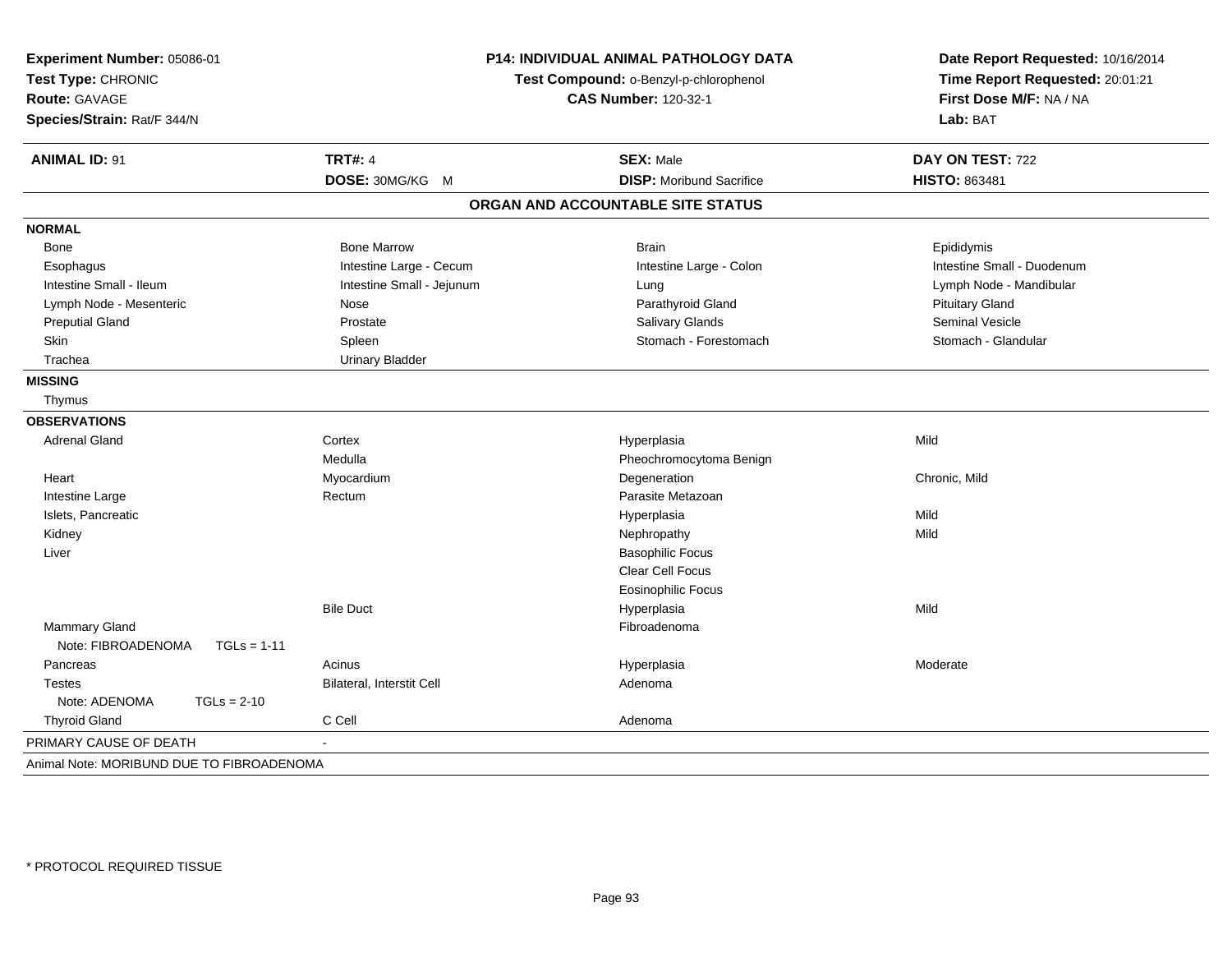| Experiment Number: 05086-01<br>Test Type: CHRONIC<br><b>Route: GAVAGE</b><br>Species/Strain: Rat/F 344/N |                         | P14: INDIVIDUAL ANIMAL PATHOLOGY DATA<br>Test Compound: o-Benzyl-p-chlorophenol<br><b>CAS Number: 120-32-1</b> | Date Report Requested: 10/16/2014<br>Time Report Requested: 20:01:21<br>First Dose M/F: NA / NA<br>Lab: BAT |
|----------------------------------------------------------------------------------------------------------|-------------------------|----------------------------------------------------------------------------------------------------------------|-------------------------------------------------------------------------------------------------------------|
| <b>ANIMAL ID: 92</b>                                                                                     | <b>TRT#: 4</b>          | <b>SEX: Male</b>                                                                                               | DAY ON TEST: 622                                                                                            |
|                                                                                                          | DOSE: 30MG/KG M         | <b>DISP:</b> Moribund Sacrifice                                                                                | <b>HISTO: 863482</b>                                                                                        |
|                                                                                                          |                         | ORGAN AND ACCOUNTABLE SITE STATUS                                                                              |                                                                                                             |
| <b>NORMAL</b>                                                                                            |                         |                                                                                                                |                                                                                                             |
| <b>Bone</b>                                                                                              | <b>Bone Marrow</b>      | <b>Brain</b>                                                                                                   | Epididymis                                                                                                  |
| Esophagus                                                                                                | Intestine Large - Cecum | Intestine Large - Colon                                                                                        | Intestine Large - Rectum                                                                                    |
| Intestine Small - Duodenum                                                                               | Intestine Small - Ileum | Intestine Small - Jejunum                                                                                      | Islets, Pancreatic                                                                                          |
| Lung                                                                                                     | Lymph Node - Mandibular | Lymph Node - Mesenteric                                                                                        | Nose                                                                                                        |
| <b>Preputial Gland</b>                                                                                   | Prostate                | Salivary Glands                                                                                                | <b>Seminal Vesicle</b>                                                                                      |
| <b>Testes</b>                                                                                            | Thymus                  | <b>Thyroid Gland</b>                                                                                           | Trachea                                                                                                     |
| <b>Urinary Bladder</b>                                                                                   |                         |                                                                                                                |                                                                                                             |
| <b>MISSING</b>                                                                                           |                         |                                                                                                                |                                                                                                             |
| Mammary Gland                                                                                            |                         |                                                                                                                |                                                                                                             |
| <b>OBSERVATIONS</b>                                                                                      |                         |                                                                                                                |                                                                                                             |
| <b>Adrenal Gland</b>                                                                                     | Cortex                  | Hyperplasia                                                                                                    | Minimal                                                                                                     |
|                                                                                                          | Medulla                 | Hyperplasia                                                                                                    | Mild                                                                                                        |
| Heart                                                                                                    | Myocardium              | Degeneration                                                                                                   | Chronic, Mild                                                                                               |
| Kidney                                                                                                   |                         | Mineralization                                                                                                 | Mild                                                                                                        |
|                                                                                                          |                         | Nephropathy                                                                                                    | Marked                                                                                                      |
| Note: NEPHROPATHY<br>$TGLs = 2-1$                                                                        |                         |                                                                                                                |                                                                                                             |
| Liver                                                                                                    |                         | <b>Basophilic Focus</b>                                                                                        |                                                                                                             |
|                                                                                                          |                         | Clear Cell Focus                                                                                               |                                                                                                             |
|                                                                                                          | <b>Bile Duct</b>        | Hyperplasia                                                                                                    | Minimal                                                                                                     |
| Mesentery                                                                                                | Fat                     | Necrosis                                                                                                       | Moderate                                                                                                    |
| Pancreas                                                                                                 | Acinus                  | Hyperplasia                                                                                                    | Mild                                                                                                        |
| Parathyroid Gland                                                                                        |                         | Hyperplasia                                                                                                    | Mild                                                                                                        |
| <b>Pituitary Gland</b><br>Note: ADENOMA<br>$TGLs = 5-7$                                                  | Pars Distalis           | Adenoma                                                                                                        |                                                                                                             |
| Skin<br>Note: PAPILLOMA SQUA TGLs = 1-11                                                                 |                         | Squamous Cell Papilloma                                                                                        |                                                                                                             |
| Spleen                                                                                                   |                         | Inflammation                                                                                                   | Necrotizing, Moderate                                                                                       |
| Stomach                                                                                                  | Forestomach             | Inflammation                                                                                                   | Necrotizing, Moderate                                                                                       |
|                                                                                                          | Glandular               | Inflammation                                                                                                   | Necrotizing, Moderate                                                                                       |
|                                                                                                          | Glandular               | Mineralization                                                                                                 | Marked                                                                                                      |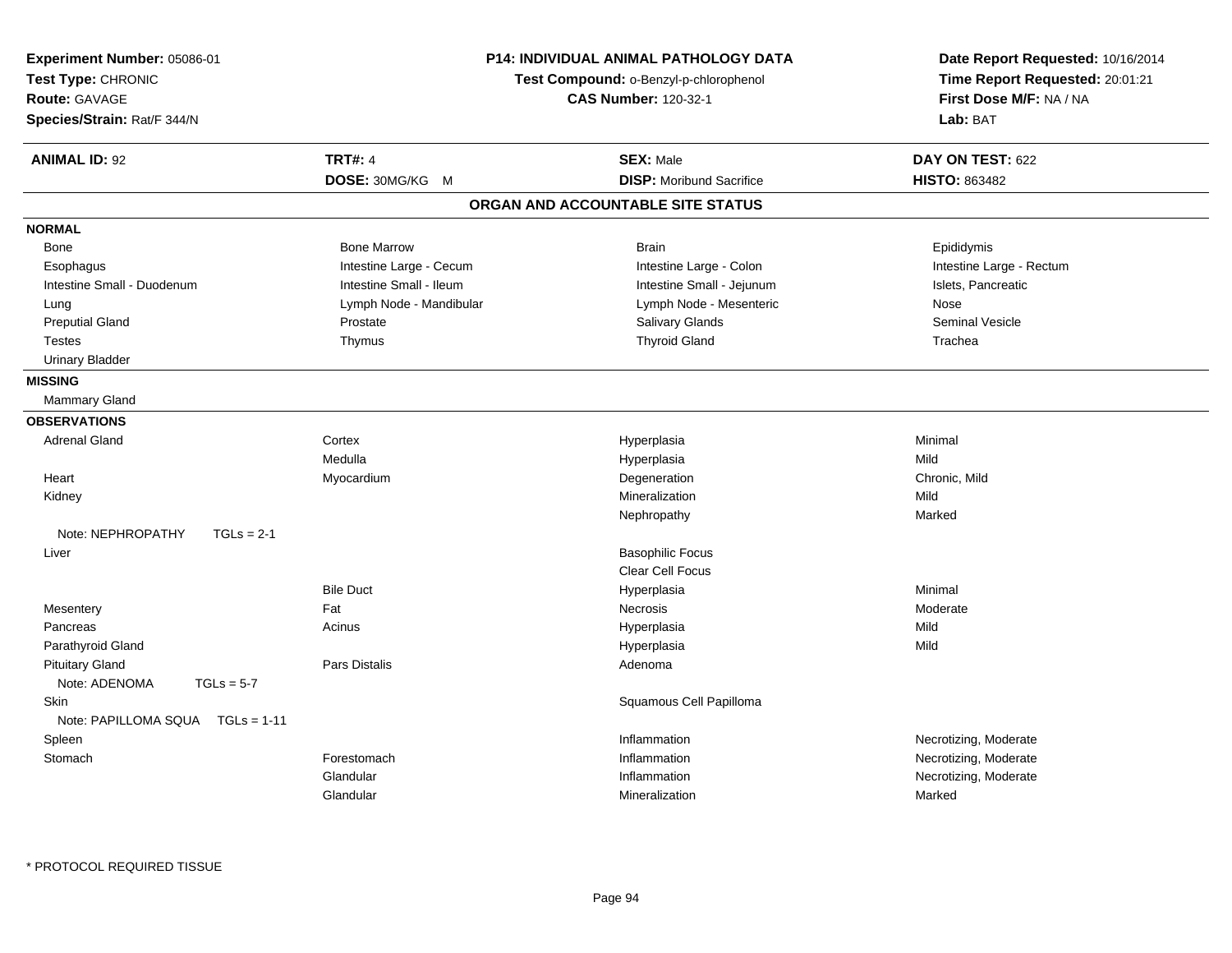| Experiment Number: 05086-01<br><b>Test Type: CHRONIC</b><br><b>Route: GAVAGE</b> |                                                                 | <b>P14: INDIVIDUAL ANIMAL PATHOLOGY DATA</b><br>Test Compound: o-Benzyl-p-chlorophenol<br><b>CAS Number: 120-32-1</b> | Date Report Requested: 10/16/2014<br>Time Report Requested: 20:01:21<br>First Dose M/F: NA / NA |
|----------------------------------------------------------------------------------|-----------------------------------------------------------------|-----------------------------------------------------------------------------------------------------------------------|-------------------------------------------------------------------------------------------------|
| Species/Strain: Rat/F 344/N                                                      |                                                                 |                                                                                                                       | Lab: BAT                                                                                        |
| <b>ANIMAL ID: 92</b>                                                             | <b>TRT#: 4</b><br><b>DOSE: 30MG/KG M</b>                        | <b>SEX: Male</b><br><b>DISP:</b> Moribund Sacrifice                                                                   | <b>DAY ON TEST: 622</b><br><b>HISTO: 863482</b>                                                 |
|                                                                                  |                                                                 | ORGAN AND ACCOUNTABLE SITE STATUS                                                                                     |                                                                                                 |
| Note: INFLAMMATION                                                               | $TGLs = 3-13$                                                   |                                                                                                                       |                                                                                                 |
| PRIMARY CAUSE OF DEATH                                                           |                                                                 |                                                                                                                       |                                                                                                 |
|                                                                                  | Animal Note: LIVER, SPLEEN, PANCREAS ADHERED TO STOMACH         |                                                                                                                       |                                                                                                 |
|                                                                                  | Animal Note: MORIBUND DUE TO NEPHROPATHY & GASTRIC INFLAMMATION |                                                                                                                       |                                                                                                 |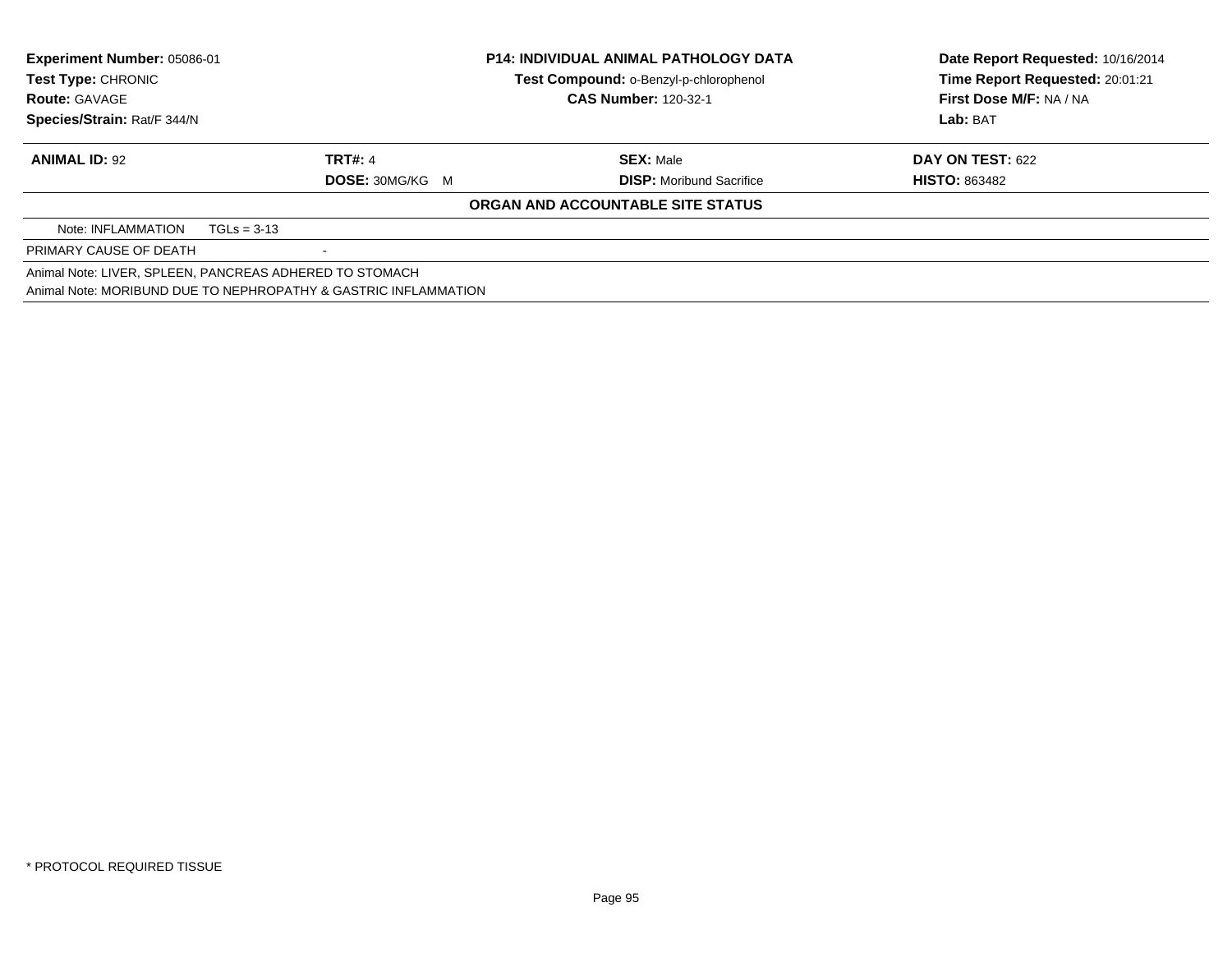| Experiment Number: 05086-01<br>Test Type: CHRONIC<br>Route: GAVAGE<br>Species/Strain: Rat/F 344/N | <b>P14: INDIVIDUAL ANIMAL PATHOLOGY DATA</b><br>Test Compound: o-Benzyl-p-chlorophenol<br><b>CAS Number: 120-32-1</b> |                                   | Date Report Requested: 10/16/2014<br>Time Report Requested: 20:01:21<br>First Dose M/F: NA / NA<br>Lab: BAT |
|---------------------------------------------------------------------------------------------------|-----------------------------------------------------------------------------------------------------------------------|-----------------------------------|-------------------------------------------------------------------------------------------------------------|
| <b>ANIMAL ID: 93</b>                                                                              | <b>TRT#: 4</b>                                                                                                        | <b>SEX: Male</b>                  | DAY ON TEST: 729                                                                                            |
|                                                                                                   | DOSE: 30MG/KG M                                                                                                       | <b>DISP: Terminal Sacrifice</b>   | HISTO: 863483                                                                                               |
|                                                                                                   |                                                                                                                       | ORGAN AND ACCOUNTABLE SITE STATUS |                                                                                                             |
| <b>NORMAL</b>                                                                                     |                                                                                                                       |                                   |                                                                                                             |
| <b>Adrenal Gland - Cortex</b>                                                                     | <b>Bone</b>                                                                                                           | <b>Bone Marrow</b>                | <b>Brain</b>                                                                                                |
| Epididymis                                                                                        | Esophagus                                                                                                             | Intestine Large - Cecum           | Intestine Large - Colon                                                                                     |
| Intestine Large - Rectum                                                                          | Intestine Small - Duodenum                                                                                            | Intestine Small - Ileum           | Intestine Small - Jejunum                                                                                   |
| Islets, Pancreatic                                                                                | Lymph Node - Mandibular                                                                                               | Lymph Node - Mesenteric           | Mammary Gland                                                                                               |
| Nose                                                                                              | Pancreas                                                                                                              | Parathyroid Gland                 | <b>Preputial Gland</b>                                                                                      |
| Prostate                                                                                          | Salivary Glands                                                                                                       | <b>Seminal Vesicle</b>            | Spleen                                                                                                      |
| Stomach - Forestomach                                                                             | Stomach - Glandular                                                                                                   | Thymus                            | Trachea                                                                                                     |
| <b>Urinary Bladder</b>                                                                            |                                                                                                                       |                                   |                                                                                                             |
| <b>OBSERVATIONS</b>                                                                               |                                                                                                                       |                                   |                                                                                                             |
| <b>Adrenal Gland</b>                                                                              | Medulla                                                                                                               | Hyperplasia                       | Minimal                                                                                                     |
| Heart                                                                                             | Myocardium                                                                                                            | Degeneration                      | Chronic, Moderate                                                                                           |
| Kidney                                                                                            |                                                                                                                       | Nephropathy                       | Mild                                                                                                        |
| Liver                                                                                             |                                                                                                                       | <b>Basophilic Focus</b>           |                                                                                                             |
|                                                                                                   |                                                                                                                       | <b>Eosinophilic Focus</b>         |                                                                                                             |
|                                                                                                   | <b>Bile Duct</b>                                                                                                      | Hyperplasia                       | Moderate                                                                                                    |
| Note: BASOPH FOCUS<br>$TGLs = 3-12$                                                               |                                                                                                                       |                                   |                                                                                                             |
| Note: EOSIN FOCUS<br>$TGLs = 2-12$                                                                |                                                                                                                       |                                   |                                                                                                             |
| Lung                                                                                              |                                                                                                                       | Alveolar/Bronchiolar Adenoma      |                                                                                                             |
| <b>Pituitary Gland</b>                                                                            | <b>Pars Distalis</b>                                                                                                  | Hyperplasia                       | Mild                                                                                                        |
| <b>Skin</b>                                                                                       | <b>Subcut Tiss</b>                                                                                                    | Lipoma                            |                                                                                                             |
| Note: LIPOMA<br>$TGLs = 1-11$                                                                     |                                                                                                                       |                                   |                                                                                                             |
| <b>Testes</b>                                                                                     | Bilateral, Interstit Cell                                                                                             | Adenoma                           |                                                                                                             |
| <b>Thyroid Gland</b>                                                                              | C Cell                                                                                                                | Adenoma                           |                                                                                                             |
|                                                                                                   | <b>Follicular Cel</b>                                                                                                 | Hyperplasia                       | Minimal                                                                                                     |
| PRIMARY CAUSE OF DEATH                                                                            |                                                                                                                       |                                   |                                                                                                             |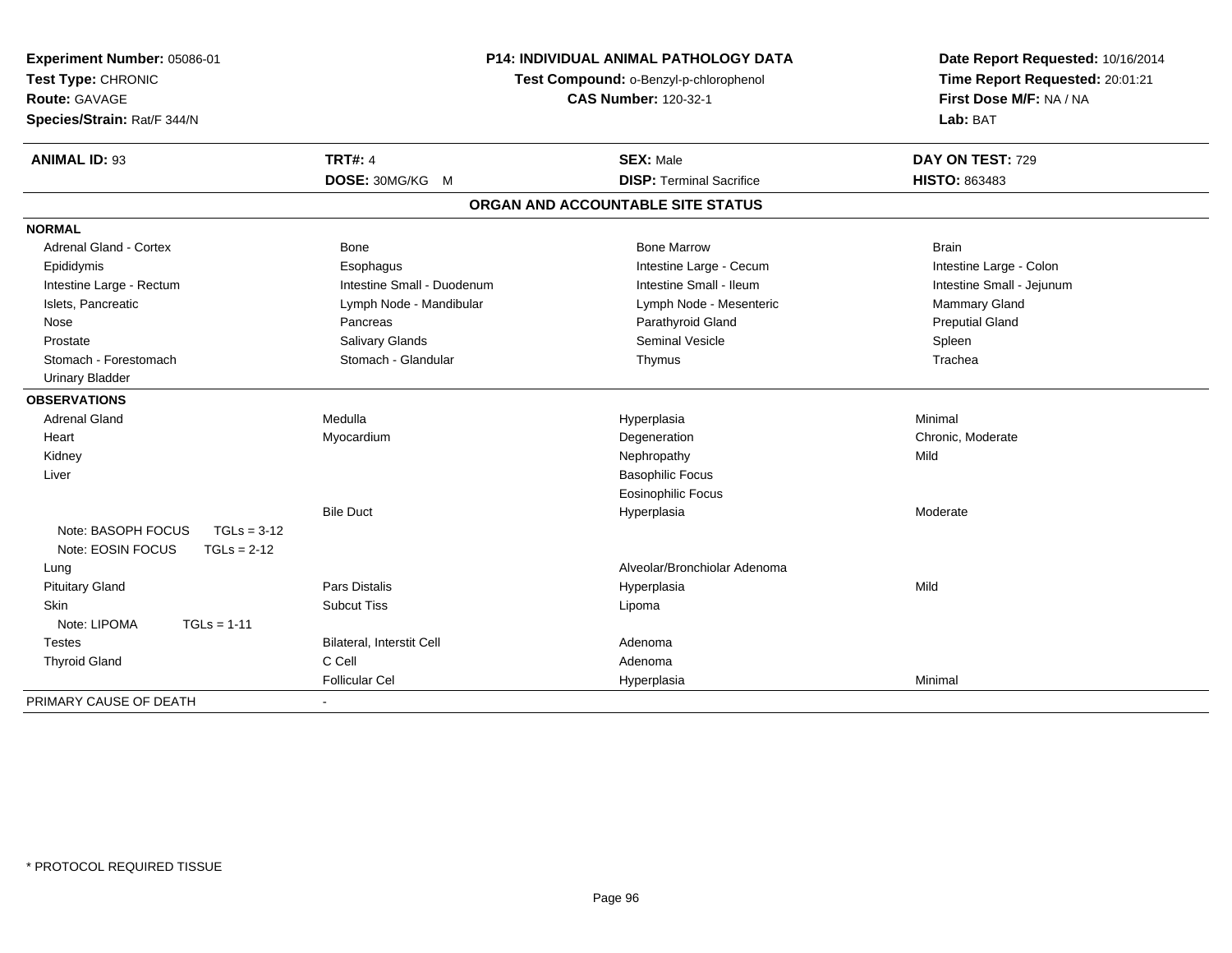| Experiment Number: 05086-01<br>Test Type: CHRONIC<br>Route: GAVAGE<br>Species/Strain: Rat/F 344/N | <b>P14: INDIVIDUAL ANIMAL PATHOLOGY DATA</b><br>Test Compound: o-Benzyl-p-chlorophenol<br><b>CAS Number: 120-32-1</b> |                                   | Date Report Requested: 10/16/2014<br>Time Report Requested: 20:01:21<br>First Dose M/F: NA / NA<br>Lab: BAT |  |
|---------------------------------------------------------------------------------------------------|-----------------------------------------------------------------------------------------------------------------------|-----------------------------------|-------------------------------------------------------------------------------------------------------------|--|
| <b>ANIMAL ID: 94</b>                                                                              | <b>TRT#: 4</b>                                                                                                        | <b>SEX: Male</b>                  | DAY ON TEST: 493                                                                                            |  |
|                                                                                                   | DOSE: 30MG/KG M                                                                                                       | <b>DISP:</b> Moribund Sacrifice   | <b>HISTO: 863484</b>                                                                                        |  |
|                                                                                                   |                                                                                                                       | ORGAN AND ACCOUNTABLE SITE STATUS |                                                                                                             |  |
| <b>NORMAL</b>                                                                                     |                                                                                                                       |                                   |                                                                                                             |  |
| Adrenal Gland - Cortex                                                                            | Adrenal Gland - Medulla                                                                                               | <b>Bone</b>                       | <b>Bone Marrow</b>                                                                                          |  |
| Epididymis                                                                                        | Esophagus                                                                                                             | Intestine Large - Cecum           | Intestine Large - Colon                                                                                     |  |
| Intestine Large - Rectum                                                                          | Intestine Small - Duodenum                                                                                            | Intestine Small - Ileum           | Intestine Small - Jejunum                                                                                   |  |
| Islets, Pancreatic                                                                                | Lung                                                                                                                  | Lymph Node - Mandibular           | Lymph Node - Mesenteric                                                                                     |  |
| Mammary Gland                                                                                     | Nose                                                                                                                  | Parathyroid Gland                 | <b>Pituitary Gland</b>                                                                                      |  |
| <b>Preputial Gland</b>                                                                            | Prostate                                                                                                              | <b>Salivary Glands</b>            | <b>Seminal Vesicle</b>                                                                                      |  |
| <b>Skin</b>                                                                                       | Spleen                                                                                                                | Stomach - Glandular               | Trachea                                                                                                     |  |
| <b>Urinary Bladder</b>                                                                            |                                                                                                                       |                                   |                                                                                                             |  |
| <b>MISSING</b>                                                                                    |                                                                                                                       |                                   |                                                                                                             |  |
| Thymus                                                                                            |                                                                                                                       |                                   |                                                                                                             |  |
| <b>OBSERVATIONS</b>                                                                               |                                                                                                                       |                                   |                                                                                                             |  |
| <b>Brain</b>                                                                                      |                                                                                                                       | Astrocytoma Malignant             |                                                                                                             |  |
| Note: ASTROCYTO MAL<br>$TGLs = 1-11$                                                              |                                                                                                                       |                                   |                                                                                                             |  |
| Heart                                                                                             | Myocardium                                                                                                            | Degeneration                      | Chronic, Moderate                                                                                           |  |
| Kidney                                                                                            |                                                                                                                       | Nephropathy                       | Mild                                                                                                        |  |
| Liver                                                                                             | <b>Bile Duct</b>                                                                                                      | Hyperplasia                       | Minimal                                                                                                     |  |
| Pancreas                                                                                          | Acinus                                                                                                                | Atrophy                           | Mild                                                                                                        |  |
| Stomach                                                                                           | Epithelium, Forestomach                                                                                               | Hyperplasia                       | Minimal                                                                                                     |  |
| Note: HYPERPLASIA<br>$TGLs = 2-12$                                                                |                                                                                                                       |                                   |                                                                                                             |  |
| <b>Testes</b>                                                                                     | <b>Interstit Cell</b>                                                                                                 | Hyperplasia                       | Minimal                                                                                                     |  |
| <b>Thyroid Gland</b>                                                                              | C Cell                                                                                                                | Adenoma                           |                                                                                                             |  |
| PRIMARY CAUSE OF DEATH                                                                            |                                                                                                                       |                                   |                                                                                                             |  |
| Animal Note: MORIBUND DUE TO BRAIN TUMOR                                                          |                                                                                                                       |                                   |                                                                                                             |  |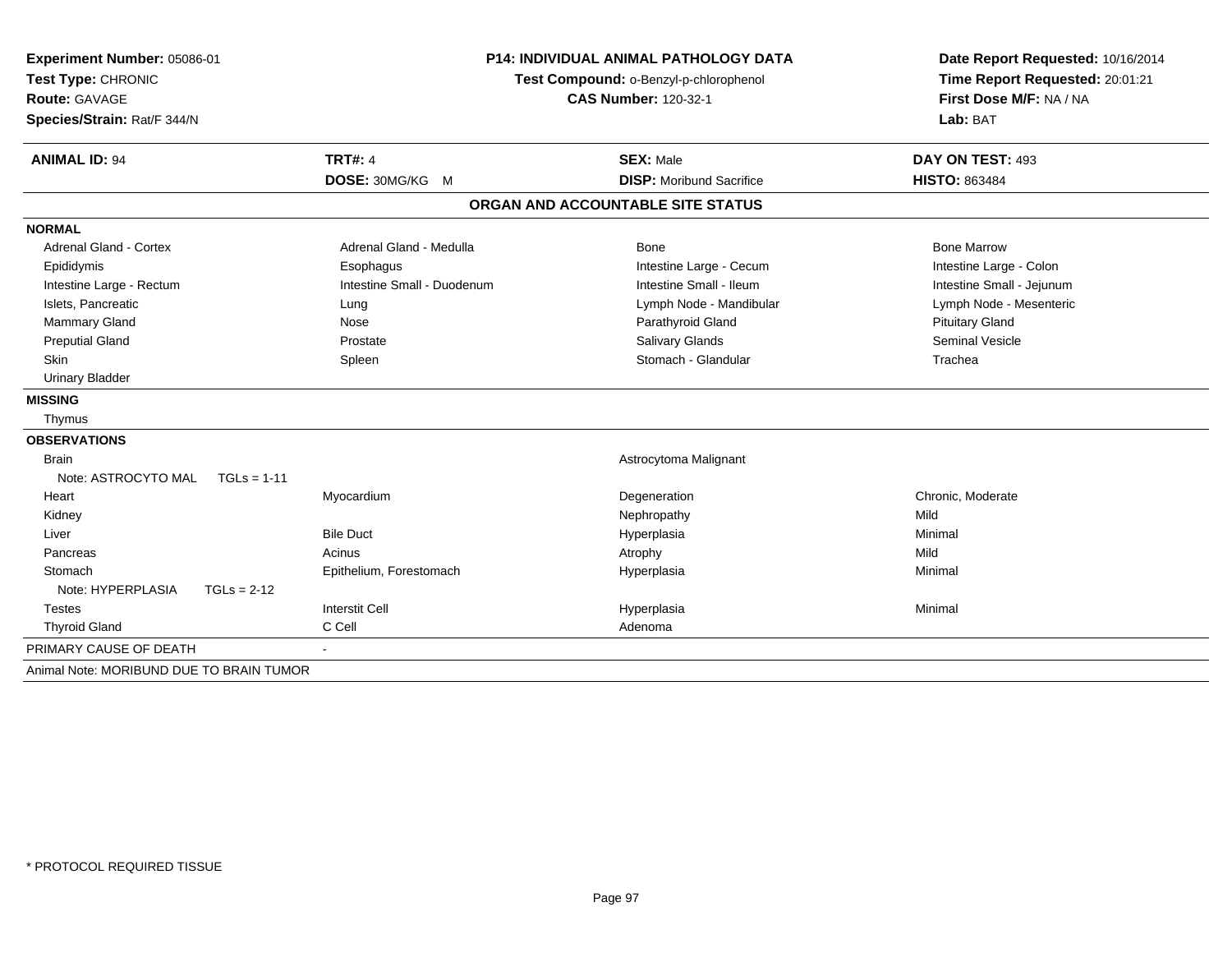| Experiment Number: 05086-01<br>Test Type: CHRONIC<br>Route: GAVAGE<br>Species/Strain: Rat/F 344/N | P14: INDIVIDUAL ANIMAL PATHOLOGY DATA<br>Test Compound: o-Benzyl-p-chlorophenol<br><b>CAS Number: 120-32-1</b> |                            | Date Report Requested: 10/16/2014<br>Time Report Requested: 20:01:21<br>First Dose M/F: NA / NA<br>Lab: BAT |                           |
|---------------------------------------------------------------------------------------------------|----------------------------------------------------------------------------------------------------------------|----------------------------|-------------------------------------------------------------------------------------------------------------|---------------------------|
| <b>ANIMAL ID: 95</b>                                                                              |                                                                                                                | <b>TRT#: 4</b>             | <b>SEX: Male</b>                                                                                            | DAY ON TEST: 730          |
|                                                                                                   |                                                                                                                | DOSE: 30MG/KG M            | <b>DISP: Terminal Sacrifice</b>                                                                             | HISTO: 863485             |
|                                                                                                   |                                                                                                                |                            | ORGAN AND ACCOUNTABLE SITE STATUS                                                                           |                           |
| <b>NORMAL</b>                                                                                     |                                                                                                                |                            |                                                                                                             |                           |
| Adrenal Gland - Cortex                                                                            |                                                                                                                | Bone                       | <b>Bone Marrow</b>                                                                                          | <b>Brain</b>              |
| Epididymis                                                                                        |                                                                                                                | Esophagus                  | Intestine Large - Cecum                                                                                     | Intestine Large - Colon   |
| Intestine Large - Rectum                                                                          |                                                                                                                | Intestine Small - Duodenum | Intestine Small - Ileum                                                                                     | Intestine Small - Jejunum |
| Islets. Pancreatic                                                                                |                                                                                                                | Lung                       | Lymph Node - Mandibular                                                                                     | Lymph Node - Mesenteric   |
| Mammary Gland                                                                                     |                                                                                                                | Nose                       | Pancreas                                                                                                    | Parathyroid Gland         |
| <b>Pituitary Gland</b>                                                                            |                                                                                                                | <b>Preputial Gland</b>     | Prostate                                                                                                    | Salivary Glands           |
| <b>Seminal Vesicle</b>                                                                            |                                                                                                                | Spleen                     | Stomach - Forestomach                                                                                       | Stomach - Glandular       |
| Thymus                                                                                            |                                                                                                                | Trachea                    | <b>Urinary Bladder</b>                                                                                      |                           |
| <b>OBSERVATIONS</b>                                                                               |                                                                                                                |                            |                                                                                                             |                           |
| <b>Adrenal Gland</b>                                                                              |                                                                                                                | Medulla                    | Hyperplasia                                                                                                 | Mild                      |
| Heart                                                                                             |                                                                                                                | Myocardium                 | Degeneration                                                                                                | Chronic, Moderate         |
| Kidney                                                                                            |                                                                                                                |                            | Nephropathy                                                                                                 | Moderate                  |
| Liver                                                                                             |                                                                                                                |                            | <b>Basophilic Focus</b>                                                                                     |                           |
|                                                                                                   |                                                                                                                |                            | <b>Clear Cell Focus</b>                                                                                     |                           |
|                                                                                                   |                                                                                                                | <b>Bile Duct</b>           | Hyperplasia                                                                                                 | Minimal                   |
| Skin                                                                                              |                                                                                                                | <b>Subcut Tiss</b>         | Fibrosis                                                                                                    | Moderate                  |
| <b>Testes</b>                                                                                     |                                                                                                                | Bilateral, Interstit Cell  | Adenoma                                                                                                     |                           |
| Note: ADENOMA                                                                                     | $TGLs = 1-10$                                                                                                  |                            |                                                                                                             |                           |
| <b>Thyroid Gland</b>                                                                              |                                                                                                                | C Cell                     | Hyperplasia                                                                                                 | Minimal                   |
| PRIMARY CAUSE OF DEATH                                                                            |                                                                                                                |                            |                                                                                                             |                           |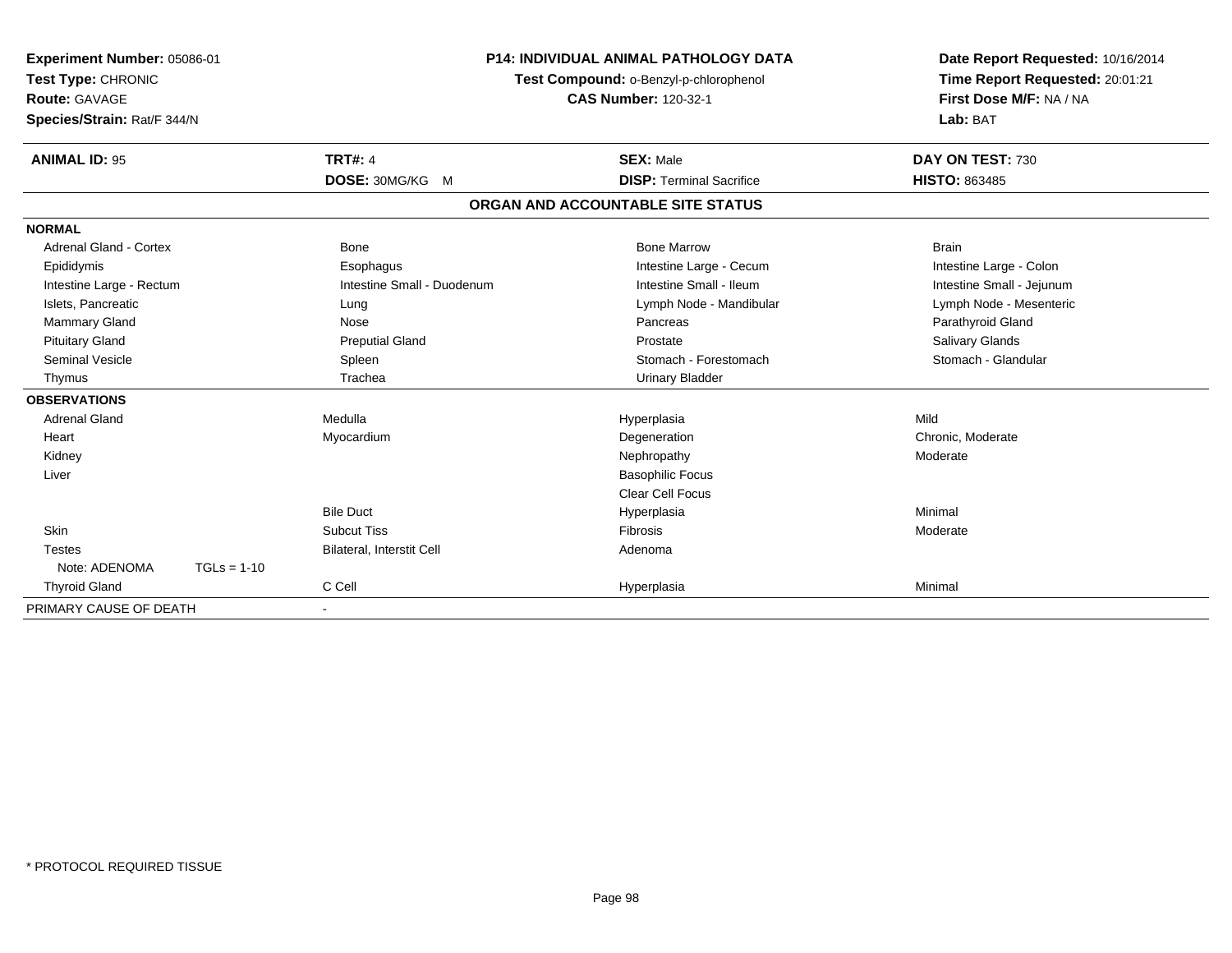| Experiment Number: 05086-01<br>Test Type: CHRONIC<br><b>Route: GAVAGE</b><br>Species/Strain: Rat/F 344/N |                                  | P14: INDIVIDUAL ANIMAL PATHOLOGY DATA<br>Test Compound: o-Benzyl-p-chlorophenol<br><b>CAS Number: 120-32-1</b> | Date Report Requested: 10/16/2014<br>Time Report Requested: 20:01:21<br>First Dose M/F: NA / NA<br>Lab: BAT |
|----------------------------------------------------------------------------------------------------------|----------------------------------|----------------------------------------------------------------------------------------------------------------|-------------------------------------------------------------------------------------------------------------|
| <b>ANIMAL ID: 96</b>                                                                                     | <b>TRT#: 4</b>                   | <b>SEX: Male</b>                                                                                               | DAY ON TEST: 730                                                                                            |
|                                                                                                          | DOSE: 30MG/KG M                  | <b>DISP: Terminal Sacrifice</b>                                                                                | <b>HISTO: 863486</b>                                                                                        |
|                                                                                                          |                                  | ORGAN AND ACCOUNTABLE SITE STATUS                                                                              |                                                                                                             |
| <b>NORMAL</b>                                                                                            |                                  |                                                                                                                |                                                                                                             |
| <b>Adrenal Gland - Cortex</b>                                                                            | <b>Bone</b>                      | <b>Bone Marrow</b>                                                                                             | <b>Brain</b>                                                                                                |
| Epididymis                                                                                               | Esophagus                        | Intestine Large - Cecum                                                                                        | Intestine Large - Colon                                                                                     |
| Intestine Large - Rectum                                                                                 | Intestine Small - Duodenum       | Intestine Small - Ileum                                                                                        | Intestine Small - Jejunum                                                                                   |
| Islets, Pancreatic                                                                                       | Lymph Node - Mandibular          | Lymph Node - Mesenteric                                                                                        | Mammary Gland                                                                                               |
| Parathyroid Gland                                                                                        | <b>Preputial Gland</b>           | Prostate                                                                                                       | Salivary Glands                                                                                             |
| <b>Seminal Vesicle</b>                                                                                   | Stomach - Forestomach            | Stomach - Glandular                                                                                            | Thymus                                                                                                      |
| Trachea                                                                                                  | <b>Urinary Bladder</b>           |                                                                                                                |                                                                                                             |
| <b>OBSERVATIONS</b>                                                                                      |                                  |                                                                                                                |                                                                                                             |
| <b>Adrenal Gland</b>                                                                                     | Medulla                          | Hyperplasia                                                                                                    | Mild                                                                                                        |
| Heart                                                                                                    | Myocardium                       | Degeneration                                                                                                   | Chronic, Mild                                                                                               |
| Kidney                                                                                                   |                                  | Nephropathy                                                                                                    | Marked                                                                                                      |
| Liver                                                                                                    |                                  | <b>Basophilic Focus</b>                                                                                        |                                                                                                             |
|                                                                                                          | <b>Bile Duct</b>                 | Hyperplasia                                                                                                    | Minimal                                                                                                     |
|                                                                                                          |                                  | Leukemia Mononuclear                                                                                           |                                                                                                             |
|                                                                                                          | Centrilobular                    | <b>Necrosis</b>                                                                                                | Marked                                                                                                      |
| Note: LEUKEMIA MONUC                                                                                     | $TGLS = 4-4$                     |                                                                                                                |                                                                                                             |
| Lung                                                                                                     |                                  | Leukemia Mononuclear                                                                                           |                                                                                                             |
| Nose                                                                                                     |                                  | Papilloma                                                                                                      |                                                                                                             |
| Pancreas                                                                                                 | Acinus                           | Atrophy                                                                                                        | Mild                                                                                                        |
|                                                                                                          | Acinus                           | Hyperplasia                                                                                                    | Moderate                                                                                                    |
| <b>Pituitary Gland</b>                                                                                   | <b>Pars Distalis</b>             | Hyperplasia                                                                                                    | Minimal                                                                                                     |
| <b>Skin</b>                                                                                              |                                  | Squamous Cell Papilloma                                                                                        |                                                                                                             |
| Note: PAPILLOMA SQUA TGLs = 1-11                                                                         |                                  |                                                                                                                |                                                                                                             |
| Spleen                                                                                                   |                                  | Leukemia Mononuclear                                                                                           |                                                                                                             |
| [ Leukemia Mononuclear TGLS = 3-1 ]                                                                      |                                  |                                                                                                                |                                                                                                             |
| <b>Testes</b>                                                                                            | <b>Bilateral, Interstit Cell</b> | Adenoma                                                                                                        |                                                                                                             |
| Note: ADENOMA<br>$TGLs = 2-10$                                                                           |                                  |                                                                                                                |                                                                                                             |
| <b>Thyroid Gland</b>                                                                                     | C Cell                           | Hyperplasia                                                                                                    | Minimal                                                                                                     |
| PRIMARY CAUSE OF DEATH                                                                                   |                                  |                                                                                                                |                                                                                                             |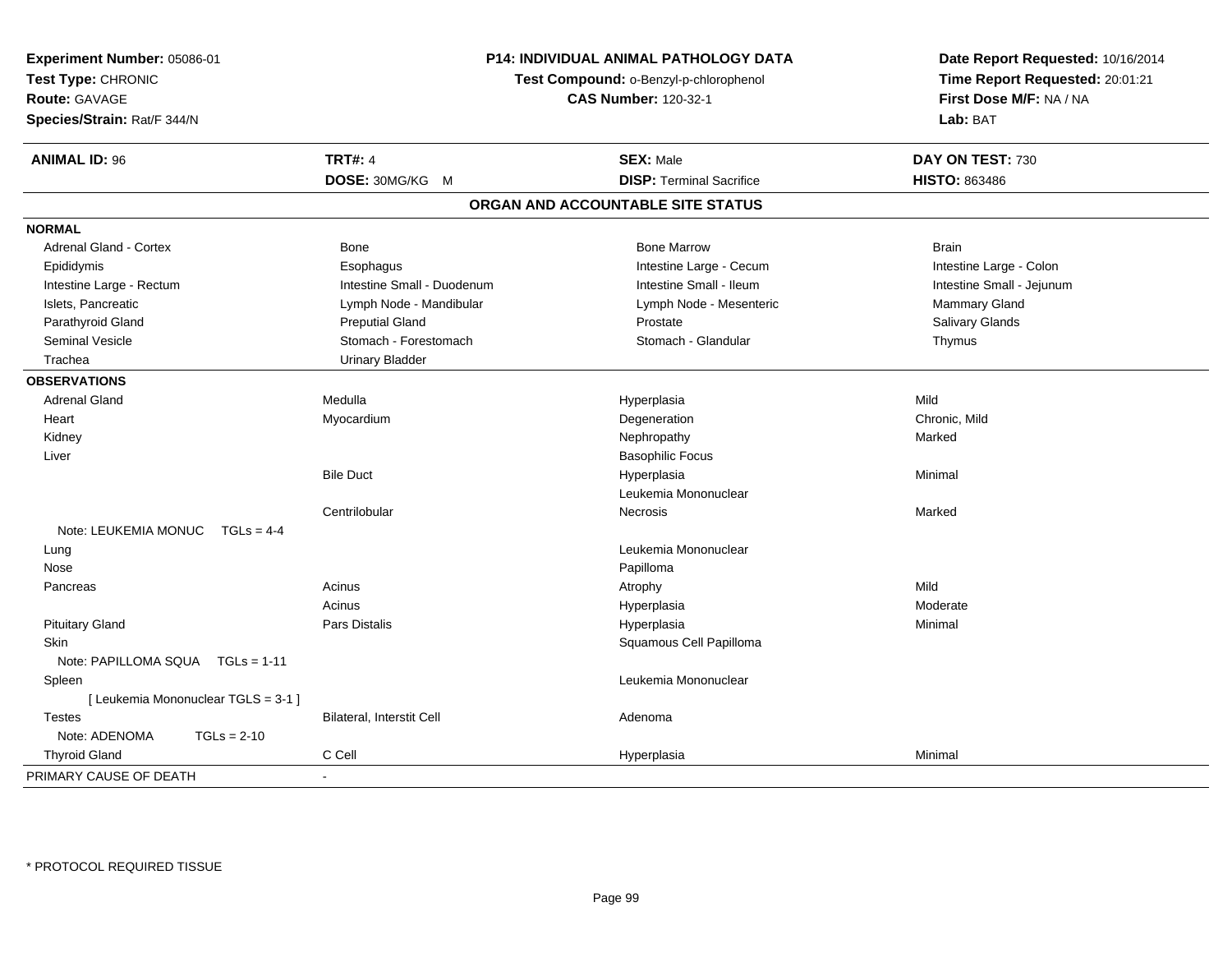| Experiment Number: 05086-01<br>Test Type: CHRONIC<br>Route: GAVAGE<br>Species/Strain: Rat/F 344/N |                           | <b>P14: INDIVIDUAL ANIMAL PATHOLOGY DATA</b><br>Test Compound: o-Benzyl-p-chlorophenol<br><b>CAS Number: 120-32-1</b> | Date Report Requested: 10/16/2014<br>Time Report Requested: 20:01:21<br>First Dose M/F: NA / NA<br>Lab: BAT |
|---------------------------------------------------------------------------------------------------|---------------------------|-----------------------------------------------------------------------------------------------------------------------|-------------------------------------------------------------------------------------------------------------|
| <b>ANIMAL ID: 97</b>                                                                              | <b>TRT#: 4</b>            | <b>SEX: Male</b>                                                                                                      | DAY ON TEST: 723                                                                                            |
|                                                                                                   | DOSE: 30MG/KG M           | <b>DISP:</b> Moribund Sacrifice                                                                                       | <b>HISTO: 863487</b>                                                                                        |
|                                                                                                   |                           | ORGAN AND ACCOUNTABLE SITE STATUS                                                                                     |                                                                                                             |
| <b>NORMAL</b>                                                                                     |                           |                                                                                                                       |                                                                                                             |
| Bone                                                                                              | <b>Brain</b>              | Epididymis                                                                                                            | Esophagus                                                                                                   |
| Intestine Large - Cecum                                                                           | Intestine Large - Colon   | Intestine Large - Rectum                                                                                              | Intestine Small - Duodenum                                                                                  |
| Intestine Small - Ileum                                                                           | Intestine Small - Jejunum | Islets, Pancreatic                                                                                                    | Mammary Gland                                                                                               |
| Nose                                                                                              | Pancreas                  | Parathyroid Gland                                                                                                     | <b>Preputial Gland</b>                                                                                      |
| Prostate                                                                                          | Salivary Glands           | Seminal Vesicle                                                                                                       | <b>Skin</b>                                                                                                 |
| Stomach - Forestomach                                                                             | Stomach - Glandular       | Thymus                                                                                                                | Trachea                                                                                                     |
| <b>Urinary Bladder</b>                                                                            |                           |                                                                                                                       |                                                                                                             |
| <b>OBSERVATIONS</b>                                                                               |                           |                                                                                                                       |                                                                                                             |
| <b>Adrenal Gland</b>                                                                              | Medulla                   | Hyperplasia                                                                                                           | Mild                                                                                                        |
|                                                                                                   | Cortex                    | Leukemia Mononuclear                                                                                                  |                                                                                                             |
|                                                                                                   | Medulla                   | Leukemia Mononuclear                                                                                                  |                                                                                                             |
| <b>Bone Marrow</b>                                                                                |                           | Leukemia Mononuclear                                                                                                  |                                                                                                             |
| Heart                                                                                             | Myocardium                | Degeneration                                                                                                          | Chronic, Mild                                                                                               |
| Kidney                                                                                            |                           | Leukemia Mononuclear                                                                                                  |                                                                                                             |
|                                                                                                   |                           | Nephropathy                                                                                                           | Moderate                                                                                                    |
| Liver                                                                                             | <b>Bile Duct</b>          | Hyperplasia                                                                                                           | Moderate                                                                                                    |
|                                                                                                   |                           | Leukemia Mononuclear                                                                                                  |                                                                                                             |
| Note: LEUKEMIA MONUC<br>$TGLs = 4-4$                                                              |                           |                                                                                                                       |                                                                                                             |
| Lung                                                                                              |                           | Leukemia Mononuclear                                                                                                  |                                                                                                             |
| Lymph Node                                                                                        | Mandibular                | Leukemia Mononuclear                                                                                                  |                                                                                                             |
|                                                                                                   | Mediastinal               | Leukemia Mononuclear                                                                                                  |                                                                                                             |
|                                                                                                   | Mesenteric                | Leukemia Mononuclear                                                                                                  |                                                                                                             |
| Note: LEUKEMIA MONUC<br>$TGLs = 5-13$                                                             |                           |                                                                                                                       |                                                                                                             |
| <b>Pituitary Gland</b>                                                                            |                           | Leukemia Mononuclear                                                                                                  |                                                                                                             |
| Spleen                                                                                            |                           | Leukemia Mononuclear                                                                                                  |                                                                                                             |
| [ Leukemia Mononuclear TGLS = 3-11 ]                                                              |                           |                                                                                                                       |                                                                                                             |
| <b>Testes</b>                                                                                     | Bilateral, Interstit Cell | Adenoma                                                                                                               |                                                                                                             |
| Note: ADENOMA<br>$TGLs = 1,2-12$                                                                  |                           |                                                                                                                       |                                                                                                             |
| <b>Thyroid Gland</b>                                                                              | C Cell                    | Hyperplasia                                                                                                           | Minimal                                                                                                     |
| PRIMARY CAUSE OF DEATH                                                                            |                           |                                                                                                                       |                                                                                                             |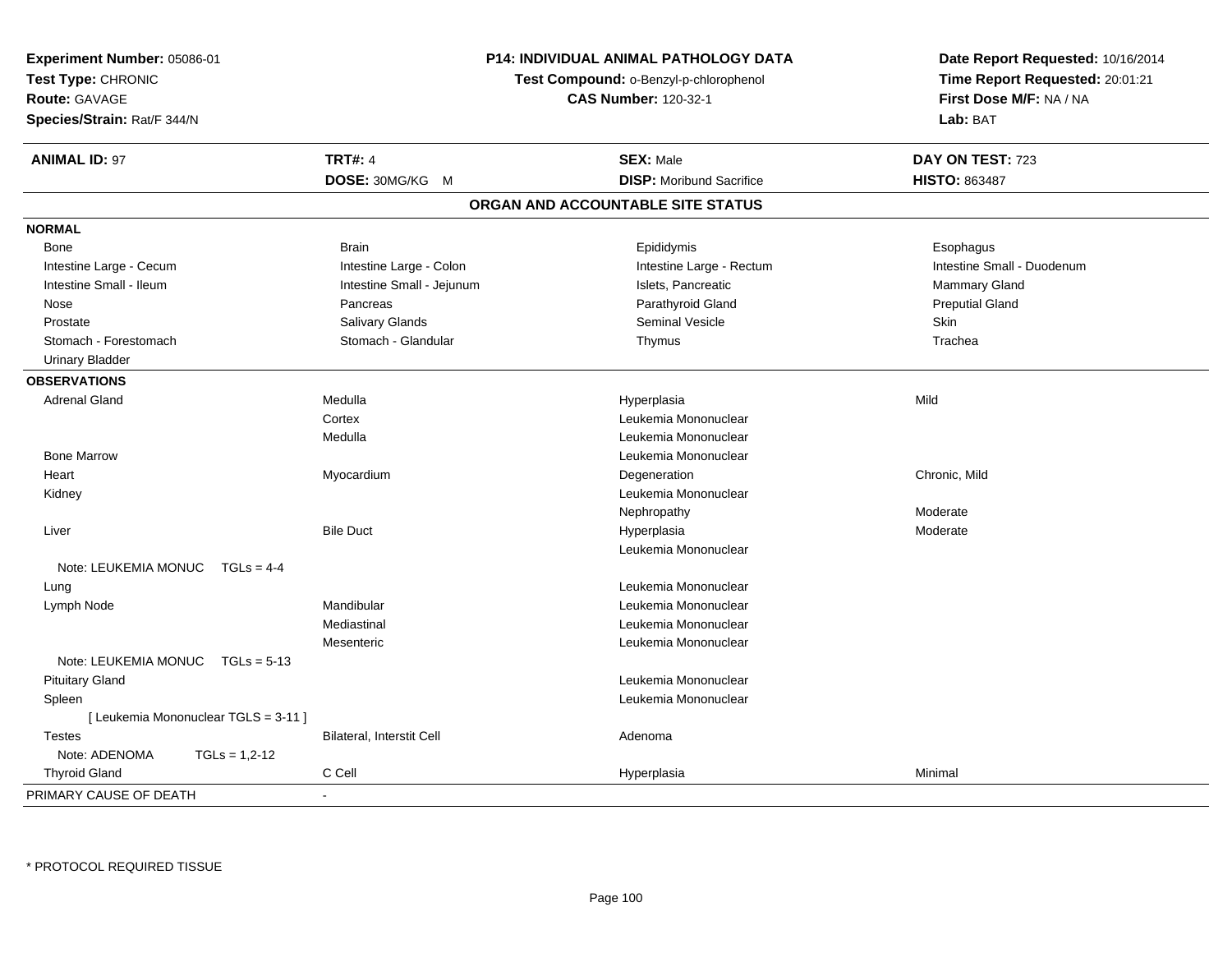| <b>Experiment Number: 05086-01</b><br>Test Type: CHRONIC<br><b>Route: GAVAGE</b><br>Species/Strain: Rat/F 344/N | <b>P14: INDIVIDUAL ANIMAL PATHOLOGY DATA</b><br>Test Compound: o-Benzyl-p-chlorophenol<br><b>CAS Number: 120-32-1</b> |                                                     | Date Report Requested: 10/16/2014<br>Time Report Requested: 20:01:21<br>First Dose M/F: NA / NA<br>Lab: BAT |
|-----------------------------------------------------------------------------------------------------------------|-----------------------------------------------------------------------------------------------------------------------|-----------------------------------------------------|-------------------------------------------------------------------------------------------------------------|
| <b>ANIMAL ID: 97</b>                                                                                            | <b>TRT#: 4</b><br><b>DOSE: 30MG/KG M</b>                                                                              | <b>SEX: Male</b><br><b>DISP:</b> Moribund Sacrifice | DAY ON TEST: 723<br><b>HISTO: 863487</b>                                                                    |
|                                                                                                                 |                                                                                                                       | ORGAN AND ACCOUNTABLE SITE STATUS                   |                                                                                                             |
| Animal Note: MORIBUND DUE TO LEUKEMIA                                                                           |                                                                                                                       |                                                     |                                                                                                             |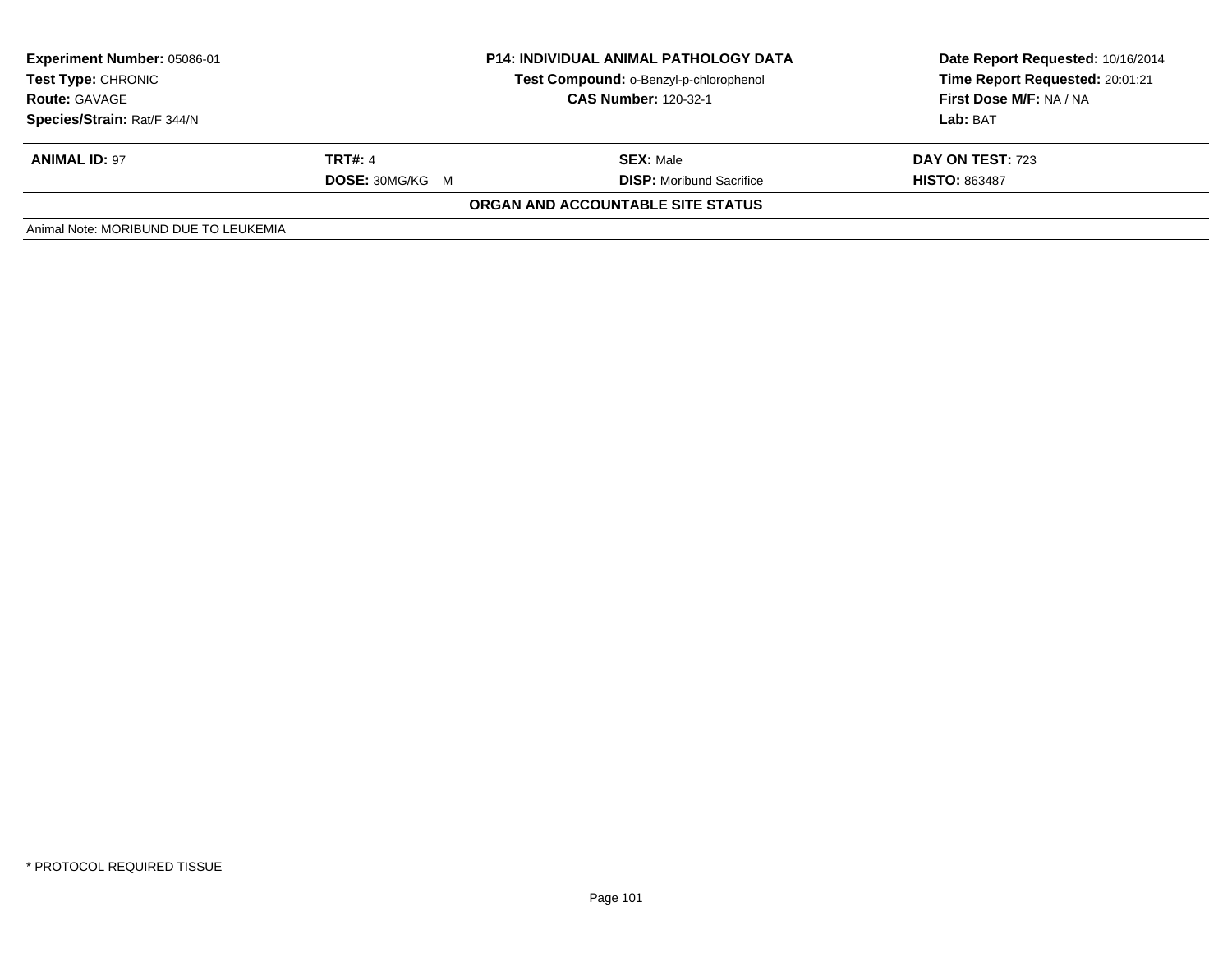| <b>Experiment Number: 05086-01</b><br>Test Type: CHRONIC<br>Route: GAVAGE<br>Species/Strain: Rat/F 344/N |                         | <b>P14: INDIVIDUAL ANIMAL PATHOLOGY DATA</b><br>Test Compound: o-Benzyl-p-chlorophenol<br><b>CAS Number: 120-32-1</b> | Date Report Requested: 10/16/2014<br>Time Report Requested: 20:01:21<br>First Dose M/F: NA / NA<br>Lab: BAT |
|----------------------------------------------------------------------------------------------------------|-------------------------|-----------------------------------------------------------------------------------------------------------------------|-------------------------------------------------------------------------------------------------------------|
| <b>ANIMAL ID: 98</b>                                                                                     | <b>TRT#: 4</b>          | <b>SEX: Male</b>                                                                                                      | DAY ON TEST: 656                                                                                            |
|                                                                                                          | DOSE: 30MG/KG M         | <b>DISP: Natural Death</b>                                                                                            | <b>HISTO: 863488</b>                                                                                        |
|                                                                                                          |                         | ORGAN AND ACCOUNTABLE SITE STATUS                                                                                     |                                                                                                             |
| <b>NORMAL</b>                                                                                            |                         |                                                                                                                       |                                                                                                             |
| Bone                                                                                                     | <b>Bone Marrow</b>      | <b>Brain</b>                                                                                                          | Epididymis                                                                                                  |
| Esophagus                                                                                                | Intestine Large - Cecum | Intestine Large - Colon                                                                                               | Intestine Large - Rectum                                                                                    |
| Intestine Small - Duodenum                                                                               | Intestine Small - Ileum | Intestine Small - Jejunum                                                                                             | Lymph Node - Mesenteric                                                                                     |
| <b>Mammary Gland</b>                                                                                     | Nose                    | Parathyroid Gland                                                                                                     | <b>Pituitary Gland</b>                                                                                      |
| Prostate                                                                                                 | Salivary Glands         | Seminal Vesicle                                                                                                       | Stomach - Forestomach                                                                                       |
| Stomach - Glandular                                                                                      | Thymus                  | <b>Thyroid Gland</b>                                                                                                  | Trachea                                                                                                     |
| <b>Urinary Bladder</b>                                                                                   |                         |                                                                                                                       |                                                                                                             |
| <b>MISSING</b>                                                                                           |                         |                                                                                                                       |                                                                                                             |
| <b>Preputial Gland</b>                                                                                   |                         |                                                                                                                       |                                                                                                             |
| <b>OBSERVATIONS</b>                                                                                      |                         |                                                                                                                       |                                                                                                             |
| <b>Adrenal Gland</b>                                                                                     | Cortex                  | Leukemia Mononuclear                                                                                                  |                                                                                                             |
|                                                                                                          | Medulla                 | Leukemia Mononuclear                                                                                                  |                                                                                                             |
| Heart                                                                                                    | Myocardium              | Degeneration                                                                                                          | Chronic, Moderate                                                                                           |
| Islets, Pancreatic                                                                                       |                         | Adenoma                                                                                                               |                                                                                                             |
| Kidney                                                                                                   |                         | Leukemia Mononuclear                                                                                                  |                                                                                                             |
|                                                                                                          |                         | Nephropathy                                                                                                           | Minimal                                                                                                     |
| Liver                                                                                                    | <b>Bile Duct</b>        | Hyperplasia                                                                                                           | Mild                                                                                                        |
|                                                                                                          |                         | Leukemia Mononuclear                                                                                                  |                                                                                                             |
|                                                                                                          | Centrilobular           | <b>Necrosis</b>                                                                                                       | Mild                                                                                                        |
| Lung                                                                                                     |                         | Leukemia Mononuclear                                                                                                  |                                                                                                             |
| Lymph Node                                                                                               | Mandibular              | Leukemia Mononuclear                                                                                                  |                                                                                                             |
|                                                                                                          | Mediastinal             | Leukemia Mononuclear                                                                                                  |                                                                                                             |
| Mesentery                                                                                                |                         | Leukemia Mononuclear                                                                                                  |                                                                                                             |
|                                                                                                          | Fat                     | <b>Necrosis</b>                                                                                                       | Marked                                                                                                      |
| Note: NECROSIS<br>$TGLs = 4-11$                                                                          |                         |                                                                                                                       |                                                                                                             |
| Pancreas                                                                                                 |                         | Leukemia Mononuclear                                                                                                  |                                                                                                             |
| <b>Skin</b>                                                                                              | <b>Subcut Tiss</b>      | Fibroma                                                                                                               |                                                                                                             |
| Note: FIBROMA<br>$TGLs = 1-12$                                                                           |                         |                                                                                                                       |                                                                                                             |
| Spleen                                                                                                   |                         | Leukemia Mononuclear                                                                                                  |                                                                                                             |
| [ Leukemia Mononuclear TGLS = 3-13 ]                                                                     |                         |                                                                                                                       |                                                                                                             |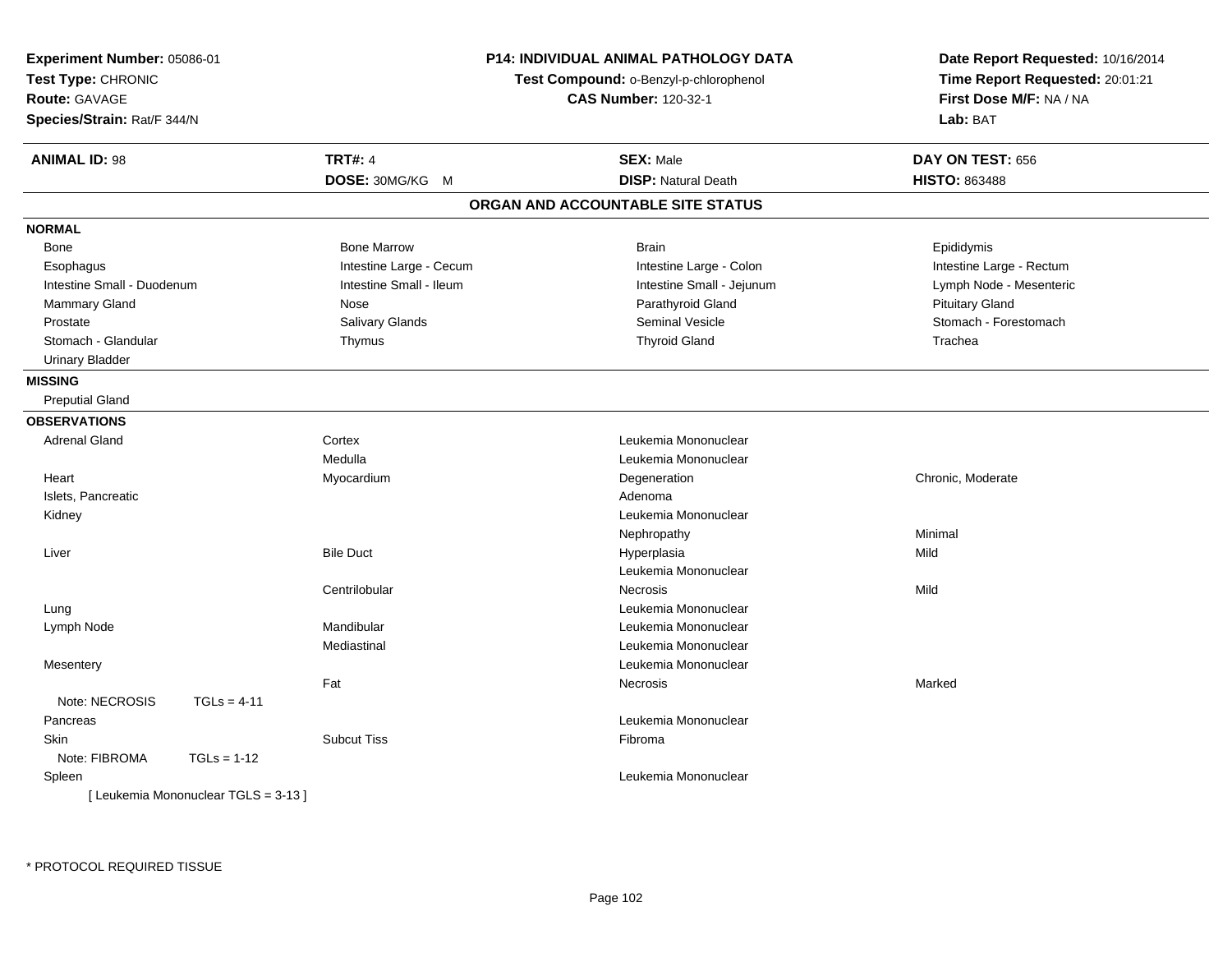| Experiment Number: 05086-01<br><b>Test Type: CHRONIC</b> |               |                                  | <b>P14: INDIVIDUAL ANIMAL PATHOLOGY DATA</b><br>Test Compound: o-Benzyl-p-chlorophenol | Date Report Requested: 10/16/2014<br>Time Report Requested: 20:01:21 |
|----------------------------------------------------------|---------------|----------------------------------|----------------------------------------------------------------------------------------|----------------------------------------------------------------------|
| <b>Route: GAVAGE</b>                                     |               |                                  | <b>CAS Number: 120-32-1</b>                                                            | First Dose M/F: NA / NA                                              |
| Species/Strain: Rat/F 344/N                              |               |                                  |                                                                                        | Lab: BAT                                                             |
| <b>ANIMAL ID: 98</b>                                     |               | <b>TRT#: 4</b>                   | <b>SEX: Male</b>                                                                       | DAY ON TEST: 656                                                     |
|                                                          |               | <b>DOSE: 30MG/KG M</b>           | <b>DISP:</b> Natural Death                                                             | <b>HISTO: 863488</b>                                                 |
|                                                          |               |                                  | ORGAN AND ACCOUNTABLE SITE STATUS                                                      |                                                                      |
| <b>Testes</b>                                            |               | <b>Bilateral, Interstit Cell</b> | Adenoma                                                                                |                                                                      |
| Note: ADENOMA                                            | $TGLs = 2-10$ |                                  |                                                                                        |                                                                      |
| PRIMARY CAUSE OF DEATH                                   |               |                                  |                                                                                        |                                                                      |
| Animal Note: COD: LEUKEMIA                               |               |                                  |                                                                                        |                                                                      |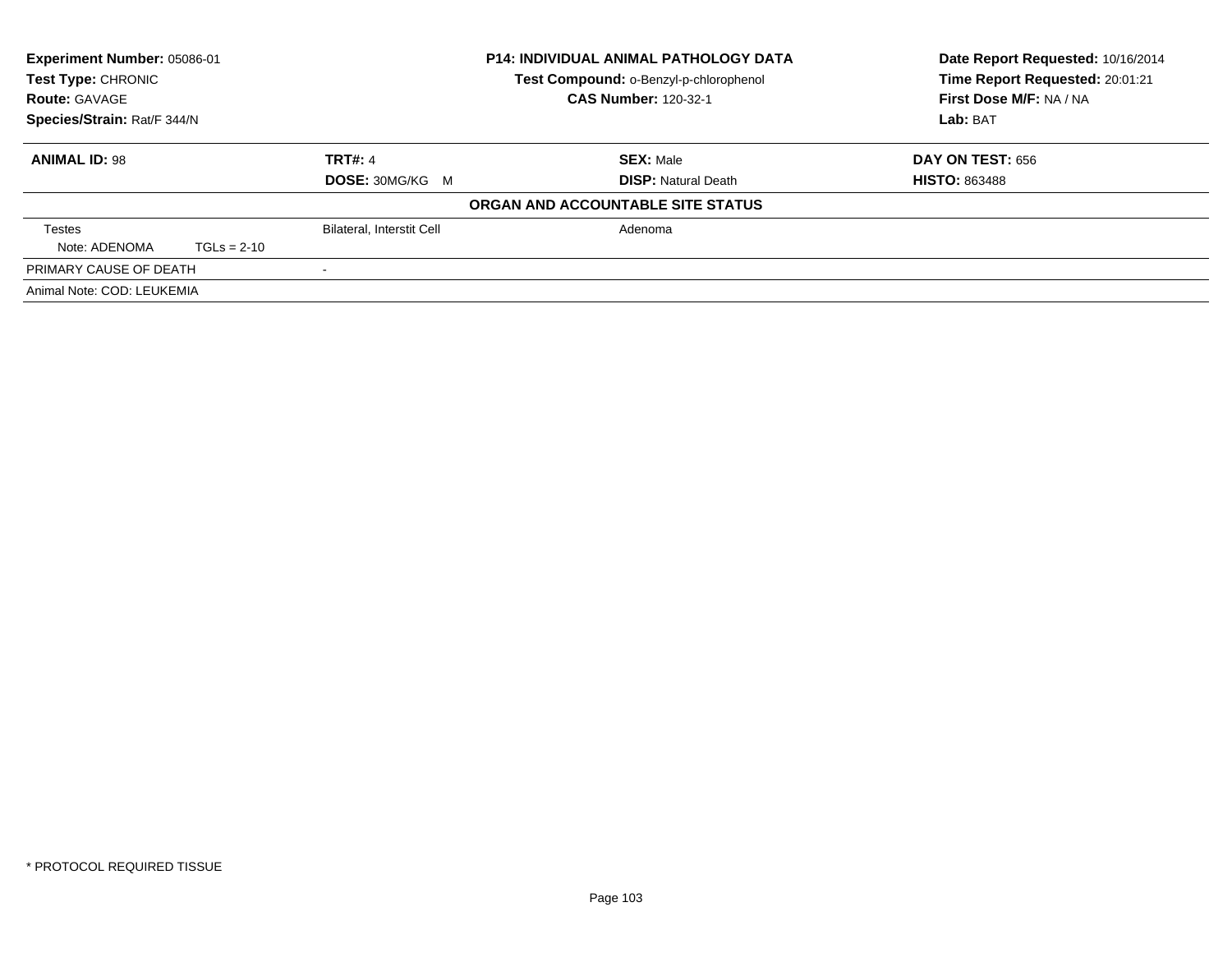| Experiment Number: 05086-01<br>Test Type: CHRONIC<br><b>Route: GAVAGE</b><br>Species/Strain: Rat/F 344/N |                          | <b>P14: INDIVIDUAL ANIMAL PATHOLOGY DATA</b><br>Test Compound: o-Benzyl-p-chlorophenol<br><b>CAS Number: 120-32-1</b> | Date Report Requested: 10/16/2014<br>Time Report Requested: 20:01:21<br>First Dose M/F: NA / NA<br>Lab: BAT |
|----------------------------------------------------------------------------------------------------------|--------------------------|-----------------------------------------------------------------------------------------------------------------------|-------------------------------------------------------------------------------------------------------------|
| <b>ANIMAL ID: 99</b>                                                                                     | <b>TRT#: 4</b>           | <b>SEX: Male</b>                                                                                                      | DAY ON TEST: 456                                                                                            |
|                                                                                                          | DOSE: 30MG/KG M          | <b>DISP: Natural Death</b>                                                                                            | <b>HISTO: 863489</b>                                                                                        |
|                                                                                                          |                          | ORGAN AND ACCOUNTABLE SITE STATUS                                                                                     |                                                                                                             |
| <b>NORMAL</b>                                                                                            |                          |                                                                                                                       |                                                                                                             |
| <b>Adrenal Gland - Cortex</b>                                                                            | Adrenal Gland - Medulla  | <b>Bone</b>                                                                                                           | <b>Bone Marrow</b>                                                                                          |
| <b>Brain</b>                                                                                             | Epididymis               | Esophagus                                                                                                             | Intestine Large - Colon                                                                                     |
| Lung                                                                                                     | Lymph Node - Mandibular  | <b>Mammary Gland</b>                                                                                                  | Nose                                                                                                        |
| Parathyroid Gland                                                                                        | <b>Preputial Gland</b>   | Prostate                                                                                                              | <b>Salivary Glands</b>                                                                                      |
| <b>Seminal Vesicle</b>                                                                                   | <b>Skin</b>              | Stomach - Forestomach                                                                                                 | Thymus                                                                                                      |
| <b>Thyroid Gland</b>                                                                                     | Trachea                  | <b>Urinary Bladder</b>                                                                                                |                                                                                                             |
| <b>AUTO PRECLUDES DIAG.</b>                                                                              |                          |                                                                                                                       |                                                                                                             |
| Intestine Large - Cecum                                                                                  | Intestine Large - Rectum | Intestine Small - Duodenum                                                                                            | Intestine Small - Ileum                                                                                     |
| Intestine Small - Jejunum                                                                                | Islets, Pancreatic       | Kidney                                                                                                                | Lymph Node - Mesenteric                                                                                     |
| Pancreas                                                                                                 | Spleen                   | Stomach - Glandular                                                                                                   | <b>Testes</b>                                                                                               |
| <b>OBSERVATIONS</b>                                                                                      |                          |                                                                                                                       |                                                                                                             |
| Heart                                                                                                    | Myocardium               | Degeneration                                                                                                          | Chronic, Minimal                                                                                            |
| Liver                                                                                                    |                          | <b>Basophilic Focus</b>                                                                                               |                                                                                                             |
|                                                                                                          | <b>Bile Duct</b>         | Hyperplasia                                                                                                           | Minimal                                                                                                     |
| <b>Pituitary Gland</b>                                                                                   | <b>Pars Distalis</b>     | Adenoma                                                                                                               |                                                                                                             |
| Note: ADENOMA<br>$TGLs = 2-7$                                                                            |                          |                                                                                                                       |                                                                                                             |
| <b>Testes</b>                                                                                            |                          |                                                                                                                       |                                                                                                             |
| Note: BLACK FOCUS NOT SEEN AT MICRO.                                                                     |                          |                                                                                                                       |                                                                                                             |
| Note: BLACK PROBABLY DUE TO POSTMORTEM AUTOLYSIS.                                                        |                          |                                                                                                                       |                                                                                                             |
| PRIMARY CAUSE OF DEATH                                                                                   |                          |                                                                                                                       |                                                                                                             |
| Animal Note: COD: PITUITARY TUMOR.                                                                       |                          |                                                                                                                       |                                                                                                             |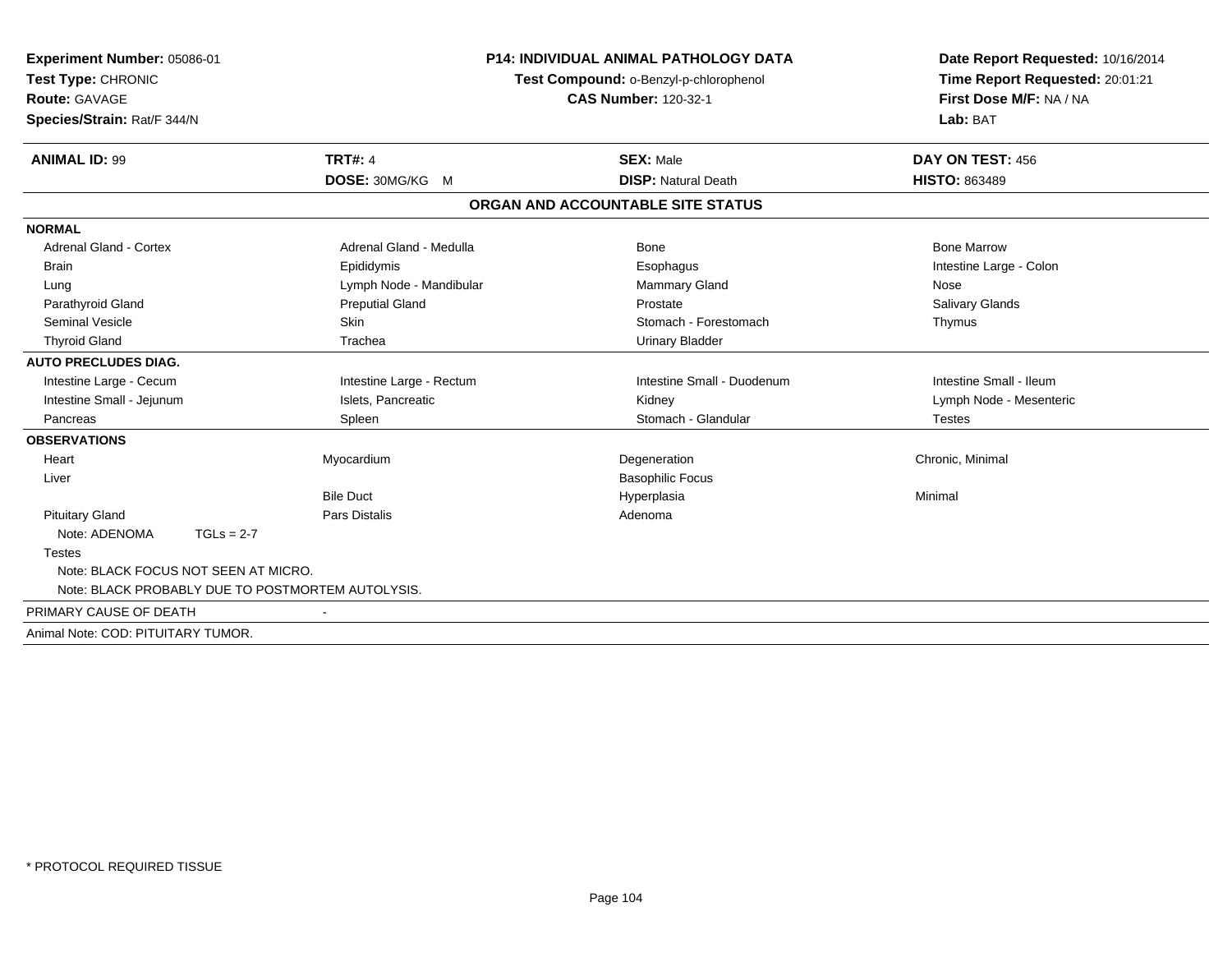| Experiment Number: 05086-01<br>Test Type: CHRONIC<br><b>Route: GAVAGE</b><br>Species/Strain: Rat/F 344/N |                            | <b>P14: INDIVIDUAL ANIMAL PATHOLOGY DATA</b><br>Test Compound: o-Benzyl-p-chlorophenol<br><b>CAS Number: 120-32-1</b> | Date Report Requested: 10/16/2014<br>Time Report Requested: 20:01:21<br>First Dose M/F: NA / NA<br>Lab: BAT |
|----------------------------------------------------------------------------------------------------------|----------------------------|-----------------------------------------------------------------------------------------------------------------------|-------------------------------------------------------------------------------------------------------------|
| <b>ANIMAL ID: 100</b>                                                                                    | <b>TRT#: 4</b>             | <b>SEX: Male</b>                                                                                                      | DAY ON TEST: 684                                                                                            |
|                                                                                                          | DOSE: 30MG/KG M            | <b>DISP: Natural Death</b>                                                                                            | <b>HISTO: 863490</b>                                                                                        |
|                                                                                                          |                            | ORGAN AND ACCOUNTABLE SITE STATUS                                                                                     |                                                                                                             |
| <b>NORMAL</b>                                                                                            |                            |                                                                                                                       |                                                                                                             |
| <b>Adrenal Gland - Cortex</b>                                                                            | Adrenal Gland - Medulla    | Bone                                                                                                                  | <b>Bone Marrow</b>                                                                                          |
| <b>Brain</b>                                                                                             | Esophagus                  | Intestine Large - Cecum                                                                                               | Intestine Large - Colon                                                                                     |
| Intestine Large - Rectum                                                                                 | Intestine Small - Duodenum | Intestine Small - Ileum                                                                                               | Intestine Small - Jejunum                                                                                   |
| Islets, Pancreatic                                                                                       | Lung                       | Lymph Node - Mandibular                                                                                               | Lymph Node - Mesenteric                                                                                     |
| Mammary Gland                                                                                            | Nose                       | Parathyroid Gland                                                                                                     | <b>Pituitary Gland</b>                                                                                      |
| <b>Preputial Gland</b>                                                                                   | Salivary Glands            | Stomach - Forestomach                                                                                                 | Thymus                                                                                                      |
| Trachea                                                                                                  | <b>Urinary Bladder</b>     |                                                                                                                       |                                                                                                             |
| <b>OBSERVATIONS</b>                                                                                      |                            |                                                                                                                       |                                                                                                             |
| Epididymis                                                                                               |                            | Mesothelioma Malignant                                                                                                |                                                                                                             |
| Note: MESOTHELIO MAL TGLs = 7-15                                                                         |                            |                                                                                                                       |                                                                                                             |
| Heart                                                                                                    | Myocardium                 | Degeneration                                                                                                          | Chronic, Moderate                                                                                           |
| Kidney                                                                                                   |                            | Nephropathy                                                                                                           | Mild                                                                                                        |
| Liver                                                                                                    |                            | Mesothelioma Malignant                                                                                                |                                                                                                             |
|                                                                                                          | Centrilobular              | Necrosis                                                                                                              | Mild                                                                                                        |
| [Mesothelioma Malignant TGLS = 3-12]                                                                     |                            |                                                                                                                       |                                                                                                             |
| Mesentery                                                                                                |                            | Mesothelioma Malignant                                                                                                |                                                                                                             |
| Note: MESOTHELIO MAL TGLs = 8,9-6+16+17                                                                  |                            |                                                                                                                       |                                                                                                             |
| Pancreas                                                                                                 |                            | Mesothelioma Malignant                                                                                                |                                                                                                             |
| Prostate                                                                                                 |                            | Hyperplasia                                                                                                           | Mild                                                                                                        |
| <b>Seminal Vesicle</b>                                                                                   |                            | Mesothelioma Malignant                                                                                                |                                                                                                             |
| <b>Skin</b>                                                                                              |                            | Squamous Cell Papilloma                                                                                               |                                                                                                             |
| Note: PAPILLOMA SQUA  TGLs = 1-11                                                                        |                            |                                                                                                                       |                                                                                                             |
| Spleen                                                                                                   |                            | Fibrosarcoma                                                                                                          |                                                                                                             |
|                                                                                                          |                            | Mesothelioma Malignant                                                                                                |                                                                                                             |
| [Fibrosarcoma TGLS = 4-13]                                                                               |                            |                                                                                                                       |                                                                                                             |
| Stomach                                                                                                  | Glandular                  | Mineralization                                                                                                        | Mild                                                                                                        |
| <b>Testes</b>                                                                                            | Bilateral, Interstit Cell  | Adenoma                                                                                                               |                                                                                                             |
|                                                                                                          |                            | Mesothelioma Malignant                                                                                                |                                                                                                             |
| Note: ADENOMA<br>$TGLs = 5,6-14$                                                                         |                            |                                                                                                                       |                                                                                                             |
| <b>Thyroid Gland</b>                                                                                     | C Cell                     | Adenoma                                                                                                               |                                                                                                             |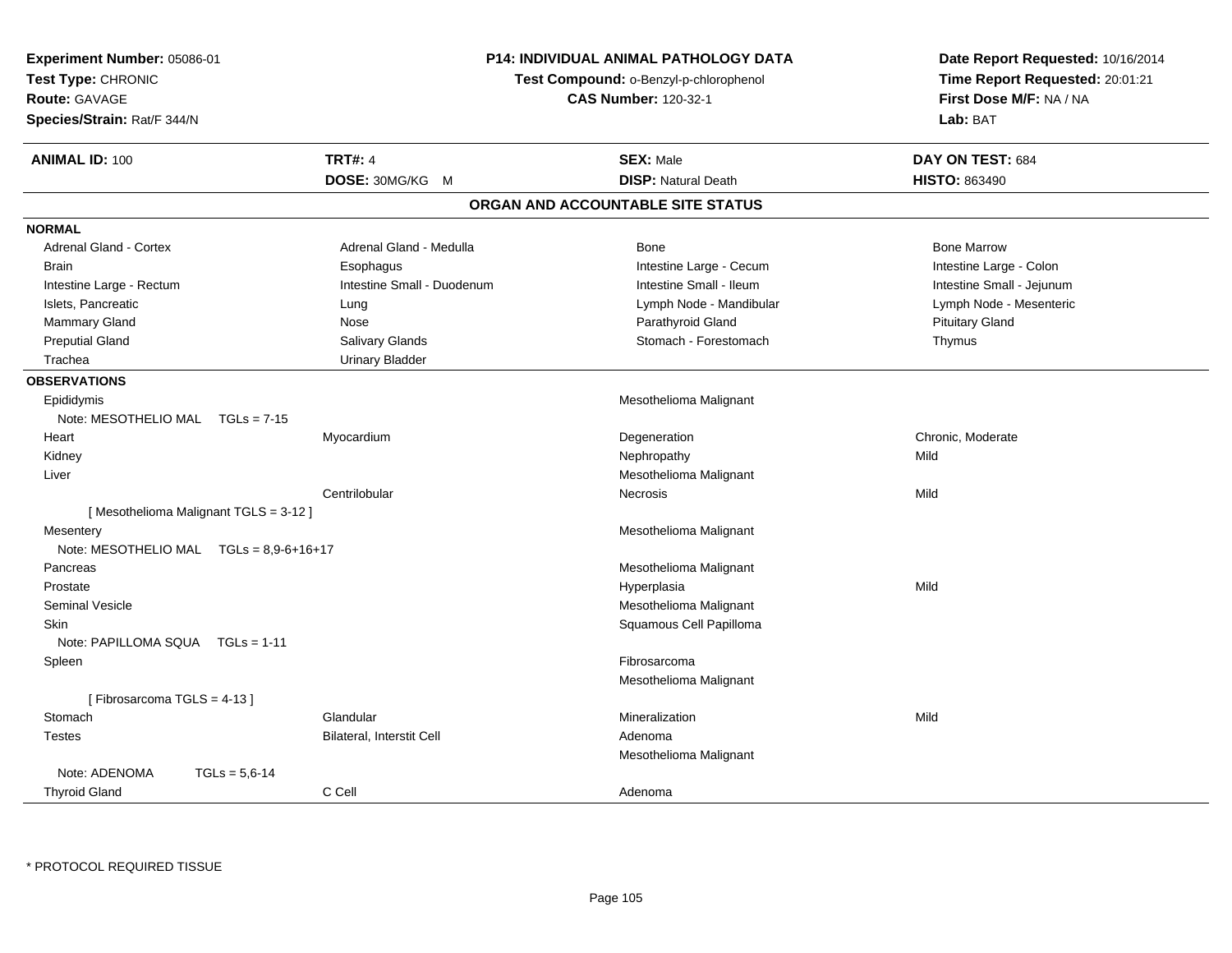| Experiment Number: 05086-01<br>Test Type: CHRONIC | <b>P14: INDIVIDUAL ANIMAL PATHOLOGY DATA</b><br>Test Compound: o-Benzyl-p-chlorophenol |                                   | Date Report Requested: 10/16/2014<br>Time Report Requested: 20:01:21 |
|---------------------------------------------------|----------------------------------------------------------------------------------------|-----------------------------------|----------------------------------------------------------------------|
| <b>Route: GAVAGE</b>                              | <b>CAS Number: 120-32-1</b>                                                            |                                   | First Dose M/F: NA / NA                                              |
| Species/Strain: Rat/F 344/N                       |                                                                                        |                                   | <b>Lab:</b> BAT                                                      |
| <b>ANIMAL ID: 100</b>                             | <b>TRT#: 4</b>                                                                         | <b>SEX: Male</b>                  | <b>DAY ON TEST: 684</b>                                              |
|                                                   | <b>DOSE: 30MG/KG M</b>                                                                 | <b>DISP:</b> Natural Death        | <b>HISTO: 863490</b>                                                 |
|                                                   |                                                                                        | ORGAN AND ACCOUNTABLE SITE STATUS |                                                                      |
| PRIMARY CAUSE OF DEATH                            |                                                                                        |                                   |                                                                      |
| Animal Note: COD: MESOTHELIOMA                    |                                                                                        |                                   |                                                                      |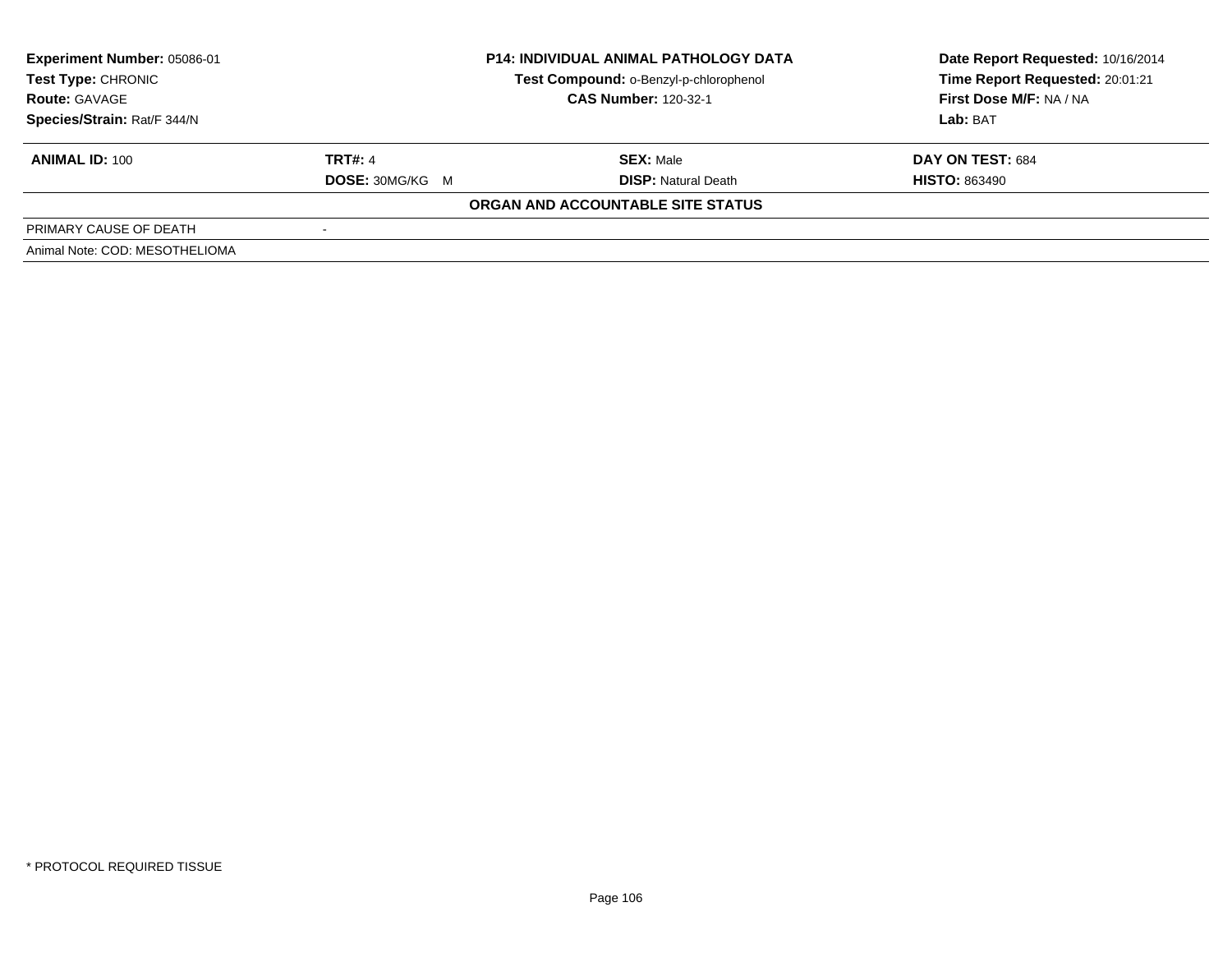| Experiment Number: 05086-01<br>Test Type: CHRONIC<br><b>Route: GAVAGE</b><br>Species/Strain: Rat/F 344/N |                         | <b>P14: INDIVIDUAL ANIMAL PATHOLOGY DATA</b><br>Test Compound: o-Benzyl-p-chlorophenol<br><b>CAS Number: 120-32-1</b> | Date Report Requested: 10/16/2014<br>Time Report Requested: 20:01:21<br>First Dose M/F: NA / NA<br>Lab: BAT |
|----------------------------------------------------------------------------------------------------------|-------------------------|-----------------------------------------------------------------------------------------------------------------------|-------------------------------------------------------------------------------------------------------------|
| <b>ANIMAL ID: 101</b>                                                                                    | <b>TRT#: 4</b>          | <b>SEX: Male</b>                                                                                                      | DAY ON TEST: 158                                                                                            |
|                                                                                                          | DOSE: 30MG/KG M         | <b>DISP:</b> Dosing Accident                                                                                          | <b>HISTO: 863491</b>                                                                                        |
|                                                                                                          |                         | ORGAN AND ACCOUNTABLE SITE STATUS                                                                                     |                                                                                                             |
| <b>NORMAL</b>                                                                                            |                         |                                                                                                                       |                                                                                                             |
| <b>Adrenal Gland - Cortex</b>                                                                            | Adrenal Gland - Medulla | <b>Bone</b>                                                                                                           | <b>Bone Marrow</b>                                                                                          |
| <b>Brain</b>                                                                                             | Epididymis              | Esophagus                                                                                                             | Eye                                                                                                         |
| Heart                                                                                                    | Intestine Large - Cecum | Intestine Large - Colon                                                                                               | Intestine Large - Rectum                                                                                    |
| Intestine Small - Duodenum                                                                               | Intestine Small - Ileum | Intestine Small - Jejunum                                                                                             | Islets, Pancreatic                                                                                          |
| Liver                                                                                                    | Lymph Node - Mandibular | Nose                                                                                                                  | Pancreas                                                                                                    |
| Parathyroid Gland                                                                                        | <b>Pituitary Gland</b>  | <b>Preputial Gland</b>                                                                                                | Prostate                                                                                                    |
| <b>Salivary Glands</b>                                                                                   | <b>Seminal Vesicle</b>  | <b>Skin</b>                                                                                                           | Spleen                                                                                                      |
| Stomach - Forestomach                                                                                    | Stomach - Glandular     | <b>Testes</b>                                                                                                         | Thymus                                                                                                      |
| <b>Thyroid Gland</b>                                                                                     | Trachea                 | <b>Urinary Bladder</b>                                                                                                |                                                                                                             |
| <b>MISSING</b>                                                                                           |                         |                                                                                                                       |                                                                                                             |
| Lymph Node - Mesenteric                                                                                  | Mammary Gland           |                                                                                                                       |                                                                                                             |
| <b>OBSERVATIONS</b>                                                                                      |                         |                                                                                                                       |                                                                                                             |
| Kidney                                                                                                   |                         | Nephropathy                                                                                                           | Minimal                                                                                                     |
| Lung                                                                                                     |                         | Foreign Body                                                                                                          | Moderate                                                                                                    |
|                                                                                                          |                         | Inflammation                                                                                                          | Necrotizing, Moderate                                                                                       |
| Note: FOREIGN BODY IS OIL IN INFLAMMATION ON PLEURA.                                                     |                         |                                                                                                                       |                                                                                                             |
| PRIMARY CAUSE OF DEATH                                                                                   |                         |                                                                                                                       |                                                                                                             |
| Animal Note: COD: GAVAGE ERROR.                                                                          |                         |                                                                                                                       |                                                                                                             |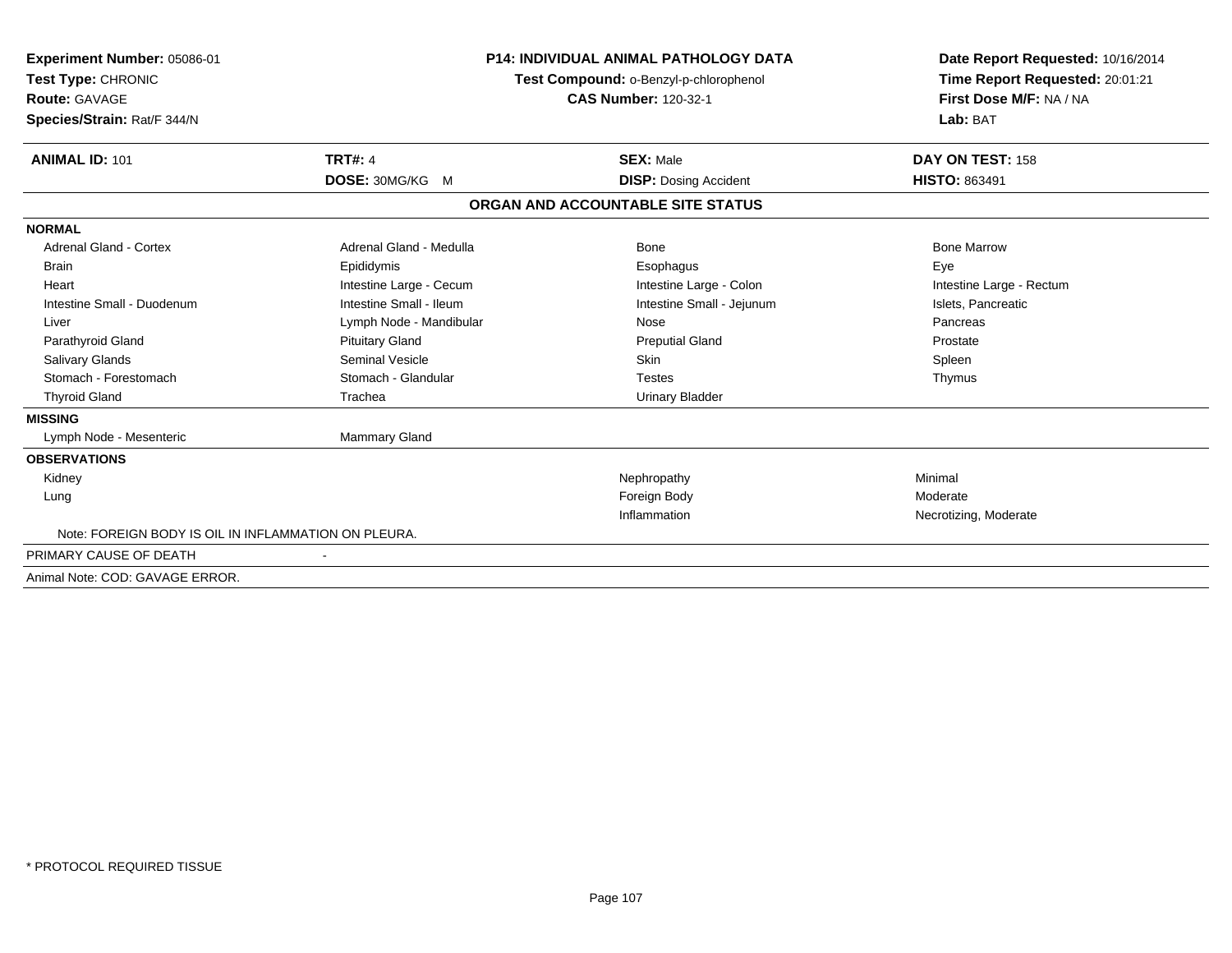| Experiment Number: 05086-01<br>Test Type: CHRONIC<br><b>Route: GAVAGE</b> |                        | <b>P14: INDIVIDUAL ANIMAL PATHOLOGY DATA</b> | Date Report Requested: 10/16/2014 |
|---------------------------------------------------------------------------|------------------------|----------------------------------------------|-----------------------------------|
|                                                                           |                        | Test Compound: o-Benzyl-p-chlorophenol       | Time Report Requested: 20:01:21   |
|                                                                           |                        | <b>CAS Number: 120-32-1</b>                  | First Dose M/F: NA / NA           |
| Species/Strain: Rat/F 344/N                                               |                        |                                              | Lab: BAT                          |
| <b>ANIMAL ID: 102</b>                                                     | <b>TRT#: 4</b>         | <b>SEX: Male</b>                             | <b>DAY ON TEST: 457</b>           |
|                                                                           | <b>DOSE: 30MG/KG M</b> | <b>DISP:</b> Scheduled Sacrifice             | <b>HISTO: 863492</b>              |
| <b>OBSERVATIONS</b>                                                       |                        |                                              |                                   |
| Kidney                                                                    |                        | Nephropathy                                  | Moderate                          |
| PRIMARY CAUSE OF DEATH                                                    |                        |                                              |                                   |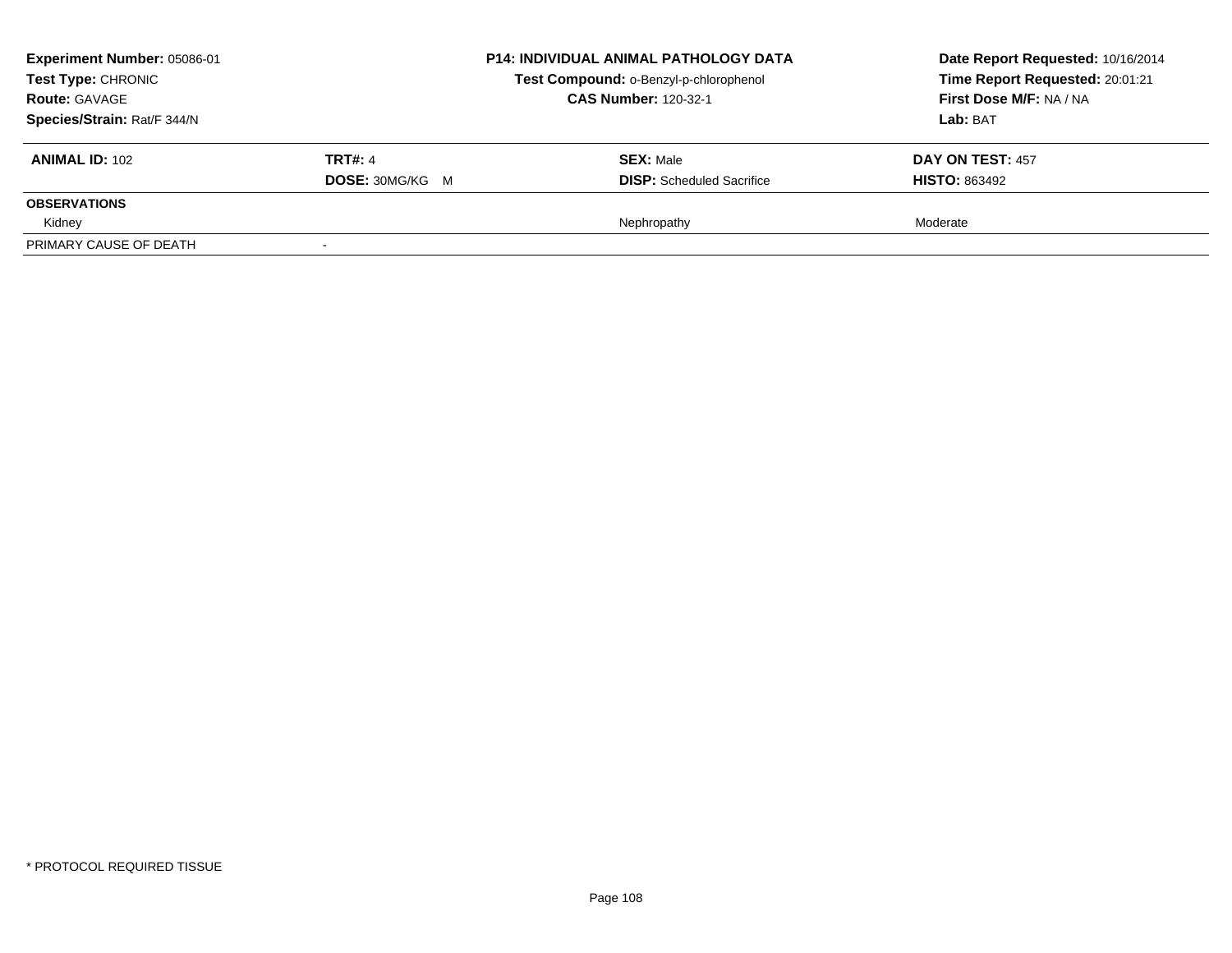| Experiment Number: 05086-01<br>Test Type: CHRONIC |                          | <b>P14: INDIVIDUAL ANIMAL PATHOLOGY DATA</b> | Date Report Requested: 10/16/2014<br>Time Report Requested: 20:01:21 |
|---------------------------------------------------|--------------------------|----------------------------------------------|----------------------------------------------------------------------|
|                                                   |                          | Test Compound: o-Benzyl-p-chlorophenol       |                                                                      |
| <b>Route: GAVAGE</b>                              |                          | <b>CAS Number: 120-32-1</b>                  | First Dose M/F: NA / NA<br>Lab: BAT                                  |
| Species/Strain: Rat/F 344/N                       |                          |                                              |                                                                      |
| <b>ANIMAL ID: 103</b>                             | <b>TRT#: 4</b>           | <b>SEX: Male</b>                             | DAY ON TEST: 509                                                     |
|                                                   | DOSE: 30MG/KG M          | <b>DISP:</b> Moribund Sacrifice              | <b>HISTO: 863493</b>                                                 |
|                                                   |                          | ORGAN AND ACCOUNTABLE SITE STATUS            |                                                                      |
| <b>NORMAL</b>                                     |                          |                                              |                                                                      |
| <b>Adrenal Gland - Cortex</b>                     | Adrenal Gland - Medulla  | Bone                                         | <b>Bone Marrow</b>                                                   |
| <b>Brain</b>                                      | Epididymis               | Esophagus                                    | Intestine Large - Cecum                                              |
| Intestine Large - Colon                           | Intestine Large - Rectum | Intestine Small - Duodenum                   | Intestine Small - Ileum                                              |
| Intestine Small - Jejunum                         | Islets, Pancreatic       | Lung                                         | Lymph Node - Mandibular                                              |
| Lymph Node - Mesenteric                           | <b>Mammary Gland</b>     | Nose                                         | Pancreas                                                             |
| Parathyroid Gland                                 | <b>Preputial Gland</b>   | Prostate                                     | <b>Salivary Glands</b>                                               |
| <b>Seminal Vesicle</b>                            | Spleen                   | Stomach - Forestomach                        | Stomach - Glandular                                                  |
| Thymus                                            | <b>Thyroid Gland</b>     | Trachea                                      | <b>Urinary Bladder</b>                                               |
| <b>OBSERVATIONS</b>                               |                          |                                              |                                                                      |
| Heart                                             | Myocardium               | Degeneration                                 | Chronic, Moderate                                                    |
| Kidney                                            |                          | Nephropathy                                  | Mild                                                                 |
| Liver                                             |                          | <b>Eosinophilic Focus</b>                    |                                                                      |
|                                                   | <b>Bile Duct</b>         | Hyperplasia                                  | Minimal                                                              |
| <b>Pituitary Gland</b>                            | Pars Distalis            | Hyperplasia                                  | Minimal                                                              |
| <b>Skin</b><br>Note: CYST EPITH INC $TGLs = 1-11$ |                          | Cyst Epithelial Inclusion                    |                                                                      |
| <b>Testes</b>                                     | <b>Interstit Cell</b>    | Adenoma                                      |                                                                      |
|                                                   | <b>Interstit Cell</b>    | Hyperplasia                                  | Minimal                                                              |
| PRIMARY CAUSE OF DEATH                            |                          |                                              |                                                                      |
| Animal Note: MORIBUND DUE TO EPIDERMAL LESION.    |                          |                                              |                                                                      |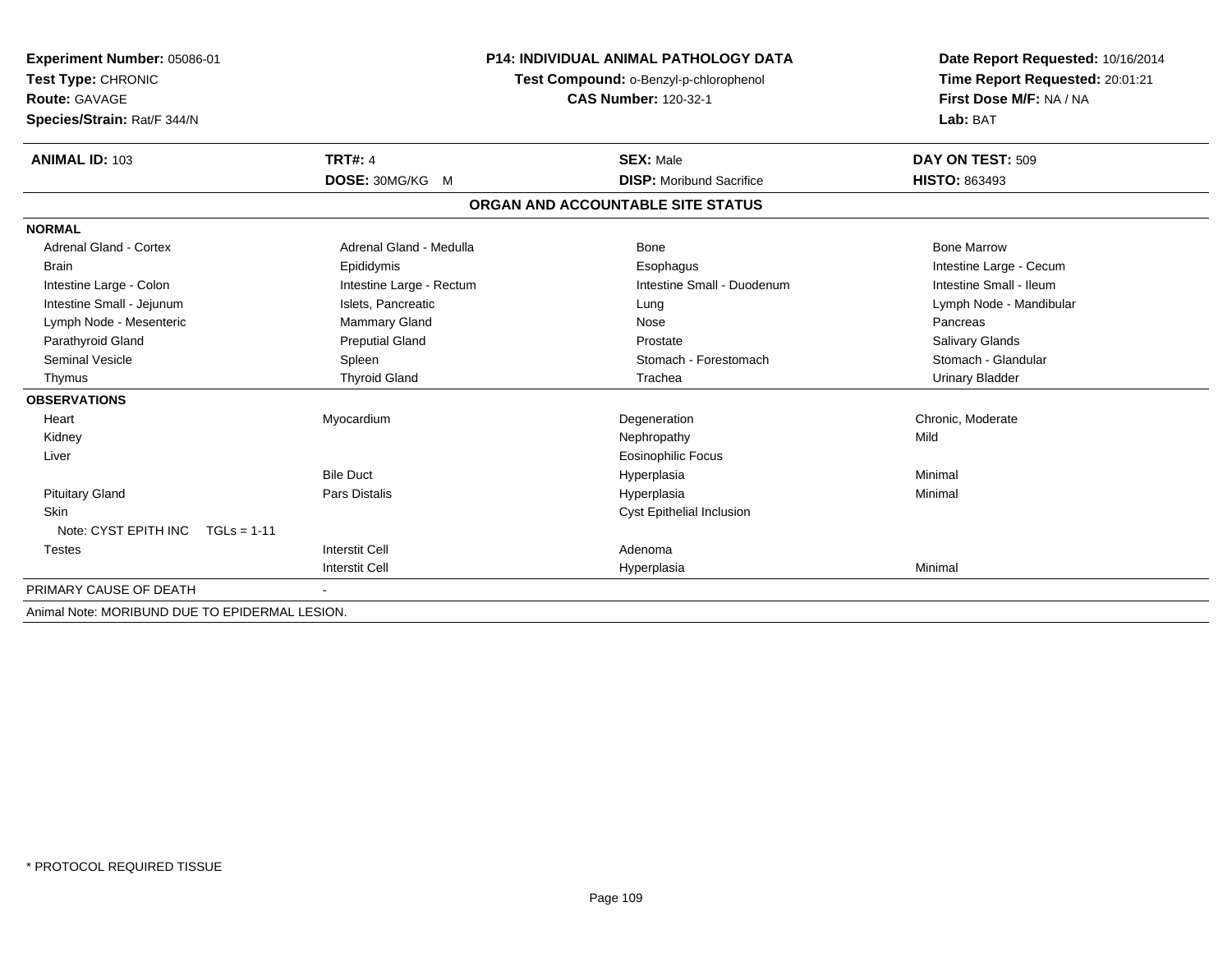| Experiment Number: 05086-01<br><b>Test Type: CHRONIC</b> |                        | <b>P14: INDIVIDUAL ANIMAL PATHOLOGY DATA</b> | Date Report Requested: 10/16/2014 |
|----------------------------------------------------------|------------------------|----------------------------------------------|-----------------------------------|
|                                                          |                        | Test Compound: o-Benzyl-p-chlorophenol       | Time Report Requested: 20:01:21   |
| <b>Route: GAVAGE</b>                                     |                        | <b>CAS Number: 120-32-1</b>                  | First Dose M/F: NA / NA           |
| Species/Strain: Rat/F 344/N                              |                        |                                              | Lab: BAT                          |
| <b>ANIMAL ID: 104</b>                                    | <b>TRT#: 4</b>         | <b>SEX: Male</b>                             | DAY ON TEST: 456                  |
|                                                          | <b>DOSE: 30MG/KG M</b> | <b>DISP:</b> Scheduled Sacrifice             | <b>HISTO: 863494</b>              |
| <b>OBSERVATIONS</b>                                      |                        |                                              |                                   |
| Kidney                                                   |                        | Nephropathy                                  | Mild                              |
| PRIMARY CAUSE OF DEATH                                   |                        |                                              |                                   |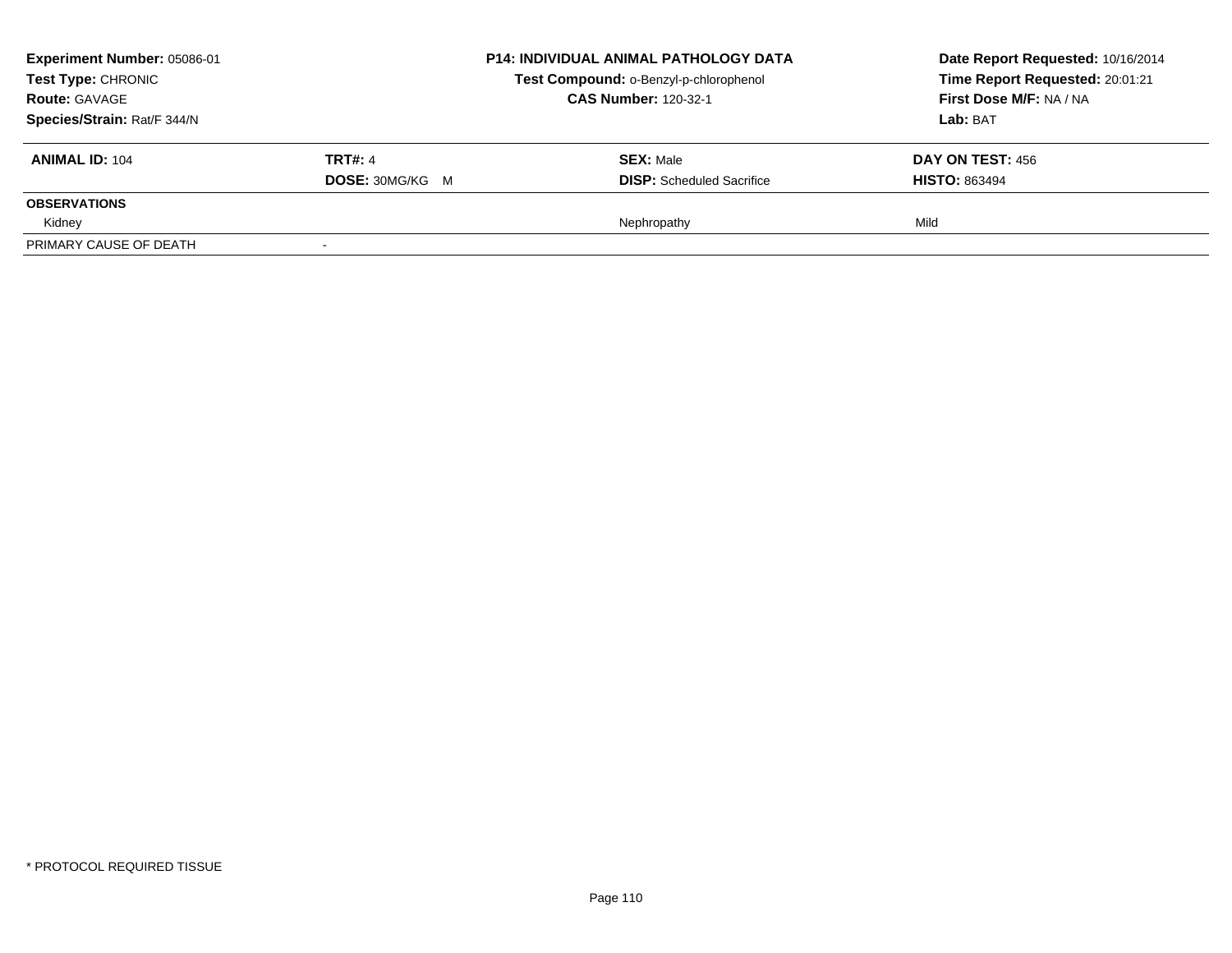| <b>Experiment Number: 05086-01</b><br><b>Test Type: CHRONIC</b> |                        | <b>P14: INDIVIDUAL ANIMAL PATHOLOGY DATA</b> | Date Report Requested: 10/16/2014 |
|-----------------------------------------------------------------|------------------------|----------------------------------------------|-----------------------------------|
|                                                                 |                        | Test Compound: o-Benzyl-p-chlorophenol       | Time Report Requested: 20:01:21   |
| <b>Route: GAVAGE</b>                                            |                        | <b>CAS Number: 120-32-1</b>                  | First Dose M/F: NA / NA           |
| Species/Strain: Rat/F 344/N                                     |                        |                                              | Lab: BAT                          |
| <b>ANIMAL ID: 105</b>                                           | <b>TRT#: 4</b>         | <b>SEX: Male</b>                             | DAY ON TEST: 456                  |
|                                                                 | <b>DOSE: 30MG/KG M</b> | <b>DISP:</b> Scheduled Sacrifice             | <b>HISTO: 863495</b>              |
| <b>OBSERVATIONS</b>                                             |                        |                                              |                                   |
| Kidney                                                          |                        | Nephropathy                                  | Mild                              |
| PRIMARY CAUSE OF DEATH                                          |                        |                                              |                                   |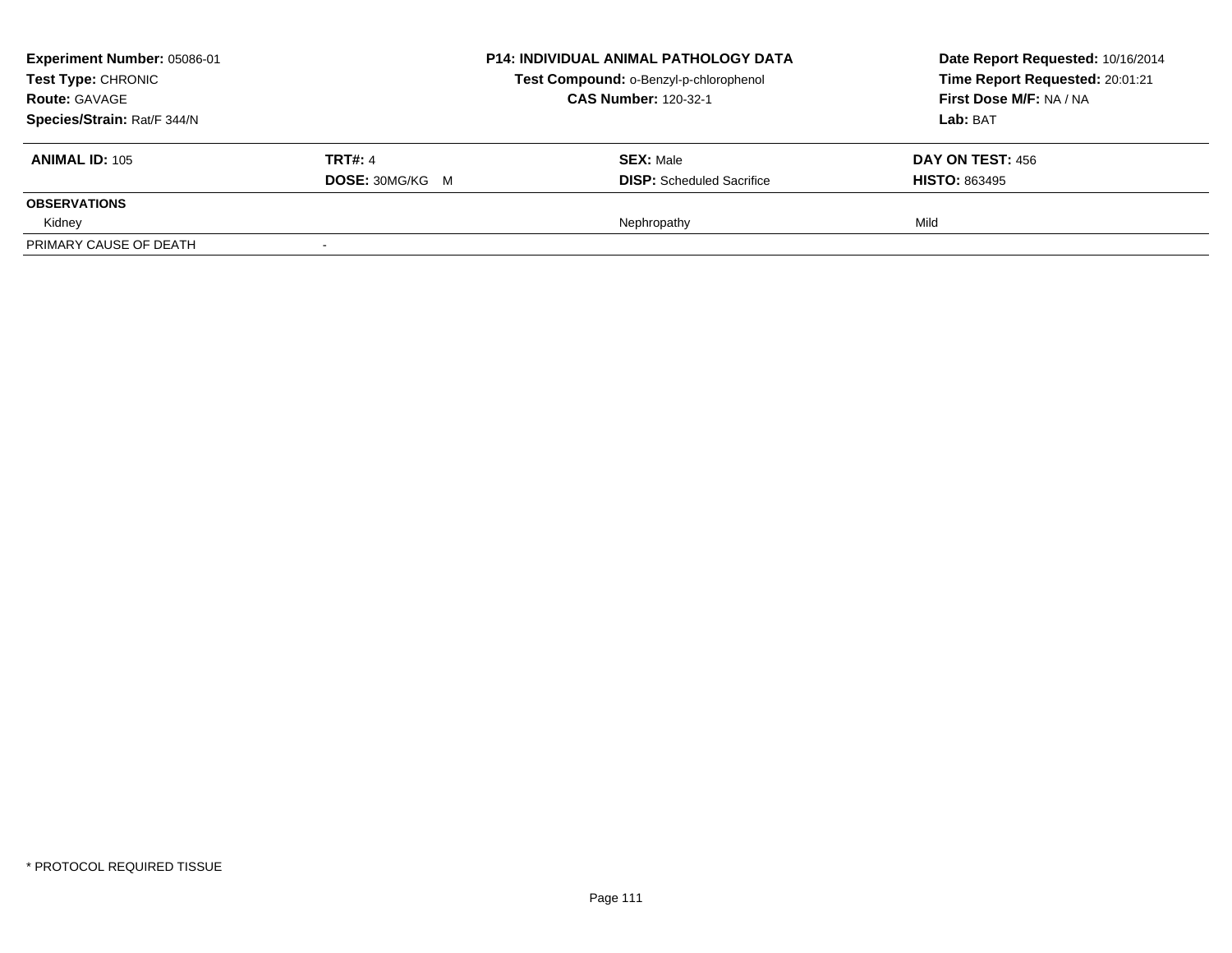| Experiment Number: 05086-01<br>Test Type: CHRONIC<br><b>Route: GAVAGE</b><br>Species/Strain: Rat/F 344/N |               | P14: INDIVIDUAL ANIMAL PATHOLOGY DATA<br>Test Compound: o-Benzyl-p-chlorophenol<br><b>CAS Number: 120-32-1</b> |                                   | Date Report Requested: 10/16/2014<br>Time Report Requested: 20:01:21<br>First Dose M/F: NA / NA<br>Lab: BAT |  |
|----------------------------------------------------------------------------------------------------------|---------------|----------------------------------------------------------------------------------------------------------------|-----------------------------------|-------------------------------------------------------------------------------------------------------------|--|
| <b>ANIMAL ID: 106</b>                                                                                    |               | <b>TRT#: 4</b>                                                                                                 | <b>SEX: Male</b>                  | DAY ON TEST: 730                                                                                            |  |
|                                                                                                          |               | DOSE: 30MG/KG M                                                                                                | <b>DISP: Terminal Sacrifice</b>   | <b>HISTO: 863496</b>                                                                                        |  |
|                                                                                                          |               |                                                                                                                | ORGAN AND ACCOUNTABLE SITE STATUS |                                                                                                             |  |
| <b>NORMAL</b>                                                                                            |               |                                                                                                                |                                   |                                                                                                             |  |
| <b>Adrenal Gland - Cortex</b>                                                                            |               | <b>Bone</b>                                                                                                    | <b>Bone Marrow</b>                | <b>Brain</b>                                                                                                |  |
| Epididymis                                                                                               |               | Esophagus                                                                                                      | Intestine Large - Cecum           | Intestine Large - Colon                                                                                     |  |
| Intestine Small - Duodenum                                                                               |               | Intestine Small - Ileum                                                                                        | Intestine Small - Jejunum         | Islets, Pancreatic                                                                                          |  |
| Lymph Node - Mandibular                                                                                  |               | Lymph Node - Mesenteric                                                                                        | Mammary Gland                     | Nose                                                                                                        |  |
| Parathyroid Gland                                                                                        |               | <b>Preputial Gland</b>                                                                                         | Prostate                          | Salivary Glands                                                                                             |  |
| <b>Seminal Vesicle</b>                                                                                   |               | Skin                                                                                                           | Spleen                            | Stomach - Forestomach                                                                                       |  |
| Stomach - Glandular                                                                                      |               | Thymus                                                                                                         | <b>Thyroid Gland</b>              | Trachea                                                                                                     |  |
| <b>Urinary Bladder</b>                                                                                   |               |                                                                                                                |                                   |                                                                                                             |  |
| <b>OBSERVATIONS</b>                                                                                      |               |                                                                                                                |                                   |                                                                                                             |  |
| <b>Adrenal Gland</b>                                                                                     |               | Medulla                                                                                                        | Hyperplasia                       | Mild                                                                                                        |  |
| Heart                                                                                                    |               | Myocardium                                                                                                     | Degeneration                      | Chronic, Mild                                                                                               |  |
| Intestine Large                                                                                          |               | Rectum                                                                                                         | Parasite Metazoan                 |                                                                                                             |  |
| Kidney                                                                                                   |               |                                                                                                                | Nephropathy                       | Moderate                                                                                                    |  |
| Liver                                                                                                    |               |                                                                                                                | <b>Basophilic Focus</b>           |                                                                                                             |  |
|                                                                                                          |               |                                                                                                                | <b>Clear Cell Focus</b>           |                                                                                                             |  |
|                                                                                                          |               |                                                                                                                | Degeneration                      | Cystic, Minimal                                                                                             |  |
|                                                                                                          |               | <b>Bile Duct</b>                                                                                               | Hyperplasia                       | Mild                                                                                                        |  |
| Lung                                                                                                     |               | Alveolar Epith                                                                                                 | Hyperplasia                       | Mild                                                                                                        |  |
| Pancreas                                                                                                 |               | Acinus                                                                                                         | Atrophy                           | Mild                                                                                                        |  |
|                                                                                                          |               | Acinus                                                                                                         | Hyperplasia                       | Mild                                                                                                        |  |
| <b>Pituitary Gland</b>                                                                                   |               | <b>Pars Distalis</b>                                                                                           | Hyperplasia                       | Mild                                                                                                        |  |
| <b>Testes</b>                                                                                            |               | <b>Bilateral, Interstit Cell</b>                                                                               | Adenoma                           |                                                                                                             |  |
| Note: ADENOMA                                                                                            | $TGLs = 1-10$ |                                                                                                                |                                   |                                                                                                             |  |
| PRIMARY CAUSE OF DEATH                                                                                   |               | $\overline{\phantom{a}}$                                                                                       |                                   |                                                                                                             |  |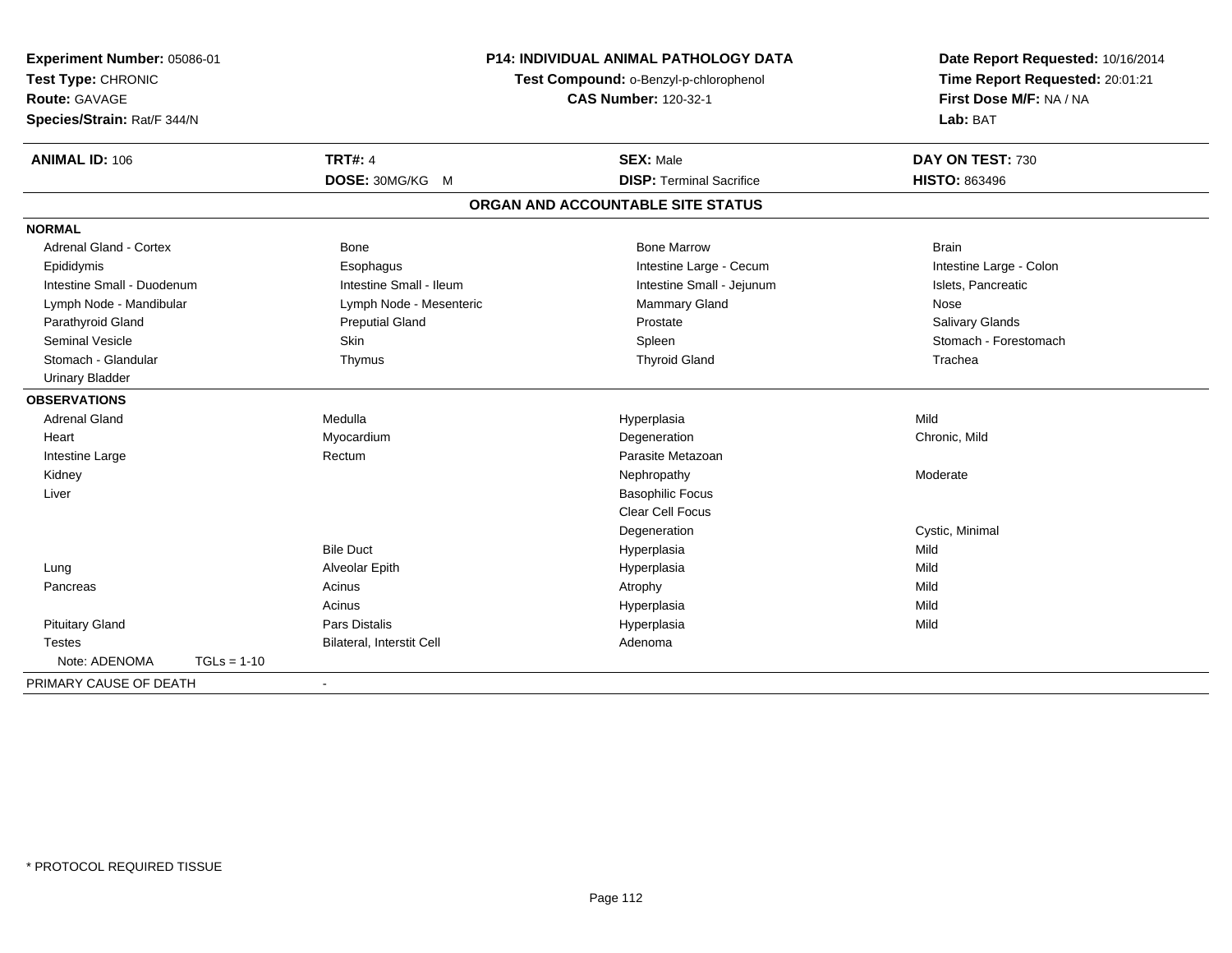| Experiment Number: 05086-01<br>Test Type: CHRONIC<br><b>Route: GAVAGE</b><br>Species/Strain: Rat/F 344/N |                        | <b>P14: INDIVIDUAL ANIMAL PATHOLOGY DATA</b><br>Test Compound: o-Benzyl-p-chlorophenol<br><b>CAS Number: 120-32-1</b> | Date Report Requested: 10/16/2014<br>Time Report Requested: 20:01:21<br>First Dose M/F: NA / NA<br>Lab: BAT |
|----------------------------------------------------------------------------------------------------------|------------------------|-----------------------------------------------------------------------------------------------------------------------|-------------------------------------------------------------------------------------------------------------|
|                                                                                                          |                        |                                                                                                                       |                                                                                                             |
| <b>ANIMAL ID: 107</b>                                                                                    | <b>TRT#: 4</b>         | <b>SEX: Male</b>                                                                                                      | DAY ON TEST: 457                                                                                            |
|                                                                                                          | <b>DOSE: 30MG/KG M</b> | <b>DISP:</b> Scheduled Sacrifice                                                                                      | <b>HISTO: 863497</b>                                                                                        |
| <b>OBSERVATIONS</b>                                                                                      |                        |                                                                                                                       |                                                                                                             |
| Kidney                                                                                                   |                        | Nephropathy                                                                                                           | Mild                                                                                                        |
| Liver                                                                                                    |                        | Hepatodiaphragmatic Nodule                                                                                            |                                                                                                             |
| Hepatodiaphragmatic Nodule TGLS = 1-11 ]                                                                 |                        |                                                                                                                       |                                                                                                             |
| <b>Testes</b>                                                                                            | Interstit Cell         | Adenoma                                                                                                               |                                                                                                             |
| [Adenoma TGLS = $2-10$ ]                                                                                 |                        |                                                                                                                       |                                                                                                             |
| PRIMARY CAUSE OF DEATH                                                                                   |                        |                                                                                                                       |                                                                                                             |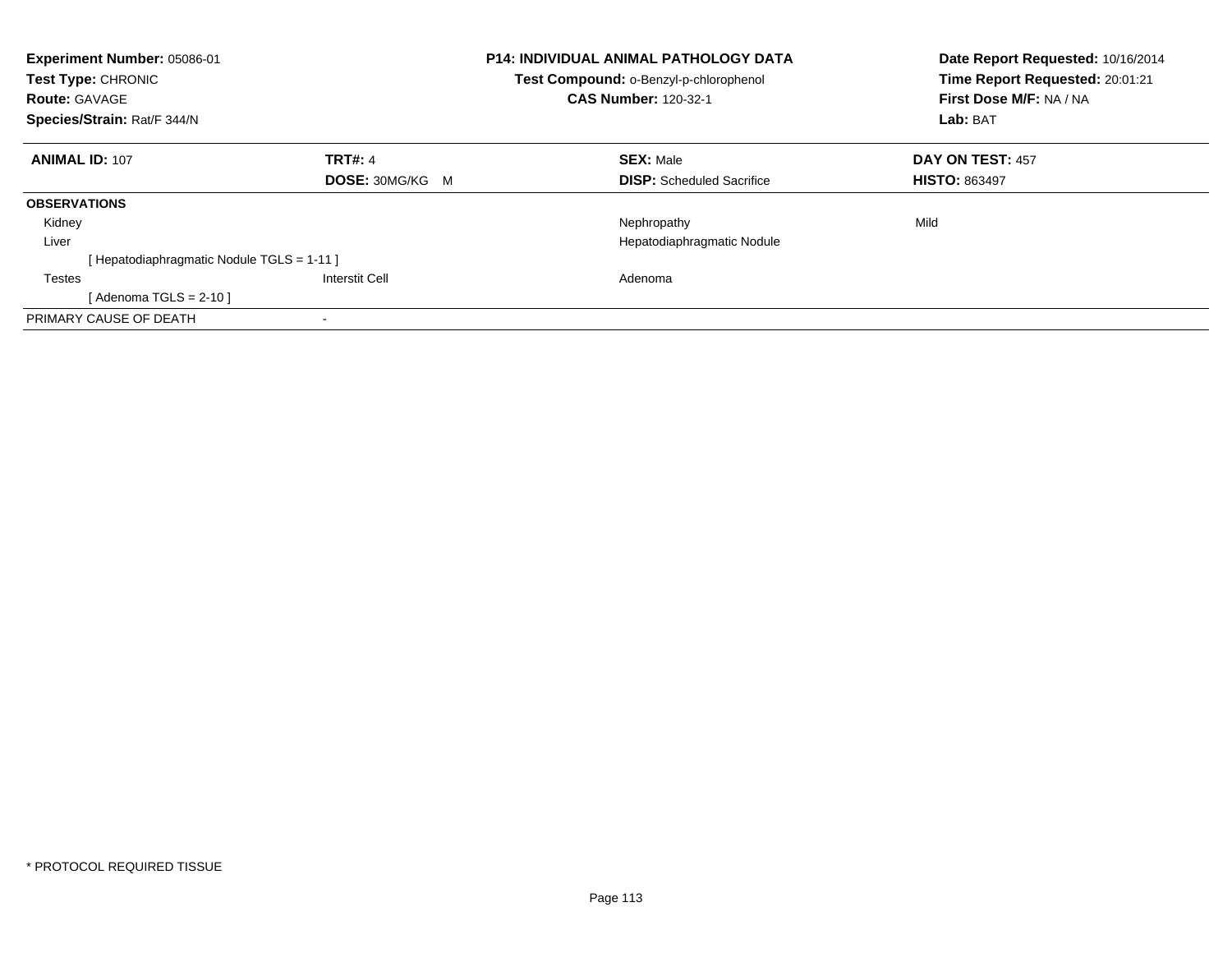| <b>Experiment Number: 05086-01</b><br><b>Test Type: CHRONIC</b> |                        | <b>P14: INDIVIDUAL ANIMAL PATHOLOGY DATA</b> | Date Report Requested: 10/16/2014 |
|-----------------------------------------------------------------|------------------------|----------------------------------------------|-----------------------------------|
|                                                                 |                        | Test Compound: o-Benzyl-p-chlorophenol       | Time Report Requested: 20:01:21   |
| <b>Route: GAVAGE</b>                                            |                        | <b>CAS Number: 120-32-1</b>                  | First Dose M/F: NA / NA           |
| Species/Strain: Rat/F 344/N                                     |                        |                                              | Lab: BAT                          |
| <b>ANIMAL ID: 108</b>                                           | <b>TRT#: 4</b>         | <b>SEX: Male</b>                             | DAY ON TEST: 456                  |
|                                                                 | <b>DOSE: 30MG/KG M</b> | <b>DISP:</b> Scheduled Sacrifice             | <b>HISTO: 863498</b>              |
| <b>OBSERVATIONS</b>                                             |                        |                                              |                                   |
| Kidney                                                          |                        | Nephropathy                                  | Mild                              |
| PRIMARY CAUSE OF DEATH                                          |                        |                                              |                                   |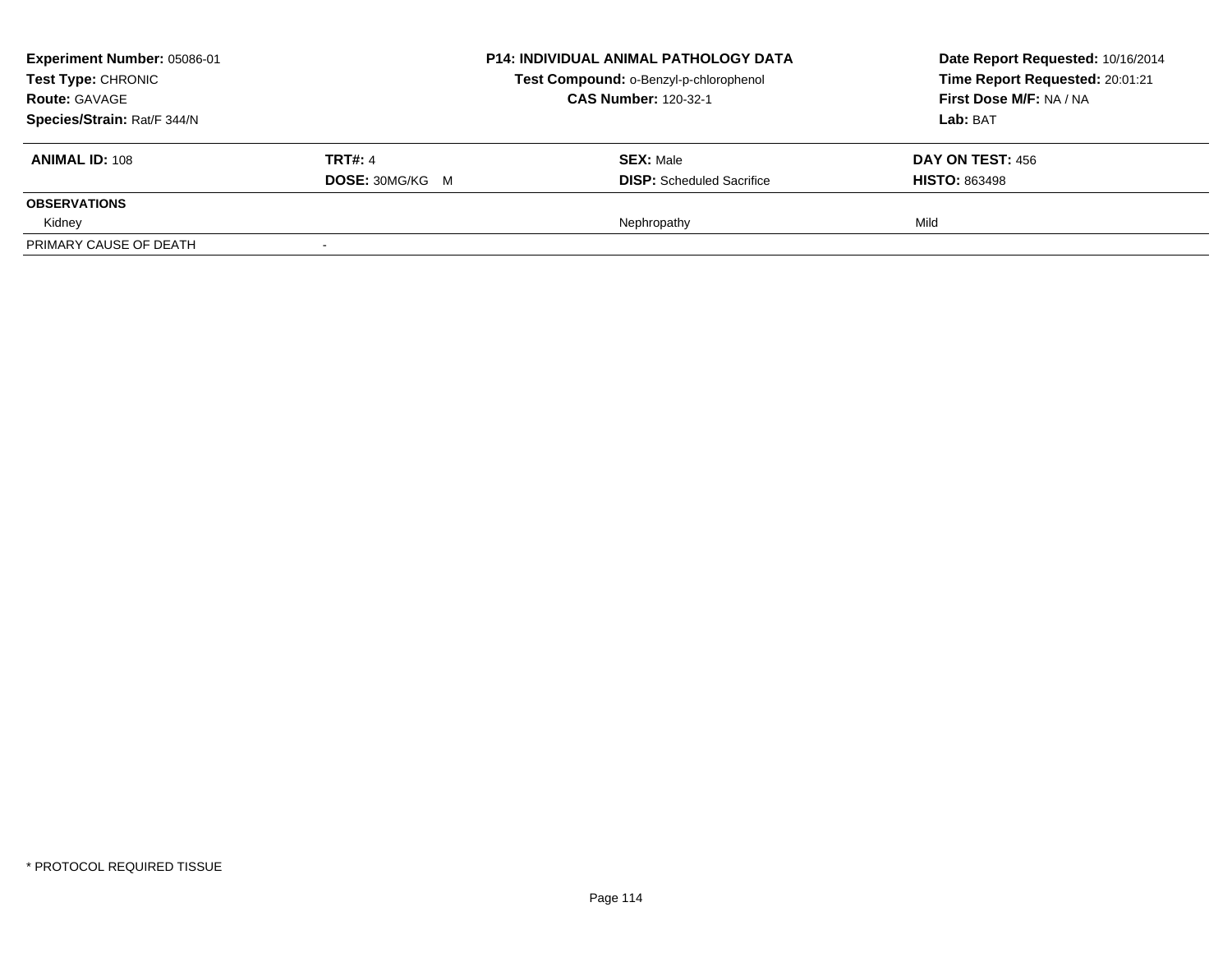| Experiment Number: 05086-01<br>Test Type: CHRONIC<br><b>Route: GAVAGE</b><br>Species/Strain: Rat/F 344/N | <b>P14: INDIVIDUAL ANIMAL PATHOLOGY DATA</b><br>Test Compound: o-Benzyl-p-chlorophenol<br><b>CAS Number: 120-32-1</b> |                                   | Date Report Requested: 10/16/2014<br>Time Report Requested: 20:01:21<br>First Dose M/F: NA / NA<br>Lab: BAT |  |
|----------------------------------------------------------------------------------------------------------|-----------------------------------------------------------------------------------------------------------------------|-----------------------------------|-------------------------------------------------------------------------------------------------------------|--|
| <b>ANIMAL ID: 109</b>                                                                                    | <b>TRT#: 4</b>                                                                                                        | <b>SEX: Male</b>                  | DAY ON TEST: 730                                                                                            |  |
|                                                                                                          | DOSE: 30MG/KG M                                                                                                       | <b>DISP: Terminal Sacrifice</b>   | <b>HISTO: 863499</b>                                                                                        |  |
|                                                                                                          |                                                                                                                       | ORGAN AND ACCOUNTABLE SITE STATUS |                                                                                                             |  |
| <b>NORMAL</b>                                                                                            |                                                                                                                       |                                   |                                                                                                             |  |
| <b>Adrenal Gland - Cortex</b>                                                                            | Adrenal Gland - Medulla                                                                                               | <b>Bone</b>                       | <b>Bone Marrow</b>                                                                                          |  |
| <b>Brain</b>                                                                                             | Epididymis                                                                                                            | Esophagus                         | Intestine Large - Cecum                                                                                     |  |
| Intestine Large - Colon                                                                                  | Intestine Large - Rectum                                                                                              | Intestine Small - Duodenum        | Intestine Small - Ileum                                                                                     |  |
| Intestine Small - Jejunum                                                                                | Islets, Pancreatic                                                                                                    | Lymph Node - Mandibular           | Lymph Node - Mesenteric                                                                                     |  |
| Mammary Gland                                                                                            | Nose                                                                                                                  | Pancreas                          | <b>Pituitary Gland</b>                                                                                      |  |
| Prostate                                                                                                 | Salivary Glands                                                                                                       | <b>Seminal Vesicle</b>            | Spleen                                                                                                      |  |
| Stomach - Forestomach                                                                                    | Stomach - Glandular                                                                                                   | Thymus                            | <b>Thyroid Gland</b>                                                                                        |  |
| Trachea                                                                                                  | <b>Urinary Bladder</b>                                                                                                |                                   |                                                                                                             |  |
| <b>MISSING</b>                                                                                           |                                                                                                                       |                                   |                                                                                                             |  |
| Parathyroid Gland                                                                                        |                                                                                                                       |                                   |                                                                                                             |  |
| <b>OBSERVATIONS</b>                                                                                      |                                                                                                                       |                                   |                                                                                                             |  |
| Heart                                                                                                    | Myocardium                                                                                                            | Degeneration                      | Chronic, Mild                                                                                               |  |
| Kidney                                                                                                   |                                                                                                                       | Nephropathy                       | Marked                                                                                                      |  |
| [Nephropathy TGLS = 3-1]                                                                                 |                                                                                                                       |                                   |                                                                                                             |  |
| Liver                                                                                                    |                                                                                                                       | <b>Basophilic Focus</b>           |                                                                                                             |  |
|                                                                                                          | <b>Bile Duct</b>                                                                                                      | Hyperplasia                       | Minimal                                                                                                     |  |
| Lung                                                                                                     | Alveolar Epith                                                                                                        | Hyperplasia                       | Mild                                                                                                        |  |
| <b>Preputial Gland</b>                                                                                   |                                                                                                                       | Adenoma                           |                                                                                                             |  |
| Note: ADENOMA<br>$TGLs = 4-10$                                                                           |                                                                                                                       |                                   |                                                                                                             |  |
| Skin                                                                                                     |                                                                                                                       | Inflammation                      | Chronic Active, Moderate                                                                                    |  |
| Note: INFLAMMATION<br>$TGLs = 1-11$                                                                      |                                                                                                                       |                                   |                                                                                                             |  |
| <b>Testes</b>                                                                                            | Bilateral, Interstit Cell                                                                                             | Adenoma                           |                                                                                                             |  |
| Note: ADENOMA<br>$TGLs = 2-10$                                                                           |                                                                                                                       |                                   |                                                                                                             |  |
| PRIMARY CAUSE OF DEATH                                                                                   |                                                                                                                       |                                   |                                                                                                             |  |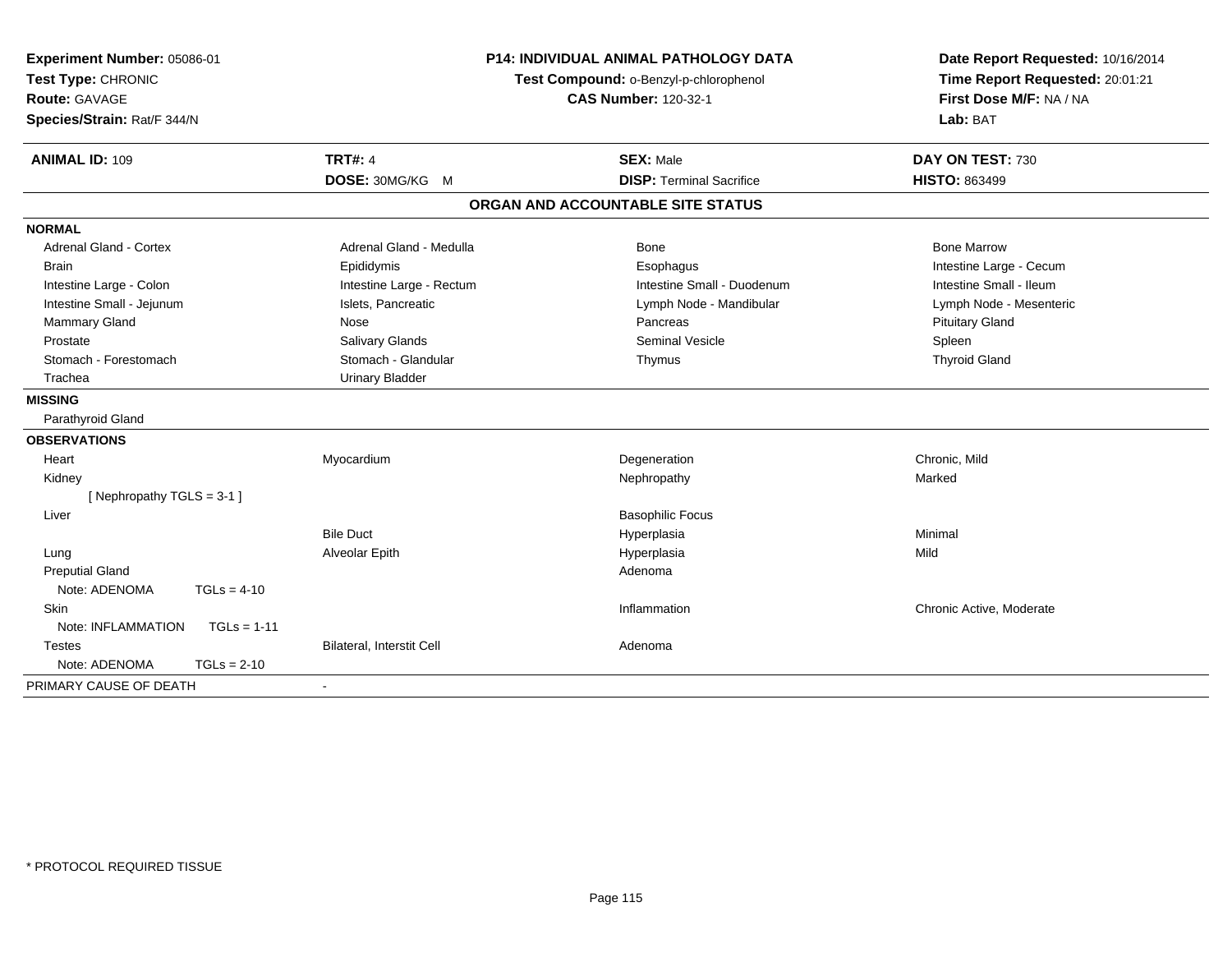| Experiment Number: 05086-01         |                          | <b>P14: INDIVIDUAL ANIMAL PATHOLOGY DATA</b> | Date Report Requested: 10/16/2014 |
|-------------------------------------|--------------------------|----------------------------------------------|-----------------------------------|
| Test Type: CHRONIC                  |                          | Test Compound: o-Benzyl-p-chlorophenol       | Time Report Requested: 20:01:21   |
| <b>Route: GAVAGE</b>                |                          | <b>CAS Number: 120-32-1</b>                  | First Dose M/F: NA / NA           |
| Species/Strain: Rat/F 344/N         |                          |                                              | Lab: BAT                          |
| <b>ANIMAL ID: 110</b>               | <b>TRT#: 4</b>           | <b>SEX: Male</b>                             | DAY ON TEST: 525                  |
|                                     | DOSE: 30MG/KG M          | <b>DISP: Natural Death</b>                   | <b>HISTO: 863500</b>              |
|                                     |                          | ORGAN AND ACCOUNTABLE SITE STATUS            |                                   |
| <b>NORMAL</b>                       |                          |                                              |                                   |
| <b>Adrenal Gland - Cortex</b>       | Adrenal Gland - Medulla  | <b>Bone</b>                                  | <b>Bone Marrow</b>                |
| <b>Brain</b>                        | Epididymis               | Esophagus                                    | Intestine Large - Cecum           |
| Intestine Large - Colon             | Intestine Large - Rectum | Intestine Small - Duodenum                   | Intestine Small - Ileum           |
| Intestine Small - Jejunum           | Lung                     | Lymph Node - Mandibular                      | Lymph Node - Mesenteric           |
| <b>Mammary Gland</b>                | Nose                     | Parathyroid Gland                            | <b>Pituitary Gland</b>            |
| <b>Preputial Gland</b>              | Salivary Glands          | Seminal Vesicle                              | Skin                              |
| Spleen                              | Stomach - Forestomach    | Stomach - Glandular                          | Thymus                            |
| <b>Thyroid Gland</b>                | Trachea                  | <b>Urinary Bladder</b>                       |                                   |
| <b>AUTO PRECLUDES DIAG.</b>         |                          |                                              |                                   |
| Islets, Pancreatic                  | Pancreas                 |                                              |                                   |
| <b>OBSERVATIONS</b>                 |                          |                                              |                                   |
| Heart                               | Myocardium               | Degeneration                                 | Chronic, Mild                     |
|                                     |                          | Thrombosis                                   |                                   |
| Kidney                              |                          | Nephropathy                                  | Minimal                           |
| Liver                               | <b>Bile Duct</b>         | Hyperplasia                                  | Minimal                           |
|                                     | Centrilobular            | <b>Necrosis</b>                              | Moderate                          |
| Note: NECROSIS<br>$TGLs = 3-4$      |                          |                                              |                                   |
| Prostate                            |                          | Inflammation                                 | Chronic Active, Moderate          |
| <b>Testes</b>                       | <b>Interstit Cell</b>    | Adenoma                                      |                                   |
|                                     | <b>Interstit Cell</b>    | Hyperplasia                                  | Mild                              |
| PRIMARY CAUSE OF DEATH              |                          |                                              |                                   |
| Animal Note: COD: THROMBUS IN HEART |                          |                                              |                                   |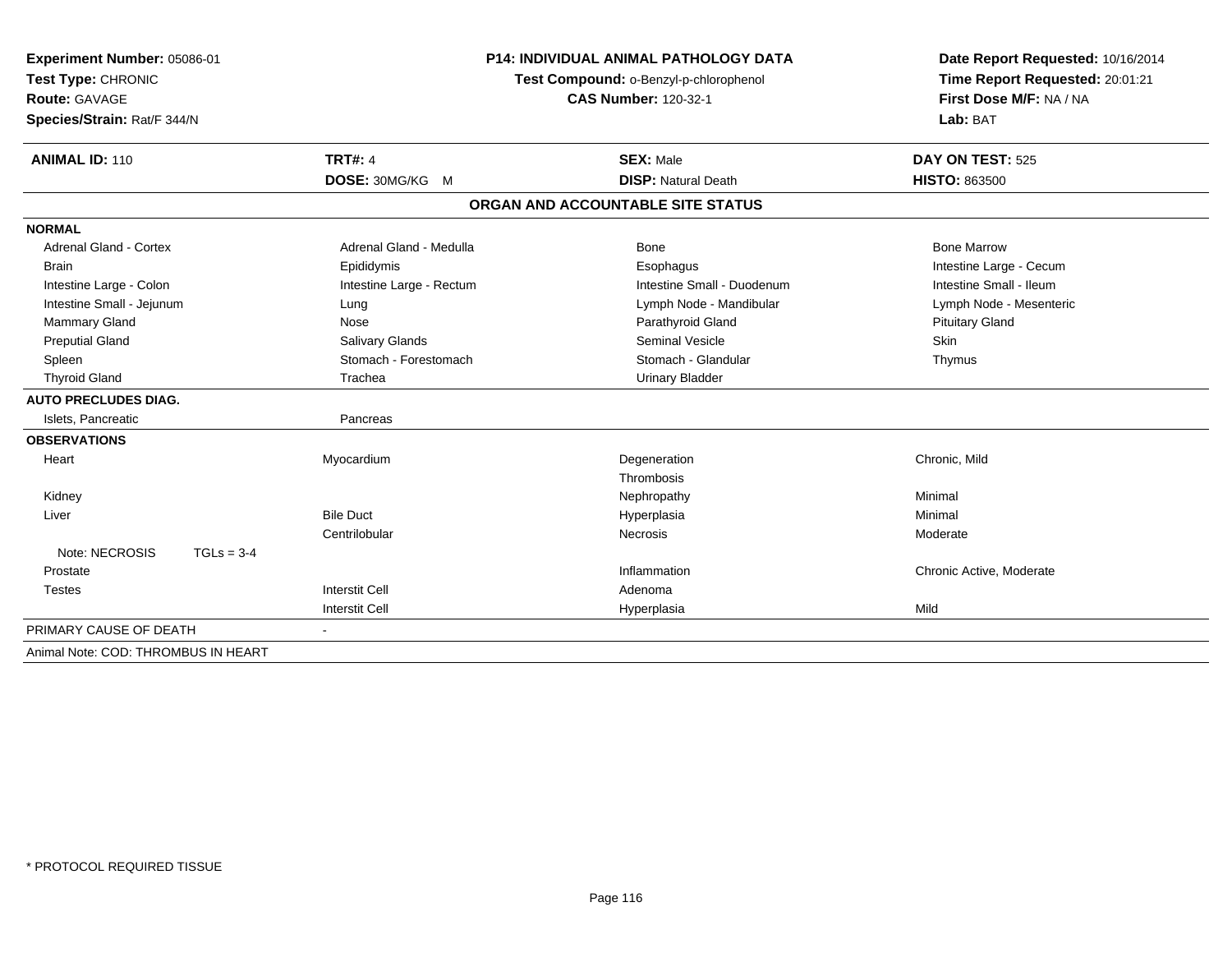| Experiment Number: 05086-01<br>Test Type: CHRONIC<br>Route: GAVAGE<br>Species/Strain: Rat/F 344/N |                                  | <b>P14: INDIVIDUAL ANIMAL PATHOLOGY DATA</b><br>Test Compound: o-Benzyl-p-chlorophenol<br><b>CAS Number: 120-32-1</b> | Date Report Requested: 10/16/2014<br>Time Report Requested: 20:01:21<br>First Dose M/F: NA / NA<br>Lab: BAT |
|---------------------------------------------------------------------------------------------------|----------------------------------|-----------------------------------------------------------------------------------------------------------------------|-------------------------------------------------------------------------------------------------------------|
| <b>ANIMAL ID: 111</b>                                                                             | <b>TRT#: 4</b>                   | <b>SEX: Male</b>                                                                                                      | DAY ON TEST: 730                                                                                            |
|                                                                                                   | DOSE: 30MG/KG M                  | <b>DISP: Terminal Sacrifice</b>                                                                                       | HISTO: 863501                                                                                               |
|                                                                                                   |                                  | ORGAN AND ACCOUNTABLE SITE STATUS                                                                                     |                                                                                                             |
| <b>NORMAL</b>                                                                                     |                                  |                                                                                                                       |                                                                                                             |
| <b>Adrenal Gland - Cortex</b>                                                                     | <b>Bone</b>                      | <b>Bone Marrow</b>                                                                                                    | <b>Brain</b>                                                                                                |
| Epididymis                                                                                        | Esophagus                        | Intestine Large - Cecum                                                                                               | Intestine Large - Colon                                                                                     |
| Intestine Large - Rectum                                                                          | Intestine Small - Duodenum       | Intestine Small - Ileum                                                                                               | Intestine Small - Jejunum                                                                                   |
| Islets, Pancreatic                                                                                | Lung                             | Lymph Node - Mandibular                                                                                               | Lymph Node - Mesenteric                                                                                     |
| Mammary Gland                                                                                     | Nose                             | Pancreas                                                                                                              | Parathyroid Gland                                                                                           |
| <b>Pituitary Gland</b>                                                                            | Prostate                         | <b>Salivary Glands</b>                                                                                                | <b>Seminal Vesicle</b>                                                                                      |
| <b>Skin</b>                                                                                       | Stomach - Forestomach            | Stomach - Glandular                                                                                                   | Thymus                                                                                                      |
| <b>Thyroid Gland</b>                                                                              | Trachea                          | <b>Urinary Bladder</b>                                                                                                |                                                                                                             |
| <b>OBSERVATIONS</b>                                                                               |                                  |                                                                                                                       |                                                                                                             |
| <b>Adrenal Gland</b>                                                                              | Medulla                          | Pheochromocytoma Benign                                                                                               |                                                                                                             |
| Heart                                                                                             | Myocardium                       | Degeneration                                                                                                          | Chronic, Moderate                                                                                           |
| Kidney                                                                                            |                                  | Nephropathy                                                                                                           | Marked                                                                                                      |
| Liver                                                                                             |                                  | <b>Basophilic Focus</b>                                                                                               |                                                                                                             |
|                                                                                                   | <b>Bile Duct</b>                 | Hyperplasia                                                                                                           | Mild                                                                                                        |
| <b>Preputial Gland</b>                                                                            |                                  | Adenoma                                                                                                               |                                                                                                             |
| Spleen                                                                                            |                                  | Leukemia Mononuclear                                                                                                  |                                                                                                             |
| Note: LEUKEMIA MONUC<br>$TGLs = 2-12$                                                             |                                  |                                                                                                                       |                                                                                                             |
| <b>Testes</b>                                                                                     | <b>Bilateral, Interstit Cell</b> | Adenoma                                                                                                               |                                                                                                             |
| Note: ADENOMA<br>$TGLs = 1-11$                                                                    |                                  |                                                                                                                       |                                                                                                             |
| PRIMARY CAUSE OF DEATH                                                                            | $\overline{\phantom{a}}$         |                                                                                                                       |                                                                                                             |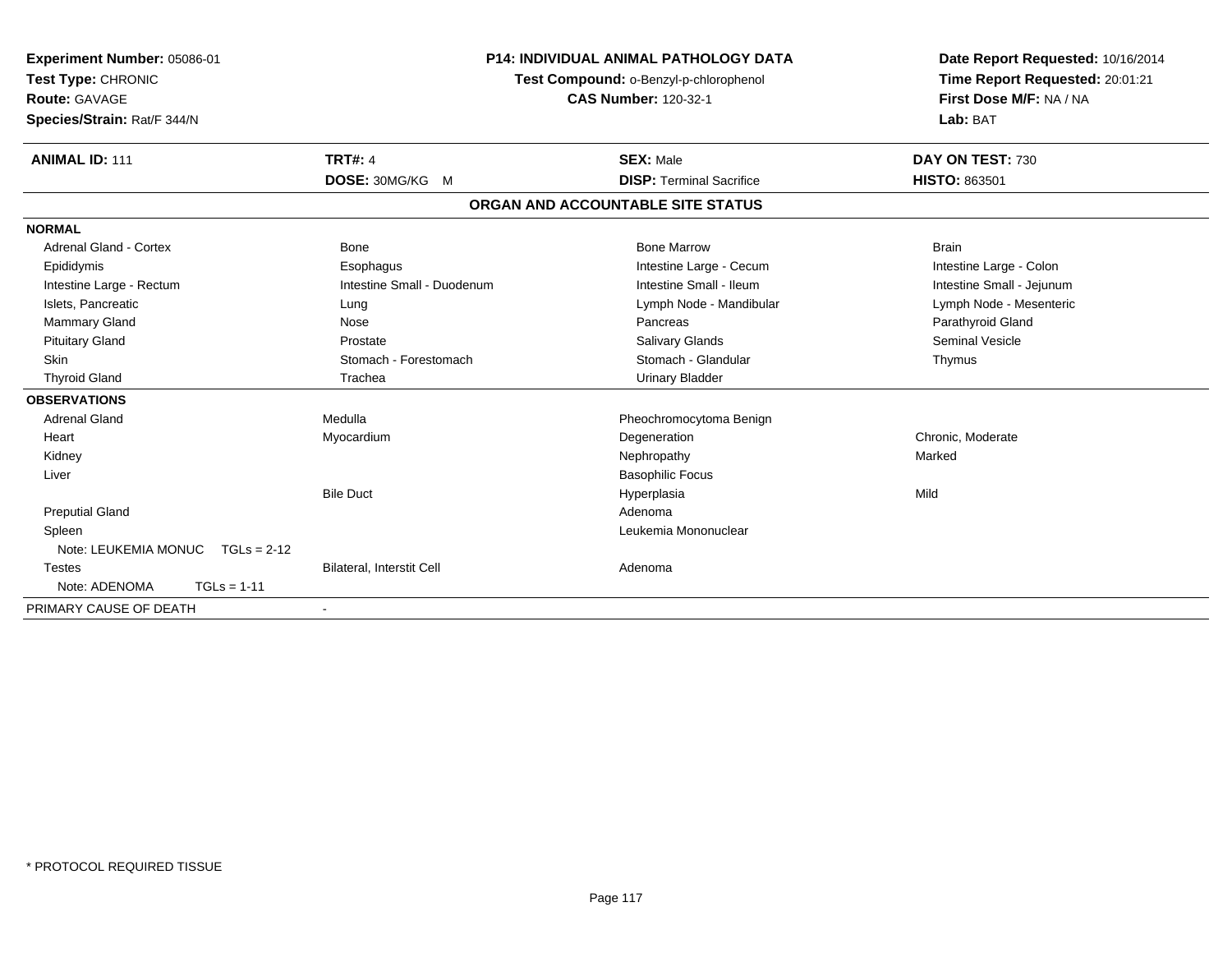| Experiment Number: 05086-01<br><b>Test Type: CHRONIC</b><br><b>Route: GAVAGE</b><br>Species/Strain: Rat/F 344/N |                        | <b>P14: INDIVIDUAL ANIMAL PATHOLOGY DATA</b><br>Test Compound: o-Benzyl-p-chlorophenol<br><b>CAS Number: 120-32-1</b> | Date Report Requested: 10/16/2014<br>Time Report Requested: 20:01:21<br>First Dose M/F: NA / NA<br>Lab: BAT |
|-----------------------------------------------------------------------------------------------------------------|------------------------|-----------------------------------------------------------------------------------------------------------------------|-------------------------------------------------------------------------------------------------------------|
| <b>ANIMAL ID: 112</b>                                                                                           | TRT#: 4                | <b>SEX: Male</b>                                                                                                      | <b>DAY ON TEST: 457</b>                                                                                     |
|                                                                                                                 | <b>DOSE: 30MG/KG M</b> | <b>DISP:</b> Scheduled Sacrifice                                                                                      | <b>HISTO: 863502</b>                                                                                        |
| <b>OBSERVATIONS</b>                                                                                             |                        |                                                                                                                       |                                                                                                             |
| Kidney                                                                                                          |                        | Nephropathy                                                                                                           | Mild                                                                                                        |
| <b>Pituitary Gland</b>                                                                                          | Pars Distalis          | Adenoma                                                                                                               |                                                                                                             |
| [Adenoma TGLS = $1-7$ ]                                                                                         |                        |                                                                                                                       |                                                                                                             |
| PRIMARY CAUSE OF DEATH                                                                                          |                        |                                                                                                                       |                                                                                                             |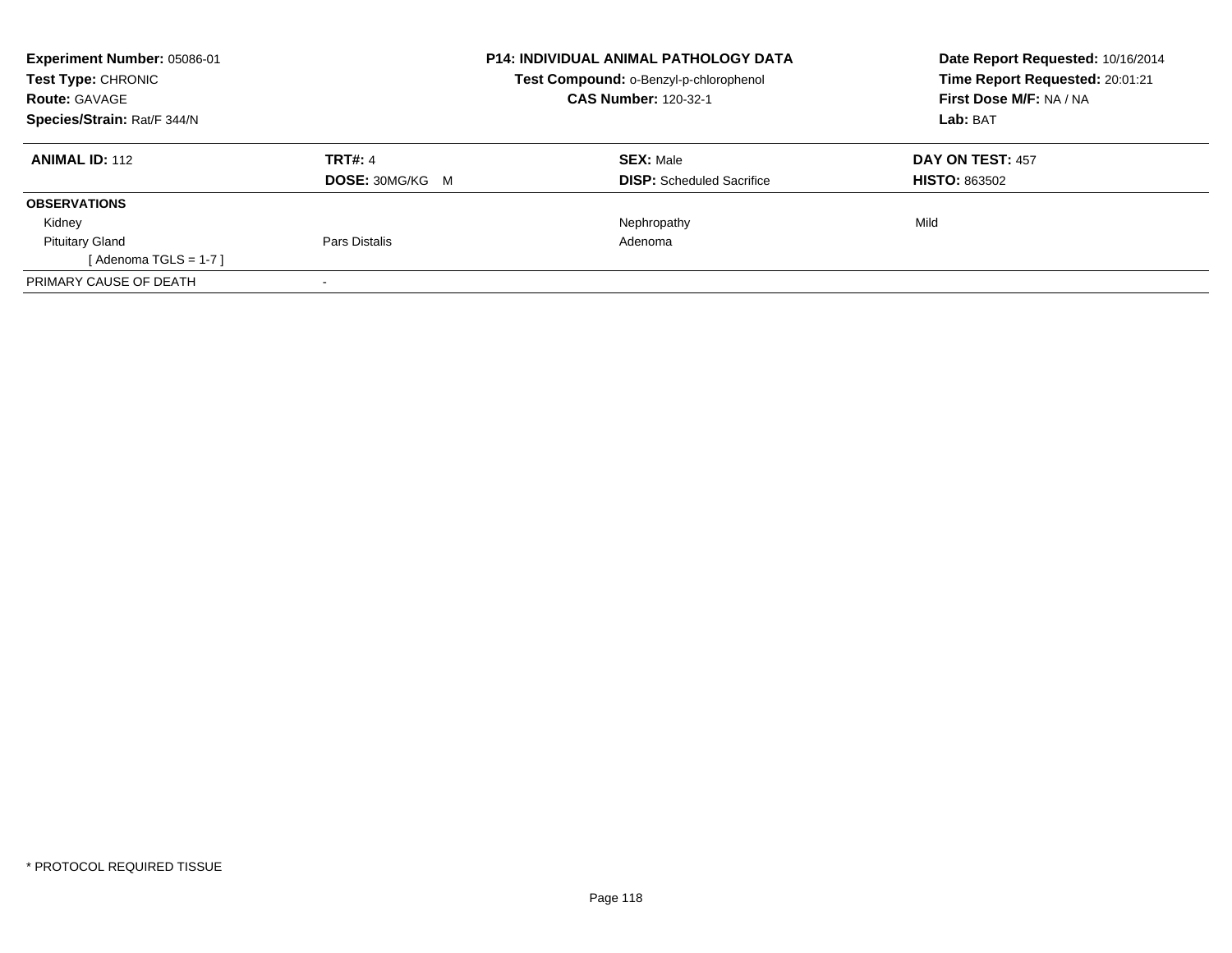| Experiment Number: 05086-01<br>Test Type: CHRONIC<br><b>Route: GAVAGE</b><br>Species/Strain: Rat/F 344/N |                           | P14: INDIVIDUAL ANIMAL PATHOLOGY DATA<br>Test Compound: o-Benzyl-p-chlorophenol<br><b>CAS Number: 120-32-1</b> | Date Report Requested: 10/16/2014<br>Time Report Requested: 20:01:21<br>First Dose M/F: NA / NA<br>Lab: BAT |
|----------------------------------------------------------------------------------------------------------|---------------------------|----------------------------------------------------------------------------------------------------------------|-------------------------------------------------------------------------------------------------------------|
| <b>ANIMAL ID: 113</b>                                                                                    | <b>TRT#: 4</b>            | <b>SEX: Male</b>                                                                                               | DAY ON TEST: 730                                                                                            |
|                                                                                                          | DOSE: 30MG/KG M           | <b>DISP: Terminal Sacrifice</b>                                                                                | HISTO: 863503                                                                                               |
|                                                                                                          |                           | ORGAN AND ACCOUNTABLE SITE STATUS                                                                              |                                                                                                             |
| <b>NORMAL</b>                                                                                            |                           |                                                                                                                |                                                                                                             |
| Bone                                                                                                     | <b>Bone Marrow</b>        | <b>Brain</b>                                                                                                   | Epididymis                                                                                                  |
| Esophagus                                                                                                | Intestine Large - Cecum   | Intestine Large - Colon                                                                                        | Intestine Large - Rectum                                                                                    |
| Intestine Small - Duodenum                                                                               | Intestine Small - Ileum   | Intestine Small - Jejunum                                                                                      | Islets, Pancreatic                                                                                          |
| Lymph Node - Mandibular                                                                                  | Lymph Node - Mesenteric   | Mammary Gland                                                                                                  | Nose                                                                                                        |
| Parathyroid Gland                                                                                        | Prostate                  | Salivary Glands                                                                                                | <b>Seminal Vesicle</b>                                                                                      |
| Spleen                                                                                                   | Stomach - Forestomach     | Thymus                                                                                                         | Trachea                                                                                                     |
| <b>Urinary Bladder</b>                                                                                   |                           |                                                                                                                |                                                                                                             |
| <b>OBSERVATIONS</b>                                                                                      |                           |                                                                                                                |                                                                                                             |
| <b>Adrenal Gland</b>                                                                                     | Cortex                    | Hyperplasia                                                                                                    | Minimal                                                                                                     |
|                                                                                                          | Medulla                   | Hyperplasia                                                                                                    | Moderate                                                                                                    |
| Heart                                                                                                    | Myocardium                | Degeneration                                                                                                   | Chronic, Mild                                                                                               |
| Note: DEGEN<br>$TGLs = 6-15$                                                                             |                           |                                                                                                                |                                                                                                             |
| Kidney                                                                                                   |                           | Nephropathy                                                                                                    | Marked                                                                                                      |
| [Nephropathy TGLS = 5-1]                                                                                 |                           |                                                                                                                |                                                                                                             |
| Liver                                                                                                    |                           | <b>Basophilic Focus</b>                                                                                        |                                                                                                             |
|                                                                                                          | <b>Bile Duct</b>          | Hyperplasia                                                                                                    | Minimal                                                                                                     |
|                                                                                                          | Centrilobular             | <b>Necrosis</b>                                                                                                | Moderate                                                                                                    |
| Lung                                                                                                     |                           | Inflammation                                                                                                   | Chronic Active, Mild                                                                                        |
| Pancreas                                                                                                 | Acinus                    | Atrophy                                                                                                        | Mild                                                                                                        |
| <b>Pituitary Gland</b>                                                                                   | Pars Distalis             | Hyperplasia                                                                                                    | Mild                                                                                                        |
| <b>Preputial Gland</b>                                                                                   |                           | Carcinoma                                                                                                      |                                                                                                             |
| Note: CARCINOMA                                                                                          | $TGLs = 1-11$             |                                                                                                                |                                                                                                             |
| Skin                                                                                                     |                           | Keratoacanthoma                                                                                                |                                                                                                             |
| Note: KERATOACANTHMA                                                                                     | $TGLs = 2-12$             |                                                                                                                |                                                                                                             |
| Stomach                                                                                                  | Glandular                 | Inflammation                                                                                                   | Necrotizing, Mild                                                                                           |
| <b>Testes</b>                                                                                            | Bilateral, Interstit Cell | Adenoma                                                                                                        |                                                                                                             |
| Note: ADENOMA                                                                                            | $TGLs = 4-14$             |                                                                                                                |                                                                                                             |
| <b>Thyroid Gland</b>                                                                                     | C Cell                    | Adenoma                                                                                                        |                                                                                                             |
| Zymbal's Gland                                                                                           |                           | Adenoma                                                                                                        |                                                                                                             |
| Note: ADENOMA                                                                                            | $TGLs = 3-13$             |                                                                                                                |                                                                                                             |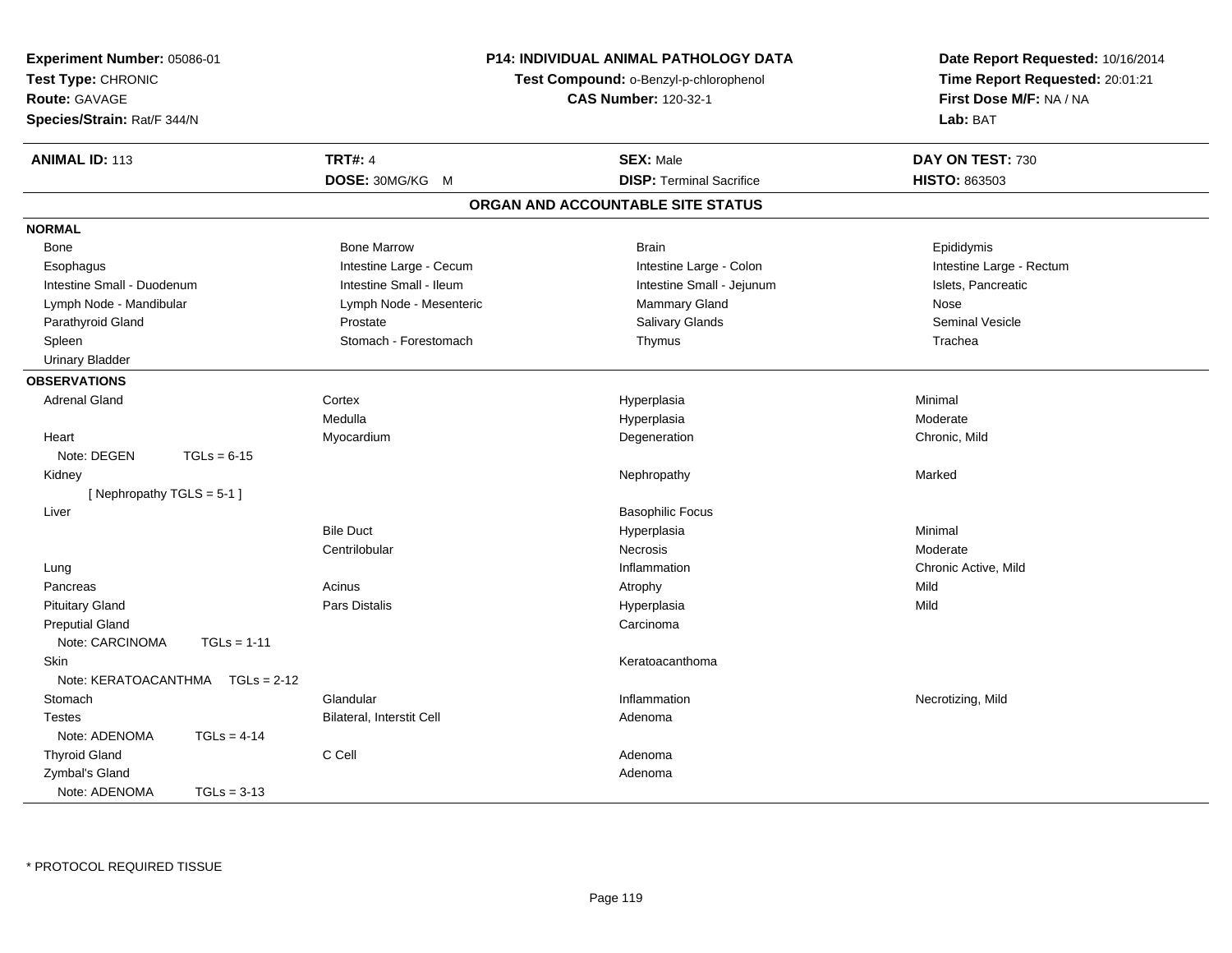| Experiment Number: 05086-01 |                             | <b>P14: INDIVIDUAL ANIMAL PATHOLOGY DATA</b> | Date Report Requested: 10/16/2014 |
|-----------------------------|-----------------------------|----------------------------------------------|-----------------------------------|
| <b>Test Type: CHRONIC</b>   |                             | Test Compound: o-Benzyl-p-chlorophenol       | Time Report Requested: 20:01:21   |
| <b>Route: GAVAGE</b>        | <b>CAS Number: 120-32-1</b> |                                              | First Dose M/F: NA / NA           |
| Species/Strain: Rat/F 344/N |                             |                                              | Lab: BAT                          |
| <b>ANIMAL ID: 113</b>       | <b>TRT#: 4</b>              | <b>SEX: Male</b>                             | DAY ON TEST: 730                  |
|                             | <b>DOSE: 30MG/KG M</b>      | <b>DISP: Terminal Sacrifice</b>              | <b>HISTO: 863503</b>              |
|                             |                             | ORGAN AND ACCOUNTABLE SITE STATUS            |                                   |
| PRIMARY CAUSE OF DEATH      |                             |                                              |                                   |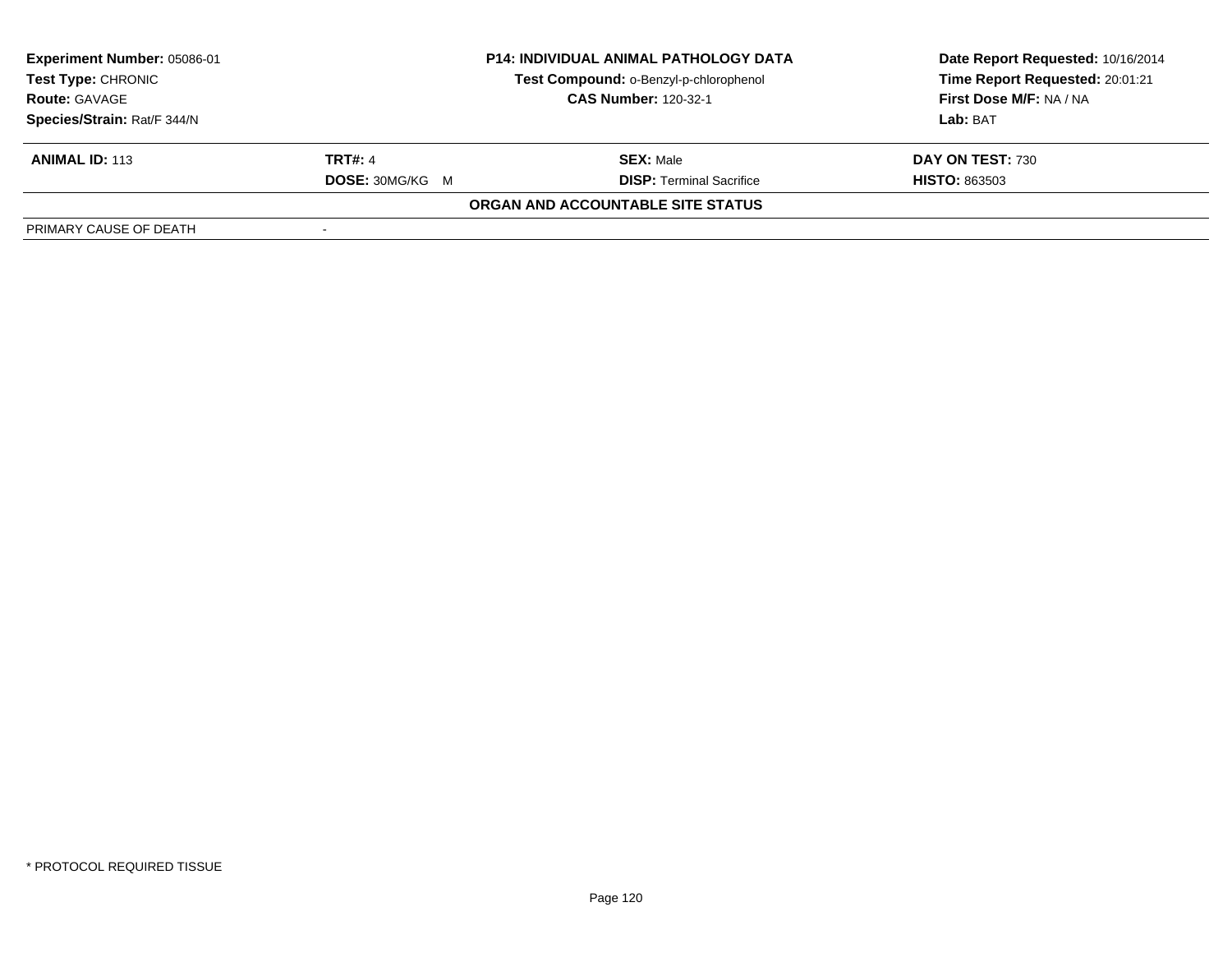| Experiment Number: 05086-01<br>Test Type: CHRONIC<br><b>Route: GAVAGE</b><br>Species/Strain: Rat/F 344/N                                                                                                                                         | <b>P14: INDIVIDUAL ANIMAL PATHOLOGY DATA</b><br>Test Compound: o-Benzyl-p-chlorophenol<br><b>CAS Number: 120-32-1</b>                          |                                                                                                                                                                                                                                                         | Date Report Requested: 10/16/2014<br>Time Report Requested: 20:01:21<br>First Dose M/F: NA / NA<br>Lab: BAT                                                                                               |
|--------------------------------------------------------------------------------------------------------------------------------------------------------------------------------------------------------------------------------------------------|------------------------------------------------------------------------------------------------------------------------------------------------|---------------------------------------------------------------------------------------------------------------------------------------------------------------------------------------------------------------------------------------------------------|-----------------------------------------------------------------------------------------------------------------------------------------------------------------------------------------------------------|
| <b>ANIMAL ID: 114</b>                                                                                                                                                                                                                            | <b>TRT#: 4</b><br>DOSE: 30MG/KG M                                                                                                              | <b>SEX: Male</b><br><b>DISP: Terminal Sacrifice</b>                                                                                                                                                                                                     | DAY ON TEST: 730<br><b>HISTO: 863504</b>                                                                                                                                                                  |
|                                                                                                                                                                                                                                                  |                                                                                                                                                | ORGAN AND ACCOUNTABLE SITE STATUS                                                                                                                                                                                                                       |                                                                                                                                                                                                           |
| <b>NORMAL</b>                                                                                                                                                                                                                                    |                                                                                                                                                |                                                                                                                                                                                                                                                         |                                                                                                                                                                                                           |
| Adrenal Gland - Cortex<br>Epididymis<br>Intestine Large - Rectum<br>Islets, Pancreatic<br>Mammary Gland<br><b>Pituitary Gland</b><br><b>Seminal Vesicle</b><br>Thymus<br><b>OBSERVATIONS</b><br><b>Adrenal Gland</b><br>Heart<br>Kidney<br>Liver | <b>Bone</b><br>Esophagus<br>Intestine Small - Duodenum<br>Lung<br>Nose<br><b>Preputial Gland</b><br>Spleen<br>Trachea<br>Medulla<br>Myocardium | <b>Bone Marrow</b><br>Intestine Large - Cecum<br>Intestine Small - Ileum<br>Lymph Node - Mandibular<br>Pancreas<br>Prostate<br>Stomach - Forestomach<br><b>Urinary Bladder</b><br>Hyperplasia<br>Degeneration<br>Nephropathy<br><b>Basophilic Focus</b> | <b>Brain</b><br>Intestine Large - Colon<br>Intestine Small - Jejunum<br>Lymph Node - Mesenteric<br>Parathyroid Gland<br><b>Salivary Glands</b><br>Stomach - Glandular<br>Minimal<br>Chronic, Mild<br>Mild |
| Note: HYPERPLASIA<br>$TGLs = 3-12$<br>Skin<br>Note: KERATOACANTHMA<br>$TGLs = 1-11$<br><b>Testes</b><br>Note: ADENOMA<br>$TGLs = 2-10$<br><b>Thyroid Gland</b>                                                                                   | <b>Bile Duct</b><br>Bilateral, Interstit Cell<br>C Cell                                                                                        | <b>Clear Cell Focus</b><br><b>Eosinophilic Focus</b><br>Hyperplasia<br>Keratoacanthoma<br>Adenoma<br>Adenoma                                                                                                                                            | Mild                                                                                                                                                                                                      |
|                                                                                                                                                                                                                                                  | <b>Follicular Cel</b>                                                                                                                          | Hyperplasia                                                                                                                                                                                                                                             | Mild                                                                                                                                                                                                      |
| PRIMARY CAUSE OF DEATH                                                                                                                                                                                                                           |                                                                                                                                                |                                                                                                                                                                                                                                                         |                                                                                                                                                                                                           |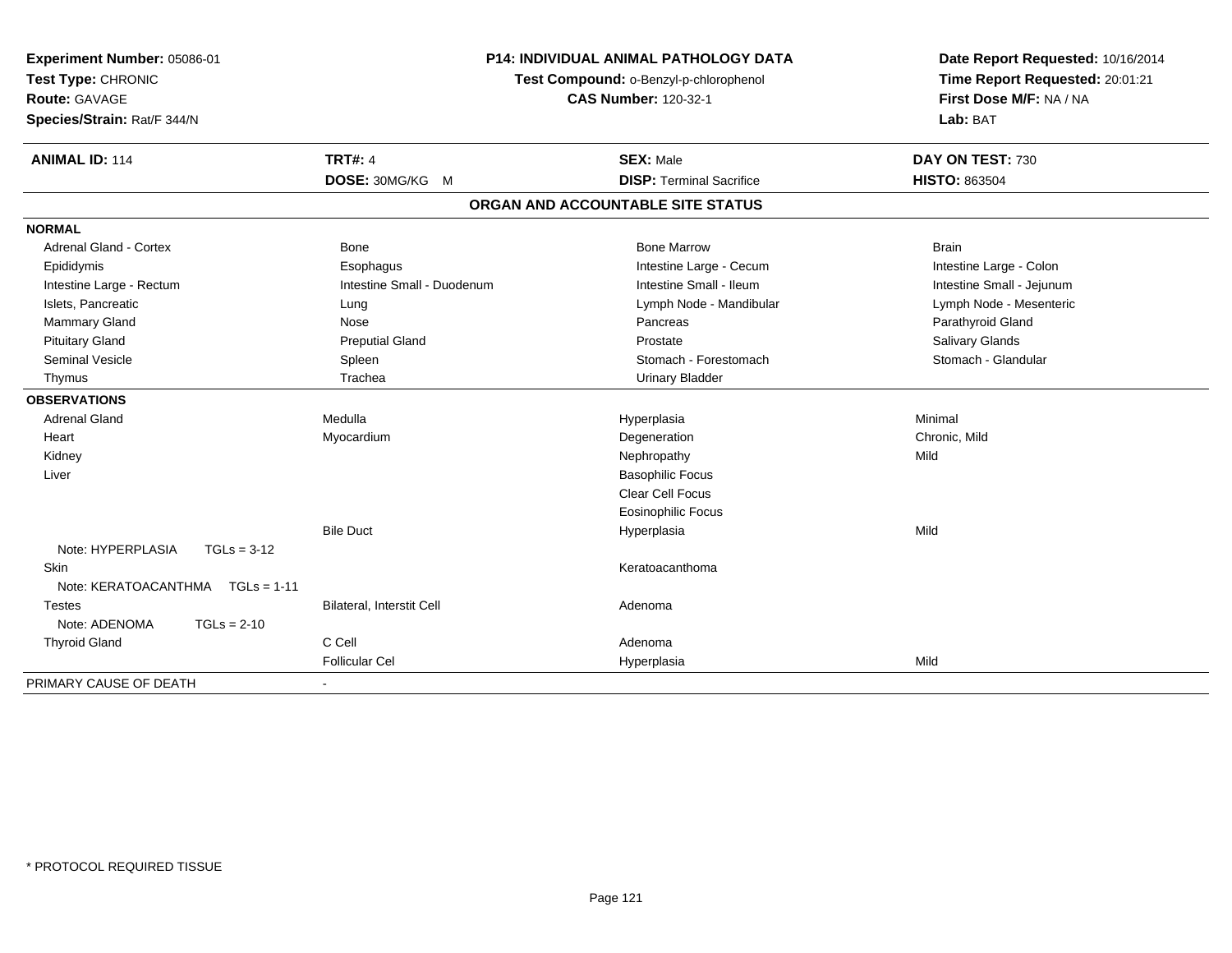| Experiment Number: 05086-01<br>Test Type: CHRONIC<br><b>Route: GAVAGE</b><br>Species/Strain: Rat/F 344/N |               |                                                             | P14: INDIVIDUAL ANIMAL PATHOLOGY DATA<br>Test Compound: o-Benzyl-p-chlorophenol<br><b>CAS Number: 120-32-1</b> |                           |
|----------------------------------------------------------------------------------------------------------|---------------|-------------------------------------------------------------|----------------------------------------------------------------------------------------------------------------|---------------------------|
| <b>ANIMAL ID: 115</b>                                                                                    |               | <b>TRT#: 4</b>                                              | <b>SEX: Male</b>                                                                                               | DAY ON TEST: 719          |
|                                                                                                          |               | DOSE: 30MG/KG M                                             | <b>DISP:</b> Moribund Sacrifice                                                                                | <b>HISTO: 863505</b>      |
|                                                                                                          |               |                                                             | ORGAN AND ACCOUNTABLE SITE STATUS                                                                              |                           |
| <b>NORMAL</b>                                                                                            |               |                                                             |                                                                                                                |                           |
| <b>Adrenal Gland - Cortex</b>                                                                            |               | Bone                                                        | <b>Bone Marrow</b>                                                                                             | <b>Brain</b>              |
| Epididymis                                                                                               |               | Esophagus                                                   | Intestine Large - Cecum                                                                                        | Intestine Large - Colon   |
| Intestine Large - Rectum                                                                                 |               | Intestine Small - Duodenum                                  | Intestine Small - Ileum                                                                                        | Intestine Small - Jejunum |
| Islets, Pancreatic                                                                                       |               | Lung                                                        | Lymph Node - Mandibular                                                                                        | Lymph Node - Mesenteric   |
| Mammary Gland                                                                                            |               | Nose                                                        | Salivary Glands                                                                                                | Seminal Vesicle           |
| Skin                                                                                                     |               | Spleen                                                      | Stomach - Forestomach                                                                                          | Thymus                    |
| <b>Thyroid Gland</b>                                                                                     |               | Trachea                                                     | <b>Urinary Bladder</b>                                                                                         |                           |
| <b>OBSERVATIONS</b>                                                                                      |               |                                                             |                                                                                                                |                           |
| <b>Adrenal Gland</b>                                                                                     |               | Medulla                                                     | Hyperplasia                                                                                                    | Mild                      |
| Heart                                                                                                    |               | Myocardium                                                  | Degeneration                                                                                                   | Chronic, Mild             |
| Kidney                                                                                                   |               |                                                             | Nephropathy                                                                                                    | Marked                    |
| Liver                                                                                                    |               |                                                             | <b>Basophilic Focus</b>                                                                                        |                           |
|                                                                                                          |               | <b>Bile Duct</b>                                            | Hyperplasia                                                                                                    | Mild                      |
|                                                                                                          |               | Centrilobular                                               | Necrosis                                                                                                       | Moderate                  |
| Note: NECROSIS                                                                                           | $TGLs = 4-12$ |                                                             |                                                                                                                |                           |
| Pancreas                                                                                                 |               | Acinus                                                      | Hyperplasia                                                                                                    | Moderate                  |
| Parathyroid Gland                                                                                        |               |                                                             | Adenoma                                                                                                        |                           |
|                                                                                                          |               |                                                             | Hyperplasia                                                                                                    | Mild                      |
| Note: [CONTRALATERAL PARATHYROID GL.]                                                                    |               |                                                             |                                                                                                                |                           |
| <b>Pituitary Gland</b>                                                                                   |               | Pars Distalis                                               | Hyperplasia                                                                                                    | Mild                      |
| Note: HYPERPLASIA                                                                                        | $TGLs = 3-7$  |                                                             |                                                                                                                |                           |
| <b>Preputial Gland</b>                                                                                   |               |                                                             | Adenoma                                                                                                        |                           |
| Note: ADENOMA                                                                                            | $TGLs = 1-11$ |                                                             |                                                                                                                |                           |
| Prostate                                                                                                 |               |                                                             | Inflammation                                                                                                   | Chronic Active, Moderate  |
| Stomach                                                                                                  |               | Glandular                                                   | Inflammation                                                                                                   | Necrotizing, Minimal      |
| <b>Testes</b>                                                                                            |               | Bilateral, Interstit Cell                                   | Adenoma                                                                                                        |                           |
| Note: ADENOMA                                                                                            | $TGLs = 2-10$ |                                                             |                                                                                                                |                           |
| PRIMARY CAUSE OF DEATH                                                                                   |               |                                                             |                                                                                                                |                           |
|                                                                                                          |               | Animal Note: MORIBUND DUE TO NEPHROPATHY & PREPUTIAL LESION |                                                                                                                |                           |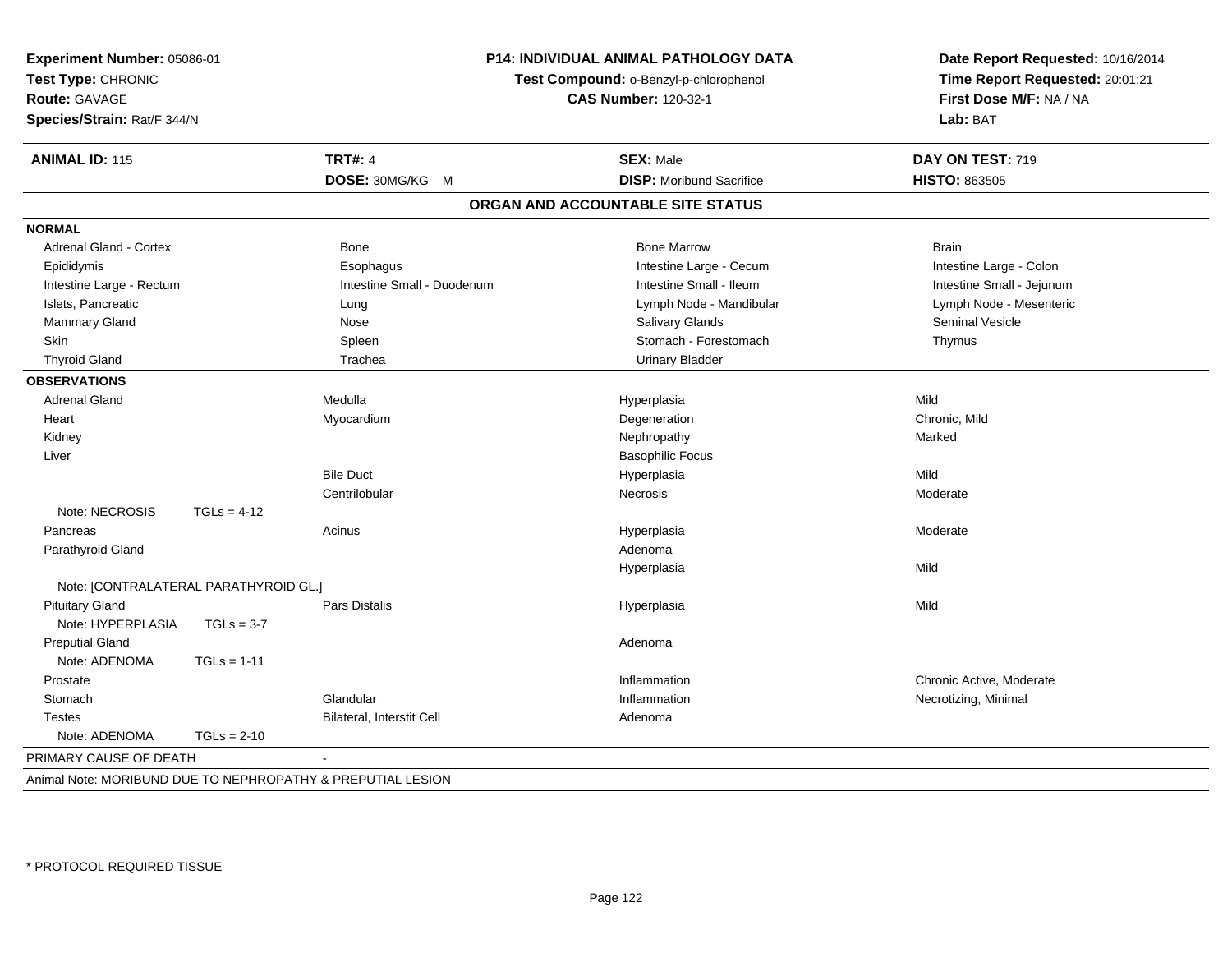| <b>Experiment Number: 05086-01</b><br>Test Type: CHRONIC<br><b>Route: GAVAGE</b><br>Species/Strain: Rat/F 344/N |                        | <b>P14: INDIVIDUAL ANIMAL PATHOLOGY DATA</b><br>Test Compound: o-Benzyl-p-chlorophenol<br><b>CAS Number: 120-32-1</b> | Date Report Requested: 10/16/2014<br>Time Report Requested: 20:01:21<br>First Dose M/F: NA / NA<br>Lab: BAT |
|-----------------------------------------------------------------------------------------------------------------|------------------------|-----------------------------------------------------------------------------------------------------------------------|-------------------------------------------------------------------------------------------------------------|
| <b>ANIMAL ID: 116</b>                                                                                           | <b>TRT#: 4</b>         | <b>SEX: Male</b>                                                                                                      | DAY ON TEST: 457                                                                                            |
|                                                                                                                 | <b>DOSE: 30MG/KG M</b> | <b>DISP:</b> Scheduled Sacrifice                                                                                      | <b>HISTO: 863506</b>                                                                                        |
| <b>OBSERVATIONS</b>                                                                                             |                        |                                                                                                                       |                                                                                                             |
| Kidney                                                                                                          |                        | Nephropathy                                                                                                           | Mild                                                                                                        |
| <b>Preputial Gland</b>                                                                                          |                        | Carcinoma                                                                                                             |                                                                                                             |
| [Carcinoma TGLS = $2-12$ ]                                                                                      |                        |                                                                                                                       |                                                                                                             |
| <b>Skin</b>                                                                                                     |                        | Squamous Cell Papilloma                                                                                               |                                                                                                             |
| Squamous Cell Papilloma TGLS = 1-11 ]                                                                           |                        |                                                                                                                       |                                                                                                             |
| PRIMARY CAUSE OF DEATH                                                                                          |                        |                                                                                                                       |                                                                                                             |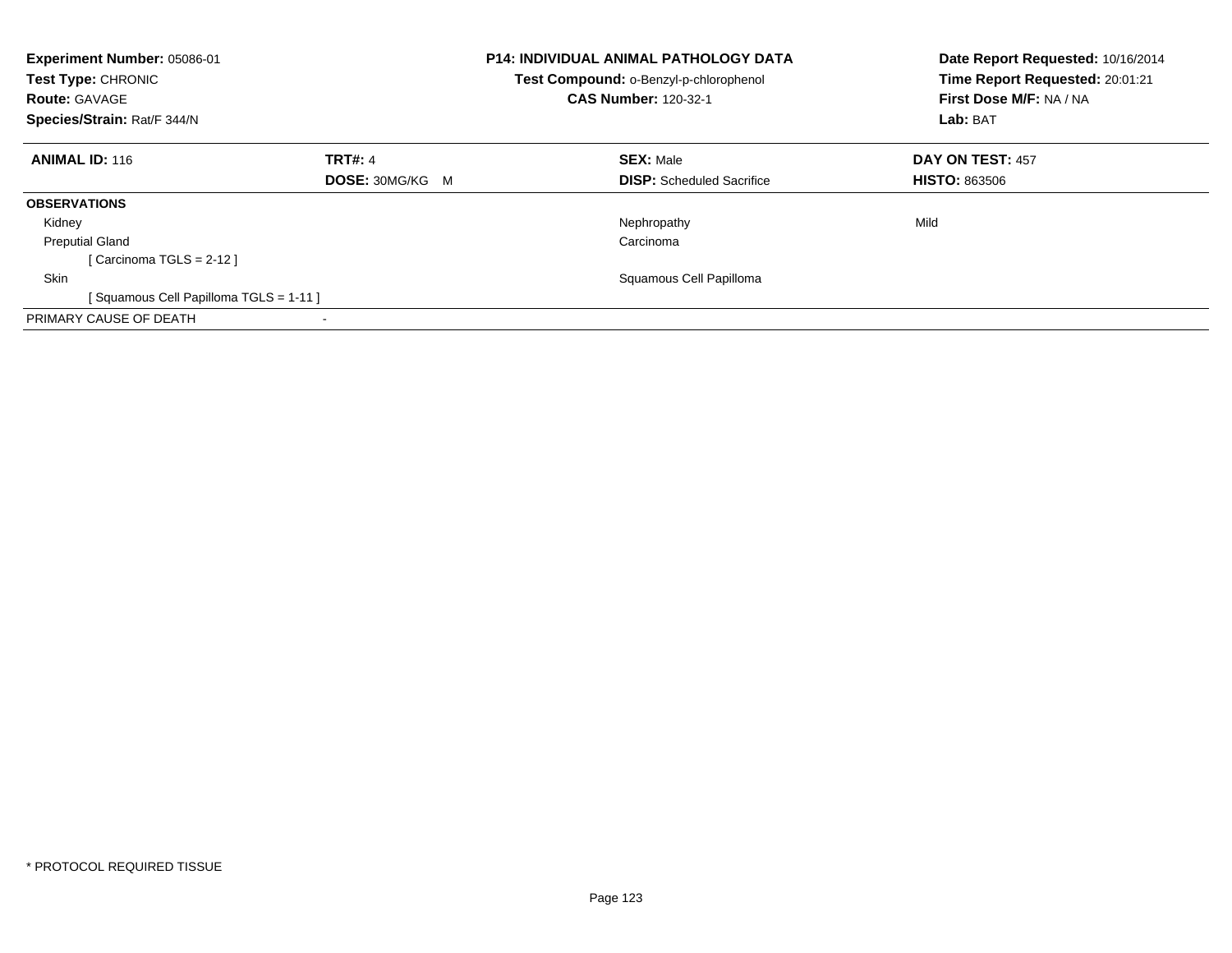| Experiment Number: 05086-01<br>Test Type: CHRONIC<br><b>Route: GAVAGE</b><br>Species/Strain: Rat/F 344/N | P14: INDIVIDUAL ANIMAL PATHOLOGY DATA<br>Test Compound: o-Benzyl-p-chlorophenol<br><b>CAS Number: 120-32-1</b> |                                   | Date Report Requested: 10/16/2014<br>Time Report Requested: 20:01:21<br>First Dose M/F: NA / NA<br>Lab: BAT |  |
|----------------------------------------------------------------------------------------------------------|----------------------------------------------------------------------------------------------------------------|-----------------------------------|-------------------------------------------------------------------------------------------------------------|--|
| <b>ANIMAL ID: 117</b>                                                                                    | <b>TRT#: 4</b>                                                                                                 | <b>SEX: Male</b>                  | DAY ON TEST: 713                                                                                            |  |
|                                                                                                          | DOSE: 30MG/KG M                                                                                                | <b>DISP: Natural Death</b>        | <b>HISTO: 863507</b>                                                                                        |  |
|                                                                                                          |                                                                                                                | ORGAN AND ACCOUNTABLE SITE STATUS |                                                                                                             |  |
| <b>NORMAL</b>                                                                                            |                                                                                                                |                                   |                                                                                                             |  |
| <b>Adrenal Gland - Cortex</b>                                                                            | <b>Bone</b>                                                                                                    | <b>Bone Marrow</b>                | <b>Brain</b>                                                                                                |  |
| Epididymis                                                                                               | Esophagus                                                                                                      | Intestine Large - Cecum           | Intestine Large - Colon                                                                                     |  |
| Intestine Large - Rectum                                                                                 | Intestine Small - Duodenum                                                                                     | Intestine Small - Ileum           | Intestine Small - Jejunum                                                                                   |  |
| Islets, Pancreatic                                                                                       | Lung                                                                                                           | Lymph Node - Mandibular           | Lymph Node - Mesenteric                                                                                     |  |
| Mammary Gland                                                                                            | Nose                                                                                                           | Parathyroid Gland                 | <b>Pituitary Gland</b>                                                                                      |  |
| <b>Preputial Gland</b>                                                                                   | Prostate                                                                                                       | Salivary Glands                   | Seminal Vesicle                                                                                             |  |
| Skin                                                                                                     | Spleen                                                                                                         | Stomach - Forestomach             | Stomach - Glandular                                                                                         |  |
| Thymus                                                                                                   | <b>Thyroid Gland</b>                                                                                           | Trachea                           | <b>Urinary Bladder</b>                                                                                      |  |
| <b>OBSERVATIONS</b>                                                                                      |                                                                                                                |                                   |                                                                                                             |  |
| <b>Adrenal Gland</b>                                                                                     | Medulla                                                                                                        | Hyperplasia                       | Mild                                                                                                        |  |
| <b>Blood Vessel</b>                                                                                      |                                                                                                                | Foreign Body                      | Moderate                                                                                                    |  |
|                                                                                                          |                                                                                                                | Inflammation                      | Chronic Active, Moderate                                                                                    |  |
| Note: FOREIGN BODY<br>$TGLs = 4-12$                                                                      |                                                                                                                |                                   |                                                                                                             |  |
| Note: INFLAMMATION<br>$TGLs = 4-12$                                                                      |                                                                                                                |                                   |                                                                                                             |  |
| Note: FOREIGN BODY IS PLANT MATERIAL                                                                     |                                                                                                                |                                   |                                                                                                             |  |
| Eye                                                                                                      | Lens                                                                                                           | Cataract                          | Mild                                                                                                        |  |
| Note: CATARACT<br>$TGLs = 1-11$                                                                          |                                                                                                                |                                   |                                                                                                             |  |
| Heart                                                                                                    | Myocardium                                                                                                     | Degeneration                      | Chronic, Mild                                                                                               |  |
| Kidney                                                                                                   |                                                                                                                | Nephropathy                       | Marked                                                                                                      |  |
| [ Nephropathy $TGLS = 3-1$ ]                                                                             |                                                                                                                |                                   |                                                                                                             |  |
| Liver                                                                                                    | <b>Bile Duct</b>                                                                                               | Hyperplasia                       | Mild                                                                                                        |  |
| Mesentery                                                                                                | Fat                                                                                                            | <b>Necrosis</b>                   | Moderate                                                                                                    |  |
| Note: NECROSIS<br>$TGLs = 5-13$                                                                          |                                                                                                                |                                   |                                                                                                             |  |
| Pancreas                                                                                                 | Acinus                                                                                                         | Hyperplasia                       | Minimal                                                                                                     |  |
| <b>Testes</b>                                                                                            | Bilateral, Interstit Cell                                                                                      | Adenoma                           |                                                                                                             |  |
| Note: ADENOMA<br>$TGLs = 2-10$                                                                           |                                                                                                                |                                   |                                                                                                             |  |
| PRIMARY CAUSE OF DEATH                                                                                   | $\sim$                                                                                                         |                                   |                                                                                                             |  |
| Animal Note: COD: NEPHROPATHY                                                                            |                                                                                                                |                                   |                                                                                                             |  |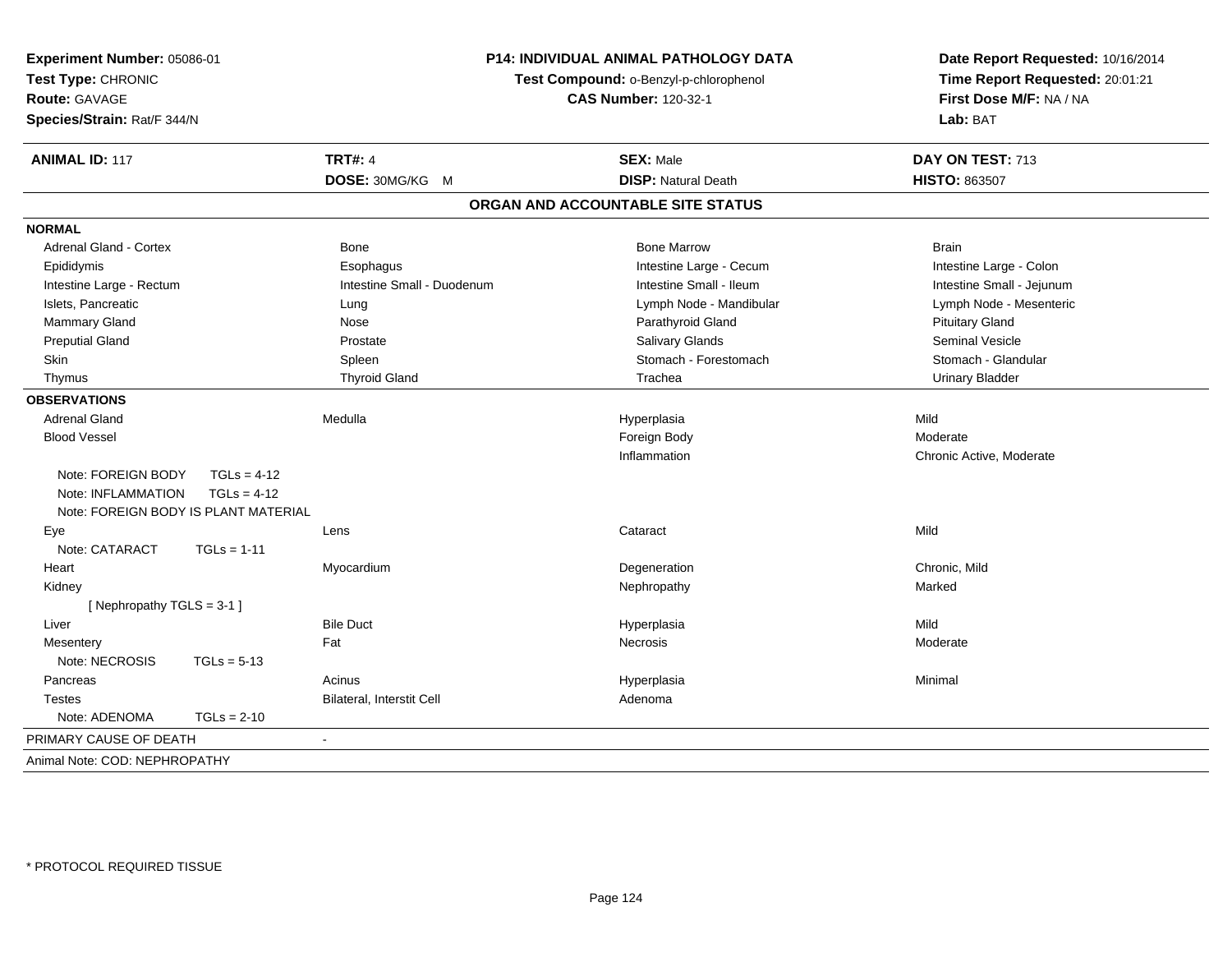| Experiment Number: 05086-01<br>Test Type: CHRONIC<br><b>Route: GAVAGE</b><br>Species/Strain: Rat/F 344/N |               | <b>P14: INDIVIDUAL ANIMAL PATHOLOGY DATA</b><br>Test Compound: o-Benzyl-p-chlorophenol<br><b>CAS Number: 120-32-1</b> |                                   | Date Report Requested: 10/16/2014<br>Time Report Requested: 20:01:21<br>First Dose M/F: NA / NA<br>Lab: BAT |
|----------------------------------------------------------------------------------------------------------|---------------|-----------------------------------------------------------------------------------------------------------------------|-----------------------------------|-------------------------------------------------------------------------------------------------------------|
| <b>ANIMAL ID: 118</b>                                                                                    |               | <b>TRT#: 4</b>                                                                                                        | <b>SEX: Male</b>                  | DAY ON TEST: 730                                                                                            |
|                                                                                                          |               | DOSE: 30MG/KG M                                                                                                       | <b>DISP: Terminal Sacrifice</b>   | <b>HISTO: 863508</b>                                                                                        |
|                                                                                                          |               |                                                                                                                       | ORGAN AND ACCOUNTABLE SITE STATUS |                                                                                                             |
| <b>NORMAL</b>                                                                                            |               |                                                                                                                       |                                   |                                                                                                             |
| Adrenal Gland - Cortex                                                                                   |               | Bone                                                                                                                  | <b>Bone Marrow</b>                | <b>Brain</b>                                                                                                |
| Epididymis                                                                                               |               | Esophagus                                                                                                             | Intestine Large - Cecum           | Intestine Large - Colon                                                                                     |
| Intestine Large - Rectum                                                                                 |               | Intestine Small - Duodenum                                                                                            | Intestine Small - Ileum           | Intestine Small - Jejunum                                                                                   |
| Islets, Pancreatic                                                                                       |               | Lung                                                                                                                  | Lymph Node - Mandibular           | Lymph Node - Mesenteric                                                                                     |
| Mammary Gland                                                                                            |               | Nose                                                                                                                  | Pancreas                          | Parathyroid Gland                                                                                           |
| <b>Pituitary Gland</b>                                                                                   |               | <b>Preputial Gland</b>                                                                                                | Prostate                          | Salivary Glands                                                                                             |
| <b>Seminal Vesicle</b>                                                                                   |               | <b>Skin</b>                                                                                                           | Spleen                            | Stomach - Forestomach                                                                                       |
| Stomach - Glandular                                                                                      |               | Thymus                                                                                                                | <b>Thyroid Gland</b>              | Trachea                                                                                                     |
| <b>Urinary Bladder</b>                                                                                   |               |                                                                                                                       |                                   |                                                                                                             |
| <b>OBSERVATIONS</b>                                                                                      |               |                                                                                                                       |                                   |                                                                                                             |
| <b>Adrenal Gland</b>                                                                                     |               | Medulla                                                                                                               | Hyperplasia                       | Minimal                                                                                                     |
| Heart                                                                                                    |               | Myocardium                                                                                                            | Degeneration                      | Chronic, Moderate                                                                                           |
| Kidney                                                                                                   |               |                                                                                                                       | Nephropathy                       | Moderate                                                                                                    |
| Liver                                                                                                    |               |                                                                                                                       | <b>Basophilic Focus</b>           |                                                                                                             |
|                                                                                                          |               |                                                                                                                       | Clear Cell Focus                  |                                                                                                             |
|                                                                                                          |               | <b>Bile Duct</b>                                                                                                      | Hyperplasia                       | Mild                                                                                                        |
| Mesentery                                                                                                |               | Fat                                                                                                                   | <b>Necrosis</b>                   | Moderate                                                                                                    |
| Note: NECROSIS                                                                                           | $TGLs = 3-11$ |                                                                                                                       |                                   |                                                                                                             |
| <b>Testes</b>                                                                                            |               | <b>Interstit Cell</b>                                                                                                 | Adenoma                           |                                                                                                             |
|                                                                                                          |               | Seminif Tub                                                                                                           | Atrophy                           | Marked                                                                                                      |
| Note: ATROPHY                                                                                            | $TGLs = 1-10$ |                                                                                                                       |                                   |                                                                                                             |
| Note: ADENOMA                                                                                            | $TGLs = 2-10$ |                                                                                                                       |                                   |                                                                                                             |
| PRIMARY CAUSE OF DEATH                                                                                   |               | $\overline{\phantom{a}}$                                                                                              |                                   |                                                                                                             |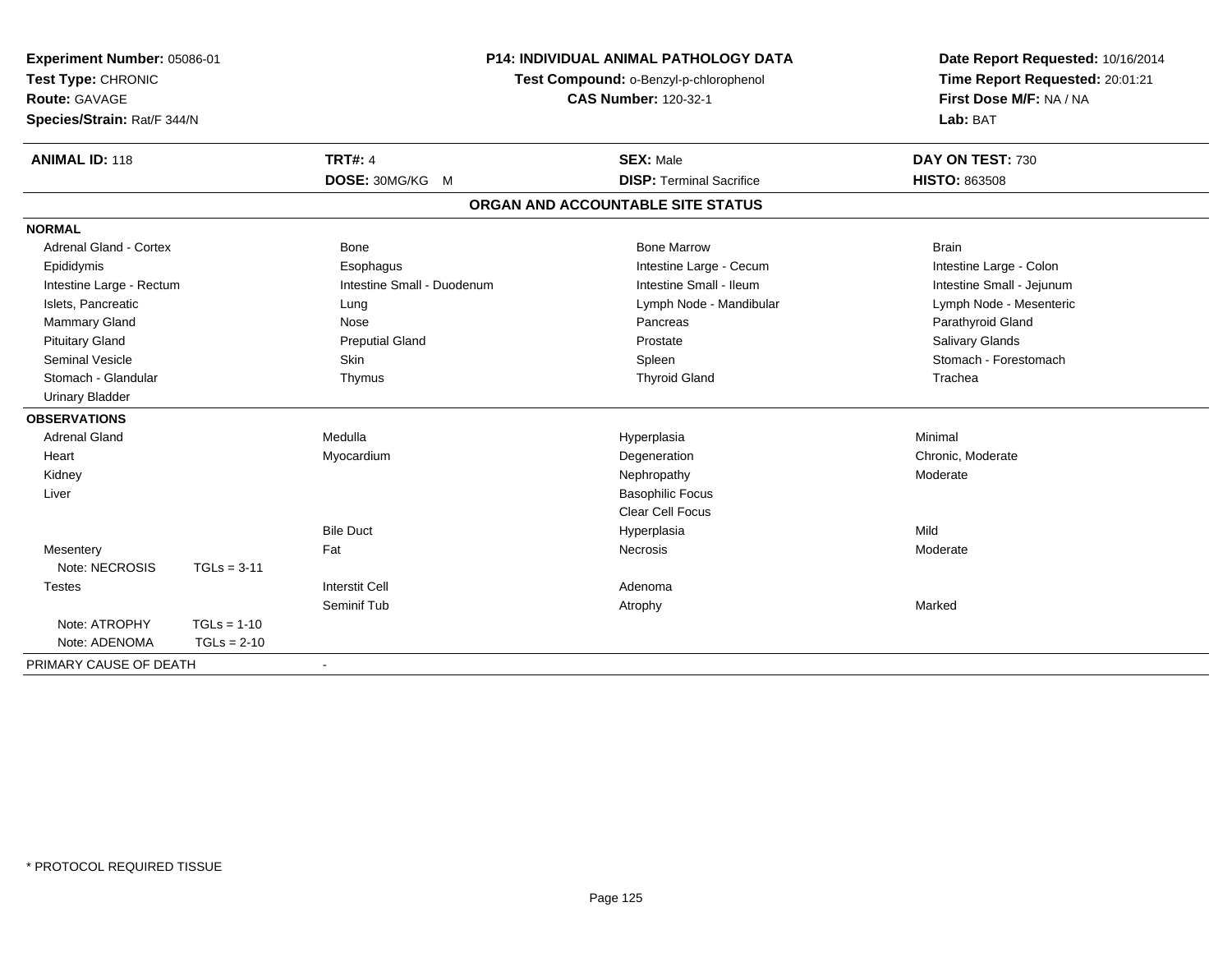| Experiment Number: 05086-01<br>Test Type: CHRONIC<br><b>Route: GAVAGE</b> |                          | <b>P14: INDIVIDUAL ANIMAL PATHOLOGY DATA</b><br>Test Compound: o-Benzyl-p-chlorophenol<br><b>CAS Number: 120-32-1</b> | Date Report Requested: 10/16/2014<br>Time Report Requested: 20:01:21<br>First Dose M/F: NA / NA |
|---------------------------------------------------------------------------|--------------------------|-----------------------------------------------------------------------------------------------------------------------|-------------------------------------------------------------------------------------------------|
| Species/Strain: Rat/F 344/N                                               |                          |                                                                                                                       | Lab: BAT                                                                                        |
| <b>ANIMAL ID: 119</b>                                                     | <b>TRT#: 4</b>           | <b>SEX: Male</b>                                                                                                      | DAY ON TEST: 32                                                                                 |
|                                                                           | <b>DOSE: 30MG/KG M</b>   | <b>DISP:</b> Dosing Accident                                                                                          | <b>HISTO: 863509</b>                                                                            |
|                                                                           |                          | ORGAN AND ACCOUNTABLE SITE STATUS                                                                                     |                                                                                                 |
| <b>NORMAL</b>                                                             |                          |                                                                                                                       |                                                                                                 |
| <b>Adrenal Gland - Cortex</b>                                             | Adrenal Gland - Medulla  | Bone                                                                                                                  | <b>Bone Marrow</b>                                                                              |
| <b>Brain</b>                                                              | Epididymis               | Esophagus                                                                                                             | Heart                                                                                           |
| Intestine Large - Colon                                                   | Intestine Large - Rectum | Intestine Small - Duodenum                                                                                            | Intestine Small - Jejunum                                                                       |
| Islets, Pancreatic                                                        | Kidney                   | Liver                                                                                                                 | Lymph Node - Mandibular                                                                         |
| Lymph Node - Mesenteric                                                   | Nose                     | Pancreas                                                                                                              | Parathyroid Gland                                                                               |
| <b>Pituitary Gland</b>                                                    | <b>Preputial Gland</b>   | Prostate                                                                                                              | Salivary Glands                                                                                 |
| <b>Seminal Vesicle</b>                                                    | Skin                     | Spleen                                                                                                                | Stomach - Forestomach                                                                           |
| Stomach - Glandular                                                       | <b>Testes</b>            | Thymus                                                                                                                | <b>Thyroid Gland</b>                                                                            |
| Trachea                                                                   | <b>Urinary Bladder</b>   |                                                                                                                       |                                                                                                 |
| <b>MISSING</b>                                                            |                          |                                                                                                                       |                                                                                                 |
| <b>Mammary Gland</b>                                                      |                          |                                                                                                                       |                                                                                                 |
| <b>AUTO PRECLUDES DIAG.</b>                                               |                          |                                                                                                                       |                                                                                                 |
| Intestine Large - Cecum                                                   | Intestine Small - Ileum  |                                                                                                                       |                                                                                                 |
| <b>OBSERVATIONS</b>                                                       |                          |                                                                                                                       |                                                                                                 |
| Lung                                                                      |                          | Inflammation                                                                                                          | Necrotizing, Moderate                                                                           |
| Note: INFLAMMATION WAS ON PLEURA ESPECIALLY.                              |                          |                                                                                                                       |                                                                                                 |
| PRIMARY CAUSE OF DEATH                                                    |                          |                                                                                                                       |                                                                                                 |
| Animal Note: COD: GAVAGE ERROR                                            |                          |                                                                                                                       |                                                                                                 |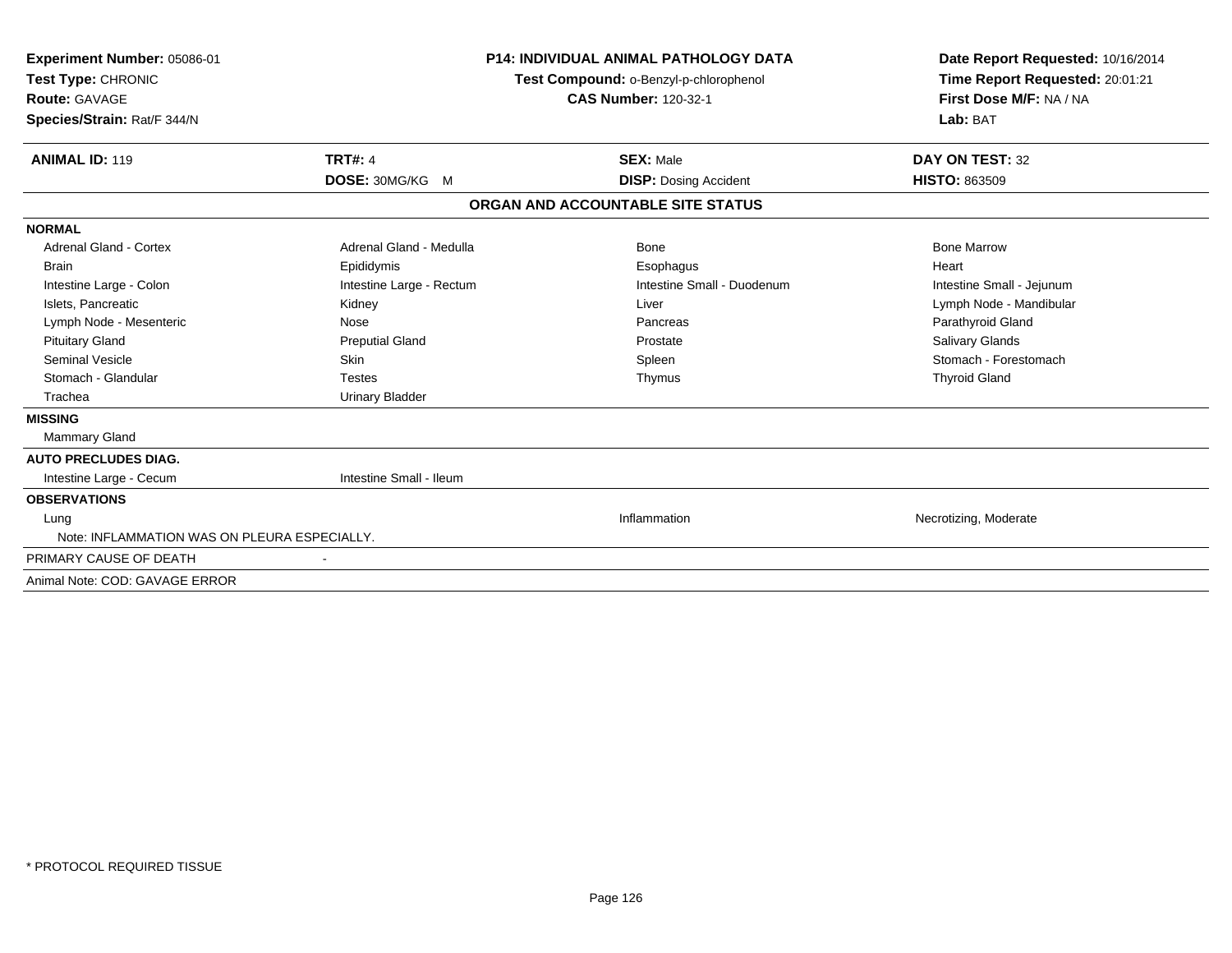| Experiment Number: 05086-01<br>Test Type: CHRONIC<br><b>Route: GAVAGE</b><br>Species/Strain: Rat/F 344/N | P14: INDIVIDUAL ANIMAL PATHOLOGY DATA<br>Test Compound: o-Benzyl-p-chlorophenol<br><b>CAS Number: 120-32-1</b> |  |                                   | Date Report Requested: 10/16/2014<br>Time Report Requested: 20:01:21<br>First Dose M/F: NA / NA<br>Lab: BAT |
|----------------------------------------------------------------------------------------------------------|----------------------------------------------------------------------------------------------------------------|--|-----------------------------------|-------------------------------------------------------------------------------------------------------------|
| <b>ANIMAL ID: 120</b>                                                                                    | <b>TRT#: 4</b>                                                                                                 |  | <b>SEX: Male</b>                  | DAY ON TEST: 731                                                                                            |
|                                                                                                          | DOSE: 30MG/KG M                                                                                                |  | <b>DISP: Terminal Sacrifice</b>   | HISTO: 863510                                                                                               |
|                                                                                                          |                                                                                                                |  | ORGAN AND ACCOUNTABLE SITE STATUS |                                                                                                             |
| <b>NORMAL</b>                                                                                            |                                                                                                                |  |                                   |                                                                                                             |
| Bone                                                                                                     | <b>Bone Marrow</b>                                                                                             |  | <b>Brain</b>                      | Epididymis                                                                                                  |
| Esophagus                                                                                                | Intestine Large - Cecum                                                                                        |  | Intestine Large - Colon           | Intestine Large - Rectum                                                                                    |
| Intestine Small - Duodenum                                                                               | Intestine Small - Ileum                                                                                        |  | Intestine Small - Jejunum         | Islets, Pancreatic                                                                                          |
| Mammary Gland                                                                                            | Nose                                                                                                           |  | Pancreas                          | Parathyroid Gland                                                                                           |
| <b>Pituitary Gland</b>                                                                                   | <b>Preputial Gland</b>                                                                                         |  | Prostate                          | <b>Salivary Glands</b>                                                                                      |
| Seminal Vesicle                                                                                          | Skin                                                                                                           |  | Stomach - Forestomach             | Stomach - Glandular                                                                                         |
| Thymus                                                                                                   | Trachea                                                                                                        |  | <b>Urinary Bladder</b>            |                                                                                                             |
| <b>OBSERVATIONS</b>                                                                                      |                                                                                                                |  |                                   |                                                                                                             |
| <b>Adrenal Gland</b>                                                                                     | Medulla                                                                                                        |  | Hyperplasia                       | Mild                                                                                                        |
|                                                                                                          | Cortex                                                                                                         |  | Leukemia Mononuclear              |                                                                                                             |
|                                                                                                          | Medulla                                                                                                        |  | Leukemia Mononuclear              |                                                                                                             |
|                                                                                                          | Medulla                                                                                                        |  | Pheochromocytoma Benign           |                                                                                                             |
| Heart                                                                                                    | Myocardium                                                                                                     |  | Degeneration                      | Chronic, Mild                                                                                               |
| Kidney                                                                                                   |                                                                                                                |  | Leukemia Mononuclear              |                                                                                                             |
|                                                                                                          |                                                                                                                |  | Nephropathy                       | Mild                                                                                                        |
| Liver                                                                                                    |                                                                                                                |  | Degeneration                      | Cystic, Mild                                                                                                |
|                                                                                                          | <b>Bile Duct</b>                                                                                               |  | Hyperplasia                       | Mild                                                                                                        |
|                                                                                                          |                                                                                                                |  | Leukemia Mononuclear              |                                                                                                             |
|                                                                                                          |                                                                                                                |  | <b>Mixed Cell Focus</b>           |                                                                                                             |
| Note: MIXED CL FOCUS<br>$TGLs = 5-12$                                                                    |                                                                                                                |  |                                   |                                                                                                             |
| Note: LEUKEMIA MONUC TGLs = 4-4+12                                                                       |                                                                                                                |  |                                   |                                                                                                             |
| Lung                                                                                                     |                                                                                                                |  | Leukemia Mononuclear              |                                                                                                             |
| Lymph Node                                                                                               | Mandibular                                                                                                     |  | Leukemia Mononuclear              |                                                                                                             |
|                                                                                                          | Mesenteric                                                                                                     |  | Leukemia Mononuclear              |                                                                                                             |
| Note: LEUKEMIA MONUC<br>$TGLs = 1-5$                                                                     |                                                                                                                |  |                                   |                                                                                                             |
| Spleen                                                                                                   |                                                                                                                |  | Leukemia Mononuclear              |                                                                                                             |
| [ Leukemia Mononuclear TGLS = 2-11 ]                                                                     |                                                                                                                |  |                                   |                                                                                                             |
| <b>Testes</b>                                                                                            | <b>Interstit Cell</b>                                                                                          |  | Adenoma                           |                                                                                                             |
| Note: ADENOMA<br>$TGLs = 3-10$                                                                           |                                                                                                                |  |                                   |                                                                                                             |
| <b>Thyroid Gland</b>                                                                                     | C Cell                                                                                                         |  | Hyperplasia                       | Minimal                                                                                                     |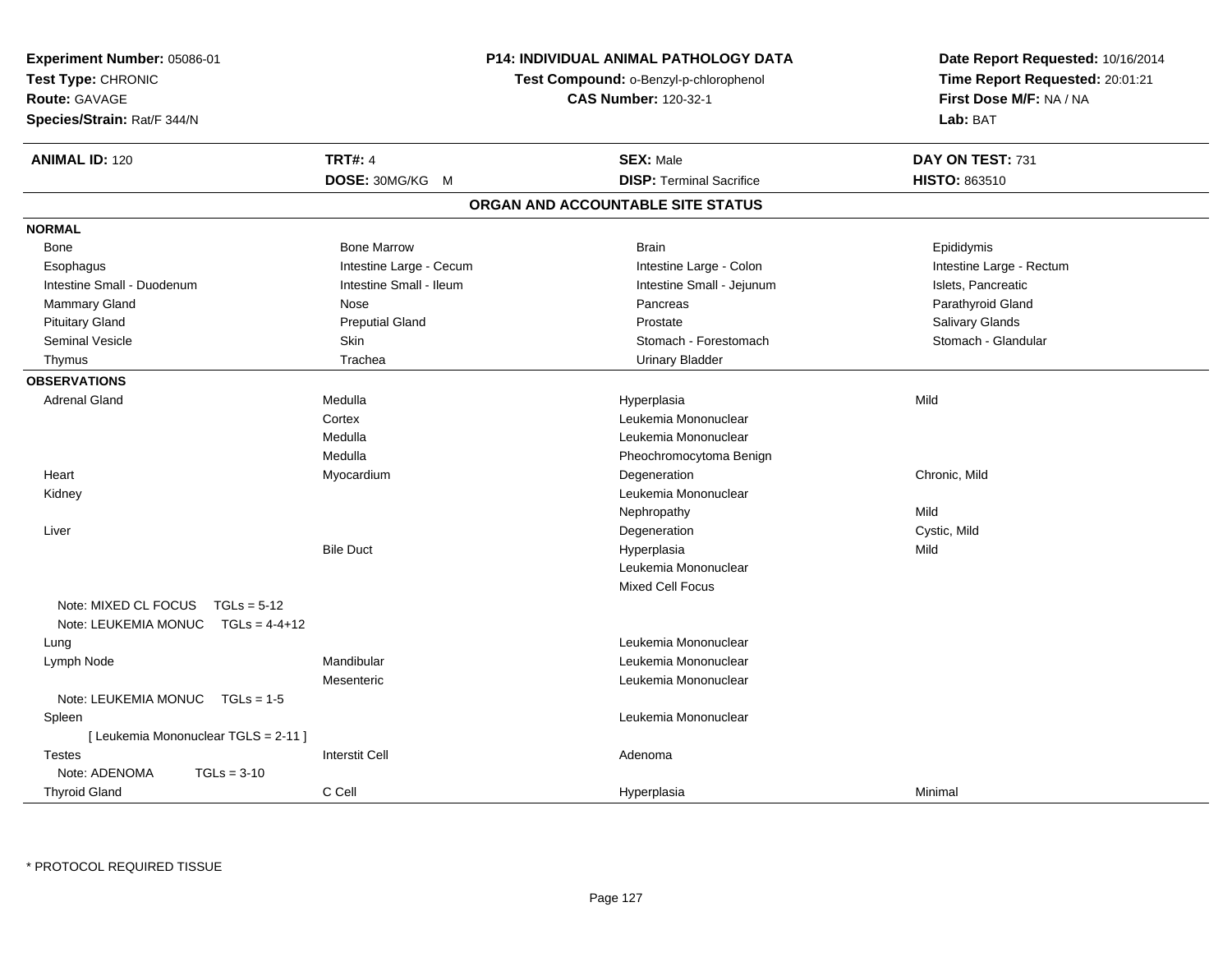| Experiment Number: 05086-01 | <b>P14: INDIVIDUAL ANIMAL PATHOLOGY DATA</b> |                                          | Date Report Requested: 10/16/2014 |  |
|-----------------------------|----------------------------------------------|------------------------------------------|-----------------------------------|--|
| <b>Test Type: CHRONIC</b>   |                                              | Test Compound: o-Benzyl-p-chlorophenol   | Time Report Requested: 20:01:21   |  |
| <b>Route: GAVAGE</b>        |                                              | <b>CAS Number: 120-32-1</b>              | First Dose M/F: NA / NA           |  |
| Species/Strain: Rat/F 344/N |                                              |                                          | Lab: BAT                          |  |
| <b>ANIMAL ID: 120</b>       | <b>TRT#: 4</b>                               | <b>SEX: Male</b>                         | DAY ON TEST: 731                  |  |
|                             | <b>DOSE: 30MG/KG M</b>                       | <b>DISP: Terminal Sacrifice</b>          | <b>HISTO: 863510</b>              |  |
|                             |                                              | <b>ORGAN AND ACCOUNTABLE SITE STATUS</b> |                                   |  |
| PRIMARY CAUSE OF DEATH      |                                              |                                          |                                   |  |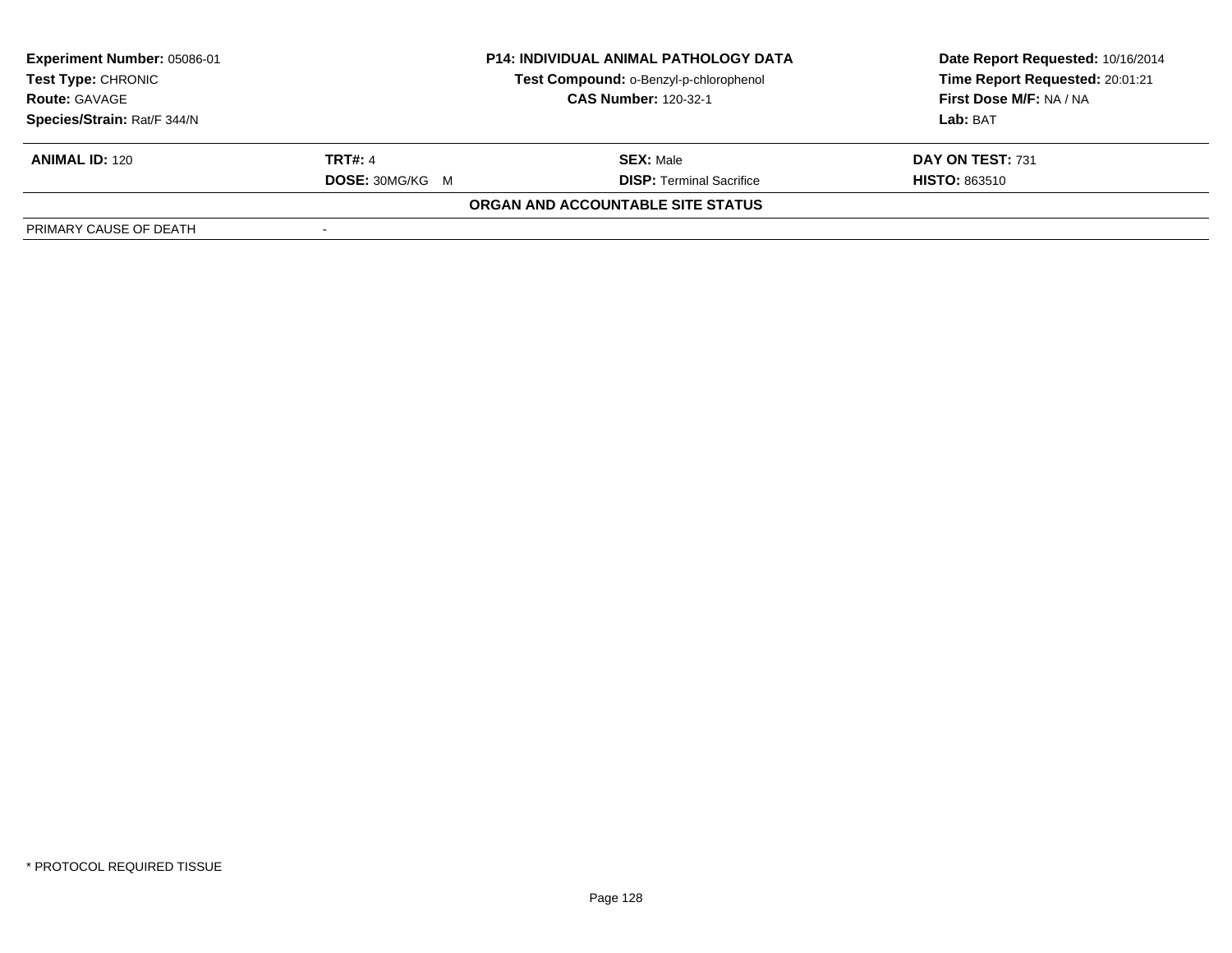| Experiment Number: 05086-01<br>Test Type: CHRONIC<br>Route: GAVAGE<br>Species/Strain: Rat/F 344/N                       | P14: INDIVIDUAL ANIMAL PATHOLOGY DATA<br>Test Compound: o-Benzyl-p-chlorophenol<br><b>CAS Number: 120-32-1</b> |                                                                | Date Report Requested: 10/16/2014<br>Time Report Requested: 20:01:21<br>First Dose M/F: NA / NA<br>Lab: BAT |
|-------------------------------------------------------------------------------------------------------------------------|----------------------------------------------------------------------------------------------------------------|----------------------------------------------------------------|-------------------------------------------------------------------------------------------------------------|
| <b>ANIMAL ID: 121</b>                                                                                                   | <b>TRT#: 4</b>                                                                                                 | <b>SEX: Male</b>                                               | DAY ON TEST: 731                                                                                            |
|                                                                                                                         | DOSE: 30MG/KG M                                                                                                | <b>DISP: Terminal Sacrifice</b>                                | HISTO: 863511                                                                                               |
|                                                                                                                         |                                                                                                                | ORGAN AND ACCOUNTABLE SITE STATUS                              |                                                                                                             |
| <b>NORMAL</b>                                                                                                           |                                                                                                                |                                                                |                                                                                                             |
| Adrenal Gland - Cortex                                                                                                  | Adrenal Gland - Medulla                                                                                        | Bone                                                           | <b>Bone Marrow</b>                                                                                          |
| <b>Brain</b>                                                                                                            | Epididymis                                                                                                     | Esophagus                                                      | Intestine Large - Cecum                                                                                     |
| Intestine Large - Colon                                                                                                 | Intestine Large - Rectum                                                                                       | Intestine Small - Duodenum                                     | Intestine Small - Ileum                                                                                     |
| Intestine Small - Jejunum                                                                                               | Islets, Pancreatic                                                                                             | Lymph Node - Mandibular                                        | Lymph Node - Mesenteric                                                                                     |
| <b>Mammary Gland</b>                                                                                                    | Nose                                                                                                           | Pancreas                                                       | Parathyroid Gland                                                                                           |
| Prostate                                                                                                                | Salivary Glands                                                                                                | <b>Seminal Vesicle</b>                                         | Stomach - Forestomach                                                                                       |
| Stomach - Glandular                                                                                                     | Thymus                                                                                                         | Trachea                                                        | <b>Urinary Bladder</b>                                                                                      |
| <b>OBSERVATIONS</b>                                                                                                     |                                                                                                                |                                                                |                                                                                                             |
| Heart                                                                                                                   | Myocardium                                                                                                     | Degeneration                                                   | Chronic, Mild                                                                                               |
| Kidney                                                                                                                  |                                                                                                                | Leukemia Mononuclear                                           |                                                                                                             |
|                                                                                                                         |                                                                                                                | Nephropathy                                                    | Mild                                                                                                        |
| Liver                                                                                                                   |                                                                                                                | <b>Eosinophilic Focus</b>                                      |                                                                                                             |
|                                                                                                                         |                                                                                                                | Hepatodiaphragmatic Nodule                                     |                                                                                                             |
|                                                                                                                         | <b>Bile Duct</b>                                                                                               | Hyperplasia                                                    | Moderate                                                                                                    |
|                                                                                                                         |                                                                                                                | Leukemia Mononuclear                                           |                                                                                                             |
|                                                                                                                         |                                                                                                                | Mixed Cell Focus                                               |                                                                                                             |
| Note: LEUKEMIA MONUC<br>$TGLs = 10-14$<br>Note: EOSIN FOCUS<br>$TGLs = 8,11-4+14$<br>Note: ANOM HEPAT LOB $TGLs = 7-13$ |                                                                                                                |                                                                |                                                                                                             |
| Lung                                                                                                                    |                                                                                                                | Leukemia Mononuclear                                           |                                                                                                             |
| Mesentery                                                                                                               |                                                                                                                | Mesothelioma Benign                                            |                                                                                                             |
| <b>Pituitary Gland</b><br>Note: HYPERPLASIA<br>$TGLs = 9-7$                                                             | Pars Distalis                                                                                                  | Hyperplasia                                                    | Mild                                                                                                        |
| <b>Preputial Gland</b><br>Note: DILATATION<br>$TGLs = 4-10$                                                             | Duct                                                                                                           | Dilatation                                                     | Moderate                                                                                                    |
| Skin<br>Note: INFLAMMATION<br>$TGLs = 1-11$                                                                             |                                                                                                                | Inflammation                                                   | Chronic Active, Mild                                                                                        |
| Spleen                                                                                                                  |                                                                                                                | <b>Fibrosis</b><br>Leukemia Mononuclear<br>Mesothelioma Benign | Moderate                                                                                                    |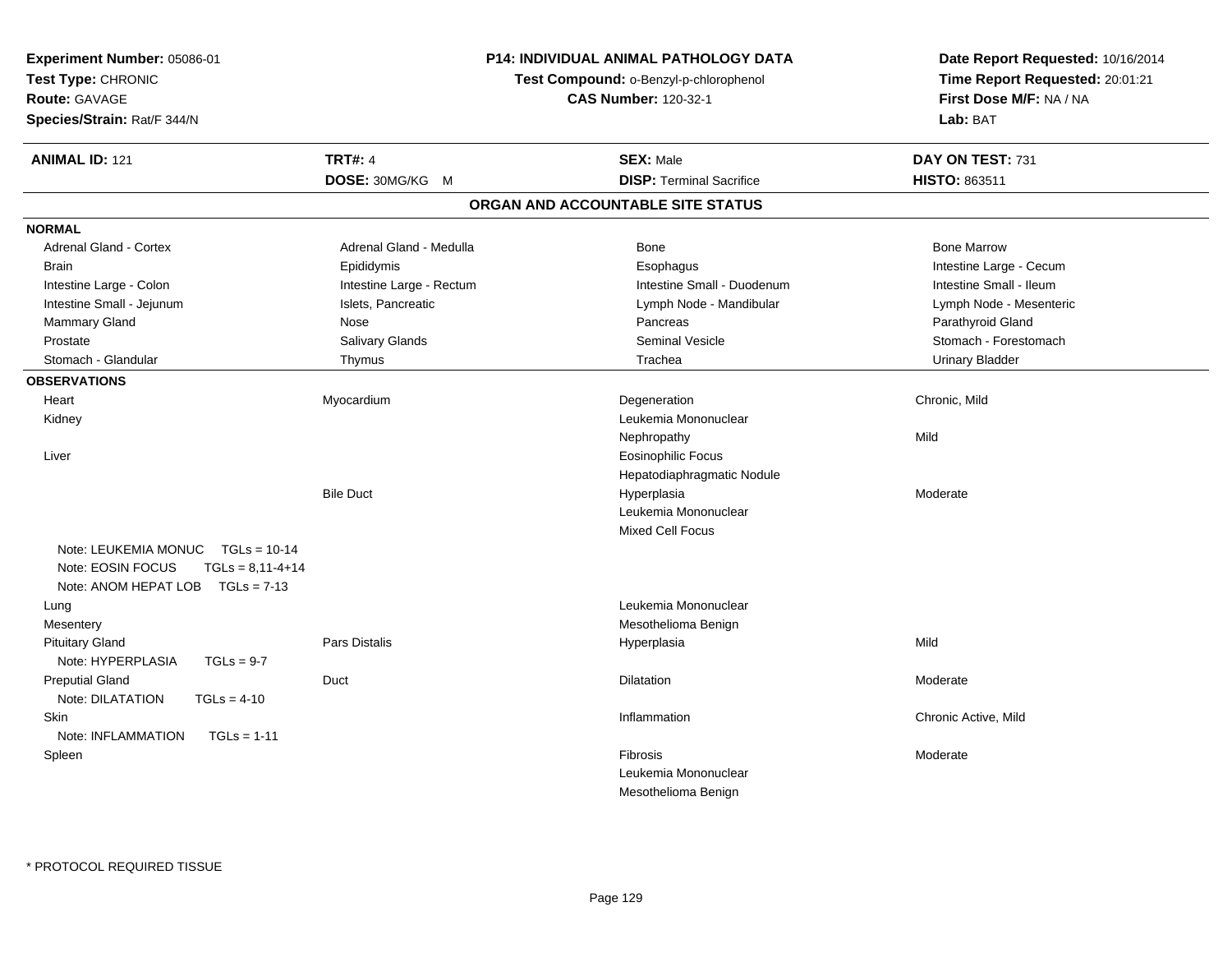| Experiment Number: 05086-01<br>Test Type: CHRONIC<br><b>Route: GAVAGE</b><br>Species/Strain: Rat/F 344/N |                                     |                                   | <b>P14: INDIVIDUAL ANIMAL PATHOLOGY DATA</b><br>Test Compound: o-Benzyl-p-chlorophenol<br><b>CAS Number: 120-32-1</b> | Date Report Requested: 10/16/2014<br>Time Report Requested: 20:01:21<br>First Dose M/F: NA / NA<br>Lab: BAT |
|----------------------------------------------------------------------------------------------------------|-------------------------------------|-----------------------------------|-----------------------------------------------------------------------------------------------------------------------|-------------------------------------------------------------------------------------------------------------|
| <b>ANIMAL ID: 121</b>                                                                                    |                                     | <b>TRT#: 4</b><br>DOSE: 30MG/KG M | <b>SEX: Male</b><br><b>DISP: Terminal Sacrifice</b>                                                                   | DAY ON TEST: 731<br><b>HISTO: 863511</b>                                                                    |
|                                                                                                          |                                     |                                   | ORGAN AND ACCOUNTABLE SITE STATUS                                                                                     |                                                                                                             |
| [ Fibrosis TGLS = 3-12 ]                                                                                 | [Leukemia Mononuclear TGLS = 2-12 ] |                                   |                                                                                                                       |                                                                                                             |
| <b>Testes</b>                                                                                            |                                     | Interstit Cell<br>Seminif Tub     | Adenoma<br>Atrophy<br>Mesothelioma Benign                                                                             | Marked                                                                                                      |
| Note: ADENOMA<br>Note: ATROPHY                                                                           | $TGLs = 5-10$<br>$TGLs = 6-10$      |                                   |                                                                                                                       |                                                                                                             |
| <b>Thyroid Gland</b><br>PRIMARY CAUSE OF DEATH                                                           |                                     | C Cell<br>۰                       | Adenoma                                                                                                               |                                                                                                             |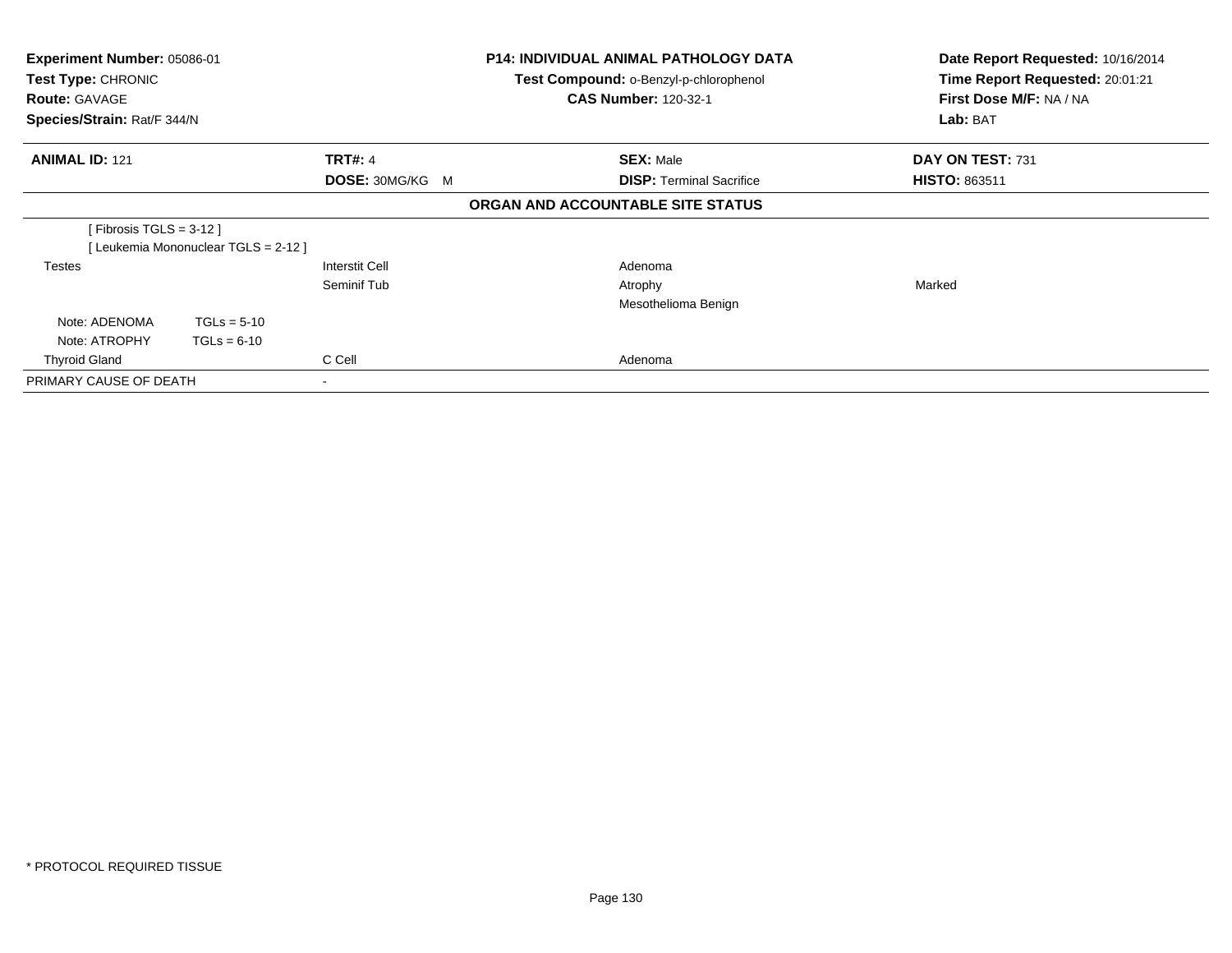| <b>Experiment Number: 05086-01</b><br><b>Test Type: CHRONIC</b> |                        | <b>P14: INDIVIDUAL ANIMAL PATHOLOGY DATA</b> | Date Report Requested: 10/16/2014 |
|-----------------------------------------------------------------|------------------------|----------------------------------------------|-----------------------------------|
|                                                                 |                        | Test Compound: o-Benzyl-p-chlorophenol       | Time Report Requested: 20:01:21   |
| <b>Route: GAVAGE</b>                                            |                        | <b>CAS Number: 120-32-1</b>                  | First Dose M/F: NA / NA           |
| Species/Strain: Rat/F 344/N                                     |                        |                                              | Lab: BAT                          |
| <b>ANIMAL ID: 122</b>                                           | <b>TRT#: 4</b>         | <b>SEX: Male</b>                             | <b>DAY ON TEST: 456</b>           |
|                                                                 | <b>DOSE: 30MG/KG M</b> | <b>DISP:</b> Scheduled Sacrifice             | <b>HISTO: 863512</b>              |
| <b>OBSERVATIONS</b>                                             |                        |                                              |                                   |
| Kidney                                                          |                        | Nephropathy                                  | Mild                              |
| PRIMARY CAUSE OF DEATH                                          |                        |                                              |                                   |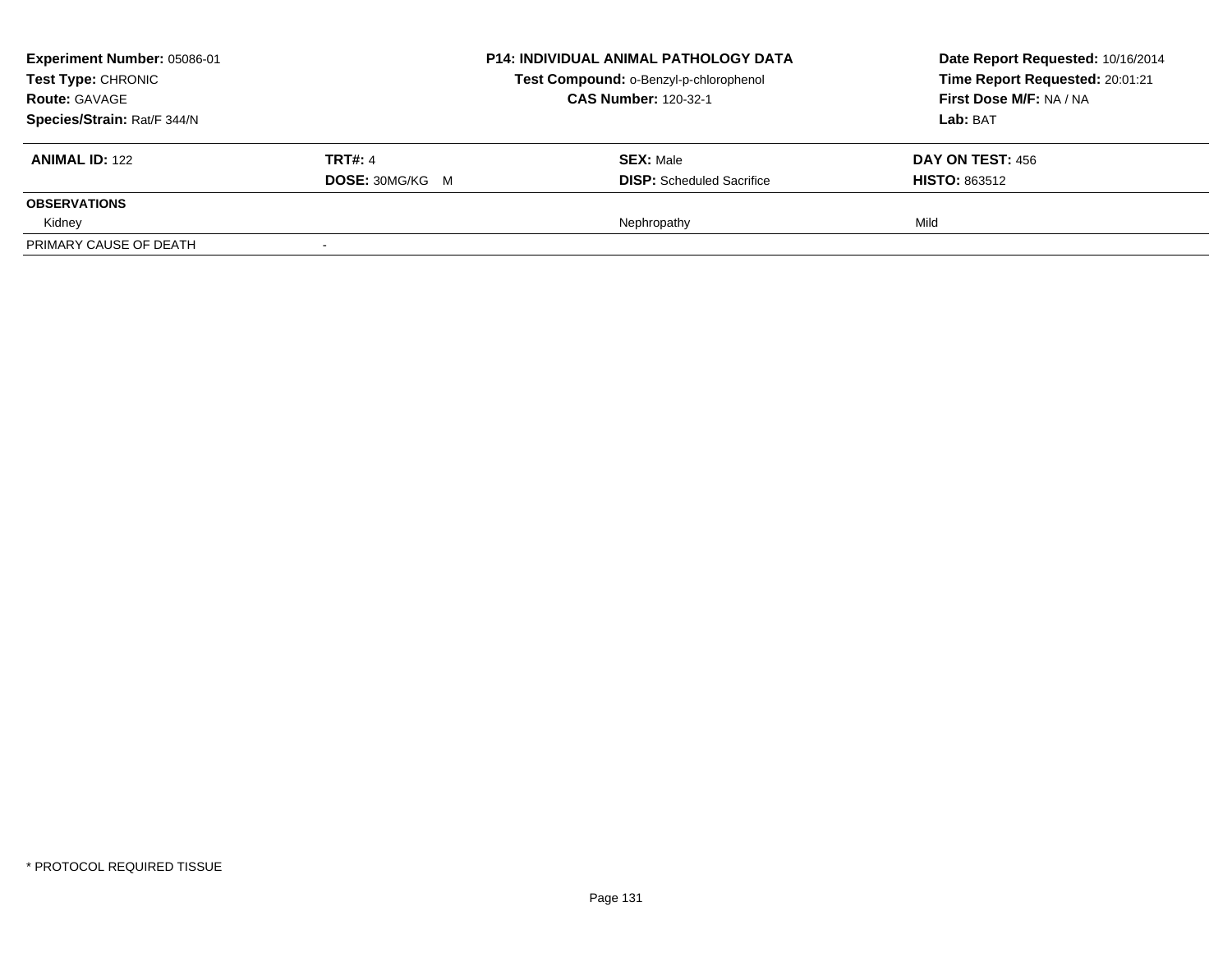| Experiment Number: 05086-01<br>Test Type: CHRONIC |                    |                                        | <b>P14: INDIVIDUAL ANIMAL PATHOLOGY DATA</b> | Date Report Requested: 10/16/2014   |
|---------------------------------------------------|--------------------|----------------------------------------|----------------------------------------------|-------------------------------------|
|                                                   |                    | Test Compound: o-Benzyl-p-chlorophenol |                                              | Time Report Requested: 20:01:21     |
| Route: GAVAGE                                     |                    |                                        | <b>CAS Number: 120-32-1</b>                  | First Dose M/F: NA / NA             |
| Species/Strain: Rat/F 344/N                       |                    |                                        |                                              | Lab: BAT                            |
| <b>ANIMAL ID: 123</b>                             |                    | <b>TRT#: 4</b>                         | <b>SEX: Male</b>                             | DAY ON TEST: 631                    |
|                                                   |                    | DOSE: 30MG/KG M                        | <b>DISP: Natural Death</b>                   | HISTO: 863513                       |
|                                                   |                    |                                        | ORGAN AND ACCOUNTABLE SITE STATUS            |                                     |
| <b>NORMAL</b>                                     |                    |                                        |                                              |                                     |
| <b>Adrenal Gland - Cortex</b>                     |                    | Adrenal Gland - Medulla                | <b>Bone</b>                                  | <b>Bone Marrow</b>                  |
| <b>Brain</b>                                      |                    | Epididymis                             | Esophagus                                    | Intestine Large - Cecum             |
| Intestine Large - Rectum                          |                    | Intestine Small - Duodenum             | Intestine Small - Ileum                      | Intestine Small - Jejunum           |
| Islets, Pancreatic                                |                    | Lung                                   | Lymph Node - Mandibular                      | Lymph Node - Mesenteric             |
| Mammary Gland                                     |                    | Nose                                   | Parathyroid Gland                            | <b>Preputial Gland</b>              |
| <b>Salivary Glands</b>                            |                    | Seminal Vesicle                        | Skin                                         | Stomach - Glandular                 |
| Thymus                                            |                    | Trachea                                | <b>Urinary Bladder</b>                       |                                     |
| <b>OBSERVATIONS</b>                               |                    |                                        |                                              |                                     |
| Heart                                             |                    | Myocardium                             | Degeneration                                 | Chronic, Mild                       |
| Intestine Large                                   |                    | Colon                                  | Sarcoma                                      | Metastatic (Uncertain Primary Site) |
| Kidney                                            |                    |                                        | Nephropathy                                  | Mild                                |
| Liver                                             |                    |                                        | <b>Basophilic Focus</b>                      |                                     |
|                                                   |                    | <b>Bile Duct</b>                       | Hyperplasia                                  | Mild                                |
|                                                   |                    | Centrilobular                          | Necrosis                                     | Minimal                             |
|                                                   |                    |                                        | Sarcoma                                      | Metastatic (Uncertain Primary Site) |
| Note: SARCOMA                                     | $TGLs = 4-15$      |                                        |                                              |                                     |
| Lymph Node                                        |                    | Mediastinal                            | Sarcoma                                      | Metastatic (Uncertain Primary Site) |
| Mesentery                                         |                    |                                        | Sarcoma                                      | Metastatic (Uncertain Primary Site) |
| Note: SARCOMA                                     | $TGLs = 5,6-13+16$ |                                        |                                              |                                     |
| Pancreas                                          |                    | Acinus                                 | Hyperplasia                                  | Mild                                |
|                                                   |                    |                                        | Sarcoma                                      | Metastatic (Uncertain Primary Site) |
| Note: SARCOMA                                     | $TGLs = 3-14+17$   |                                        |                                              |                                     |
| <b>Pituitary Gland</b>                            |                    | Pars Distalis                          | Hyperplasia                                  | Mild                                |
| Prostate                                          |                    |                                        | Inflammation                                 | Chronic Active, Mild                |
| <b>Skeletal Muscle</b>                            |                    |                                        | Sarcoma                                      | Metastatic (Uncertain Primary Site) |
| Note: SARCOMA                                     | $TGLs = 1,2-11+12$ |                                        |                                              |                                     |
| Spleen                                            |                    |                                        | Sarcoma                                      | Metastatic (Uncertain Primary Site) |
| Note: SARCOMA                                     | $TGLs = 8-14$      |                                        |                                              |                                     |
| Stomach                                           |                    | Forestomach                            | Inflammation                                 | Necrotizing, Mild                   |
| Note: INFLAMMATION                                | $TGLs = 9-18$      |                                        |                                              |                                     |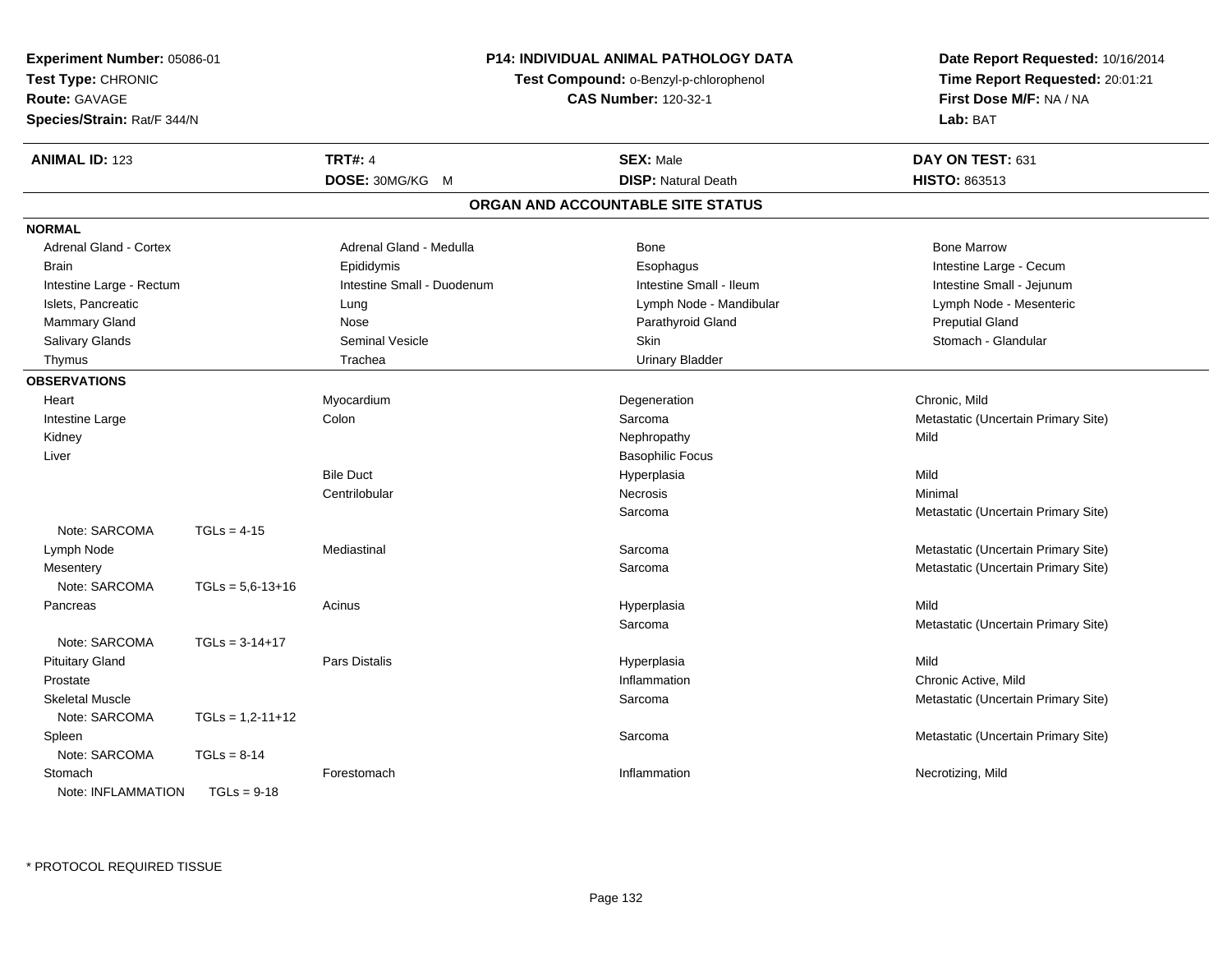| Experiment Number: 05086-01<br>Test Type: CHRONIC<br><b>Route: GAVAGE</b><br>Species/Strain: Rat/F 344/N |               |                                                           | <b>P14: INDIVIDUAL ANIMAL PATHOLOGY DATA</b><br>Test Compound: o-Benzyl-p-chlorophenol<br><b>CAS Number: 120-32-1</b> | Date Report Requested: 10/16/2014<br>Time Report Requested: 20:01:21<br>First Dose M/F: NA / NA<br>Lab: BAT |
|----------------------------------------------------------------------------------------------------------|---------------|-----------------------------------------------------------|-----------------------------------------------------------------------------------------------------------------------|-------------------------------------------------------------------------------------------------------------|
| <b>ANIMAL ID: 123</b>                                                                                    |               | <b>TRT#: 4</b><br><b>DOSE: 30MG/KG M</b>                  | <b>SEX: Male</b><br><b>DISP: Natural Death</b>                                                                        | DAY ON TEST: 631<br><b>HISTO: 863513</b>                                                                    |
|                                                                                                          |               |                                                           | ORGAN AND ACCOUNTABLE SITE STATUS                                                                                     |                                                                                                             |
| Testes<br>Note: ADENOMA<br><b>Thyroid Gland</b>                                                          | $TGLs = 7-10$ | <b>Bilateral, Interstit Cell</b><br><b>Follicular Cel</b> | Adenoma<br>Adenoma                                                                                                    |                                                                                                             |
| PRIMARY CAUSE OF DEATH                                                                                   |               |                                                           |                                                                                                                       |                                                                                                             |
| Animal Note: COD: WIDESPREAD SARCOMA                                                                     |               |                                                           |                                                                                                                       |                                                                                                             |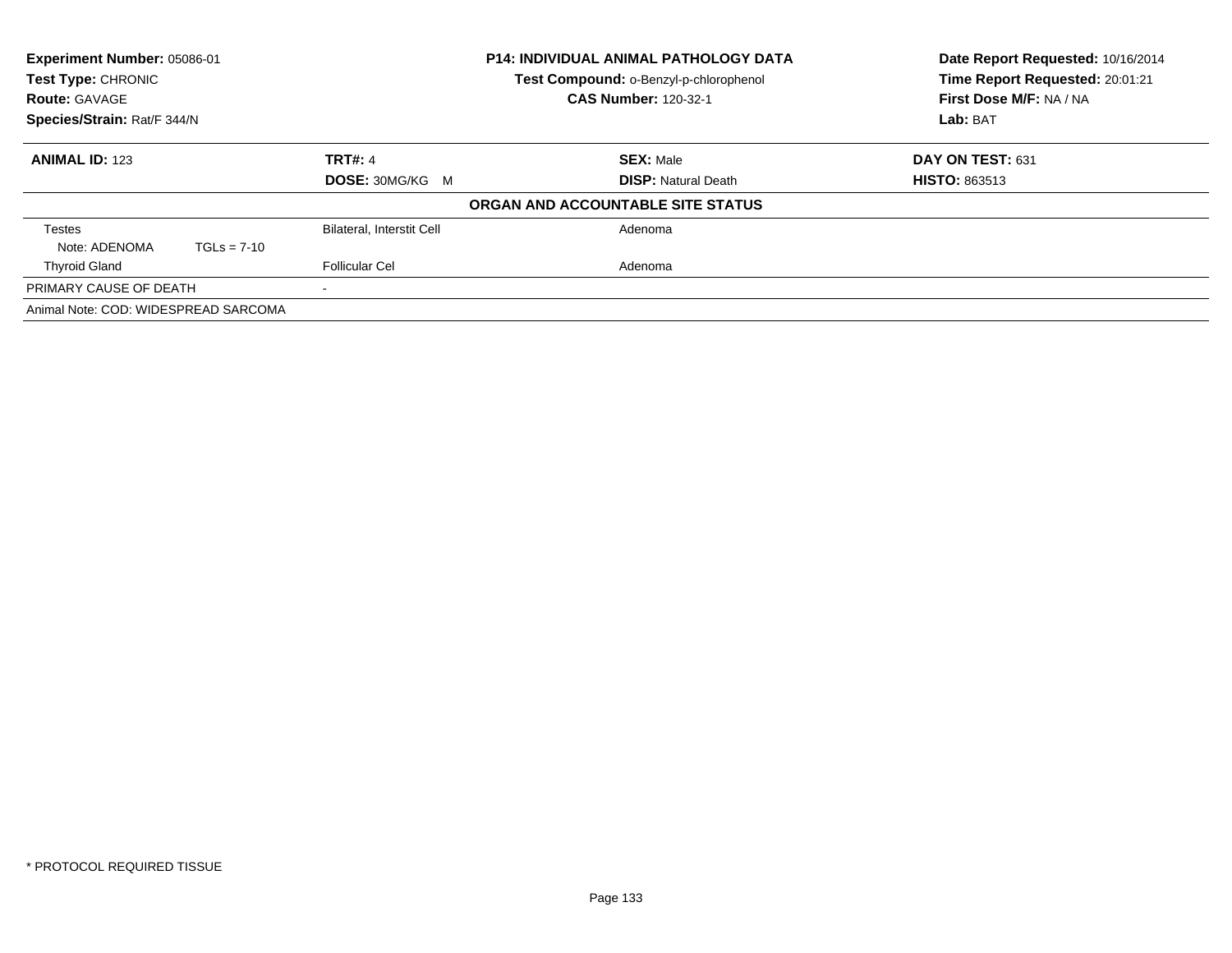| Experiment Number: 05086-01                                 |                                        | <b>P14: INDIVIDUAL ANIMAL PATHOLOGY DATA</b> | Date Report Requested: 10/16/2014 |
|-------------------------------------------------------------|----------------------------------------|----------------------------------------------|-----------------------------------|
| Test Type: CHRONIC                                          | Test Compound: o-Benzyl-p-chlorophenol | Time Report Requested: 20:01:21              |                                   |
| <b>Route: GAVAGE</b>                                        |                                        | <b>CAS Number: 120-32-1</b>                  | First Dose M/F: NA / NA           |
| Species/Strain: Rat/F 344/N                                 |                                        |                                              | Lab: BAT                          |
| <b>ANIMAL ID: 124</b>                                       | <b>TRT#: 4</b>                         | <b>SEX: Male</b>                             | DAY ON TEST: 547                  |
|                                                             | DOSE: 30MG/KG M                        | <b>DISP:</b> Moribund Sacrifice              | HISTO: 863514                     |
|                                                             |                                        | ORGAN AND ACCOUNTABLE SITE STATUS            |                                   |
| <b>NORMAL</b>                                               |                                        |                                              |                                   |
| Adrenal Gland - Cortex                                      | Adrenal Gland - Medulla                | <b>Bone</b>                                  | <b>Bone Marrow</b>                |
| Epididymis                                                  | Esophagus                              | Intestine Large - Cecum                      | Intestine Large - Colon           |
| Intestine Large - Rectum                                    | Intestine Small - Duodenum             | Intestine Small - Ileum                      | Intestine Small - Jejunum         |
| Islets, Pancreatic                                          | Lung                                   | Lymph Node - Mandibular                      | Lymph Node - Mesenteric           |
| <b>Mammary Gland</b>                                        | Nose                                   | Pancreas                                     | Parathyroid Gland                 |
| <b>Preputial Gland</b>                                      | <b>Salivary Glands</b>                 | <b>Seminal Vesicle</b>                       | Skin                              |
| Spleen                                                      | Stomach - Forestomach                  | Stomach - Glandular                          | Thymus                            |
| Trachea                                                     | <b>Urinary Bladder</b>                 |                                              |                                   |
| <b>OBSERVATIONS</b>                                         |                                        |                                              |                                   |
| <b>Brain</b>                                                |                                        | Compression                                  |                                   |
| Heart                                                       | Myocardium                             | Degeneration                                 | Chronic, Mild                     |
| Kidney                                                      |                                        | Nephropathy                                  | Mild                              |
| Liver                                                       | <b>Bile Duct</b>                       | Hyperplasia                                  | Minimal                           |
| <b>Pituitary Gland</b>                                      | Pars Distalis                          | Adenoma                                      |                                   |
| Note: ADENOMA<br>$TGLs = 2-7$                               |                                        |                                              |                                   |
| Prostate                                                    |                                        | Inflammation                                 | Chronic Active, Marked            |
| Note: INFLAMMATION<br>$TGLs = 1-10$                         |                                        |                                              |                                   |
| <b>Testes</b>                                               |                                        | Degeneration                                 | Mild                              |
| <b>Thyroid Gland</b>                                        | C Cell                                 | Hyperplasia                                  | Minimal                           |
| PRIMARY CAUSE OF DEATH                                      |                                        |                                              |                                   |
| Animal Note: MORIBUND DUE TO PITUITARY & PROSTATIC LESIONS. |                                        |                                              |                                   |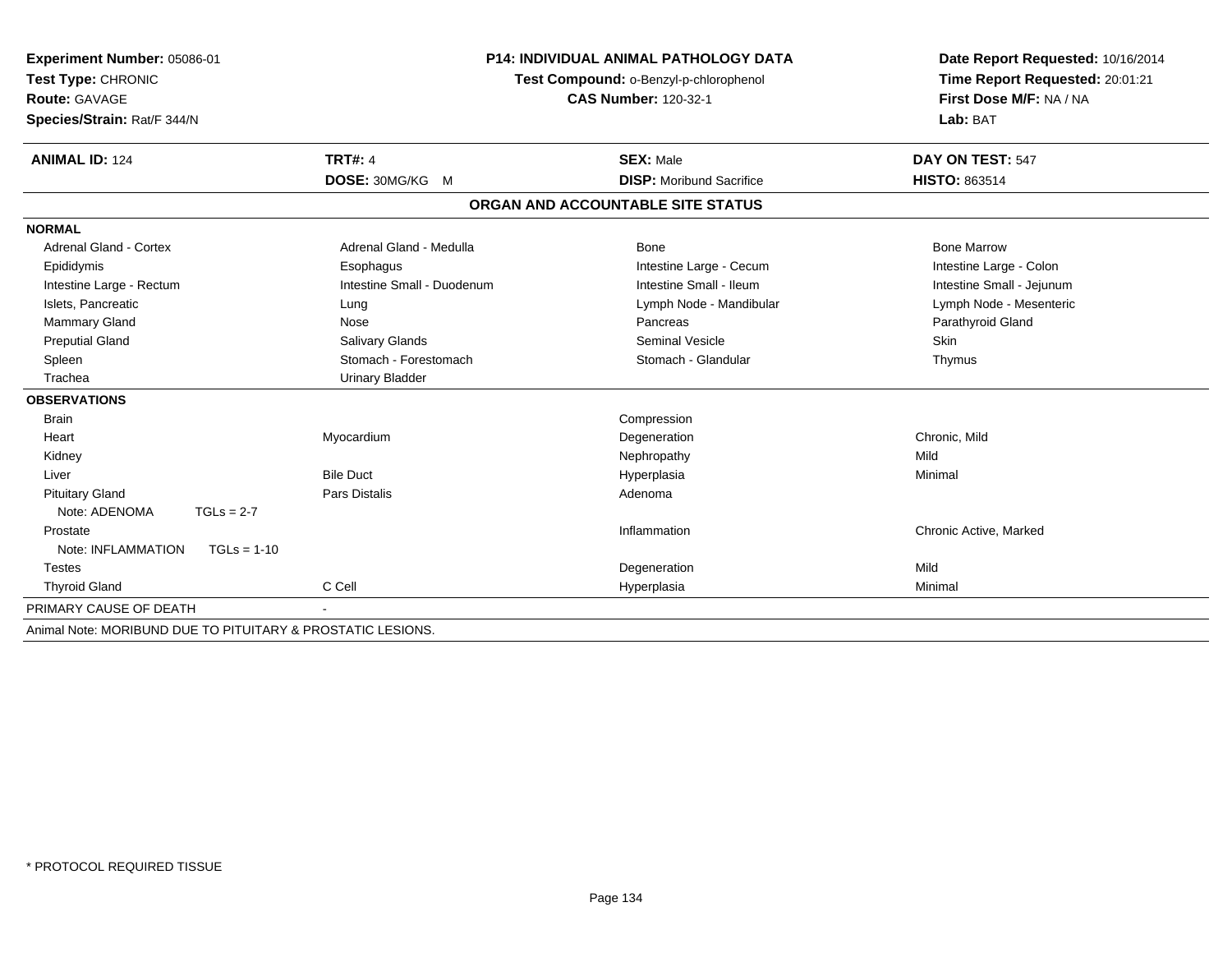| Experiment Number: 05086-01<br>Test Type: CHRONIC<br>Route: GAVAGE<br>Species/Strain: Rat/F 344/N |               |                           | <b>P14: INDIVIDUAL ANIMAL PATHOLOGY DATA</b><br>Test Compound: o-Benzyl-p-chlorophenol<br><b>CAS Number: 120-32-1</b> | Date Report Requested: 10/16/2014<br>Time Report Requested: 20:01:21<br>First Dose M/F: NA / NA<br>Lab: BAT |
|---------------------------------------------------------------------------------------------------|---------------|---------------------------|-----------------------------------------------------------------------------------------------------------------------|-------------------------------------------------------------------------------------------------------------|
| <b>ANIMAL ID: 125</b>                                                                             |               | <b>TRT#: 4</b>            | <b>SEX: Male</b>                                                                                                      | DAY ON TEST: 731                                                                                            |
|                                                                                                   |               | DOSE: 30MG/KG M           | <b>DISP: Terminal Sacrifice</b>                                                                                       | <b>HISTO: 863515</b>                                                                                        |
|                                                                                                   |               |                           | ORGAN AND ACCOUNTABLE SITE STATUS                                                                                     |                                                                                                             |
| <b>NORMAL</b>                                                                                     |               |                           |                                                                                                                       |                                                                                                             |
| Bone                                                                                              |               | <b>Bone Marrow</b>        | <b>Brain</b>                                                                                                          | Epididymis                                                                                                  |
| Esophagus                                                                                         |               | Intestine Large - Cecum   | Intestine Large - Colon                                                                                               | Intestine Small - Duodenum                                                                                  |
| Intestine Small - Ileum                                                                           |               | Intestine Small - Jejunum | Islets, Pancreatic                                                                                                    | Lung                                                                                                        |
| Lymph Node - Mandibular                                                                           |               | Lymph Node - Mesenteric   | Mammary Gland                                                                                                         | Nose                                                                                                        |
| Parathyroid Gland                                                                                 |               | <b>Preputial Gland</b>    | Prostate                                                                                                              | Salivary Glands                                                                                             |
| <b>Seminal Vesicle</b>                                                                            |               | Spleen                    | Stomach - Forestomach                                                                                                 | Stomach - Glandular                                                                                         |
| Thymus                                                                                            |               | <b>Thyroid Gland</b>      | Trachea                                                                                                               | Urinary Bladder                                                                                             |
| <b>OBSERVATIONS</b>                                                                               |               |                           |                                                                                                                       |                                                                                                             |
| <b>Adrenal Gland</b>                                                                              |               | Cortex                    | Hyperplasia                                                                                                           | Mild                                                                                                        |
|                                                                                                   |               | Medulla                   | Hyperplasia                                                                                                           | Mild                                                                                                        |
| Heart                                                                                             |               | Myocardium                | Degeneration                                                                                                          | Chronic, Moderate                                                                                           |
| Intestine Large                                                                                   |               | Rectum                    | Parasite Metazoan                                                                                                     |                                                                                                             |
| Kidney                                                                                            |               |                           | Nephropathy                                                                                                           | Marked                                                                                                      |
| [ Nephropathy TGLS = $4-1$ ]                                                                      |               |                           |                                                                                                                       |                                                                                                             |
| Liver                                                                                             |               |                           | <b>Basophilic Focus</b>                                                                                               |                                                                                                             |
|                                                                                                   |               |                           | <b>Clear Cell Focus</b>                                                                                               |                                                                                                             |
|                                                                                                   |               | <b>Bile Duct</b>          | Hyperplasia                                                                                                           | Mild                                                                                                        |
| Pancreas                                                                                          |               | Acinus                    | Hyperplasia                                                                                                           | Mild                                                                                                        |
| <b>Pituitary Gland</b>                                                                            |               | <b>Pars Distalis</b>      | Adenoma                                                                                                               |                                                                                                             |
| Note: ADENOMA                                                                                     | $TGLs = 2-7$  |                           |                                                                                                                       |                                                                                                             |
| Skin                                                                                              |               |                           | Squamous Cell Papilloma                                                                                               |                                                                                                             |
| Note: PAPILLOMA SQUA TGLs = 1-11                                                                  |               |                           |                                                                                                                       |                                                                                                             |
| <b>Testes</b>                                                                                     |               | Bilateral, Interstit Cell | Adenoma                                                                                                               |                                                                                                             |
| Note: ADENOMA                                                                                     | $TGLs = 3-10$ |                           |                                                                                                                       |                                                                                                             |
| PRIMARY CAUSE OF DEATH                                                                            |               |                           |                                                                                                                       |                                                                                                             |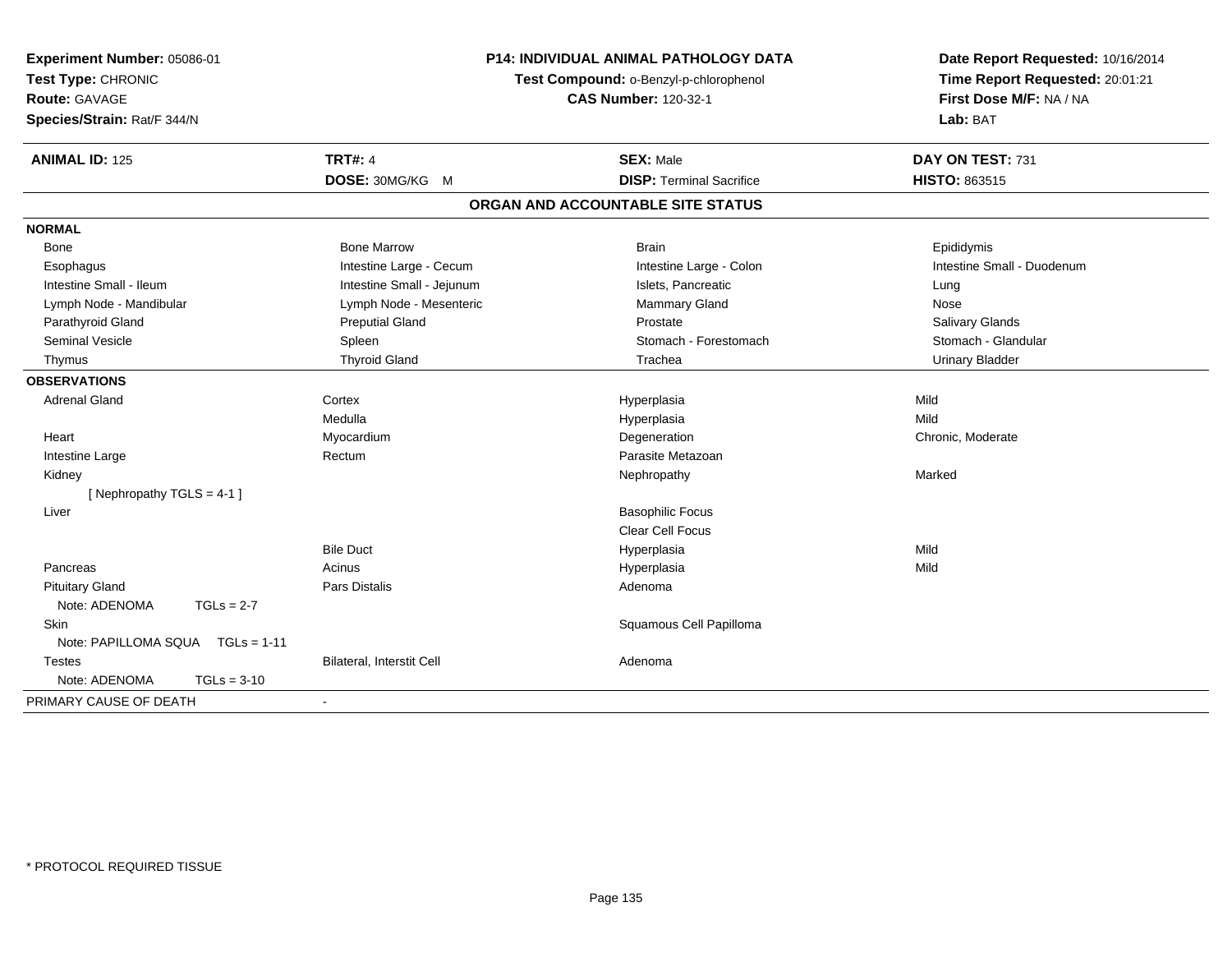| Experiment Number: 05086-01                                               |               |                                                                       | <b>P14: INDIVIDUAL ANIMAL PATHOLOGY DATA</b> | Date Report Requested: 10/16/2014   |
|---------------------------------------------------------------------------|---------------|-----------------------------------------------------------------------|----------------------------------------------|-------------------------------------|
| Test Type: CHRONIC<br><b>Route: GAVAGE</b><br>Species/Strain: Rat/F 344/N |               |                                                                       | Time Report Requested: 20:01:21              |                                     |
|                                                                           |               | Test Compound: o-Benzyl-p-chlorophenol<br><b>CAS Number: 120-32-1</b> |                                              | First Dose M/F: NA / NA             |
|                                                                           |               |                                                                       |                                              | Lab: BAT                            |
| <b>ANIMAL ID: 126</b>                                                     |               | <b>TRT#: 4</b>                                                        | <b>SEX: Male</b>                             | DAY ON TEST: 660                    |
|                                                                           |               | DOSE: 30MG/KG M                                                       | <b>DISP: Natural Death</b>                   | HISTO: 863516                       |
|                                                                           |               |                                                                       | ORGAN AND ACCOUNTABLE SITE STATUS            |                                     |
| <b>NORMAL</b>                                                             |               |                                                                       |                                              |                                     |
| <b>Adrenal Gland - Cortex</b>                                             |               | Bone                                                                  | <b>Bone Marrow</b>                           | <b>Brain</b>                        |
| Epididymis                                                                |               | Esophagus                                                             | Eye                                          | Intestine Large - Cecum             |
| Intestine Large - Rectum                                                  |               | Intestine Small - Duodenum                                            | Intestine Small - Ileum                      | Islets, Pancreatic                  |
| Lung                                                                      |               | Lymph Node - Mandibular                                               | Lymph Node - Mesenteric                      | Mammary Gland                       |
| Nose                                                                      |               | Pancreas                                                              | Parathyroid Gland                            | <b>Pituitary Gland</b>              |
| <b>Preputial Gland</b>                                                    |               | Salivary Glands                                                       | Seminal Vesicle                              | Skin                                |
| Stomach - Glandular                                                       |               | Thymus                                                                | <b>Thyroid Gland</b>                         | Trachea                             |
| <b>Urinary Bladder</b>                                                    |               |                                                                       |                                              |                                     |
| <b>OBSERVATIONS</b>                                                       |               |                                                                       |                                              |                                     |
| <b>Adrenal Gland</b>                                                      |               | Medulla                                                               | Hyperplasia                                  | Mild                                |
| Heart                                                                     |               | Myocardium                                                            | Degeneration                                 | Chronic, Mild                       |
| Intestine Large                                                           |               | Colon                                                                 | Leiomyosarcoma                               | Metastatic (Uncertain Primary Site) |
| Note: LEIOMYOSAR                                                          | $TGLs = 3-13$ |                                                                       |                                              |                                     |
| <b>Intestine Small</b>                                                    |               | Jejunum                                                               | Leiomyosarcoma                               | Metastatic (Uncertain Primary Site) |
| Note: LEIOMYOSAR                                                          | $TGLs = 5-15$ |                                                                       |                                              |                                     |
| Kidney                                                                    |               |                                                                       | Nephropathy                                  | Mild                                |
| Liver                                                                     |               |                                                                       | <b>Basophilic Focus</b>                      |                                     |
|                                                                           |               |                                                                       | Clear Cell Focus                             |                                     |
|                                                                           |               |                                                                       | Degeneration                                 | Cystic, Mild                        |
|                                                                           |               | Centrilobular                                                         | Necrosis                                     | Moderate                            |
| Mesentery                                                                 |               |                                                                       | Leiomyosarcoma                               | Metastatic (Uncertain Primary Site) |
| Note: LEIOMYOSAR                                                          | $TGLs = 4-14$ |                                                                       |                                              |                                     |
| Prostate                                                                  |               |                                                                       | Inflammation                                 | Chronic Active, Mild                |
| <b>Skeletal Muscle</b>                                                    |               |                                                                       | Leiomyosarcoma                               | Metastatic (Uncertain Primary Site) |
| Note: LEIOMYOSAR                                                          | $TGLs = 6-16$ |                                                                       |                                              |                                     |
| Spleen                                                                    |               |                                                                       | Leiomyosarcoma                               | Metastatic (Uncertain Primary Site) |
| Stomach                                                                   |               | Epithelium, Forestomach                                               | Hyperplasia                                  | Mild                                |
| Note: HYPERPLASIA                                                         | $TGLs = 7-17$ |                                                                       |                                              |                                     |
| Testes                                                                    |               | <b>Bilateral, Interstit Cell</b>                                      | Adenoma                                      |                                     |
| Note: ADENOMA                                                             | $TGLs = 2-12$ |                                                                       |                                              |                                     |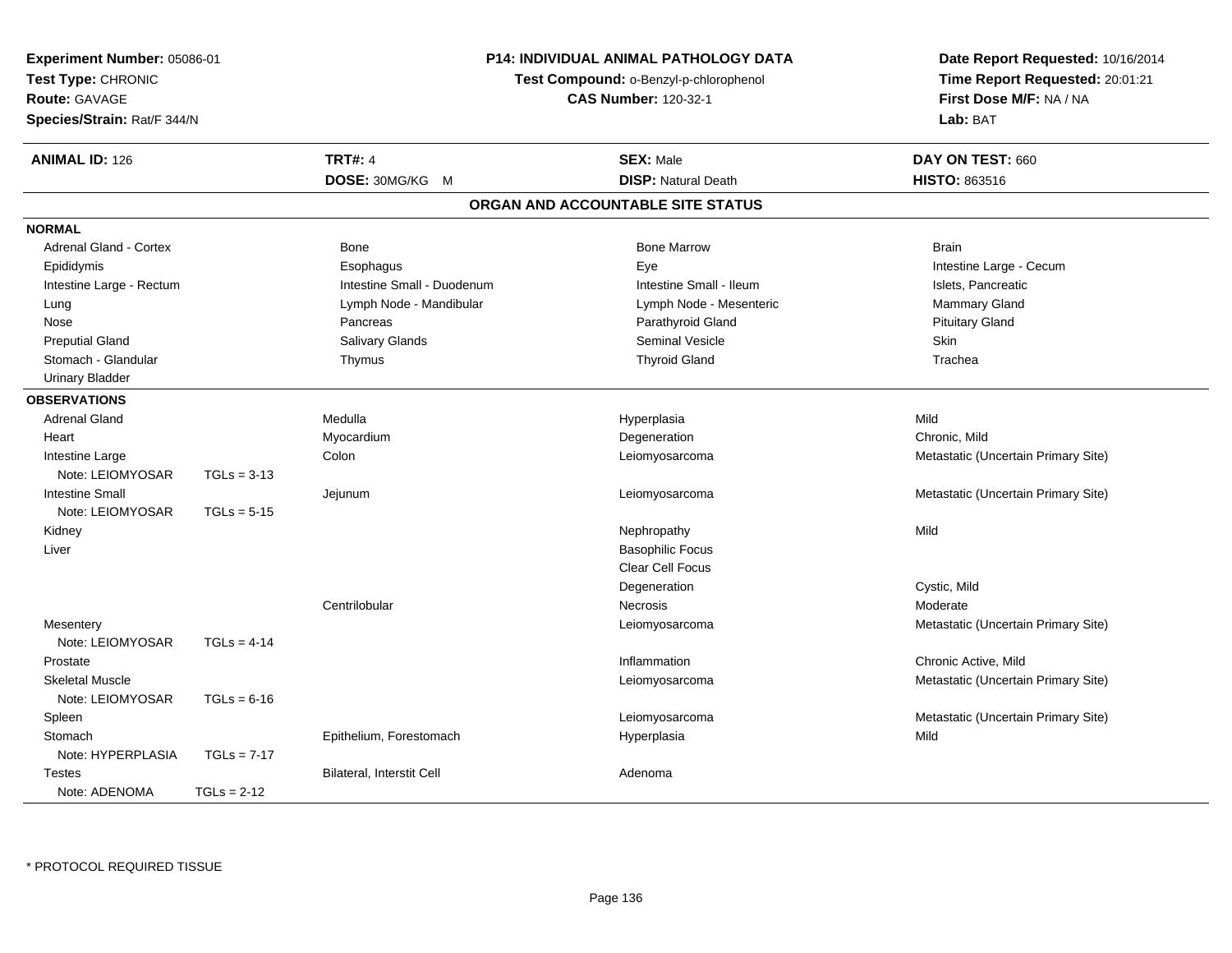| <b>Experiment Number: 05086-01</b><br>Test Type: CHRONIC |                        | <b>P14: INDIVIDUAL ANIMAL PATHOLOGY DATA</b><br>Test Compound: o-Benzyl-p-chlorophenol | Date Report Requested: 10/16/2014<br>Time Report Requested: 20:01:21 |
|----------------------------------------------------------|------------------------|----------------------------------------------------------------------------------------|----------------------------------------------------------------------|
| <b>Route: GAVAGE</b>                                     |                        | <b>CAS Number: 120-32-1</b>                                                            | First Dose M/F: NA / NA                                              |
| Species/Strain: Rat/F 344/N                              |                        |                                                                                        | Lab: BAT                                                             |
| <b>ANIMAL ID: 126</b>                                    | TRT#: 4                | <b>SEX: Male</b>                                                                       | DAY ON TEST: 660                                                     |
|                                                          | <b>DOSE: 30MG/KG M</b> | <b>DISP:</b> Natural Death                                                             | <b>HISTO: 863516</b>                                                 |
|                                                          |                        | ORGAN AND ACCOUNTABLE SITE STATUS                                                      |                                                                      |
| PRIMARY CAUSE OF DEATH                                   |                        |                                                                                        |                                                                      |
| Animal Note: COD WIDESPREAD LEIOMYOSARCOMA               |                        |                                                                                        |                                                                      |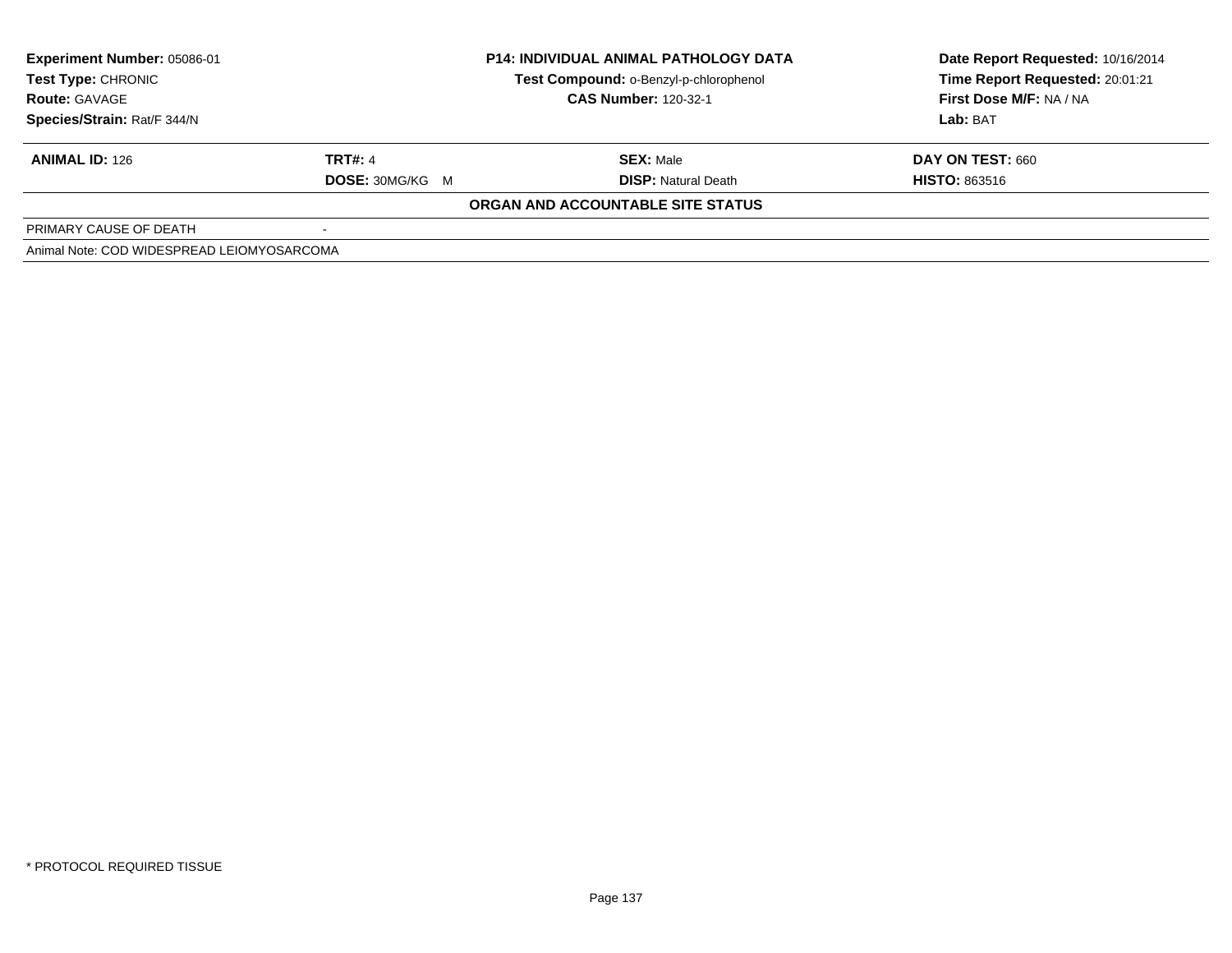| <b>TRT#: 4</b><br><b>SEX: Male</b><br>DAY ON TEST: 659<br><b>ANIMAL ID: 127</b><br>DOSE: 30MG/KG M<br><b>DISP: Natural Death</b><br>HISTO: 863517<br>ORGAN AND ACCOUNTABLE SITE STATUS<br><b>NORMAL</b><br>Adrenal Gland - Medulla<br>Bone<br><b>Bone Marrow</b><br>Epididymis<br>Intestine Large - Cecum<br>Intestine Large - Colon<br>Intestine Large - Rectum<br>Esophagus<br>Intestine Small - Ileum<br>Intestine Small - Jejunum<br>Islets, Pancreatic<br>Intestine Small - Duodenum<br>Lymph Node - Mandibular<br>Lymph Node - Mesenteric<br>Nose<br>Lung<br>Parathyroid Gland<br><b>Preputial Gland</b><br>Salivary Glands<br>Pancreas<br>Skin<br><b>Seminal Vesicle</b><br>Spleen<br>Stomach - Forestomach<br><b>Thyroid Gland</b><br>Stomach - Glandular<br>Thymus<br>Trachea<br><b>Urinary Bladder</b><br><b>MISSING</b><br>Mammary Gland<br><b>OBSERVATIONS</b><br><b>Adrenal Gland</b><br>Cortex<br>Hyperplasia<br>Moderate<br>Compression<br><b>Brain</b><br>Myocardium<br>Degeneration<br>Chronic, Mild<br>Heart<br>Mild<br>Kidney<br>Nephropathy<br>Liver<br><b>Basophilic Focus</b><br>Hepatodiaphragmatic Nodule<br><b>Bile Duct</b><br>Minimal<br>Hyperplasia<br>Note: ANOM HEPAT LOB<br>$TGLs = 2-12$<br>Fat<br>Moderate<br>Mesentery<br>Necrosis<br>Note: NECROSIS<br>$TGLs = 5-15$<br><b>Pituitary Gland</b><br><b>Pars Distalis</b><br>Marked<br>Ectasia<br>Note: ECTASIA<br>$TGLs = 4-14$<br>Prostate<br>Inflammation<br>Chronic Active, Moderate<br><b>Interstit Cell</b><br>Adenoma<br><b>Testes</b><br>Note: ADENOMA<br>$TGLs = 1-11$<br><b>Mixed Tumor Nos</b><br>Tooth<br>Note: TUMOR PROBABLY ODONTOMA.<br>PRIMARY CAUSE OF DEATH<br>$\sim$ | Experiment Number: 05086-01<br>Test Type: CHRONIC<br><b>Route: GAVAGE</b><br>Species/Strain: Rat/F 344/N | P14: INDIVIDUAL ANIMAL PATHOLOGY DATA<br>Test Compound: o-Benzyl-p-chlorophenol<br><b>CAS Number: 120-32-1</b> | Date Report Requested: 10/16/2014<br>Time Report Requested: 20:01:21<br>First Dose M/F: NA / NA<br>Lab: BAT |
|--------------------------------------------------------------------------------------------------------------------------------------------------------------------------------------------------------------------------------------------------------------------------------------------------------------------------------------------------------------------------------------------------------------------------------------------------------------------------------------------------------------------------------------------------------------------------------------------------------------------------------------------------------------------------------------------------------------------------------------------------------------------------------------------------------------------------------------------------------------------------------------------------------------------------------------------------------------------------------------------------------------------------------------------------------------------------------------------------------------------------------------------------------------------------------------------------------------------------------------------------------------------------------------------------------------------------------------------------------------------------------------------------------------------------------------------------------------------------------------------------------------------------------------------------------------------------------------------------------------------------------------------------------------------------|----------------------------------------------------------------------------------------------------------|----------------------------------------------------------------------------------------------------------------|-------------------------------------------------------------------------------------------------------------|
|                                                                                                                                                                                                                                                                                                                                                                                                                                                                                                                                                                                                                                                                                                                                                                                                                                                                                                                                                                                                                                                                                                                                                                                                                                                                                                                                                                                                                                                                                                                                                                                                                                                                          |                                                                                                          |                                                                                                                |                                                                                                             |
|                                                                                                                                                                                                                                                                                                                                                                                                                                                                                                                                                                                                                                                                                                                                                                                                                                                                                                                                                                                                                                                                                                                                                                                                                                                                                                                                                                                                                                                                                                                                                                                                                                                                          |                                                                                                          |                                                                                                                |                                                                                                             |
|                                                                                                                                                                                                                                                                                                                                                                                                                                                                                                                                                                                                                                                                                                                                                                                                                                                                                                                                                                                                                                                                                                                                                                                                                                                                                                                                                                                                                                                                                                                                                                                                                                                                          |                                                                                                          |                                                                                                                |                                                                                                             |
|                                                                                                                                                                                                                                                                                                                                                                                                                                                                                                                                                                                                                                                                                                                                                                                                                                                                                                                                                                                                                                                                                                                                                                                                                                                                                                                                                                                                                                                                                                                                                                                                                                                                          |                                                                                                          |                                                                                                                |                                                                                                             |
|                                                                                                                                                                                                                                                                                                                                                                                                                                                                                                                                                                                                                                                                                                                                                                                                                                                                                                                                                                                                                                                                                                                                                                                                                                                                                                                                                                                                                                                                                                                                                                                                                                                                          |                                                                                                          |                                                                                                                |                                                                                                             |
|                                                                                                                                                                                                                                                                                                                                                                                                                                                                                                                                                                                                                                                                                                                                                                                                                                                                                                                                                                                                                                                                                                                                                                                                                                                                                                                                                                                                                                                                                                                                                                                                                                                                          |                                                                                                          |                                                                                                                |                                                                                                             |
|                                                                                                                                                                                                                                                                                                                                                                                                                                                                                                                                                                                                                                                                                                                                                                                                                                                                                                                                                                                                                                                                                                                                                                                                                                                                                                                                                                                                                                                                                                                                                                                                                                                                          |                                                                                                          |                                                                                                                |                                                                                                             |
|                                                                                                                                                                                                                                                                                                                                                                                                                                                                                                                                                                                                                                                                                                                                                                                                                                                                                                                                                                                                                                                                                                                                                                                                                                                                                                                                                                                                                                                                                                                                                                                                                                                                          |                                                                                                          |                                                                                                                |                                                                                                             |
|                                                                                                                                                                                                                                                                                                                                                                                                                                                                                                                                                                                                                                                                                                                                                                                                                                                                                                                                                                                                                                                                                                                                                                                                                                                                                                                                                                                                                                                                                                                                                                                                                                                                          |                                                                                                          |                                                                                                                |                                                                                                             |
|                                                                                                                                                                                                                                                                                                                                                                                                                                                                                                                                                                                                                                                                                                                                                                                                                                                                                                                                                                                                                                                                                                                                                                                                                                                                                                                                                                                                                                                                                                                                                                                                                                                                          |                                                                                                          |                                                                                                                |                                                                                                             |
|                                                                                                                                                                                                                                                                                                                                                                                                                                                                                                                                                                                                                                                                                                                                                                                                                                                                                                                                                                                                                                                                                                                                                                                                                                                                                                                                                                                                                                                                                                                                                                                                                                                                          |                                                                                                          |                                                                                                                |                                                                                                             |
|                                                                                                                                                                                                                                                                                                                                                                                                                                                                                                                                                                                                                                                                                                                                                                                                                                                                                                                                                                                                                                                                                                                                                                                                                                                                                                                                                                                                                                                                                                                                                                                                                                                                          |                                                                                                          |                                                                                                                |                                                                                                             |
|                                                                                                                                                                                                                                                                                                                                                                                                                                                                                                                                                                                                                                                                                                                                                                                                                                                                                                                                                                                                                                                                                                                                                                                                                                                                                                                                                                                                                                                                                                                                                                                                                                                                          |                                                                                                          |                                                                                                                |                                                                                                             |
|                                                                                                                                                                                                                                                                                                                                                                                                                                                                                                                                                                                                                                                                                                                                                                                                                                                                                                                                                                                                                                                                                                                                                                                                                                                                                                                                                                                                                                                                                                                                                                                                                                                                          |                                                                                                          |                                                                                                                |                                                                                                             |
|                                                                                                                                                                                                                                                                                                                                                                                                                                                                                                                                                                                                                                                                                                                                                                                                                                                                                                                                                                                                                                                                                                                                                                                                                                                                                                                                                                                                                                                                                                                                                                                                                                                                          |                                                                                                          |                                                                                                                |                                                                                                             |
|                                                                                                                                                                                                                                                                                                                                                                                                                                                                                                                                                                                                                                                                                                                                                                                                                                                                                                                                                                                                                                                                                                                                                                                                                                                                                                                                                                                                                                                                                                                                                                                                                                                                          |                                                                                                          |                                                                                                                |                                                                                                             |
|                                                                                                                                                                                                                                                                                                                                                                                                                                                                                                                                                                                                                                                                                                                                                                                                                                                                                                                                                                                                                                                                                                                                                                                                                                                                                                                                                                                                                                                                                                                                                                                                                                                                          |                                                                                                          |                                                                                                                |                                                                                                             |
|                                                                                                                                                                                                                                                                                                                                                                                                                                                                                                                                                                                                                                                                                                                                                                                                                                                                                                                                                                                                                                                                                                                                                                                                                                                                                                                                                                                                                                                                                                                                                                                                                                                                          |                                                                                                          |                                                                                                                |                                                                                                             |
|                                                                                                                                                                                                                                                                                                                                                                                                                                                                                                                                                                                                                                                                                                                                                                                                                                                                                                                                                                                                                                                                                                                                                                                                                                                                                                                                                                                                                                                                                                                                                                                                                                                                          |                                                                                                          |                                                                                                                |                                                                                                             |
|                                                                                                                                                                                                                                                                                                                                                                                                                                                                                                                                                                                                                                                                                                                                                                                                                                                                                                                                                                                                                                                                                                                                                                                                                                                                                                                                                                                                                                                                                                                                                                                                                                                                          |                                                                                                          |                                                                                                                |                                                                                                             |
|                                                                                                                                                                                                                                                                                                                                                                                                                                                                                                                                                                                                                                                                                                                                                                                                                                                                                                                                                                                                                                                                                                                                                                                                                                                                                                                                                                                                                                                                                                                                                                                                                                                                          |                                                                                                          |                                                                                                                |                                                                                                             |
|                                                                                                                                                                                                                                                                                                                                                                                                                                                                                                                                                                                                                                                                                                                                                                                                                                                                                                                                                                                                                                                                                                                                                                                                                                                                                                                                                                                                                                                                                                                                                                                                                                                                          |                                                                                                          |                                                                                                                |                                                                                                             |
|                                                                                                                                                                                                                                                                                                                                                                                                                                                                                                                                                                                                                                                                                                                                                                                                                                                                                                                                                                                                                                                                                                                                                                                                                                                                                                                                                                                                                                                                                                                                                                                                                                                                          |                                                                                                          |                                                                                                                |                                                                                                             |
|                                                                                                                                                                                                                                                                                                                                                                                                                                                                                                                                                                                                                                                                                                                                                                                                                                                                                                                                                                                                                                                                                                                                                                                                                                                                                                                                                                                                                                                                                                                                                                                                                                                                          |                                                                                                          |                                                                                                                |                                                                                                             |
|                                                                                                                                                                                                                                                                                                                                                                                                                                                                                                                                                                                                                                                                                                                                                                                                                                                                                                                                                                                                                                                                                                                                                                                                                                                                                                                                                                                                                                                                                                                                                                                                                                                                          |                                                                                                          |                                                                                                                |                                                                                                             |
|                                                                                                                                                                                                                                                                                                                                                                                                                                                                                                                                                                                                                                                                                                                                                                                                                                                                                                                                                                                                                                                                                                                                                                                                                                                                                                                                                                                                                                                                                                                                                                                                                                                                          |                                                                                                          |                                                                                                                |                                                                                                             |
|                                                                                                                                                                                                                                                                                                                                                                                                                                                                                                                                                                                                                                                                                                                                                                                                                                                                                                                                                                                                                                                                                                                                                                                                                                                                                                                                                                                                                                                                                                                                                                                                                                                                          |                                                                                                          |                                                                                                                |                                                                                                             |
|                                                                                                                                                                                                                                                                                                                                                                                                                                                                                                                                                                                                                                                                                                                                                                                                                                                                                                                                                                                                                                                                                                                                                                                                                                                                                                                                                                                                                                                                                                                                                                                                                                                                          |                                                                                                          |                                                                                                                |                                                                                                             |
|                                                                                                                                                                                                                                                                                                                                                                                                                                                                                                                                                                                                                                                                                                                                                                                                                                                                                                                                                                                                                                                                                                                                                                                                                                                                                                                                                                                                                                                                                                                                                                                                                                                                          |                                                                                                          |                                                                                                                |                                                                                                             |
|                                                                                                                                                                                                                                                                                                                                                                                                                                                                                                                                                                                                                                                                                                                                                                                                                                                                                                                                                                                                                                                                                                                                                                                                                                                                                                                                                                                                                                                                                                                                                                                                                                                                          |                                                                                                          |                                                                                                                |                                                                                                             |
|                                                                                                                                                                                                                                                                                                                                                                                                                                                                                                                                                                                                                                                                                                                                                                                                                                                                                                                                                                                                                                                                                                                                                                                                                                                                                                                                                                                                                                                                                                                                                                                                                                                                          |                                                                                                          |                                                                                                                |                                                                                                             |
|                                                                                                                                                                                                                                                                                                                                                                                                                                                                                                                                                                                                                                                                                                                                                                                                                                                                                                                                                                                                                                                                                                                                                                                                                                                                                                                                                                                                                                                                                                                                                                                                                                                                          |                                                                                                          |                                                                                                                |                                                                                                             |
|                                                                                                                                                                                                                                                                                                                                                                                                                                                                                                                                                                                                                                                                                                                                                                                                                                                                                                                                                                                                                                                                                                                                                                                                                                                                                                                                                                                                                                                                                                                                                                                                                                                                          |                                                                                                          |                                                                                                                |                                                                                                             |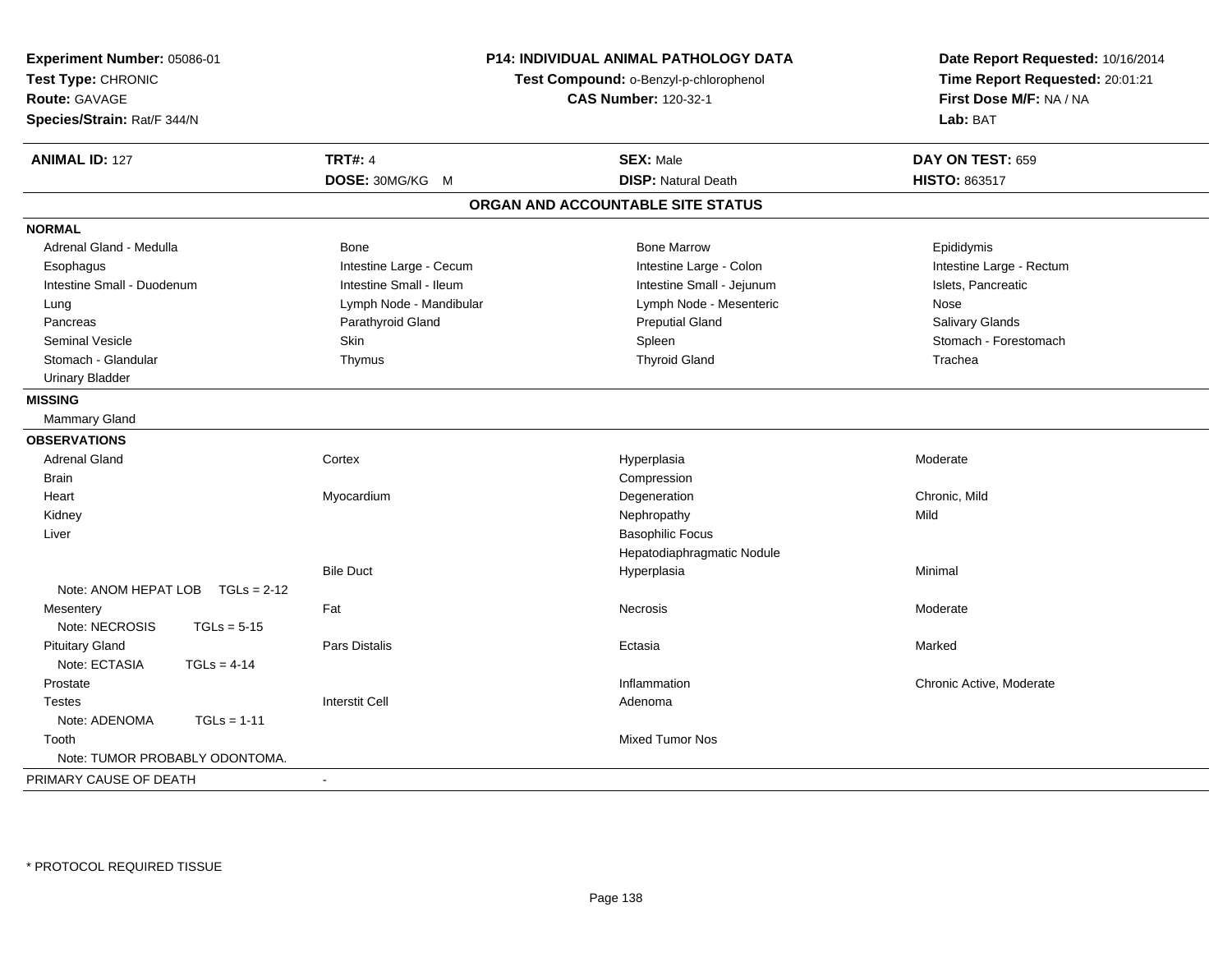| <b>Experiment Number: 05086-01</b><br>Test Type: CHRONIC<br><b>Route: GAVAGE</b><br>Species/Strain: Rat/F 344/N |                                          | <b>P14: INDIVIDUAL ANIMAL PATHOLOGY DATA</b><br>Test Compound: o-Benzyl-p-chlorophenol<br><b>CAS Number: 120-32-1</b> | Date Report Requested: 10/16/2014<br>Time Report Requested: 20:01:21<br>First Dose M/F: NA / NA<br><b>Lab: BAT</b> |
|-----------------------------------------------------------------------------------------------------------------|------------------------------------------|-----------------------------------------------------------------------------------------------------------------------|--------------------------------------------------------------------------------------------------------------------|
| <b>ANIMAL ID: 127</b>                                                                                           | <b>TRT#: 4</b><br><b>DOSE: 30MG/KG M</b> | <b>SEX: Male</b><br><b>DISP:</b> Natural Death                                                                        | <b>DAY ON TEST: 659</b><br><b>HISTO: 863517</b>                                                                    |
|                                                                                                                 |                                          | <b>ORGAN AND ACCOUNTABLE SITE STATUS</b>                                                                              |                                                                                                                    |
| Animal Note: COD: UNDETERMINED                                                                                  |                                          |                                                                                                                       |                                                                                                                    |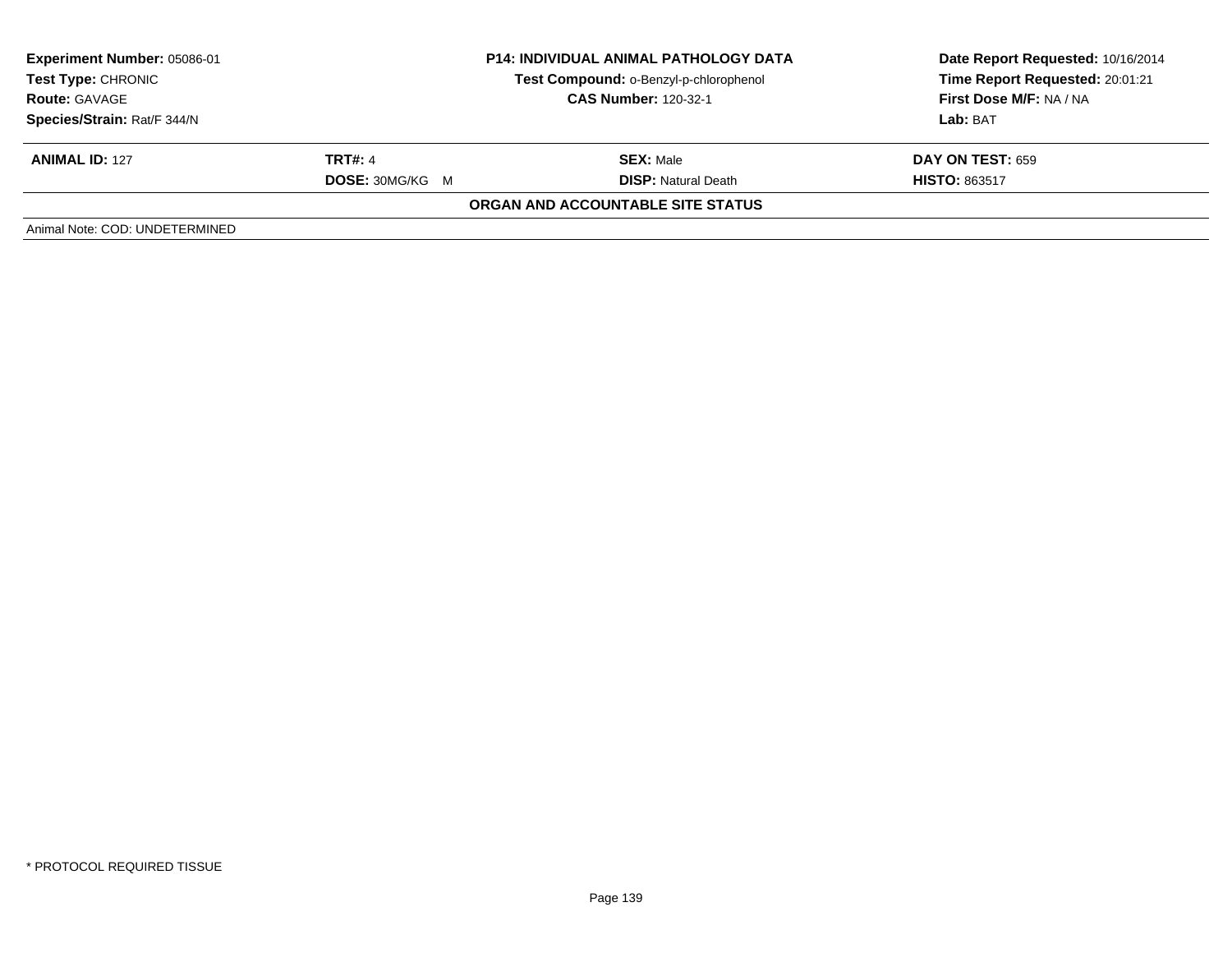| Experiment Number: 05086-01<br>Test Type: CHRONIC<br><b>Route: GAVAGE</b><br>Species/Strain: Rat/F 344/N |                  | <b>P14: INDIVIDUAL ANIMAL PATHOLOGY DATA</b><br>Test Compound: o-Benzyl-p-chlorophenol<br><b>CAS Number: 120-32-1</b> |  | Date Report Requested: 10/16/2014<br>Time Report Requested: 20:01:21<br>First Dose M/F: NA / NA<br>Lab: BAT |                         |
|----------------------------------------------------------------------------------------------------------|------------------|-----------------------------------------------------------------------------------------------------------------------|--|-------------------------------------------------------------------------------------------------------------|-------------------------|
| <b>ANIMAL ID: 128</b>                                                                                    |                  | <b>TRT#: 4</b>                                                                                                        |  | <b>SEX: Male</b>                                                                                            | DAY ON TEST: 731        |
|                                                                                                          |                  | DOSE: 30MG/KG M                                                                                                       |  | <b>DISP: Terminal Sacrifice</b>                                                                             | HISTO: 863518           |
|                                                                                                          |                  |                                                                                                                       |  | ORGAN AND ACCOUNTABLE SITE STATUS                                                                           |                         |
| <b>NORMAL</b>                                                                                            |                  |                                                                                                                       |  |                                                                                                             |                         |
| <b>Adrenal Gland - Cortex</b>                                                                            |                  | Adrenal Gland - Medulla                                                                                               |  | Bone                                                                                                        | <b>Bone Marrow</b>      |
| <b>Brain</b>                                                                                             |                  | Epididymis                                                                                                            |  | Esophagus                                                                                                   | Intestine Large - Cecum |
| Intestine Large - Colon                                                                                  |                  | Intestine Large - Rectum                                                                                              |  | Intestine Small - Duodenum                                                                                  | Intestine Small - Ileum |
| Intestine Small - Jejunum                                                                                |                  | Islets, Pancreatic                                                                                                    |  | Lung                                                                                                        | Lymph Node - Mandibular |
| Lymph Node - Mesenteric                                                                                  |                  | <b>Mammary Gland</b>                                                                                                  |  | Nose                                                                                                        | Parathyroid Gland       |
| <b>Preputial Gland</b>                                                                                   |                  | Prostate                                                                                                              |  | <b>Salivary Glands</b>                                                                                      | <b>Seminal Vesicle</b>  |
| Skin                                                                                                     |                  | Spleen                                                                                                                |  | Stomach - Forestomach                                                                                       | Stomach - Glandular     |
| Thymus                                                                                                   |                  | Trachea                                                                                                               |  | <b>Urinary Bladder</b>                                                                                      |                         |
| <b>OBSERVATIONS</b>                                                                                      |                  |                                                                                                                       |  |                                                                                                             |                         |
| Heart                                                                                                    |                  | Myocardium                                                                                                            |  | Degeneration                                                                                                | Chronic, Mild           |
| Kidney                                                                                                   |                  |                                                                                                                       |  | Nephropathy                                                                                                 | Marked                  |
| Liver                                                                                                    |                  |                                                                                                                       |  | <b>Basophilic Focus</b>                                                                                     |                         |
|                                                                                                          |                  | <b>Bile Duct</b>                                                                                                      |  | Hyperplasia                                                                                                 | Minimal                 |
| Pancreas                                                                                                 |                  | Acinus                                                                                                                |  | Atrophy                                                                                                     | Mild                    |
|                                                                                                          |                  | Acinus                                                                                                                |  | Hyperplasia                                                                                                 | Moderate                |
| <b>Pituitary Gland</b>                                                                                   |                  | <b>Pars Distalis</b>                                                                                                  |  | Hyperplasia                                                                                                 | Mild                    |
| <b>Testes</b>                                                                                            |                  | Bilateral, Interstit Cell                                                                                             |  | Adenoma                                                                                                     |                         |
| Note: ADENOMA                                                                                            | $TGLs = 1-10+11$ |                                                                                                                       |  |                                                                                                             |                         |
| <b>Thyroid Gland</b>                                                                                     |                  | C Cell                                                                                                                |  | Adenoma                                                                                                     |                         |
| PRIMARY CAUSE OF DEATH                                                                                   |                  |                                                                                                                       |  |                                                                                                             |                         |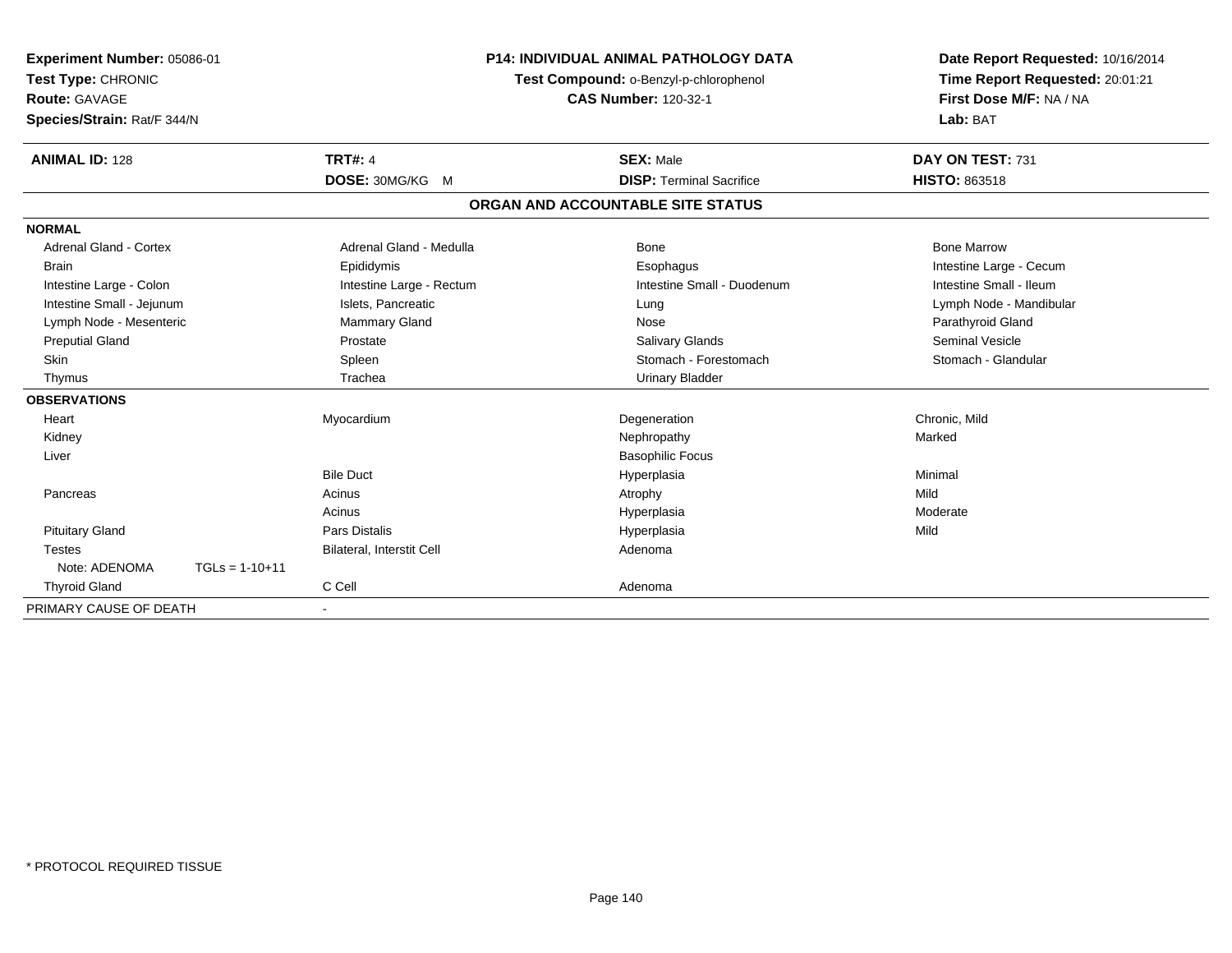| Experiment Number: 05086-01<br>Test Type: CHRONIC<br><b>Route: GAVAGE</b><br>Species/Strain: Rat/F 344/N |               | P14: INDIVIDUAL ANIMAL PATHOLOGY DATA<br>Test Compound: o-Benzyl-p-chlorophenol<br><b>CAS Number: 120-32-1</b> |                                   | Date Report Requested: 10/16/2014<br>Time Report Requested: 20:01:21<br>First Dose M/F: NA / NA<br>Lab: BAT |  |
|----------------------------------------------------------------------------------------------------------|---------------|----------------------------------------------------------------------------------------------------------------|-----------------------------------|-------------------------------------------------------------------------------------------------------------|--|
| <b>ANIMAL ID: 129</b>                                                                                    |               | <b>TRT#: 4</b>                                                                                                 | <b>SEX: Male</b>                  | DAY ON TEST: 562                                                                                            |  |
|                                                                                                          |               | DOSE: 30MG/KG M                                                                                                | <b>DISP:</b> Moribund Sacrifice   | HISTO: 863519                                                                                               |  |
|                                                                                                          |               |                                                                                                                | ORGAN AND ACCOUNTABLE SITE STATUS |                                                                                                             |  |
| <b>NORMAL</b>                                                                                            |               |                                                                                                                |                                   |                                                                                                             |  |
| Bone                                                                                                     |               | <b>Bone Marrow</b>                                                                                             | <b>Brain</b>                      | Epididymis                                                                                                  |  |
| Esophagus                                                                                                |               | Intestine Large - Cecum                                                                                        | Intestine Large - Colon           | Intestine Large - Rectum                                                                                    |  |
| Intestine Small - Duodenum                                                                               |               | Intestine Small - Ileum                                                                                        | Intestine Small - Jejunum         | Islets, Pancreatic                                                                                          |  |
| Lung                                                                                                     |               | Lymph Node - Mandibular                                                                                        | Lymph Node - Mesenteric           | Mammary Gland                                                                                               |  |
| Nose                                                                                                     |               | Parathyroid Gland                                                                                              | <b>Preputial Gland</b>            | Prostate                                                                                                    |  |
| Salivary Glands                                                                                          |               | <b>Seminal Vesicle</b>                                                                                         | Skin                              | Spleen                                                                                                      |  |
| Stomach - Glandular                                                                                      |               | <b>Thyroid Gland</b>                                                                                           | Trachea                           | <b>Urinary Bladder</b>                                                                                      |  |
| <b>MISSING</b>                                                                                           |               |                                                                                                                |                                   |                                                                                                             |  |
| Thymus                                                                                                   |               |                                                                                                                |                                   |                                                                                                             |  |
| <b>OBSERVATIONS</b>                                                                                      |               |                                                                                                                |                                   |                                                                                                             |  |
| <b>Adrenal Gland</b>                                                                                     |               | Cortex                                                                                                         | Hyperplasia                       | Mild                                                                                                        |  |
|                                                                                                          |               | Medulla                                                                                                        | Hyperplasia                       | Mild                                                                                                        |  |
| Heart                                                                                                    |               | Myocardium                                                                                                     | Degeneration                      | Chronic, Mild                                                                                               |  |
| Kidney                                                                                                   |               |                                                                                                                | Nephropathy                       | Marked                                                                                                      |  |
| [Nephropathy TGLS = 4-1]                                                                                 |               |                                                                                                                |                                   |                                                                                                             |  |
| Liver                                                                                                    |               |                                                                                                                | Fatty Change                      | Marked                                                                                                      |  |
| Note: FATTY CHANGE                                                                                       | $TGLs = 3-4$  |                                                                                                                |                                   |                                                                                                             |  |
| Pancreas                                                                                                 |               | Acinus                                                                                                         | Atrophy                           | Mild                                                                                                        |  |
| <b>Pituitary Gland</b>                                                                                   |               | Pars Distalis                                                                                                  | Adenoma                           |                                                                                                             |  |
| Note: ADENOMA                                                                                            | $TGLs = 1-7$  |                                                                                                                |                                   |                                                                                                             |  |
| Stomach                                                                                                  |               | Forestomach                                                                                                    | Inflammation                      | Chronic, Moderate                                                                                           |  |
| <b>Testes</b>                                                                                            |               | Seminif Tub                                                                                                    | Atrophy                           | Moderate                                                                                                    |  |
|                                                                                                          |               | <b>Interstit Cell</b>                                                                                          | Hyperplasia                       | Minimal                                                                                                     |  |
| Note: ATROPHY                                                                                            | $TGLs = 2-10$ |                                                                                                                |                                   |                                                                                                             |  |
| PRIMARY CAUSE OF DEATH                                                                                   |               |                                                                                                                |                                   |                                                                                                             |  |
| Animal Note: MORIBUND DUE TO PITUITARY & RENAL LESIONS.                                                  |               |                                                                                                                |                                   |                                                                                                             |  |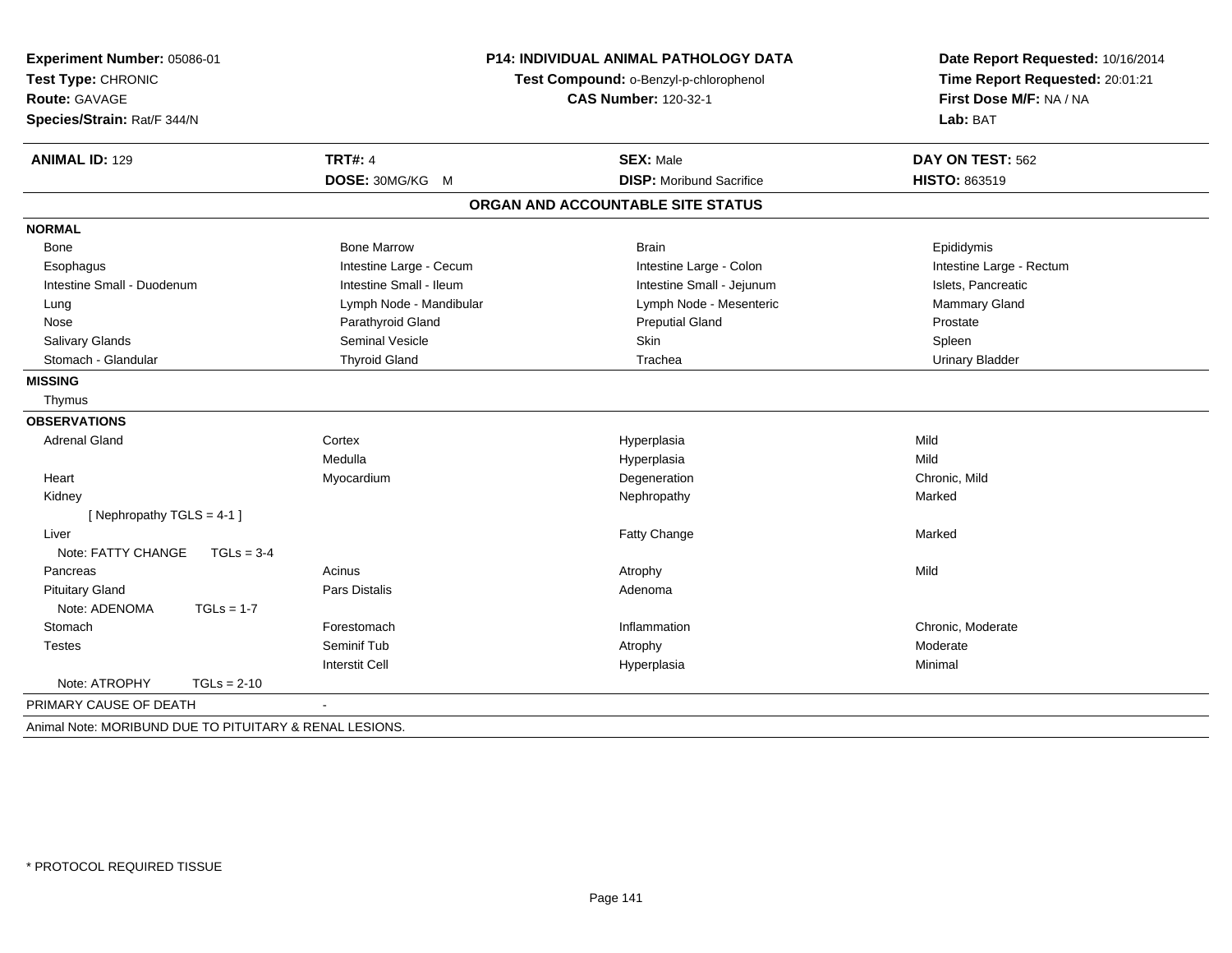| Experiment Number: 05086-01<br>Test Type: CHRONIC<br><b>Route: GAVAGE</b><br>Species/Strain: Rat/F 344/N |                                  | <b>P14: INDIVIDUAL ANIMAL PATHOLOGY DATA</b><br>Test Compound: o-Benzyl-p-chlorophenol<br><b>CAS Number: 120-32-1</b> | Date Report Requested: 10/16/2014<br>Time Report Requested: 20:01:21<br>First Dose M/F: NA / NA<br>Lab: BAT |
|----------------------------------------------------------------------------------------------------------|----------------------------------|-----------------------------------------------------------------------------------------------------------------------|-------------------------------------------------------------------------------------------------------------|
| <b>ANIMAL ID: 130</b>                                                                                    | <b>TRT#: 4</b>                   | <b>SEX: Male</b>                                                                                                      | DAY ON TEST: 731                                                                                            |
|                                                                                                          | DOSE: 30MG/KG M                  | <b>DISP: Terminal Sacrifice</b>                                                                                       | <b>HISTO: 863520</b>                                                                                        |
|                                                                                                          |                                  | ORGAN AND ACCOUNTABLE SITE STATUS                                                                                     |                                                                                                             |
| <b>NORMAL</b>                                                                                            |                                  |                                                                                                                       |                                                                                                             |
| Bone                                                                                                     | <b>Bone Marrow</b>               | <b>Brain</b>                                                                                                          | Epididymis                                                                                                  |
| Esophagus                                                                                                | Intestine Large - Cecum          | Intestine Large - Colon                                                                                               | Intestine Large - Rectum                                                                                    |
| Intestine Small - Duodenum                                                                               | Intestine Small - Ileum          | Intestine Small - Jejunum                                                                                             | Islets, Pancreatic                                                                                          |
| Lung                                                                                                     | Lymph Node - Mandibular          | Lymph Node - Mesenteric                                                                                               | <b>Mammary Gland</b>                                                                                        |
| Nose                                                                                                     | Pancreas                         | Parathyroid Gland                                                                                                     | <b>Pituitary Gland</b>                                                                                      |
| <b>Preputial Gland</b>                                                                                   | Prostate                         | Salivary Glands                                                                                                       | <b>Seminal Vesicle</b>                                                                                      |
| <b>Skin</b>                                                                                              | Spleen                           | Stomach - Forestomach                                                                                                 | Stomach - Glandular                                                                                         |
| Thymus                                                                                                   | <b>Thyroid Gland</b>             | Trachea                                                                                                               | <b>Urinary Bladder</b>                                                                                      |
| <b>OBSERVATIONS</b>                                                                                      |                                  |                                                                                                                       |                                                                                                             |
| <b>Adrenal Gland</b>                                                                                     | Cortex                           | Hyperplasia                                                                                                           | Mild                                                                                                        |
|                                                                                                          | Medulla                          | Hyperplasia                                                                                                           | Minimal                                                                                                     |
| Heart                                                                                                    | Myocardium                       | Degeneration                                                                                                          | Chronic, Mild                                                                                               |
| Kidney                                                                                                   |                                  | Nephropathy                                                                                                           | Marked                                                                                                      |
| Liver                                                                                                    |                                  | <b>Basophilic Focus</b>                                                                                               |                                                                                                             |
|                                                                                                          |                                  | Hepatocellular Adenoma                                                                                                |                                                                                                             |
|                                                                                                          | <b>Bile Duct</b>                 | Hyperplasia                                                                                                           | Minimal                                                                                                     |
| <b>Testes</b>                                                                                            | <b>Bilateral, Interstit Cell</b> | Adenoma                                                                                                               |                                                                                                             |
| Note: ADENOMA<br>$TGLs = 1-10$                                                                           |                                  |                                                                                                                       |                                                                                                             |
| PRIMARY CAUSE OF DEATH                                                                                   | $\blacksquare$                   |                                                                                                                       |                                                                                                             |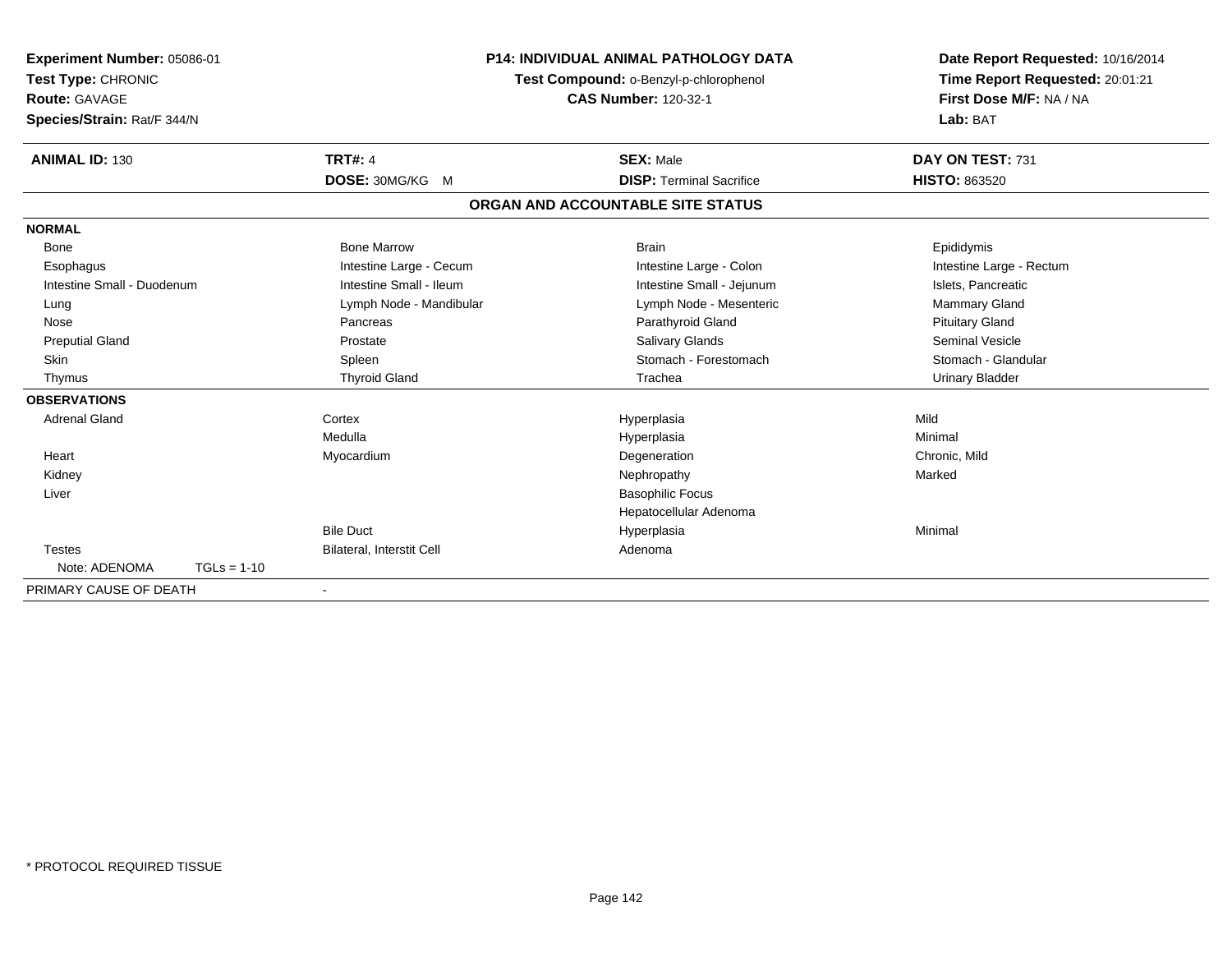| Experiment Number: 05086-01<br>Test Type: CHRONIC<br>Route: GAVAGE<br>Species/Strain: Rat/F 344/N |                           | P14: INDIVIDUAL ANIMAL PATHOLOGY DATA<br>Test Compound: o-Benzyl-p-chlorophenol<br><b>CAS Number: 120-32-1</b> | Date Report Requested: 10/16/2014<br>Time Report Requested: 20:01:21<br>First Dose M/F: NA / NA<br>Lab: BAT |
|---------------------------------------------------------------------------------------------------|---------------------------|----------------------------------------------------------------------------------------------------------------|-------------------------------------------------------------------------------------------------------------|
|                                                                                                   |                           |                                                                                                                |                                                                                                             |
| <b>ANIMAL ID: 131</b>                                                                             | <b>TRT#: 4</b>            | <b>SEX: Male</b>                                                                                               | DAY ON TEST: 711                                                                                            |
|                                                                                                   | DOSE: 30MG/KG M           | <b>DISP:</b> Moribund Sacrifice                                                                                | HISTO: 863521                                                                                               |
|                                                                                                   |                           | ORGAN AND ACCOUNTABLE SITE STATUS                                                                              |                                                                                                             |
| <b>NORMAL</b>                                                                                     |                           |                                                                                                                |                                                                                                             |
| Bone                                                                                              | <b>Bone Marrow</b>        | <b>Brain</b>                                                                                                   | Epididymis                                                                                                  |
| Esophagus                                                                                         | Intestine Large - Cecum   | Intestine Large - Colon                                                                                        | Intestine Large - Rectum                                                                                    |
| Intestine Small - Duodenum                                                                        | Intestine Small - Ileum   | Intestine Small - Jejunum                                                                                      | Islets, Pancreatic                                                                                          |
| Lung                                                                                              | Lymph Node - Mandibular   | Lymph Node - Mesenteric                                                                                        | Mammary Gland                                                                                               |
| Nose                                                                                              | Pancreas                  | Parathyroid Gland                                                                                              | <b>Pituitary Gland</b>                                                                                      |
| <b>Preputial Gland</b>                                                                            | Prostate                  | Salivary Glands                                                                                                | <b>Seminal Vesicle</b>                                                                                      |
| Skin                                                                                              | Spleen                    | Thymus                                                                                                         | Trachea                                                                                                     |
| <b>Urinary Bladder</b>                                                                            |                           |                                                                                                                |                                                                                                             |
| <b>OBSERVATIONS</b>                                                                               |                           |                                                                                                                |                                                                                                             |
| <b>Adrenal Gland</b>                                                                              | Cortex                    | Hyperplasia                                                                                                    | Mild                                                                                                        |
|                                                                                                   | Medulla                   | Hyperplasia                                                                                                    | Mild                                                                                                        |
| Heart                                                                                             | Myocardium                | Degeneration                                                                                                   | Chronic, Mild                                                                                               |
|                                                                                                   |                           | Mineralization                                                                                                 | Mild                                                                                                        |
| Kidney                                                                                            | <b>Renal Tubule</b>       | Hyperplasia                                                                                                    | Minimal                                                                                                     |
|                                                                                                   |                           | Nephropathy                                                                                                    | Marked                                                                                                      |
| Note: [NEPHROPATHY ] TGLs = 3-1                                                                   |                           |                                                                                                                |                                                                                                             |
| Liver                                                                                             |                           | <b>Basophilic Focus</b>                                                                                        |                                                                                                             |
|                                                                                                   | <b>Bile Duct</b>          | Hyperplasia                                                                                                    | Minimal                                                                                                     |
| Stomach                                                                                           | Forestomach               | Inflammation                                                                                                   | Necrotizing, Mild                                                                                           |
|                                                                                                   | Glandular                 | Inflammation                                                                                                   | Necrotizing, Minimal                                                                                        |
|                                                                                                   | Glandular                 | Mineralization                                                                                                 | Moderate                                                                                                    |
| Note: INFLAMMATION<br>$TGLs = 5-11$                                                               |                           |                                                                                                                |                                                                                                             |
| <b>Testes</b>                                                                                     | Bilateral, Interstit Cell | Adenoma                                                                                                        |                                                                                                             |
| Note: ADENOMA<br>$TGLs = 1,2-10$                                                                  |                           |                                                                                                                |                                                                                                             |
| <b>Thyroid Gland</b>                                                                              | <b>Follicular Cel</b>     | Carcinoma                                                                                                      |                                                                                                             |
| Note: CARCINOMA<br>$TGLs = 4-7$                                                                   |                           |                                                                                                                |                                                                                                             |
| PRIMARY CAUSE OF DEATH                                                                            |                           |                                                                                                                |                                                                                                             |
| Animal Note: MORIBUND DUE TO NEPHROPATHY                                                          |                           |                                                                                                                |                                                                                                             |
|                                                                                                   |                           |                                                                                                                |                                                                                                             |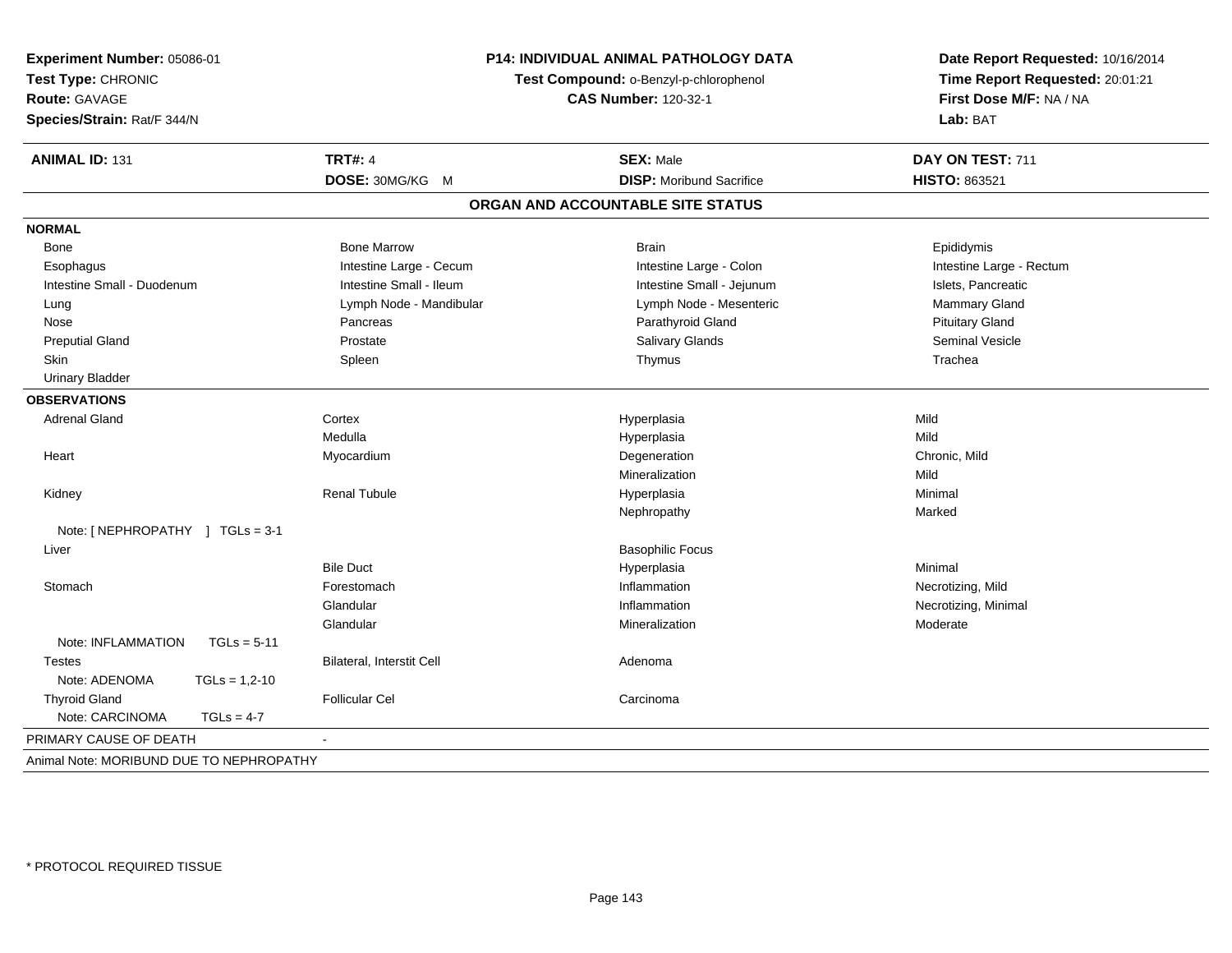| Experiment Number: 05086-01<br>Test Type: CHRONIC |                  |                           | <b>P14: INDIVIDUAL ANIMAL PATHOLOGY DATA</b><br>Test Compound: o-Benzyl-p-chlorophenol | Date Report Requested: 10/16/2014<br>Time Report Requested: 20:01:21 |  |
|---------------------------------------------------|------------------|---------------------------|----------------------------------------------------------------------------------------|----------------------------------------------------------------------|--|
| <b>Route: GAVAGE</b>                              |                  |                           | <b>CAS Number: 120-32-1</b>                                                            | First Dose M/F: NA / NA                                              |  |
| Species/Strain: Rat/F 344/N                       |                  |                           |                                                                                        | Lab: BAT                                                             |  |
| <b>ANIMAL ID: 132</b>                             |                  | <b>TRT#: 4</b>            | <b>SEX: Male</b>                                                                       | DAY ON TEST: 543                                                     |  |
|                                                   |                  | DOSE: 30MG/KG M           | <b>DISP:</b> Moribund Sacrifice                                                        | <b>HISTO: 863522</b>                                                 |  |
|                                                   |                  |                           | ORGAN AND ACCOUNTABLE SITE STATUS                                                      |                                                                      |  |
| <b>NORMAL</b>                                     |                  |                           |                                                                                        |                                                                      |  |
| <b>Adrenal Gland - Cortex</b>                     |                  | Adrenal Gland - Medulla   | <b>Bone</b>                                                                            | <b>Bone Marrow</b>                                                   |  |
| <b>Brain</b>                                      |                  | Epididymis                | Esophagus                                                                              | Heart                                                                |  |
| Intestine Large - Cecum                           |                  | Intestine Large - Colon   | Intestine Large - Rectum                                                               | Intestine Small - Duodenum                                           |  |
| Intestine Small - Ileum                           |                  | Intestine Small - Jejunum | Islets, Pancreatic                                                                     | Lymph Node - Mandibular                                              |  |
| Lymph Node - Mesenteric                           |                  | Mammary Gland             | Nose                                                                                   | Pancreas                                                             |  |
| Parathyroid Gland                                 |                  | Prostate                  | Salivary Glands                                                                        | <b>Seminal Vesicle</b>                                               |  |
| <b>Skin</b>                                       |                  | Spleen                    | Stomach - Forestomach                                                                  | Thymus                                                               |  |
| Trachea                                           |                  | <b>Urinary Bladder</b>    |                                                                                        |                                                                      |  |
| <b>OBSERVATIONS</b>                               |                  |                           |                                                                                        |                                                                      |  |
| Kidney                                            |                  |                           | Nephropathy                                                                            | Mild                                                                 |  |
| Liver                                             |                  |                           | <b>Basophilic Focus</b>                                                                |                                                                      |  |
|                                                   |                  |                           | Clear Cell Focus                                                                       |                                                                      |  |
|                                                   |                  | <b>Bile Duct</b>          | Hyperplasia                                                                            | Minimal                                                              |  |
| Lung                                              |                  | Alveolar Epith            | Hyperplasia                                                                            | Moderate                                                             |  |
| <b>Pituitary Gland</b>                            |                  | Pars Distalis             | Adenoma                                                                                |                                                                      |  |
| <b>Preputial Gland</b>                            |                  |                           | Carcinoma                                                                              |                                                                      |  |
| Note: CARCINOMA                                   | $TGLs = 1-11+12$ |                           |                                                                                        |                                                                      |  |
| Stomach                                           |                  | Glandular                 | Inflammation                                                                           | Necrotizing, Minimal                                                 |  |
| <b>Testes</b>                                     |                  | Bilateral, Interstit Cell | Adenoma                                                                                |                                                                      |  |
| Note: ADENOMA                                     | $TGLs = 2-10$    |                           |                                                                                        |                                                                      |  |
| <b>Thyroid Gland</b>                              |                  | C Cell                    | Hyperplasia                                                                            | Minimal                                                              |  |
| PRIMARY CAUSE OF DEATH                            |                  |                           |                                                                                        |                                                                      |  |
| Animal Note: MORIBUND DUE TO PREPUTIAL CARCINOMA. |                  |                           |                                                                                        |                                                                      |  |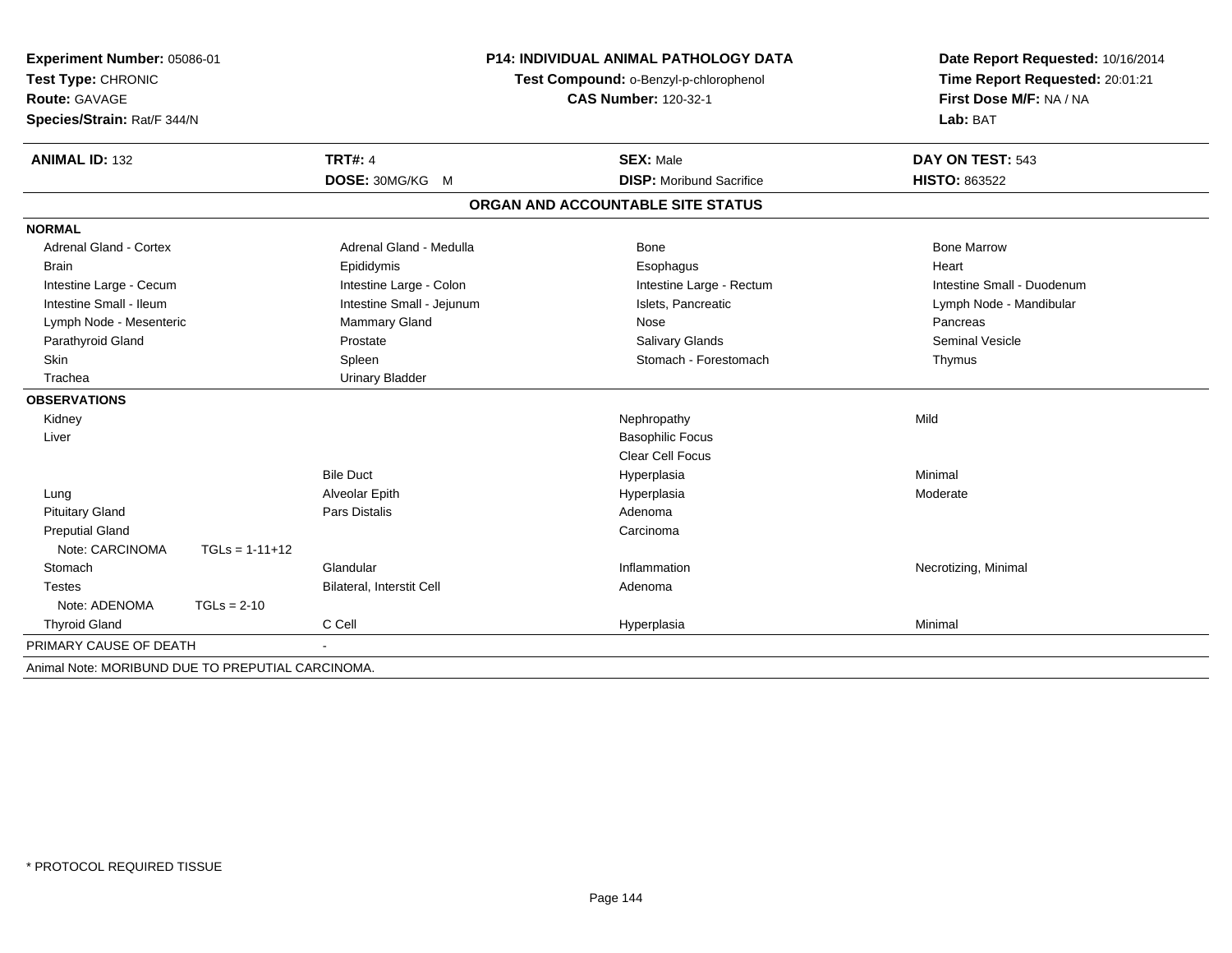| Experiment Number: 05086-01<br>Test Type: CHRONIC<br>Route: GAVAGE<br>Species/Strain: Rat/F 344/N | <b>P14: INDIVIDUAL ANIMAL PATHOLOGY DATA</b><br>Test Compound: o-Benzyl-p-chlorophenol<br><b>CAS Number: 120-32-1</b> |                                   | Date Report Requested: 10/16/2014<br>Time Report Requested: 20:01:21<br>First Dose M/F: NA / NA<br>Lab: BAT |
|---------------------------------------------------------------------------------------------------|-----------------------------------------------------------------------------------------------------------------------|-----------------------------------|-------------------------------------------------------------------------------------------------------------|
| <b>ANIMAL ID: 133</b>                                                                             | <b>TRT#: 4</b>                                                                                                        | <b>SEX: Male</b>                  | DAY ON TEST: 669                                                                                            |
|                                                                                                   | DOSE: 30MG/KG M                                                                                                       | <b>DISP: Natural Death</b>        | HISTO: 863523                                                                                               |
|                                                                                                   |                                                                                                                       | ORGAN AND ACCOUNTABLE SITE STATUS |                                                                                                             |
| <b>NORMAL</b>                                                                                     |                                                                                                                       |                                   |                                                                                                             |
| Bone                                                                                              | <b>Bone Marrow</b>                                                                                                    | <b>Brain</b>                      | Esophagus                                                                                                   |
| Intestine Large - Cecum                                                                           | Intestine Large - Colon                                                                                               | Intestine Large - Rectum          | Intestine Small - Duodenum                                                                                  |
| Intestine Small - Ileum                                                                           | Intestine Small - Jejunum                                                                                             | Islets, Pancreatic                | Lymph Node - Mandibular                                                                                     |
| Lymph Node - Mesenteric                                                                           | Mammary Gland                                                                                                         | <b>Nose</b>                       | Parathyroid Gland                                                                                           |
| Salivary Glands                                                                                   | <b>Seminal Vesicle</b>                                                                                                | <b>Skin</b>                       | Spleen                                                                                                      |
| Stomach - Forestomach                                                                             | Thymus                                                                                                                | <b>Thyroid Gland</b>              | Trachea                                                                                                     |
| <b>Urinary Bladder</b>                                                                            |                                                                                                                       |                                   |                                                                                                             |
| <b>MISSING</b>                                                                                    |                                                                                                                       |                                   |                                                                                                             |
| Epididymis                                                                                        | <b>Preputial Gland</b>                                                                                                | <b>Testes</b>                     |                                                                                                             |
| <b>OBSERVATIONS</b>                                                                               |                                                                                                                       |                                   |                                                                                                             |
| <b>Adrenal Gland</b>                                                                              | Cortex                                                                                                                | Hyperplasia                       | Minimal                                                                                                     |
|                                                                                                   | Medulla                                                                                                               | Hyperplasia                       | Mild                                                                                                        |
|                                                                                                   | Medulla                                                                                                               | Pheochromocytoma Benign           |                                                                                                             |
| Epididymis                                                                                        |                                                                                                                       |                                   |                                                                                                             |
| Note: EPIDIDYMIS CANNIBALIZED                                                                     |                                                                                                                       |                                   |                                                                                                             |
| Heart                                                                                             | Myocardium                                                                                                            | Degeneration                      | Chronic, Minimal                                                                                            |
| Kidney                                                                                            | <b>Renal Tubule</b>                                                                                                   | Hyperplasia                       | Mild                                                                                                        |
|                                                                                                   |                                                                                                                       | Nephropathy                       | Moderate                                                                                                    |
| Liver                                                                                             |                                                                                                                       | <b>Basophilic Focus</b>           |                                                                                                             |
|                                                                                                   | <b>Bile Duct</b>                                                                                                      | Hyperplasia                       | Mild                                                                                                        |
| Lung                                                                                              | Alveolar Epith                                                                                                        | Hyperplasia                       | Mild                                                                                                        |
| Pancreas                                                                                          | Acinus                                                                                                                | Atrophy                           | Minimal                                                                                                     |
|                                                                                                   | Acinus                                                                                                                | Hyperplasia                       | Mild                                                                                                        |
| <b>Pituitary Gland</b>                                                                            | Pars Distalis                                                                                                         | Adenoma                           |                                                                                                             |
| Note: ADENOMA<br>$TGLs = 3-12$                                                                    |                                                                                                                       |                                   |                                                                                                             |
| <b>Preputial GI</b>                                                                               |                                                                                                                       |                                   |                                                                                                             |
| Note: PREPUTIALS CANNIBALIZED                                                                     |                                                                                                                       |                                   |                                                                                                             |
| Prostate                                                                                          |                                                                                                                       | Inflammation                      | Chronic Active, Mild                                                                                        |
| Stomach                                                                                           | Glandular                                                                                                             | Inflammation                      | Necrotizing, Mild                                                                                           |
| Note: INFLAMMATION<br>$TGLs = 5-14$                                                               |                                                                                                                       |                                   |                                                                                                             |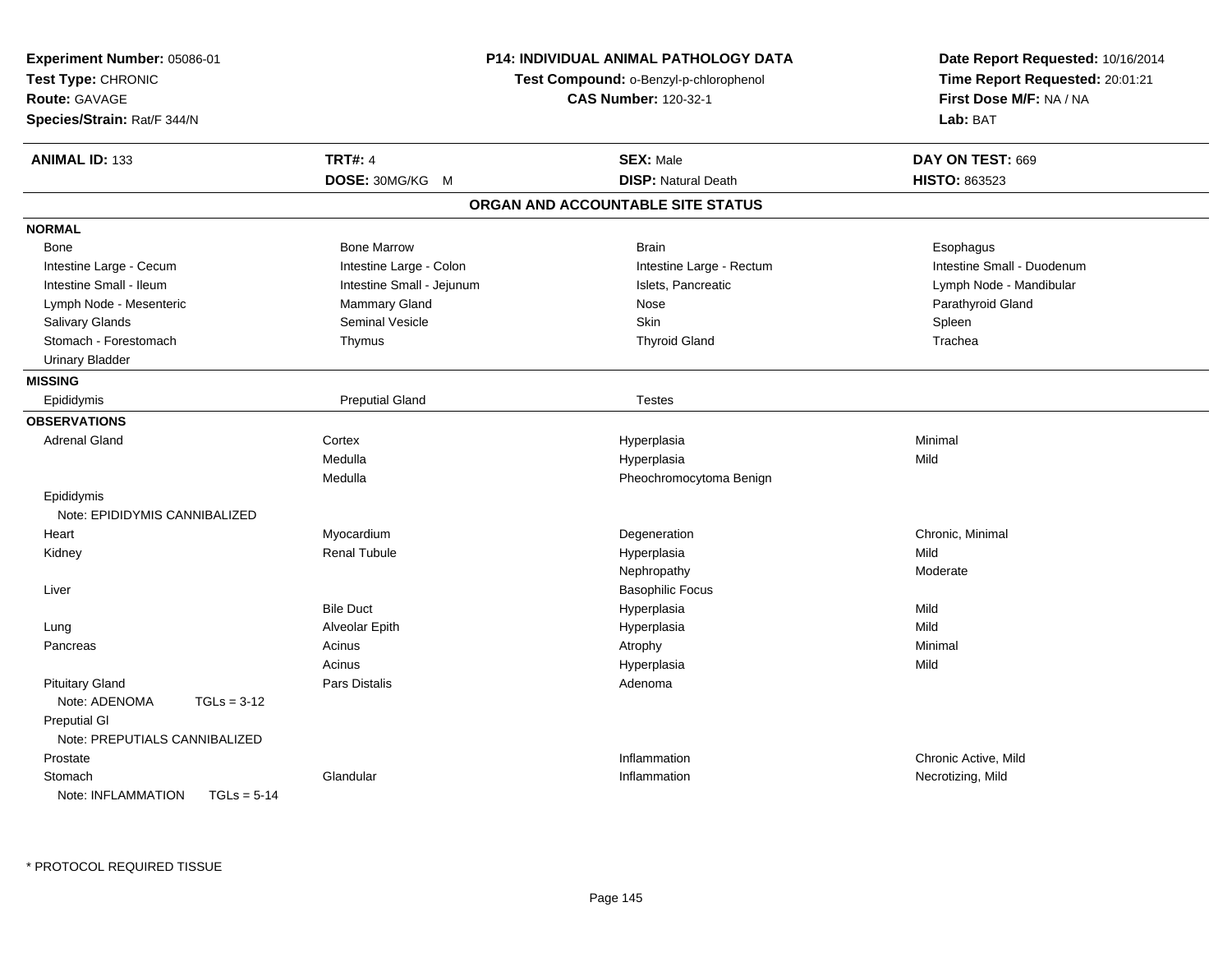| Experiment Number: 05086-01<br><b>Test Type: CHRONIC</b><br><b>Route: GAVAGE</b> | <b>P14: INDIVIDUAL ANIMAL PATHOLOGY DATA</b><br>Test Compound: o-Benzyl-p-chlorophenol<br><b>CAS Number: 120-32-1</b> |                                   | Date Report Requested: 10/16/2014<br>Time Report Requested: 20:01:21<br>First Dose M/F: NA / NA |
|----------------------------------------------------------------------------------|-----------------------------------------------------------------------------------------------------------------------|-----------------------------------|-------------------------------------------------------------------------------------------------|
| Species/Strain: Rat/F 344/N                                                      |                                                                                                                       |                                   | Lab: BAT                                                                                        |
| <b>ANIMAL ID: 133</b>                                                            | <b>TRT#: 4</b>                                                                                                        | <b>SEX: Male</b>                  | DAY ON TEST: 669                                                                                |
|                                                                                  | <b>DOSE: 30MG/KG M</b>                                                                                                | <b>DISP:</b> Natural Death        | <b>HISTO: 863523</b>                                                                            |
|                                                                                  |                                                                                                                       | ORGAN AND ACCOUNTABLE SITE STATUS |                                                                                                 |
| Testes                                                                           |                                                                                                                       |                                   |                                                                                                 |
| Note: TESTES CANNIBALIZED                                                        |                                                                                                                       |                                   |                                                                                                 |
| PRIMARY CAUSE OF DEATH                                                           |                                                                                                                       |                                   |                                                                                                 |
| Animal Note: COD: UNDETERMINED                                                   |                                                                                                                       |                                   |                                                                                                 |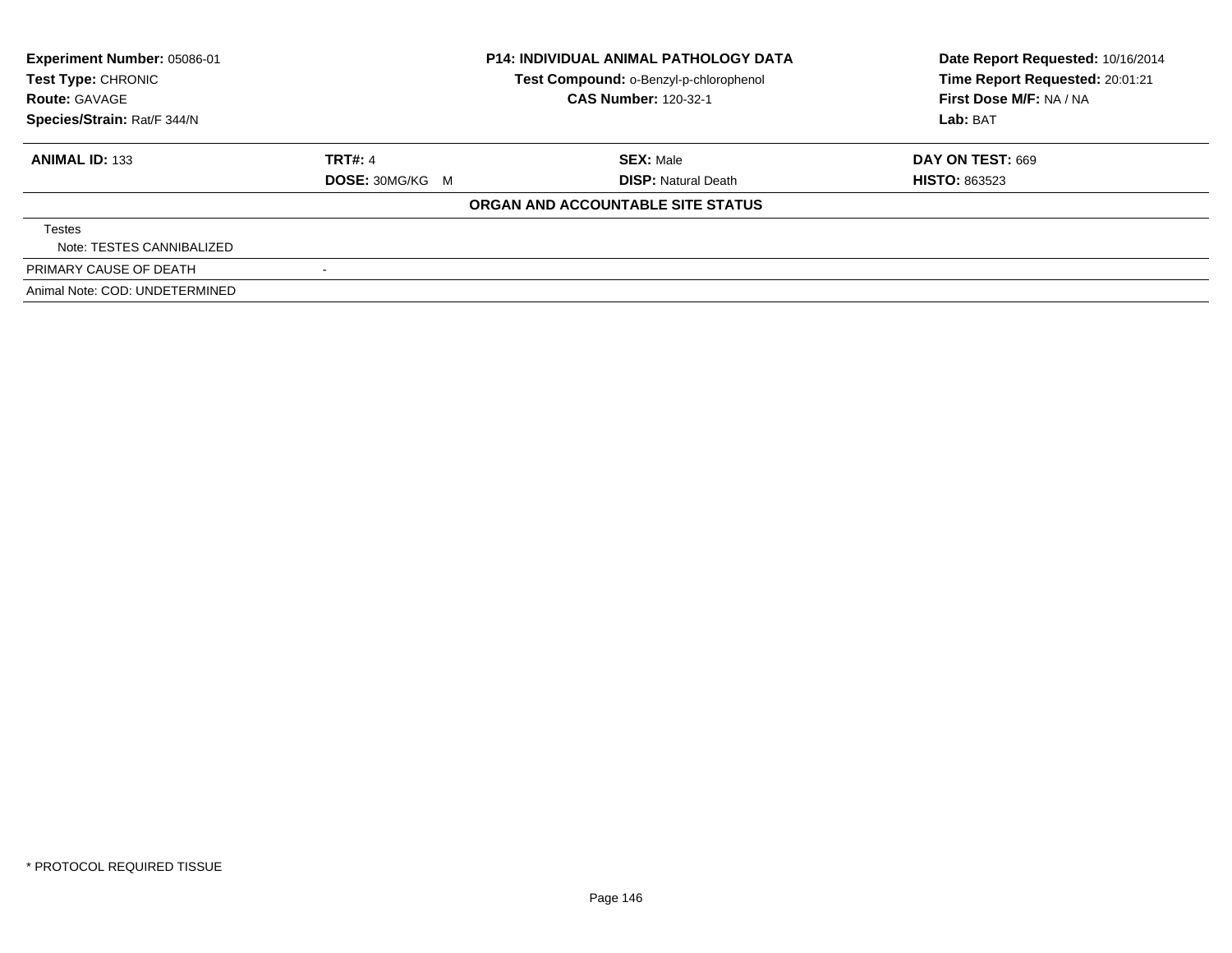| Experiment Number: 05086-01          | P14: INDIVIDUAL ANIMAL PATHOLOGY DATA<br>Test Compound: o-Benzyl-p-chlorophenol<br><b>CAS Number: 120-32-1</b> |                                   | Date Report Requested: 10/16/2014<br>Time Report Requested: 20:01:21<br>First Dose M/F: NA / NA |
|--------------------------------------|----------------------------------------------------------------------------------------------------------------|-----------------------------------|-------------------------------------------------------------------------------------------------|
| Test Type: CHRONIC                   |                                                                                                                |                                   |                                                                                                 |
| Route: GAVAGE                        |                                                                                                                |                                   |                                                                                                 |
| Species/Strain: Rat/F 344/N          |                                                                                                                |                                   | Lab: BAT                                                                                        |
| <b>ANIMAL ID: 134</b>                | <b>TRT#: 4</b>                                                                                                 | <b>SEX: Male</b>                  | DAY ON TEST: 725                                                                                |
|                                      | DOSE: 30MG/KG M                                                                                                | <b>DISP:</b> Moribund Sacrifice   | <b>HISTO: 863524</b>                                                                            |
|                                      |                                                                                                                | ORGAN AND ACCOUNTABLE SITE STATUS |                                                                                                 |
| <b>NORMAL</b>                        |                                                                                                                |                                   |                                                                                                 |
| Bone                                 | <b>Bone Marrow</b>                                                                                             | <b>Brain</b>                      | Epididymis                                                                                      |
| Esophagus                            | Intestine Large - Rectum                                                                                       | Intestine Small - Duodenum        | Intestine Small - Ileum                                                                         |
| Intestine Small - Jejunum            | Islets, Pancreatic                                                                                             | Lymph Node - Mandibular           | Mammary Gland                                                                                   |
| Pancreas                             | Parathyroid Gland                                                                                              | <b>Pituitary Gland</b>            | <b>Preputial Gland</b>                                                                          |
| Prostate                             | Salivary Glands                                                                                                | Seminal Vesicle                   | Skin                                                                                            |
| Thymus                               | <b>Thyroid Gland</b>                                                                                           | Trachea                           | <b>Urinary Bladder</b>                                                                          |
| <b>OBSERVATIONS</b>                  |                                                                                                                |                                   |                                                                                                 |
| <b>Adrenal Gland</b>                 | Medulla                                                                                                        | Hyperplasia                       | Minimal                                                                                         |
|                                      | Cortex                                                                                                         | Leukemia Mononuclear              |                                                                                                 |
|                                      | Medulla                                                                                                        | Leukemia Mononuclear              |                                                                                                 |
| Heart                                | Myocardium                                                                                                     | Degeneration                      | Chronic, Minimal                                                                                |
| Intestine Large                      | Cecum                                                                                                          | Inflammation                      | Necrotizing, Mild                                                                               |
|                                      | Colon                                                                                                          | Inflammation                      | Necrotizing, Moderate                                                                           |
| Kidney                               |                                                                                                                | Leukemia Mononuclear              |                                                                                                 |
|                                      |                                                                                                                | Nephropathy                       | Moderate                                                                                        |
| Liver                                |                                                                                                                | <b>Basophilic Focus</b>           |                                                                                                 |
|                                      | <b>Bile Duct</b>                                                                                               | Hyperplasia                       | Mild                                                                                            |
|                                      |                                                                                                                | Leukemia Mononuclear              |                                                                                                 |
|                                      | Centrilobular                                                                                                  | <b>Necrosis</b>                   | Minimal                                                                                         |
| Lung                                 |                                                                                                                | Leukemia Mononuclear              |                                                                                                 |
| Lymph Node                           | Mesenteric                                                                                                     | Leukemia Mononuclear              |                                                                                                 |
| Nose                                 | Mucosa                                                                                                         | Inflammation                      | Suppurative, Mild                                                                               |
| Spleen                               |                                                                                                                | Leukemia Mononuclear              |                                                                                                 |
| [ Leukemia Mononuclear TGLS = 1-11 ] |                                                                                                                |                                   |                                                                                                 |
| Stomach                              | Forestomach                                                                                                    | Inflammation                      | Necrotizing, Moderate                                                                           |
|                                      | Glandular                                                                                                      | Inflammation                      | Necrotizing, Mild                                                                               |
|                                      | Glandular                                                                                                      | Mineralization                    | Mild                                                                                            |
| Note: INFLAMMATION<br>$TGLs = 4-13$  |                                                                                                                |                                   |                                                                                                 |
| <b>Testes</b>                        | <b>Bilateral, Interstit Cell</b>                                                                               | Adenoma                           |                                                                                                 |
| Note: ADENOMA<br>$TGLs = 2,3-12$     |                                                                                                                |                                   |                                                                                                 |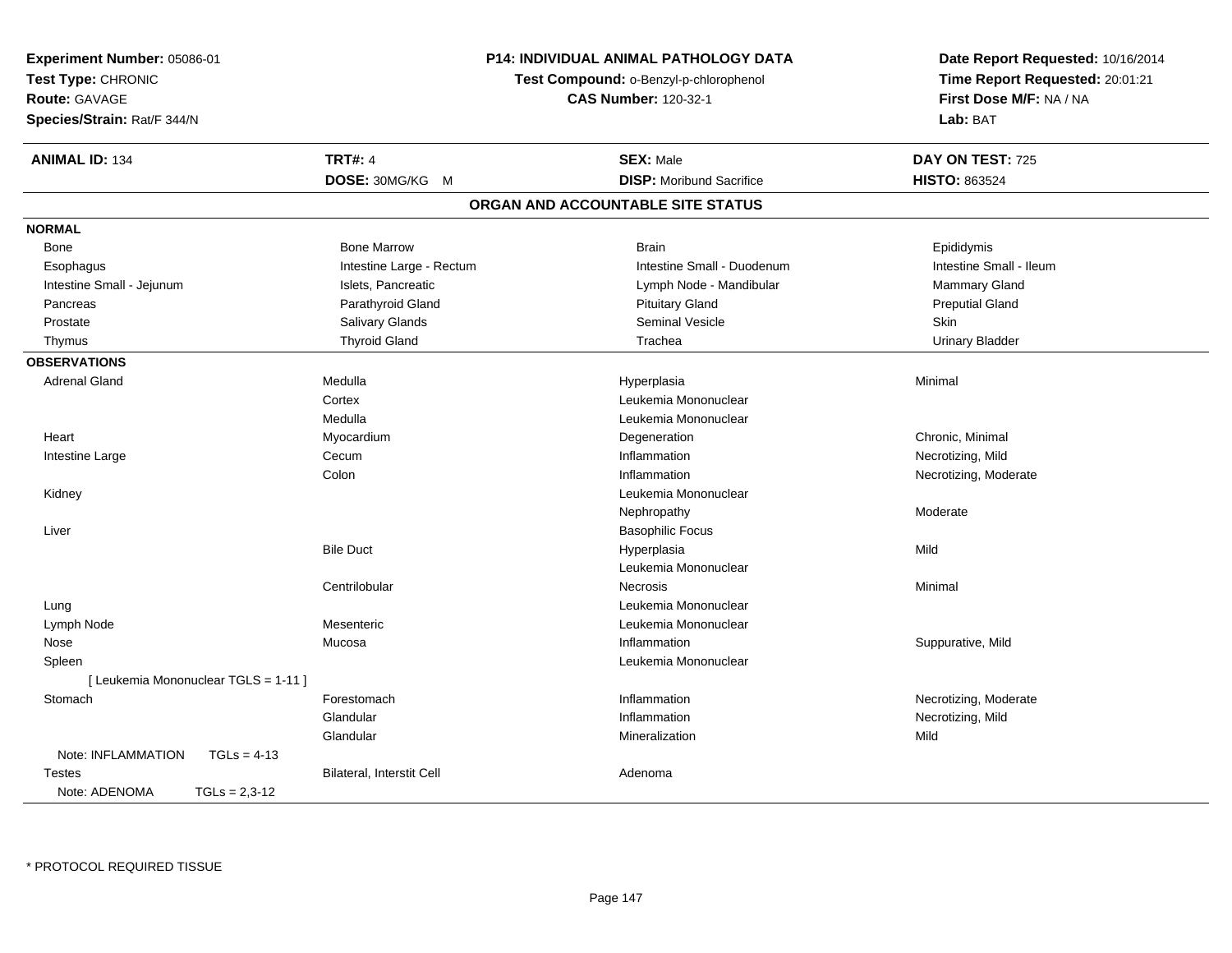| <b>Experiment Number: 05086-01</b><br>Test Type: CHRONIC<br><b>Route: GAVAGE</b> | <b>P14: INDIVIDUAL ANIMAL PATHOLOGY DATA</b><br>Test Compound: o-Benzyl-p-chlorophenol<br><b>CAS Number: 120-32-1</b> |                                   | Date Report Requested: 10/16/2014<br>Time Report Requested: 20:01:21<br>First Dose M/F: NA / NA |  |
|----------------------------------------------------------------------------------|-----------------------------------------------------------------------------------------------------------------------|-----------------------------------|-------------------------------------------------------------------------------------------------|--|
| Species/Strain: Rat/F 344/N                                                      |                                                                                                                       |                                   | Lab: BAT                                                                                        |  |
| <b>ANIMAL ID: 134</b>                                                            | TRT#: 4                                                                                                               | <b>SEX: Male</b>                  | <b>DAY ON TEST: 725</b>                                                                         |  |
|                                                                                  | <b>DOSE: 30MG/KG M</b>                                                                                                | <b>DISP:</b> Moribund Sacrifice   | <b>HISTO: 863524</b>                                                                            |  |
|                                                                                  |                                                                                                                       | ORGAN AND ACCOUNTABLE SITE STATUS |                                                                                                 |  |
| PRIMARY CAUSE OF DEATH                                                           |                                                                                                                       |                                   |                                                                                                 |  |
| Animal Note: MORIBUND DUE TO LEUKEMIA                                            |                                                                                                                       |                                   |                                                                                                 |  |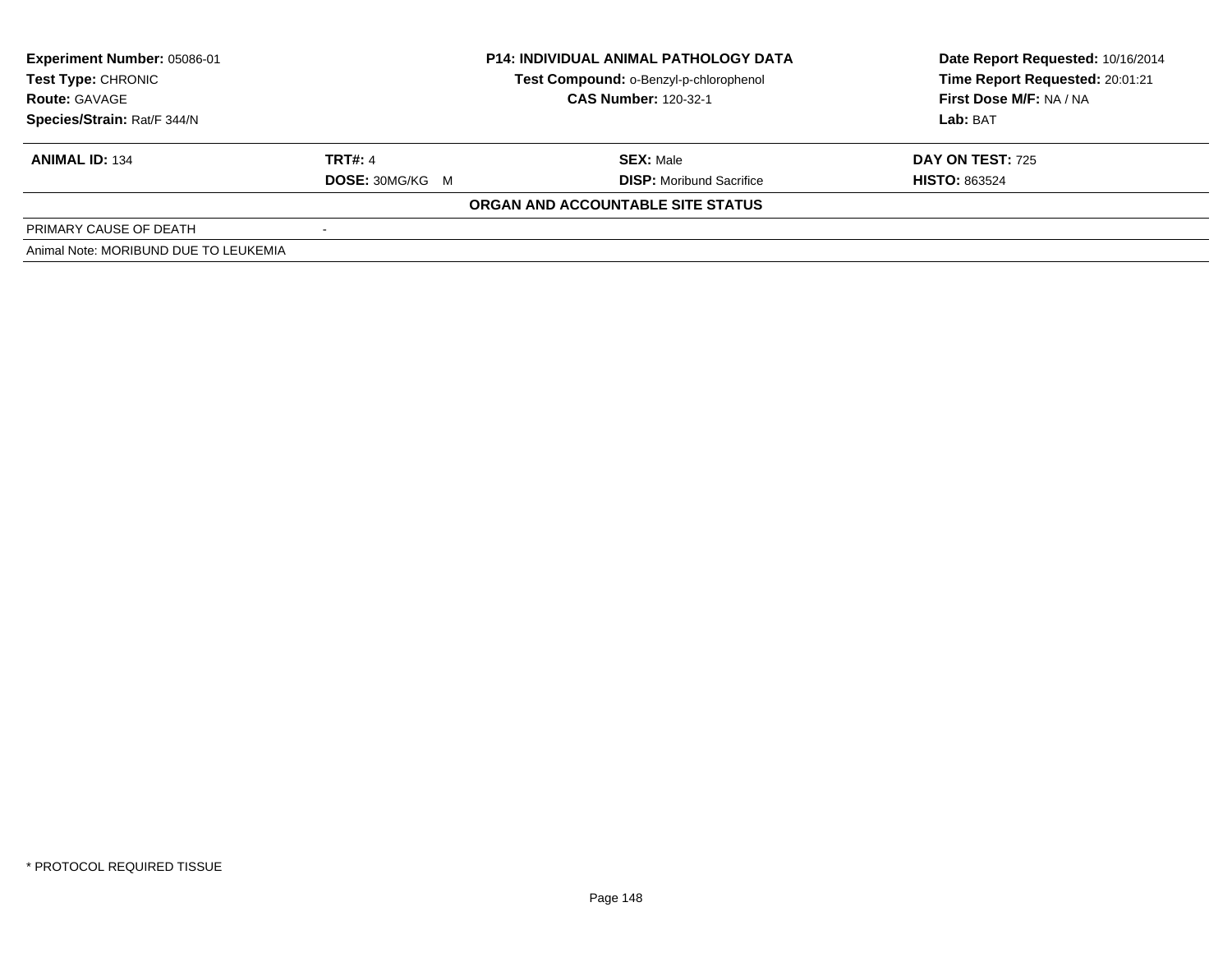| <b>Experiment Number: 05086-01</b><br><b>Test Type: CHRONIC</b><br><b>Route: GAVAGE</b> |                        | <b>P14: INDIVIDUAL ANIMAL PATHOLOGY DATA</b> | Date Report Requested: 10/16/2014<br>Time Report Requested: 20:01:21 |
|-----------------------------------------------------------------------------------------|------------------------|----------------------------------------------|----------------------------------------------------------------------|
|                                                                                         |                        | Test Compound: o-Benzyl-p-chlorophenol       |                                                                      |
|                                                                                         |                        | <b>CAS Number: 120-32-1</b>                  | First Dose M/F: NA / NA                                              |
| Species/Strain: Rat/F 344/N                                                             |                        |                                              | Lab: BAT                                                             |
| <b>ANIMAL ID: 135</b>                                                                   | <b>TRT#: 4</b>         | <b>SEX: Male</b>                             | <b>DAY ON TEST: 457</b>                                              |
|                                                                                         | <b>DOSE: 30MG/KG M</b> | <b>DISP:</b> Scheduled Sacrifice             | <b>HISTO: 863525</b>                                                 |
| <b>OBSERVATIONS</b>                                                                     |                        |                                              |                                                                      |
| Kidney                                                                                  |                        | Nephropathy                                  | Mild                                                                 |
| PRIMARY CAUSE OF DEATH                                                                  |                        |                                              |                                                                      |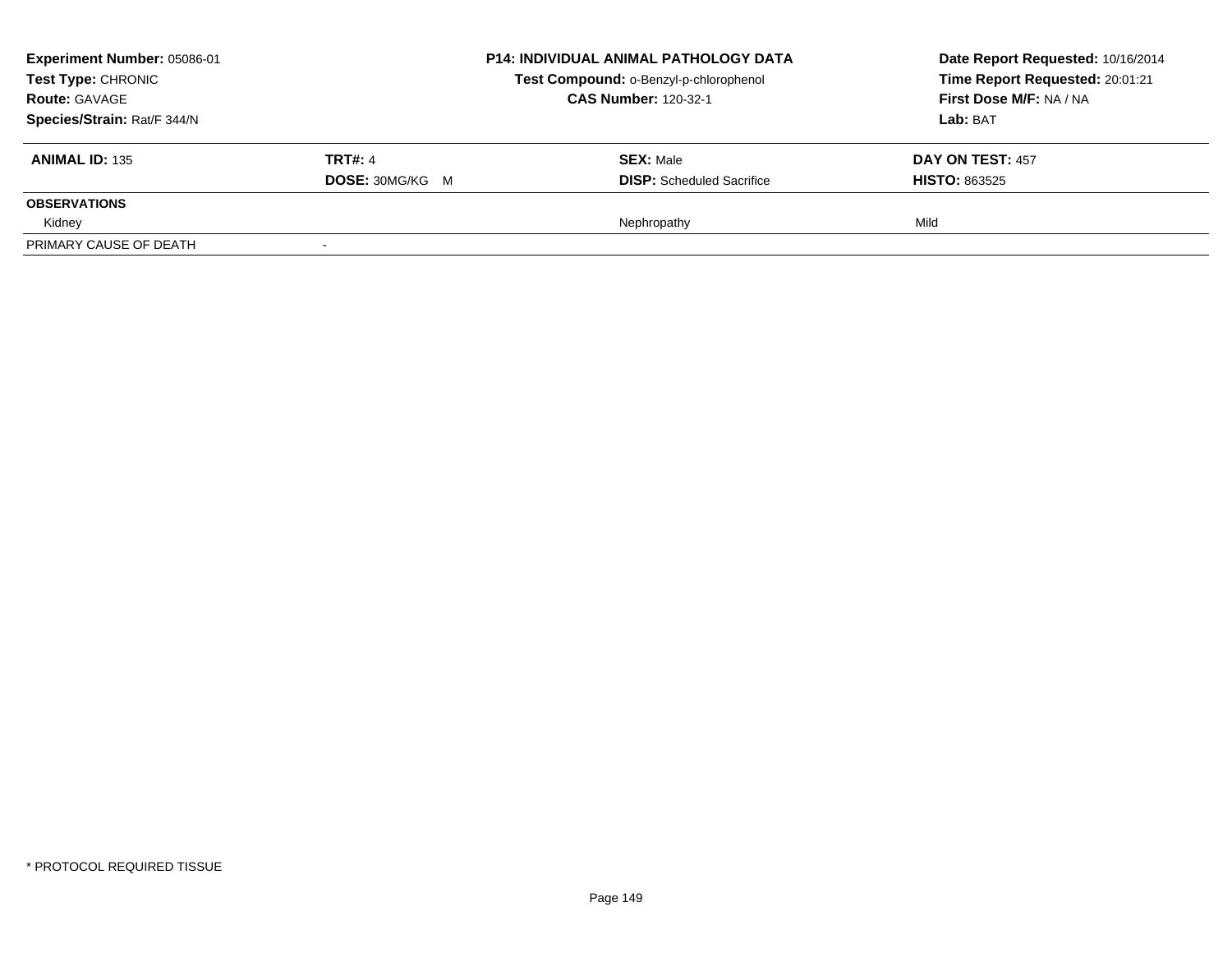| Experiment Number: 05086-01<br>Test Type: CHRONIC<br><b>Route: GAVAGE</b><br>Species/Strain: Rat/F 344/N | P14: INDIVIDUAL ANIMAL PATHOLOGY DATA<br>Test Compound: o-Benzyl-p-chlorophenol<br><b>CAS Number: 120-32-1</b> |                                                     | Date Report Requested: 10/16/2014<br>Time Report Requested: 20:01:21<br>First Dose M/F: NA / NA<br>Lab: BAT |  |
|----------------------------------------------------------------------------------------------------------|----------------------------------------------------------------------------------------------------------------|-----------------------------------------------------|-------------------------------------------------------------------------------------------------------------|--|
| <b>ANIMAL ID: 136</b>                                                                                    | <b>TRT#: 4</b><br>DOSE: 30MG/KG M                                                                              | <b>SEX: Male</b><br><b>DISP: Terminal Sacrifice</b> | DAY ON TEST: 731<br><b>HISTO: 863526</b>                                                                    |  |
|                                                                                                          |                                                                                                                |                                                     |                                                                                                             |  |
|                                                                                                          |                                                                                                                | ORGAN AND ACCOUNTABLE SITE STATUS                   |                                                                                                             |  |
| <b>NORMAL</b>                                                                                            |                                                                                                                |                                                     |                                                                                                             |  |
| Bone                                                                                                     | <b>Bone Marrow</b>                                                                                             | <b>Brain</b>                                        | Epididymis                                                                                                  |  |
| Esophagus                                                                                                | Intestine Large - Cecum                                                                                        | Intestine Large - Colon                             | Intestine Large - Rectum                                                                                    |  |
| Intestine Small - Duodenum                                                                               | Intestine Small - Ileum                                                                                        | Intestine Small - Jejunum                           | Islets, Pancreatic                                                                                          |  |
| Lymph Node - Mandibular                                                                                  | Lymph Node - Mesenteric                                                                                        | Mammary Gland                                       | Nose                                                                                                        |  |
| Parathyroid Gland                                                                                        | <b>Pituitary Gland</b>                                                                                         | <b>Preputial Gland</b>                              | Prostate                                                                                                    |  |
| Salivary Glands                                                                                          | <b>Seminal Vesicle</b>                                                                                         | Spleen                                              | Stomach - Forestomach                                                                                       |  |
| Stomach - Glandular                                                                                      | Thymus                                                                                                         | <b>Thyroid Gland</b>                                | Trachea                                                                                                     |  |
| <b>Urinary Bladder</b>                                                                                   |                                                                                                                |                                                     |                                                                                                             |  |
| <b>OBSERVATIONS</b>                                                                                      |                                                                                                                |                                                     |                                                                                                             |  |
| <b>Adrenal Gland</b>                                                                                     | Medulla                                                                                                        | Hyperplasia                                         | Mild                                                                                                        |  |
|                                                                                                          | Cortex                                                                                                         | Hypertrophy                                         | Mild                                                                                                        |  |
| Heart                                                                                                    | Myocardium                                                                                                     | Degeneration                                        | Chronic, Mild                                                                                               |  |
| Kidney                                                                                                   |                                                                                                                | Nephropathy                                         | Mild                                                                                                        |  |
| Liver                                                                                                    |                                                                                                                | <b>Basophilic Focus</b>                             |                                                                                                             |  |
|                                                                                                          |                                                                                                                | <b>Clear Cell Focus</b>                             |                                                                                                             |  |
|                                                                                                          | <b>Bile Duct</b>                                                                                               | Hyperplasia                                         | Mild                                                                                                        |  |
| Lung                                                                                                     |                                                                                                                | Foreign Body                                        | Mild                                                                                                        |  |
|                                                                                                          |                                                                                                                | Inflammation                                        | Chronic Active, Mild                                                                                        |  |
| Pancreas                                                                                                 | Acinus                                                                                                         | Atrophy                                             | Moderate                                                                                                    |  |
| Skin                                                                                                     |                                                                                                                | Basosquamous Tumor Malignant                        |                                                                                                             |  |
| Note: BASOSQU TM MAL TGLs = 1-11                                                                         |                                                                                                                |                                                     |                                                                                                             |  |
| <b>Testes</b>                                                                                            | Bilateral, Interstit Cell                                                                                      | Adenoma                                             |                                                                                                             |  |
| Note: ADENOMA<br>$TGLs = 2-10$                                                                           |                                                                                                                |                                                     |                                                                                                             |  |
| PRIMARY CAUSE OF DEATH                                                                                   | $\blacksquare$                                                                                                 |                                                     |                                                                                                             |  |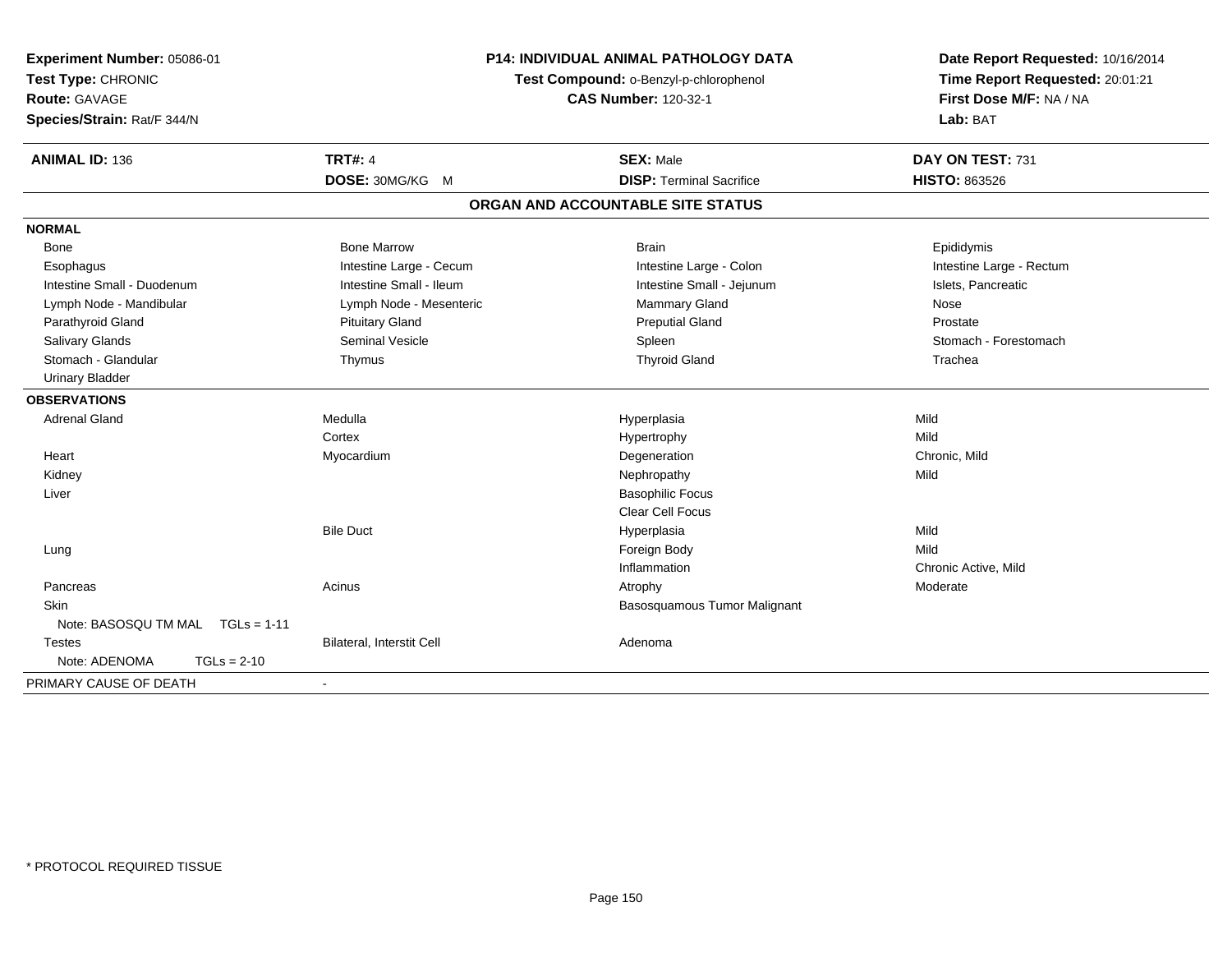| Experiment Number: 05086-01        | P14: INDIVIDUAL ANIMAL PATHOLOGY DATA                                 |                                   | Date Report Requested: 10/16/2014 |  |
|------------------------------------|-----------------------------------------------------------------------|-----------------------------------|-----------------------------------|--|
| Test Type: CHRONIC                 | Test Compound: o-Benzyl-p-chlorophenol<br><b>CAS Number: 120-32-1</b> |                                   | Time Report Requested: 20:01:21   |  |
| Route: GAVAGE                      |                                                                       |                                   | First Dose M/F: NA / NA           |  |
| Species/Strain: Rat/F 344/N        |                                                                       |                                   | Lab: BAT                          |  |
| <b>ANIMAL ID: 137</b>              | <b>TRT#: 4</b>                                                        | <b>SEX: Male</b>                  | DAY ON TEST: 731                  |  |
|                                    | DOSE: 30MG/KG M                                                       | <b>DISP: Terminal Sacrifice</b>   | <b>HISTO: 863527</b>              |  |
|                                    |                                                                       | ORGAN AND ACCOUNTABLE SITE STATUS |                                   |  |
| <b>NORMAL</b>                      |                                                                       |                                   |                                   |  |
| Bone                               | <b>Bone Marrow</b>                                                    | <b>Brain</b>                      | Epididymis                        |  |
| Esophagus                          | Intestine Large - Cecum                                               | Intestine Large - Rectum          | Intestine Small - Duodenum        |  |
| Intestine Small - Ileum            | Intestine Small - Jejunum                                             | Islets, Pancreatic                | Lymph Node - Mandibular           |  |
| Lymph Node - Mesenteric            | Mammary Gland                                                         | Nose                              | <b>Preputial Gland</b>            |  |
| Salivary Glands                    | Seminal Vesicle                                                       | Stomach - Forestomach             | Stomach - Glandular               |  |
| Thymus                             | <b>Thyroid Gland</b>                                                  | Trachea                           | <b>Urinary Bladder</b>            |  |
| <b>MISSING</b>                     |                                                                       |                                   |                                   |  |
| Parathyroid Gland                  |                                                                       |                                   |                                   |  |
| <b>OBSERVATIONS</b>                |                                                                       |                                   |                                   |  |
| <b>Adrenal Gland</b>               | Cortex                                                                | Hyperplasia                       | Mild                              |  |
|                                    | Medulla                                                               | Pheochromocytoma Benign           |                                   |  |
| Heart                              | Myocardium                                                            | Degeneration                      | Chronic, Mild                     |  |
| Intestine Large                    | Colon                                                                 | Polyp Adenomatous                 |                                   |  |
| Note: POLYP ADENOMAT $TGLs = 8-17$ |                                                                       |                                   |                                   |  |
| Kidney                             |                                                                       | Nephropathy                       | Moderate                          |  |
| Liver                              |                                                                       | <b>Basophilic Focus</b>           |                                   |  |
|                                    | <b>Bile Duct</b>                                                      | Hyperplasia                       | Mild                              |  |
| Lung                               | Alveolar Epith                                                        | Hyperplasia                       | Mild                              |  |
| Note: HYPERPLASIA<br>$TGLs = 7-15$ |                                                                       |                                   |                                   |  |
| Mesentery                          | Fat                                                                   | <b>Necrosis</b>                   | Moderate                          |  |
| Note: NECROSIS<br>$TGLs = 4-16$    |                                                                       |                                   |                                   |  |
| Pancreas                           | Acinus                                                                | Hyperplasia                       | Moderate                          |  |
| <b>Pituitary Gland</b>             | Pars Distalis                                                         | Adenoma                           |                                   |  |
| Note: ADENOMA<br>$TGLs = 6-14$     |                                                                       |                                   |                                   |  |
| Prostate                           |                                                                       | Inflammation                      | Chronic Active, Moderate          |  |
| Skin                               | <b>Subcut Tiss</b>                                                    | Fibrosarcoma                      |                                   |  |
|                                    |                                                                       | Keratoacanthoma                   |                                   |  |
| Note: FIBROSARC<br>$TGLs = 1-11$   |                                                                       |                                   |                                   |  |
| Note: KERATOACANTHMA   TGLs = 2-12 |                                                                       |                                   |                                   |  |
| Spleen                             |                                                                       | Leukemia Mononuclear              |                                   |  |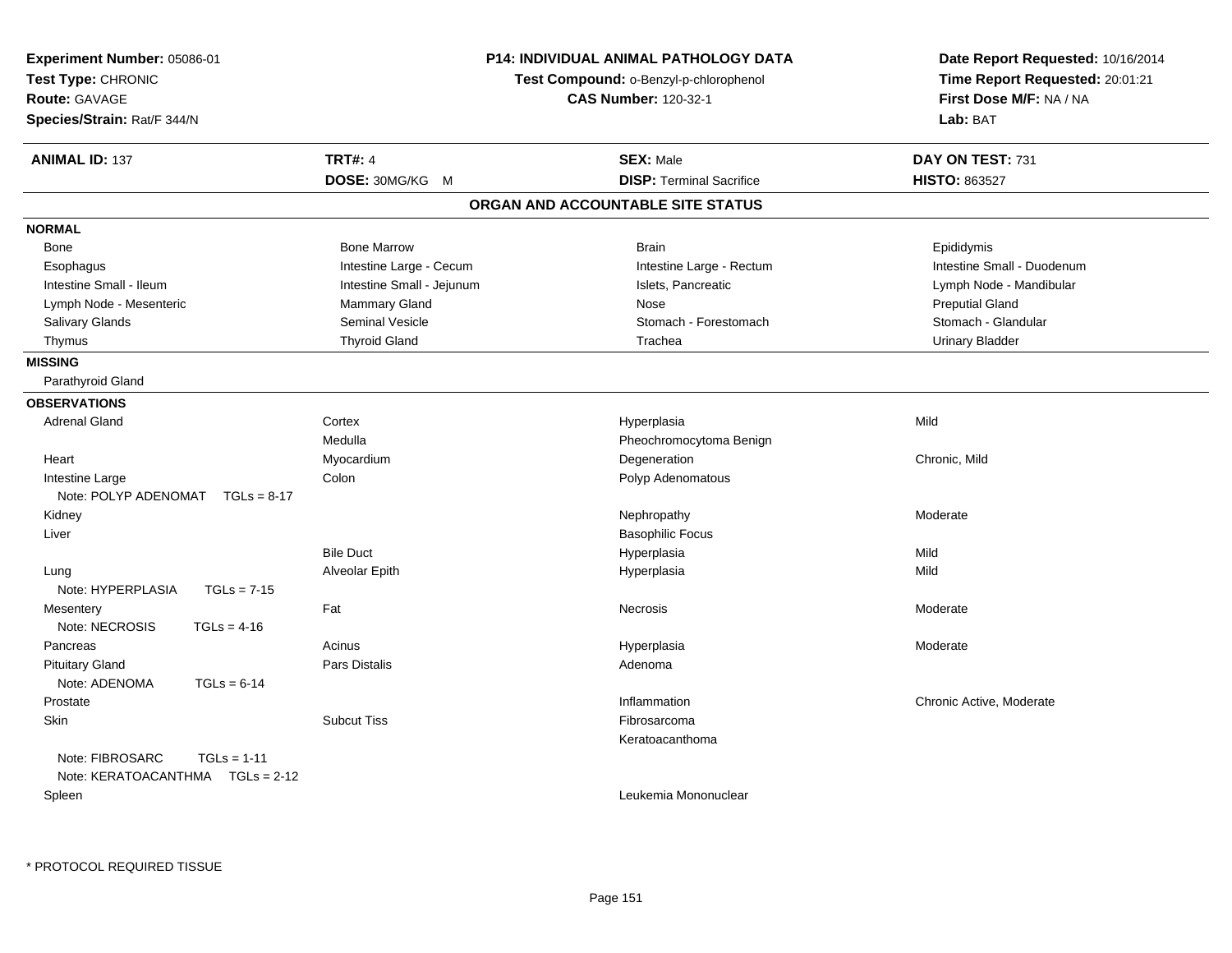| Experiment Number: 05086-01<br>Test Type: CHRONIC<br><b>Route: GAVAGE</b> |               | <b>P14: INDIVIDUAL ANIMAL PATHOLOGY DATA</b><br>Test Compound: o-Benzyl-p-chlorophenol<br><b>CAS Number: 120-32-1</b> | Date Report Requested: 10/16/2014<br>Time Report Requested: 20:01:21<br>First Dose M/F: NA / NA |                      |
|---------------------------------------------------------------------------|---------------|-----------------------------------------------------------------------------------------------------------------------|-------------------------------------------------------------------------------------------------|----------------------|
| Species/Strain: Rat/F 344/N                                               |               |                                                                                                                       |                                                                                                 | Lab: BAT             |
| <b>ANIMAL ID: 137</b>                                                     |               | <b>TRT#: 4</b>                                                                                                        | <b>SEX: Male</b>                                                                                | DAY ON TEST: 731     |
|                                                                           |               | DOSE: 30MG/KG M                                                                                                       | <b>DISP: Terminal Sacrifice</b>                                                                 | <b>HISTO: 863527</b> |
|                                                                           |               |                                                                                                                       | ORGAN AND ACCOUNTABLE SITE STATUS                                                               |                      |
| Testes                                                                    |               | <b>Interstit Cell</b>                                                                                                 | Adenoma                                                                                         |                      |
|                                                                           |               | Seminif Tub                                                                                                           | Atrophy                                                                                         | Marked               |
| Note: ADENOMA                                                             | $TGLs = 3-13$ |                                                                                                                       |                                                                                                 |                      |
| Note: ATROPHY                                                             | $TGLs = 5-13$ |                                                                                                                       |                                                                                                 |                      |
| PRIMARY CAUSE OF DEATH                                                    |               |                                                                                                                       |                                                                                                 |                      |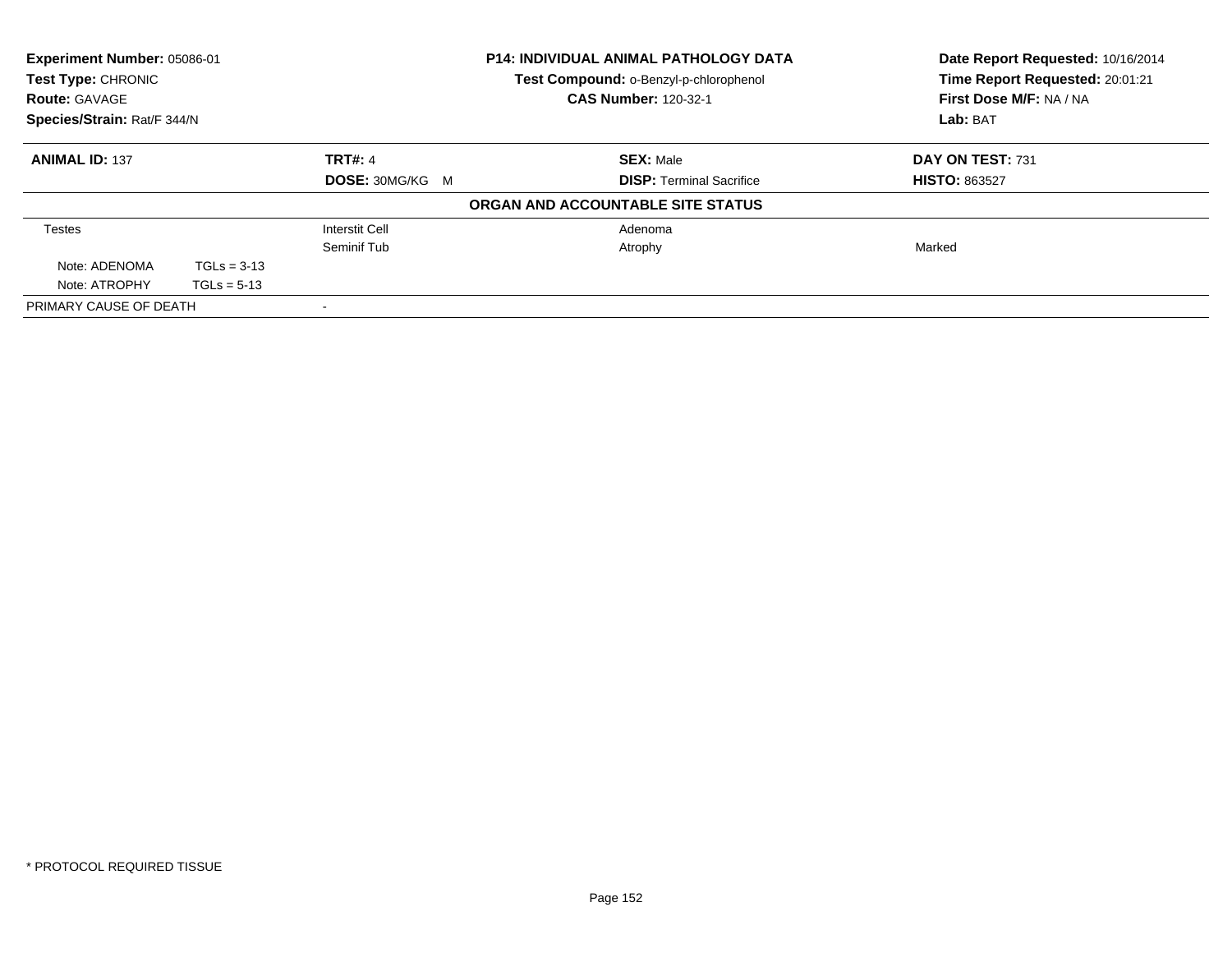| Experiment Number: 05086-01<br>Test Type: CHRONIC<br>Route: GAVAGE<br>Species/Strain: Rat/F 344/N |                          | <b>P14: INDIVIDUAL ANIMAL PATHOLOGY DATA</b><br>Test Compound: o-Benzyl-p-chlorophenol<br><b>CAS Number: 120-32-1</b> | Date Report Requested: 10/16/2014<br>Time Report Requested: 20:01:21<br>First Dose M/F: NA / NA<br>Lab: BAT |
|---------------------------------------------------------------------------------------------------|--------------------------|-----------------------------------------------------------------------------------------------------------------------|-------------------------------------------------------------------------------------------------------------|
| <b>ANIMAL ID: 138</b>                                                                             | <b>TRT#: 4</b>           | <b>SEX: Male</b>                                                                                                      | DAY ON TEST: 603                                                                                            |
|                                                                                                   | DOSE: 30MG/KG M          | <b>DISP:</b> Moribund Sacrifice                                                                                       | <b>HISTO: 863528</b>                                                                                        |
|                                                                                                   |                          | ORGAN AND ACCOUNTABLE SITE STATUS                                                                                     |                                                                                                             |
| <b>NORMAL</b>                                                                                     |                          |                                                                                                                       |                                                                                                             |
| Bone                                                                                              | Epididymis               | Esophagus                                                                                                             | Intestine Large - Cecum                                                                                     |
| Intestine Large - Colon                                                                           | Intestine Large - Rectum | Intestine Small - Duodenum                                                                                            | Intestine Small - Ileum                                                                                     |
| Intestine Small - Jejunum                                                                         | Islets, Pancreatic       | Lymph Node - Mandibular                                                                                               | <b>Mammary Gland</b>                                                                                        |
| <b>Preputial Gland</b>                                                                            | Salivary Glands          | <b>Seminal Vesicle</b>                                                                                                | Skin                                                                                                        |
| Trachea                                                                                           |                          |                                                                                                                       |                                                                                                             |
| <b>MISSING</b>                                                                                    |                          |                                                                                                                       |                                                                                                             |
| Parathyroid Gland                                                                                 |                          |                                                                                                                       |                                                                                                             |
| <b>OBSERVATIONS</b>                                                                               |                          |                                                                                                                       |                                                                                                             |
| <b>Adrenal Gland</b>                                                                              | Medulla                  | Hyperplasia                                                                                                           | Minimal                                                                                                     |
|                                                                                                   | Cortex                   | Leukemia Mononuclear                                                                                                  |                                                                                                             |
| <b>Bone Marrow</b>                                                                                |                          | Leukemia Mononuclear                                                                                                  |                                                                                                             |
| <b>Brain</b>                                                                                      |                          | Leukemia Mononuclear                                                                                                  |                                                                                                             |
| Heart                                                                                             |                          | Leukemia Mononuclear                                                                                                  |                                                                                                             |
| Kidney                                                                                            |                          | Leukemia Mononuclear                                                                                                  |                                                                                                             |
|                                                                                                   |                          | Nephropathy                                                                                                           | Mild                                                                                                        |
| Liver                                                                                             | <b>Bile Duct</b>         | Hyperplasia                                                                                                           | Mild                                                                                                        |
|                                                                                                   |                          | Leukemia Mononuclear                                                                                                  |                                                                                                             |
| Lung                                                                                              |                          | Leukemia Mononuclear                                                                                                  |                                                                                                             |
| Lymph Node                                                                                        | Mediastinal              | Leukemia Mononuclear                                                                                                  |                                                                                                             |
|                                                                                                   | Mesenteric               | Leukemia Mononuclear                                                                                                  |                                                                                                             |
| Note: LEUKEMIA MONUC<br>$TGLs = 4-12$                                                             |                          |                                                                                                                       |                                                                                                             |
| Mesentery                                                                                         |                          | Leukemia Mononuclear                                                                                                  |                                                                                                             |
| Nose                                                                                              | Mucosa                   | Inflammation                                                                                                          | Suppurative, Minimal                                                                                        |
| Pancreas                                                                                          |                          | Leukemia Mononuclear                                                                                                  |                                                                                                             |
| <b>Pituitary Gland</b>                                                                            |                          | Leukemia Mononuclear                                                                                                  |                                                                                                             |
| Prostate                                                                                          |                          | Inflammation                                                                                                          | Chronic Active, Marked                                                                                      |
| Spleen                                                                                            |                          | Leukemia Mononuclear                                                                                                  |                                                                                                             |
| Note: LEUKEMIA MONUC<br>$TGLs = 3.5 - 11 + 13$                                                    |                          |                                                                                                                       |                                                                                                             |
| Stomach                                                                                           | Forestomach              | Leukemia Mononuclear                                                                                                  |                                                                                                             |
|                                                                                                   | Glandular                | Leukemia Mononuclear                                                                                                  |                                                                                                             |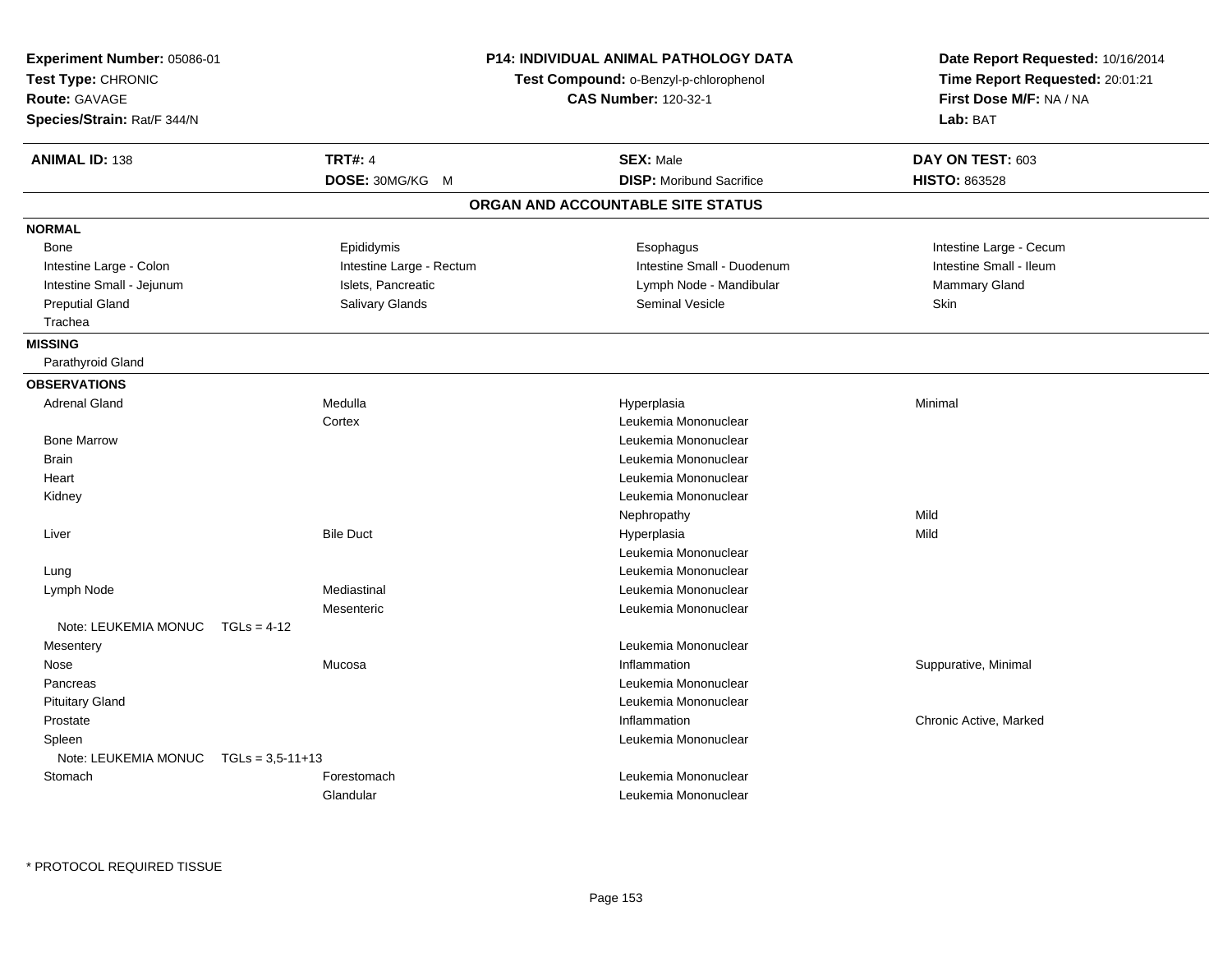| <b>Experiment Number: 05086-01</b><br><b>Test Type: CHRONIC</b><br><b>Route: GAVAGE</b><br>Species/Strain: Rat/F 344/N |                           | <b>P14: INDIVIDUAL ANIMAL PATHOLOGY DATA</b><br>Test Compound: o-Benzyl-p-chlorophenol<br><b>CAS Number: 120-32-1</b> | Date Report Requested: 10/16/2014<br>Time Report Requested: 20:01:21<br>First Dose M/F: NA / NA<br>Lab: BAT |
|------------------------------------------------------------------------------------------------------------------------|---------------------------|-----------------------------------------------------------------------------------------------------------------------|-------------------------------------------------------------------------------------------------------------|
| <b>ANIMAL ID: 138</b>                                                                                                  | <b>TRT#: 4</b>            | <b>SEX: Male</b>                                                                                                      | DAY ON TEST: 603                                                                                            |
|                                                                                                                        | <b>DOSE: 30MG/KG M</b>    | <b>DISP:</b> Moribund Sacrifice                                                                                       | <b>HISTO: 863528</b>                                                                                        |
|                                                                                                                        |                           | ORGAN AND ACCOUNTABLE SITE STATUS                                                                                     |                                                                                                             |
| Note: LEUKEMIA MONUC<br>$TGLs = 6-14$                                                                                  |                           |                                                                                                                       |                                                                                                             |
| <b>Testes</b>                                                                                                          | Bilateral, Interstit Cell | Adenoma                                                                                                               |                                                                                                             |
| Note: ADENOMA<br>$TGLs = 1,2-10$                                                                                       |                           |                                                                                                                       |                                                                                                             |
| Thymus                                                                                                                 |                           | Leukemia Mononuclear                                                                                                  |                                                                                                             |
| <b>Thyroid Gland</b>                                                                                                   | C Cell                    | Adenoma                                                                                                               |                                                                                                             |
|                                                                                                                        | C Cell                    | Hyperplasia                                                                                                           | Minimal                                                                                                     |
| <b>Urinary Bladder</b>                                                                                                 |                           | Leukemia Mononuclear                                                                                                  |                                                                                                             |
| PRIMARY CAUSE OF DEATH                                                                                                 |                           |                                                                                                                       |                                                                                                             |
| Animal Note: MORIBUND DUE TO LEUKEMIA                                                                                  |                           |                                                                                                                       |                                                                                                             |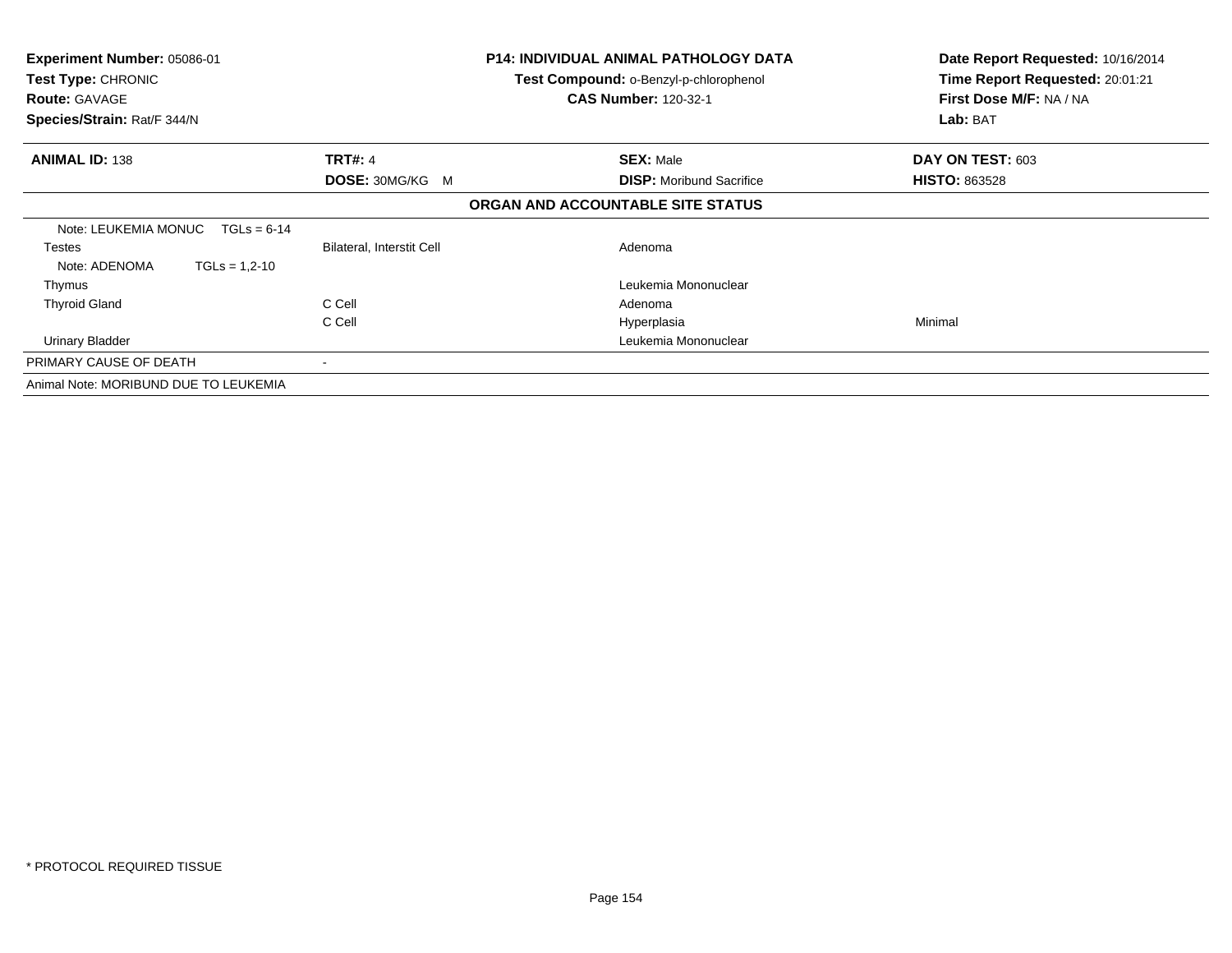| Experiment Number: 05086-01<br>Test Type: CHRONIC<br>Route: GAVAGE |                         | <b>P14: INDIVIDUAL ANIMAL PATHOLOGY DATA</b><br>Test Compound: o-Benzyl-p-chlorophenol<br><b>CAS Number: 120-32-1</b> | Date Report Requested: 10/16/2014<br>Time Report Requested: 20:01:21<br>First Dose M/F: NA / NA |
|--------------------------------------------------------------------|-------------------------|-----------------------------------------------------------------------------------------------------------------------|-------------------------------------------------------------------------------------------------|
| Species/Strain: Rat/F 344/N                                        |                         |                                                                                                                       | Lab: BAT                                                                                        |
| <b>ANIMAL ID: 139</b>                                              | <b>TRT#: 4</b>          | <b>SEX: Male</b>                                                                                                      | <b>DAY ON TEST: 525</b>                                                                         |
|                                                                    | DOSE: 30MG/KG M         | <b>DISP: Natural Death</b>                                                                                            | <b>HISTO: 863529</b>                                                                            |
|                                                                    |                         | ORGAN AND ACCOUNTABLE SITE STATUS                                                                                     |                                                                                                 |
| <b>NORMAL</b>                                                      |                         |                                                                                                                       |                                                                                                 |
| <b>Adrenal Gland - Cortex</b>                                      | Adrenal Gland - Medulla | <b>Bone</b>                                                                                                           | <b>Bone Marrow</b>                                                                              |
| Epididymis                                                         | Esophagus               | Intestine Large - Cecum                                                                                               | Intestine Large - Colon                                                                         |
| Intestine Small - Duodenum                                         | Intestine Small - Ileum | Intestine Small - Jejunum                                                                                             | Islets, Pancreatic                                                                              |
| Liver                                                              | Lung                    | Lymph Node - Mandibular                                                                                               | Lymph Node - Mesenteric                                                                         |
| Nose                                                               | Pancreas                | Parathyroid Gland                                                                                                     | <b>Preputial Gland</b>                                                                          |
| <b>Salivary Glands</b>                                             | Seminal Vesicle         | Skin                                                                                                                  | Spleen                                                                                          |
| Stomach - Forestomach                                              | Stomach - Glandular     | <b>Testes</b>                                                                                                         | Thymus                                                                                          |
| <b>Thyroid Gland</b>                                               | Trachea                 | <b>Urinary Bladder</b>                                                                                                |                                                                                                 |
| <b>OBSERVATIONS</b>                                                |                         |                                                                                                                       |                                                                                                 |
| <b>Brain</b>                                                       |                         | Compression                                                                                                           |                                                                                                 |
| Heart                                                              | Myocardium              | Degeneration                                                                                                          | Chronic, Moderate                                                                               |
| Intestine Large                                                    | Rectum                  | Parasite Metazoan                                                                                                     |                                                                                                 |
| Kidney                                                             |                         | Nephropathy                                                                                                           | Mild                                                                                            |
| Mammary Gland                                                      |                         | Fibroadenoma                                                                                                          |                                                                                                 |
| Note: FIBROADENOMA<br>$TGLs = 2-11$                                |                         |                                                                                                                       |                                                                                                 |
| <b>Pituitary Gland</b>                                             | <b>Pars Distalis</b>    | Adenoma                                                                                                               |                                                                                                 |
| Note: ADENOMA<br>$TGLs = 1-7$                                      |                         |                                                                                                                       |                                                                                                 |
| Prostate                                                           |                         | Inflammation                                                                                                          | Chronic Active, Mild                                                                            |
| PRIMARY CAUSE OF DEATH                                             |                         |                                                                                                                       |                                                                                                 |
| Animal Note: COD: PITUITARY TUMOR.                                 |                         |                                                                                                                       |                                                                                                 |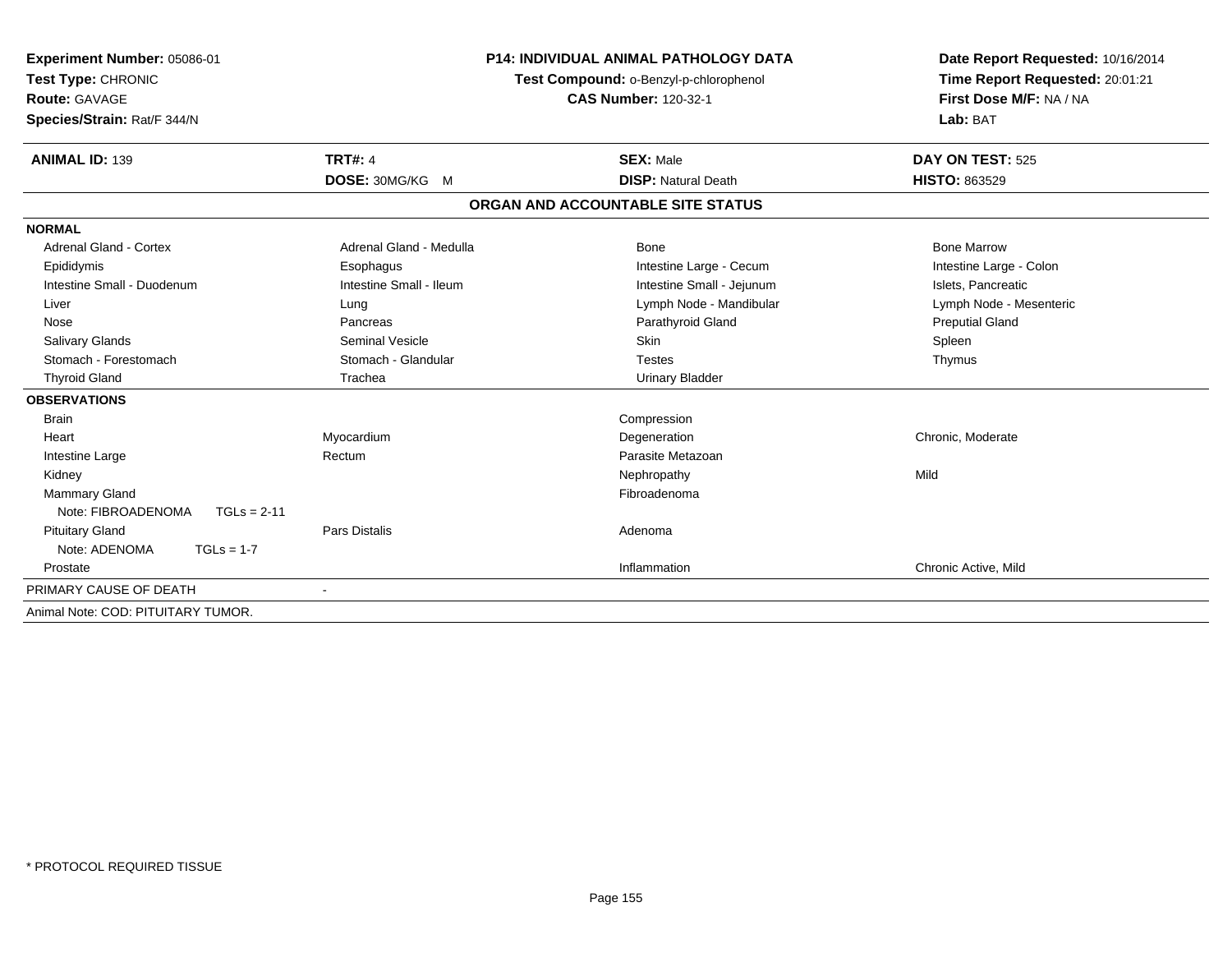| P14: INDIVIDUAL ANIMAL PATHOLOGY DATA<br>Experiment Number: 05086-01<br>Test Type: CHRONIC<br>Test Compound: o-Benzyl-p-chlorophenol<br><b>CAS Number: 120-32-1</b><br>Route: GAVAGE<br>Species/Strain: Rat/F 344/N |               | Date Report Requested: 10/16/2014<br>Time Report Requested: 20:01:21<br>First Dose M/F: NA / NA<br>Lab: BAT |                                   |                         |
|---------------------------------------------------------------------------------------------------------------------------------------------------------------------------------------------------------------------|---------------|-------------------------------------------------------------------------------------------------------------|-----------------------------------|-------------------------|
| <b>ANIMAL ID: 140</b>                                                                                                                                                                                               |               | <b>TRT#: 4</b>                                                                                              | <b>SEX: Male</b>                  | DAY ON TEST: 731        |
|                                                                                                                                                                                                                     |               | DOSE: 30MG/KG M                                                                                             | <b>DISP: Terminal Sacrifice</b>   | HISTO: 863530           |
|                                                                                                                                                                                                                     |               |                                                                                                             | ORGAN AND ACCOUNTABLE SITE STATUS |                         |
| <b>NORMAL</b>                                                                                                                                                                                                       |               |                                                                                                             |                                   |                         |
| Adrenal Gland - Medulla                                                                                                                                                                                             |               | <b>Bone</b>                                                                                                 | <b>Bone Marrow</b>                | <b>Brain</b>            |
| Epididymis                                                                                                                                                                                                          |               | Esophagus                                                                                                   | Intestine Large - Cecum           | Intestine Large - Colon |
| Intestine Small - Duodenum                                                                                                                                                                                          |               | Intestine Small - Ileum                                                                                     | Intestine Small - Jejunum         | Islets, Pancreatic      |
| Lung                                                                                                                                                                                                                |               | Lymph Node - Mandibular                                                                                     | Lymph Node - Mesenteric           | Mammary Gland           |
| Nose                                                                                                                                                                                                                |               | Parathyroid Gland                                                                                           | <b>Salivary Glands</b>            | <b>Seminal Vesicle</b>  |
| <b>Skin</b>                                                                                                                                                                                                         |               | Spleen                                                                                                      | Stomach - Glandular               | Thymus                  |
| <b>Thyroid Gland</b>                                                                                                                                                                                                |               | Trachea                                                                                                     | <b>Urinary Bladder</b>            |                         |
| <b>OBSERVATIONS</b>                                                                                                                                                                                                 |               |                                                                                                             |                                   |                         |
| <b>Adrenal Gland</b>                                                                                                                                                                                                |               | Cortex                                                                                                      | Hyperplasia                       | Mild                    |
| Heart                                                                                                                                                                                                               |               | Myocardium                                                                                                  | Degeneration                      | Chronic, Moderate       |
| Intestine Large                                                                                                                                                                                                     |               | Rectum                                                                                                      | Parasite Metazoan                 |                         |
| Kidney                                                                                                                                                                                                              |               |                                                                                                             | Nephropathy                       | Mild                    |
| Liver                                                                                                                                                                                                               |               |                                                                                                             | <b>Basophilic Focus</b>           |                         |
|                                                                                                                                                                                                                     |               |                                                                                                             | <b>Clear Cell Focus</b>           |                         |
| Mesentery                                                                                                                                                                                                           |               |                                                                                                             | Hemangioma                        |                         |
| Note: HEMANGIOMA                                                                                                                                                                                                    | $TGLs = 1-11$ |                                                                                                             |                                   |                         |
| Pancreas                                                                                                                                                                                                            |               | Acinus                                                                                                      | Atrophy                           | Mild                    |
| <b>Pituitary Gland</b>                                                                                                                                                                                              |               | <b>Pars Distalis</b>                                                                                        | Hyperplasia                       | Mild                    |
| <b>Preputial Gland</b>                                                                                                                                                                                              |               |                                                                                                             | Hyperplasia                       | Mild                    |
| Prostate                                                                                                                                                                                                            |               |                                                                                                             | Inflammation                      | Chronic Active, Mild    |
| Stomach                                                                                                                                                                                                             |               | Epithelium, Forestomach                                                                                     | Hyperplasia                       | Mild                    |
| Note: HYPERPLASIA                                                                                                                                                                                                   | $TGLs = 2-12$ |                                                                                                             |                                   |                         |
| <b>Testes</b>                                                                                                                                                                                                       |               | <b>Bilateral, Interstit Cell</b>                                                                            | Adenoma                           |                         |
| PRIMARY CAUSE OF DEATH                                                                                                                                                                                              |               |                                                                                                             |                                   |                         |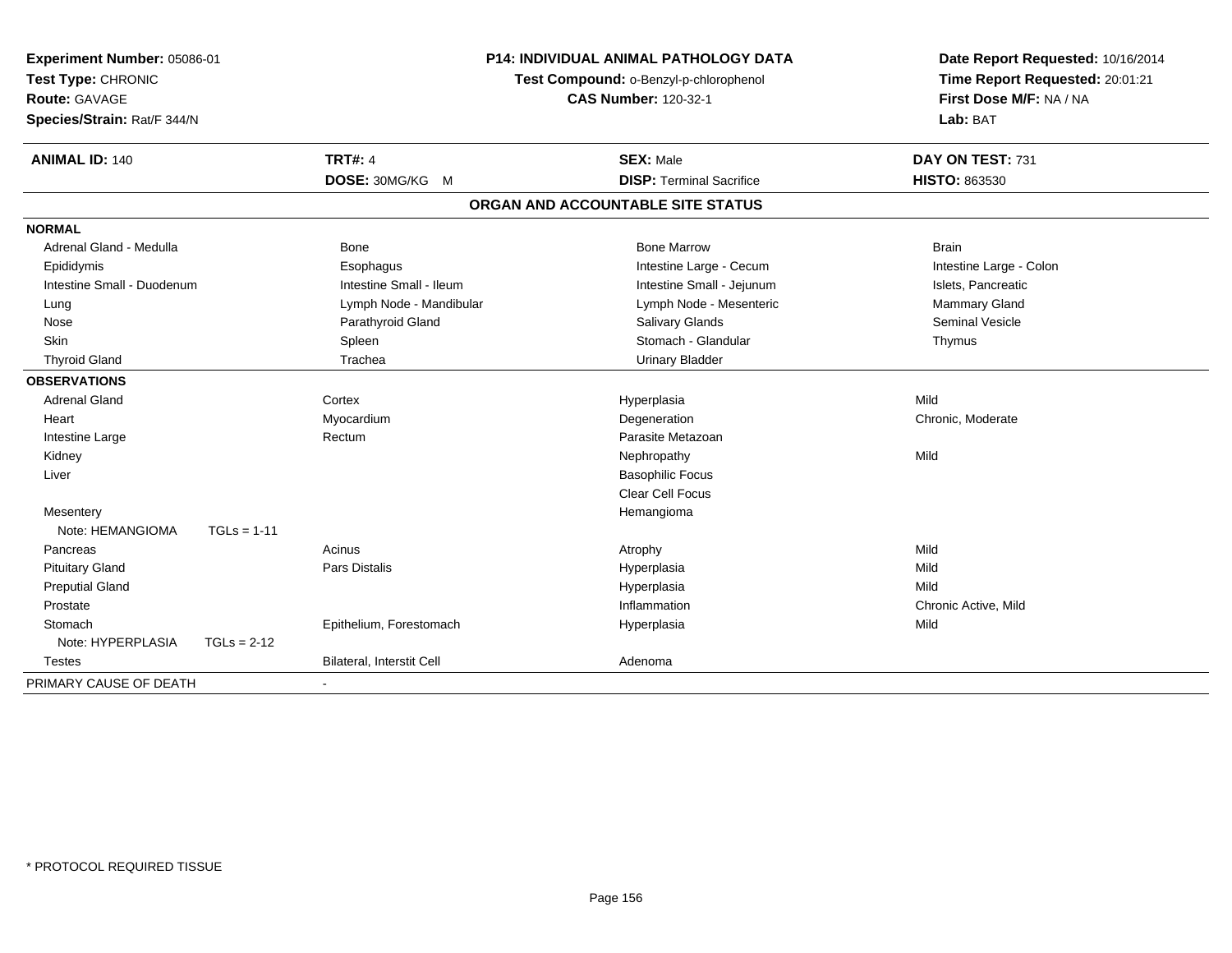| <b>Experiment Number: 05086-01</b><br><b>Test Type: CHRONIC</b><br><b>Route: GAVAGE</b><br>Species/Strain: Rat/F 344/N |                                          | <b>P14: INDIVIDUAL ANIMAL PATHOLOGY DATA</b><br>Test Compound: o-Benzyl-p-chlorophenol<br><b>CAS Number: 120-32-1</b> | Date Report Requested: 10/16/2014<br>Time Report Requested: 20:01:21<br>First Dose M/F: NA / NA<br>Lab: BAT |
|------------------------------------------------------------------------------------------------------------------------|------------------------------------------|-----------------------------------------------------------------------------------------------------------------------|-------------------------------------------------------------------------------------------------------------|
| <b>ANIMAL ID: 141</b>                                                                                                  | TRT#: 5<br><b>DOSE: 30MG/KG 13HUCC M</b> | <b>SEX: Male</b><br><b>DISP:</b> Scheduled Sacrifice                                                                  | DAY ON TEST: 94<br><b>HISTO:</b>                                                                            |
| <b>OBSERVATIONS</b>                                                                                                    |                                          |                                                                                                                       |                                                                                                             |
| Kidney                                                                                                                 |                                          | Nephropathy                                                                                                           | Minimal                                                                                                     |
| PRIMARY CAUSE OF DEATH                                                                                                 |                                          |                                                                                                                       |                                                                                                             |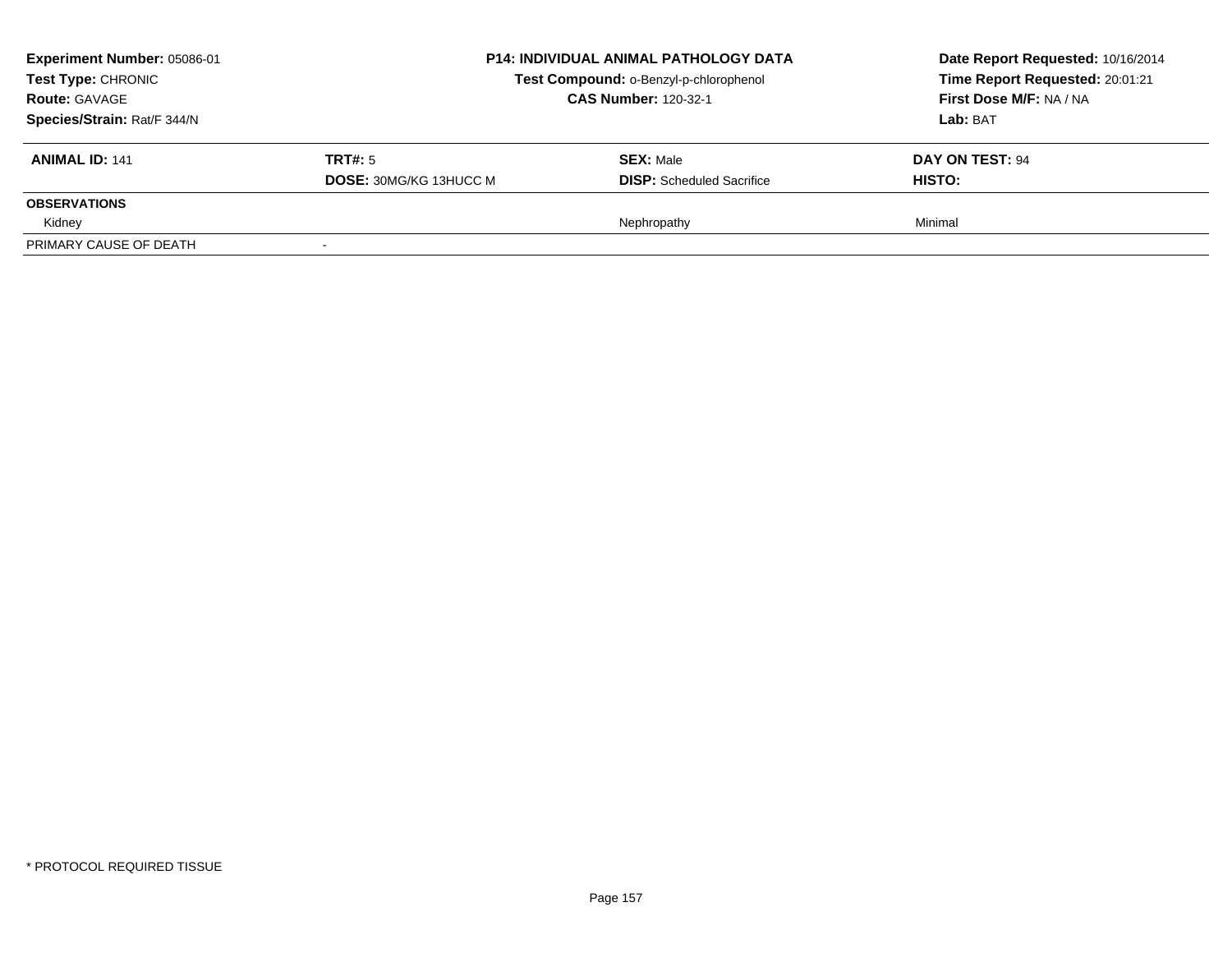| <b>Experiment Number: 05086-01</b><br><b>Test Type: CHRONIC</b><br><b>Route: GAVAGE</b><br>Species/Strain: Rat/F 344/N |                                          | <b>P14: INDIVIDUAL ANIMAL PATHOLOGY DATA</b><br>Test Compound: o-Benzyl-p-chlorophenol<br><b>CAS Number: 120-32-1</b> | Date Report Requested: 10/16/2014<br>Time Report Requested: 20:01:21<br>First Dose M/F: NA / NA<br>Lab: BAT |
|------------------------------------------------------------------------------------------------------------------------|------------------------------------------|-----------------------------------------------------------------------------------------------------------------------|-------------------------------------------------------------------------------------------------------------|
| <b>ANIMAL ID: 142</b>                                                                                                  | TRT#: 5<br><b>DOSE: 30MG/KG 13HUCC M</b> | <b>SEX: Male</b><br><b>DISP:</b> Scheduled Sacrifice                                                                  | DAY ON TEST: 94<br><b>HISTO:</b>                                                                            |
| <b>OBSERVATIONS</b>                                                                                                    |                                          |                                                                                                                       |                                                                                                             |
| Kidney                                                                                                                 |                                          | Nephropathy                                                                                                           | Minimal                                                                                                     |
| PRIMARY CAUSE OF DEATH                                                                                                 |                                          |                                                                                                                       |                                                                                                             |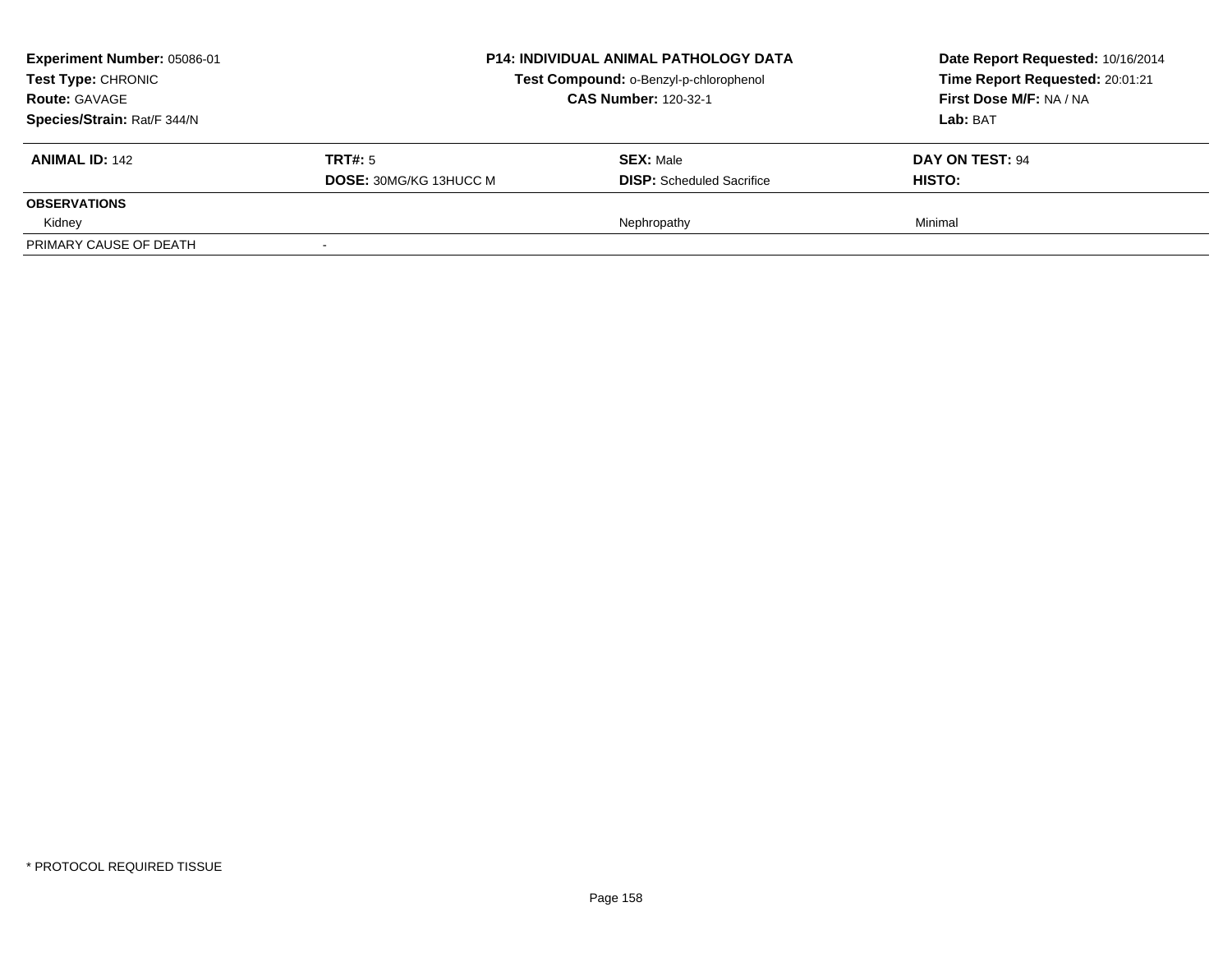| Experiment Number: 05086-01 | <b>P14: INDIVIDUAL ANIMAL PATHOLOGY DATA</b><br>Test Compound: o-Benzyl-p-chlorophenol |                                   | Date Report Requested: 10/16/2014 |  |
|-----------------------------|----------------------------------------------------------------------------------------|-----------------------------------|-----------------------------------|--|
| Test Type: CHRONIC          |                                                                                        |                                   | Time Report Requested: 20:01:21   |  |
| <b>Route: GAVAGE</b>        |                                                                                        | <b>CAS Number: 120-32-1</b>       |                                   |  |
| Species/Strain: Rat/F 344/N |                                                                                        |                                   | Lab: BAT                          |  |
| <b>ANIMAL ID: 143</b>       | TRT#: 5                                                                                | <b>SEX: Male</b>                  | DAY ON TEST: 94                   |  |
|                             | <b>DOSE: 30MG/KG 13HUCC M</b>                                                          | <b>DISP:</b> Scheduled Sacrifice  | HISTO:                            |  |
|                             |                                                                                        | ORGAN AND ACCOUNTABLE SITE STATUS |                                   |  |
| <b>NORMAL</b>               |                                                                                        |                                   |                                   |  |
| Kidney                      |                                                                                        |                                   |                                   |  |
| PRIMARY CAUSE OF DEATH      |                                                                                        |                                   |                                   |  |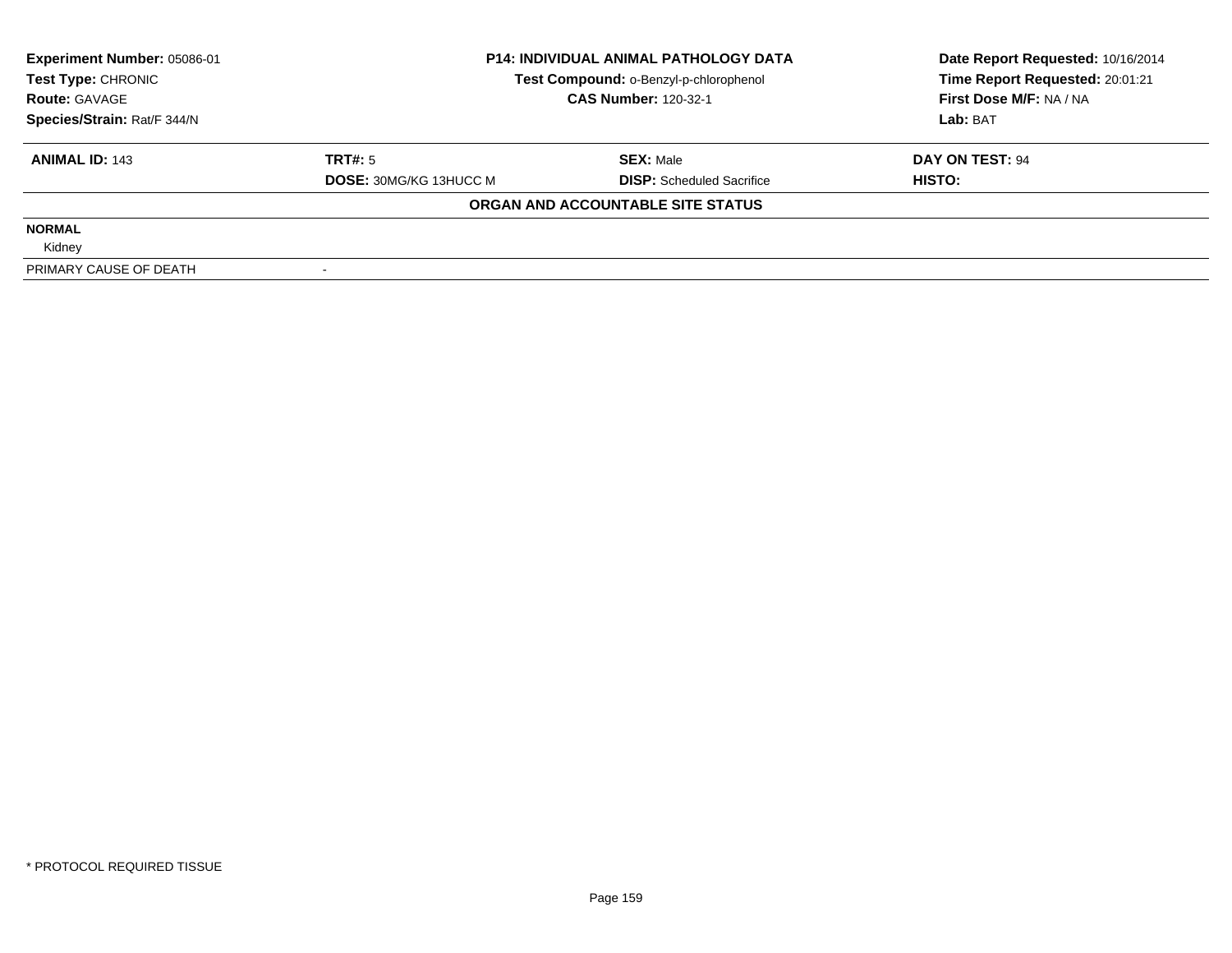| Experiment Number: 05086-01 | <b>P14: INDIVIDUAL ANIMAL PATHOLOGY DATA</b> |                                        | Date Report Requested: 10/16/2014 |  |
|-----------------------------|----------------------------------------------|----------------------------------------|-----------------------------------|--|
| Test Type: CHRONIC          |                                              | Test Compound: o-Benzyl-p-chlorophenol |                                   |  |
| <b>Route: GAVAGE</b>        |                                              | <b>CAS Number: 120-32-1</b>            | First Dose M/F: NA / NA           |  |
| Species/Strain: Rat/F 344/N |                                              |                                        | Lab: BAT                          |  |
| <b>ANIMAL ID: 144</b>       | TRT#: 5                                      | <b>SEX: Male</b>                       | DAY ON TEST: 94                   |  |
|                             | <b>DOSE: 30MG/KG 13HUCC M</b>                | <b>DISP:</b> Scheduled Sacrifice       | HISTO:                            |  |
|                             |                                              | ORGAN AND ACCOUNTABLE SITE STATUS      |                                   |  |
| <b>NORMAL</b>               |                                              |                                        |                                   |  |
| Kidney                      |                                              |                                        |                                   |  |
| PRIMARY CAUSE OF DEATH      |                                              |                                        |                                   |  |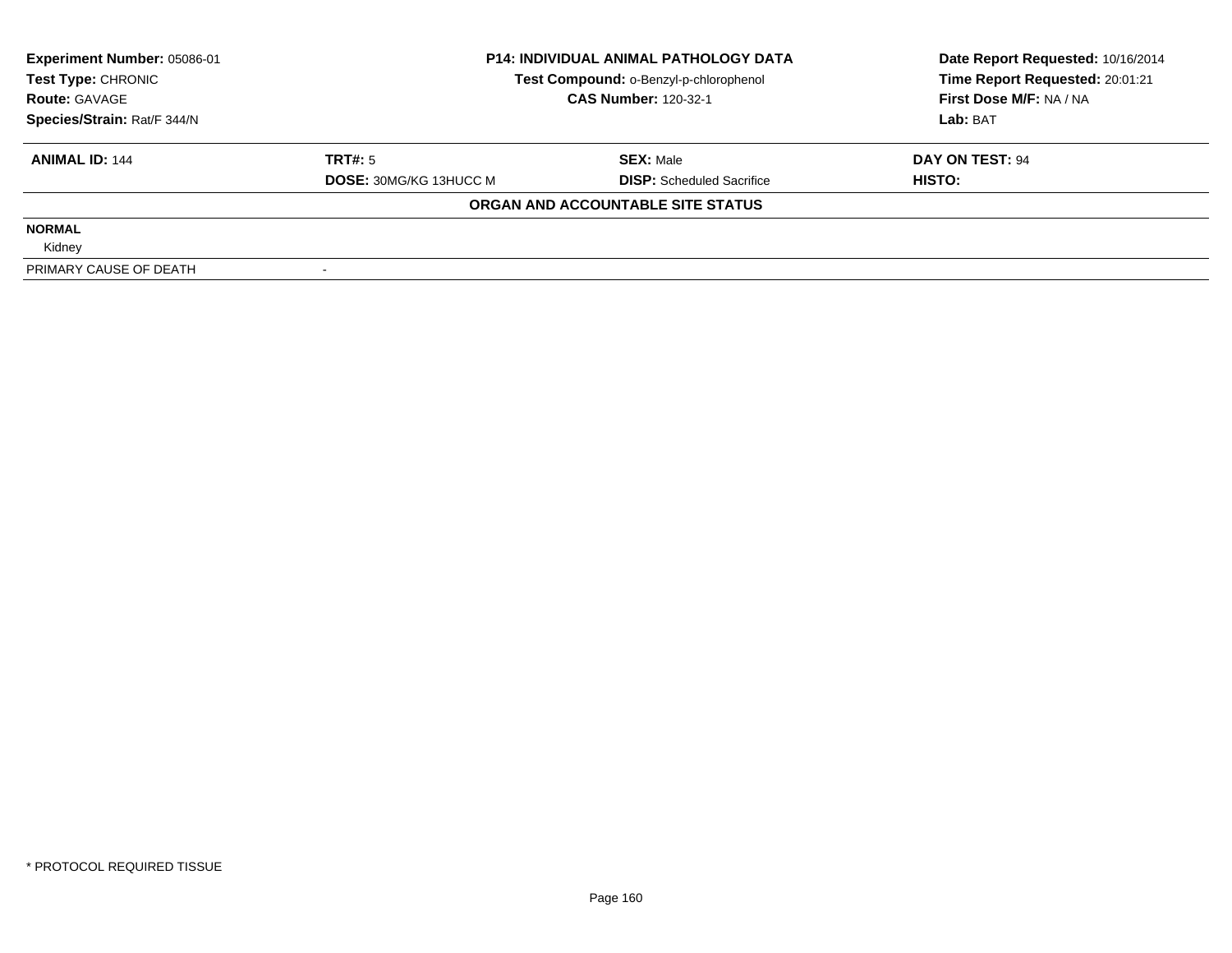| <b>Experiment Number: 05086-01</b><br><b>Test Type: CHRONIC</b><br><b>Route: GAVAGE</b><br>Species/Strain: Rat/F 344/N |                                          |                                                      | <b>P14: INDIVIDUAL ANIMAL PATHOLOGY DATA</b><br>Test Compound: o-Benzyl-p-chlorophenol<br><b>CAS Number: 120-32-1</b> |  | Date Report Requested: 10/16/2014<br>Time Report Requested: 20:01:21<br>First Dose M/F: NA / NA<br>Lab: BAT |
|------------------------------------------------------------------------------------------------------------------------|------------------------------------------|------------------------------------------------------|-----------------------------------------------------------------------------------------------------------------------|--|-------------------------------------------------------------------------------------------------------------|
| <b>ANIMAL ID: 145</b>                                                                                                  | TRT#: 5<br><b>DOSE: 30MG/KG 13HUCC M</b> | <b>SEX: Male</b><br><b>DISP:</b> Scheduled Sacrifice | DAY ON TEST: 94<br><b>HISTO:</b>                                                                                      |  |                                                                                                             |
| <b>OBSERVATIONS</b>                                                                                                    |                                          |                                                      |                                                                                                                       |  |                                                                                                             |
| Kidney<br>PRIMARY CAUSE OF DEATH                                                                                       |                                          | Nephropathy                                          | Minimal                                                                                                               |  |                                                                                                             |
|                                                                                                                        |                                          |                                                      |                                                                                                                       |  |                                                                                                             |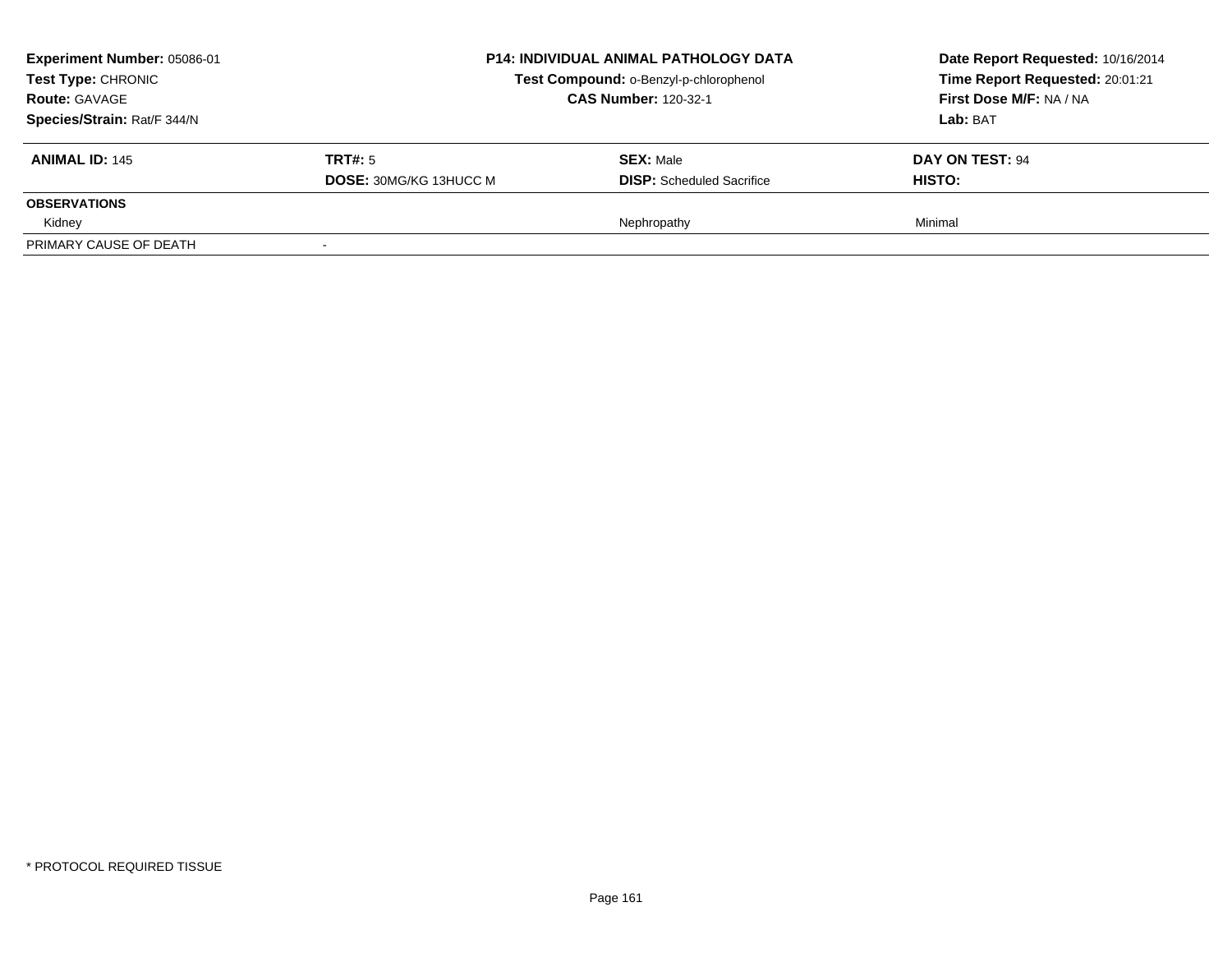| <b>Experiment Number: 05086-01</b><br><b>Test Type: CHRONIC</b><br><b>Route: GAVAGE</b><br>Species/Strain: Rat/F 344/N |                                          | <b>P14: INDIVIDUAL ANIMAL PATHOLOGY DATA</b><br>Test Compound: o-Benzyl-p-chlorophenol<br><b>CAS Number: 120-32-1</b> | Date Report Requested: 10/16/2014<br>Time Report Requested: 20:01:21<br>First Dose M/F: NA / NA<br>Lab: BAT |
|------------------------------------------------------------------------------------------------------------------------|------------------------------------------|-----------------------------------------------------------------------------------------------------------------------|-------------------------------------------------------------------------------------------------------------|
| <b>ANIMAL ID: 146</b>                                                                                                  | TRT#: 5<br><b>DOSE: 30MG/KG 13HUCC M</b> | <b>SEX: Male</b><br><b>DISP:</b> Scheduled Sacrifice                                                                  | DAY ON TEST: 94<br><b>HISTO:</b>                                                                            |
| <b>OBSERVATIONS</b>                                                                                                    |                                          |                                                                                                                       |                                                                                                             |
| Kidney                                                                                                                 |                                          | Nephropathy                                                                                                           | Minimal                                                                                                     |
| PRIMARY CAUSE OF DEATH                                                                                                 |                                          |                                                                                                                       |                                                                                                             |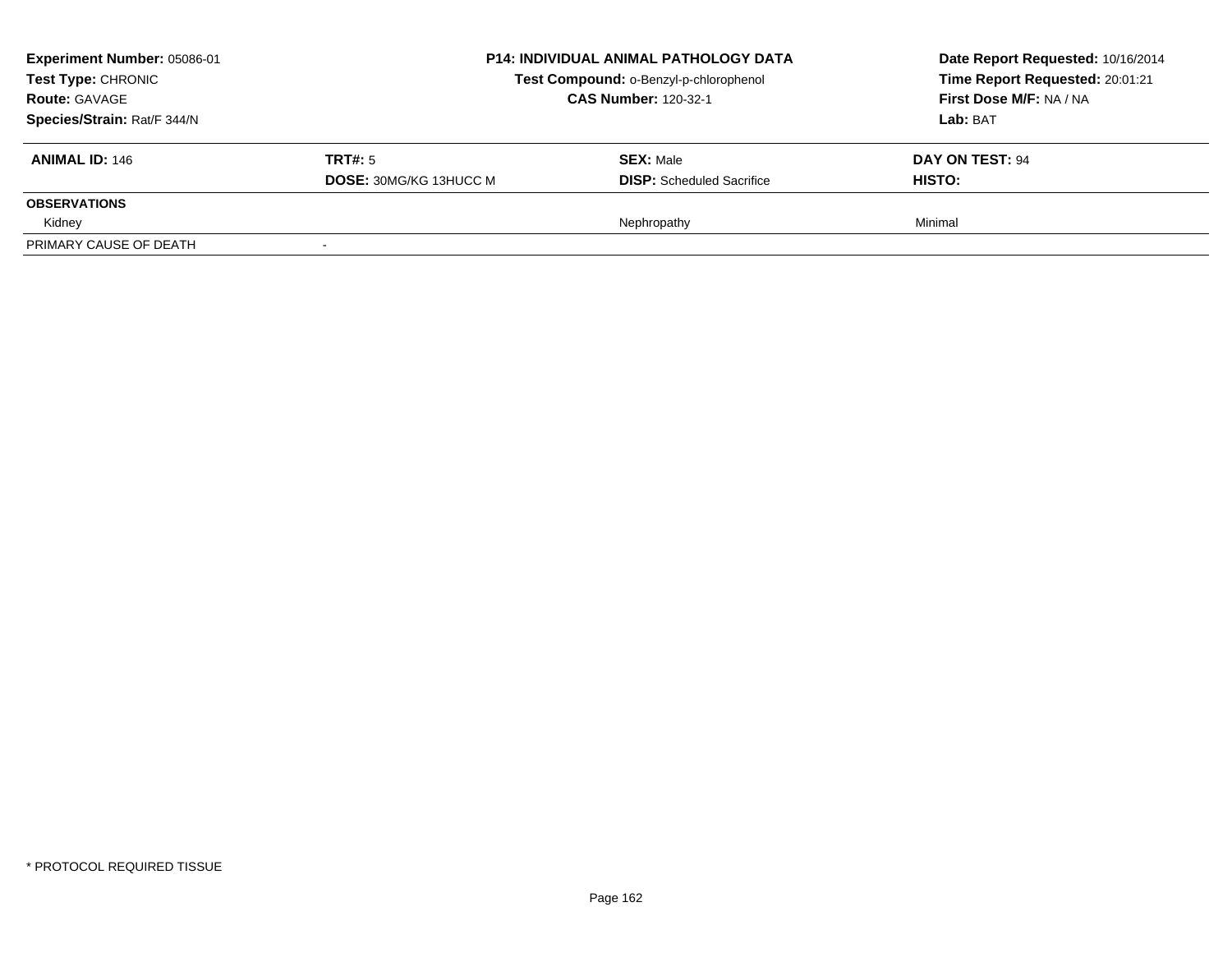| <b>Experiment Number: 05086-01</b><br><b>Test Type: CHRONIC</b><br><b>Route: GAVAGE</b><br>Species/Strain: Rat/F 344/N |                                          | <b>P14: INDIVIDUAL ANIMAL PATHOLOGY DATA</b><br>Test Compound: o-Benzyl-p-chlorophenol<br><b>CAS Number: 120-32-1</b> | Date Report Requested: 10/16/2014<br>Time Report Requested: 20:01:21<br>First Dose M/F: NA / NA<br>Lab: BAT |
|------------------------------------------------------------------------------------------------------------------------|------------------------------------------|-----------------------------------------------------------------------------------------------------------------------|-------------------------------------------------------------------------------------------------------------|
| <b>ANIMAL ID: 147</b>                                                                                                  | TRT#: 5<br><b>DOSE: 30MG/KG 13HUCC M</b> | <b>SEX: Male</b><br><b>DISP:</b> Scheduled Sacrifice                                                                  | DAY ON TEST: 94<br><b>HISTO:</b>                                                                            |
| <b>OBSERVATIONS</b>                                                                                                    |                                          |                                                                                                                       |                                                                                                             |
| Kidney                                                                                                                 |                                          | Nephropathy                                                                                                           | Minimal                                                                                                     |
| PRIMARY CAUSE OF DEATH                                                                                                 |                                          |                                                                                                                       |                                                                                                             |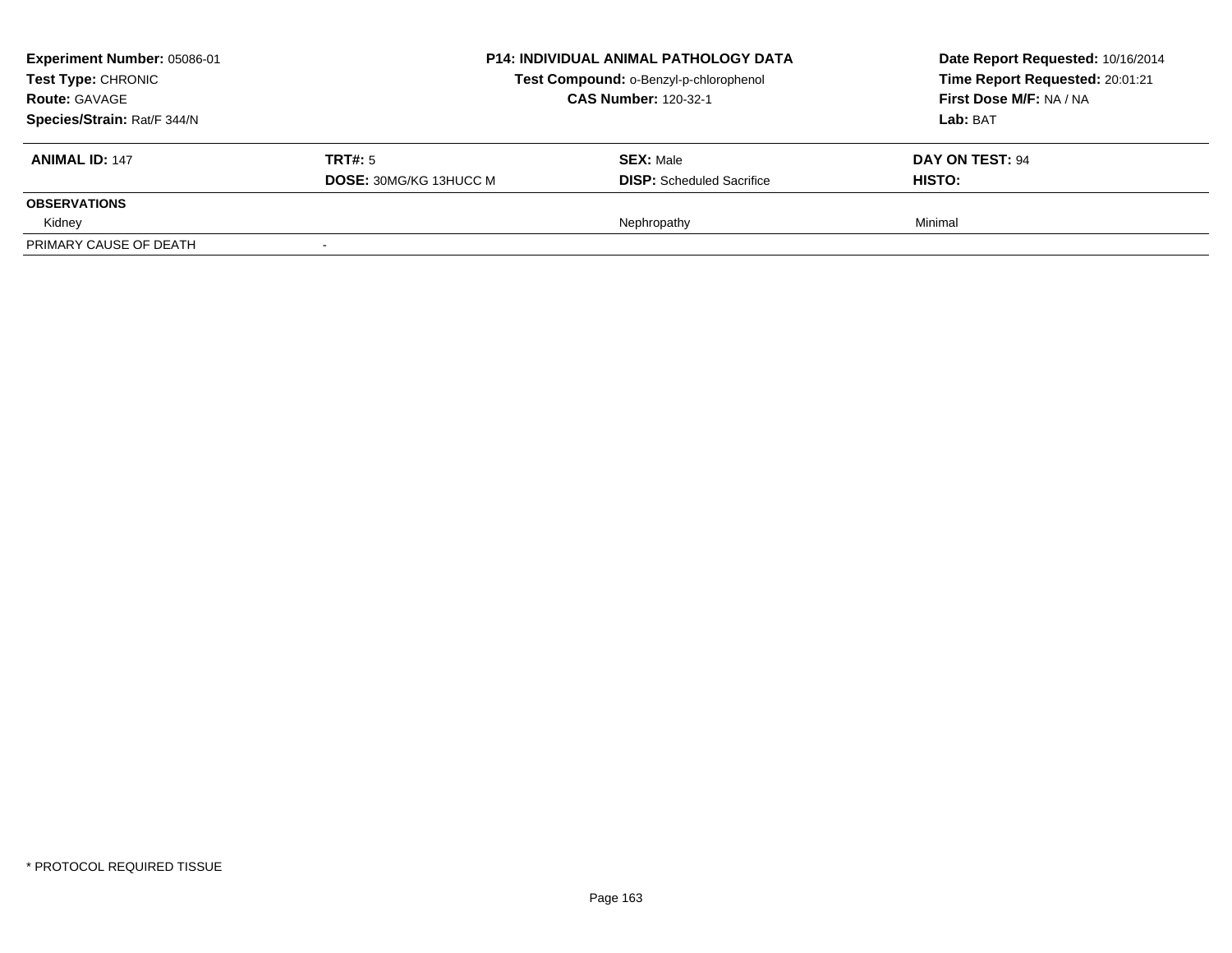| <b>Experiment Number: 05086-01</b><br><b>Test Type: CHRONIC</b><br><b>Route: GAVAGE</b><br>Species/Strain: Rat/F 344/N |                                          | <b>P14: INDIVIDUAL ANIMAL PATHOLOGY DATA</b><br>Test Compound: o-Benzyl-p-chlorophenol<br><b>CAS Number: 120-32-1</b> | Date Report Requested: 10/16/2014<br>Time Report Requested: 20:01:21<br>First Dose M/F: NA / NA<br>Lab: BAT |
|------------------------------------------------------------------------------------------------------------------------|------------------------------------------|-----------------------------------------------------------------------------------------------------------------------|-------------------------------------------------------------------------------------------------------------|
| <b>ANIMAL ID: 148</b>                                                                                                  | TRT#: 5<br><b>DOSE: 30MG/KG 13HUCC M</b> | <b>SEX: Male</b><br><b>DISP:</b> Scheduled Sacrifice                                                                  | DAY ON TEST: 94<br><b>HISTO:</b>                                                                            |
| <b>OBSERVATIONS</b>                                                                                                    |                                          |                                                                                                                       |                                                                                                             |
| Kidney                                                                                                                 |                                          | Nephropathy                                                                                                           | Minimal                                                                                                     |
| PRIMARY CAUSE OF DEATH                                                                                                 |                                          |                                                                                                                       |                                                                                                             |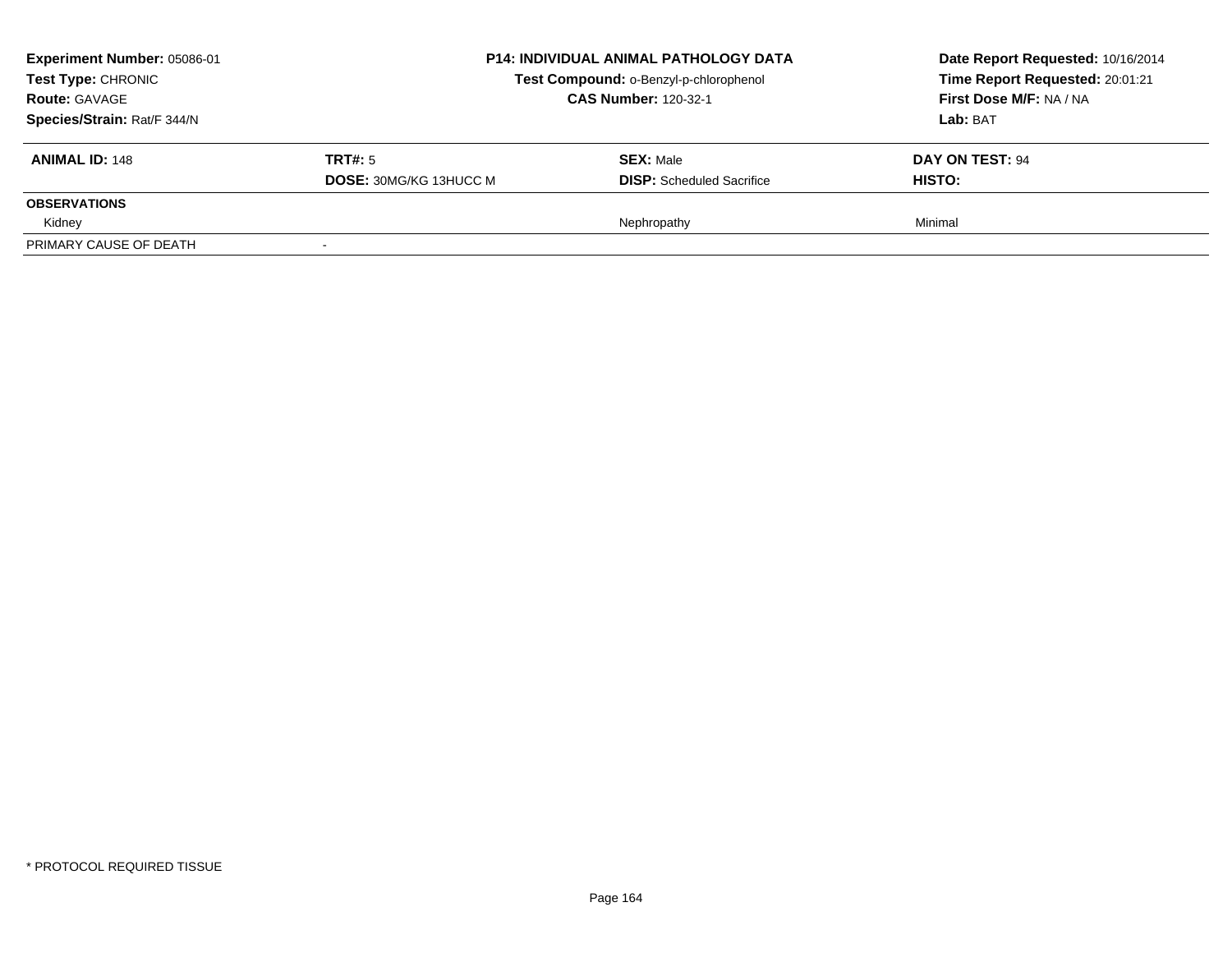| <b>Experiment Number: 05086-01</b><br><b>Test Type: CHRONIC</b><br><b>Route: GAVAGE</b><br>Species/Strain: Rat/F 344/N |                                          | <b>P14: INDIVIDUAL ANIMAL PATHOLOGY DATA</b><br>Test Compound: o-Benzyl-p-chlorophenol<br><b>CAS Number: 120-32-1</b> | Date Report Requested: 10/16/2014<br>Time Report Requested: 20:01:21<br>First Dose M/F: NA / NA<br>Lab: BAT |
|------------------------------------------------------------------------------------------------------------------------|------------------------------------------|-----------------------------------------------------------------------------------------------------------------------|-------------------------------------------------------------------------------------------------------------|
| <b>ANIMAL ID: 149</b>                                                                                                  | TRT#: 5<br><b>DOSE: 30MG/KG 13HUCC M</b> | <b>SEX: Male</b><br><b>DISP:</b> Scheduled Sacrifice                                                                  | DAY ON TEST: 94<br><b>HISTO:</b>                                                                            |
| <b>OBSERVATIONS</b>                                                                                                    |                                          |                                                                                                                       |                                                                                                             |
| Kidney                                                                                                                 |                                          | Nephropathy                                                                                                           | Minimal                                                                                                     |
| PRIMARY CAUSE OF DEATH                                                                                                 |                                          |                                                                                                                       |                                                                                                             |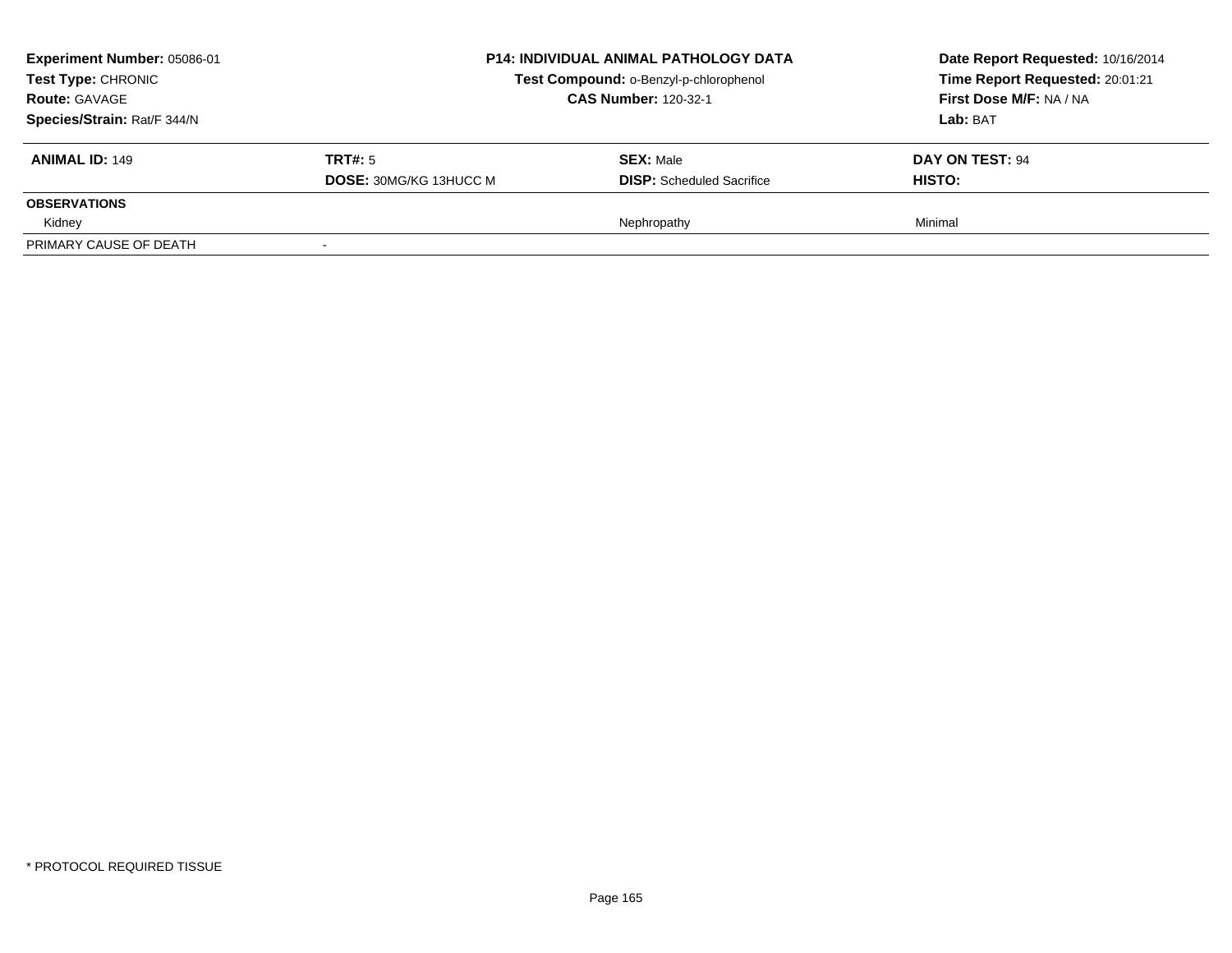| <b>Experiment Number: 05086-01</b><br><b>Test Type: CHRONIC</b><br><b>Route: GAVAGE</b><br>Species/Strain: Rat/F 344/N |                                          | <b>P14: INDIVIDUAL ANIMAL PATHOLOGY DATA</b><br>Test Compound: o-Benzyl-p-chlorophenol<br><b>CAS Number: 120-32-1</b> | Date Report Requested: 10/16/2014<br>Time Report Requested: 20:01:21<br>First Dose M/F: NA / NA<br>Lab: BAT |
|------------------------------------------------------------------------------------------------------------------------|------------------------------------------|-----------------------------------------------------------------------------------------------------------------------|-------------------------------------------------------------------------------------------------------------|
| <b>ANIMAL ID: 150</b>                                                                                                  | TRT#: 5<br><b>DOSE: 30MG/KG 13HUCC M</b> | <b>SEX: Male</b><br><b>DISP:</b> Scheduled Sacrifice                                                                  | DAY ON TEST: 94<br><b>HISTO:</b>                                                                            |
| <b>OBSERVATIONS</b>                                                                                                    |                                          |                                                                                                                       |                                                                                                             |
| Kidney                                                                                                                 |                                          | Nephropathy                                                                                                           | Minimal                                                                                                     |
| PRIMARY CAUSE OF DEATH                                                                                                 |                                          |                                                                                                                       |                                                                                                             |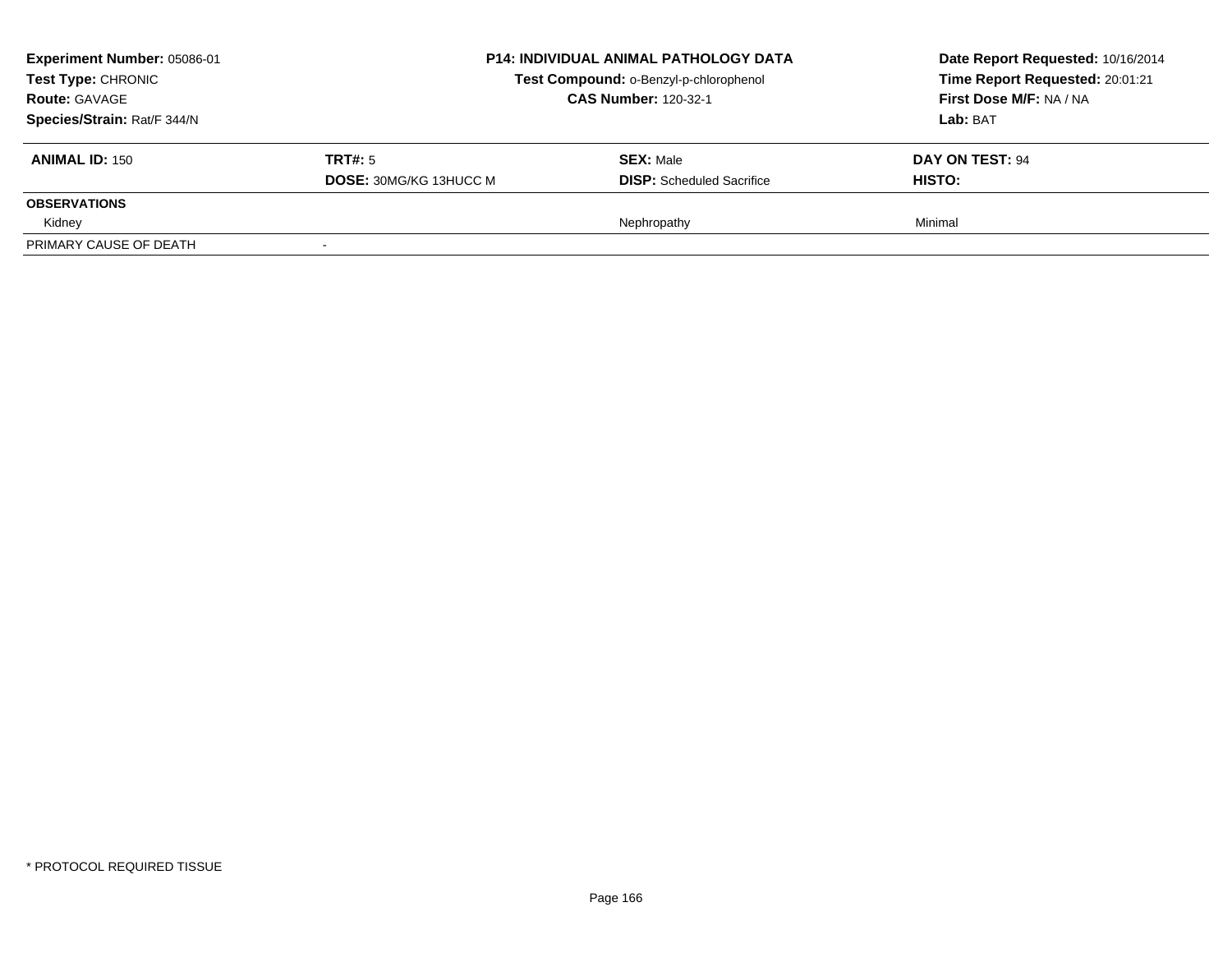| Experiment Number: 05086-01<br>Test Type: CHRONIC |                           | <b>P14: INDIVIDUAL ANIMAL PATHOLOGY DATA</b><br>Test Compound: o-Benzyl-p-chlorophenol | Date Report Requested: 10/16/2014<br>Time Report Requested: 20:01:21 |
|---------------------------------------------------|---------------------------|----------------------------------------------------------------------------------------|----------------------------------------------------------------------|
| Route: GAVAGE<br>Species/Strain: Rat/F 344/N      |                           | <b>CAS Number: 120-32-1</b>                                                            | First Dose M/F: NA / NA<br>Lab: BAT                                  |
| <b>ANIMAL ID: 161</b>                             | <b>TRT#: 7</b>            | <b>SEX: Male</b>                                                                       | DAY ON TEST: 463                                                     |
|                                                   | DOSE: 60MG/KG M           | <b>DISP: Natural Death</b>                                                             | HISTO: 863351                                                        |
|                                                   |                           | ORGAN AND ACCOUNTABLE SITE STATUS                                                      |                                                                      |
| <b>NORMAL</b>                                     |                           |                                                                                        |                                                                      |
| <b>Bone</b>                                       | <b>Bone Marrow</b>        | <b>Brain</b>                                                                           | Epididymis                                                           |
| Esophagus                                         | Intestine Large - Cecum   | Intestine Large - Colon                                                                | Intestine Large - Rectum                                             |
| Intestine Small - Duodenum                        | Intestine Small - Ileum   | Intestine Small - Jejunum                                                              | Islets, Pancreatic                                                   |
| Lymph Node - Mandibular                           | Lymph Node - Mesenteric   | <b>Mammary Gland</b>                                                                   | Nose                                                                 |
| Parathyroid Gland                                 | <b>Pituitary Gland</b>    | <b>Preputial Gland</b>                                                                 | Prostate                                                             |
| <b>Salivary Glands</b>                            | <b>Seminal Vesicle</b>    | Skin                                                                                   | Spleen                                                               |
| Stomach - Forestomach                             | Stomach - Glandular       | Thymus                                                                                 | Trachea                                                              |
| <b>Urinary Bladder</b>                            |                           |                                                                                        |                                                                      |
| <b>OBSERVATIONS</b>                               |                           |                                                                                        |                                                                      |
| <b>Adrenal Gland</b>                              | Cortex                    | Hyperplasia                                                                            | Minimal                                                              |
|                                                   | Medulla                   | Hyperplasia                                                                            | Minimal                                                              |
| Heart                                             | Myocardium                | Degeneration                                                                           | Chronic, Mild                                                        |
| Kidney                                            |                           | Nephropathy                                                                            | Mild                                                                 |
| Liver                                             |                           | <b>Fatty Change</b>                                                                    | Mild                                                                 |
|                                                   | <b>Bile Duct</b>          | Hyperplasia                                                                            | Minimal                                                              |
| Lung                                              |                           | Inflammation                                                                           | Chronic Active, Mild                                                 |
| Pancreas                                          | Acinus                    | Atrophy                                                                                | Minimal                                                              |
| <b>Testes</b>                                     | Bilateral, Interstit Cell | Adenoma                                                                                |                                                                      |
| Note: ADENOMA<br>$TGLs = 1-10$                    |                           |                                                                                        |                                                                      |
| <b>Thyroid Gland</b>                              | C Cell                    | Hyperplasia                                                                            | Minimal                                                              |
| PRIMARY CAUSE OF DEATH                            | $\blacksquare$            |                                                                                        |                                                                      |
| Animal Note: COD: UNDETERMINED                    |                           |                                                                                        |                                                                      |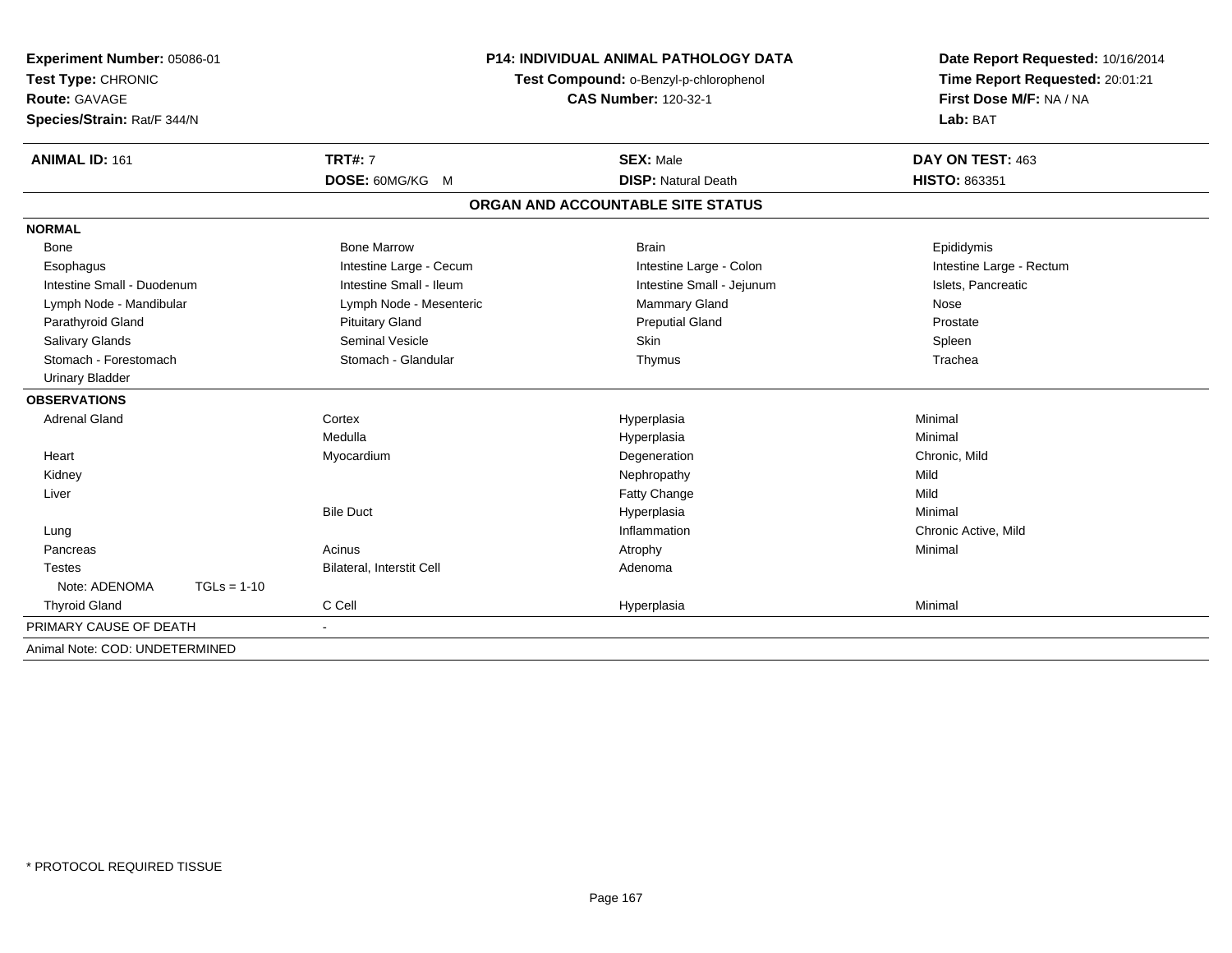| <b>ANIMAL ID: 162</b><br><b>NORMAL</b>            | <b>TRT#: 7</b><br>DOSE: 60MG/KG M | <b>SEX: Male</b><br><b>DISP:</b> Moribund Sacrifice | DAY ON TEST: 562             |
|---------------------------------------------------|-----------------------------------|-----------------------------------------------------|------------------------------|
|                                                   |                                   |                                                     |                              |
|                                                   |                                   |                                                     | <b>HISTO: 863352</b>         |
|                                                   |                                   | ORGAN AND ACCOUNTABLE SITE STATUS                   |                              |
|                                                   |                                   |                                                     |                              |
| Bone                                              | <b>Bone Marrow</b>                | <b>Brain</b>                                        | Epididymis                   |
| Esophagus                                         | Intestine Large - Cecum           | Intestine Large - Colon                             | Intestine Large - Rectum     |
| Intestine Small - Duodenum                        | Intestine Small - Ileum           | Intestine Small - Jejunum                           | Islets, Pancreatic           |
| Lymph Node - Mandibular                           | Lymph Node - Mesenteric           | Nose                                                | Pancreas                     |
| Parathyroid Gland                                 | Prostate                          | Salivary Glands                                     | <b>Seminal Vesicle</b>       |
| Skin                                              | Stomach - Forestomach             | Stomach - Glandular                                 | Thymus                       |
| <b>Thyroid Gland</b>                              | Trachea                           | <b>Urinary Bladder</b>                              |                              |
| <b>MISSING</b>                                    |                                   |                                                     |                              |
| <b>Mammary Gland</b>                              |                                   |                                                     |                              |
| <b>OBSERVATIONS</b>                               |                                   |                                                     |                              |
| <b>Adrenal Gland</b>                              | Cortex                            | Hyperplasia                                         | Mild                         |
|                                                   | Medulla                           | Hyperplasia                                         | Minimal                      |
| Note: HYPERPLASIA<br>$TGLs = 5-7$                 |                                   |                                                     |                              |
| Heart                                             | Myocardium                        | Degeneration                                        | Chronic, Mild                |
| Kidney                                            |                                   | Nephropathy                                         | Mild                         |
| Liver                                             |                                   | <b>Basophilic Focus</b>                             |                              |
|                                                   |                                   | Inflammation                                        | Necrotizing, Minimal         |
| Lung                                              |                                   | Carcinoma                                           | Metastatic (Preputial Gland) |
| <b>Pituitary Gland</b>                            | Pars Distalis                     | Hyperplasia                                         | Mild                         |
| <b>Preputial Gland</b>                            |                                   | Carcinoma                                           |                              |
| Note: CARCINOMA<br>$TGLs = 1-11+12$               |                                   |                                                     |                              |
| Spleen                                            |                                   | Leukemia Mononuclear                                |                              |
| Note: LEUKEMIA MONUC  TGLs = 3,4-13               |                                   |                                                     |                              |
| <b>Testes</b>                                     | <b>Interstit Cell</b>             | Adenoma                                             |                              |
| Note: ADENOMA<br>$TGLs = 2-10$                    | <b>Interstit Cell</b>             | Hyperplasia                                         | Mild                         |
| PRIMARY CAUSE OF DEATH                            |                                   |                                                     |                              |
| Animal Note: MORIBUND DUE TO PREPUTIAL CARCINOMA. |                                   |                                                     |                              |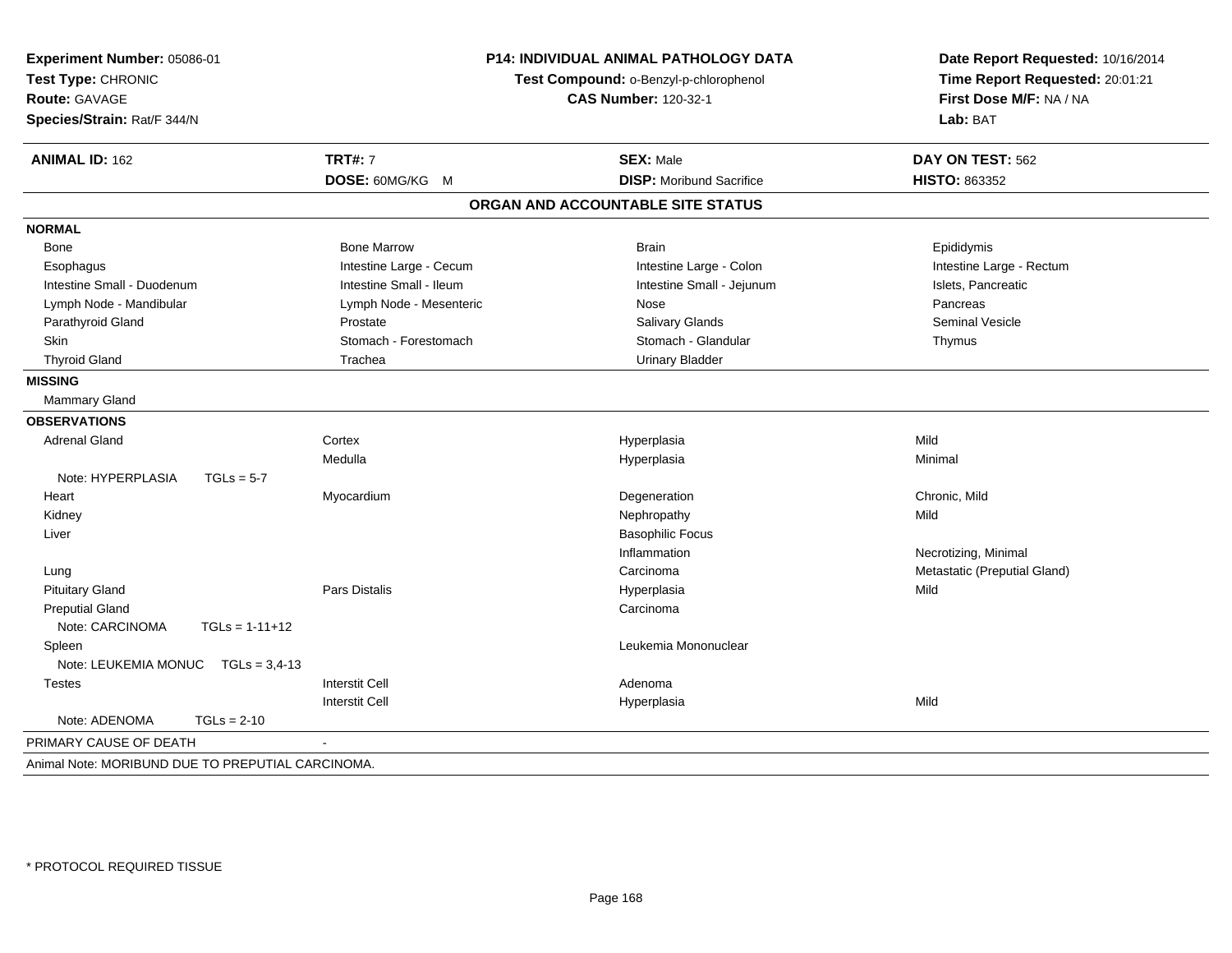| Experiment Number: 05086-01<br>Test Type: CHRONIC<br><b>Route: GAVAGE</b><br>Species/Strain: Rat/F 344/N |                          | <b>P14: INDIVIDUAL ANIMAL PATHOLOGY DATA</b><br>Test Compound: o-Benzyl-p-chlorophenol<br><b>CAS Number: 120-32-1</b> | Date Report Requested: 10/16/2014<br>Time Report Requested: 20:01:21<br>First Dose M/F: NA / NA<br>Lab: BAT |  |
|----------------------------------------------------------------------------------------------------------|--------------------------|-----------------------------------------------------------------------------------------------------------------------|-------------------------------------------------------------------------------------------------------------|--|
| <b>ANIMAL ID: 163</b>                                                                                    | <b>TRT#: 7</b>           | <b>SEX: Male</b>                                                                                                      | DAY ON TEST: 729                                                                                            |  |
|                                                                                                          | DOSE: 60MG/KG M          | <b>DISP: Terminal Sacrifice</b>                                                                                       | HISTO: 863353                                                                                               |  |
|                                                                                                          |                          | ORGAN AND ACCOUNTABLE SITE STATUS                                                                                     |                                                                                                             |  |
| <b>NORMAL</b>                                                                                            |                          |                                                                                                                       |                                                                                                             |  |
| Bone                                                                                                     | Epididymis               | Esophagus                                                                                                             | Intestine Large - Cecum                                                                                     |  |
| Intestine Large - Colon                                                                                  | Intestine Large - Rectum | Intestine Small - Duodenum                                                                                            | Intestine Small - Ileum                                                                                     |  |
| Intestine Small - Jejunum                                                                                | Islets, Pancreatic       | Lymph Node - Mesenteric                                                                                               | Mammary Gland                                                                                               |  |
| Nose                                                                                                     | Parathyroid Gland        | <b>Preputial Gland</b>                                                                                                | Salivary Glands                                                                                             |  |
| <b>Seminal Vesicle</b>                                                                                   | Thymus                   | <b>Thyroid Gland</b>                                                                                                  | Trachea                                                                                                     |  |
| <b>Urinary Bladder</b>                                                                                   |                          |                                                                                                                       |                                                                                                             |  |
| <b>OBSERVATIONS</b>                                                                                      |                          |                                                                                                                       |                                                                                                             |  |
| <b>Adrenal Gland</b>                                                                                     | Cortex                   | Hyperplasia                                                                                                           | Mild                                                                                                        |  |
|                                                                                                          | Cortex                   | Leukemia Mononuclear                                                                                                  |                                                                                                             |  |
|                                                                                                          | Medulla                  | Leukemia Mononuclear                                                                                                  |                                                                                                             |  |
|                                                                                                          | Bilateral, Medulla       | Pheochromocytoma Benign                                                                                               |                                                                                                             |  |
| <b>Bone Marrow</b>                                                                                       |                          | Leukemia Mononuclear                                                                                                  |                                                                                                             |  |
| <b>Brain</b>                                                                                             |                          | Degeneration                                                                                                          | Minimal                                                                                                     |  |
| Heart                                                                                                    | Myocardium               | Degeneration                                                                                                          | Chronic, Minimal                                                                                            |  |
| Kidney                                                                                                   |                          | Leukemia Mononuclear                                                                                                  |                                                                                                             |  |
|                                                                                                          |                          | Nephropathy                                                                                                           | Moderate                                                                                                    |  |
| Liver                                                                                                    |                          | Degeneration                                                                                                          | Cystic, Moderate                                                                                            |  |
|                                                                                                          | <b>Bile Duct</b>         | Hyperplasia                                                                                                           | Moderate                                                                                                    |  |
|                                                                                                          |                          | Leukemia Mononuclear                                                                                                  |                                                                                                             |  |
| Note: LEUKEMIA MONUC TGLs = 4-4                                                                          |                          |                                                                                                                       |                                                                                                             |  |
| Lung                                                                                                     |                          | Leukemia Mononuclear                                                                                                  |                                                                                                             |  |
| Lymph Node                                                                                               | Mandibular               | Edema                                                                                                                 | Moderate                                                                                                    |  |
| Note: EDEMA<br>$TGLs = 6-7$                                                                              |                          |                                                                                                                       |                                                                                                             |  |
| Pancreas                                                                                                 | Acinus                   | Atrophy                                                                                                               | Mild                                                                                                        |  |
| <b>Pituitary Gland</b>                                                                                   | Pars Distalis            | Adenoma                                                                                                               |                                                                                                             |  |
| Note: ADENOMA<br>$TGLs = 5-7$                                                                            |                          |                                                                                                                       |                                                                                                             |  |
| Prostate                                                                                                 |                          | Inflammation                                                                                                          | Chronic Active, Moderate                                                                                    |  |
| <b>Skin</b>                                                                                              |                          | <b>Basal Cell Adenoma</b>                                                                                             | Multiple                                                                                                    |  |
| Note: BASAL CEL ADEN $TGLs = 2-14$                                                                       |                          |                                                                                                                       |                                                                                                             |  |
| Spleen                                                                                                   |                          | Leukemia Mononuclear                                                                                                  |                                                                                                             |  |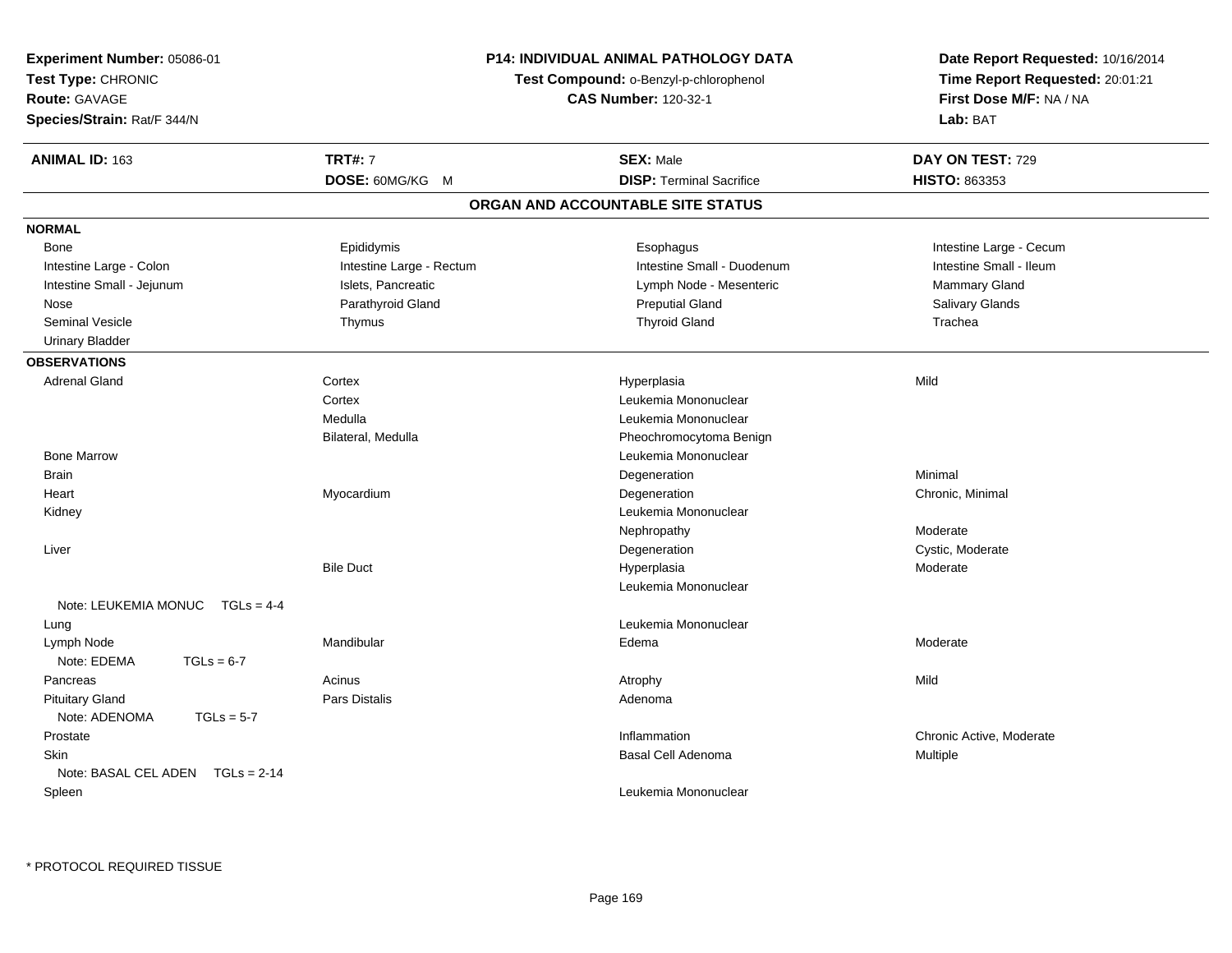| Experiment Number: 05086-01<br>Test Type: CHRONIC<br><b>Route: GAVAGE</b><br>Species/Strain: Rat/F 344/N |                                    | <b>P14: INDIVIDUAL ANIMAL PATHOLOGY DATA</b><br>Test Compound: o-Benzyl-p-chlorophenol<br><b>CAS Number: 120-32-1</b> |  | Date Report Requested: 10/16/2014<br>Time Report Requested: 20:01:21<br>First Dose M/F: NA / NA<br>Lab: BAT |                         |
|----------------------------------------------------------------------------------------------------------|------------------------------------|-----------------------------------------------------------------------------------------------------------------------|--|-------------------------------------------------------------------------------------------------------------|-------------------------|
| <b>ANIMAL ID: 163</b>                                                                                    |                                    | <b>TRT#: 7</b>                                                                                                        |  | <b>SEX: Male</b>                                                                                            | <b>DAY ON TEST: 729</b> |
|                                                                                                          |                                    | <b>DOSE: 60MG/KG M</b>                                                                                                |  | <b>DISP:</b> Terminal Sacrifice                                                                             | <b>HISTO: 863353</b>    |
|                                                                                                          |                                    |                                                                                                                       |  | ORGAN AND ACCOUNTABLE SITE STATUS                                                                           |                         |
|                                                                                                          | [Leukemia Mononuclear TGLS = 1-11] |                                                                                                                       |  |                                                                                                             |                         |
| Stomach                                                                                                  |                                    | Forestomach                                                                                                           |  | Inflammation                                                                                                | Necrotizing, Mild       |
|                                                                                                          |                                    | Glandular                                                                                                             |  | Inflammation                                                                                                | Necrotizing, Mild       |
| Note: INFLAMMATION                                                                                       | $TGLs = 7.8 - 13 + 15$             |                                                                                                                       |  |                                                                                                             |                         |
| Testes                                                                                                   |                                    | <b>Bilateral, Interstit Cell</b>                                                                                      |  | Adenoma                                                                                                     |                         |
| Note: ADENOMA                                                                                            | $TGLs = 3-10+12$                   |                                                                                                                       |  |                                                                                                             |                         |
| PRIMARY CAUSE OF DEATH                                                                                   |                                    |                                                                                                                       |  |                                                                                                             |                         |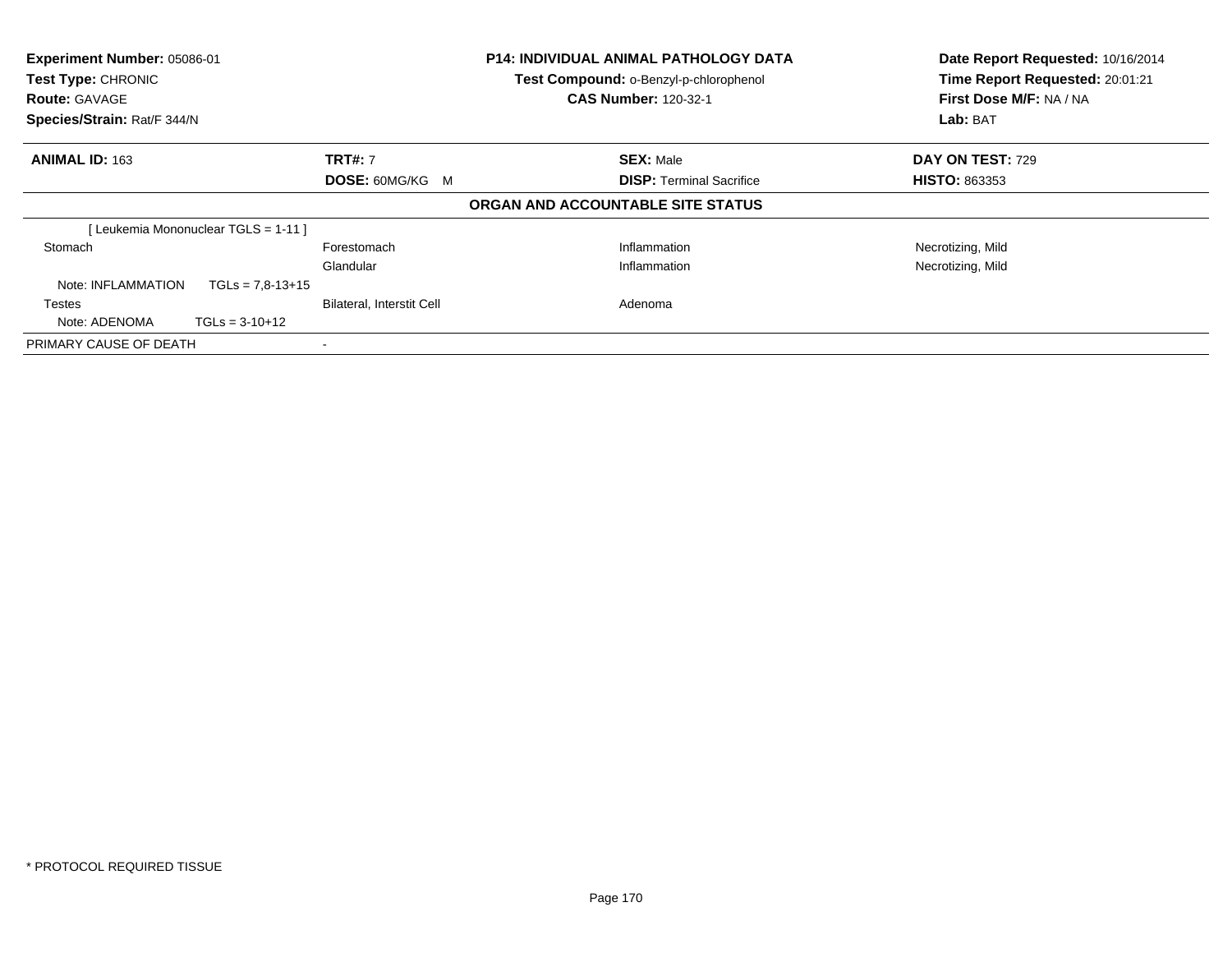| Experiment Number: 05086-01<br>Test Type: CHRONIC<br>Route: GAVAGE<br>Species/Strain: Rat/F 344/N |                                                                           | P14: INDIVIDUAL ANIMAL PATHOLOGY DATA<br>Test Compound: o-Benzyl-p-chlorophenol<br><b>CAS Number: 120-32-1</b> | Date Report Requested: 10/16/2014<br>Time Report Requested: 20:01:21<br>First Dose M/F: NA / NA<br>Lab: BAT |
|---------------------------------------------------------------------------------------------------|---------------------------------------------------------------------------|----------------------------------------------------------------------------------------------------------------|-------------------------------------------------------------------------------------------------------------|
| <b>ANIMAL ID: 164</b>                                                                             | <b>TRT#: 7</b>                                                            | <b>SEX: Male</b>                                                                                               | DAY ON TEST: 723                                                                                            |
|                                                                                                   | DOSE: 60MG/KG M                                                           | <b>DISP:</b> Moribund Sacrifice                                                                                | HISTO: 863354                                                                                               |
|                                                                                                   |                                                                           | ORGAN AND ACCOUNTABLE SITE STATUS                                                                              |                                                                                                             |
| <b>NORMAL</b>                                                                                     |                                                                           |                                                                                                                |                                                                                                             |
| <b>Bone</b>                                                                                       | Epididymis                                                                | Esophagus                                                                                                      | Intestine Large - Cecum                                                                                     |
| Intestine Large - Colon                                                                           | Intestine Large - Rectum                                                  | Intestine Small - Duodenum                                                                                     | Intestine Small - Ileum                                                                                     |
| Intestine Small - Jejunum                                                                         | Islets, Pancreatic                                                        | Lymph Node - Mesenteric                                                                                        | Mammary Gland                                                                                               |
| Parathyroid Gland                                                                                 | <b>Preputial Gland</b>                                                    | Prostate                                                                                                       | Salivary Glands                                                                                             |
| <b>Seminal Vesicle</b>                                                                            | Skin                                                                      | <b>Thyroid Gland</b>                                                                                           | Trachea                                                                                                     |
| <b>Urinary Bladder</b>                                                                            |                                                                           |                                                                                                                |                                                                                                             |
| <b>OBSERVATIONS</b>                                                                               |                                                                           |                                                                                                                |                                                                                                             |
| <b>Adrenal Gland</b>                                                                              | Cortex                                                                    | <b>Accessory Adrenal Cortical Nodule</b>                                                                       |                                                                                                             |
|                                                                                                   | Cortex                                                                    | Hyperplasia                                                                                                    | Mild                                                                                                        |
|                                                                                                   | Medulla                                                                   | Hyperplasia                                                                                                    | Mild                                                                                                        |
|                                                                                                   | Cortex                                                                    | Leukemia Mononuclear                                                                                           |                                                                                                             |
|                                                                                                   | Medulla                                                                   | Leukemia Mononuclear                                                                                           |                                                                                                             |
|                                                                                                   | Note: 1991 CONVERSION DISCREPANCY. ORIGINAL DIAGNOSIS SITE NOT SPECIFIED. |                                                                                                                |                                                                                                             |
| Note: ACC ADR COR ND $TGLs = 6-7$                                                                 |                                                                           |                                                                                                                |                                                                                                             |
| <b>Bone Marrow</b>                                                                                |                                                                           | Leukemia Mononuclear                                                                                           |                                                                                                             |
| Brain                                                                                             |                                                                           | Leukemia Mononuclear                                                                                           |                                                                                                             |
| Note: LEUKEMIA MONUC                                                                              | $TGLs = 4,7,8-5+12$                                                       |                                                                                                                |                                                                                                             |
| Heart                                                                                             | Myocardium                                                                | Degeneration                                                                                                   | Chronic, Mild                                                                                               |
|                                                                                                   |                                                                           | Leukemia Mononuclear                                                                                           |                                                                                                             |
| Kidney                                                                                            |                                                                           | Leukemia Mononuclear                                                                                           |                                                                                                             |
|                                                                                                   |                                                                           | Nephropathy                                                                                                    | Moderate                                                                                                    |
| Liver                                                                                             |                                                                           | <b>Basophilic Focus</b>                                                                                        |                                                                                                             |
|                                                                                                   | <b>Bile Duct</b>                                                          | Hyperplasia                                                                                                    | Mild                                                                                                        |
|                                                                                                   |                                                                           | Leukemia Mononuclear                                                                                           |                                                                                                             |
| Lung                                                                                              |                                                                           | Leukemia Mononuclear                                                                                           |                                                                                                             |
| Lymph Node                                                                                        | Mandibular                                                                | Leukemia Mononuclear                                                                                           |                                                                                                             |
| Nose                                                                                              | Mucosa                                                                    | Inflammation                                                                                                   | Suppurative, Minimal                                                                                        |
| Pancreas                                                                                          | Acinus                                                                    | Atrophy                                                                                                        | Mild                                                                                                        |
| <b>Pituitary Gland</b>                                                                            | Pars Distalis                                                             | Ectasia                                                                                                        | Mild                                                                                                        |
| Note: ECTASIA<br>$TGLs = 5-7$                                                                     |                                                                           |                                                                                                                |                                                                                                             |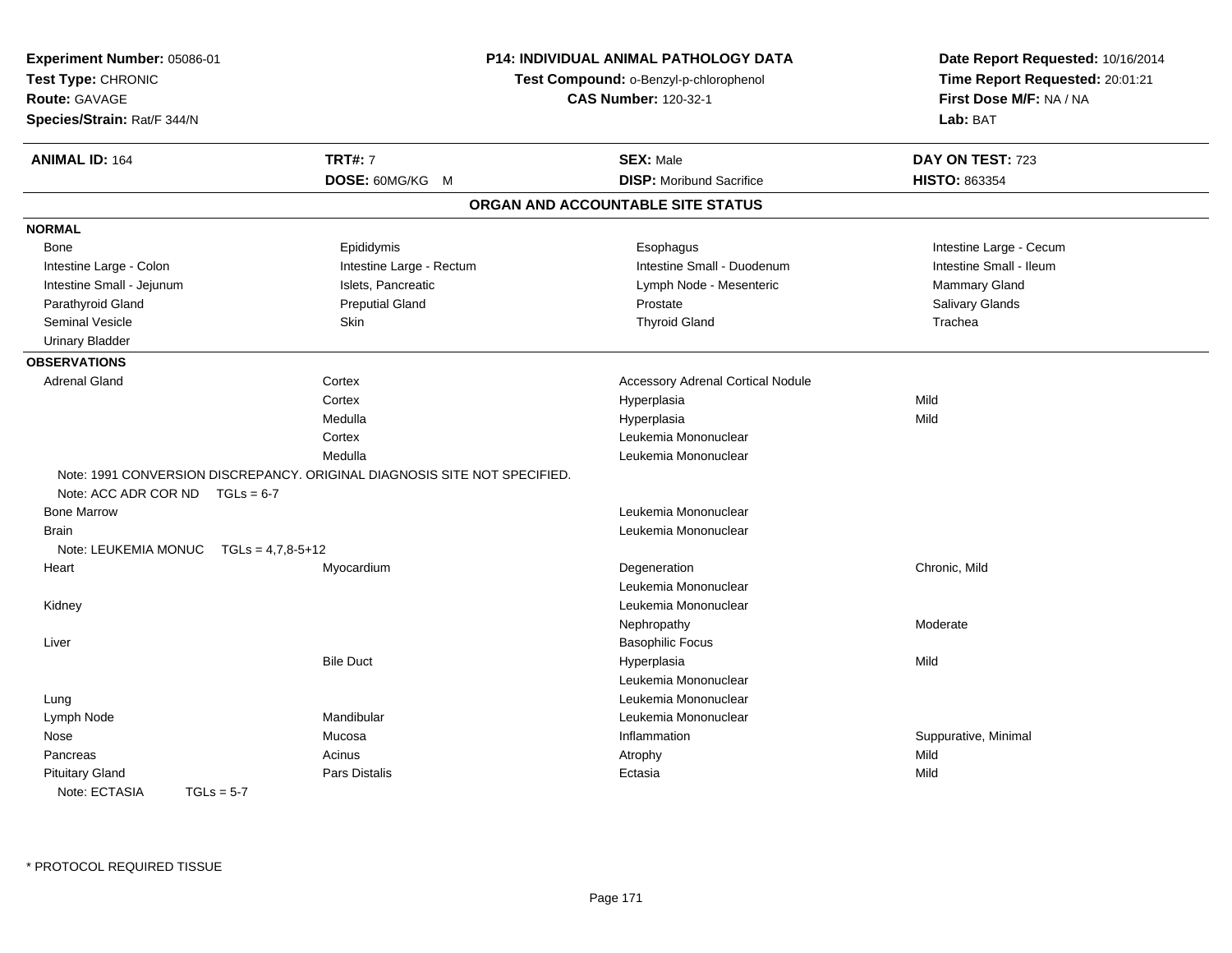| <b>Experiment Number: 05086-01</b><br>Test Type: CHRONIC<br><b>Route: GAVAGE</b><br>Species/Strain: Rat/F 344/N |                           | <b>P14: INDIVIDUAL ANIMAL PATHOLOGY DATA</b><br><b>Test Compound: o-Benzyl-p-chlorophenol</b><br><b>CAS Number: 120-32-1</b> | Date Report Requested: 10/16/2014<br>Time Report Requested: 20:01:21<br>First Dose M/F: NA / NA<br>Lab: BAT |
|-----------------------------------------------------------------------------------------------------------------|---------------------------|------------------------------------------------------------------------------------------------------------------------------|-------------------------------------------------------------------------------------------------------------|
| <b>ANIMAL ID: 164</b>                                                                                           | <b>TRT#: 7</b>            | <b>SEX: Male</b>                                                                                                             | DAY ON TEST: 723                                                                                            |
|                                                                                                                 | <b>DOSE: 60MG/KG M</b>    | <b>DISP:</b> Moribund Sacrifice                                                                                              | <b>HISTO: 863354</b>                                                                                        |
|                                                                                                                 |                           | ORGAN AND ACCOUNTABLE SITE STATUS                                                                                            |                                                                                                             |
| Spleen                                                                                                          |                           | Leukemia Mononuclear                                                                                                         |                                                                                                             |
| [Leukemia Mononuclear TGLS = 1-11]                                                                              |                           |                                                                                                                              |                                                                                                             |
| Stomach                                                                                                         | Forestomach               | Inflammation                                                                                                                 | Necrotizing, Mild                                                                                           |
|                                                                                                                 | Glandular                 | Inflammation                                                                                                                 | Necrotizing, Moderate                                                                                       |
| Note: INFLAMMATION<br>$TGLs = 9.10 - 13 + 14$                                                                   |                           |                                                                                                                              |                                                                                                             |
| Testes                                                                                                          | Bilateral, Interstit Cell | Adenoma                                                                                                                      |                                                                                                             |
| Note: ADENOMA<br>$TGLs = 2,3-10$                                                                                |                           |                                                                                                                              |                                                                                                             |
| Thymus                                                                                                          |                           | Leukemia Mononuclear                                                                                                         |                                                                                                             |
| PRIMARY CAUSE OF DEATH                                                                                          |                           |                                                                                                                              |                                                                                                             |
| Animal Note: MORIBUND DUE TO LEUKEMIA                                                                           |                           |                                                                                                                              |                                                                                                             |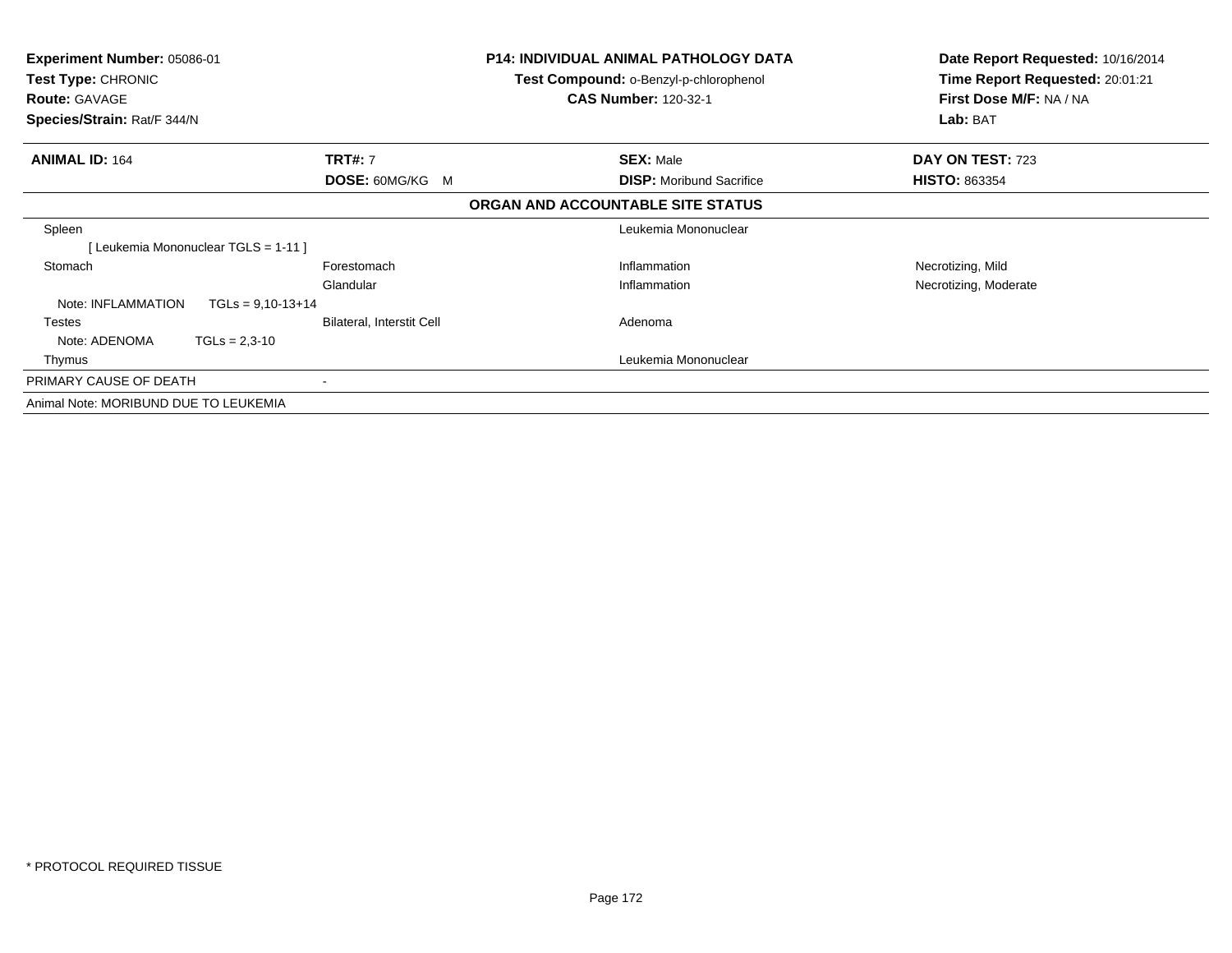| Experiment Number: 05086-01<br>Test Type: CHRONIC<br>Route: GAVAGE<br>Species/Strain: Rat/F 344/N | <b>P14: INDIVIDUAL ANIMAL PATHOLOGY DATA</b><br>Test Compound: o-Benzyl-p-chlorophenol<br><b>CAS Number: 120-32-1</b> |                                   | Date Report Requested: 10/16/2014<br>Time Report Requested: 20:01:21<br>First Dose M/F: NA / NA<br>Lab: BAT |  |
|---------------------------------------------------------------------------------------------------|-----------------------------------------------------------------------------------------------------------------------|-----------------------------------|-------------------------------------------------------------------------------------------------------------|--|
| <b>ANIMAL ID: 165</b>                                                                             | <b>TRT#: 7</b>                                                                                                        | <b>SEX: Male</b>                  | DAY ON TEST: 729                                                                                            |  |
|                                                                                                   | DOSE: 60MG/KG M                                                                                                       | <b>DISP: Terminal Sacrifice</b>   | HISTO: 863355                                                                                               |  |
|                                                                                                   |                                                                                                                       | ORGAN AND ACCOUNTABLE SITE STATUS |                                                                                                             |  |
| <b>NORMAL</b>                                                                                     |                                                                                                                       |                                   |                                                                                                             |  |
| Bone                                                                                              | <b>Bone Marrow</b>                                                                                                    | <b>Brain</b>                      | Epididymis                                                                                                  |  |
| Esophagus                                                                                         | Intestine Large - Cecum                                                                                               | Intestine Large - Colon           | Intestine Large - Rectum                                                                                    |  |
| Intestine Small - Duodenum                                                                        | Intestine Small - Ileum                                                                                               | Intestine Small - Jejunum         | Islets, Pancreatic                                                                                          |  |
| Lung                                                                                              | Lymph Node - Mandibular                                                                                               | Lymph Node - Mesenteric           | Mammary Gland                                                                                               |  |
| Pancreas                                                                                          | Parathyroid Gland                                                                                                     | <b>Preputial Gland</b>            | Salivary Glands                                                                                             |  |
| <b>Seminal Vesicle</b>                                                                            | Spleen                                                                                                                | Stomach - Glandular               | Thymus                                                                                                      |  |
| <b>Thyroid Gland</b>                                                                              | Trachea                                                                                                               | <b>Urinary Bladder</b>            |                                                                                                             |  |
| <b>OBSERVATIONS</b>                                                                               |                                                                                                                       |                                   |                                                                                                             |  |
| <b>Adrenal Gland</b>                                                                              | Cortex                                                                                                                | Hyperplasia                       | Mild                                                                                                        |  |
|                                                                                                   | Medulla                                                                                                               | Hyperplasia                       | Mild                                                                                                        |  |
|                                                                                                   | Medulla                                                                                                               | Pheochromocytoma Benign           |                                                                                                             |  |
| Note: PHEOCHROM BGN<br>$TGLs = 3-7$                                                               |                                                                                                                       |                                   |                                                                                                             |  |
| Heart                                                                                             | Myocardium                                                                                                            | Degeneration                      | Chronic, Mild                                                                                               |  |
| Kidney                                                                                            |                                                                                                                       | Nephropathy                       | Marked                                                                                                      |  |
| [Nephropathy TGLS = 2-1]                                                                          |                                                                                                                       |                                   |                                                                                                             |  |
| Liver                                                                                             | <b>Bile Duct</b>                                                                                                      | Hyperplasia                       | Mild                                                                                                        |  |
| Nose                                                                                              | Mucosa                                                                                                                | Inflammation                      | Suppurative, Mild                                                                                           |  |
| <b>Pituitary Gland</b>                                                                            | <b>Pars Distalis</b>                                                                                                  | Adenoma                           |                                                                                                             |  |
| Prostate                                                                                          |                                                                                                                       | Inflammation                      | Chronic Active, Mild                                                                                        |  |
| Skin                                                                                              |                                                                                                                       | Keratoacanthoma                   |                                                                                                             |  |
| Note: KERATOACANTHMA                                                                              | $TGLs = 1-11$                                                                                                         |                                   |                                                                                                             |  |
| Stomach                                                                                           | Forestomach                                                                                                           | Inflammation                      | Necrotizing, Moderate                                                                                       |  |
| Note: INFLAMMATION<br>$TGLs = 4-12$                                                               |                                                                                                                       |                                   |                                                                                                             |  |
| <b>Testes</b>                                                                                     | <b>Interstit Cell</b>                                                                                                 | Hyperplasia                       | Minimal                                                                                                     |  |
|                                                                                                   |                                                                                                                       | Inflammation                      | Chronic Active, Mild                                                                                        |  |
| PRIMARY CAUSE OF DEATH                                                                            | $\blacksquare$                                                                                                        |                                   |                                                                                                             |  |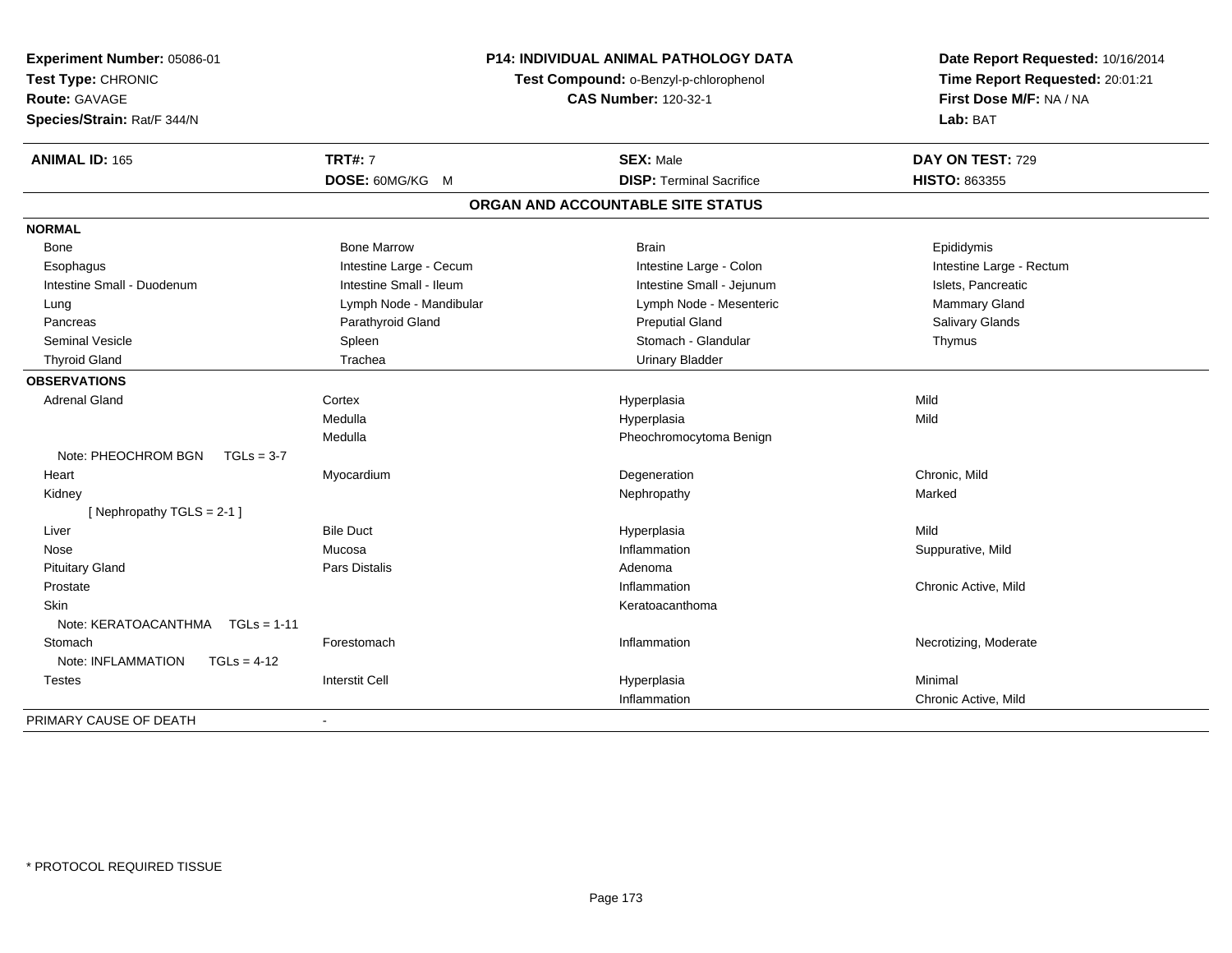| Experiment Number: 05086-01 |                        | <b>P14: INDIVIDUAL ANIMAL PATHOLOGY DATA</b>  | Date Report Requested: 10/16/2014 |
|-----------------------------|------------------------|-----------------------------------------------|-----------------------------------|
| <b>Test Type: CHRONIC</b>   |                        | <b>Test Compound: o-Benzyl-p-chlorophenol</b> | Time Report Requested: 20:01:21   |
| <b>Route: GAVAGE</b>        |                        | <b>CAS Number: 120-32-1</b>                   | First Dose M/F: NA / NA           |
| Species/Strain: Rat/F 344/N |                        |                                               | Lab: BAT                          |
| <b>ANIMAL ID: 166</b>       | <b>TRT#: 7</b>         | <b>SEX: Male</b>                              | DAY ON TEST: 457                  |
|                             | <b>DOSE: 60MG/KG M</b> | <b>DISP:</b> Scheduled Sacrifice              | <b>HISTO: 863356</b>              |
| <b>OBSERVATIONS</b>         |                        |                                               |                                   |
| Kidney                      |                        | Nephropathy                                   | Mild                              |
| Mesentery                   | Fat                    | Necrosis                                      | Moderate                          |
| [ Necrosis TGLS = $1-11$ ]  |                        |                                               |                                   |
| PRIMARY CAUSE OF DEATH      |                        |                                               |                                   |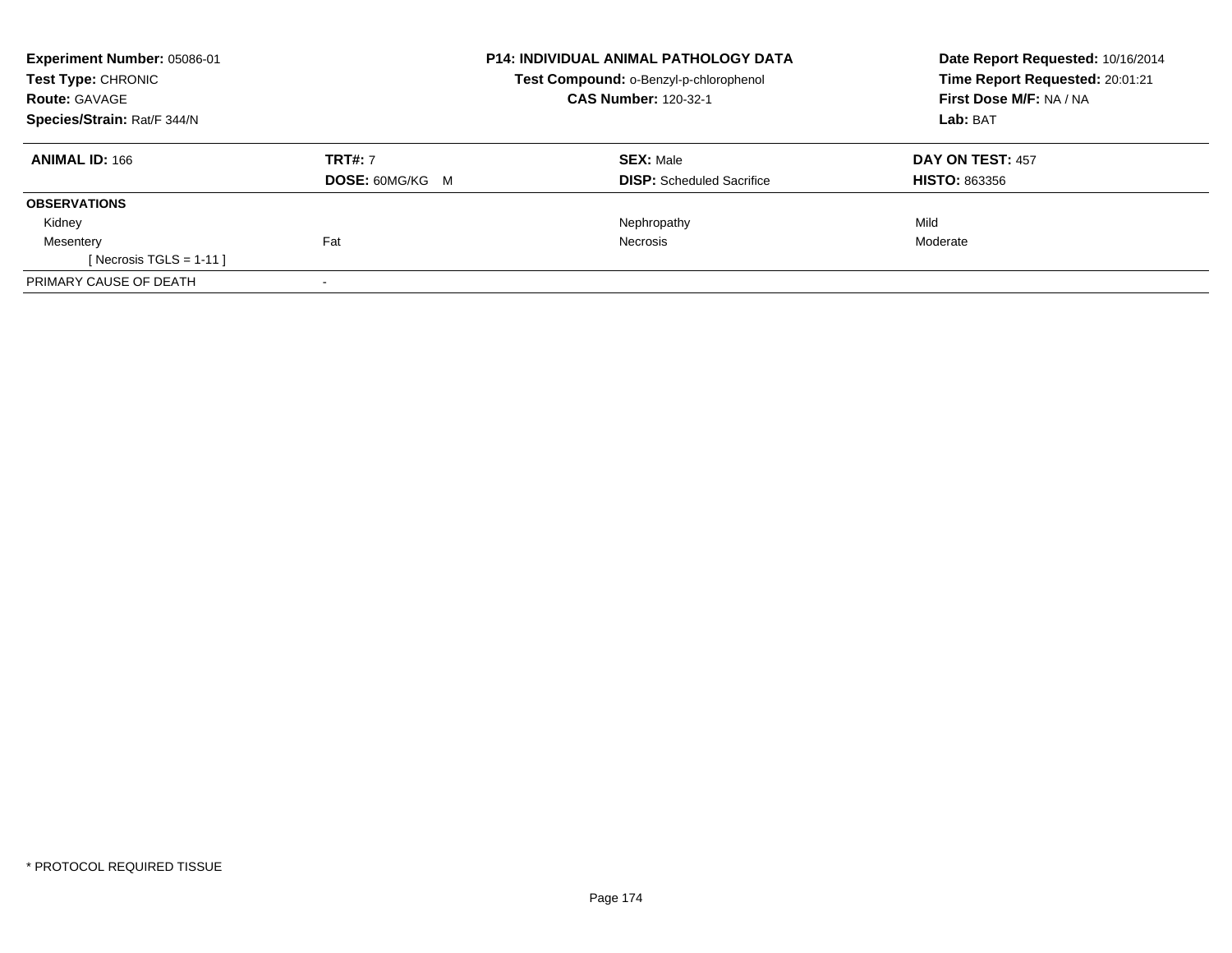| Experiment Number: 05086-01<br>Test Type: CHRONIC<br><b>Route: GAVAGE</b><br>Species/Strain: Rat/F 344/N |               | P14: INDIVIDUAL ANIMAL PATHOLOGY DATA<br>Test Compound: o-Benzyl-p-chlorophenol | Date Report Requested: 10/16/2014<br>Time Report Requested: 20:01:21<br>First Dose M/F: NA / NA<br>Lab: BAT |                           |
|----------------------------------------------------------------------------------------------------------|---------------|---------------------------------------------------------------------------------|-------------------------------------------------------------------------------------------------------------|---------------------------|
| <b>ANIMAL ID: 167</b>                                                                                    |               | <b>TRT#: 7</b>                                                                  | <b>SEX: Male</b>                                                                                            | DAY ON TEST: 729          |
|                                                                                                          |               | DOSE: 60MG/KG M                                                                 | <b>DISP: Terminal Sacrifice</b>                                                                             | HISTO: 863357             |
|                                                                                                          |               |                                                                                 | ORGAN AND ACCOUNTABLE SITE STATUS                                                                           |                           |
| <b>NORMAL</b>                                                                                            |               |                                                                                 |                                                                                                             |                           |
| Adrenal Gland - Medulla                                                                                  |               | Bone                                                                            | <b>Bone Marrow</b>                                                                                          | <b>Brain</b>              |
| Epididymis                                                                                               |               | Esophagus                                                                       | Intestine Large - Cecum                                                                                     | Intestine Large - Colon   |
| Intestine Large - Rectum                                                                                 |               | Intestine Small - Duodenum                                                      | Intestine Small - Ileum                                                                                     | Intestine Small - Jejunum |
| Islets, Pancreatic                                                                                       |               | Lymph Node - Mandibular                                                         | Lymph Node - Mesenteric                                                                                     | <b>Mammary Gland</b>      |
| Nose                                                                                                     |               | Pancreas                                                                        | Parathyroid Gland                                                                                           | <b>Preputial Gland</b>    |
| Prostate                                                                                                 |               | Salivary Glands                                                                 | Seminal Vesicle                                                                                             | Skin                      |
| Stomach - Forestomach                                                                                    |               | Stomach - Glandular                                                             | <b>Thyroid Gland</b>                                                                                        | Trachea                   |
| <b>Urinary Bladder</b>                                                                                   |               |                                                                                 |                                                                                                             |                           |
| <b>MISSING</b>                                                                                           |               |                                                                                 |                                                                                                             |                           |
| Thymus                                                                                                   |               |                                                                                 |                                                                                                             |                           |
| <b>OBSERVATIONS</b>                                                                                      |               |                                                                                 |                                                                                                             |                           |
| <b>Adrenal Gland</b>                                                                                     |               | Cortex                                                                          | Adenoma                                                                                                     |                           |
|                                                                                                          |               | Cortex                                                                          | Hyperplasia                                                                                                 | Mild                      |
| Note: ADENOMA                                                                                            | $TGLs = 5-7$  |                                                                                 |                                                                                                             |                           |
| Heart                                                                                                    |               | Myocardium                                                                      | Degeneration                                                                                                | Chronic, Mild             |
| Kidney                                                                                                   |               |                                                                                 | Nephropathy                                                                                                 | Moderate                  |
| [Nephropathy TGLS = 2-1]                                                                                 |               |                                                                                 |                                                                                                             |                           |
| Liver                                                                                                    |               |                                                                                 | <b>Basophilic Focus</b>                                                                                     |                           |
|                                                                                                          |               |                                                                                 | Clear Cell Focus                                                                                            |                           |
|                                                                                                          |               | <b>Bile Duct</b>                                                                | Hyperplasia                                                                                                 | Mild                      |
|                                                                                                          |               |                                                                                 | Leukemia Mononuclear                                                                                        |                           |
| Lung                                                                                                     |               |                                                                                 | Inflammation                                                                                                | Chronic Active, Minimal   |
| <b>Pituitary Gland</b>                                                                                   |               | <b>Pars Distalis</b>                                                            | Adenoma                                                                                                     |                           |
| Note: ADENOMA                                                                                            | $TGLs = 4-7$  |                                                                                 |                                                                                                             |                           |
| Spleen                                                                                                   |               |                                                                                 | Leukemia Mononuclear                                                                                        |                           |
| <b>Testes</b>                                                                                            |               | Bilateral, Interstit Cell                                                       | Adenoma                                                                                                     |                           |
| Note: ADENOMA                                                                                            | $TGLs = 1-10$ |                                                                                 |                                                                                                             |                           |
| PRIMARY CAUSE OF DEATH                                                                                   |               |                                                                                 |                                                                                                             |                           |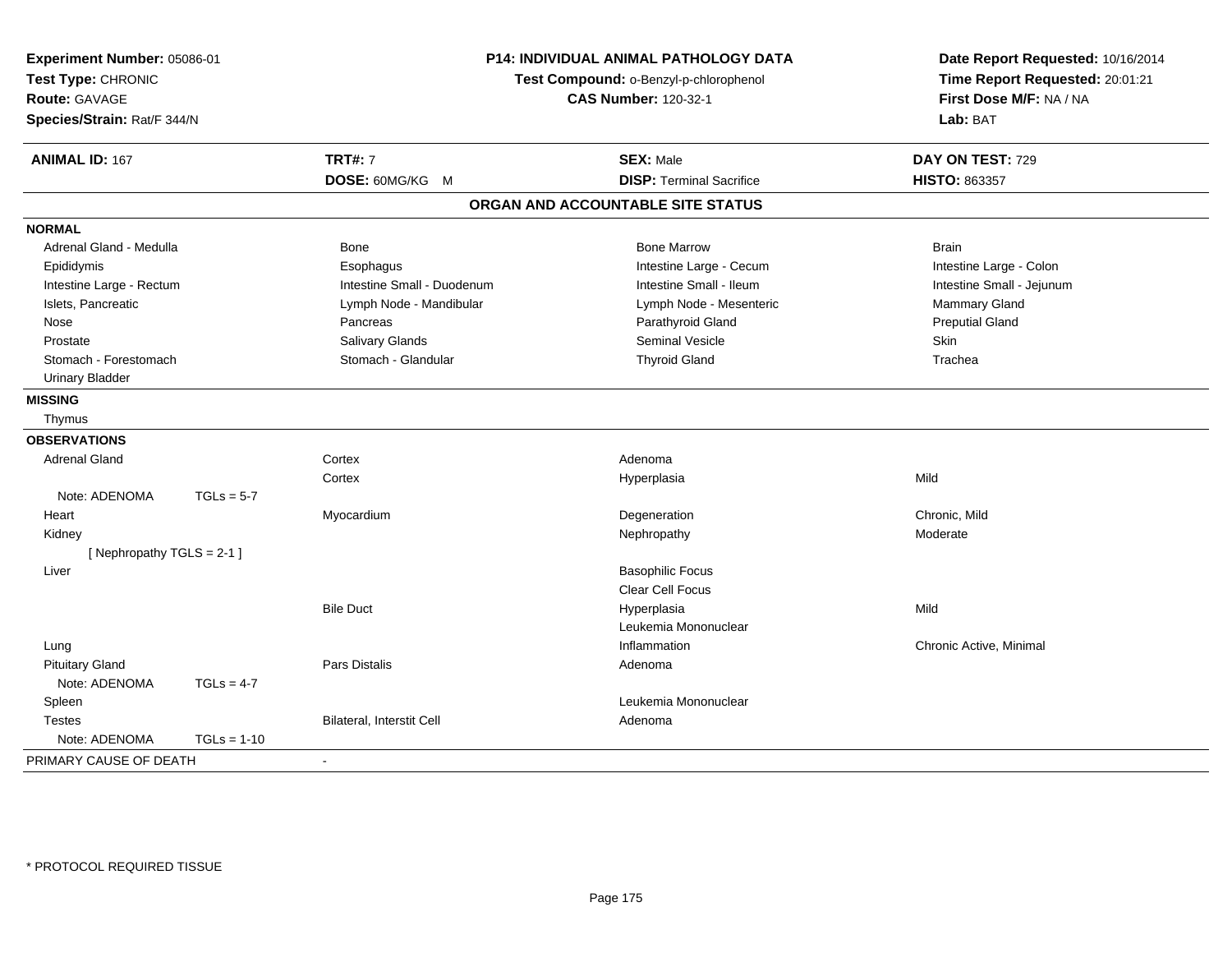| Experiment Number: 05086-01<br>Test Type: CHRONIC |                           | <b>P14: INDIVIDUAL ANIMAL PATHOLOGY DATA</b><br>Test Compound: o-Benzyl-p-chlorophenol | Date Report Requested: 10/16/2014<br>Time Report Requested: 20:01:21 |
|---------------------------------------------------|---------------------------|----------------------------------------------------------------------------------------|----------------------------------------------------------------------|
| <b>Route: GAVAGE</b>                              |                           | <b>CAS Number: 120-32-1</b>                                                            | First Dose M/F: NA / NA                                              |
| Species/Strain: Rat/F 344/N                       |                           |                                                                                        | Lab: BAT                                                             |
| <b>ANIMAL ID: 168</b>                             | <b>TRT#: 7</b>            | <b>SEX: Male</b>                                                                       | DAY ON TEST: 729                                                     |
|                                                   | DOSE: 60MG/KG M           | <b>DISP: Terminal Sacrifice</b>                                                        | <b>HISTO: 863358</b>                                                 |
|                                                   |                           | ORGAN AND ACCOUNTABLE SITE STATUS                                                      |                                                                      |
| <b>NORMAL</b>                                     |                           |                                                                                        |                                                                      |
| Adrenal Gland - Cortex                            | Adrenal Gland - Medulla   | <b>Blood Vessel</b>                                                                    | Bone                                                                 |
| <b>Bone Marrow</b>                                | <b>Brain</b>              | Epididymis                                                                             | Esophagus                                                            |
| Intestine Large - Cecum                           | Intestine Large - Colon   | Intestine Large - Rectum                                                               | Intestine Small - Duodenum                                           |
| Intestine Small - Ileum                           | Intestine Small - Jejunum | Lung                                                                                   | Lymph Node - Mandibular                                              |
| Lymph Node - Mesenteric                           | Mammary Gland             | Nose                                                                                   | Pancreas                                                             |
| Parathyroid Gland                                 | <b>Preputial Gland</b>    | Prostate                                                                               | Salivary Glands                                                      |
| <b>Seminal Vesicle</b>                            | Skin                      | Spleen                                                                                 | Stomach - Forestomach                                                |
| Stomach - Glandular                               | Thymus                    | Trachea                                                                                | <b>Urinary Bladder</b>                                               |
| <b>OBSERVATIONS</b>                               |                           |                                                                                        |                                                                      |
| Heart                                             | Myocardium                | Degeneration                                                                           | Chronic, Mild                                                        |
| Islets, Pancreatic                                |                           | Hyperplasia                                                                            | Mild                                                                 |
| Kidney                                            |                           | Nephropathy                                                                            | Marked                                                               |
| [Nephropathy TGLS = 2-1]                          |                           |                                                                                        |                                                                      |
| Liver                                             |                           | <b>Basophilic Focus</b>                                                                |                                                                      |
|                                                   |                           | <b>Clear Cell Focus</b>                                                                |                                                                      |
|                                                   | <b>Bile Duct</b>          | Hyperplasia                                                                            | Mild                                                                 |
| Note: BASOPH FOCUS<br>$TGLs = 5-12$               |                           |                                                                                        |                                                                      |
| <b>Pituitary Gland</b>                            | Pars Distalis             | Hyperplasia                                                                            | Minimal                                                              |
| <b>Testes</b>                                     | Bilateral, Interstit Cell | Adenoma                                                                                |                                                                      |
| Note: ADENOMA<br>$TGLs = 1-10$                    |                           |                                                                                        |                                                                      |
| <b>Thyroid Gland</b>                              | C Cell                    | Carcinoma                                                                              |                                                                      |
| PRIMARY CAUSE OF DEATH                            |                           |                                                                                        |                                                                      |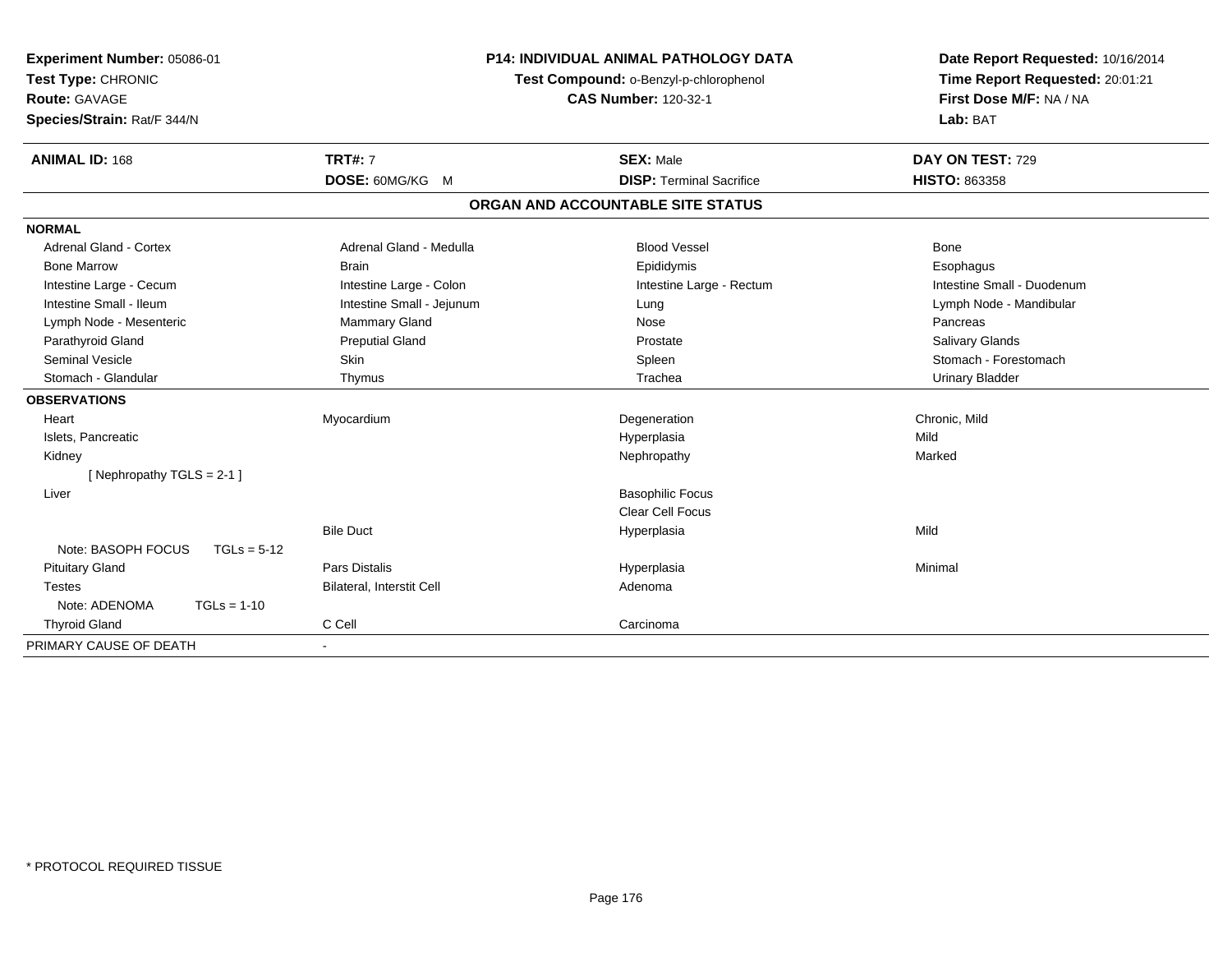| <b>Experiment Number: 05086-01</b><br>Test Type: CHRONIC |               |                           | <b>P14: INDIVIDUAL ANIMAL PATHOLOGY DATA</b><br>Test Compound: o-Benzyl-p-chlorophenol | Date Report Requested: 10/16/2014<br>Time Report Requested: 20:01:21 |
|----------------------------------------------------------|---------------|---------------------------|----------------------------------------------------------------------------------------|----------------------------------------------------------------------|
| <b>Route: GAVAGE</b><br>Species/Strain: Rat/F 344/N      |               |                           | <b>CAS Number: 120-32-1</b>                                                            | First Dose M/F: NA / NA<br>Lab: BAT                                  |
| <b>ANIMAL ID: 169</b>                                    |               | <b>TRT#: 7</b>            | <b>SEX: Male</b>                                                                       | DAY ON TEST: 729                                                     |
|                                                          |               | DOSE: 60MG/KG M           | <b>DISP: Terminal Sacrifice</b>                                                        | HISTO: 863359                                                        |
|                                                          |               |                           | ORGAN AND ACCOUNTABLE SITE STATUS                                                      |                                                                      |
| <b>NORMAL</b>                                            |               |                           |                                                                                        |                                                                      |
| <b>Adrenal Gland - Cortex</b>                            |               | Adrenal Gland - Medulla   | <b>Bone</b>                                                                            | <b>Bone Marrow</b>                                                   |
| <b>Brain</b>                                             |               | Epididymis                | Esophagus                                                                              | Intestine Large - Cecum                                              |
| Intestine Large - Colon                                  |               | Intestine Large - Rectum  | Intestine Small - Duodenum                                                             | Intestine Small - Ileum                                              |
| Intestine Small - Jejunum                                |               | Islets, Pancreatic        | Lung                                                                                   | Lymph Node - Mandibular                                              |
| Lymph Node - Mesenteric                                  |               | Mammary Gland             | Nose                                                                                   | Pancreas                                                             |
| Parathyroid Gland                                        |               | <b>Preputial Gland</b>    | Salivary Glands                                                                        | <b>Seminal Vesicle</b>                                               |
| Skin                                                     |               | Spleen                    | Stomach - Forestomach                                                                  | Stomach - Glandular                                                  |
| Thymus                                                   |               | <b>Thyroid Gland</b>      | Trachea                                                                                | <b>Urinary Bladder</b>                                               |
| <b>OBSERVATIONS</b>                                      |               |                           |                                                                                        |                                                                      |
| Heart                                                    |               | Myocardium                | Degeneration                                                                           | Chronic, Mild                                                        |
| Kidney                                                   |               |                           | Nephropathy                                                                            | Marked                                                               |
| Liver                                                    |               |                           | <b>Basophilic Focus</b>                                                                |                                                                      |
|                                                          |               |                           | Clear Cell Focus                                                                       |                                                                      |
|                                                          |               |                           | Degeneration                                                                           | Cystic, Minimal                                                      |
|                                                          |               | <b>Bile Duct</b>          | Hyperplasia                                                                            | Mild                                                                 |
| Note: HYPERPLASIA                                        | $TGLs = 3-11$ |                           |                                                                                        |                                                                      |
| <b>Pituitary Gland</b>                                   |               | Pars Distalis             | Adenoma                                                                                |                                                                      |
| Note: ADENOMA                                            | $TGLs = 1-7$  |                           |                                                                                        |                                                                      |
| Prostate                                                 |               |                           | Inflammation                                                                           | Chronic Active, Mild                                                 |
| <b>Testes</b>                                            |               | Bilateral, Interstit Cell | Adenoma                                                                                |                                                                      |
| Note: ADENOMA                                            | $TGLs = 2-10$ |                           |                                                                                        |                                                                      |
| PRIMARY CAUSE OF DEATH                                   |               |                           |                                                                                        |                                                                      |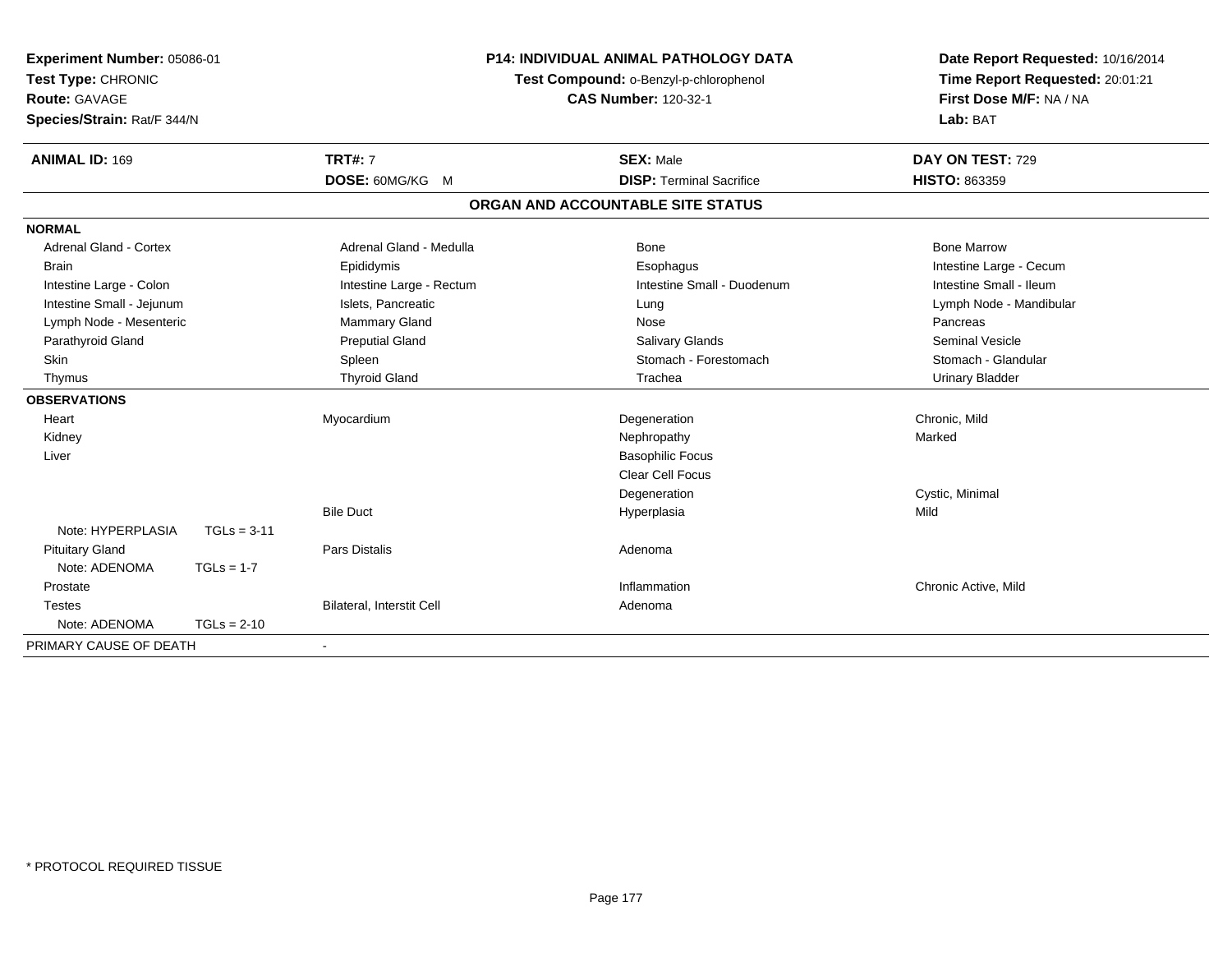| Experiment Number: 05086-01<br>Test Type: CHRONIC<br><b>Route: GAVAGE</b><br>Species/Strain: Rat/F 344/N |                 |                           | <b>P14: INDIVIDUAL ANIMAL PATHOLOGY DATA</b><br>Test Compound: o-Benzyl-p-chlorophenol<br><b>CAS Number: 120-32-1</b> | Date Report Requested: 10/16/2014<br>Time Report Requested: 20:01:21<br>First Dose M/F: NA / NA<br>Lab: BAT |  |
|----------------------------------------------------------------------------------------------------------|-----------------|---------------------------|-----------------------------------------------------------------------------------------------------------------------|-------------------------------------------------------------------------------------------------------------|--|
| <b>ANIMAL ID: 170</b>                                                                                    |                 | <b>TRT#: 7</b>            | <b>SEX: Male</b>                                                                                                      | DAY ON TEST: 668                                                                                            |  |
|                                                                                                          |                 | DOSE: 60MG/KG M           | <b>DISP:</b> Moribund Sacrifice                                                                                       | HISTO: 863360                                                                                               |  |
|                                                                                                          |                 |                           | ORGAN AND ACCOUNTABLE SITE STATUS                                                                                     |                                                                                                             |  |
| <b>NORMAL</b>                                                                                            |                 |                           |                                                                                                                       |                                                                                                             |  |
| <b>Adrenal Gland - Cortex</b>                                                                            |                 | Adrenal Gland - Medulla   | <b>Bone</b>                                                                                                           | <b>Bone Marrow</b>                                                                                          |  |
| <b>Brain</b>                                                                                             |                 | Ear                       | Epididymis                                                                                                            | Esophagus                                                                                                   |  |
| Intestine Large - Cecum                                                                                  |                 | Intestine Large - Colon   | Intestine Large - Rectum                                                                                              | Intestine Small - Duodenum                                                                                  |  |
| Intestine Small - Ileum                                                                                  |                 | Intestine Small - Jejunum | Islets, Pancreatic                                                                                                    | Lung                                                                                                        |  |
| Lymph Node - Mandibular                                                                                  |                 | Lymph Node - Mesenteric   | Nose                                                                                                                  | Pancreas                                                                                                    |  |
| Parathyroid Gland                                                                                        |                 | <b>Preputial Gland</b>    | Salivary Glands                                                                                                       | Seminal Vesicle                                                                                             |  |
| <b>Skin</b>                                                                                              |                 | Spleen                    | Stomach - Forestomach                                                                                                 | Thymus                                                                                                      |  |
| <b>Thyroid Gland</b>                                                                                     |                 | Trachea                   | <b>Urinary Bladder</b>                                                                                                |                                                                                                             |  |
| <b>MISSING</b>                                                                                           |                 |                           |                                                                                                                       |                                                                                                             |  |
| Mammary Gland                                                                                            |                 |                           |                                                                                                                       |                                                                                                             |  |
| <b>OBSERVATIONS</b>                                                                                      |                 |                           |                                                                                                                       |                                                                                                             |  |
| Eye                                                                                                      |                 |                           | Degeneration                                                                                                          | Moderate                                                                                                    |  |
| Note: DEGEN                                                                                              | $TGLs = 1-11$   |                           |                                                                                                                       |                                                                                                             |  |
| Heart                                                                                                    |                 | Myocardium                | Degeneration                                                                                                          | Chronic, Moderate                                                                                           |  |
| Kidney                                                                                                   |                 |                           | Nephropathy                                                                                                           | Moderate                                                                                                    |  |
| Liver                                                                                                    |                 |                           | Clear Cell Focus                                                                                                      |                                                                                                             |  |
|                                                                                                          |                 | <b>Bile Duct</b>          | Hyperplasia                                                                                                           | Minimal                                                                                                     |  |
| <b>Pituitary Gland</b>                                                                                   |                 | Pars Distalis             | Adenoma                                                                                                               |                                                                                                             |  |
| Note: ADENOMA                                                                                            | $TGLs = 2-12$   |                           |                                                                                                                       |                                                                                                             |  |
| Prostate                                                                                                 |                 |                           | Inflammation                                                                                                          | Chronic Active, Mild                                                                                        |  |
| Stomach                                                                                                  |                 | Glandular                 | Mineralization                                                                                                        | Moderate                                                                                                    |  |
| <b>Testes</b>                                                                                            |                 | Bilateral, Interstit Cell | Adenoma                                                                                                               |                                                                                                             |  |
| Note: ADENOMA                                                                                            | $TGLs = 4,5-14$ |                           |                                                                                                                       |                                                                                                             |  |
| PRIMARY CAUSE OF DEATH                                                                                   |                 |                           |                                                                                                                       |                                                                                                             |  |
| Animal Note: MORIBUND DUE TO PITUITARY TUMOR.                                                            |                 |                           |                                                                                                                       |                                                                                                             |  |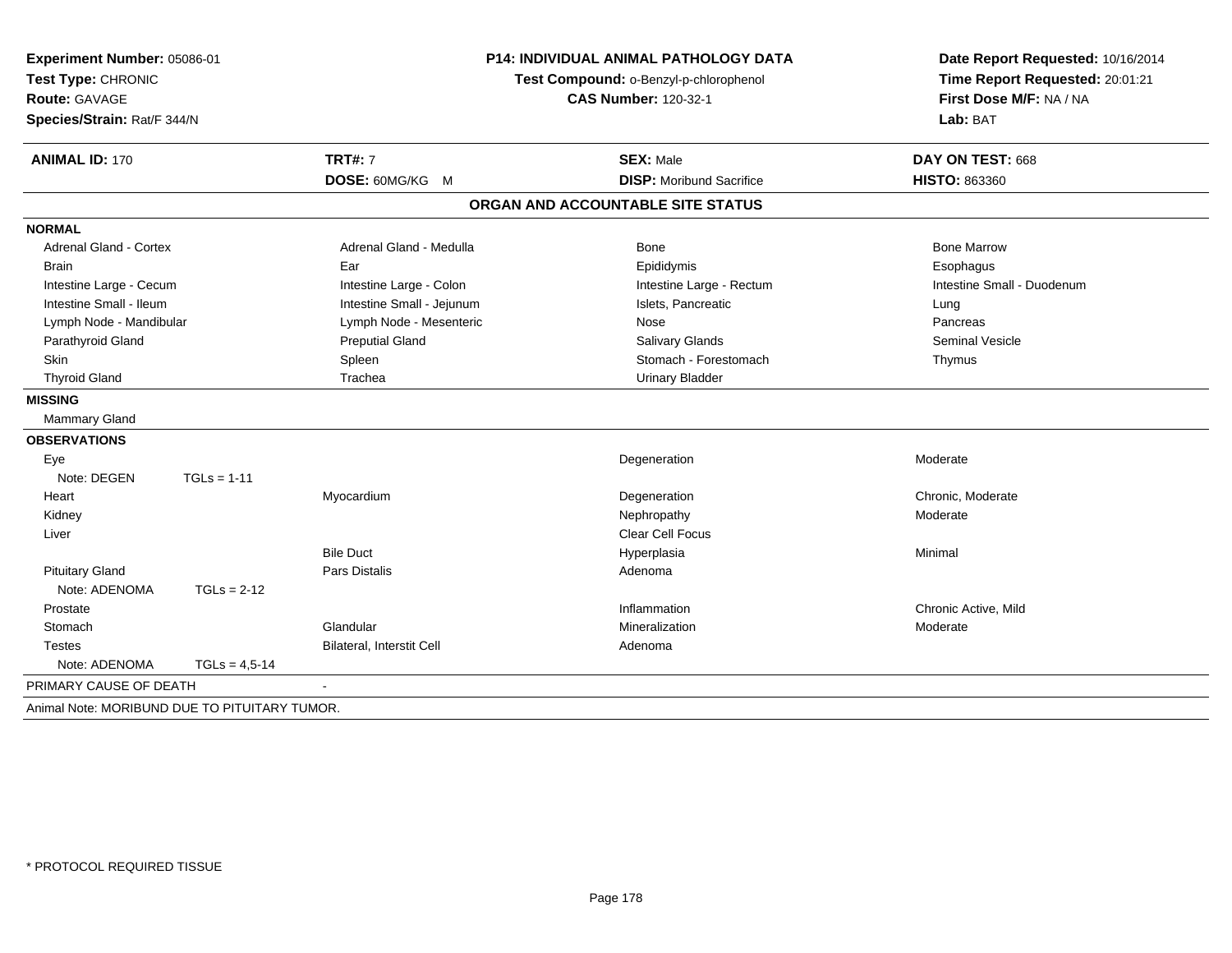| Experiment Number: 05086-01<br>Test Type: CHRONIC<br><b>Route: GAVAGE</b><br>Species/Strain: Rat/F 344/N |                         | P14: INDIVIDUAL ANIMAL PATHOLOGY DATA<br>Test Compound: o-Benzyl-p-chlorophenol<br><b>CAS Number: 120-32-1</b> | Date Report Requested: 10/16/2014<br>Time Report Requested: 20:01:21<br>First Dose M/F: NA / NA<br>Lab: BAT |
|----------------------------------------------------------------------------------------------------------|-------------------------|----------------------------------------------------------------------------------------------------------------|-------------------------------------------------------------------------------------------------------------|
| <b>ANIMAL ID: 171</b>                                                                                    | <b>TRT#: 7</b>          | <b>SEX: Male</b>                                                                                               | DAY ON TEST: 729                                                                                            |
|                                                                                                          | DOSE: 60MG/KG M         | <b>DISP: Terminal Sacrifice</b>                                                                                | <b>HISTO: 863361</b>                                                                                        |
|                                                                                                          |                         | ORGAN AND ACCOUNTABLE SITE STATUS                                                                              |                                                                                                             |
| <b>NORMAL</b>                                                                                            |                         |                                                                                                                |                                                                                                             |
| Bone                                                                                                     | <b>Bone Marrow</b>      | Epididymis                                                                                                     | Esophagus                                                                                                   |
| Intestine Large - Cecum                                                                                  | Intestine Large - Colon | Intestine Large - Rectum                                                                                       | Intestine Small - Duodenum                                                                                  |
| Intestine Small - Ileum                                                                                  | Islets, Pancreatic      | Lymph Node - Mandibular                                                                                        | Lymph Node - Mesenteric                                                                                     |
| Mammary Gland                                                                                            | Nose                    | Pancreas                                                                                                       | Parathyroid Gland                                                                                           |
| <b>Preputial Gland</b>                                                                                   | Prostate                | <b>Salivary Glands</b>                                                                                         | Seminal Vesicle                                                                                             |
| Stomach - Glandular                                                                                      | Thymus                  | <b>Thyroid Gland</b>                                                                                           | Trachea                                                                                                     |
| <b>Urinary Bladder</b>                                                                                   |                         |                                                                                                                |                                                                                                             |
| <b>OBSERVATIONS</b>                                                                                      |                         |                                                                                                                |                                                                                                             |
| Adrenal Gland                                                                                            | Medulla                 | Hyperplasia                                                                                                    | Mild                                                                                                        |
|                                                                                                          | Cortex                  | Leukemia Mononuclear                                                                                           |                                                                                                             |
|                                                                                                          | Medulla                 | Leukemia Mononuclear                                                                                           |                                                                                                             |
| <b>Brain</b>                                                                                             |                         | Leukemia Mononuclear                                                                                           |                                                                                                             |
| Heart                                                                                                    | Myocardium              | Degeneration                                                                                                   | Chronic, Mild                                                                                               |
|                                                                                                          |                         | Leukemia Mononuclear                                                                                           |                                                                                                             |
| <b>Intestine Small</b>                                                                                   | Jejunum                 | Leiomyosarcoma                                                                                                 |                                                                                                             |
| Note: LEIOMYOSAR<br>$TGLs = 5-11$                                                                        |                         |                                                                                                                |                                                                                                             |
| Kidney                                                                                                   |                         | Leukemia Mononuclear                                                                                           |                                                                                                             |
|                                                                                                          |                         | Nephropathy                                                                                                    | Moderate                                                                                                    |
| Liver                                                                                                    |                         | Eosinophilic Focus                                                                                             |                                                                                                             |
|                                                                                                          | <b>Bile Duct</b>        | Hyperplasia                                                                                                    | Minimal                                                                                                     |
|                                                                                                          |                         | Leukemia Mononuclear                                                                                           |                                                                                                             |
| Note: LEUKEMIA MONUC TGLs = 3-4                                                                          |                         |                                                                                                                |                                                                                                             |
| Lung                                                                                                     |                         | Leukemia Mononuclear                                                                                           |                                                                                                             |
| <b>Pituitary Gland</b>                                                                                   | <b>Pars Distalis</b>    | Adenoma                                                                                                        |                                                                                                             |
|                                                                                                          | Pars Distalis           | Hyperplasia                                                                                                    | Mild                                                                                                        |
|                                                                                                          |                         | Leukemia Mononuclear                                                                                           |                                                                                                             |
| <b>Skin</b>                                                                                              | <b>Subcut Tiss</b>      | Lipoma                                                                                                         |                                                                                                             |
| Note: LIPOMA<br>$TGLs = 1-12$                                                                            |                         |                                                                                                                |                                                                                                             |
| Spleen                                                                                                   |                         | Leukemia Mononuclear                                                                                           |                                                                                                             |
| [ Leukemia Mononuclear TGLS = 2-1 ]                                                                      |                         |                                                                                                                |                                                                                                             |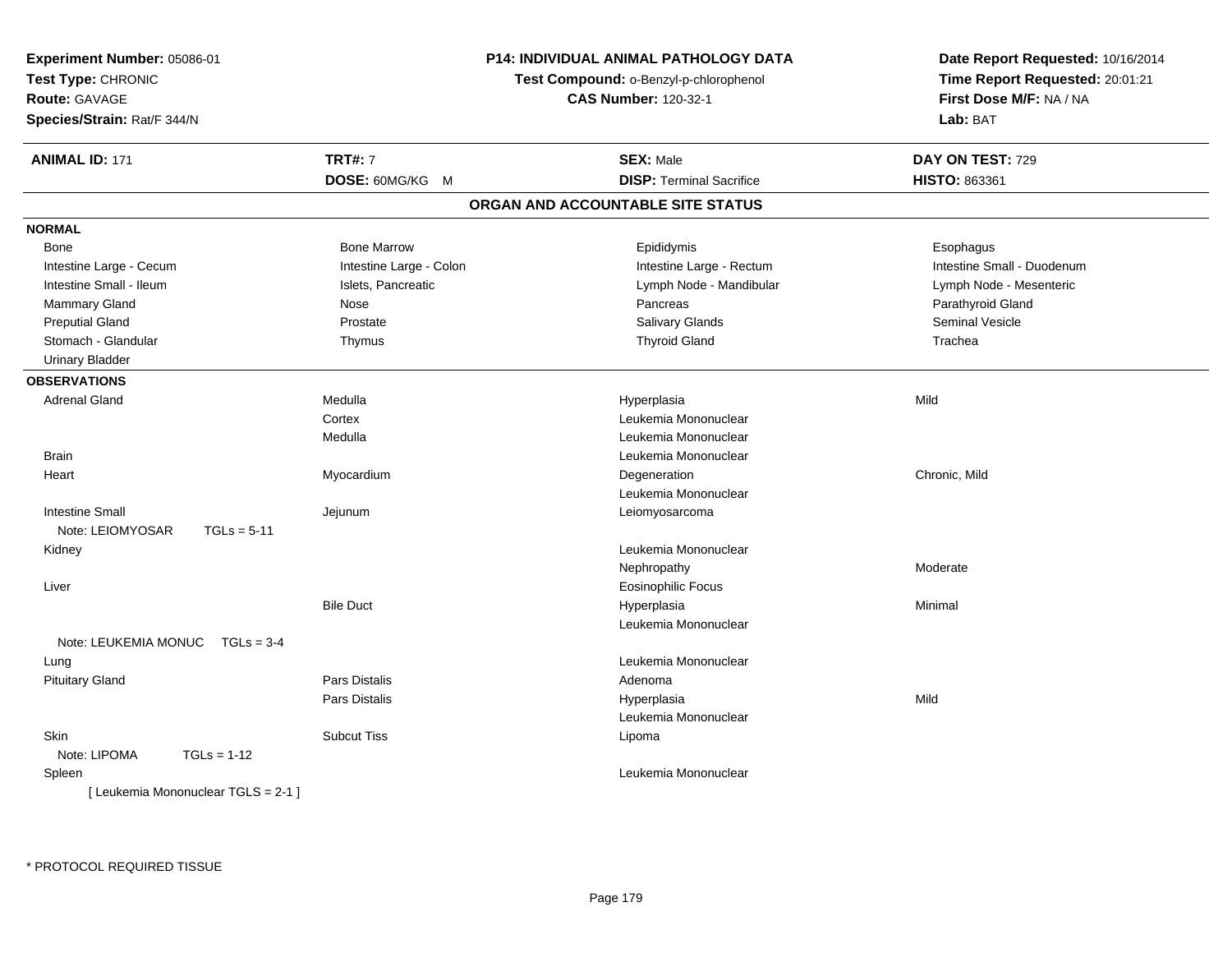| Experiment Number: 05086-01<br>Test Type: CHRONIC |               |                                  | <b>P14: INDIVIDUAL ANIMAL PATHOLOGY DATA</b> | Date Report Requested: 10/16/2014 |
|---------------------------------------------------|---------------|----------------------------------|----------------------------------------------|-----------------------------------|
|                                                   |               |                                  | Test Compound: o-Benzyl-p-chlorophenol       | Time Report Requested: 20:01:21   |
| <b>Route: GAVAGE</b>                              |               |                                  | <b>CAS Number: 120-32-1</b>                  | First Dose M/F: NA / NA           |
| Species/Strain: Rat/F 344/N                       |               |                                  |                                              | Lab: BAT                          |
| <b>ANIMAL ID: 171</b>                             |               | <b>TRT#: 7</b>                   | <b>SEX: Male</b>                             | DAY ON TEST: 729                  |
|                                                   |               | <b>DOSE: 60MG/KG M</b>           | <b>DISP:</b> Terminal Sacrifice              | <b>HISTO: 863361</b>              |
|                                                   |               |                                  | ORGAN AND ACCOUNTABLE SITE STATUS            |                                   |
| Stomach                                           |               | Epithelium, Forestomach          | Hyperplasia                                  | Moderate                          |
| Testes                                            |               | <b>Bilateral, Interstit Cell</b> | Adenoma                                      |                                   |
| Note: ADENOMA                                     | $TGLs = 4-10$ |                                  |                                              |                                   |
| PRIMARY CAUSE OF DEATH                            |               |                                  |                                              |                                   |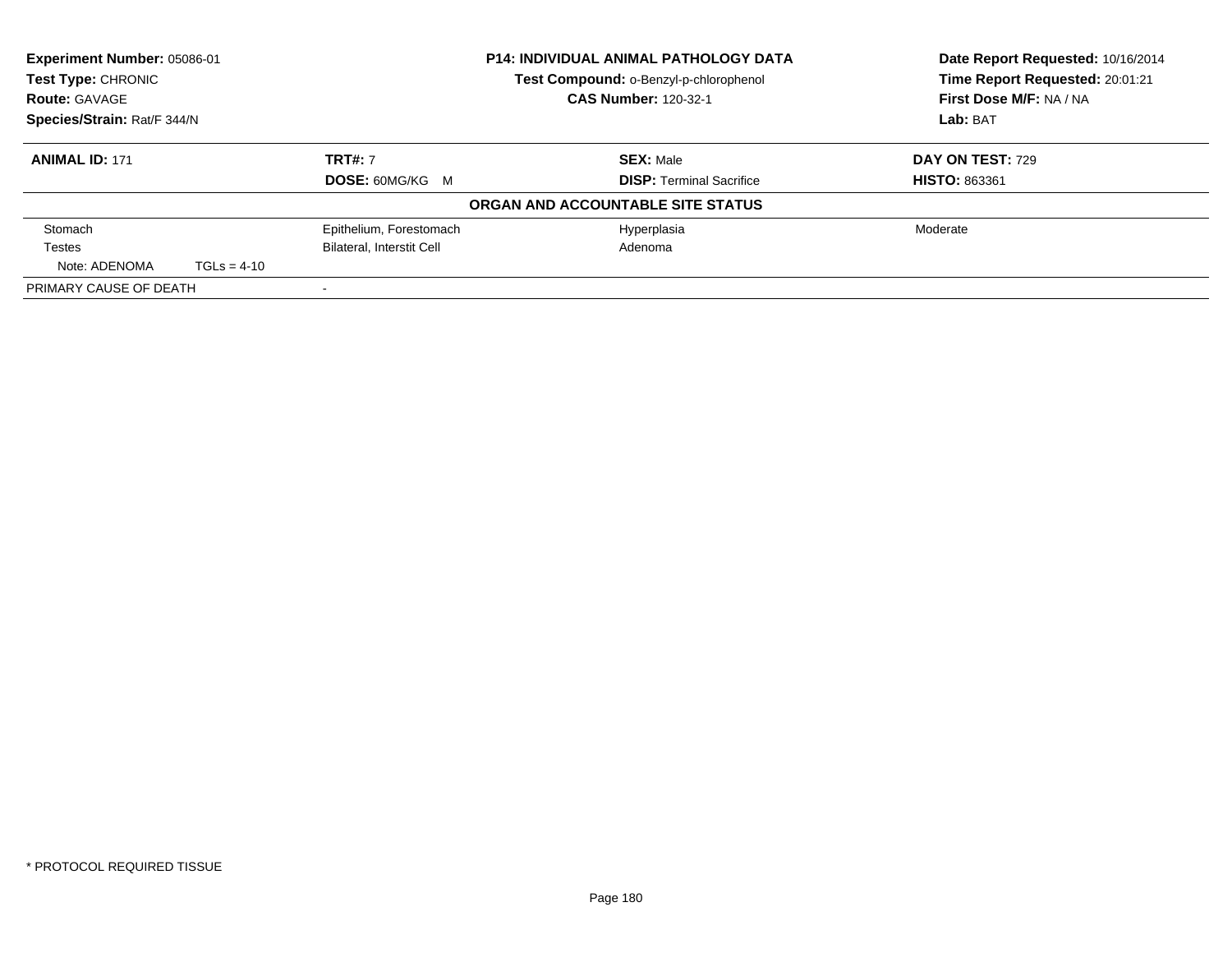| Experiment Number: 05086-01         |                                                                       | <b>P14: INDIVIDUAL ANIMAL PATHOLOGY DATA</b> | Date Report Requested: 10/16/2014                          |
|-------------------------------------|-----------------------------------------------------------------------|----------------------------------------------|------------------------------------------------------------|
| Test Type: CHRONIC                  | Test Compound: o-Benzyl-p-chlorophenol<br><b>CAS Number: 120-32-1</b> |                                              | Time Report Requested: 20:01:21<br>First Dose M/F: NA / NA |
| Route: GAVAGE                       |                                                                       |                                              |                                                            |
| Species/Strain: Rat/F 344/N         |                                                                       |                                              | Lab: BAT                                                   |
| <b>ANIMAL ID: 172</b>               | <b>TRT#: 7</b>                                                        | <b>SEX: Male</b>                             | DAY ON TEST: 729                                           |
|                                     | DOSE: 60MG/KG M                                                       | <b>DISP: Terminal Sacrifice</b>              | HISTO: 863362                                              |
|                                     |                                                                       | ORGAN AND ACCOUNTABLE SITE STATUS            |                                                            |
| <b>NORMAL</b>                       |                                                                       |                                              |                                                            |
| Adrenal Gland - Cortex              | Bone                                                                  | <b>Bone Marrow</b>                           | <b>Brain</b>                                               |
| Epididymis                          | Esophagus                                                             | Intestine Large - Cecum                      | Intestine Large - Colon                                    |
| Intestine Large - Rectum            | Intestine Small - Duodenum                                            | Intestine Small - Ileum                      | Intestine Small - Jejunum                                  |
| Islets, Pancreatic                  | Lymph Node - Mandibular                                               | Lymph Node - Mesenteric                      | Prostate                                                   |
| Salivary Glands                     | Seminal Vesicle                                                       | Stomach - Forestomach                        | Stomach - Glandular                                        |
| Thymus                              | <b>Thyroid Gland</b>                                                  | Trachea                                      | <b>Urinary Bladder</b>                                     |
| <b>OBSERVATIONS</b>                 |                                                                       |                                              |                                                            |
| <b>Adrenal Gland</b>                | Medulla                                                               | Hyperplasia                                  | Mild                                                       |
| Heart                               | Myocardium                                                            | Degeneration                                 | Chronic, Mild                                              |
| Kidney                              |                                                                       | Nephropathy                                  | Moderate                                                   |
| Liver                               |                                                                       | Clear Cell Focus                             |                                                            |
|                                     |                                                                       | Hepatodiaphragmatic Nodule                   |                                                            |
|                                     | <b>Bile Duct</b>                                                      | Hyperplasia                                  | Mild                                                       |
| Note: ANOM HEPAT LOB $TGLs = 7-13$  |                                                                       |                                              |                                                            |
| Lung                                |                                                                       | Inflammation                                 | Chronic Active, Mild                                       |
| Mammary Gland                       |                                                                       | Fibroadenoma                                 |                                                            |
| Mesentery                           | Fat                                                                   | Necrosis                                     | Moderate                                                   |
| Note: NECROSIS<br>$TGLs = 3-11$     |                                                                       |                                              |                                                            |
| Nose                                | Mucosa                                                                | Inflammation                                 | Suppurative, Mild                                          |
| Pancreas                            | Acinus                                                                | Atrophy                                      | Mild                                                       |
| Parathyroid Gland                   |                                                                       | Hyperplasia                                  | Mild                                                       |
| <b>Pituitary Gland</b>              | Pars Distalis                                                         | Hyperplasia                                  | Minimal                                                    |
| Note: HYPERPLASIA<br>$TGLs = 6-7$   |                                                                       |                                              |                                                            |
| <b>Preputial Gland</b>              |                                                                       | Adenoma                                      |                                                            |
| Note: ADENOMA<br>$TGLs = 2-10$      |                                                                       |                                              |                                                            |
| <b>Skin</b>                         |                                                                       | Inflammation                                 | Chronic Active, Mild                                       |
| Note: INFLAMMATION<br>$TGLs = 1-12$ |                                                                       |                                              |                                                            |
| Spleen                              |                                                                       | Fibrosis                                     | Mild                                                       |
| [Fibrosis TGLS = $5-1$ ]            |                                                                       |                                              |                                                            |
| <b>Testes</b>                       | Bilateral, Interstit Cell                                             | Adenoma                                      |                                                            |
|                                     |                                                                       |                                              |                                                            |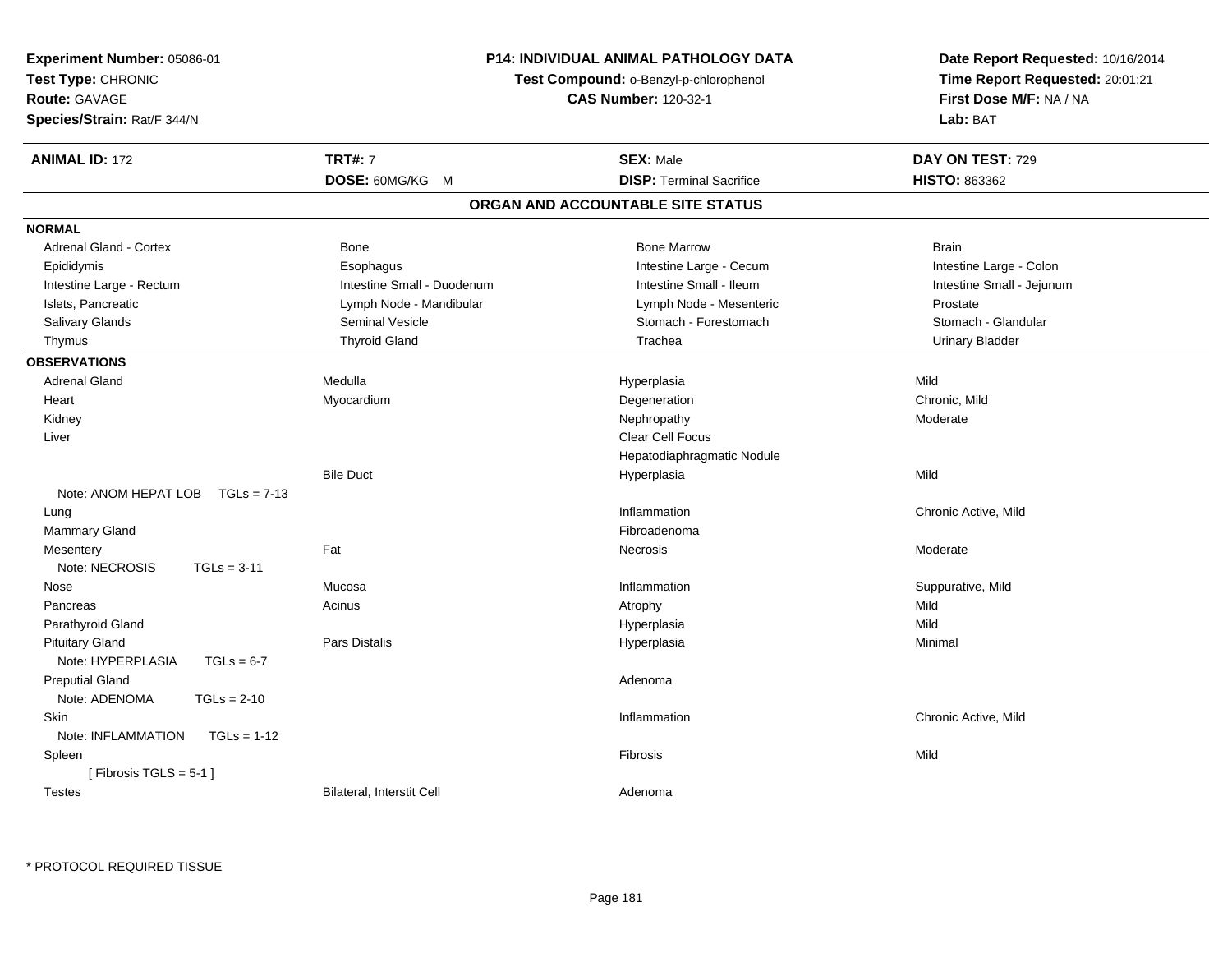| Experiment Number: 05086-01<br>Test Type: CHRONIC |               |                        | <b>P14: INDIVIDUAL ANIMAL PATHOLOGY DATA</b> | Date Report Requested: 10/16/2014 |  |
|---------------------------------------------------|---------------|------------------------|----------------------------------------------|-----------------------------------|--|
|                                                   |               |                        | Test Compound: o-Benzyl-p-chlorophenol       | Time Report Requested: 20:01:21   |  |
| <b>Route: GAVAGE</b>                              |               |                        | <b>CAS Number: 120-32-1</b>                  | First Dose M/F: NA / NA           |  |
| Species/Strain: Rat/F 344/N                       |               |                        |                                              | Lab: BAT                          |  |
| <b>ANIMAL ID: 172</b>                             |               | <b>TRT#: 7</b>         | <b>SEX: Male</b>                             | <b>DAY ON TEST: 729</b>           |  |
|                                                   |               | <b>DOSE: 60MG/KG M</b> | <b>DISP: Terminal Sacrifice</b>              | <b>HISTO: 863362</b>              |  |
|                                                   |               |                        | ORGAN AND ACCOUNTABLE SITE STATUS            |                                   |  |
| Note: ADENOMA                                     | $TGLs = 4-10$ |                        |                                              |                                   |  |
| PRIMARY CAUSE OF DEATH                            |               |                        |                                              |                                   |  |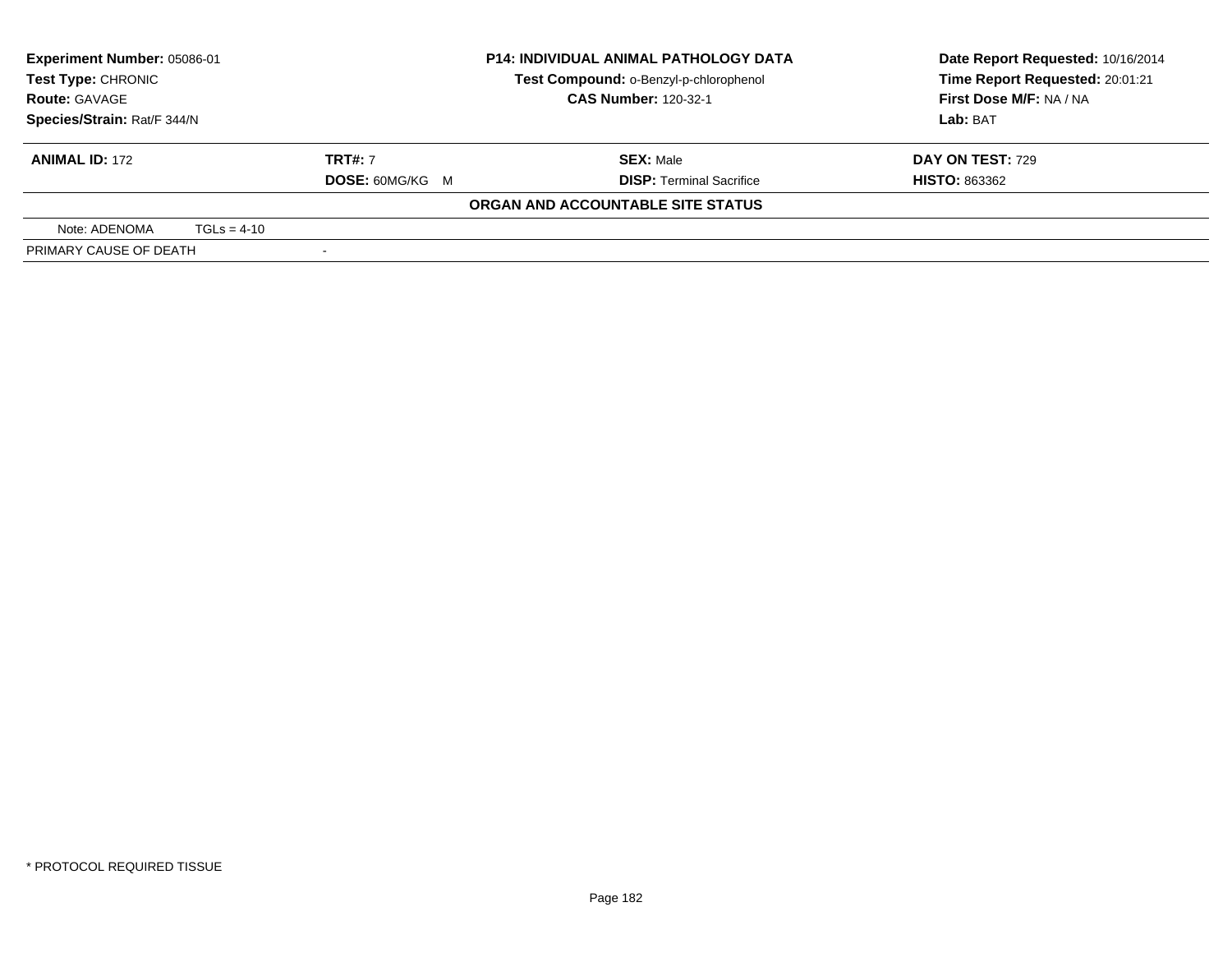| Experiment Number: 05086-01<br>Test Type: CHRONIC |                        | <b>P14: INDIVIDUAL ANIMAL PATHOLOGY DATA</b> | Date Report Requested: 10/16/2014<br>Time Report Requested: 20:01:21 |
|---------------------------------------------------|------------------------|----------------------------------------------|----------------------------------------------------------------------|
|                                                   |                        | Test Compound: o-Benzyl-p-chlorophenol       |                                                                      |
| <b>Route: GAVAGE</b>                              |                        | <b>CAS Number: 120-32-1</b>                  | First Dose M/F: NA / NA                                              |
| Species/Strain: Rat/F 344/N                       |                        |                                              | Lab: BAT                                                             |
| <b>ANIMAL ID: 173</b>                             | <b>TRT#: 7</b>         | <b>SEX: Male</b>                             | DAY ON TEST: 456                                                     |
|                                                   | <b>DOSE: 60MG/KG M</b> | <b>DISP:</b> Scheduled Sacrifice             | <b>HISTO: 863363</b>                                                 |
| <b>OBSERVATIONS</b>                               |                        |                                              |                                                                      |
| Kidney                                            |                        | Nephropathy                                  | Mild                                                                 |
| PRIMARY CAUSE OF DEATH                            |                        |                                              |                                                                      |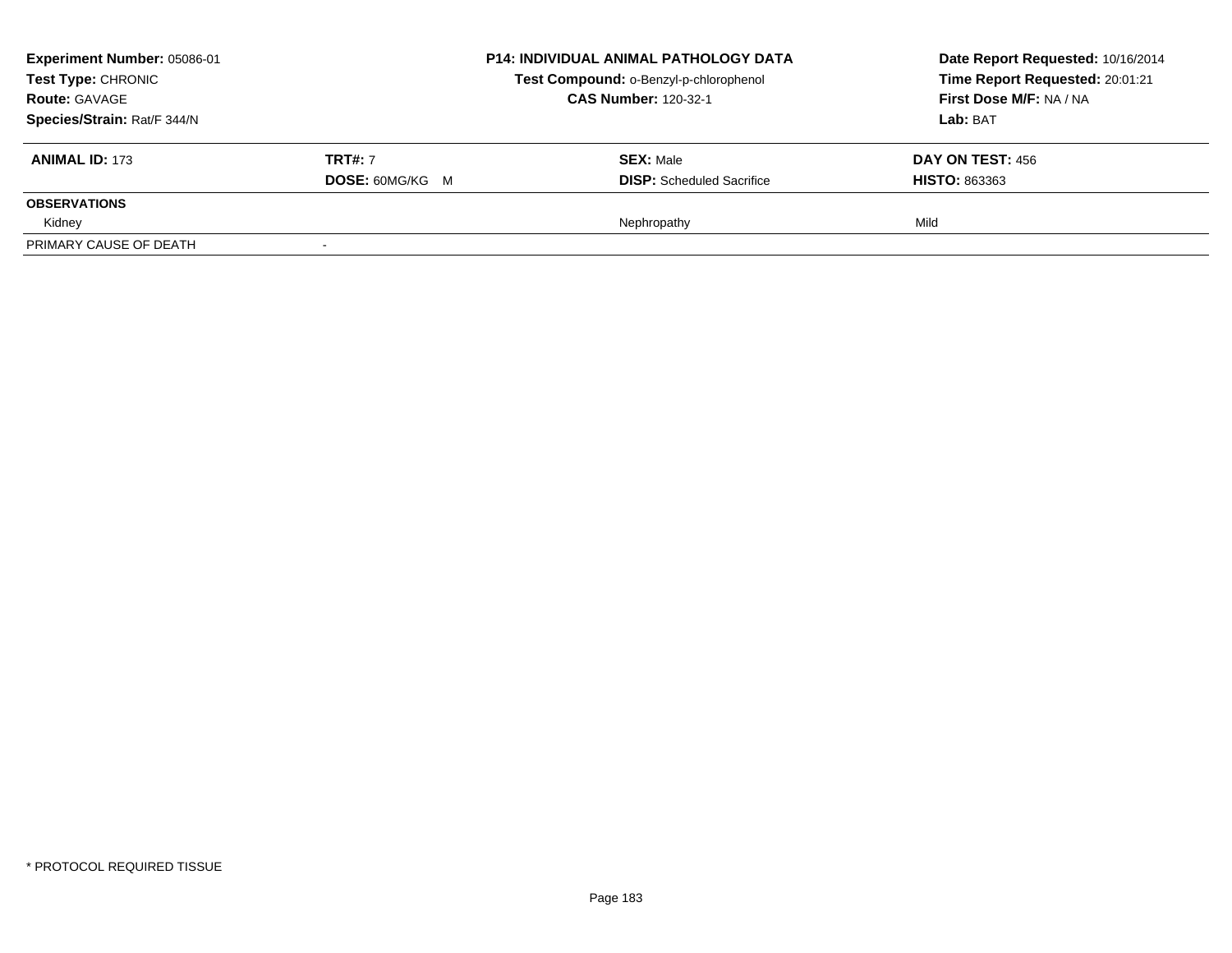| Experiment Number: 05086-01<br>Test Type: CHRONIC<br><b>Route: GAVAGE</b> | <b>P14: INDIVIDUAL ANIMAL PATHOLOGY DATA</b><br>Test Compound: o-Benzyl-p-chlorophenol<br><b>CAS Number: 120-32-1</b> |                                   | Date Report Requested: 10/16/2014<br>Time Report Requested: 20:01:21<br>First Dose M/F: NA / NA |  |
|---------------------------------------------------------------------------|-----------------------------------------------------------------------------------------------------------------------|-----------------------------------|-------------------------------------------------------------------------------------------------|--|
| Species/Strain: Rat/F 344/N                                               |                                                                                                                       |                                   | Lab: BAT                                                                                        |  |
| <b>ANIMAL ID: 174</b>                                                     | <b>TRT#: 7</b>                                                                                                        | <b>SEX: Male</b>                  | DAY ON TEST: 492                                                                                |  |
|                                                                           | DOSE: 60MG/KG M                                                                                                       | <b>DISP: Dosing Accident</b>      | <b>HISTO: 863364</b>                                                                            |  |
|                                                                           |                                                                                                                       | ORGAN AND ACCOUNTABLE SITE STATUS |                                                                                                 |  |
| <b>NORMAL</b>                                                             |                                                                                                                       |                                   |                                                                                                 |  |
| <b>Adrenal Gland - Cortex</b>                                             | Adrenal Gland - Medulla                                                                                               | Bone                              | <b>Bone Marrow</b>                                                                              |  |
| <b>Brain</b>                                                              | Epididymis                                                                                                            | Esophagus                         | Intestine Large - Cecum                                                                         |  |
| Intestine Large - Colon                                                   | Intestine Large - Rectum                                                                                              | Intestine Small - Duodenum        | Intestine Small - Ileum                                                                         |  |
| Intestine Small - Jejunum                                                 | Islets, Pancreatic                                                                                                    | Lung                              | Lymph Node - Mandibular                                                                         |  |
| Lymph Node - Mesenteric                                                   | Mammary Gland                                                                                                         | Nose                              | Pancreas                                                                                        |  |
| Parathyroid Gland                                                         | <b>Pituitary Gland</b>                                                                                                | <b>Preputial Gland</b>            | Prostate                                                                                        |  |
| <b>Salivary Glands</b>                                                    | <b>Seminal Vesicle</b>                                                                                                | <b>Skin</b>                       | Spleen                                                                                          |  |
| Stomach - Forestomach                                                     | Stomach - Glandular                                                                                                   | Thymus                            | <b>Thyroid Gland</b>                                                                            |  |
| Trachea                                                                   | <b>Urinary Bladder</b>                                                                                                |                                   |                                                                                                 |  |
| <b>OBSERVATIONS</b>                                                       |                                                                                                                       |                                   |                                                                                                 |  |
| Heart                                                                     | Myocardium                                                                                                            | Degeneration                      | Chronic, Mild                                                                                   |  |
| Kidney                                                                    |                                                                                                                       | Nephropathy                       | Moderate                                                                                        |  |
| Liver                                                                     |                                                                                                                       | <b>Basophilic Focus</b>           |                                                                                                 |  |
|                                                                           |                                                                                                                       | Fatty Change                      | Minimal                                                                                         |  |
|                                                                           | <b>Bile Duct</b>                                                                                                      | Hyperplasia                       | Minimal                                                                                         |  |
| Lung                                                                      |                                                                                                                       |                                   |                                                                                                 |  |
| Note: FLUID SEEN GROSSLY NOT APPARENT ON MICRO.                           |                                                                                                                       |                                   |                                                                                                 |  |
| <b>Testes</b>                                                             | <b>Interstit Cell</b>                                                                                                 | Adenoma                           |                                                                                                 |  |
|                                                                           | <b>Interstit Cell</b>                                                                                                 | Hyperplasia                       | Mild                                                                                            |  |
| PRIMARY CAUSE OF DEATH                                                    |                                                                                                                       |                                   |                                                                                                 |  |
| Animal Note: COD: UNDETERMINED.                                           |                                                                                                                       |                                   |                                                                                                 |  |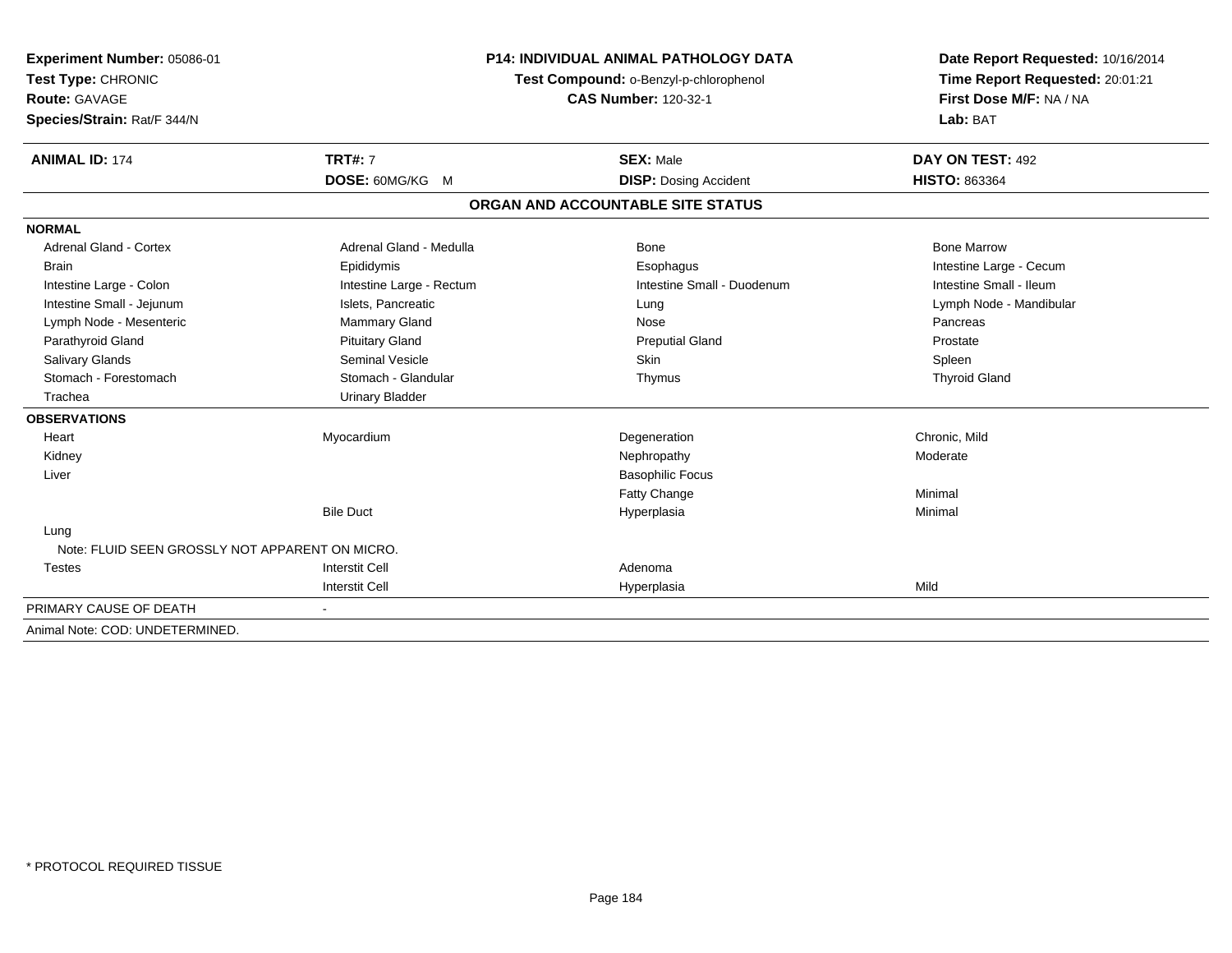| Experiment Number: 05086-01<br>Test Type: CHRONIC<br><b>Route: GAVAGE</b><br>Species/Strain: Rat/F 344/N |                           | <b>P14: INDIVIDUAL ANIMAL PATHOLOGY DATA</b><br>Test Compound: o-Benzyl-p-chlorophenol<br><b>CAS Number: 120-32-1</b> | Date Report Requested: 10/16/2014<br>Time Report Requested: 20:01:21<br>First Dose M/F: NA / NA<br>Lab: BAT |
|----------------------------------------------------------------------------------------------------------|---------------------------|-----------------------------------------------------------------------------------------------------------------------|-------------------------------------------------------------------------------------------------------------|
| <b>ANIMAL ID: 175</b>                                                                                    | <b>TRT#: 7</b>            | <b>SEX: Male</b>                                                                                                      | DAY ON TEST: 729                                                                                            |
|                                                                                                          | DOSE: 60MG/KG M           | <b>DISP: Terminal Sacrifice</b>                                                                                       | <b>HISTO: 863365</b>                                                                                        |
|                                                                                                          |                           | ORGAN AND ACCOUNTABLE SITE STATUS                                                                                     |                                                                                                             |
| <b>NORMAL</b>                                                                                            |                           |                                                                                                                       |                                                                                                             |
| Bone                                                                                                     | <b>Bone Marrow</b>        | <b>Brain</b>                                                                                                          | Epididymis                                                                                                  |
| Esophagus                                                                                                | Intestine Large - Cecum   | Intestine Large - Colon                                                                                               | Intestine Large - Rectum                                                                                    |
| Intestine Small - Duodenum                                                                               | Intestine Small - Ileum   | Intestine Small - Jejunum                                                                                             | Islets, Pancreatic                                                                                          |
| Lymph Node - Mandibular                                                                                  | Lymph Node - Mesenteric   | Mammary Gland                                                                                                         | Parathyroid Gland                                                                                           |
| <b>Preputial Gland</b>                                                                                   | Prostate                  | Salivary Glands                                                                                                       | <b>Seminal Vesicle</b>                                                                                      |
| Spleen                                                                                                   | Stomach - Forestomach     | Stomach - Glandular                                                                                                   | Thymus                                                                                                      |
| Trachea                                                                                                  | <b>Urinary Bladder</b>    |                                                                                                                       |                                                                                                             |
| <b>MISSING</b>                                                                                           |                           |                                                                                                                       |                                                                                                             |
| <b>Pituitary Gland</b>                                                                                   |                           |                                                                                                                       |                                                                                                             |
| <b>OBSERVATIONS</b>                                                                                      |                           |                                                                                                                       |                                                                                                             |
| <b>Adrenal Gland</b>                                                                                     | Medulla                   | Hyperplasia                                                                                                           | Mild                                                                                                        |
|                                                                                                          | Cortex                    | Hypertrophy                                                                                                           | Mild                                                                                                        |
| Heart                                                                                                    | Myocardium                | Degeneration                                                                                                          | Chronic, Mild                                                                                               |
| Kidney                                                                                                   |                           | Nephropathy                                                                                                           | Marked                                                                                                      |
| [Nephropathy TGLS = 3-1]                                                                                 |                           |                                                                                                                       |                                                                                                             |
| Liver                                                                                                    |                           | <b>Basophilic Focus</b>                                                                                               |                                                                                                             |
|                                                                                                          | <b>Bile Duct</b>          | Hyperplasia                                                                                                           | Minimal                                                                                                     |
| Lung                                                                                                     |                           | Inflammation                                                                                                          | Chronic Active, Moderate                                                                                    |
| Nose                                                                                                     | Mucosa                    | Inflammation                                                                                                          | Suppurative, Moderate                                                                                       |
| Pancreas                                                                                                 | Acinus                    | Atrophy                                                                                                               | Minimal                                                                                                     |
| Skin                                                                                                     |                           | Inflammation                                                                                                          | Chronic Active, Mild                                                                                        |
| Note: INFLAMMATION<br>$TGLs = 1-11$                                                                      |                           |                                                                                                                       |                                                                                                             |
| <b>Testes</b>                                                                                            | Bilateral, Interstit Cell | Adenoma                                                                                                               |                                                                                                             |
| Note: ADENOMA<br>$TGLs = 2-10$                                                                           |                           |                                                                                                                       |                                                                                                             |
| <b>Thyroid Gland</b>                                                                                     | <b>Follicular Cel</b>     | Carcinoma                                                                                                             |                                                                                                             |
| PRIMARY CAUSE OF DEATH                                                                                   |                           |                                                                                                                       |                                                                                                             |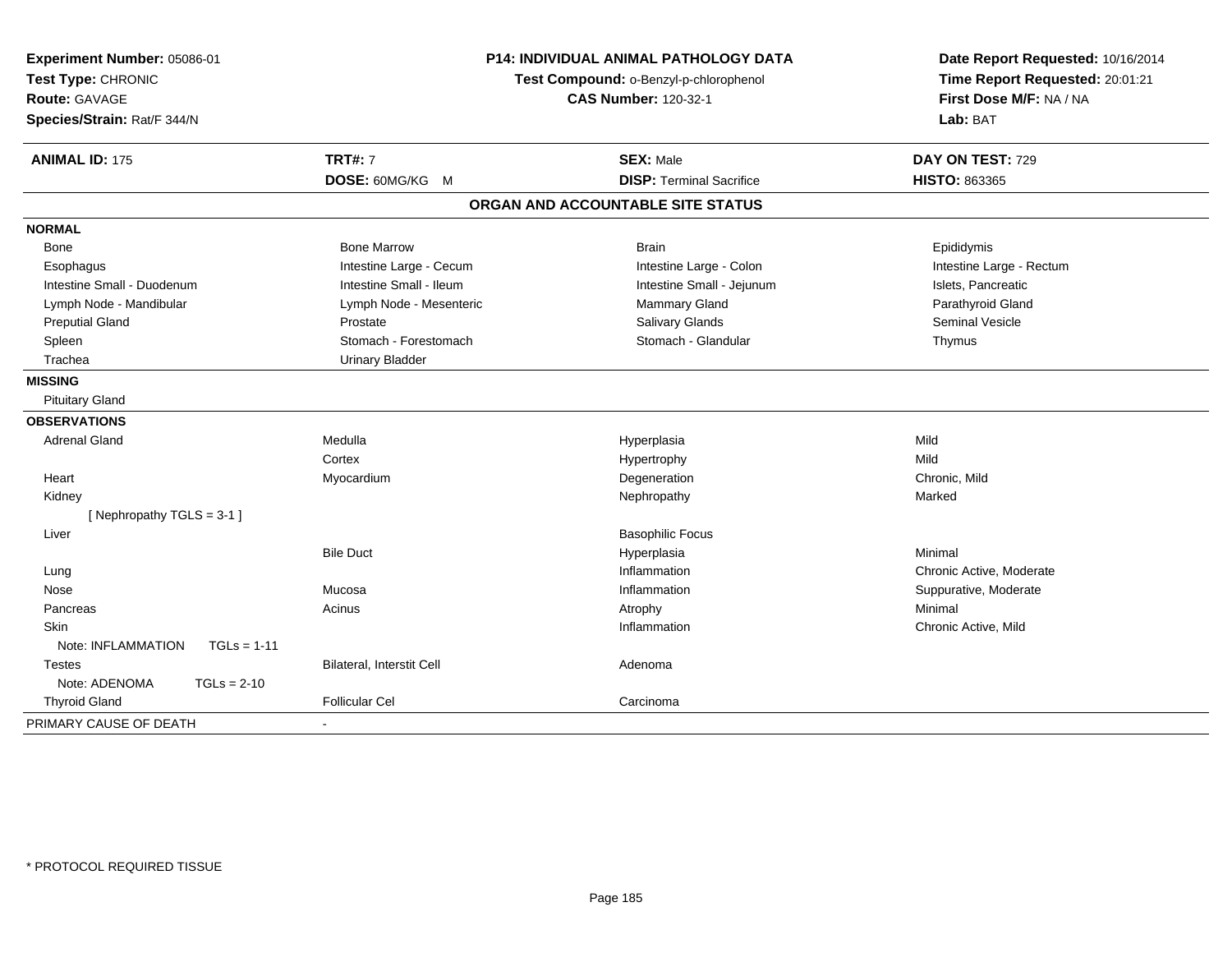| Experiment Number: 05086-01<br>Test Type: CHRONIC<br><b>Route: GAVAGE</b><br>Species/Strain: Rat/F 344/N | <b>P14: INDIVIDUAL ANIMAL PATHOLOGY DATA</b><br>Test Compound: o-Benzyl-p-chlorophenol<br><b>CAS Number: 120-32-1</b> |                                                     | Date Report Requested: 10/16/2014<br>Time Report Requested: 20:01:21<br>First Dose M/F: NA / NA<br>Lab: BAT |  |
|----------------------------------------------------------------------------------------------------------|-----------------------------------------------------------------------------------------------------------------------|-----------------------------------------------------|-------------------------------------------------------------------------------------------------------------|--|
| <b>ANIMAL ID: 176</b>                                                                                    | <b>TRT#: 7</b><br>DOSE: 60MG/KG M                                                                                     | <b>SEX: Male</b><br><b>DISP: Terminal Sacrifice</b> | DAY ON TEST: 729<br>HISTO:                                                                                  |  |
|                                                                                                          |                                                                                                                       | ORGAN AND ACCOUNTABLE SITE STATUS                   |                                                                                                             |  |
| <b>NORMAL</b>                                                                                            |                                                                                                                       |                                                     |                                                                                                             |  |
| Adrenal Gland - Medulla                                                                                  | <b>Bone</b>                                                                                                           | <b>Bone Marrow</b>                                  | <b>Brain</b>                                                                                                |  |
| Epididymis                                                                                               | Esophagus                                                                                                             | Intestine Large - Cecum                             | Intestine Large - Colon                                                                                     |  |
| Intestine Large - Rectum                                                                                 | Intestine Small - Duodenum                                                                                            | Intestine Small - Ileum                             | Intestine Small - Jejunum                                                                                   |  |
| Lymph Node - Mandibular                                                                                  | Lymph Node - Mesenteric                                                                                               | Mammary Gland                                       | Nose                                                                                                        |  |
| <b>Pituitary Gland</b>                                                                                   | <b>Preputial Gland</b>                                                                                                | Prostate                                            | <b>Salivary Glands</b>                                                                                      |  |
| <b>Seminal Vesicle</b>                                                                                   | Spleen                                                                                                                | Stomach - Forestomach                               | Stomach - Glandular                                                                                         |  |
| Thymus                                                                                                   | Trachea                                                                                                               | <b>Urinary Bladder</b>                              |                                                                                                             |  |
| <b>MISSING</b>                                                                                           |                                                                                                                       |                                                     |                                                                                                             |  |
| Parathyroid Gland                                                                                        |                                                                                                                       |                                                     |                                                                                                             |  |
| <b>OBSERVATIONS</b>                                                                                      |                                                                                                                       |                                                     |                                                                                                             |  |
| <b>Adrenal Gland</b>                                                                                     | Cortex                                                                                                                | Hyperplasia                                         | Mild                                                                                                        |  |
| Heart                                                                                                    | Myocardium                                                                                                            | Degeneration                                        | Chronic, Mild                                                                                               |  |
| Islets, Pancreatic                                                                                       |                                                                                                                       | Carcinoma                                           |                                                                                                             |  |
| Kidney                                                                                                   |                                                                                                                       | Nephropathy                                         | Marked                                                                                                      |  |
| Liver                                                                                                    |                                                                                                                       | <b>Clear Cell Focus</b>                             |                                                                                                             |  |
|                                                                                                          | <b>Bile Duct</b>                                                                                                      | Hyperplasia                                         | Minimal                                                                                                     |  |
| Lung                                                                                                     | Alveolar Epith                                                                                                        | Hyperplasia                                         | Mild                                                                                                        |  |
| Pancreas                                                                                                 | Acinus                                                                                                                | Atrophy                                             | Minimal                                                                                                     |  |
| <b>Skin</b>                                                                                              | <b>Subcut Tiss</b>                                                                                                    | Fibroma                                             |                                                                                                             |  |
| Note: FIBROMA<br>$TGLs = 1-11$                                                                           |                                                                                                                       |                                                     |                                                                                                             |  |
| <b>Testes</b>                                                                                            | <b>Bilateral, Interstit Cell</b>                                                                                      | Adenoma                                             |                                                                                                             |  |
| Note: ADENOMA<br>$TGLs = 2-12$                                                                           |                                                                                                                       |                                                     |                                                                                                             |  |
| <b>Thyroid Gland</b>                                                                                     | C Cell                                                                                                                | Carcinoma                                           |                                                                                                             |  |
| PRIMARY CAUSE OF DEATH                                                                                   |                                                                                                                       |                                                     |                                                                                                             |  |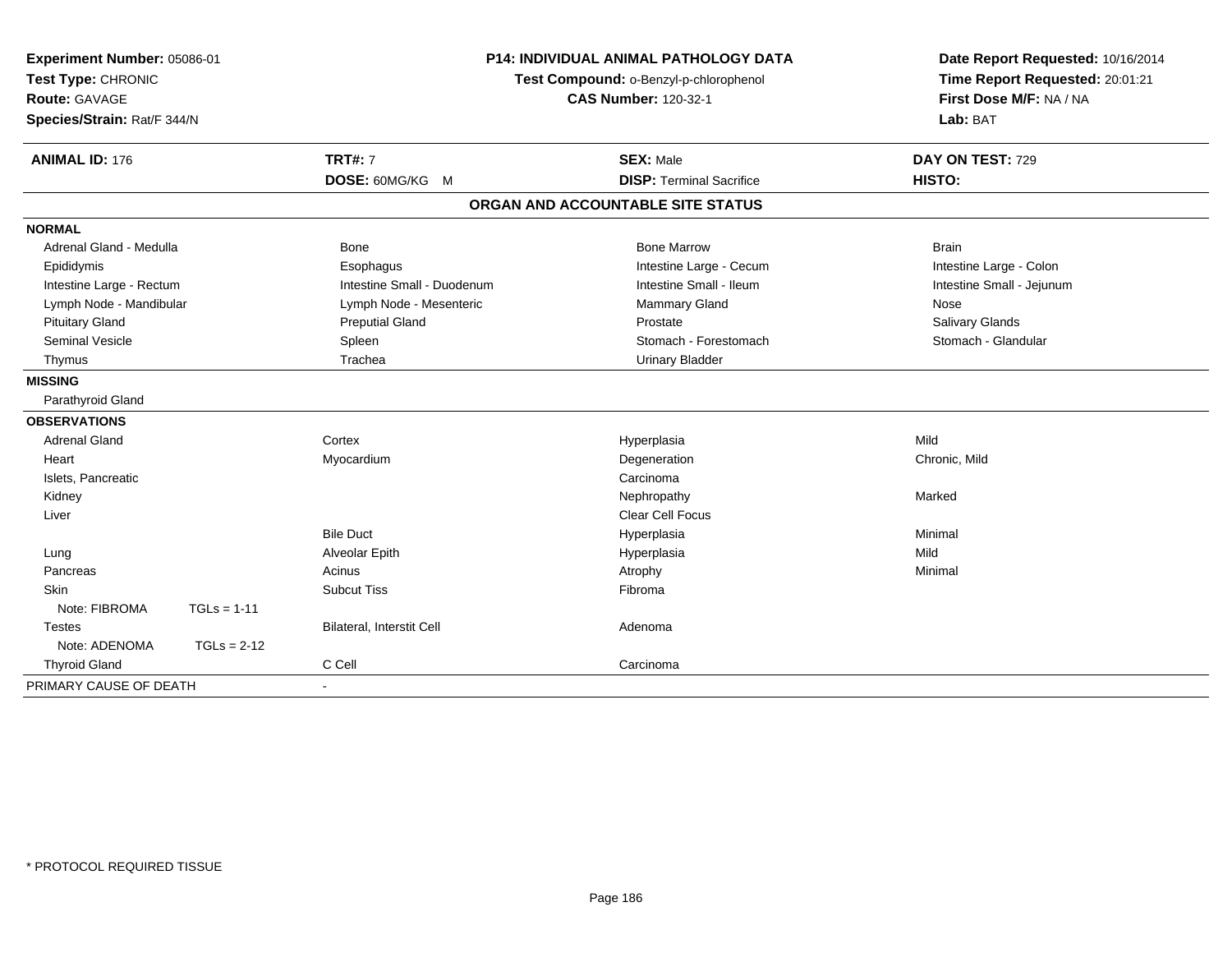| Experiment Number: 05086-01<br>Test Type: CHRONIC<br><b>Route: GAVAGE</b><br>Species/Strain: Rat/F 344/N |                                                           | P14: INDIVIDUAL ANIMAL PATHOLOGY DATA<br>Test Compound: o-Benzyl-p-chlorophenol<br><b>CAS Number: 120-32-1</b> |                                                                           |
|----------------------------------------------------------------------------------------------------------|-----------------------------------------------------------|----------------------------------------------------------------------------------------------------------------|---------------------------------------------------------------------------|
| <b>ANIMAL ID: 177</b>                                                                                    | <b>TRT#: 7</b>                                            | <b>SEX: Male</b>                                                                                               | DAY ON TEST: 565                                                          |
|                                                                                                          | DOSE: 60MG/KG M                                           | <b>DISP: Natural Death</b>                                                                                     | HISTO: 863367                                                             |
|                                                                                                          |                                                           | ORGAN AND ACCOUNTABLE SITE STATUS                                                                              |                                                                           |
| <b>NORMAL</b>                                                                                            |                                                           |                                                                                                                |                                                                           |
| <b>Adrenal Gland - Cortex</b>                                                                            | Adrenal Gland - Medulla                                   | <b>Bone</b>                                                                                                    | <b>Bone Marrow</b>                                                        |
| <b>Brain</b>                                                                                             | Epididymis                                                | Esophagus                                                                                                      | Intestine Large - Cecum                                                   |
| Intestine Large - Colon                                                                                  | Intestine Large - Rectum                                  | Intestine Small - Duodenum                                                                                     | Intestine Small - Ileum                                                   |
| Intestine Small - Jejunum                                                                                | Islets, Pancreatic                                        | Lymph Node - Mandibular                                                                                        | Lymph Node - Mesenteric                                                   |
| Mammary Gland                                                                                            | Nose                                                      | Pancreas                                                                                                       | Parathyroid Gland                                                         |
| <b>Preputial Gland</b>                                                                                   | Prostate                                                  | <b>Salivary Glands</b>                                                                                         | <b>Seminal Vesicle</b>                                                    |
| Skin                                                                                                     | Spleen                                                    | Stomach - Forestomach                                                                                          | Stomach - Glandular                                                       |
| Thymus                                                                                                   | <b>Thyroid Gland</b>                                      | Trachea                                                                                                        | <b>Urinary Bladder</b>                                                    |
| <b>OBSERVATIONS</b>                                                                                      |                                                           |                                                                                                                |                                                                           |
| Heart                                                                                                    | Myocardium                                                | Degeneration                                                                                                   | Chronic, Minimal                                                          |
| Kidney                                                                                                   |                                                           | Nephropathy                                                                                                    | Mild                                                                      |
| Liver                                                                                                    |                                                           | <b>Clear Cell Focus</b>                                                                                        |                                                                           |
|                                                                                                          | <b>Bile Duct</b>                                          | Hyperplasia                                                                                                    | Minimal                                                                   |
| Lung                                                                                                     |                                                           | Squamous Cell Carcinoma                                                                                        | Metastatic (Uncertain Primary Site), Multiple<br>(Uncertain Primary Site) |
| Note: SQUAM CEL CARC $TGLS = 1.3-2+3+11+12$                                                              |                                                           |                                                                                                                |                                                                           |
| <b>Pituitary Gland</b>                                                                                   | <b>Pars Distalis</b>                                      | Hyperplasia                                                                                                    | Mild                                                                      |
| <b>Testes</b>                                                                                            | Bilateral, Interstit Cell                                 | Adenoma                                                                                                        |                                                                           |
| Note: ADENOMA<br>$TGLs = 2-10$                                                                           |                                                           |                                                                                                                |                                                                           |
| Thymus                                                                                                   |                                                           |                                                                                                                |                                                                           |
|                                                                                                          | Note: GROSS THYMIC MASS WAS ACTUALLY MORE OF LUNG MASSES. |                                                                                                                |                                                                           |
| PRIMARY CAUSE OF DEATH                                                                                   |                                                           |                                                                                                                |                                                                           |
| Animal Note: COD: SQUAMOUS CELL CARCINOMA IN LUNGS.                                                      |                                                           |                                                                                                                |                                                                           |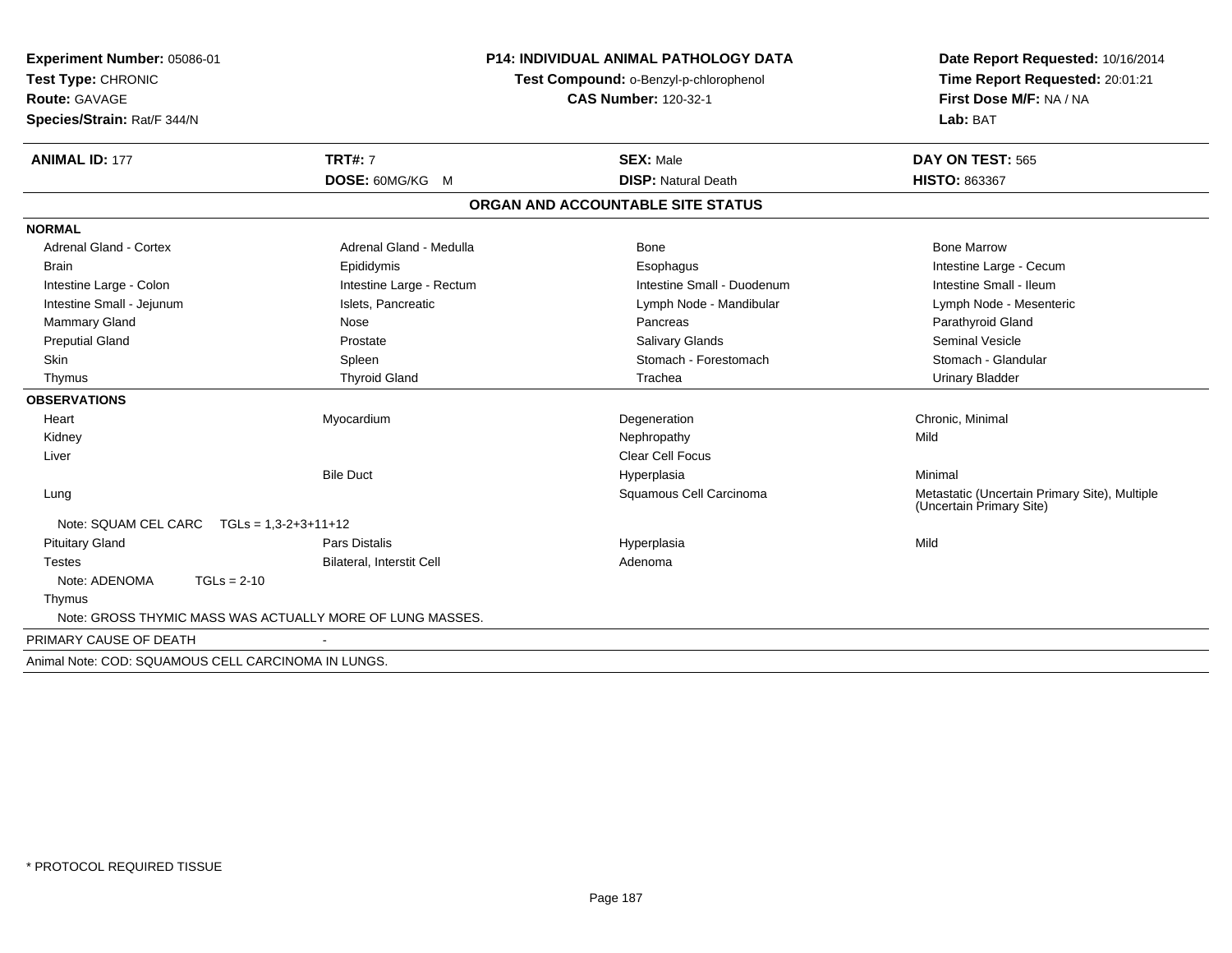| Experiment Number: 05086-01<br>Test Type: CHRONIC<br><b>Route: GAVAGE</b> |                            | <b>P14: INDIVIDUAL ANIMAL PATHOLOGY DATA</b><br>Test Compound: o-Benzyl-p-chlorophenol<br><b>CAS Number: 120-32-1</b> |                           |
|---------------------------------------------------------------------------|----------------------------|-----------------------------------------------------------------------------------------------------------------------|---------------------------|
| Species/Strain: Rat/F 344/N                                               |                            |                                                                                                                       | Lab: BAT                  |
| <b>ANIMAL ID: 178</b>                                                     | <b>TRT#: 7</b>             | <b>SEX: Male</b>                                                                                                      | DAY ON TEST: 521          |
|                                                                           | DOSE: 60MG/KG M            | <b>DISP:</b> Moribund Sacrifice                                                                                       | HISTO: 863368             |
|                                                                           |                            | ORGAN AND ACCOUNTABLE SITE STATUS                                                                                     |                           |
| <b>NORMAL</b>                                                             |                            |                                                                                                                       |                           |
| <b>Adrenal Gland - Cortex</b>                                             | Adrenal Gland - Medulla    | Bone                                                                                                                  | <b>Bone Marrow</b>        |
| Epididymis                                                                | Esophagus                  | Intestine Large - Cecum                                                                                               | Intestine Large - Colon   |
| Intestine Large - Rectum                                                  | Intestine Small - Duodenum | Intestine Small - Ileum                                                                                               | Intestine Small - Jejunum |
| Islets, Pancreatic                                                        | Lung                       | Lymph Node - Mandibular                                                                                               | Lymph Node - Mesenteric   |
| Mammary Gland                                                             | Nose                       | Pancreas                                                                                                              | Parathyroid Gland         |
| <b>Preputial Gland</b>                                                    | Prostate                   | <b>Salivary Glands</b>                                                                                                | <b>Seminal Vesicle</b>    |
| <b>Skin</b>                                                               | Spleen                     | Stomach - Glandular                                                                                                   | Thymus                    |
| <b>Thyroid Gland</b>                                                      | Trachea                    | <b>Urinary Bladder</b>                                                                                                |                           |
| <b>OBSERVATIONS</b>                                                       |                            |                                                                                                                       |                           |
| <b>Brain</b>                                                              |                            | Compression                                                                                                           |                           |
| Heart                                                                     | Myocardium                 | Degeneration                                                                                                          | Chronic, Minimal          |
| Kidney                                                                    |                            | Nephropathy                                                                                                           | Minimal                   |
| Liver                                                                     |                            | Fatty Change                                                                                                          | Mild                      |
|                                                                           | <b>Bile Duct</b>           | Hyperplasia                                                                                                           | Minimal                   |
| <b>Pituitary Gland</b>                                                    | <b>Pars Distalis</b>       | Adenoma                                                                                                               |                           |
| Note: ADENOMA<br>$TGLs = 1-7$                                             |                            |                                                                                                                       |                           |
| Stomach                                                                   | Forestomach                | Inflammation                                                                                                          | Necrotizing, Moderate     |
| <b>Testes</b>                                                             | <b>Interstit Cell</b>      | Hyperplasia                                                                                                           | Minimal                   |
| PRIMARY CAUSE OF DEATH                                                    |                            |                                                                                                                       |                           |
| Animal Note: MORIBUND DUE TO PITUITARY MASS.                              |                            |                                                                                                                       |                           |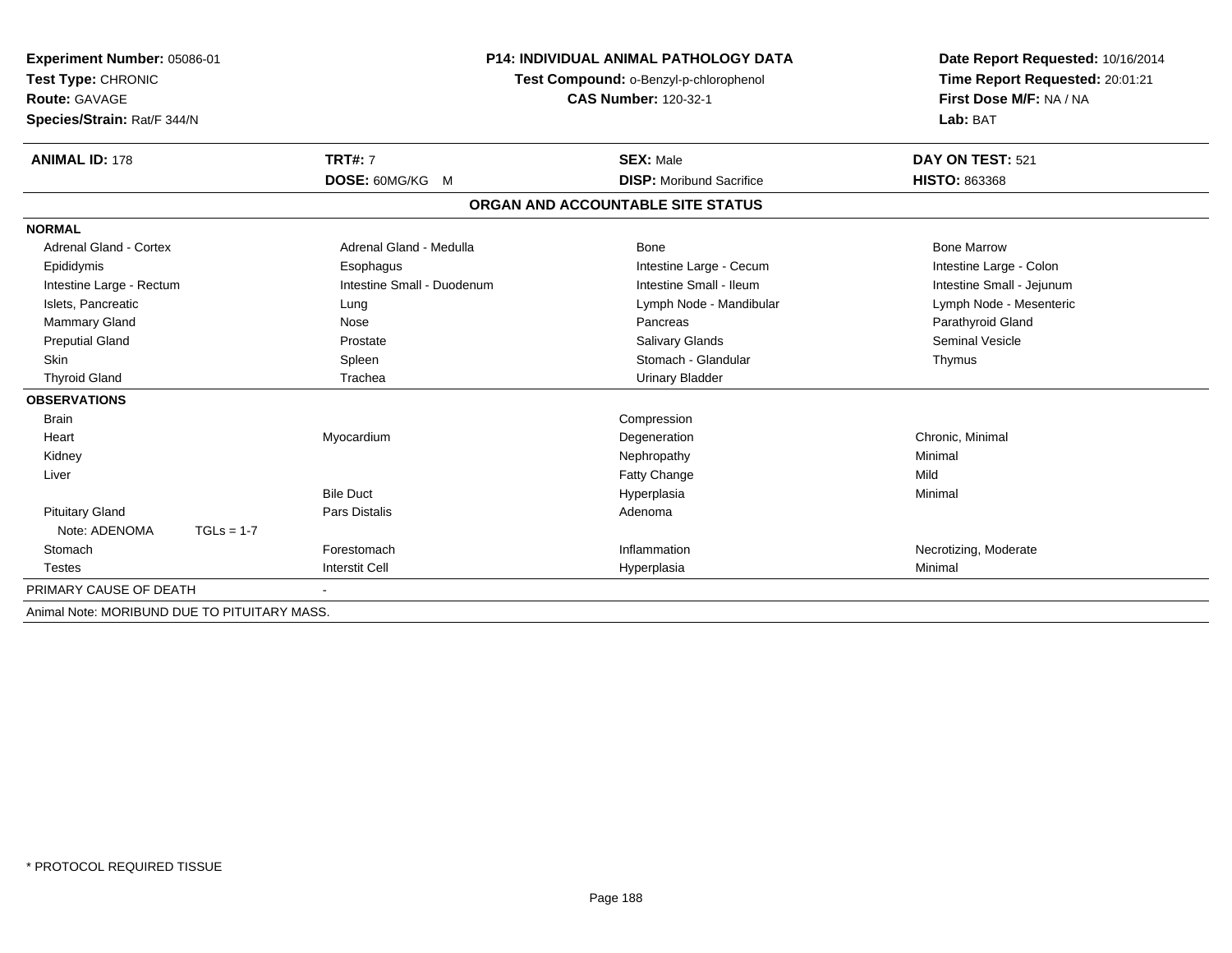| Experiment Number: 05086-01<br>Test Type: CHRONIC<br>Route: GAVAGE | <b>P14: INDIVIDUAL ANIMAL PATHOLOGY DATA</b><br>Test Compound: o-Benzyl-p-chlorophenol<br><b>CAS Number: 120-32-1</b> |                                   | Date Report Requested: 10/16/2014<br>Time Report Requested: 20:01:21<br>First Dose M/F: NA / NA |
|--------------------------------------------------------------------|-----------------------------------------------------------------------------------------------------------------------|-----------------------------------|-------------------------------------------------------------------------------------------------|
| Species/Strain: Rat/F 344/N                                        |                                                                                                                       |                                   | Lab: BAT                                                                                        |
| <b>ANIMAL ID: 179</b>                                              | <b>TRT#: 7</b>                                                                                                        | <b>SEX: Male</b>                  | DAY ON TEST: 579                                                                                |
|                                                                    | DOSE: 60MG/KG M                                                                                                       | <b>DISP:</b> Moribund Sacrifice   | <b>HISTO: 863369</b>                                                                            |
|                                                                    |                                                                                                                       | ORGAN AND ACCOUNTABLE SITE STATUS |                                                                                                 |
| <b>NORMAL</b>                                                      |                                                                                                                       |                                   |                                                                                                 |
| Bone                                                               | <b>Brain</b>                                                                                                          | Epididymis                        | Esophagus                                                                                       |
| Intestine Large - Cecum                                            | Intestine Large - Colon                                                                                               | Intestine Large - Rectum          | Intestine Small - Duodenum                                                                      |
| Intestine Small - Ileum                                            | Intestine Small - Jejunum                                                                                             | Islets, Pancreatic                | Lymph Node - Mesenteric                                                                         |
| Mammary Gland                                                      | Pancreas                                                                                                              | Parathyroid Gland                 | Prostate                                                                                        |
| Salivary Glands                                                    | <b>Seminal Vesicle</b>                                                                                                | Skin                              | Stomach - Forestomach                                                                           |
| Thymus                                                             | Trachea                                                                                                               | <b>Urinary Bladder</b>            |                                                                                                 |
| <b>OBSERVATIONS</b>                                                |                                                                                                                       |                                   |                                                                                                 |
| Adrenal Gland                                                      | Cortex                                                                                                                | Leukemia Mononuclear              |                                                                                                 |
|                                                                    | Medulla                                                                                                               | Leukemia Mononuclear              |                                                                                                 |
|                                                                    | Medulla                                                                                                               | Pheochromocytoma Benign           |                                                                                                 |
| <b>Bone Marrow</b>                                                 |                                                                                                                       | Leukemia Mononuclear              |                                                                                                 |
| Heart                                                              | Myocardium                                                                                                            | Degeneration                      | Chronic, Mild                                                                                   |
|                                                                    |                                                                                                                       | Leukemia Mononuclear              |                                                                                                 |
| Kidney                                                             |                                                                                                                       | Leukemia Mononuclear              |                                                                                                 |
|                                                                    |                                                                                                                       | Nephropathy                       | Mild                                                                                            |
| Liver                                                              |                                                                                                                       | <b>Basophilic Focus</b>           |                                                                                                 |
|                                                                    | <b>Bile Duct</b>                                                                                                      | Hyperplasia                       | Mild                                                                                            |
|                                                                    |                                                                                                                       | Leukemia Mononuclear              |                                                                                                 |
| Note: LEUKEMIA MONUC<br>$TGLs = 3-4$                               |                                                                                                                       |                                   |                                                                                                 |
| Lung                                                               |                                                                                                                       | Leukemia Mononuclear              |                                                                                                 |
| Lymph Node                                                         | Mandibular                                                                                                            | Leukemia Mononuclear              |                                                                                                 |
|                                                                    | Mediastinal                                                                                                           | Leukemia Mononuclear              |                                                                                                 |
| Note: LEUKEMIA MONUC<br>$TGLs = 5-2$                               |                                                                                                                       |                                   |                                                                                                 |
| Nose                                                               | Mucosa                                                                                                                | Inflammation                      | Suppurative, Mild                                                                               |
| <b>Pituitary Gland</b>                                             | Pars Distalis                                                                                                         | Adenoma                           |                                                                                                 |
| <b>Preputial Gland</b>                                             |                                                                                                                       | Carcinoma                         |                                                                                                 |
| Note: CARCINOMA<br>$TGLs = 1-11$                                   |                                                                                                                       |                                   |                                                                                                 |
| Spleen                                                             |                                                                                                                       | Leukemia Mononuclear              |                                                                                                 |
| Note: LEUKEMIA MONUC<br>$TGLs = 2-12$                              |                                                                                                                       |                                   |                                                                                                 |
| Stomach                                                            | Glandular                                                                                                             | Inflammation                      | Necrotizing, Mild                                                                               |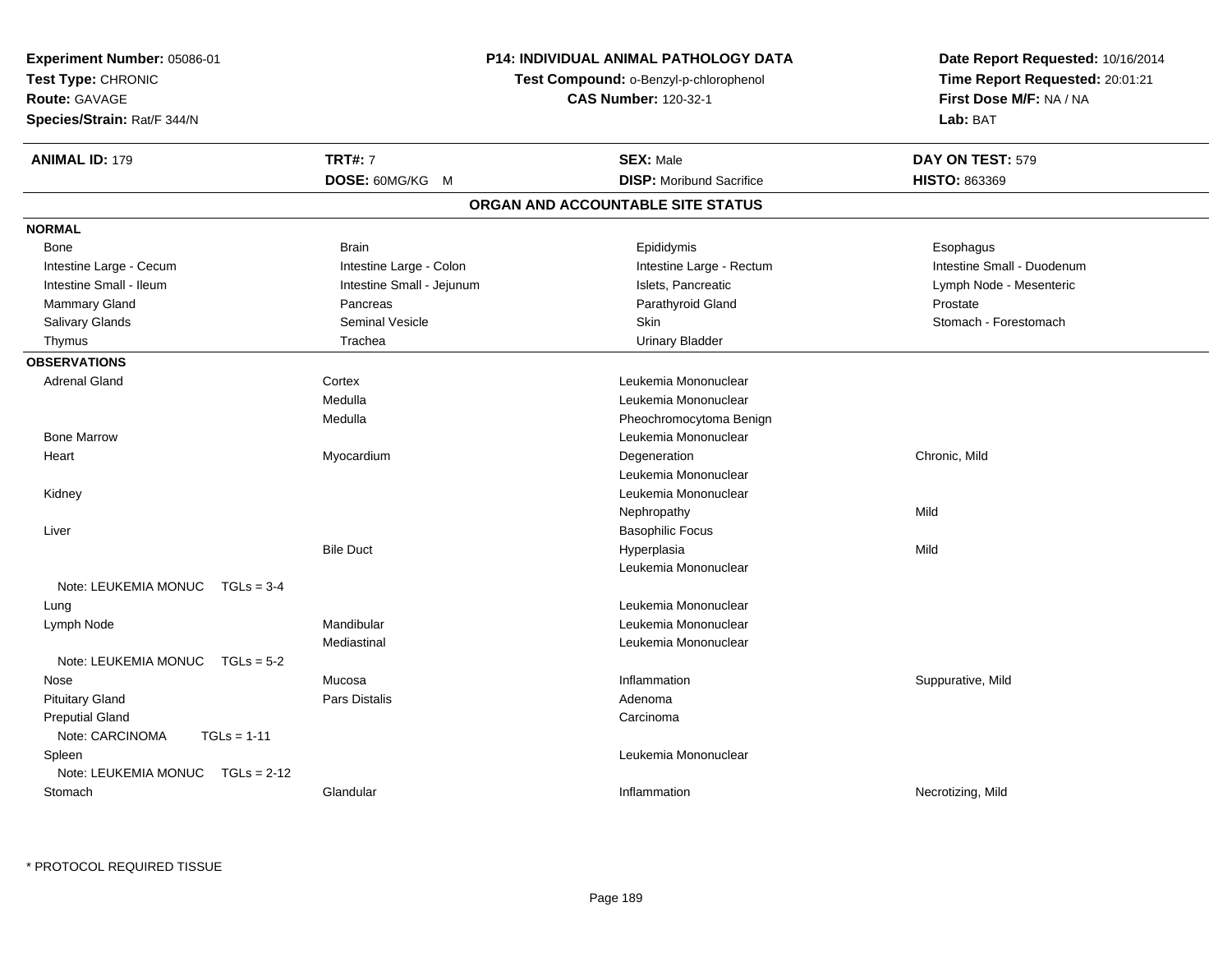| Experiment Number: 05086-01<br><b>P14: INDIVIDUAL ANIMAL PATHOLOGY DATA</b> |                        | Date Report Requested: 10/16/2014      |                                 |
|-----------------------------------------------------------------------------|------------------------|----------------------------------------|---------------------------------|
| Test Type: CHRONIC                                                          |                        | Test Compound: o-Benzyl-p-chlorophenol | Time Report Requested: 20:01:21 |
| <b>Route: GAVAGE</b>                                                        |                        | <b>CAS Number: 120-32-1</b>            | First Dose M/F: NA / NA         |
| Species/Strain: Rat/F 344/N                                                 |                        |                                        | Lab: BAT                        |
| <b>ANIMAL ID: 179</b>                                                       | <b>TRT#: 7</b>         | <b>SEX: Male</b>                       | DAY ON TEST: 579                |
|                                                                             | <b>DOSE: 60MG/KG M</b> | <b>DISP:</b> Moribund Sacrifice        | <b>HISTO: 863369</b>            |
|                                                                             |                        | ORGAN AND ACCOUNTABLE SITE STATUS      |                                 |
| Testes                                                                      | Interstit Cell         | Adenoma                                |                                 |
| <b>Thyroid Gland</b>                                                        | C Cell                 | Hyperplasia                            | Minimal                         |
| PRIMARY CAUSE OF DEATH                                                      |                        |                                        |                                 |
| Animal Note: MORIBUND DUE TO LEUKEMIA & PREPUTIAL TUMOR.                    |                        |                                        |                                 |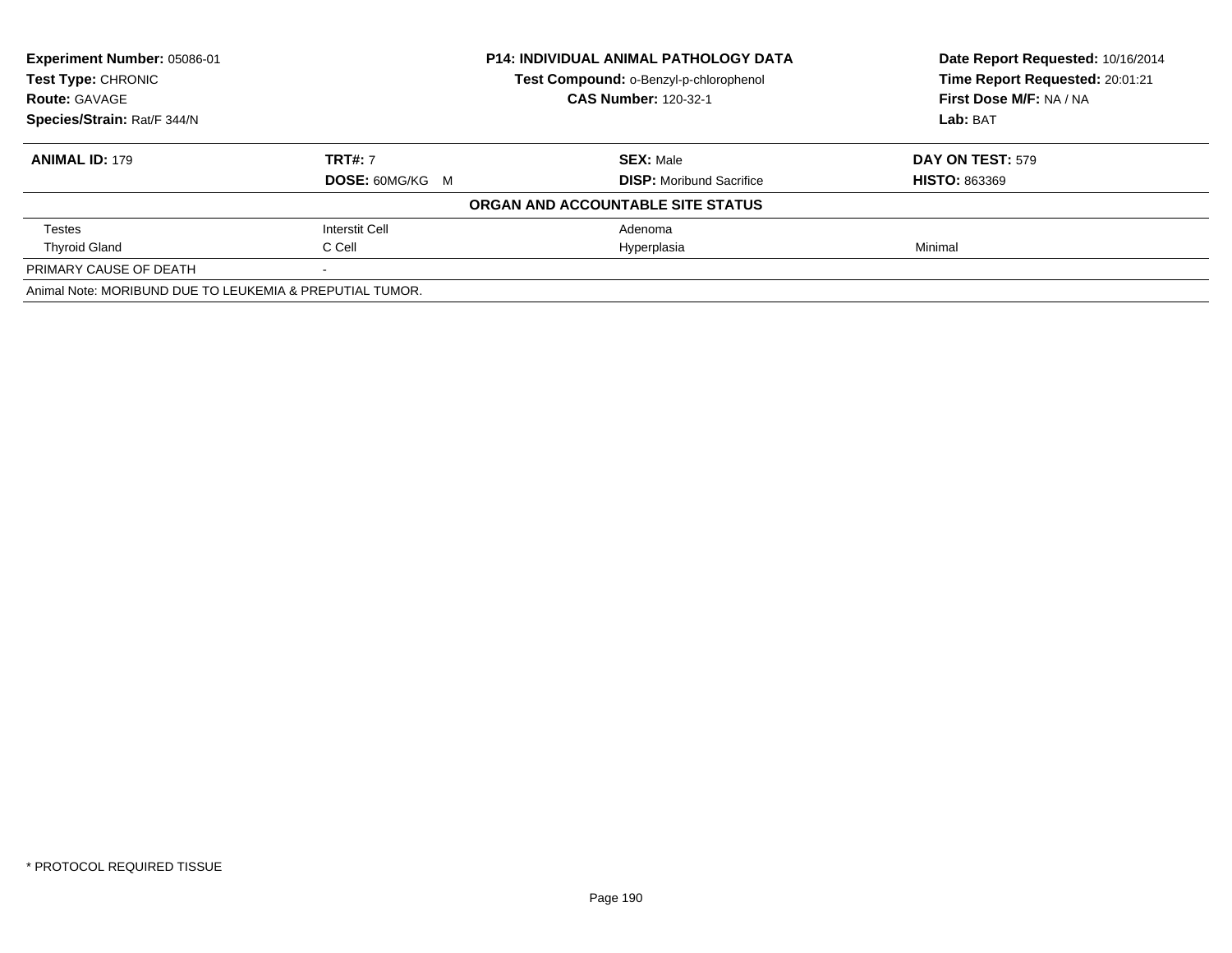| Experiment Number: 05086-01<br>Test Type: CHRONIC<br>Route: GAVAGE<br>Species/Strain: Rat/F 344/N | <b>P14: INDIVIDUAL ANIMAL PATHOLOGY DATA</b><br>Test Compound: o-Benzyl-p-chlorophenol<br><b>CAS Number: 120-32-1</b> |                                   | Date Report Requested: 10/16/2014<br>Time Report Requested: 20:01:21<br>First Dose M/F: NA / NA<br>Lab: BAT |  |
|---------------------------------------------------------------------------------------------------|-----------------------------------------------------------------------------------------------------------------------|-----------------------------------|-------------------------------------------------------------------------------------------------------------|--|
| <b>ANIMAL ID: 180</b>                                                                             | <b>TRT#: 7</b>                                                                                                        | <b>SEX: Male</b>                  | DAY ON TEST: 730                                                                                            |  |
|                                                                                                   | DOSE: 60MG/KG M                                                                                                       | <b>DISP: Terminal Sacrifice</b>   | <b>HISTO: 863370</b>                                                                                        |  |
|                                                                                                   |                                                                                                                       | ORGAN AND ACCOUNTABLE SITE STATUS |                                                                                                             |  |
| <b>NORMAL</b>                                                                                     |                                                                                                                       |                                   |                                                                                                             |  |
| Adrenal Gland - Cortex                                                                            | Bone                                                                                                                  | <b>Bone Marrow</b>                | <b>Brain</b>                                                                                                |  |
| Epididymis                                                                                        | Esophagus                                                                                                             | Intestine Large - Cecum           | Intestine Large - Colon                                                                                     |  |
| Intestine Large - Rectum                                                                          | Intestine Small - Duodenum                                                                                            | Intestine Small - Ileum           | Intestine Small - Jejunum                                                                                   |  |
| Islets, Pancreatic                                                                                | Lung                                                                                                                  | Lymph Node - Mandibular           | Lymph Node - Mesenteric                                                                                     |  |
| Nose                                                                                              | Pancreas                                                                                                              | Parathyroid Gland                 | <b>Pituitary Gland</b>                                                                                      |  |
| <b>Preputial Gland</b>                                                                            | Prostate                                                                                                              | Salivary Glands                   | Seminal Vesicle                                                                                             |  |
| <b>Skin</b>                                                                                       | Spleen                                                                                                                | Stomach - Forestomach             | Stomach - Glandular                                                                                         |  |
| Thymus                                                                                            | Trachea                                                                                                               | <b>Urinary Bladder</b>            |                                                                                                             |  |
| <b>MISSING</b>                                                                                    |                                                                                                                       |                                   |                                                                                                             |  |
| <b>Mammary Gland</b>                                                                              |                                                                                                                       |                                   |                                                                                                             |  |
| <b>OBSERVATIONS</b>                                                                               |                                                                                                                       |                                   |                                                                                                             |  |
| <b>Adrenal Gland</b>                                                                              | Medulla                                                                                                               | Hyperplasia                       | Mild                                                                                                        |  |
| Heart                                                                                             | Myocardium                                                                                                            | Degeneration                      | Chronic, Mild                                                                                               |  |
| Kidney                                                                                            | <b>Transit Epithe</b>                                                                                                 | Hyperplasia                       | Mild                                                                                                        |  |
|                                                                                                   |                                                                                                                       | Nephropathy                       | Marked                                                                                                      |  |
| [Nephropathy TGLS = 2-1]                                                                          |                                                                                                                       |                                   |                                                                                                             |  |
| Liver                                                                                             | <b>Bile Duct</b>                                                                                                      | Hyperplasia                       | Mild                                                                                                        |  |
|                                                                                                   |                                                                                                                       | <b>Mixed Cell Focus</b>           |                                                                                                             |  |
| Note: MIXED CL FOCUS $TGLS = 3-11$                                                                |                                                                                                                       |                                   |                                                                                                             |  |
| <b>Testes</b>                                                                                     | Bilateral, Interstit Cell                                                                                             | Adenoma                           |                                                                                                             |  |
| Note: ADENOMA<br>$TGLs = 1-10$                                                                    |                                                                                                                       |                                   |                                                                                                             |  |
| <b>Thyroid Gland</b>                                                                              | <b>Follicular Cel</b>                                                                                                 | Hyperplasia                       | Mild                                                                                                        |  |
| PRIMARY CAUSE OF DEATH                                                                            |                                                                                                                       |                                   |                                                                                                             |  |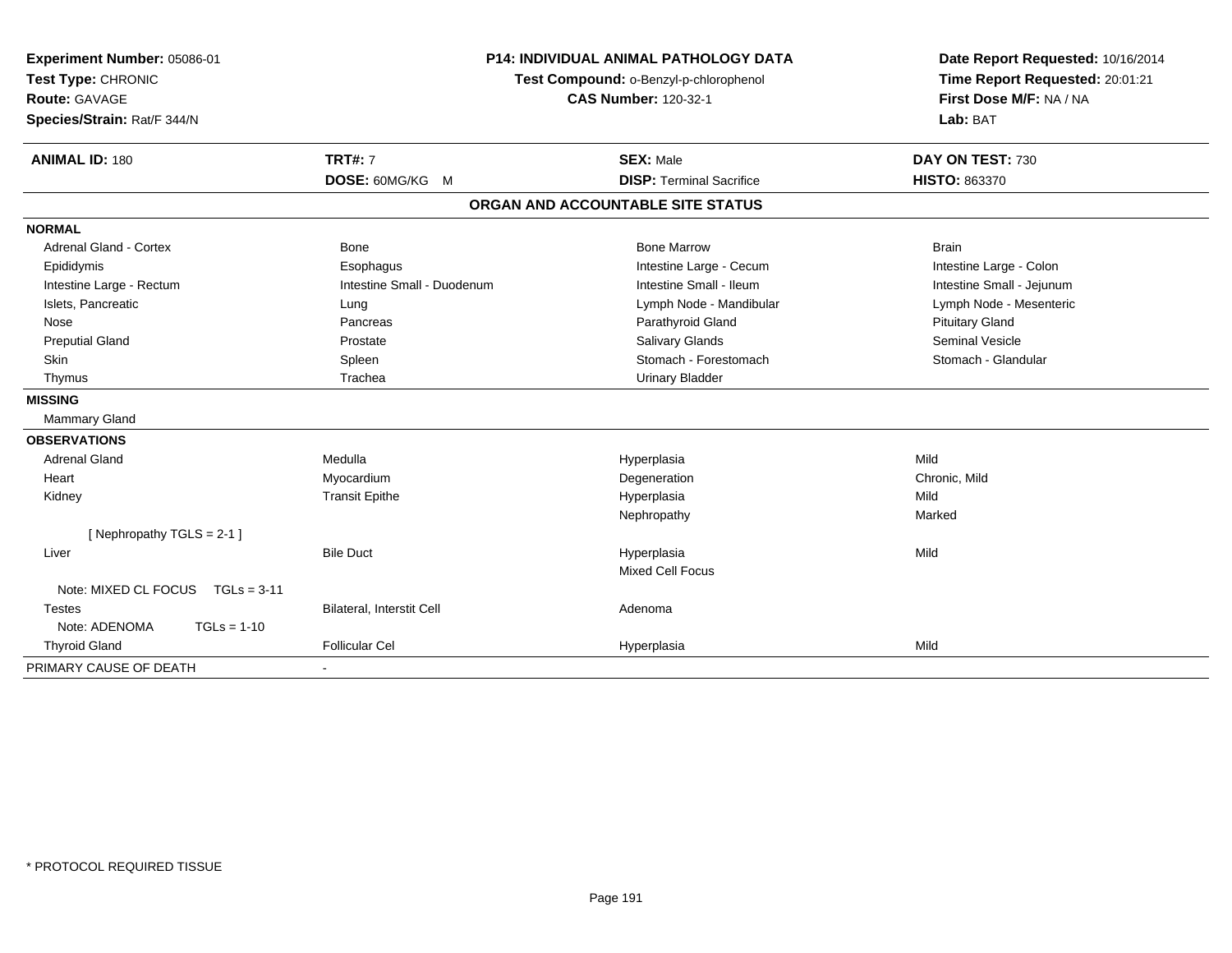| Experiment Number: 05086-01<br>Test Type: CHRONIC<br><b>Route: GAVAGE</b><br>Species/Strain: Rat/F 344/N |                  | <b>P14: INDIVIDUAL ANIMAL PATHOLOGY DATA</b><br>Test Compound: o-Benzyl-p-chlorophenol<br><b>CAS Number: 120-32-1</b> |                                   | Date Report Requested: 10/16/2014<br>Time Report Requested: 20:01:21<br>First Dose M/F: NA / NA<br>Lab: BAT |
|----------------------------------------------------------------------------------------------------------|------------------|-----------------------------------------------------------------------------------------------------------------------|-----------------------------------|-------------------------------------------------------------------------------------------------------------|
| <b>ANIMAL ID: 181</b>                                                                                    |                  | <b>TRT#: 7</b>                                                                                                        | <b>SEX: Male</b>                  | DAY ON TEST: 730                                                                                            |
|                                                                                                          |                  | DOSE: 60MG/KG M                                                                                                       | <b>DISP: Terminal Sacrifice</b>   | HISTO: 863371                                                                                               |
|                                                                                                          |                  |                                                                                                                       | ORGAN AND ACCOUNTABLE SITE STATUS |                                                                                                             |
| <b>NORMAL</b>                                                                                            |                  |                                                                                                                       |                                   |                                                                                                             |
| Adrenal Gland - Cortex                                                                                   |                  | Bone                                                                                                                  | <b>Bone Marrow</b>                | <b>Brain</b>                                                                                                |
| Epididymis                                                                                               |                  | Esophagus                                                                                                             | Intestine Large - Cecum           | Intestine Large - Colon                                                                                     |
| Intestine Small - Duodenum                                                                               |                  | Intestine Small - Ileum                                                                                               | Intestine Small - Jejunum         | Islets, Pancreatic                                                                                          |
| Lymph Node - Mandibular                                                                                  |                  | Lymph Node - Mesenteric                                                                                               | Mammary Gland                     | Nose                                                                                                        |
| Prostate                                                                                                 |                  | Salivary Glands                                                                                                       | <b>Seminal Vesicle</b>            | Skin                                                                                                        |
| Spleen                                                                                                   |                  | Stomach - Glandular                                                                                                   | Thymus                            | <b>Thyroid Gland</b>                                                                                        |
| Trachea                                                                                                  |                  | <b>Urinary Bladder</b>                                                                                                |                                   |                                                                                                             |
| <b>OBSERVATIONS</b>                                                                                      |                  |                                                                                                                       |                                   |                                                                                                             |
| <b>Adrenal Gland</b>                                                                                     |                  | Medulla                                                                                                               | Hyperplasia                       | Minimal                                                                                                     |
| Heart                                                                                                    |                  | Myocardium                                                                                                            | Degeneration                      | Chronic, Mild                                                                                               |
| Intestine Large                                                                                          |                  | Rectum                                                                                                                | Parasite Metazoan                 |                                                                                                             |
| Kidney                                                                                                   |                  |                                                                                                                       | Nephropathy                       | Marked                                                                                                      |
| [ Nephropathy $TGLS = 2-1$ ]                                                                             |                  |                                                                                                                       |                                   |                                                                                                             |
| Liver                                                                                                    |                  |                                                                                                                       | Clear Cell Focus                  |                                                                                                             |
|                                                                                                          |                  | <b>Bile Duct</b>                                                                                                      | Hyperplasia                       | Mild                                                                                                        |
| Lung                                                                                                     |                  | Alveolar Epith                                                                                                        | Hyperplasia                       | Mild                                                                                                        |
| Pancreas                                                                                                 |                  | Acinus                                                                                                                | Hyperplasia                       | Moderate                                                                                                    |
| Parathyroid Gland                                                                                        |                  |                                                                                                                       | Hyperplasia                       | Mild                                                                                                        |
| <b>Pituitary Gland</b>                                                                                   |                  | Pars Distalis                                                                                                         | Hyperplasia                       | Minimal                                                                                                     |
| <b>Preputial Gland</b>                                                                                   |                  |                                                                                                                       | Adenoma                           |                                                                                                             |
| Note: ADENOMA                                                                                            | $TGLs = 3-10$    |                                                                                                                       |                                   |                                                                                                             |
| Stomach                                                                                                  |                  | Epithelium, Forestomach                                                                                               | Hyperplasia                       | Mild                                                                                                        |
| <b>Testes</b>                                                                                            |                  | Bilateral, Interstit Cell                                                                                             | Adenoma                           |                                                                                                             |
| Note: ADENOMA                                                                                            | $TGLs = 1-10+11$ |                                                                                                                       |                                   |                                                                                                             |
| PRIMARY CAUSE OF DEATH                                                                                   |                  | $\sim$                                                                                                                |                                   |                                                                                                             |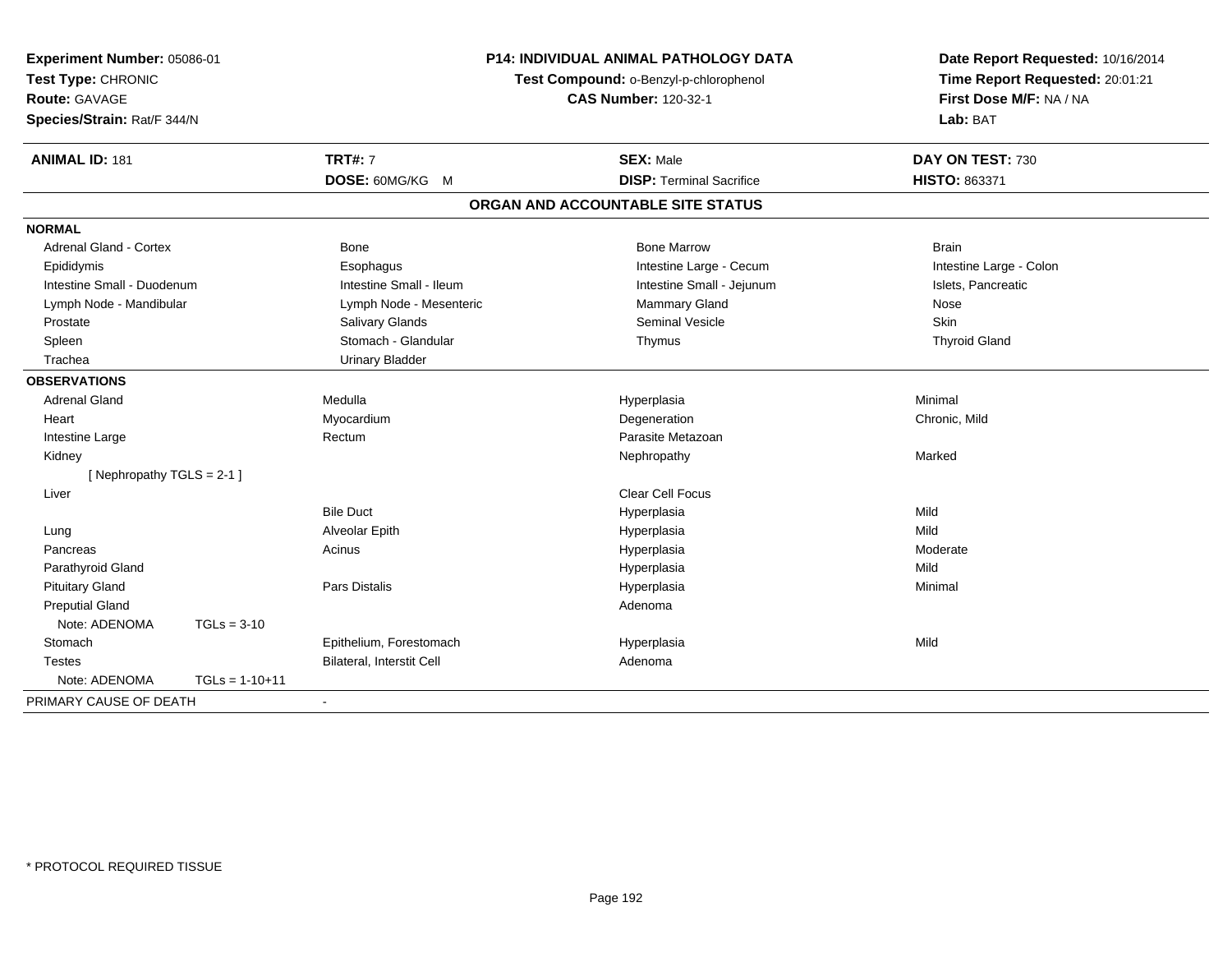| Experiment Number: 05086-01<br><b>Test Type: CHRONIC</b> |                        | <b>P14: INDIVIDUAL ANIMAL PATHOLOGY DATA</b> | Date Report Requested: 10/16/2014 |
|----------------------------------------------------------|------------------------|----------------------------------------------|-----------------------------------|
|                                                          |                        | Test Compound: o-Benzyl-p-chlorophenol       | Time Report Requested: 20:01:21   |
| <b>Route: GAVAGE</b>                                     |                        | <b>CAS Number: 120-32-1</b>                  | First Dose M/F: NA / NA           |
| Species/Strain: Rat/F 344/N                              |                        |                                              | Lab: BAT                          |
| <b>ANIMAL ID: 182</b>                                    | <b>TRT#: 7</b>         | <b>SEX: Male</b>                             | DAY ON TEST: 457                  |
|                                                          | <b>DOSE: 60MG/KG M</b> | <b>DISP:</b> Scheduled Sacrifice             | <b>HISTO: 863372</b>              |
| <b>OBSERVATIONS</b>                                      |                        |                                              |                                   |
| Kidney                                                   |                        | Nephropathy                                  | Mild                              |
| PRIMARY CAUSE OF DEATH                                   |                        |                                              |                                   |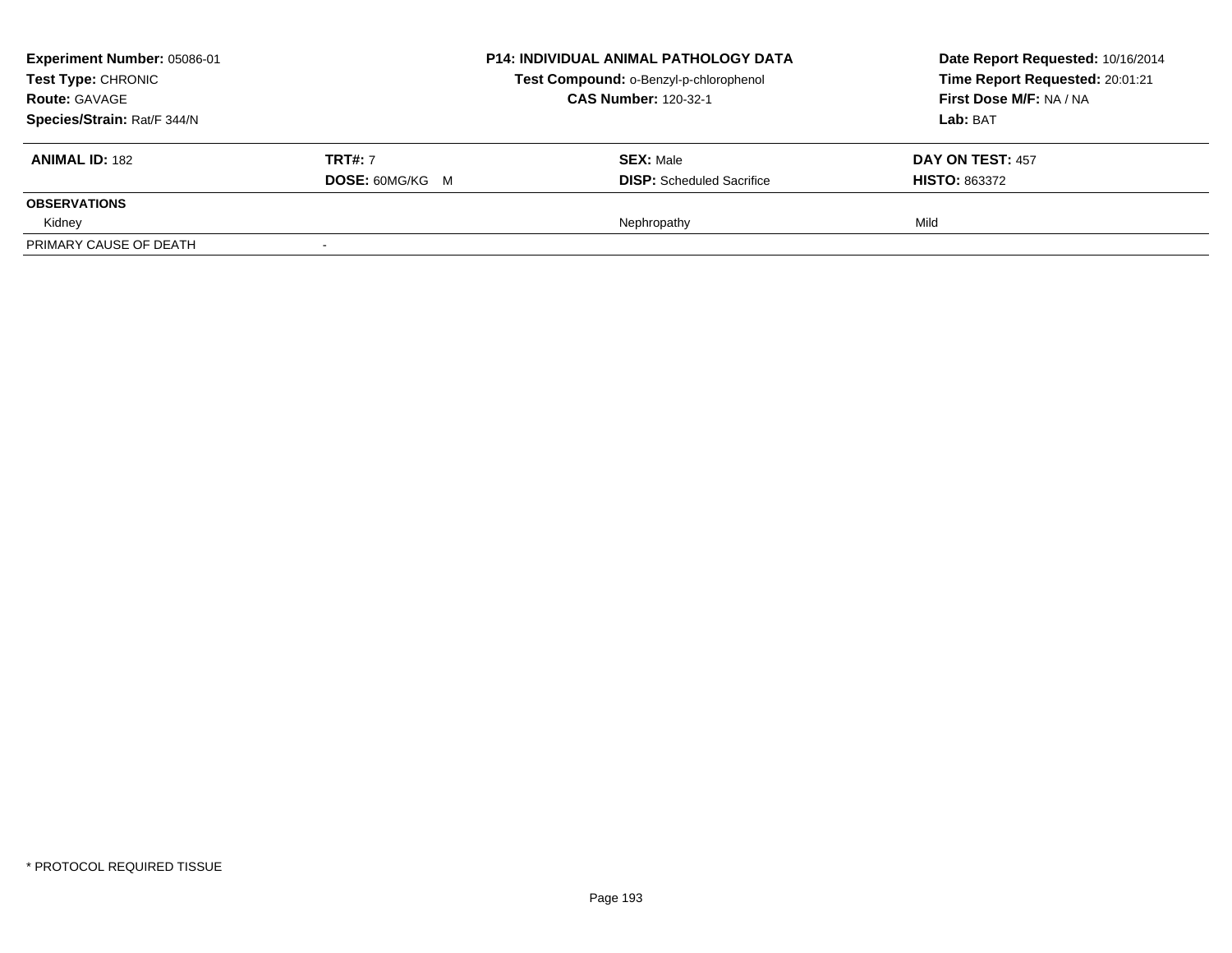| Experiment Number: 05086-01<br>Test Type: CHRONIC<br><b>Route: GAVAGE</b><br>Species/Strain: Rat/F 344/N | <b>P14: INDIVIDUAL ANIMAL PATHOLOGY DATA</b><br>Test Compound: o-Benzyl-p-chlorophenol<br><b>CAS Number: 120-32-1</b> |                                   | Date Report Requested: 10/16/2014<br>Time Report Requested: 20:01:21<br>First Dose M/F: NA / NA<br>Lab: BAT |
|----------------------------------------------------------------------------------------------------------|-----------------------------------------------------------------------------------------------------------------------|-----------------------------------|-------------------------------------------------------------------------------------------------------------|
| <b>ANIMAL ID: 183</b>                                                                                    | <b>TRT#: 7</b>                                                                                                        | <b>SEX: Male</b>                  | DAY ON TEST: 730                                                                                            |
|                                                                                                          | DOSE: 60MG/KG M                                                                                                       | <b>DISP: Terminal Sacrifice</b>   | HISTO: 863373                                                                                               |
|                                                                                                          |                                                                                                                       | ORGAN AND ACCOUNTABLE SITE STATUS |                                                                                                             |
| <b>NORMAL</b>                                                                                            |                                                                                                                       |                                   |                                                                                                             |
| Adrenal Gland - Medulla                                                                                  | Bone                                                                                                                  | <b>Bone Marrow</b>                | <b>Brain</b>                                                                                                |
| Epididymis                                                                                               | Esophagus                                                                                                             | Intestine Large - Cecum           | Intestine Large - Colon                                                                                     |
| Intestine Large - Rectum                                                                                 | Intestine Small - Duodenum                                                                                            | Intestine Small - Ileum           | Intestine Small - Jejunum                                                                                   |
| Islets, Pancreatic                                                                                       | Lung                                                                                                                  | Lymph Node - Mandibular           | Lymph Node - Mesenteric                                                                                     |
| Mammary Gland                                                                                            | Nose                                                                                                                  | Parathyroid Gland                 | <b>Pituitary Gland</b>                                                                                      |
| <b>Preputial Gland</b>                                                                                   | Prostate                                                                                                              | <b>Salivary Glands</b>            | <b>Seminal Vesicle</b>                                                                                      |
| Spleen                                                                                                   | Stomach - Forestomach                                                                                                 | Stomach - Glandular               | Thymus                                                                                                      |
| <b>Thyroid Gland</b>                                                                                     | Trachea                                                                                                               | <b>Urinary Bladder</b>            |                                                                                                             |
| <b>OBSERVATIONS</b>                                                                                      |                                                                                                                       |                                   |                                                                                                             |
| <b>Adrenal Gland</b>                                                                                     | Cortex                                                                                                                | Hyperplasia                       | Minimal                                                                                                     |
| Heart                                                                                                    | Myocardium                                                                                                            | Degeneration                      | Chronic, Minimal                                                                                            |
| Kidney                                                                                                   |                                                                                                                       | Nephropathy                       | Moderate                                                                                                    |
| Liver                                                                                                    |                                                                                                                       | <b>Basophilic Focus</b>           |                                                                                                             |
|                                                                                                          |                                                                                                                       | Clear Cell Focus                  |                                                                                                             |
|                                                                                                          | <b>Bile Duct</b>                                                                                                      | Hyperplasia                       | Mild                                                                                                        |
| Note: HYPERPLASIA<br>$TGLs = 3-12$                                                                       |                                                                                                                       |                                   |                                                                                                             |
| Pancreas                                                                                                 | Acinus                                                                                                                | Atrophy                           | Minimal                                                                                                     |
| Skin                                                                                                     |                                                                                                                       | Inflammation                      | Chronic Active, Moderate                                                                                    |
| Note: INFLAMMATION<br>$TGLs = 1-11$                                                                      |                                                                                                                       |                                   |                                                                                                             |
| <b>Testes</b>                                                                                            | Bilateral, Interstit Cell                                                                                             | Adenoma                           |                                                                                                             |
| Note: ADENOMA<br>$TGLs = 2-10$                                                                           |                                                                                                                       |                                   |                                                                                                             |
| PRIMARY CAUSE OF DEATH                                                                                   | $\blacksquare$                                                                                                        |                                   |                                                                                                             |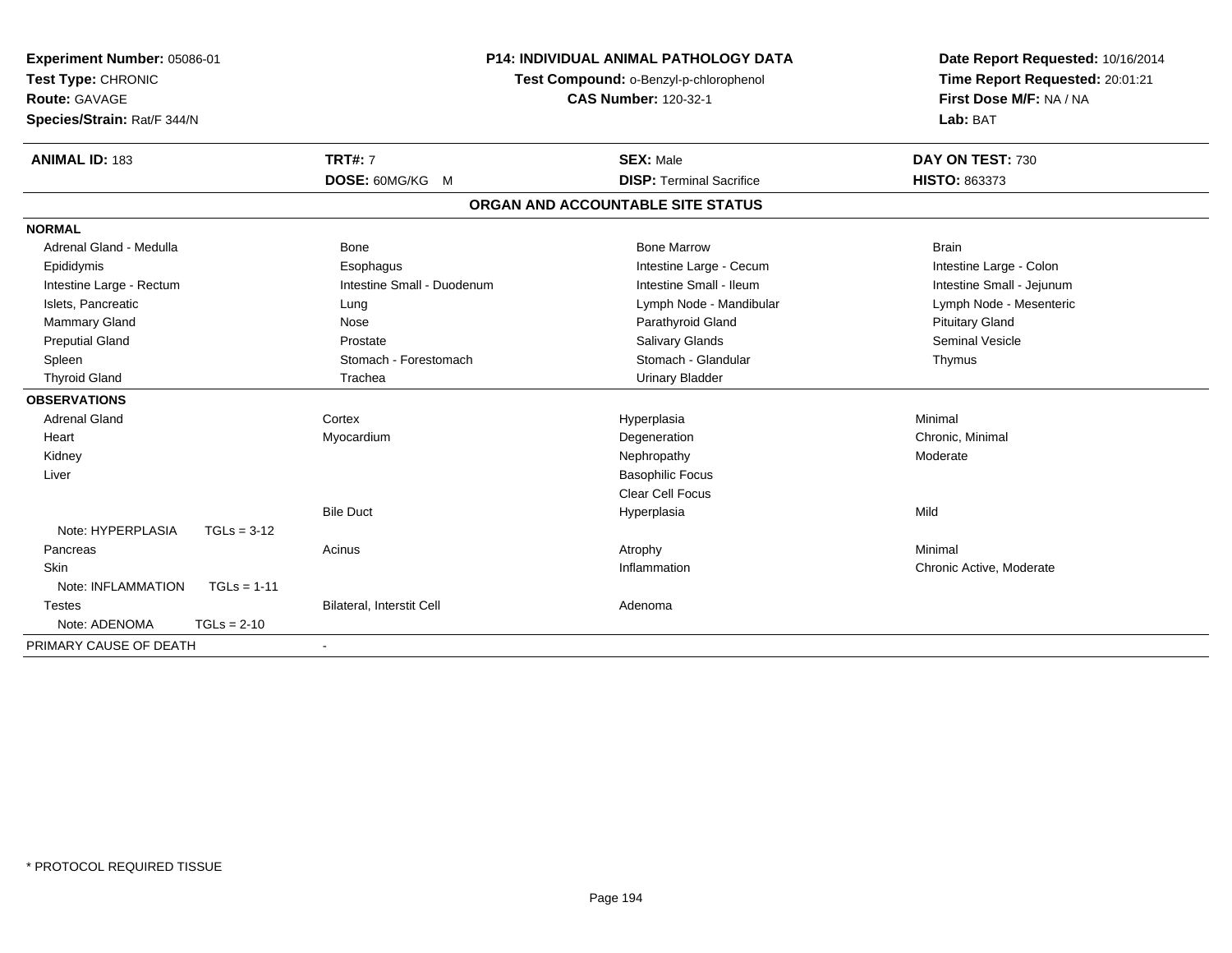| Experiment Number: 05086-01<br><b>Test Type: CHRONIC</b><br><b>Route: GAVAGE</b> |                        | <b>P14: INDIVIDUAL ANIMAL PATHOLOGY DATA</b>  | Date Report Requested: 10/16/2014<br>Time Report Requested: 20:01:21 |
|----------------------------------------------------------------------------------|------------------------|-----------------------------------------------|----------------------------------------------------------------------|
|                                                                                  |                        | <b>Test Compound: o-Benzyl-p-chlorophenol</b> |                                                                      |
|                                                                                  |                        | <b>CAS Number: 120-32-1</b>                   | First Dose M/F: NA / NA                                              |
| Species/Strain: Rat/F 344/N                                                      |                        |                                               | Lab: BAT                                                             |
| <b>ANIMAL ID: 184</b>                                                            | <b>TRT#: 7</b>         | <b>SEX: Male</b>                              | DAY ON TEST: 456                                                     |
|                                                                                  | <b>DOSE: 60MG/KG M</b> | <b>DISP:</b> Scheduled Sacrifice              | <b>HISTO: 863374</b>                                                 |
| <b>OBSERVATIONS</b>                                                              |                        |                                               |                                                                      |
| Kidney                                                                           |                        | Nephropathy                                   | Mild                                                                 |
| <b>Testes</b>                                                                    | Seminif Tub            | Atrophy                                       | Moderate                                                             |
| [Atrophy TGLS = 1-10]                                                            |                        |                                               |                                                                      |
| PRIMARY CAUSE OF DEATH                                                           |                        |                                               |                                                                      |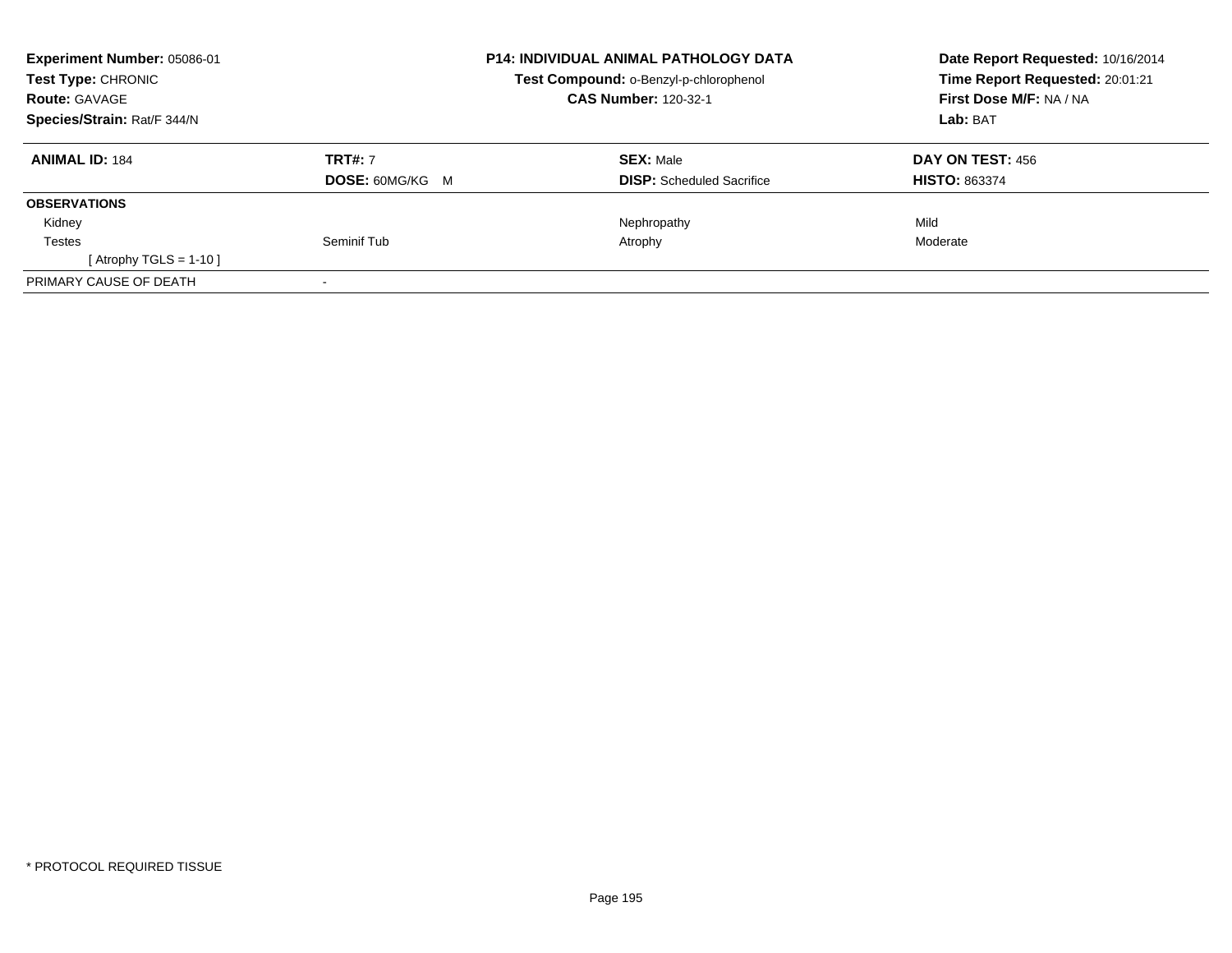| Experiment Number: 05086-01<br>Test Type: CHRONIC<br><b>Route: GAVAGE</b> |                         | P14: INDIVIDUAL ANIMAL PATHOLOGY DATA<br>Test Compound: o-Benzyl-p-chlorophenol<br><b>CAS Number: 120-32-1</b> | Date Report Requested: 10/16/2014<br>Time Report Requested: 20:01:21<br>First Dose M/F: NA / NA |  |
|---------------------------------------------------------------------------|-------------------------|----------------------------------------------------------------------------------------------------------------|-------------------------------------------------------------------------------------------------|--|
| Species/Strain: Rat/F 344/N                                               |                         |                                                                                                                | Lab: BAT                                                                                        |  |
| <b>ANIMAL ID: 185</b>                                                     | <b>TRT#: 7</b>          | <b>SEX: Male</b>                                                                                               | DAY ON TEST: 694                                                                                |  |
|                                                                           | DOSE: 60MG/KG M         | <b>DISP: Moribund Sacrifice</b>                                                                                | HISTO: 863375                                                                                   |  |
|                                                                           |                         | ORGAN AND ACCOUNTABLE SITE STATUS                                                                              |                                                                                                 |  |
| <b>NORMAL</b>                                                             |                         |                                                                                                                |                                                                                                 |  |
| <b>Bone Marrow</b>                                                        | <b>Brain</b>            | Epididymis                                                                                                     | Esophagus                                                                                       |  |
| Intestine Large - Cecum                                                   | Intestine Large - Colon | Intestine Large - Rectum                                                                                       | Intestine Small - Ileum                                                                         |  |
| Intestine Small - Jejunum                                                 | Islets, Pancreatic      | Lung                                                                                                           | Lymph Node - Mandibular                                                                         |  |
| Lymph Node - Mesenteric                                                   | Mammary Gland           | Nose                                                                                                           | Parathyroid Gland                                                                               |  |
| <b>Pituitary Gland</b>                                                    | <b>Preputial Gland</b>  | Prostate                                                                                                       | Salivary Glands                                                                                 |  |
| <b>Seminal Vesicle</b>                                                    | Skin                    | Spleen                                                                                                         | Stomach - Glandular                                                                             |  |
| Thymus                                                                    | <b>Thyroid Gland</b>    | Trachea                                                                                                        |                                                                                                 |  |
| <b>OBSERVATIONS</b>                                                       |                         |                                                                                                                |                                                                                                 |  |
| <b>Adrenal Gland</b>                                                      | Cortex                  | Hyperplasia                                                                                                    | Minimal                                                                                         |  |
|                                                                           | Medulla                 | Hyperplasia                                                                                                    | Minimal                                                                                         |  |
| Bone                                                                      | Cranium                 | Fibrous Osteodystrophy                                                                                         |                                                                                                 |  |
|                                                                           | Femur                   | Fibrous Osteodystrophy                                                                                         |                                                                                                 |  |
| Heart                                                                     | Myocardium              | Degeneration                                                                                                   | Chronic, Mild                                                                                   |  |
| <b>Intestine Small</b>                                                    | Duodenum                | Inflammation                                                                                                   | Necrotizing, Mild                                                                               |  |
| Kidney                                                                    |                         | Nephropathy                                                                                                    | Marked                                                                                          |  |
| [Nephropathy TGLS = 2-12]                                                 |                         |                                                                                                                |                                                                                                 |  |
| Liver                                                                     |                         | Degeneration                                                                                                   | Cystic, Minimal                                                                                 |  |
|                                                                           | <b>Bile Duct</b>        | Hyperplasia                                                                                                    | Mild                                                                                            |  |
| Pancreas                                                                  | Acinus                  | Hyperplasia                                                                                                    | Mild                                                                                            |  |
| Stomach                                                                   | Forestomach             | Inflammation                                                                                                   | Necrotizing, Moderate                                                                           |  |
| Note: INFLAMMATION<br>$TGLs = 1-6+11$                                     |                         |                                                                                                                |                                                                                                 |  |
| <b>Testes</b>                                                             | <b>Interstit Cell</b>   | Hyperplasia                                                                                                    | Minimal                                                                                         |  |
| <b>Urinary Bladder</b>                                                    |                         | Inflammation                                                                                                   | Chronic Active, Mild                                                                            |  |
| PRIMARY CAUSE OF DEATH                                                    |                         |                                                                                                                |                                                                                                 |  |
| Animal Note: MORIBUND DUE TO NEPHROPATHY & GASTRIC LESION                 |                         |                                                                                                                |                                                                                                 |  |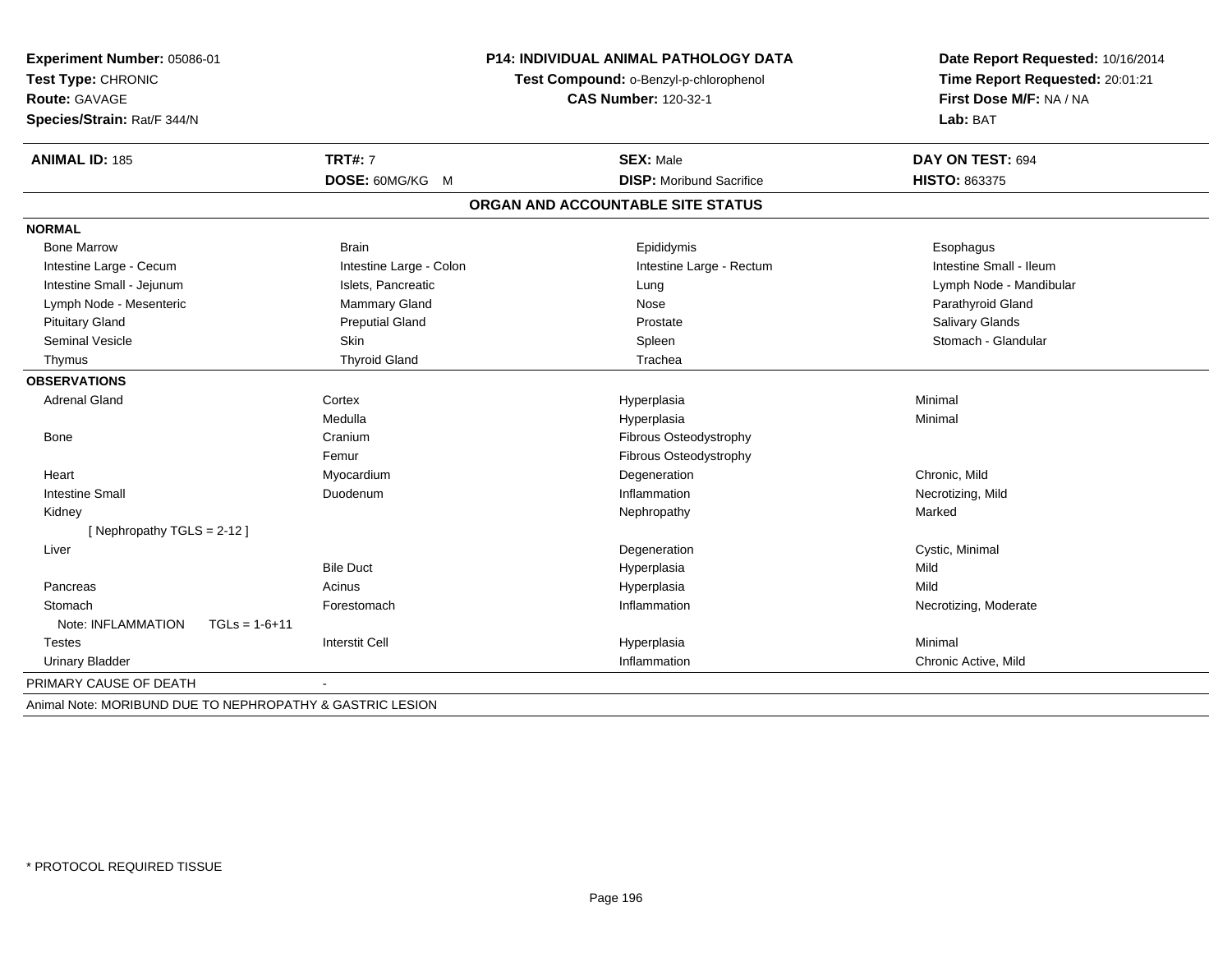| <b>Experiment Number: 05086-01</b><br><b>Test Type: CHRONIC</b> |                        | <b>P14: INDIVIDUAL ANIMAL PATHOLOGY DATA</b> | Date Report Requested: 10/16/2014 |
|-----------------------------------------------------------------|------------------------|----------------------------------------------|-----------------------------------|
|                                                                 |                        | Test Compound: o-Benzyl-p-chlorophenol       | Time Report Requested: 20:01:21   |
| <b>Route: GAVAGE</b>                                            |                        | <b>CAS Number: 120-32-1</b>                  | First Dose M/F: NA / NA           |
| Species/Strain: Rat/F 344/N                                     |                        |                                              | Lab: BAT                          |
| <b>ANIMAL ID: 186</b>                                           | <b>TRT#: 7</b>         | <b>SEX: Male</b>                             | DAY ON TEST: 457                  |
|                                                                 | <b>DOSE: 60MG/KG M</b> | <b>DISP:</b> Scheduled Sacrifice             | <b>HISTO: 863376</b>              |
| <b>OBSERVATIONS</b>                                             |                        |                                              |                                   |
| Kidney                                                          |                        | Nephropathy                                  | Mild                              |
| PRIMARY CAUSE OF DEATH                                          |                        |                                              |                                   |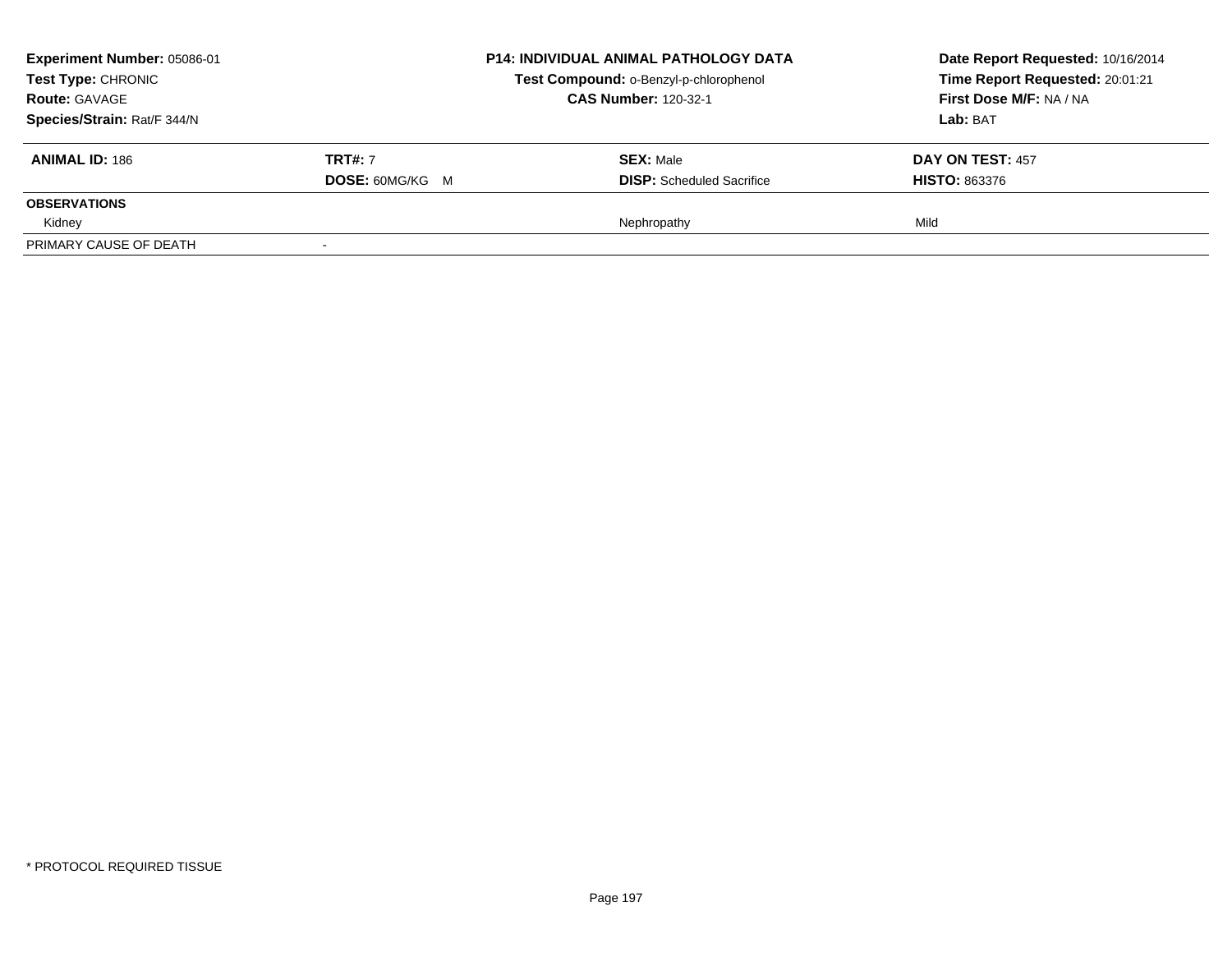| Experiment Number: 05086-01<br>Test Type: CHRONIC<br><b>Route: GAVAGE</b><br>Species/Strain: Rat/F 344/N | P14: INDIVIDUAL ANIMAL PATHOLOGY DATA<br>Test Compound: o-Benzyl-p-chlorophenol<br><b>CAS Number: 120-32-1</b> |                                   | Date Report Requested: 10/16/2014<br>Time Report Requested: 20:01:21<br>First Dose M/F: NA / NA<br>Lab: BAT |
|----------------------------------------------------------------------------------------------------------|----------------------------------------------------------------------------------------------------------------|-----------------------------------|-------------------------------------------------------------------------------------------------------------|
| <b>ANIMAL ID: 187</b>                                                                                    | <b>TRT#: 7</b>                                                                                                 | <b>SEX: Male</b>                  | DAY ON TEST: 661                                                                                            |
|                                                                                                          | DOSE: 60MG/KG M                                                                                                | <b>DISP: Moribund Sacrifice</b>   | <b>HISTO: 863377</b>                                                                                        |
|                                                                                                          |                                                                                                                | ORGAN AND ACCOUNTABLE SITE STATUS |                                                                                                             |
| <b>NORMAL</b>                                                                                            |                                                                                                                |                                   |                                                                                                             |
| <b>Adrenal Gland - Cortex</b>                                                                            | Adrenal Gland - Medulla                                                                                        | <b>Bone</b>                       | <b>Bone Marrow</b>                                                                                          |
| <b>Brain</b>                                                                                             | Epididymis                                                                                                     | Esophagus                         | Intestine Large - Cecum                                                                                     |
| Intestine Large - Colon                                                                                  | Intestine Large - Rectum                                                                                       | Intestine Small - Duodenum        | Intestine Small - Ileum                                                                                     |
| Intestine Small - Jejunum                                                                                | Islets, Pancreatic                                                                                             | Lymph Node - Mandibular           | Lymph Node - Mesenteric                                                                                     |
| Nose                                                                                                     | Pancreas                                                                                                       | Parathyroid Gland                 | <b>Pituitary Gland</b>                                                                                      |
| <b>Preputial Gland</b>                                                                                   | Prostate                                                                                                       | Salivary Glands                   | Seminal Vesicle                                                                                             |
| Skin                                                                                                     | Stomach - Forestomach                                                                                          | Stomach - Glandular               | Thymus                                                                                                      |
| Trachea                                                                                                  | <b>Urinary Bladder</b>                                                                                         |                                   |                                                                                                             |
| <b>OBSERVATIONS</b>                                                                                      |                                                                                                                |                                   |                                                                                                             |
| Heart                                                                                                    | Myocardium                                                                                                     | Degeneration                      | Chronic, Mild                                                                                               |
| Kidney                                                                                                   |                                                                                                                | Nephropathy                       | Mild                                                                                                        |
| Liver                                                                                                    |                                                                                                                | <b>Basophilic Focus</b>           |                                                                                                             |
|                                                                                                          |                                                                                                                | <b>Clear Cell Focus</b>           |                                                                                                             |
|                                                                                                          | <b>Bile Duct</b>                                                                                               | Hyperplasia                       | Minimal                                                                                                     |
| Lung                                                                                                     | Alveolar Epith                                                                                                 | Hyperplasia                       | Minimal                                                                                                     |
| Mammary Gland                                                                                            |                                                                                                                | Fibroadenoma                      |                                                                                                             |
| Note: FIBROADENOMA<br>$TGLs = 1-11$                                                                      |                                                                                                                |                                   |                                                                                                             |
| Spleen                                                                                                   |                                                                                                                | Fibrosis                          | Moderate                                                                                                    |
| [Fibrosis TGLS = $4,5-13$ ]                                                                              |                                                                                                                |                                   |                                                                                                             |
| <b>Testes</b>                                                                                            | <b>Bilateral, Interstit Cell</b>                                                                               | Adenoma                           |                                                                                                             |
| Note: ADENOMA<br>$TGLs = 2,3-12$                                                                         |                                                                                                                |                                   |                                                                                                             |
| <b>Thyroid Gland</b>                                                                                     | C Cell                                                                                                         | Hyperplasia                       | Mild                                                                                                        |
| PRIMARY CAUSE OF DEATH                                                                                   |                                                                                                                |                                   |                                                                                                             |
| Animal Note: MORIBUND DUE TO FIBROADENOMA.                                                               |                                                                                                                |                                   |                                                                                                             |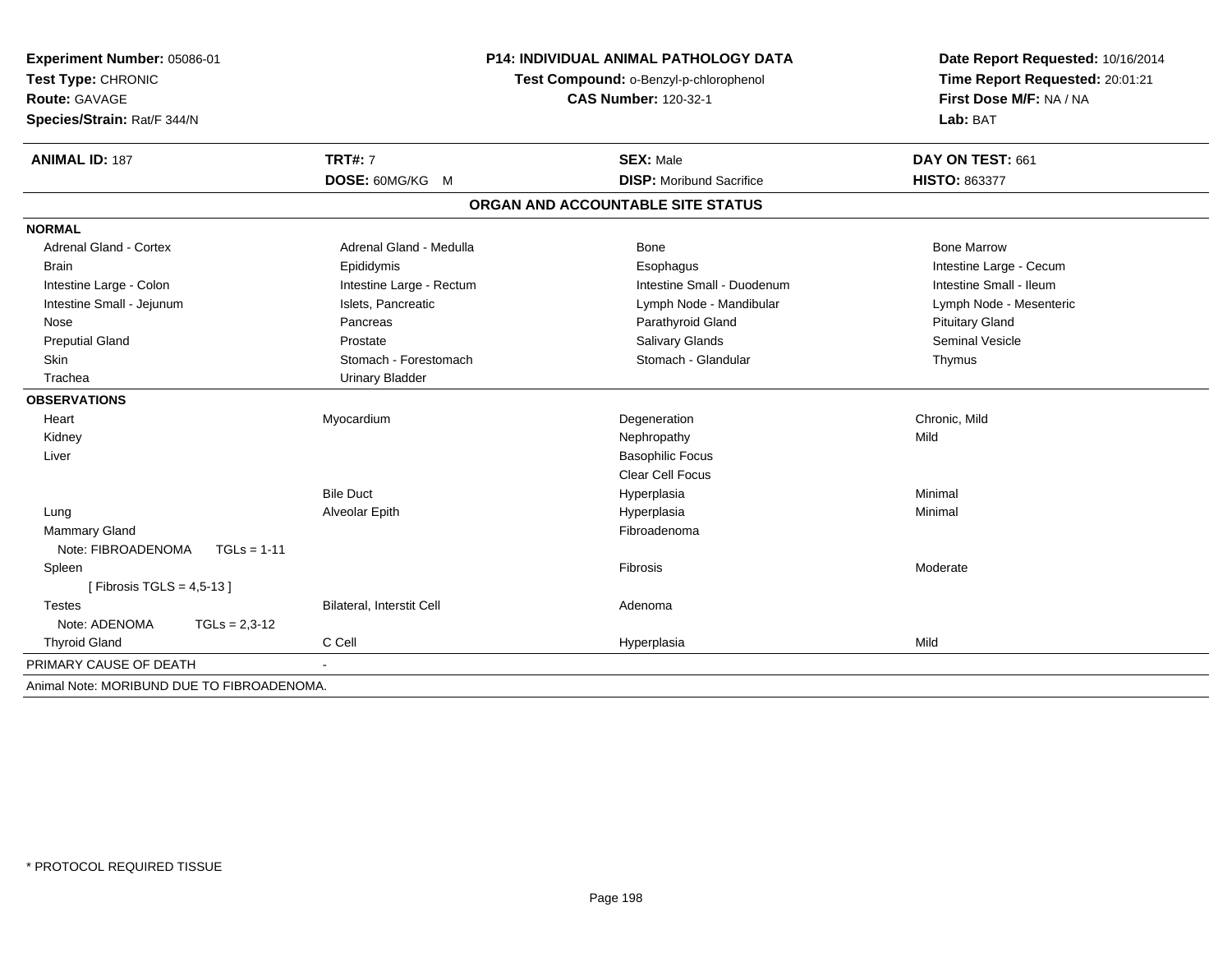| Experiment Number: 05086-01<br>Test Type: CHRONIC<br><b>Route: GAVAGE</b><br>Species/Strain: Rat/F 344/N |                  | <b>P14: INDIVIDUAL ANIMAL PATHOLOGY DATA</b><br>Test Compound: o-Benzyl-p-chlorophenol<br><b>CAS Number: 120-32-1</b> |                                   | Date Report Requested: 10/16/2014<br>Time Report Requested: 20:01:21<br>First Dose M/F: NA / NA<br>Lab: BAT |
|----------------------------------------------------------------------------------------------------------|------------------|-----------------------------------------------------------------------------------------------------------------------|-----------------------------------|-------------------------------------------------------------------------------------------------------------|
| <b>ANIMAL ID: 188</b>                                                                                    |                  | <b>TRT#: 7</b>                                                                                                        | <b>SEX: Male</b>                  | DAY ON TEST: 730                                                                                            |
|                                                                                                          |                  | DOSE: 60MG/KG M                                                                                                       | <b>DISP: Terminal Sacrifice</b>   | <b>HISTO: 863378</b>                                                                                        |
|                                                                                                          |                  |                                                                                                                       | ORGAN AND ACCOUNTABLE SITE STATUS |                                                                                                             |
| <b>NORMAL</b>                                                                                            |                  |                                                                                                                       |                                   |                                                                                                             |
| Adrenal Gland - Cortex                                                                                   |                  | Bone                                                                                                                  | <b>Bone Marrow</b>                | <b>Brain</b>                                                                                                |
| Epididymis                                                                                               |                  | Esophagus                                                                                                             | Intestine Large - Cecum           | Intestine Large - Colon                                                                                     |
| Intestine Large - Rectum                                                                                 |                  | Intestine Small - Duodenum                                                                                            | Intestine Small - Ileum           | Intestine Small - Jejunum                                                                                   |
| Islets, Pancreatic                                                                                       |                  | Lymph Node - Mandibular                                                                                               | Lymph Node - Mesenteric           | Mammary Gland                                                                                               |
| Nose                                                                                                     |                  | <b>Preputial Gland</b>                                                                                                | Prostate                          | Salivary Glands                                                                                             |
| <b>Seminal Vesicle</b>                                                                                   |                  | Skin                                                                                                                  | Spleen                            | Stomach - Forestomach                                                                                       |
| Stomach - Glandular                                                                                      |                  | Thymus                                                                                                                | <b>Thyroid Gland</b>              | Trachea                                                                                                     |
| <b>Urinary Bladder</b>                                                                                   |                  |                                                                                                                       |                                   |                                                                                                             |
| <b>OBSERVATIONS</b>                                                                                      |                  |                                                                                                                       |                                   |                                                                                                             |
| <b>Adrenal Gland</b>                                                                                     |                  | Medulla                                                                                                               | Hyperplasia                       | Mild                                                                                                        |
| Heart                                                                                                    |                  | Myocardium                                                                                                            | Degeneration                      | Chronic, Mild                                                                                               |
| Kidney                                                                                                   |                  |                                                                                                                       | Nephropathy                       | Marked                                                                                                      |
| [Nephropathy TGLS = 4-1]                                                                                 |                  |                                                                                                                       |                                   |                                                                                                             |
| Liver                                                                                                    |                  |                                                                                                                       | Clear Cell Focus                  |                                                                                                             |
|                                                                                                          |                  |                                                                                                                       | Degeneration                      | Cystic, Mild                                                                                                |
|                                                                                                          |                  | <b>Bile Duct</b>                                                                                                      | Hyperplasia                       | Minimal                                                                                                     |
| Lung                                                                                                     |                  | Alveolar Epith                                                                                                        | Hyperplasia                       | Moderate                                                                                                    |
| [ Hyperplasia TGLS = 5-2 ]                                                                               |                  |                                                                                                                       |                                   |                                                                                                             |
| Mesentery                                                                                                |                  | Fat                                                                                                                   | <b>Necrosis</b>                   | Mild                                                                                                        |
| Note: NECROSIS                                                                                           | $TGLs = 2-11$    |                                                                                                                       |                                   |                                                                                                             |
| Pancreas                                                                                                 |                  | Acinus                                                                                                                | Adenoma                           |                                                                                                             |
| Note: ADENOMA                                                                                            | $TGLs = 3-6$     |                                                                                                                       |                                   |                                                                                                             |
| Parathyroid Gland                                                                                        |                  |                                                                                                                       | Hyperplasia                       | Mild                                                                                                        |
| <b>Pituitary Gland</b>                                                                                   |                  | Pars Distalis                                                                                                         | Adenoma                           |                                                                                                             |
| Note: ADENOMA                                                                                            | $TGLs = 6-7$     |                                                                                                                       |                                   |                                                                                                             |
| <b>Testes</b>                                                                                            |                  | Bilateral, Interstit Cell                                                                                             | Adenoma                           |                                                                                                             |
| Note: ADENOMA                                                                                            | $TGLs = 1-10+12$ |                                                                                                                       |                                   |                                                                                                             |
| PRIMARY CAUSE OF DEATH                                                                                   |                  |                                                                                                                       |                                   |                                                                                                             |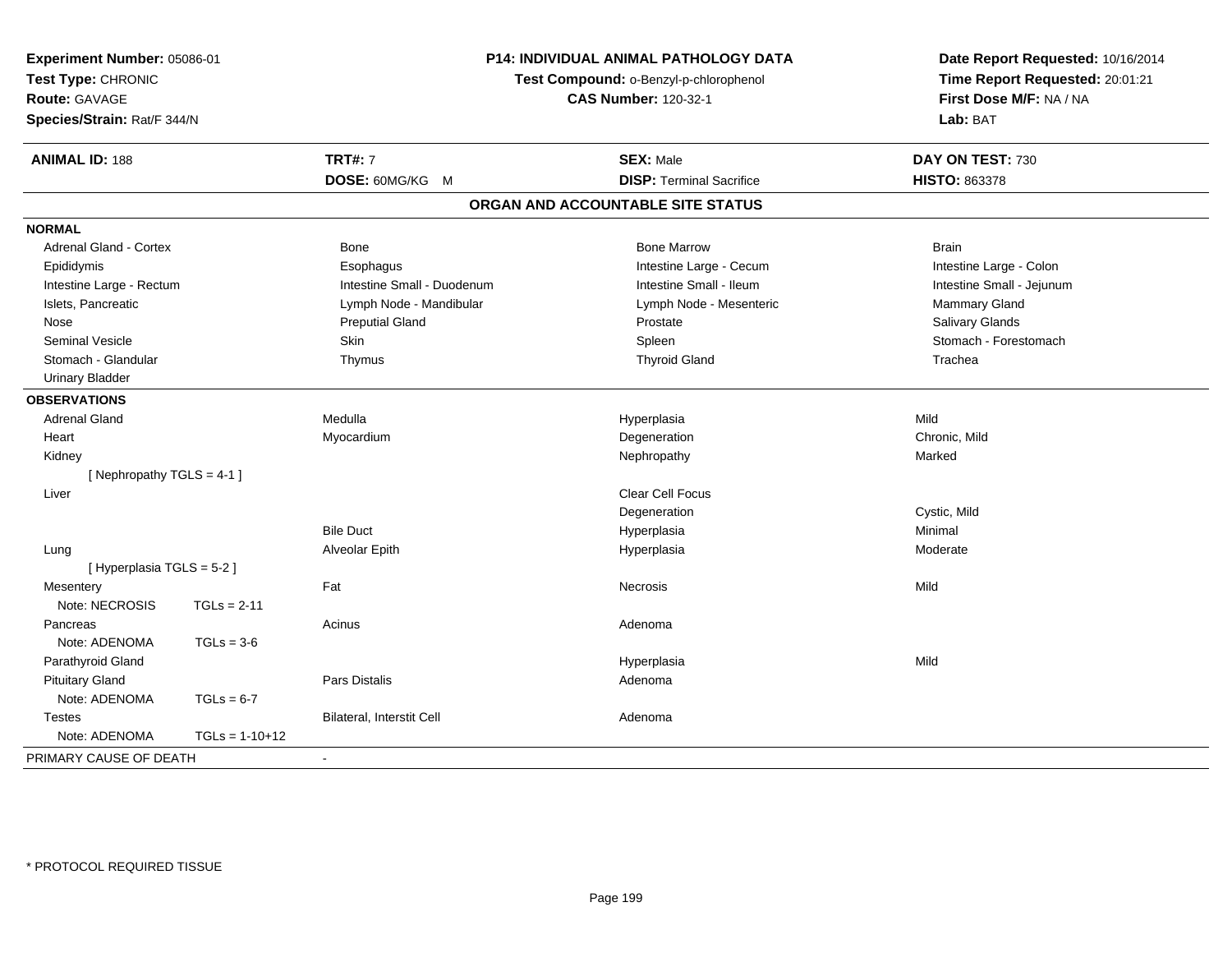| <b>Experiment Number: 05086-01</b><br>Test Type: CHRONIC<br>Route: GAVAGE<br>Species/Strain: Rat/F 344/N<br><b>ANIMAL ID: 189</b> | <b>P14: INDIVIDUAL ANIMAL PATHOLOGY DATA</b><br>Test Compound: o-Benzyl-p-chlorophenol<br><b>CAS Number: 120-32-1</b><br><b>TRT#: 7</b><br><b>SEX: Male</b> |                                   | Date Report Requested: 10/16/2014<br>Time Report Requested: 20:01:21<br>First Dose M/F: NA / NA<br>Lab: BAT<br>DAY ON TEST: 730 |
|-----------------------------------------------------------------------------------------------------------------------------------|-------------------------------------------------------------------------------------------------------------------------------------------------------------|-----------------------------------|---------------------------------------------------------------------------------------------------------------------------------|
|                                                                                                                                   | DOSE: 60MG/KG M                                                                                                                                             | <b>DISP: Terminal Sacrifice</b>   | <b>HISTO: 863379</b>                                                                                                            |
|                                                                                                                                   |                                                                                                                                                             | ORGAN AND ACCOUNTABLE SITE STATUS |                                                                                                                                 |
| <b>NORMAL</b>                                                                                                                     |                                                                                                                                                             |                                   |                                                                                                                                 |
| <b>Adrenal Gland - Cortex</b>                                                                                                     | <b>Bone</b>                                                                                                                                                 | <b>Bone Marrow</b>                | <b>Brain</b>                                                                                                                    |
| Epididymis                                                                                                                        | Esophagus                                                                                                                                                   | Intestine Large - Cecum           | Intestine Large - Colon                                                                                                         |
| Intestine Large - Rectum                                                                                                          | Intestine Small - Duodenum                                                                                                                                  | Intestine Small - Ileum           | Intestine Small - Jejunum                                                                                                       |
| Islets, Pancreatic                                                                                                                | Lung                                                                                                                                                        | Lymph Node - Mandibular           | Lymph Node - Mesenteric                                                                                                         |
| <b>Mammary Gland</b>                                                                                                              | Parathyroid Gland                                                                                                                                           | <b>Pituitary Gland</b>            | <b>Preputial Gland</b>                                                                                                          |
| Prostate                                                                                                                          | Salivary Glands                                                                                                                                             | Seminal Vesicle                   | <b>Skin</b>                                                                                                                     |
| Spleen                                                                                                                            | Stomach - Forestomach                                                                                                                                       | Stomach - Glandular               | Thymus                                                                                                                          |
| <b>Thyroid Gland</b>                                                                                                              | Trachea                                                                                                                                                     | <b>Urinary Bladder</b>            |                                                                                                                                 |
| <b>OBSERVATIONS</b>                                                                                                               |                                                                                                                                                             |                                   |                                                                                                                                 |
| Adrenal Gland                                                                                                                     | Medulla                                                                                                                                                     | Pheochromocytoma Benign           |                                                                                                                                 |
| Heart                                                                                                                             | Myocardium                                                                                                                                                  | Degeneration                      | Chronic, Mild                                                                                                                   |
| Kidney                                                                                                                            |                                                                                                                                                             | Nephropathy                       | Marked                                                                                                                          |
| Liver                                                                                                                             |                                                                                                                                                             | <b>Basophilic Focus</b>           |                                                                                                                                 |
|                                                                                                                                   |                                                                                                                                                             | <b>Clear Cell Focus</b>           |                                                                                                                                 |
| Note: CLEAR CL FOCUS TGLs = 2.3-11                                                                                                |                                                                                                                                                             |                                   |                                                                                                                                 |
| Nose                                                                                                                              | Mucosa                                                                                                                                                      | Inflammation                      | Suppurative, Moderate                                                                                                           |
| Pancreas                                                                                                                          | Acinus                                                                                                                                                      | Hyperplasia                       | Mild                                                                                                                            |
| <b>Testes</b>                                                                                                                     | Bilateral, Interstit Cell                                                                                                                                   | Adenoma                           |                                                                                                                                 |
| Note: ADENOMA<br>$TGLs = 1-10$                                                                                                    |                                                                                                                                                             |                                   |                                                                                                                                 |
| PRIMARY CAUSE OF DEATH                                                                                                            |                                                                                                                                                             |                                   |                                                                                                                                 |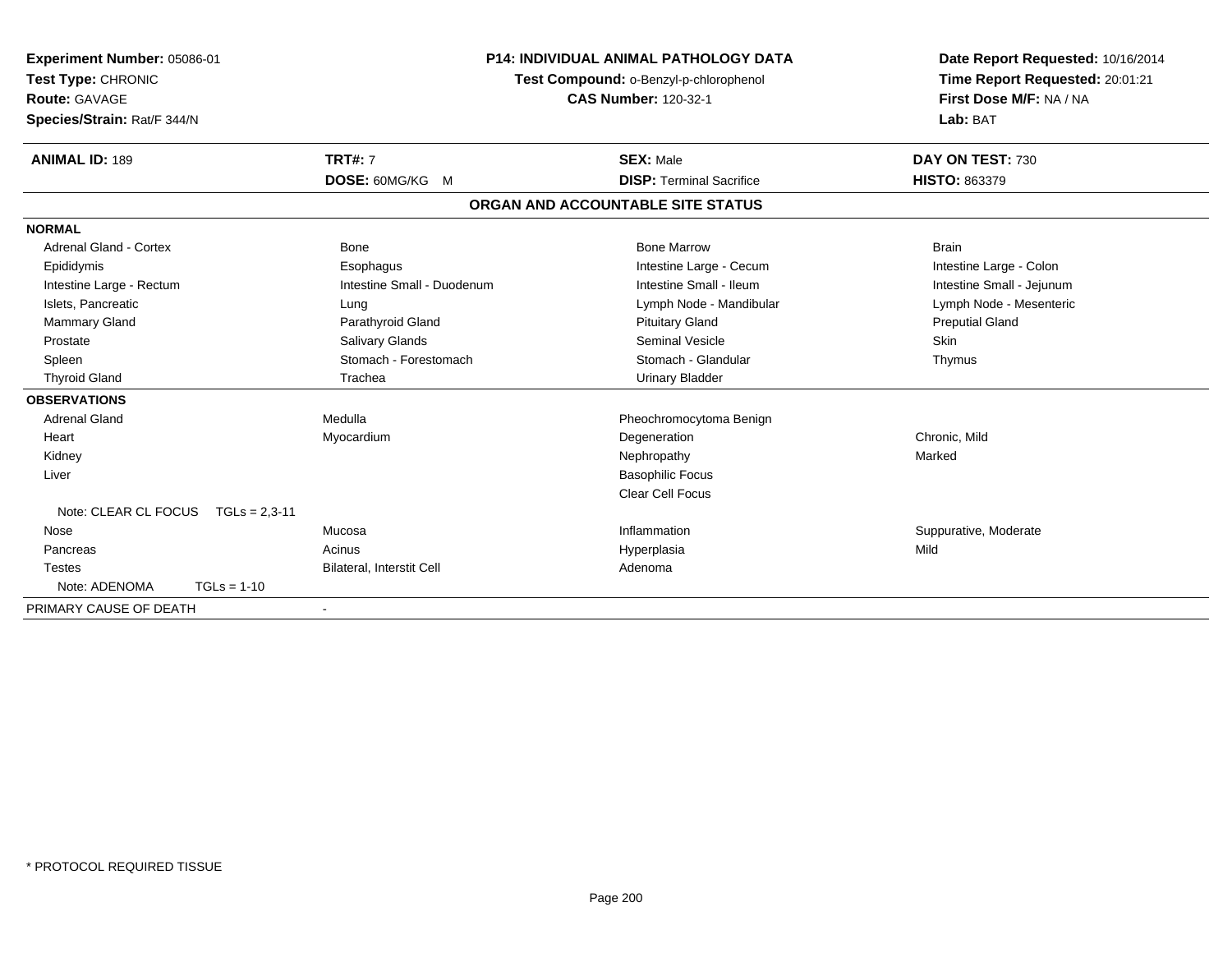| Experiment Number: 05086-01<br>Test Type: CHRONIC<br><b>Route: GAVAGE</b><br>Species/Strain: Rat/F 344/N | P14: INDIVIDUAL ANIMAL PATHOLOGY DATA<br>Test Compound: o-Benzyl-p-chlorophenol<br><b>CAS Number: 120-32-1</b> |                                   | Date Report Requested: 10/16/2014<br>Time Report Requested: 20:01:21<br>First Dose M/F: NA / NA<br>Lab: BAT |
|----------------------------------------------------------------------------------------------------------|----------------------------------------------------------------------------------------------------------------|-----------------------------------|-------------------------------------------------------------------------------------------------------------|
| <b>ANIMAL ID: 190</b>                                                                                    | <b>TRT#: 7</b>                                                                                                 | <b>SEX: Male</b>                  | DAY ON TEST: 730                                                                                            |
|                                                                                                          | DOSE: 60MG/KG M                                                                                                | <b>DISP: Terminal Sacrifice</b>   | <b>HISTO: 863380</b>                                                                                        |
|                                                                                                          |                                                                                                                | ORGAN AND ACCOUNTABLE SITE STATUS |                                                                                                             |
| <b>NORMAL</b>                                                                                            |                                                                                                                |                                   |                                                                                                             |
| <b>Adrenal Gland - Cortex</b>                                                                            | <b>Bone</b>                                                                                                    | <b>Bone Marrow</b>                | <b>Brain</b>                                                                                                |
| Epididymis                                                                                               | Esophagus                                                                                                      | Intestine Large - Cecum           | Intestine Large - Colon                                                                                     |
| Intestine Large - Rectum                                                                                 | Intestine Small - Duodenum                                                                                     | Intestine Small - Ileum           | Intestine Small - Jejunum                                                                                   |
| Islets, Pancreatic                                                                                       | Lymph Node - Mandibular                                                                                        | Lymph Node - Mesenteric           | Mammary Gland                                                                                               |
| Nose                                                                                                     | Pancreas                                                                                                       | Parathyroid Gland                 | <b>Preputial Gland</b>                                                                                      |
| Prostate                                                                                                 | Salivary Glands                                                                                                | <b>Seminal Vesicle</b>            | Skin                                                                                                        |
| Spleen                                                                                                   | Stomach - Forestomach                                                                                          | Stomach - Glandular               | Thymus                                                                                                      |
| Trachea                                                                                                  | <b>Urinary Bladder</b>                                                                                         |                                   |                                                                                                             |
| <b>OBSERVATIONS</b>                                                                                      |                                                                                                                |                                   |                                                                                                             |
| <b>Adrenal Gland</b>                                                                                     | Medulla                                                                                                        | Pheochromocytoma Benign           |                                                                                                             |
| Heart                                                                                                    | Myocardium                                                                                                     | Degeneration                      | Chronic, Mild                                                                                               |
| Kidney                                                                                                   |                                                                                                                | Nephropathy                       | Marked                                                                                                      |
| Liver                                                                                                    |                                                                                                                | <b>Basophilic Focus</b>           |                                                                                                             |
|                                                                                                          |                                                                                                                | Degeneration                      | Cystic, Mild                                                                                                |
|                                                                                                          | <b>Bile Duct</b>                                                                                               | Hyperplasia                       | Mild                                                                                                        |
|                                                                                                          |                                                                                                                | Inflammation                      | Necrotizing, Mild                                                                                           |
| Lung                                                                                                     |                                                                                                                | Alveolar/Bronchiolar Carcinoma    |                                                                                                             |
| Note: ALV BRON CARC<br>$TGLs = 1-3$                                                                      |                                                                                                                |                                   |                                                                                                             |
| <b>Pituitary Gland</b>                                                                                   | <b>Pars Distalis</b>                                                                                           | Hyperplasia                       | Moderate                                                                                                    |
| Note: HYPERPLASIA<br>$TGLs = 3-7$                                                                        |                                                                                                                |                                   |                                                                                                             |
| <b>Testes</b>                                                                                            | Bilateral, Interstit Cell                                                                                      | Adenoma                           |                                                                                                             |
| Note: ADENOMA<br>$TGLs = 2-11$                                                                           |                                                                                                                |                                   |                                                                                                             |
| <b>Thyroid Gland</b>                                                                                     | C Cell                                                                                                         | Hyperplasia                       | Mild                                                                                                        |
| PRIMARY CAUSE OF DEATH                                                                                   | $\sim$                                                                                                         |                                   |                                                                                                             |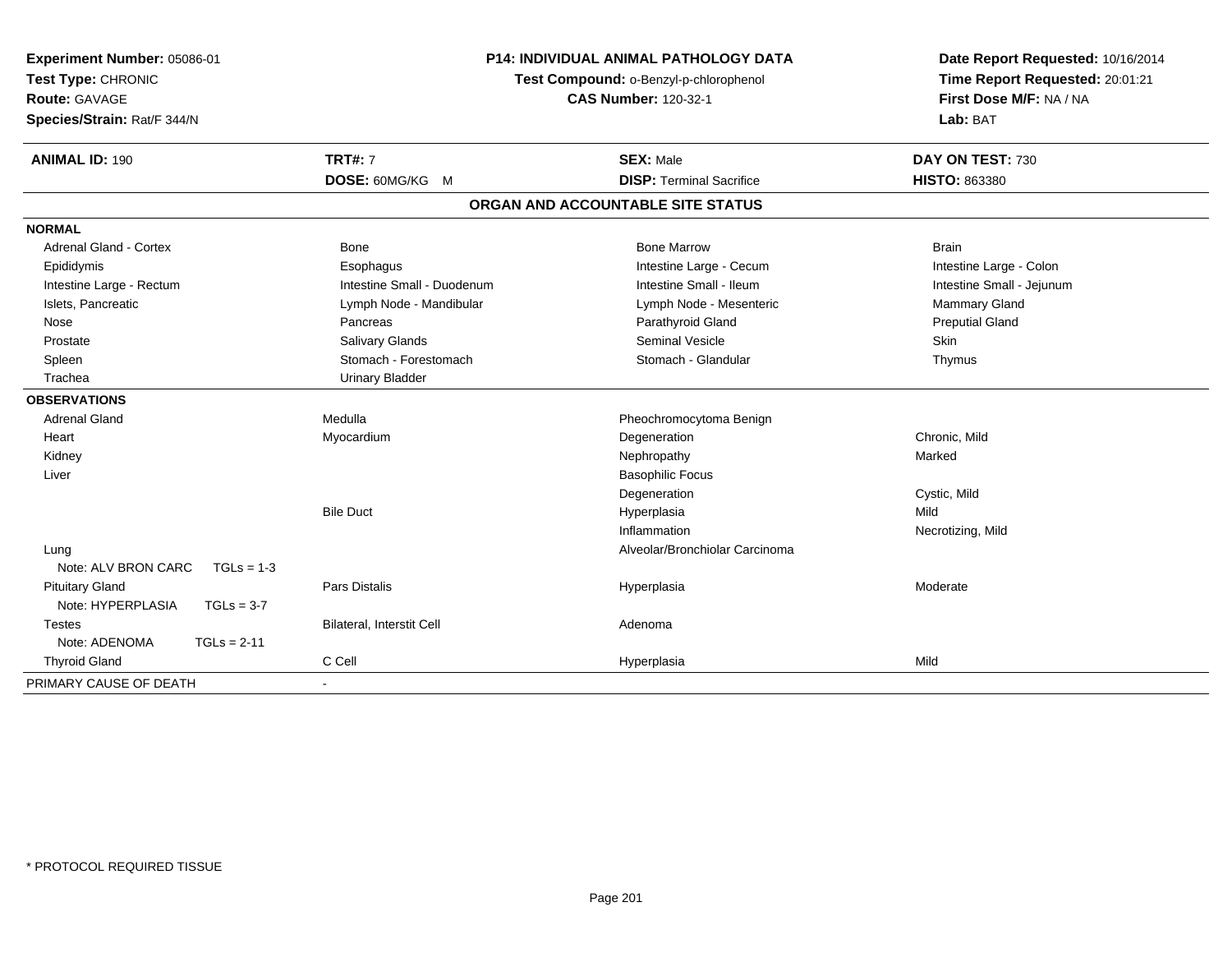| Experiment Number: 05086-01<br>Test Type: CHRONIC<br><b>Route: GAVAGE</b> | P14: INDIVIDUAL ANIMAL PATHOLOGY DATA<br>Test Compound: o-Benzyl-p-chlorophenol<br><b>CAS Number: 120-32-1</b> |                                   | Date Report Requested: 10/16/2014<br>Time Report Requested: 20:01:21<br>First Dose M/F: NA / NA |
|---------------------------------------------------------------------------|----------------------------------------------------------------------------------------------------------------|-----------------------------------|-------------------------------------------------------------------------------------------------|
| Species/Strain: Rat/F 344/N                                               |                                                                                                                |                                   | Lab: BAT                                                                                        |
| <b>ANIMAL ID: 191</b>                                                     | <b>TRT#: 7</b>                                                                                                 | <b>SEX: Male</b>                  | DAY ON TEST: 726                                                                                |
|                                                                           | DOSE: 60MG/KG M                                                                                                | <b>DISP:</b> Moribund Sacrifice   | <b>HISTO: 863381</b>                                                                            |
|                                                                           |                                                                                                                | ORGAN AND ACCOUNTABLE SITE STATUS |                                                                                                 |
| <b>NORMAL</b>                                                             |                                                                                                                |                                   |                                                                                                 |
| Bone                                                                      | <b>Bone Marrow</b>                                                                                             | <b>Brain</b>                      | Epididymis                                                                                      |
| Esophagus                                                                 | Intestine Large - Cecum                                                                                        | Intestine Large - Colon           | Intestine Large - Rectum                                                                        |
| Intestine Small - Duodenum                                                | Intestine Small - Ileum                                                                                        | Intestine Small - Jejunum         | Islets, Pancreatic                                                                              |
| Lymph Node - Mandibular                                                   | Lymph Node - Mesenteric                                                                                        | Mammary Gland                     | Nose                                                                                            |
| Pancreas                                                                  | Parathyroid Gland                                                                                              | <b>Preputial Gland</b>            | Prostate                                                                                        |
| <b>Salivary Glands</b>                                                    | <b>Seminal Vesicle</b>                                                                                         | Spleen                            | Stomach - Forestomach                                                                           |
| Stomach - Glandular                                                       | Thymus                                                                                                         | Trachea                           | <b>Urinary Bladder</b>                                                                          |
| <b>OBSERVATIONS</b>                                                       |                                                                                                                |                                   |                                                                                                 |
| <b>Adrenal Gland</b>                                                      | Cortex                                                                                                         | Hyperplasia                       | Mild                                                                                            |
|                                                                           | Medulla                                                                                                        | Hyperplasia                       | Mild                                                                                            |
| Heart                                                                     | Myocardium                                                                                                     | Degeneration                      | Chronic, Mild                                                                                   |
| Kidney                                                                    |                                                                                                                | Nephropathy                       | Moderate                                                                                        |
| Liver                                                                     |                                                                                                                | <b>Basophilic Focus</b>           |                                                                                                 |
|                                                                           | <b>Bile Duct</b>                                                                                               | Hyperplasia                       | Minimal                                                                                         |
| Lung                                                                      | Alveolar Epith                                                                                                 | Hyperplasia                       | Mild                                                                                            |
| <b>Pituitary Gland</b>                                                    | Pars Distalis                                                                                                  | Adenoma                           |                                                                                                 |
| Note: ADENOMA<br>$TGLs = 3-7$                                             |                                                                                                                |                                   |                                                                                                 |
| <b>Skin</b>                                                               | <b>Subcut Tiss</b>                                                                                             | Sarcoma                           |                                                                                                 |
| [Sarcoma TGLS = $2-11$ ]                                                  |                                                                                                                |                                   |                                                                                                 |
| <b>Testes</b>                                                             | <b>Interstit Cell</b>                                                                                          | Hyperplasia                       | Minimal                                                                                         |
| <b>Thyroid Gland</b>                                                      | C Cell                                                                                                         | Adenoma                           |                                                                                                 |
|                                                                           | <b>Follicular Cel</b>                                                                                          | Hyperplasia                       | Minimal                                                                                         |
| Zymbal's Gland                                                            |                                                                                                                | Carcinoma                         |                                                                                                 |
| Note: CARCINOMA<br>$TGLs = 1-12$                                          |                                                                                                                |                                   |                                                                                                 |
| PRIMARY CAUSE OF DEATH                                                    |                                                                                                                |                                   |                                                                                                 |
| Animal Note: MORIBUND DUE TO SKIN & ZYMBALS TUMORS                        |                                                                                                                |                                   |                                                                                                 |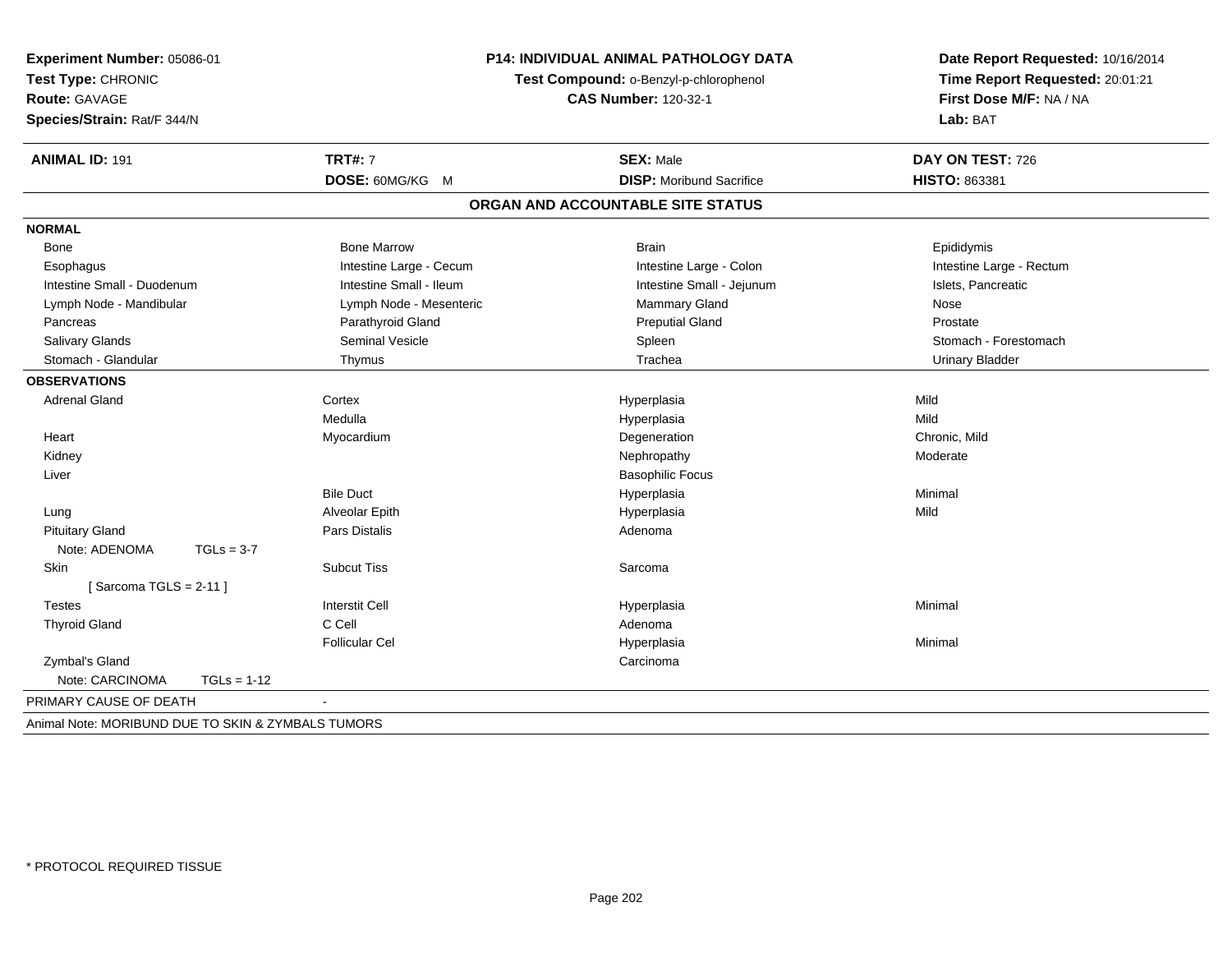| Experiment Number: 05086-01<br>Test Type: CHRONIC<br><b>Route: GAVAGE</b><br>Species/Strain: Rat/F 344/N | P14: INDIVIDUAL ANIMAL PATHOLOGY DATA<br>Test Compound: o-Benzyl-p-chlorophenol<br><b>CAS Number: 120-32-1</b> |                                   | Date Report Requested: 10/16/2014<br>Time Report Requested: 20:01:21<br>First Dose M/F: NA / NA<br>Lab: BAT |
|----------------------------------------------------------------------------------------------------------|----------------------------------------------------------------------------------------------------------------|-----------------------------------|-------------------------------------------------------------------------------------------------------------|
|                                                                                                          |                                                                                                                |                                   |                                                                                                             |
| <b>ANIMAL ID: 192</b>                                                                                    | <b>TRT#: 7</b>                                                                                                 | <b>SEX: Male</b>                  | DAY ON TEST: 730                                                                                            |
|                                                                                                          | DOSE: 60MG/KG M                                                                                                | <b>DISP: Terminal Sacrifice</b>   | HISTO: 863382                                                                                               |
|                                                                                                          |                                                                                                                | ORGAN AND ACCOUNTABLE SITE STATUS |                                                                                                             |
| <b>NORMAL</b>                                                                                            |                                                                                                                |                                   |                                                                                                             |
| Bone                                                                                                     | <b>Bone Marrow</b>                                                                                             | <b>Brain</b>                      | Epididymis                                                                                                  |
| Esophagus                                                                                                | Intestine Large - Cecum                                                                                        | Intestine Large - Colon           | Intestine Large - Rectum                                                                                    |
| Intestine Small - Duodenum                                                                               | Intestine Small - Ileum                                                                                        | Intestine Small - Jejunum         | Islets, Pancreatic                                                                                          |
| Lung                                                                                                     | Lymph Node - Mandibular                                                                                        | Lymph Node - Mesenteric           | Mammary Gland                                                                                               |
| Nose                                                                                                     | Parathyroid Gland                                                                                              | <b>Preputial Gland</b>            | Prostate                                                                                                    |
| Salivary Glands                                                                                          | <b>Seminal Vesicle</b>                                                                                         | Spleen                            | Stomach - Forestomach                                                                                       |
| Stomach - Glandular                                                                                      | Thymus                                                                                                         | <b>Thyroid Gland</b>              | Trachea                                                                                                     |
| <b>Urinary Bladder</b>                                                                                   |                                                                                                                |                                   |                                                                                                             |
| <b>OBSERVATIONS</b>                                                                                      |                                                                                                                |                                   |                                                                                                             |
| <b>Adrenal Gland</b>                                                                                     | Cortex                                                                                                         | Hyperplasia                       | Minimal                                                                                                     |
|                                                                                                          | Bilateral, Medulla                                                                                             | Pheochromocytoma Benign           |                                                                                                             |
| Heart                                                                                                    | Myocardium                                                                                                     | Degeneration                      | Chronic, Mild                                                                                               |
| Kidney                                                                                                   |                                                                                                                | Nephropathy                       | Moderate                                                                                                    |
| Liver                                                                                                    |                                                                                                                | <b>Basophilic Focus</b>           |                                                                                                             |
|                                                                                                          |                                                                                                                | Clear Cell Focus                  |                                                                                                             |
|                                                                                                          | <b>Bile Duct</b>                                                                                               | Hyperplasia                       | Minimal                                                                                                     |
| Pancreas                                                                                                 | Acinus                                                                                                         | Adenoma                           |                                                                                                             |
|                                                                                                          | Acinus                                                                                                         | Atrophy                           | Mild                                                                                                        |
| <b>Pituitary Gland</b>                                                                                   | Pars Distalis                                                                                                  | Hyperplasia                       | Mild                                                                                                        |
| Skin                                                                                                     | <b>Subcut Tiss</b>                                                                                             | Fibrosarcoma                      |                                                                                                             |
|                                                                                                          |                                                                                                                | Squamous Cell Papilloma           |                                                                                                             |
| Note: PAPILLOMA SQUA  TGLs = 1-12                                                                        |                                                                                                                |                                   |                                                                                                             |
| Note: FIBROSARC<br>$TGLs = 2-11$                                                                         |                                                                                                                |                                   |                                                                                                             |
| <b>Testes</b>                                                                                            | Bilateral, Interstit Cell                                                                                      | Adenoma                           |                                                                                                             |
| Note: ADENOMA<br>$TGLs = 3-10$                                                                           |                                                                                                                |                                   |                                                                                                             |
| PRIMARY CAUSE OF DEATH                                                                                   | $\blacksquare$                                                                                                 |                                   |                                                                                                             |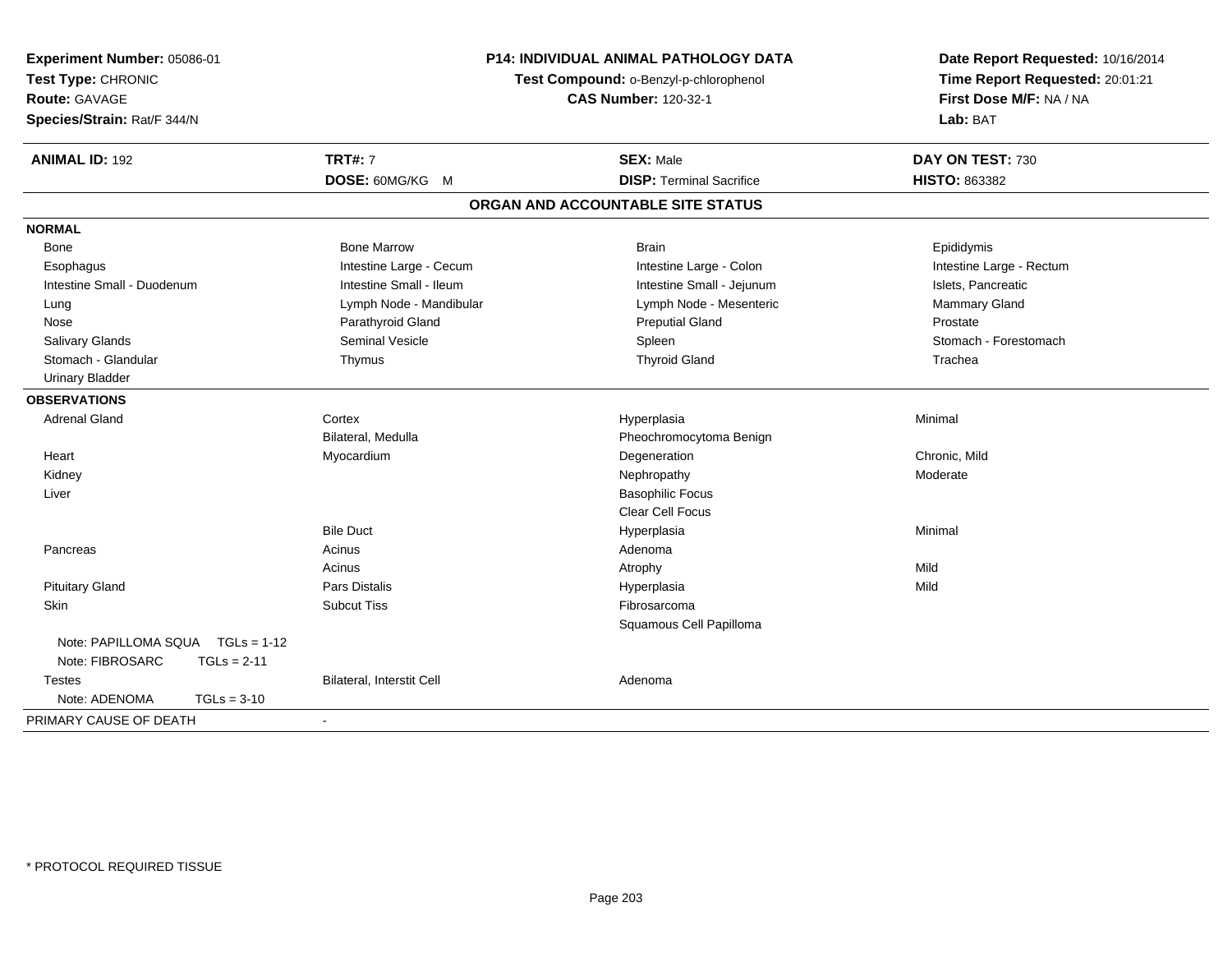| Experiment Number: 05086-01<br>Test Type: CHRONIC<br><b>Route: GAVAGE</b><br>Species/Strain: Rat/F 344/N | P14: INDIVIDUAL ANIMAL PATHOLOGY DATA<br>Test Compound: o-Benzyl-p-chlorophenol<br><b>CAS Number: 120-32-1</b> |                                                     | Date Report Requested: 10/16/2014<br>Time Report Requested: 20:01:21<br>First Dose M/F: NA / NA<br>Lab: BAT |
|----------------------------------------------------------------------------------------------------------|----------------------------------------------------------------------------------------------------------------|-----------------------------------------------------|-------------------------------------------------------------------------------------------------------------|
| <b>ANIMAL ID: 193</b>                                                                                    | <b>TRT#: 7</b>                                                                                                 | <b>SEX: Male</b><br><b>DISP: Terminal Sacrifice</b> | DAY ON TEST: 731                                                                                            |
|                                                                                                          | DOSE: 60MG/KG M                                                                                                |                                                     | <b>HISTO: 863383</b>                                                                                        |
|                                                                                                          |                                                                                                                | ORGAN AND ACCOUNTABLE SITE STATUS                   |                                                                                                             |
| <b>NORMAL</b>                                                                                            |                                                                                                                |                                                     |                                                                                                             |
| <b>Adrenal Gland - Cortex</b>                                                                            | Adrenal Gland - Medulla                                                                                        | Bone                                                | <b>Bone Marrow</b>                                                                                          |
| <b>Brain</b>                                                                                             | Epididymis                                                                                                     | Esophagus                                           | Intestine Large - Cecum                                                                                     |
| Intestine Large - Colon                                                                                  | Intestine Large - Rectum                                                                                       | Intestine Small - Duodenum                          | Intestine Small - Ileum                                                                                     |
| Intestine Small - Jejunum                                                                                | Islets, Pancreatic                                                                                             | Lymph Node - Mandibular                             | Lymph Node - Mesenteric                                                                                     |
| Mammary Gland                                                                                            | Nose                                                                                                           | Parathyroid Gland                                   | <b>Pituitary Gland</b>                                                                                      |
| <b>Preputial Gland</b>                                                                                   | Salivary Glands                                                                                                | <b>Seminal Vesicle</b>                              | Stomach - Forestomach                                                                                       |
| Stomach - Glandular                                                                                      | Thymus                                                                                                         | <b>Thyroid Gland</b>                                | Trachea                                                                                                     |
| <b>Urinary Bladder</b>                                                                                   |                                                                                                                |                                                     |                                                                                                             |
| <b>OBSERVATIONS</b>                                                                                      |                                                                                                                |                                                     |                                                                                                             |
| Heart                                                                                                    | Myocardium                                                                                                     | Degeneration                                        | Chronic, Minimal                                                                                            |
| Kidney                                                                                                   |                                                                                                                | Nephropathy                                         | Moderate                                                                                                    |
| Liver                                                                                                    |                                                                                                                | <b>Basophilic Focus</b>                             |                                                                                                             |
|                                                                                                          | <b>Bile Duct</b>                                                                                               | Hyperplasia                                         | Minimal                                                                                                     |
| Lung                                                                                                     | Alveolar Epith                                                                                                 | Hyperplasia                                         | Mild                                                                                                        |
| Pancreas                                                                                                 | Acinus                                                                                                         | Hyperplasia                                         | Mild                                                                                                        |
| Prostate                                                                                                 |                                                                                                                | Inflammation                                        | Chronic Active, Mild                                                                                        |
| Skin                                                                                                     |                                                                                                                | Keratoacanthoma                                     |                                                                                                             |
|                                                                                                          |                                                                                                                | Squamous Cell Carcinoma                             |                                                                                                             |
| Note: SQUAM CEL CARC<br>$TGLs = 1-11$                                                                    |                                                                                                                |                                                     |                                                                                                             |
| Note: KERATOACANTHMA   TGLs = 2-12                                                                       |                                                                                                                |                                                     |                                                                                                             |
| Spleen                                                                                                   |                                                                                                                | Leukemia Mononuclear                                |                                                                                                             |
| <b>Testes</b>                                                                                            | <b>Bilateral, Interstit Cell</b>                                                                               | Adenoma                                             |                                                                                                             |
| Note: ADENOMA<br>$TGLs = 3-10$                                                                           |                                                                                                                |                                                     |                                                                                                             |
| PRIMARY CAUSE OF DEATH                                                                                   |                                                                                                                |                                                     |                                                                                                             |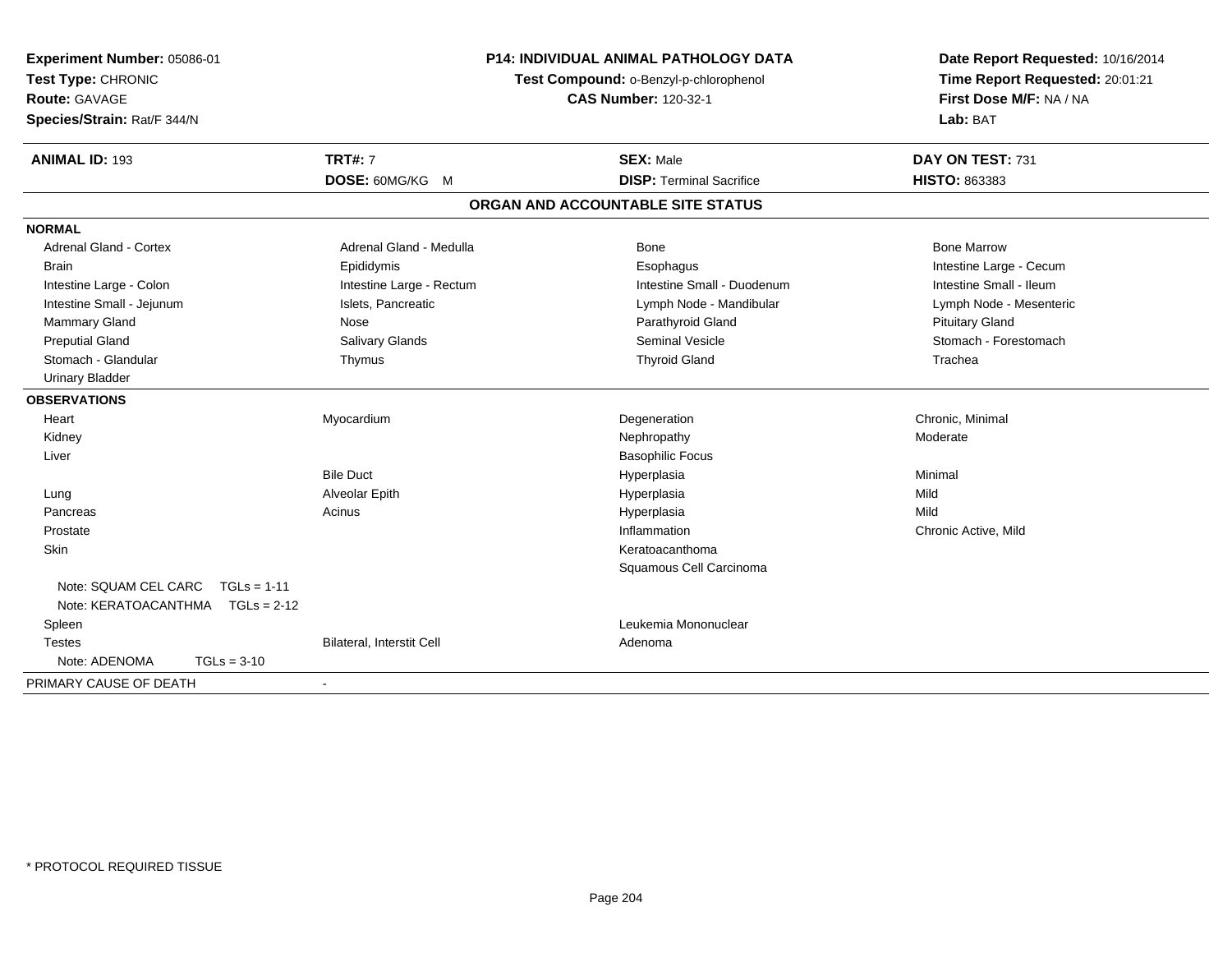| Experiment Number: 05086-01<br>Test Type: CHRONIC<br><b>Route: GAVAGE</b><br>Species/Strain: Rat/F 344/N | <b>P14: INDIVIDUAL ANIMAL PATHOLOGY DATA</b><br>Test Compound: o-Benzyl-p-chlorophenol<br><b>CAS Number: 120-32-1</b> |                                   | Date Report Requested: 10/16/2014<br>Time Report Requested: 20:01:21<br>First Dose M/F: NA / NA<br>Lab: BAT |  |
|----------------------------------------------------------------------------------------------------------|-----------------------------------------------------------------------------------------------------------------------|-----------------------------------|-------------------------------------------------------------------------------------------------------------|--|
| <b>ANIMAL ID: 194</b>                                                                                    | <b>TRT#: 7</b>                                                                                                        | <b>SEX: Male</b>                  | DAY ON TEST: 654                                                                                            |  |
|                                                                                                          | DOSE: 60MG/KG M                                                                                                       | <b>DISP:</b> Moribund Sacrifice   | HISTO: 863384                                                                                               |  |
|                                                                                                          |                                                                                                                       | ORGAN AND ACCOUNTABLE SITE STATUS |                                                                                                             |  |
| <b>NORMAL</b>                                                                                            |                                                                                                                       |                                   |                                                                                                             |  |
| <b>Adrenal Gland - Cortex</b>                                                                            | Adrenal Gland - Medulla                                                                                               | <b>Bone</b>                       | <b>Bone Marrow</b>                                                                                          |  |
| <b>Brain</b>                                                                                             | Epididymis                                                                                                            | Esophagus                         | Intestine Large - Cecum                                                                                     |  |
| Intestine Large - Colon                                                                                  | Intestine Large - Rectum                                                                                              | Intestine Small - Duodenum        | Intestine Small - Ileum                                                                                     |  |
| Intestine Small - Jejunum                                                                                | Islets, Pancreatic                                                                                                    | Lymph Node - Mandibular           | Lymph Node - Mesenteric                                                                                     |  |
| Mammary Gland                                                                                            | Nose                                                                                                                  | Pancreas                          | <b>Preputial Gland</b>                                                                                      |  |
| Prostate                                                                                                 | Salivary Glands                                                                                                       | Seminal Vesicle                   | <b>Skin</b>                                                                                                 |  |
| Spleen                                                                                                   | Stomach - Glandular                                                                                                   | Thymus                            | Trachea                                                                                                     |  |
| <b>Urinary Bladder</b>                                                                                   |                                                                                                                       |                                   |                                                                                                             |  |
| <b>MISSING</b>                                                                                           |                                                                                                                       |                                   |                                                                                                             |  |
| Parathyroid Gland                                                                                        |                                                                                                                       |                                   |                                                                                                             |  |
| <b>OBSERVATIONS</b>                                                                                      |                                                                                                                       |                                   |                                                                                                             |  |
| Heart                                                                                                    | Myocardium                                                                                                            | Degeneration                      | Chronic, Minimal                                                                                            |  |
| Kidney                                                                                                   |                                                                                                                       | Nephropathy                       | Marked                                                                                                      |  |
| Liver                                                                                                    | <b>Bile Duct</b>                                                                                                      | Hyperplasia                       | Mild                                                                                                        |  |
| Lung                                                                                                     | Mediastinum                                                                                                           | Carcinoma                         | Metastatic (Thyroid Gland)                                                                                  |  |
|                                                                                                          |                                                                                                                       | Carcinoma                         | Metastatic (Thyroid Gland)                                                                                  |  |
|                                                                                                          |                                                                                                                       | Inflammation                      | Chronic Active, Mild                                                                                        |  |
| Note: CARCINOMA<br>$TGLs = 4-3$                                                                          |                                                                                                                       |                                   |                                                                                                             |  |
| Note: CARCINOMA OF C CELL ORIGIN                                                                         |                                                                                                                       |                                   |                                                                                                             |  |
| <b>Pituitary Gland</b>                                                                                   | <b>Pars Distalis</b>                                                                                                  | Hyperplasia                       | Minimal                                                                                                     |  |
| Stomach                                                                                                  | Forestomach                                                                                                           | Squamous Cell Papilloma           |                                                                                                             |  |
| Note: PAPILLOMA SQUA TGLs = 5-12                                                                         |                                                                                                                       |                                   |                                                                                                             |  |
| <b>Testes</b>                                                                                            | <b>Bilateral, Interstit Cell</b>                                                                                      | Adenoma                           |                                                                                                             |  |
| <b>Thyroid Gland</b>                                                                                     | Bilateral, C Cell                                                                                                     | Carcinoma                         |                                                                                                             |  |
| Note: CARCINOMA<br>$TGLs = 2,3-7+11$                                                                     |                                                                                                                       |                                   |                                                                                                             |  |
| PRIMARY CAUSE OF DEATH                                                                                   |                                                                                                                       |                                   |                                                                                                             |  |
| Animal Note: MORIBUND DUE TO THYROID TUMOR                                                               |                                                                                                                       |                                   |                                                                                                             |  |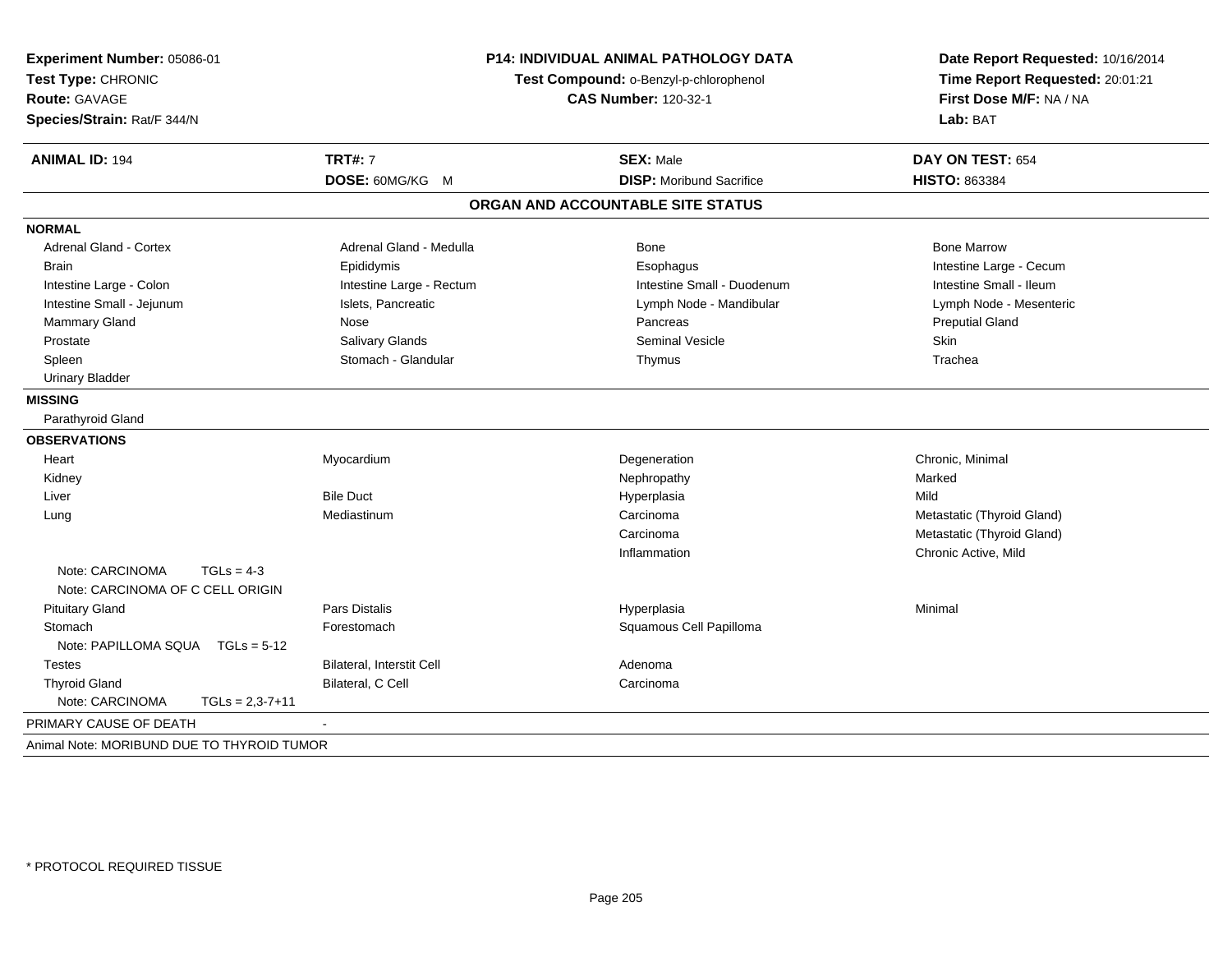| Experiment Number: 05086-01<br>Test Type: CHRONIC<br>Route: GAVAGE<br>Species/Strain: Rat/F 344/N |                                                          | <b>P14: INDIVIDUAL ANIMAL PATHOLOGY DATA</b><br>Test Compound: o-Benzyl-p-chlorophenol<br><b>CAS Number: 120-32-1</b> | Date Report Requested: 10/16/2014<br>Time Report Requested: 20:01:21<br>First Dose M/F: NA / NA<br>Lab: BAT |
|---------------------------------------------------------------------------------------------------|----------------------------------------------------------|-----------------------------------------------------------------------------------------------------------------------|-------------------------------------------------------------------------------------------------------------|
| <b>ANIMAL ID: 195</b>                                                                             | <b>TRT#: 7</b>                                           | <b>SEX: Male</b>                                                                                                      | DAY ON TEST: 319                                                                                            |
|                                                                                                   | DOSE: 60MG/KG M                                          | <b>DISP: Natural Death</b>                                                                                            | <b>HISTO: 863385</b>                                                                                        |
|                                                                                                   |                                                          | ORGAN AND ACCOUNTABLE SITE STATUS                                                                                     |                                                                                                             |
| <b>NORMAL</b>                                                                                     |                                                          |                                                                                                                       |                                                                                                             |
| <b>Adrenal Gland - Cortex</b>                                                                     | Adrenal Gland - Medulla                                  | Bone                                                                                                                  | <b>Bone Marrow</b>                                                                                          |
| <b>Brain</b>                                                                                      | Epididymis                                               | Heart                                                                                                                 | Intestine Large - Cecum                                                                                     |
| Intestine Large - Colon                                                                           | Intestine Large - Rectum                                 | Intestine Small - Duodenum                                                                                            | Liver                                                                                                       |
| Lung                                                                                              | Lymph Node - Mandibular                                  | Lymph Node - Mesenteric                                                                                               | <b>Mammary Gland</b>                                                                                        |
| Nose                                                                                              | Parathyroid Gland                                        | <b>Pituitary Gland</b>                                                                                                | <b>Preputial Gland</b>                                                                                      |
| Prostate                                                                                          | Salivary Glands                                          | Seminal Vesicle                                                                                                       | Spleen                                                                                                      |
| Stomach - Forestomach                                                                             | Stomach - Glandular                                      | Testes                                                                                                                | Thymus                                                                                                      |
| Trachea                                                                                           | <b>Urinary Bladder</b>                                   |                                                                                                                       |                                                                                                             |
| <b>AUTO PRECLUDES DIAG.</b>                                                                       |                                                          |                                                                                                                       |                                                                                                             |
| Intestine Small - Ileum                                                                           | Intestine Small - Jejunum                                | Islets, Pancreatic                                                                                                    | Pancreas                                                                                                    |
| <b>Thyroid Gland</b>                                                                              |                                                          |                                                                                                                       |                                                                                                             |
| <b>OBSERVATIONS</b>                                                                               |                                                          |                                                                                                                       |                                                                                                             |
| Esophagus                                                                                         |                                                          | Carcinoma                                                                                                             |                                                                                                             |
| Note: CARCINOMA                                                                                   | $TGLs = 2-11$                                            |                                                                                                                       |                                                                                                             |
| Kidney                                                                                            |                                                          | Nephropathy                                                                                                           | Mild                                                                                                        |
|                                                                                                   | Note: AUTOLYSIS MAY HAVE OBSCURED EXTENT OF NEPHROPATHY. |                                                                                                                       |                                                                                                             |
| <b>Skin</b>                                                                                       |                                                          | Edema                                                                                                                 | Moderate                                                                                                    |
| Note: EDEMA                                                                                       | $TGLs = 1-12$                                            |                                                                                                                       |                                                                                                             |
| PRIMARY CAUSE OF DEATH                                                                            |                                                          |                                                                                                                       |                                                                                                             |
| Animal Note: COD: ESOPHAGEAL CARCINOMA.                                                           |                                                          |                                                                                                                       |                                                                                                             |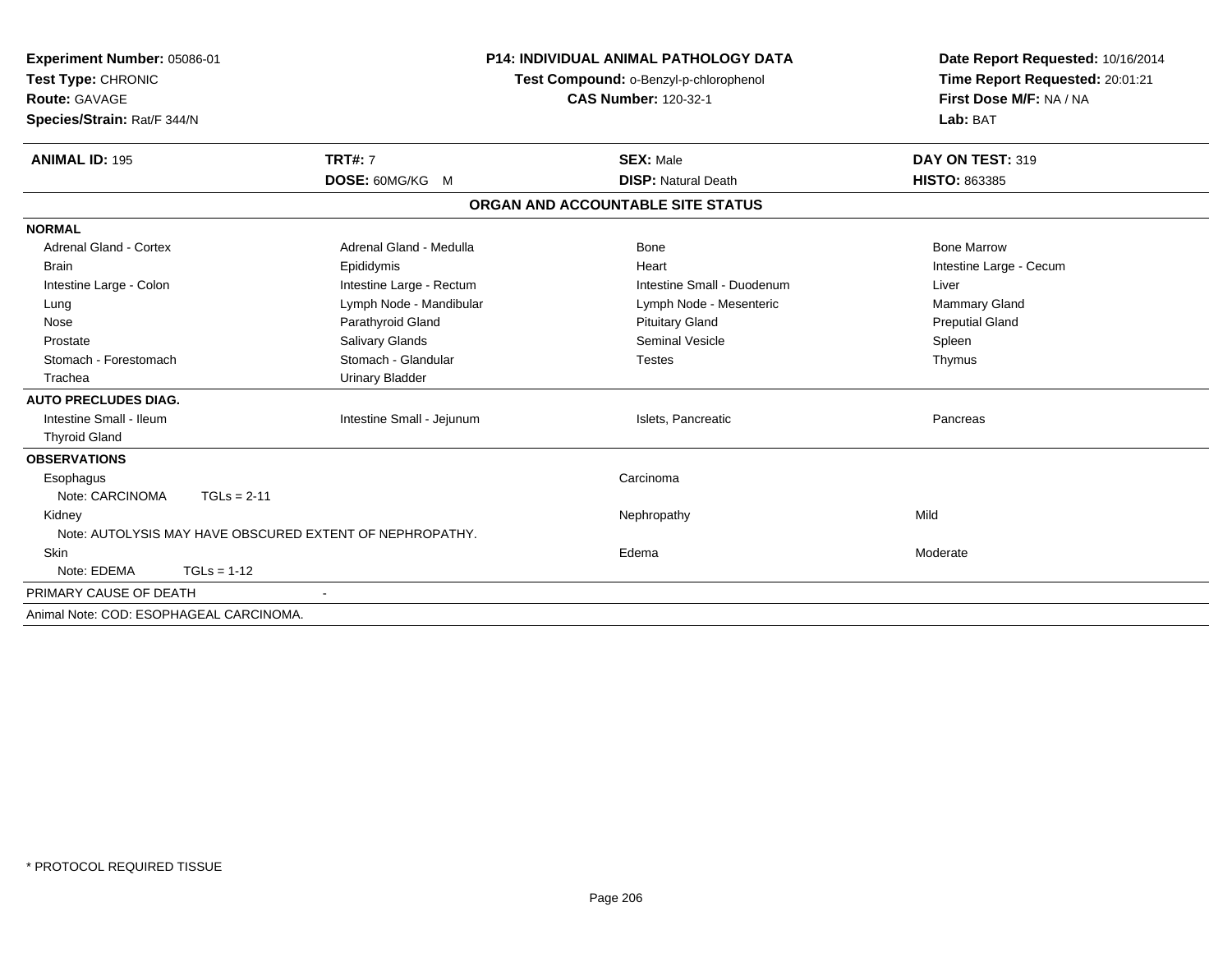| Experiment Number: 05086-01<br>Test Type: CHRONIC<br><b>Route: GAVAGE</b><br>Species/Strain: Rat/F 344/N<br><b>ANIMAL ID: 196</b> | <b>TRT#: 7</b>           | <b>P14: INDIVIDUAL ANIMAL PATHOLOGY DATA</b><br>Test Compound: o-Benzyl-p-chlorophenol<br><b>CAS Number: 120-32-1</b><br><b>SEX: Male</b> |                              | Date Report Requested: 10/16/2014<br>Time Report Requested: 20:01:21<br>First Dose M/F: NA / NA<br>Lab: BAT<br>DAY ON TEST: 274 |
|-----------------------------------------------------------------------------------------------------------------------------------|--------------------------|-------------------------------------------------------------------------------------------------------------------------------------------|------------------------------|---------------------------------------------------------------------------------------------------------------------------------|
|                                                                                                                                   | DOSE: 60MG/KG M          |                                                                                                                                           | <b>DISP: Dosing Accident</b> | <b>HISTO: 863386</b>                                                                                                            |
|                                                                                                                                   |                          | ORGAN AND ACCOUNTABLE SITE STATUS                                                                                                         |                              |                                                                                                                                 |
| <b>NORMAL</b>                                                                                                                     |                          |                                                                                                                                           |                              |                                                                                                                                 |
| <b>Adrenal Gland - Cortex</b>                                                                                                     | Adrenal Gland - Medulla  |                                                                                                                                           | <b>Bone</b>                  | <b>Bone Marrow</b>                                                                                                              |
| <b>Brain</b>                                                                                                                      | Epididymis               |                                                                                                                                           | Esophagus                    | Intestine Large - Cecum                                                                                                         |
| Intestine Large - Colon                                                                                                           | Intestine Large - Rectum |                                                                                                                                           | Intestine Small - Duodenum   | Intestine Small - Ileum                                                                                                         |
| Intestine Small - Jejunum                                                                                                         | Islets, Pancreatic       |                                                                                                                                           | Liver                        | Lymph Node - Mandibular                                                                                                         |
| Lymph Node - Mesenteric                                                                                                           | Mammary Gland            |                                                                                                                                           | Pancreas                     | Parathyroid Gland                                                                                                               |
| <b>Pituitary Gland</b>                                                                                                            | <b>Preputial Gland</b>   |                                                                                                                                           | Prostate                     | Salivary Glands                                                                                                                 |
| <b>Seminal Vesicle</b>                                                                                                            | <b>Skin</b>              |                                                                                                                                           | Spleen                       | Stomach - Forestomach                                                                                                           |
| <b>Testes</b>                                                                                                                     | Thymus                   |                                                                                                                                           | <b>Thyroid Gland</b>         | Trachea                                                                                                                         |
| <b>Urinary Bladder</b>                                                                                                            |                          |                                                                                                                                           |                              |                                                                                                                                 |
| <b>OBSERVATIONS</b>                                                                                                               |                          |                                                                                                                                           |                              |                                                                                                                                 |
| Heart                                                                                                                             | Myocardium               |                                                                                                                                           | Degeneration                 | Chronic, Mild                                                                                                                   |
| Kidney                                                                                                                            |                          |                                                                                                                                           | Nephropathy                  | Minimal                                                                                                                         |
| Lung                                                                                                                              |                          |                                                                                                                                           | Foreign Body                 | Marked                                                                                                                          |
|                                                                                                                                   |                          |                                                                                                                                           | Inflammation                 | Necrotizing, Moderate                                                                                                           |
| Note: INFLAMMATION                                                                                                                | $TGLs = 1-2+3$           |                                                                                                                                           |                              |                                                                                                                                 |
| Note: FOREIGN BODY WAS OIL IN ALVEOLI.                                                                                            |                          |                                                                                                                                           |                              |                                                                                                                                 |
| Nose                                                                                                                              | Mucosa                   |                                                                                                                                           | Inflammation                 | Suppurative, Marked                                                                                                             |
| Stomach                                                                                                                           | Glandular                |                                                                                                                                           | Inflammation                 | Necrotizing, Moderate                                                                                                           |
| Note: INFLAMMATION                                                                                                                | $TGLs = 2-11$            |                                                                                                                                           |                              |                                                                                                                                 |
| PRIMARY CAUSE OF DEATH                                                                                                            |                          |                                                                                                                                           |                              |                                                                                                                                 |
| Animal Note: COD: GAVAGE ERROR.                                                                                                   |                          |                                                                                                                                           |                              |                                                                                                                                 |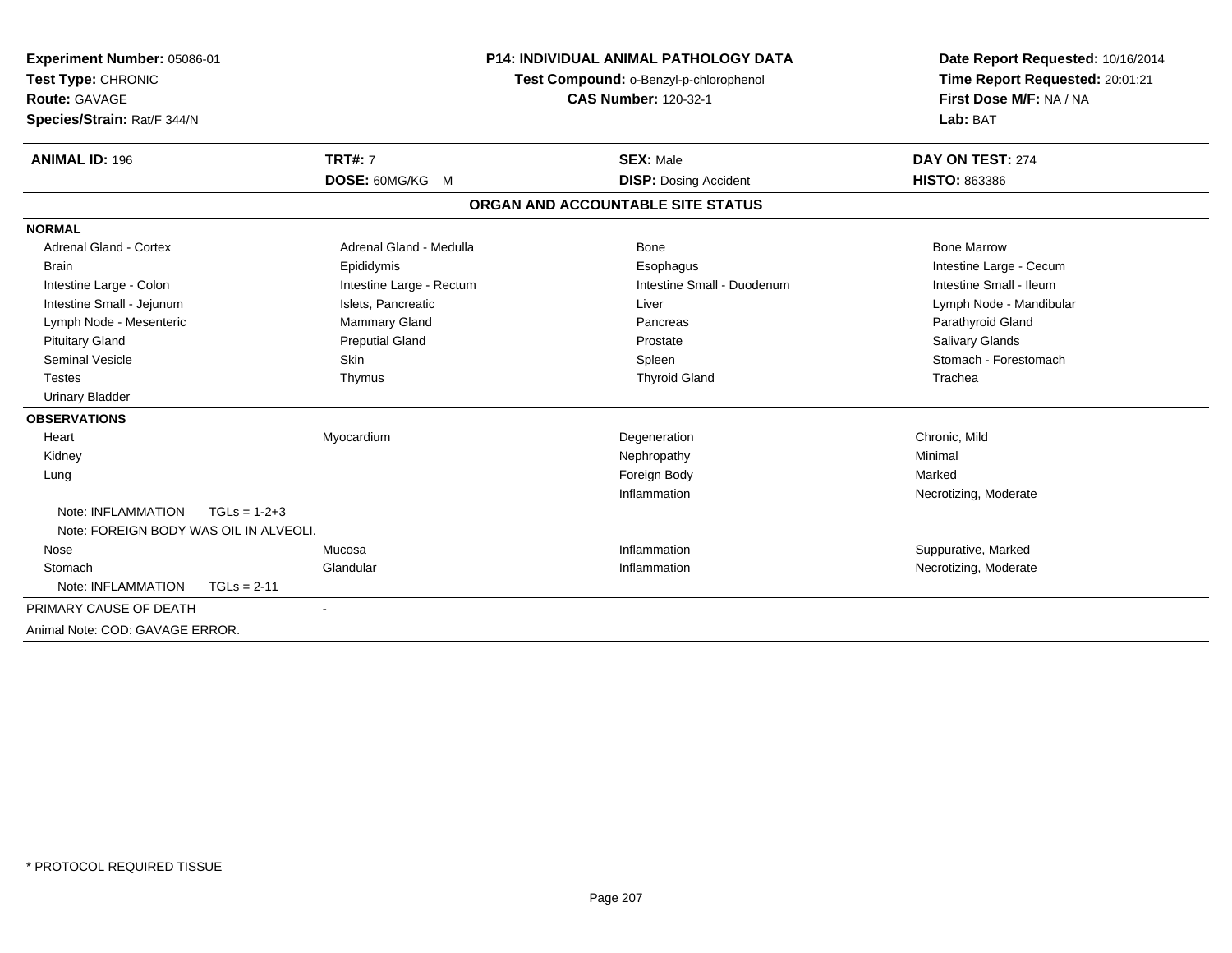| Experiment Number: 05086-01<br>Test Type: CHRONIC<br>Route: GAVAGE<br>Species/Strain: Rat/F 344/N |                         | <b>P14: INDIVIDUAL ANIMAL PATHOLOGY DATA</b><br>Test Compound: o-Benzyl-p-chlorophenol<br><b>CAS Number: 120-32-1</b> | Date Report Requested: 10/16/2014<br>Time Report Requested: 20:01:21<br>First Dose M/F: NA / NA<br>Lab: BAT |  |
|---------------------------------------------------------------------------------------------------|-------------------------|-----------------------------------------------------------------------------------------------------------------------|-------------------------------------------------------------------------------------------------------------|--|
| <b>ANIMAL ID: 197</b>                                                                             | <b>TRT#: 7</b>          | <b>SEX: Male</b>                                                                                                      | DAY ON TEST: 701                                                                                            |  |
|                                                                                                   | DOSE: 60MG/KG M         | <b>DISP: Natural Death</b>                                                                                            | <b>HISTO: 863387</b>                                                                                        |  |
|                                                                                                   |                         | ORGAN AND ACCOUNTABLE SITE STATUS                                                                                     |                                                                                                             |  |
| <b>NORMAL</b>                                                                                     |                         |                                                                                                                       |                                                                                                             |  |
| Adrenal Gland - Medulla                                                                           | Bone                    | <b>Bone Marrow</b>                                                                                                    | <b>Brain</b>                                                                                                |  |
| Epididymis                                                                                        | Esophagus               | Intestine Large - Cecum                                                                                               | Intestine Large - Colon                                                                                     |  |
| Intestine Large - Rectum                                                                          | Intestine Small - Ileum | Intestine Small - Jejunum                                                                                             | Islets, Pancreatic                                                                                          |  |
| Lymph Node - Mandibular                                                                           | Lymph Node - Mesenteric | Mammary Gland                                                                                                         | Nose                                                                                                        |  |
| Parathyroid Gland                                                                                 | <b>Pituitary Gland</b>  | <b>Preputial Gland</b>                                                                                                | Prostate                                                                                                    |  |
| Salivary Glands                                                                                   | Skin                    | Spleen                                                                                                                | Thymus                                                                                                      |  |
| <b>Thyroid Gland</b>                                                                              | Trachea                 | <b>Urinary Bladder</b>                                                                                                |                                                                                                             |  |
| <b>OBSERVATIONS</b>                                                                               |                         |                                                                                                                       |                                                                                                             |  |
| <b>Adrenal Gland</b>                                                                              | Cortex                  | Carcinoma                                                                                                             | Metastatic (Uncertain Primary Site)                                                                         |  |
|                                                                                                   | Cortex                  | Hyperplasia                                                                                                           | Mild                                                                                                        |  |
| Note: 1991 CONVERSION DISCREPANCY. ORIGINAL DIAGNOSIS SITE NOT SPECIFIED.                         |                         |                                                                                                                       |                                                                                                             |  |
| Heart                                                                                             | Myocardium              | Degeneration                                                                                                          | Chronic, Mild                                                                                               |  |
| <b>Intestine Small</b>                                                                            | Duodenum                | Carcinoma                                                                                                             | Metastatic (Uncertain Primary Site)                                                                         |  |
| Kidney                                                                                            |                         | Nephropathy                                                                                                           | Marked                                                                                                      |  |
| Liver                                                                                             |                         | <b>Basophilic Focus</b>                                                                                               |                                                                                                             |  |
|                                                                                                   |                         | Clear Cell Focus                                                                                                      |                                                                                                             |  |
|                                                                                                   | <b>Bile Duct</b>        | Hyperplasia                                                                                                           | Minimal                                                                                                     |  |
| Note: CLEAR CL FOCUS $TGLs = 7-16$                                                                |                         |                                                                                                                       |                                                                                                             |  |
| Lung                                                                                              |                         | Carcinoma                                                                                                             | Metastatic (Uncertain Primary Site)                                                                         |  |
|                                                                                                   | Alveolar Epith          | Hyperplasia                                                                                                           | Moderate                                                                                                    |  |
| Note: HYPERPLASIA<br>$TGLs = 5-14$                                                                |                         |                                                                                                                       |                                                                                                             |  |
| Lymph Node                                                                                        | Mediastinal             | Carcinoma                                                                                                             | Metastatic (Uncertain Primary Site)                                                                         |  |
| Note: CARCINOMA<br>$TGLs = 6-15$                                                                  |                         |                                                                                                                       |                                                                                                             |  |
| Mesentery                                                                                         |                         | Carcinoma                                                                                                             | Metastatic (Uncertain Primary Site)                                                                         |  |
|                                                                                                   | Fat                     | Necrosis                                                                                                              | Moderate                                                                                                    |  |
| Note: NECROSIS<br>$TGLs = 3-12$                                                                   |                         |                                                                                                                       |                                                                                                             |  |
| Note: CARCINOMA<br>$TGLs = 4-13$                                                                  |                         |                                                                                                                       |                                                                                                             |  |
| Pancreas                                                                                          |                         | Carcinoma                                                                                                             | Metastatic (Uncertain Primary Site)                                                                         |  |
| <b>Seminal Vesicle</b>                                                                            |                         | Carcinoma                                                                                                             | Metastatic (Uncertain Primary Site)                                                                         |  |
| Stomach                                                                                           | Forestomach             | Carcinoma                                                                                                             | Metastatic (Uncertain Primary Site)                                                                         |  |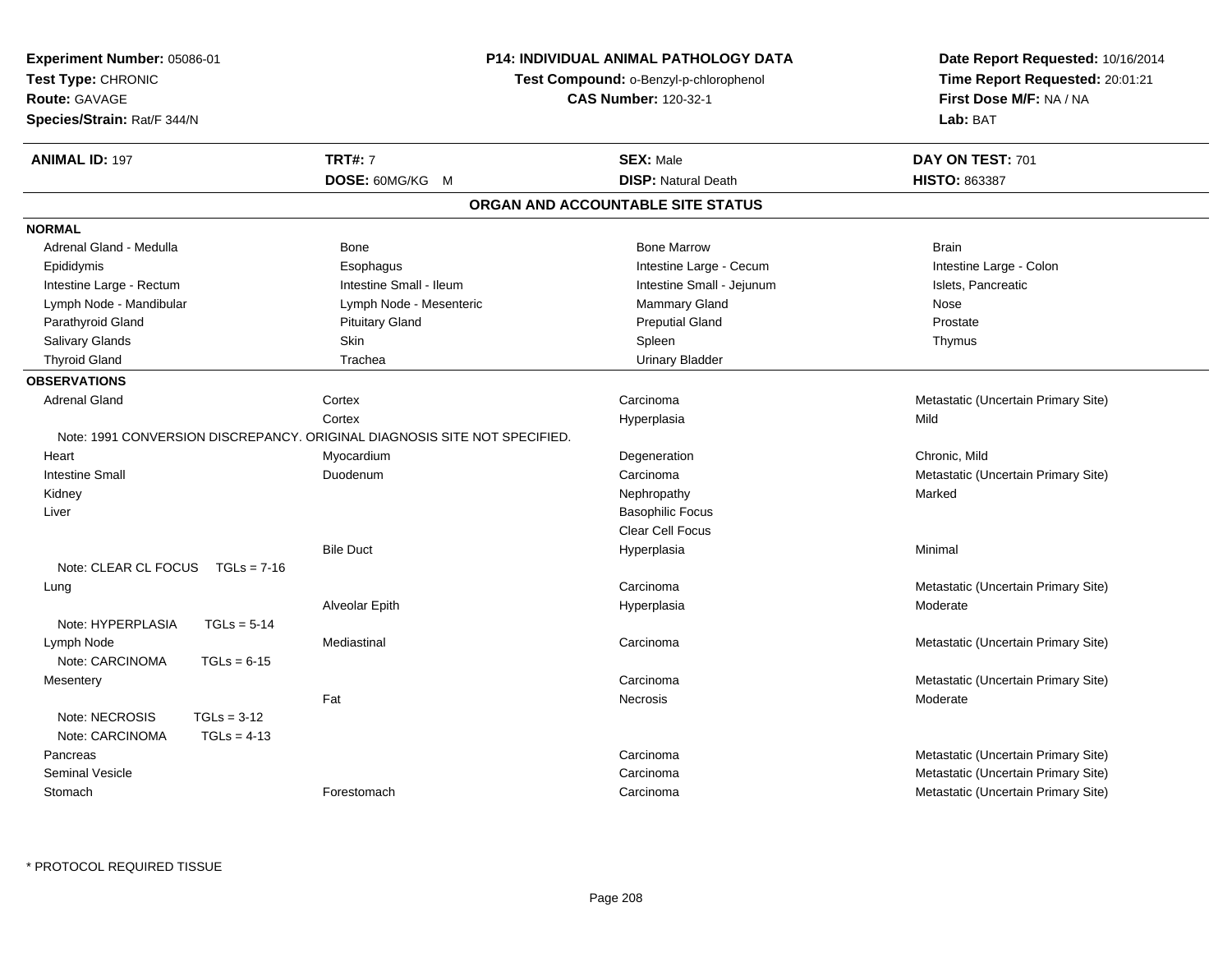| Experiment Number: 05086-01                        |                   |                                  | <b>P14: INDIVIDUAL ANIMAL PATHOLOGY DATA</b> | Date Report Requested: 10/16/2014   |  |
|----------------------------------------------------|-------------------|----------------------------------|----------------------------------------------|-------------------------------------|--|
| Test Type: CHRONIC                                 |                   |                                  | Test Compound: o-Benzyl-p-chlorophenol       | Time Report Requested: 20:01:21     |  |
| <b>Route: GAVAGE</b>                               |                   |                                  | <b>CAS Number: 120-32-1</b>                  | First Dose M/F: NA / NA             |  |
| Species/Strain: Rat/F 344/N                        |                   |                                  |                                              | Lab: BAT                            |  |
| <b>ANIMAL ID: 197</b>                              |                   | <b>TRT#: 7</b>                   | <b>SEX: Male</b>                             | DAY ON TEST: 701                    |  |
|                                                    |                   | <b>DOSE: 60MG/KG M</b>           | <b>DISP:</b> Natural Death                   | <b>HISTO: 863387</b>                |  |
|                                                    |                   |                                  | ORGAN AND ACCOUNTABLE SITE STATUS            |                                     |  |
|                                                    |                   | Glandular                        | Carcinoma                                    | Metastatic (Uncertain Primary Site) |  |
|                                                    |                   | Epithelium, Forestomach          | Hyperplasia                                  | Mild                                |  |
| Testes                                             |                   | <b>Bilateral, Interstit Cell</b> | Adenoma                                      |                                     |  |
| Note: ADENOMA                                      | $TGLs = 1.2 - 11$ |                                  |                                              |                                     |  |
| PRIMARY CAUSE OF DEATH                             |                   | $\overline{\phantom{a}}$         |                                              |                                     |  |
| Animal Note: COD: WIDESPREAD METASTATIC CARCINOMA. |                   |                                  |                                              |                                     |  |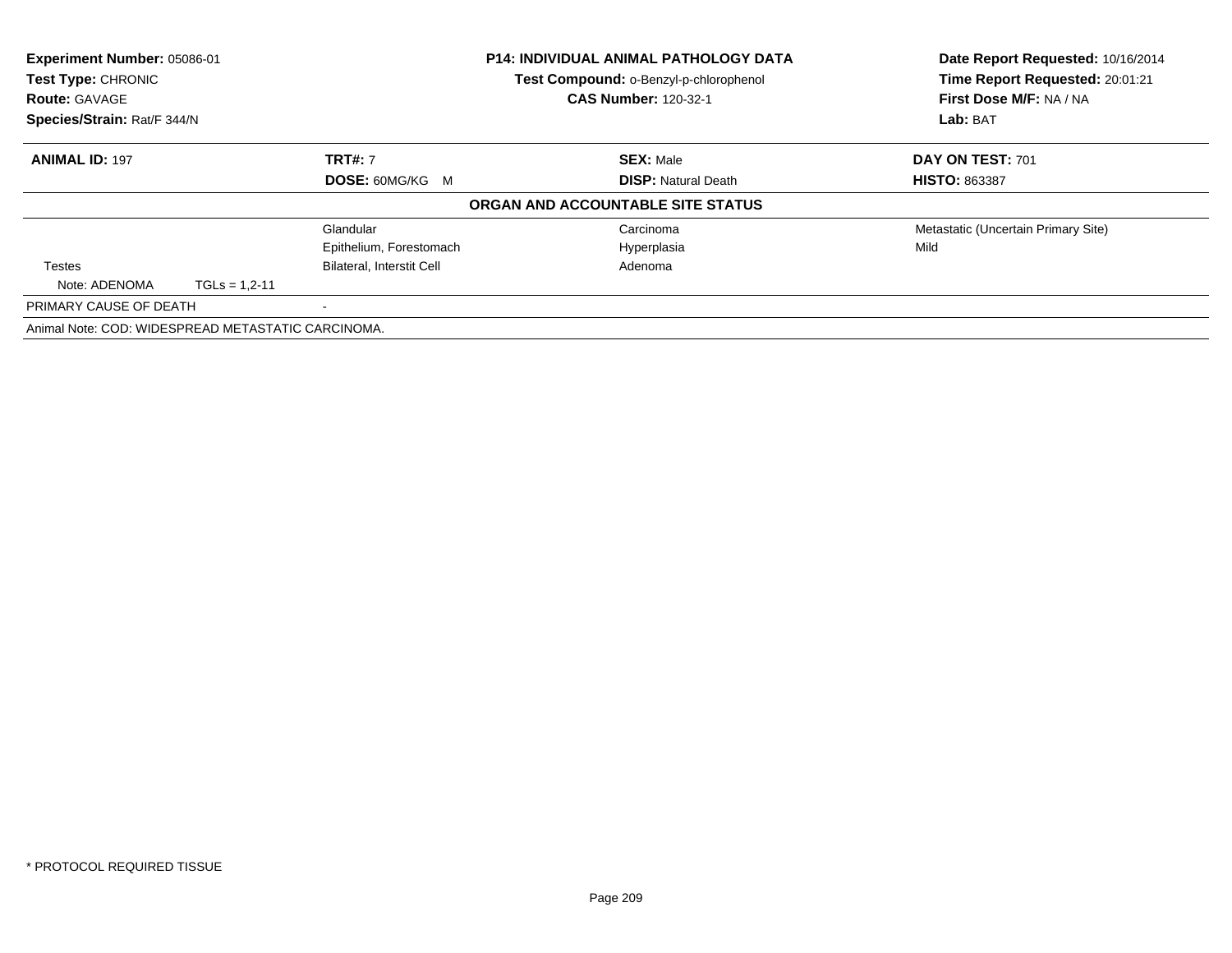| Experiment Number: 05086-01<br>Test Type: CHRONIC<br><b>Route: GAVAGE</b><br>Species/Strain: Rat/F 344/N |               |                           | P14: INDIVIDUAL ANIMAL PATHOLOGY DATA<br>Test Compound: o-Benzyl-p-chlorophenol<br><b>CAS Number: 120-32-1</b> | Date Report Requested: 10/16/2014<br>Time Report Requested: 20:01:21<br>First Dose M/F: NA / NA<br>Lab: BAT |  |
|----------------------------------------------------------------------------------------------------------|---------------|---------------------------|----------------------------------------------------------------------------------------------------------------|-------------------------------------------------------------------------------------------------------------|--|
| <b>ANIMAL ID: 198</b>                                                                                    |               | <b>TRT#: 7</b>            | <b>SEX: Male</b>                                                                                               | DAY ON TEST: 731                                                                                            |  |
|                                                                                                          |               | DOSE: 60MG/KG M           | <b>DISP: Terminal Sacrifice</b>                                                                                | <b>HISTO: 863388</b>                                                                                        |  |
|                                                                                                          |               |                           | ORGAN AND ACCOUNTABLE SITE STATUS                                                                              |                                                                                                             |  |
| <b>NORMAL</b>                                                                                            |               |                           |                                                                                                                |                                                                                                             |  |
| Bone                                                                                                     |               | <b>Bone Marrow</b>        | Epididymis                                                                                                     | Esophagus                                                                                                   |  |
| Intestine Large - Cecum                                                                                  |               | Intestine Large - Colon   | Intestine Large - Rectum                                                                                       | Intestine Small - Duodenum                                                                                  |  |
| Intestine Small - Ileum                                                                                  |               | Intestine Small - Jejunum | Lymph Node - Mandibular                                                                                        | Lymph Node - Mesenteric                                                                                     |  |
| Mammary Gland                                                                                            |               | Nose                      | Parathyroid Gland                                                                                              | <b>Preputial Gland</b>                                                                                      |  |
| Prostate                                                                                                 |               | Salivary Glands           | <b>Seminal Vesicle</b>                                                                                         | Skin                                                                                                        |  |
| Spleen                                                                                                   |               | Stomach - Forestomach     | Stomach - Glandular                                                                                            | Thymus                                                                                                      |  |
| Trachea                                                                                                  |               | <b>Urinary Bladder</b>    |                                                                                                                |                                                                                                             |  |
| <b>OBSERVATIONS</b>                                                                                      |               |                           |                                                                                                                |                                                                                                             |  |
| <b>Adrenal Gland</b>                                                                                     |               | Cortex                    | Hyperplasia                                                                                                    | Minimal                                                                                                     |  |
|                                                                                                          |               | Medulla                   | Hyperplasia                                                                                                    | Mild                                                                                                        |  |
|                                                                                                          |               | Medulla                   | Pheochromocytoma Malignant                                                                                     |                                                                                                             |  |
| Note: PHEOCHROM MAL                                                                                      | $TGLs = 5-7$  |                           |                                                                                                                |                                                                                                             |  |
| <b>Brain</b>                                                                                             |               |                           | Compression                                                                                                    |                                                                                                             |  |
| Heart                                                                                                    |               | Myocardium                | Degeneration                                                                                                   | Chronic, Mild                                                                                               |  |
| Islets, Pancreatic                                                                                       |               |                           | Carcinoma                                                                                                      |                                                                                                             |  |
| Note: CARCINOMA                                                                                          | $TGLs = 3-6$  |                           |                                                                                                                |                                                                                                             |  |
| Kidney                                                                                                   |               |                           | Nephropathy                                                                                                    | Mild                                                                                                        |  |
| Liver                                                                                                    |               |                           | <b>Basophilic Focus</b>                                                                                        |                                                                                                             |  |
|                                                                                                          |               |                           | <b>Clear Cell Focus</b>                                                                                        |                                                                                                             |  |
|                                                                                                          |               | <b>Bile Duct</b>          | Hyperplasia                                                                                                    | Mild                                                                                                        |  |
| Lung                                                                                                     |               | Alveolar Epith            | Hyperplasia                                                                                                    | Mild                                                                                                        |  |
| Mesentery                                                                                                |               | Fat                       | <b>Necrosis</b>                                                                                                | Mild                                                                                                        |  |
| Note: NECROSIS                                                                                           | $TGLs = 2-11$ |                           |                                                                                                                |                                                                                                             |  |
| Pancreas                                                                                                 |               | Acinus                    | Hyperplasia                                                                                                    | Mild                                                                                                        |  |
| <b>Pituitary Gland</b>                                                                                   |               | Pars Distalis             | Adenoma                                                                                                        |                                                                                                             |  |
| Note: ADENOMA                                                                                            | $TGLs = 4-7$  |                           |                                                                                                                |                                                                                                             |  |
| <b>Testes</b>                                                                                            |               | <b>Interstit Cell</b>     | Adenoma                                                                                                        |                                                                                                             |  |
|                                                                                                          |               | <b>Interstit Cell</b>     | Hyperplasia                                                                                                    | Mild                                                                                                        |  |
| Note: ADENOMA                                                                                            | $TGLs = 1-12$ |                           |                                                                                                                |                                                                                                             |  |
| <b>Thyroid Gland</b>                                                                                     |               | C Cell                    | Hyperplasia                                                                                                    | Mild                                                                                                        |  |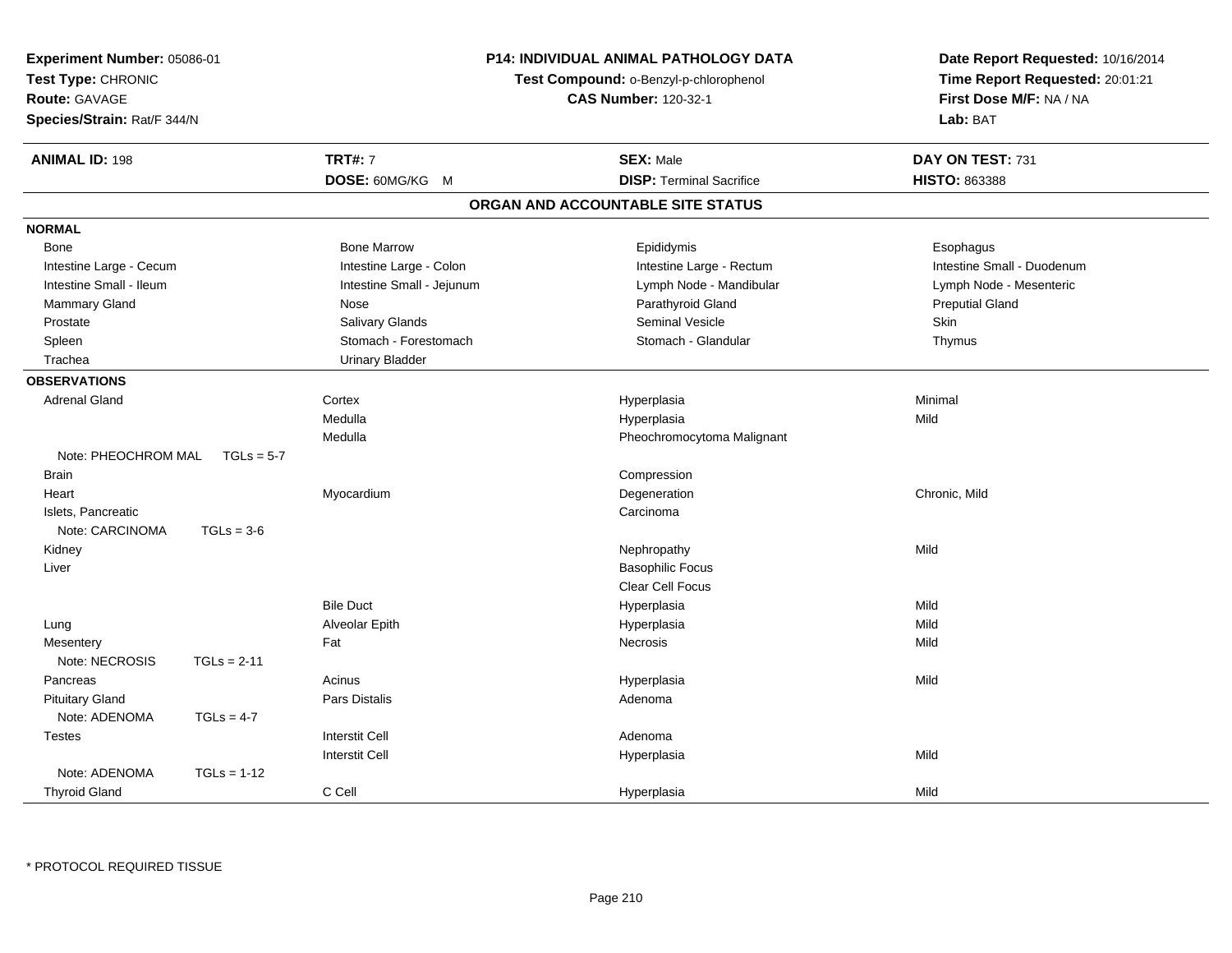| Experiment Number: 05086-01                                         |                             | <b>P14: INDIVIDUAL ANIMAL PATHOLOGY DATA</b> | Date Report Requested: 10/16/2014 |
|---------------------------------------------------------------------|-----------------------------|----------------------------------------------|-----------------------------------|
| Test Compound: o-Benzyl-p-chlorophenol<br><b>Test Type: CHRONIC</b> |                             |                                              | Time Report Requested: 20:01:21   |
| <b>Route: GAVAGE</b>                                                | <b>CAS Number: 120-32-1</b> |                                              | First Dose M/F: NA / NA           |
| Species/Strain: Rat/F 344/N                                         |                             |                                              | Lab: BAT                          |
| <b>ANIMAL ID: 198</b>                                               | <b>TRT#: 7</b>              | <b>SEX: Male</b>                             | DAY ON TEST: 731                  |
|                                                                     | <b>DOSE: 60MG/KG M</b>      | <b>DISP: Terminal Sacrifice</b>              | <b>HISTO: 863388</b>              |
|                                                                     |                             | ORGAN AND ACCOUNTABLE SITE STATUS            |                                   |
| PRIMARY CAUSE OF DEATH                                              |                             |                                              |                                   |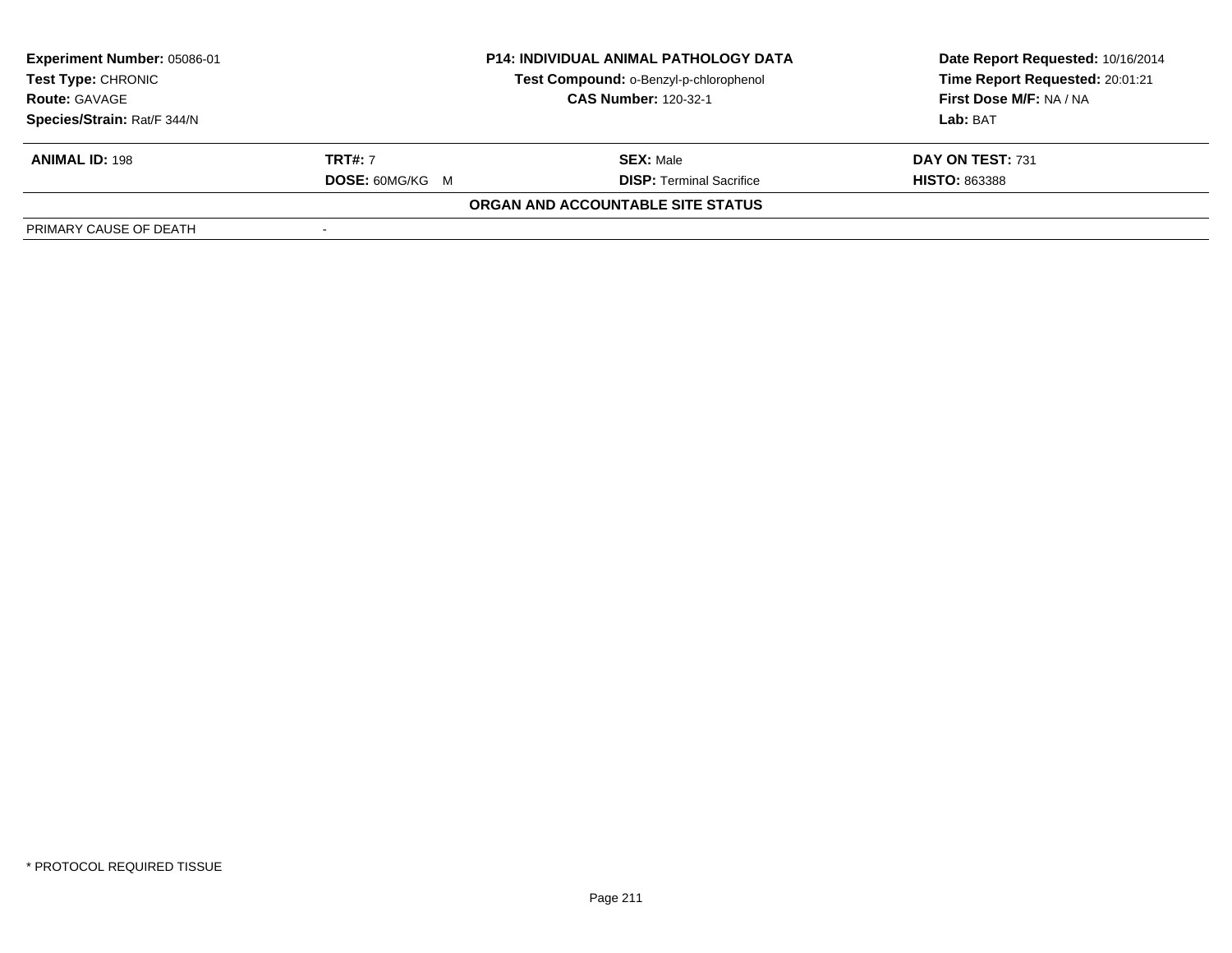| Experiment Number: 05086-01<br>Test Type: CHRONIC<br><b>Route: GAVAGE</b><br>Species/Strain: Rat/F 344/N |                          | P14: INDIVIDUAL ANIMAL PATHOLOGY DATA<br>Test Compound: o-Benzyl-p-chlorophenol<br><b>CAS Number: 120-32-1</b> |                         |
|----------------------------------------------------------------------------------------------------------|--------------------------|----------------------------------------------------------------------------------------------------------------|-------------------------|
| <b>ANIMAL ID: 199</b>                                                                                    | <b>TRT#: 7</b>           | <b>SEX: Male</b>                                                                                               | DAY ON TEST: 61         |
|                                                                                                          | DOSE: 60MG/KG M          | <b>DISP: Dosing Accident</b>                                                                                   | HISTO: 863389           |
|                                                                                                          |                          | ORGAN AND ACCOUNTABLE SITE STATUS                                                                              |                         |
| <b>NORMAL</b>                                                                                            |                          |                                                                                                                |                         |
| <b>Adrenal Gland - Cortex</b>                                                                            | Adrenal Gland - Medulla  | Bone                                                                                                           | <b>Bone Marrow</b>      |
| <b>Brain</b>                                                                                             | Epididymis               | Esophagus                                                                                                      | Intestine Large - Cecum |
| Intestine Large - Colon                                                                                  | Intestine Large - Rectum | Intestine Small - Duodenum                                                                                     | Intestine Small - Ileum |
| Intestine Small - Jejunum                                                                                | Islets, Pancreatic       | Liver                                                                                                          | Lymph Node - Mandibular |
| Lymph Node - Mesenteric                                                                                  | Mammary Gland            | Nose                                                                                                           | Pancreas                |
| Parathyroid Gland                                                                                        | <b>Pituitary Gland</b>   | <b>Preputial Gland</b>                                                                                         | Prostate                |
| Salivary Glands                                                                                          | <b>Seminal Vesicle</b>   | Skin                                                                                                           | Spleen                  |
| Stomach - Forestomach                                                                                    | Stomach - Glandular      | <b>Testes</b>                                                                                                  | Thymus                  |
| <b>Thyroid Gland</b>                                                                                     | Trachea                  | <b>Urinary Bladder</b>                                                                                         |                         |
| <b>OBSERVATIONS</b>                                                                                      |                          |                                                                                                                |                         |
| Heart                                                                                                    |                          | Inflammation                                                                                                   | Necrotizing, Minimal    |
| Kidney                                                                                                   |                          | Nephropathy                                                                                                    | Minimal                 |
| Lung                                                                                                     |                          | Foreign Body                                                                                                   | Marked                  |
|                                                                                                          |                          | Inflammation                                                                                                   | Necrotizing, Moderate   |
| Note: INFLAMMATION ESPECIALLY IN PLEURA & MEDIASTINUM.                                                   |                          |                                                                                                                |                         |
| Note: FOREIGN BODY WAS OIL IN PLEURA.                                                                    |                          |                                                                                                                |                         |
| Note: INFLAMMATION<br>$TGLs = 3.4 - 2 + 3$                                                               |                          |                                                                                                                |                         |
| Lymph Node                                                                                               |                          |                                                                                                                |                         |
| Note: MEDIASTINAL LN NORMAL ON MICRO.                                                                    |                          |                                                                                                                |                         |
| Stomach                                                                                                  |                          |                                                                                                                |                         |
| Note: STOMACH WALL NORMAL THICKNESS ON MICRO.                                                            |                          |                                                                                                                |                         |
| Thymus                                                                                                   |                          |                                                                                                                |                         |
| Note: THYMUS NORMAL ON MICRO.                                                                            |                          |                                                                                                                |                         |
| PRIMARY CAUSE OF DEATH                                                                                   |                          |                                                                                                                |                         |
| Animal Note: COD: GAVAGE ERROR                                                                           |                          |                                                                                                                |                         |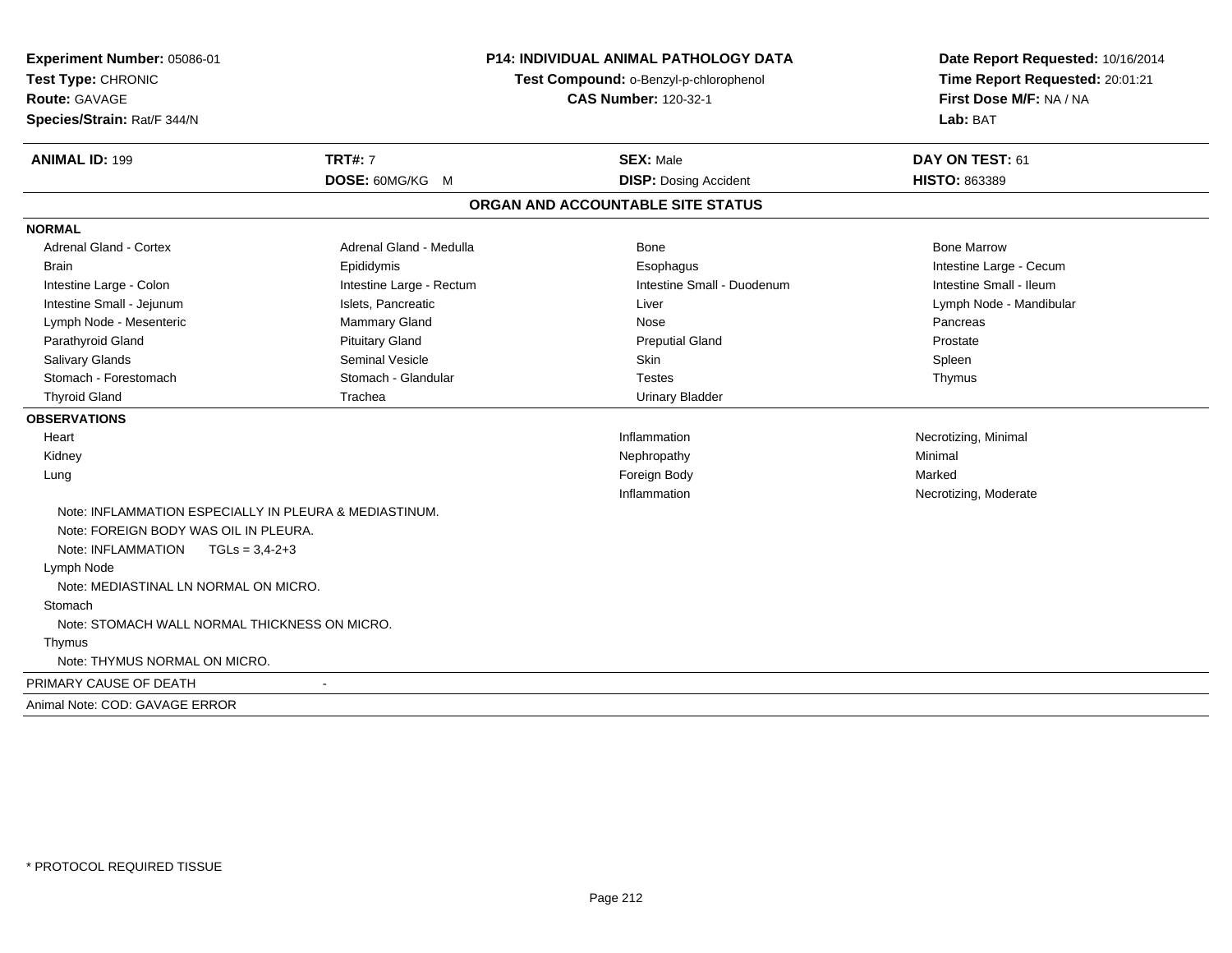| Experiment Number: 05086-01<br>Test Type: CHRONIC<br>Route: GAVAGE<br>Species/Strain: Rat/F 344/N |               |                          | P14: INDIVIDUAL ANIMAL PATHOLOGY DATA<br>Test Compound: o-Benzyl-p-chlorophenol<br><b>CAS Number: 120-32-1</b> | Date Report Requested: 10/16/2014<br>Time Report Requested: 20:01:21<br>First Dose M/F: NA / NA<br>Lab: BAT |  |
|---------------------------------------------------------------------------------------------------|---------------|--------------------------|----------------------------------------------------------------------------------------------------------------|-------------------------------------------------------------------------------------------------------------|--|
| <b>ANIMAL ID: 200</b>                                                                             |               | <b>TRT#: 7</b>           | <b>SEX: Male</b>                                                                                               | DAY ON TEST: 676                                                                                            |  |
|                                                                                                   |               | DOSE: 60MG/KG M          | <b>DISP:</b> Moribund Sacrifice                                                                                | HISTO: 863390                                                                                               |  |
|                                                                                                   |               |                          | ORGAN AND ACCOUNTABLE SITE STATUS                                                                              |                                                                                                             |  |
| <b>NORMAL</b>                                                                                     |               |                          |                                                                                                                |                                                                                                             |  |
| <b>Bone Marrow</b>                                                                                |               | Epididymis               | Esophagus                                                                                                      | Intestine Large - Cecum                                                                                     |  |
| Intestine Large - Colon                                                                           |               | Intestine Large - Rectum | Intestine Small - Duodenum                                                                                     | Intestine Small - Ileum                                                                                     |  |
| Intestine Small - Jejunum                                                                         |               | Islets, Pancreatic       | Lung                                                                                                           | Lymph Node - Mandibular                                                                                     |  |
| Lymph Node - Mesenteric                                                                           |               | Mammary Gland            | Nose                                                                                                           | <b>Preputial Gland</b>                                                                                      |  |
| Salivary Glands                                                                                   |               | Seminal Vesicle          | Skin                                                                                                           | Spleen                                                                                                      |  |
| Stomach - Forestomach                                                                             |               | Thymus                   | Trachea                                                                                                        | <b>Urinary Bladder</b>                                                                                      |  |
| <b>OBSERVATIONS</b>                                                                               |               |                          |                                                                                                                |                                                                                                             |  |
| <b>Adrenal Gland</b>                                                                              |               | Cortex                   | Hyperplasia                                                                                                    | Minimal                                                                                                     |  |
|                                                                                                   |               | Bilateral, Medulla       | Pheochromocytoma Benign                                                                                        |                                                                                                             |  |
| <b>Bone</b>                                                                                       |               | Cranium                  | Fibrous Osteodystrophy                                                                                         |                                                                                                             |  |
|                                                                                                   |               | Femur                    | Fibrous Osteodystrophy                                                                                         |                                                                                                             |  |
| <b>Brain</b>                                                                                      |               |                          | Compression                                                                                                    |                                                                                                             |  |
| Heart                                                                                             |               | Myocardium               | Degeneration                                                                                                   | Chronic. Mild                                                                                               |  |
| Kidney                                                                                            |               | <b>Transit Epithe</b>    | Hyperplasia                                                                                                    | Mild                                                                                                        |  |
|                                                                                                   |               |                          | Nephropathy                                                                                                    | Marked                                                                                                      |  |
| [Nephropathy TGLS = 3-13]                                                                         |               |                          |                                                                                                                |                                                                                                             |  |
| Liver                                                                                             |               |                          | <b>Basophilic Focus</b>                                                                                        |                                                                                                             |  |
|                                                                                                   |               | <b>Bile Duct</b>         | Hyperplasia                                                                                                    | Minimal                                                                                                     |  |
| Mesentery                                                                                         |               | Fat                      | <b>Necrosis</b>                                                                                                | Moderate                                                                                                    |  |
| Note: NECROSIS                                                                                    | $TGLs = 2-12$ |                          |                                                                                                                |                                                                                                             |  |
| Pancreas                                                                                          |               | Acinus                   | Atrophy                                                                                                        | Minimal                                                                                                     |  |
| Parathyroid Gland                                                                                 |               |                          | Hyperplasia                                                                                                    | Moderate                                                                                                    |  |
| <b>Pituitary Gland</b>                                                                            |               | Pars Distalis            | Adenoma                                                                                                        |                                                                                                             |  |
| Note: ADENOMA                                                                                     | $TGLs = 4-14$ |                          |                                                                                                                |                                                                                                             |  |
| Prostate                                                                                          |               |                          | Inflammation                                                                                                   | Chronic Active, Moderate                                                                                    |  |
| Stomach                                                                                           |               | Glandular                | Mineralization                                                                                                 | Moderate                                                                                                    |  |
| <b>Testes</b>                                                                                     |               | <b>Interstit Cell</b>    | Adenoma                                                                                                        |                                                                                                             |  |
|                                                                                                   |               | <b>Interstit Cell</b>    | Hyperplasia                                                                                                    | Minimal                                                                                                     |  |
| Note: ADENOMA                                                                                     | $TGLs = 1-11$ |                          |                                                                                                                |                                                                                                             |  |
| <b>Thyroid Gland</b>                                                                              |               | C Cell                   | Adenoma                                                                                                        |                                                                                                             |  |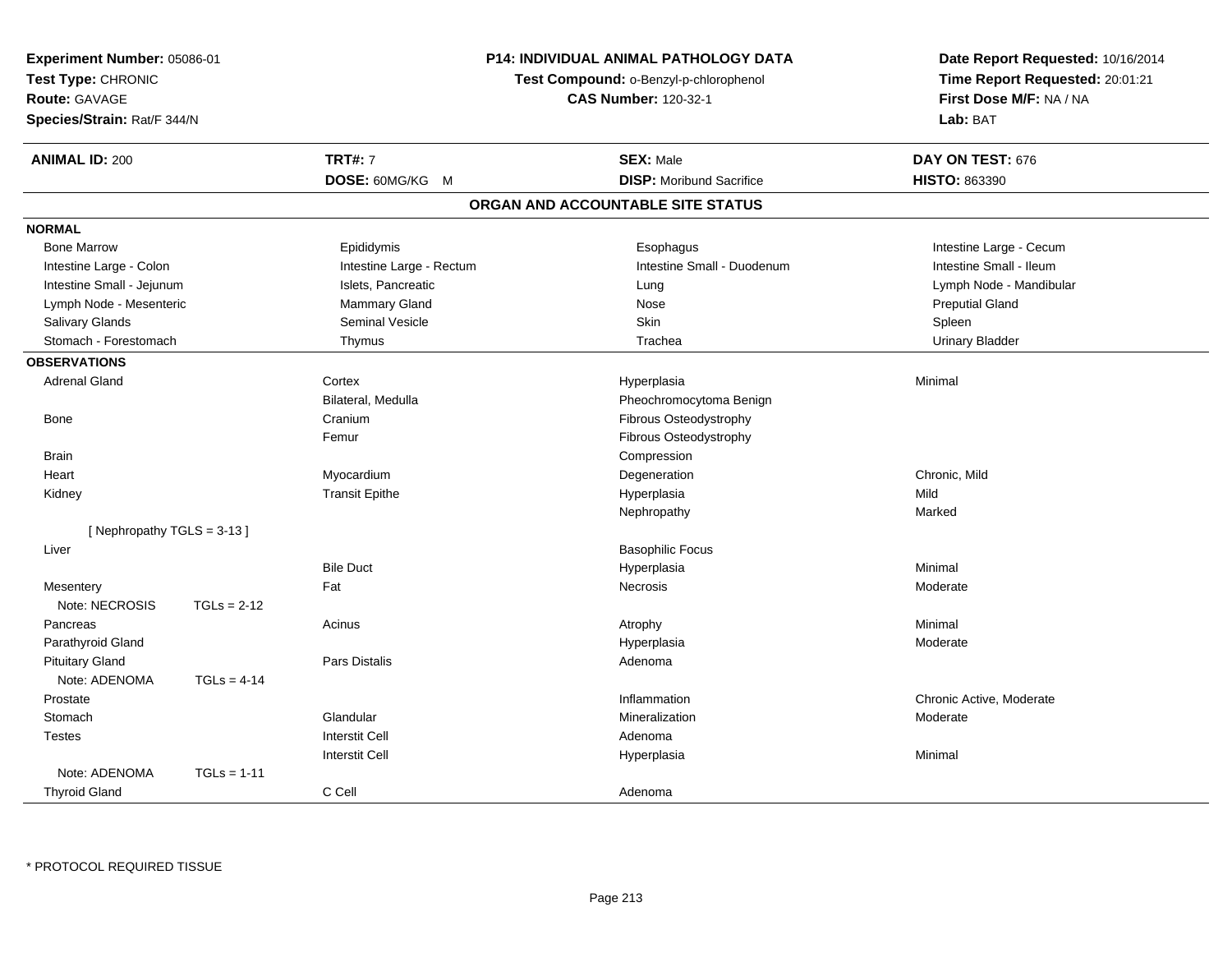| Experiment Number: 05086-01              |                        | <b>P14: INDIVIDUAL ANIMAL PATHOLOGY DATA</b> | Date Report Requested: 10/16/2014 |  |
|------------------------------------------|------------------------|----------------------------------------------|-----------------------------------|--|
| <b>Test Type: CHRONIC</b>                |                        | Test Compound: o-Benzyl-p-chlorophenol       | Time Report Requested: 20:01:21   |  |
| <b>Route: GAVAGE</b>                     |                        | <b>CAS Number: 120-32-1</b>                  | First Dose M/F: NA / NA           |  |
| Species/Strain: Rat/F 344/N              |                        |                                              | Lab: BAT                          |  |
| <b>ANIMAL ID: 200</b>                    | <b>TRT#: 7</b>         | <b>SEX: Male</b>                             | <b>DAY ON TEST: 676</b>           |  |
|                                          | <b>DOSE: 60MG/KG M</b> | <b>DISP:</b> Moribund Sacrifice              | <b>HISTO: 863390</b>              |  |
|                                          |                        | ORGAN AND ACCOUNTABLE SITE STATUS            |                                   |  |
| PRIMARY CAUSE OF DEATH                   |                        |                                              |                                   |  |
| Animal Note: MORIBUND DUE TO NEPHROPATHY |                        |                                              |                                   |  |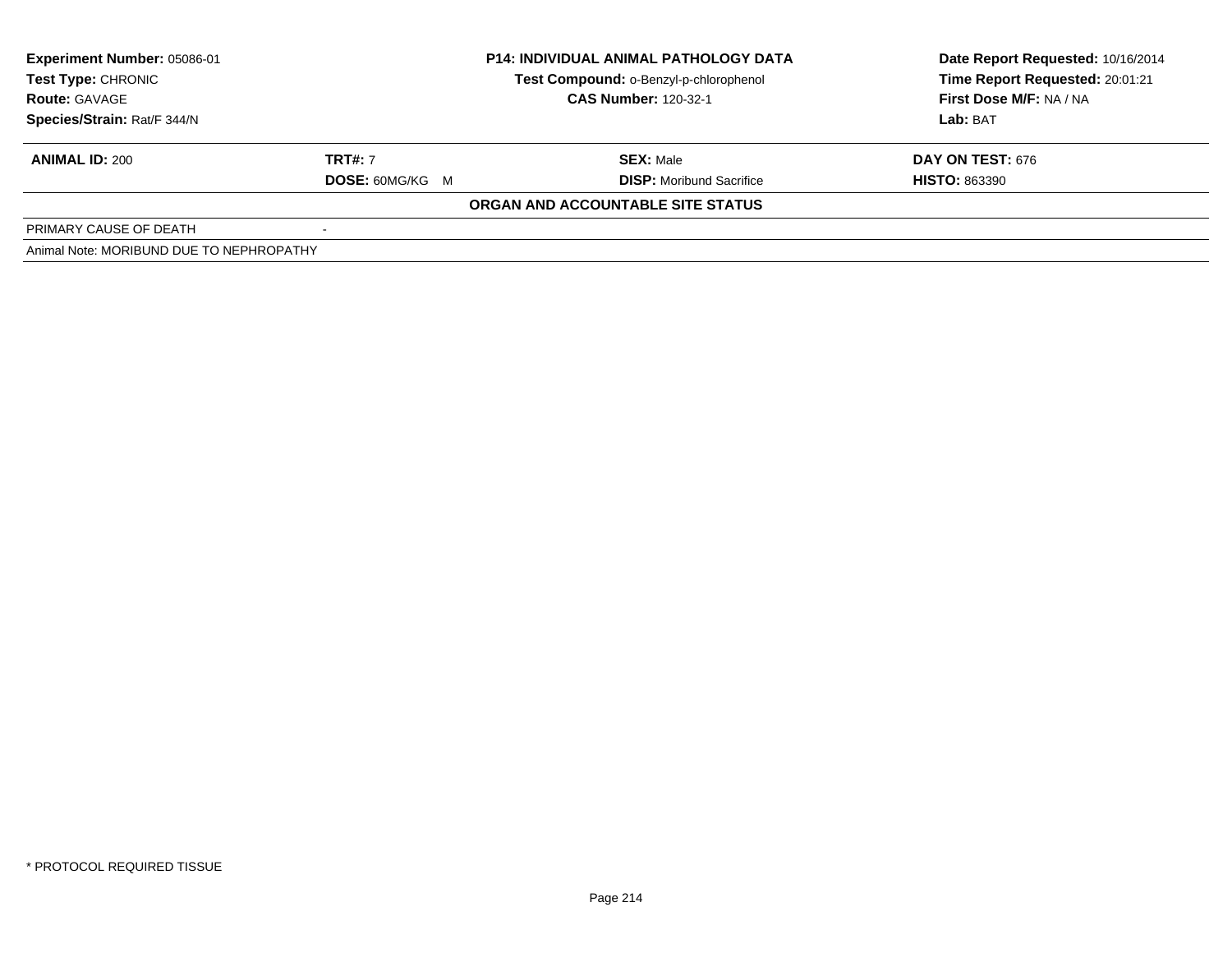| Experiment Number: 05086-01<br>Test Type: CHRONIC<br>Route: GAVAGE<br>Species/Strain: Rat/F 344/N | P14: INDIVIDUAL ANIMAL PATHOLOGY DATA<br>Test Compound: o-Benzyl-p-chlorophenol<br><b>CAS Number: 120-32-1</b> |                         |  | Date Report Requested: 10/16/2014<br>Time Report Requested: 20:01:21<br>First Dose M/F: NA / NA<br>Lab: BAT |                          |
|---------------------------------------------------------------------------------------------------|----------------------------------------------------------------------------------------------------------------|-------------------------|--|-------------------------------------------------------------------------------------------------------------|--------------------------|
| <b>ANIMAL ID: 201</b>                                                                             |                                                                                                                | <b>TRT#: 7</b>          |  | <b>SEX: Male</b>                                                                                            | DAY ON TEST: 731         |
|                                                                                                   |                                                                                                                | DOSE: 60MG/KG M         |  | <b>DISP: Terminal Sacrifice</b>                                                                             | HISTO: 863391            |
|                                                                                                   |                                                                                                                |                         |  | ORGAN AND ACCOUNTABLE SITE STATUS                                                                           |                          |
| <b>NORMAL</b>                                                                                     |                                                                                                                |                         |  |                                                                                                             |                          |
| <b>Adrenal Gland - Cortex</b>                                                                     |                                                                                                                | <b>Bone</b>             |  | <b>Bone Marrow</b>                                                                                          | Epididymis               |
| Esophagus                                                                                         |                                                                                                                | Intestine Large - Cecum |  | Intestine Large - Colon                                                                                     | Intestine Large - Rectum |
| Intestine Small - Duodenum                                                                        |                                                                                                                | Intestine Small - Ileum |  | Intestine Small - Jejunum                                                                                   | Islets, Pancreatic       |
| Lymph Node - Mandibular                                                                           |                                                                                                                | Lymph Node - Mesenteric |  | Mammary Gland                                                                                               | Nose                     |
| Pancreas                                                                                          |                                                                                                                | Parathyroid Gland       |  | <b>Preputial Gland</b>                                                                                      | Salivary Glands          |
| <b>Seminal Vesicle</b>                                                                            |                                                                                                                | <b>Skin</b>             |  | Stomach - Glandular                                                                                         | Thymus                   |
| <b>Thyroid Gland</b>                                                                              |                                                                                                                | Trachea                 |  | <b>Urinary Bladder</b>                                                                                      |                          |
| <b>OBSERVATIONS</b>                                                                               |                                                                                                                |                         |  |                                                                                                             |                          |
| <b>Adrenal Gland</b>                                                                              |                                                                                                                | Medulla                 |  | Hyperplasia                                                                                                 | Mild                     |
| <b>Brain</b>                                                                                      |                                                                                                                |                         |  | Compression                                                                                                 |                          |
| Heart                                                                                             |                                                                                                                | Myocardium              |  | Degeneration                                                                                                | Chronic, Minimal         |
| Kidney                                                                                            |                                                                                                                |                         |  | Nephropathy                                                                                                 | Marked                   |
| [Nephropathy TGLS = $5-1$ ]                                                                       |                                                                                                                |                         |  |                                                                                                             |                          |
| Liver                                                                                             |                                                                                                                |                         |  | Degeneration                                                                                                | Cystic, Minimal          |
|                                                                                                   |                                                                                                                | <b>Bile Duct</b>        |  | Hyperplasia                                                                                                 | Minimal                  |
|                                                                                                   |                                                                                                                |                         |  | Leukemia Mononuclear                                                                                        |                          |
| Lung                                                                                              |                                                                                                                |                         |  | Leukemia Mononuclear                                                                                        |                          |
| <b>Pituitary Gland</b>                                                                            |                                                                                                                | Pars Distalis           |  | Adenoma                                                                                                     |                          |
| Note: ADENOMA                                                                                     | $TGLs = 6-7$                                                                                                   |                         |  |                                                                                                             |                          |
| Prostate                                                                                          |                                                                                                                |                         |  | Inflammation                                                                                                | Chronic Active, Moderate |
| Spleen                                                                                            |                                                                                                                |                         |  | Leukemia Mononuclear                                                                                        |                          |
| [ Leukemia Mononuclear TGLS = 3-11 ]                                                              |                                                                                                                |                         |  |                                                                                                             |                          |
| Stomach                                                                                           |                                                                                                                | Epithelium, Forestomach |  | Hyperplasia                                                                                                 | Moderate                 |
| Note: HYPERPLASIA                                                                                 | $TGLs = 7-12$                                                                                                  |                         |  |                                                                                                             |                          |
| <b>Testes</b>                                                                                     |                                                                                                                | <b>Interstit Cell</b>   |  | Adenoma                                                                                                     |                          |
|                                                                                                   |                                                                                                                | Seminif Tub             |  | Atrophy                                                                                                     | Mild                     |
|                                                                                                   |                                                                                                                | <b>Interstit Cell</b>   |  | Hyperplasia                                                                                                 | Minimal                  |
| Note: ATROPHY                                                                                     | $TGLs = 2-10$                                                                                                  |                         |  |                                                                                                             |                          |
| Note: ADENOMA                                                                                     | $TGLs = 1-10$                                                                                                  |                         |  |                                                                                                             |                          |
| PRIMARY CAUSE OF DEATH                                                                            |                                                                                                                | $\blacksquare$          |  |                                                                                                             |                          |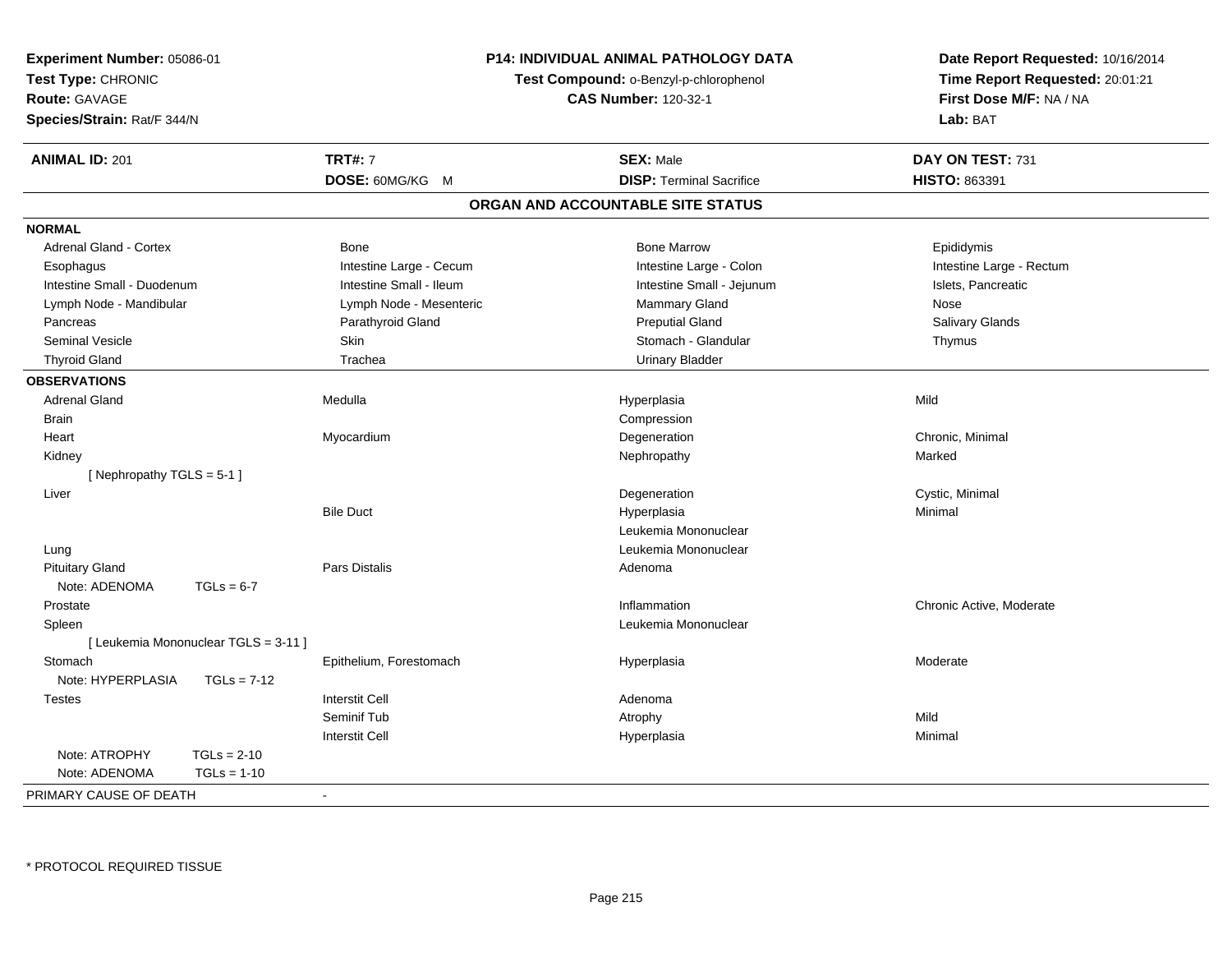| Experiment Number: 05086-01<br>Test Type: CHRONIC<br>Route: GAVAGE<br>Species/Strain: Rat/F 344/N |                            | P14: INDIVIDUAL ANIMAL PATHOLOGY DATA<br>Test Compound: o-Benzyl-p-chlorophenol<br><b>CAS Number: 120-32-1</b> | Date Report Requested: 10/16/2014<br>Time Report Requested: 20:01:21<br>First Dose M/F: NA / NA<br>Lab: BAT |  |
|---------------------------------------------------------------------------------------------------|----------------------------|----------------------------------------------------------------------------------------------------------------|-------------------------------------------------------------------------------------------------------------|--|
| <b>ANIMAL ID: 202</b>                                                                             | <b>TRT#: 7</b>             | <b>SEX: Male</b>                                                                                               | DAY ON TEST: 731                                                                                            |  |
|                                                                                                   | DOSE: 60MG/KG M            | <b>DISP: Terminal Sacrifice</b>                                                                                | HISTO: 863392                                                                                               |  |
|                                                                                                   |                            | ORGAN AND ACCOUNTABLE SITE STATUS                                                                              |                                                                                                             |  |
| <b>NORMAL</b>                                                                                     |                            |                                                                                                                |                                                                                                             |  |
| Adrenal Gland - Medulla                                                                           | Bone                       | <b>Bone Marrow</b>                                                                                             | <b>Brain</b>                                                                                                |  |
| Epididymis                                                                                        | Esophagus                  | Intestine Large - Cecum                                                                                        | Intestine Large - Colon                                                                                     |  |
| Intestine Large - Rectum                                                                          | Intestine Small - Duodenum | Intestine Small - Ileum                                                                                        | Intestine Small - Jejunum                                                                                   |  |
| Islets, Pancreatic                                                                                | Lung                       | Lymph Node - Mandibular                                                                                        | Lymph Node - Mesenteric                                                                                     |  |
| Mammary Gland                                                                                     | Nose                       | Parathyroid Gland                                                                                              | <b>Pituitary Gland</b>                                                                                      |  |
| <b>Preputial Gland</b>                                                                            | Prostate                   | Salivary Glands                                                                                                | Seminal Vesicle                                                                                             |  |
| <b>Skin</b>                                                                                       | Stomach - Forestomach      | Stomach - Glandular                                                                                            | Thymus                                                                                                      |  |
| Trachea                                                                                           | <b>Urinary Bladder</b>     |                                                                                                                |                                                                                                             |  |
| <b>OBSERVATIONS</b>                                                                               |                            |                                                                                                                |                                                                                                             |  |
| <b>Adrenal Gland</b>                                                                              | Cortex                     | Hyperplasia                                                                                                    | Mild                                                                                                        |  |
| Heart                                                                                             | Myocardium                 | Degeneration                                                                                                   | Chronic, Minimal                                                                                            |  |
| Kidney                                                                                            |                            | Nephropathy                                                                                                    | Moderate                                                                                                    |  |
| [Nephropathy TGLS = 3-1]                                                                          |                            |                                                                                                                |                                                                                                             |  |
| Liver                                                                                             |                            | <b>Basophilic Focus</b>                                                                                        |                                                                                                             |  |
|                                                                                                   |                            | <b>Clear Cell Focus</b>                                                                                        |                                                                                                             |  |
|                                                                                                   |                            | <b>Eosinophilic Focus</b>                                                                                      |                                                                                                             |  |
|                                                                                                   | <b>Bile Duct</b>           | Hyperplasia                                                                                                    | Mild                                                                                                        |  |
| Pancreas                                                                                          | Acinus                     | Atrophy                                                                                                        | Minimal                                                                                                     |  |
|                                                                                                   | Acinus                     | Hyperplasia                                                                                                    | Mild                                                                                                        |  |
| Spleen                                                                                            |                            | Fibrosis                                                                                                       | Moderate                                                                                                    |  |
| [Fibrosis TGLS = $2-11$ ]                                                                         |                            |                                                                                                                |                                                                                                             |  |
| <b>Testes</b>                                                                                     | Bilateral, Interstit Cell  | Adenoma                                                                                                        |                                                                                                             |  |
| Note: ADENOMA<br>$TGLs = 1-10$                                                                    |                            |                                                                                                                |                                                                                                             |  |
| <b>Thyroid Gland</b>                                                                              | C Cell                     | Hyperplasia                                                                                                    | Mild                                                                                                        |  |
| PRIMARY CAUSE OF DEATH                                                                            |                            |                                                                                                                |                                                                                                             |  |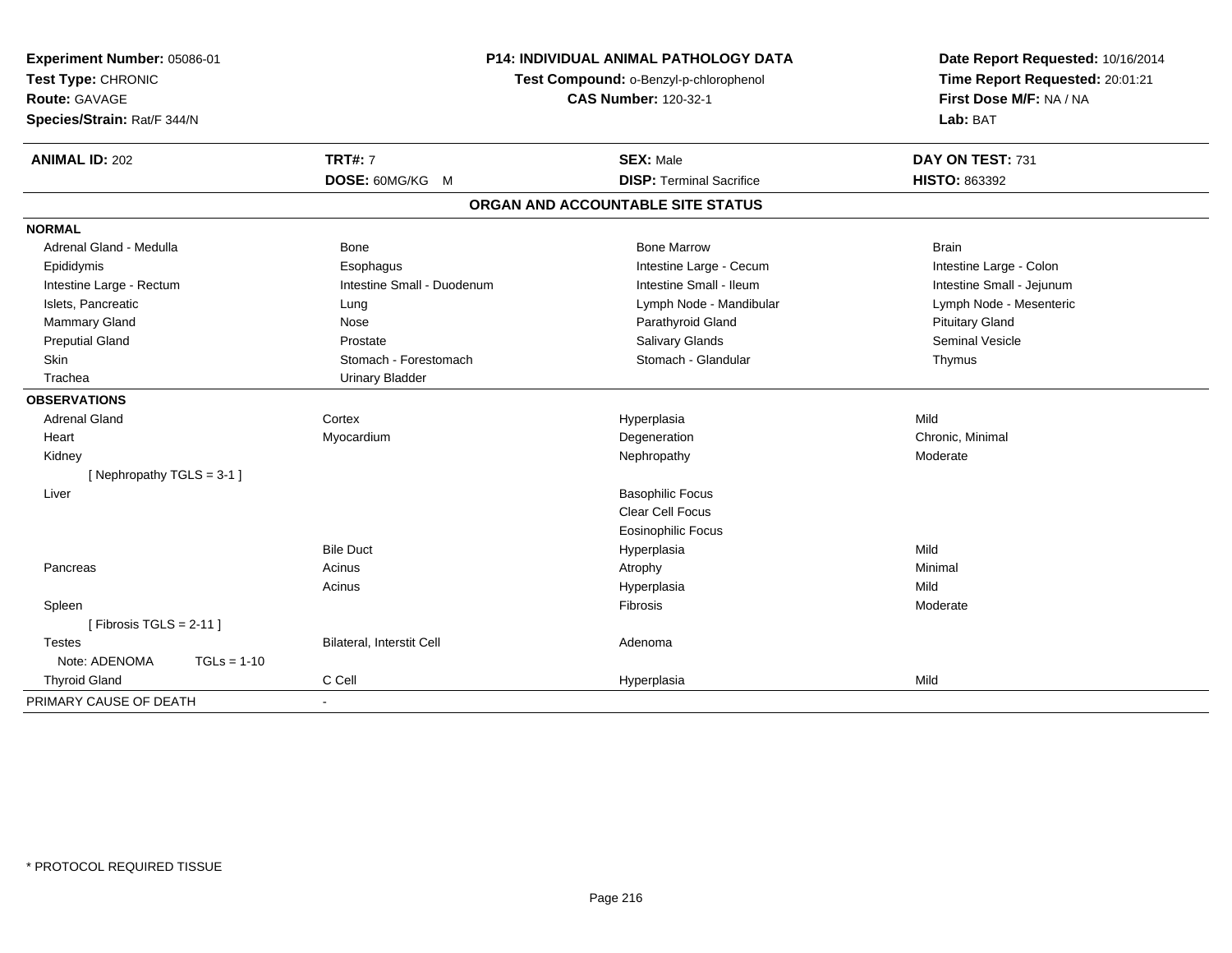| Experiment Number: 05086-01<br>Test Type: CHRONIC<br>Route: GAVAGE<br>Species/Strain: Rat/F 344/N |               | P14: INDIVIDUAL ANIMAL PATHOLOGY DATA<br>Test Compound: o-Benzyl-p-chlorophenol<br><b>CAS Number: 120-32-1</b> |                                   | Date Report Requested: 10/16/2014<br>Time Report Requested: 20:01:21<br>First Dose M/F: NA / NA<br>Lab: BAT |
|---------------------------------------------------------------------------------------------------|---------------|----------------------------------------------------------------------------------------------------------------|-----------------------------------|-------------------------------------------------------------------------------------------------------------|
| <b>ANIMAL ID: 203</b>                                                                             |               | <b>TRT#: 7</b>                                                                                                 | <b>SEX: Male</b>                  | DAY ON TEST: 731                                                                                            |
|                                                                                                   |               | DOSE: 60MG/KG M                                                                                                | <b>DISP: Terminal Sacrifice</b>   | HISTO: 863393                                                                                               |
|                                                                                                   |               |                                                                                                                | ORGAN AND ACCOUNTABLE SITE STATUS |                                                                                                             |
| <b>NORMAL</b>                                                                                     |               |                                                                                                                |                                   |                                                                                                             |
| <b>Adrenal Gland - Cortex</b>                                                                     |               | Adrenal Gland - Medulla                                                                                        | Bone                              | <b>Bone Marrow</b>                                                                                          |
| <b>Brain</b>                                                                                      |               | Epididymis                                                                                                     | Esophagus                         | Intestine Large - Cecum                                                                                     |
| Intestine Large - Colon                                                                           |               | Intestine Small - Duodenum                                                                                     | Intestine Small - Ileum           | Intestine Small - Jejunum                                                                                   |
| Islets, Pancreatic                                                                                |               | Lung                                                                                                           | Lymph Node - Mandibular           | Lymph Node - Mesenteric                                                                                     |
| Mammary Gland                                                                                     |               | Nose                                                                                                           | Pancreas                          | Parathyroid Gland                                                                                           |
| <b>Preputial Gland</b>                                                                            |               | Prostate                                                                                                       | <b>Salivary Glands</b>            | <b>Seminal Vesicle</b>                                                                                      |
| <b>Skin</b>                                                                                       |               | Spleen                                                                                                         | Stomach - Forestomach             | Stomach - Glandular                                                                                         |
| Thymus                                                                                            |               | Trachea                                                                                                        | <b>Urinary Bladder</b>            |                                                                                                             |
| <b>OBSERVATIONS</b>                                                                               |               |                                                                                                                |                                   |                                                                                                             |
| Heart                                                                                             |               | Myocardium                                                                                                     | Degeneration                      | Chronic, Mild                                                                                               |
| Intestine Large                                                                                   |               | Rectum                                                                                                         | Parasite Metazoan                 |                                                                                                             |
| Kidney                                                                                            |               |                                                                                                                | Nephropathy                       | Mild                                                                                                        |
| Liver                                                                                             |               |                                                                                                                | <b>Basophilic Focus</b>           |                                                                                                             |
|                                                                                                   |               | <b>Bile Duct</b>                                                                                               | Hyperplasia                       | Minimal                                                                                                     |
| <b>Pituitary Gland</b>                                                                            |               | <b>Pars Distalis</b>                                                                                           | Adenoma                           |                                                                                                             |
| Note: ADENOMA                                                                                     | $TGLs = 2-7$  |                                                                                                                |                                   |                                                                                                             |
| <b>Testes</b>                                                                                     |               | <b>Bilateral, Interstit Cell</b>                                                                               | Adenoma                           |                                                                                                             |
| Note: ADENOMA                                                                                     | $TGLs = 1-10$ |                                                                                                                |                                   |                                                                                                             |
| <b>Thyroid Gland</b>                                                                              |               | C Cell                                                                                                         | Adenoma                           |                                                                                                             |
| PRIMARY CAUSE OF DEATH                                                                            |               |                                                                                                                |                                   |                                                                                                             |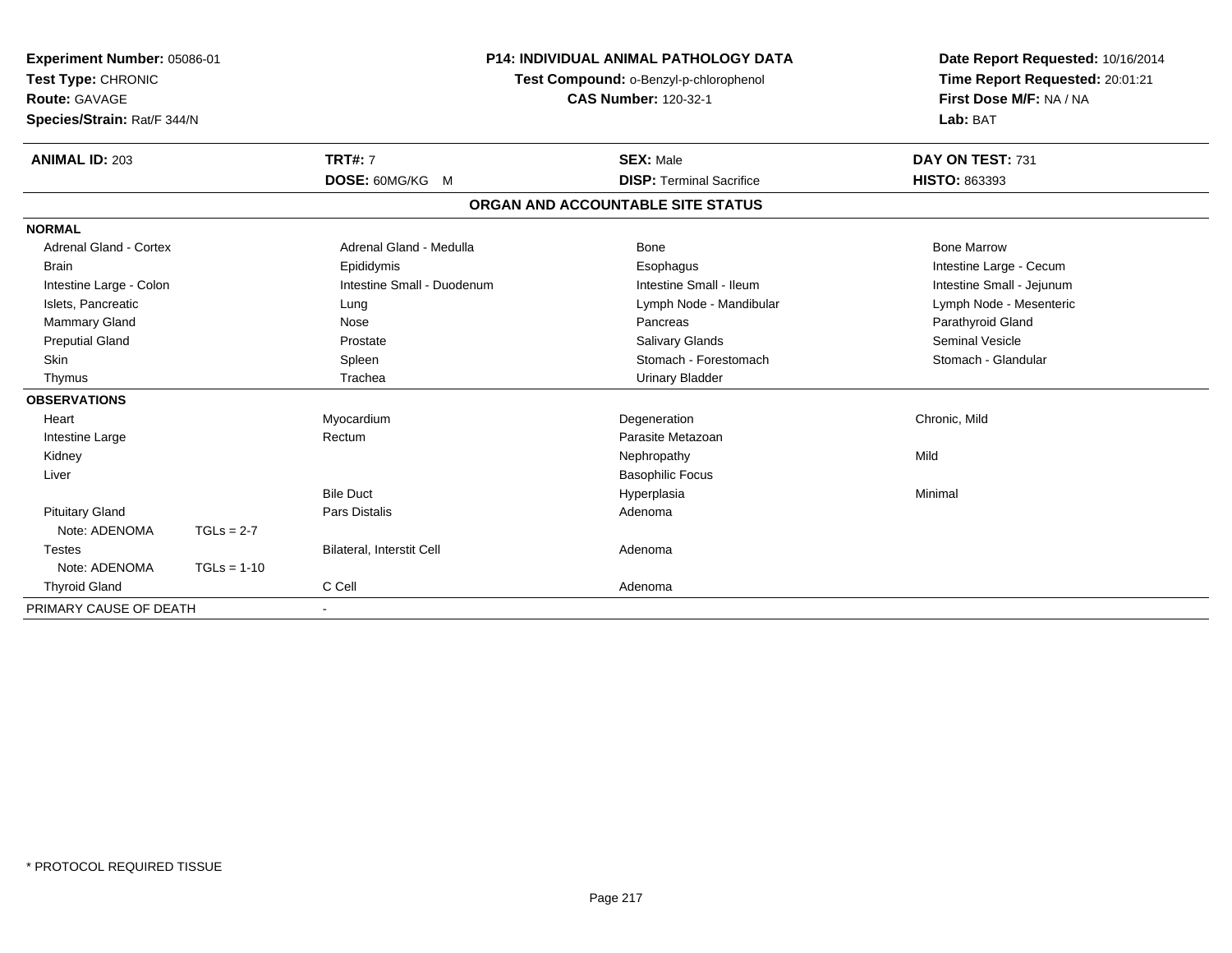| Experiment Number: 05086-01<br>Test Type: CHRONIC<br>Route: GAVAGE<br>Species/Strain: Rat/F 344/N |               | <b>P14: INDIVIDUAL ANIMAL PATHOLOGY DATA</b><br>Test Compound: o-Benzyl-p-chlorophenol<br><b>CAS Number: 120-32-1</b> |                                   | Date Report Requested: 10/16/2014<br>Time Report Requested: 20:01:21<br>First Dose M/F: NA / NA<br>Lab: BAT |
|---------------------------------------------------------------------------------------------------|---------------|-----------------------------------------------------------------------------------------------------------------------|-----------------------------------|-------------------------------------------------------------------------------------------------------------|
| <b>ANIMAL ID: 204</b>                                                                             |               | <b>TRT#: 7</b>                                                                                                        | <b>SEX: Male</b>                  | DAY ON TEST: 633                                                                                            |
|                                                                                                   |               | DOSE: 60MG/KG M                                                                                                       | <b>DISP:</b> Moribund Sacrifice   | HISTO: 863394                                                                                               |
|                                                                                                   |               |                                                                                                                       | ORGAN AND ACCOUNTABLE SITE STATUS |                                                                                                             |
| <b>NORMAL</b>                                                                                     |               |                                                                                                                       |                                   |                                                                                                             |
| Adrenal Gland - Medulla                                                                           |               | <b>Bone</b>                                                                                                           | <b>Bone Marrow</b>                | <b>Brain</b>                                                                                                |
| Epididymis                                                                                        |               | Esophagus                                                                                                             | Intestine Large - Cecum           | Intestine Large - Colon                                                                                     |
| Intestine Large - Rectum                                                                          |               | Intestine Small - Duodenum                                                                                            | Intestine Small - Ileum           | Intestine Small - Jejunum                                                                                   |
| Islets, Pancreatic                                                                                |               | Lymph Node - Mandibular                                                                                               | Lymph Node - Mesenteric           | Mammary Gland                                                                                               |
| Nose                                                                                              |               | Pancreas                                                                                                              | Parathyroid Gland                 | Prostate                                                                                                    |
| Salivary Glands                                                                                   |               | <b>Seminal Vesicle</b>                                                                                                | Skin                              | Spleen                                                                                                      |
| Stomach - Forestomach                                                                             |               | Stomach - Glandular                                                                                                   | Thymus                            | Trachea                                                                                                     |
| <b>Urinary Bladder</b>                                                                            |               |                                                                                                                       |                                   |                                                                                                             |
| <b>OBSERVATIONS</b>                                                                               |               |                                                                                                                       |                                   |                                                                                                             |
| <b>Adrenal Gland</b>                                                                              |               | Cortex                                                                                                                | Hyperplasia                       | Minimal                                                                                                     |
| Heart                                                                                             |               | Myocardium                                                                                                            | Degeneration                      | Chronic, Moderate                                                                                           |
| Kidney                                                                                            |               |                                                                                                                       | Nephropathy                       | Mild                                                                                                        |
| Liver                                                                                             |               |                                                                                                                       | Clear Cell Focus                  |                                                                                                             |
|                                                                                                   |               | <b>Bile Duct</b>                                                                                                      | Hyperplasia                       | Mild                                                                                                        |
| Lung                                                                                              |               | Alveolar Epith                                                                                                        | Hyperplasia                       | Mild                                                                                                        |
| <b>Pituitary Gland</b>                                                                            |               | Pars Distalis                                                                                                         | Adenoma                           |                                                                                                             |
|                                                                                                   |               | Pars Distalis                                                                                                         | Hyperplasia                       | Mild                                                                                                        |
| <b>Preputial Gland</b>                                                                            |               |                                                                                                                       | Carcinoma                         |                                                                                                             |
| Note: CARCINOMA                                                                                   | $TGLs = 1-11$ |                                                                                                                       |                                   |                                                                                                             |
| <b>Testes</b>                                                                                     |               | <b>Interstit Cell</b>                                                                                                 | Adenoma                           |                                                                                                             |
|                                                                                                   |               | <b>Interstit Cell</b>                                                                                                 | Hyperplasia                       | Minimal                                                                                                     |
| Note: ADENOMA                                                                                     | $TGLs = 2-10$ |                                                                                                                       |                                   |                                                                                                             |
| Note: HYPERPLASIA                                                                                 | $TGLs = 2-10$ |                                                                                                                       |                                   |                                                                                                             |
| <b>Thyroid Gland</b>                                                                              |               | C Cell                                                                                                                | Hyperplasia                       | Minimal                                                                                                     |
| PRIMARY CAUSE OF DEATH                                                                            |               |                                                                                                                       |                                   |                                                                                                             |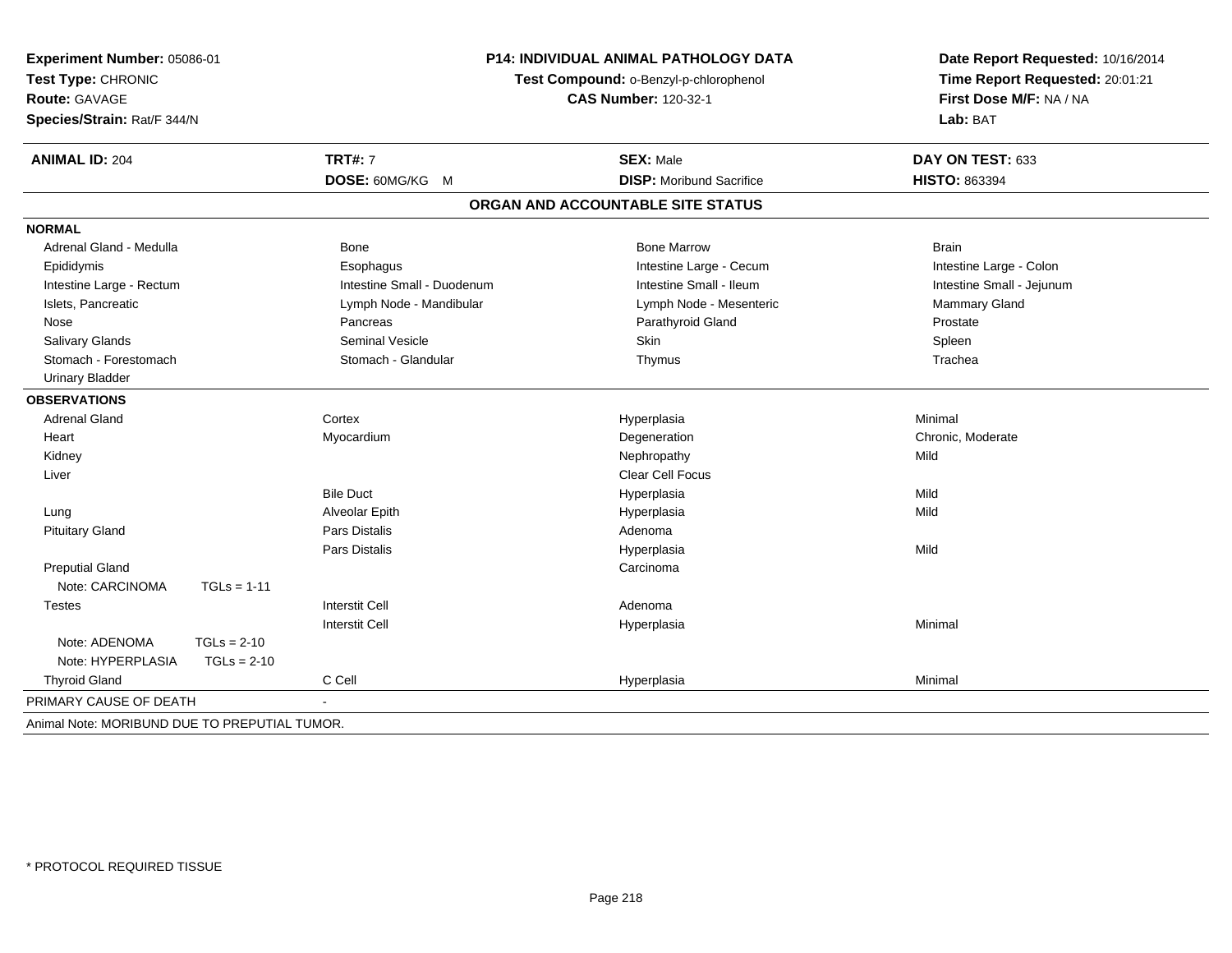| Experiment Number: 05086-01<br>Test Type: CHRONIC       |                            | <b>P14: INDIVIDUAL ANIMAL PATHOLOGY DATA</b> | Date Report Requested: 10/16/2014<br>Time Report Requested: 20:01:21 |
|---------------------------------------------------------|----------------------------|----------------------------------------------|----------------------------------------------------------------------|
|                                                         |                            | Test Compound: o-Benzyl-p-chlorophenol       |                                                                      |
| <b>Route: GAVAGE</b>                                    |                            | <b>CAS Number: 120-32-1</b>                  | First Dose M/F: NA / NA                                              |
| Species/Strain: Rat/F 344/N                             |                            |                                              | Lab: BAT                                                             |
| <b>ANIMAL ID: 205</b>                                   | <b>TRT#: 7</b>             | <b>SEX: Male</b>                             | DAY ON TEST: 197                                                     |
|                                                         | <b>DOSE: 60MG/KG M</b>     | <b>DISP: Dosing Accident</b>                 | <b>HISTO: 863395</b>                                                 |
|                                                         |                            | ORGAN AND ACCOUNTABLE SITE STATUS            |                                                                      |
| <b>NORMAL</b>                                           |                            |                                              |                                                                      |
| <b>Adrenal Gland - Cortex</b>                           | Bone                       | <b>Brain</b>                                 | Epididymis                                                           |
| Esophagus                                               | Kidney                     | Liver                                        | Lymph Node - Mesenteric                                              |
| Mammary Gland                                           | <b>Pituitary Gland</b>     | Prostate                                     | Salivary Glands                                                      |
| <b>Seminal Vesicle</b>                                  | Skin                       | Spleen                                       | <b>Testes</b>                                                        |
| Thymus                                                  | Trachea                    | <b>Urinary Bladder</b>                       |                                                                      |
| <b>AUTO PRECLUDES DIAG.</b>                             |                            |                                              |                                                                      |
| Adrenal Gland - Medulla                                 | <b>Bone Marrow</b>         | Intestine Large - Cecum                      | Intestine Large - Colon                                              |
| Intestine Large - Rectum                                | Intestine Small - Duodenum | Intestine Small - Ileum                      | Intestine Small - Jejunum                                            |
| Islets, Pancreatic                                      | Lymph Node - Mandibular    | Nose                                         | Pancreas                                                             |
| Parathyroid Gland                                       | <b>Preputial Gland</b>     | Stomach - Forestomach                        | Stomach - Glandular                                                  |
| <b>Thyroid Gland</b>                                    |                            |                                              |                                                                      |
| <b>OBSERVATIONS</b>                                     |                            |                                              |                                                                      |
| Heart                                                   | Myocardium                 | Degeneration                                 | Chronic, Mild                                                        |
| Lung                                                    |                            | Foreign Body                                 | Mild                                                                 |
|                                                         |                            | Inflammation                                 | Necrotizing, Moderate                                                |
| Note: FOREIGN BODY WAS OIL IN PLEURA WITH INFLAMMATION. |                            |                                              |                                                                      |
| PRIMARY CAUSE OF DEATH                                  |                            |                                              |                                                                      |
| Animal Note: COD: GAVAGE ERROR.                         |                            |                                              |                                                                      |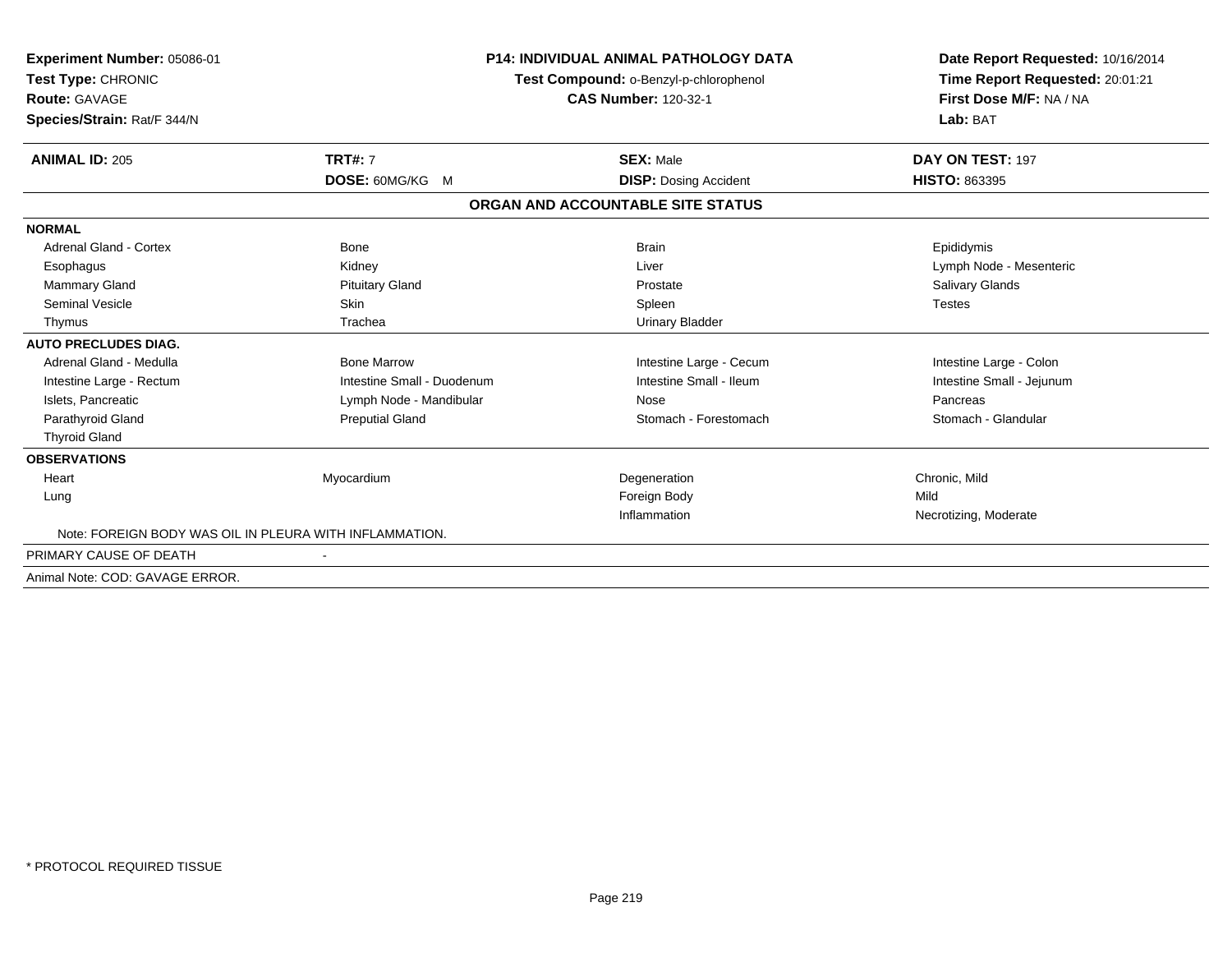| <b>Experiment Number: 05086-01</b><br><b>Test Type: CHRONIC</b><br><b>Route: GAVAGE</b> |                        | <b>P14: INDIVIDUAL ANIMAL PATHOLOGY DATA</b> | Date Report Requested: 10/16/2014<br>Time Report Requested: 20:01:21<br>First Dose M/F: NA / NA |
|-----------------------------------------------------------------------------------------|------------------------|----------------------------------------------|-------------------------------------------------------------------------------------------------|
|                                                                                         |                        | Test Compound: o-Benzyl-p-chlorophenol       |                                                                                                 |
|                                                                                         |                        | <b>CAS Number: 120-32-1</b>                  |                                                                                                 |
| Species/Strain: Rat/F 344/N                                                             |                        |                                              | Lab: BAT                                                                                        |
| <b>ANIMAL ID: 206</b>                                                                   | <b>TRT#: 7</b>         | <b>SEX: Male</b>                             | <b>DAY ON TEST: 457</b>                                                                         |
|                                                                                         | <b>DOSE: 60MG/KG M</b> | <b>DISP:</b> Scheduled Sacrifice             | <b>HISTO: 863396</b>                                                                            |
| <b>OBSERVATIONS</b>                                                                     |                        |                                              |                                                                                                 |
| Kidney                                                                                  |                        | Nephropathy                                  | Mild                                                                                            |
| PRIMARY CAUSE OF DEATH                                                                  |                        |                                              |                                                                                                 |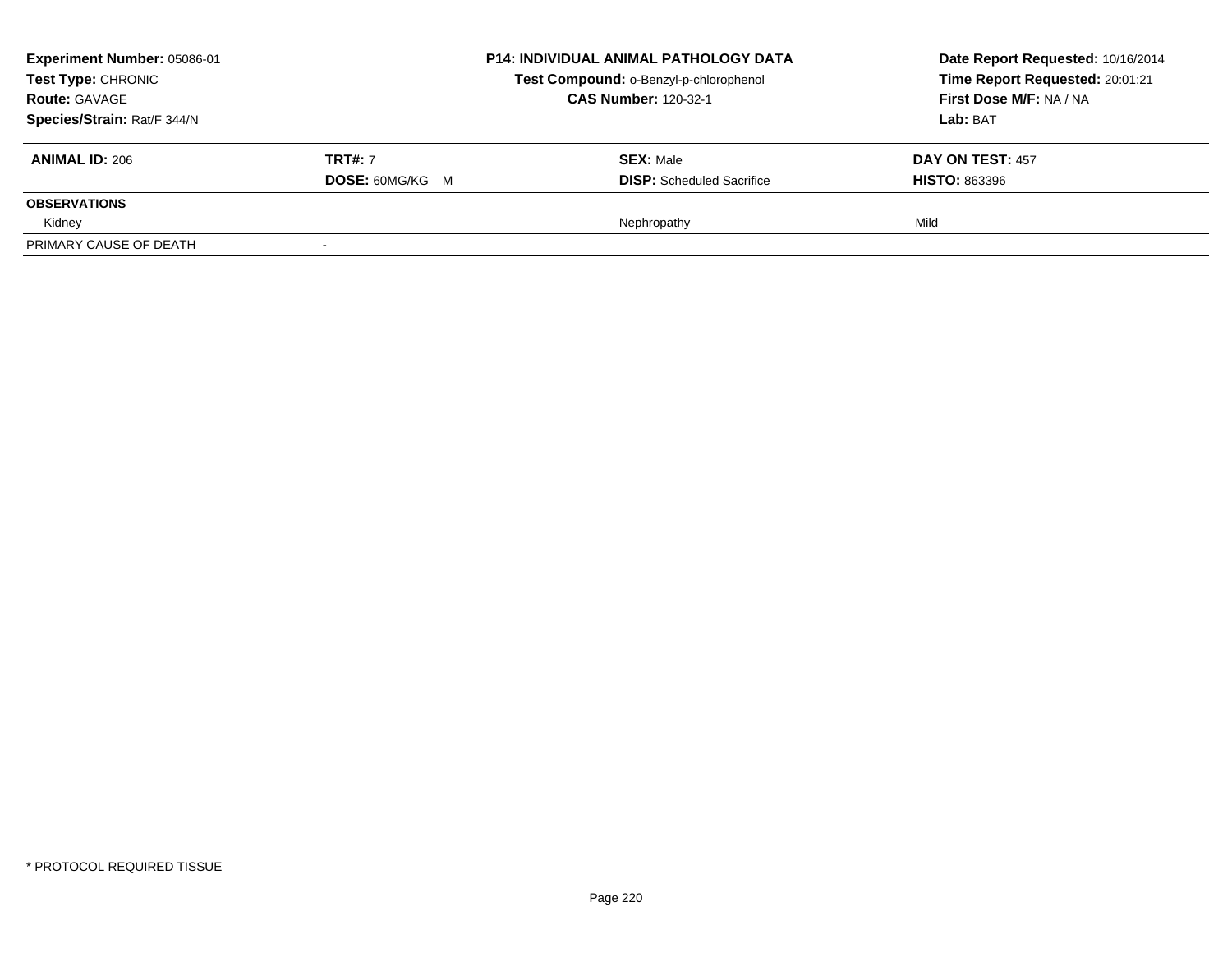| Experiment Number: 05086-01<br>Test Type: CHRONIC<br>Route: GAVAGE<br>Species/Strain: Rat/F 344/N |                            | <b>P14: INDIVIDUAL ANIMAL PATHOLOGY DATA</b><br>Test Compound: o-Benzyl-p-chlorophenol<br><b>CAS Number: 120-32-1</b> |                         |
|---------------------------------------------------------------------------------------------------|----------------------------|-----------------------------------------------------------------------------------------------------------------------|-------------------------|
| <b>ANIMAL ID: 207</b>                                                                             | <b>TRT#: 7</b>             | <b>SEX: Male</b>                                                                                                      | DAY ON TEST: 661        |
|                                                                                                   | DOSE: 60MG/KG M            | <b>DISP:</b> Moribund Sacrifice                                                                                       | HISTO: 863397           |
|                                                                                                   |                            | ORGAN AND ACCOUNTABLE SITE STATUS                                                                                     |                         |
| <b>NORMAL</b>                                                                                     |                            |                                                                                                                       |                         |
| Adrenal Gland - Medulla                                                                           | <b>Bone</b>                | <b>Bone Marrow</b>                                                                                                    | <b>Brain</b>            |
| Epididymis                                                                                        | Esophagus                  | Intestine Large - Cecum                                                                                               | Intestine Large - Colon |
| Intestine Large - Rectum                                                                          | Intestine Small - Duodenum | Intestine Small - Ileum                                                                                               | Islets, Pancreatic      |
| Lymph Node - Mesenteric                                                                           | <b>Mammary Gland</b>       | Nose                                                                                                                  | Pancreas                |
| Parathyroid Gland                                                                                 | Prostate                   | Salivary Glands                                                                                                       | <b>Seminal Vesicle</b>  |
| Spleen                                                                                            | Stomach - Forestomach      | Stomach - Glandular                                                                                                   | Thymus                  |
| <b>Thyroid Gland</b>                                                                              | Trachea                    | <b>Urinary Bladder</b>                                                                                                |                         |
| <b>OBSERVATIONS</b>                                                                               |                            |                                                                                                                       |                         |
| <b>Adrenal Gland</b>                                                                              | Cortex                     | Hyperplasia                                                                                                           | Mild                    |
| Heart                                                                                             | Myocardium                 | Degeneration                                                                                                          | Chronic, Mild           |
| <b>Intestine Small</b>                                                                            | Jejunum                    | Adenocarcinoma                                                                                                        |                         |
| Note: ADENOCARC<br>$TGLs = 2-12$                                                                  |                            |                                                                                                                       |                         |
| Kidney                                                                                            |                            | Nephropathy                                                                                                           | Mild                    |
| Liver                                                                                             | <b>Bile Duct</b>           | Hyperplasia                                                                                                           | Mild                    |
| Lung                                                                                              | Alveolar Epith             | Hyperplasia                                                                                                           | Minimal                 |
| Lymph Node                                                                                        | Mandibular                 | Edema                                                                                                                 | Mild                    |
| Note: EDEMA<br>$TGLs = 3-13$                                                                      |                            |                                                                                                                       |                         |
| <b>Pituitary Gland</b>                                                                            | <b>Pars Distalis</b>       | Hyperplasia                                                                                                           | Minimal                 |
| <b>Preputial Gland</b>                                                                            | Duct                       | <b>Dilatation</b>                                                                                                     | Moderate                |
| Note: DILATATION<br>$TGLs = 1-11$                                                                 |                            |                                                                                                                       |                         |
| <b>Skin</b>                                                                                       | Sebaceous GI               | Adenoma                                                                                                               |                         |
| Note: ADENOMA<br>$TGLs = 4-14$                                                                    |                            |                                                                                                                       |                         |
| <b>Testes</b>                                                                                     | <b>Interstit Cell</b>      | Adenoma                                                                                                               |                         |
| PRIMARY CAUSE OF DEATH                                                                            |                            |                                                                                                                       |                         |
| Animal Note: MORIBUND DUE TO NEOPLASM ON LIP                                                      |                            |                                                                                                                       |                         |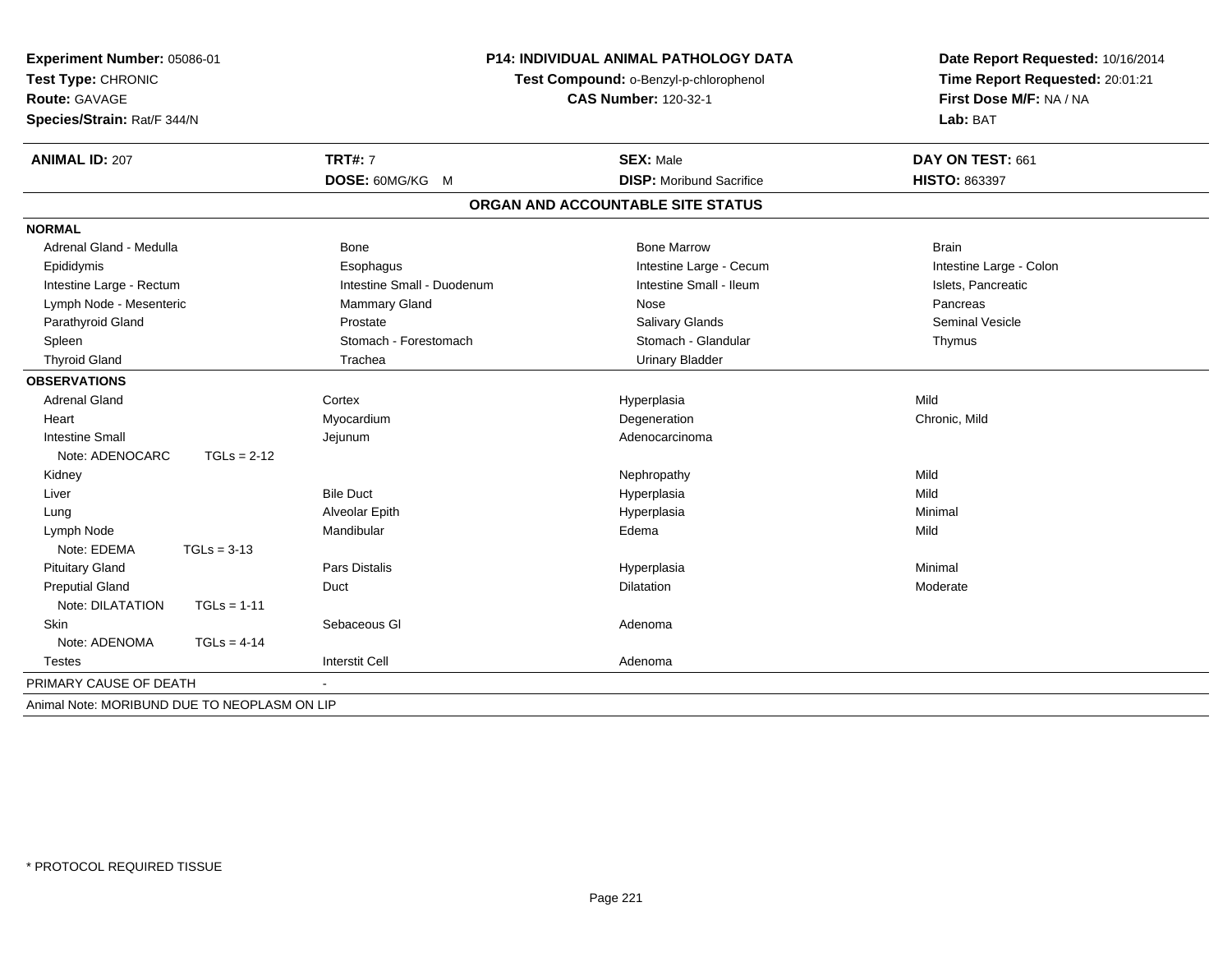| <b>Experiment Number: 05086-01</b><br><b>Test Type: CHRONIC</b><br><b>Route: GAVAGE</b><br>Species/Strain: Rat/F 344/N |                                          | <b>P14: INDIVIDUAL ANIMAL PATHOLOGY DATA</b><br>Test Compound: o-Benzyl-p-chlorophenol<br><b>CAS Number: 120-32-1</b> | Date Report Requested: 10/16/2014<br>Time Report Requested: 20:01:21<br>First Dose M/F: NA / NA<br>Lab: BAT |
|------------------------------------------------------------------------------------------------------------------------|------------------------------------------|-----------------------------------------------------------------------------------------------------------------------|-------------------------------------------------------------------------------------------------------------|
| <b>ANIMAL ID: 208</b>                                                                                                  | <b>TRT#: 7</b><br><b>DOSE: 60MG/KG M</b> | <b>SEX: Male</b><br><b>DISP:</b> Scheduled Sacrifice                                                                  | <b>DAY ON TEST: 456</b><br><b>HISTO: 863398</b>                                                             |
| <b>OBSERVATIONS</b>                                                                                                    |                                          |                                                                                                                       |                                                                                                             |
| Kidney                                                                                                                 |                                          | Nephropathy                                                                                                           | Mild                                                                                                        |
| Liver                                                                                                                  |                                          | Hepatodiaphragmatic Nodule                                                                                            |                                                                                                             |
| [Hepatodiaphragmatic Nodule TGLS = 1-11]                                                                               |                                          |                                                                                                                       |                                                                                                             |
| PRIMARY CAUSE OF DEATH                                                                                                 | $\blacksquare$                           |                                                                                                                       |                                                                                                             |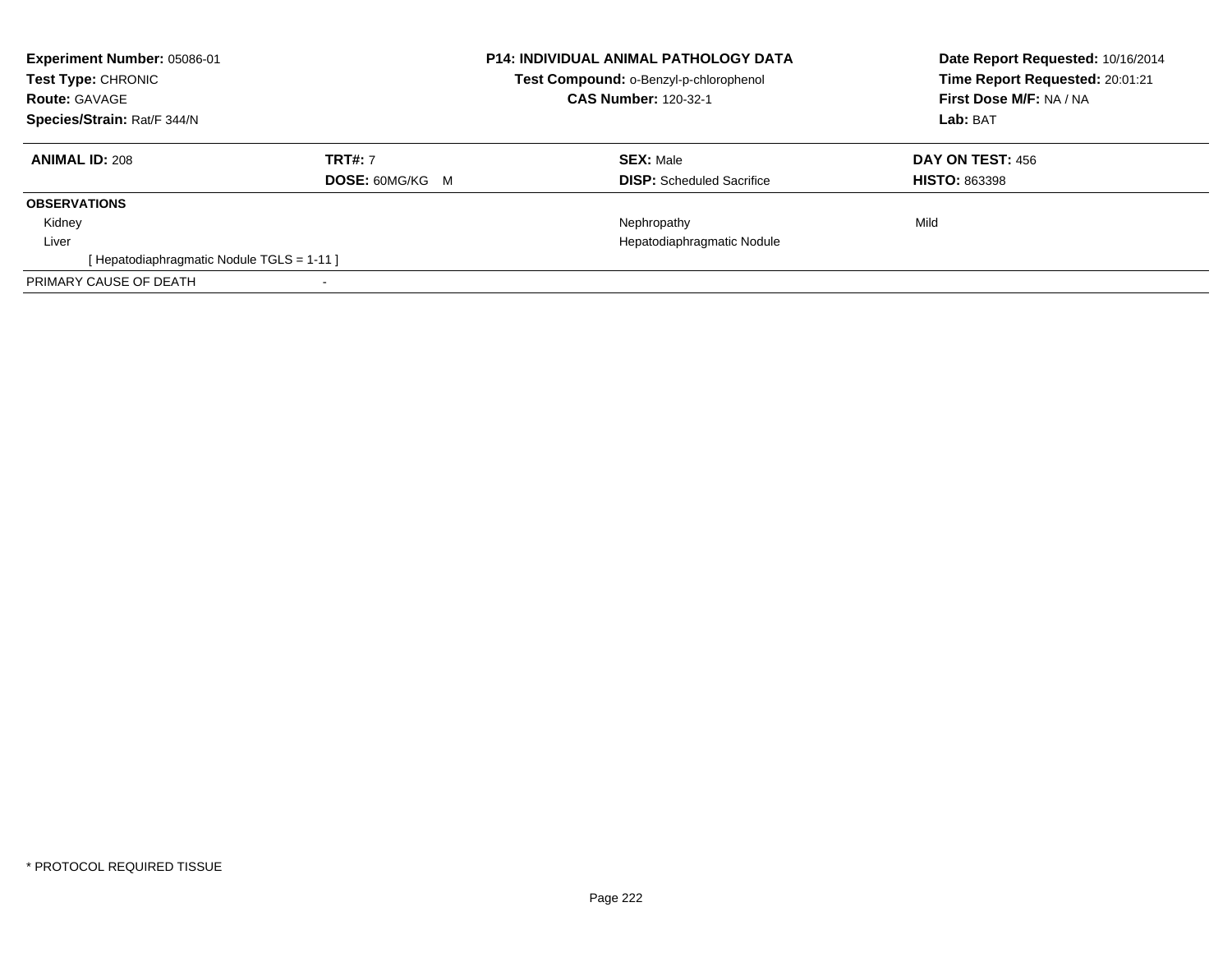| Experiment Number: 05086-01<br>Test Type: CHRONIC<br><b>Route: GAVAGE</b><br>Species/Strain: Rat/F 344/N |                         | P14: INDIVIDUAL ANIMAL PATHOLOGY DATA<br>Test Compound: o-Benzyl-p-chlorophenol<br><b>CAS Number: 120-32-1</b> | Date Report Requested: 10/16/2014<br>Time Report Requested: 20:01:21<br>First Dose M/F: NA / NA<br>Lab: BAT<br>DAY ON TEST: 666 |
|----------------------------------------------------------------------------------------------------------|-------------------------|----------------------------------------------------------------------------------------------------------------|---------------------------------------------------------------------------------------------------------------------------------|
| <b>ANIMAL ID: 209</b>                                                                                    | <b>TRT#: 7</b>          | <b>SEX: Male</b>                                                                                               |                                                                                                                                 |
|                                                                                                          | DOSE: 60MG/KG M         | <b>DISP: Moribund Sacrifice</b>                                                                                | HISTO: 863399                                                                                                                   |
|                                                                                                          |                         | ORGAN AND ACCOUNTABLE SITE STATUS                                                                              |                                                                                                                                 |
| <b>NORMAL</b>                                                                                            |                         |                                                                                                                |                                                                                                                                 |
| Bone                                                                                                     | <b>Bone Marrow</b>      | <b>Brain</b>                                                                                                   | Epididymis                                                                                                                      |
| Esophagus                                                                                                | Intestine Large - Cecum | Intestine Large - Colon                                                                                        | Intestine Large - Rectum                                                                                                        |
| Intestine Small - Duodenum                                                                               | Intestine Small - Ileum | Intestine Small - Jejunum                                                                                      | Islets, Pancreatic                                                                                                              |
| Lung                                                                                                     | Lymph Node - Mandibular | Lymph Node - Mesenteric                                                                                        | Nose                                                                                                                            |
| Pancreas                                                                                                 | Parathyroid Gland       | Peripheral Nerve                                                                                               | <b>Preputial Gland</b>                                                                                                          |
| Prostate                                                                                                 | Salivary Glands         | <b>Seminal Vesicle</b>                                                                                         | Skin                                                                                                                            |
| Spinal Cord                                                                                              | Spleen                  | Stomach - Forestomach                                                                                          | Stomach - Glandular                                                                                                             |
| Thymus                                                                                                   | <b>Thyroid Gland</b>    | Trachea                                                                                                        | <b>Urinary Bladder</b>                                                                                                          |
| <b>MISSING</b>                                                                                           |                         |                                                                                                                |                                                                                                                                 |
| Mammary Gland                                                                                            |                         |                                                                                                                |                                                                                                                                 |
| <b>OBSERVATIONS</b>                                                                                      |                         |                                                                                                                |                                                                                                                                 |
| <b>Adrenal Gland</b>                                                                                     | Cortex                  | Hyperplasia                                                                                                    | Minimal                                                                                                                         |
|                                                                                                          | Medulla                 | Hyperplasia                                                                                                    | Mild                                                                                                                            |
| Heart                                                                                                    | Myocardium              | Degeneration                                                                                                   | Chronic, Minimal                                                                                                                |
| Kidney                                                                                                   |                         | Nephropathy                                                                                                    | Marked                                                                                                                          |
| [Nephropathy TGLS = 4-1]                                                                                 |                         |                                                                                                                |                                                                                                                                 |
| Liver                                                                                                    |                         | <b>Clear Cell Focus</b>                                                                                        |                                                                                                                                 |
|                                                                                                          | <b>Bile Duct</b>        | Hyperplasia                                                                                                    | Minimal                                                                                                                         |
| <b>Pituitary Gland</b>                                                                                   | Pars Distalis           | Adenoma                                                                                                        |                                                                                                                                 |
|                                                                                                          | Pars Distalis           | Hyperplasia                                                                                                    | Mild                                                                                                                            |
| Note: ADENOMA<br>$TGLs = 1-7$                                                                            |                         |                                                                                                                |                                                                                                                                 |
| Testes                                                                                                   | <b>Interstit Cell</b>   | Adenoma                                                                                                        |                                                                                                                                 |
|                                                                                                          | Seminif Tub             | Atrophy                                                                                                        | Mild                                                                                                                            |
|                                                                                                          | <b>Interstit Cell</b>   | Hyperplasia                                                                                                    | Minimal                                                                                                                         |
| Note: ATROPHY<br>$TGLs = 2-10$                                                                           |                         |                                                                                                                |                                                                                                                                 |
| Note: ADENOMA<br>$TGLs = 3-11$                                                                           |                         |                                                                                                                |                                                                                                                                 |
| PRIMARY CAUSE OF DEATH                                                                                   |                         |                                                                                                                |                                                                                                                                 |
| Animal Note: MORIBUND DUE TO NEPHROPATHY                                                                 |                         |                                                                                                                |                                                                                                                                 |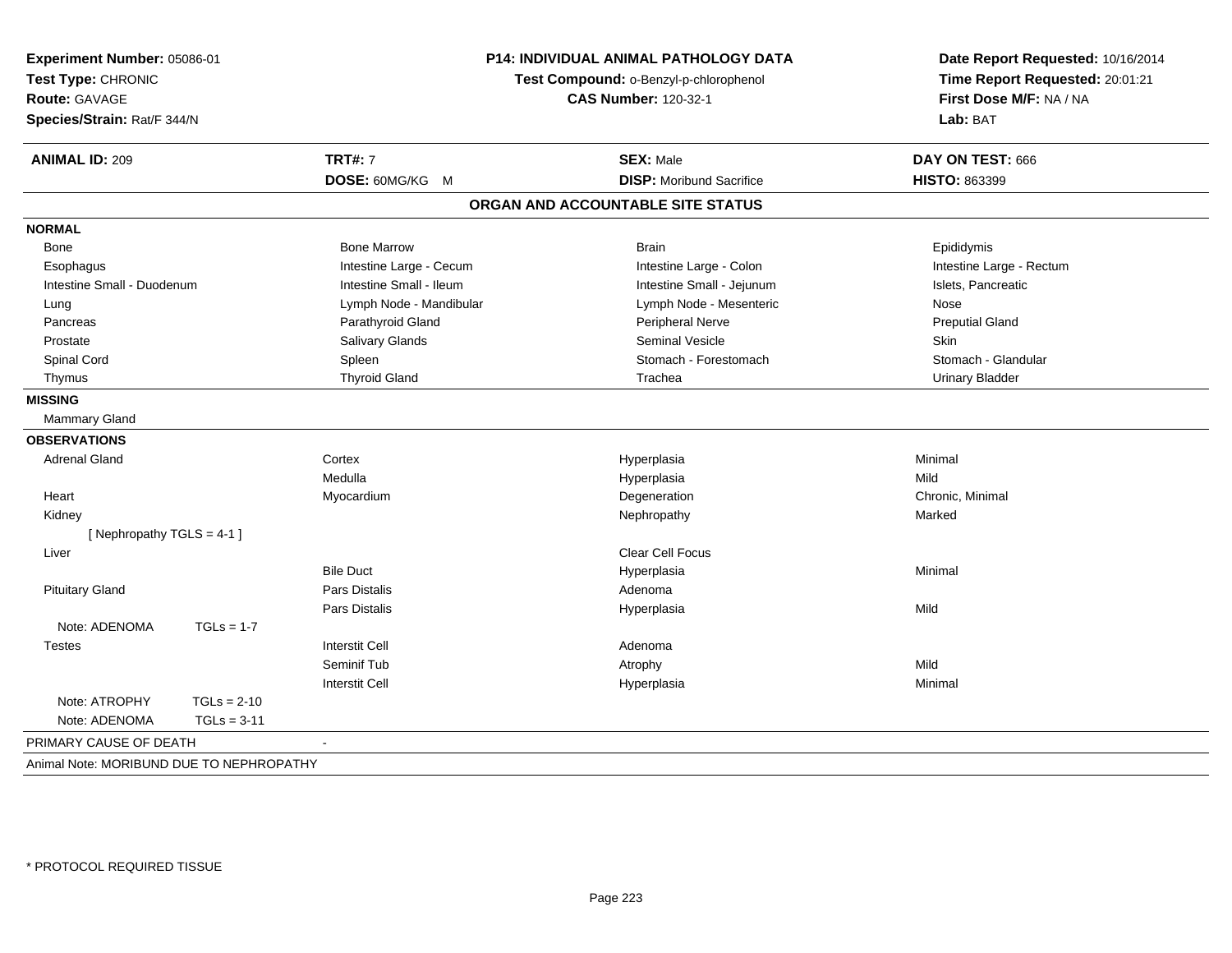| Experiment Number: 05086-01<br><b>Test Type: CHRONIC</b> |                        | <b>P14: INDIVIDUAL ANIMAL PATHOLOGY DATA</b> | Date Report Requested: 10/16/2014<br>Time Report Requested: 20:01:21<br>First Dose M/F: NA / NA |
|----------------------------------------------------------|------------------------|----------------------------------------------|-------------------------------------------------------------------------------------------------|
|                                                          |                        | Test Compound: o-Benzyl-p-chlorophenol       |                                                                                                 |
| <b>Route: GAVAGE</b>                                     |                        | <b>CAS Number: 120-32-1</b>                  |                                                                                                 |
| Species/Strain: Rat/F 344/N                              |                        |                                              | Lab: BAT                                                                                        |
| <b>ANIMAL ID: 210</b>                                    | <b>TRT#: 7</b>         | <b>SEX: Male</b>                             | DAY ON TEST: 456                                                                                |
|                                                          | <b>DOSE: 60MG/KG M</b> | <b>DISP:</b> Scheduled Sacrifice             | <b>HISTO: 863400</b>                                                                            |
| <b>OBSERVATIONS</b>                                      |                        |                                              |                                                                                                 |
| Kidney                                                   |                        | Nephropathy                                  | Mild                                                                                            |
| PRIMARY CAUSE OF DEATH                                   |                        |                                              |                                                                                                 |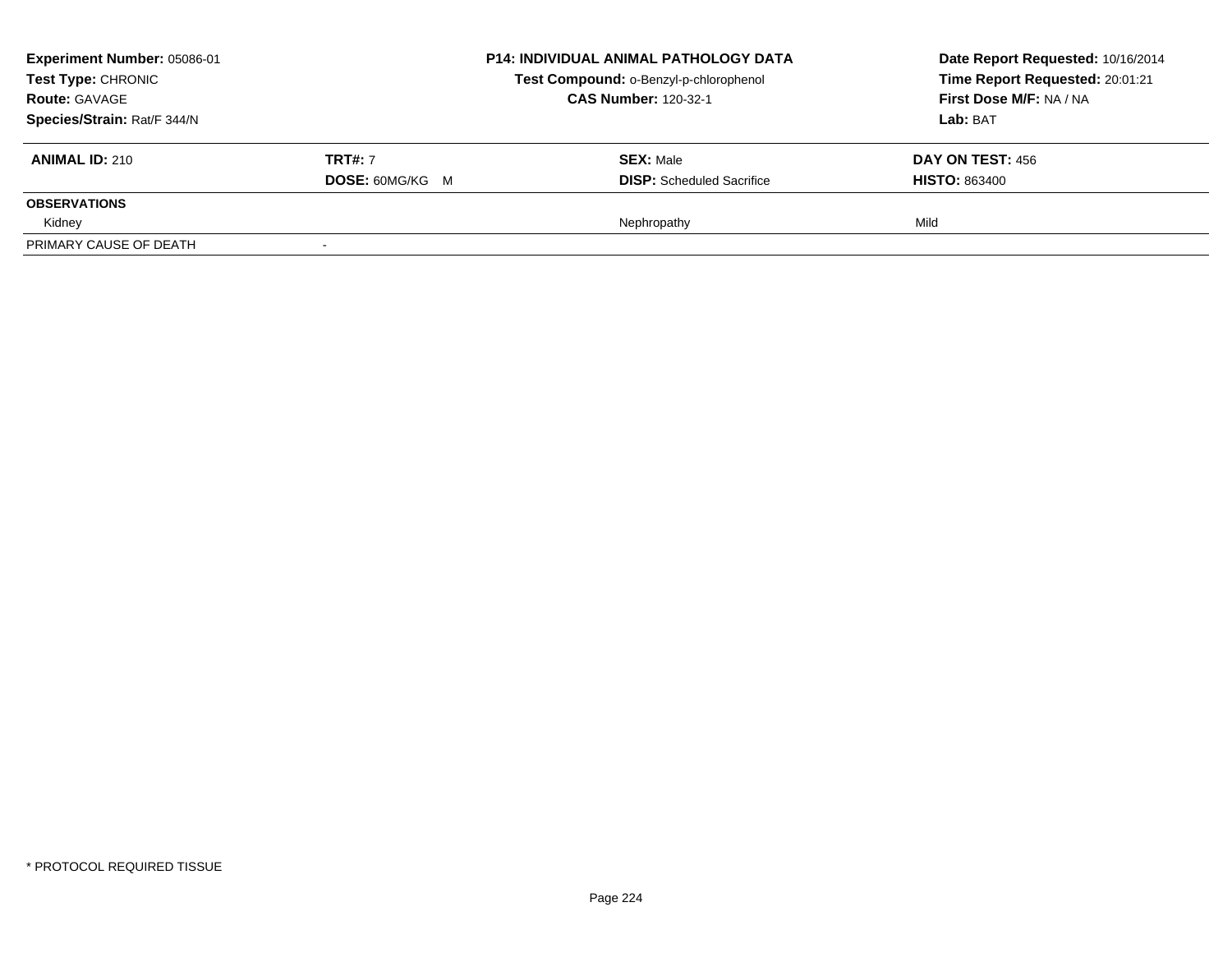| Experiment Number: 05086-01<br>Test Type: CHRONIC<br><b>Route: GAVAGE</b><br>Species/Strain: Rat/F 344/N | P14: INDIVIDUAL ANIMAL PATHOLOGY DATA<br>Test Compound: o-Benzyl-p-chlorophenol<br><b>CAS Number: 120-32-1</b> |                                   | Date Report Requested: 10/16/2014<br>Time Report Requested: 20:01:21<br>First Dose M/F: NA / NA<br>Lab: BAT |
|----------------------------------------------------------------------------------------------------------|----------------------------------------------------------------------------------------------------------------|-----------------------------------|-------------------------------------------------------------------------------------------------------------|
| <b>ANIMAL ID: 211</b>                                                                                    | <b>TRT#: 7</b>                                                                                                 | <b>SEX: Male</b>                  | DAY ON TEST: 554                                                                                            |
|                                                                                                          | DOSE: 60MG/KG M                                                                                                | <b>DISP: Natural Death</b>        | <b>HISTO: 863401</b>                                                                                        |
|                                                                                                          |                                                                                                                | ORGAN AND ACCOUNTABLE SITE STATUS |                                                                                                             |
| <b>NORMAL</b>                                                                                            |                                                                                                                |                                   |                                                                                                             |
| Adrenal Gland - Cortex                                                                                   | Adrenal Gland - Medulla                                                                                        | Bone                              | <b>Bone Marrow</b>                                                                                          |
| Epididymis                                                                                               | Esophagus                                                                                                      | Intestine Large - Cecum           | Intestine Large - Colon                                                                                     |
| Intestine Large - Rectum                                                                                 | Intestine Small - Duodenum                                                                                     | Intestine Small - Ileum           | Intestine Small - Jejunum                                                                                   |
| Islets, Pancreatic                                                                                       | Kidney                                                                                                         | Liver                             | Lung                                                                                                        |
| Lymph Node - Mandibular                                                                                  | Lymph Node - Mesenteric                                                                                        | <b>Mammary Gland</b>              | Nose                                                                                                        |
| Pancreas                                                                                                 | Parathyroid Gland                                                                                              | <b>Preputial Gland</b>            | Prostate                                                                                                    |
| <b>Salivary Glands</b>                                                                                   | <b>Seminal Vesicle</b>                                                                                         | <b>Skin</b>                       | Spleen                                                                                                      |
| Stomach - Forestomach                                                                                    | Stomach - Glandular                                                                                            | <b>Testes</b>                     | Thymus                                                                                                      |
| <b>Thyroid Gland</b>                                                                                     | Trachea                                                                                                        | <b>Urinary Bladder</b>            |                                                                                                             |
| <b>OBSERVATIONS</b>                                                                                      |                                                                                                                |                                   |                                                                                                             |
| <b>Brain</b>                                                                                             |                                                                                                                | Compression                       |                                                                                                             |
| Heart                                                                                                    | Myocardium                                                                                                     | Degeneration                      | Chronic, Moderate                                                                                           |
| <b>Pituitary Gland</b>                                                                                   | <b>Pars Distalis</b>                                                                                           | Adenoma                           |                                                                                                             |
| Note: ADENOMA<br>$TGLs = 1-7$                                                                            |                                                                                                                |                                   |                                                                                                             |
| PRIMARY CAUSE OF DEATH                                                                                   | $\blacksquare$                                                                                                 |                                   |                                                                                                             |
| Animal Note: COD: PITUITARY TUMOR                                                                        |                                                                                                                |                                   |                                                                                                             |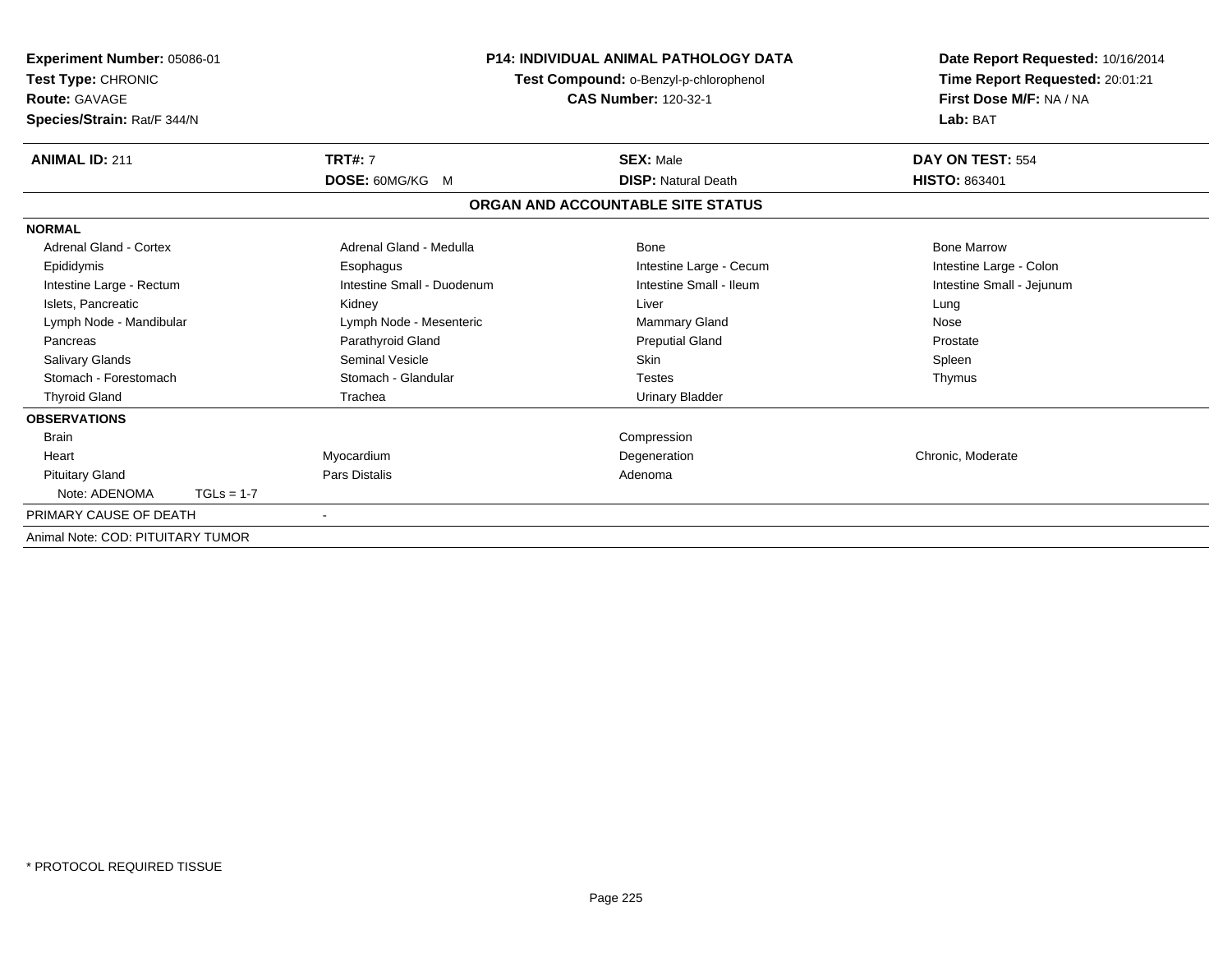| Experiment Number: 05086-01<br>Test Type: CHRONIC |                                  | <b>P14: INDIVIDUAL ANIMAL PATHOLOGY DATA</b><br>Test Compound: o-Benzyl-p-chlorophenol | Date Report Requested: 10/16/2014<br>Time Report Requested: 20:01:21 |
|---------------------------------------------------|----------------------------------|----------------------------------------------------------------------------------------|----------------------------------------------------------------------|
| <b>Route: GAVAGE</b>                              | <b>CAS Number: 120-32-1</b>      |                                                                                        | First Dose M/F: NA / NA                                              |
| Species/Strain: Rat/F 344/N                       |                                  |                                                                                        | Lab: BAT                                                             |
|                                                   |                                  |                                                                                        |                                                                      |
| <b>ANIMAL ID: 212</b>                             | <b>TRT#: 7</b>                   | <b>SEX: Male</b>                                                                       | DAY ON TEST: 731                                                     |
|                                                   | DOSE: 60MG/KG M                  | <b>DISP: Terminal Sacrifice</b>                                                        | <b>HISTO: 863402</b>                                                 |
|                                                   |                                  | ORGAN AND ACCOUNTABLE SITE STATUS                                                      |                                                                      |
| <b>NORMAL</b>                                     |                                  |                                                                                        |                                                                      |
| Bone                                              | <b>Bone Marrow</b>               | <b>Brain</b>                                                                           | Epididymis                                                           |
| Esophagus                                         | Intestine Large - Cecum          | Intestine Large - Colon                                                                | Intestine Large - Rectum                                             |
| Intestine Small - Duodenum                        | Intestine Small - Ileum          | Intestine Small - Jejunum                                                              | Islets, Pancreatic                                                   |
| Lymph Node - Mandibular                           | Lymph Node - Mesenteric          | Mammary Gland                                                                          | Nose                                                                 |
| Pancreas                                          | Parathyroid Gland                | <b>Pituitary Gland</b>                                                                 | <b>Preputial Gland</b>                                               |
| Prostate                                          | Salivary Glands                  | <b>Seminal Vesicle</b>                                                                 | <b>Skin</b>                                                          |
| Spleen                                            | Stomach - Forestomach            | Stomach - Glandular                                                                    | Thymus                                                               |
| <b>Thyroid Gland</b>                              | Trachea                          | <b>Urinary Bladder</b>                                                                 |                                                                      |
| <b>OBSERVATIONS</b>                               |                                  |                                                                                        |                                                                      |
| <b>Adrenal Gland</b>                              | Medulla                          | Hyperplasia                                                                            | Mild                                                                 |
|                                                   | Cortex                           | Hypertrophy                                                                            | Minimal                                                              |
| Heart                                             | Myocardium                       | Degeneration                                                                           | Chronic. Mild                                                        |
| Kidney                                            |                                  | Nephropathy                                                                            | Marked                                                               |
| Liver                                             |                                  | <b>Basophilic Focus</b>                                                                |                                                                      |
|                                                   |                                  | <b>Clear Cell Focus</b>                                                                |                                                                      |
|                                                   |                                  | Eosinophilic Focus                                                                     |                                                                      |
|                                                   | <b>Bile Duct</b>                 | Hyperplasia                                                                            | Minimal                                                              |
|                                                   |                                  | Inflammation                                                                           | Granulomatous, Mild                                                  |
| Note: INFLAMMATION<br>$TGLs = 3-11$               |                                  |                                                                                        |                                                                      |
| Lung                                              | Alveolar Epith                   | Hyperplasia                                                                            | Mild                                                                 |
| <b>Testes</b>                                     | <b>Bilateral, Interstit Cell</b> | Adenoma                                                                                |                                                                      |
| Note: ADENOMA<br>$TGLs = 1-10$                    |                                  |                                                                                        |                                                                      |
| PRIMARY CAUSE OF DEATH                            |                                  |                                                                                        |                                                                      |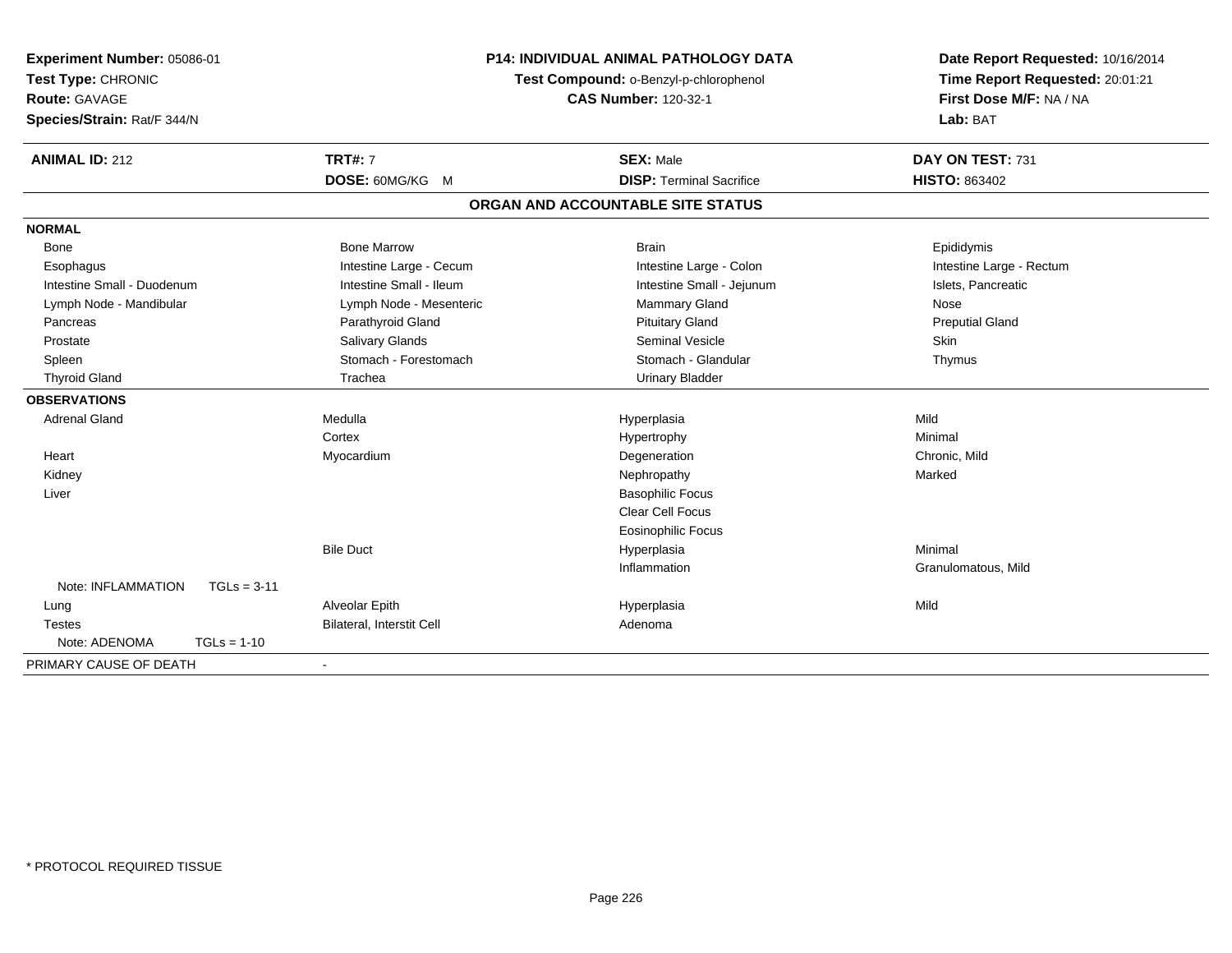| <b>Experiment Number: 05086-01</b><br><b>Test Type: CHRONIC</b><br><b>Route: GAVAGE</b> |                        | <b>P14: INDIVIDUAL ANIMAL PATHOLOGY DATA</b> | Date Report Requested: 10/16/2014<br>Time Report Requested: 20:01:21<br>First Dose M/F: NA / NA |
|-----------------------------------------------------------------------------------------|------------------------|----------------------------------------------|-------------------------------------------------------------------------------------------------|
|                                                                                         |                        | Test Compound: o-Benzyl-p-chlorophenol       |                                                                                                 |
|                                                                                         |                        | <b>CAS Number: 120-32-1</b>                  |                                                                                                 |
| Species/Strain: Rat/F 344/N                                                             |                        |                                              | Lab: BAT                                                                                        |
| <b>ANIMAL ID: 213</b>                                                                   | <b>TRT#: 7</b>         | <b>SEX: Male</b>                             | <b>DAY ON TEST: 457</b>                                                                         |
|                                                                                         | <b>DOSE: 60MG/KG M</b> | <b>DISP:</b> Scheduled Sacrifice             | <b>HISTO: 863403</b>                                                                            |
| <b>OBSERVATIONS</b>                                                                     |                        |                                              |                                                                                                 |
| Kidney                                                                                  |                        | Nephropathy                                  | Mild                                                                                            |
| PRIMARY CAUSE OF DEATH                                                                  |                        |                                              |                                                                                                 |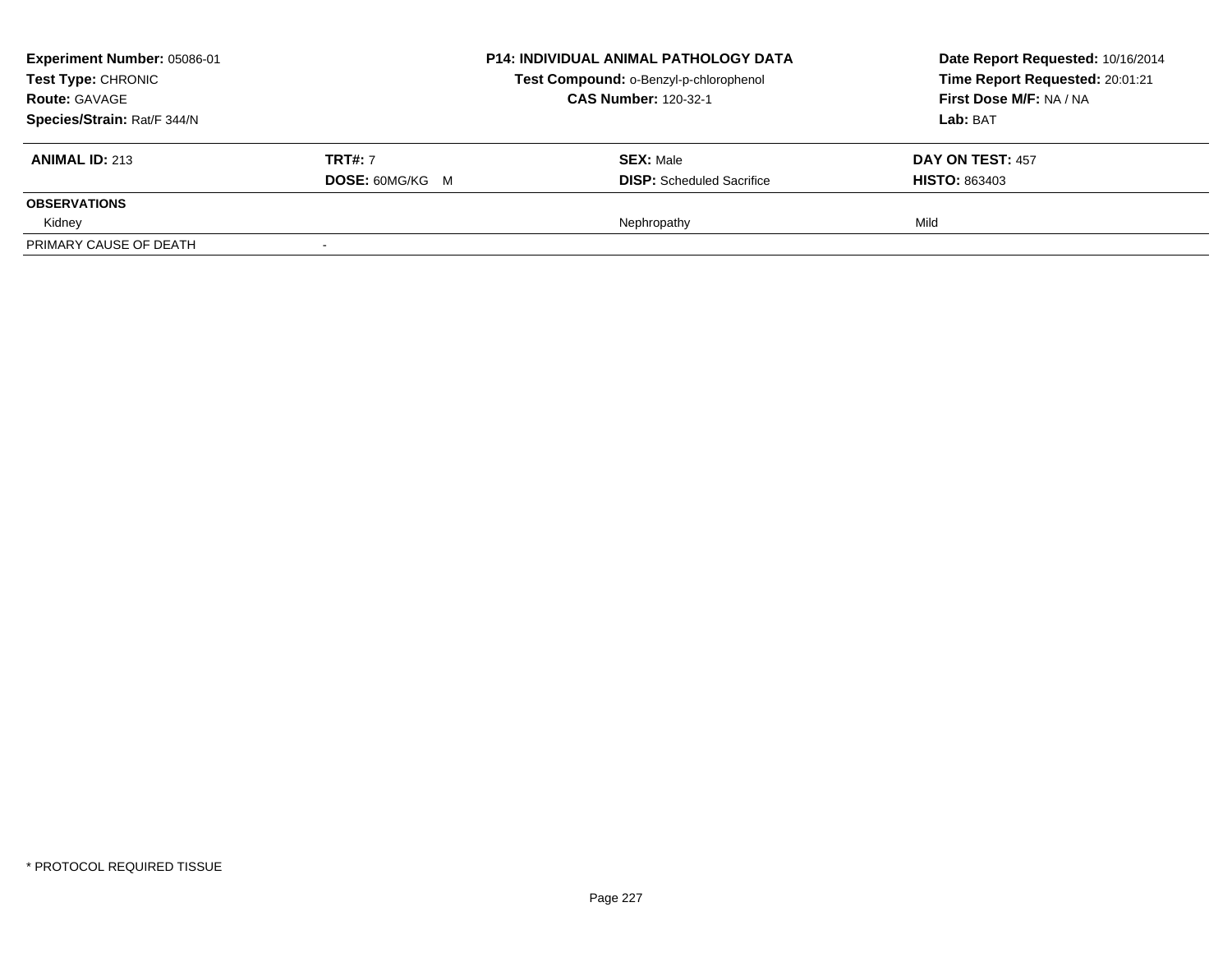| <b>Experiment Number: 05086-01</b><br>Test Type: CHRONIC<br><b>Route: GAVAGE</b><br>Species/Strain: Rat/F 344/N |                                  | <b>P14: INDIVIDUAL ANIMAL PATHOLOGY DATA</b><br>Test Compound: o-Benzyl-p-chlorophenol<br><b>CAS Number: 120-32-1</b> | Date Report Requested: 10/16/2014<br>Time Report Requested: 20:01:21<br>First Dose M/F: NA / NA<br>Lab: BAT |
|-----------------------------------------------------------------------------------------------------------------|----------------------------------|-----------------------------------------------------------------------------------------------------------------------|-------------------------------------------------------------------------------------------------------------|
| <b>ANIMAL ID: 214</b>                                                                                           | <b>TRT#: 7</b>                   | <b>SEX: Male</b>                                                                                                      | DAY ON TEST: 731                                                                                            |
|                                                                                                                 | DOSE: 60MG/KG M                  | <b>DISP: Terminal Sacrifice</b>                                                                                       | <b>HISTO: 863404</b>                                                                                        |
|                                                                                                                 |                                  | ORGAN AND ACCOUNTABLE SITE STATUS                                                                                     |                                                                                                             |
| <b>NORMAL</b>                                                                                                   |                                  |                                                                                                                       |                                                                                                             |
| Adrenal Gland - Medulla                                                                                         | <b>Bone</b>                      | <b>Bone Marrow</b>                                                                                                    | Epididymis                                                                                                  |
| Esophagus                                                                                                       | Intestine Large - Cecum          | Intestine Large - Colon                                                                                               | Intestine Large - Rectum                                                                                    |
| Intestine Small - Duodenum                                                                                      | Intestine Small - Ileum          | Intestine Small - Jejunum                                                                                             | Islets, Pancreatic                                                                                          |
| Lymph Node - Mandibular                                                                                         | Lymph Node - Mesenteric          | Mammary Gland                                                                                                         | Nose                                                                                                        |
| <b>Pituitary Gland</b>                                                                                          | <b>Preputial Gland</b>           | Prostate                                                                                                              | Salivary Glands                                                                                             |
| Seminal Vesicle                                                                                                 | Skin                             | Stomach - Forestomach                                                                                                 | Stomach - Glandular                                                                                         |
| <b>Thyroid Gland</b>                                                                                            | Trachea                          | <b>Urinary Bladder</b>                                                                                                |                                                                                                             |
| <b>MISSING</b>                                                                                                  |                                  |                                                                                                                       |                                                                                                             |
| Parathyroid Gland                                                                                               |                                  |                                                                                                                       |                                                                                                             |
| <b>OBSERVATIONS</b>                                                                                             |                                  |                                                                                                                       |                                                                                                             |
| <b>Adrenal Gland</b>                                                                                            | Cortex                           | Hyperplasia                                                                                                           | Mild                                                                                                        |
| <b>Brain</b>                                                                                                    |                                  | Leukemia Mononuclear                                                                                                  |                                                                                                             |
| Heart                                                                                                           | Myocardium                       | Degeneration                                                                                                          | Chronic, Mild                                                                                               |
| Kidney                                                                                                          |                                  | Leukemia Mononuclear                                                                                                  |                                                                                                             |
|                                                                                                                 |                                  | Nephropathy                                                                                                           | Marked                                                                                                      |
| [ Leukemia Mononuclear TGLS = 4-1 ]                                                                             |                                  |                                                                                                                       |                                                                                                             |
| Liver                                                                                                           |                                  | <b>Basophilic Focus</b>                                                                                               |                                                                                                             |
|                                                                                                                 |                                  | Clear Cell Focus                                                                                                      |                                                                                                             |
|                                                                                                                 | <b>Bile Duct</b>                 | Hyperplasia                                                                                                           | Moderate                                                                                                    |
|                                                                                                                 |                                  | Leukemia Mononuclear                                                                                                  |                                                                                                             |
| Note: LEUKEMIA MONUC TGLs = 2-4                                                                                 |                                  |                                                                                                                       |                                                                                                             |
| Lung                                                                                                            | Alveolar Epith                   | Hyperplasia                                                                                                           | Mild                                                                                                        |
|                                                                                                                 |                                  | Leukemia Mononuclear                                                                                                  |                                                                                                             |
| Pancreas                                                                                                        | Acinus                           | Atrophy                                                                                                               | Mild                                                                                                        |
|                                                                                                                 | Acinus                           | Hyperplasia                                                                                                           | Mild                                                                                                        |
| Spleen                                                                                                          |                                  | Leukemia Mononuclear                                                                                                  |                                                                                                             |
| [ Leukemia Mononuclear TGLS = 1-11 ]                                                                            |                                  |                                                                                                                       |                                                                                                             |
| <b>Testes</b>                                                                                                   | <b>Bilateral, Interstit Cell</b> | Adenoma                                                                                                               |                                                                                                             |
| Note: ADENOMA<br>$TGLs = 3-10$                                                                                  |                                  |                                                                                                                       |                                                                                                             |
| Thymus                                                                                                          |                                  | Leukemia Mononuclear                                                                                                  |                                                                                                             |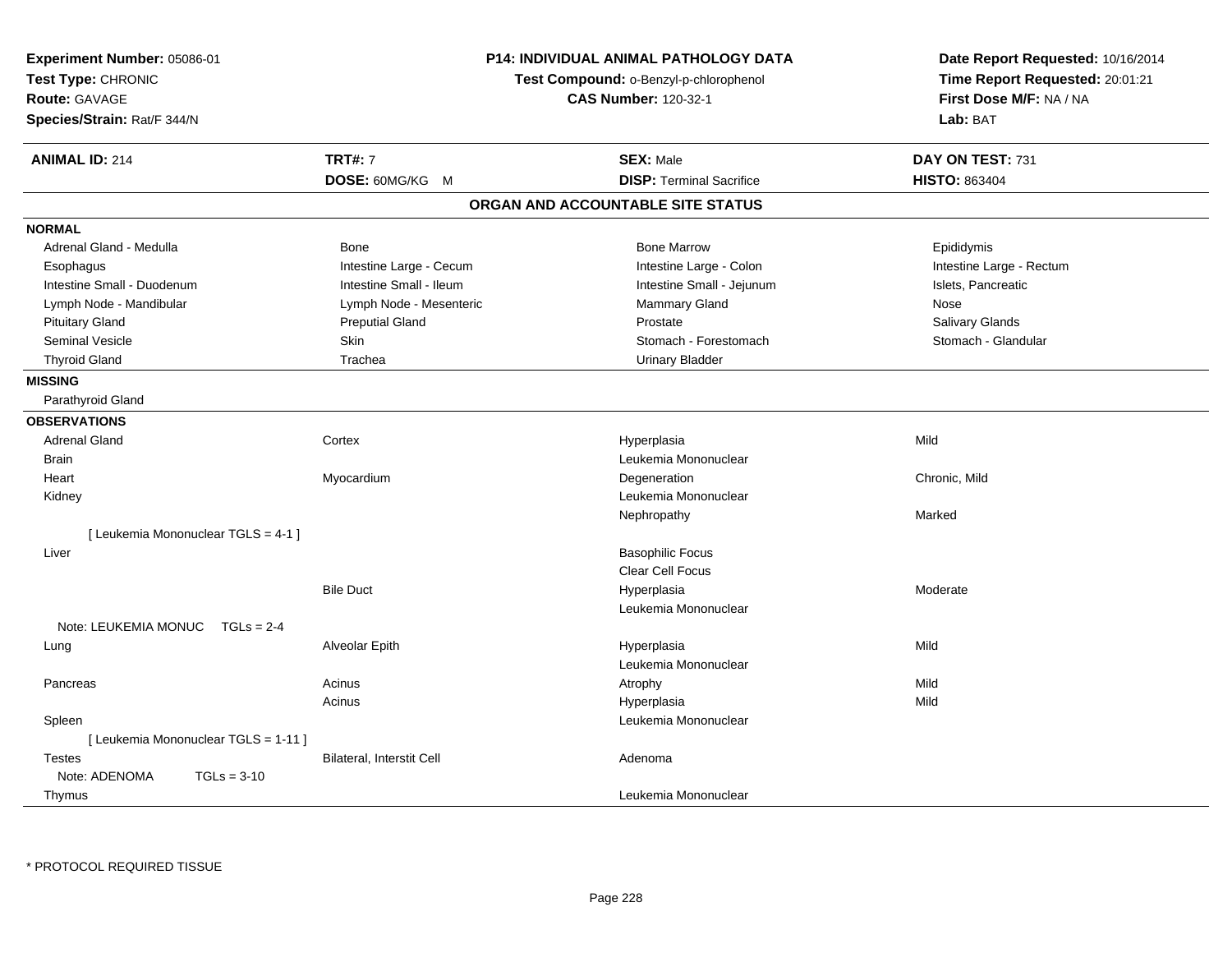| <b>Experiment Number: 05086-01</b><br>Test Type: CHRONIC<br><b>Route: GAVAGE</b> | <b>P14: INDIVIDUAL ANIMAL PATHOLOGY DATA</b><br>Test Compound: o-Benzyl-p-chlorophenol<br><b>CAS Number: 120-32-1</b> |                                   | Date Report Requested: 10/16/2014<br>Time Report Requested: 20:01:21<br>First Dose M/F: NA / NA |  |
|----------------------------------------------------------------------------------|-----------------------------------------------------------------------------------------------------------------------|-----------------------------------|-------------------------------------------------------------------------------------------------|--|
| Species/Strain: Rat/F 344/N                                                      |                                                                                                                       |                                   | Lab: BAT                                                                                        |  |
| <b>ANIMAL ID: 214</b>                                                            | <b>TRT#:</b> 7                                                                                                        | <b>SEX: Male</b>                  | DAY ON TEST: 731                                                                                |  |
|                                                                                  | <b>DOSE: 60MG/KG M</b>                                                                                                | <b>DISP: Terminal Sacrifice</b>   | <b>HISTO: 863404</b>                                                                            |  |
|                                                                                  |                                                                                                                       | ORGAN AND ACCOUNTABLE SITE STATUS |                                                                                                 |  |
| PRIMARY CAUSE OF DEATH                                                           |                                                                                                                       |                                   |                                                                                                 |  |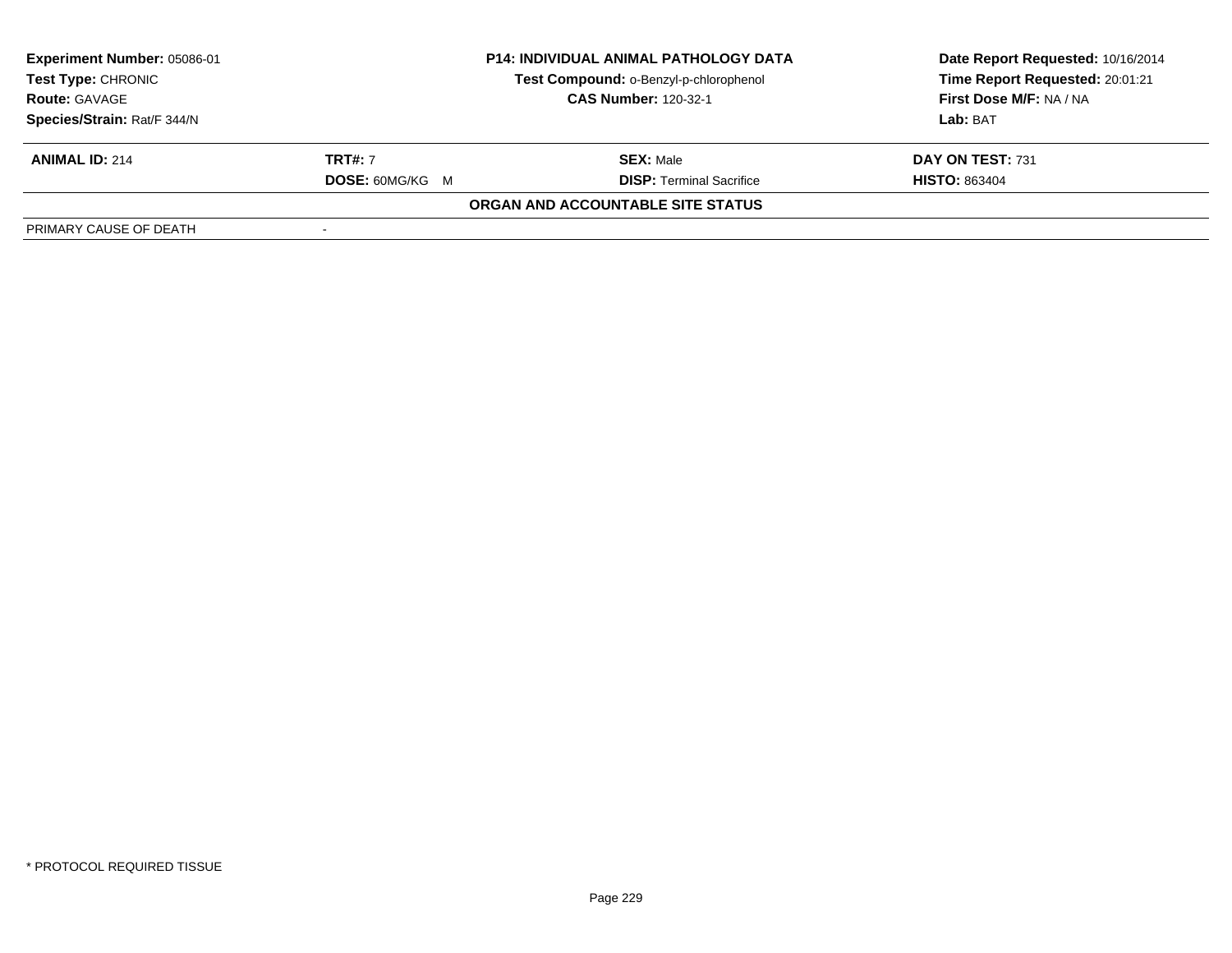| <b>ANIMAL ID: 215</b><br><b>NORMAL</b><br>Bone | <b>TRT#: 7</b><br>DOSE: 60MG/KG M | <b>SEX: Male</b>                  | DAY ON TEST: 697         |
|------------------------------------------------|-----------------------------------|-----------------------------------|--------------------------|
|                                                |                                   |                                   |                          |
|                                                |                                   | <b>DISP: Natural Death</b>        | <b>HISTO: 863405</b>     |
|                                                |                                   | ORGAN AND ACCOUNTABLE SITE STATUS |                          |
|                                                |                                   |                                   |                          |
|                                                | <b>Bone Marrow</b>                | <b>Brain</b>                      | Epididymis               |
| Esophagus                                      | Intestine Large - Cecum           | Intestine Large - Colon           | Intestine Large - Rectum |
| Intestine Small - Duodenum                     | Intestine Small - Ileum           | Intestine Small - Jejunum         | Islets, Pancreatic       |
| Lymph Node - Mesenteric                        | Nose                              | Pancreas                          | <b>Preputial Gland</b>   |
| Prostate                                       | Seminal Vesicle                   | Skin                              | Spleen                   |
| Stomach - Forestomach                          | Stomach - Glandular               | Trachea                           | <b>Urinary Bladder</b>   |
| <b>MISSING</b>                                 |                                   |                                   |                          |
| Lymph Node - Mandibular                        | Mammary Gland                     | Parathyroid Gland                 | Salivary Glands          |
| Thymus                                         | <b>Thyroid Gland</b>              |                                   |                          |
| <b>OBSERVATIONS</b>                            |                                   |                                   |                          |
| <b>Adrenal Gland</b>                           | Cortex                            | Hyperplasia                       | Minimal                  |
|                                                | Medulla                           | Hyperplasia                       | Mild                     |
| Heart                                          | Myocardium                        | Degeneration                      | Chronic, Minimal         |
| Kidney                                         |                                   | Nephropathy                       | Moderate                 |
| Liver                                          |                                   | <b>Basophilic Focus</b>           |                          |
|                                                | <b>Bile Duct</b>                  | Hyperplasia                       | Minimal                  |
| Lung                                           |                                   | Inflammation                      | Chronic Active, Mild     |
|                                                |                                   | Squamous Cell Carcinoma           |                          |
| Note: SQUAM CEL CARC<br>$TGLs = 3-13$          |                                   |                                   |                          |
| Mesentery                                      | Fat                               | Necrosis                          | Mild                     |
| Note: NECROSIS<br>$TGLs = 2-12$                |                                   |                                   |                          |
| <b>Pituitary Gland</b>                         | Pars Distalis                     | Adenoma                           |                          |
| <b>Testes</b>                                  | <b>Interstit Cell</b>             | Adenoma                           |                          |
|                                                | <b>Interstit Cell</b>             | Hyperplasia                       | Minimal                  |
| Note: ADENOMA<br>$TGLs = 1-11$                 |                                   |                                   |                          |
| PRIMARY CAUSE OF DEATH                         |                                   |                                   |                          |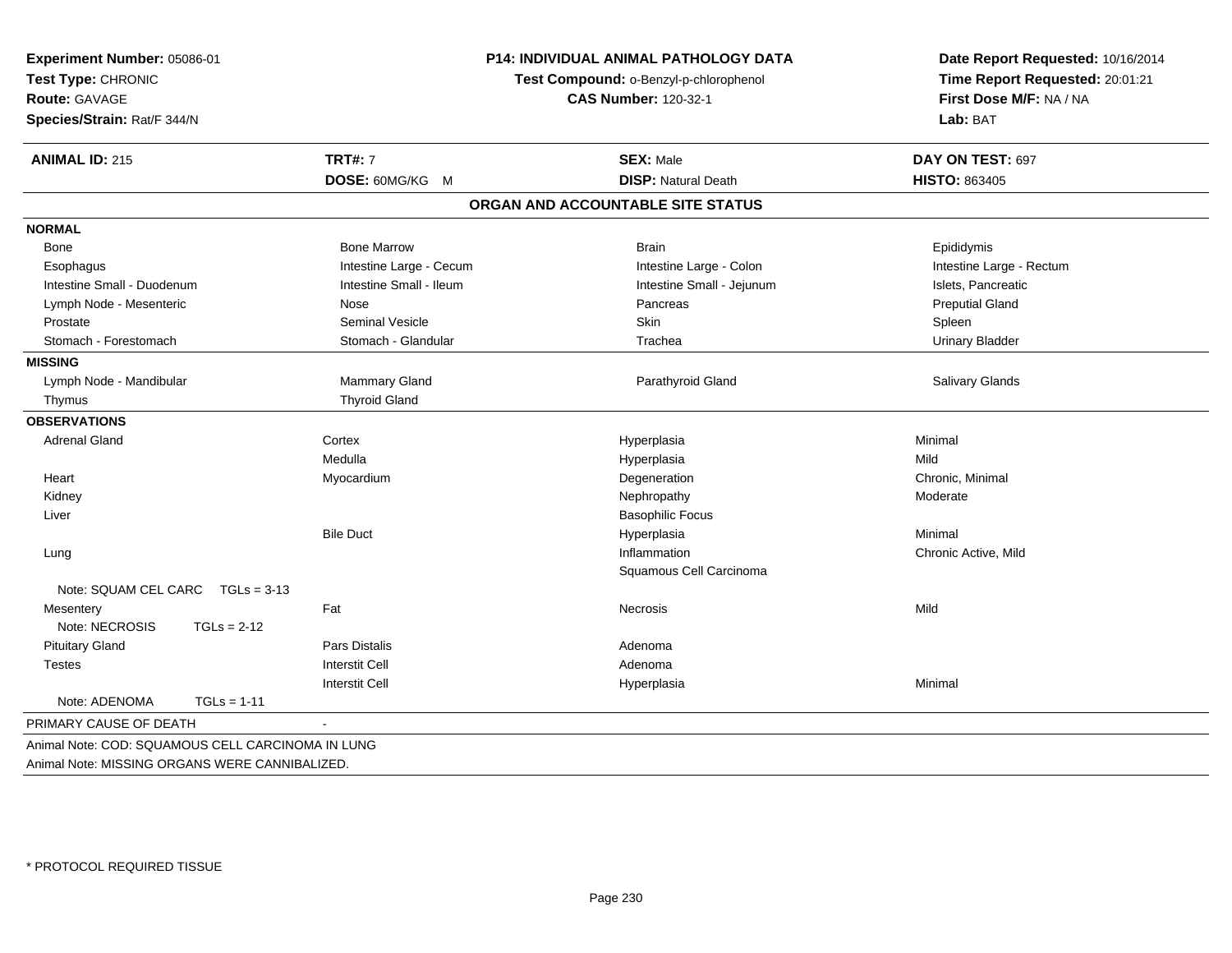| Experiment Number: 05086-01<br>Test Type: CHRONIC<br>Route: GAVAGE<br>Species/Strain: Rat/F 344/N |                          | <b>P14: INDIVIDUAL ANIMAL PATHOLOGY DATA</b><br>Test Compound: o-Benzyl-p-chlorophenol<br><b>CAS Number: 120-32-1</b> | Date Report Requested: 10/16/2014<br>Time Report Requested: 20:01:21<br>First Dose M/F: NA / NA<br>Lab: BAT<br>DAY ON TEST: 306 |  |
|---------------------------------------------------------------------------------------------------|--------------------------|-----------------------------------------------------------------------------------------------------------------------|---------------------------------------------------------------------------------------------------------------------------------|--|
| <b>ANIMAL ID: 216</b>                                                                             | <b>TRT#: 7</b>           | <b>SEX: Male</b>                                                                                                      |                                                                                                                                 |  |
|                                                                                                   | DOSE: 60MG/KG M          | <b>DISP: Dosing Accident</b>                                                                                          | <b>HISTO: 863406</b>                                                                                                            |  |
|                                                                                                   |                          | ORGAN AND ACCOUNTABLE SITE STATUS                                                                                     |                                                                                                                                 |  |
| <b>NORMAL</b>                                                                                     |                          |                                                                                                                       |                                                                                                                                 |  |
| Adrenal Gland - Cortex                                                                            | Adrenal Gland - Medulla  | <b>Bone</b>                                                                                                           | <b>Bone Marrow</b>                                                                                                              |  |
| <b>Brain</b>                                                                                      | Epididymis               | Heart                                                                                                                 | Intestine Large - Cecum                                                                                                         |  |
| Intestine Large - Colon                                                                           | Intestine Large - Rectum | Intestine Small - Duodenum                                                                                            | Intestine Small - Ileum                                                                                                         |  |
| Intestine Small - Jejunum                                                                         | Islets, Pancreatic       | Liver                                                                                                                 | Lymph Node - Mandibular                                                                                                         |  |
| Lymph Node - Mesenteric                                                                           | Mammary Gland            | Pancreas                                                                                                              | Parathyroid Gland                                                                                                               |  |
| <b>Pituitary Gland</b>                                                                            | <b>Preputial Gland</b>   | Prostate                                                                                                              | Salivary Glands                                                                                                                 |  |
| Seminal Vesicle                                                                                   | <b>Skin</b>              | Spleen                                                                                                                | Stomach - Forestomach                                                                                                           |  |
| Stomach - Glandular                                                                               | <b>Testes</b>            | Thymus                                                                                                                | <b>Thyroid Gland</b>                                                                                                            |  |
| Trachea                                                                                           | <b>Urinary Bladder</b>   |                                                                                                                       |                                                                                                                                 |  |
| <b>AUTO PRECLUDES DIAG.</b>                                                                       |                          |                                                                                                                       |                                                                                                                                 |  |
| Nose                                                                                              |                          |                                                                                                                       |                                                                                                                                 |  |
| <b>OBSERVATIONS</b>                                                                               |                          |                                                                                                                       |                                                                                                                                 |  |
| Esophagus                                                                                         |                          | <b>Dilatation</b>                                                                                                     | Marked                                                                                                                          |  |
|                                                                                                   |                          | Foreign Body                                                                                                          | Mild                                                                                                                            |  |
|                                                                                                   |                          | Inflammation                                                                                                          | Chronic Active, Moderate                                                                                                        |  |
| Note: CHRONIC ACTIVE INFLAM ON SEROSA W/FOREIGN BODY.                                             |                          |                                                                                                                       |                                                                                                                                 |  |
| Note: DILATATION<br>$TGLs = 1-12$                                                                 |                          |                                                                                                                       |                                                                                                                                 |  |
| Note: GROSS FOREIGN BODY WAS MASS OF FOOD IN LUMEN.(TGL 1).                                       |                          |                                                                                                                       |                                                                                                                                 |  |
| Note: SEROSAL FOREIGN BODY WAS HAIR & PLANT FRAGMENTS.                                            |                          |                                                                                                                       |                                                                                                                                 |  |
| Note: INFLAMMATION<br>$TGLs = 2-2+11$                                                             |                          |                                                                                                                       |                                                                                                                                 |  |
| Kidney                                                                                            |                          | Nephropathy                                                                                                           | Minimal                                                                                                                         |  |
| Lung                                                                                              |                          | Foreign Body                                                                                                          | Moderate                                                                                                                        |  |
|                                                                                                   |                          | Inflammation                                                                                                          | Necrotizing, Marked                                                                                                             |  |
| Note: FOREIGN BODY WAS OIL IN ALVEOLI.                                                            |                          |                                                                                                                       |                                                                                                                                 |  |
| Note: INFLAMMATION<br>$TGLs = 3-2+3$                                                              |                          |                                                                                                                       |                                                                                                                                 |  |
| PRIMARY CAUSE OF DEATH                                                                            | $\blacksquare$           |                                                                                                                       |                                                                                                                                 |  |
| Animal Note: COD: GAVAGE ERROR.                                                                   |                          |                                                                                                                       |                                                                                                                                 |  |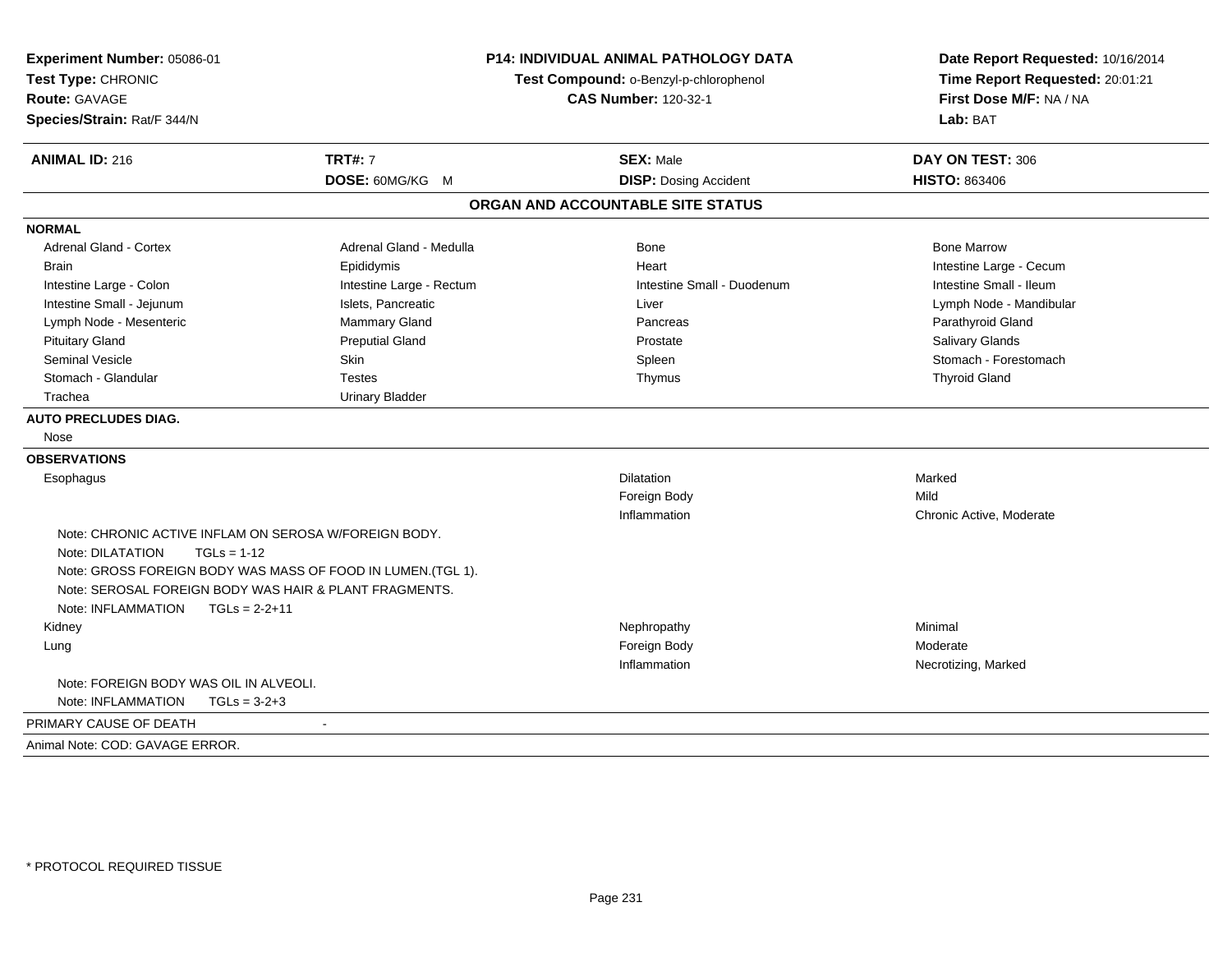| Experiment Number: 05086-01<br>Test Type: CHRONIC<br><b>Route: GAVAGE</b><br>Species/Strain: Rat/F 344/N |                           | <b>P14: INDIVIDUAL ANIMAL PATHOLOGY DATA</b><br>Test Compound: o-Benzyl-p-chlorophenol<br><b>CAS Number: 120-32-1</b> | Date Report Requested: 10/16/2014<br>Time Report Requested: 20:01:21<br>First Dose M/F: NA / NA<br>Lab: BAT |  |
|----------------------------------------------------------------------------------------------------------|---------------------------|-----------------------------------------------------------------------------------------------------------------------|-------------------------------------------------------------------------------------------------------------|--|
| <b>ANIMAL ID: 217</b>                                                                                    | <b>TRT#: 7</b>            | <b>SEX: Male</b>                                                                                                      | DAY ON TEST: 731                                                                                            |  |
|                                                                                                          | DOSE: 60MG/KG M           | <b>DISP: Terminal Sacrifice</b>                                                                                       | <b>HISTO: 863407</b>                                                                                        |  |
|                                                                                                          |                           | ORGAN AND ACCOUNTABLE SITE STATUS                                                                                     |                                                                                                             |  |
| <b>NORMAL</b>                                                                                            |                           |                                                                                                                       |                                                                                                             |  |
| Bone                                                                                                     | <b>Bone Marrow</b>        | <b>Brain</b>                                                                                                          | Epididymis                                                                                                  |  |
| Esophagus                                                                                                | Intestine Large - Cecum   | Intestine Large - Colon                                                                                               | Intestine Small - Duodenum                                                                                  |  |
| Intestine Small - Ileum                                                                                  | Intestine Small - Jejunum | Islets, Pancreatic                                                                                                    | Lung                                                                                                        |  |
| Lymph Node - Mandibular                                                                                  | Lymph Node - Mesenteric   | <b>Mammary Gland</b>                                                                                                  | Nose                                                                                                        |  |
| Parathyroid Gland                                                                                        | <b>Preputial Gland</b>    | Prostate                                                                                                              | Salivary Glands                                                                                             |  |
| Seminal Vesicle                                                                                          | Skin                      | Spleen                                                                                                                | Stomach - Forestomach                                                                                       |  |
| Stomach - Glandular                                                                                      | Thymus                    | <b>Thyroid Gland</b>                                                                                                  | Trachea                                                                                                     |  |
| <b>Urinary Bladder</b>                                                                                   |                           |                                                                                                                       |                                                                                                             |  |
| <b>OBSERVATIONS</b>                                                                                      |                           |                                                                                                                       |                                                                                                             |  |
| <b>Adrenal Gland</b>                                                                                     | Cortex                    | Hypertrophy                                                                                                           | Minimal                                                                                                     |  |
|                                                                                                          | Medulla                   | Pheochromocytoma Benign                                                                                               |                                                                                                             |  |
| Heart                                                                                                    | Myocardium                | Degeneration                                                                                                          | Chronic, Mild                                                                                               |  |
| Intestine Large                                                                                          | Rectum                    | Parasite Metazoan                                                                                                     |                                                                                                             |  |
| Kidney                                                                                                   |                           | Nephropathy                                                                                                           | Marked                                                                                                      |  |
| [Nephropathy TGLS = 3-1]                                                                                 |                           |                                                                                                                       |                                                                                                             |  |
| Liver                                                                                                    |                           | <b>Basophilic Focus</b>                                                                                               |                                                                                                             |  |
|                                                                                                          |                           | <b>Clear Cell Focus</b>                                                                                               |                                                                                                             |  |
|                                                                                                          |                           | Hepatodiaphragmatic Nodule                                                                                            |                                                                                                             |  |
|                                                                                                          | <b>Bile Duct</b>          | Hyperplasia                                                                                                           | Mild                                                                                                        |  |
| [ Hyperplasia TGLS = 2-11 ]                                                                              |                           |                                                                                                                       |                                                                                                             |  |
| Pancreas                                                                                                 | Acinus                    | Hyperplasia                                                                                                           | Mild                                                                                                        |  |
| <b>Pituitary Gland</b>                                                                                   | <b>Pars Distalis</b>      | Hyperplasia                                                                                                           | Mild                                                                                                        |  |
| <b>Testes</b>                                                                                            | Bilateral, Interstit Cell | Adenoma                                                                                                               |                                                                                                             |  |
| Note: ADENOMA<br>$TGLs = 1-10$                                                                           |                           |                                                                                                                       |                                                                                                             |  |
| PRIMARY CAUSE OF DEATH                                                                                   | $\blacksquare$            |                                                                                                                       |                                                                                                             |  |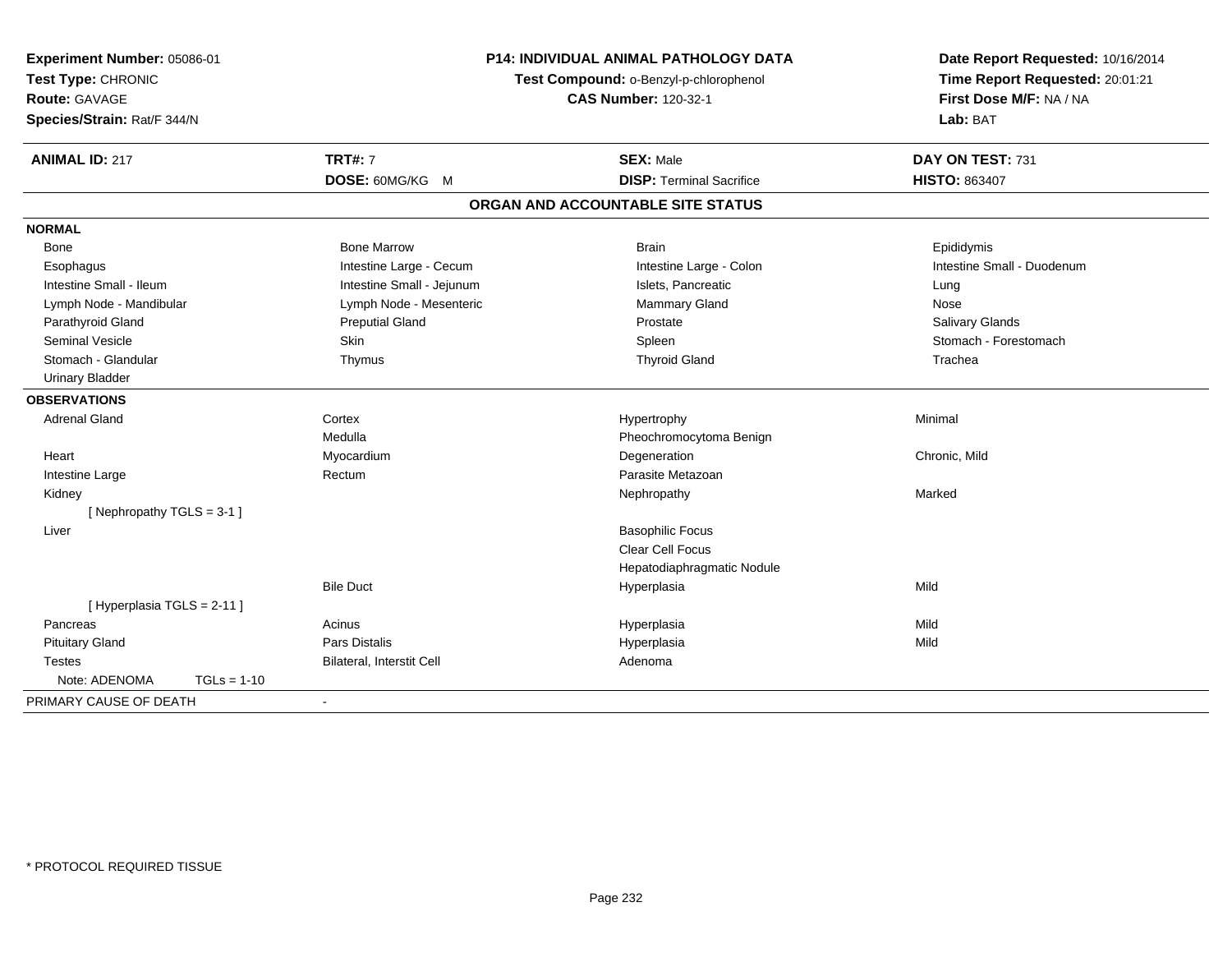| <b>Experiment Number: 05086-01</b><br>Test Type: CHRONIC<br><b>Route: GAVAGE</b><br>Species/Strain: Rat/F 344/N |                                          | <b>P14: INDIVIDUAL ANIMAL PATHOLOGY DATA</b><br>Test Compound: o-Benzyl-p-chlorophenol<br><b>CAS Number: 120-32-1</b> | Date Report Requested: 10/16/2014<br>Time Report Requested: 20:01:21<br>First Dose M/F: NA / NA<br><b>Lab:</b> BAT |
|-----------------------------------------------------------------------------------------------------------------|------------------------------------------|-----------------------------------------------------------------------------------------------------------------------|--------------------------------------------------------------------------------------------------------------------|
| <b>ANIMAL ID: 218</b>                                                                                           | <b>TRT#: 7</b><br><b>DOSE: 60MG/KG M</b> | <b>SEX: Male</b><br><b>DISP:</b> Scheduled Sacrifice                                                                  | DAY ON TEST: 456<br><b>HISTO: 863408</b>                                                                           |
| <b>OBSERVATIONS</b>                                                                                             |                                          |                                                                                                                       |                                                                                                                    |
| Kidney                                                                                                          |                                          | Nephropathy                                                                                                           | Moderate                                                                                                           |
| PRIMARY CAUSE OF DEATH                                                                                          |                                          |                                                                                                                       |                                                                                                                    |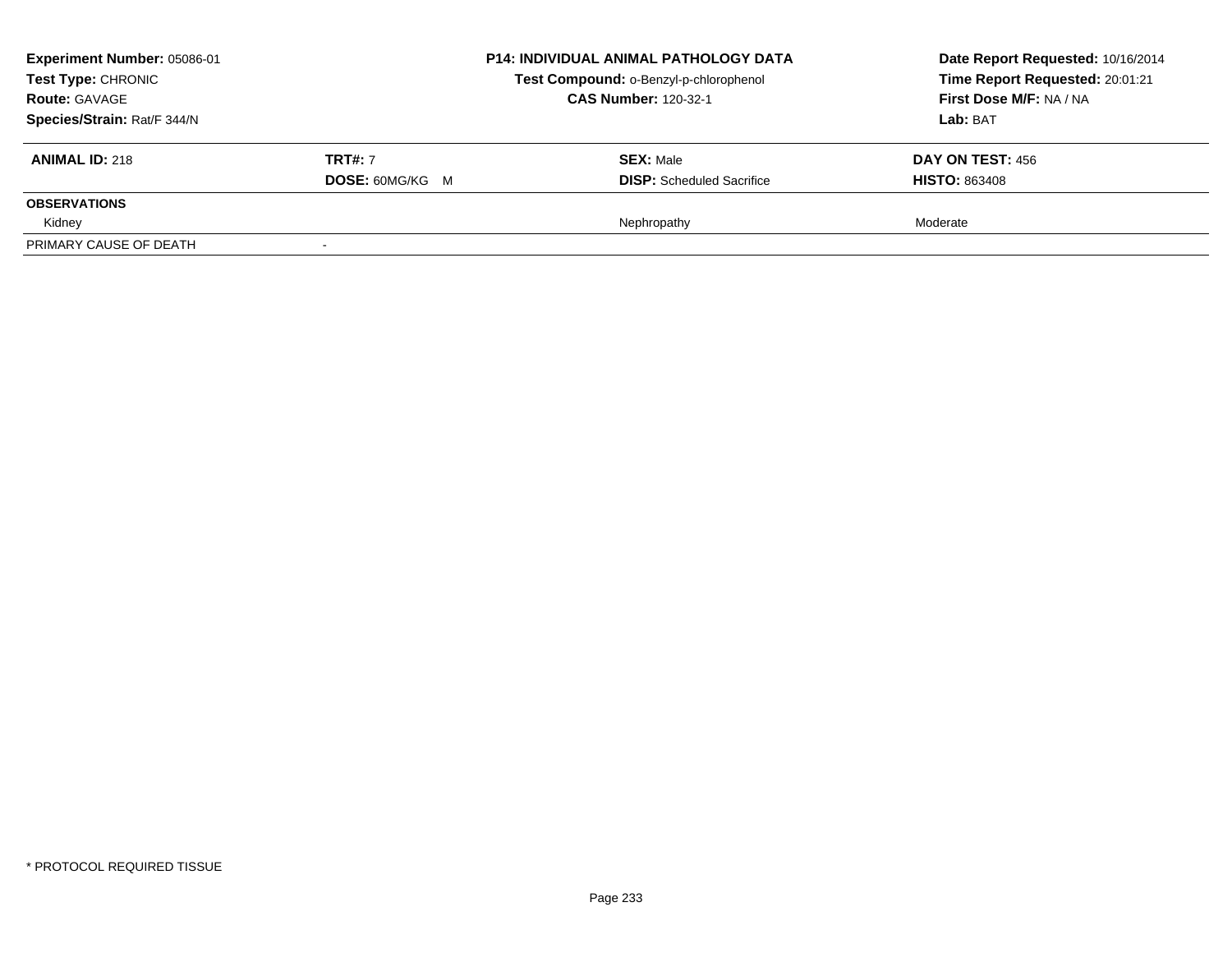| Experiment Number: 05086-01<br>Test Type: CHRONIC<br><b>Route: GAVAGE</b><br>Species/Strain: Rat/F 344/N |                           | <b>P14: INDIVIDUAL ANIMAL PATHOLOGY DATA</b><br>Test Compound: o-Benzyl-p-chlorophenol<br><b>CAS Number: 120-32-1</b> | Date Report Requested: 10/16/2014<br>Time Report Requested: 20:01:21<br>First Dose M/F: NA / NA<br>Lab: BAT |  |
|----------------------------------------------------------------------------------------------------------|---------------------------|-----------------------------------------------------------------------------------------------------------------------|-------------------------------------------------------------------------------------------------------------|--|
| <b>ANIMAL ID: 219</b>                                                                                    | <b>TRT#: 7</b>            | <b>SEX: Male</b>                                                                                                      | DAY ON TEST: 731                                                                                            |  |
|                                                                                                          | DOSE: 60MG/KG M           | <b>DISP: Terminal Sacrifice</b>                                                                                       | <b>HISTO: 863409</b>                                                                                        |  |
|                                                                                                          |                           | ORGAN AND ACCOUNTABLE SITE STATUS                                                                                     |                                                                                                             |  |
| <b>NORMAL</b>                                                                                            |                           |                                                                                                                       |                                                                                                             |  |
| <b>Adrenal Gland - Cortex</b>                                                                            | <b>Bone</b>               | <b>Bone Marrow</b>                                                                                                    | <b>Brain</b>                                                                                                |  |
| Epididymis                                                                                               | Esophagus                 | Intestine Large - Cecum                                                                                               | Intestine Large - Colon                                                                                     |  |
| Intestine Small - Duodenum                                                                               | Intestine Small - Ileum   | Intestine Small - Jejunum                                                                                             | Islets, Pancreatic                                                                                          |  |
| Lung                                                                                                     | Lymph Node - Mandibular   | Lymph Node - Mesenteric                                                                                               | Mammary Gland                                                                                               |  |
| Nose                                                                                                     | Pancreas                  | Parathyroid Gland                                                                                                     | <b>Preputial Gland</b>                                                                                      |  |
| Prostate                                                                                                 | Salivary Glands           | Seminal Vesicle                                                                                                       | <b>Skin</b>                                                                                                 |  |
| Spleen                                                                                                   | Stomach - Forestomach     | Stomach - Glandular                                                                                                   | Thymus                                                                                                      |  |
| Trachea                                                                                                  | <b>Urinary Bladder</b>    |                                                                                                                       |                                                                                                             |  |
| <b>OBSERVATIONS</b>                                                                                      |                           |                                                                                                                       |                                                                                                             |  |
| <b>Adrenal Gland</b>                                                                                     | Medulla                   | Pheochromocytoma Benign                                                                                               |                                                                                                             |  |
| Note: PHEOCHROM BGN<br>$TGLs = 3-7$                                                                      |                           |                                                                                                                       |                                                                                                             |  |
| Heart                                                                                                    | Myocardium                | Degeneration                                                                                                          | Chronic, Moderate                                                                                           |  |
| Intestine Large                                                                                          | Rectum                    | Parasite Metazoan                                                                                                     |                                                                                                             |  |
| Kidney                                                                                                   |                           | Nephropathy                                                                                                           | Moderate                                                                                                    |  |
| Liver                                                                                                    |                           | <b>Basophilic Focus</b>                                                                                               |                                                                                                             |  |
|                                                                                                          | <b>Bile Duct</b>          | Hyperplasia                                                                                                           | Mild                                                                                                        |  |
| <b>Pituitary Gland</b>                                                                                   | <b>Pars Distalis</b>      | Hyperplasia                                                                                                           | Marked                                                                                                      |  |
| Note: HYPERPLASIA<br>$TGLs = 2-7$                                                                        |                           |                                                                                                                       |                                                                                                             |  |
| <b>Testes</b>                                                                                            | Bilateral, Interstit Cell | Adenoma                                                                                                               |                                                                                                             |  |
| Note: ADENOMA<br>$TGLs = 1-10$                                                                           |                           |                                                                                                                       |                                                                                                             |  |
| <b>Thyroid Gland</b>                                                                                     | C Cell                    | Adenoma                                                                                                               |                                                                                                             |  |
| PRIMARY CAUSE OF DEATH                                                                                   |                           |                                                                                                                       |                                                                                                             |  |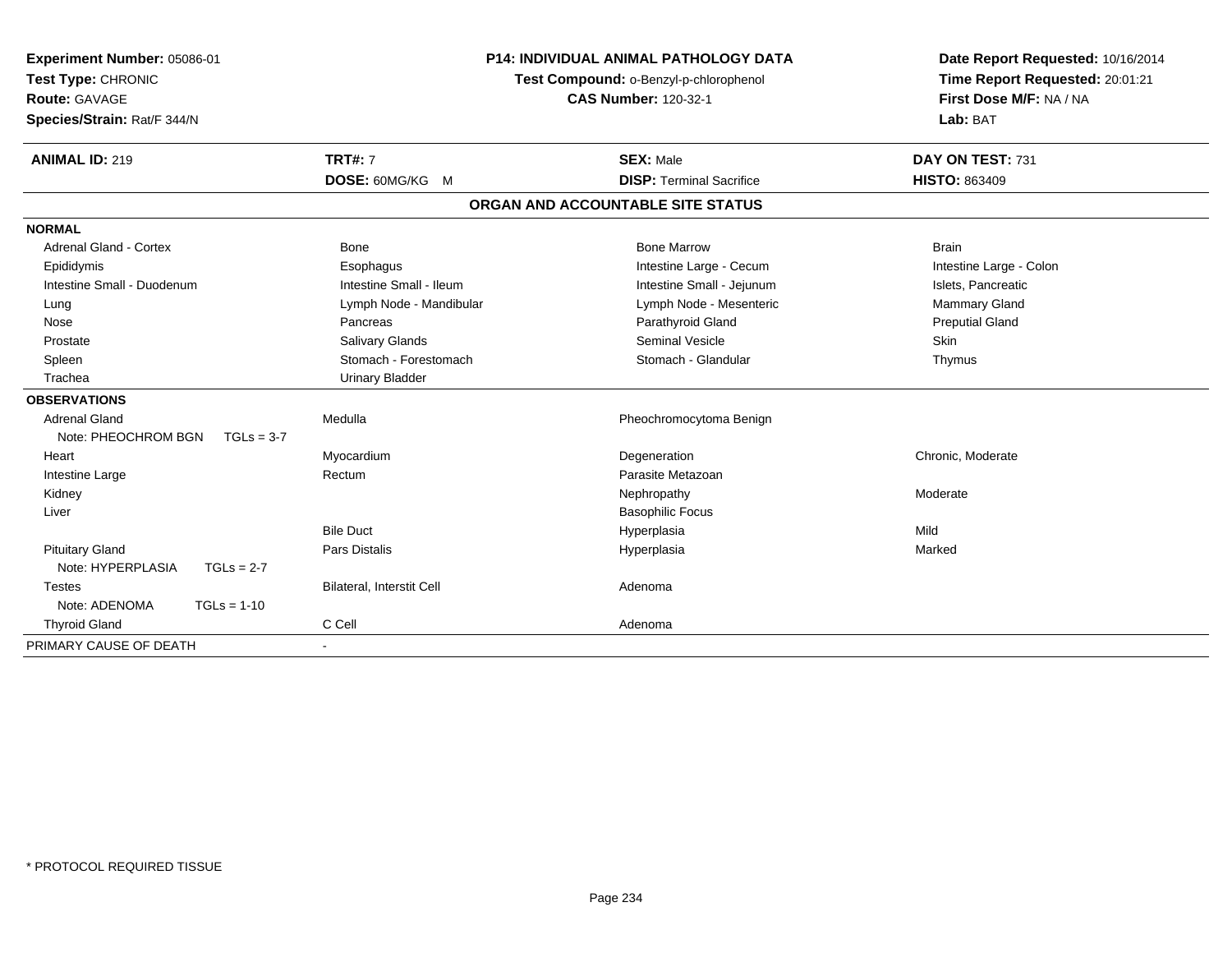| Experiment Number: 05086-01<br>Test Type: CHRONIC<br><b>Route: GAVAGE</b><br>Species/Strain: Rat/F 344/N | <b>P14: INDIVIDUAL ANIMAL PATHOLOGY DATA</b><br>Test Compound: o-Benzyl-p-chlorophenol<br><b>CAS Number: 120-32-1</b> |                           | Date Report Requested: 10/16/2014<br>Time Report Requested: 20:01:21<br>First Dose M/F: NA / NA<br>Lab: BAT |                            |
|----------------------------------------------------------------------------------------------------------|-----------------------------------------------------------------------------------------------------------------------|---------------------------|-------------------------------------------------------------------------------------------------------------|----------------------------|
| <b>ANIMAL ID: 220</b>                                                                                    |                                                                                                                       | <b>TRT#: 7</b>            | <b>SEX: Male</b>                                                                                            | DAY ON TEST: 515           |
|                                                                                                          |                                                                                                                       | DOSE: 60MG/KG M           | <b>DISP:</b> Moribund Sacrifice                                                                             | HISTO: 863410              |
|                                                                                                          |                                                                                                                       |                           | ORGAN AND ACCOUNTABLE SITE STATUS                                                                           |                            |
| <b>NORMAL</b>                                                                                            |                                                                                                                       |                           |                                                                                                             |                            |
| Bone                                                                                                     |                                                                                                                       | <b>Brain</b>              | Epididymis                                                                                                  | Esophagus                  |
| Intestine Large - Cecum                                                                                  |                                                                                                                       | Intestine Large - Colon   | Intestine Large - Rectum                                                                                    | Intestine Small - Duodenum |
| Intestine Small - Ileum                                                                                  |                                                                                                                       | Intestine Small - Jejunum | Islets, Pancreatic                                                                                          | Lymph Node - Mesenteric    |
| Nose                                                                                                     |                                                                                                                       | <b>Preputial Gland</b>    | Prostate                                                                                                    | Salivary Glands            |
| Seminal Vesicle                                                                                          |                                                                                                                       | Skin                      | Stomach - Forestomach                                                                                       | Stomach - Glandular        |
| Trachea                                                                                                  |                                                                                                                       | <b>Urinary Bladder</b>    |                                                                                                             |                            |
| <b>MISSING</b>                                                                                           |                                                                                                                       |                           |                                                                                                             |                            |
| <b>Mammary Gland</b>                                                                                     |                                                                                                                       |                           |                                                                                                             |                            |
| <b>OBSERVATIONS</b>                                                                                      |                                                                                                                       |                           |                                                                                                             |                            |
| <b>Adrenal Gland</b>                                                                                     |                                                                                                                       | Cortex                    | Hyperplasia                                                                                                 | Mild                       |
|                                                                                                          |                                                                                                                       | Cortex                    | Leukemia Mononuclear                                                                                        |                            |
|                                                                                                          |                                                                                                                       | Medulla                   | Leukemia Mononuclear                                                                                        |                            |
| <b>Bone Marrow</b>                                                                                       |                                                                                                                       |                           | Leukemia Mononuclear                                                                                        |                            |
| Heart                                                                                                    |                                                                                                                       |                           | Leukemia Mononuclear                                                                                        |                            |
| Kidney                                                                                                   |                                                                                                                       |                           | Leukemia Mononuclear                                                                                        |                            |
|                                                                                                          |                                                                                                                       |                           | Nephropathy                                                                                                 | Moderate                   |
| Liver                                                                                                    |                                                                                                                       | <b>Bile Duct</b>          | Hyperplasia                                                                                                 | Moderate                   |
|                                                                                                          |                                                                                                                       |                           | Leukemia Mononuclear                                                                                        |                            |
| Note: LEUKEMIA MONUC                                                                                     | $TGLs = 3-4$                                                                                                          |                           |                                                                                                             |                            |
| Lung                                                                                                     |                                                                                                                       |                           | Leukemia Mononuclear                                                                                        |                            |
| Lymph Node                                                                                               |                                                                                                                       | Mandibular                | Leukemia Mononuclear                                                                                        |                            |
|                                                                                                          |                                                                                                                       | Pancreatic                | Leukemia Mononuclear                                                                                        |                            |
| Note: LEUKEMIA MONUC                                                                                     | $TGLs = 2-12$                                                                                                         |                           |                                                                                                             |                            |
| Pancreas                                                                                                 |                                                                                                                       | Acinus                    | Atrophy                                                                                                     | Mild                       |
| Parathyroid Gland                                                                                        |                                                                                                                       |                           | Hyperplasia                                                                                                 | Mild                       |
| <b>Pituitary Gland</b>                                                                                   |                                                                                                                       | <b>Pars Distalis</b>      | Hyperplasia                                                                                                 | Mild                       |
|                                                                                                          |                                                                                                                       |                           | Leukemia Mononuclear                                                                                        |                            |
| Spleen                                                                                                   |                                                                                                                       |                           | Leukemia Mononuclear                                                                                        |                            |
| Note: LEUKEMIA MONUC                                                                                     | $TGLs = 1-11$                                                                                                         |                           |                                                                                                             |                            |
| <b>Testes</b>                                                                                            |                                                                                                                       | <b>Interstit Cell</b>     | Hyperplasia                                                                                                 | Mild                       |
|                                                                                                          |                                                                                                                       |                           |                                                                                                             |                            |

\* PROTOCOL REQUIRED TISSUE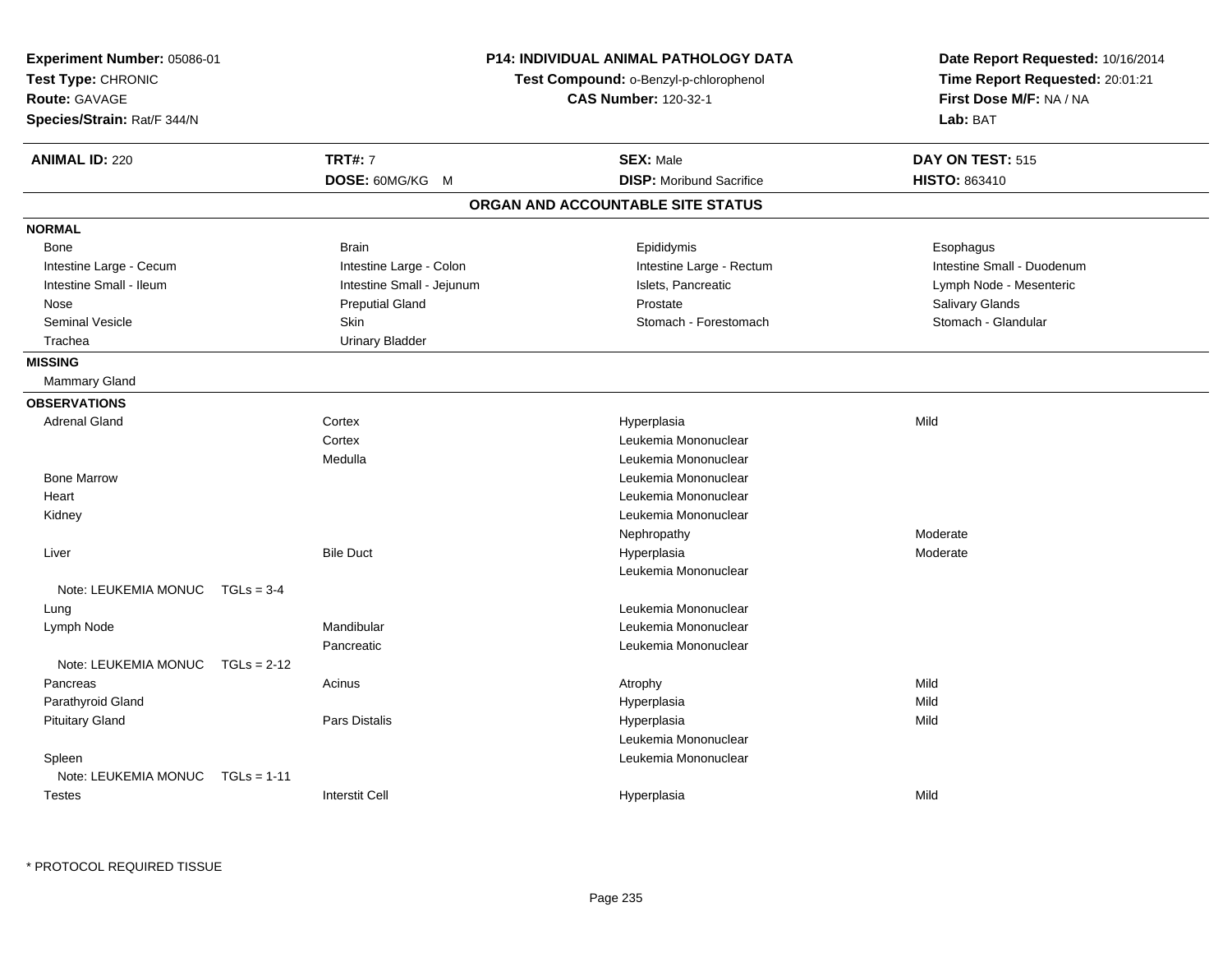| Experiment Number: 05086-01<br><b>Test Type: CHRONIC</b> | <b>P14: INDIVIDUAL ANIMAL PATHOLOGY DATA</b><br>Test Compound: o-Benzyl-p-chlorophenol |                                   | Date Report Requested: 10/16/2014<br>Time Report Requested: 20:01:21 |
|----------------------------------------------------------|----------------------------------------------------------------------------------------|-----------------------------------|----------------------------------------------------------------------|
| <b>Route: GAVAGE</b>                                     |                                                                                        | <b>CAS Number: 120-32-1</b>       | First Dose M/F: NA / NA                                              |
| Species/Strain: Rat/F 344/N                              |                                                                                        |                                   | Lab: BAT                                                             |
| <b>ANIMAL ID: 220</b>                                    | <b>TRT#: 7</b>                                                                         | <b>SEX: Male</b>                  | <b>DAY ON TEST: 515</b>                                              |
|                                                          | <b>DOSE: 60MG/KG M</b>                                                                 | <b>DISP:</b> Moribund Sacrifice   | <b>HISTO: 863410</b>                                                 |
|                                                          |                                                                                        | ORGAN AND ACCOUNTABLE SITE STATUS |                                                                      |
| Thymus                                                   |                                                                                        | Leukemia Mononuclear              |                                                                      |
| Note: LEUKEMIA MONUC<br>$TGI_S = 4-2$                    |                                                                                        |                                   |                                                                      |
| <b>Thyroid Gland</b>                                     | C Cell                                                                                 | Adenoma                           |                                                                      |
| PRIMARY CAUSE OF DEATH                                   | $\,$                                                                                   |                                   |                                                                      |
| Animal Note: MORIBUND DUE TO LEUKEMIA                    |                                                                                        |                                   |                                                                      |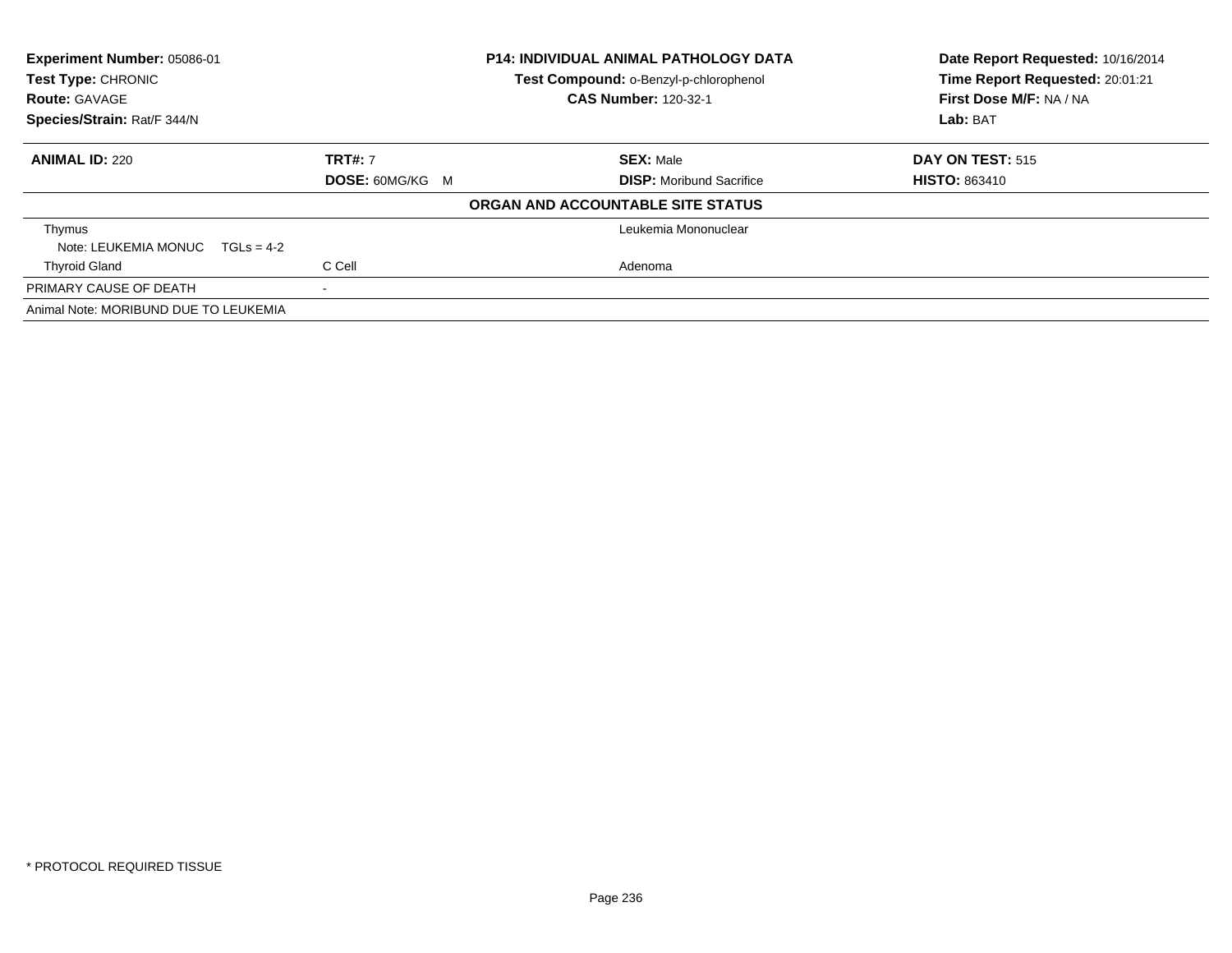| <b>Experiment Number: 05086-01</b><br>Test Type: CHRONIC<br><b>Route: GAVAGE</b><br>Species/Strain: Rat/F 344/N | <b>P14: INDIVIDUAL ANIMAL PATHOLOGY DATA</b><br>Test Compound: o-Benzyl-p-chlorophenol<br><b>CAS Number: 120-32-1</b> |                                                      | Date Report Requested: 10/16/2014<br>Time Report Requested: 20:01:21<br>First Dose M/F: NA / NA<br>Lab: BAT |
|-----------------------------------------------------------------------------------------------------------------|-----------------------------------------------------------------------------------------------------------------------|------------------------------------------------------|-------------------------------------------------------------------------------------------------------------|
| <b>ANIMAL ID: 221</b>                                                                                           | <b>TRT#: 8</b><br><b>DOSE: 60MG/KG 13HUCC M</b>                                                                       | <b>SEX: Male</b><br><b>DISP:</b> Scheduled Sacrifice | DAY ON TEST: 94<br><b>HISTO:</b>                                                                            |
| <b>OBSERVATIONS</b>                                                                                             |                                                                                                                       |                                                      |                                                                                                             |
| Kidney                                                                                                          |                                                                                                                       | Nephropathy                                          | Minimal                                                                                                     |
| PRIMARY CAUSE OF DEATH                                                                                          |                                                                                                                       |                                                      |                                                                                                             |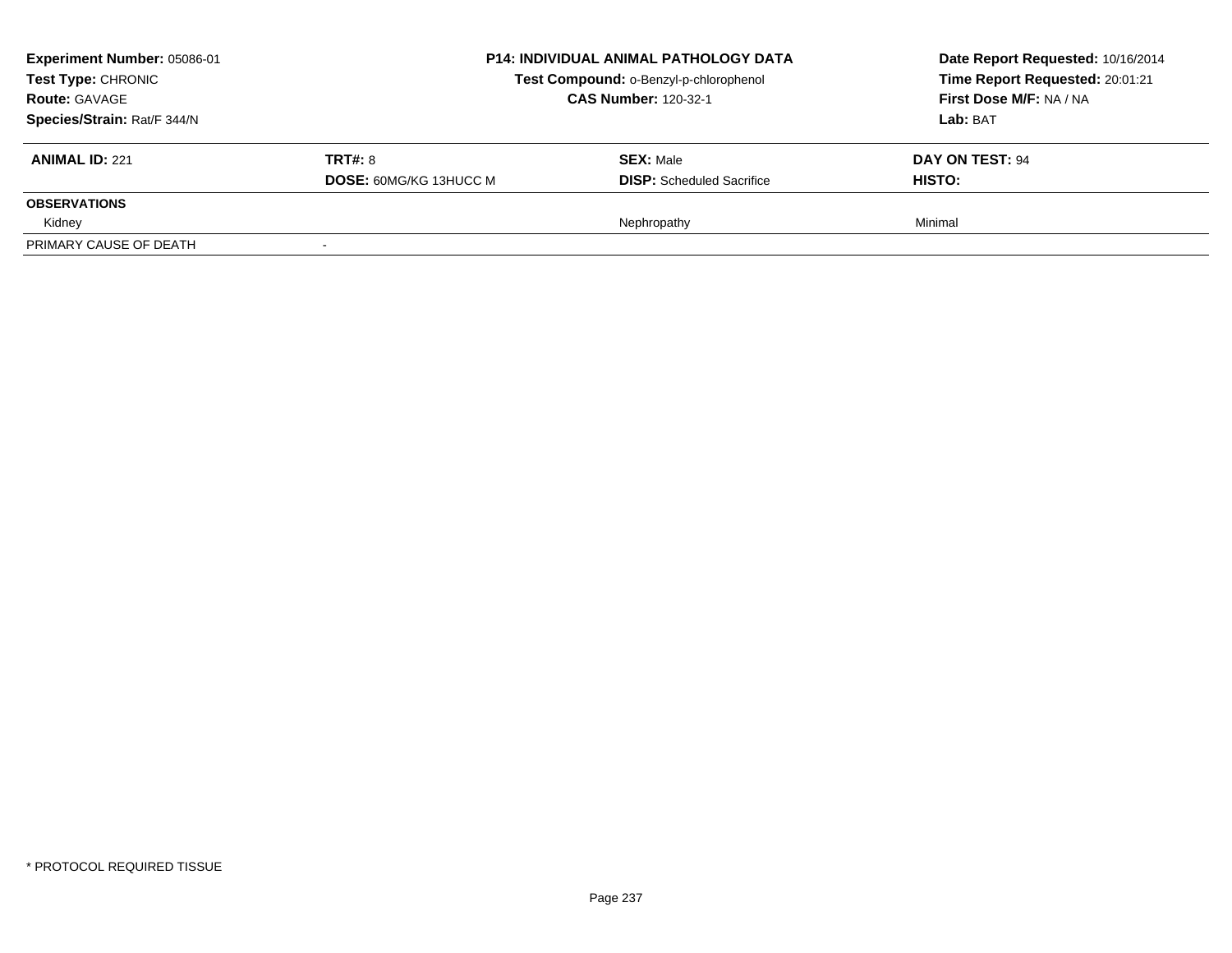| <b>Experiment Number: 05086-01</b><br>Test Type: CHRONIC<br><b>Route: GAVAGE</b><br>Species/Strain: Rat/F 344/N | <b>P14: INDIVIDUAL ANIMAL PATHOLOGY DATA</b><br>Test Compound: o-Benzyl-p-chlorophenol<br><b>CAS Number: 120-32-1</b> |                                                      | Date Report Requested: 10/16/2014<br>Time Report Requested: 20:01:21<br>First Dose M/F: NA / NA<br>Lab: BAT |
|-----------------------------------------------------------------------------------------------------------------|-----------------------------------------------------------------------------------------------------------------------|------------------------------------------------------|-------------------------------------------------------------------------------------------------------------|
| <b>ANIMAL ID: 222</b>                                                                                           | <b>TRT#: 8</b><br><b>DOSE: 60MG/KG 13HUCC M</b>                                                                       | <b>SEX: Male</b><br><b>DISP:</b> Scheduled Sacrifice | DAY ON TEST: 94<br><b>HISTO:</b>                                                                            |
| <b>OBSERVATIONS</b>                                                                                             |                                                                                                                       |                                                      |                                                                                                             |
| Kidney                                                                                                          |                                                                                                                       | Nephropathy                                          | Minimal                                                                                                     |
| PRIMARY CAUSE OF DEATH                                                                                          |                                                                                                                       |                                                      |                                                                                                             |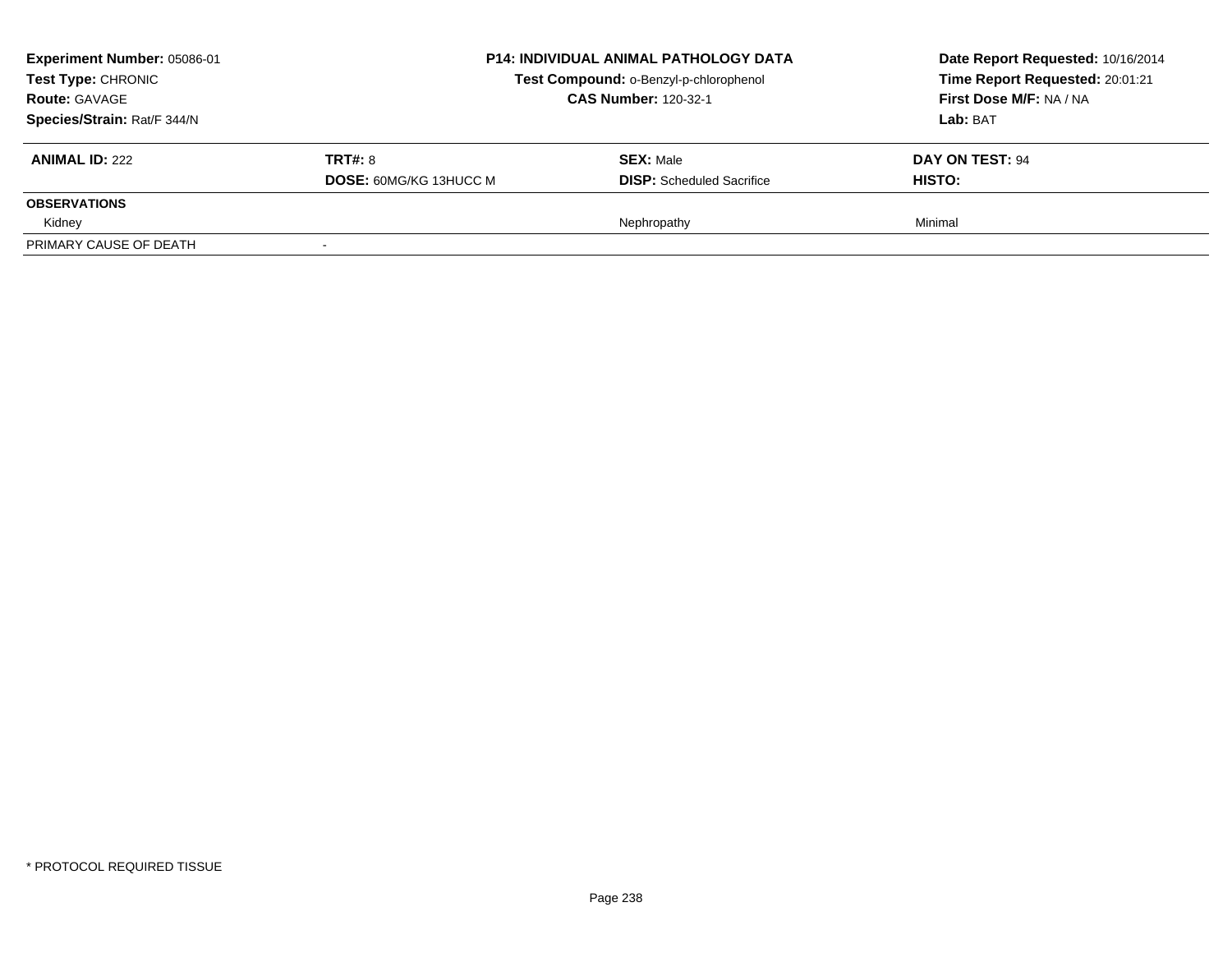| <b>Experiment Number: 05086-01</b><br>Test Type: CHRONIC<br><b>Route: GAVAGE</b><br>Species/Strain: Rat/F 344/N | <b>P14: INDIVIDUAL ANIMAL PATHOLOGY DATA</b><br>Test Compound: o-Benzyl-p-chlorophenol<br><b>CAS Number: 120-32-1</b> |                                                      | Date Report Requested: 10/16/2014<br>Time Report Requested: 20:01:21<br>First Dose M/F: NA / NA<br>Lab: BAT |  |
|-----------------------------------------------------------------------------------------------------------------|-----------------------------------------------------------------------------------------------------------------------|------------------------------------------------------|-------------------------------------------------------------------------------------------------------------|--|
| <b>ANIMAL ID: 223</b>                                                                                           | <b>TRT#: 8</b><br><b>DOSE: 60MG/KG 13HUCC M</b>                                                                       | <b>SEX: Male</b><br><b>DISP:</b> Scheduled Sacrifice | DAY ON TEST: 94<br><b>HISTO:</b>                                                                            |  |
| <b>OBSERVATIONS</b>                                                                                             |                                                                                                                       |                                                      |                                                                                                             |  |
| Kidney                                                                                                          |                                                                                                                       | Nephropathy                                          | Minimal                                                                                                     |  |
| PRIMARY CAUSE OF DEATH                                                                                          |                                                                                                                       |                                                      |                                                                                                             |  |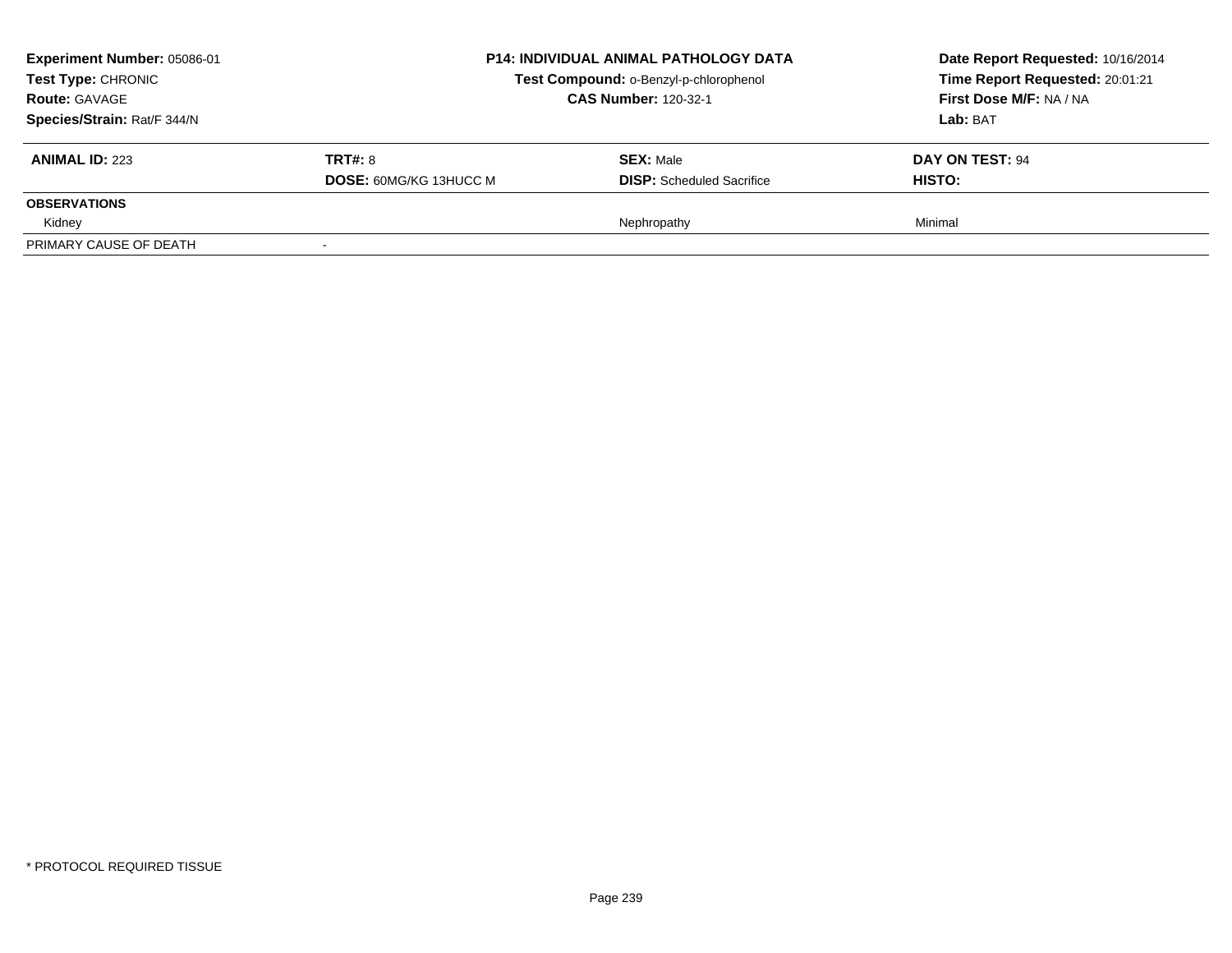| <b>Experiment Number: 05086-01</b><br>Test Type: CHRONIC<br><b>Route: GAVAGE</b><br>Species/Strain: Rat/F 344/N | <b>P14: INDIVIDUAL ANIMAL PATHOLOGY DATA</b><br>Test Compound: o-Benzyl-p-chlorophenol<br><b>CAS Number: 120-32-1</b> |                                                      | Date Report Requested: 10/16/2014<br>Time Report Requested: 20:01:21<br>First Dose M/F: NA / NA<br>Lab: BAT |
|-----------------------------------------------------------------------------------------------------------------|-----------------------------------------------------------------------------------------------------------------------|------------------------------------------------------|-------------------------------------------------------------------------------------------------------------|
| <b>ANIMAL ID: 224</b>                                                                                           | <b>TRT#: 8</b><br><b>DOSE: 60MG/KG 13HUCC M</b>                                                                       | <b>SEX: Male</b><br><b>DISP:</b> Scheduled Sacrifice | DAY ON TEST: 94<br><b>HISTO:</b>                                                                            |
| <b>OBSERVATIONS</b>                                                                                             |                                                                                                                       |                                                      |                                                                                                             |
| Kidney                                                                                                          |                                                                                                                       | Nephropathy                                          | Minimal                                                                                                     |
| PRIMARY CAUSE OF DEATH                                                                                          |                                                                                                                       |                                                      |                                                                                                             |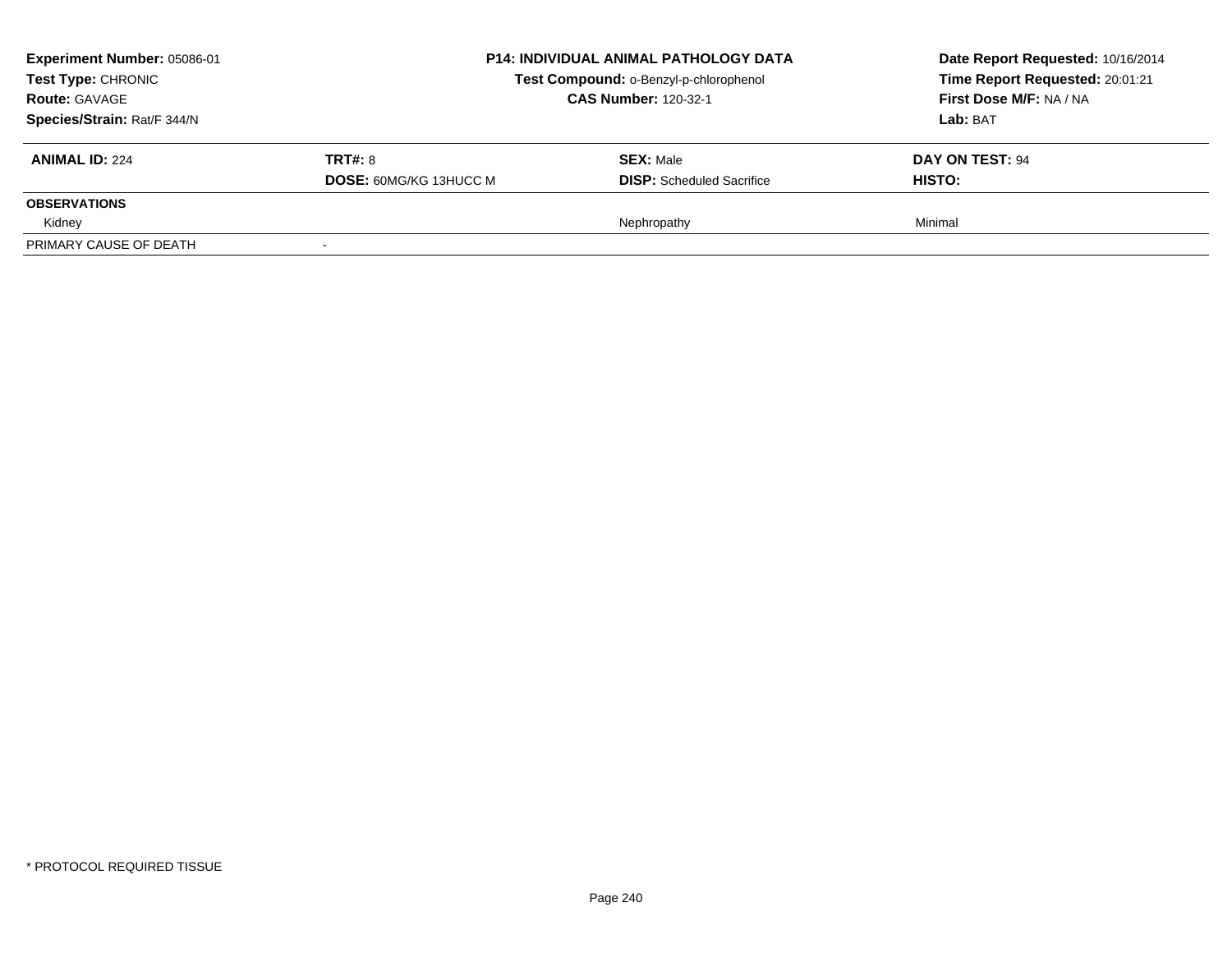| <b>Experiment Number: 05086-01</b><br>Test Type: CHRONIC<br><b>Route: GAVAGE</b><br>Species/Strain: Rat/F 344/N | <b>P14: INDIVIDUAL ANIMAL PATHOLOGY DATA</b><br>Test Compound: o-Benzyl-p-chlorophenol<br><b>CAS Number: 120-32-1</b> |                                                      | Date Report Requested: 10/16/2014<br>Time Report Requested: 20:01:21<br>First Dose M/F: NA / NA<br>Lab: BAT |  |
|-----------------------------------------------------------------------------------------------------------------|-----------------------------------------------------------------------------------------------------------------------|------------------------------------------------------|-------------------------------------------------------------------------------------------------------------|--|
| <b>ANIMAL ID: 225</b>                                                                                           | <b>TRT#: 8</b><br><b>DOSE: 60MG/KG 13HUCC M</b>                                                                       | <b>SEX: Male</b><br><b>DISP:</b> Scheduled Sacrifice | DAY ON TEST: 94<br><b>HISTO:</b>                                                                            |  |
| <b>OBSERVATIONS</b>                                                                                             |                                                                                                                       |                                                      |                                                                                                             |  |
| Kidney                                                                                                          |                                                                                                                       | Nephropathy                                          | Minimal                                                                                                     |  |
| PRIMARY CAUSE OF DEATH                                                                                          |                                                                                                                       |                                                      |                                                                                                             |  |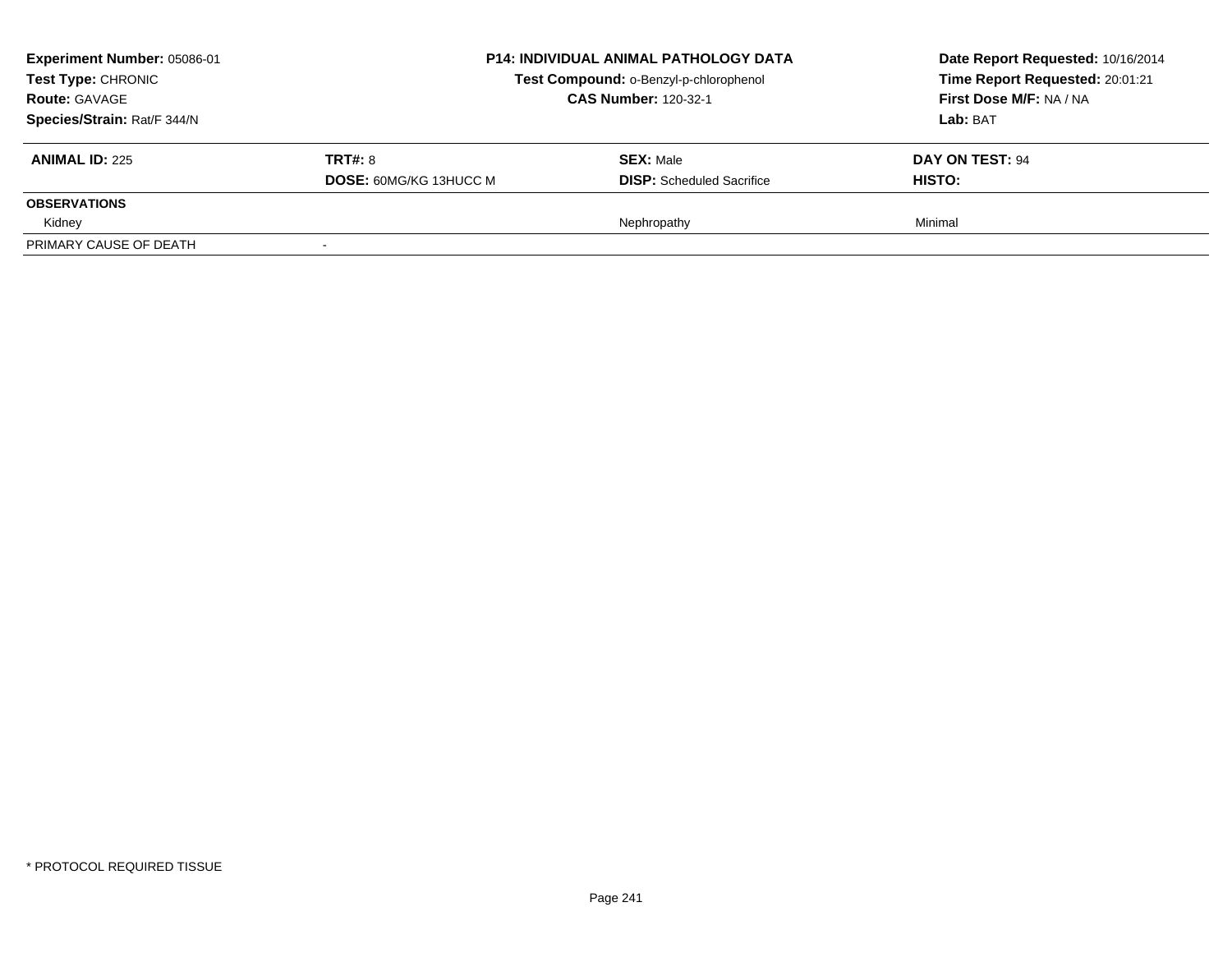| Experiment Number: 05086-01 |                               | <b>P14: INDIVIDUAL ANIMAL PATHOLOGY DATA</b> |                                 |
|-----------------------------|-------------------------------|----------------------------------------------|---------------------------------|
| <b>Test Type: CHRONIC</b>   |                               | Test Compound: o-Benzyl-p-chlorophenol       | Time Report Requested: 20:01:21 |
| <b>Route: GAVAGE</b>        |                               | <b>CAS Number: 120-32-1</b>                  |                                 |
| Species/Strain: Rat/F 344/N |                               |                                              | Lab: BAT                        |
| <b>ANIMAL ID: 226</b>       | <b>TRT#: 8</b>                | <b>SEX: Male</b>                             | DAY ON TEST: 94                 |
|                             | <b>DOSE: 60MG/KG 13HUCC M</b> | <b>DISP:</b> Scheduled Sacrifice             | HISTO:                          |
| <b>OBSERVATIONS</b>         |                               |                                              |                                 |
| Kidney                      |                               | Nephropathy                                  | Mild                            |
| PRIMARY CAUSE OF DEATH      |                               |                                              |                                 |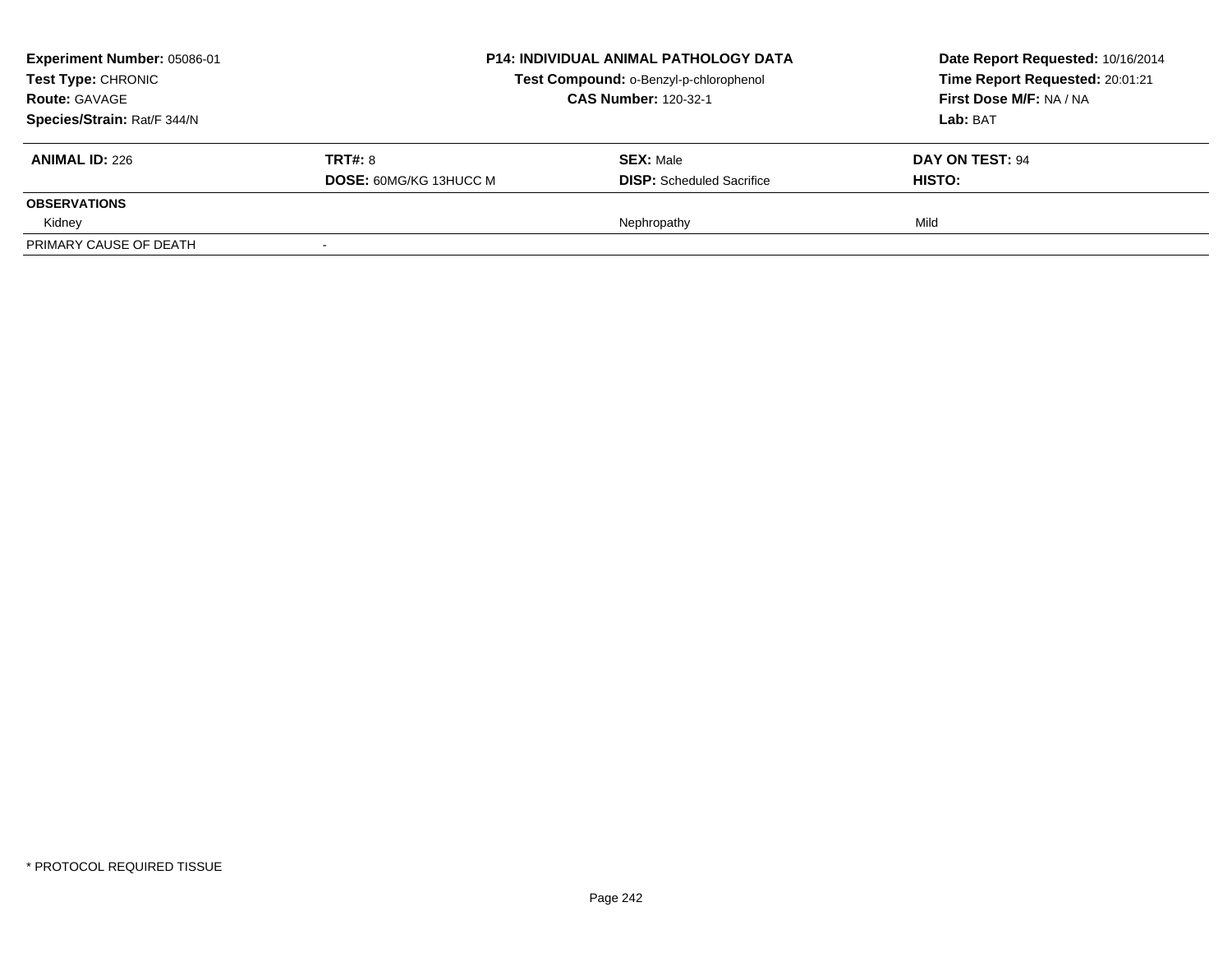| Experiment Number: 05086-01 | <b>P14: INDIVIDUAL ANIMAL PATHOLOGY DATA</b> |                                        | Date Report Requested: 10/16/2014 |  |
|-----------------------------|----------------------------------------------|----------------------------------------|-----------------------------------|--|
| Test Type: CHRONIC          |                                              | Test Compound: o-Benzyl-p-chlorophenol | Time Report Requested: 20:01:21   |  |
| <b>Route: GAVAGE</b>        |                                              | <b>CAS Number: 120-32-1</b>            | First Dose M/F: NA / NA           |  |
| Species/Strain: Rat/F 344/N |                                              |                                        | Lab: BAT                          |  |
| <b>ANIMAL ID: 227</b>       | TRT#: 8                                      | <b>SEX: Male</b>                       | DAY ON TEST: 94                   |  |
|                             | <b>DOSE: 60MG/KG 13HUCC M</b>                | <b>DISP:</b> Scheduled Sacrifice       | HISTO:                            |  |
|                             |                                              | ORGAN AND ACCOUNTABLE SITE STATUS      |                                   |  |
| <b>NORMAL</b>               |                                              |                                        |                                   |  |
| Kidney                      |                                              |                                        |                                   |  |
| PRIMARY CAUSE OF DEATH      |                                              |                                        |                                   |  |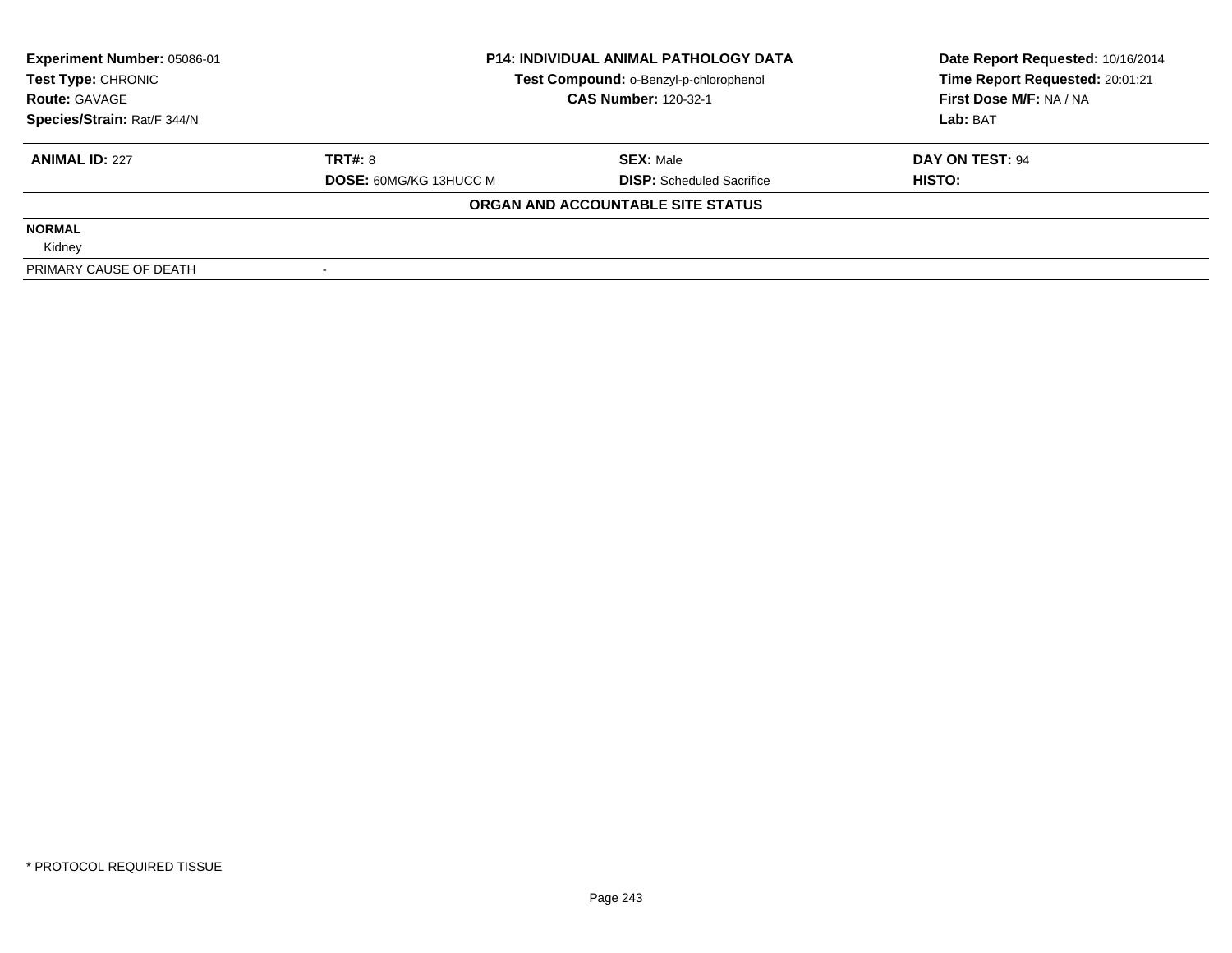| <b>Experiment Number: 05086-01</b><br>Test Type: CHRONIC<br><b>Route: GAVAGE</b><br>Species/Strain: Rat/F 344/N | <b>P14: INDIVIDUAL ANIMAL PATHOLOGY DATA</b><br>Test Compound: o-Benzyl-p-chlorophenol<br><b>CAS Number: 120-32-1</b> |                                                      | Date Report Requested: 10/16/2014<br>Time Report Requested: 20:01:21<br>First Dose M/F: NA / NA<br>Lab: BAT |  |
|-----------------------------------------------------------------------------------------------------------------|-----------------------------------------------------------------------------------------------------------------------|------------------------------------------------------|-------------------------------------------------------------------------------------------------------------|--|
| <b>ANIMAL ID: 228</b>                                                                                           | <b>TRT#: 8</b><br><b>DOSE: 60MG/KG 13HUCC M</b>                                                                       | <b>SEX: Male</b><br><b>DISP:</b> Scheduled Sacrifice | DAY ON TEST: 94<br><b>HISTO:</b>                                                                            |  |
| <b>OBSERVATIONS</b>                                                                                             |                                                                                                                       |                                                      |                                                                                                             |  |
| Kidney                                                                                                          |                                                                                                                       | Nephropathy                                          | Minimal                                                                                                     |  |
| PRIMARY CAUSE OF DEATH                                                                                          |                                                                                                                       |                                                      |                                                                                                             |  |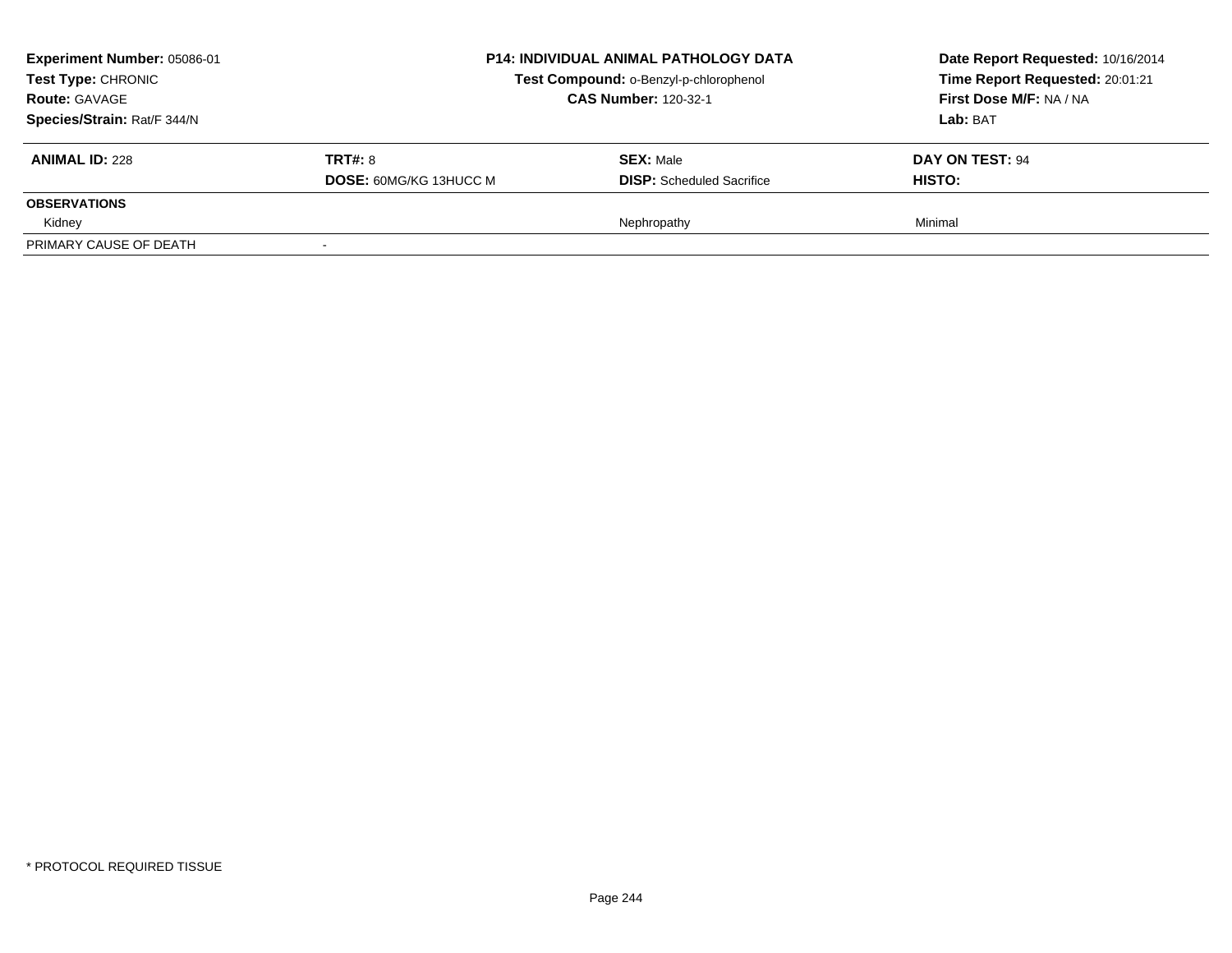| <b>Experiment Number: 05086-01</b><br>Test Type: CHRONIC<br><b>Route: GAVAGE</b><br>Species/Strain: Rat/F 344/N | <b>P14: INDIVIDUAL ANIMAL PATHOLOGY DATA</b><br>Test Compound: o-Benzyl-p-chlorophenol<br><b>CAS Number: 120-32-1</b> |                                                      | Date Report Requested: 10/16/2014<br>Time Report Requested: 20:01:21<br>First Dose M/F: NA / NA<br>Lab: BAT |  |
|-----------------------------------------------------------------------------------------------------------------|-----------------------------------------------------------------------------------------------------------------------|------------------------------------------------------|-------------------------------------------------------------------------------------------------------------|--|
| <b>ANIMAL ID: 229</b>                                                                                           | <b>TRT#: 8</b><br><b>DOSE: 60MG/KG 13HUCC M</b>                                                                       | <b>SEX: Male</b><br><b>DISP:</b> Scheduled Sacrifice | DAY ON TEST: 94<br><b>HISTO:</b>                                                                            |  |
| <b>OBSERVATIONS</b>                                                                                             |                                                                                                                       |                                                      |                                                                                                             |  |
| Kidney                                                                                                          |                                                                                                                       | Nephropathy                                          | Minimal                                                                                                     |  |
| PRIMARY CAUSE OF DEATH                                                                                          |                                                                                                                       |                                                      |                                                                                                             |  |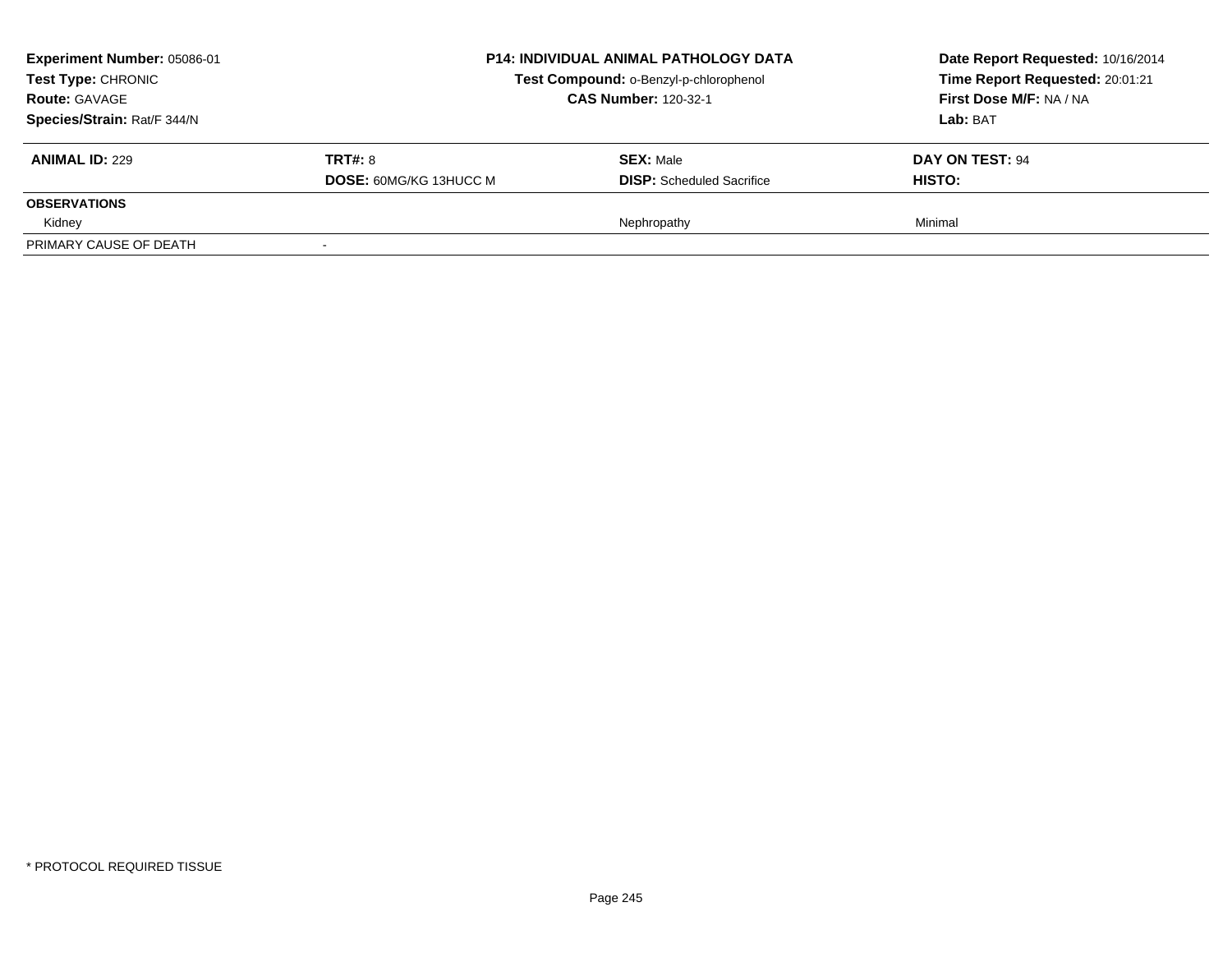| <b>Experiment Number: 05086-01</b><br>Test Type: CHRONIC<br><b>Route: GAVAGE</b><br>Species/Strain: Rat/F 344/N | <b>P14: INDIVIDUAL ANIMAL PATHOLOGY DATA</b><br>Test Compound: o-Benzyl-p-chlorophenol<br><b>CAS Number: 120-32-1</b> |                                                      | Date Report Requested: 10/16/2014<br>Time Report Requested: 20:01:21<br>First Dose M/F: NA / NA<br>Lab: BAT |  |
|-----------------------------------------------------------------------------------------------------------------|-----------------------------------------------------------------------------------------------------------------------|------------------------------------------------------|-------------------------------------------------------------------------------------------------------------|--|
| <b>ANIMAL ID: 230</b>                                                                                           | <b>TRT#: 8</b><br><b>DOSE: 60MG/KG 13HUCC M</b>                                                                       | <b>SEX: Male</b><br><b>DISP:</b> Scheduled Sacrifice | DAY ON TEST: 94<br><b>HISTO:</b>                                                                            |  |
| <b>OBSERVATIONS</b>                                                                                             |                                                                                                                       |                                                      |                                                                                                             |  |
| Kidney                                                                                                          |                                                                                                                       | Nephropathy                                          | Minimal                                                                                                     |  |
| PRIMARY CAUSE OF DEATH                                                                                          |                                                                                                                       |                                                      |                                                                                                             |  |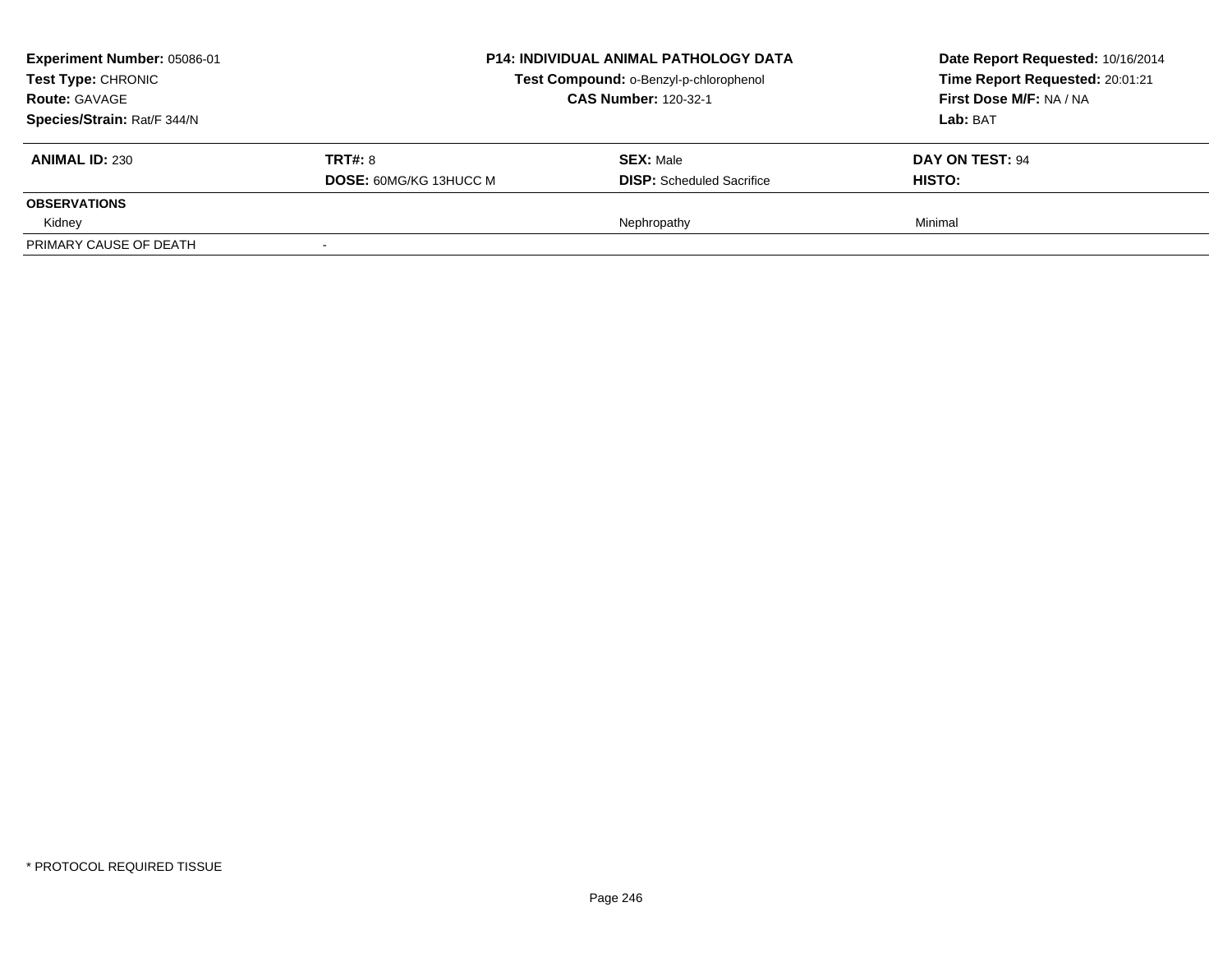| Experiment Number: 05086-01<br>Test Type: CHRONIC<br><b>Route: GAVAGE</b><br>Species/Strain: Rat/F 344/N | <b>P14: INDIVIDUAL ANIMAL PATHOLOGY DATA</b><br>Test Compound: o-Benzyl-p-chlorophenol<br><b>CAS Number: 120-32-1</b> |                                   | Date Report Requested: 10/16/2014<br>Time Report Requested: 20:01:21<br>First Dose M/F: NA / NA<br>Lab: BAT |
|----------------------------------------------------------------------------------------------------------|-----------------------------------------------------------------------------------------------------------------------|-----------------------------------|-------------------------------------------------------------------------------------------------------------|
| <b>ANIMAL ID: 241</b>                                                                                    | <b>TRT#: 10</b>                                                                                                       | <b>SEX: Male</b>                  | DAY ON TEST: 729                                                                                            |
|                                                                                                          | DOSE: 120MG/KG M                                                                                                      | <b>DISP: Terminal Sacrifice</b>   | HISTO: 863231                                                                                               |
|                                                                                                          |                                                                                                                       | ORGAN AND ACCOUNTABLE SITE STATUS |                                                                                                             |
| <b>NORMAL</b>                                                                                            |                                                                                                                       |                                   |                                                                                                             |
| Bone                                                                                                     | <b>Bone Marrow</b>                                                                                                    | <b>Brain</b>                      | Epididymis                                                                                                  |
| Esophagus                                                                                                | Intestine Large - Cecum                                                                                               | Intestine Large - Colon           | Intestine Large - Rectum                                                                                    |
| Intestine Small - Duodenum                                                                               | Intestine Small - Ileum                                                                                               | Intestine Small - Jejunum         | Islets, Pancreatic                                                                                          |
| Lung                                                                                                     | Lymph Node - Mandibular                                                                                               | Lymph Node - Mesenteric           | Pancreas                                                                                                    |
| <b>Pituitary Gland</b>                                                                                   | <b>Preputial Gland</b>                                                                                                | Prostate                          | Salivary Glands                                                                                             |
| <b>Seminal Vesicle</b>                                                                                   | Spleen                                                                                                                | Stomach - Forestomach             | Thymus                                                                                                      |
| Trachea                                                                                                  | <b>Urinary Bladder</b>                                                                                                |                                   |                                                                                                             |
| <b>MISSING</b>                                                                                           |                                                                                                                       |                                   |                                                                                                             |
| Mammary Gland                                                                                            |                                                                                                                       |                                   |                                                                                                             |
| <b>OBSERVATIONS</b>                                                                                      |                                                                                                                       |                                   |                                                                                                             |
| <b>Adrenal Gland</b>                                                                                     | Cortex                                                                                                                | Hyperplasia                       | Moderate                                                                                                    |
|                                                                                                          | Medulla                                                                                                               | Pheochromocytoma Benign           |                                                                                                             |
| Note: PHEOCHROM BGN<br>$TGLs = 3-12$                                                                     |                                                                                                                       |                                   |                                                                                                             |
| Heart                                                                                                    | Myocardium                                                                                                            | Degeneration                      | Chronic, Mild                                                                                               |
| Kidney                                                                                                   |                                                                                                                       | Nephropathy                       | Marked                                                                                                      |
| [Nephropathy TGLS = $2-1$ ]                                                                              |                                                                                                                       |                                   |                                                                                                             |
| Liver                                                                                                    |                                                                                                                       | <b>Basophilic Focus</b>           |                                                                                                             |
|                                                                                                          |                                                                                                                       | Clear Cell Focus                  |                                                                                                             |
| Nose                                                                                                     | Mucosa                                                                                                                | Inflammation                      | Suppurative, Moderate                                                                                       |
| Parathyroid Gland                                                                                        |                                                                                                                       | Hyperplasia                       | Moderate                                                                                                    |
| Note: HYPERPLASIA<br>$TGLs = 5-7$                                                                        |                                                                                                                       |                                   |                                                                                                             |
| Skin                                                                                                     |                                                                                                                       | Inflammation                      | Chronic Active, Mild                                                                                        |
| Note: INFLAMMATION<br>$TGLs = 4-13$                                                                      |                                                                                                                       |                                   |                                                                                                             |
| Stomach                                                                                                  | Glandular                                                                                                             | Mineralization                    | Minimal                                                                                                     |
| <b>Testes</b>                                                                                            | Bilateral, Interstit Cell                                                                                             | Adenoma                           |                                                                                                             |
| Note: ADENOMA<br>$TGLs = 1-11$                                                                           |                                                                                                                       |                                   |                                                                                                             |
| <b>Thyroid Gland</b>                                                                                     | <b>Follicular Cel</b>                                                                                                 | Adenoma                           |                                                                                                             |
|                                                                                                          | C Cell                                                                                                                | Hyperplasia                       | Mild                                                                                                        |
| PRIMARY CAUSE OF DEATH                                                                                   | $\blacksquare$                                                                                                        |                                   |                                                                                                             |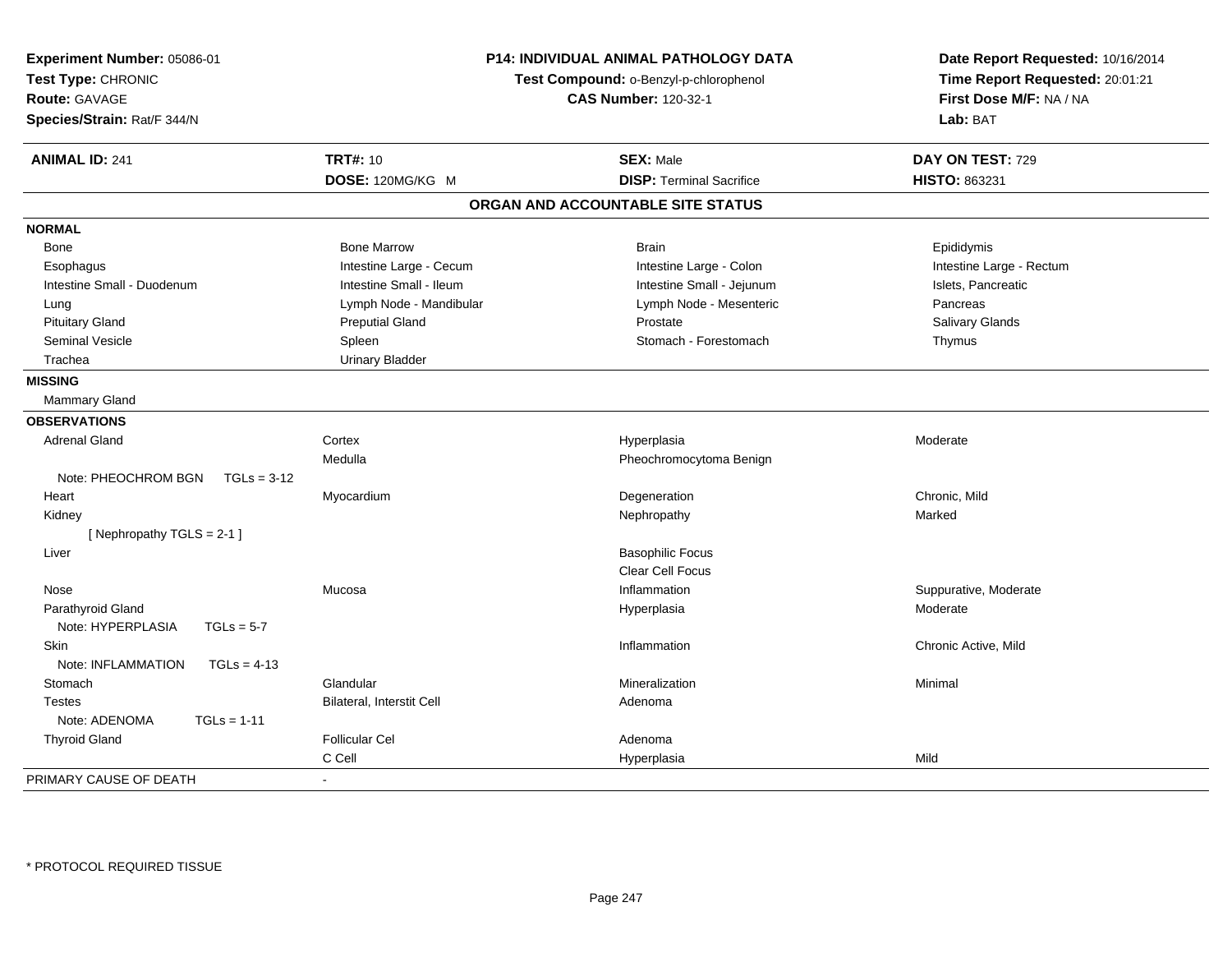| Experiment Number: 05086-01<br>Test Type: CHRONIC<br><b>Route: GAVAGE</b><br>Species/Strain: Rat/F 344/N                                                                                                                                                  | <b>P14: INDIVIDUAL ANIMAL PATHOLOGY DATA</b><br>Test Compound: o-Benzyl-p-chlorophenol<br><b>CAS Number: 120-32-1</b>                                                               |                                                                                                      | Date Report Requested: 10/16/2014<br>Time Report Requested: 20:01:21<br>First Dose M/F: NA / NA<br>Lab: BAT                                                                                  |
|-----------------------------------------------------------------------------------------------------------------------------------------------------------------------------------------------------------------------------------------------------------|-------------------------------------------------------------------------------------------------------------------------------------------------------------------------------------|------------------------------------------------------------------------------------------------------|----------------------------------------------------------------------------------------------------------------------------------------------------------------------------------------------|
| <b>ANIMAL ID: 242</b>                                                                                                                                                                                                                                     | <b>TRT#: 10</b><br>DOSE: 120MG/KG M                                                                                                                                                 | <b>SEX: Male</b><br><b>DISP: Dosing Accident</b>                                                     | DAY ON TEST: 122<br><b>HISTO: 863232</b>                                                                                                                                                     |
|                                                                                                                                                                                                                                                           |                                                                                                                                                                                     | ORGAN AND ACCOUNTABLE SITE STATUS                                                                    |                                                                                                                                                                                              |
| <b>NORMAL</b>                                                                                                                                                                                                                                             |                                                                                                                                                                                     |                                                                                                      |                                                                                                                                                                                              |
| <b>Adrenal Gland - Cortex</b><br>Brain<br>Intestine Large - Colon<br>Intestine Small - Jejunum<br>Lymph Node - Mesenteric<br><b>Pituitary Gland</b><br><b>Seminal Vesicle</b><br>Stomach - Glandular<br>Trachea<br><b>MISSING</b><br><b>Mammary Gland</b> | Adrenal Gland - Medulla<br>Epididymis<br>Intestine Large - Rectum<br>Islets, Pancreatic<br>Nose<br><b>Preputial Gland</b><br><b>Skin</b><br><b>Testes</b><br><b>Urinary Bladder</b> | Bone<br>Esophagus<br>Intestine Small - Duodenum<br>Liver<br>Pancreas<br>Prostate<br>Spleen<br>Thymus | <b>Bone Marrow</b><br>Intestine Large - Cecum<br>Intestine Small - Ileum<br>Lymph Node - Mandibular<br>Parathyroid Gland<br>Salivary Glands<br>Stomach - Forestomach<br><b>Thyroid Gland</b> |
| <b>OBSERVATIONS</b>                                                                                                                                                                                                                                       |                                                                                                                                                                                     |                                                                                                      |                                                                                                                                                                                              |
| Heart                                                                                                                                                                                                                                                     |                                                                                                                                                                                     | Inflammation                                                                                         | Necrotizing, Mild                                                                                                                                                                            |
| Kidney                                                                                                                                                                                                                                                    |                                                                                                                                                                                     | Nephropathy                                                                                          | Minimal                                                                                                                                                                                      |
| Lung                                                                                                                                                                                                                                                      |                                                                                                                                                                                     | Foreign Body<br>Inflammation                                                                         | Moderate<br>Necrotizing, Moderate                                                                                                                                                            |
| Note: INFLAMMATION WAS ESPECIALLY IN PLEURA.<br>Note: FOREIGN BODY WAS OIL, HAIR & PLANT MATERIAL IN PLEURA.                                                                                                                                              |                                                                                                                                                                                     |                                                                                                      |                                                                                                                                                                                              |
| PRIMARY CAUSE OF DEATH                                                                                                                                                                                                                                    |                                                                                                                                                                                     |                                                                                                      |                                                                                                                                                                                              |

Animal Note: COD: GAVAGE ERROR.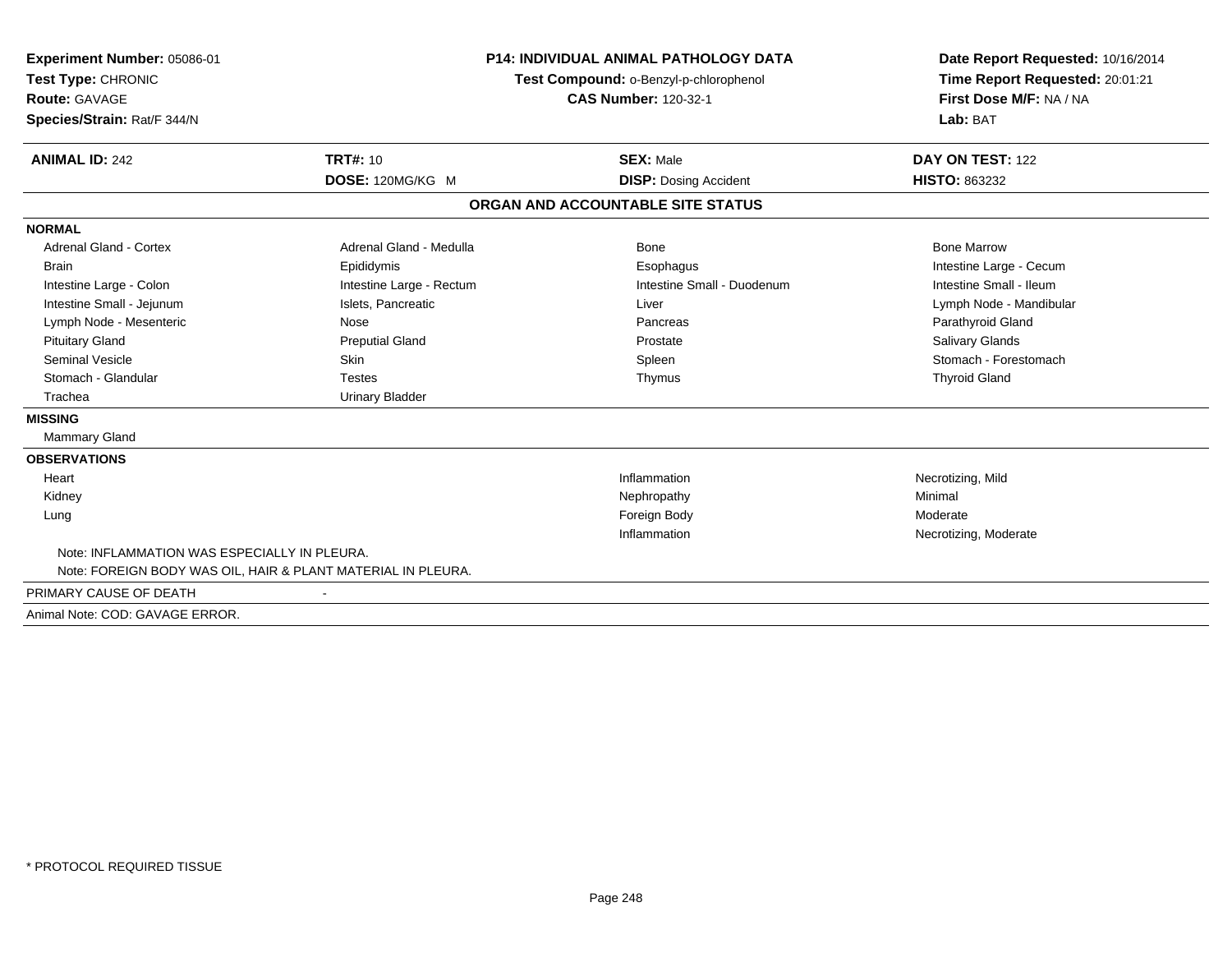| Experiment Number: 05086-01<br>Test Type: CHRONIC<br><b>Route: GAVAGE</b><br>Species/Strain: Rat/F 344/N |               | <b>P14: INDIVIDUAL ANIMAL PATHOLOGY DATA</b><br>Test Compound: o-Benzyl-p-chlorophenol<br><b>CAS Number: 120-32-1</b> |                                   | Date Report Requested: 10/16/2014<br>Time Report Requested: 20:01:21<br>First Dose M/F: NA / NA<br>Lab: BAT |
|----------------------------------------------------------------------------------------------------------|---------------|-----------------------------------------------------------------------------------------------------------------------|-----------------------------------|-------------------------------------------------------------------------------------------------------------|
| <b>ANIMAL ID: 243</b>                                                                                    |               | <b>TRT#: 10</b>                                                                                                       | <b>SEX: Male</b>                  | DAY ON TEST: 543                                                                                            |
|                                                                                                          |               | DOSE: 120MG/KG M                                                                                                      | <b>DISP:</b> Moribund Sacrifice   | HISTO: 863233                                                                                               |
|                                                                                                          |               |                                                                                                                       | ORGAN AND ACCOUNTABLE SITE STATUS |                                                                                                             |
| <b>NORMAL</b>                                                                                            |               |                                                                                                                       |                                   |                                                                                                             |
| <b>Adrenal Gland - Cortex</b>                                                                            |               | Adrenal Gland - Medulla                                                                                               | <b>Bone Marrow</b>                | <b>Brain</b>                                                                                                |
| Epididymis                                                                                               |               | Esophagus                                                                                                             | Intestine Large - Cecum           | Intestine Large - Colon                                                                                     |
| Intestine Large - Rectum                                                                                 |               | Intestine Small - Duodenum                                                                                            | Intestine Small - Ileum           | Intestine Small - Jejunum                                                                                   |
| Islets, Pancreatic                                                                                       |               | Liver                                                                                                                 | Lymph Node - Mandibular           | Lymph Node - Mesenteric                                                                                     |
| Mammary Gland                                                                                            |               | Nose                                                                                                                  | Pancreas                          | <b>Pituitary Gland</b>                                                                                      |
| <b>Preputial Gland</b>                                                                                   |               | Prostate                                                                                                              | <b>Salivary Glands</b>            | <b>Seminal Vesicle</b>                                                                                      |
| Skin                                                                                                     |               | Spleen                                                                                                                | Stomach - Forestomach             | Thymus                                                                                                      |
| Trachea                                                                                                  |               | <b>Urinary Bladder</b>                                                                                                |                                   |                                                                                                             |
| <b>OBSERVATIONS</b>                                                                                      |               |                                                                                                                       |                                   |                                                                                                             |
| <b>Bone</b>                                                                                              |               | Cranium                                                                                                               | Fibrous Osteodystrophy            |                                                                                                             |
|                                                                                                          |               | Femur                                                                                                                 | Fibrous Osteodystrophy            |                                                                                                             |
| Heart                                                                                                    |               | Myocardium                                                                                                            | Degeneration                      | Chronic, Mild                                                                                               |
| Kidney                                                                                                   |               |                                                                                                                       | Nephropathy                       | Marked                                                                                                      |
| [Nephropathy TGLS = $2-1$ ]                                                                              |               |                                                                                                                       |                                   |                                                                                                             |
| Lung                                                                                                     |               |                                                                                                                       | Inflammation                      | Chronic Active, Minimal                                                                                     |
| Parathyroid Gland                                                                                        |               |                                                                                                                       | Hyperplasia                       | Moderate                                                                                                    |
| Stomach                                                                                                  |               | Glandular                                                                                                             | Mineralization                    | Moderate                                                                                                    |
| <b>Testes</b>                                                                                            |               | Bilateral, Interstit Cell                                                                                             | Adenoma                           |                                                                                                             |
| Note: ADENOMA                                                                                            | $TGLs = 3-10$ |                                                                                                                       |                                   |                                                                                                             |
| <b>Thyroid Gland</b>                                                                                     |               | C Cell                                                                                                                | Hyperplasia                       | Minimal                                                                                                     |
| Zymbal's Gland                                                                                           |               |                                                                                                                       | Adenoma                           |                                                                                                             |
| Note: ADENOMA                                                                                            | $TGLs = 1-11$ |                                                                                                                       |                                   |                                                                                                             |
| PRIMARY CAUSE OF DEATH                                                                                   |               |                                                                                                                       |                                   |                                                                                                             |
| Animal Note: MORIBUND DUE TO NEPHROPATHY                                                                 |               |                                                                                                                       |                                   |                                                                                                             |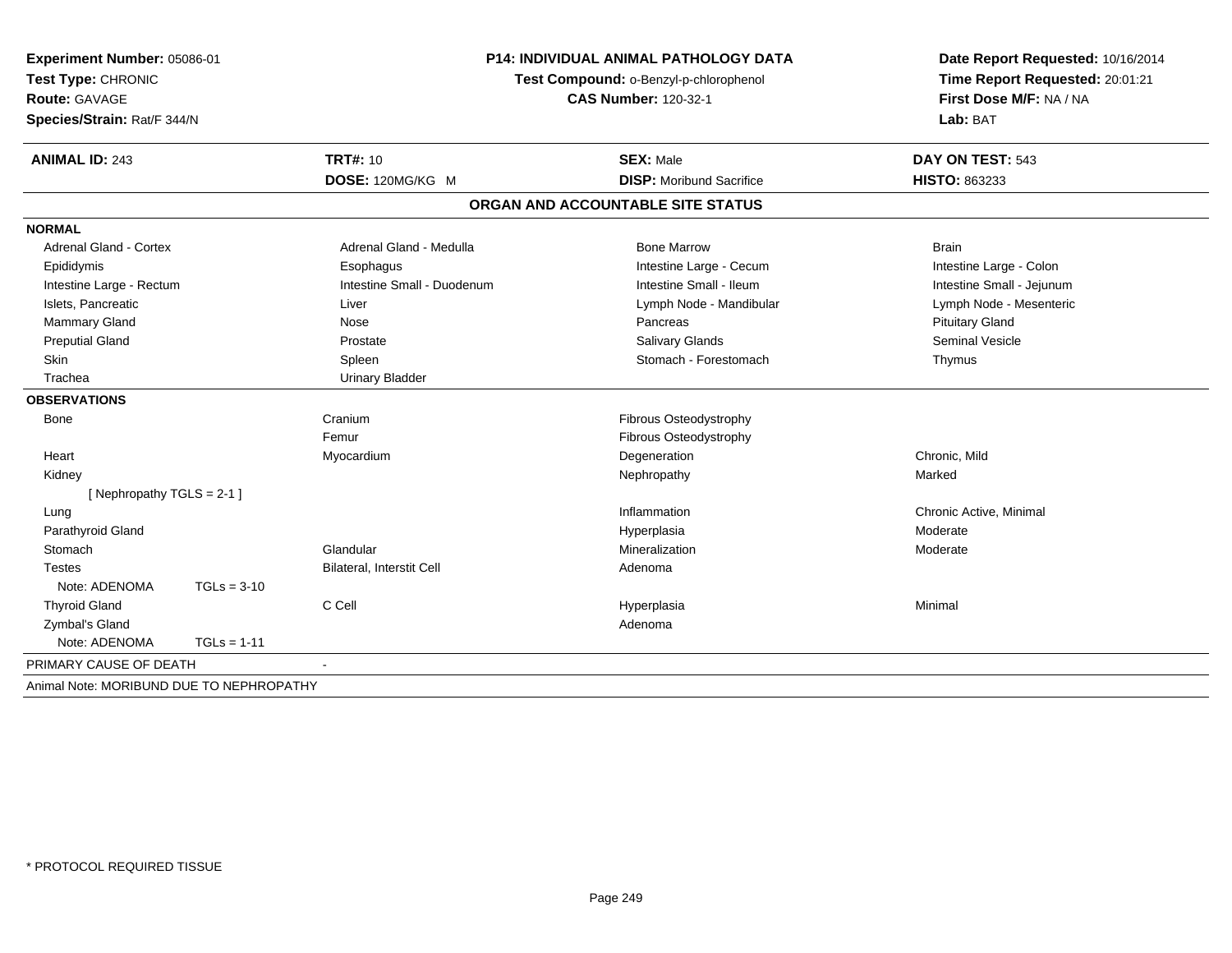| Experiment Number: 05086-01<br>Test Type: CHRONIC<br>Route: GAVAGE<br>Species/Strain: Rat/F 344/N |                                                     | <b>P14: INDIVIDUAL ANIMAL PATHOLOGY DATA</b><br>Test Compound: o-Benzyl-p-chlorophenol<br><b>CAS Number: 120-32-1</b> | Date Report Requested: 10/16/2014<br>Time Report Requested: 20:01:21<br>First Dose M/F: NA / NA<br>Lab: BAT |  |
|---------------------------------------------------------------------------------------------------|-----------------------------------------------------|-----------------------------------------------------------------------------------------------------------------------|-------------------------------------------------------------------------------------------------------------|--|
| <b>ANIMAL ID: 244</b>                                                                             | <b>TRT#: 10</b>                                     | <b>SEX: Male</b>                                                                                                      | DAY ON TEST: 459                                                                                            |  |
|                                                                                                   | DOSE: 120MG/KG M                                    | <b>DISP: Dosing Accident</b>                                                                                          | HISTO: 863234                                                                                               |  |
|                                                                                                   |                                                     | ORGAN AND ACCOUNTABLE SITE STATUS                                                                                     |                                                                                                             |  |
| <b>NORMAL</b>                                                                                     |                                                     |                                                                                                                       |                                                                                                             |  |
| <b>Adrenal Gland - Cortex</b>                                                                     | Adrenal Gland - Medulla                             | <b>Bone</b>                                                                                                           | <b>Bone Marrow</b>                                                                                          |  |
| <b>Brain</b>                                                                                      | Epididymis                                          | Esophagus                                                                                                             | Intestine Large - Cecum                                                                                     |  |
| Intestine Large - Colon                                                                           | Intestine Large - Rectum                            | Intestine Small - Duodenum                                                                                            | Intestine Small - Ileum                                                                                     |  |
| Intestine Small - Jejunum                                                                         | Islets, Pancreatic                                  | Lymph Node - Mesenteric                                                                                               | Mammary Gland                                                                                               |  |
| Nose                                                                                              | Pancreas                                            | Parathyroid Gland                                                                                                     | <b>Preputial Gland</b>                                                                                      |  |
| Prostate                                                                                          | <b>Seminal Vesicle</b>                              | Skin                                                                                                                  | Spleen                                                                                                      |  |
| Stomach - Forestomach                                                                             | Stomach - Glandular                                 | Thymus                                                                                                                | <b>Thyroid Gland</b>                                                                                        |  |
| Trachea                                                                                           | <b>Urinary Bladder</b>                              |                                                                                                                       |                                                                                                             |  |
| <b>MISSING</b>                                                                                    |                                                     |                                                                                                                       |                                                                                                             |  |
| Lymph Node - Mandibular                                                                           | <b>Salivary Glands</b>                              |                                                                                                                       |                                                                                                             |  |
| <b>OBSERVATIONS</b>                                                                               |                                                     |                                                                                                                       |                                                                                                             |  |
| Heart                                                                                             | Myocardium                                          | Degeneration                                                                                                          | Chronic, Mild                                                                                               |  |
| Kidney                                                                                            |                                                     | Nephropathy                                                                                                           | Mild                                                                                                        |  |
| Liver                                                                                             | <b>Bile Duct</b>                                    | Hyperplasia                                                                                                           | Minimal                                                                                                     |  |
|                                                                                                   | Note: LIVER "NODULES" NOT SEEN AT TRIM OR ON MICRO. |                                                                                                                       |                                                                                                             |  |
|                                                                                                   | Note: NODULES MAY HAVE BEEN HIATAL STRESS NODULES.  |                                                                                                                       |                                                                                                             |  |
| Lung                                                                                              |                                                     | Inflammation                                                                                                          | Necrotizing, Moderate                                                                                       |  |
| Note: INFLAMMATION                                                                                | $TGLS = 1,2,3-2+3+11$                               |                                                                                                                       |                                                                                                             |  |
| <b>Pituitary Gland</b>                                                                            | Pars Distalis                                       | Adenoma                                                                                                               |                                                                                                             |  |
| <b>Testes</b>                                                                                     | <b>Interstit Cell</b>                               | Adenoma                                                                                                               |                                                                                                             |  |
|                                                                                                   | <b>Interstit Cell</b>                               | Hyperplasia                                                                                                           | Minimal                                                                                                     |  |
| Thymus                                                                                            |                                                     |                                                                                                                       |                                                                                                             |  |
| Note: TGL 1 INCLUDED UNDER LUNG.                                                                  |                                                     |                                                                                                                       |                                                                                                             |  |
| PRIMARY CAUSE OF DEATH                                                                            | $\sim$                                              |                                                                                                                       |                                                                                                             |  |
| Animal Note: COD: GAVAGE ERROR.                                                                   |                                                     |                                                                                                                       |                                                                                                             |  |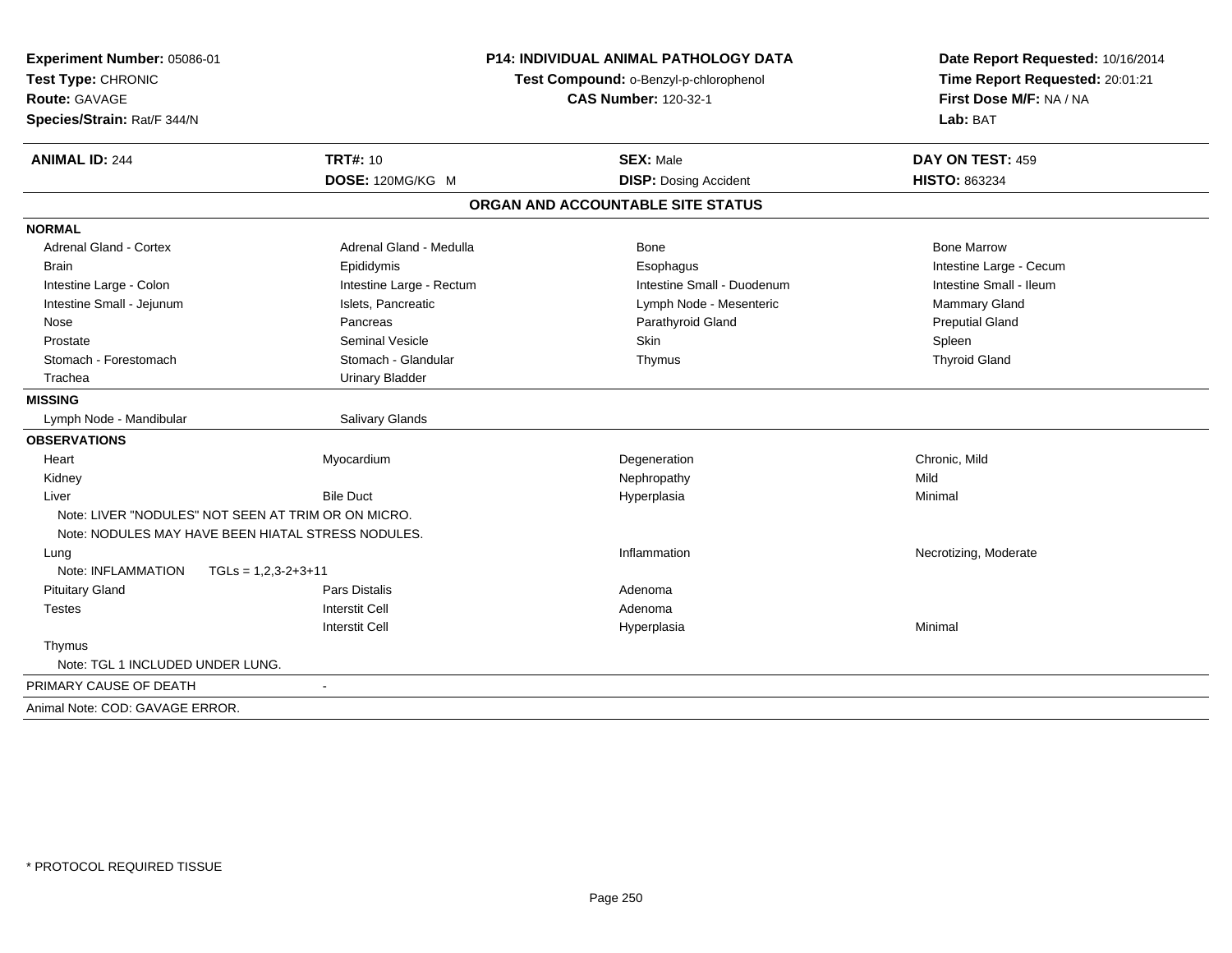| Experiment Number: 05086-01<br>Test Type: CHRONIC<br><b>Route: GAVAGE</b><br>Species/Strain: Rat/F 344/N |               | <b>P14: INDIVIDUAL ANIMAL PATHOLOGY DATA</b><br>Test Compound: o-Benzyl-p-chlorophenol<br><b>CAS Number: 120-32-1</b> |                                   | Date Report Requested: 10/16/2014<br>Time Report Requested: 20:01:21<br>First Dose M/F: NA / NA<br>Lab: BAT |
|----------------------------------------------------------------------------------------------------------|---------------|-----------------------------------------------------------------------------------------------------------------------|-----------------------------------|-------------------------------------------------------------------------------------------------------------|
| <b>ANIMAL ID: 245</b>                                                                                    |               | <b>TRT#: 10</b>                                                                                                       | <b>SEX: Male</b>                  | DAY ON TEST: 457                                                                                            |
|                                                                                                          |               | DOSE: 120MG/KG M                                                                                                      | <b>DISP:</b> Scheduled Sacrifice  | <b>HISTO: 863235</b>                                                                                        |
|                                                                                                          |               |                                                                                                                       | ORGAN AND ACCOUNTABLE SITE STATUS |                                                                                                             |
| <b>NORMAL</b>                                                                                            |               |                                                                                                                       |                                   |                                                                                                             |
| <b>Adrenal Gland - Cortex</b>                                                                            |               | Adrenal Gland - Medulla                                                                                               | <b>Bone</b>                       | <b>Bone Marrow</b>                                                                                          |
| <b>Brain</b>                                                                                             |               | Epididymis                                                                                                            | Esophagus                         | Intestine Large - Cecum                                                                                     |
| Intestine Large - Colon                                                                                  |               | Intestine Large - Rectum                                                                                              | Intestine Small - Duodenum        | Intestine Small - Ileum                                                                                     |
| Intestine Small - Jejunum                                                                                |               | Islets, Pancreatic                                                                                                    | Liver                             | Lung                                                                                                        |
| Lymph Node - Mandibular                                                                                  |               | Lymph Node - Mesenteric                                                                                               | Mammary Gland                     | Nose                                                                                                        |
| Parathyroid Gland                                                                                        |               | <b>Pituitary Gland</b>                                                                                                | <b>Preputial Gland</b>            | Prostate                                                                                                    |
| <b>Salivary Glands</b>                                                                                   |               | <b>Seminal Vesicle</b>                                                                                                | <b>Skin</b>                       | Spleen                                                                                                      |
| Stomach - Forestomach                                                                                    |               | Stomach - Glandular                                                                                                   | Thymus                            | <b>Thyroid Gland</b>                                                                                        |
| Trachea                                                                                                  |               | <b>Urinary Bladder</b>                                                                                                |                                   |                                                                                                             |
| <b>OBSERVATIONS</b>                                                                                      |               |                                                                                                                       |                                   |                                                                                                             |
| Heart                                                                                                    |               | Myocardium                                                                                                            | Degeneration                      | Chronic, Minimal                                                                                            |
| Kidney                                                                                                   |               |                                                                                                                       | Nephropathy                       | Mild                                                                                                        |
| Pancreas                                                                                                 |               | Acinus                                                                                                                | Atrophy                           | Minimal                                                                                                     |
| <b>Testes</b>                                                                                            |               | <b>Interstit Cell</b>                                                                                                 | Adenoma                           |                                                                                                             |
|                                                                                                          |               | <b>Interstit Cell</b>                                                                                                 | Hyperplasia                       | Minimal                                                                                                     |
| Note: ADENOMA                                                                                            | $TGLs = 1-10$ |                                                                                                                       |                                   |                                                                                                             |
| PRIMARY CAUSE OF DEATH                                                                                   |               |                                                                                                                       |                                   |                                                                                                             |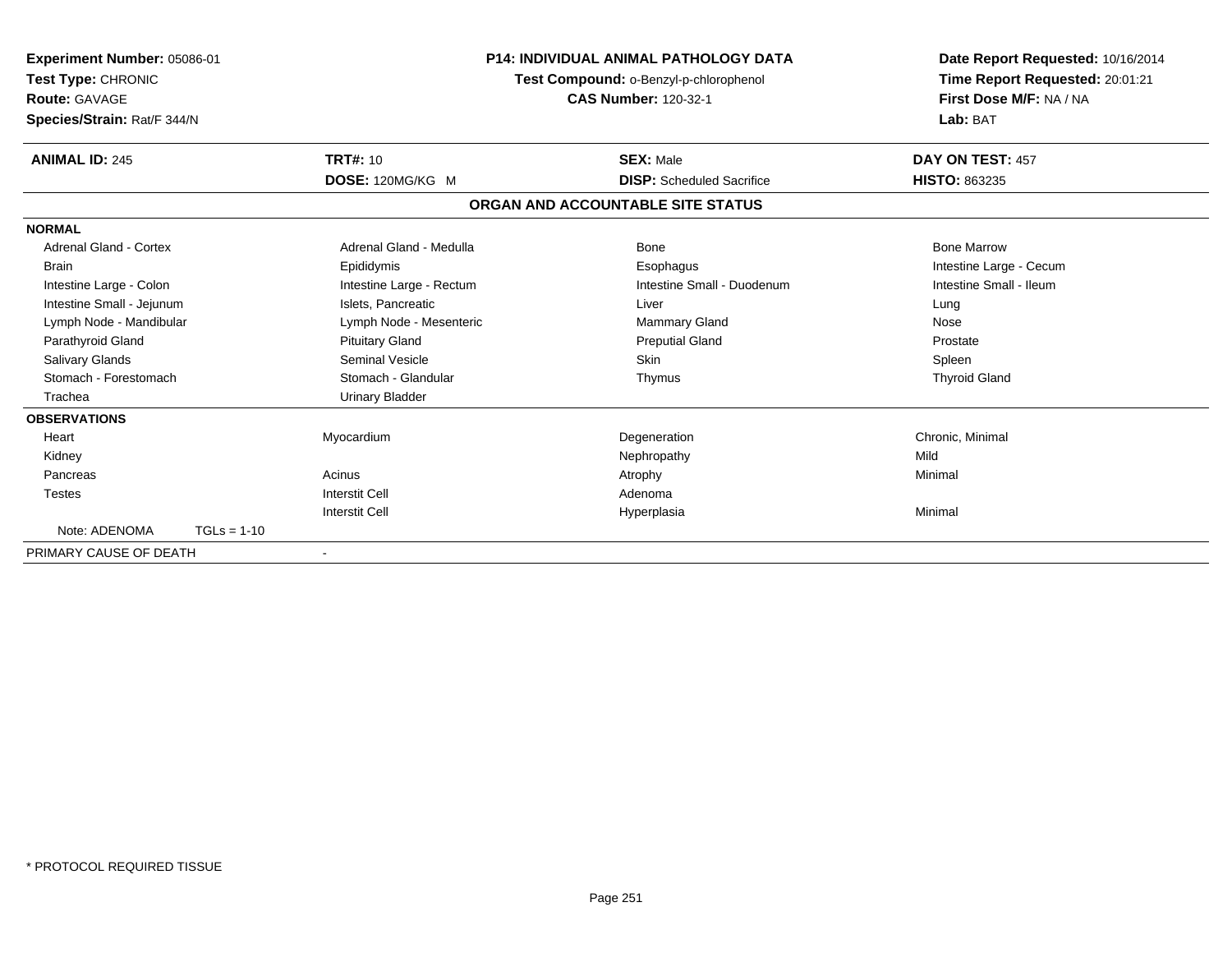| Experiment Number: 05086-01<br>Test Type: CHRONIC<br>Route: GAVAGE<br>Species/Strain: Rat/F 344/N |                            | <b>P14: INDIVIDUAL ANIMAL PATHOLOGY DATA</b><br>Test Compound: o-Benzyl-p-chlorophenol<br><b>CAS Number: 120-32-1</b> | Date Report Requested: 10/16/2014<br>Time Report Requested: 20:01:21<br>First Dose M/F: NA / NA<br>Lab: BAT |  |
|---------------------------------------------------------------------------------------------------|----------------------------|-----------------------------------------------------------------------------------------------------------------------|-------------------------------------------------------------------------------------------------------------|--|
| <b>ANIMAL ID: 246</b>                                                                             | <b>TRT#: 10</b>            | <b>SEX: Male</b>                                                                                                      | DAY ON TEST: 729                                                                                            |  |
|                                                                                                   | DOSE: 120MG/KG M           | <b>DISP: Terminal Sacrifice</b>                                                                                       | <b>HISTO: 863236</b>                                                                                        |  |
|                                                                                                   |                            | ORGAN AND ACCOUNTABLE SITE STATUS                                                                                     |                                                                                                             |  |
| <b>NORMAL</b>                                                                                     |                            |                                                                                                                       |                                                                                                             |  |
| <b>Adrenal Gland - Cortex</b>                                                                     | <b>Bone</b>                | <b>Bone Marrow</b>                                                                                                    | <b>Brain</b>                                                                                                |  |
| Epididymis                                                                                        | Esophagus                  | Intestine Large - Cecum                                                                                               | Intestine Large - Colon                                                                                     |  |
| Intestine Large - Rectum                                                                          | Intestine Small - Duodenum | Intestine Small - Ileum                                                                                               | Intestine Small - Jejunum                                                                                   |  |
| Islets, Pancreatic                                                                                | Lung                       | Lymph Node - Mandibular                                                                                               | Lymph Node - Mesenteric                                                                                     |  |
| Mammary Gland                                                                                     | Parathyroid Gland          | <b>Preputial Gland</b>                                                                                                | Prostate                                                                                                    |  |
| <b>Salivary Glands</b>                                                                            | <b>Seminal Vesicle</b>     | Skin                                                                                                                  | Stomach - Forestomach                                                                                       |  |
| Stomach - Glandular                                                                               | Thymus                     | Trachea                                                                                                               | <b>Urinary Bladder</b>                                                                                      |  |
| <b>OBSERVATIONS</b>                                                                               |                            |                                                                                                                       |                                                                                                             |  |
| Adrenal Gland                                                                                     | Medulla                    | Pheochromocytoma Benign                                                                                               |                                                                                                             |  |
| Heart                                                                                             | Myocardium                 | Degeneration                                                                                                          | Chronic, Mild                                                                                               |  |
| Kidney                                                                                            |                            | Nephropathy                                                                                                           | Marked                                                                                                      |  |
| [ Nephropathy TGLS = $4-1$ ]                                                                      |                            |                                                                                                                       |                                                                                                             |  |
| Liver                                                                                             |                            | <b>Basophilic Focus</b>                                                                                               |                                                                                                             |  |
|                                                                                                   |                            | <b>Clear Cell Focus</b>                                                                                               |                                                                                                             |  |
|                                                                                                   | <b>Bile Duct</b>           | Hyperplasia                                                                                                           | Mild                                                                                                        |  |
| Nose                                                                                              | Mucosa                     | Inflammation                                                                                                          | Suppurative, Mild                                                                                           |  |
| Pancreas                                                                                          | Acinus                     | Adenoma                                                                                                               | Multiple                                                                                                    |  |
|                                                                                                   | Acinus                     | Atrophy                                                                                                               | Minimal                                                                                                     |  |
| <b>Pituitary Gland</b>                                                                            | Pars Distalis              | Hyperplasia                                                                                                           | Mild                                                                                                        |  |
| Spleen                                                                                            |                            | Fibrosis                                                                                                              | Moderate                                                                                                    |  |
| Note: FIBROSIS<br>$TGLs = 3-11$                                                                   |                            |                                                                                                                       |                                                                                                             |  |
| <b>Testes</b>                                                                                     | Bilateral, Interstit Cell  | Adenoma                                                                                                               |                                                                                                             |  |
| Note: ADENOMA                                                                                     | $TGLs = 1-10+12$           |                                                                                                                       |                                                                                                             |  |
| <b>Thyroid Gland</b>                                                                              | C Cell                     | Hyperplasia                                                                                                           | Minimal                                                                                                     |  |
| PRIMARY CAUSE OF DEATH                                                                            |                            |                                                                                                                       |                                                                                                             |  |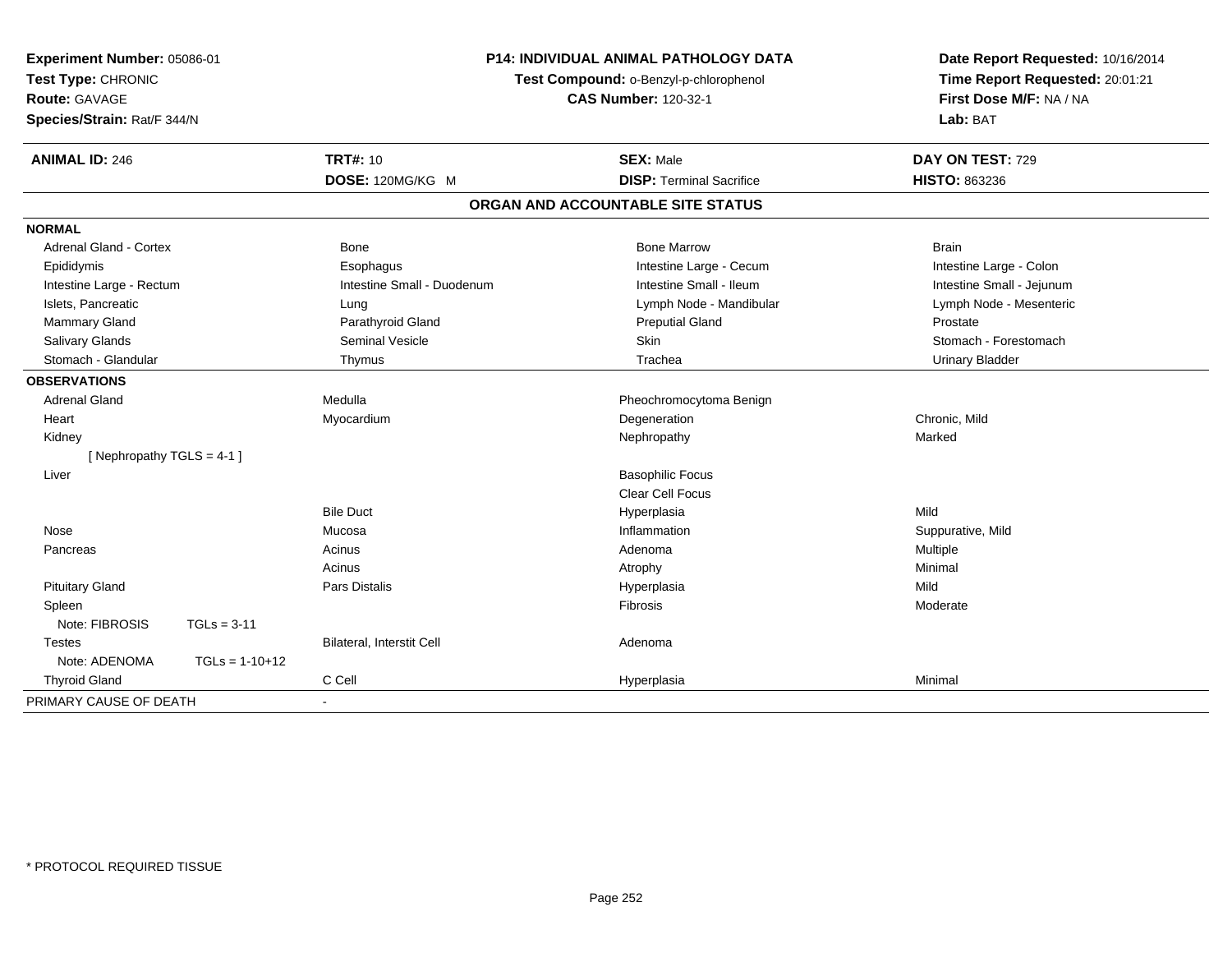| Experiment Number: 05086-01<br>Test Type: CHRONIC<br>Route: GAVAGE<br>Species/Strain: Rat/F 344/N | P14: INDIVIDUAL ANIMAL PATHOLOGY DATA<br>Test Compound: o-Benzyl-p-chlorophenol<br><b>CAS Number: 120-32-1</b> |                                   | Date Report Requested: 10/16/2014<br>Time Report Requested: 20:01:21<br>First Dose M/F: NA / NA<br>Lab: BAT |  |
|---------------------------------------------------------------------------------------------------|----------------------------------------------------------------------------------------------------------------|-----------------------------------|-------------------------------------------------------------------------------------------------------------|--|
| <b>ANIMAL ID: 247</b>                                                                             | <b>TRT#: 10</b>                                                                                                | <b>SEX: Male</b>                  | DAY ON TEST: 687                                                                                            |  |
|                                                                                                   | DOSE: 120MG/KG M                                                                                               | <b>DISP:</b> Moribund Sacrifice   | <b>HISTO: 863237</b>                                                                                        |  |
|                                                                                                   |                                                                                                                | ORGAN AND ACCOUNTABLE SITE STATUS |                                                                                                             |  |
| <b>NORMAL</b>                                                                                     |                                                                                                                |                                   |                                                                                                             |  |
| <b>Adrenal Gland - Cortex</b>                                                                     | Adrenal Gland - Medulla                                                                                        | <b>Bone</b>                       | <b>Bone Marrow</b>                                                                                          |  |
| <b>Brain</b>                                                                                      | Epididymis                                                                                                     | Esophagus                         | Intestine Large - Cecum                                                                                     |  |
| Intestine Large - Colon                                                                           | Intestine Large - Rectum                                                                                       | Intestine Small - Duodenum        | Intestine Small - Ileum                                                                                     |  |
| Intestine Small - Jejunum                                                                         | Islets, Pancreatic                                                                                             | Lung                              | Lymph Node - Mandibular                                                                                     |  |
| Lymph Node - Mesenteric                                                                           | <b>Mammary Gland</b>                                                                                           | Nose                              | Parathyroid Gland                                                                                           |  |
| <b>Preputial Gland</b>                                                                            | Prostate                                                                                                       | <b>Seminal Vesicle</b>            | Skin                                                                                                        |  |
| Spleen                                                                                            | Stomach - Forestomach                                                                                          | Thymus                            | <b>Thyroid Gland</b>                                                                                        |  |
| Trachea                                                                                           | <b>Urinary Bladder</b>                                                                                         |                                   |                                                                                                             |  |
| <b>OBSERVATIONS</b>                                                                               |                                                                                                                |                                   |                                                                                                             |  |
| Heart                                                                                             | Myocardium                                                                                                     | Degeneration                      | Chronic, Moderate                                                                                           |  |
| Kidney                                                                                            |                                                                                                                | Nephropathy                       | Marked                                                                                                      |  |
| [Nephropathy TGLS = 4-13]                                                                         |                                                                                                                |                                   |                                                                                                             |  |
| Liver                                                                                             |                                                                                                                | <b>Basophilic Focus</b>           |                                                                                                             |  |
| Pancreas                                                                                          | Acinus                                                                                                         | Hyperplasia                       | Moderate                                                                                                    |  |
| <b>Pituitary Gland</b>                                                                            | Pars Distalis                                                                                                  | Adenoma                           |                                                                                                             |  |
| <b>Salivary Glands</b>                                                                            |                                                                                                                | Inflammation                      | Chronic Active, Mild                                                                                        |  |
| Stomach                                                                                           | Glandular                                                                                                      | Inflammation                      | Necrotizing, Mild                                                                                           |  |
|                                                                                                   | Glandular                                                                                                      | Mineralization                    | Mild                                                                                                        |  |
| Note: INFLAMMATION<br>$TGLs = 3-12$                                                               |                                                                                                                |                                   |                                                                                                             |  |
| <b>Testes</b>                                                                                     | <b>Interstit Cell</b>                                                                                          | Adenoma                           |                                                                                                             |  |
|                                                                                                   | Seminif Tub                                                                                                    | Atrophy                           | Mild                                                                                                        |  |
|                                                                                                   | <b>Interstit Cell</b>                                                                                          | Hyperplasia                       | Minimal                                                                                                     |  |
| Note: ADENOMA<br>$TGLs = 1-11$                                                                    |                                                                                                                |                                   |                                                                                                             |  |
| Note: ATROPHY<br>$TGLs = 2-11$                                                                    |                                                                                                                |                                   |                                                                                                             |  |
| PRIMARY CAUSE OF DEATH                                                                            |                                                                                                                |                                   |                                                                                                             |  |
| Animal Note: MORIBUND DUE TO NEPHROPATHY                                                          |                                                                                                                |                                   |                                                                                                             |  |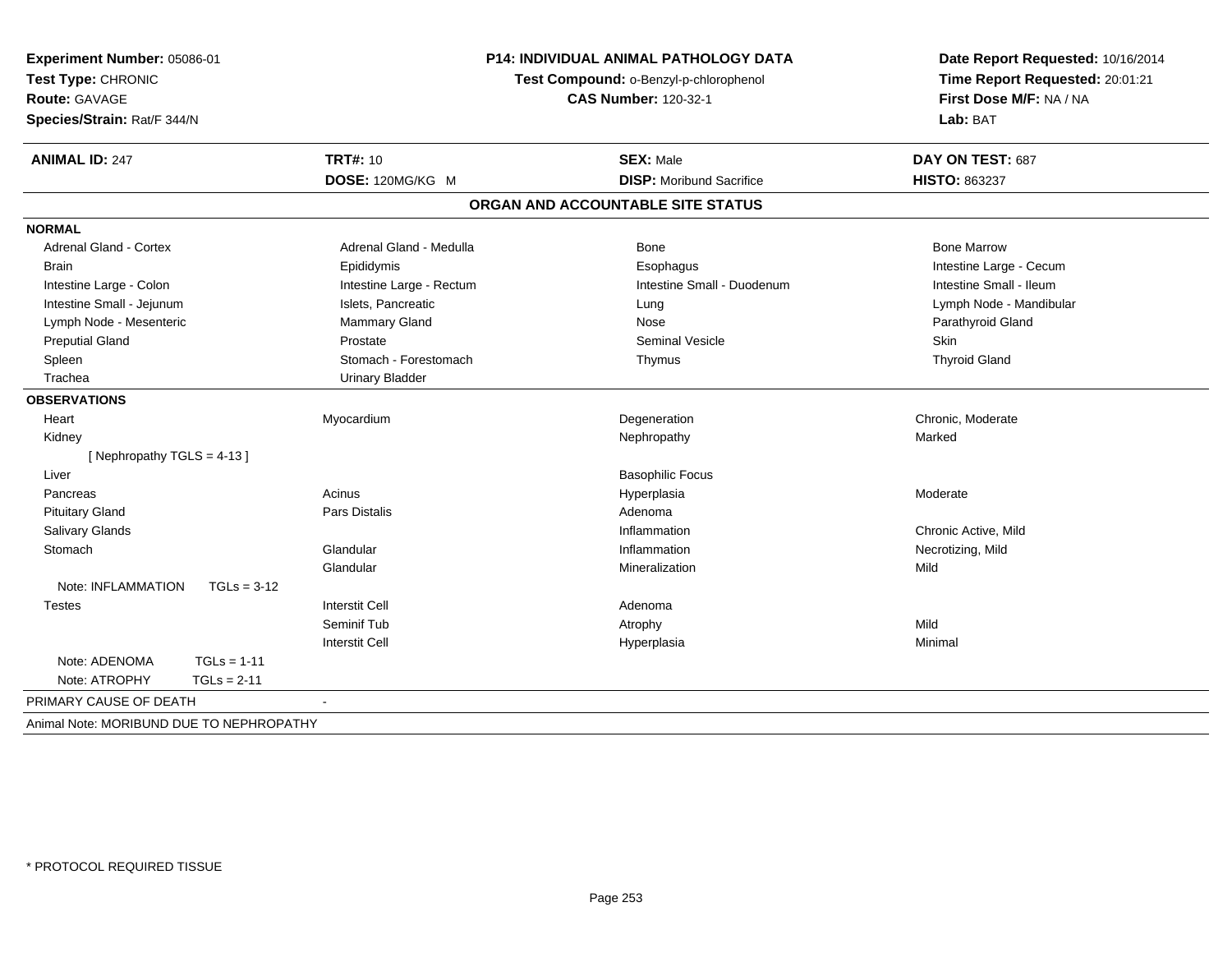| Experiment Number: 05086-01<br>Test Type: CHRONIC<br><b>Route: GAVAGE</b><br>Species/Strain: Rat/F 344/N<br><b>ANIMAL ID: 248</b> | <b>TRT#: 10</b>           | <b>P14: INDIVIDUAL ANIMAL PATHOLOGY DATA</b><br>Test Compound: o-Benzyl-p-chlorophenol<br><b>CAS Number: 120-32-1</b><br><b>SEX: Male</b> | Date Report Requested: 10/16/2014<br>Time Report Requested: 20:01:21<br>First Dose M/F: NA / NA<br>Lab: BAT<br>DAY ON TEST: 541 |
|-----------------------------------------------------------------------------------------------------------------------------------|---------------------------|-------------------------------------------------------------------------------------------------------------------------------------------|---------------------------------------------------------------------------------------------------------------------------------|
|                                                                                                                                   | DOSE: 120MG/KG M          | <b>DISP: Natural Death</b>                                                                                                                | <b>HISTO: 863238</b>                                                                                                            |
|                                                                                                                                   |                           | ORGAN AND ACCOUNTABLE SITE STATUS                                                                                                         |                                                                                                                                 |
| <b>NORMAL</b>                                                                                                                     |                           |                                                                                                                                           |                                                                                                                                 |
| <b>Adrenal Gland - Cortex</b>                                                                                                     | Adrenal Gland - Medulla   | Bone                                                                                                                                      | <b>Bone Marrow</b>                                                                                                              |
| <b>Brain</b>                                                                                                                      | Epididymis                | Esophagus                                                                                                                                 | Intestine Large - Cecum                                                                                                         |
| Intestine Large - Colon                                                                                                           | Intestine Large - Rectum  | Intestine Small - Duodenum                                                                                                                | Intestine Small - Ileum                                                                                                         |
| Intestine Small - Jejunum                                                                                                         | Islets, Pancreatic        | Lung                                                                                                                                      | Lymph Node - Mandibular                                                                                                         |
| Lymph Node - Mesenteric                                                                                                           | Nose                      | Parathyroid Gland                                                                                                                         | <b>Pituitary Gland</b>                                                                                                          |
| <b>Preputial Gland</b>                                                                                                            | Prostate                  | <b>Salivary Glands</b>                                                                                                                    | <b>Seminal Vesicle</b>                                                                                                          |
| <b>Skin</b>                                                                                                                       | Spleen                    | Stomach - Forestomach                                                                                                                     | Stomach - Glandular                                                                                                             |
| Thymus                                                                                                                            | <b>Thyroid Gland</b>      | Trachea                                                                                                                                   | <b>Urinary Bladder</b>                                                                                                          |
| <b>MISSING</b>                                                                                                                    |                           |                                                                                                                                           |                                                                                                                                 |
| Mammary Gland                                                                                                                     |                           |                                                                                                                                           |                                                                                                                                 |
| <b>OBSERVATIONS</b>                                                                                                               |                           |                                                                                                                                           |                                                                                                                                 |
| Heart                                                                                                                             | Myocardium                | Degeneration                                                                                                                              | Chronic, Mild                                                                                                                   |
| Kidney                                                                                                                            |                           | Nephropathy                                                                                                                               | Minimal                                                                                                                         |
| Liver                                                                                                                             | <b>Bile Duct</b>          | Hyperplasia                                                                                                                               | Minimal                                                                                                                         |
|                                                                                                                                   |                           | Inflammation                                                                                                                              | Granulomatous, Minimal                                                                                                          |
| <b>Testes</b>                                                                                                                     | Bilateral, Interstit Cell | Adenoma                                                                                                                                   |                                                                                                                                 |
| Note: ADENOMA<br>$TGLs = 1-10$                                                                                                    |                           |                                                                                                                                           |                                                                                                                                 |
| PRIMARY CAUSE OF DEATH                                                                                                            | ÷                         |                                                                                                                                           |                                                                                                                                 |
| Animal Note: COD: UNDETERMINED                                                                                                    |                           |                                                                                                                                           |                                                                                                                                 |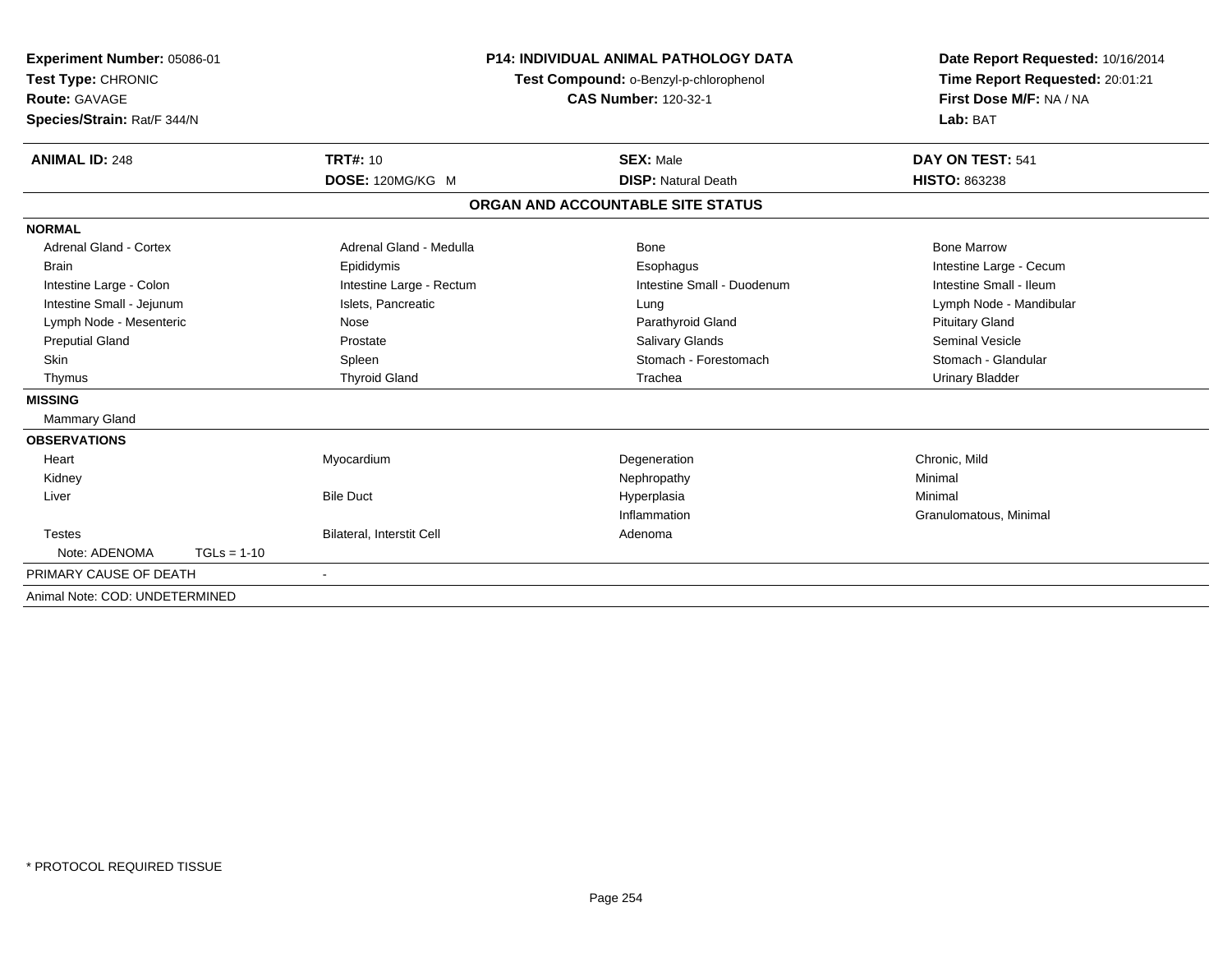| Experiment Number: 05086-01                                               |               | <b>P14: INDIVIDUAL ANIMAL PATHOLOGY DATA</b>                          |                                   | Date Report Requested: 10/16/2014                          |                  |
|---------------------------------------------------------------------------|---------------|-----------------------------------------------------------------------|-----------------------------------|------------------------------------------------------------|------------------|
| Test Type: CHRONIC<br><b>Route: GAVAGE</b><br>Species/Strain: Rat/F 344/N |               | Test Compound: o-Benzyl-p-chlorophenol<br><b>CAS Number: 120-32-1</b> |                                   | Time Report Requested: 20:01:21<br>First Dose M/F: NA / NA |                  |
|                                                                           |               |                                                                       |                                   |                                                            |                  |
|                                                                           |               | <b>ANIMAL ID: 249</b>                                                 |                                   | <b>TRT#: 10</b>                                            | <b>SEX: Male</b> |
|                                                                           |               | DOSE: 120MG/KG M                                                      | <b>DISP:</b> Moribund Sacrifice   | HISTO: 863239                                              |                  |
|                                                                           |               |                                                                       | ORGAN AND ACCOUNTABLE SITE STATUS |                                                            |                  |
| <b>NORMAL</b>                                                             |               |                                                                       |                                   |                                                            |                  |
| Bone                                                                      |               | <b>Bone Marrow</b>                                                    | <b>Brain</b>                      | Epididymis                                                 |                  |
| Esophagus                                                                 |               | Intestine Large - Cecum                                               | Intestine Large - Colon           | Intestine Large - Rectum                                   |                  |
| Intestine Small - Duodenum                                                |               | Intestine Small - Ileum                                               | Intestine Small - Jejunum         | Islets, Pancreatic                                         |                  |
| Lymph Node - Mandibular                                                   |               | Lymph Node - Mesenteric                                               | Mammary Gland                     | Nose                                                       |                  |
| <b>Pituitary Gland</b>                                                    |               | <b>Preputial Gland</b>                                                | Prostate                          | Salivary Glands                                            |                  |
| <b>Seminal Vesicle</b>                                                    |               | Spleen                                                                | Stomach - Forestomach             | Thymus                                                     |                  |
| Trachea                                                                   |               | <b>Urinary Bladder</b>                                                |                                   |                                                            |                  |
| <b>OBSERVATIONS</b>                                                       |               |                                                                       |                                   |                                                            |                  |
| <b>Adrenal Gland</b>                                                      |               | Cortex                                                                | Hyperplasia                       | Mild                                                       |                  |
|                                                                           |               | Medulla                                                               | Hyperplasia                       | Minimal                                                    |                  |
|                                                                           |               | Medulla                                                               | Pheochromocytoma Benign           |                                                            |                  |
| Heart                                                                     |               | Myocardium                                                            | Degeneration                      | Chronic, Mild                                              |                  |
| Kidney                                                                    |               |                                                                       | Mineralization                    | Mild                                                       |                  |
|                                                                           |               |                                                                       | Nephropathy                       | Marked                                                     |                  |
| [Nephropathy TGLS = 4-13]                                                 |               |                                                                       |                                   |                                                            |                  |
| Liver                                                                     |               |                                                                       | <b>Basophilic Focus</b>           |                                                            |                  |
|                                                                           |               |                                                                       | Clear Cell Focus                  |                                                            |                  |
|                                                                           |               | <b>Bile Duct</b>                                                      | Hyperplasia                       | Minimal                                                    |                  |
| Lung                                                                      |               | Alveolar Epith                                                        | Hyperplasia                       | Mild                                                       |                  |
|                                                                           |               |                                                                       | Mineralization                    | Mild                                                       |                  |
| Pancreas                                                                  |               | Acinus                                                                | Hyperplasia                       | Mild                                                       |                  |
| Parathyroid Gland                                                         |               |                                                                       | Hyperplasia                       | Mild                                                       |                  |
| Skin                                                                      |               | <b>Subcut Tiss</b>                                                    | Fibroma                           |                                                            |                  |
| Note: FIBROMA                                                             | $TGLs = 1-11$ |                                                                       |                                   |                                                            |                  |
| Stomach                                                                   |               | Glandular                                                             | Mineralization                    | Moderate                                                   |                  |
| <b>Testes</b>                                                             |               | <b>Interstit Cell</b>                                                 | Adenoma                           |                                                            |                  |
|                                                                           |               | Seminif Tub                                                           | Atrophy                           | Mild                                                       |                  |
|                                                                           |               | <b>Interstit Cell</b>                                                 | Hyperplasia                       | Minimal                                                    |                  |
| Note: ADENOMA                                                             | $TGLs = 2-12$ |                                                                       |                                   |                                                            |                  |
| Note: ATROPHY                                                             | $TGLs = 3-12$ |                                                                       |                                   |                                                            |                  |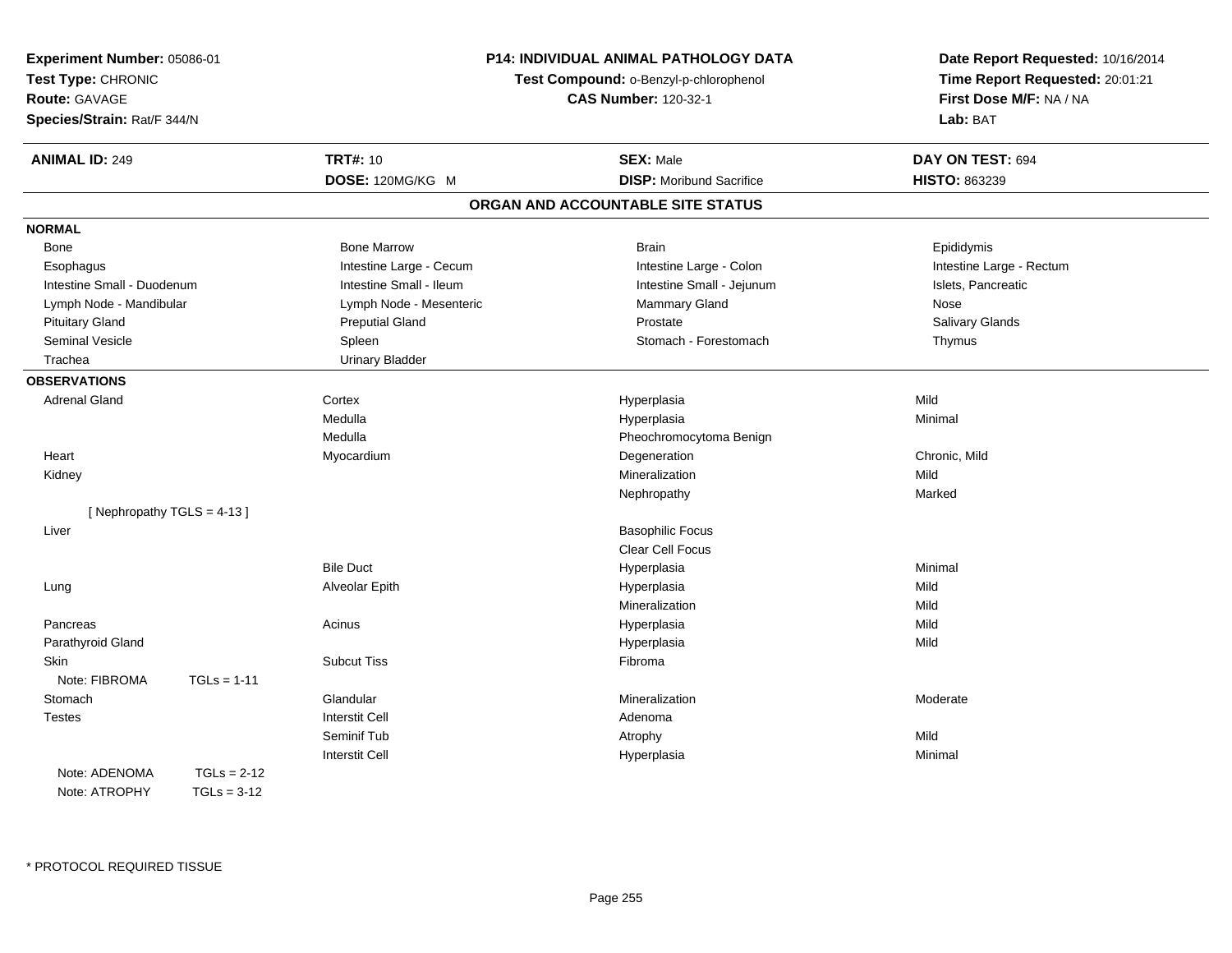| Experiment Number: 05086-01                          | <b>P14: INDIVIDUAL ANIMAL PATHOLOGY DATA</b> |                                        | Date Report Requested: 10/16/2014 |
|------------------------------------------------------|----------------------------------------------|----------------------------------------|-----------------------------------|
| Test Type: CHRONIC                                   |                                              | Test Compound: o-Benzyl-p-chlorophenol | Time Report Requested: 20:01:21   |
| <b>Route: GAVAGE</b>                                 |                                              | <b>CAS Number: 120-32-1</b>            | First Dose M/F: NA / NA           |
| Species/Strain: Rat/F 344/N                          |                                              |                                        | Lab: BAT                          |
| <b>ANIMAL ID: 249</b>                                | <b>TRT#: 10</b>                              | <b>SEX: Male</b>                       | DAY ON TEST: 694                  |
|                                                      | DOSE: 120MG/KG M                             | <b>DISP:</b> Moribund Sacrifice        | <b>HISTO: 863239</b>              |
|                                                      |                                              | ORGAN AND ACCOUNTABLE SITE STATUS      |                                   |
| <b>Thyroid Gland</b>                                 | C Cell                                       | Hyperplasia                            | Mild                              |
| PRIMARY CAUSE OF DEATH                               |                                              |                                        |                                   |
| Animal Note: MORIBUND DUE TO FIBROMA AND NEPHROPATHY |                                              |                                        |                                   |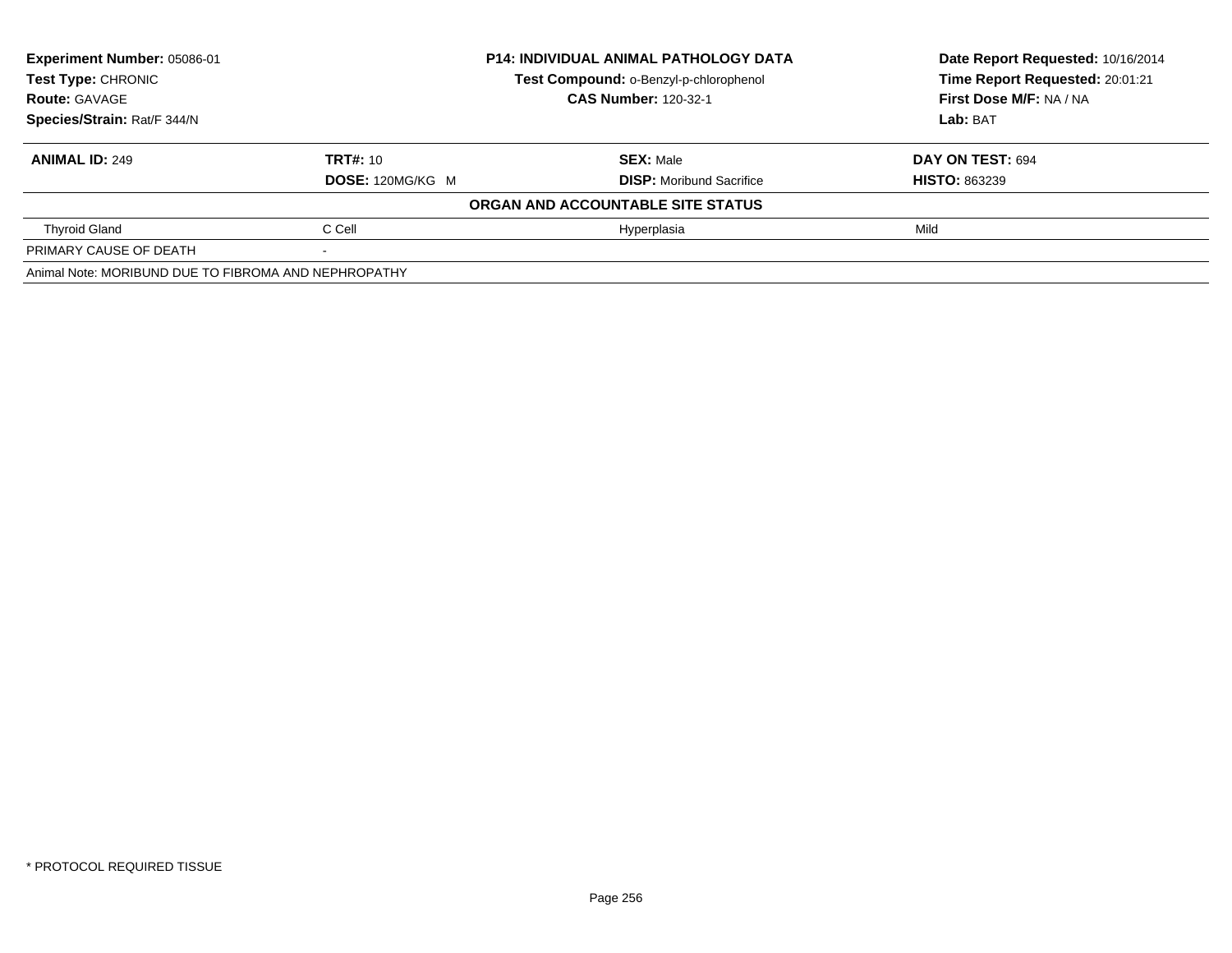| Experiment Number: 05086-01<br>Test Type: CHRONIC<br>Route: GAVAGE<br>Species/Strain: Rat/F 344/N | <b>P14: INDIVIDUAL ANIMAL PATHOLOGY DATA</b><br>Test Compound: o-Benzyl-p-chlorophenol<br><b>CAS Number: 120-32-1</b> |                                   | Date Report Requested: 10/16/2014<br>Time Report Requested: 20:01:21<br>First Dose M/F: NA / NA<br>Lab: BAT |
|---------------------------------------------------------------------------------------------------|-----------------------------------------------------------------------------------------------------------------------|-----------------------------------|-------------------------------------------------------------------------------------------------------------|
| <b>ANIMAL ID: 250</b>                                                                             | <b>TRT#: 10</b>                                                                                                       | <b>SEX: Male</b>                  | DAY ON TEST: 729                                                                                            |
|                                                                                                   | DOSE: 120MG/KG M                                                                                                      | <b>DISP: Terminal Sacrifice</b>   | <b>HISTO: 863240</b>                                                                                        |
|                                                                                                   |                                                                                                                       | ORGAN AND ACCOUNTABLE SITE STATUS |                                                                                                             |
| <b>NORMAL</b>                                                                                     |                                                                                                                       |                                   |                                                                                                             |
| <b>Adrenal Gland - Cortex</b>                                                                     | <b>Bone</b>                                                                                                           | <b>Bone Marrow</b>                | <b>Brain</b>                                                                                                |
| Epididymis                                                                                        | Esophagus                                                                                                             | Intestine Large - Cecum           | Intestine Large - Colon                                                                                     |
| Intestine Large - Rectum                                                                          | Intestine Small - Duodenum                                                                                            | Intestine Small - Ileum           | Intestine Small - Jejunum                                                                                   |
| Islets, Pancreatic                                                                                | Lymph Node - Mandibular                                                                                               | Lymph Node - Mesenteric           | Nose                                                                                                        |
| Pancreas                                                                                          | Parathyroid Gland                                                                                                     | <b>Preputial Gland</b>            | Prostate                                                                                                    |
| Salivary Glands                                                                                   | <b>Seminal Vesicle</b>                                                                                                | Skin                              | Spleen                                                                                                      |
| Stomach - Forestomach                                                                             | Stomach - Glandular                                                                                                   | Thymus                            | Trachea                                                                                                     |
| <b>Urinary Bladder</b>                                                                            |                                                                                                                       |                                   |                                                                                                             |
| <b>MISSING</b>                                                                                    |                                                                                                                       |                                   |                                                                                                             |
| Mammary Gland                                                                                     |                                                                                                                       |                                   |                                                                                                             |
| <b>OBSERVATIONS</b>                                                                               |                                                                                                                       |                                   |                                                                                                             |
| <b>Adrenal Gland</b>                                                                              | Medulla                                                                                                               | Hyperplasia                       | Minimal                                                                                                     |
| Heart                                                                                             | Myocardium                                                                                                            | Degeneration                      | Chronic. Mild                                                                                               |
| Kidney                                                                                            |                                                                                                                       | Nephropathy                       | Moderate                                                                                                    |
| Note: NEPHROPATHY<br>$TGLs = 4-1$                                                                 |                                                                                                                       |                                   |                                                                                                             |
| Liver                                                                                             |                                                                                                                       | <b>Basophilic Focus</b>           |                                                                                                             |
|                                                                                                   |                                                                                                                       | <b>Clear Cell Focus</b>           |                                                                                                             |
|                                                                                                   |                                                                                                                       | Hepatocellular Adenoma            |                                                                                                             |
|                                                                                                   | <b>Bile Duct</b>                                                                                                      | Hyperplasia                       | Minimal                                                                                                     |
|                                                                                                   |                                                                                                                       | <b>Mixed Cell Focus</b>           |                                                                                                             |
| Note: HEPATOCLR ADEN $TGLs = 3-4$<br>Note: MIXED CL FOCUS TGLs = 6-12                             |                                                                                                                       |                                   |                                                                                                             |
| Lung                                                                                              | Alveolar Epith                                                                                                        | Hyperplasia                       | Mild                                                                                                        |
| <b>Pituitary Gland</b>                                                                            | Pars Distalis                                                                                                         | Adenoma                           |                                                                                                             |
| Note: ADENOMA<br>$TGLs = 5-7$                                                                     |                                                                                                                       |                                   |                                                                                                             |
| <b>Testes</b>                                                                                     | <b>Interstit Cell</b>                                                                                                 | Adenoma                           |                                                                                                             |
|                                                                                                   | <b>Interstit Cell</b>                                                                                                 | Hyperplasia                       | Mild                                                                                                        |
| Note: ADENOMA<br>$TGLs = 1-10$                                                                    |                                                                                                                       |                                   |                                                                                                             |
| <b>Thyroid Gland</b>                                                                              | C Cell                                                                                                                | Hyperplasia                       | Mild                                                                                                        |
|                                                                                                   | <b>Follicular Cel</b>                                                                                                 | Hyperplasia                       | Mild                                                                                                        |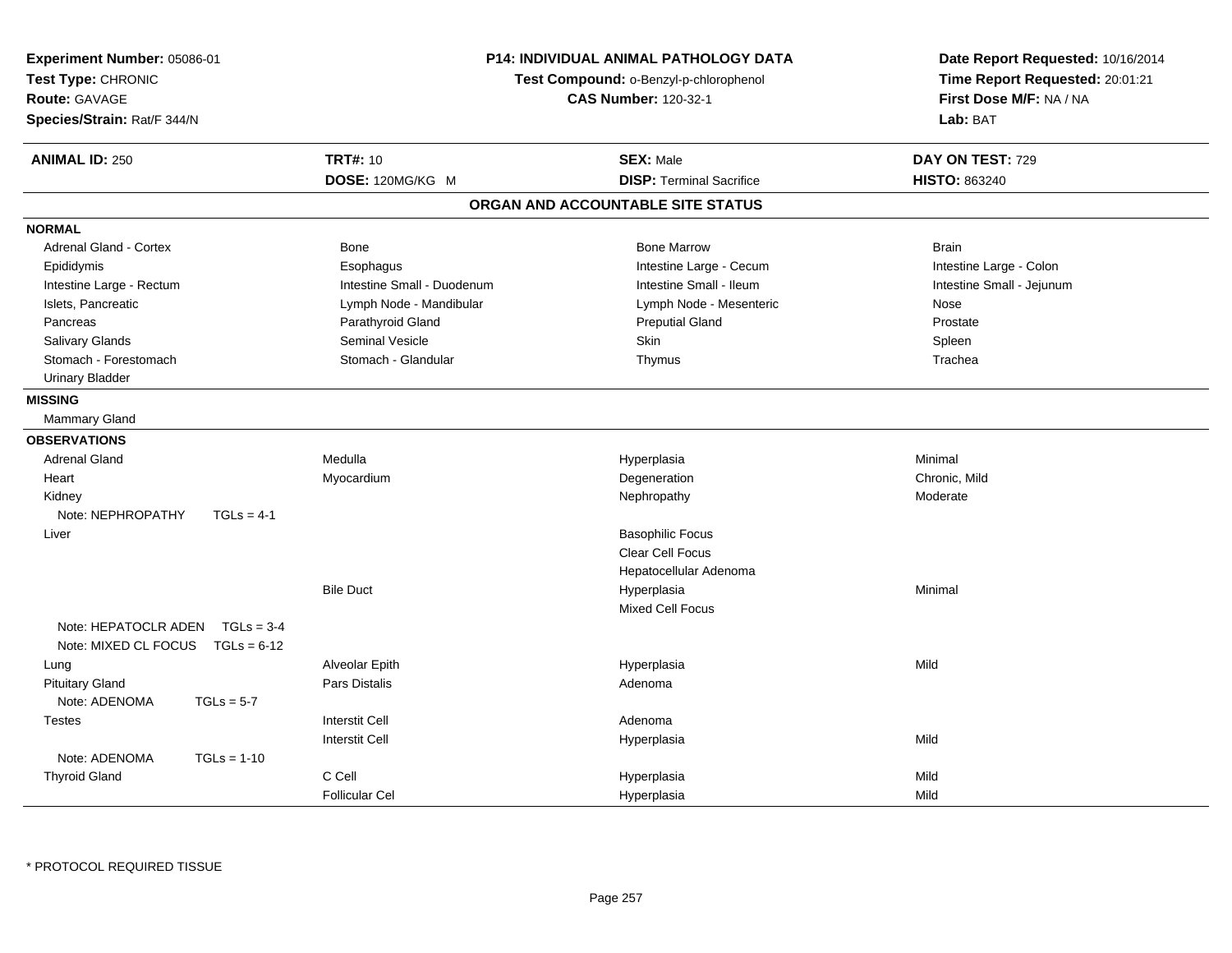| Experiment Number: 05086-01 | <b>P14: INDIVIDUAL ANIMAL PATHOLOGY DATA</b> |                                          | Date Report Requested: 10/16/2014 |  |
|-----------------------------|----------------------------------------------|------------------------------------------|-----------------------------------|--|
| <b>Test Type: CHRONIC</b>   |                                              | Test Compound: o-Benzyl-p-chlorophenol   | Time Report Requested: 20:01:21   |  |
| <b>Route: GAVAGE</b>        |                                              | <b>CAS Number: 120-32-1</b>              | First Dose M/F: NA / NA           |  |
| Species/Strain: Rat/F 344/N |                                              |                                          | Lab: BAT                          |  |
| <b>ANIMAL ID: 250</b>       | <b>TRT#:</b> 10                              | <b>SEX: Male</b>                         | DAY ON TEST: 729                  |  |
|                             | <b>DOSE: 120MG/KG M</b>                      | <b>DISP: Terminal Sacrifice</b>          | <b>HISTO: 863240</b>              |  |
|                             |                                              | <b>ORGAN AND ACCOUNTABLE SITE STATUS</b> |                                   |  |
| PRIMARY CAUSE OF DEATH      |                                              |                                          |                                   |  |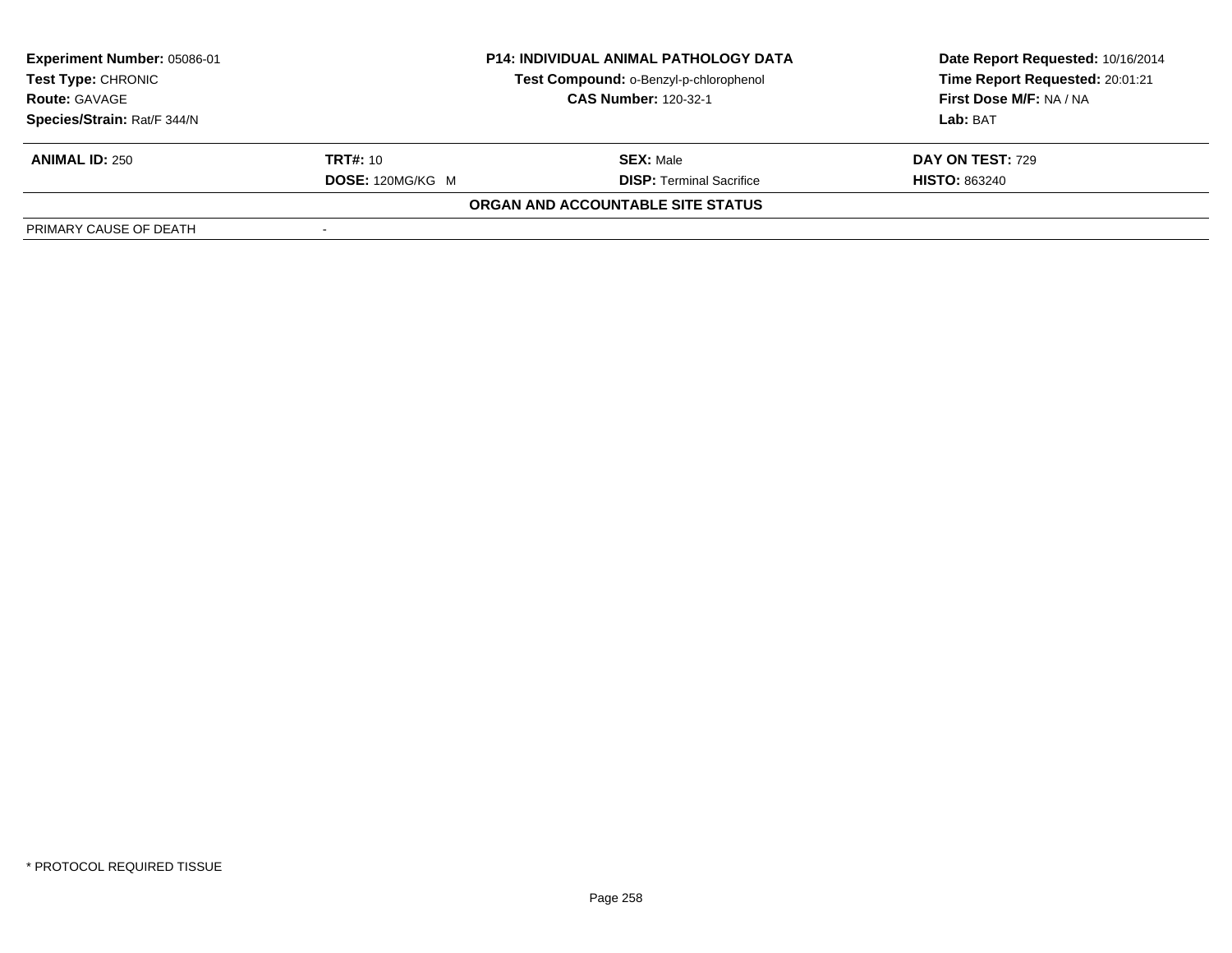| Experiment Number: 05086-01<br><b>P14: INDIVIDUAL ANIMAL PATHOLOGY DATA</b><br>Test Type: CHRONIC<br>Test Compound: o-Benzyl-p-chlorophenol<br><b>Route: GAVAGE</b><br><b>CAS Number: 120-32-1</b><br>Species/Strain: Rat/F 344/N |                            | Date Report Requested: 10/16/2014<br>Time Report Requested: 20:01:21<br>First Dose M/F: NA / NA<br>Lab: BAT |                           |
|-----------------------------------------------------------------------------------------------------------------------------------------------------------------------------------------------------------------------------------|----------------------------|-------------------------------------------------------------------------------------------------------------|---------------------------|
| <b>ANIMAL ID: 251</b>                                                                                                                                                                                                             | <b>TRT#: 10</b>            | <b>SEX: Male</b>                                                                                            | DAY ON TEST: 729          |
|                                                                                                                                                                                                                                   | DOSE: 120MG/KG M           | <b>DISP: Terminal Sacrifice</b>                                                                             | <b>HISTO: 863241</b>      |
|                                                                                                                                                                                                                                   |                            | ORGAN AND ACCOUNTABLE SITE STATUS                                                                           |                           |
| <b>NORMAL</b>                                                                                                                                                                                                                     |                            |                                                                                                             |                           |
| Adrenal Gland - Medulla                                                                                                                                                                                                           | <b>Bone</b>                | <b>Bone Marrow</b>                                                                                          | <b>Brain</b>              |
| Epididymis                                                                                                                                                                                                                        | Esophagus                  | Intestine Large - Cecum                                                                                     | Intestine Large - Colon   |
| Intestine Large - Rectum                                                                                                                                                                                                          | Intestine Small - Duodenum | Intestine Small - Ileum                                                                                     | Intestine Small - Jejunum |
| Islets, Pancreatic                                                                                                                                                                                                                | Lymph Node - Mandibular    | Lymph Node - Mesenteric                                                                                     | <b>Mammary Gland</b>      |
| Nose                                                                                                                                                                                                                              | Parathyroid Gland          | <b>Preputial Gland</b>                                                                                      | Prostate                  |
| Salivary Glands                                                                                                                                                                                                                   | <b>Seminal Vesicle</b>     | <b>Skin</b>                                                                                                 | Spleen                    |
| Stomach - Forestomach                                                                                                                                                                                                             | Stomach - Glandular        | <b>Thyroid Gland</b>                                                                                        | Trachea                   |
| <b>Urinary Bladder</b>                                                                                                                                                                                                            |                            |                                                                                                             |                           |
| <b>MISSING</b>                                                                                                                                                                                                                    |                            |                                                                                                             |                           |
| Thymus                                                                                                                                                                                                                            |                            |                                                                                                             |                           |
| <b>OBSERVATIONS</b>                                                                                                                                                                                                               |                            |                                                                                                             |                           |
| <b>Adrenal Gland</b>                                                                                                                                                                                                              | Cortex                     | Hyperplasia                                                                                                 | Minimal                   |
| Heart                                                                                                                                                                                                                             | Myocardium                 | Degeneration                                                                                                | Chronic, Mild             |
| Kidney                                                                                                                                                                                                                            |                            | Nephropathy                                                                                                 | Marked                    |
| Note: NEPHROPATHY<br>$TGLs = 2-1$                                                                                                                                                                                                 |                            |                                                                                                             |                           |
| Liver                                                                                                                                                                                                                             |                            | <b>Basophilic Focus</b>                                                                                     |                           |
|                                                                                                                                                                                                                                   |                            | <b>Clear Cell Focus</b>                                                                                     |                           |
|                                                                                                                                                                                                                                   | <b>Bile Duct</b>           | Hyperplasia                                                                                                 | Minimal                   |
| Lung                                                                                                                                                                                                                              | Alveolar Epith             | Hyperplasia                                                                                                 | Minimal                   |
| Pancreas                                                                                                                                                                                                                          | Acinus                     | Atrophy                                                                                                     | Minimal                   |
| <b>Pituitary Gland</b>                                                                                                                                                                                                            | <b>Pars Distalis</b>       | Adenoma                                                                                                     |                           |
| <b>Testes</b>                                                                                                                                                                                                                     | Bilateral, Interstit Cell  | Adenoma                                                                                                     |                           |
| Note: ADENOMA<br>$TGLs = 1-10$                                                                                                                                                                                                    |                            |                                                                                                             |                           |
| PRIMARY CAUSE OF DEATH                                                                                                                                                                                                            | $\blacksquare$             |                                                                                                             |                           |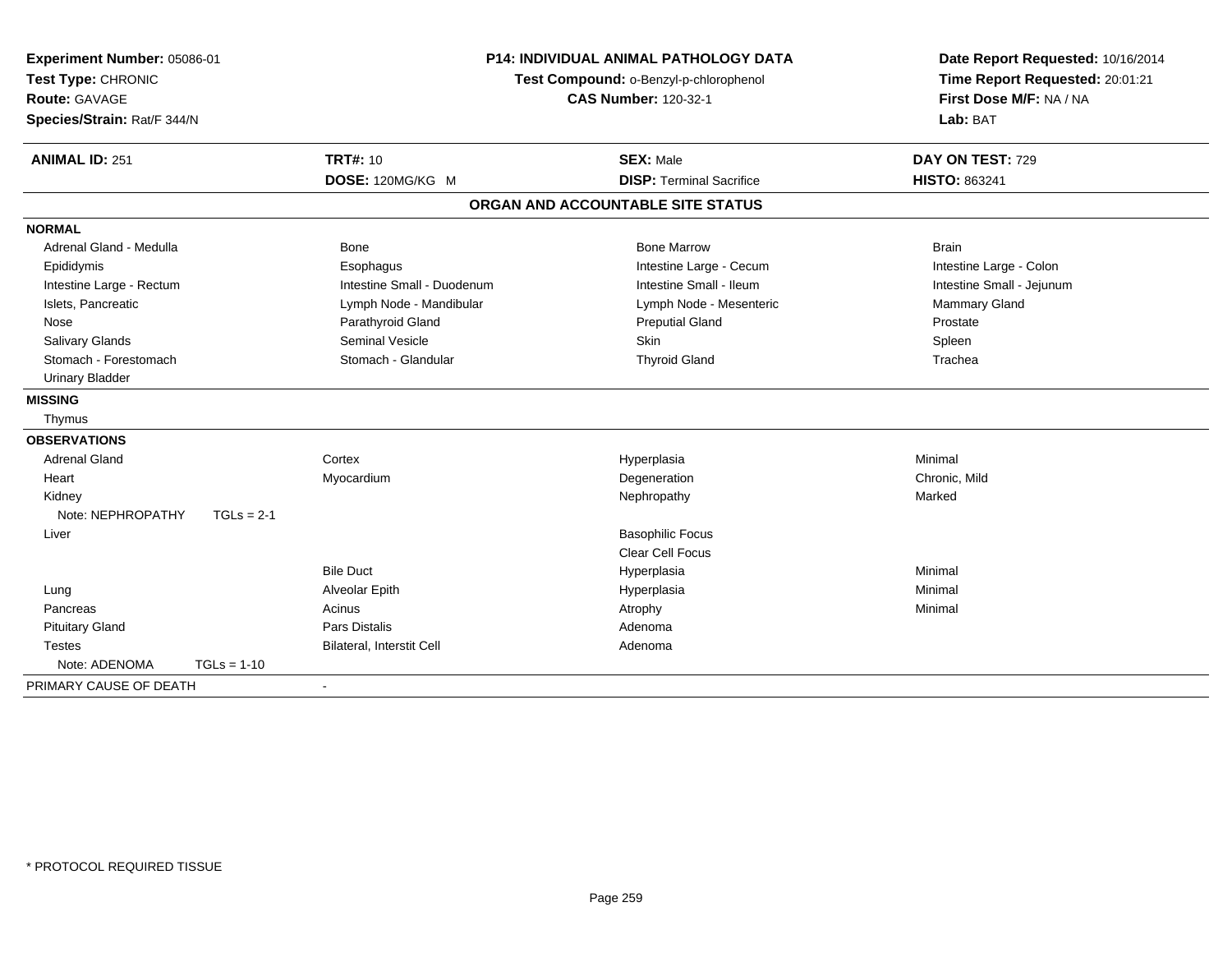| Experiment Number: 05086-01<br>Test Type: CHRONIC<br><b>Route: GAVAGE</b><br>Species/Strain: Rat/F 344/N |                          | <b>P14: INDIVIDUAL ANIMAL PATHOLOGY DATA</b><br>Test Compound: o-Benzyl-p-chlorophenol<br><b>CAS Number: 120-32-1</b> | Date Report Requested: 10/16/2014<br>Time Report Requested: 20:01:21<br>First Dose M/F: NA / NA<br>Lab: BAT |  |
|----------------------------------------------------------------------------------------------------------|--------------------------|-----------------------------------------------------------------------------------------------------------------------|-------------------------------------------------------------------------------------------------------------|--|
| <b>ANIMAL ID: 252</b>                                                                                    | <b>TRT#: 10</b>          | <b>SEX: Male</b>                                                                                                      | DAY ON TEST: 324                                                                                            |  |
|                                                                                                          | DOSE: 120MG/KG M         | <b>DISP: Dosing Accident</b>                                                                                          | <b>HISTO: 863242</b>                                                                                        |  |
|                                                                                                          |                          | ORGAN AND ACCOUNTABLE SITE STATUS                                                                                     |                                                                                                             |  |
| <b>NORMAL</b>                                                                                            |                          |                                                                                                                       |                                                                                                             |  |
| <b>Adrenal Gland - Cortex</b>                                                                            | Adrenal Gland - Medulla  | <b>Bone</b>                                                                                                           | <b>Bone Marrow</b>                                                                                          |  |
| <b>Brain</b>                                                                                             | Epididymis               | Esophagus                                                                                                             | Intestine Large - Cecum                                                                                     |  |
| Intestine Large - Colon                                                                                  | Intestine Large - Rectum | Intestine Small - Duodenum                                                                                            | Intestine Small - Ileum                                                                                     |  |
| Intestine Small - Jejunum                                                                                | Islets, Pancreatic       | Liver                                                                                                                 | Lymph Node - Mandibular                                                                                     |  |
| Lymph Node - Mesenteric                                                                                  | Mammary Gland            | Nose                                                                                                                  | Parathyroid Gland                                                                                           |  |
| <b>Pituitary Gland</b>                                                                                   | <b>Preputial Gland</b>   | Prostate                                                                                                              | Salivary Glands                                                                                             |  |
| <b>Seminal Vesicle</b>                                                                                   | <b>Skin</b>              | Spleen                                                                                                                | Stomach - Forestomach                                                                                       |  |
| Stomach - Glandular                                                                                      | <b>Testes</b>            | Thymus                                                                                                                | <b>Thyroid Gland</b>                                                                                        |  |
| Trachea                                                                                                  | <b>Urinary Bladder</b>   |                                                                                                                       |                                                                                                             |  |
| <b>OBSERVATIONS</b>                                                                                      |                          |                                                                                                                       |                                                                                                             |  |
| Heart                                                                                                    | Myocardium               | Degeneration                                                                                                          | Chronic, Minimal                                                                                            |  |
| Kidney                                                                                                   |                          | Nephropathy                                                                                                           | Mild                                                                                                        |  |
| Lung                                                                                                     |                          | Foreign Body                                                                                                          | Mild                                                                                                        |  |
| Note: FOREIGN BODY<br>$TGLs = 1-2+3$<br>Note: FOREIGN BODY WAS OIL.                                      |                          |                                                                                                                       |                                                                                                             |  |
| Pancreas                                                                                                 | Acinus                   | Atrophy<br><b>Basophilic Focus</b>                                                                                    | Minimal                                                                                                     |  |
| PRIMARY CAUSE OF DEATH                                                                                   |                          |                                                                                                                       |                                                                                                             |  |
| Animal Note: COD: GAVAGE ERROR.                                                                          |                          |                                                                                                                       |                                                                                                             |  |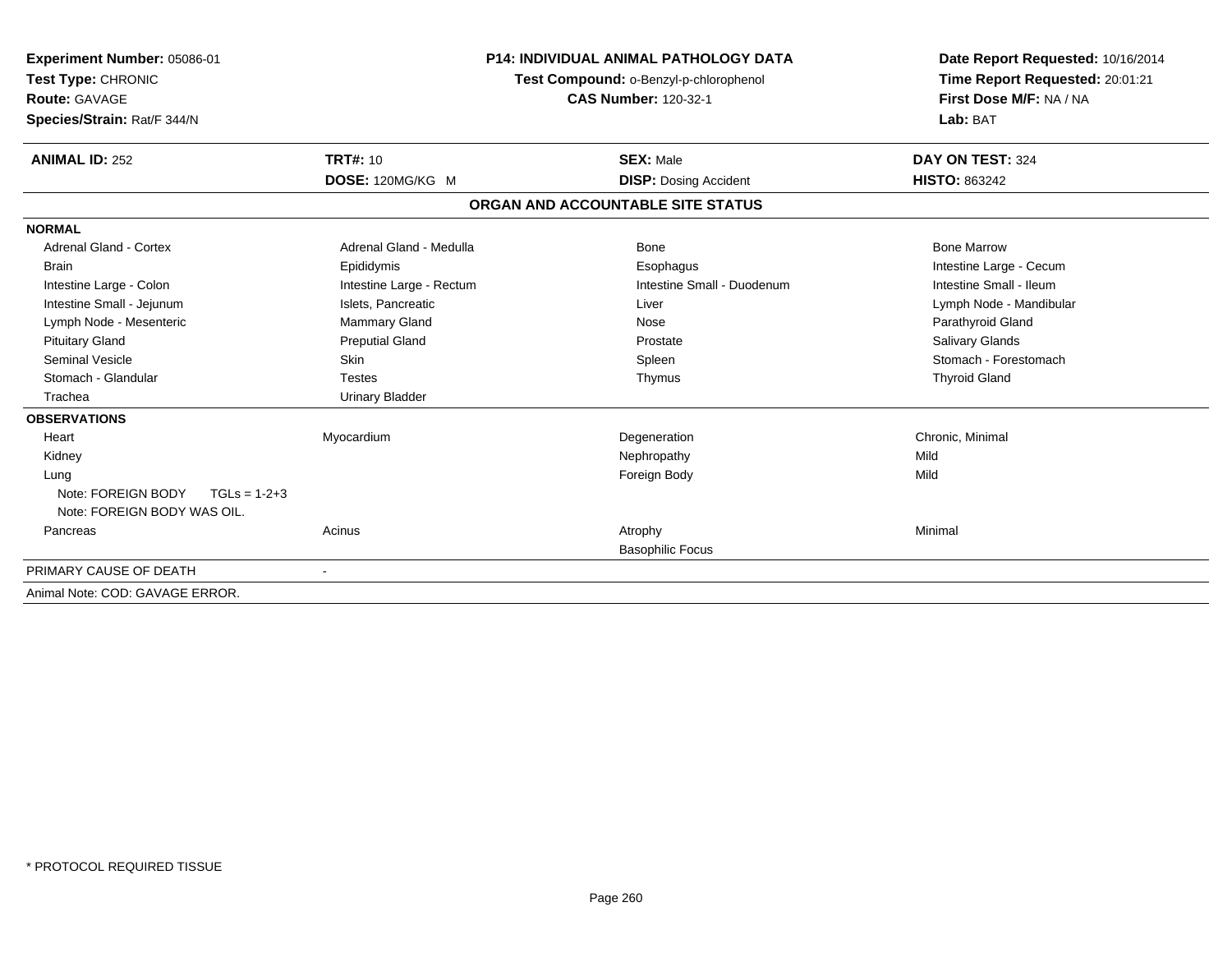| Experiment Number: 05086-01<br>Test Type: CHRONIC<br><b>Route: GAVAGE</b><br>Species/Strain: Rat/F 344/N |                          | <b>P14: INDIVIDUAL ANIMAL PATHOLOGY DATA</b><br>Test Compound: o-Benzyl-p-chlorophenol<br><b>CAS Number: 120-32-1</b> |                         |
|----------------------------------------------------------------------------------------------------------|--------------------------|-----------------------------------------------------------------------------------------------------------------------|-------------------------|
| <b>ANIMAL ID: 253</b>                                                                                    | <b>TRT#: 10</b>          | <b>SEX: Male</b>                                                                                                      | DAY ON TEST: 327        |
|                                                                                                          | DOSE: 120MG/KG M         | <b>DISP: Natural Death</b>                                                                                            | <b>HISTO: 863243</b>    |
|                                                                                                          |                          | ORGAN AND ACCOUNTABLE SITE STATUS                                                                                     |                         |
| <b>NORMAL</b>                                                                                            |                          |                                                                                                                       |                         |
| <b>Adrenal Gland - Cortex</b>                                                                            | Adrenal Gland - Medulla  | <b>Bone</b>                                                                                                           | <b>Bone Marrow</b>      |
| <b>Brain</b>                                                                                             | Epididymis               | Esophagus                                                                                                             | Intestine Large - Cecum |
| Intestine Large - Colon                                                                                  | Intestine Large - Rectum | Intestine Small - Duodenum                                                                                            | Intestine Small - Ileum |
| Intestine Small - Jejunum                                                                                | Islets, Pancreatic       | Liver                                                                                                                 | Lung                    |
| Lymph Node - Mandibular                                                                                  | Lymph Node - Mesenteric  | <b>Mammary Gland</b>                                                                                                  | Nose                    |
| Pancreas                                                                                                 | Parathyroid Gland        | <b>Pituitary Gland</b>                                                                                                | <b>Preputial Gland</b>  |
| Prostate                                                                                                 | Salivary Glands          | Seminal Vesicle                                                                                                       | <b>Skin</b>             |
| Spleen                                                                                                   | Stomach - Glandular      | Thymus                                                                                                                | <b>Thyroid Gland</b>    |
| Trachea                                                                                                  | <b>Urinary Bladder</b>   |                                                                                                                       |                         |
| <b>OBSERVATIONS</b>                                                                                      |                          |                                                                                                                       |                         |
| Heart                                                                                                    | Myocardium               | Degeneration                                                                                                          | Chronic, Minimal        |
| Kidney                                                                                                   |                          | Nephropathy                                                                                                           | Moderate                |
| Stomach                                                                                                  | Epithelium, Forestomach  | Hyperplasia                                                                                                           | Moderate                |
| Note: HYPERPLASIA<br>$TGLs = 1-11$                                                                       |                          |                                                                                                                       |                         |
| <b>Testes</b>                                                                                            | <b>Interstit Cell</b>    | Hyperplasia                                                                                                           | Minimal                 |
| PRIMARY CAUSE OF DEATH                                                                                   |                          |                                                                                                                       |                         |
| Animal Note: COD: UNDETERMINED.                                                                          |                          |                                                                                                                       |                         |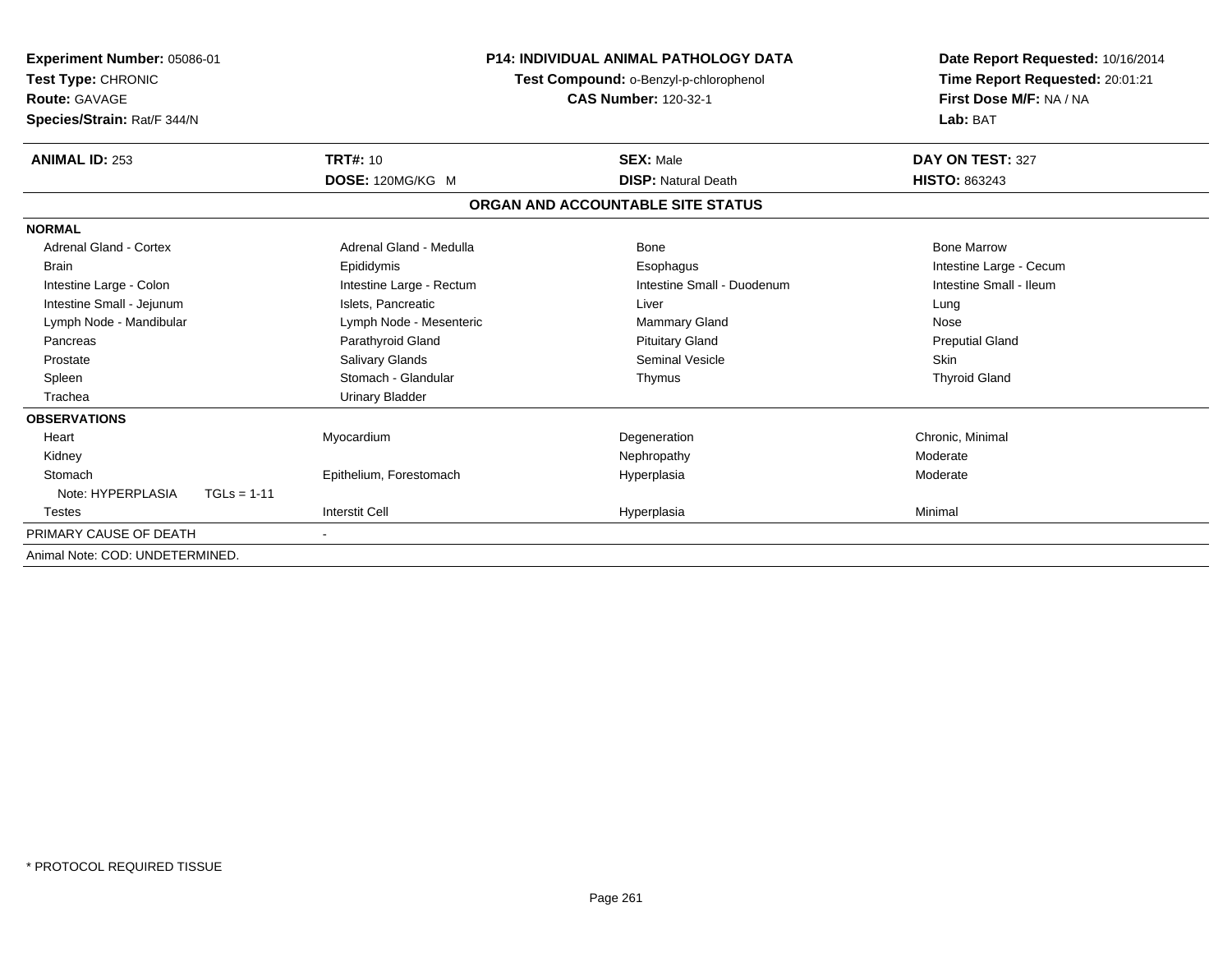| Experiment Number: 05086-01<br>Test Type: CHRONIC<br>Route: GAVAGE<br>Species/Strain: Rat/F 344/N |               | <b>P14: INDIVIDUAL ANIMAL PATHOLOGY DATA</b><br>Test Compound: o-Benzyl-p-chlorophenol<br><b>CAS Number: 120-32-1</b> |                                   | Date Report Requested: 10/16/2014<br>Time Report Requested: 20:01:21<br>First Dose M/F: NA / NA<br>Lab: BAT |  |
|---------------------------------------------------------------------------------------------------|---------------|-----------------------------------------------------------------------------------------------------------------------|-----------------------------------|-------------------------------------------------------------------------------------------------------------|--|
| <b>ANIMAL ID: 254</b>                                                                             |               | <b>TRT#: 10</b>                                                                                                       | <b>SEX: Male</b>                  | DAY ON TEST: 729                                                                                            |  |
|                                                                                                   |               | DOSE: 120MG/KG M                                                                                                      | <b>DISP: Terminal Sacrifice</b>   | <b>HISTO: 863244</b>                                                                                        |  |
|                                                                                                   |               |                                                                                                                       | ORGAN AND ACCOUNTABLE SITE STATUS |                                                                                                             |  |
| <b>NORMAL</b>                                                                                     |               |                                                                                                                       |                                   |                                                                                                             |  |
| <b>Adrenal Gland - Cortex</b>                                                                     |               | Adrenal Gland - Medulla                                                                                               | Bone                              | <b>Bone Marrow</b>                                                                                          |  |
| <b>Brain</b>                                                                                      |               | Epididymis                                                                                                            | Esophagus                         | Intestine Large - Cecum                                                                                     |  |
| Intestine Large - Colon                                                                           |               | Intestine Large - Rectum                                                                                              | Intestine Small - Duodenum        | Intestine Small - Ileum                                                                                     |  |
| Intestine Small - Jejunum                                                                         |               | Islets, Pancreatic                                                                                                    | Lung                              | Lymph Node - Mandibular                                                                                     |  |
| Lymph Node - Mesenteric                                                                           |               | Nose                                                                                                                  | Prostate                          | Salivary Glands                                                                                             |  |
| <b>Seminal Vesicle</b>                                                                            |               | Skin                                                                                                                  | Spleen                            | Stomach - Forestomach                                                                                       |  |
| Thymus                                                                                            |               | Trachea                                                                                                               | <b>Urinary Bladder</b>            |                                                                                                             |  |
| <b>MISSING</b>                                                                                    |               |                                                                                                                       |                                   |                                                                                                             |  |
| Parathyroid Gland                                                                                 |               |                                                                                                                       |                                   |                                                                                                             |  |
| <b>OBSERVATIONS</b>                                                                               |               |                                                                                                                       |                                   |                                                                                                             |  |
| Heart                                                                                             |               | Myocardium                                                                                                            | Degeneration                      | Chronic, Mild                                                                                               |  |
| Kidney                                                                                            |               |                                                                                                                       | Nephropathy                       | Marked                                                                                                      |  |
| [Nephropathy TGLS = 2-1]                                                                          |               |                                                                                                                       |                                   |                                                                                                             |  |
| Liver                                                                                             |               |                                                                                                                       | <b>Basophilic Focus</b>           |                                                                                                             |  |
|                                                                                                   |               |                                                                                                                       | Clear Cell Focus                  |                                                                                                             |  |
|                                                                                                   |               | <b>Bile Duct</b>                                                                                                      | Hyperplasia                       | Minimal                                                                                                     |  |
| Mammary Gland                                                                                     |               |                                                                                                                       | Fibroadenoma                      |                                                                                                             |  |
| Pancreas                                                                                          |               | Acinus                                                                                                                | Hyperplasia                       | Moderate                                                                                                    |  |
| <b>Pituitary Gland</b>                                                                            |               | Pars Distalis                                                                                                         | Adenoma                           |                                                                                                             |  |
| Note: ADENOMA                                                                                     | $TGLs = 3-7$  |                                                                                                                       |                                   |                                                                                                             |  |
| <b>Preputial Gland</b>                                                                            |               |                                                                                                                       | Inflammation                      | Chronic Active, Mild                                                                                        |  |
| Stomach                                                                                           |               | Glandular                                                                                                             | Mineralization                    | Minimal                                                                                                     |  |
| <b>Testes</b>                                                                                     |               | Bilateral, Interstit Cell                                                                                             | Adenoma                           |                                                                                                             |  |
| Note: ADENOMA                                                                                     | $TGLs = 1-11$ |                                                                                                                       |                                   |                                                                                                             |  |
| <b>Thyroid Gland</b>                                                                              |               | C Cell                                                                                                                | Adenoma                           |                                                                                                             |  |
| PRIMARY CAUSE OF DEATH                                                                            |               |                                                                                                                       |                                   |                                                                                                             |  |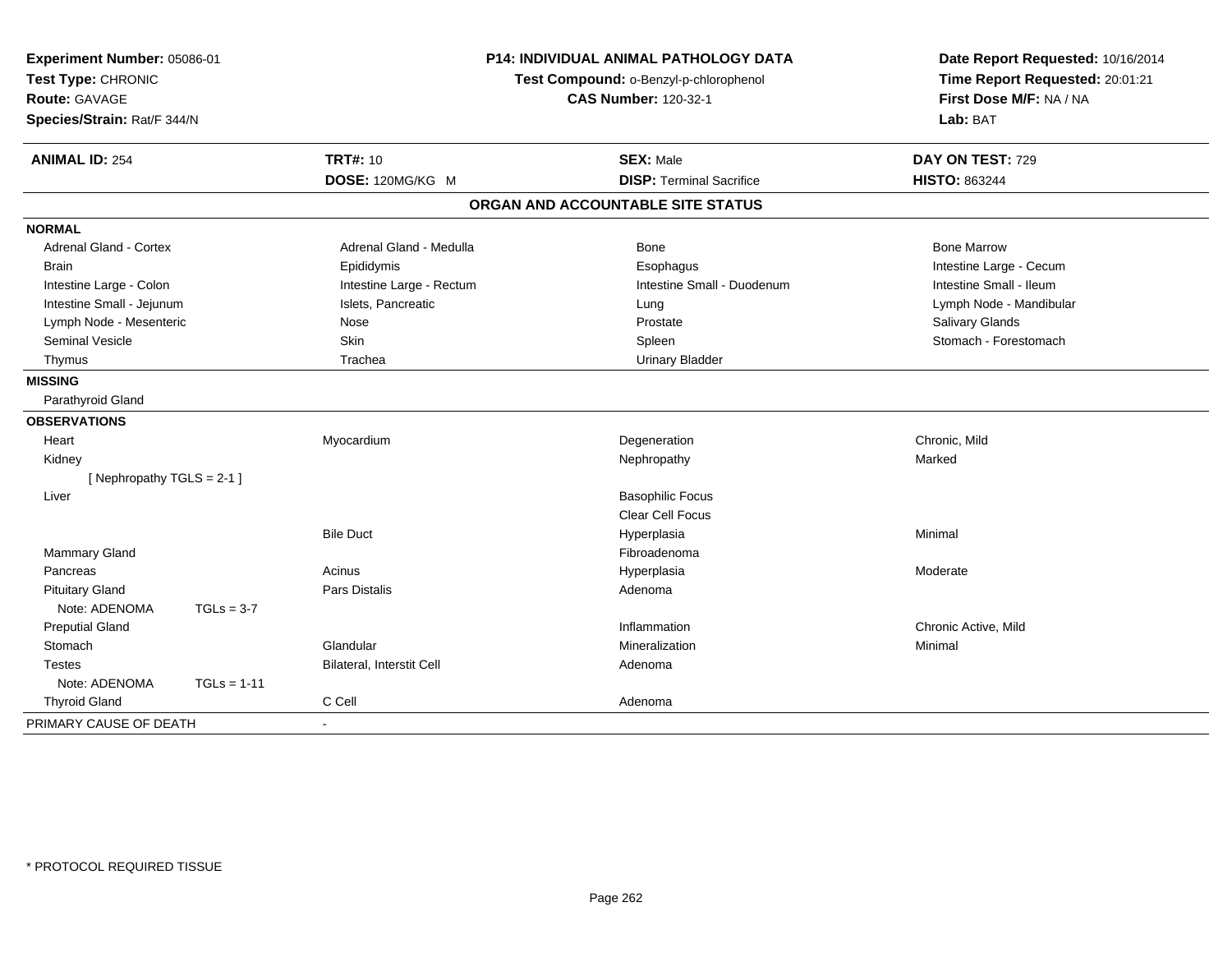| Experiment Number: 05086-01<br>Test Type: CHRONIC<br><b>Route: GAVAGE</b><br>Species/Strain: Rat/F 344/N | P14: INDIVIDUAL ANIMAL PATHOLOGY DATA<br>Test Compound: o-Benzyl-p-chlorophenol<br><b>CAS Number: 120-32-1</b> |                                   | Date Report Requested: 10/16/2014<br>Time Report Requested: 20:01:21<br>First Dose M/F: NA / NA<br>Lab: BAT |
|----------------------------------------------------------------------------------------------------------|----------------------------------------------------------------------------------------------------------------|-----------------------------------|-------------------------------------------------------------------------------------------------------------|
| <b>ANIMAL ID: 255</b>                                                                                    | <b>TRT#: 10</b>                                                                                                | <b>SEX: Male</b>                  | DAY ON TEST: 648                                                                                            |
|                                                                                                          | DOSE: 120MG/KG M                                                                                               | <b>DISP:</b> Moribund Sacrifice   | HISTO: 863245                                                                                               |
|                                                                                                          |                                                                                                                | ORGAN AND ACCOUNTABLE SITE STATUS |                                                                                                             |
| <b>NORMAL</b>                                                                                            |                                                                                                                |                                   |                                                                                                             |
| <b>Bone</b>                                                                                              | <b>Bone Marrow</b>                                                                                             | <b>Brain</b>                      | Epididymis                                                                                                  |
| Esophagus                                                                                                | Intestine Large - Cecum                                                                                        | Intestine Large - Colon           | Intestine Large - Rectum                                                                                    |
| Intestine Small - Duodenum                                                                               | Intestine Small - Ileum                                                                                        | Intestine Small - Jejunum         | Islets, Pancreatic                                                                                          |
| Lymph Node - Mandibular                                                                                  | Lymph Node - Mesenteric                                                                                        | Mammary Gland                     | <b>Nose</b>                                                                                                 |
| Pancreas                                                                                                 | Parathyroid Gland                                                                                              | <b>Pituitary Gland</b>            | <b>Preputial Gland</b>                                                                                      |
| Prostate                                                                                                 | Salivary Glands                                                                                                | <b>Seminal Vesicle</b>            | Skin                                                                                                        |
| Spleen                                                                                                   | Thymus                                                                                                         | Trachea                           | <b>Urinary Bladder</b>                                                                                      |
| <b>OBSERVATIONS</b>                                                                                      |                                                                                                                |                                   |                                                                                                             |
| <b>Adrenal Gland</b>                                                                                     | Cortex                                                                                                         | Hyperplasia                       | Minimal                                                                                                     |
|                                                                                                          | Medulla                                                                                                        | Hyperplasia                       | Mild                                                                                                        |
| Eye                                                                                                      |                                                                                                                | Inflammation                      | Chronic Active, Mild                                                                                        |
| Note: INFLAMMATION<br>$TGLs = 1-11$                                                                      |                                                                                                                |                                   |                                                                                                             |
| Heart                                                                                                    | Myocardium                                                                                                     | Degeneration                      | Chronic, Mild                                                                                               |
| <b>Intest Small</b>                                                                                      |                                                                                                                |                                   |                                                                                                             |
| Note: THICKENING OF JEJUNUM WAS NORMAL AREA OF PANCREATIC DUCT<br>Note: WHERE DUCT ENTERS INTESTINE.     |                                                                                                                |                                   |                                                                                                             |
| Kidney                                                                                                   |                                                                                                                | Nephropathy                       | Marked                                                                                                      |
| [Nephropathy TGLS = 5-15]                                                                                |                                                                                                                |                                   |                                                                                                             |
| Liver                                                                                                    |                                                                                                                | <b>Basophilic Focus</b>           |                                                                                                             |
|                                                                                                          |                                                                                                                | Clear Cell Focus                  |                                                                                                             |
|                                                                                                          | <b>Bile Duct</b>                                                                                               | Hyperplasia                       | Minimal                                                                                                     |
| Lung                                                                                                     |                                                                                                                | Inflammation                      | Chronic Active, Mild                                                                                        |
| Mesentery                                                                                                | Fat                                                                                                            | Necrosis                          | Moderate                                                                                                    |
| Note: NECROSIS<br>$TGLS = 4-14+17$                                                                       |                                                                                                                |                                   |                                                                                                             |
| Stomach                                                                                                  | Forestomach                                                                                                    | Inflammation                      | Necrotizing, Marked                                                                                         |
|                                                                                                          | Glandular                                                                                                      | Inflammation                      | Necrotizing, Moderate                                                                                       |
| Note: INFLAMMATION<br>$TGLS = 4-14+17$                                                                   |                                                                                                                |                                   |                                                                                                             |
| <b>Testes</b>                                                                                            | Bilateral, Interstit Cell                                                                                      | Adenoma                           |                                                                                                             |
| Note: ADENOMA<br>$TGLs = 2-12$                                                                           |                                                                                                                |                                   |                                                                                                             |
| <b>Thyroid Gland</b>                                                                                     | C Cell                                                                                                         | Hyperplasia                       | Mild                                                                                                        |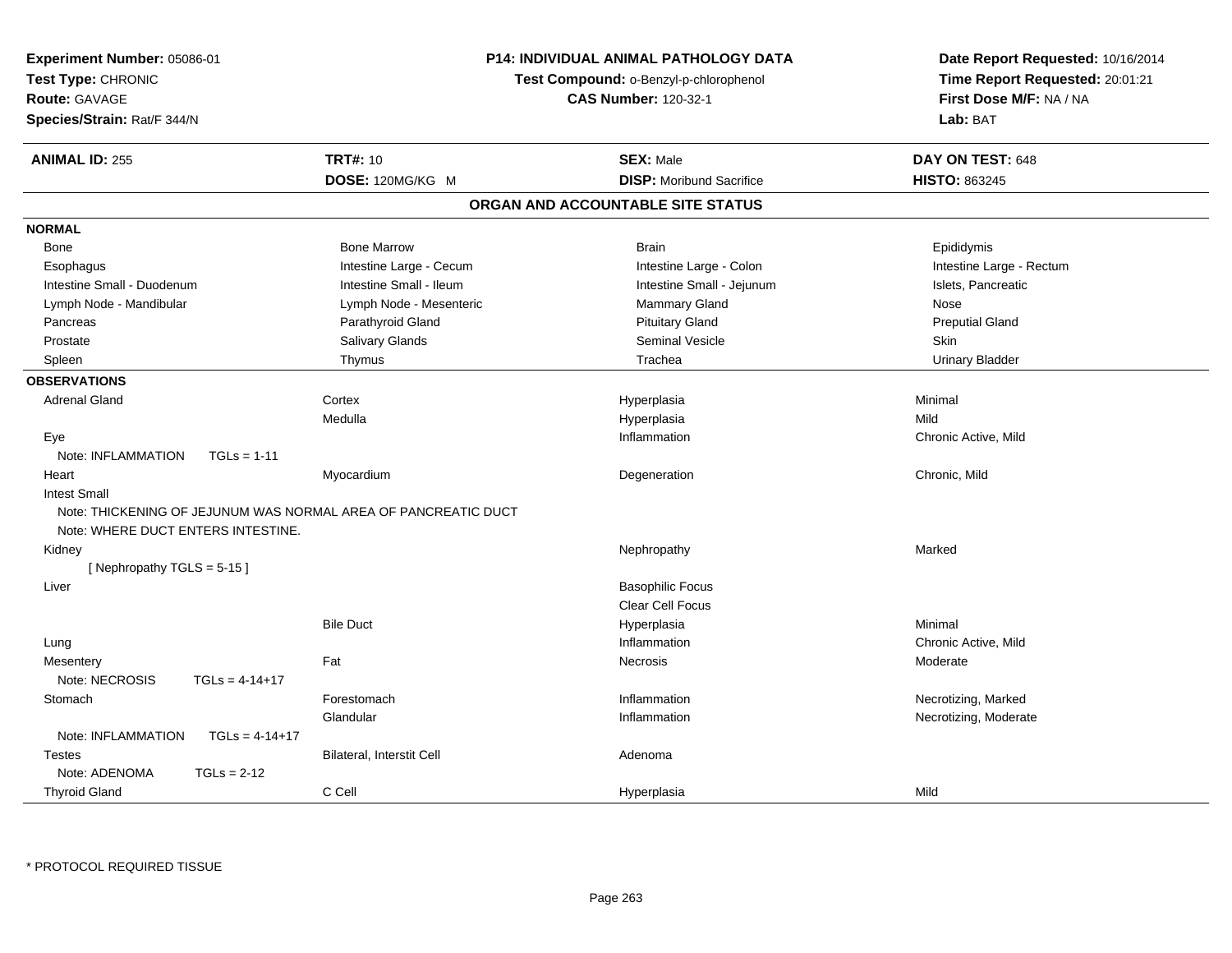| Experiment Number: 05086-01                        | <b>P14: INDIVIDUAL ANIMAL PATHOLOGY DATA</b> |                                        | Date Report Requested: 10/16/2014 |
|----------------------------------------------------|----------------------------------------------|----------------------------------------|-----------------------------------|
| <b>Test Type: CHRONIC</b>                          |                                              | Test Compound: o-Benzyl-p-chlorophenol | Time Report Requested: 20:01:21   |
| <b>Route: GAVAGE</b>                               |                                              | <b>CAS Number: 120-32-1</b>            | First Dose M/F: NA / NA           |
| Species/Strain: Rat/F 344/N                        |                                              |                                        | Lab: BAT                          |
| <b>ANIMAL ID: 255</b>                              | <b>TRT#: 10</b>                              | <b>SEX: Male</b>                       | DAY ON TEST: 648                  |
|                                                    | DOSE: 120MG/KG M                             | <b>DISP:</b> Moribund Sacrifice        | <b>HISTO: 863245</b>              |
|                                                    |                                              | ORGAN AND ACCOUNTABLE SITE STATUS      |                                   |
| PRIMARY CAUSE OF DEATH                             |                                              |                                        |                                   |
| Animal Note: MORIBUND DUE TO GASTRIC INFLAMMATION. |                                              |                                        |                                   |
| Animal Note: NEPHROPATHY ALSO CONTRIBUTED.         |                                              |                                        |                                   |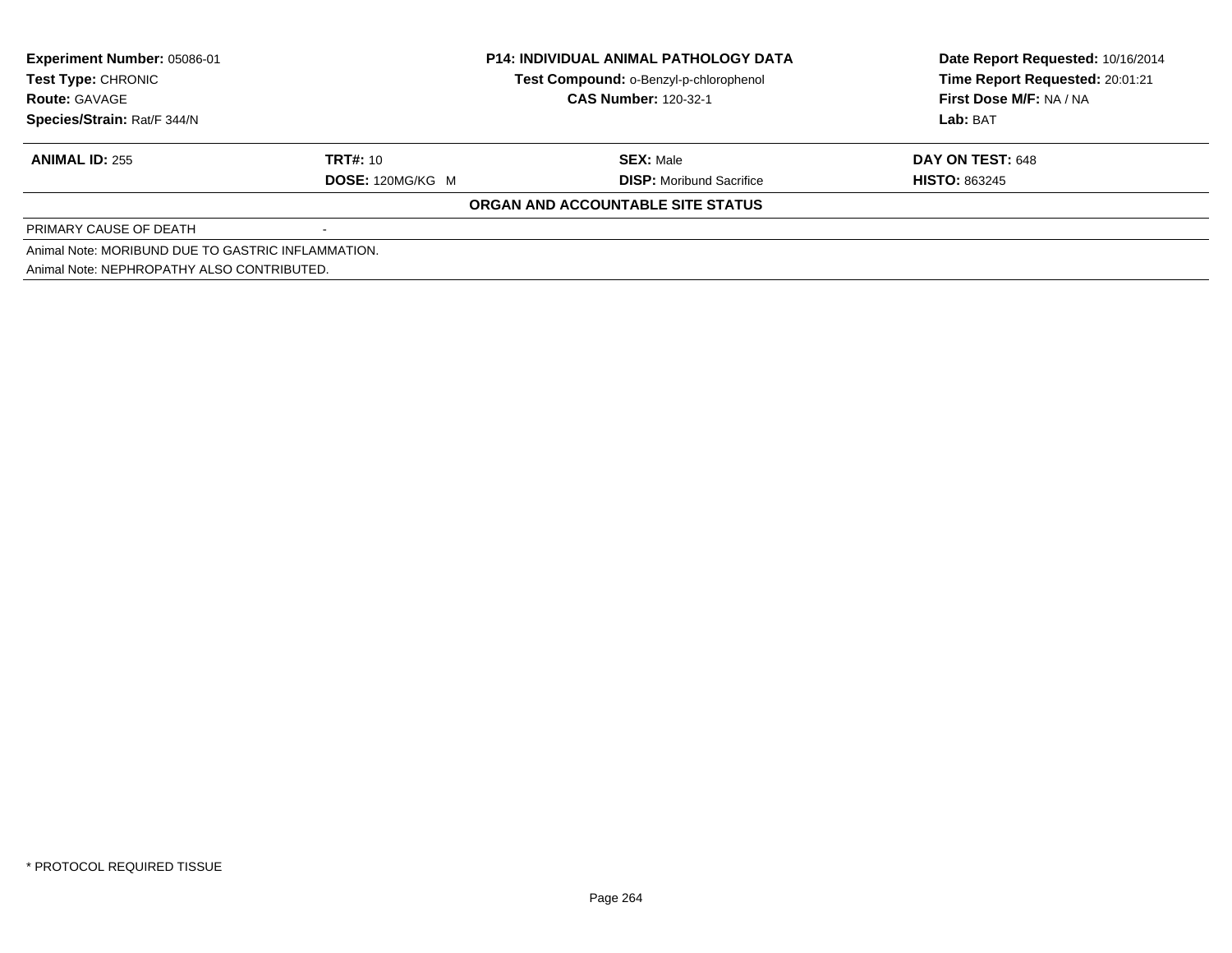| Experiment Number: 05086-01<br>Test Type: CHRONIC<br>Route: GAVAGE<br>Species/Strain: Rat/F 344/N |                           | <b>P14: INDIVIDUAL ANIMAL PATHOLOGY DATA</b><br>Test Compound: o-Benzyl-p-chlorophenol<br><b>CAS Number: 120-32-1</b> | Date Report Requested: 10/16/2014<br>Time Report Requested: 20:01:21<br>First Dose M/F: NA / NA<br>Lab: BAT |
|---------------------------------------------------------------------------------------------------|---------------------------|-----------------------------------------------------------------------------------------------------------------------|-------------------------------------------------------------------------------------------------------------|
| <b>ANIMAL ID: 256</b>                                                                             | <b>TRT#: 10</b>           | <b>SEX: Male</b>                                                                                                      | DAY ON TEST: 729                                                                                            |
|                                                                                                   | DOSE: 120MG/KG M          | <b>DISP: Terminal Sacrifice</b>                                                                                       | <b>HISTO: 863246</b>                                                                                        |
|                                                                                                   |                           | ORGAN AND ACCOUNTABLE SITE STATUS                                                                                     |                                                                                                             |
| <b>NORMAL</b>                                                                                     |                           |                                                                                                                       |                                                                                                             |
| Bone                                                                                              | <b>Brain</b>              | Epididymis                                                                                                            | Esophagus                                                                                                   |
| Intestine Large - Cecum                                                                           | Intestine Large - Colon   | Intestine Large - Rectum                                                                                              | Intestine Small - Duodenum                                                                                  |
| Intestine Small - Ileum                                                                           | Intestine Small - Jejunum | Islets, Pancreatic                                                                                                    | Nose                                                                                                        |
| Pancreas                                                                                          | Parathyroid Gland         | <b>Preputial Gland</b>                                                                                                | Prostate                                                                                                    |
| Salivary Glands                                                                                   | Seminal Vesicle           | Skin                                                                                                                  | Stomach - Forestomach                                                                                       |
| Thymus                                                                                            | <b>Thyroid Gland</b>      | Trachea                                                                                                               | <b>Urinary Bladder</b>                                                                                      |
| <b>MISSING</b>                                                                                    |                           |                                                                                                                       |                                                                                                             |
| <b>Mammary Gland</b>                                                                              |                           |                                                                                                                       |                                                                                                             |
| <b>OBSERVATIONS</b>                                                                               |                           |                                                                                                                       |                                                                                                             |
| <b>Adrenal Gland</b>                                                                              | Cortex                    | Leukemia Mononuclear                                                                                                  |                                                                                                             |
|                                                                                                   | Medulla                   | Leukemia Mononuclear                                                                                                  |                                                                                                             |
|                                                                                                   | Bilateral, Medulla        | Pheochromocytoma Malignant                                                                                            |                                                                                                             |
| Note: PHEOCHROM MAL<br>$TGLs = 5-7$                                                               |                           |                                                                                                                       |                                                                                                             |
| <b>Bone Marrow</b>                                                                                |                           | Leukemia Mononuclear                                                                                                  |                                                                                                             |
| Ear                                                                                               | Pinna                     | Inflammation                                                                                                          | Chronic Active, Moderate                                                                                    |
| Note: INFLAMMATION<br>$TGLs = 10-12$                                                              |                           |                                                                                                                       |                                                                                                             |
| Heart                                                                                             | Myocardium                | Degeneration                                                                                                          | Chronic, Minimal                                                                                            |
| Kidney                                                                                            |                           | Leukemia Mononuclear                                                                                                  |                                                                                                             |
|                                                                                                   |                           | Nephropathy                                                                                                           | Marked                                                                                                      |
| [ Leukemia Mononuclear TGLS = 7-1 ]                                                               |                           |                                                                                                                       |                                                                                                             |
| Liver                                                                                             |                           | Hepatodiaphragmatic Nodule                                                                                            |                                                                                                             |
|                                                                                                   | <b>Bile Duct</b>          | Hyperplasia                                                                                                           | Mild                                                                                                        |
|                                                                                                   |                           | Leukemia Mononuclear                                                                                                  |                                                                                                             |
| Note: LEUKEMIA MONUC<br>$TGLs = 4-4+14$<br>Note: ANOM HEPAT LOB TGLs = 6-14                       |                           |                                                                                                                       |                                                                                                             |
| Lung                                                                                              |                           | Leukemia Mononuclear                                                                                                  |                                                                                                             |
| Lymph Node                                                                                        | Mandibular                | Leukemia Mononuclear                                                                                                  |                                                                                                             |
|                                                                                                   | Mediastinal               | Leukemia Mononuclear                                                                                                  |                                                                                                             |
|                                                                                                   | Mesenteric                | Leukemia Mononuclear                                                                                                  |                                                                                                             |
|                                                                                                   | Renal                     | Leukemia Mononuclear                                                                                                  |                                                                                                             |
|                                                                                                   |                           |                                                                                                                       |                                                                                                             |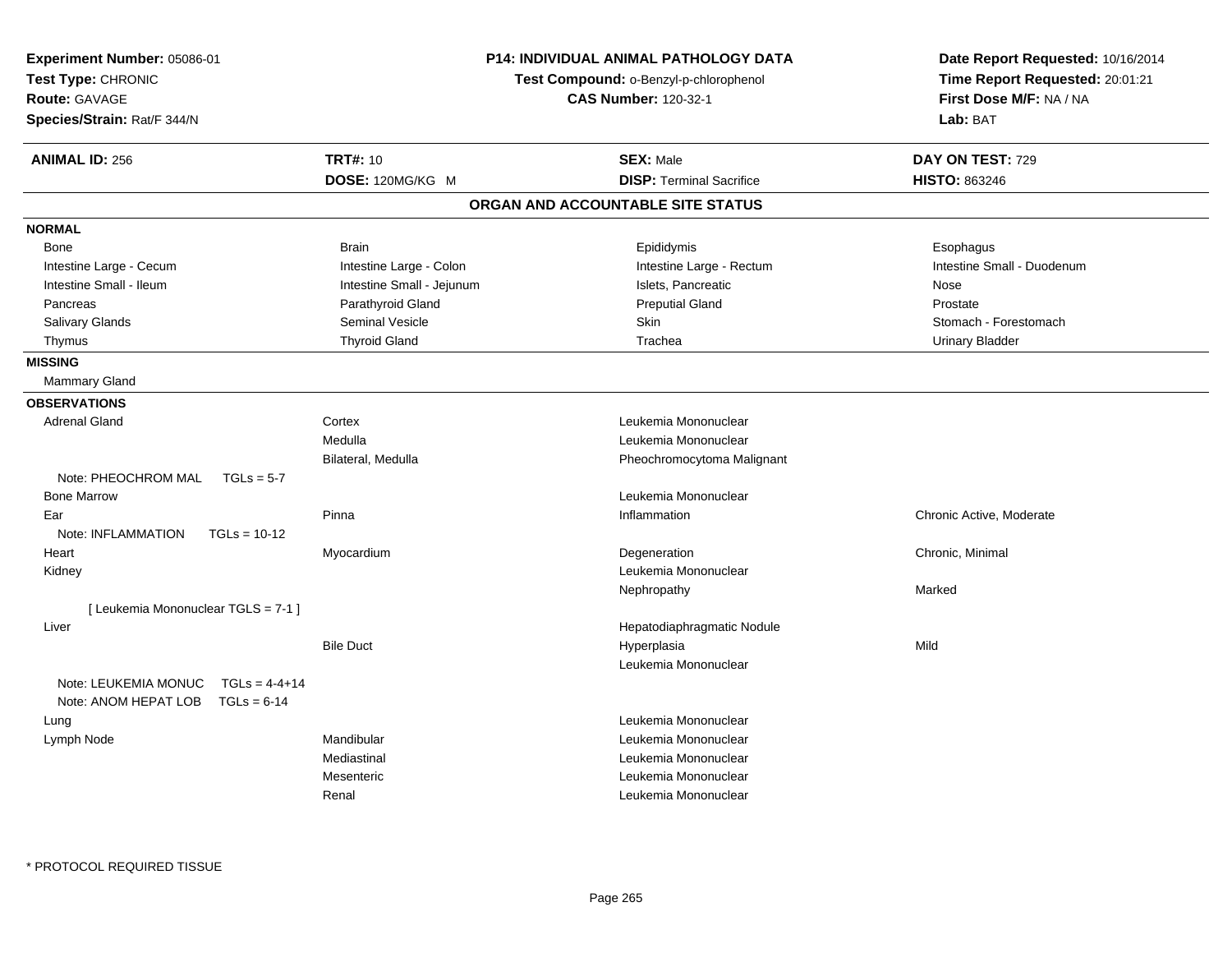| <b>Experiment Number: 05086-01</b><br><b>Test Type: CHRONIC</b><br><b>Route: GAVAGE</b><br>Species/Strain: Rat/F 344/N |                                    |                           | <b>P14: INDIVIDUAL ANIMAL PATHOLOGY DATA</b><br>Test Compound: o-Benzyl-p-chlorophenol<br><b>CAS Number: 120-32-1</b> | Date Report Requested: 10/16/2014<br>Time Report Requested: 20:01:21<br>First Dose M/F: NA / NA<br>Lab: BAT |
|------------------------------------------------------------------------------------------------------------------------|------------------------------------|---------------------------|-----------------------------------------------------------------------------------------------------------------------|-------------------------------------------------------------------------------------------------------------|
| <b>ANIMAL ID: 256</b>                                                                                                  |                                    | <b>TRT#: 10</b>           | <b>SEX: Male</b>                                                                                                      | DAY ON TEST: 729                                                                                            |
|                                                                                                                        |                                    | DOSE: 120MG/KG M          | <b>DISP:</b> Terminal Sacrifice                                                                                       | <b>HISTO: 863246</b>                                                                                        |
|                                                                                                                        |                                    |                           | ORGAN AND ACCOUNTABLE SITE STATUS                                                                                     |                                                                                                             |
| Note: LEUKEMIA MONUC                                                                                                   | $TGLs = 8.9 - 11 + 16$             |                           |                                                                                                                       |                                                                                                             |
| Mesentery                                                                                                              |                                    |                           | Leukemia Mononuclear                                                                                                  |                                                                                                             |
|                                                                                                                        |                                    | Fat                       | Necrosis                                                                                                              | Moderate                                                                                                    |
| Note: NECROSIS                                                                                                         | $TGLs = 3-17$                      |                           |                                                                                                                       |                                                                                                             |
| <b>Pituitary Gland</b>                                                                                                 |                                    | Pars Distalis             | Hyperplasia                                                                                                           | Minimal                                                                                                     |
| Spleen                                                                                                                 |                                    |                           | Leukemia Mononuclear                                                                                                  |                                                                                                             |
|                                                                                                                        | [Leukemia Mononuclear TGLS = 1-15] |                           |                                                                                                                       |                                                                                                             |
| Stomach                                                                                                                |                                    | Glandular                 | Inflammation                                                                                                          | Necrotizing, Moderate                                                                                       |
| Note: INFLAMMATION                                                                                                     | $TGLs = 11-6+13$                   |                           |                                                                                                                       |                                                                                                             |
| <b>Testes</b>                                                                                                          |                                    | Bilateral, Interstit Cell | Adenoma                                                                                                               |                                                                                                             |
| Note: ADENOMA                                                                                                          | $TGLs = 2-10$                      |                           |                                                                                                                       |                                                                                                             |
| PRIMARY CAUSE OF DEATH                                                                                                 |                                    |                           |                                                                                                                       |                                                                                                             |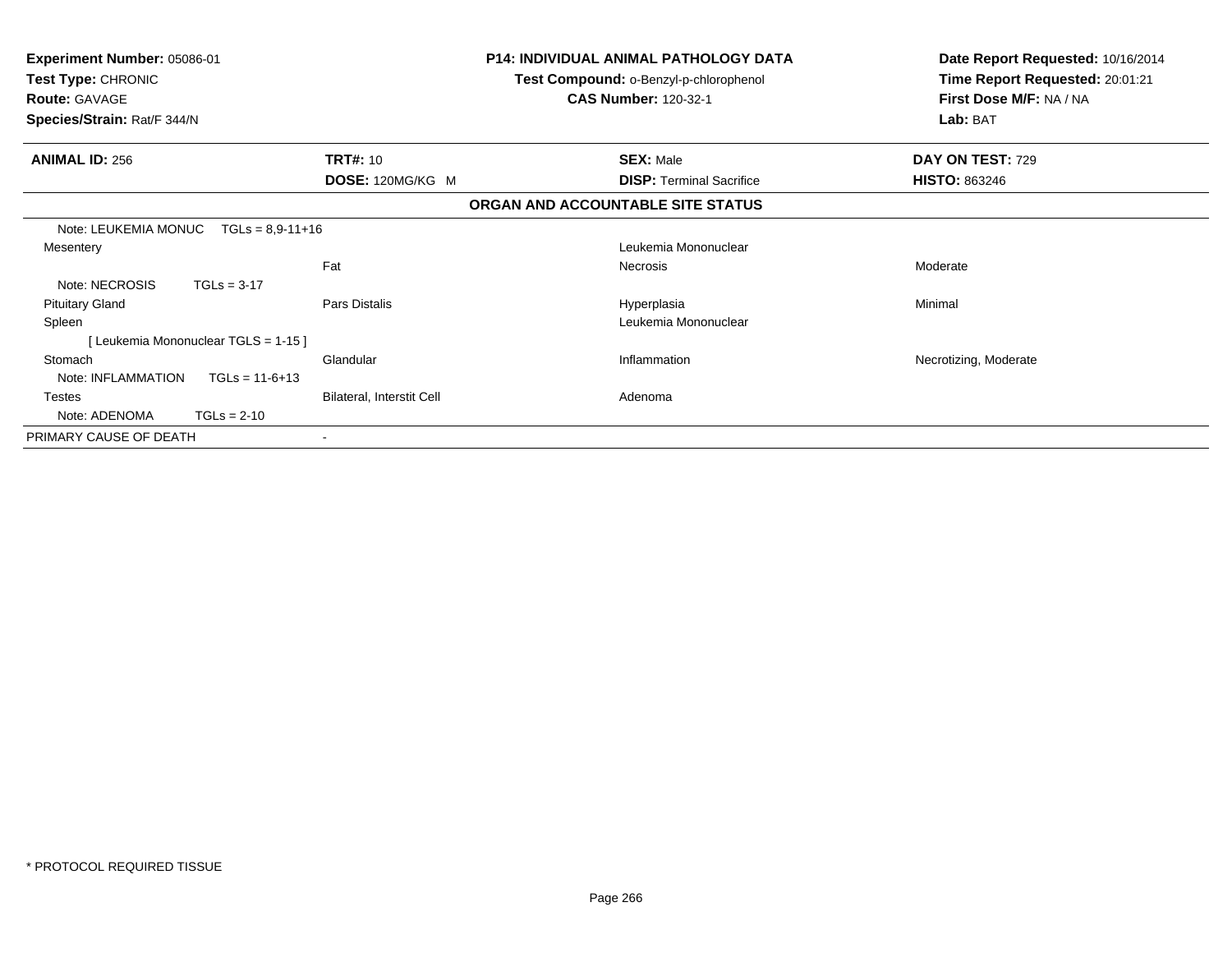| Experiment Number: 05086-01<br>Test Type: CHRONIC<br><b>Route: GAVAGE</b><br>Species/Strain: Rat/F 344/N | <b>P14: INDIVIDUAL ANIMAL PATHOLOGY DATA</b><br>Test Compound: o-Benzyl-p-chlorophenol<br><b>CAS Number: 120-32-1</b> | Date Report Requested: 10/16/2014<br>Time Report Requested: 20:01:21<br>First Dose M/F: NA / NA<br>Lab: BAT |
|----------------------------------------------------------------------------------------------------------|-----------------------------------------------------------------------------------------------------------------------|-------------------------------------------------------------------------------------------------------------|
| <b>TRT#: 10</b><br><b>ANIMAL ID: 257</b>                                                                 | <b>SEX: Male</b>                                                                                                      | DAY ON TEST: 729                                                                                            |
| DOSE: 120MG/KG M                                                                                         | <b>DISP: Terminal Sacrifice</b>                                                                                       | <b>HISTO: 863247</b>                                                                                        |
|                                                                                                          | ORGAN AND ACCOUNTABLE SITE STATUS                                                                                     |                                                                                                             |
| <b>NORMAL</b>                                                                                            |                                                                                                                       |                                                                                                             |
| <b>Bone Marrow</b><br>Bone                                                                               | <b>Brain</b>                                                                                                          | Epididymis                                                                                                  |
| Intestine Large - Cecum<br>Esophagus                                                                     | Intestine Large - Colon                                                                                               | Intestine Large - Rectum                                                                                    |
| Intestine Small - Duodenum<br>Intestine Small - Ileum                                                    | Intestine Small - Jejunum                                                                                             | Islets, Pancreatic                                                                                          |
| Mammary Gland<br>Nose                                                                                    | <b>Preputial Gland</b>                                                                                                | Prostate                                                                                                    |
| Salivary Glands<br><b>Seminal Vesicle</b>                                                                | Skin                                                                                                                  | Stomach - Forestomach                                                                                       |
| Stomach - Glandular<br>Trachea                                                                           | <b>Urinary Bladder</b>                                                                                                |                                                                                                             |
| <b>MISSING</b>                                                                                           |                                                                                                                       |                                                                                                             |
| Parathyroid Gland<br>Thymus                                                                              |                                                                                                                       |                                                                                                             |
| <b>OBSERVATIONS</b>                                                                                      |                                                                                                                       |                                                                                                             |
| <b>Adrenal Gland</b><br>Medulla                                                                          | Hyperplasia                                                                                                           | Minimal                                                                                                     |
| Cortex                                                                                                   | Leukemia Mononuclear                                                                                                  |                                                                                                             |
| Medulla                                                                                                  | Leukemia Mononuclear                                                                                                  |                                                                                                             |
| Cornea<br>Eye                                                                                            | Mineralization                                                                                                        | Mild                                                                                                        |
| Note: MINERALIZATION<br>$TGLs = 1-14$                                                                    |                                                                                                                       |                                                                                                             |
| Myocardium<br>Heart                                                                                      | Degeneration                                                                                                          | Chronic, Minimal                                                                                            |
| Pelvis<br>Kidney                                                                                         | Inflammation                                                                                                          | Suppurative, Mild                                                                                           |
|                                                                                                          | Leukemia Mononuclear                                                                                                  |                                                                                                             |
|                                                                                                          | Nephropathy                                                                                                           | Marked                                                                                                      |
| [ Leukemia Mononuclear TGLS = 5-1 ]                                                                      |                                                                                                                       |                                                                                                             |
| Liver                                                                                                    | <b>Basophilic Focus</b>                                                                                               |                                                                                                             |
| <b>Bile Duct</b>                                                                                         | Hyperplasia                                                                                                           | Mild                                                                                                        |
| Note: THE NODULE WAS PROBABLY AN "HDN" BUT WAS NOT IDENTIFIABLE<br>Note: MICROSCOPICALLY OR AT TRIM.     | Leukemia Mononuclear                                                                                                  |                                                                                                             |
| Lung                                                                                                     | Leukemia Mononuclear                                                                                                  |                                                                                                             |
| Mandibular<br>Lymph Node                                                                                 | Leukemia Mononuclear                                                                                                  |                                                                                                             |
| Mediastinal                                                                                              | Leukemia Mononuclear                                                                                                  |                                                                                                             |
| Mesenteric                                                                                               | Leukemia Mononuclear                                                                                                  |                                                                                                             |
| Note: LEUKEMIA MONUC<br>$TGLs = 6-13$                                                                    |                                                                                                                       |                                                                                                             |
| Fat<br>Mesentery                                                                                         | Necrosis                                                                                                              | Moderate                                                                                                    |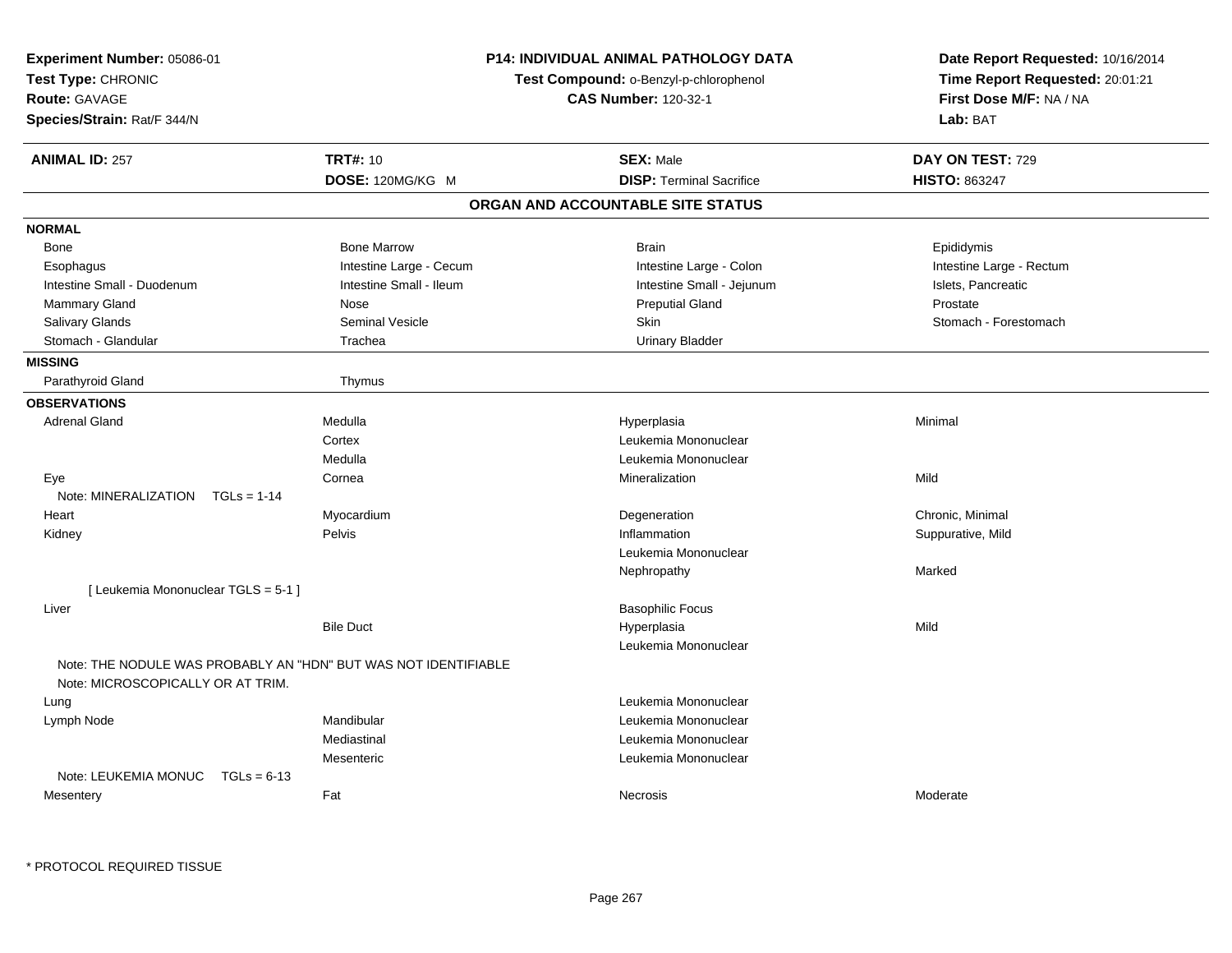| <b>Experiment Number: 05086-01</b><br>Test Type: CHRONIC<br><b>Route: GAVAGE</b><br>Species/Strain: Rat/F 344/N |                                      |                                  | <b>P14: INDIVIDUAL ANIMAL PATHOLOGY DATA</b><br>Test Compound: o-Benzyl-p-chlorophenol<br><b>CAS Number: 120-32-1</b> |                                   |      | Date Report Requested: 10/16/2014<br>Time Report Requested: 20:01:21<br>First Dose M/F: NA / NA<br>Lab: BAT |
|-----------------------------------------------------------------------------------------------------------------|--------------------------------------|----------------------------------|-----------------------------------------------------------------------------------------------------------------------|-----------------------------------|------|-------------------------------------------------------------------------------------------------------------|
| <b>ANIMAL ID: 257</b>                                                                                           |                                      | <b>TRT#: 10</b>                  |                                                                                                                       | <b>SEX: Male</b>                  |      | DAY ON TEST: 729                                                                                            |
|                                                                                                                 |                                      | DOSE: 120MG/KG M                 |                                                                                                                       | <b>DISP: Terminal Sacrifice</b>   |      | <b>HISTO: 863247</b>                                                                                        |
|                                                                                                                 |                                      |                                  |                                                                                                                       | ORGAN AND ACCOUNTABLE SITE STATUS |      |                                                                                                             |
| Note: NECROSIS                                                                                                  | $TGLs = 4-12$                        |                                  |                                                                                                                       |                                   |      |                                                                                                             |
| Pancreas                                                                                                        |                                      | Acinus                           |                                                                                                                       | Hyperplasia                       | Mild |                                                                                                             |
| Pharynx                                                                                                         |                                      | Palate                           |                                                                                                                       | Squamous Cell Papilloma           |      |                                                                                                             |
| Note: PAPILLOMA SQUA                                                                                            | $TGLs = 7-15$                        |                                  |                                                                                                                       |                                   |      |                                                                                                             |
| <b>Pituitary Gland</b>                                                                                          |                                      | Pars Distalis                    |                                                                                                                       | Hyperplasia                       | Mild |                                                                                                             |
| Spleen                                                                                                          |                                      |                                  |                                                                                                                       | Leukemia Mononuclear              |      |                                                                                                             |
|                                                                                                                 | [ Leukemia Mononuclear TGLS = 2-11 ] |                                  |                                                                                                                       |                                   |      |                                                                                                             |
| Testes                                                                                                          |                                      | <b>Bilateral, Interstit Cell</b> |                                                                                                                       | Adenoma                           |      |                                                                                                             |
| Note: ADENOMA                                                                                                   | $TGLs = 3-10$                        |                                  |                                                                                                                       |                                   |      |                                                                                                             |
| <b>Thyroid Gland</b>                                                                                            |                                      | C Cell                           |                                                                                                                       | Adenoma                           |      |                                                                                                             |
| PRIMARY CAUSE OF DEATH                                                                                          |                                      | $\overline{\phantom{a}}$         |                                                                                                                       |                                   |      |                                                                                                             |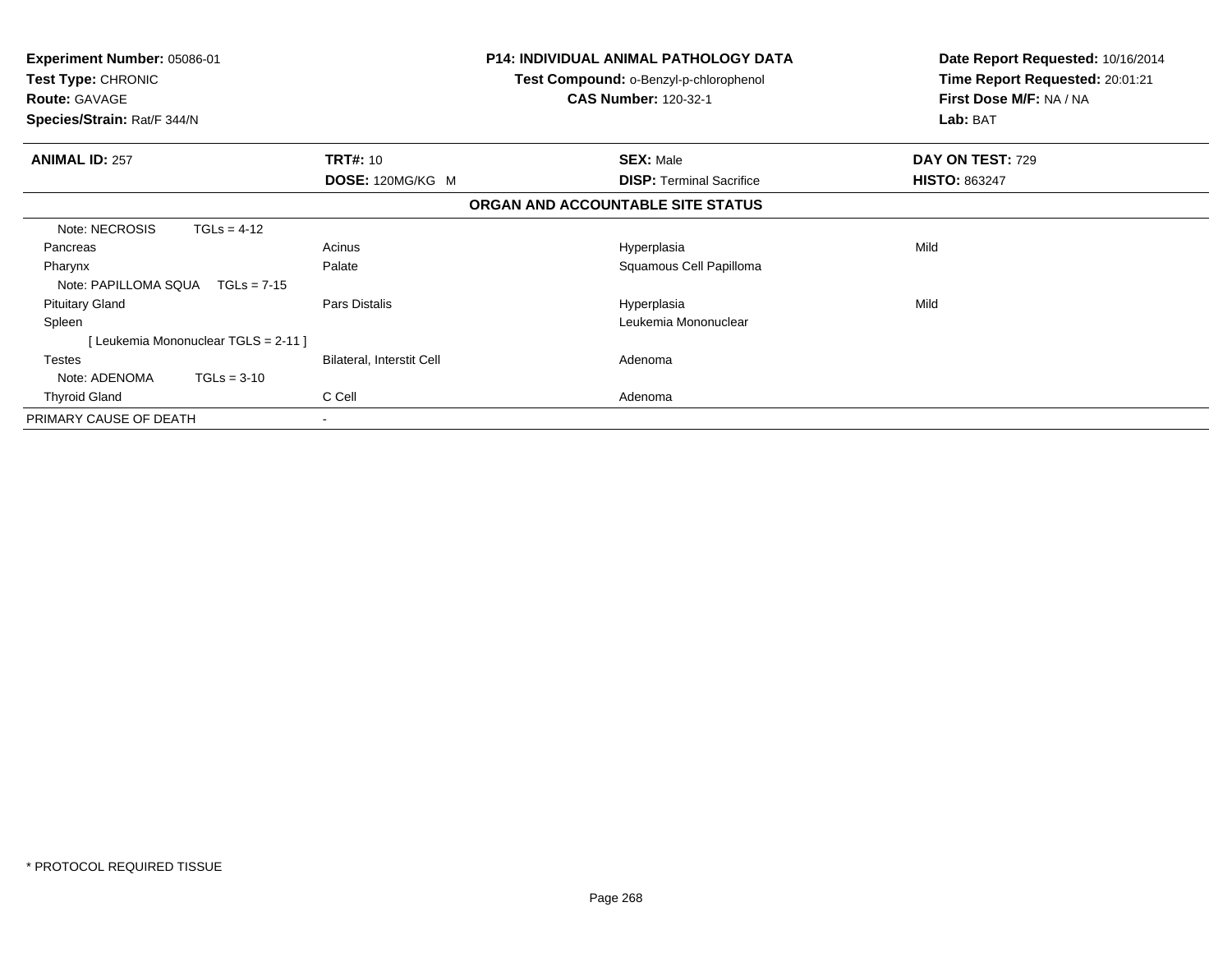| Experiment Number: 05086-01<br>Test Type: CHRONIC<br><b>Route: GAVAGE</b><br>Species/Strain: Rat/F 344/N |               | <b>P14: INDIVIDUAL ANIMAL PATHOLOGY DATA</b><br>Test Compound: o-Benzyl-p-chlorophenol | Date Report Requested: 10/16/2014<br>Time Report Requested: 20:01:21<br>First Dose M/F: NA / NA<br>Lab: BAT |                           |
|----------------------------------------------------------------------------------------------------------|---------------|----------------------------------------------------------------------------------------|-------------------------------------------------------------------------------------------------------------|---------------------------|
| <b>ANIMAL ID: 258</b>                                                                                    |               | <b>TRT#: 10</b>                                                                        | <b>SEX: Male</b>                                                                                            | DAY ON TEST: 568          |
|                                                                                                          |               | DOSE: 120MG/KG M                                                                       | <b>DISP:</b> Moribund Sacrifice                                                                             | <b>HISTO: 863248</b>      |
|                                                                                                          |               |                                                                                        | ORGAN AND ACCOUNTABLE SITE STATUS                                                                           |                           |
| <b>NORMAL</b>                                                                                            |               |                                                                                        |                                                                                                             |                           |
| Adrenal Gland - Cortex                                                                                   |               | Bone                                                                                   | <b>Bone Marrow</b>                                                                                          | <b>Brain</b>              |
| Epididymis                                                                                               |               | Esophagus                                                                              | Intestine Large - Cecum                                                                                     | Intestine Large - Colon   |
| Intestine Large - Rectum                                                                                 |               | Intestine Small - Duodenum                                                             | Intestine Small - Ileum                                                                                     | Intestine Small - Jejunum |
| Islets, Pancreatic                                                                                       |               | Lung                                                                                   | Lymph Node - Mandibular                                                                                     | Lymph Node - Mesenteric   |
| <b>Mammary Gland</b>                                                                                     |               | Parathyroid Gland                                                                      | <b>Pituitary Gland</b>                                                                                      | <b>Preputial Gland</b>    |
| Prostate                                                                                                 |               | Salivary Glands                                                                        | <b>Seminal Vesicle</b>                                                                                      | Skin                      |
| Spleen                                                                                                   |               | Stomach - Forestomach                                                                  | Stomach - Glandular                                                                                         | Thymus                    |
| <b>Thyroid Gland</b>                                                                                     |               | Trachea                                                                                | <b>Urinary Bladder</b>                                                                                      |                           |
| <b>OBSERVATIONS</b>                                                                                      |               |                                                                                        |                                                                                                             |                           |
| <b>Adrenal Gland</b>                                                                                     |               | Medulla                                                                                | Hyperplasia                                                                                                 | Mild                      |
| Eye                                                                                                      |               |                                                                                        | Inflammation                                                                                                | Chronic Active, Moderate  |
| Note: INFLAMMATION                                                                                       | $TGLs = 1-11$ |                                                                                        |                                                                                                             |                           |
| Heart                                                                                                    |               | Myocardium                                                                             | Degeneration                                                                                                | Chronic, Minimal          |
| Kidney                                                                                                   |               |                                                                                        | Nephropathy                                                                                                 | Mild                      |
| Liver                                                                                                    |               | <b>Bile Duct</b>                                                                       | Hyperplasia                                                                                                 | Minimal                   |
| Nose                                                                                                     |               | Mucosa                                                                                 | Inflammation                                                                                                | Suppurative, Minimal      |
| Pancreas                                                                                                 |               | Acinus                                                                                 | Atrophy                                                                                                     | Minimal                   |
| Testes                                                                                                   |               | Bilateral, Interstit Cell                                                              | Adenoma                                                                                                     |                           |
| Note: ADENOMA                                                                                            | $TGLs = 3-10$ |                                                                                        |                                                                                                             |                           |
| Zymbal's Gland                                                                                           |               |                                                                                        | Carcinoma                                                                                                   |                           |
| Note: CARCINOMA                                                                                          | $TGLs = 2-12$ |                                                                                        |                                                                                                             |                           |
| PRIMARY CAUSE OF DEATH                                                                                   |               |                                                                                        |                                                                                                             |                           |
| Animal Note: MORIBUND DUE TO ZYMBALS TUMOR                                                               |               |                                                                                        |                                                                                                             |                           |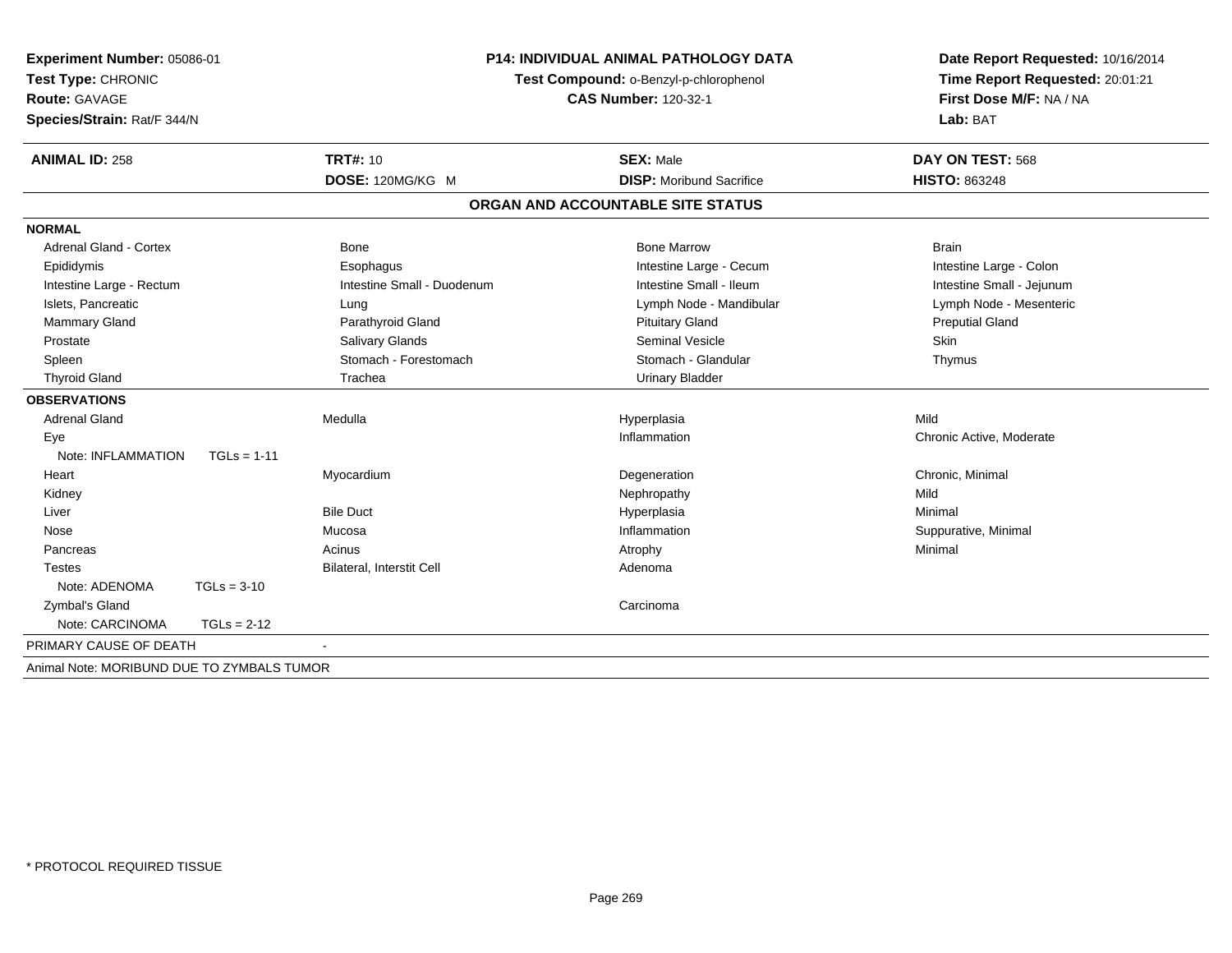| Experiment Number: 05086-01<br>Test Type: CHRONIC<br><b>Route: GAVAGE</b><br>Species/Strain: Rat/F 344/N |                           | <b>P14: INDIVIDUAL ANIMAL PATHOLOGY DATA</b><br>Test Compound: o-Benzyl-p-chlorophenol<br><b>CAS Number: 120-32-1</b> | Date Report Requested: 10/16/2014<br>Time Report Requested: 20:01:21<br>First Dose M/F: NA / NA<br>Lab: BAT |
|----------------------------------------------------------------------------------------------------------|---------------------------|-----------------------------------------------------------------------------------------------------------------------|-------------------------------------------------------------------------------------------------------------|
| <b>ANIMAL ID: 259</b>                                                                                    | <b>TRT#: 10</b>           | <b>SEX: Male</b>                                                                                                      | DAY ON TEST: 729                                                                                            |
|                                                                                                          | DOSE: 120MG/KG M          | <b>DISP: Terminal Sacrifice</b>                                                                                       | HISTO: 863249                                                                                               |
|                                                                                                          |                           | ORGAN AND ACCOUNTABLE SITE STATUS                                                                                     |                                                                                                             |
| <b>NORMAL</b>                                                                                            |                           |                                                                                                                       |                                                                                                             |
| <b>Adrenal Gland - Cortex</b>                                                                            | Adrenal Gland - Medulla   | <b>Bone</b>                                                                                                           | <b>Bone Marrow</b>                                                                                          |
| <b>Brain</b>                                                                                             | Epididymis                | Esophagus                                                                                                             | Intestine Large - Cecum                                                                                     |
| Intestine Large - Colon                                                                                  | Intestine Large - Rectum  | Intestine Small - Duodenum                                                                                            | Intestine Small - Jejunum                                                                                   |
| Islets, Pancreatic                                                                                       | Lymph Node - Mandibular   | Lymph Node - Mesenteric                                                                                               | Mammary Gland                                                                                               |
| Nose                                                                                                     | Pancreas                  | <b>Preputial Gland</b>                                                                                                | Prostate                                                                                                    |
| Salivary Glands                                                                                          | <b>Seminal Vesicle</b>    | Skin                                                                                                                  | Spleen                                                                                                      |
| Stomach - Forestomach                                                                                    | Stomach - Glandular       | Thymus                                                                                                                | <b>Thyroid Gland</b>                                                                                        |
| Trachea                                                                                                  | <b>Urinary Bladder</b>    |                                                                                                                       |                                                                                                             |
| <b>MISSING</b>                                                                                           |                           |                                                                                                                       |                                                                                                             |
| Intestine Small - Ileum                                                                                  |                           |                                                                                                                       |                                                                                                             |
| <b>OBSERVATIONS</b>                                                                                      |                           |                                                                                                                       |                                                                                                             |
| Heart                                                                                                    | Myocardium                | Degeneration                                                                                                          | Chronic, Minimal                                                                                            |
| Kidney                                                                                                   |                           | Nephropathy                                                                                                           | Marked                                                                                                      |
| [Nephropathy TGLS = 2-1]                                                                                 |                           |                                                                                                                       |                                                                                                             |
| Liver                                                                                                    |                           | <b>Basophilic Focus</b>                                                                                               |                                                                                                             |
|                                                                                                          |                           | <b>Clear Cell Focus</b>                                                                                               |                                                                                                             |
|                                                                                                          |                           | <b>Eosinophilic Focus</b>                                                                                             |                                                                                                             |
|                                                                                                          | <b>Bile Duct</b>          | Hyperplasia                                                                                                           | Minimal                                                                                                     |
| Lung                                                                                                     | Alveolar Epith            | Hyperplasia                                                                                                           | Mild                                                                                                        |
| Parathyroid Gland                                                                                        |                           | Hyperplasia                                                                                                           | Mild                                                                                                        |
| <b>Pituitary Gland</b>                                                                                   | Pars Distalis             | Hyperplasia                                                                                                           | Minimal                                                                                                     |
| <b>Testes</b>                                                                                            | Bilateral, Interstit Cell | Adenoma                                                                                                               |                                                                                                             |
| Note: ADENOMA<br>$TGLs = 1,3-10$                                                                         |                           |                                                                                                                       |                                                                                                             |
| PRIMARY CAUSE OF DEATH                                                                                   | $\blacksquare$            |                                                                                                                       |                                                                                                             |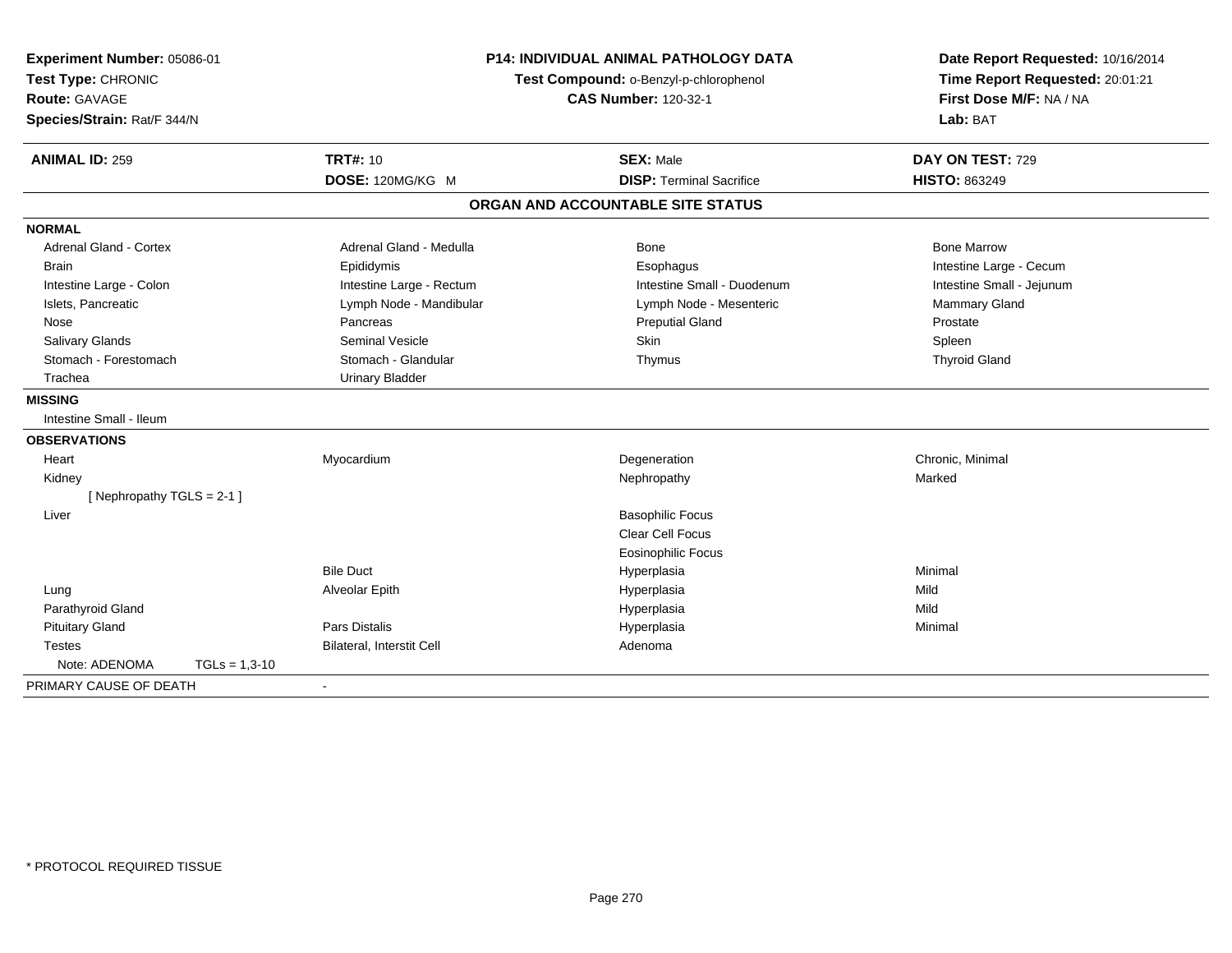| Experiment Number: 05086-01<br>Test Type: CHRONIC<br><b>Route: GAVAGE</b><br>Species/Strain: Rat/F 344/N |                           | <b>P14: INDIVIDUAL ANIMAL PATHOLOGY DATA</b><br>Test Compound: o-Benzyl-p-chlorophenol<br><b>CAS Number: 120-32-1</b> | Date Report Requested: 10/16/2014<br>Time Report Requested: 20:01:21<br>First Dose M/F: NA / NA<br>Lab: BAT |  |
|----------------------------------------------------------------------------------------------------------|---------------------------|-----------------------------------------------------------------------------------------------------------------------|-------------------------------------------------------------------------------------------------------------|--|
| <b>ANIMAL ID: 260</b>                                                                                    | <b>TRT#: 10</b>           | <b>SEX: Male</b>                                                                                                      | DAY ON TEST: 720                                                                                            |  |
|                                                                                                          | DOSE: 120MG/KG M          | <b>DISP: Natural Death</b>                                                                                            | HISTO: 863250                                                                                               |  |
|                                                                                                          |                           | ORGAN AND ACCOUNTABLE SITE STATUS                                                                                     |                                                                                                             |  |
| <b>NORMAL</b>                                                                                            |                           |                                                                                                                       |                                                                                                             |  |
| Adrenal Gland - Medulla                                                                                  | <b>Bone Marrow</b>        | <b>Brain</b>                                                                                                          | Epididymis                                                                                                  |  |
| Esophagus                                                                                                | Intestine Large - Cecum   | Intestine Large - Colon                                                                                               | Intestine Large - Rectum                                                                                    |  |
| Intestine Small - Duodenum                                                                               | Intestine Small - Ileum   | Intestine Small - Jejunum                                                                                             | Islets, Pancreatic                                                                                          |  |
| Lymph Node - Mandibular                                                                                  | Lymph Node - Mesenteric   | Mammary Gland                                                                                                         | Nose                                                                                                        |  |
| <b>Preputial Gland</b>                                                                                   | Prostate                  | Salivary Glands                                                                                                       | <b>Seminal Vesicle</b>                                                                                      |  |
| Skin                                                                                                     | Spleen                    | Thymus                                                                                                                | <b>Thyroid Gland</b>                                                                                        |  |
| Trachea                                                                                                  | <b>Urinary Bladder</b>    |                                                                                                                       |                                                                                                             |  |
| <b>OBSERVATIONS</b>                                                                                      |                           |                                                                                                                       |                                                                                                             |  |
| <b>Adrenal Gland</b>                                                                                     | Cortex                    | Hyperplasia                                                                                                           | Mild                                                                                                        |  |
| Bone                                                                                                     | Cranium                   | Fibrous Osteodystrophy                                                                                                |                                                                                                             |  |
|                                                                                                          | Femur                     | Fibrous Osteodystrophy                                                                                                |                                                                                                             |  |
| Heart                                                                                                    | Myocardium                | Degeneration                                                                                                          | Chronic, Moderate                                                                                           |  |
|                                                                                                          |                           | Mineralization                                                                                                        | Moderate                                                                                                    |  |
| Kidney                                                                                                   |                           | Mineralization                                                                                                        | Moderate                                                                                                    |  |
|                                                                                                          |                           | Nephropathy                                                                                                           | Marked                                                                                                      |  |
| [Nephropathy TGLS = 2-1]                                                                                 |                           |                                                                                                                       |                                                                                                             |  |
| Liver                                                                                                    |                           | <b>Basophilic Focus</b>                                                                                               |                                                                                                             |  |
|                                                                                                          |                           | Clear Cell Focus                                                                                                      |                                                                                                             |  |
| Lung                                                                                                     |                           | Mineralization                                                                                                        | Marked                                                                                                      |  |
| Pancreas                                                                                                 | Acinus                    | Hyperplasia                                                                                                           | Mild                                                                                                        |  |
| Parathyroid Gland                                                                                        |                           | Hyperplasia                                                                                                           | Moderate                                                                                                    |  |
| <b>Pituitary Gland</b>                                                                                   | Pars Distalis             | Hyperplasia                                                                                                           | Mild                                                                                                        |  |
| Note: HYPERPLASIA<br>$TGLs = 3-7$                                                                        |                           |                                                                                                                       |                                                                                                             |  |
| Stomach                                                                                                  | Forestomach               | Mineralization                                                                                                        | Marked                                                                                                      |  |
|                                                                                                          | Glandular                 | Mineralization                                                                                                        | Marked                                                                                                      |  |
| <b>Testes</b>                                                                                            | Bilateral, Interstit Cell | Adenoma                                                                                                               |                                                                                                             |  |
| Note: ADENOMA<br>$TGLs = 1-10$                                                                           |                           |                                                                                                                       |                                                                                                             |  |
| PRIMARY CAUSE OF DEATH                                                                                   | $\sim$                    |                                                                                                                       |                                                                                                             |  |
| Animal Note: COD: NEPHROPATHY                                                                            |                           |                                                                                                                       |                                                                                                             |  |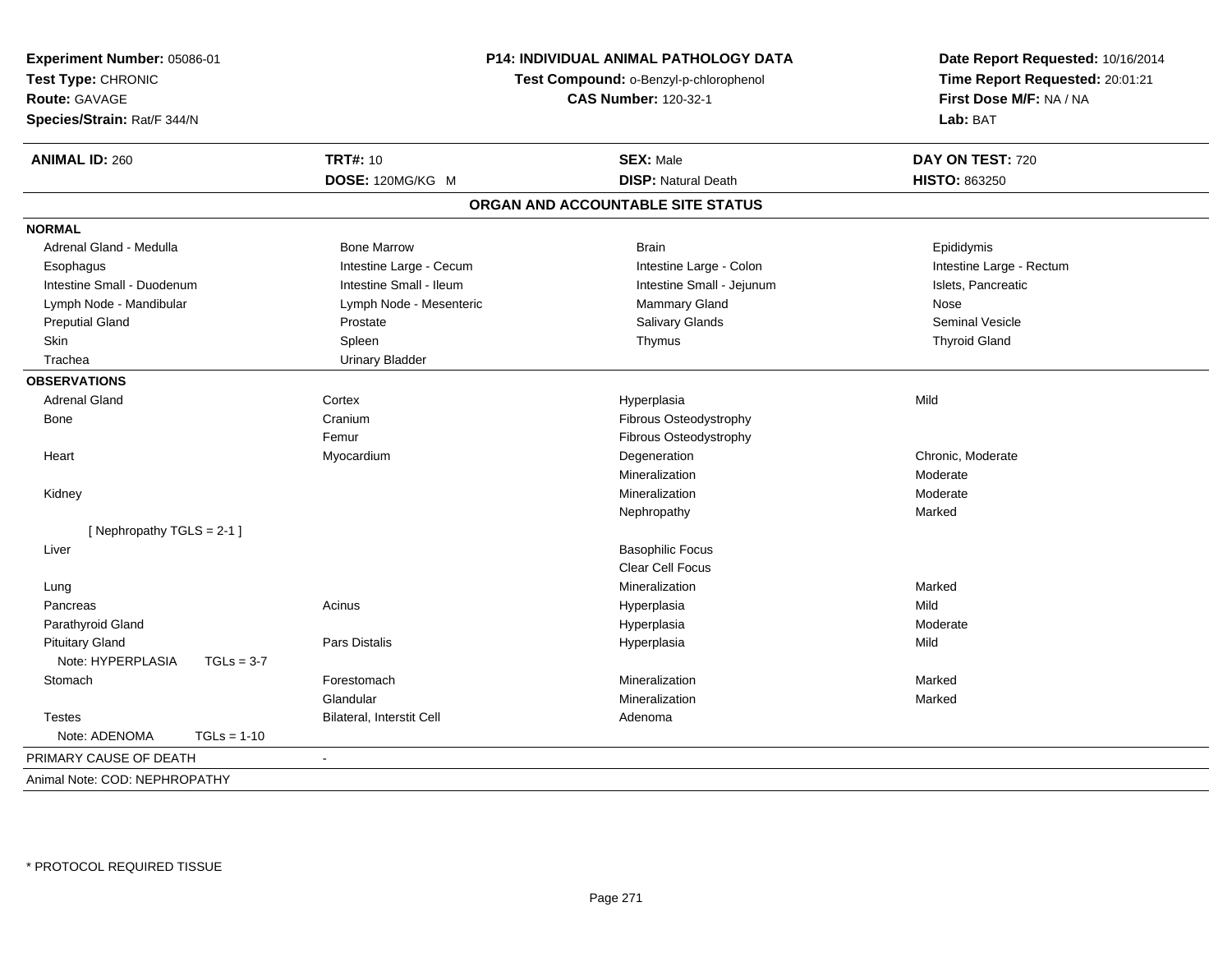| Experiment Number: 05086-01<br>Test Type: CHRONIC<br><b>Route: GAVAGE</b><br>Species/Strain: Rat/F 344/N | P14: INDIVIDUAL ANIMAL PATHOLOGY DATA<br>Test Compound: o-Benzyl-p-chlorophenol<br><b>CAS Number: 120-32-1</b> |                                   | Date Report Requested: 10/16/2014<br>Time Report Requested: 20:01:21<br>First Dose M/F: NA / NA<br>Lab: BAT |
|----------------------------------------------------------------------------------------------------------|----------------------------------------------------------------------------------------------------------------|-----------------------------------|-------------------------------------------------------------------------------------------------------------|
| <b>ANIMAL ID: 261</b>                                                                                    | <b>TRT#: 10</b>                                                                                                | <b>SEX: Male</b>                  | DAY ON TEST: 719                                                                                            |
|                                                                                                          | DOSE: 120MG/KG M                                                                                               | <b>DISP:</b> Moribund Sacrifice   | <b>HISTO: 863251</b>                                                                                        |
|                                                                                                          |                                                                                                                | ORGAN AND ACCOUNTABLE SITE STATUS |                                                                                                             |
| <b>NORMAL</b>                                                                                            |                                                                                                                |                                   |                                                                                                             |
| <b>Adrenal Gland - Cortex</b>                                                                            | <b>Bone Marrow</b>                                                                                             | <b>Brain</b>                      | Epididymis                                                                                                  |
| Esophagus                                                                                                | Intestine Large - Cecum                                                                                        | Intestine Large - Colon           | Intestine Large - Rectum                                                                                    |
| Intestine Small - Ileum                                                                                  | Intestine Small - Jejunum                                                                                      | Islets, Pancreatic                | Liver                                                                                                       |
| Lymph Node - Mandibular                                                                                  | Lymph Node - Mesenteric                                                                                        | Mammary Gland                     | Nose                                                                                                        |
| <b>Pituitary Gland</b>                                                                                   | <b>Preputial Gland</b>                                                                                         | Salivary Glands                   | <b>Seminal Vesicle</b>                                                                                      |
| Skin                                                                                                     | Spleen                                                                                                         | Thymus                            | Trachea                                                                                                     |
| <b>Urinary Bladder</b>                                                                                   |                                                                                                                |                                   |                                                                                                             |
| <b>OBSERVATIONS</b>                                                                                      |                                                                                                                |                                   |                                                                                                             |
| <b>Adrenal Gland</b>                                                                                     | Bilateral, Medulla                                                                                             | Pheochromocytoma Benign           |                                                                                                             |
| <b>Bone</b>                                                                                              | Cranium                                                                                                        | Fibrous Osteodystrophy            |                                                                                                             |
|                                                                                                          | Femur                                                                                                          | Fibrous Osteodystrophy            |                                                                                                             |
| Heart                                                                                                    | Myocardium                                                                                                     | Degeneration                      | Chronic, Mild                                                                                               |
| <b>Intestine Small</b>                                                                                   | Duodenum                                                                                                       | Inflammation                      | Necrotizing, Mild                                                                                           |
| Kidney                                                                                                   | <b>Renal Tubule</b>                                                                                            | Carcinoma                         |                                                                                                             |
|                                                                                                          |                                                                                                                | Nephropathy                       | Marked                                                                                                      |
| [Carcinoma TGLS = $4-12$ ]<br>[Nephropathy TGLS = 3-1+12]                                                |                                                                                                                |                                   |                                                                                                             |
| Lung                                                                                                     | Alveolar Epith                                                                                                 | Hyperplasia                       | Moderate                                                                                                    |
| Mesentery                                                                                                | Fat                                                                                                            | <b>Necrosis</b>                   | Moderate                                                                                                    |
| Note: NECROSIS<br>$TGLs = 5-13$                                                                          |                                                                                                                |                                   |                                                                                                             |
| Pancreas                                                                                                 | Acinus                                                                                                         | Hyperplasia                       | Mild                                                                                                        |
| Parathyroid Gland                                                                                        |                                                                                                                | Hyperplasia                       | Moderate                                                                                                    |
| Prostate                                                                                                 |                                                                                                                | Inflammation                      | Chronic Active, Mild                                                                                        |
| Stomach                                                                                                  | Forestomach                                                                                                    | Inflammation                      | Chronic, Mild                                                                                               |
|                                                                                                          | Glandular                                                                                                      | Inflammation                      | Necrotizing, Moderate                                                                                       |
|                                                                                                          | Glandular                                                                                                      | Mineralization                    | Mild                                                                                                        |
| Note: INFLAMMATION<br>$TGLs = 6-14$                                                                      |                                                                                                                |                                   |                                                                                                             |
| <b>Testes</b>                                                                                            | Bilateral, Interstit Cell                                                                                      | Adenoma                           |                                                                                                             |
| Note: ADENOMA<br>$TGLs = 1.2 - 11$                                                                       |                                                                                                                |                                   |                                                                                                             |
| <b>Thyroid Gland</b>                                                                                     | C Cell                                                                                                         | Hyperplasia                       | Minimal                                                                                                     |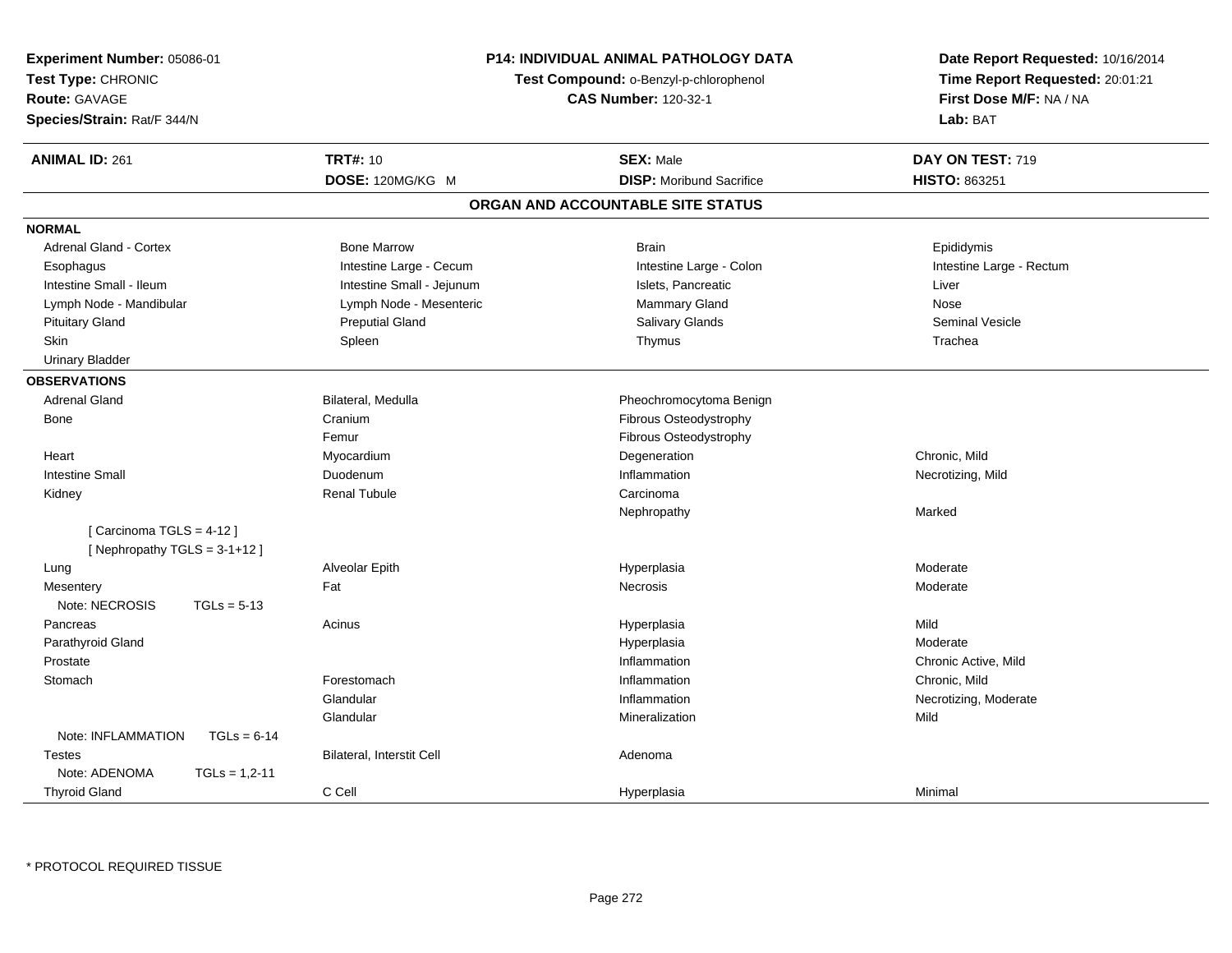| Experiment Number: 05086-01                 | <b>P14: INDIVIDUAL ANIMAL PATHOLOGY DATA</b> |                                        | Date Report Requested: 10/16/2014 |
|---------------------------------------------|----------------------------------------------|----------------------------------------|-----------------------------------|
| <b>Test Type: CHRONIC</b>                   |                                              | Test Compound: o-Benzyl-p-chlorophenol | Time Report Requested: 20:01:21   |
| <b>Route: GAVAGE</b>                        |                                              | <b>CAS Number: 120-32-1</b>            | First Dose M/F: NA / NA           |
| Species/Strain: Rat/F 344/N                 |                                              |                                        | Lab: BAT                          |
| <b>ANIMAL ID: 261</b>                       | <b>TRT#: 10</b>                              | <b>SEX:</b> Male                       | DAY ON TEST: 719                  |
|                                             | DOSE: 120MG/KG M                             | <b>DISP:</b> Moribund Sacrifice        | <b>HISTO: 863251</b>              |
|                                             |                                              | ORGAN AND ACCOUNTABLE SITE STATUS      |                                   |
| PRIMARY CAUSE OF DEATH                      |                                              |                                        |                                   |
| Animal Note: MORIBUND DUE TO RENAL LESIONS. |                                              |                                        |                                   |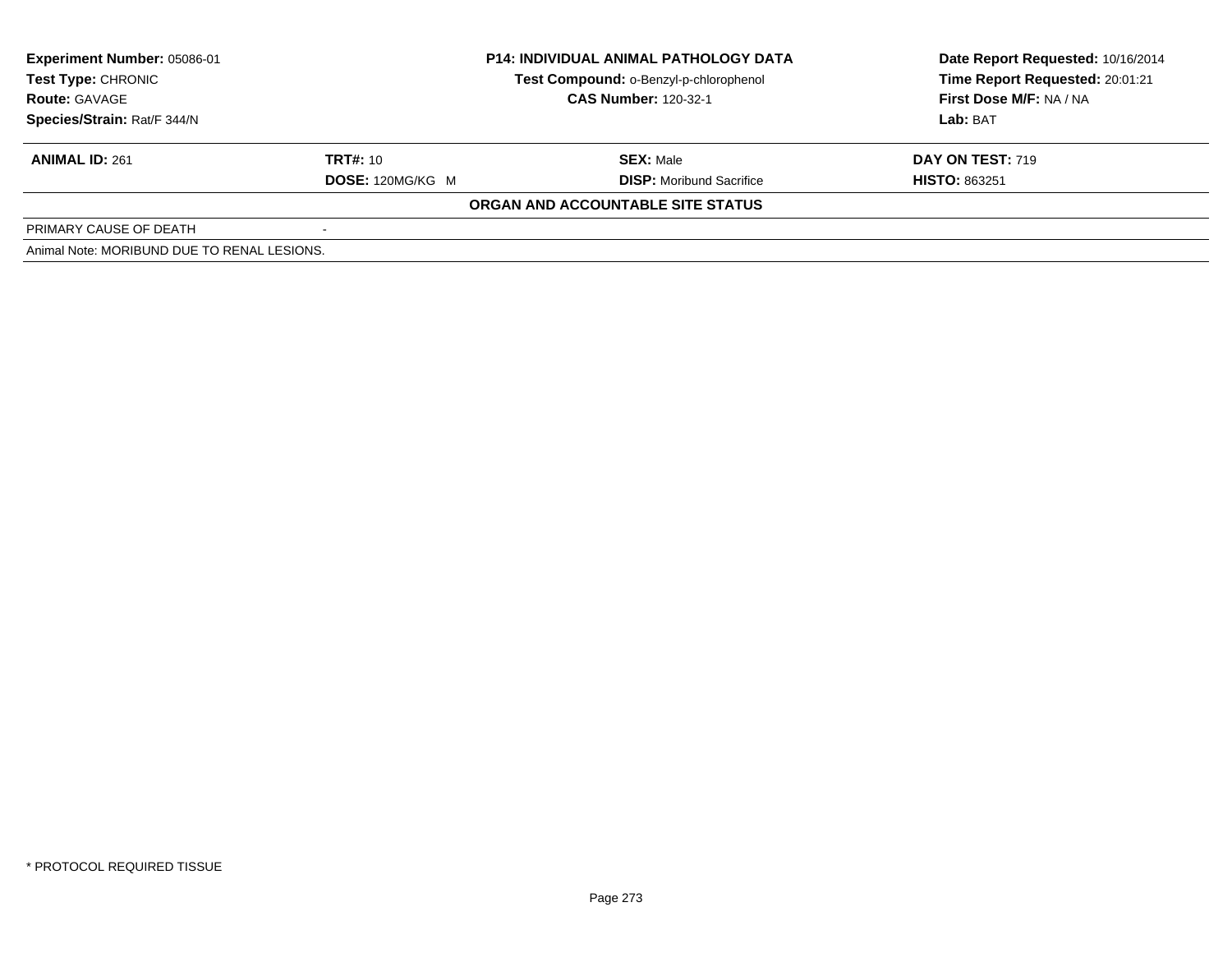| Experiment Number: 05086-01                |              |                         | <b>P14: INDIVIDUAL ANIMAL PATHOLOGY DATA</b>                          | Date Report Requested: 10/16/2014<br>Time Report Requested: 20:01:21 |  |
|--------------------------------------------|--------------|-------------------------|-----------------------------------------------------------------------|----------------------------------------------------------------------|--|
| Test Type: CHRONIC<br><b>Route: GAVAGE</b> |              |                         | Test Compound: o-Benzyl-p-chlorophenol<br><b>CAS Number: 120-32-1</b> | First Dose M/F: NA / NA                                              |  |
|                                            |              |                         |                                                                       |                                                                      |  |
| Species/Strain: Rat/F 344/N                |              |                         |                                                                       | Lab: BAT                                                             |  |
| <b>ANIMAL ID: 262</b>                      |              | <b>TRT#: 10</b>         | <b>SEX: Male</b>                                                      | DAY ON TEST: 730                                                     |  |
|                                            |              | DOSE: 120MG/KG M        | <b>DISP: Terminal Sacrifice</b>                                       | <b>HISTO: 863252</b>                                                 |  |
|                                            |              |                         | ORGAN AND ACCOUNTABLE SITE STATUS                                     |                                                                      |  |
| <b>NORMAL</b>                              |              |                         |                                                                       |                                                                      |  |
| Bone                                       |              | <b>Bone Marrow</b>      | <b>Brain</b>                                                          | Epididymis                                                           |  |
| Esophagus                                  |              | Intestine Large - Cecum | Intestine Large - Colon                                               | Intestine Large - Rectum                                             |  |
| Intestine Small - Duodenum                 |              | Intestine Small - Ileum | Intestine Small - Jejunum                                             | Lung                                                                 |  |
| Lymph Node - Mandibular                    |              | Lymph Node - Mesenteric | Mammary Gland                                                         | Nose                                                                 |  |
| Parathyroid Gland                          |              | <b>Preputial Gland</b>  | Prostate                                                              | Salivary Glands                                                      |  |
| Seminal Vesicle                            |              | Skin                    | Spleen                                                                | Stomach - Forestomach                                                |  |
| Stomach - Glandular                        |              | <b>Testes</b>           | Thymus                                                                | <b>Thyroid Gland</b>                                                 |  |
| Trachea                                    |              | <b>Urinary Bladder</b>  |                                                                       |                                                                      |  |
| <b>OBSERVATIONS</b>                        |              |                         |                                                                       |                                                                      |  |
| <b>Adrenal Gland</b>                       |              | Cortex                  | Hyperplasia                                                           | Minimal                                                              |  |
|                                            |              | Medulla                 | Hyperplasia                                                           | Moderate                                                             |  |
| Heart                                      |              | Myocardium              | Degeneration                                                          | Chronic, Mild                                                        |  |
| Islets, Pancreatic                         |              |                         | Carcinoma                                                             |                                                                      |  |
| Kidney                                     |              |                         | Nephropathy                                                           | Marked                                                               |  |
| [Nephropathy TGLS = $1-1$ ]                |              |                         |                                                                       |                                                                      |  |
| Liver                                      |              |                         | <b>Basophilic Focus</b>                                               |                                                                      |  |
|                                            |              |                         | <b>Eosinophilic Focus</b>                                             |                                                                      |  |
|                                            |              | <b>Bile Duct</b>        | Hyperplasia                                                           | Minimal                                                              |  |
| Pancreas                                   |              | Acinus                  | Atrophy                                                               | Minimal                                                              |  |
| <b>Pituitary Gland</b>                     |              | Pars Distalis           | Adenoma                                                               |                                                                      |  |
| Note: ADENOMA                              | $TGLs = 2-7$ |                         |                                                                       |                                                                      |  |
| PRIMARY CAUSE OF DEATH                     |              |                         |                                                                       |                                                                      |  |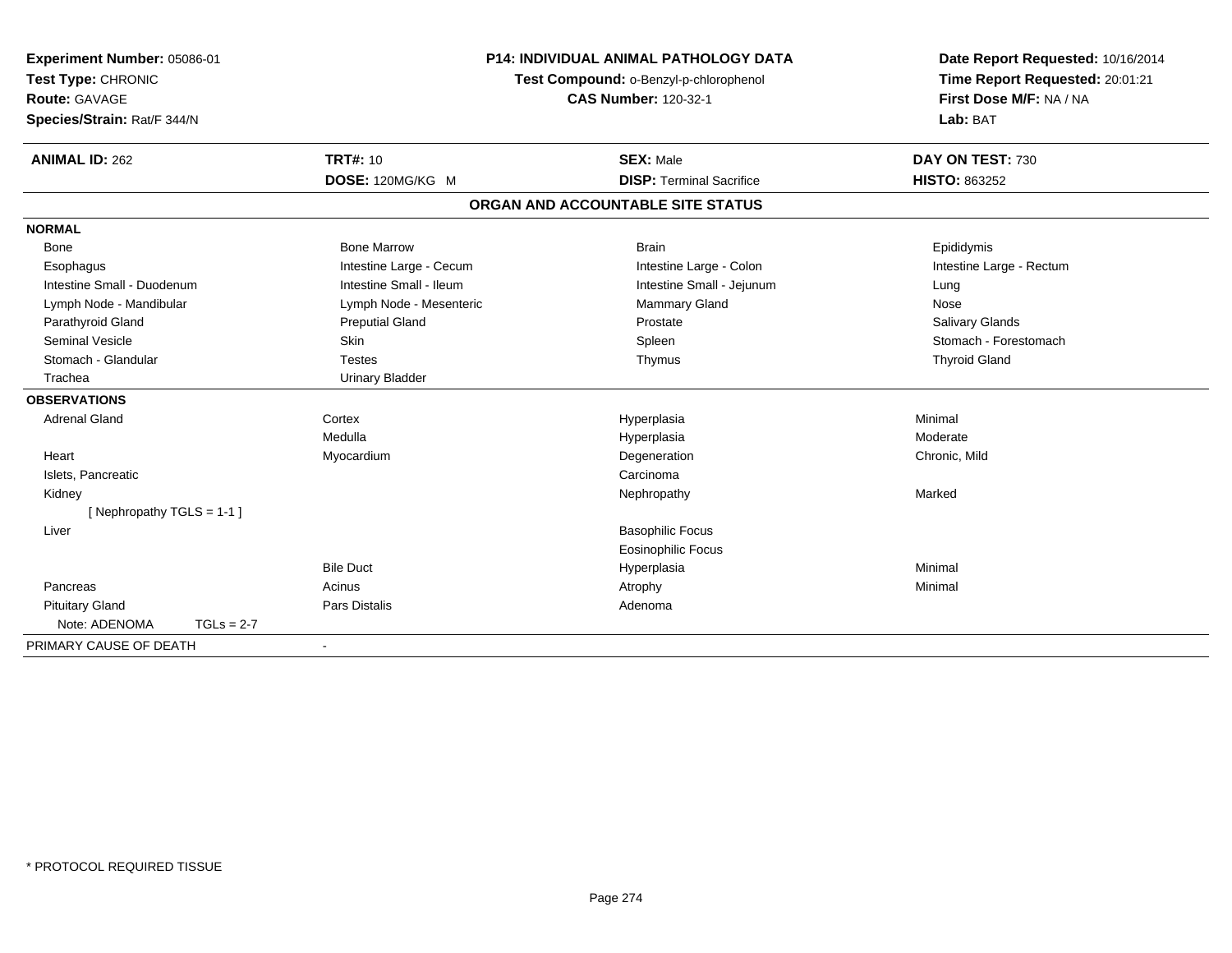| Experiment Number: 05086-01<br>Test Type: CHRONIC |                  | <b>P14: INDIVIDUAL ANIMAL PATHOLOGY DATA</b><br>Test Compound: o-Benzyl-p-chlorophenol |                                   | Date Report Requested: 10/16/2014<br>Time Report Requested: 20:01:21 |  |
|---------------------------------------------------|------------------|----------------------------------------------------------------------------------------|-----------------------------------|----------------------------------------------------------------------|--|
| <b>Route: GAVAGE</b>                              |                  |                                                                                        | <b>CAS Number: 120-32-1</b>       | First Dose M/F: NA / NA                                              |  |
| Species/Strain: Rat/F 344/N                       |                  |                                                                                        |                                   | Lab: BAT                                                             |  |
|                                                   |                  |                                                                                        |                                   |                                                                      |  |
| <b>ANIMAL ID: 263</b>                             | <b>TRT#: 10</b>  |                                                                                        | <b>SEX: Male</b>                  | DAY ON TEST: 730                                                     |  |
|                                                   |                  | DOSE: 120MG/KG M                                                                       | <b>DISP: Terminal Sacrifice</b>   | HISTO: 863253                                                        |  |
|                                                   |                  |                                                                                        | ORGAN AND ACCOUNTABLE SITE STATUS |                                                                      |  |
| <b>NORMAL</b>                                     |                  |                                                                                        |                                   |                                                                      |  |
| Adrenal Gland - Medulla                           | <b>Bone</b>      |                                                                                        | <b>Bone Marrow</b>                | <b>Brain</b>                                                         |  |
| Epididymis                                        |                  | Esophagus                                                                              | Intestine Large - Cecum           | Intestine Large - Colon                                              |  |
| Intestine Large - Rectum                          |                  | Intestine Small - Duodenum                                                             | Intestine Small - Ileum           | Intestine Small - Jejunum                                            |  |
| Islets, Pancreatic                                |                  | Lymph Node - Mandibular                                                                | Lymph Node - Mesenteric           | Mammary Gland                                                        |  |
| Nose                                              |                  | Pancreas                                                                               | Parathyroid Gland                 | <b>Preputial Gland</b>                                               |  |
| Prostate                                          |                  | Salivary Glands                                                                        | Seminal Vesicle                   | <b>Skin</b>                                                          |  |
| Spleen                                            |                  | Stomach - Forestomach                                                                  | Stomach - Glandular               | Thymus                                                               |  |
| <b>Thyroid Gland</b>                              | Trachea          |                                                                                        | <b>Urinary Bladder</b>            |                                                                      |  |
| <b>OBSERVATIONS</b>                               |                  |                                                                                        |                                   |                                                                      |  |
| <b>Adrenal Gland</b>                              | Cortex           |                                                                                        | Hyperplasia                       | Mild                                                                 |  |
| Heart                                             | Myocardium       |                                                                                        | Degeneration                      | Chronic, Moderate                                                    |  |
| Kidney                                            |                  |                                                                                        | Nephropathy                       | Moderate                                                             |  |
| [Nephropathy TGLS = $3-1$ ]                       |                  |                                                                                        |                                   |                                                                      |  |
| Liver                                             |                  |                                                                                        | <b>Basophilic Focus</b>           |                                                                      |  |
|                                                   |                  |                                                                                        | Clear Cell Focus                  |                                                                      |  |
|                                                   |                  |                                                                                        | <b>Eosinophilic Focus</b>         |                                                                      |  |
|                                                   | <b>Bile Duct</b> |                                                                                        | Hyperplasia                       | Minimal                                                              |  |
| Lung                                              | Alveolar Epith   |                                                                                        | Hyperplasia                       | Mild                                                                 |  |
| <b>Pituitary Gland</b>                            | Pars Distalis    |                                                                                        | Hyperplasia                       | Mild                                                                 |  |
| <b>Testes</b>                                     |                  | Bilateral, Interstit Cell                                                              | Adenoma                           |                                                                      |  |
| Note: ADENOMA                                     | $TGLs = 1,2-11$  |                                                                                        |                                   |                                                                      |  |
| PRIMARY CAUSE OF DEATH                            |                  |                                                                                        |                                   |                                                                      |  |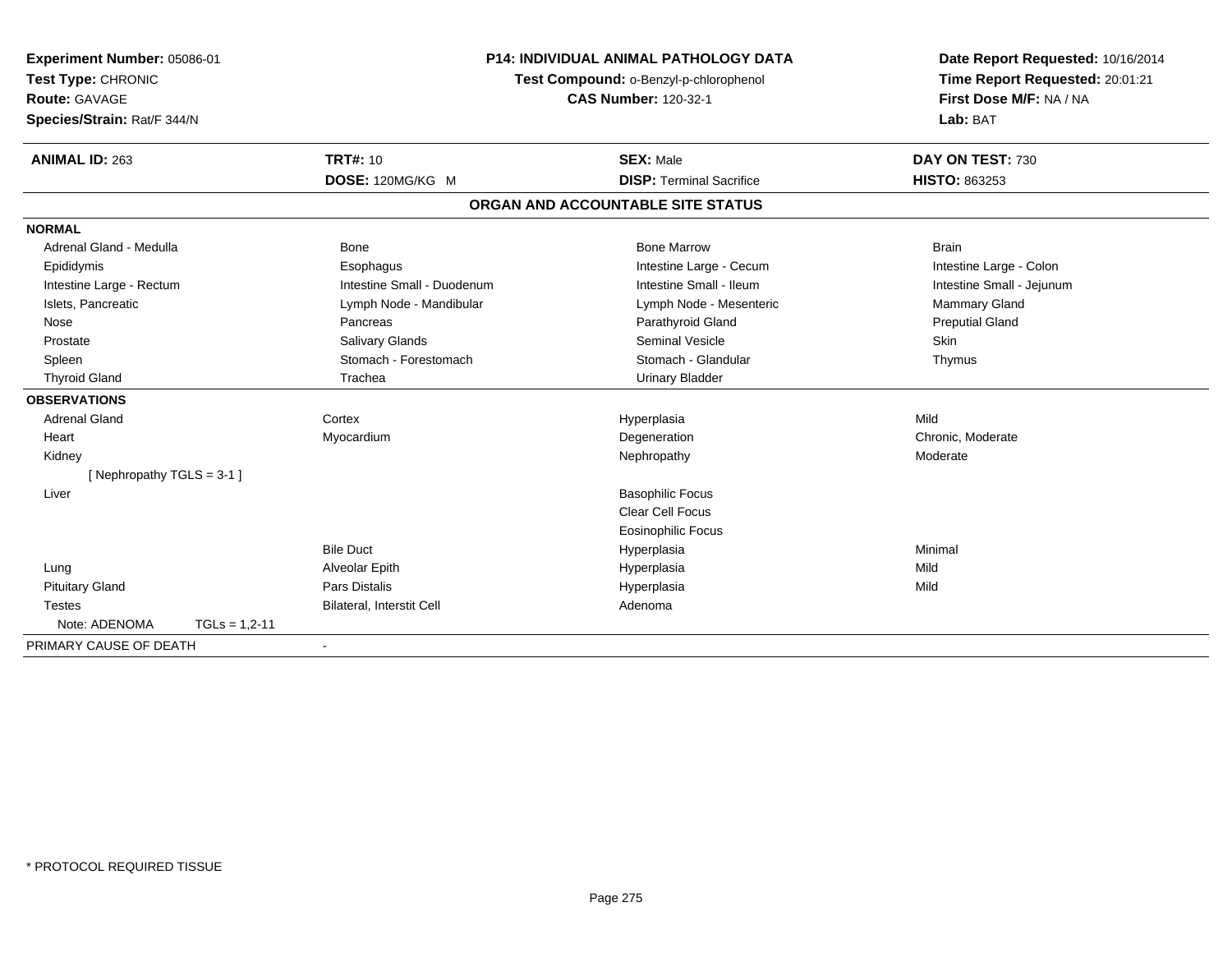| Experiment Number: 05086-01<br>Test Type: CHRONIC<br>Route: GAVAGE<br>Species/Strain: Rat/F 344/N |                            | P14: INDIVIDUAL ANIMAL PATHOLOGY DATA<br>Test Compound: o-Benzyl-p-chlorophenol<br><b>CAS Number: 120-32-1</b> | Date Report Requested: 10/16/2014<br>Time Report Requested: 20:01:21<br>First Dose M/F: NA / NA<br>Lab: BAT |  |
|---------------------------------------------------------------------------------------------------|----------------------------|----------------------------------------------------------------------------------------------------------------|-------------------------------------------------------------------------------------------------------------|--|
| <b>ANIMAL ID: 264</b>                                                                             | <b>TRT#: 10</b>            | <b>SEX: Male</b>                                                                                               | DAY ON TEST: 730                                                                                            |  |
|                                                                                                   | DOSE: 120MG/KG M           | <b>DISP: Terminal Sacrifice</b>                                                                                | <b>HISTO: 863254</b>                                                                                        |  |
|                                                                                                   |                            | ORGAN AND ACCOUNTABLE SITE STATUS                                                                              |                                                                                                             |  |
| <b>NORMAL</b>                                                                                     |                            |                                                                                                                |                                                                                                             |  |
| <b>Adrenal Gland - Cortex</b>                                                                     | Bone                       | <b>Bone Marrow</b>                                                                                             | <b>Brain</b>                                                                                                |  |
| Epididymis                                                                                        | Esophagus                  | Intestine Large - Cecum                                                                                        | Intestine Large - Colon                                                                                     |  |
| Intestine Large - Rectum                                                                          | Intestine Small - Duodenum | Intestine Small - Ileum                                                                                        | Intestine Small - Jejunum                                                                                   |  |
| Islets, Pancreatic                                                                                | Lymph Node - Mesenteric    | Mammary Gland                                                                                                  | Nose                                                                                                        |  |
| Parathyroid Gland                                                                                 | <b>Pituitary Gland</b>     | <b>Preputial Gland</b>                                                                                         | Prostate                                                                                                    |  |
| Salivary Glands                                                                                   | <b>Seminal Vesicle</b>     | Skin                                                                                                           | Stomach - Forestomach                                                                                       |  |
| Stomach - Glandular                                                                               | Thymus                     | <b>Thyroid Gland</b>                                                                                           | Trachea                                                                                                     |  |
| <b>Urinary Bladder</b>                                                                            |                            |                                                                                                                |                                                                                                             |  |
| <b>OBSERVATIONS</b>                                                                               |                            |                                                                                                                |                                                                                                             |  |
| <b>Adrenal Gland</b>                                                                              | Medulla                    | Hyperplasia                                                                                                    | Mild                                                                                                        |  |
|                                                                                                   | Medulla                    | Pheochromocytoma Benign                                                                                        |                                                                                                             |  |
| Heart                                                                                             | Myocardium                 | Degeneration                                                                                                   | Chronic, Mild                                                                                               |  |
| Kidney                                                                                            |                            | Leukemia Mononuclear                                                                                           |                                                                                                             |  |
|                                                                                                   |                            | Nephropathy                                                                                                    | Minimal                                                                                                     |  |
| Liver                                                                                             |                            | <b>Basophilic Focus</b>                                                                                        |                                                                                                             |  |
|                                                                                                   |                            | <b>Eosinophilic Focus</b>                                                                                      |                                                                                                             |  |
|                                                                                                   | <b>Bile Duct</b>           | Hyperplasia                                                                                                    | Mild                                                                                                        |  |
|                                                                                                   |                            | Leukemia Mononuclear                                                                                           |                                                                                                             |  |
| Note: BASOPH FOCUS<br>$TGLs = 4-14$                                                               |                            |                                                                                                                |                                                                                                             |  |
| Lung                                                                                              |                            | Leukemia Mononuclear                                                                                           |                                                                                                             |  |
| Lymph Node                                                                                        | Mandibular                 | Leukemia Mononuclear                                                                                           |                                                                                                             |  |
| Pancreas                                                                                          | Acinus                     | Atrophy                                                                                                        | Mild                                                                                                        |  |
| Spleen                                                                                            |                            | Fibrosis                                                                                                       | Mild                                                                                                        |  |
|                                                                                                   |                            | Leukemia Mononuclear                                                                                           |                                                                                                             |  |
| Note: FIBROSIS<br>$TGLs = 3-13$                                                                   |                            |                                                                                                                |                                                                                                             |  |
| [ Leukemia Mononuclear TGLS = 1-11 ]                                                              |                            |                                                                                                                |                                                                                                             |  |
| <b>Testes</b>                                                                                     | Bilateral, Interstit Cell  | Adenoma                                                                                                        |                                                                                                             |  |
| Note: ADENOMA<br>$TGLs = 2-12$                                                                    |                            |                                                                                                                |                                                                                                             |  |
| PRIMARY CAUSE OF DEATH                                                                            |                            |                                                                                                                |                                                                                                             |  |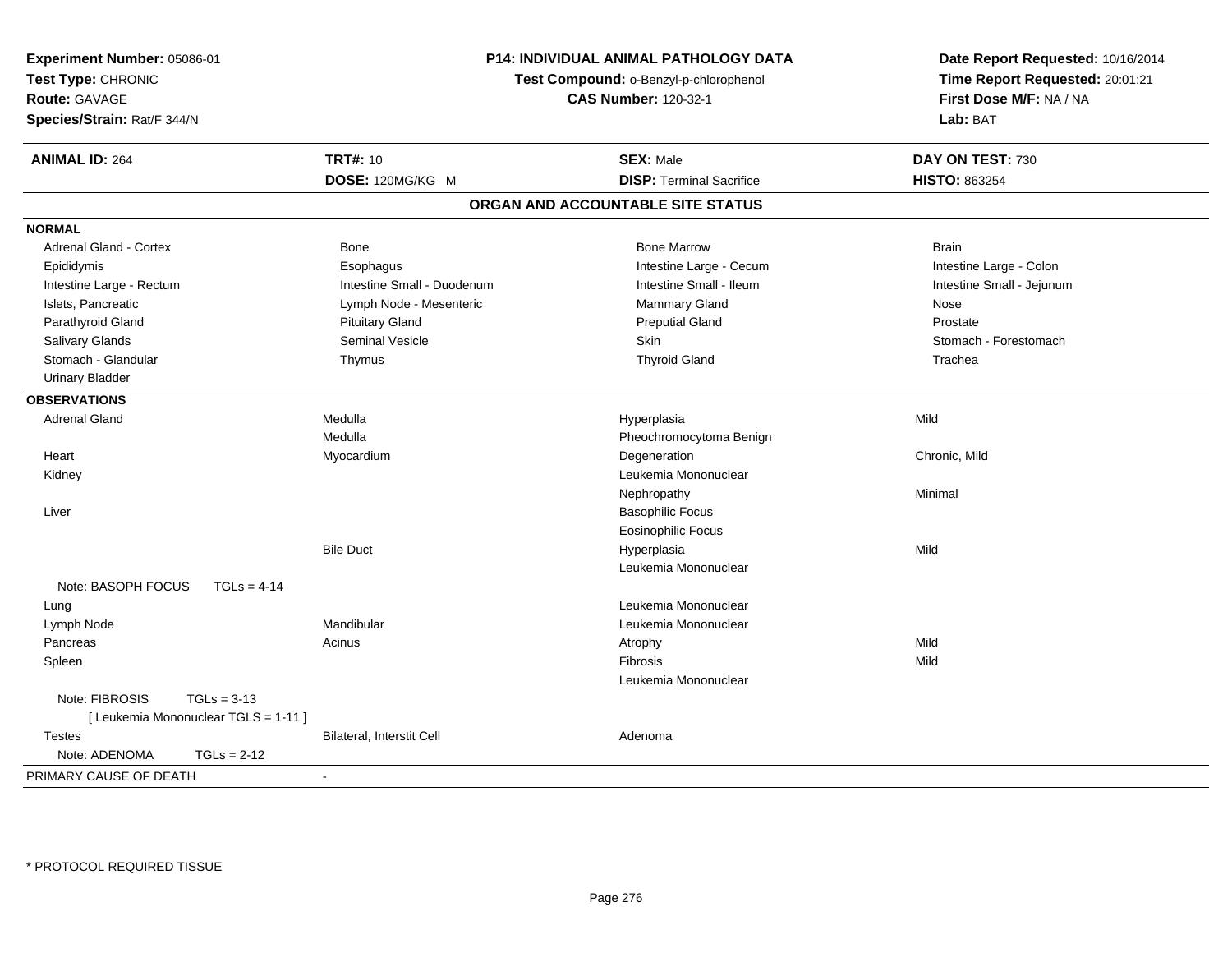| Experiment Number: 05086-01<br>Test Type: CHRONIC<br><b>Route: GAVAGE</b><br>Species/Strain: Rat/F 344/N | <b>P14: INDIVIDUAL ANIMAL PATHOLOGY DATA</b><br>Test Compound: o-Benzyl-p-chlorophenol<br><b>CAS Number: 120-32-1</b> |                                   | Date Report Requested: 10/16/2014<br>Time Report Requested: 20:01:21<br>First Dose M/F: NA / NA<br>Lab: BAT |
|----------------------------------------------------------------------------------------------------------|-----------------------------------------------------------------------------------------------------------------------|-----------------------------------|-------------------------------------------------------------------------------------------------------------|
| <b>ANIMAL ID: 265</b>                                                                                    | <b>TRT#: 10</b>                                                                                                       | <b>SEX: Male</b>                  | DAY ON TEST: 730                                                                                            |
|                                                                                                          | DOSE: 120MG/KG M                                                                                                      | <b>DISP: Terminal Sacrifice</b>   | <b>HISTO: 863255</b>                                                                                        |
|                                                                                                          |                                                                                                                       | ORGAN AND ACCOUNTABLE SITE STATUS |                                                                                                             |
| <b>NORMAL</b>                                                                                            |                                                                                                                       |                                   |                                                                                                             |
| Adrenal Gland - Cortex                                                                                   | Bone                                                                                                                  | <b>Bone Marrow</b>                | <b>Brain</b>                                                                                                |
| Epididymis                                                                                               | Esophagus                                                                                                             | Intestine Large - Cecum           | Intestine Large - Colon                                                                                     |
| Intestine Large - Rectum                                                                                 | Intestine Small - Duodenum                                                                                            | Intestine Small - Ileum           | Intestine Small - Jejunum                                                                                   |
| Islets, Pancreatic                                                                                       | Lymph Node - Mandibular                                                                                               | Lymph Node - Mesenteric           | Mammary Gland                                                                                               |
| Nose                                                                                                     | Parathyroid Gland                                                                                                     | <b>Pituitary Gland</b>            | <b>Preputial Gland</b>                                                                                      |
| Prostate                                                                                                 | Salivary Glands                                                                                                       | Seminal Vesicle                   | Skin                                                                                                        |
| Spleen                                                                                                   | Stomach - Forestomach                                                                                                 | Stomach - Glandular               | Thymus                                                                                                      |
| Trachea                                                                                                  | <b>Urinary Bladder</b>                                                                                                |                                   |                                                                                                             |
| <b>OBSERVATIONS</b>                                                                                      |                                                                                                                       |                                   |                                                                                                             |
| <b>Adrenal Gland</b>                                                                                     | Medulla                                                                                                               | Hyperplasia                       | Mild                                                                                                        |
|                                                                                                          | Medulla                                                                                                               | Pheochromocytoma Benign           |                                                                                                             |
| Heart                                                                                                    | Myocardium                                                                                                            | Degeneration                      | Chronic, Moderate                                                                                           |
| Kidney                                                                                                   | <b>Renal Tubule</b>                                                                                                   | Hyperplasia                       | Marked                                                                                                      |
|                                                                                                          |                                                                                                                       | Nephropathy                       | Moderate                                                                                                    |
| Note: NEPHROPATHY<br>$TGLs = 2-1$                                                                        |                                                                                                                       |                                   |                                                                                                             |
| Liver                                                                                                    |                                                                                                                       | <b>Basophilic Focus</b>           |                                                                                                             |
|                                                                                                          |                                                                                                                       | Clear Cell Focus                  |                                                                                                             |
|                                                                                                          |                                                                                                                       | <b>Eosinophilic Focus</b>         |                                                                                                             |
|                                                                                                          |                                                                                                                       | Hepatodiaphragmatic Nodule        |                                                                                                             |
|                                                                                                          | <b>Bile Duct</b>                                                                                                      | Hyperplasia                       | Minimal                                                                                                     |
| Note: ANOM HEPAT LOB<br>$TGLs = 3-11$                                                                    |                                                                                                                       |                                   |                                                                                                             |
| Lung                                                                                                     |                                                                                                                       | Inflammation                      | Chronic Active, Minimal                                                                                     |
| Pancreas                                                                                                 | Acinus                                                                                                                | Atrophy                           | Mild                                                                                                        |
| <b>Testes</b>                                                                                            | Bilateral, Interstit Cell                                                                                             | Adenoma                           |                                                                                                             |
| Note: ADENOMA<br>$TGLs = 1-10$                                                                           |                                                                                                                       |                                   |                                                                                                             |
| <b>Thyroid Gland</b>                                                                                     | Follicle                                                                                                              | Cyst                              |                                                                                                             |
| PRIMARY CAUSE OF DEATH                                                                                   | $\sim$                                                                                                                |                                   |                                                                                                             |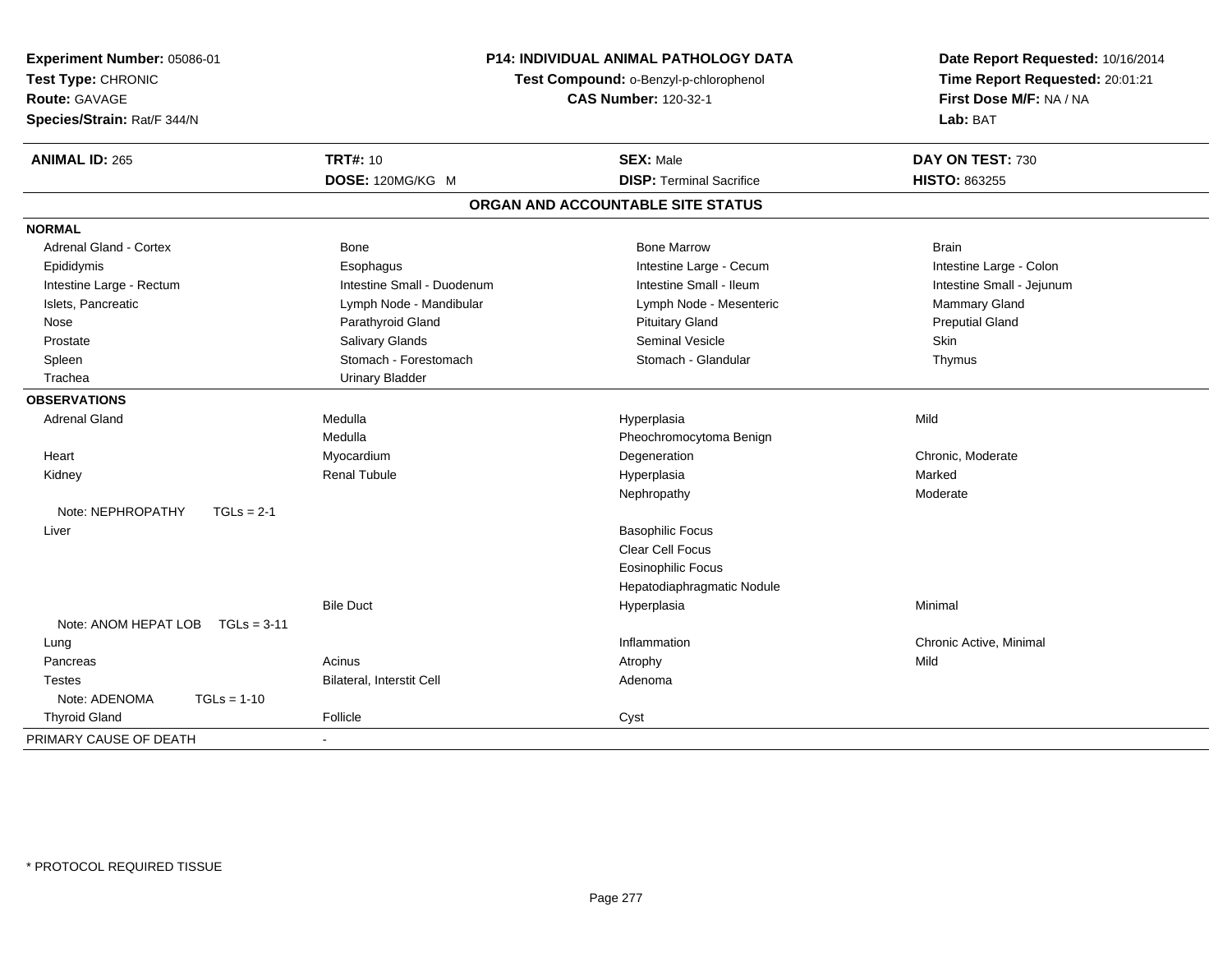| Experiment Number: 05086-01<br>Test Type: CHRONIC<br>Route: GAVAGE<br>Species/Strain: Rat/F 344/N | P14: INDIVIDUAL ANIMAL PATHOLOGY DATA<br>Test Compound: o-Benzyl-p-chlorophenol<br><b>CAS Number: 120-32-1</b> |                                   | Date Report Requested: 10/16/2014<br>Time Report Requested: 20:01:21<br>First Dose M/F: NA / NA<br>Lab: BAT |
|---------------------------------------------------------------------------------------------------|----------------------------------------------------------------------------------------------------------------|-----------------------------------|-------------------------------------------------------------------------------------------------------------|
| <b>ANIMAL ID: 266</b>                                                                             | <b>TRT#: 10</b>                                                                                                | <b>SEX: Male</b>                  | DAY ON TEST: 719                                                                                            |
|                                                                                                   | DOSE: 120MG/KG M                                                                                               | <b>DISP:</b> Moribund Sacrifice   | <b>HISTO: 863256</b>                                                                                        |
|                                                                                                   |                                                                                                                | ORGAN AND ACCOUNTABLE SITE STATUS |                                                                                                             |
| <b>NORMAL</b>                                                                                     |                                                                                                                |                                   |                                                                                                             |
| <b>Bone Marrow</b>                                                                                | <b>Brain</b>                                                                                                   | Epididymis                        | Esophagus                                                                                                   |
| Intestine Large - Cecum                                                                           | Intestine Large - Colon                                                                                        | Intestine Large - Rectum          | Intestine Small - Duodenum                                                                                  |
| Intestine Small - Ileum                                                                           | Intestine Small - Jejunum                                                                                      | Islets, Pancreatic                | Lymph Node - Mesenteric                                                                                     |
| Mammary Gland                                                                                     | Nose                                                                                                           | Parathyroid Gland                 | <b>Pituitary Gland</b>                                                                                      |
| <b>Preputial Gland</b>                                                                            | Prostate                                                                                                       | Skin                              | Spleen                                                                                                      |
| Thymus                                                                                            | <b>Thyroid Gland</b>                                                                                           | Trachea                           | <b>Urinary Bladder</b>                                                                                      |
| <b>OBSERVATIONS</b>                                                                               |                                                                                                                |                                   |                                                                                                             |
| <b>Adrenal Gland</b>                                                                              | Cortex                                                                                                         | Hyperplasia                       | Mild                                                                                                        |
|                                                                                                   | Bilateral, Medulla                                                                                             | Pheochromocytoma Benign           |                                                                                                             |
| Note: PHEOCHROM BGN<br>$TGLs = 2-7$                                                               |                                                                                                                |                                   |                                                                                                             |
| <b>Bone</b>                                                                                       | Cranium                                                                                                        | Fibrous Osteodystrophy            |                                                                                                             |
|                                                                                                   | Femur                                                                                                          | Fibrous Osteodystrophy            |                                                                                                             |
| Heart                                                                                             | Myocardium                                                                                                     | Degeneration                      | Chronic, Mild                                                                                               |
|                                                                                                   |                                                                                                                | Mineralization                    | Mild                                                                                                        |
| Kidney                                                                                            | <b>Renal Tubule</b>                                                                                            | Hyperplasia                       | Mild                                                                                                        |
|                                                                                                   |                                                                                                                | Mineralization                    | Mild                                                                                                        |
|                                                                                                   |                                                                                                                | Nephropathy                       | Marked                                                                                                      |
| [Nephropathy TGLS = 3-1]                                                                          |                                                                                                                |                                   |                                                                                                             |
| Liver                                                                                             |                                                                                                                | <b>Basophilic Focus</b>           |                                                                                                             |
|                                                                                                   |                                                                                                                | Clear Cell Focus                  |                                                                                                             |
| Lung                                                                                              | Alveolar Epith                                                                                                 | Hyperplasia                       | Minimal                                                                                                     |
| Lymph Node                                                                                        | Mandibular                                                                                                     | Mineralization                    | Mild                                                                                                        |
| Pancreas                                                                                          | Acinus                                                                                                         | Atrophy                           | Mild                                                                                                        |
|                                                                                                   | Acinus                                                                                                         | Hyperplasia                       | Mild                                                                                                        |
| Salivary Glands                                                                                   |                                                                                                                | Inflammation                      | Chronic Active, Mild                                                                                        |
| <b>Seminal Vesicle</b>                                                                            |                                                                                                                | Mineralization                    | Minimal                                                                                                     |
| Stomach                                                                                           | Forestomach                                                                                                    | Inflammation                      | Necrotizing, Moderate                                                                                       |
|                                                                                                   | Glandular                                                                                                      | Inflammation                      | Necrotizing, Moderate                                                                                       |
|                                                                                                   | Glandular                                                                                                      | Mineralization                    | Marked                                                                                                      |
| Note: INFLAMMATION<br>$TGLs = 4.5 - 11$                                                           |                                                                                                                |                                   |                                                                                                             |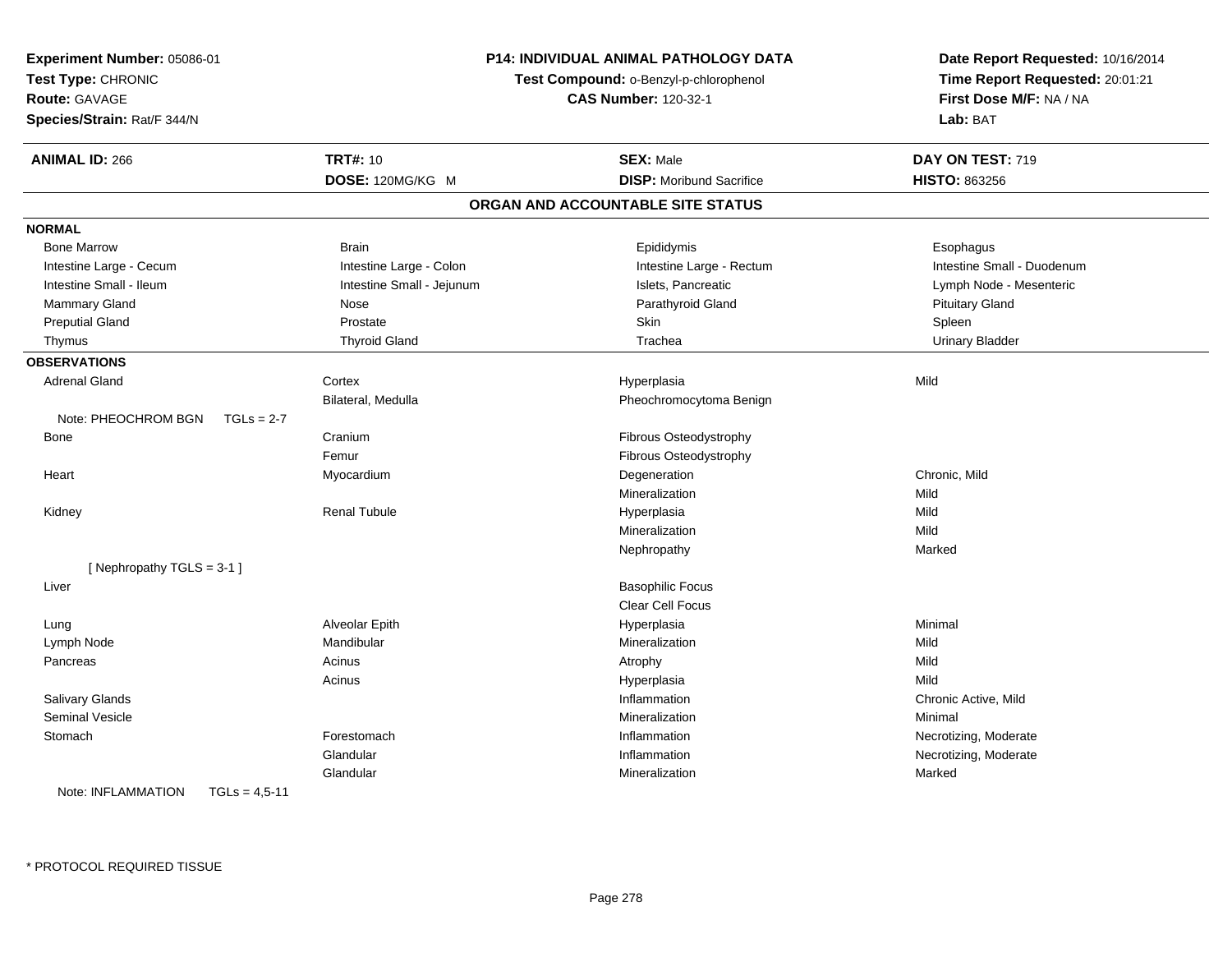| Experiment Number: 05086-01               |                                  | <b>P14: INDIVIDUAL ANIMAL PATHOLOGY DATA</b> | Date Report Requested: 10/16/2014<br>Time Report Requested: 20:01:21 |
|-------------------------------------------|----------------------------------|----------------------------------------------|----------------------------------------------------------------------|
| Test Type: CHRONIC                        |                                  | Test Compound: o-Benzyl-p-chlorophenol       |                                                                      |
| <b>Route: GAVAGE</b>                      |                                  | <b>CAS Number: 120-32-1</b>                  | First Dose M/F: NA / NA                                              |
| Species/Strain: Rat/F 344/N               |                                  |                                              | Lab: BAT                                                             |
| <b>ANIMAL ID: 266</b>                     | <b>TRT#: 10</b>                  | <b>SEX: Male</b>                             | <b>DAY ON TEST: 719</b>                                              |
|                                           | DOSE: 120MG/KG M                 | <b>DISP:</b> Moribund Sacrifice              | <b>HISTO: 863256</b>                                                 |
|                                           |                                  | ORGAN AND ACCOUNTABLE SITE STATUS            |                                                                      |
| <b>Testes</b>                             | <b>Bilateral, Interstit Cell</b> | Adenoma                                      |                                                                      |
|                                           |                                  | Mineralization                               | Moderate                                                             |
| Note: ADENOMA<br>$TGLs = 1-10$            |                                  |                                              |                                                                      |
| PRIMARY CAUSE OF DEATH                    |                                  |                                              |                                                                      |
| Animal Note: MORIBUND DUE TO NEPHROPATHY. |                                  |                                              |                                                                      |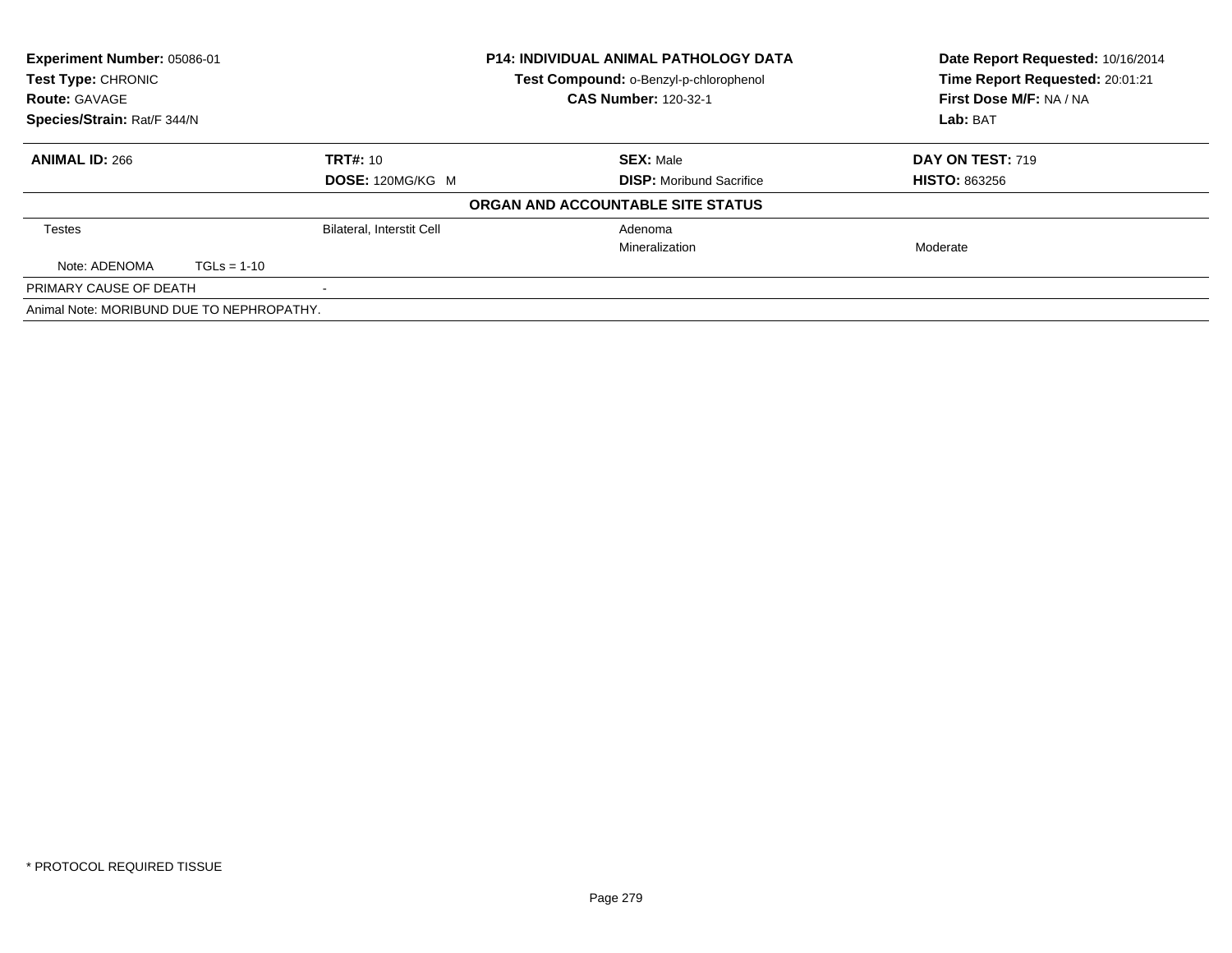| Experiment Number: 05086-01<br>Test Type: CHRONIC<br><b>Route: GAVAGE</b><br>Species/Strain: Rat/F 344/N | P14: INDIVIDUAL ANIMAL PATHOLOGY DATA<br>Test Compound: o-Benzyl-p-chlorophenol<br><b>CAS Number: 120-32-1</b> |                                   | Date Report Requested: 10/16/2014<br>Time Report Requested: 20:01:21<br>First Dose M/F: NA / NA<br>Lab: BAT |
|----------------------------------------------------------------------------------------------------------|----------------------------------------------------------------------------------------------------------------|-----------------------------------|-------------------------------------------------------------------------------------------------------------|
| <b>ANIMAL ID: 267</b>                                                                                    | <b>TRT#: 10</b>                                                                                                | <b>SEX: Male</b>                  | DAY ON TEST: 730                                                                                            |
|                                                                                                          | DOSE: 120MG/KG M                                                                                               | <b>DISP: Terminal Sacrifice</b>   | <b>HISTO: 863257</b>                                                                                        |
|                                                                                                          |                                                                                                                | ORGAN AND ACCOUNTABLE SITE STATUS |                                                                                                             |
| <b>NORMAL</b>                                                                                            |                                                                                                                |                                   |                                                                                                             |
| <b>Bone</b>                                                                                              | <b>Bone Marrow</b>                                                                                             | <b>Brain</b>                      | Epididymis                                                                                                  |
| Esophagus                                                                                                | Intestine Large - Cecum                                                                                        | Intestine Large - Colon           | Intestine Large - Rectum                                                                                    |
| Intestine Small - Duodenum                                                                               | Intestine Small - Ileum                                                                                        | Intestine Small - Jejunum         | Islets, Pancreatic                                                                                          |
| Lung                                                                                                     | Lymph Node - Mandibular                                                                                        | Lymph Node - Mesenteric           | Nose                                                                                                        |
| Pancreas                                                                                                 | Parathyroid Gland                                                                                              | <b>Preputial Gland</b>            | Salivary Glands                                                                                             |
| Seminal Vesicle                                                                                          | Stomach - Forestomach                                                                                          | Stomach - Glandular               | <b>Thyroid Gland</b>                                                                                        |
| Trachea                                                                                                  | <b>Urinary Bladder</b>                                                                                         |                                   |                                                                                                             |
| <b>MISSING</b>                                                                                           |                                                                                                                |                                   |                                                                                                             |
| Thymus                                                                                                   |                                                                                                                |                                   |                                                                                                             |
| <b>OBSERVATIONS</b>                                                                                      |                                                                                                                |                                   |                                                                                                             |
| <b>Adrenal Gland</b>                                                                                     | Cortex                                                                                                         | Hyperplasia                       | Minimal                                                                                                     |
|                                                                                                          | Medulla                                                                                                        | Hyperplasia                       | Mild                                                                                                        |
| Heart                                                                                                    | Myocardium                                                                                                     | Degeneration                      | Chronic, Moderate                                                                                           |
| Kidney                                                                                                   |                                                                                                                | Nephropathy                       | Moderate                                                                                                    |
| Liver                                                                                                    |                                                                                                                | <b>Basophilic Focus</b>           |                                                                                                             |
|                                                                                                          |                                                                                                                | <b>Eosinophilic Focus</b>         |                                                                                                             |
|                                                                                                          |                                                                                                                | Hepatodiaphragmatic Nodule        |                                                                                                             |
|                                                                                                          | <b>Bile Duct</b>                                                                                               | Hyperplasia                       | Minimal                                                                                                     |
| Note: ANOM HEPAT LOB<br>$TGLs = 5-13$                                                                    |                                                                                                                |                                   |                                                                                                             |
| Mammary Gland                                                                                            |                                                                                                                | Hyperplasia                       | Moderate                                                                                                    |
| Note: HYPERPLASIA<br>$TGLs = 3-12$                                                                       |                                                                                                                |                                   |                                                                                                             |
| <b>Pituitary Gland</b>                                                                                   | <b>Pars Distalis</b>                                                                                           | Adenoma                           |                                                                                                             |
| Note: ADENOMA<br>$TGLs = 4-7$                                                                            |                                                                                                                |                                   |                                                                                                             |
| Prostate                                                                                                 |                                                                                                                | Inflammation                      | Chronic Active, Mild                                                                                        |
| <b>Skin</b>                                                                                              |                                                                                                                | Inflammation                      | Chronic Active, Mild                                                                                        |
| $TGLs = 1-11$<br>Note: INFLAMMATION                                                                      |                                                                                                                |                                   |                                                                                                             |
| Spleen                                                                                                   |                                                                                                                | <b>Fibrosis</b>                   | Mild                                                                                                        |
| <b>Testes</b>                                                                                            | <b>Interstit Cell</b>                                                                                          | Adenoma                           |                                                                                                             |
|                                                                                                          | <b>Interstit Cell</b>                                                                                          | Hyperplasia                       | Mild                                                                                                        |
| Note: ADENOMA<br>$TGLs = 2-10$                                                                           |                                                                                                                |                                   |                                                                                                             |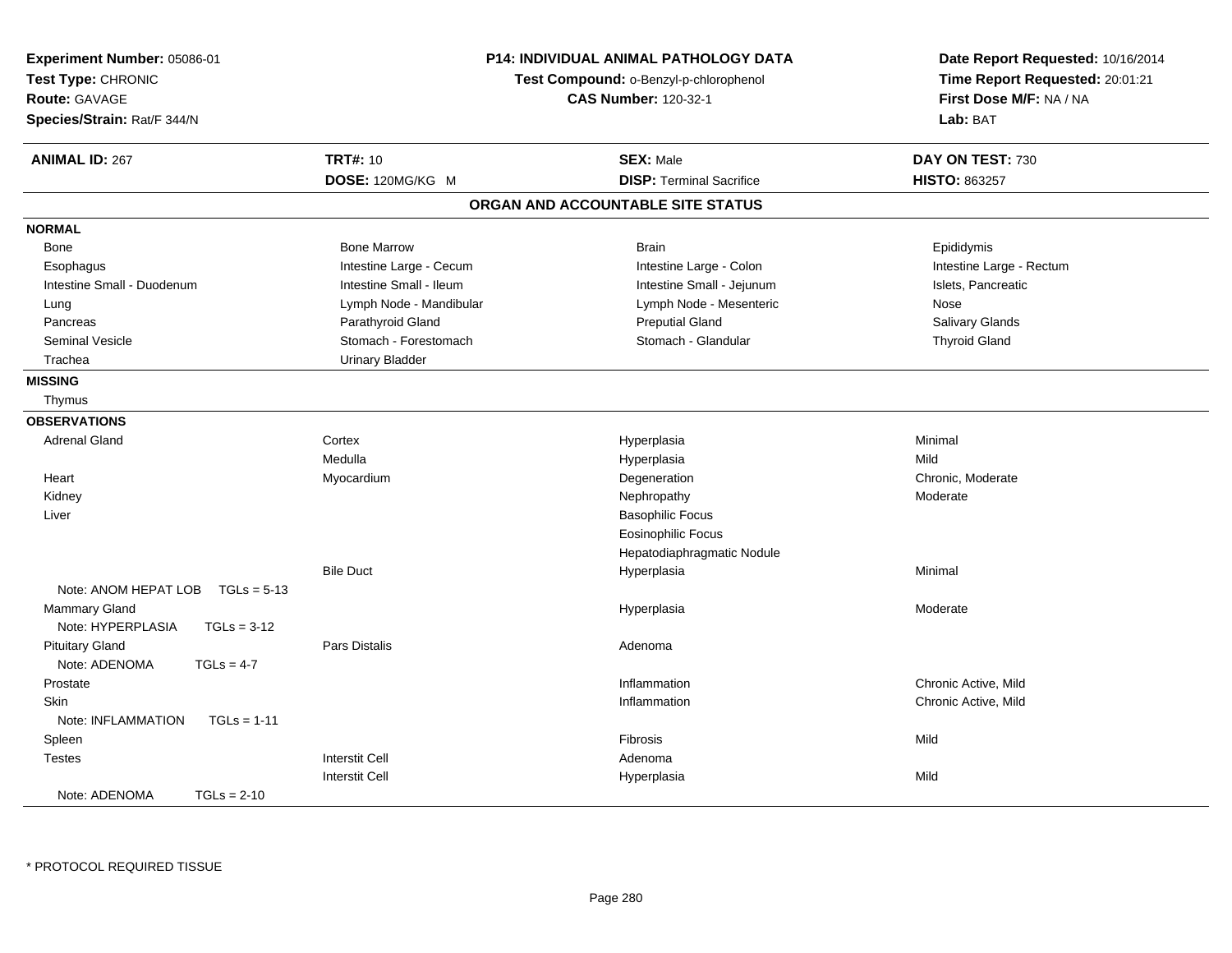| Experiment Number: 05086-01 | <b>P14: INDIVIDUAL ANIMAL PATHOLOGY DATA</b><br>Test Compound: o-Benzyl-p-chlorophenol<br><b>CAS Number: 120-32-1</b> |                                          | Date Report Requested: 10/16/2014 |  |
|-----------------------------|-----------------------------------------------------------------------------------------------------------------------|------------------------------------------|-----------------------------------|--|
| <b>Test Type: CHRONIC</b>   |                                                                                                                       |                                          | Time Report Requested: 20:01:21   |  |
| <b>Route: GAVAGE</b>        |                                                                                                                       |                                          | First Dose M/F: NA / NA           |  |
| Species/Strain: Rat/F 344/N |                                                                                                                       |                                          | Lab: BAT                          |  |
| <b>ANIMAL ID: 267</b>       | <b>TRT#:</b> 10                                                                                                       | <b>SEX: Male</b>                         | DAY ON TEST: 730                  |  |
|                             | <b>DOSE: 120MG/KG M</b>                                                                                               | <b>DISP: Terminal Sacrifice</b>          | <b>HISTO: 863257</b>              |  |
|                             |                                                                                                                       | <b>ORGAN AND ACCOUNTABLE SITE STATUS</b> |                                   |  |
| PRIMARY CAUSE OF DEATH      |                                                                                                                       |                                          |                                   |  |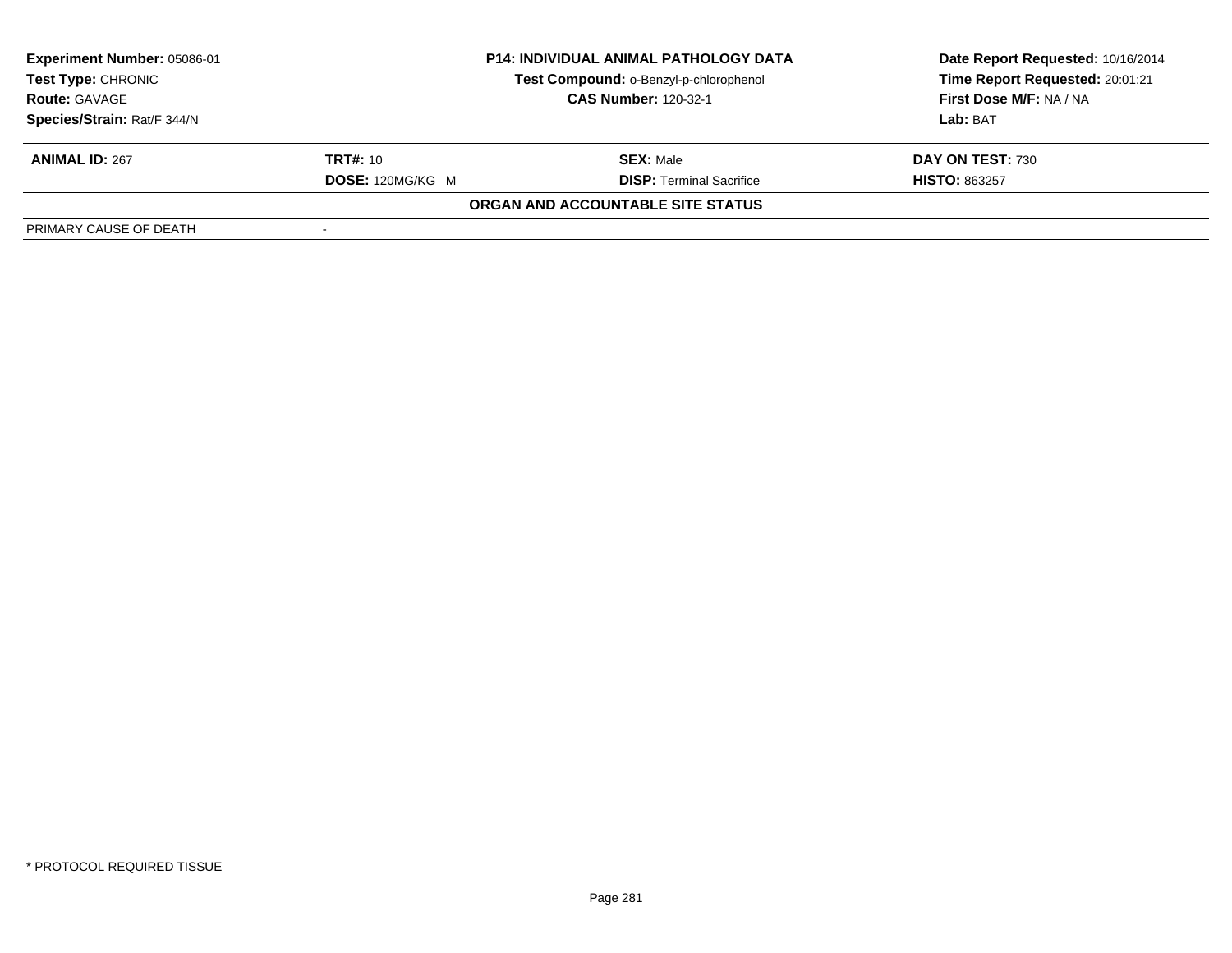| Experiment Number: 05086-01<br>Test Type: CHRONIC<br><b>Route: GAVAGE</b><br>Species/Strain: Rat/F 344/N |                            | P14: INDIVIDUAL ANIMAL PATHOLOGY DATA<br>Test Compound: o-Benzyl-p-chlorophenol<br><b>CAS Number: 120-32-1</b> | Date Report Requested: 10/16/2014<br>Time Report Requested: 20:01:21<br>First Dose M/F: NA / NA<br>Lab: BAT |
|----------------------------------------------------------------------------------------------------------|----------------------------|----------------------------------------------------------------------------------------------------------------|-------------------------------------------------------------------------------------------------------------|
| <b>ANIMAL ID: 268</b>                                                                                    | <b>TRT#: 10</b>            | <b>SEX: Male</b>                                                                                               | DAY ON TEST: 730                                                                                            |
|                                                                                                          | DOSE: 120MG/KG M           | <b>DISP: Terminal Sacrifice</b>                                                                                | <b>HISTO: 863258</b>                                                                                        |
|                                                                                                          |                            | ORGAN AND ACCOUNTABLE SITE STATUS                                                                              |                                                                                                             |
| <b>NORMAL</b>                                                                                            |                            |                                                                                                                |                                                                                                             |
| <b>Adrenal Gland - Cortex</b>                                                                            | Bone                       | <b>Bone Marrow</b>                                                                                             | <b>Brain</b>                                                                                                |
| Epididymis                                                                                               | Esophagus                  | Intestine Large - Cecum                                                                                        | Intestine Large - Colon                                                                                     |
| Intestine Large - Rectum                                                                                 | Intestine Small - Duodenum | Intestine Small - Ileum                                                                                        | Intestine Small - Jejunum                                                                                   |
| Islets, Pancreatic                                                                                       | Lymph Node - Mandibular    | Lymph Node - Mesenteric                                                                                        | Nose                                                                                                        |
| Pancreas                                                                                                 | Parathyroid Gland          | <b>Preputial Gland</b>                                                                                         | Salivary Glands                                                                                             |
| <b>Seminal Vesicle</b>                                                                                   | Skin                       | Stomach - Forestomach                                                                                          | Stomach - Glandular                                                                                         |
| Thymus                                                                                                   | Trachea                    | <b>Urinary Bladder</b>                                                                                         |                                                                                                             |
| <b>OBSERVATIONS</b>                                                                                      |                            |                                                                                                                |                                                                                                             |
| <b>Adrenal Gland</b>                                                                                     | Medulla                    | Pheochromocytoma Benign                                                                                        |                                                                                                             |
| Heart                                                                                                    | Myocardium                 | Degeneration                                                                                                   | Chronic, Mild                                                                                               |
| Kidney                                                                                                   |                            | Nephropathy                                                                                                    | Marked                                                                                                      |
| [Nephropathy TGLS = 4-1]                                                                                 |                            |                                                                                                                |                                                                                                             |
| Liver                                                                                                    |                            | <b>Basophilic Focus</b>                                                                                        |                                                                                                             |
|                                                                                                          |                            | Clear Cell Focus                                                                                               |                                                                                                             |
|                                                                                                          | <b>Bile Duct</b>           | Hyperplasia                                                                                                    | Minimal                                                                                                     |
|                                                                                                          |                            | Leukemia Mononuclear                                                                                           |                                                                                                             |
| Note: CLEAR CL FOCUS TGLs = 3-4                                                                          |                            |                                                                                                                |                                                                                                             |
| Lung                                                                                                     | Alveolar Epith             | Hyperplasia                                                                                                    | Mild                                                                                                        |
| Mammary Gland                                                                                            |                            | Inflammation                                                                                                   | Chronic Active, Marked                                                                                      |
| Note: INFLAMMATION                                                                                       | $TGLs = 1-11$              |                                                                                                                |                                                                                                             |
| <b>Pituitary Gland</b>                                                                                   | Pars Distalis              | Adenoma                                                                                                        |                                                                                                             |
| Note: ADENOMA<br>$TGLs = 5-7$                                                                            |                            |                                                                                                                |                                                                                                             |
| Prostate                                                                                                 |                            | Inflammation                                                                                                   | Chronic Active, Moderate                                                                                    |
| Spleen                                                                                                   |                            | Leukemia Mononuclear                                                                                           |                                                                                                             |
| <b>Testes</b>                                                                                            | <b>Interstit Cell</b>      | Adenoma                                                                                                        |                                                                                                             |
|                                                                                                          |                            | Inflammation                                                                                                   | Chronic Active, Mild                                                                                        |
| Note: ADENOMA<br>$TGLs = 2-10$                                                                           |                            |                                                                                                                |                                                                                                             |
| <b>Thyroid Gland</b>                                                                                     | C Cell                     | Hyperplasia                                                                                                    | Minimal                                                                                                     |
| PRIMARY CAUSE OF DEATH                                                                                   |                            |                                                                                                                |                                                                                                             |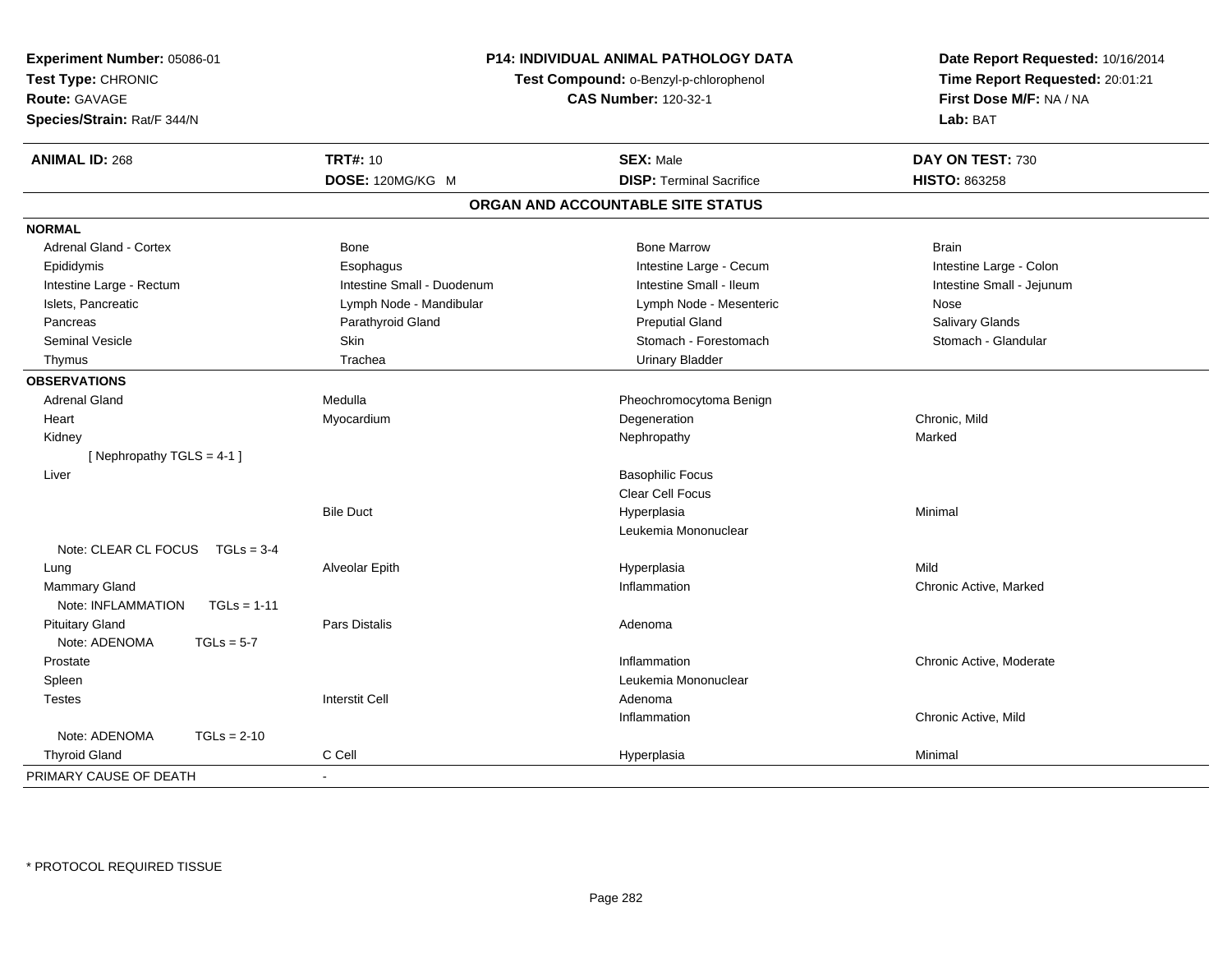| Experiment Number: 05086-01<br>Test Type: CHRONIC<br><b>Route: GAVAGE</b><br>Species/Strain: Rat/F 344/N                                                                                                     | <b>P14: INDIVIDUAL ANIMAL PATHOLOGY DATA</b><br>Test Compound: o-Benzyl-p-chlorophenol<br><b>CAS Number: 120-32-1</b>                                  |                                                                                                                        | Date Report Requested: 10/16/2014<br>Time Report Requested: 20:01:21<br>First Dose M/F: NA / NA<br>Lab: BAT                                                                                       |
|--------------------------------------------------------------------------------------------------------------------------------------------------------------------------------------------------------------|--------------------------------------------------------------------------------------------------------------------------------------------------------|------------------------------------------------------------------------------------------------------------------------|---------------------------------------------------------------------------------------------------------------------------------------------------------------------------------------------------|
| <b>ANIMAL ID: 269</b>                                                                                                                                                                                        | <b>TRT#: 10</b><br>DOSE: 120MG/KG M                                                                                                                    | <b>SEX: Male</b><br><b>DISP:</b> Scheduled Sacrifice                                                                   | DAY ON TEST: 456<br>HISTO: 863259                                                                                                                                                                 |
|                                                                                                                                                                                                              |                                                                                                                                                        | ORGAN AND ACCOUNTABLE SITE STATUS                                                                                      |                                                                                                                                                                                                   |
| <b>NORMAL</b>                                                                                                                                                                                                |                                                                                                                                                        |                                                                                                                        |                                                                                                                                                                                                   |
| Adrenal Gland - Cortex<br><b>Brain</b><br>Intestine Large - Colon<br>Intestine Small - Jejunum<br>Lymph Node - Mesenteric<br><b>Preputial Gland</b><br>Skin<br>Thymus<br><b>MISSING</b><br>Parathyroid Gland | Adrenal Gland - Medulla<br>Epididymis<br>Intestine Large - Rectum<br>Islets, Pancreatic<br>Mammary Gland<br>Prostate<br>Spleen<br><b>Thyroid Gland</b> | Bone<br>Esophagus<br>Intestine Small - Duodenum<br>Lung<br>Nose<br>Salivary Glands<br>Stomach - Forestomach<br>Trachea | <b>Bone Marrow</b><br>Intestine Large - Cecum<br>Intestine Small - Ileum<br>Lymph Node - Mandibular<br><b>Pituitary Gland</b><br>Seminal Vesicle<br>Stomach - Glandular<br><b>Urinary Bladder</b> |
| <b>OBSERVATIONS</b><br>Heart<br>Kidney<br>Liver<br>Mesentery<br>Note: NECROSIS<br>$TGLs = 1-11$<br>Pancreas<br><b>Testes</b>                                                                                 | Myocardium<br>Fat<br>Acinus<br><b>Interstit Cell</b>                                                                                                   | Degeneration<br>Nephropathy<br><b>Basophilic Focus</b><br><b>Necrosis</b><br>Atrophy<br>Hyperplasia                    | Chronic, Minimal<br>Mild<br>Marked<br>Marked<br>Minimal                                                                                                                                           |
| PRIMARY CAUSE OF DEATH                                                                                                                                                                                       | $\overline{\phantom{a}}$                                                                                                                               |                                                                                                                        |                                                                                                                                                                                                   |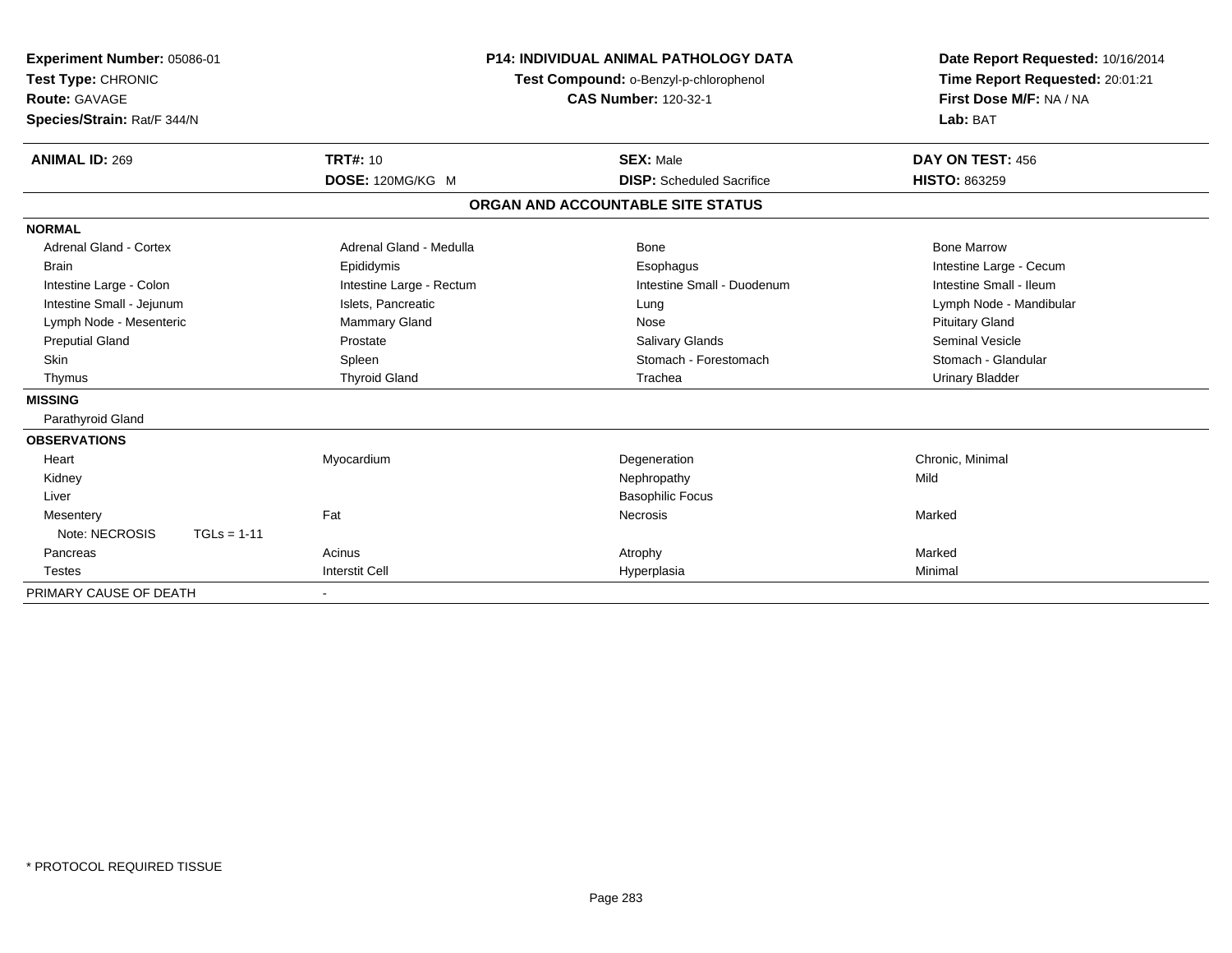| Experiment Number: 05086-01<br>Test Type: CHRONIC<br><b>Route: GAVAGE</b><br>Species/Strain: Rat/F 344/N |                                            | <b>P14: INDIVIDUAL ANIMAL PATHOLOGY DATA</b><br>Test Compound: o-Benzyl-p-chlorophenol<br><b>CAS Number: 120-32-1</b> | Date Report Requested: 10/16/2014<br>Time Report Requested: 20:01:21<br>First Dose M/F: NA / NA<br>Lab: BAT |
|----------------------------------------------------------------------------------------------------------|--------------------------------------------|-----------------------------------------------------------------------------------------------------------------------|-------------------------------------------------------------------------------------------------------------|
| <b>ANIMAL ID: 270</b>                                                                                    | <b>TRT#: 10</b>                            | <b>SEX: Male</b>                                                                                                      | DAY ON TEST: 508                                                                                            |
|                                                                                                          | DOSE: 120MG/KG M                           | <b>DISP:</b> Moribund Sacrifice                                                                                       | HISTO: 863260                                                                                               |
|                                                                                                          |                                            | ORGAN AND ACCOUNTABLE SITE STATUS                                                                                     |                                                                                                             |
| <b>NORMAL</b>                                                                                            |                                            |                                                                                                                       |                                                                                                             |
| Bone                                                                                                     | <b>Brain</b>                               | Epididymis                                                                                                            | Esophagus                                                                                                   |
| Intestine Small - Duodenum                                                                               | Intestine Small - Ileum                    | Intestine Small - Jejunum                                                                                             | Islets, Pancreatic                                                                                          |
| Mammary Gland                                                                                            | Nose                                       | Parathyroid Gland                                                                                                     | <b>Preputial Gland</b>                                                                                      |
| Skin                                                                                                     | Trachea                                    |                                                                                                                       |                                                                                                             |
| <b>OBSERVATIONS</b>                                                                                      |                                            |                                                                                                                       |                                                                                                             |
| <b>Adrenal Gland</b>                                                                                     | Cortex                                     | Hyperplasia                                                                                                           | Mild                                                                                                        |
|                                                                                                          | Medulla                                    | Hyperplasia                                                                                                           | Mild                                                                                                        |
|                                                                                                          | Cortex                                     | Leukemia Mononuclear                                                                                                  |                                                                                                             |
|                                                                                                          | Medulla                                    | Leukemia Mononuclear                                                                                                  |                                                                                                             |
| Note: LEUKEMIA MONUC                                                                                     | $TGLs = 13-7$                              |                                                                                                                       |                                                                                                             |
| <b>Bone Marrow</b>                                                                                       |                                            | Leukemia Mononuclear                                                                                                  |                                                                                                             |
| Heart                                                                                                    |                                            | Leukemia Mononuclear                                                                                                  |                                                                                                             |
| Note: LEUKEMIA MONUC                                                                                     | $TGLs = 14-4$                              |                                                                                                                       |                                                                                                             |
| Intestine Large                                                                                          | Cecum                                      | Leukemia Mononuclear                                                                                                  |                                                                                                             |
|                                                                                                          | Colon                                      | Leukemia Mononuclear                                                                                                  |                                                                                                             |
|                                                                                                          | Rectum                                     | Leukemia Mononuclear                                                                                                  |                                                                                                             |
| Note: LEUKEMIA MONUC                                                                                     | $TGLs = 8-6+14$                            |                                                                                                                       |                                                                                                             |
| Kidney                                                                                                   |                                            | Leukemia Mononuclear                                                                                                  |                                                                                                             |
|                                                                                                          |                                            | Nephropathy                                                                                                           | Moderate                                                                                                    |
|                                                                                                          | [ Leukemia Mononuclear TGLS = 10,11-1+12 ] |                                                                                                                       |                                                                                                             |
| Liver                                                                                                    |                                            | Leukemia Mononuclear                                                                                                  |                                                                                                             |
| Lung                                                                                                     |                                            | Leukemia Mononuclear                                                                                                  |                                                                                                             |
| Note: LEUKEMIA MONUC                                                                                     | $TGLs = 2-2+3$                             |                                                                                                                       |                                                                                                             |
| Lymph Node                                                                                               | Mandibular                                 | Leukemia Mononuclear                                                                                                  |                                                                                                             |
|                                                                                                          | Mediastinal                                | Leukemia Mononuclear                                                                                                  |                                                                                                             |
|                                                                                                          | Mesenteric                                 | Leukemia Mononuclear                                                                                                  |                                                                                                             |
|                                                                                                          | Pancreatic                                 | Leukemia Mononuclear                                                                                                  |                                                                                                             |
| Note: LEUKEMIA MONUC                                                                                     | $TGLs = 1,4,5,7-6+7+11+15$                 |                                                                                                                       |                                                                                                             |
| Pancreas                                                                                                 |                                            | Leukemia Mononuclear                                                                                                  |                                                                                                             |
| <b>Pituitary Gland</b>                                                                                   |                                            | Leukemia Mononuclear                                                                                                  |                                                                                                             |

\* PROTOCOL REQUIRED TISSUE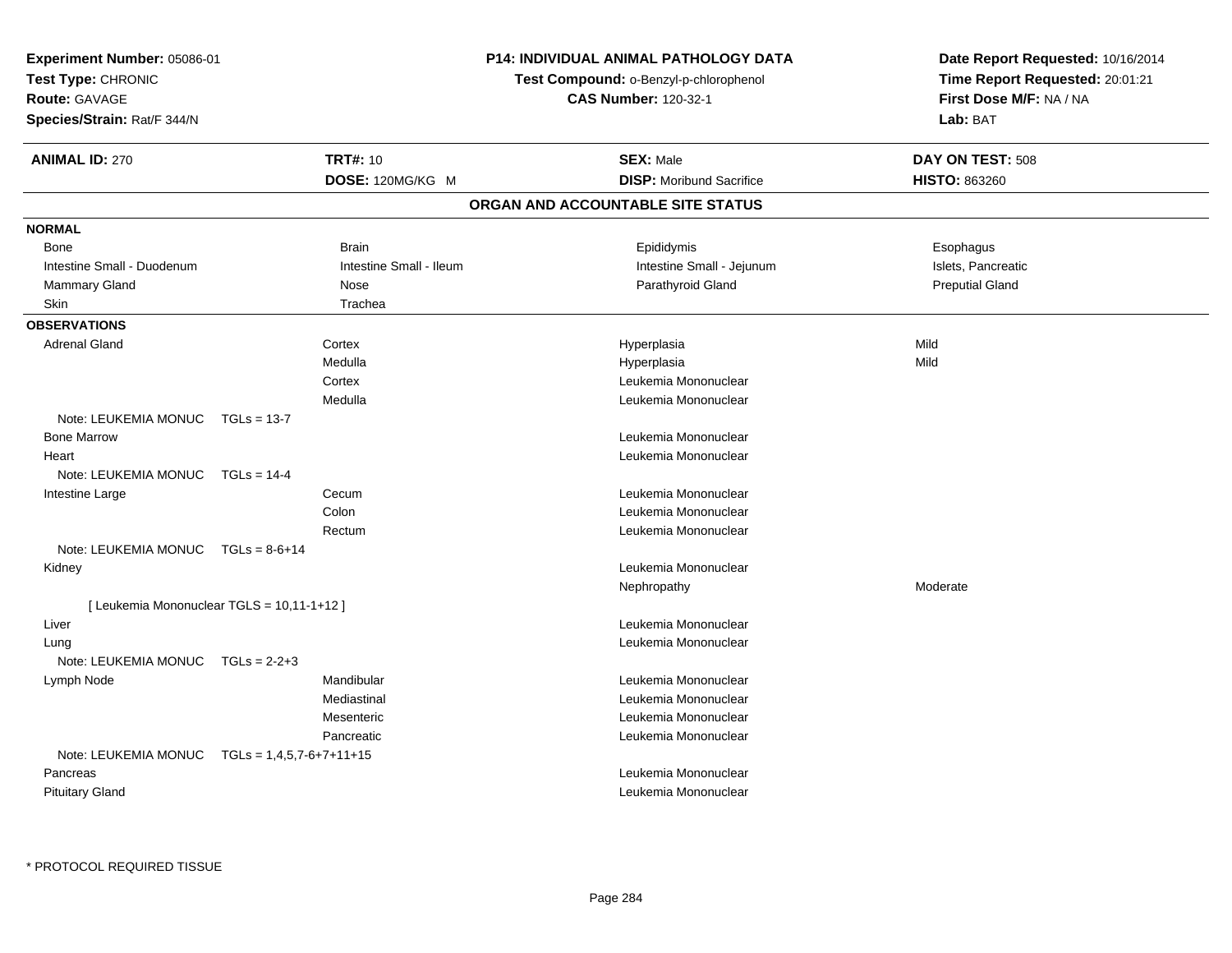| <b>Experiment Number: 05086-01</b><br>Test Type: CHRONIC<br><b>Route: GAVAGE</b><br>Species/Strain: Rat/F 344/N |                       | <b>P14: INDIVIDUAL ANIMAL PATHOLOGY DATA</b><br>Test Compound: o-Benzyl-p-chlorophenol<br><b>CAS Number: 120-32-1</b> | Date Report Requested: 10/16/2014<br>Time Report Requested: 20:01:21<br>First Dose M/F: NA / NA<br>Lab: BAT |
|-----------------------------------------------------------------------------------------------------------------|-----------------------|-----------------------------------------------------------------------------------------------------------------------|-------------------------------------------------------------------------------------------------------------|
| <b>ANIMAL ID: 270</b>                                                                                           | <b>TRT#: 10</b>       | <b>SEX: Male</b>                                                                                                      | DAY ON TEST: 508                                                                                            |
|                                                                                                                 | DOSE: 120MG/KG M      | <b>DISP:</b> Moribund Sacrifice                                                                                       | <b>HISTO: 863260</b>                                                                                        |
|                                                                                                                 |                       | ORGAN AND ACCOUNTABLE SITE STATUS                                                                                     |                                                                                                             |
| Prostate                                                                                                        |                       | Leukemia Mononuclear                                                                                                  |                                                                                                             |
| Salivary Glands                                                                                                 |                       | Leukemia Mononuclear                                                                                                  |                                                                                                             |
| <b>Seminal Vesicle</b>                                                                                          |                       | Leukemia Mononuclear                                                                                                  |                                                                                                             |
| Spleen                                                                                                          |                       | Leukemia Mononuclear                                                                                                  |                                                                                                             |
| Note: LEUKEMIA MONUC<br>$TGLs = 3,16-13+16$                                                                     |                       |                                                                                                                       |                                                                                                             |
| Stomach                                                                                                         | Forestomach           | Leukemia Mononuclear                                                                                                  |                                                                                                             |
|                                                                                                                 | Glandular             | Leukemia Mononuclear                                                                                                  |                                                                                                             |
| Note: LEUKEMIA MONUC<br>$TGLs = 12-6$                                                                           |                       |                                                                                                                       |                                                                                                             |
| Testes                                                                                                          | <b>Interstit Cell</b> | Adenoma                                                                                                               |                                                                                                             |
|                                                                                                                 | <b>Interstit Cell</b> | Hyperplasia                                                                                                           | Minimal                                                                                                     |
| Note: HYPERPLASIA<br>$TGLs = 6-10$<br>Note: ADENOMA<br>$TGLs = 6-10$                                            |                       |                                                                                                                       |                                                                                                             |
| Thymus                                                                                                          |                       | Leukemia Mononuclear                                                                                                  |                                                                                                             |
| Note: LEUKEMIA MONUC TGLs = 9-11                                                                                |                       |                                                                                                                       |                                                                                                             |
| <b>Thyroid Gland</b>                                                                                            | C Cell                | Hyperplasia                                                                                                           | Mild                                                                                                        |
|                                                                                                                 |                       | Leukemia Mononuclear                                                                                                  |                                                                                                             |
| <b>Urinary Bladder</b>                                                                                          |                       | Leukemia Mononuclear                                                                                                  |                                                                                                             |
| PRIMARY CAUSE OF DEATH                                                                                          | $\blacksquare$        |                                                                                                                       |                                                                                                             |
| Animal Note: MORIBUND DUE TO LEUKEMIA.                                                                          |                       |                                                                                                                       |                                                                                                             |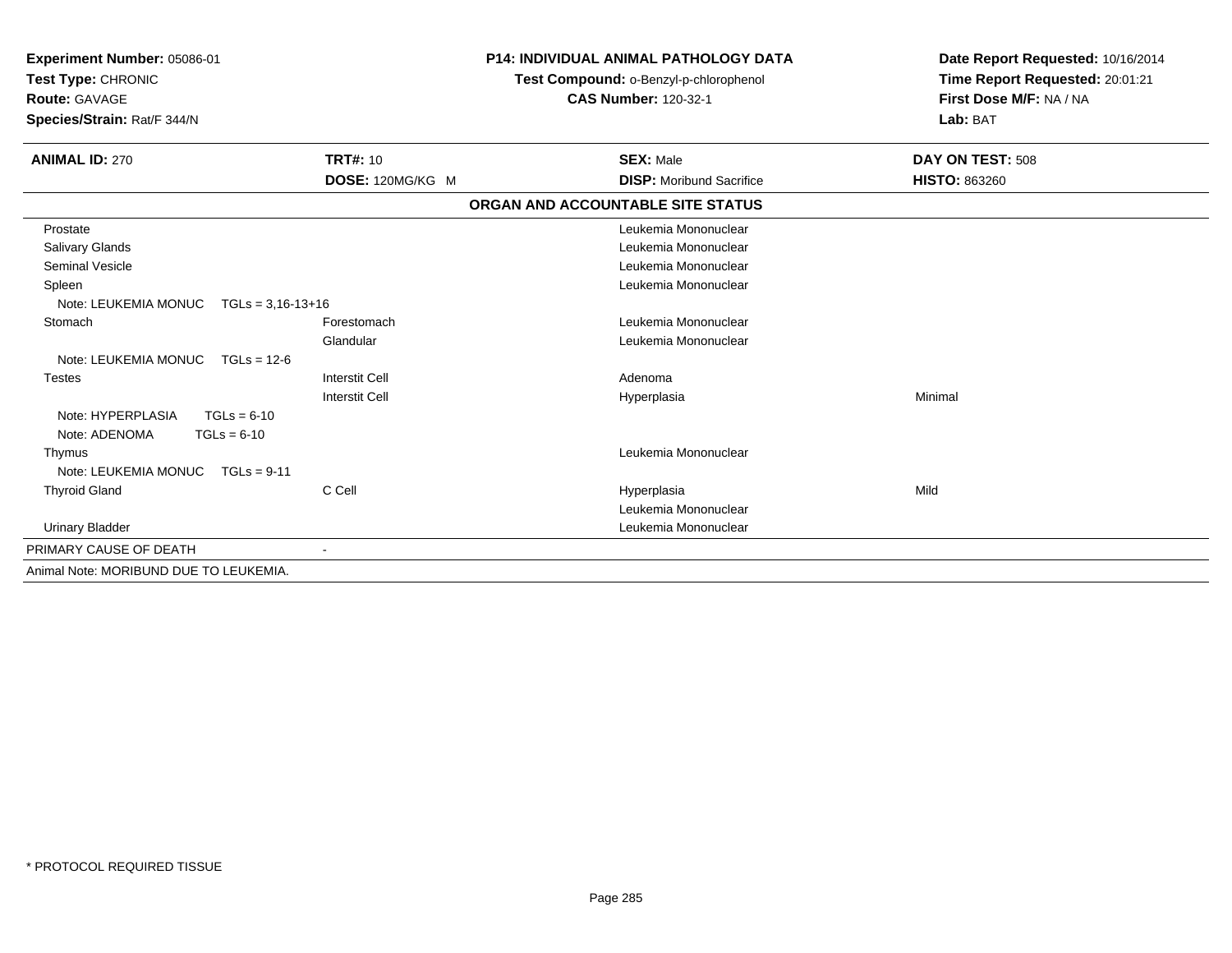| Experiment Number: 05086-01<br>Test Type: CHRONIC<br><b>Route: GAVAGE</b><br>Species/Strain: Rat/F 344/N<br><b>ANIMAL ID: 271</b> | <b>TRT#: 10</b>            | <b>P14: INDIVIDUAL ANIMAL PATHOLOGY DATA</b><br>Test Compound: o-Benzyl-p-chlorophenol<br><b>CAS Number: 120-32-1</b><br><b>SEX: Male</b> | Date Report Requested: 10/16/2014<br>Time Report Requested: 20:01:22<br>First Dose M/F: NA / NA<br>Lab: BAT<br>DAY ON TEST: 456 |
|-----------------------------------------------------------------------------------------------------------------------------------|----------------------------|-------------------------------------------------------------------------------------------------------------------------------------------|---------------------------------------------------------------------------------------------------------------------------------|
|                                                                                                                                   | DOSE: 120MG/KG M           | <b>DISP:</b> Scheduled Sacrifice                                                                                                          | <b>HISTO: 863261</b>                                                                                                            |
|                                                                                                                                   |                            | ORGAN AND ACCOUNTABLE SITE STATUS                                                                                                         |                                                                                                                                 |
| <b>NORMAL</b>                                                                                                                     |                            |                                                                                                                                           |                                                                                                                                 |
| <b>Adrenal Gland - Cortex</b>                                                                                                     | <b>Bone</b>                | <b>Bone Marrow</b>                                                                                                                        | <b>Brain</b>                                                                                                                    |
| Epididymis                                                                                                                        | Esophagus                  | Intestine Large - Cecum                                                                                                                   | Intestine Large - Colon                                                                                                         |
| Intestine Large - Rectum                                                                                                          | Intestine Small - Duodenum | Intestine Small - Ileum                                                                                                                   | Intestine Small - Jejunum                                                                                                       |
| Islets, Pancreatic                                                                                                                | Lung                       | Lymph Node - Mandibular                                                                                                                   | Lymph Node - Mesenteric                                                                                                         |
| Mammary Gland                                                                                                                     | Nose                       | Pancreas                                                                                                                                  | <b>Pituitary Gland</b>                                                                                                          |
| <b>Preputial Gland</b>                                                                                                            | Prostate                   | <b>Salivary Glands</b>                                                                                                                    | <b>Seminal Vesicle</b>                                                                                                          |
| <b>Skin</b>                                                                                                                       | Spleen                     | Stomach - Forestomach                                                                                                                     | Thymus                                                                                                                          |
| <b>Thyroid Gland</b>                                                                                                              | Trachea                    | <b>Urinary Bladder</b>                                                                                                                    |                                                                                                                                 |
| <b>MISSING</b>                                                                                                                    |                            |                                                                                                                                           |                                                                                                                                 |
| Parathyroid Gland                                                                                                                 |                            |                                                                                                                                           |                                                                                                                                 |
| <b>OBSERVATIONS</b>                                                                                                               |                            |                                                                                                                                           |                                                                                                                                 |
| <b>Adrenal Gland</b>                                                                                                              | Medulla                    | Hyperplasia                                                                                                                               | Minimal                                                                                                                         |
| Heart                                                                                                                             | Myocardium                 | Degeneration                                                                                                                              | Chronic, Minimal                                                                                                                |
| Kidney                                                                                                                            |                            | Nephropathy                                                                                                                               | Mild                                                                                                                            |
| Liver                                                                                                                             |                            | Fatty Change                                                                                                                              | Minimal                                                                                                                         |
|                                                                                                                                   | <b>Bile Duct</b>           | Hyperplasia                                                                                                                               | Minimal                                                                                                                         |
| Stomach                                                                                                                           | Glandular                  | Inflammation                                                                                                                              | Necrotizing, Minimal                                                                                                            |
| <b>Testes</b>                                                                                                                     | <b>Interstit Cell</b>      | Adenoma                                                                                                                                   |                                                                                                                                 |
|                                                                                                                                   | <b>Interstit Cell</b>      | Hyperplasia                                                                                                                               | Minimal                                                                                                                         |
| PRIMARY CAUSE OF DEATH                                                                                                            |                            |                                                                                                                                           |                                                                                                                                 |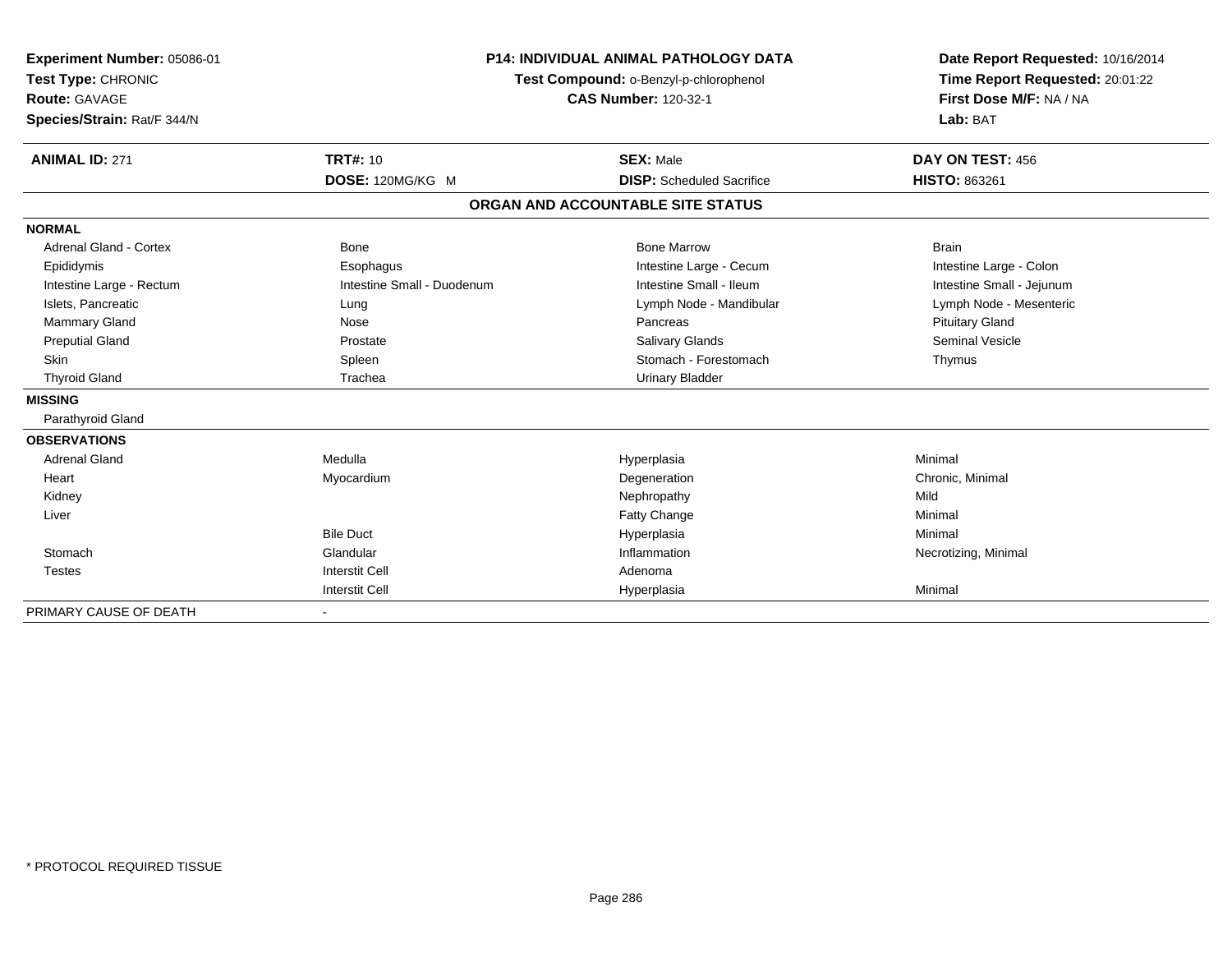| Experiment Number: 05086-01<br>Test Type: CHRONIC<br><b>Route: GAVAGE</b><br>Species/Strain: Rat/F 344/N | <b>P14: INDIVIDUAL ANIMAL PATHOLOGY DATA</b><br>Test Compound: o-Benzyl-p-chlorophenol<br><b>CAS Number: 120-32-1</b> |                                   | Date Report Requested: 10/16/2014<br>Time Report Requested: 20:01:22<br>First Dose M/F: NA / NA<br>Lab: BAT |  |
|----------------------------------------------------------------------------------------------------------|-----------------------------------------------------------------------------------------------------------------------|-----------------------------------|-------------------------------------------------------------------------------------------------------------|--|
| <b>ANIMAL ID: 272</b>                                                                                    | <b>TRT#: 10</b>                                                                                                       | <b>SEX: Male</b>                  | DAY ON TEST: 457                                                                                            |  |
|                                                                                                          | DOSE: 120MG/KG M                                                                                                      | <b>DISP:</b> Scheduled Sacrifice  | <b>HISTO: 863262</b>                                                                                        |  |
|                                                                                                          |                                                                                                                       | ORGAN AND ACCOUNTABLE SITE STATUS |                                                                                                             |  |
| <b>NORMAL</b>                                                                                            |                                                                                                                       |                                   |                                                                                                             |  |
| Adrenal Gland - Cortex                                                                                   | Adrenal Gland - Medulla                                                                                               | Bone                              | <b>Bone Marrow</b>                                                                                          |  |
| <b>Brain</b>                                                                                             | Epididymis                                                                                                            | Esophagus                         | Intestine Large - Cecum                                                                                     |  |
| Intestine Large - Colon                                                                                  | Intestine Large - Rectum                                                                                              | Intestine Small - Duodenum        | Intestine Small - Ileum                                                                                     |  |
| Intestine Small - Jejunum                                                                                | Islets, Pancreatic                                                                                                    | Liver                             | Lymph Node - Mandibular                                                                                     |  |
| Lymph Node - Mesenteric                                                                                  | Nose                                                                                                                  | Pancreas                          | Parathyroid Gland                                                                                           |  |
| <b>Pituitary Gland</b>                                                                                   | <b>Preputial Gland</b>                                                                                                | Prostate                          | Salivary Glands                                                                                             |  |
| Seminal Vesicle                                                                                          | Skin                                                                                                                  | Spleen                            | Stomach - Forestomach                                                                                       |  |
| Stomach - Glandular                                                                                      | Thymus                                                                                                                | <b>Thyroid Gland</b>              | Trachea                                                                                                     |  |
| <b>Urinary Bladder</b>                                                                                   |                                                                                                                       |                                   |                                                                                                             |  |
| <b>MISSING</b>                                                                                           |                                                                                                                       |                                   |                                                                                                             |  |
| Mammary Gland                                                                                            |                                                                                                                       |                                   |                                                                                                             |  |
| <b>OBSERVATIONS</b>                                                                                      |                                                                                                                       |                                   |                                                                                                             |  |
| Heart                                                                                                    | Myocardium                                                                                                            | Degeneration                      | Chronic, Mild                                                                                               |  |
| Kidney                                                                                                   |                                                                                                                       | Nephropathy                       | Mild                                                                                                        |  |
| Lung                                                                                                     |                                                                                                                       | Inflammation                      | Chronic Active, Mild                                                                                        |  |
| <b>Testes</b>                                                                                            | <b>Interstit Cell</b>                                                                                                 | Adenoma                           |                                                                                                             |  |
|                                                                                                          | <b>Interstit Cell</b>                                                                                                 | Hyperplasia                       | Minimal                                                                                                     |  |
| PRIMARY CAUSE OF DEATH                                                                                   |                                                                                                                       |                                   |                                                                                                             |  |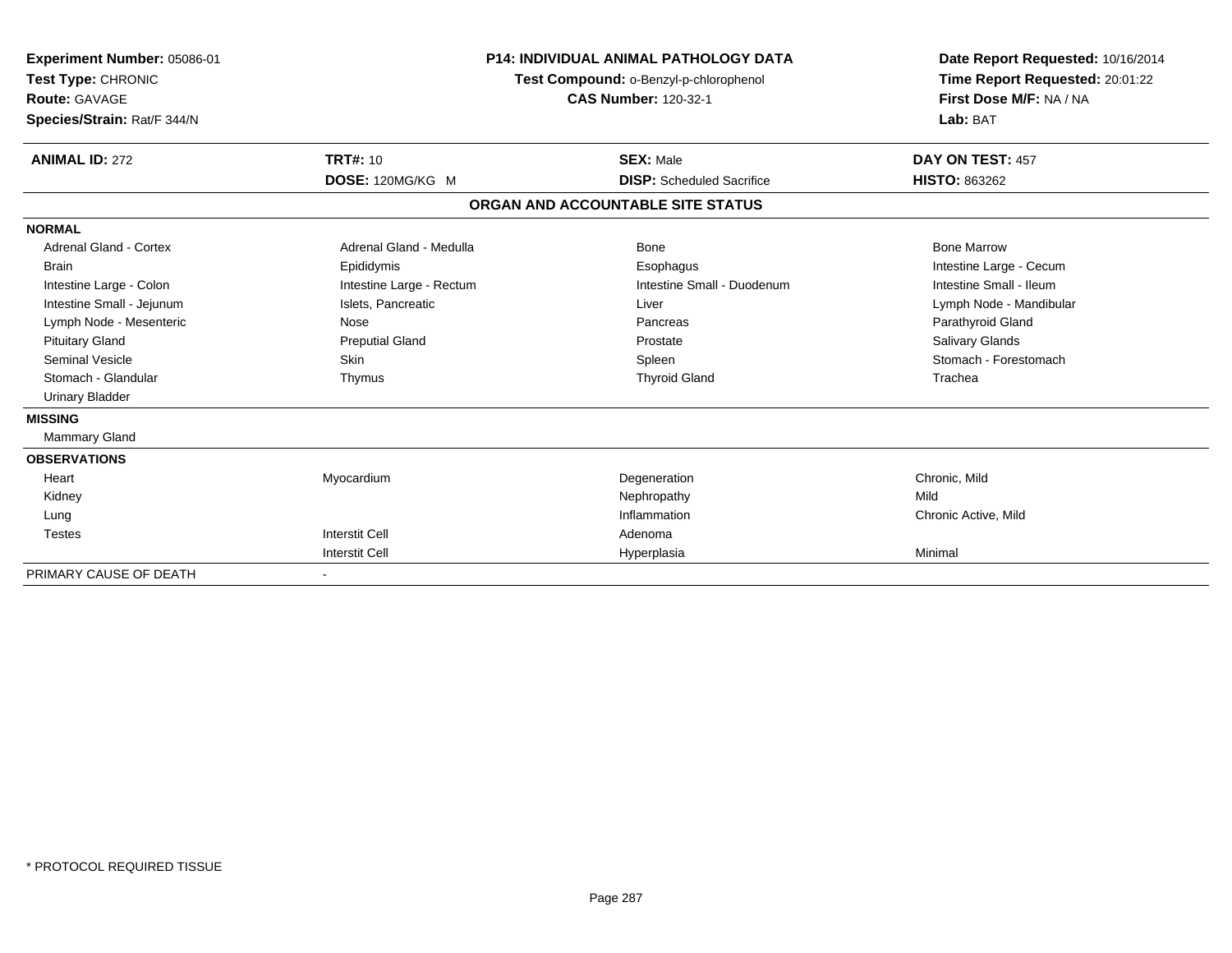| Experiment Number: 05086-01<br>Test Type: CHRONIC<br>Route: GAVAGE<br>Species/Strain: Rat/F 344/N<br><b>ANIMAL ID: 273</b> | <b>P14: INDIVIDUAL ANIMAL PATHOLOGY DATA</b><br>Test Compound: o-Benzyl-p-chlorophenol<br><b>CAS Number: 120-32-1</b><br><b>TRT#: 10</b><br><b>SEX: Male</b> |                                   | Date Report Requested: 10/16/2014<br>Time Report Requested: 20:01:22<br>First Dose M/F: NA / NA<br>Lab: BAT<br>DAY ON TEST: 457 |
|----------------------------------------------------------------------------------------------------------------------------|--------------------------------------------------------------------------------------------------------------------------------------------------------------|-----------------------------------|---------------------------------------------------------------------------------------------------------------------------------|
|                                                                                                                            | DOSE: 120MG/KG M                                                                                                                                             | <b>DISP:</b> Scheduled Sacrifice  | <b>HISTO: 863263</b>                                                                                                            |
|                                                                                                                            |                                                                                                                                                              | ORGAN AND ACCOUNTABLE SITE STATUS |                                                                                                                                 |
| <b>NORMAL</b>                                                                                                              |                                                                                                                                                              |                                   |                                                                                                                                 |
| <b>Adrenal Gland - Cortex</b>                                                                                              | Adrenal Gland - Medulla                                                                                                                                      | Bone                              | <b>Bone Marrow</b>                                                                                                              |
| <b>Brain</b>                                                                                                               | Epididymis                                                                                                                                                   | Esophagus                         | Heart                                                                                                                           |
| Intestine Large - Cecum                                                                                                    | Intestine Large - Colon                                                                                                                                      | Intestine Large - Rectum          | Intestine Small - Duodenum                                                                                                      |
| Intestine Small - Ileum                                                                                                    | Intestine Small - Jejunum                                                                                                                                    | Islets. Pancreatic                | Liver                                                                                                                           |
| Lung                                                                                                                       | Lymph Node - Mandibular                                                                                                                                      | Lymph Node - Mesenteric           | Nose                                                                                                                            |
| Parathyroid Gland                                                                                                          | <b>Pituitary Gland</b>                                                                                                                                       | <b>Preputial Gland</b>            | Prostate                                                                                                                        |
| <b>Salivary Glands</b>                                                                                                     | Seminal Vesicle                                                                                                                                              | Skin                              | Spleen                                                                                                                          |
| Stomach - Forestomach                                                                                                      | Stomach - Glandular                                                                                                                                          | Thymus                            | Trachea                                                                                                                         |
| <b>Urinary Bladder</b>                                                                                                     |                                                                                                                                                              |                                   |                                                                                                                                 |
| <b>MISSING</b>                                                                                                             |                                                                                                                                                              |                                   |                                                                                                                                 |
| <b>Mammary Gland</b>                                                                                                       |                                                                                                                                                              |                                   |                                                                                                                                 |
| <b>OBSERVATIONS</b>                                                                                                        |                                                                                                                                                              |                                   |                                                                                                                                 |
| Eye                                                                                                                        | Retina                                                                                                                                                       | Atrophy                           | Marked                                                                                                                          |
|                                                                                                                            | Lens                                                                                                                                                         | Cataract                          | Mild                                                                                                                            |
| Note: CATARACT<br>$TGLs = 1-11$                                                                                            |                                                                                                                                                              |                                   |                                                                                                                                 |
| Kidney                                                                                                                     |                                                                                                                                                              | Nephropathy                       | Moderate                                                                                                                        |
| Pancreas                                                                                                                   | Acinus                                                                                                                                                       | Atrophy                           | Minimal                                                                                                                         |
| <b>Testes</b>                                                                                                              | <b>Interstit Cell</b>                                                                                                                                        | Hyperplasia                       | Minimal                                                                                                                         |
| <b>Thyroid Gland</b>                                                                                                       | C Cell                                                                                                                                                       | Hyperplasia                       | Minimal                                                                                                                         |
| PRIMARY CAUSE OF DEATH                                                                                                     |                                                                                                                                                              |                                   |                                                                                                                                 |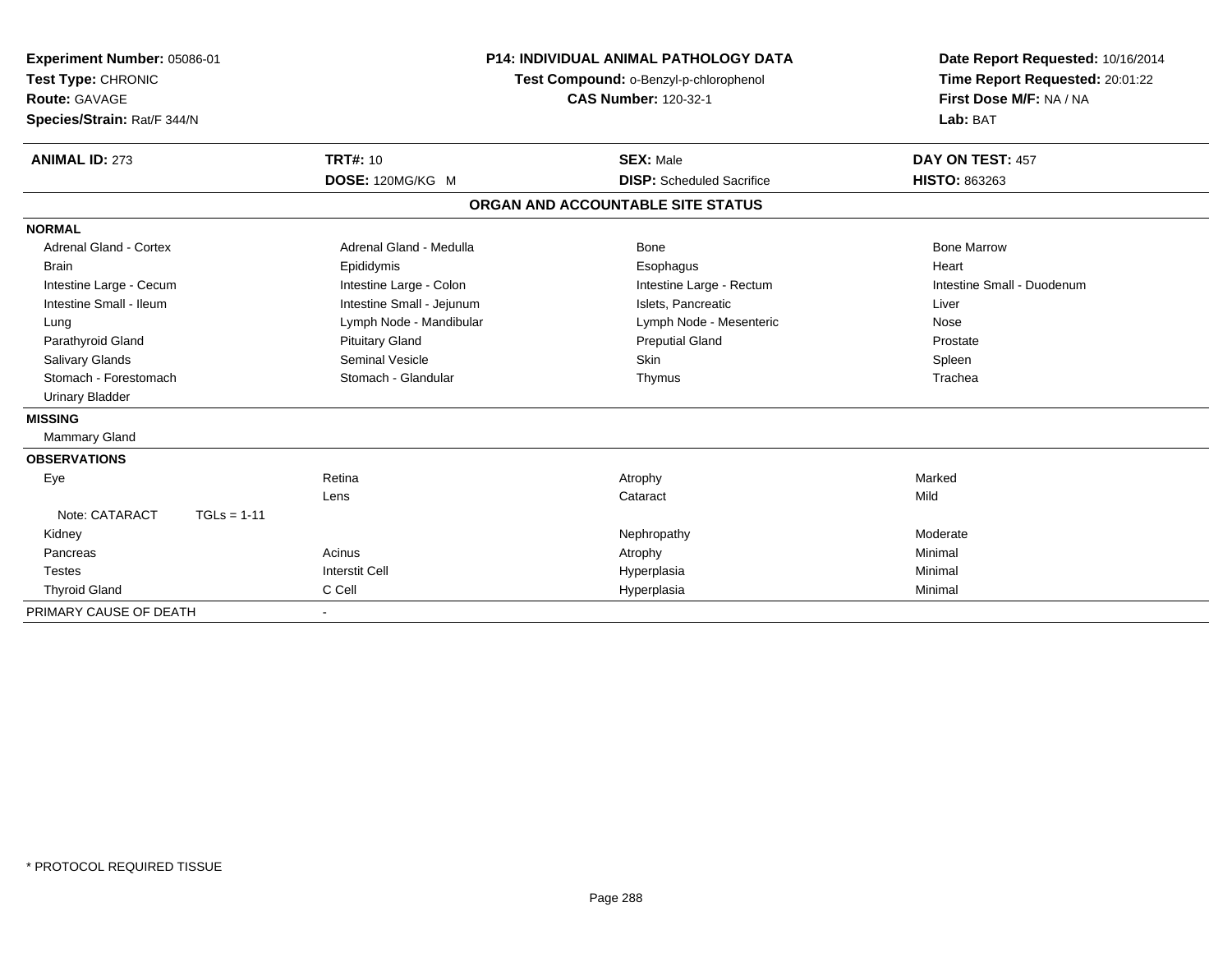| Experiment Number: 05086-01<br>Test Type: CHRONIC<br>Route: GAVAGE<br>Species/Strain: Rat/F 344/N | <b>P14: INDIVIDUAL ANIMAL PATHOLOGY DATA</b><br>Test Compound: o-Benzyl-p-chlorophenol<br><b>CAS Number: 120-32-1</b> |                                   | Date Report Requested: 10/16/2014<br>Time Report Requested: 20:01:22<br>First Dose M/F: NA / NA<br>Lab: BAT |  |
|---------------------------------------------------------------------------------------------------|-----------------------------------------------------------------------------------------------------------------------|-----------------------------------|-------------------------------------------------------------------------------------------------------------|--|
| <b>ANIMAL ID: 274</b>                                                                             | <b>TRT#: 10</b>                                                                                                       | <b>SEX: Male</b>                  | DAY ON TEST: 716                                                                                            |  |
|                                                                                                   | DOSE: 120MG/KG M                                                                                                      | <b>DISP: Moribund Sacrifice</b>   | <b>HISTO: 863264</b>                                                                                        |  |
|                                                                                                   |                                                                                                                       | ORGAN AND ACCOUNTABLE SITE STATUS |                                                                                                             |  |
| <b>NORMAL</b>                                                                                     |                                                                                                                       |                                   |                                                                                                             |  |
| Bone                                                                                              | <b>Bone Marrow</b>                                                                                                    | <b>Brain</b>                      | Epididymis                                                                                                  |  |
| Esophagus                                                                                         | Intestine Large - Cecum                                                                                               | Intestine Large - Colon           | Intestine Large - Rectum                                                                                    |  |
| Intestine Small - Duodenum                                                                        | Intestine Small - Ileum                                                                                               | Intestine Small - Jejunum         | Lung                                                                                                        |  |
| Lymph Node - Mandibular                                                                           | Lymph Node - Mesenteric                                                                                               | <b>Mammary Gland</b>              | Nose                                                                                                        |  |
| Parathyroid Gland                                                                                 | <b>Preputial Gland</b>                                                                                                | Prostate                          | Salivary Glands                                                                                             |  |
| Seminal Vesicle                                                                                   | Spleen                                                                                                                | Stomach - Forestomach             | Thymus                                                                                                      |  |
| <b>Thyroid Gland</b>                                                                              | Trachea                                                                                                               | <b>Urinary Bladder</b>            |                                                                                                             |  |
| <b>OBSERVATIONS</b>                                                                               |                                                                                                                       |                                   |                                                                                                             |  |
| <b>Adrenal Gland</b>                                                                              | Cortex                                                                                                                | Hyperplasia                       | Mild                                                                                                        |  |
|                                                                                                   | Medulla                                                                                                               | Hyperplasia                       | Minimal                                                                                                     |  |
| Heart                                                                                             | Myocardium                                                                                                            | Degeneration                      | Chronic, Mild                                                                                               |  |
| Islets, Pancreatic                                                                                |                                                                                                                       | Carcinoma                         |                                                                                                             |  |
| Kidney                                                                                            |                                                                                                                       | Nephropathy                       | Marked                                                                                                      |  |
| Liver                                                                                             |                                                                                                                       | <b>Clear Cell Focus</b>           |                                                                                                             |  |
|                                                                                                   | <b>Bile Duct</b>                                                                                                      | Hyperplasia                       | Minimal                                                                                                     |  |
| Pancreas                                                                                          | Acinus                                                                                                                | Hyperplasia                       | Moderate                                                                                                    |  |
| <b>Pituitary Gland</b>                                                                            | Pars Distalis                                                                                                         | Adenoma                           |                                                                                                             |  |
|                                                                                                   | Pars Distalis                                                                                                         | Hyperplasia                       | Mild                                                                                                        |  |
| Skin                                                                                              | <b>Subcut Tiss</b>                                                                                                    | Fibroma                           |                                                                                                             |  |
| Note: FIBROMA<br>$TGLs = 1-11$                                                                    |                                                                                                                       |                                   |                                                                                                             |  |
| Stomach                                                                                           | Glandular                                                                                                             | Mineralization                    | Mild                                                                                                        |  |
| Testes                                                                                            | Bilateral, Interstit Cell                                                                                             | Adenoma                           |                                                                                                             |  |
| Note: ADENOMA<br>$TGLs = 2,3-10$                                                                  |                                                                                                                       |                                   |                                                                                                             |  |
| PRIMARY CAUSE OF DEATH                                                                            | $\sim$                                                                                                                |                                   |                                                                                                             |  |
| Animal Note: MORIBUND DUE TO FIBROMA & NEPHROPATHY.                                               |                                                                                                                       |                                   |                                                                                                             |  |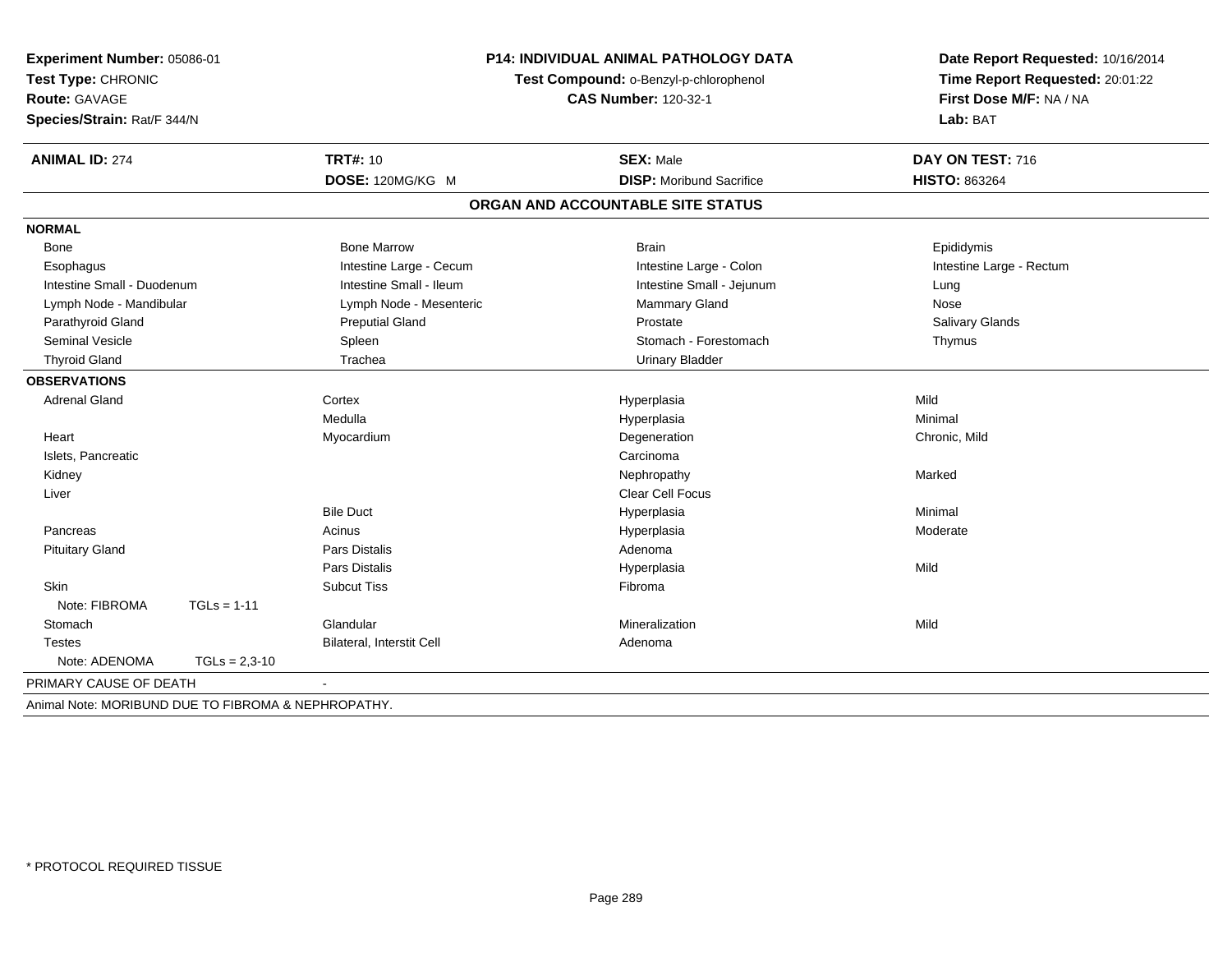| Experiment Number: 05086-01<br>Test Type: CHRONIC<br><b>Route: GAVAGE</b><br>Species/Strain: Rat/F 344/N |                                | P14: INDIVIDUAL ANIMAL PATHOLOGY DATA<br>Test Compound: o-Benzyl-p-chlorophenol<br><b>CAS Number: 120-32-1</b> | Date Report Requested: 10/16/2014<br>Time Report Requested: 20:01:22<br>First Dose M/F: NA / NA<br>Lab: BAT |
|----------------------------------------------------------------------------------------------------------|--------------------------------|----------------------------------------------------------------------------------------------------------------|-------------------------------------------------------------------------------------------------------------|
| <b>ANIMAL ID: 275</b>                                                                                    | <b>TRT#: 10</b>                | <b>SEX: Male</b>                                                                                               | DAY ON TEST: 695                                                                                            |
|                                                                                                          | DOSE: 120MG/KG M               | <b>DISP:</b> Moribund Sacrifice                                                                                | <b>HISTO: 863265</b>                                                                                        |
|                                                                                                          |                                | ORGAN AND ACCOUNTABLE SITE STATUS                                                                              |                                                                                                             |
| <b>NORMAL</b>                                                                                            |                                |                                                                                                                |                                                                                                             |
| <b>Adrenal Gland - Cortex</b>                                                                            | Bone                           | Epididymis                                                                                                     | Esophagus                                                                                                   |
| Intestine Large - Cecum                                                                                  | Intestine Large - Colon        | Intestine Large - Rectum                                                                                       | Intestine Small - Duodenum                                                                                  |
| Intestine Small - Ileum                                                                                  | Intestine Small - Jejunum      | Islets, Pancreatic                                                                                             | Nose                                                                                                        |
| Parathyroid Gland                                                                                        | <b>Preputial Gland</b>         | Prostate                                                                                                       | Salivary Glands                                                                                             |
| Seminal Vesicle                                                                                          | Skin                           | Stomach - Forestomach                                                                                          | Stomach - Glandular                                                                                         |
| <b>Thyroid Gland</b>                                                                                     | Trachea                        | <b>Urinary Bladder</b>                                                                                         |                                                                                                             |
| <b>MISSING</b>                                                                                           |                                |                                                                                                                |                                                                                                             |
| <b>Mammary Gland</b>                                                                                     |                                |                                                                                                                |                                                                                                             |
| <b>OBSERVATIONS</b>                                                                                      |                                |                                                                                                                |                                                                                                             |
| <b>Adrenal Gland</b>                                                                                     | Medulla                        | Hyperplasia                                                                                                    | Mild                                                                                                        |
| <b>Bone Marrow</b>                                                                                       |                                | Leukemia Mononuclear                                                                                           |                                                                                                             |
| Brain                                                                                                    |                                | Leukemia Mononuclear                                                                                           |                                                                                                             |
| Heart                                                                                                    |                                | Leukemia Mononuclear                                                                                           |                                                                                                             |
| Kidney                                                                                                   |                                | Leukemia Mononuclear                                                                                           |                                                                                                             |
|                                                                                                          |                                | Nephropathy                                                                                                    | Marked                                                                                                      |
| [Nephropathy TGLS = 3-1]                                                                                 |                                |                                                                                                                |                                                                                                             |
| Liver                                                                                                    |                                | <b>Basophilic Focus</b>                                                                                        |                                                                                                             |
|                                                                                                          | <b>Bile Duct</b>               | Hyperplasia                                                                                                    | Moderate                                                                                                    |
|                                                                                                          |                                | Leukemia Mononuclear                                                                                           |                                                                                                             |
| Note: LEUKEMIA MONUC                                                                                     | $TGLs = 2,6-12+15$             |                                                                                                                |                                                                                                             |
| Lung                                                                                                     |                                | Leukemia Mononuclear                                                                                           |                                                                                                             |
| Lymph Node                                                                                               | Mandibular                     | Leukemia Mononuclear                                                                                           |                                                                                                             |
|                                                                                                          | Mediastinal                    | Leukemia Mononuclear                                                                                           |                                                                                                             |
|                                                                                                          | Mesenteric                     | Leukemia Mononuclear                                                                                           |                                                                                                             |
| Note: LEUKEMIA MONUC                                                                                     | $TGLs = 4.5 - 2 + 5 + 13 + 14$ |                                                                                                                |                                                                                                             |
| Pancreas                                                                                                 | Acinus                         | Atrophy                                                                                                        | Mild                                                                                                        |
| <b>Pituitary Gland</b>                                                                                   | Pars Distalis                  | Adenoma                                                                                                        |                                                                                                             |
|                                                                                                          | Pars Distalis                  | Hyperplasia                                                                                                    | Mild                                                                                                        |
|                                                                                                          |                                | Leukemia Mononuclear                                                                                           |                                                                                                             |
| Spleen                                                                                                   |                                | Leukemia Mononuclear                                                                                           |                                                                                                             |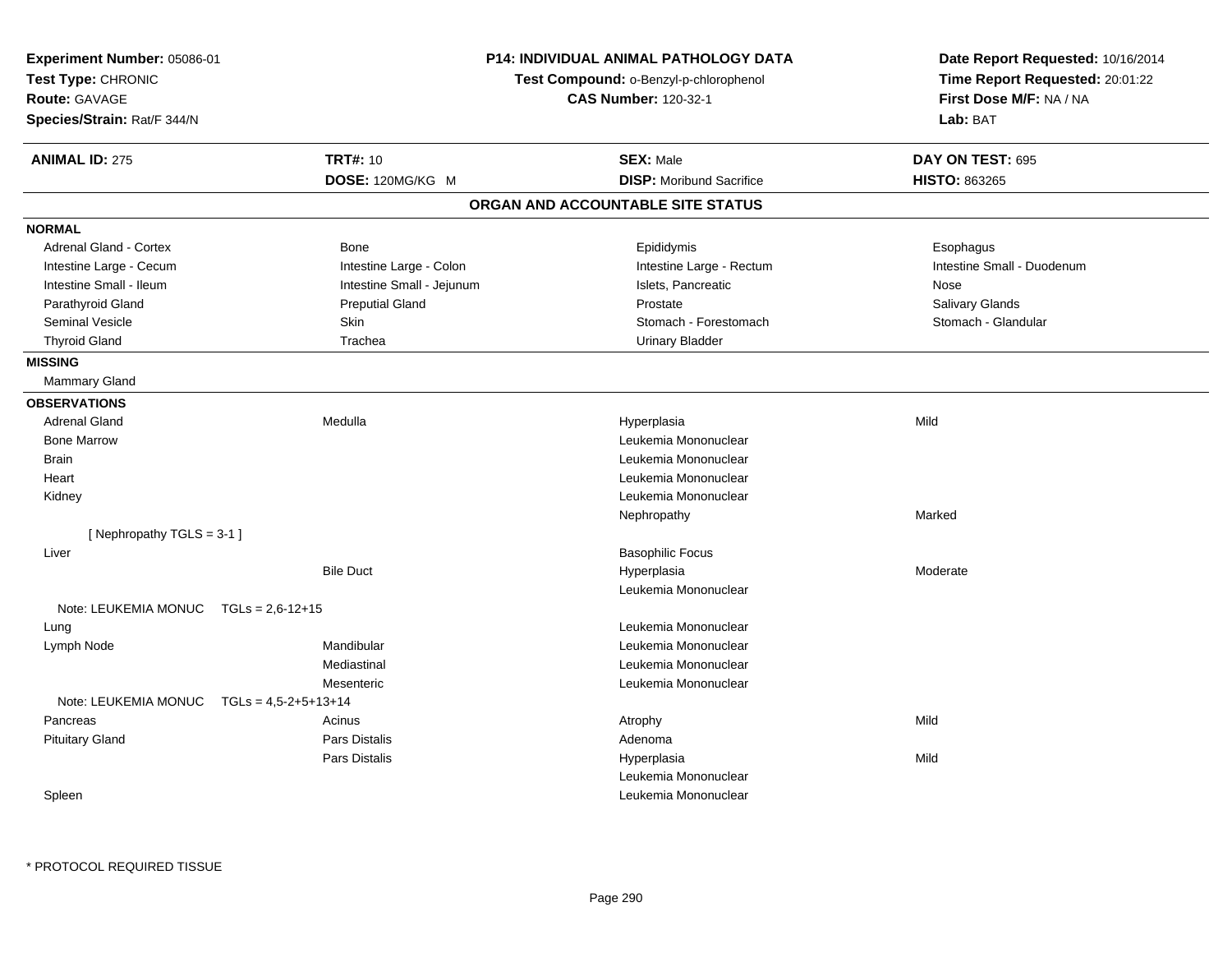| Experiment Number: 05086-01           |                  | <b>P14: INDIVIDUAL ANIMAL PATHOLOGY DATA</b> | Date Report Requested: 10/16/2014<br>Time Report Requested: 20:01:22 |  |
|---------------------------------------|------------------|----------------------------------------------|----------------------------------------------------------------------|--|
| Test Type: CHRONIC                    |                  | Test Compound: o-Benzyl-p-chlorophenol       |                                                                      |  |
| <b>Route: GAVAGE</b>                  |                  | <b>CAS Number: 120-32-1</b>                  | First Dose M/F: NA / NA                                              |  |
| Species/Strain: Rat/F 344/N           |                  |                                              | Lab: BAT                                                             |  |
| <b>ANIMAL ID: 275</b>                 | TRT#: 10         | <b>SEX: Male</b>                             | DAY ON TEST: 695                                                     |  |
|                                       | DOSE: 120MG/KG M | <b>DISP:</b> Moribund Sacrifice              | <b>HISTO: 863265</b>                                                 |  |
|                                       |                  | ORGAN AND ACCOUNTABLE SITE STATUS            |                                                                      |  |
| [ Leukemia Mononuclear TGLS = 1-11 ]  |                  |                                              |                                                                      |  |
| Testes                                | Interstit Cell   | Hyperplasia                                  | Minimal                                                              |  |
| Thymus                                |                  | Leukemia Mononuclear                         |                                                                      |  |
| PRIMARY CAUSE OF DEATH                |                  |                                              |                                                                      |  |
| Animal Note: MORIBUND DUE TO LEUKEMIA |                  |                                              |                                                                      |  |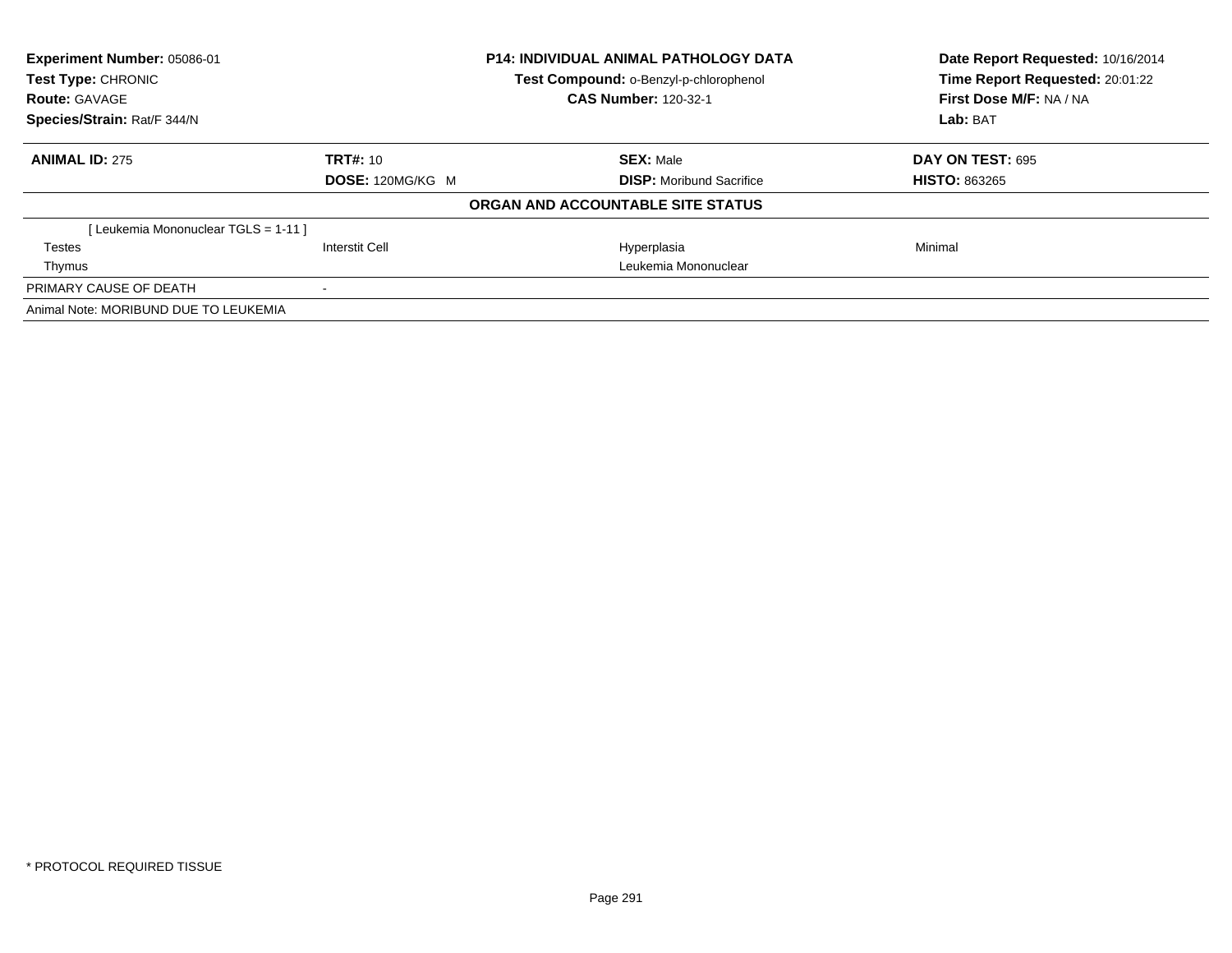| Experiment Number: 05086-01<br>Test Type: CHRONIC<br><b>Route: GAVAGE</b><br>Species/Strain: Rat/F 344/N |                                                         | P14: INDIVIDUAL ANIMAL PATHOLOGY DATA<br>Test Compound: o-Benzyl-p-chlorophenol<br><b>CAS Number: 120-32-1</b> | Date Report Requested: 10/16/2014<br>Time Report Requested: 20:01:22<br>First Dose M/F: NA / NA<br>Lab: BAT |  |
|----------------------------------------------------------------------------------------------------------|---------------------------------------------------------|----------------------------------------------------------------------------------------------------------------|-------------------------------------------------------------------------------------------------------------|--|
| <b>ANIMAL ID: 276</b>                                                                                    | <b>TRT#: 10</b>                                         | <b>SEX: Male</b>                                                                                               | DAY ON TEST: 730                                                                                            |  |
|                                                                                                          | DOSE: 120MG/KG M                                        | <b>DISP: Terminal Sacrifice</b>                                                                                | <b>HISTO:</b>                                                                                               |  |
|                                                                                                          |                                                         | ORGAN AND ACCOUNTABLE SITE STATUS                                                                              |                                                                                                             |  |
| <b>NORMAL</b>                                                                                            |                                                         |                                                                                                                |                                                                                                             |  |
| Adrenal Gland - Cortex                                                                                   | Adrenal Gland - Medulla                                 | Bone                                                                                                           | <b>Bone Marrow</b>                                                                                          |  |
| <b>Brain</b>                                                                                             | Epididymis                                              | Esophagus                                                                                                      | Intestine Large - Cecum                                                                                     |  |
| Intestine Large - Colon                                                                                  | Intestine Small - Duodenum                              | Intestine Small - Ileum                                                                                        | Intestine Small - Jejunum                                                                                   |  |
| Islets, Pancreatic                                                                                       | Lung                                                    | Lymph Node - Mandibular                                                                                        | Lymph Node - Mesenteric                                                                                     |  |
| Nose                                                                                                     | Parathyroid Gland                                       | <b>Preputial Gland</b>                                                                                         | Salivary Glands                                                                                             |  |
| <b>Seminal Vesicle</b>                                                                                   | Skin                                                    | Spleen                                                                                                         | Stomach - Forestomach                                                                                       |  |
| Stomach - Glandular                                                                                      | Thymus                                                  | <b>Thyroid Gland</b>                                                                                           | Trachea                                                                                                     |  |
| <b>Urinary Bladder</b>                                                                                   |                                                         |                                                                                                                |                                                                                                             |  |
| <b>OBSERVATIONS</b>                                                                                      |                                                         |                                                                                                                |                                                                                                             |  |
| Eye                                                                                                      |                                                         | Degeneration                                                                                                   | Moderate                                                                                                    |  |
| Note: DEGEN<br>$TGLs = 1-12$                                                                             |                                                         |                                                                                                                |                                                                                                             |  |
| Heart                                                                                                    | Myocardium                                              | Degeneration                                                                                                   | Chronic, Moderate                                                                                           |  |
| Intestine Large                                                                                          | Rectum                                                  | Parasite Metazoan                                                                                              |                                                                                                             |  |
| Kidney                                                                                                   |                                                         | Nephropathy                                                                                                    | Marked                                                                                                      |  |
| [Nephropathy TGLS = 3-1]                                                                                 |                                                         |                                                                                                                |                                                                                                             |  |
| Liver                                                                                                    |                                                         | <b>Basophilic Focus</b>                                                                                        |                                                                                                             |  |
|                                                                                                          |                                                         | <b>Clear Cell Focus</b>                                                                                        |                                                                                                             |  |
| Lymph Node                                                                                               |                                                         |                                                                                                                |                                                                                                             |  |
|                                                                                                          | Note: AXILLARY LN SEEN GROSSLY WAS ACTUALLY MAMMARY GL. |                                                                                                                |                                                                                                             |  |
| Mammary Gland                                                                                            |                                                         | Inflammation                                                                                                   | Chronic Active, Mild                                                                                        |  |
| Note: INFLAMMATION                                                                                       | $TGLs = 4-7+11$                                         |                                                                                                                |                                                                                                             |  |
| Pancreas                                                                                                 | Acinus                                                  | Atrophy                                                                                                        | Minimal                                                                                                     |  |
| <b>Pituitary Gland</b>                                                                                   | Pars Distalis                                           | Adenoma                                                                                                        |                                                                                                             |  |
| Note: ADENOMA<br>$TGLs = 5-7$                                                                            |                                                         |                                                                                                                |                                                                                                             |  |
| Prostate                                                                                                 |                                                         | Inflammation                                                                                                   | Chronic Active, Mild                                                                                        |  |
| <b>Testes</b>                                                                                            | Bilateral, Interstit Cell                               | Adenoma                                                                                                        |                                                                                                             |  |
| Note: ADENOMA<br>$TGLs = 2-10$                                                                           |                                                         |                                                                                                                |                                                                                                             |  |
| PRIMARY CAUSE OF DEATH                                                                                   | $\blacksquare$                                          |                                                                                                                |                                                                                                             |  |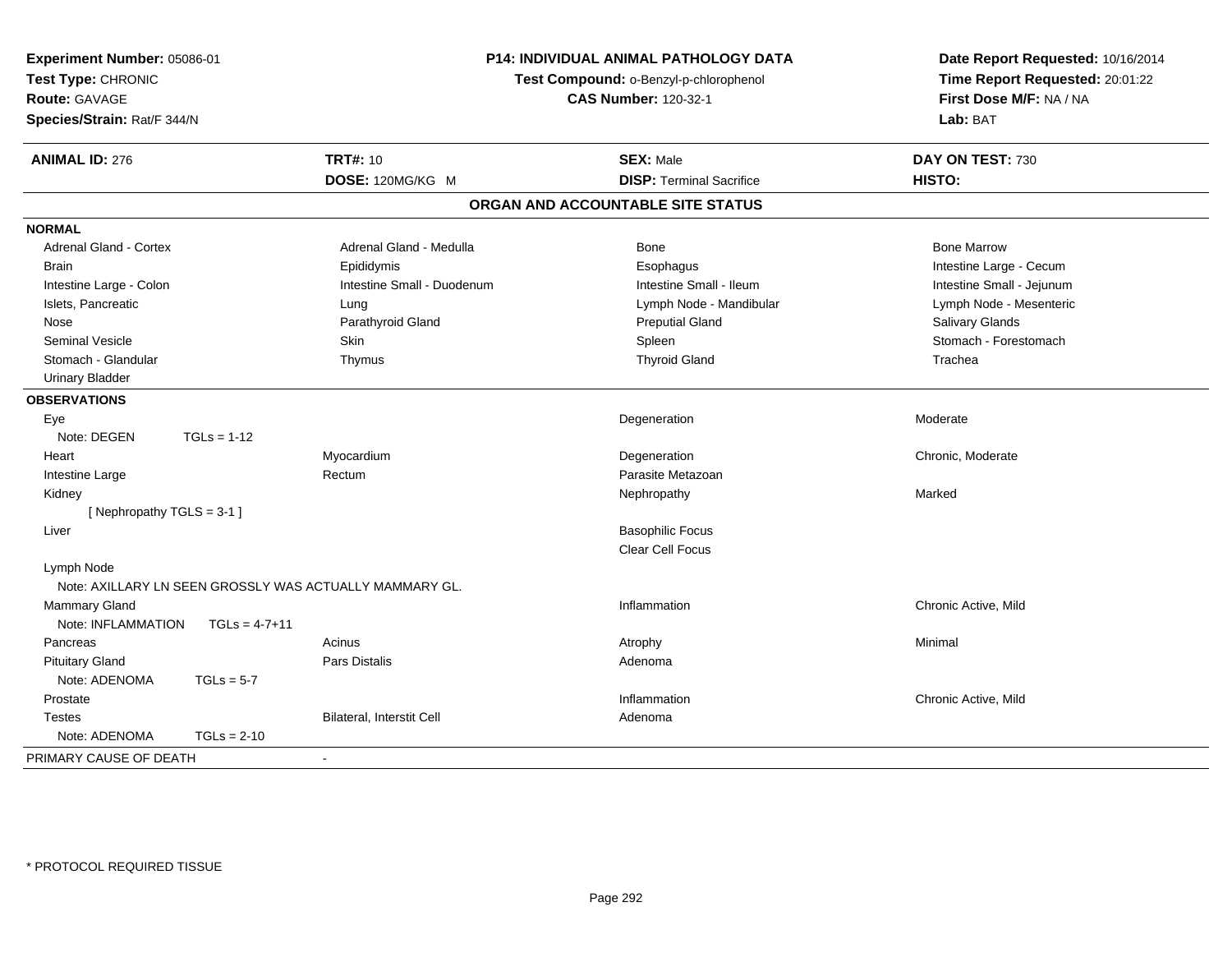| Experiment Number: 05086-01<br>Test Type: CHRONIC<br><b>Route: GAVAGE</b><br>Species/Strain: Rat/F 344/N | <b>P14: INDIVIDUAL ANIMAL PATHOLOGY DATA</b><br>Test Compound: o-Benzyl-p-chlorophenol<br><b>CAS Number: 120-32-1</b> |                                   | Date Report Requested: 10/16/2014<br>Time Report Requested: 20:01:22<br>First Dose M/F: NA / NA<br>Lab: BAT |
|----------------------------------------------------------------------------------------------------------|-----------------------------------------------------------------------------------------------------------------------|-----------------------------------|-------------------------------------------------------------------------------------------------------------|
| <b>ANIMAL ID: 277</b>                                                                                    | <b>TRT#: 10</b>                                                                                                       | <b>SEX: Male</b>                  | DAY ON TEST: 431                                                                                            |
|                                                                                                          | DOSE: 120MG/KG M                                                                                                      | <b>DISP: Natural Death</b>        | <b>HISTO: 863267</b>                                                                                        |
|                                                                                                          |                                                                                                                       | ORGAN AND ACCOUNTABLE SITE STATUS |                                                                                                             |
| <b>NORMAL</b>                                                                                            |                                                                                                                       |                                   |                                                                                                             |
| Adrenal Gland - Cortex                                                                                   | Adrenal Gland - Medulla                                                                                               | <b>Bone</b>                       | <b>Bone Marrow</b>                                                                                          |
| Brain                                                                                                    | Epididymis                                                                                                            | Esophagus                         | Intestine Large - Cecum                                                                                     |
| Intestine Large - Colon                                                                                  | Intestine Large - Rectum                                                                                              | Intestine Small - Duodenum        | Intestine Small - Ileum                                                                                     |
| Intestine Small - Jejunum                                                                                | Islets, Pancreatic                                                                                                    | Liver                             | Lung                                                                                                        |
| Lymph Node - Mandibular                                                                                  | Lymph Node - Mesenteric                                                                                               | Mammary Gland                     | Nose                                                                                                        |
| Pancreas                                                                                                 | Parathyroid Gland                                                                                                     | <b>Pituitary Gland</b>            | <b>Preputial Gland</b>                                                                                      |
| Prostate                                                                                                 | Salivary Glands                                                                                                       | Seminal Vesicle                   | <b>Skin</b>                                                                                                 |
| Spleen                                                                                                   | Stomach - Forestomach                                                                                                 | Stomach - Glandular               | Thymus                                                                                                      |
| <b>Thyroid Gland</b>                                                                                     | Trachea                                                                                                               | <b>Urinary Bladder</b>            |                                                                                                             |
| <b>OBSERVATIONS</b>                                                                                      |                                                                                                                       |                                   |                                                                                                             |
| Heart                                                                                                    | Myocardium                                                                                                            | Degeneration                      | Chronic, Minimal                                                                                            |
| Kidney                                                                                                   |                                                                                                                       | Nephropathy                       | Moderate                                                                                                    |
| <b>Testes</b>                                                                                            | <b>Interstit Cell</b>                                                                                                 | Adenoma                           |                                                                                                             |
|                                                                                                          | <b>Interstit Cell</b>                                                                                                 | Hyperplasia                       | Mild                                                                                                        |
| PRIMARY CAUSE OF DEATH                                                                                   |                                                                                                                       |                                   |                                                                                                             |
| Animal Note: COD: UNDETERMINED.                                                                          |                                                                                                                       |                                   |                                                                                                             |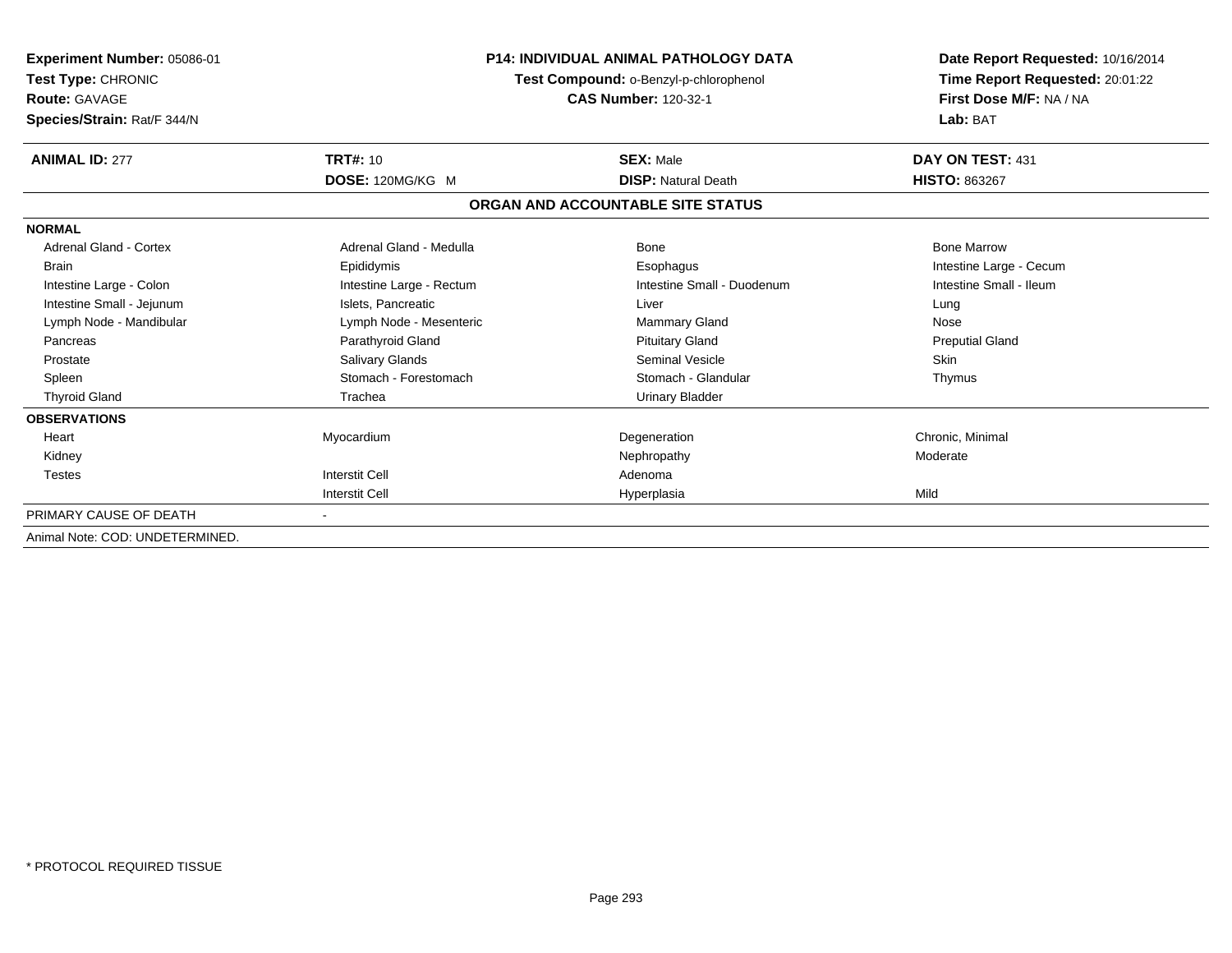| Experiment Number: 05086-01<br>Test Type: CHRONIC<br><b>Route: GAVAGE</b><br>Species/Strain: Rat/F 344/N |                          | <b>P14: INDIVIDUAL ANIMAL PATHOLOGY DATA</b><br>Test Compound: o-Benzyl-p-chlorophenol<br><b>CAS Number: 120-32-1</b> | Date Report Requested: 10/16/2014<br>Time Report Requested: 20:01:22<br>First Dose M/F: NA / NA<br>Lab: BAT |
|----------------------------------------------------------------------------------------------------------|--------------------------|-----------------------------------------------------------------------------------------------------------------------|-------------------------------------------------------------------------------------------------------------|
| <b>ANIMAL ID: 278</b>                                                                                    | <b>TRT#: 10</b>          | <b>SEX: Male</b>                                                                                                      | DAY ON TEST: 456                                                                                            |
|                                                                                                          | DOSE: 120MG/KG M         | <b>DISP:</b> Scheduled Sacrifice                                                                                      | <b>HISTO: 863268</b>                                                                                        |
|                                                                                                          |                          | ORGAN AND ACCOUNTABLE SITE STATUS                                                                                     |                                                                                                             |
| <b>NORMAL</b>                                                                                            |                          |                                                                                                                       |                                                                                                             |
| Adrenal Gland - Cortex                                                                                   | Adrenal Gland - Medulla  | Bone                                                                                                                  | <b>Bone Marrow</b>                                                                                          |
| <b>Brain</b>                                                                                             | Epididymis               | Esophagus                                                                                                             | Intestine Large - Cecum                                                                                     |
| Intestine Large - Colon                                                                                  | Intestine Large - Rectum | Intestine Small - Duodenum                                                                                            | Intestine Small - Ileum                                                                                     |
| Intestine Small - Jejunum                                                                                | Islets, Pancreatic       | Liver                                                                                                                 | Lung                                                                                                        |
| Lymph Node - Mandibular                                                                                  | <b>Mammary Gland</b>     | Nose                                                                                                                  | Pancreas                                                                                                    |
| Parathyroid Gland                                                                                        | <b>Preputial Gland</b>   | Prostate                                                                                                              | Salivary Glands                                                                                             |
| <b>Seminal Vesicle</b>                                                                                   | <b>Skin</b>              | Spleen                                                                                                                | Stomach - Forestomach                                                                                       |
| Stomach - Glandular                                                                                      | <b>Thyroid Gland</b>     | Trachea                                                                                                               | <b>Urinary Bladder</b>                                                                                      |
| <b>MISSING</b>                                                                                           |                          |                                                                                                                       |                                                                                                             |
| Lymph Node - Mesenteric                                                                                  | Thymus                   |                                                                                                                       |                                                                                                             |
| <b>OBSERVATIONS</b>                                                                                      |                          |                                                                                                                       |                                                                                                             |
| Heart                                                                                                    | Myocardium               | Degeneration                                                                                                          | Chronic, Minimal                                                                                            |
| Kidney                                                                                                   |                          | Nephropathy                                                                                                           | Mild                                                                                                        |
| <b>Pituitary Gland</b>                                                                                   | Pars Distalis            | Hyperplasia                                                                                                           | Mild                                                                                                        |
| Note: HYPERPLASIA<br>$TGLs = 1-7$                                                                        |                          |                                                                                                                       |                                                                                                             |
| <b>Testes</b>                                                                                            | <b>Interstit Cell</b>    | Hyperplasia                                                                                                           | Mild                                                                                                        |
| PRIMARY CAUSE OF DEATH                                                                                   |                          |                                                                                                                       |                                                                                                             |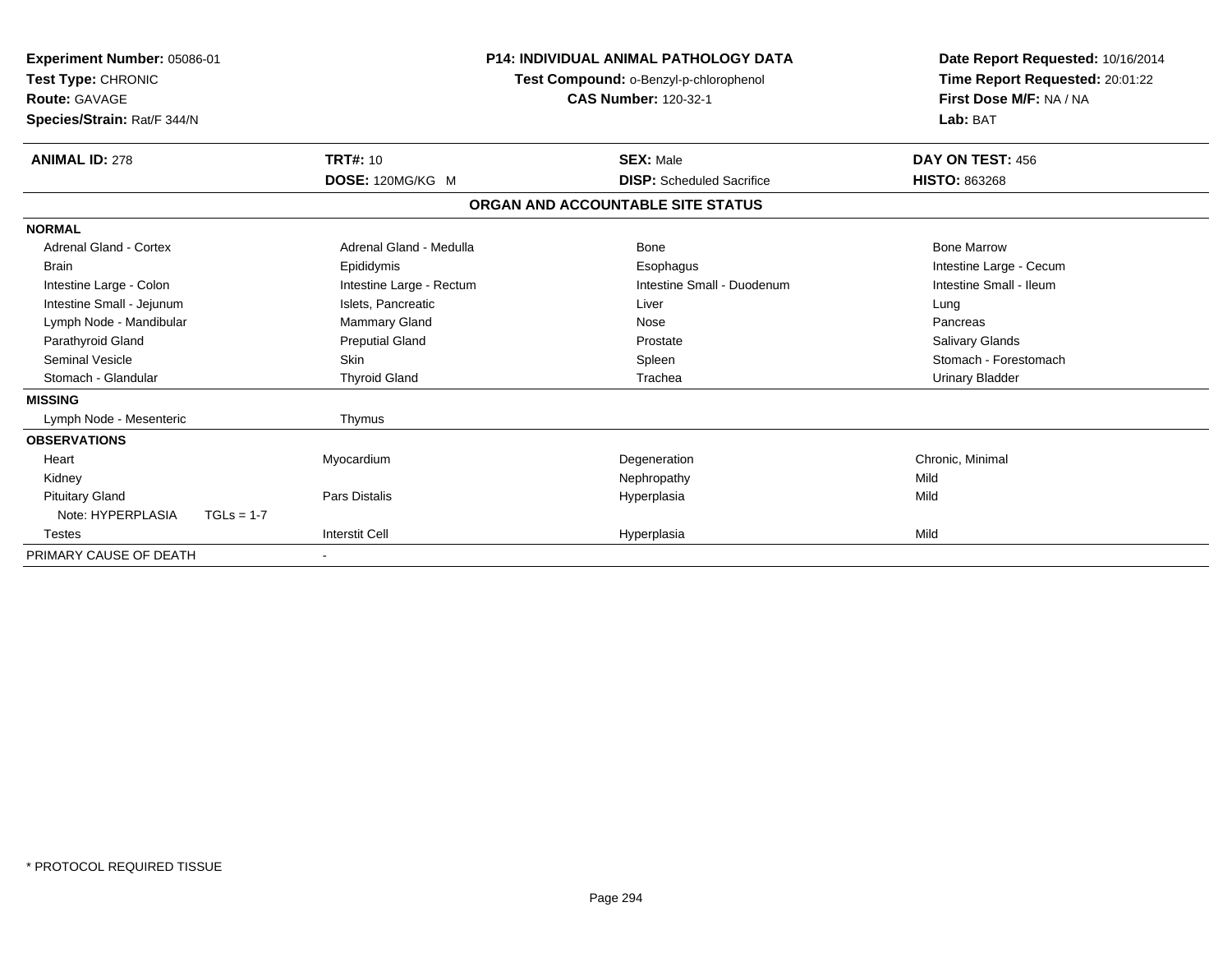| Experiment Number: 05086-01<br>Test Type: CHRONIC<br><b>Route: GAVAGE</b><br>Species/Strain: Rat/F 344/N | <b>P14: INDIVIDUAL ANIMAL PATHOLOGY DATA</b><br>Test Compound: o-Benzyl-p-chlorophenol<br><b>CAS Number: 120-32-1</b> |                            | Date Report Requested: 10/16/2014<br>Time Report Requested: 20:01:22<br>First Dose M/F: NA / NA<br>Lab: BAT |                           |
|----------------------------------------------------------------------------------------------------------|-----------------------------------------------------------------------------------------------------------------------|----------------------------|-------------------------------------------------------------------------------------------------------------|---------------------------|
| <b>ANIMAL ID: 279</b>                                                                                    |                                                                                                                       | <b>TRT#: 10</b>            | <b>SEX: Male</b>                                                                                            | DAY ON TEST: 717          |
|                                                                                                          |                                                                                                                       | DOSE: 120MG/KG M           | <b>DISP:</b> Moribund Sacrifice                                                                             | <b>HISTO: 863269</b>      |
|                                                                                                          |                                                                                                                       |                            | ORGAN AND ACCOUNTABLE SITE STATUS                                                                           |                           |
| <b>NORMAL</b>                                                                                            |                                                                                                                       |                            |                                                                                                             |                           |
| Adrenal Gland - Medulla                                                                                  |                                                                                                                       | Bone                       | <b>Bone Marrow</b>                                                                                          | <b>Brain</b>              |
| Epididymis                                                                                               |                                                                                                                       | Esophagus                  | Intestine Large - Cecum                                                                                     | Intestine Large - Colon   |
| Intestine Large - Rectum                                                                                 |                                                                                                                       | Intestine Small - Duodenum | Intestine Small - Ileum                                                                                     | Intestine Small - Jejunum |
| Islets, Pancreatic                                                                                       |                                                                                                                       | Lung                       | Lymph Node - Mandibular                                                                                     | Lymph Node - Mesenteric   |
| Mammary Gland                                                                                            |                                                                                                                       | Nose                       | Parathyroid Gland                                                                                           | <b>Pituitary Gland</b>    |
| <b>Preputial Gland</b>                                                                                   |                                                                                                                       | Prostate                   | <b>Salivary Glands</b>                                                                                      | <b>Seminal Vesicle</b>    |
| Spleen                                                                                                   |                                                                                                                       | Stomach - Forestomach      | Stomach - Glandular                                                                                         | Thymus                    |
| Trachea                                                                                                  |                                                                                                                       | <b>Urinary Bladder</b>     |                                                                                                             |                           |
| <b>OBSERVATIONS</b>                                                                                      |                                                                                                                       |                            |                                                                                                             |                           |
| <b>Adrenal Gland</b>                                                                                     |                                                                                                                       | Cortex                     | Hyperplasia                                                                                                 | Minimal                   |
| Heart                                                                                                    |                                                                                                                       | Myocardium                 | Degeneration                                                                                                | Chronic, Mild             |
| Kidney                                                                                                   |                                                                                                                       |                            | Nephropathy                                                                                                 | Marked                    |
| [Nephropathy TGLS = 5-1]                                                                                 |                                                                                                                       |                            |                                                                                                             |                           |
| Liver                                                                                                    |                                                                                                                       |                            | Sarcoma                                                                                                     | Metastatic (Skin)         |
| Note: SARCOMA                                                                                            | $TGLs = 6-4$                                                                                                          |                            |                                                                                                             |                           |
| Mesentery                                                                                                |                                                                                                                       | Fat                        | Necrosis                                                                                                    | Mild                      |
| Note: NECROSIS                                                                                           | $TGLs = 3,4-12+13$                                                                                                    |                            |                                                                                                             |                           |
| Pancreas                                                                                                 |                                                                                                                       | Acinus                     | Hyperplasia                                                                                                 | Mild                      |
| Skin                                                                                                     |                                                                                                                       | <b>Subcut Tiss</b>         | Sarcoma                                                                                                     |                           |
| Note: SARCOMA                                                                                            | $TGLs = 1-11$                                                                                                         |                            |                                                                                                             |                           |
| <b>Testes</b>                                                                                            |                                                                                                                       | Bilateral, Interstit Cell  | Adenoma                                                                                                     |                           |
| Note: ADENOMA                                                                                            | $TGLs = 2-10$                                                                                                         |                            |                                                                                                             |                           |
| <b>Thyroid Gland</b>                                                                                     |                                                                                                                       | <b>Follicular Cel</b>      | Hyperplasia                                                                                                 | Minimal                   |
| PRIMARY CAUSE OF DEATH                                                                                   |                                                                                                                       |                            |                                                                                                             |                           |
| Animal Note: MORIBUND DUE TO SKIN SARCOMA.                                                               |                                                                                                                       |                            |                                                                                                             |                           |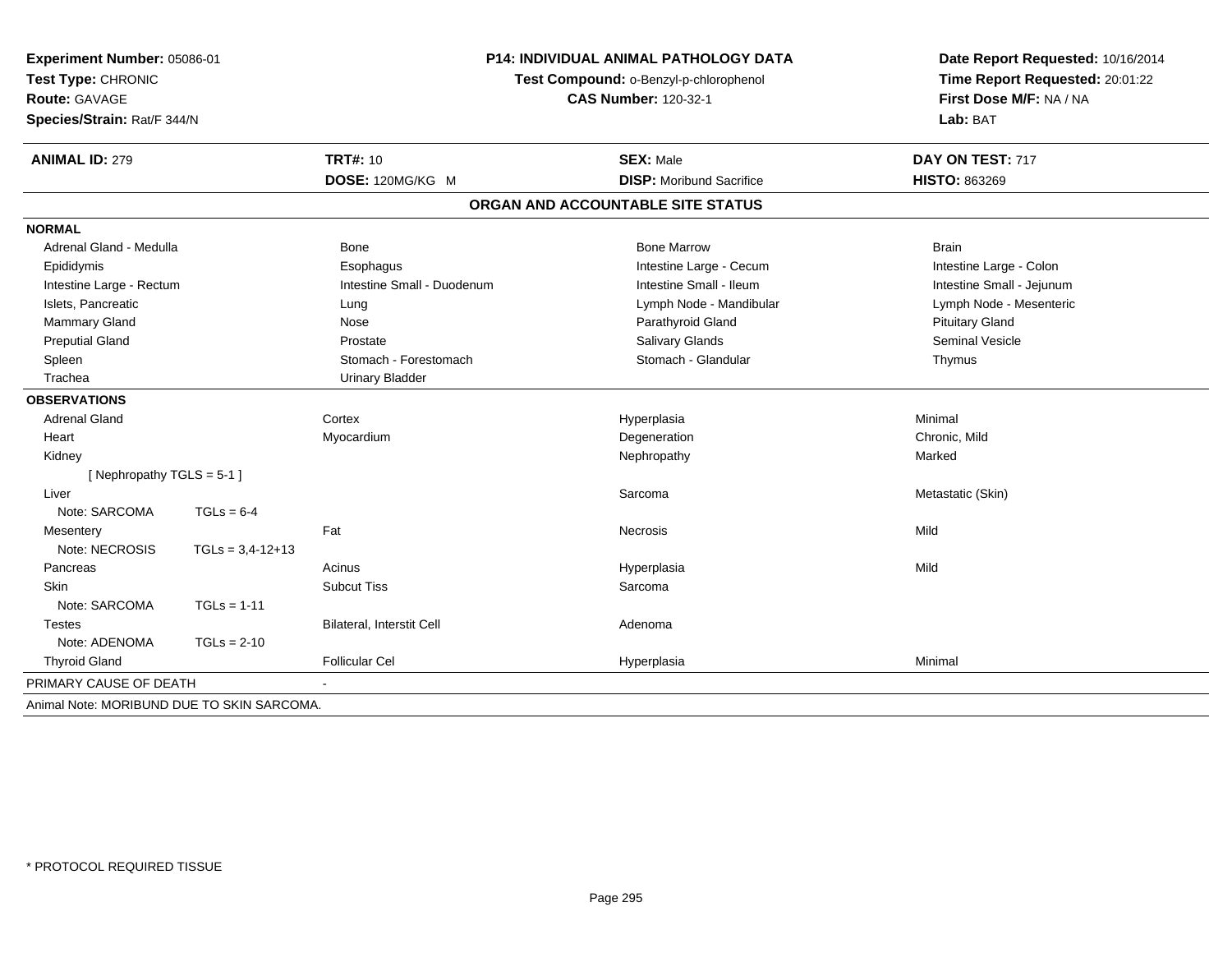| Experiment Number: 05086-01<br>Test Type: CHRONIC<br>Route: GAVAGE<br>Species/Strain: Rat/F 344/N<br><b>TRT#: 10</b><br><b>ANIMAL ID: 280</b> |               | <b>P14: INDIVIDUAL ANIMAL PATHOLOGY DATA</b><br>Test Compound: o-Benzyl-p-chlorophenol<br><b>CAS Number: 120-32-1</b><br><b>SEX: Male</b> |  | Date Report Requested: 10/16/2014<br>Time Report Requested: 20:01:22<br>First Dose M/F: NA / NA<br>Lab: BAT<br>DAY ON TEST: 456 |                         |
|-----------------------------------------------------------------------------------------------------------------------------------------------|---------------|-------------------------------------------------------------------------------------------------------------------------------------------|--|---------------------------------------------------------------------------------------------------------------------------------|-------------------------|
|                                                                                                                                               |               | DOSE: 120MG/KG M                                                                                                                          |  | <b>DISP:</b> Scheduled Sacrifice                                                                                                | <b>HISTO: 863270</b>    |
|                                                                                                                                               |               |                                                                                                                                           |  | ORGAN AND ACCOUNTABLE SITE STATUS                                                                                               |                         |
| <b>NORMAL</b>                                                                                                                                 |               |                                                                                                                                           |  |                                                                                                                                 |                         |
| <b>Adrenal Gland - Cortex</b>                                                                                                                 |               | Adrenal Gland - Medulla                                                                                                                   |  | Bone                                                                                                                            | <b>Bone Marrow</b>      |
| <b>Brain</b>                                                                                                                                  |               | Epididymis                                                                                                                                |  | Esophagus                                                                                                                       | Intestine Large - Cecum |
| Intestine Large - Colon                                                                                                                       |               | Intestine Large - Rectum                                                                                                                  |  | Intestine Small - Duodenum                                                                                                      | Intestine Small - Ileum |
| Intestine Small - Jejunum                                                                                                                     |               | Islets, Pancreatic                                                                                                                        |  | Lung                                                                                                                            | Lymph Node - Mandibular |
| Lymph Node - Mesenteric                                                                                                                       |               | <b>Mammary Gland</b>                                                                                                                      |  | Nose                                                                                                                            | Parathyroid Gland       |
| <b>Pituitary Gland</b>                                                                                                                        |               | <b>Preputial Gland</b>                                                                                                                    |  | Prostate                                                                                                                        | <b>Salivary Glands</b>  |
| <b>Seminal Vesicle</b>                                                                                                                        |               | Spleen                                                                                                                                    |  | Stomach - Forestomach                                                                                                           | Stomach - Glandular     |
| Thymus                                                                                                                                        |               | <b>Thyroid Gland</b>                                                                                                                      |  | Trachea                                                                                                                         | <b>Urinary Bladder</b>  |
| <b>OBSERVATIONS</b>                                                                                                                           |               |                                                                                                                                           |  |                                                                                                                                 |                         |
| Heart                                                                                                                                         |               | Myocardium                                                                                                                                |  | Degeneration                                                                                                                    | Chronic, Minimal        |
| Kidney                                                                                                                                        |               |                                                                                                                                           |  | Nephropathy                                                                                                                     | Mild                    |
| Note: KIDNEY MASS WAS ACTUALLY HEMORRHAGE                                                                                                     |               |                                                                                                                                           |  |                                                                                                                                 |                         |
| Liver                                                                                                                                         |               | <b>Bile Duct</b>                                                                                                                          |  | Hyperplasia                                                                                                                     | Minimal                 |
| Mesentery                                                                                                                                     |               |                                                                                                                                           |  | Hemorrhage                                                                                                                      | Marked                  |
| Note: HEMORRHAGE                                                                                                                              | $TGLs = 2-12$ |                                                                                                                                           |  |                                                                                                                                 |                         |
| Pancreas                                                                                                                                      |               | Acinus                                                                                                                                    |  | Atrophy                                                                                                                         | Minimal                 |
| Skin                                                                                                                                          |               |                                                                                                                                           |  | <b>Basal Cell Adenoma</b>                                                                                                       |                         |
| Note: BASAL CEL ADEN TGLs = 1-11                                                                                                              |               |                                                                                                                                           |  |                                                                                                                                 |                         |
| <b>Testes</b>                                                                                                                                 |               | <b>Interstit Cell</b>                                                                                                                     |  | Hyperplasia                                                                                                                     | Minimal                 |
| PRIMARY CAUSE OF DEATH                                                                                                                        |               |                                                                                                                                           |  |                                                                                                                                 |                         |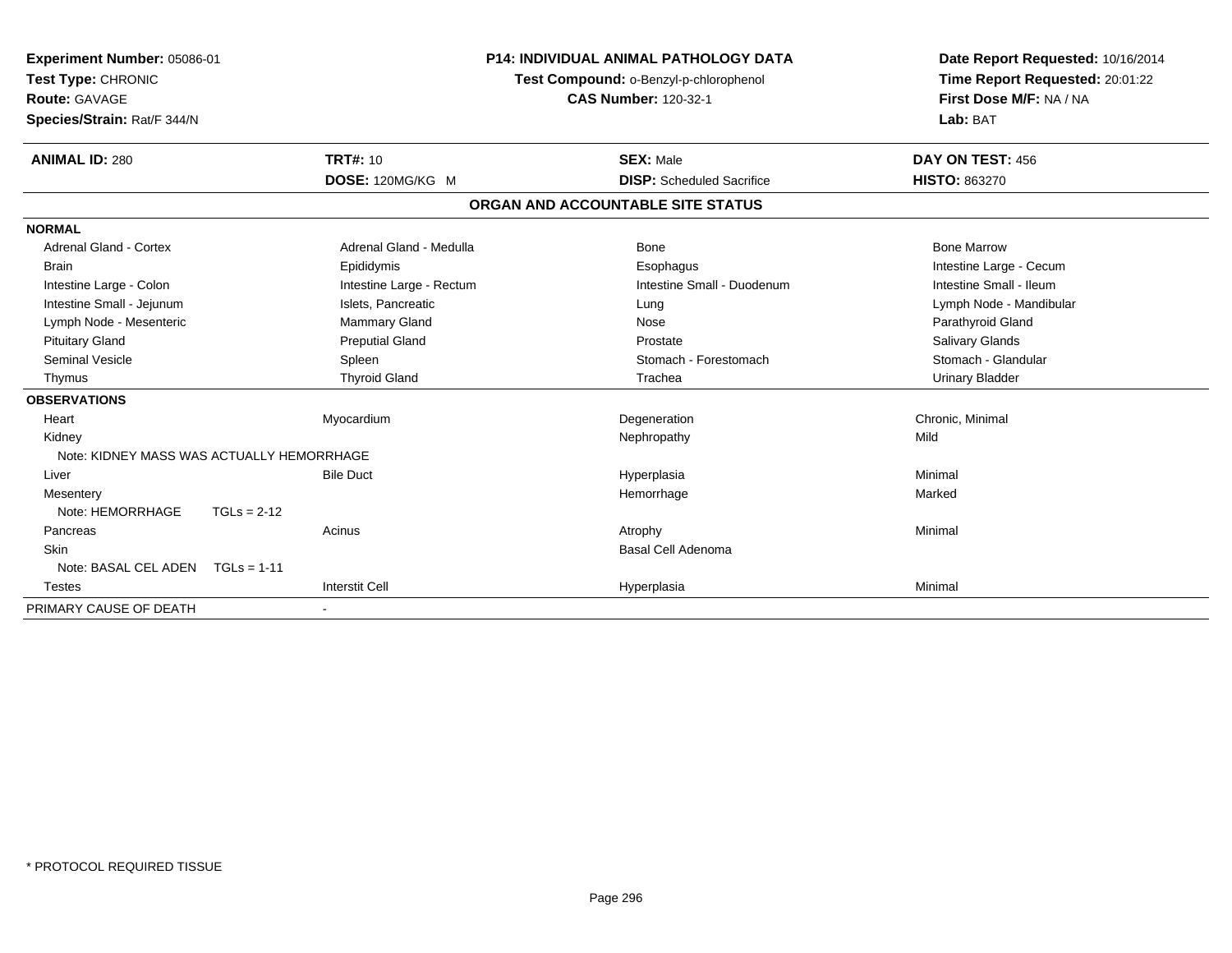| Experiment Number: 05086-01<br>Test Type: CHRONIC<br><b>Route: GAVAGE</b><br>Species/Strain: Rat/F 344/N | P14: INDIVIDUAL ANIMAL PATHOLOGY DATA<br>Test Compound: o-Benzyl-p-chlorophenol<br><b>CAS Number: 120-32-1</b> |                                                | Date Report Requested: 10/16/2014<br>Time Report Requested: 20:01:22<br>First Dose M/F: NA / NA<br>Lab: BAT |  |
|----------------------------------------------------------------------------------------------------------|----------------------------------------------------------------------------------------------------------------|------------------------------------------------|-------------------------------------------------------------------------------------------------------------|--|
| <b>ANIMAL ID: 281</b>                                                                                    | <b>TRT#: 10</b><br>DOSE: 120MG/KG M                                                                            | <b>SEX: Male</b><br><b>DISP: Natural Death</b> | DAY ON TEST: 527<br>HISTO: 863271                                                                           |  |
|                                                                                                          |                                                                                                                |                                                |                                                                                                             |  |
|                                                                                                          |                                                                                                                | ORGAN AND ACCOUNTABLE SITE STATUS              |                                                                                                             |  |
| <b>NORMAL</b>                                                                                            |                                                                                                                |                                                |                                                                                                             |  |
| Adrenal Gland - Cortex                                                                                   | Adrenal Gland - Medulla                                                                                        | Bone                                           | Epididymis                                                                                                  |  |
| Esophagus                                                                                                | Intestine Large - Cecum                                                                                        | Intestine Large - Colon                        | Intestine Large - Rectum                                                                                    |  |
| Intestine Small - Duodenum                                                                               | Intestine Small - Ileum                                                                                        | Intestine Small - Jejunum                      | Nose                                                                                                        |  |
| Parathyroid Gland                                                                                        | <b>Pituitary Gland</b>                                                                                         | <b>Preputial Gland</b>                         | Prostate                                                                                                    |  |
| Salivary Glands                                                                                          | Seminal Vesicle                                                                                                | Skin                                           | Stomach - Forestomach                                                                                       |  |
| Stomach - Glandular                                                                                      | Thymus                                                                                                         | <b>Thyroid Gland</b>                           | Trachea                                                                                                     |  |
| <b>Urinary Bladder</b>                                                                                   |                                                                                                                |                                                |                                                                                                             |  |
| <b>MISSING</b>                                                                                           |                                                                                                                |                                                |                                                                                                             |  |
| Mammary Gland                                                                                            |                                                                                                                |                                                |                                                                                                             |  |
| <b>OBSERVATIONS</b>                                                                                      |                                                                                                                |                                                |                                                                                                             |  |
| <b>Bone Marrow</b>                                                                                       |                                                                                                                | Leukemia Mononuclear                           |                                                                                                             |  |
| <b>Brain</b>                                                                                             |                                                                                                                | Leukemia Mononuclear                           |                                                                                                             |  |
| Heart                                                                                                    | Myocardium                                                                                                     | Degeneration                                   | Chronic, Mild                                                                                               |  |
| Islets, Pancreatic                                                                                       |                                                                                                                | Hyperplasia                                    | Mild                                                                                                        |  |
| Kidney                                                                                                   |                                                                                                                | Leukemia Mononuclear                           |                                                                                                             |  |
|                                                                                                          |                                                                                                                | Nephropathy                                    | Mild                                                                                                        |  |
| Liver                                                                                                    |                                                                                                                | Leukemia Mononuclear                           |                                                                                                             |  |
| Note: LEUKEMIA MONUC<br>$TGLS = 4-4$                                                                     |                                                                                                                |                                                |                                                                                                             |  |
| Lung                                                                                                     |                                                                                                                | Leukemia Mononuclear                           |                                                                                                             |  |
| Lymph Node                                                                                               | Mandibular                                                                                                     | Leukemia Mononuclear                           |                                                                                                             |  |
|                                                                                                          | Mesenteric                                                                                                     | Leukemia Mononuclear                           |                                                                                                             |  |
| Pancreas                                                                                                 |                                                                                                                | Leukemia Mononuclear                           |                                                                                                             |  |
| Spleen                                                                                                   |                                                                                                                | Leukemia Mononuclear                           |                                                                                                             |  |
| [ Leukemia Mononuclear TGLS = 3-11 ]                                                                     |                                                                                                                |                                                |                                                                                                             |  |
| Testes                                                                                                   | Bilateral, Interstit Cell                                                                                      | Adenoma                                        |                                                                                                             |  |
| Note: ADENOMA<br>$TGLs = 1,2-10$                                                                         |                                                                                                                |                                                |                                                                                                             |  |
| PRIMARY CAUSE OF DEATH                                                                                   | $\sim$                                                                                                         |                                                |                                                                                                             |  |
| Animal Note: COD: LEUKEMIA                                                                               |                                                                                                                |                                                |                                                                                                             |  |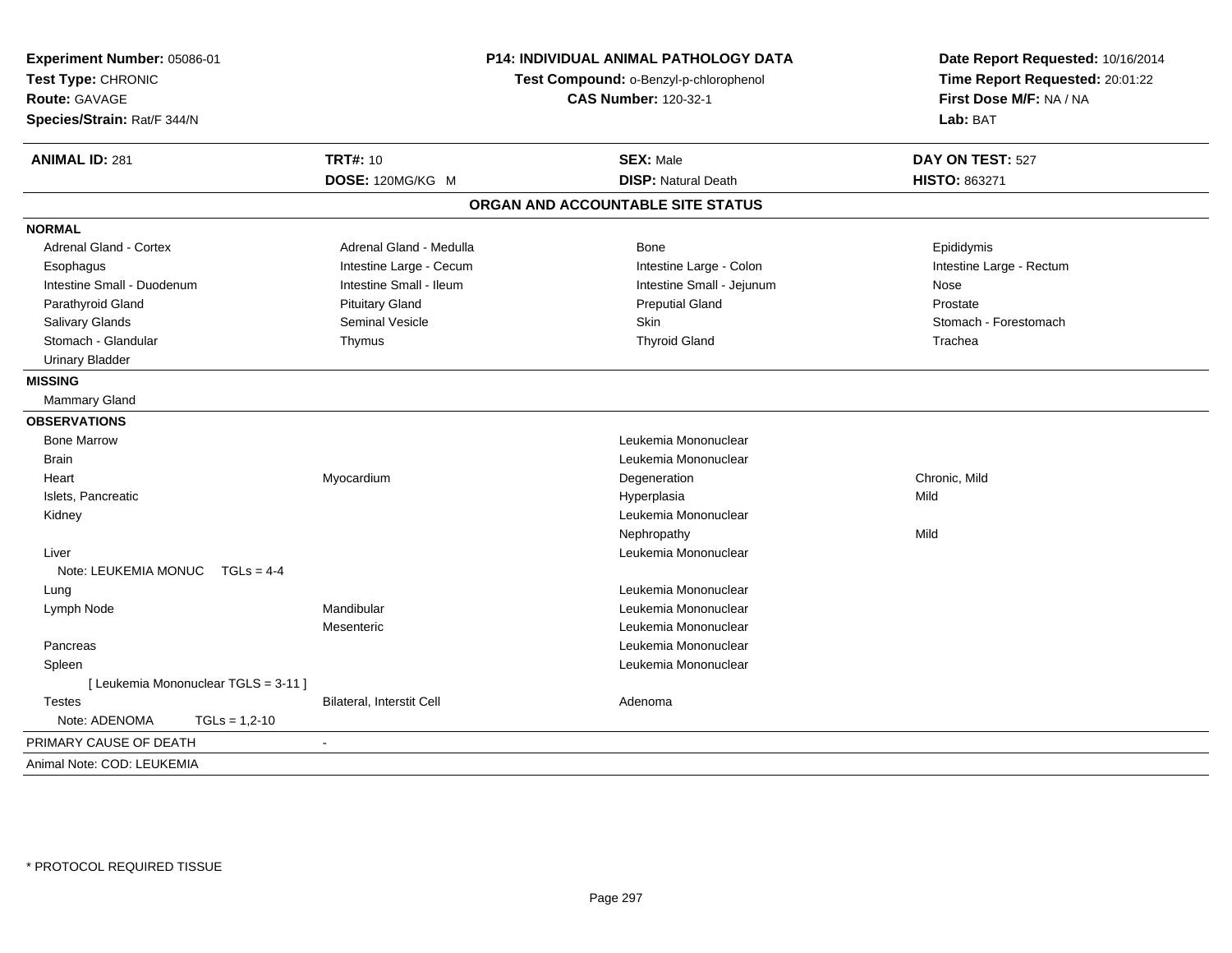| Experiment Number: 05086-01<br>Test Type: CHRONIC<br>Route: GAVAGE<br>Species/Strain: Rat/F 344/N | <b>P14: INDIVIDUAL ANIMAL PATHOLOGY DATA</b><br>Test Compound: o-Benzyl-p-chlorophenol<br><b>CAS Number: 120-32-1</b> |                                   | Date Report Requested: 10/16/2014<br>Time Report Requested: 20:01:22<br>First Dose M/F: NA / NA<br>Lab: BAT |
|---------------------------------------------------------------------------------------------------|-----------------------------------------------------------------------------------------------------------------------|-----------------------------------|-------------------------------------------------------------------------------------------------------------|
| <b>ANIMAL ID: 282</b>                                                                             | <b>TRT#: 10</b>                                                                                                       | <b>SEX: Male</b>                  | DAY ON TEST: 730                                                                                            |
|                                                                                                   | DOSE: 120MG/KG M                                                                                                      | <b>DISP: Terminal Sacrifice</b>   | <b>HISTO: 863272</b>                                                                                        |
|                                                                                                   |                                                                                                                       | ORGAN AND ACCOUNTABLE SITE STATUS |                                                                                                             |
| <b>NORMAL</b>                                                                                     |                                                                                                                       |                                   |                                                                                                             |
| Bone                                                                                              | <b>Bone Marrow</b>                                                                                                    | <b>Brain</b>                      | Epididymis                                                                                                  |
| Esophagus                                                                                         | Intestine Large - Cecum                                                                                               | Intestine Large - Colon           | Intestine Large - Rectum                                                                                    |
| Intestine Small - Duodenum                                                                        | Intestine Small - Ileum                                                                                               | Intestine Small - Jejunum         | Islets, Pancreatic                                                                                          |
| Lymph Node - Mandibular                                                                           | Lymph Node - Mesenteric                                                                                               | Mammary Gland                     | Pancreas                                                                                                    |
| Parathyroid Gland                                                                                 | <b>Preputial Gland</b>                                                                                                | Prostate                          | Salivary Glands                                                                                             |
| <b>Seminal Vesicle</b>                                                                            | Skin                                                                                                                  | Stomach - Forestomach             | Thymus                                                                                                      |
| <b>Thyroid Gland</b>                                                                              | Trachea                                                                                                               | <b>Urinary Bladder</b>            |                                                                                                             |
| <b>OBSERVATIONS</b>                                                                               |                                                                                                                       |                                   |                                                                                                             |
| <b>Adrenal Gland</b>                                                                              | Cortex                                                                                                                | Hyperplasia                       | Mild                                                                                                        |
|                                                                                                   | Bilateral, Medulla                                                                                                    | Pheochromocytoma Benign           |                                                                                                             |
| Ear                                                                                               | Pinna                                                                                                                 | Squamous Cell Papilloma           |                                                                                                             |
| Note: PAPILLOMA SQUA TGLs = 2-12                                                                  |                                                                                                                       |                                   |                                                                                                             |
| Eye<br>Note: TGL1 REFERS TO SLIDES 11 AND 11I.<br>Note: DEGEN<br>$TGLs = 1-11$                    |                                                                                                                       | Degeneration                      | Moderate                                                                                                    |
| Heart                                                                                             | Myocardium                                                                                                            | Degeneration                      | Chronic, Mild                                                                                               |
| Kidney                                                                                            |                                                                                                                       | Nephropathy                       | Marked                                                                                                      |
| [Nephropathy TGLS = 5-1]                                                                          |                                                                                                                       |                                   |                                                                                                             |
| Liver                                                                                             |                                                                                                                       | <b>Basophilic Focus</b>           |                                                                                                             |
|                                                                                                   |                                                                                                                       | Clear Cell Focus                  |                                                                                                             |
|                                                                                                   | <b>Bile Duct</b>                                                                                                      | Hyperplasia                       | Minimal                                                                                                     |
|                                                                                                   |                                                                                                                       | Leukemia Mononuclear              |                                                                                                             |
| Lung                                                                                              |                                                                                                                       | Leukemia Mononuclear              |                                                                                                             |
| Nose                                                                                              | Mucosa                                                                                                                | Inflammation                      | Suppurative, Mild                                                                                           |
| <b>Pituitary Gland</b>                                                                            | Pars Nervosa                                                                                                          | Hyperplasia                       | Glandular, Mild                                                                                             |
| Spleen                                                                                            |                                                                                                                       | Fibrosis                          | Mild                                                                                                        |
|                                                                                                   |                                                                                                                       | Leukemia Mononuclear              |                                                                                                             |
| [ Leukemia Mononuclear TGLS = 4-14 ]                                                              |                                                                                                                       |                                   |                                                                                                             |
| Stomach                                                                                           | Glandular                                                                                                             | Leukemia Mononuclear              |                                                                                                             |
| Note: LEUKEMIA MONUC TGLs = 6-15                                                                  |                                                                                                                       |                                   |                                                                                                             |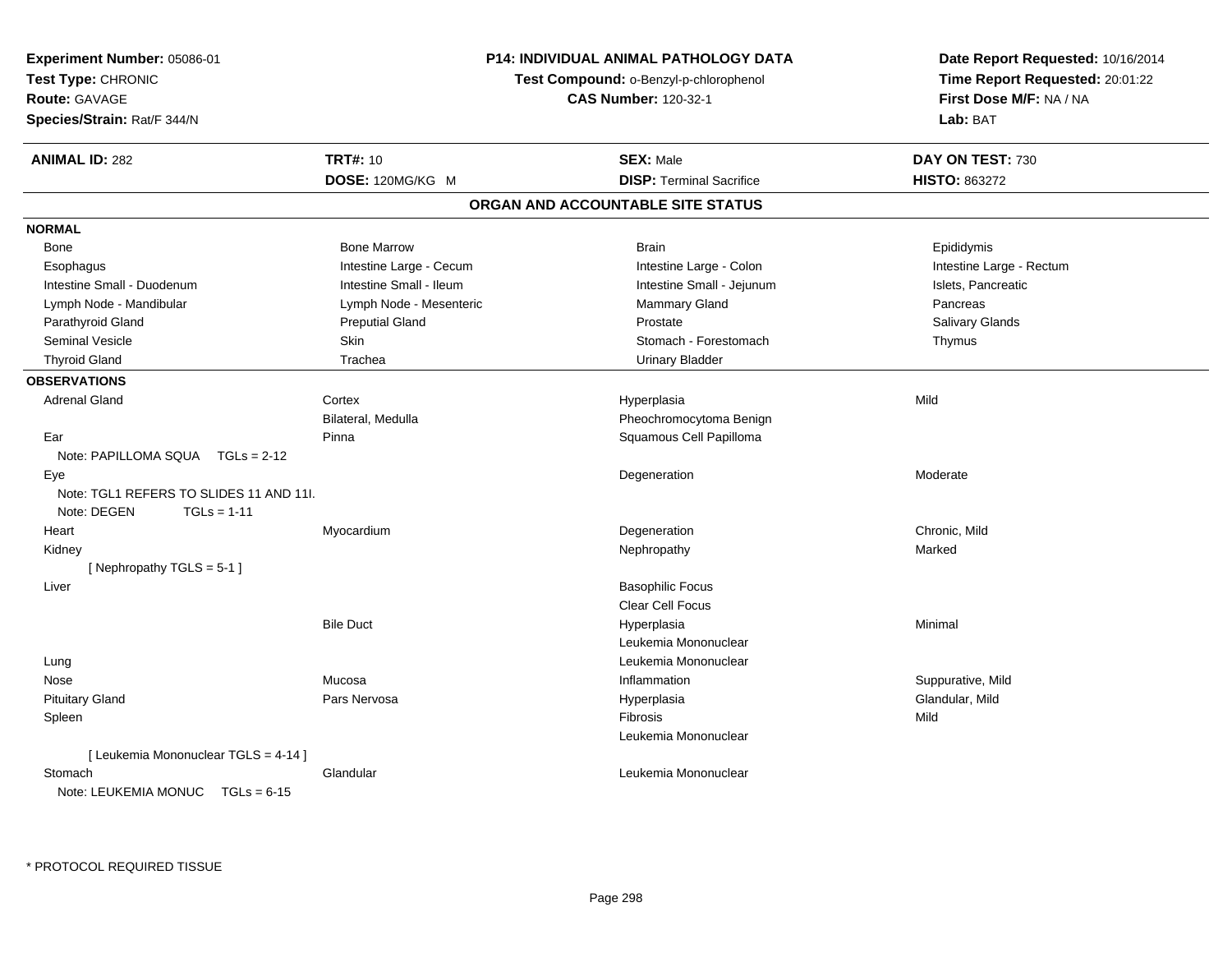| Experiment Number: 05086-01<br><b>Test Type: CHRONIC</b><br><b>Route: GAVAGE</b><br>Species/Strain: Rat/F 344/N |                  | <b>P14: INDIVIDUAL ANIMAL PATHOLOGY DATA</b> |                                        | Date Report Requested: 10/16/2014 |
|-----------------------------------------------------------------------------------------------------------------|------------------|----------------------------------------------|----------------------------------------|-----------------------------------|
|                                                                                                                 |                  |                                              | Test Compound: o-Benzyl-p-chlorophenol | Time Report Requested: 20:01:22   |
|                                                                                                                 |                  |                                              | <b>CAS Number: 120-32-1</b>            | First Dose M/F: NA / NA           |
|                                                                                                                 |                  |                                              |                                        | Lab: BAT                          |
| <b>ANIMAL ID: 282</b>                                                                                           |                  | <b>TRT#: 10</b>                              | <b>SEX: Male</b>                       | DAY ON TEST: 730                  |
|                                                                                                                 |                  | DOSE: 120MG/KG M                             | <b>DISP: Terminal Sacrifice</b>        | <b>HISTO: 863272</b>              |
|                                                                                                                 |                  |                                              | ORGAN AND ACCOUNTABLE SITE STATUS      |                                   |
| <b>Testes</b>                                                                                                   |                  | <b>Bilateral, Interstit Cell</b>             | Adenoma                                |                                   |
| Note: ADENOMA                                                                                                   | $TGLs = 3-10+13$ |                                              |                                        |                                   |
| PRIMARY CAUSE OF DEATH                                                                                          |                  |                                              |                                        |                                   |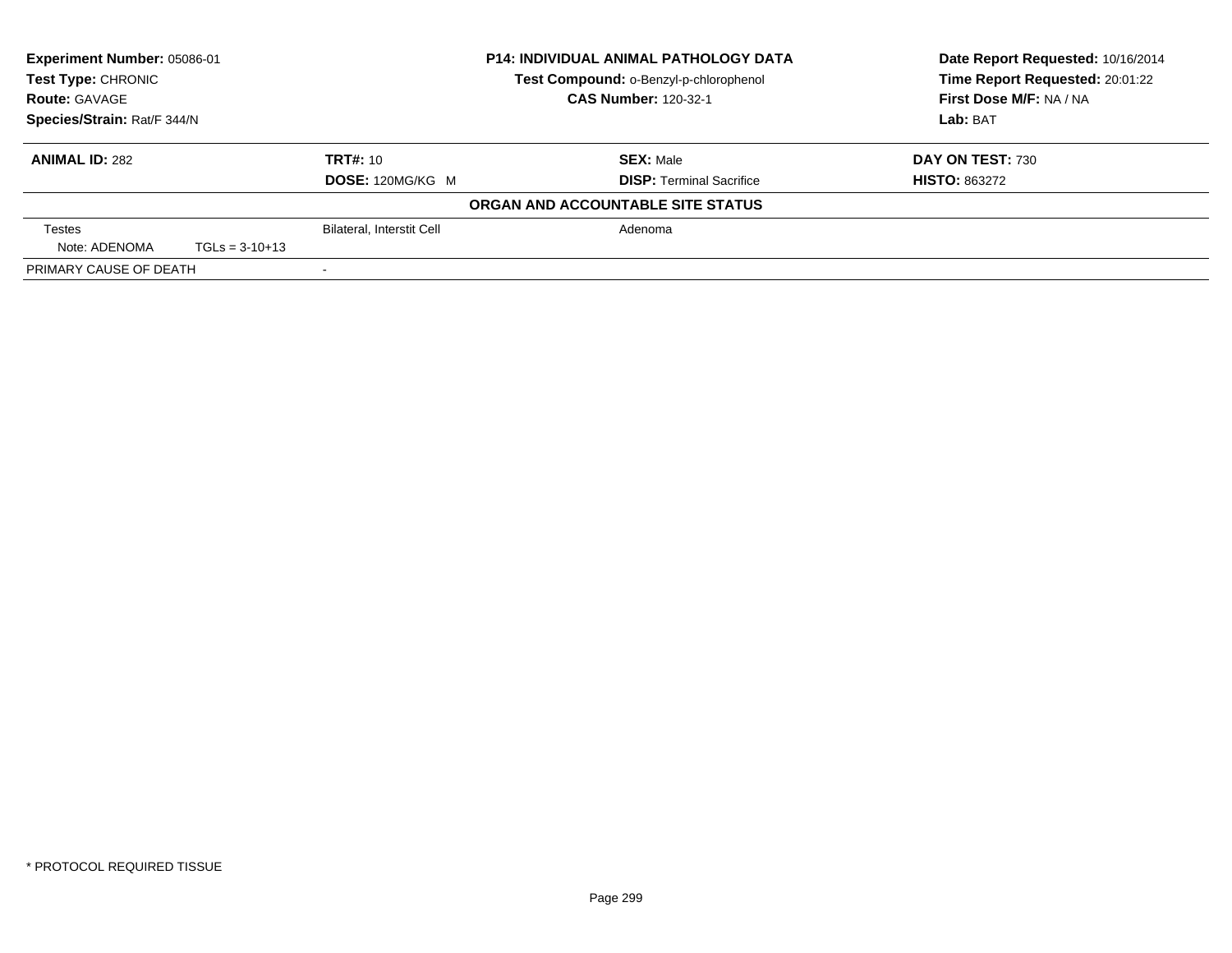| Experiment Number: 05086-01<br>Test Type: CHRONIC<br>Route: GAVAGE<br>Species/Strain: Rat/F 344/N | <b>P14: INDIVIDUAL ANIMAL PATHOLOGY DATA</b><br>Test Compound: o-Benzyl-p-chlorophenol<br><b>CAS Number: 120-32-1</b> |                                   | Date Report Requested: 10/16/2014<br>Time Report Requested: 20:01:22<br>First Dose M/F: NA / NA<br>Lab: BAT |  |
|---------------------------------------------------------------------------------------------------|-----------------------------------------------------------------------------------------------------------------------|-----------------------------------|-------------------------------------------------------------------------------------------------------------|--|
| <b>ANIMAL ID: 283</b>                                                                             | <b>TRT#: 10</b>                                                                                                       | <b>SEX: Male</b>                  | DAY ON TEST: 731                                                                                            |  |
|                                                                                                   | DOSE: 120MG/KG M                                                                                                      | <b>DISP: Terminal Sacrifice</b>   | HISTO: 863273                                                                                               |  |
|                                                                                                   |                                                                                                                       | ORGAN AND ACCOUNTABLE SITE STATUS |                                                                                                             |  |
| <b>NORMAL</b>                                                                                     |                                                                                                                       |                                   |                                                                                                             |  |
| <b>Adrenal Gland - Cortex</b>                                                                     | Bone                                                                                                                  | <b>Bone Marrow</b>                | <b>Brain</b>                                                                                                |  |
| Epididymis                                                                                        | Esophagus                                                                                                             | Intestine Large - Cecum           | Intestine Large - Colon                                                                                     |  |
| Intestine Small - Duodenum                                                                        | Intestine Small - Ileum                                                                                               | Intestine Small - Jejunum         | Islets, Pancreatic                                                                                          |  |
| Lung                                                                                              | Lymph Node - Mandibular                                                                                               | Lymph Node - Mesenteric           | Mammary Gland                                                                                               |  |
| Nose                                                                                              | Parathyroid Gland                                                                                                     | <b>Pituitary Gland</b>            | Prostate                                                                                                    |  |
| <b>Salivary Glands</b>                                                                            | <b>Seminal Vesicle</b>                                                                                                | Skin                              | Stomach - Forestomach                                                                                       |  |
| Stomach - Glandular                                                                               | Thymus                                                                                                                | Trachea                           | <b>Urinary Bladder</b>                                                                                      |  |
| <b>OBSERVATIONS</b>                                                                               |                                                                                                                       |                                   |                                                                                                             |  |
| <b>Adrenal Gland</b>                                                                              | Medulla                                                                                                               | Pheochromocytoma Benign           |                                                                                                             |  |
| Heart                                                                                             | Myocardium                                                                                                            | Degeneration                      | Chronic, Mild                                                                                               |  |
| Intestine Large                                                                                   | Rectum                                                                                                                | Parasite Metazoan                 |                                                                                                             |  |
| Kidney                                                                                            |                                                                                                                       | Nephropathy                       | Marked                                                                                                      |  |
| Note: NEPHROPATHY<br>$TGLs = 3-1$                                                                 |                                                                                                                       |                                   |                                                                                                             |  |
| Liver                                                                                             |                                                                                                                       | <b>Basophilic Focus</b>           |                                                                                                             |  |
|                                                                                                   |                                                                                                                       | <b>Clear Cell Focus</b>           |                                                                                                             |  |
|                                                                                                   | <b>Bile Duct</b>                                                                                                      | Hyperplasia                       | Minimal                                                                                                     |  |
| Note: CLEAR CL FOCUS<br>$TGLs = 4-13$                                                             |                                                                                                                       |                                   |                                                                                                             |  |
| Note: BASOPH FOCUS<br>$TGLs = 5-13$                                                               |                                                                                                                       |                                   |                                                                                                             |  |
| Pancreas                                                                                          | Acinus                                                                                                                | Hyperplasia                       | Mild                                                                                                        |  |
| <b>Preputial Gland</b>                                                                            |                                                                                                                       | Adenoma                           |                                                                                                             |  |
| Spleen                                                                                            |                                                                                                                       | Fibrosis                          | Minimal                                                                                                     |  |
| <b>Testes</b>                                                                                     | Bilateral, Interstit Cell                                                                                             | Adenoma                           |                                                                                                             |  |
| Note: ADENOMA<br>$TGLs = 1-11$                                                                    |                                                                                                                       |                                   |                                                                                                             |  |
| <b>Thyroid Gland</b>                                                                              | C Cell                                                                                                                | Adenoma                           |                                                                                                             |  |
| PRIMARY CAUSE OF DEATH                                                                            |                                                                                                                       |                                   |                                                                                                             |  |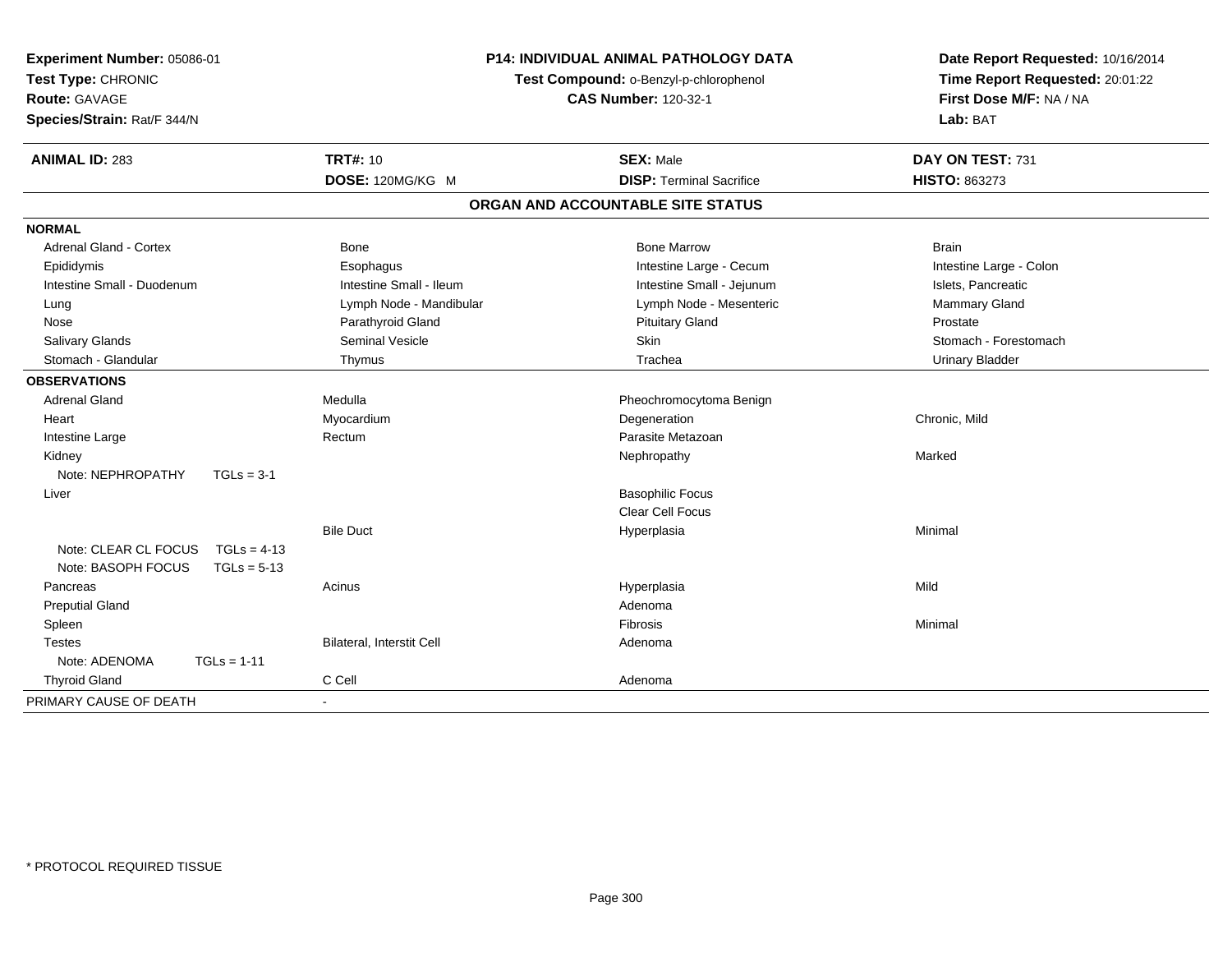| Experiment Number: 05086-01<br>Test Type: CHRONIC<br><b>Route: GAVAGE</b><br>Species/Strain: Rat/F 344/N |                           | <b>P14: INDIVIDUAL ANIMAL PATHOLOGY DATA</b><br>Test Compound: o-Benzyl-p-chlorophenol<br><b>CAS Number: 120-32-1</b> | Date Report Requested: 10/16/2014<br>Time Report Requested: 20:01:22<br>First Dose M/F: NA / NA<br>Lab: BAT |
|----------------------------------------------------------------------------------------------------------|---------------------------|-----------------------------------------------------------------------------------------------------------------------|-------------------------------------------------------------------------------------------------------------|
| <b>ANIMAL ID: 284</b>                                                                                    | <b>TRT#: 10</b>           | <b>SEX: Male</b>                                                                                                      | DAY ON TEST: 731                                                                                            |
|                                                                                                          | DOSE: 120MG/KG M          | <b>DISP: Terminal Sacrifice</b>                                                                                       | <b>HISTO: 863274</b>                                                                                        |
|                                                                                                          |                           | ORGAN AND ACCOUNTABLE SITE STATUS                                                                                     |                                                                                                             |
| <b>NORMAL</b>                                                                                            |                           |                                                                                                                       |                                                                                                             |
| Bone                                                                                                     | <b>Bone Marrow</b>        | <b>Brain</b>                                                                                                          | Epididymis                                                                                                  |
| Esophagus                                                                                                | Intestine Large - Cecum   | Intestine Large - Colon                                                                                               | Intestine Large - Rectum                                                                                    |
| Intestine Small - Duodenum                                                                               | Intestine Small - Ileum   | Intestine Small - Jejunum                                                                                             | Islets, Pancreatic                                                                                          |
| Lymph Node - Mandibular                                                                                  | Lymph Node - Mesenteric   | Mammary Gland                                                                                                         | Nose                                                                                                        |
| <b>Preputial Gland</b>                                                                                   | Prostate                  | Salivary Glands                                                                                                       | <b>Seminal Vesicle</b>                                                                                      |
| Stomach - Glandular                                                                                      | Thymus                    | Trachea                                                                                                               | <b>Urinary Bladder</b>                                                                                      |
| <b>MISSING</b>                                                                                           |                           |                                                                                                                       |                                                                                                             |
| Parathyroid Gland                                                                                        |                           |                                                                                                                       |                                                                                                             |
| <b>OBSERVATIONS</b>                                                                                      |                           |                                                                                                                       |                                                                                                             |
| <b>Adrenal Gland</b>                                                                                     | Cortex                    | Hyperplasia                                                                                                           | Mild                                                                                                        |
|                                                                                                          | Bilateral, Medulla        | Pheochromocytoma Benign                                                                                               |                                                                                                             |
| Heart                                                                                                    | Myocardium                | Degeneration                                                                                                          | Chronic, Mild                                                                                               |
| Kidney                                                                                                   |                           | Leukemia Mononuclear                                                                                                  |                                                                                                             |
|                                                                                                          |                           | Nephropathy                                                                                                           | Marked                                                                                                      |
| [ Leukemia Mononuclear TGLS = 5-1 ]                                                                      |                           |                                                                                                                       |                                                                                                             |
| Liver                                                                                                    |                           | <b>Basophilic Focus</b>                                                                                               |                                                                                                             |
|                                                                                                          |                           | Clear Cell Focus                                                                                                      |                                                                                                             |
|                                                                                                          | <b>Bile Duct</b>          | Hyperplasia                                                                                                           | Mild                                                                                                        |
|                                                                                                          |                           | Leukemia Mononuclear                                                                                                  |                                                                                                             |
| Note: BASOPH FOCUS<br>$TGLs = 7-15$                                                                      |                           |                                                                                                                       |                                                                                                             |
| Lung                                                                                                     | Alveolar Epith            | Hyperplasia                                                                                                           | Mild                                                                                                        |
| Pancreas                                                                                                 | Acinus                    | Hyperplasia                                                                                                           | Mild                                                                                                        |
| <b>Pituitary Gland</b>                                                                                   | <b>Pars Distalis</b>      | Hyperplasia                                                                                                           | Mild                                                                                                        |
| <b>Skin</b>                                                                                              |                           | Squamous Cell Papilloma                                                                                               |                                                                                                             |
| Note: PAPILLOMA SQUA TGLs = 1-11                                                                         |                           |                                                                                                                       |                                                                                                             |
| Spleen                                                                                                   |                           | Fibrosis                                                                                                              | Mild                                                                                                        |
| Note: FIBROSIS<br>$TGLs = 4-13$                                                                          |                           |                                                                                                                       |                                                                                                             |
| Stomach                                                                                                  | Forestomach               | Inflammation                                                                                                          | Chronic, Moderate                                                                                           |
| Note: INFLAMMATION<br>$TGLs = 6-14$                                                                      |                           |                                                                                                                       |                                                                                                             |
| <b>Testes</b>                                                                                            | Bilateral, Interstit Cell | Adenoma                                                                                                               |                                                                                                             |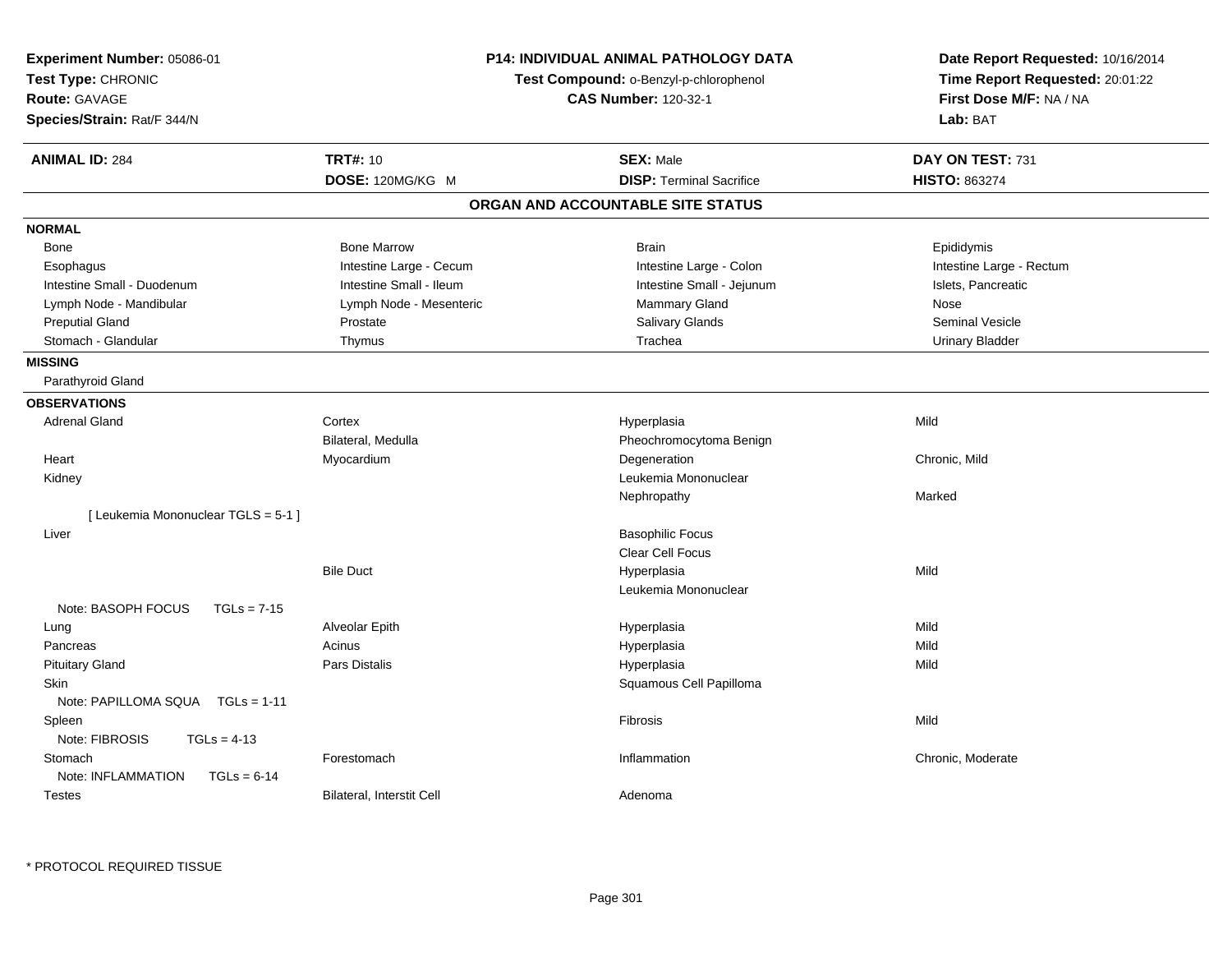| Experiment Number: 05086-01<br><b>Test Type: CHRONIC</b> |               |                         | <b>P14: INDIVIDUAL ANIMAL PATHOLOGY DATA</b> | Date Report Requested: 10/16/2014<br>Time Report Requested: 20:01:22 |
|----------------------------------------------------------|---------------|-------------------------|----------------------------------------------|----------------------------------------------------------------------|
|                                                          |               |                         | Test Compound: o-Benzyl-p-chlorophenol       |                                                                      |
| <b>Route: GAVAGE</b>                                     |               |                         | <b>CAS Number: 120-32-1</b>                  | First Dose M/F: NA / NA                                              |
| Species/Strain: Rat/F 344/N                              |               |                         |                                              | Lab: BAT                                                             |
| <b>ANIMAL ID: 284</b>                                    |               | <b>TRT#: 10</b>         | <b>SEX: Male</b>                             | DAY ON TEST: 731                                                     |
|                                                          |               | <b>DOSE: 120MG/KG M</b> | <b>DISP:</b> Terminal Sacrifice              | <b>HISTO: 863274</b>                                                 |
|                                                          |               |                         | ORGAN AND ACCOUNTABLE SITE STATUS            |                                                                      |
| Note: ADENOMA                                            | $TGLs = 2-12$ |                         |                                              |                                                                      |
| <b>Thyroid Gland</b>                                     |               | C Cell                  | Adenoma                                      |                                                                      |
|                                                          |               | <b>Follicular Cel</b>   | Hyperplasia                                  | Minimal                                                              |
| PRIMARY CAUSE OF DEATH                                   |               |                         |                                              |                                                                      |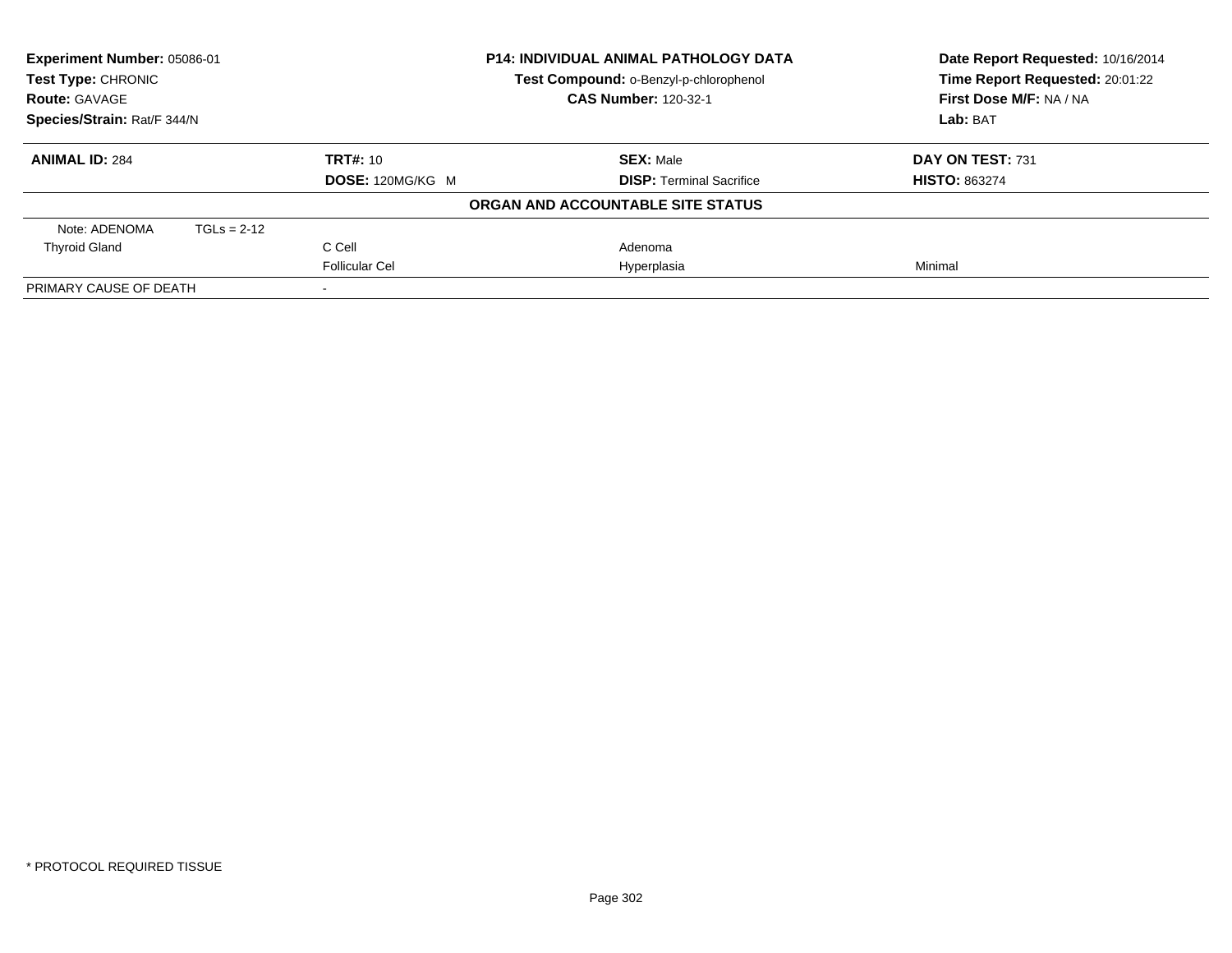| Experiment Number: 05086-01<br>Test Type: CHRONIC<br><b>Route: GAVAGE</b><br>Species/Strain: Rat/F 344/N |                           | P14: INDIVIDUAL ANIMAL PATHOLOGY DATA<br>Test Compound: o-Benzyl-p-chlorophenol<br><b>CAS Number: 120-32-1</b> | Date Report Requested: 10/16/2014<br>Time Report Requested: 20:01:22<br>First Dose M/F: NA / NA<br>Lab: BAT |
|----------------------------------------------------------------------------------------------------------|---------------------------|----------------------------------------------------------------------------------------------------------------|-------------------------------------------------------------------------------------------------------------|
| <b>ANIMAL ID: 285</b>                                                                                    | <b>TRT#: 10</b>           | <b>SEX: Male</b>                                                                                               | DAY ON TEST: 731                                                                                            |
|                                                                                                          | DOSE: 120MG/KG M          | <b>DISP: Terminal Sacrifice</b>                                                                                | HISTO: 863275                                                                                               |
|                                                                                                          |                           | ORGAN AND ACCOUNTABLE SITE STATUS                                                                              |                                                                                                             |
| <b>NORMAL</b>                                                                                            |                           |                                                                                                                |                                                                                                             |
| <b>Bone</b>                                                                                              | <b>Bone Marrow</b>        | <b>Brain</b>                                                                                                   | Epididymis                                                                                                  |
| Esophagus                                                                                                | Intestine Large - Cecum   | Intestine Large - Colon                                                                                        | Intestine Large - Rectum                                                                                    |
| Intestine Small - Duodenum                                                                               | Intestine Small - Ileum   | Intestine Small - Jejunum                                                                                      | Islets, Pancreatic                                                                                          |
| Lymph Node - Mandibular                                                                                  | Lymph Node - Mesenteric   | Mammary Gland                                                                                                  | Parathyroid Gland                                                                                           |
| <b>Pituitary Gland</b>                                                                                   | Prostate                  | Salivary Glands                                                                                                | <b>Seminal Vesicle</b>                                                                                      |
| Spleen                                                                                                   | Stomach - Forestomach     | Stomach - Glandular                                                                                            | Trachea                                                                                                     |
| <b>Urinary Bladder</b>                                                                                   |                           |                                                                                                                |                                                                                                             |
| <b>MISSING</b>                                                                                           |                           |                                                                                                                |                                                                                                             |
| Thymus                                                                                                   |                           |                                                                                                                |                                                                                                             |
| <b>OBSERVATIONS</b>                                                                                      |                           |                                                                                                                |                                                                                                             |
| <b>Adrenal Gland</b>                                                                                     | Cortex                    | Hyperplasia                                                                                                    | Mild                                                                                                        |
|                                                                                                          | Medulla                   | Hyperplasia                                                                                                    | Minimal                                                                                                     |
| Heart                                                                                                    | Myocardium                | Degeneration                                                                                                   | Chronic, Mild                                                                                               |
| Kidney                                                                                                   |                           | Nephropathy                                                                                                    | Marked                                                                                                      |
| [Nephropathy TGLS = 3-13]                                                                                |                           |                                                                                                                |                                                                                                             |
| Liver                                                                                                    |                           | <b>Basophilic Focus</b>                                                                                        |                                                                                                             |
|                                                                                                          |                           | Clear Cell Focus                                                                                               |                                                                                                             |
|                                                                                                          | <b>Bile Duct</b>          | Hyperplasia                                                                                                    | Minimal                                                                                                     |
| Lung                                                                                                     |                           | Inflammation                                                                                                   | Necrotizing, Mild                                                                                           |
| Nose                                                                                                     | Mucosa                    | Inflammation                                                                                                   | Suppurative, Mild                                                                                           |
| Pancreas                                                                                                 |                           | <b>Basophilic Focus</b>                                                                                        |                                                                                                             |
|                                                                                                          | Acinus                    | Hyperplasia                                                                                                    | Marked                                                                                                      |
| <b>Preputial Gland</b>                                                                                   |                           | Adenoma                                                                                                        |                                                                                                             |
|                                                                                                          |                           | Inflammation                                                                                                   | Chronic Active, Moderate                                                                                    |
| Skin                                                                                                     |                           | Keratoacanthoma                                                                                                |                                                                                                             |
| Note: KERATOACANTHMA    TGLs = 1-11                                                                      |                           |                                                                                                                |                                                                                                             |
| <b>Testes</b>                                                                                            | Bilateral, Interstit Cell | Adenoma                                                                                                        |                                                                                                             |
| Note: ADENOMA<br>$TGLs = 2-12$                                                                           |                           |                                                                                                                |                                                                                                             |
| <b>Thyroid Gland</b>                                                                                     | C Cell                    | Hyperplasia                                                                                                    | Mild                                                                                                        |

PRIMARY CAUSE OF DEATH-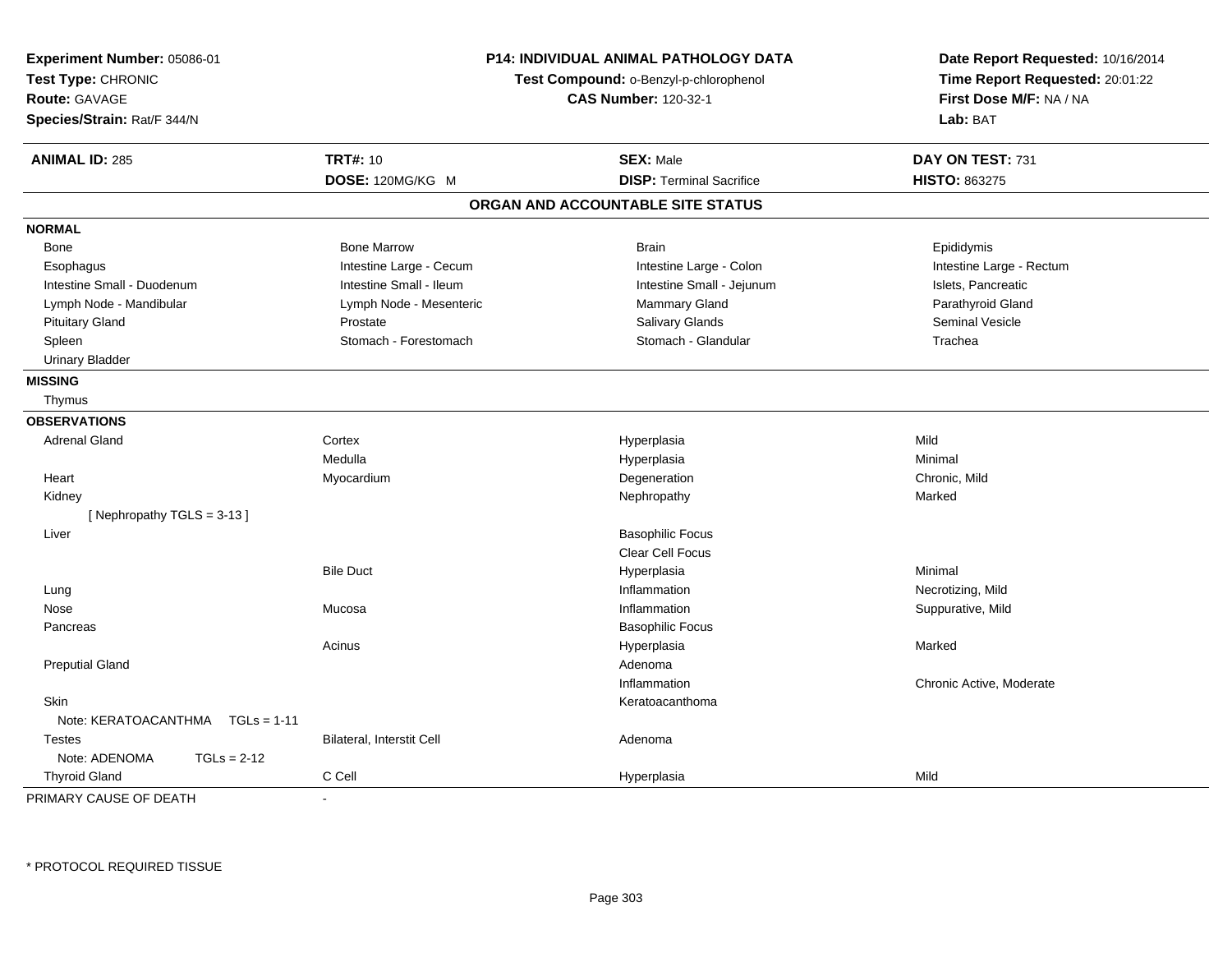| <b>Experiment Number: 05086-01</b><br><b>Test Type: CHRONIC</b> |                  | <b>P14: INDIVIDUAL ANIMAL PATHOLOGY DATA</b> | Date Report Requested: 10/16/2014<br>Time Report Requested: 20:01:22 |
|-----------------------------------------------------------------|------------------|----------------------------------------------|----------------------------------------------------------------------|
|                                                                 |                  | Test Compound: o-Benzyl-p-chlorophenol       |                                                                      |
| <b>Route: GAVAGE</b>                                            |                  | <b>CAS Number: 120-32-1</b>                  | First Dose M/F: NA / NA                                              |
| Species/Strain: Rat/F 344/N                                     |                  |                                              | Lab: BAT                                                             |
| <b>ANIMAL ID: 285</b>                                           | <b>TRT#:</b> 10  | <b>SEX: Male</b>                             | DAY ON TEST: 731                                                     |
|                                                                 | DOSE: 120MG/KG M | <b>DISP:</b> Terminal Sacrifice              | <b>HISTO: 863275</b>                                                 |
|                                                                 |                  | <b>ORGAN AND ACCOUNTABLE SITE STATUS</b>     |                                                                      |
|                                                                 |                  |                                              |                                                                      |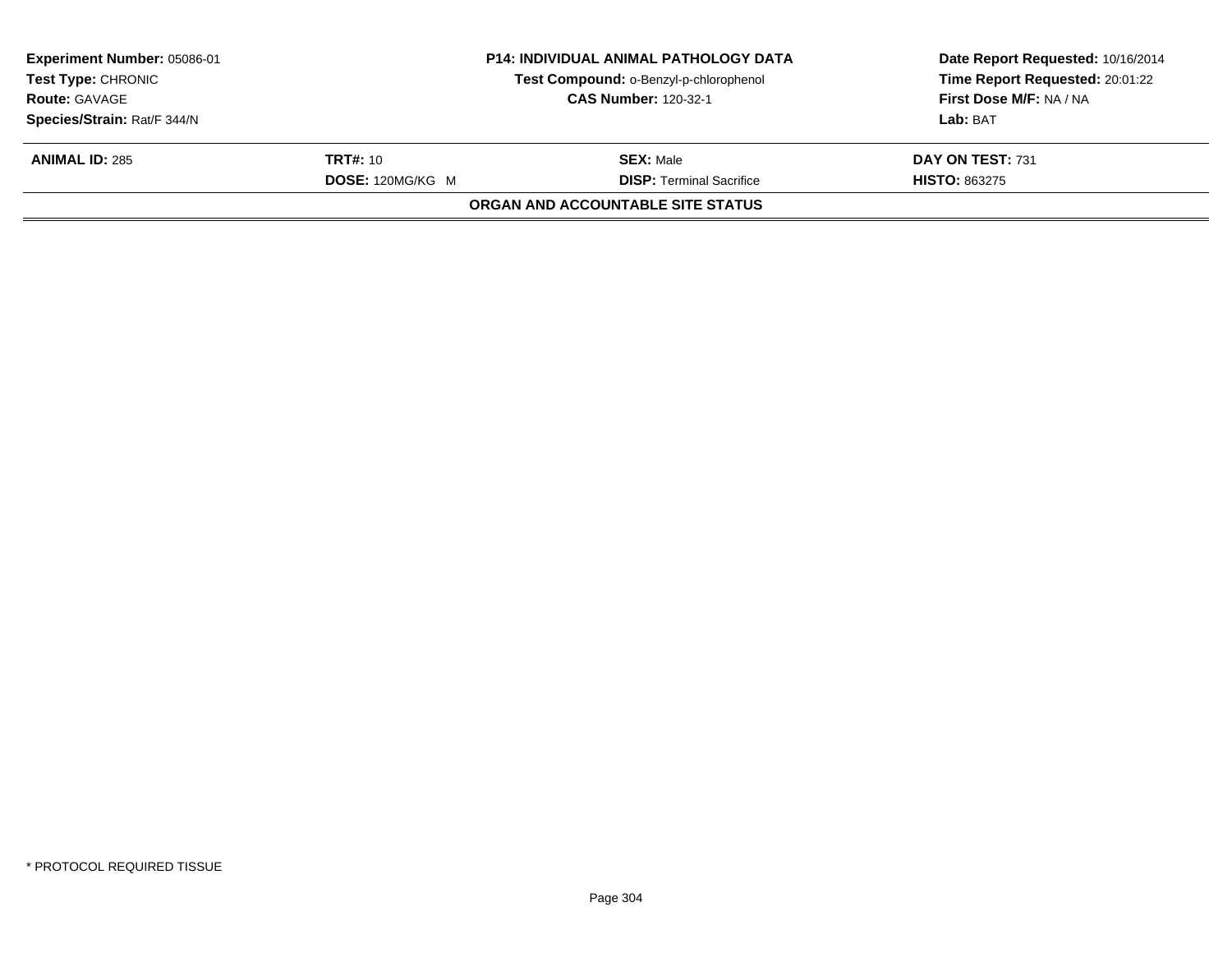| Experiment Number: 05086-01<br>Test Type: CHRONIC<br><b>Route: GAVAGE</b><br>Species/Strain: Rat/F 344/N |                            | P14: INDIVIDUAL ANIMAL PATHOLOGY DATA<br>Test Compound: o-Benzyl-p-chlorophenol<br><b>CAS Number: 120-32-1</b> | Date Report Requested: 10/16/2014<br>Time Report Requested: 20:01:22<br>First Dose M/F: NA / NA<br>Lab: BAT |
|----------------------------------------------------------------------------------------------------------|----------------------------|----------------------------------------------------------------------------------------------------------------|-------------------------------------------------------------------------------------------------------------|
| <b>ANIMAL ID: 286</b>                                                                                    | <b>TRT#: 10</b>            | <b>SEX: Male</b>                                                                                               | DAY ON TEST: 150                                                                                            |
|                                                                                                          | DOSE: 120MG/KG M           | <b>DISP: Natural Death</b>                                                                                     | <b>HISTO: 863276</b>                                                                                        |
|                                                                                                          |                            | ORGAN AND ACCOUNTABLE SITE STATUS                                                                              |                                                                                                             |
| <b>NORMAL</b>                                                                                            |                            |                                                                                                                |                                                                                                             |
| <b>Adrenal Gland - Cortex</b>                                                                            | Adrenal Gland - Medulla    | Bone                                                                                                           | <b>Bone Marrow</b>                                                                                          |
| <b>Brain</b>                                                                                             | Epididymis                 | Esophagus                                                                                                      | Intestine Large - Colon                                                                                     |
| Intestine Large - Rectum                                                                                 | Intestine Small - Duodenum | Intestine Small - Ileum                                                                                        | Intestine Small - Jejunum                                                                                   |
| Islets, Pancreatic                                                                                       | Liver                      | Lung                                                                                                           | Lymph Node - Mandibular                                                                                     |
| Lymph Node - Mesenteric                                                                                  | Nose                       | Pancreas                                                                                                       | Parathyroid Gland                                                                                           |
| <b>Pituitary Gland</b>                                                                                   | <b>Preputial Gland</b>     | Prostate                                                                                                       | <b>Salivary Glands</b>                                                                                      |
| Seminal Vesicle                                                                                          | <b>Skin</b>                | Spleen                                                                                                         | Stomach - Forestomach                                                                                       |
| Stomach - Glandular                                                                                      | <b>Testes</b>              | Thymus                                                                                                         | <b>Thyroid Gland</b>                                                                                        |
| Trachea                                                                                                  | <b>Urinary Bladder</b>     |                                                                                                                |                                                                                                             |
| <b>MISSING</b>                                                                                           |                            |                                                                                                                |                                                                                                             |
| <b>Mammary Gland</b>                                                                                     |                            |                                                                                                                |                                                                                                             |
| <b>AUTO PRECLUDES DIAG.</b>                                                                              |                            |                                                                                                                |                                                                                                             |
| Intestine Large - Cecum                                                                                  |                            |                                                                                                                |                                                                                                             |
| <b>OBSERVATIONS</b>                                                                                      |                            |                                                                                                                |                                                                                                             |
| Heart                                                                                                    | Myocardium                 | Degeneration                                                                                                   | Chronic, Minimal                                                                                            |
| Kidney                                                                                                   |                            | Nephropathy                                                                                                    | Minimal                                                                                                     |
| PRIMARY CAUSE OF DEATH                                                                                   | $\sim$                     |                                                                                                                |                                                                                                             |
| Animal Note: COD: UNDETERMINED.                                                                          |                            |                                                                                                                |                                                                                                             |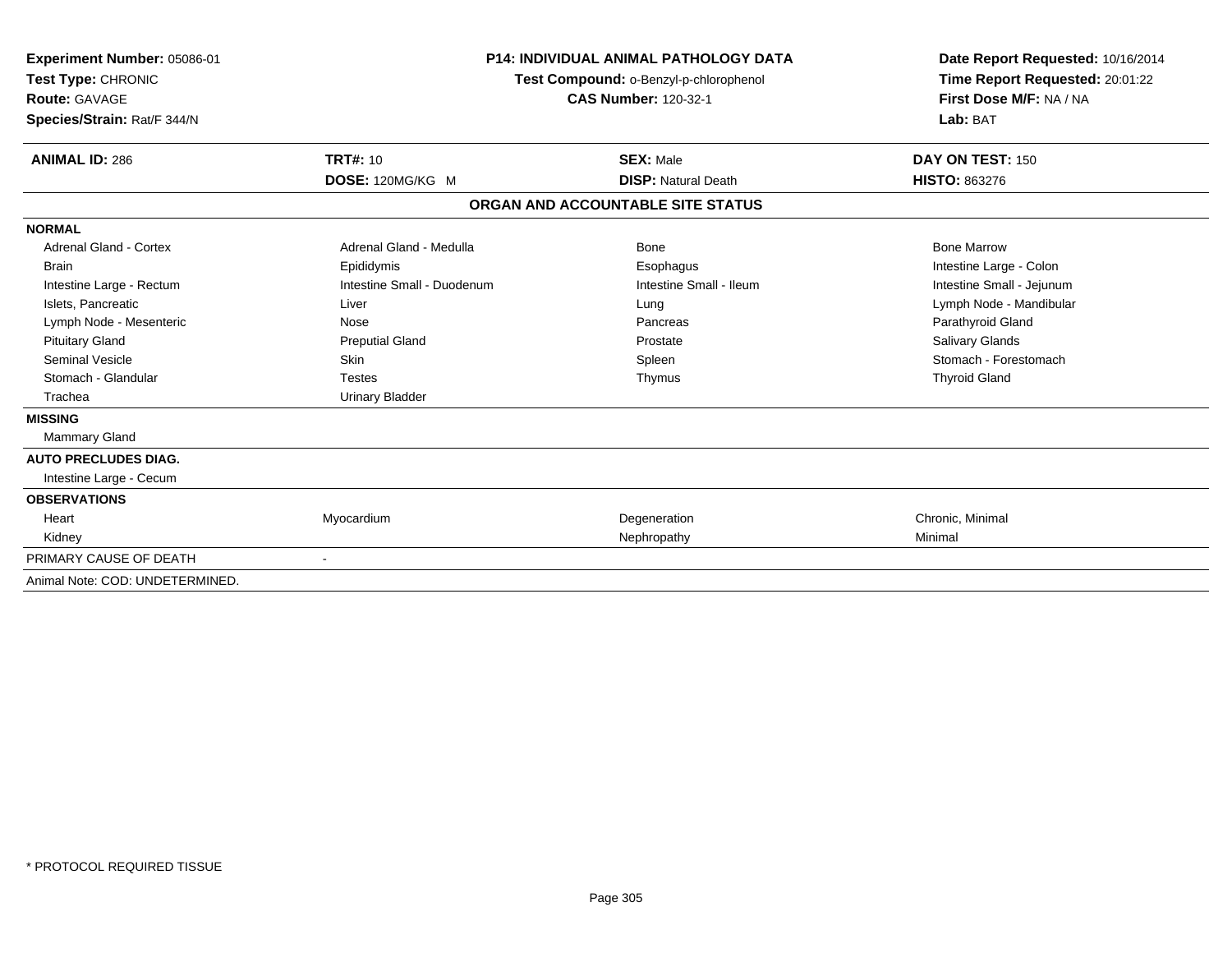| Experiment Number: 05086-01<br>Test Type: CHRONIC<br><b>Route: GAVAGE</b><br>Species/Strain: Rat/F 344/N |                           | P14: INDIVIDUAL ANIMAL PATHOLOGY DATA<br>Test Compound: o-Benzyl-p-chlorophenol<br><b>CAS Number: 120-32-1</b> | Date Report Requested: 10/16/2014<br>Time Report Requested: 20:01:22<br>First Dose M/F: NA / NA<br>Lab: BAT |
|----------------------------------------------------------------------------------------------------------|---------------------------|----------------------------------------------------------------------------------------------------------------|-------------------------------------------------------------------------------------------------------------|
| <b>ANIMAL ID: 287</b>                                                                                    | <b>TRT#: 10</b>           | <b>SEX: Male</b>                                                                                               | DAY ON TEST: 641                                                                                            |
|                                                                                                          | DOSE: 120MG/KG M          | <b>DISP:</b> Moribund Sacrifice                                                                                | <b>HISTO: 863277</b>                                                                                        |
|                                                                                                          |                           | ORGAN AND ACCOUNTABLE SITE STATUS                                                                              |                                                                                                             |
| <b>NORMAL</b>                                                                                            |                           |                                                                                                                |                                                                                                             |
| <b>Bone Marrow</b>                                                                                       | <b>Brain</b>              | Epididymis                                                                                                     | Esophagus                                                                                                   |
| Heart                                                                                                    | Intestine Large - Cecum   | Intestine Large - Colon                                                                                        | Intestine Large - Rectum                                                                                    |
| Intestine Small - Duodenum                                                                               | Intestine Small - Ileum   | Intestine Small - Jejunum                                                                                      | Islets, Pancreatic                                                                                          |
| Lung                                                                                                     | Lymph Node - Mandibular   | Lymph Node - Mesenteric                                                                                        | Mammary Gland                                                                                               |
| Nose                                                                                                     | <b>Pituitary Gland</b>    | <b>Preputial Gland</b>                                                                                         | Salivary Glands                                                                                             |
| <b>Seminal Vesicle</b>                                                                                   | Skin                      | Spleen                                                                                                         | Stomach - Forestomach                                                                                       |
| Stomach - Glandular                                                                                      | Thymus                    | <b>Thyroid Gland</b>                                                                                           | Trachea                                                                                                     |
| <b>Urinary Bladder</b>                                                                                   |                           |                                                                                                                |                                                                                                             |
| <b>OBSERVATIONS</b>                                                                                      |                           |                                                                                                                |                                                                                                             |
| <b>Adrenal Gland</b>                                                                                     | Cortex                    | Hyperplasia                                                                                                    | Mild                                                                                                        |
|                                                                                                          | Medulla                   | Hyperplasia                                                                                                    | Mild                                                                                                        |
|                                                                                                          | Medulla                   | Pheochromocytoma Benign                                                                                        |                                                                                                             |
| Note: PHEOCHROM BGN<br>$TGLs = 2-12$                                                                     |                           |                                                                                                                |                                                                                                             |
| Bone                                                                                                     | Femur                     | Fibrous Osteodystrophy                                                                                         |                                                                                                             |
| Kidney                                                                                                   |                           | Nephropathy                                                                                                    | Marked                                                                                                      |
| [Nephropathy TGLS = 3-13]                                                                                |                           |                                                                                                                |                                                                                                             |
| Liver                                                                                                    |                           | <b>Basophilic Focus</b>                                                                                        |                                                                                                             |
|                                                                                                          | <b>Bile Duct</b>          | Hyperplasia                                                                                                    | Minimal                                                                                                     |
| Pancreas                                                                                                 | Acinus                    | Atrophy                                                                                                        | Mild                                                                                                        |
| Parathyroid Gland                                                                                        |                           | Hyperplasia                                                                                                    | Mild                                                                                                        |
| Note: HYPERPLASIA<br>$TGLs = 4-14$                                                                       |                           |                                                                                                                |                                                                                                             |
| Prostate                                                                                                 |                           | Inflammation                                                                                                   | Chronic Active, Minimal                                                                                     |
| <b>Testes</b>                                                                                            | Bilateral, Interstit Cell | Adenoma                                                                                                        |                                                                                                             |
| Note: ADENOMA<br>$TGLs = 1-11$                                                                           |                           |                                                                                                                |                                                                                                             |
| PRIMARY CAUSE OF DEATH                                                                                   |                           |                                                                                                                |                                                                                                             |
| Animal Note: MORIBUND DUE TO NEPHROPATHY                                                                 |                           |                                                                                                                |                                                                                                             |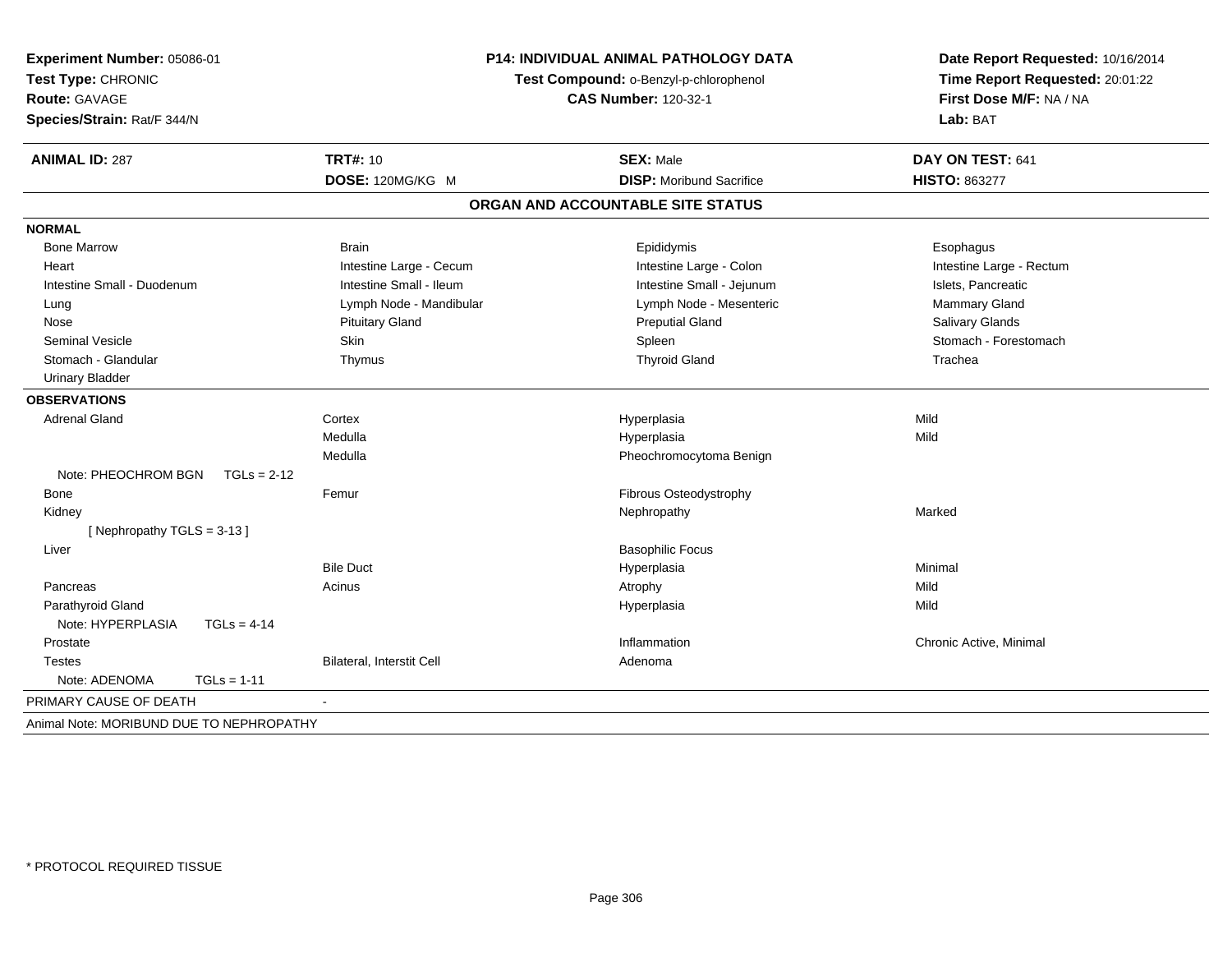| Experiment Number: 05086-01           |                                                                       | <b>P14: INDIVIDUAL ANIMAL PATHOLOGY DATA</b> | Date Report Requested: 10/16/2014 |  |
|---------------------------------------|-----------------------------------------------------------------------|----------------------------------------------|-----------------------------------|--|
| Test Type: CHRONIC                    | Test Compound: o-Benzyl-p-chlorophenol<br><b>CAS Number: 120-32-1</b> |                                              | Time Report Requested: 20:01:22   |  |
| <b>Route: GAVAGE</b>                  |                                                                       |                                              | First Dose M/F: NA / NA           |  |
| Species/Strain: Rat/F 344/N           |                                                                       |                                              | Lab: BAT                          |  |
|                                       |                                                                       |                                              |                                   |  |
| <b>ANIMAL ID: 288</b>                 | <b>TRT#: 10</b>                                                       | <b>SEX: Male</b>                             | DAY ON TEST: 459                  |  |
|                                       | DOSE: 120MG/KG M                                                      | <b>DISP: Natural Death</b>                   | <b>HISTO: 863278</b>              |  |
|                                       |                                                                       | ORGAN AND ACCOUNTABLE SITE STATUS            |                                   |  |
| <b>NORMAL</b>                         |                                                                       |                                              |                                   |  |
| <b>Adrenal Gland - Cortex</b>         | Adrenal Gland - Medulla                                               | <b>Bone</b>                                  | <b>Bone Marrow</b>                |  |
| <b>Brain</b>                          | Epididymis                                                            | Esophagus                                    | Intestine Large - Cecum           |  |
| Intestine Large - Colon               | Intestine Small - Duodenum                                            | Intestine Small - Ileum                      | Intestine Small - Jejunum         |  |
| Islets, Pancreatic                    | Lymph Node - Mandibular                                               | Lymph Node - Mesenteric                      | Mammary Gland                     |  |
| Nose                                  | Pancreas                                                              | Parathyroid Gland                            | <b>Pituitary Gland</b>            |  |
| <b>Preputial Gland</b>                | Prostate                                                              | Salivary Glands                              | Seminal Vesicle                   |  |
| <b>Skin</b>                           | Spleen                                                                | Stomach - Forestomach                        | Stomach - Glandular               |  |
| Thymus                                | <b>Thyroid Gland</b>                                                  | Trachea                                      | <b>Urinary Bladder</b>            |  |
| <b>MISSING</b>                        |                                                                       |                                              |                                   |  |
| Intestine Large - Rectum              |                                                                       |                                              |                                   |  |
| <b>OBSERVATIONS</b>                   |                                                                       |                                              |                                   |  |
| Heart                                 | Myocardium                                                            | Degeneration                                 | Chronic, Minimal                  |  |
| Kidney                                |                                                                       | Nephropathy                                  | Mild                              |  |
| Liver                                 | <b>Bile Duct</b>                                                      | Hyperplasia                                  | Minimal                           |  |
| Lung                                  |                                                                       | Inflammation                                 | Necrotizing, Moderate             |  |
| [Inflammation TGLS = $1,2,3-2+3+11$ ] |                                                                       |                                              |                                   |  |
| <b>Testes</b>                         | <b>Interstit Cell</b>                                                 | Hyperplasia                                  | Minimal                           |  |
| Thymus                                |                                                                       |                                              |                                   |  |
| Note: TGL 2 UNDER LUNG INFLAMMATION.  |                                                                       |                                              |                                   |  |
| PRIMARY CAUSE OF DEATH                |                                                                       |                                              |                                   |  |
| Animal Note: COD: GAVAGE ERROR        |                                                                       |                                              |                                   |  |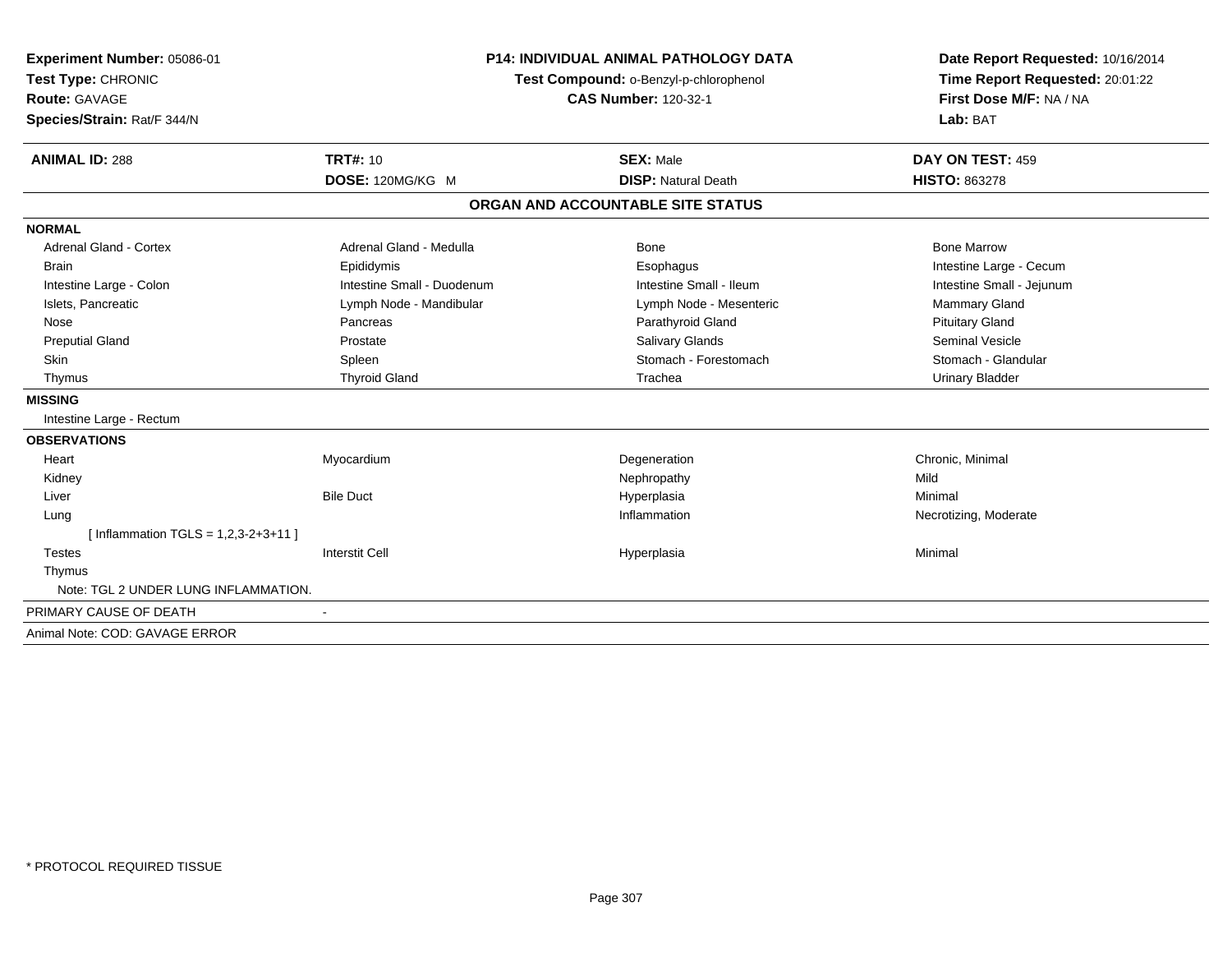| Experiment Number: 05086-01<br>Test Type: CHRONIC<br>Route: GAVAGE<br>Species/Strain: Rat/F 344/N | P14: INDIVIDUAL ANIMAL PATHOLOGY DATA<br>Test Compound: o-Benzyl-p-chlorophenol<br><b>CAS Number: 120-32-1</b> |                                   | Date Report Requested: 10/16/2014<br>Time Report Requested: 20:01:22<br>First Dose M/F: NA / NA<br>Lab: BAT |
|---------------------------------------------------------------------------------------------------|----------------------------------------------------------------------------------------------------------------|-----------------------------------|-------------------------------------------------------------------------------------------------------------|
| <b>ANIMAL ID: 289</b>                                                                             | <b>TRT#: 10</b>                                                                                                | <b>SEX: Male</b>                  | DAY ON TEST: 731                                                                                            |
|                                                                                                   | DOSE: 120MG/KG M                                                                                               | <b>DISP: Terminal Sacrifice</b>   | <b>HISTO: 863279</b>                                                                                        |
|                                                                                                   |                                                                                                                | ORGAN AND ACCOUNTABLE SITE STATUS |                                                                                                             |
| <b>NORMAL</b>                                                                                     |                                                                                                                |                                   |                                                                                                             |
| <b>Adrenal Gland - Cortex</b>                                                                     | Bone                                                                                                           | <b>Bone Marrow</b>                | <b>Brain</b>                                                                                                |
| Epididymis                                                                                        | Esophagus                                                                                                      | Intestine Large - Cecum           | Intestine Large - Colon                                                                                     |
| Intestine Large - Rectum                                                                          | Intestine Small - Duodenum                                                                                     | Intestine Small - Ileum           | Intestine Small - Jejunum                                                                                   |
| Islets, Pancreatic                                                                                | Lung                                                                                                           | Lymph Node - Mandibular           | Lymph Node - Mesenteric                                                                                     |
| Mammary Gland                                                                                     | Nose                                                                                                           | Pancreas                          | Parathyroid Gland                                                                                           |
| <b>Preputial Gland</b>                                                                            | Prostate                                                                                                       | Salivary Glands                   | <b>Seminal Vesicle</b>                                                                                      |
| <b>Skin</b>                                                                                       | Spleen                                                                                                         | Stomach - Glandular               | Thymus                                                                                                      |
| <b>Thyroid Gland</b>                                                                              | Trachea                                                                                                        | <b>Urinary Bladder</b>            |                                                                                                             |
| <b>OBSERVATIONS</b>                                                                               |                                                                                                                |                                   |                                                                                                             |
| <b>Adrenal Gland</b>                                                                              | Medulla                                                                                                        | Hyperplasia                       | Mild                                                                                                        |
| Eye                                                                                               |                                                                                                                | Inflammation                      | Chronic Active, Mild                                                                                        |
| Note: INFLAMMATION<br>$TGLs = 1-11$                                                               |                                                                                                                |                                   |                                                                                                             |
| Heart                                                                                             | Myocardium                                                                                                     | Degeneration                      | Chronic, Mild                                                                                               |
| Kidney                                                                                            |                                                                                                                | Nephropathy                       | Marked                                                                                                      |
| [Nephropathy TGLS = 3-1]                                                                          |                                                                                                                |                                   |                                                                                                             |
| Liver                                                                                             |                                                                                                                | <b>Basophilic Focus</b>           |                                                                                                             |
|                                                                                                   |                                                                                                                | <b>Eosinophilic Focus</b>         |                                                                                                             |
|                                                                                                   | <b>Bile Duct</b>                                                                                               | Hyperplasia                       | Mild                                                                                                        |
| Note: EOSIN FOCUS<br>$TGLs = 5-13$                                                                |                                                                                                                |                                   |                                                                                                             |
| <b>Pituitary Gland</b>                                                                            | Pars Distalis                                                                                                  | Adenoma                           |                                                                                                             |
| Note: ADENOMA<br>$TGLs = 2-7$                                                                     |                                                                                                                |                                   |                                                                                                             |
| Stomach                                                                                           | Forestomach                                                                                                    | Inflammation                      | Chronic, Moderate                                                                                           |
| Note: INFLAMMATION<br>$TGLs = 4,6-12+14$                                                          |                                                                                                                |                                   |                                                                                                             |
| Testes                                                                                            | <b>Interstit Cell</b>                                                                                          | Adenoma                           |                                                                                                             |
|                                                                                                   |                                                                                                                | Inflammation                      | Chronic Active, Minimal                                                                                     |
| PRIMARY CAUSE OF DEATH                                                                            |                                                                                                                |                                   |                                                                                                             |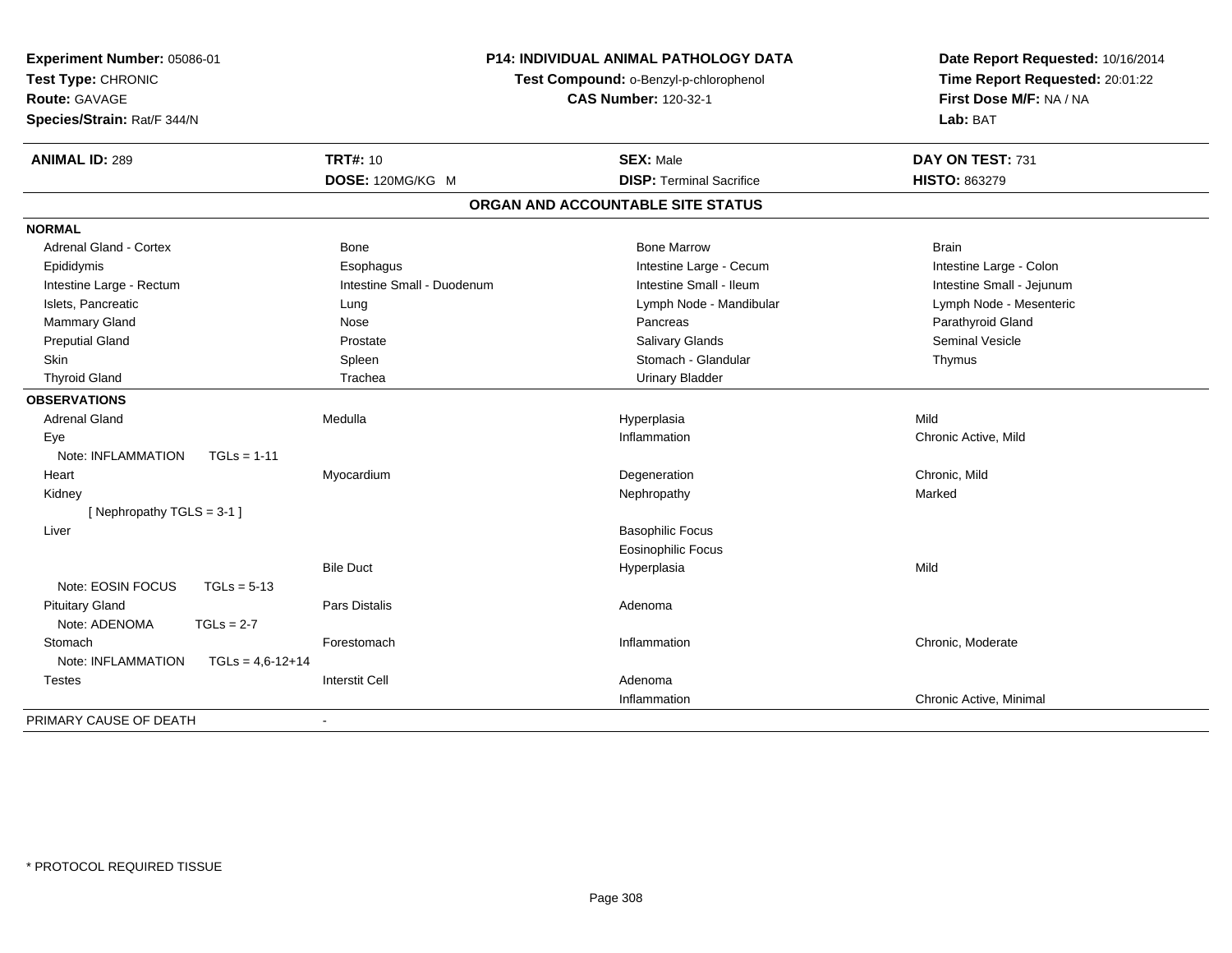| Experiment Number: 05086-01<br>Test Type: CHRONIC<br><b>Route: GAVAGE</b><br>Species/Strain: Rat/F 344/N |                           | P14: INDIVIDUAL ANIMAL PATHOLOGY DATA<br>Test Compound: o-Benzyl-p-chlorophenol<br><b>CAS Number: 120-32-1</b> | Date Report Requested: 10/16/2014<br>Time Report Requested: 20:01:22<br>First Dose M/F: NA / NA<br>Lab: BAT |
|----------------------------------------------------------------------------------------------------------|---------------------------|----------------------------------------------------------------------------------------------------------------|-------------------------------------------------------------------------------------------------------------|
| <b>ANIMAL ID: 290</b>                                                                                    | <b>TRT#: 10</b>           | <b>SEX: Male</b>                                                                                               | DAY ON TEST: 687                                                                                            |
|                                                                                                          | DOSE: 120MG/KG M          | <b>DISP:</b> Moribund Sacrifice                                                                                | <b>HISTO: 863280</b>                                                                                        |
|                                                                                                          |                           | ORGAN AND ACCOUNTABLE SITE STATUS                                                                              |                                                                                                             |
| <b>NORMAL</b>                                                                                            |                           |                                                                                                                |                                                                                                             |
| <b>Bone Marrow</b>                                                                                       | <b>Brain</b>              | Epididymis                                                                                                     | Esophagus                                                                                                   |
| Intestine Large - Cecum                                                                                  | Intestine Large - Colon   | Intestine Large - Rectum                                                                                       | Intestine Small - Duodenum                                                                                  |
| Intestine Small - Ileum                                                                                  | Intestine Small - Jejunum | Islets, Pancreatic                                                                                             | Lung                                                                                                        |
| Lymph Node - Mandibular                                                                                  | Lymph Node - Mesenteric   | <b>Mammary Gland</b>                                                                                           | Nose                                                                                                        |
| <b>Pituitary Gland</b>                                                                                   | <b>Preputial Gland</b>    | Salivary Glands                                                                                                | <b>Seminal Vesicle</b>                                                                                      |
| <b>Skin</b>                                                                                              | Spleen                    | Stomach - Glandular                                                                                            | Thymus                                                                                                      |
| <b>Thyroid Gland</b>                                                                                     | Trachea                   | <b>Urinary Bladder</b>                                                                                         |                                                                                                             |
| <b>OBSERVATIONS</b>                                                                                      |                           |                                                                                                                |                                                                                                             |
| <b>Adrenal Gland</b>                                                                                     | Cortex                    | Hyperplasia                                                                                                    | Mild                                                                                                        |
|                                                                                                          | Medulla                   | Hyperplasia                                                                                                    | Moderate                                                                                                    |
| Note: HYPERPLASIA<br>$TGLs = 5-14$                                                                       |                           |                                                                                                                |                                                                                                             |
| Bone                                                                                                     | Femur                     | Fibrous Osteodystrophy                                                                                         |                                                                                                             |
| Heart                                                                                                    | Myocardium                | Degeneration                                                                                                   | Chronic, Mild                                                                                               |
| Kidney                                                                                                   |                           | Nephropathy                                                                                                    | Marked                                                                                                      |
| [Nephropathy TGLS = 3-12]                                                                                |                           |                                                                                                                |                                                                                                             |
| Liver                                                                                                    |                           | Hepatodiaphragmatic Nodule                                                                                     |                                                                                                             |
|                                                                                                          | <b>Bile Duct</b>          | Hyperplasia                                                                                                    | Minimal                                                                                                     |
| Note: ANOM HEPAT LOB TGLs = 4-13                                                                         |                           |                                                                                                                |                                                                                                             |
| Pancreas                                                                                                 | Acinus                    | Atrophy                                                                                                        | Minimal                                                                                                     |
|                                                                                                          | Acinus                    | Hyperplasia                                                                                                    | Mild                                                                                                        |
| Parathyroid Gland                                                                                        |                           | Hyperplasia                                                                                                    | Mild                                                                                                        |
| Prostate                                                                                                 |                           | Inflammation                                                                                                   | Chronic Active, Mild                                                                                        |
| Stomach                                                                                                  | Forestomach               | Inflammation                                                                                                   | Necrotizing, Moderate                                                                                       |
| Note: INFLAMMATION<br>$TGLs = 7-16$                                                                      |                           |                                                                                                                |                                                                                                             |
| <b>Testes</b>                                                                                            | <b>Interstit Cell</b>     | Adenoma                                                                                                        |                                                                                                             |
|                                                                                                          | Seminif Tub               | Atrophy                                                                                                        | Moderate                                                                                                    |
| Note: ADENOMA<br>$TGLs = 2-11$                                                                           |                           |                                                                                                                |                                                                                                             |
| Note: ATROPHY<br>$TGLs = 1-11$                                                                           |                           |                                                                                                                |                                                                                                             |
| PRIMARY CAUSE OF DEATH                                                                                   | $\sim$                    |                                                                                                                |                                                                                                             |

Animal Note: MORIBUND DUE TO NEPHROPATHY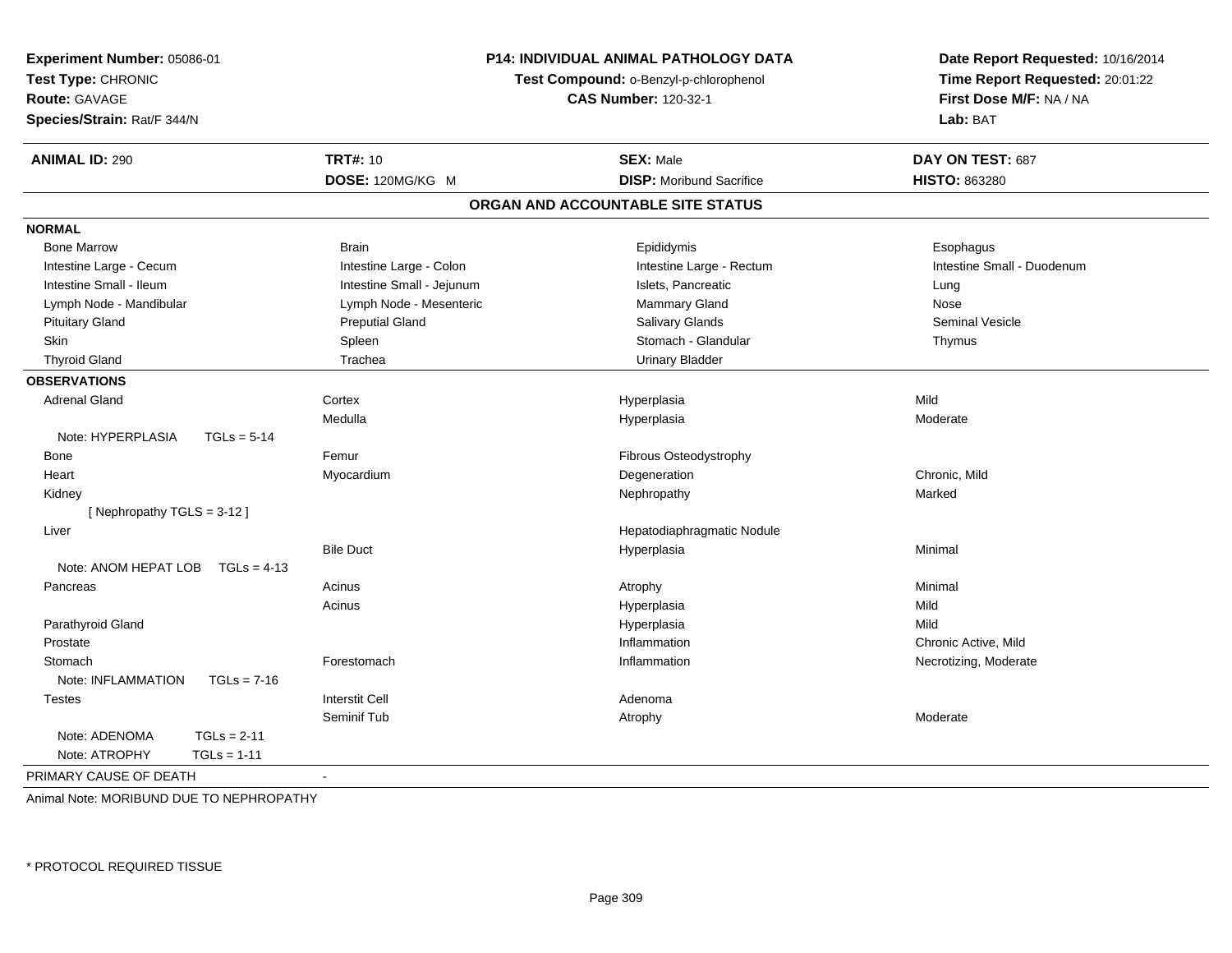| Experiment Number: 05086-01<br><b>Test Type: CHRONIC</b> |                  | <b>P14: INDIVIDUAL ANIMAL PATHOLOGY DATA</b> | Date Report Requested: 10/16/2014<br>Time Report Requested: 20:01:22 |
|----------------------------------------------------------|------------------|----------------------------------------------|----------------------------------------------------------------------|
|                                                          |                  | Test Compound: o-Benzyl-p-chlorophenol       |                                                                      |
| <b>Route: GAVAGE</b>                                     |                  | <b>CAS Number: 120-32-1</b>                  | First Dose M/F: NA / NA                                              |
| Species/Strain: Rat/F 344/N                              |                  |                                              | Lab: BAT                                                             |
| <b>ANIMAL ID: 290</b>                                    | <b>TRT#:</b> 10  | <b>SEX:</b> Male                             | DAY ON TEST: 687                                                     |
|                                                          | DOSE: 120MG/KG M | <b>DISP:</b> Moribund Sacrifice              | <b>HISTO: 863280</b>                                                 |
|                                                          |                  | ORGAN AND ACCOUNTABLE SITE STATUS            |                                                                      |
|                                                          |                  |                                              |                                                                      |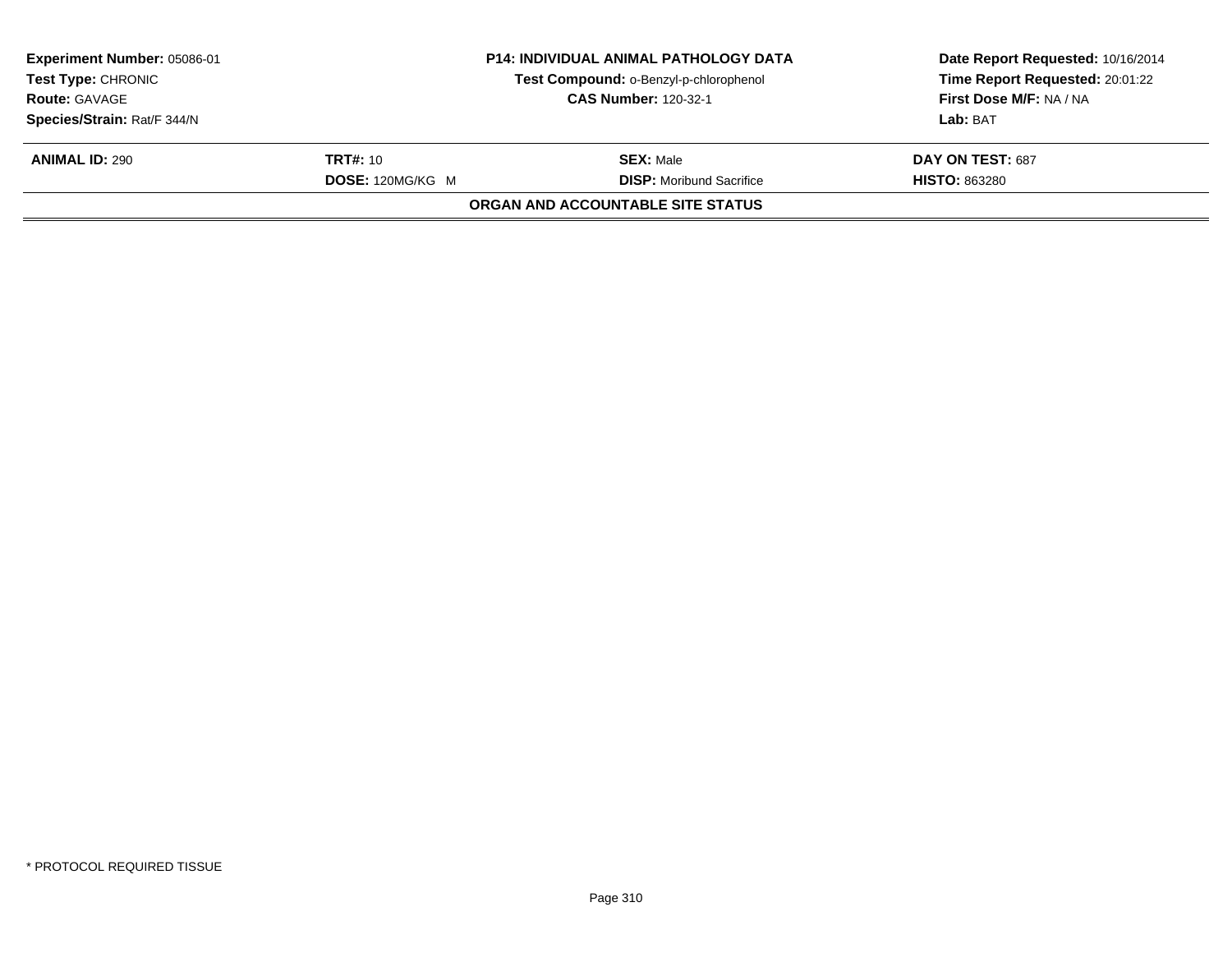| Experiment Number: 05086-01<br>Test Type: CHRONIC<br><b>Route: GAVAGE</b><br>Species/Strain: Rat/F 344/N | <b>P14: INDIVIDUAL ANIMAL PATHOLOGY DATA</b><br>Test Compound: o-Benzyl-p-chlorophenol<br><b>CAS Number: 120-32-1</b> |                                   | Date Report Requested: 10/16/2014<br>Time Report Requested: 20:01:22<br>First Dose M/F: NA / NA<br>Lab: BAT |
|----------------------------------------------------------------------------------------------------------|-----------------------------------------------------------------------------------------------------------------------|-----------------------------------|-------------------------------------------------------------------------------------------------------------|
| <b>ANIMAL ID: 291</b>                                                                                    | <b>TRT#: 10</b>                                                                                                       | <b>SEX: Male</b>                  | DAY ON TEST: 456                                                                                            |
|                                                                                                          | DOSE: 120MG/KG M                                                                                                      | <b>DISP:</b> Scheduled Sacrifice  | <b>HISTO: 863281</b>                                                                                        |
|                                                                                                          |                                                                                                                       | ORGAN AND ACCOUNTABLE SITE STATUS |                                                                                                             |
| <b>NORMAL</b>                                                                                            |                                                                                                                       |                                   |                                                                                                             |
| <b>Adrenal Gland - Cortex</b>                                                                            | Adrenal Gland - Medulla                                                                                               | <b>Bone</b>                       | <b>Bone Marrow</b>                                                                                          |
| <b>Brain</b>                                                                                             | Epididymis                                                                                                            | Esophagus                         | Intestine Large - Cecum                                                                                     |
| Intestine Large - Colon                                                                                  | Intestine Large - Rectum                                                                                              | Intestine Small - Duodenum        | Intestine Small - Ileum                                                                                     |
| Intestine Small - Jejunum                                                                                | Islets, Pancreatic                                                                                                    | Lung                              | Lymph Node - Mandibular                                                                                     |
| Lymph Node - Mesenteric                                                                                  | <b>Mammary Gland</b>                                                                                                  | Nose                              | Parathyroid Gland                                                                                           |
| <b>Pituitary Gland</b>                                                                                   | <b>Preputial Gland</b>                                                                                                | Prostate                          | <b>Salivary Glands</b>                                                                                      |
| <b>Seminal Vesicle</b>                                                                                   | <b>Skin</b>                                                                                                           | Spleen                            | Stomach - Forestomach                                                                                       |
| Stomach - Glandular                                                                                      | Thymus                                                                                                                | <b>Thyroid Gland</b>              | Trachea                                                                                                     |
| <b>Urinary Bladder</b>                                                                                   |                                                                                                                       |                                   |                                                                                                             |
| <b>OBSERVATIONS</b>                                                                                      |                                                                                                                       |                                   |                                                                                                             |
| Heart                                                                                                    | Myocardium                                                                                                            | Degeneration                      | Chronic, Minimal                                                                                            |
| Kidney                                                                                                   |                                                                                                                       | Nephropathy                       | Mild                                                                                                        |
| Liver                                                                                                    | <b>Bile Duct</b>                                                                                                      | Hyperplasia                       | Minimal                                                                                                     |
| Pancreas                                                                                                 | Acinus                                                                                                                | Atrophy                           | Minimal                                                                                                     |
| <b>Testes</b>                                                                                            | Bilateral, Interstit Cell                                                                                             | Adenoma                           |                                                                                                             |
|                                                                                                          | <b>Interstit Cell</b>                                                                                                 | Hyperplasia                       | Minimal                                                                                                     |
| PRIMARY CAUSE OF DEATH                                                                                   |                                                                                                                       |                                   |                                                                                                             |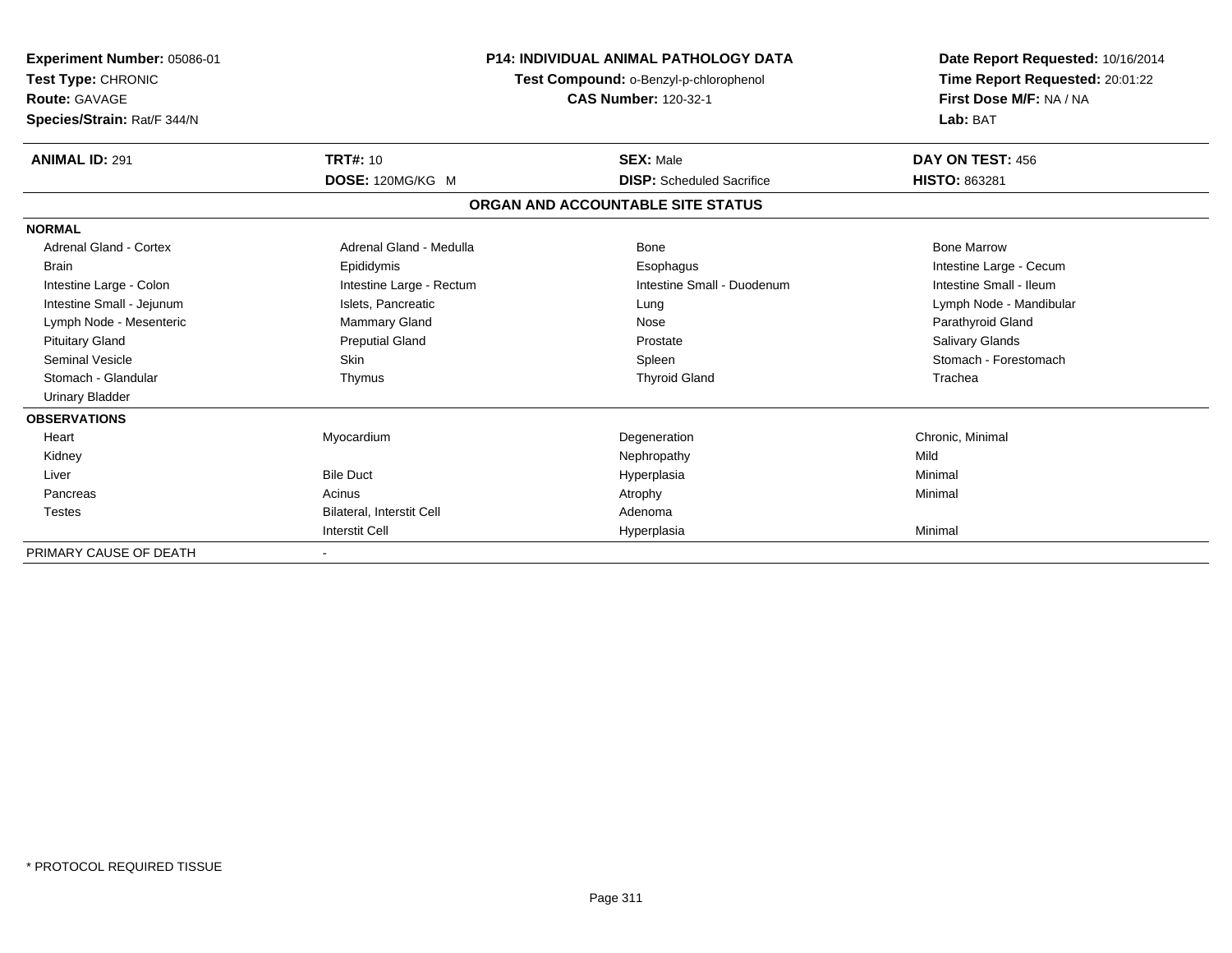| Experiment Number: 05086-01                 |                                                  | <b>P14: INDIVIDUAL ANIMAL PATHOLOGY DATA</b> | Date Report Requested: 10/16/2014                          |
|---------------------------------------------|--------------------------------------------------|----------------------------------------------|------------------------------------------------------------|
| Test Type: CHRONIC                          |                                                  | Test Compound: o-Benzyl-p-chlorophenol       | Time Report Requested: 20:01:22<br>First Dose M/F: NA / NA |
| <b>Route: GAVAGE</b>                        |                                                  | <b>CAS Number: 120-32-1</b>                  |                                                            |
| Species/Strain: Rat/F 344/N                 |                                                  |                                              | Lab: BAT                                                   |
| <b>ANIMAL ID: 292</b>                       | <b>TRT#: 10</b>                                  | <b>SEX: Male</b>                             | DAY ON TEST: 464                                           |
|                                             | DOSE: 120MG/KG M                                 | <b>DISP: Dosing Accident</b>                 | <b>HISTO: 863282</b>                                       |
|                                             |                                                  | ORGAN AND ACCOUNTABLE SITE STATUS            |                                                            |
| <b>NORMAL</b>                               |                                                  |                                              |                                                            |
| <b>Adrenal Gland - Cortex</b>               | Adrenal Gland - Medulla                          | Bone                                         | <b>Bone Marrow</b>                                         |
| <b>Brain</b>                                | Epididymis                                       | Esophagus                                    | Intestine Large - Cecum                                    |
| Intestine Large - Colon                     | Intestine Large - Rectum                         | Intestine Small - Duodenum                   | Intestine Small - Ileum                                    |
| Intestine Small - Jejunum                   | Islets, Pancreatic                               | Liver                                        | Lymph Node - Mandibular                                    |
| Lymph Node - Mesenteric                     | Nose                                             | Pancreas                                     | Parathyroid Gland                                          |
| <b>Pituitary Gland</b>                      | <b>Preputial Gland</b>                           | Prostate                                     | <b>Salivary Glands</b>                                     |
| <b>Seminal Vesicle</b>                      | <b>Skin</b>                                      | Spleen                                       | Stomach - Forestomach                                      |
| Stomach - Glandular                         | Thymus                                           | <b>Thyroid Gland</b>                         | Trachea                                                    |
| <b>Urinary Bladder</b>                      |                                                  |                                              |                                                            |
| <b>MISSING</b>                              |                                                  |                                              |                                                            |
| Mammary Gland                               |                                                  |                                              |                                                            |
| <b>OBSERVATIONS</b>                         |                                                  |                                              |                                                            |
| Esophagus                                   |                                                  |                                              |                                                            |
| Note: TGL 1 COVERED UNDER LUNG/MEDIASTINUM. |                                                  |                                              |                                                            |
| Heart                                       | Myocardium                                       | Degeneration                                 | Chronic, Minimal                                           |
| Kidney                                      |                                                  | Nephropathy                                  | Mild                                                       |
| Liver                                       |                                                  |                                              |                                                            |
|                                             | Note: LIVER "RUPTURE" NOT SEEN AT TRIM OR MICRO. |                                              |                                                            |
| Lung                                        | Mediastinum                                      | Hemorrhage                                   | Moderate                                                   |
| Note: HEMORRHAGE                            | $TGLs = 1,2,5-2+11$                              |                                              |                                                            |
| Testes                                      | <b>Bilateral, Interstit Cell</b>                 | Adenoma                                      |                                                            |
| PRIMARY CAUSE OF DEATH                      |                                                  |                                              |                                                            |
| Animal Note: COD: GAVAGE ERROR              |                                                  |                                              |                                                            |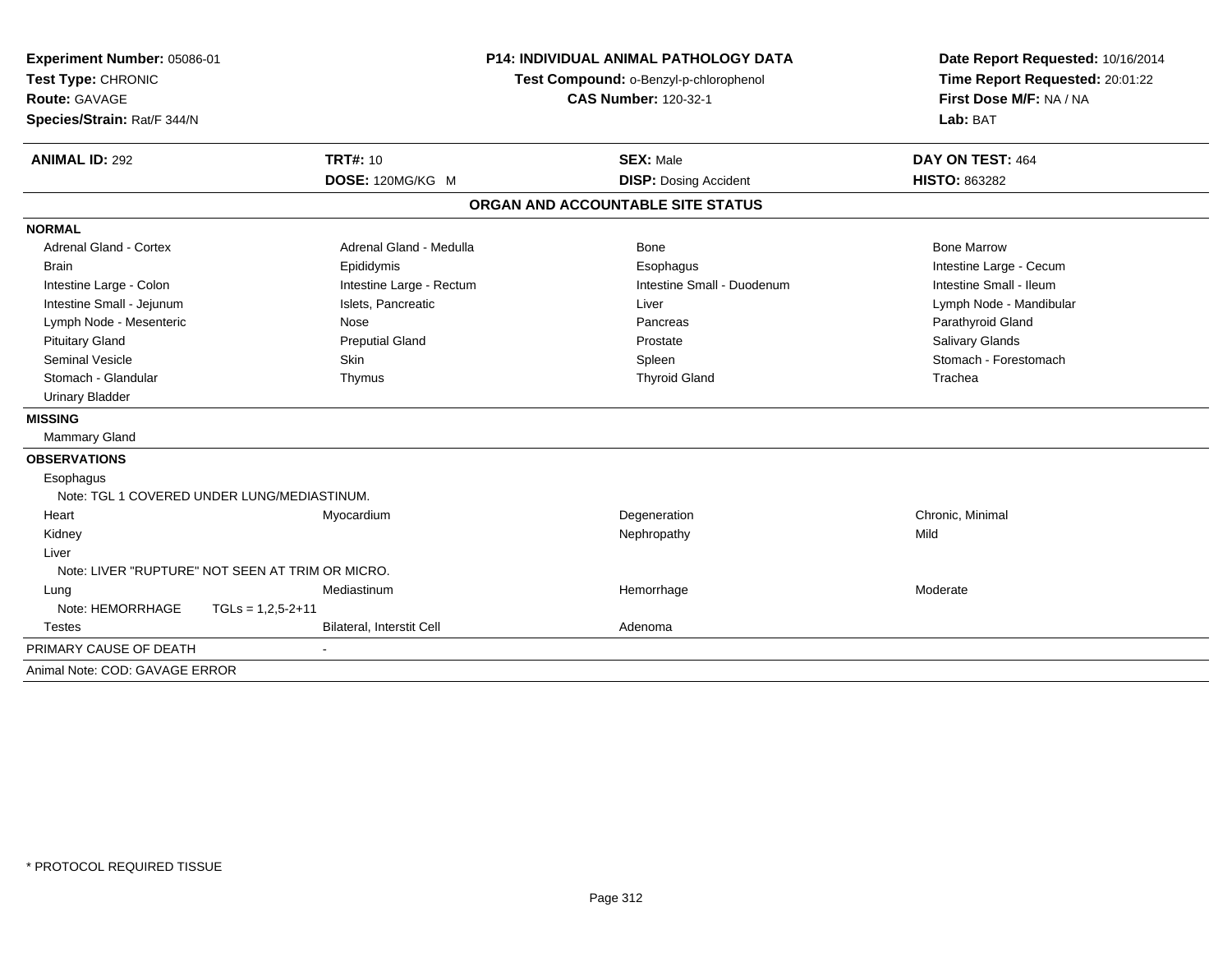| Experiment Number: 05086-01<br>Test Type: CHRONIC<br><b>Route: GAVAGE</b><br>Species/Strain: Rat/F 344/N | <b>P14: INDIVIDUAL ANIMAL PATHOLOGY DATA</b><br>Test Compound: o-Benzyl-p-chlorophenol<br><b>CAS Number: 120-32-1</b> |                                   | Date Report Requested: 10/16/2014<br>Time Report Requested: 20:01:22<br>First Dose M/F: NA / NA<br>Lab: BAT |
|----------------------------------------------------------------------------------------------------------|-----------------------------------------------------------------------------------------------------------------------|-----------------------------------|-------------------------------------------------------------------------------------------------------------|
| <b>ANIMAL ID: 293</b>                                                                                    | <b>TRT#: 10</b>                                                                                                       | <b>SEX: Male</b>                  | DAY ON TEST: 731                                                                                            |
|                                                                                                          | DOSE: 120MG/KG M                                                                                                      | <b>DISP: Terminal Sacrifice</b>   | HISTO: 863283                                                                                               |
|                                                                                                          |                                                                                                                       | ORGAN AND ACCOUNTABLE SITE STATUS |                                                                                                             |
| <b>NORMAL</b>                                                                                            |                                                                                                                       |                                   |                                                                                                             |
| Bone                                                                                                     | <b>Bone Marrow</b>                                                                                                    | Epididymis                        | Esophagus                                                                                                   |
| Intestine Large - Cecum                                                                                  | Intestine Large - Colon                                                                                               | Intestine Large - Rectum          | Intestine Small - Duodenum                                                                                  |
| Intestine Small - Ileum                                                                                  | Intestine Small - Jejunum                                                                                             | Islets, Pancreatic                | Lymph Node - Mandibular                                                                                     |
| Lymph Node - Mesenteric                                                                                  | <b>Mammary Gland</b>                                                                                                  | Nose                              | Pancreas                                                                                                    |
| Parathyroid Gland                                                                                        | <b>Preputial Gland</b>                                                                                                | Prostate                          | Salivary Glands                                                                                             |
| <b>Seminal Vesicle</b>                                                                                   | Spleen                                                                                                                | Stomach - Forestomach             | Stomach - Glandular                                                                                         |
| Thymus                                                                                                   | <b>Thyroid Gland</b>                                                                                                  | Trachea                           | <b>Urinary Bladder</b>                                                                                      |
| <b>OBSERVATIONS</b>                                                                                      |                                                                                                                       |                                   |                                                                                                             |
| <b>Adrenal Gland</b>                                                                                     | Cortex                                                                                                                | Hyperplasia                       | Mild                                                                                                        |
|                                                                                                          | Medulla                                                                                                               | Hyperplasia                       | Mild                                                                                                        |
|                                                                                                          | Medulla                                                                                                               | Pheochromocytoma Benign           |                                                                                                             |
| <b>Brain</b>                                                                                             |                                                                                                                       | Compression                       |                                                                                                             |
| Heart                                                                                                    | Myocardium                                                                                                            | Degeneration                      | Chronic, Mild                                                                                               |
| Kidney                                                                                                   |                                                                                                                       | Nephropathy                       | Marked                                                                                                      |
| [Nephropathy TGLS = $2-1$ ]                                                                              |                                                                                                                       |                                   |                                                                                                             |
| Liver                                                                                                    |                                                                                                                       | <b>Basophilic Focus</b>           |                                                                                                             |
|                                                                                                          |                                                                                                                       | <b>Clear Cell Focus</b>           |                                                                                                             |
|                                                                                                          | <b>Bile Duct</b>                                                                                                      | Hyperplasia                       | Minimal                                                                                                     |
| Lung                                                                                                     | Alveolar Epith                                                                                                        | Hyperplasia                       | Mild                                                                                                        |
| <b>Pituitary Gland</b>                                                                                   | Pars Distalis                                                                                                         | Hyperplasia                       | Minimal                                                                                                     |
| <b>Skin</b>                                                                                              |                                                                                                                       | Inflammation                      | Chronic Active, Mild                                                                                        |
| Note: INFLAMMATION<br>$TGLs = 3-12$                                                                      |                                                                                                                       |                                   |                                                                                                             |
| <b>Testes</b>                                                                                            | Bilateral, Interstit Cell                                                                                             | Adenoma                           |                                                                                                             |
| Note: ADENOMA<br>$TGLs = 1-11$                                                                           |                                                                                                                       |                                   |                                                                                                             |
| PRIMARY CAUSE OF DEATH                                                                                   | $\blacksquare$                                                                                                        |                                   |                                                                                                             |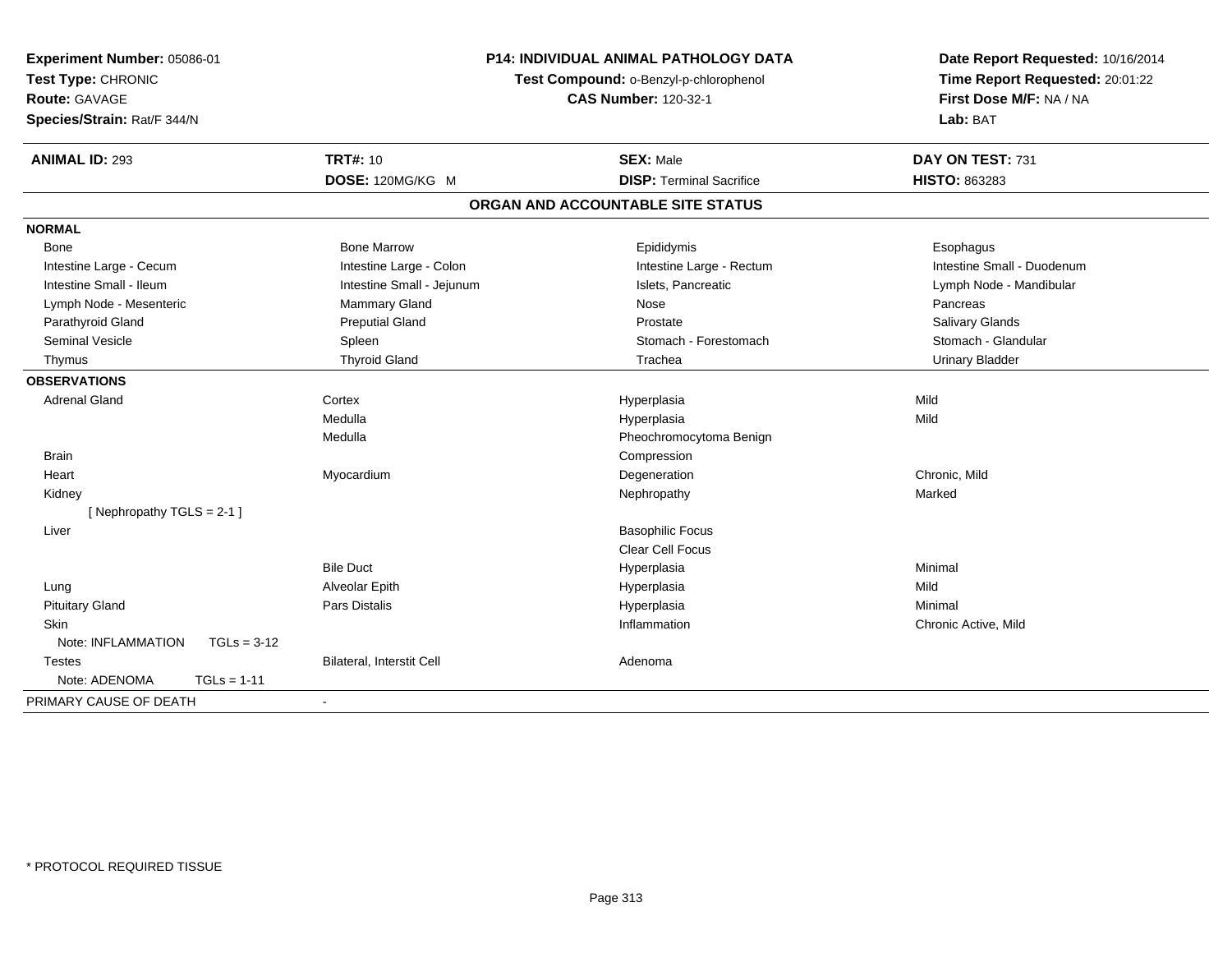| Experiment Number: 05086-01<br>Test Type: CHRONIC<br>Route: GAVAGE<br>Species/Strain: Rat/F 344/N |               |                            | <b>P14: INDIVIDUAL ANIMAL PATHOLOGY DATA</b><br>Test Compound: o-Benzyl-p-chlorophenol<br><b>CAS Number: 120-32-1</b> | Date Report Requested: 10/16/2014<br>Time Report Requested: 20:01:22<br>First Dose M/F: NA / NA<br>Lab: BAT |  |
|---------------------------------------------------------------------------------------------------|---------------|----------------------------|-----------------------------------------------------------------------------------------------------------------------|-------------------------------------------------------------------------------------------------------------|--|
| <b>ANIMAL ID: 294</b>                                                                             |               | <b>TRT#: 10</b>            | <b>SEX: Male</b>                                                                                                      | DAY ON TEST: 731                                                                                            |  |
|                                                                                                   |               | DOSE: 120MG/KG M           | <b>DISP: Terminal Sacrifice</b>                                                                                       | <b>HISTO: 863284</b>                                                                                        |  |
|                                                                                                   |               |                            | ORGAN AND ACCOUNTABLE SITE STATUS                                                                                     |                                                                                                             |  |
| <b>NORMAL</b>                                                                                     |               |                            |                                                                                                                       |                                                                                                             |  |
| Adrenal Gland - Cortex                                                                            |               | <b>Bone</b>                | <b>Bone Marrow</b>                                                                                                    | <b>Brain</b>                                                                                                |  |
| Epididymis                                                                                        |               | Esophagus                  | Intestine Large - Cecum                                                                                               | Intestine Large - Colon                                                                                     |  |
| Intestine Large - Rectum                                                                          |               | Intestine Small - Duodenum | Intestine Small - Ileum                                                                                               | Intestine Small - Jejunum                                                                                   |  |
| Islets, Pancreatic                                                                                |               | Lung                       | Lymph Node - Mandibular                                                                                               | Lymph Node - Mesenteric                                                                                     |  |
| <b>Mammary Gland</b>                                                                              |               | Nose                       | Parathyroid Gland                                                                                                     | <b>Pituitary Gland</b>                                                                                      |  |
| <b>Preputial Gland</b>                                                                            |               | Prostate                   | Salivary Glands                                                                                                       | <b>Seminal Vesicle</b>                                                                                      |  |
| <b>Skin</b>                                                                                       |               | Spleen                     | Stomach - Forestomach                                                                                                 | Stomach - Glandular                                                                                         |  |
| Thymus                                                                                            |               | <b>Thyroid Gland</b>       | Trachea                                                                                                               | <b>Urinary Bladder</b>                                                                                      |  |
| <b>OBSERVATIONS</b>                                                                               |               |                            |                                                                                                                       |                                                                                                             |  |
| <b>Adrenal Gland</b>                                                                              |               | Medulla                    | Hyperplasia                                                                                                           | Minimal                                                                                                     |  |
| Heart                                                                                             |               | Myocardium                 | Degeneration                                                                                                          | Chronic, Mild                                                                                               |  |
| Kidney                                                                                            |               | <b>Transit Epithe</b>      | Hyperplasia                                                                                                           | Minimal                                                                                                     |  |
|                                                                                                   |               |                            | Nephropathy                                                                                                           | Marked                                                                                                      |  |
| [Nephropathy TGLS = 4-1]                                                                          |               |                            |                                                                                                                       |                                                                                                             |  |
| Liver                                                                                             |               |                            | <b>Basophilic Focus</b>                                                                                               |                                                                                                             |  |
|                                                                                                   |               |                            | <b>Clear Cell Focus</b>                                                                                               |                                                                                                             |  |
|                                                                                                   |               | <b>Bile Duct</b>           | Hyperplasia                                                                                                           | Minimal                                                                                                     |  |
| Pancreas                                                                                          |               | Acinus                     | Atrophy                                                                                                               | Mild                                                                                                        |  |
| <b>Testes</b>                                                                                     |               | Bilateral, Interstit Cell  | Adenoma                                                                                                               |                                                                                                             |  |
| Note: ADENOMA                                                                                     | $TGLs = 1-11$ |                            |                                                                                                                       |                                                                                                             |  |
| PRIMARY CAUSE OF DEATH                                                                            |               |                            |                                                                                                                       |                                                                                                             |  |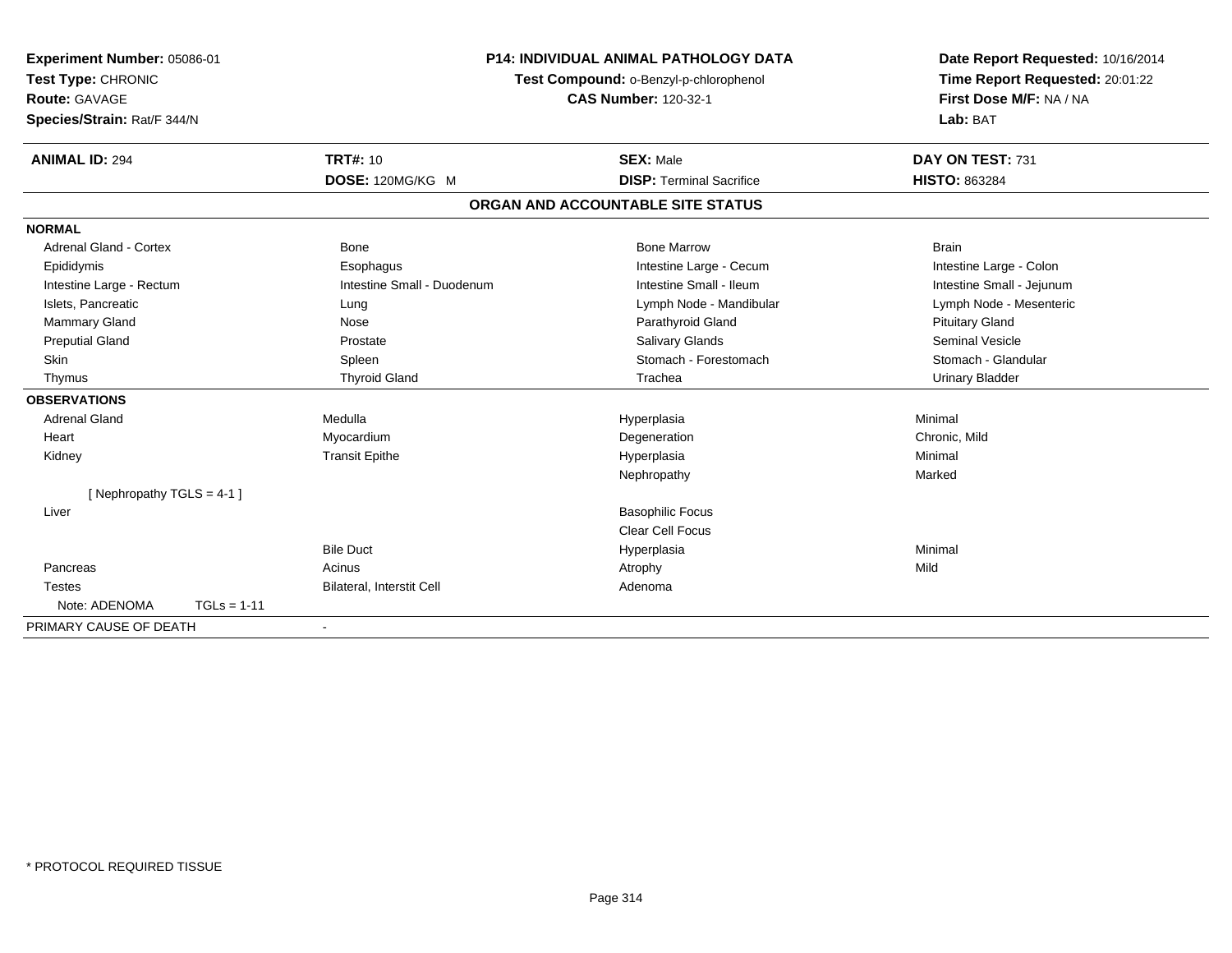| Experiment Number: 05086-01<br>Test Type: CHRONIC<br><b>Route: GAVAGE</b><br>Species/Strain: Rat/F 344/N             | <b>P14: INDIVIDUAL ANIMAL PATHOLOGY DATA</b><br>Test Compound: o-Benzyl-p-chlorophenol<br><b>CAS Number: 120-32-1</b> |                                   | Date Report Requested: 10/16/2014<br>Time Report Requested: 20:01:22<br>First Dose M/F: NA / NA<br>Lab: BAT |  |
|----------------------------------------------------------------------------------------------------------------------|-----------------------------------------------------------------------------------------------------------------------|-----------------------------------|-------------------------------------------------------------------------------------------------------------|--|
| <b>ANIMAL ID: 295</b>                                                                                                | <b>TRT#: 10</b>                                                                                                       | <b>SEX: Male</b>                  | DAY ON TEST: 80                                                                                             |  |
|                                                                                                                      | DOSE: 120MG/KG M                                                                                                      | <b>DISP: Dosing Accident</b>      | HISTO: 863285                                                                                               |  |
|                                                                                                                      |                                                                                                                       | ORGAN AND ACCOUNTABLE SITE STATUS |                                                                                                             |  |
| <b>NORMAL</b>                                                                                                        |                                                                                                                       |                                   |                                                                                                             |  |
| Adrenal Gland - Cortex                                                                                               | Adrenal Gland - Medulla                                                                                               | <b>Bone</b>                       | <b>Bone Marrow</b>                                                                                          |  |
| <b>Brain</b>                                                                                                         | Epididymis                                                                                                            | Esophagus                         | Intestine Large - Colon                                                                                     |  |
| Intestine Large - Rectum                                                                                             | Intestine Small - Duodenum                                                                                            | Intestine Small - Jejunum         | Islets, Pancreatic                                                                                          |  |
| Liver                                                                                                                | Lymph Node - Mandibular                                                                                               | Lymph Node - Mesenteric           | <b>Mammary Gland</b>                                                                                        |  |
| Pancreas                                                                                                             | Parathyroid Gland                                                                                                     | <b>Pituitary Gland</b>            | <b>Preputial Gland</b>                                                                                      |  |
| Prostate                                                                                                             | <b>Salivary Glands</b>                                                                                                | <b>Seminal Vesicle</b>            | Skin                                                                                                        |  |
| Spleen                                                                                                               | Stomach - Forestomach                                                                                                 | Stomach - Glandular               | <b>Testes</b>                                                                                               |  |
| Thymus                                                                                                               | <b>Thyroid Gland</b>                                                                                                  | <b>Urinary Bladder</b>            |                                                                                                             |  |
| <b>AUTO PRECLUDES DIAG.</b>                                                                                          |                                                                                                                       |                                   |                                                                                                             |  |
| Intestine Large - Cecum                                                                                              | Intestine Small - Ileum                                                                                               |                                   |                                                                                                             |  |
| <b>OBSERVATIONS</b>                                                                                                  |                                                                                                                       |                                   |                                                                                                             |  |
| Heart                                                                                                                | Myocardium                                                                                                            | Degeneration                      | Chronic, Minimal                                                                                            |  |
|                                                                                                                      | Note: ENALRGED HEART DUE TO INFLAMMATION IN PLEURA & MEDIASTINUM.                                                     |                                   |                                                                                                             |  |
| Kidney                                                                                                               |                                                                                                                       | Nephropathy                       | Minimal                                                                                                     |  |
| Lung                                                                                                                 |                                                                                                                       | Foreign Body                      | Moderate                                                                                                    |  |
|                                                                                                                      |                                                                                                                       | Inflammation                      | Necrotizing, Moderate                                                                                       |  |
| Note: INFLAMMATION<br>$TGLs = 1-2+3+4$                                                                               |                                                                                                                       |                                   |                                                                                                             |  |
| Note: FOREIGN BODY WAS OIL IN LUNG, PLEURA, & MEDIASTINUM.<br>Note: INFLAMMATION IN PLEURA & MEDIASTINUM ESPECIALLY. |                                                                                                                       |                                   |                                                                                                             |  |
|                                                                                                                      |                                                                                                                       |                                   | Moderate                                                                                                    |  |
| Nose                                                                                                                 |                                                                                                                       | Foreign Body                      |                                                                                                             |  |
| Note: FOREIGN BODY WAS PLANT MATERIAL.                                                                               | Mucosa                                                                                                                | Inflammation                      | Suppurative, Marked                                                                                         |  |
| Trachea                                                                                                              |                                                                                                                       | Inflammation                      | Chronic Active, Mild                                                                                        |  |
|                                                                                                                      |                                                                                                                       |                                   |                                                                                                             |  |
| PRIMARY CAUSE OF DEATH                                                                                               |                                                                                                                       |                                   |                                                                                                             |  |
| Animal Note: COD: GAVAGE ERROR.                                                                                      |                                                                                                                       |                                   |                                                                                                             |  |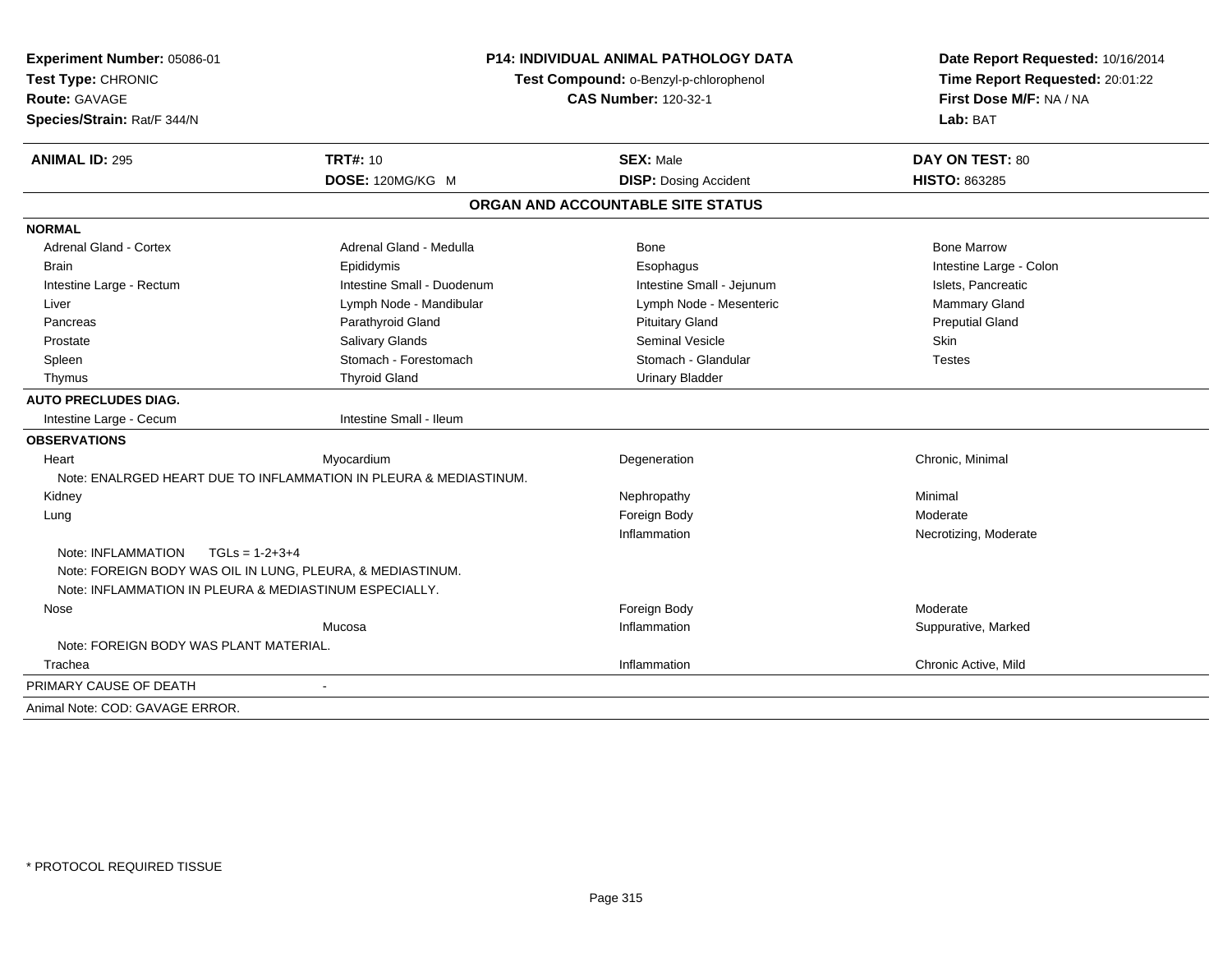| Experiment Number: 05086-01<br>Test Type: CHRONIC<br><b>Route: GAVAGE</b><br>Species/Strain: Rat/F 344/N |                  |                           | <b>P14: INDIVIDUAL ANIMAL PATHOLOGY DATA</b><br>Test Compound: o-Benzyl-p-chlorophenol<br><b>CAS Number: 120-32-1</b> |                                   | Date Report Requested: 10/16/2014<br>Time Report Requested: 20:01:22<br>First Dose M/F: NA / NA<br>Lab: BAT |
|----------------------------------------------------------------------------------------------------------|------------------|---------------------------|-----------------------------------------------------------------------------------------------------------------------|-----------------------------------|-------------------------------------------------------------------------------------------------------------|
| <b>ANIMAL ID: 296</b>                                                                                    |                  | <b>TRT#: 10</b>           |                                                                                                                       | <b>SEX: Male</b>                  | DAY ON TEST: 731                                                                                            |
|                                                                                                          |                  | DOSE: 120MG/KG M          |                                                                                                                       | <b>DISP: Terminal Sacrifice</b>   | <b>HISTO: 863286</b>                                                                                        |
|                                                                                                          |                  |                           |                                                                                                                       | ORGAN AND ACCOUNTABLE SITE STATUS |                                                                                                             |
| <b>NORMAL</b>                                                                                            |                  |                           |                                                                                                                       |                                   |                                                                                                             |
| <b>Adrenal Gland - Cortex</b>                                                                            |                  | Adrenal Gland - Medulla   |                                                                                                                       | Bone                              | <b>Bone Marrow</b>                                                                                          |
| <b>Brain</b>                                                                                             |                  | Epididymis                |                                                                                                                       | Esophagus                         | Intestine Large - Cecum                                                                                     |
| Intestine Large - Colon                                                                                  |                  | Intestine Large - Rectum  |                                                                                                                       | Intestine Small - Duodenum        | Intestine Small - Ileum                                                                                     |
| Intestine Small - Jejunum                                                                                |                  | Islets, Pancreatic        |                                                                                                                       | Lung                              | Lymph Node - Mandibular                                                                                     |
| Lymph Node - Mesenteric                                                                                  |                  | <b>Mammary Gland</b>      |                                                                                                                       | Nose                              | Pancreas                                                                                                    |
| Parathyroid Gland                                                                                        |                  | <b>Pituitary Gland</b>    |                                                                                                                       | <b>Preputial Gland</b>            | Prostate                                                                                                    |
| <b>Salivary Glands</b>                                                                                   |                  | Seminal Vesicle           |                                                                                                                       | <b>Skin</b>                       | Spleen                                                                                                      |
| Stomach - Forestomach                                                                                    |                  | Stomach - Glandular       |                                                                                                                       | Thymus                            | <b>Thyroid Gland</b>                                                                                        |
| Trachea                                                                                                  |                  | <b>Urinary Bladder</b>    |                                                                                                                       |                                   |                                                                                                             |
| <b>OBSERVATIONS</b>                                                                                      |                  |                           |                                                                                                                       |                                   |                                                                                                             |
| Heart                                                                                                    |                  | Myocardium                |                                                                                                                       | Degeneration                      | Chronic, Mild                                                                                               |
| Kidney                                                                                                   |                  |                           |                                                                                                                       | Nephropathy                       | Moderate                                                                                                    |
| Liver                                                                                                    |                  |                           |                                                                                                                       | <b>Basophilic Focus</b>           |                                                                                                             |
|                                                                                                          |                  | <b>Bile Duct</b>          |                                                                                                                       | Hyperplasia                       | Minimal                                                                                                     |
| Mesentery                                                                                                |                  | Fat                       |                                                                                                                       | <b>Necrosis</b>                   | Mild                                                                                                        |
| Note: NECROSIS                                                                                           | $TGLs = 2-12$    |                           |                                                                                                                       |                                   |                                                                                                             |
| <b>Testes</b>                                                                                            |                  | Bilateral, Interstit Cell |                                                                                                                       | Adenoma                           |                                                                                                             |
| Note: ADENOMA                                                                                            | $TGLs = 1-10+11$ |                           |                                                                                                                       |                                   |                                                                                                             |
| PRIMARY CAUSE OF DEATH                                                                                   |                  |                           |                                                                                                                       |                                   |                                                                                                             |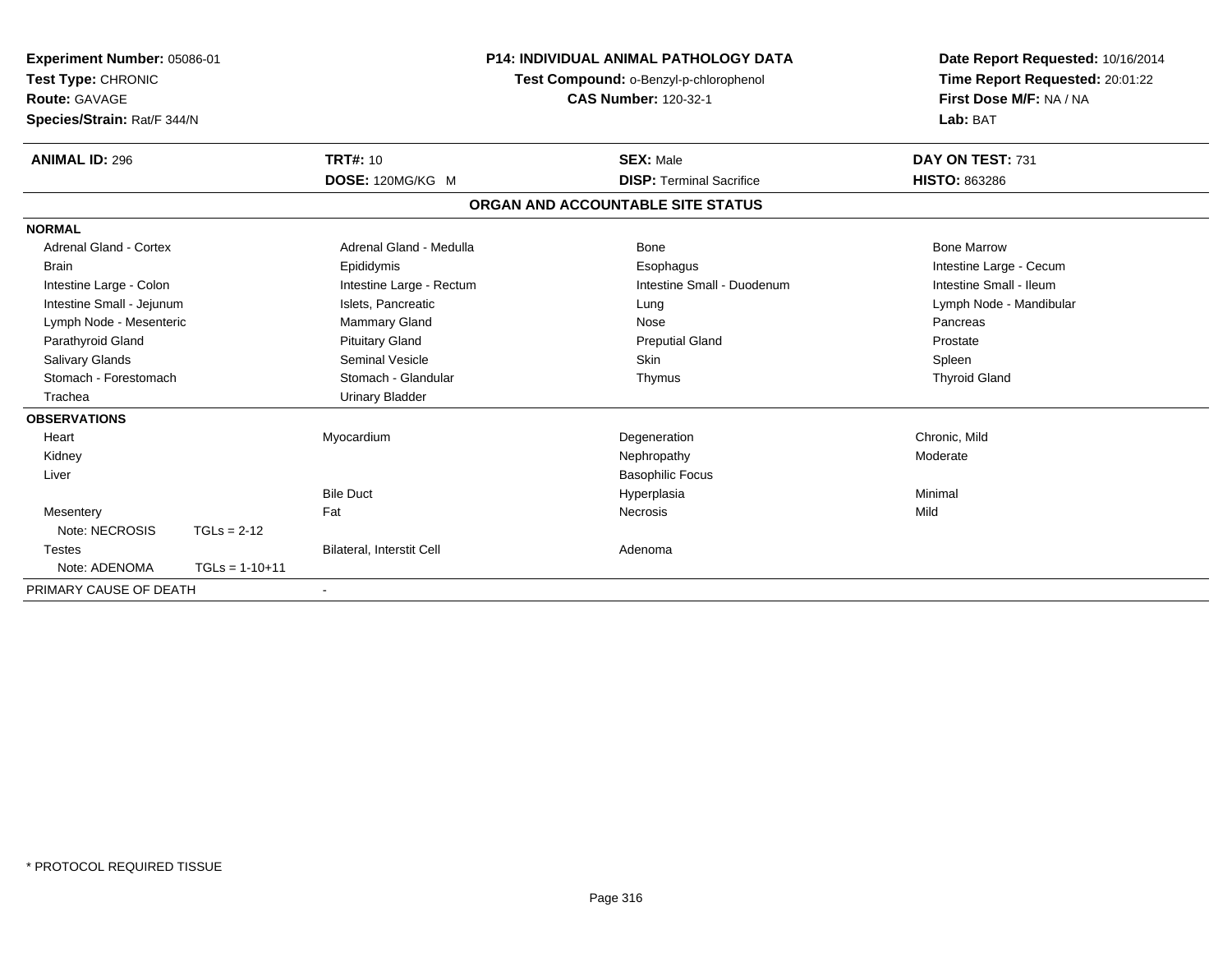| Experiment Number: 05086-01<br>Test Type: CHRONIC<br><b>Route: GAVAGE</b><br>Species/Strain: Rat/F 344/N |                         | <b>P14: INDIVIDUAL ANIMAL PATHOLOGY DATA</b><br>Test Compound: o-Benzyl-p-chlorophenol<br><b>CAS Number: 120-32-1</b> | Date Report Requested: 10/16/2014<br>Time Report Requested: 20:01:22<br>First Dose M/F: NA / NA<br>Lab: BAT |  |
|----------------------------------------------------------------------------------------------------------|-------------------------|-----------------------------------------------------------------------------------------------------------------------|-------------------------------------------------------------------------------------------------------------|--|
| <b>ANIMAL ID: 297</b>                                                                                    | <b>TRT#: 10</b>         | <b>SEX: Male</b>                                                                                                      | DAY ON TEST: 591                                                                                            |  |
|                                                                                                          | DOSE: 120MG/KG M        | <b>DISP:</b> Moribund Sacrifice                                                                                       | <b>HISTO: 863287</b>                                                                                        |  |
|                                                                                                          |                         | ORGAN AND ACCOUNTABLE SITE STATUS                                                                                     |                                                                                                             |  |
| <b>NORMAL</b>                                                                                            |                         |                                                                                                                       |                                                                                                             |  |
| <b>Adrenal Gland - Cortex</b>                                                                            | <b>Bone</b>             | <b>Brain</b>                                                                                                          | Epididymis                                                                                                  |  |
| Esophagus                                                                                                | Intestine Large - Cecum | Intestine Large - Colon                                                                                               | Intestine Large - Rectum                                                                                    |  |
| Intestine Small - Duodenum                                                                               | Intestine Small - Ileum | Intestine Small - Jejunum                                                                                             | Islets, Pancreatic                                                                                          |  |
| Lymph Node - Mandibular                                                                                  | Lymph Node - Mesenteric | Nose                                                                                                                  | Parathyroid Gland                                                                                           |  |
| <b>Preputial Gland</b>                                                                                   | Prostate                | Salivary Glands                                                                                                       | <b>Seminal Vesicle</b>                                                                                      |  |
| Thymus                                                                                                   | <b>Thyroid Gland</b>    | Trachea                                                                                                               | <b>Urinary Bladder</b>                                                                                      |  |
| <b>MISSING</b>                                                                                           |                         |                                                                                                                       |                                                                                                             |  |
| Mammary Gland                                                                                            |                         |                                                                                                                       |                                                                                                             |  |
| <b>OBSERVATIONS</b>                                                                                      |                         |                                                                                                                       |                                                                                                             |  |
| <b>Adrenal Gland</b>                                                                                     | Medulla                 | Pheochromocytoma Malignant                                                                                            |                                                                                                             |  |
| Note: PHEOCHROM MAL<br>$TGLs = 4-14$                                                                     |                         |                                                                                                                       |                                                                                                             |  |
| <b>Bone Marrow</b>                                                                                       |                         | Leukemia Mononuclear                                                                                                  |                                                                                                             |  |
| Heart                                                                                                    | Myocardium              | Degeneration                                                                                                          | Chronic, Mild                                                                                               |  |
| Kidney                                                                                                   |                         | Leukemia Mononuclear                                                                                                  |                                                                                                             |  |
|                                                                                                          |                         | Nephropathy                                                                                                           | Mild                                                                                                        |  |
| Note: NEPHROPATHY<br>$TGLs = 5-1$                                                                        |                         |                                                                                                                       |                                                                                                             |  |
| Liver                                                                                                    | <b>Bile Duct</b>        | Hyperplasia                                                                                                           | Mild                                                                                                        |  |
|                                                                                                          |                         | Leukemia Mononuclear                                                                                                  |                                                                                                             |  |
| Lung                                                                                                     |                         | Leukemia Mononuclear                                                                                                  |                                                                                                             |  |
| Pancreas                                                                                                 | Acinus                  | Atrophy                                                                                                               | Minimal                                                                                                     |  |
| <b>Pituitary Gland</b>                                                                                   | Pars Distalis           | Adenoma                                                                                                               |                                                                                                             |  |
| Note: ADENOMA<br>$TGLs = 6-14$                                                                           |                         |                                                                                                                       |                                                                                                             |  |
| Skin                                                                                                     |                         | Inflammation                                                                                                          | Chronic Active, Mild                                                                                        |  |
| Note: INFLAMMATION<br>$TGLs = 1-11$                                                                      |                         |                                                                                                                       |                                                                                                             |  |
| Spleen                                                                                                   |                         | Leukemia Mononuclear                                                                                                  |                                                                                                             |  |
|                                                                                                          |                         | Leukemia Mononuclear                                                                                                  |                                                                                                             |  |
| Note: LEUKEMIA MONUC<br>$TGLs = 3,8-13+16$                                                               |                         |                                                                                                                       |                                                                                                             |  |
| Note: LEUKEMIA MONUC<br>$TGLs = 3-13$                                                                    |                         |                                                                                                                       |                                                                                                             |  |
| Stomach                                                                                                  | Forestomach             | Inflammation                                                                                                          | Necrotizing, Moderate                                                                                       |  |
|                                                                                                          | Forestomach             | Leukemia Mononuclear                                                                                                  |                                                                                                             |  |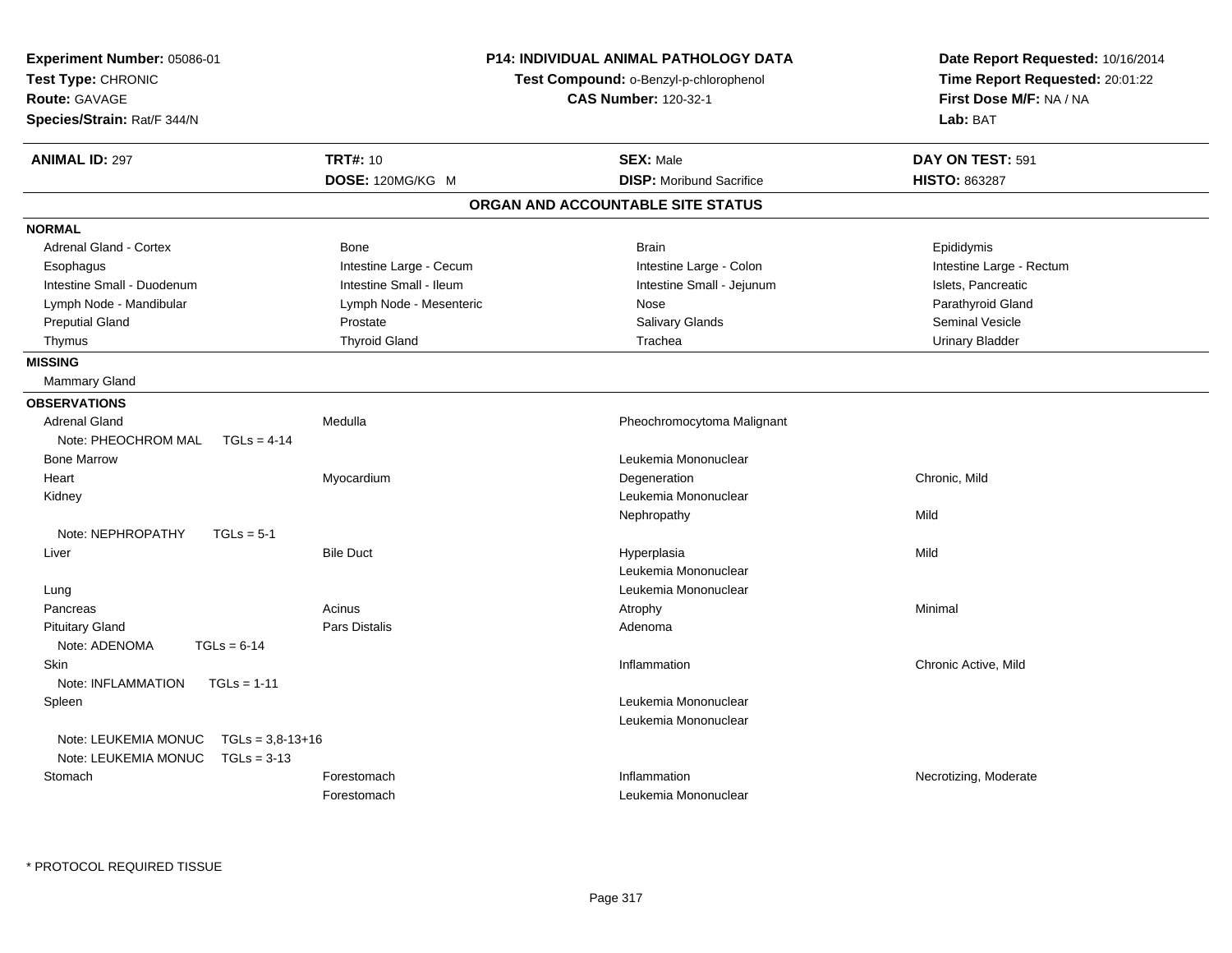| Experiment Number: 05086-01<br>Test Type: CHRONIC<br><b>Route: GAVAGE</b><br>Species/Strain: Rat/F 344/N |                  | <b>P14: INDIVIDUAL ANIMAL PATHOLOGY DATA</b><br>Test Compound: o-Benzyl-p-chlorophenol<br><b>CAS Number: 120-32-1</b> | Date Report Requested: 10/16/2014<br>Time Report Requested: 20:01:22<br>First Dose M/F: NA / NA<br>Lab: BAT |  |
|----------------------------------------------------------------------------------------------------------|------------------|-----------------------------------------------------------------------------------------------------------------------|-------------------------------------------------------------------------------------------------------------|--|
| <b>ANIMAL ID: 297</b>                                                                                    | <b>TRT#: 10</b>  | <b>SEX: Male</b>                                                                                                      | DAY ON TEST: 591                                                                                            |  |
|                                                                                                          | DOSE: 120MG/KG M | <b>DISP:</b> Moribund Sacrifice                                                                                       | <b>HISTO: 863287</b>                                                                                        |  |
|                                                                                                          |                  | ORGAN AND ACCOUNTABLE SITE STATUS                                                                                     |                                                                                                             |  |
|                                                                                                          | Glandular        | Leukemia Mononuclear                                                                                                  |                                                                                                             |  |
| Note: LEUKEMIA MONUC<br>$TGLs = 9-17$                                                                    |                  |                                                                                                                       |                                                                                                             |  |
| Testes                                                                                                   | Interstit Cell   | Adenoma                                                                                                               |                                                                                                             |  |
|                                                                                                          | Interstit Cell   | Hyperplasia                                                                                                           | Minimal                                                                                                     |  |
| Note: ADENOMA<br>$TGLs = 2-12$                                                                           |                  |                                                                                                                       |                                                                                                             |  |
| PRIMARY CAUSE OF DEATH                                                                                   |                  |                                                                                                                       |                                                                                                             |  |
| Animal Note: MORIBUND DUE TO LEUKEMIA & PITUITARY TUMOR.                                                 |                  |                                                                                                                       |                                                                                                             |  |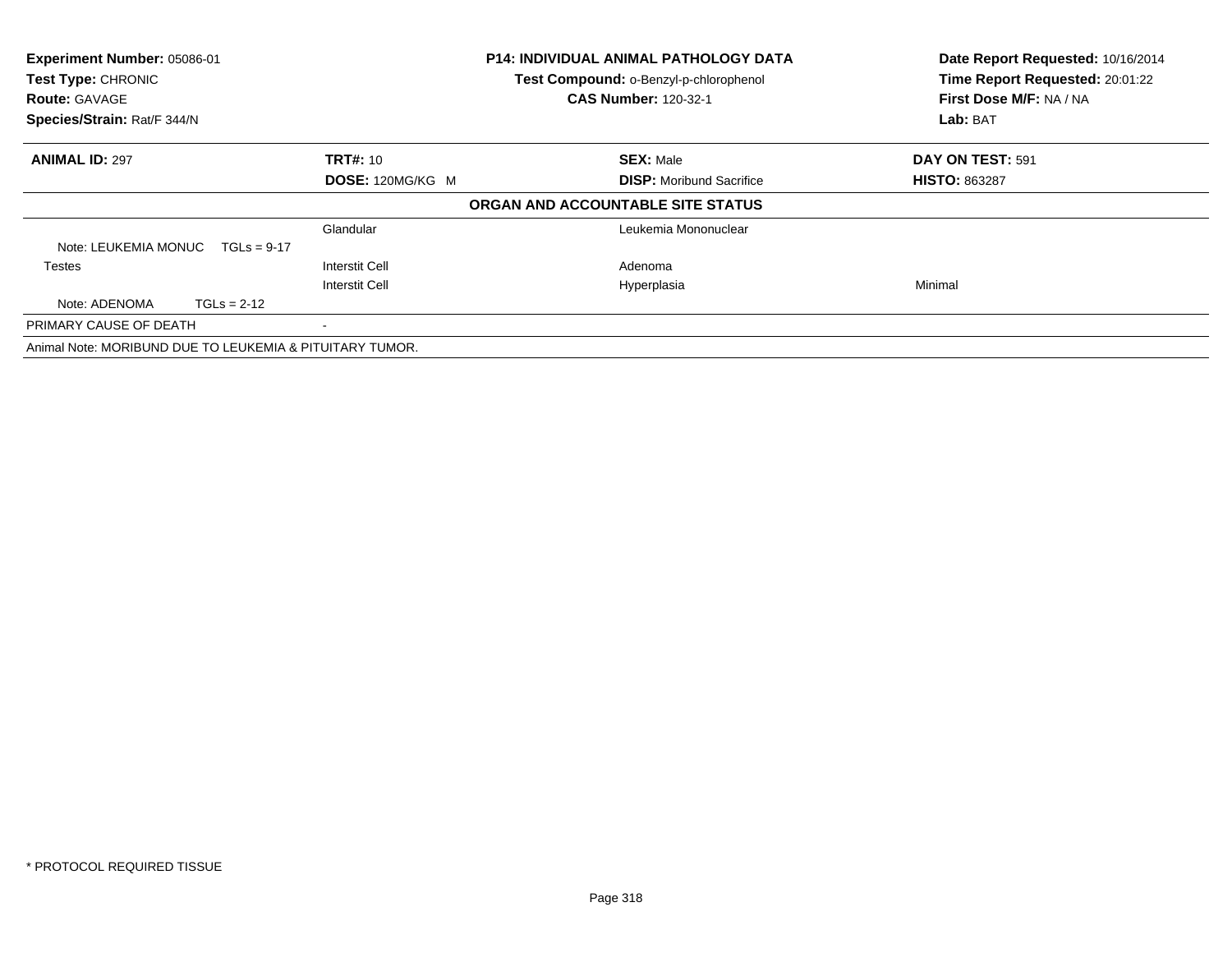| Experiment Number: 05086-01<br>Test Type: CHRONIC<br><b>Route: GAVAGE</b><br>Species/Strain: Rat/F 344/N | <b>P14: INDIVIDUAL ANIMAL PATHOLOGY DATA</b><br>Test Compound: o-Benzyl-p-chlorophenol<br><b>CAS Number: 120-32-1</b> |                                   | Date Report Requested: 10/16/2014<br>Time Report Requested: 20:01:22<br>First Dose M/F: NA / NA<br>Lab: BAT |
|----------------------------------------------------------------------------------------------------------|-----------------------------------------------------------------------------------------------------------------------|-----------------------------------|-------------------------------------------------------------------------------------------------------------|
| <b>ANIMAL ID: 298</b>                                                                                    | <b>TRT#: 10</b>                                                                                                       | <b>SEX: Male</b>                  | DAY ON TEST: 457                                                                                            |
|                                                                                                          | DOSE: 120MG/KG M                                                                                                      | <b>DISP:</b> Scheduled Sacrifice  | <b>HISTO: 863288</b>                                                                                        |
|                                                                                                          |                                                                                                                       | ORGAN AND ACCOUNTABLE SITE STATUS |                                                                                                             |
| <b>NORMAL</b>                                                                                            |                                                                                                                       |                                   |                                                                                                             |
| <b>Adrenal Gland - Cortex</b>                                                                            | Adrenal Gland - Medulla                                                                                               | Bone                              | <b>Bone Marrow</b>                                                                                          |
| <b>Brain</b>                                                                                             | Epididymis                                                                                                            | Esophagus                         | Intestine Large - Cecum                                                                                     |
| Intestine Large - Colon                                                                                  | Intestine Large - Rectum                                                                                              | Intestine Small - Duodenum        | Intestine Small - Ileum                                                                                     |
| Intestine Small - Jejunum                                                                                | Islets, Pancreatic                                                                                                    | Liver                             | Lung                                                                                                        |
| Lymph Node - Mandibular                                                                                  | Lymph Node - Mesenteric                                                                                               | <b>Mammary Gland</b>              | Nose                                                                                                        |
| Pancreas                                                                                                 | Parathyroid Gland                                                                                                     | <b>Preputial Gland</b>            | Prostate                                                                                                    |
| <b>Salivary Glands</b>                                                                                   | <b>Seminal Vesicle</b>                                                                                                | <b>Skin</b>                       | Spleen                                                                                                      |
| Stomach - Forestomach                                                                                    | Stomach - Glandular                                                                                                   | Thymus                            | <b>Thyroid Gland</b>                                                                                        |
| Trachea                                                                                                  | <b>Urinary Bladder</b>                                                                                                |                                   |                                                                                                             |
| <b>OBSERVATIONS</b>                                                                                      |                                                                                                                       |                                   |                                                                                                             |
| Heart                                                                                                    | Myocardium                                                                                                            | Degeneration                      | Chronic, Mild                                                                                               |
| Kidney                                                                                                   |                                                                                                                       | Nephropathy                       | Moderate                                                                                                    |
| <b>Pituitary Gland</b>                                                                                   | <b>Pars Distalis</b>                                                                                                  | Hyperplasia                       | Moderate                                                                                                    |
| Note: HYPERPLASIA                                                                                        | $TGLs = 1-7$                                                                                                          |                                   |                                                                                                             |
| Testes                                                                                                   | <b>Interstit Cell</b>                                                                                                 | Hyperplasia                       | Minimal                                                                                                     |
| PRIMARY CAUSE OF DEATH                                                                                   |                                                                                                                       |                                   |                                                                                                             |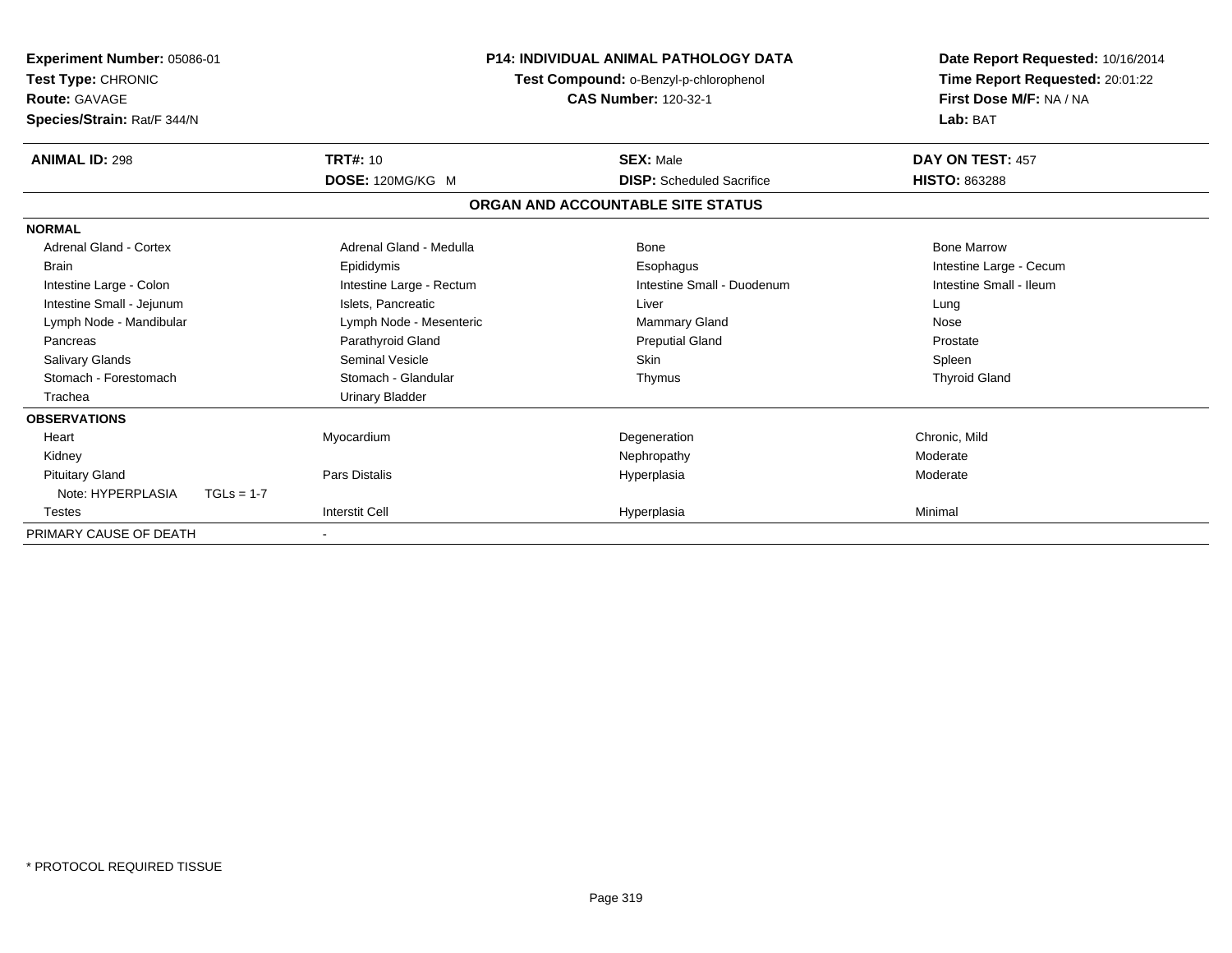| <b>Experiment Number: 05086-01</b><br>Test Type: CHRONIC<br><b>Route: GAVAGE</b><br>Species/Strain: Rat/F 344/N |                           | <b>P14: INDIVIDUAL ANIMAL PATHOLOGY DATA</b><br>Test Compound: o-Benzyl-p-chlorophenol<br><b>CAS Number: 120-32-1</b> | Date Report Requested: 10/16/2014<br>Time Report Requested: 20:01:22<br>First Dose M/F: NA / NA<br>Lab: BAT |  |
|-----------------------------------------------------------------------------------------------------------------|---------------------------|-----------------------------------------------------------------------------------------------------------------------|-------------------------------------------------------------------------------------------------------------|--|
| <b>ANIMAL ID: 299</b>                                                                                           | <b>TRT#: 10</b>           | <b>SEX: Male</b>                                                                                                      | DAY ON TEST: 13                                                                                             |  |
|                                                                                                                 | DOSE: 120MG/KG M          | <b>DISP: Natural Death</b>                                                                                            | <b>HISTO: 863289</b>                                                                                        |  |
|                                                                                                                 |                           | ORGAN AND ACCOUNTABLE SITE STATUS                                                                                     |                                                                                                             |  |
| <b>NORMAL</b>                                                                                                   |                           |                                                                                                                       |                                                                                                             |  |
| <b>Adrenal Gland - Cortex</b>                                                                                   | Bone                      | <b>Bone Marrow</b>                                                                                                    | <b>Brain</b>                                                                                                |  |
| Epididymis                                                                                                      | Esophagus                 | Heart                                                                                                                 | Liver                                                                                                       |  |
| Lung                                                                                                            | Mammary Gland             | Nose                                                                                                                  | <b>Pituitary Gland</b>                                                                                      |  |
| <b>Preputial Gland</b>                                                                                          | Prostate                  | <b>Seminal Vesicle</b>                                                                                                | <b>Skin</b>                                                                                                 |  |
| Stomach - Forestomach                                                                                           | <b>Testes</b>             | Thymus                                                                                                                |                                                                                                             |  |
| <b>MISSING</b>                                                                                                  |                           |                                                                                                                       |                                                                                                             |  |
| Adrenal Gland - Medulla                                                                                         | Lymph Node - Mandibular   | Parathyroid Gland                                                                                                     | <b>Salivary Glands</b>                                                                                      |  |
| <b>Thyroid Gland</b>                                                                                            | Trachea                   |                                                                                                                       |                                                                                                             |  |
| <b>AUTO PRECLUDES DIAG.</b>                                                                                     |                           |                                                                                                                       |                                                                                                             |  |
| Intestine Large - Cecum                                                                                         | Intestine Large - Colon   | Intestine Large - Rectum                                                                                              | Intestine Small - Duodenum                                                                                  |  |
| Intestine Small - Ileum                                                                                         | Intestine Small - Jejunum | Islets, Pancreatic                                                                                                    | Kidney                                                                                                      |  |
| Lymph Node - Mesenteric                                                                                         | Pancreas                  | Spleen                                                                                                                | Stomach - Glandular                                                                                         |  |
| <b>Urinary Bladder</b>                                                                                          |                           |                                                                                                                       |                                                                                                             |  |
| PRIMARY CAUSE OF DEATH                                                                                          |                           |                                                                                                                       |                                                                                                             |  |
| Animal Note: COD: UNDETERMINED.                                                                                 |                           |                                                                                                                       |                                                                                                             |  |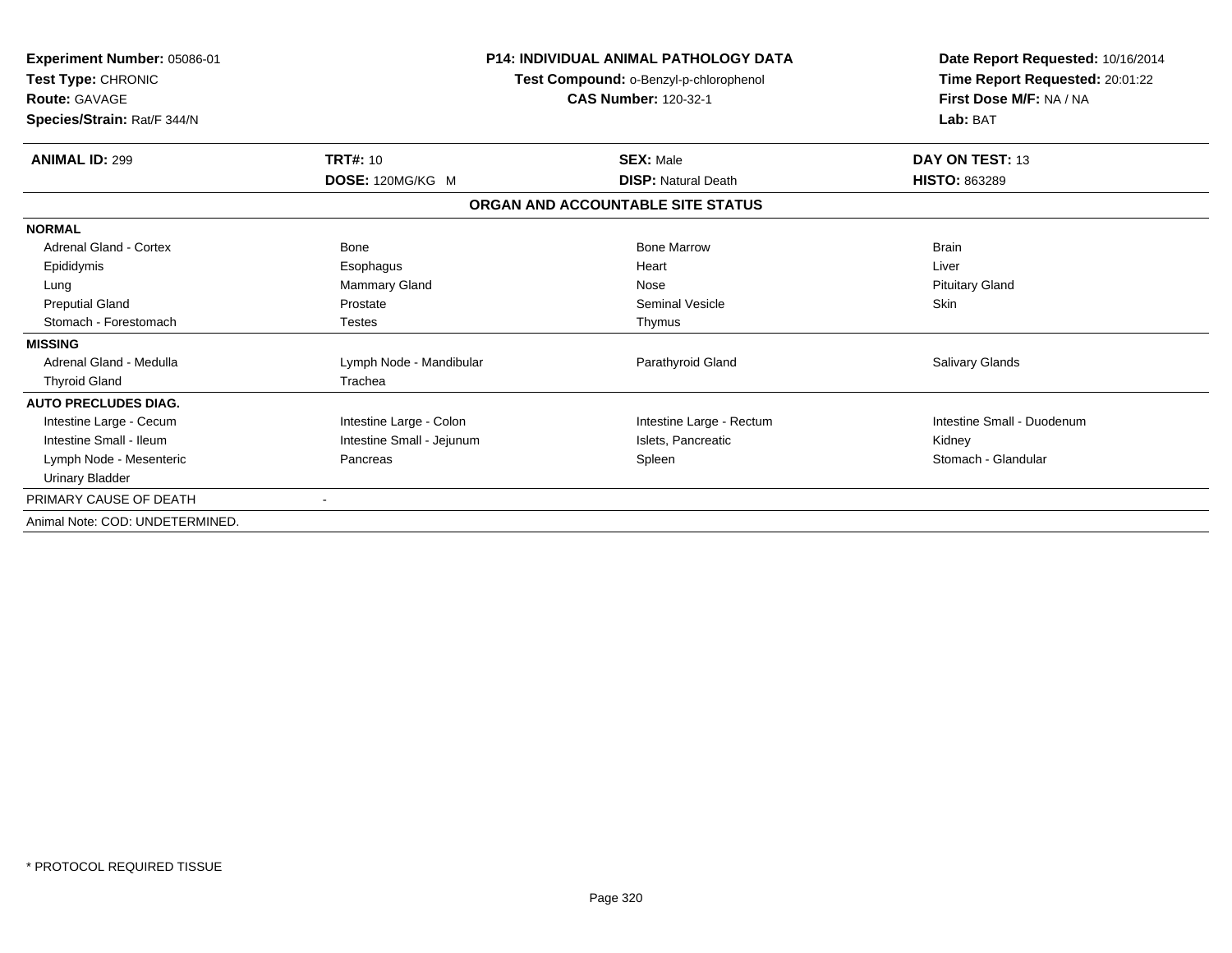| Experiment Number: 05086-01<br>Test Type: CHRONIC<br>Route: GAVAGE | P14: INDIVIDUAL ANIMAL PATHOLOGY DATA<br>Test Compound: o-Benzyl-p-chlorophenol<br><b>CAS Number: 120-32-1</b> |                                   | Date Report Requested: 10/16/2014<br>Time Report Requested: 20:01:22<br>First Dose M/F: NA / NA |  |
|--------------------------------------------------------------------|----------------------------------------------------------------------------------------------------------------|-----------------------------------|-------------------------------------------------------------------------------------------------|--|
| Species/Strain: Rat/F 344/N                                        |                                                                                                                |                                   | Lab: BAT                                                                                        |  |
| <b>ANIMAL ID: 300</b>                                              | <b>TRT#: 10</b>                                                                                                | <b>SEX: Male</b>                  | DAY ON TEST: 731                                                                                |  |
|                                                                    | DOSE: 120MG/KG M                                                                                               | <b>DISP: Terminal Sacrifice</b>   | <b>HISTO: 863290</b>                                                                            |  |
|                                                                    |                                                                                                                | ORGAN AND ACCOUNTABLE SITE STATUS |                                                                                                 |  |
| <b>NORMAL</b>                                                      |                                                                                                                |                                   |                                                                                                 |  |
| <b>Bone</b>                                                        | <b>Bone Marrow</b>                                                                                             | <b>Brain</b>                      | Epididymis                                                                                      |  |
| Esophagus                                                          | Intestine Large - Cecum                                                                                        | Intestine Large - Colon           | Intestine Large - Rectum                                                                        |  |
| Intestine Small - Duodenum                                         | Intestine Small - Ileum                                                                                        | Intestine Small - Jejunum         | Islets, Pancreatic                                                                              |  |
| Lung                                                               | Lymph Node - Mandibular                                                                                        | Mammary Gland                     | Nose                                                                                            |  |
| <b>Preputial Gland</b>                                             | Salivary Glands                                                                                                | <b>Seminal Vesicle</b>            | <b>Skin</b>                                                                                     |  |
| Stomach - Forestomach                                              | Stomach - Glandular                                                                                            | Thymus                            | <b>Thyroid Gland</b>                                                                            |  |
| Trachea                                                            | <b>Urinary Bladder</b>                                                                                         |                                   |                                                                                                 |  |
| <b>MISSING</b>                                                     |                                                                                                                |                                   |                                                                                                 |  |
| Lymph Node - Mesenteric                                            | Parathyroid Gland                                                                                              |                                   |                                                                                                 |  |
| <b>OBSERVATIONS</b>                                                |                                                                                                                |                                   |                                                                                                 |  |
| <b>Adrenal Gland</b>                                               | Cortex                                                                                                         | Hyperplasia                       | Minimal                                                                                         |  |
|                                                                    | Medulla                                                                                                        | Hyperplasia                       | Mild                                                                                            |  |
| Heart                                                              | Myocardium                                                                                                     | Degeneration                      | Chronic, Mild                                                                                   |  |
| Kidney                                                             |                                                                                                                | Nephropathy                       | Marked                                                                                          |  |
| [Nephropathy TGLS = $3-1$ ]                                        |                                                                                                                |                                   |                                                                                                 |  |
| Liver                                                              |                                                                                                                | <b>Basophilic Focus</b>           |                                                                                                 |  |
|                                                                    |                                                                                                                | Clear Cell Focus                  |                                                                                                 |  |
| Pancreas                                                           |                                                                                                                | <b>Basophilic Focus</b>           |                                                                                                 |  |
| <b>Pituitary Gland</b>                                             | Pars Distalis                                                                                                  | Hyperplasia                       | Moderate                                                                                        |  |
| Prostate                                                           |                                                                                                                | Inflammation                      | Chronic Active, Mild                                                                            |  |
| Spleen                                                             |                                                                                                                | Fibrosis                          | Moderate                                                                                        |  |
| [Fibrosis TGLS = $2-11$ ]                                          |                                                                                                                |                                   |                                                                                                 |  |
| <b>Testes</b>                                                      | Bilateral, Interstit Cell                                                                                      | Adenoma                           |                                                                                                 |  |
|                                                                    |                                                                                                                | Inflammation                      | Chronic Active, Mild                                                                            |  |
| Note: ADENOMA<br>$TGLs = 1-10$                                     |                                                                                                                |                                   |                                                                                                 |  |
| PRIMARY CAUSE OF DEATH                                             | $\blacksquare$                                                                                                 |                                   |                                                                                                 |  |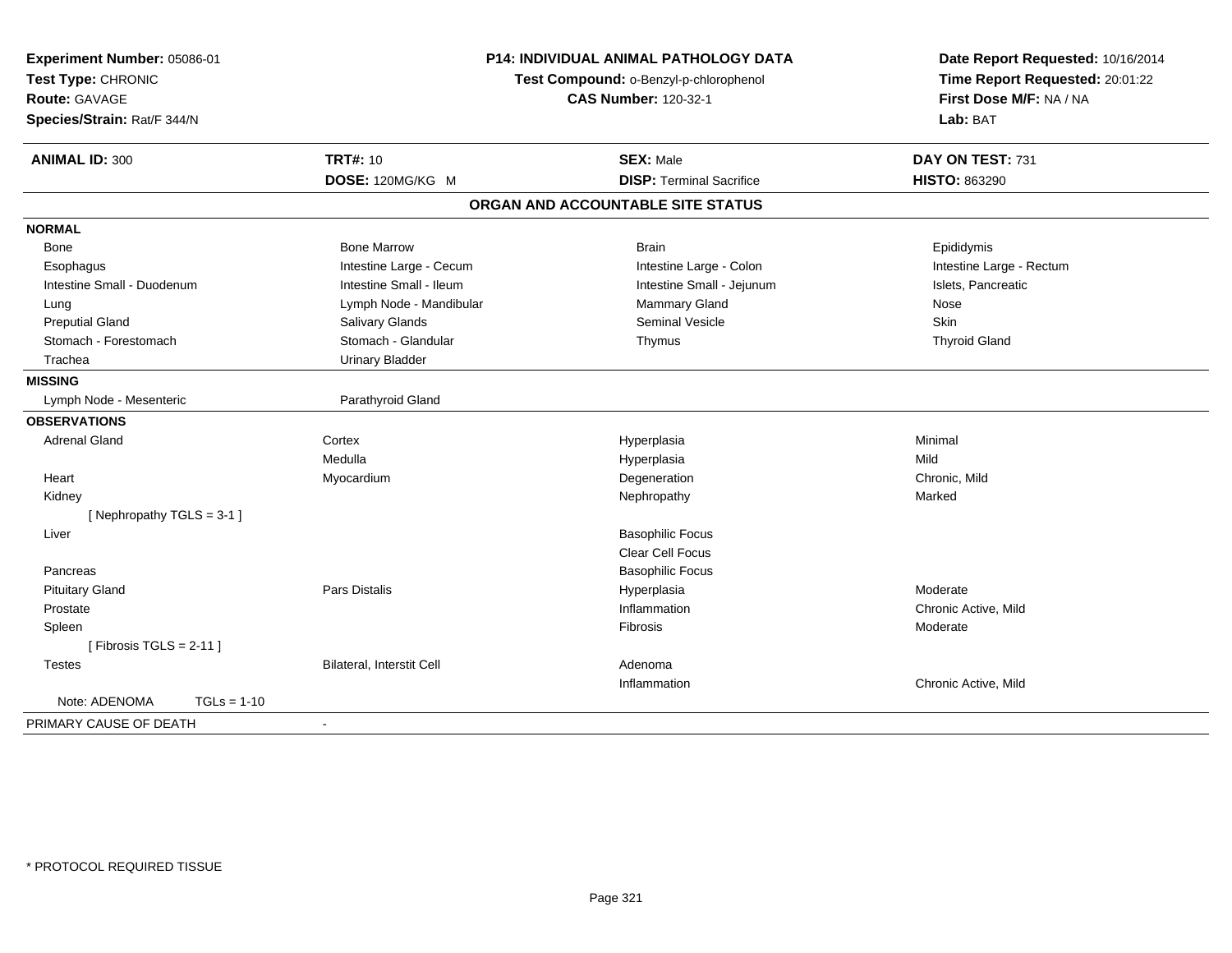| Experiment Number: 05086-01<br>Test Type: CHRONIC<br><b>Route: GAVAGE</b><br>Species/Strain: Rat/F 344/N |                            | <b>P14: INDIVIDUAL ANIMAL PATHOLOGY DATA</b><br>Test Compound: o-Benzyl-p-chlorophenol<br><b>CAS Number: 120-32-1</b> |                           |
|----------------------------------------------------------------------------------------------------------|----------------------------|-----------------------------------------------------------------------------------------------------------------------|---------------------------|
| <b>ANIMAL ID: 301</b>                                                                                    | <b>TRT#: 11</b>            | <b>SEX: Male</b>                                                                                                      | DAY ON TEST: 94           |
|                                                                                                          | DOSE: 120MG/KG13HUCC M     | <b>DISP:</b> Scheduled Sacrifice                                                                                      | HISTO:                    |
|                                                                                                          |                            | ORGAN AND ACCOUNTABLE SITE STATUS                                                                                     |                           |
| <b>NORMAL</b>                                                                                            |                            |                                                                                                                       |                           |
| Adrenal Gland - Cortex                                                                                   | Adrenal Gland - Medulla    | Bone                                                                                                                  | <b>Bone Marrow</b>        |
| <b>Brain</b>                                                                                             | Epididymis                 | Intestine Large - Cecum                                                                                               | Intestine Large - Colon   |
| Intestine Large - Rectum                                                                                 | Intestine Small - Duodenum | Intestine Small - Ileum                                                                                               | Intestine Small - Jejunum |
| Islets, Pancreatic                                                                                       | Liver                      | Lung                                                                                                                  | Lymph Node - Mandibular   |
| Nose                                                                                                     | Pancreas                   | Parathyroid Gland                                                                                                     | <b>Pituitary Gland</b>    |
| <b>Preputial Gland</b>                                                                                   | Prostate                   | Salivary Glands                                                                                                       | <b>Seminal Vesicle</b>    |
| <b>Skin</b>                                                                                              | Spleen                     | Stomach - Forestomach                                                                                                 | Stomach - Glandular       |
| Testes                                                                                                   | Thymus                     | <b>Thyroid Gland</b>                                                                                                  | Trachea                   |
| <b>Urinary Bladder</b>                                                                                   |                            |                                                                                                                       |                           |
| <b>MISSING</b>                                                                                           |                            |                                                                                                                       |                           |
| Lymph Node - Mesenteric                                                                                  | <b>Mammary Gland</b>       |                                                                                                                       |                           |
| <b>OBSERVATIONS</b>                                                                                      |                            |                                                                                                                       |                           |
| Esophagus                                                                                                | <b>Muscularis</b>          | Inflammation                                                                                                          | Chronic, Minimal          |
| Heart                                                                                                    | Myocardium                 | Degeneration                                                                                                          | Chronic, Minimal          |
| Kidney                                                                                                   |                            | Nephropathy                                                                                                           | Minimal                   |
| PRIMARY CAUSE OF DEATH                                                                                   |                            |                                                                                                                       |                           |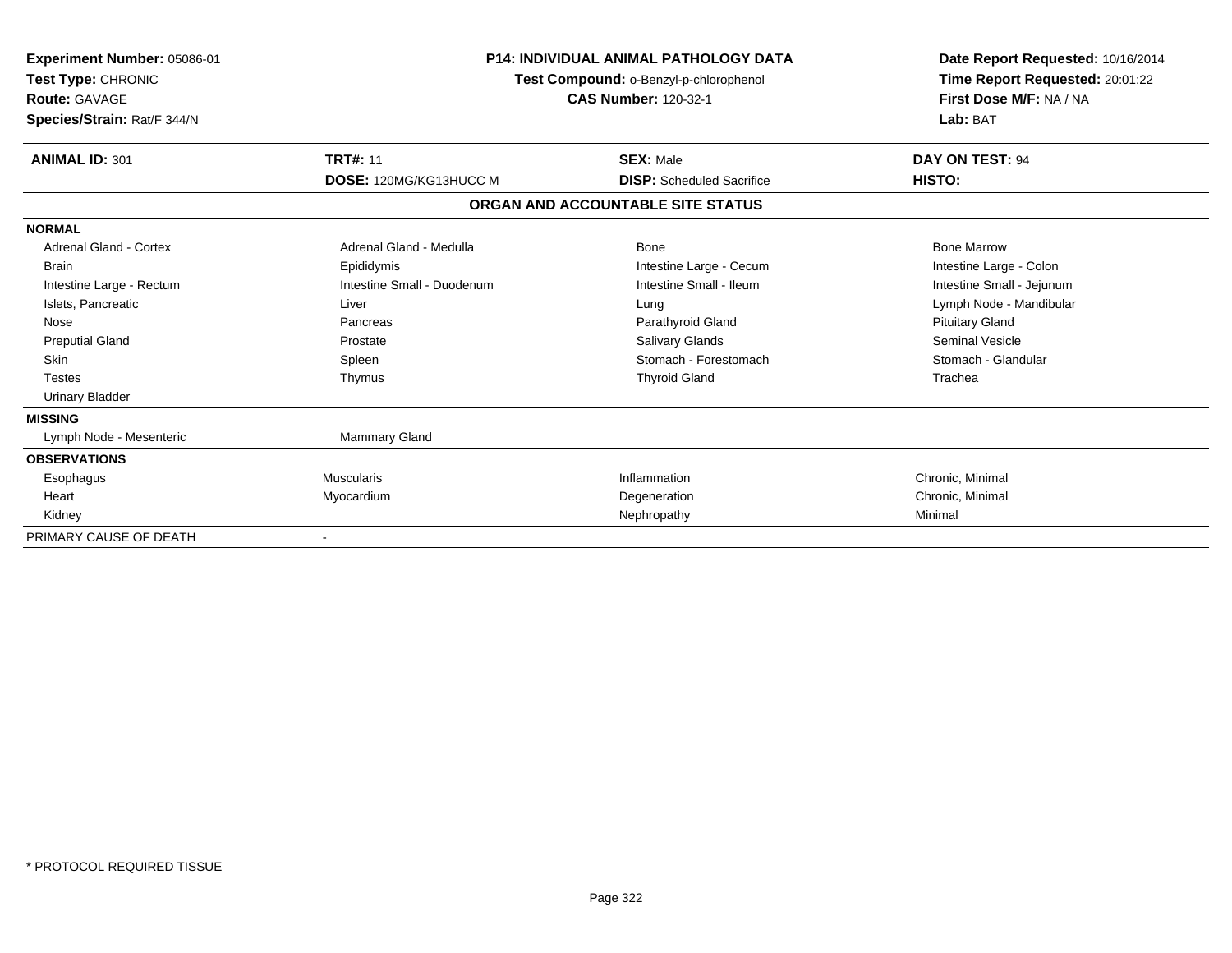| Experiment Number: 05086-01<br>Test Type: CHRONIC<br><b>Route: GAVAGE</b><br>Species/Strain: Rat/F 344/N | <b>P14: INDIVIDUAL ANIMAL PATHOLOGY DATA</b><br>Test Compound: o-Benzyl-p-chlorophenol<br><b>CAS Number: 120-32-1</b> |                                   | Date Report Requested: 10/16/2014<br>Time Report Requested: 20:01:22<br>First Dose M/F: NA / NA<br>Lab: BAT |
|----------------------------------------------------------------------------------------------------------|-----------------------------------------------------------------------------------------------------------------------|-----------------------------------|-------------------------------------------------------------------------------------------------------------|
| <b>ANIMAL ID: 302</b>                                                                                    | <b>TRT#: 11</b>                                                                                                       | <b>SEX: Male</b>                  | DAY ON TEST: 94                                                                                             |
|                                                                                                          | DOSE: 120MG/KG13HUCC M                                                                                                | <b>DISP:</b> Scheduled Sacrifice  | HISTO:                                                                                                      |
|                                                                                                          |                                                                                                                       | ORGAN AND ACCOUNTABLE SITE STATUS |                                                                                                             |
| <b>NORMAL</b>                                                                                            |                                                                                                                       |                                   |                                                                                                             |
| <b>Adrenal Gland - Cortex</b>                                                                            | Adrenal Gland - Medulla                                                                                               | Bone                              | <b>Bone Marrow</b>                                                                                          |
| <b>Brain</b>                                                                                             | Epididymis                                                                                                            | Esophagus                         | Heart                                                                                                       |
| Intestine Large - Cecum                                                                                  | Intestine Large - Colon                                                                                               | Intestine Large - Rectum          | Intestine Small - Duodenum                                                                                  |
| Intestine Small - Ileum                                                                                  | Intestine Small - Jejunum                                                                                             | Islets. Pancreatic                | Liver                                                                                                       |
| Lymph Node - Mandibular                                                                                  | Lymph Node - Mesenteric                                                                                               | <b>Mammary Gland</b>              | Nose                                                                                                        |
| Pancreas                                                                                                 | <b>Pituitary Gland</b>                                                                                                | <b>Preputial Gland</b>            | Prostate                                                                                                    |
| <b>Salivary Glands</b>                                                                                   | <b>Seminal Vesicle</b>                                                                                                | <b>Skin</b>                       | Spleen                                                                                                      |
| Stomach - Forestomach                                                                                    | Stomach - Glandular                                                                                                   | <b>Testes</b>                     | Thymus                                                                                                      |
| <b>Thyroid Gland</b>                                                                                     | Trachea                                                                                                               | Urinary Bladder                   |                                                                                                             |
| <b>MISSING</b>                                                                                           |                                                                                                                       |                                   |                                                                                                             |
| Parathyroid Gland                                                                                        |                                                                                                                       |                                   |                                                                                                             |
| <b>OBSERVATIONS</b>                                                                                      |                                                                                                                       |                                   |                                                                                                             |
| Kidney                                                                                                   |                                                                                                                       | Nephropathy                       | Minimal                                                                                                     |
| Lung                                                                                                     |                                                                                                                       | Inflammation                      | Chronic Active, Minimal                                                                                     |
| PRIMARY CAUSE OF DEATH                                                                                   |                                                                                                                       |                                   |                                                                                                             |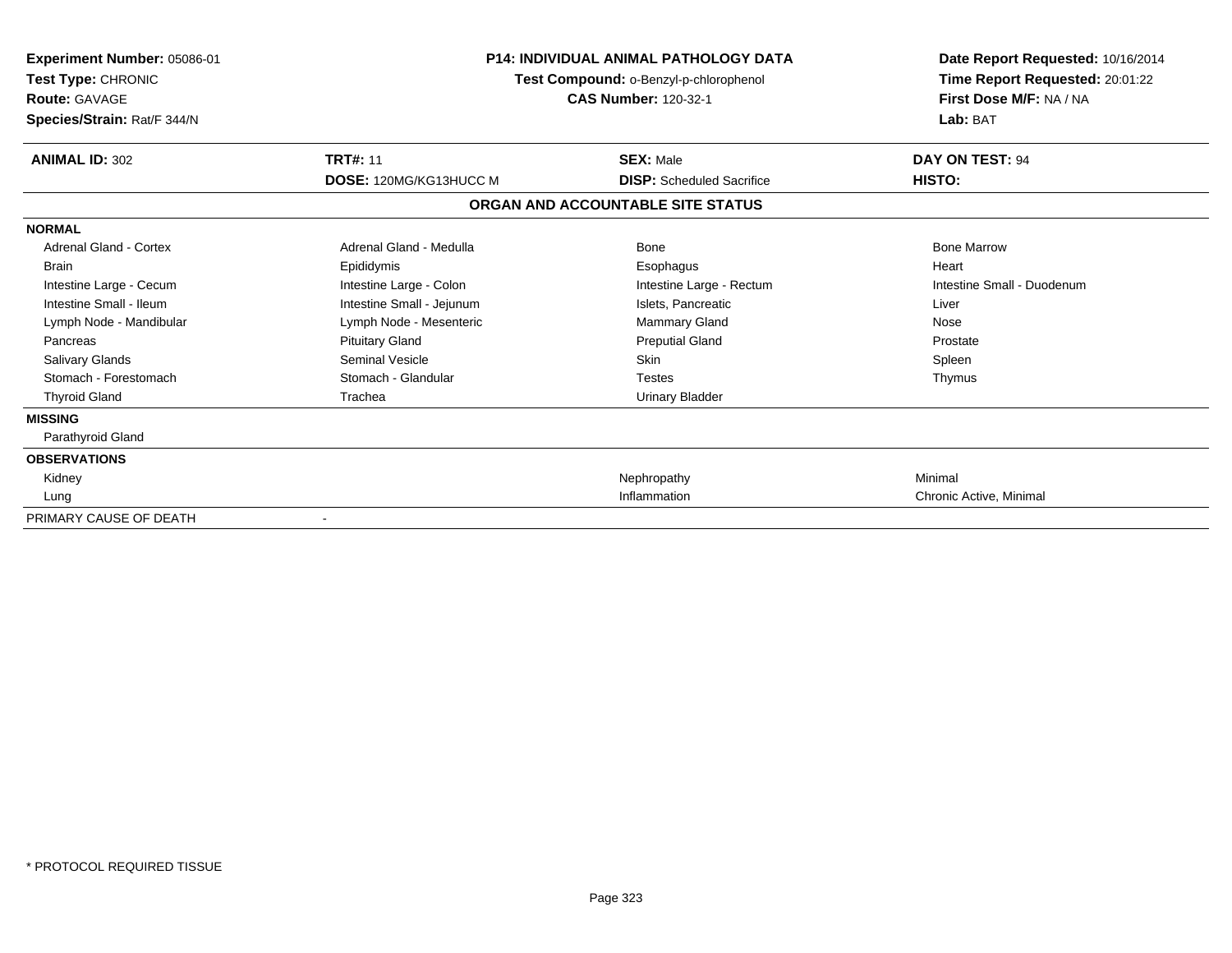| Experiment Number: 05086-01<br>Test Type: CHRONIC<br><b>Route: GAVAGE</b><br>Species/Strain: Rat/F 344/N | <b>P14: INDIVIDUAL ANIMAL PATHOLOGY DATA</b><br>Test Compound: o-Benzyl-p-chlorophenol<br><b>CAS Number: 120-32-1</b> |                                                                       | Date Report Requested: 10/16/2014<br>Time Report Requested: 20:01:22<br>First Dose M/F: NA / NA<br>Lab: BAT |
|----------------------------------------------------------------------------------------------------------|-----------------------------------------------------------------------------------------------------------------------|-----------------------------------------------------------------------|-------------------------------------------------------------------------------------------------------------|
| <b>ANIMAL ID: 303</b>                                                                                    | <b>TRT#: 11</b>                                                                                                       | <b>SEX: Male</b>                                                      | DAY ON TEST: 94                                                                                             |
|                                                                                                          | <b>DOSE: 120MG/KG13HUCC M</b>                                                                                         | <b>DISP:</b> Scheduled Sacrifice<br>ORGAN AND ACCOUNTABLE SITE STATUS | HISTO:                                                                                                      |
| <b>NORMAL</b>                                                                                            |                                                                                                                       |                                                                       |                                                                                                             |
| <b>Adrenal Gland - Cortex</b>                                                                            | Adrenal Gland - Medulla                                                                                               | <b>Bone</b>                                                           | <b>Bone Marrow</b>                                                                                          |
| <b>Brain</b>                                                                                             | Epididymis                                                                                                            | Esophagus                                                             | Heart                                                                                                       |
| Intestine Large - Cecum                                                                                  | Intestine Large - Colon                                                                                               | Intestine Large - Rectum                                              | Intestine Small - Duodenum                                                                                  |
| Intestine Small - Ileum                                                                                  | Intestine Small - Jejunum                                                                                             | Islets. Pancreatic                                                    | Kidney                                                                                                      |
| Liver                                                                                                    | Lung                                                                                                                  | Lymph Node - Mandibular                                               | Mammary Gland                                                                                               |
| Nose                                                                                                     | Pancreas                                                                                                              | Parathyroid Gland                                                     | <b>Pituitary Gland</b>                                                                                      |
| Prostate                                                                                                 | <b>Salivary Glands</b>                                                                                                | <b>Seminal Vesicle</b>                                                | <b>Skin</b>                                                                                                 |
| Spleen                                                                                                   | Stomach - Forestomach                                                                                                 | Stomach - Glandular                                                   | <b>Testes</b>                                                                                               |
| Thymus                                                                                                   | <b>Thyroid Gland</b>                                                                                                  | Trachea                                                               | <b>Urinary Bladder</b>                                                                                      |
| <b>MISSING</b>                                                                                           |                                                                                                                       |                                                                       |                                                                                                             |
| Lymph Node - Mesenteric                                                                                  |                                                                                                                       |                                                                       |                                                                                                             |
| <b>OBSERVATIONS</b>                                                                                      |                                                                                                                       |                                                                       |                                                                                                             |
| <b>Preputial Gland</b>                                                                                   |                                                                                                                       | Inflammation                                                          | Chronic Active, Mild                                                                                        |
| PRIMARY CAUSE OF DEATH                                                                                   |                                                                                                                       |                                                                       |                                                                                                             |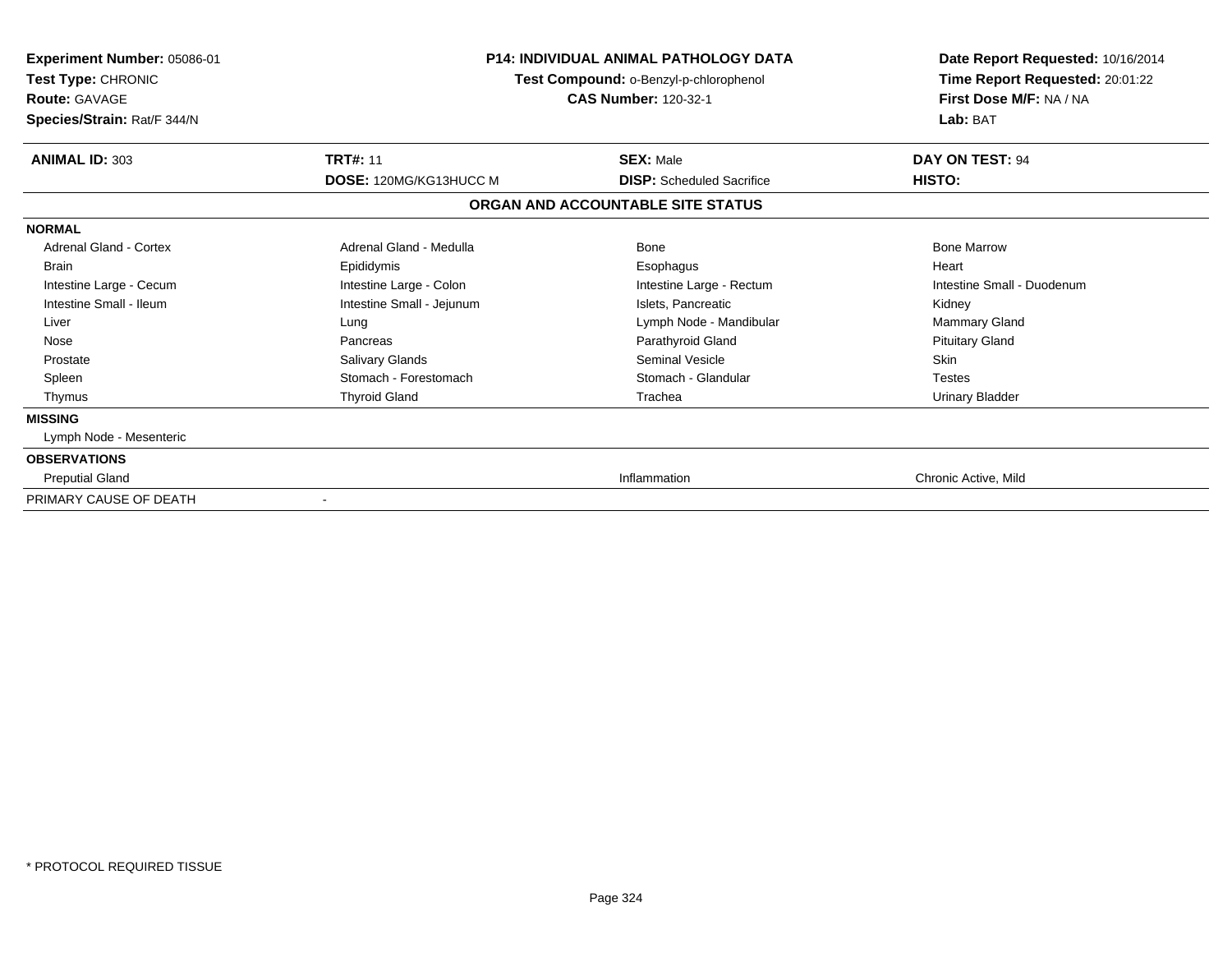| <b>Experiment Number: 05086-01</b><br>Test Type: CHRONIC<br><b>Route: GAVAGE</b><br>Species/Strain: Rat/F 344/N | <b>P14: INDIVIDUAL ANIMAL PATHOLOGY DATA</b><br>Test Compound: o-Benzyl-p-chlorophenol<br><b>CAS Number: 120-32-1</b> |                                   | Date Report Requested: 10/16/2014<br>Time Report Requested: 20:01:22<br>First Dose M/F: NA / NA<br>Lab: BAT |  |
|-----------------------------------------------------------------------------------------------------------------|-----------------------------------------------------------------------------------------------------------------------|-----------------------------------|-------------------------------------------------------------------------------------------------------------|--|
| <b>ANIMAL ID: 304</b>                                                                                           | <b>TRT#: 11</b>                                                                                                       | <b>SEX: Male</b>                  | DAY ON TEST: 94                                                                                             |  |
|                                                                                                                 | DOSE: 120MG/KG13HUCC M                                                                                                | <b>DISP:</b> Scheduled Sacrifice  | HISTO:                                                                                                      |  |
|                                                                                                                 |                                                                                                                       | ORGAN AND ACCOUNTABLE SITE STATUS |                                                                                                             |  |
| <b>NORMAL</b>                                                                                                   |                                                                                                                       |                                   |                                                                                                             |  |
| Adrenal Gland - Cortex                                                                                          | Adrenal Gland - Medulla                                                                                               | Bone                              | <b>Bone Marrow</b>                                                                                          |  |
| <b>Brain</b>                                                                                                    | Epididymis                                                                                                            | Esophagus                         | Intestine Large - Cecum                                                                                     |  |
| Intestine Large - Colon                                                                                         | Intestine Large - Rectum                                                                                              | Intestine Small - Duodenum        | Intestine Small - Ileum                                                                                     |  |
| Intestine Small - Jejunum                                                                                       | Islets, Pancreatic                                                                                                    | Liver                             | Lymph Node - Mandibular                                                                                     |  |
| Mammary Gland                                                                                                   | <b>Nose</b>                                                                                                           | Pancreas                          | Parathyroid Gland                                                                                           |  |
| <b>Pituitary Gland</b>                                                                                          | <b>Preputial Gland</b>                                                                                                | Prostate                          | <b>Salivary Glands</b>                                                                                      |  |
| <b>Seminal Vesicle</b>                                                                                          | <b>Skin</b>                                                                                                           | Spleen                            | Stomach - Forestomach                                                                                       |  |
| Stomach - Glandular                                                                                             | <b>Testes</b>                                                                                                         | Thymus                            | <b>Thyroid Gland</b>                                                                                        |  |
| Trachea                                                                                                         | <b>Urinary Bladder</b>                                                                                                |                                   |                                                                                                             |  |
| <b>MISSING</b>                                                                                                  |                                                                                                                       |                                   |                                                                                                             |  |
| Lymph Node - Mesenteric                                                                                         |                                                                                                                       |                                   |                                                                                                             |  |
| <b>OBSERVATIONS</b>                                                                                             |                                                                                                                       |                                   |                                                                                                             |  |
| Heart                                                                                                           | Myocardium                                                                                                            | Degeneration                      | Chronic, Minimal                                                                                            |  |
| Kidney                                                                                                          |                                                                                                                       | Nephropathy                       | Minimal                                                                                                     |  |
| Lung                                                                                                            |                                                                                                                       | Inflammation                      | Chronic Active, Minimal                                                                                     |  |
| PRIMARY CAUSE OF DEATH                                                                                          |                                                                                                                       |                                   |                                                                                                             |  |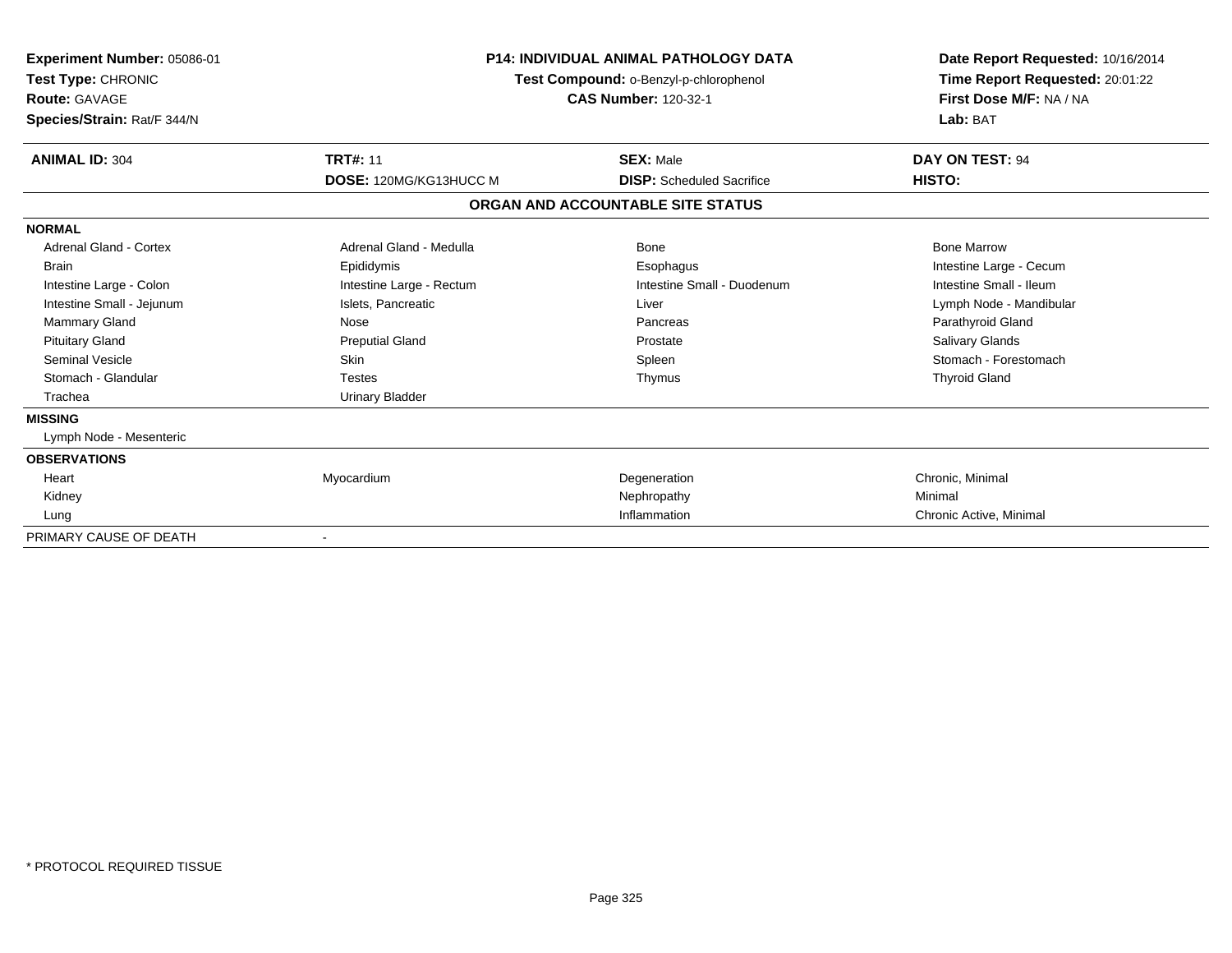| <b>Experiment Number: 05086-01</b><br>Test Type: CHRONIC<br><b>Route: GAVAGE</b><br>Species/Strain: Rat/F 344/N | <b>P14: INDIVIDUAL ANIMAL PATHOLOGY DATA</b><br>Test Compound: o-Benzyl-p-chlorophenol<br><b>CAS Number: 120-32-1</b> |                                                      | Date Report Requested: 10/16/2014<br>Time Report Requested: 20:01:22<br>First Dose M/F: NA / NA<br>Lab: BAT |
|-----------------------------------------------------------------------------------------------------------------|-----------------------------------------------------------------------------------------------------------------------|------------------------------------------------------|-------------------------------------------------------------------------------------------------------------|
| <b>ANIMAL ID: 305</b>                                                                                           | <b>TRT#: 11</b><br>DOSE: 120MG/KG13HUCC M                                                                             | <b>SEX: Male</b><br><b>DISP:</b> Scheduled Sacrifice | DAY ON TEST: 94<br>HISTO:                                                                                   |
|                                                                                                                 |                                                                                                                       | ORGAN AND ACCOUNTABLE SITE STATUS                    |                                                                                                             |
| <b>NORMAL</b>                                                                                                   |                                                                                                                       |                                                      |                                                                                                             |
| Adrenal Gland - Cortex                                                                                          | Adrenal Gland - Medulla                                                                                               | Bone                                                 | <b>Bone Marrow</b>                                                                                          |
| <b>Brain</b>                                                                                                    | Epididymis                                                                                                            | Esophagus                                            | Heart                                                                                                       |
| Intestine Large - Cecum                                                                                         | Intestine Large - Colon                                                                                               | Intestine Large - Rectum                             | Intestine Small - Duodenum                                                                                  |
| Intestine Small - Ileum                                                                                         | Intestine Small - Jejunum                                                                                             | Islets, Pancreatic                                   | Liver                                                                                                       |
| Lung                                                                                                            | Lymph Node - Mandibular                                                                                               | Lymph Node - Mesenteric                              | <b>Mammary Gland</b>                                                                                        |
| Nose                                                                                                            | Pancreas                                                                                                              | Parathyroid Gland                                    | <b>Pituitary Gland</b>                                                                                      |
| <b>Preputial Gland</b>                                                                                          | Prostate                                                                                                              | Salivary Glands                                      | <b>Seminal Vesicle</b>                                                                                      |
| <b>Skin</b>                                                                                                     | Spleen                                                                                                                | Stomach - Forestomach                                | Stomach - Glandular                                                                                         |
| <b>Testes</b>                                                                                                   | Thymus                                                                                                                | <b>Thyroid Gland</b>                                 | Trachea                                                                                                     |
| <b>Urinary Bladder</b>                                                                                          |                                                                                                                       |                                                      |                                                                                                             |
| <b>OBSERVATIONS</b>                                                                                             |                                                                                                                       |                                                      |                                                                                                             |
| Kidney                                                                                                          |                                                                                                                       | Nephropathy                                          | Minimal                                                                                                     |
| Mesentery                                                                                                       | Inflammation                                                                                                          |                                                      | Granulomatous, Minimal                                                                                      |
| PRIMARY CAUSE OF DEATH                                                                                          |                                                                                                                       |                                                      |                                                                                                             |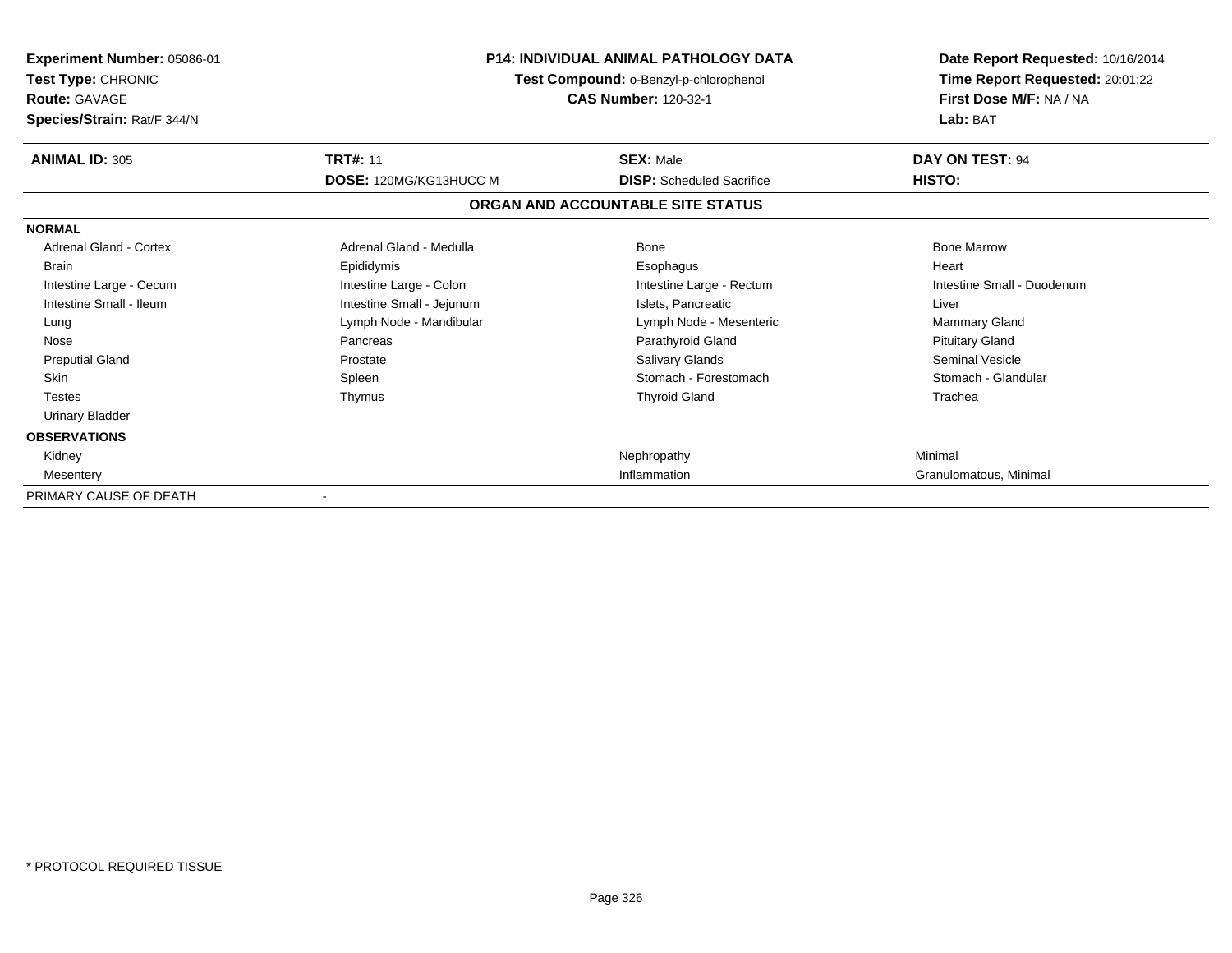| <b>Experiment Number: 05086-01</b><br>Test Type: CHRONIC<br><b>Route: GAVAGE</b><br>Species/Strain: Rat/F 344/N | <b>P14: INDIVIDUAL ANIMAL PATHOLOGY DATA</b><br>Test Compound: o-Benzyl-p-chlorophenol<br><b>CAS Number: 120-32-1</b> |                                   | Date Report Requested: 10/16/2014<br>Time Report Requested: 20:01:22<br>First Dose M/F: NA / NA<br>Lab: BAT |
|-----------------------------------------------------------------------------------------------------------------|-----------------------------------------------------------------------------------------------------------------------|-----------------------------------|-------------------------------------------------------------------------------------------------------------|
| <b>ANIMAL ID: 306</b>                                                                                           | <b>TRT#: 11</b>                                                                                                       | <b>SEX: Male</b>                  | DAY ON TEST: 94                                                                                             |
|                                                                                                                 | <b>DOSE: 120MG/KG13HUCC M</b>                                                                                         | <b>DISP:</b> Scheduled Sacrifice  | <b>HISTO:</b>                                                                                               |
|                                                                                                                 |                                                                                                                       | ORGAN AND ACCOUNTABLE SITE STATUS |                                                                                                             |
| <b>NORMAL</b>                                                                                                   |                                                                                                                       |                                   |                                                                                                             |
| <b>Adrenal Gland - Cortex</b>                                                                                   | Adrenal Gland - Medulla                                                                                               | Bone                              | <b>Bone Marrow</b>                                                                                          |
| <b>Brain</b>                                                                                                    | Epididymis                                                                                                            | Esophagus                         | Heart                                                                                                       |
| Intestine Large - Cecum                                                                                         | Intestine Large - Colon                                                                                               | Intestine Large - Rectum          | Intestine Small - Duodenum                                                                                  |
| Intestine Small - Ileum                                                                                         | Intestine Small - Jejunum                                                                                             | Islets, Pancreatic                | Liver                                                                                                       |
| Lung                                                                                                            | Lymph Node - Mandibular                                                                                               | Lymph Node - Mesenteric           | <b>Mammary Gland</b>                                                                                        |
| Nose                                                                                                            | Pancreas                                                                                                              | Parathyroid Gland                 | <b>Pituitary Gland</b>                                                                                      |
| <b>Preputial Gland</b>                                                                                          | Prostate                                                                                                              | <b>Salivary Glands</b>            | <b>Seminal Vesicle</b>                                                                                      |
| <b>Skin</b>                                                                                                     | Spleen                                                                                                                | Stomach - Forestomach             | Stomach - Glandular                                                                                         |
| <b>Testes</b>                                                                                                   | Thymus                                                                                                                | <b>Thyroid Gland</b>              | Trachea                                                                                                     |
| <b>Urinary Bladder</b>                                                                                          |                                                                                                                       |                                   |                                                                                                             |
| <b>OBSERVATIONS</b>                                                                                             |                                                                                                                       |                                   |                                                                                                             |
| Kidney                                                                                                          |                                                                                                                       | Nephropathy                       | Minimal                                                                                                     |
| PRIMARY CAUSE OF DEATH                                                                                          |                                                                                                                       |                                   |                                                                                                             |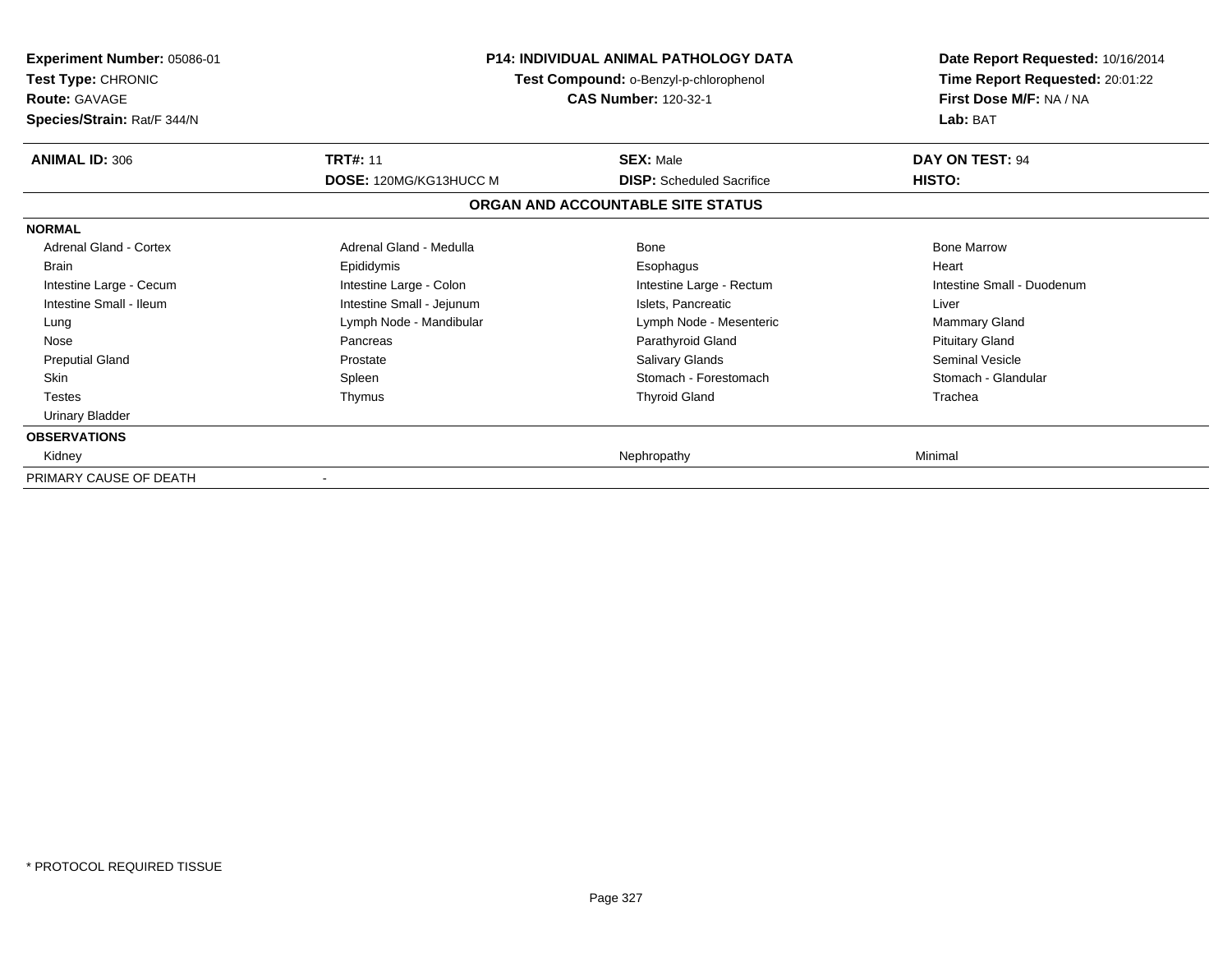| Experiment Number: 05086-01<br>Test Type: CHRONIC<br><b>Route: GAVAGE</b><br>Species/Strain: Rat/F 344/N | <b>P14: INDIVIDUAL ANIMAL PATHOLOGY DATA</b><br>Test Compound: o-Benzyl-p-chlorophenol<br><b>CAS Number: 120-32-1</b> |                                                      | Date Report Requested: 10/16/2014<br>Time Report Requested: 20:01:22<br>First Dose M/F: NA / NA<br>Lab: BAT |  |
|----------------------------------------------------------------------------------------------------------|-----------------------------------------------------------------------------------------------------------------------|------------------------------------------------------|-------------------------------------------------------------------------------------------------------------|--|
| <b>ANIMAL ID: 307</b>                                                                                    | <b>TRT#: 11</b><br>DOSE: 120MG/KG13HUCC M                                                                             | <b>SEX: Male</b><br><b>DISP:</b> Scheduled Sacrifice | DAY ON TEST: 94<br>HISTO:                                                                                   |  |
|                                                                                                          |                                                                                                                       |                                                      |                                                                                                             |  |
|                                                                                                          |                                                                                                                       | ORGAN AND ACCOUNTABLE SITE STATUS                    |                                                                                                             |  |
| <b>NORMAL</b>                                                                                            |                                                                                                                       |                                                      |                                                                                                             |  |
| Adrenal Gland - Cortex                                                                                   | Adrenal Gland - Medulla                                                                                               | Bone                                                 | <b>Bone Marrow</b>                                                                                          |  |
| <b>Brain</b>                                                                                             | Epididymis                                                                                                            | Esophagus                                            | Intestine Large - Cecum                                                                                     |  |
| Intestine Large - Colon                                                                                  | Intestine Large - Rectum                                                                                              | Intestine Small - Duodenum                           | Intestine Small - Ileum                                                                                     |  |
| Intestine Small - Jejunum                                                                                | Islets, Pancreatic                                                                                                    | Liver                                                | Lung                                                                                                        |  |
| Lymph Node - Mandibular                                                                                  | Nose                                                                                                                  | Pancreas                                             | Parathyroid Gland                                                                                           |  |
| <b>Pituitary Gland</b>                                                                                   | <b>Preputial Gland</b>                                                                                                | Prostate                                             | <b>Salivary Glands</b>                                                                                      |  |
| <b>Seminal Vesicle</b>                                                                                   | <b>Skin</b>                                                                                                           | Spleen                                               | Stomach - Forestomach                                                                                       |  |
| Stomach - Glandular                                                                                      | <b>Testes</b>                                                                                                         | Thymus                                               | <b>Thyroid Gland</b>                                                                                        |  |
| Trachea                                                                                                  | <b>Urinary Bladder</b>                                                                                                |                                                      |                                                                                                             |  |
| <b>MISSING</b>                                                                                           |                                                                                                                       |                                                      |                                                                                                             |  |
| Lymph Node - Mesenteric                                                                                  | Mammary Gland                                                                                                         |                                                      |                                                                                                             |  |
| <b>OBSERVATIONS</b>                                                                                      |                                                                                                                       |                                                      |                                                                                                             |  |
| Heart                                                                                                    | Myocardium                                                                                                            | Degeneration                                         | Chronic, Minimal                                                                                            |  |
| Kidney                                                                                                   |                                                                                                                       | Nephropathy                                          | Minimal                                                                                                     |  |
| PRIMARY CAUSE OF DEATH                                                                                   |                                                                                                                       |                                                      |                                                                                                             |  |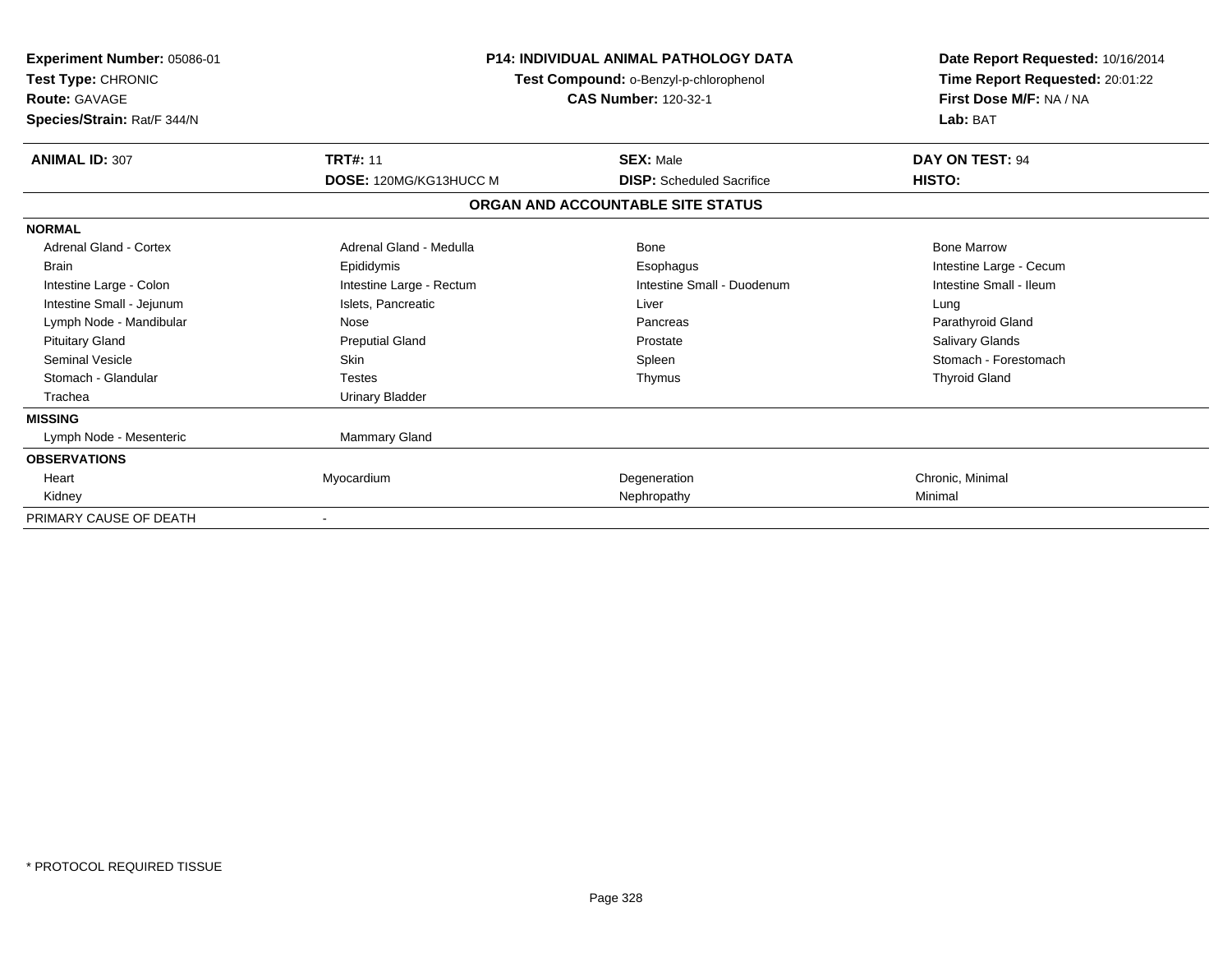| Experiment Number: 05086-01<br>Test Type: CHRONIC<br><b>Route: GAVAGE</b><br>Species/Strain: Rat/F 344/N | <b>P14: INDIVIDUAL ANIMAL PATHOLOGY DATA</b><br>Test Compound: o-Benzyl-p-chlorophenol<br><b>CAS Number: 120-32-1</b> |                                   | Date Report Requested: 10/16/2014<br>Time Report Requested: 20:01:22<br>First Dose M/F: NA / NA<br>Lab: BAT |  |
|----------------------------------------------------------------------------------------------------------|-----------------------------------------------------------------------------------------------------------------------|-----------------------------------|-------------------------------------------------------------------------------------------------------------|--|
| <b>ANIMAL ID: 308</b>                                                                                    | <b>TRT#: 11</b>                                                                                                       | <b>SEX: Male</b>                  | DAY ON TEST: 94                                                                                             |  |
|                                                                                                          | DOSE: 120MG/KG13HUCC M                                                                                                | <b>DISP:</b> Scheduled Sacrifice  | HISTO:                                                                                                      |  |
|                                                                                                          |                                                                                                                       | ORGAN AND ACCOUNTABLE SITE STATUS |                                                                                                             |  |
| <b>NORMAL</b>                                                                                            |                                                                                                                       |                                   |                                                                                                             |  |
| Adrenal Gland - Cortex                                                                                   | Adrenal Gland - Medulla                                                                                               | Bone                              | <b>Bone Marrow</b>                                                                                          |  |
| <b>Brain</b>                                                                                             | Epididymis                                                                                                            | Esophagus                         | Intestine Large - Cecum                                                                                     |  |
| Intestine Large - Colon                                                                                  | Intestine Large - Rectum                                                                                              | Intestine Small - Duodenum        | Intestine Small - Ileum                                                                                     |  |
| Intestine Small - Jejunum                                                                                | Islets, Pancreatic                                                                                                    | Liver                             | Lung                                                                                                        |  |
| Lymph Node - Mandibular                                                                                  | Lymph Node - Mesenteric                                                                                               | Nose                              | Pancreas                                                                                                    |  |
| Parathyroid Gland                                                                                        | <b>Pituitary Gland</b>                                                                                                | <b>Preputial Gland</b>            | Prostate                                                                                                    |  |
| <b>Salivary Glands</b>                                                                                   | <b>Seminal Vesicle</b>                                                                                                | <b>Skin</b>                       | Spleen                                                                                                      |  |
| Stomach - Forestomach                                                                                    | Stomach - Glandular                                                                                                   | <b>Testes</b>                     | Thymus                                                                                                      |  |
| <b>Thyroid Gland</b>                                                                                     | Trachea                                                                                                               | <b>Urinary Bladder</b>            |                                                                                                             |  |
| <b>MISSING</b>                                                                                           |                                                                                                                       |                                   |                                                                                                             |  |
| Mammary Gland                                                                                            |                                                                                                                       |                                   |                                                                                                             |  |
| <b>OBSERVATIONS</b>                                                                                      |                                                                                                                       |                                   |                                                                                                             |  |
| Heart                                                                                                    | Myocardium                                                                                                            | Degeneration                      | Chronic, Minimal                                                                                            |  |
| Kidney                                                                                                   |                                                                                                                       | Nephropathy                       | Minimal                                                                                                     |  |
| PRIMARY CAUSE OF DEATH                                                                                   |                                                                                                                       |                                   |                                                                                                             |  |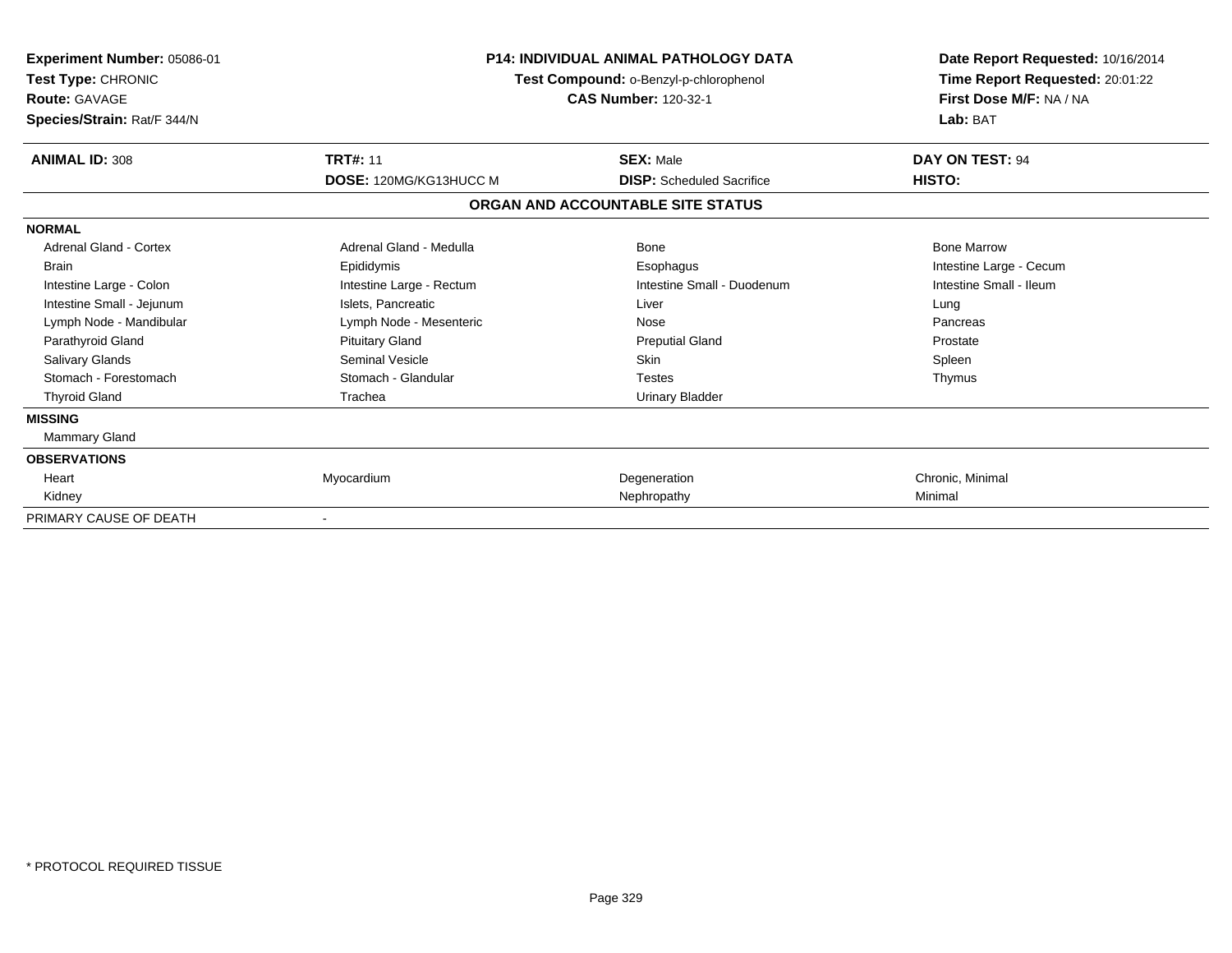| <b>Experiment Number: 05086-01</b><br><b>Test Type: CHRONIC</b><br><b>Route: GAVAGE</b><br>Species/Strain: Rat/F 344/N | <b>P14: INDIVIDUAL ANIMAL PATHOLOGY DATA</b><br>Test Compound: o-Benzyl-p-chlorophenol<br><b>CAS Number: 120-32-1</b> |                                   | Date Report Requested: 10/16/2014<br>Time Report Requested: 20:01:22<br>First Dose M/F: NA / NA<br>Lab: BAT |
|------------------------------------------------------------------------------------------------------------------------|-----------------------------------------------------------------------------------------------------------------------|-----------------------------------|-------------------------------------------------------------------------------------------------------------|
| <b>ANIMAL ID: 310</b>                                                                                                  | <b>TRT#: 11</b>                                                                                                       | <b>SEX: Male</b>                  | DAY ON TEST: 94                                                                                             |
|                                                                                                                        | <b>DOSE: 120MG/KG13HUCC M</b>                                                                                         | <b>DISP:</b> Scheduled Sacrifice  | <b>HISTO:</b>                                                                                               |
|                                                                                                                        |                                                                                                                       | ORGAN AND ACCOUNTABLE SITE STATUS |                                                                                                             |
| <b>NORMAL</b>                                                                                                          |                                                                                                                       |                                   |                                                                                                             |
| <b>Adrenal Gland - Cortex</b>                                                                                          | Adrenal Gland - Medulla                                                                                               | Bone                              | <b>Bone Marrow</b>                                                                                          |
| <b>Brain</b>                                                                                                           | Epididymis                                                                                                            | Esophagus                         | Intestine Large - Cecum                                                                                     |
| Intestine Large - Colon                                                                                                | Intestine Large - Rectum                                                                                              | Intestine Small - Duodenum        | Intestine Small - Ileum                                                                                     |
| Intestine Small - Jejunum                                                                                              | Islets, Pancreatic                                                                                                    | Liver                             | Lung                                                                                                        |
| Lymph Node - Mandibular                                                                                                | Lymph Node - Mesenteric                                                                                               | <b>Mammary Gland</b>              | Nose                                                                                                        |
| Pancreas                                                                                                               | Parathyroid Gland                                                                                                     | <b>Pituitary Gland</b>            | <b>Preputial Gland</b>                                                                                      |
| Prostate                                                                                                               | Salivary Glands                                                                                                       | Seminal Vesicle                   | <b>Skin</b>                                                                                                 |
| Spleen                                                                                                                 | Stomach - Forestomach                                                                                                 | Stomach - Glandular               | <b>Testes</b>                                                                                               |
| Thymus                                                                                                                 | <b>Thyroid Gland</b>                                                                                                  | Trachea                           | <b>Urinary Bladder</b>                                                                                      |
| <b>OBSERVATIONS</b>                                                                                                    |                                                                                                                       |                                   |                                                                                                             |
| Heart                                                                                                                  | Myocardium                                                                                                            | Degeneration                      | Chronic, Minimal                                                                                            |
| Kidney                                                                                                                 |                                                                                                                       | Nephropathy                       | Minimal                                                                                                     |
| PRIMARY CAUSE OF DEATH                                                                                                 |                                                                                                                       |                                   |                                                                                                             |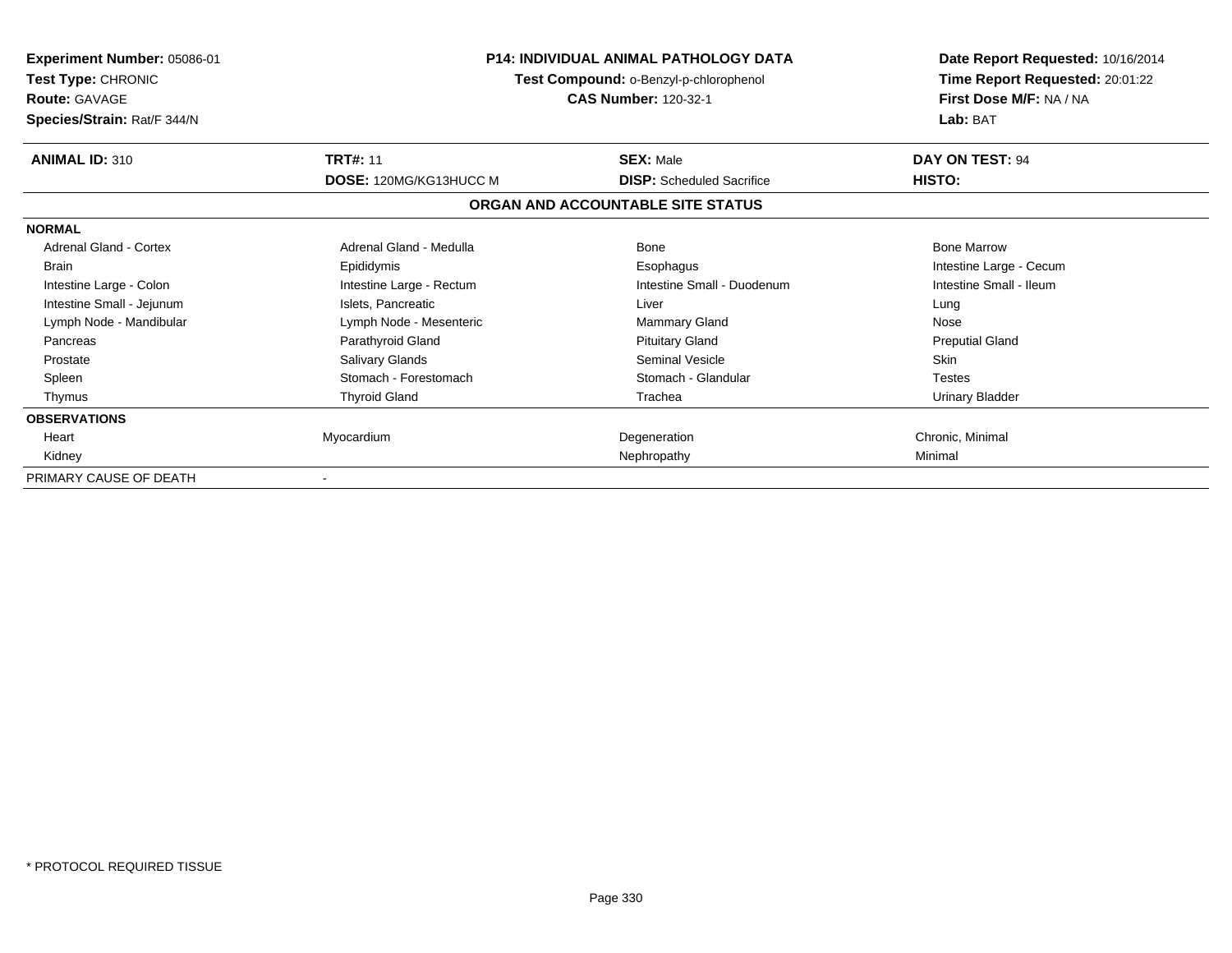| <b>Experiment Number: 05086-01</b><br>Test Type: CHRONIC<br><b>Route: GAVAGE</b><br>Species/Strain: Rat/F 344/N | <b>P14: INDIVIDUAL ANIMAL PATHOLOGY DATA</b><br>Test Compound: o-Benzyl-p-chlorophenol<br><b>CAS Number: 120-32-1</b> |                                                  | Date Report Requested: 10/16/2014<br>Time Report Requested: 20:01:22<br>First Dose M/F: NA / NA<br>Lab: BAT |  |
|-----------------------------------------------------------------------------------------------------------------|-----------------------------------------------------------------------------------------------------------------------|--------------------------------------------------|-------------------------------------------------------------------------------------------------------------|--|
| <b>ANIMAL ID: 311</b>                                                                                           | <b>TRT#:</b> 12<br><b>DOSE: 120MG/KG65HUCC M</b>                                                                      | <b>SEX: Male</b><br><b>DISP: Dosing Accident</b> | DAY ON TEST: 31<br><b>HISTO: 863051</b>                                                                     |  |
| PRIMARY CAUSE OF DEATH                                                                                          |                                                                                                                       |                                                  |                                                                                                             |  |
| Animal Note: MORIBUND DUE TO GAVAGE ERROR.                                                                      |                                                                                                                       |                                                  |                                                                                                             |  |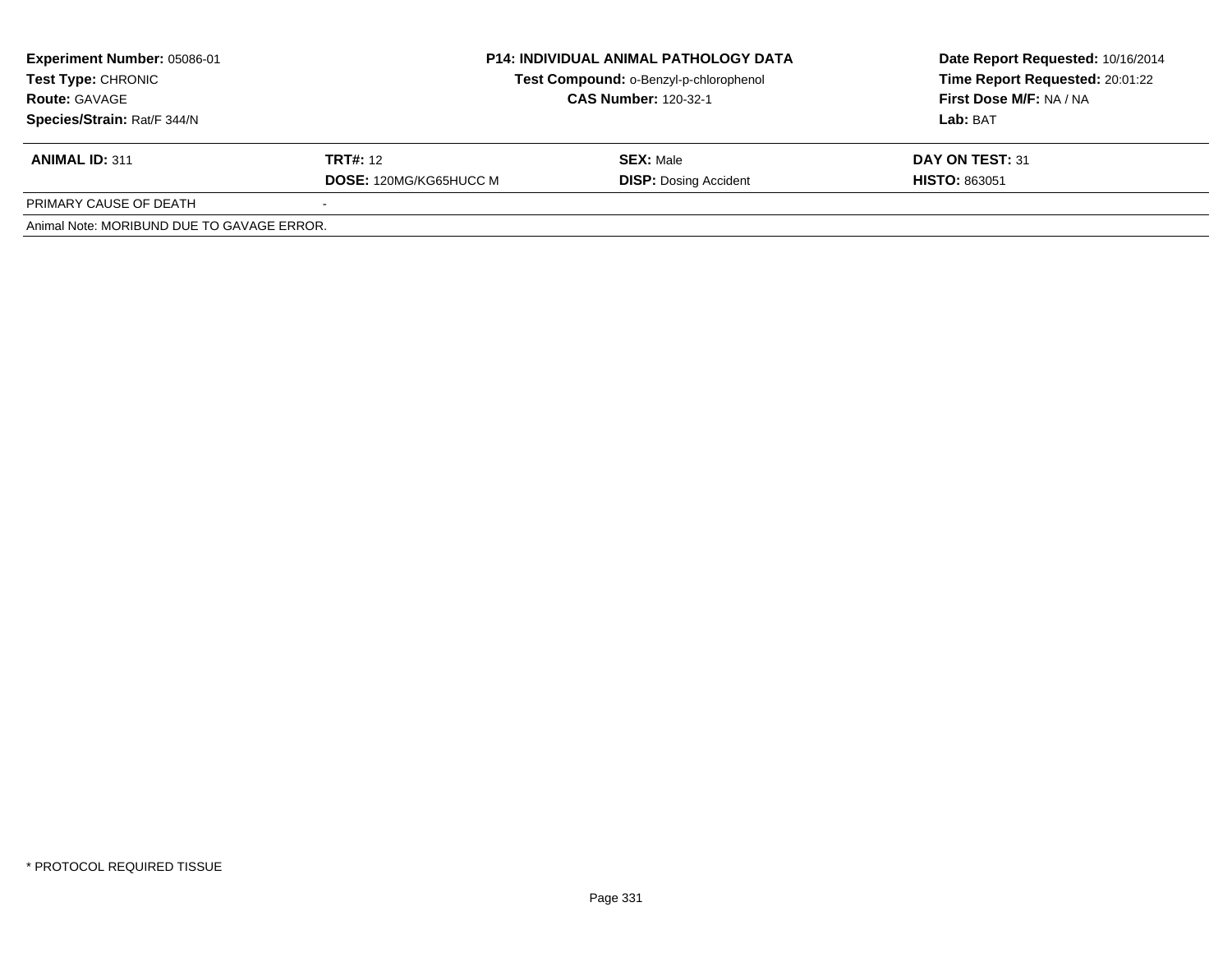| <b>Experiment Number: 05086-01</b><br><b>Test Type: CHRONIC</b><br><b>Route: GAVAGE</b><br>Species/Strain: Rat/F 344/N | <b>P14: INDIVIDUAL ANIMAL PATHOLOGY DATA</b><br>Test Compound: o-Benzyl-p-chlorophenol<br><b>CAS Number: 120-32-1</b> |                                                | Date Report Requested: 10/16/2014<br>Time Report Requested: 20:01:22<br>First Dose M/F: NA / NA<br>Lab: BAT |
|------------------------------------------------------------------------------------------------------------------------|-----------------------------------------------------------------------------------------------------------------------|------------------------------------------------|-------------------------------------------------------------------------------------------------------------|
| <b>ANIMAL ID: 312</b>                                                                                                  | <b>TRT#:</b> 12<br><b>DOSE: 120MG/KG65HUCC M</b>                                                                      | <b>SEX: Male</b><br><b>DISP:</b> Natural Death | DAY ON TEST: 15<br><b>HISTO: 863052</b>                                                                     |
| PRIMARY CAUSE OF DEATH                                                                                                 |                                                                                                                       |                                                |                                                                                                             |
| Animal Note: COD UNDETERMINED.                                                                                         |                                                                                                                       |                                                |                                                                                                             |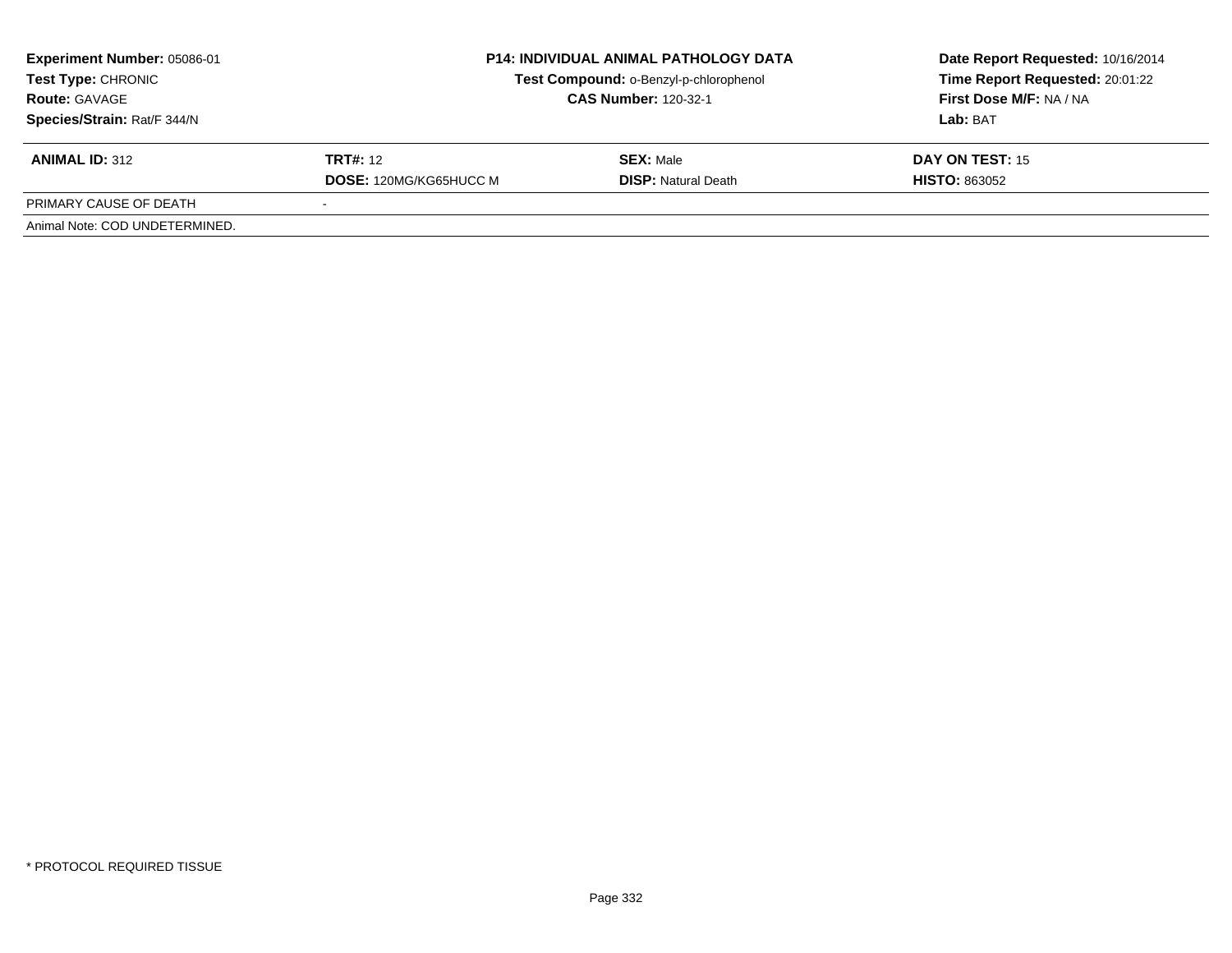| <b>Experiment Number: 05086-01</b><br><b>Test Type: CHRONIC</b><br><b>Route: GAVAGE</b><br>Species/Strain: Rat/F 344/N | <b>P14: INDIVIDUAL ANIMAL PATHOLOGY DATA</b><br>Test Compound: o-Benzyl-p-chlorophenol<br><b>CAS Number: 120-32-1</b> |                                                | Date Report Requested: 10/16/2014<br>Time Report Requested: 20:01:22<br>First Dose M/F: NA / NA<br>Lab: BAT |
|------------------------------------------------------------------------------------------------------------------------|-----------------------------------------------------------------------------------------------------------------------|------------------------------------------------|-------------------------------------------------------------------------------------------------------------|
| <b>ANIMAL ID: 317</b>                                                                                                  | <b>TRT#:</b> 12<br><b>DOSE: 120MG/KG65HUCC M</b>                                                                      | <b>SEX: Male</b><br><b>DISP: Natural Death</b> | DAY ON TEST: 14<br><b>HISTO: 863057</b>                                                                     |
| PRIMARY CAUSE OF DEATH                                                                                                 |                                                                                                                       |                                                |                                                                                                             |
| Animal Note: COD: UNKNOWN.                                                                                             |                                                                                                                       |                                                |                                                                                                             |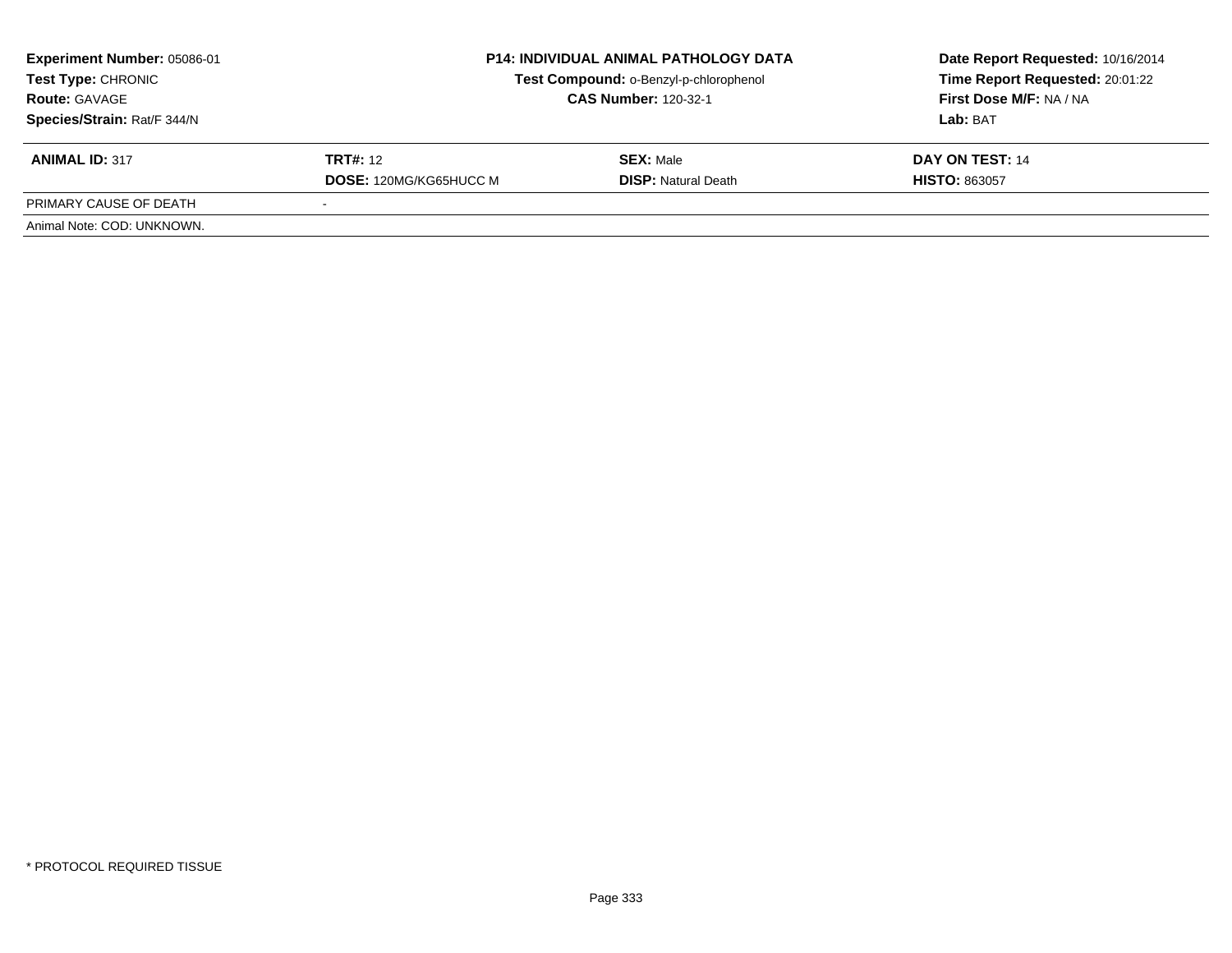| Experiment Number: 05086-01<br>Test Type: CHRONIC<br><b>Route: GAVAGE</b><br>Species/Strain: Rat/F 344/N |                 |                          | <b>P14: INDIVIDUAL ANIMAL PATHOLOGY DATA</b><br>Test Compound: o-Benzyl-p-chlorophenol<br><b>CAS Number: 120-32-1</b> |  | Date Report Requested: 10/16/2014<br>Time Report Requested: 20:01:22<br>First Dose M/F: NA / NA<br>Lab: BAT |  |
|----------------------------------------------------------------------------------------------------------|-----------------|--------------------------|-----------------------------------------------------------------------------------------------------------------------|--|-------------------------------------------------------------------------------------------------------------|--|
| <b>ANIMAL ID: 321</b>                                                                                    |                 | <b>TRT#: 13</b>          | <b>SEX: Female</b>                                                                                                    |  | DAY ON TEST: 583                                                                                            |  |
|                                                                                                          |                 | DOSE: 0MG/KG<br>-F       | <b>DISP:</b> Moribund Sacrifice                                                                                       |  | HISTO: 863171                                                                                               |  |
|                                                                                                          |                 |                          | ORGAN AND ACCOUNTABLE SITE STATUS                                                                                     |  |                                                                                                             |  |
| <b>NORMAL</b>                                                                                            |                 |                          |                                                                                                                       |  |                                                                                                             |  |
| Adrenal Gland - Cortex                                                                                   |                 | Adrenal Gland - Medulla  | Bone                                                                                                                  |  | <b>Bone Marrow</b>                                                                                          |  |
| <b>Brain</b>                                                                                             |                 | Esophagus                | Heart                                                                                                                 |  | Intestine Large - Cecum                                                                                     |  |
| Intestine Large - Colon                                                                                  |                 | Intestine Large - Rectum | Intestine Small - Duodenum                                                                                            |  | Intestine Small - Ileum                                                                                     |  |
| Intestine Small - Jejunum                                                                                |                 | Islets, Pancreatic       | Lymph Node - Mandibular                                                                                               |  | Lymph Node - Mesenteric                                                                                     |  |
| Nose                                                                                                     |                 | Ovary                    | Parathyroid Gland                                                                                                     |  | Salivary Glands                                                                                             |  |
| Skin                                                                                                     |                 | Spleen                   | Stomach - Forestomach                                                                                                 |  | Stomach - Glandular                                                                                         |  |
| Thymus                                                                                                   |                 | <b>Thyroid Gland</b>     | Trachea                                                                                                               |  | <b>Urinary Bladder</b>                                                                                      |  |
| <b>Uterus</b>                                                                                            |                 |                          |                                                                                                                       |  |                                                                                                             |  |
| <b>OBSERVATIONS</b>                                                                                      |                 |                          |                                                                                                                       |  |                                                                                                             |  |
| <b>Clitoral Gland</b>                                                                                    |                 |                          | Adenoma                                                                                                               |  |                                                                                                             |  |
| Kidney                                                                                                   |                 |                          | Nephropathy                                                                                                           |  | Minimal                                                                                                     |  |
| Liver                                                                                                    |                 |                          | <b>Basophilic Focus</b>                                                                                               |  |                                                                                                             |  |
| Note: BASOPH FOCUS                                                                                       | $TGLs = 2,3-12$ |                          |                                                                                                                       |  |                                                                                                             |  |
| Lung                                                                                                     |                 |                          | Inflammation                                                                                                          |  | Chronic Active, Minimal                                                                                     |  |
| Mammary Gland                                                                                            |                 |                          | Fibroadenoma                                                                                                          |  |                                                                                                             |  |
| Note: FIBROADENOMA                                                                                       | $TGLs = 1-11$   |                          |                                                                                                                       |  |                                                                                                             |  |
| Pancreas                                                                                                 |                 | Acinus                   | Atrophy                                                                                                               |  | Mild                                                                                                        |  |
| <b>Pituitary Gland</b>                                                                                   |                 |                          | Craniopharyngioma                                                                                                     |  |                                                                                                             |  |
| PRIMARY CAUSE OF DEATH                                                                                   |                 |                          |                                                                                                                       |  |                                                                                                             |  |
| Animal Note: MORIBUND DUE TO MAMMARY TUMOR.                                                              |                 |                          |                                                                                                                       |  |                                                                                                             |  |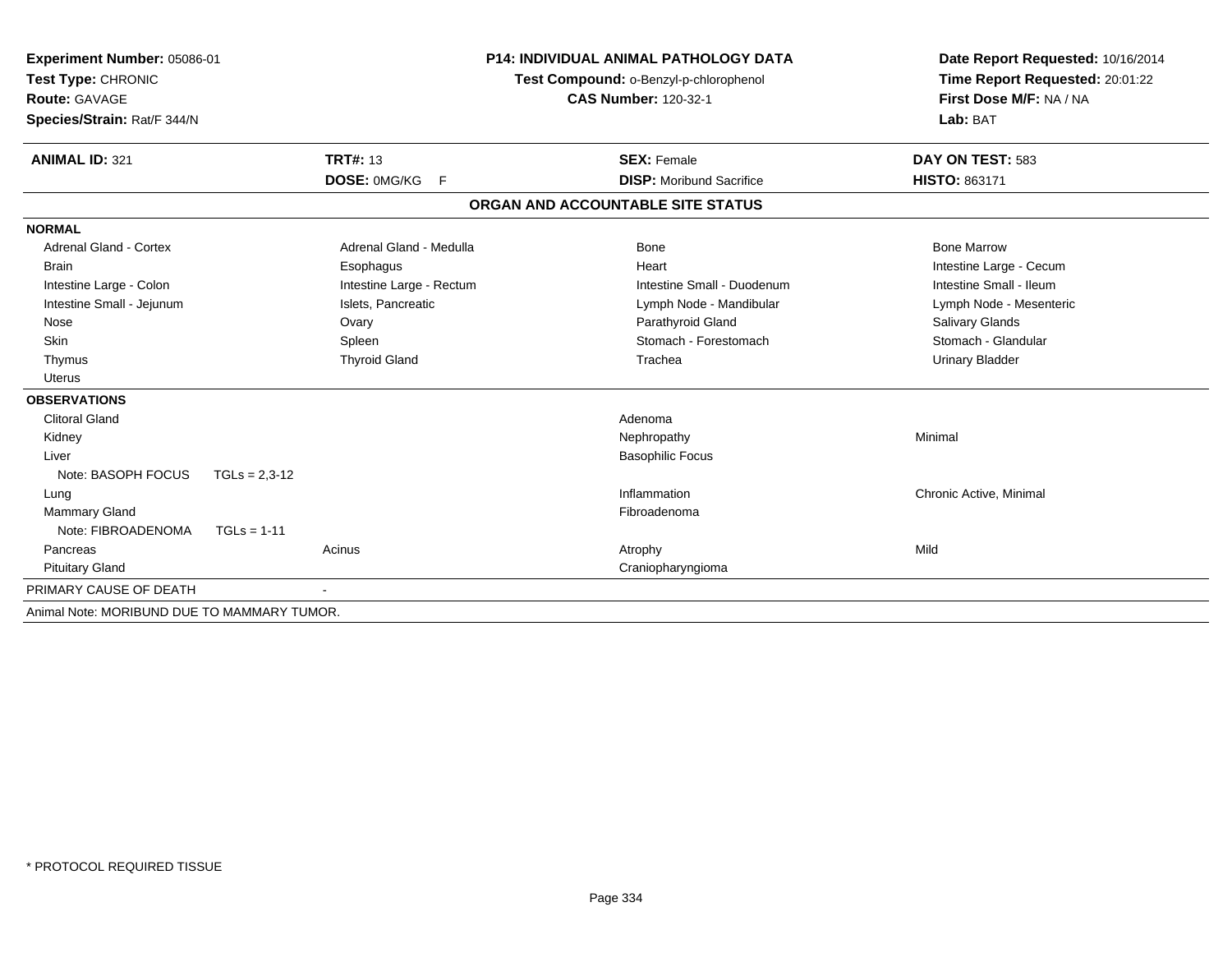| <b>Experiment Number: 05086-01</b><br>Test Type: CHRONIC<br><b>Route: GAVAGE</b><br>Species/Strain: Rat/F 344/N |                         | <b>P14: INDIVIDUAL ANIMAL PATHOLOGY DATA</b><br>Test Compound: o-Benzyl-p-chlorophenol<br><b>CAS Number: 120-32-1</b> | Date Report Requested: 10/16/2014<br>Time Report Requested: 20:01:22<br>First Dose M/F: NA / NA<br>Lab: BAT |
|-----------------------------------------------------------------------------------------------------------------|-------------------------|-----------------------------------------------------------------------------------------------------------------------|-------------------------------------------------------------------------------------------------------------|
| <b>ANIMAL ID: 322</b>                                                                                           | <b>TRT#: 13</b>         | <b>SEX: Female</b>                                                                                                    | DAY ON TEST: 729                                                                                            |
|                                                                                                                 | DOSE: 0MG/KG<br>F       | <b>DISP: Terminal Sacrifice</b>                                                                                       | HISTO: 863172                                                                                               |
|                                                                                                                 |                         | ORGAN AND ACCOUNTABLE SITE STATUS                                                                                     |                                                                                                             |
| <b>NORMAL</b>                                                                                                   |                         |                                                                                                                       |                                                                                                             |
| Adrenal Gland - Cortex                                                                                          | Bone                    | <b>Bone Marrow</b>                                                                                                    | <b>Brain</b>                                                                                                |
| Esophagus                                                                                                       | Intestine Large - Cecum | Intestine Large - Colon                                                                                               | Intestine Large - Rectum                                                                                    |
| Intestine Small - Duodenum                                                                                      | Intestine Small - Ileum | Intestine Small - Jejunum                                                                                             | Islets, Pancreatic                                                                                          |
| Mammary Gland                                                                                                   | Nose                    | Ovary                                                                                                                 | Pancreas                                                                                                    |
| Parathyroid Gland                                                                                               | Salivary Glands         | Stomach - Forestomach                                                                                                 | Stomach - Glandular                                                                                         |
| Thymus                                                                                                          | Trachea                 | <b>Urinary Bladder</b>                                                                                                | <b>Uterus</b>                                                                                               |
| <b>OBSERVATIONS</b>                                                                                             |                         |                                                                                                                       |                                                                                                             |
| <b>Adrenal Gland</b>                                                                                            | Medulla                 | Hyperplasia                                                                                                           | Mild                                                                                                        |
| <b>Clitoral Gland</b>                                                                                           |                         | Carcinoma                                                                                                             |                                                                                                             |
| Note: CARCINOMA<br>$TGLs = 1-12$                                                                                |                         |                                                                                                                       |                                                                                                             |
| Ear                                                                                                             |                         |                                                                                                                       |                                                                                                             |
| Note: 1X1X1MM NODULE ON PINNA NOT FOUND IN WET TISSUE                                                           |                         |                                                                                                                       |                                                                                                             |
| Heart                                                                                                           | Myocardium              | Degeneration                                                                                                          | Chronic, Minimal                                                                                            |
| Kidney                                                                                                          |                         | Leukemia Mononuclear                                                                                                  |                                                                                                             |
|                                                                                                                 |                         | Nephropathy                                                                                                           | Minimal                                                                                                     |
| Liver                                                                                                           |                         | Hepatocellular Adenoma                                                                                                |                                                                                                             |
|                                                                                                                 | <b>Bile Duct</b>        | Hyperplasia                                                                                                           | Mild                                                                                                        |
|                                                                                                                 |                         | Leukemia Mononuclear                                                                                                  |                                                                                                             |
| Note: HEPATOCLR ADEN<br>$TGLs = 4-14$                                                                           |                         |                                                                                                                       |                                                                                                             |
| Note: LEUKEMIA MONUC<br>$TGLs = 5-4+14$                                                                         |                         |                                                                                                                       |                                                                                                             |
| Lung                                                                                                            |                         | Leukemia Mononuclear                                                                                                  |                                                                                                             |
| Lymph Node                                                                                                      | Mandibular              | Leukemia Mononuclear                                                                                                  |                                                                                                             |
|                                                                                                                 | Mesenteric              | Leukemia Mononuclear                                                                                                  |                                                                                                             |
| <b>Pituitary Gland</b>                                                                                          | <b>Pars Distalis</b>    | Hyperplasia                                                                                                           | Mild                                                                                                        |
| Note: HYPERPLASIA<br>$TGLs = 6-7$                                                                               |                         |                                                                                                                       |                                                                                                             |
| Skin                                                                                                            |                         | Inflammation                                                                                                          | Chronic Active, Mild                                                                                        |
| Note: INFLAMMATION<br>$TGLs = 2-13$                                                                             |                         |                                                                                                                       |                                                                                                             |
| Spleen                                                                                                          |                         | Leukemia Mononuclear                                                                                                  |                                                                                                             |
| [ Leukemia Mononuclear TGLS = 3-11 ]                                                                            |                         |                                                                                                                       |                                                                                                             |
| <b>Thyroid Gland</b>                                                                                            | <b>Follicular Cel</b>   | Adenoma                                                                                                               |                                                                                                             |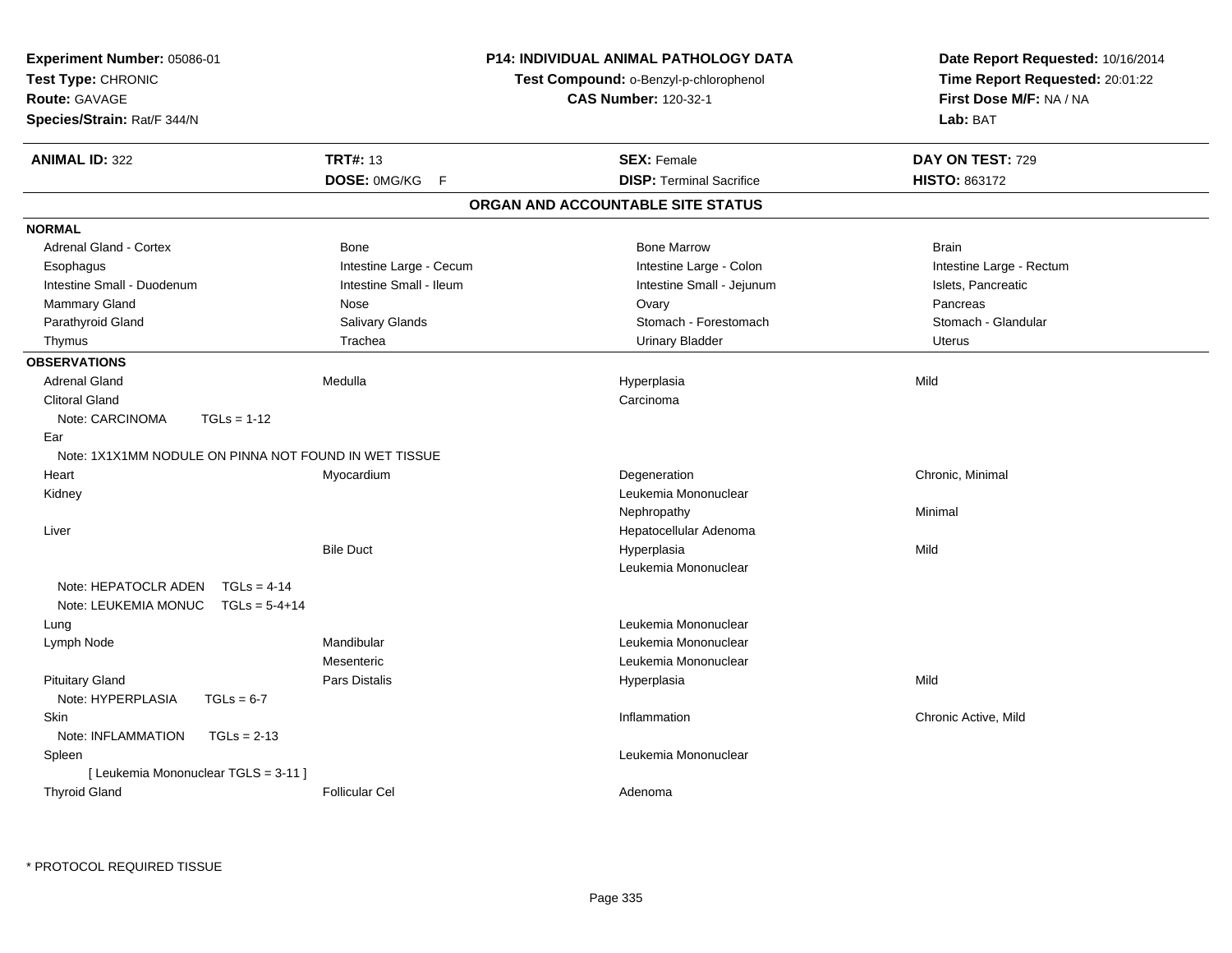| Experiment Number: 05086-01 |                             | <b>P14: INDIVIDUAL ANIMAL PATHOLOGY DATA</b> | Date Report Requested: 10/16/2014<br>Time Report Requested: 20:01:22 |  |
|-----------------------------|-----------------------------|----------------------------------------------|----------------------------------------------------------------------|--|
| <b>Test Type: CHRONIC</b>   |                             | Test Compound: o-Benzyl-p-chlorophenol       |                                                                      |  |
| <b>Route: GAVAGE</b>        | <b>CAS Number: 120-32-1</b> |                                              | First Dose M/F: NA / NA                                              |  |
| Species/Strain: Rat/F 344/N |                             |                                              | Lab: BAT                                                             |  |
| <b>ANIMAL ID: 322</b>       | <b>TRT#: 13</b>             | <b>SEX: Female</b>                           | DAY ON TEST: 729                                                     |  |
|                             | <b>DOSE: OMG/KG F</b>       | <b>DISP: Terminal Sacrifice</b>              | <b>HISTO: 863172</b>                                                 |  |
|                             |                             | ORGAN AND ACCOUNTABLE SITE STATUS            |                                                                      |  |
|                             | C Cell                      | Hyperplasia                                  | Minimal                                                              |  |
| PRIMARY CAUSE OF DEATH      |                             |                                              |                                                                      |  |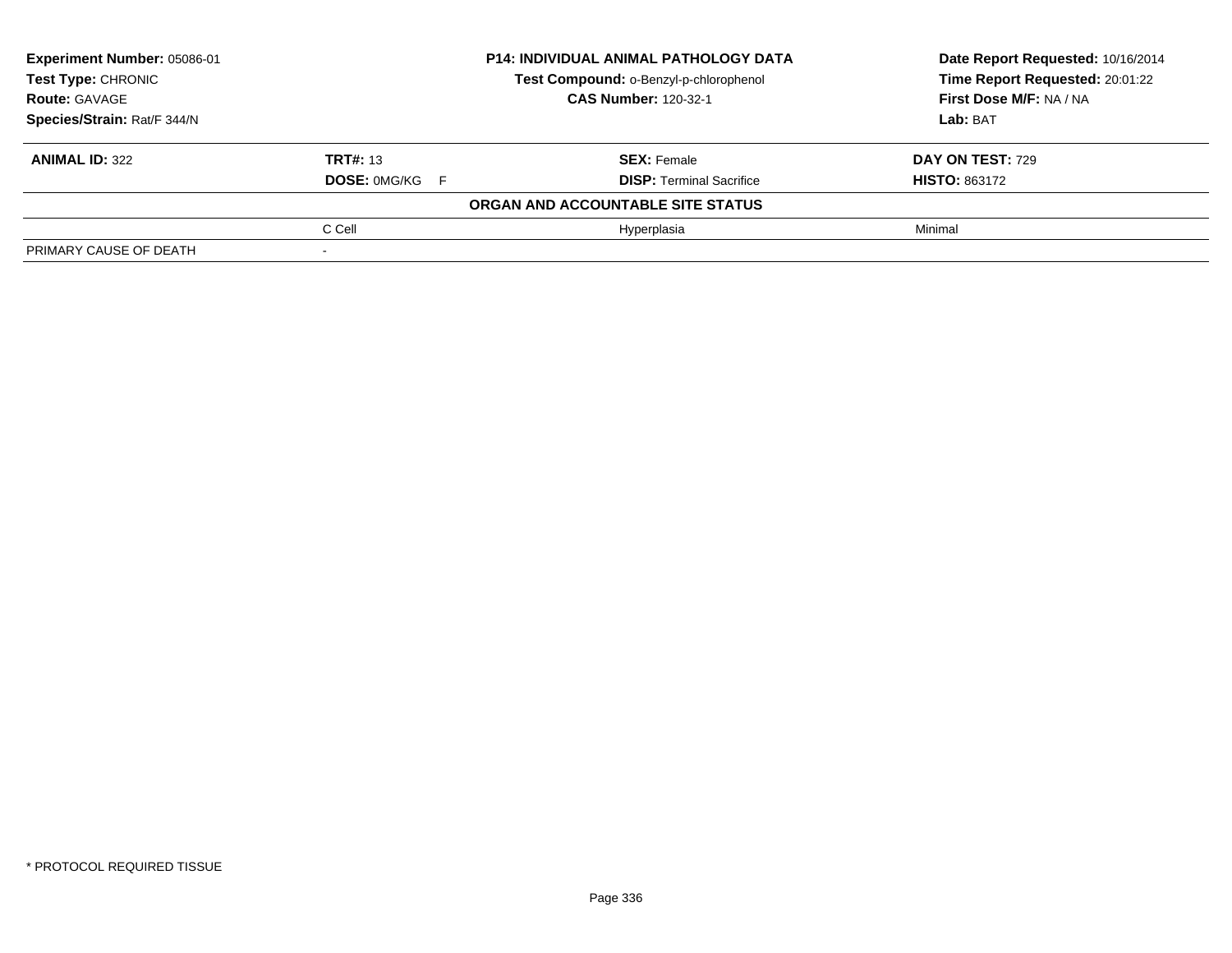| Experiment Number: 05086-01<br>Test Type: CHRONIC |                         | <b>P14: INDIVIDUAL ANIMAL PATHOLOGY DATA</b><br>Test Compound: o-Benzyl-p-chlorophenol | Date Report Requested: 10/16/2014<br>Time Report Requested: 20:01:22 |  |
|---------------------------------------------------|-------------------------|----------------------------------------------------------------------------------------|----------------------------------------------------------------------|--|
| Route: GAVAGE                                     |                         | <b>CAS Number: 120-32-1</b>                                                            | First Dose M/F: NA / NA                                              |  |
| Species/Strain: Rat/F 344/N                       |                         |                                                                                        | Lab: BAT                                                             |  |
| <b>ANIMAL ID: 323</b>                             | <b>TRT#: 13</b>         | <b>SEX: Female</b>                                                                     | DAY ON TEST: 680                                                     |  |
|                                                   | DOSE: 0MG/KG F          | <b>DISP:</b> Moribund Sacrifice                                                        | <b>HISTO: 863173</b>                                                 |  |
|                                                   |                         | ORGAN AND ACCOUNTABLE SITE STATUS                                                      |                                                                      |  |
| <b>NORMAL</b>                                     |                         |                                                                                        |                                                                      |  |
| <b>Adrenal Gland - Cortex</b>                     | <b>Bone</b>             | <b>Bone Marrow</b>                                                                     | <b>Clitoral Gland</b>                                                |  |
| Esophagus                                         | Intestine Large - Cecum | Intestine Large - Colon                                                                | Intestine Large - Rectum                                             |  |
| Intestine Small - Duodenum                        | Intestine Small - Ileum | Intestine Small - Jejunum                                                              | Islets, Pancreatic                                                   |  |
| Lung                                              | Lymph Node - Mandibular | Lymph Node - Mesenteric                                                                | Mammary Gland                                                        |  |
| Nose                                              | Ovary                   | Parathyroid Gland                                                                      | Salivary Glands                                                      |  |
| Skin                                              | Spleen                  | Stomach - Forestomach                                                                  | Stomach - Glandular                                                  |  |
| Thymus                                            | <b>Thyroid Gland</b>    | Trachea                                                                                | <b>Urinary Bladder</b>                                               |  |
| <b>Uterus</b>                                     |                         |                                                                                        |                                                                      |  |
| <b>OBSERVATIONS</b>                               |                         |                                                                                        |                                                                      |  |
| <b>Adrenal Gland</b>                              | Medulla                 | Hyperplasia                                                                            | Mild                                                                 |  |
| <b>Brain</b>                                      |                         | Compression                                                                            |                                                                      |  |
| Heart                                             | Myocardium              | Degeneration                                                                           | Chronic, Minimal                                                     |  |
| Kidney                                            |                         | Nephropathy                                                                            | Moderate                                                             |  |
| Liver                                             |                         | <b>Basophilic Focus</b>                                                                |                                                                      |  |
|                                                   | <b>Bile Duct</b>        | Hyperplasia                                                                            | Minimal                                                              |  |
|                                                   |                         | Inflammation                                                                           | Granulomatous, Minimal                                               |  |
| Pancreas                                          | Acinus                  | Atrophy                                                                                | Mild                                                                 |  |
|                                                   | Acinus                  | Hyperplasia                                                                            | Mild                                                                 |  |
| <b>Pituitary Gland</b>                            | <b>Pars Distalis</b>    | Adenoma                                                                                |                                                                      |  |
| Note: ADENOMA<br>$TGLs = 1-11$                    |                         |                                                                                        |                                                                      |  |
| PRIMARY CAUSE OF DEATH                            |                         |                                                                                        |                                                                      |  |
| Animal Note: MORIBUND DUE TO PITUITARY TUMOR      |                         |                                                                                        |                                                                      |  |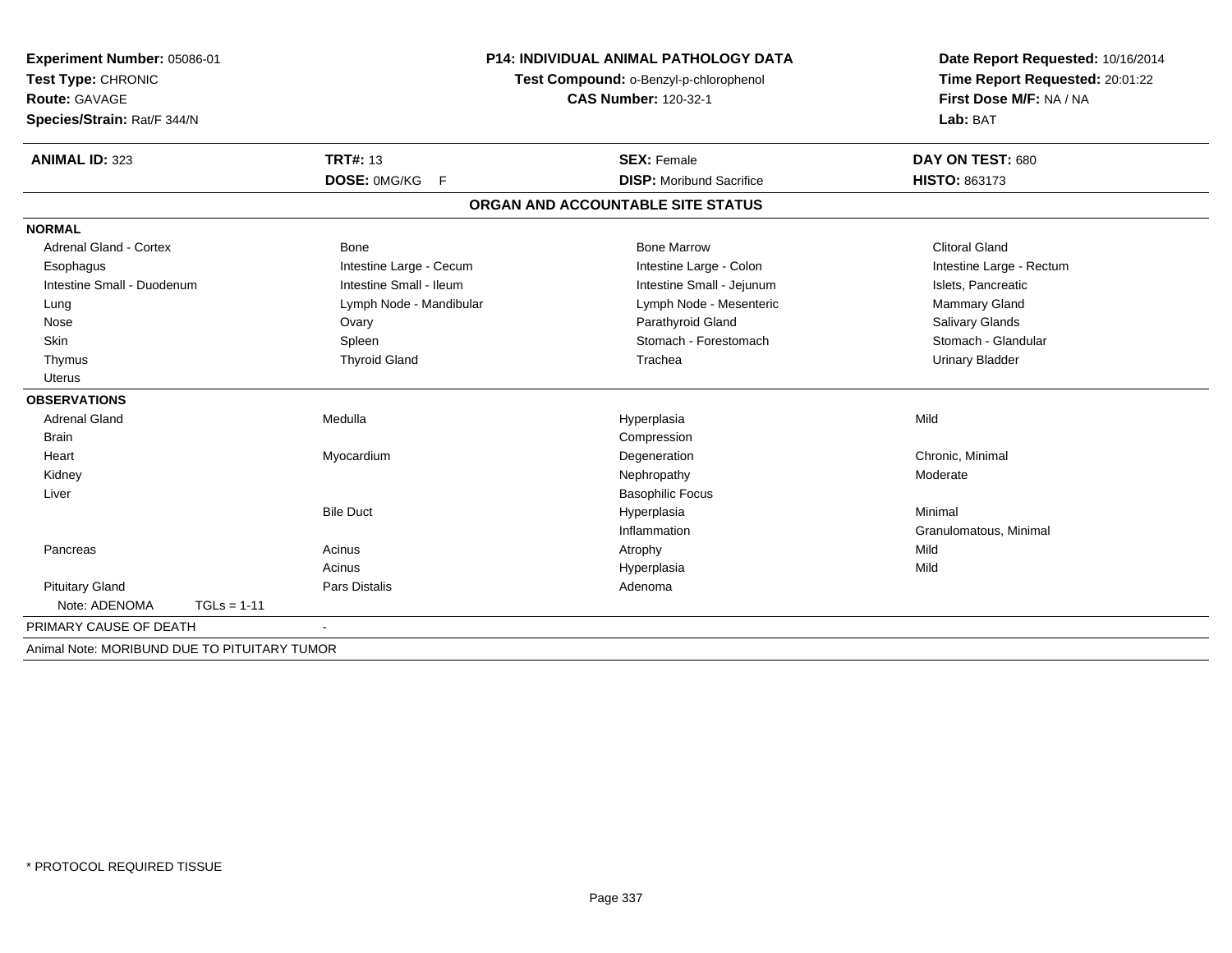| Experiment Number: 05086-01<br>Test Type: CHRONIC<br>Route: GAVAGE<br>Species/Strain: Rat/F 344/N |              | <b>P14: INDIVIDUAL ANIMAL PATHOLOGY DATA</b><br>Test Compound: o-Benzyl-p-chlorophenol<br><b>CAS Number: 120-32-1</b> |  | Date Report Requested: 10/16/2014<br>Time Report Requested: 20:01:22<br>First Dose M/F: NA / NA<br>Lab: BAT |                            |
|---------------------------------------------------------------------------------------------------|--------------|-----------------------------------------------------------------------------------------------------------------------|--|-------------------------------------------------------------------------------------------------------------|----------------------------|
| <b>ANIMAL ID: 324</b>                                                                             |              | <b>TRT#: 13</b>                                                                                                       |  | <b>SEX: Female</b>                                                                                          | DAY ON TEST: 456           |
|                                                                                                   |              | DOSE: 0MG/KG F                                                                                                        |  | <b>DISP:</b> Scheduled Sacrifice                                                                            | HISTO: 863174              |
|                                                                                                   |              |                                                                                                                       |  | ORGAN AND ACCOUNTABLE SITE STATUS                                                                           |                            |
| <b>NORMAL</b>                                                                                     |              |                                                                                                                       |  |                                                                                                             |                            |
| Adrenal Gland - Medulla                                                                           |              | <b>Bone</b>                                                                                                           |  | <b>Bone Marrow</b>                                                                                          | <b>Brain</b>               |
| <b>Clitoral Gland</b>                                                                             |              | Esophagus                                                                                                             |  | Intestine Large - Cecum                                                                                     | Intestine Small - Duodenum |
| Intestine Small - Ileum                                                                           |              | Intestine Small - Jejunum                                                                                             |  | Islets, Pancreatic                                                                                          | Liver                      |
| Lung                                                                                              |              | Lymph Node - Mandibular                                                                                               |  | Lymph Node - Mesenteric                                                                                     | Mammary Gland              |
| Nose                                                                                              |              | Ovary                                                                                                                 |  | Parathyroid Gland                                                                                           | Salivary Glands            |
| Skin                                                                                              |              | Spleen                                                                                                                |  | Stomach - Forestomach                                                                                       | Stomach - Glandular        |
| Thymus                                                                                            |              | Trachea                                                                                                               |  | <b>Urinary Bladder</b>                                                                                      | <b>Uterus</b>              |
| <b>OBSERVATIONS</b>                                                                               |              |                                                                                                                       |  |                                                                                                             |                            |
| <b>Adrenal Gland</b>                                                                              |              | Cortex                                                                                                                |  | Hyperplasia                                                                                                 | Minimal                    |
| Heart                                                                                             |              | Myocardium                                                                                                            |  | Degeneration                                                                                                | Chronic, Minimal           |
| Intestine Large                                                                                   |              | Colon                                                                                                                 |  | Parasite Metazoan                                                                                           |                            |
|                                                                                                   |              | Rectum                                                                                                                |  | Parasite Metazoan                                                                                           |                            |
| Kidney                                                                                            |              |                                                                                                                       |  | Nephropathy                                                                                                 | Minimal                    |
| Pancreas                                                                                          |              | Acinus                                                                                                                |  | Atrophy                                                                                                     | Minimal                    |
| <b>Pituitary Gland</b>                                                                            |              | <b>Pars Distalis</b>                                                                                                  |  | Hyperplasia                                                                                                 | Moderate                   |
| Note: HYPERPLASIA                                                                                 | $TGLs = 2-7$ |                                                                                                                       |  |                                                                                                             |                            |
| <b>Thyroid Gland</b>                                                                              |              | C Cell                                                                                                                |  | Hyperplasia                                                                                                 | Minimal                    |
| <b>Uterus</b>                                                                                     |              |                                                                                                                       |  |                                                                                                             |                            |
| Note: ENLARGED UTERUS NORMAL ON MICRO EXAM.                                                       |              |                                                                                                                       |  |                                                                                                             |                            |
| PRIMARY CAUSE OF DEATH                                                                            |              |                                                                                                                       |  |                                                                                                             |                            |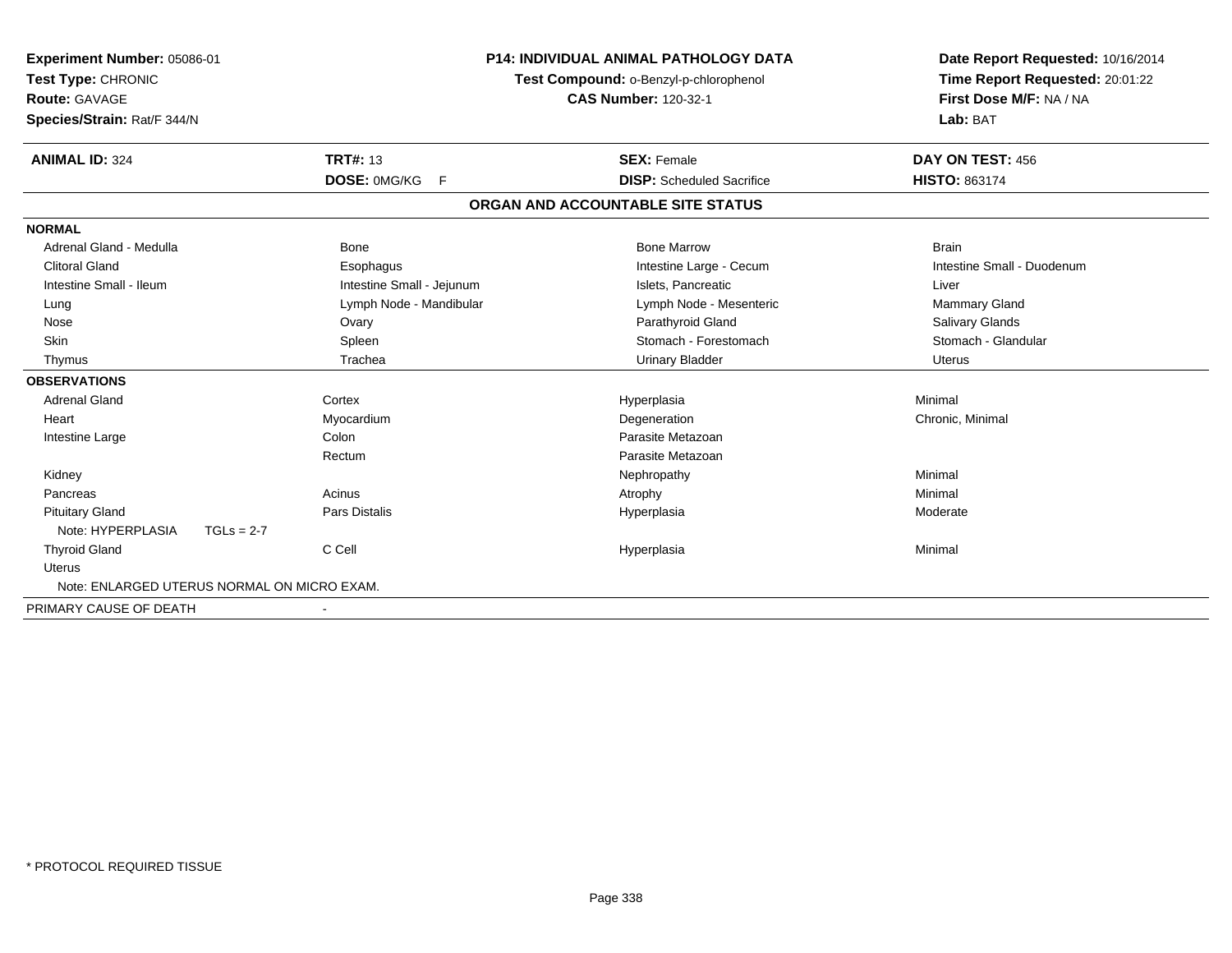| Experiment Number: 05086-01<br>Test Type: CHRONIC<br><b>Route: GAVAGE</b><br>Species/Strain: Rat/F 344/N |                             | <b>P14: INDIVIDUAL ANIMAL PATHOLOGY DATA</b><br>Test Compound: o-Benzyl-p-chlorophenol<br><b>CAS Number: 120-32-1</b> | Date Report Requested: 10/16/2014<br>Time Report Requested: 20:01:22<br>First Dose M/F: NA / NA<br>Lab: BAT |
|----------------------------------------------------------------------------------------------------------|-----------------------------|-----------------------------------------------------------------------------------------------------------------------|-------------------------------------------------------------------------------------------------------------|
| <b>ANIMAL ID: 325</b>                                                                                    | <b>TRT#: 13</b>             | <b>SEX: Female</b>                                                                                                    | DAY ON TEST: 676                                                                                            |
|                                                                                                          | DOSE: 0MG/KG<br>$\mathsf F$ | <b>DISP:</b> Moribund Sacrifice                                                                                       | <b>HISTO: 863175</b>                                                                                        |
|                                                                                                          |                             | ORGAN AND ACCOUNTABLE SITE STATUS                                                                                     |                                                                                                             |
| <b>NORMAL</b>                                                                                            |                             |                                                                                                                       |                                                                                                             |
| Bone                                                                                                     | <b>Bone Marrow</b>          | <b>Brain</b>                                                                                                          | <b>Clitoral Gland</b>                                                                                       |
| Esophagus                                                                                                | Intestine Large - Cecum     | Intestine Large - Colon                                                                                               | Intestine Large - Rectum                                                                                    |
| Intestine Small - Duodenum                                                                               | Intestine Small - Ileum     | Intestine Small - Jejunum                                                                                             | Islets, Pancreatic                                                                                          |
| Lymph Node - Mesenteric                                                                                  | Nose                        | Ovary                                                                                                                 | Pancreas                                                                                                    |
| Parathyroid Gland                                                                                        | Salivary Glands             | Skin                                                                                                                  | Stomach - Forestomach                                                                                       |
| Stomach - Glandular                                                                                      | Thymus                      | Trachea                                                                                                               | <b>Urinary Bladder</b>                                                                                      |
| <b>Uterus</b>                                                                                            |                             |                                                                                                                       |                                                                                                             |
| <b>OBSERVATIONS</b>                                                                                      |                             |                                                                                                                       |                                                                                                             |
| <b>Adrenal Gland</b>                                                                                     | Medulla                     | Hyperplasia                                                                                                           | Mild                                                                                                        |
|                                                                                                          | Cortex                      | Leukemia Mononuclear                                                                                                  |                                                                                                             |
|                                                                                                          | Medulla                     | Leukemia Mononuclear                                                                                                  |                                                                                                             |
| <b>Clitoral GI</b>                                                                                       |                             |                                                                                                                       |                                                                                                             |
| Note: CLITORAL LESION WAS ACTUALLY MAMMARY GLAND                                                         |                             |                                                                                                                       |                                                                                                             |
| Heart                                                                                                    | Myocardium                  | Degeneration                                                                                                          | Chronic, Minimal                                                                                            |
| Kidney                                                                                                   |                             | Leukemia Mononuclear                                                                                                  |                                                                                                             |
| Liver                                                                                                    |                             | <b>Basophilic Focus</b>                                                                                               |                                                                                                             |
|                                                                                                          |                             | Fatty Change                                                                                                          | Mild                                                                                                        |
|                                                                                                          | <b>Bile Duct</b>            | Hyperplasia                                                                                                           | Mild                                                                                                        |
|                                                                                                          |                             | Leukemia Mononuclear                                                                                                  |                                                                                                             |
| Note: LEUKEMIA MONUC TGLs = 4-14                                                                         |                             |                                                                                                                       |                                                                                                             |
| Lung                                                                                                     |                             | Leukemia Mononuclear                                                                                                  |                                                                                                             |
| Lymph Node                                                                                               | Mandibular                  | Leukemia Mononuclear                                                                                                  |                                                                                                             |
| <b>Mammary Gland</b>                                                                                     |                             | Fibroadenoma                                                                                                          |                                                                                                             |
| Note: FIBROADENOMA<br>$TGLs = 2-12$                                                                      |                             |                                                                                                                       |                                                                                                             |
| <b>Pituitary Gland</b>                                                                                   | <b>Pars Distalis</b>        | Hyperplasia                                                                                                           | Moderate                                                                                                    |
| Note: HYPERPLASIA<br>$TGLs = 1-11$                                                                       |                             |                                                                                                                       |                                                                                                             |
| Spleen                                                                                                   |                             | Leukemia Mononuclear                                                                                                  |                                                                                                             |
| [ Leukemia Mononuclear TGLS = 3-13 ]                                                                     |                             |                                                                                                                       |                                                                                                             |
| <b>Thyroid Gland</b>                                                                                     | C Cell                      | Hyperplasia                                                                                                           | Mild                                                                                                        |
| PRIMARY CAUSE OF DEATH                                                                                   |                             |                                                                                                                       |                                                                                                             |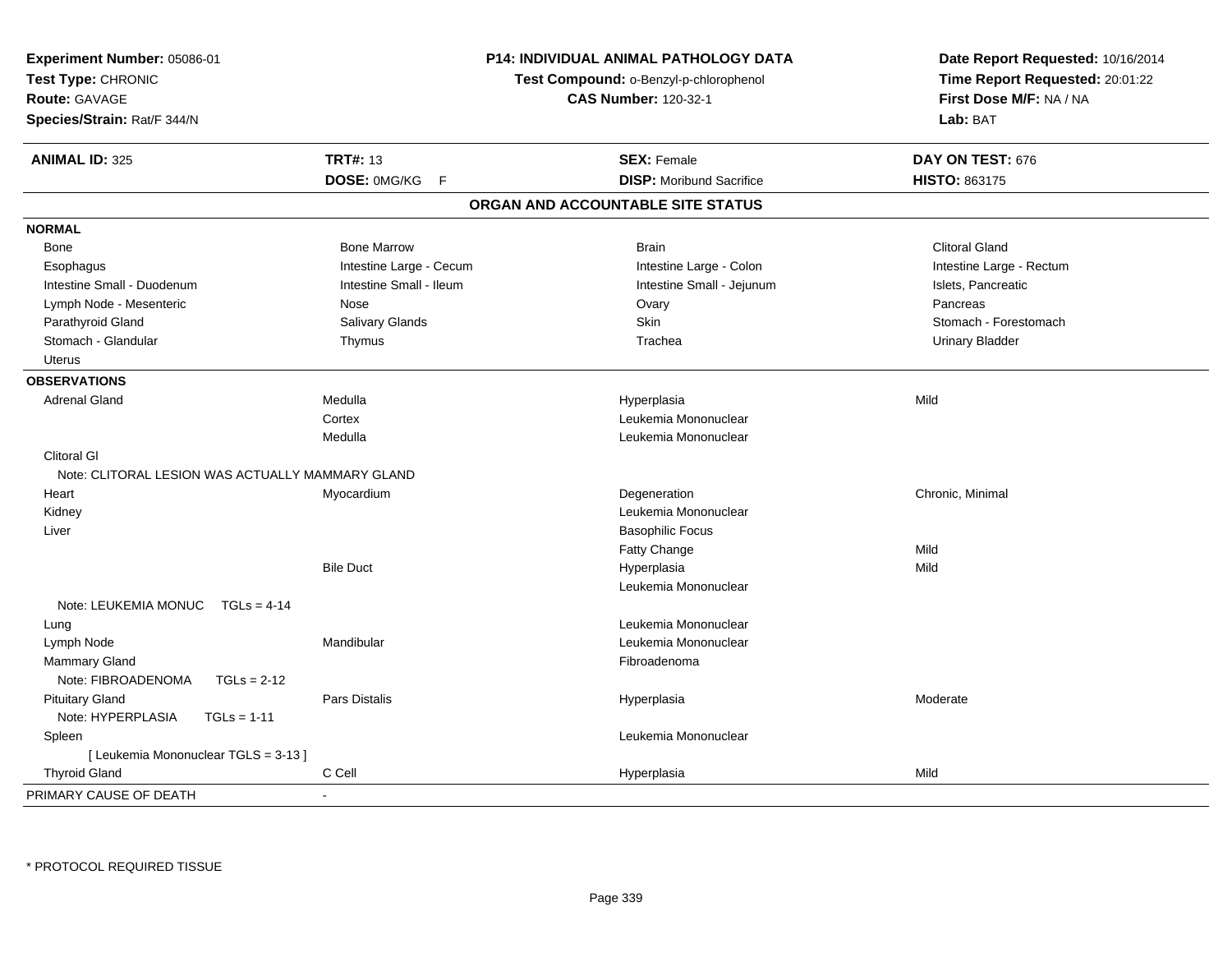| <b>Experiment Number: 05086-01</b><br><b>Test Type: CHRONIC</b><br><b>Route: GAVAGE</b><br>Species/Strain: Rat/F 344/N | <b>P14: INDIVIDUAL ANIMAL PATHOLOGY DATA</b><br>Test Compound: o-Benzyl-p-chlorophenol<br><b>CAS Number: 120-32-1</b> |                                                       | Date Report Requested: 10/16/2014<br>Time Report Requested: 20:01:22<br>First Dose M/F: NA / NA<br>Lab: BAT |  |
|------------------------------------------------------------------------------------------------------------------------|-----------------------------------------------------------------------------------------------------------------------|-------------------------------------------------------|-------------------------------------------------------------------------------------------------------------|--|
| <b>ANIMAL ID: 325</b>                                                                                                  | <b>TRT#: 13</b><br><b>DOSE: 0MG/KG F</b>                                                                              | <b>SEX: Female</b><br><b>DISP:</b> Moribund Sacrifice | DAY ON TEST: 676<br><b>HISTO: 863175</b>                                                                    |  |
|                                                                                                                        |                                                                                                                       | ORGAN AND ACCOUNTABLE SITE STATUS                     |                                                                                                             |  |
| Animal Note: MORIBUND DUE TO LEUKEMIA                                                                                  |                                                                                                                       |                                                       |                                                                                                             |  |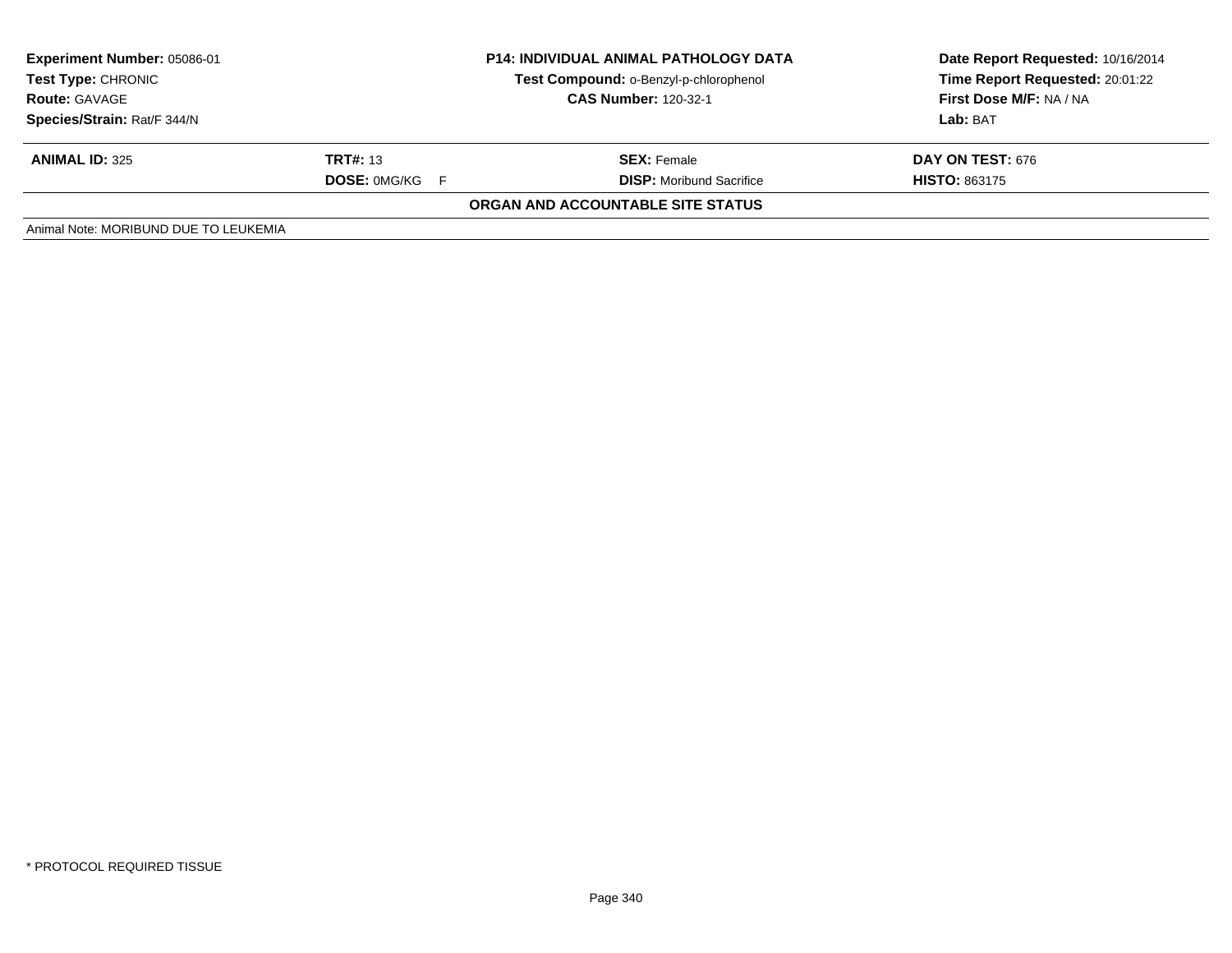| Experiment Number: 05086-01                                             |                                        | <b>P14: INDIVIDUAL ANIMAL PATHOLOGY DATA</b> | Date Report Requested: 10/16/2014 |  |
|-------------------------------------------------------------------------|----------------------------------------|----------------------------------------------|-----------------------------------|--|
| Test Type: CHRONIC                                                      | Test Compound: o-Benzyl-p-chlorophenol |                                              | Time Report Requested: 20:01:22   |  |
| <b>Route: GAVAGE</b>                                                    |                                        | <b>CAS Number: 120-32-1</b>                  | First Dose M/F: NA / NA           |  |
| Species/Strain: Rat/F 344/N                                             |                                        |                                              | Lab: BAT                          |  |
| <b>ANIMAL ID: 326</b>                                                   | <b>TRT#: 13</b>                        | <b>SEX: Female</b>                           | DAY ON TEST: 726                  |  |
|                                                                         | DOSE: 0MG/KG<br>F                      | <b>DISP:</b> Moribund Sacrifice              | HISTO: 863176                     |  |
|                                                                         |                                        | ORGAN AND ACCOUNTABLE SITE STATUS            |                                   |  |
| <b>NORMAL</b>                                                           |                                        |                                              |                                   |  |
| Adrenal Gland - Medulla                                                 | Bone                                   | <b>Bone Marrow</b>                           | <b>Brain</b>                      |  |
| <b>Clitoral Gland</b>                                                   | Esophagus                              | Intestine Large - Cecum                      | Intestine Large - Colon           |  |
| Intestine Large - Rectum                                                | Intestine Small - Duodenum             | Intestine Small - Ileum                      | Intestine Small - Jejunum         |  |
| Islets, Pancreatic                                                      | Lymph Node - Mesenteric                | Nose                                         | Pancreas                          |  |
| Parathyroid Gland                                                       | Salivary Glands                        | Stomach - Forestomach                        | Stomach - Glandular               |  |
| <b>Thyroid Gland</b>                                                    | Trachea                                | <b>Urinary Bladder</b>                       |                                   |  |
| <b>OBSERVATIONS</b>                                                     |                                        |                                              |                                   |  |
| <b>Adrenal Gland</b>                                                    | Cortex                                 | Hypertrophy                                  | Mild                              |  |
| Heart                                                                   | Myocardium                             | Degeneration                                 | Chronic, Minimal                  |  |
| Kidney                                                                  |                                        | Leukemia Mononuclear                         |                                   |  |
|                                                                         |                                        | Nephropathy                                  | Minimal                           |  |
| Liver                                                                   |                                        | <b>Basophilic Focus</b>                      |                                   |  |
|                                                                         | <b>Bile Duct</b>                       | Hyperplasia                                  | Mild                              |  |
|                                                                         |                                        | Leukemia Mononuclear                         |                                   |  |
| Note: LEUKEMIA MONUC $TGLs = 6-4$                                       |                                        |                                              |                                   |  |
| Lung                                                                    |                                        | Leukemia Mononuclear                         |                                   |  |
| Lymph Node                                                              | Mandibular                             | Leukemia Mononuclear                         |                                   |  |
|                                                                         | Mediastinal                            | Leukemia Mononuclear                         |                                   |  |
| <b>Mammary Gland</b>                                                    |                                        | Adenocarcinoma                               |                                   |  |
|                                                                         |                                        | Fibroadenoma                                 |                                   |  |
| $TGLs = 2-12$<br>Note: FIBROADENOMA<br>Note: ADENOCARC<br>$TGLs = 3-13$ |                                        |                                              |                                   |  |
| Ovary                                                                   |                                        | Leukemia Mononuclear                         |                                   |  |
| <b>Pituitary Gland</b>                                                  | <b>Pars Distalis</b>                   | Hyperplasia                                  | Moderate                          |  |
|                                                                         |                                        | Leukemia Mononuclear                         |                                   |  |
| Note: HYPERPLASIA<br>$TGLs = 7-7$                                       |                                        |                                              |                                   |  |
| Skin                                                                    | <b>Subcut Tiss</b>                     | Fibrosarcoma                                 |                                   |  |
| Note: FIBROSARC<br>$TGLs = 1-11$                                        |                                        |                                              |                                   |  |
| Spleen                                                                  |                                        | Leukemia Mononuclear                         |                                   |  |
| [ Leukemia Mononuclear TGLS = 4-14 ]                                    |                                        |                                              |                                   |  |
|                                                                         |                                        |                                              |                                   |  |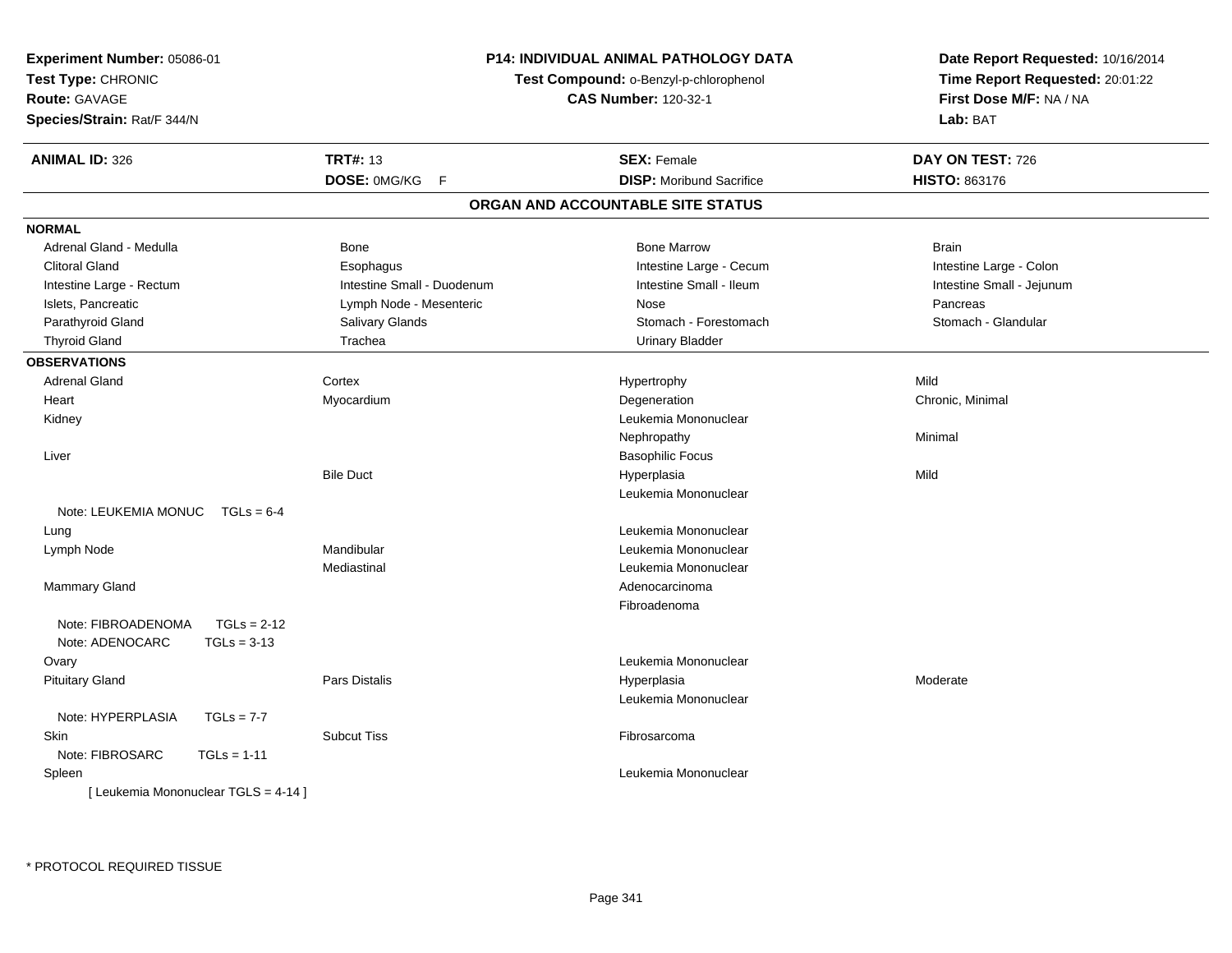| <b>Experiment Number: 05086-01</b><br><b>Test Type: CHRONIC</b> |                                                        | <b>P14: INDIVIDUAL ANIMAL PATHOLOGY DATA</b> | Date Report Requested: 10/16/2014 |
|-----------------------------------------------------------------|--------------------------------------------------------|----------------------------------------------|-----------------------------------|
|                                                                 |                                                        | Test Compound: o-Benzyl-p-chlorophenol       | Time Report Requested: 20:01:22   |
| <b>Route: GAVAGE</b>                                            |                                                        | <b>CAS Number: 120-32-1</b>                  | First Dose M/F: NA / NA           |
| Species/Strain: Rat/F 344/N                                     |                                                        |                                              | Lab: BAT                          |
| <b>ANIMAL ID: 326</b>                                           | <b>TRT#: 13</b>                                        | <b>SEX: Female</b>                           | DAY ON TEST: 726                  |
|                                                                 | <b>DOSE: OMG/KG F</b>                                  | <b>DISP:</b> Moribund Sacrifice              | <b>HISTO: 863176</b>              |
|                                                                 |                                                        | ORGAN AND ACCOUNTABLE SITE STATUS            |                                   |
| Thymus                                                          |                                                        | Leukemia Mononuclear                         |                                   |
| Uterus                                                          |                                                        | Leukemia Mononuclear                         |                                   |
| Note: LEUKEMIA MONUC $TGLs = 5-10+15$                           |                                                        |                                              |                                   |
| PRIMARY CAUSE OF DEATH                                          |                                                        |                                              |                                   |
|                                                                 | Animal Note: MORIBUND DUE TO LEUKEMIA & MAMMARY TUMORS |                                              |                                   |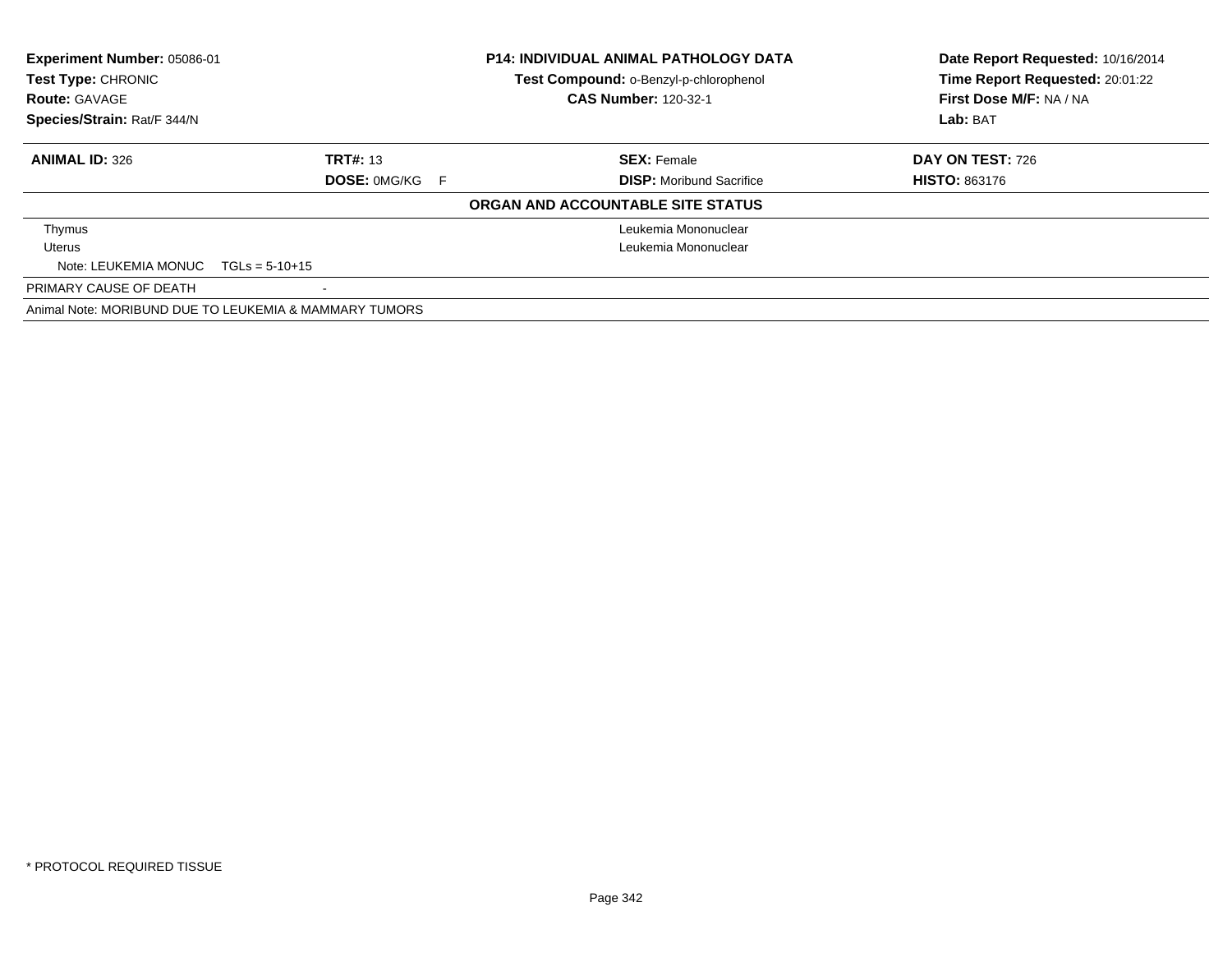| Experiment Number: 05086-01<br>Test Type: CHRONIC<br>Route: GAVAGE<br>Species/Strain: Rat/F 344/N | <b>P14: INDIVIDUAL ANIMAL PATHOLOGY DATA</b><br>Test Compound: o-Benzyl-p-chlorophenol<br><b>CAS Number: 120-32-1</b> |                                   | Date Report Requested: 10/16/2014<br>Time Report Requested: 20:01:22<br>First Dose M/F: NA / NA<br>Lab: BAT |  |
|---------------------------------------------------------------------------------------------------|-----------------------------------------------------------------------------------------------------------------------|-----------------------------------|-------------------------------------------------------------------------------------------------------------|--|
| <b>ANIMAL ID: 327</b>                                                                             | <b>TRT#: 13</b>                                                                                                       | <b>SEX: Female</b>                | DAY ON TEST: 729                                                                                            |  |
|                                                                                                   | DOSE: 0MG/KG F                                                                                                        | <b>DISP: Terminal Sacrifice</b>   | HISTO: 863177                                                                                               |  |
|                                                                                                   |                                                                                                                       | ORGAN AND ACCOUNTABLE SITE STATUS |                                                                                                             |  |
| <b>NORMAL</b>                                                                                     |                                                                                                                       |                                   |                                                                                                             |  |
| Adrenal Gland - Medulla                                                                           | <b>Bone</b>                                                                                                           | <b>Bone Marrow</b>                | <b>Brain</b>                                                                                                |  |
| <b>Clitoral Gland</b>                                                                             | Esophagus                                                                                                             | Intestine Large - Cecum           | Intestine Large - Colon                                                                                     |  |
| Intestine Small - Duodenum                                                                        | Intestine Small - Ileum                                                                                               | Intestine Small - Jejunum         | Islets, Pancreatic                                                                                          |  |
| Lymph Node - Mandibular                                                                           | Lymph Node - Mesenteric                                                                                               | Mammary Gland                     | Nose                                                                                                        |  |
| Ovary                                                                                             | Pancreas                                                                                                              | Parathyroid Gland                 | Salivary Glands                                                                                             |  |
| Skin                                                                                              | Spleen                                                                                                                | Stomach - Forestomach             | Stomach - Glandular                                                                                         |  |
| Thymus                                                                                            | <b>Thyroid Gland</b>                                                                                                  | Trachea                           | <b>Urinary Bladder</b>                                                                                      |  |
| <b>OBSERVATIONS</b>                                                                               |                                                                                                                       |                                   |                                                                                                             |  |
| <b>Adrenal Gland</b>                                                                              | Cortex                                                                                                                | Hyperplasia                       | Moderate                                                                                                    |  |
| Heart                                                                                             | Myocardium                                                                                                            | Degeneration                      | Chronic, Minimal                                                                                            |  |
| Intestine Large                                                                                   | Rectum                                                                                                                | Parasite Metazoan                 |                                                                                                             |  |
| Kidney                                                                                            |                                                                                                                       | Nephropathy                       | Minimal                                                                                                     |  |
| Liver                                                                                             |                                                                                                                       | <b>Basophilic Focus</b>           |                                                                                                             |  |
|                                                                                                   |                                                                                                                       | Hepatodiaphragmatic Nodule        |                                                                                                             |  |
|                                                                                                   | <b>Bile Duct</b>                                                                                                      | Hyperplasia                       | Minimal                                                                                                     |  |
| Note: ANOM HEPAT LOB<br>$TGLs = 2-11$                                                             |                                                                                                                       | Inflammation                      | Granulomatous, Minimal                                                                                      |  |
| Lung                                                                                              | Alveolar Epith                                                                                                        | Hyperplasia                       | Minimal                                                                                                     |  |
| <b>Pituitary Gland</b>                                                                            | <b>Pars Distalis</b>                                                                                                  | Adenoma                           |                                                                                                             |  |
| Note: ADENOMA<br>$TGLs = 3-7$                                                                     |                                                                                                                       |                                   |                                                                                                             |  |
| Uterus                                                                                            |                                                                                                                       | Polyp Stromal                     | Multiple                                                                                                    |  |
| Note: POLYP STROMAL<br>$TGLs = 1-10+12$                                                           |                                                                                                                       |                                   |                                                                                                             |  |
| PRIMARY CAUSE OF DEATH                                                                            | $\sim$                                                                                                                |                                   |                                                                                                             |  |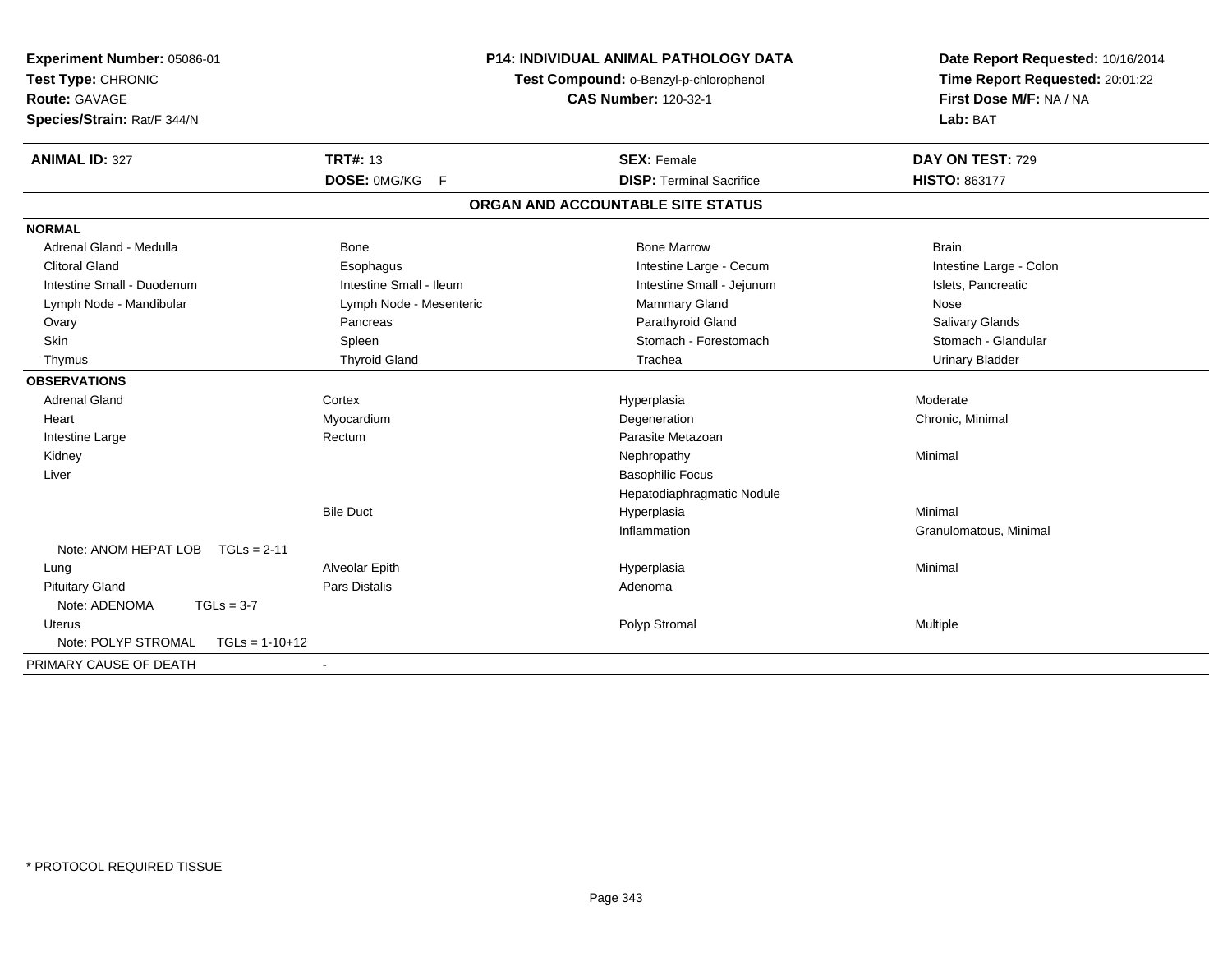| Experiment Number: 05086-01<br>Test Type: CHRONIC<br><b>Route: GAVAGE</b><br>Species/Strain: Rat/F 344/N |                           | <b>P14: INDIVIDUAL ANIMAL PATHOLOGY DATA</b><br>Test Compound: o-Benzyl-p-chlorophenol<br><b>CAS Number: 120-32-1</b> | Date Report Requested: 10/16/2014<br>Time Report Requested: 20:01:22<br>First Dose M/F: NA / NA<br>Lab: BAT |  |
|----------------------------------------------------------------------------------------------------------|---------------------------|-----------------------------------------------------------------------------------------------------------------------|-------------------------------------------------------------------------------------------------------------|--|
| <b>ANIMAL ID: 328</b>                                                                                    | <b>TRT#: 13</b>           | <b>SEX: Female</b>                                                                                                    | DAY ON TEST: 23                                                                                             |  |
|                                                                                                          | DOSE: 0MG/KG<br>F.        | <b>DISP: Dosing Accident</b>                                                                                          | <b>HISTO: 863178</b>                                                                                        |  |
|                                                                                                          |                           | ORGAN AND ACCOUNTABLE SITE STATUS                                                                                     |                                                                                                             |  |
| <b>NORMAL</b>                                                                                            |                           |                                                                                                                       |                                                                                                             |  |
| <b>Adrenal Gland - Cortex</b>                                                                            | Adrenal Gland - Medulla   | Bone                                                                                                                  | <b>Bone Marrow</b>                                                                                          |  |
| <b>Brain</b>                                                                                             | <b>Clitoral Gland</b>     | Esophagus                                                                                                             | Heart                                                                                                       |  |
| Intestine Large - Cecum                                                                                  | Intestine Large - Colon   | Intestine Large - Rectum                                                                                              | Intestine Small - Duodenum                                                                                  |  |
| Intestine Small - Ileum                                                                                  | Intestine Small - Jejunum | Islets. Pancreatic                                                                                                    | Kidney                                                                                                      |  |
| Liver                                                                                                    | Lymph Node - Mandibular   | Lymph Node - Mesenteric                                                                                               | Mammary Gland                                                                                               |  |
| Nose                                                                                                     | Ovary                     | Pancreas                                                                                                              | Parathyroid Gland                                                                                           |  |
| <b>Pituitary Gland</b>                                                                                   | Salivary Glands           | <b>Skin</b>                                                                                                           | Spleen                                                                                                      |  |
| Stomach - Forestomach                                                                                    | Stomach - Glandular       | Thymus                                                                                                                | <b>Thyroid Gland</b>                                                                                        |  |
| Trachea                                                                                                  | <b>Urinary Bladder</b>    | <b>Uterus</b>                                                                                                         |                                                                                                             |  |
| <b>OBSERVATIONS</b>                                                                                      |                           |                                                                                                                       |                                                                                                             |  |
| Esophagus                                                                                                |                           |                                                                                                                       |                                                                                                             |  |
| Note: NORMAL ON MICRO; RUPTURED AREA NOT IN SECTION.                                                     |                           |                                                                                                                       |                                                                                                             |  |
| Lung                                                                                                     |                           | Foreign Body                                                                                                          | Minimal                                                                                                     |  |
|                                                                                                          |                           | Inflammation                                                                                                          | Necrotizing, Mild                                                                                           |  |
| Note: INFLAMMATION MOSTLY IN PLEURA.                                                                     |                           |                                                                                                                       |                                                                                                             |  |
| Note: FOREIGN BODY WAS OIL IN PLEURAL INFLAMMATION.                                                      |                           |                                                                                                                       |                                                                                                             |  |
| PRIMARY CAUSE OF DEATH                                                                                   |                           |                                                                                                                       |                                                                                                             |  |
| Animal Note: COD: GAVAGE ERROR.                                                                          |                           |                                                                                                                       |                                                                                                             |  |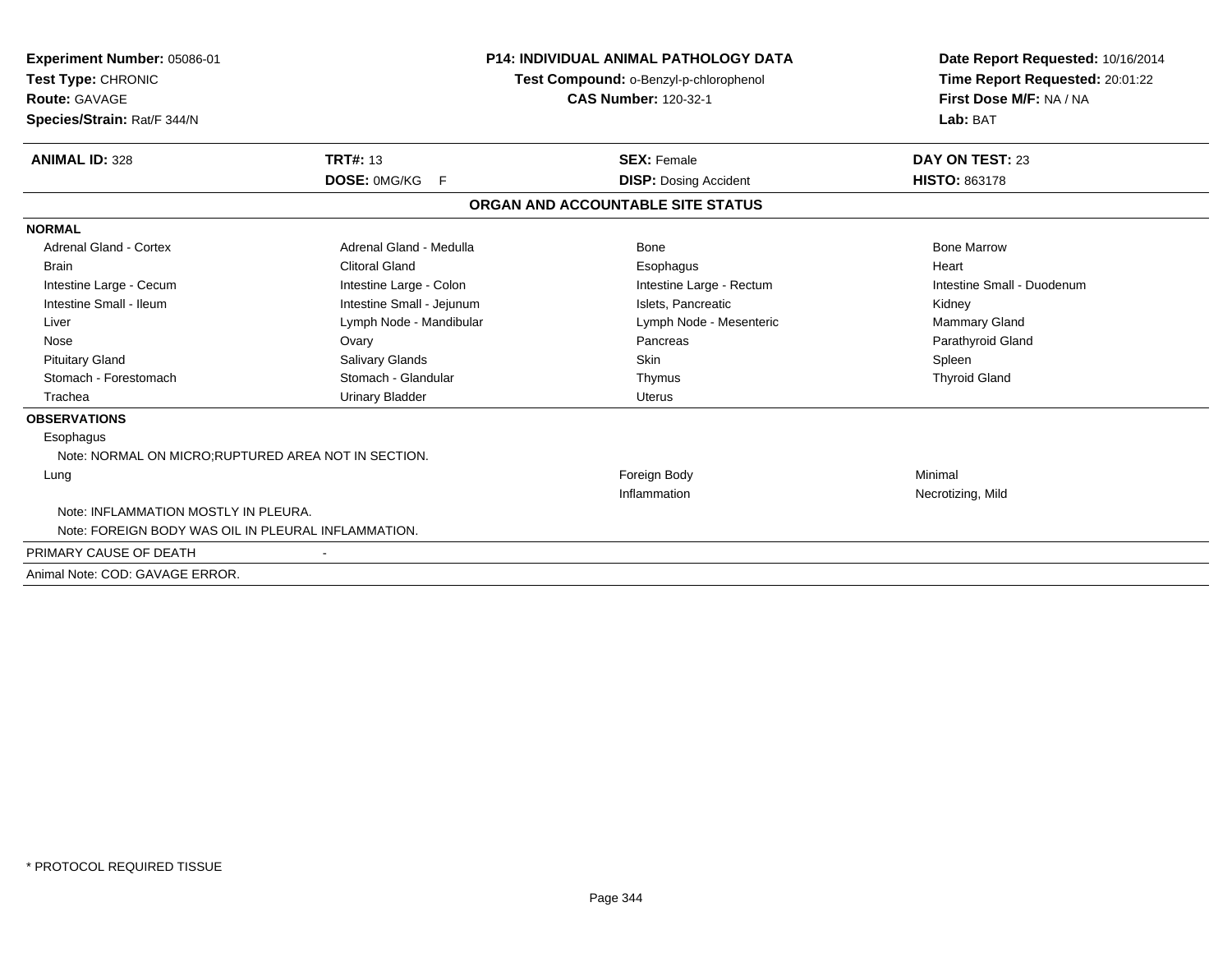| Experiment Number: 05086-01<br>Test Type: CHRONIC |                            | <b>P14: INDIVIDUAL ANIMAL PATHOLOGY DATA</b><br>Test Compound: o-Benzyl-p-chlorophenol | Date Report Requested: 10/16/2014<br>Time Report Requested: 20:01:22 |  |
|---------------------------------------------------|----------------------------|----------------------------------------------------------------------------------------|----------------------------------------------------------------------|--|
| <b>Route: GAVAGE</b>                              |                            | <b>CAS Number: 120-32-1</b>                                                            | First Dose M/F: NA / NA                                              |  |
| Species/Strain: Rat/F 344/N                       |                            |                                                                                        | Lab: BAT                                                             |  |
| <b>ANIMAL ID: 329</b>                             | <b>TRT#: 13</b>            | <b>SEX: Female</b>                                                                     | DAY ON TEST: 568                                                     |  |
|                                                   | DOSE: 0MG/KG<br>F          | <b>DISP: Natural Death</b>                                                             | <b>HISTO: 863179</b>                                                 |  |
|                                                   |                            | ORGAN AND ACCOUNTABLE SITE STATUS                                                      |                                                                      |  |
| <b>NORMAL</b>                                     |                            |                                                                                        |                                                                      |  |
| Adrenal Gland - Medulla                           | Bone                       | <b>Bone Marrow</b>                                                                     | <b>Brain</b>                                                         |  |
| <b>Clitoral Gland</b>                             | Esophagus                  | Intestine Large - Cecum                                                                | Intestine Large - Colon                                              |  |
| Intestine Large - Rectum                          | Intestine Small - Duodenum | Intestine Small - Ileum                                                                | Intestine Small - Jejunum                                            |  |
| Islets, Pancreatic                                | Kidney                     | Lymph Node - Mesenteric                                                                | Mammary Gland                                                        |  |
| Nose                                              | Ovary                      | Pancreas                                                                               | Parathyroid Gland                                                    |  |
| Salivary Glands                                   | <b>Skin</b>                | Stomach - Forestomach                                                                  | Stomach - Glandular                                                  |  |
| Thymus                                            | <b>Thyroid Gland</b>       | Trachea                                                                                | <b>Urinary Bladder</b>                                               |  |
| <b>Uterus</b>                                     |                            |                                                                                        |                                                                      |  |
| <b>OBSERVATIONS</b>                               |                            |                                                                                        |                                                                      |  |
| <b>Adrenal Gland</b>                              | Cortex                     | Necrosis                                                                               | Moderate                                                             |  |
| Heart                                             | Myocardium                 | Degeneration                                                                           | Chronic, Mild                                                        |  |
| Liver                                             |                            | Leukemia Mononuclear                                                                   |                                                                      |  |
| Lung                                              |                            | Leukemia Mononuclear                                                                   |                                                                      |  |
| Lymph Node                                        | Mandibular                 | Leukemia Mononuclear                                                                   |                                                                      |  |
|                                                   | Mediastinal                | Leukemia Mononuclear                                                                   |                                                                      |  |
| Note: LEUKEMIA MONUC<br>$TGLs = 1-11$             |                            |                                                                                        |                                                                      |  |
| Note: LEUKEMIA MONUC TGLs = 2-2                   |                            |                                                                                        |                                                                      |  |
| <b>Pituitary Gland</b>                            | <b>Pars Distalis</b>       | Hyperplasia                                                                            | Mild                                                                 |  |
| Note: HYPERPLASIA<br>$TGLs = 3-7$                 |                            |                                                                                        |                                                                      |  |
| Spleen                                            |                            | Leukemia Mononuclear                                                                   |                                                                      |  |
| PRIMARY CAUSE OF DEATH                            | $\blacksquare$             |                                                                                        |                                                                      |  |
| Animal Note: COD: LEUKEMIA                        |                            |                                                                                        |                                                                      |  |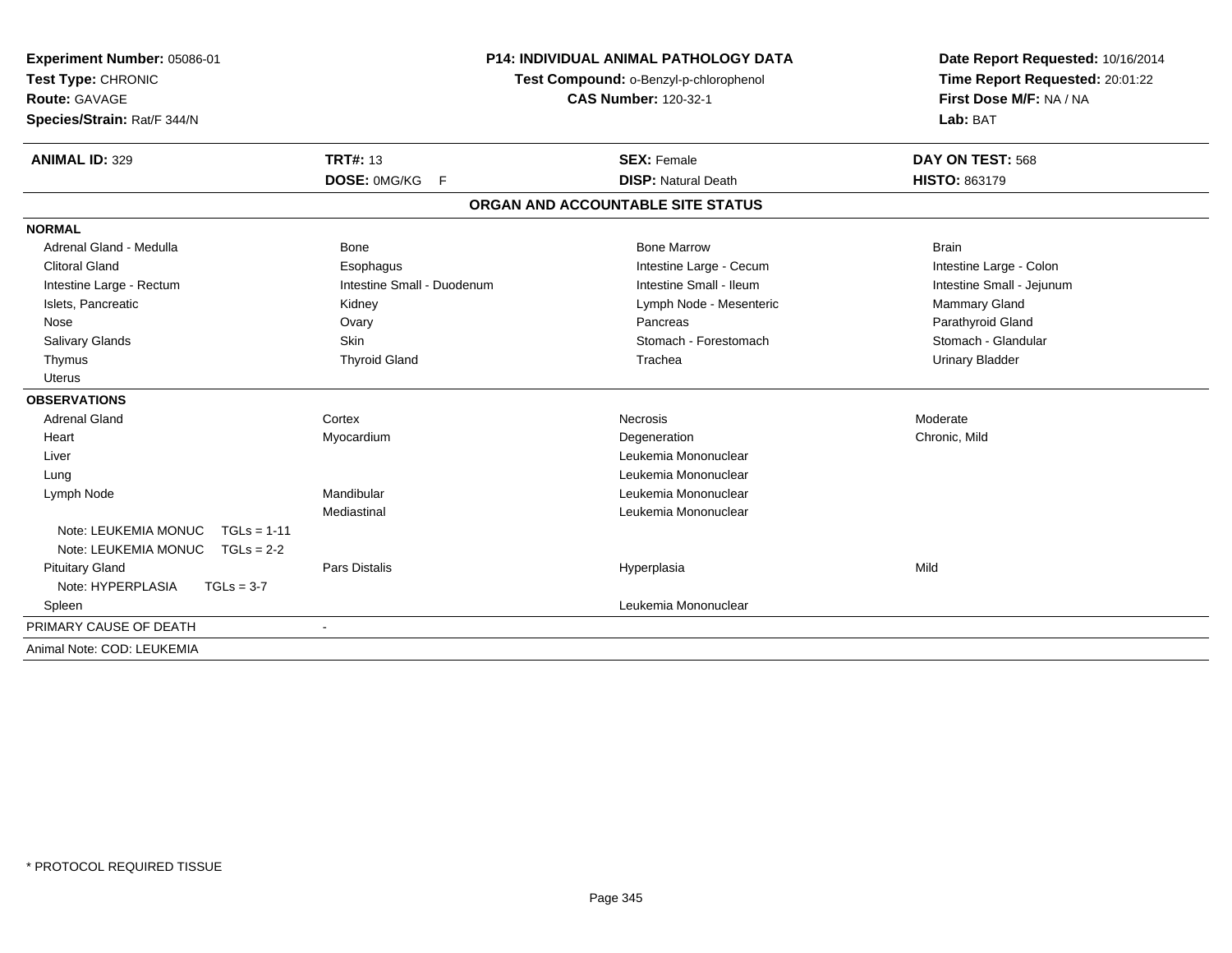| <b>Experiment Number: 05086-01</b><br>Test Type: CHRONIC<br><b>Route: GAVAGE</b><br>Species/Strain: Rat/F 344/N |                          | P14: INDIVIDUAL ANIMAL PATHOLOGY DATA<br>Test Compound: o-Benzyl-p-chlorophenol<br><b>CAS Number: 120-32-1</b> | Date Report Requested: 10/16/2014<br>Time Report Requested: 20:01:22<br>First Dose M/F: NA / NA<br>Lab: BAT |  |
|-----------------------------------------------------------------------------------------------------------------|--------------------------|----------------------------------------------------------------------------------------------------------------|-------------------------------------------------------------------------------------------------------------|--|
| <b>ANIMAL ID: 330</b>                                                                                           | <b>TRT#: 13</b>          | <b>SEX: Female</b>                                                                                             | DAY ON TEST: 457                                                                                            |  |
|                                                                                                                 | DOSE: 0MG/KG<br>-F       | <b>DISP:</b> Scheduled Sacrifice                                                                               | <b>HISTO: 863180</b>                                                                                        |  |
|                                                                                                                 |                          | ORGAN AND ACCOUNTABLE SITE STATUS                                                                              |                                                                                                             |  |
| <b>NORMAL</b>                                                                                                   |                          |                                                                                                                |                                                                                                             |  |
| Adrenal Gland - Cortex                                                                                          | Adrenal Gland - Medulla  | <b>Bone</b>                                                                                                    | <b>Bone Marrow</b>                                                                                          |  |
| <b>Brain</b>                                                                                                    | Esophagus                | Heart                                                                                                          | Intestine Large - Cecum                                                                                     |  |
| Intestine Large - Colon                                                                                         | Intestine Large - Rectum | Intestine Small - Duodenum                                                                                     | Intestine Small - Ileum                                                                                     |  |
| Intestine Small - Jejunum                                                                                       | Islets, Pancreatic       | Liver                                                                                                          | Lung                                                                                                        |  |
| Lymph Node - Mandibular                                                                                         | Lymph Node - Mesenteric  | <b>Mammary Gland</b>                                                                                           | Nose                                                                                                        |  |
| Ovary                                                                                                           | Pancreas                 | Parathyroid Gland                                                                                              | <b>Pituitary Gland</b>                                                                                      |  |
| Salivary Glands                                                                                                 | <b>Skin</b>              | Spleen                                                                                                         | Stomach - Forestomach                                                                                       |  |
| Stomach - Glandular                                                                                             | Thymus                   | <b>Thyroid Gland</b>                                                                                           | Trachea                                                                                                     |  |
| <b>Urinary Bladder</b>                                                                                          | <b>Uterus</b>            |                                                                                                                |                                                                                                             |  |
| <b>OBSERVATIONS</b>                                                                                             |                          |                                                                                                                |                                                                                                             |  |
| <b>Clitoral Gland</b>                                                                                           | Duct                     | <b>Dilatation</b>                                                                                              | Mild                                                                                                        |  |
| Note: DILATATION<br>$TGLs = 1-10$                                                                               |                          |                                                                                                                |                                                                                                             |  |
| Kidney                                                                                                          |                          | Nephropathy                                                                                                    | Minimal                                                                                                     |  |
| PRIMARY CAUSE OF DEATH                                                                                          |                          |                                                                                                                |                                                                                                             |  |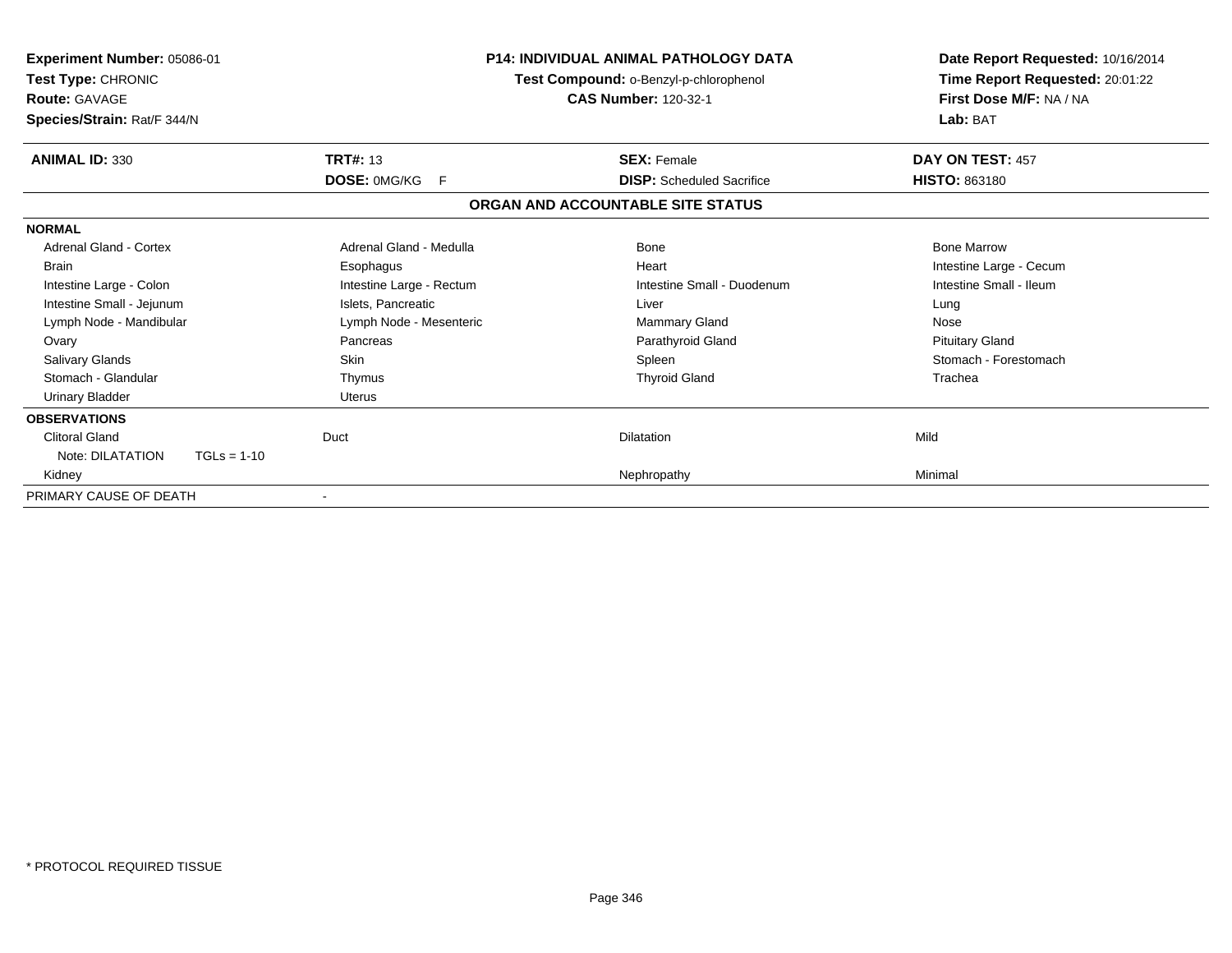| Experiment Number: 05086-01<br>Test Type: CHRONIC<br><b>Route: GAVAGE</b><br>Species/Strain: Rat/F 344/N |               |                         | P14: INDIVIDUAL ANIMAL PATHOLOGY DATA<br>Test Compound: o-Benzyl-p-chlorophenol<br><b>CAS Number: 120-32-1</b> | Date Report Requested: 10/16/2014<br>Time Report Requested: 20:01:22<br>First Dose M/F: NA / NA<br>Lab: BAT |  |
|----------------------------------------------------------------------------------------------------------|---------------|-------------------------|----------------------------------------------------------------------------------------------------------------|-------------------------------------------------------------------------------------------------------------|--|
| <b>ANIMAL ID: 331</b>                                                                                    |               | <b>TRT#: 13</b>         | <b>SEX: Female</b>                                                                                             | DAY ON TEST: 729                                                                                            |  |
|                                                                                                          |               | DOSE: 0MG/KG F          | <b>DISP: Terminal Sacrifice</b>                                                                                | HISTO: 863181                                                                                               |  |
|                                                                                                          |               |                         | ORGAN AND ACCOUNTABLE SITE STATUS                                                                              |                                                                                                             |  |
| <b>NORMAL</b>                                                                                            |               |                         |                                                                                                                |                                                                                                             |  |
| Adrenal Gland - Cortex                                                                                   |               | Adrenal Gland - Medulla | Bone                                                                                                           | <b>Bone Marrow</b>                                                                                          |  |
| Esophagus                                                                                                |               | Intestine Large - Cecum | Intestine Large - Colon                                                                                        | Intestine Large - Rectum                                                                                    |  |
| Intestine Small - Duodenum                                                                               |               | Intestine Small - Ileum | Intestine Small - Jejunum                                                                                      | Islets, Pancreatic                                                                                          |  |
| Lung                                                                                                     |               | Lymph Node - Mandibular | Nose                                                                                                           | Ovary                                                                                                       |  |
| Parathyroid Gland                                                                                        |               | Skin                    | Spleen                                                                                                         | Stomach - Forestomach                                                                                       |  |
| Stomach - Glandular                                                                                      |               | Thymus                  | Trachea                                                                                                        | <b>Urinary Bladder</b>                                                                                      |  |
| <b>Uterus</b>                                                                                            |               |                         |                                                                                                                |                                                                                                             |  |
| <b>MISSING</b>                                                                                           |               |                         |                                                                                                                |                                                                                                             |  |
| Lymph Node - Mesenteric                                                                                  |               |                         |                                                                                                                |                                                                                                             |  |
| <b>OBSERVATIONS</b>                                                                                      |               |                         |                                                                                                                |                                                                                                             |  |
| <b>Brain</b>                                                                                             |               |                         | Inflammation                                                                                                   | Granulomatous, Moderate                                                                                     |  |
| <b>Clitoral Gland</b>                                                                                    |               |                         | Adenoma                                                                                                        |                                                                                                             |  |
| Heart                                                                                                    |               | Myocardium              | Degeneration                                                                                                   | Chronic, Minimal                                                                                            |  |
| Kidney                                                                                                   |               |                         | Nephropathy                                                                                                    | Minimal                                                                                                     |  |
| Liver                                                                                                    |               |                         | <b>Basophilic Focus</b>                                                                                        |                                                                                                             |  |
|                                                                                                          |               |                         | <b>Clear Cell Focus</b>                                                                                        |                                                                                                             |  |
|                                                                                                          |               | <b>Bile Duct</b>        | Hyperplasia                                                                                                    | Minimal                                                                                                     |  |
| Note: BASOPH FOCUS                                                                                       | $TGLs = 4-14$ |                         |                                                                                                                |                                                                                                             |  |
| Note: CLEAR CL FOCUS                                                                                     | $TGLs = 2-12$ |                         |                                                                                                                |                                                                                                             |  |
| Mammary Gland                                                                                            |               |                         | Fibroadenoma                                                                                                   |                                                                                                             |  |
| Note: FIBROADENOMA                                                                                       | $TGLs = 1-11$ |                         |                                                                                                                |                                                                                                             |  |
| Pancreas                                                                                                 |               | Acinus                  | Atrophy                                                                                                        | Mild                                                                                                        |  |
| <b>Pituitary Gland</b>                                                                                   |               | Pars Distalis           | Adenoma                                                                                                        |                                                                                                             |  |
| Salivary Glands                                                                                          |               |                         | Inflammation                                                                                                   | Chronic Active, Mild                                                                                        |  |
| <b>Thyroid Gland</b>                                                                                     |               | C Cell                  | Adenoma                                                                                                        |                                                                                                             |  |
|                                                                                                          |               | C Cell                  | Hyperplasia                                                                                                    | Minimal                                                                                                     |  |
| PRIMARY CAUSE OF DEATH                                                                                   |               |                         |                                                                                                                |                                                                                                             |  |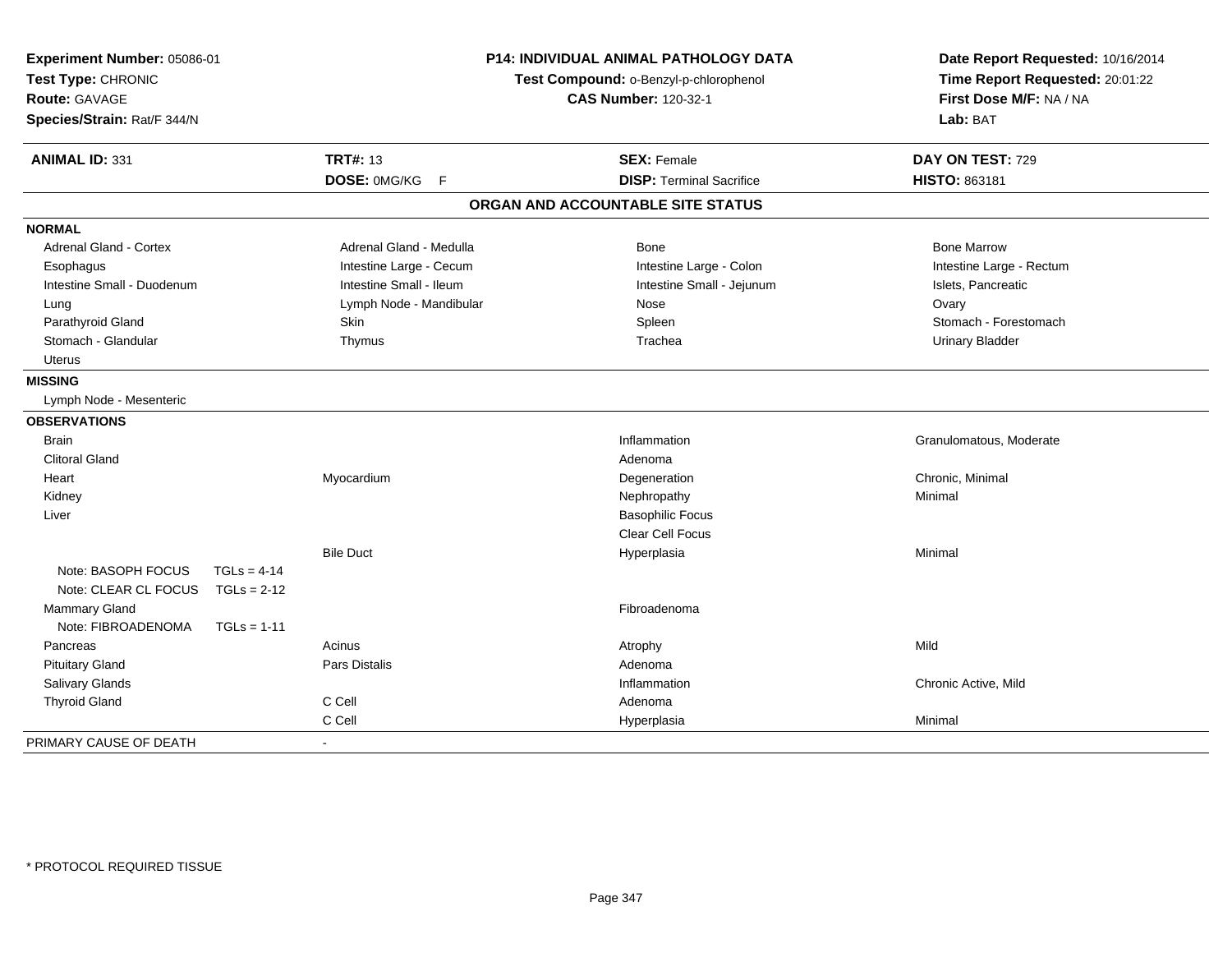| Experiment Number: 05086-01<br>Test Type: CHRONIC<br><b>Route: GAVAGE</b><br>Species/Strain: Rat/F 344/N |              | <b>P14: INDIVIDUAL ANIMAL PATHOLOGY DATA</b><br>Test Compound: o-Benzyl-p-chlorophenol<br><b>CAS Number: 120-32-1</b> |                                   | Date Report Requested: 10/16/2014<br>Time Report Requested: 20:01:22<br>First Dose M/F: NA / NA<br>Lab: BAT |  |
|----------------------------------------------------------------------------------------------------------|--------------|-----------------------------------------------------------------------------------------------------------------------|-----------------------------------|-------------------------------------------------------------------------------------------------------------|--|
| <b>ANIMAL ID: 332</b>                                                                                    |              | <b>TRT#: 13</b>                                                                                                       | <b>SEX: Female</b>                | DAY ON TEST: 729                                                                                            |  |
|                                                                                                          |              | DOSE: 0MG/KG<br>F                                                                                                     | <b>DISP: Terminal Sacrifice</b>   | <b>HISTO: 863182</b>                                                                                        |  |
|                                                                                                          |              |                                                                                                                       | ORGAN AND ACCOUNTABLE SITE STATUS |                                                                                                             |  |
| <b>NORMAL</b>                                                                                            |              |                                                                                                                       |                                   |                                                                                                             |  |
| Adrenal Gland - Medulla                                                                                  |              | <b>Bone</b>                                                                                                           | <b>Bone Marrow</b>                | <b>Brain</b>                                                                                                |  |
| <b>Clitoral Gland</b>                                                                                    |              | Esophagus                                                                                                             | Heart                             | Intestine Large - Cecum                                                                                     |  |
| Intestine Large - Colon                                                                                  |              | Intestine Large - Rectum                                                                                              | Intestine Small - Duodenum        | Intestine Small - Ileum                                                                                     |  |
| Intestine Small - Jejunum                                                                                |              | Islets, Pancreatic                                                                                                    | Lung                              | Lymph Node - Mandibular                                                                                     |  |
| Lymph Node - Mesenteric                                                                                  |              | Mammary Gland                                                                                                         | Nose                              | Ovary                                                                                                       |  |
| Pancreas                                                                                                 |              | Parathyroid Gland                                                                                                     | Salivary Glands                   | <b>Skin</b>                                                                                                 |  |
| Spleen                                                                                                   |              | Stomach - Forestomach                                                                                                 | Stomach - Glandular               | Thymus                                                                                                      |  |
| <b>Thyroid Gland</b>                                                                                     |              | Trachea                                                                                                               | <b>Urinary Bladder</b>            | <b>Uterus</b>                                                                                               |  |
| <b>OBSERVATIONS</b>                                                                                      |              |                                                                                                                       |                                   |                                                                                                             |  |
| <b>Adrenal Gland</b>                                                                                     |              | Cortex                                                                                                                | Hyperplasia                       | Minimal                                                                                                     |  |
| Kidney                                                                                                   |              |                                                                                                                       | Nephropathy                       | Minimal                                                                                                     |  |
| Liver                                                                                                    |              |                                                                                                                       | <b>Basophilic Focus</b>           |                                                                                                             |  |
|                                                                                                          |              | <b>Bile Duct</b>                                                                                                      | Hyperplasia                       | Minimal                                                                                                     |  |
| <b>Pituitary Gland</b>                                                                                   |              | Pars Distalis                                                                                                         | Adenoma                           |                                                                                                             |  |
|                                                                                                          |              | Pars Distalis                                                                                                         | Hyperplasia                       | Mild                                                                                                        |  |
| Note: ADENOMA                                                                                            | $TGLs = 1-7$ |                                                                                                                       |                                   |                                                                                                             |  |
| PRIMARY CAUSE OF DEATH                                                                                   |              |                                                                                                                       |                                   |                                                                                                             |  |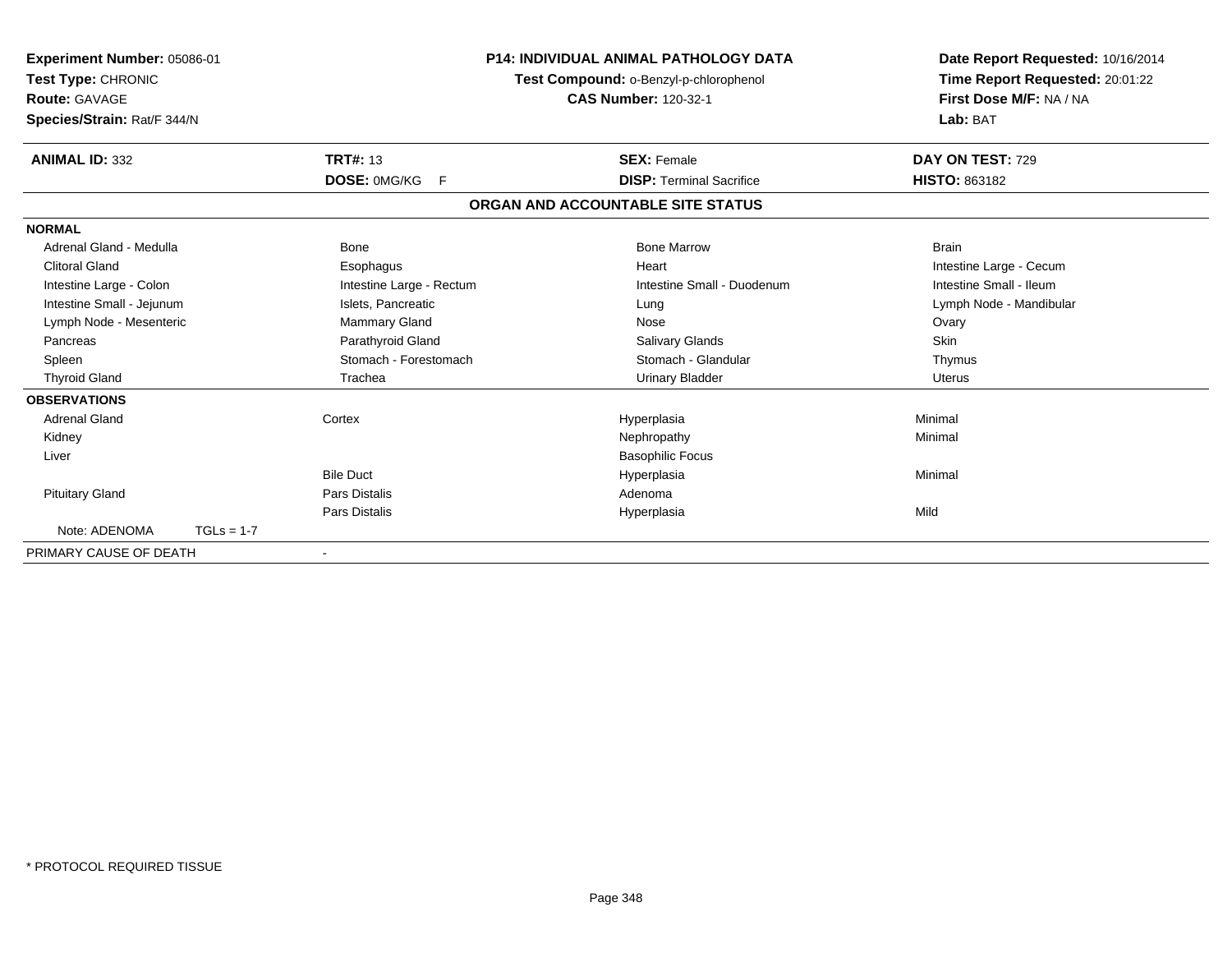| Experiment Number: 05086-01<br>Test Type: CHRONIC<br><b>Route: GAVAGE</b><br>Species/Strain: Rat/F 344/N |                          | <b>P14: INDIVIDUAL ANIMAL PATHOLOGY DATA</b><br>Test Compound: o-Benzyl-p-chlorophenol<br><b>CAS Number: 120-32-1</b> | Date Report Requested: 10/16/2014<br>Time Report Requested: 20:01:22<br>First Dose M/F: NA / NA<br>Lab: BAT |
|----------------------------------------------------------------------------------------------------------|--------------------------|-----------------------------------------------------------------------------------------------------------------------|-------------------------------------------------------------------------------------------------------------|
| ANIMAL ID: 333                                                                                           | <b>TRT#: 13</b>          | <b>SEX: Female</b>                                                                                                    | DAY ON TEST: 729                                                                                            |
|                                                                                                          | DOSE: 0MG/KG F           | <b>DISP: Terminal Sacrifice</b>                                                                                       | HISTO: 863183                                                                                               |
|                                                                                                          |                          | ORGAN AND ACCOUNTABLE SITE STATUS                                                                                     |                                                                                                             |
| <b>NORMAL</b>                                                                                            |                          |                                                                                                                       |                                                                                                             |
| Adrenal Gland - Medulla                                                                                  | Bone                     | <b>Bone Marrow</b>                                                                                                    | <b>Brain</b>                                                                                                |
| Esophagus                                                                                                | Intestine Large - Cecum  | Intestine Large - Colon                                                                                               | Intestine Large - Rectum                                                                                    |
| Intestine Small - Duodenum                                                                               | Intestine Small - Ileum  | Intestine Small - Jejunum                                                                                             | Islets, Pancreatic                                                                                          |
| Lymph Node - Mandibular                                                                                  | Lymph Node - Mesenteric  | Mammary Gland                                                                                                         | Nose                                                                                                        |
| Ovary                                                                                                    | Pancreas                 | Salivary Glands                                                                                                       | <b>Skin</b>                                                                                                 |
| Spleen                                                                                                   | Stomach - Forestomach    | Stomach - Glandular                                                                                                   | Thymus                                                                                                      |
| Trachea                                                                                                  | <b>Urinary Bladder</b>   |                                                                                                                       |                                                                                                             |
| <b>MISSING</b>                                                                                           |                          |                                                                                                                       |                                                                                                             |
| Parathyroid Gland                                                                                        |                          |                                                                                                                       |                                                                                                             |
| <b>OBSERVATIONS</b>                                                                                      |                          |                                                                                                                       |                                                                                                             |
| <b>Adrenal Gland</b>                                                                                     | Cortex                   | Hyperplasia                                                                                                           | Minimal                                                                                                     |
| <b>Clitoral Gland</b>                                                                                    |                          | Carcinoma                                                                                                             |                                                                                                             |
|                                                                                                          |                          | Inflammation                                                                                                          | Chronic Active, Moderate                                                                                    |
| Note: CARCINOMA<br>$TGLs = 1-13$                                                                         |                          |                                                                                                                       |                                                                                                             |
| Heart                                                                                                    | Myocardium               | Degeneration                                                                                                          | Chronic, Minimal                                                                                            |
| Intest Large                                                                                             |                          |                                                                                                                       |                                                                                                             |
| Note: COLON "MASS" NOT APPARENT AT TRIM OR MICRO.                                                        |                          |                                                                                                                       |                                                                                                             |
| Note: COLON "MASS" PROBABLY NORMAL LYMPHOID TISSUE                                                       |                          |                                                                                                                       |                                                                                                             |
| Kidney                                                                                                   |                          | Nephropathy                                                                                                           | Minimal                                                                                                     |
| Liver                                                                                                    |                          | <b>Basophilic Focus</b>                                                                                               |                                                                                                             |
|                                                                                                          |                          | Hepatodiaphragmatic Nodule                                                                                            |                                                                                                             |
|                                                                                                          |                          | Inflammation                                                                                                          | Granulomatous, Mild                                                                                         |
| Note: ANOM HEPAT LOB $TGLs = 2-12$                                                                       |                          |                                                                                                                       |                                                                                                             |
| Lung                                                                                                     |                          | Inflammation                                                                                                          | Chronic Active, Mild                                                                                        |
| <b>Pituitary Gland</b>                                                                                   | <b>Pars Distalis</b>     | Hyperplasia                                                                                                           | Moderate                                                                                                    |
| Note: HYPERPLASIA<br>$TGLs = 3-11$                                                                       |                          |                                                                                                                       |                                                                                                             |
| <b>Thyroid Gland</b>                                                                                     | C Cell                   | Carcinoma                                                                                                             |                                                                                                             |
| Uterus                                                                                                   |                          | Polyp Stromal                                                                                                         |                                                                                                             |
| PRIMARY CAUSE OF DEATH                                                                                   | $\overline{\phantom{a}}$ |                                                                                                                       |                                                                                                             |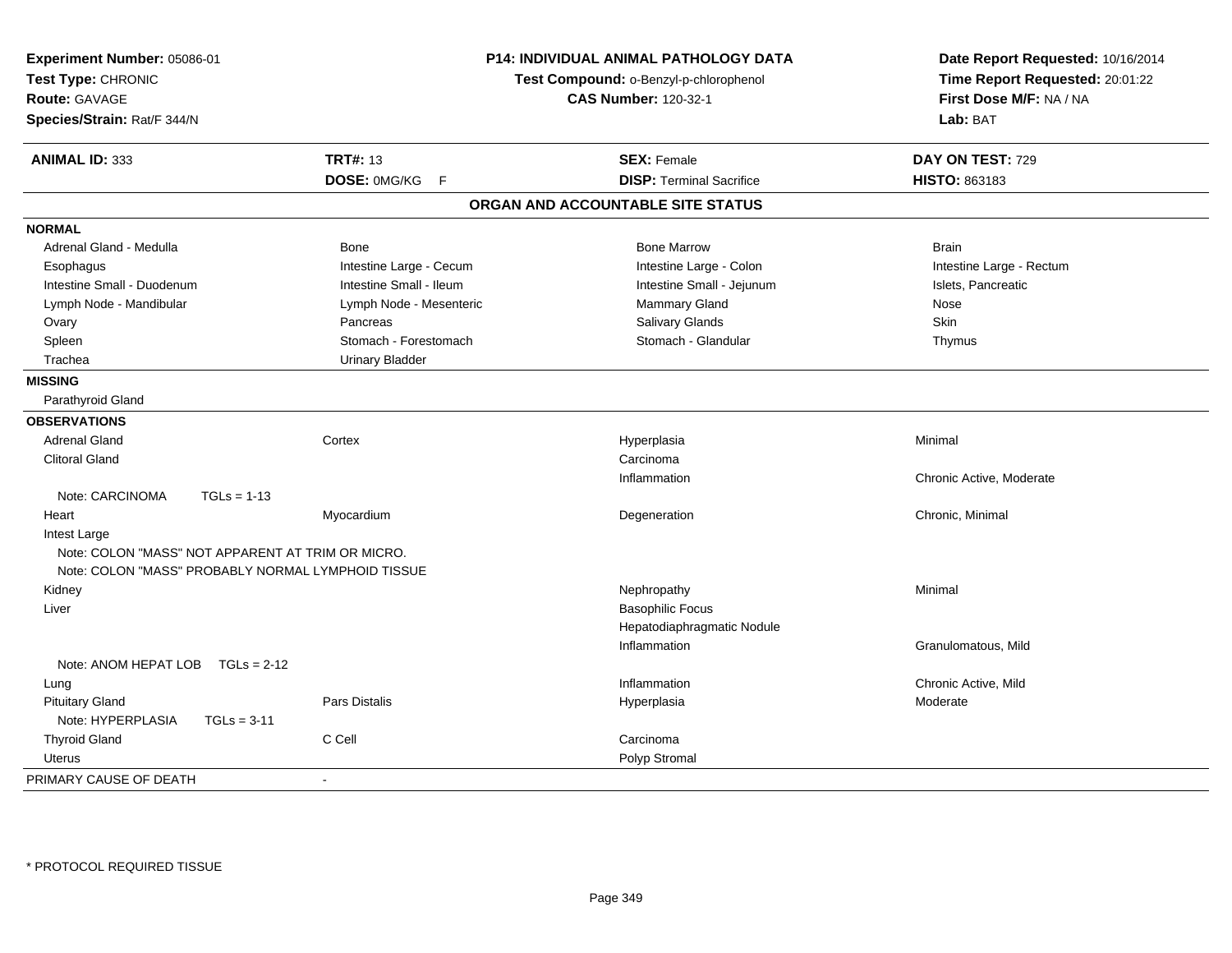| Experiment Number: 05086-01<br><b>Test Type: CHRONIC</b><br><b>Route: GAVAGE</b> | <b>P14: INDIVIDUAL ANIMAL PATHOLOGY DATA</b><br>Test Compound: o-Benzyl-p-chlorophenol<br><b>CAS Number: 120-32-1</b> |                                   | Date Report Requested: 10/16/2014<br>Time Report Requested: 20:01:22<br>First Dose M/F: NA / NA |
|----------------------------------------------------------------------------------|-----------------------------------------------------------------------------------------------------------------------|-----------------------------------|-------------------------------------------------------------------------------------------------|
| Species/Strain: Rat/F 344/N                                                      |                                                                                                                       |                                   | Lab: BAT                                                                                        |
| <b>ANIMAL ID: 333</b>                                                            | <b>TRT#: 13</b>                                                                                                       | <b>SEX: Female</b>                | <b>DAY ON TEST: 729</b>                                                                         |
|                                                                                  | <b>DOSE: OMG/KG F</b>                                                                                                 | <b>DISP:</b> Terminal Sacrifice   | <b>HISTO: 863183</b>                                                                            |
|                                                                                  |                                                                                                                       | ORGAN AND ACCOUNTABLE SITE STATUS |                                                                                                 |
| Animal Note: VAGINAL LESION WAS ACTUALLY CLITORAL GLAND                          |                                                                                                                       |                                   |                                                                                                 |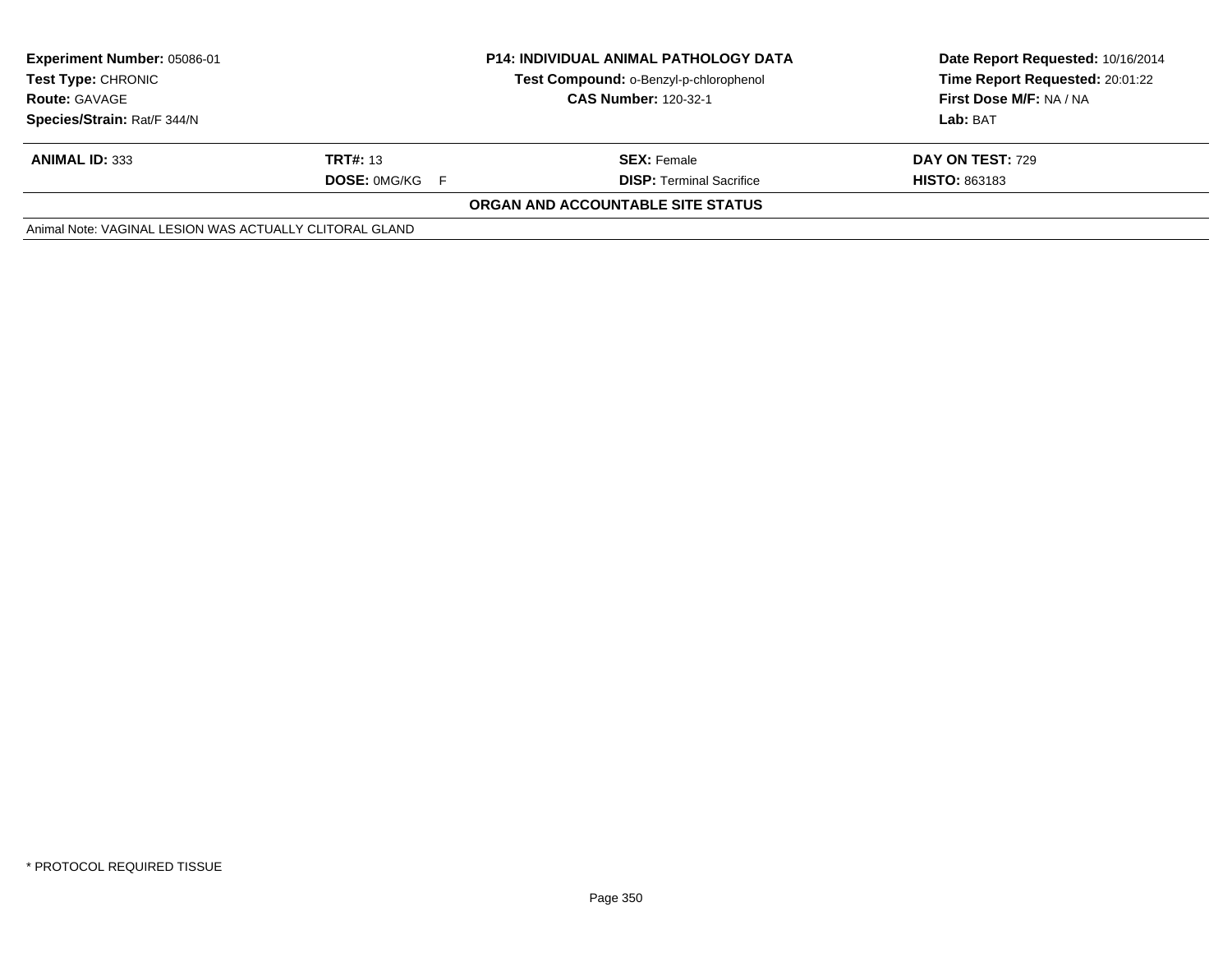| Experiment Number: 05086-01<br>Test Type: CHRONIC |              |                         | <b>P14: INDIVIDUAL ANIMAL PATHOLOGY DATA</b> | Date Report Requested: 10/16/2014 |
|---------------------------------------------------|--------------|-------------------------|----------------------------------------------|-----------------------------------|
|                                                   |              |                         | Test Compound: o-Benzyl-p-chlorophenol       | Time Report Requested: 20:01:22   |
| <b>Route: GAVAGE</b>                              |              |                         | <b>CAS Number: 120-32-1</b>                  | First Dose M/F: NA / NA           |
| Species/Strain: Rat/F 344/N                       |              |                         |                                              | Lab: BAT                          |
| <b>ANIMAL ID: 334</b>                             |              | <b>TRT#: 13</b>         | <b>SEX: Female</b>                           | DAY ON TEST: 729                  |
|                                                   |              | DOSE: 0MG/KG<br>F       | <b>DISP: Terminal Sacrifice</b>              | HISTO: 863184                     |
|                                                   |              |                         | ORGAN AND ACCOUNTABLE SITE STATUS            |                                   |
| <b>NORMAL</b>                                     |              |                         |                                              |                                   |
| Adrenal Gland - Medulla                           |              | Bone                    | <b>Bone Marrow</b>                           | <b>Brain</b>                      |
| Esophagus                                         |              | Intestine Large - Cecum | Intestine Large - Colon                      | Intestine Large - Rectum          |
| Intestine Small - Duodenum                        |              | Intestine Small - Ileum | Intestine Small - Jejunum                    | Islets, Pancreatic                |
| Lung                                              |              | Lymph Node - Mandibular | Lymph Node - Mesenteric                      | <b>Mammary Gland</b>              |
| Ovary                                             |              | Parathyroid Gland       | <b>Salivary Glands</b>                       | Skin                              |
| Spleen                                            |              | Stomach - Forestomach   | Thymus                                       | Trachea                           |
| <b>Urinary Bladder</b>                            |              | <b>Uterus</b>           |                                              |                                   |
| <b>OBSERVATIONS</b>                               |              |                         |                                              |                                   |
| <b>Adrenal Gland</b>                              |              | Cortex                  | Hyperplasia                                  | Minimal                           |
| <b>Clitoral Gland</b>                             |              | <b>Bilateral</b>        | Adenoma                                      |                                   |
| Heart                                             |              | Myocardium              | Degeneration                                 | Chronic, Minimal                  |
| Kidney                                            |              |                         | Nephropathy                                  | Minimal                           |
| Liver                                             |              |                         | <b>Basophilic Focus</b>                      |                                   |
|                                                   |              | <b>Bile Duct</b>        | Hyperplasia                                  | Minimal                           |
| Nose                                              |              | Mucosa                  | Inflammation                                 | Suppurative, Mild                 |
| Pancreas                                          |              | Acinus                  | Atrophy                                      | Mild                              |
| <b>Pituitary Gland</b>                            |              | <b>Pars Distalis</b>    | Adenoma                                      |                                   |
|                                                   |              | <b>Pars Distalis</b>    | Hyperplasia                                  | Mild                              |
| Note: ADENOMA                                     | $TGLs = 1-7$ |                         |                                              |                                   |
| Stomach                                           |              | Glandular               | Mineralization                               | Mild                              |
| <b>Thyroid Gland</b>                              |              | C Cell                  | Hyperplasia                                  | Minimal                           |
| PRIMARY CAUSE OF DEATH                            |              |                         |                                              |                                   |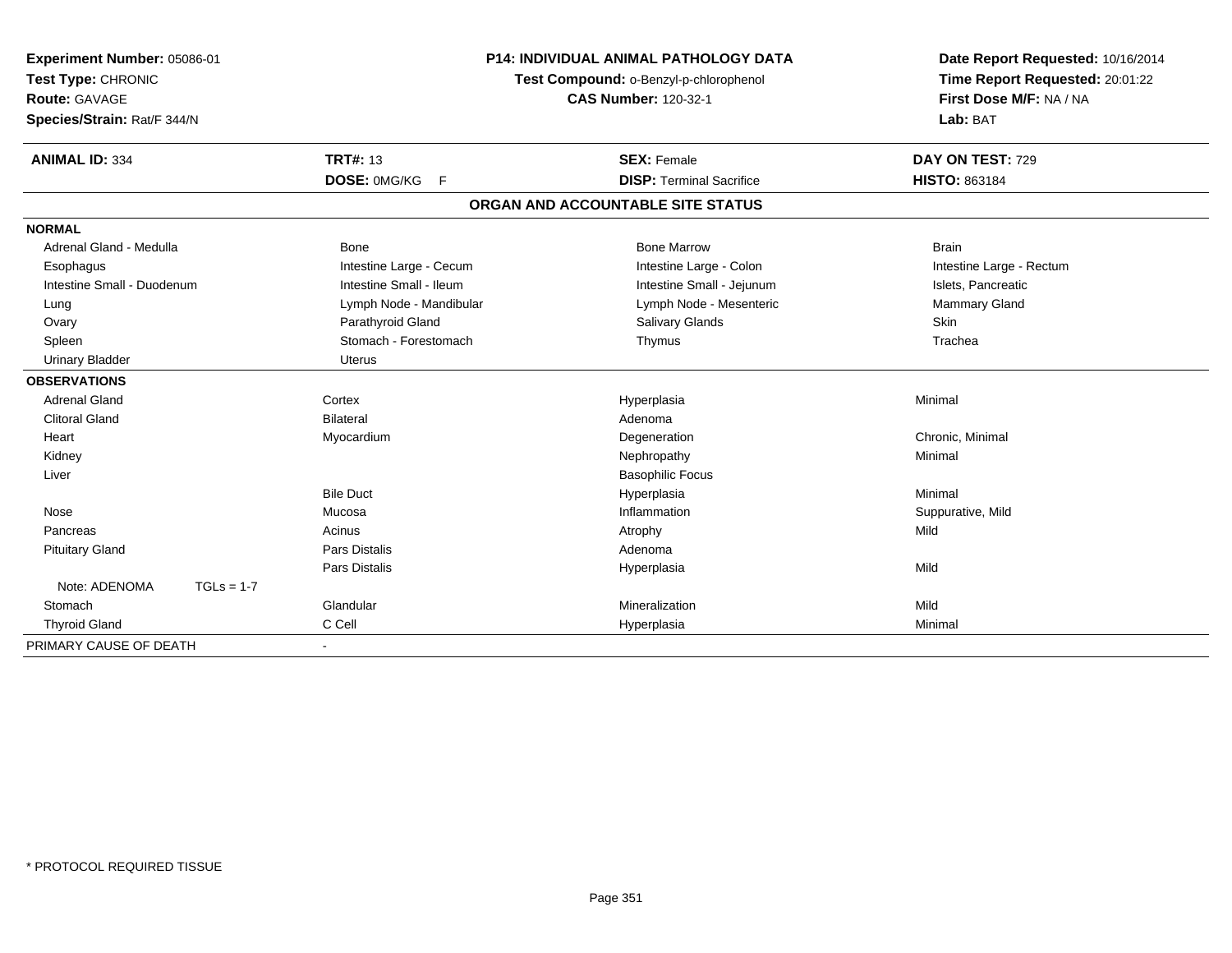| Experiment Number: 05086-01<br>Test Type: CHRONIC<br><b>Route: GAVAGE</b><br>Species/Strain: Rat/F 344/N |                          | <b>P14: INDIVIDUAL ANIMAL PATHOLOGY DATA</b><br>Test Compound: o-Benzyl-p-chlorophenol<br><b>CAS Number: 120-32-1</b> |                                   | Date Report Requested: 10/16/2014<br>Time Report Requested: 20:01:22<br>First Dose M/F: NA / NA<br>Lab: BAT |
|----------------------------------------------------------------------------------------------------------|--------------------------|-----------------------------------------------------------------------------------------------------------------------|-----------------------------------|-------------------------------------------------------------------------------------------------------------|
| <b>ANIMAL ID: 335</b>                                                                                    | <b>TRT#: 13</b>          |                                                                                                                       | <b>SEX: Female</b>                | DAY ON TEST: 729                                                                                            |
|                                                                                                          | DOSE: 0MG/KG             | F                                                                                                                     | <b>DISP: Terminal Sacrifice</b>   | HISTO: 863185                                                                                               |
|                                                                                                          |                          |                                                                                                                       | ORGAN AND ACCOUNTABLE SITE STATUS |                                                                                                             |
| <b>NORMAL</b>                                                                                            |                          |                                                                                                                       |                                   |                                                                                                             |
| <b>Adrenal Gland - Cortex</b>                                                                            | Adrenal Gland - Medulla  |                                                                                                                       | Bone                              | <b>Bone Marrow</b>                                                                                          |
| <b>Brain</b>                                                                                             | Esophagus                |                                                                                                                       | Heart                             | Intestine Large - Cecum                                                                                     |
| Intestine Large - Colon                                                                                  | Intestine Large - Rectum |                                                                                                                       | Intestine Small - Duodenum        | Intestine Small - Ileum                                                                                     |
| Intestine Small - Jejunum                                                                                | Islets, Pancreatic       |                                                                                                                       | Lymph Node - Mesenteric           | Mammary Gland                                                                                               |
| Nose                                                                                                     | Ovary                    |                                                                                                                       | Pancreas                          | Parathyroid Gland                                                                                           |
| Salivary Glands                                                                                          | Skin                     |                                                                                                                       | Stomach - Forestomach             | Stomach - Glandular                                                                                         |
| Thymus                                                                                                   | <b>Thyroid Gland</b>     |                                                                                                                       | Trachea                           | <b>Urinary Bladder</b>                                                                                      |
| <b>Uterus</b>                                                                                            |                          |                                                                                                                       |                                   |                                                                                                             |
| <b>OBSERVATIONS</b>                                                                                      |                          |                                                                                                                       |                                   |                                                                                                             |
| <b>Clitoral Gland</b>                                                                                    |                          |                                                                                                                       | Adenoma                           |                                                                                                             |
| Kidney                                                                                                   |                          |                                                                                                                       | Leukemia Mononuclear              |                                                                                                             |
|                                                                                                          |                          |                                                                                                                       | Nephropathy                       | Mild                                                                                                        |
| Liver                                                                                                    |                          |                                                                                                                       | Hepatodiaphragmatic Nodule        |                                                                                                             |
|                                                                                                          | <b>Bile Duct</b>         |                                                                                                                       | Hyperplasia                       | Minimal                                                                                                     |
|                                                                                                          |                          |                                                                                                                       | Leukemia Mononuclear              |                                                                                                             |
| Note: ANOM HEPAT LOB TGLs = 1-11                                                                         |                          |                                                                                                                       |                                   |                                                                                                             |
| Lung                                                                                                     |                          |                                                                                                                       | Leukemia Mononuclear              |                                                                                                             |
| Lymph Node                                                                                               | Mandibular               |                                                                                                                       | Leukemia Mononuclear              |                                                                                                             |
|                                                                                                          | Mediastinal              |                                                                                                                       | Leukemia Mononuclear              |                                                                                                             |
| Note: LEUKEMIA MONUC                                                                                     | $TGLs = 2-12$            |                                                                                                                       |                                   |                                                                                                             |
| <b>Pituitary Gland</b>                                                                                   | <b>Pars Distalis</b>     |                                                                                                                       | Hyperplasia                       | Mild                                                                                                        |
|                                                                                                          |                          |                                                                                                                       | Leukemia Mononuclear              |                                                                                                             |
| Spleen                                                                                                   |                          |                                                                                                                       | Leukemia Mononuclear              |                                                                                                             |
| PRIMARY CAUSE OF DEATH                                                                                   | $\blacksquare$           |                                                                                                                       |                                   |                                                                                                             |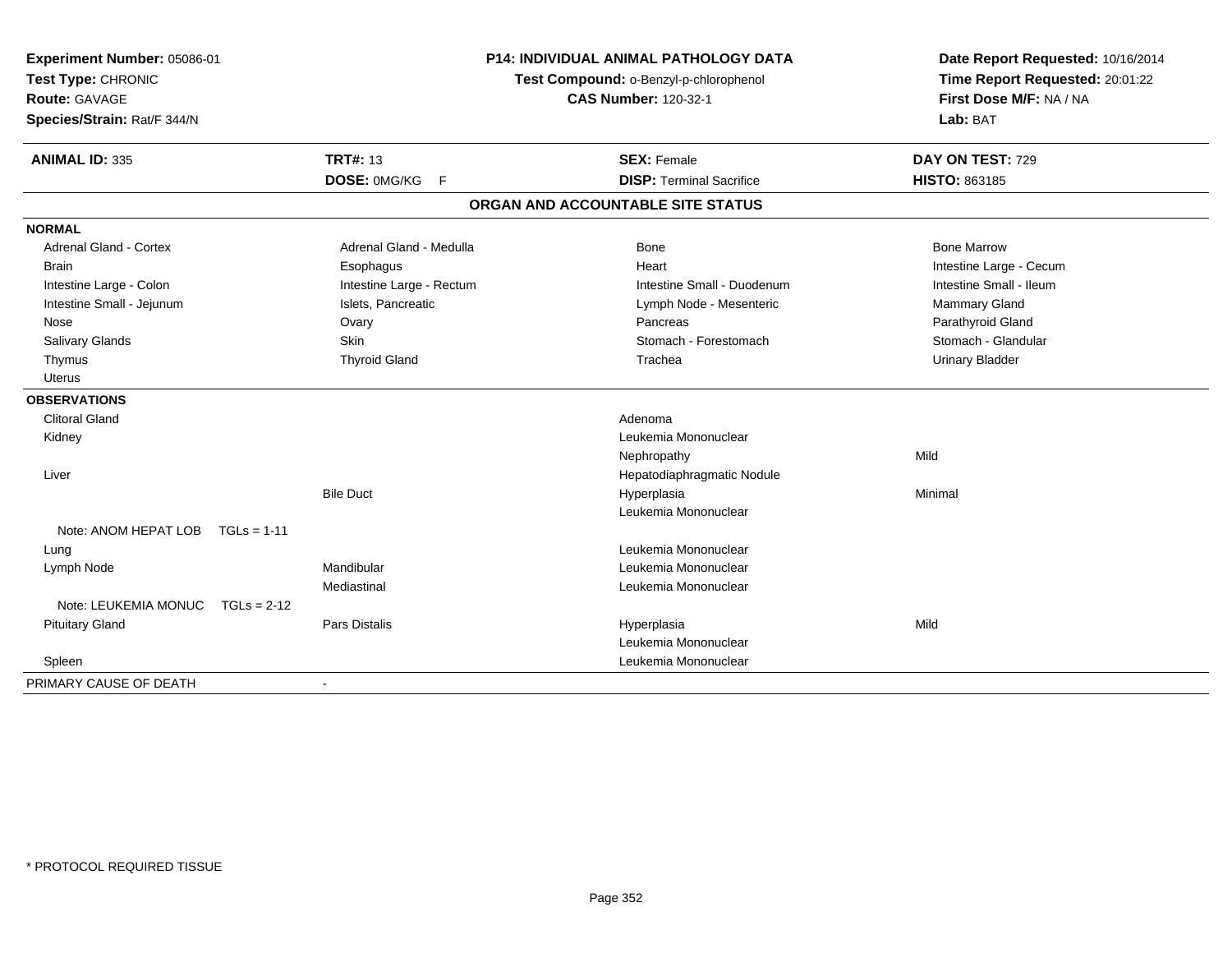| Experiment Number: 05086-01<br>Test Type: CHRONIC<br>Route: GAVAGE<br>Species/Strain: Rat/F 344/N |                      |                            | <b>P14: INDIVIDUAL ANIMAL PATHOLOGY DATA</b><br>Test Compound: o-Benzyl-p-chlorophenol<br><b>CAS Number: 120-32-1</b> | Date Report Requested: 10/16/2014<br>Time Report Requested: 20:01:22<br>First Dose M/F: NA / NA<br>Lab: BAT |  |
|---------------------------------------------------------------------------------------------------|----------------------|----------------------------|-----------------------------------------------------------------------------------------------------------------------|-------------------------------------------------------------------------------------------------------------|--|
| <b>ANIMAL ID: 336</b>                                                                             |                      | <b>TRT#: 13</b>            | <b>SEX: Female</b>                                                                                                    | DAY ON TEST: 465                                                                                            |  |
|                                                                                                   |                      | DOSE: 0MG/KG F             | <b>DISP:</b> Moribund Sacrifice                                                                                       | <b>HISTO: 863186</b>                                                                                        |  |
|                                                                                                   |                      |                            | ORGAN AND ACCOUNTABLE SITE STATUS                                                                                     |                                                                                                             |  |
| <b>NORMAL</b>                                                                                     |                      |                            |                                                                                                                       |                                                                                                             |  |
| Adrenal Gland - Cortex                                                                            |                      | Adrenal Gland - Medulla    | <b>Bone Marrow</b>                                                                                                    | <b>Brain</b>                                                                                                |  |
| <b>Clitoral Gland</b>                                                                             |                      | Esophagus                  | Heart                                                                                                                 | Intestine Large - Colon                                                                                     |  |
| Intestine Large - Rectum                                                                          |                      | Intestine Small - Duodenum | Intestine Small - Ileum                                                                                               | Intestine Small - Jejunum                                                                                   |  |
| Islets, Pancreatic                                                                                |                      | Liver                      | Lymph Node - Mandibular                                                                                               | Lymph Node - Mesenteric                                                                                     |  |
| Mammary Gland                                                                                     |                      | <b>Nose</b>                | Ovary                                                                                                                 | Pancreas                                                                                                    |  |
| Parathyroid Gland                                                                                 |                      | Salivary Glands            | <b>Skin</b>                                                                                                           | Spleen                                                                                                      |  |
| Stomach - Forestomach                                                                             |                      | Stomach - Glandular        | Thymus                                                                                                                | <b>Thyroid Gland</b>                                                                                        |  |
| Trachea                                                                                           |                      | <b>Urinary Bladder</b>     | <b>Uterus</b>                                                                                                         |                                                                                                             |  |
| <b>MISSING</b>                                                                                    |                      |                            |                                                                                                                       |                                                                                                             |  |
| Intestine Large - Cecum                                                                           |                      |                            |                                                                                                                       |                                                                                                             |  |
| <b>OBSERVATIONS</b>                                                                               |                      |                            |                                                                                                                       |                                                                                                             |  |
| Bone                                                                                              |                      |                            | Osteosarcoma                                                                                                          |                                                                                                             |  |
| Note: OSTEOSARC                                                                                   | $TGLs = 1,2-11$      |                            |                                                                                                                       |                                                                                                             |  |
| Kidney                                                                                            |                      |                            | Nephropathy                                                                                                           | Mild                                                                                                        |  |
| Lung                                                                                              |                      |                            | Osteosarcoma                                                                                                          | Metastatic (Bone)                                                                                           |  |
| Note: OSTEOSARC                                                                                   | $TGLs = 3.4 - 2 + 3$ |                            |                                                                                                                       |                                                                                                             |  |
| <b>Pituitary Gland</b>                                                                            |                      | <b>Pars Distalis</b>       | Hyperplasia                                                                                                           | Moderate                                                                                                    |  |
| PRIMARY CAUSE OF DEATH                                                                            |                      |                            |                                                                                                                       |                                                                                                             |  |
| Animal Note: MORIBUND DUE TO OSTEOSARCOMA FROM RIB.                                               |                      |                            |                                                                                                                       |                                                                                                             |  |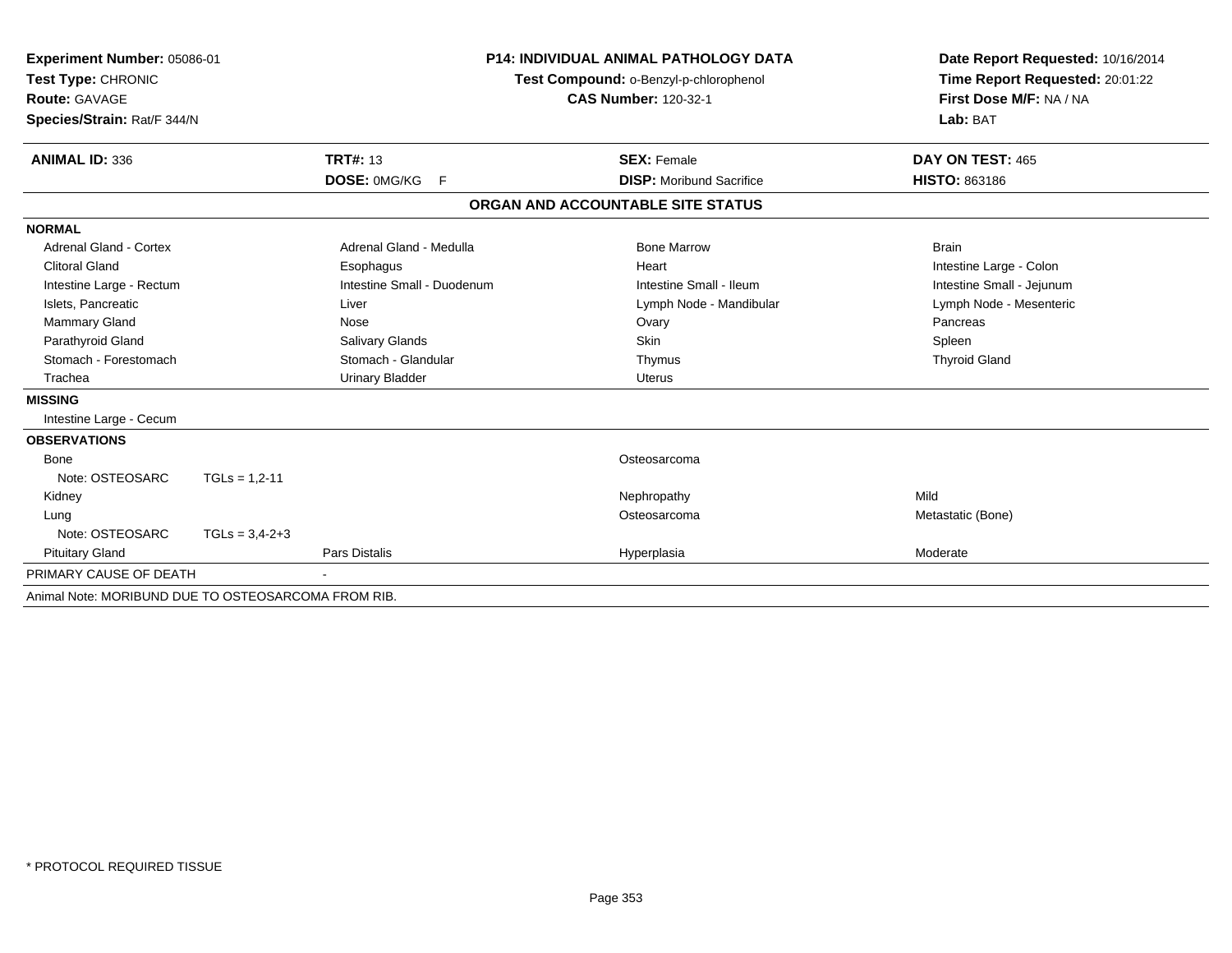| Experiment Number: 05086-01<br>Test Type: CHRONIC<br><b>Route: GAVAGE</b><br>Species/Strain: Rat/F 344/N |                            | <b>P14: INDIVIDUAL ANIMAL PATHOLOGY DATA</b><br>Test Compound: o-Benzyl-p-chlorophenol<br><b>CAS Number: 120-32-1</b> |                           |
|----------------------------------------------------------------------------------------------------------|----------------------------|-----------------------------------------------------------------------------------------------------------------------|---------------------------|
| <b>ANIMAL ID: 337</b>                                                                                    | <b>TRT#: 13</b>            | <b>SEX: Female</b>                                                                                                    | DAY ON TEST: 416          |
|                                                                                                          | DOSE: 0MG/KG F             | <b>DISP:</b> Moribund Sacrifice                                                                                       | HISTO: 863187             |
|                                                                                                          |                            | ORGAN AND ACCOUNTABLE SITE STATUS                                                                                     |                           |
| <b>NORMAL</b>                                                                                            |                            |                                                                                                                       |                           |
| Adrenal Gland - Cortex                                                                                   | Adrenal Gland - Medulla    | Bone                                                                                                                  | <b>Bone Marrow</b>        |
| <b>Clitoral Gland</b>                                                                                    | Esophagus                  | Intestine Large - Cecum                                                                                               | Intestine Large - Colon   |
| Intestine Large - Rectum                                                                                 | Intestine Small - Duodenum | Intestine Small - Ileum                                                                                               | Intestine Small - Jejunum |
| Islets, Pancreatic                                                                                       | Lymph Node - Mandibular    | Lymph Node - Mesenteric                                                                                               | Mammary Gland             |
| Nose                                                                                                     | Ovary                      | Pancreas                                                                                                              | Parathyroid Gland         |
| <b>Peripheral Nerve</b>                                                                                  | Salivary Glands            | Skin                                                                                                                  | Spinal Cord               |
| Stomach - Forestomach                                                                                    | Stomach - Glandular        | Thymus                                                                                                                | Trachea                   |
| <b>Urinary Bladder</b>                                                                                   | <b>Uterus</b>              |                                                                                                                       |                           |
| <b>OBSERVATIONS</b>                                                                                      |                            |                                                                                                                       |                           |
| <b>Brain</b>                                                                                             |                            | Infarct                                                                                                               | Marked                    |
|                                                                                                          |                            | Leukemia Mononuclear                                                                                                  |                           |
| Note: INFARCT<br>$TGLs = 3-5$                                                                            |                            |                                                                                                                       |                           |
| Heart                                                                                                    |                            | Leukemia Mononuclear                                                                                                  |                           |
| Kidney                                                                                                   |                            | Leukemia Mononuclear                                                                                                  |                           |
|                                                                                                          |                            | Nephropathy                                                                                                           | Minimal                   |
| Liver                                                                                                    |                            | <b>Basophilic Focus</b>                                                                                               |                           |
|                                                                                                          |                            | Leukemia Mononuclear                                                                                                  |                           |
| Lung                                                                                                     |                            | Leukemia Mononuclear                                                                                                  |                           |
| <b>Pituitary Gland</b>                                                                                   | <b>Pars Distalis</b>       | Hyperplasia                                                                                                           | Mild                      |
| Note: HYPERPLASIA<br>$TGLs = 2-7$                                                                        |                            |                                                                                                                       |                           |
| Spleen                                                                                                   |                            | Leukemia Mononuclear                                                                                                  |                           |
| Note: LEUKEMIA MONUC<br>$TGLs = 1,4-13+14$                                                               |                            |                                                                                                                       |                           |
| <b>Thyroid Gland</b>                                                                                     | C Cell                     | Hyperplasia                                                                                                           | Minimal                   |
| PRIMARY CAUSE OF DEATH                                                                                   |                            |                                                                                                                       |                           |
| Animal Note: MORIBUND DUE TO LEUKEMIA.                                                                   |                            |                                                                                                                       |                           |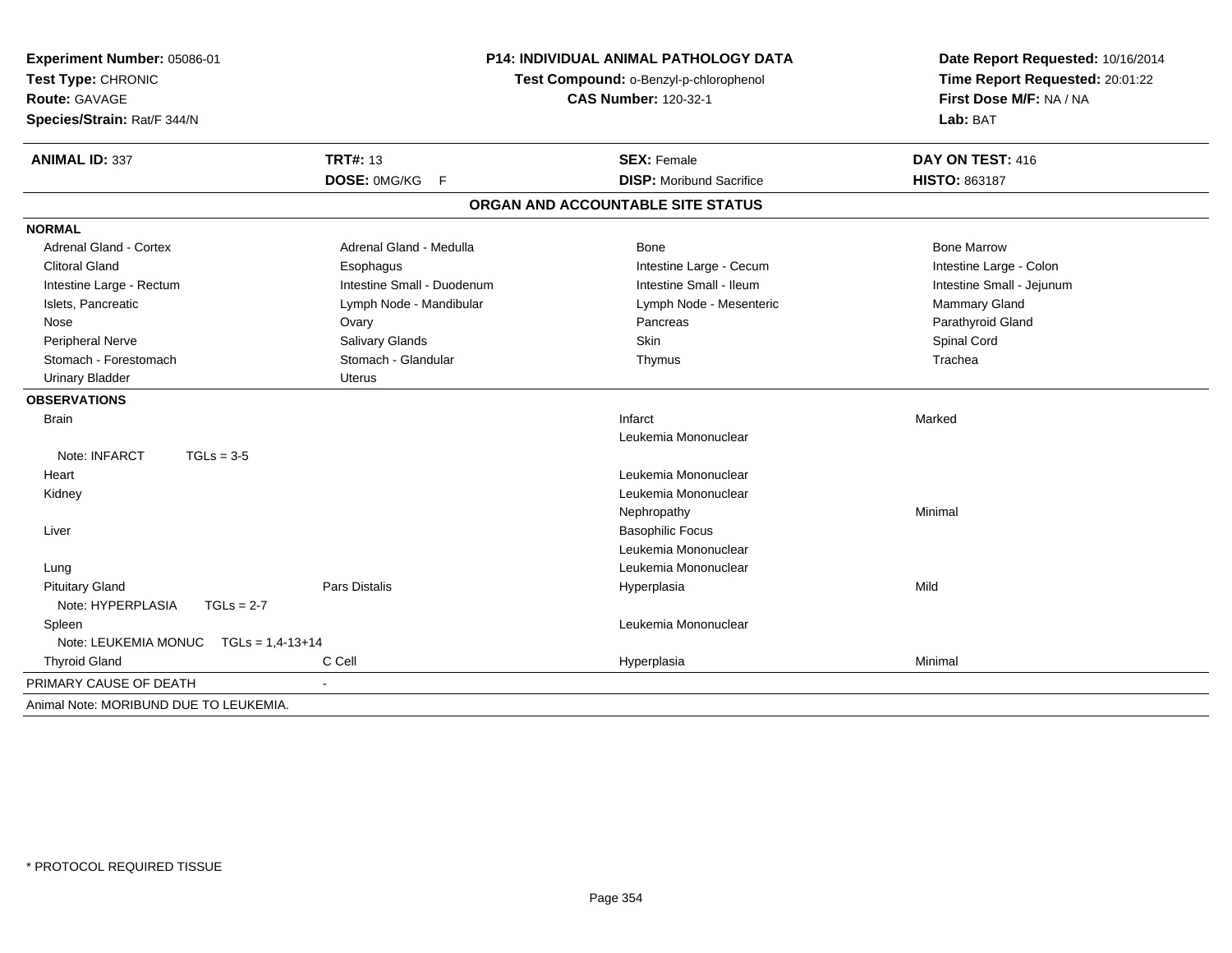| <b>Experiment Number: 05086-01</b><br>Test Type: CHRONIC<br><b>Route: GAVAGE</b><br>Species/Strain: Rat/F 344/N |                          | P14: INDIVIDUAL ANIMAL PATHOLOGY DATA<br>Test Compound: o-Benzyl-p-chlorophenol<br><b>CAS Number: 120-32-1</b> | Date Report Requested: 10/16/2014<br>Time Report Requested: 20:01:22<br>First Dose M/F: NA / NA<br>Lab: BAT |
|-----------------------------------------------------------------------------------------------------------------|--------------------------|----------------------------------------------------------------------------------------------------------------|-------------------------------------------------------------------------------------------------------------|
| <b>ANIMAL ID: 338</b>                                                                                           | <b>TRT#: 13</b>          | <b>SEX: Female</b>                                                                                             | DAY ON TEST: 456                                                                                            |
|                                                                                                                 | DOSE: 0MG/KG<br>F        | <b>DISP:</b> Scheduled Sacrifice                                                                               | <b>HISTO: 863188</b>                                                                                        |
|                                                                                                                 |                          | ORGAN AND ACCOUNTABLE SITE STATUS                                                                              |                                                                                                             |
| <b>NORMAL</b>                                                                                                   |                          |                                                                                                                |                                                                                                             |
| Adrenal Gland - Cortex                                                                                          | Adrenal Gland - Medulla  | Bone                                                                                                           | <b>Bone Marrow</b>                                                                                          |
| <b>Brain</b>                                                                                                    | <b>Clitoral Gland</b>    | Esophagus                                                                                                      | Intestine Large - Cecum                                                                                     |
| Intestine Large - Colon                                                                                         | Intestine Large - Rectum | Intestine Small - Duodenum                                                                                     | Intestine Small - Ileum                                                                                     |
| Intestine Small - Jejunum                                                                                       | Islets, Pancreatic       | Liver                                                                                                          | Lung                                                                                                        |
| Lymph Node - Mandibular                                                                                         | Lymph Node - Mesenteric  | Mammary Gland                                                                                                  | Nose                                                                                                        |
| Ovary                                                                                                           | Pancreas                 | Parathyroid Gland                                                                                              | <b>Pituitary Gland</b>                                                                                      |
| Salivary Glands                                                                                                 | Skin                     | Spleen                                                                                                         | Stomach - Forestomach                                                                                       |
| Stomach - Glandular                                                                                             | Thymus                   | <b>Thyroid Gland</b>                                                                                           | Trachea                                                                                                     |
| <b>Urinary Bladder</b>                                                                                          | <b>Uterus</b>            |                                                                                                                |                                                                                                             |
| <b>OBSERVATIONS</b>                                                                                             |                          |                                                                                                                |                                                                                                             |
| Heart                                                                                                           | Myocardium               | Degeneration                                                                                                   | Chronic, Minimal                                                                                            |
| Kidney                                                                                                          |                          | Nephropathy                                                                                                    | Minimal                                                                                                     |
| PRIMARY CAUSE OF DEATH                                                                                          |                          |                                                                                                                |                                                                                                             |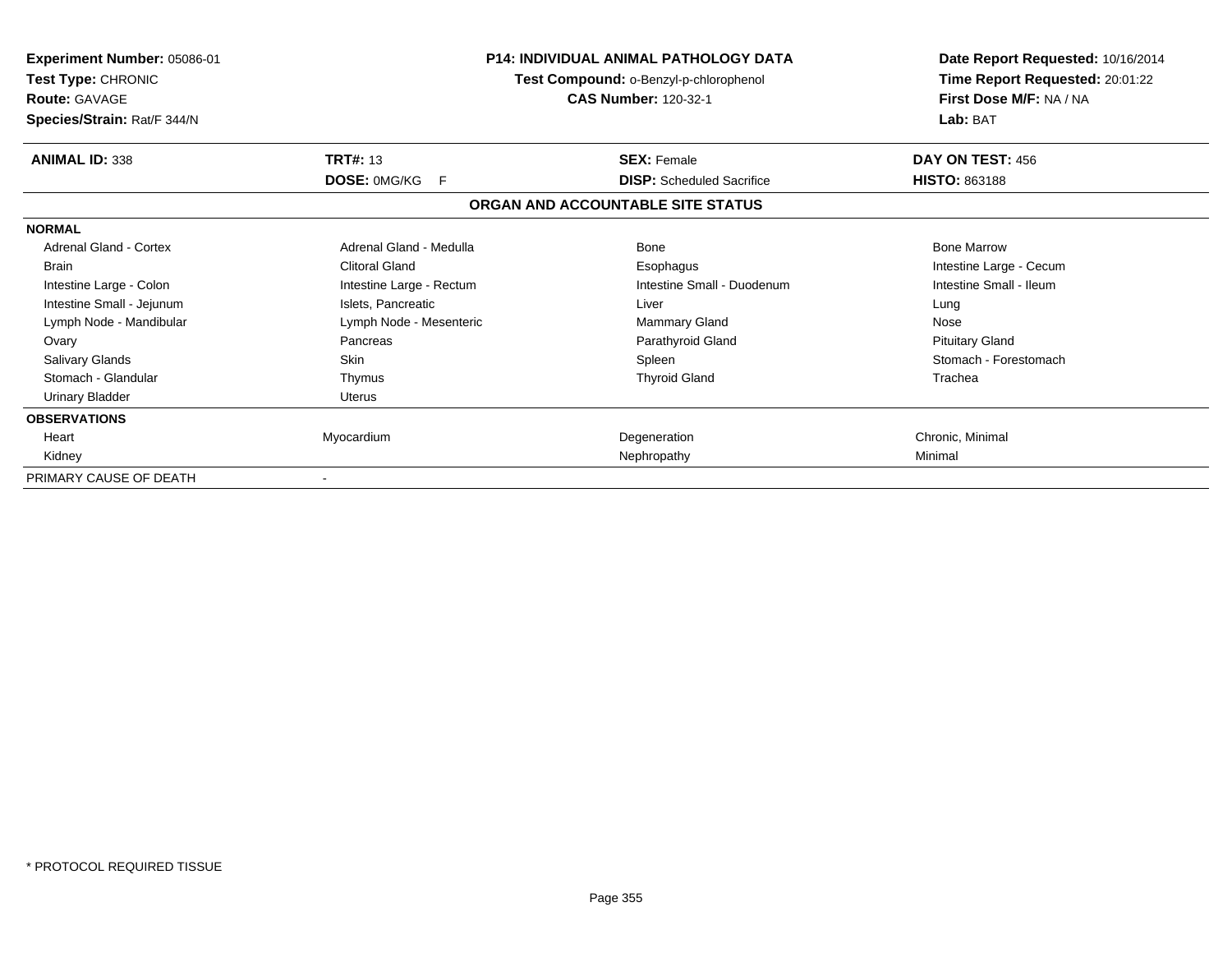| Experiment Number: 05086-01<br>Test Type: CHRONIC<br>Route: GAVAGE<br>Species/Strain: Rat/F 344/N |                            | P14: INDIVIDUAL ANIMAL PATHOLOGY DATA<br>Test Compound: o-Benzyl-p-chlorophenol<br><b>CAS Number: 120-32-1</b> | Date Report Requested: 10/16/2014<br>Time Report Requested: 20:01:22<br>First Dose M/F: NA / NA<br>Lab: BAT |
|---------------------------------------------------------------------------------------------------|----------------------------|----------------------------------------------------------------------------------------------------------------|-------------------------------------------------------------------------------------------------------------|
| <b>ANIMAL ID: 339</b>                                                                             | <b>TRT#: 13</b>            | <b>SEX: Female</b>                                                                                             | DAY ON TEST: 729                                                                                            |
|                                                                                                   | DOSE: 0MG/KG<br>E          | <b>DISP: Terminal Sacrifice</b>                                                                                | HISTO: 863189                                                                                               |
|                                                                                                   |                            | ORGAN AND ACCOUNTABLE SITE STATUS                                                                              |                                                                                                             |
| <b>NORMAL</b>                                                                                     |                            |                                                                                                                |                                                                                                             |
| <b>Adrenal Gland - Cortex</b>                                                                     | Adrenal Gland - Medulla    | Bone                                                                                                           | <b>Bone Marrow</b>                                                                                          |
| Brain                                                                                             | Esophagus                  | Intestine Large - Cecum                                                                                        | Intestine Large - Colon                                                                                     |
| Intestine Large - Rectum                                                                          | Intestine Small - Duodenum | Intestine Small - Ileum                                                                                        | Intestine Small - Jejunum                                                                                   |
| Islets, Pancreatic                                                                                | Lymph Node - Mandibular    | Lymph Node - Mesenteric                                                                                        | Mammary Gland                                                                                               |
| Nose                                                                                              | Ovary                      | Pancreas                                                                                                       | Parathyroid Gland                                                                                           |
| Salivary Glands                                                                                   | Skin                       | Spleen                                                                                                         | Stomach - Forestomach                                                                                       |
| Stomach - Glandular                                                                               | Thymus                     | Trachea                                                                                                        | <b>Urinary Bladder</b>                                                                                      |
| <b>Uterus</b>                                                                                     |                            |                                                                                                                |                                                                                                             |
| <b>OBSERVATIONS</b>                                                                               |                            |                                                                                                                |                                                                                                             |
| <b>Clitoral Gland</b>                                                                             |                            | Adenoma                                                                                                        |                                                                                                             |
| Note: ADENOMA<br>$TGLs = 1-10$                                                                    |                            |                                                                                                                |                                                                                                             |
| Heart                                                                                             | Myocardium                 | Degeneration                                                                                                   | Chronic, Minimal                                                                                            |
| Kidney                                                                                            | Pelvis                     | Inflammation                                                                                                   | Suppurative, Minimal                                                                                        |
|                                                                                                   |                            | Nephropathy                                                                                                    | Minimal                                                                                                     |
| Liver                                                                                             |                            | <b>Basophilic Focus</b>                                                                                        |                                                                                                             |
|                                                                                                   |                            | Clear Cell Focus                                                                                               |                                                                                                             |
|                                                                                                   |                            | <b>Eosinophilic Focus</b>                                                                                      |                                                                                                             |
|                                                                                                   |                            | Hepatodiaphragmatic Nodule                                                                                     |                                                                                                             |
|                                                                                                   | <b>Bile Duct</b>           | Hyperplasia                                                                                                    | Minimal                                                                                                     |
| Note: ANOM HEPAT LOB<br>$TGLs = 3-12$                                                             |                            |                                                                                                                |                                                                                                             |
| Lung                                                                                              | Alveolar Epith             | Hyperplasia                                                                                                    | Mild                                                                                                        |
| Mesentery                                                                                         | Fat                        | <b>Necrosis</b>                                                                                                | Moderate                                                                                                    |
| Note: NECROSIS<br>$TGLs = 2-11$                                                                   |                            |                                                                                                                |                                                                                                             |
| <b>Pituitary Gland</b>                                                                            | <b>Pars Distalis</b>       | Hyperplasia                                                                                                    | Moderate                                                                                                    |
| <b>Thyroid Gland</b>                                                                              | C Cell                     | Hyperplasia                                                                                                    | Minimal                                                                                                     |
| PRIMARY CAUSE OF DEATH                                                                            | $\sim$                     |                                                                                                                |                                                                                                             |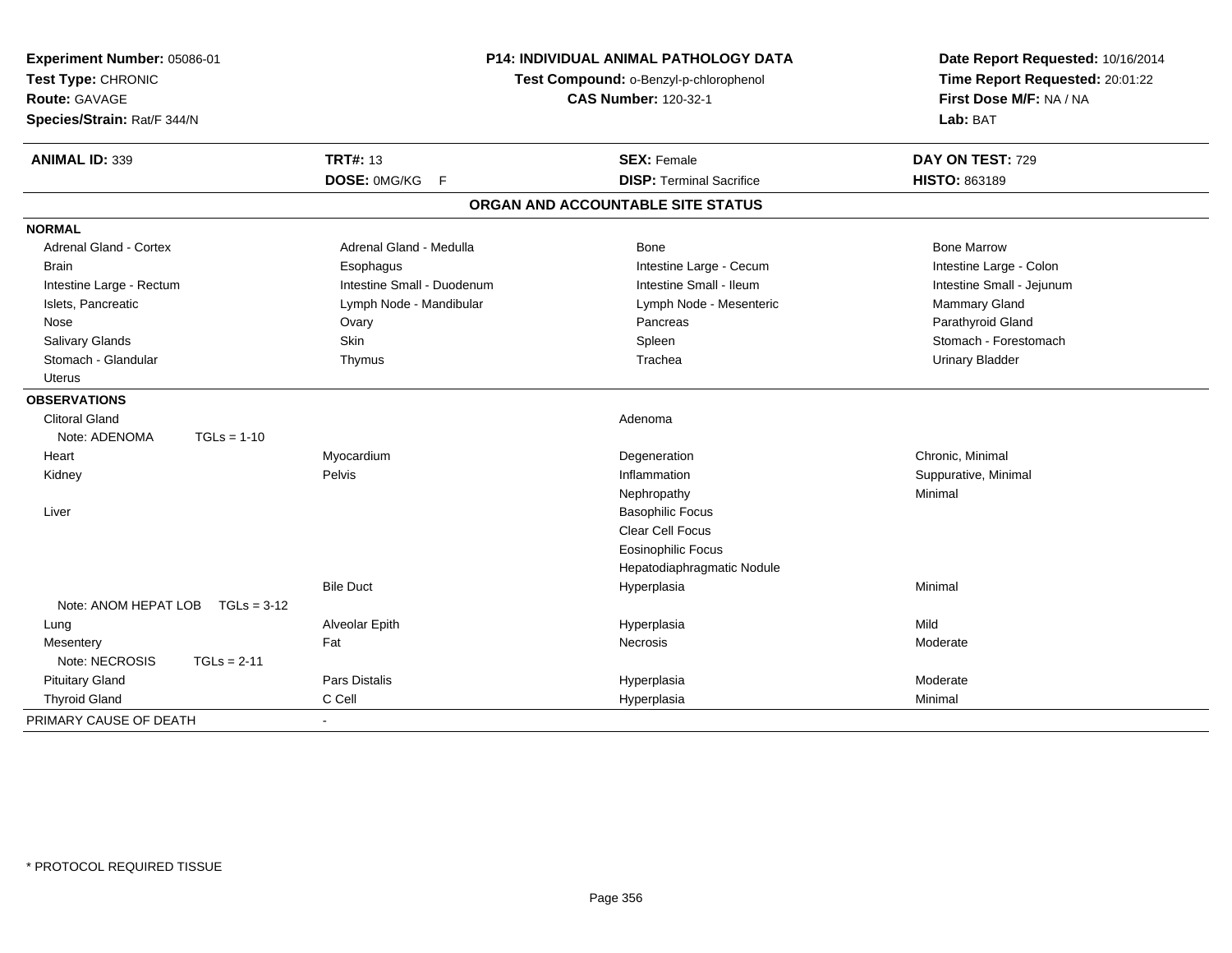| Experiment Number: 05086-01<br>Test Type: CHRONIC<br><b>Route: GAVAGE</b><br>Species/Strain: Rat/F 344/N |                                                                      | <b>P14: INDIVIDUAL ANIMAL PATHOLOGY DATA</b><br>Test Compound: o-Benzyl-p-chlorophenol<br><b>CAS Number: 120-32-1</b> | Date Report Requested: 10/16/2014<br>Time Report Requested: 20:01:22<br>First Dose M/F: NA / NA<br>Lab: BAT |
|----------------------------------------------------------------------------------------------------------|----------------------------------------------------------------------|-----------------------------------------------------------------------------------------------------------------------|-------------------------------------------------------------------------------------------------------------|
| <b>ANIMAL ID: 340</b>                                                                                    | <b>TRT#: 13</b>                                                      | <b>SEX: Female</b>                                                                                                    | DAY ON TEST: 470                                                                                            |
|                                                                                                          | DOSE: 0MG/KG<br>F                                                    | <b>DISP: Natural Death</b>                                                                                            | HISTO: 863190                                                                                               |
|                                                                                                          |                                                                      | ORGAN AND ACCOUNTABLE SITE STATUS                                                                                     |                                                                                                             |
| <b>NORMAL</b>                                                                                            |                                                                      |                                                                                                                       |                                                                                                             |
| <b>Adrenal Gland - Cortex</b>                                                                            | Adrenal Gland - Medulla                                              | <b>Bone</b>                                                                                                           | <b>Bone Marrow</b>                                                                                          |
| <b>Brain</b>                                                                                             | <b>Clitoral Gland</b>                                                | Esophagus                                                                                                             | Eye                                                                                                         |
| Heart                                                                                                    | Intestine Large - Cecum                                              | Intestine Large - Colon                                                                                               | Intestine Large - Rectum                                                                                    |
| Intestine Small - Duodenum                                                                               | Intestine Small - Ileum                                              | Intestine Small - Jejunum                                                                                             | Islets, Pancreatic                                                                                          |
| Lung                                                                                                     | Lymph Node - Mandibular                                              | Lymph Node - Mesenteric                                                                                               | <b>Mammary Gland</b>                                                                                        |
| Nose                                                                                                     | Ovary                                                                | Pancreas                                                                                                              | Parathyroid Gland                                                                                           |
| <b>Salivary Glands</b>                                                                                   | <b>Skin</b>                                                          | Spleen                                                                                                                | Stomach - Forestomach                                                                                       |
| Stomach - Glandular                                                                                      | Thymus                                                               | <b>Thyroid Gland</b>                                                                                                  | Trachea                                                                                                     |
| <b>Urinary Bladder</b>                                                                                   | Uterus                                                               |                                                                                                                       |                                                                                                             |
| <b>OBSERVATIONS</b>                                                                                      |                                                                      |                                                                                                                       |                                                                                                             |
| Kidney                                                                                                   |                                                                      | Nephropathy                                                                                                           | Minimal                                                                                                     |
| Liver                                                                                                    |                                                                      | <b>Basophilic Focus</b>                                                                                               |                                                                                                             |
| <b>Pituitary Gland</b>                                                                                   | <b>Pars Distalis</b>                                                 | Adenoma                                                                                                               |                                                                                                             |
|                                                                                                          | <b>Pars Distalis</b>                                                 | Hyperplasia                                                                                                           | Moderate                                                                                                    |
| Note: ADENOMA<br>$TGLs = 1-7$                                                                            |                                                                      |                                                                                                                       |                                                                                                             |
| PRIMARY CAUSE OF DEATH                                                                                   |                                                                      |                                                                                                                       |                                                                                                             |
|                                                                                                          | Animal Note: COD: UNDETERMINED, GAVAGE ERROR NOT SUPPORTED BY MICRO. |                                                                                                                       |                                                                                                             |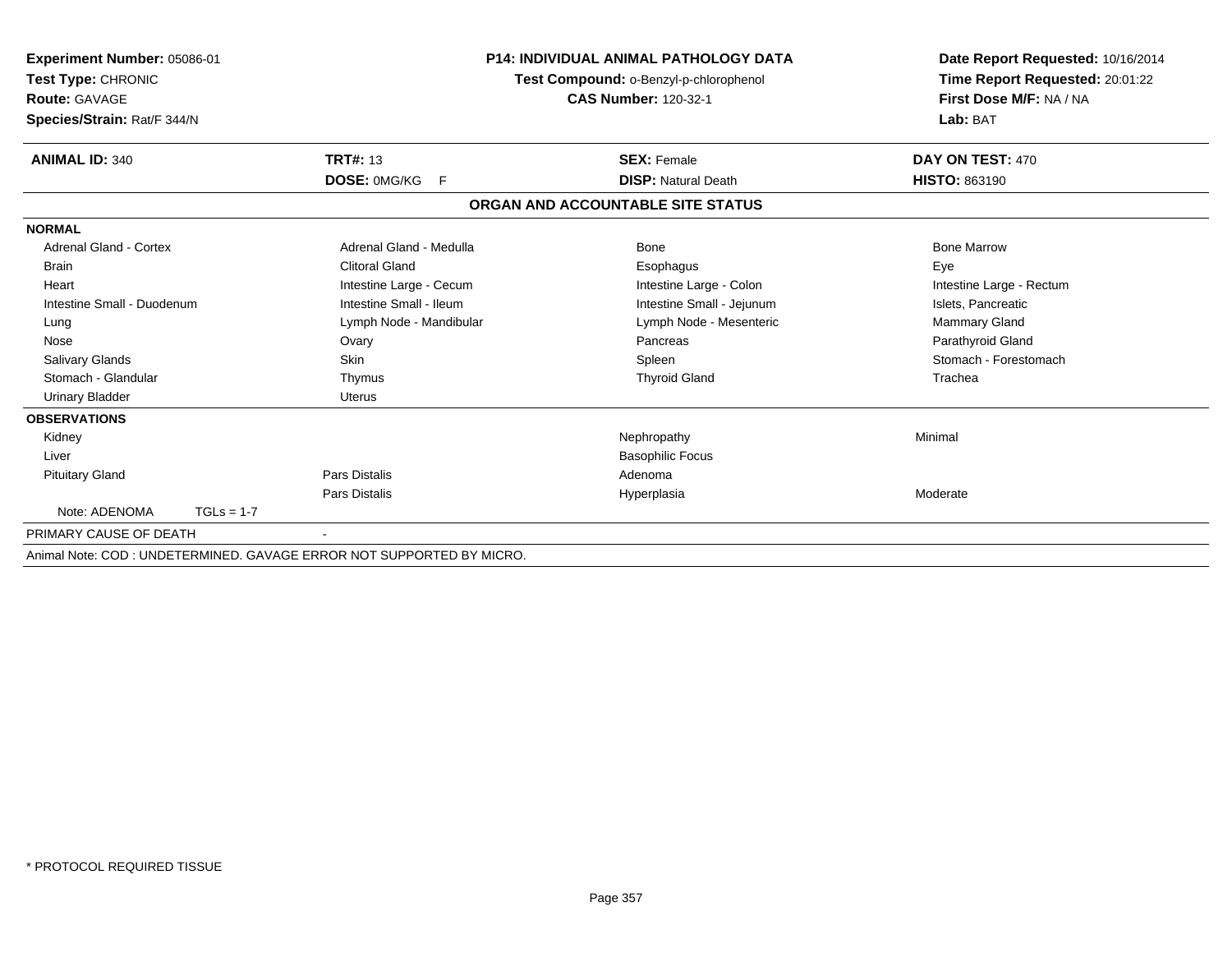| <b>Experiment Number: 05086-01</b><br><b>Test Type: CHRONIC</b><br><b>Route: GAVAGE</b><br>Species/Strain: Rat/F 344/N |                            | <b>P14: INDIVIDUAL ANIMAL PATHOLOGY DATA</b><br><b>Test Compound: o-Benzyl-p-chlorophenol</b><br><b>CAS Number: 120-32-1</b> | Date Report Requested: 10/16/2014<br>Time Report Requested: 20:01:22<br>First Dose M/F: NA / NA<br>Lab: BAT |  |
|------------------------------------------------------------------------------------------------------------------------|----------------------------|------------------------------------------------------------------------------------------------------------------------------|-------------------------------------------------------------------------------------------------------------|--|
| <b>ANIMAL ID: 341</b>                                                                                                  | <b>TRT#: 13</b>            | <b>SEX: Female</b>                                                                                                           | DAY ON TEST: 456                                                                                            |  |
|                                                                                                                        | <b>DOSE: OMG/KG</b><br>- F | <b>DISP:</b> Scheduled Sacrifice                                                                                             | <b>HISTO: 863191</b>                                                                                        |  |
|                                                                                                                        |                            | ORGAN AND ACCOUNTABLE SITE STATUS                                                                                            |                                                                                                             |  |
| <b>NORMAL</b>                                                                                                          |                            |                                                                                                                              |                                                                                                             |  |
| Adrenal Gland - Cortex                                                                                                 | Adrenal Gland - Medulla    | Bone                                                                                                                         | <b>Bone Marrow</b>                                                                                          |  |
| <b>Brain</b>                                                                                                           | <b>Clitoral Gland</b>      | Esophagus                                                                                                                    | Heart                                                                                                       |  |
| Intestine Large - Cecum                                                                                                | Intestine Large - Colon    | Intestine Large - Rectum                                                                                                     | Intestine Small - Duodenum                                                                                  |  |
| Intestine Small - Ileum                                                                                                | Intestine Small - Jejunum  | Islets, Pancreatic                                                                                                           | Kidney                                                                                                      |  |
| Liver                                                                                                                  | Lung                       | Lymph Node - Mandibular                                                                                                      | Lymph Node - Mesenteric                                                                                     |  |
| <b>Mammary Gland</b>                                                                                                   | Nose                       | Ovary                                                                                                                        | Pancreas                                                                                                    |  |
| Parathyroid Gland                                                                                                      | <b>Pituitary Gland</b>     | <b>Salivary Glands</b>                                                                                                       | <b>Skin</b>                                                                                                 |  |
| Spleen                                                                                                                 | Stomach - Forestomach      | Stomach - Glandular                                                                                                          | Thymus                                                                                                      |  |
| <b>Thyroid Gland</b>                                                                                                   | Urinary Bladder<br>Trachea |                                                                                                                              | Uterus                                                                                                      |  |
| PRIMARY CAUSE OF DEATH                                                                                                 |                            |                                                                                                                              |                                                                                                             |  |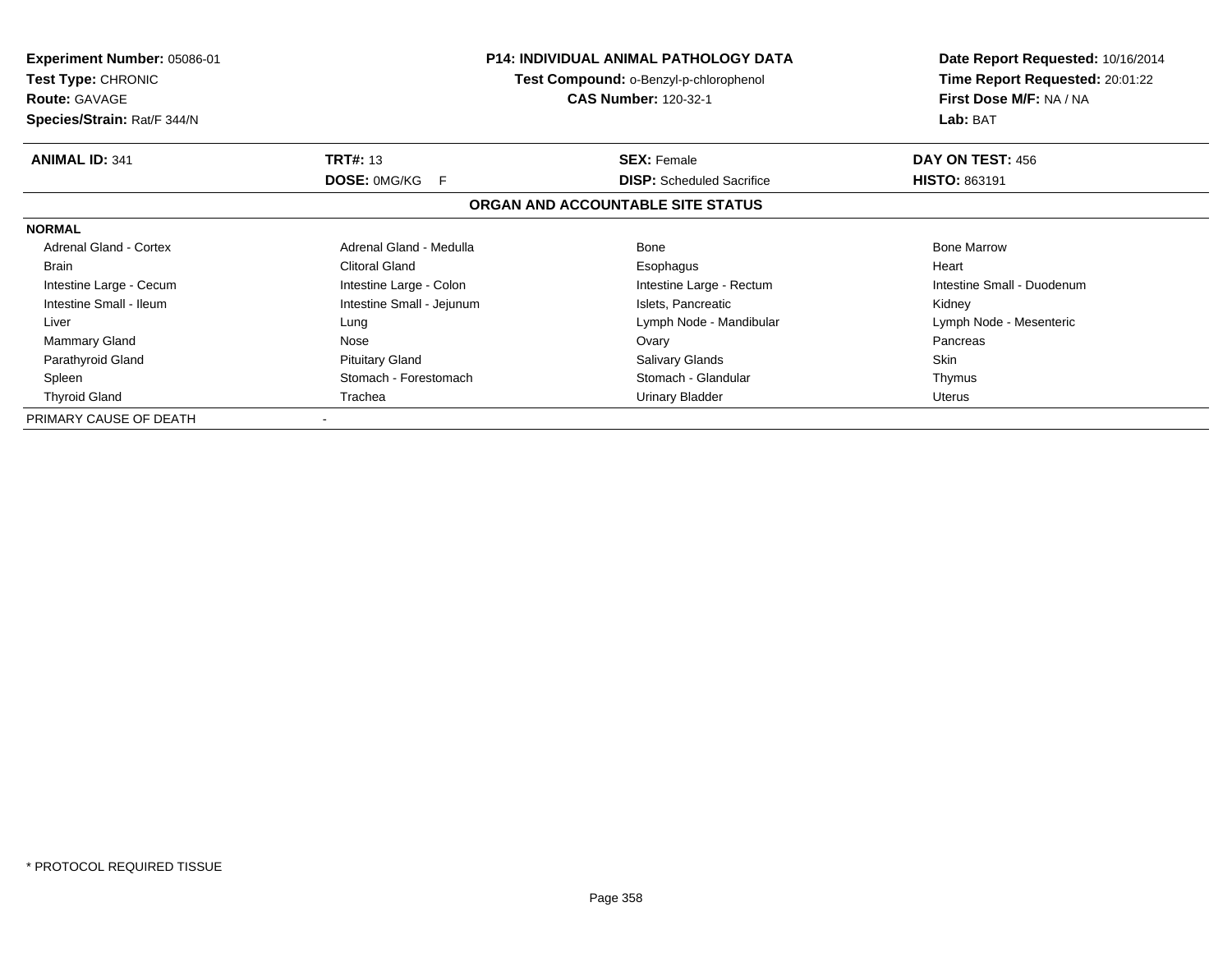| Experiment Number: 05086-01<br>Test Type: CHRONIC<br>Route: GAVAGE<br>Species/Strain: Rat/F 344/N<br><b>ANIMAL ID: 342</b> |               | <b>TRT#: 13</b>            | <b>P14: INDIVIDUAL ANIMAL PATHOLOGY DATA</b><br>Test Compound: o-Benzyl-p-chlorophenol<br><b>CAS Number: 120-32-1</b><br><b>SEX: Female</b> | Date Report Requested: 10/16/2014<br>Time Report Requested: 20:01:22<br>First Dose M/F: NA / NA<br>Lab: BAT<br>DAY ON TEST: 730 |
|----------------------------------------------------------------------------------------------------------------------------|---------------|----------------------------|---------------------------------------------------------------------------------------------------------------------------------------------|---------------------------------------------------------------------------------------------------------------------------------|
|                                                                                                                            |               | DOSE: 0MG/KG F             | <b>DISP: Terminal Sacrifice</b>                                                                                                             | <b>HISTO: 863192</b>                                                                                                            |
|                                                                                                                            |               |                            |                                                                                                                                             |                                                                                                                                 |
|                                                                                                                            |               |                            | ORGAN AND ACCOUNTABLE SITE STATUS                                                                                                           |                                                                                                                                 |
| <b>NORMAL</b>                                                                                                              |               |                            |                                                                                                                                             |                                                                                                                                 |
| <b>Adrenal Gland - Cortex</b>                                                                                              |               | Adrenal Gland - Medulla    | Bone                                                                                                                                        | <b>Bone Marrow</b>                                                                                                              |
| <b>Brain</b>                                                                                                               |               | Esophagus                  | Intestine Large - Cecum                                                                                                                     | Intestine Large - Colon                                                                                                         |
| Intestine Large - Rectum                                                                                                   |               | Intestine Small - Duodenum | Intestine Small - Ileum                                                                                                                     | Intestine Small - Jejunum                                                                                                       |
| Islets, Pancreatic                                                                                                         |               | Lung                       | Lymph Node - Mandibular                                                                                                                     | Lymph Node - Mesenteric                                                                                                         |
| <b>Mammary Gland</b>                                                                                                       |               | Nose                       | Ovary                                                                                                                                       | Parathyroid Gland                                                                                                               |
| <b>Salivary Glands</b>                                                                                                     |               | Spleen                     | Stomach - Forestomach                                                                                                                       | Stomach - Glandular                                                                                                             |
| Thymus                                                                                                                     |               | <b>Thyroid Gland</b>       | Trachea                                                                                                                                     | <b>Urinary Bladder</b>                                                                                                          |
| Uterus                                                                                                                     |               |                            |                                                                                                                                             |                                                                                                                                 |
| <b>OBSERVATIONS</b>                                                                                                        |               |                            |                                                                                                                                             |                                                                                                                                 |
| <b>Clitoral Gland</b>                                                                                                      |               |                            | Carcinoma                                                                                                                                   |                                                                                                                                 |
| Note: CARCINOMA                                                                                                            | $TGLs = 2-10$ |                            |                                                                                                                                             |                                                                                                                                 |
| Heart                                                                                                                      |               | Myocardium                 | Degeneration                                                                                                                                | Chronic, Minimal                                                                                                                |
| Kidney                                                                                                                     |               |                            | Nephropathy                                                                                                                                 | Minimal                                                                                                                         |
| Liver                                                                                                                      |               |                            | <b>Basophilic Focus</b>                                                                                                                     |                                                                                                                                 |
| Pancreas                                                                                                                   |               | Acinus                     | Hyperplasia                                                                                                                                 | Mild                                                                                                                            |
| <b>Pituitary Gland</b>                                                                                                     |               | Pars Distalis              | Adenoma                                                                                                                                     |                                                                                                                                 |
| Note: ADENOMA                                                                                                              | $TGLs = 3-7$  |                            |                                                                                                                                             |                                                                                                                                 |
| <b>Skin</b>                                                                                                                |               |                            | Inflammation                                                                                                                                | Chronic Active, Moderate                                                                                                        |
| Note: INFLAMMATION                                                                                                         | $TGLs = 1-11$ |                            |                                                                                                                                             |                                                                                                                                 |
| PRIMARY CAUSE OF DEATH                                                                                                     |               |                            |                                                                                                                                             |                                                                                                                                 |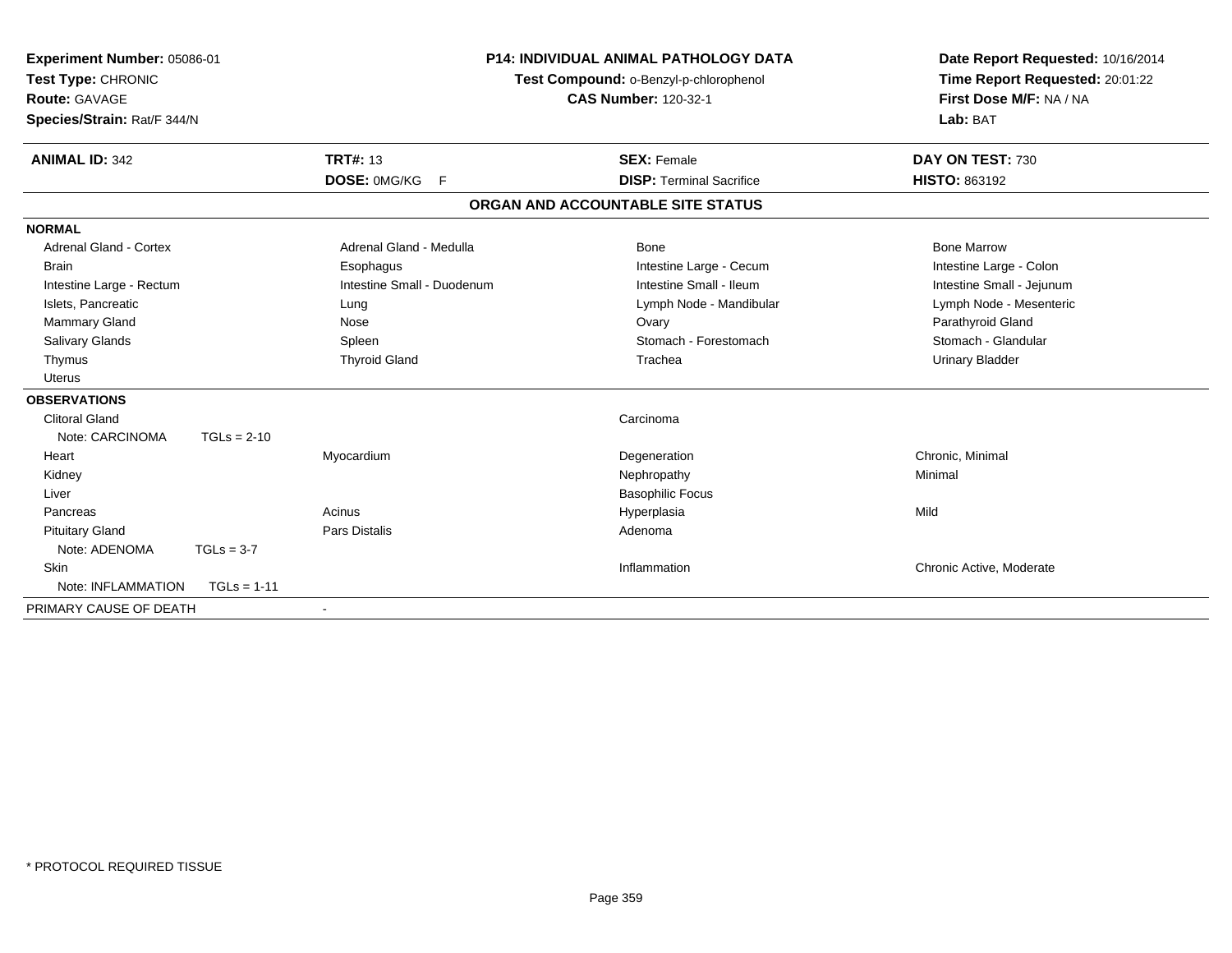| Experiment Number: 05086-01                      |                          | <b>P14: INDIVIDUAL ANIMAL PATHOLOGY DATA</b> | Date Report Requested: 10/16/2014                          |
|--------------------------------------------------|--------------------------|----------------------------------------------|------------------------------------------------------------|
| Test Type: CHRONIC                               |                          | Test Compound: o-Benzyl-p-chlorophenol       | Time Report Requested: 20:01:22<br>First Dose M/F: NA / NA |
| <b>Route: GAVAGE</b>                             |                          | <b>CAS Number: 120-32-1</b>                  |                                                            |
| Species/Strain: Rat/F 344/N                      |                          |                                              | Lab: BAT                                                   |
| <b>ANIMAL ID: 343</b>                            | <b>TRT#: 13</b>          | <b>SEX: Female</b>                           | DAY ON TEST: 521                                           |
|                                                  | DOSE: 0MG/KG F           | <b>DISP:</b> Moribund Sacrifice              | HISTO: 863193                                              |
|                                                  |                          | ORGAN AND ACCOUNTABLE SITE STATUS            |                                                            |
| <b>NORMAL</b>                                    |                          |                                              |                                                            |
| Adrenal Gland - Cortex                           | Adrenal Gland - Medulla  | Bone                                         | <b>Bone Marrow</b>                                         |
| <b>Clitoral Gland</b>                            | Esophagus                | Heart                                        | Intestine Large - Cecum                                    |
| Intestine Large - Colon                          | Intestine Large - Rectum | Intestine Small - Ileum                      | Intestine Small - Jejunum                                  |
| Islets, Pancreatic                               | Lung                     | Lymph Node - Mandibular                      | Lymph Node - Mesenteric                                    |
| Mammary Gland                                    | Nose                     | Ovary                                        | Pancreas                                                   |
| Parathyroid Gland                                | Salivary Glands          | Skin                                         | Spleen                                                     |
| Stomach - Glandular                              | Thymus                   | <b>Thyroid Gland</b>                         | Trachea                                                    |
| <b>Uterus</b>                                    |                          |                                              |                                                            |
| <b>OBSERVATIONS</b>                              |                          |                                              |                                                            |
| <b>Brain</b>                                     |                          | Carcinoma                                    | Metastatic (Pituitary Gland)                               |
| <b>Intestine Small</b>                           | Duodenum                 | Inflammation                                 | Necrotizing, Minimal                                       |
| Kidney                                           |                          | Nephropathy                                  | Mild                                                       |
| Liver                                            |                          | <b>Basophilic Focus</b>                      |                                                            |
| <b>Pituitary Gland</b>                           | <b>Pars Distalis</b>     | Carcinoma                                    |                                                            |
| Note: CARCINOMA<br>$TGLs = 2-7$                  |                          |                                              |                                                            |
| Stomach                                          | Forestomach              | Inflammation                                 | Necrotizing, Marked                                        |
| Note: INFLAMMATION<br>$TGLs = 3-12$              |                          |                                              |                                                            |
| <b>Urinary Bladder</b>                           | <b>Transit Epithe</b>    | Hyperplasia                                  | Marked                                                     |
|                                                  | <b>Transit Epithe</b>    | Papilloma                                    |                                                            |
| Note: PAPILLOMA<br>$TGLs = 1-11$                 |                          |                                              |                                                            |
| Note: HYPERPLASIA<br>$TGLs = 1-11$               |                          |                                              |                                                            |
| PRIMARY CAUSE OF DEATH                           |                          |                                              |                                                            |
| Animal Note: MORIBUND DUE TO PITUITARY NEOPLASM. |                          |                                              |                                                            |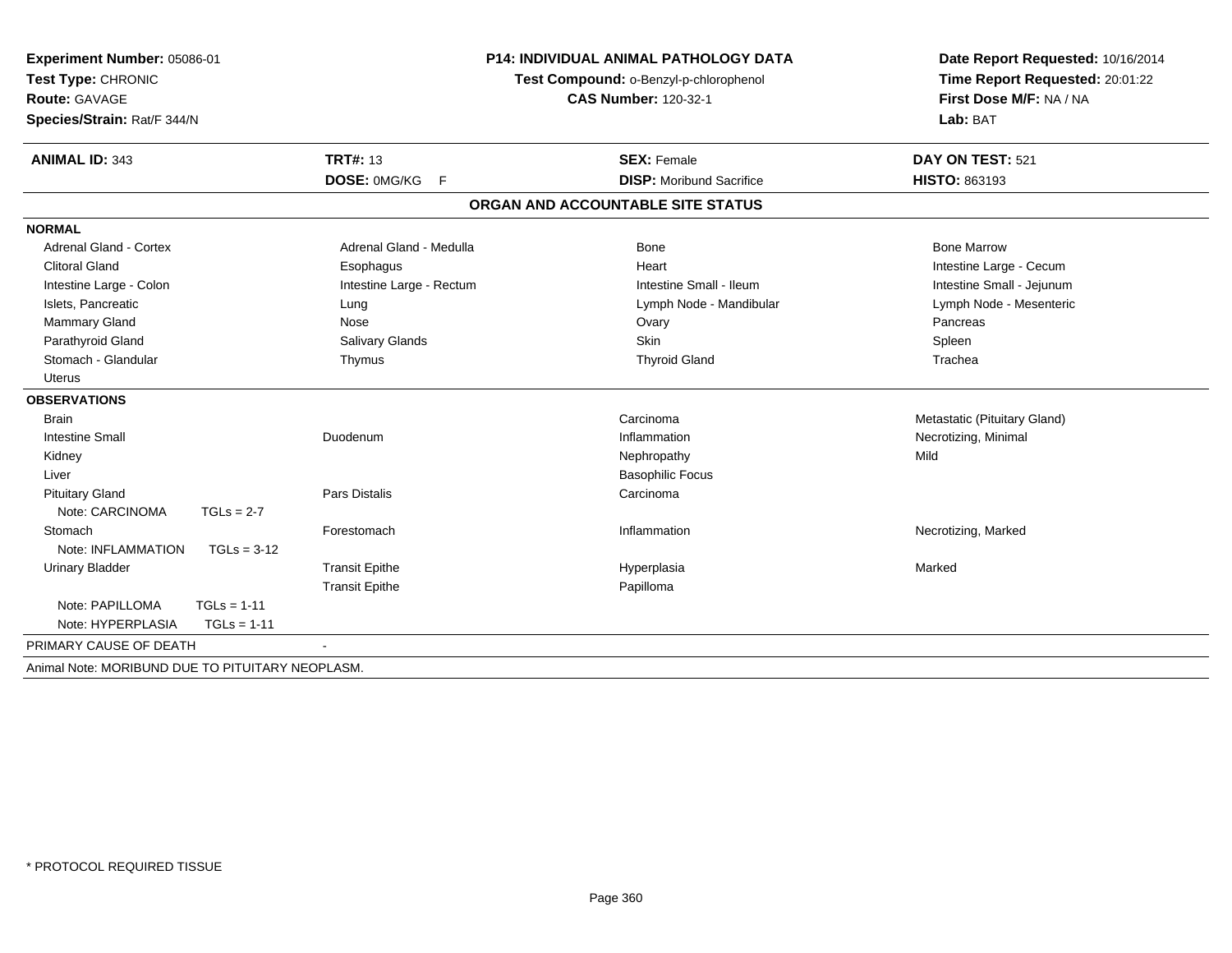| <b>Experiment Number: 05086-01</b><br>Test Type: CHRONIC<br><b>Route: GAVAGE</b><br>Species/Strain: Rat/F 344/N |              |                            | <b>P14: INDIVIDUAL ANIMAL PATHOLOGY DATA</b><br>Test Compound: o-Benzyl-p-chlorophenol<br><b>CAS Number: 120-32-1</b> |                                   | Date Report Requested: 10/16/2014<br>Time Report Requested: 20:01:22<br>First Dose M/F: NA / NA<br>Lab: BAT |
|-----------------------------------------------------------------------------------------------------------------|--------------|----------------------------|-----------------------------------------------------------------------------------------------------------------------|-----------------------------------|-------------------------------------------------------------------------------------------------------------|
| <b>ANIMAL ID: 344</b>                                                                                           |              | <b>TRT#: 13</b>            |                                                                                                                       | <b>SEX: Female</b>                | DAY ON TEST: 457                                                                                            |
|                                                                                                                 |              | <b>DOSE: OMG/KG</b><br>-F  |                                                                                                                       | <b>DISP:</b> Scheduled Sacrifice  | <b>HISTO: 863194</b>                                                                                        |
|                                                                                                                 |              |                            |                                                                                                                       | ORGAN AND ACCOUNTABLE SITE STATUS |                                                                                                             |
| <b>NORMAL</b>                                                                                                   |              |                            |                                                                                                                       |                                   |                                                                                                             |
| Adrenal Gland - Cortex                                                                                          |              | Adrenal Gland - Medulla    |                                                                                                                       | <b>Bone</b>                       | <b>Bone Marrow</b>                                                                                          |
| <b>Brain</b>                                                                                                    |              | <b>Clitoral Gland</b>      |                                                                                                                       | Esophagus                         | Intestine Large - Cecum                                                                                     |
| Intestine Large - Rectum                                                                                        |              | Intestine Small - Duodenum |                                                                                                                       | Intestine Small - Ileum           | Intestine Small - Jejunum                                                                                   |
| Islets, Pancreatic                                                                                              |              | Lung                       |                                                                                                                       | Lymph Node - Mandibular           | Lymph Node - Mesenteric                                                                                     |
| <b>Mammary Gland</b>                                                                                            |              | Nose                       |                                                                                                                       | Ovary                             | Pancreas                                                                                                    |
| Parathyroid Gland                                                                                               |              | <b>Salivary Glands</b>     |                                                                                                                       | Skin                              | Spleen                                                                                                      |
| Stomach - Forestomach                                                                                           |              | Stomach - Glandular        |                                                                                                                       | Thymus                            | <b>Thyroid Gland</b>                                                                                        |
| Trachea                                                                                                         |              | <b>Urinary Bladder</b>     |                                                                                                                       | Uterus                            |                                                                                                             |
| <b>OBSERVATIONS</b>                                                                                             |              |                            |                                                                                                                       |                                   |                                                                                                             |
| Heart                                                                                                           |              | Myocardium                 |                                                                                                                       | Degeneration                      | Chronic, Minimal                                                                                            |
| Intestine Large                                                                                                 |              | Colon                      |                                                                                                                       | Parasite Metazoan                 |                                                                                                             |
| Kidney                                                                                                          |              |                            |                                                                                                                       | Nephropathy                       | Minimal                                                                                                     |
| Liver                                                                                                           |              | <b>Bile Duct</b>           |                                                                                                                       | Hyperplasia                       | Minimal                                                                                                     |
| <b>Pituitary Gland</b>                                                                                          |              | Pars Distalis              |                                                                                                                       | Hyperplasia                       | Mild                                                                                                        |
| Note: HYPERPLASIA                                                                                               | $TGLs = 1-7$ |                            |                                                                                                                       |                                   |                                                                                                             |
| PRIMARY CAUSE OF DEATH                                                                                          |              |                            |                                                                                                                       |                                   |                                                                                                             |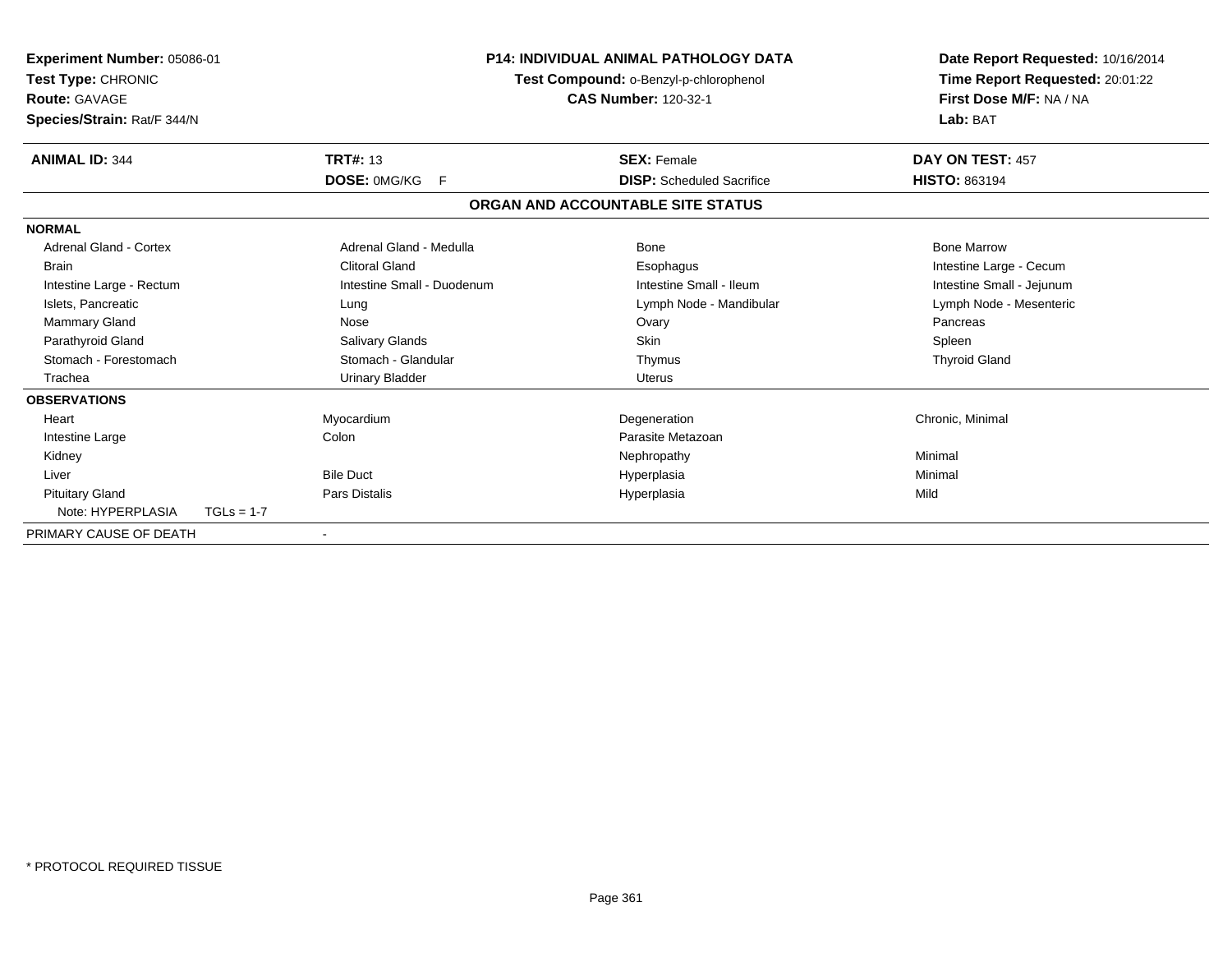| Experiment Number: 05086-01<br>Test Type: CHRONIC<br><b>Route: GAVAGE</b><br>Species/Strain: Rat/F 344/N |                            | <b>P14: INDIVIDUAL ANIMAL PATHOLOGY DATA</b><br>Test Compound: o-Benzyl-p-chlorophenol<br><b>CAS Number: 120-32-1</b> | Date Report Requested: 10/16/2014<br>Time Report Requested: 20:01:22<br>First Dose M/F: NA / NA<br>Lab: BAT |
|----------------------------------------------------------------------------------------------------------|----------------------------|-----------------------------------------------------------------------------------------------------------------------|-------------------------------------------------------------------------------------------------------------|
| <b>ANIMAL ID: 345</b>                                                                                    | <b>TRT#: 13</b>            | <b>SEX: Female</b>                                                                                                    | DAY ON TEST: 730                                                                                            |
|                                                                                                          | DOSE: 0MG/KG<br>- F        | <b>DISP: Terminal Sacrifice</b>                                                                                       | <b>HISTO: 863195</b>                                                                                        |
|                                                                                                          |                            | ORGAN AND ACCOUNTABLE SITE STATUS                                                                                     |                                                                                                             |
| <b>NORMAL</b>                                                                                            |                            |                                                                                                                       |                                                                                                             |
| Adrenal Gland - Medulla                                                                                  | <b>Bone</b>                | <b>Bone Marrow</b>                                                                                                    | <b>Brain</b>                                                                                                |
| <b>Clitoral Gland</b>                                                                                    | Esophagus                  | Intestine Large - Cecum                                                                                               | Intestine Large - Colon                                                                                     |
| Intestine Large - Rectum                                                                                 | Intestine Small - Duodenum | Intestine Small - Ileum                                                                                               | Intestine Small - Jejunum                                                                                   |
| Islets, Pancreatic                                                                                       | Lung                       | Lymph Node - Mandibular                                                                                               | Lymph Node - Mesenteric                                                                                     |
| Mammary Gland                                                                                            | Nose                       | Ovary                                                                                                                 | Parathyroid Gland                                                                                           |
| Salivary Glands                                                                                          | Skin                       | Spleen                                                                                                                | Stomach - Forestomach                                                                                       |
| Stomach - Glandular                                                                                      | Thymus                     | Trachea                                                                                                               | <b>Urinary Bladder</b>                                                                                      |
| Uterus                                                                                                   |                            |                                                                                                                       |                                                                                                             |
| <b>OBSERVATIONS</b>                                                                                      |                            |                                                                                                                       |                                                                                                             |
| <b>Adrenal Gland</b>                                                                                     | Cortex                     | Hyperplasia                                                                                                           | Mild                                                                                                        |
| Heart                                                                                                    | Myocardium                 | Degeneration                                                                                                          | Chronic, Minimal                                                                                            |
| Kidney                                                                                                   |                            | Nephropathy                                                                                                           | Minimal                                                                                                     |
| Liver                                                                                                    |                            | <b>Basophilic Focus</b>                                                                                               |                                                                                                             |
|                                                                                                          | <b>Bile Duct</b>           | Hyperplasia                                                                                                           | Minimal                                                                                                     |
| Pancreas                                                                                                 | Acinus                     | Atrophy                                                                                                               | Mild                                                                                                        |
| <b>Pituitary Gland</b>                                                                                   | Pars Distalis              | Hyperplasia                                                                                                           | Moderate                                                                                                    |
| <b>Thyroid Gland</b>                                                                                     | C Cell                     | Hyperplasia                                                                                                           | Minimal                                                                                                     |
| PRIMARY CAUSE OF DEATH                                                                                   | $\blacksquare$             |                                                                                                                       |                                                                                                             |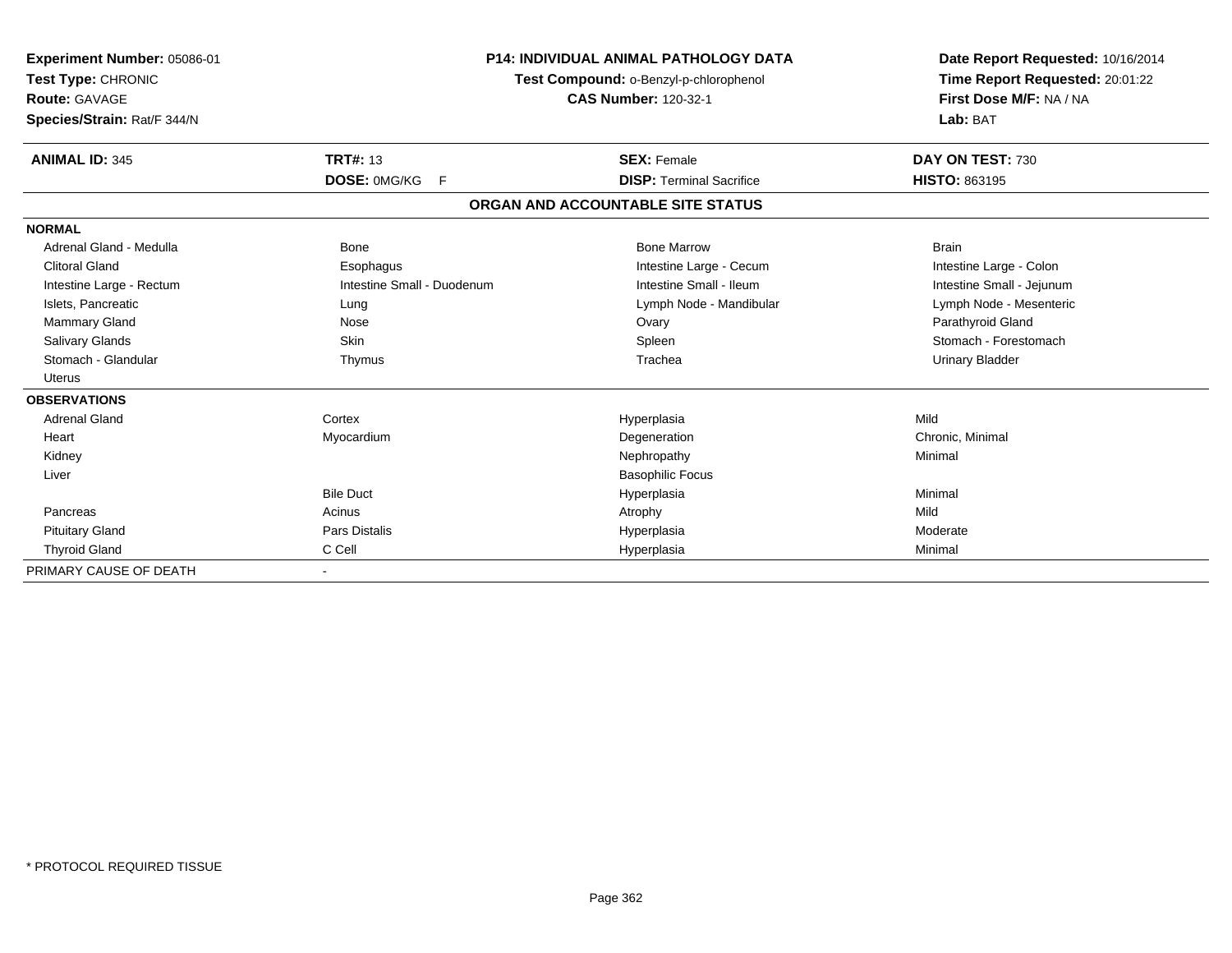| Experiment Number: 05086-01<br>Test Type: CHRONIC<br><b>Route: GAVAGE</b><br>Species/Strain: Rat/F 344/N | <b>P14: INDIVIDUAL ANIMAL PATHOLOGY DATA</b><br>Test Compound: o-Benzyl-p-chlorophenol<br><b>CAS Number: 120-32-1</b> |                                   | Date Report Requested: 10/16/2014<br>Time Report Requested: 20:01:22<br>First Dose M/F: NA / NA<br>Lab: BAT |
|----------------------------------------------------------------------------------------------------------|-----------------------------------------------------------------------------------------------------------------------|-----------------------------------|-------------------------------------------------------------------------------------------------------------|
| <b>TRT#: 13</b><br><b>ANIMAL ID: 346</b>                                                                 |                                                                                                                       | <b>SEX: Female</b>                | DAY ON TEST: 717                                                                                            |
|                                                                                                          | DOSE: 0MG/KG F                                                                                                        | <b>DISP:</b> Moribund Sacrifice   | <b>HISTO: 863196</b>                                                                                        |
|                                                                                                          |                                                                                                                       | ORGAN AND ACCOUNTABLE SITE STATUS |                                                                                                             |
| <b>NORMAL</b>                                                                                            |                                                                                                                       |                                   |                                                                                                             |
| Adrenal Gland - Cortex<br><b>Bone</b>                                                                    |                                                                                                                       | <b>Bone Marrow</b>                | <b>Brain</b>                                                                                                |
| <b>Clitoral Gland</b><br>Esophagus                                                                       |                                                                                                                       | Intestine Large - Cecum           | Intestine Large - Colon                                                                                     |
| Intestine Large - Rectum                                                                                 | Intestine Small - Duodenum                                                                                            | Intestine Small - Ileum           | Intestine Small - Jejunum                                                                                   |
| Islets, Pancreatic<br>Lung                                                                               |                                                                                                                       | Lymph Node - Mandibular           | Lymph Node - Mesenteric                                                                                     |
| Nose<br>Pancreas                                                                                         |                                                                                                                       | Parathyroid Gland                 | <b>Pituitary Gland</b>                                                                                      |
| <b>Salivary Glands</b><br>Skin                                                                           |                                                                                                                       | Spleen                            | Stomach - Forestomach                                                                                       |
| Stomach - Glandular<br>Thymus                                                                            |                                                                                                                       | <b>Thyroid Gland</b>              | Trachea                                                                                                     |
| <b>Urinary Bladder</b><br><b>Uterus</b>                                                                  |                                                                                                                       |                                   |                                                                                                             |
| <b>OBSERVATIONS</b>                                                                                      |                                                                                                                       |                                   |                                                                                                             |
| <b>Adrenal Gland</b><br>Medulla                                                                          |                                                                                                                       | Hyperplasia                       | Mild                                                                                                        |
| Heart<br>Myocardium                                                                                      |                                                                                                                       | Degeneration                      | Chronic, Mild                                                                                               |
| Kidney                                                                                                   |                                                                                                                       | Nephropathy                       | Minimal                                                                                                     |
| Liver                                                                                                    |                                                                                                                       | <b>Basophilic Focus</b>           |                                                                                                             |
| <b>Bile Duct</b>                                                                                         |                                                                                                                       | Hyperplasia                       | Minimal                                                                                                     |
| Mammary Gland                                                                                            |                                                                                                                       | Adenocarcinoma                    |                                                                                                             |
| Note: ADENOCARC<br>$TGLs = 1-11$                                                                         |                                                                                                                       |                                   |                                                                                                             |
| Fat<br>Mesentery                                                                                         |                                                                                                                       | Necrosis                          | Moderate                                                                                                    |
| Note: NECROSIS<br>$TGLs = 3-12$                                                                          |                                                                                                                       |                                   |                                                                                                             |
| Ovary                                                                                                    |                                                                                                                       | Cyst                              |                                                                                                             |
| Note: CYST<br>$TGLs = 2-10$                                                                              |                                                                                                                       |                                   |                                                                                                             |
| PRIMARY CAUSE OF DEATH                                                                                   |                                                                                                                       |                                   |                                                                                                             |
| Animal Note: MORIBUND DUE TO MAMMARY TUMOR                                                               |                                                                                                                       |                                   |                                                                                                             |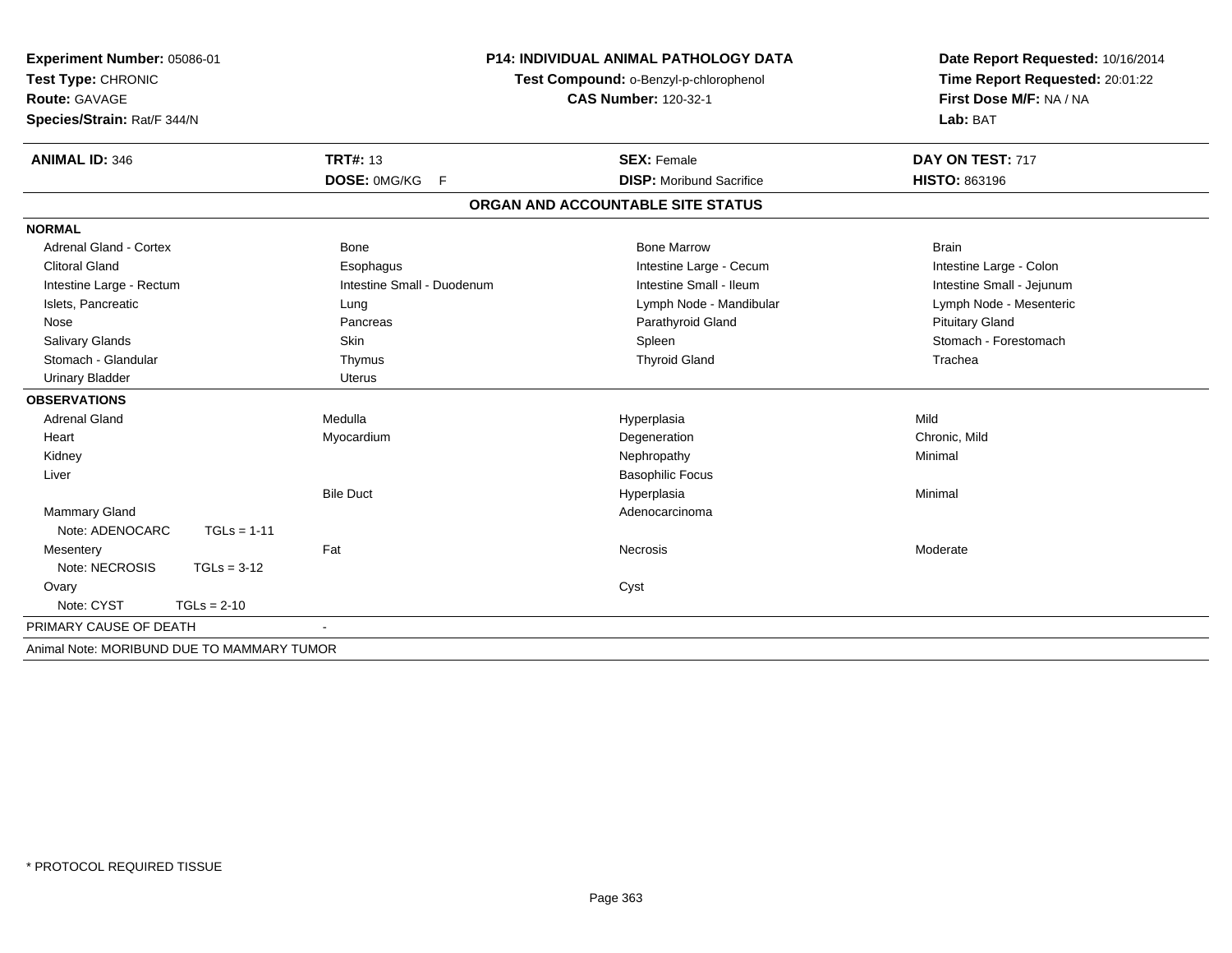| Experiment Number: 05086-01<br>Test Type: CHRONIC |               |                            |                                        | <b>P14: INDIVIDUAL ANIMAL PATHOLOGY DATA</b> |  | Date Report Requested: 10/16/2014 |  |
|---------------------------------------------------|---------------|----------------------------|----------------------------------------|----------------------------------------------|--|-----------------------------------|--|
|                                                   |               |                            | Test Compound: o-Benzyl-p-chlorophenol |                                              |  | Time Report Requested: 20:01:22   |  |
| <b>Route: GAVAGE</b>                              |               |                            | <b>CAS Number: 120-32-1</b>            |                                              |  | First Dose M/F: NA / NA           |  |
| Species/Strain: Rat/F 344/N                       |               |                            |                                        |                                              |  | Lab: BAT                          |  |
| <b>ANIMAL ID: 347</b>                             |               | <b>TRT#: 13</b>            |                                        | <b>SEX: Female</b>                           |  | DAY ON TEST: 730                  |  |
|                                                   |               | DOSE: 0MG/KG F             |                                        | <b>DISP: Terminal Sacrifice</b>              |  | HISTO: 863197                     |  |
|                                                   |               |                            |                                        | ORGAN AND ACCOUNTABLE SITE STATUS            |  |                                   |  |
| <b>NORMAL</b>                                     |               |                            |                                        |                                              |  |                                   |  |
| Adrenal Gland - Cortex                            |               | Bone                       |                                        | <b>Bone Marrow</b>                           |  | <b>Brain</b>                      |  |
| <b>Clitoral Gland</b>                             |               | Esophagus                  |                                        | Intestine Large - Cecum                      |  | Intestine Large - Colon           |  |
| Intestine Large - Rectum                          |               | Intestine Small - Duodenum |                                        | Intestine Small - Ileum                      |  | Intestine Small - Jejunum         |  |
| Islets, Pancreatic                                |               | Lung                       |                                        | Lymph Node - Mandibular                      |  | Lymph Node - Mesenteric           |  |
| Nose                                              |               | Ovary                      |                                        | Parathyroid Gland                            |  | <b>Salivary Glands</b>            |  |
| Skin                                              |               | Spleen                     |                                        | Stomach - Forestomach                        |  | Thymus                            |  |
| Trachea                                           |               | <b>Urinary Bladder</b>     |                                        | Uterus                                       |  |                                   |  |
| <b>MISSING</b>                                    |               |                            |                                        |                                              |  |                                   |  |
| Mammary Gland                                     |               |                            |                                        |                                              |  |                                   |  |
| <b>OBSERVATIONS</b>                               |               |                            |                                        |                                              |  |                                   |  |
| <b>Adrenal Gland</b>                              |               | Medulla                    |                                        | Hyperplasia                                  |  | Moderate                          |  |
| Heart                                             |               | Myocardium                 |                                        | Degeneration                                 |  | Chronic, Mild                     |  |
| Kidney                                            |               |                            |                                        | Nephropathy                                  |  | Minimal                           |  |
| Liver                                             |               |                            |                                        | <b>Basophilic Focus</b>                      |  |                                   |  |
|                                                   |               |                            |                                        | <b>Clear Cell Focus</b>                      |  |                                   |  |
|                                                   |               | <b>Bile Duct</b>           |                                        | Hyperplasia                                  |  | Minimal                           |  |
| Note: BASOPH FOCUS                                | $TGLs = 2-12$ |                            |                                        |                                              |  |                                   |  |
| Note: CLEAR CL FOCUS                              | $TGLs = 1-11$ |                            |                                        |                                              |  |                                   |  |
| Pancreas                                          |               | Acinus                     |                                        | Atrophy                                      |  | Minimal                           |  |
| <b>Pituitary Gland</b>                            |               | <b>Pars Distalis</b>       |                                        | Hyperplasia                                  |  | Mild                              |  |
| Stomach                                           |               | Glandular                  |                                        | Mineralization                               |  | Minimal                           |  |
| <b>Thyroid Gland</b>                              |               | C Cell                     |                                        | Hyperplasia                                  |  | Minimal                           |  |
| PRIMARY CAUSE OF DEATH                            |               |                            |                                        |                                              |  |                                   |  |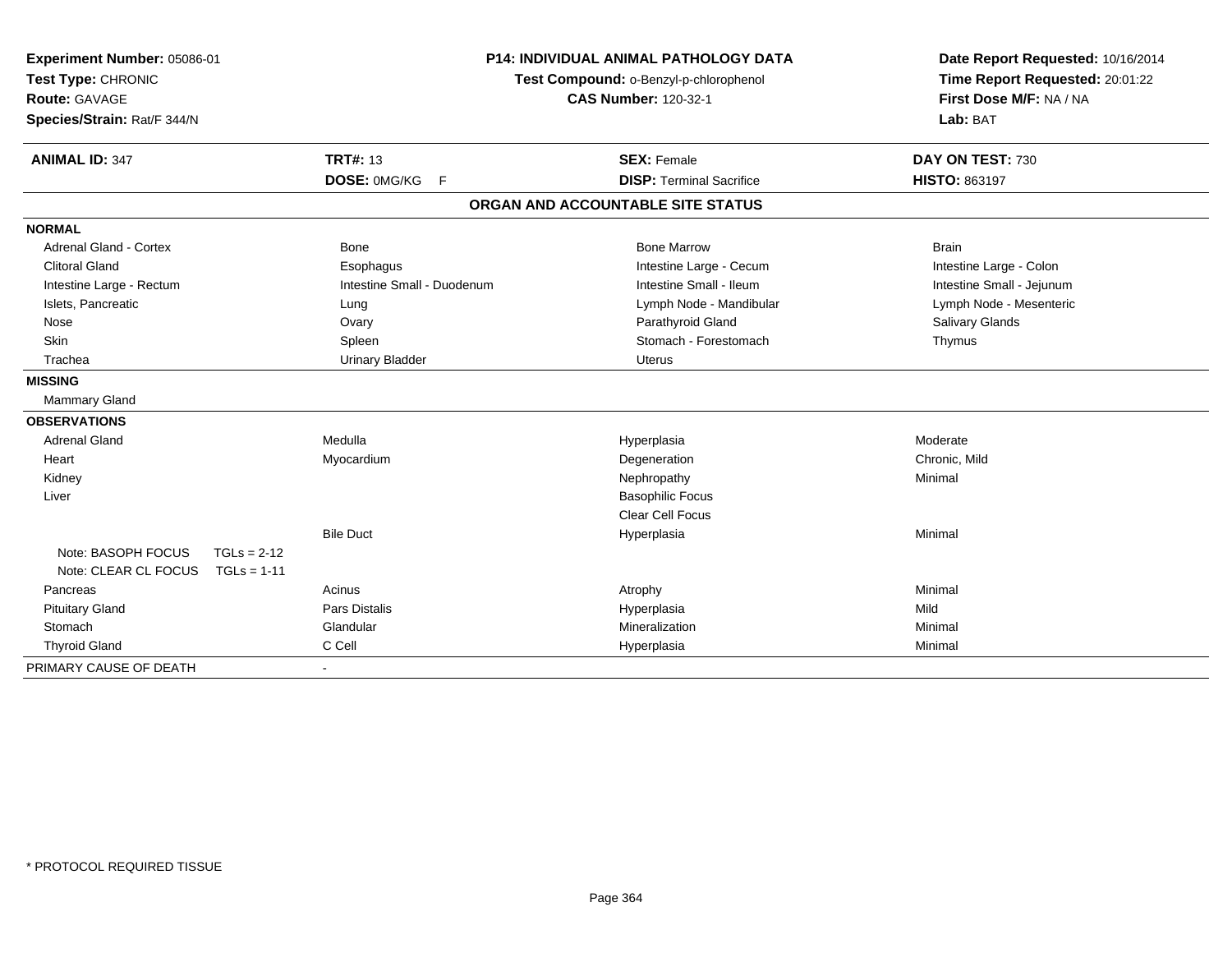| Experiment Number: 05086-01<br>Test Type: CHRONIC<br><b>Route: GAVAGE</b><br>Species/Strain: Rat/F 344/N |                              | <b>P14: INDIVIDUAL ANIMAL PATHOLOGY DATA</b><br>Test Compound: o-Benzyl-p-chlorophenol<br><b>CAS Number: 120-32-1</b> | Date Report Requested: 10/16/2014<br>Time Report Requested: 20:01:22<br>First Dose M/F: NA / NA<br>Lab: BAT |
|----------------------------------------------------------------------------------------------------------|------------------------------|-----------------------------------------------------------------------------------------------------------------------|-------------------------------------------------------------------------------------------------------------|
| <b>ANIMAL ID: 348</b>                                                                                    | <b>TRT#: 13</b>              | <b>SEX: Female</b>                                                                                                    | DAY ON TEST: 730                                                                                            |
|                                                                                                          | DOSE: 0MG/KG<br>$\mathsf{F}$ | <b>DISP: Terminal Sacrifice</b>                                                                                       | <b>HISTO: 863198</b>                                                                                        |
|                                                                                                          |                              | ORGAN AND ACCOUNTABLE SITE STATUS                                                                                     |                                                                                                             |
| <b>NORMAL</b>                                                                                            |                              |                                                                                                                       |                                                                                                             |
| Bone                                                                                                     | <b>Bone Marrow</b>           | <b>Brain</b>                                                                                                          | <b>Clitoral Gland</b>                                                                                       |
| Esophagus                                                                                                | Intestine Large - Cecum      | Intestine Large - Colon                                                                                               | Intestine Large - Rectum                                                                                    |
| Intestine Small - Duodenum                                                                               | Intestine Small - Ileum      | Intestine Small - Jejunum                                                                                             | Islets, Pancreatic                                                                                          |
| Lymph Node - Mesenteric                                                                                  | Nose                         | Ovary                                                                                                                 | Pancreas                                                                                                    |
| Parathyroid Gland                                                                                        | Salivary Glands              | <b>Skin</b>                                                                                                           | Stomach - Forestomach                                                                                       |
| Stomach - Glandular                                                                                      | Thymus                       | <b>Thyroid Gland</b>                                                                                                  | Trachea                                                                                                     |
| <b>Urinary Bladder</b>                                                                                   |                              |                                                                                                                       |                                                                                                             |
| <b>OBSERVATIONS</b>                                                                                      |                              |                                                                                                                       |                                                                                                             |
| <b>Adrenal Gland</b>                                                                                     | Cortex                       | Hyperplasia                                                                                                           | Mild                                                                                                        |
|                                                                                                          | Cortex                       | Leukemia Mononuclear                                                                                                  |                                                                                                             |
|                                                                                                          | Medulla                      | Leukemia Mononuclear                                                                                                  |                                                                                                             |
| Heart                                                                                                    | Myocardium                   | Degeneration                                                                                                          | Chronic, Minimal                                                                                            |
| Kidney                                                                                                   |                              | Leukemia Mononuclear                                                                                                  |                                                                                                             |
|                                                                                                          |                              | Nephropathy                                                                                                           | Minimal                                                                                                     |
| Liver                                                                                                    |                              | <b>Basophilic Focus</b>                                                                                               |                                                                                                             |
|                                                                                                          |                              | Hepatodiaphragmatic Nodule                                                                                            |                                                                                                             |
|                                                                                                          | <b>Bile Duct</b>             | Hyperplasia                                                                                                           | Mild                                                                                                        |
|                                                                                                          |                              | Leukemia Mononuclear                                                                                                  |                                                                                                             |
| Note: ANOM HEPAT LOB<br>$TGLs = 3-13$                                                                    |                              |                                                                                                                       |                                                                                                             |
| Note: LEUKEMIA MONUC<br>$TGLs = 4-4+13$                                                                  |                              |                                                                                                                       |                                                                                                             |
| Lung                                                                                                     |                              | Leukemia Mononuclear                                                                                                  |                                                                                                             |
| Lymph Node                                                                                               | Mandibular                   | Leukemia Mononuclear                                                                                                  |                                                                                                             |
|                                                                                                          | Mediastinal                  | Leukemia Mononuclear                                                                                                  |                                                                                                             |
| <b>Mammary Gland</b>                                                                                     |                              | Fibroadenoma                                                                                                          |                                                                                                             |
| Note: FIBROADENOMA<br>$TGLs = 1-12$                                                                      |                              |                                                                                                                       |                                                                                                             |
| <b>Pituitary Gland</b>                                                                                   | Pars Distalis                | Adenoma                                                                                                               |                                                                                                             |
| Note: [ ADENOMA<br>$1 TGLs = 5-7$                                                                        |                              |                                                                                                                       |                                                                                                             |
| Spleen                                                                                                   |                              | Leukemia Mononuclear                                                                                                  |                                                                                                             |
| [ Leukemia Mononuclear TGLS = 2-11 ]                                                                     |                              |                                                                                                                       |                                                                                                             |
| <b>Uterus</b>                                                                                            |                              | Polyp Stromal                                                                                                         |                                                                                                             |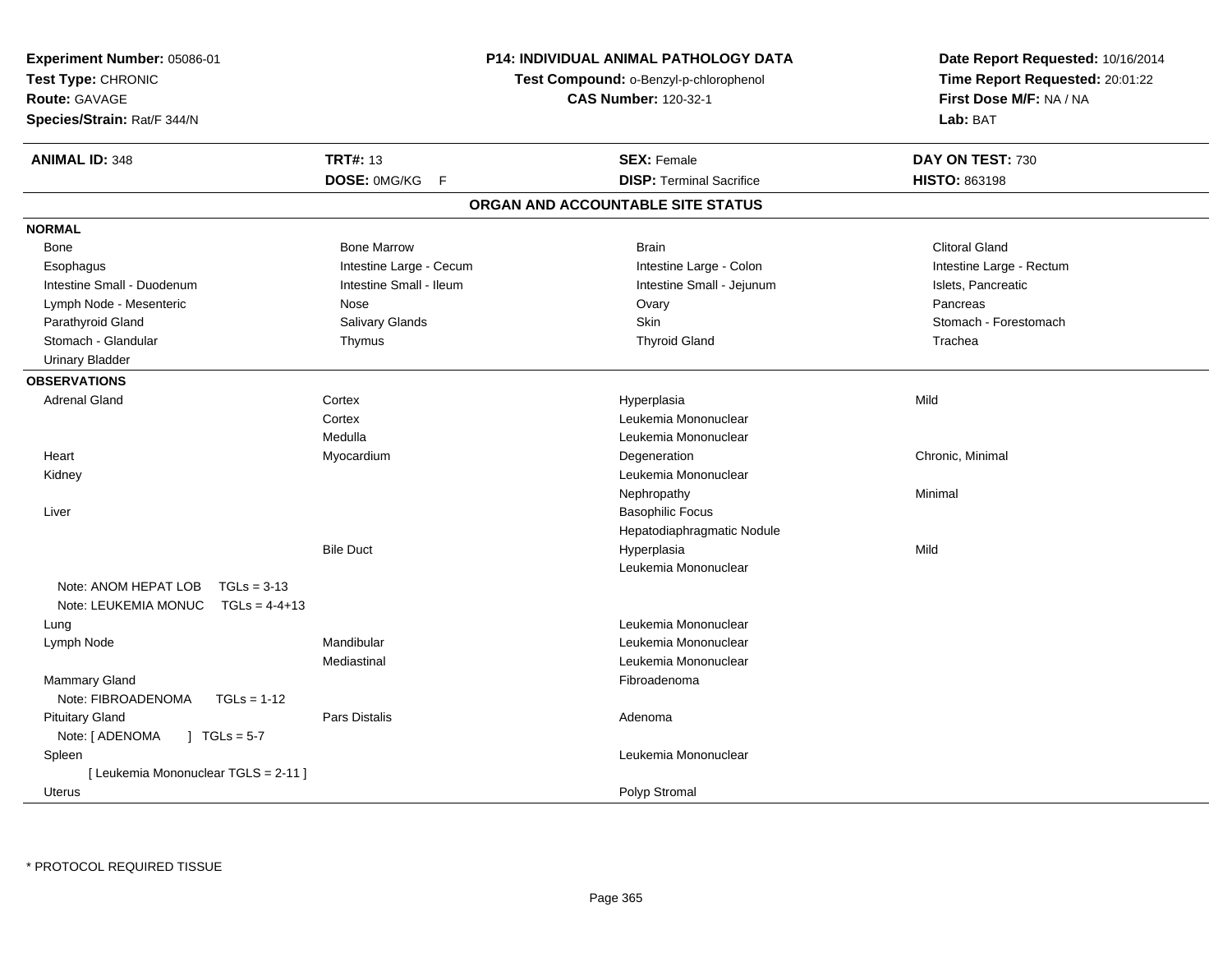| Experiment Number: 05086-01 |                       | <b>P14: INDIVIDUAL ANIMAL PATHOLOGY DATA</b> | Date Report Requested: 10/16/2014 |
|-----------------------------|-----------------------|----------------------------------------------|-----------------------------------|
| <b>Test Type: CHRONIC</b>   |                       | Test Compound: o-Benzyl-p-chlorophenol       | Time Report Requested: 20:01:22   |
| <b>Route: GAVAGE</b>        |                       | <b>CAS Number: 120-32-1</b>                  | First Dose M/F: NA / NA           |
| Species/Strain: Rat/F 344/N |                       |                                              | Lab: BAT                          |
| <b>ANIMAL ID: 348</b>       | <b>TRT#:</b> 13       | <b>SEX: Female</b>                           | DAY ON TEST: 730                  |
|                             | <b>DOSE: 0MG/KG F</b> | <b>DISP: Terminal Sacrifice</b>              | <b>HISTO: 863198</b>              |
|                             |                       | ORGAN AND ACCOUNTABLE SITE STATUS            |                                   |
| PRIMARY CAUSE OF DEATH      |                       |                                              |                                   |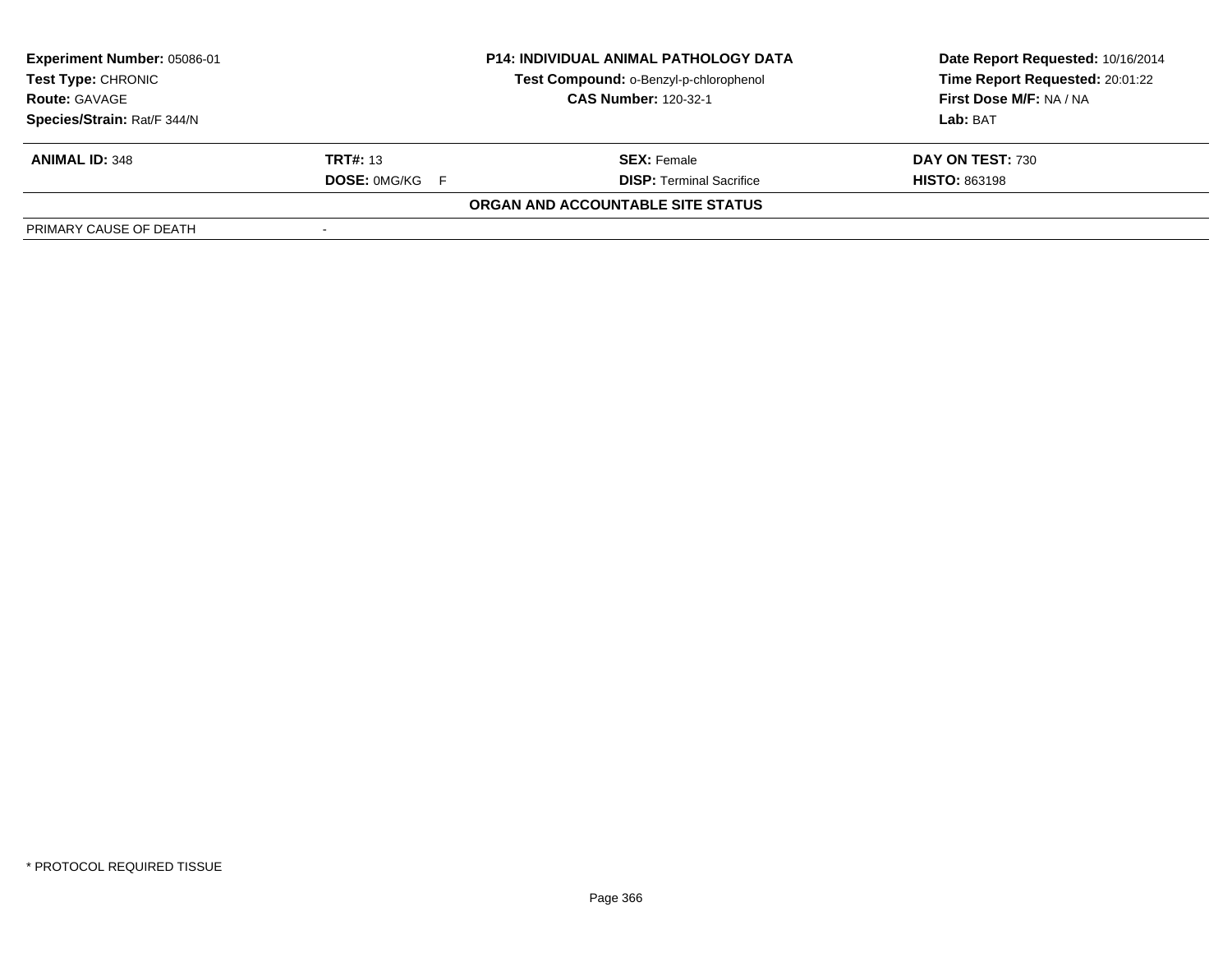| Experiment Number: 05086-01<br>Test Type: CHRONIC<br><b>Route: GAVAGE</b><br>Species/Strain: Rat/F 344/N |               | <b>TRT#: 13</b>         | <b>P14: INDIVIDUAL ANIMAL PATHOLOGY DATA</b><br>Test Compound: o-Benzyl-p-chlorophenol<br><b>CAS Number: 120-32-1</b> |                                                       | Date Report Requested: 10/16/2014<br>Time Report Requested: 20:01:22<br>First Dose M/F: NA / NA<br>Lab: BAT |
|----------------------------------------------------------------------------------------------------------|---------------|-------------------------|-----------------------------------------------------------------------------------------------------------------------|-------------------------------------------------------|-------------------------------------------------------------------------------------------------------------|
| <b>ANIMAL ID: 349</b>                                                                                    |               | DOSE: 0MG/KG<br>F       |                                                                                                                       | <b>SEX: Female</b><br><b>DISP: Terminal Sacrifice</b> | DAY ON TEST: 730<br><b>HISTO: 863199</b>                                                                    |
|                                                                                                          |               |                         |                                                                                                                       | ORGAN AND ACCOUNTABLE SITE STATUS                     |                                                                                                             |
|                                                                                                          |               |                         |                                                                                                                       |                                                       |                                                                                                             |
| <b>NORMAL</b>                                                                                            |               |                         |                                                                                                                       |                                                       |                                                                                                             |
| Adrenal Gland - Medulla                                                                                  |               | Bone                    |                                                                                                                       | <b>Bone Marrow</b>                                    | <b>Brain</b>                                                                                                |
| Esophagus                                                                                                |               | Intestine Large - Cecum |                                                                                                                       | Intestine Large - Colon                               | Intestine Large - Rectum                                                                                    |
| Intestine Small - Duodenum                                                                               |               | Intestine Small - Ileum |                                                                                                                       | Intestine Small - Jejunum                             | Islets, Pancreatic                                                                                          |
| Lymph Node - Mandibular                                                                                  |               | Lymph Node - Mesenteric |                                                                                                                       | Nose                                                  | Ovary                                                                                                       |
| Parathyroid Gland                                                                                        |               | <b>Pituitary Gland</b>  |                                                                                                                       | Salivary Glands                                       | <b>Skin</b>                                                                                                 |
| Spleen                                                                                                   |               | Stomach - Forestomach   |                                                                                                                       | Stomach - Glandular                                   | Trachea                                                                                                     |
| <b>Urinary Bladder</b>                                                                                   |               | <b>Uterus</b>           |                                                                                                                       |                                                       |                                                                                                             |
| <b>MISSING</b>                                                                                           |               |                         |                                                                                                                       |                                                       |                                                                                                             |
| Thymus                                                                                                   |               |                         |                                                                                                                       |                                                       |                                                                                                             |
| <b>OBSERVATIONS</b>                                                                                      |               |                         |                                                                                                                       |                                                       |                                                                                                             |
| <b>Adrenal Gland</b>                                                                                     |               | Cortex                  |                                                                                                                       | Hyperplasia                                           | Mild                                                                                                        |
| <b>Clitoral Gland</b>                                                                                    |               |                         |                                                                                                                       | Adenoma                                               |                                                                                                             |
| Heart                                                                                                    |               | Myocardium              |                                                                                                                       | Degeneration                                          | Chronic, Mild                                                                                               |
| Kidney                                                                                                   |               |                         |                                                                                                                       | Nephropathy                                           | Minimal                                                                                                     |
| Liver                                                                                                    |               |                         |                                                                                                                       | <b>Basophilic Focus</b>                               |                                                                                                             |
|                                                                                                          |               | <b>Bile Duct</b>        |                                                                                                                       | Hyperplasia                                           | Minimal                                                                                                     |
| Lung                                                                                                     |               |                         |                                                                                                                       | Inflammation                                          | Chronic Active, Minimal                                                                                     |
| Mammary Gland                                                                                            |               |                         |                                                                                                                       | Fibroadenoma                                          |                                                                                                             |
| Note: FIBROADENOMA                                                                                       | $TGLs = 1-11$ |                         |                                                                                                                       |                                                       |                                                                                                             |
| Pancreas                                                                                                 |               | Acinus                  |                                                                                                                       | Atrophy                                               | Minimal                                                                                                     |
| <b>Thyroid Gland</b>                                                                                     |               | C Cell                  |                                                                                                                       | Adenoma                                               |                                                                                                             |
| PRIMARY CAUSE OF DEATH                                                                                   |               |                         |                                                                                                                       |                                                       |                                                                                                             |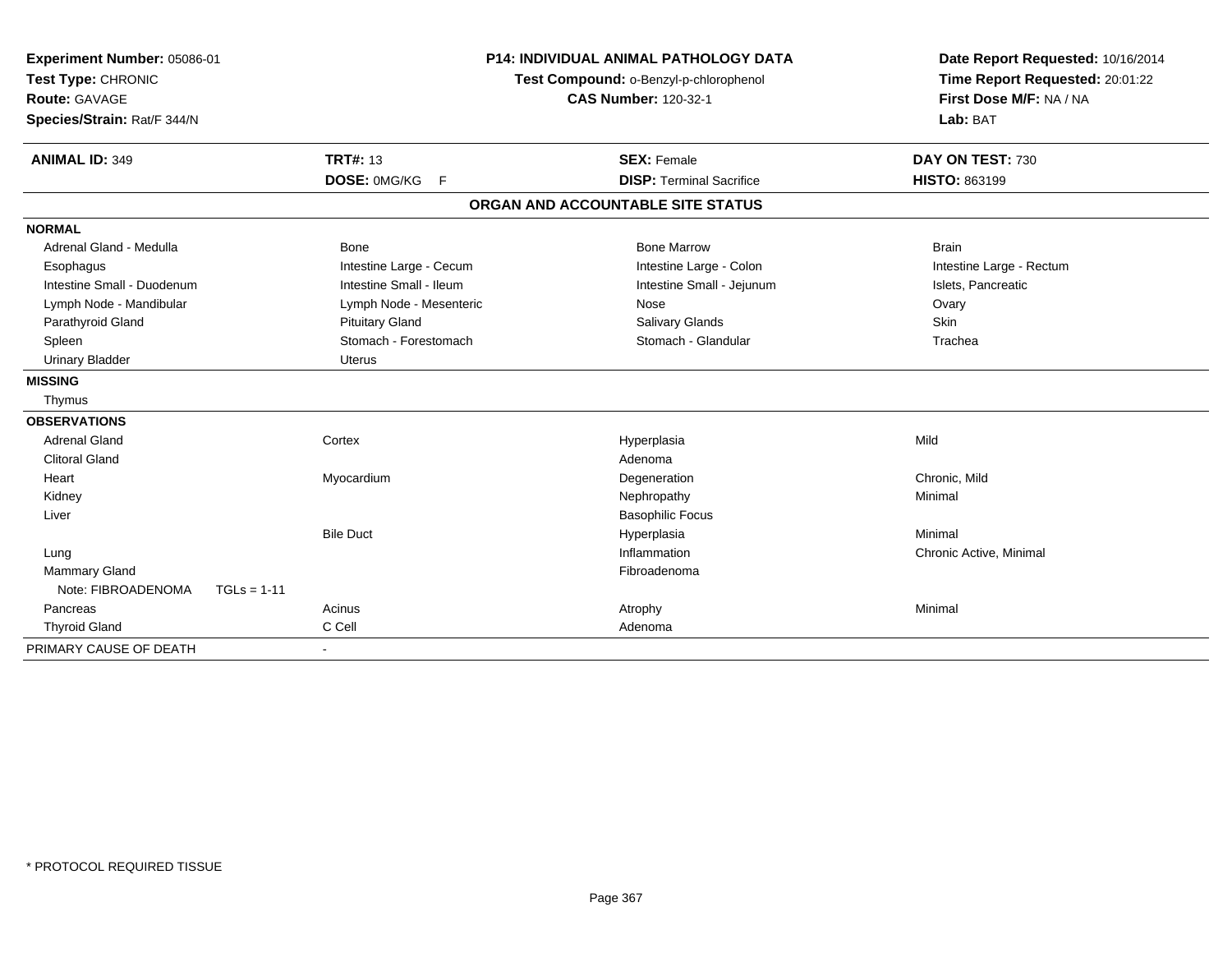| Experiment Number: 05086-01<br>Test Type: CHRONIC<br>Route: GAVAGE<br>Species/Strain: Rat/F 344/N |                           | <b>P14: INDIVIDUAL ANIMAL PATHOLOGY DATA</b><br>Test Compound: o-Benzyl-p-chlorophenol<br><b>CAS Number: 120-32-1</b> | Date Report Requested: 10/16/2014<br>Time Report Requested: 20:01:22<br>First Dose M/F: NA / NA<br>Lab: BAT |
|---------------------------------------------------------------------------------------------------|---------------------------|-----------------------------------------------------------------------------------------------------------------------|-------------------------------------------------------------------------------------------------------------|
| <b>ANIMAL ID: 350</b>                                                                             | <b>TRT#: 13</b>           | <b>SEX: Female</b>                                                                                                    | DAY ON TEST: 680                                                                                            |
|                                                                                                   | DOSE: 0MG/KG<br>F         | <b>DISP:</b> Moribund Sacrifice                                                                                       | <b>HISTO: 863200</b>                                                                                        |
|                                                                                                   |                           | ORGAN AND ACCOUNTABLE SITE STATUS                                                                                     |                                                                                                             |
| <b>NORMAL</b>                                                                                     |                           |                                                                                                                       |                                                                                                             |
| <b>Bone</b>                                                                                       | <b>Bone Marrow</b>        | <b>Brain</b>                                                                                                          | Esophagus                                                                                                   |
| Intestine Large - Cecum                                                                           | Intestine Large - Colon   | Intestine Large - Rectum                                                                                              | Intestine Small - Duodenum                                                                                  |
| Intestine Small - Ileum                                                                           | Intestine Small - Jejunum | Islets, Pancreatic                                                                                                    | Mammary Gland                                                                                               |
| Nose                                                                                              | Ovary                     | Pancreas                                                                                                              | Salivary Glands                                                                                             |
| <b>Skin</b>                                                                                       | Stomach - Forestomach     | Stomach - Glandular                                                                                                   | Trachea                                                                                                     |
| <b>Urinary Bladder</b>                                                                            | <b>Uterus</b>             |                                                                                                                       |                                                                                                             |
| <b>MISSING</b>                                                                                    |                           |                                                                                                                       |                                                                                                             |
| Parathyroid Gland                                                                                 |                           |                                                                                                                       |                                                                                                             |
| <b>OBSERVATIONS</b>                                                                               |                           |                                                                                                                       |                                                                                                             |
| <b>Adrenal Gland</b>                                                                              | Medulla                   | Hyperplasia                                                                                                           | Mild                                                                                                        |
|                                                                                                   | Cortex                    | Leukemia Mononuclear                                                                                                  |                                                                                                             |
|                                                                                                   | Medulla                   | Leukemia Mononuclear                                                                                                  |                                                                                                             |
| <b>Clitoral Gland</b>                                                                             |                           | Adenoma                                                                                                               |                                                                                                             |
|                                                                                                   |                           | Hyperplasia                                                                                                           | Mild                                                                                                        |
| Heart                                                                                             |                           | Leukemia Mononuclear                                                                                                  |                                                                                                             |
| Kidney                                                                                            |                           | Leukemia Mononuclear                                                                                                  |                                                                                                             |
|                                                                                                   |                           | Nephropathy                                                                                                           | Minimal                                                                                                     |
| Liver                                                                                             |                           | <b>Basophilic Focus</b>                                                                                               |                                                                                                             |
|                                                                                                   | <b>Bile Duct</b>          | Hyperplasia                                                                                                           | Moderate                                                                                                    |
|                                                                                                   |                           | Leukemia Mononuclear                                                                                                  |                                                                                                             |
| Note: LEUKEMIA MONUC $TGLs = 3,5,6-13+14+15$                                                      |                           |                                                                                                                       |                                                                                                             |
| Lung                                                                                              |                           | Leukemia Mononuclear                                                                                                  |                                                                                                             |
| Lymph Node                                                                                        | Mandibular                | Leukemia Mononuclear                                                                                                  |                                                                                                             |
|                                                                                                   | Mediastinal               | Leukemia Mononuclear                                                                                                  |                                                                                                             |
|                                                                                                   | Mesenteric                | Leukemia Mononuclear                                                                                                  |                                                                                                             |
| Note: LEUKEMIA MONUC<br>$TGLs = 4-11$                                                             |                           |                                                                                                                       |                                                                                                             |
| <b>Pituitary Gland</b>                                                                            | <b>Pars Distalis</b>      | Hyperplasia                                                                                                           | Mild                                                                                                        |
| Spleen                                                                                            |                           | Leukemia Mononuclear                                                                                                  |                                                                                                             |
| [ Leukemia Mononuclear TGLS = 1-12 ]                                                              |                           |                                                                                                                       |                                                                                                             |
| Thymus                                                                                            |                           | Leukemia Mononuclear                                                                                                  |                                                                                                             |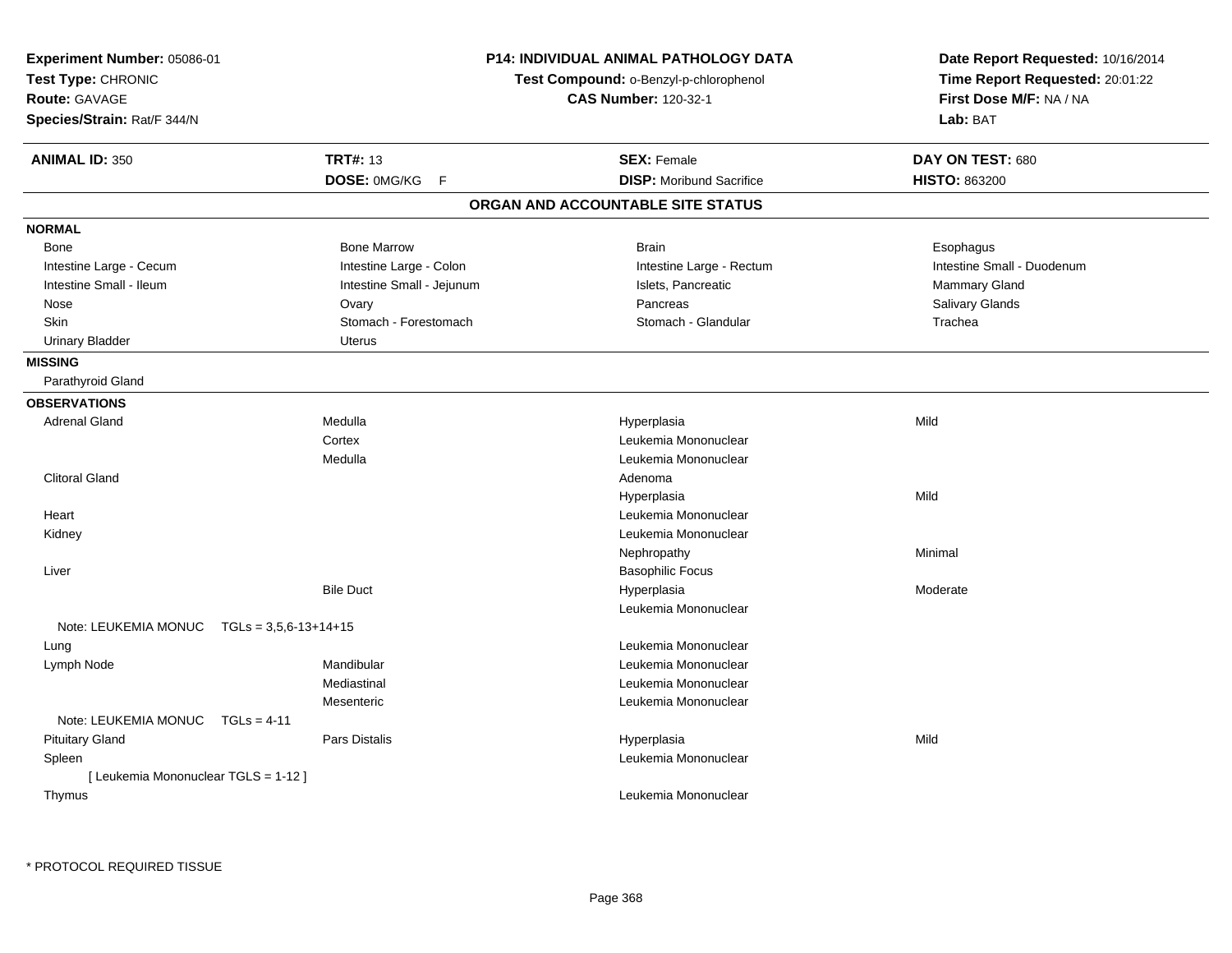| Experiment Number: 05086-01           |                       | <b>P14: INDIVIDUAL ANIMAL PATHOLOGY DATA</b> | Date Report Requested: 10/16/2014 |
|---------------------------------------|-----------------------|----------------------------------------------|-----------------------------------|
| Test Type: CHRONIC                    |                       | Test Compound: o-Benzyl-p-chlorophenol       | Time Report Requested: 20:01:22   |
| <b>Route: GAVAGE</b>                  |                       | <b>CAS Number: 120-32-1</b>                  | First Dose M/F: NA / NA           |
| Species/Strain: Rat/F 344/N           |                       |                                              | Lab: BAT                          |
| <b>ANIMAL ID: 350</b>                 | <b>TRT#: 13</b>       | <b>SEX: Female</b>                           | DAY ON TEST: 680                  |
|                                       | <b>DOSE: 0MG/KG F</b> | <b>DISP:</b> Moribund Sacrifice              | <b>HISTO: 863200</b>              |
|                                       |                       | ORGAN AND ACCOUNTABLE SITE STATUS            |                                   |
| <b>Thyroid Gland</b>                  | C Cell                | Adenoma                                      |                                   |
|                                       | C Cell                | Hyperplasia                                  | Mild                              |
|                                       | <b>Follicular Cel</b> | Hyperplasia                                  | Mild                              |
| PRIMARY CAUSE OF DEATH                |                       |                                              |                                   |
| Animal Note: MORIBUND DUE TO LEUKEMIA |                       |                                              |                                   |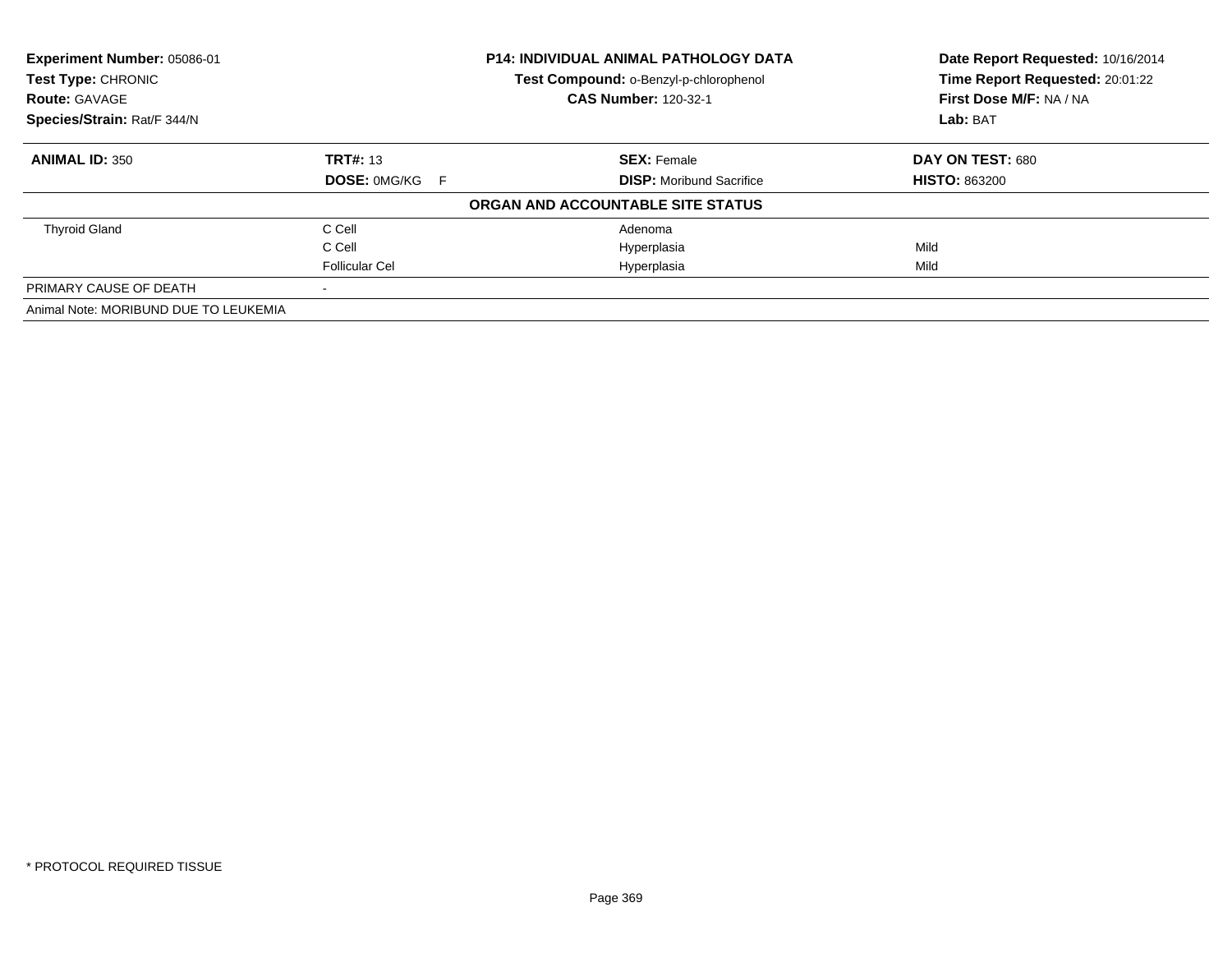| <b>Experiment Number: 05086-01</b><br>Test Type: CHRONIC<br><b>Route: GAVAGE</b><br>Species/Strain: Rat/F 344/N |                           | <b>P14: INDIVIDUAL ANIMAL PATHOLOGY DATA</b><br>Test Compound: o-Benzyl-p-chlorophenol<br><b>CAS Number: 120-32-1</b> | Date Report Requested: 10/16/2014<br>Time Report Requested: 20:01:22<br>First Dose M/F: NA / NA<br>Lab: BAT |
|-----------------------------------------------------------------------------------------------------------------|---------------------------|-----------------------------------------------------------------------------------------------------------------------|-------------------------------------------------------------------------------------------------------------|
| <b>ANIMAL ID: 351</b>                                                                                           | <b>TRT#: 13</b>           | <b>SEX: Female</b>                                                                                                    | DAY ON TEST: 456                                                                                            |
|                                                                                                                 | <b>DOSE: OMG/KG</b><br>-F | <b>DISP:</b> Scheduled Sacrifice                                                                                      | <b>HISTO: 863201</b>                                                                                        |
|                                                                                                                 |                           | ORGAN AND ACCOUNTABLE SITE STATUS                                                                                     |                                                                                                             |
| <b>NORMAL</b>                                                                                                   |                           |                                                                                                                       |                                                                                                             |
| Adrenal Gland - Cortex                                                                                          | Adrenal Gland - Medulla   | <b>Bone</b>                                                                                                           | <b>Bone Marrow</b>                                                                                          |
| <b>Brain</b>                                                                                                    | <b>Clitoral Gland</b>     | Esophagus                                                                                                             | Heart                                                                                                       |
| Intestine Large - Cecum                                                                                         | Intestine Large - Colon   | Intestine Large - Rectum                                                                                              | Intestine Small - Duodenum                                                                                  |
| Intestine Small - Ileum                                                                                         | Intestine Small - Jejunum | Islets, Pancreatic                                                                                                    | Lung                                                                                                        |
| Lymph Node - Mandibular                                                                                         | Lymph Node - Mesenteric   | Mammary Gland                                                                                                         | Nose                                                                                                        |
| Ovary                                                                                                           | Pancreas                  | Parathyroid Gland                                                                                                     | <b>Pituitary Gland</b>                                                                                      |
| Salivary Glands                                                                                                 | Skin                      | Spleen                                                                                                                | Stomach - Forestomach                                                                                       |
| Stomach - Glandular                                                                                             | Thymus                    | <b>Thyroid Gland</b>                                                                                                  | Trachea                                                                                                     |
| <b>Urinary Bladder</b>                                                                                          | <b>Uterus</b>             |                                                                                                                       |                                                                                                             |
| <b>OBSERVATIONS</b>                                                                                             |                           |                                                                                                                       |                                                                                                             |
| Kidney                                                                                                          |                           | Nephropathy                                                                                                           | Minimal                                                                                                     |
| Liver                                                                                                           |                           | Hepatodiaphragmatic Nodule                                                                                            |                                                                                                             |
| Note: ANOM HEPAT LOB                                                                                            | $TGLs = 1-11$             |                                                                                                                       |                                                                                                             |
| PRIMARY CAUSE OF DEATH                                                                                          |                           |                                                                                                                       |                                                                                                             |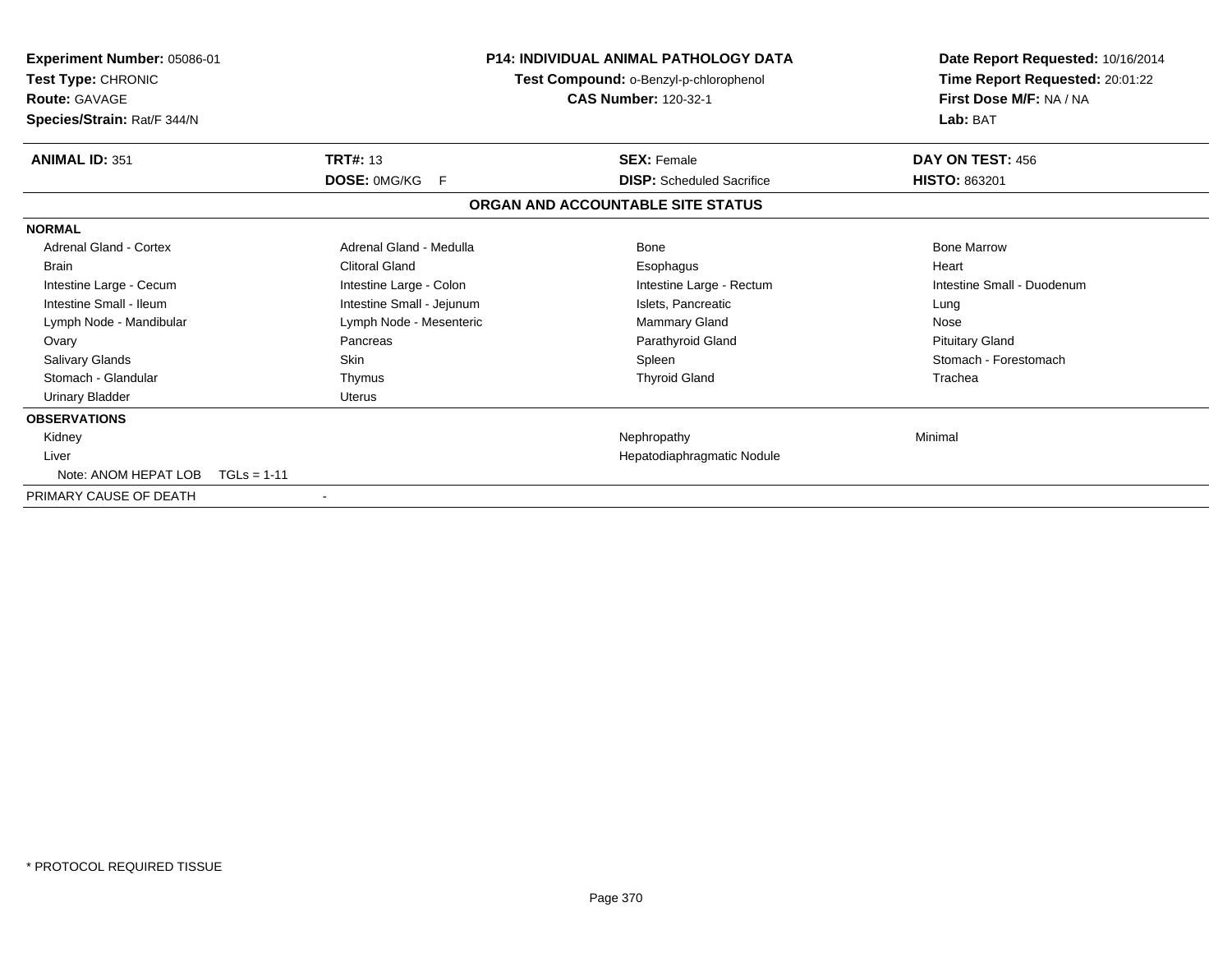| Experiment Number: 05086-01<br>Test Type: CHRONIC<br>Route: GAVAGE<br>Species/Strain: Rat/F 344/N |                         | <b>P14: INDIVIDUAL ANIMAL PATHOLOGY DATA</b><br>Test Compound: o-Benzyl-p-chlorophenol<br><b>CAS Number: 120-32-1</b> | Date Report Requested: 10/16/2014<br>Time Report Requested: 20:01:22<br>First Dose M/F: NA / NA<br>Lab: BAT |
|---------------------------------------------------------------------------------------------------|-------------------------|-----------------------------------------------------------------------------------------------------------------------|-------------------------------------------------------------------------------------------------------------|
| <b>ANIMAL ID: 352</b>                                                                             | <b>TRT#: 13</b>         | <b>SEX: Female</b>                                                                                                    | DAY ON TEST: 730                                                                                            |
|                                                                                                   | DOSE: 0MG/KG F          | <b>DISP: Terminal Sacrifice</b>                                                                                       | HISTO: 863202                                                                                               |
|                                                                                                   |                         | ORGAN AND ACCOUNTABLE SITE STATUS                                                                                     |                                                                                                             |
| <b>NORMAL</b>                                                                                     |                         |                                                                                                                       |                                                                                                             |
| <b>Adrenal Gland - Cortex</b>                                                                     | Adrenal Gland - Medulla | <b>Bone</b>                                                                                                           | <b>Bone Marrow</b>                                                                                          |
| Esophagus                                                                                         | Intestine Large - Cecum | Intestine Large - Colon                                                                                               | Intestine Large - Rectum                                                                                    |
| Intestine Small - Duodenum                                                                        | Intestine Small - Ileum | Intestine Small - Jejunum                                                                                             | Islets, Pancreatic                                                                                          |
| Lymph Node - Mandibular                                                                           | Lymph Node - Mesenteric | <b>Nose</b>                                                                                                           | Ovary                                                                                                       |
| Pancreas                                                                                          | Parathyroid Gland       | Salivary Glands                                                                                                       | Skin                                                                                                        |
| Spleen                                                                                            | Stomach - Forestomach   | Stomach - Glandular                                                                                                   | Thymus                                                                                                      |
| Trachea                                                                                           | <b>Urinary Bladder</b>  | <b>Uterus</b>                                                                                                         |                                                                                                             |
| <b>MISSING</b>                                                                                    |                         |                                                                                                                       |                                                                                                             |
| <b>Clitoral Gland</b>                                                                             |                         |                                                                                                                       |                                                                                                             |
| <b>OBSERVATIONS</b>                                                                               |                         |                                                                                                                       |                                                                                                             |
| <b>Brain</b>                                                                                      |                         | Carcinoma                                                                                                             | Metastatic (Pituitary Gland)                                                                                |
| <b>Clitoral GI</b>                                                                                |                         |                                                                                                                       |                                                                                                             |
| Note: CLITORAL MASS WAS ACTUALLY MAMMARY TUMOR                                                    |                         |                                                                                                                       |                                                                                                             |
| Heart                                                                                             | Myocardium              | Degeneration                                                                                                          | Chronic, Mild                                                                                               |
| Kidney                                                                                            | Pelvis                  | Mineralization                                                                                                        | Minimal                                                                                                     |
|                                                                                                   |                         | Nephropathy                                                                                                           | Mild                                                                                                        |
| Liver                                                                                             |                         | <b>Basophilic Focus</b>                                                                                               |                                                                                                             |
|                                                                                                   |                         | Clear Cell Focus                                                                                                      |                                                                                                             |
|                                                                                                   | <b>Bile Duct</b>        | Hyperplasia                                                                                                           | Minimal                                                                                                     |
| Note: BASOPH FOCUS                                                                                | $TGLs = 4-12$           |                                                                                                                       |                                                                                                             |
| Note: CLEAR CL FOCUS                                                                              | $TGLS = 2-4$            |                                                                                                                       |                                                                                                             |
| Lung                                                                                              |                         | Inflammation                                                                                                          | Chronic Active, Mild                                                                                        |
| Mammary Gland                                                                                     |                         | Fibroadenoma                                                                                                          |                                                                                                             |
| Note: FIBROADENOMA                                                                                | $TGLs = 1-11$           |                                                                                                                       |                                                                                                             |
| <b>Pituitary Gland</b>                                                                            | Pars Distalis           | Carcinoma                                                                                                             |                                                                                                             |
| Note: CARCINOMA<br>$TGLs = 3-7$                                                                   |                         |                                                                                                                       |                                                                                                             |
| <b>Thyroid Gland</b>                                                                              | C Cell                  | Hyperplasia                                                                                                           | Mild                                                                                                        |
| PRIMARY CAUSE OF DEATH                                                                            |                         |                                                                                                                       |                                                                                                             |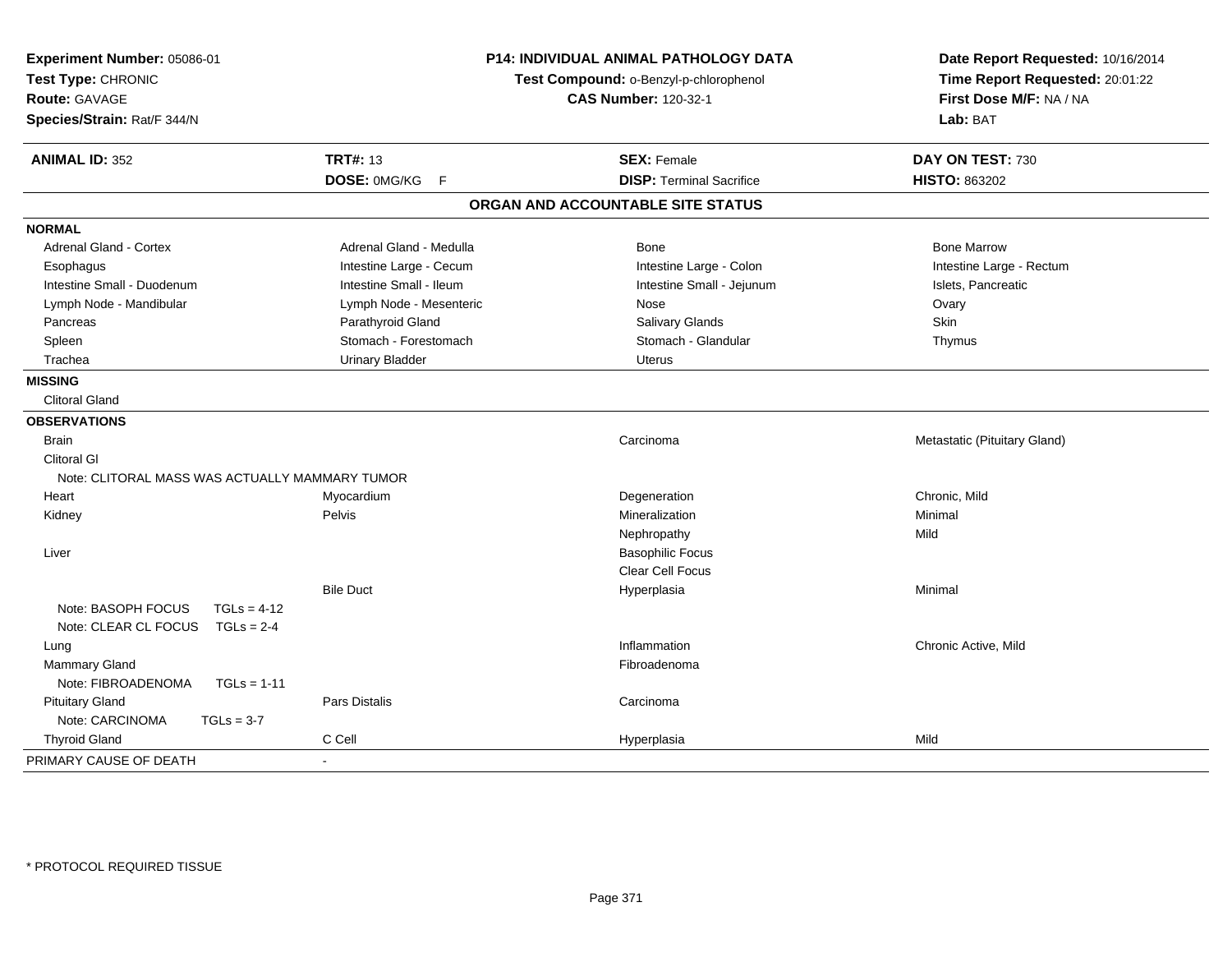| Experiment Number: 05086-01<br>Test Type: CHRONIC<br><b>Route: GAVAGE</b><br>Species/Strain: Rat/F 344/N |                         | <b>P14: INDIVIDUAL ANIMAL PATHOLOGY DATA</b><br>Test Compound: o-Benzyl-p-chlorophenol<br><b>CAS Number: 120-32-1</b> | Date Report Requested: 10/16/2014<br>Time Report Requested: 20:01:22<br>First Dose M/F: NA / NA<br>Lab: BAT |
|----------------------------------------------------------------------------------------------------------|-------------------------|-----------------------------------------------------------------------------------------------------------------------|-------------------------------------------------------------------------------------------------------------|
| <b>ANIMAL ID: 353</b>                                                                                    | <b>TRT#: 13</b>         | <b>SEX: Female</b>                                                                                                    | DAY ON TEST: 730                                                                                            |
|                                                                                                          | DOSE: 0MG/KG<br>E       | <b>DISP: Terminal Sacrifice</b>                                                                                       | <b>HISTO: 863203</b>                                                                                        |
|                                                                                                          |                         | ORGAN AND ACCOUNTABLE SITE STATUS                                                                                     |                                                                                                             |
| <b>NORMAL</b>                                                                                            |                         |                                                                                                                       |                                                                                                             |
| Bone                                                                                                     | <b>Bone Marrow</b>      | <b>Brain</b>                                                                                                          | <b>Clitoral Gland</b>                                                                                       |
| Esophagus                                                                                                | Intestine Large - Cecum | Intestine Large - Colon                                                                                               | Intestine Large - Rectum                                                                                    |
| Intestine Small - Duodenum                                                                               | Intestine Small - Ileum | Intestine Small - Jejunum                                                                                             | Islets, Pancreatic                                                                                          |
| Lung                                                                                                     | Lymph Node - Mandibular | Lymph Node - Mesenteric                                                                                               | Mammary Gland                                                                                               |
| Nose                                                                                                     | Ovary                   | Parathyroid Gland                                                                                                     | Salivary Glands                                                                                             |
| <b>Skin</b>                                                                                              | Spleen                  | Stomach - Forestomach                                                                                                 | Stomach - Glandular                                                                                         |
| Thymus                                                                                                   | <b>Thyroid Gland</b>    | Trachea                                                                                                               | <b>Urinary Bladder</b>                                                                                      |
| <b>Uterus</b>                                                                                            |                         |                                                                                                                       |                                                                                                             |
| <b>OBSERVATIONS</b>                                                                                      |                         |                                                                                                                       |                                                                                                             |
| <b>Adrenal Gland</b>                                                                                     | Cortex                  | Hyperplasia                                                                                                           | Mild                                                                                                        |
|                                                                                                          | Medulla                 | Hyperplasia                                                                                                           | Mild                                                                                                        |
| Heart                                                                                                    | Myocardium              | Degeneration                                                                                                          | Chronic, Mild                                                                                               |
| Kidney                                                                                                   |                         | Nephropathy                                                                                                           | Mild                                                                                                        |
| Liver                                                                                                    |                         | <b>Basophilic Focus</b>                                                                                               |                                                                                                             |
|                                                                                                          | <b>Bile Duct</b>        | Hyperplasia                                                                                                           | Minimal                                                                                                     |
|                                                                                                          |                         | Inflammation                                                                                                          | Granulomatous, Minimal                                                                                      |
| Pancreas                                                                                                 | Acinus                  | Hyperplasia                                                                                                           | Mild                                                                                                        |
| <b>Pituitary Gland</b>                                                                                   | Pars Distalis           | Hyperplasia                                                                                                           | Mild                                                                                                        |
| PRIMARY CAUSE OF DEATH                                                                                   |                         |                                                                                                                       |                                                                                                             |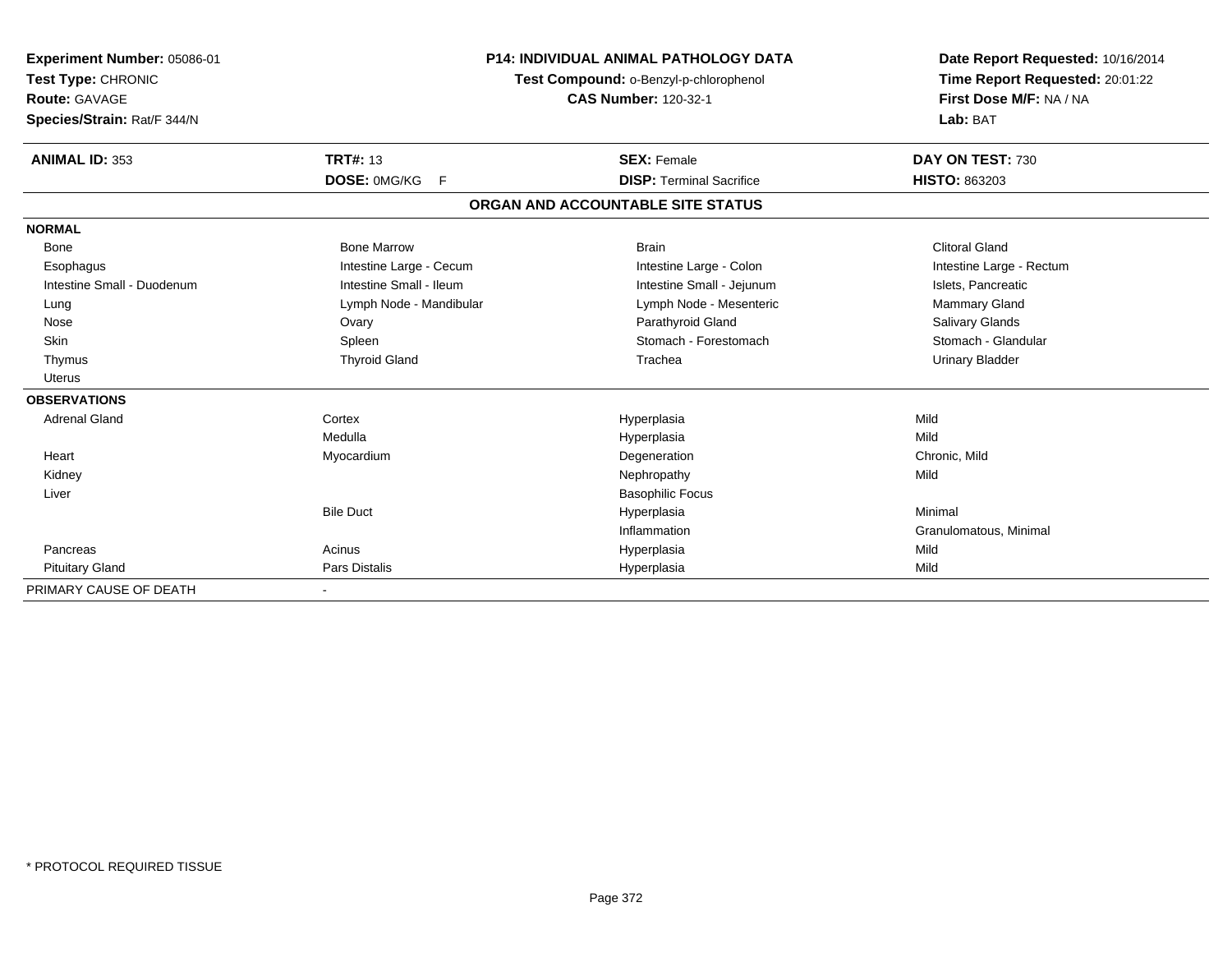| Experiment Number: 05086-01<br>Test Type: CHRONIC<br>Route: GAVAGE<br>Species/Strain: Rat/F 344/N<br><b>ANIMAL ID: 354</b> | <b>TRT#: 13</b>            | <b>P14: INDIVIDUAL ANIMAL PATHOLOGY DATA</b><br>Test Compound: o-Benzyl-p-chlorophenol<br><b>CAS Number: 120-32-1</b><br><b>SEX: Female</b> | Date Report Requested: 10/16/2014<br>Time Report Requested: 20:01:22<br>First Dose M/F: NA / NA<br>Lab: BAT<br>DAY ON TEST: 701 |
|----------------------------------------------------------------------------------------------------------------------------|----------------------------|---------------------------------------------------------------------------------------------------------------------------------------------|---------------------------------------------------------------------------------------------------------------------------------|
|                                                                                                                            | DOSE: 0MG/KG F             | <b>DISP: Natural Death</b>                                                                                                                  | <b>HISTO: 863204</b>                                                                                                            |
|                                                                                                                            |                            | ORGAN AND ACCOUNTABLE SITE STATUS                                                                                                           |                                                                                                                                 |
| <b>NORMAL</b>                                                                                                              |                            |                                                                                                                                             |                                                                                                                                 |
| Adrenal Gland - Cortex                                                                                                     | Adrenal Gland - Medulla    | Bone                                                                                                                                        | <b>Bone Marrow</b>                                                                                                              |
| <b>Clitoral Gland</b>                                                                                                      | Esophagus                  | Intestine Large - Cecum                                                                                                                     | Intestine Large - Colon                                                                                                         |
| Intestine Large - Rectum                                                                                                   | Intestine Small - Duodenum | Intestine Small - Ileum                                                                                                                     | Intestine Small - Jejunum                                                                                                       |
| Islets, Pancreatic                                                                                                         | Lung                       | Lymph Node - Mandibular                                                                                                                     | Lymph Node - Mesenteric                                                                                                         |
| <b>Mammary Gland</b>                                                                                                       | Nose                       | Ovary                                                                                                                                       | Pancreas                                                                                                                        |
| Parathyroid Gland                                                                                                          | Salivary Glands            | <b>Skin</b>                                                                                                                                 | Spleen                                                                                                                          |
| Stomach - Glandular                                                                                                        | Thymus                     | Trachea                                                                                                                                     | <b>Urinary Bladder</b>                                                                                                          |
| <b>Uterus</b>                                                                                                              |                            |                                                                                                                                             |                                                                                                                                 |
| <b>OBSERVATIONS</b>                                                                                                        |                            |                                                                                                                                             |                                                                                                                                 |
| <b>Brain</b>                                                                                                               |                            | Compression                                                                                                                                 |                                                                                                                                 |
| Heart                                                                                                                      | Myocardium                 | Degeneration                                                                                                                                | Chronic, Mild                                                                                                                   |
| Kidney                                                                                                                     |                            | Nephropathy                                                                                                                                 | Mild                                                                                                                            |
| Liver                                                                                                                      |                            | <b>Basophilic Focus</b>                                                                                                                     |                                                                                                                                 |
|                                                                                                                            | <b>Bile Duct</b>           | Hyperplasia                                                                                                                                 | Mild                                                                                                                            |
| <b>Pituitary Gland</b>                                                                                                     | <b>Pars Distalis</b>       | Adenoma                                                                                                                                     | Multiple                                                                                                                        |
| Note: ADENOMA<br>$TGLs = 1-11$                                                                                             |                            |                                                                                                                                             |                                                                                                                                 |
| Stomach                                                                                                                    | Forestomach                | Inflammation                                                                                                                                | Chronic, Mild                                                                                                                   |
| Note: INFLAMMATION<br>$TGLs = 2-12$                                                                                        |                            |                                                                                                                                             |                                                                                                                                 |
| <b>Thyroid Gland</b>                                                                                                       | C Cell                     | Hyperplasia                                                                                                                                 | Minimal                                                                                                                         |
| PRIMARY CAUSE OF DEATH                                                                                                     |                            |                                                                                                                                             |                                                                                                                                 |
| Animal Note: COD: PITUITARY TUMOR                                                                                          |                            |                                                                                                                                             |                                                                                                                                 |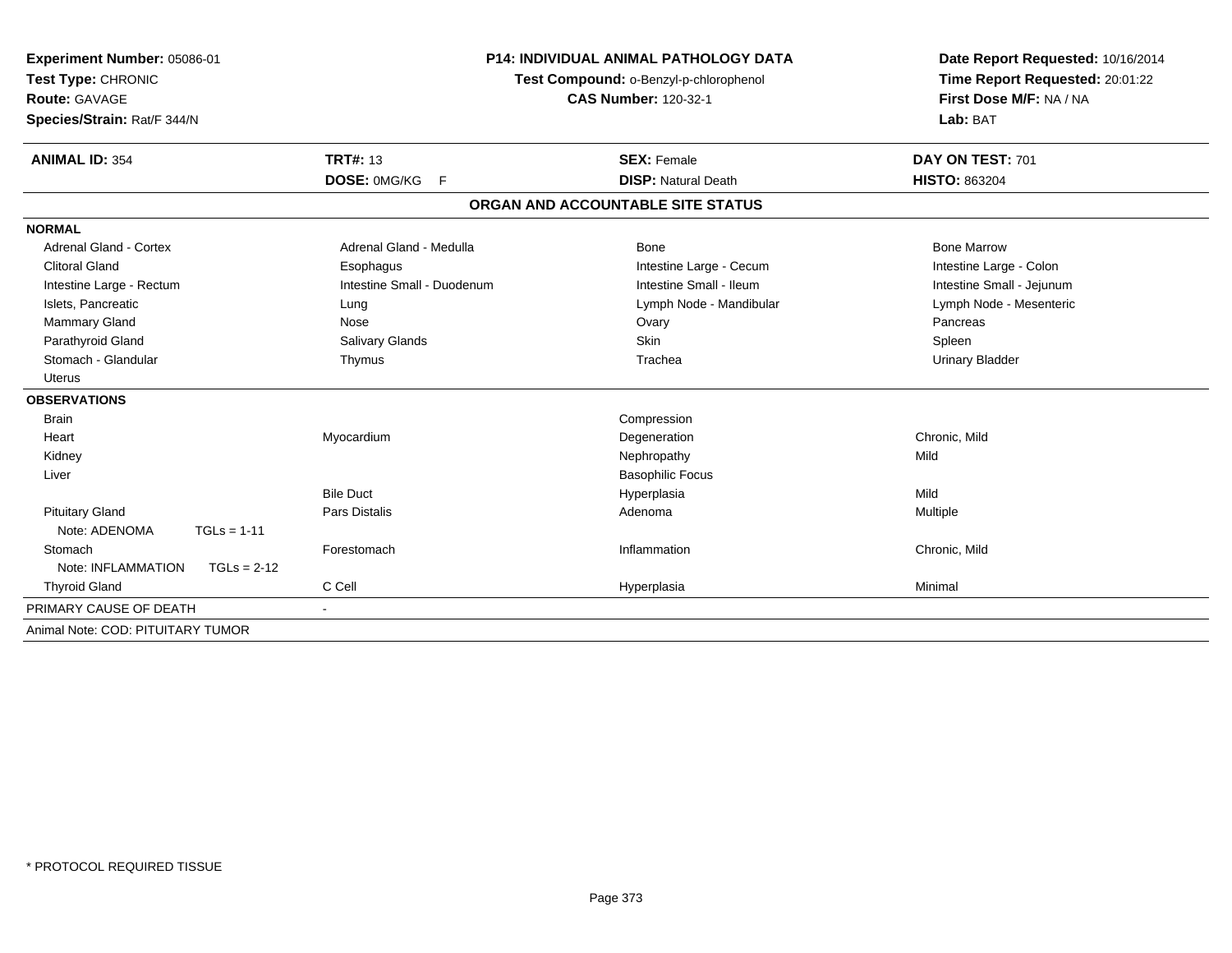| Experiment Number: 05086-01<br>Test Type: CHRONIC<br><b>Route: GAVAGE</b><br>Species/Strain: Rat/F 344/N | <b>P14: INDIVIDUAL ANIMAL PATHOLOGY DATA</b><br>Test Compound: o-Benzyl-p-chlorophenol<br><b>CAS Number: 120-32-1</b> |                                   | Date Report Requested: 10/16/2014<br>Time Report Requested: 20:01:22<br>First Dose M/F: NA / NA<br>Lab: BAT |  |
|----------------------------------------------------------------------------------------------------------|-----------------------------------------------------------------------------------------------------------------------|-----------------------------------|-------------------------------------------------------------------------------------------------------------|--|
| <b>ANIMAL ID: 355</b>                                                                                    | <b>TRT#: 13</b>                                                                                                       | <b>SEX: Female</b>                | DAY ON TEST: 435                                                                                            |  |
|                                                                                                          | <b>DOSE: OMG/KG</b><br>- F                                                                                            | <b>DISP: Natural Death</b>        | <b>HISTO: 863205</b>                                                                                        |  |
|                                                                                                          |                                                                                                                       | ORGAN AND ACCOUNTABLE SITE STATUS |                                                                                                             |  |
| <b>NORMAL</b>                                                                                            |                                                                                                                       |                                   |                                                                                                             |  |
| Adrenal Gland - Cortex                                                                                   | Adrenal Gland - Medulla                                                                                               | <b>Bone</b>                       | <b>Bone Marrow</b>                                                                                          |  |
| <b>Clitoral Gland</b>                                                                                    | Esophagus                                                                                                             | Intestine Small - Duodenum        | Intestine Small - Ileum                                                                                     |  |
| Intestine Small - Jejunum                                                                                | Islets, Pancreatic                                                                                                    | Liver                             | Lung                                                                                                        |  |
| Lymph Node - Mandibular                                                                                  | Lymph Node - Mesenteric                                                                                               | <b>Mammary Gland</b>              | Nose                                                                                                        |  |
| Ovary                                                                                                    | Pancreas                                                                                                              | Parathyroid Gland                 | <b>Pituitary Gland</b>                                                                                      |  |
| <b>Salivary Glands</b>                                                                                   | Skin                                                                                                                  | Spleen                            | Stomach - Forestomach                                                                                       |  |
| Thymus                                                                                                   | <b>Thyroid Gland</b>                                                                                                  | Trachea                           | <b>Urinary Bladder</b>                                                                                      |  |
| Uterus                                                                                                   |                                                                                                                       |                                   |                                                                                                             |  |
| <b>AUTO PRECLUDES DIAG.</b>                                                                              |                                                                                                                       |                                   |                                                                                                             |  |
| Intestine Large - Cecum                                                                                  | Intestine Large - Colon                                                                                               | Intestine Large - Rectum          | Stomach - Glandular                                                                                         |  |
| <b>OBSERVATIONS</b>                                                                                      |                                                                                                                       |                                   |                                                                                                             |  |
| <b>Brain</b>                                                                                             |                                                                                                                       | Oligodendroglioma Benign          |                                                                                                             |  |
| Note: OLIGODENDR BGN<br>$TGLs = 1-5+11$                                                                  |                                                                                                                       |                                   |                                                                                                             |  |
| Heart                                                                                                    | Myocardium                                                                                                            | Degeneration                      | Chronic, Minimal                                                                                            |  |
| Kidney                                                                                                   |                                                                                                                       | Nephropathy                       | Minimal                                                                                                     |  |
| PRIMARY CAUSE OF DEATH                                                                                   |                                                                                                                       |                                   |                                                                                                             |  |
| Animal Note: COD: BRAIN TUMOR.                                                                           |                                                                                                                       |                                   |                                                                                                             |  |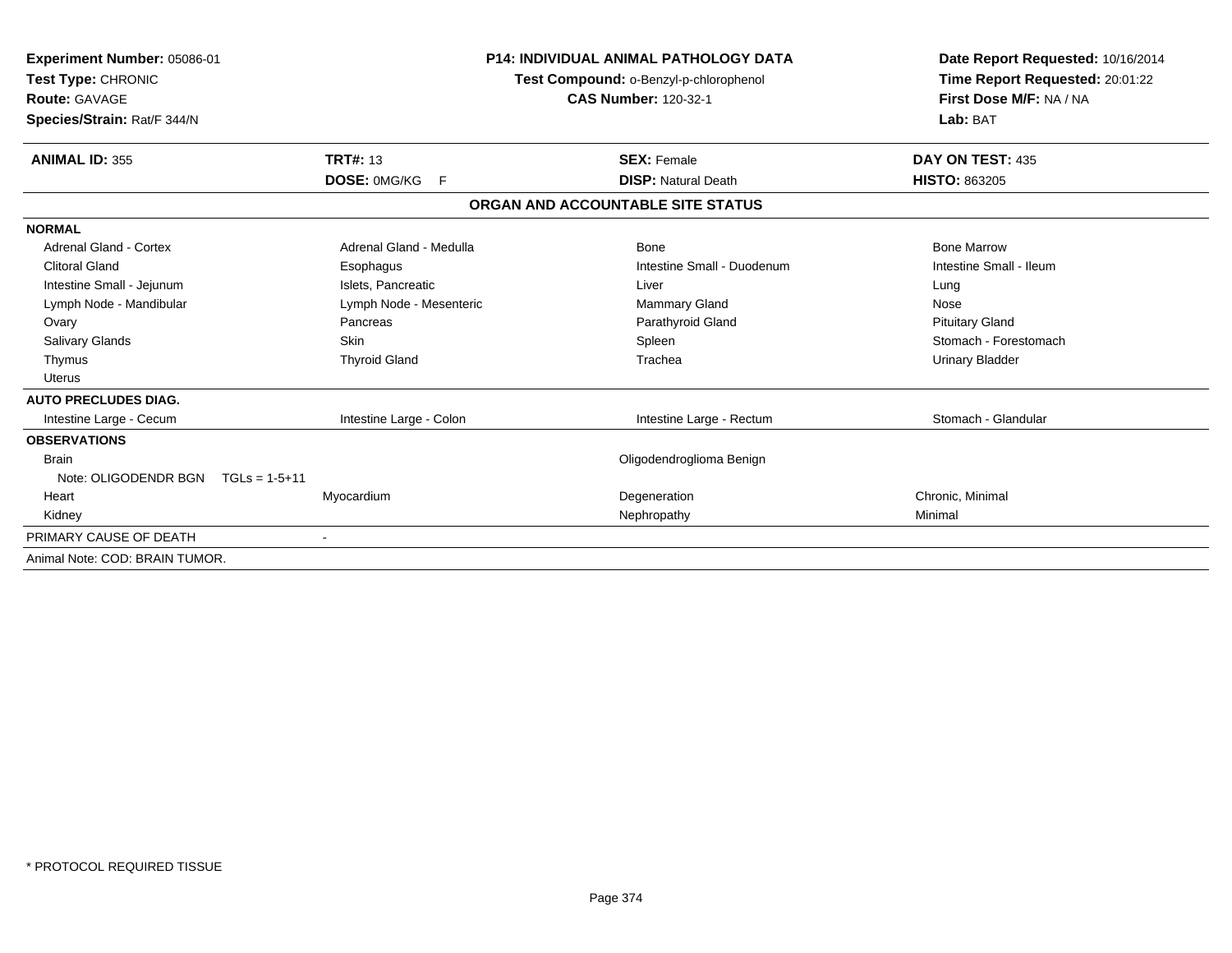| Experiment Number: 05086-01<br>Test Type: CHRONIC<br>Route: GAVAGE<br>Species/Strain: Rat/F 344/N |                          | <b>P14: INDIVIDUAL ANIMAL PATHOLOGY DATA</b><br>Test Compound: o-Benzyl-p-chlorophenol<br><b>CAS Number: 120-32-1</b> | Date Report Requested: 10/16/2014<br>Time Report Requested: 20:01:22<br>First Dose M/F: NA / NA<br>Lab: BAT |
|---------------------------------------------------------------------------------------------------|--------------------------|-----------------------------------------------------------------------------------------------------------------------|-------------------------------------------------------------------------------------------------------------|
| <b>ANIMAL ID: 356</b>                                                                             | <b>TRT#: 13</b>          | <b>SEX: Female</b>                                                                                                    | DAY ON TEST: 317                                                                                            |
|                                                                                                   | DOSE: 0MG/KG<br>E        | <b>DISP:</b> Dosing Accident                                                                                          | <b>HISTO: 863206</b>                                                                                        |
|                                                                                                   |                          | ORGAN AND ACCOUNTABLE SITE STATUS                                                                                     |                                                                                                             |
| <b>NORMAL</b>                                                                                     |                          |                                                                                                                       |                                                                                                             |
| Adrenal Gland - Cortex                                                                            | Adrenal Gland - Medulla  | Bone                                                                                                                  | <b>Bone Marrow</b>                                                                                          |
| <b>Brain</b>                                                                                      | <b>Clitoral Gland</b>    | Esophagus                                                                                                             | Intestine Large - Cecum                                                                                     |
| Intestine Large - Colon                                                                           | Intestine Large - Rectum | Intestine Small - Duodenum                                                                                            | Intestine Small - Jejunum                                                                                   |
| Islets, Pancreatic                                                                                | Liver                    | Lymph Node - Mandibular                                                                                               | Lymph Node - Mesenteric                                                                                     |
| Mammary Gland                                                                                     | Nose                     | Ovary                                                                                                                 | Pancreas                                                                                                    |
| Parathyroid Gland                                                                                 | <b>Pituitary Gland</b>   | Salivary Glands                                                                                                       | Skin                                                                                                        |
| Spleen                                                                                            | Stomach - Forestomach    | Stomach - Glandular                                                                                                   | Thymus                                                                                                      |
| <b>Thyroid Gland</b>                                                                              | Trachea                  | <b>Urinary Bladder</b>                                                                                                | <b>Uterus</b>                                                                                               |
| <b>AUTO PRECLUDES DIAG.</b>                                                                       |                          |                                                                                                                       |                                                                                                             |
| Intestine Small - Ileum                                                                           |                          |                                                                                                                       |                                                                                                             |
| <b>OBSERVATIONS</b>                                                                               |                          |                                                                                                                       |                                                                                                             |
| Heart                                                                                             | Myocardium               | Degeneration                                                                                                          | Chronic, Mild                                                                                               |
| Kidney                                                                                            |                          | Nephropathy                                                                                                           | Minimal                                                                                                     |
| Lung                                                                                              |                          | Inflammation                                                                                                          | Necrotizing, Moderate                                                                                       |
| Note: INFLAMMATION                                                                                | $TGLs = 1,2-2+3+11$      |                                                                                                                       |                                                                                                             |
| PRIMARY CAUSE OF DEATH                                                                            |                          |                                                                                                                       |                                                                                                             |
| Animal Note: COD: GAVAGE ERROR.                                                                   |                          |                                                                                                                       |                                                                                                             |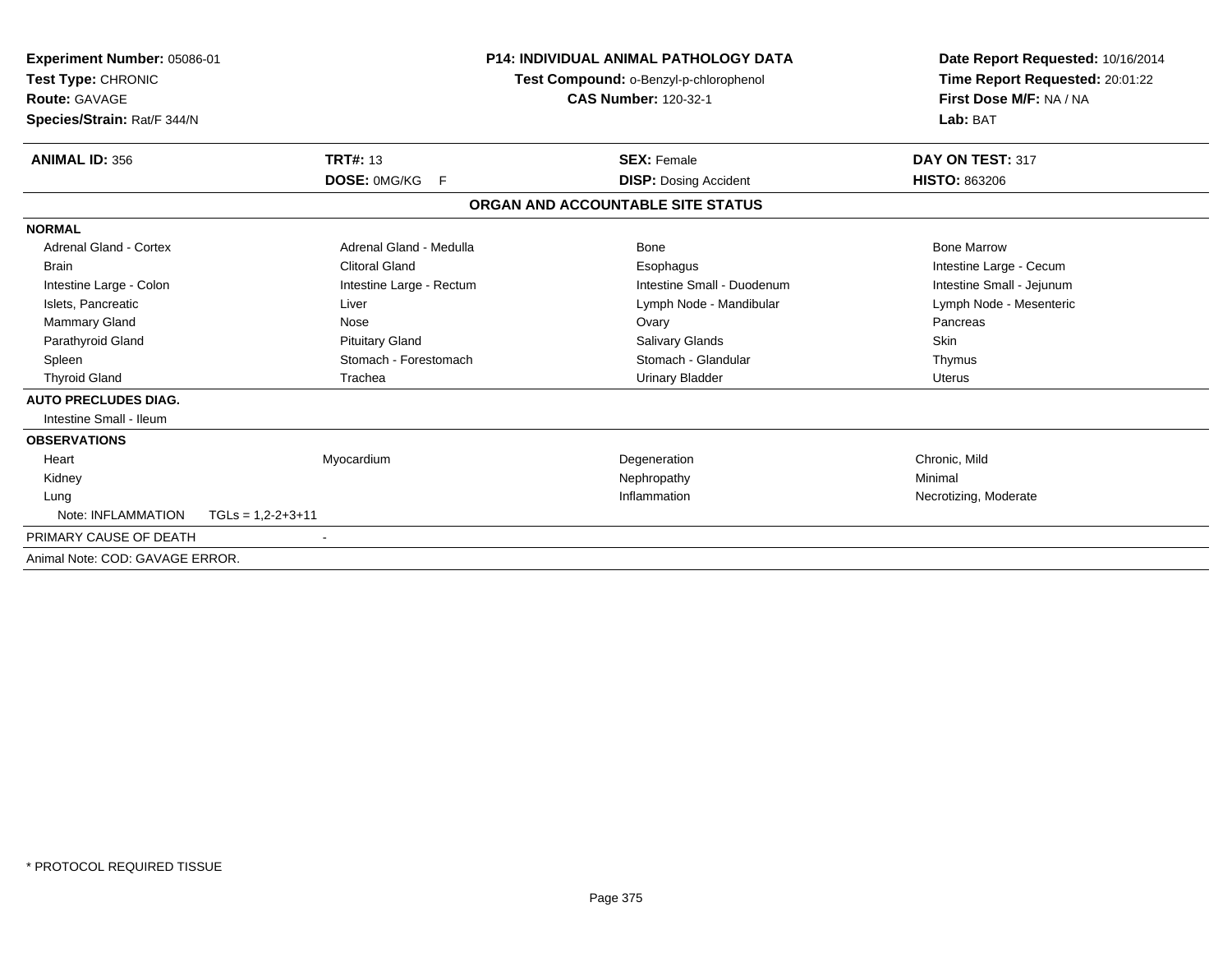| <b>P14: INDIVIDUAL ANIMAL PATHOLOGY DATA</b><br>Experiment Number: 05086-01<br>Test Type: CHRONIC<br>Test Compound: o-Benzyl-p-chlorophenol<br><b>CAS Number: 120-32-1</b><br><b>Route: GAVAGE</b><br>Species/Strain: Rat/F 344/N |                            |                                   | Date Report Requested: 10/16/2014<br>Time Report Requested: 20:01:22<br>First Dose M/F: NA / NA<br>Lab: BAT |  |
|-----------------------------------------------------------------------------------------------------------------------------------------------------------------------------------------------------------------------------------|----------------------------|-----------------------------------|-------------------------------------------------------------------------------------------------------------|--|
| <b>ANIMAL ID: 357</b>                                                                                                                                                                                                             | <b>TRT#: 13</b>            | <b>SEX: Female</b>                | DAY ON TEST: 680                                                                                            |  |
|                                                                                                                                                                                                                                   | DOSE: 0MG/KG<br>F          | <b>DISP: Moribund Sacrifice</b>   | <b>HISTO: 863207</b>                                                                                        |  |
|                                                                                                                                                                                                                                   |                            | ORGAN AND ACCOUNTABLE SITE STATUS |                                                                                                             |  |
| <b>NORMAL</b>                                                                                                                                                                                                                     |                            |                                   |                                                                                                             |  |
| <b>Adrenal Gland - Cortex</b>                                                                                                                                                                                                     | Adrenal Gland - Medulla    | Bone                              | <b>Bone Marrow</b>                                                                                          |  |
| <b>Brain</b>                                                                                                                                                                                                                      | Esophagus                  | Intestine Large - Cecum           | Intestine Large - Colon                                                                                     |  |
| Intestine Large - Rectum                                                                                                                                                                                                          | Intestine Small - Duodenum | Intestine Small - Ileum           | Intestine Small - Jejunum                                                                                   |  |
| Islets, Pancreatic                                                                                                                                                                                                                | Lung                       | Lymph Node - Mandibular           | Lymph Node - Mesenteric                                                                                     |  |
| Nose                                                                                                                                                                                                                              | Ovary                      | Pancreas                          | Parathyroid Gland                                                                                           |  |
| Salivary Glands                                                                                                                                                                                                                   | Skin                       | Spleen                            | Stomach - Forestomach                                                                                       |  |
| Stomach - Glandular                                                                                                                                                                                                               | Thymus                     | <b>Thyroid Gland</b>              | Trachea                                                                                                     |  |
| <b>Urinary Bladder</b>                                                                                                                                                                                                            |                            |                                   |                                                                                                             |  |
| <b>OBSERVATIONS</b>                                                                                                                                                                                                               |                            |                                   |                                                                                                             |  |
| <b>Clitoral Gland</b>                                                                                                                                                                                                             |                            | Carcinoma                         |                                                                                                             |  |
| Note: CARCINOMA<br>$TGLs = 2-18$                                                                                                                                                                                                  |                            |                                   |                                                                                                             |  |
| Heart                                                                                                                                                                                                                             | Myocardium                 | Degeneration                      | Chronic, Minimal                                                                                            |  |
| Intest Large                                                                                                                                                                                                                      |                            |                                   |                                                                                                             |  |
| Note: RECTAL NODULE PROBABLY NORMAL PEYERS PATCH                                                                                                                                                                                  |                            |                                   |                                                                                                             |  |
| Kidney                                                                                                                                                                                                                            | Pelvis                     | Mineralization                    | Minimal                                                                                                     |  |
|                                                                                                                                                                                                                                   |                            | Nephropathy                       | Mild                                                                                                        |  |
| Liver                                                                                                                                                                                                                             |                            | <b>Basophilic Focus</b>           |                                                                                                             |  |
|                                                                                                                                                                                                                                   | <b>Bile Duct</b>           | Hyperplasia                       | Minimal                                                                                                     |  |
| <b>Mammary Gland</b>                                                                                                                                                                                                              |                            | Fibroadenoma                      |                                                                                                             |  |
| Note: FIBROADENOMA<br>$TGLs = 1-11$                                                                                                                                                                                               |                            |                                   |                                                                                                             |  |
| Mesentery                                                                                                                                                                                                                         | Fat                        | Necrosis                          | Moderate                                                                                                    |  |
| Note: NECROSIS<br>$TGLs = 7-12$                                                                                                                                                                                                   |                            |                                   |                                                                                                             |  |
| <b>Pituitary Gland</b>                                                                                                                                                                                                            | <b>Pars Distalis</b>       | Adenoma                           |                                                                                                             |  |
| Note: ADENOMA<br>$TGLs = 8-14$                                                                                                                                                                                                    |                            |                                   |                                                                                                             |  |
| Uterus                                                                                                                                                                                                                            |                            | Polyp Stromal                     |                                                                                                             |  |
|                                                                                                                                                                                                                                   |                            | Sarcoma Stromal                   |                                                                                                             |  |
| Note: SARC STROMAL<br>$TGLs = 3-17$                                                                                                                                                                                               |                            |                                   |                                                                                                             |  |
| Note: POLYP STROMAL<br>$TGLs = 4-16$                                                                                                                                                                                              |                            |                                   |                                                                                                             |  |
| PRIMARY CAUSE OF DEATH                                                                                                                                                                                                            | $\sim$                     |                                   |                                                                                                             |  |

Animal Note: MORIBUND DUE TO MAMMARY TUMOR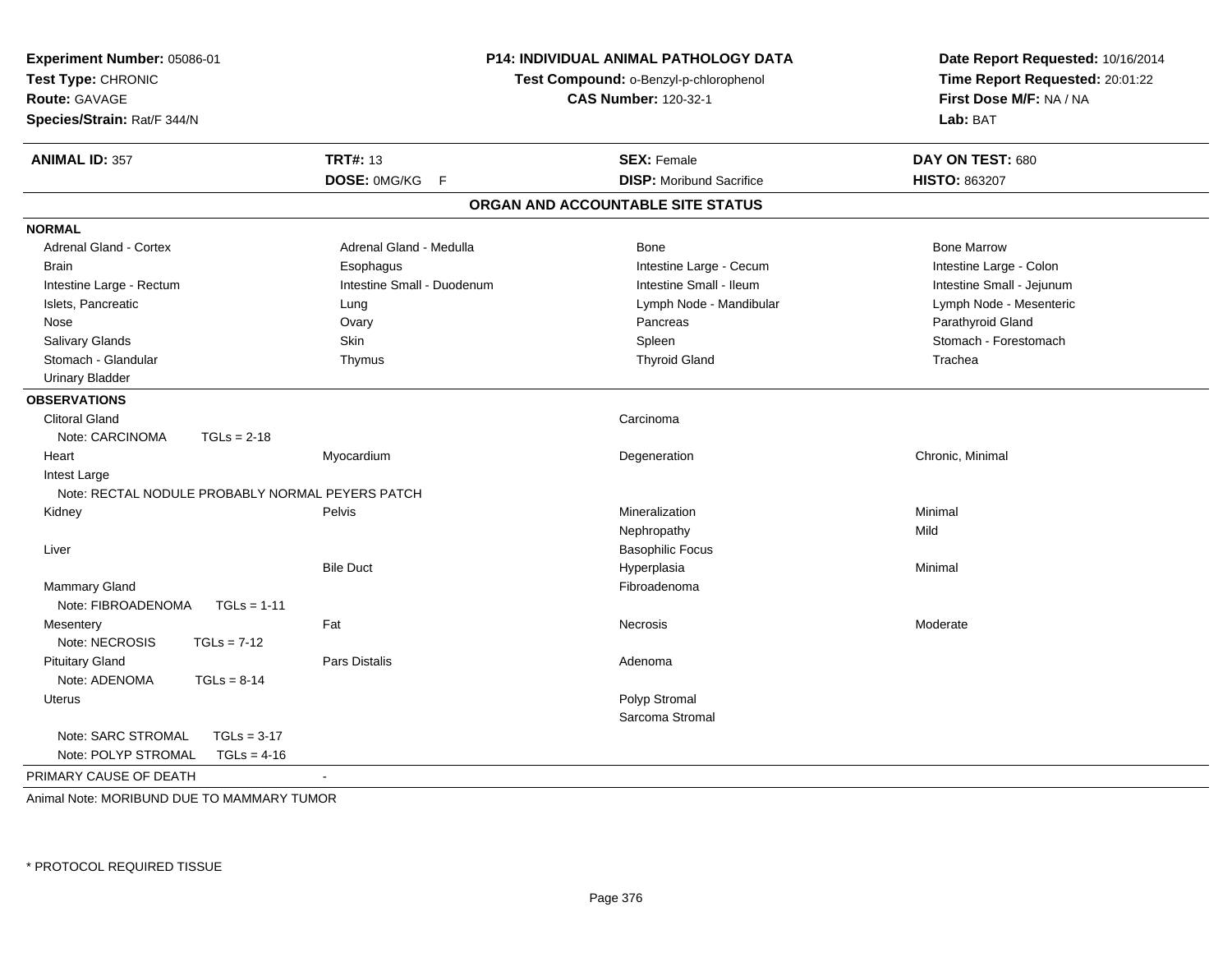|                                          | Date Report Requested: 10/16/2014                                                              |  |
|------------------------------------------|------------------------------------------------------------------------------------------------|--|
|                                          | Time Report Requested: 20:01:22                                                                |  |
|                                          | First Dose M/F: NA / NA                                                                        |  |
|                                          | Lab: BAT                                                                                       |  |
| <b>SEX:</b> Female                       | DAY ON TEST: 680                                                                               |  |
| <b>DISP:</b> Moribund Sacrifice          | <b>HISTO: 863207</b>                                                                           |  |
| <b>ORGAN AND ACCOUNTABLE SITE STATUS</b> |                                                                                                |  |
|                                          | Test Compound: o-Benzyl-p-chlorophenol<br><b>CAS Number: 120-32-1</b><br><b>DOSE: 0MG/KG F</b> |  |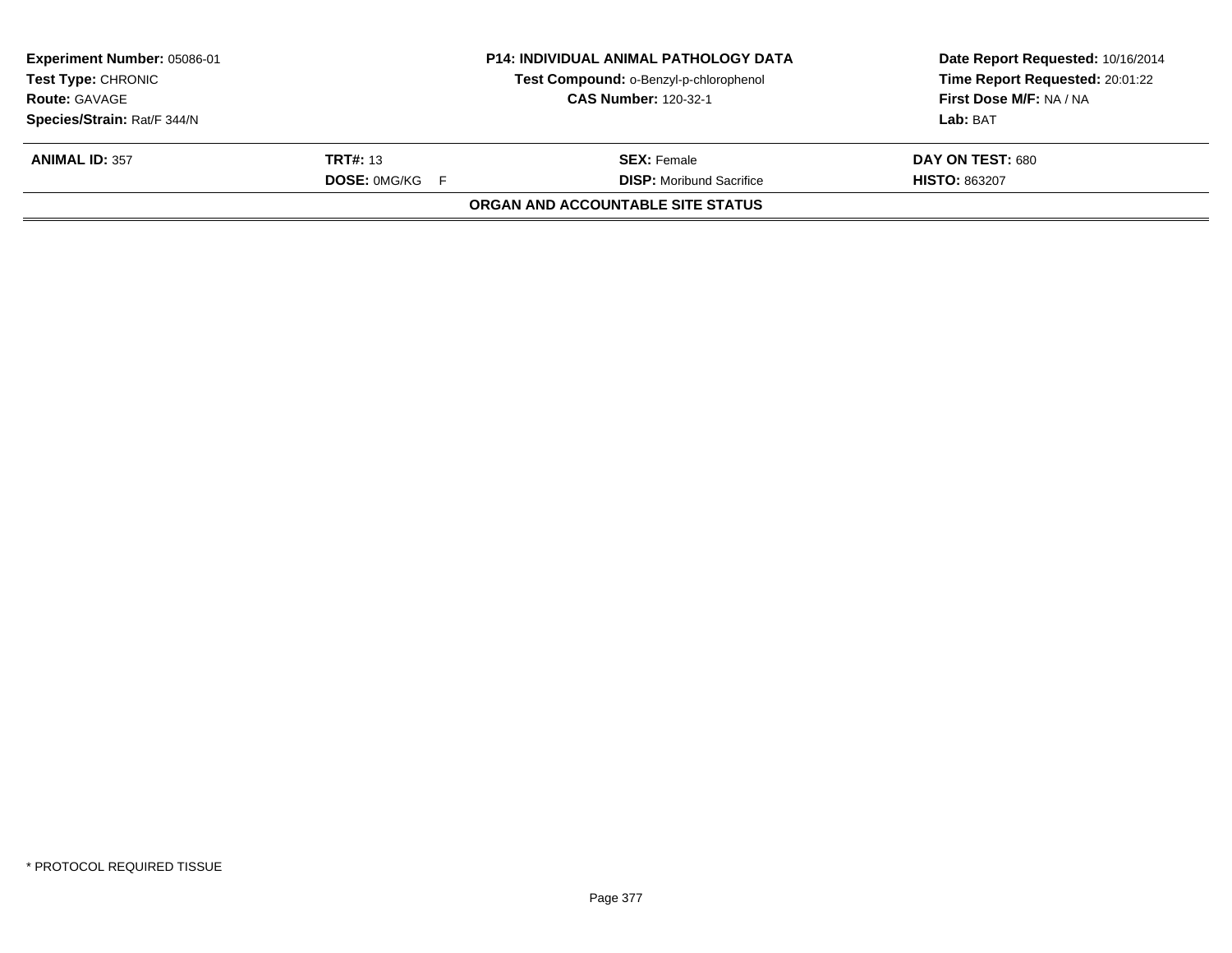| Experiment Number: 05086-01<br>Test Type: CHRONIC<br><b>Route: GAVAGE</b><br>Species/Strain: Rat/F 344/N |                           | <b>P14: INDIVIDUAL ANIMAL PATHOLOGY DATA</b><br>Test Compound: o-Benzyl-p-chlorophenol<br><b>CAS Number: 120-32-1</b> | Date Report Requested: 10/16/2014<br>Time Report Requested: 20:01:22<br>First Dose M/F: NA / NA<br>Lab: BAT |  |
|----------------------------------------------------------------------------------------------------------|---------------------------|-----------------------------------------------------------------------------------------------------------------------|-------------------------------------------------------------------------------------------------------------|--|
| <b>ANIMAL ID: 358</b>                                                                                    | <b>TRT#: 13</b>           | <b>SEX: Female</b>                                                                                                    | DAY ON TEST: 457                                                                                            |  |
|                                                                                                          | <b>DOSE: OMG/KG</b><br>-F | <b>DISP:</b> Scheduled Sacrifice                                                                                      | <b>HISTO: 863208</b>                                                                                        |  |
|                                                                                                          |                           | ORGAN AND ACCOUNTABLE SITE STATUS                                                                                     |                                                                                                             |  |
| <b>NORMAL</b>                                                                                            |                           |                                                                                                                       |                                                                                                             |  |
| Adrenal Gland - Cortex                                                                                   | Adrenal Gland - Medulla   | Bone                                                                                                                  | <b>Bone Marrow</b>                                                                                          |  |
| <b>Brain</b>                                                                                             | <b>Clitoral Gland</b>     | Esophagus                                                                                                             | Intestine Large - Cecum                                                                                     |  |
| Intestine Large - Colon                                                                                  | Intestine Large - Rectum  | Intestine Small - Duodenum                                                                                            | Intestine Small - Ileum                                                                                     |  |
| Intestine Small - Jejunum                                                                                | Islets, Pancreatic        | Lung                                                                                                                  | Lymph Node - Mandibular                                                                                     |  |
| Lymph Node - Mesenteric                                                                                  | <b>Mammary Gland</b>      | Nose                                                                                                                  | Ovary                                                                                                       |  |
| Pancreas                                                                                                 | Parathyroid Gland         | <b>Pituitary Gland</b>                                                                                                | <b>Salivary Glands</b>                                                                                      |  |
| <b>Skin</b>                                                                                              | Spleen                    | Stomach - Forestomach                                                                                                 | Stomach - Glandular                                                                                         |  |
| Thymus                                                                                                   | <b>Thyroid Gland</b>      | Trachea                                                                                                               | <b>Urinary Bladder</b>                                                                                      |  |
| Uterus                                                                                                   |                           |                                                                                                                       |                                                                                                             |  |
| <b>OBSERVATIONS</b>                                                                                      |                           |                                                                                                                       |                                                                                                             |  |
| Heart                                                                                                    | Myocardium                | Degeneration                                                                                                          | Chronic, Minimal                                                                                            |  |
| Kidney                                                                                                   |                           | Nephropathy                                                                                                           | Minimal                                                                                                     |  |
| Liver                                                                                                    |                           | <b>Basophilic Focus</b>                                                                                               |                                                                                                             |  |
| PRIMARY CAUSE OF DEATH                                                                                   |                           |                                                                                                                       |                                                                                                             |  |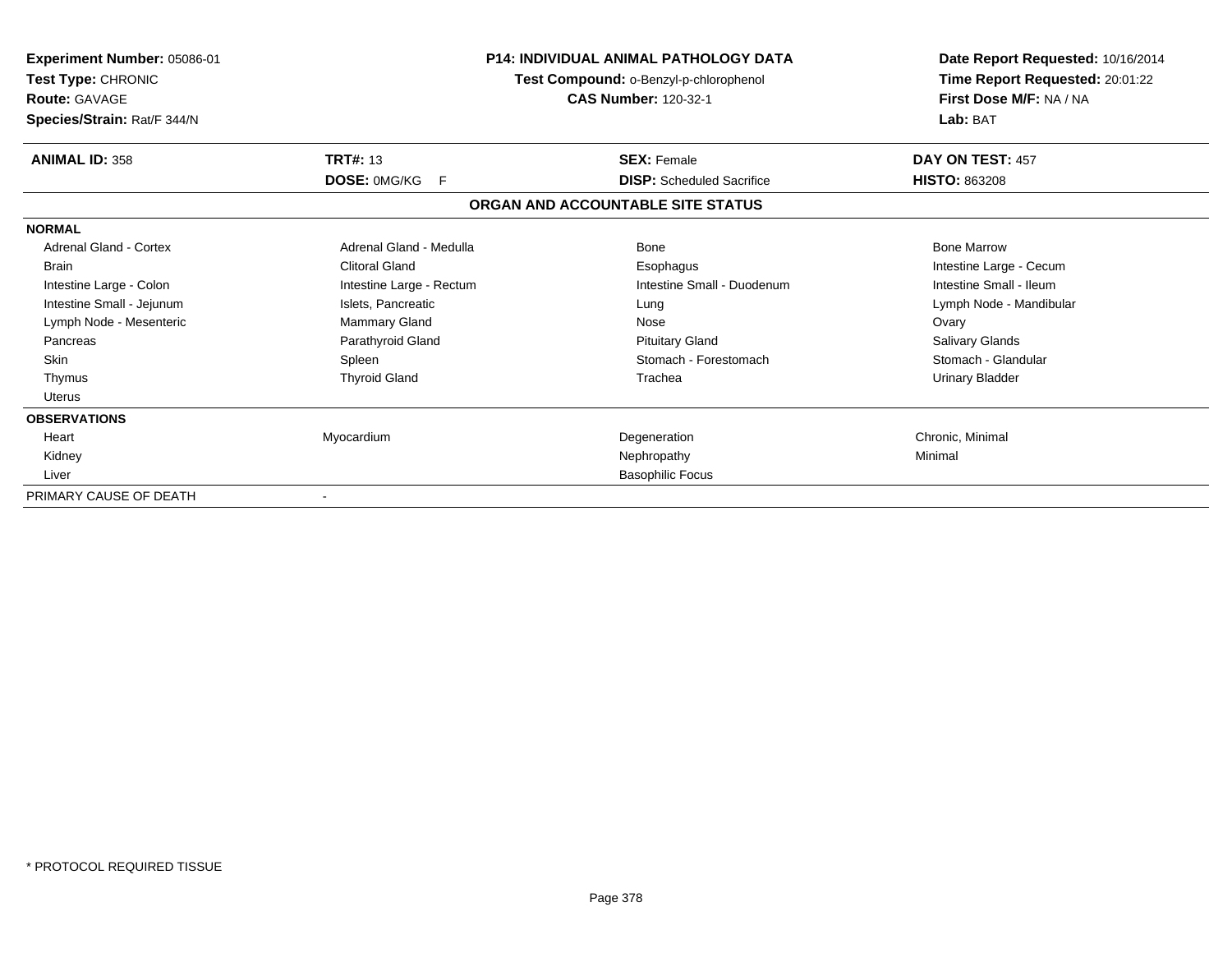| Experiment Number: 05086-01   | <b>P14: INDIVIDUAL ANIMAL PATHOLOGY DATA</b> |                                        | Date Report Requested: 10/16/2014 |
|-------------------------------|----------------------------------------------|----------------------------------------|-----------------------------------|
| Test Type: CHRONIC            |                                              | Test Compound: o-Benzyl-p-chlorophenol | Time Report Requested: 20:01:22   |
| <b>Route: GAVAGE</b>          |                                              | <b>CAS Number: 120-32-1</b>            | First Dose M/F: NA / NA           |
| Species/Strain: Rat/F 344/N   |                                              |                                        | Lab: BAT                          |
| <b>ANIMAL ID: 359</b>         | <b>TRT#: 13</b>                              | <b>SEX: Female</b>                     | DAY ON TEST: 730                  |
|                               | DOSE: 0MG/KG F                               | <b>DISP: Terminal Sacrifice</b>        | <b>HISTO: 863209</b>              |
|                               |                                              | ORGAN AND ACCOUNTABLE SITE STATUS      |                                   |
| <b>NORMAL</b>                 |                                              |                                        |                                   |
| <b>Adrenal Gland - Cortex</b> | Adrenal Gland - Medulla                      | <b>Bone</b>                            | <b>Bone Marrow</b>                |
| <b>Brain</b>                  | <b>Clitoral Gland</b>                        | Esophagus                              | Intestine Large - Cecum           |
| Intestine Large - Colon       | Intestine Large - Rectum                     | Intestine Small - Duodenum             | Intestine Small - Ileum           |
| Intestine Small - Jejunum     | Islets, Pancreatic                           | Lymph Node - Mandibular                | Lymph Node - Mesenteric           |
| <b>Mammary Gland</b>          | Nose                                         | Ovary                                  | Pancreas                          |
| Salivary Glands               | Skin                                         | Spleen                                 | Stomach - Forestomach             |
| Stomach - Glandular           | Thymus                                       | Trachea                                | <b>Urinary Bladder</b>            |
| <b>Uterus</b>                 |                                              |                                        |                                   |
| <b>MISSING</b>                |                                              |                                        |                                   |
| Parathyroid Gland             |                                              |                                        |                                   |
| <b>OBSERVATIONS</b>           |                                              |                                        |                                   |
| Heart                         | Myocardium                                   | Degeneration                           | Chronic, Mild                     |
| Kidney                        |                                              | Nephropathy                            | Minimal                           |
| Liver                         |                                              | <b>Basophilic Focus</b>                |                                   |
|                               | <b>Bile Duct</b>                             | Hyperplasia                            | Minimal                           |
|                               |                                              | Inflammation                           | Granulomatous, Mild               |
| Lung                          | Alveolar Epith                               | Hyperplasia                            | Mild                              |
|                               |                                              | Inflammation                           | Chronic Active, Mild              |
| <b>Pituitary Gland</b>        | <b>Pars Distalis</b>                         | Adenoma                                |                                   |
| Note: ADENOMA<br>$TGLs = 1-7$ |                                              |                                        |                                   |
| <b>Thyroid Gland</b>          | <b>Follicular Cel</b>                        | Adenoma                                |                                   |
| PRIMARY CAUSE OF DEATH        |                                              |                                        |                                   |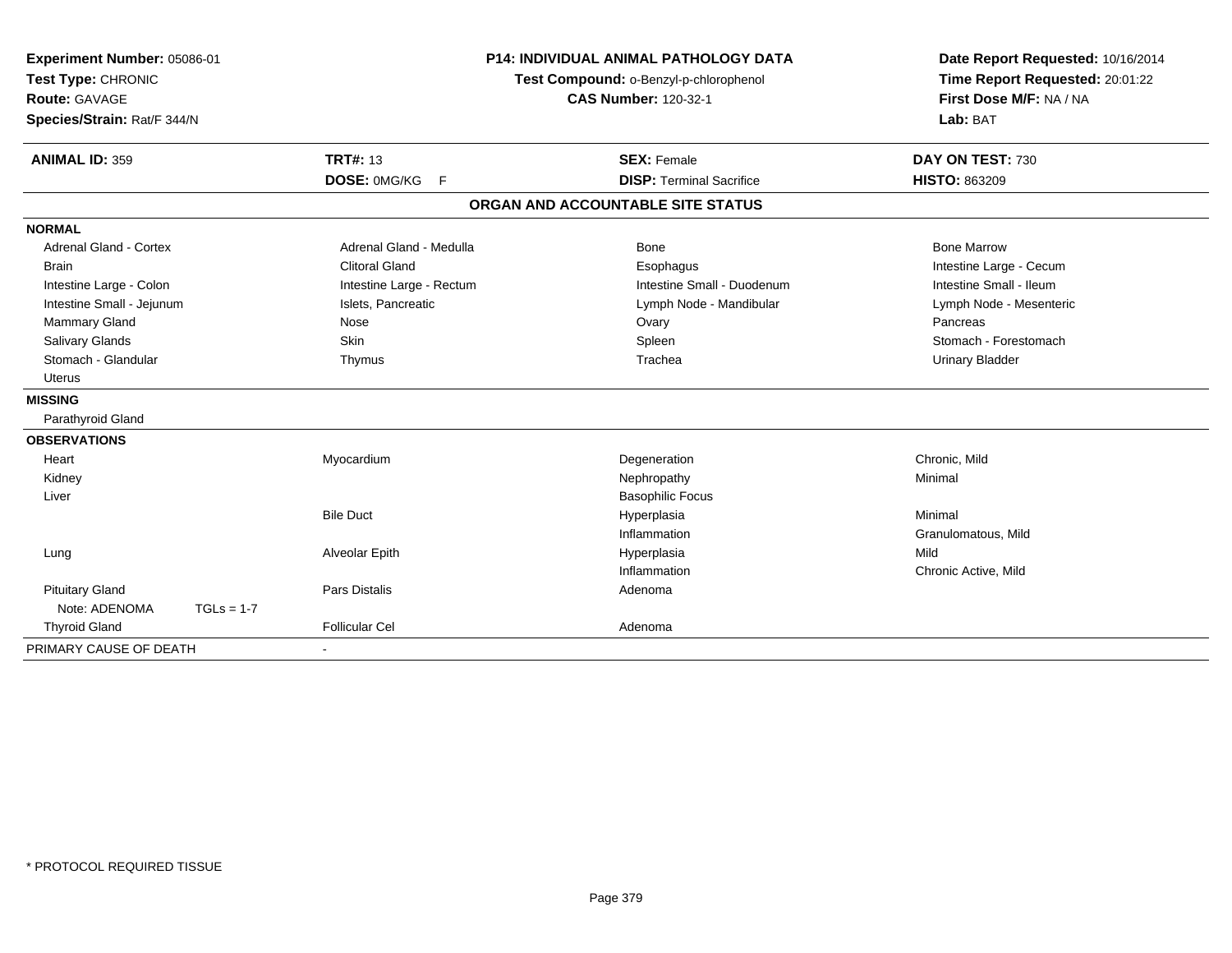| Experiment Number: 05086-01<br>Test Type: CHRONIC |                          | <b>P14: INDIVIDUAL ANIMAL PATHOLOGY DATA</b> | Date Report Requested: 10/16/2014 |  |
|---------------------------------------------------|--------------------------|----------------------------------------------|-----------------------------------|--|
|                                                   |                          | Test Compound: o-Benzyl-p-chlorophenol       | Time Report Requested: 20:01:22   |  |
| <b>Route: GAVAGE</b>                              |                          | <b>CAS Number: 120-32-1</b>                  | First Dose M/F: NA / NA           |  |
| Species/Strain: Rat/F 344/N                       |                          |                                              | Lab: BAT                          |  |
| <b>ANIMAL ID: 360</b>                             | <b>TRT#: 13</b>          | <b>SEX: Female</b>                           | DAY ON TEST: 659                  |  |
|                                                   | DOSE: 0MG/KG<br>E        | <b>DISP:</b> Moribund Sacrifice              | HISTO: 863210                     |  |
|                                                   |                          | ORGAN AND ACCOUNTABLE SITE STATUS            |                                   |  |
| <b>NORMAL</b>                                     |                          |                                              |                                   |  |
| Adrenal Gland - Medulla                           | <b>Bone</b>              | <b>Bone Marrow</b>                           | <b>Brain</b>                      |  |
| <b>Clitoral Gland</b>                             | Esophagus                | Heart                                        | Intestine Large - Cecum           |  |
| Intestine Large - Colon                           | Intestine Large - Rectum | Intestine Small - Duodenum                   | Intestine Small - Ileum           |  |
| Intestine Small - Jejunum                         | Islets, Pancreatic       | Lung                                         | Lymph Node - Mandibular           |  |
| Lymph Node - Mesenteric                           | Nose                     | Ovary                                        | Pancreas                          |  |
| Parathyroid Gland                                 | Salivary Glands          | <b>Skin</b>                                  | Spleen                            |  |
| Stomach - Forestomach                             | Stomach - Glandular      | Thymus                                       | Trachea                           |  |
| <b>Urinary Bladder</b>                            | Uterus                   |                                              |                                   |  |
| <b>OBSERVATIONS</b>                               |                          |                                              |                                   |  |
| <b>Adrenal Gland</b>                              | Cortex                   | Hyperplasia                                  | Minimal                           |  |
| Kidney                                            |                          | Nephropathy                                  | Minimal                           |  |
| Liver                                             |                          | <b>Basophilic Focus</b>                      |                                   |  |
|                                                   |                          | Hepatodiaphragmatic Nodule                   |                                   |  |
|                                                   |                          | Inflammation                                 | Granulomatous, Minimal            |  |
| [Basophilic Focus TGLS = 2-12]                    |                          |                                              |                                   |  |
| Mammary Gland                                     |                          | Fibroadenoma                                 |                                   |  |
| Note: FIBROADENOMA<br>$TGLs = 1-11$               |                          |                                              |                                   |  |
| <b>Pituitary Gland</b>                            | <b>Pars Distalis</b>     | Adenoma                                      |                                   |  |
| Note: ADENOMA<br>$TGLs = 3-13$                    |                          |                                              |                                   |  |
| <b>Thyroid Gland</b>                              | C Cell                   | Adenoma                                      |                                   |  |
|                                                   | C Cell                   | Hyperplasia                                  | Minimal                           |  |
| PRIMARY CAUSE OF DEATH                            |                          |                                              |                                   |  |
| Animal Note: MORIBUND DUE TO MAMMARY TUMOR        |                          |                                              |                                   |  |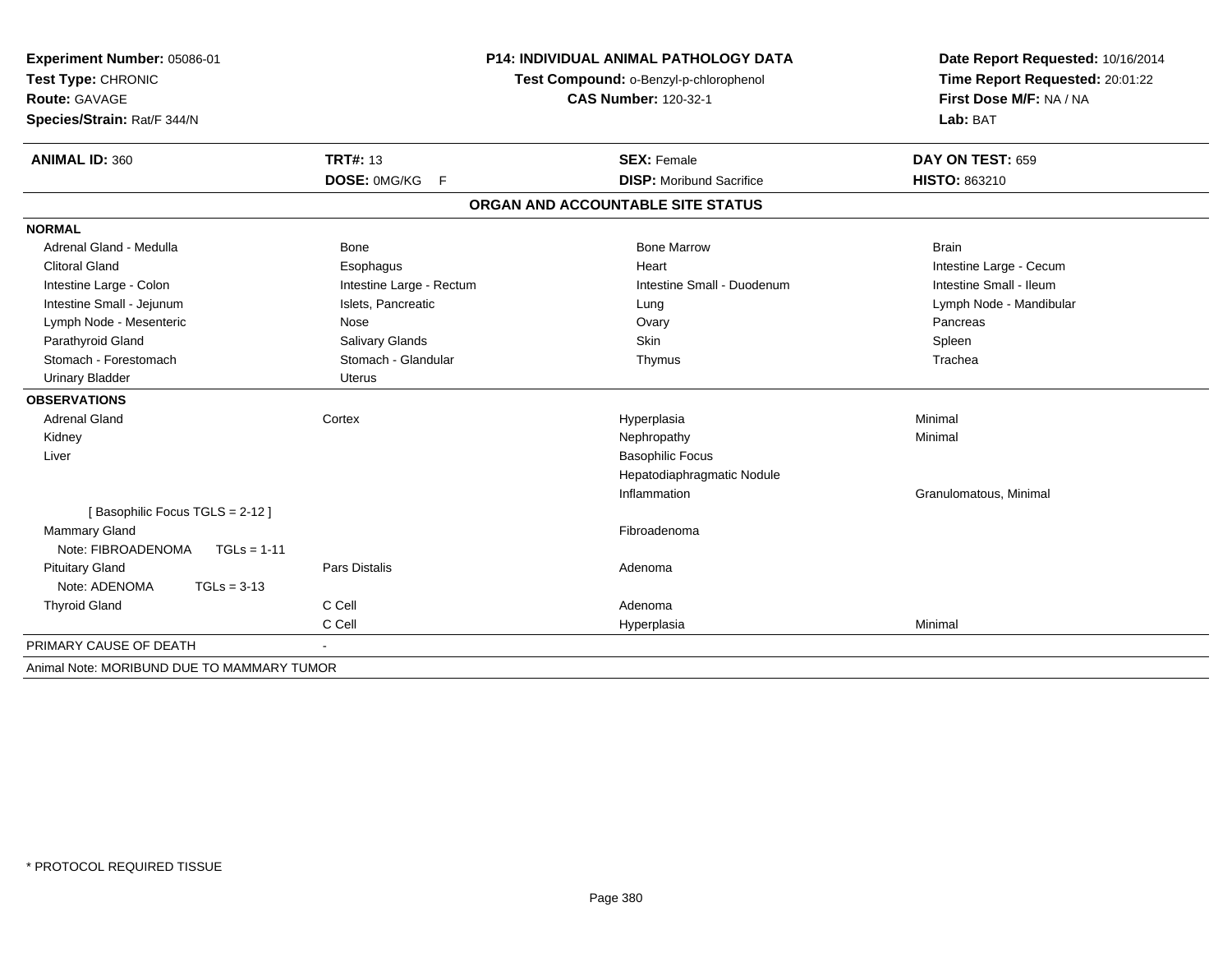| Experiment Number: 05086-01<br>Test Type: CHRONIC<br>Route: GAVAGE<br>Species/Strain: Rat/F 344/N |                           | <b>P14: INDIVIDUAL ANIMAL PATHOLOGY DATA</b><br>Test Compound: o-Benzyl-p-chlorophenol<br><b>CAS Number: 120-32-1</b> | Date Report Requested: 10/16/2014<br>Time Report Requested: 20:01:22<br>First Dose M/F: NA / NA<br>Lab: BAT |
|---------------------------------------------------------------------------------------------------|---------------------------|-----------------------------------------------------------------------------------------------------------------------|-------------------------------------------------------------------------------------------------------------|
| <b>ANIMAL ID: 361</b>                                                                             | <b>TRT#: 13</b>           | <b>SEX: Female</b>                                                                                                    | DAY ON TEST: 731                                                                                            |
|                                                                                                   | DOSE: 0MG/KG<br>F.        | <b>DISP:</b> Terminal Sacrifice                                                                                       | <b>HISTO: 863211</b>                                                                                        |
|                                                                                                   |                           | ORGAN AND ACCOUNTABLE SITE STATUS                                                                                     |                                                                                                             |
| <b>NORMAL</b>                                                                                     |                           |                                                                                                                       |                                                                                                             |
| Adrenal Gland - Cortex                                                                            | Adrenal Gland - Medulla   | Bone                                                                                                                  | <b>Bone Marrow</b>                                                                                          |
| <b>Brain</b>                                                                                      | <b>Clitoral Gland</b>     | Esophagus                                                                                                             | Heart                                                                                                       |
| Intestine Large - Cecum                                                                           | Intestine Large - Colon   | Intestine Large - Rectum                                                                                              | Intestine Small - Duodenum                                                                                  |
| Intestine Small - Ileum                                                                           | Intestine Small - Jejunum | Islets, Pancreatic                                                                                                    | Lymph Node - Mandibular                                                                                     |
| Lymph Node - Mesenteric                                                                           | Mammary Gland             | Nose                                                                                                                  | Ovary                                                                                                       |
| Pancreas                                                                                          | Parathyroid Gland         | Salivary Glands                                                                                                       | Spleen                                                                                                      |
| Stomach - Forestomach                                                                             | Stomach - Glandular       | Thymus                                                                                                                | Trachea                                                                                                     |
| <b>Urinary Bladder</b>                                                                            | <b>Uterus</b>             |                                                                                                                       |                                                                                                             |
| <b>OBSERVATIONS</b>                                                                               |                           |                                                                                                                       |                                                                                                             |
| Kidney                                                                                            |                           | Nephropathy                                                                                                           | Mild                                                                                                        |
| Liver                                                                                             |                           | <b>Basophilic Focus</b>                                                                                               |                                                                                                             |
|                                                                                                   | <b>Bile Duct</b>          | Hyperplasia                                                                                                           | Mild                                                                                                        |
| Lung                                                                                              |                           | Inflammation                                                                                                          | Chronic Active, Mild                                                                                        |
| <b>Pituitary Gland</b>                                                                            | <b>Pars Distalis</b>      | Hyperplasia                                                                                                           | Mild                                                                                                        |
| Skin                                                                                              | <b>Subcut Tiss</b>        | Fibroma                                                                                                               |                                                                                                             |
| Note: FIBROMA<br>$TGLs = 1-11$                                                                    |                           |                                                                                                                       |                                                                                                             |
| <b>Thyroid Gland</b>                                                                              | C Cell                    | Adenoma                                                                                                               |                                                                                                             |
| PRIMARY CAUSE OF DEATH                                                                            |                           |                                                                                                                       |                                                                                                             |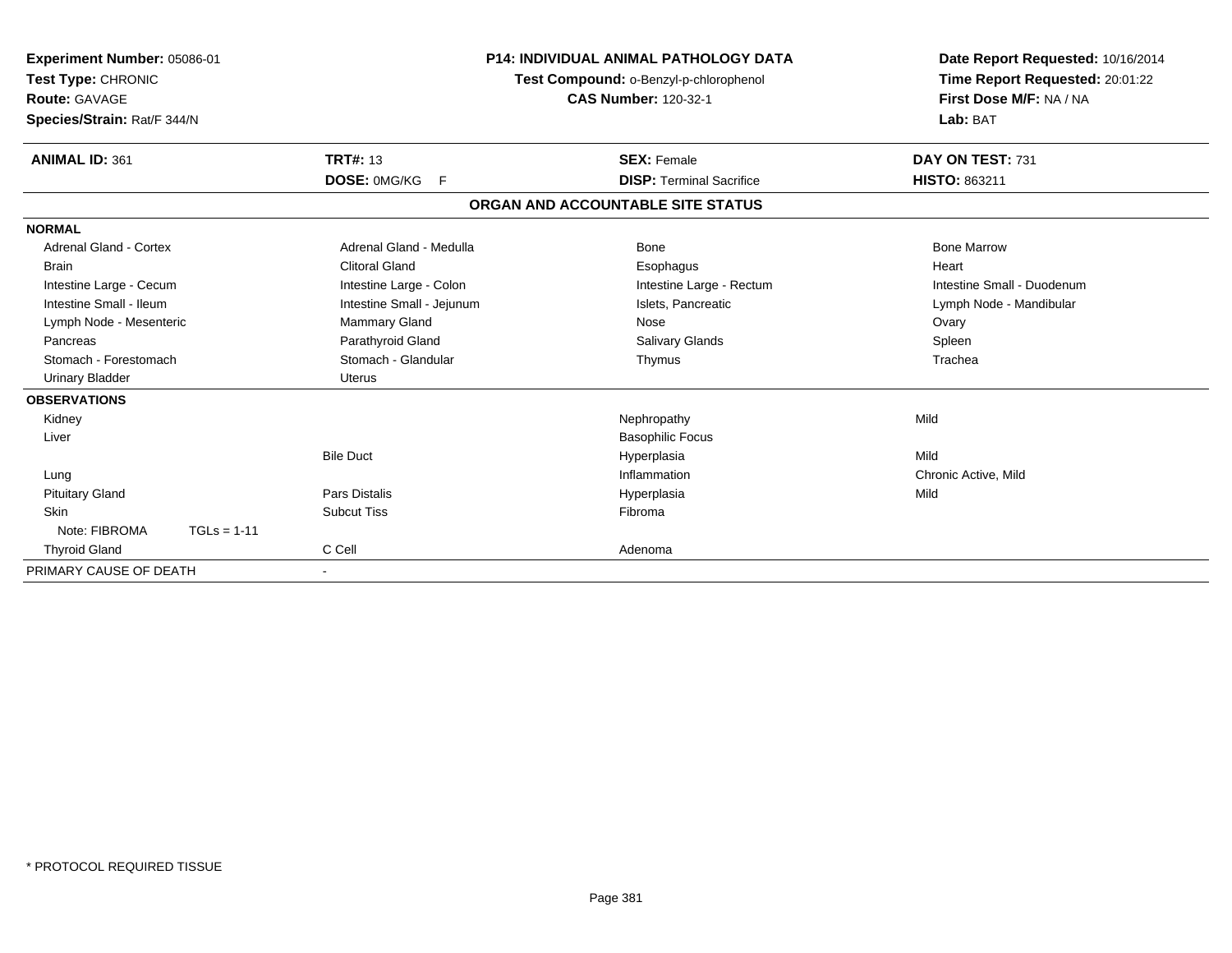| Experiment Number: 05086-01<br>Test Type: CHRONIC<br>Route: GAVAGE<br>Species/Strain: Rat/F 344/N<br><b>ANIMAL ID: 362</b> |               | <b>TRT#: 13</b>          | <b>P14: INDIVIDUAL ANIMAL PATHOLOGY DATA</b><br>Test Compound: o-Benzyl-p-chlorophenol<br><b>CAS Number: 120-32-1</b><br><b>SEX: Female</b> |                                   | Date Report Requested: 10/16/2014<br>Time Report Requested: 20:01:22<br>First Dose M/F: NA / NA<br>Lab: BAT<br>DAY ON TEST: 731 |
|----------------------------------------------------------------------------------------------------------------------------|---------------|--------------------------|---------------------------------------------------------------------------------------------------------------------------------------------|-----------------------------------|---------------------------------------------------------------------------------------------------------------------------------|
|                                                                                                                            |               | DOSE: 0MG/KG<br>F        |                                                                                                                                             | <b>DISP: Terminal Sacrifice</b>   | HISTO: 863212                                                                                                                   |
|                                                                                                                            |               |                          |                                                                                                                                             | ORGAN AND ACCOUNTABLE SITE STATUS |                                                                                                                                 |
| <b>NORMAL</b>                                                                                                              |               |                          |                                                                                                                                             |                                   |                                                                                                                                 |
| Adrenal Gland - Cortex                                                                                                     |               | Adrenal Gland - Medulla  |                                                                                                                                             | Bone                              | <b>Bone Marrow</b>                                                                                                              |
| <b>Brain</b>                                                                                                               |               | <b>Clitoral Gland</b>    |                                                                                                                                             | Esophagus                         | Intestine Large - Cecum                                                                                                         |
| Intestine Large - Colon                                                                                                    |               | Intestine Large - Rectum |                                                                                                                                             | Intestine Small - Duodenum        | Intestine Small - Ileum                                                                                                         |
| Intestine Small - Jejunum                                                                                                  |               | Islets, Pancreatic       |                                                                                                                                             | Lung                              | Lymph Node - Mandibular                                                                                                         |
| Lymph Node - Mesenteric                                                                                                    |               | Mammary Gland            |                                                                                                                                             | Parathyroid Gland                 | Salivary Glands                                                                                                                 |
| Skin                                                                                                                       |               | Spleen                   |                                                                                                                                             | Stomach - Forestomach             | Stomach - Glandular                                                                                                             |
| Thymus                                                                                                                     |               | Trachea                  |                                                                                                                                             | <b>Urinary Bladder</b>            | Uterus                                                                                                                          |
| <b>OBSERVATIONS</b>                                                                                                        |               |                          |                                                                                                                                             |                                   |                                                                                                                                 |
| Heart                                                                                                                      |               | Myocardium               |                                                                                                                                             | Degeneration                      | Chronic, Mild                                                                                                                   |
| Kidney                                                                                                                     |               |                          |                                                                                                                                             | Nephropathy                       | Minimal                                                                                                                         |
| Liver                                                                                                                      |               |                          |                                                                                                                                             | <b>Basophilic Focus</b>           |                                                                                                                                 |
|                                                                                                                            |               | <b>Bile Duct</b>         |                                                                                                                                             | Hyperplasia                       | Minimal                                                                                                                         |
|                                                                                                                            |               |                          |                                                                                                                                             | Inflammation                      | Granulomatous, Minimal                                                                                                          |
| Nose                                                                                                                       |               | Mucosa                   |                                                                                                                                             | Inflammation                      | Suppurative, Moderate                                                                                                           |
| Ovary                                                                                                                      |               |                          |                                                                                                                                             | Cyst                              |                                                                                                                                 |
| Note: CYST                                                                                                                 | $TGLs = 1-10$ |                          |                                                                                                                                             |                                   |                                                                                                                                 |
| Pancreas                                                                                                                   |               | Acinus                   |                                                                                                                                             | Hyperplasia                       | Mild                                                                                                                            |
| <b>Pituitary Gland</b>                                                                                                     |               | <b>Pars Distalis</b>     |                                                                                                                                             | Adenoma                           |                                                                                                                                 |
| Note: ADENOMA                                                                                                              | $TGLs = 2-11$ |                          |                                                                                                                                             |                                   |                                                                                                                                 |
| <b>Thyroid Gland</b>                                                                                                       |               | C Cell                   |                                                                                                                                             | Hyperplasia                       | Minimal                                                                                                                         |
| PRIMARY CAUSE OF DEATH                                                                                                     |               |                          |                                                                                                                                             |                                   |                                                                                                                                 |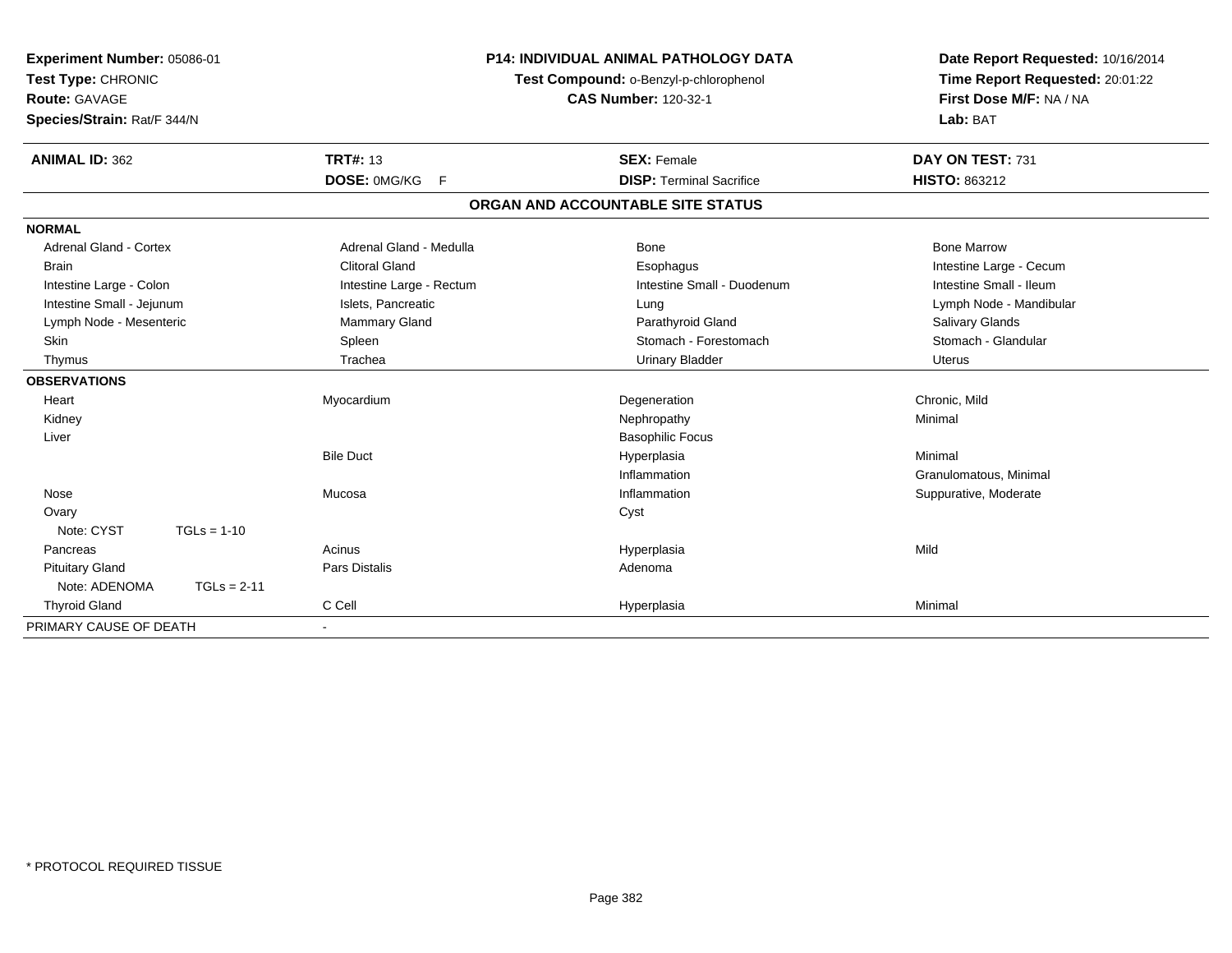| Experiment Number: 05086-01<br>Test Type: CHRONIC<br><b>Route: GAVAGE</b><br>Species/Strain: Rat/F 344/N<br><b>ANIMAL ID: 363</b> |               | <b>TRT#: 13</b>            | <b>P14: INDIVIDUAL ANIMAL PATHOLOGY DATA</b><br>Test Compound: o-Benzyl-p-chlorophenol<br><b>CAS Number: 120-32-1</b><br><b>SEX: Female</b> | Date Report Requested: 10/16/2014<br>Time Report Requested: 20:01:22<br>First Dose M/F: NA / NA<br>Lab: BAT<br>DAY ON TEST: 730 |  |
|-----------------------------------------------------------------------------------------------------------------------------------|---------------|----------------------------|---------------------------------------------------------------------------------------------------------------------------------------------|---------------------------------------------------------------------------------------------------------------------------------|--|
|                                                                                                                                   |               | DOSE: 0MG/KG F             | <b>DISP: Terminal Sacrifice</b>                                                                                                             | HISTO: 863213                                                                                                                   |  |
|                                                                                                                                   |               |                            |                                                                                                                                             |                                                                                                                                 |  |
|                                                                                                                                   |               |                            | ORGAN AND ACCOUNTABLE SITE STATUS                                                                                                           |                                                                                                                                 |  |
| <b>NORMAL</b>                                                                                                                     |               |                            |                                                                                                                                             |                                                                                                                                 |  |
| Adrenal Gland - Medulla                                                                                                           |               | <b>Bone</b>                | <b>Bone Marrow</b>                                                                                                                          | <b>Brain</b>                                                                                                                    |  |
| <b>Clitoral Gland</b>                                                                                                             |               | Esophagus                  | Intestine Large - Cecum                                                                                                                     | Intestine Large - Colon                                                                                                         |  |
| Intestine Large - Rectum                                                                                                          |               | Intestine Small - Duodenum | Intestine Small - Ileum                                                                                                                     | Intestine Small - Jejunum                                                                                                       |  |
| Islets, Pancreatic                                                                                                                |               | Lung                       | Lymph Node - Mandibular                                                                                                                     | Lymph Node - Mesenteric                                                                                                         |  |
| <b>Mammary Gland</b>                                                                                                              |               | Nose                       | Ovary                                                                                                                                       | Pancreas                                                                                                                        |  |
| Parathyroid Gland                                                                                                                 |               | Salivary Glands            | <b>Skin</b>                                                                                                                                 | Spleen                                                                                                                          |  |
| Stomach - Forestomach                                                                                                             |               | Stomach - Glandular        | Thymus                                                                                                                                      | <b>Thyroid Gland</b>                                                                                                            |  |
| Trachea                                                                                                                           |               | <b>Urinary Bladder</b>     |                                                                                                                                             |                                                                                                                                 |  |
| <b>OBSERVATIONS</b>                                                                                                               |               |                            |                                                                                                                                             |                                                                                                                                 |  |
| <b>Adrenal Gland</b>                                                                                                              |               | Cortex                     | Hyperplasia                                                                                                                                 | Mild                                                                                                                            |  |
| Heart                                                                                                                             |               | Myocardium                 | Degeneration                                                                                                                                | Chronic, Mild                                                                                                                   |  |
| Kidney                                                                                                                            |               |                            | Nephropathy                                                                                                                                 | Mild                                                                                                                            |  |
| Liver                                                                                                                             |               |                            | <b>Basophilic Focus</b>                                                                                                                     |                                                                                                                                 |  |
|                                                                                                                                   |               | <b>Bile Duct</b>           | Hyperplasia                                                                                                                                 | Minimal                                                                                                                         |  |
| Mesentery                                                                                                                         |               | Fat                        | Necrosis                                                                                                                                    | Moderate                                                                                                                        |  |
| Note: NECROSIS                                                                                                                    | $TGLs = 2-12$ |                            |                                                                                                                                             |                                                                                                                                 |  |
| <b>Pituitary Gland</b>                                                                                                            |               | Pars Distalis              | Adenoma                                                                                                                                     | Multiple                                                                                                                        |  |
| Note: ADENOMA                                                                                                                     | $TGLs = 3-7$  |                            |                                                                                                                                             |                                                                                                                                 |  |
| Uterus                                                                                                                            |               |                            | Polyp Stromal                                                                                                                               |                                                                                                                                 |  |
| Note: POLYP STROMAL                                                                                                               | $TGLs = 1-11$ |                            |                                                                                                                                             |                                                                                                                                 |  |
| PRIMARY CAUSE OF DEATH                                                                                                            |               |                            |                                                                                                                                             |                                                                                                                                 |  |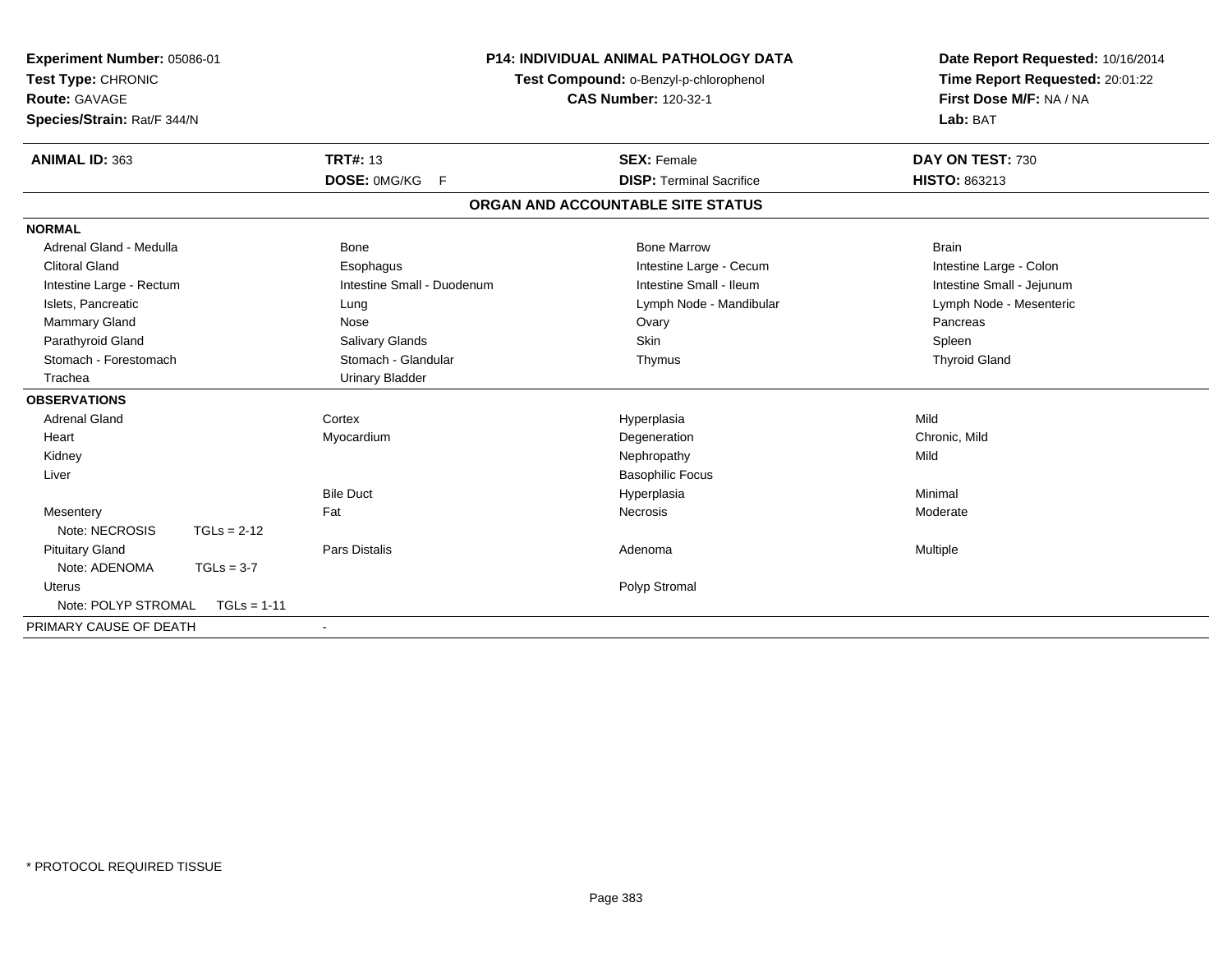| Experiment Number: 05086-01<br>Test Type: CHRONIC<br>Route: GAVAGE<br>Species/Strain: Rat/F 344/N |                         | P14: INDIVIDUAL ANIMAL PATHOLOGY DATA<br>Test Compound: o-Benzyl-p-chlorophenol<br><b>CAS Number: 120-32-1</b> | Date Report Requested: 10/16/2014<br>Time Report Requested: 20:01:22<br>First Dose M/F: NA / NA<br>Lab: BAT |  |
|---------------------------------------------------------------------------------------------------|-------------------------|----------------------------------------------------------------------------------------------------------------|-------------------------------------------------------------------------------------------------------------|--|
| <b>ANIMAL ID: 364</b>                                                                             | <b>TRT#: 13</b>         | <b>SEX: Female</b>                                                                                             | DAY ON TEST: 731                                                                                            |  |
|                                                                                                   | DOSE: 0MG/KG<br>F       | <b>DISP: Terminal Sacrifice</b>                                                                                | HISTO: 863214                                                                                               |  |
|                                                                                                   |                         | ORGAN AND ACCOUNTABLE SITE STATUS                                                                              |                                                                                                             |  |
| <b>NORMAL</b>                                                                                     |                         |                                                                                                                |                                                                                                             |  |
| Adrenal Gland - Cortex                                                                            | Bone                    | <b>Bone Marrow</b>                                                                                             | <b>Brain</b>                                                                                                |  |
| Esophagus                                                                                         | Intestine Large - Cecum | Intestine Large - Colon                                                                                        | Intestine Large - Rectum                                                                                    |  |
| Intestine Small - Duodenum                                                                        | Intestine Small - Ileum | Intestine Small - Jejunum                                                                                      | Islets, Pancreatic                                                                                          |  |
| Lung                                                                                              | Lymph Node - Mandibular | Nose                                                                                                           | Ovary                                                                                                       |  |
| Pancreas                                                                                          | Salivary Glands         | Stomach - Forestomach                                                                                          | Trachea                                                                                                     |  |
| <b>Urinary Bladder</b>                                                                            | Uterus                  |                                                                                                                |                                                                                                             |  |
| <b>MISSING</b>                                                                                    |                         |                                                                                                                |                                                                                                             |  |
| Parathyroid Gland                                                                                 |                         |                                                                                                                |                                                                                                             |  |
| <b>OBSERVATIONS</b>                                                                               |                         |                                                                                                                |                                                                                                             |  |
| <b>Adrenal Gland</b>                                                                              | Medulla                 | Hyperplasia                                                                                                    | Minimal                                                                                                     |  |
| <b>Clitoral Gland</b>                                                                             |                         | Inflammation                                                                                                   | Chronic Active, Mild                                                                                        |  |
| Heart                                                                                             | Myocardium              | Degeneration                                                                                                   | Chronic, Minimal                                                                                            |  |
| Kidney                                                                                            |                         | Nephropathy                                                                                                    | Minimal                                                                                                     |  |
| Liver                                                                                             |                         | <b>Basophilic Focus</b>                                                                                        |                                                                                                             |  |
|                                                                                                   |                         | Clear Cell Focus                                                                                               |                                                                                                             |  |
| Lymph Node                                                                                        | Mesenteric              | Edema                                                                                                          | Marked                                                                                                      |  |
| Note: EDEMA<br>$TGLs = 4-14$                                                                      |                         |                                                                                                                |                                                                                                             |  |
| <b>Mammary Gland</b>                                                                              |                         | Fibroadenoma                                                                                                   |                                                                                                             |  |
| Note: FIBROADENOMA<br>$TGLs = 2-12$                                                               |                         |                                                                                                                |                                                                                                             |  |
| Mesentery                                                                                         |                         |                                                                                                                |                                                                                                             |  |
| Note: MESENTERIC LESION WAS ACTUALLY LYMPH NODE                                                   |                         |                                                                                                                |                                                                                                             |  |
| <b>Pituitary Gland</b>                                                                            | <b>Pars Distalis</b>    | Adenoma                                                                                                        |                                                                                                             |  |
|                                                                                                   | <b>Pars Distalis</b>    | Hyperplasia                                                                                                    | Mild                                                                                                        |  |
| Skin                                                                                              |                         | Squamous Cell Carcinoma                                                                                        |                                                                                                             |  |
| Note: SQUAM CEL CARC<br>$TGLs = 1-11$                                                             |                         |                                                                                                                |                                                                                                             |  |
| Spleen                                                                                            |                         | Hematopoietic Cell Proliferation                                                                               | Marked                                                                                                      |  |
| Note: HEMA CELL PROL TGLs = 3-13                                                                  |                         |                                                                                                                |                                                                                                             |  |
| Stomach                                                                                           | Glandular               | Mineralization                                                                                                 | Mild                                                                                                        |  |
| Thymus                                                                                            |                         | Thymoma Benign                                                                                                 |                                                                                                             |  |
| <b>Thyroid Gland</b>                                                                              | C Cell                  | Adenoma                                                                                                        |                                                                                                             |  |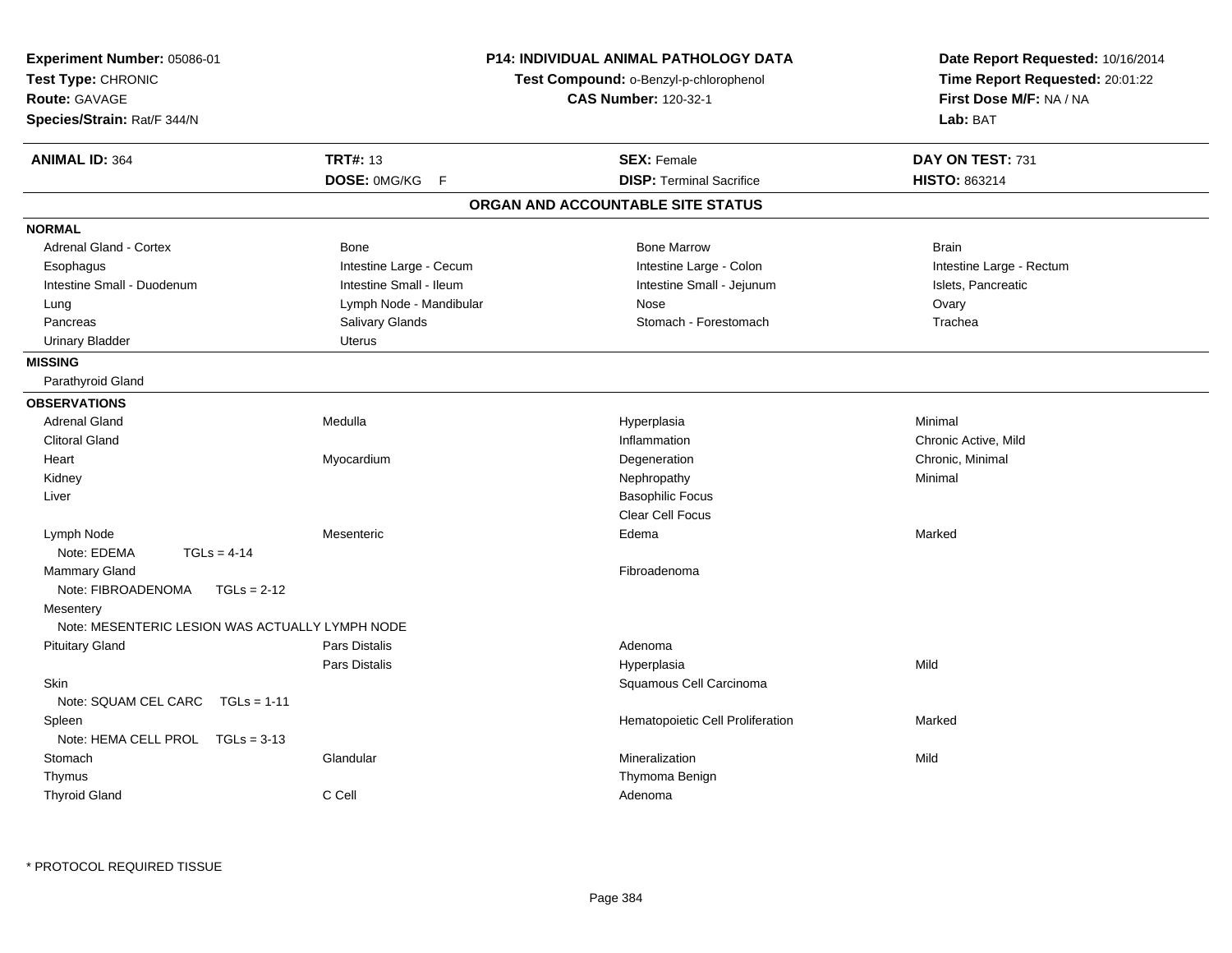| Experiment Number: 05086-01 | <b>P14: INDIVIDUAL ANIMAL PATHOLOGY DATA</b> |                                        | Date Report Requested: 10/16/2014 |
|-----------------------------|----------------------------------------------|----------------------------------------|-----------------------------------|
| Test Type: CHRONIC          |                                              | Test Compound: o-Benzyl-p-chlorophenol | Time Report Requested: 20:01:22   |
| <b>Route: GAVAGE</b>        |                                              | <b>CAS Number: 120-32-1</b>            | First Dose M/F: NA / NA           |
| Species/Strain: Rat/F 344/N |                                              |                                        | <b>Lab: BAT</b>                   |
| <b>ANIMAL ID: 364</b>       | <b>TRT#: 13</b>                              | <b>SEX: Female</b>                     | DAY ON TEST: 731                  |
|                             | <b>DOSE: OMG/KG F</b>                        | <b>DISP:</b> Terminal Sacrifice        | <b>HISTO: 863214</b>              |
|                             |                                              | ORGAN AND ACCOUNTABLE SITE STATUS      |                                   |
|                             | C Cell                                       | Hyperplasia                            | Minimal                           |
|                             | <b>Follicular Cel</b>                        | Hyperplasia                            | Mild                              |
| PRIMARY CAUSE OF DEATH      |                                              |                                        |                                   |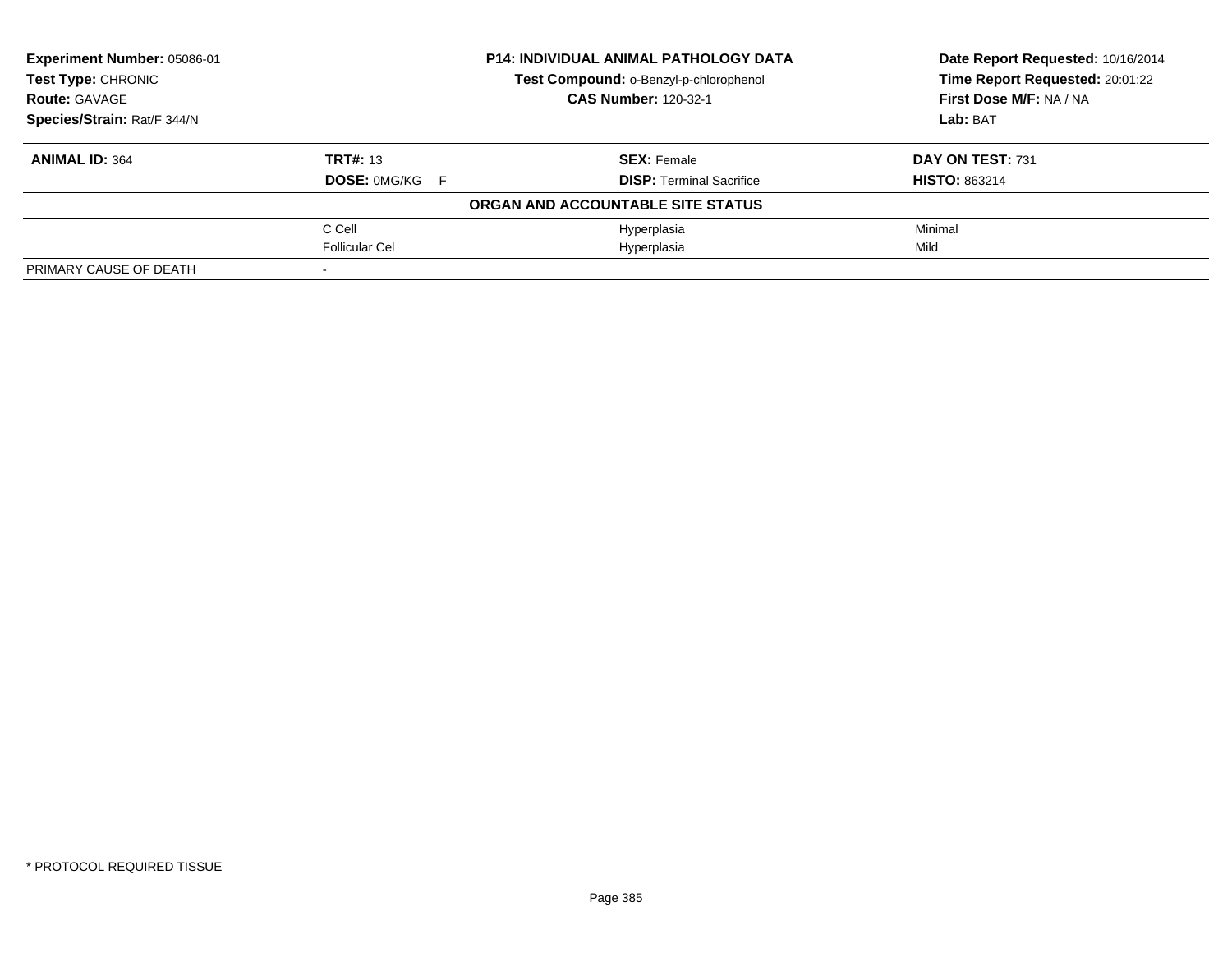| <b>ANIMAL ID: 365</b><br><b>TRT#: 13</b><br><b>SEX: Female</b><br>DAY ON TEST: 682<br>DOSE: 0MG/KG F<br><b>DISP:</b> Moribund Sacrifice<br>HISTO: 863215<br>ORGAN AND ACCOUNTABLE SITE STATUS<br><b>NORMAL</b><br><b>Clitoral Gland</b><br>Adrenal Gland - Medulla<br><b>Bone</b><br><b>Bone Marrow</b><br>Intestine Large - Cecum<br>Intestine Large - Colon<br>Intestine Large - Rectum<br>Esophagus<br>Intestine Small - Ileum<br>Intestine Small - Jejunum<br>Islets, Pancreatic<br>Intestine Small - Duodenum<br>Mammary Gland<br>Lymph Node - Mandibular<br>Lymph Node - Mesenteric<br>Nose<br>Parathyroid Gland<br>Pancreas<br>Salivary Glands<br>Ovary<br>Stomach - Forestomach<br><b>Skin</b><br>Trachea<br>Thymus<br><b>Urinary Bladder</b><br>Uterus<br><b>OBSERVATIONS</b><br><b>Adrenal Gland</b><br>Mild<br>Cortex<br>Hyperplasia<br>Compression<br>Brain<br>Chronic, Minimal<br>Heart<br>Myocardium<br>Degeneration<br>Minimal<br>Kidney<br>Nephropathy<br><b>Bile Duct</b><br>Hyperplasia<br>Mild<br>Liver<br>Leukemia Mononuclear<br>Leukemia Mononuclear<br>Lung<br><b>Pituitary Gland</b><br><b>Pars Distalis</b><br>Adenoma<br>Note: ADENOMA<br>$TGLs = 2-12$<br>Leukemia Mononuclear<br>Spleen | Experiment Number: 05086-01<br>Test Type: CHRONIC<br><b>Route: GAVAGE</b><br>Species/Strain: Rat/F 344/N | <b>P14: INDIVIDUAL ANIMAL PATHOLOGY DATA</b><br>Test Compound: o-Benzyl-p-chlorophenol<br><b>CAS Number: 120-32-1</b> |  | Date Report Requested: 10/16/2014<br>Time Report Requested: 20:01:22<br>First Dose M/F: NA / NA<br>Lab: BAT |  |
|---------------------------------------------------------------------------------------------------------------------------------------------------------------------------------------------------------------------------------------------------------------------------------------------------------------------------------------------------------------------------------------------------------------------------------------------------------------------------------------------------------------------------------------------------------------------------------------------------------------------------------------------------------------------------------------------------------------------------------------------------------------------------------------------------------------------------------------------------------------------------------------------------------------------------------------------------------------------------------------------------------------------------------------------------------------------------------------------------------------------------------------------------------------------------------------------------------------------|----------------------------------------------------------------------------------------------------------|-----------------------------------------------------------------------------------------------------------------------|--|-------------------------------------------------------------------------------------------------------------|--|
|                                                                                                                                                                                                                                                                                                                                                                                                                                                                                                                                                                                                                                                                                                                                                                                                                                                                                                                                                                                                                                                                                                                                                                                                                     |                                                                                                          |                                                                                                                       |  |                                                                                                             |  |
|                                                                                                                                                                                                                                                                                                                                                                                                                                                                                                                                                                                                                                                                                                                                                                                                                                                                                                                                                                                                                                                                                                                                                                                                                     |                                                                                                          |                                                                                                                       |  |                                                                                                             |  |
|                                                                                                                                                                                                                                                                                                                                                                                                                                                                                                                                                                                                                                                                                                                                                                                                                                                                                                                                                                                                                                                                                                                                                                                                                     |                                                                                                          |                                                                                                                       |  |                                                                                                             |  |
|                                                                                                                                                                                                                                                                                                                                                                                                                                                                                                                                                                                                                                                                                                                                                                                                                                                                                                                                                                                                                                                                                                                                                                                                                     |                                                                                                          |                                                                                                                       |  |                                                                                                             |  |
|                                                                                                                                                                                                                                                                                                                                                                                                                                                                                                                                                                                                                                                                                                                                                                                                                                                                                                                                                                                                                                                                                                                                                                                                                     |                                                                                                          |                                                                                                                       |  |                                                                                                             |  |
|                                                                                                                                                                                                                                                                                                                                                                                                                                                                                                                                                                                                                                                                                                                                                                                                                                                                                                                                                                                                                                                                                                                                                                                                                     |                                                                                                          |                                                                                                                       |  |                                                                                                             |  |
|                                                                                                                                                                                                                                                                                                                                                                                                                                                                                                                                                                                                                                                                                                                                                                                                                                                                                                                                                                                                                                                                                                                                                                                                                     |                                                                                                          |                                                                                                                       |  |                                                                                                             |  |
|                                                                                                                                                                                                                                                                                                                                                                                                                                                                                                                                                                                                                                                                                                                                                                                                                                                                                                                                                                                                                                                                                                                                                                                                                     |                                                                                                          |                                                                                                                       |  |                                                                                                             |  |
|                                                                                                                                                                                                                                                                                                                                                                                                                                                                                                                                                                                                                                                                                                                                                                                                                                                                                                                                                                                                                                                                                                                                                                                                                     |                                                                                                          |                                                                                                                       |  |                                                                                                             |  |
|                                                                                                                                                                                                                                                                                                                                                                                                                                                                                                                                                                                                                                                                                                                                                                                                                                                                                                                                                                                                                                                                                                                                                                                                                     |                                                                                                          |                                                                                                                       |  |                                                                                                             |  |
|                                                                                                                                                                                                                                                                                                                                                                                                                                                                                                                                                                                                                                                                                                                                                                                                                                                                                                                                                                                                                                                                                                                                                                                                                     |                                                                                                          |                                                                                                                       |  |                                                                                                             |  |
|                                                                                                                                                                                                                                                                                                                                                                                                                                                                                                                                                                                                                                                                                                                                                                                                                                                                                                                                                                                                                                                                                                                                                                                                                     |                                                                                                          |                                                                                                                       |  |                                                                                                             |  |
|                                                                                                                                                                                                                                                                                                                                                                                                                                                                                                                                                                                                                                                                                                                                                                                                                                                                                                                                                                                                                                                                                                                                                                                                                     |                                                                                                          |                                                                                                                       |  |                                                                                                             |  |
|                                                                                                                                                                                                                                                                                                                                                                                                                                                                                                                                                                                                                                                                                                                                                                                                                                                                                                                                                                                                                                                                                                                                                                                                                     |                                                                                                          |                                                                                                                       |  |                                                                                                             |  |
|                                                                                                                                                                                                                                                                                                                                                                                                                                                                                                                                                                                                                                                                                                                                                                                                                                                                                                                                                                                                                                                                                                                                                                                                                     |                                                                                                          |                                                                                                                       |  |                                                                                                             |  |
|                                                                                                                                                                                                                                                                                                                                                                                                                                                                                                                                                                                                                                                                                                                                                                                                                                                                                                                                                                                                                                                                                                                                                                                                                     |                                                                                                          |                                                                                                                       |  |                                                                                                             |  |
|                                                                                                                                                                                                                                                                                                                                                                                                                                                                                                                                                                                                                                                                                                                                                                                                                                                                                                                                                                                                                                                                                                                                                                                                                     |                                                                                                          |                                                                                                                       |  |                                                                                                             |  |
|                                                                                                                                                                                                                                                                                                                                                                                                                                                                                                                                                                                                                                                                                                                                                                                                                                                                                                                                                                                                                                                                                                                                                                                                                     |                                                                                                          |                                                                                                                       |  |                                                                                                             |  |
|                                                                                                                                                                                                                                                                                                                                                                                                                                                                                                                                                                                                                                                                                                                                                                                                                                                                                                                                                                                                                                                                                                                                                                                                                     |                                                                                                          |                                                                                                                       |  |                                                                                                             |  |
|                                                                                                                                                                                                                                                                                                                                                                                                                                                                                                                                                                                                                                                                                                                                                                                                                                                                                                                                                                                                                                                                                                                                                                                                                     |                                                                                                          |                                                                                                                       |  |                                                                                                             |  |
|                                                                                                                                                                                                                                                                                                                                                                                                                                                                                                                                                                                                                                                                                                                                                                                                                                                                                                                                                                                                                                                                                                                                                                                                                     |                                                                                                          |                                                                                                                       |  |                                                                                                             |  |
|                                                                                                                                                                                                                                                                                                                                                                                                                                                                                                                                                                                                                                                                                                                                                                                                                                                                                                                                                                                                                                                                                                                                                                                                                     |                                                                                                          |                                                                                                                       |  |                                                                                                             |  |
|                                                                                                                                                                                                                                                                                                                                                                                                                                                                                                                                                                                                                                                                                                                                                                                                                                                                                                                                                                                                                                                                                                                                                                                                                     | [ Leukemia Mononuclear TGLS = 1-11 ]                                                                     |                                                                                                                       |  |                                                                                                             |  |
| Stomach<br>Inflammation<br>Necrotizing, Moderate<br>Glandular                                                                                                                                                                                                                                                                                                                                                                                                                                                                                                                                                                                                                                                                                                                                                                                                                                                                                                                                                                                                                                                                                                                                                       |                                                                                                          |                                                                                                                       |  |                                                                                                             |  |
| Note: INFLAMMATION<br>$TGLs = 3-13$                                                                                                                                                                                                                                                                                                                                                                                                                                                                                                                                                                                                                                                                                                                                                                                                                                                                                                                                                                                                                                                                                                                                                                                 |                                                                                                          |                                                                                                                       |  |                                                                                                             |  |
| C Cell<br><b>Thyroid Gland</b><br>Adenoma                                                                                                                                                                                                                                                                                                                                                                                                                                                                                                                                                                                                                                                                                                                                                                                                                                                                                                                                                                                                                                                                                                                                                                           |                                                                                                          |                                                                                                                       |  |                                                                                                             |  |
| PRIMARY CAUSE OF DEATH                                                                                                                                                                                                                                                                                                                                                                                                                                                                                                                                                                                                                                                                                                                                                                                                                                                                                                                                                                                                                                                                                                                                                                                              |                                                                                                          |                                                                                                                       |  |                                                                                                             |  |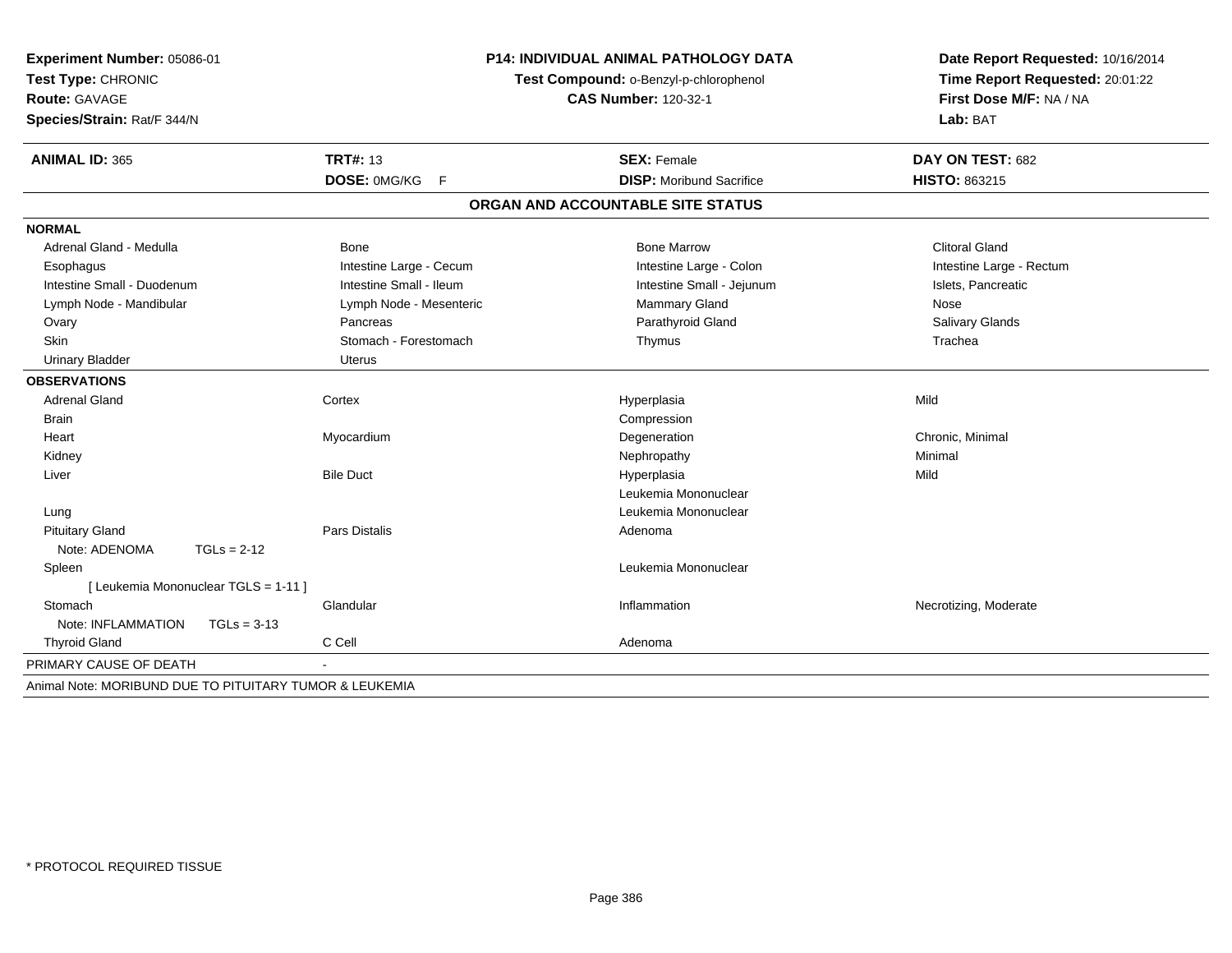| Experiment Number: 05086-01<br>Test Type: CHRONIC<br><b>Route: GAVAGE</b><br>Species/Strain: Rat/F 344/N |              |                           | <b>P14: INDIVIDUAL ANIMAL PATHOLOGY DATA</b><br>Test Compound: o-Benzyl-p-chlorophenol<br><b>CAS Number: 120-32-1</b> | Date Report Requested: 10/16/2014<br>Time Report Requested: 20:01:22<br>First Dose M/F: NA / NA<br>Lab: BAT |
|----------------------------------------------------------------------------------------------------------|--------------|---------------------------|-----------------------------------------------------------------------------------------------------------------------|-------------------------------------------------------------------------------------------------------------|
| <b>ANIMAL ID: 366</b>                                                                                    |              | <b>TRT#: 13</b>           | <b>SEX: Female</b>                                                                                                    | DAY ON TEST: 457                                                                                            |
|                                                                                                          |              | DOSE: 0MG/KG<br>F         | <b>DISP:</b> Scheduled Sacrifice                                                                                      | <b>HISTO: 863216</b>                                                                                        |
|                                                                                                          |              |                           | ORGAN AND ACCOUNTABLE SITE STATUS                                                                                     |                                                                                                             |
| <b>NORMAL</b>                                                                                            |              |                           |                                                                                                                       |                                                                                                             |
| Adrenal Gland - Cortex                                                                                   |              | Adrenal Gland - Medulla   | Bone                                                                                                                  | <b>Bone Marrow</b>                                                                                          |
| <b>Brain</b>                                                                                             |              | <b>Clitoral Gland</b>     | Esophagus                                                                                                             | Heart                                                                                                       |
| Intestine Large - Cecum                                                                                  |              | Intestine Large - Colon   | Intestine Large - Rectum                                                                                              | Intestine Small - Duodenum                                                                                  |
| Intestine Small - Ileum                                                                                  |              | Intestine Small - Jejunum | Islets, Pancreatic                                                                                                    | Liver                                                                                                       |
| Lung                                                                                                     |              | Lymph Node - Mandibular   | Lymph Node - Mesenteric                                                                                               | Nose                                                                                                        |
| Ovary                                                                                                    |              | Pancreas                  | Parathyroid Gland                                                                                                     | <b>Salivary Glands</b>                                                                                      |
| <b>Skin</b>                                                                                              |              | Spleen                    | Stomach - Forestomach                                                                                                 | Stomach - Glandular                                                                                         |
| Thymus                                                                                                   |              | <b>Thyroid Gland</b>      | Trachea                                                                                                               | Urinary Bladder                                                                                             |
| <b>Uterus</b>                                                                                            |              |                           |                                                                                                                       |                                                                                                             |
| <b>OBSERVATIONS</b>                                                                                      |              |                           |                                                                                                                       |                                                                                                             |
| Kidney                                                                                                   |              |                           | Nephropathy                                                                                                           | Minimal                                                                                                     |
| <b>Mammary Gland</b>                                                                                     |              |                           | Hyperplasia                                                                                                           | Minimal                                                                                                     |
| <b>Pituitary Gland</b>                                                                                   |              | Pars Distalis             | Adenoma                                                                                                               |                                                                                                             |
| Note: ADENOMA                                                                                            | $TGLs = 1-7$ |                           |                                                                                                                       |                                                                                                             |
| PRIMARY CAUSE OF DEATH                                                                                   |              |                           |                                                                                                                       |                                                                                                             |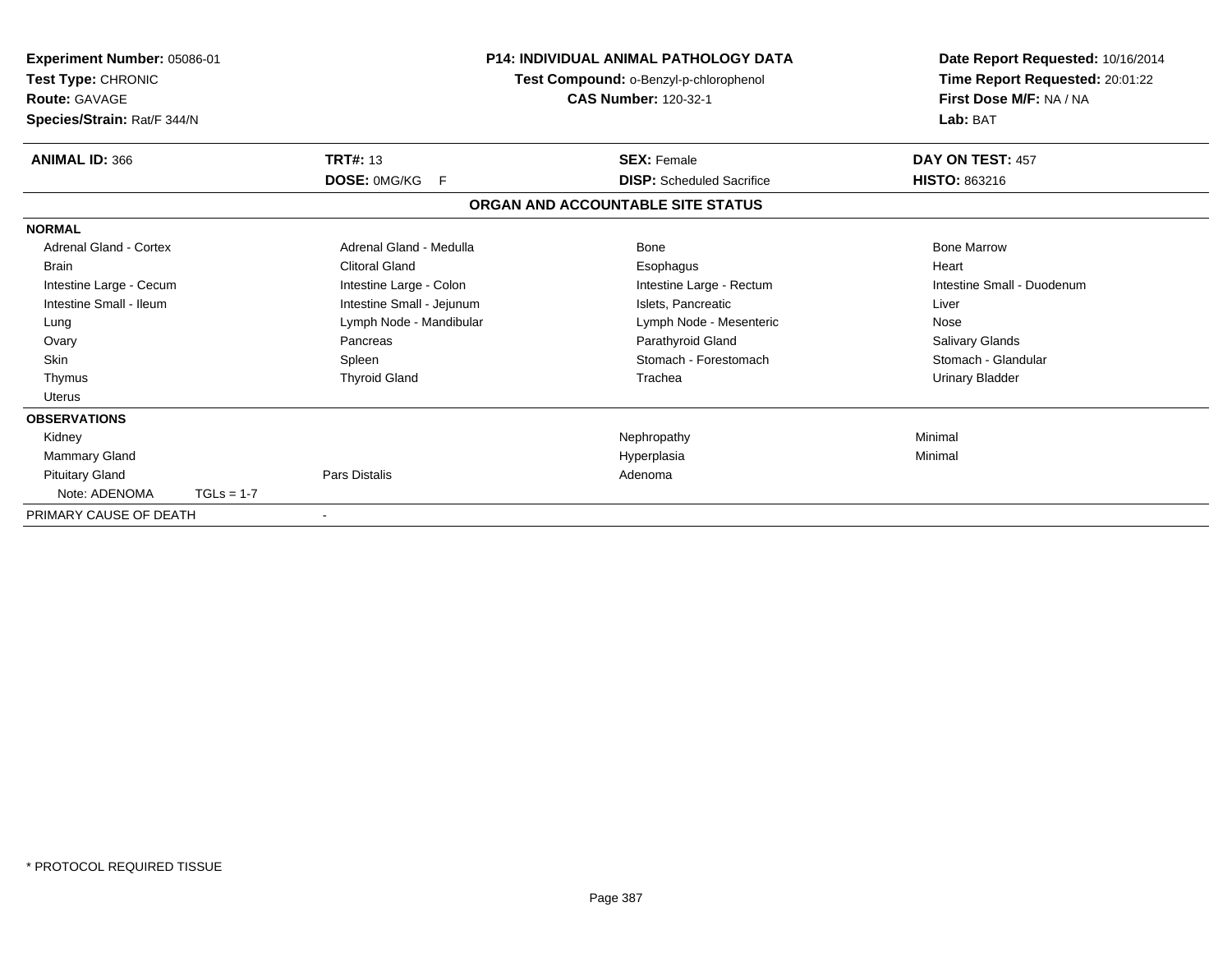| Experiment Number: 05086-01<br>Test Type: CHRONIC<br><b>Route: GAVAGE</b><br>Species/Strain: Rat/F 344/N |                          | <b>P14: INDIVIDUAL ANIMAL PATHOLOGY DATA</b><br>Test Compound: o-Benzyl-p-chlorophenol<br><b>CAS Number: 120-32-1</b> | Date Report Requested: 10/16/2014<br>Time Report Requested: 20:01:22<br>First Dose M/F: NA / NA<br>Lab: BAT |  |
|----------------------------------------------------------------------------------------------------------|--------------------------|-----------------------------------------------------------------------------------------------------------------------|-------------------------------------------------------------------------------------------------------------|--|
| <b>ANIMAL ID: 367</b>                                                                                    | <b>TRT#: 13</b>          | <b>SEX: Female</b>                                                                                                    | DAY ON TEST: 731                                                                                            |  |
|                                                                                                          | DOSE: 0MG/KG F           | <b>DISP: Terminal Sacrifice</b>                                                                                       | HISTO: 863217                                                                                               |  |
|                                                                                                          |                          | ORGAN AND ACCOUNTABLE SITE STATUS                                                                                     |                                                                                                             |  |
| <b>NORMAL</b>                                                                                            |                          |                                                                                                                       |                                                                                                             |  |
| <b>Adrenal Gland - Cortex</b>                                                                            | Adrenal Gland - Medulla  | Bone                                                                                                                  | <b>Bone Marrow</b>                                                                                          |  |
| <b>Brain</b>                                                                                             | <b>Clitoral Gland</b>    | Esophagus                                                                                                             | Intestine Large - Cecum                                                                                     |  |
| Intestine Large - Colon                                                                                  | Intestine Large - Rectum | Intestine Small - Duodenum                                                                                            | Intestine Small - Ileum                                                                                     |  |
| Intestine Small - Jejunum                                                                                | Islets, Pancreatic       | Lymph Node - Mandibular                                                                                               | Lymph Node - Mesenteric                                                                                     |  |
| Nose                                                                                                     | Ovary                    | Pancreas                                                                                                              | Parathyroid Gland                                                                                           |  |
| Salivary Glands                                                                                          | <b>Skin</b>              | Stomach - Forestomach                                                                                                 | Stomach - Glandular                                                                                         |  |
| Thymus                                                                                                   | Trachea                  | <b>Urinary Bladder</b>                                                                                                | <b>Uterus</b>                                                                                               |  |
| <b>OBSERVATIONS</b>                                                                                      |                          |                                                                                                                       |                                                                                                             |  |
| Heart                                                                                                    | Myocardium               | Degeneration                                                                                                          | Chronic, Mild                                                                                               |  |
| Kidney                                                                                                   |                          | Nephropathy                                                                                                           | Minimal                                                                                                     |  |
| Liver                                                                                                    |                          | <b>Basophilic Focus</b>                                                                                               |                                                                                                             |  |
|                                                                                                          |                          | Hepatodiaphragmatic Nodule                                                                                            |                                                                                                             |  |
|                                                                                                          | <b>Bile Duct</b>         | Hyperplasia                                                                                                           | Minimal                                                                                                     |  |
|                                                                                                          |                          | Leukemia Mononuclear                                                                                                  |                                                                                                             |  |
| Note: ANOM HEPAT LOB<br>$TGLs = 2-12$                                                                    |                          |                                                                                                                       |                                                                                                             |  |
| Lung                                                                                                     |                          | Leukemia Mononuclear                                                                                                  |                                                                                                             |  |
| <b>Mammary Gland</b>                                                                                     |                          | Fibroadenoma                                                                                                          |                                                                                                             |  |
| Note: FIBROADENOMA<br>$TGLs = 1-11$                                                                      |                          |                                                                                                                       |                                                                                                             |  |
| <b>Pituitary Gland</b>                                                                                   | <b>Pars Distalis</b>     | Hyperplasia                                                                                                           | Mild                                                                                                        |  |
| Note: HYPERPLASIA<br>$TGLs = 3-7$                                                                        |                          |                                                                                                                       |                                                                                                             |  |
| Spleen                                                                                                   |                          | Leukemia Mononuclear                                                                                                  |                                                                                                             |  |
| <b>Thyroid Gland</b>                                                                                     | <b>Follicular Cel</b>    | Hyperplasia                                                                                                           | Minimal                                                                                                     |  |
| PRIMARY CAUSE OF DEATH                                                                                   |                          |                                                                                                                       |                                                                                                             |  |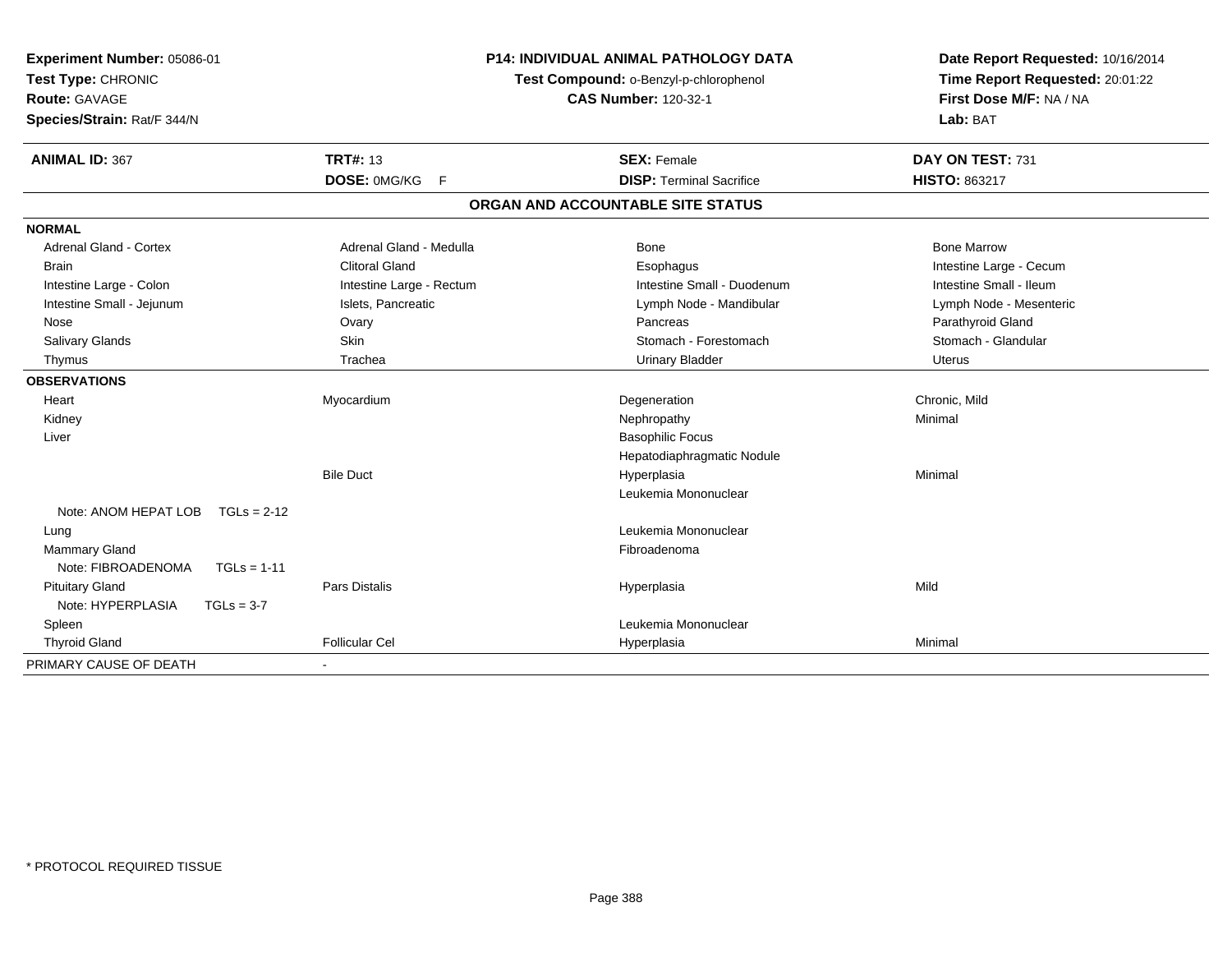| Experiment Number: 05086-01<br>Test Type: CHRONIC<br><b>Route: GAVAGE</b><br>Species/Strain: Rat/F 344/N |                 | P14: INDIVIDUAL ANIMAL PATHOLOGY DATA<br>Test Compound: o-Benzyl-p-chlorophenol<br><b>CAS Number: 120-32-1</b> |                                   | Date Report Requested: 10/16/2014<br>Time Report Requested: 20:01:22<br>First Dose M/F: NA / NA<br>Lab: BAT |
|----------------------------------------------------------------------------------------------------------|-----------------|----------------------------------------------------------------------------------------------------------------|-----------------------------------|-------------------------------------------------------------------------------------------------------------|
| <b>ANIMAL ID: 368</b>                                                                                    |                 | <b>TRT#: 13</b>                                                                                                | <b>SEX: Female</b>                | DAY ON TEST: 603                                                                                            |
|                                                                                                          |                 | DOSE: 0MG/KG F                                                                                                 | <b>DISP:</b> Moribund Sacrifice   | HISTO: 863218                                                                                               |
|                                                                                                          |                 |                                                                                                                | ORGAN AND ACCOUNTABLE SITE STATUS |                                                                                                             |
| <b>NORMAL</b>                                                                                            |                 |                                                                                                                |                                   |                                                                                                             |
| <b>Adrenal Gland - Cortex</b>                                                                            |                 | Adrenal Gland - Medulla                                                                                        | Bone                              | <b>Brain</b>                                                                                                |
| <b>Clitoral Gland</b>                                                                                    |                 | Esophagus                                                                                                      | Heart                             | Intestine Large - Cecum                                                                                     |
| Intestine Large - Colon                                                                                  |                 | Intestine Large - Rectum                                                                                       | Intestine Small - Duodenum        | Intestine Small - Ileum                                                                                     |
| Intestine Small - Jejunum                                                                                |                 | Islets, Pancreatic                                                                                             | Mammary Gland                     | Nose                                                                                                        |
| Ovary                                                                                                    |                 | Parathyroid Gland                                                                                              | Salivary Glands                   | Skin                                                                                                        |
| Stomach - Forestomach                                                                                    |                 | Stomach - Glandular                                                                                            | Trachea                           | <b>Urinary Bladder</b>                                                                                      |
| <b>Uterus</b>                                                                                            |                 |                                                                                                                |                                   |                                                                                                             |
| <b>OBSERVATIONS</b>                                                                                      |                 |                                                                                                                |                                   |                                                                                                             |
| <b>Bone Marrow</b>                                                                                       |                 |                                                                                                                | Leukemia Mononuclear              |                                                                                                             |
| Kidney                                                                                                   |                 |                                                                                                                | Leukemia Mononuclear              |                                                                                                             |
|                                                                                                          |                 |                                                                                                                | Nephropathy                       | Minimal                                                                                                     |
| Liver                                                                                                    |                 | <b>Bile Duct</b>                                                                                               | Hyperplasia                       | Minimal                                                                                                     |
|                                                                                                          |                 |                                                                                                                | Leukemia Mononuclear              |                                                                                                             |
| Lung                                                                                                     |                 |                                                                                                                | Leukemia Mononuclear              |                                                                                                             |
| Lymph Node                                                                                               |                 | Mandibular                                                                                                     | Leukemia Mononuclear              |                                                                                                             |
|                                                                                                          |                 | Mesenteric                                                                                                     | Leukemia Mononuclear              |                                                                                                             |
| Note: LEUKEMIA MONUC                                                                                     | $TGLs = 3-12$   |                                                                                                                |                                   |                                                                                                             |
| Note: LEUKEMIA MONUC                                                                                     | $TGLs = 2-6+13$ |                                                                                                                |                                   |                                                                                                             |
| Pancreas                                                                                                 |                 | Acinus                                                                                                         | Atrophy                           | Minimal                                                                                                     |
| <b>Pituitary Gland</b>                                                                                   |                 |                                                                                                                | Leukemia Mononuclear              |                                                                                                             |
| Spleen                                                                                                   |                 |                                                                                                                | Leukemia Mononuclear              |                                                                                                             |
| Note: LEUKEMIA MONUC                                                                                     | $TGLs = 1-11$   |                                                                                                                |                                   |                                                                                                             |
| Thymus                                                                                                   |                 |                                                                                                                | Leukemia Mononuclear              |                                                                                                             |
| <b>Thyroid Gland</b>                                                                                     |                 | C Cell                                                                                                         | Hyperplasia                       | Minimal                                                                                                     |
| PRIMARY CAUSE OF DEATH                                                                                   |                 | $\sim$                                                                                                         |                                   |                                                                                                             |
| Animal Note: MORIBUND DUE TO LEUKEMIA                                                                    |                 |                                                                                                                |                                   |                                                                                                             |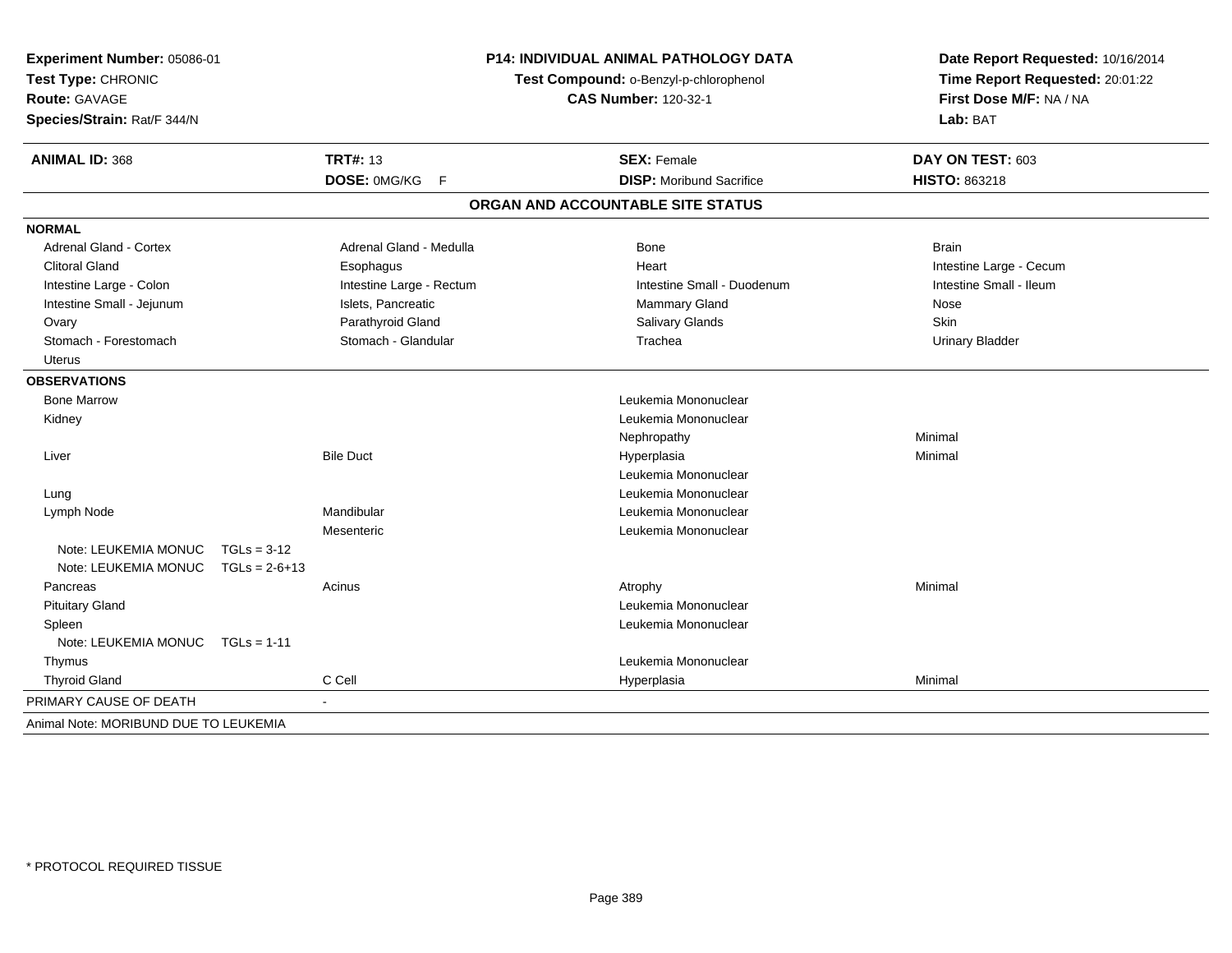| Experiment Number: 05086-01<br>Test Type: CHRONIC |                          | P14: INDIVIDUAL ANIMAL PATHOLOGY DATA<br>Test Compound: o-Benzyl-p-chlorophenol | Date Report Requested: 10/16/2014<br>Time Report Requested: 20:01:22 |
|---------------------------------------------------|--------------------------|---------------------------------------------------------------------------------|----------------------------------------------------------------------|
| <b>Route: GAVAGE</b>                              |                          |                                                                                 | First Dose M/F: NA / NA                                              |
| Species/Strain: Rat/F 344/N                       |                          | <b>CAS Number: 120-32-1</b>                                                     | Lab: BAT                                                             |
| <b>ANIMAL ID: 369</b>                             | <b>TRT#: 13</b>          | <b>SEX: Female</b>                                                              | DAY ON TEST: 628                                                     |
|                                                   | DOSE: 0MG/KG F           | <b>DISP:</b> Moribund Sacrifice                                                 | <b>HISTO: 863219</b>                                                 |
|                                                   |                          | ORGAN AND ACCOUNTABLE SITE STATUS                                               |                                                                      |
| <b>NORMAL</b>                                     |                          |                                                                                 |                                                                      |
| <b>Adrenal Gland - Cortex</b>                     | Adrenal Gland - Medulla  | Bone                                                                            | <b>Bone Marrow</b>                                                   |
| <b>Brain</b>                                      | <b>Clitoral Gland</b>    | Esophagus                                                                       | Intestine Large - Cecum                                              |
| Intestine Large - Colon                           | Intestine Large - Rectum | Intestine Small - Duodenum                                                      | Intestine Small - Ileum                                              |
| Intestine Small - Jejunum                         | Islets, Pancreatic       | Lung                                                                            | Lymph Node - Mandibular                                              |
| Lymph Node - Mesenteric                           | Nose                     | Ovary                                                                           | Pancreas                                                             |
| Parathyroid Gland                                 | Salivary Glands          | Skin                                                                            | Spleen                                                               |
| Stomach - Glandular                               | Thymus                   | <b>Thyroid Gland</b>                                                            | Trachea                                                              |
| <b>Urinary Bladder</b>                            | <b>Uterus</b>            |                                                                                 |                                                                      |
| <b>OBSERVATIONS</b>                               |                          |                                                                                 |                                                                      |
| Heart                                             | Myocardium               | Degeneration                                                                    | Chronic, Minimal                                                     |
| Kidney                                            |                          | Nephropathy                                                                     | Minimal                                                              |
| [Nephropathy TGLS = 2-12]                         |                          |                                                                                 |                                                                      |
| Liver                                             |                          | <b>Basophilic Focus</b>                                                         |                                                                      |
|                                                   |                          | Clear Cell Focus                                                                |                                                                      |
|                                                   | <b>Bile Duct</b>         | Hyperplasia                                                                     | Minimal                                                              |
| <b>Mammary Gland</b>                              |                          | Fibroadenoma                                                                    |                                                                      |
| Note: FIBROADENOMA<br>$TGLs = 1-11$               |                          |                                                                                 |                                                                      |
| <b>Pituitary Gland</b>                            | <b>Pars Distalis</b>     | Hyperplasia                                                                     | Mild                                                                 |
| Stomach                                           | Epithelium, Forestomach  | Hyperplasia                                                                     | Moderate                                                             |
| Note: HYPERPLASIA<br>$TGLs = 3-13$                |                          |                                                                                 |                                                                      |
| PRIMARY CAUSE OF DEATH                            |                          |                                                                                 |                                                                      |
| Animal Note: MORIBUND DUE TO FIBROADENOMA.        |                          |                                                                                 |                                                                      |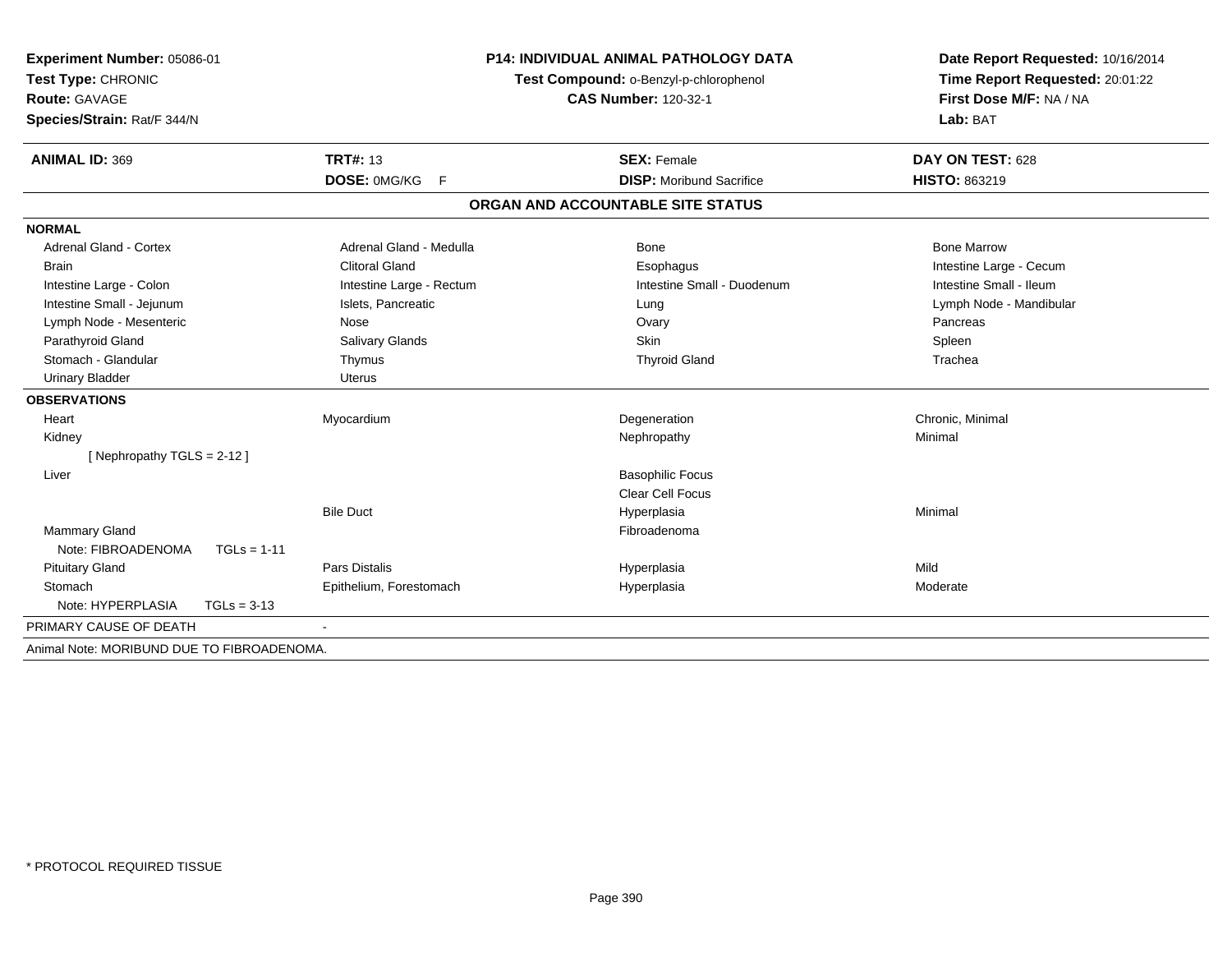| Experiment Number: 05086-01<br>Test Type: CHRONIC<br><b>Route: GAVAGE</b><br>Species/Strain: Rat/F 344/N |               | <b>P14: INDIVIDUAL ANIMAL PATHOLOGY DATA</b><br>Test Compound: o-Benzyl-p-chlorophenol<br><b>CAS Number: 120-32-1</b> |                                   | Date Report Requested: 10/16/2014<br>Time Report Requested: 20:01:22<br>First Dose M/F: NA / NA<br>Lab: BAT |  |
|----------------------------------------------------------------------------------------------------------|---------------|-----------------------------------------------------------------------------------------------------------------------|-----------------------------------|-------------------------------------------------------------------------------------------------------------|--|
| <b>ANIMAL ID: 370</b>                                                                                    |               | <b>TRT#: 13</b>                                                                                                       | <b>SEX: Female</b>                | DAY ON TEST: 731                                                                                            |  |
|                                                                                                          |               | DOSE: 0MG/KG F                                                                                                        | <b>DISP: Terminal Sacrifice</b>   | HISTO: 863220                                                                                               |  |
|                                                                                                          |               |                                                                                                                       | ORGAN AND ACCOUNTABLE SITE STATUS |                                                                                                             |  |
| <b>NORMAL</b>                                                                                            |               |                                                                                                                       |                                   |                                                                                                             |  |
| Adrenal Gland - Medulla                                                                                  |               | <b>Bone</b>                                                                                                           | <b>Bone Marrow</b>                | <b>Brain</b>                                                                                                |  |
| <b>Clitoral Gland</b>                                                                                    |               | Esophagus                                                                                                             | Intestine Large - Cecum           | Intestine Large - Colon                                                                                     |  |
| Intestine Large - Rectum                                                                                 |               | Intestine Small - Duodenum                                                                                            | Intestine Small - Ileum           | Intestine Small - Jejunum                                                                                   |  |
| Islets, Pancreatic                                                                                       |               | Lung                                                                                                                  | Lymph Node - Mandibular           | Lymph Node - Mesenteric                                                                                     |  |
| <b>Mammary Gland</b>                                                                                     |               | Nose                                                                                                                  | Ovary                             | Pancreas                                                                                                    |  |
| Parathyroid Gland                                                                                        |               | Salivary Glands                                                                                                       | <b>Skin</b>                       | Spleen                                                                                                      |  |
| Stomach - Forestomach                                                                                    |               | Stomach - Glandular                                                                                                   | Thymus                            | Trachea                                                                                                     |  |
| <b>Urinary Bladder</b>                                                                                   |               | <b>Uterus</b>                                                                                                         |                                   |                                                                                                             |  |
| <b>OBSERVATIONS</b>                                                                                      |               |                                                                                                                       |                                   |                                                                                                             |  |
| Adrenal Gland                                                                                            |               | Cortex                                                                                                                | Hyperplasia                       | Minimal                                                                                                     |  |
| Heart                                                                                                    |               | Myocardium                                                                                                            | Degeneration                      | Chronic, Mild                                                                                               |  |
| Kidney                                                                                                   |               |                                                                                                                       | Nephropathy                       | Mild                                                                                                        |  |
| Liver                                                                                                    |               |                                                                                                                       | <b>Basophilic Focus</b>           |                                                                                                             |  |
|                                                                                                          |               | <b>Bile Duct</b>                                                                                                      | Hyperplasia                       | Minimal                                                                                                     |  |
| <b>Pituitary Gland</b>                                                                                   |               | Pars Distalis                                                                                                         | Adenoma                           |                                                                                                             |  |
| Note: ADENOMA                                                                                            | $TGLs = 2-7$  |                                                                                                                       |                                   |                                                                                                             |  |
| <b>Thyroid Gland</b>                                                                                     |               | C Cell                                                                                                                | Adenoma                           |                                                                                                             |  |
|                                                                                                          |               | <b>Follicular Cel</b>                                                                                                 | Adenoma                           |                                                                                                             |  |
| Note: ADENOMA                                                                                            | $TGLs = 1-11$ |                                                                                                                       |                                   |                                                                                                             |  |
| Note: GROSS LESION WAS FOLL CELL ADENOMA.                                                                |               |                                                                                                                       |                                   |                                                                                                             |  |
| PRIMARY CAUSE OF DEATH                                                                                   |               |                                                                                                                       |                                   |                                                                                                             |  |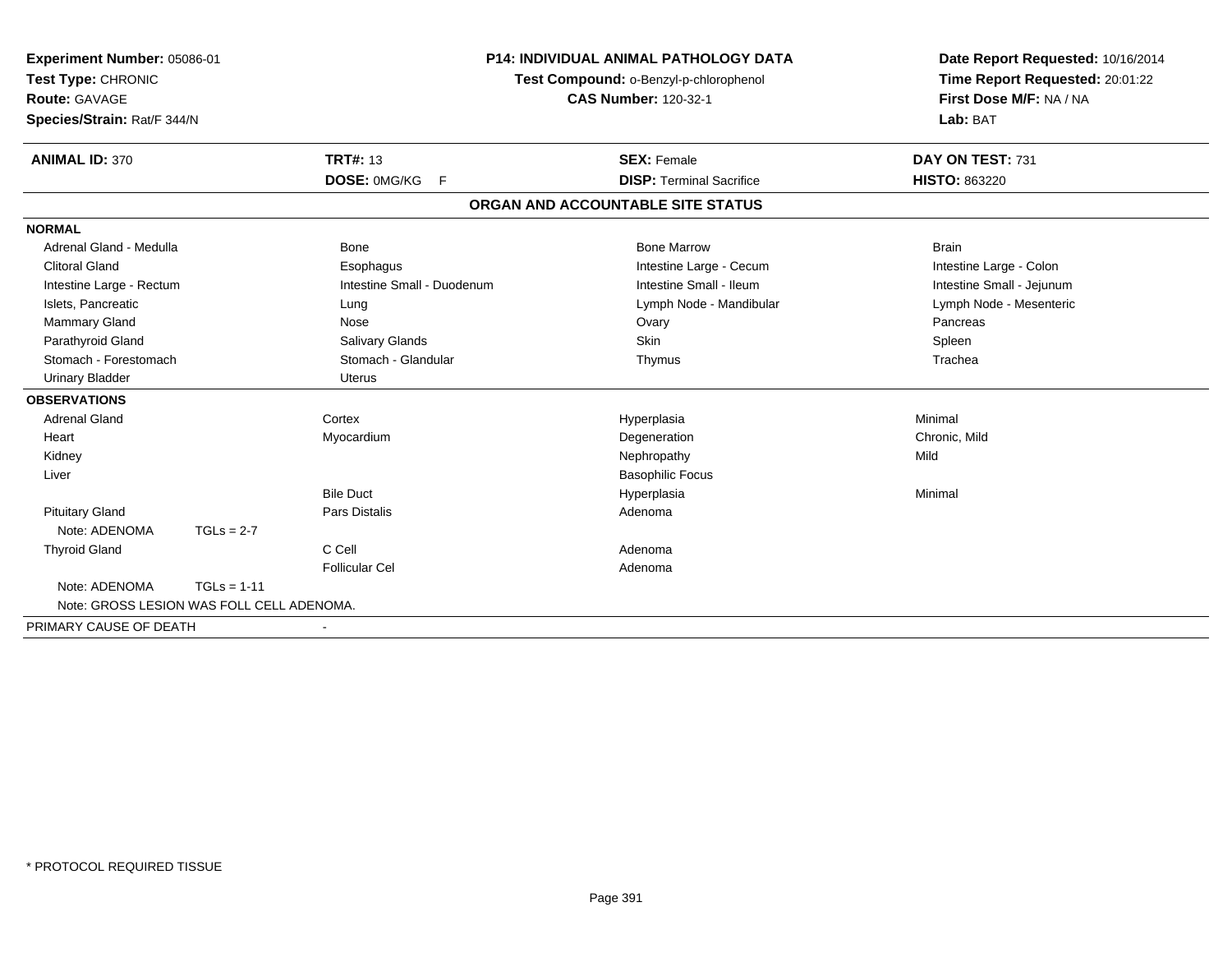| Experiment Number: 05086-01<br>Test Type: CHRONIC<br><b>Route: GAVAGE</b><br>Species/Strain: Rat/F 344/N | <b>P14: INDIVIDUAL ANIMAL PATHOLOGY DATA</b><br>Test Compound: o-Benzyl-p-chlorophenol<br><b>CAS Number: 120-32-1</b> |                                   | Date Report Requested: 10/16/2014<br>Time Report Requested: 20:01:22<br>First Dose M/F: NA / NA<br>Lab: BAT |
|----------------------------------------------------------------------------------------------------------|-----------------------------------------------------------------------------------------------------------------------|-----------------------------------|-------------------------------------------------------------------------------------------------------------|
| <b>ANIMAL ID: 371</b>                                                                                    | <b>TRT#: 13</b>                                                                                                       | <b>SEX: Female</b>                | DAY ON TEST: 457                                                                                            |
|                                                                                                          | <b>DOSE: OMG/KG</b><br>F.                                                                                             | <b>DISP:</b> Scheduled Sacrifice  | HISTO: 863221                                                                                               |
|                                                                                                          |                                                                                                                       | ORGAN AND ACCOUNTABLE SITE STATUS |                                                                                                             |
| <b>NORMAL</b>                                                                                            |                                                                                                                       |                                   |                                                                                                             |
| Adrenal Gland - Cortex                                                                                   | Adrenal Gland - Medulla                                                                                               | Bone                              | <b>Bone Marrow</b>                                                                                          |
| Brain                                                                                                    | <b>Clitoral Gland</b>                                                                                                 | Esophagus                         | Intestine Large - Cecum                                                                                     |
| Intestine Large - Rectum                                                                                 | Intestine Small - Duodenum                                                                                            | Intestine Small - Ileum           | Intestine Small - Jejunum                                                                                   |
| Islets, Pancreatic                                                                                       | Liver                                                                                                                 | Lung                              | Lymph Node - Mandibular                                                                                     |
| Lymph Node - Mesenteric                                                                                  | Mammary Gland                                                                                                         | Nose                              | Ovary                                                                                                       |
| Pancreas                                                                                                 | Parathyroid Gland                                                                                                     | <b>Pituitary Gland</b>            | <b>Salivary Glands</b>                                                                                      |
| <b>Skin</b>                                                                                              | Spleen                                                                                                                | Stomach - Forestomach             | Stomach - Glandular                                                                                         |
| Thymus                                                                                                   | <b>Thyroid Gland</b>                                                                                                  | Trachea                           | <b>Urinary Bladder</b>                                                                                      |
| Uterus                                                                                                   |                                                                                                                       |                                   |                                                                                                             |
| <b>OBSERVATIONS</b>                                                                                      |                                                                                                                       |                                   |                                                                                                             |
| Heart                                                                                                    | Myocardium                                                                                                            | Degeneration                      | Chronic, Minimal                                                                                            |
| Intestine Large                                                                                          | Colon                                                                                                                 | Parasite Metazoan                 |                                                                                                             |
| Kidney                                                                                                   |                                                                                                                       | Nephropathy                       | Minimal                                                                                                     |
| PRIMARY CAUSE OF DEATH                                                                                   |                                                                                                                       |                                   |                                                                                                             |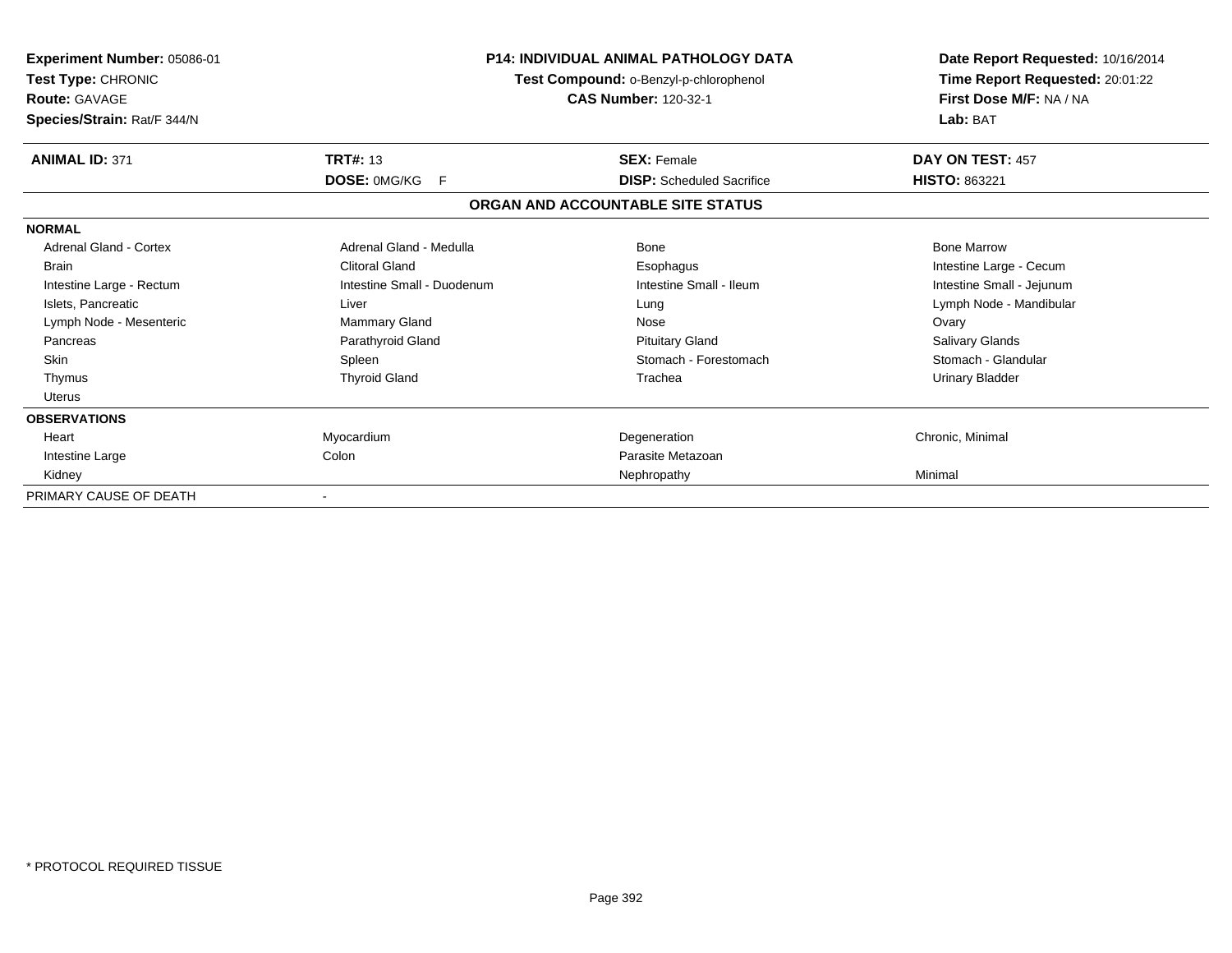| Experiment Number: 05086-01<br>Test Type: CHRONIC<br>Route: GAVAGE<br>Species/Strain: Rat/F 344/N |                                     | <b>P14: INDIVIDUAL ANIMAL PATHOLOGY DATA</b><br>Test Compound: o-Benzyl-p-chlorophenol<br><b>CAS Number: 120-32-1</b> | Date Report Requested: 10/16/2014<br>Time Report Requested: 20:01:22<br>First Dose M/F: NA / NA<br>Lab: BAT |  |
|---------------------------------------------------------------------------------------------------|-------------------------------------|-----------------------------------------------------------------------------------------------------------------------|-------------------------------------------------------------------------------------------------------------|--|
| <b>ANIMAL ID: 372</b>                                                                             | <b>TRT#: 13</b>                     | <b>SEX: Female</b>                                                                                                    | DAY ON TEST: 717                                                                                            |  |
|                                                                                                   | <b>DOSE: OMG/KG</b><br>$\mathsf{F}$ | <b>DISP: Natural Death</b>                                                                                            | <b>HISTO: 863222</b>                                                                                        |  |
|                                                                                                   |                                     | ORGAN AND ACCOUNTABLE SITE STATUS                                                                                     |                                                                                                             |  |
| <b>NORMAL</b>                                                                                     |                                     |                                                                                                                       |                                                                                                             |  |
| Adrenal Gland - Cortex                                                                            | Adrenal Gland - Medulla             | Bone                                                                                                                  | <b>Bone Marrow</b>                                                                                          |  |
| <b>Brain</b>                                                                                      | <b>Clitoral Gland</b>               | Esophagus                                                                                                             | Intestine Large - Cecum                                                                                     |  |
| Intestine Large - Colon                                                                           | Intestine Large - Rectum            | Intestine Small - Duodenum                                                                                            | Intestine Small - Ileum                                                                                     |  |
| Intestine Small - Jejunum                                                                         | Islets, Pancreatic                  | Lung                                                                                                                  | Lymph Node - Mandibular                                                                                     |  |
| Lymph Node - Mesenteric                                                                           | Mammary Gland                       | Nose                                                                                                                  | Ovary                                                                                                       |  |
| Pancreas                                                                                          | Parathyroid Gland                   | <b>Salivary Glands</b>                                                                                                | <b>Skin</b>                                                                                                 |  |
| Spleen                                                                                            | Stomach - Forestomach               | Stomach - Glandular                                                                                                   | Thymus                                                                                                      |  |
| <b>Thyroid Gland</b>                                                                              | Trachea                             | <b>Urinary Bladder</b>                                                                                                | Uterus                                                                                                      |  |
| <b>OBSERVATIONS</b>                                                                               |                                     |                                                                                                                       |                                                                                                             |  |
| Heart                                                                                             | Myocardium                          | Degeneration                                                                                                          | Chronic, Moderate                                                                                           |  |
| Kidney                                                                                            |                                     | Nephropathy                                                                                                           | Mild                                                                                                        |  |
| Liver                                                                                             |                                     | <b>Basophilic Focus</b>                                                                                               |                                                                                                             |  |
|                                                                                                   | <b>Bile Duct</b>                    | Hyperplasia                                                                                                           | Minimal                                                                                                     |  |
| <b>Pituitary Gland</b>                                                                            | Pars Intermed                       | Hyperplasia                                                                                                           | Mild                                                                                                        |  |
| PRIMARY CAUSE OF DEATH                                                                            |                                     |                                                                                                                       |                                                                                                             |  |
| Animal Note: COD: UNDETERMINED.                                                                   |                                     |                                                                                                                       |                                                                                                             |  |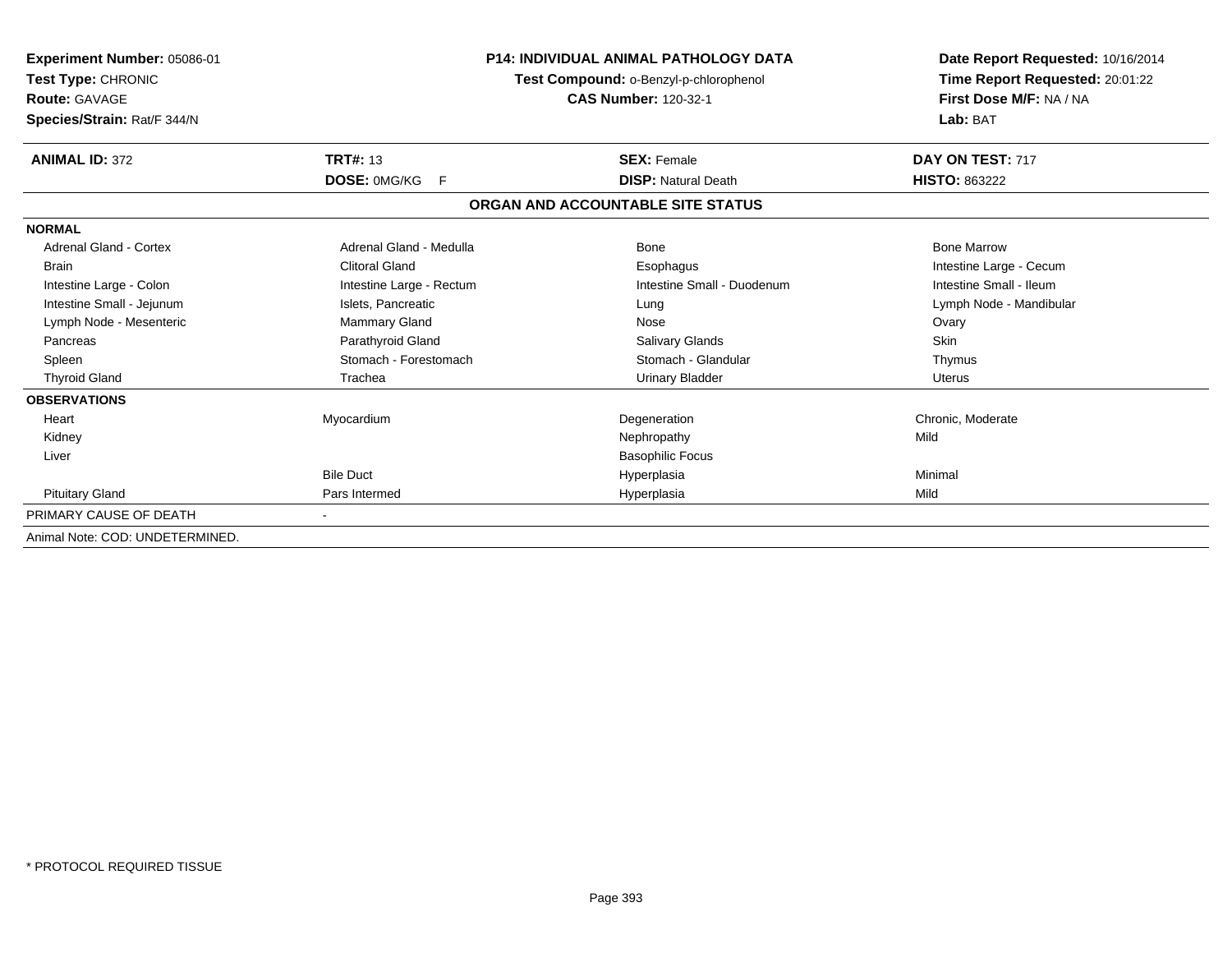| <b>Experiment Number: 05086-01</b><br>Test Type: CHRONIC<br><b>Route: GAVAGE</b><br>Species/Strain: Rat/F 344/N |                         | <b>P14: INDIVIDUAL ANIMAL PATHOLOGY DATA</b><br>Test Compound: o-Benzyl-p-chlorophenol<br><b>CAS Number: 120-32-1</b> | Date Report Requested: 10/16/2014<br>Time Report Requested: 20:01:22<br>First Dose M/F: NA / NA<br>Lab: BAT |  |
|-----------------------------------------------------------------------------------------------------------------|-------------------------|-----------------------------------------------------------------------------------------------------------------------|-------------------------------------------------------------------------------------------------------------|--|
| <b>ANIMAL ID: 373</b>                                                                                           | <b>TRT#: 13</b>         | <b>SEX: Female</b>                                                                                                    | DAY ON TEST: 731                                                                                            |  |
|                                                                                                                 | DOSE: 0MG/KG<br>F       | <b>DISP: Terminal Sacrifice</b>                                                                                       | HISTO: 863223                                                                                               |  |
|                                                                                                                 |                         | ORGAN AND ACCOUNTABLE SITE STATUS                                                                                     |                                                                                                             |  |
| <b>NORMAL</b>                                                                                                   |                         |                                                                                                                       |                                                                                                             |  |
| Adrenal Gland - Medulla                                                                                         | <b>Bone</b>             | <b>Bone Marrow</b>                                                                                                    | <b>Brain</b>                                                                                                |  |
| Esophagus                                                                                                       | Intestine Large - Cecum | Intestine Large - Colon                                                                                               | Intestine Large - Rectum                                                                                    |  |
| Intestine Small - Duodenum                                                                                      | Intestine Small - Ileum | Intestine Small - Jejunum                                                                                             | Islets, Pancreatic                                                                                          |  |
| Lung                                                                                                            | Lymph Node - Mandibular | Lymph Node - Mesenteric                                                                                               | Mammary Gland                                                                                               |  |
| Nose                                                                                                            | Ovary                   | Pancreas                                                                                                              | Parathyroid Gland                                                                                           |  |
| <b>Salivary Glands</b>                                                                                          | <b>Skeletal Muscle</b>  | <b>Skin</b>                                                                                                           | Spleen                                                                                                      |  |
| Stomach - Forestomach                                                                                           | Stomach - Glandular     | Thymus                                                                                                                | Trachea                                                                                                     |  |
| <b>Urinary Bladder</b>                                                                                          | <b>Uterus</b>           |                                                                                                                       |                                                                                                             |  |
| <b>OBSERVATIONS</b>                                                                                             |                         |                                                                                                                       |                                                                                                             |  |
| <b>Adrenal Gland</b>                                                                                            | Cortex                  | Hyperplasia                                                                                                           | Mild                                                                                                        |  |
| <b>Clitoral Gland</b>                                                                                           |                         | Carcinoma                                                                                                             |                                                                                                             |  |
| Note: CARCINOMA<br>$TGLs = 1-10$                                                                                |                         |                                                                                                                       |                                                                                                             |  |
| Heart                                                                                                           | Myocardium              | Degeneration                                                                                                          | Chronic, Mild                                                                                               |  |
| Kidney                                                                                                          |                         | Nephropathy                                                                                                           | Minimal                                                                                                     |  |
| Liver                                                                                                           |                         | <b>Basophilic Focus</b>                                                                                               |                                                                                                             |  |
| Note: BASOPH FOCUS<br>$TGLs = 4.5-12$                                                                           |                         |                                                                                                                       |                                                                                                             |  |
| <b>Pituitary Gland</b>                                                                                          | <b>Pars Distalis</b>    | Hyperplasia                                                                                                           | Mild                                                                                                        |  |
| <b>Skel Muscle</b>                                                                                              |                         |                                                                                                                       |                                                                                                             |  |
| Note: FOCUS WAS FREE RBCS FROM ORBITAL BLEEDING TECHNIC.                                                        |                         |                                                                                                                       |                                                                                                             |  |
| <b>Thyroid Gland</b>                                                                                            | C Cell                  | Hyperplasia                                                                                                           | Minimal                                                                                                     |  |
|                                                                                                                 | <b>Follicular Cel</b>   | Hyperplasia                                                                                                           | Mild                                                                                                        |  |
| PRIMARY CAUSE OF DEATH                                                                                          |                         |                                                                                                                       |                                                                                                             |  |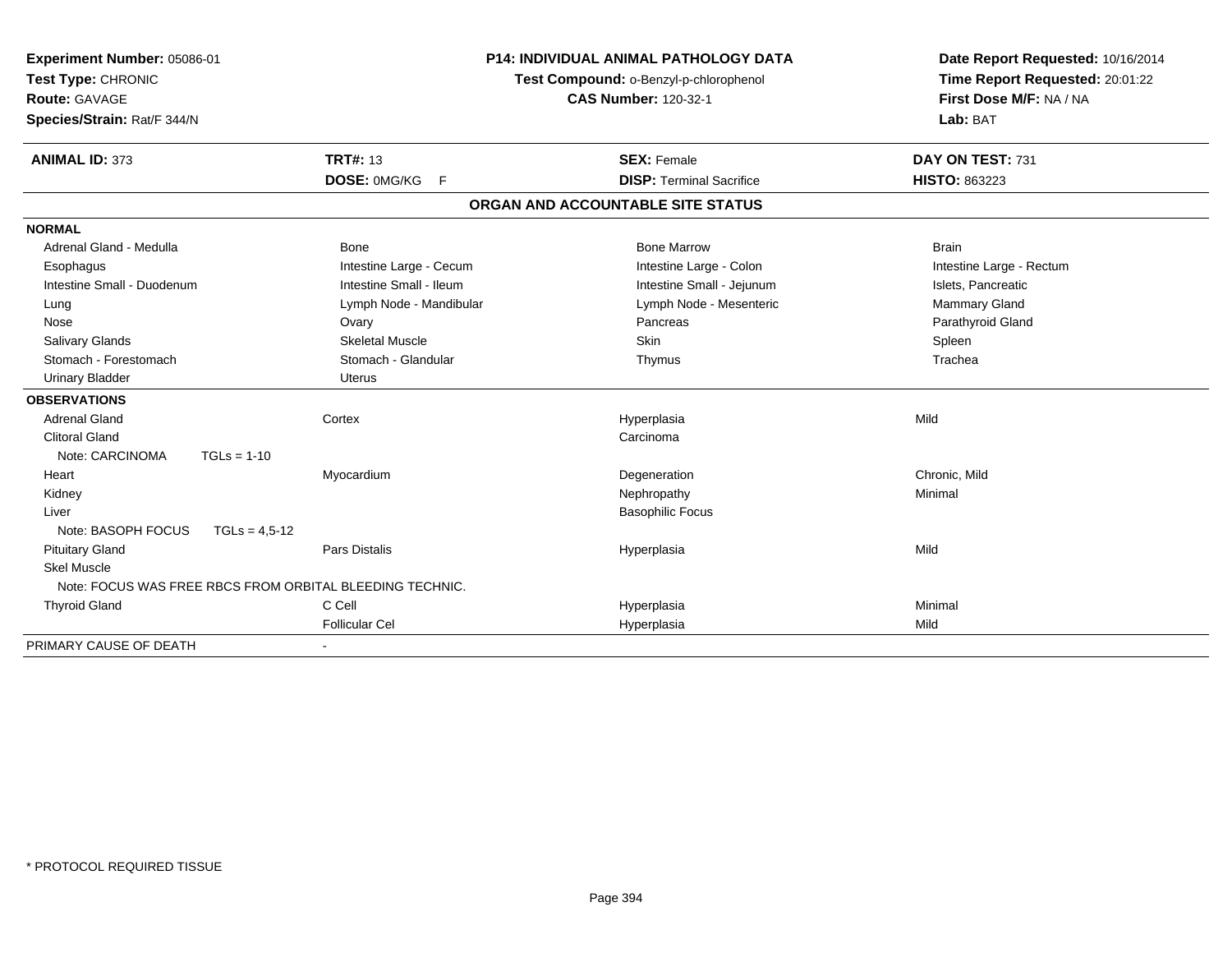| Experiment Number: 05086-01                         |                           | <b>P14: INDIVIDUAL ANIMAL PATHOLOGY DATA</b> | Date Report Requested: 10/16/2014                          |  |
|-----------------------------------------------------|---------------------------|----------------------------------------------|------------------------------------------------------------|--|
| Test Type: CHRONIC                                  |                           | Test Compound: o-Benzyl-p-chlorophenol       | Time Report Requested: 20:01:22<br>First Dose M/F: NA / NA |  |
| <b>Route: GAVAGE</b>                                |                           | <b>CAS Number: 120-32-1</b>                  |                                                            |  |
| Species/Strain: Rat/F 344/N                         |                           |                                              | Lab: BAT                                                   |  |
| <b>ANIMAL ID: 374</b>                               | <b>TRT#: 13</b>           | <b>SEX: Female</b>                           | DAY ON TEST: 500                                           |  |
|                                                     | DOSE: 0MG/KG F            | <b>DISP:</b> Moribund Sacrifice              | <b>HISTO: 863224</b>                                       |  |
|                                                     |                           |                                              |                                                            |  |
|                                                     |                           | ORGAN AND ACCOUNTABLE SITE STATUS            |                                                            |  |
| <b>NORMAL</b>                                       |                           |                                              |                                                            |  |
| <b>Adrenal Gland - Cortex</b>                       | Adrenal Gland - Medulla   | <b>Bone</b>                                  | <b>Bone Marrow</b>                                         |  |
| <b>Brain</b>                                        | <b>Clitoral Gland</b>     | Esophagus                                    | Heart                                                      |  |
| Intestine Large - Cecum                             | Intestine Large - Colon   | Intestine Large - Rectum                     | Intestine Small - Duodenum                                 |  |
| Intestine Small - Ileum                             | Intestine Small - Jejunum | Islets, Pancreatic                           | Liver                                                      |  |
| Lymph Node - Mandibular                             | Lymph Node - Mesenteric   | Mammary Gland                                | Nose                                                       |  |
| Ovary                                               | Pancreas                  | Parathyroid Gland                            | Salivary Glands                                            |  |
| Skin                                                | Spleen                    | Stomach - Forestomach                        | Stomach - Glandular                                        |  |
| Thymus                                              | <b>Thyroid Gland</b>      | Trachea                                      | <b>Urinary Bladder</b>                                     |  |
| <b>OBSERVATIONS</b>                                 |                           |                                              |                                                            |  |
| Kidney                                              |                           | Nephropathy                                  | Minimal                                                    |  |
| Lung                                                | Alveolar Epith            | Hyperplasia                                  | Mild                                                       |  |
|                                                     |                           | Inflammation                                 | Chronic Active, Minimal                                    |  |
| Lymph Node                                          |                           |                                              |                                                            |  |
| Note: ENLARGED MEDIASTINAL LN NORMAL ON MICRO EXAM. |                           |                                              |                                                            |  |
| Ovary                                               |                           |                                              |                                                            |  |
| Note: OVARIAN MASSES WERE ACTUALLY UTERINE TUMOR.   |                           |                                              |                                                            |  |
| <b>Pituitary Gland</b>                              | <b>Pars Distalis</b>      | Hyperplasia                                  | Mild                                                       |  |
| Uterus                                              |                           | Sarcoma Stromal                              |                                                            |  |
| Note: SARC STROMAL                                  | $TGLs = 3,4-11+12+13$     |                                              |                                                            |  |
| PRIMARY CAUSE OF DEATH                              |                           |                                              |                                                            |  |
| Animal Note: MORIBUND DUE TO UTERINE TUMOR.         |                           |                                              |                                                            |  |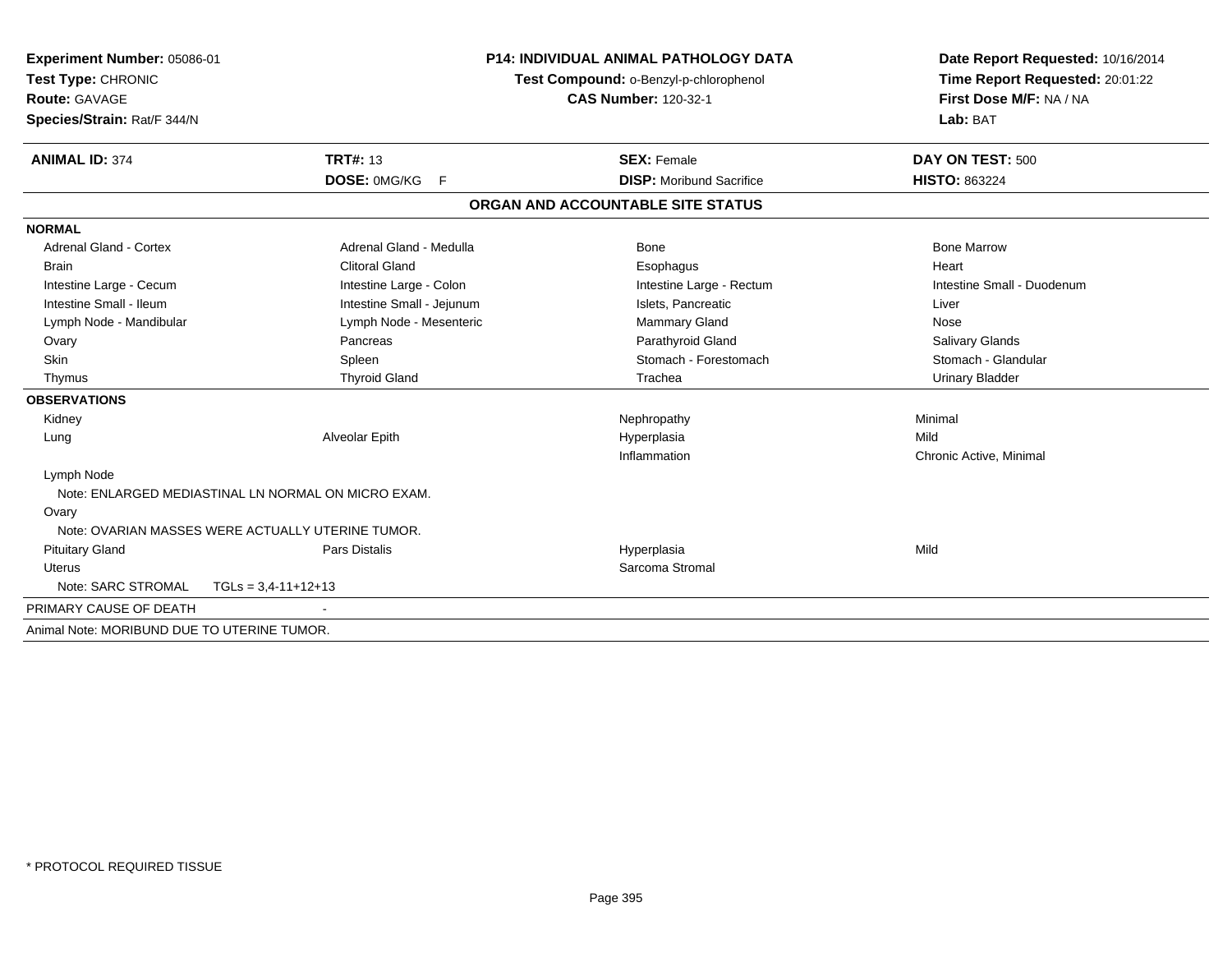| Experiment Number: 05086-01<br>P14: INDIVIDUAL ANIMAL PATHOLOGY DATA<br>Test Type: CHRONIC<br>Test Compound: o-Benzyl-p-chlorophenol<br><b>Route: GAVAGE</b><br><b>CAS Number: 120-32-1</b><br>Species/Strain: Rat/F 344/N |               | Date Report Requested: 10/16/2014<br>Time Report Requested: 20:01:22<br>First Dose M/F: NA / NA<br>Lab: BAT |                                   |                           |
|----------------------------------------------------------------------------------------------------------------------------------------------------------------------------------------------------------------------------|---------------|-------------------------------------------------------------------------------------------------------------|-----------------------------------|---------------------------|
| <b>ANIMAL ID: 375</b>                                                                                                                                                                                                      |               | <b>TRT#: 13</b>                                                                                             | <b>SEX: Female</b>                | DAY ON TEST: 598          |
|                                                                                                                                                                                                                            |               | DOSE: 0MG/KG<br>F                                                                                           | <b>DISP: Moribund Sacrifice</b>   | <b>HISTO: 863225</b>      |
|                                                                                                                                                                                                                            |               |                                                                                                             | ORGAN AND ACCOUNTABLE SITE STATUS |                           |
| <b>NORMAL</b>                                                                                                                                                                                                              |               |                                                                                                             |                                   |                           |
| Bone                                                                                                                                                                                                                       |               | <b>Bone Marrow</b>                                                                                          | <b>Brain</b>                      | <b>Clitoral Gland</b>     |
| Esophagus                                                                                                                                                                                                                  |               | Eye                                                                                                         | Intestine Large - Cecum           | Intestine Large - Colon   |
| Intestine Large - Rectum                                                                                                                                                                                                   |               | Intestine Small - Duodenum                                                                                  | Intestine Small - Ileum           | Intestine Small - Jejunum |
| Islets, Pancreatic                                                                                                                                                                                                         |               | Lymph Node - Mesenteric                                                                                     | Mammary Gland                     | Nose                      |
| Ovary                                                                                                                                                                                                                      |               | Pancreas                                                                                                    | Parathyroid Gland                 | Salivary Glands           |
| Skin                                                                                                                                                                                                                       |               | Stomach - Forestomach                                                                                       | Stomach - Glandular               | <b>Thyroid Gland</b>      |
| Trachea                                                                                                                                                                                                                    |               | <b>Urinary Bladder</b>                                                                                      | <b>Uterus</b>                     |                           |
| <b>OBSERVATIONS</b>                                                                                                                                                                                                        |               |                                                                                                             |                                   |                           |
| <b>Adrenal Gland</b>                                                                                                                                                                                                       |               | Cortex                                                                                                      | Leukemia Mononuclear              |                           |
|                                                                                                                                                                                                                            |               | Medulla                                                                                                     | Leukemia Mononuclear              |                           |
| Eye                                                                                                                                                                                                                        |               |                                                                                                             |                                   |                           |
| Note: YELLOW EYES DUE TO LEUKEMIA.                                                                                                                                                                                         |               |                                                                                                             |                                   |                           |
| Heart                                                                                                                                                                                                                      |               |                                                                                                             | Leukemia Mononuclear              |                           |
| Kidney                                                                                                                                                                                                                     |               |                                                                                                             | Leukemia Mononuclear              |                           |
| Liver                                                                                                                                                                                                                      |               |                                                                                                             | <b>Basophilic Focus</b>           |                           |
|                                                                                                                                                                                                                            |               | <b>Bile Duct</b>                                                                                            | Hyperplasia                       | Mild                      |
|                                                                                                                                                                                                                            |               |                                                                                                             | Leukemia Mononuclear              |                           |
| Note: LEUKEMIA MONUC  TGLs = 4,6-4+14                                                                                                                                                                                      |               |                                                                                                             |                                   |                           |
| Lung                                                                                                                                                                                                                       |               |                                                                                                             | Leukemia Mononuclear              |                           |
| Lymph Node                                                                                                                                                                                                                 |               | Mandibular                                                                                                  | Leukemia Mononuclear              |                           |
|                                                                                                                                                                                                                            |               | Mediastinal                                                                                                 | Leukemia Mononuclear              |                           |
| Note: LEUKEMIA MONUC                                                                                                                                                                                                       | $TGLs = 5-2$  |                                                                                                             |                                   |                           |
| Note: LEUKEMIA MONUC                                                                                                                                                                                                       | $TGLs = 2-12$ |                                                                                                             |                                   |                           |
| <b>Pituitary Gland</b>                                                                                                                                                                                                     |               | <b>Pars Distalis</b>                                                                                        | Hyperplasia                       | Mild                      |
| Spleen                                                                                                                                                                                                                     |               |                                                                                                             | Leukemia Mononuclear              |                           |
| Note: LEUKEMIA MONUC                                                                                                                                                                                                       | $TGLs = 3-13$ |                                                                                                             |                                   |                           |
| Thymus                                                                                                                                                                                                                     |               |                                                                                                             | Leukemia Mononuclear              |                           |
| PRIMARY CAUSE OF DEATH                                                                                                                                                                                                     |               | $\blacksquare$                                                                                              |                                   |                           |
| Animal Note: MORIBUND DUE TO LEUKEMIA.                                                                                                                                                                                     |               |                                                                                                             |                                   |                           |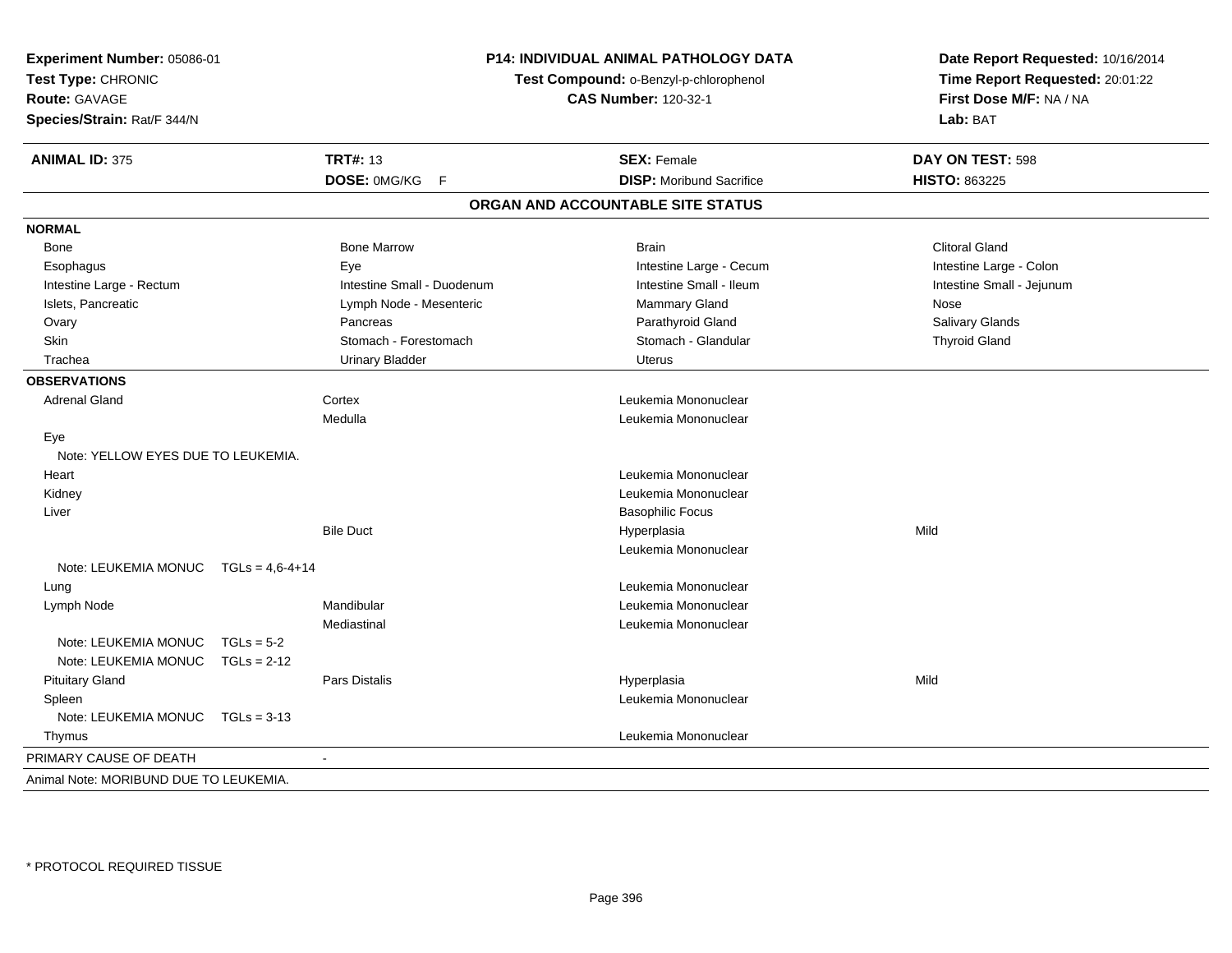| Experiment Number: 05086-01<br>Test Type: CHRONIC<br><b>Route: GAVAGE</b><br>Species/Strain: Rat/F 344/N |                                                 | <b>P14: INDIVIDUAL ANIMAL PATHOLOGY DATA</b><br>Test Compound: o-Benzyl-p-chlorophenol<br><b>CAS Number: 120-32-1</b> |                                   | Date Report Requested: 10/16/2014<br>Time Report Requested: 20:01:22<br>First Dose M/F: NA / NA<br>Lab: BAT |
|----------------------------------------------------------------------------------------------------------|-------------------------------------------------|-----------------------------------------------------------------------------------------------------------------------|-----------------------------------|-------------------------------------------------------------------------------------------------------------|
| <b>ANIMAL ID: 376</b>                                                                                    | <b>TRT#: 13</b>                                 |                                                                                                                       | <b>SEX: Female</b>                | DAY ON TEST: 731                                                                                            |
|                                                                                                          | DOSE: 0MG/KG                                    | F                                                                                                                     | <b>DISP: Terminal Sacrifice</b>   | HISTO: 863226                                                                                               |
|                                                                                                          |                                                 |                                                                                                                       | ORGAN AND ACCOUNTABLE SITE STATUS |                                                                                                             |
| <b>NORMAL</b>                                                                                            |                                                 |                                                                                                                       |                                   |                                                                                                             |
| Adrenal Gland - Cortex                                                                                   | Adrenal Gland - Medulla                         |                                                                                                                       | Bone                              | <b>Bone Marrow</b>                                                                                          |
| <b>Clitoral Gland</b>                                                                                    | Esophagus                                       |                                                                                                                       | Intestine Large - Cecum           | Intestine Large - Colon                                                                                     |
| Intestine Small - Duodenum                                                                               | Intestine Small - Ileum                         |                                                                                                                       | Intestine Small - Jejunum         | Islets, Pancreatic                                                                                          |
| Lung                                                                                                     | Lymph Node - Mandibular                         |                                                                                                                       | Lymph Node - Mesenteric           | Nose                                                                                                        |
| Ovary                                                                                                    | Pancreas                                        |                                                                                                                       | Parathyroid Gland                 | Salivary Glands                                                                                             |
| Skin                                                                                                     | Spleen                                          |                                                                                                                       | Stomach - Forestomach             | Stomach - Glandular                                                                                         |
| Thymus                                                                                                   | <b>Thyroid Gland</b>                            |                                                                                                                       | Trachea                           | <b>Urinary Bladder</b>                                                                                      |
| <b>Uterus</b>                                                                                            |                                                 |                                                                                                                       |                                   |                                                                                                             |
| <b>OBSERVATIONS</b>                                                                                      |                                                 |                                                                                                                       |                                   |                                                                                                             |
| <b>Brain</b>                                                                                             |                                                 |                                                                                                                       | Compression                       |                                                                                                             |
| <b>Clitoral GI</b>                                                                                       |                                                 |                                                                                                                       |                                   |                                                                                                             |
|                                                                                                          | Note: YELLOW NODULES NOT SEEN AT TRIM OR MICRO. |                                                                                                                       |                                   |                                                                                                             |
| Heart                                                                                                    | Myocardium                                      |                                                                                                                       | Degeneration                      | Chronic, Minimal                                                                                            |
| Intestine Large                                                                                          | Rectum                                          |                                                                                                                       | Parasite Metazoan                 |                                                                                                             |
| Kidney                                                                                                   | Pelvis                                          |                                                                                                                       | Mineralization                    | Minimal                                                                                                     |
|                                                                                                          |                                                 |                                                                                                                       | Nephropathy                       | Mild                                                                                                        |
| Liver                                                                                                    | <b>Bile Duct</b>                                |                                                                                                                       | Hyperplasia                       | Minimal                                                                                                     |
| <b>Mammary Gland</b>                                                                                     |                                                 |                                                                                                                       | Fibroadenoma                      |                                                                                                             |
| Note: FIBROADENOMA                                                                                       | $TGLs = 1-12$                                   |                                                                                                                       |                                   |                                                                                                             |
| <b>Pituitary Gland</b>                                                                                   | Pars Distalis                                   |                                                                                                                       | Adenoma                           | Multiple                                                                                                    |
| Note: ADENOMA                                                                                            | $TGLs = 3-7$                                    |                                                                                                                       |                                   |                                                                                                             |
| PRIMARY CAUSE OF DEATH                                                                                   |                                                 |                                                                                                                       |                                   |                                                                                                             |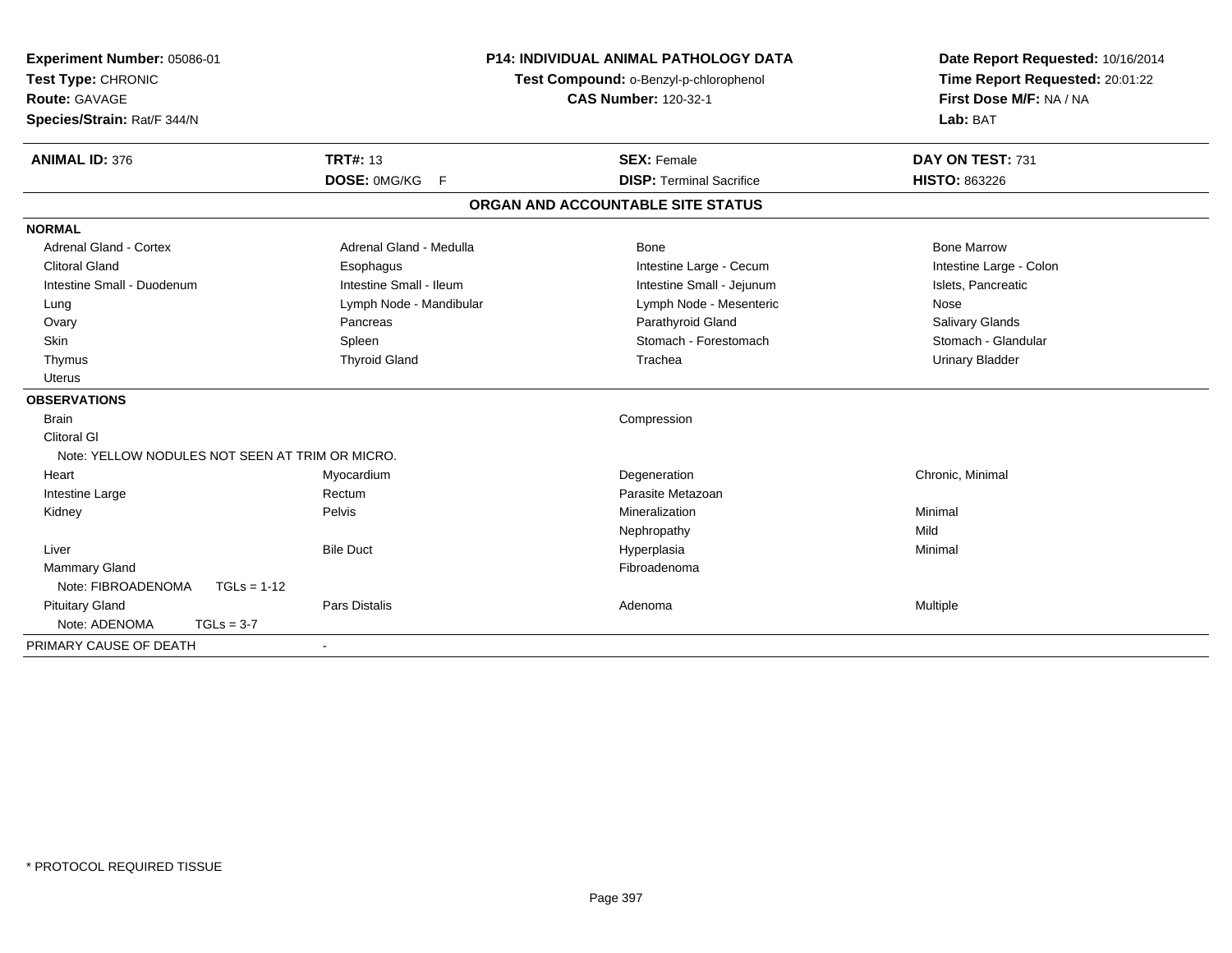| Experiment Number: 05086-01<br>Test Type: CHRONIC<br><b>Route: GAVAGE</b><br>Species/Strain: Rat/F 344/N |                         | <b>P14: INDIVIDUAL ANIMAL PATHOLOGY DATA</b><br>Test Compound: o-Benzyl-p-chlorophenol<br><b>CAS Number: 120-32-1</b> | Date Report Requested: 10/16/2014<br>Time Report Requested: 20:01:22<br>First Dose M/F: NA / NA<br>Lab: BAT |
|----------------------------------------------------------------------------------------------------------|-------------------------|-----------------------------------------------------------------------------------------------------------------------|-------------------------------------------------------------------------------------------------------------|
| <b>ANIMAL ID: 377</b>                                                                                    | <b>TRT#: 13</b>         | <b>SEX: Female</b>                                                                                                    | DAY ON TEST: 731                                                                                            |
|                                                                                                          | DOSE: 0MG/KG F          | <b>DISP: Terminal Sacrifice</b>                                                                                       | <b>HISTO: 863227</b>                                                                                        |
|                                                                                                          |                         | ORGAN AND ACCOUNTABLE SITE STATUS                                                                                     |                                                                                                             |
| <b>NORMAL</b>                                                                                            |                         |                                                                                                                       |                                                                                                             |
| <b>Adrenal Gland - Cortex</b>                                                                            | Adrenal Gland - Medulla | Bone                                                                                                                  | <b>Bone Marrow</b>                                                                                          |
| Esophagus                                                                                                | Intestine Large - Cecum | Intestine Large - Colon                                                                                               | Intestine Large - Rectum                                                                                    |
| Intestine Small - Duodenum                                                                               | Intestine Small - Ileum | Intestine Small - Jejunum                                                                                             | Islets, Pancreatic                                                                                          |
| <b>Mammary Gland</b>                                                                                     | Nose                    | Ovary                                                                                                                 | Parathyroid Gland                                                                                           |
| Salivary Glands                                                                                          | Skin                    | Stomach - Forestomach                                                                                                 | Stomach - Glandular                                                                                         |
| <b>Thyroid Gland</b>                                                                                     | Trachea                 | <b>Urinary Bladder</b>                                                                                                |                                                                                                             |
| <b>MISSING</b>                                                                                           |                         |                                                                                                                       |                                                                                                             |
| Thymus                                                                                                   |                         |                                                                                                                       |                                                                                                             |
| <b>OBSERVATIONS</b>                                                                                      |                         |                                                                                                                       |                                                                                                             |
| <b>Brain</b>                                                                                             |                         | Leukemia Mononuclear                                                                                                  |                                                                                                             |
| <b>Clitoral Gland</b>                                                                                    |                         | Adenoma                                                                                                               |                                                                                                             |
| Note: ADENOMA<br>$TGLs = 1-10$                                                                           |                         |                                                                                                                       |                                                                                                             |
| Heart                                                                                                    | Myocardium              | Degeneration                                                                                                          | Chronic, Minimal                                                                                            |
| Kidney                                                                                                   |                         | Leukemia Mononuclear                                                                                                  |                                                                                                             |
|                                                                                                          |                         | Nephropathy                                                                                                           | Minimal                                                                                                     |
| Liver                                                                                                    |                         | <b>Basophilic Focus</b>                                                                                               |                                                                                                             |
|                                                                                                          | <b>Bile Duct</b>        | Hyperplasia                                                                                                           | Mild                                                                                                        |
|                                                                                                          |                         | Leukemia Mononuclear                                                                                                  |                                                                                                             |
| Note: LEUKEMIA MONUC<br>$TGLs = 6-13$                                                                    |                         |                                                                                                                       |                                                                                                             |
| Lung                                                                                                     |                         | Leukemia Mononuclear                                                                                                  |                                                                                                             |
| Lymph Node                                                                                               | Mandibular              | Leukemia Mononuclear                                                                                                  |                                                                                                             |
|                                                                                                          | Mediastinal             | Leukemia Mononuclear                                                                                                  |                                                                                                             |
|                                                                                                          | Mesenteric              | Leukemia Mononuclear                                                                                                  |                                                                                                             |
| Note: LEUKEMIA MONUC<br>$TGLs = 2,3-5+7+11$                                                              |                         |                                                                                                                       |                                                                                                             |
| Pancreas                                                                                                 | Acinus                  | Atrophy                                                                                                               | Minimal                                                                                                     |
| <b>Pituitary Gland</b>                                                                                   | Pars Distalis           | Hyperplasia                                                                                                           | Mild                                                                                                        |
| Spleen                                                                                                   |                         | Leukemia Mononuclear                                                                                                  |                                                                                                             |
| [ Leukemia Mononuclear TGLS = 4-12 ]                                                                     |                         |                                                                                                                       |                                                                                                             |
| Uterus                                                                                                   |                         | Leukemia Mononuclear                                                                                                  |                                                                                                             |
| Note: LEUKEMIA MONUC<br>$TGLS = 5-7$                                                                     |                         |                                                                                                                       |                                                                                                             |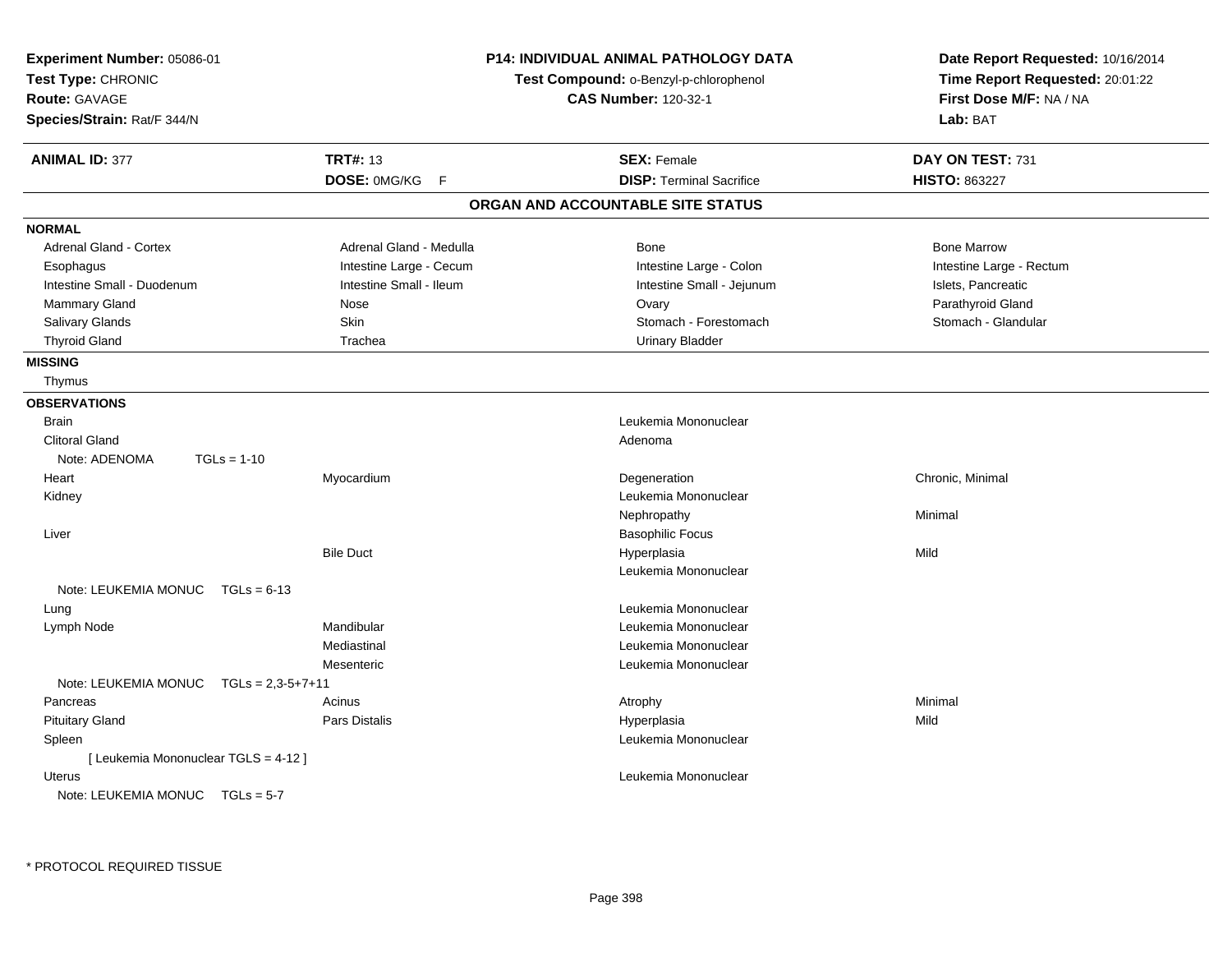| Experiment Number: 05086-01<br>Test Type: CHRONIC<br><b>Route: GAVAGE</b> |                       | <b>P14: INDIVIDUAL ANIMAL PATHOLOGY DATA</b><br>Test Compound: o-Benzyl-p-chlorophenol | Date Report Requested: 10/16/2014<br>Time Report Requested: 20:01:22 |
|---------------------------------------------------------------------------|-----------------------|----------------------------------------------------------------------------------------|----------------------------------------------------------------------|
|                                                                           |                       | <b>CAS Number: 120-32-1</b>                                                            | First Dose M/F: NA / NA                                              |
| Species/Strain: Rat/F 344/N                                               |                       |                                                                                        | Lab: BAT                                                             |
| <b>ANIMAL ID: 377</b>                                                     | <b>TRT#: 13</b>       | <b>SEX: Female</b>                                                                     | DAY ON TEST: 731                                                     |
|                                                                           | <b>DOSE: 0MG/KG F</b> | <b>DISP: Terminal Sacrifice</b>                                                        | <b>HISTO: 863227</b>                                                 |
|                                                                           |                       | ORGAN AND ACCOUNTABLE SITE STATUS                                                      |                                                                      |
| Note: TGL REFERS TO SLIDE 71                                              |                       |                                                                                        |                                                                      |
| PRIMARY CAUSE OF DEATH                                                    |                       |                                                                                        |                                                                      |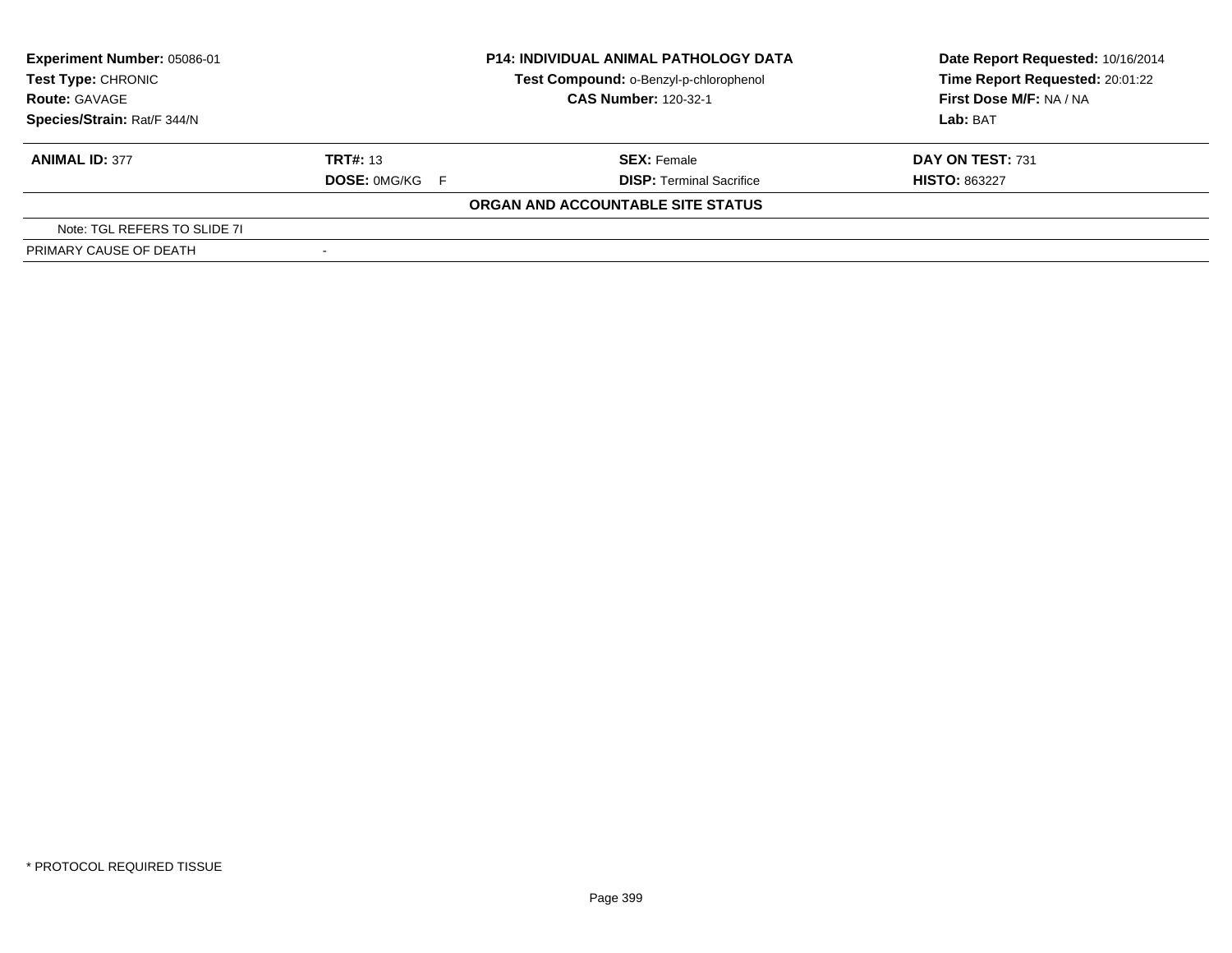| Experiment Number: 05086-01<br>Test Type: CHRONIC |                                     | <b>P14: INDIVIDUAL ANIMAL PATHOLOGY DATA</b> | Date Report Requested: 10/16/2014 |  |
|---------------------------------------------------|-------------------------------------|----------------------------------------------|-----------------------------------|--|
|                                                   |                                     | Test Compound: o-Benzyl-p-chlorophenol       | Time Report Requested: 20:01:22   |  |
| Route: GAVAGE                                     |                                     | <b>CAS Number: 120-32-1</b>                  | First Dose M/F: NA / NA           |  |
| Species/Strain: Rat/F 344/N                       |                                     |                                              | Lab: BAT                          |  |
| <b>ANIMAL ID: 378</b>                             | <b>TRT#: 13</b>                     | <b>SEX: Female</b>                           | DAY ON TEST: 731                  |  |
|                                                   | <b>DOSE: 0MG/KG</b><br>$\mathsf{F}$ | <b>DISP: Terminal Sacrifice</b>              | <b>HISTO: 863228</b>              |  |
|                                                   |                                     | ORGAN AND ACCOUNTABLE SITE STATUS            |                                   |  |
| <b>NORMAL</b>                                     |                                     |                                              |                                   |  |
| Adrenal Gland - Medulla                           | <b>Bone</b>                         | <b>Bone Marrow</b>                           | <b>Brain</b>                      |  |
| <b>Clitoral Gland</b>                             | Esophagus                           | Heart                                        | Intestine Large - Cecum           |  |
| Intestine Large - Colon                           | Intestine Large - Rectum            | Intestine Small - Duodenum                   | Intestine Small - Ileum           |  |
| Intestine Small - Jejunum                         | Islets, Pancreatic                  | Lymph Node - Mandibular                      | Lymph Node - Mesenteric           |  |
| Mammary Gland                                     | Nose                                | Ovary                                        | Pancreas                          |  |
| Parathyroid Gland                                 | Salivary Glands                     | <b>Skin</b>                                  | Stomach - Forestomach             |  |
| Stomach - Glandular                               | Thymus                              | Trachea                                      | <b>Urinary Bladder</b>            |  |
| <b>Uterus</b>                                     |                                     |                                              |                                   |  |
| <b>OBSERVATIONS</b>                               |                                     |                                              |                                   |  |
| <b>Adrenal Gland</b>                              | Cortex                              | Hyperplasia                                  | Mild                              |  |
| Kidney                                            |                                     | Nephropathy                                  | Minimal                           |  |
| Liver                                             |                                     | <b>Basophilic Focus</b>                      |                                   |  |
|                                                   | <b>Bile Duct</b>                    | Hyperplasia                                  | Mild                              |  |
|                                                   |                                     | Leukemia Mononuclear                         |                                   |  |
| Note: LEUKEMIA MONUC<br>$TGLs = 2-4$              |                                     |                                              |                                   |  |
| Lung                                              |                                     | Leukemia Mononuclear                         |                                   |  |
| <b>Pituitary Gland</b>                            | <b>Pars Distalis</b>                | Hyperplasia                                  | Mild                              |  |
| Note: HYPERPLASIA<br>$TGLs = 3-7$                 |                                     |                                              |                                   |  |
| Spleen                                            |                                     | Leukemia Mononuclear                         |                                   |  |
| [ Leukemia Mononuclear TGLS = 1-11 ]              |                                     |                                              |                                   |  |
| <b>Thyroid Gland</b>                              | C Cell                              | Adenoma                                      |                                   |  |
|                                                   | C Cell                              | Hyperplasia                                  | Minimal                           |  |
|                                                   | <b>Follicular Cel</b>               | Hyperplasia                                  | Minimal                           |  |
| PRIMARY CAUSE OF DEATH                            |                                     |                                              |                                   |  |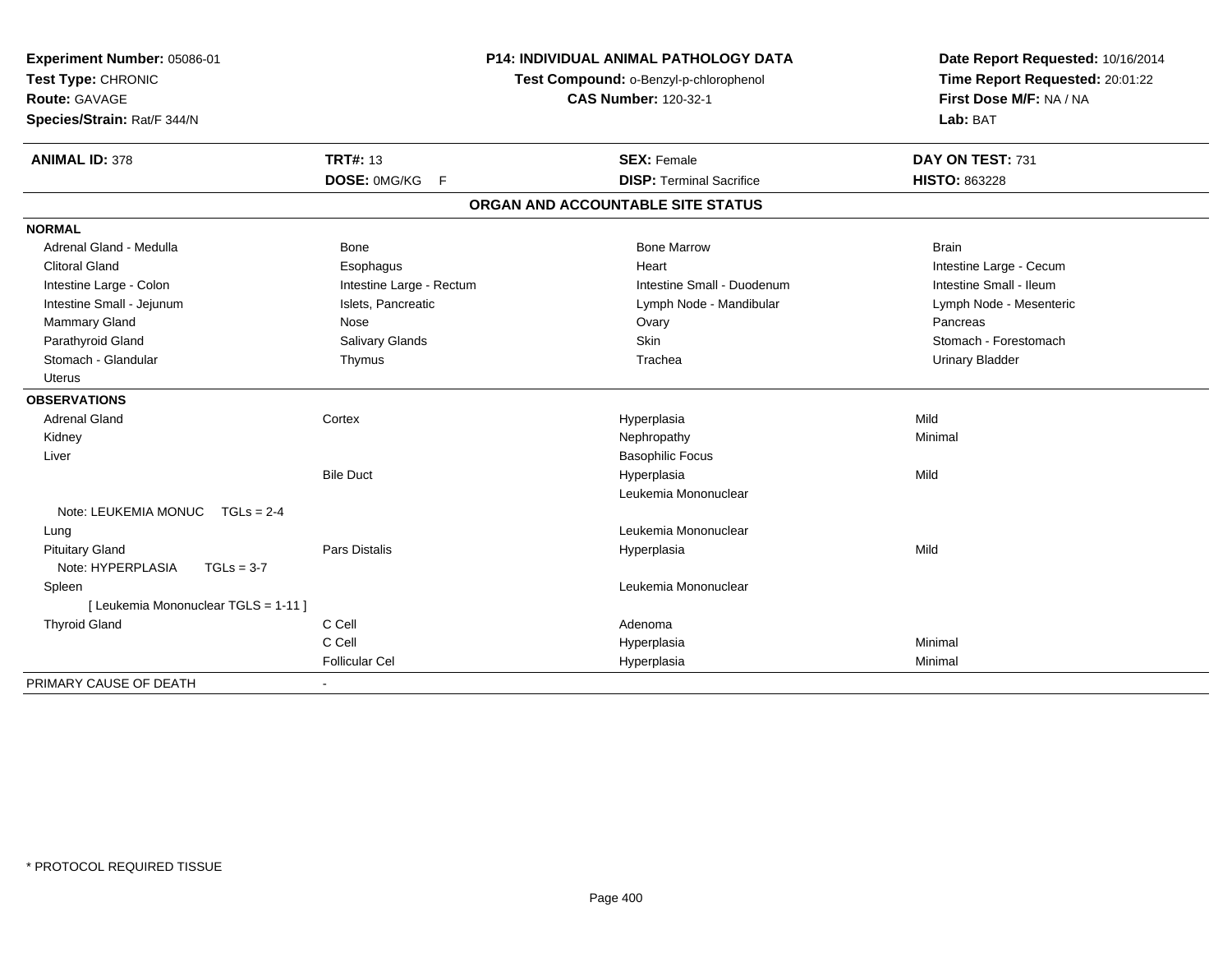| Experiment Number: 05086-01                   | <b>P14: INDIVIDUAL ANIMAL PATHOLOGY DATA</b><br>Test Compound: o-Benzyl-p-chlorophenol |                                   | Date Report Requested: 10/16/2014<br>Time Report Requested: 20:01:22 |  |
|-----------------------------------------------|----------------------------------------------------------------------------------------|-----------------------------------|----------------------------------------------------------------------|--|
| Test Type: CHRONIC                            |                                                                                        |                                   |                                                                      |  |
| <b>Route: GAVAGE</b>                          |                                                                                        | <b>CAS Number: 120-32-1</b>       | First Dose M/F: NA / NA                                              |  |
| Species/Strain: Rat/F 344/N                   |                                                                                        |                                   | Lab: BAT                                                             |  |
| <b>ANIMAL ID: 379</b>                         | <b>TRT#: 13</b>                                                                        | <b>SEX: Female</b>                | DAY ON TEST: 577                                                     |  |
|                                               | DOSE: 0MG/KG F                                                                         | <b>DISP:</b> Moribund Sacrifice   | <b>HISTO: 863229</b>                                                 |  |
|                                               |                                                                                        | ORGAN AND ACCOUNTABLE SITE STATUS |                                                                      |  |
| <b>NORMAL</b>                                 |                                                                                        |                                   |                                                                      |  |
| <b>Adrenal Gland - Cortex</b>                 | Adrenal Gland - Medulla                                                                | <b>Bone</b>                       | <b>Bone Marrow</b>                                                   |  |
| <b>Clitoral Gland</b>                         | Esophagus                                                                              | Intestine Large - Cecum           | Intestine Large - Colon                                              |  |
| Intestine Large - Rectum                      | Intestine Small - Ileum                                                                | Intestine Small - Jejunum         | Islets, Pancreatic                                                   |  |
| Lung                                          | Lymph Node - Mandibular                                                                | Lymph Node - Mesenteric           | Mammary Gland                                                        |  |
| Nose                                          | Ovary                                                                                  | Pancreas                          | Parathyroid Gland                                                    |  |
| Salivary Glands                               | Skin                                                                                   | Spleen                            | Stomach - Glandular                                                  |  |
| Thymus                                        | Trachea                                                                                | <b>Urinary Bladder</b>            | <b>Uterus</b>                                                        |  |
| <b>OBSERVATIONS</b>                           |                                                                                        |                                   |                                                                      |  |
| <b>Brain</b>                                  |                                                                                        | Compression                       |                                                                      |  |
| Heart                                         | Myocardium                                                                             | Degeneration                      | Chronic, Minimal                                                     |  |
| <b>Intestine Small</b>                        | Duodenum                                                                               | Inflammation                      | Necrotizing, Minimal                                                 |  |
| Kidney                                        |                                                                                        | Nephropathy                       | Minimal                                                              |  |
| Liver                                         |                                                                                        | <b>Basophilic Focus</b>           |                                                                      |  |
|                                               |                                                                                        | Inflammation                      | Granulomatous, Mild                                                  |  |
| <b>Pituitary Gland</b>                        | <b>Pars Distalis</b>                                                                   | Adenoma                           |                                                                      |  |
| Note: ADENOMA<br>$TGLs = 1-7$                 |                                                                                        |                                   |                                                                      |  |
| Stomach                                       | Forestomach                                                                            | Inflammation                      | Necrotizing, Mild                                                    |  |
| Note: INFLAMMATION<br>$TGLs = 2-11$           |                                                                                        |                                   |                                                                      |  |
| <b>Thyroid Gland</b>                          | C Cell                                                                                 | Hyperplasia                       | Mild                                                                 |  |
| PRIMARY CAUSE OF DEATH                        |                                                                                        |                                   |                                                                      |  |
| Animal Note: MORIBUND DUE TO PITUITARY TUMOR. |                                                                                        |                                   |                                                                      |  |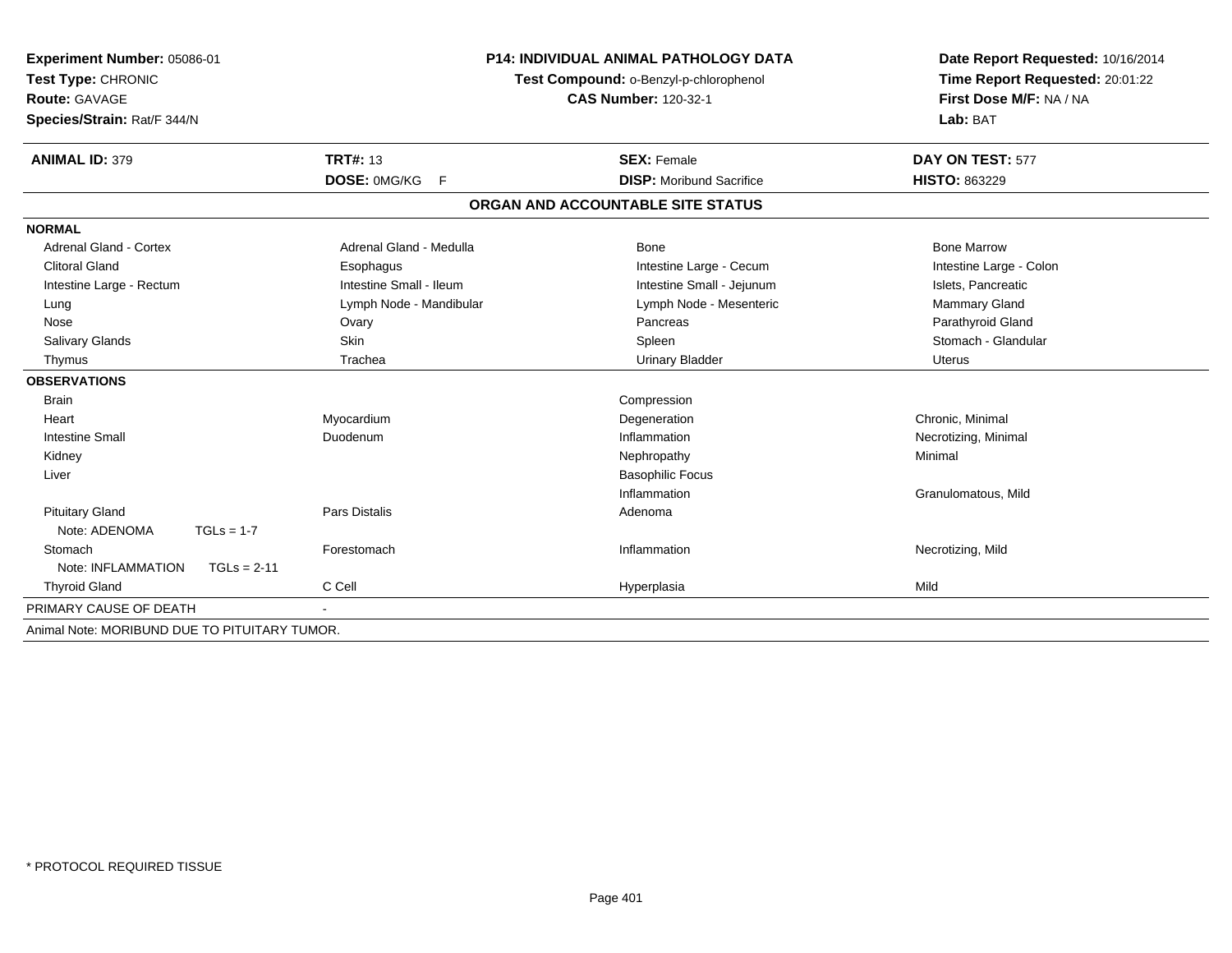| Experiment Number: 05086-01<br>Test Type: CHRONIC<br><b>Route: GAVAGE</b><br>Species/Strain: Rat/F 344/N |                          | <b>P14: INDIVIDUAL ANIMAL PATHOLOGY DATA</b><br>Test Compound: o-Benzyl-p-chlorophenol<br><b>CAS Number: 120-32-1</b> | Date Report Requested: 10/16/2014<br>Time Report Requested: 20:01:22<br>First Dose M/F: NA / NA<br>Lab: BAT |
|----------------------------------------------------------------------------------------------------------|--------------------------|-----------------------------------------------------------------------------------------------------------------------|-------------------------------------------------------------------------------------------------------------|
| <b>ANIMAL ID: 380</b>                                                                                    | <b>TRT#: 13</b>          | <b>SEX: Female</b>                                                                                                    | DAY ON TEST: 456                                                                                            |
|                                                                                                          | DOSE: 0MG/KG<br>F        | <b>DISP:</b> Scheduled Sacrifice                                                                                      | <b>HISTO: 863230</b>                                                                                        |
|                                                                                                          |                          | ORGAN AND ACCOUNTABLE SITE STATUS                                                                                     |                                                                                                             |
| <b>NORMAL</b>                                                                                            |                          |                                                                                                                       |                                                                                                             |
| <b>Adrenal Gland - Cortex</b>                                                                            | Adrenal Gland - Medulla  | Bone                                                                                                                  | <b>Bone Marrow</b>                                                                                          |
| <b>Clitoral Gland</b>                                                                                    | Esophagus                | Heart                                                                                                                 | Intestine Large - Cecum                                                                                     |
| Intestine Large - Colon                                                                                  | Intestine Large - Rectum | Intestine Small - Duodenum                                                                                            | Intestine Small - Ileum                                                                                     |
| Intestine Small - Jejunum                                                                                | Islets, Pancreatic       | Lymph Node - Mandibular                                                                                               | Lymph Node - Mesenteric                                                                                     |
| Mammary Gland                                                                                            | Nose                     | Parathyroid Gland                                                                                                     | <b>Pituitary Gland</b>                                                                                      |
| <b>Salivary Glands</b>                                                                                   | Skin                     | Spleen                                                                                                                | Stomach - Forestomach                                                                                       |
| Stomach - Glandular                                                                                      | Thymus                   | <b>Thyroid Gland</b>                                                                                                  | Trachea                                                                                                     |
| <b>Urinary Bladder</b>                                                                                   | <b>Uterus</b>            |                                                                                                                       |                                                                                                             |
| <b>OBSERVATIONS</b>                                                                                      |                          |                                                                                                                       |                                                                                                             |
| Brain                                                                                                    |                          | Developmental Malformation                                                                                            |                                                                                                             |
| Note: DEVELOP MALFOR $TGLs = 2-5$                                                                        |                          |                                                                                                                       |                                                                                                             |
| Kidney                                                                                                   |                          | Nephropathy                                                                                                           | Minimal                                                                                                     |
| Liver                                                                                                    |                          | <b>Basophilic Focus</b>                                                                                               |                                                                                                             |
| Lung                                                                                                     |                          | Inflammation                                                                                                          | Chronic Active, Mild                                                                                        |
| Ovary                                                                                                    | <b>Periovarn Tiss</b>    | Cyst                                                                                                                  |                                                                                                             |
| Note: CYST<br>$TGLs = 1-11$                                                                              |                          |                                                                                                                       |                                                                                                             |
| Pancreas                                                                                                 | Acinus                   | Atrophy                                                                                                               | Minimal                                                                                                     |
| PRIMARY CAUSE OF DEATH                                                                                   | $\blacksquare$           |                                                                                                                       |                                                                                                             |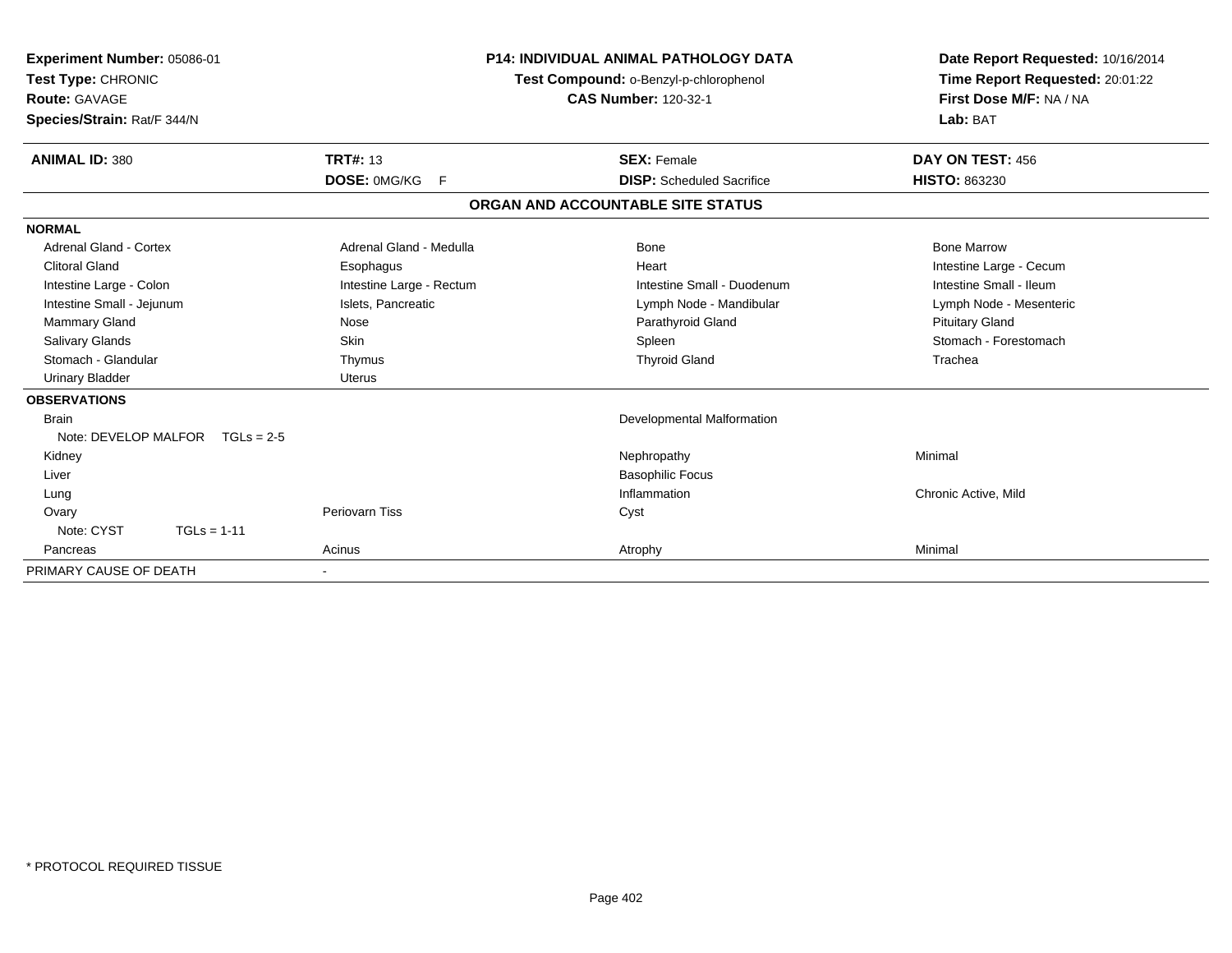| Experiment Number: 05086-01<br>Test Type: CHRONIC<br><b>Route: GAVAGE</b><br>Species/Strain: Rat/F 344/N | <b>P14: INDIVIDUAL ANIMAL PATHOLOGY DATA</b><br>Test Compound: o-Benzyl-p-chlorophenol<br><b>CAS Number: 120-32-1</b> |                                   | Date Report Requested: 10/16/2014<br>Time Report Requested: 20:01:22<br>First Dose M/F: NA / NA<br>Lab: BAT |
|----------------------------------------------------------------------------------------------------------|-----------------------------------------------------------------------------------------------------------------------|-----------------------------------|-------------------------------------------------------------------------------------------------------------|
| <b>ANIMAL ID: 381</b>                                                                                    | <b>TRT#: 14</b>                                                                                                       | <b>SEX: Female</b>                | DAY ON TEST: 94                                                                                             |
|                                                                                                          | DOSE: 0MG/KG 13HUCC F                                                                                                 | <b>DISP:</b> Scheduled Sacrifice  | HISTO:                                                                                                      |
|                                                                                                          |                                                                                                                       | ORGAN AND ACCOUNTABLE SITE STATUS |                                                                                                             |
| <b>NORMAL</b>                                                                                            |                                                                                                                       |                                   |                                                                                                             |
| Adrenal Gland - Cortex                                                                                   | Adrenal Gland - Medulla                                                                                               | <b>Bone</b>                       | <b>Bone Marrow</b>                                                                                          |
| <b>Brain</b>                                                                                             | <b>Clitoral Gland</b>                                                                                                 | Esophagus                         | Intestine Large - Cecum                                                                                     |
| Intestine Large - Colon                                                                                  | Intestine Large - Rectum                                                                                              | Intestine Small - Duodenum        | Intestine Small - Ileum                                                                                     |
| Intestine Small - Jejunum                                                                                | Islets, Pancreatic                                                                                                    | Kidney                            | Liver                                                                                                       |
| Lung                                                                                                     | Lymph Node - Mandibular                                                                                               | Lymph Node - Mesenteric           | <b>Mammary Gland</b>                                                                                        |
| Nose                                                                                                     | Ovary                                                                                                                 | Parathyroid Gland                 | <b>Pituitary Gland</b>                                                                                      |
| <b>Salivary Glands</b>                                                                                   | Skin                                                                                                                  | Spleen                            | Stomach - Forestomach                                                                                       |
| Stomach - Glandular                                                                                      | Thymus                                                                                                                | <b>Thyroid Gland</b>              | Trachea                                                                                                     |
| <b>Urinary Bladder</b>                                                                                   | <b>Uterus</b>                                                                                                         |                                   |                                                                                                             |
| <b>OBSERVATIONS</b>                                                                                      |                                                                                                                       |                                   |                                                                                                             |
| Eye                                                                                                      | Retina                                                                                                                | Atrophy                           | Moderate                                                                                                    |
|                                                                                                          | Lens                                                                                                                  | Cataract                          | Moderate                                                                                                    |
| Note: CATARACT<br>$TGLs = 1-11$                                                                          |                                                                                                                       |                                   |                                                                                                             |
| Heart                                                                                                    | Myocardium                                                                                                            | Degeneration                      | Chronic, Minimal                                                                                            |
| Pancreas                                                                                                 |                                                                                                                       | Inflammation                      | Chronic, Minimal                                                                                            |
| PRIMARY CAUSE OF DEATH                                                                                   |                                                                                                                       |                                   |                                                                                                             |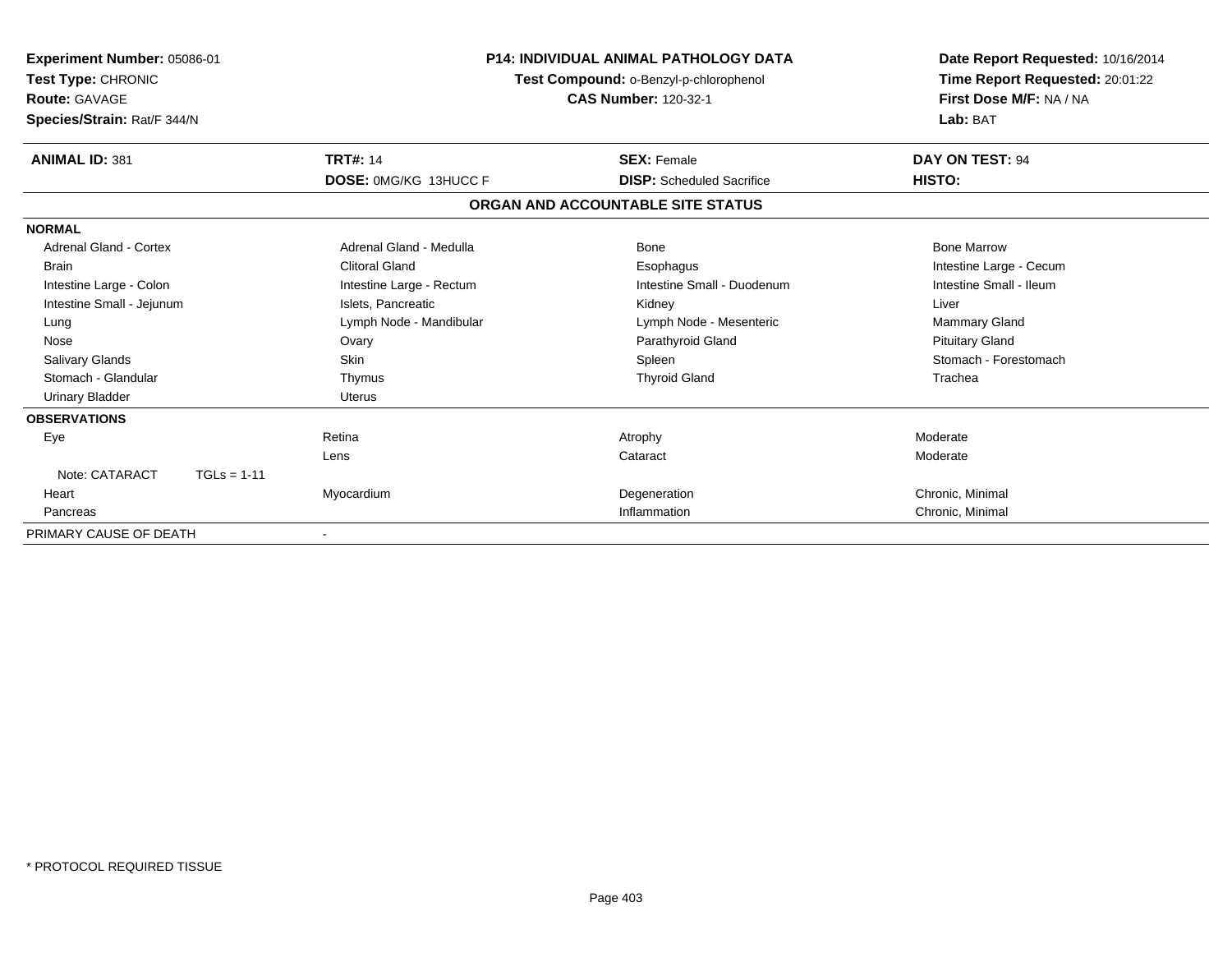| <b>Experiment Number: 05086-01</b><br><b>Test Type: CHRONIC</b><br><b>Route: GAVAGE</b><br>Species/Strain: Rat/F 344/N | <b>P14: INDIVIDUAL ANIMAL PATHOLOGY DATA</b><br>Test Compound: o-Benzyl-p-chlorophenol<br><b>CAS Number: 120-32-1</b> |                                   | Date Report Requested: 10/16/2014<br>Time Report Requested: 20:01:22<br>First Dose M/F: NA / NA<br>Lab: BAT |
|------------------------------------------------------------------------------------------------------------------------|-----------------------------------------------------------------------------------------------------------------------|-----------------------------------|-------------------------------------------------------------------------------------------------------------|
| <b>ANIMAL ID: 382</b>                                                                                                  | <b>TRT#: 14</b>                                                                                                       | <b>SEX: Female</b>                | DAY ON TEST: 94                                                                                             |
|                                                                                                                        | <b>DOSE: 0MG/KG 13HUCC F</b>                                                                                          | <b>DISP:</b> Scheduled Sacrifice  | HISTO:                                                                                                      |
|                                                                                                                        |                                                                                                                       | ORGAN AND ACCOUNTABLE SITE STATUS |                                                                                                             |
| <b>NORMAL</b>                                                                                                          |                                                                                                                       |                                   |                                                                                                             |
| <b>Adrenal Gland - Cortex</b>                                                                                          | Adrenal Gland - Medulla                                                                                               | <b>Bone</b>                       | <b>Bone Marrow</b>                                                                                          |
| <b>Brain</b>                                                                                                           | <b>Clitoral Gland</b>                                                                                                 | Esophagus                         | Heart                                                                                                       |
| Intestine Large - Cecum                                                                                                | Intestine Large - Colon                                                                                               | Intestine Large - Rectum          | Intestine Small - Duodenum                                                                                  |
| Intestine Small - Ileum                                                                                                | Intestine Small - Jejunum                                                                                             | Islets, Pancreatic                | Liver                                                                                                       |
| Lung                                                                                                                   | Lymph Node - Mandibular                                                                                               | Lymph Node - Mesenteric           | <b>Mammary Gland</b>                                                                                        |
| Nose                                                                                                                   | Ovary                                                                                                                 | Pancreas                          | Parathyroid Gland                                                                                           |
| <b>Pituitary Gland</b>                                                                                                 | Salivary Glands                                                                                                       | <b>Skin</b>                       | Spleen                                                                                                      |
| Stomach - Forestomach                                                                                                  | Stomach - Glandular                                                                                                   | Thymus                            | <b>Thyroid Gland</b>                                                                                        |
| Trachea                                                                                                                | Urinary Bladder                                                                                                       | <b>Uterus</b>                     |                                                                                                             |
| <b>OBSERVATIONS</b>                                                                                                    |                                                                                                                       |                                   |                                                                                                             |
| <b>Harderian Gland</b>                                                                                                 |                                                                                                                       | Inflammation                      | Chronic Active, Minimal                                                                                     |
| Kidney                                                                                                                 | Corticomed Jct                                                                                                        | Concretion                        | Minimal                                                                                                     |
| PRIMARY CAUSE OF DEATH                                                                                                 |                                                                                                                       |                                   |                                                                                                             |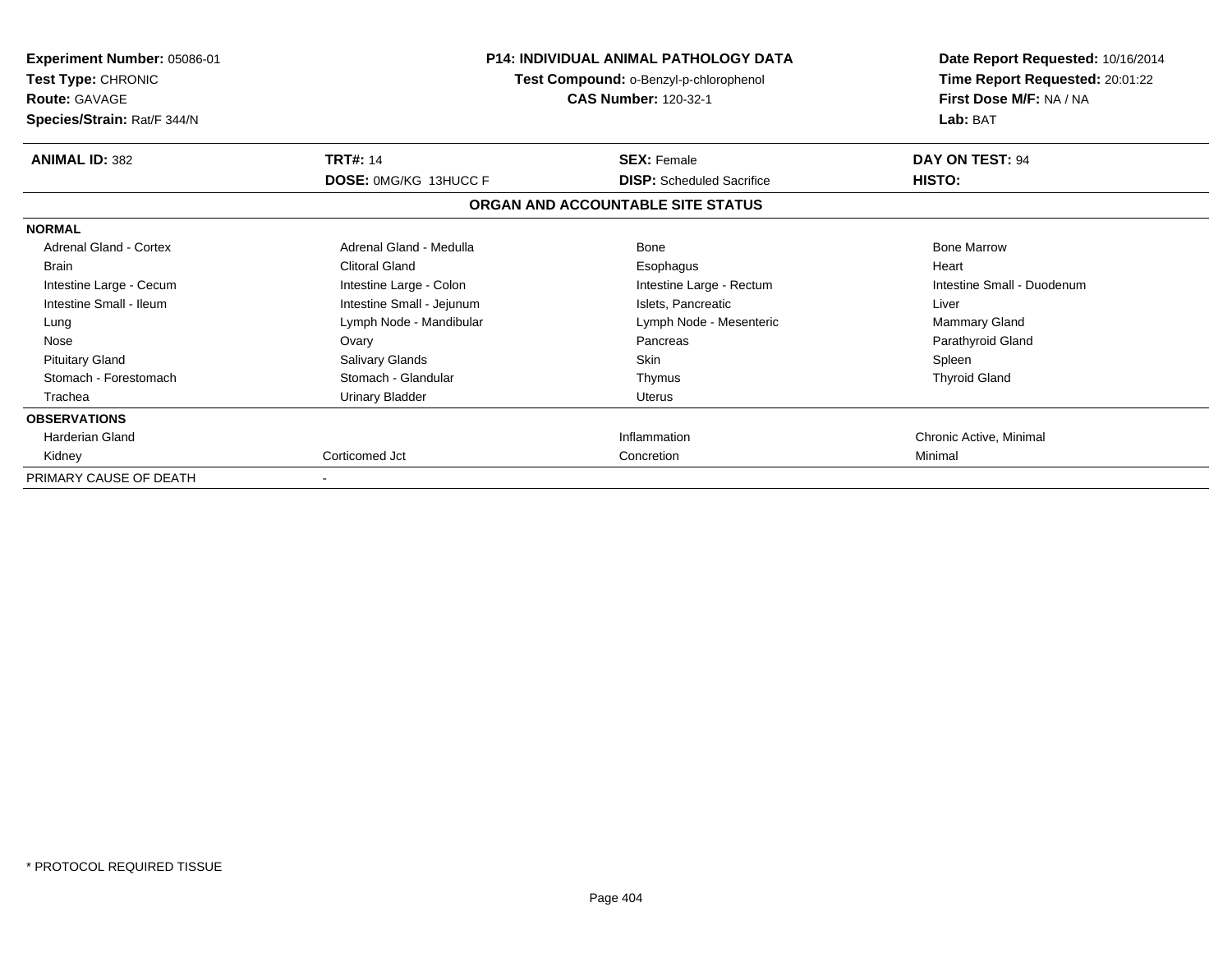| Experiment Number: 05086-01<br><b>Test Type: CHRONIC</b><br><b>Route: GAVAGE</b><br>Species/Strain: Rat/F 344/N | P14: INDIVIDUAL ANIMAL PATHOLOGY DATA<br>Test Compound: o-Benzyl-p-chlorophenol<br><b>CAS Number: 120-32-1</b> |                                                        | Date Report Requested: 10/16/2014<br>Time Report Requested: 20:01:22<br>First Dose M/F: NA / NA<br>Lab: BAT |
|-----------------------------------------------------------------------------------------------------------------|----------------------------------------------------------------------------------------------------------------|--------------------------------------------------------|-------------------------------------------------------------------------------------------------------------|
| <b>ANIMAL ID: 383</b>                                                                                           | <b>TRT#: 14</b>                                                                                                | <b>SEX: Female</b><br><b>DISP:</b> Scheduled Sacrifice | DAY ON TEST: 94                                                                                             |
|                                                                                                                 | <b>DOSE: 0MG/KG 13HUCC F</b>                                                                                   | ORGAN AND ACCOUNTABLE SITE STATUS                      | HISTO:                                                                                                      |
| <b>NORMAL</b>                                                                                                   |                                                                                                                |                                                        |                                                                                                             |
| Adrenal Gland - Cortex                                                                                          | Adrenal Gland - Medulla                                                                                        | <b>Bone</b>                                            | <b>Bone Marrow</b>                                                                                          |
| <b>Brain</b>                                                                                                    | <b>Clitoral Gland</b>                                                                                          | Esophagus                                              | Intestine Large - Cecum                                                                                     |
| Intestine Large - Colon                                                                                         | Intestine Large - Rectum                                                                                       | Intestine Small - Duodenum                             | Intestine Small - Ileum                                                                                     |
| Intestine Small - Jejunum                                                                                       | Islets, Pancreatic                                                                                             | Kidney                                                 | Liver                                                                                                       |
| Lung                                                                                                            | Lymph Node - Mandibular                                                                                        | Lymph Node - Mesenteric                                | Nose                                                                                                        |
| Ovary                                                                                                           | Pancreas                                                                                                       | Parathyroid Gland                                      | <b>Pituitary Gland</b>                                                                                      |
| <b>Salivary Glands</b>                                                                                          | <b>Skin</b>                                                                                                    | Spleen                                                 | Stomach - Forestomach                                                                                       |
| Stomach - Glandular                                                                                             | Thymus                                                                                                         | <b>Thyroid Gland</b>                                   | Trachea                                                                                                     |
| <b>Urinary Bladder</b>                                                                                          | <b>Uterus</b>                                                                                                  |                                                        |                                                                                                             |
| <b>MISSING</b>                                                                                                  |                                                                                                                |                                                        |                                                                                                             |
| <b>Mammary Gland</b>                                                                                            |                                                                                                                |                                                        |                                                                                                             |
| <b>OBSERVATIONS</b>                                                                                             |                                                                                                                |                                                        |                                                                                                             |
| Heart                                                                                                           | Myocardium                                                                                                     | Degeneration                                           | Chronic, Minimal                                                                                            |
| PRIMARY CAUSE OF DEATH                                                                                          |                                                                                                                |                                                        |                                                                                                             |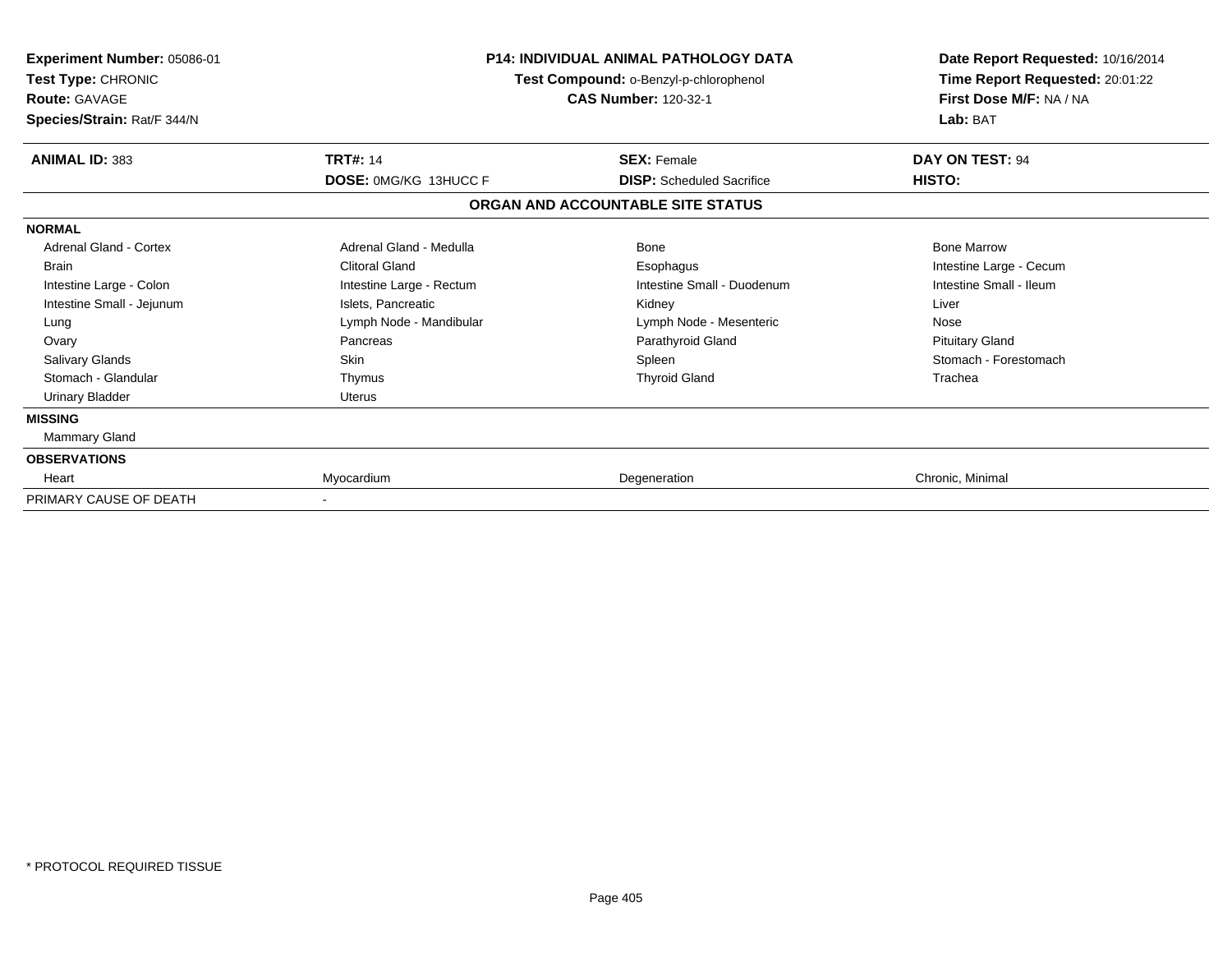| Experiment Number: 05086-01<br><b>Test Type: CHRONIC</b><br><b>Route: GAVAGE</b><br>Species/Strain: Rat/F 344/N | <b>P14: INDIVIDUAL ANIMAL PATHOLOGY DATA</b><br>Test Compound: o-Benzyl-p-chlorophenol<br><b>CAS Number: 120-32-1</b> |                                   | Date Report Requested: 10/16/2014<br>Time Report Requested: 20:01:22<br>First Dose M/F: NA / NA<br>Lab: BAT |
|-----------------------------------------------------------------------------------------------------------------|-----------------------------------------------------------------------------------------------------------------------|-----------------------------------|-------------------------------------------------------------------------------------------------------------|
| <b>ANIMAL ID: 384</b>                                                                                           | <b>TRT#: 14</b>                                                                                                       | <b>SEX: Female</b>                | DAY ON TEST: 94                                                                                             |
|                                                                                                                 | <b>DOSE: 0MG/KG 13HUCC F</b>                                                                                          | <b>DISP:</b> Scheduled Sacrifice  | HISTO:                                                                                                      |
|                                                                                                                 |                                                                                                                       | ORGAN AND ACCOUNTABLE SITE STATUS |                                                                                                             |
| <b>NORMAL</b>                                                                                                   |                                                                                                                       |                                   |                                                                                                             |
| Adrenal Gland - Cortex                                                                                          | Adrenal Gland - Medulla                                                                                               | Bone                              | <b>Bone Marrow</b>                                                                                          |
| <b>Brain</b>                                                                                                    | <b>Clitoral Gland</b>                                                                                                 | Esophagus                         | Heart                                                                                                       |
| Intestine Large - Cecum                                                                                         | Intestine Large - Colon                                                                                               | Intestine Large - Rectum          | Intestine Small - Duodenum                                                                                  |
| Intestine Small - Ileum                                                                                         | Intestine Small - Jejunum                                                                                             | Islets, Pancreatic                | Liver                                                                                                       |
| Lung                                                                                                            | Lymph Node - Mandibular                                                                                               | Lymph Node - Mesenteric           | <b>Mammary Gland</b>                                                                                        |
| Nose                                                                                                            | Ovary                                                                                                                 | Pancreas                          | Parathyroid Gland                                                                                           |
| <b>Pituitary Gland</b>                                                                                          | Salivary Glands                                                                                                       | Skin                              | Spleen                                                                                                      |
| Stomach - Forestomach                                                                                           | Stomach - Glandular                                                                                                   | Thymus                            | <b>Thyroid Gland</b>                                                                                        |
| Trachea                                                                                                         | <b>Urinary Bladder</b>                                                                                                | Uterus                            |                                                                                                             |
| <b>OBSERVATIONS</b>                                                                                             |                                                                                                                       |                                   |                                                                                                             |
| Kidney                                                                                                          | Corticomed Jct                                                                                                        | Mineralization                    | Minimal                                                                                                     |
| PRIMARY CAUSE OF DEATH                                                                                          |                                                                                                                       |                                   |                                                                                                             |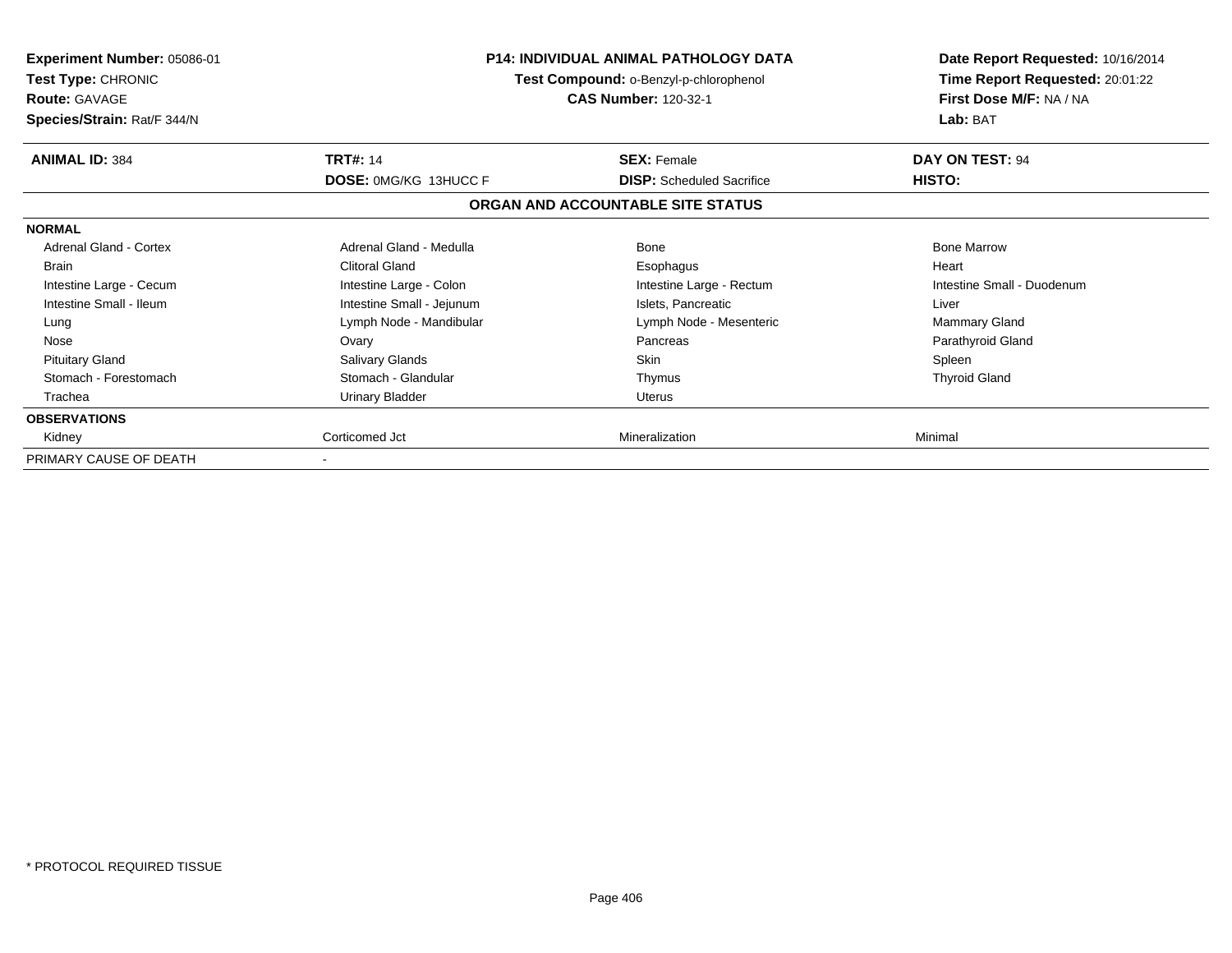| <b>Experiment Number: 05086-01</b><br>Test Type: CHRONIC<br><b>Route: GAVAGE</b><br>Species/Strain: Rat/F 344/N | <b>P14: INDIVIDUAL ANIMAL PATHOLOGY DATA</b><br>Test Compound: o-Benzyl-p-chlorophenol<br><b>CAS Number: 120-32-1</b> |                                   | Date Report Requested: 10/16/2014<br>Time Report Requested: 20:01:22<br>First Dose M/F: NA / NA<br>Lab: BAT |
|-----------------------------------------------------------------------------------------------------------------|-----------------------------------------------------------------------------------------------------------------------|-----------------------------------|-------------------------------------------------------------------------------------------------------------|
| <b>ANIMAL ID: 385</b>                                                                                           | <b>TRT#: 14</b>                                                                                                       | <b>SEX: Female</b>                | DAY ON TEST: 94                                                                                             |
|                                                                                                                 | <b>DOSE: 0MG/KG 13HUCC F</b>                                                                                          | <b>DISP:</b> Scheduled Sacrifice  | HISTO:                                                                                                      |
|                                                                                                                 |                                                                                                                       | ORGAN AND ACCOUNTABLE SITE STATUS |                                                                                                             |
| <b>NORMAL</b>                                                                                                   |                                                                                                                       |                                   |                                                                                                             |
| Adrenal Gland - Cortex                                                                                          | Adrenal Gland - Medulla                                                                                               | Bone                              | <b>Bone Marrow</b>                                                                                          |
| <b>Brain</b>                                                                                                    | Clitoral Gland                                                                                                        | Heart                             | Intestine Large - Cecum                                                                                     |
| Intestine Large - Colon                                                                                         | Intestine Large - Rectum                                                                                              | Intestine Small - Duodenum        | Intestine Small - Ileum                                                                                     |
| Intestine Small - Jejunum                                                                                       | Islets, Pancreatic                                                                                                    | Liver                             | Lymph Node - Mandibular                                                                                     |
| Lymph Node - Mesenteric                                                                                         | Mammary Gland                                                                                                         | Nose                              | Ovary                                                                                                       |
| Pancreas                                                                                                        | Parathyroid Gland                                                                                                     | <b>Pituitary Gland</b>            | <b>Salivary Glands</b>                                                                                      |
| <b>Skin</b>                                                                                                     | Spleen                                                                                                                | Stomach - Forestomach             | Stomach - Glandular                                                                                         |
| Thymus                                                                                                          | <b>Thyroid Gland</b>                                                                                                  | Trachea                           | <b>Urinary Bladder</b>                                                                                      |
| Uterus                                                                                                          |                                                                                                                       |                                   |                                                                                                             |
| <b>OBSERVATIONS</b>                                                                                             |                                                                                                                       |                                   |                                                                                                             |
| Esophagus                                                                                                       | Muscularis                                                                                                            | Inflammation                      | Chronic, Minimal                                                                                            |
| Kidney                                                                                                          |                                                                                                                       | Nephropathy                       | Minimal                                                                                                     |
| Lung                                                                                                            |                                                                                                                       | Inflammation                      | Chronic Active, Minimal                                                                                     |
| PRIMARY CAUSE OF DEATH                                                                                          |                                                                                                                       |                                   |                                                                                                             |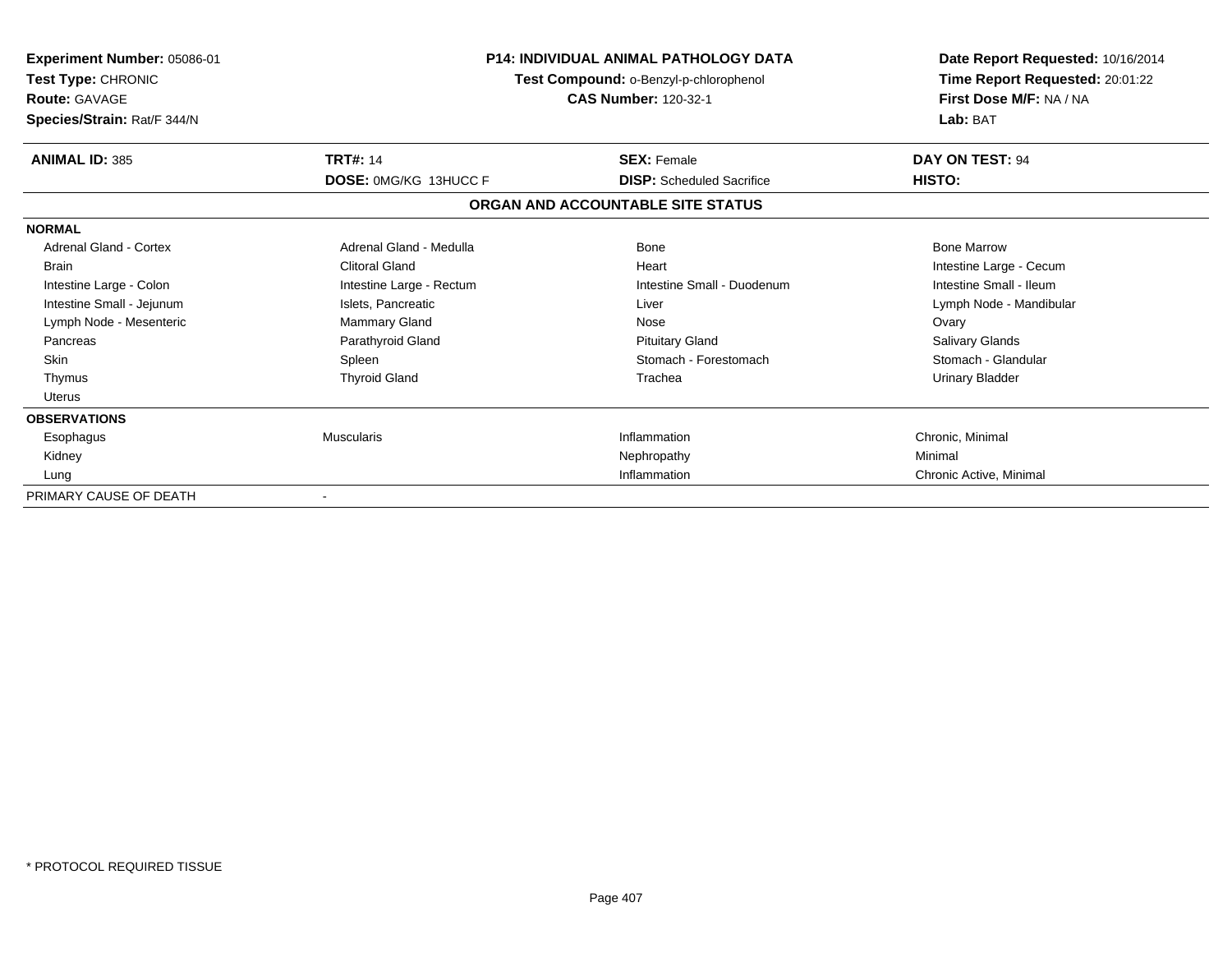| <b>Experiment Number: 05086-01</b><br>Test Type: CHRONIC<br><b>Route: GAVAGE</b><br>Species/Strain: Rat/F 344/N | <b>P14: INDIVIDUAL ANIMAL PATHOLOGY DATA</b><br>Test Compound: o-Benzyl-p-chlorophenol<br><b>CAS Number: 120-32-1</b> |                                   | Date Report Requested: 10/16/2014<br>Time Report Requested: 20:01:22<br>First Dose M/F: NA / NA<br>Lab: BAT |
|-----------------------------------------------------------------------------------------------------------------|-----------------------------------------------------------------------------------------------------------------------|-----------------------------------|-------------------------------------------------------------------------------------------------------------|
| <b>ANIMAL ID: 386</b>                                                                                           | <b>TRT#: 14</b><br><b>DOSE: 0MG/KG 13HUCC F</b>                                                                       | <b>SEX: Female</b>                | DAY ON TEST: 94<br>HISTO:                                                                                   |
|                                                                                                                 |                                                                                                                       | <b>DISP:</b> Scheduled Sacrifice  |                                                                                                             |
|                                                                                                                 |                                                                                                                       | ORGAN AND ACCOUNTABLE SITE STATUS |                                                                                                             |
| <b>NORMAL</b>                                                                                                   |                                                                                                                       |                                   |                                                                                                             |
| Adrenal Gland - Cortex                                                                                          | Adrenal Gland - Medulla                                                                                               | Bone                              | <b>Brain</b>                                                                                                |
| <b>Clitoral Gland</b>                                                                                           | Esophagus                                                                                                             | Heart                             | Intestine Large - Cecum                                                                                     |
| Intestine Large - Colon                                                                                         | Intestine Large - Rectum                                                                                              | Intestine Small - Duodenum        | Intestine Small - Ileum                                                                                     |
| Intestine Small - Jejunum                                                                                       | Islets, Pancreatic                                                                                                    | Liver                             | Lung                                                                                                        |
| Lymph Node - Mandibular                                                                                         | Lymph Node - Mesenteric                                                                                               | <b>Mammary Gland</b>              | Nose                                                                                                        |
| Ovary                                                                                                           | Pancreas                                                                                                              | Parathyroid Gland                 | <b>Pituitary Gland</b>                                                                                      |
| <b>Salivary Glands</b>                                                                                          | Skin                                                                                                                  | Spleen                            | Stomach - Forestomach                                                                                       |
| Stomach - Glandular                                                                                             | Thymus                                                                                                                | <b>Thyroid Gland</b>              | Trachea                                                                                                     |
| <b>Urinary Bladder</b>                                                                                          | <b>Uterus</b>                                                                                                         |                                   |                                                                                                             |
| <b>OBSERVATIONS</b>                                                                                             |                                                                                                                       |                                   |                                                                                                             |
| <b>Bone Marrow</b>                                                                                              | Femoral                                                                                                               | Hyperplasia                       | Reticulum Cell, Minimal                                                                                     |
| Kidney                                                                                                          | Corticomed Jct                                                                                                        | Mineralization                    | Minimal                                                                                                     |
| PRIMARY CAUSE OF DEATH                                                                                          |                                                                                                                       |                                   |                                                                                                             |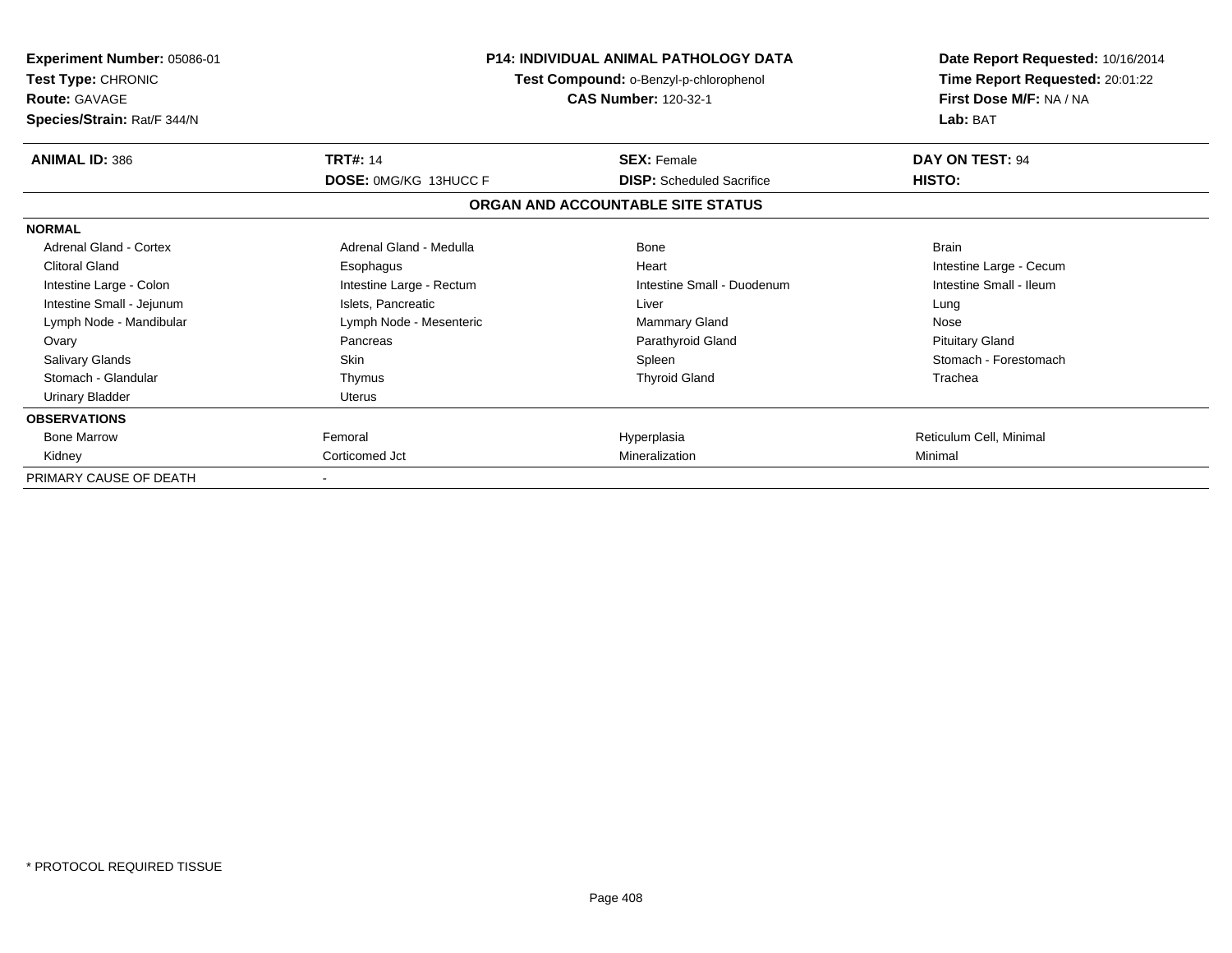| Experiment Number: 05086-01<br>Test Type: CHRONIC<br><b>Route: GAVAGE</b><br>Species/Strain: Rat/F 344/N |                              | <b>P14: INDIVIDUAL ANIMAL PATHOLOGY DATA</b><br>Test Compound: o-Benzyl-p-chlorophenol<br><b>CAS Number: 120-32-1</b> | Date Report Requested: 10/16/2014<br>Time Report Requested: 20:01:22<br>First Dose M/F: NA / NA<br>Lab: BAT |
|----------------------------------------------------------------------------------------------------------|------------------------------|-----------------------------------------------------------------------------------------------------------------------|-------------------------------------------------------------------------------------------------------------|
| <b>ANIMAL ID: 387</b>                                                                                    | <b>TRT#: 14</b>              | <b>SEX: Female</b>                                                                                                    | DAY ON TEST: 94                                                                                             |
|                                                                                                          | <b>DOSE: 0MG/KG 13HUCC F</b> | <b>DISP:</b> Scheduled Sacrifice                                                                                      | HISTO:                                                                                                      |
|                                                                                                          |                              | ORGAN AND ACCOUNTABLE SITE STATUS                                                                                     |                                                                                                             |
| <b>NORMAL</b>                                                                                            |                              |                                                                                                                       |                                                                                                             |
| Adrenal Gland - Cortex                                                                                   | Adrenal Gland - Medulla      | Bone                                                                                                                  | <b>Bone Marrow</b>                                                                                          |
| <b>Brain</b>                                                                                             | <b>Clitoral Gland</b>        | Esophagus                                                                                                             | Heart                                                                                                       |
| Intestine Large - Cecum                                                                                  | Intestine Large - Colon      | Intestine Small - Duodenum                                                                                            | Intestine Small - Ileum                                                                                     |
| Intestine Small - Jejunum                                                                                | Islets, Pancreatic           | Liver                                                                                                                 | Lymph Node - Mandibular                                                                                     |
| Lymph Node - Mesenteric                                                                                  | <b>Mammary Gland</b>         | Nose                                                                                                                  | Ovary                                                                                                       |
| Pancreas                                                                                                 | Parathyroid Gland            | <b>Pituitary Gland</b>                                                                                                | <b>Salivary Glands</b>                                                                                      |
| <b>Skin</b>                                                                                              | Spleen                       | Stomach - Forestomach                                                                                                 | Stomach - Glandular                                                                                         |
| Thymus                                                                                                   | <b>Thyroid Gland</b>         | Trachea                                                                                                               | Urinary Bladder                                                                                             |
| <b>Uterus</b>                                                                                            |                              |                                                                                                                       |                                                                                                             |
| <b>OBSERVATIONS</b>                                                                                      |                              |                                                                                                                       |                                                                                                             |
| Intestine Large                                                                                          | Rectum                       | Parasite Metazoan                                                                                                     |                                                                                                             |
| Kidney                                                                                                   | Corticomed Jct               | Mineralization                                                                                                        | Minimal                                                                                                     |
| Lung                                                                                                     |                              | Inflammation                                                                                                          | Chronic Active, Minimal                                                                                     |
| PRIMARY CAUSE OF DEATH                                                                                   |                              |                                                                                                                       |                                                                                                             |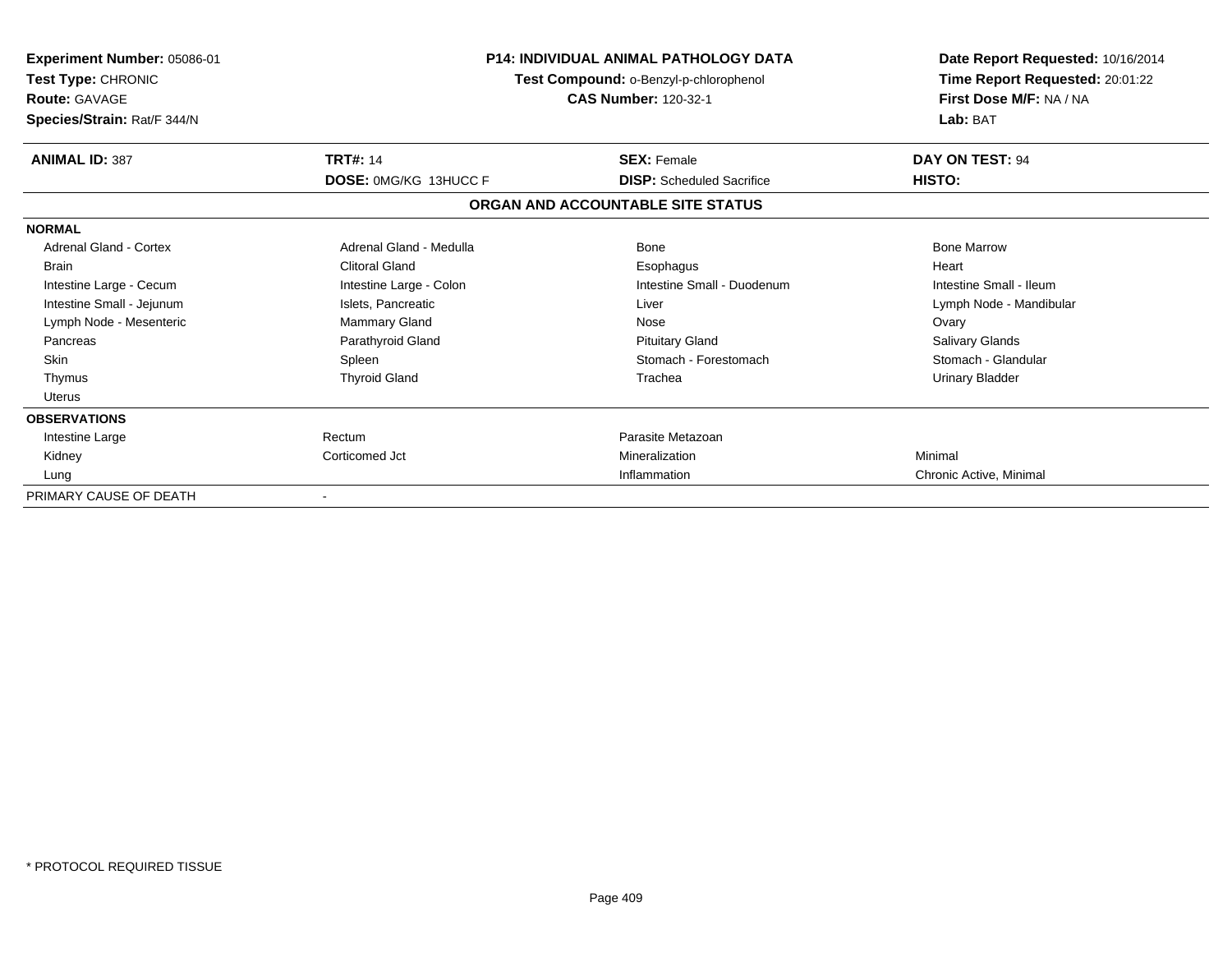| <b>Experiment Number: 05086-01</b><br><b>Test Type: CHRONIC</b><br><b>Route: GAVAGE</b><br>Species/Strain: Rat/F 344/N |                              | <b>P14: INDIVIDUAL ANIMAL PATHOLOGY DATA</b><br>Test Compound: o-Benzyl-p-chlorophenol<br><b>CAS Number: 120-32-1</b> | Date Report Requested: 10/16/2014<br>Time Report Requested: 20:01:22<br>First Dose M/F: NA / NA<br>Lab: BAT |
|------------------------------------------------------------------------------------------------------------------------|------------------------------|-----------------------------------------------------------------------------------------------------------------------|-------------------------------------------------------------------------------------------------------------|
| <b>ANIMAL ID: 388</b>                                                                                                  | <b>TRT#: 14</b>              | <b>SEX: Female</b>                                                                                                    | DAY ON TEST: 94                                                                                             |
|                                                                                                                        | <b>DOSE: 0MG/KG 13HUCC F</b> | <b>DISP:</b> Scheduled Sacrifice                                                                                      | HISTO:                                                                                                      |
|                                                                                                                        |                              | ORGAN AND ACCOUNTABLE SITE STATUS                                                                                     |                                                                                                             |
| <b>NORMAL</b>                                                                                                          |                              |                                                                                                                       |                                                                                                             |
| Adrenal Gland - Cortex                                                                                                 | Adrenal Gland - Medulla      | Bone                                                                                                                  | <b>Bone Marrow</b>                                                                                          |
| <b>Brain</b>                                                                                                           | <b>Clitoral Gland</b>        | Esophagus                                                                                                             | Intestine Large - Cecum                                                                                     |
| Intestine Large - Colon                                                                                                | Intestine Large - Rectum     | Intestine Small - Duodenum                                                                                            | Intestine Small - Ileum                                                                                     |
| Intestine Small - Jejunum                                                                                              | Islets, Pancreatic           | Kidney                                                                                                                | Liver                                                                                                       |
| Lung                                                                                                                   | Lymph Node - Mandibular      | Lymph Node - Mesenteric                                                                                               | <b>Mammary Gland</b>                                                                                        |
| Nose                                                                                                                   | Ovary                        | Pancreas                                                                                                              | Parathyroid Gland                                                                                           |
| <b>Pituitary Gland</b>                                                                                                 | <b>Salivary Glands</b>       | <b>Skin</b>                                                                                                           | Spleen                                                                                                      |
| Stomach - Forestomach                                                                                                  | Stomach - Glandular          | Thymus                                                                                                                | <b>Thyroid Gland</b>                                                                                        |
| Trachea                                                                                                                | <b>Urinary Bladder</b>       | <b>Uterus</b>                                                                                                         |                                                                                                             |
| <b>OBSERVATIONS</b>                                                                                                    |                              |                                                                                                                       |                                                                                                             |
| Heart                                                                                                                  | Myocardium                   | Degeneration                                                                                                          | Chronic, Minimal                                                                                            |
| PRIMARY CAUSE OF DEATH                                                                                                 |                              |                                                                                                                       |                                                                                                             |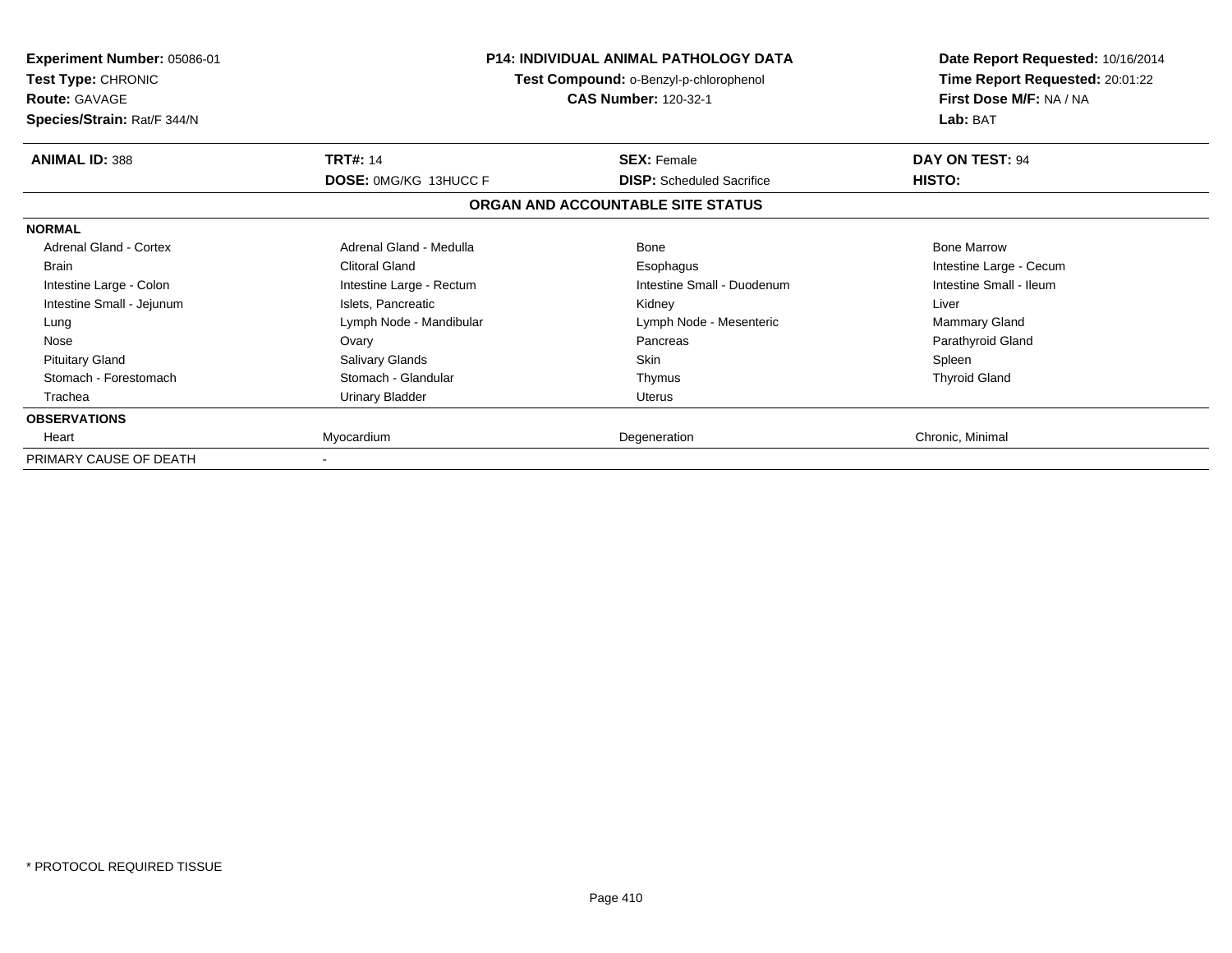| Experiment Number: 05086-01<br><b>Test Type: CHRONIC</b><br><b>Route: GAVAGE</b><br>Species/Strain: Rat/F 344/N |                              | <b>P14: INDIVIDUAL ANIMAL PATHOLOGY DATA</b><br>Test Compound: o-Benzyl-p-chlorophenol<br><b>CAS Number: 120-32-1</b> |                            |
|-----------------------------------------------------------------------------------------------------------------|------------------------------|-----------------------------------------------------------------------------------------------------------------------|----------------------------|
| <b>ANIMAL ID: 389</b>                                                                                           | <b>TRT#: 14</b>              | <b>SEX: Female</b>                                                                                                    | DAY ON TEST: 94            |
|                                                                                                                 | <b>DOSE: 0MG/KG 13HUCC F</b> | <b>DISP:</b> Scheduled Sacrifice                                                                                      | HISTO:                     |
|                                                                                                                 |                              | ORGAN AND ACCOUNTABLE SITE STATUS                                                                                     |                            |
| <b>NORMAL</b>                                                                                                   |                              |                                                                                                                       |                            |
| Adrenal Gland - Cortex                                                                                          | Adrenal Gland - Medulla      | Bone                                                                                                                  | <b>Bone Marrow</b>         |
| <b>Brain</b>                                                                                                    | <b>Clitoral Gland</b>        | Esophagus                                                                                                             | Heart                      |
| Intestine Large - Cecum                                                                                         | Intestine Large - Colon      | Intestine Large - Rectum                                                                                              | Intestine Small - Duodenum |
| Intestine Small - Ileum                                                                                         | Intestine Small - Jejunum    | Islets, Pancreatic                                                                                                    | Liver                      |
| Lung                                                                                                            | Lymph Node - Mandibular      | Lymph Node - Mesenteric                                                                                               | <b>Mammary Gland</b>       |
| Nose                                                                                                            | Ovary                        | Pancreas                                                                                                              | Parathyroid Gland          |
| <b>Pituitary Gland</b>                                                                                          | Salivary Glands              | Skin                                                                                                                  | Spleen                     |
| Stomach - Forestomach                                                                                           | Stomach - Glandular          | Thymus                                                                                                                | <b>Thyroid Gland</b>       |
| Trachea                                                                                                         | <b>Urinary Bladder</b>       | Uterus                                                                                                                |                            |
| <b>OBSERVATIONS</b>                                                                                             |                              |                                                                                                                       |                            |
| Kidney                                                                                                          | Corticomed Jct               | Mineralization                                                                                                        | Minimal                    |
| PRIMARY CAUSE OF DEATH                                                                                          |                              |                                                                                                                       |                            |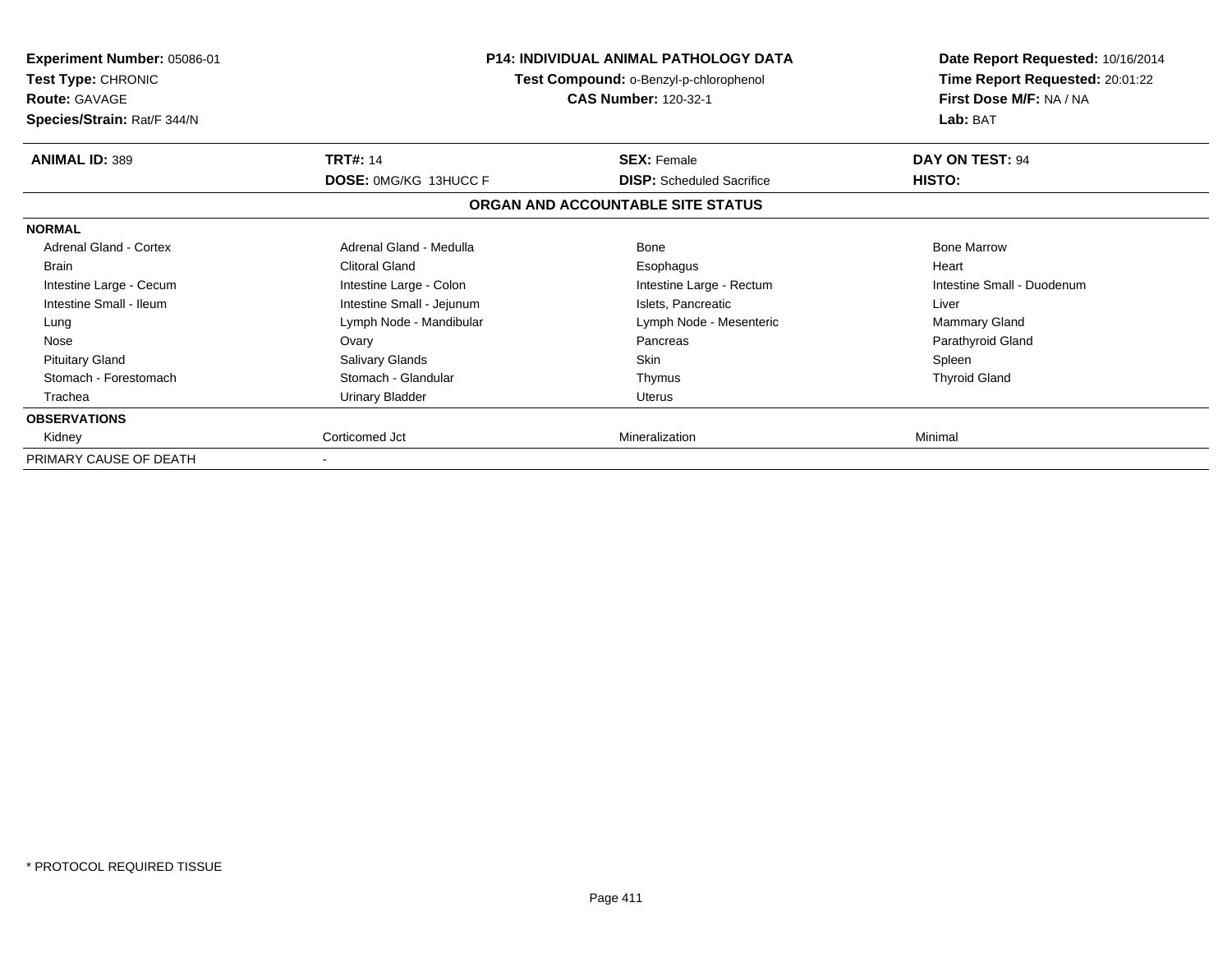| Experiment Number: 05086-01<br><b>Test Type: CHRONIC</b><br><b>Route: GAVAGE</b><br>Species/Strain: Rat/F 344/N |                              | <b>P14: INDIVIDUAL ANIMAL PATHOLOGY DATA</b><br>Test Compound: o-Benzyl-p-chlorophenol<br><b>CAS Number: 120-32-1</b> |                            |
|-----------------------------------------------------------------------------------------------------------------|------------------------------|-----------------------------------------------------------------------------------------------------------------------|----------------------------|
| <b>ANIMAL ID: 390</b>                                                                                           | <b>TRT#: 14</b>              | <b>SEX: Female</b>                                                                                                    | DAY ON TEST: 94            |
|                                                                                                                 | <b>DOSE: 0MG/KG 13HUCC F</b> | <b>DISP:</b> Scheduled Sacrifice                                                                                      | HISTO:                     |
|                                                                                                                 |                              | ORGAN AND ACCOUNTABLE SITE STATUS                                                                                     |                            |
| <b>NORMAL</b>                                                                                                   |                              |                                                                                                                       |                            |
| Adrenal Gland - Cortex                                                                                          | Adrenal Gland - Medulla      | Bone                                                                                                                  | <b>Bone Marrow</b>         |
| <b>Brain</b>                                                                                                    | <b>Clitoral Gland</b>        | Esophagus                                                                                                             | Heart                      |
| Intestine Large - Cecum                                                                                         | Intestine Large - Colon      | Intestine Large - Rectum                                                                                              | Intestine Small - Duodenum |
| Intestine Small - Ileum                                                                                         | Intestine Small - Jejunum    | Islets, Pancreatic                                                                                                    | Liver                      |
| Lung                                                                                                            | Lymph Node - Mandibular      | Lymph Node - Mesenteric                                                                                               | <b>Mammary Gland</b>       |
| Nose                                                                                                            | Ovary                        | Pancreas                                                                                                              | Parathyroid Gland          |
| <b>Pituitary Gland</b>                                                                                          | Salivary Glands              | Skin                                                                                                                  | Spleen                     |
| Stomach - Forestomach                                                                                           | Stomach - Glandular          | Thymus                                                                                                                | <b>Thyroid Gland</b>       |
| Trachea                                                                                                         | <b>Urinary Bladder</b>       | Uterus                                                                                                                |                            |
| <b>OBSERVATIONS</b>                                                                                             |                              |                                                                                                                       |                            |
| Kidney                                                                                                          | Corticomed Jct               | Mineralization                                                                                                        | Minimal                    |
| PRIMARY CAUSE OF DEATH                                                                                          |                              |                                                                                                                       |                            |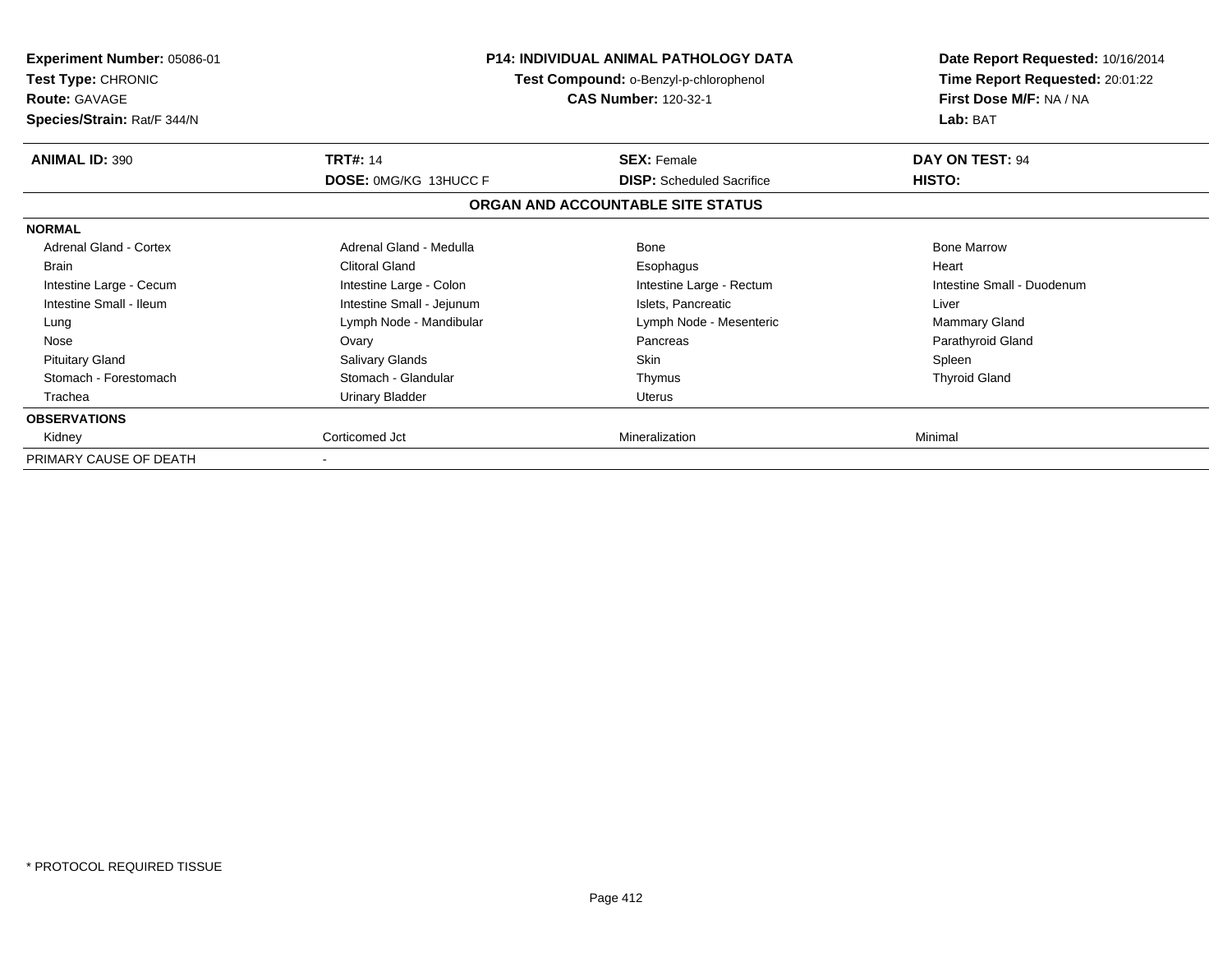| Experiment Number: 05086-01<br>Test Type: CHRONIC<br><b>Route: GAVAGE</b><br>Species/Strain: Rat/F 344/N |                          | <b>P14: INDIVIDUAL ANIMAL PATHOLOGY DATA</b><br>Test Compound: o-Benzyl-p-chlorophenol<br><b>CAS Number: 120-32-1</b> | Date Report Requested: 10/16/2014<br>Time Report Requested: 20:01:22<br>First Dose M/F: NA / NA<br>Lab: BAT |  |
|----------------------------------------------------------------------------------------------------------|--------------------------|-----------------------------------------------------------------------------------------------------------------------|-------------------------------------------------------------------------------------------------------------|--|
|                                                                                                          |                          |                                                                                                                       |                                                                                                             |  |
| <b>ANIMAL ID: 401</b>                                                                                    | <b>TRT#: 16</b>          | <b>SEX: Female</b>                                                                                                    | DAY ON TEST: 544                                                                                            |  |
|                                                                                                          | DOSE: 60MG/KG F          | <b>DISP:</b> Moribund Sacrifice                                                                                       | HISTO: 863531                                                                                               |  |
|                                                                                                          |                          | ORGAN AND ACCOUNTABLE SITE STATUS                                                                                     |                                                                                                             |  |
| <b>NORMAL</b>                                                                                            |                          |                                                                                                                       |                                                                                                             |  |
| <b>Adrenal Gland - Cortex</b>                                                                            | Adrenal Gland - Medulla  | Bone                                                                                                                  | <b>Bone Marrow</b>                                                                                          |  |
| <b>Brain</b>                                                                                             | <b>Clitoral Gland</b>    | Esophagus                                                                                                             | Intestine Large - Cecum                                                                                     |  |
| Intestine Large - Colon                                                                                  | Intestine Large - Rectum | Intestine Small - Duodenum                                                                                            | Intestine Small - Ileum                                                                                     |  |
| Intestine Small - Jejunum                                                                                | Islets, Pancreatic       | Lung                                                                                                                  | Lymph Node - Mandibular                                                                                     |  |
| Lymph Node - Mesenteric                                                                                  | Mammary Gland            | Nose                                                                                                                  | Ovary                                                                                                       |  |
| Pancreas                                                                                                 | Parathyroid Gland        | <b>Pituitary Gland</b>                                                                                                | Salivary Glands                                                                                             |  |
| Skin                                                                                                     | Spleen                   | Stomach - Forestomach                                                                                                 | Stomach - Glandular                                                                                         |  |
| Thymus                                                                                                   | Trachea                  | <b>Urinary Bladder</b>                                                                                                |                                                                                                             |  |
| <b>OBSERVATIONS</b>                                                                                      |                          |                                                                                                                       |                                                                                                             |  |
| Heart                                                                                                    | Myocardium               | Degeneration                                                                                                          | Chronic, Minimal                                                                                            |  |
| Kidney                                                                                                   |                          | Nephropathy                                                                                                           | Minimal                                                                                                     |  |
| Liver                                                                                                    | <b>Bile Duct</b>         | Hyperplasia                                                                                                           | Minimal                                                                                                     |  |
| Lymph Node                                                                                               |                          |                                                                                                                       |                                                                                                             |  |
| Note: MEDIASTINAL LN NORMAL ON MICRO.                                                                    |                          |                                                                                                                       |                                                                                                             |  |
| <b>Thyroid Gland</b>                                                                                     | Follicular Cel           | Carcinoma                                                                                                             |                                                                                                             |  |
| Note: CARCINOMA<br>$TGLs = 2-7$                                                                          |                          |                                                                                                                       |                                                                                                             |  |
| Uterus                                                                                                   |                          | Polyp Stromal                                                                                                         |                                                                                                             |  |
| Note: POLYP STROMAL<br>$TGLs = 1-11$                                                                     |                          |                                                                                                                       |                                                                                                             |  |
| PRIMARY CAUSE OF DEATH                                                                                   |                          |                                                                                                                       |                                                                                                             |  |
| Animal Note: MORIBUND DUE TO THYROID CARCINOMA                                                           |                          |                                                                                                                       |                                                                                                             |  |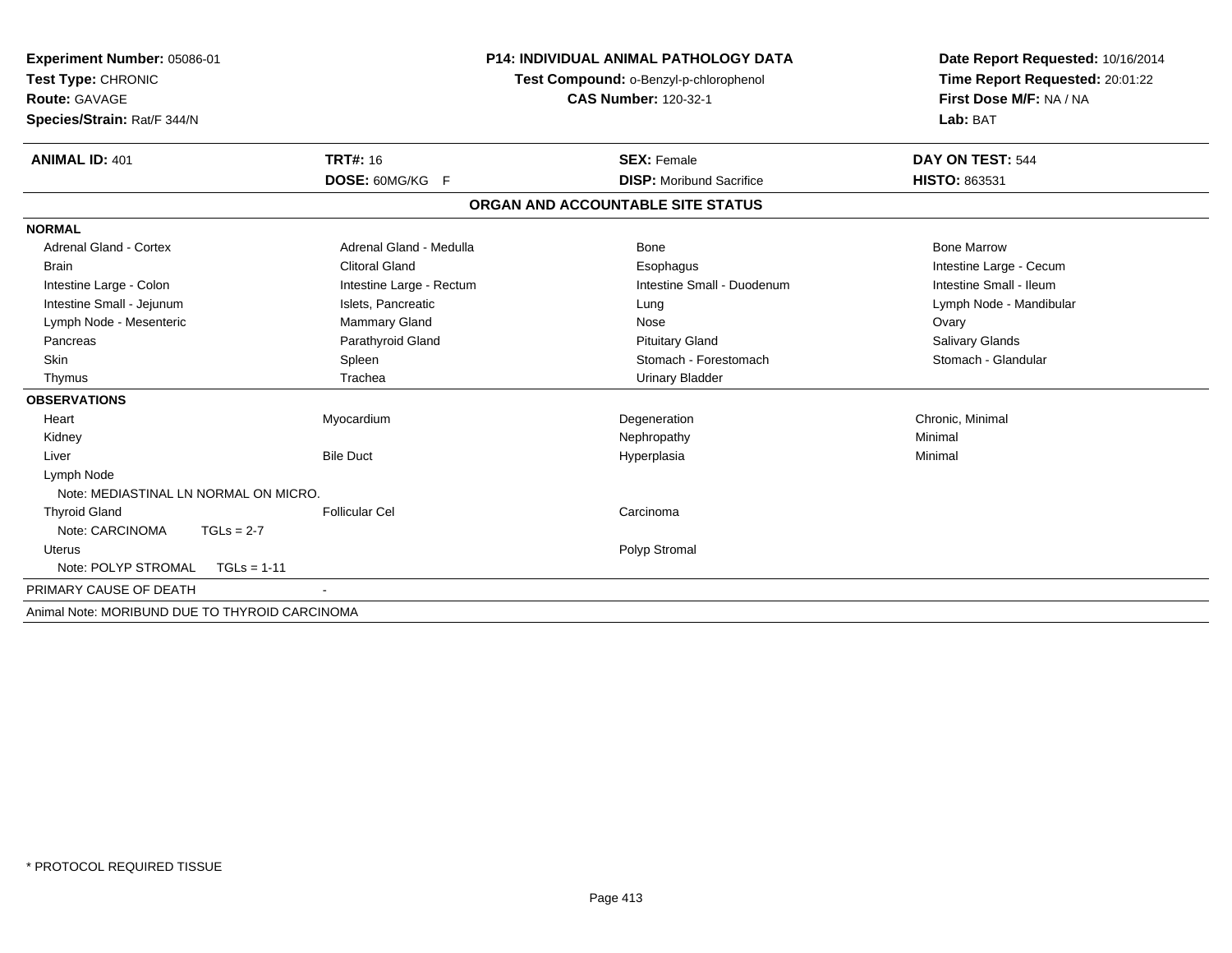| Experiment Number: 05086-01<br>Test Type: CHRONIC<br>Route: GAVAGE<br>Species/Strain: Rat/F 344/N |               |                                    | <b>P14: INDIVIDUAL ANIMAL PATHOLOGY DATA</b><br>Test Compound: o-Benzyl-p-chlorophenol<br><b>CAS Number: 120-32-1</b> |                                                       | Date Report Requested: 10/16/2014<br>Time Report Requested: 20:01:22<br>First Dose M/F: NA / NA<br>Lab: BAT |
|---------------------------------------------------------------------------------------------------|---------------|------------------------------------|-----------------------------------------------------------------------------------------------------------------------|-------------------------------------------------------|-------------------------------------------------------------------------------------------------------------|
| <b>ANIMAL ID: 402</b>                                                                             |               | <b>TRT#: 16</b><br>DOSE: 60MG/KG F |                                                                                                                       | <b>SEX: Female</b><br><b>DISP: Terminal Sacrifice</b> | DAY ON TEST: 729<br>HISTO: 863532                                                                           |
|                                                                                                   |               |                                    |                                                                                                                       | ORGAN AND ACCOUNTABLE SITE STATUS                     |                                                                                                             |
| <b>NORMAL</b>                                                                                     |               |                                    |                                                                                                                       |                                                       |                                                                                                             |
| Adrenal Gland - Cortex                                                                            |               | Adrenal Gland - Medulla            |                                                                                                                       | Bone                                                  | <b>Bone Marrow</b>                                                                                          |
| <b>Brain</b>                                                                                      |               | <b>Clitoral Gland</b>              |                                                                                                                       | Esophagus                                             | Intestine Large - Cecum                                                                                     |
| Intestine Large - Colon                                                                           |               | Intestine Large - Rectum           |                                                                                                                       | Intestine Small - Duodenum                            | Intestine Small - Ileum                                                                                     |
| Intestine Small - Jejunum                                                                         |               | Islets, Pancreatic                 |                                                                                                                       | Lung                                                  | Lymph Node - Mandibular                                                                                     |
| Lymph Node - Mesenteric                                                                           |               | <b>Mammary Gland</b>               |                                                                                                                       | Nose                                                  | Ovary                                                                                                       |
| Pancreas                                                                                          |               | Salivary Glands                    |                                                                                                                       | Spleen                                                | Stomach - Forestomach                                                                                       |
| Stomach - Glandular                                                                               |               | Thymus                             |                                                                                                                       | <b>Thyroid Gland</b>                                  | Trachea                                                                                                     |
| <b>Urinary Bladder</b>                                                                            |               | <b>Uterus</b>                      |                                                                                                                       |                                                       |                                                                                                             |
| <b>MISSING</b>                                                                                    |               |                                    |                                                                                                                       |                                                       |                                                                                                             |
| Parathyroid Gland                                                                                 |               |                                    |                                                                                                                       |                                                       |                                                                                                             |
| <b>OBSERVATIONS</b>                                                                               |               |                                    |                                                                                                                       |                                                       |                                                                                                             |
| Heart                                                                                             |               | Myocardium                         |                                                                                                                       | Degeneration                                          | Chronic, Minimal                                                                                            |
| Kidney                                                                                            |               |                                    |                                                                                                                       | Nephropathy                                           | Minimal                                                                                                     |
| Liver                                                                                             |               |                                    |                                                                                                                       | <b>Basophilic Focus</b>                               |                                                                                                             |
|                                                                                                   |               | <b>Bile Duct</b>                   |                                                                                                                       | Hyperplasia                                           | Minimal                                                                                                     |
| <b>Pituitary Gland</b>                                                                            |               | <b>Pars Distalis</b>               |                                                                                                                       | Hyperplasia                                           | Mild                                                                                                        |
| <b>Skin</b>                                                                                       |               | <b>Subcut Tiss</b>                 |                                                                                                                       | Fibrosarcoma                                          |                                                                                                             |
| Note: FIBROSARC                                                                                   | $TGLs = 1-11$ |                                    |                                                                                                                       |                                                       |                                                                                                             |
| PRIMARY CAUSE OF DEATH                                                                            |               | $\blacksquare$                     |                                                                                                                       |                                                       |                                                                                                             |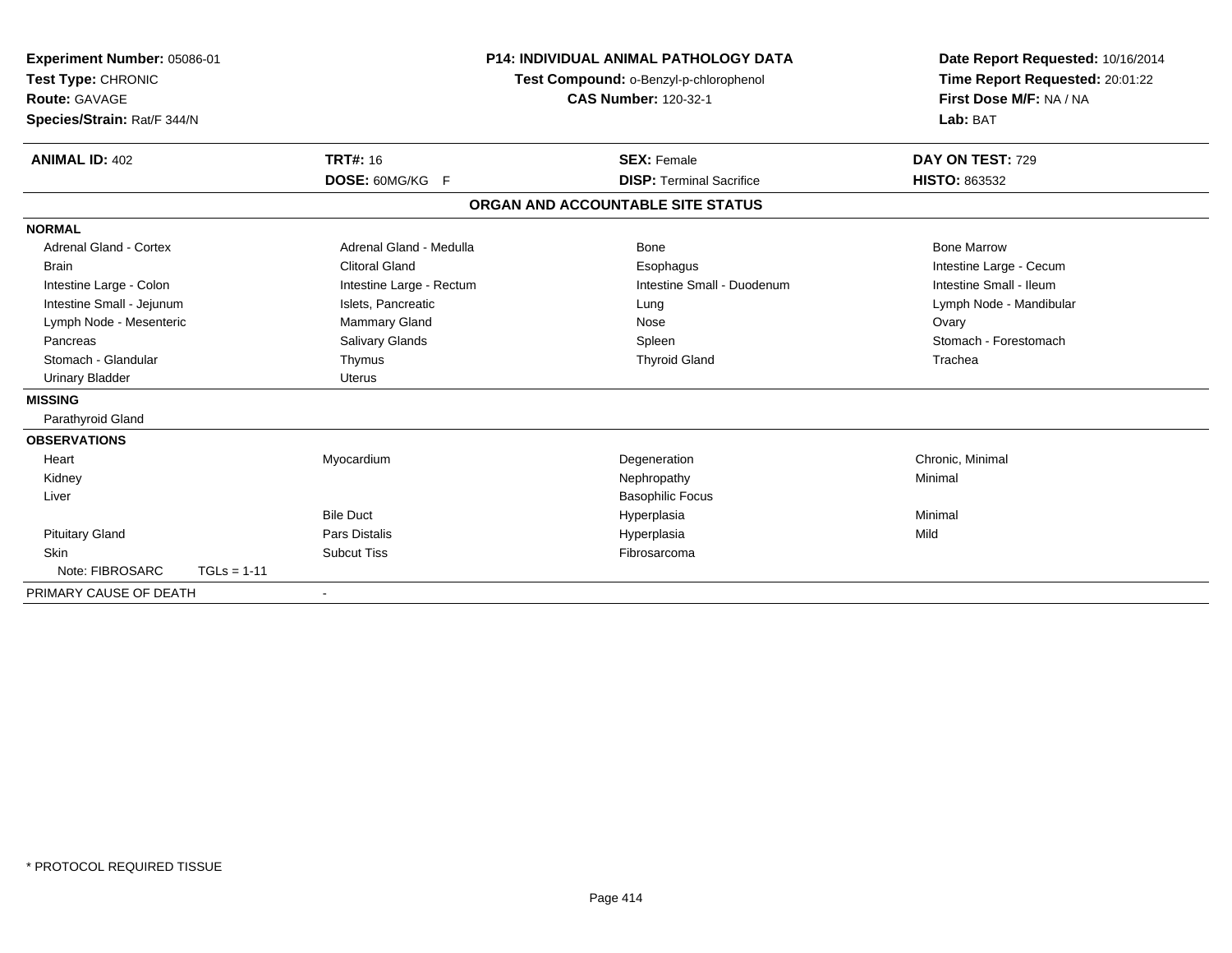| Experiment Number: 05086-01       | <b>P14: INDIVIDUAL ANIMAL PATHOLOGY DATA</b> |                                        | Date Report Requested: 10/16/2014 |
|-----------------------------------|----------------------------------------------|----------------------------------------|-----------------------------------|
| Test Type: CHRONIC                |                                              | Test Compound: o-Benzyl-p-chlorophenol | Time Report Requested: 20:01:22   |
| <b>Route: GAVAGE</b>              |                                              | <b>CAS Number: 120-32-1</b>            | First Dose M/F: NA / NA           |
| Species/Strain: Rat/F 344/N       |                                              |                                        | Lab: BAT                          |
| <b>ANIMAL ID: 403</b>             | <b>TRT#: 16</b>                              | <b>SEX: Female</b>                     | DAY ON TEST: 729                  |
|                                   | DOSE: 60MG/KG F                              | <b>DISP: Terminal Sacrifice</b>        | <b>HISTO: 863533</b>              |
|                                   |                                              |                                        |                                   |
|                                   |                                              | ORGAN AND ACCOUNTABLE SITE STATUS      |                                   |
| <b>NORMAL</b>                     |                                              |                                        |                                   |
| Adrenal Gland - Medulla           | Bone                                         | <b>Bone Marrow</b>                     | <b>Brain</b>                      |
| <b>Clitoral Gland</b>             | Esophagus                                    | Intestine Large - Cecum                | Intestine Large - Colon           |
| Intestine Small - Duodenum        | Intestine Small - Ileum                      | Intestine Small - Jejunum              | Islets, Pancreatic                |
| Lymph Node - Mandibular           | <b>Mammary Gland</b>                         | Nose                                   | Ovary                             |
| Pancreas                          | Parathyroid Gland                            | <b>Salivary Glands</b>                 | Skin                              |
| Spleen                            | Stomach - Forestomach                        | Stomach - Glandular                    | Thymus                            |
| Trachea                           | <b>Urinary Bladder</b>                       | Uterus                                 |                                   |
| <b>MISSING</b>                    |                                              |                                        |                                   |
| Lymph Node - Mesenteric           |                                              |                                        |                                   |
| <b>OBSERVATIONS</b>               |                                              |                                        |                                   |
| <b>Adrenal Gland</b>              | Cortex                                       | Hypertrophy                            | Minimal                           |
| Heart                             | Myocardium                                   | Degeneration                           | Chronic, Mild                     |
| Intestine Large                   | Rectum                                       | Parasite Metazoan                      |                                   |
| Kidney                            |                                              | Nephropathy                            | Minimal                           |
| Liver                             |                                              | <b>Basophilic Focus</b>                |                                   |
|                                   | <b>Bile Duct</b>                             | Hyperplasia                            | Minimal                           |
| Lung                              | Alveolar Epith                               | Hyperplasia                            | Minimal                           |
| <b>Pituitary Gland</b>            | Pars Distalis                                | Hyperplasia                            | Moderate                          |
| Note: HYPERPLASIA<br>$TGLs = 2-7$ |                                              |                                        |                                   |
| <b>Thyroid Gland</b>              | C Cell                                       | Adenoma                                |                                   |
|                                   | C Cell                                       | Hyperplasia                            | Mild                              |
| PRIMARY CAUSE OF DEATH            |                                              |                                        |                                   |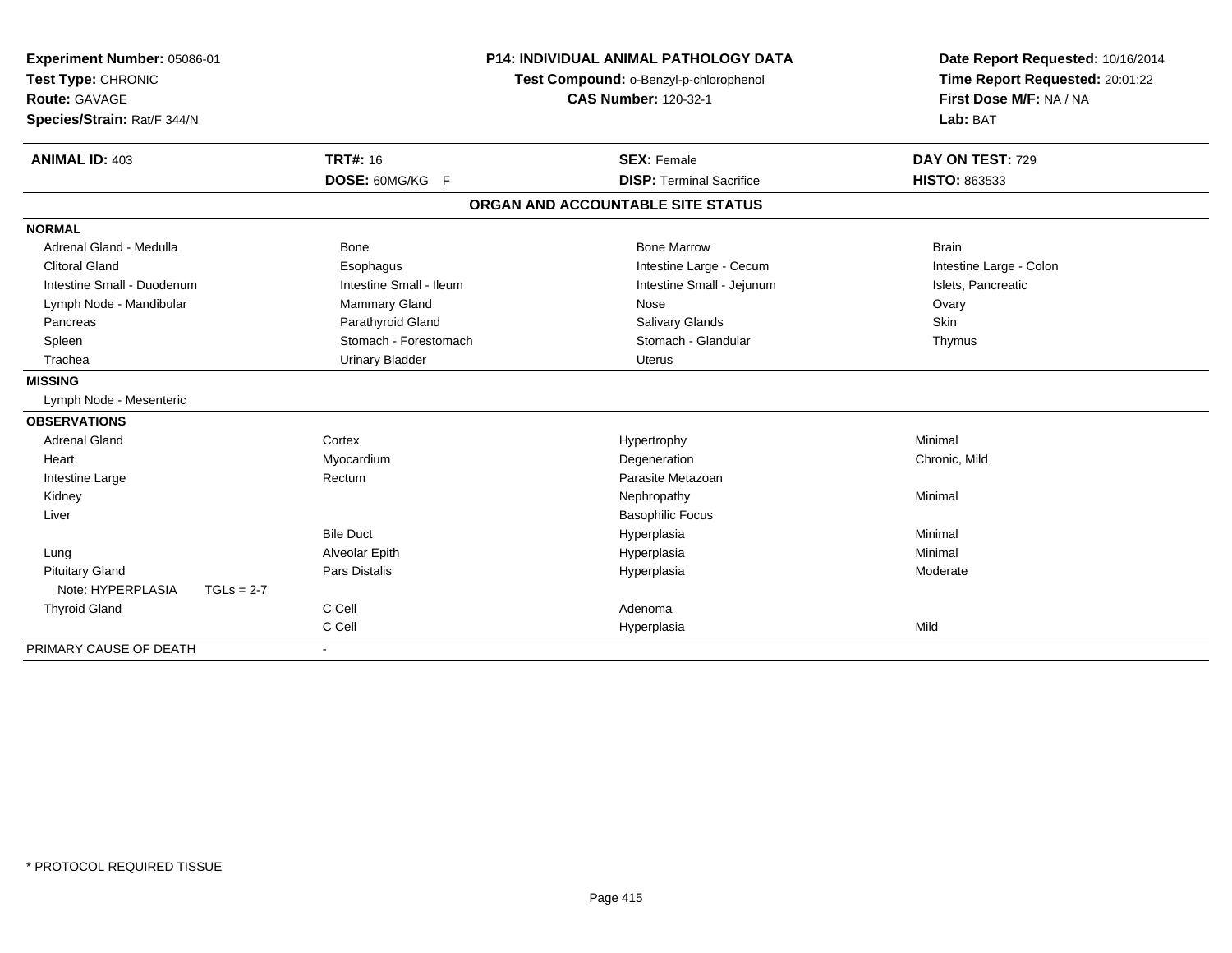| Experiment Number: 05086-01<br>Test Type: CHRONIC<br><b>Route: GAVAGE</b><br>Species/Strain: Rat/F 344/N | <b>P14: INDIVIDUAL ANIMAL PATHOLOGY DATA</b><br>Test Compound: o-Benzyl-p-chlorophenol<br><b>CAS Number: 120-32-1</b> |                                   | Date Report Requested: 10/16/2014<br>Time Report Requested: 20:01:22<br>First Dose M/F: NA / NA<br>Lab: BAT |
|----------------------------------------------------------------------------------------------------------|-----------------------------------------------------------------------------------------------------------------------|-----------------------------------|-------------------------------------------------------------------------------------------------------------|
| <b>ANIMAL ID: 404</b>                                                                                    | <b>TRT#: 16</b>                                                                                                       | <b>SEX: Female</b>                | DAY ON TEST: 15                                                                                             |
|                                                                                                          | DOSE: 60MG/KG F                                                                                                       | <b>DISP: Natural Death</b>        | <b>HISTO: 863534</b>                                                                                        |
|                                                                                                          |                                                                                                                       | ORGAN AND ACCOUNTABLE SITE STATUS |                                                                                                             |
| <b>NORMAL</b>                                                                                            |                                                                                                                       |                                   |                                                                                                             |
| <b>Adrenal Gland - Cortex</b>                                                                            | Adrenal Gland - Medulla                                                                                               | Bone                              | <b>Bone Marrow</b>                                                                                          |
| <b>Brain</b>                                                                                             | Clitoral Gland                                                                                                        | Esophagus                         | Heart                                                                                                       |
| Intestine Large - Cecum                                                                                  | Intestine Large - Colon                                                                                               | Intestine Large - Rectum          | Intestine Small - Duodenum                                                                                  |
| Intestine Small - Ileum                                                                                  | Intestine Small - Jejunum                                                                                             | Islets, Pancreatic                | Kidney                                                                                                      |
| Liver                                                                                                    | Lymph Node - Mandibular                                                                                               | Lymph Node - Mesenteric           | <b>Mammary Gland</b>                                                                                        |
| Nose                                                                                                     | Ovary                                                                                                                 | Pancreas                          | Parathyroid Gland                                                                                           |
| <b>Pituitary Gland</b>                                                                                   | Salivary Glands                                                                                                       | <b>Skin</b>                       | Spleen                                                                                                      |
| Stomach - Forestomach                                                                                    | Stomach - Glandular                                                                                                   | Thymus                            | <b>Thyroid Gland</b>                                                                                        |
| Trachea                                                                                                  | <b>Urinary Bladder</b>                                                                                                | <b>Uterus</b>                     |                                                                                                             |
| <b>OBSERVATIONS</b>                                                                                      |                                                                                                                       |                                   |                                                                                                             |
| Lung                                                                                                     |                                                                                                                       | Foreign Body                      | Mild                                                                                                        |
| Note: FOREIGN BODY WAS OIL IN ALVEOLI.                                                                   |                                                                                                                       |                                   |                                                                                                             |
| PRIMARY CAUSE OF DEATH                                                                                   |                                                                                                                       |                                   |                                                                                                             |
| Animal Note: COD: UNDETERMINED.                                                                          |                                                                                                                       |                                   |                                                                                                             |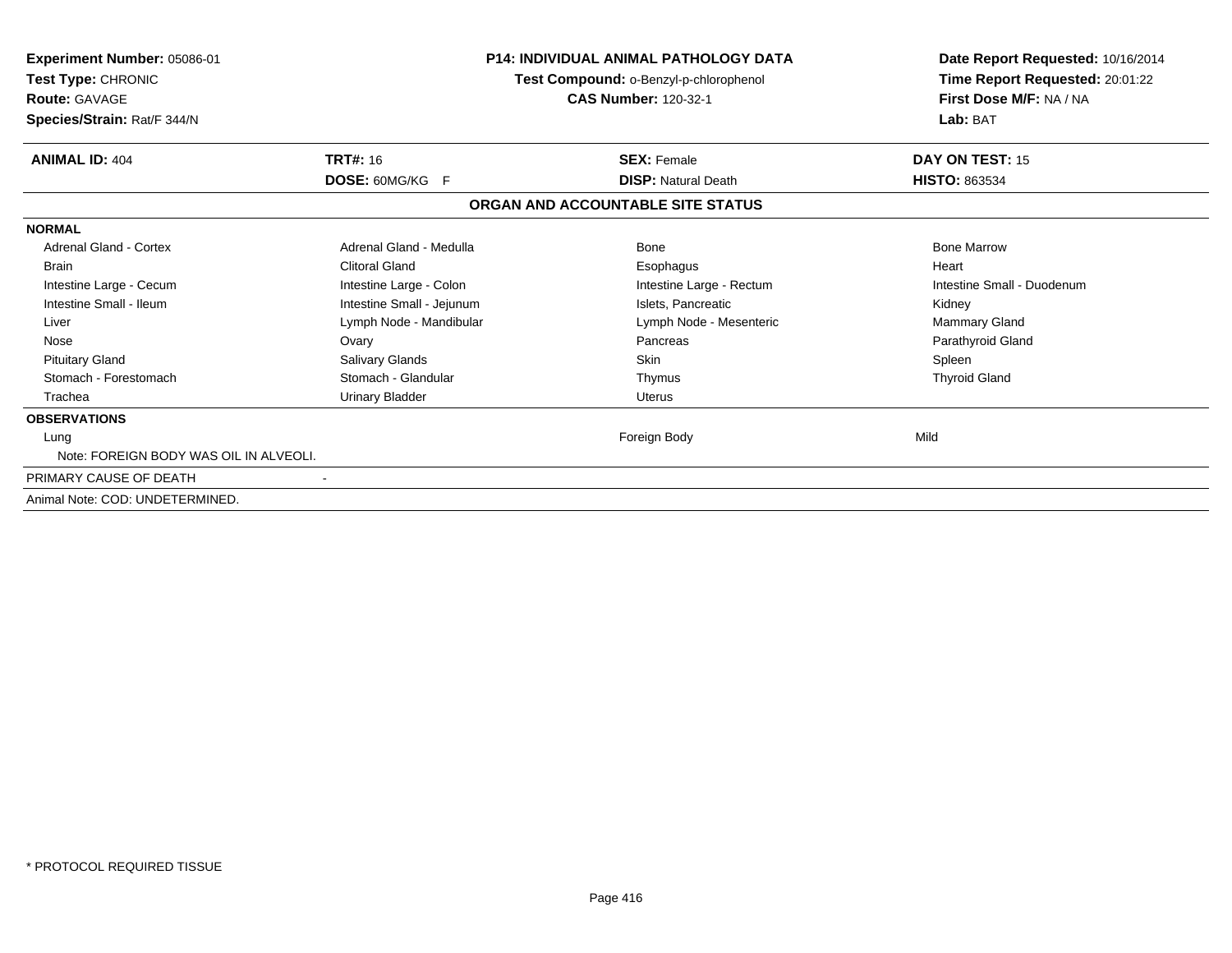| Experiment Number: 05086-01<br>Test Type: CHRONIC<br><b>Route: GAVAGE</b><br>Species/Strain: Rat/F 344/N |                          | <b>P14: INDIVIDUAL ANIMAL PATHOLOGY DATA</b><br>Test Compound: o-Benzyl-p-chlorophenol<br><b>CAS Number: 120-32-1</b> |                                   | Date Report Requested: 10/16/2014<br>Time Report Requested: 20:01:22<br>First Dose M/F: NA / NA<br>Lab: BAT |
|----------------------------------------------------------------------------------------------------------|--------------------------|-----------------------------------------------------------------------------------------------------------------------|-----------------------------------|-------------------------------------------------------------------------------------------------------------|
| <b>ANIMAL ID: 405</b>                                                                                    | <b>TRT#: 16</b>          |                                                                                                                       | <b>SEX: Female</b>                | DAY ON TEST: 729                                                                                            |
|                                                                                                          | DOSE: 60MG/KG F          |                                                                                                                       | <b>DISP: Terminal Sacrifice</b>   | HISTO: 863535                                                                                               |
|                                                                                                          |                          |                                                                                                                       | ORGAN AND ACCOUNTABLE SITE STATUS |                                                                                                             |
| <b>NORMAL</b>                                                                                            |                          |                                                                                                                       |                                   |                                                                                                             |
| Adrenal Gland - Cortex                                                                                   | Adrenal Gland - Medulla  |                                                                                                                       | <b>Bone</b>                       | <b>Bone Marrow</b>                                                                                          |
| Brain                                                                                                    | Esophagus                |                                                                                                                       | Heart                             | Intestine Large - Cecum                                                                                     |
| Intestine Large - Colon                                                                                  | Intestine Large - Rectum |                                                                                                                       | Intestine Small - Duodenum        | Intestine Small - Ileum                                                                                     |
| Intestine Small - Jejunum                                                                                | Islets, Pancreatic       |                                                                                                                       | Lymph Node - Mandibular           | Lymph Node - Mesenteric                                                                                     |
| Mammary Gland                                                                                            | Nose                     |                                                                                                                       | Ovary                             | Parathyroid Gland                                                                                           |
| <b>Salivary Glands</b>                                                                                   | <b>Skin</b>              |                                                                                                                       | Spleen                            | Stomach - Forestomach                                                                                       |
| Stomach - Glandular                                                                                      | Thymus                   |                                                                                                                       | <b>Thyroid Gland</b>              | Trachea                                                                                                     |
| <b>Urinary Bladder</b>                                                                                   | Uterus                   |                                                                                                                       |                                   |                                                                                                             |
| <b>OBSERVATIONS</b>                                                                                      |                          |                                                                                                                       |                                   |                                                                                                             |
| <b>Clitoral Gland</b>                                                                                    |                          |                                                                                                                       | Adenoma                           |                                                                                                             |
| Note: ADENOMA<br>$TGLs = 1-10$                                                                           |                          |                                                                                                                       |                                   |                                                                                                             |
| Kidney                                                                                                   |                          |                                                                                                                       | Nephropathy                       | Minimal                                                                                                     |
| Liver                                                                                                    |                          |                                                                                                                       | <b>Basophilic Focus</b>           |                                                                                                             |
|                                                                                                          |                          |                                                                                                                       | <b>Clear Cell Focus</b>           |                                                                                                             |
|                                                                                                          | <b>Bile Duct</b>         |                                                                                                                       | Hyperplasia                       | Minimal                                                                                                     |
|                                                                                                          |                          |                                                                                                                       | Inflammation                      | Granulomatous, Mild                                                                                         |
| Note: CLEAR CL FOCUS TGLs = 2-11                                                                         |                          |                                                                                                                       |                                   |                                                                                                             |
| Lung                                                                                                     | Alveolar Epith           |                                                                                                                       | Hyperplasia                       | Mild                                                                                                        |
| Pancreas                                                                                                 | Acinus                   |                                                                                                                       | Atrophy                           | Minimal                                                                                                     |
| <b>Pituitary Gland</b>                                                                                   | <b>Pars Distalis</b>     |                                                                                                                       | Hyperplasia                       | Minimal                                                                                                     |
| PRIMARY CAUSE OF DEATH                                                                                   |                          |                                                                                                                       |                                   |                                                                                                             |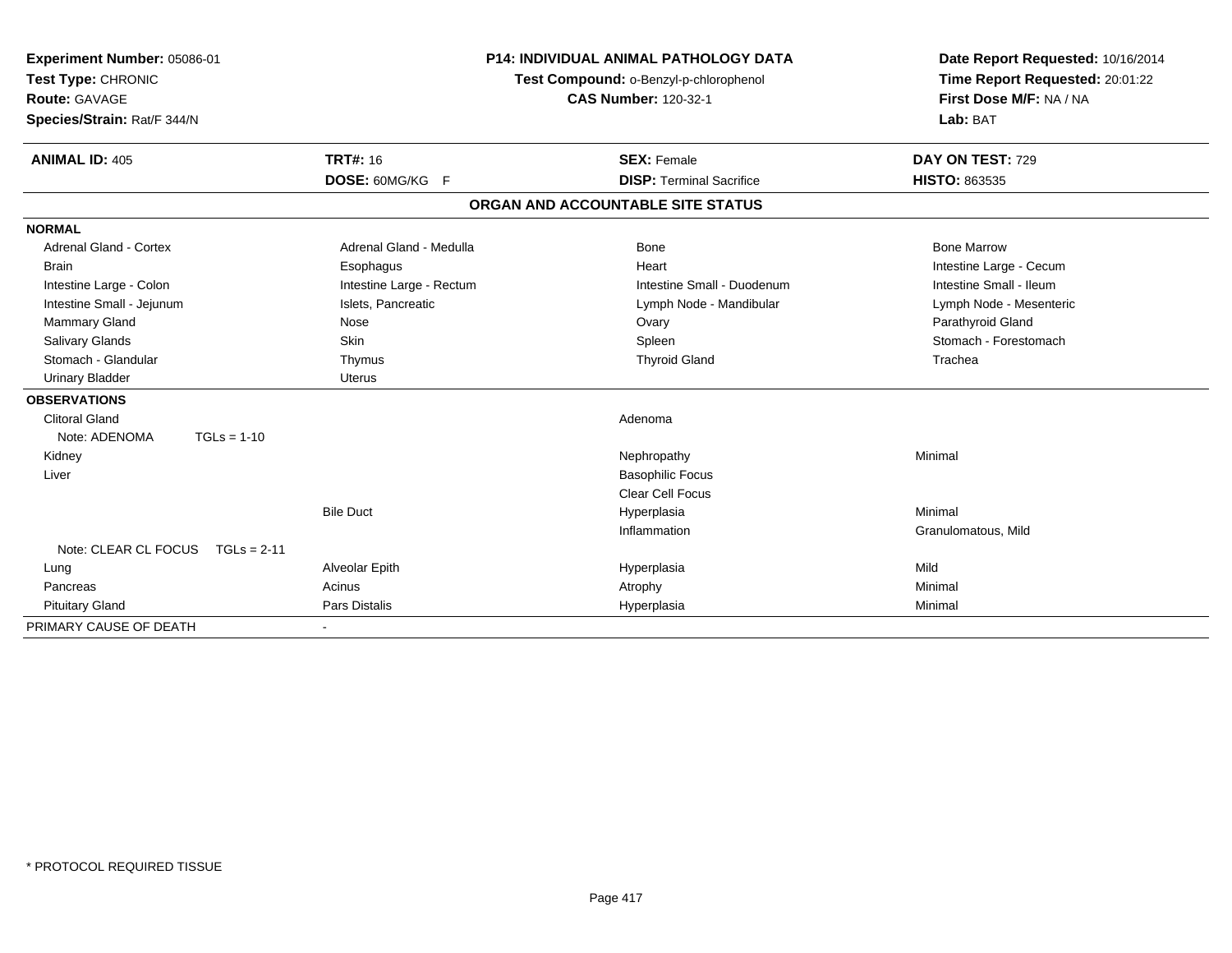| Experiment Number: 05086-01<br>Test Type: CHRONIC<br><b>Route: GAVAGE</b><br>Species/Strain: Rat/F 344/N |                          | <b>P14: INDIVIDUAL ANIMAL PATHOLOGY DATA</b><br>Test Compound: o-Benzyl-p-chlorophenol<br><b>CAS Number: 120-32-1</b> | Date Report Requested: 10/16/2014<br>Time Report Requested: 20:01:22<br>First Dose M/F: NA / NA<br>Lab: BAT |
|----------------------------------------------------------------------------------------------------------|--------------------------|-----------------------------------------------------------------------------------------------------------------------|-------------------------------------------------------------------------------------------------------------|
| <b>ANIMAL ID: 406</b>                                                                                    | <b>TRT#: 16</b>          | <b>SEX: Female</b>                                                                                                    | DAY ON TEST: 729                                                                                            |
|                                                                                                          | DOSE: 60MG/KG F          | <b>DISP: Terminal Sacrifice</b>                                                                                       | <b>HISTO: 863536</b>                                                                                        |
|                                                                                                          |                          | ORGAN AND ACCOUNTABLE SITE STATUS                                                                                     |                                                                                                             |
| <b>NORMAL</b>                                                                                            |                          |                                                                                                                       |                                                                                                             |
| <b>Adrenal Gland - Cortex</b>                                                                            | Adrenal Gland - Medulla  | Bone                                                                                                                  | <b>Bone Marrow</b>                                                                                          |
| Brain                                                                                                    | <b>Clitoral Gland</b>    | Esophagus                                                                                                             | Intestine Large - Cecum                                                                                     |
| Intestine Large - Colon                                                                                  | Intestine Large - Rectum | Intestine Small - Duodenum                                                                                            | Intestine Small - Ileum                                                                                     |
| Intestine Small - Jejunum                                                                                | Islets, Pancreatic       | Lung                                                                                                                  | Lymph Node - Mandibular                                                                                     |
| Lymph Node - Mesenteric                                                                                  | Nose                     | Ovary                                                                                                                 | Pancreas                                                                                                    |
| Parathyroid Gland                                                                                        | Salivary Glands          | <b>Skin</b>                                                                                                           | Spleen                                                                                                      |
| Stomach - Forestomach                                                                                    | Stomach - Glandular      | Thymus                                                                                                                | <b>Thyroid Gland</b>                                                                                        |
| Trachea                                                                                                  | <b>Urinary Bladder</b>   | <b>Uterus</b>                                                                                                         |                                                                                                             |
| <b>OBSERVATIONS</b>                                                                                      |                          |                                                                                                                       |                                                                                                             |
| Heart                                                                                                    | Myocardium               | Degeneration                                                                                                          | Chronic, Mild                                                                                               |
| Kidney                                                                                                   |                          | Nephropathy                                                                                                           | Minimal                                                                                                     |
| Liver                                                                                                    |                          | <b>Basophilic Focus</b>                                                                                               |                                                                                                             |
|                                                                                                          | <b>Bile Duct</b>         | Hyperplasia                                                                                                           | Minimal                                                                                                     |
| Mammary Gland                                                                                            |                          | Fibroadenoma                                                                                                          |                                                                                                             |
| Note: FIBROADENOMA                                                                                       | $TGLs = 1-11+12+13$      |                                                                                                                       |                                                                                                             |
| Note: THREE SECTIONS OF SAME MASS                                                                        |                          |                                                                                                                       |                                                                                                             |
| <b>Pituitary Gland</b>                                                                                   | <b>Pars Distalis</b>     | Adenoma                                                                                                               |                                                                                                             |
| Note: ADENOMA<br>$TGLs = 2-7$                                                                            |                          |                                                                                                                       |                                                                                                             |
| PRIMARY CAUSE OF DEATH                                                                                   |                          |                                                                                                                       |                                                                                                             |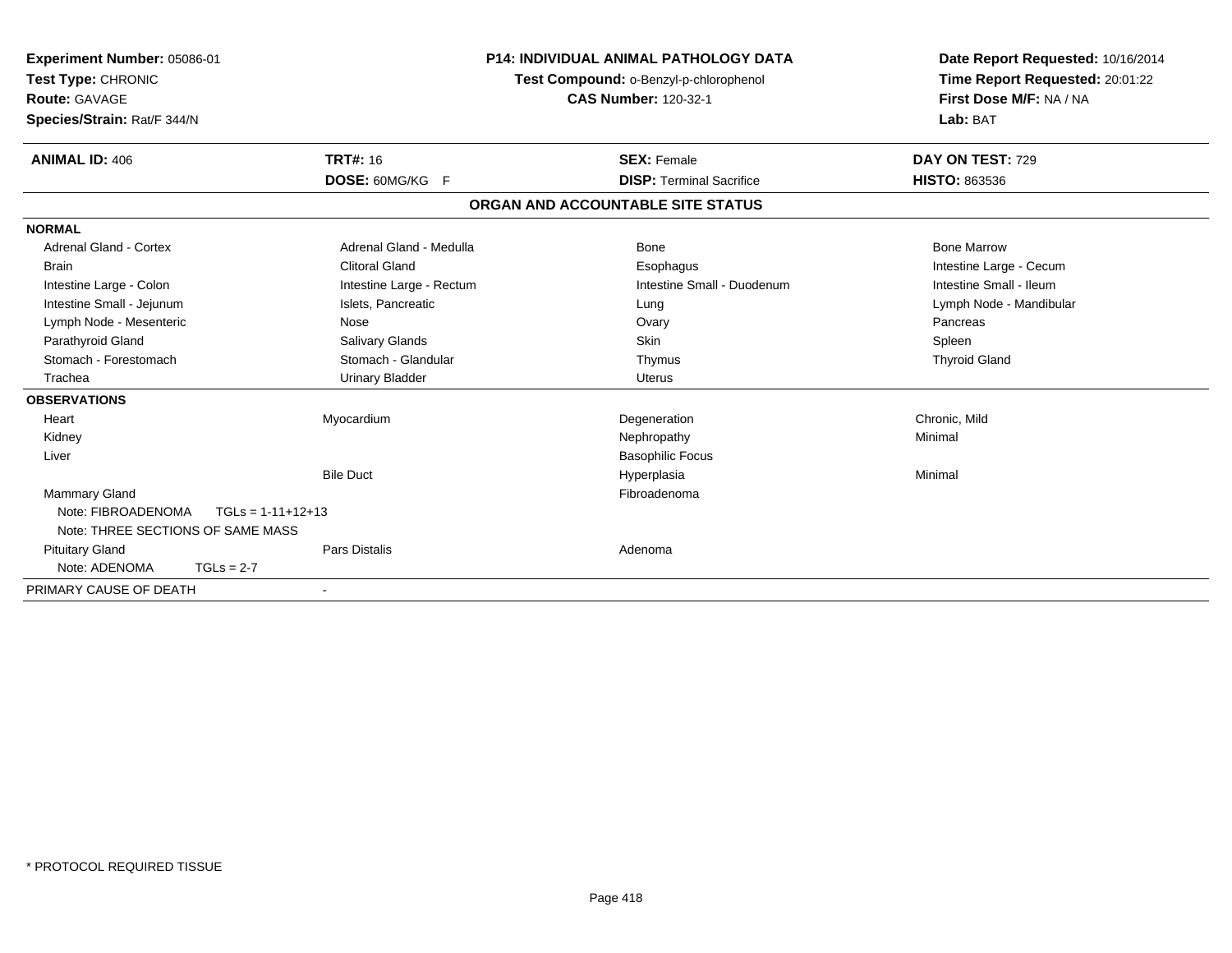| Experiment Number: 05086-01<br>Test Type: CHRONIC   |                           | <b>P14: INDIVIDUAL ANIMAL PATHOLOGY DATA</b> | Date Report Requested: 10/16/2014 |  |
|-----------------------------------------------------|---------------------------|----------------------------------------------|-----------------------------------|--|
|                                                     |                           | Test Compound: o-Benzyl-p-chlorophenol       | Time Report Requested: 20:01:22   |  |
| <b>Route: GAVAGE</b>                                |                           | <b>CAS Number: 120-32-1</b>                  | First Dose M/F: NA / NA           |  |
| Species/Strain: Rat/F 344/N                         |                           |                                              | Lab: BAT                          |  |
| <b>ANIMAL ID: 407</b>                               | <b>TRT#: 16</b>           | <b>SEX: Female</b>                           | DAY ON TEST: 76                   |  |
|                                                     | DOSE: 60MG/KG F           | <b>DISP:</b> Dosing Accident                 | <b>HISTO: 863537</b>              |  |
|                                                     |                           | ORGAN AND ACCOUNTABLE SITE STATUS            |                                   |  |
| <b>NORMAL</b>                                       |                           |                                              |                                   |  |
| Adrenal Gland - Cortex                              | Adrenal Gland - Medulla   | Bone                                         | <b>Bone Marrow</b>                |  |
| <b>Brain</b>                                        | <b>Clitoral Gland</b>     | Esophagus                                    | Heart                             |  |
| Intestine Large - Cecum                             | Intestine Large - Colon   | Intestine Large - Rectum                     | Intestine Small - Duodenum        |  |
| Intestine Small - Ileum                             | Intestine Small - Jejunum | Islets, Pancreatic                           | Kidney                            |  |
| Lymph Node - Mandibular                             | Lymph Node - Mesenteric   | <b>Mammary Gland</b>                         | Nose                              |  |
| Ovary                                               | Pancreas                  | Parathyroid Gland                            | <b>Pituitary Gland</b>            |  |
| <b>Salivary Glands</b>                              | <b>Skin</b>               | Spleen                                       | Stomach - Forestomach             |  |
| Stomach - Glandular                                 | Thymus                    | <b>Thyroid Gland</b>                         | Trachea                           |  |
| <b>Urinary Bladder</b>                              | <b>Uterus</b>             |                                              |                                   |  |
| <b>OBSERVATIONS</b>                                 |                           |                                              |                                   |  |
| Liver                                               |                           | Hepatodiaphragmatic Nodule                   |                                   |  |
| Note: ANOM HEPAT LOB TGLs = 1-12                    |                           |                                              |                                   |  |
| Lung                                                |                           | Foreign Body                                 | Moderate                          |  |
|                                                     |                           | Inflammation                                 | Necrotizing, Marked               |  |
| Note: FOREIGN BODY WAS OIL IN PLEURAL INFLAMMATION. |                           |                                              |                                   |  |
| [Inflammation TGLS = $3,4-2+3+11$ ]                 |                           |                                              |                                   |  |
| PRIMARY CAUSE OF DEATH                              |                           |                                              |                                   |  |
| Animal Note: COD: GAVAGE ERROR.                     |                           |                                              |                                   |  |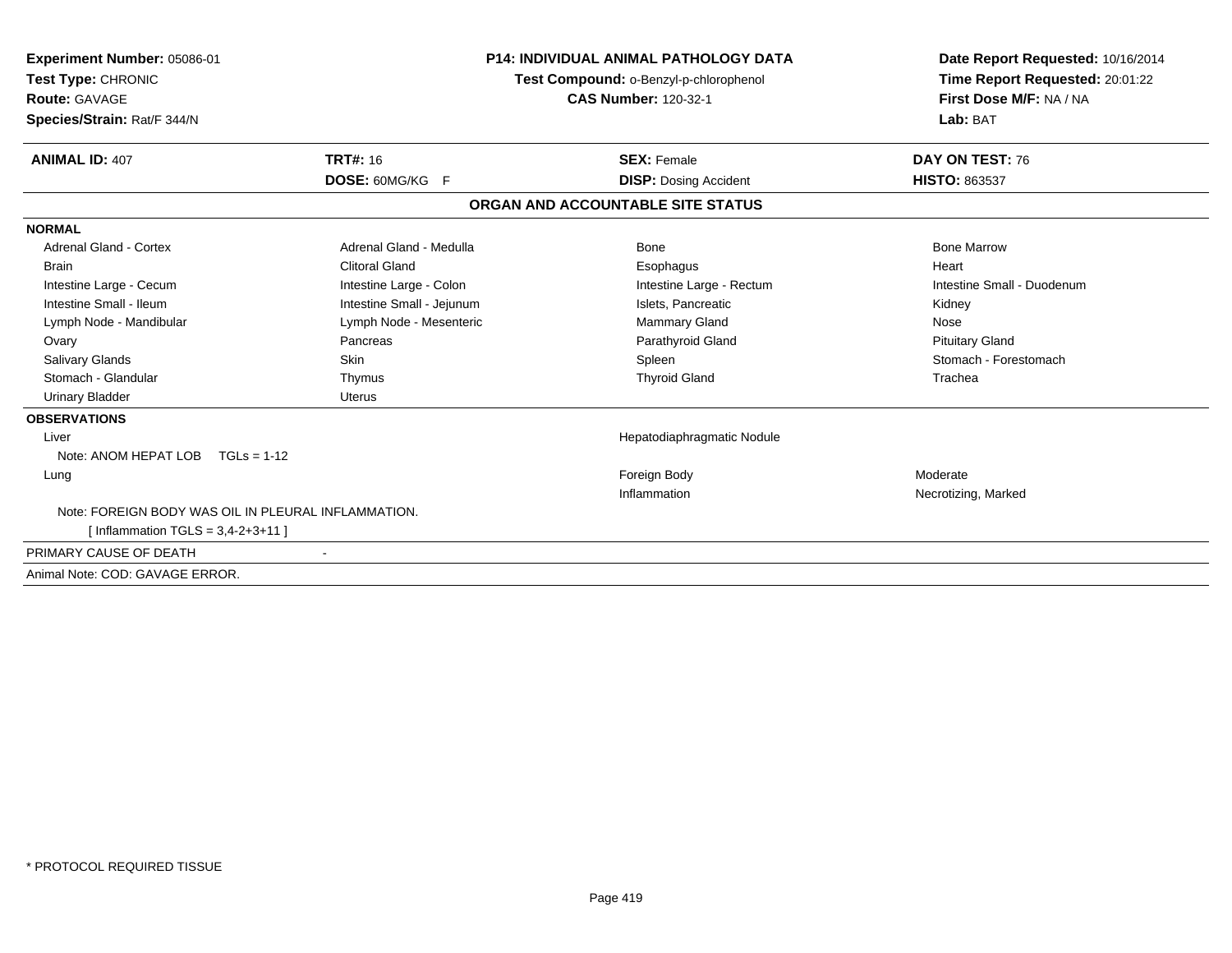| Experiment Number: 05086-01                                          |                          | <b>P14: INDIVIDUAL ANIMAL PATHOLOGY DATA</b> | Date Report Requested: 10/16/2014                          |
|----------------------------------------------------------------------|--------------------------|----------------------------------------------|------------------------------------------------------------|
| Test Type: CHRONIC                                                   |                          | Test Compound: o-Benzyl-p-chlorophenol       | Time Report Requested: 20:01:22<br>First Dose M/F: NA / NA |
| Route: GAVAGE                                                        |                          | <b>CAS Number: 120-32-1</b>                  |                                                            |
| Species/Strain: Rat/F 344/N                                          |                          |                                              | Lab: BAT                                                   |
| <b>ANIMAL ID: 408</b>                                                | <b>TRT#: 16</b>          | <b>SEX: Female</b>                           | DAY ON TEST: 633                                           |
|                                                                      | DOSE: 60MG/KG F          | <b>DISP: Natural Death</b>                   | <b>HISTO: 863538</b>                                       |
|                                                                      |                          | ORGAN AND ACCOUNTABLE SITE STATUS            |                                                            |
| <b>NORMAL</b>                                                        |                          |                                              |                                                            |
| <b>Adrenal Gland - Cortex</b>                                        | <b>Bone</b>              | <b>Bone Marrow</b>                           | <b>Brain</b>                                               |
| <b>Clitoral Gland</b>                                                | Esophagus                | Heart                                        | Intestine Large - Cecum                                    |
| Intestine Large - Colon                                              | Intestine Large - Rectum | Intestine Small - Duodenum                   | Intestine Small - Ileum                                    |
| Intestine Small - Jejunum                                            | Islets, Pancreatic       | Lymph Node - Mandibular                      | Lymph Node - Mesenteric                                    |
| Nose                                                                 | Ovary                    | Parathyroid Gland                            | <b>Salivary Glands</b>                                     |
| <b>Skin</b>                                                          | Stomach - Forestomach    | Stomach - Glandular                          | Thymus                                                     |
| <b>Thyroid Gland</b>                                                 | Trachea                  | <b>Urinary Bladder</b>                       |                                                            |
| <b>OBSERVATIONS</b>                                                  |                          |                                              |                                                            |
| <b>Adrenal Gland</b>                                                 | Medulla                  | Pheochromocytoma Malignant                   |                                                            |
| Note: PHEOCHROM MAL<br>$TGLs = 3-13$                                 |                          |                                              |                                                            |
| Kidney                                                               |                          | Nephropathy                                  | Minimal                                                    |
| Liver                                                                |                          | <b>Basophilic Focus</b>                      |                                                            |
|                                                                      | <b>Bile Duct</b>         | Hyperplasia                                  | Minimal                                                    |
| Lung                                                                 |                          | Leukemia Mononuclear                         |                                                            |
| Mammary Gland                                                        |                          | Fibroadenoma                                 |                                                            |
| Note: FIBROADENOMA<br>$TGLs = 1-11$                                  |                          |                                              |                                                            |
| Pancreas                                                             | Acinus                   | Atrophy                                      | Mild                                                       |
| <b>Pituitary Gland</b>                                               | <b>Pars Distalis</b>     | Adenoma                                      |                                                            |
| Note: ADENOMA<br>$TGLs = 4-7$                                        |                          |                                              |                                                            |
| Spleen                                                               |                          | Leukemia Mononuclear                         |                                                            |
| Uterus                                                               |                          | Sarcoma Stromal                              |                                                            |
| Note: SARC STROMAL<br>$TGLs = 2-12$                                  |                          |                                              |                                                            |
| PRIMARY CAUSE OF DEATH                                               |                          |                                              |                                                            |
| Animal Note: COD: COMBINATION OF PITUITARY, ADRENAL, UTERINE LESIONS |                          |                                              |                                                            |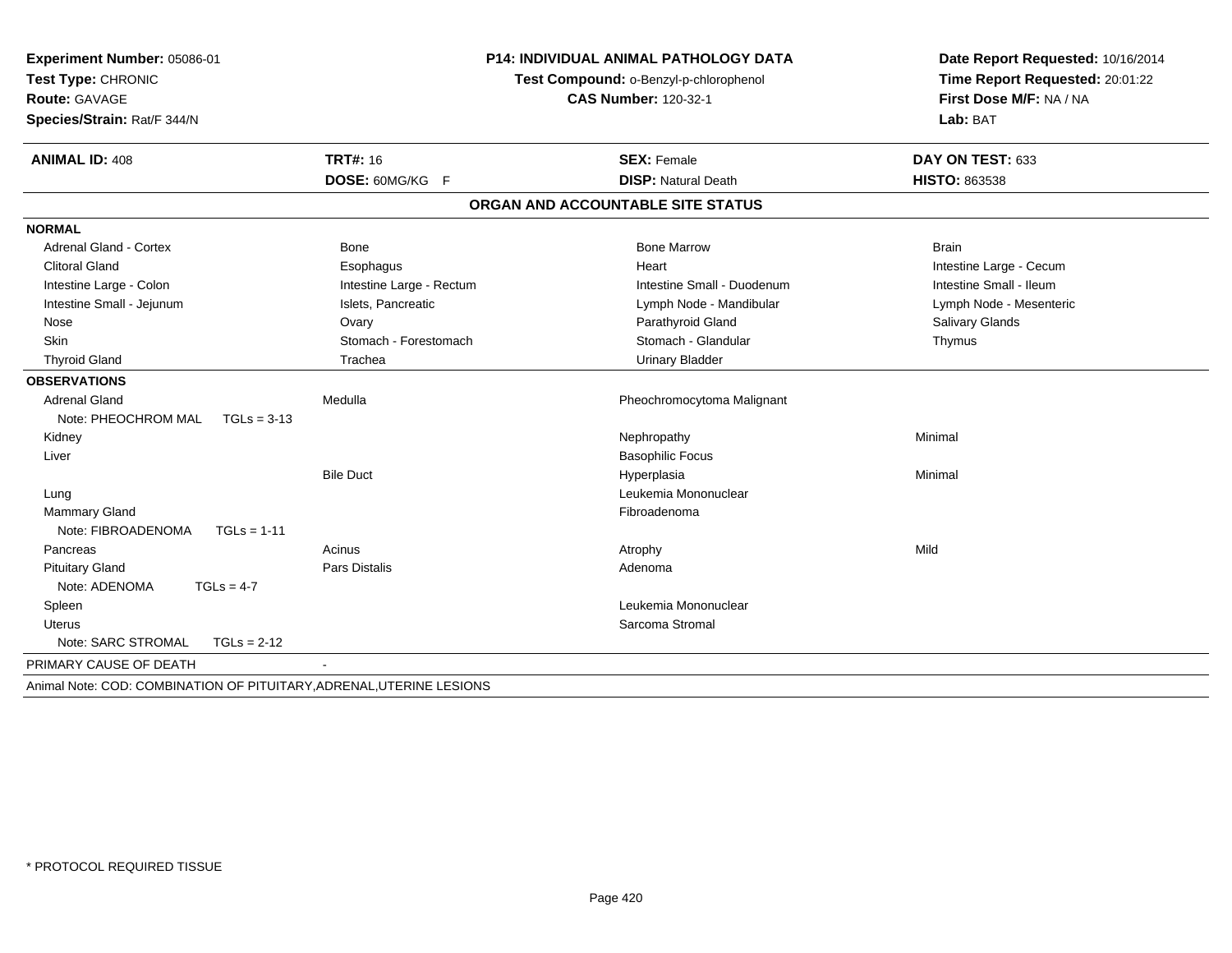| Experiment Number: 05086-01<br>Test Type: CHRONIC<br>Route: GAVAGE<br>Species/Strain: Rat/F 344/N<br><b>ANIMAL ID: 409</b> | <b>TRT#: 16</b>            | <b>P14: INDIVIDUAL ANIMAL PATHOLOGY DATA</b><br>Test Compound: o-Benzyl-p-chlorophenol<br><b>CAS Number: 120-32-1</b><br><b>SEX: Female</b> | Date Report Requested: 10/16/2014<br>Time Report Requested: 20:01:22<br>First Dose M/F: NA / NA<br>Lab: BAT<br>DAY ON TEST: 729 |
|----------------------------------------------------------------------------------------------------------------------------|----------------------------|---------------------------------------------------------------------------------------------------------------------------------------------|---------------------------------------------------------------------------------------------------------------------------------|
|                                                                                                                            | DOSE: 60MG/KG F            | <b>DISP: Terminal Sacrifice</b>                                                                                                             | HISTO: 863539                                                                                                                   |
|                                                                                                                            |                            | ORGAN AND ACCOUNTABLE SITE STATUS                                                                                                           |                                                                                                                                 |
| <b>NORMAL</b>                                                                                                              |                            |                                                                                                                                             |                                                                                                                                 |
| <b>Adrenal Gland - Cortex</b>                                                                                              | Adrenal Gland - Medulla    | <b>Bone</b>                                                                                                                                 | <b>Bone Marrow</b>                                                                                                              |
| <b>Brain</b>                                                                                                               | Esophagus                  | Intestine Large - Cecum                                                                                                                     | Intestine Large - Colon                                                                                                         |
| Intestine Large - Rectum                                                                                                   | Intestine Small - Duodenum | Intestine Small - Ileum                                                                                                                     | Intestine Small - Jejunum                                                                                                       |
| Islets, Pancreatic                                                                                                         | Lung                       | Lymph Node - Mandibular                                                                                                                     | Lymph Node - Mesenteric                                                                                                         |
| Mammary Gland                                                                                                              | Ovary                      | Pancreas                                                                                                                                    | Parathyroid Gland                                                                                                               |
| <b>Salivary Glands</b>                                                                                                     | Skin                       | Spleen                                                                                                                                      | Stomach - Forestomach                                                                                                           |
| Stomach - Glandular                                                                                                        | Thymus                     | <b>Thyroid Gland</b>                                                                                                                        | Trachea                                                                                                                         |
| <b>Urinary Bladder</b>                                                                                                     | <b>Uterus</b>              |                                                                                                                                             |                                                                                                                                 |
| <b>OBSERVATIONS</b>                                                                                                        |                            |                                                                                                                                             |                                                                                                                                 |
| <b>Clitoral Gland</b>                                                                                                      |                            | Adenoma                                                                                                                                     |                                                                                                                                 |
| Heart                                                                                                                      | Myocardium                 | Degeneration                                                                                                                                | Chronic, Minimal                                                                                                                |
| Kidney                                                                                                                     | Pelvis                     | Mineralization                                                                                                                              | Minimal                                                                                                                         |
|                                                                                                                            |                            | Nephropathy                                                                                                                                 | Minimal                                                                                                                         |
| Liver                                                                                                                      |                            | <b>Basophilic Focus</b>                                                                                                                     |                                                                                                                                 |
|                                                                                                                            | <b>Bile Duct</b>           | Hyperplasia                                                                                                                                 | Minimal                                                                                                                         |
|                                                                                                                            |                            | Inflammation                                                                                                                                | Granulomatous, Mild                                                                                                             |
| Note: BASOPH FOCUS<br>$TGLs = 1-11$                                                                                        |                            |                                                                                                                                             |                                                                                                                                 |
| Note: INFLAMMATION<br>$TGLs = 1-11$                                                                                        |                            |                                                                                                                                             |                                                                                                                                 |
| Nose                                                                                                                       | Mucosa                     | Inflammation                                                                                                                                | Suppurative, Mild                                                                                                               |
| <b>Pituitary Gland</b>                                                                                                     | Pars Distalis              | Hyperplasia                                                                                                                                 | Mild                                                                                                                            |
| PRIMARY CAUSE OF DEATH                                                                                                     |                            |                                                                                                                                             |                                                                                                                                 |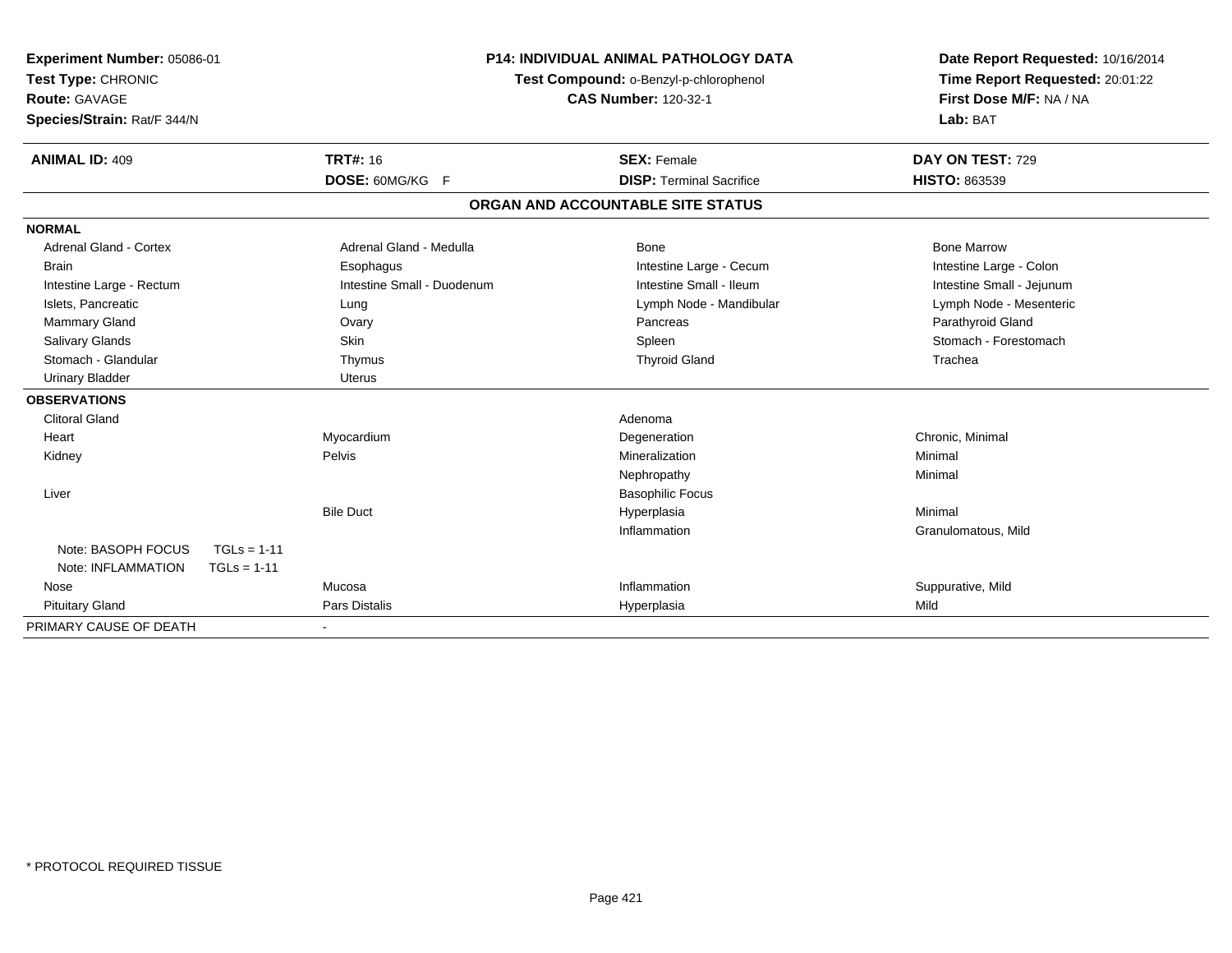| Experiment Number: 05086-01<br>Test Type: CHRONIC<br><b>Route: GAVAGE</b><br>Species/Strain: Rat/F 344/N |                            | <b>P14: INDIVIDUAL ANIMAL PATHOLOGY DATA</b><br>Test Compound: o-Benzyl-p-chlorophenol<br><b>CAS Number: 120-32-1</b> | Date Report Requested: 10/16/2014<br>Time Report Requested: 20:01:22<br>First Dose M/F: NA / NA<br>Lab: BAT |
|----------------------------------------------------------------------------------------------------------|----------------------------|-----------------------------------------------------------------------------------------------------------------------|-------------------------------------------------------------------------------------------------------------|
| <b>ANIMAL ID: 410</b>                                                                                    | <b>TRT#: 16</b>            | <b>SEX: Female</b>                                                                                                    | DAY ON TEST: 729                                                                                            |
|                                                                                                          | DOSE: 60MG/KG F            | <b>DISP: Terminal Sacrifice</b>                                                                                       | <b>HISTO: 863540</b>                                                                                        |
|                                                                                                          |                            | ORGAN AND ACCOUNTABLE SITE STATUS                                                                                     |                                                                                                             |
| <b>NORMAL</b>                                                                                            |                            |                                                                                                                       |                                                                                                             |
| <b>Adrenal Gland - Cortex</b>                                                                            | Adrenal Gland - Medulla    | <b>Bone</b>                                                                                                           | <b>Bone Marrow</b>                                                                                          |
| <b>Brain</b>                                                                                             | Esophagus                  | Intestine Large - Cecum                                                                                               | Intestine Large - Colon                                                                                     |
| Intestine Large - Rectum                                                                                 | Intestine Small - Duodenum | Intestine Small - Ileum                                                                                               | Intestine Small - Jejunum                                                                                   |
| Islets, Pancreatic                                                                                       | Lung                       | Lymph Node - Mandibular                                                                                               | Lymph Node - Mesenteric                                                                                     |
| Ovary                                                                                                    | Pancreas                   | Parathyroid Gland                                                                                                     | <b>Pituitary Gland</b>                                                                                      |
| Salivary Glands                                                                                          | <b>Skin</b>                | Spleen                                                                                                                | Stomach - Forestomach                                                                                       |
| Stomach - Glandular                                                                                      | Thymus                     | Trachea                                                                                                               | <b>Urinary Bladder</b>                                                                                      |
| <b>Uterus</b>                                                                                            |                            |                                                                                                                       |                                                                                                             |
| <b>MISSING</b>                                                                                           |                            |                                                                                                                       |                                                                                                             |
| <b>Clitoral Gland</b>                                                                                    |                            |                                                                                                                       |                                                                                                             |
| <b>OBSERVATIONS</b>                                                                                      |                            |                                                                                                                       |                                                                                                             |
| Heart                                                                                                    | Myocardium                 | Degeneration                                                                                                          | Chronic, Minimal                                                                                            |
| Kidney                                                                                                   |                            | Nephropathy                                                                                                           | Mild                                                                                                        |
| Liver                                                                                                    |                            | <b>Basophilic Focus</b>                                                                                               |                                                                                                             |
|                                                                                                          | <b>Bile Duct</b>           | Hyperplasia                                                                                                           | Minimal                                                                                                     |
| <b>Mammary Gland</b>                                                                                     |                            | Fibroadenoma                                                                                                          | Multiple                                                                                                    |
| Note: FIBROADENOMA                                                                                       | $TGLs = 1.2 - 11 + 12$     |                                                                                                                       |                                                                                                             |
| Nose                                                                                                     | Mucosa                     | Inflammation                                                                                                          | Suppurative, Moderate                                                                                       |
| <b>Thyroid Gland</b>                                                                                     | <b>Follicular Cel</b>      | Adenoma                                                                                                               |                                                                                                             |
| PRIMARY CAUSE OF DEATH                                                                                   |                            |                                                                                                                       |                                                                                                             |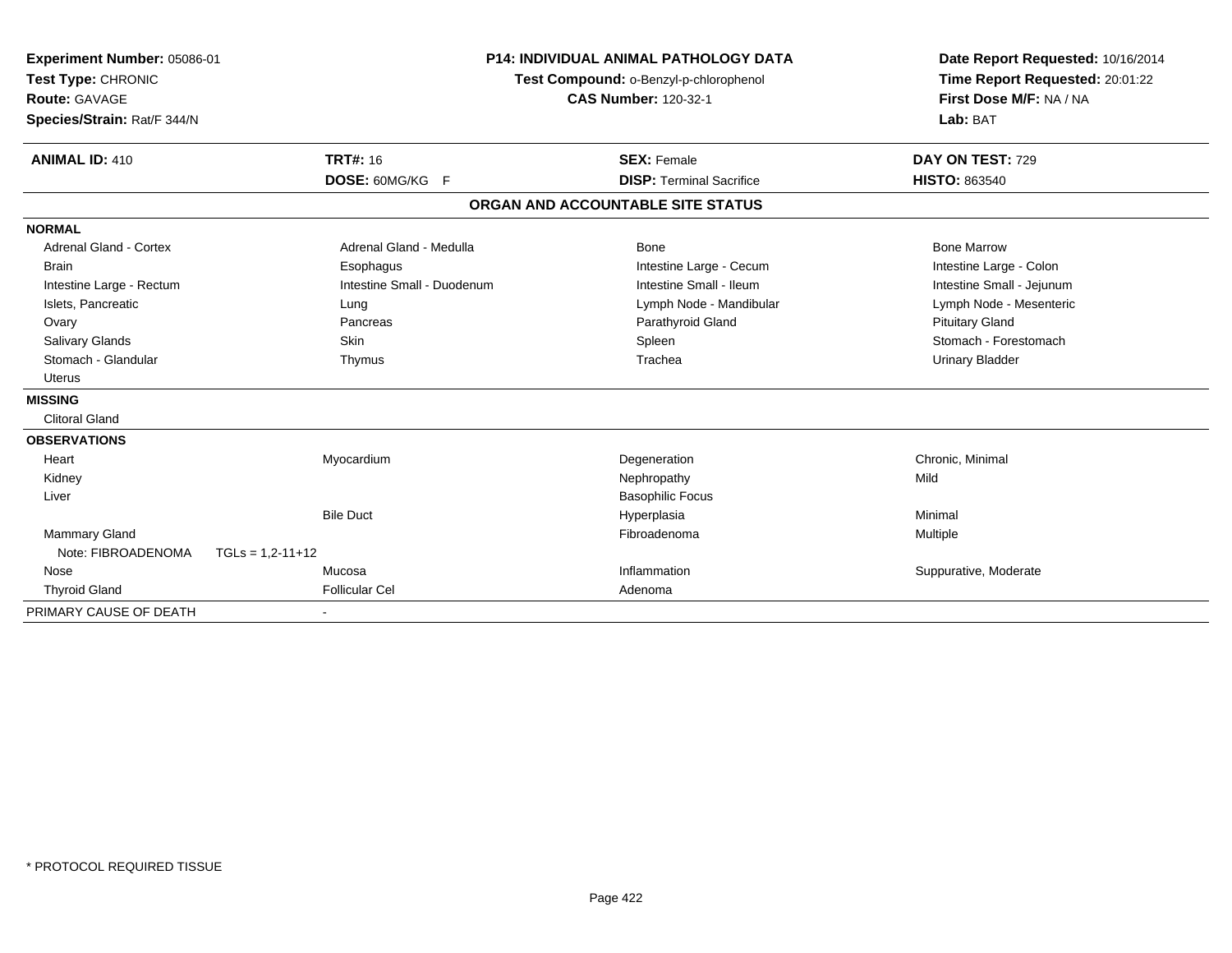| Experiment Number: 05086-01<br>Test Type: CHRONIC<br>Route: GAVAGE<br>Species/Strain: Rat/F 344/N<br><b>ANIMAL ID: 411</b> | <b>TRT#: 16</b>            | <b>P14: INDIVIDUAL ANIMAL PATHOLOGY DATA</b><br>Test Compound: o-Benzyl-p-chlorophenol<br><b>CAS Number: 120-32-1</b><br><b>SEX: Female</b> | Date Report Requested: 10/16/2014<br>Time Report Requested: 20:01:22<br>First Dose M/F: NA / NA<br>Lab: BAT<br>DAY ON TEST: 729 |
|----------------------------------------------------------------------------------------------------------------------------|----------------------------|---------------------------------------------------------------------------------------------------------------------------------------------|---------------------------------------------------------------------------------------------------------------------------------|
|                                                                                                                            | DOSE: 60MG/KG F            | <b>DISP: Terminal Sacrifice</b>                                                                                                             | <b>HISTO: 863541</b>                                                                                                            |
|                                                                                                                            |                            | ORGAN AND ACCOUNTABLE SITE STATUS                                                                                                           |                                                                                                                                 |
| <b>NORMAL</b>                                                                                                              |                            |                                                                                                                                             |                                                                                                                                 |
| Adrenal Gland - Medulla                                                                                                    | <b>Bone</b>                | <b>Bone Marrow</b>                                                                                                                          | <b>Brain</b>                                                                                                                    |
| <b>Clitoral Gland</b>                                                                                                      | Esophagus                  | Intestine Large - Cecum                                                                                                                     | Intestine Large - Colon                                                                                                         |
| Intestine Large - Rectum                                                                                                   | Intestine Small - Duodenum | Intestine Small - Ileum                                                                                                                     | Intestine Small - Jejunum                                                                                                       |
| Islets, Pancreatic                                                                                                         | Lung                       | Lymph Node - Mandibular                                                                                                                     | Lymph Node - Mesenteric                                                                                                         |
| Nose                                                                                                                       | Ovary                      | Parathyroid Gland                                                                                                                           | Salivary Glands                                                                                                                 |
| <b>Skin</b>                                                                                                                | Spleen                     | Stomach - Forestomach                                                                                                                       | Stomach - Glandular                                                                                                             |
| Thymus                                                                                                                     | Trachea                    | <b>Urinary Bladder</b>                                                                                                                      | <b>Uterus</b>                                                                                                                   |
| <b>OBSERVATIONS</b>                                                                                                        |                            |                                                                                                                                             |                                                                                                                                 |
| <b>Adrenal Gland</b>                                                                                                       | Cortex                     | Hyperplasia                                                                                                                                 | Minimal                                                                                                                         |
| Heart                                                                                                                      | Myocardium                 | Degeneration                                                                                                                                | Chronic, Minimal                                                                                                                |
| Kidney                                                                                                                     |                            | Nephropathy                                                                                                                                 | Minimal                                                                                                                         |
| Liver                                                                                                                      |                            | <b>Basophilic Focus</b>                                                                                                                     |                                                                                                                                 |
|                                                                                                                            |                            | Hepatodiaphragmatic Nodule                                                                                                                  |                                                                                                                                 |
|                                                                                                                            | <b>Bile Duct</b>           | Hyperplasia                                                                                                                                 | Minimal                                                                                                                         |
| Note: ANOM HEPAT LOB<br>$TGLs = 2-11$                                                                                      |                            |                                                                                                                                             |                                                                                                                                 |
| <b>Mammary Gland</b>                                                                                                       |                            | Fibroadenoma                                                                                                                                |                                                                                                                                 |
| Pancreas                                                                                                                   | Acinus                     | Atrophy                                                                                                                                     | Mild                                                                                                                            |
| <b>Pituitary Gland</b>                                                                                                     | <b>Pars Distalis</b>       | Hyperplasia                                                                                                                                 | Mild                                                                                                                            |
| Note: HYPERPLASIA<br>$TGLs = 1-7$                                                                                          |                            |                                                                                                                                             |                                                                                                                                 |
| <b>Thyroid Gland</b>                                                                                                       | C Cell                     | Hyperplasia                                                                                                                                 | Minimal                                                                                                                         |
| PRIMARY CAUSE OF DEATH                                                                                                     | $\overline{\phantom{a}}$   |                                                                                                                                             |                                                                                                                                 |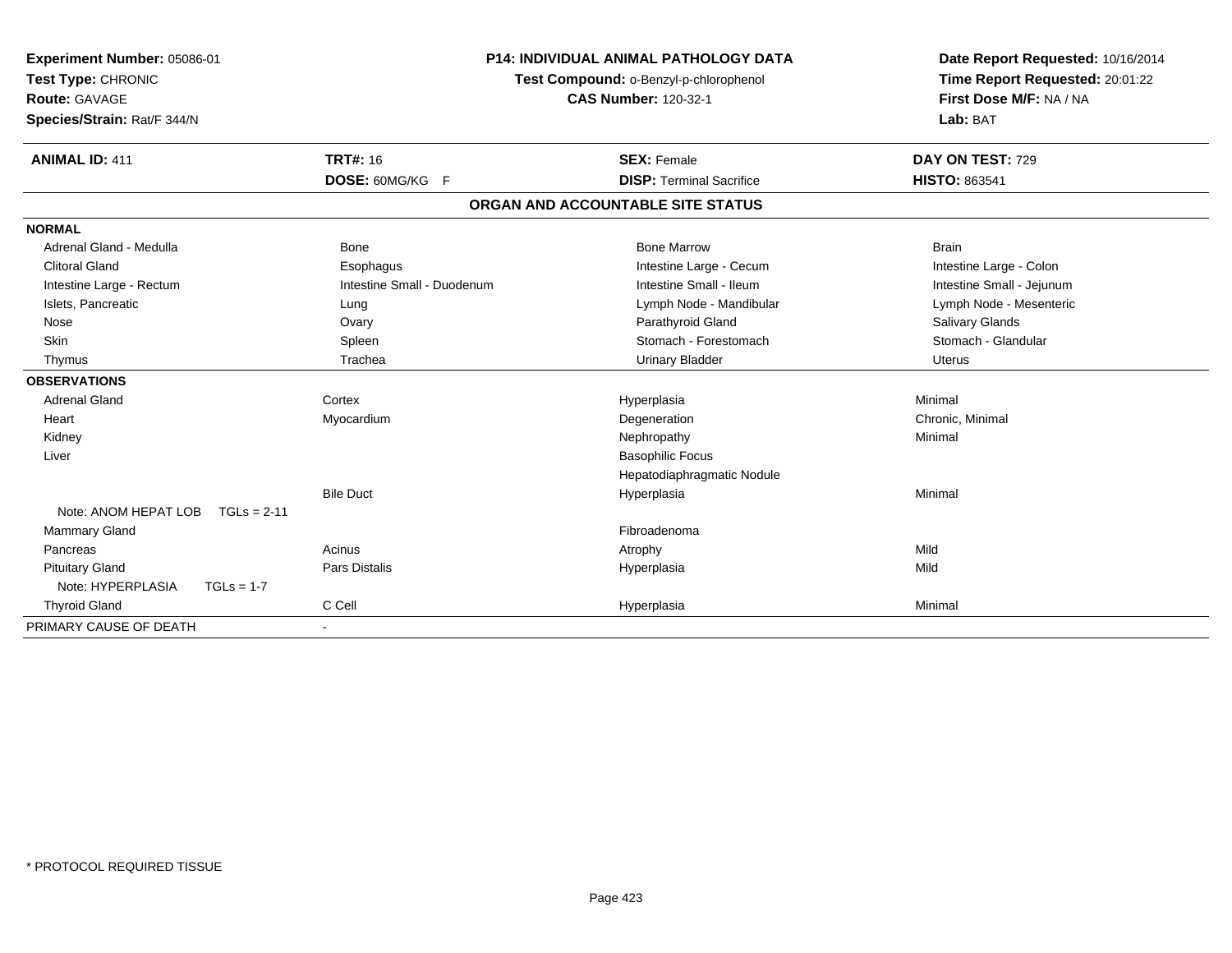| Experiment Number: 05086-01<br>Test Type: CHRONIC<br><b>Route: GAVAGE</b><br>Species/Strain: Rat/F 344/N |               |                          | <b>P14: INDIVIDUAL ANIMAL PATHOLOGY DATA</b><br>Test Compound: o-Benzyl-p-chlorophenol<br><b>CAS Number: 120-32-1</b> |                                   | Date Report Requested: 10/16/2014<br>Time Report Requested: 20:01:22<br>First Dose M/F: NA / NA<br>Lab: BAT |
|----------------------------------------------------------------------------------------------------------|---------------|--------------------------|-----------------------------------------------------------------------------------------------------------------------|-----------------------------------|-------------------------------------------------------------------------------------------------------------|
| <b>ANIMAL ID: 412</b>                                                                                    |               | <b>TRT#: 16</b>          |                                                                                                                       | <b>SEX: Female</b>                | DAY ON TEST: 729                                                                                            |
|                                                                                                          |               | DOSE: 60MG/KG F          |                                                                                                                       | <b>DISP: Terminal Sacrifice</b>   | <b>HISTO: 863542</b>                                                                                        |
|                                                                                                          |               |                          |                                                                                                                       | ORGAN AND ACCOUNTABLE SITE STATUS |                                                                                                             |
| <b>NORMAL</b>                                                                                            |               |                          |                                                                                                                       |                                   |                                                                                                             |
| <b>Adrenal Gland - Cortex</b>                                                                            |               | Adrenal Gland - Medulla  |                                                                                                                       | Bone                              | <b>Bone Marrow</b>                                                                                          |
| <b>Brain</b>                                                                                             |               | <b>Clitoral Gland</b>    |                                                                                                                       | Esophagus                         | Intestine Large - Cecum                                                                                     |
| Intestine Large - Colon                                                                                  |               | Intestine Large - Rectum |                                                                                                                       | Intestine Small - Duodenum        | Intestine Small - Ileum                                                                                     |
| Intestine Small - Jejunum                                                                                |               | Islets, Pancreatic       |                                                                                                                       | Lung                              | Lymph Node - Mandibular                                                                                     |
| Lymph Node - Mesenteric                                                                                  |               | Mammary Gland            |                                                                                                                       | Nose                              | Ovary                                                                                                       |
| Pancreas                                                                                                 |               | Parathyroid Gland        |                                                                                                                       | <b>Pituitary Gland</b>            | <b>Salivary Glands</b>                                                                                      |
| Spleen                                                                                                   |               | Stomach - Forestomach    |                                                                                                                       | Stomach - Glandular               | Thymus                                                                                                      |
| <b>Thyroid Gland</b>                                                                                     |               | Trachea                  |                                                                                                                       | <b>Urinary Bladder</b>            | <b>Uterus</b>                                                                                               |
| <b>MISSING</b>                                                                                           |               |                          |                                                                                                                       |                                   |                                                                                                             |
| Skin                                                                                                     |               |                          |                                                                                                                       |                                   |                                                                                                             |
| <b>OBSERVATIONS</b>                                                                                      |               |                          |                                                                                                                       |                                   |                                                                                                             |
| Heart                                                                                                    |               | Myocardium               |                                                                                                                       | Degeneration                      | Chronic, Minimal                                                                                            |
| Kidney                                                                                                   |               |                          |                                                                                                                       | Nephropathy                       | Minimal                                                                                                     |
| Liver                                                                                                    |               |                          |                                                                                                                       | <b>Basophilic Focus</b>           |                                                                                                             |
|                                                                                                          |               | <b>Bile Duct</b>         |                                                                                                                       | Hyperplasia                       | Minimal                                                                                                     |
| Note: BASOPH FOCUS                                                                                       | $TGLs = 1-11$ |                          |                                                                                                                       |                                   |                                                                                                             |
| PRIMARY CAUSE OF DEATH                                                                                   |               |                          |                                                                                                                       |                                   |                                                                                                             |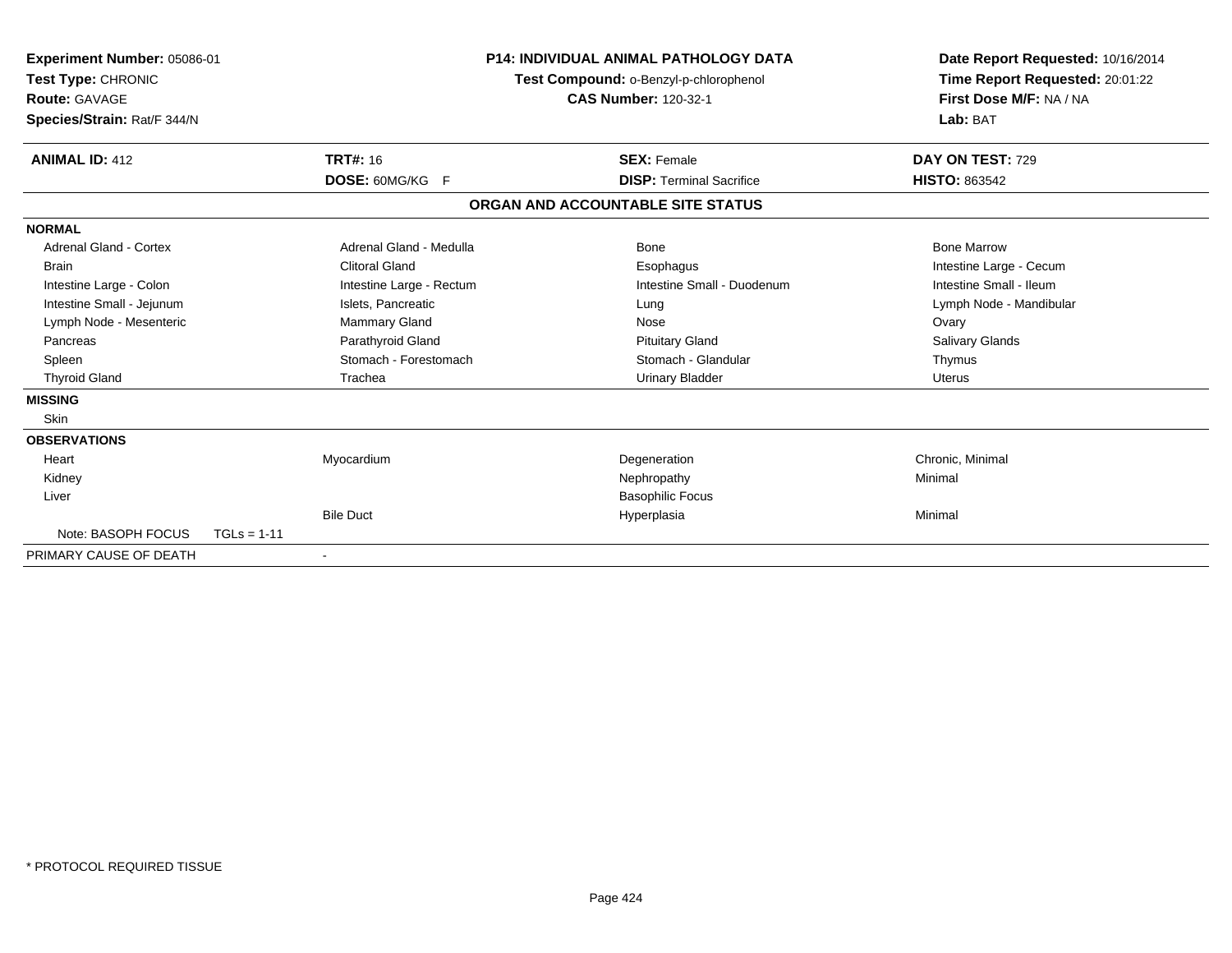| Experiment Number: 05086-01<br>Test Type: CHRONIC<br><b>Route: GAVAGE</b><br>Species/Strain: Rat/F 344/N |                                           | <b>P14: INDIVIDUAL ANIMAL PATHOLOGY DATA</b><br>Test Compound: o-Benzyl-p-chlorophenol<br><b>CAS Number: 120-32-1</b> | Date Report Requested: 10/16/2014<br>Time Report Requested: 20:01:22<br>First Dose M/F: NA / NA<br>Lab: BAT |
|----------------------------------------------------------------------------------------------------------|-------------------------------------------|-----------------------------------------------------------------------------------------------------------------------|-------------------------------------------------------------------------------------------------------------|
| <b>ANIMAL ID: 413</b>                                                                                    | <b>TRT#:</b> 16<br><b>DOSE: 60MG/KG F</b> | <b>SEX: Female</b><br><b>DISP:</b> Scheduled Sacrifice                                                                | <b>DAY ON TEST: 457</b><br><b>HISTO: 863543</b>                                                             |
| <b>OBSERVATIONS</b>                                                                                      |                                           |                                                                                                                       |                                                                                                             |
| Kidney                                                                                                   |                                           | Nephropathy                                                                                                           | Minimal                                                                                                     |
| PRIMARY CAUSE OF DEATH                                                                                   | $\overline{\phantom{a}}$                  |                                                                                                                       |                                                                                                             |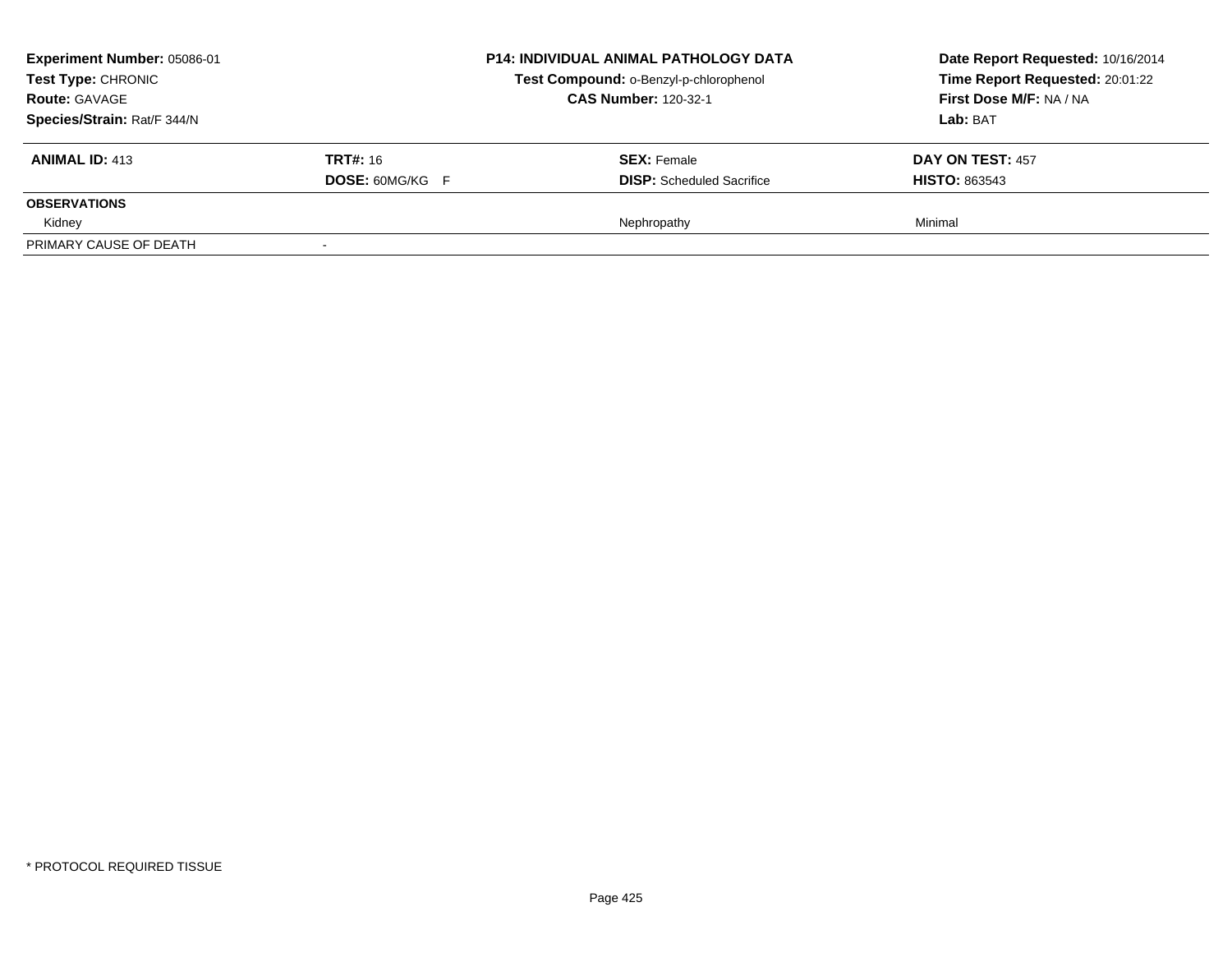| Experiment Number: 05086-01<br>Test Type: CHRONIC<br>Route: GAVAGE<br>Species/Strain: Rat/F 344/N |                    |                          | <b>P14: INDIVIDUAL ANIMAL PATHOLOGY DATA</b><br>Test Compound: o-Benzyl-p-chlorophenol<br><b>CAS Number: 120-32-1</b> |                                   | Date Report Requested: 10/16/2014<br>Time Report Requested: 20:01:22<br>First Dose M/F: NA / NA<br>Lab: BAT |
|---------------------------------------------------------------------------------------------------|--------------------|--------------------------|-----------------------------------------------------------------------------------------------------------------------|-----------------------------------|-------------------------------------------------------------------------------------------------------------|
| <b>ANIMAL ID: 414</b>                                                                             |                    | <b>TRT#: 16</b>          |                                                                                                                       | <b>SEX: Female</b>                | DAY ON TEST: 729                                                                                            |
|                                                                                                   |                    | DOSE: 60MG/KG F          |                                                                                                                       | <b>DISP: Terminal Sacrifice</b>   | <b>HISTO: 863544</b>                                                                                        |
|                                                                                                   |                    |                          |                                                                                                                       | ORGAN AND ACCOUNTABLE SITE STATUS |                                                                                                             |
| <b>NORMAL</b>                                                                                     |                    |                          |                                                                                                                       |                                   |                                                                                                             |
| <b>Adrenal Gland - Cortex</b>                                                                     |                    | Adrenal Gland - Medulla  |                                                                                                                       | Bone                              | <b>Bone Marrow</b>                                                                                          |
| <b>Brain</b>                                                                                      |                    | <b>Clitoral Gland</b>    |                                                                                                                       | Esophagus                         | Intestine Large - Cecum                                                                                     |
| Intestine Large - Colon                                                                           |                    | Intestine Large - Rectum |                                                                                                                       | Intestine Small - Duodenum        | Intestine Small - Ileum                                                                                     |
| Intestine Small - Jejunum                                                                         |                    | Islets, Pancreatic       |                                                                                                                       | Lymph Node - Mandibular           | Lymph Node - Mesenteric                                                                                     |
| Nose                                                                                              |                    | Ovary                    |                                                                                                                       | Pancreas                          | Parathyroid Gland                                                                                           |
| <b>Pituitary Gland</b>                                                                            |                    | Salivary Glands          |                                                                                                                       | Skin                              | Spleen                                                                                                      |
| Stomach - Forestomach                                                                             |                    | Stomach - Glandular      |                                                                                                                       | Thymus                            | Trachea                                                                                                     |
| <b>Urinary Bladder</b>                                                                            |                    | <b>Uterus</b>            |                                                                                                                       |                                   |                                                                                                             |
| <b>OBSERVATIONS</b>                                                                               |                    |                          |                                                                                                                       |                                   |                                                                                                             |
| Heart                                                                                             |                    | Myocardium               |                                                                                                                       | Degeneration                      | Chronic, Minimal                                                                                            |
| Kidney                                                                                            |                    |                          |                                                                                                                       | Nephropathy                       | Minimal                                                                                                     |
| Liver                                                                                             |                    |                          |                                                                                                                       | <b>Basophilic Focus</b>           |                                                                                                             |
|                                                                                                   |                    |                          |                                                                                                                       | <b>Clear Cell Focus</b>           |                                                                                                             |
|                                                                                                   |                    |                          |                                                                                                                       | Hepatodiaphragmatic Nodule        |                                                                                                             |
|                                                                                                   |                    |                          |                                                                                                                       | Inflammation                      | Granulomatous, Minimal                                                                                      |
| Note: ANOM HEPAT LOB                                                                              | $TGLs = 2-11$      |                          |                                                                                                                       |                                   |                                                                                                             |
| Note: CLEAR CL FOCUS                                                                              | $TGLs = 4-14$      |                          |                                                                                                                       |                                   |                                                                                                             |
| Note: BASOPH FOCUS                                                                                | $TGLs = 4-14$      |                          |                                                                                                                       |                                   |                                                                                                             |
| Lung                                                                                              |                    | Alveolar Epith           |                                                                                                                       | Hyperplasia                       | Minimal                                                                                                     |
| Mammary Gland                                                                                     |                    |                          |                                                                                                                       | Fibroadenoma                      | Multiple                                                                                                    |
| Note: FIBROADENOMA                                                                                | $TGLs = 1,3-12+13$ |                          |                                                                                                                       |                                   |                                                                                                             |
| <b>Thyroid Gland</b>                                                                              |                    | <b>Follicular Cel</b>    |                                                                                                                       | Hyperplasia                       | Mild                                                                                                        |
| PRIMARY CAUSE OF DEATH                                                                            |                    |                          |                                                                                                                       |                                   |                                                                                                             |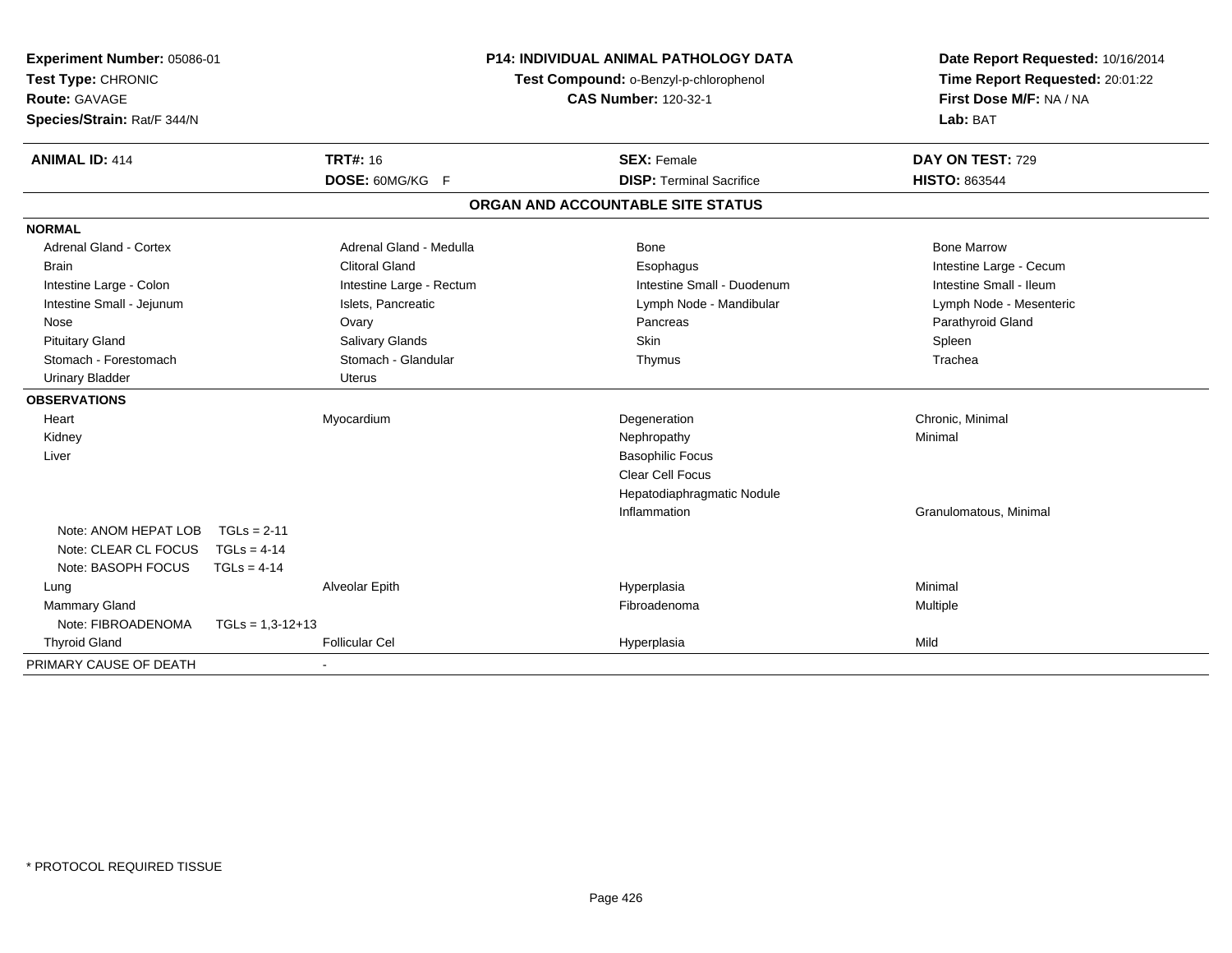| Experiment Number: 05086-01<br><b>Test Type: CHRONIC</b><br><b>Route: GAVAGE</b><br>Species/Strain: Rat/F 344/N |                                           | <b>P14: INDIVIDUAL ANIMAL PATHOLOGY DATA</b><br>Test Compound: o-Benzyl-p-chlorophenol<br><b>CAS Number: 120-32-1</b> | Date Report Requested: 10/16/2014<br>Time Report Requested: 20:01:22<br>First Dose M/F: NA / NA<br>Lab: BAT |
|-----------------------------------------------------------------------------------------------------------------|-------------------------------------------|-----------------------------------------------------------------------------------------------------------------------|-------------------------------------------------------------------------------------------------------------|
| <b>ANIMAL ID: 415</b>                                                                                           | <b>TRT#: 16</b><br><b>DOSE: 60MG/KG F</b> | <b>SEX:</b> Female<br><b>DISP:</b> Scheduled Sacrifice                                                                | <b>DAY ON TEST: 457</b><br><b>HISTO: 863545</b>                                                             |
| <b>OBSERVATIONS</b>                                                                                             |                                           |                                                                                                                       |                                                                                                             |
| Kidney                                                                                                          |                                           | Nephropathy                                                                                                           | Minimal                                                                                                     |
| Liver                                                                                                           |                                           | Hepatodiaphragmatic Nodule                                                                                            |                                                                                                             |
| [Hepatodiaphragmatic Nodule TGLS = 1-11]                                                                        |                                           |                                                                                                                       |                                                                                                             |
| PRIMARY CAUSE OF DEATH                                                                                          |                                           |                                                                                                                       |                                                                                                             |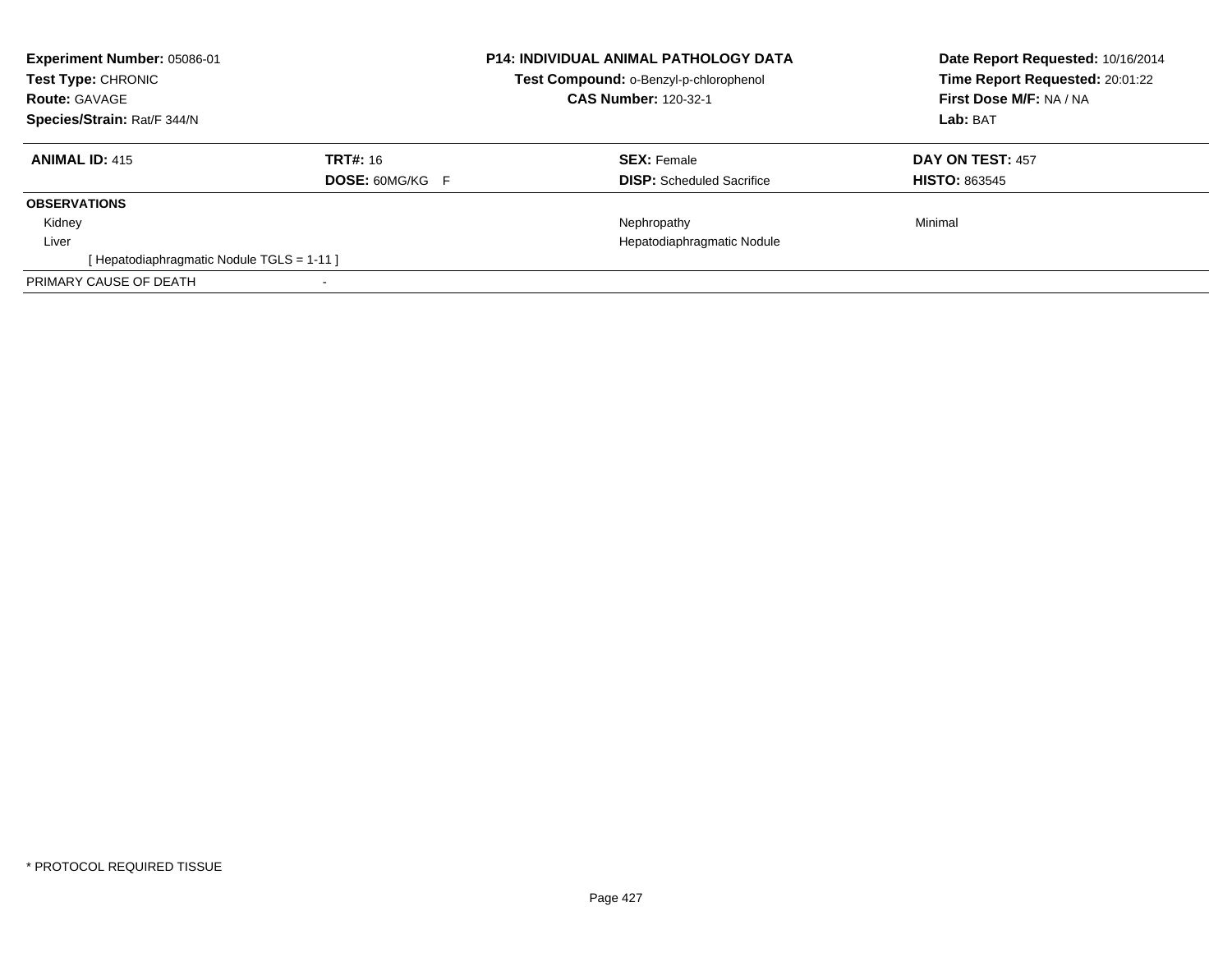| Experiment Number: 05086-01<br>Test Type: CHRONIC<br>Route: GAVAGE<br>Species/Strain: Rat/F 344/N |                           | <b>P14: INDIVIDUAL ANIMAL PATHOLOGY DATA</b><br>Test Compound: o-Benzyl-p-chlorophenol<br><b>CAS Number: 120-32-1</b> |                                   | Date Report Requested: 10/16/2014<br>Time Report Requested: 20:01:22<br>First Dose M/F: NA / NA<br>Lab: BAT |
|---------------------------------------------------------------------------------------------------|---------------------------|-----------------------------------------------------------------------------------------------------------------------|-----------------------------------|-------------------------------------------------------------------------------------------------------------|
| <b>ANIMAL ID: 416</b>                                                                             | <b>TRT#: 16</b>           |                                                                                                                       | <b>SEX: Female</b>                | DAY ON TEST: 628                                                                                            |
|                                                                                                   | DOSE: 60MG/KG F           |                                                                                                                       | <b>DISP:</b> Moribund Sacrifice   | <b>HISTO: 863546</b>                                                                                        |
|                                                                                                   |                           |                                                                                                                       | ORGAN AND ACCOUNTABLE SITE STATUS |                                                                                                             |
| <b>NORMAL</b>                                                                                     |                           |                                                                                                                       |                                   |                                                                                                             |
| <b>Adrenal Gland - Cortex</b>                                                                     | Adrenal Gland - Medulla   |                                                                                                                       | <b>Bone</b>                       | <b>Bone Marrow</b>                                                                                          |
| <b>Brain</b>                                                                                      | <b>Clitoral Gland</b>     |                                                                                                                       | Esophagus                         | Heart                                                                                                       |
| Intestine Large - Cecum                                                                           | Intestine Large - Colon   |                                                                                                                       | Intestine Large - Rectum          | Intestine Small - Duodenum                                                                                  |
| Intestine Small - Ileum                                                                           | Intestine Small - Jejunum |                                                                                                                       | Islets, Pancreatic                | Lung                                                                                                        |
| Lymph Node - Mandibular                                                                           | Lymph Node - Mesenteric   |                                                                                                                       | Nose                              | Ovary                                                                                                       |
| Pancreas                                                                                          | Parathyroid Gland         |                                                                                                                       | <b>Pituitary Gland</b>            | Salivary Glands                                                                                             |
| Skin                                                                                              | Spleen                    |                                                                                                                       | Stomach - Forestomach             | Stomach - Glandular                                                                                         |
| Thymus                                                                                            | <b>Thyroid Gland</b>      |                                                                                                                       | Trachea                           | <b>Urinary Bladder</b>                                                                                      |
| <b>Uterus</b>                                                                                     |                           |                                                                                                                       |                                   |                                                                                                             |
| <b>OBSERVATIONS</b>                                                                               |                           |                                                                                                                       |                                   |                                                                                                             |
| Kidney                                                                                            |                           |                                                                                                                       | Nephropathy                       | Minimal                                                                                                     |
| Liver                                                                                             |                           |                                                                                                                       | <b>Basophilic Focus</b>           |                                                                                                             |
|                                                                                                   |                           |                                                                                                                       | Inflammation                      | Granulomatous, Mild                                                                                         |
|                                                                                                   |                           |                                                                                                                       | <b>Mixed Cell Focus</b>           |                                                                                                             |
| Note: MIXED CL FOCUS                                                                              | $TGLs = 2-12$             |                                                                                                                       |                                   |                                                                                                             |
| Mammary Gland                                                                                     |                           |                                                                                                                       | Fibroadenoma                      |                                                                                                             |
| Note: FIBROADENOMA                                                                                | $TGLs = 1-11$             |                                                                                                                       |                                   |                                                                                                             |
| PRIMARY CAUSE OF DEATH                                                                            |                           |                                                                                                                       |                                   |                                                                                                             |
| Animal Note: MORIBUND DUE TO FIBROADENOMA                                                         |                           |                                                                                                                       |                                   |                                                                                                             |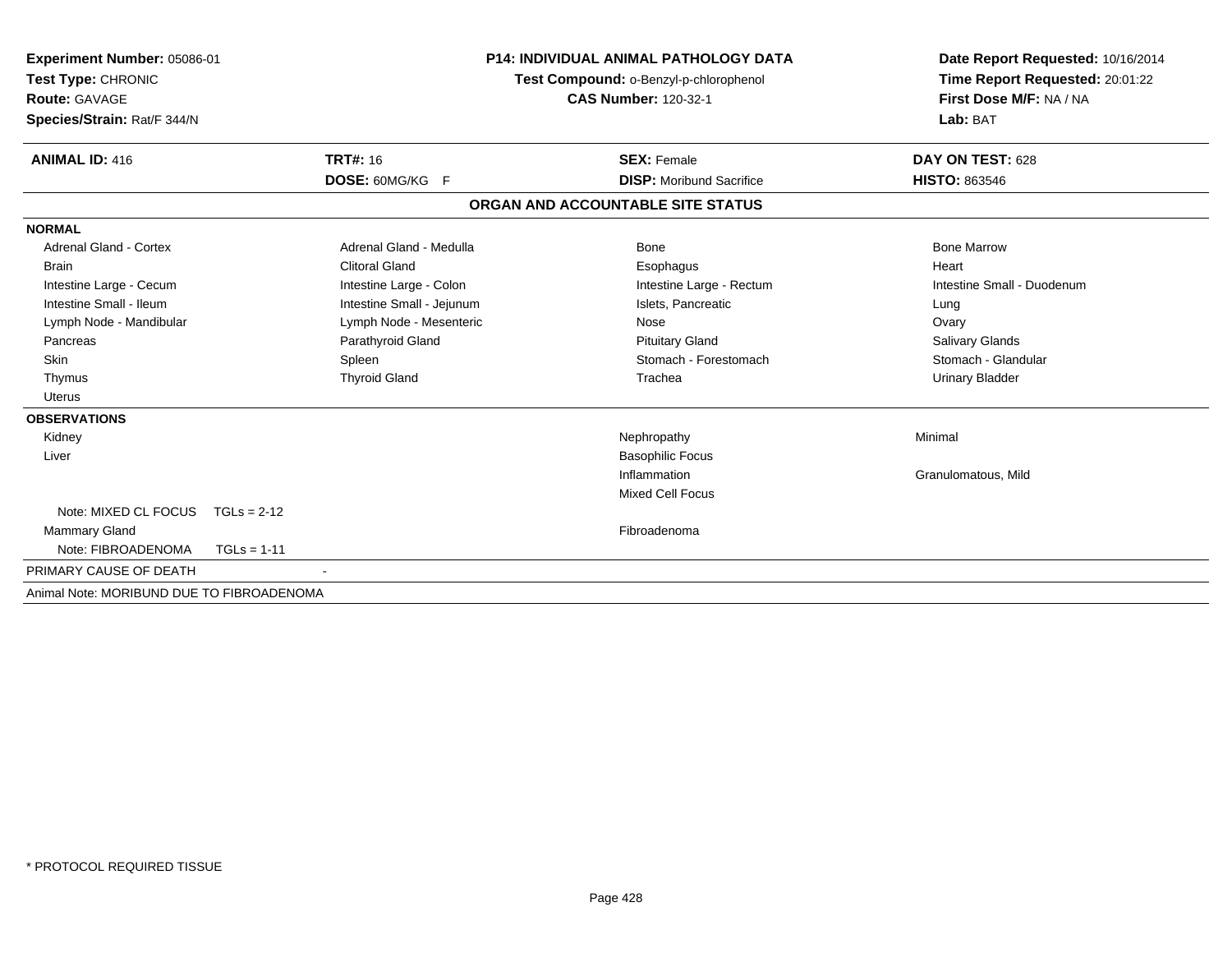| Experiment Number: 05086-01<br>Test Type: CHRONIC<br>Route: GAVAGE<br>Species/Strain: Rat/F 344/N |                            | <b>P14: INDIVIDUAL ANIMAL PATHOLOGY DATA</b><br>Test Compound: o-Benzyl-p-chlorophenol<br><b>CAS Number: 120-32-1</b> | Date Report Requested: 10/16/2014<br>Time Report Requested: 20:01:22<br>First Dose M/F: NA / NA<br>Lab: BAT |  |
|---------------------------------------------------------------------------------------------------|----------------------------|-----------------------------------------------------------------------------------------------------------------------|-------------------------------------------------------------------------------------------------------------|--|
| <b>ANIMAL ID: 417</b>                                                                             | <b>TRT#: 16</b>            | <b>SEX: Female</b>                                                                                                    | DAY ON TEST: 663                                                                                            |  |
|                                                                                                   | DOSE: 60MG/KG F            | <b>DISP:</b> Moribund Sacrifice                                                                                       | <b>HISTO: 863547</b>                                                                                        |  |
|                                                                                                   |                            | ORGAN AND ACCOUNTABLE SITE STATUS                                                                                     |                                                                                                             |  |
| <b>NORMAL</b>                                                                                     |                            |                                                                                                                       |                                                                                                             |  |
| <b>Adrenal Gland - Cortex</b>                                                                     | Bone                       | <b>Bone Marrow</b>                                                                                                    | <b>Brain</b>                                                                                                |  |
| <b>Clitoral Gland</b>                                                                             | Esophagus                  | Intestine Large - Cecum                                                                                               | Intestine Large - Colon                                                                                     |  |
| Intestine Large - Rectum                                                                          | Intestine Small - Duodenum | Intestine Small - Ileum                                                                                               | Intestine Small - Jejunum                                                                                   |  |
| Islets, Pancreatic                                                                                | Lymph Node - Mandibular    | Lymph Node - Mesenteric                                                                                               | Mammary Gland                                                                                               |  |
| Nose                                                                                              | Ovary                      | Pancreas                                                                                                              | Parathyroid Gland                                                                                           |  |
| <b>Salivary Glands</b>                                                                            | Skin                       | Stomach - Forestomach                                                                                                 | Stomach - Glandular                                                                                         |  |
| Thymus                                                                                            | <b>Thyroid Gland</b>       | Trachea                                                                                                               | <b>Urinary Bladder</b>                                                                                      |  |
| <b>Uterus</b>                                                                                     |                            |                                                                                                                       |                                                                                                             |  |
| <b>OBSERVATIONS</b>                                                                               |                            |                                                                                                                       |                                                                                                             |  |
| <b>Adrenal Gland</b>                                                                              | Medulla                    | Hyperplasia                                                                                                           | Minimal                                                                                                     |  |
| Heart                                                                                             | Myocardium                 | Degeneration                                                                                                          | Chronic, Minimal                                                                                            |  |
| Kidney                                                                                            |                            | Leukemia Mononuclear                                                                                                  |                                                                                                             |  |
|                                                                                                   |                            | Nephropathy                                                                                                           | Minimal                                                                                                     |  |
| Liver                                                                                             |                            | <b>Basophilic Focus</b>                                                                                               |                                                                                                             |  |
|                                                                                                   |                            | Fatty Change                                                                                                          | Mild                                                                                                        |  |
|                                                                                                   | <b>Bile Duct</b>           | Hyperplasia                                                                                                           | Mild                                                                                                        |  |
|                                                                                                   |                            | Leukemia Mononuclear                                                                                                  |                                                                                                             |  |
| Note: BASOPH FOCUS<br>$TGLs = 3-13$                                                               |                            |                                                                                                                       |                                                                                                             |  |
| Note: LEUKEMIA MONUC<br>$TGLs = 1-11$                                                             |                            |                                                                                                                       |                                                                                                             |  |
| Lung                                                                                              |                            | Leukemia Mononuclear                                                                                                  |                                                                                                             |  |
| <b>Pituitary Gland</b>                                                                            | <b>Pars Distalis</b>       | Hyperplasia                                                                                                           | Mild                                                                                                        |  |
| Note: HYPERPLASIA<br>$TGLs = 2-12$                                                                |                            |                                                                                                                       |                                                                                                             |  |
| Spleen                                                                                            |                            | Leukemia Mononuclear                                                                                                  |                                                                                                             |  |
| PRIMARY CAUSE OF DEATH                                                                            |                            |                                                                                                                       |                                                                                                             |  |
| Animal Note: MORIBUND DUE TO LEUKEMIA                                                             |                            |                                                                                                                       |                                                                                                             |  |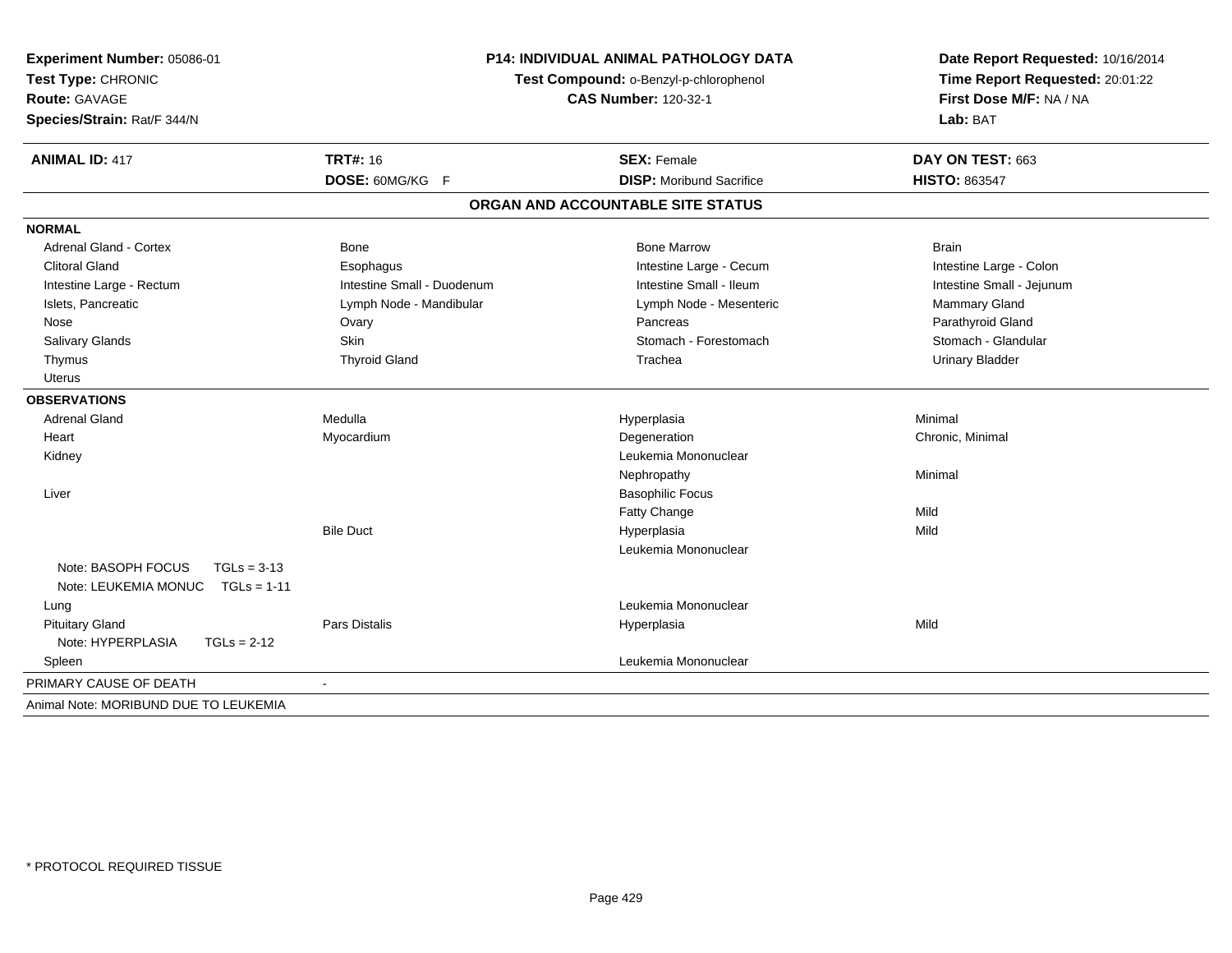| Experiment Number: 05086-01        |                         | <b>P14: INDIVIDUAL ANIMAL PATHOLOGY DATA</b> | Date Report Requested: 10/16/2014 |
|------------------------------------|-------------------------|----------------------------------------------|-----------------------------------|
| Test Type: CHRONIC                 |                         | Test Compound: o-Benzyl-p-chlorophenol       | Time Report Requested: 20:01:22   |
| <b>Route: GAVAGE</b>               |                         | <b>CAS Number: 120-32-1</b>                  | First Dose M/F: NA / NA           |
| Species/Strain: Rat/F 344/N        |                         |                                              | Lab: BAT                          |
| <b>ANIMAL ID: 418</b>              | <b>TRT#: 16</b>         | <b>SEX: Female</b>                           | DAY ON TEST: 729                  |
|                                    | DOSE: 60MG/KG F         | <b>DISP: Terminal Sacrifice</b>              | <b>HISTO: 863548</b>              |
|                                    |                         | ORGAN AND ACCOUNTABLE SITE STATUS            |                                   |
| <b>NORMAL</b>                      |                         |                                              |                                   |
| Adrenal Gland - Medulla            | Bone                    | <b>Bone Marrow</b>                           | <b>Brain</b>                      |
| Esophagus                          | Intestine Large - Cecum | Intestine Large - Colon                      | Intestine Large - Rectum          |
| Intestine Small - Duodenum         | Intestine Small - Ileum | Intestine Small - Jejunum                    | Islets, Pancreatic                |
| Lymph Node - Mandibular            | Lymph Node - Mesenteric | Mammary Gland                                | Nose                              |
| Ovary                              | Pancreas                | Salivary Glands                              | <b>Skin</b>                       |
| Spleen                             | Stomach - Forestomach   | Stomach - Glandular                          | Thymus                            |
| Trachea                            | <b>Urinary Bladder</b>  | Uterus                                       |                                   |
| <b>MISSING</b>                     |                         |                                              |                                   |
| Parathyroid Gland                  |                         |                                              |                                   |
| <b>OBSERVATIONS</b>                |                         |                                              |                                   |
| <b>Adrenal Gland</b>               | Cortex                  | Hyperplasia                                  | Mild                              |
| <b>Clitoral Gland</b>              |                         | Adenoma                                      |                                   |
| Note: ADENOMA<br>$TGLs = 1-11$     |                         |                                              |                                   |
| Heart                              | Myocardium              | Degeneration                                 | Chronic, Minimal                  |
| Kidney                             |                         | Nephropathy                                  | Minimal                           |
| Liver                              |                         | <b>Basophilic Focus</b>                      |                                   |
|                                    |                         | <b>Clear Cell Focus</b>                      |                                   |
|                                    | <b>Bile Duct</b>        | Hyperplasia                                  | Minimal                           |
|                                    |                         | Inflammation                                 | Granulomatous, Mild               |
| Lung                               | Alveolar Epith          | Hyperplasia                                  | Mild                              |
| <b>Pituitary Gland</b>             | Pars Distalis           | Hyperplasia                                  | Mild                              |
| Note: HYPERPLASIA<br>$TGLs = 2-12$ |                         |                                              |                                   |
| <b>Thyroid Gland</b>               | C Cell                  | Adenoma                                      |                                   |
| PRIMARY CAUSE OF DEATH             | $\blacksquare$          |                                              |                                   |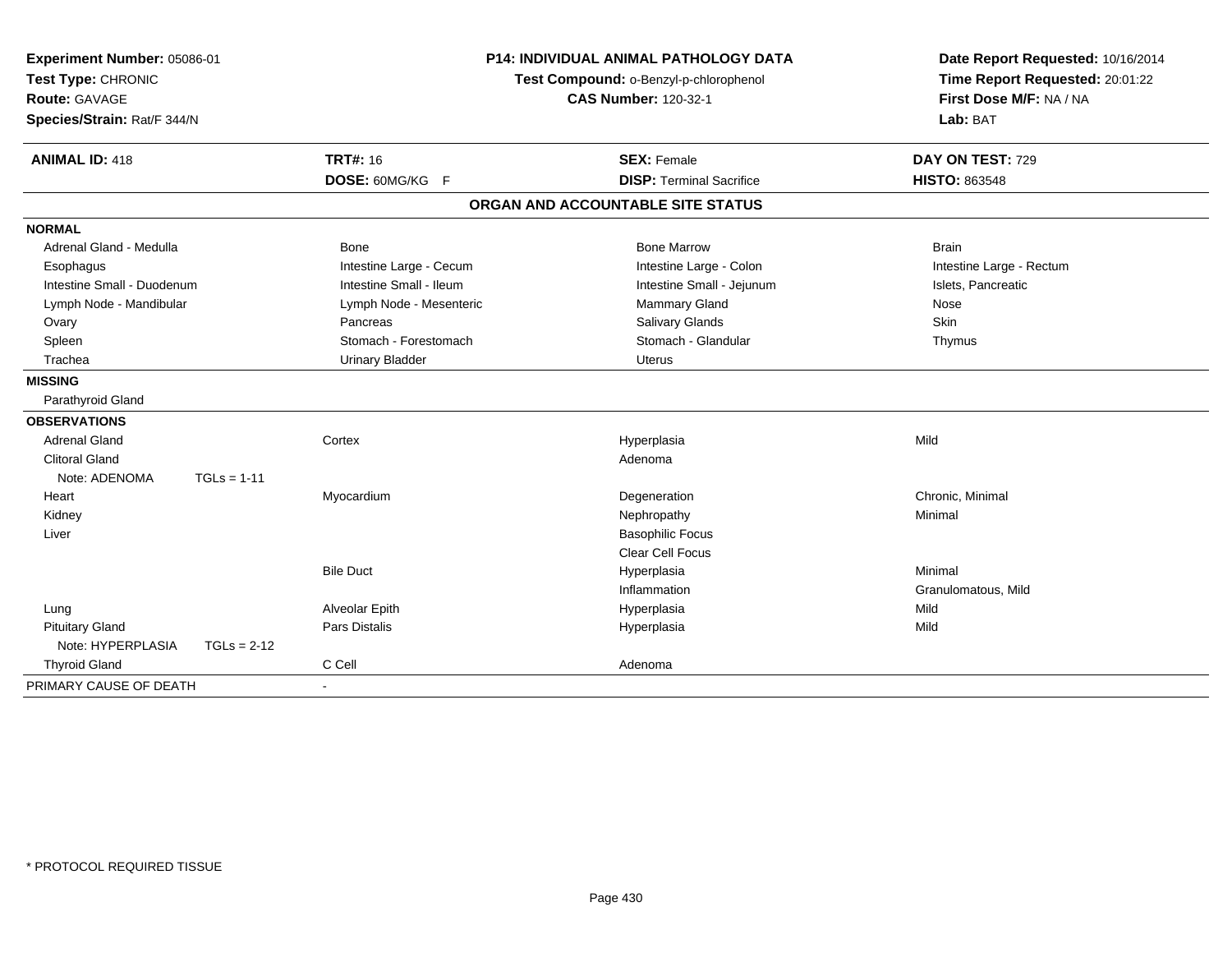| Experiment Number: 05086-01<br>Test Type: CHRONIC<br><b>Route: GAVAGE</b><br>Species/Strain: Rat/F 344/N |                                           | <b>P14: INDIVIDUAL ANIMAL PATHOLOGY DATA</b><br>Test Compound: o-Benzyl-p-chlorophenol<br><b>CAS Number: 120-32-1</b> | Date Report Requested: 10/16/2014<br>Time Report Requested: 20:01:22<br>First Dose M/F: NA / NA<br>Lab: BAT |
|----------------------------------------------------------------------------------------------------------|-------------------------------------------|-----------------------------------------------------------------------------------------------------------------------|-------------------------------------------------------------------------------------------------------------|
| <b>ANIMAL ID: 419</b>                                                                                    | <b>TRT#:</b> 16<br><b>DOSE: 60MG/KG F</b> | <b>SEX: Female</b><br><b>DISP:</b> Scheduled Sacrifice                                                                | <b>DAY ON TEST: 457</b><br><b>HISTO: 863549</b>                                                             |
| <b>OBSERVATIONS</b>                                                                                      |                                           |                                                                                                                       |                                                                                                             |
| Kidney                                                                                                   |                                           | Nephropathy                                                                                                           | Minimal                                                                                                     |
| PRIMARY CAUSE OF DEATH                                                                                   | $\overline{\phantom{a}}$                  |                                                                                                                       |                                                                                                             |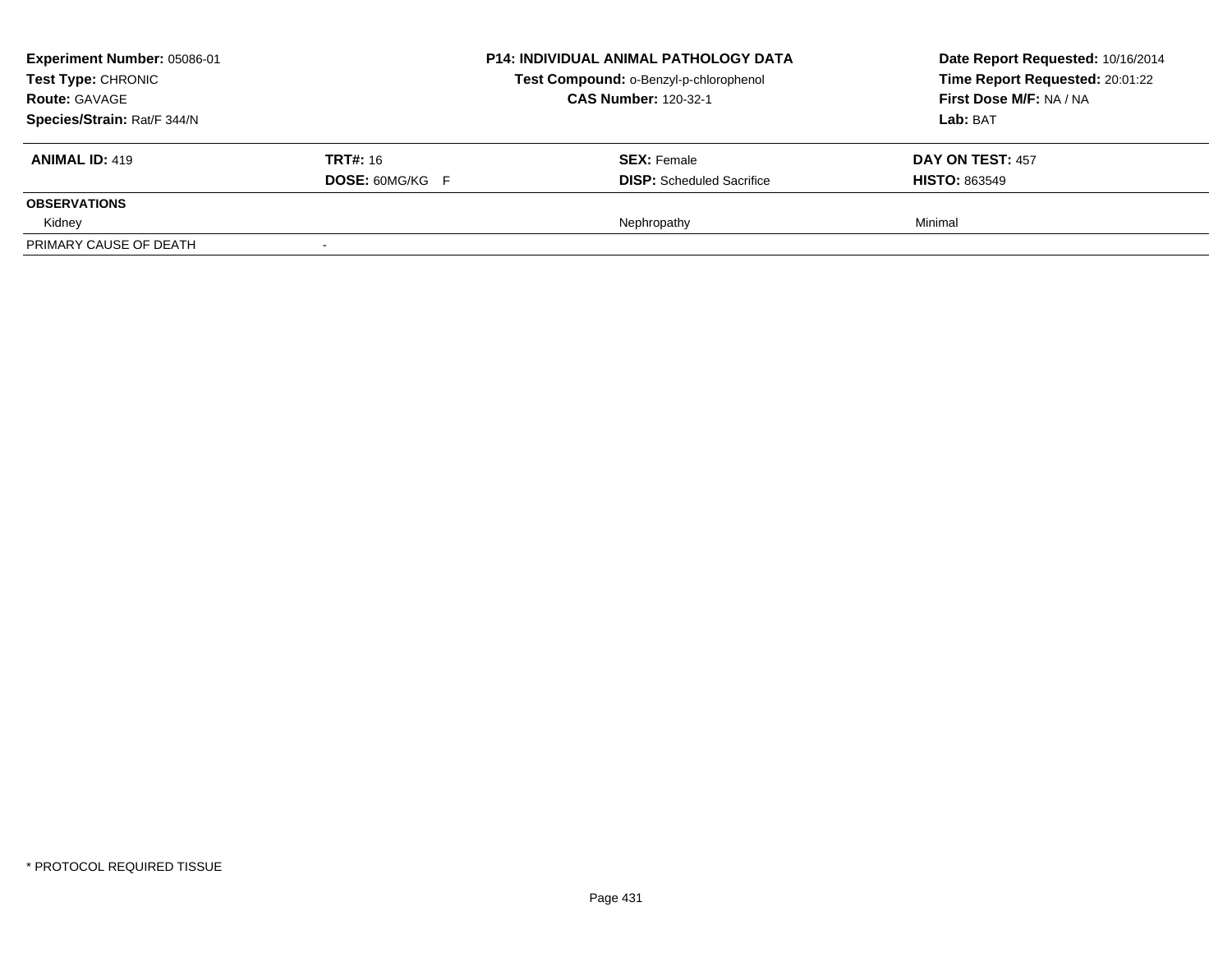| Experiment Number: 05086-01<br>Test Type: CHRONIC<br><b>Route: GAVAGE</b><br>Species/Strain: Rat/F 344/N |               |                         | <b>P14: INDIVIDUAL ANIMAL PATHOLOGY DATA</b><br>Test Compound: o-Benzyl-p-chlorophenol<br><b>CAS Number: 120-32-1</b> | Date Report Requested: 10/16/2014<br>Time Report Requested: 20:01:22<br>First Dose M/F: NA / NA<br>Lab: BAT |
|----------------------------------------------------------------------------------------------------------|---------------|-------------------------|-----------------------------------------------------------------------------------------------------------------------|-------------------------------------------------------------------------------------------------------------|
| <b>ANIMAL ID: 420</b>                                                                                    |               | <b>TRT#: 16</b>         | <b>SEX: Female</b>                                                                                                    | DAY ON TEST: 730                                                                                            |
|                                                                                                          |               | DOSE: 60MG/KG F         | <b>DISP: Terminal Sacrifice</b>                                                                                       | HISTO: 863550                                                                                               |
|                                                                                                          |               |                         | ORGAN AND ACCOUNTABLE SITE STATUS                                                                                     |                                                                                                             |
| <b>NORMAL</b>                                                                                            |               |                         |                                                                                                                       |                                                                                                             |
| Adrenal Gland - Medulla                                                                                  |               | <b>Bone</b>             | <b>Bone Marrow</b>                                                                                                    | <b>Brain</b>                                                                                                |
| Esophagus                                                                                                |               | Intestine Large - Cecum | Intestine Large - Colon                                                                                               | Intestine Large - Rectum                                                                                    |
| Intestine Small - Duodenum                                                                               |               | Intestine Small - Ileum | Intestine Small - Jejunum                                                                                             | Islets, Pancreatic                                                                                          |
| Lymph Node - Mandibular                                                                                  |               | Lymph Node - Mesenteric | Nose                                                                                                                  | Ovary                                                                                                       |
| Parathyroid Gland                                                                                        |               | <b>Salivary Glands</b>  | <b>Skin</b>                                                                                                           | Spleen                                                                                                      |
| Stomach - Forestomach                                                                                    |               | Stomach - Glandular     | Thymus                                                                                                                | <b>Thyroid Gland</b>                                                                                        |
| Trachea                                                                                                  |               | <b>Urinary Bladder</b>  | Uterus                                                                                                                |                                                                                                             |
| <b>OBSERVATIONS</b>                                                                                      |               |                         |                                                                                                                       |                                                                                                             |
| <b>Adrenal Gland</b>                                                                                     |               | Cortex                  | Hypertrophy                                                                                                           | Minimal                                                                                                     |
| <b>Clitoral Gland</b>                                                                                    |               |                         | Adenoma                                                                                                               |                                                                                                             |
| Note: ADENOMA                                                                                            | $TGLs = 1-13$ |                         |                                                                                                                       |                                                                                                             |
| Heart                                                                                                    |               | Myocardium              | Degeneration                                                                                                          | Chronic, Mild                                                                                               |
| Kidney                                                                                                   |               |                         | Nephropathy                                                                                                           | Minimal                                                                                                     |
| Liver                                                                                                    |               |                         | <b>Basophilic Focus</b>                                                                                               |                                                                                                             |
|                                                                                                          |               | <b>Bile Duct</b>        | Hyperplasia                                                                                                           | Minimal                                                                                                     |
|                                                                                                          |               |                         | Inflammation                                                                                                          | Granulomatous, Mild                                                                                         |
| Lung                                                                                                     |               | Alveolar Epith          | Hyperplasia                                                                                                           | Mild                                                                                                        |
|                                                                                                          |               |                         | Inflammation                                                                                                          | Chronic Active, Mild                                                                                        |
| <b>Mammary Gland</b>                                                                                     |               |                         | Adenoma                                                                                                               |                                                                                                             |
| Note: ADENOMA                                                                                            | $TGLs = 2-12$ |                         |                                                                                                                       |                                                                                                             |
| Pancreas                                                                                                 |               | Acinus                  | Atrophy                                                                                                               | Minimal                                                                                                     |
| <b>Pituitary Gland</b>                                                                                   |               | Pars Distalis           | Adenoma                                                                                                               |                                                                                                             |
|                                                                                                          |               | Pars Distalis           | Hyperplasia                                                                                                           | Mild                                                                                                        |
| Note: ADENOMA                                                                                            | $TGLs = 3-11$ |                         |                                                                                                                       |                                                                                                             |
| PRIMARY CAUSE OF DEATH                                                                                   |               | $\blacksquare$          |                                                                                                                       |                                                                                                             |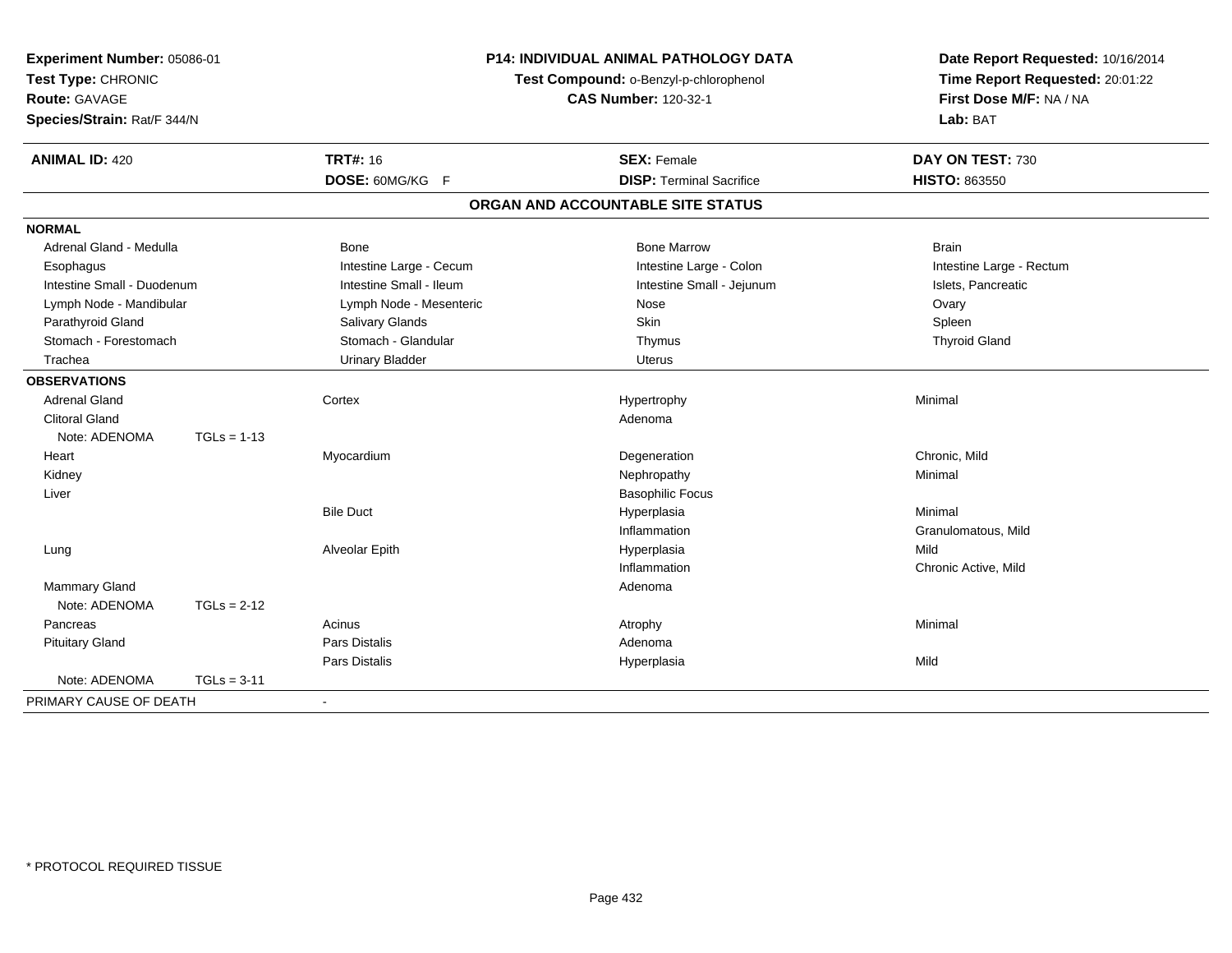| <b>TRT#: 16</b>                                                                                                                                                            | Test Compound: o-Benzyl-p-chlorophenol<br><b>CAS Number: 120-32-1</b><br><b>SEX: Female</b>                                          | Date Report Requested: 10/16/2014<br>Time Report Requested: 20:01:22<br>First Dose M/F: NA / NA<br>Lab: BAT<br>DAY ON TEST: 730                                                         |
|----------------------------------------------------------------------------------------------------------------------------------------------------------------------------|--------------------------------------------------------------------------------------------------------------------------------------|-----------------------------------------------------------------------------------------------------------------------------------------------------------------------------------------|
|                                                                                                                                                                            |                                                                                                                                      | <b>HISTO: 863551</b>                                                                                                                                                                    |
|                                                                                                                                                                            |                                                                                                                                      |                                                                                                                                                                                         |
| Adrenal Gland - Medulla<br><b>Clitoral Gland</b><br>Intestine Large - Rectum<br>Islets, Pancreatic<br>Mammary Gland<br>Parathyroid Gland<br>Spleen<br><b>Thyroid Gland</b> | <b>Bone</b><br>Esophagus<br>Intestine Small - Duodenum<br>Lung<br>Nose<br><b>Pituitary Gland</b><br>Stomach - Forestomach<br>Trachea | <b>Bone Marrow</b><br>Intestine Large - Cecum<br>Intestine Small - Ileum<br>Lymph Node - Mandibular<br>Ovary<br><b>Salivary Glands</b><br>Stomach - Glandular<br><b>Urinary Bladder</b> |
| Myocardium<br><b>Bile Duct</b>                                                                                                                                             | Degeneration<br>Nephropathy<br><b>Basophilic Focus</b><br>Eosinophilic Focus<br>Hyperplasia<br>Hemorrhage<br>Cyst                    | Chronic, Minimal<br>Minimal<br>Moderate<br>Moderate                                                                                                                                     |
|                                                                                                                                                                            | DOSE: 60MG/KG F<br>$\overline{\phantom{a}}$                                                                                          | <b>P14: INDIVIDUAL ANIMAL PATHOLOGY DATA</b><br><b>DISP: Terminal Sacrifice</b><br>ORGAN AND ACCOUNTABLE SITE STATUS                                                                    |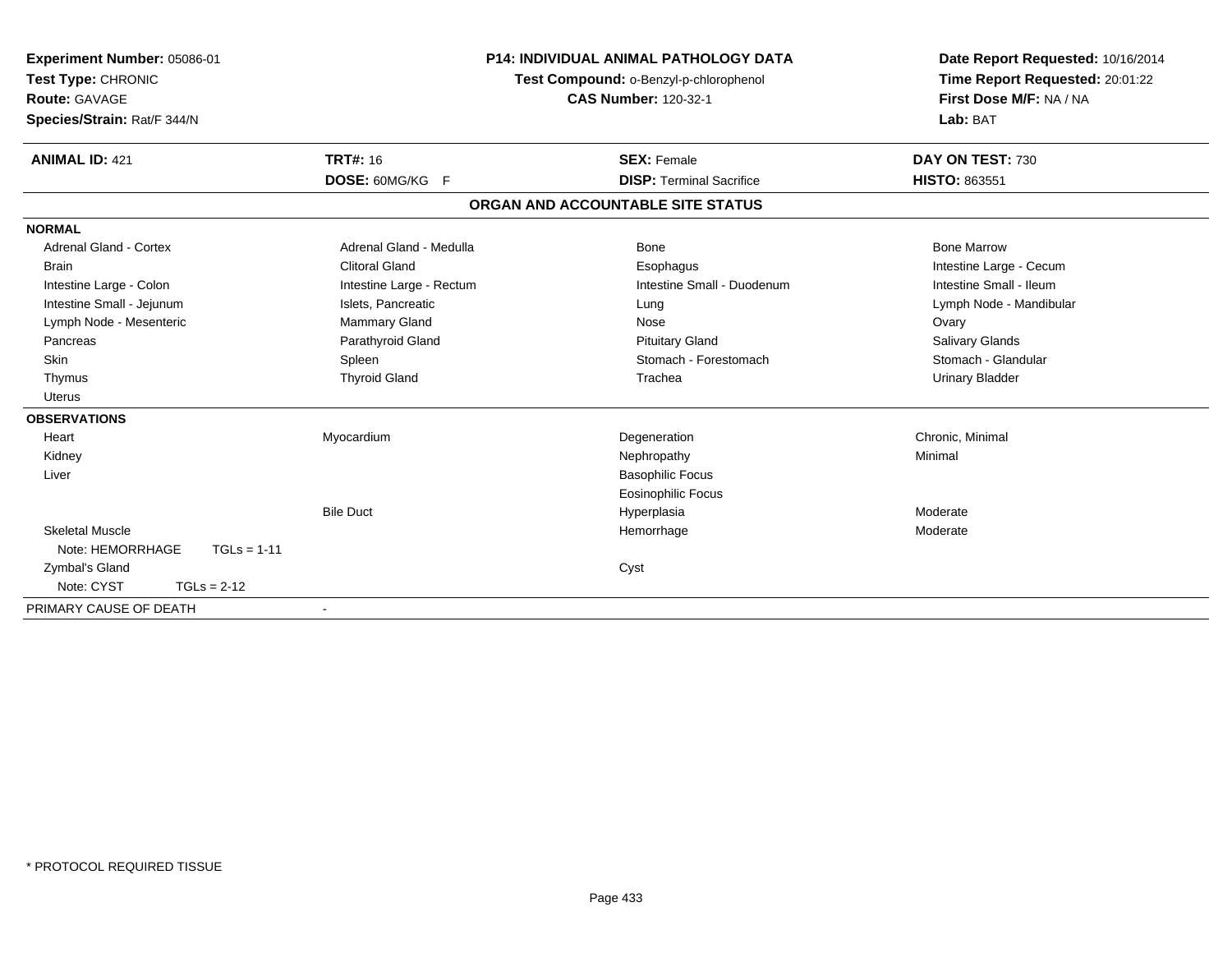| Experiment Number: 05086-01<br>Test Type: CHRONIC<br><b>Route: GAVAGE</b><br>Species/Strain: Rat/F 344/N |                                           | <b>P14: INDIVIDUAL ANIMAL PATHOLOGY DATA</b><br>Test Compound: o-Benzyl-p-chlorophenol<br><b>CAS Number: 120-32-1</b> | Date Report Requested: 10/16/2014<br>Time Report Requested: 20:01:22<br>First Dose M/F: NA / NA<br>Lab: BAT |
|----------------------------------------------------------------------------------------------------------|-------------------------------------------|-----------------------------------------------------------------------------------------------------------------------|-------------------------------------------------------------------------------------------------------------|
| <b>ANIMAL ID: 422</b>                                                                                    | <b>TRT#:</b> 16<br><b>DOSE: 60MG/KG F</b> | <b>SEX: Female</b><br><b>DISP:</b> Scheduled Sacrifice                                                                | <b>DAY ON TEST: 457</b><br><b>HISTO: 863552</b>                                                             |
| <b>OBSERVATIONS</b>                                                                                      |                                           |                                                                                                                       |                                                                                                             |
| Kidney                                                                                                   |                                           | Nephropathy                                                                                                           | Minimal                                                                                                     |
| PRIMARY CAUSE OF DEATH                                                                                   | $\overline{\phantom{a}}$                  |                                                                                                                       |                                                                                                             |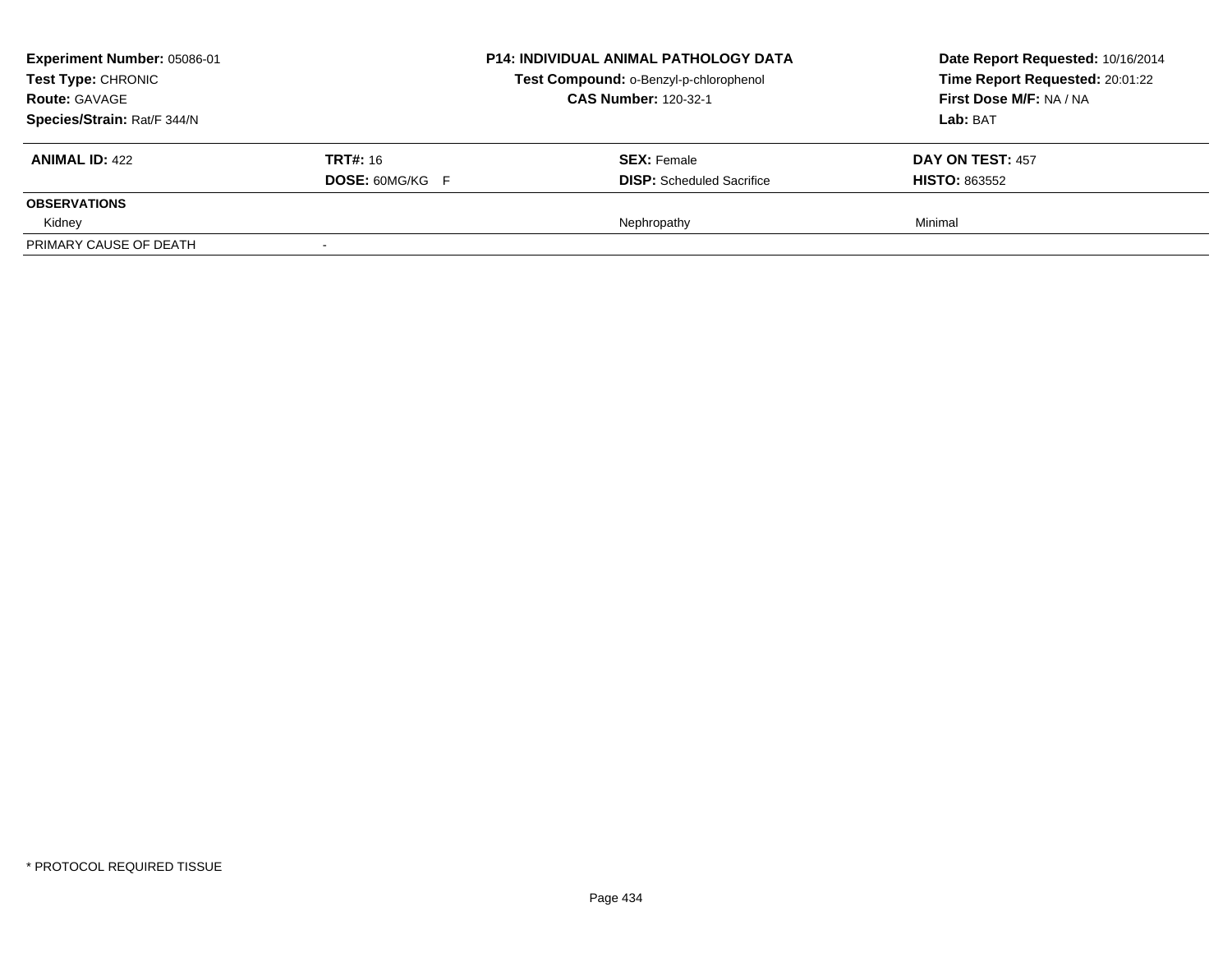| Experiment Number: 05086-01<br>Test Type: CHRONIC<br><b>Route: GAVAGE</b><br>Species/Strain: Rat/F 344/N | <b>P14: INDIVIDUAL ANIMAL PATHOLOGY DATA</b><br>Test Compound: o-Benzyl-p-chlorophenol<br><b>CAS Number: 120-32-1</b> |                                   | Date Report Requested: 10/16/2014<br>Time Report Requested: 20:01:22<br>First Dose M/F: NA / NA<br>Lab: BAT |  |
|----------------------------------------------------------------------------------------------------------|-----------------------------------------------------------------------------------------------------------------------|-----------------------------------|-------------------------------------------------------------------------------------------------------------|--|
| <b>ANIMAL ID: 423</b>                                                                                    | <b>TRT#: 16</b>                                                                                                       | <b>SEX: Female</b>                | DAY ON TEST: 716                                                                                            |  |
|                                                                                                          | DOSE: 60MG/KG F                                                                                                       | <b>DISP:</b> Moribund Sacrifice   | HISTO: 863553                                                                                               |  |
|                                                                                                          |                                                                                                                       | ORGAN AND ACCOUNTABLE SITE STATUS |                                                                                                             |  |
| <b>NORMAL</b>                                                                                            |                                                                                                                       |                                   |                                                                                                             |  |
| <b>Adrenal Gland - Cortex</b>                                                                            | Adrenal Gland - Medulla                                                                                               | Bone                              | <b>Bone Marrow</b>                                                                                          |  |
| Brain                                                                                                    | Esophagus                                                                                                             | Intestine Large - Cecum           | Intestine Large - Colon                                                                                     |  |
| Intestine Large - Rectum                                                                                 | Intestine Small - Duodenum                                                                                            | Intestine Small - Ileum           | Intestine Small - Jejunum                                                                                   |  |
| Islets, Pancreatic                                                                                       | Lymph Node - Mandibular                                                                                               | Lymph Node - Mesenteric           | Mammary Gland                                                                                               |  |
| Nose                                                                                                     | Ovary                                                                                                                 | Pancreas                          | Parathyroid Gland                                                                                           |  |
| <b>Pituitary Gland</b>                                                                                   | Salivary Glands                                                                                                       | Skin                              | Stomach - Forestomach                                                                                       |  |
| <b>Thyroid Gland</b>                                                                                     | Trachea                                                                                                               | <b>Urinary Bladder</b>            | <b>Uterus</b>                                                                                               |  |
| <b>OBSERVATIONS</b>                                                                                      |                                                                                                                       |                                   |                                                                                                             |  |
| <b>Clitoral Gland</b>                                                                                    |                                                                                                                       | Hyperplasia                       | Mild                                                                                                        |  |
| Heart                                                                                                    | Myocardium                                                                                                            | Degeneration                      | Chronic, Minimal                                                                                            |  |
| Kidney                                                                                                   |                                                                                                                       | Leukemia Mononuclear              |                                                                                                             |  |
|                                                                                                          |                                                                                                                       | Nephropathy                       | Minimal                                                                                                     |  |
| Liver                                                                                                    |                                                                                                                       | <b>Basophilic Focus</b>           |                                                                                                             |  |
|                                                                                                          |                                                                                                                       | Fatty Change                      | Mild                                                                                                        |  |
|                                                                                                          | <b>Bile Duct</b>                                                                                                      | Hyperplasia                       | Mild                                                                                                        |  |
|                                                                                                          |                                                                                                                       | Leukemia Mononuclear              |                                                                                                             |  |
| Note: LEUKEMIA MONUC<br>$TGLs = 2-4$                                                                     |                                                                                                                       |                                   |                                                                                                             |  |
| Lung                                                                                                     |                                                                                                                       | Leukemia Mononuclear              |                                                                                                             |  |
| Spleen                                                                                                   |                                                                                                                       | Leukemia Mononuclear              |                                                                                                             |  |
| [ Leukemia Mononuclear TGLS = 1-11 ]                                                                     |                                                                                                                       |                                   |                                                                                                             |  |
| Stomach                                                                                                  | Glandular                                                                                                             | Inflammation                      | Necrotizing, Mild                                                                                           |  |
| Note: INFLAMMATION<br>$TGLs = 3-12$                                                                      |                                                                                                                       |                                   |                                                                                                             |  |
| Thymus                                                                                                   |                                                                                                                       | Leukemia Mononuclear              |                                                                                                             |  |
| PRIMARY CAUSE OF DEATH                                                                                   |                                                                                                                       |                                   |                                                                                                             |  |
| Animal Note: MORIBUND DUE TO LEUKEMIA                                                                    |                                                                                                                       |                                   |                                                                                                             |  |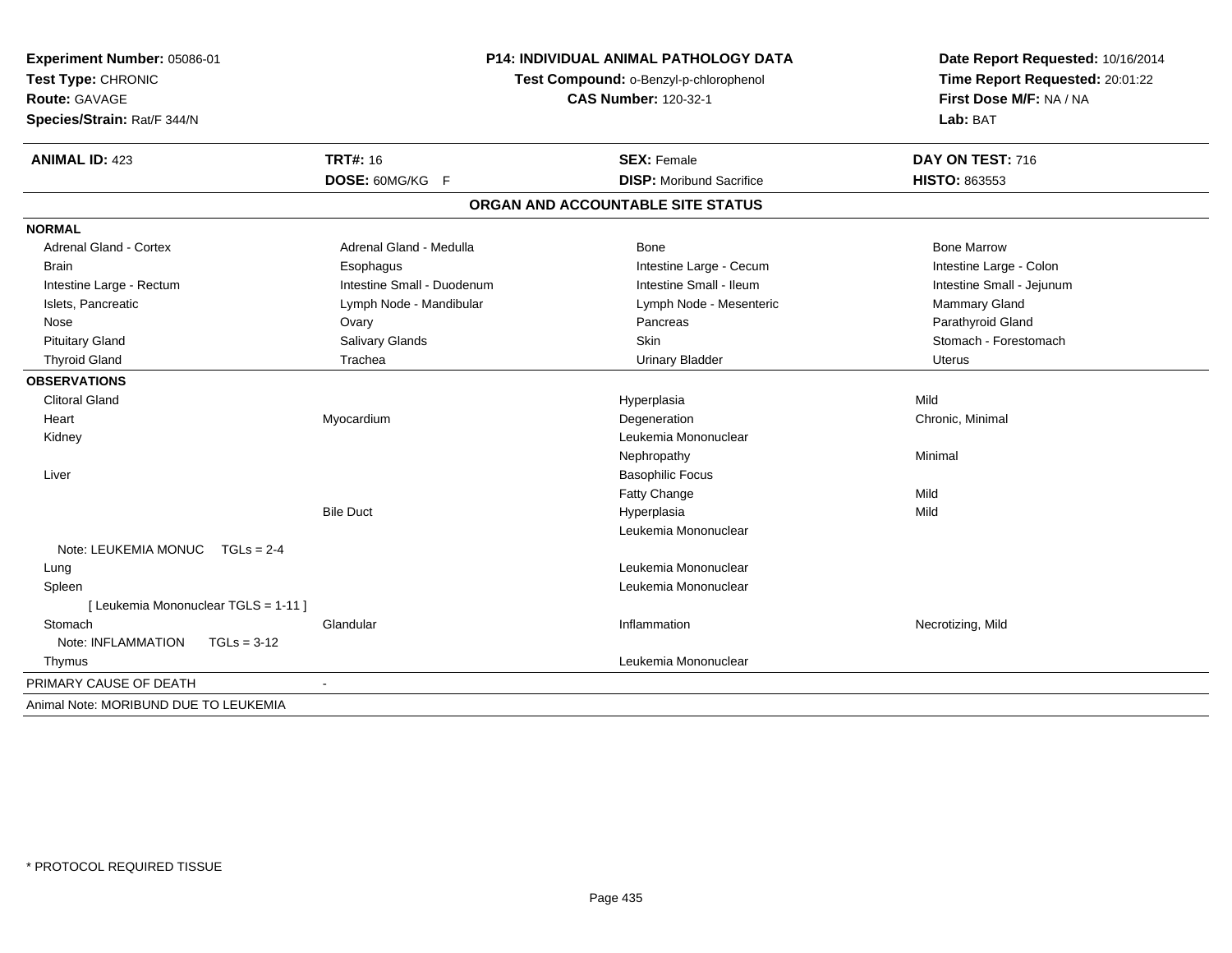| Experiment Number: 05086-01<br>Test Type: CHRONIC<br><b>Route: GAVAGE</b><br>Species/Strain: Rat/F 344/N |                         | <b>P14: INDIVIDUAL ANIMAL PATHOLOGY DATA</b><br>Test Compound: o-Benzyl-p-chlorophenol<br><b>CAS Number: 120-32-1</b> |                          |
|----------------------------------------------------------------------------------------------------------|-------------------------|-----------------------------------------------------------------------------------------------------------------------|--------------------------|
| <b>ANIMAL ID: 424</b>                                                                                    | <b>TRT#: 16</b>         | <b>SEX: Female</b>                                                                                                    | DAY ON TEST: 730         |
|                                                                                                          | DOSE: 60MG/KG F         | <b>DISP: Terminal Sacrifice</b>                                                                                       | <b>HISTO: 863554</b>     |
|                                                                                                          |                         | ORGAN AND ACCOUNTABLE SITE STATUS                                                                                     |                          |
| <b>NORMAL</b>                                                                                            |                         |                                                                                                                       |                          |
| Adrenal Gland - Medulla                                                                                  | <b>Bone</b>             | <b>Bone Marrow</b>                                                                                                    | <b>Brain</b>             |
| Esophagus                                                                                                | Intestine Large - Cecum | Intestine Large - Colon                                                                                               | Intestine Large - Rectum |
| Intestine Small - Duodenum                                                                               | Intestine Small - Ileum | Intestine Small - Jejunum                                                                                             | Islets, Pancreatic       |
| Lung                                                                                                     | Lymph Node - Mandibular | Lymph Node - Mesenteric                                                                                               | Mammary Gland            |
| Nose                                                                                                     | Ovary                   | Pancreas                                                                                                              | Parathyroid Gland        |
| <b>Pituitary Gland</b>                                                                                   | Salivary Glands         | <b>Skin</b>                                                                                                           | Spleen                   |
| Stomach - Forestomach                                                                                    | Stomach - Glandular     | <b>Thyroid Gland</b>                                                                                                  | Trachea                  |
| <b>Urinary Bladder</b>                                                                                   | <b>Uterus</b>           |                                                                                                                       |                          |
| <b>MISSING</b>                                                                                           |                         |                                                                                                                       |                          |
| Thymus                                                                                                   |                         |                                                                                                                       |                          |
| <b>OBSERVATIONS</b>                                                                                      |                         |                                                                                                                       |                          |
| <b>Adrenal Gland</b>                                                                                     | Cortex                  | Hyperplasia                                                                                                           | Mild                     |
| <b>Clitoral Gland</b>                                                                                    |                         | Hyperplasia                                                                                                           | Mild                     |
| Heart                                                                                                    | Myocardium              | Degeneration                                                                                                          | Chronic, Minimal         |
| Kidney                                                                                                   | Pelvis                  | Mineralization                                                                                                        | Minimal                  |
|                                                                                                          |                         | Nephropathy                                                                                                           | Minimal                  |
| Liver                                                                                                    |                         | <b>Basophilic Focus</b>                                                                                               |                          |
|                                                                                                          |                         | <b>Clear Cell Focus</b>                                                                                               |                          |
|                                                                                                          |                         | Hepatodiaphragmatic Nodule                                                                                            |                          |
|                                                                                                          | <b>Bile Duct</b>        | Hyperplasia                                                                                                           | Minimal                  |
| Note: ANOM HEPAT LOB<br>$TGLs = 1-11$                                                                    |                         |                                                                                                                       |                          |
| PRIMARY CAUSE OF DEATH                                                                                   |                         |                                                                                                                       |                          |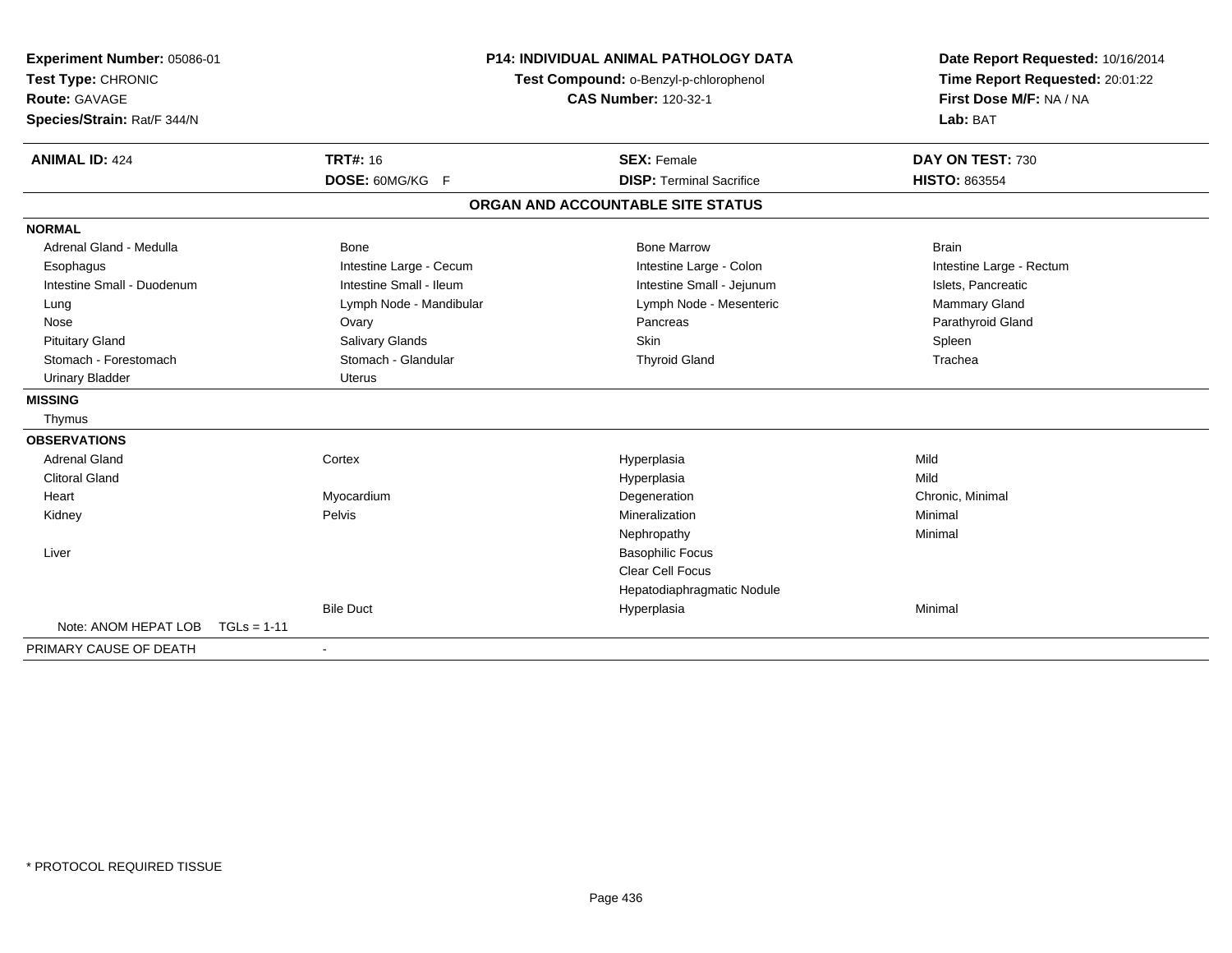| Experiment Number: 05086-01<br>Test Type: CHRONIC<br><b>Route: GAVAGE</b><br>Species/Strain: Rat/F 344/N |                                    | <b>P14: INDIVIDUAL ANIMAL PATHOLOGY DATA</b><br>Test Compound: o-Benzyl-p-chlorophenol<br><b>CAS Number: 120-32-1</b> | Date Report Requested: 10/16/2014<br>Time Report Requested: 20:01:22<br>First Dose M/F: NA / NA<br>Lab: BAT |
|----------------------------------------------------------------------------------------------------------|------------------------------------|-----------------------------------------------------------------------------------------------------------------------|-------------------------------------------------------------------------------------------------------------|
| <b>ANIMAL ID: 425</b>                                                                                    | <b>TRT#: 16</b><br>DOSE: 60MG/KG F | <b>SEX: Female</b><br><b>DISP: Terminal Sacrifice</b>                                                                 | DAY ON TEST: 730<br><b>HISTO: 863555</b>                                                                    |
|                                                                                                          |                                    |                                                                                                                       |                                                                                                             |
|                                                                                                          |                                    | ORGAN AND ACCOUNTABLE SITE STATUS                                                                                     |                                                                                                             |
| <b>NORMAL</b>                                                                                            |                                    |                                                                                                                       |                                                                                                             |
| <b>Adrenal Gland - Cortex</b>                                                                            | Adrenal Gland - Medulla            | <b>Bone</b>                                                                                                           | <b>Bone Marrow</b>                                                                                          |
| <b>Brain</b>                                                                                             | <b>Clitoral Gland</b>              | Esophagus                                                                                                             | Intestine Large - Cecum                                                                                     |
| Intestine Large - Colon                                                                                  | Intestine Large - Rectum           | Intestine Small - Duodenum                                                                                            | Intestine Small - Ileum                                                                                     |
| Intestine Small - Jejunum                                                                                | Islets, Pancreatic                 | Lung                                                                                                                  | Lymph Node - Mandibular                                                                                     |
| Lymph Node - Mesenteric                                                                                  | Mammary Gland                      | Nose                                                                                                                  | Ovary                                                                                                       |
| Pancreas                                                                                                 | Parathyroid Gland                  | Salivary Glands                                                                                                       | Skin                                                                                                        |
| Spleen                                                                                                   | Stomach - Forestomach              | Stomach - Glandular                                                                                                   | Thymus                                                                                                      |
| <b>Thyroid Gland</b>                                                                                     | Trachea                            | <b>Urinary Bladder</b>                                                                                                | <b>Uterus</b>                                                                                               |
| <b>OBSERVATIONS</b>                                                                                      |                                    |                                                                                                                       |                                                                                                             |
| Heart                                                                                                    | Myocardium                         | Degeneration                                                                                                          | Chronic, Mild                                                                                               |
| Kidney                                                                                                   |                                    | Nephropathy                                                                                                           | Mild                                                                                                        |
| Liver                                                                                                    |                                    | <b>Basophilic Focus</b>                                                                                               |                                                                                                             |
|                                                                                                          |                                    | <b>Clear Cell Focus</b>                                                                                               |                                                                                                             |
|                                                                                                          |                                    | Hepatodiaphragmatic Nodule                                                                                            |                                                                                                             |
|                                                                                                          | <b>Bile Duct</b>                   | Hyperplasia                                                                                                           | Minimal                                                                                                     |
| [Clear Cell Focus TGLS = 1-11]                                                                           |                                    |                                                                                                                       |                                                                                                             |
| <b>Pituitary Gland</b>                                                                                   | Pars Distalis                      | Adenoma                                                                                                               |                                                                                                             |
| Note: ADENOMA<br>$TGLs = 2-7$                                                                            |                                    |                                                                                                                       |                                                                                                             |
| PRIMARY CAUSE OF DEATH                                                                                   | $\blacksquare$                     |                                                                                                                       |                                                                                                             |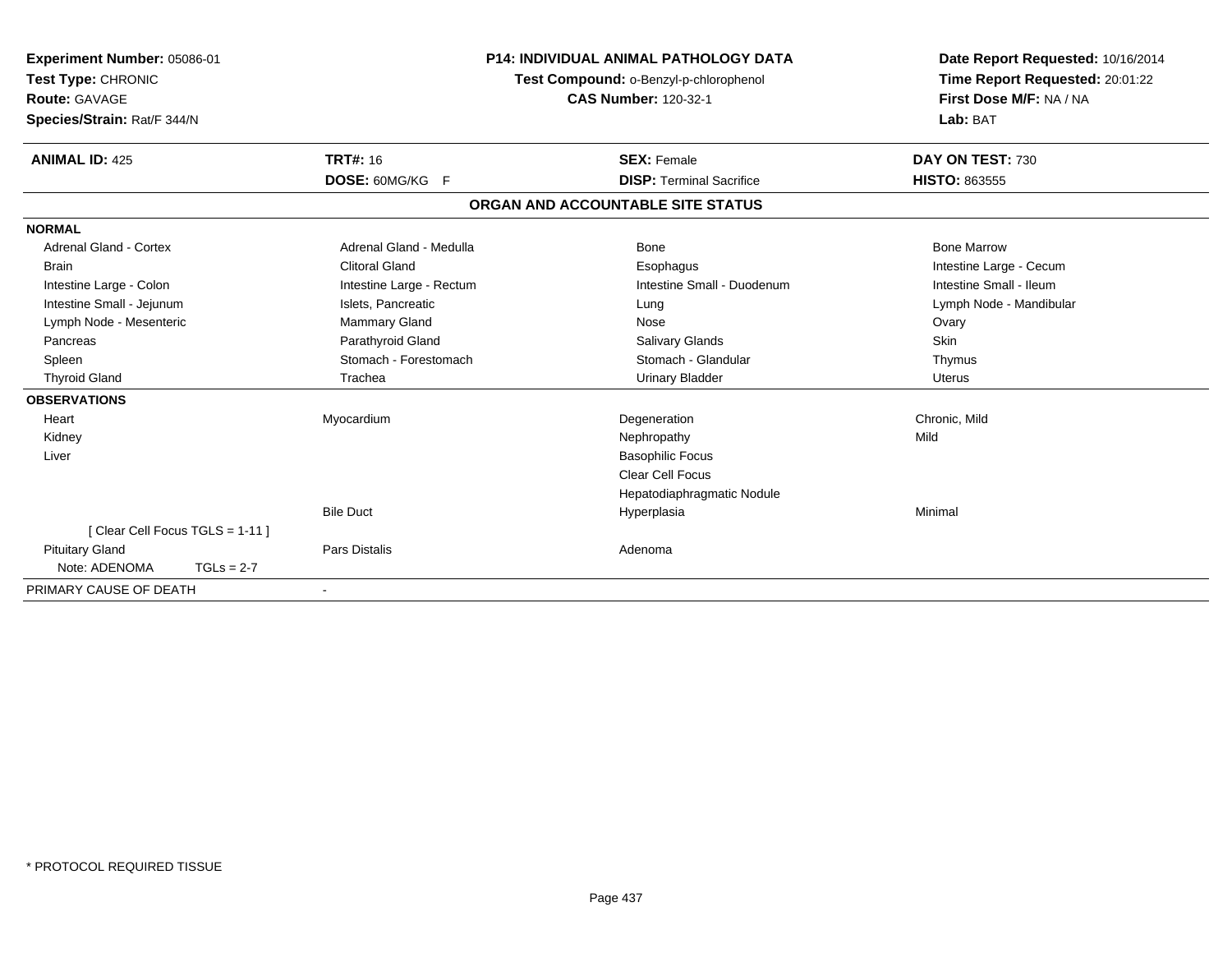| Experiment Number: 05086-01               |               | <b>P14: INDIVIDUAL ANIMAL PATHOLOGY DATA</b><br>Test Compound: o-Benzyl-p-chlorophenol |                                   | Date Report Requested: 10/16/2014 |
|-------------------------------------------|---------------|----------------------------------------------------------------------------------------|-----------------------------------|-----------------------------------|
| Test Type: CHRONIC                        |               |                                                                                        |                                   | Time Report Requested: 20:01:22   |
| Route: GAVAGE                             |               |                                                                                        | <b>CAS Number: 120-32-1</b>       | First Dose M/F: NA / NA           |
| Species/Strain: Rat/F 344/N               |               |                                                                                        |                                   | Lab: BAT                          |
| <b>ANIMAL ID: 426</b>                     |               | <b>TRT#: 16</b>                                                                        | <b>SEX: Female</b>                | DAY ON TEST: 648                  |
|                                           |               | DOSE: 60MG/KG F                                                                        | <b>DISP:</b> Moribund Sacrifice   | <b>HISTO: 863556</b>              |
|                                           |               |                                                                                        | ORGAN AND ACCOUNTABLE SITE STATUS |                                   |
| <b>NORMAL</b>                             |               |                                                                                        |                                   |                                   |
| <b>Adrenal Gland - Cortex</b>             |               | Adrenal Gland - Medulla                                                                | Bone                              | <b>Bone Marrow</b>                |
| <b>Brain</b>                              |               | Esophagus                                                                              | Intestine Large - Cecum           | Intestine Large - Colon           |
| Intestine Large - Rectum                  |               | Intestine Small - Duodenum                                                             | Intestine Small - Ileum           | Intestine Small - Jejunum         |
| Islets. Pancreatic                        |               | Lymph Node - Mandibular                                                                | Lymph Node - Mesenteric           | Nose                              |
| Ovary                                     |               | Pancreas                                                                               | Parathyroid Gland                 | Salivary Glands                   |
| <b>Skin</b>                               |               | Stomach - Forestomach                                                                  | Thymus                            | <b>Thyroid Gland</b>              |
| Trachea                                   |               | <b>Urinary Bladder</b>                                                                 | <b>Uterus</b>                     |                                   |
| <b>OBSERVATIONS</b>                       |               |                                                                                        |                                   |                                   |
| <b>Clitoral Gland</b>                     |               |                                                                                        | Adenoma                           |                                   |
| Heart                                     |               | Myocardium                                                                             | Degeneration                      | Chronic, Mild                     |
| Kidney                                    |               |                                                                                        | Nephropathy                       | Minimal                           |
| Liver                                     |               |                                                                                        | <b>Basophilic Focus</b>           |                                   |
|                                           |               |                                                                                        | Leukemia Mononuclear              |                                   |
| Lung                                      |               | Alveolar Epith                                                                         | Hyperplasia                       | Mild                              |
|                                           |               |                                                                                        | Leukemia Mononuclear              |                                   |
| <b>Mammary Gland</b>                      |               |                                                                                        | Fibroadenoma                      |                                   |
| Note: FIBROADENOMA                        | $TGLs = 1-11$ |                                                                                        |                                   |                                   |
| <b>Pituitary Gland</b>                    |               | Pars Distalis                                                                          | Hyperplasia                       | Minimal                           |
| Spleen                                    |               |                                                                                        | Leukemia Mononuclear              |                                   |
| Stomach                                   | Glandular     |                                                                                        | Mineralization                    | Mild                              |
| PRIMARY CAUSE OF DEATH                    |               |                                                                                        |                                   |                                   |
| Animal Note: MORIBUND DUE TO FIBROADENOMA |               |                                                                                        |                                   |                                   |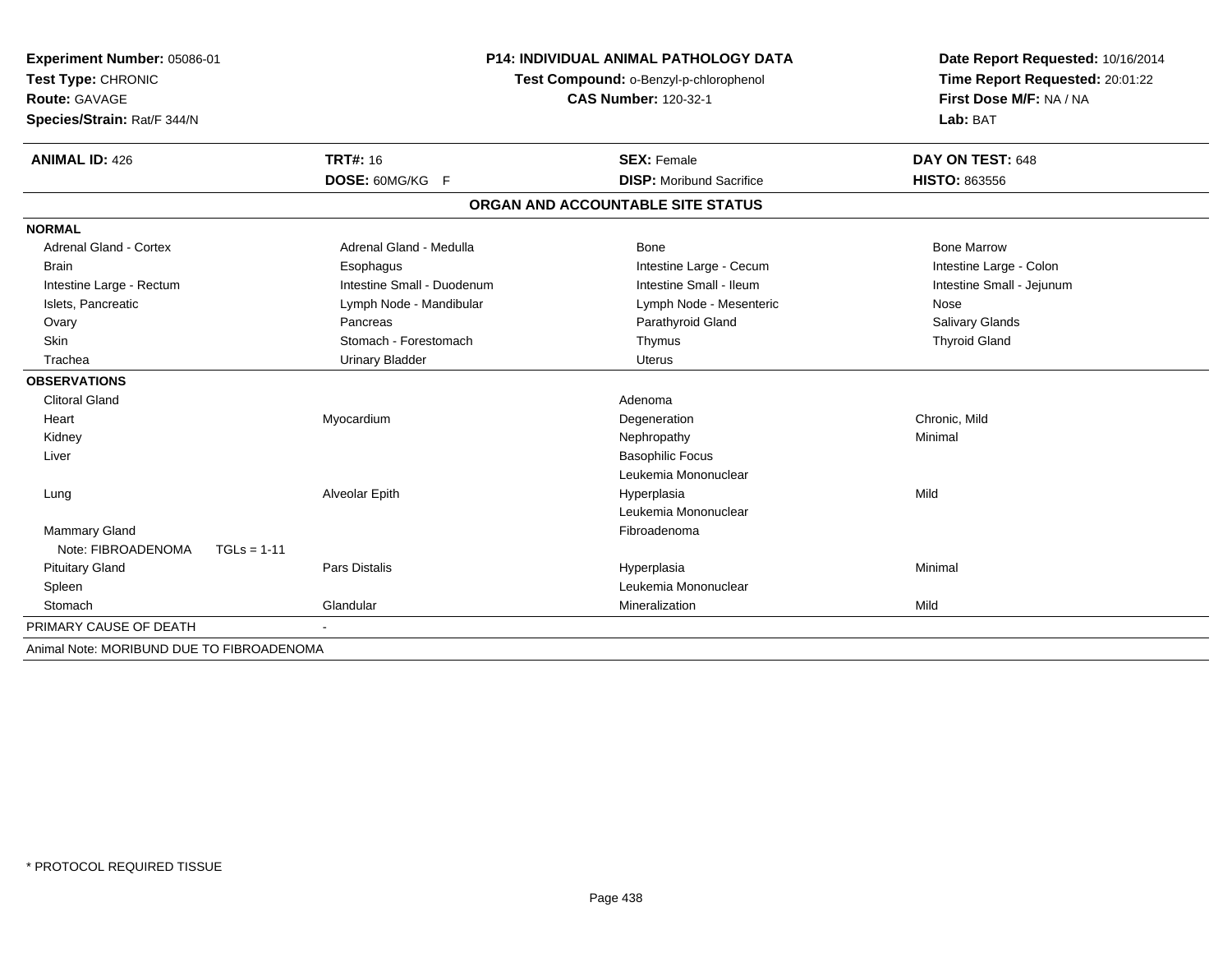| Experiment Number: 05086-01<br>Test Type: CHRONIC<br><b>Route: GAVAGE</b><br>Species/Strain: Rat/F 344/N | <b>P14: INDIVIDUAL ANIMAL PATHOLOGY DATA</b><br>Test Compound: o-Benzyl-p-chlorophenol<br><b>CAS Number: 120-32-1</b> |                                   | Date Report Requested: 10/16/2014<br>Time Report Requested: 20:01:22<br>First Dose M/F: NA / NA<br>Lab: BAT |
|----------------------------------------------------------------------------------------------------------|-----------------------------------------------------------------------------------------------------------------------|-----------------------------------|-------------------------------------------------------------------------------------------------------------|
| <b>ANIMAL ID: 427</b>                                                                                    | <b>TRT#: 16</b>                                                                                                       | <b>SEX: Female</b>                | DAY ON TEST: 730                                                                                            |
|                                                                                                          | DOSE: 60MG/KG F                                                                                                       | <b>DISP: Terminal Sacrifice</b>   | <b>HISTO: 863557</b>                                                                                        |
|                                                                                                          |                                                                                                                       | ORGAN AND ACCOUNTABLE SITE STATUS |                                                                                                             |
| <b>NORMAL</b>                                                                                            |                                                                                                                       |                                   |                                                                                                             |
| Adrenal Gland - Cortex                                                                                   | <b>Bone</b>                                                                                                           | <b>Bone Marrow</b>                | Esophagus                                                                                                   |
| <b>Harderian Gland</b>                                                                                   | Intestine Large - Cecum                                                                                               | Intestine Large - Colon           | Intestine Large - Rectum                                                                                    |
| Intestine Small - Duodenum                                                                               | Intestine Small - Ileum                                                                                               | Intestine Small - Jejunum         | Islets, Pancreatic                                                                                          |
| Ovary                                                                                                    | Pancreas                                                                                                              | Salivary Glands                   | Skin                                                                                                        |
| Stomach - Forestomach                                                                                    | Stomach - Glandular                                                                                                   | Trachea                           | <b>Urinary Bladder</b>                                                                                      |
| Uterus                                                                                                   |                                                                                                                       |                                   |                                                                                                             |
| <b>MISSING</b>                                                                                           |                                                                                                                       |                                   |                                                                                                             |
| Parathyroid Gland                                                                                        | Thymus                                                                                                                |                                   |                                                                                                             |
| <b>OBSERVATIONS</b>                                                                                      |                                                                                                                       |                                   |                                                                                                             |
| <b>Adrenal Gland</b>                                                                                     | Medulla                                                                                                               | Pheochromocytoma Benign           |                                                                                                             |
| <b>Brain</b>                                                                                             |                                                                                                                       | Compression                       |                                                                                                             |
| <b>Clitoral Gland</b>                                                                                    |                                                                                                                       | Carcinoma                         |                                                                                                             |
|                                                                                                          |                                                                                                                       | Inflammation                      | Chronic Active, Moderate                                                                                    |
| Note: CARCINOMA<br>$TGLs = 3-14$                                                                         |                                                                                                                       |                                   |                                                                                                             |
| Eye                                                                                                      | Lids                                                                                                                  | Squamous Cell Carcinoma           | Metastatic (Nose)                                                                                           |
| Note: SQUAM CEL CARC<br>$TGLs = 1-11$                                                                    |                                                                                                                       |                                   |                                                                                                             |
| Heart                                                                                                    | Myocardium                                                                                                            | Degeneration                      | Chronic, Mild                                                                                               |
|                                                                                                          |                                                                                                                       | Leukemia Mononuclear              |                                                                                                             |
| Kidney                                                                                                   |                                                                                                                       | Leukemia Mononuclear              |                                                                                                             |
|                                                                                                          |                                                                                                                       | Nephropathy                       | Mild                                                                                                        |
| Liver                                                                                                    |                                                                                                                       | <b>Basophilic Focus</b>           |                                                                                                             |
|                                                                                                          | <b>Bile Duct</b>                                                                                                      | Hyperplasia                       | Minimal                                                                                                     |
|                                                                                                          |                                                                                                                       | Inflammation                      | Granulomatous, Mild                                                                                         |
|                                                                                                          |                                                                                                                       | Leukemia Mononuclear              |                                                                                                             |
| Lung                                                                                                     |                                                                                                                       | Leukemia Mononuclear              |                                                                                                             |
| Lymph Node                                                                                               | Deep Cervical                                                                                                         | Leukemia Mononuclear              |                                                                                                             |
|                                                                                                          | Mandibular                                                                                                            | Leukemia Mononuclear              |                                                                                                             |
|                                                                                                          | Mediastinal                                                                                                           | Leukemia Mononuclear              |                                                                                                             |
|                                                                                                          | Mesenteric                                                                                                            | Leukemia Mononuclear              |                                                                                                             |
|                                                                                                          | Mandibular                                                                                                            | Squamous Cell Carcinoma           | Metastatic (Nose)                                                                                           |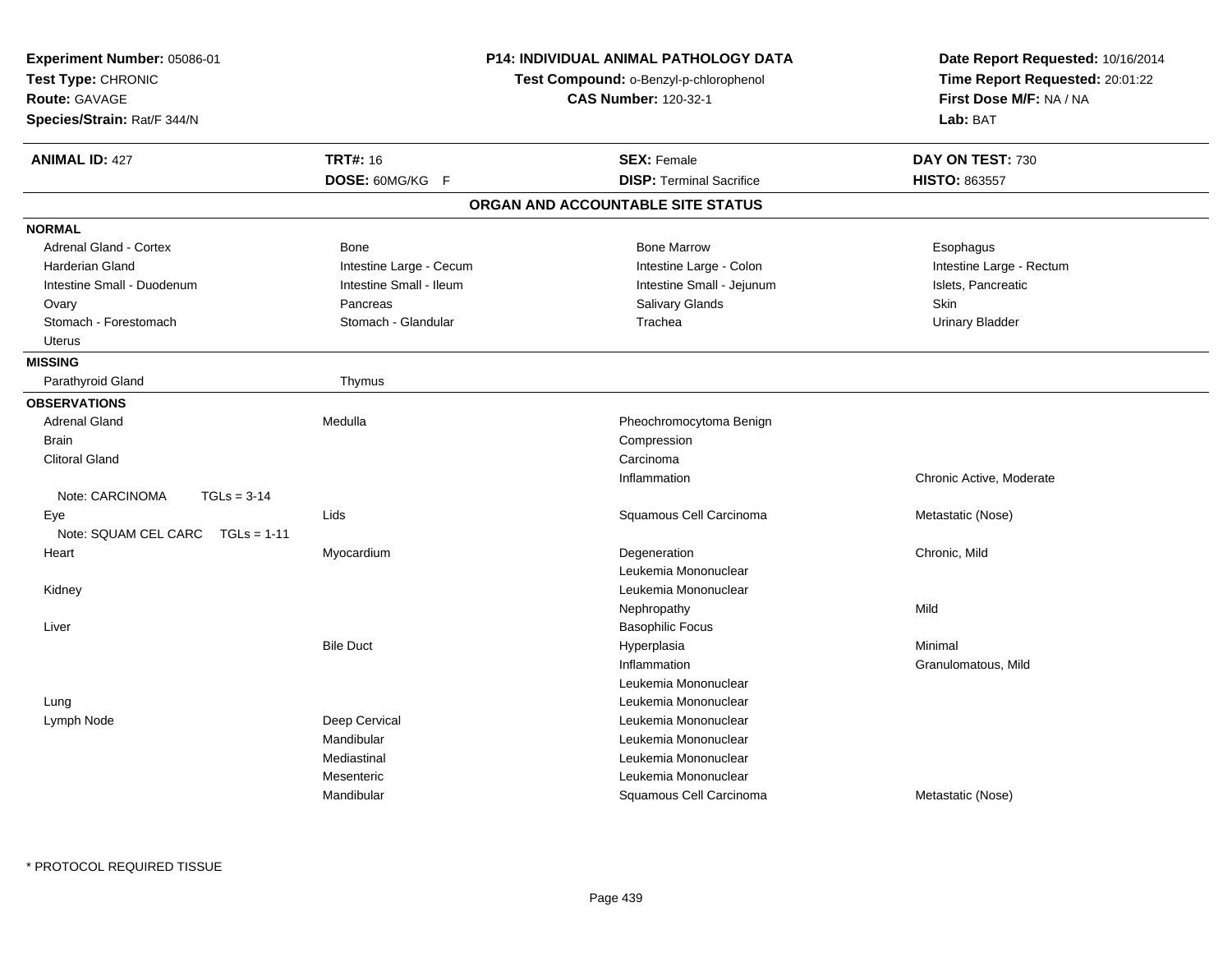| <b>Experiment Number: 05086-01</b><br><b>Test Type: CHRONIC</b><br><b>Route: GAVAGE</b><br>Species/Strain: Rat/F 344/N |                 |                                   | <b>P14: INDIVIDUAL ANIMAL PATHOLOGY DATA</b><br><b>Test Compound: o-Benzyl-p-chlorophenol</b><br><b>CAS Number: 120-32-1</b> | Date Report Requested: 10/16/2014<br>Time Report Requested: 20:01:22<br>First Dose M/F: NA / NA<br>Lab: BAT |
|------------------------------------------------------------------------------------------------------------------------|-----------------|-----------------------------------|------------------------------------------------------------------------------------------------------------------------------|-------------------------------------------------------------------------------------------------------------|
| <b>ANIMAL ID: 427</b>                                                                                                  | <b>TRT#:</b> 16 |                                   | <b>SEX: Female</b>                                                                                                           | DAY ON TEST: 730                                                                                            |
|                                                                                                                        | DOSE: 60MG/KG F |                                   | <b>DISP:</b> Terminal Sacrifice                                                                                              | <b>HISTO: 863557</b>                                                                                        |
|                                                                                                                        |                 | ORGAN AND ACCOUNTABLE SITE STATUS |                                                                                                                              |                                                                                                             |
| Note: LEUKEMIA MONUC<br>$TGLs = 4.6.7 - 2 + 12 + 13$                                                                   |                 |                                   |                                                                                                                              |                                                                                                             |
| Mammary Gland<br>Note: ADENOMA<br>$TGLs = 5-15$                                                                        |                 |                                   | Adenoma                                                                                                                      |                                                                                                             |
| Nose<br>Note: SQUAM CEL CARC $TGLS = 2-8$                                                                              | Nasolacrim Dct  |                                   | Squamous Cell Carcinoma                                                                                                      |                                                                                                             |
| <b>Pituitary Gland</b><br>$TGLs = 8-7$<br>Note: ADENOMA                                                                | Pars Distalis   |                                   | Adenoma                                                                                                                      |                                                                                                             |
| Spleen                                                                                                                 |                 |                                   | Leukemia Mononuclear                                                                                                         |                                                                                                             |
| <b>Thyroid Gland</b>                                                                                                   | C Cell          |                                   | Adenoma                                                                                                                      |                                                                                                             |
| PRIMARY CAUSE OF DEATH                                                                                                 | $\blacksquare$  |                                   |                                                                                                                              |                                                                                                             |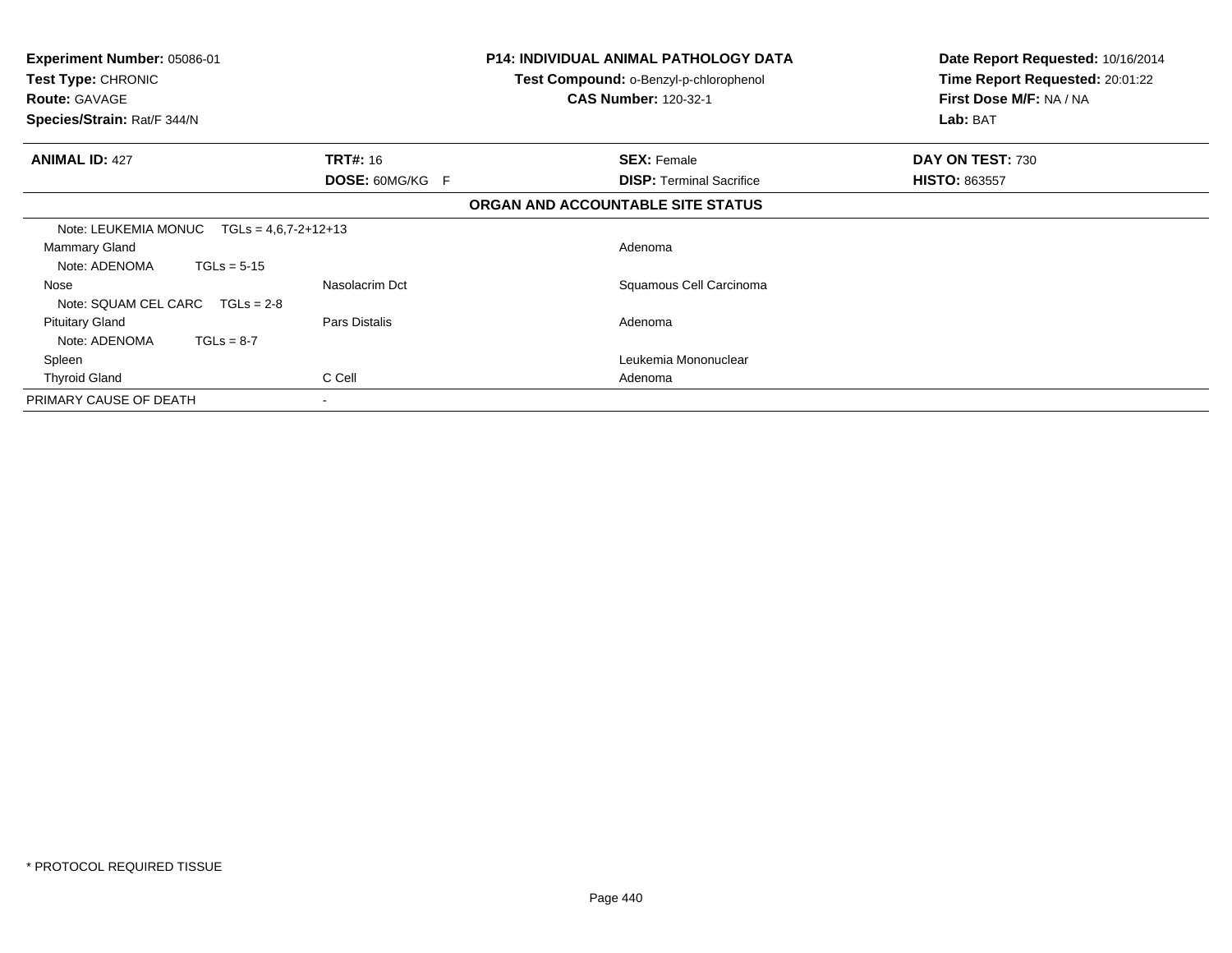| <b>Experiment Number: 05086-01</b>          | <b>P14: INDIVIDUAL ANIMAL PATHOLOGY DATA</b> |                                        | Date Report Requested: 10/16/2014 |
|---------------------------------------------|----------------------------------------------|----------------------------------------|-----------------------------------|
| Test Type: CHRONIC                          |                                              | Test Compound: o-Benzyl-p-chlorophenol | Time Report Requested: 20:01:22   |
| <b>Route: GAVAGE</b>                        |                                              | <b>CAS Number: 120-32-1</b>            | First Dose M/F: NA / NA           |
| Species/Strain: Rat/F 344/N                 |                                              |                                        | Lab: BAT                          |
| <b>ANIMAL ID: 428</b>                       | <b>TRT#: 16</b>                              | <b>SEX: Female</b>                     | DAY ON TEST: 456                  |
|                                             | DOSE: 60MG/KG F                              | <b>DISP:</b> Scheduled Sacrifice       | <b>HISTO: 863558</b>              |
|                                             |                                              | ORGAN AND ACCOUNTABLE SITE STATUS      |                                   |
| <b>NORMAL</b>                               |                                              |                                        |                                   |
| Ovary                                       |                                              |                                        |                                   |
| <b>OBSERVATIONS</b>                         |                                              |                                        |                                   |
| Eye                                         | Retina                                       | Atrophy                                | Marked                            |
|                                             | Lens                                         | Cataract                               | Moderate                          |
| Note: CATARACT<br>$TGLs = 2-11$             |                                              |                                        |                                   |
| Kidney                                      |                                              | Nephropathy                            | Minimal                           |
| Ovary                                       |                                              |                                        |                                   |
| Note: CYST WAS DISTENDED PERIOVARIAN BURSA. |                                              |                                        |                                   |
| Note: OVARY WITHIN NORMAL LIMITS ON MICRO.  |                                              |                                        |                                   |
| PRIMARY CAUSE OF DEATH                      |                                              |                                        |                                   |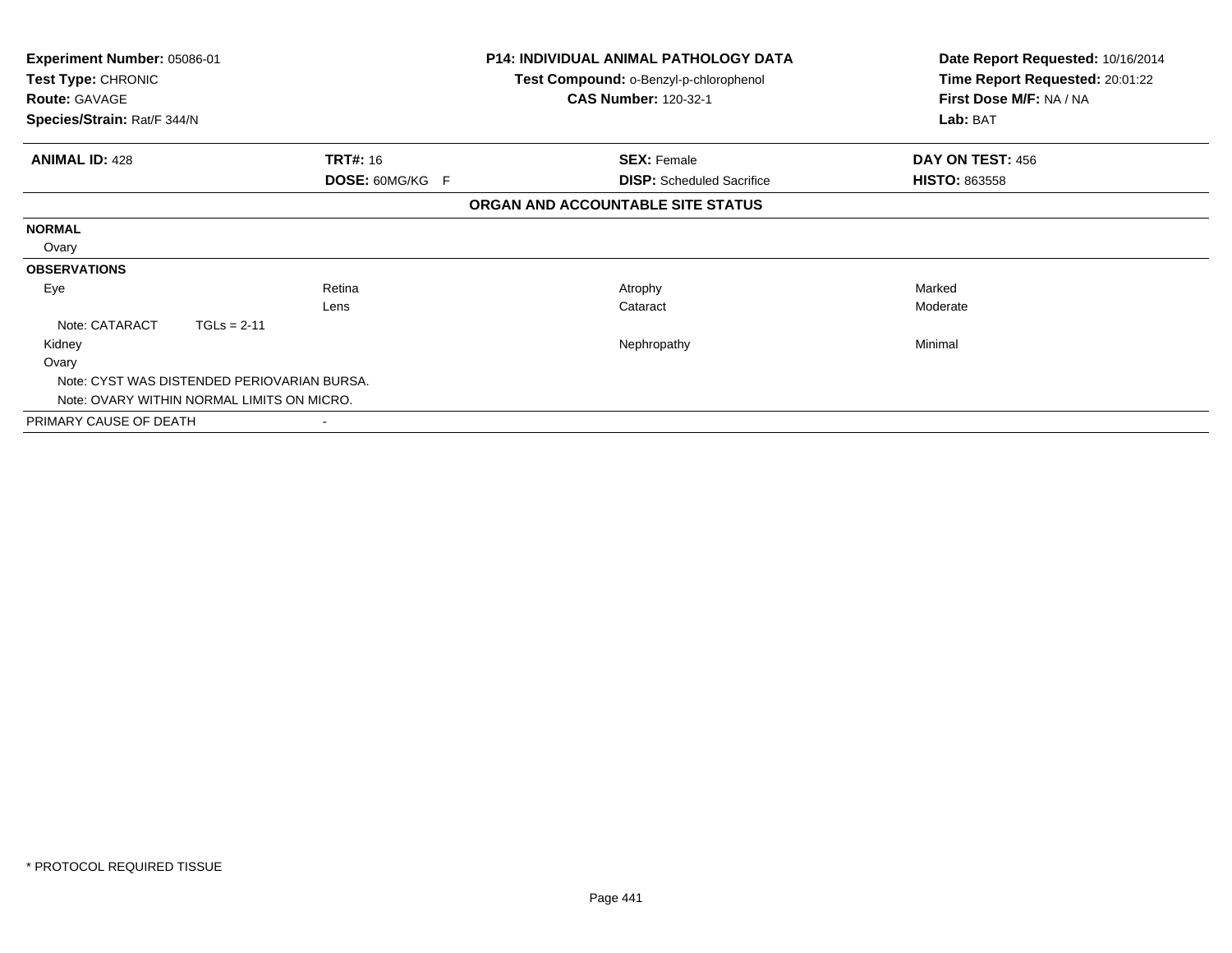| Experiment Number: 05086-01<br>Test Type: CHRONIC<br><b>Route: GAVAGE</b><br>Species/Strain: Rat/F 344/N |              |                            | <b>P14: INDIVIDUAL ANIMAL PATHOLOGY DATA</b><br>Test Compound: o-Benzyl-p-chlorophenol<br><b>CAS Number: 120-32-1</b> | Date Report Requested: 10/16/2014<br>Time Report Requested: 20:01:22<br>First Dose M/F: NA / NA<br>Lab: BAT |  |
|----------------------------------------------------------------------------------------------------------|--------------|----------------------------|-----------------------------------------------------------------------------------------------------------------------|-------------------------------------------------------------------------------------------------------------|--|
| <b>ANIMAL ID: 429</b>                                                                                    |              | <b>TRT#: 16</b>            | <b>SEX: Female</b>                                                                                                    | DAY ON TEST: 730                                                                                            |  |
|                                                                                                          |              | <b>DOSE: 60MG/KG F</b>     | <b>DISP: Terminal Sacrifice</b>                                                                                       | <b>HISTO: 863559</b>                                                                                        |  |
|                                                                                                          |              |                            | ORGAN AND ACCOUNTABLE SITE STATUS                                                                                     |                                                                                                             |  |
| <b>NORMAL</b>                                                                                            |              |                            |                                                                                                                       |                                                                                                             |  |
| Adrenal Gland - Medulla                                                                                  |              | <b>Bone</b>                | <b>Bone Marrow</b>                                                                                                    | <b>Brain</b>                                                                                                |  |
| <b>Clitoral Gland</b>                                                                                    |              | Esophagus                  | Intestine Large - Cecum                                                                                               | Intestine Large - Colon                                                                                     |  |
| Intestine Large - Rectum                                                                                 |              | Intestine Small - Duodenum | Intestine Small - Ileum                                                                                               | Intestine Small - Jejunum                                                                                   |  |
| Islets, Pancreatic                                                                                       |              | Lung                       | Lymph Node - Mandibular                                                                                               | Lymph Node - Mesenteric                                                                                     |  |
| <b>Mammary Gland</b>                                                                                     |              | Nose                       | Ovary                                                                                                                 | Pancreas                                                                                                    |  |
| Parathyroid Gland                                                                                        |              | Salivary Glands            | <b>Skin</b>                                                                                                           | Spleen                                                                                                      |  |
| Stomach - Forestomach                                                                                    |              | Stomach - Glandular        | Thymus                                                                                                                | Trachea                                                                                                     |  |
| <b>Urinary Bladder</b>                                                                                   |              | <b>Uterus</b>              |                                                                                                                       |                                                                                                             |  |
| <b>OBSERVATIONS</b>                                                                                      |              |                            |                                                                                                                       |                                                                                                             |  |
| <b>Adrenal Gland</b>                                                                                     |              | Cortex                     | Hyperplasia                                                                                                           | Minimal                                                                                                     |  |
| Heart                                                                                                    |              | Myocardium                 | Degeneration                                                                                                          | Chronic, Minimal                                                                                            |  |
| Kidney                                                                                                   |              |                            | Nephropathy                                                                                                           | Minimal                                                                                                     |  |
| Liver                                                                                                    |              |                            | Clear Cell Focus                                                                                                      |                                                                                                             |  |
|                                                                                                          |              | <b>Bile Duct</b>           | Hyperplasia                                                                                                           | Mild                                                                                                        |  |
| <b>Pituitary Gland</b>                                                                                   |              | <b>Pars Distalis</b>       | Adenoma                                                                                                               |                                                                                                             |  |
| Note: ADENOMA                                                                                            | $TGLs = 1-7$ |                            |                                                                                                                       |                                                                                                             |  |
| <b>Thyroid Gland</b>                                                                                     |              | C Cell                     | Hyperplasia                                                                                                           | Mild                                                                                                        |  |
| PRIMARY CAUSE OF DEATH                                                                                   |              |                            |                                                                                                                       |                                                                                                             |  |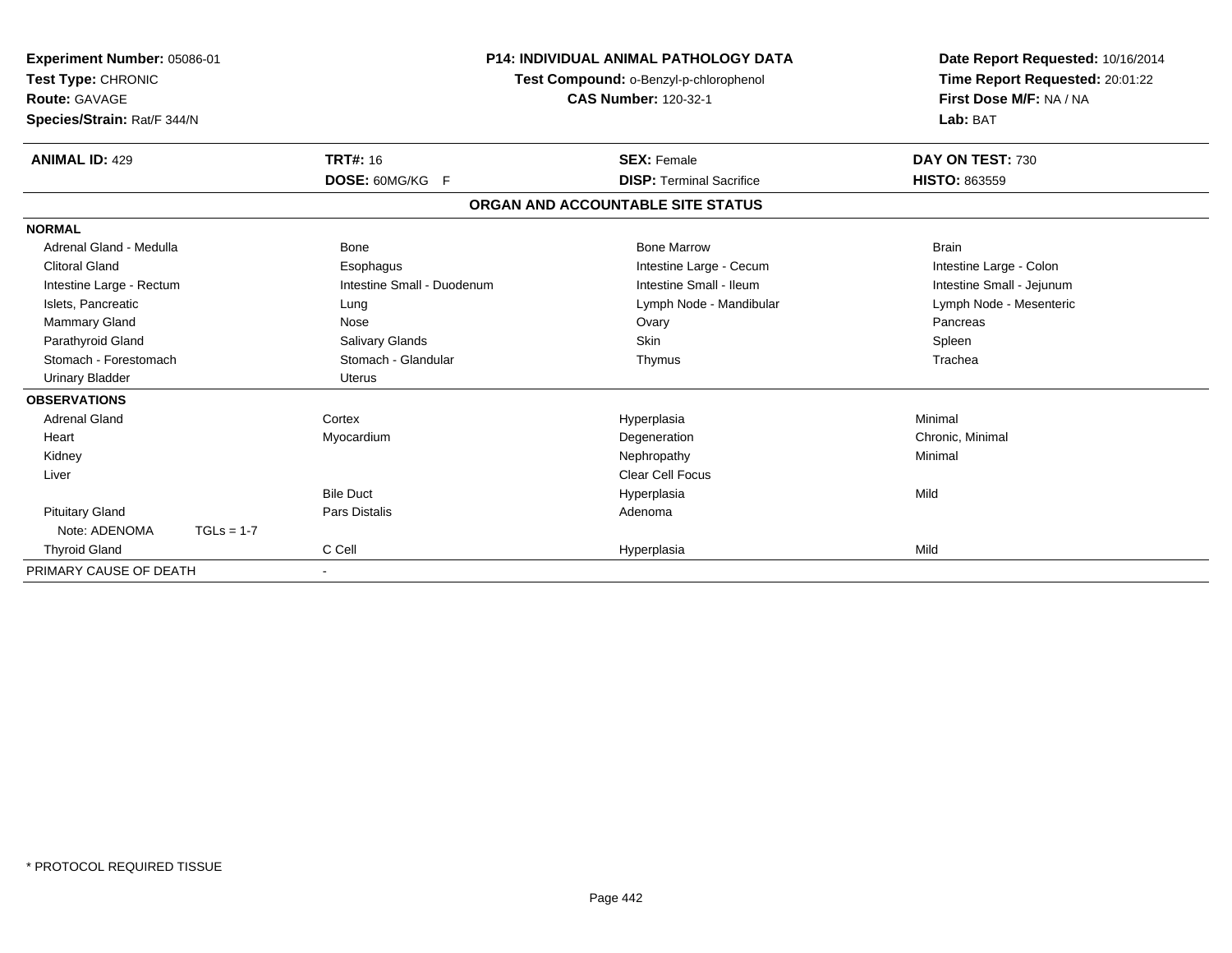| Experiment Number: 05086-01<br>Test Type: CHRONIC<br>Route: GAVAGE<br>Species/Strain: Rat/F 344/N |               |                          | <b>P14: INDIVIDUAL ANIMAL PATHOLOGY DATA</b><br>Test Compound: o-Benzyl-p-chlorophenol<br><b>CAS Number: 120-32-1</b> | Date Report Requested: 10/16/2014<br>Time Report Requested: 20:01:22<br>First Dose M/F: NA / NA<br>Lab: BAT |
|---------------------------------------------------------------------------------------------------|---------------|--------------------------|-----------------------------------------------------------------------------------------------------------------------|-------------------------------------------------------------------------------------------------------------|
| <b>ANIMAL ID: 430</b>                                                                             |               | <b>TRT#: 16</b>          | <b>SEX: Female</b>                                                                                                    | DAY ON TEST: 730                                                                                            |
|                                                                                                   |               | DOSE: 60MG/KG F          | <b>DISP: Terminal Sacrifice</b>                                                                                       | <b>HISTO: 863560</b>                                                                                        |
|                                                                                                   |               |                          | ORGAN AND ACCOUNTABLE SITE STATUS                                                                                     |                                                                                                             |
| <b>NORMAL</b>                                                                                     |               |                          |                                                                                                                       |                                                                                                             |
| <b>Adrenal Gland - Cortex</b>                                                                     |               | Adrenal Gland - Medulla  | Bone                                                                                                                  | <b>Bone Marrow</b>                                                                                          |
| <b>Brain</b>                                                                                      |               | <b>Clitoral Gland</b>    | Esophagus                                                                                                             | Intestine Large - Cecum                                                                                     |
| Intestine Large - Colon                                                                           |               | Intestine Large - Rectum | Intestine Small - Duodenum                                                                                            | Intestine Small - Ileum                                                                                     |
| Intestine Small - Jejunum                                                                         |               | Islets, Pancreatic       | Lung                                                                                                                  | Lymph Node - Mandibular                                                                                     |
| Lymph Node - Mesenteric                                                                           |               | Mammary Gland            | Nose                                                                                                                  | Ovary                                                                                                       |
| Parathyroid Gland                                                                                 |               | Salivary Glands          | <b>Skin</b>                                                                                                           | Spleen                                                                                                      |
| Stomach - Forestomach                                                                             |               | Stomach - Glandular      | <b>Thyroid Gland</b>                                                                                                  | Trachea                                                                                                     |
| <b>Urinary Bladder</b>                                                                            |               |                          |                                                                                                                       |                                                                                                             |
| <b>OBSERVATIONS</b>                                                                               |               |                          |                                                                                                                       |                                                                                                             |
| Heart                                                                                             |               | Myocardium               | Degeneration                                                                                                          | Chronic, Mild                                                                                               |
| Kidney                                                                                            |               |                          | Nephropathy                                                                                                           | Minimal                                                                                                     |
| Liver                                                                                             |               |                          | <b>Basophilic Focus</b>                                                                                               |                                                                                                             |
|                                                                                                   |               | <b>Bile Duct</b>         | Hyperplasia                                                                                                           | Minimal                                                                                                     |
|                                                                                                   |               | Centrilobular            | Necrosis                                                                                                              | Minimal                                                                                                     |
| Note: NECROSIS                                                                                    | $TGLs = 2-4$  |                          |                                                                                                                       |                                                                                                             |
| Pancreas                                                                                          |               | Acinus                   | Atrophy                                                                                                               | Mild                                                                                                        |
| <b>Pituitary Gland</b>                                                                            |               | Pars Distalis            | Hyperplasia                                                                                                           | Moderate                                                                                                    |
| Thymus                                                                                            |               |                          | Cyst                                                                                                                  |                                                                                                             |
| <b>Uterus</b>                                                                                     |               |                          | Leiomyoma                                                                                                             |                                                                                                             |
| Note: LEIOMYOMA                                                                                   | $TGLs = 1-11$ |                          |                                                                                                                       |                                                                                                             |
| PRIMARY CAUSE OF DEATH                                                                            |               |                          |                                                                                                                       |                                                                                                             |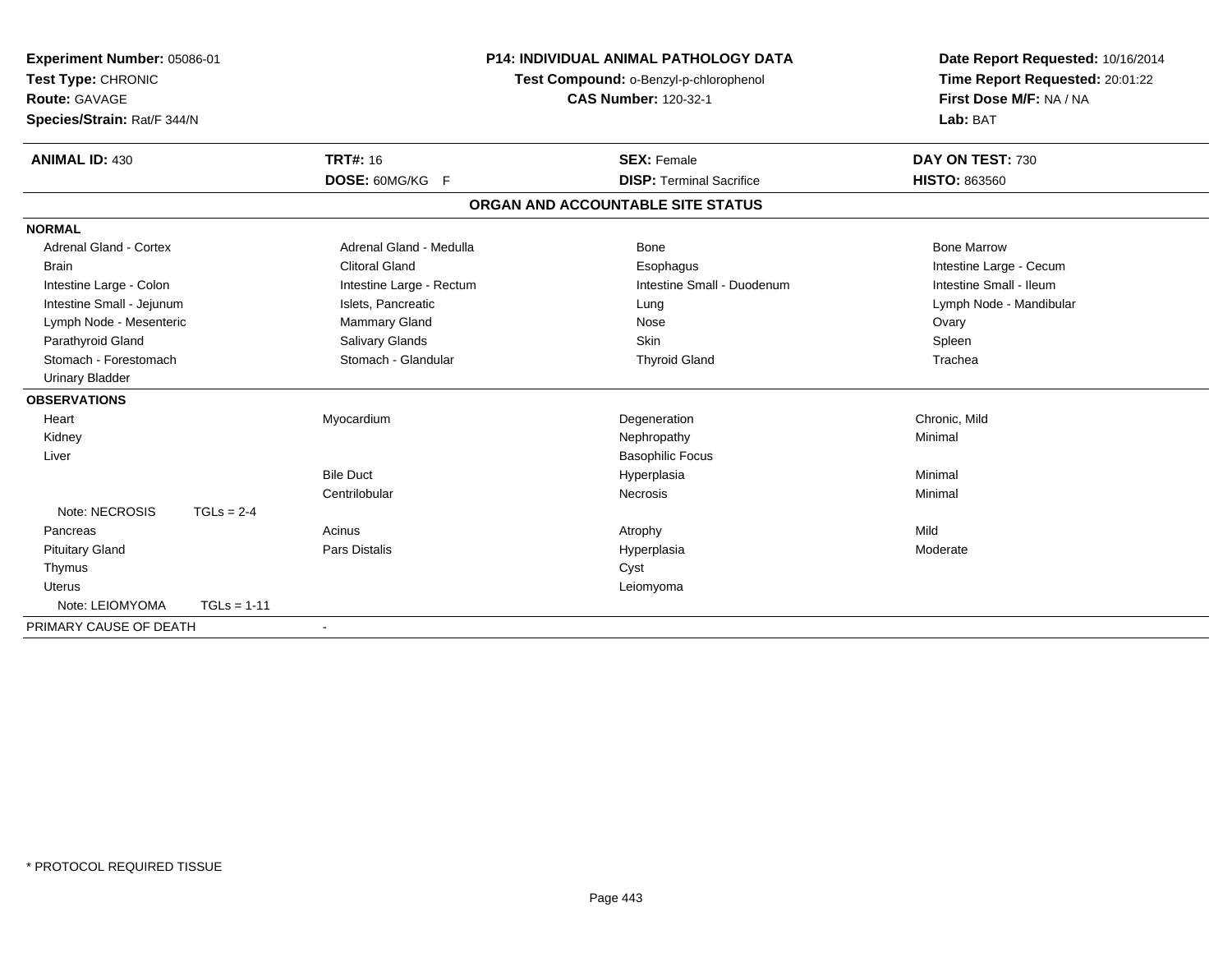| Experiment Number: 05086-01<br>Test Type: CHRONIC<br><b>Route: GAVAGE</b><br>Species/Strain: Rat/F 344/N | P14: INDIVIDUAL ANIMAL PATHOLOGY DATA<br>Test Compound: o-Benzyl-p-chlorophenol<br><b>CAS Number: 120-32-1</b> |                                   | Date Report Requested: 10/16/2014<br>Time Report Requested: 20:01:22<br>First Dose M/F: NA / NA<br>Lab: BAT |  |
|----------------------------------------------------------------------------------------------------------|----------------------------------------------------------------------------------------------------------------|-----------------------------------|-------------------------------------------------------------------------------------------------------------|--|
| <b>ANIMAL ID: 431</b>                                                                                    | <b>TRT#: 16</b>                                                                                                | <b>SEX: Female</b>                | DAY ON TEST: 632                                                                                            |  |
|                                                                                                          | DOSE: 60MG/KG F                                                                                                | <b>DISP:</b> Moribund Sacrifice   | HISTO: 863561                                                                                               |  |
|                                                                                                          |                                                                                                                | ORGAN AND ACCOUNTABLE SITE STATUS |                                                                                                             |  |
| <b>NORMAL</b>                                                                                            |                                                                                                                |                                   |                                                                                                             |  |
| Adrenal Gland - Medulla                                                                                  | Bone                                                                                                           | <b>Bone Marrow</b>                | <b>Brain</b>                                                                                                |  |
| Esophagus                                                                                                | Intestine Large - Cecum                                                                                        | Intestine Large - Colon           | Intestine Small - Duodenum                                                                                  |  |
| Intestine Small - Ileum                                                                                  | Intestine Small - Jejunum                                                                                      | Islets, Pancreatic                | Lymph Node - Mandibular                                                                                     |  |
| Lymph Node - Mesenteric                                                                                  | Mammary Gland                                                                                                  | Nose                              | Pancreas                                                                                                    |  |
| Parathyroid Gland                                                                                        | Salivary Glands                                                                                                | Skin                              | Stomach - Forestomach                                                                                       |  |
| Stomach - Glandular                                                                                      | Thymus                                                                                                         | Trachea                           | <b>Urinary Bladder</b>                                                                                      |  |
| <b>OBSERVATIONS</b>                                                                                      |                                                                                                                |                                   |                                                                                                             |  |
| <b>Adrenal Gland</b>                                                                                     | Cortex                                                                                                         | Hyperplasia                       | Minimal                                                                                                     |  |
| <b>Clitoral Gland</b>                                                                                    |                                                                                                                | Adenoma                           |                                                                                                             |  |
| Heart                                                                                                    | Myocardium                                                                                                     | Degeneration                      | Chronic, Mild                                                                                               |  |
|                                                                                                          |                                                                                                                | Thrombosis                        |                                                                                                             |  |
| Intestine Large                                                                                          | Rectum                                                                                                         | Parasite Metazoan                 |                                                                                                             |  |
| Kidney                                                                                                   |                                                                                                                | Nephropathy                       | Minimal                                                                                                     |  |
| Liver                                                                                                    |                                                                                                                | <b>Basophilic Focus</b>           |                                                                                                             |  |
|                                                                                                          |                                                                                                                | Fatty Change                      | Mild                                                                                                        |  |
|                                                                                                          | <b>Bile Duct</b>                                                                                               | Hyperplasia                       | Minimal                                                                                                     |  |
|                                                                                                          |                                                                                                                | Leukemia Mononuclear              |                                                                                                             |  |
| Note: LEUKEMIA MONUC TGLs = 4-4                                                                          |                                                                                                                |                                   |                                                                                                             |  |
| Lung                                                                                                     |                                                                                                                | Leukemia Mononuclear              |                                                                                                             |  |
| Ovary                                                                                                    |                                                                                                                | Cyst                              |                                                                                                             |  |
| Note: CYST<br>$TGLs = 2-12$                                                                              |                                                                                                                |                                   |                                                                                                             |  |
| <b>Pituitary Gland</b>                                                                                   | Pars Distalis                                                                                                  | Hyperplasia                       | Mild                                                                                                        |  |
| Spleen                                                                                                   |                                                                                                                | Leukemia Mononuclear              |                                                                                                             |  |
| [ Leukemia Mononuclear TGLS = 1-11 ]                                                                     |                                                                                                                |                                   |                                                                                                             |  |
| <b>Thyroid Gland</b>                                                                                     | C Cell                                                                                                         | Hyperplasia                       | Minimal                                                                                                     |  |
| <b>Uterus</b>                                                                                            |                                                                                                                | Polyp Stromal                     | Multiple                                                                                                    |  |
| Note: POLYP STROMAL<br>$TGLs = 3-12$                                                                     |                                                                                                                |                                   |                                                                                                             |  |
| PRIMARY CAUSE OF DEATH                                                                                   |                                                                                                                |                                   |                                                                                                             |  |
| Animal Note: MORIBUND DUE TO LEUKEMIA                                                                    |                                                                                                                |                                   |                                                                                                             |  |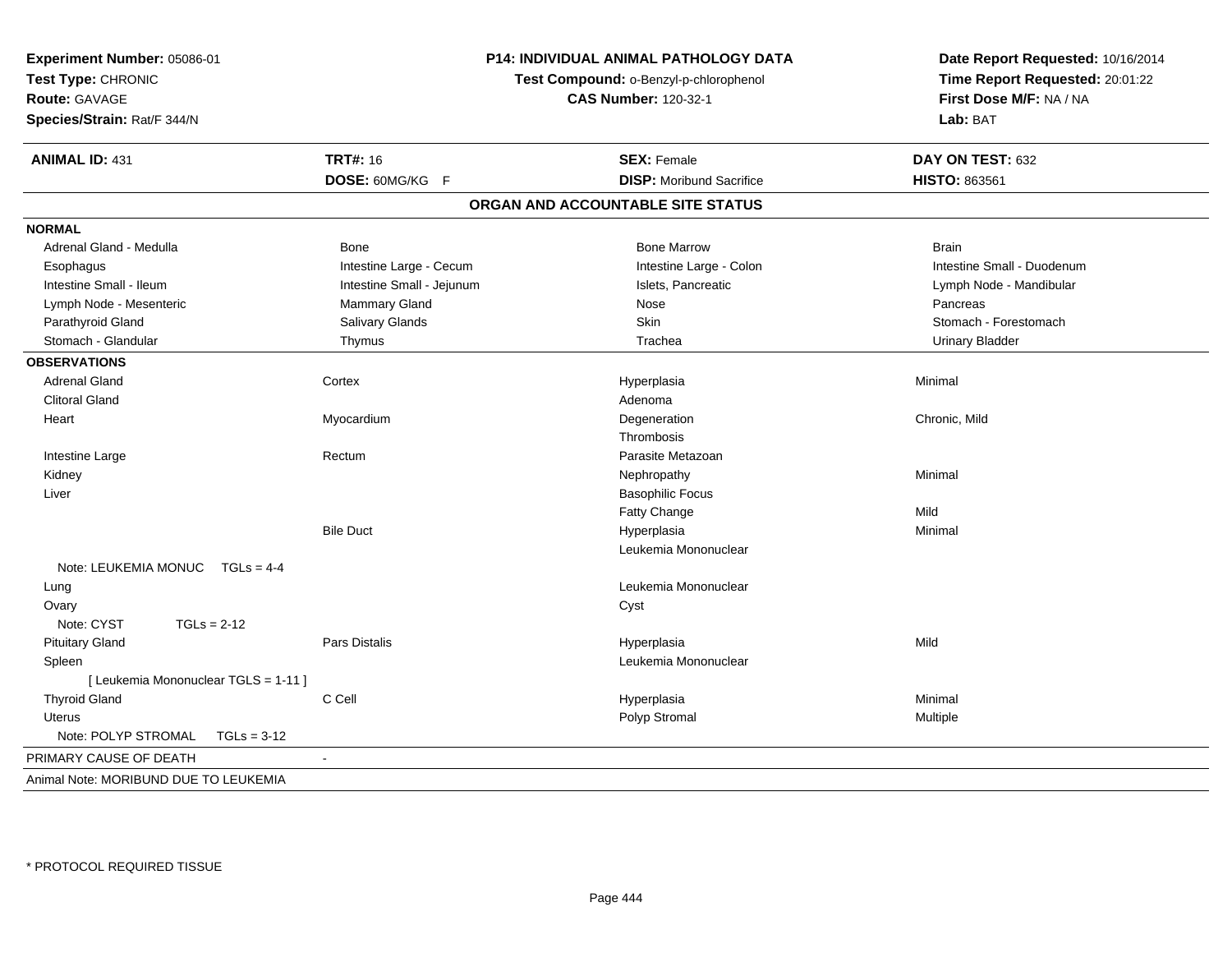| Experiment Number: 05086-01<br>Test Type: CHRONIC<br><b>Route: GAVAGE</b><br>Species/Strain: Rat/F 344/N |                         | P14: INDIVIDUAL ANIMAL PATHOLOGY DATA<br>Test Compound: o-Benzyl-p-chlorophenol<br><b>CAS Number: 120-32-1</b> | Date Report Requested: 10/16/2014<br>Time Report Requested: 20:01:22<br>First Dose M/F: NA / NA<br>Lab: BAT |
|----------------------------------------------------------------------------------------------------------|-------------------------|----------------------------------------------------------------------------------------------------------------|-------------------------------------------------------------------------------------------------------------|
| <b>ANIMAL ID: 432</b>                                                                                    | <b>TRT#: 16</b>         | <b>SEX: Female</b>                                                                                             | DAY ON TEST: 676                                                                                            |
|                                                                                                          | DOSE: 60MG/KG F         | <b>DISP:</b> Moribund Sacrifice                                                                                | HISTO: 863562                                                                                               |
|                                                                                                          |                         | ORGAN AND ACCOUNTABLE SITE STATUS                                                                              |                                                                                                             |
| <b>NORMAL</b>                                                                                            |                         |                                                                                                                |                                                                                                             |
| Bone                                                                                                     | <b>Bone Marrow</b>      | <b>Brain</b>                                                                                                   | <b>Clitoral Gland</b>                                                                                       |
| Esophagus                                                                                                | Intestine Large - Cecum | Intestine Large - Colon                                                                                        | Intestine Large - Rectum                                                                                    |
| Intestine Small - Duodenum                                                                               | Intestine Small - Ileum | Intestine Small - Jejunum                                                                                      | Islets, Pancreatic                                                                                          |
| Lymph Node - Mandibular                                                                                  | Lymph Node - Mesenteric | Mammary Gland                                                                                                  | Nose                                                                                                        |
| Ovary                                                                                                    | Pancreas                | Parathyroid Gland                                                                                              | Salivary Glands                                                                                             |
| Skin                                                                                                     | Stomach - Glandular     | Thymus                                                                                                         | <b>Thyroid Gland</b>                                                                                        |
| Trachea                                                                                                  | <b>Urinary Bladder</b>  | <b>Uterus</b>                                                                                                  |                                                                                                             |
| <b>OBSERVATIONS</b>                                                                                      |                         |                                                                                                                |                                                                                                             |
| <b>Adrenal Gland</b>                                                                                     | Cortex                  | Leukemia Mononuclear                                                                                           |                                                                                                             |
|                                                                                                          | Medulla                 | Leukemia Mononuclear                                                                                           |                                                                                                             |
| Heart                                                                                                    | Myocardium              | Degeneration                                                                                                   | Chronic, Minimal                                                                                            |
| Kidney                                                                                                   |                         | Nephropathy                                                                                                    | Mild                                                                                                        |
| Liver                                                                                                    |                         | <b>Basophilic Focus</b>                                                                                        |                                                                                                             |
|                                                                                                          |                         | <b>Fatty Change</b>                                                                                            | Mild                                                                                                        |
|                                                                                                          |                         | Leukemia Mononuclear                                                                                           |                                                                                                             |
| Note: LEUKEMIA MONUC TGLs = 2-12                                                                         |                         |                                                                                                                |                                                                                                             |
| Lung                                                                                                     |                         | Leukemia Mononuclear                                                                                           |                                                                                                             |
| <b>Pituitary Gland</b>                                                                                   | Pars Distalis           | Adenoma                                                                                                        |                                                                                                             |
| Note: ADENOMA<br>$TGLs = 3-13$                                                                           |                         |                                                                                                                |                                                                                                             |
| Spleen                                                                                                   |                         | Leukemia Mononuclear                                                                                           |                                                                                                             |
| Stomach                                                                                                  | Forestomach             | Inflammation                                                                                                   | Necrotizing, Moderate                                                                                       |
| Note: INFLAMMATION<br>$TGLs = 4-14$                                                                      |                         |                                                                                                                |                                                                                                             |
| Vagina                                                                                                   |                         | Inflammation                                                                                                   | Acute, Mild                                                                                                 |
| Note: INFLAMMATION<br>$TGLs = 1-11$                                                                      |                         |                                                                                                                |                                                                                                             |
| PRIMARY CAUSE OF DEATH                                                                                   |                         |                                                                                                                |                                                                                                             |
| Animal Note: MORIBUND DUE TO PITUITARY LESION & LEUKEMIA                                                 |                         |                                                                                                                |                                                                                                             |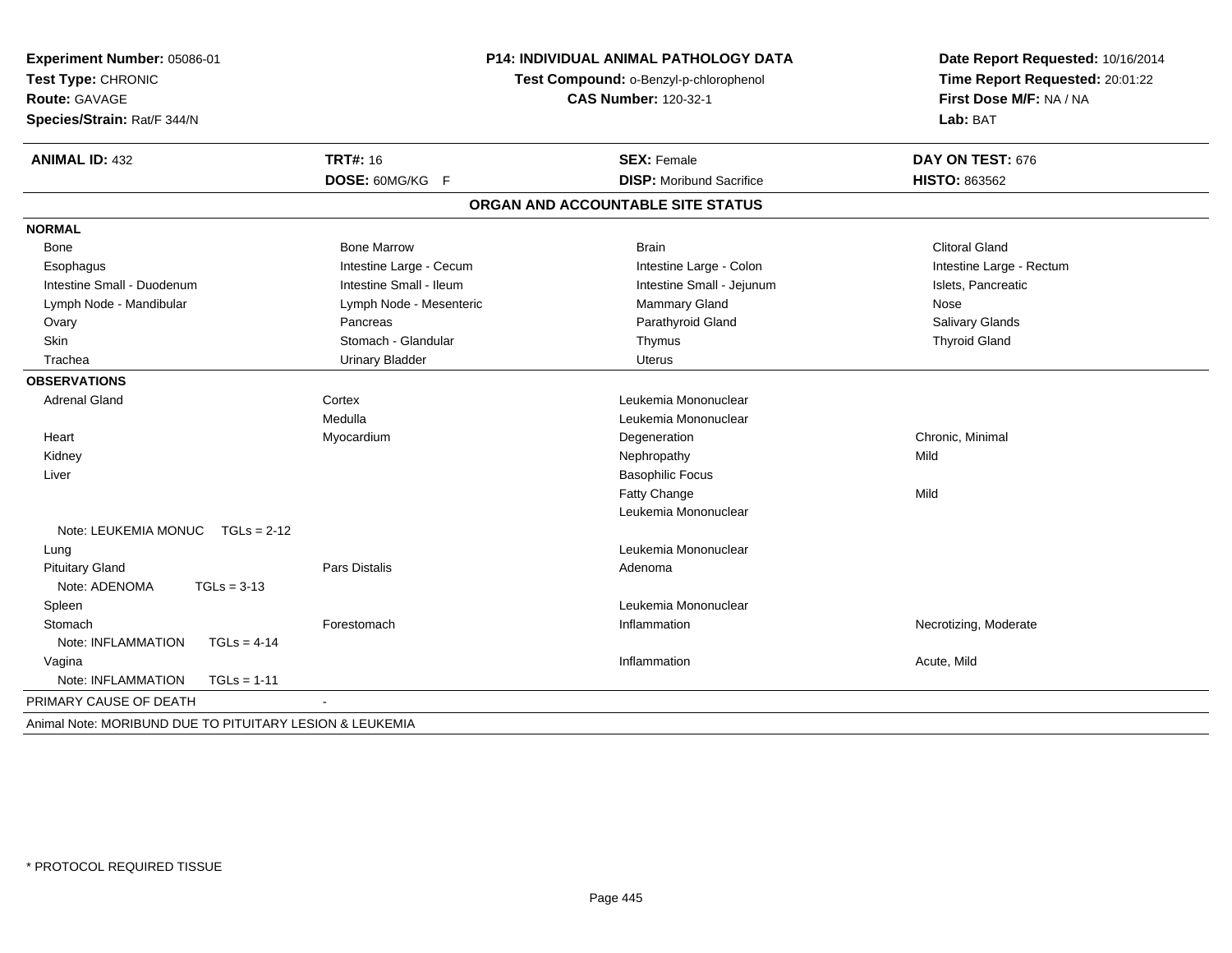| Experiment Number: 05086-01 |                                                             | <b>P14: INDIVIDUAL ANIMAL PATHOLOGY DATA</b> | Date Report Requested: 10/16/2014 |  |
|-----------------------------|-------------------------------------------------------------|----------------------------------------------|-----------------------------------|--|
| Test Type: CHRONIC          |                                                             | Test Compound: o-Benzyl-p-chlorophenol       | Time Report Requested: 20:01:22   |  |
| <b>Route: GAVAGE</b>        |                                                             | <b>CAS Number: 120-32-1</b>                  | First Dose M/F: NA / NA           |  |
| Species/Strain: Rat/F 344/N |                                                             |                                              | Lab: BAT                          |  |
| <b>ANIMAL ID: 433</b>       | <b>TRT#: 16</b>                                             | <b>SEX: Female</b>                           | DAY ON TEST: 456                  |  |
|                             | <b>DOSE: 60MG/KG F</b>                                      | <b>DISP:</b> Scheduled Sacrifice             | <b>HISTO: 863563</b>              |  |
| <b>OBSERVATIONS</b>         |                                                             |                                              |                                   |  |
| Kidney                      |                                                             | Nephropathy                                  | Minimal                           |  |
| Skin                        | <b>Subcut Tiss</b>                                          | Edema                                        | Moderate                          |  |
|                             | Note: BROWN MATERIAL IN SUBQ WAS EUTHANASIA INJECTION SITE. |                                              |                                   |  |
| [ Edema TGLS = 1-7 ]        |                                                             |                                              |                                   |  |
| PRIMARY CAUSE OF DEATH      |                                                             |                                              |                                   |  |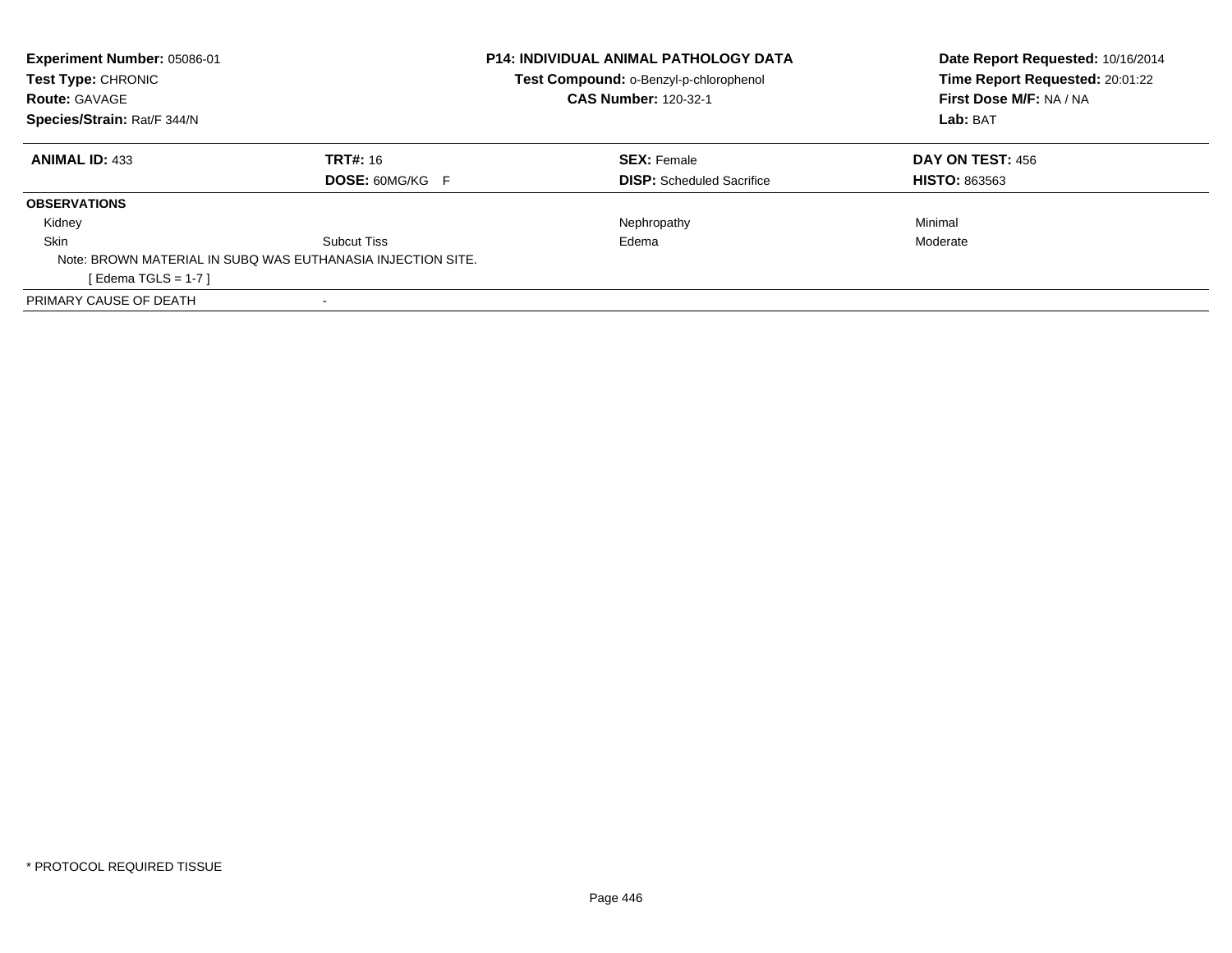| Experiment Number: 05086-01<br>Test Type: CHRONIC<br><b>Route: GAVAGE</b><br>Species/Strain: Rat/F 344/N |                        | <b>P14: INDIVIDUAL ANIMAL PATHOLOGY DATA</b><br>Test Compound: o-Benzyl-p-chlorophenol<br><b>CAS Number: 120-32-1</b> | Date Report Requested: 10/16/2014<br>Time Report Requested: 20:01:22<br>First Dose M/F: NA / NA<br>Lab: BAT |
|----------------------------------------------------------------------------------------------------------|------------------------|-----------------------------------------------------------------------------------------------------------------------|-------------------------------------------------------------------------------------------------------------|
|                                                                                                          |                        |                                                                                                                       |                                                                                                             |
| <b>ANIMAL ID: 434</b>                                                                                    | <b>TRT#: 16</b>        | <b>SEX: Female</b>                                                                                                    | DAY ON TEST: 457                                                                                            |
|                                                                                                          | <b>DOSE: 60MG/KG F</b> | <b>DISP:</b> Scheduled Sacrifice                                                                                      | <b>HISTO: 863564</b>                                                                                        |
| <b>OBSERVATIONS</b>                                                                                      |                        |                                                                                                                       |                                                                                                             |
| Kidney                                                                                                   |                        | Nephropathy                                                                                                           | Mild                                                                                                        |
| Liver                                                                                                    |                        | Hepatodiaphragmatic Nodule                                                                                            |                                                                                                             |
| [Hepatodiaphragmatic Nodule TGLS = 1-11]                                                                 |                        |                                                                                                                       |                                                                                                             |
| <b>Pituitary Gland</b>                                                                                   | Pars Distalis          | Hyperplasia                                                                                                           | Mild                                                                                                        |
| [Hyperplasia TGLS = $2-7$ ]                                                                              |                        |                                                                                                                       |                                                                                                             |
| PRIMARY CAUSE OF DEATH                                                                                   |                        |                                                                                                                       |                                                                                                             |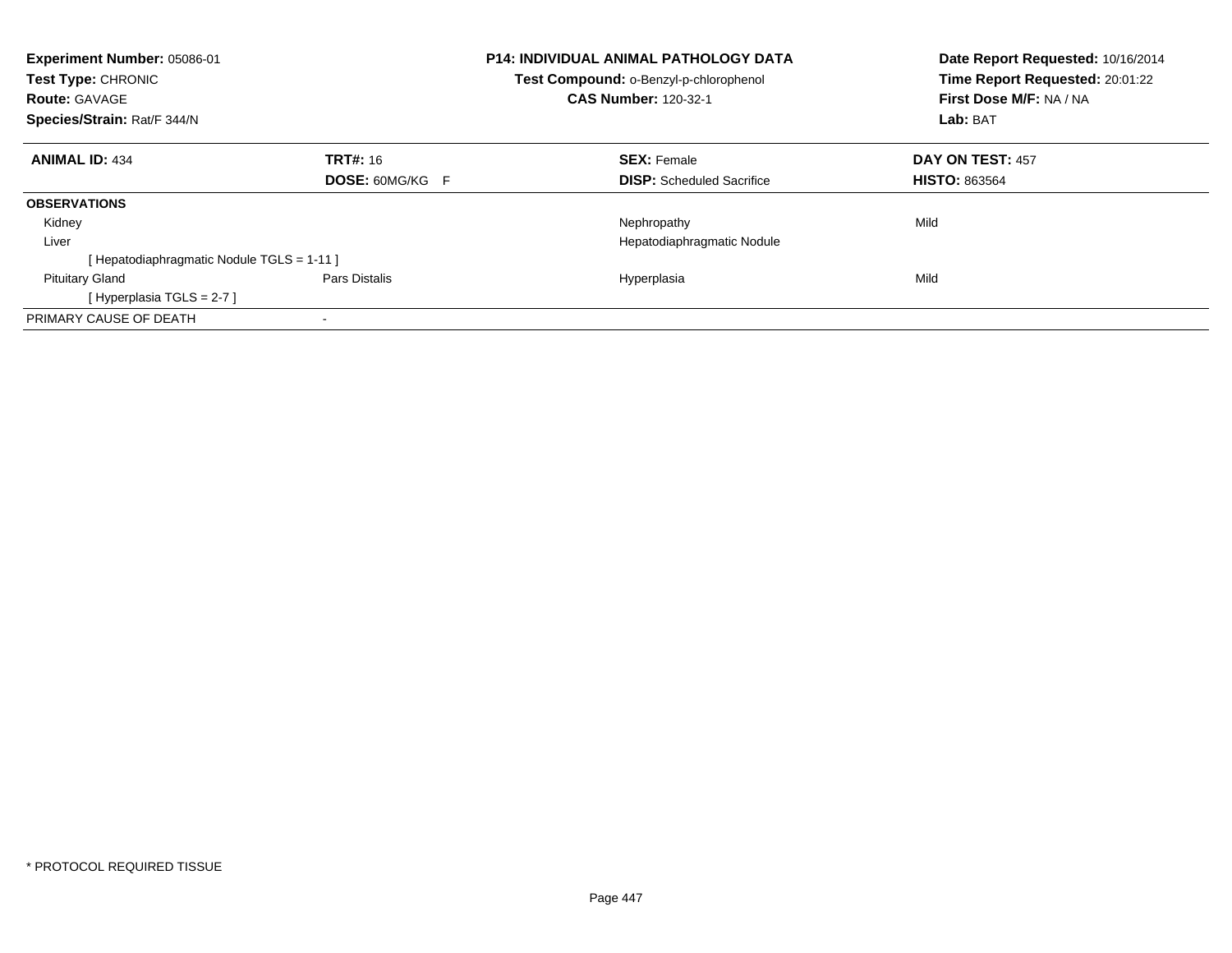| Experiment Number: 05086-01<br>Test Type: CHRONIC<br><b>Route: GAVAGE</b><br>Species/Strain: Rat/F 344/N | P14: INDIVIDUAL ANIMAL PATHOLOGY DATA<br>Test Compound: o-Benzyl-p-chlorophenol<br><b>CAS Number: 120-32-1</b> |                                   | Date Report Requested: 10/16/2014<br>Time Report Requested: 20:01:22<br>First Dose M/F: NA / NA<br>Lab: BAT |
|----------------------------------------------------------------------------------------------------------|----------------------------------------------------------------------------------------------------------------|-----------------------------------|-------------------------------------------------------------------------------------------------------------|
| <b>ANIMAL ID: 435</b>                                                                                    | <b>TRT#: 16</b>                                                                                                | <b>SEX: Female</b>                | DAY ON TEST: 724                                                                                            |
|                                                                                                          | DOSE: 60MG/KG F                                                                                                | <b>DISP:</b> Moribund Sacrifice   | <b>HISTO: 863565</b>                                                                                        |
|                                                                                                          |                                                                                                                | ORGAN AND ACCOUNTABLE SITE STATUS |                                                                                                             |
| <b>NORMAL</b>                                                                                            |                                                                                                                |                                   |                                                                                                             |
| <b>Adrenal Gland - Cortex</b>                                                                            | <b>Bone</b>                                                                                                    | <b>Bone Marrow</b>                | <b>Brain</b>                                                                                                |
| Esophagus                                                                                                | Intestine Large - Cecum                                                                                        | Intestine Large - Colon           | Intestine Large - Rectum                                                                                    |
| Intestine Small - Duodenum                                                                               | Intestine Small - Ileum                                                                                        | Intestine Small - Jejunum         | Islets, Pancreatic                                                                                          |
| Lymph Node - Mesenteric                                                                                  | <b>Mammary Gland</b>                                                                                           | Nose                              | Ovary                                                                                                       |
| Parathyroid Gland                                                                                        | Salivary Glands                                                                                                | <b>Skin</b>                       | Stomach - Glandular                                                                                         |
| Thymus                                                                                                   | Trachea                                                                                                        | <b>Urinary Bladder</b>            |                                                                                                             |
| <b>OBSERVATIONS</b>                                                                                      |                                                                                                                |                                   |                                                                                                             |
| <b>Adrenal Gland</b>                                                                                     | Medulla                                                                                                        | Hyperplasia                       | Mild                                                                                                        |
| <b>Clitoral Gland</b>                                                                                    |                                                                                                                | Carcinoma                         |                                                                                                             |
| Note: CARCINOMA<br>$TGLs = 1-11$                                                                         |                                                                                                                |                                   |                                                                                                             |
| Heart                                                                                                    | Myocardium                                                                                                     | Degeneration                      | Chronic, Minimal                                                                                            |
| Kidney                                                                                                   |                                                                                                                | Leukemia Mononuclear              |                                                                                                             |
|                                                                                                          |                                                                                                                | Nephropathy                       | Minimal                                                                                                     |
| Liver                                                                                                    |                                                                                                                | <b>Basophilic Focus</b>           |                                                                                                             |
|                                                                                                          | <b>Bile Duct</b>                                                                                               | Hyperplasia                       | Mild                                                                                                        |
|                                                                                                          |                                                                                                                | Leukemia Mononuclear              |                                                                                                             |
| Lung                                                                                                     |                                                                                                                | Leukemia Mononuclear              |                                                                                                             |
| Lymph Node                                                                                               | Mandibular                                                                                                     | Leukemia Mononuclear              |                                                                                                             |
| Pancreas                                                                                                 | Acinus                                                                                                         | Atrophy                           | Minimal                                                                                                     |
| <b>Pituitary Gland</b>                                                                                   | Pars Distalis                                                                                                  | Adenoma                           |                                                                                                             |
|                                                                                                          |                                                                                                                | Leukemia Mononuclear              |                                                                                                             |
| Note: ADENOMA<br>$TGLs = 4-7$                                                                            |                                                                                                                |                                   |                                                                                                             |
| Spleen                                                                                                   |                                                                                                                | Leukemia Mononuclear              |                                                                                                             |
| Stomach                                                                                                  | Forestomach                                                                                                    | Inflammation                      | Necrotizing, Moderate                                                                                       |
| Note: INFLAMMATION<br>$TGLs = 5-12$                                                                      |                                                                                                                |                                   |                                                                                                             |
| <b>Thyroid Gland</b>                                                                                     | C Cell                                                                                                         | Hyperplasia                       | Minimal                                                                                                     |
| Uterus                                                                                                   |                                                                                                                | Polyp Stromal                     |                                                                                                             |
| Note: POLYP STROMAL<br>$TGLs = 2-10$                                                                     |                                                                                                                |                                   |                                                                                                             |
| PRIMARY CAUSE OF DEATH                                                                                   | $\sim$                                                                                                         |                                   |                                                                                                             |

Animal Note: MORIBUND DUE TO PITUITARY TUMOR AND LEUKEMIA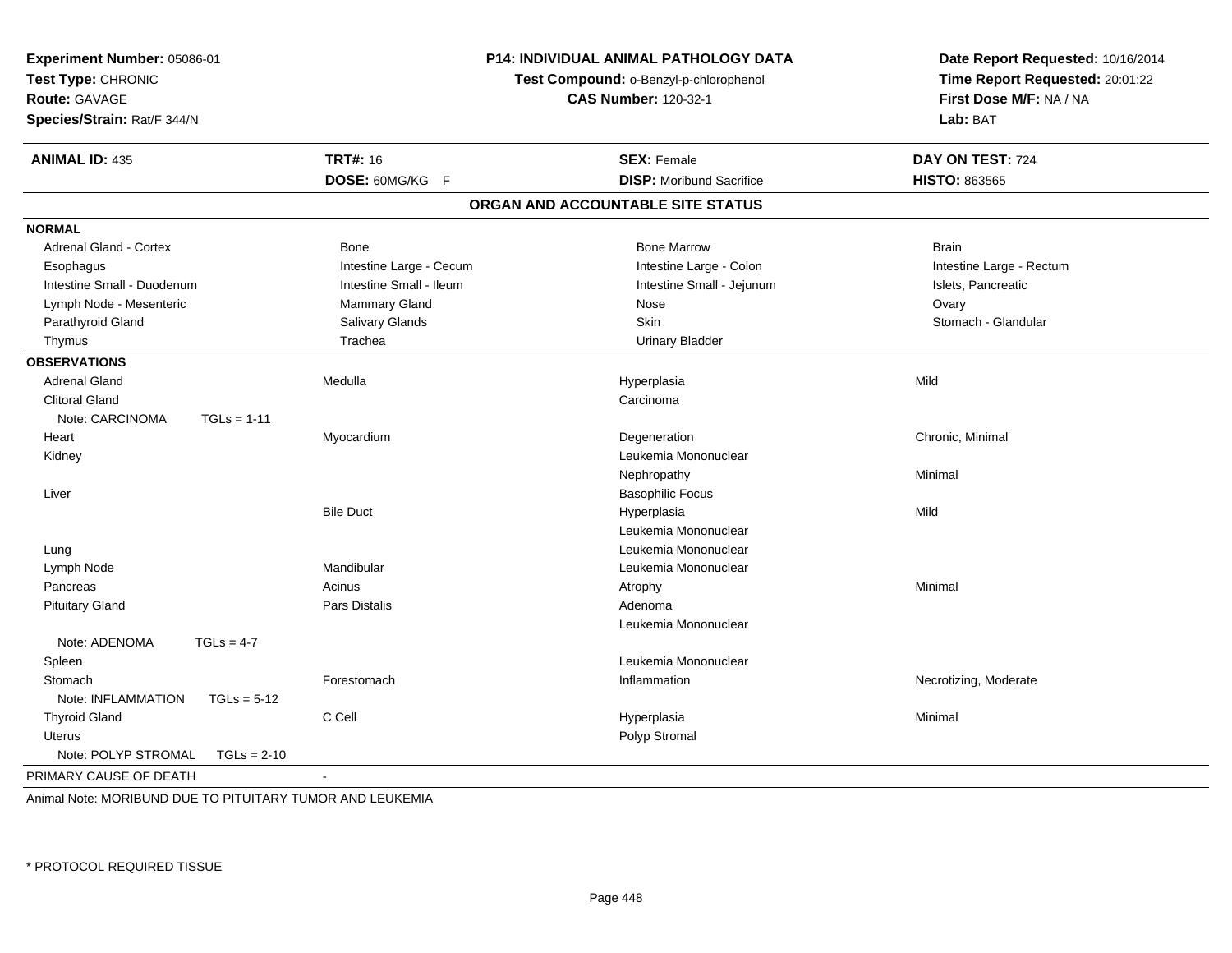| Experiment Number: 05086-01<br><b>Test Type: CHRONIC</b> |                        | <b>P14: INDIVIDUAL ANIMAL PATHOLOGY DATA</b><br>Test Compound: o-Benzyl-p-chlorophenol | Date Report Requested: 10/16/2014<br>Time Report Requested: 20:01:22 |
|----------------------------------------------------------|------------------------|----------------------------------------------------------------------------------------|----------------------------------------------------------------------|
| <b>Route: GAVAGE</b>                                     |                        | <b>CAS Number: 120-32-1</b>                                                            | First Dose M/F: NA / NA                                              |
| Species/Strain: Rat/F 344/N                              |                        |                                                                                        | Lab: BAT                                                             |
| <b>ANIMAL ID: 435</b>                                    | <b>TRT#: 16</b>        | <b>SEX:</b> Female                                                                     | DAY ON TEST: 724                                                     |
|                                                          | <b>DOSE: 60MG/KG F</b> | <b>DISP:</b> Moribund Sacrifice                                                        | <b>HISTO: 863565</b>                                                 |
|                                                          |                        | ORGAN AND ACCOUNTABLE SITE STATUS                                                      |                                                                      |
|                                                          |                        |                                                                                        |                                                                      |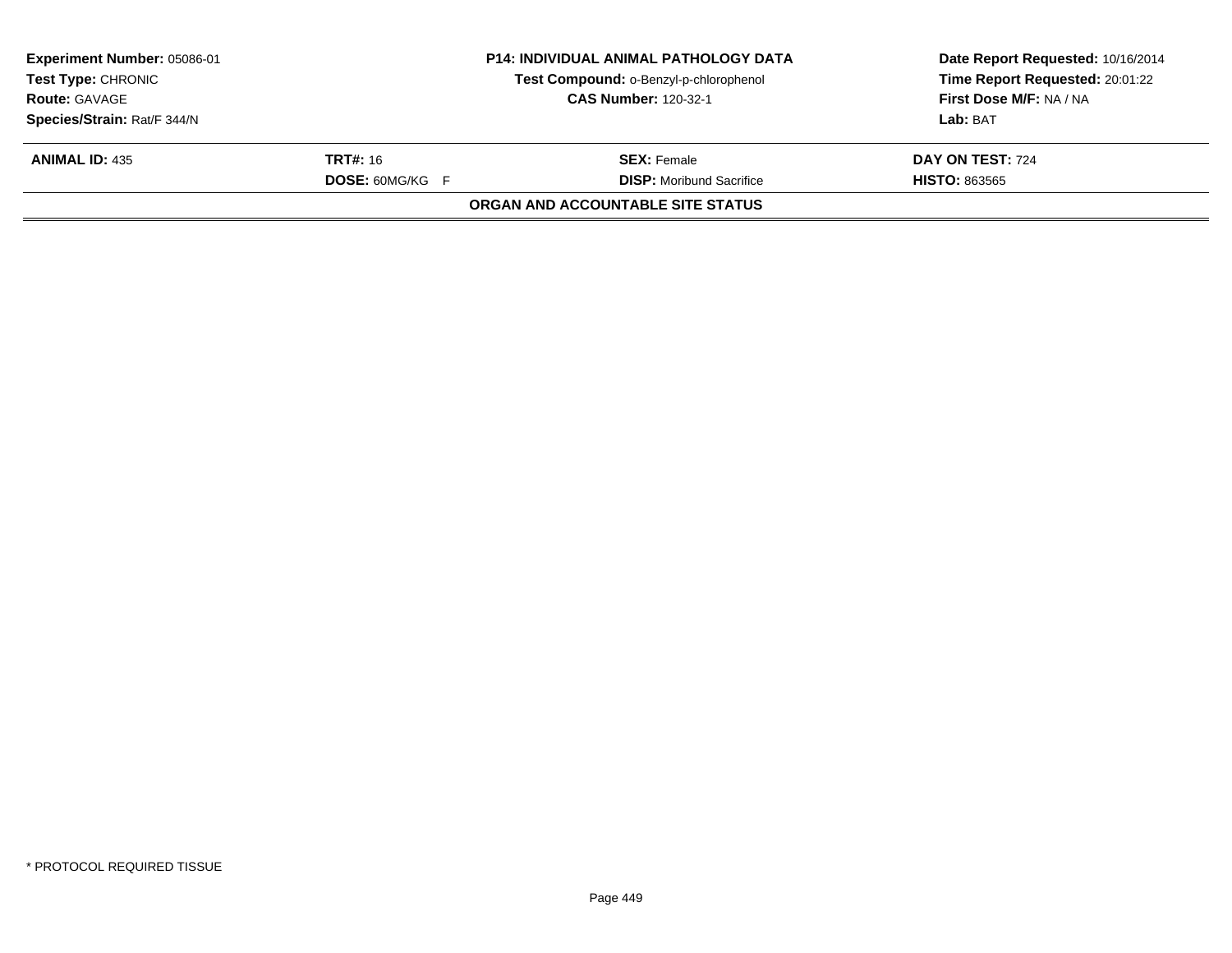| Experiment Number: 05086-01<br>Test Type: CHRONIC<br><b>Route: GAVAGE</b><br>Species/Strain: Rat/F 344/N |                            | <b>P14: INDIVIDUAL ANIMAL PATHOLOGY DATA</b><br>Test Compound: o-Benzyl-p-chlorophenol<br><b>CAS Number: 120-32-1</b> | Date Report Requested: 10/16/2014<br>Time Report Requested: 20:01:22<br>First Dose M/F: NA / NA<br>Lab: BAT |
|----------------------------------------------------------------------------------------------------------|----------------------------|-----------------------------------------------------------------------------------------------------------------------|-------------------------------------------------------------------------------------------------------------|
| <b>ANIMAL ID: 436</b>                                                                                    | <b>TRT#: 16</b>            | <b>SEX: Female</b>                                                                                                    | DAY ON TEST: 730                                                                                            |
|                                                                                                          | DOSE: 60MG/KG F            | <b>DISP: Terminal Sacrifice</b>                                                                                       | <b>HISTO: 863566</b>                                                                                        |
|                                                                                                          |                            | ORGAN AND ACCOUNTABLE SITE STATUS                                                                                     |                                                                                                             |
| <b>NORMAL</b>                                                                                            |                            |                                                                                                                       |                                                                                                             |
| Adrenal Gland - Medulla                                                                                  | <b>Bone</b>                | <b>Bone Marrow</b>                                                                                                    | <b>Brain</b>                                                                                                |
| <b>Clitoral Gland</b>                                                                                    | Esophagus                  | Intestine Large - Cecum                                                                                               | Intestine Large - Colon                                                                                     |
| Intestine Large - Rectum                                                                                 | Intestine Small - Duodenum | Intestine Small - Ileum                                                                                               | Intestine Small - Jejunum                                                                                   |
| Islets, Pancreatic                                                                                       | Lymph Node - Mandibular    | Lymph Node - Mesenteric                                                                                               | Nose                                                                                                        |
| Salivary Glands                                                                                          | Skin                       | Stomach - Forestomach                                                                                                 | Stomach - Glandular                                                                                         |
| Thymus                                                                                                   | <b>Thyroid Gland</b>       | Trachea                                                                                                               | <b>Urinary Bladder</b>                                                                                      |
| <b>Uterus</b>                                                                                            |                            |                                                                                                                       |                                                                                                             |
| <b>MISSING</b>                                                                                           |                            |                                                                                                                       |                                                                                                             |
| Parathyroid Gland                                                                                        |                            |                                                                                                                       |                                                                                                             |
| <b>OBSERVATIONS</b>                                                                                      |                            |                                                                                                                       |                                                                                                             |
| <b>Adrenal Gland</b>                                                                                     | Cortex                     | Leukemia Mononuclear                                                                                                  |                                                                                                             |
| Heart                                                                                                    | Myocardium                 | Degeneration                                                                                                          | Chronic, Minimal                                                                                            |
| Kidney                                                                                                   |                            | Nephropathy                                                                                                           | Minimal                                                                                                     |
| Liver                                                                                                    | <b>Bile Duct</b>           | Hyperplasia                                                                                                           | Minimal                                                                                                     |
|                                                                                                          |                            | Leukemia Mononuclear                                                                                                  |                                                                                                             |
| Note: LEUKEMIA MONUC TGLs = 3-4                                                                          |                            |                                                                                                                       |                                                                                                             |
| Lung                                                                                                     |                            | Leukemia Mononuclear                                                                                                  |                                                                                                             |
| Note: LEUKEMIA MONUC TGLs = 5-2+3                                                                        |                            |                                                                                                                       |                                                                                                             |
| <b>Mammary Gland</b>                                                                                     |                            | Fibroadenoma                                                                                                          |                                                                                                             |
| Note: FIBROADENOMA<br>$TGLs = 2-12$                                                                      |                            |                                                                                                                       |                                                                                                             |
| Ovary                                                                                                    |                            | Leukemia Mononuclear                                                                                                  |                                                                                                             |
| Pancreas                                                                                                 | Acinus                     | Atrophy                                                                                                               | Minimal                                                                                                     |
| Pharynx                                                                                                  |                            | Inflammation                                                                                                          | Suppurative, Moderate                                                                                       |
| <b>Pituitary Gland</b>                                                                                   | Pars Distalis              | Hyperplasia                                                                                                           | Mild                                                                                                        |
|                                                                                                          |                            | Leukemia Mononuclear                                                                                                  |                                                                                                             |
| Note: HYPERPLASIA<br>$TGLs = 1-7$                                                                        |                            |                                                                                                                       |                                                                                                             |
| Spleen                                                                                                   |                            | Leukemia Mononuclear                                                                                                  |                                                                                                             |
| [ Leukemia Mononuclear TGLS = 4-11 ]                                                                     |                            |                                                                                                                       |                                                                                                             |
| PRIMARY CAUSE OF DEATH                                                                                   | $\blacksquare$             |                                                                                                                       |                                                                                                             |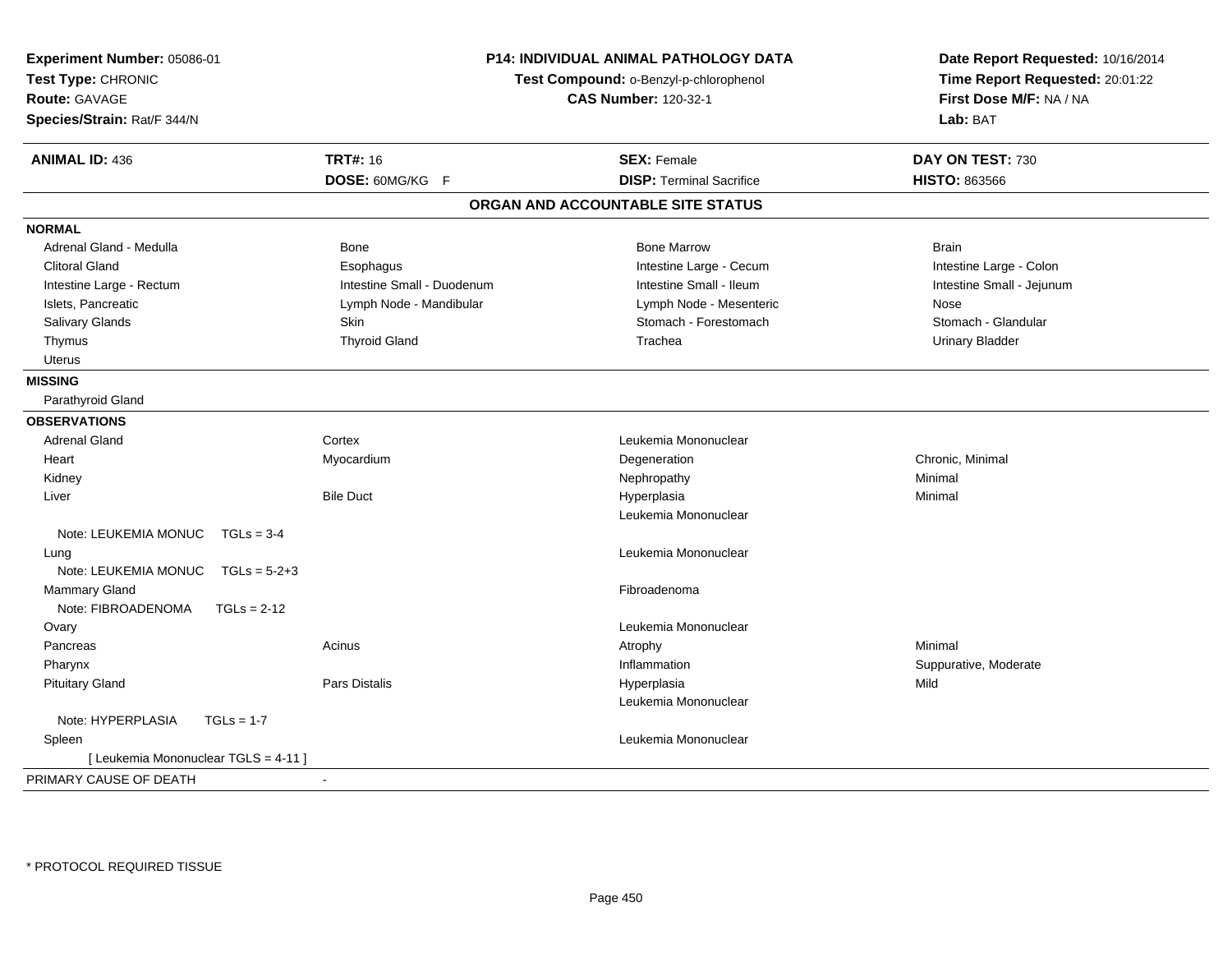| Experiment Number: 05086-01<br>Test Type: CHRONIC<br><b>Route: GAVAGE</b><br>Species/Strain: Rat/F 344/N | <b>P14: INDIVIDUAL ANIMAL PATHOLOGY DATA</b><br>Test Compound: o-Benzyl-p-chlorophenol<br><b>CAS Number: 120-32-1</b> |  | Date Report Requested: 10/16/2014<br>Time Report Requested: 20:01:22<br>First Dose M/F: NA / NA<br>Lab: BAT |                                          |
|----------------------------------------------------------------------------------------------------------|-----------------------------------------------------------------------------------------------------------------------|--|-------------------------------------------------------------------------------------------------------------|------------------------------------------|
| <b>ANIMAL ID: 437</b>                                                                                    | <b>TRT#: 16</b><br>DOSE: 60MG/KG F                                                                                    |  | <b>SEX: Female</b><br><b>DISP: Terminal Sacrifice</b>                                                       | DAY ON TEST: 730<br><b>HISTO: 863567</b> |
|                                                                                                          |                                                                                                                       |  |                                                                                                             |                                          |
|                                                                                                          |                                                                                                                       |  | ORGAN AND ACCOUNTABLE SITE STATUS                                                                           |                                          |
| <b>NORMAL</b>                                                                                            |                                                                                                                       |  |                                                                                                             |                                          |
| <b>Adrenal Gland - Cortex</b>                                                                            | Adrenal Gland - Medulla                                                                                               |  | Bone                                                                                                        | <b>Bone Marrow</b>                       |
| Brain                                                                                                    | <b>Clitoral Gland</b>                                                                                                 |  | Esophagus                                                                                                   | Heart                                    |
| Intestine Large - Cecum                                                                                  | Intestine Large - Colon                                                                                               |  | Intestine Large - Rectum                                                                                    | Intestine Small - Duodenum               |
| Intestine Small - Ileum                                                                                  | Intestine Small - Jejunum                                                                                             |  | Islets, Pancreatic                                                                                          | Lung                                     |
| Lymph Node - Mandibular                                                                                  | Lymph Node - Mesenteric                                                                                               |  | Mammary Gland                                                                                               | Nose                                     |
| Ovary                                                                                                    | Parathyroid Gland                                                                                                     |  | Salivary Glands                                                                                             | Spleen                                   |
| Stomach - Forestomach                                                                                    | Thymus                                                                                                                |  | <b>Thyroid Gland</b>                                                                                        | Trachea                                  |
| <b>Urinary Bladder</b>                                                                                   | <b>Uterus</b>                                                                                                         |  |                                                                                                             |                                          |
| <b>OBSERVATIONS</b>                                                                                      |                                                                                                                       |  |                                                                                                             |                                          |
| Kidney                                                                                                   |                                                                                                                       |  | Nephropathy                                                                                                 | Minimal                                  |
| Liver                                                                                                    |                                                                                                                       |  | <b>Basophilic Focus</b>                                                                                     |                                          |
|                                                                                                          | <b>Bile Duct</b>                                                                                                      |  | Hyperplasia                                                                                                 | Minimal                                  |
| Pancreas                                                                                                 | Acinus                                                                                                                |  | Atrophy                                                                                                     | Minimal                                  |
| <b>Pituitary Gland</b>                                                                                   | Pars Distalis                                                                                                         |  | Adenoma                                                                                                     |                                          |
| Note: ADENOMA<br>$TGLs = 2-7$                                                                            |                                                                                                                       |  |                                                                                                             |                                          |
| Skin                                                                                                     |                                                                                                                       |  | Keratoacanthoma                                                                                             |                                          |
| Note: KERATOACANTHMA<br>$TGLs = 1-11$                                                                    |                                                                                                                       |  |                                                                                                             |                                          |
| Stomach                                                                                                  | Glandular                                                                                                             |  | Inflammation                                                                                                | Necrotizing, Minimal                     |
| PRIMARY CAUSE OF DEATH                                                                                   |                                                                                                                       |  |                                                                                                             |                                          |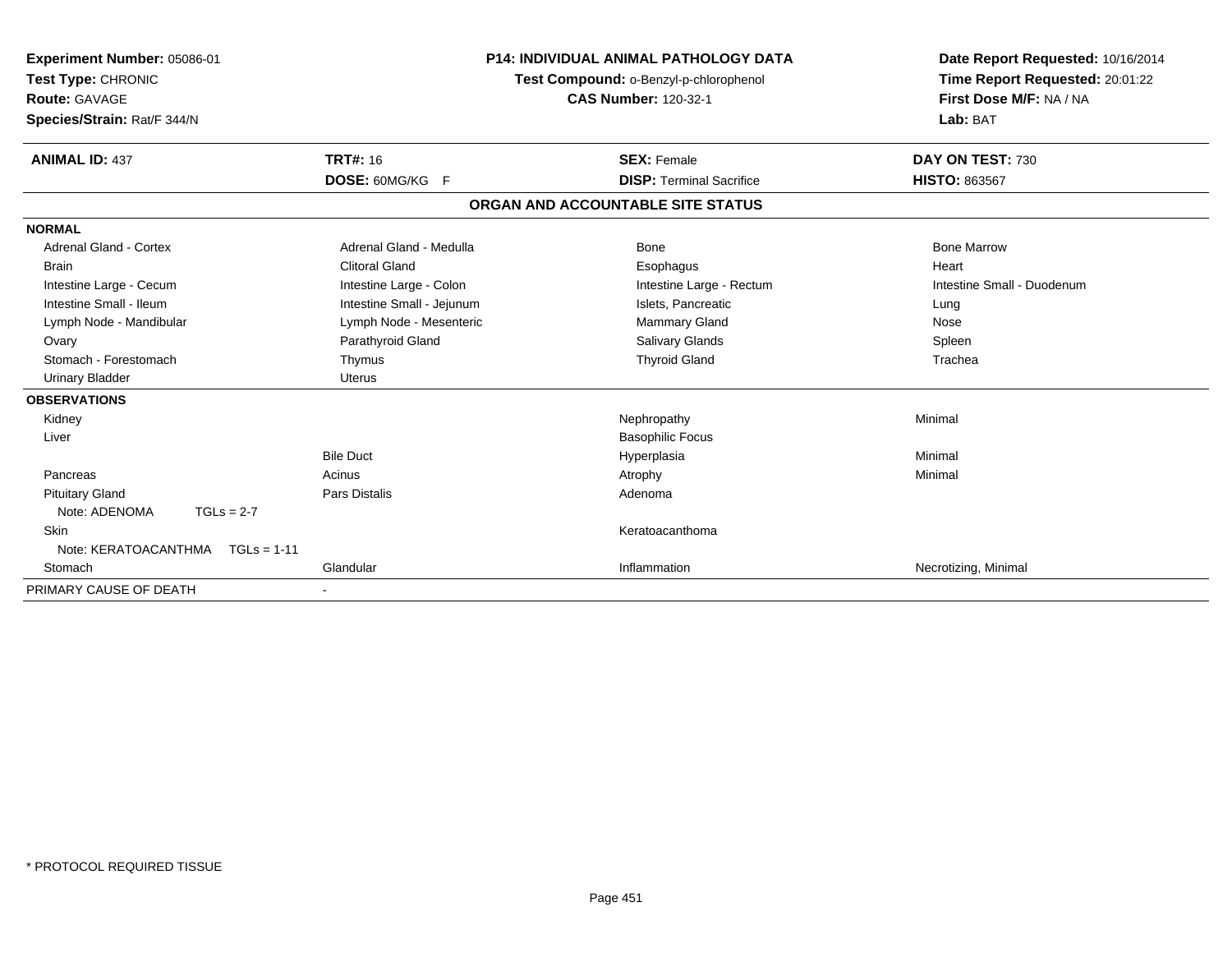| Experiment Number: 05086-01<br>Test Type: CHRONIC |                            | <b>P14: INDIVIDUAL ANIMAL PATHOLOGY DATA</b><br>Test Compound: o-Benzyl-p-chlorophenol | Date Report Requested: 10/16/2014<br>Time Report Requested: 20:01:22 |
|---------------------------------------------------|----------------------------|----------------------------------------------------------------------------------------|----------------------------------------------------------------------|
| <b>Route: GAVAGE</b>                              |                            | <b>CAS Number: 120-32-1</b>                                                            | First Dose M/F: NA / NA                                              |
| Species/Strain: Rat/F 344/N                       |                            |                                                                                        | Lab: BAT                                                             |
| <b>ANIMAL ID: 438</b>                             | <b>TRT#: 16</b>            | <b>SEX: Female</b>                                                                     | DAY ON TEST: 730                                                     |
|                                                   | DOSE: 60MG/KG F            | <b>DISP: Terminal Sacrifice</b>                                                        | <b>HISTO: 863568</b>                                                 |
|                                                   |                            | ORGAN AND ACCOUNTABLE SITE STATUS                                                      |                                                                      |
| <b>NORMAL</b>                                     |                            |                                                                                        |                                                                      |
| Adrenal Gland - Medulla                           | Bone                       | <b>Bone Marrow</b>                                                                     | <b>Brain</b>                                                         |
| <b>Clitoral Gland</b>                             | Esophagus                  | Intestine Large - Cecum                                                                | Intestine Large - Colon                                              |
| Intestine Large - Rectum                          | Intestine Small - Duodenum | Intestine Small - Ileum                                                                | Intestine Small - Jejunum                                            |
| Islets, Pancreatic                                | Lung                       | Lymph Node - Mandibular                                                                | Lymph Node - Mesenteric                                              |
| Mammary Gland                                     | Nose                       | Ovary                                                                                  | Parathyroid Gland                                                    |
| Salivary Glands                                   | Skin                       | Stomach - Glandular                                                                    | Thymus                                                               |
| <b>Thyroid Gland</b>                              | Trachea                    | <b>Urinary Bladder</b>                                                                 | <b>Uterus</b>                                                        |
| <b>OBSERVATIONS</b>                               |                            |                                                                                        |                                                                      |
| <b>Adrenal Gland</b>                              | Cortex                     | Hyperplasia                                                                            | Mild                                                                 |
| Heart                                             | Myocardium                 | Degeneration                                                                           | Chronic, Mild                                                        |
| Kidney                                            |                            | Nephropathy                                                                            | Mild                                                                 |
| Liver                                             |                            | <b>Basophilic Focus</b>                                                                |                                                                      |
|                                                   |                            | <b>Clear Cell Focus</b>                                                                |                                                                      |
|                                                   | <b>Bile Duct</b>           | Hyperplasia                                                                            | Minimal                                                              |
|                                                   |                            | Inflammation                                                                           | Granulomatous, Mild                                                  |
| Note: CLEAR CL FOCUS<br>$TGLs = 1-11$             |                            |                                                                                        |                                                                      |
| Pancreas                                          | Acinus                     | Atrophy                                                                                | Mild                                                                 |
| <b>Pituitary Gland</b>                            | <b>Pars Distalis</b>       | Hyperplasia                                                                            | Mild                                                                 |
| Note: HYPERPLASIA<br>$TGLs = 2-7$                 |                            |                                                                                        |                                                                      |
| Spleen                                            |                            | Leukemia Mononuclear                                                                   |                                                                      |
| Stomach                                           | Epithelium, Forestomach    | Hyperplasia                                                                            | Mild                                                                 |
| Note: HYPERPLASIA<br>$TGLs = 3-12$                |                            |                                                                                        |                                                                      |
| PRIMARY CAUSE OF DEATH                            |                            |                                                                                        |                                                                      |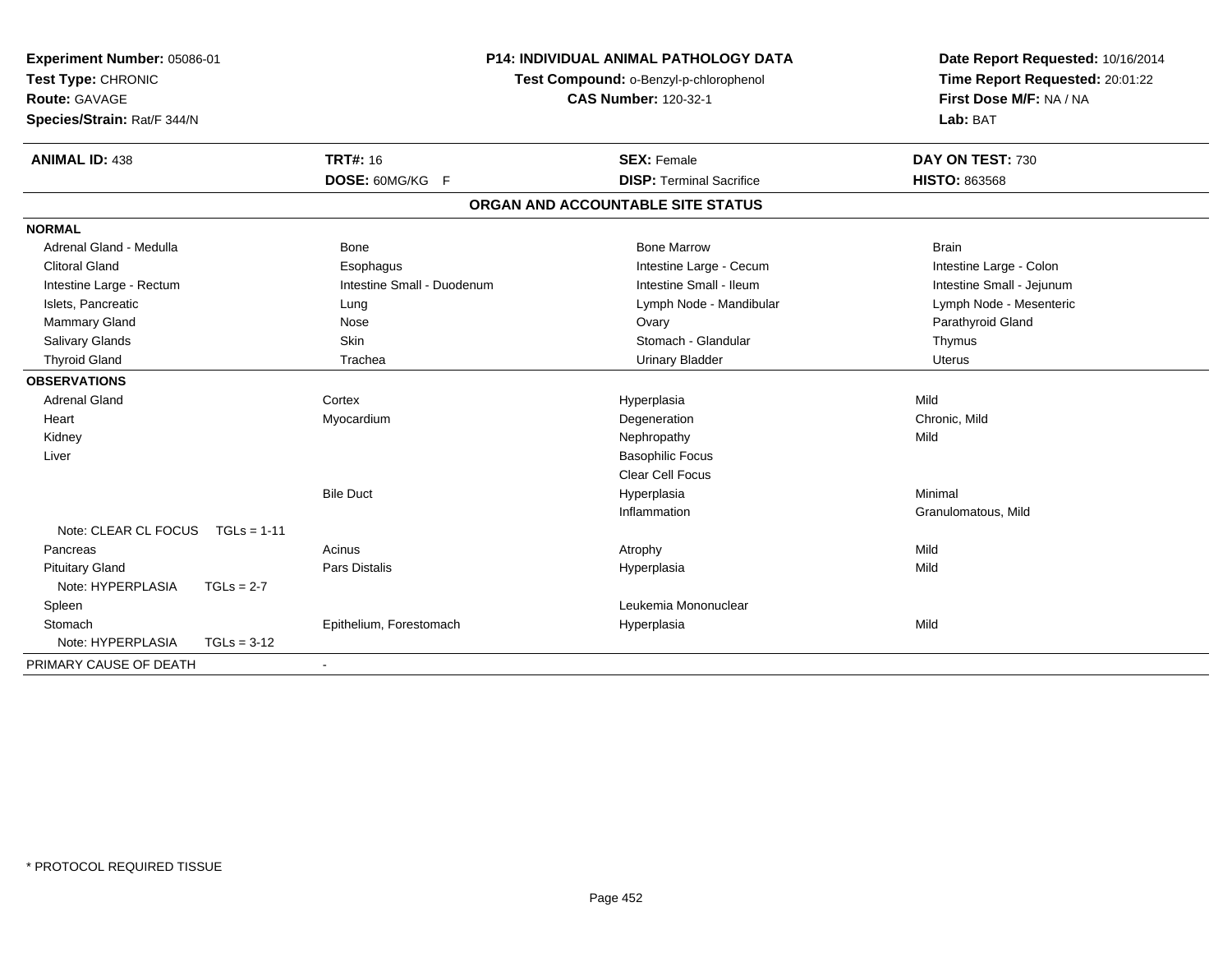| Experiment Number: 05086-01<br>Test Type: CHRONIC<br><b>Route: GAVAGE</b><br>Species/Strain: Rat/F 344/N |                            | <b>P14: INDIVIDUAL ANIMAL PATHOLOGY DATA</b><br>Test Compound: o-Benzyl-p-chlorophenol<br><b>CAS Number: 120-32-1</b> | Date Report Requested: 10/16/2014<br>Time Report Requested: 20:01:22<br>First Dose M/F: NA / NA<br>Lab: BAT |
|----------------------------------------------------------------------------------------------------------|----------------------------|-----------------------------------------------------------------------------------------------------------------------|-------------------------------------------------------------------------------------------------------------|
| <b>ANIMAL ID: 439</b>                                                                                    | <b>TRT#: 16</b>            | <b>SEX: Female</b>                                                                                                    | DAY ON TEST: 692                                                                                            |
|                                                                                                          | DOSE: 60MG/KG F            | <b>DISP: Natural Death</b>                                                                                            | HISTO: 863569                                                                                               |
|                                                                                                          |                            | ORGAN AND ACCOUNTABLE SITE STATUS                                                                                     |                                                                                                             |
| <b>NORMAL</b>                                                                                            |                            |                                                                                                                       |                                                                                                             |
| Adrenal Gland - Medulla                                                                                  | Bone                       | <b>Bone Marrow</b>                                                                                                    | <b>Brain</b>                                                                                                |
| <b>Clitoral Gland</b>                                                                                    | Esophagus                  | Intestine Large - Cecum                                                                                               | Intestine Large - Colon                                                                                     |
| Intestine Large - Rectum                                                                                 | Intestine Small - Duodenum | Intestine Small - Ileum                                                                                               | Intestine Small - Jejunum                                                                                   |
| Islets, Pancreatic                                                                                       | Lung                       | Lymph Node - Mandibular                                                                                               | Lymph Node - Mesenteric                                                                                     |
| Mammary Gland                                                                                            | Nose                       | Ovary                                                                                                                 | Parathyroid Gland                                                                                           |
| Salivary Glands                                                                                          | Skin                       | Spleen                                                                                                                | Stomach - Forestomach                                                                                       |
| Stomach - Glandular                                                                                      | Thymus                     | <b>Thyroid Gland</b>                                                                                                  | Trachea                                                                                                     |
| <b>Urinary Bladder</b>                                                                                   | <b>Uterus</b>              |                                                                                                                       |                                                                                                             |
| <b>OBSERVATIONS</b>                                                                                      |                            |                                                                                                                       |                                                                                                             |
| <b>Adrenal Gland</b>                                                                                     | Cortex                     | Hyperplasia                                                                                                           | Mild                                                                                                        |
| Heart                                                                                                    | Myocardium                 | Degeneration                                                                                                          | Chronic. Mild                                                                                               |
| Kidney                                                                                                   |                            | Infarct                                                                                                               | Mild                                                                                                        |
|                                                                                                          |                            | Osteosarcoma                                                                                                          | Metastatic (Uncertain Primary Site)                                                                         |
| Note: INFARCT<br>$TGLs = 2-12$                                                                           |                            |                                                                                                                       |                                                                                                             |
| Liver                                                                                                    |                            | <b>Basophilic Focus</b>                                                                                               |                                                                                                             |
|                                                                                                          | Centrilobular              | <b>Necrosis</b>                                                                                                       | Mild                                                                                                        |
| Mesentery                                                                                                |                            | Osteosarcoma                                                                                                          | Metastatic (Uncertain Primary Site)                                                                         |
| Note: OSTEOSARC<br>$TGLs = 3-13$                                                                         |                            |                                                                                                                       |                                                                                                             |
| Pancreas                                                                                                 |                            | Osteosarcoma                                                                                                          | Metastatic (Uncertain Primary Site)                                                                         |
| <b>Pituitary Gland</b>                                                                                   | Pars Distalis              | Hyperplasia                                                                                                           | Mild                                                                                                        |
| Note: HYPERPLASIA<br>$TGLs = 1-11$                                                                       |                            |                                                                                                                       |                                                                                                             |
| PRIMARY CAUSE OF DEATH                                                                                   |                            |                                                                                                                       |                                                                                                             |
| Animal Note: COD: OSTEOSARCOMA                                                                           |                            |                                                                                                                       |                                                                                                             |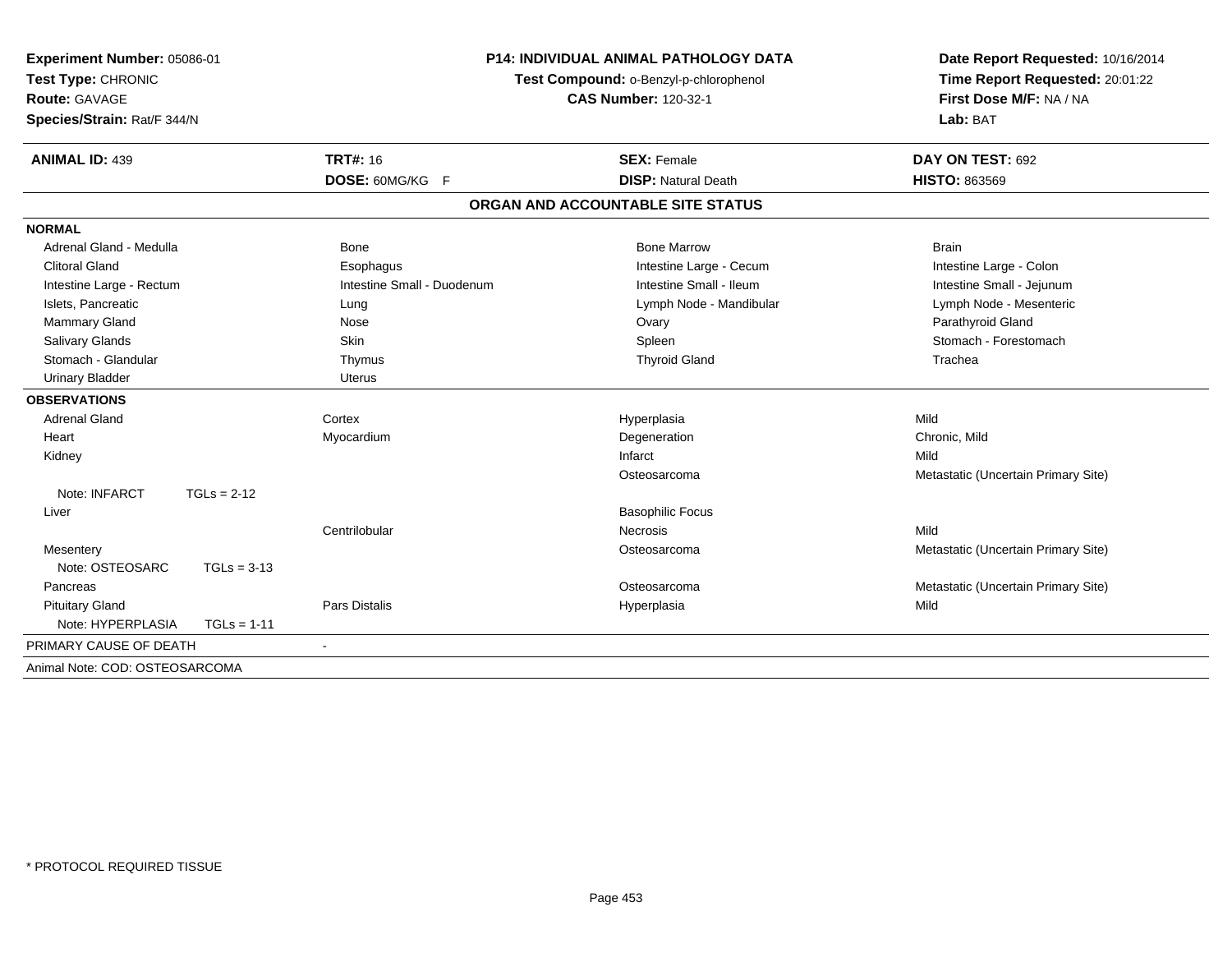| <b>CAS Number: 120-32-1</b>                                                           | Date Report Requested: 10/16/2014<br>Time Report Requested: 20:01:22<br>First Dose M/F: NA / NA<br>Lab: BAT |
|---------------------------------------------------------------------------------------|-------------------------------------------------------------------------------------------------------------|
| <b>SEX: Female</b><br><b>DISP:</b> Scheduled Sacrifice                                | DAY ON TEST: 456<br><b>HISTO: 863570</b>                                                                    |
|                                                                                       |                                                                                                             |
| Nephropathy                                                                           | Minimal                                                                                                     |
| Hepatodiaphragmatic Nodule                                                            |                                                                                                             |
|                                                                                       |                                                                                                             |
|                                                                                       |                                                                                                             |
| <b>TRT#: 16</b><br><b>DOSE: 60MG/KG F</b><br>[Hepatodiaphragmatic Nodule TGLS = 1-11] | <b>P14: INDIVIDUAL ANIMAL PATHOLOGY DATA</b><br>Test Compound: o-Benzyl-p-chlorophenol                      |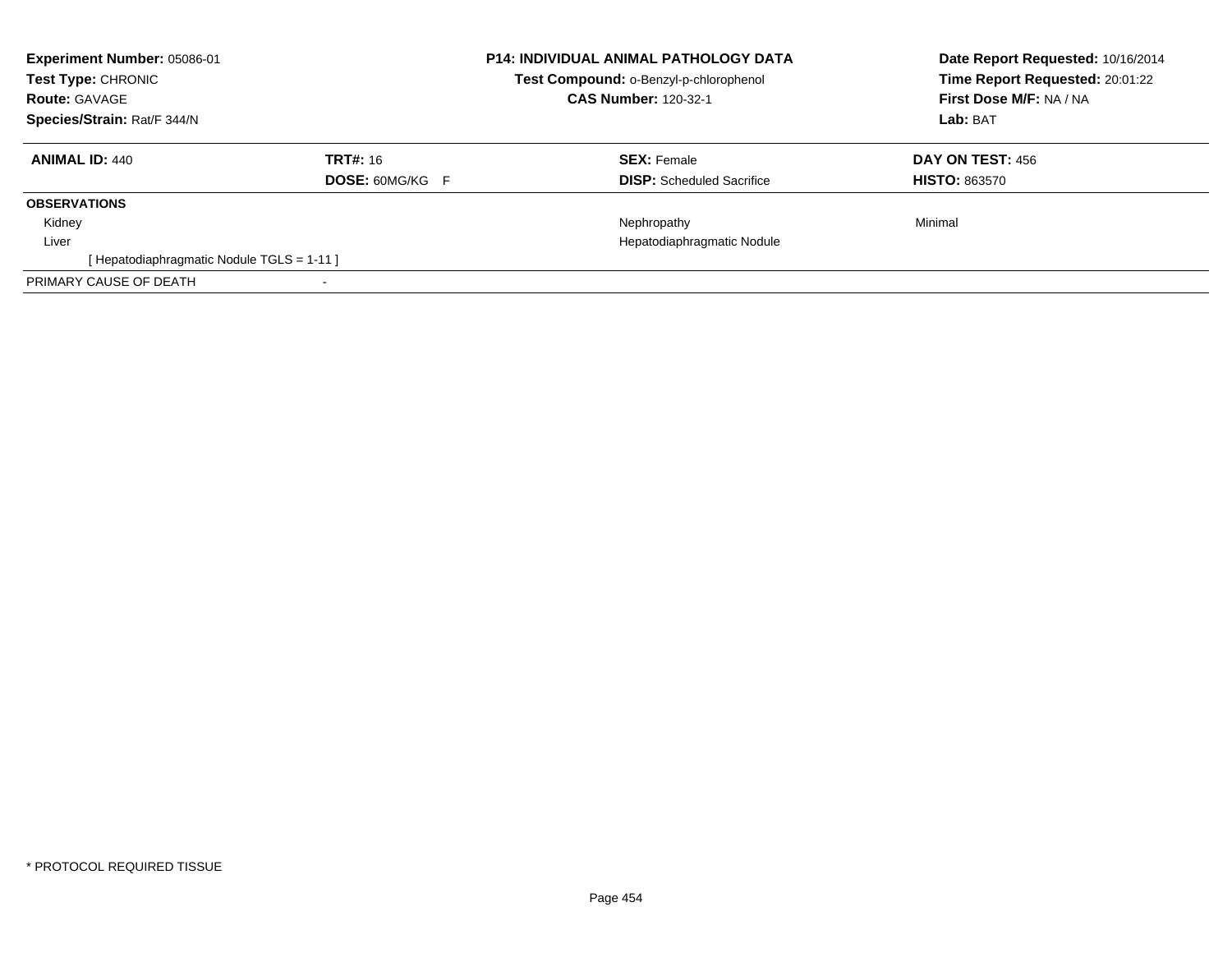| Experiment Number: 05086-01<br>Test Type: CHRONIC |               |                            | <b>P14: INDIVIDUAL ANIMAL PATHOLOGY DATA</b> | Date Report Requested: 10/16/2014 |
|---------------------------------------------------|---------------|----------------------------|----------------------------------------------|-----------------------------------|
|                                                   |               |                            | Test Compound: o-Benzyl-p-chlorophenol       | Time Report Requested: 20:01:22   |
| Route: GAVAGE                                     |               |                            | <b>CAS Number: 120-32-1</b>                  | First Dose M/F: NA / NA           |
| Species/Strain: Rat/F 344/N                       |               |                            |                                              | Lab: BAT                          |
| <b>ANIMAL ID: 441</b>                             |               | <b>TRT#: 16</b>            | <b>SEX: Female</b>                           | DAY ON TEST: 731                  |
|                                                   |               | DOSE: 60MG/KG F            | <b>DISP: Terminal Sacrifice</b>              | HISTO: 863571                     |
|                                                   |               |                            | ORGAN AND ACCOUNTABLE SITE STATUS            |                                   |
| <b>NORMAL</b>                                     |               |                            |                                              |                                   |
| Adrenal Gland - Medulla                           |               | <b>Bone</b>                | <b>Bone Marrow</b>                           | <b>Brain</b>                      |
| <b>Clitoral Gland</b>                             |               | Esophagus                  | Intestine Large - Cecum                      | Intestine Large - Colon           |
| Intestine Large - Rectum                          |               | Intestine Small - Duodenum | Intestine Small - Ileum                      | Intestine Small - Jejunum         |
| Islets, Pancreatic                                |               | Lymph Node - Mandibular    | Lymph Node - Mesenteric                      | Nose                              |
| Ovary                                             |               | Pancreas                   | Salivary Glands                              | Spleen                            |
| Stomach - Forestomach                             |               | Stomach - Glandular        | Thymus                                       | <b>Thyroid Gland</b>              |
| Trachea                                           |               | <b>Urinary Bladder</b>     | <b>Uterus</b>                                |                                   |
| <b>MISSING</b>                                    |               |                            |                                              |                                   |
| Parathyroid Gland                                 |               |                            |                                              |                                   |
| <b>OBSERVATIONS</b>                               |               |                            |                                              |                                   |
| <b>Adrenal Gland</b>                              |               | Cortex                     | Hyperplasia                                  | Mild                              |
| Heart                                             |               | Myocardium                 | Degeneration                                 | Chronic, Minimal                  |
| Kidney                                            |               |                            | Nephropathy                                  | Minimal                           |
| Liver                                             |               |                            | <b>Basophilic Focus</b>                      |                                   |
|                                                   |               | <b>Bile Duct</b>           | Hyperplasia                                  | Minimal                           |
| Note: BASOPH FOCUS                                | $TGLs = 3-13$ |                            |                                              |                                   |
| Lung                                              |               | Alveolar Epith             | Hyperplasia                                  | Minimal                           |
| <b>Mammary Gland</b>                              |               |                            | Fibroadenoma                                 |                                   |
| Note: FIBROADENOMA                                | $TGLs = 2-11$ |                            |                                              |                                   |
| <b>Pituitary Gland</b>                            |               | <b>Pars Distalis</b>       | Hyperplasia                                  | Mild                              |
| Skin                                              |               |                            | Inflammation                                 | Chronic Active, Moderate          |
| Note: INFLAMMATION                                | $TGLs = 1-12$ |                            |                                              |                                   |
| PRIMARY CAUSE OF DEATH                            |               |                            |                                              |                                   |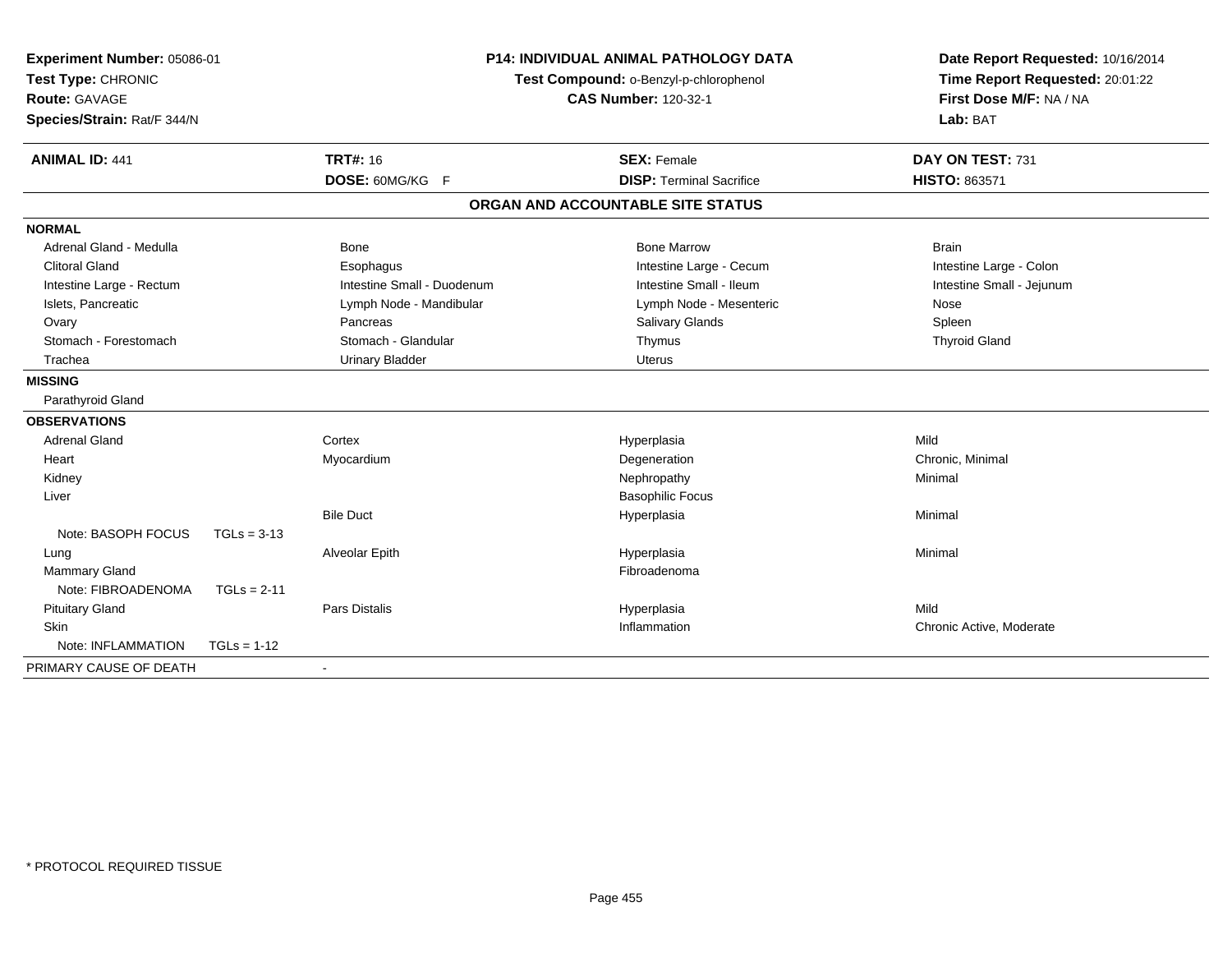| Experiment Number: 05086-01<br>Test Type: CHRONIC<br><b>Route: GAVAGE</b><br>Species/Strain: Rat/F 344/N |                                           | <b>P14: INDIVIDUAL ANIMAL PATHOLOGY DATA</b><br>Test Compound: o-Benzyl-p-chlorophenol<br><b>CAS Number: 120-32-1</b> | Date Report Requested: 10/16/2014<br>Time Report Requested: 20:01:22<br>First Dose M/F: NA / NA<br>Lab: BAT |
|----------------------------------------------------------------------------------------------------------|-------------------------------------------|-----------------------------------------------------------------------------------------------------------------------|-------------------------------------------------------------------------------------------------------------|
| <b>ANIMAL ID: 442</b>                                                                                    | <b>TRT#:</b> 16<br><b>DOSE: 60MG/KG F</b> | <b>SEX: Female</b><br><b>DISP:</b> Scheduled Sacrifice                                                                | <b>DAY ON TEST: 456</b><br><b>HISTO: 863572</b>                                                             |
| <b>OBSERVATIONS</b>                                                                                      |                                           |                                                                                                                       |                                                                                                             |
| Kidney                                                                                                   |                                           | Nephropathy                                                                                                           | Minimal                                                                                                     |
| PRIMARY CAUSE OF DEATH                                                                                   | $\overline{\phantom{a}}$                  |                                                                                                                       |                                                                                                             |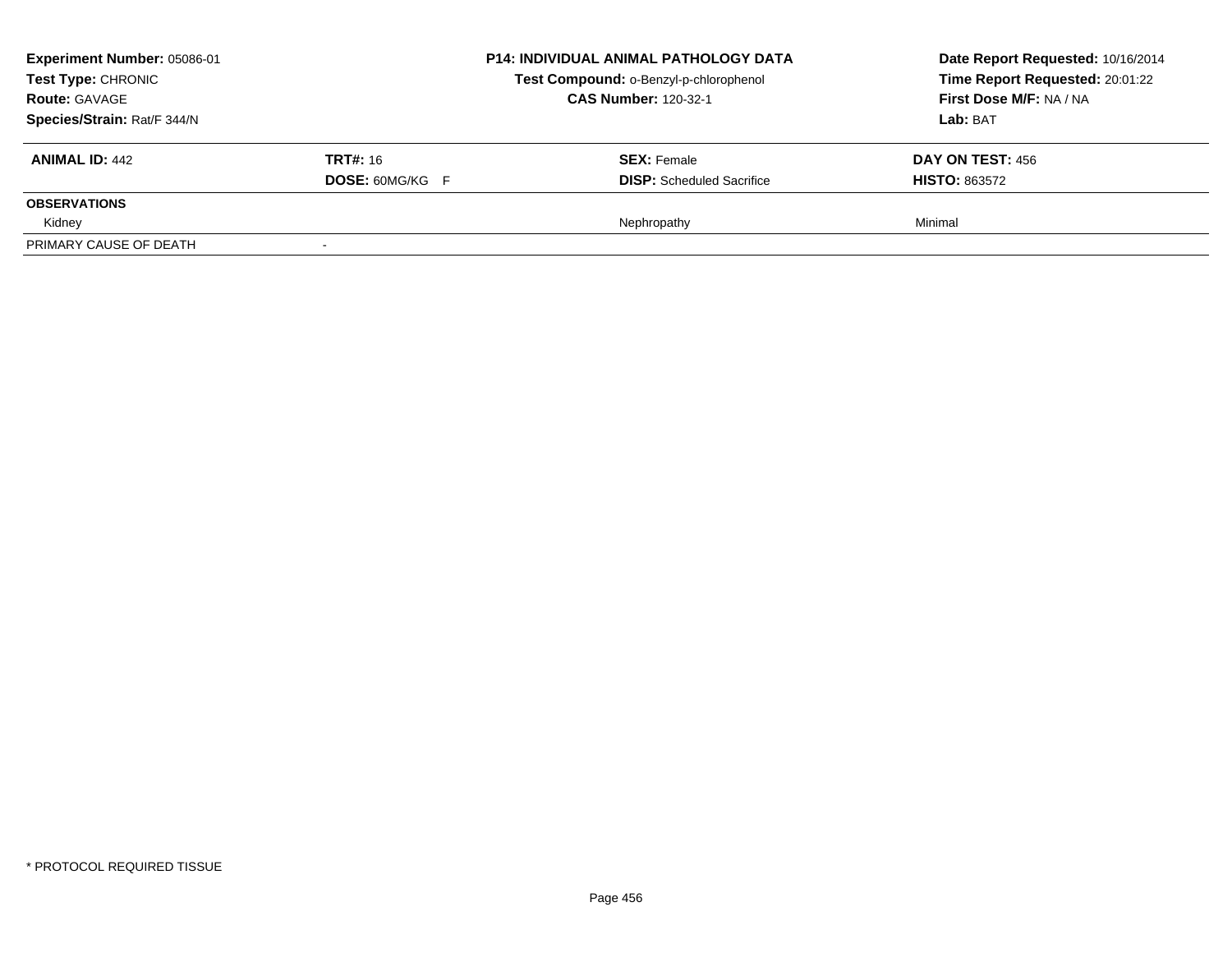| Experiment Number: 05086-01               |                           | <b>P14: INDIVIDUAL ANIMAL PATHOLOGY DATA</b> | Date Report Requested: 10/16/2014                          |  |
|-------------------------------------------|---------------------------|----------------------------------------------|------------------------------------------------------------|--|
| Test Type: CHRONIC                        |                           | Test Compound: o-Benzyl-p-chlorophenol       | Time Report Requested: 20:01:22<br>First Dose M/F: NA / NA |  |
| Route: GAVAGE                             |                           | <b>CAS Number: 120-32-1</b>                  |                                                            |  |
| Species/Strain: Rat/F 344/N               |                           |                                              | Lab: BAT                                                   |  |
| <b>ANIMAL ID: 443</b>                     | <b>TRT#: 16</b>           | <b>SEX: Female</b>                           | DAY ON TEST: 649                                           |  |
|                                           | DOSE: 60MG/KG F           | <b>DISP:</b> Moribund Sacrifice              | <b>HISTO: 863573</b>                                       |  |
|                                           |                           | ORGAN AND ACCOUNTABLE SITE STATUS            |                                                            |  |
| <b>NORMAL</b>                             |                           |                                              |                                                            |  |
| Bone                                      | <b>Bone Marrow</b>        | <b>Brain</b>                                 | Esophagus                                                  |  |
| Heart                                     | Intestine Large - Cecum   | Intestine Large - Colon                      | Intestine Small - Duodenum                                 |  |
| Intestine Small - Ileum                   | Intestine Small - Jejunum | Islets, Pancreatic                           | Lung                                                       |  |
| Lymph Node - Mandibular                   | Lymph Node - Mesenteric   | Ovary                                        | Pancreas                                                   |  |
| Parathyroid Gland                         | Salivary Glands           | Skin                                         | Spleen                                                     |  |
| Stomach - Forestomach                     | Stomach - Glandular       | Thymus                                       | <b>Thyroid Gland</b>                                       |  |
| Trachea                                   | <b>Urinary Bladder</b>    | <b>Uterus</b>                                |                                                            |  |
| <b>MISSING</b>                            |                           |                                              |                                                            |  |
| <b>Clitoral Gland</b>                     |                           |                                              |                                                            |  |
| <b>OBSERVATIONS</b>                       |                           |                                              |                                                            |  |
| <b>Adrenal Gland</b>                      | Cortex                    | Hyperplasia                                  | Minimal                                                    |  |
|                                           | Medulla                   | Hyperplasia                                  | Mild                                                       |  |
|                                           | Medulla                   | Pheochromocytoma Benign                      |                                                            |  |
| Intestine Large                           | Rectum                    | Parasite Metazoan                            |                                                            |  |
| Kidney                                    |                           | Nephropathy                                  | Minimal                                                    |  |
| Liver                                     |                           | <b>Basophilic Focus</b>                      |                                                            |  |
| Mammary Gland                             |                           | Fibroadenoma                                 |                                                            |  |
| Note: FIBROADENOMA<br>$TGLs = 1-13$       |                           |                                              |                                                            |  |
| Mesentery                                 | Fat                       | Necrosis                                     | Marked                                                     |  |
| Note: NECROSIS<br>$TGLs = 3-11$           |                           |                                              |                                                            |  |
| Nose                                      | Nasolacrim Dct            | Inflammation                                 | Suppurative, Moderate                                      |  |
| <b>Pituitary Gland</b>                    | Pars Distalis             | Hyperplasia                                  | Mild                                                       |  |
| Note: HYPERPLASIA<br>$TGLs = 4-7$         |                           |                                              |                                                            |  |
| PRIMARY CAUSE OF DEATH                    |                           |                                              |                                                            |  |
| Animal Note: MORIBUND DUE TO FIBROADENOMA |                           |                                              |                                                            |  |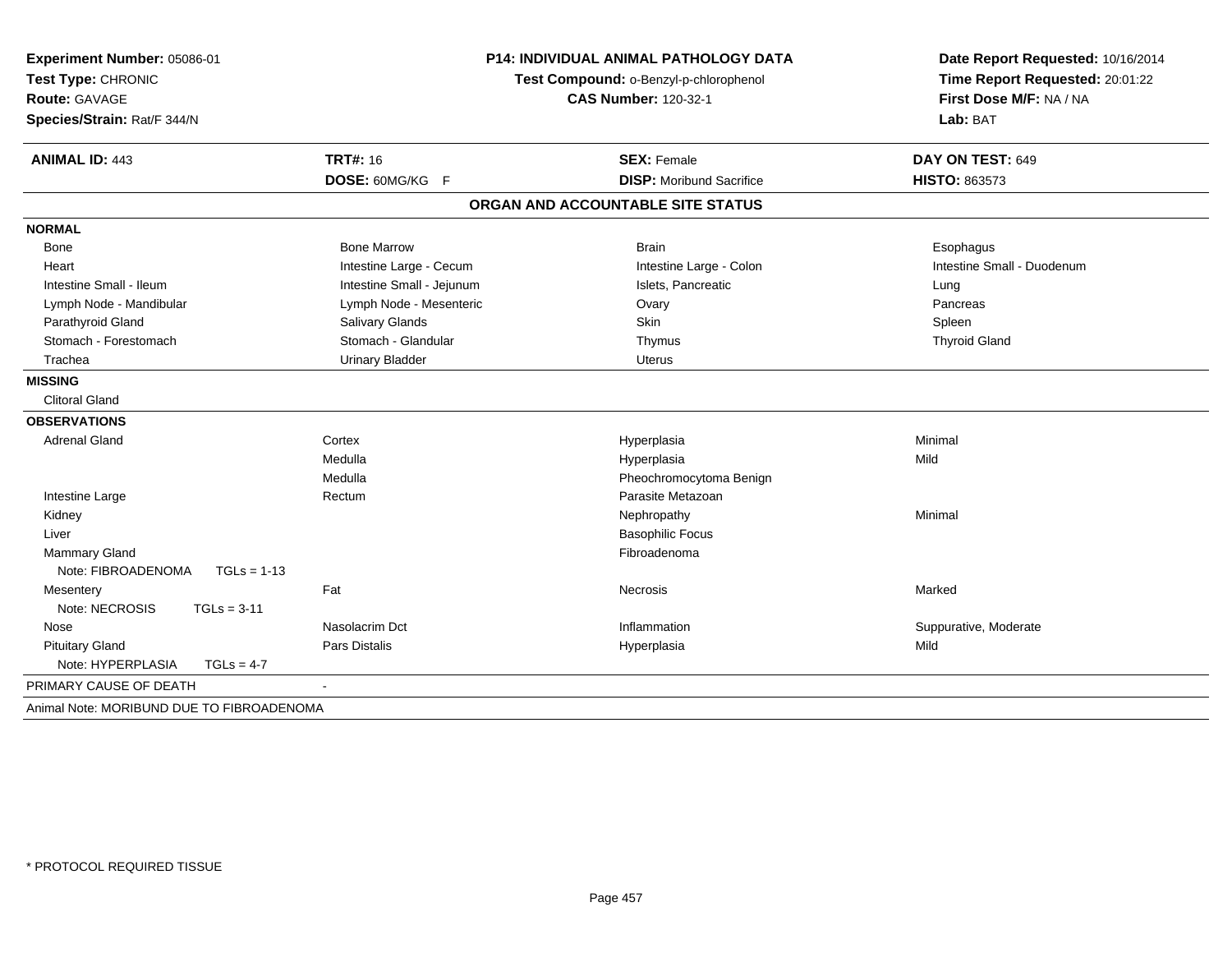| Experiment Number: 05086-01<br>Test Type: CHRONIC<br>Route: GAVAGE<br>Species/Strain: Rat/F 344/N | <b>P14: INDIVIDUAL ANIMAL PATHOLOGY DATA</b><br>Test Compound: o-Benzyl-p-chlorophenol<br><b>CAS Number: 120-32-1</b> |                                   | Date Report Requested: 10/16/2014<br>Time Report Requested: 20:01:22<br>First Dose M/F: NA / NA<br>Lab: BAT |
|---------------------------------------------------------------------------------------------------|-----------------------------------------------------------------------------------------------------------------------|-----------------------------------|-------------------------------------------------------------------------------------------------------------|
| <b>ANIMAL ID: 444</b>                                                                             | <b>TRT#: 16</b>                                                                                                       | <b>SEX: Female</b>                | DAY ON TEST: 731                                                                                            |
|                                                                                                   | DOSE: 60MG/KG F                                                                                                       | <b>DISP: Terminal Sacrifice</b>   | <b>HISTO: 863574</b>                                                                                        |
|                                                                                                   |                                                                                                                       | ORGAN AND ACCOUNTABLE SITE STATUS |                                                                                                             |
| <b>NORMAL</b>                                                                                     |                                                                                                                       |                                   |                                                                                                             |
| Bone                                                                                              | <b>Brain</b>                                                                                                          | <b>Clitoral Gland</b>             | Esophagus                                                                                                   |
| Intestine Large - Cecum                                                                           | Intestine Large - Colon                                                                                               | Intestine Large - Rectum          | Intestine Small - Duodenum                                                                                  |
| Intestine Small - Ileum                                                                           | Intestine Small - Jejunum                                                                                             | Islets, Pancreatic                | Lymph Node - Mesenteric                                                                                     |
| Mammary Gland                                                                                     | Nose                                                                                                                  | Ovary                             | Parathyroid Gland                                                                                           |
| <b>Salivary Glands</b>                                                                            | Skin                                                                                                                  | Stomach - Forestomach             | Trachea                                                                                                     |
| <b>Urinary Bladder</b>                                                                            | <b>Uterus</b>                                                                                                         |                                   |                                                                                                             |
| <b>OBSERVATIONS</b>                                                                               |                                                                                                                       |                                   |                                                                                                             |
| <b>Adrenal Gland</b>                                                                              | Cortex                                                                                                                | Leukemia Mononuclear              |                                                                                                             |
|                                                                                                   | Medulla                                                                                                               | Leukemia Mononuclear              |                                                                                                             |
|                                                                                                   | Cortex                                                                                                                | <b>Necrosis</b>                   | Mild                                                                                                        |
| <b>Bone Marrow</b>                                                                                |                                                                                                                       | Leukemia Mononuclear              |                                                                                                             |
| Heart                                                                                             | Myocardium                                                                                                            | Degeneration                      | Chronic, Mild                                                                                               |
| Kidney                                                                                            |                                                                                                                       | Leukemia Mononuclear              |                                                                                                             |
|                                                                                                   |                                                                                                                       | Nephropathy                       | Minimal                                                                                                     |
| Liver                                                                                             | <b>Bile Duct</b>                                                                                                      | Hyperplasia                       | Mild                                                                                                        |
|                                                                                                   |                                                                                                                       | Leukemia Mononuclear              |                                                                                                             |
| Lung                                                                                              |                                                                                                                       | Leukemia Mononuclear              |                                                                                                             |
| Lymph Node                                                                                        | Mandibular                                                                                                            | Leukemia Mononuclear              |                                                                                                             |
| Mesentery                                                                                         |                                                                                                                       | Leukemia Mononuclear              |                                                                                                             |
|                                                                                                   | Fat                                                                                                                   | <b>Necrosis</b>                   | Moderate                                                                                                    |
| Pancreas                                                                                          |                                                                                                                       | Leukemia Mononuclear              |                                                                                                             |
| <b>Pituitary Gland</b><br>Note: LEUKEMIA MONUC<br>$TGLs = 1-7$                                    |                                                                                                                       | Leukemia Mononuclear              |                                                                                                             |
| Spleen                                                                                            |                                                                                                                       | Leukemia Mononuclear              |                                                                                                             |
| Note: LEUKEMIA MONUC<br>$TGLs = 2-11$                                                             |                                                                                                                       |                                   |                                                                                                             |
| Stomach                                                                                           | Glandular                                                                                                             | Inflammation                      | Necrotizing, Mild                                                                                           |
|                                                                                                   | Glandular                                                                                                             | Mineralization                    | Minimal                                                                                                     |
| Note: INFLAMMATION<br>$TGLs = 3-12$                                                               |                                                                                                                       |                                   |                                                                                                             |
| Thymus                                                                                            |                                                                                                                       | Leukemia Mononuclear              |                                                                                                             |
| <b>Thyroid Gland</b>                                                                              | C Cell                                                                                                                | Hyperplasia                       | Minimal                                                                                                     |
|                                                                                                   |                                                                                                                       |                                   |                                                                                                             |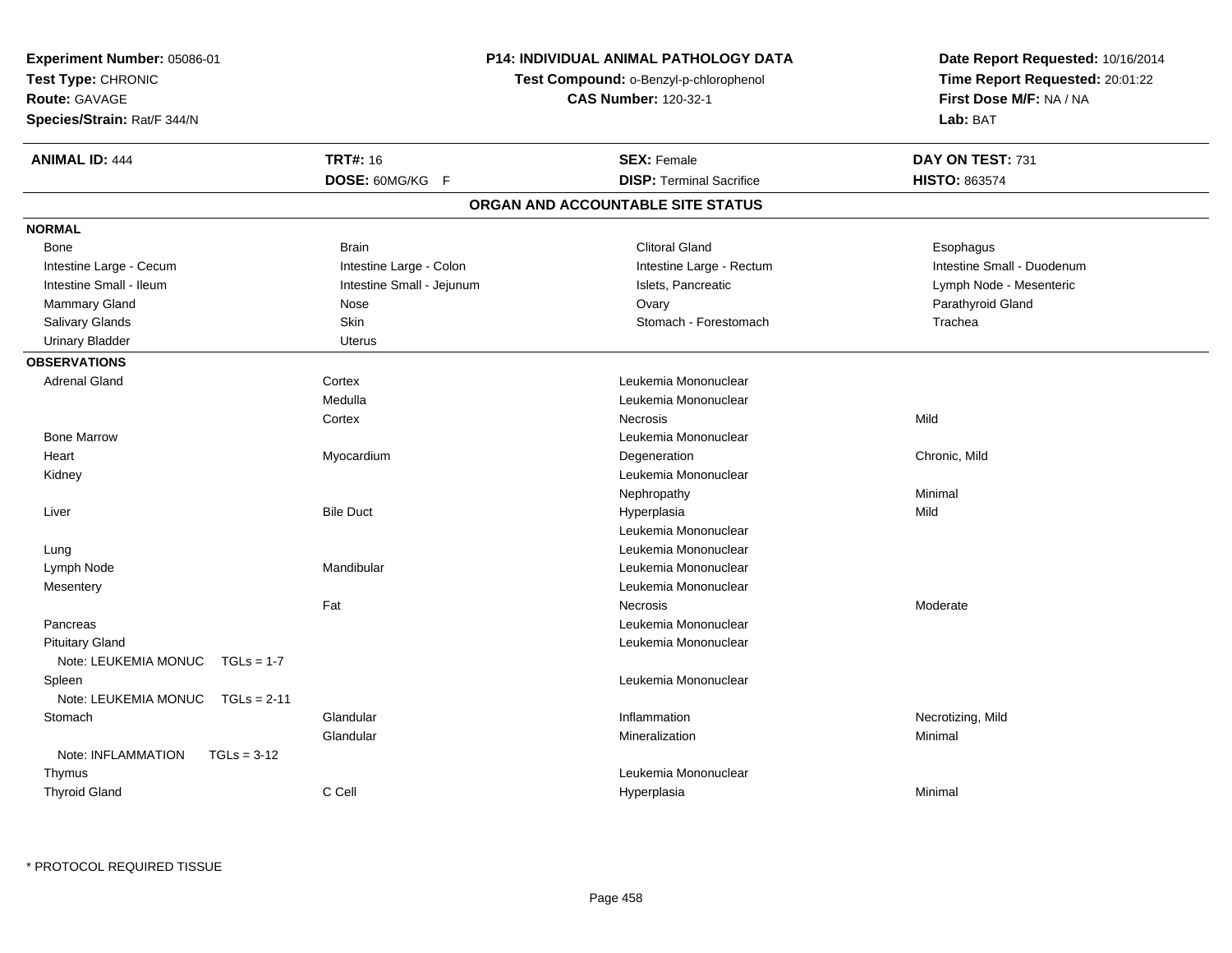| Experiment Number: 05086-01 |                          | <b>P14: INDIVIDUAL ANIMAL PATHOLOGY DATA</b> | Date Report Requested: 10/16/2014 |  |
|-----------------------------|--------------------------|----------------------------------------------|-----------------------------------|--|
| <b>Test Type: CHRONIC</b>   |                          | Test Compound: o-Benzyl-p-chlorophenol       | Time Report Requested: 20:01:22   |  |
| <b>Route: GAVAGE</b>        |                          | <b>CAS Number: 120-32-1</b>                  | First Dose M/F: NA / NA           |  |
| Species/Strain: Rat/F 344/N |                          |                                              | Lab: BAT                          |  |
| <b>ANIMAL ID: 444</b>       | <b>TRT#: 16</b>          | <b>SEX: Female</b>                           | DAY ON TEST: 731                  |  |
|                             | <b>DOSE: 60MG/KG F</b>   | <b>DISP:</b> Terminal Sacrifice              | <b>HISTO: 863574</b>              |  |
|                             |                          | ORGAN AND ACCOUNTABLE SITE STATUS            |                                   |  |
|                             |                          | Leukemia Mononuclear                         |                                   |  |
| PRIMARY CAUSE OF DEATH      | $\overline{\phantom{a}}$ |                                              |                                   |  |
| Animal Note: COD: LEUKEMIA  |                          |                                              |                                   |  |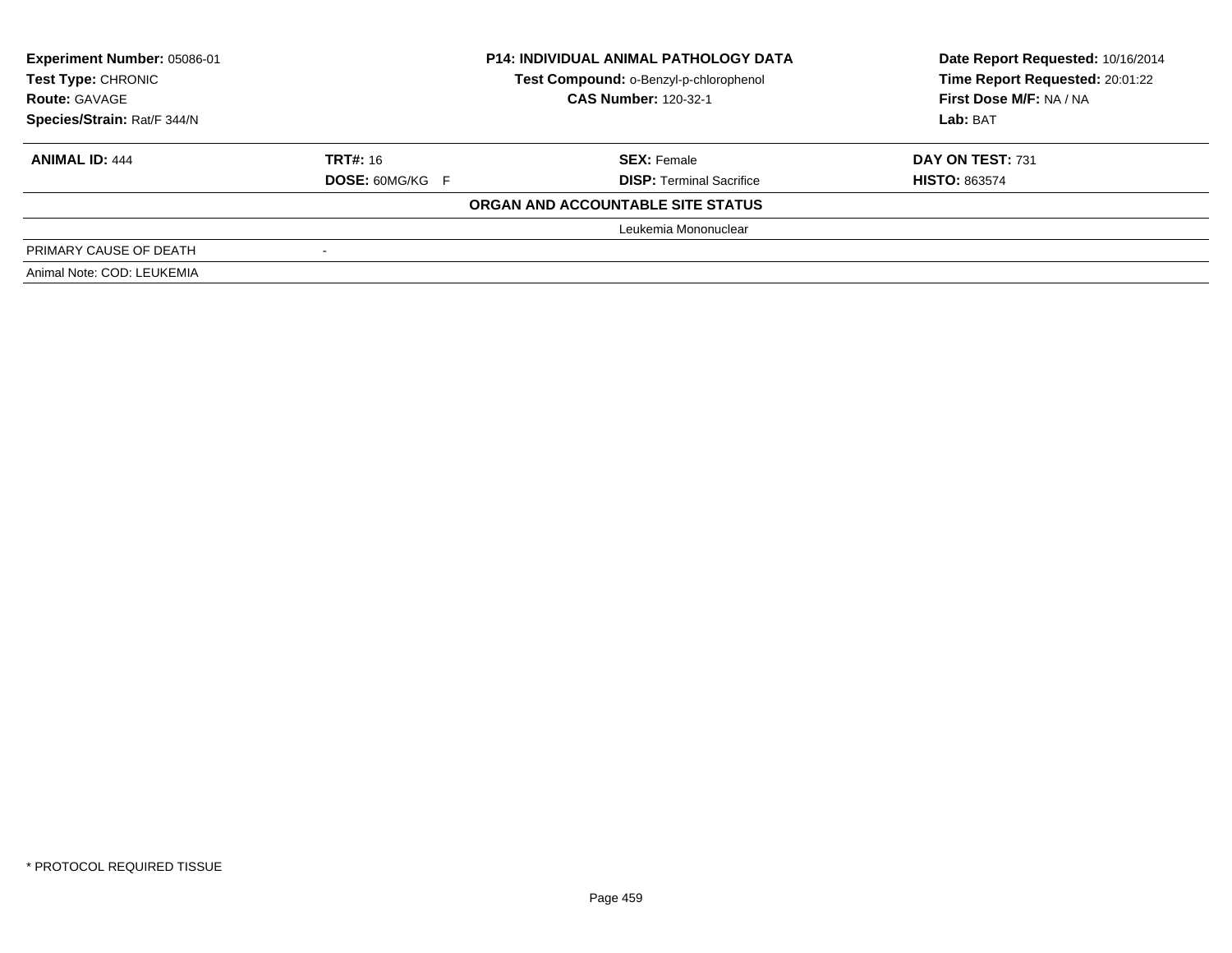| Experiment Number: 05086-01<br>Test Type: CHRONIC<br>Route: GAVAGE<br>Species/Strain: Rat/F 344/N |                            | P14: INDIVIDUAL ANIMAL PATHOLOGY DATA<br>Test Compound: o-Benzyl-p-chlorophenol<br><b>CAS Number: 120-32-1</b> | Date Report Requested: 10/16/2014<br>Time Report Requested: 20:01:22<br>First Dose M/F: NA / NA<br>Lab: BAT |  |
|---------------------------------------------------------------------------------------------------|----------------------------|----------------------------------------------------------------------------------------------------------------|-------------------------------------------------------------------------------------------------------------|--|
| <b>ANIMAL ID: 445</b>                                                                             | <b>TRT#: 16</b>            | <b>SEX: Female</b>                                                                                             | DAY ON TEST: 731                                                                                            |  |
|                                                                                                   | DOSE: 60MG/KG F            | <b>DISP: Terminal Sacrifice</b>                                                                                | <b>HISTO: 863575</b>                                                                                        |  |
|                                                                                                   |                            | ORGAN AND ACCOUNTABLE SITE STATUS                                                                              |                                                                                                             |  |
| <b>NORMAL</b>                                                                                     |                            |                                                                                                                |                                                                                                             |  |
| Adrenal Gland - Medulla                                                                           | Bone                       | <b>Bone Marrow</b>                                                                                             | <b>Brain</b>                                                                                                |  |
| <b>Clitoral Gland</b>                                                                             | Esophagus                  | Intestine Large - Cecum                                                                                        | Intestine Large - Colon                                                                                     |  |
| Intestine Large - Rectum                                                                          | Intestine Small - Duodenum | Intestine Small - Ileum                                                                                        | Intestine Small - Jejunum                                                                                   |  |
| Islets, Pancreatic                                                                                | Lymph Node - Mandibular    | Nose                                                                                                           | Ovary                                                                                                       |  |
| Pancreas                                                                                          | Parathyroid Gland          | Salivary Glands                                                                                                | Skin                                                                                                        |  |
| Stomach - Forestomach                                                                             | Stomach - Glandular        | Thymus                                                                                                         | Trachea                                                                                                     |  |
| <b>Urinary Bladder</b>                                                                            | Uterus                     |                                                                                                                |                                                                                                             |  |
| <b>OBSERVATIONS</b>                                                                               |                            |                                                                                                                |                                                                                                             |  |
| <b>Adrenal Gland</b>                                                                              | Cortex                     | Hyperplasia                                                                                                    | Mild                                                                                                        |  |
| Eye                                                                                               |                            | Degeneration                                                                                                   | Moderate                                                                                                    |  |
| Note: DEGEN<br>$TGLs = 1-12$                                                                      |                            |                                                                                                                |                                                                                                             |  |
| Heart                                                                                             | Myocardium                 | Degeneration                                                                                                   | Chronic, Minimal                                                                                            |  |
| Kidney                                                                                            |                            | Nephropathy                                                                                                    | Mild                                                                                                        |  |
| Liver                                                                                             |                            | <b>Basophilic Focus</b>                                                                                        |                                                                                                             |  |
|                                                                                                   |                            | Clear Cell Focus                                                                                               |                                                                                                             |  |
|                                                                                                   |                            | <b>Eosinophilic Focus</b>                                                                                      |                                                                                                             |  |
|                                                                                                   | <b>Bile Duct</b>           | Hyperplasia                                                                                                    | Minimal                                                                                                     |  |
| Note: EOSIN FOCUS<br>$TGLs = 4-13$                                                                |                            |                                                                                                                |                                                                                                             |  |
| Lung                                                                                              |                            | Leukemia Mononuclear                                                                                           |                                                                                                             |  |
| Lymph Node                                                                                        | Mesenteric                 | Leukemia Mononuclear                                                                                           |                                                                                                             |  |
| <b>Mammary Gland</b>                                                                              |                            | Fibroadenoma                                                                                                   |                                                                                                             |  |
| Note: FIBROADENOMA<br>$TGLs = 2-11$                                                               |                            |                                                                                                                |                                                                                                             |  |
| <b>Pituitary Gland</b>                                                                            | Pars Distalis              | Adenoma                                                                                                        |                                                                                                             |  |
| Note: ADENOMA<br>$TGLs = 3-7$                                                                     |                            |                                                                                                                |                                                                                                             |  |
| Spleen                                                                                            |                            | Leukemia Mononuclear                                                                                           |                                                                                                             |  |
| <b>Thyroid Gland</b>                                                                              | C Cell                     | Hyperplasia                                                                                                    | Mild                                                                                                        |  |
| PRIMARY CAUSE OF DEATH                                                                            | $\blacksquare$             |                                                                                                                |                                                                                                             |  |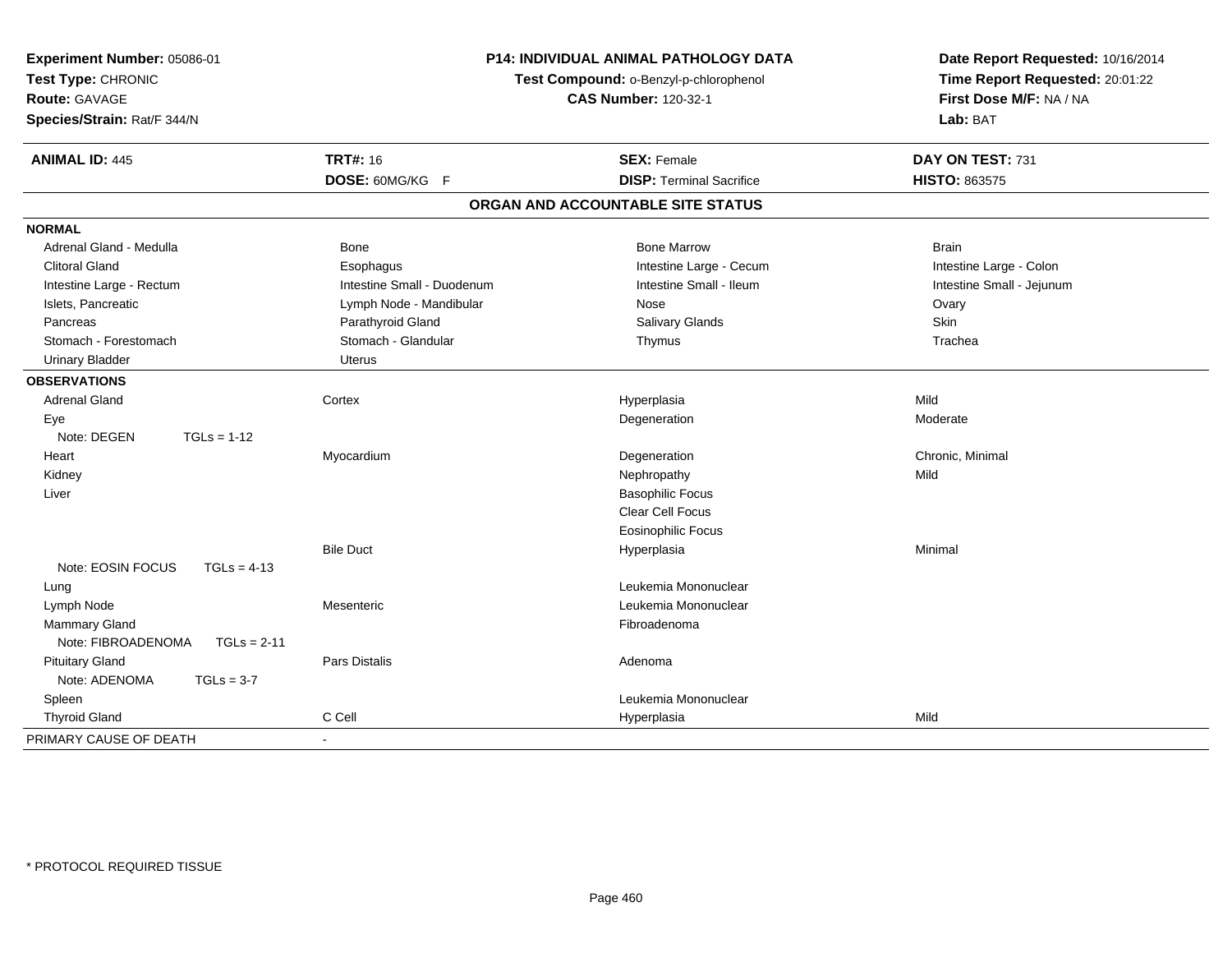| Experiment Number: 05086-01<br>Test Type: CHRONIC<br>Route: GAVAGE<br>Species/Strain: Rat/F 344/N | <b>P14: INDIVIDUAL ANIMAL PATHOLOGY DATA</b><br>Test Compound: o-Benzyl-p-chlorophenol<br><b>CAS Number: 120-32-1</b> |                                   | Date Report Requested: 10/16/2014<br>Time Report Requested: 20:01:22<br>First Dose M/F: NA / NA<br>Lab: BAT |  |
|---------------------------------------------------------------------------------------------------|-----------------------------------------------------------------------------------------------------------------------|-----------------------------------|-------------------------------------------------------------------------------------------------------------|--|
| <b>ANIMAL ID: 446</b>                                                                             | <b>TRT#: 16</b>                                                                                                       | <b>SEX: Female</b>                | DAY ON TEST: 731                                                                                            |  |
|                                                                                                   | DOSE: 60MG/KG F                                                                                                       | <b>DISP: Terminal Sacrifice</b>   | <b>HISTO: 863576</b>                                                                                        |  |
|                                                                                                   |                                                                                                                       | ORGAN AND ACCOUNTABLE SITE STATUS |                                                                                                             |  |
| <b>NORMAL</b>                                                                                     |                                                                                                                       |                                   |                                                                                                             |  |
| <b>Adrenal Gland - Cortex</b>                                                                     | Adrenal Gland - Medulla                                                                                               | Bone                              | <b>Bone Marrow</b>                                                                                          |  |
| <b>Clitoral Gland</b>                                                                             | Esophagus                                                                                                             | Intestine Large - Cecum           | Intestine Large - Colon                                                                                     |  |
| Intestine Large - Rectum                                                                          | Intestine Small - Duodenum                                                                                            | Intestine Small - Ileum           | Intestine Small - Jejunum                                                                                   |  |
| Islets, Pancreatic                                                                                | Lymph Node - Mandibular                                                                                               | Lymph Node - Mesenteric           | Mammary Gland                                                                                               |  |
| Nose                                                                                              | <b>Salivary Glands</b>                                                                                                | Skin                              | Spleen                                                                                                      |  |
| Stomach - Forestomach                                                                             | Stomach - Glandular                                                                                                   | Trachea                           | <b>Urinary Bladder</b>                                                                                      |  |
| <b>MISSING</b>                                                                                    |                                                                                                                       |                                   |                                                                                                             |  |
| Parathyroid Gland                                                                                 | Thymus                                                                                                                |                                   |                                                                                                             |  |
| <b>OBSERVATIONS</b>                                                                               |                                                                                                                       |                                   |                                                                                                             |  |
| <b>Brain</b>                                                                                      |                                                                                                                       | Compression                       |                                                                                                             |  |
| Heart                                                                                             | Myocardium                                                                                                            | Degeneration                      | Chronic, Mild                                                                                               |  |
| Kidney                                                                                            |                                                                                                                       | Nephropathy                       | Minimal                                                                                                     |  |
| Liver                                                                                             |                                                                                                                       | <b>Basophilic Focus</b>           |                                                                                                             |  |
|                                                                                                   | <b>Bile Duct</b>                                                                                                      | Hyperplasia                       | Mild                                                                                                        |  |
|                                                                                                   |                                                                                                                       | Inflammation                      | Granulomatous, Mild                                                                                         |  |
| Lung                                                                                              |                                                                                                                       | Carcinoma                         | Metastatic (Thyroid Gland)                                                                                  |  |
| Ovary                                                                                             |                                                                                                                       | Cyst                              |                                                                                                             |  |
| Note: CYST<br>$TGLs = 1-10$                                                                       |                                                                                                                       |                                   |                                                                                                             |  |
| Pancreas                                                                                          | Acinus                                                                                                                | Atrophy                           | Minimal                                                                                                     |  |
| <b>Pituitary Gland</b>                                                                            | Pars Distalis                                                                                                         | Adenoma                           |                                                                                                             |  |
| Note: ADENOMA<br>$TGLs = 2-11$                                                                    |                                                                                                                       |                                   |                                                                                                             |  |
| <b>Thyroid Gland</b>                                                                              | C Cell                                                                                                                | Carcinoma                         |                                                                                                             |  |
| Note: CARCINOMA<br>$TGLs = 3-11$                                                                  |                                                                                                                       |                                   |                                                                                                             |  |
| Uterus                                                                                            |                                                                                                                       | Polyp Stromal                     |                                                                                                             |  |
| PRIMARY CAUSE OF DEATH                                                                            | $\blacksquare$                                                                                                        |                                   |                                                                                                             |  |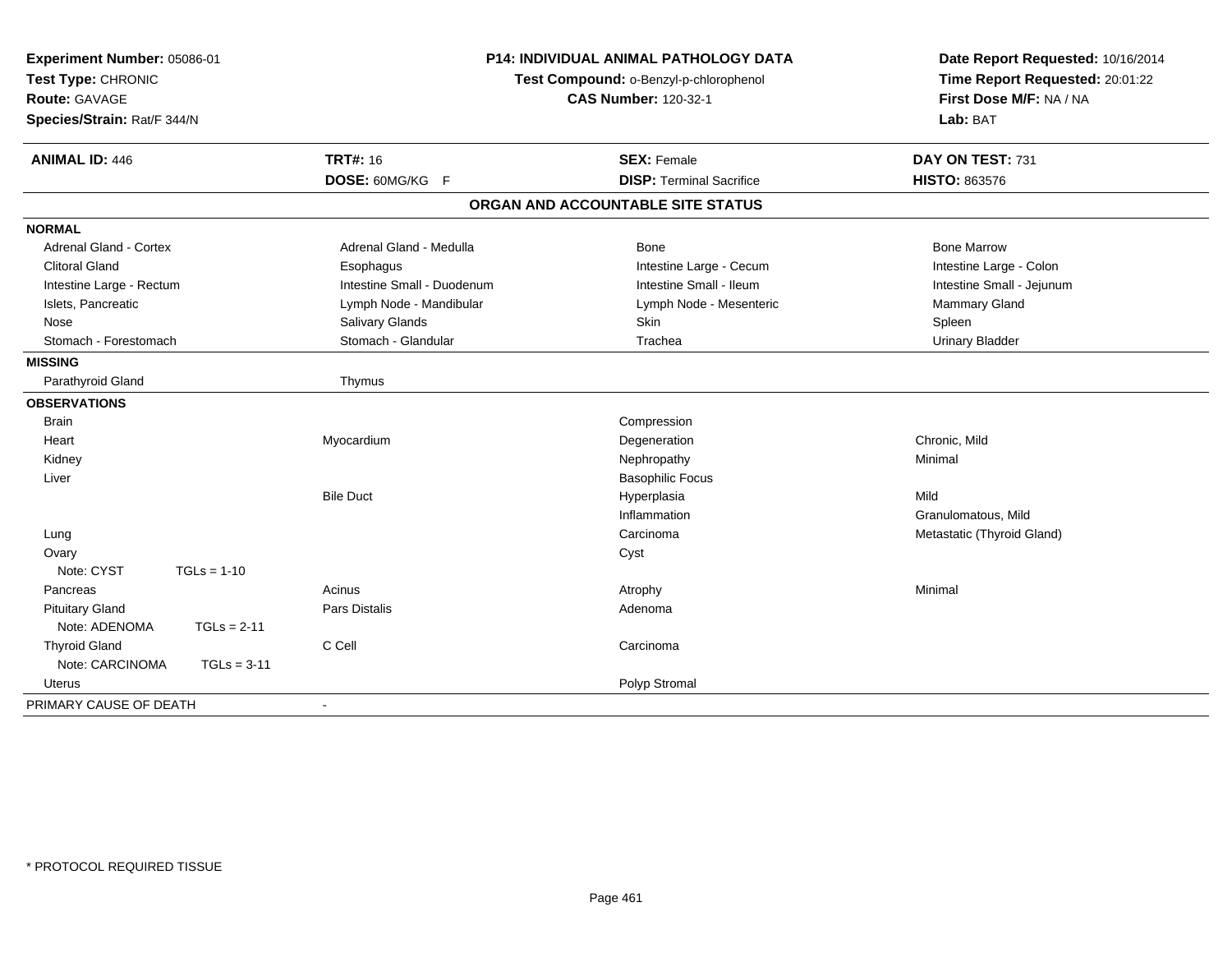| Experiment Number: 05086-01                    | <b>P14: INDIVIDUAL ANIMAL PATHOLOGY DATA</b> |                                        | Date Report Requested: 10/16/2014<br>Time Report Requested: 20:01:22 |  |
|------------------------------------------------|----------------------------------------------|----------------------------------------|----------------------------------------------------------------------|--|
| Test Type: CHRONIC                             |                                              | Test Compound: o-Benzyl-p-chlorophenol |                                                                      |  |
| <b>Route: GAVAGE</b>                           |                                              | <b>CAS Number: 120-32-1</b>            | First Dose M/F: NA / NA                                              |  |
| Species/Strain: Rat/F 344/N                    |                                              |                                        | Lab: BAT                                                             |  |
| <b>ANIMAL ID: 447</b>                          | <b>TRT#: 16</b>                              | <b>SEX: Female</b>                     | DAY ON TEST: 674                                                     |  |
|                                                | DOSE: 60MG/KG F                              | <b>DISP: Natural Death</b>             | <b>HISTO: 863577</b>                                                 |  |
|                                                |                                              | ORGAN AND ACCOUNTABLE SITE STATUS      |                                                                      |  |
| <b>NORMAL</b>                                  |                                              |                                        |                                                                      |  |
| <b>Adrenal Gland - Cortex</b>                  | Adrenal Gland - Medulla                      | <b>Bone</b>                            | <b>Bone Marrow</b>                                                   |  |
| <b>Brain</b>                                   | <b>Clitoral Gland</b>                        | Esophagus                              | Intestine Large - Cecum                                              |  |
| Intestine Large - Colon                        | Intestine Small - Duodenum                   | Intestine Small - Ileum                | Intestine Small - Jejunum                                            |  |
| Islets, Pancreatic                             | Lymph Node - Mandibular                      | Lymph Node - Mesenteric                | Mammary Gland                                                        |  |
| Nose                                           | Ovary                                        | Parathyroid Gland                      | Salivary Glands                                                      |  |
| <b>Skin</b>                                    | Spleen                                       | Stomach - Forestomach                  | Stomach - Glandular                                                  |  |
| Thymus                                         | Trachea                                      | <b>Urinary Bladder</b>                 | Uterus                                                               |  |
| <b>OBSERVATIONS</b>                            |                                              |                                        |                                                                      |  |
| Heart                                          | Myocardium                                   | Degeneration                           | Chronic, Mild                                                        |  |
| Intestine Large                                | Rectum                                       | Parasite Metazoan                      |                                                                      |  |
| Kidney                                         |                                              | Nephropathy                            | Minimal                                                              |  |
| Liver                                          |                                              | <b>Basophilic Focus</b>                |                                                                      |  |
|                                                |                                              | <b>Clear Cell Focus</b>                |                                                                      |  |
|                                                |                                              | <b>Mixed Cell Focus</b>                |                                                                      |  |
| Lung                                           |                                              | Alveolar/Bronchiolar Adenoma           |                                                                      |  |
| Note: ALV BRON ADEN<br>$TGLs = 1-11$           |                                              |                                        |                                                                      |  |
| Pancreas                                       | Acinus                                       | Hyperplasia                            | Mild                                                                 |  |
| <b>Pituitary Gland</b>                         | Pars Distalis                                | Hyperplasia                            | Mild                                                                 |  |
| Note: HYPERPLASIA<br>$TGLs = 2-12$             |                                              |                                        |                                                                      |  |
| <b>Thyroid Gland</b>                           | C Cell                                       | Adenoma                                |                                                                      |  |
| PRIMARY CAUSE OF DEATH                         |                                              |                                        |                                                                      |  |
| Animal Note: COD: PITUITARY LESION MOST LIKELY |                                              |                                        |                                                                      |  |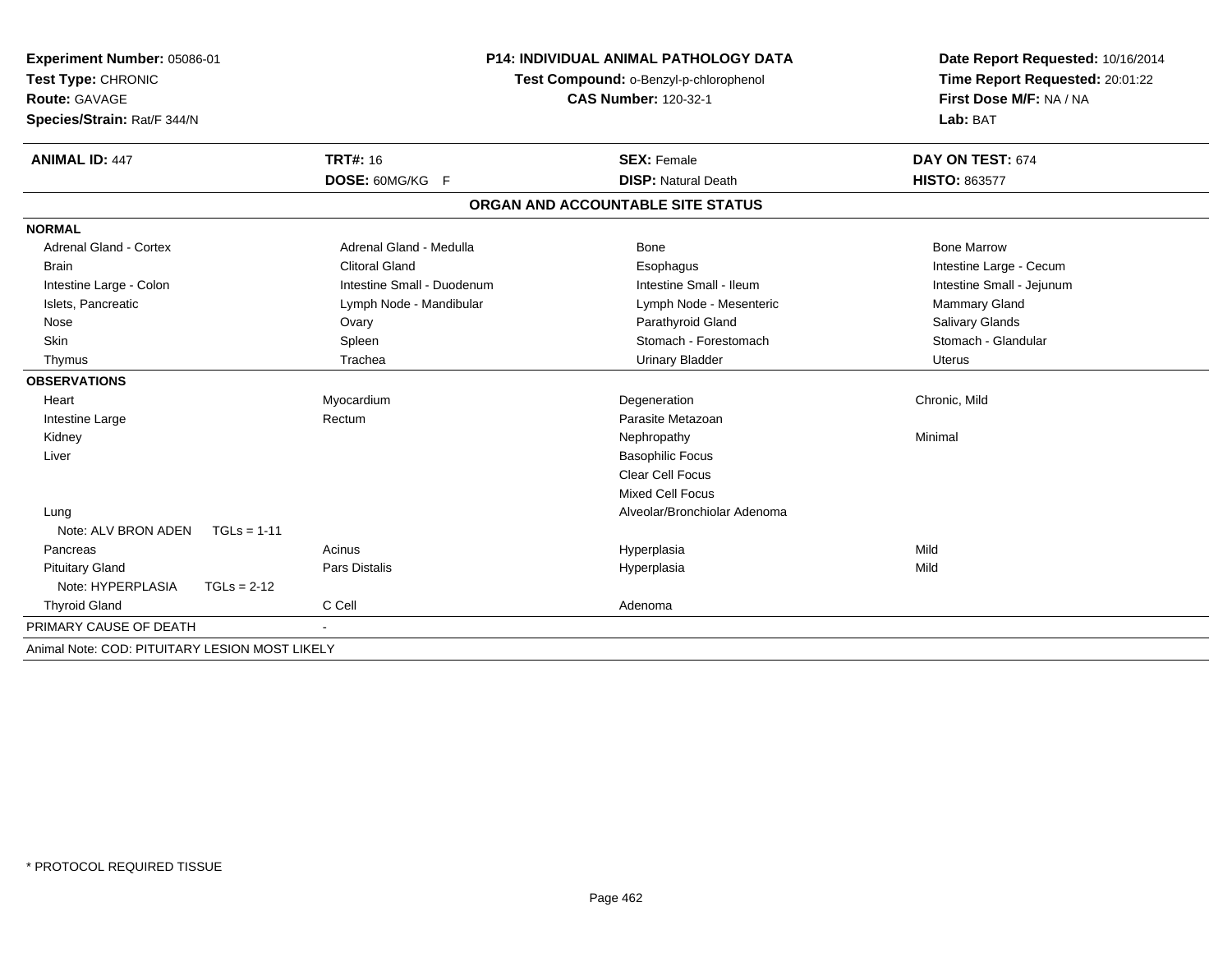| Experiment Number: 05086-01<br>Test Type: CHRONIC<br><b>Route: GAVAGE</b><br>Species/Strain: Rat/F 344/N |              | <b>P14: INDIVIDUAL ANIMAL PATHOLOGY DATA</b><br>Test Compound: o-Benzyl-p-chlorophenol<br><b>CAS Number: 120-32-1</b> |  | Date Report Requested: 10/16/2014<br>Time Report Requested: 20:01:22<br>First Dose M/F: NA / NA<br>Lab: BAT |                           |
|----------------------------------------------------------------------------------------------------------|--------------|-----------------------------------------------------------------------------------------------------------------------|--|-------------------------------------------------------------------------------------------------------------|---------------------------|
| <b>ANIMAL ID: 448</b>                                                                                    |              | <b>TRT#: 16</b>                                                                                                       |  | <b>SEX: Female</b>                                                                                          | DAY ON TEST: 731          |
|                                                                                                          |              | <b>DOSE: 60MG/KG F</b>                                                                                                |  | <b>DISP: Terminal Sacrifice</b>                                                                             | <b>HISTO: 863578</b>      |
|                                                                                                          |              |                                                                                                                       |  | ORGAN AND ACCOUNTABLE SITE STATUS                                                                           |                           |
| <b>NORMAL</b>                                                                                            |              |                                                                                                                       |  |                                                                                                             |                           |
| Adrenal Gland - Medulla                                                                                  |              | <b>Bone</b>                                                                                                           |  | <b>Bone Marrow</b>                                                                                          | <b>Brain</b>              |
| <b>Clitoral Gland</b>                                                                                    |              | Esophagus                                                                                                             |  | Intestine Large - Cecum                                                                                     | Intestine Large - Colon   |
| Intestine Large - Rectum                                                                                 |              | Intestine Small - Duodenum                                                                                            |  | Intestine Small - Ileum                                                                                     | Intestine Small - Jejunum |
| Islets, Pancreatic                                                                                       |              | Lung                                                                                                                  |  | Lymph Node - Mandibular                                                                                     | Lymph Node - Mesenteric   |
| <b>Mammary Gland</b>                                                                                     |              | Nose                                                                                                                  |  | Ovary                                                                                                       | Pancreas                  |
| Parathyroid Gland                                                                                        |              | Salivary Glands                                                                                                       |  | <b>Skin</b>                                                                                                 | Spleen                    |
| Stomach - Forestomach                                                                                    |              | Stomach - Glandular                                                                                                   |  | Thymus                                                                                                      | <b>Thyroid Gland</b>      |
| Trachea                                                                                                  |              | <b>Urinary Bladder</b>                                                                                                |  | <b>Uterus</b>                                                                                               |                           |
| <b>OBSERVATIONS</b>                                                                                      |              |                                                                                                                       |  |                                                                                                             |                           |
| <b>Adrenal Gland</b>                                                                                     |              | Cortex                                                                                                                |  | Hyperplasia                                                                                                 | Mild                      |
| Heart                                                                                                    |              | Myocardium                                                                                                            |  | Degeneration                                                                                                | Chronic, Minimal          |
| Kidney                                                                                                   |              |                                                                                                                       |  | Nephropathy                                                                                                 | Minimal                   |
| Liver                                                                                                    |              |                                                                                                                       |  | <b>Basophilic Focus</b>                                                                                     |                           |
|                                                                                                          |              |                                                                                                                       |  | <b>Clear Cell Focus</b>                                                                                     |                           |
|                                                                                                          |              | <b>Bile Duct</b>                                                                                                      |  | Hyperplasia                                                                                                 | Minimal                   |
| <b>Pituitary Gland</b>                                                                                   |              | Pars Distalis                                                                                                         |  | Hyperplasia                                                                                                 | Mild                      |
| Note: HYPERPLASIA                                                                                        | $TGLs = 1-7$ |                                                                                                                       |  |                                                                                                             |                           |
| PRIMARY CAUSE OF DEATH                                                                                   |              | $\blacksquare$                                                                                                        |  |                                                                                                             |                           |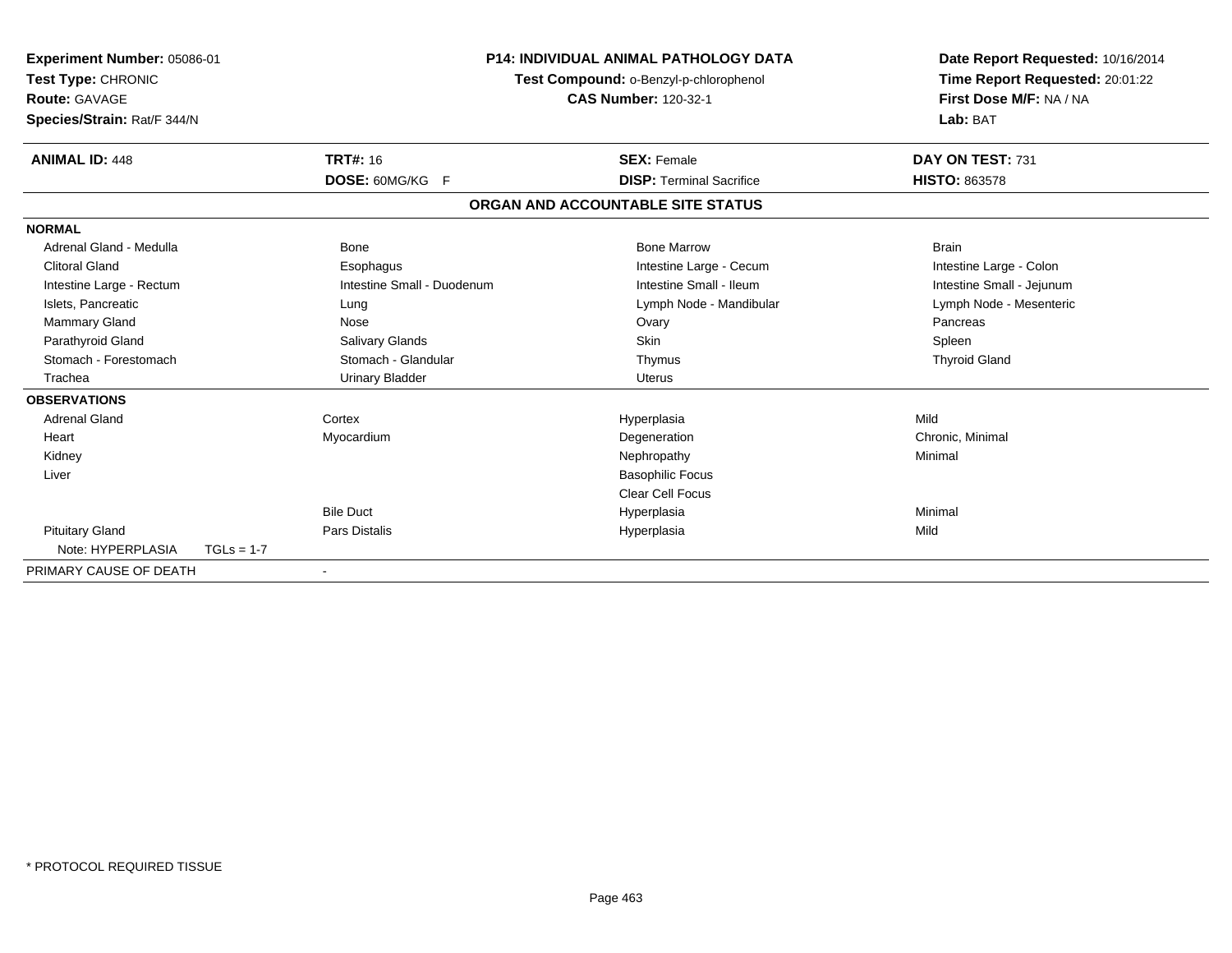| Experiment Number: 05086-01<br>Test Type: CHRONIC<br><b>Route: GAVAGE</b><br>Species/Strain: Rat/F 344/N<br><b>ANIMAL ID: 449</b> | <b>TRT#: 16</b>          | <b>P14: INDIVIDUAL ANIMAL PATHOLOGY DATA</b><br>Test Compound: o-Benzyl-p-chlorophenol<br><b>CAS Number: 120-32-1</b><br><b>SEX: Female</b> | Date Report Requested: 10/16/2014<br>Time Report Requested: 20:01:22<br>First Dose M/F: NA / NA<br>Lab: BAT<br>DAY ON TEST: 731 |
|-----------------------------------------------------------------------------------------------------------------------------------|--------------------------|---------------------------------------------------------------------------------------------------------------------------------------------|---------------------------------------------------------------------------------------------------------------------------------|
|                                                                                                                                   | DOSE: 60MG/KG F          | <b>DISP: Terminal Sacrifice</b>                                                                                                             | HISTO: 863579                                                                                                                   |
|                                                                                                                                   |                          | ORGAN AND ACCOUNTABLE SITE STATUS                                                                                                           |                                                                                                                                 |
| <b>NORMAL</b>                                                                                                                     |                          |                                                                                                                                             |                                                                                                                                 |
| <b>Adrenal Gland - Cortex</b>                                                                                                     | Adrenal Gland - Medulla  | Bone                                                                                                                                        | <b>Bone Marrow</b>                                                                                                              |
| Brain                                                                                                                             | <b>Clitoral Gland</b>    | Esophagus                                                                                                                                   | Intestine Large - Cecum                                                                                                         |
| Intestine Large - Colon                                                                                                           | Intestine Large - Rectum | Intestine Small - Duodenum                                                                                                                  | Intestine Small - Ileum                                                                                                         |
| Intestine Small - Jejunum                                                                                                         | Islets, Pancreatic       | Lymph Node - Mandibular                                                                                                                     | Lymph Node - Mesenteric                                                                                                         |
| Mammary Gland                                                                                                                     | Nose                     | Ovary                                                                                                                                       | Parathyroid Gland                                                                                                               |
| <b>Salivary Glands</b>                                                                                                            | <b>Skin</b>              | Spleen                                                                                                                                      | Stomach - Forestomach                                                                                                           |
| Stomach - Glandular                                                                                                               | Thymus                   | <b>Thyroid Gland</b>                                                                                                                        | Trachea                                                                                                                         |
| <b>Urinary Bladder</b>                                                                                                            |                          |                                                                                                                                             |                                                                                                                                 |
| <b>OBSERVATIONS</b>                                                                                                               |                          |                                                                                                                                             |                                                                                                                                 |
| Heart                                                                                                                             | Myocardium               | Degeneration                                                                                                                                | Chronic, Mild                                                                                                                   |
| Kidney                                                                                                                            |                          | Nephropathy                                                                                                                                 | Mild                                                                                                                            |
| Liver                                                                                                                             |                          | <b>Basophilic Focus</b>                                                                                                                     |                                                                                                                                 |
|                                                                                                                                   |                          | <b>Mixed Cell Focus</b>                                                                                                                     |                                                                                                                                 |
| Note: MIXED CL FOCUS<br>$TGLs = 2-11$                                                                                             |                          |                                                                                                                                             |                                                                                                                                 |
| Note: BASOPH FOCUS<br>$TGLs = 2-11$                                                                                               |                          |                                                                                                                                             |                                                                                                                                 |
| Lung                                                                                                                              | Alveolar Epith           | Hyperplasia                                                                                                                                 | Mild                                                                                                                            |
| Pancreas                                                                                                                          | Acinus                   | Atrophy                                                                                                                                     | Mild                                                                                                                            |
| <b>Pituitary Gland</b>                                                                                                            | Pars Distalis            | Adenoma                                                                                                                                     |                                                                                                                                 |
| Note: ADENOMA<br>$TGLs = 1-7$                                                                                                     |                          |                                                                                                                                             |                                                                                                                                 |
| Uterus                                                                                                                            |                          | Polyp Stromal                                                                                                                               |                                                                                                                                 |
| PRIMARY CAUSE OF DEATH                                                                                                            |                          |                                                                                                                                             |                                                                                                                                 |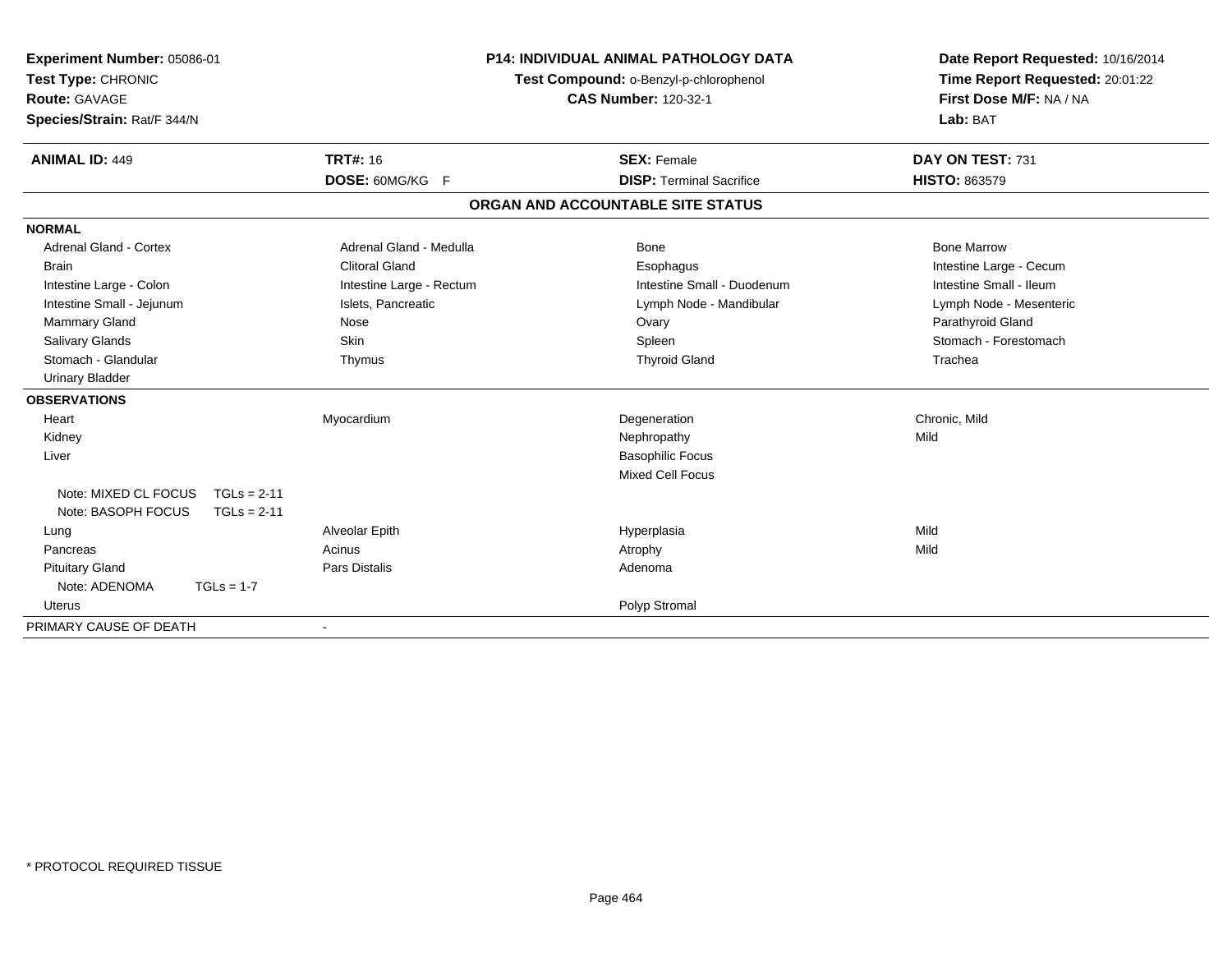| Experiment Number: 05086-01<br>Test Type: CHRONIC<br><b>Route: GAVAGE</b> |                            | <b>P14: INDIVIDUAL ANIMAL PATHOLOGY DATA</b><br>Test Compound: o-Benzyl-p-chlorophenol<br><b>CAS Number: 120-32-1</b> | Date Report Requested: 10/16/2014<br>Time Report Requested: 20:01:22<br>First Dose M/F: NA / NA |
|---------------------------------------------------------------------------|----------------------------|-----------------------------------------------------------------------------------------------------------------------|-------------------------------------------------------------------------------------------------|
| Species/Strain: Rat/F 344/N                                               |                            |                                                                                                                       | Lab: BAT                                                                                        |
| <b>ANIMAL ID: 450</b>                                                     | <b>TRT#: 16</b>            | <b>SEX: Female</b>                                                                                                    | DAY ON TEST: 632                                                                                |
|                                                                           | DOSE: 60MG/KG F            | <b>DISP:</b> Moribund Sacrifice                                                                                       | <b>HISTO: 863580</b>                                                                            |
|                                                                           |                            | ORGAN AND ACCOUNTABLE SITE STATUS                                                                                     |                                                                                                 |
| <b>NORMAL</b>                                                             |                            |                                                                                                                       |                                                                                                 |
| <b>Adrenal Gland - Cortex</b>                                             | Adrenal Gland - Medulla    | <b>Bone</b>                                                                                                           | <b>Bone Marrow</b>                                                                              |
| <b>Brain</b>                                                              | Esophagus                  | Intestine Large - Cecum                                                                                               | Intestine Large - Colon                                                                         |
| Intestine Large - Rectum                                                  | Intestine Small - Duodenum | Intestine Small - Ileum                                                                                               | Intestine Small - Jejunum                                                                       |
| Islets, Pancreatic                                                        | Lung                       | Lymph Node - Mandibular                                                                                               | Lymph Node - Mesenteric                                                                         |
| Nose                                                                      | Ovary                      | Pancreas                                                                                                              | <b>Pituitary Gland</b>                                                                          |
| <b>Salivary Glands</b>                                                    | Skin                       | Spleen                                                                                                                | Stomach - Forestomach                                                                           |
| Stomach - Glandular                                                       | Thymus                     | <b>Thyroid Gland</b>                                                                                                  | Trachea                                                                                         |
| <b>Urinary Bladder</b>                                                    |                            |                                                                                                                       |                                                                                                 |
| <b>OBSERVATIONS</b>                                                       |                            |                                                                                                                       |                                                                                                 |
| <b>Clitoral Gland</b>                                                     |                            | Inflammation                                                                                                          | Chronic Active, Mild                                                                            |
| Heart                                                                     | Myocardium                 | Degeneration                                                                                                          | Chronic, Minimal                                                                                |
| Kidney                                                                    |                            | Nephropathy                                                                                                           | Minimal                                                                                         |
| Liver                                                                     |                            | <b>Basophilic Focus</b>                                                                                               |                                                                                                 |
| Mammary Gland                                                             |                            | Fibroadenoma                                                                                                          |                                                                                                 |
| Note: FIBROADENOMA                                                        | $TGLs = 1-11+12$           |                                                                                                                       |                                                                                                 |
| Parathyroid Gland                                                         |                            | Hyperplasia                                                                                                           | Minimal                                                                                         |
| <b>Uterus</b>                                                             |                            | Polyp Stromal                                                                                                         |                                                                                                 |
| Note: POLYP STROMAL                                                       | $TGLs = 2-10$              |                                                                                                                       |                                                                                                 |
| PRIMARY CAUSE OF DEATH                                                    |                            |                                                                                                                       |                                                                                                 |
| Animal Note: MORIBUND DUE TO FIBROADENOMA                                 |                            |                                                                                                                       |                                                                                                 |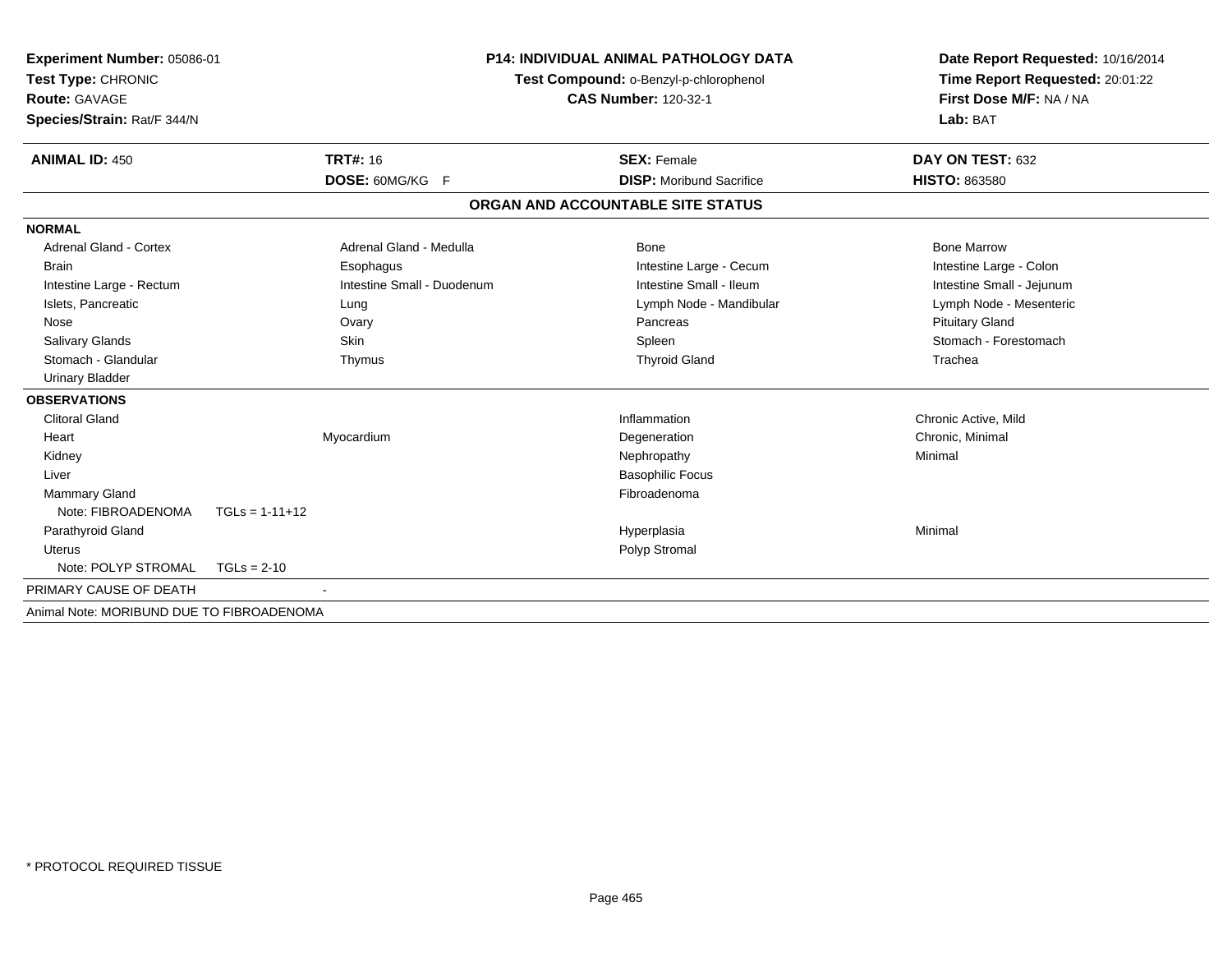| Experiment Number: 05086-01<br>Test Type: CHRONIC<br>Route: GAVAGE<br>Species/Strain: Rat/F 344/N | <b>P14: INDIVIDUAL ANIMAL PATHOLOGY DATA</b><br>Test Compound: o-Benzyl-p-chlorophenol<br><b>CAS Number: 120-32-1</b> |                                   | Date Report Requested: 10/16/2014<br>Time Report Requested: 20:01:22<br>First Dose M/F: NA / NA<br>Lab: BAT |  |
|---------------------------------------------------------------------------------------------------|-----------------------------------------------------------------------------------------------------------------------|-----------------------------------|-------------------------------------------------------------------------------------------------------------|--|
| <b>ANIMAL ID: 451</b>                                                                             | <b>TRT#: 16</b>                                                                                                       | <b>SEX: Female</b>                | DAY ON TEST: 731                                                                                            |  |
|                                                                                                   | DOSE: 60MG/KG F                                                                                                       | <b>DISP: Terminal Sacrifice</b>   | <b>HISTO: 863581</b>                                                                                        |  |
|                                                                                                   |                                                                                                                       | ORGAN AND ACCOUNTABLE SITE STATUS |                                                                                                             |  |
| <b>NORMAL</b>                                                                                     |                                                                                                                       |                                   |                                                                                                             |  |
| Adrenal Gland - Cortex                                                                            | <b>Bone</b>                                                                                                           | <b>Bone Marrow</b>                | <b>Brain</b>                                                                                                |  |
| <b>Clitoral Gland</b>                                                                             | Esophagus                                                                                                             | Intestine Large - Cecum           | Intestine Large - Colon                                                                                     |  |
| Intestine Large - Rectum                                                                          | Intestine Small - Duodenum                                                                                            | Intestine Small - Ileum           | Intestine Small - Jejunum                                                                                   |  |
| Lung                                                                                              | Lymph Node - Mandibular                                                                                               | Lymph Node - Mesenteric           | <b>Mammary Gland</b>                                                                                        |  |
| Nose                                                                                              | Pancreas                                                                                                              | Parathyroid Gland                 | <b>Pituitary Gland</b>                                                                                      |  |
| Salivary Glands                                                                                   | Skin                                                                                                                  | Spleen                            | Stomach - Forestomach                                                                                       |  |
| Stomach - Glandular                                                                               | Thymus                                                                                                                | <b>Thyroid Gland</b>              | Trachea                                                                                                     |  |
| <b>Urinary Bladder</b>                                                                            | <b>Uterus</b>                                                                                                         |                                   |                                                                                                             |  |
| <b>OBSERVATIONS</b>                                                                               |                                                                                                                       |                                   |                                                                                                             |  |
| <b>Adrenal Gland</b>                                                                              | Medulla                                                                                                               | Hyperplasia                       | Mild                                                                                                        |  |
| Heart                                                                                             | Myocardium                                                                                                            | Degeneration                      | Chronic, Mild                                                                                               |  |
| Islets, Pancreatic                                                                                |                                                                                                                       | Hyperplasia                       | Minimal                                                                                                     |  |
| Kidney                                                                                            |                                                                                                                       | Nephropathy                       | Mild                                                                                                        |  |
| Liver                                                                                             |                                                                                                                       | <b>Basophilic Focus</b>           |                                                                                                             |  |
|                                                                                                   | <b>Bile Duct</b>                                                                                                      | Hyperplasia                       | Minimal                                                                                                     |  |
| Ovary                                                                                             |                                                                                                                       | Cyst                              |                                                                                                             |  |
| Note: CYST<br>$TGLs = 1-10$                                                                       |                                                                                                                       |                                   |                                                                                                             |  |
| PRIMARY CAUSE OF DEATH                                                                            | $\blacksquare$                                                                                                        |                                   |                                                                                                             |  |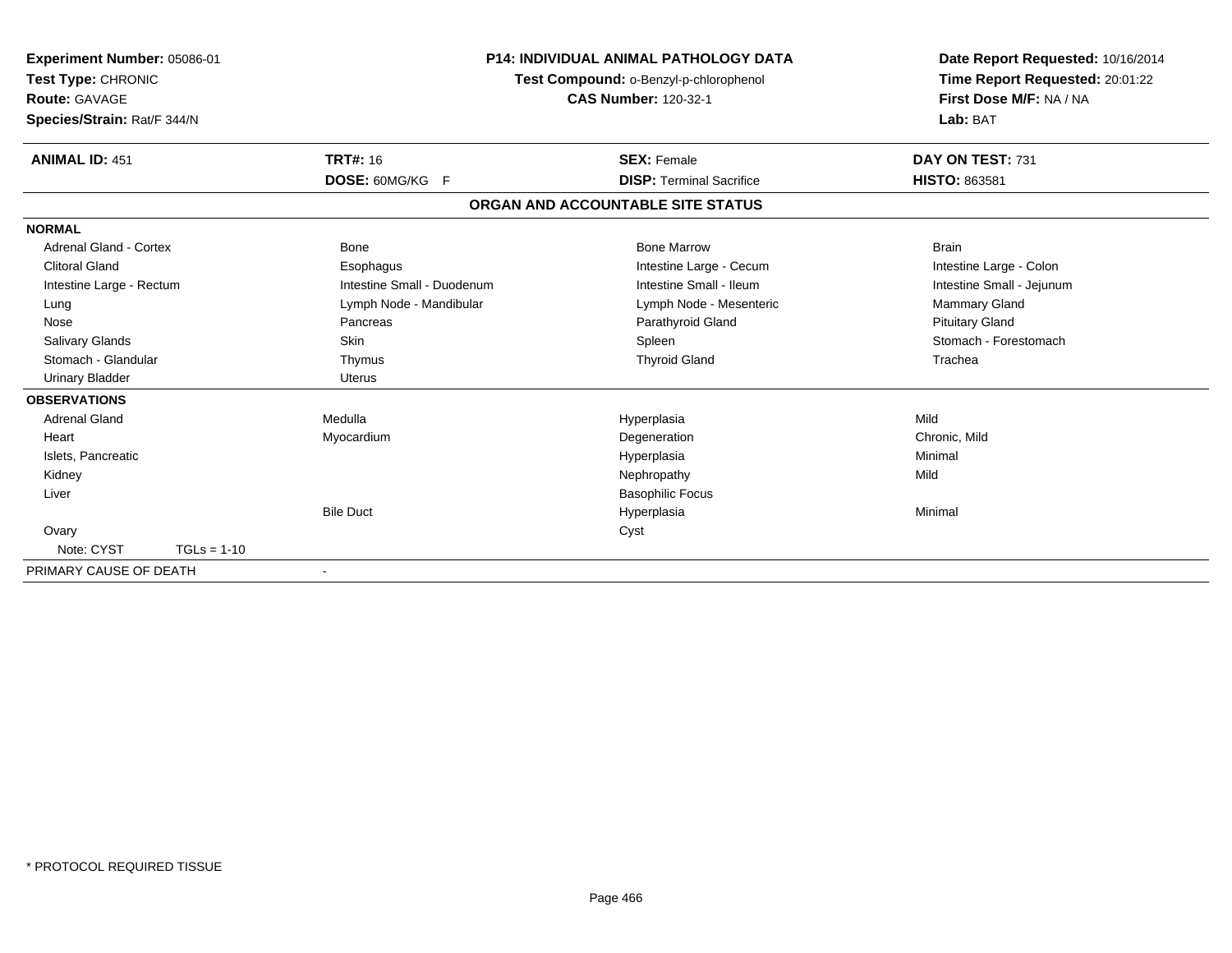| Experiment Number: 05086-01<br>Test Type: CHRONIC<br>Route: GAVAGE<br>Species/Strain: Rat/F 344/N |                         | <b>P14: INDIVIDUAL ANIMAL PATHOLOGY DATA</b><br>Test Compound: o-Benzyl-p-chlorophenol<br><b>CAS Number: 120-32-1</b> | Date Report Requested: 10/16/2014<br>Time Report Requested: 20:01:22<br>First Dose M/F: NA / NA<br>Lab: BAT |
|---------------------------------------------------------------------------------------------------|-------------------------|-----------------------------------------------------------------------------------------------------------------------|-------------------------------------------------------------------------------------------------------------|
| <b>ANIMAL ID: 452</b>                                                                             | <b>TRT#: 16</b>         | <b>SEX: Female</b>                                                                                                    | DAY ON TEST: 731                                                                                            |
|                                                                                                   | DOSE: 60MG/KG F         | <b>DISP: Terminal Sacrifice</b>                                                                                       | <b>HISTO: 863582</b>                                                                                        |
|                                                                                                   |                         | ORGAN AND ACCOUNTABLE SITE STATUS                                                                                     |                                                                                                             |
| <b>NORMAL</b>                                                                                     |                         |                                                                                                                       |                                                                                                             |
| <b>Adrenal Gland - Cortex</b>                                                                     | Adrenal Gland - Medulla | Bone                                                                                                                  | <b>Bone Marrow</b>                                                                                          |
| <b>Brain</b>                                                                                      | Esophagus               | Intestine Large - Cecum                                                                                               | Intestine Large - Colon                                                                                     |
| Intestine Small - Duodenum                                                                        | Intestine Small - Ileum | Intestine Small - Jejunum                                                                                             | Islets, Pancreatic                                                                                          |
| Lung                                                                                              | Lymph Node - Mandibular | Lymph Node - Mesenteric                                                                                               | Mammary Gland                                                                                               |
| Ovary                                                                                             | Pancreas                | Parathyroid Gland                                                                                                     | <b>Salivary Glands</b>                                                                                      |
| <b>Skin</b>                                                                                       | Stomach - Forestomach   | Stomach - Glandular                                                                                                   | Thymus                                                                                                      |
| Trachea                                                                                           | <b>Urinary Bladder</b>  | Uterus                                                                                                                |                                                                                                             |
| <b>OBSERVATIONS</b>                                                                               |                         |                                                                                                                       |                                                                                                             |
| <b>Clitoral Gland</b>                                                                             |                         | Adenoma                                                                                                               |                                                                                                             |
| Heart                                                                                             | Myocardium              | Degeneration                                                                                                          | Chronic, Mild                                                                                               |
| Intestine Large                                                                                   | Rectum                  | Parasite Metazoan                                                                                                     |                                                                                                             |
| Kidney                                                                                            |                         | Nephropathy                                                                                                           | Mild                                                                                                        |
| Liver                                                                                             |                         | <b>Basophilic Focus</b>                                                                                               |                                                                                                             |
|                                                                                                   | <b>Bile Duct</b>        | Hyperplasia                                                                                                           | Minimal                                                                                                     |
|                                                                                                   |                         | Leukemia Mononuclear                                                                                                  |                                                                                                             |
| Nose                                                                                              | Mucosa                  | Inflammation                                                                                                          | Suppurative, Mild                                                                                           |
| <b>Pituitary Gland</b>                                                                            | Pars Distalis           | Hyperplasia                                                                                                           | Minimal                                                                                                     |
| Spleen                                                                                            |                         | Leukemia Mononuclear                                                                                                  |                                                                                                             |
| <b>Thyroid Gland</b>                                                                              | C Cell                  | Adenoma                                                                                                               |                                                                                                             |
| PRIMARY CAUSE OF DEATH                                                                            |                         |                                                                                                                       |                                                                                                             |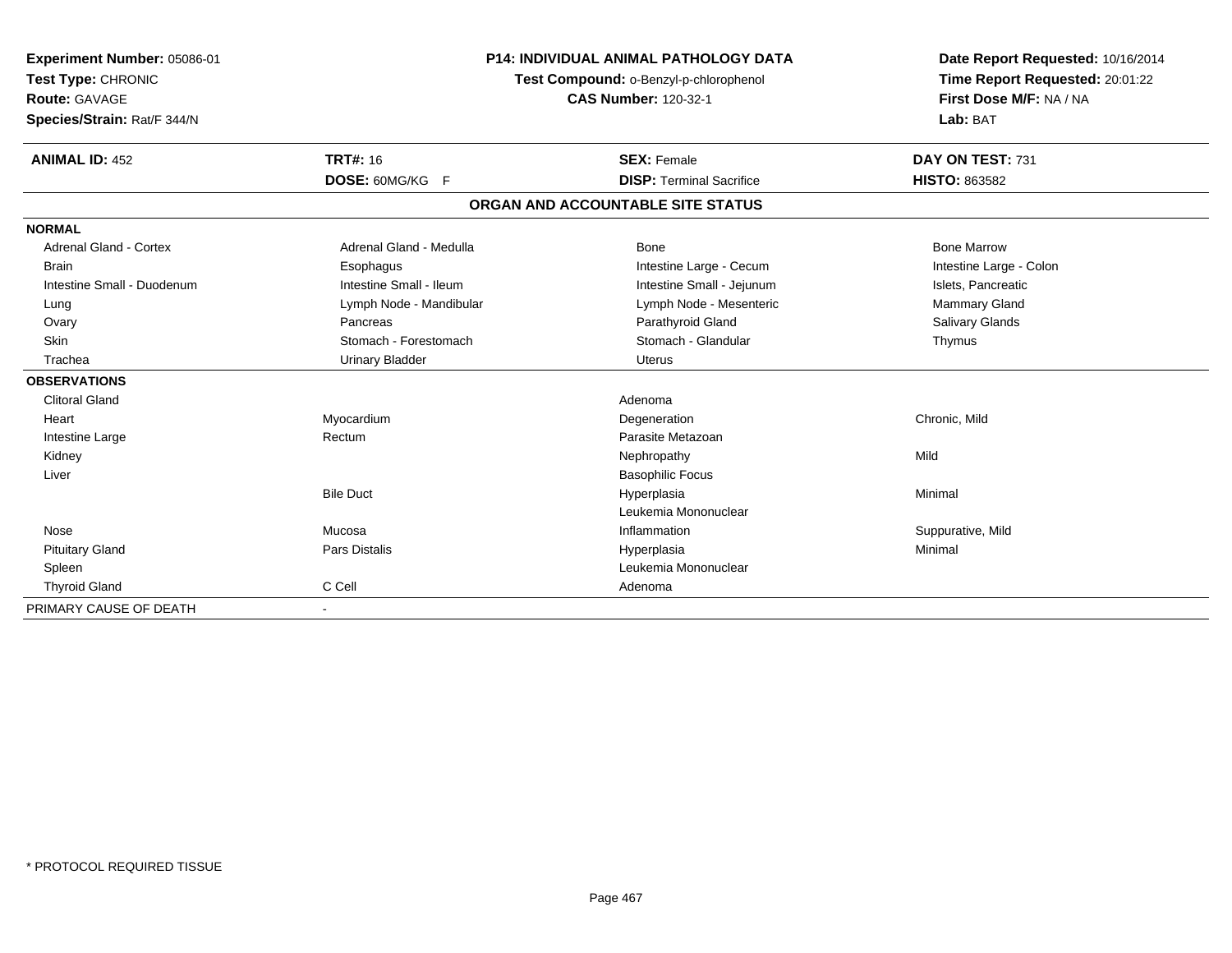| Experiment Number: 05086-01<br>Test Type: CHRONIC<br>Route: GAVAGE<br>Species/Strain: Rat/F 344/N | <b>P14: INDIVIDUAL ANIMAL PATHOLOGY DATA</b><br>Test Compound: o-Benzyl-p-chlorophenol<br><b>CAS Number: 120-32-1</b> |                                   | Date Report Requested: 10/16/2014<br>Time Report Requested: 20:01:22<br>First Dose M/F: NA / NA<br>Lab: BAT |  |
|---------------------------------------------------------------------------------------------------|-----------------------------------------------------------------------------------------------------------------------|-----------------------------------|-------------------------------------------------------------------------------------------------------------|--|
| <b>ANIMAL ID: 453</b>                                                                             | <b>TRT#: 16</b>                                                                                                       | <b>SEX: Female</b>                | DAY ON TEST: 731                                                                                            |  |
|                                                                                                   | DOSE: 60MG/KG F                                                                                                       | <b>DISP: Terminal Sacrifice</b>   | <b>HISTO: 863583</b>                                                                                        |  |
|                                                                                                   |                                                                                                                       | ORGAN AND ACCOUNTABLE SITE STATUS |                                                                                                             |  |
| <b>NORMAL</b>                                                                                     |                                                                                                                       |                                   |                                                                                                             |  |
| Adrenal Gland - Medulla                                                                           | <b>Bone</b>                                                                                                           | <b>Bone Marrow</b>                | <b>Brain</b>                                                                                                |  |
| <b>Clitoral Gland</b>                                                                             | Esophagus                                                                                                             | Intestine Large - Cecum           | Intestine Large - Colon                                                                                     |  |
| Intestine Large - Rectum                                                                          | Intestine Small - Duodenum                                                                                            | Intestine Small - Ileum           | Intestine Small - Jejunum                                                                                   |  |
| Islets, Pancreatic                                                                                | Lung                                                                                                                  | Lymph Node - Mandibular           | Lymph Node - Mesenteric                                                                                     |  |
| Mammary Gland                                                                                     | Nose                                                                                                                  | Ovary                             | Parathyroid Gland                                                                                           |  |
| <b>Salivary Glands</b>                                                                            | Skin                                                                                                                  | Spleen                            | Stomach - Forestomach                                                                                       |  |
| Stomach - Glandular                                                                               | Thymus                                                                                                                | <b>Thyroid Gland</b>              | Trachea                                                                                                     |  |
| <b>Urinary Bladder</b>                                                                            | <b>Uterus</b>                                                                                                         |                                   |                                                                                                             |  |
| <b>OBSERVATIONS</b>                                                                               |                                                                                                                       |                                   |                                                                                                             |  |
| <b>Adrenal Gland</b>                                                                              | Cortex                                                                                                                | Hyperplasia                       | Mild                                                                                                        |  |
| Heart                                                                                             | Myocardium                                                                                                            | Degeneration                      | Chronic, Minimal                                                                                            |  |
| Kidney                                                                                            |                                                                                                                       | Nephropathy                       | Mild                                                                                                        |  |
| Liver                                                                                             |                                                                                                                       | <b>Basophilic Focus</b>           |                                                                                                             |  |
|                                                                                                   | <b>Bile Duct</b>                                                                                                      | Hyperplasia                       | Minimal                                                                                                     |  |
| Pancreas                                                                                          | Acinus                                                                                                                | Atrophy                           | Minimal                                                                                                     |  |
| <b>Pituitary Gland</b>                                                                            | <b>Pars Distalis</b>                                                                                                  | Hyperplasia                       | Mild                                                                                                        |  |
| PRIMARY CAUSE OF DEATH                                                                            |                                                                                                                       |                                   |                                                                                                             |  |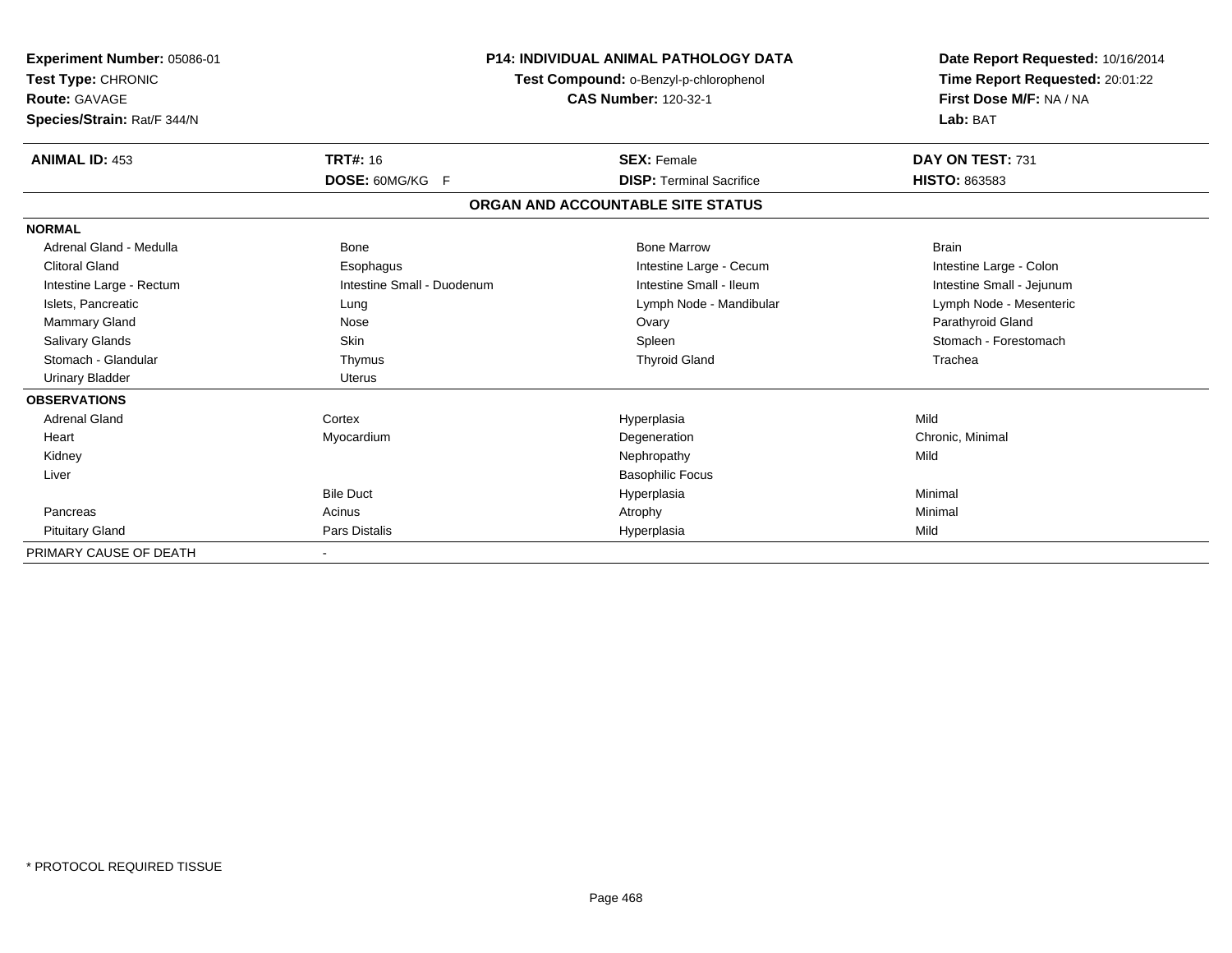| <b>Experiment Number: 05086-01</b><br>Test Type: CHRONIC<br><b>Route: GAVAGE</b><br>Species/Strain: Rat/F 344/N |                                  | <b>P14: INDIVIDUAL ANIMAL PATHOLOGY DATA</b><br>Test Compound: o-Benzyl-p-chlorophenol<br><b>CAS Number: 120-32-1</b> | Date Report Requested: 10/16/2014<br>Time Report Requested: 20:01:22<br>First Dose M/F: NA / NA<br>Lab: BAT |
|-----------------------------------------------------------------------------------------------------------------|----------------------------------|-----------------------------------------------------------------------------------------------------------------------|-------------------------------------------------------------------------------------------------------------|
| <b>ANIMAL ID: 454</b>                                                                                           | <b>TRT#: 16</b>                  | <b>SEX: Female</b>                                                                                                    | DAY ON TEST: 731                                                                                            |
|                                                                                                                 | DOSE: 60MG/KG F                  | <b>DISP: Terminal Sacrifice</b>                                                                                       | <b>HISTO: 863584</b>                                                                                        |
|                                                                                                                 |                                  | ORGAN AND ACCOUNTABLE SITE STATUS                                                                                     |                                                                                                             |
| <b>NORMAL</b>                                                                                                   |                                  |                                                                                                                       |                                                                                                             |
| Adrenal Gland - Medulla                                                                                         | <b>Bone</b>                      | <b>Bone Marrow</b>                                                                                                    | <b>Brain</b>                                                                                                |
| <b>Clitoral Gland</b>                                                                                           | Esophagus                        | Intestine Large - Cecum                                                                                               | Intestine Large - Colon                                                                                     |
| Intestine Small - Duodenum                                                                                      | Intestine Small - Ileum          | Intestine Small - Jejunum                                                                                             | Islets, Pancreatic                                                                                          |
| Lung                                                                                                            | Lymph Node - Mandibular          | Lymph Node - Mesenteric                                                                                               | Nose                                                                                                        |
| Ovary                                                                                                           | Pancreas                         | Parathyroid Gland                                                                                                     | Salivary Glands                                                                                             |
| Skin                                                                                                            | Spleen                           | Stomach - Forestomach                                                                                                 | Stomach - Glandular                                                                                         |
| Thymus                                                                                                          | Trachea                          | Urinary Bladder                                                                                                       | Uterus                                                                                                      |
| <b>OBSERVATIONS</b>                                                                                             |                                  |                                                                                                                       |                                                                                                             |
| <b>Adrenal Gland</b>                                                                                            | Cortex                           | Hyperplasia                                                                                                           | Mild                                                                                                        |
| Heart                                                                                                           | Myocardium                       | Degeneration                                                                                                          | Chronic, Mild                                                                                               |
| Intestine Large                                                                                                 | Rectum                           | Parasite Metazoan                                                                                                     |                                                                                                             |
| Kidney                                                                                                          |                                  | Nephropathy                                                                                                           | Mild                                                                                                        |
| Liver                                                                                                           |                                  | <b>Basophilic Focus</b>                                                                                               |                                                                                                             |
|                                                                                                                 | <b>Bile Duct</b>                 | Hyperplasia                                                                                                           | Minimal                                                                                                     |
| <b>Mammary Gland</b>                                                                                            |                                  | Fibroadenoma                                                                                                          | Multiple                                                                                                    |
| Note: FIBROADENOMA                                                                                              | $TGLs = 1.2 - 11 + 12 + 13 + 14$ |                                                                                                                       |                                                                                                             |
| <b>Pituitary Gland</b>                                                                                          | <b>Pars Distalis</b>             | Hyperplasia                                                                                                           | Mild                                                                                                        |
| <b>Thyroid Gland</b>                                                                                            | C Cell                           | Adenoma                                                                                                               |                                                                                                             |
| PRIMARY CAUSE OF DEATH                                                                                          |                                  |                                                                                                                       |                                                                                                             |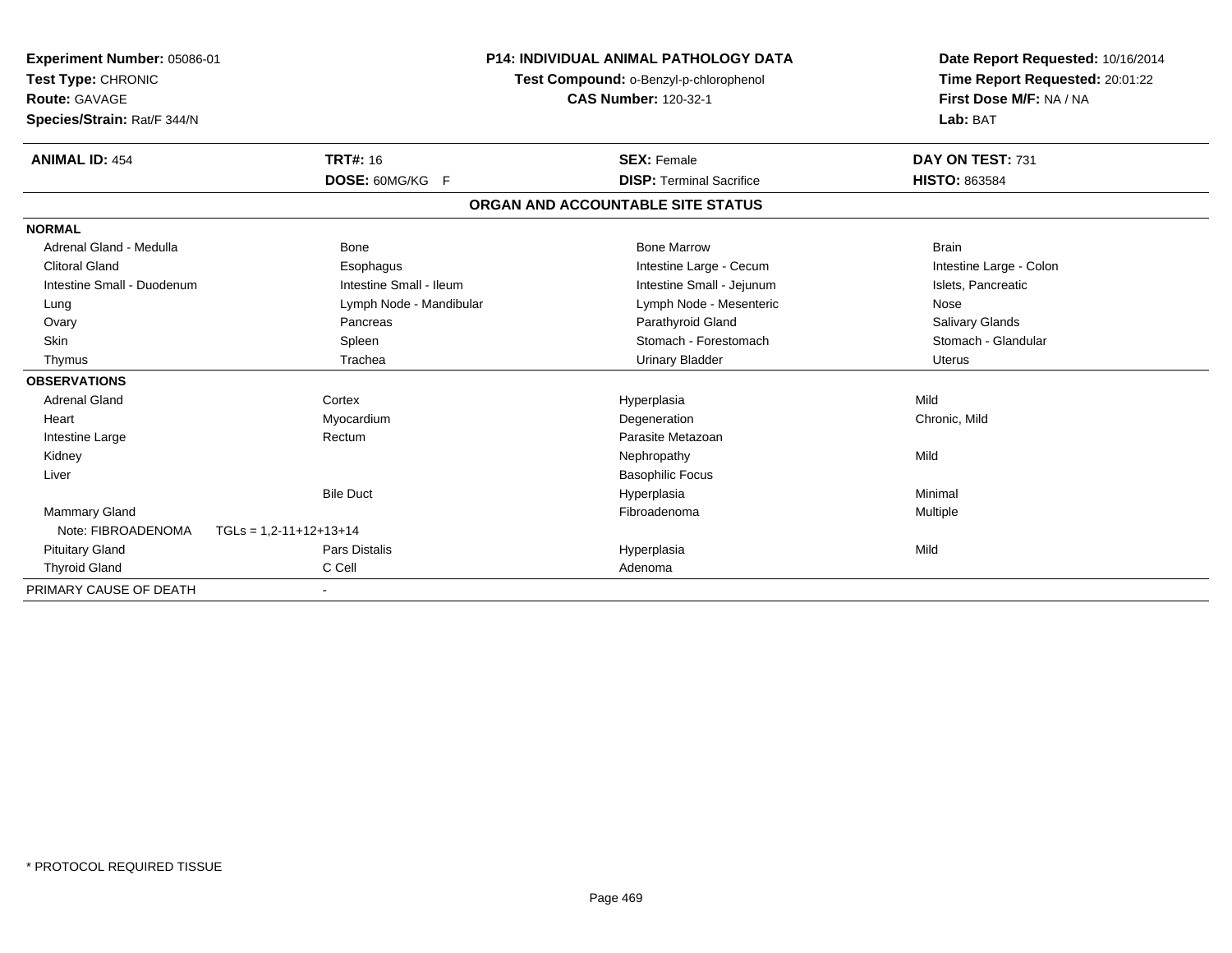| Experiment Number: 05086-01<br>Test Type: CHRONIC<br><b>Route: GAVAGE</b> |                        | <b>P14: INDIVIDUAL ANIMAL PATHOLOGY DATA</b><br>Test Compound: o-Benzyl-p-chlorophenol<br><b>CAS Number: 120-32-1</b> | Date Report Requested: 10/16/2014<br>Time Report Requested: 20:01:22<br>First Dose M/F: NA / NA |
|---------------------------------------------------------------------------|------------------------|-----------------------------------------------------------------------------------------------------------------------|-------------------------------------------------------------------------------------------------|
| Species/Strain: Rat/F 344/N                                               |                        |                                                                                                                       | Lab: BAT                                                                                        |
| <b>ANIMAL ID: 455</b>                                                     | <b>TRT#:</b> 16        | <b>SEX: Female</b>                                                                                                    | DAY ON TEST: 456                                                                                |
|                                                                           | <b>DOSE: 60MG/KG F</b> | <b>DISP:</b> Scheduled Sacrifice                                                                                      | <b>HISTO: 863585</b>                                                                            |
| <b>OBSERVATIONS</b>                                                       |                        |                                                                                                                       |                                                                                                 |
| Kidney                                                                    |                        | Nephropathy                                                                                                           | Mild                                                                                            |
| Liver                                                                     |                        | Hepatodiaphragmatic Nodule                                                                                            |                                                                                                 |
| [Hepatodiaphragmatic Nodule TGLS = 2-11 ]                                 |                        |                                                                                                                       |                                                                                                 |
| Ovary                                                                     | Periovarn Tiss         | Cyst                                                                                                                  |                                                                                                 |
| $Cyst TGLS = 1-10$                                                        |                        |                                                                                                                       |                                                                                                 |
| PRIMARY CAUSE OF DEATH                                                    |                        |                                                                                                                       |                                                                                                 |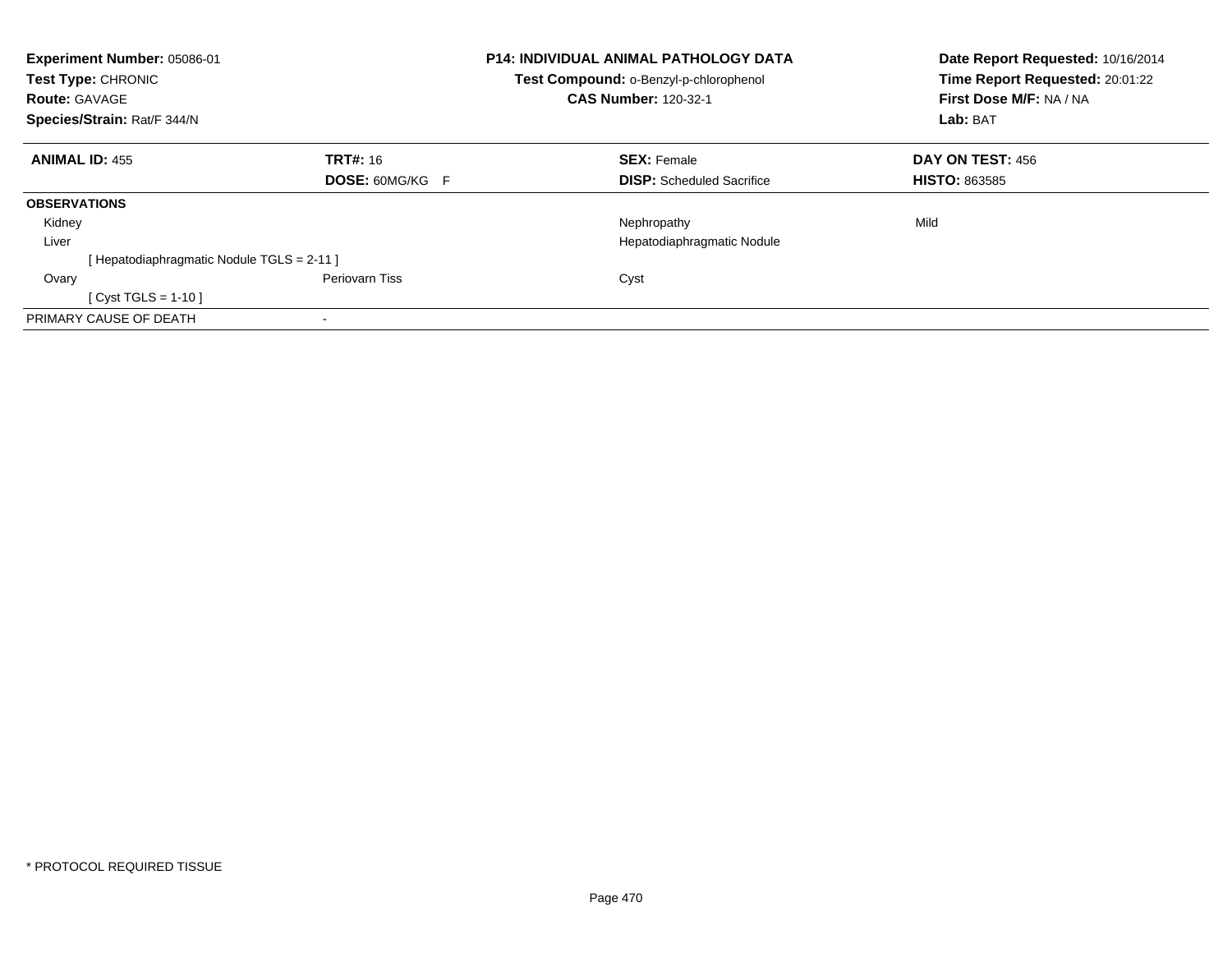| Experiment Number: 05086-01<br>Test Type: CHRONIC<br><b>Route: GAVAGE</b><br>Species/Strain: Rat/F 344/N |                         | P14: INDIVIDUAL ANIMAL PATHOLOGY DATA<br>Test Compound: o-Benzyl-p-chlorophenol<br><b>CAS Number: 120-32-1</b> | Date Report Requested: 10/16/2014<br>Time Report Requested: 20:01:22<br>First Dose M/F: NA / NA<br>Lab: BAT |
|----------------------------------------------------------------------------------------------------------|-------------------------|----------------------------------------------------------------------------------------------------------------|-------------------------------------------------------------------------------------------------------------|
| <b>ANIMAL ID: 456</b>                                                                                    | <b>TRT#: 16</b>         | <b>SEX: Female</b>                                                                                             | DAY ON TEST: 625                                                                                            |
|                                                                                                          | DOSE: 60MG/KG F         | <b>DISP: Natural Death</b>                                                                                     | <b>HISTO: 863586</b>                                                                                        |
|                                                                                                          |                         | ORGAN AND ACCOUNTABLE SITE STATUS                                                                              |                                                                                                             |
| <b>NORMAL</b>                                                                                            |                         |                                                                                                                |                                                                                                             |
| Bone                                                                                                     | <b>Bone Marrow</b>      | <b>Brain</b>                                                                                                   | <b>Clitoral Gland</b>                                                                                       |
| Esophagus                                                                                                | Intestine Large - Cecum | Intestine Large - Colon                                                                                        | Intestine Large - Rectum                                                                                    |
| Intestine Small - Duodenum                                                                               | Intestine Small - Ileum | Intestine Small - Jejunum                                                                                      | Islets, Pancreatic                                                                                          |
| Lymph Node - Mandibular                                                                                  | Mammary Gland           | Nose                                                                                                           | Ovary                                                                                                       |
| Pancreas                                                                                                 | Parathyroid Gland       | Salivary Glands                                                                                                | Skin                                                                                                        |
| Stomach - Forestomach                                                                                    | Stomach - Glandular     | <b>Thyroid Gland</b>                                                                                           | Trachea                                                                                                     |
| <b>Urinary Bladder</b>                                                                                   | <b>Uterus</b>           |                                                                                                                |                                                                                                             |
| <b>MISSING</b>                                                                                           |                         |                                                                                                                |                                                                                                             |
| Lymph Node - Mesenteric                                                                                  | Thymus                  |                                                                                                                |                                                                                                             |
| <b>OBSERVATIONS</b>                                                                                      |                         |                                                                                                                |                                                                                                             |
| <b>Adrenal Gland</b>                                                                                     | Cortex                  | Leukemia Mononuclear                                                                                           |                                                                                                             |
|                                                                                                          | Medulla                 | Leukemia Mononuclear                                                                                           |                                                                                                             |
|                                                                                                          | Cortex                  | Necrosis                                                                                                       | Mild                                                                                                        |
| Heart                                                                                                    | Myocardium              | Degeneration                                                                                                   | Chronic, Minimal                                                                                            |
| Kidney                                                                                                   |                         | Leukemia Mononuclear                                                                                           |                                                                                                             |
|                                                                                                          |                         | Nephropathy                                                                                                    | Minimal                                                                                                     |
| Liver                                                                                                    | <b>Bile Duct</b>        | Hyperplasia                                                                                                    | Minimal                                                                                                     |
|                                                                                                          |                         | Leukemia Mononuclear                                                                                           |                                                                                                             |
|                                                                                                          | Centrilobular           | Necrosis                                                                                                       | Mild                                                                                                        |
| Note: LEUKEMIA MONUC<br>$TGLs = 1-4+12$                                                                  |                         |                                                                                                                |                                                                                                             |
| Lung                                                                                                     |                         | Leukemia Mononuclear                                                                                           |                                                                                                             |
| <b>Pituitary Gland</b>                                                                                   | Pars Distalis           | Ectasia                                                                                                        | Moderate                                                                                                    |
| Note: ECTASIA<br>$TGLs = 4-7$                                                                            |                         |                                                                                                                |                                                                                                             |
| Spleen                                                                                                   |                         | Fibrosis                                                                                                       | Moderate                                                                                                    |
|                                                                                                          |                         | Leukemia Mononuclear                                                                                           |                                                                                                             |
| [ Leukemia Mononuclear TGLS = 2,3-11 ]                                                                   |                         |                                                                                                                |                                                                                                             |
| PRIMARY CAUSE OF DEATH                                                                                   | $\blacksquare$          |                                                                                                                |                                                                                                             |
| Animal Note: COD: LEUKEMIA                                                                               |                         |                                                                                                                |                                                                                                             |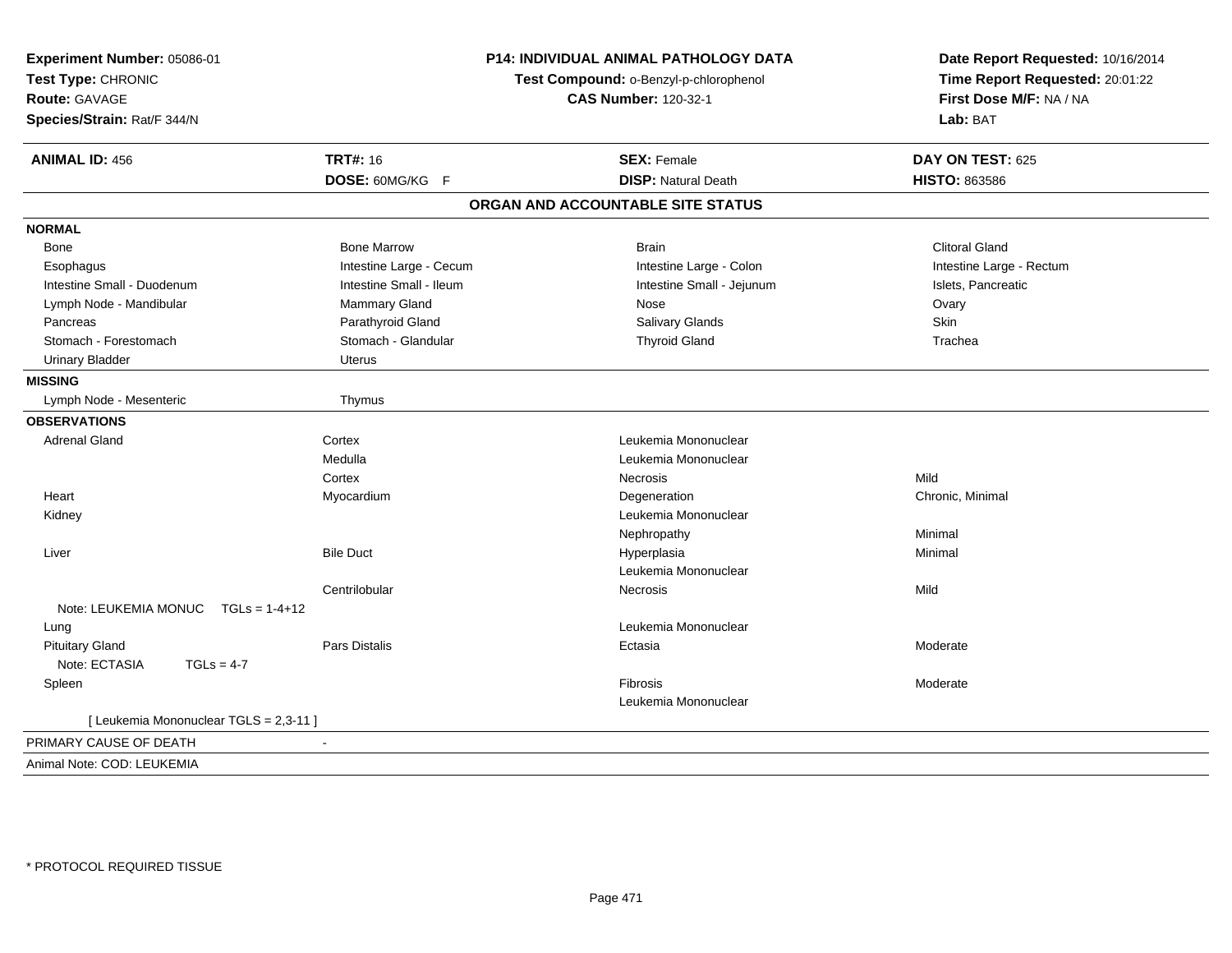| Experiment Number: 05086-01<br>Test Type: CHRONIC<br><b>Route: GAVAGE</b><br>Species/Strain: Rat/F 344/N |                         | <b>P14: INDIVIDUAL ANIMAL PATHOLOGY DATA</b><br>Test Compound: o-Benzyl-p-chlorophenol<br><b>CAS Number: 120-32-1</b> | Date Report Requested: 10/16/2014<br>Time Report Requested: 20:01:22<br>First Dose M/F: NA / NA<br>Lab: BAT |
|----------------------------------------------------------------------------------------------------------|-------------------------|-----------------------------------------------------------------------------------------------------------------------|-------------------------------------------------------------------------------------------------------------|
| <b>ANIMAL ID: 457</b>                                                                                    | TRT#: 16                | <b>SEX: Female</b>                                                                                                    | DAY ON TEST: 660                                                                                            |
|                                                                                                          | DOSE: 60MG/KG F         | <b>DISP:</b> Moribund Sacrifice                                                                                       | <b>HISTO: 863587</b>                                                                                        |
|                                                                                                          |                         | ORGAN AND ACCOUNTABLE SITE STATUS                                                                                     |                                                                                                             |
| <b>NORMAL</b>                                                                                            |                         |                                                                                                                       |                                                                                                             |
| <b>Bone</b>                                                                                              | <b>Bone Marrow</b>      | <b>Brain</b>                                                                                                          | <b>Clitoral Gland</b>                                                                                       |
| Esophagus                                                                                                | Intestine Large - Cecum | Intestine Large - Colon                                                                                               | Intestine Large - Rectum                                                                                    |
| Intestine Small - Duodenum                                                                               | Intestine Small - Ileum | Intestine Small - Jejunum                                                                                             | Islets, Pancreatic                                                                                          |
| Lung                                                                                                     | Lymph Node - Mandibular | Lymph Node - Mesenteric                                                                                               | Mammary Gland                                                                                               |
| Nose                                                                                                     | Ovary                   | Pancreas                                                                                                              | Parathyroid Gland                                                                                           |
| <b>Salivary Glands</b>                                                                                   | Skin                    | Spleen                                                                                                                | Stomach - Forestomach                                                                                       |
| Stomach - Glandular                                                                                      | Thymus                  | <b>Thyroid Gland</b>                                                                                                  | Trachea                                                                                                     |
| <b>Urinary Bladder</b>                                                                                   | <b>Uterus</b>           |                                                                                                                       |                                                                                                             |
| <b>OBSERVATIONS</b>                                                                                      |                         |                                                                                                                       |                                                                                                             |
| <b>Adrenal Gland</b>                                                                                     | Cortex                  | Hyperplasia                                                                                                           | Mild                                                                                                        |
|                                                                                                          | Medulla                 | Pheochromocytoma Benign                                                                                               |                                                                                                             |
| Heart                                                                                                    | Myocardium              | Degeneration                                                                                                          | Chronic, Minimal                                                                                            |
| Kidney                                                                                                   |                         | Nephropathy                                                                                                           | Mild                                                                                                        |
| Liver                                                                                                    |                         | <b>Basophilic Focus</b>                                                                                               |                                                                                                             |
| <b>Pituitary Gland</b>                                                                                   | <b>Pars Distalis</b>    | Adenoma                                                                                                               |                                                                                                             |
| Note: ADENOMA<br>$TGLs = 1-11$                                                                           |                         |                                                                                                                       |                                                                                                             |
| PRIMARY CAUSE OF DEATH                                                                                   |                         |                                                                                                                       |                                                                                                             |
| Animal Note: MORIBUND DUE TO PITUITARY LESION                                                            |                         |                                                                                                                       |                                                                                                             |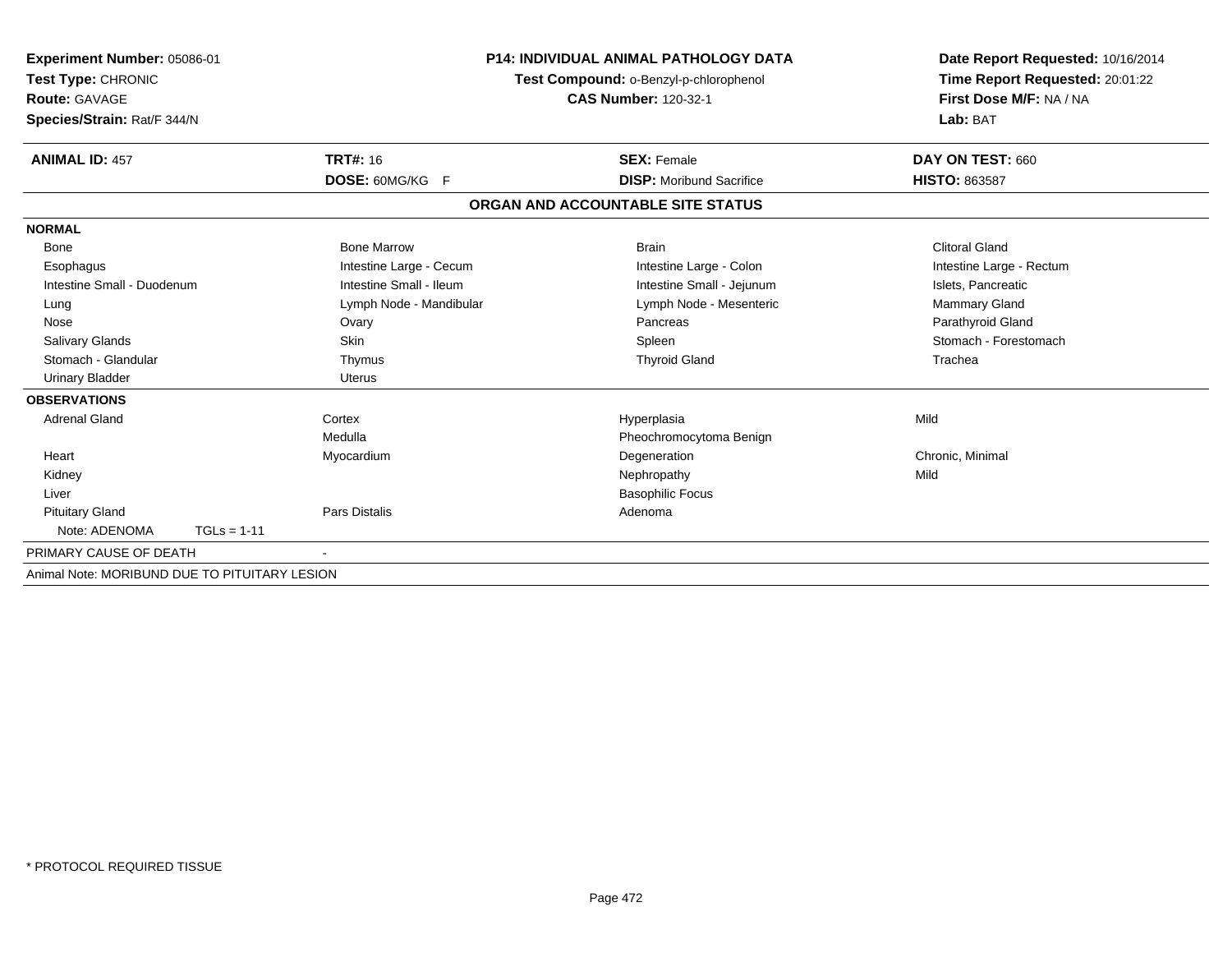| Experiment Number: 05086-01<br>Test Type: CHRONIC<br>Route: GAVAGE<br>Species/Strain: Rat/F 344/N |                          | <b>P14: INDIVIDUAL ANIMAL PATHOLOGY DATA</b><br>Test Compound: o-Benzyl-p-chlorophenol<br><b>CAS Number: 120-32-1</b> | Date Report Requested: 10/16/2014<br>Time Report Requested: 20:01:23<br>First Dose M/F: NA / NA<br>Lab: BAT |
|---------------------------------------------------------------------------------------------------|--------------------------|-----------------------------------------------------------------------------------------------------------------------|-------------------------------------------------------------------------------------------------------------|
| <b>ANIMAL ID: 458</b>                                                                             | <b>TRT#: 16</b>          | <b>SEX: Female</b>                                                                                                    | DAY ON TEST: 610                                                                                            |
|                                                                                                   | <b>DOSE: 60MG/KG F</b>   | <b>DISP: Natural Death</b>                                                                                            | <b>HISTO: 863588</b>                                                                                        |
|                                                                                                   |                          | ORGAN AND ACCOUNTABLE SITE STATUS                                                                                     |                                                                                                             |
| <b>NORMAL</b>                                                                                     |                          |                                                                                                                       |                                                                                                             |
| <b>Adrenal Gland - Cortex</b>                                                                     | Adrenal Gland - Medulla  | Bone                                                                                                                  | <b>Bone Marrow</b>                                                                                          |
| <b>Brain</b>                                                                                      | <b>Clitoral Gland</b>    | Esophagus                                                                                                             | Intestine Large - Cecum                                                                                     |
| Intestine Large - Colon                                                                           | Intestine Large - Rectum | Intestine Small - Duodenum                                                                                            | Intestine Small - Ileum                                                                                     |
| Intestine Small - Jejunum                                                                         | Islets, Pancreatic       | Lung                                                                                                                  | Lymph Node - Mandibular                                                                                     |
| Lymph Node - Mesenteric                                                                           | <b>Mammary Gland</b>     | Nose                                                                                                                  | Pancreas                                                                                                    |
| Parathyroid Gland                                                                                 | <b>Pituitary Gland</b>   | <b>Salivary Glands</b>                                                                                                | <b>Skin</b>                                                                                                 |
| Spleen                                                                                            | Stomach - Forestomach    | Stomach - Glandular                                                                                                   | Thymus                                                                                                      |
| <b>Thyroid Gland</b>                                                                              | Trachea                  | <b>Urinary Bladder</b>                                                                                                | Uterus                                                                                                      |
| <b>OBSERVATIONS</b>                                                                               |                          |                                                                                                                       |                                                                                                             |
| Eye                                                                                               | Lens                     | Cataract                                                                                                              | Moderate                                                                                                    |
| Note: CATARACT<br>$TGLs = 1-11$                                                                   |                          |                                                                                                                       |                                                                                                             |
| Heart                                                                                             | Myocardium               | Degeneration                                                                                                          | Chronic, Minimal                                                                                            |
| Kidney                                                                                            |                          | Nephropathy                                                                                                           | Minimal                                                                                                     |
| Liver                                                                                             |                          | <b>Basophilic Focus</b>                                                                                               |                                                                                                             |
| Ovary                                                                                             |                          | Cyst                                                                                                                  |                                                                                                             |
| Note: CYST<br>$TGLs = 2-12$                                                                       |                          |                                                                                                                       |                                                                                                             |
| PRIMARY CAUSE OF DEATH                                                                            | $\overline{\phantom{a}}$ |                                                                                                                       |                                                                                                             |
| Animal Note: COD: UNDETERMINED.                                                                   |                          |                                                                                                                       |                                                                                                             |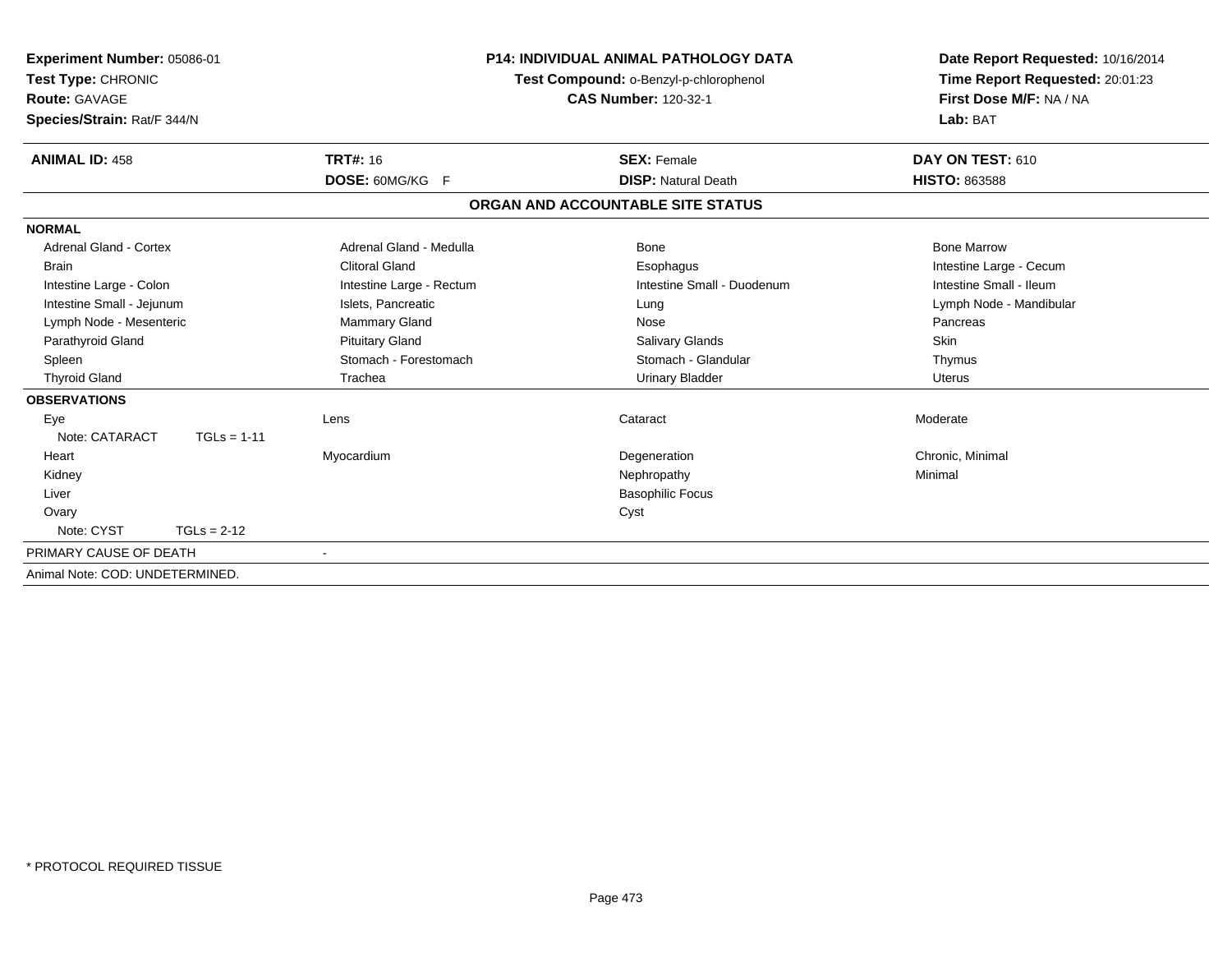| Experiment Number: 05086-01<br>Test Type: CHRONIC<br><b>Route: GAVAGE</b><br>Species/Strain: Rat/F 344/N |                         | <b>P14: INDIVIDUAL ANIMAL PATHOLOGY DATA</b><br>Test Compound: o-Benzyl-p-chlorophenol<br><b>CAS Number: 120-32-1</b> | Date Report Requested: 10/16/2014<br>Time Report Requested: 20:01:23<br>First Dose M/F: NA / NA<br>Lab: BAT |
|----------------------------------------------------------------------------------------------------------|-------------------------|-----------------------------------------------------------------------------------------------------------------------|-------------------------------------------------------------------------------------------------------------|
| <b>ANIMAL ID: 459</b>                                                                                    | <b>TRT#: 16</b>         | <b>SEX: Female</b>                                                                                                    | DAY ON TEST: 676                                                                                            |
|                                                                                                          | DOSE: 60MG/KG F         | <b>DISP:</b> Moribund Sacrifice                                                                                       | HISTO: 863589                                                                                               |
|                                                                                                          |                         | ORGAN AND ACCOUNTABLE SITE STATUS                                                                                     |                                                                                                             |
| <b>NORMAL</b>                                                                                            |                         |                                                                                                                       |                                                                                                             |
| Bone                                                                                                     | <b>Bone Marrow</b>      | <b>Brain</b>                                                                                                          | <b>Clitoral Gland</b>                                                                                       |
| Esophagus                                                                                                | Intestine Large - Cecum | Intestine Large - Colon                                                                                               | Intestine Large - Rectum                                                                                    |
| Intestine Small - Duodenum                                                                               | Intestine Small - Ileum | Intestine Small - Jejunum                                                                                             | Islets, Pancreatic                                                                                          |
| <b>Mammary Gland</b>                                                                                     | Nose                    | Pancreas                                                                                                              | Parathyroid Gland                                                                                           |
| Salivary Glands                                                                                          | Skin                    | Stomach - Forestomach                                                                                                 | Stomach - Glandular                                                                                         |
| Trachea                                                                                                  | Uterus                  |                                                                                                                       |                                                                                                             |
| <b>OBSERVATIONS</b>                                                                                      |                         |                                                                                                                       |                                                                                                             |
| <b>Adrenal Gland</b>                                                                                     | Cortex                  | Leukemia Mononuclear                                                                                                  |                                                                                                             |
|                                                                                                          | Medulla                 | Leukemia Mononuclear                                                                                                  |                                                                                                             |
| Heart                                                                                                    | Myocardium              | Degeneration                                                                                                          | Chronic, Minimal                                                                                            |
|                                                                                                          |                         | Leukemia Mononuclear                                                                                                  |                                                                                                             |
| Kidney                                                                                                   |                         | Leukemia Mononuclear                                                                                                  |                                                                                                             |
|                                                                                                          |                         | Nephropathy                                                                                                           | Mild                                                                                                        |
| Liver                                                                                                    |                         | <b>Basophilic Focus</b>                                                                                               |                                                                                                             |
|                                                                                                          | <b>Bile Duct</b>        | Hyperplasia                                                                                                           | Moderate                                                                                                    |
|                                                                                                          |                         | Leukemia Mononuclear                                                                                                  |                                                                                                             |
| Note: LEUKEMIA MONUC<br>$TGLs = 3-13$                                                                    |                         |                                                                                                                       |                                                                                                             |
| Lung                                                                                                     |                         | Leukemia Mononuclear                                                                                                  |                                                                                                             |
| Lymph Node                                                                                               | Mandibular              | Leukemia Mononuclear                                                                                                  |                                                                                                             |
|                                                                                                          | Mediastinal             | Leukemia Mononuclear                                                                                                  |                                                                                                             |
|                                                                                                          | Mesenteric              | Leukemia Mononuclear                                                                                                  |                                                                                                             |
| Note: LEUKEMIA MONUC                                                                                     | $TGLs = 1,4,5-11+14+15$ |                                                                                                                       |                                                                                                             |
| Ovary                                                                                                    |                         | Leukemia Mononuclear                                                                                                  |                                                                                                             |
| <b>Pituitary Gland</b>                                                                                   | <b>Pars Distalis</b>    | Adenoma                                                                                                               |                                                                                                             |
|                                                                                                          |                         | Leukemia Mononuclear                                                                                                  |                                                                                                             |
| Spleen                                                                                                   |                         | Leukemia Mononuclear                                                                                                  |                                                                                                             |
| [ Leukemia Mononuclear TGLS = 2-12 ]                                                                     |                         |                                                                                                                       |                                                                                                             |
| Thymus                                                                                                   |                         | Leukemia Mononuclear                                                                                                  |                                                                                                             |
| <b>Thyroid Gland</b>                                                                                     | C Cell                  | Hyperplasia                                                                                                           | Minimal                                                                                                     |
| <b>Urinary Bladder</b>                                                                                   |                         | Leukemia Mononuclear                                                                                                  |                                                                                                             |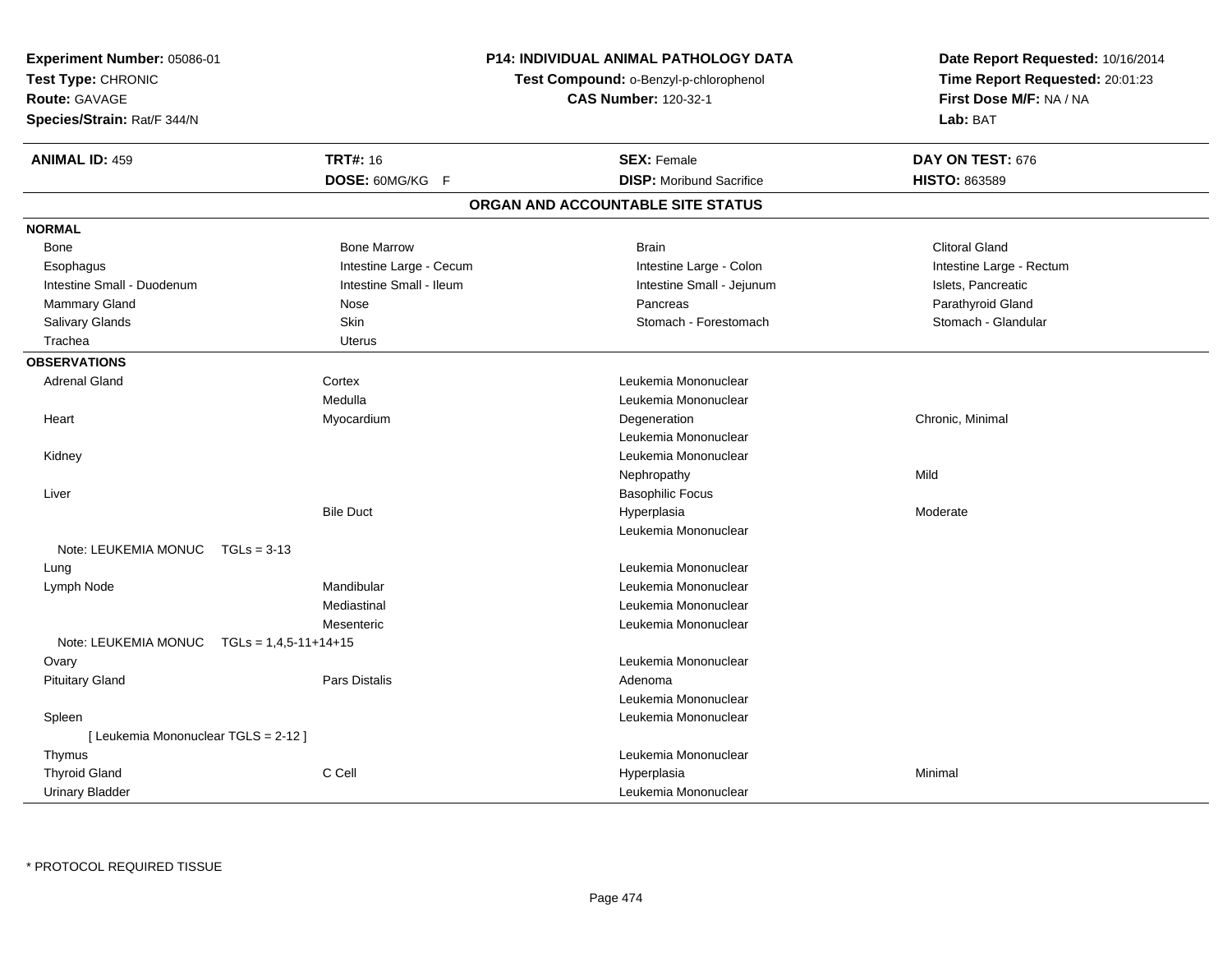| Experiment Number: 05086-01<br><b>Test Type: CHRONIC</b><br><b>Route: GAVAGE</b><br>Species/Strain: Rat/F 344/N |                        | <b>P14: INDIVIDUAL ANIMAL PATHOLOGY DATA</b> | Date Report Requested: 10/16/2014 |  |
|-----------------------------------------------------------------------------------------------------------------|------------------------|----------------------------------------------|-----------------------------------|--|
|                                                                                                                 |                        | Test Compound: o-Benzyl-p-chlorophenol       | Time Report Requested: 20:01:23   |  |
|                                                                                                                 |                        | <b>CAS Number: 120-32-1</b>                  | First Dose M/F: NA / NA           |  |
|                                                                                                                 |                        |                                              | Lab: BAT                          |  |
| <b>ANIMAL ID: 459</b>                                                                                           | <b>TRT#:</b> 16        | <b>SEX: Female</b>                           | <b>DAY ON TEST: 676</b>           |  |
|                                                                                                                 | <b>DOSE: 60MG/KG F</b> | <b>DISP:</b> Moribund Sacrifice              | <b>HISTO: 863589</b>              |  |
|                                                                                                                 |                        | ORGAN AND ACCOUNTABLE SITE STATUS            |                                   |  |
| PRIMARY CAUSE OF DEATH                                                                                          |                        |                                              |                                   |  |
| Animal Note: MORIBUND DUE TO LEUKEMIA                                                                           |                        |                                              |                                   |  |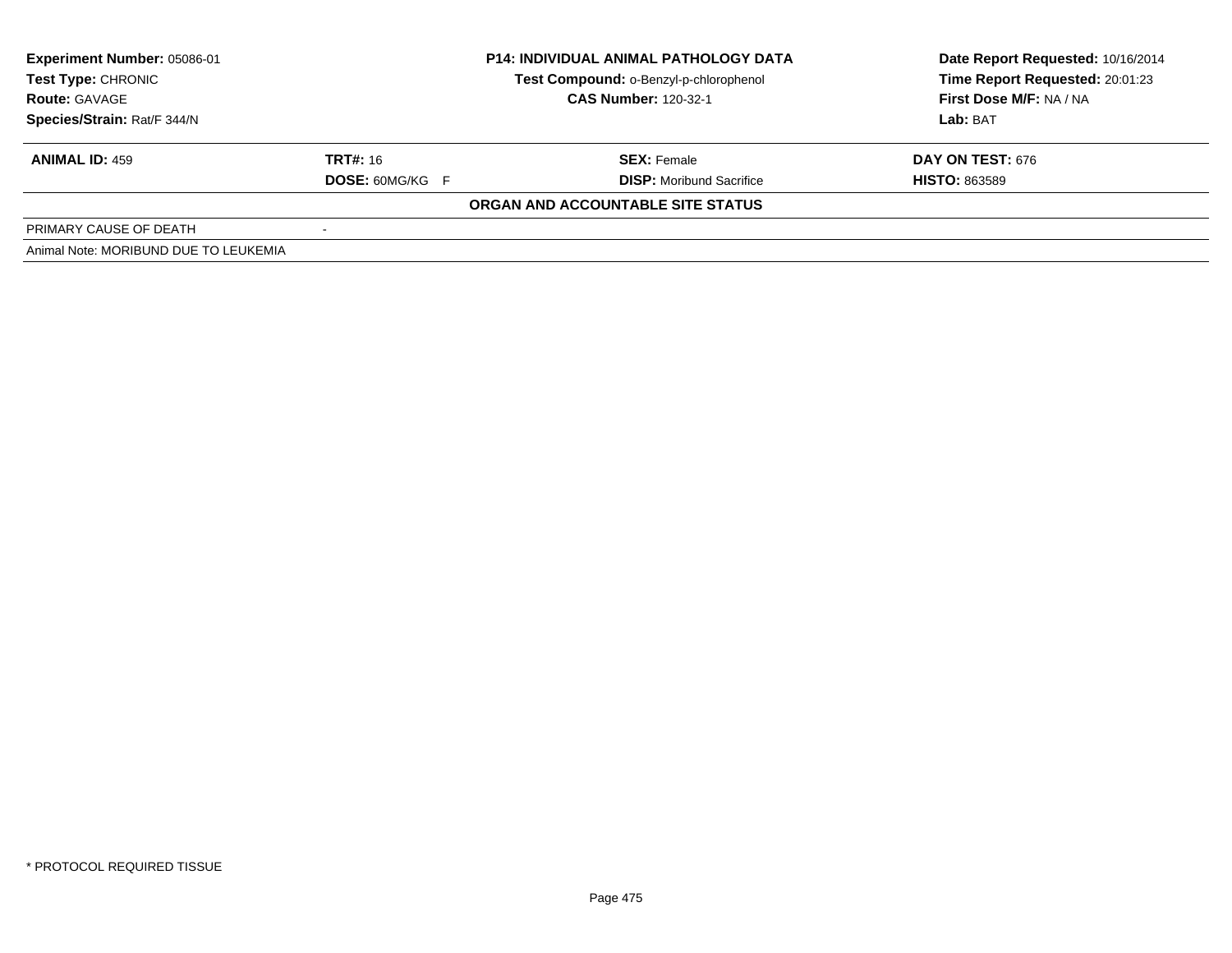| <b>Experiment Number: 05086-01</b><br>Test Type: CHRONIC<br><b>Route: GAVAGE</b> |                          | <b>P14: INDIVIDUAL ANIMAL PATHOLOGY DATA</b><br>Test Compound: o-Benzyl-p-chlorophenol<br><b>CAS Number: 120-32-1</b> | Date Report Requested: 10/16/2014<br>Time Report Requested: 20:01:23<br>First Dose M/F: NA / NA |
|----------------------------------------------------------------------------------|--------------------------|-----------------------------------------------------------------------------------------------------------------------|-------------------------------------------------------------------------------------------------|
| Species/Strain: Rat/F 344/N                                                      |                          |                                                                                                                       | Lab: BAT                                                                                        |
| <b>ANIMAL ID: 460</b>                                                            | <b>TRT#: 16</b>          | <b>SEX: Female</b>                                                                                                    | DAY ON TEST: 646                                                                                |
|                                                                                  | DOSE: 60MG/KG F          | <b>DISP: Natural Death</b>                                                                                            | <b>HISTO: 863590</b>                                                                            |
|                                                                                  |                          | ORGAN AND ACCOUNTABLE SITE STATUS                                                                                     |                                                                                                 |
| <b>NORMAL</b>                                                                    |                          |                                                                                                                       |                                                                                                 |
| <b>Adrenal Gland - Cortex</b>                                                    | Adrenal Gland - Medulla  | Bone                                                                                                                  | <b>Bone Marrow</b>                                                                              |
| <b>Brain</b>                                                                     | <b>Clitoral Gland</b>    | Esophagus                                                                                                             | Intestine Large - Cecum                                                                         |
| Intestine Large - Colon                                                          | Intestine Large - Rectum | Intestine Small - Duodenum                                                                                            | Intestine Small - Ileum                                                                         |
| Intestine Small - Jejunum                                                        | Islets, Pancreatic       | Lymph Node - Mandibular                                                                                               | Lymph Node - Mesenteric                                                                         |
| Mammary Gland                                                                    | Nose                     | Ovary                                                                                                                 | Pancreas                                                                                        |
| Parathyroid Gland                                                                | <b>Pituitary Gland</b>   | Salivary Glands                                                                                                       | Skin                                                                                            |
| Stomach - Glandular                                                              | Thymus                   | <b>Thyroid Gland</b>                                                                                                  | Trachea                                                                                         |
| <b>Urinary Bladder</b>                                                           | <b>Uterus</b>            |                                                                                                                       |                                                                                                 |
| <b>OBSERVATIONS</b>                                                              |                          |                                                                                                                       |                                                                                                 |
| Heart                                                                            | Myocardium               | Degeneration                                                                                                          | Chronic, Mild                                                                                   |
| Kidney                                                                           |                          | Leukemia Mononuclear                                                                                                  |                                                                                                 |
|                                                                                  |                          | Nephropathy                                                                                                           | Minimal                                                                                         |
| Liver                                                                            |                          | <b>Basophilic Focus</b>                                                                                               |                                                                                                 |
|                                                                                  | <b>Bile Duct</b>         | Hyperplasia                                                                                                           | Mild                                                                                            |
|                                                                                  |                          | Leukemia Mononuclear                                                                                                  |                                                                                                 |
| Lung                                                                             |                          | Leukemia Mononuclear                                                                                                  |                                                                                                 |
| Spleen                                                                           |                          | Leukemia Mononuclear                                                                                                  |                                                                                                 |
| [ Leukemia Mononuclear TGLS = 1-11 ]                                             |                          |                                                                                                                       |                                                                                                 |
| Stomach                                                                          | Epithelium, Forestomach  | Hyperplasia                                                                                                           | Minimal                                                                                         |
| Note: HYPERPLASIA                                                                | $TGLs = 2-12$            |                                                                                                                       |                                                                                                 |
| PRIMARY CAUSE OF DEATH                                                           |                          |                                                                                                                       |                                                                                                 |
| Animal Note: COD: LEUKEMIA                                                       |                          |                                                                                                                       |                                                                                                 |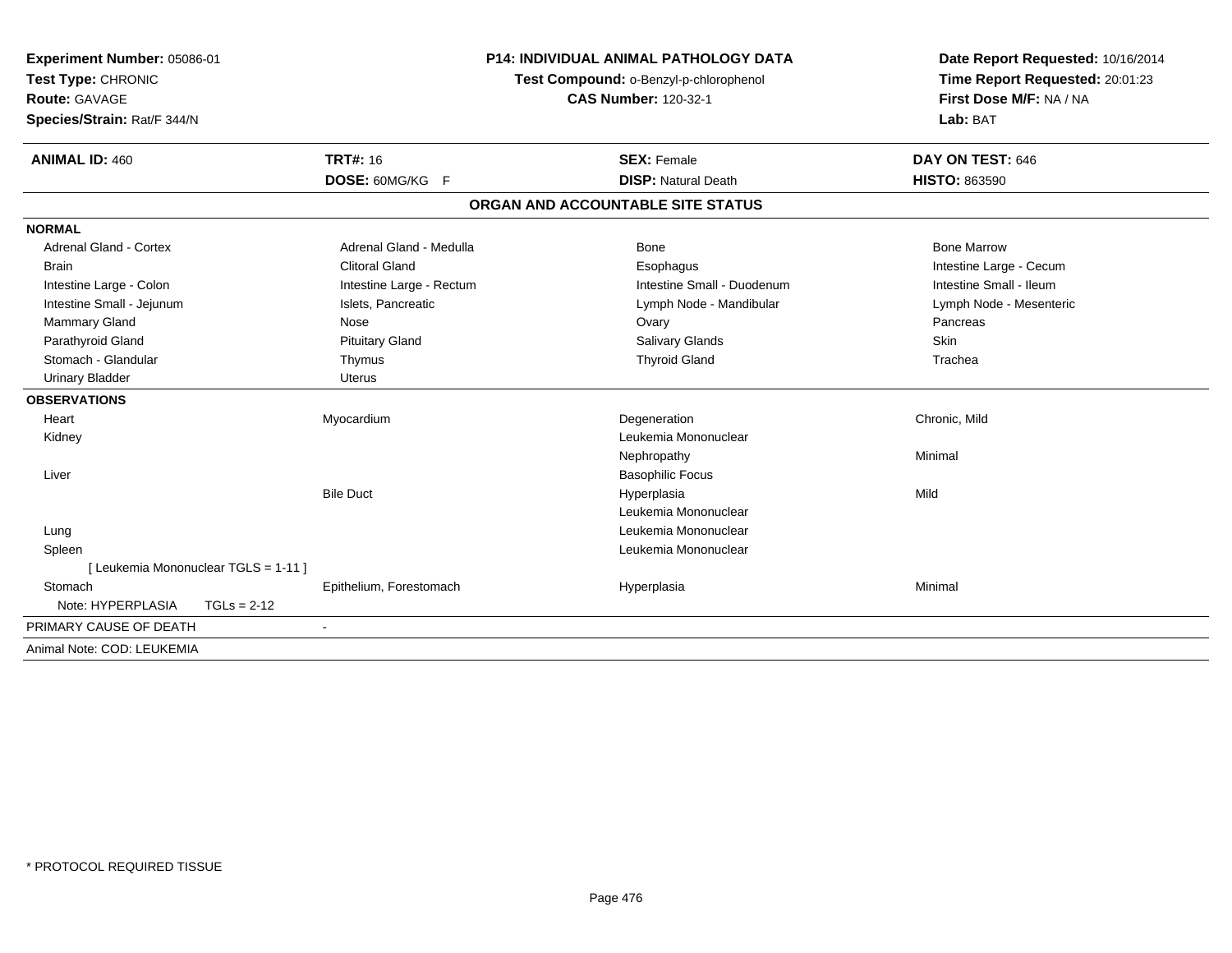| Experiment Number: 05086-01<br><b>Test Type: CHRONIC</b><br><b>Route: GAVAGE</b> | <b>P14: INDIVIDUAL ANIMAL PATHOLOGY DATA</b><br>Test Compound: o-Benzyl-p-chlorophenol<br><b>CAS Number: 120-32-1</b> |                                                        | Date Report Requested: 10/16/2014<br>Time Report Requested: 20:01:23<br>First Dose M/F: NA / NA |
|----------------------------------------------------------------------------------|-----------------------------------------------------------------------------------------------------------------------|--------------------------------------------------------|-------------------------------------------------------------------------------------------------|
| Species/Strain: Rat/F 344/N                                                      |                                                                                                                       |                                                        | Lab: BAT                                                                                        |
| <b>ANIMAL ID: 461</b>                                                            | <b>TRT#: 17</b><br><b>DOSE: 60MG/KG 13HUCC F</b>                                                                      | <b>SEX: Female</b><br><b>DISP:</b> Scheduled Sacrifice | DAY ON TEST: 94<br>HISTO:                                                                       |
| <b>OBSERVATIONS</b>                                                              |                                                                                                                       |                                                        |                                                                                                 |
| Kidney                                                                           | Corticomed Jct                                                                                                        | Mineralization                                         | Minimal                                                                                         |
|                                                                                  |                                                                                                                       | Nephropathy                                            | Minimal                                                                                         |
| PRIMARY CAUSE OF DEATH                                                           | $\,$                                                                                                                  |                                                        |                                                                                                 |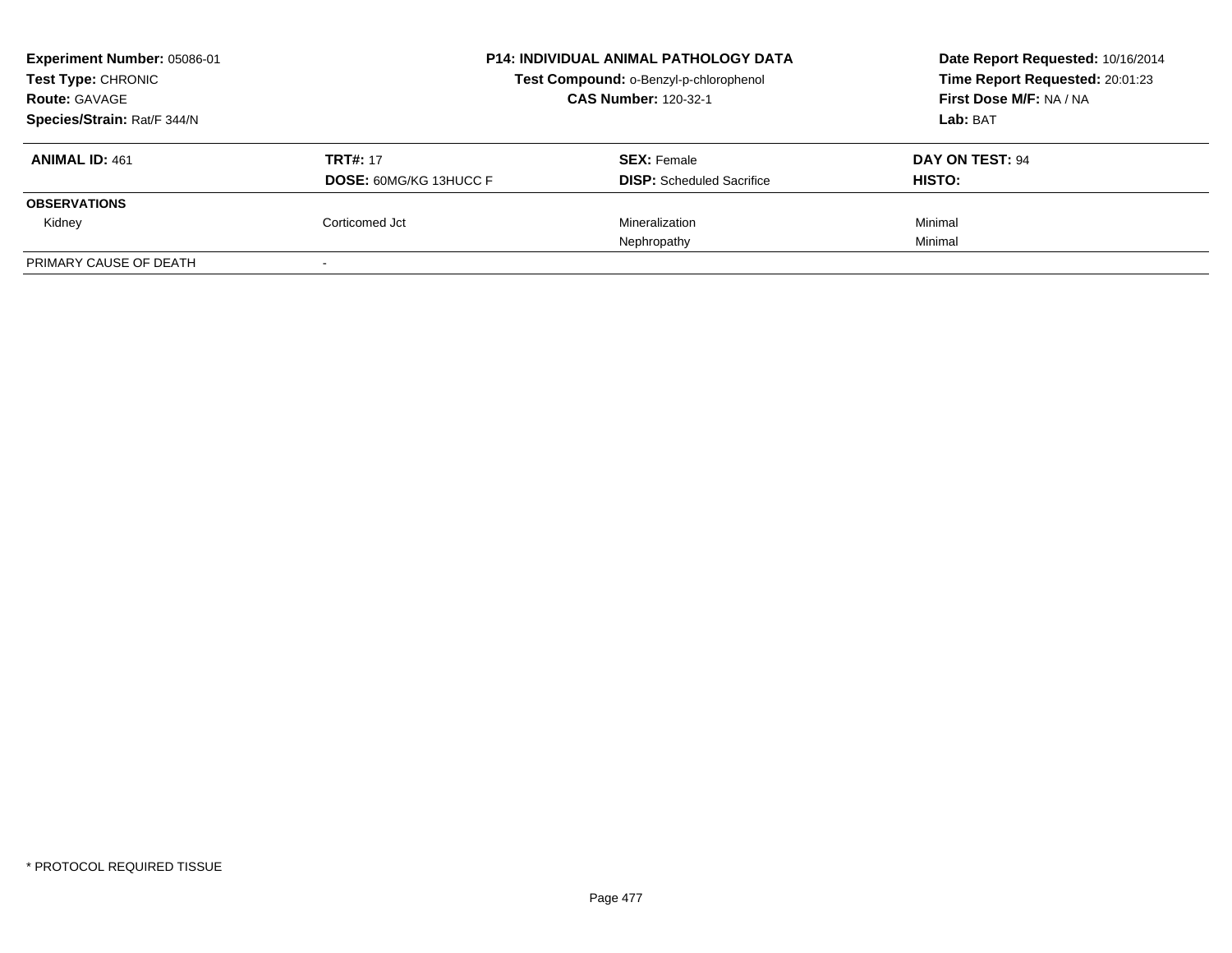| Experiment Number: 05086-01<br><b>Test Type: CHRONIC</b><br><b>Route: GAVAGE</b> | <b>P14: INDIVIDUAL ANIMAL PATHOLOGY DATA</b><br>Test Compound: o-Benzyl-p-chlorophenol<br><b>CAS Number: 120-32-1</b> |                                                        | Date Report Requested: 10/16/2014<br>Time Report Requested: 20:01:23<br>First Dose M/F: NA / NA |
|----------------------------------------------------------------------------------|-----------------------------------------------------------------------------------------------------------------------|--------------------------------------------------------|-------------------------------------------------------------------------------------------------|
| Species/Strain: Rat/F 344/N                                                      |                                                                                                                       |                                                        | Lab: BAT                                                                                        |
| <b>ANIMAL ID: 462</b>                                                            | <b>TRT#: 17</b><br><b>DOSE: 60MG/KG 13HUCC F</b>                                                                      | <b>SEX: Female</b><br><b>DISP:</b> Scheduled Sacrifice | DAY ON TEST: 94<br>HISTO:                                                                       |
| <b>OBSERVATIONS</b>                                                              |                                                                                                                       |                                                        |                                                                                                 |
| Kidney                                                                           | Corticomed Jct                                                                                                        | Mineralization                                         | Minimal                                                                                         |
|                                                                                  |                                                                                                                       | Nephropathy                                            | Minimal                                                                                         |
| PRIMARY CAUSE OF DEATH                                                           | $\,$                                                                                                                  |                                                        |                                                                                                 |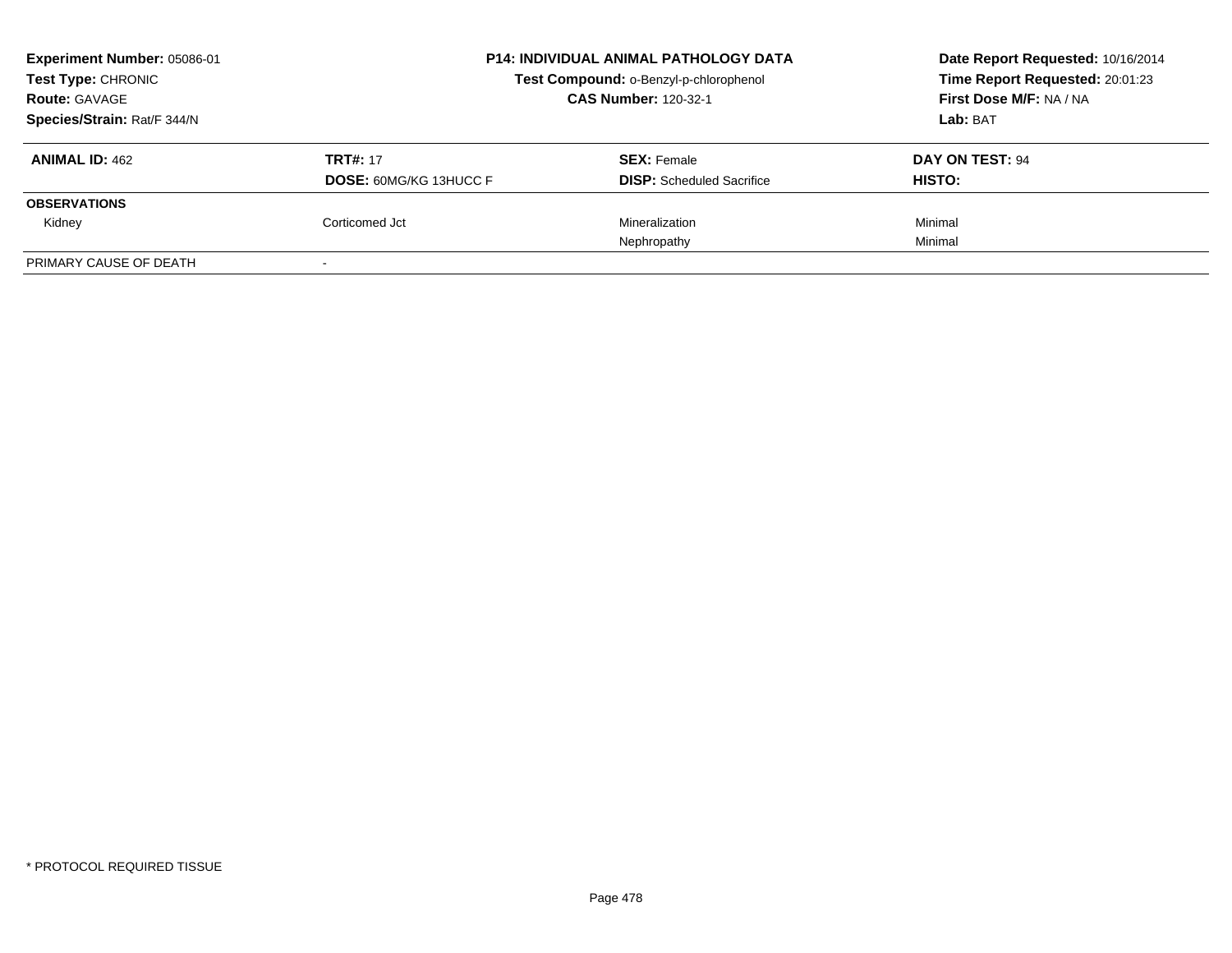| <b>Experiment Number: 05086-01</b> | <b>P14: INDIVIDUAL ANIMAL PATHOLOGY DATA</b><br>Test Compound: o-Benzyl-p-chlorophenol<br><b>CAS Number: 120-32-1</b> |                                   | Date Report Requested: 10/16/2014 |
|------------------------------------|-----------------------------------------------------------------------------------------------------------------------|-----------------------------------|-----------------------------------|
| Test Type: CHRONIC                 |                                                                                                                       |                                   | Time Report Requested: 20:01:23   |
| <b>Route: GAVAGE</b>               |                                                                                                                       |                                   | First Dose M/F: NA / NA           |
| Species/Strain: Rat/F 344/N        |                                                                                                                       |                                   | Lab: BAT                          |
| <b>ANIMAL ID: 463</b>              | <b>TRT#: 17</b>                                                                                                       | <b>SEX: Female</b>                | DAY ON TEST: 94                   |
|                                    | <b>DOSE: 60MG/KG 13HUCC F</b>                                                                                         | <b>DISP:</b> Scheduled Sacrifice  | HISTO:                            |
|                                    |                                                                                                                       | ORGAN AND ACCOUNTABLE SITE STATUS |                                   |
| <b>NORMAL</b>                      |                                                                                                                       |                                   |                                   |
| Kidney                             |                                                                                                                       |                                   |                                   |
| PRIMARY CAUSE OF DEATH             |                                                                                                                       |                                   |                                   |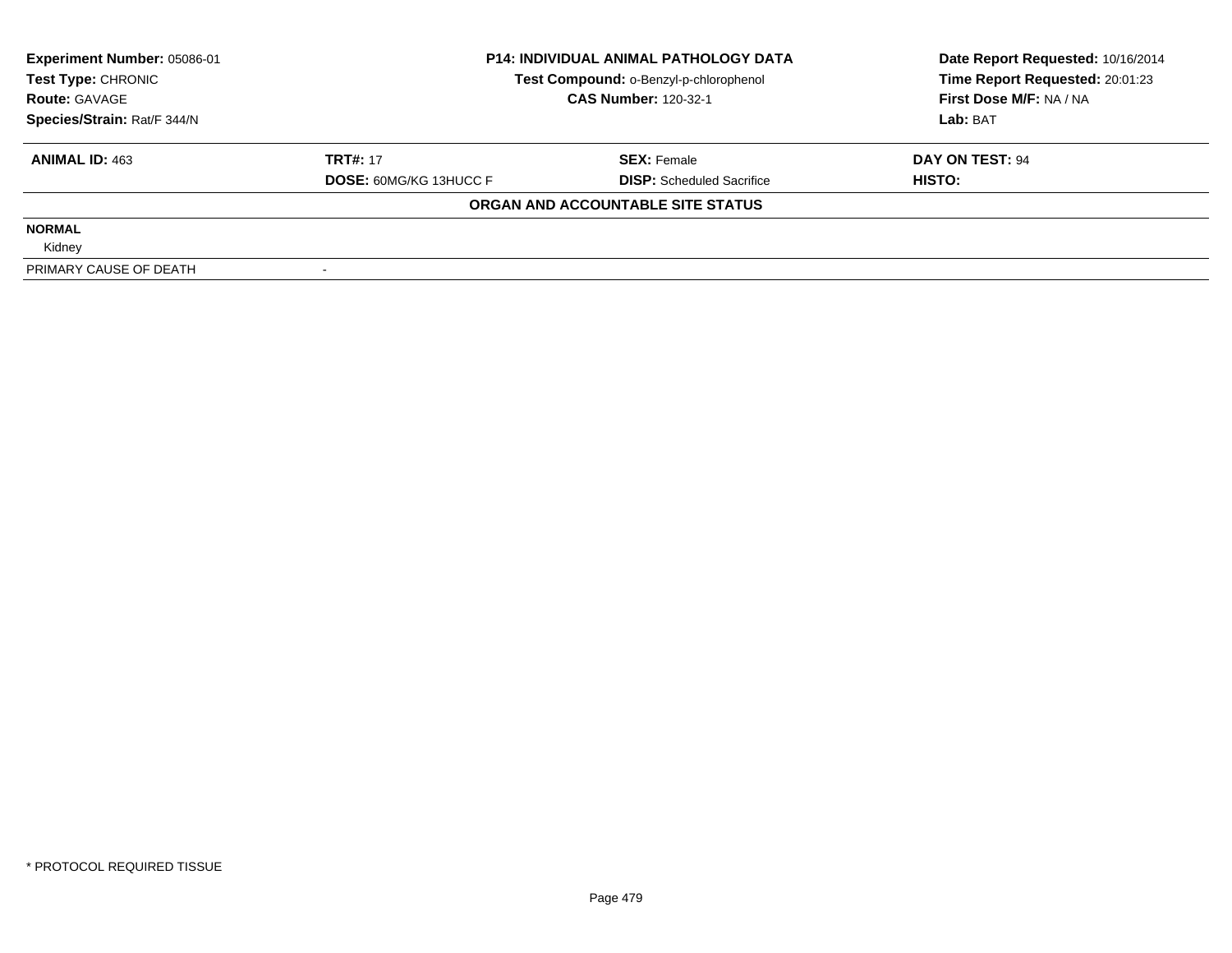| Experiment Number: 05086-01 | <b>P14: INDIVIDUAL ANIMAL PATHOLOGY DATA</b><br>Test Compound: o-Benzyl-p-chlorophenol<br><b>CAS Number: 120-32-1</b> |                                   | Date Report Requested: 10/16/2014 |
|-----------------------------|-----------------------------------------------------------------------------------------------------------------------|-----------------------------------|-----------------------------------|
| Test Type: CHRONIC          |                                                                                                                       |                                   | Time Report Requested: 20:01:23   |
| <b>Route: GAVAGE</b>        |                                                                                                                       |                                   | First Dose M/F: NA / NA           |
| Species/Strain: Rat/F 344/N |                                                                                                                       |                                   | Lab: BAT                          |
| <b>ANIMAL ID: 464</b>       | <b>TRT#: 17</b>                                                                                                       | <b>SEX: Female</b>                | DAY ON TEST: 94                   |
|                             | <b>DOSE: 60MG/KG 13HUCC F</b>                                                                                         | <b>DISP:</b> Scheduled Sacrifice  | HISTO:                            |
|                             |                                                                                                                       | ORGAN AND ACCOUNTABLE SITE STATUS |                                   |
| <b>NORMAL</b>               |                                                                                                                       |                                   |                                   |
| Kidney                      |                                                                                                                       |                                   |                                   |
| PRIMARY CAUSE OF DEATH      |                                                                                                                       |                                   |                                   |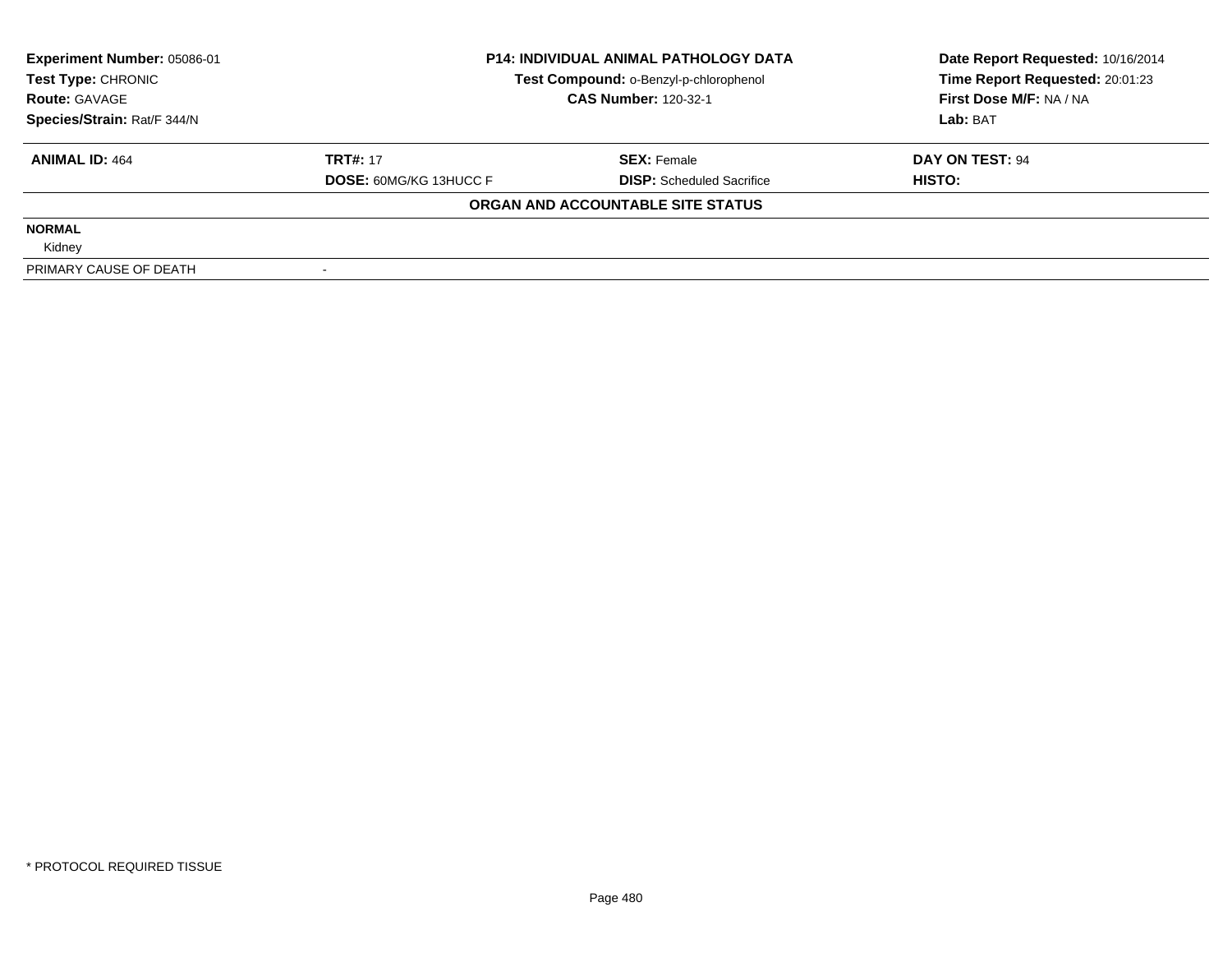| Experiment Number: 05086-01<br>Test Type: CHRONIC<br><b>Route: GAVAGE</b><br>Species/Strain: Rat/F 344/N |                                                  | P14: INDIVIDUAL ANIMAL PATHOLOGY DATA<br>Test Compound: o-Benzyl-p-chlorophenol<br><b>CAS Number: 120-32-1</b> | Date Report Requested: 10/16/2014<br>Time Report Requested: 20:01:23<br>First Dose M/F: NA / NA<br>Lab: BAT |
|----------------------------------------------------------------------------------------------------------|--------------------------------------------------|----------------------------------------------------------------------------------------------------------------|-------------------------------------------------------------------------------------------------------------|
| <b>ANIMAL ID: 465</b>                                                                                    | <b>TRT#: 17</b><br><b>DOSE: 60MG/KG 13HUCC F</b> | <b>SEX: Female</b><br><b>DISP:</b> Scheduled Sacrifice                                                         | DAY ON TEST: 94<br><b>HISTO:</b>                                                                            |
| <b>OBSERVATIONS</b>                                                                                      |                                                  |                                                                                                                |                                                                                                             |
| Kidney                                                                                                   | Corticomed Jct                                   | Mineralization                                                                                                 | Minimal                                                                                                     |
| PRIMARY CAUSE OF DEATH                                                                                   |                                                  |                                                                                                                |                                                                                                             |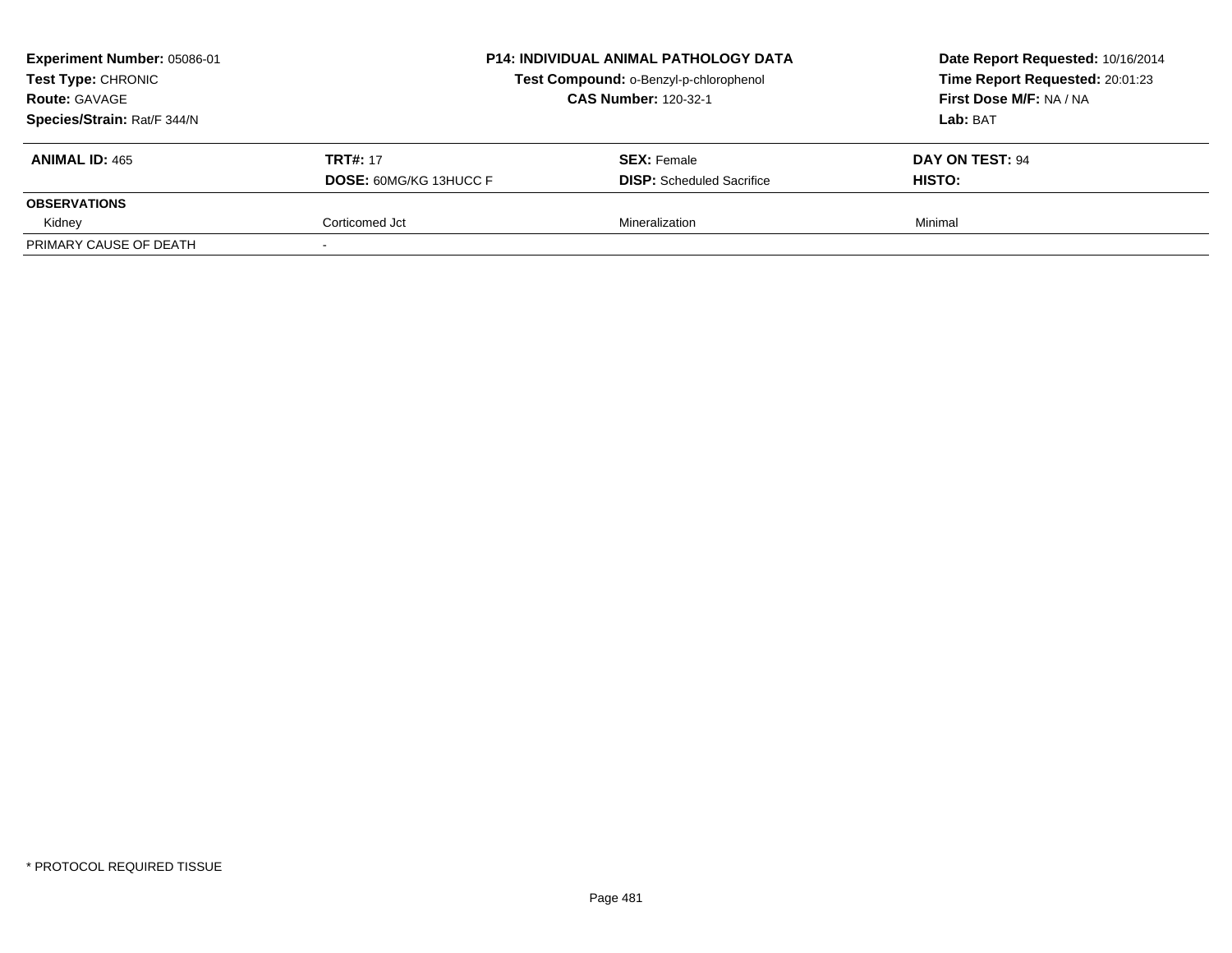| <b>Experiment Number: 05086-01</b> | <b>P14: INDIVIDUAL ANIMAL PATHOLOGY DATA</b><br>Test Compound: o-Benzyl-p-chlorophenol<br><b>CAS Number: 120-32-1</b> |                                   | Date Report Requested: 10/16/2014 |
|------------------------------------|-----------------------------------------------------------------------------------------------------------------------|-----------------------------------|-----------------------------------|
| Test Type: CHRONIC                 |                                                                                                                       |                                   | Time Report Requested: 20:01:23   |
| <b>Route: GAVAGE</b>               |                                                                                                                       |                                   | First Dose M/F: NA / NA           |
| Species/Strain: Rat/F 344/N        |                                                                                                                       |                                   | Lab: BAT                          |
| <b>ANIMAL ID: 466</b>              | <b>TRT#: 17</b>                                                                                                       | <b>SEX: Female</b>                | DAY ON TEST: 94                   |
|                                    | <b>DOSE: 60MG/KG 13HUCC F</b>                                                                                         | <b>DISP:</b> Scheduled Sacrifice  | <b>HISTO:</b>                     |
|                                    |                                                                                                                       | ORGAN AND ACCOUNTABLE SITE STATUS |                                   |
| <b>NORMAL</b>                      |                                                                                                                       |                                   |                                   |
| Kidney                             |                                                                                                                       |                                   |                                   |
| PRIMARY CAUSE OF DEATH             |                                                                                                                       |                                   |                                   |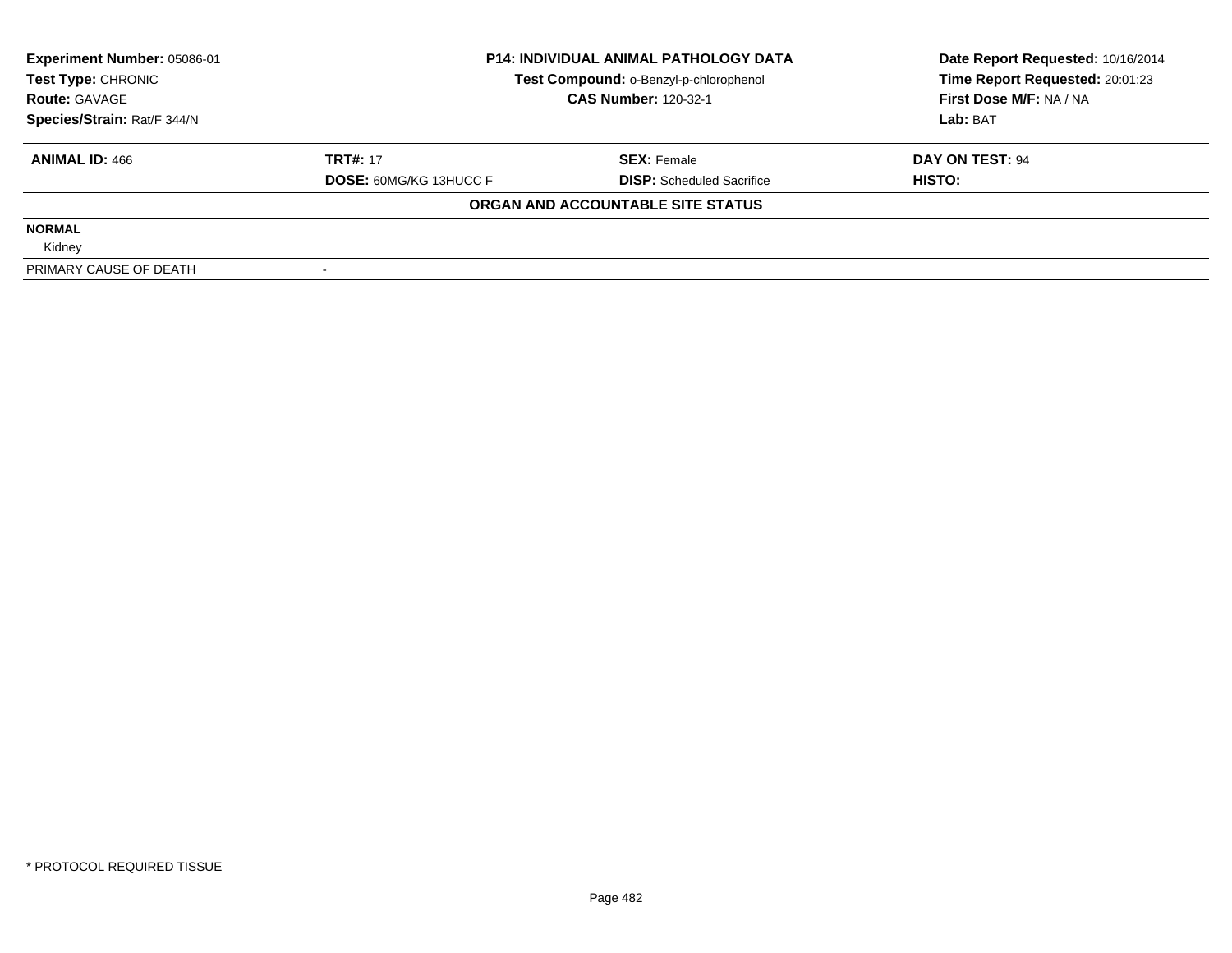| Experiment Number: 05086-01<br><b>Test Type: CHRONIC</b><br><b>Route: GAVAGE</b> |                                                  | <b>P14: INDIVIDUAL ANIMAL PATHOLOGY DATA</b><br>Test Compound: o-Benzyl-p-chlorophenol<br><b>CAS Number: 120-32-1</b> |                           |
|----------------------------------------------------------------------------------|--------------------------------------------------|-----------------------------------------------------------------------------------------------------------------------|---------------------------|
| Species/Strain: Rat/F 344/N                                                      |                                                  |                                                                                                                       | Lab: BAT                  |
| <b>ANIMAL ID: 467</b>                                                            | <b>TRT#: 17</b><br><b>DOSE: 60MG/KG 13HUCC F</b> | <b>SEX: Female</b><br><b>DISP:</b> Scheduled Sacrifice                                                                | DAY ON TEST: 94<br>HISTO: |
| <b>OBSERVATIONS</b>                                                              |                                                  |                                                                                                                       |                           |
| Kidney                                                                           | Corticomed Jct                                   | Mineralization                                                                                                        | Minimal                   |
|                                                                                  |                                                  | Nephropathy                                                                                                           | Minimal                   |
| PRIMARY CAUSE OF DEATH                                                           | $\,$                                             |                                                                                                                       |                           |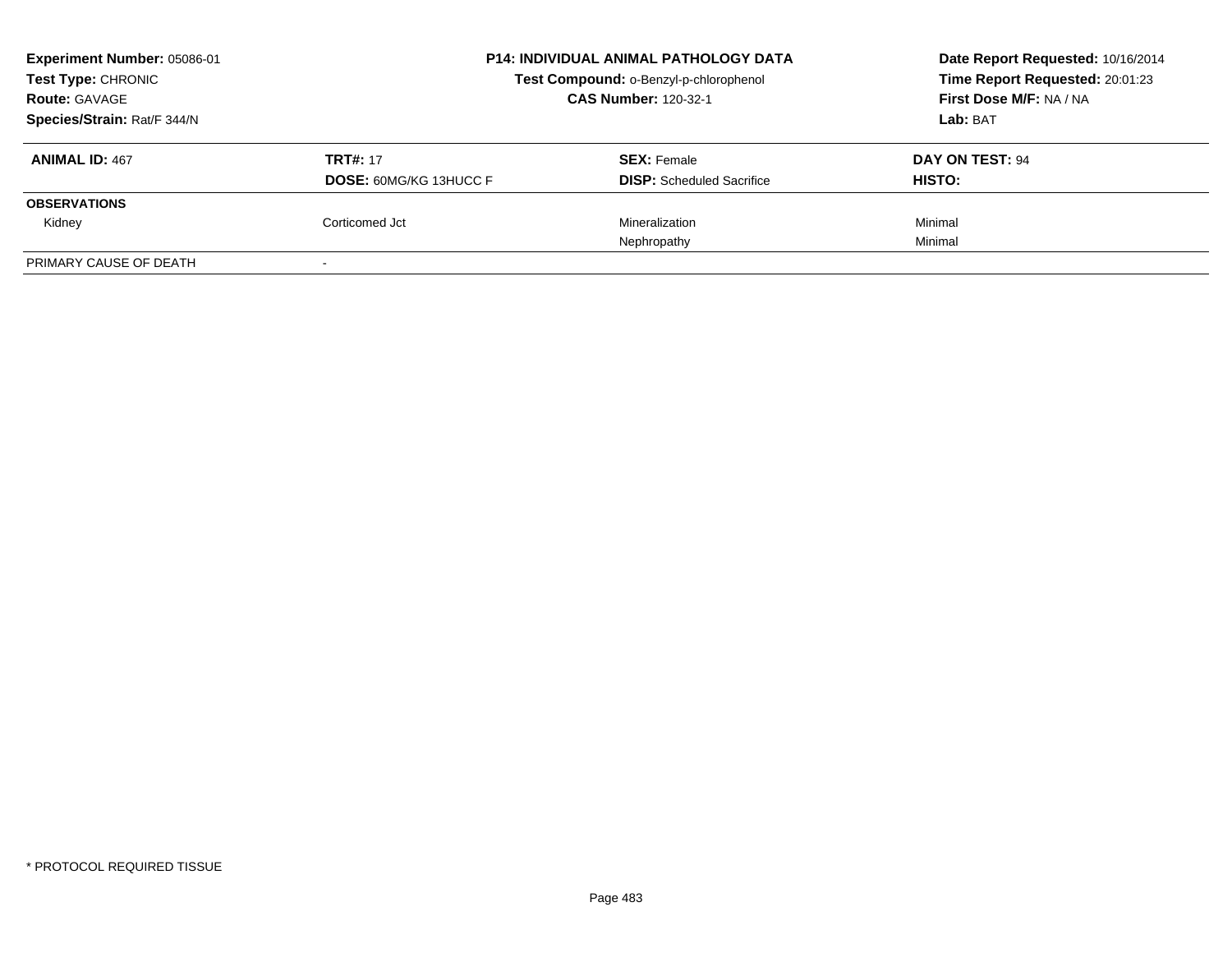| Experiment Number: 05086-01<br>Test Type: CHRONIC<br><b>Route: GAVAGE</b> | <b>P14: INDIVIDUAL ANIMAL PATHOLOGY DATA</b><br>Test Compound: o-Benzyl-p-chlorophenol<br><b>CAS Number: 120-32-1</b> |                                   | Date Report Requested: 10/16/2014<br>Time Report Requested: 20:01:23<br>First Dose M/F: NA / NA |
|---------------------------------------------------------------------------|-----------------------------------------------------------------------------------------------------------------------|-----------------------------------|-------------------------------------------------------------------------------------------------|
| Species/Strain: Rat/F 344/N                                               |                                                                                                                       |                                   | Lab: BAT                                                                                        |
| <b>ANIMAL ID: 468</b>                                                     | <b>TRT#: 17</b>                                                                                                       | <b>SEX: Female</b>                | <b>DAY ON TEST: 94</b>                                                                          |
|                                                                           | <b>DOSE: 60MG/KG 13HUCC F</b>                                                                                         | <b>DISP:</b> Scheduled Sacrifice  | <b>HISTO:</b>                                                                                   |
|                                                                           |                                                                                                                       | ORGAN AND ACCOUNTABLE SITE STATUS |                                                                                                 |
| <b>NORMAL</b>                                                             |                                                                                                                       |                                   |                                                                                                 |
| Ovary                                                                     |                                                                                                                       |                                   |                                                                                                 |
| <b>OBSERVATIONS</b>                                                       |                                                                                                                       |                                   |                                                                                                 |
| Kidney                                                                    | Corticomed Jct                                                                                                        | Mineralization                    | Minimal                                                                                         |
| Ovary                                                                     |                                                                                                                       |                                   |                                                                                                 |
| Note: GROSS "CYST" WAS DISTENDED OVARIAN BURSA INSTEAD.                   |                                                                                                                       |                                   |                                                                                                 |
| PRIMARY CAUSE OF DEATH                                                    |                                                                                                                       |                                   |                                                                                                 |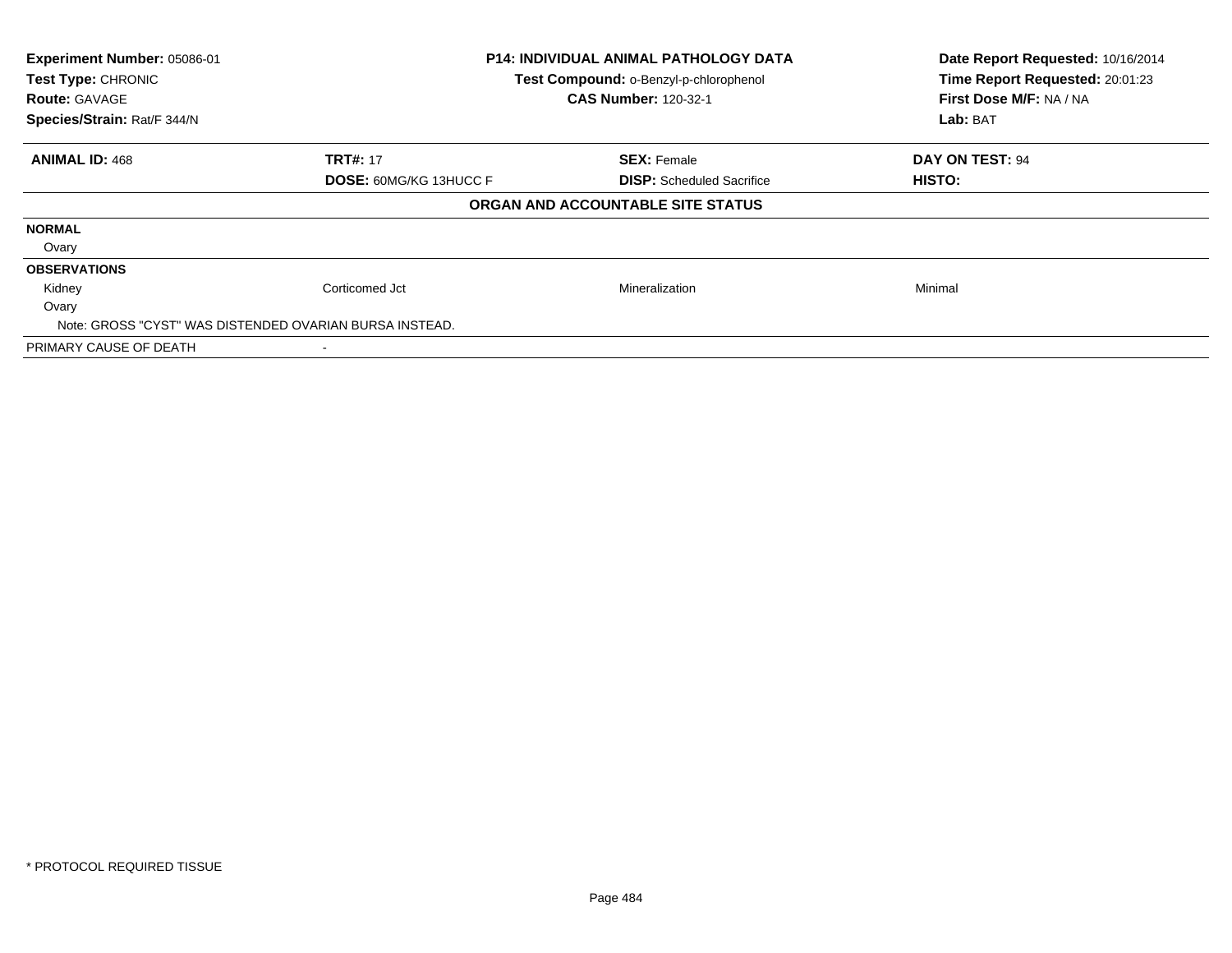| Experiment Number: 05086-01<br>Test Type: CHRONIC<br><b>Route: GAVAGE</b><br>Species/Strain: Rat/F 344/N | P14: INDIVIDUAL ANIMAL PATHOLOGY DATA<br>Test Compound: o-Benzyl-p-chlorophenol<br><b>CAS Number: 120-32-1</b> |                                                        | Date Report Requested: 10/16/2014<br>Time Report Requested: 20:01:23<br>First Dose M/F: NA / NA<br>Lab: BAT |
|----------------------------------------------------------------------------------------------------------|----------------------------------------------------------------------------------------------------------------|--------------------------------------------------------|-------------------------------------------------------------------------------------------------------------|
| <b>ANIMAL ID: 469</b>                                                                                    | <b>TRT#: 17</b><br><b>DOSE: 60MG/KG 13HUCC F</b>                                                               | <b>SEX: Female</b><br><b>DISP:</b> Scheduled Sacrifice | DAY ON TEST: 94<br><b>HISTO:</b>                                                                            |
| <b>OBSERVATIONS</b>                                                                                      |                                                                                                                |                                                        |                                                                                                             |
| Kidney                                                                                                   | Corticomed Jct                                                                                                 | Mineralization                                         | Minimal                                                                                                     |
| PRIMARY CAUSE OF DEATH                                                                                   |                                                                                                                |                                                        |                                                                                                             |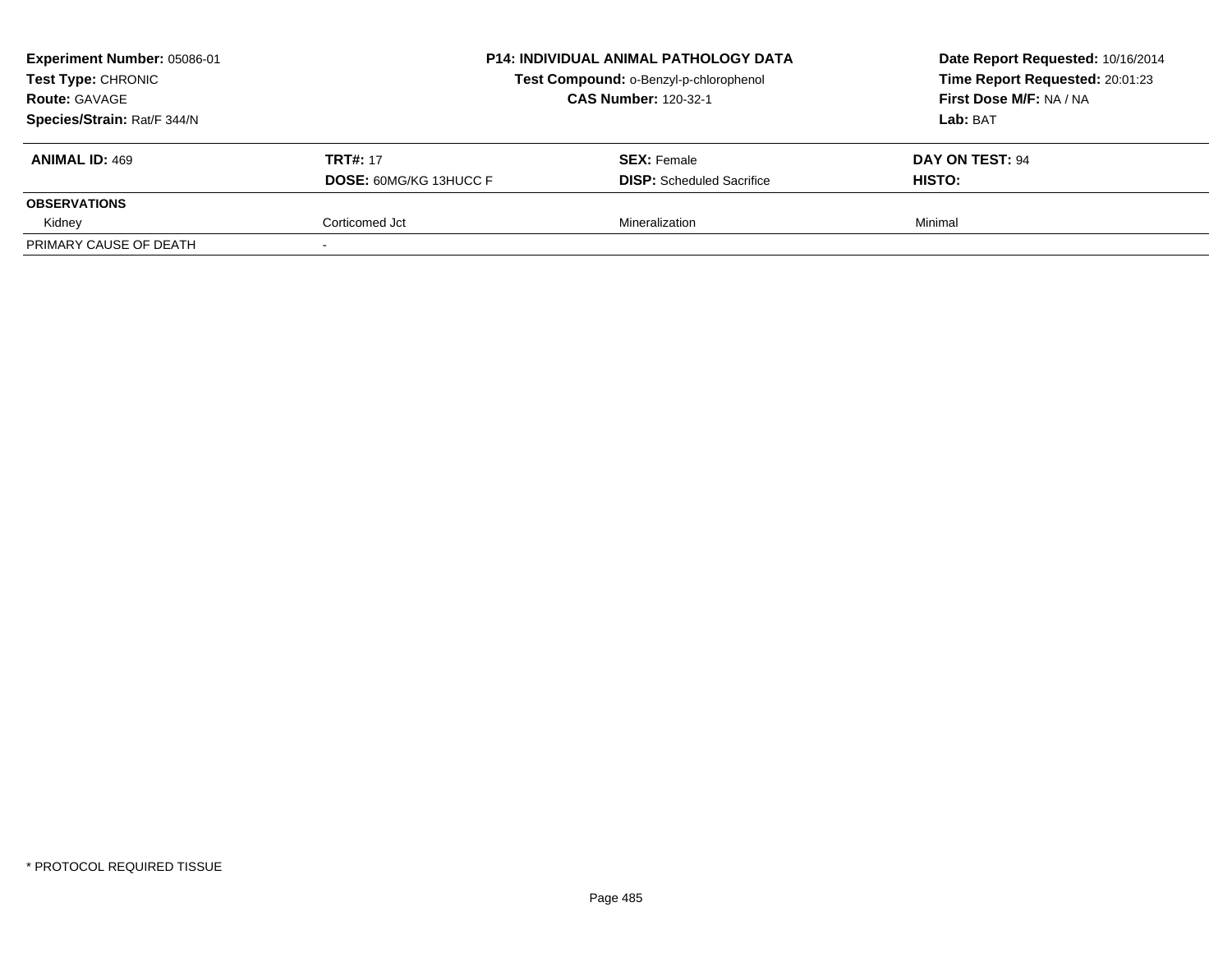| <b>Experiment Number: 05086-01</b> | <b>P14: INDIVIDUAL ANIMAL PATHOLOGY DATA</b><br>Test Compound: o-Benzyl-p-chlorophenol<br><b>CAS Number: 120-32-1</b> |                                   | Date Report Requested: 10/16/2014 |
|------------------------------------|-----------------------------------------------------------------------------------------------------------------------|-----------------------------------|-----------------------------------|
| Test Type: CHRONIC                 |                                                                                                                       |                                   | Time Report Requested: 20:01:23   |
| <b>Route: GAVAGE</b>               |                                                                                                                       |                                   | First Dose M/F: NA / NA           |
| Species/Strain: Rat/F 344/N        |                                                                                                                       |                                   | Lab: BAT                          |
| <b>ANIMAL ID: 470</b>              | <b>TRT#: 17</b>                                                                                                       | <b>SEX: Female</b>                | DAY ON TEST: 94                   |
|                                    | <b>DOSE: 60MG/KG 13HUCC F</b>                                                                                         | <b>DISP:</b> Scheduled Sacrifice  | <b>HISTO:</b>                     |
|                                    |                                                                                                                       | ORGAN AND ACCOUNTABLE SITE STATUS |                                   |
| <b>NORMAL</b>                      |                                                                                                                       |                                   |                                   |
| Kidney                             |                                                                                                                       |                                   |                                   |
| PRIMARY CAUSE OF DEATH             |                                                                                                                       |                                   |                                   |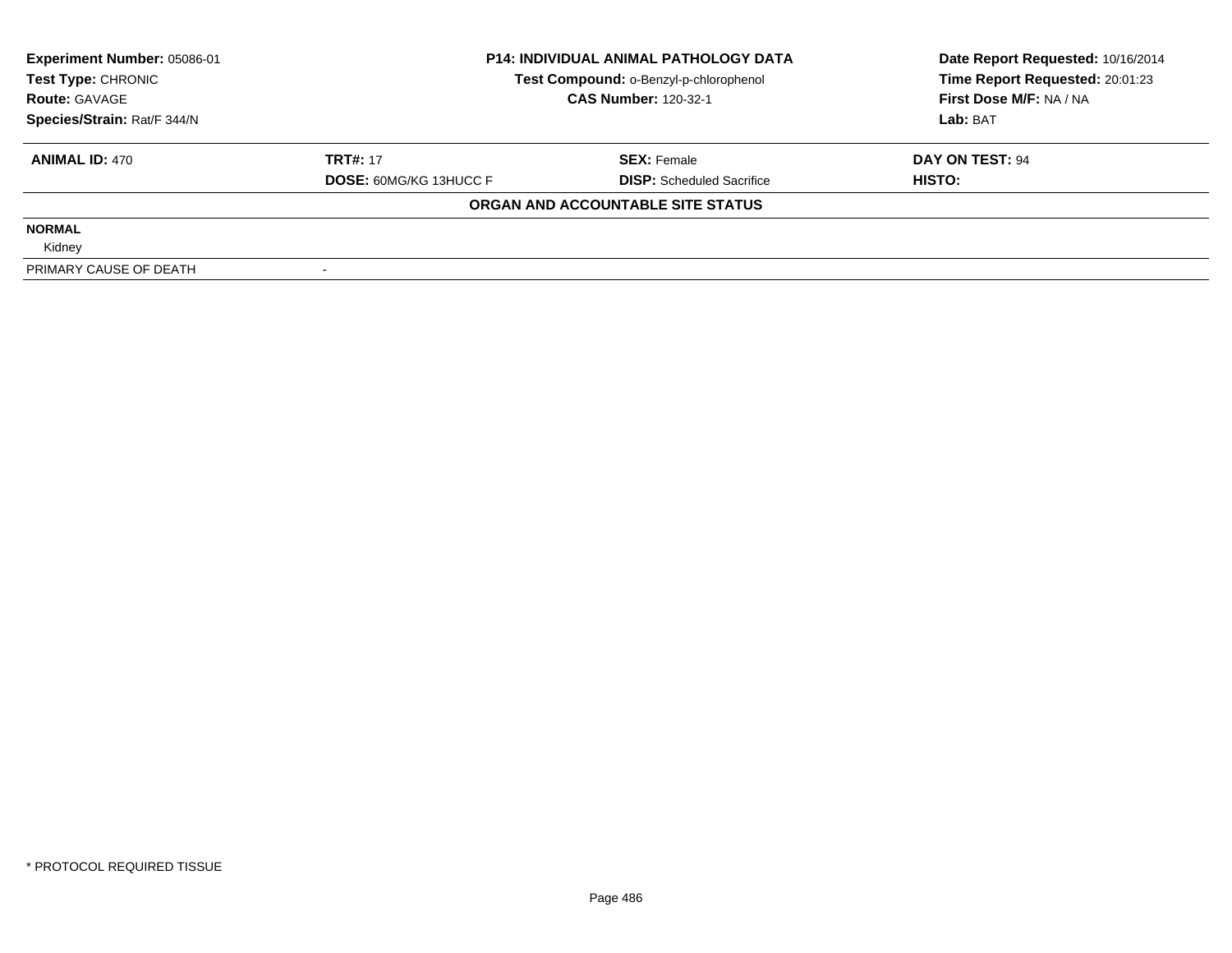| <b>Experiment Number: 05086-01</b><br>Test Type: CHRONIC<br><b>Route: GAVAGE</b><br>Species/Strain: Rat/F 344/N | <b>P14: INDIVIDUAL ANIMAL PATHOLOGY DATA</b><br>Test Compound: o-Benzyl-p-chlorophenol<br><b>CAS Number: 120-32-1</b> |                                                  | Date Report Requested: 10/16/2014<br>Time Report Requested: 20:01:23<br>First Dose M/F: NA / NA<br>Lab: BAT |
|-----------------------------------------------------------------------------------------------------------------|-----------------------------------------------------------------------------------------------------------------------|--------------------------------------------------|-------------------------------------------------------------------------------------------------------------|
| <b>ANIMAL ID: 473</b>                                                                                           | <b>TRT#:</b> 18<br><b>DOSE: 60MG/KG 65HUCC F</b>                                                                      | <b>SEX: Female</b><br><b>DISP: Natural Death</b> | DAY ON TEST: 456<br><b>HISTO: 863103</b>                                                                    |
| PRIMARY CAUSE OF DEATH                                                                                          | $\sim$                                                                                                                |                                                  |                                                                                                             |
| Animal Note: COD: LEUKEMIA.                                                                                     |                                                                                                                       |                                                  |                                                                                                             |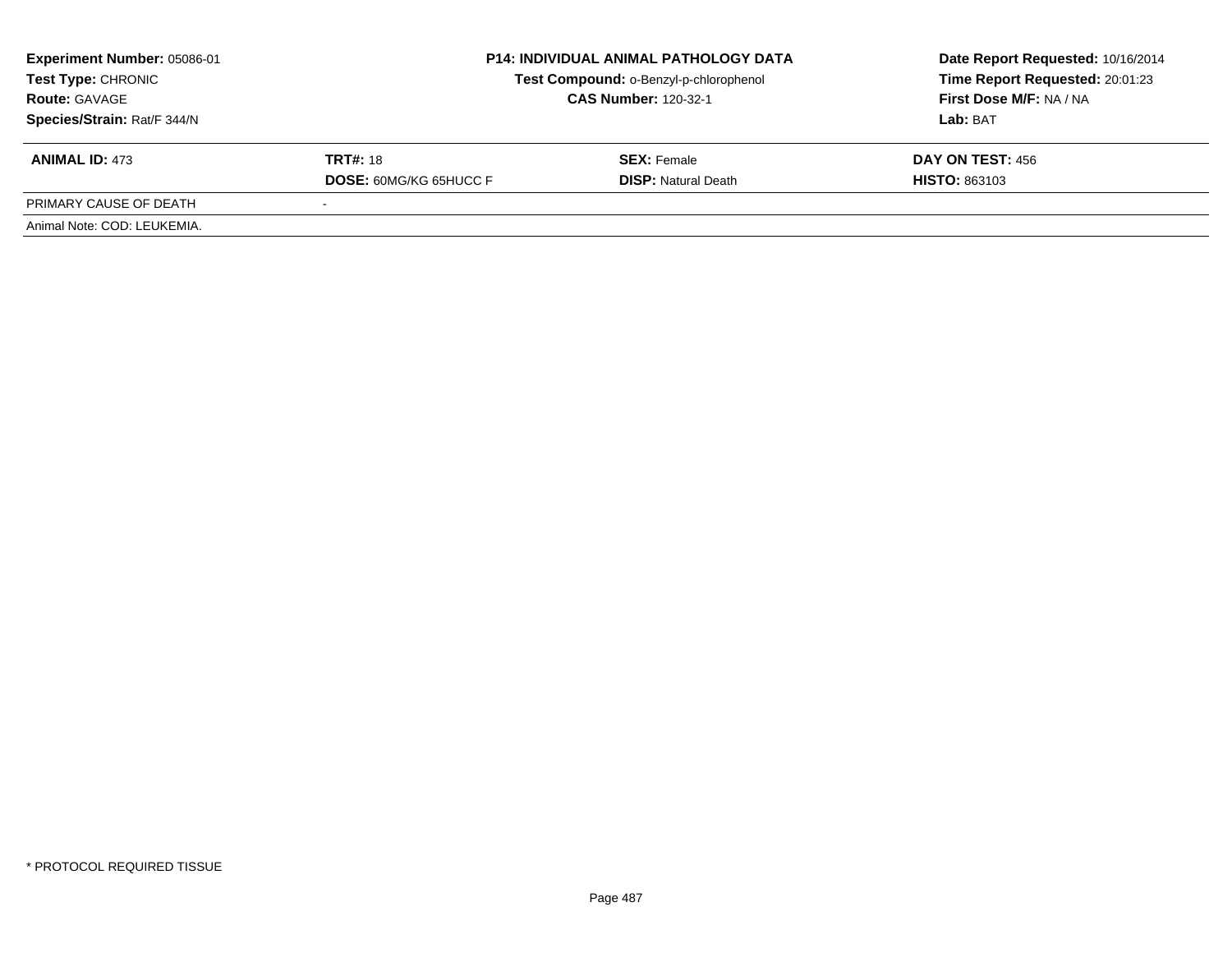| Experiment Number: 05086-01<br>Test Type: CHRONIC<br><b>Route: GAVAGE</b><br>Species/Strain: Rat/F 344/N | <b>P14: INDIVIDUAL ANIMAL PATHOLOGY DATA</b><br>Test Compound: o-Benzyl-p-chlorophenol<br><b>CAS Number: 120-32-1</b> |                                   | Date Report Requested: 10/16/2014<br>Time Report Requested: 20:01:23<br>First Dose M/F: NA / NA<br>Lab: BAT |  |
|----------------------------------------------------------------------------------------------------------|-----------------------------------------------------------------------------------------------------------------------|-----------------------------------|-------------------------------------------------------------------------------------------------------------|--|
| <b>ANIMAL ID: 481</b>                                                                                    | <b>TRT#: 19</b>                                                                                                       | <b>SEX: Female</b>                | DAY ON TEST: 729                                                                                            |  |
|                                                                                                          | DOSE: 120MG/KG F                                                                                                      | <b>DISP: Terminal Sacrifice</b>   | <b>HISTO: 863411</b>                                                                                        |  |
|                                                                                                          |                                                                                                                       | ORGAN AND ACCOUNTABLE SITE STATUS |                                                                                                             |  |
| <b>NORMAL</b>                                                                                            |                                                                                                                       |                                   |                                                                                                             |  |
| <b>Adrenal Gland - Cortex</b>                                                                            | Adrenal Gland - Medulla                                                                                               | <b>Bone</b>                       | <b>Bone Marrow</b>                                                                                          |  |
| <b>Brain</b>                                                                                             | <b>Clitoral Gland</b>                                                                                                 | Esophagus                         | Intestine Large - Cecum                                                                                     |  |
| Intestine Large - Colon                                                                                  | Intestine Large - Rectum                                                                                              | Intestine Small - Duodenum        | Intestine Small - Ileum                                                                                     |  |
| Intestine Small - Jejunum                                                                                | Islets, Pancreatic                                                                                                    | Lung                              | Lymph Node - Mandibular                                                                                     |  |
| Lymph Node - Mesenteric                                                                                  | Nose                                                                                                                  | Ovary                             | Parathyroid Gland                                                                                           |  |
| Salivary Glands                                                                                          | <b>Skin</b>                                                                                                           | Spleen                            | Stomach - Forestomach                                                                                       |  |
| Stomach - Glandular                                                                                      | Thymus                                                                                                                | <b>Thyroid Gland</b>              | Trachea                                                                                                     |  |
| <b>Urinary Bladder</b>                                                                                   | <b>Uterus</b>                                                                                                         |                                   |                                                                                                             |  |
| <b>OBSERVATIONS</b>                                                                                      |                                                                                                                       |                                   |                                                                                                             |  |
| Heart                                                                                                    | Myocardium                                                                                                            | Degeneration                      | Chronic, Mild                                                                                               |  |
| Kidney                                                                                                   |                                                                                                                       | Nephropathy                       | Mild                                                                                                        |  |
| Liver                                                                                                    |                                                                                                                       | <b>Basophilic Focus</b>           |                                                                                                             |  |
|                                                                                                          |                                                                                                                       | Clear Cell Focus                  |                                                                                                             |  |
|                                                                                                          |                                                                                                                       | Hepatodiaphragmatic Nodule        |                                                                                                             |  |
|                                                                                                          | <b>Bile Duct</b>                                                                                                      | Hyperplasia                       | Minimal                                                                                                     |  |
|                                                                                                          |                                                                                                                       | Inflammation                      | Granulomatous, Mild                                                                                         |  |
| Note: BASOPH FOCUS<br>$TGLs = 8-14$                                                                      |                                                                                                                       |                                   |                                                                                                             |  |
| $TGLs = 4-4+13$<br>Note: INFLAMMATION                                                                    |                                                                                                                       |                                   |                                                                                                             |  |
| Note: ANOM HEPAT LOB<br>$TGLs = 3.5 - 4 + 13$                                                            |                                                                                                                       |                                   |                                                                                                             |  |
| <b>Mammary Gland</b>                                                                                     |                                                                                                                       | Fibroadenoma                      | Multiple                                                                                                    |  |
| Note: FIBROADENOMA<br>$TGLs = 1,2-11+12$                                                                 |                                                                                                                       |                                   |                                                                                                             |  |
| Pancreas                                                                                                 | Acinus                                                                                                                | Hyperplasia                       | Mild                                                                                                        |  |
| <b>Pituitary Gland</b>                                                                                   | Pars Distalis                                                                                                         | Adenoma                           |                                                                                                             |  |
| Note: ADENOMA<br>$TGLs = 7-7$                                                                            |                                                                                                                       |                                   |                                                                                                             |  |
| PRIMARY CAUSE OF DEATH                                                                                   | $\sim$                                                                                                                |                                   |                                                                                                             |  |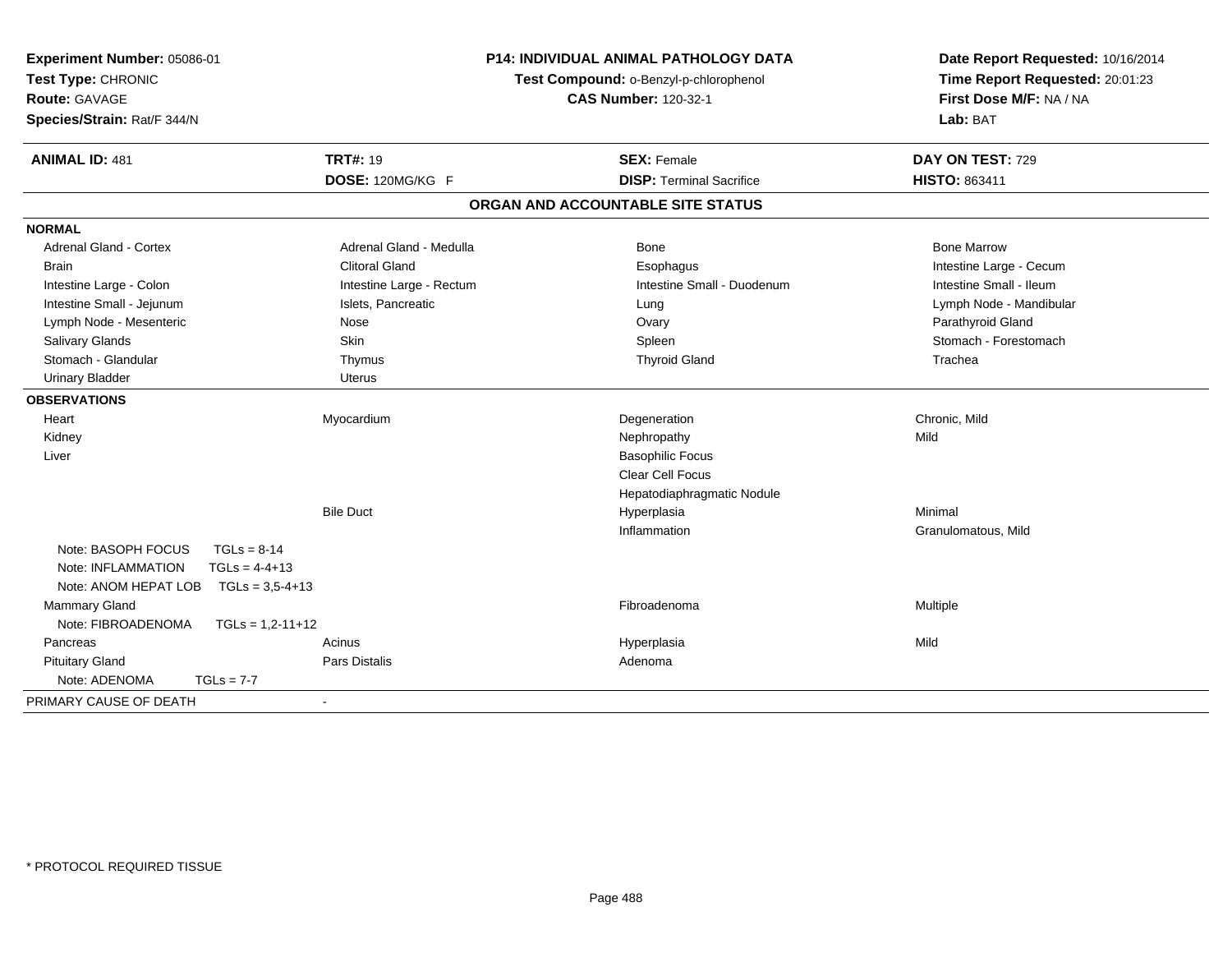| Experiment Number: 05086-01<br>Test Type: CHRONIC<br><b>Route: GAVAGE</b><br>Species/Strain: Rat/F 344/N | <b>P14: INDIVIDUAL ANIMAL PATHOLOGY DATA</b><br>Test Compound: o-Benzyl-p-chlorophenol<br><b>CAS Number: 120-32-1</b> |                                   | Date Report Requested: 10/16/2014<br>Time Report Requested: 20:01:23<br>First Dose M/F: NA / NA<br>Lab: BAT |  |
|----------------------------------------------------------------------------------------------------------|-----------------------------------------------------------------------------------------------------------------------|-----------------------------------|-------------------------------------------------------------------------------------------------------------|--|
| <b>ANIMAL ID: 482</b>                                                                                    | <b>TRT#: 19</b>                                                                                                       | <b>SEX: Female</b>                | DAY ON TEST: 680                                                                                            |  |
|                                                                                                          | DOSE: 120MG/KG F                                                                                                      | <b>DISP: Moribund Sacrifice</b>   | <b>HISTO: 863412</b>                                                                                        |  |
|                                                                                                          |                                                                                                                       | ORGAN AND ACCOUNTABLE SITE STATUS |                                                                                                             |  |
| <b>NORMAL</b>                                                                                            |                                                                                                                       |                                   |                                                                                                             |  |
| Adrenal Gland - Cortex                                                                                   | Adrenal Gland - Medulla                                                                                               | Bone                              | <b>Bone Marrow</b>                                                                                          |  |
| <b>Brain</b>                                                                                             | Esophagus                                                                                                             | Intestine Large - Cecum           | Intestine Large - Colon                                                                                     |  |
| Intestine Large - Rectum                                                                                 | Intestine Small - Duodenum                                                                                            | Intestine Small - Ileum           | Intestine Small - Jejunum                                                                                   |  |
| Lymph Node - Mandibular                                                                                  | Lymph Node - Mesenteric                                                                                               | Nose                              | Ovary                                                                                                       |  |
| Parathyroid Gland                                                                                        | Salivary Glands                                                                                                       | Stomach - Forestomach             | Stomach - Glandular                                                                                         |  |
| Thymus                                                                                                   | Trachea                                                                                                               | <b>Urinary Bladder</b>            | Uterus                                                                                                      |  |
| <b>MISSING</b>                                                                                           |                                                                                                                       |                                   |                                                                                                             |  |
| <b>Clitoral Gland</b>                                                                                    | Mammary Gland                                                                                                         | Skin                              |                                                                                                             |  |
| <b>OBSERVATIONS</b>                                                                                      |                                                                                                                       |                                   |                                                                                                             |  |
| Heart                                                                                                    | Myocardium                                                                                                            | Degeneration                      | Chronic, Minimal                                                                                            |  |
| Islets, Pancreatic                                                                                       |                                                                                                                       | Carcinoma                         |                                                                                                             |  |
| Note: CARCINOMA<br>$TGLs = 3-13$                                                                         |                                                                                                                       |                                   |                                                                                                             |  |
| Kidney                                                                                                   |                                                                                                                       | Nephropathy                       | Minimal                                                                                                     |  |
| Liver                                                                                                    |                                                                                                                       | <b>Basophilic Focus</b>           |                                                                                                             |  |
|                                                                                                          | <b>Bile Duct</b>                                                                                                      | Hyperplasia                       | Moderate                                                                                                    |  |
|                                                                                                          |                                                                                                                       | Leukemia Mononuclear              |                                                                                                             |  |
| Lung                                                                                                     |                                                                                                                       | Leukemia Mononuclear              |                                                                                                             |  |
| Pancreas                                                                                                 | Acinus                                                                                                                | Atrophy                           | Mild                                                                                                        |  |
| <b>Pituitary Gland</b>                                                                                   | Pars Distalis                                                                                                         | Hyperplasia                       | Moderate                                                                                                    |  |
| Note: HYPERPLASIA<br>$TGLs = 1-11$                                                                       |                                                                                                                       |                                   |                                                                                                             |  |
| Spleen                                                                                                   |                                                                                                                       | Leukemia Mononuclear              |                                                                                                             |  |
| [ Leukemia Mononuclear TGLS = 2-12 ]                                                                     |                                                                                                                       |                                   |                                                                                                             |  |
| <b>Thyroid Gland</b>                                                                                     | C Cell                                                                                                                | Adenoma                           |                                                                                                             |  |
| PRIMARY CAUSE OF DEATH                                                                                   |                                                                                                                       |                                   |                                                                                                             |  |
| Animal Note: MORIBUND DUE TO LEUKEMIA                                                                    |                                                                                                                       |                                   |                                                                                                             |  |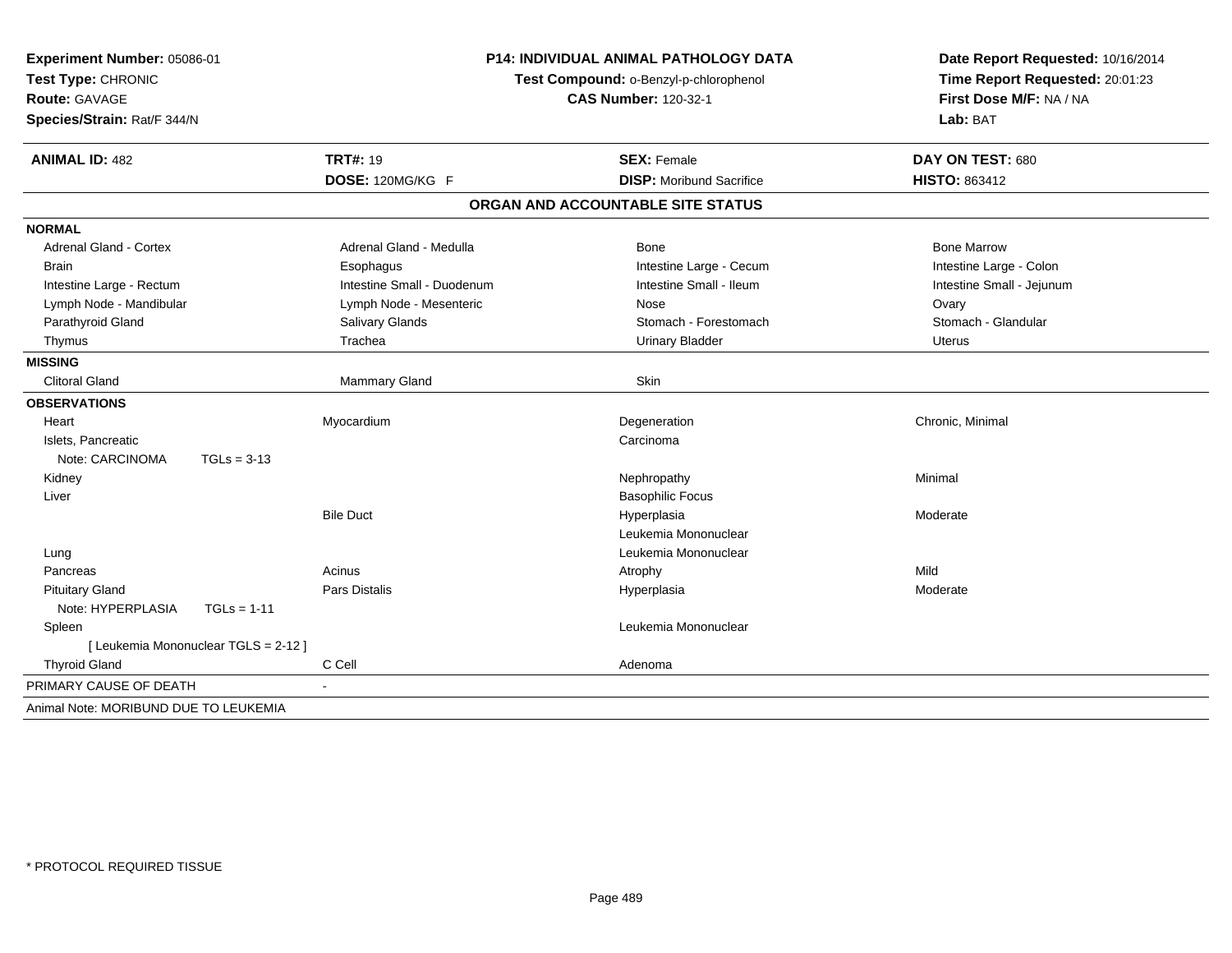| Experiment Number: 05086-01<br>Test Type: CHRONIC   |                         | <b>P14: INDIVIDUAL ANIMAL PATHOLOGY DATA</b><br>Test Compound: o-Benzyl-p-chlorophenol | Date Report Requested: 10/16/2014<br>Time Report Requested: 20:01:23 |
|-----------------------------------------------------|-------------------------|----------------------------------------------------------------------------------------|----------------------------------------------------------------------|
| <b>Route: GAVAGE</b><br>Species/Strain: Rat/F 344/N |                         | <b>CAS Number: 120-32-1</b>                                                            | First Dose M/F: NA / NA<br>Lab: BAT                                  |
| <b>ANIMAL ID: 483</b>                               | <b>TRT#: 19</b>         | <b>SEX: Female</b>                                                                     | DAY ON TEST: 729                                                     |
|                                                     | DOSE: 120MG/KG F        | <b>DISP: Terminal Sacrifice</b>                                                        | <b>HISTO: 863413</b>                                                 |
|                                                     |                         | ORGAN AND ACCOUNTABLE SITE STATUS                                                      |                                                                      |
| <b>NORMAL</b>                                       |                         |                                                                                        |                                                                      |
| Adrenal Gland - Medulla                             | <b>Bone</b>             | <b>Bone Marrow</b>                                                                     | <b>Brain</b>                                                         |
| Esophagus                                           | Intestine Large - Cecum | Intestine Large - Colon                                                                | Intestine Large - Rectum                                             |
| Intestine Small - Duodenum                          | Intestine Small - Ileum | Intestine Small - Jejunum                                                              | Islets, Pancreatic                                                   |
| Lung                                                | Lymph Node - Mandibular | Lymph Node - Mesenteric                                                                | Mammary Gland                                                        |
| Nose                                                | Ovary                   | Salivary Glands                                                                        | Skin                                                                 |
| Spleen                                              | Stomach - Forestomach   | Stomach - Glandular                                                                    | Trachea                                                              |
| <b>Urinary Bladder</b>                              | Uterus                  |                                                                                        |                                                                      |
| <b>MISSING</b>                                      |                         |                                                                                        |                                                                      |
| Parathyroid Gland                                   | Thymus                  |                                                                                        |                                                                      |
| <b>OBSERVATIONS</b>                                 |                         |                                                                                        |                                                                      |
| <b>Adrenal Gland</b>                                | Cortex                  | Hyperplasia                                                                            | Minimal                                                              |
| <b>Clitoral Gland</b>                               | Duct                    | Dilatation                                                                             | Moderate                                                             |
| Note: DILATATION<br>$TGLs = 2-10$                   |                         |                                                                                        |                                                                      |
| Heart                                               | Myocardium              | Degeneration                                                                           | Chronic, Minimal                                                     |
| Kidney                                              |                         | Nephropathy                                                                            | Mild                                                                 |
| Liver                                               |                         | <b>Basophilic Focus</b>                                                                |                                                                      |
|                                                     |                         | Clear Cell Focus                                                                       |                                                                      |
|                                                     |                         | <b>Eosinophilic Focus</b>                                                              |                                                                      |
|                                                     | <b>Bile Duct</b>        | Hyperplasia                                                                            | Minimal                                                              |
| Note: BASOPH FOCUS<br>$TGLs = 3,4-11+12$            |                         |                                                                                        |                                                                      |
| Pancreas                                            | Acinus                  | Atrophy                                                                                | Minimal                                                              |
| <b>Pituitary Gland</b>                              | Pars Distalis           | Adenoma                                                                                |                                                                      |
| Note: ADENOMA<br>$TGLs = 1-7$                       |                         |                                                                                        |                                                                      |
| <b>Thyroid Gland</b>                                | C Cell                  | Adenoma                                                                                |                                                                      |
| PRIMARY CAUSE OF DEATH                              |                         |                                                                                        |                                                                      |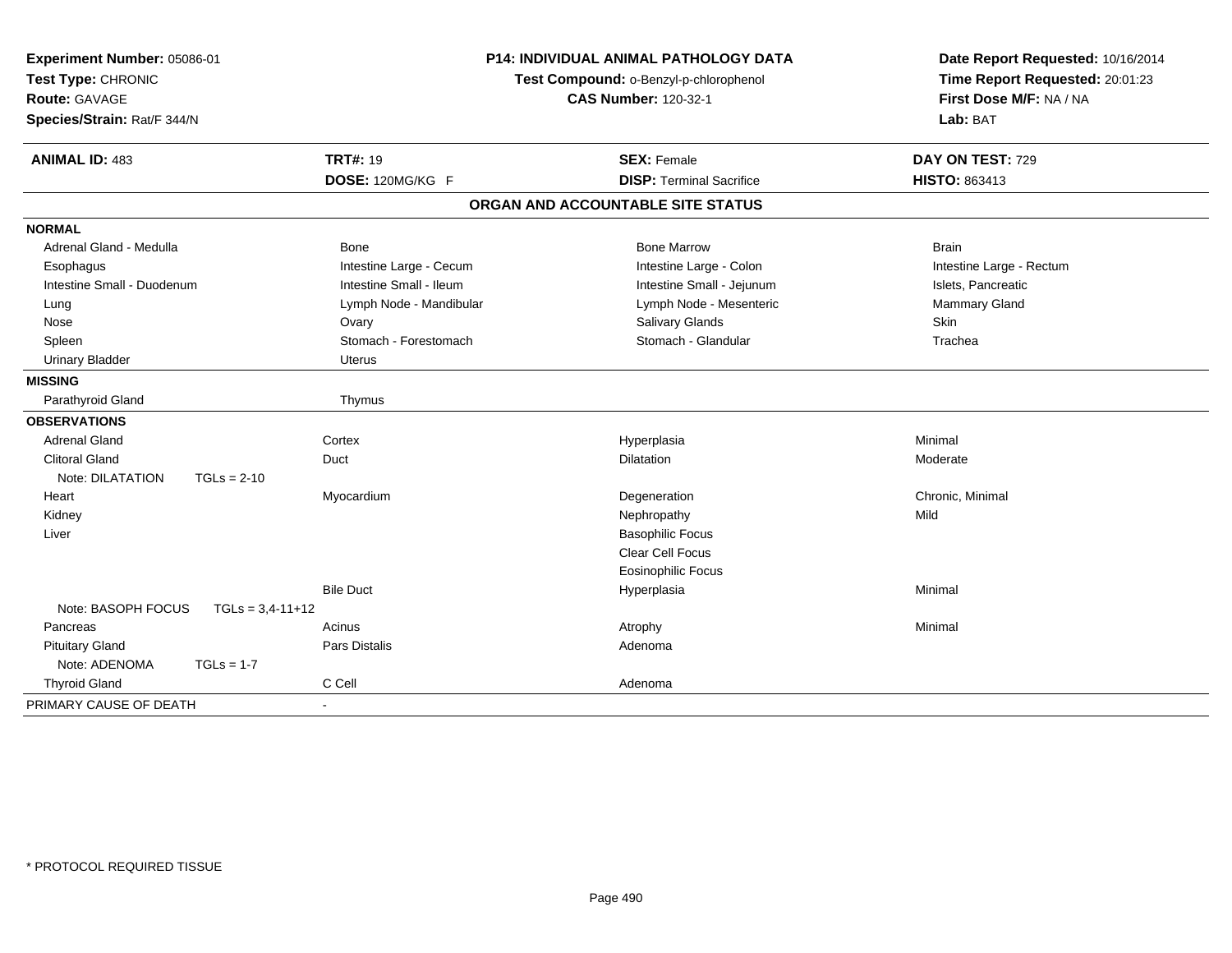| Experiment Number: 05086-01<br><b>P14: INDIVIDUAL ANIMAL PATHOLOGY DATA</b><br><b>Test Type: CHRONIC</b><br>Test Compound: o-Benzyl-p-chlorophenol<br><b>CAS Number: 120-32-1</b><br><b>Route: GAVAGE</b><br>Species/Strain: Rat/F 344/N |                                            |                                                        | Date Report Requested: 10/16/2014<br>Time Report Requested: 20:01:23<br>First Dose M/F: NA / NA<br>Lab: BAT |
|------------------------------------------------------------------------------------------------------------------------------------------------------------------------------------------------------------------------------------------|--------------------------------------------|--------------------------------------------------------|-------------------------------------------------------------------------------------------------------------|
| <b>ANIMAL ID: 484</b>                                                                                                                                                                                                                    | <b>TRT#: 19</b><br><b>DOSE: 120MG/KG F</b> | <b>SEX:</b> Female<br><b>DISP:</b> Scheduled Sacrifice | DAY ON TEST: 456<br><b>HISTO: 863414</b>                                                                    |
| <b>OBSERVATIONS</b>                                                                                                                                                                                                                      |                                            |                                                        |                                                                                                             |
| Kidney                                                                                                                                                                                                                                   |                                            | Nephropathy                                            | Minimal                                                                                                     |
| PRIMARY CAUSE OF DEATH                                                                                                                                                                                                                   |                                            |                                                        |                                                                                                             |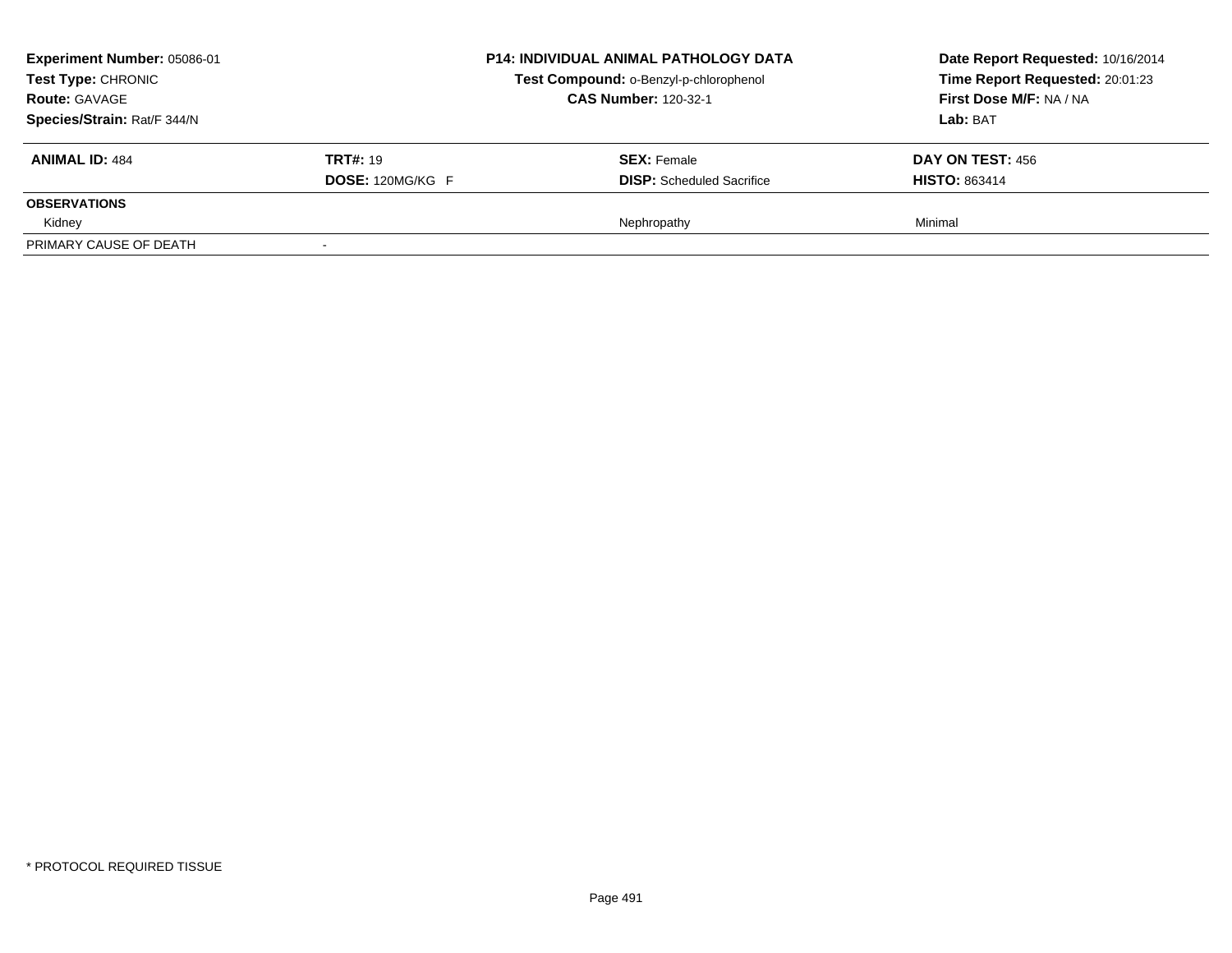| Experiment Number: 05086-01<br>Test Type: CHRONIC<br>Route: GAVAGE | <b>P14: INDIVIDUAL ANIMAL PATHOLOGY DATA</b><br>Test Compound: o-Benzyl-p-chlorophenol<br><b>CAS Number: 120-32-1</b> |                                   | Date Report Requested: 10/16/2014<br>Time Report Requested: 20:01:23<br>First Dose M/F: NA / NA |
|--------------------------------------------------------------------|-----------------------------------------------------------------------------------------------------------------------|-----------------------------------|-------------------------------------------------------------------------------------------------|
| Species/Strain: Rat/F 344/N                                        |                                                                                                                       |                                   | Lab: BAT                                                                                        |
| <b>ANIMAL ID: 485</b>                                              | <b>TRT#: 19</b>                                                                                                       | <b>SEX: Female</b>                | DAY ON TEST: 729                                                                                |
|                                                                    | DOSE: 120MG/KG F                                                                                                      | <b>DISP: Terminal Sacrifice</b>   | HISTO: 863415                                                                                   |
|                                                                    |                                                                                                                       | ORGAN AND ACCOUNTABLE SITE STATUS |                                                                                                 |
| <b>NORMAL</b>                                                      |                                                                                                                       |                                   |                                                                                                 |
| Adrenal Gland - Medulla                                            | <b>Bone</b>                                                                                                           | <b>Brain</b>                      | <b>Clitoral Gland</b>                                                                           |
| Esophagus                                                          | Intestine Large - Cecum                                                                                               | Intestine Large - Colon           | Intestine Small - Duodenum                                                                      |
| Intestine Small - Ileum                                            | Intestine Small - Jejunum                                                                                             | Islets, Pancreatic                | Nose                                                                                            |
| Ovary                                                              | Pancreas                                                                                                              | Salivary Glands                   | <b>Skin</b>                                                                                     |
| Stomach - Forestomach                                              | Stomach - Glandular                                                                                                   | Thymus                            | <b>Thyroid Gland</b>                                                                            |
| Trachea                                                            | <b>Urinary Bladder</b>                                                                                                | <b>Uterus</b>                     |                                                                                                 |
| <b>MISSING</b>                                                     |                                                                                                                       |                                   |                                                                                                 |
| Parathyroid Gland                                                  |                                                                                                                       |                                   |                                                                                                 |
| <b>OBSERVATIONS</b>                                                |                                                                                                                       |                                   |                                                                                                 |
| <b>Adrenal Gland</b>                                               | Cortex                                                                                                                | Leukemia Mononuclear              |                                                                                                 |
| <b>Bone Marrow</b>                                                 |                                                                                                                       | Leukemia Mononuclear              |                                                                                                 |
| Heart                                                              | Myocardium                                                                                                            | Degeneration                      | Chronic, Minimal                                                                                |
| Intestine Large                                                    | Rectum                                                                                                                | Parasite Metazoan                 |                                                                                                 |
| Kidney                                                             |                                                                                                                       | Leukemia Mononuclear              |                                                                                                 |
|                                                                    |                                                                                                                       | Nephropathy                       | Minimal                                                                                         |
| Liver                                                              |                                                                                                                       | <b>Basophilic Focus</b>           |                                                                                                 |
|                                                                    | <b>Bile Duct</b>                                                                                                      | Hyperplasia                       | Minimal                                                                                         |
|                                                                    |                                                                                                                       | Leukemia Mononuclear              |                                                                                                 |
| Note: LEUKEMIA MONUC<br>$TGLs = 4-13$                              |                                                                                                                       |                                   |                                                                                                 |
| Lung                                                               |                                                                                                                       | Leukemia Mononuclear              |                                                                                                 |
| Lymph Node                                                         | Mandibular                                                                                                            | Leukemia Mononuclear              |                                                                                                 |
|                                                                    | Mesenteric                                                                                                            | Leukemia Mononuclear              |                                                                                                 |
| Mammary Gland                                                      |                                                                                                                       | Fibroadenoma                      |                                                                                                 |
| Note: FIBROADENOMA<br>$TGLs = 1-12$                                |                                                                                                                       |                                   |                                                                                                 |
| <b>Pituitary Gland</b>                                             | <b>Pars Distalis</b>                                                                                                  | Hyperplasia                       | Moderate                                                                                        |
| Note: HYPERPLASIA<br>$TGLs = 3-7$                                  |                                                                                                                       |                                   |                                                                                                 |
| Spleen                                                             |                                                                                                                       | Leukemia Mononuclear              |                                                                                                 |
| [ Leukemia Mononuclear TGLS = 2-11 ]                               |                                                                                                                       |                                   |                                                                                                 |
| PRIMARY CAUSE OF DEATH                                             |                                                                                                                       |                                   |                                                                                                 |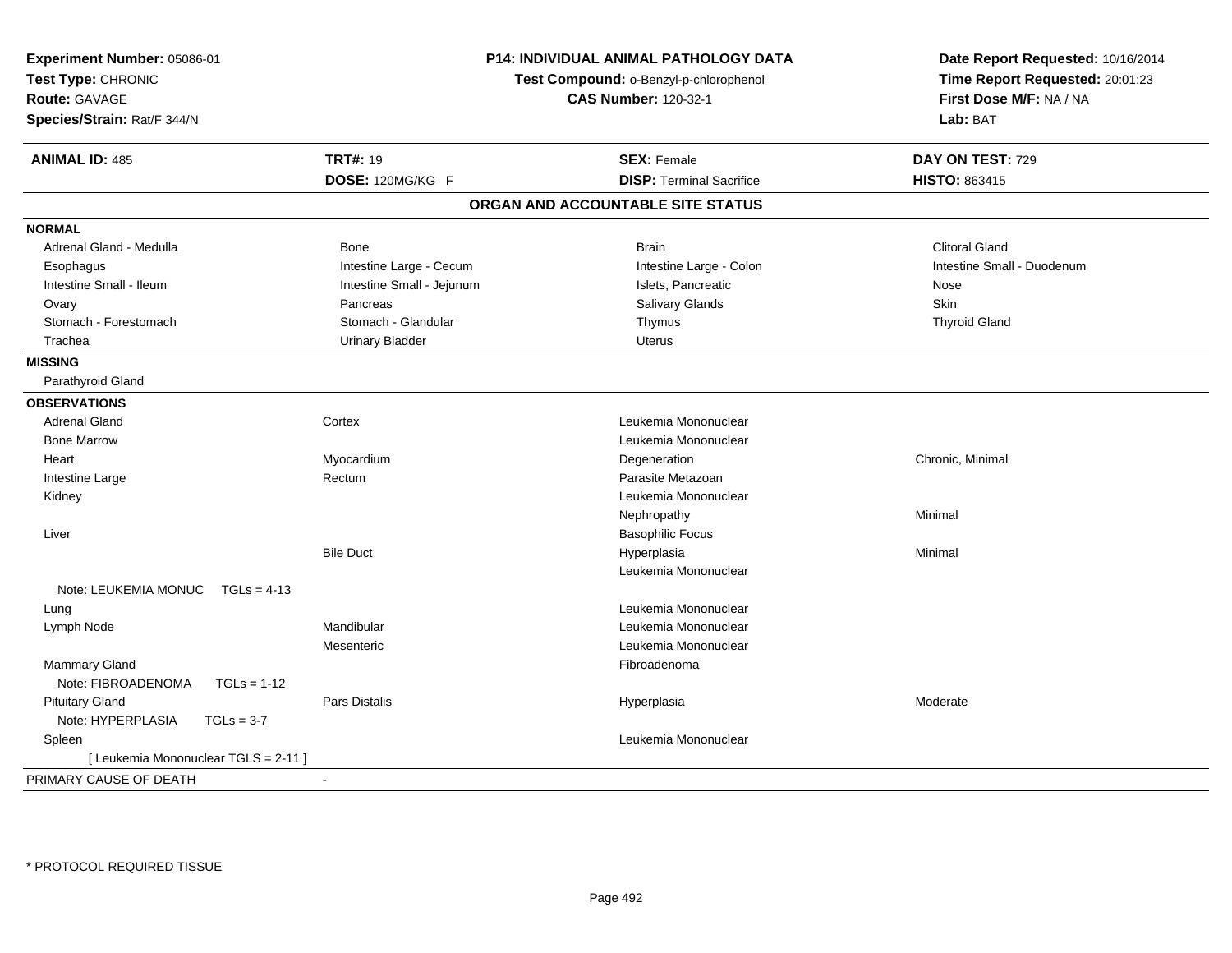| Experiment Number: 05086-01<br>Test Type: CHRONIC<br><b>Route: GAVAGE</b><br>Species/Strain: Rat/F 344/N |               | <b>P14: INDIVIDUAL ANIMAL PATHOLOGY DATA</b><br>Test Compound: o-Benzyl-p-chlorophenol<br><b>CAS Number: 120-32-1</b> |  | Date Report Requested: 10/16/2014<br>Time Report Requested: 20:01:23<br>First Dose M/F: NA / NA<br>Lab: BAT |                           |
|----------------------------------------------------------------------------------------------------------|---------------|-----------------------------------------------------------------------------------------------------------------------|--|-------------------------------------------------------------------------------------------------------------|---------------------------|
| <b>ANIMAL ID: 486</b>                                                                                    |               | <b>TRT#: 19</b>                                                                                                       |  | <b>SEX: Female</b>                                                                                          | DAY ON TEST: 729          |
|                                                                                                          |               | DOSE: 120MG/KG F                                                                                                      |  | <b>DISP: Terminal Sacrifice</b>                                                                             | <b>HISTO: 863416</b>      |
|                                                                                                          |               |                                                                                                                       |  | ORGAN AND ACCOUNTABLE SITE STATUS                                                                           |                           |
| <b>NORMAL</b>                                                                                            |               |                                                                                                                       |  |                                                                                                             |                           |
| Adrenal Gland - Medulla                                                                                  |               | Bone                                                                                                                  |  | <b>Bone Marrow</b>                                                                                          | <b>Brain</b>              |
| <b>Clitoral Gland</b>                                                                                    |               | Esophagus                                                                                                             |  | Intestine Large - Cecum                                                                                     | Intestine Large - Colon   |
| Intestine Large - Rectum                                                                                 |               | Intestine Small - Duodenum                                                                                            |  | Intestine Small - Ileum                                                                                     | Intestine Small - Jejunum |
| Islets, Pancreatic                                                                                       |               | Lung                                                                                                                  |  | Lymph Node - Mandibular                                                                                     | Lymph Node - Mesenteric   |
| Mammary Gland                                                                                            |               | Nose                                                                                                                  |  | Ovary                                                                                                       | Pancreas                  |
| Parathyroid Gland                                                                                        |               | Salivary Glands                                                                                                       |  | Spleen                                                                                                      | Stomach - Forestomach     |
| Stomach - Glandular                                                                                      |               | Thymus                                                                                                                |  | <b>Thyroid Gland</b>                                                                                        | Trachea                   |
| <b>Urinary Bladder</b>                                                                                   |               | <b>Uterus</b>                                                                                                         |  |                                                                                                             |                           |
| <b>OBSERVATIONS</b>                                                                                      |               |                                                                                                                       |  |                                                                                                             |                           |
| <b>Adrenal Gland</b>                                                                                     |               | Cortex                                                                                                                |  | Hypertrophy                                                                                                 | Mild                      |
| Heart                                                                                                    |               | Myocardium                                                                                                            |  | Degeneration                                                                                                | Chronic, Minimal          |
| Kidney                                                                                                   |               |                                                                                                                       |  | Nephropathy                                                                                                 | Minimal                   |
| Liver                                                                                                    |               |                                                                                                                       |  | <b>Basophilic Focus</b>                                                                                     |                           |
|                                                                                                          |               | <b>Bile Duct</b>                                                                                                      |  | Hyperplasia                                                                                                 | Minimal                   |
| Note: BASOPH FOCUS                                                                                       | $TGLs = 2-12$ |                                                                                                                       |  |                                                                                                             |                           |
| <b>Pituitary Gland</b>                                                                                   |               | <b>Pars Distalis</b>                                                                                                  |  | Hyperplasia                                                                                                 | Mild                      |
| <b>Skin</b>                                                                                              |               |                                                                                                                       |  | Squamous Cell Papilloma                                                                                     |                           |
| Note: PAPILLOMA SQUA                                                                                     | $TGLs = 1-11$ |                                                                                                                       |  |                                                                                                             |                           |
| PRIMARY CAUSE OF DEATH                                                                                   |               |                                                                                                                       |  |                                                                                                             |                           |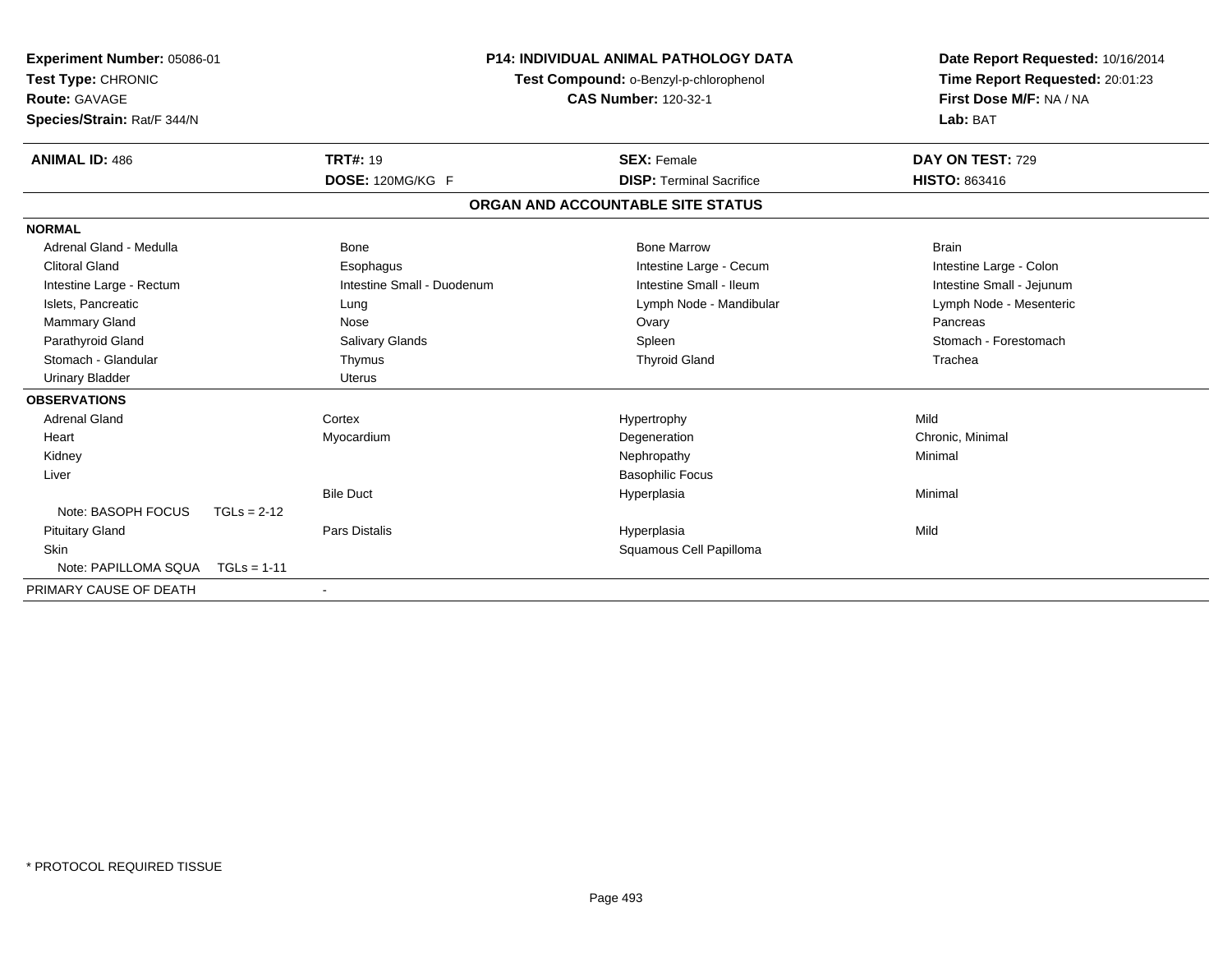| Experiment Number: 05086-01<br>Test Type: CHRONIC<br><b>Route: GAVAGE</b><br>Species/Strain: Rat/F 344/N |               |                            | <b>P14: INDIVIDUAL ANIMAL PATHOLOGY DATA</b><br>Test Compound: o-Benzyl-p-chlorophenol<br><b>CAS Number: 120-32-1</b> | Date Report Requested: 10/16/2014<br>Time Report Requested: 20:01:23<br>First Dose M/F: NA / NA<br>Lab: BAT |
|----------------------------------------------------------------------------------------------------------|---------------|----------------------------|-----------------------------------------------------------------------------------------------------------------------|-------------------------------------------------------------------------------------------------------------|
| <b>ANIMAL ID: 487</b>                                                                                    |               | <b>TRT#: 19</b>            | <b>SEX: Female</b>                                                                                                    | DAY ON TEST: 582                                                                                            |
|                                                                                                          |               | DOSE: 120MG/KG F           | <b>DISP: Natural Death</b>                                                                                            | <b>HISTO: 863417</b>                                                                                        |
|                                                                                                          |               |                            | ORGAN AND ACCOUNTABLE SITE STATUS                                                                                     |                                                                                                             |
| <b>NORMAL</b>                                                                                            |               |                            |                                                                                                                       |                                                                                                             |
| <b>Adrenal Gland - Cortex</b>                                                                            |               | Adrenal Gland - Medulla    | Bone                                                                                                                  | <b>Bone Marrow</b>                                                                                          |
| <b>Brain</b>                                                                                             |               | Esophagus                  | Intestine Large - Cecum                                                                                               | Intestine Large - Colon                                                                                     |
| Intestine Large - Rectum                                                                                 |               | Intestine Small - Duodenum | Intestine Small - Ileum                                                                                               | Intestine Small - Jejunum                                                                                   |
| Islets, Pancreatic                                                                                       |               | Lung                       | Lymph Node - Mandibular                                                                                               | Lymph Node - Mesenteric                                                                                     |
| Mammary Gland                                                                                            |               | Nose                       | Ovary                                                                                                                 | Pancreas                                                                                                    |
| Parathyroid Gland                                                                                        |               | Salivary Glands            | Skin                                                                                                                  | Spleen                                                                                                      |
| Stomach - Forestomach                                                                                    |               | Stomach - Glandular        | Thymus                                                                                                                | <b>Thyroid Gland</b>                                                                                        |
| Trachea                                                                                                  |               | <b>Urinary Bladder</b>     | <b>Uterus</b>                                                                                                         |                                                                                                             |
| <b>OBSERVATIONS</b>                                                                                      |               |                            |                                                                                                                       |                                                                                                             |
| <b>Clitoral Gland</b>                                                                                    |               |                            | Adenoma                                                                                                               |                                                                                                             |
| Note: ADENOMA                                                                                            | $TGLs = 1-11$ |                            |                                                                                                                       |                                                                                                             |
| Heart                                                                                                    |               | Myocardium                 | Degeneration                                                                                                          | Chronic, Mild                                                                                               |
| Kidney                                                                                                   |               |                            | Nephropathy                                                                                                           | Minimal                                                                                                     |
| Liver                                                                                                    |               |                            | <b>Basophilic Focus</b>                                                                                               |                                                                                                             |
| <b>Pituitary Gland</b>                                                                                   |               | <b>Pars Distalis</b>       | Adenoma                                                                                                               |                                                                                                             |
| Note: ADENOMA                                                                                            | $TGLs = 2-7$  |                            |                                                                                                                       |                                                                                                             |
| PRIMARY CAUSE OF DEATH                                                                                   |               |                            |                                                                                                                       |                                                                                                             |
| Animal Note: COD: PITUITARY TUMOR                                                                        |               |                            |                                                                                                                       |                                                                                                             |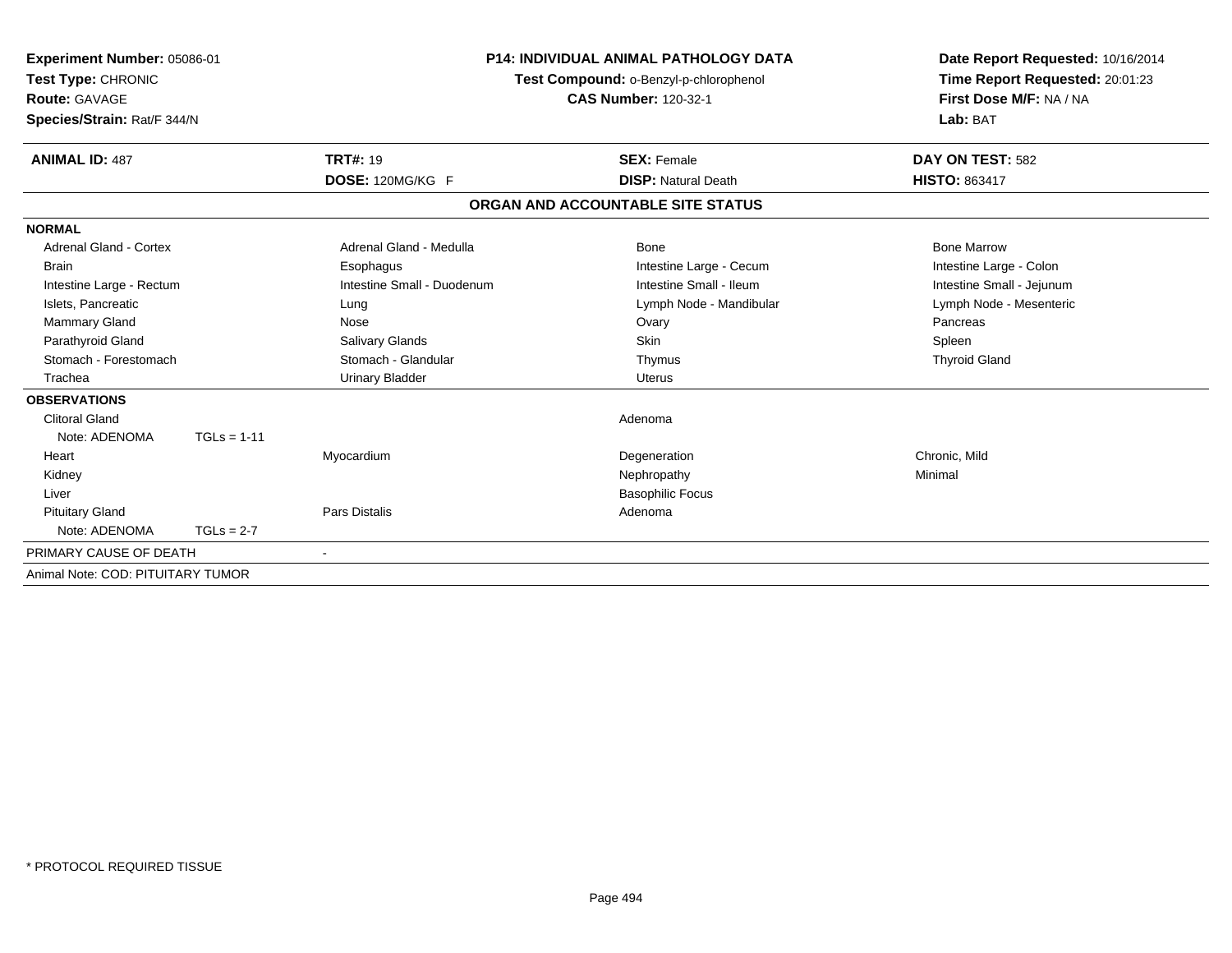| Experiment Number: 05086-01<br>Test Type: CHRONIC<br>Route: GAVAGE<br>Species/Strain: Rat/F 344/N |                 |                            | <b>P14: INDIVIDUAL ANIMAL PATHOLOGY DATA</b><br>Test Compound: o-Benzyl-p-chlorophenol<br><b>CAS Number: 120-32-1</b> | Date Report Requested: 10/16/2014<br>Time Report Requested: 20:01:23<br>First Dose M/F: NA / NA<br>Lab: BAT |  |
|---------------------------------------------------------------------------------------------------|-----------------|----------------------------|-----------------------------------------------------------------------------------------------------------------------|-------------------------------------------------------------------------------------------------------------|--|
| <b>ANIMAL ID: 488</b>                                                                             |                 | <b>TRT#: 19</b>            | <b>SEX: Female</b>                                                                                                    | DAY ON TEST: 729                                                                                            |  |
|                                                                                                   |                 | DOSE: 120MG/KG F           | <b>DISP: Terminal Sacrifice</b>                                                                                       | <b>HISTO: 863418</b>                                                                                        |  |
|                                                                                                   |                 |                            | ORGAN AND ACCOUNTABLE SITE STATUS                                                                                     |                                                                                                             |  |
| <b>NORMAL</b>                                                                                     |                 |                            |                                                                                                                       |                                                                                                             |  |
| <b>Adrenal Gland - Cortex</b>                                                                     |                 | Adrenal Gland - Medulla    | <b>Bone</b>                                                                                                           | <b>Bone Marrow</b>                                                                                          |  |
| <b>Brain</b>                                                                                      |                 | Esophagus                  | Intestine Large - Cecum                                                                                               | Intestine Large - Colon                                                                                     |  |
| Intestine Large - Rectum                                                                          |                 | Intestine Small - Duodenum | Intestine Small - Ileum                                                                                               | Intestine Small - Jejunum                                                                                   |  |
| Islets, Pancreatic                                                                                |                 | Lung                       | Lymph Node - Mandibular                                                                                               | Lymph Node - Mesenteric                                                                                     |  |
| Mammary Gland                                                                                     |                 | Nose                       | Ovary                                                                                                                 | Pancreas                                                                                                    |  |
| Parathyroid Gland                                                                                 |                 | Salivary Glands            | Skin                                                                                                                  | Stomach - Forestomach                                                                                       |  |
| Stomach - Glandular                                                                               |                 | Thymus                     | Trachea                                                                                                               | <b>Urinary Bladder</b>                                                                                      |  |
| <b>OBSERVATIONS</b>                                                                               |                 |                            |                                                                                                                       |                                                                                                             |  |
| <b>Clitoral Gland</b>                                                                             |                 |                            | Adenoma                                                                                                               |                                                                                                             |  |
| Note: ADENOMA                                                                                     | $TGLs = 1-11$   |                            |                                                                                                                       |                                                                                                             |  |
| Heart                                                                                             |                 | Myocardium                 | Degeneration                                                                                                          | Chronic, Minimal                                                                                            |  |
| Kidney                                                                                            |                 |                            | Nephropathy                                                                                                           | Mild                                                                                                        |  |
| Liver                                                                                             |                 |                            | <b>Basophilic Focus</b>                                                                                               |                                                                                                             |  |
|                                                                                                   |                 |                            | Clear Cell Focus                                                                                                      |                                                                                                             |  |
|                                                                                                   |                 | <b>Bile Duct</b>           | Hyperplasia                                                                                                           | Mild                                                                                                        |  |
|                                                                                                   |                 |                            | Leukemia Mononuclear                                                                                                  |                                                                                                             |  |
| Note: BASOPH FOCUS                                                                                | $TGLs = 4.5-13$ |                            |                                                                                                                       |                                                                                                             |  |
| <b>Pituitary Gland</b>                                                                            |                 | Pars Distalis              | Adenoma                                                                                                               |                                                                                                             |  |
|                                                                                                   |                 | <b>Pars Distalis</b>       | Hyperplasia                                                                                                           | Mild                                                                                                        |  |
| Note: ADENOMA                                                                                     | $TGLs = 2-7$    |                            |                                                                                                                       |                                                                                                             |  |
| Spleen                                                                                            |                 |                            | Leukemia Mononuclear                                                                                                  |                                                                                                             |  |
| <b>Thyroid Gland</b>                                                                              |                 | C Cell                     | Hyperplasia                                                                                                           | Mild                                                                                                        |  |
| Uterus                                                                                            |                 |                            | Dilatation                                                                                                            | Moderate                                                                                                    |  |
| Note: DILATATION                                                                                  | $TGLs = 3-12$   |                            |                                                                                                                       |                                                                                                             |  |
| PRIMARY CAUSE OF DEATH                                                                            |                 | $\sim$                     |                                                                                                                       |                                                                                                             |  |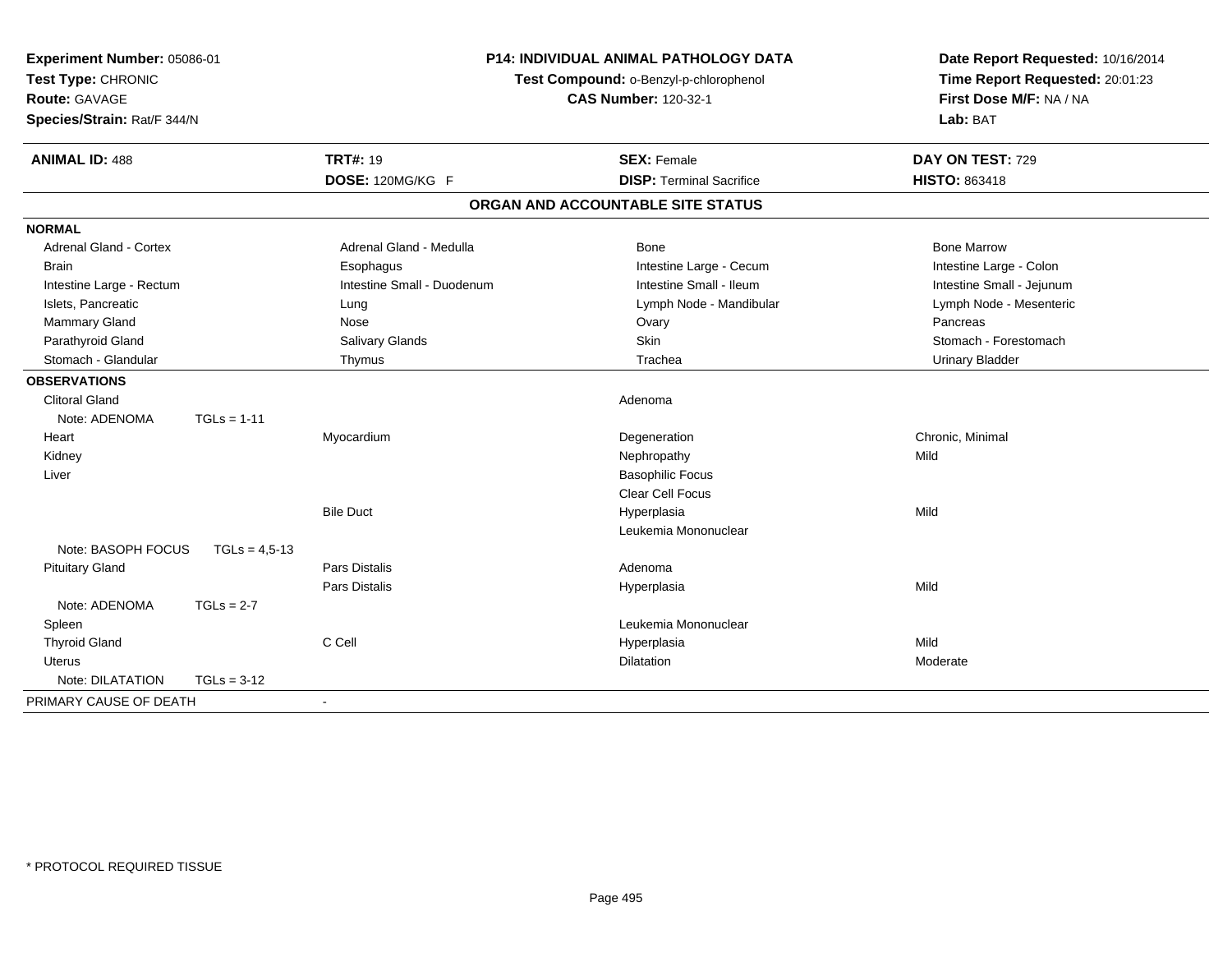| Experiment Number: 05086-01<br>Test Type: CHRONIC<br><b>Route: GAVAGE</b><br>Species/Strain: Rat/F 344/N |                          | <b>P14: INDIVIDUAL ANIMAL PATHOLOGY DATA</b><br>Test Compound: o-Benzyl-p-chlorophenol<br><b>CAS Number: 120-32-1</b> | Date Report Requested: 10/16/2014<br>Time Report Requested: 20:01:23<br>First Dose M/F: NA / NA<br>Lab: BAT |
|----------------------------------------------------------------------------------------------------------|--------------------------|-----------------------------------------------------------------------------------------------------------------------|-------------------------------------------------------------------------------------------------------------|
| <b>ANIMAL ID: 489</b>                                                                                    | <b>TRT#: 19</b>          | <b>SEX: Female</b>                                                                                                    | DAY ON TEST: 729                                                                                            |
|                                                                                                          | DOSE: 120MG/KG F         | <b>DISP: Terminal Sacrifice</b>                                                                                       | <b>HISTO: 863419</b>                                                                                        |
|                                                                                                          |                          | ORGAN AND ACCOUNTABLE SITE STATUS                                                                                     |                                                                                                             |
| <b>NORMAL</b>                                                                                            |                          |                                                                                                                       |                                                                                                             |
| <b>Adrenal Gland - Cortex</b>                                                                            | Adrenal Gland - Medulla  | <b>Bone</b>                                                                                                           | <b>Bone Marrow</b>                                                                                          |
| <b>Brain</b>                                                                                             | <b>Clitoral Gland</b>    | Esophagus                                                                                                             | Intestine Large - Cecum                                                                                     |
| Intestine Large - Colon                                                                                  | Intestine Large - Rectum | Intestine Small - Duodenum                                                                                            | Intestine Small - Ileum                                                                                     |
| Intestine Small - Jejunum                                                                                | Islets, Pancreatic       | Lung                                                                                                                  | Lymph Node - Mandibular                                                                                     |
| Lymph Node - Mesenteric                                                                                  | Mammary Gland            | Nose                                                                                                                  | Ovary                                                                                                       |
| Pancreas                                                                                                 | Parathyroid Gland        | Salivary Glands                                                                                                       | Skin                                                                                                        |
| Stomach - Forestomach                                                                                    | Stomach - Glandular      | Thymus                                                                                                                | <b>Thyroid Gland</b>                                                                                        |
| Trachea                                                                                                  | <b>Urinary Bladder</b>   | <b>Uterus</b>                                                                                                         |                                                                                                             |
| <b>OBSERVATIONS</b>                                                                                      |                          |                                                                                                                       |                                                                                                             |
| Heart                                                                                                    | Myocardium               | Degeneration                                                                                                          | Chronic, Minimal                                                                                            |
| Kidney                                                                                                   |                          | Nephropathy                                                                                                           | Mild                                                                                                        |
| Liver                                                                                                    |                          | <b>Basophilic Focus</b>                                                                                               |                                                                                                             |
|                                                                                                          | <b>Bile Duct</b>         | Hyperplasia                                                                                                           | Minimal                                                                                                     |
| <b>Pituitary Gland</b>                                                                                   | <b>Pars Distalis</b>     | Hyperplasia                                                                                                           | Moderate                                                                                                    |
| Note: HYPERPLASIA<br>$TGLs = 1-7$                                                                        |                          |                                                                                                                       |                                                                                                             |
| Spleen                                                                                                   |                          | Leukemia Mononuclear                                                                                                  |                                                                                                             |
| PRIMARY CAUSE OF DEATH                                                                                   |                          |                                                                                                                       |                                                                                                             |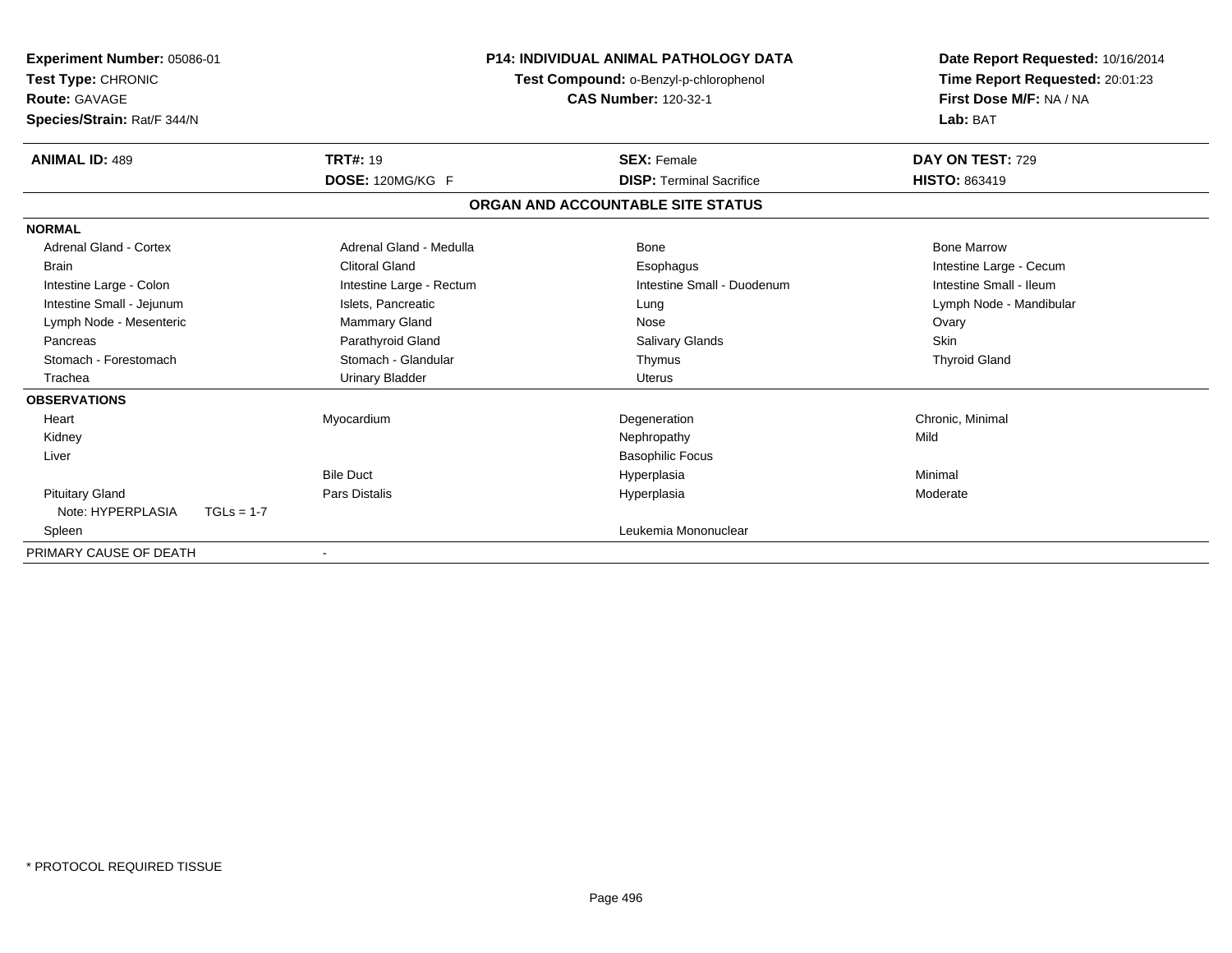| Experiment Number: 05086-01<br>Test Type: CHRONIC<br><b>Route: GAVAGE</b><br>Species/Strain: Rat/F 344/N |                          | <b>P14: INDIVIDUAL ANIMAL PATHOLOGY DATA</b><br>Test Compound: o-Benzyl-p-chlorophenol<br><b>CAS Number: 120-32-1</b> | Date Report Requested: 10/16/2014<br>Time Report Requested: 20:01:23<br>First Dose M/F: NA / NA<br>Lab: BAT |
|----------------------------------------------------------------------------------------------------------|--------------------------|-----------------------------------------------------------------------------------------------------------------------|-------------------------------------------------------------------------------------------------------------|
| <b>ANIMAL ID: 490</b>                                                                                    | <b>TRT#: 19</b>          | <b>SEX: Female</b>                                                                                                    | DAY ON TEST: 508                                                                                            |
|                                                                                                          | DOSE: 120MG/KG F         | <b>DISP:</b> Moribund Sacrifice                                                                                       | <b>HISTO: 863420</b>                                                                                        |
|                                                                                                          |                          | ORGAN AND ACCOUNTABLE SITE STATUS                                                                                     |                                                                                                             |
| <b>NORMAL</b>                                                                                            |                          |                                                                                                                       |                                                                                                             |
| Adrenal Gland - Cortex                                                                                   | Adrenal Gland - Medulla  | Bone                                                                                                                  | <b>Bone Marrow</b>                                                                                          |
| <b>Brain</b>                                                                                             | <b>Clitoral Gland</b>    | Esophagus                                                                                                             | Intestine Large - Cecum                                                                                     |
| Intestine Large - Colon                                                                                  | Intestine Large - Rectum | Intestine Small - Duodenum                                                                                            | Intestine Small - Ileum                                                                                     |
| Intestine Small - Jejunum                                                                                | Islets, Pancreatic       | Liver                                                                                                                 | Lung                                                                                                        |
| Lymph Node - Mandibular                                                                                  | Lymph Node - Mesenteric  | <b>Mammary Gland</b>                                                                                                  | Nose                                                                                                        |
| Ovary                                                                                                    | Pancreas                 | Parathyroid Gland                                                                                                     | <b>Pituitary Gland</b>                                                                                      |
| <b>Salivary Glands</b>                                                                                   | Spleen                   | Stomach - Forestomach                                                                                                 | Stomach - Glandular                                                                                         |
| Thymus                                                                                                   | <b>Thyroid Gland</b>     | Trachea                                                                                                               | <b>Urinary Bladder</b>                                                                                      |
| Uterus                                                                                                   |                          |                                                                                                                       |                                                                                                             |
| <b>OBSERVATIONS</b>                                                                                      |                          |                                                                                                                       |                                                                                                             |
| Heart                                                                                                    | Myocardium               | Degeneration                                                                                                          | Chronic, Minimal                                                                                            |
| Kidney                                                                                                   |                          | Nephropathy                                                                                                           | Mild                                                                                                        |
| <b>Skin</b>                                                                                              | <b>Subcut Tiss</b>       | Sarcoma                                                                                                               |                                                                                                             |
| Note: SARCOMA<br>$TGLs = 1-11$                                                                           |                          |                                                                                                                       |                                                                                                             |
| PRIMARY CAUSE OF DEATH                                                                                   |                          |                                                                                                                       |                                                                                                             |
| Animal Note: MORIBUND DUE TO SUBQ SARCOMA                                                                |                          |                                                                                                                       |                                                                                                             |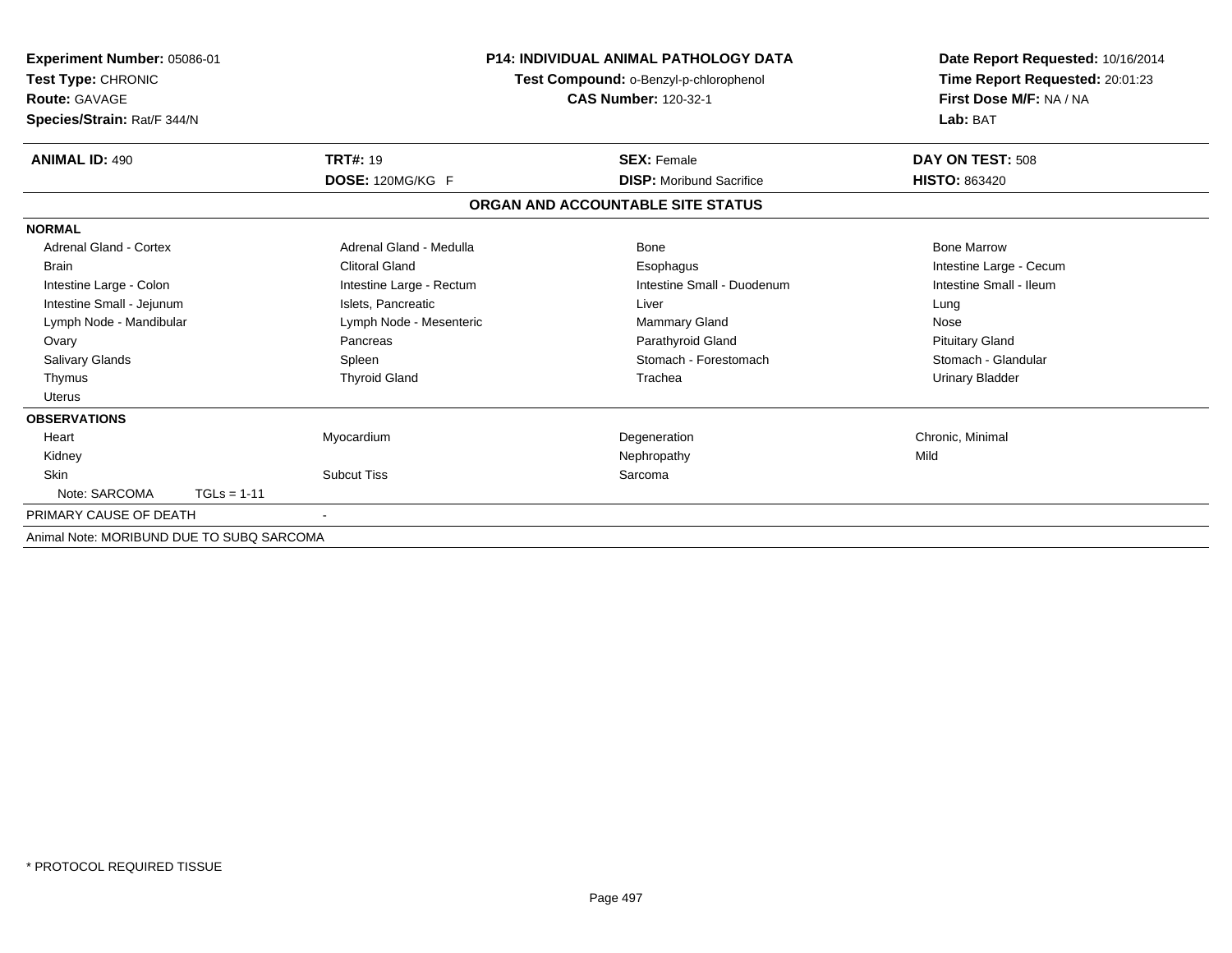| Experiment Number: 05086-01<br>Test Type: CHRONIC<br><b>Route: GAVAGE</b><br>Species/Strain: Rat/F 344/N |              |                          | <b>P14: INDIVIDUAL ANIMAL PATHOLOGY DATA</b><br>Test Compound: o-Benzyl-p-chlorophenol<br><b>CAS Number: 120-32-1</b> | Date Report Requested: 10/16/2014<br>Time Report Requested: 20:01:23<br>First Dose M/F: NA / NA<br>Lab: BAT |
|----------------------------------------------------------------------------------------------------------|--------------|--------------------------|-----------------------------------------------------------------------------------------------------------------------|-------------------------------------------------------------------------------------------------------------|
| <b>ANIMAL ID: 491</b>                                                                                    |              | <b>TRT#: 19</b>          | <b>SEX: Female</b>                                                                                                    | DAY ON TEST: 729                                                                                            |
|                                                                                                          |              | DOSE: 120MG/KG F         | <b>DISP: Terminal Sacrifice</b>                                                                                       | <b>HISTO: 863421</b>                                                                                        |
|                                                                                                          |              |                          | ORGAN AND ACCOUNTABLE SITE STATUS                                                                                     |                                                                                                             |
| <b>NORMAL</b>                                                                                            |              |                          |                                                                                                                       |                                                                                                             |
| <b>Adrenal Gland - Cortex</b>                                                                            |              | Adrenal Gland - Medulla  | <b>Bone</b>                                                                                                           | <b>Bone Marrow</b>                                                                                          |
| <b>Brain</b>                                                                                             |              | <b>Clitoral Gland</b>    | Esophagus                                                                                                             | Intestine Large - Cecum                                                                                     |
| Intestine Large - Colon                                                                                  |              | Intestine Large - Rectum | Intestine Small - Duodenum                                                                                            | Intestine Small - Ileum                                                                                     |
| Intestine Small - Jejunum                                                                                |              | Islets, Pancreatic       | Lung                                                                                                                  | Lymph Node - Mandibular                                                                                     |
| Lymph Node - Mesenteric                                                                                  |              | <b>Mammary Gland</b>     | Nose                                                                                                                  | Ovary                                                                                                       |
| Pancreas                                                                                                 |              | Parathyroid Gland        | <b>Salivary Glands</b>                                                                                                | <b>Skin</b>                                                                                                 |
| Spleen                                                                                                   |              | Stomach - Forestomach    | Stomach - Glandular                                                                                                   | Thymus                                                                                                      |
| <b>Thyroid Gland</b>                                                                                     |              | Trachea                  | <b>Urinary Bladder</b>                                                                                                | <b>Uterus</b>                                                                                               |
| <b>OBSERVATIONS</b>                                                                                      |              |                          |                                                                                                                       |                                                                                                             |
| Heart                                                                                                    |              | Myocardium               | Degeneration                                                                                                          | Chronic, Mild                                                                                               |
| Kidney                                                                                                   |              |                          | Nephropathy                                                                                                           | Mild                                                                                                        |
| Liver                                                                                                    |              |                          | <b>Basophilic Focus</b>                                                                                               |                                                                                                             |
|                                                                                                          |              |                          | <b>Clear Cell Focus</b>                                                                                               |                                                                                                             |
|                                                                                                          |              |                          | <b>Eosinophilic Focus</b>                                                                                             |                                                                                                             |
|                                                                                                          |              | <b>Bile Duct</b>         | Hyperplasia                                                                                                           | Minimal                                                                                                     |
| <b>Pituitary Gland</b>                                                                                   |              | Pars Distalis            | Hyperplasia                                                                                                           | Mild                                                                                                        |
| Note: HYPERPLASIA                                                                                        | $TGLs = 1-7$ |                          |                                                                                                                       |                                                                                                             |
| PRIMARY CAUSE OF DEATH                                                                                   |              | $\overline{\phantom{a}}$ |                                                                                                                       |                                                                                                             |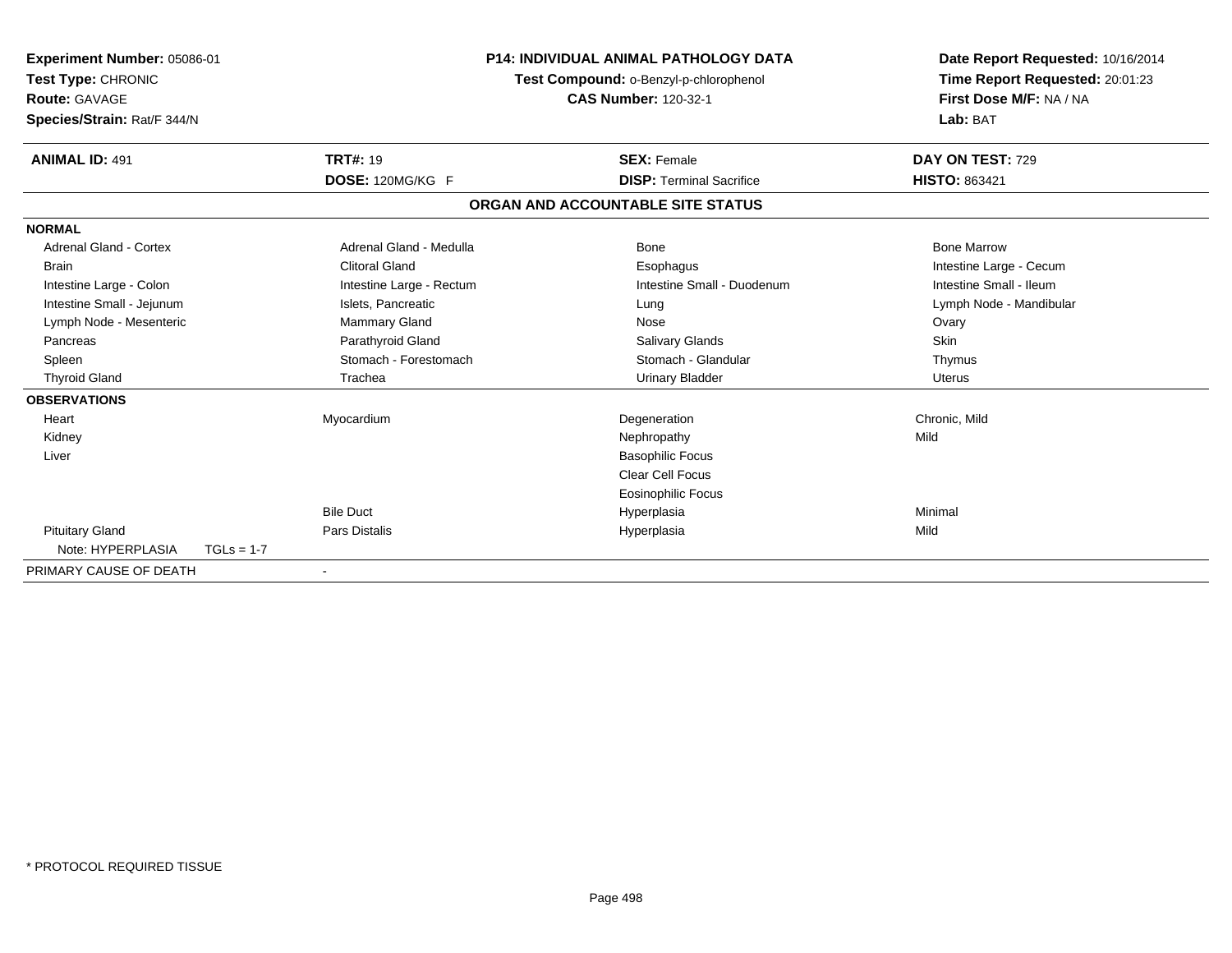| Experiment Number: 05086-01<br>Test Type: CHRONIC<br><b>Route: GAVAGE</b><br>Species/Strain: Rat/F 344/N<br><b>ANIMAL ID: 492</b> |                  | <b>TRT#: 19</b>          | <b>P14: INDIVIDUAL ANIMAL PATHOLOGY DATA</b><br>Test Compound: o-Benzyl-p-chlorophenol<br><b>CAS Number: 120-32-1</b><br><b>SEX: Female</b> | Date Report Requested: 10/16/2014<br>Time Report Requested: 20:01:23<br>First Dose M/F: NA / NA<br>Lab: BAT<br>DAY ON TEST: 579 |
|-----------------------------------------------------------------------------------------------------------------------------------|------------------|--------------------------|---------------------------------------------------------------------------------------------------------------------------------------------|---------------------------------------------------------------------------------------------------------------------------------|
|                                                                                                                                   |                  | DOSE: 120MG/KG F         | <b>DISP:</b> Moribund Sacrifice                                                                                                             | <b>HISTO: 863422</b>                                                                                                            |
|                                                                                                                                   |                  |                          | ORGAN AND ACCOUNTABLE SITE STATUS                                                                                                           |                                                                                                                                 |
|                                                                                                                                   |                  |                          |                                                                                                                                             |                                                                                                                                 |
| <b>NORMAL</b><br><b>Adrenal Gland - Cortex</b>                                                                                    |                  | Adrenal Gland - Medulla  | Bone                                                                                                                                        | <b>Bone Marrow</b>                                                                                                              |
| <b>Brain</b>                                                                                                                      |                  | <b>Clitoral Gland</b>    | Esophagus                                                                                                                                   | Intestine Large - Cecum                                                                                                         |
| Intestine Large - Colon                                                                                                           |                  | Intestine Large - Rectum | Intestine Small - Duodenum                                                                                                                  | Intestine Small - Ileum                                                                                                         |
| Intestine Small - Jejunum                                                                                                         |                  | Islets, Pancreatic       | Lung                                                                                                                                        | Lymph Node - Mandibular                                                                                                         |
| Lymph Node - Mesenteric                                                                                                           |                  | Nose                     | Ovary                                                                                                                                       | Pancreas                                                                                                                        |
| Parathyroid Gland                                                                                                                 |                  | Salivary Glands          | <b>Skin</b>                                                                                                                                 | Spleen                                                                                                                          |
| Stomach - Forestomach                                                                                                             |                  | Stomach - Glandular      | <b>Thyroid Gland</b>                                                                                                                        | Trachea                                                                                                                         |
| <b>Urinary Bladder</b>                                                                                                            |                  | <b>Uterus</b>            |                                                                                                                                             |                                                                                                                                 |
| <b>MISSING</b>                                                                                                                    |                  |                          |                                                                                                                                             |                                                                                                                                 |
| Thymus                                                                                                                            |                  |                          |                                                                                                                                             |                                                                                                                                 |
| <b>OBSERVATIONS</b>                                                                                                               |                  |                          |                                                                                                                                             |                                                                                                                                 |
| Heart                                                                                                                             |                  | Myocardium               | Degeneration                                                                                                                                | Chronic. Mild                                                                                                                   |
| Kidney                                                                                                                            |                  |                          | Nephropathy                                                                                                                                 | Minimal                                                                                                                         |
| Liver                                                                                                                             |                  |                          | <b>Basophilic Focus</b>                                                                                                                     |                                                                                                                                 |
|                                                                                                                                   |                  |                          | Hepatodiaphragmatic Nodule                                                                                                                  |                                                                                                                                 |
| Note: ANOM HEPAT LOB                                                                                                              | $TGLs = 2-12$    |                          |                                                                                                                                             |                                                                                                                                 |
| Mammary Gland                                                                                                                     |                  |                          | Fibroadenoma                                                                                                                                |                                                                                                                                 |
| Note: FIBROADENOMA                                                                                                                | $TGLs = 1-11+12$ |                          |                                                                                                                                             |                                                                                                                                 |
| <b>Pituitary Gland</b>                                                                                                            |                  | <b>Pars Distalis</b>     | Hyperplasia                                                                                                                                 | Mild                                                                                                                            |
| PRIMARY CAUSE OF DEATH                                                                                                            |                  |                          |                                                                                                                                             |                                                                                                                                 |
| Animal Note: MORIBUND DUE TO MAMMARY FIBROADENOMA                                                                                 |                  |                          |                                                                                                                                             |                                                                                                                                 |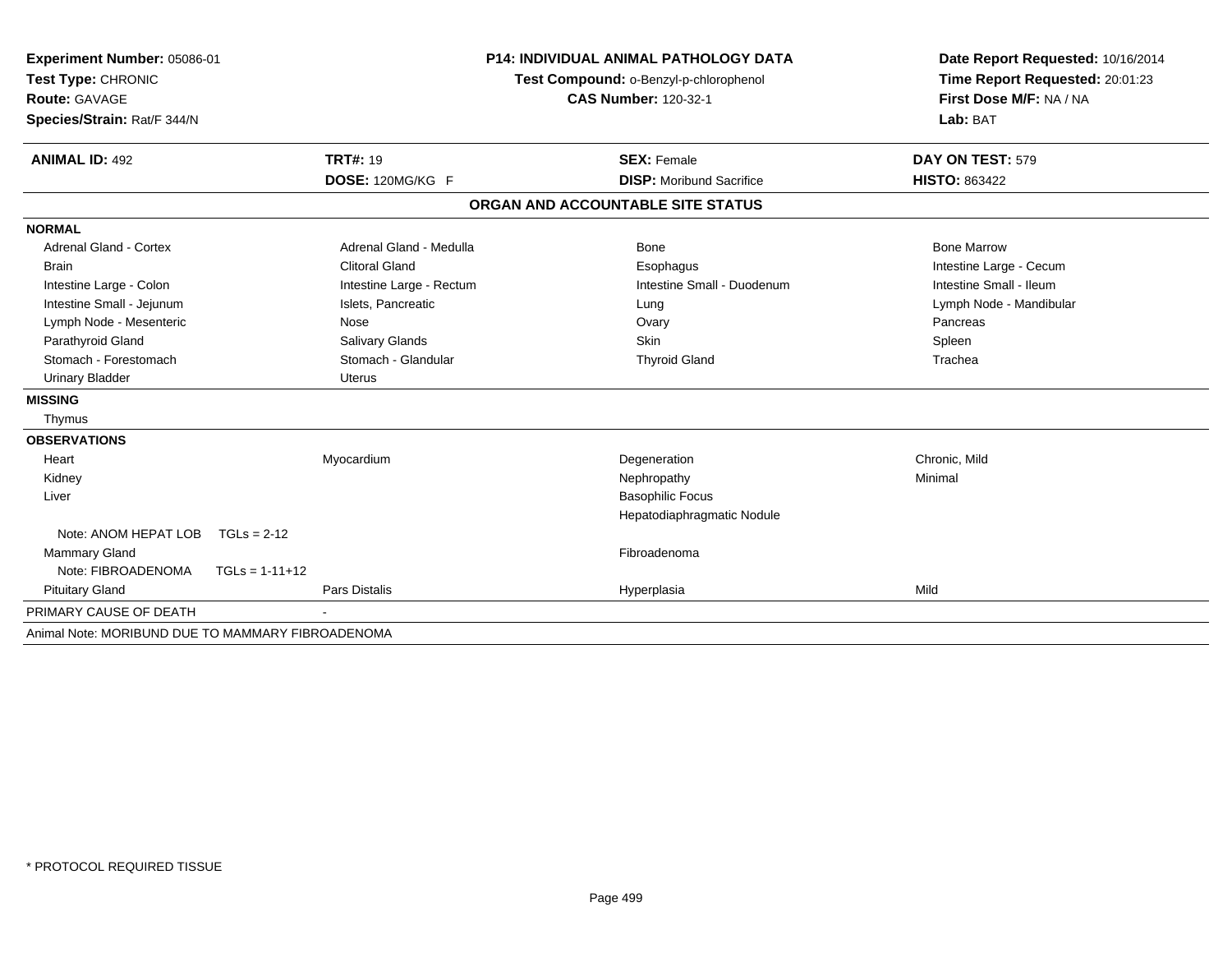| Experiment Number: 05086-01<br>Test Type: CHRONIC<br><b>Route: GAVAGE</b><br>Species/Strain: Rat/F 344/N<br><b>ANIMAL ID: 493</b> | <b>TRT#: 19</b>            | <b>P14: INDIVIDUAL ANIMAL PATHOLOGY DATA</b><br>Test Compound: o-Benzyl-p-chlorophenol<br><b>CAS Number: 120-32-1</b><br><b>SEX: Female</b> | Date Report Requested: 10/16/2014<br>Time Report Requested: 20:01:23<br>First Dose M/F: NA / NA<br>Lab: BAT<br>DAY ON TEST: 729 |
|-----------------------------------------------------------------------------------------------------------------------------------|----------------------------|---------------------------------------------------------------------------------------------------------------------------------------------|---------------------------------------------------------------------------------------------------------------------------------|
|                                                                                                                                   | DOSE: 120MG/KG F           | <b>DISP: Terminal Sacrifice</b>                                                                                                             | HISTO: 863423                                                                                                                   |
|                                                                                                                                   |                            | ORGAN AND ACCOUNTABLE SITE STATUS                                                                                                           |                                                                                                                                 |
| <b>NORMAL</b>                                                                                                                     |                            |                                                                                                                                             |                                                                                                                                 |
| Adrenal Gland - Medulla<br><b>Clitoral Gland</b>                                                                                  | Bone<br>Esophagus          | <b>Bone Marrow</b><br>Intestine Large - Cecum                                                                                               | <b>Brain</b><br>Intestine Large - Colon                                                                                         |
| Intestine Large - Rectum                                                                                                          | Intestine Small - Duodenum | Intestine Small - Ileum                                                                                                                     | Intestine Small - Jejunum                                                                                                       |
| Islets, Pancreatic<br>Nose                                                                                                        | Lung<br>Ovary              | Lymph Node - Mandibular<br>Pancreas                                                                                                         | Lymph Node - Mesenteric<br>Parathyroid Gland                                                                                    |
| <b>Salivary Glands</b>                                                                                                            | Skin                       | Spleen                                                                                                                                      | Stomach - Forestomach                                                                                                           |
| Stomach - Glandular                                                                                                               | Thymus                     | <b>Thyroid Gland</b>                                                                                                                        | Trachea                                                                                                                         |
| <b>Urinary Bladder</b>                                                                                                            | Uterus                     |                                                                                                                                             |                                                                                                                                 |
| <b>OBSERVATIONS</b>                                                                                                               |                            |                                                                                                                                             |                                                                                                                                 |
| <b>Adrenal Gland</b>                                                                                                              | Cortex                     | Hyperplasia                                                                                                                                 | Mild                                                                                                                            |
| Heart                                                                                                                             | Myocardium                 | Degeneration                                                                                                                                | Chronic, Minimal                                                                                                                |
| Kidney                                                                                                                            |                            | Nephropathy                                                                                                                                 | Minimal                                                                                                                         |
| Liver                                                                                                                             |                            | <b>Basophilic Focus</b>                                                                                                                     | Cystic, Mild                                                                                                                    |
|                                                                                                                                   | <b>Bile Duct</b>           | Degeneration<br>Hyperplasia                                                                                                                 | Minimal                                                                                                                         |
|                                                                                                                                   |                            | Inflammation                                                                                                                                | Granulomatous, Minimal                                                                                                          |
| Mammary Gland<br>Note: FIBROADENOMA<br>$TGLs = 1-11$                                                                              |                            | Fibroadenoma                                                                                                                                |                                                                                                                                 |
| <b>Pituitary Gland</b>                                                                                                            | <b>Pars Distalis</b>       | Hyperplasia                                                                                                                                 | Mild                                                                                                                            |
| Note: HYPERPLASIA<br>$TGLs = 2-7$                                                                                                 |                            |                                                                                                                                             |                                                                                                                                 |
| PRIMARY CAUSE OF DEATH                                                                                                            |                            |                                                                                                                                             |                                                                                                                                 |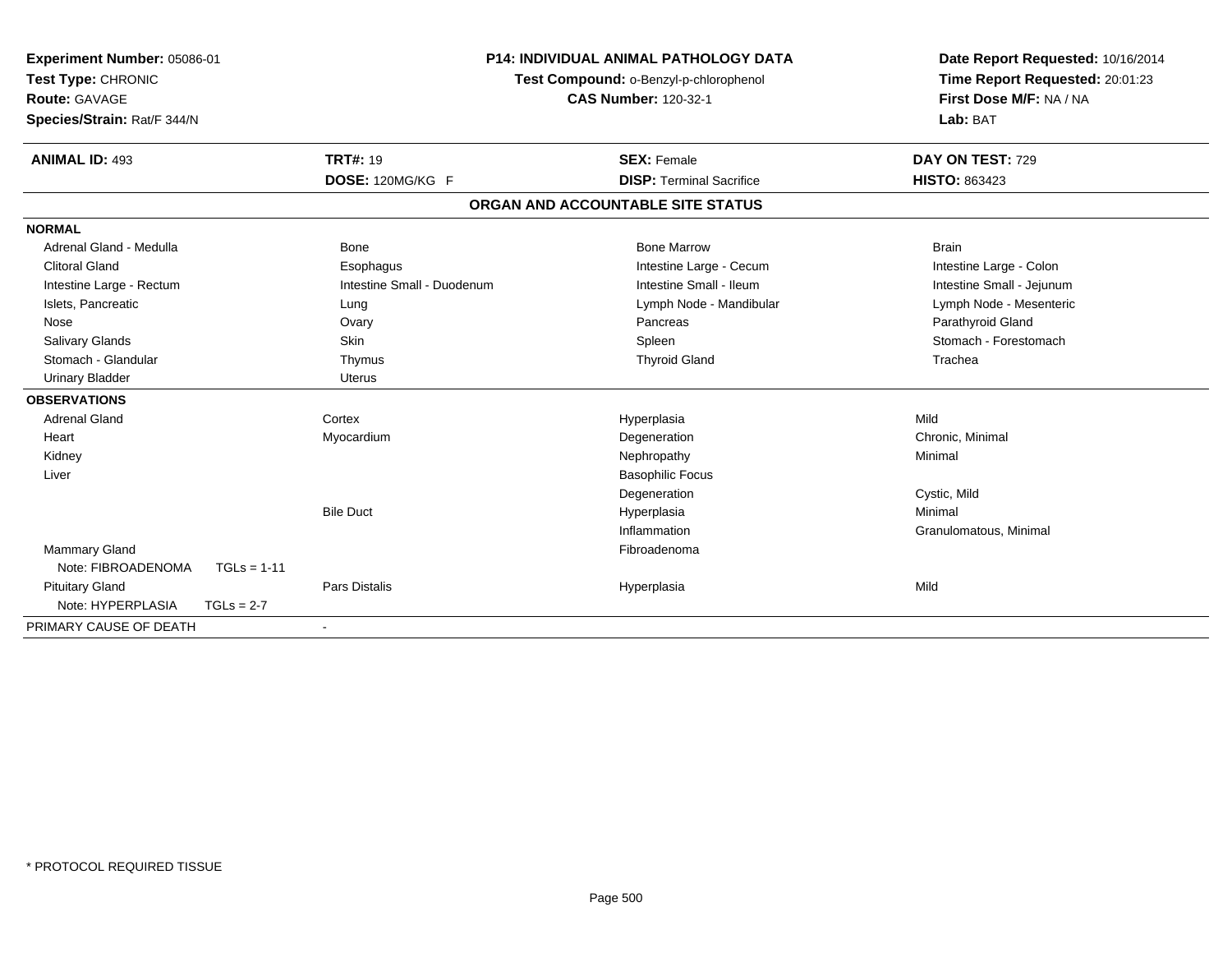| Experiment Number: 05086-01<br>Test Type: CHRONIC<br><b>Route: GAVAGE</b><br>Species/Strain: Rat/F 344/N | <b>P14: INDIVIDUAL ANIMAL PATHOLOGY DATA</b><br>Test Compound: o-Benzyl-p-chlorophenol | Date Report Requested: 10/16/2014<br>Time Report Requested: 20:01:23<br>First Dose M/F: NA / NA<br>Lab: BAT |                         |
|----------------------------------------------------------------------------------------------------------|----------------------------------------------------------------------------------------|-------------------------------------------------------------------------------------------------------------|-------------------------|
| <b>ANIMAL ID: 494</b>                                                                                    | <b>TRT#: 19</b>                                                                        | <b>SEX: Female</b>                                                                                          | DAY ON TEST: 649        |
|                                                                                                          | DOSE: 120MG/KG F                                                                       | <b>DISP:</b> Moribund Sacrifice                                                                             | HISTO:                  |
|                                                                                                          |                                                                                        | ORGAN AND ACCOUNTABLE SITE STATUS                                                                           |                         |
| <b>NORMAL</b>                                                                                            |                                                                                        |                                                                                                             |                         |
| <b>Adrenal Gland - Cortex</b>                                                                            | Adrenal Gland - Medulla                                                                | Bone                                                                                                        | <b>Bone Marrow</b>      |
| Intestine Large - Cecum                                                                                  | Intestine Large - Colon                                                                | Intestine Small - Duodenum                                                                                  | Intestine Small - Ileum |
| Intestine Small - Jejunum                                                                                | Islets, Pancreatic                                                                     | Lymph Node - Mandibular                                                                                     | Lymph Node - Mesenteric |
| Parathyroid Gland                                                                                        | Salivary Glands                                                                        | Spleen                                                                                                      | Stomach - Forestomach   |
| Stomach - Glandular                                                                                      | Thymus                                                                                 | <b>Uterus</b>                                                                                               |                         |
| <b>OBSERVATIONS</b>                                                                                      |                                                                                        |                                                                                                             |                         |
| <b>Brain</b>                                                                                             |                                                                                        | Astrocytoma Benign                                                                                          |                         |
| <b>Clitoral Gland</b>                                                                                    |                                                                                        | Fibrous Histiocytoma                                                                                        | Metastatic (Skin)       |
| Esophagus                                                                                                |                                                                                        | Fibrous Histiocytoma                                                                                        | Metastatic (Skin)       |
| Heart                                                                                                    | Myocardium                                                                             | Degeneration                                                                                                | Chronic, Mild           |
| Intestine Large                                                                                          | Rectum                                                                                 | Fibrous Histiocytoma                                                                                        | Metastatic (Skin)       |
| Kidney                                                                                                   |                                                                                        | Fibrous Histiocytoma                                                                                        | Metastatic (Skin)       |
|                                                                                                          |                                                                                        | Nephropathy                                                                                                 | Mild                    |
| Liver                                                                                                    |                                                                                        | <b>Basophilic Focus</b>                                                                                     |                         |
| Lung                                                                                                     | Mediastinum                                                                            | Fibrous Histiocytoma                                                                                        | Metastatic (Skin)       |
| <b>Mammary Gland</b>                                                                                     |                                                                                        | Fibrous Histiocytoma                                                                                        | Metastatic (Skin)       |
| Nose                                                                                                     | Mucosa                                                                                 | Inflammation                                                                                                | Suppurative, Mild       |
| Ovary                                                                                                    |                                                                                        | Fibrous Histiocytoma                                                                                        | Metastatic (Skin)       |
| Pancreas                                                                                                 |                                                                                        | Fibrous Histiocytoma                                                                                        | Metastatic (Skin)       |
| <b>Pituitary Gland</b>                                                                                   | Pars Distalis                                                                          | Hyperplasia                                                                                                 | Mild                    |
| <b>Skin</b>                                                                                              | <b>Subcut Tiss</b>                                                                     | Fibrous Histiocytoma                                                                                        |                         |
| <b>Thyroid Gland</b>                                                                                     |                                                                                        | Fibrous Histiocytoma                                                                                        | Metastatic (Skin)       |
| Trachea                                                                                                  |                                                                                        | Fibrous Histiocytoma                                                                                        | Metastatic (Skin)       |
| <b>Urinary Bladder</b>                                                                                   |                                                                                        | Fibrous Histiocytoma                                                                                        | Metastatic (Skin)       |
| PRIMARY CAUSE OF DEATH                                                                                   |                                                                                        |                                                                                                             |                         |

Animal Note: MORIBUND DUE TO BRAIN AND SKIN TUMORS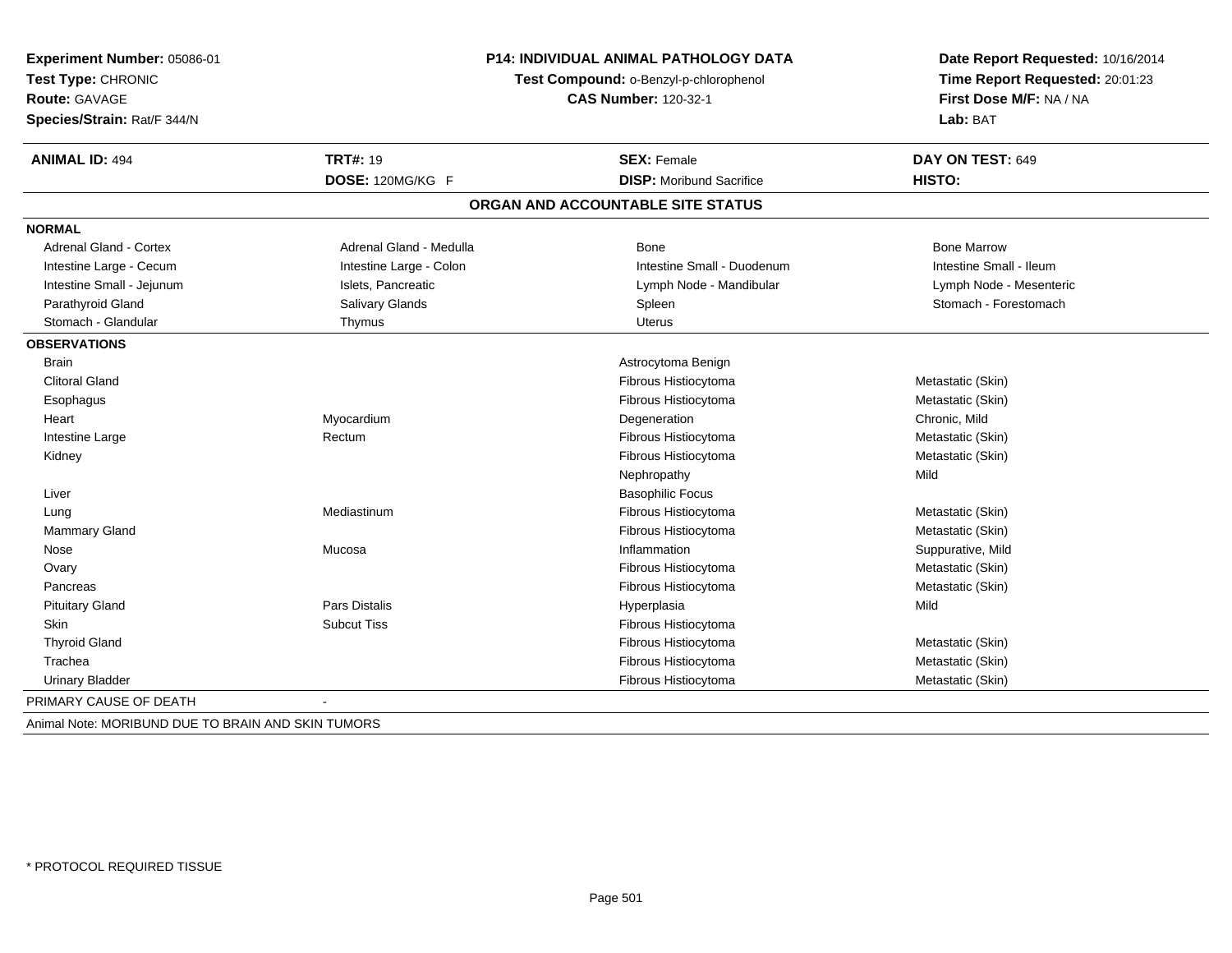| Experiment Number: 05086-01<br>Test Type: CHRONIC<br><b>Route: GAVAGE</b><br>Species/Strain: Rat/F 344/N |                          | <b>P14: INDIVIDUAL ANIMAL PATHOLOGY DATA</b><br>Test Compound: o-Benzyl-p-chlorophenol<br><b>CAS Number: 120-32-1</b> | Date Report Requested: 10/16/2014<br>Time Report Requested: 20:01:23<br>First Dose M/F: NA / NA<br>Lab: BAT |
|----------------------------------------------------------------------------------------------------------|--------------------------|-----------------------------------------------------------------------------------------------------------------------|-------------------------------------------------------------------------------------------------------------|
| <b>ANIMAL ID: 495</b>                                                                                    | <b>TRT#: 19</b>          | <b>SEX: Female</b>                                                                                                    | DAY ON TEST: 729                                                                                            |
|                                                                                                          | DOSE: 120MG/KG F         | <b>DISP: Terminal Sacrifice</b>                                                                                       | <b>HISTO: 863425</b>                                                                                        |
|                                                                                                          |                          | ORGAN AND ACCOUNTABLE SITE STATUS                                                                                     |                                                                                                             |
| <b>NORMAL</b>                                                                                            |                          |                                                                                                                       |                                                                                                             |
| <b>Adrenal Gland - Cortex</b>                                                                            | Adrenal Gland - Medulla  | Bone                                                                                                                  | <b>Bone Marrow</b>                                                                                          |
| <b>Brain</b>                                                                                             | <b>Clitoral Gland</b>    | Esophagus                                                                                                             | Intestine Large - Cecum                                                                                     |
| Intestine Large - Colon                                                                                  | Intestine Large - Rectum | Intestine Small - Duodenum                                                                                            | Intestine Small - Ileum                                                                                     |
| Islets, Pancreatic                                                                                       | Lung                     | Lymph Node - Mandibular                                                                                               | Lymph Node - Mesenteric                                                                                     |
| <b>Mammary Gland</b>                                                                                     | Nose                     | Pancreas                                                                                                              | Parathyroid Gland                                                                                           |
| <b>Salivary Glands</b>                                                                                   | Skin                     | Spleen                                                                                                                | Stomach - Forestomach                                                                                       |
| Stomach - Glandular                                                                                      | Thymus                   | <b>Thyroid Gland</b>                                                                                                  | Trachea                                                                                                     |
| <b>Urinary Bladder</b>                                                                                   |                          |                                                                                                                       |                                                                                                             |
| <b>MISSING</b>                                                                                           |                          |                                                                                                                       |                                                                                                             |
| Intestine Small - Jejunum                                                                                |                          |                                                                                                                       |                                                                                                             |
| <b>OBSERVATIONS</b>                                                                                      |                          |                                                                                                                       |                                                                                                             |
| Heart                                                                                                    | Myocardium               | Degeneration                                                                                                          | Chronic, Mild                                                                                               |
| Kidney                                                                                                   |                          | Nephropathy                                                                                                           | Mild                                                                                                        |
| Liver                                                                                                    |                          | <b>Basophilic Focus</b>                                                                                               |                                                                                                             |
|                                                                                                          |                          | Inflammation                                                                                                          | Granulomatous, Mild                                                                                         |
| Ovary                                                                                                    |                          | Cyst                                                                                                                  |                                                                                                             |
| Note: CYST<br>$TGLs = 1-10$                                                                              |                          |                                                                                                                       |                                                                                                             |
| <b>Pituitary Gland</b>                                                                                   | <b>Pars Distalis</b>     | Hyperplasia                                                                                                           | Mild                                                                                                        |
| <b>Uterus</b>                                                                                            |                          | Polyp Stromal                                                                                                         |                                                                                                             |
| PRIMARY CAUSE OF DEATH                                                                                   |                          |                                                                                                                       |                                                                                                             |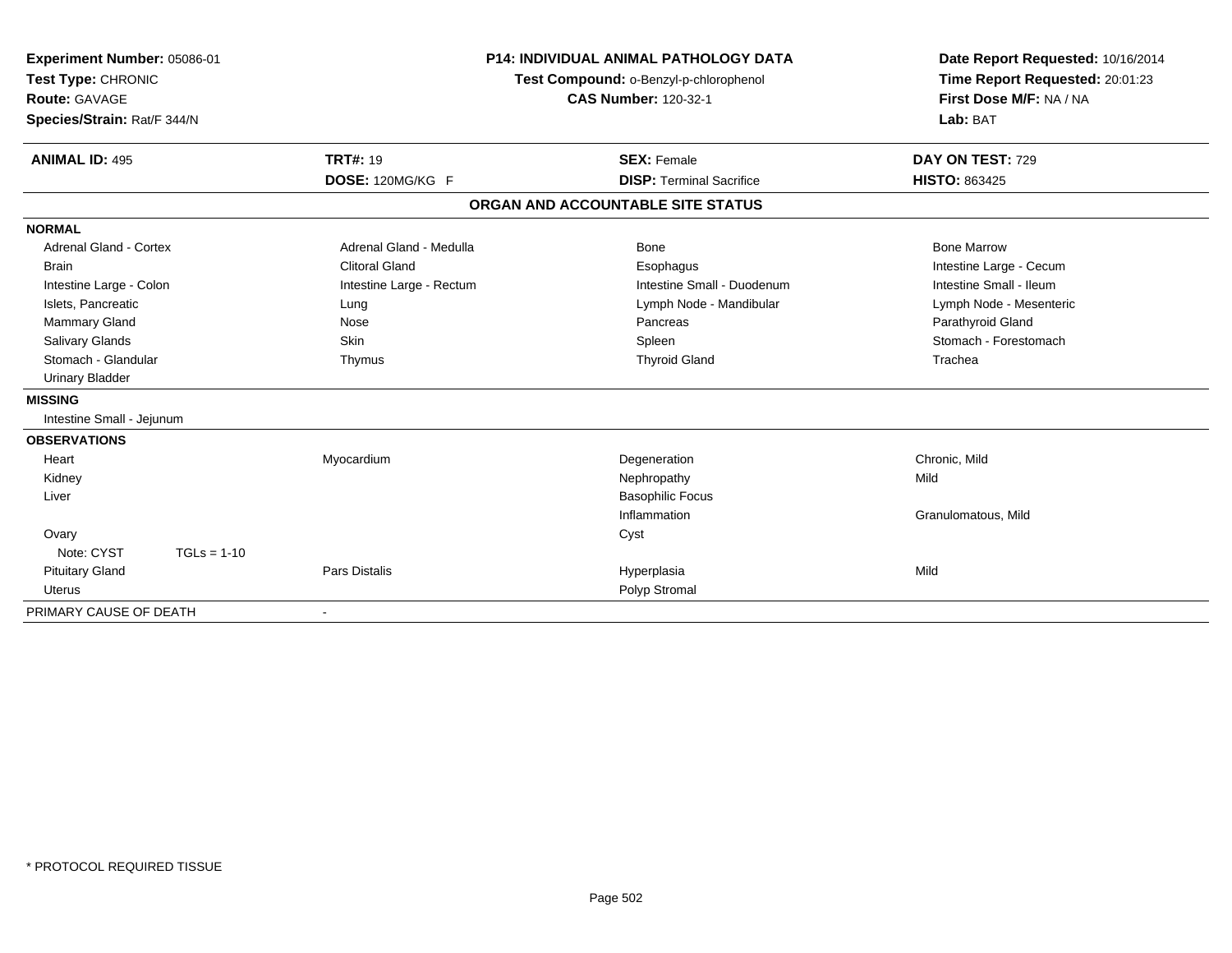| Experiment Number: 05086-01<br><b>Test Type: CHRONIC</b><br><b>Route: GAVAGE</b><br>Species/Strain: Rat/F 344/N |                                            | <b>P14: INDIVIDUAL ANIMAL PATHOLOGY DATA</b><br>Test Compound: o-Benzyl-p-chlorophenol<br><b>CAS Number: 120-32-1</b> | Date Report Requested: 10/16/2014<br>Time Report Requested: 20:01:23<br>First Dose M/F: NA / NA<br>Lab: BAT |
|-----------------------------------------------------------------------------------------------------------------|--------------------------------------------|-----------------------------------------------------------------------------------------------------------------------|-------------------------------------------------------------------------------------------------------------|
| <b>ANIMAL ID: 496</b>                                                                                           | <b>TRT#: 19</b><br><b>DOSE: 120MG/KG F</b> | <b>SEX:</b> Female<br><b>DISP:</b> Scheduled Sacrifice                                                                | DAY ON TEST: 456<br><b>HISTO: 863426</b>                                                                    |
| <b>OBSERVATIONS</b>                                                                                             |                                            |                                                                                                                       |                                                                                                             |
| Kidney                                                                                                          |                                            | Nephropathy                                                                                                           | Minimal                                                                                                     |
| PRIMARY CAUSE OF DEATH                                                                                          |                                            |                                                                                                                       |                                                                                                             |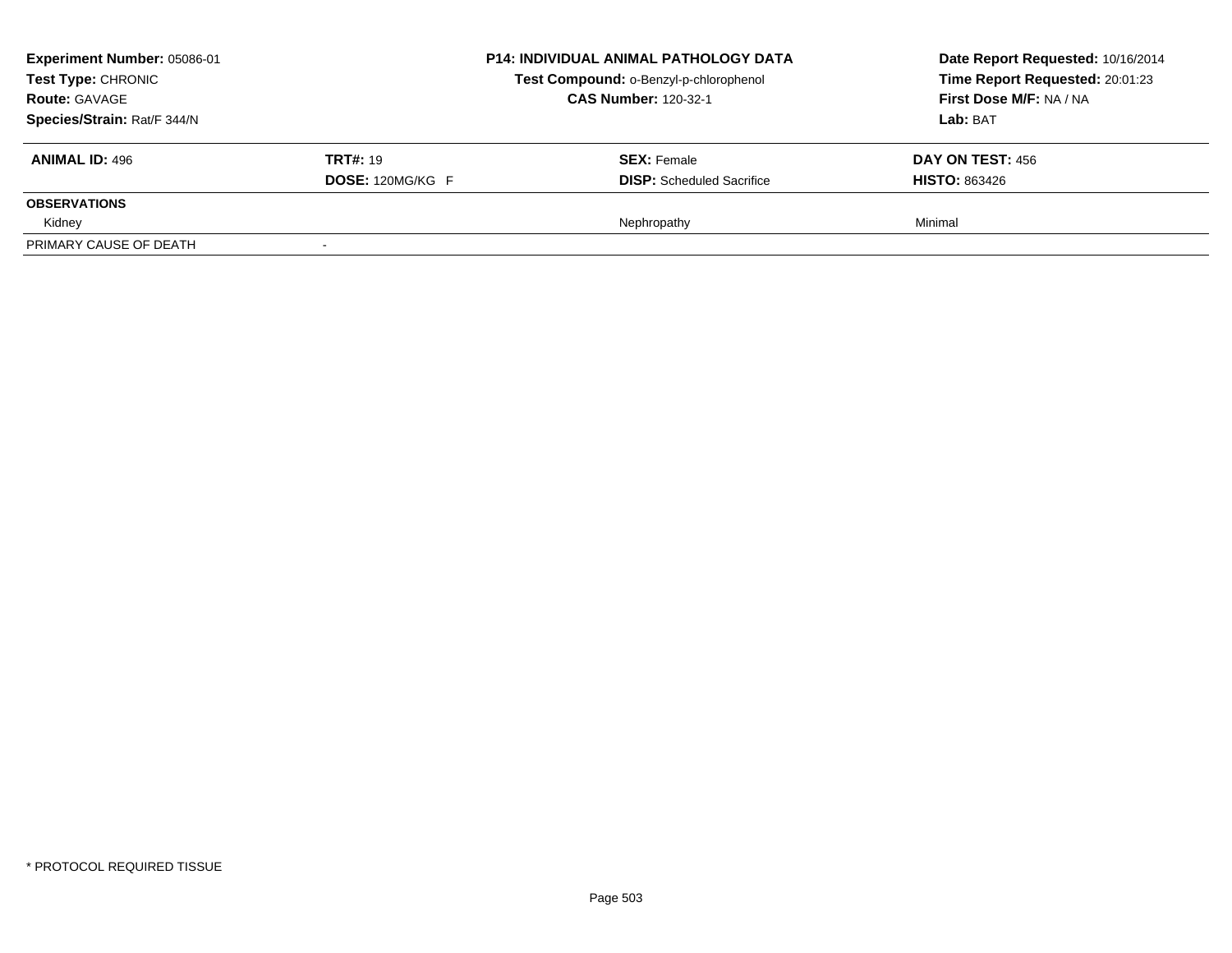| Experiment Number: 05086-01<br>Test Type: CHRONIC<br>Route: GAVAGE |                          | <b>P14: INDIVIDUAL ANIMAL PATHOLOGY DATA</b><br>Test Compound: o-Benzyl-p-chlorophenol<br><b>CAS Number: 120-32-1</b> | Date Report Requested: 10/16/2014<br>Time Report Requested: 20:01:23 |  |
|--------------------------------------------------------------------|--------------------------|-----------------------------------------------------------------------------------------------------------------------|----------------------------------------------------------------------|--|
| Species/Strain: Rat/F 344/N                                        |                          |                                                                                                                       | First Dose M/F: NA / NA<br>Lab: BAT                                  |  |
| <b>ANIMAL ID: 497</b>                                              | <b>TRT#: 19</b>          | <b>SEX: Female</b>                                                                                                    | DAY ON TEST: 583                                                     |  |
|                                                                    | DOSE: 120MG/KG F         | <b>DISP:</b> Moribund Sacrifice                                                                                       | <b>HISTO: 863427</b>                                                 |  |
|                                                                    |                          | ORGAN AND ACCOUNTABLE SITE STATUS                                                                                     |                                                                      |  |
| <b>NORMAL</b>                                                      |                          |                                                                                                                       |                                                                      |  |
| Adrenal Gland - Cortex                                             | Adrenal Gland - Medulla  | Bone                                                                                                                  | <b>Bone Marrow</b>                                                   |  |
| <b>Brain</b>                                                       | <b>Clitoral Gland</b>    | Esophagus                                                                                                             | Intestine Large - Cecum                                              |  |
| Intestine Large - Colon                                            | Intestine Large - Rectum | Intestine Small - Duodenum                                                                                            | Intestine Small - Ileum                                              |  |
| Intestine Small - Jejunum                                          | Islets, Pancreatic       | Lung                                                                                                                  | Lymph Node - Mandibular                                              |  |
| Lymph Node - Mesenteric                                            | Nose                     | Ovary                                                                                                                 | Pancreas                                                             |  |
| Parathyroid Gland                                                  | Salivary Glands          | <b>Skin</b>                                                                                                           | Spleen                                                               |  |
| Stomach - Forestomach                                              | Stomach - Glandular      | Thymus                                                                                                                | Trachea                                                              |  |
| <b>Urinary Bladder</b>                                             | <b>Uterus</b>            |                                                                                                                       |                                                                      |  |
| <b>OBSERVATIONS</b>                                                |                          |                                                                                                                       |                                                                      |  |
| Heart                                                              | Myocardium               | Degeneration                                                                                                          | Chronic, Minimal                                                     |  |
| Kidney                                                             |                          | Nephropathy                                                                                                           | Minimal                                                              |  |
| Liver                                                              |                          | <b>Basophilic Focus</b>                                                                                               |                                                                      |  |
|                                                                    | <b>Bile Duct</b>         | Hyperplasia                                                                                                           | Minimal                                                              |  |
| Mammary Gland                                                      |                          | Fibroadenoma                                                                                                          | Multiple                                                             |  |
| Note: FIBROADENOMA                                                 | $TGLs = 1,2-11+12$       |                                                                                                                       |                                                                      |  |
| <b>Pituitary Gland</b>                                             | <b>Pars Distalis</b>     | Hyperplasia                                                                                                           | Minimal                                                              |  |
| <b>Thyroid Gland</b>                                               | C Cell                   | Hyperplasia                                                                                                           | Minimal                                                              |  |
| PRIMARY CAUSE OF DEATH                                             |                          |                                                                                                                       |                                                                      |  |
| Animal Note: MORIBUND DUE TO FIBROADENOMAS                         |                          |                                                                                                                       |                                                                      |  |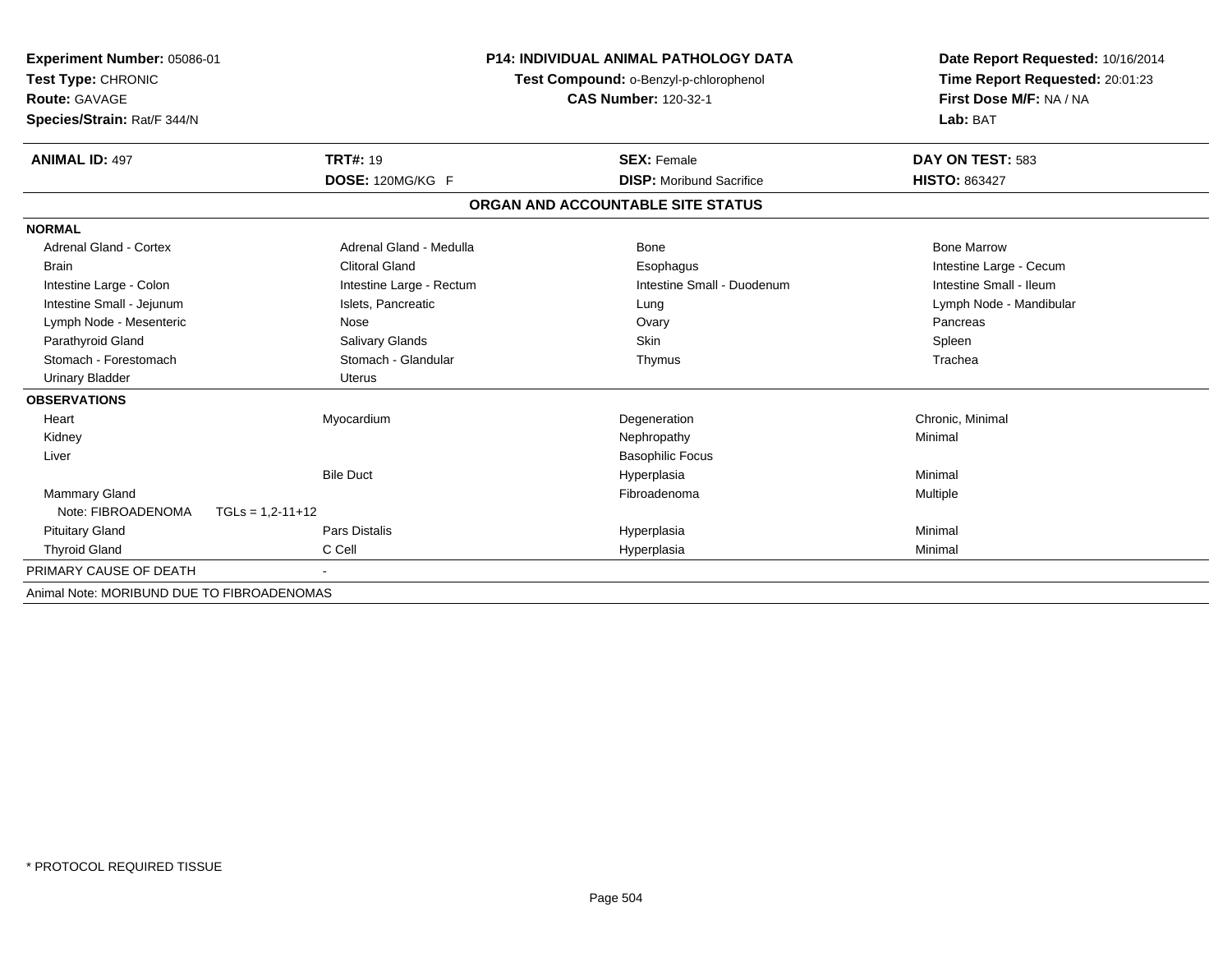| Experiment Number: 05086-01<br>Test Type: CHRONIC<br><b>Route: GAVAGE</b><br>Species/Strain: Rat/F 344/N | P14: INDIVIDUAL ANIMAL PATHOLOGY DATA<br>Test Compound: o-Benzyl-p-chlorophenol | Date Report Requested: 10/16/2014<br>Time Report Requested: 20:01:23<br>First Dose M/F: NA / NA<br>Lab: BAT |                           |
|----------------------------------------------------------------------------------------------------------|---------------------------------------------------------------------------------|-------------------------------------------------------------------------------------------------------------|---------------------------|
| <b>ANIMAL ID: 498</b>                                                                                    | <b>TRT#: 19</b>                                                                 | <b>SEX: Female</b>                                                                                          | DAY ON TEST: 666          |
|                                                                                                          | DOSE: 120MG/KG F                                                                | <b>DISP:</b> Moribund Sacrifice                                                                             | <b>HISTO: 863428</b>      |
|                                                                                                          |                                                                                 | ORGAN AND ACCOUNTABLE SITE STATUS                                                                           |                           |
| <b>NORMAL</b>                                                                                            |                                                                                 |                                                                                                             |                           |
| Adrenal Gland - Medulla                                                                                  | Bone                                                                            | <b>Bone Marrow</b>                                                                                          | <b>Brain</b>              |
| <b>Clitoral Gland</b>                                                                                    | Eye                                                                             | Intestine Large - Cecum                                                                                     | Intestine Large - Colon   |
| Intestine Large - Rectum                                                                                 | Intestine Small - Duodenum                                                      | Intestine Small - Ileum                                                                                     | Intestine Small - Jejunum |
| Islets, Pancreatic                                                                                       | Lymph Node - Mandibular                                                         | Lymph Node - Mesenteric                                                                                     | Mammary Gland             |
| Nose                                                                                                     | Ovary                                                                           | Pancreas                                                                                                    | Parathyroid Gland         |
| Salivary Glands                                                                                          | <b>Skin</b>                                                                     | Stomach - Forestomach                                                                                       | Stomach - Glandular       |
| Thymus                                                                                                   | <b>Thyroid Gland</b>                                                            | Trachea                                                                                                     | <b>Urinary Bladder</b>    |
| <b>Uterus</b>                                                                                            |                                                                                 |                                                                                                             |                           |
| <b>MISSING</b>                                                                                           |                                                                                 |                                                                                                             |                           |
| <b>Pituitary Gland</b>                                                                                   |                                                                                 |                                                                                                             |                           |
| <b>OBSERVATIONS</b>                                                                                      |                                                                                 |                                                                                                             |                           |
| <b>Adrenal Gland</b>                                                                                     | Cortex                                                                          | Hyperplasia                                                                                                 | Mild                      |
|                                                                                                          | Cortex                                                                          | Necrosis                                                                                                    | Mild                      |
| Esophagus                                                                                                |                                                                                 | Inflammation                                                                                                | Chronic Active, Minimal   |
| Eye                                                                                                      |                                                                                 |                                                                                                             |                           |
| Note: OPAQUE EYES WERE NORMAL ON MICRO EXAM                                                              |                                                                                 |                                                                                                             |                           |
| <b>Harderian Gland</b>                                                                                   |                                                                                 | Inflammation                                                                                                | Chronic Active, Marked    |
| Heart                                                                                                    | Myocardium                                                                      | Degeneration                                                                                                | Chronic, Minimal          |
| Kidney                                                                                                   |                                                                                 | Nephropathy                                                                                                 | Minimal                   |
| Liver                                                                                                    |                                                                                 | <b>Basophilic Focus</b>                                                                                     |                           |
|                                                                                                          | <b>Bile Duct</b>                                                                | Hyperplasia                                                                                                 | Minimal                   |
|                                                                                                          |                                                                                 | Leukemia Mononuclear                                                                                        |                           |
| Lung                                                                                                     |                                                                                 | Inflammation                                                                                                | Chronic Active, Mild      |
| Lymph Node                                                                                               | Mediastinal                                                                     | Edema                                                                                                       | Mild                      |
| Note: EDEMA<br>$TGLs = 2-2$                                                                              |                                                                                 |                                                                                                             |                           |
| Spleen                                                                                                   |                                                                                 | Leukemia Mononuclear                                                                                        |                           |
| Note: LEUKEMIA MONUC<br>$TGLs = 1-1$                                                                     |                                                                                 |                                                                                                             |                           |
| PRIMARY CAUSE OF DEATH                                                                                   | $\sim$                                                                          |                                                                                                             |                           |
| Animal Note: MORIBUND DUE TO LEUKEMIA                                                                    |                                                                                 |                                                                                                             |                           |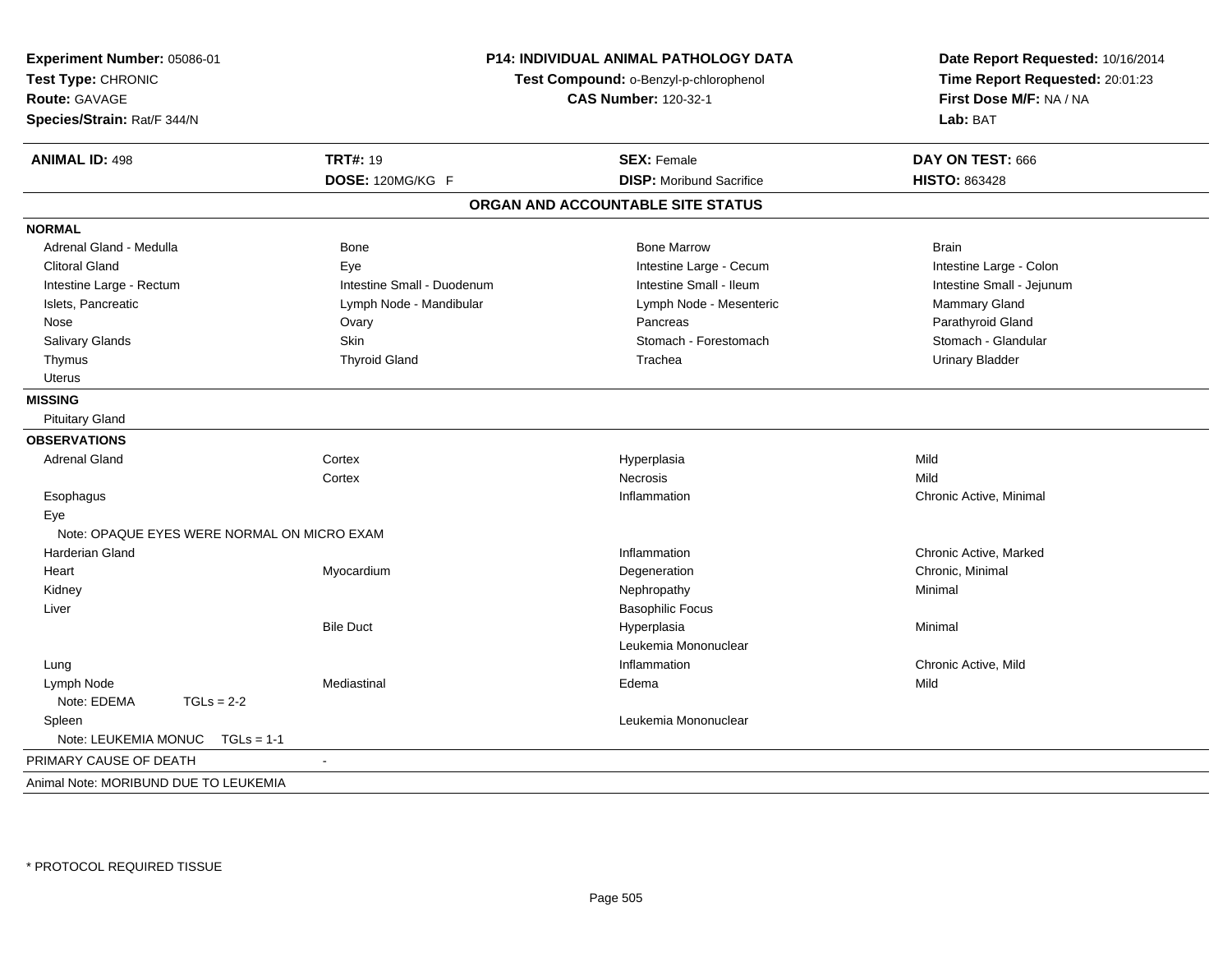| Experiment Number: 05086-01<br>Test Type: CHRONIC<br><b>Route: GAVAGE</b><br>Species/Strain: Rat/F 344/N |               |                          | <b>P14: INDIVIDUAL ANIMAL PATHOLOGY DATA</b><br>Test Compound: o-Benzyl-p-chlorophenol<br><b>CAS Number: 120-32-1</b> | Date Report Requested: 10/16/2014<br>Time Report Requested: 20:01:23<br>First Dose M/F: NA / NA<br>Lab: BAT |  |
|----------------------------------------------------------------------------------------------------------|---------------|--------------------------|-----------------------------------------------------------------------------------------------------------------------|-------------------------------------------------------------------------------------------------------------|--|
| <b>ANIMAL ID: 499</b>                                                                                    |               | <b>TRT#: 19</b>          | <b>SEX: Female</b>                                                                                                    | DAY ON TEST: 598                                                                                            |  |
|                                                                                                          |               | DOSE: 120MG/KG F         | <b>DISP: Natural Death</b>                                                                                            | <b>HISTO: 863429</b>                                                                                        |  |
|                                                                                                          |               |                          | ORGAN AND ACCOUNTABLE SITE STATUS                                                                                     |                                                                                                             |  |
| <b>NORMAL</b>                                                                                            |               |                          |                                                                                                                       |                                                                                                             |  |
| <b>Adrenal Gland - Cortex</b>                                                                            |               | Adrenal Gland - Medulla  | Bone                                                                                                                  | <b>Bone Marrow</b>                                                                                          |  |
| <b>Brain</b>                                                                                             |               | <b>Clitoral Gland</b>    | Esophagus                                                                                                             | Intestine Large - Cecum                                                                                     |  |
| Intestine Large - Colon                                                                                  |               | Intestine Large - Rectum | Intestine Small - Duodenum                                                                                            | Intestine Small - Ileum                                                                                     |  |
| Intestine Small - Jejunum                                                                                |               | Islets, Pancreatic       | Lung                                                                                                                  | Lymph Node - Mandibular                                                                                     |  |
| Lymph Node - Mesenteric                                                                                  |               | Nose                     | Ovary                                                                                                                 | Pancreas                                                                                                    |  |
| Parathyroid Gland                                                                                        |               | Salivary Glands          | Skin                                                                                                                  | Spleen                                                                                                      |  |
| Stomach - Forestomach                                                                                    |               | Stomach - Glandular      | Thymus                                                                                                                | <b>Thyroid Gland</b>                                                                                        |  |
| Trachea                                                                                                  |               | <b>Urinary Bladder</b>   | <b>Uterus</b>                                                                                                         |                                                                                                             |  |
| <b>OBSERVATIONS</b>                                                                                      |               |                          |                                                                                                                       |                                                                                                             |  |
| Heart                                                                                                    |               | Myocardium               | Degeneration                                                                                                          | Chronic, Minimal                                                                                            |  |
| Kidney                                                                                                   |               |                          | Nephropathy                                                                                                           | Mild                                                                                                        |  |
| Liver                                                                                                    |               |                          | <b>Basophilic Focus</b>                                                                                               |                                                                                                             |  |
| Mammary Gland                                                                                            |               |                          | Adenocarcinoma                                                                                                        |                                                                                                             |  |
| Note: ADENOCARC                                                                                          | $TGLs = 2-11$ |                          |                                                                                                                       |                                                                                                             |  |
| <b>Pituitary Gland</b>                                                                                   |               | Pars Distalis            | Adenoma                                                                                                               |                                                                                                             |  |
| Note: ADENOMA                                                                                            | $TGLs = 1-7$  |                          |                                                                                                                       |                                                                                                             |  |
| PRIMARY CAUSE OF DEATH                                                                                   |               | $\blacksquare$           |                                                                                                                       |                                                                                                             |  |
| Animal Note: COD: PITUITARY TUMOR.                                                                       |               |                          |                                                                                                                       |                                                                                                             |  |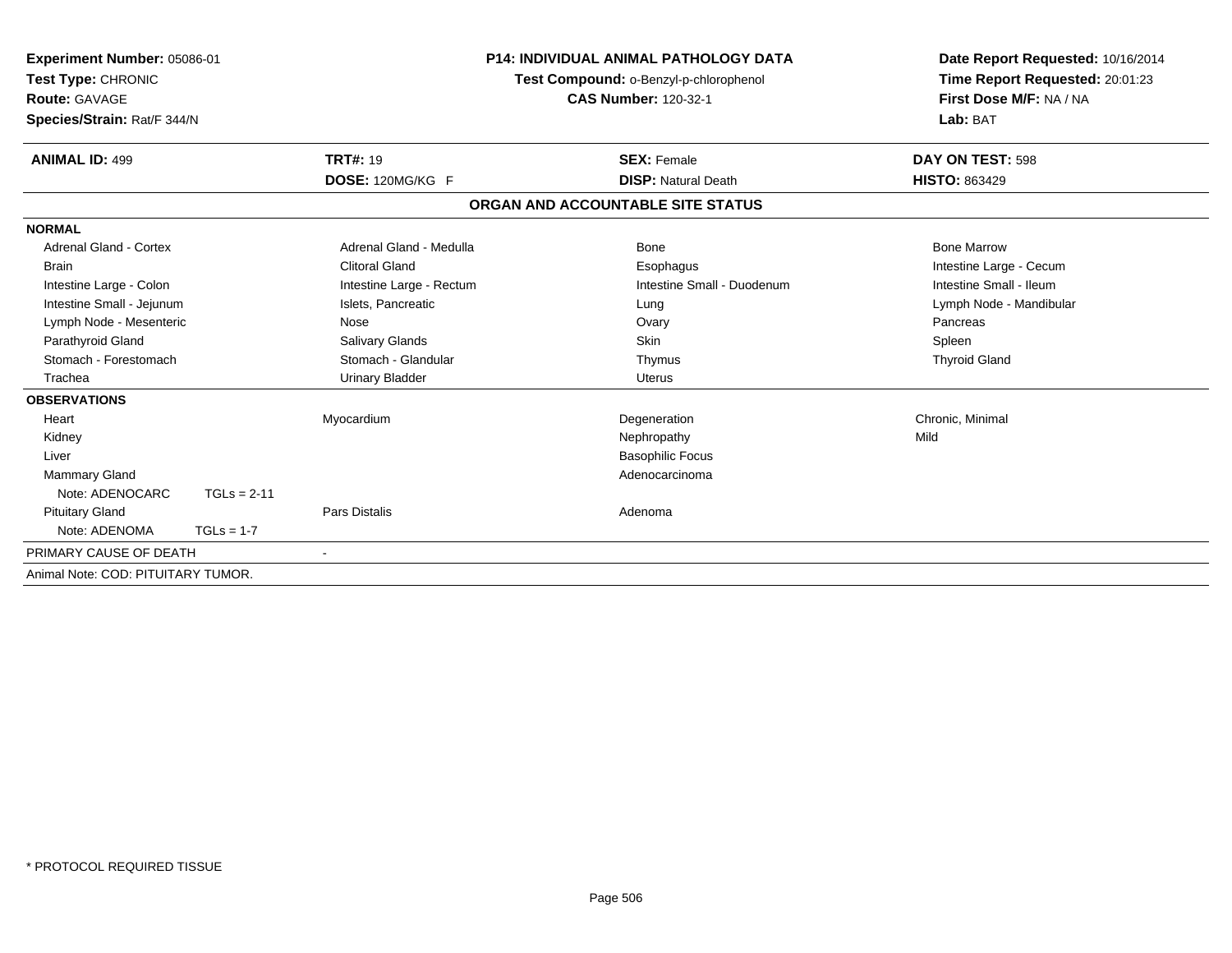| <b>Experiment Number: 05086-01</b><br>Test Type: CHRONIC<br><b>Route: GAVAGE</b><br>Species/Strain: Rat/F 344/N |                                                       | <b>P14: INDIVIDUAL ANIMAL PATHOLOGY DATA</b><br><b>Test Compound: o-Benzyl-p-chlorophenol</b><br><b>CAS Number: 120-32-1</b> | Date Report Requested: 10/16/2014<br>Time Report Requested: 20:01:23<br>First Dose M/F: NA / NA<br>Lab: BAT |
|-----------------------------------------------------------------------------------------------------------------|-------------------------------------------------------|------------------------------------------------------------------------------------------------------------------------------|-------------------------------------------------------------------------------------------------------------|
| <b>ANIMAL ID: 500</b>                                                                                           | <b>TRT#: 19</b>                                       | <b>SEX: Female</b>                                                                                                           | DAY ON TEST: 457                                                                                            |
|                                                                                                                 | DOSE: 120MG/KG F                                      | <b>DISP:</b> Scheduled Sacrifice                                                                                             | <b>HISTO: 863430</b>                                                                                        |
| <b>OBSERVATIONS</b>                                                                                             |                                                       |                                                                                                                              |                                                                                                             |
| Esophagus                                                                                                       |                                                       | Foreign Body                                                                                                                 | Minimal                                                                                                     |
|                                                                                                                 |                                                       | Inflammation                                                                                                                 | Chronic Active, Moderate                                                                                    |
| Note: INFLAMMATION                                                                                              | $TGLs = 2-12$                                         |                                                                                                                              |                                                                                                             |
|                                                                                                                 | Note: INFLAMMATION EXTENDS FROM LUMEN THRU SEROSA.    |                                                                                                                              |                                                                                                             |
|                                                                                                                 | Note: FOREIGN BODY IS HAIR FRAGMENTS IN INFLAMMATION. |                                                                                                                              |                                                                                                             |
| Eye                                                                                                             | Retina                                                | Atrophy                                                                                                                      | Marked                                                                                                      |
|                                                                                                                 | Lens                                                  | Cataract                                                                                                                     | Moderate                                                                                                    |
| Note: CATARACT                                                                                                  | $TGLs = 1-11$                                         |                                                                                                                              |                                                                                                             |
| Kidney                                                                                                          |                                                       | Nephropathy                                                                                                                  | Minimal                                                                                                     |
| PRIMARY CAUSE OF DEATH                                                                                          | $\overline{\phantom{a}}$                              |                                                                                                                              |                                                                                                             |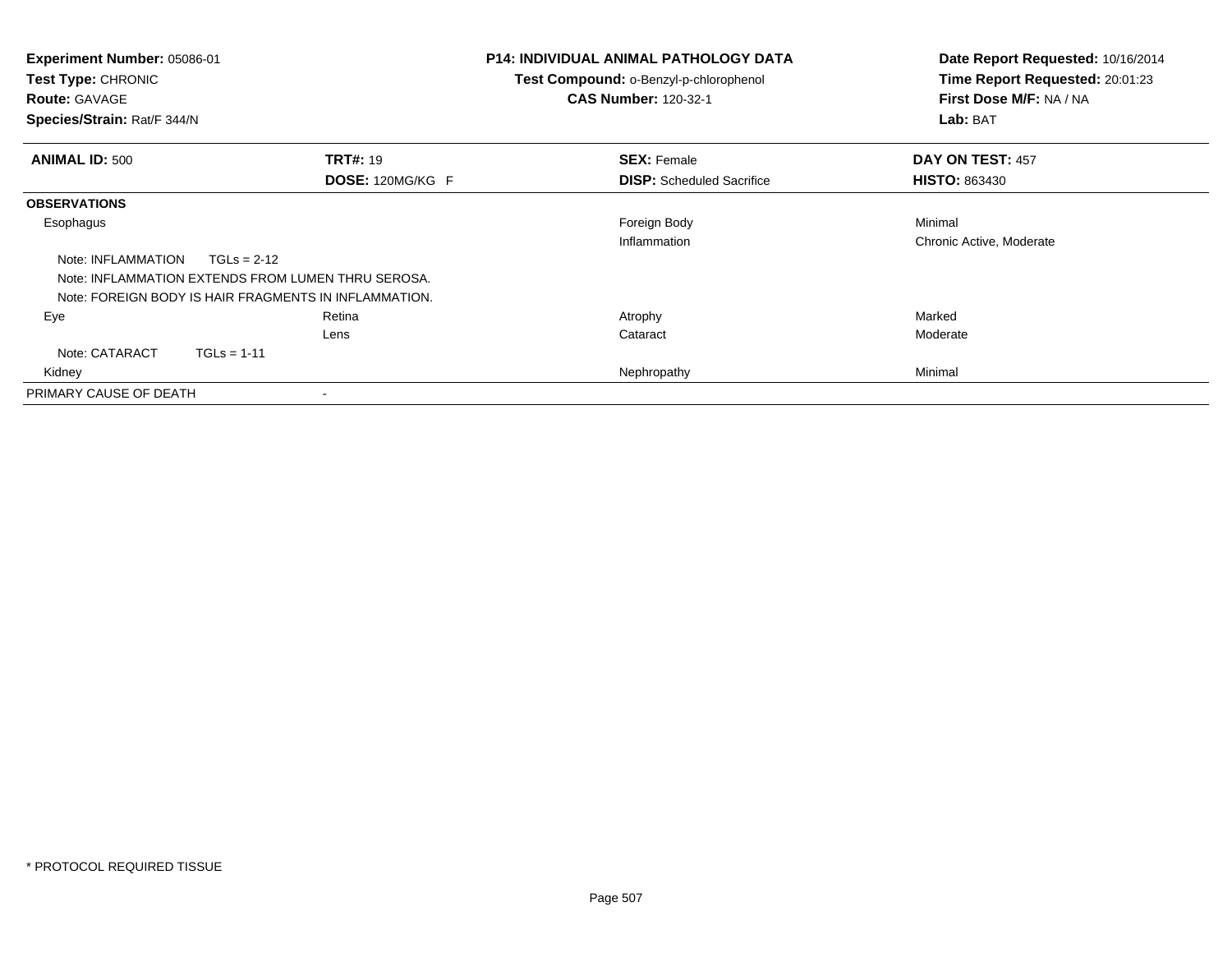| Experiment Number: 05086-01<br>Test Type: CHRONIC<br>Route: GAVAGE<br>Species/Strain: Rat/F 344/N | P14: INDIVIDUAL ANIMAL PATHOLOGY DATA<br>Test Compound: o-Benzyl-p-chlorophenol<br><b>CAS Number: 120-32-1</b> |                                   | Date Report Requested: 10/16/2014<br>Time Report Requested: 20:01:23<br>First Dose M/F: NA / NA<br>Lab: BAT |  |
|---------------------------------------------------------------------------------------------------|----------------------------------------------------------------------------------------------------------------|-----------------------------------|-------------------------------------------------------------------------------------------------------------|--|
|                                                                                                   |                                                                                                                |                                   |                                                                                                             |  |
| <b>ANIMAL ID: 501</b>                                                                             | <b>TRT#: 19</b>                                                                                                | <b>SEX: Female</b>                | DAY ON TEST: 730                                                                                            |  |
|                                                                                                   | DOSE: 120MG/KG F                                                                                               | <b>DISP: Terminal Sacrifice</b>   | HISTO: 863431                                                                                               |  |
|                                                                                                   |                                                                                                                | ORGAN AND ACCOUNTABLE SITE STATUS |                                                                                                             |  |
| <b>NORMAL</b>                                                                                     |                                                                                                                |                                   |                                                                                                             |  |
| <b>Adrenal Gland - Cortex</b>                                                                     | Adrenal Gland - Medulla                                                                                        | Bone                              | <b>Bone Marrow</b>                                                                                          |  |
| <b>Brain</b>                                                                                      | <b>Clitoral Gland</b>                                                                                          | Esophagus                         | Heart                                                                                                       |  |
| Intestine Large - Cecum                                                                           | Intestine Large - Rectum                                                                                       | Intestine Small - Duodenum        | Intestine Small - Ileum                                                                                     |  |
| Intestine Small - Jejunum                                                                         | Islets, Pancreatic                                                                                             | Lung                              | Lymph Node - Mandibular                                                                                     |  |
| Lymph Node - Mesenteric                                                                           | Nose                                                                                                           | Ovary                             | Pancreas                                                                                                    |  |
| Parathyroid Gland                                                                                 | Salivary Glands                                                                                                | Skin                              | Spleen                                                                                                      |  |
| Stomach - Forestomach                                                                             | Stomach - Glandular                                                                                            | Thymus                            | Trachea                                                                                                     |  |
| <b>Urinary Bladder</b>                                                                            | <b>Uterus</b>                                                                                                  |                                   |                                                                                                             |  |
| <b>MISSING</b>                                                                                    |                                                                                                                |                                   |                                                                                                             |  |
| Intestine Large - Colon                                                                           |                                                                                                                |                                   |                                                                                                             |  |
| <b>OBSERVATIONS</b>                                                                               |                                                                                                                |                                   |                                                                                                             |  |
| Kidney                                                                                            | Pelvis                                                                                                         | Inflammation                      | Suppurative, Minimal                                                                                        |  |
|                                                                                                   |                                                                                                                | Nephropathy                       | Mild                                                                                                        |  |
| Liver                                                                                             |                                                                                                                | <b>Basophilic Focus</b>           |                                                                                                             |  |
|                                                                                                   |                                                                                                                | Hepatodiaphragmatic Nodule        |                                                                                                             |  |
|                                                                                                   | <b>Bile Duct</b>                                                                                               | Hyperplasia                       | Minimal                                                                                                     |  |
| Note: ANOM HEPAT LOB<br>$TGLs = 3-13$                                                             |                                                                                                                |                                   |                                                                                                             |  |
| <b>Mammary Gland</b>                                                                              |                                                                                                                | Fibroadenoma                      |                                                                                                             |  |
| Note: FIBROADENOMA<br>$TGLs = 2-12$                                                               |                                                                                                                |                                   |                                                                                                             |  |
| <b>Pituitary Gland</b>                                                                            | <b>Pars Distalis</b>                                                                                           | Adenoma                           |                                                                                                             |  |
| Note: ADENOMA<br>$TGLs = 1-11$                                                                    |                                                                                                                |                                   |                                                                                                             |  |
| <b>Thyroid Gland</b>                                                                              | C Cell                                                                                                         | Hyperplasia                       | Minimal                                                                                                     |  |
| PRIMARY CAUSE OF DEATH                                                                            |                                                                                                                |                                   |                                                                                                             |  |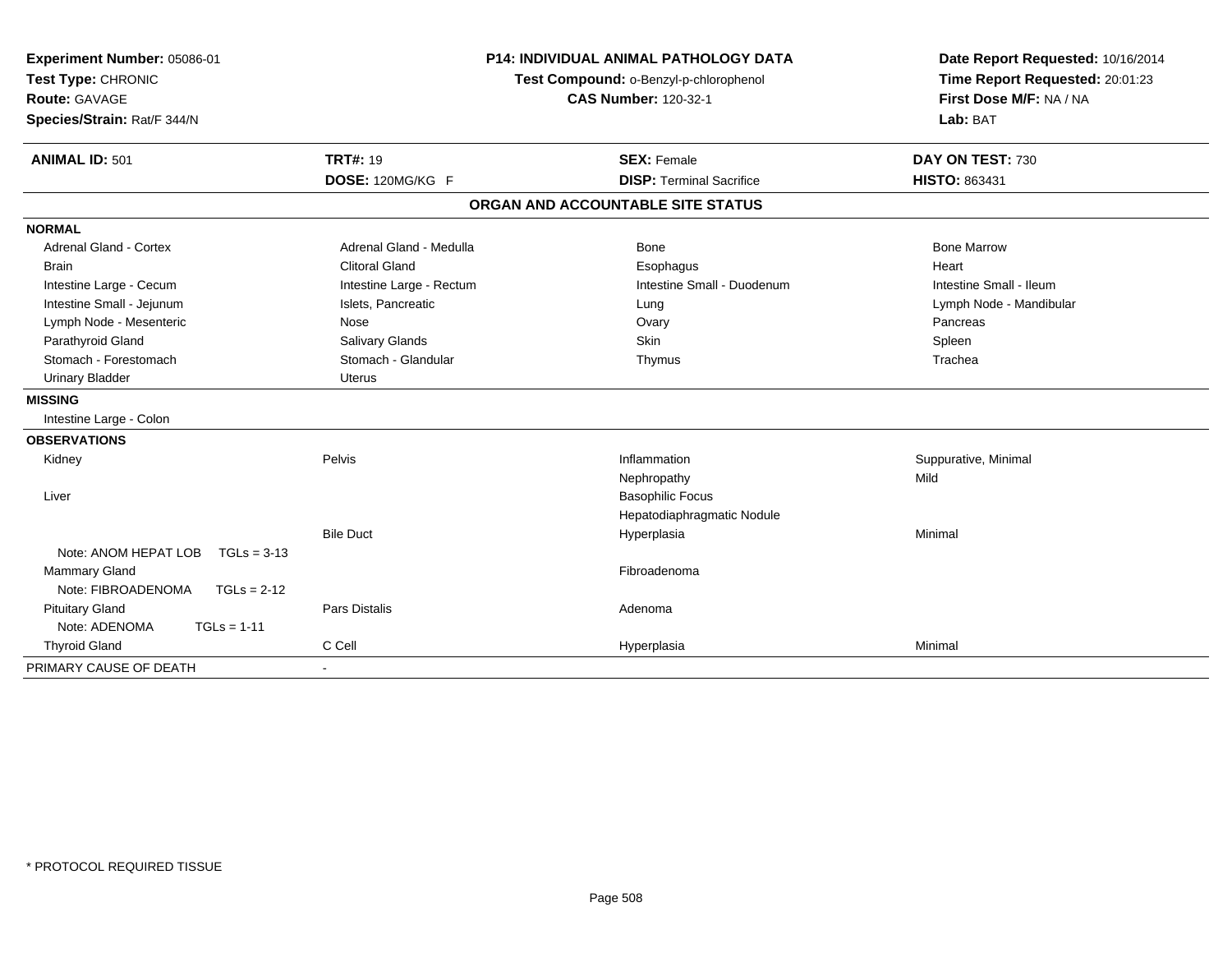| Experiment Number: 05086-01<br>Test Type: CHRONIC<br>Route: GAVAGE<br>Species/Strain: Rat/F 344/N |                         | <b>P14: INDIVIDUAL ANIMAL PATHOLOGY DATA</b><br>Test Compound: o-Benzyl-p-chlorophenol<br><b>CAS Number: 120-32-1</b> | Date Report Requested: 10/16/2014<br>Time Report Requested: 20:01:23<br>First Dose M/F: NA / NA<br>Lab: BAT |  |
|---------------------------------------------------------------------------------------------------|-------------------------|-----------------------------------------------------------------------------------------------------------------------|-------------------------------------------------------------------------------------------------------------|--|
| <b>ANIMAL ID: 502</b>                                                                             | <b>TRT#: 19</b>         | <b>SEX: Female</b>                                                                                                    | DAY ON TEST: 730                                                                                            |  |
|                                                                                                   | DOSE: 120MG/KG F        | <b>DISP: Terminal Sacrifice</b>                                                                                       | <b>HISTO: 863432</b>                                                                                        |  |
|                                                                                                   |                         | ORGAN AND ACCOUNTABLE SITE STATUS                                                                                     |                                                                                                             |  |
| <b>NORMAL</b>                                                                                     |                         |                                                                                                                       |                                                                                                             |  |
| <b>Adrenal Gland - Cortex</b>                                                                     | Adrenal Gland - Medulla | Bone                                                                                                                  | <b>Bone Marrow</b>                                                                                          |  |
| <b>Brain</b>                                                                                      | Esophagus               | Intestine Large - Cecum                                                                                               | Intestine Large - Colon                                                                                     |  |
| Intestine Small - Duodenum                                                                        | Intestine Small - Ileum | Intestine Small - Jejunum                                                                                             | Islets, Pancreatic                                                                                          |  |
| Lung                                                                                              | Lymph Node - Mandibular | Lymph Node - Mesenteric                                                                                               | <b>Mammary Gland</b>                                                                                        |  |
| Nose                                                                                              | Parathyroid Gland       | Salivary Glands                                                                                                       | Skin                                                                                                        |  |
| Spleen                                                                                            | Stomach - Forestomach   | Stomach - Glandular                                                                                                   | Thymus                                                                                                      |  |
| Trachea                                                                                           | <b>Urinary Bladder</b>  | <b>Uterus</b>                                                                                                         |                                                                                                             |  |
| <b>OBSERVATIONS</b>                                                                               |                         |                                                                                                                       |                                                                                                             |  |
| <b>Clitoral Gland</b>                                                                             |                         | Hyperplasia                                                                                                           | Moderate                                                                                                    |  |
|                                                                                                   |                         | Inflammation                                                                                                          | Chronic Active, Moderate                                                                                    |  |
| Note: INFLAMMATION<br>$TGLs = 1-11$                                                               |                         |                                                                                                                       |                                                                                                             |  |
| Heart                                                                                             | Myocardium              | Degeneration                                                                                                          | Chronic, Minimal                                                                                            |  |
| Intestine Large                                                                                   | Rectum                  | Parasite Metazoan                                                                                                     |                                                                                                             |  |
| Kidney                                                                                            |                         | Nephropathy                                                                                                           | Mild                                                                                                        |  |
| Liver                                                                                             |                         | <b>Basophilic Focus</b>                                                                                               |                                                                                                             |  |
|                                                                                                   | <b>Bile Duct</b>        | Hyperplasia                                                                                                           | Minimal                                                                                                     |  |
|                                                                                                   |                         | Inflammation                                                                                                          | Granulomatous, Mild                                                                                         |  |
| Note: INFLAMMATION<br>$TGLs = 3-13$                                                               |                         |                                                                                                                       |                                                                                                             |  |
| Ovary                                                                                             |                         | Cyst                                                                                                                  |                                                                                                             |  |
| Note: CYST<br>$TGLs = 2-12$                                                                       |                         |                                                                                                                       |                                                                                                             |  |
| Pancreas                                                                                          | Acinus                  | Atrophy                                                                                                               | Mild                                                                                                        |  |
| <b>Pituitary Gland</b>                                                                            | Pars Intermed           | Hyperplasia                                                                                                           | Mild                                                                                                        |  |
| <b>Thyroid Gland</b>                                                                              | C Cell                  | Hyperplasia                                                                                                           | Mild                                                                                                        |  |
|                                                                                                   | C Cell                  | Hyperplasia                                                                                                           | Mild                                                                                                        |  |
| PRIMARY CAUSE OF DEATH                                                                            |                         |                                                                                                                       |                                                                                                             |  |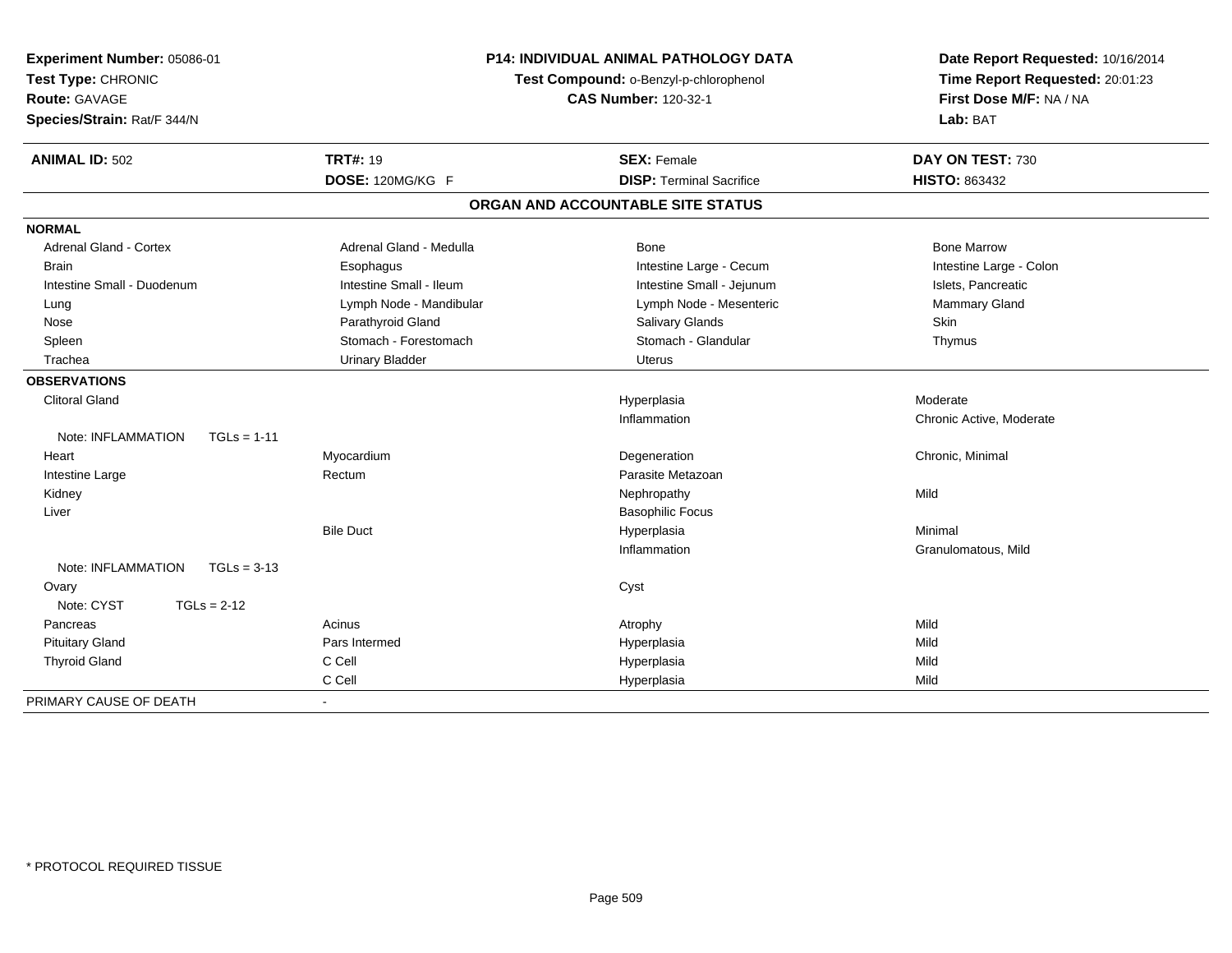| Experiment Number: 05086-01<br>Test Type: CHRONIC<br><b>Route: GAVAGE</b><br>Species/Strain: Rat/F 344/N              | <b>P14: INDIVIDUAL ANIMAL PATHOLOGY DATA</b><br>Test Compound: o-Benzyl-p-chlorophenol<br><b>CAS Number: 120-32-1</b> |                                   | Date Report Requested: 10/16/2014<br>Time Report Requested: 20:01:23<br>First Dose M/F: NA / NA<br>Lab: BAT |  |
|-----------------------------------------------------------------------------------------------------------------------|-----------------------------------------------------------------------------------------------------------------------|-----------------------------------|-------------------------------------------------------------------------------------------------------------|--|
| <b>ANIMAL ID: 503</b>                                                                                                 | <b>TRT#: 19</b>                                                                                                       | <b>SEX: Female</b>                | DAY ON TEST: 730                                                                                            |  |
|                                                                                                                       | DOSE: 120MG/KG F                                                                                                      | <b>DISP: Terminal Sacrifice</b>   | <b>HISTO: 863433</b>                                                                                        |  |
|                                                                                                                       |                                                                                                                       | ORGAN AND ACCOUNTABLE SITE STATUS |                                                                                                             |  |
| <b>NORMAL</b>                                                                                                         |                                                                                                                       |                                   |                                                                                                             |  |
| <b>Adrenal Gland - Cortex</b>                                                                                         | Adrenal Gland - Medulla                                                                                               | Bone                              | <b>Bone Marrow</b>                                                                                          |  |
| <b>Brain</b>                                                                                                          | <b>Clitoral Gland</b>                                                                                                 | Esophagus                         | Intestine Large - Cecum                                                                                     |  |
| Intestine Large - Colon                                                                                               | Intestine Large - Rectum                                                                                              | Intestine Small - Duodenum        | Intestine Small - Ileum                                                                                     |  |
| Intestine Small - Jejunum                                                                                             | Islets, Pancreatic                                                                                                    | Lung                              | Lymph Node - Mandibular                                                                                     |  |
| Lymph Node - Mesenteric                                                                                               | Mammary Gland                                                                                                         | Nose                              | Ovary                                                                                                       |  |
| Pancreas                                                                                                              | Parathyroid Gland                                                                                                     | <b>Salivary Glands</b>            | Skin                                                                                                        |  |
| Spleen                                                                                                                | Stomach - Forestomach                                                                                                 | Stomach - Glandular               | Thymus                                                                                                      |  |
| <b>Thyroid Gland</b>                                                                                                  | Trachea                                                                                                               | <b>Urinary Bladder</b>            |                                                                                                             |  |
| <b>OBSERVATIONS</b>                                                                                                   |                                                                                                                       |                                   |                                                                                                             |  |
| Heart                                                                                                                 | Myocardium                                                                                                            | Degeneration                      | Chronic, Minimal                                                                                            |  |
| Kidney                                                                                                                | Pelvis                                                                                                                | Mineralization                    | Minimal                                                                                                     |  |
|                                                                                                                       |                                                                                                                       | Nephropathy                       | Minimal                                                                                                     |  |
| Liver                                                                                                                 |                                                                                                                       | <b>Basophilic Focus</b>           |                                                                                                             |  |
|                                                                                                                       |                                                                                                                       | Clear Cell Focus                  |                                                                                                             |  |
|                                                                                                                       |                                                                                                                       | Hepatodiaphragmatic Nodule        |                                                                                                             |  |
| Note: ANOM HEPAT LOB<br>$TGLs = 2-11$<br>Note: CLEAR CL FOCUS<br>$TGLs = 4-12$<br>Note: BASOPH FOCUS<br>$TGLs = 4-12$ |                                                                                                                       |                                   |                                                                                                             |  |
| <b>Pituitary Gland</b><br>Note: HYPERPLASIA<br>$TGLs = 1-7$                                                           | <b>Pars Distalis</b>                                                                                                  | Hyperplasia                       | Mild                                                                                                        |  |
| Uterus                                                                                                                |                                                                                                                       | Dilatation                        | Mild                                                                                                        |  |
| Note: DILATATION<br>$TGLs = 3-10$                                                                                     |                                                                                                                       |                                   |                                                                                                             |  |
| PRIMARY CAUSE OF DEATH                                                                                                |                                                                                                                       |                                   |                                                                                                             |  |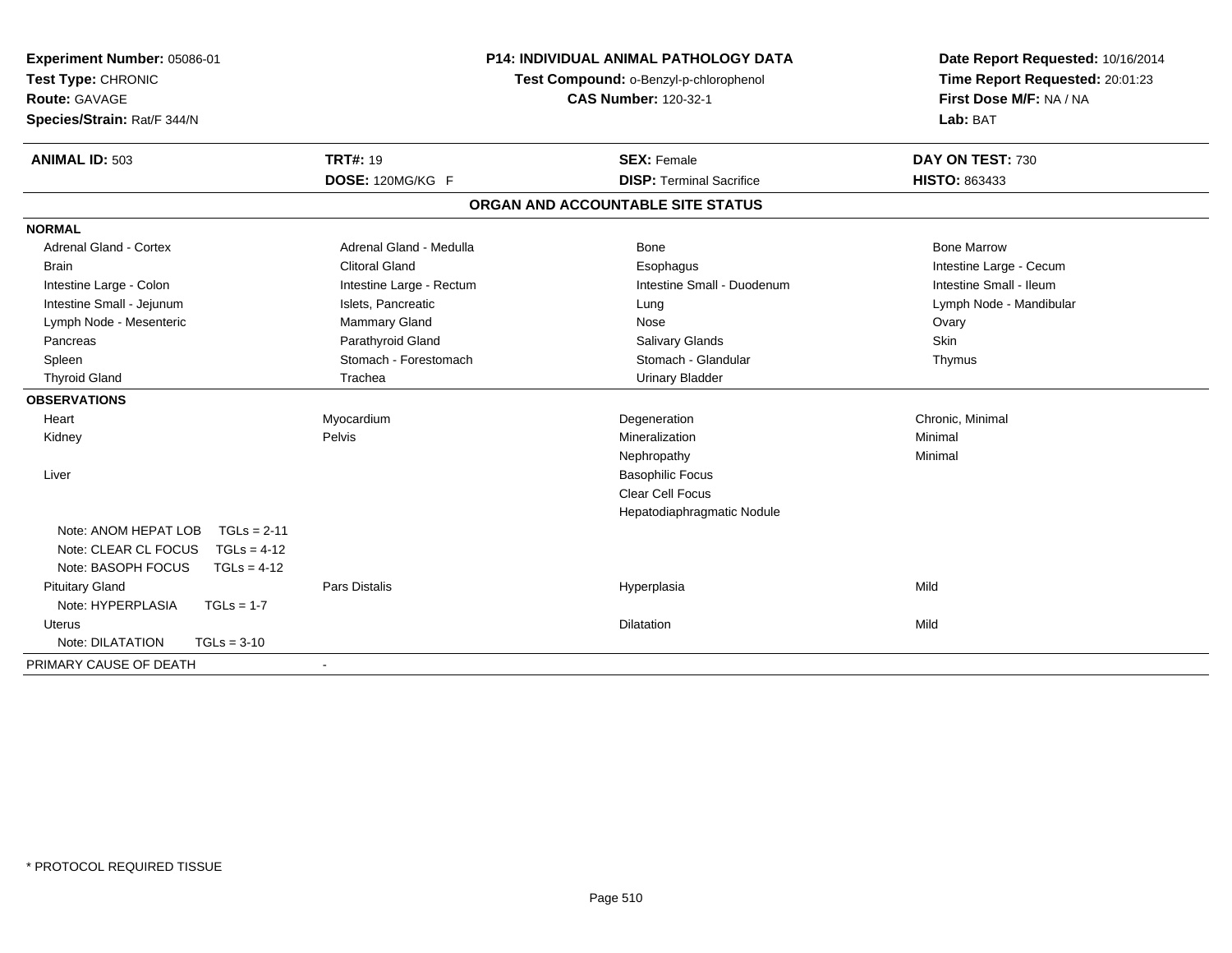| Experiment Number: 05086-01         | <b>P14: INDIVIDUAL ANIMAL PATHOLOGY DATA</b> |                                        | Date Report Requested: 10/16/2014 |  |
|-------------------------------------|----------------------------------------------|----------------------------------------|-----------------------------------|--|
| Test Type: CHRONIC                  |                                              | Test Compound: o-Benzyl-p-chlorophenol | Time Report Requested: 20:01:23   |  |
| Route: GAVAGE                       |                                              | <b>CAS Number: 120-32-1</b>            | First Dose M/F: NA / NA           |  |
| Species/Strain: Rat/F 344/N         |                                              |                                        | Lab: BAT                          |  |
| <b>ANIMAL ID: 504</b>               | <b>TRT#: 19</b>                              | <b>SEX: Female</b>                     | DAY ON TEST: 730                  |  |
|                                     | DOSE: 120MG/KG F                             | <b>DISP: Terminal Sacrifice</b>        | <b>HISTO: 863434</b>              |  |
|                                     |                                              | ORGAN AND ACCOUNTABLE SITE STATUS      |                                   |  |
| <b>NORMAL</b>                       |                                              |                                        |                                   |  |
| <b>Adrenal Gland - Cortex</b>       | Bone                                         | <b>Bone Marrow</b>                     | <b>Brain</b>                      |  |
| Esophagus                           | Intestine Large - Cecum                      | Intestine Large - Colon                | Intestine Large - Rectum          |  |
| Intestine Small - Duodenum          | Intestine Small - Ileum                      | Intestine Small - Jejunum              | Islets, Pancreatic                |  |
| Lung                                | Lymph Node - Mandibular                      | Lymph Node - Mesenteric                | Ovary                             |  |
| Pancreas                            | Parathyroid Gland                            | Salivary Glands                        | Skin                              |  |
| Spleen                              | Stomach - Forestomach                        | Stomach - Glandular                    | <b>Thyroid Gland</b>              |  |
| Trachea                             | <b>Urinary Bladder</b>                       | <b>Uterus</b>                          |                                   |  |
| <b>MISSING</b>                      |                                              |                                        |                                   |  |
| Thymus                              |                                              |                                        |                                   |  |
| <b>OBSERVATIONS</b>                 |                                              |                                        |                                   |  |
| <b>Adrenal Gland</b>                | Medulla                                      | Hyperplasia                            | Mild                              |  |
| <b>Clitoral Gland</b>               |                                              | Hyperplasia                            | Mild                              |  |
| Heart                               | Myocardium                                   | Degeneration                           | Chronic, Mild                     |  |
| Kidney                              |                                              | Nephropathy                            | Mild                              |  |
| Liver                               |                                              | <b>Basophilic Focus</b>                |                                   |  |
|                                     | <b>Bile Duct</b>                             | Hyperplasia                            | Minimal                           |  |
|                                     |                                              | Inflammation                           | Necrotizing, Mild                 |  |
| Note: INFLAMMATION<br>$TGLs = 2-12$ |                                              |                                        |                                   |  |
| Mammary Gland                       |                                              | Hyperplasia                            | Moderate                          |  |
| Note: HYPERPLASIA<br>$TGLs = 1-11$  |                                              |                                        |                                   |  |
| Nose                                | Mucosa                                       | Inflammation                           | Suppurative, Mild                 |  |
| <b>Pituitary Gland</b>              | <b>Pars Distalis</b>                         | Hyperplasia                            | Mild                              |  |
| PRIMARY CAUSE OF DEATH              |                                              |                                        |                                   |  |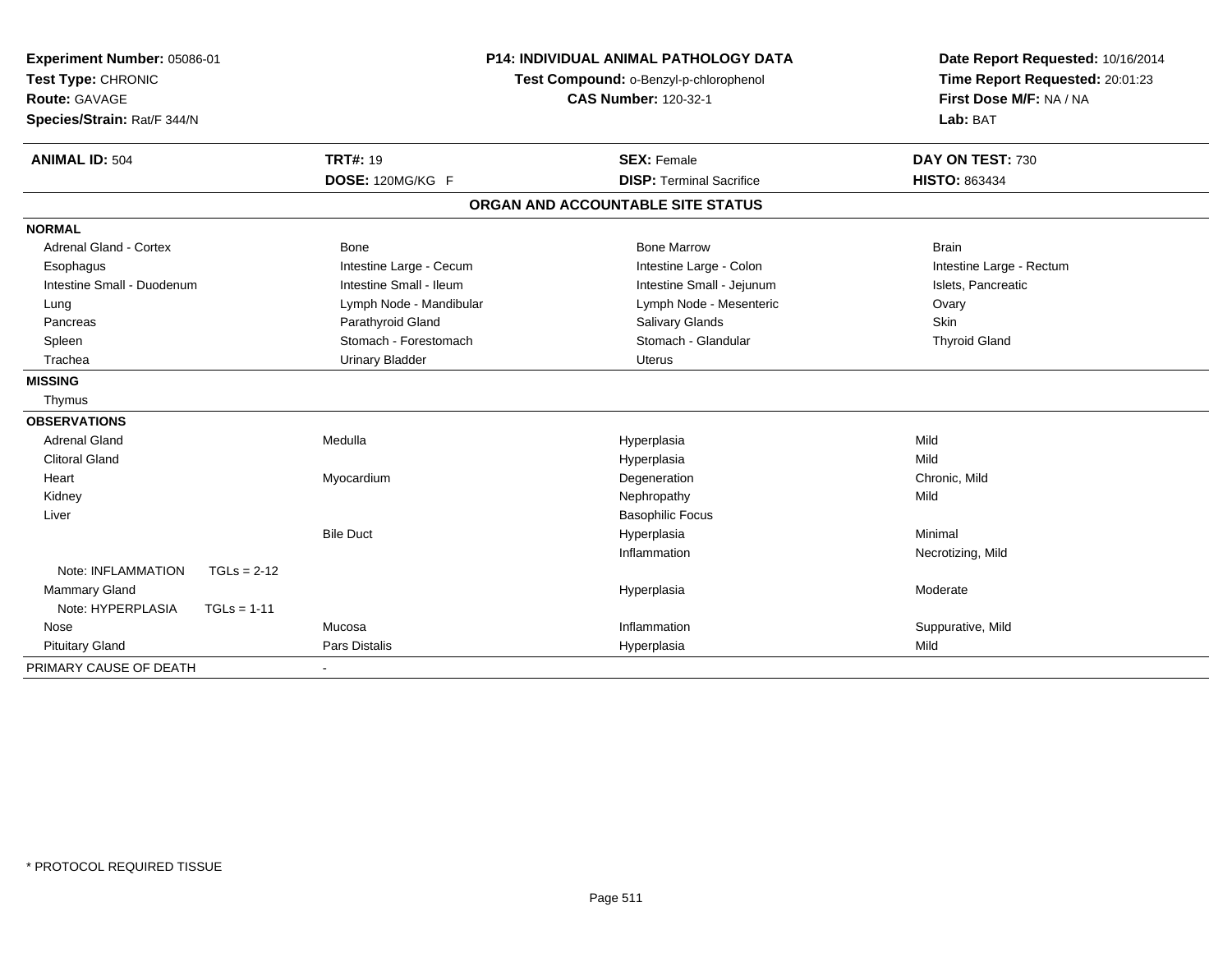| Experiment Number: 05086-01<br>Test Type: CHRONIC<br><b>Route: GAVAGE</b><br>Species/Strain: Rat/F 344/N |                            | <b>P14: INDIVIDUAL ANIMAL PATHOLOGY DATA</b><br>Test Compound: o-Benzyl-p-chlorophenol<br><b>CAS Number: 120-32-1</b> | Date Report Requested: 10/16/2014<br>Time Report Requested: 20:01:23<br>First Dose M/F: NA / NA<br>Lab: BAT |
|----------------------------------------------------------------------------------------------------------|----------------------------|-----------------------------------------------------------------------------------------------------------------------|-------------------------------------------------------------------------------------------------------------|
| <b>ANIMAL ID: 505</b>                                                                                    | <b>TRT#: 19</b>            | <b>SEX: Female</b>                                                                                                    | DAY ON TEST: 730                                                                                            |
|                                                                                                          | DOSE: 120MG/KG F           | <b>DISP: Terminal Sacrifice</b>                                                                                       | <b>HISTO: 863435</b>                                                                                        |
|                                                                                                          |                            | ORGAN AND ACCOUNTABLE SITE STATUS                                                                                     |                                                                                                             |
| <b>NORMAL</b>                                                                                            |                            |                                                                                                                       |                                                                                                             |
| Adrenal Gland - Medulla                                                                                  | <b>Bone</b>                | <b>Bone Marrow</b>                                                                                                    | <b>Brain</b>                                                                                                |
| <b>Clitoral Gland</b>                                                                                    | Esophagus                  | Intestine Large - Cecum                                                                                               | Intestine Large - Colon                                                                                     |
| Intestine Large - Rectum                                                                                 | Intestine Small - Duodenum | Intestine Small - Ileum                                                                                               | Intestine Small - Jejunum                                                                                   |
| Islets, Pancreatic                                                                                       | Lung                       | Lymph Node - Mesenteric                                                                                               | Nose                                                                                                        |
| Ovary                                                                                                    | Pancreas                   | Parathyroid Gland                                                                                                     | <b>Pituitary Gland</b>                                                                                      |
| <b>Skin</b>                                                                                              | Spleen                     | Stomach - Forestomach                                                                                                 | Stomach - Glandular                                                                                         |
| Thymus                                                                                                   | Trachea                    | <b>Urinary Bladder</b>                                                                                                | Uterus                                                                                                      |
| <b>MISSING</b>                                                                                           |                            |                                                                                                                       |                                                                                                             |
| Lymph Node - Mandibular                                                                                  | <b>Salivary Glands</b>     |                                                                                                                       |                                                                                                             |
| <b>OBSERVATIONS</b>                                                                                      |                            |                                                                                                                       |                                                                                                             |
| <b>Adrenal Gland</b>                                                                                     | Cortex                     | Hypertrophy                                                                                                           | Minimal                                                                                                     |
| Heart                                                                                                    | Myocardium                 | Degeneration                                                                                                          | Chronic, Minimal                                                                                            |
| Kidney                                                                                                   |                            | Nephropathy                                                                                                           | Minimal                                                                                                     |
| Liver                                                                                                    |                            | <b>Basophilic Focus</b>                                                                                               |                                                                                                             |
| Mammary Gland                                                                                            |                            | Fibroadenoma                                                                                                          |                                                                                                             |
| Note: FIBROADENOMA                                                                                       | $TGLs = 1-11$              |                                                                                                                       |                                                                                                             |
| <b>Thyroid Gland</b>                                                                                     | C Cell                     | Hyperplasia                                                                                                           | Moderate                                                                                                    |
| PRIMARY CAUSE OF DEATH                                                                                   |                            |                                                                                                                       |                                                                                                             |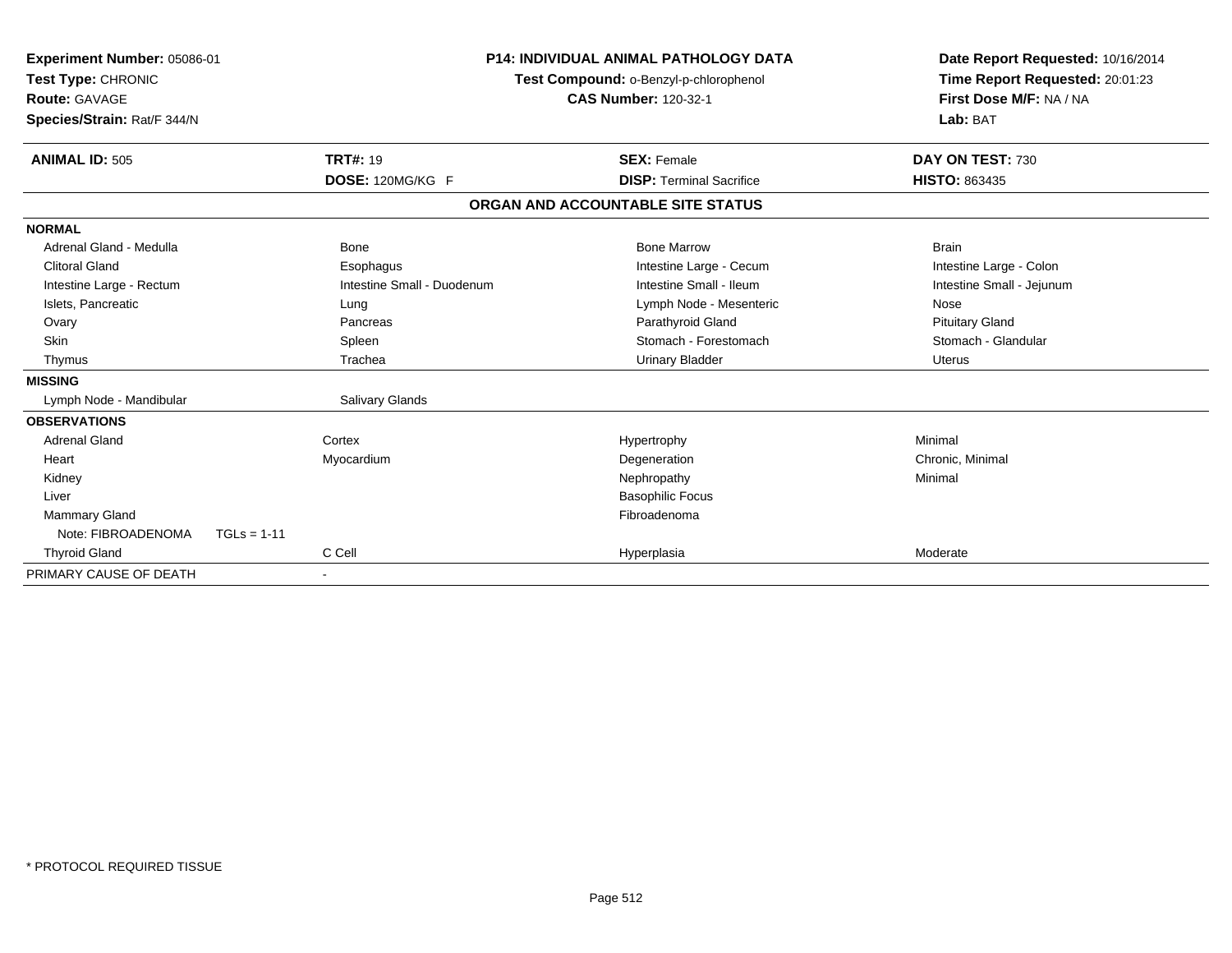| Experiment Number: 05086-01<br>Test Type: CHRONIC<br><b>Route: GAVAGE</b><br>Species/Strain: Rat/F 344/N |                          | <b>P14: INDIVIDUAL ANIMAL PATHOLOGY DATA</b><br>Test Compound: o-Benzyl-p-chlorophenol<br><b>CAS Number: 120-32-1</b> | Date Report Requested: 10/16/2014<br>Time Report Requested: 20:01:23<br>First Dose M/F: NA / NA<br>Lab: BAT |
|----------------------------------------------------------------------------------------------------------|--------------------------|-----------------------------------------------------------------------------------------------------------------------|-------------------------------------------------------------------------------------------------------------|
| <b>ANIMAL ID: 506</b>                                                                                    | <b>TRT#: 19</b>          | <b>SEX: Female</b>                                                                                                    | DAY ON TEST: 645                                                                                            |
|                                                                                                          | DOSE: 120MG/KG F         | <b>DISP: Natural Death</b>                                                                                            | <b>HISTO: 863436</b>                                                                                        |
|                                                                                                          |                          | ORGAN AND ACCOUNTABLE SITE STATUS                                                                                     |                                                                                                             |
| <b>NORMAL</b>                                                                                            |                          |                                                                                                                       |                                                                                                             |
| <b>Adrenal Gland - Cortex</b>                                                                            | Adrenal Gland - Medulla  | Bone                                                                                                                  | <b>Bone Marrow</b>                                                                                          |
| <b>Brain</b>                                                                                             | <b>Clitoral Gland</b>    | Esophagus                                                                                                             | Intestine Large - Cecum                                                                                     |
| Intestine Large - Colon                                                                                  | Intestine Large - Rectum | Intestine Small - Duodenum                                                                                            | Intestine Small - Ileum                                                                                     |
| Intestine Small - Jejunum                                                                                | Kidney                   | Lung                                                                                                                  | Lymph Node - Mandibular                                                                                     |
| Lymph Node - Mesenteric                                                                                  | <b>Mammary Gland</b>     | Nose                                                                                                                  | Ovary                                                                                                       |
| Parathyroid Gland                                                                                        | Salivary Glands          | Skin                                                                                                                  | Spleen                                                                                                      |
| Stomach - Forestomach                                                                                    | Stomach - Glandular      | Thymus                                                                                                                | Trachea                                                                                                     |
| Urinary Bladder                                                                                          | <b>Uterus</b>            |                                                                                                                       |                                                                                                             |
| <b>AUTO PRECLUDES DIAG.</b>                                                                              |                          |                                                                                                                       |                                                                                                             |
| Islets, Pancreatic                                                                                       | Pancreas                 |                                                                                                                       |                                                                                                             |
| <b>OBSERVATIONS</b>                                                                                      |                          |                                                                                                                       |                                                                                                             |
| Heart                                                                                                    | Myocardium               | Degeneration                                                                                                          | Chronic, Minimal                                                                                            |
| Liver                                                                                                    |                          | <b>Basophilic Focus</b>                                                                                               |                                                                                                             |
| <b>Pituitary Gland</b>                                                                                   | <b>Pars Distalis</b>     | Adenoma                                                                                                               |                                                                                                             |
| Note: ADENOMA<br>$TGLs = 1-11$                                                                           |                          |                                                                                                                       |                                                                                                             |
| <b>Thyroid Gland</b>                                                                                     | C Cell                   | Adenoma                                                                                                               |                                                                                                             |
| PRIMARY CAUSE OF DEATH                                                                                   |                          |                                                                                                                       |                                                                                                             |
| Animal Note: COD: PITUITARY TUMOR                                                                        |                          |                                                                                                                       |                                                                                                             |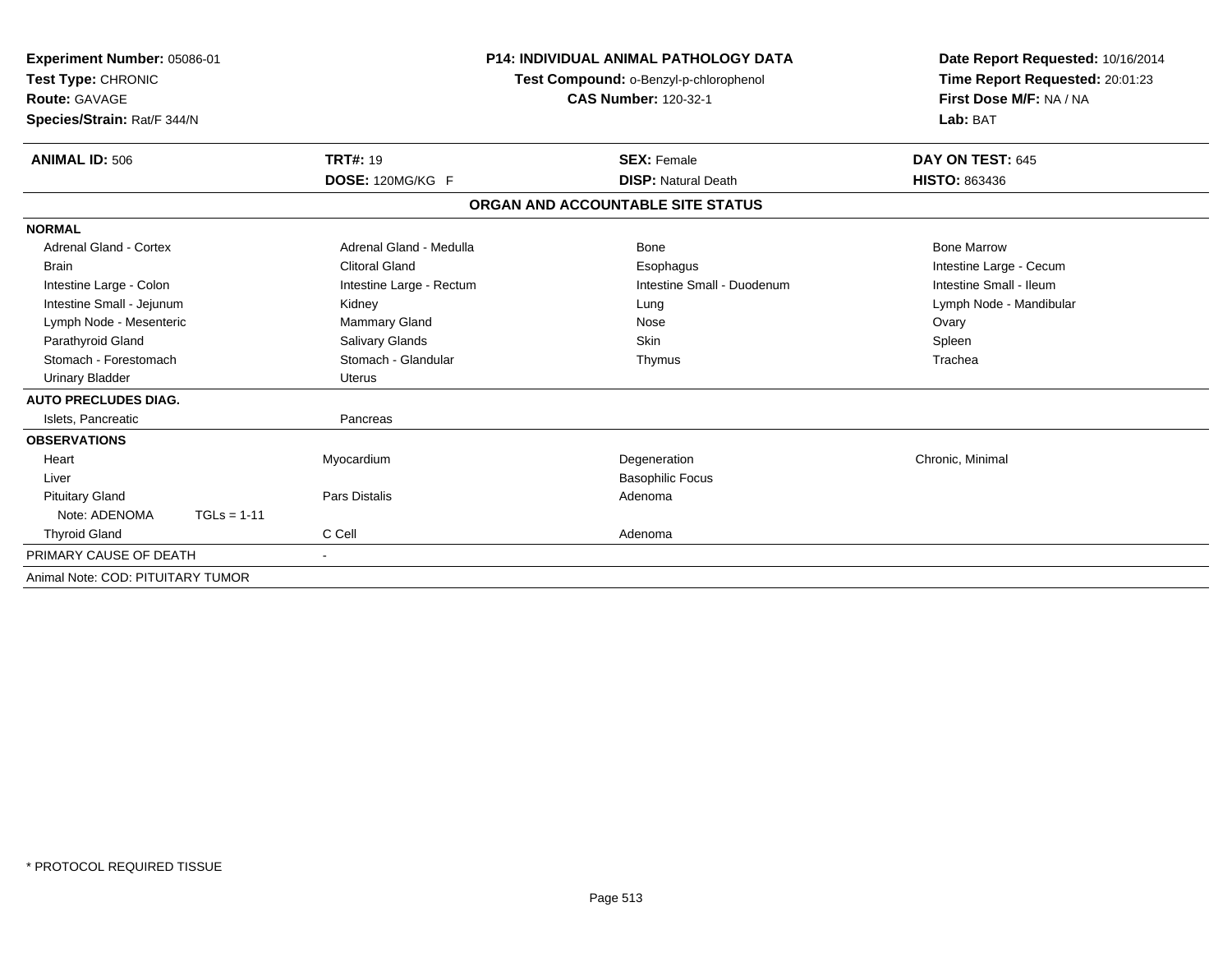| Experiment Number: 05086-01<br>Test Type: CHRONIC<br><b>Route: GAVAGE</b><br>Species/Strain: Rat/F 344/N |                            | <b>P14: INDIVIDUAL ANIMAL PATHOLOGY DATA</b><br>Test Compound: o-Benzyl-p-chlorophenol<br><b>CAS Number: 120-32-1</b> | Date Report Requested: 10/16/2014<br>Time Report Requested: 20:01:23<br>First Dose M/F: NA / NA<br>Lab: BAT |  |
|----------------------------------------------------------------------------------------------------------|----------------------------|-----------------------------------------------------------------------------------------------------------------------|-------------------------------------------------------------------------------------------------------------|--|
| <b>ANIMAL ID: 507</b>                                                                                    | <b>TRT#: 19</b>            | <b>SEX: Female</b>                                                                                                    | DAY ON TEST: 730                                                                                            |  |
|                                                                                                          | DOSE: 120MG/KG F           | <b>DISP: Terminal Sacrifice</b>                                                                                       | <b>HISTO: 863437</b>                                                                                        |  |
|                                                                                                          |                            | ORGAN AND ACCOUNTABLE SITE STATUS                                                                                     |                                                                                                             |  |
| <b>NORMAL</b>                                                                                            |                            |                                                                                                                       |                                                                                                             |  |
| Adrenal Gland - Medulla                                                                                  | <b>Bone</b>                | <b>Bone Marrow</b>                                                                                                    | <b>Brain</b>                                                                                                |  |
| <b>Clitoral Gland</b>                                                                                    | Esophagus                  | Intestine Large - Cecum                                                                                               | Intestine Large - Colon                                                                                     |  |
| Intestine Large - Rectum                                                                                 | Intestine Small - Duodenum | Intestine Small - Ileum                                                                                               | Intestine Small - Jejunum                                                                                   |  |
| Islets, Pancreatic                                                                                       | Lung                       | Lymph Node - Mandibular                                                                                               | Lymph Node - Mesenteric                                                                                     |  |
| Nose                                                                                                     | Ovary                      | Pancreas                                                                                                              | Parathyroid Gland                                                                                           |  |
| <b>Pituitary Gland</b>                                                                                   | Salivary Glands            | <b>Skin</b>                                                                                                           | Spleen                                                                                                      |  |
| Stomach - Forestomach                                                                                    | Stomach - Glandular        | Thymus                                                                                                                | <b>Thyroid Gland</b>                                                                                        |  |
| Trachea                                                                                                  | <b>Urinary Bladder</b>     | <b>Uterus</b>                                                                                                         |                                                                                                             |  |
| <b>OBSERVATIONS</b>                                                                                      |                            |                                                                                                                       |                                                                                                             |  |
| <b>Adrenal Gland</b>                                                                                     | Cortex                     | Hyperplasia                                                                                                           | Mild                                                                                                        |  |
| Eye                                                                                                      |                            | Degeneration                                                                                                          | Moderate                                                                                                    |  |
| Note: DEGEN<br>$TGLs = 1-11$                                                                             |                            |                                                                                                                       |                                                                                                             |  |
| Heart                                                                                                    | Myocardium                 | Degeneration                                                                                                          | Chronic, Minimal                                                                                            |  |
| Kidney                                                                                                   |                            | Nephropathy                                                                                                           | Mild                                                                                                        |  |
| Liver                                                                                                    |                            | <b>Basophilic Focus</b>                                                                                               |                                                                                                             |  |
| Note: BASOPH FOCUS<br>$TGLs = 2-12$                                                                      |                            |                                                                                                                       |                                                                                                             |  |
| <b>Mammary Gland</b>                                                                                     |                            | Fibroadenoma                                                                                                          |                                                                                                             |  |
| PRIMARY CAUSE OF DEATH                                                                                   |                            |                                                                                                                       |                                                                                                             |  |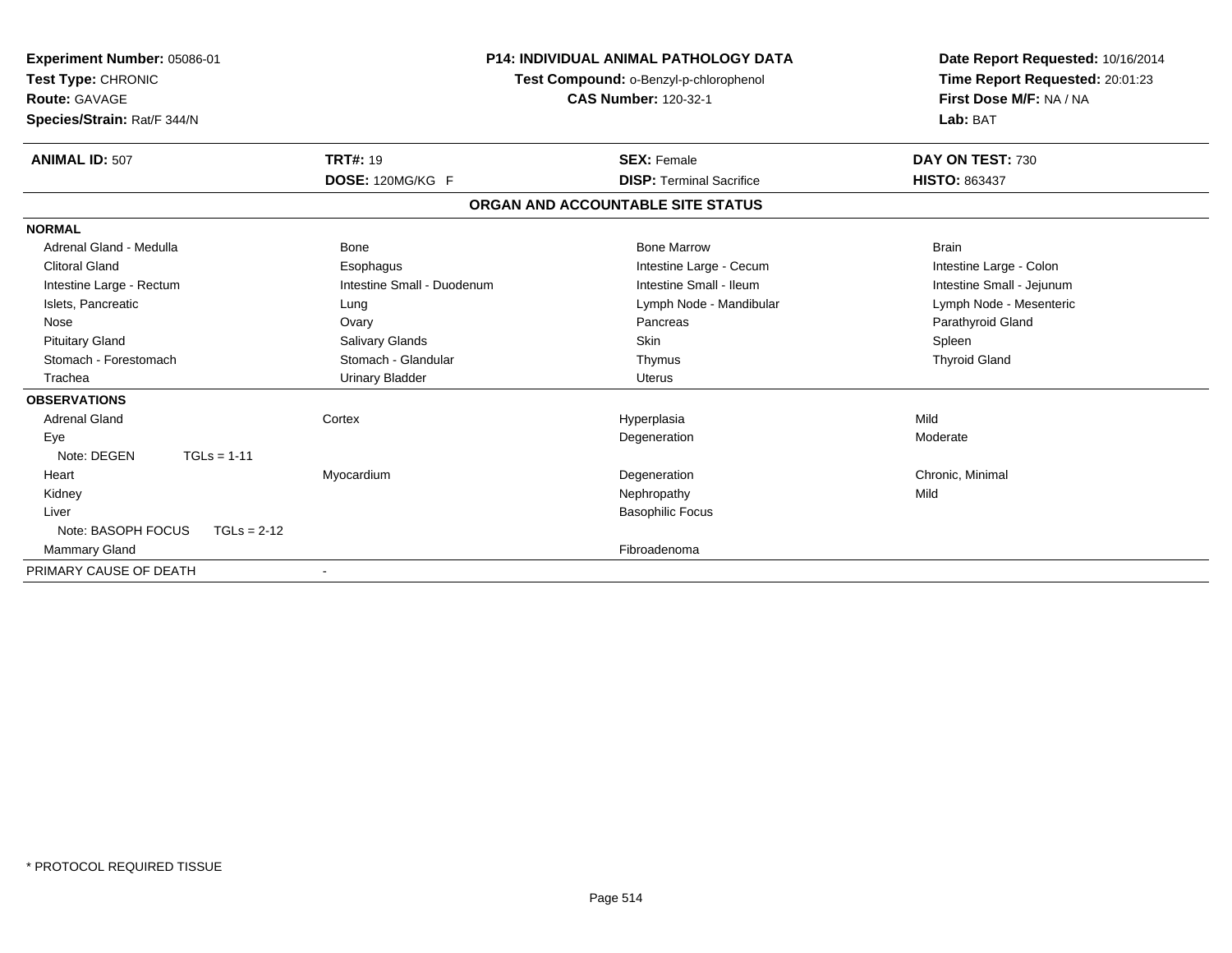| Experiment Number: 05086-01<br>Test Type: CHRONIC<br><b>Route: GAVAGE</b><br>Species/Strain: Rat/F 344/N |               |                          | <b>P14: INDIVIDUAL ANIMAL PATHOLOGY DATA</b><br>Test Compound: o-Benzyl-p-chlorophenol<br><b>CAS Number: 120-32-1</b> |                                   | Date Report Requested: 10/16/2014<br>Time Report Requested: 20:01:23<br>First Dose M/F: NA / NA<br>Lab: BAT |
|----------------------------------------------------------------------------------------------------------|---------------|--------------------------|-----------------------------------------------------------------------------------------------------------------------|-----------------------------------|-------------------------------------------------------------------------------------------------------------|
| <b>ANIMAL ID: 508</b>                                                                                    |               | <b>TRT#: 19</b>          |                                                                                                                       | <b>SEX: Female</b>                | DAY ON TEST: 568                                                                                            |
|                                                                                                          |               | DOSE: 120MG/KG F         |                                                                                                                       | <b>DISP:</b> Moribund Sacrifice   | <b>HISTO: 863438</b>                                                                                        |
|                                                                                                          |               |                          |                                                                                                                       | ORGAN AND ACCOUNTABLE SITE STATUS |                                                                                                             |
| <b>NORMAL</b>                                                                                            |               |                          |                                                                                                                       |                                   |                                                                                                             |
| <b>Adrenal Gland - Cortex</b>                                                                            |               | Adrenal Gland - Medulla  |                                                                                                                       | Bone                              | <b>Bone Marrow</b>                                                                                          |
| <b>Brain</b>                                                                                             |               | <b>Clitoral Gland</b>    |                                                                                                                       | Esophagus                         | Intestine Large - Cecum                                                                                     |
| Intestine Large - Colon                                                                                  |               | Intestine Large - Rectum |                                                                                                                       | Intestine Small - Duodenum        | Intestine Small - Ileum                                                                                     |
| Intestine Small - Jejunum                                                                                |               | Islets, Pancreatic       |                                                                                                                       | Lymph Node - Mandibular           | Lymph Node - Mesenteric                                                                                     |
| Mammary Gland                                                                                            |               | Nose                     |                                                                                                                       | Ovary                             | Parathyroid Gland                                                                                           |
| Salivary Glands                                                                                          |               | Skin                     |                                                                                                                       | Stomach - Forestomach             | Stomach - Glandular                                                                                         |
| Thymus                                                                                                   |               | <b>Thyroid Gland</b>     |                                                                                                                       | Trachea                           | <b>Urinary Bladder</b>                                                                                      |
| <b>Uterus</b>                                                                                            |               |                          |                                                                                                                       |                                   |                                                                                                             |
| <b>OBSERVATIONS</b>                                                                                      |               |                          |                                                                                                                       |                                   |                                                                                                             |
| Heart                                                                                                    |               | Myocardium               |                                                                                                                       | Degeneration                      | Chronic, Mild                                                                                               |
| Kidney                                                                                                   |               |                          |                                                                                                                       | Nephropathy                       | Minimal                                                                                                     |
| Liver                                                                                                    |               |                          |                                                                                                                       | Hepatodiaphragmatic Nodule        |                                                                                                             |
|                                                                                                          |               | <b>Bile Duct</b>         |                                                                                                                       | Hyperplasia                       | Mild                                                                                                        |
|                                                                                                          |               |                          |                                                                                                                       | Leukemia Mononuclear              |                                                                                                             |
| Note: LEUKEMIA MONUC                                                                                     | $TGLs = 2-4$  |                          |                                                                                                                       |                                   |                                                                                                             |
| Note: ANOM HEPAT LOB                                                                                     | $TGLs = 4-12$ |                          |                                                                                                                       |                                   |                                                                                                             |
| Lung                                                                                                     |               |                          |                                                                                                                       | Leukemia Mononuclear              |                                                                                                             |
| Lymph Node                                                                                               |               | Mediastinal              |                                                                                                                       | Leukemia Mononuclear              |                                                                                                             |
| Note: LEUKEMIA MONUC                                                                                     | $TGLs = 3-2$  |                          |                                                                                                                       |                                   |                                                                                                             |
| Pancreas                                                                                                 |               | Acinus                   |                                                                                                                       | Atrophy                           | Mild                                                                                                        |
| <b>Pituitary Gland</b>                                                                                   |               | <b>Pars Distalis</b>     |                                                                                                                       | Hyperplasia                       | Mild                                                                                                        |
| Spleen                                                                                                   |               |                          |                                                                                                                       | Leukemia Mononuclear              |                                                                                                             |
| Note: LEUKEMIA MONUC                                                                                     | $TGLs = 1-11$ |                          |                                                                                                                       |                                   |                                                                                                             |
| PRIMARY CAUSE OF DEATH                                                                                   |               |                          |                                                                                                                       |                                   |                                                                                                             |
| Animal Note: MORIBUND DUE TO LEUKEMIA                                                                    |               |                          |                                                                                                                       |                                   |                                                                                                             |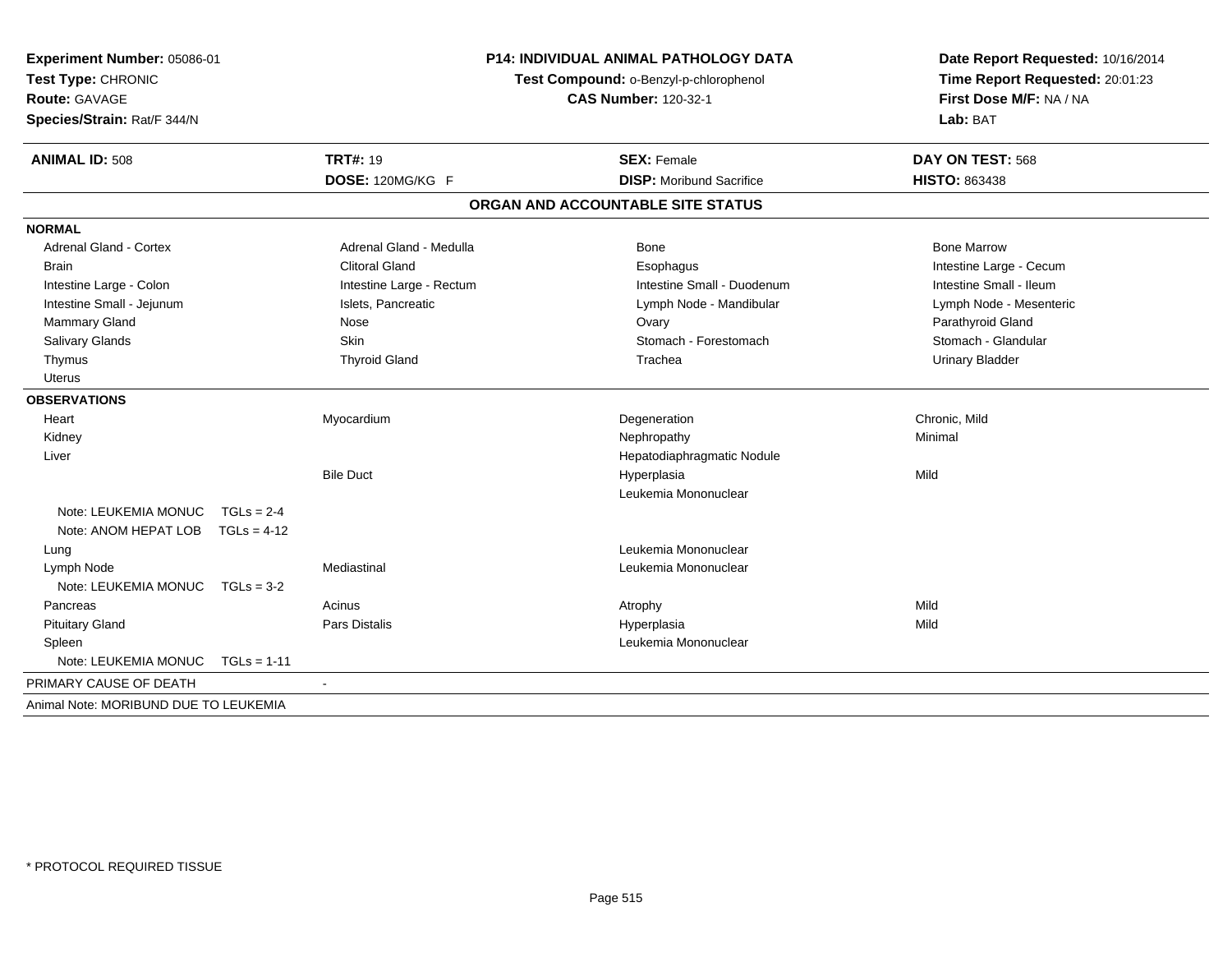| Experiment Number: 05086-01<br>Test Type: CHRONIC<br><b>Route: GAVAGE</b><br>Species/Strain: Rat/F 344/N | <b>P14: INDIVIDUAL ANIMAL PATHOLOGY DATA</b><br>Test Compound: o-Benzyl-p-chlorophenol<br><b>CAS Number: 120-32-1</b> |                                   | Date Report Requested: 10/16/2014<br>Time Report Requested: 20:01:23<br>First Dose M/F: NA / NA<br>Lab: BAT |  |
|----------------------------------------------------------------------------------------------------------|-----------------------------------------------------------------------------------------------------------------------|-----------------------------------|-------------------------------------------------------------------------------------------------------------|--|
| <b>ANIMAL ID: 509</b>                                                                                    | <b>TRT#: 19</b>                                                                                                       | <b>SEX: Female</b>                | DAY ON TEST: 730                                                                                            |  |
|                                                                                                          | DOSE: 120MG/KG F                                                                                                      | <b>DISP: Terminal Sacrifice</b>   | <b>HISTO: 863439</b>                                                                                        |  |
|                                                                                                          |                                                                                                                       | ORGAN AND ACCOUNTABLE SITE STATUS |                                                                                                             |  |
| <b>NORMAL</b>                                                                                            |                                                                                                                       |                                   |                                                                                                             |  |
| <b>Adrenal Gland - Cortex</b>                                                                            | <b>Bone</b>                                                                                                           | <b>Bone Marrow</b>                | <b>Brain</b>                                                                                                |  |
| Esophagus                                                                                                | Heart                                                                                                                 | Intestine Large - Cecum           | Intestine Large - Colon                                                                                     |  |
| Intestine Large - Rectum                                                                                 | Intestine Small - Duodenum                                                                                            | Intestine Small - Ileum           | Intestine Small - Jejunum                                                                                   |  |
| Islets, Pancreatic                                                                                       | Lymph Node - Mandibular                                                                                               | Lymph Node - Mesenteric           | Mammary Gland                                                                                               |  |
| Nose                                                                                                     | Ovary                                                                                                                 | Pancreas                          | Parathyroid Gland                                                                                           |  |
| Salivary Glands                                                                                          | Skin                                                                                                                  | Stomach - Forestomach             | Stomach - Glandular                                                                                         |  |
| Thymus                                                                                                   | Trachea                                                                                                               | <b>Urinary Bladder</b>            | <b>Uterus</b>                                                                                               |  |
| <b>OBSERVATIONS</b>                                                                                      |                                                                                                                       |                                   |                                                                                                             |  |
| <b>Adrenal Gland</b>                                                                                     | Medulla                                                                                                               | Hyperplasia                       | Minimal                                                                                                     |  |
| <b>Clitoral Gland</b>                                                                                    |                                                                                                                       | Hyperplasia                       | Mild                                                                                                        |  |
| Kidney                                                                                                   |                                                                                                                       | Nephropathy                       | Minimal                                                                                                     |  |
| Liver                                                                                                    | <b>Bile Duct</b>                                                                                                      | Hyperplasia                       | Mild                                                                                                        |  |
|                                                                                                          |                                                                                                                       | Leukemia Mononuclear              |                                                                                                             |  |
| Note: LEUKEMIA MONUC TGLs = 3-4                                                                          |                                                                                                                       |                                   |                                                                                                             |  |
| Lung                                                                                                     |                                                                                                                       | Leukemia Mononuclear              |                                                                                                             |  |
| Note: LEUKEMIA MONUC $TGLs = 4-2+3$                                                                      |                                                                                                                       |                                   |                                                                                                             |  |
| Lymph Node                                                                                               | Mediastinal                                                                                                           | Leukemia Mononuclear              |                                                                                                             |  |
| <b>Pituitary Gland</b>                                                                                   | <b>Pars Distalis</b>                                                                                                  | Hyperplasia                       | Mild                                                                                                        |  |
| Note: HYPERPLASIA<br>$TGLs = 1-7$                                                                        |                                                                                                                       |                                   |                                                                                                             |  |
| Spleen                                                                                                   |                                                                                                                       | Leukemia Mononuclear              |                                                                                                             |  |
| [ Leukemia Mononuclear TGLS = 2-11 ]                                                                     |                                                                                                                       |                                   |                                                                                                             |  |
| <b>Thyroid Gland</b>                                                                                     | C Cell                                                                                                                | Adenoma                           |                                                                                                             |  |
| Note: ADENOMA<br>$TGLs = 5-7$                                                                            |                                                                                                                       |                                   |                                                                                                             |  |
| PRIMARY CAUSE OF DEATH                                                                                   | $\sim$                                                                                                                |                                   |                                                                                                             |  |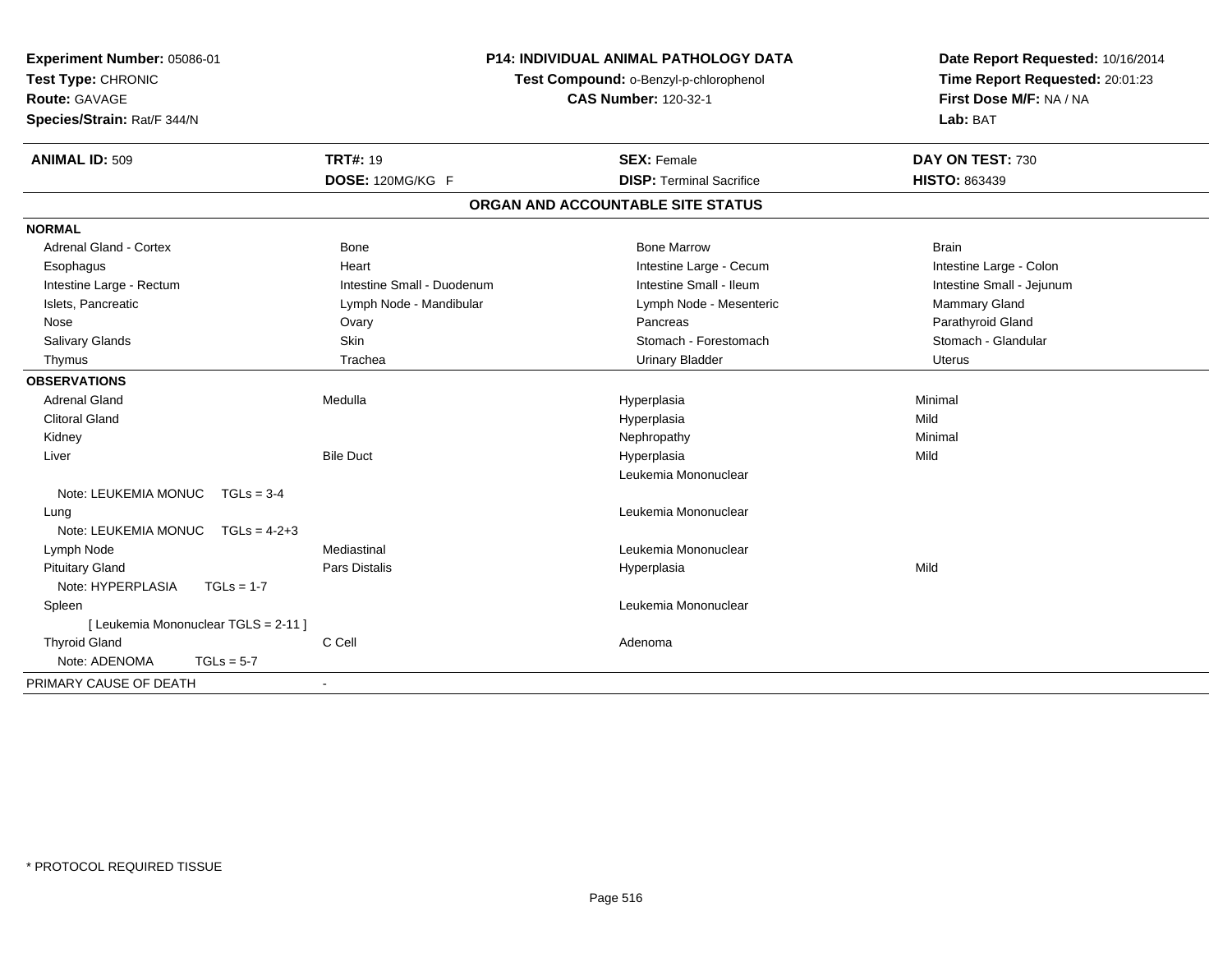| Experiment Number: 05086-01<br>Test Type: CHRONIC<br><b>Route: GAVAGE</b><br>Species/Strain: Rat/F 344/N |                            |                                   | <b>P14: INDIVIDUAL ANIMAL PATHOLOGY DATA</b><br>Test Compound: o-Benzyl-p-chlorophenol<br><b>CAS Number: 120-32-1</b><br>Lab: BAT |  | Date Report Requested: 10/16/2014<br>Time Report Requested: 20:01:23<br>First Dose M/F: NA / NA |
|----------------------------------------------------------------------------------------------------------|----------------------------|-----------------------------------|-----------------------------------------------------------------------------------------------------------------------------------|--|-------------------------------------------------------------------------------------------------|
| <b>ANIMAL ID: 510</b>                                                                                    | <b>TRT#: 19</b>            |                                   | <b>SEX: Female</b>                                                                                                                |  | DAY ON TEST: 730                                                                                |
|                                                                                                          | DOSE: 120MG/KG F           |                                   | <b>DISP: Terminal Sacrifice</b>                                                                                                   |  | <b>HISTO: 863440</b>                                                                            |
|                                                                                                          |                            | ORGAN AND ACCOUNTABLE SITE STATUS |                                                                                                                                   |  |                                                                                                 |
| <b>NORMAL</b>                                                                                            |                            |                                   |                                                                                                                                   |  |                                                                                                 |
| Adrenal Gland - Cortex                                                                                   | <b>Bone</b>                |                                   | <b>Bone Marrow</b>                                                                                                                |  | <b>Brain</b>                                                                                    |
| <b>Clitoral Gland</b>                                                                                    | Esophagus                  |                                   | Intestine Large - Cecum                                                                                                           |  | Intestine Large - Colon                                                                         |
| Intestine Large - Rectum                                                                                 | Intestine Small - Duodenum |                                   | Intestine Small - Ileum                                                                                                           |  | Intestine Small - Jejunum                                                                       |
| Islets, Pancreatic                                                                                       | Lung                       |                                   | Lymph Node - Mandibular                                                                                                           |  | Lymph Node - Mesenteric                                                                         |
| Mammary Gland                                                                                            | Nose                       |                                   | Ovary                                                                                                                             |  | Pancreas                                                                                        |
| Parathyroid Gland                                                                                        | Salivary Glands            |                                   | Skin                                                                                                                              |  | Spleen                                                                                          |
| Stomach - Forestomach                                                                                    | Stomach - Glandular        |                                   | Thymus                                                                                                                            |  | <b>Thyroid Gland</b>                                                                            |
| Trachea                                                                                                  | <b>Urinary Bladder</b>     |                                   | <b>Uterus</b>                                                                                                                     |  |                                                                                                 |
| <b>OBSERVATIONS</b>                                                                                      |                            |                                   |                                                                                                                                   |  |                                                                                                 |
| <b>Adrenal Gland</b>                                                                                     | Medulla                    |                                   | Pheochromocytoma Benign                                                                                                           |  |                                                                                                 |
| Heart                                                                                                    | Myocardium                 |                                   | Degeneration                                                                                                                      |  | Chronic, Mild                                                                                   |
| Kidney                                                                                                   |                            |                                   | Nephropathy                                                                                                                       |  | Mild                                                                                            |
| Liver                                                                                                    |                            |                                   | <b>Basophilic Focus</b>                                                                                                           |  |                                                                                                 |
|                                                                                                          |                            |                                   | <b>Eosinophilic Focus</b>                                                                                                         |  |                                                                                                 |
|                                                                                                          | <b>Bile Duct</b>           |                                   | Hyperplasia                                                                                                                       |  | Minimal                                                                                         |
| <b>Pituitary Gland</b>                                                                                   | <b>Pars Distalis</b>       |                                   | Adenoma                                                                                                                           |  |                                                                                                 |
|                                                                                                          | <b>Pars Distalis</b>       |                                   | Hyperplasia                                                                                                                       |  | Mild                                                                                            |
| Note: ADENOMA                                                                                            | $TGLs = 1-7$               |                                   |                                                                                                                                   |  |                                                                                                 |
| PRIMARY CAUSE OF DEATH                                                                                   |                            |                                   |                                                                                                                                   |  |                                                                                                 |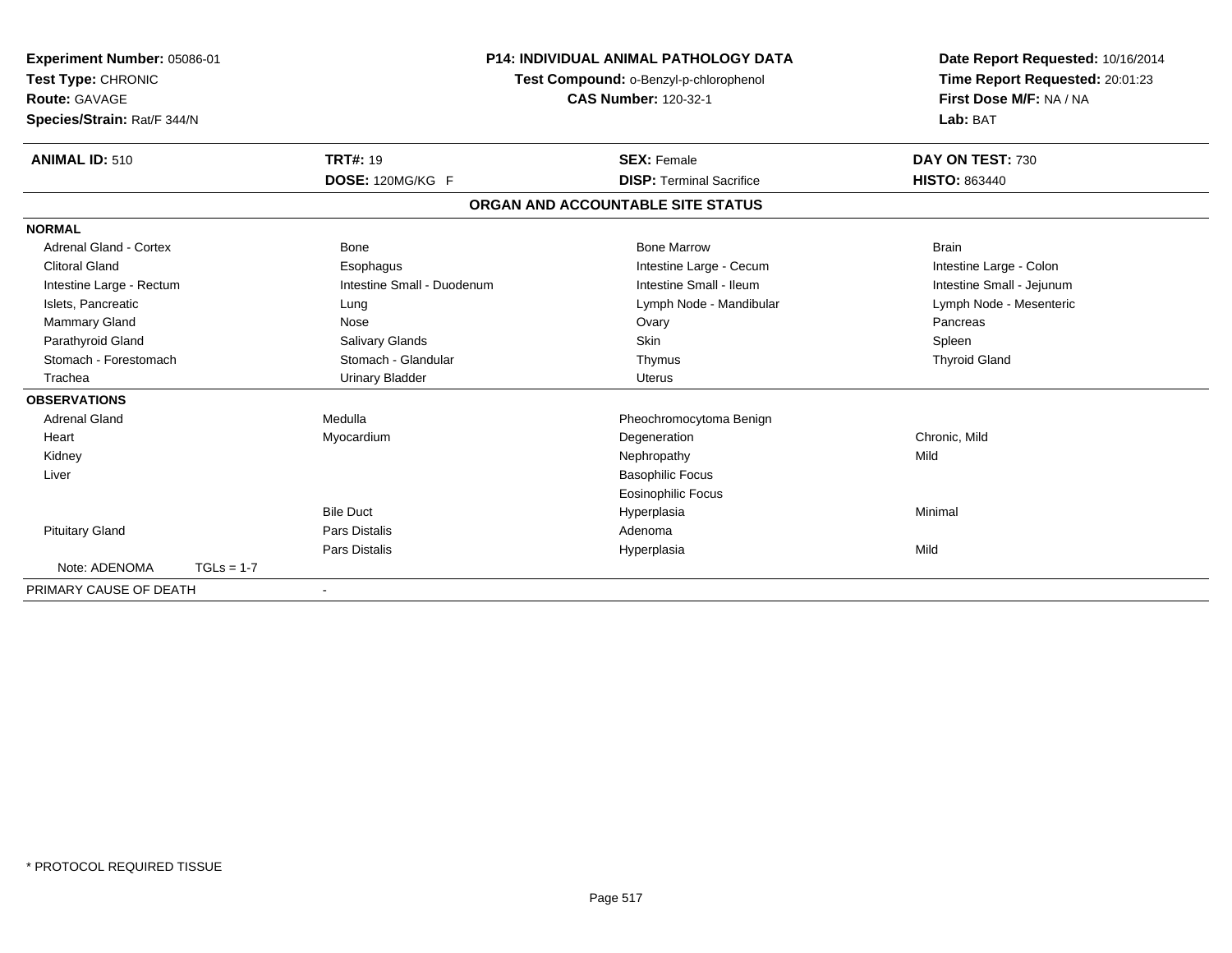| <b>Experiment Number: 05086-01</b><br>Test Type: CHRONIC<br><b>Route: GAVAGE</b><br>Species/Strain: Rat/F 344/N |                           | <b>P14: INDIVIDUAL ANIMAL PATHOLOGY DATA</b><br>Test Compound: o-Benzyl-p-chlorophenol<br><b>CAS Number: 120-32-1</b> | Date Report Requested: 10/16/2014<br>Time Report Requested: 20:01:23<br>First Dose M/F: NA / NA<br>Lab: BAT |
|-----------------------------------------------------------------------------------------------------------------|---------------------------|-----------------------------------------------------------------------------------------------------------------------|-------------------------------------------------------------------------------------------------------------|
| <b>ANIMAL ID: 511</b>                                                                                           | <b>TRT#: 19</b>           | <b>SEX: Female</b>                                                                                                    | DAY ON TEST: 19                                                                                             |
|                                                                                                                 | DOSE: 120MG/KG F          | <b>DISP:</b> Dosing Accident                                                                                          | <b>HISTO: 863441</b>                                                                                        |
|                                                                                                                 |                           | ORGAN AND ACCOUNTABLE SITE STATUS                                                                                     |                                                                                                             |
| <b>NORMAL</b>                                                                                                   |                           |                                                                                                                       |                                                                                                             |
| <b>Adrenal Gland - Cortex</b>                                                                                   | Adrenal Gland - Medulla   | <b>Bone</b>                                                                                                           | <b>Bone Marrow</b>                                                                                          |
| <b>Brain</b>                                                                                                    | <b>Clitoral Gland</b>     | Esophagus                                                                                                             | Heart                                                                                                       |
| Intestine Large - Cecum                                                                                         | Intestine Large - Colon   | Intestine Large - Rectum                                                                                              | Intestine Small - Duodenum                                                                                  |
| Intestine Small - Ileum                                                                                         | Intestine Small - Jejunum | Islets, Pancreatic                                                                                                    | Liver                                                                                                       |
| Lung                                                                                                            | Lymph Node - Mandibular   | Lymph Node - Mesenteric                                                                                               | Mammary Gland                                                                                               |
| Nose                                                                                                            | Ovary                     | Pancreas                                                                                                              | Parathyroid Gland                                                                                           |
| <b>Pituitary Gland</b>                                                                                          | Salivary Glands           | <b>Skin</b>                                                                                                           | Spleen                                                                                                      |
| Stomach - Forestomach                                                                                           | Stomach - Glandular       | Thymus                                                                                                                | <b>Thyroid Gland</b>                                                                                        |
| Trachea                                                                                                         | <b>Urinary Bladder</b>    | Uterus                                                                                                                |                                                                                                             |
| <b>OBSERVATIONS</b>                                                                                             |                           |                                                                                                                       |                                                                                                             |
| Kidney                                                                                                          |                           | Nephropathy                                                                                                           | Minimal                                                                                                     |
| PRIMARY CAUSE OF DEATH                                                                                          |                           |                                                                                                                       |                                                                                                             |
| Animal Note: COD: UNDETERMINED.                                                                                 |                           |                                                                                                                       |                                                                                                             |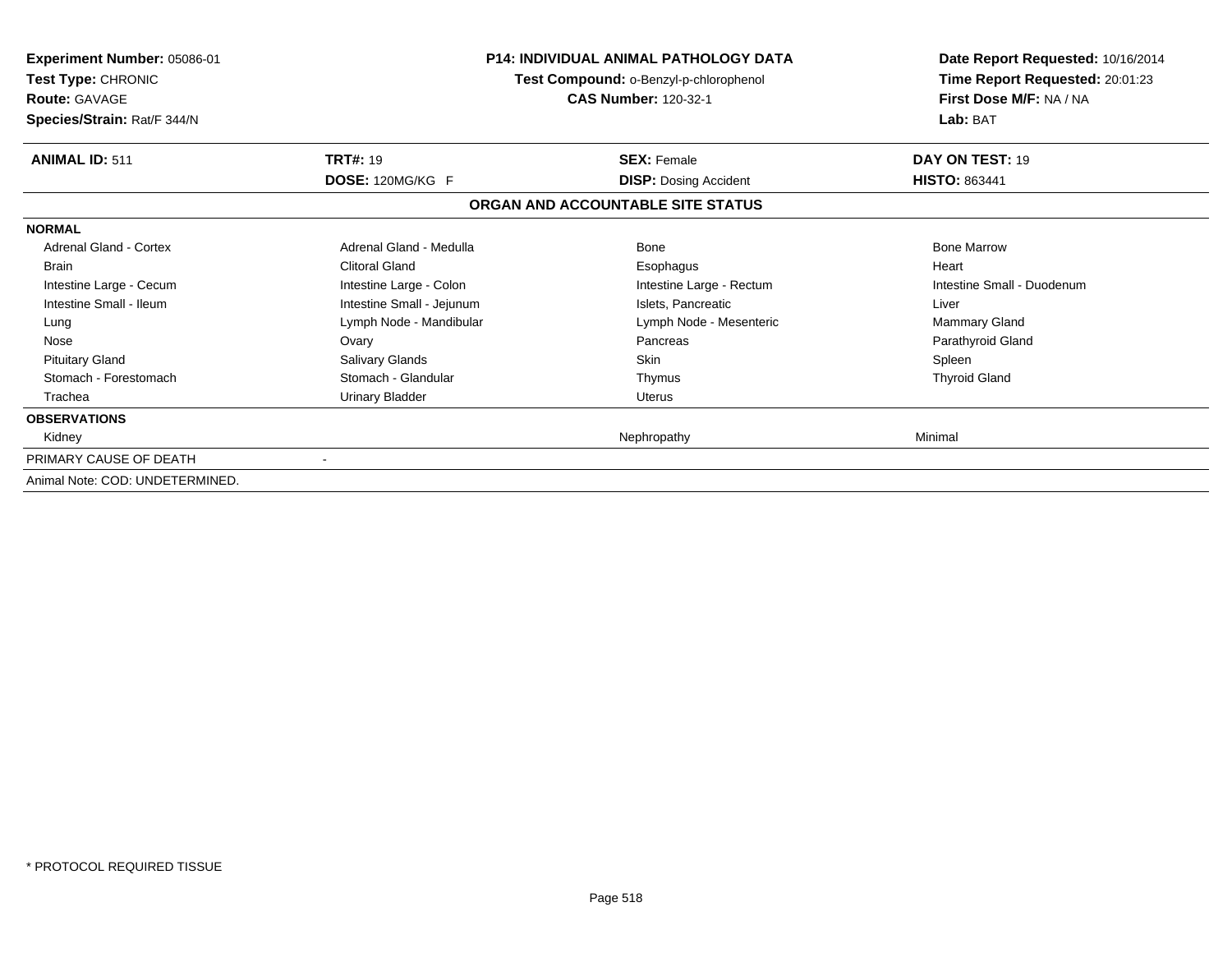| Experiment Number: 05086-01<br>Test Type: CHRONIC<br><b>Route: GAVAGE</b><br>Species/Strain: Rat/F 344/N | <b>P14: INDIVIDUAL ANIMAL PATHOLOGY DATA</b><br>Test Compound: o-Benzyl-p-chlorophenol<br><b>CAS Number: 120-32-1</b> |                                   | Date Report Requested: 10/16/2014<br>Time Report Requested: 20:01:23<br>First Dose M/F: NA / NA<br>Lab: BAT |  |
|----------------------------------------------------------------------------------------------------------|-----------------------------------------------------------------------------------------------------------------------|-----------------------------------|-------------------------------------------------------------------------------------------------------------|--|
| <b>ANIMAL ID: 512</b>                                                                                    | <b>TRT#: 19</b>                                                                                                       | <b>SEX: Female</b>                | DAY ON TEST: 665                                                                                            |  |
|                                                                                                          | DOSE: 120MG/KG F                                                                                                      | <b>DISP: Natural Death</b>        | <b>HISTO: 863442</b>                                                                                        |  |
|                                                                                                          |                                                                                                                       | ORGAN AND ACCOUNTABLE SITE STATUS |                                                                                                             |  |
| <b>NORMAL</b>                                                                                            |                                                                                                                       |                                   |                                                                                                             |  |
| <b>Adrenal Gland - Cortex</b>                                                                            | Adrenal Gland - Medulla                                                                                               | Bone                              | <b>Bone Marrow</b>                                                                                          |  |
| <b>Brain</b>                                                                                             | <b>Clitoral Gland</b>                                                                                                 | Esophagus                         | Intestine Large - Cecum                                                                                     |  |
| Intestine Large - Colon                                                                                  | Intestine Large - Rectum                                                                                              | Intestine Small - Duodenum        | Intestine Small - Ileum                                                                                     |  |
| Intestine Small - Jejunum                                                                                | Islets, Pancreatic                                                                                                    | Lung                              | Lymph Node - Mandibular                                                                                     |  |
| Lymph Node - Mesenteric                                                                                  | Mammary Gland                                                                                                         | Nose                              | Ovary                                                                                                       |  |
| Parathyroid Gland                                                                                        | Salivary Glands                                                                                                       | Skin                              | Spleen                                                                                                      |  |
| Stomach - Glandular                                                                                      | Thymus                                                                                                                | Trachea                           | <b>Urinary Bladder</b>                                                                                      |  |
| <b>Uterus</b>                                                                                            |                                                                                                                       |                                   |                                                                                                             |  |
| <b>OBSERVATIONS</b>                                                                                      |                                                                                                                       |                                   |                                                                                                             |  |
| Heart                                                                                                    | Myocardium                                                                                                            | Degeneration                      | Chronic, Mild                                                                                               |  |
| Kidney                                                                                                   |                                                                                                                       | Nephropathy                       | Mild                                                                                                        |  |
| Liver                                                                                                    |                                                                                                                       | <b>Basophilic Focus</b>           |                                                                                                             |  |
|                                                                                                          | <b>Bile Duct</b>                                                                                                      | Hyperplasia                       | Minimal                                                                                                     |  |
|                                                                                                          |                                                                                                                       | Inflammation                      | Granulomatous, Minimal                                                                                      |  |
| Pancreas                                                                                                 | Acinus                                                                                                                | Atrophy                           | Mild                                                                                                        |  |
| <b>Pituitary Gland</b>                                                                                   | <b>Pars Distalis</b>                                                                                                  | Adenoma                           |                                                                                                             |  |
| Note: ADENOMA<br>$TGLs = 1-11$                                                                           |                                                                                                                       |                                   |                                                                                                             |  |
| Stomach                                                                                                  | Forestomach                                                                                                           | Inflammation                      | Necrotizing, Moderate                                                                                       |  |
| Note: INFLAMMATION<br>$TGLs = 2-12$                                                                      |                                                                                                                       |                                   |                                                                                                             |  |
| <b>Thyroid Gland</b>                                                                                     | C Cell                                                                                                                | Hyperplasia                       | Mild                                                                                                        |  |
| PRIMARY CAUSE OF DEATH                                                                                   |                                                                                                                       |                                   |                                                                                                             |  |
| Animal Note: COD: PITUITARY TUMOR                                                                        |                                                                                                                       |                                   |                                                                                                             |  |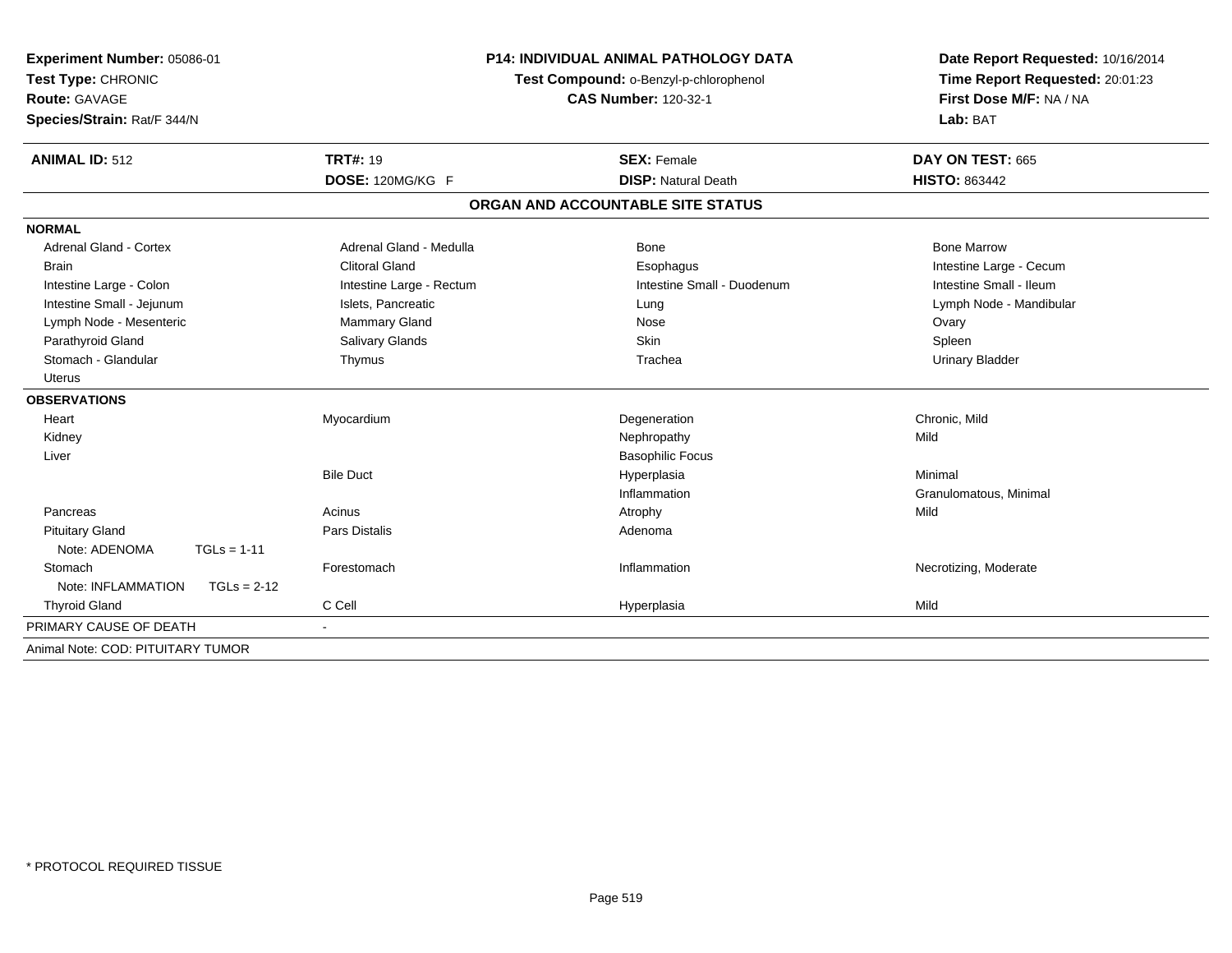| <b>Experiment Number: 05086-01</b>    |                          | <b>P14: INDIVIDUAL ANIMAL PATHOLOGY DATA</b> | Date Report Requested: 10/16/2014 |  |
|---------------------------------------|--------------------------|----------------------------------------------|-----------------------------------|--|
| Test Type: CHRONIC                    |                          | Test Compound: o-Benzyl-p-chlorophenol       | Time Report Requested: 20:01:23   |  |
| <b>Route: GAVAGE</b>                  |                          | <b>CAS Number: 120-32-1</b>                  | First Dose M/F: NA / NA           |  |
| Species/Strain: Rat/F 344/N           |                          |                                              | Lab: BAT                          |  |
|                                       |                          |                                              |                                   |  |
| <b>ANIMAL ID: 513</b>                 | <b>TRT#: 19</b>          | <b>SEX: Female</b>                           | DAY ON TEST: 676                  |  |
|                                       | DOSE: 120MG/KG F         | <b>DISP:</b> Moribund Sacrifice              | <b>HISTO: 863443</b>              |  |
|                                       |                          | ORGAN AND ACCOUNTABLE SITE STATUS            |                                   |  |
| <b>NORMAL</b>                         |                          |                                              |                                   |  |
| Adrenal Gland - Cortex                | Adrenal Gland - Medulla  | <b>Bone</b>                                  | <b>Brain</b>                      |  |
| <b>Clitoral Gland</b>                 | Esophagus                | Heart                                        | Intestine Large - Cecum           |  |
| Intestine Large - Colon               | Intestine Large - Rectum | Intestine Small - Duodenum                   | Intestine Small - Ileum           |  |
| Intestine Small - Jejunum             | Islets, Pancreatic       | Lymph Node - Mandibular                      | Lymph Node - Mesenteric           |  |
| <b>Mammary Gland</b>                  | Ovary                    | Parathyroid Gland                            | Salivary Glands                   |  |
| <b>Skin</b>                           | Stomach - Forestomach    | Stomach - Glandular                          | Thymus                            |  |
| <b>Thyroid Gland</b>                  | Trachea                  | <b>Urinary Bladder</b>                       | Uterus                            |  |
| <b>OBSERVATIONS</b>                   |                          |                                              |                                   |  |
| <b>Bone Marrow</b>                    |                          | Leukemia Mononuclear                         |                                   |  |
| Kidney                                |                          | Nephropathy                                  | Minimal                           |  |
| Liver                                 |                          | Leukemia Mononuclear                         |                                   |  |
| Note: LEUKEMIA MONUC TGLs = 3-13      |                          |                                              |                                   |  |
| Lung                                  |                          | Leukemia Mononuclear                         |                                   |  |
| Nose                                  | Mucosa                   | Inflammation                                 | Suppurative, Mild                 |  |
| Pancreas                              | Acinus                   | Atrophy                                      | Mild                              |  |
| <b>Pituitary Gland</b>                | <b>Pars Distalis</b>     | Hyperplasia                                  | Mild                              |  |
| Spleen                                |                          | Leukemia Mononuclear                         |                                   |  |
| Note: LEUKEMIA MONUC                  | $TGLs = 1,4-11+14$       |                                              |                                   |  |
| PRIMARY CAUSE OF DEATH                |                          |                                              |                                   |  |
| Animal Note: MORIBUND DUE TO LEUKEMIA |                          |                                              |                                   |  |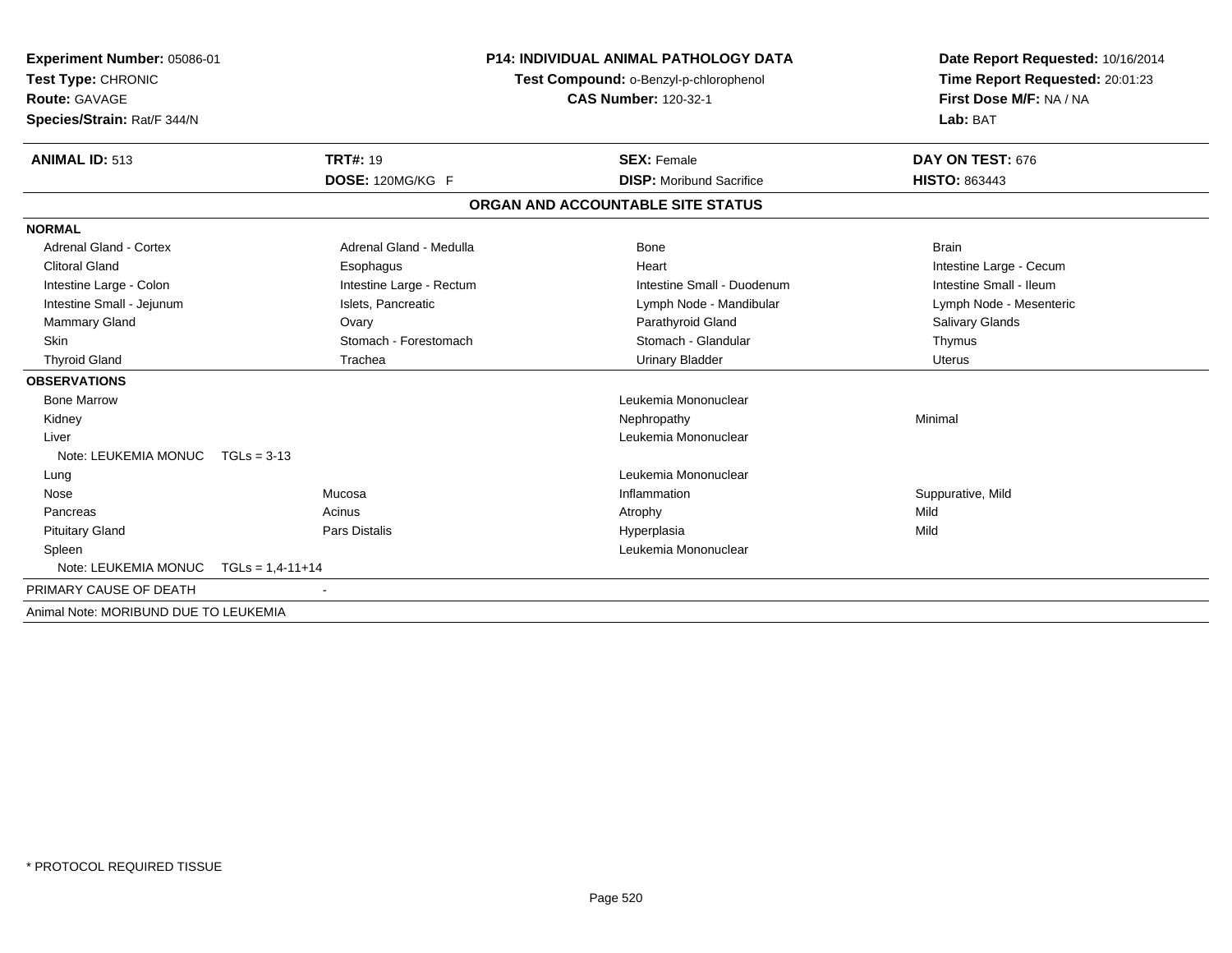| Test Compound: o-Benzyl-p-chlorophenol<br><b>CAS Number: 120-32-1</b><br>First Dose M/F: NA / NA<br><b>Route: GAVAGE</b><br>Species/Strain: Rat/F 344/N<br>Lab: BAT<br><b>ANIMAL ID: 514</b><br><b>TRT#: 19</b><br><b>SEX: Female</b><br>DAY ON TEST: 622<br>DOSE: 120MG/KG F<br><b>DISP:</b> Moribund Sacrifice<br><b>HISTO: 863444</b><br>ORGAN AND ACCOUNTABLE SITE STATUS<br><b>Bone Marrow</b><br><b>Brain</b><br>Bone<br>Esophagus<br>Intestine Small - Duodenum<br>Intestine Large - Cecum<br>Intestine Large - Colon<br>Intestine Large - Rectum<br>Intestine Small - Ileum<br>Islets, Pancreatic<br>Intestine Small - Jejunum<br><b>Mammary Gland</b><br>Pancreas<br>Salivary Glands<br>Nose<br>Ovary<br>Stomach - Forestomach<br>Skin<br>Stomach - Glandular<br>Thymus<br>Trachea<br><b>Urinary Bladder</b><br><b>MISSING</b><br><b>Clitoral Gland</b><br>Parathyroid Gland<br><b>OBSERVATIONS</b><br><b>Adrenal Gland</b><br>Leukemia Mononuclear<br>Cortex<br>Medulla<br>Leukemia Mononuclear<br>Leukemia Mononuclear<br>Heart<br>Kidney<br>Nephropathy<br>Minimal<br><b>Bile Duct</b><br>Liver<br>Hyperplasia<br>Moderate<br>Leukemia Mononuclear<br>[ Leukemia Mononuclear TGLS = 2-12 ]<br>Leukemia Mononuclear<br>Lung<br>Mandibular<br>Leukemia Mononuclear<br>Lymph Node<br>Leukemia Mononuclear<br>Mediastinal<br>Mesenteric<br>Leukemia Mononuclear<br>Note: LEUKEMIA MONUC<br>$TGLs = 3,4-13+14$<br><b>Pituitary Gland</b><br>Pars Distalis<br>Mild<br>Hyperplasia<br>Leukemia Mononuclear<br>Spleen<br>[ Leukemia Mononuclear TGLS = 1-11 ]<br>C Cell<br><b>Thyroid Gland</b><br>Hyperplasia<br>Minimal<br>Polyp Stromal<br>Uterus<br>PRIMARY CAUSE OF DEATH<br>$\blacksquare$<br>Animal Note: MORIBUND DUE TO LEUKEMIA | Experiment Number: 05086-01 | P14: INDIVIDUAL ANIMAL PATHOLOGY DATA | Date Report Requested: 10/16/2014 |
|-----------------------------------------------------------------------------------------------------------------------------------------------------------------------------------------------------------------------------------------------------------------------------------------------------------------------------------------------------------------------------------------------------------------------------------------------------------------------------------------------------------------------------------------------------------------------------------------------------------------------------------------------------------------------------------------------------------------------------------------------------------------------------------------------------------------------------------------------------------------------------------------------------------------------------------------------------------------------------------------------------------------------------------------------------------------------------------------------------------------------------------------------------------------------------------------------------------------------------------------------------------------------------------------------------------------------------------------------------------------------------------------------------------------------------------------------------------------------------------------------------------------------------------------------------------------------------------------------------------------------------------------------------------------------------------------------------------------------------------------------|-----------------------------|---------------------------------------|-----------------------------------|
|                                                                                                                                                                                                                                                                                                                                                                                                                                                                                                                                                                                                                                                                                                                                                                                                                                                                                                                                                                                                                                                                                                                                                                                                                                                                                                                                                                                                                                                                                                                                                                                                                                                                                                                                               | Test Type: CHRONIC          |                                       | Time Report Requested: 20:01:23   |
|                                                                                                                                                                                                                                                                                                                                                                                                                                                                                                                                                                                                                                                                                                                                                                                                                                                                                                                                                                                                                                                                                                                                                                                                                                                                                                                                                                                                                                                                                                                                                                                                                                                                                                                                               |                             |                                       |                                   |
|                                                                                                                                                                                                                                                                                                                                                                                                                                                                                                                                                                                                                                                                                                                                                                                                                                                                                                                                                                                                                                                                                                                                                                                                                                                                                                                                                                                                                                                                                                                                                                                                                                                                                                                                               |                             |                                       |                                   |
|                                                                                                                                                                                                                                                                                                                                                                                                                                                                                                                                                                                                                                                                                                                                                                                                                                                                                                                                                                                                                                                                                                                                                                                                                                                                                                                                                                                                                                                                                                                                                                                                                                                                                                                                               |                             |                                       |                                   |
|                                                                                                                                                                                                                                                                                                                                                                                                                                                                                                                                                                                                                                                                                                                                                                                                                                                                                                                                                                                                                                                                                                                                                                                                                                                                                                                                                                                                                                                                                                                                                                                                                                                                                                                                               |                             |                                       |                                   |
|                                                                                                                                                                                                                                                                                                                                                                                                                                                                                                                                                                                                                                                                                                                                                                                                                                                                                                                                                                                                                                                                                                                                                                                                                                                                                                                                                                                                                                                                                                                                                                                                                                                                                                                                               |                             |                                       |                                   |
|                                                                                                                                                                                                                                                                                                                                                                                                                                                                                                                                                                                                                                                                                                                                                                                                                                                                                                                                                                                                                                                                                                                                                                                                                                                                                                                                                                                                                                                                                                                                                                                                                                                                                                                                               | <b>NORMAL</b>               |                                       |                                   |
|                                                                                                                                                                                                                                                                                                                                                                                                                                                                                                                                                                                                                                                                                                                                                                                                                                                                                                                                                                                                                                                                                                                                                                                                                                                                                                                                                                                                                                                                                                                                                                                                                                                                                                                                               |                             |                                       |                                   |
|                                                                                                                                                                                                                                                                                                                                                                                                                                                                                                                                                                                                                                                                                                                                                                                                                                                                                                                                                                                                                                                                                                                                                                                                                                                                                                                                                                                                                                                                                                                                                                                                                                                                                                                                               |                             |                                       |                                   |
|                                                                                                                                                                                                                                                                                                                                                                                                                                                                                                                                                                                                                                                                                                                                                                                                                                                                                                                                                                                                                                                                                                                                                                                                                                                                                                                                                                                                                                                                                                                                                                                                                                                                                                                                               |                             |                                       |                                   |
|                                                                                                                                                                                                                                                                                                                                                                                                                                                                                                                                                                                                                                                                                                                                                                                                                                                                                                                                                                                                                                                                                                                                                                                                                                                                                                                                                                                                                                                                                                                                                                                                                                                                                                                                               |                             |                                       |                                   |
|                                                                                                                                                                                                                                                                                                                                                                                                                                                                                                                                                                                                                                                                                                                                                                                                                                                                                                                                                                                                                                                                                                                                                                                                                                                                                                                                                                                                                                                                                                                                                                                                                                                                                                                                               |                             |                                       |                                   |
|                                                                                                                                                                                                                                                                                                                                                                                                                                                                                                                                                                                                                                                                                                                                                                                                                                                                                                                                                                                                                                                                                                                                                                                                                                                                                                                                                                                                                                                                                                                                                                                                                                                                                                                                               |                             |                                       |                                   |
|                                                                                                                                                                                                                                                                                                                                                                                                                                                                                                                                                                                                                                                                                                                                                                                                                                                                                                                                                                                                                                                                                                                                                                                                                                                                                                                                                                                                                                                                                                                                                                                                                                                                                                                                               |                             |                                       |                                   |
|                                                                                                                                                                                                                                                                                                                                                                                                                                                                                                                                                                                                                                                                                                                                                                                                                                                                                                                                                                                                                                                                                                                                                                                                                                                                                                                                                                                                                                                                                                                                                                                                                                                                                                                                               |                             |                                       |                                   |
|                                                                                                                                                                                                                                                                                                                                                                                                                                                                                                                                                                                                                                                                                                                                                                                                                                                                                                                                                                                                                                                                                                                                                                                                                                                                                                                                                                                                                                                                                                                                                                                                                                                                                                                                               |                             |                                       |                                   |
|                                                                                                                                                                                                                                                                                                                                                                                                                                                                                                                                                                                                                                                                                                                                                                                                                                                                                                                                                                                                                                                                                                                                                                                                                                                                                                                                                                                                                                                                                                                                                                                                                                                                                                                                               |                             |                                       |                                   |
|                                                                                                                                                                                                                                                                                                                                                                                                                                                                                                                                                                                                                                                                                                                                                                                                                                                                                                                                                                                                                                                                                                                                                                                                                                                                                                                                                                                                                                                                                                                                                                                                                                                                                                                                               |                             |                                       |                                   |
|                                                                                                                                                                                                                                                                                                                                                                                                                                                                                                                                                                                                                                                                                                                                                                                                                                                                                                                                                                                                                                                                                                                                                                                                                                                                                                                                                                                                                                                                                                                                                                                                                                                                                                                                               |                             |                                       |                                   |
|                                                                                                                                                                                                                                                                                                                                                                                                                                                                                                                                                                                                                                                                                                                                                                                                                                                                                                                                                                                                                                                                                                                                                                                                                                                                                                                                                                                                                                                                                                                                                                                                                                                                                                                                               |                             |                                       |                                   |
|                                                                                                                                                                                                                                                                                                                                                                                                                                                                                                                                                                                                                                                                                                                                                                                                                                                                                                                                                                                                                                                                                                                                                                                                                                                                                                                                                                                                                                                                                                                                                                                                                                                                                                                                               |                             |                                       |                                   |
|                                                                                                                                                                                                                                                                                                                                                                                                                                                                                                                                                                                                                                                                                                                                                                                                                                                                                                                                                                                                                                                                                                                                                                                                                                                                                                                                                                                                                                                                                                                                                                                                                                                                                                                                               |                             |                                       |                                   |
|                                                                                                                                                                                                                                                                                                                                                                                                                                                                                                                                                                                                                                                                                                                                                                                                                                                                                                                                                                                                                                                                                                                                                                                                                                                                                                                                                                                                                                                                                                                                                                                                                                                                                                                                               |                             |                                       |                                   |
|                                                                                                                                                                                                                                                                                                                                                                                                                                                                                                                                                                                                                                                                                                                                                                                                                                                                                                                                                                                                                                                                                                                                                                                                                                                                                                                                                                                                                                                                                                                                                                                                                                                                                                                                               |                             |                                       |                                   |
|                                                                                                                                                                                                                                                                                                                                                                                                                                                                                                                                                                                                                                                                                                                                                                                                                                                                                                                                                                                                                                                                                                                                                                                                                                                                                                                                                                                                                                                                                                                                                                                                                                                                                                                                               |                             |                                       |                                   |
|                                                                                                                                                                                                                                                                                                                                                                                                                                                                                                                                                                                                                                                                                                                                                                                                                                                                                                                                                                                                                                                                                                                                                                                                                                                                                                                                                                                                                                                                                                                                                                                                                                                                                                                                               |                             |                                       |                                   |
|                                                                                                                                                                                                                                                                                                                                                                                                                                                                                                                                                                                                                                                                                                                                                                                                                                                                                                                                                                                                                                                                                                                                                                                                                                                                                                                                                                                                                                                                                                                                                                                                                                                                                                                                               |                             |                                       |                                   |
|                                                                                                                                                                                                                                                                                                                                                                                                                                                                                                                                                                                                                                                                                                                                                                                                                                                                                                                                                                                                                                                                                                                                                                                                                                                                                                                                                                                                                                                                                                                                                                                                                                                                                                                                               |                             |                                       |                                   |
|                                                                                                                                                                                                                                                                                                                                                                                                                                                                                                                                                                                                                                                                                                                                                                                                                                                                                                                                                                                                                                                                                                                                                                                                                                                                                                                                                                                                                                                                                                                                                                                                                                                                                                                                               |                             |                                       |                                   |
|                                                                                                                                                                                                                                                                                                                                                                                                                                                                                                                                                                                                                                                                                                                                                                                                                                                                                                                                                                                                                                                                                                                                                                                                                                                                                                                                                                                                                                                                                                                                                                                                                                                                                                                                               |                             |                                       |                                   |
|                                                                                                                                                                                                                                                                                                                                                                                                                                                                                                                                                                                                                                                                                                                                                                                                                                                                                                                                                                                                                                                                                                                                                                                                                                                                                                                                                                                                                                                                                                                                                                                                                                                                                                                                               |                             |                                       |                                   |
|                                                                                                                                                                                                                                                                                                                                                                                                                                                                                                                                                                                                                                                                                                                                                                                                                                                                                                                                                                                                                                                                                                                                                                                                                                                                                                                                                                                                                                                                                                                                                                                                                                                                                                                                               |                             |                                       |                                   |
|                                                                                                                                                                                                                                                                                                                                                                                                                                                                                                                                                                                                                                                                                                                                                                                                                                                                                                                                                                                                                                                                                                                                                                                                                                                                                                                                                                                                                                                                                                                                                                                                                                                                                                                                               |                             |                                       |                                   |
|                                                                                                                                                                                                                                                                                                                                                                                                                                                                                                                                                                                                                                                                                                                                                                                                                                                                                                                                                                                                                                                                                                                                                                                                                                                                                                                                                                                                                                                                                                                                                                                                                                                                                                                                               |                             |                                       |                                   |
|                                                                                                                                                                                                                                                                                                                                                                                                                                                                                                                                                                                                                                                                                                                                                                                                                                                                                                                                                                                                                                                                                                                                                                                                                                                                                                                                                                                                                                                                                                                                                                                                                                                                                                                                               |                             |                                       |                                   |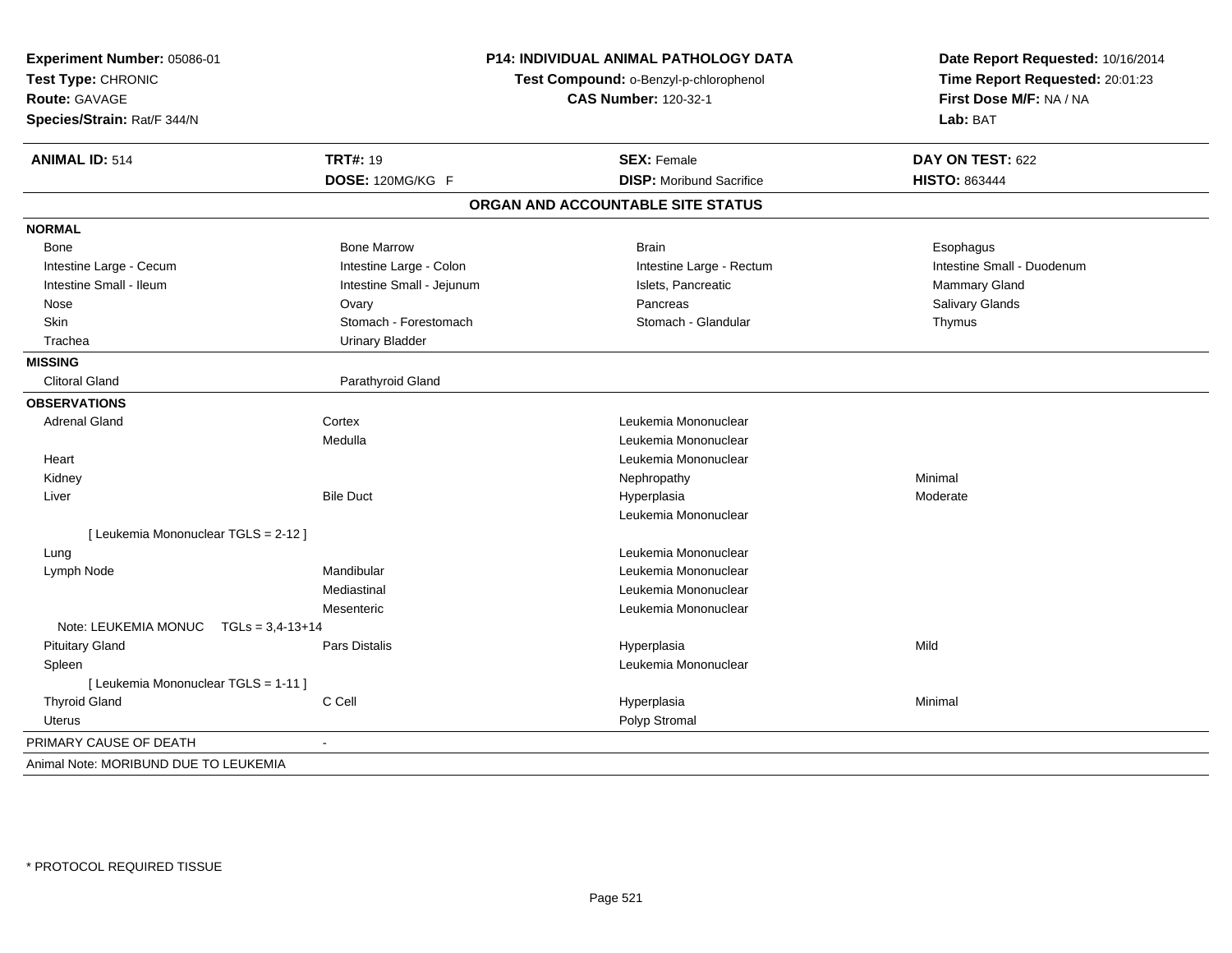| Experiment Number: 05086-01<br>Test Type: CHRONIC<br>Route: GAVAGE<br>Species/Strain: Rat/F 344/N |                         | <b>P14: INDIVIDUAL ANIMAL PATHOLOGY DATA</b><br>Test Compound: o-Benzyl-p-chlorophenol<br><b>CAS Number: 120-32-1</b> | Date Report Requested: 10/16/2014<br>Time Report Requested: 20:01:23<br>First Dose M/F: NA / NA<br>Lab: BAT |  |
|---------------------------------------------------------------------------------------------------|-------------------------|-----------------------------------------------------------------------------------------------------------------------|-------------------------------------------------------------------------------------------------------------|--|
| <b>ANIMAL ID: 515</b>                                                                             | <b>TRT#: 19</b>         | <b>SEX: Female</b>                                                                                                    | DAY ON TEST: 662                                                                                            |  |
|                                                                                                   | DOSE: 120MG/KG F        | <b>DISP:</b> Moribund Sacrifice                                                                                       | <b>HISTO: 863445</b>                                                                                        |  |
|                                                                                                   |                         | ORGAN AND ACCOUNTABLE SITE STATUS                                                                                     |                                                                                                             |  |
| <b>NORMAL</b>                                                                                     |                         |                                                                                                                       |                                                                                                             |  |
| Adrenal Gland - Medulla                                                                           | Bone                    | <b>Bone Marrow</b>                                                                                                    | <b>Clitoral Gland</b>                                                                                       |  |
| Esophagus                                                                                         | Intestine Large - Cecum | Intestine Large - Colon                                                                                               | Intestine Large - Rectum                                                                                    |  |
| Intestine Small - Duodenum                                                                        | Intestine Small - Ileum | Intestine Small - Jejunum                                                                                             | Islets, Pancreatic                                                                                          |  |
| Lung                                                                                              | Lymph Node - Mandibular | Lymph Node - Mesenteric                                                                                               | Nose                                                                                                        |  |
| Ovary                                                                                             | Pancreas                | Parathyroid Gland                                                                                                     | Salivary Glands                                                                                             |  |
| <b>Skin</b>                                                                                       | Spleen                  | Stomach - Forestomach                                                                                                 | Stomach - Glandular                                                                                         |  |
| Thymus                                                                                            | Trachea                 | <b>Urinary Bladder</b>                                                                                                | Uterus                                                                                                      |  |
| <b>OBSERVATIONS</b>                                                                               |                         |                                                                                                                       |                                                                                                             |  |
| <b>Adrenal Gland</b>                                                                              | Cortex                  | Hypertrophy                                                                                                           | Mild                                                                                                        |  |
| <b>Brain</b>                                                                                      |                         | Compression                                                                                                           |                                                                                                             |  |
| Heart                                                                                             | Myocardium              | Degeneration                                                                                                          | Chronic, Minimal                                                                                            |  |
| Kidney                                                                                            |                         | Nephropathy                                                                                                           | Mild                                                                                                        |  |
| Note: NEPHROPATHY<br>$TGLs = 3-13$                                                                |                         |                                                                                                                       |                                                                                                             |  |
| Liver                                                                                             |                         | <b>Basophilic Focus</b>                                                                                               |                                                                                                             |  |
|                                                                                                   |                         | <b>Clear Cell Focus</b>                                                                                               |                                                                                                             |  |
|                                                                                                   |                         | Fatty Change                                                                                                          | Mild                                                                                                        |  |
|                                                                                                   | <b>Bile Duct</b>        | Hyperplasia                                                                                                           | Minimal                                                                                                     |  |
| <b>Mammary Gland</b>                                                                              |                         | Fibroadenoma                                                                                                          |                                                                                                             |  |
| Note: FIBROADENOMA<br>$TGLs = 1-11$                                                               |                         |                                                                                                                       |                                                                                                             |  |
| <b>Pituitary Gland</b>                                                                            | <b>Pars Distalis</b>    | Adenoma                                                                                                               |                                                                                                             |  |
| Note: ADENOMA<br>$TGLs = 2-12$                                                                    |                         |                                                                                                                       |                                                                                                             |  |
| <b>Thyroid Gland</b>                                                                              | C Cell                  | Hyperplasia                                                                                                           | Minimal                                                                                                     |  |
| PRIMARY CAUSE OF DEATH                                                                            |                         |                                                                                                                       |                                                                                                             |  |
| Animal Note: MORIBUND DUE TO PITUITARY TUMOR                                                      |                         |                                                                                                                       |                                                                                                             |  |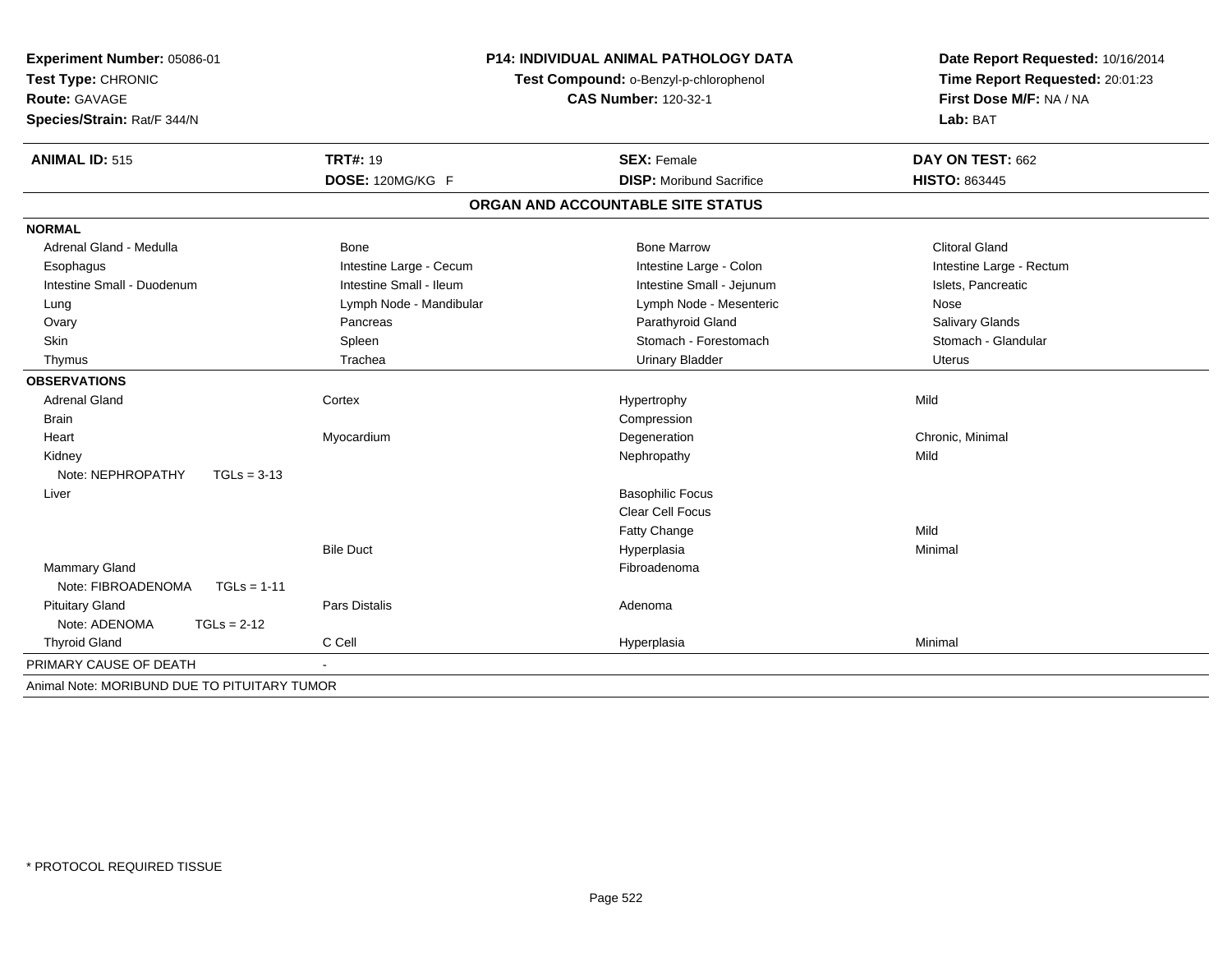| Experiment Number: 05086-01<br>Test Type: CHRONIC<br><b>Route: GAVAGE</b><br>Species/Strain: Rat/F 344/N |                         | <b>P14: INDIVIDUAL ANIMAL PATHOLOGY DATA</b><br>Date Report Requested: 10/16/2014<br>Time Report Requested: 20:01:23<br>Test Compound: o-Benzyl-p-chlorophenol<br>First Dose M/F: NA / NA<br><b>CAS Number: 120-32-1</b><br>Lab: BAT |                          |
|----------------------------------------------------------------------------------------------------------|-------------------------|--------------------------------------------------------------------------------------------------------------------------------------------------------------------------------------------------------------------------------------|--------------------------|
| <b>ANIMAL ID: 516</b>                                                                                    | <b>TRT#: 19</b>         | <b>SEX: Female</b><br><b>DISP: Terminal Sacrifice</b>                                                                                                                                                                                | DAY ON TEST: 730         |
|                                                                                                          | DOSE: 120MG/KG F        |                                                                                                                                                                                                                                      | <b>HISTO: 863446</b>     |
|                                                                                                          |                         | ORGAN AND ACCOUNTABLE SITE STATUS                                                                                                                                                                                                    |                          |
| <b>NORMAL</b>                                                                                            |                         |                                                                                                                                                                                                                                      |                          |
| Adrenal Gland - Medulla                                                                                  | <b>Bone</b>             | <b>Bone Marrow</b>                                                                                                                                                                                                                   | <b>Brain</b>             |
| Esophagus                                                                                                | Intestine Large - Cecum | Intestine Large - Colon                                                                                                                                                                                                              | Intestine Large - Rectum |
| Intestine Small - Duodenum                                                                               | Intestine Small - Ileum | Intestine Small - Jejunum                                                                                                                                                                                                            | Islets, Pancreatic       |
| Lymph Node - Mandibular                                                                                  | Lymph Node - Mesenteric | Mammary Gland                                                                                                                                                                                                                        | Nose                     |
| Ovary                                                                                                    | Pancreas                | Parathyroid Gland                                                                                                                                                                                                                    | <b>Salivary Glands</b>   |
| Skin                                                                                                     | Spleen                  | Stomach - Forestomach                                                                                                                                                                                                                | Stomach - Glandular      |
| Thymus                                                                                                   | <b>Thyroid Gland</b>    | Trachea                                                                                                                                                                                                                              | <b>Urinary Bladder</b>   |
| Uterus                                                                                                   |                         |                                                                                                                                                                                                                                      |                          |
| <b>OBSERVATIONS</b>                                                                                      |                         |                                                                                                                                                                                                                                      |                          |
| <b>Adrenal Gland</b>                                                                                     | Cortex                  | Hyperplasia                                                                                                                                                                                                                          | Mild                     |
| <b>Clitoral Gland</b>                                                                                    |                         | Hyperplasia                                                                                                                                                                                                                          | Mild                     |
| Note: HYPERPLASIA<br>$TGLs = 2-10$                                                                       |                         |                                                                                                                                                                                                                                      |                          |
| Eye                                                                                                      |                         | Degeneration                                                                                                                                                                                                                         | Marked                   |
| Note: DEGEN<br>$TGLs = 1-11$                                                                             |                         |                                                                                                                                                                                                                                      |                          |
| Heart                                                                                                    | Myocardium              | Degeneration                                                                                                                                                                                                                         | Chronic, Minimal         |
| Kidney                                                                                                   |                         | Nephropathy                                                                                                                                                                                                                          | Mild                     |
| Liver                                                                                                    |                         | <b>Basophilic Focus</b>                                                                                                                                                                                                              |                          |
|                                                                                                          | <b>Bile Duct</b>        | Hyperplasia                                                                                                                                                                                                                          | Minimal                  |
| Lung                                                                                                     | Alveolar Epith          | Hyperplasia                                                                                                                                                                                                                          | Minimal                  |
| <b>Pituitary Gland</b>                                                                                   | <b>Pars Distalis</b>    | Hyperplasia                                                                                                                                                                                                                          | Mild                     |
| PRIMARY CAUSE OF DEATH                                                                                   |                         |                                                                                                                                                                                                                                      |                          |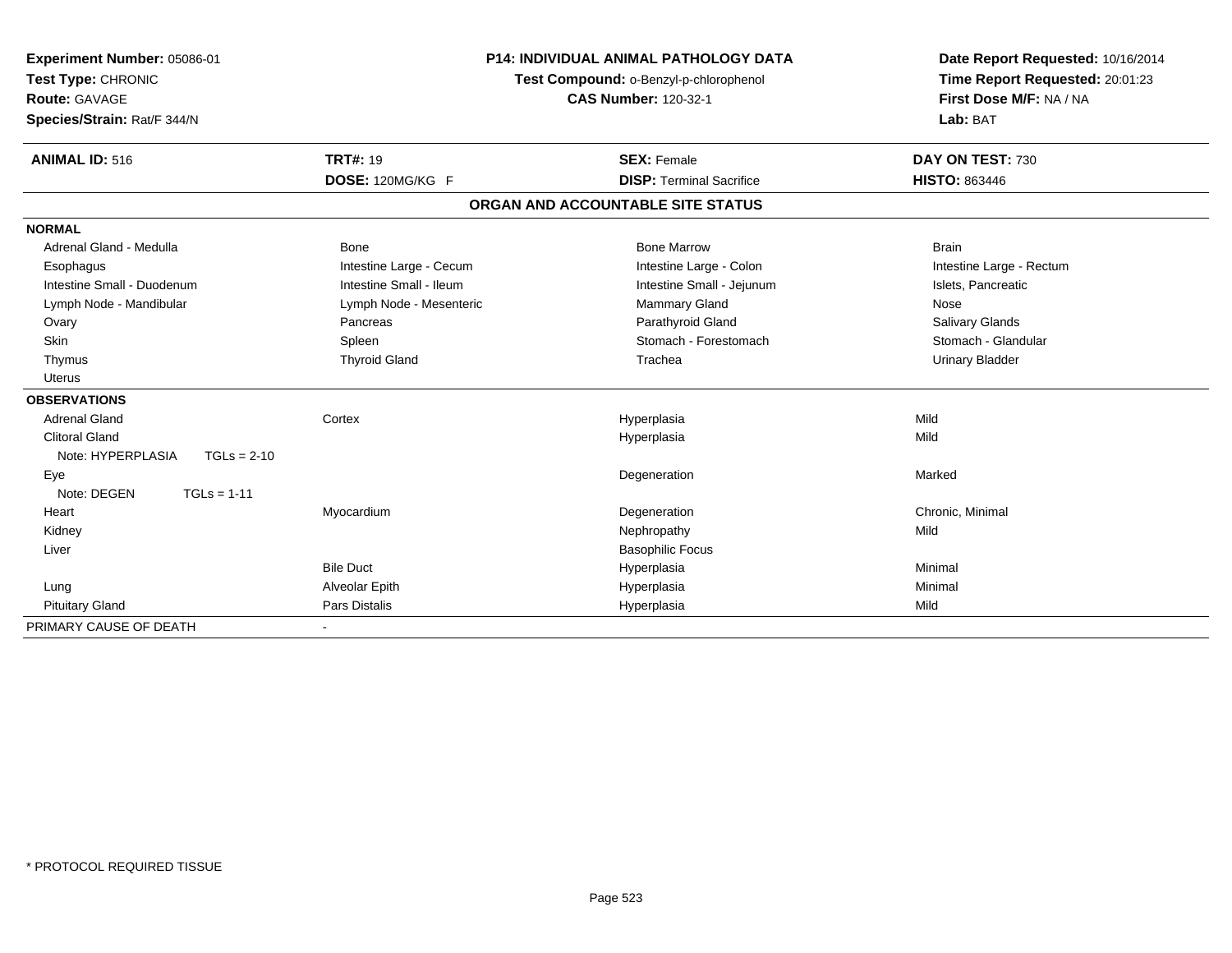| Experiment Number: 05086-01<br><b>Test Type: CHRONIC</b><br>Route: GAVAGE<br>Species/Strain: Rat/F 344/N |                       |                          | <b>P14: INDIVIDUAL ANIMAL PATHOLOGY DATA</b><br>Test Compound: o-Benzyl-p-chlorophenol<br><b>CAS Number: 120-32-1</b> | Date Report Requested: 10/16/2014<br>Time Report Requested: 20:01:23<br>First Dose M/F: NA / NA<br>Lab: BAT |  |
|----------------------------------------------------------------------------------------------------------|-----------------------|--------------------------|-----------------------------------------------------------------------------------------------------------------------|-------------------------------------------------------------------------------------------------------------|--|
| <b>ANIMAL ID: 517</b>                                                                                    | <b>TRT#: 19</b>       |                          | <b>SEX: Female</b>                                                                                                    | DAY ON TEST: 731                                                                                            |  |
|                                                                                                          | DOSE: 120MG/KG F      |                          | <b>DISP: Terminal Sacrifice</b>                                                                                       | <b>HISTO: 863447</b>                                                                                        |  |
|                                                                                                          |                       |                          | ORGAN AND ACCOUNTABLE SITE STATUS                                                                                     |                                                                                                             |  |
| <b>NORMAL</b>                                                                                            |                       |                          |                                                                                                                       |                                                                                                             |  |
| <b>Adrenal Gland - Cortex</b>                                                                            |                       | Adrenal Gland - Medulla  | Bone                                                                                                                  | <b>Bone Marrow</b>                                                                                          |  |
| <b>Brain</b>                                                                                             | <b>Clitoral Gland</b> |                          | Esophagus                                                                                                             | Intestine Large - Cecum                                                                                     |  |
| Intestine Large - Colon                                                                                  |                       | Intestine Large - Rectum | Intestine Small - Duodenum                                                                                            | Intestine Small - Ileum                                                                                     |  |
| Intestine Small - Jejunum                                                                                | Islets, Pancreatic    |                          | Lung                                                                                                                  | Lymph Node - Mandibular                                                                                     |  |
| Lymph Node - Mesenteric                                                                                  | <b>Mammary Gland</b>  |                          | Nose                                                                                                                  | Ovary                                                                                                       |  |
| Pancreas                                                                                                 | Parathyroid Gland     |                          | <b>Pituitary Gland</b>                                                                                                | Salivary Glands                                                                                             |  |
| <b>Skin</b>                                                                                              | Spleen                |                          | Stomach - Forestomach                                                                                                 | Stomach - Glandular                                                                                         |  |
| Thymus                                                                                                   | <b>Thyroid Gland</b>  |                          | Trachea                                                                                                               | <b>Urinary Bladder</b>                                                                                      |  |
| Uterus                                                                                                   |                       |                          |                                                                                                                       |                                                                                                             |  |
| <b>OBSERVATIONS</b>                                                                                      |                       |                          |                                                                                                                       |                                                                                                             |  |
| Heart                                                                                                    | Myocardium            |                          | Degeneration                                                                                                          | Chronic, Mild                                                                                               |  |
| Kidney                                                                                                   |                       |                          | Nephropathy                                                                                                           | Mild                                                                                                        |  |
| Liver                                                                                                    |                       |                          | <b>Basophilic Focus</b>                                                                                               |                                                                                                             |  |
|                                                                                                          |                       |                          | <b>Clear Cell Focus</b>                                                                                               |                                                                                                             |  |
|                                                                                                          | <b>Bile Duct</b>      |                          | Hyperplasia                                                                                                           | Minimal                                                                                                     |  |
| Note: CLEAR CL FOCUS                                                                                     | $TGLs = 1-11$         |                          |                                                                                                                       |                                                                                                             |  |
| PRIMARY CAUSE OF DEATH                                                                                   |                       |                          |                                                                                                                       |                                                                                                             |  |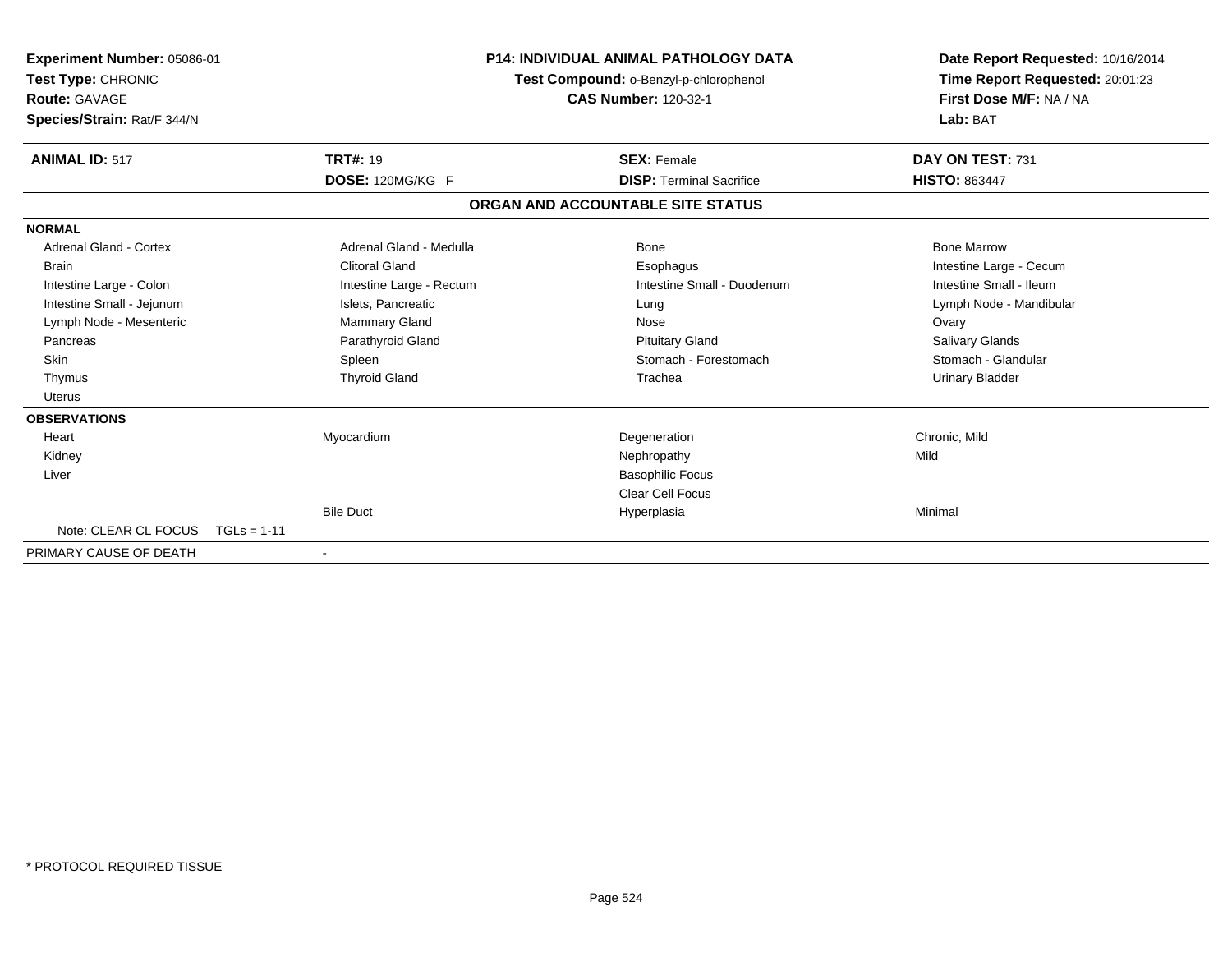| Experiment Number: 05086-01<br>Test Type: CHRONIC<br><b>Route: GAVAGE</b><br>Species/Strain: Rat/F 344/N |               |                                            | <b>P14: INDIVIDUAL ANIMAL PATHOLOGY DATA</b><br>Test Compound: o-Benzyl-p-chlorophenol<br><b>CAS Number: 120-32-1</b> | Date Report Requested: 10/16/2014<br>Time Report Requested: 20:01:23<br>First Dose M/F: NA / NA<br>Lab: BAT |
|----------------------------------------------------------------------------------------------------------|---------------|--------------------------------------------|-----------------------------------------------------------------------------------------------------------------------|-------------------------------------------------------------------------------------------------------------|
| <b>ANIMAL ID: 518</b>                                                                                    |               | <b>TRT#: 19</b><br><b>DOSE: 120MG/KG F</b> | <b>SEX: Female</b><br><b>DISP:</b> Scheduled Sacrifice                                                                | DAY ON TEST: 456<br><b>HISTO: 863448</b>                                                                    |
| <b>OBSERVATIONS</b>                                                                                      |               |                                            |                                                                                                                       |                                                                                                             |
| <b>Clitoral Gland</b><br>Note: DILATATION                                                                | $TGLs = 2-10$ | Duct                                       | <b>Dilatation</b>                                                                                                     | Moderate                                                                                                    |
| Eye                                                                                                      |               | Retina                                     | Atrophy                                                                                                               | Marked                                                                                                      |
|                                                                                                          |               | Lens                                       | Cataract                                                                                                              | Mild                                                                                                        |
| Note: CATARACT                                                                                           | $TGLs = 1-11$ |                                            |                                                                                                                       |                                                                                                             |
| Kidney                                                                                                   |               |                                            | Nephropathy                                                                                                           | Minimal                                                                                                     |
| PRIMARY CAUSE OF DEATH                                                                                   |               |                                            |                                                                                                                       |                                                                                                             |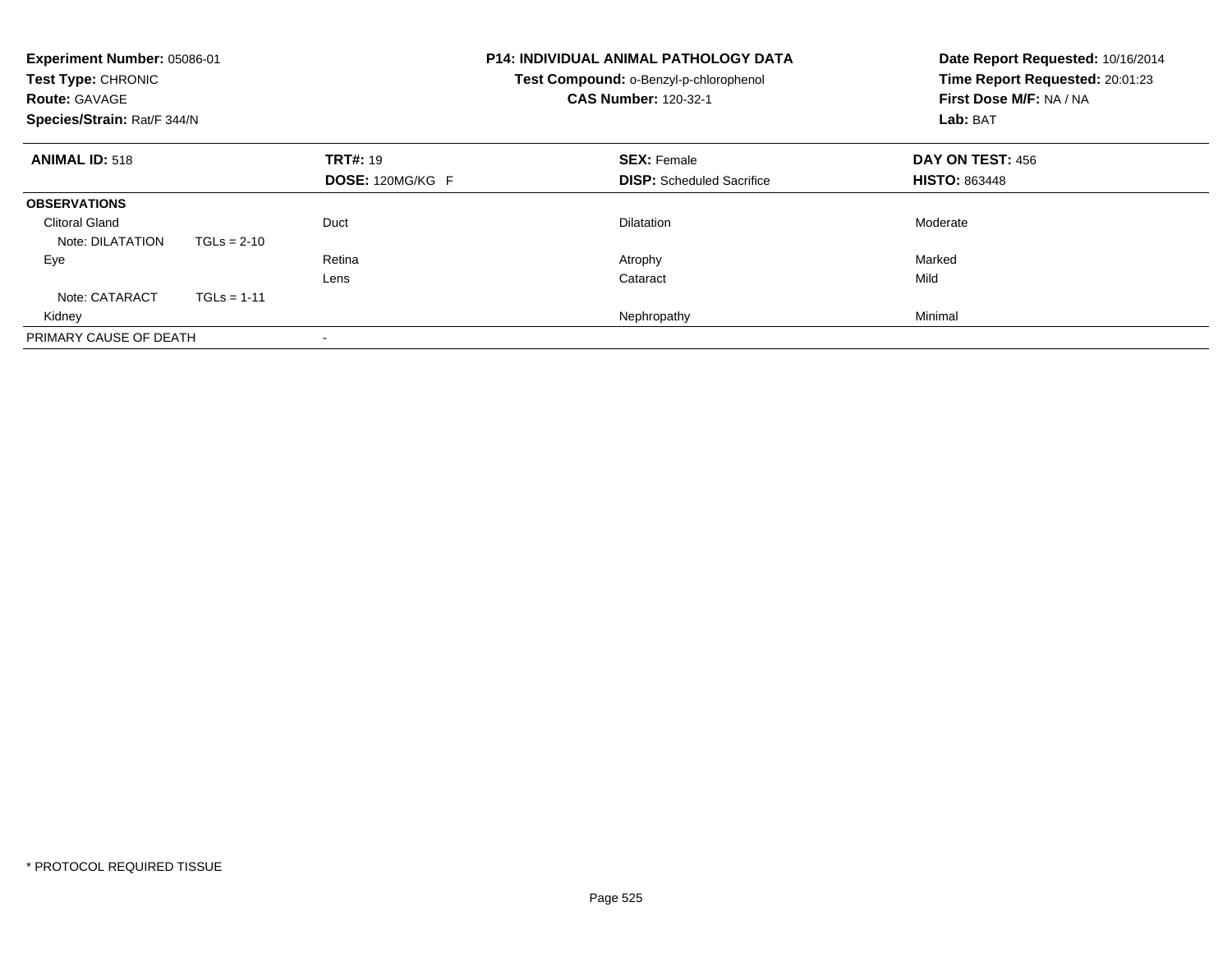| Experiment Number: 05086-01<br>Test Type: CHRONIC<br><b>Route: GAVAGE</b><br>Species/Strain: Rat/F 344/N |                          |                                   | <b>P14: INDIVIDUAL ANIMAL PATHOLOGY DATA</b><br>Date Report Requested: 10/16/2014<br>Time Report Requested: 20:01:23<br>Test Compound: o-Benzyl-p-chlorophenol<br>First Dose M/F: NA / NA<br><b>CAS Number: 120-32-1</b><br>Lab: BAT |                         |
|----------------------------------------------------------------------------------------------------------|--------------------------|-----------------------------------|--------------------------------------------------------------------------------------------------------------------------------------------------------------------------------------------------------------------------------------|-------------------------|
| <b>ANIMAL ID: 519</b>                                                                                    | <b>TRT#: 19</b>          |                                   | <b>SEX: Female</b>                                                                                                                                                                                                                   | DAY ON TEST: 731        |
|                                                                                                          | DOSE: 120MG/KG F         |                                   | <b>DISP: Terminal Sacrifice</b>                                                                                                                                                                                                      | <b>HISTO: 863449</b>    |
|                                                                                                          |                          | ORGAN AND ACCOUNTABLE SITE STATUS |                                                                                                                                                                                                                                      |                         |
| <b>NORMAL</b>                                                                                            |                          |                                   |                                                                                                                                                                                                                                      |                         |
| <b>Adrenal Gland - Cortex</b>                                                                            | <b>Bone</b>              |                                   | <b>Bone Marrow</b>                                                                                                                                                                                                                   | <b>Brain</b>            |
| <b>Clitoral Gland</b>                                                                                    | Esophagus                |                                   | Heart                                                                                                                                                                                                                                | Intestine Large - Cecum |
| Intestine Large - Colon                                                                                  | Intestine Large - Rectum |                                   | Intestine Small - Duodenum                                                                                                                                                                                                           | Intestine Small - Ileum |
| Intestine Small - Jejunum                                                                                | Islets, Pancreatic       |                                   | Lymph Node - Mandibular                                                                                                                                                                                                              | Lymph Node - Mesenteric |
| Mammary Gland                                                                                            | Ovary                    |                                   | Pancreas                                                                                                                                                                                                                             | Parathyroid Gland       |
| <b>Salivary Glands</b>                                                                                   | <b>Skin</b>              |                                   | Spleen                                                                                                                                                                                                                               | Stomach - Forestomach   |
| Stomach - Glandular                                                                                      | Thymus                   |                                   | <b>Thyroid Gland</b>                                                                                                                                                                                                                 | Trachea                 |
| <b>Urinary Bladder</b>                                                                                   |                          |                                   |                                                                                                                                                                                                                                      |                         |
| <b>OBSERVATIONS</b>                                                                                      |                          |                                   |                                                                                                                                                                                                                                      |                         |
| <b>Adrenal Gland</b>                                                                                     | Medulla                  |                                   | Hyperplasia                                                                                                                                                                                                                          | Mild                    |
| Kidney                                                                                                   |                          |                                   | Nephropathy                                                                                                                                                                                                                          | Mild                    |
| Liver                                                                                                    |                          |                                   | <b>Basophilic Focus</b>                                                                                                                                                                                                              |                         |
|                                                                                                          | <b>Bile Duct</b>         |                                   | Hyperplasia                                                                                                                                                                                                                          | Minimal                 |
| Lung                                                                                                     | Alveolar Epith           |                                   | Hyperplasia                                                                                                                                                                                                                          | Mild                    |
| Nose                                                                                                     | Mucosa                   |                                   | Inflammation                                                                                                                                                                                                                         | Suppurative, Mild       |
| <b>Pituitary Gland</b>                                                                                   | <b>Pars Distalis</b>     |                                   | Hyperplasia                                                                                                                                                                                                                          | Mild                    |
| <b>Uterus</b>                                                                                            |                          |                                   | Polyp Stromal                                                                                                                                                                                                                        |                         |
| Note: POLYP STROMAL                                                                                      | $TGLs = 1-10$            |                                   |                                                                                                                                                                                                                                      |                         |
| PRIMARY CAUSE OF DEATH                                                                                   |                          |                                   |                                                                                                                                                                                                                                      |                         |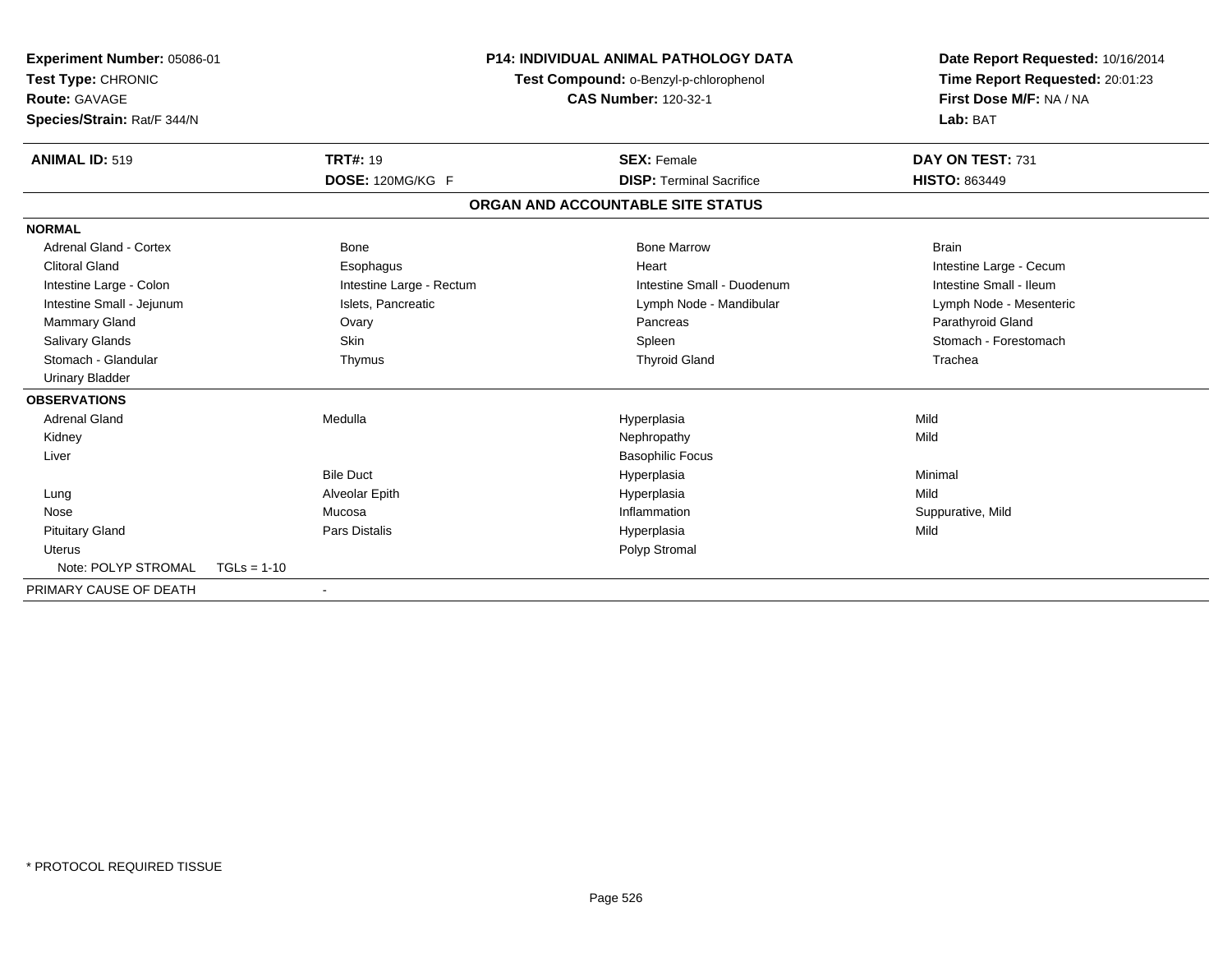| <b>Experiment Number: 05086-01</b><br>Test Type: CHRONIC<br><b>Route: GAVAGE</b><br>Species/Strain: Rat/F 344/N |                           | <b>P14: INDIVIDUAL ANIMAL PATHOLOGY DATA</b><br>Test Compound: o-Benzyl-p-chlorophenol<br><b>CAS Number: 120-32-1</b> | Date Report Requested: 10/16/2014<br>Time Report Requested: 20:01:23<br>First Dose M/F: NA / NA<br>Lab: BAT |  |
|-----------------------------------------------------------------------------------------------------------------|---------------------------|-----------------------------------------------------------------------------------------------------------------------|-------------------------------------------------------------------------------------------------------------|--|
| <b>ANIMAL ID: 520</b>                                                                                           | <b>TRT#: 19</b>           | <b>SEX: Female</b>                                                                                                    | DAY ON TEST: 309                                                                                            |  |
|                                                                                                                 | DOSE: 120MG/KG F          | <b>DISP:</b> Moribund Sacrifice                                                                                       | <b>HISTO: 863450</b>                                                                                        |  |
|                                                                                                                 |                           | ORGAN AND ACCOUNTABLE SITE STATUS                                                                                     |                                                                                                             |  |
| <b>NORMAL</b>                                                                                                   |                           |                                                                                                                       |                                                                                                             |  |
| Adrenal Gland - Cortex                                                                                          | Adrenal Gland - Medulla   | Bone                                                                                                                  | <b>Bone Marrow</b>                                                                                          |  |
| <b>Brain</b>                                                                                                    | <b>Clitoral Gland</b>     | Esophagus                                                                                                             | Heart                                                                                                       |  |
| Intestine Large - Cecum                                                                                         | Intestine Large - Colon   | Intestine Large - Rectum                                                                                              | Intestine Small - Duodenum                                                                                  |  |
| Intestine Small - Ileum                                                                                         | Intestine Small - Jejunum | Islets, Pancreatic                                                                                                    | Liver                                                                                                       |  |
| Lung                                                                                                            | Lymph Node - Mandibular   | Lymph Node - Mesenteric                                                                                               | Mammary Gland                                                                                               |  |
| Nose                                                                                                            | Ovary                     | Pancreas                                                                                                              | Parathyroid Gland                                                                                           |  |
| <b>Pituitary Gland</b>                                                                                          | Salivary Glands           | <b>Skin</b>                                                                                                           | Spleen                                                                                                      |  |
| Stomach - Forestomach                                                                                           | Stomach - Glandular       | Thymus                                                                                                                | <b>Thyroid Gland</b>                                                                                        |  |
| Trachea                                                                                                         | Urinary Bladder           | <b>Uterus</b>                                                                                                         |                                                                                                             |  |
| <b>OBSERVATIONS</b>                                                                                             |                           |                                                                                                                       |                                                                                                             |  |
| Kidney                                                                                                          |                           | Nephropathy                                                                                                           | Minimal                                                                                                     |  |
| Mesentery                                                                                                       |                           | <b>Fibrosis</b>                                                                                                       | Moderate                                                                                                    |  |
| PRIMARY CAUSE OF DEATH                                                                                          |                           |                                                                                                                       |                                                                                                             |  |
| Animal Note: CAUSE OF MORIBUNDITY UNDETERMINED.                                                                 |                           |                                                                                                                       |                                                                                                             |  |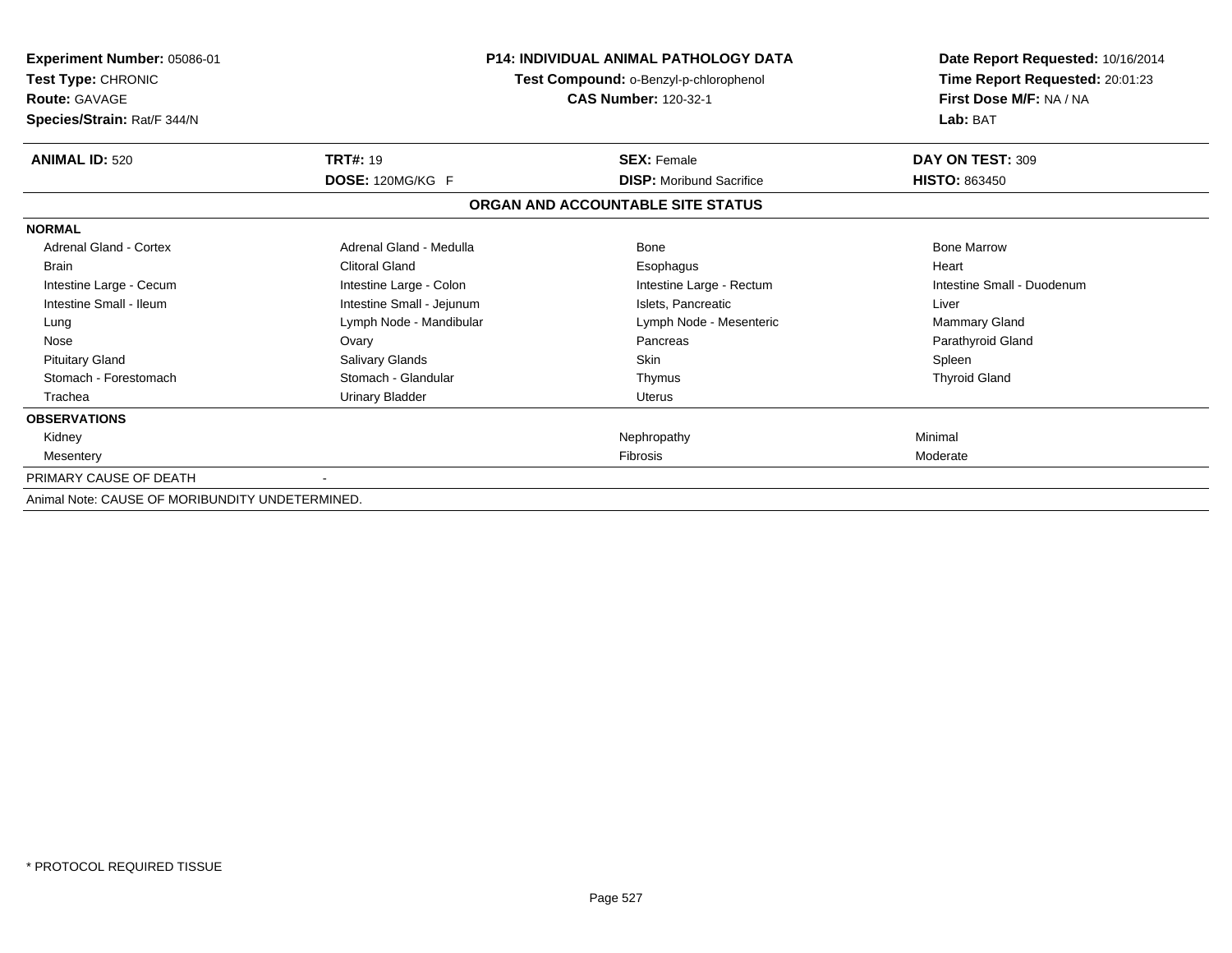| <b>Experiment Number: 05086-01</b><br>Test Type: CHRONIC<br><b>Route: GAVAGE</b><br>Species/Strain: Rat/F 344/N |                           | <b>P14: INDIVIDUAL ANIMAL PATHOLOGY DATA</b><br>Test Compound: o-Benzyl-p-chlorophenol<br><b>CAS Number: 120-32-1</b> | Date Report Requested: 10/16/2014<br>Time Report Requested: 20:01:23<br>First Dose M/F: NA / NA<br>Lab: BAT |  |
|-----------------------------------------------------------------------------------------------------------------|---------------------------|-----------------------------------------------------------------------------------------------------------------------|-------------------------------------------------------------------------------------------------------------|--|
| <b>ANIMAL ID: 521</b>                                                                                           | <b>TRT#: 19</b>           | <b>SEX: Female</b>                                                                                                    | DAY ON TEST: 471                                                                                            |  |
|                                                                                                                 | DOSE: 120MG/KG F          | <b>DISP: Natural Death</b>                                                                                            | <b>HISTO: 863451</b>                                                                                        |  |
|                                                                                                                 |                           | ORGAN AND ACCOUNTABLE SITE STATUS                                                                                     |                                                                                                             |  |
| <b>NORMAL</b>                                                                                                   |                           |                                                                                                                       |                                                                                                             |  |
| Adrenal Gland - Cortex                                                                                          | Adrenal Gland - Medulla   | <b>Bone</b>                                                                                                           | <b>Bone Marrow</b>                                                                                          |  |
| <b>Brain</b>                                                                                                    | <b>Clitoral Gland</b>     | Esophagus                                                                                                             | Heart                                                                                                       |  |
| Intestine Large - Cecum                                                                                         | Intestine Large - Colon   | Intestine Large - Rectum                                                                                              | Intestine Small - Duodenum                                                                                  |  |
| Intestine Small - Ileum                                                                                         | Intestine Small - Jejunum | Islets, Pancreatic                                                                                                    | Lymph Node - Mandibular                                                                                     |  |
| Lymph Node - Mesenteric                                                                                         | Mammary Gland             | Nose                                                                                                                  | Ovary                                                                                                       |  |
| Pancreas                                                                                                        | Parathyroid Gland         | <b>Salivary Glands</b>                                                                                                | <b>Skin</b>                                                                                                 |  |
| Spleen                                                                                                          | Stomach - Forestomach     | Stomach - Glandular                                                                                                   | Thymus                                                                                                      |  |
| <b>Thyroid Gland</b>                                                                                            | Trachea                   | <b>Urinary Bladder</b>                                                                                                | <b>Uterus</b>                                                                                               |  |
| <b>OBSERVATIONS</b>                                                                                             |                           |                                                                                                                       |                                                                                                             |  |
| Kidney                                                                                                          |                           | Nephropathy                                                                                                           | Minimal                                                                                                     |  |
| Liver                                                                                                           |                           | Hepatodiaphragmatic Nodule                                                                                            |                                                                                                             |  |
| Note: ANOM HEPAT LOB<br>$TGLs = 3-11$                                                                           |                           |                                                                                                                       |                                                                                                             |  |
| Lung                                                                                                            |                           | Inflammation                                                                                                          | Necrotizing, Moderate                                                                                       |  |
| Note: INFLAMMATION<br>$TGLs = 1-2+3$                                                                            |                           |                                                                                                                       |                                                                                                             |  |
| <b>Pituitary Gland</b>                                                                                          | <b>Pars Distalis</b>      | Hyperplasia                                                                                                           | Mild                                                                                                        |  |
| PRIMARY CAUSE OF DEATH                                                                                          |                           |                                                                                                                       |                                                                                                             |  |
| Animal Note: COD: INFLAMMATION IN LUNGS.                                                                        |                           |                                                                                                                       |                                                                                                             |  |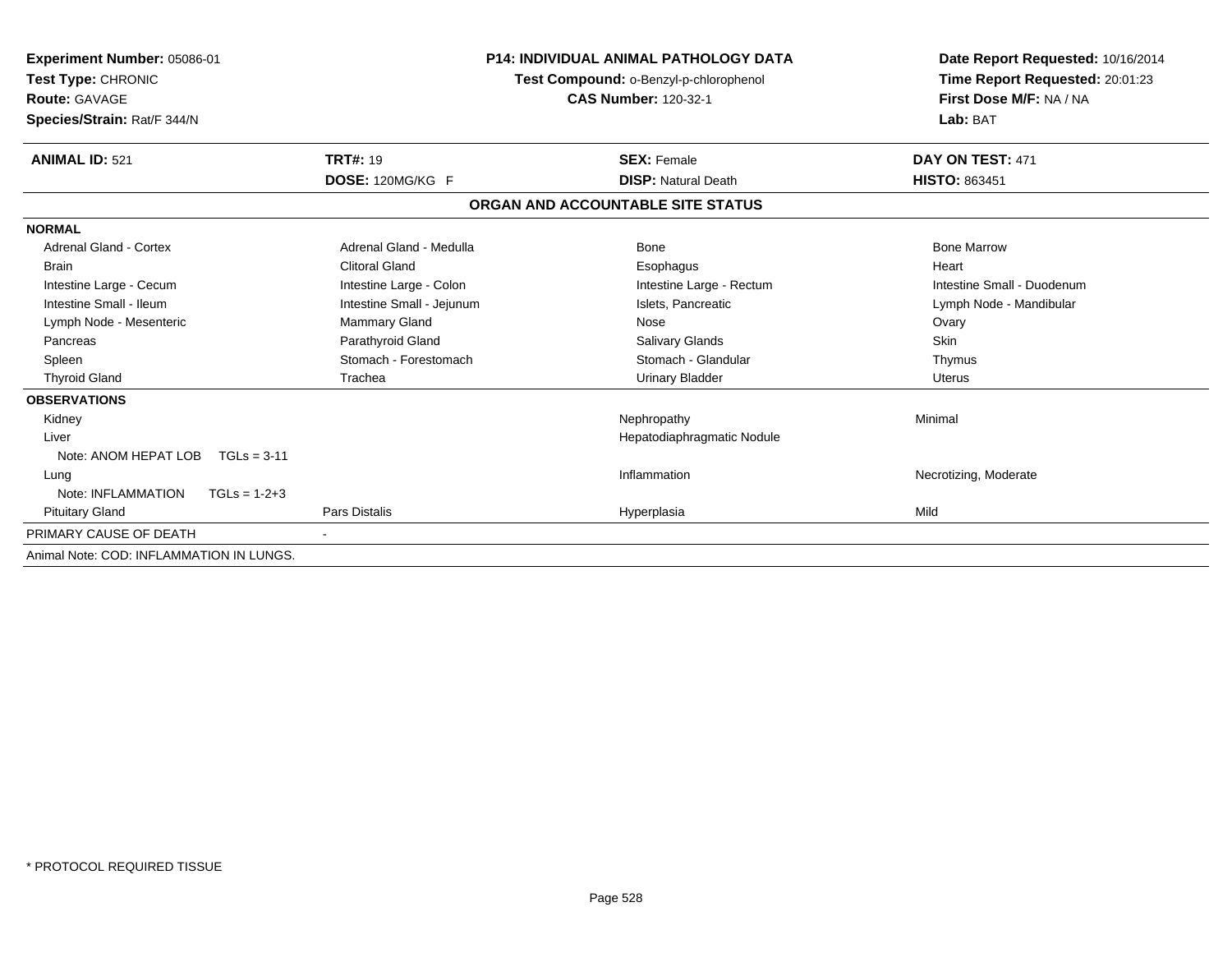| Experiment Number: 05086-01<br>Test Type: CHRONIC<br><b>Route: GAVAGE</b><br>Species/Strain: Rat/F 344/N |                         | <b>P14: INDIVIDUAL ANIMAL PATHOLOGY DATA</b><br>Test Compound: o-Benzyl-p-chlorophenol<br><b>CAS Number: 120-32-1</b> | Date Report Requested: 10/16/2014<br>Time Report Requested: 20:01:23<br>First Dose M/F: NA / NA<br>Lab: BAT |  |
|----------------------------------------------------------------------------------------------------------|-------------------------|-----------------------------------------------------------------------------------------------------------------------|-------------------------------------------------------------------------------------------------------------|--|
| <b>ANIMAL ID: 522</b>                                                                                    | <b>TRT#: 19</b>         | <b>SEX: Female</b>                                                                                                    | DAY ON TEST: 731                                                                                            |  |
|                                                                                                          | DOSE: 120MG/KG F        | <b>DISP: Terminal Sacrifice</b>                                                                                       | <b>HISTO: 863452</b>                                                                                        |  |
|                                                                                                          |                         | ORGAN AND ACCOUNTABLE SITE STATUS                                                                                     |                                                                                                             |  |
| <b>NORMAL</b>                                                                                            |                         |                                                                                                                       |                                                                                                             |  |
| <b>Adrenal Gland - Cortex</b>                                                                            | Adrenal Gland - Medulla | Bone                                                                                                                  | <b>Bone Marrow</b>                                                                                          |  |
| <b>Brain</b>                                                                                             | Esophagus               | Intestine Large - Cecum                                                                                               | Intestine Large - Colon                                                                                     |  |
| Intestine Small - Duodenum                                                                               | Intestine Small - Ileum | Intestine Small - Jejunum                                                                                             | Islets, Pancreatic                                                                                          |  |
| Lung                                                                                                     | Lymph Node - Mandibular | Lymph Node - Mesenteric                                                                                               | Mammary Gland                                                                                               |  |
| Nose                                                                                                     | Ovary                   | Pancreas                                                                                                              | Parathyroid Gland                                                                                           |  |
| <b>Salivary Glands</b>                                                                                   | <b>Skin</b>             | Spleen                                                                                                                | Stomach - Forestomach                                                                                       |  |
| Stomach - Glandular                                                                                      | <b>Thyroid Gland</b>    | <b>Tissue NOS</b>                                                                                                     | Trachea                                                                                                     |  |
| <b>Urinary Bladder</b>                                                                                   | Uterus                  |                                                                                                                       |                                                                                                             |  |
| <b>MISSING</b>                                                                                           |                         |                                                                                                                       |                                                                                                             |  |
| Thymus                                                                                                   |                         |                                                                                                                       |                                                                                                             |  |
| <b>OBSERVATIONS</b>                                                                                      |                         |                                                                                                                       |                                                                                                             |  |
| <b>Clitoral Gland</b>                                                                                    |                         | Carcinoma                                                                                                             |                                                                                                             |  |
| Note: CARCINOMA<br>$TGLs = 1-14$                                                                         |                         |                                                                                                                       |                                                                                                             |  |
| Heart                                                                                                    | Myocardium              | Degeneration                                                                                                          | Chronic, Minimal                                                                                            |  |
| Intestine Large                                                                                          | Rectum                  | Parasite Metazoan                                                                                                     |                                                                                                             |  |
| Kidney                                                                                                   |                         | Nephropathy                                                                                                           | Mild                                                                                                        |  |
| Liver                                                                                                    |                         | <b>Basophilic Focus</b>                                                                                               |                                                                                                             |  |
|                                                                                                          |                         | Hepatodiaphragmatic Nodule                                                                                            |                                                                                                             |  |
|                                                                                                          | <b>Bile Duct</b>        | Hyperplasia                                                                                                           | Minimal                                                                                                     |  |
| [Basophilic Focus TGLS = 3-13]                                                                           |                         |                                                                                                                       |                                                                                                             |  |
| <b>Pituitary Gland</b>                                                                                   | <b>Pars Distalis</b>    | Hyperplasia                                                                                                           | Moderate                                                                                                    |  |
| Note: HYPERPLASIA<br>$TGLs = 2-11$                                                                       |                         |                                                                                                                       |                                                                                                             |  |
| <b>Tissue NOS</b>                                                                                        |                         |                                                                                                                       |                                                                                                             |  |
| Note: TISSUE NOS WAS NORMAL LYMPH NODE                                                                   |                         |                                                                                                                       |                                                                                                             |  |
| PRIMARY CAUSE OF DEATH                                                                                   |                         |                                                                                                                       |                                                                                                             |  |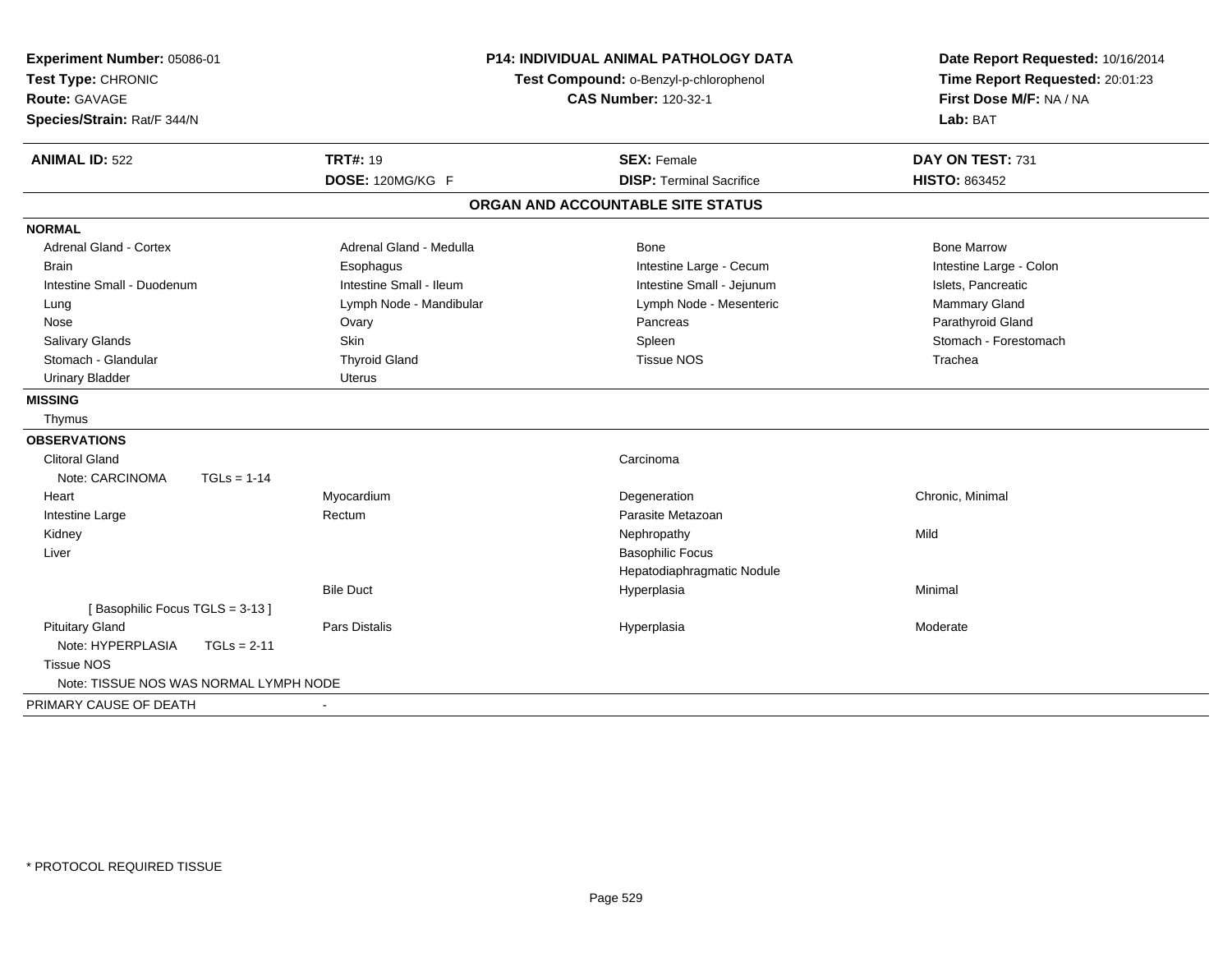| Experiment Number: 05086-01<br>Test Type: CHRONIC<br><b>Route: GAVAGE</b><br>Species/Strain: Rat/F 344/N | <b>P14: INDIVIDUAL ANIMAL PATHOLOGY DATA</b><br>Test Compound: o-Benzyl-p-chlorophenol<br><b>CAS Number: 120-32-1</b> |  |                                   | Date Report Requested: 10/16/2014<br>Time Report Requested: 20:01:23<br>First Dose M/F: NA / NA<br>Lab: BAT |
|----------------------------------------------------------------------------------------------------------|-----------------------------------------------------------------------------------------------------------------------|--|-----------------------------------|-------------------------------------------------------------------------------------------------------------|
| <b>ANIMAL ID: 523</b>                                                                                    | <b>TRT#: 19</b>                                                                                                       |  | <b>SEX: Female</b>                | DAY ON TEST: 731                                                                                            |
|                                                                                                          | DOSE: 120MG/KG F                                                                                                      |  | <b>DISP: Terminal Sacrifice</b>   | <b>HISTO: 863453</b>                                                                                        |
|                                                                                                          |                                                                                                                       |  | ORGAN AND ACCOUNTABLE SITE STATUS |                                                                                                             |
| <b>NORMAL</b>                                                                                            |                                                                                                                       |  |                                   |                                                                                                             |
| <b>Adrenal Gland - Cortex</b>                                                                            | Adrenal Gland - Medulla                                                                                               |  | Bone                              | <b>Bone Marrow</b>                                                                                          |
| <b>Brain</b>                                                                                             | <b>Clitoral Gland</b>                                                                                                 |  | Esophagus                         | Intestine Large - Cecum                                                                                     |
| Intestine Large - Colon                                                                                  | Intestine Large - Rectum                                                                                              |  | Intestine Small - Duodenum        | Intestine Small - Ileum                                                                                     |
| Intestine Small - Jejunum                                                                                | Islets, Pancreatic                                                                                                    |  | Lung                              | Lymph Node - Mandibular                                                                                     |
| Lymph Node - Mesenteric                                                                                  | Nose                                                                                                                  |  | Ovary                             | Pancreas                                                                                                    |
| Parathyroid Gland                                                                                        | Salivary Glands                                                                                                       |  | Skin                              | Spleen                                                                                                      |
| Stomach - Forestomach                                                                                    | Stomach - Glandular                                                                                                   |  | Thymus                            | Trachea                                                                                                     |
| <b>Urinary Bladder</b>                                                                                   | <b>Uterus</b>                                                                                                         |  |                                   |                                                                                                             |
| <b>OBSERVATIONS</b>                                                                                      |                                                                                                                       |  |                                   |                                                                                                             |
| Heart                                                                                                    | Myocardium                                                                                                            |  | Degeneration                      | Chronic, Minimal                                                                                            |
| Kidney                                                                                                   |                                                                                                                       |  | Nephropathy                       | Minimal                                                                                                     |
| Liver                                                                                                    |                                                                                                                       |  | <b>Basophilic Focus</b>           |                                                                                                             |
|                                                                                                          | <b>Bile Duct</b>                                                                                                      |  | Hyperplasia                       | Minimal                                                                                                     |
| <b>Mammary Gland</b>                                                                                     |                                                                                                                       |  | Fibroadenoma                      |                                                                                                             |
| Note: FIBROADENOMA                                                                                       | $TGLs = 1-11$                                                                                                         |  |                                   |                                                                                                             |
| <b>Pituitary Gland</b>                                                                                   | <b>Pars Distalis</b>                                                                                                  |  | Hyperplasia                       | Mild                                                                                                        |
| <b>Thyroid Gland</b>                                                                                     | C Cell                                                                                                                |  | Hyperplasia                       | Mild                                                                                                        |
| PRIMARY CAUSE OF DEATH                                                                                   |                                                                                                                       |  |                                   |                                                                                                             |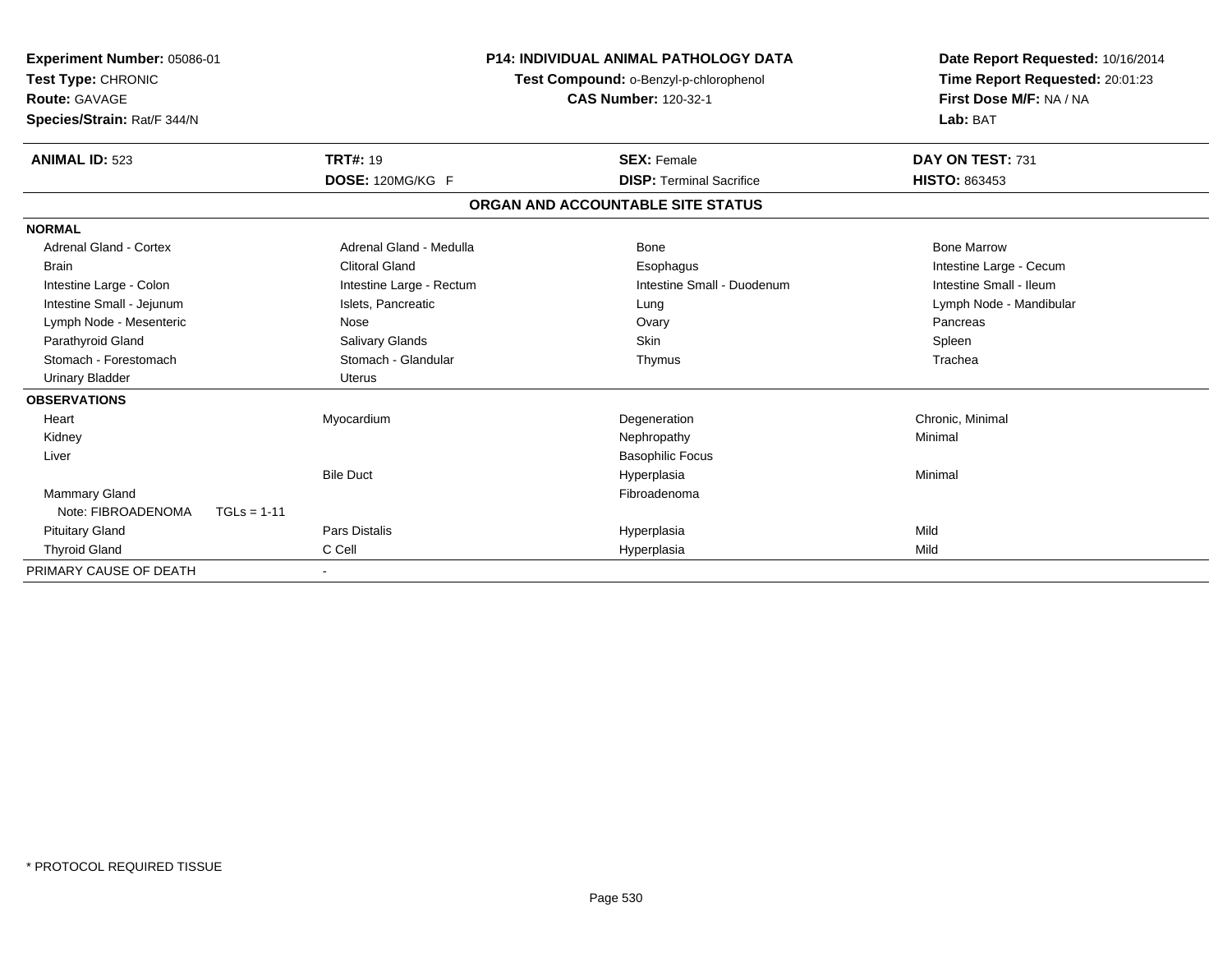| Experiment Number: 05086-01<br>Test Type: CHRONIC<br>Route: GAVAGE<br>Species/Strain: Rat/F 344/N | <b>P14: INDIVIDUAL ANIMAL PATHOLOGY DATA</b><br>Test Compound: o-Benzyl-p-chlorophenol<br><b>CAS Number: 120-32-1</b> |                                   | Date Report Requested: 10/16/2014<br>Time Report Requested: 20:01:23<br>First Dose M/F: NA / NA<br>Lab: BAT |  |
|---------------------------------------------------------------------------------------------------|-----------------------------------------------------------------------------------------------------------------------|-----------------------------------|-------------------------------------------------------------------------------------------------------------|--|
| <b>ANIMAL ID: 524</b>                                                                             | <b>TRT#: 19</b>                                                                                                       | <b>SEX: Female</b>                | DAY ON TEST: 731                                                                                            |  |
|                                                                                                   | DOSE: 120MG/KG F                                                                                                      | <b>DISP: Terminal Sacrifice</b>   | <b>HISTO: 863454</b>                                                                                        |  |
|                                                                                                   |                                                                                                                       | ORGAN AND ACCOUNTABLE SITE STATUS |                                                                                                             |  |
| <b>NORMAL</b>                                                                                     |                                                                                                                       |                                   |                                                                                                             |  |
| <b>Bone</b>                                                                                       | <b>Bone Marrow</b>                                                                                                    | <b>Brain</b>                      | Esophagus                                                                                                   |  |
| Intestine Large - Cecum                                                                           | Intestine Large - Colon                                                                                               | Intestine Large - Rectum          | Intestine Small - Duodenum                                                                                  |  |
| Intestine Small - Ileum                                                                           | Intestine Small - Jejunum                                                                                             | Islets, Pancreatic                | Lung                                                                                                        |  |
| Lymph Node - Mandibular                                                                           | Lymph Node - Mesenteric                                                                                               | <b>Mammary Gland</b>              | Nose                                                                                                        |  |
| Ovary                                                                                             | Pancreas                                                                                                              | Parathyroid Gland                 | Salivary Glands                                                                                             |  |
| <b>Skin</b>                                                                                       | Spleen                                                                                                                | Stomach - Forestomach             | Stomach - Glandular                                                                                         |  |
| Thymus                                                                                            | Trachea                                                                                                               | <b>Urinary Bladder</b>            | Uterus                                                                                                      |  |
| <b>OBSERVATIONS</b>                                                                               |                                                                                                                       |                                   |                                                                                                             |  |
| <b>Adrenal Gland</b>                                                                              | Cortex                                                                                                                | Hyperplasia                       | Mild                                                                                                        |  |
|                                                                                                   | Medulla                                                                                                               | Pheochromocytoma Benign           |                                                                                                             |  |
| <b>Clitoral Gland</b>                                                                             |                                                                                                                       | Adenoma                           |                                                                                                             |  |
| Heart                                                                                             | Myocardium                                                                                                            | Degeneration                      | Chronic, Mild                                                                                               |  |
| Kidney                                                                                            |                                                                                                                       | Nephropathy                       | Mild                                                                                                        |  |
| Liver                                                                                             |                                                                                                                       | <b>Basophilic Focus</b>           |                                                                                                             |  |
|                                                                                                   |                                                                                                                       | <b>Clear Cell Focus</b>           |                                                                                                             |  |
|                                                                                                   | <b>Bile Duct</b>                                                                                                      | Hyperplasia                       | Minimal                                                                                                     |  |
| <b>Pituitary Gland</b>                                                                            | <b>Pars Distalis</b>                                                                                                  | Hyperplasia                       | Moderate                                                                                                    |  |
| Note: HYPERPLASIA<br>$TGLs = 1-7$                                                                 |                                                                                                                       |                                   |                                                                                                             |  |
| <b>Thyroid Gland</b>                                                                              | C Cell                                                                                                                | Adenoma                           |                                                                                                             |  |
| PRIMARY CAUSE OF DEATH                                                                            |                                                                                                                       |                                   |                                                                                                             |  |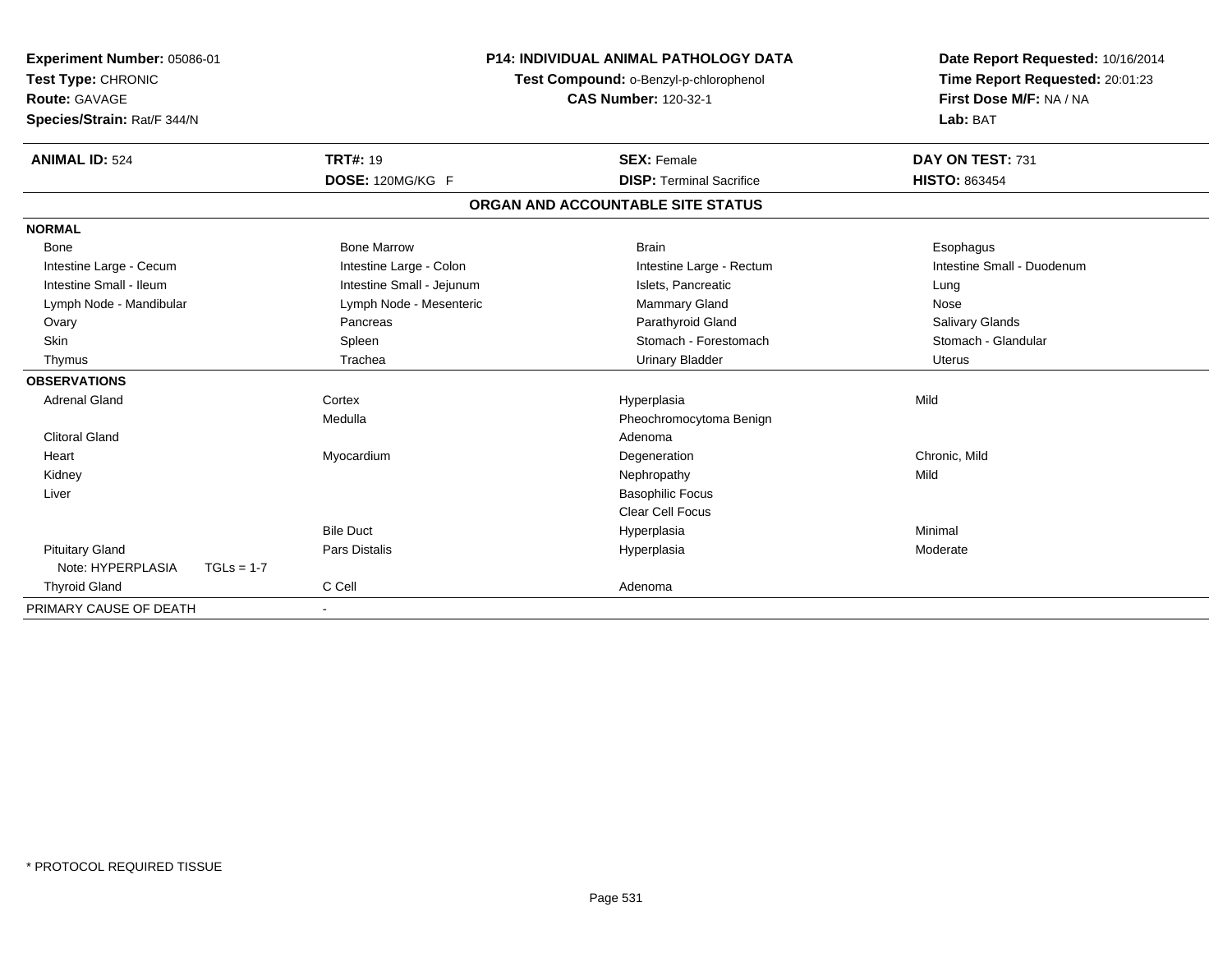| Experiment Number: 05086-01<br><b>Test Type: CHRONIC</b><br>Route: GAVAGE<br>Species/Strain: Rat/F 344/N |               |                          | <b>P14: INDIVIDUAL ANIMAL PATHOLOGY DATA</b><br>Test Compound: o-Benzyl-p-chlorophenol<br><b>CAS Number: 120-32-1</b> | Date Report Requested: 10/16/2014<br>Time Report Requested: 20:01:23<br>First Dose M/F: NA / NA<br>Lab: BAT |
|----------------------------------------------------------------------------------------------------------|---------------|--------------------------|-----------------------------------------------------------------------------------------------------------------------|-------------------------------------------------------------------------------------------------------------|
| <b>ANIMAL ID: 525</b>                                                                                    |               | <b>TRT#: 19</b>          | <b>SEX: Female</b>                                                                                                    | DAY ON TEST: 640                                                                                            |
|                                                                                                          |               | DOSE: 120MG/KG F         | <b>DISP: Natural Death</b>                                                                                            | <b>HISTO: 863455</b>                                                                                        |
|                                                                                                          |               |                          | ORGAN AND ACCOUNTABLE SITE STATUS                                                                                     |                                                                                                             |
| <b>NORMAL</b>                                                                                            |               |                          |                                                                                                                       |                                                                                                             |
| <b>Adrenal Gland - Cortex</b>                                                                            |               | Adrenal Gland - Medulla  | Bone                                                                                                                  | <b>Bone Marrow</b>                                                                                          |
| <b>Brain</b>                                                                                             |               | <b>Clitoral Gland</b>    | Esophagus                                                                                                             | Intestine Large - Cecum                                                                                     |
| Intestine Large - Colon                                                                                  |               | Intestine Large - Rectum | Intestine Small - Duodenum                                                                                            | Intestine Small - Ileum                                                                                     |
| Intestine Small - Jejunum                                                                                |               | Islets, Pancreatic       | Lung                                                                                                                  | Lymph Node - Mandibular                                                                                     |
| Lymph Node - Mesenteric                                                                                  |               | <b>Mammary Gland</b>     | Nose                                                                                                                  | Ovary                                                                                                       |
| Pancreas                                                                                                 |               | Parathyroid Gland        | Salivary Glands                                                                                                       | Skin                                                                                                        |
| Spleen                                                                                                   |               | Stomach - Forestomach    | Stomach - Glandular                                                                                                   | Thymus                                                                                                      |
| <b>Thyroid Gland</b>                                                                                     |               | Trachea                  | <b>Urinary Bladder</b>                                                                                                | <b>Uterus</b>                                                                                               |
| <b>OBSERVATIONS</b>                                                                                      |               |                          |                                                                                                                       |                                                                                                             |
| Heart                                                                                                    |               | Myocardium               | Degeneration                                                                                                          | Chronic, Mild                                                                                               |
| Kidney                                                                                                   |               |                          | Nephropathy                                                                                                           | Minimal                                                                                                     |
| Liver                                                                                                    |               |                          | <b>Basophilic Focus</b>                                                                                               |                                                                                                             |
|                                                                                                          |               | <b>Bile Duct</b>         | Hyperplasia                                                                                                           | Minimal                                                                                                     |
| <b>Pituitary Gland</b>                                                                                   |               | <b>Pars Distalis</b>     | Adenoma                                                                                                               |                                                                                                             |
| Note: ADENOMA                                                                                            | $TGLs = 1-11$ |                          |                                                                                                                       |                                                                                                             |
| PRIMARY CAUSE OF DEATH                                                                                   |               | $\overline{\phantom{a}}$ |                                                                                                                       |                                                                                                             |
| Animal Note: COD: PITUITARY TUMOR                                                                        |               |                          |                                                                                                                       |                                                                                                             |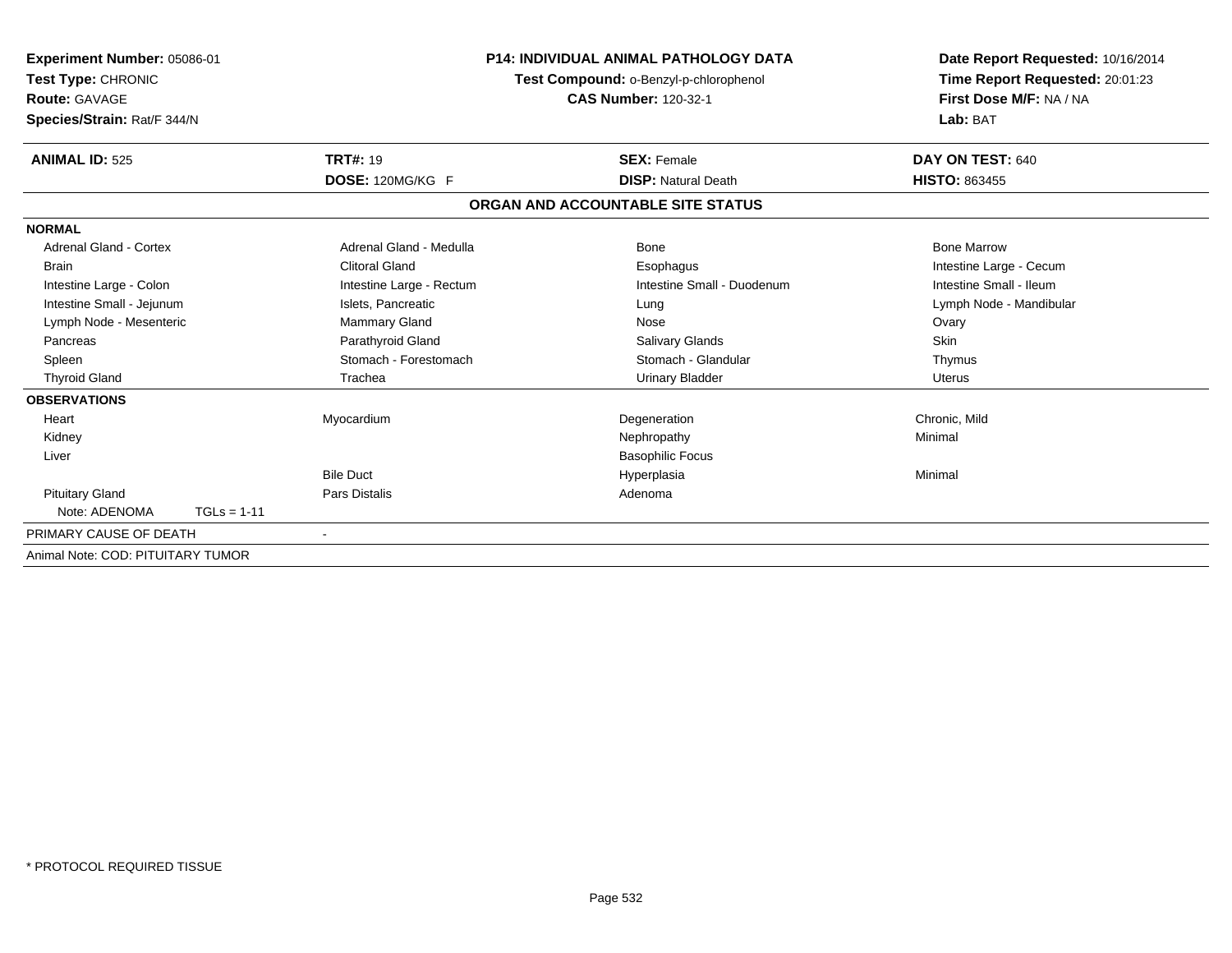| Experiment Number: 05086-01<br>Test Type: CHRONIC<br><b>Route: GAVAGE</b><br>Species/Strain: Rat/F 344/N |                  | <b>P14: INDIVIDUAL ANIMAL PATHOLOGY DATA</b><br>Test Compound: o-Benzyl-p-chlorophenol<br><b>CAS Number: 120-32-1</b> | Date Report Requested: 10/16/2014<br>Time Report Requested: 20:01:23<br>First Dose M/F: NA / NA<br>Lab: BAT |
|----------------------------------------------------------------------------------------------------------|------------------|-----------------------------------------------------------------------------------------------------------------------|-------------------------------------------------------------------------------------------------------------|
| <b>ANIMAL ID: 526</b>                                                                                    | <b>TRT#: 19</b>  | <b>SEX: Female</b>                                                                                                    | DAY ON TEST: 456                                                                                            |
|                                                                                                          | DOSE: 120MG/KG F | <b>DISP:</b> Scheduled Sacrifice                                                                                      | <b>HISTO: 863456</b>                                                                                        |
| <b>OBSERVATIONS</b>                                                                                      |                  |                                                                                                                       |                                                                                                             |
| Eye                                                                                                      | Retina           | Atrophy                                                                                                               | Marked                                                                                                      |
|                                                                                                          | Lens             | Cataract                                                                                                              | Moderate                                                                                                    |
| Note: CATARACT                                                                                           | $TGLs = 2-11$    |                                                                                                                       |                                                                                                             |
| Kidney                                                                                                   |                  | Nephropathy                                                                                                           | Minimal                                                                                                     |
| Liver                                                                                                    |                  | Hepatodiaphragmatic Nodule                                                                                            |                                                                                                             |
| Note: ANOM HEPAT LOB $TGLs = 1-12$                                                                       |                  |                                                                                                                       |                                                                                                             |
| Stomach                                                                                                  | Forestomach      | Cyst                                                                                                                  |                                                                                                             |
| Note: CYST<br>$TGLs = 3-13$                                                                              |                  |                                                                                                                       |                                                                                                             |
| PRIMARY CAUSE OF DEATH                                                                                   |                  |                                                                                                                       |                                                                                                             |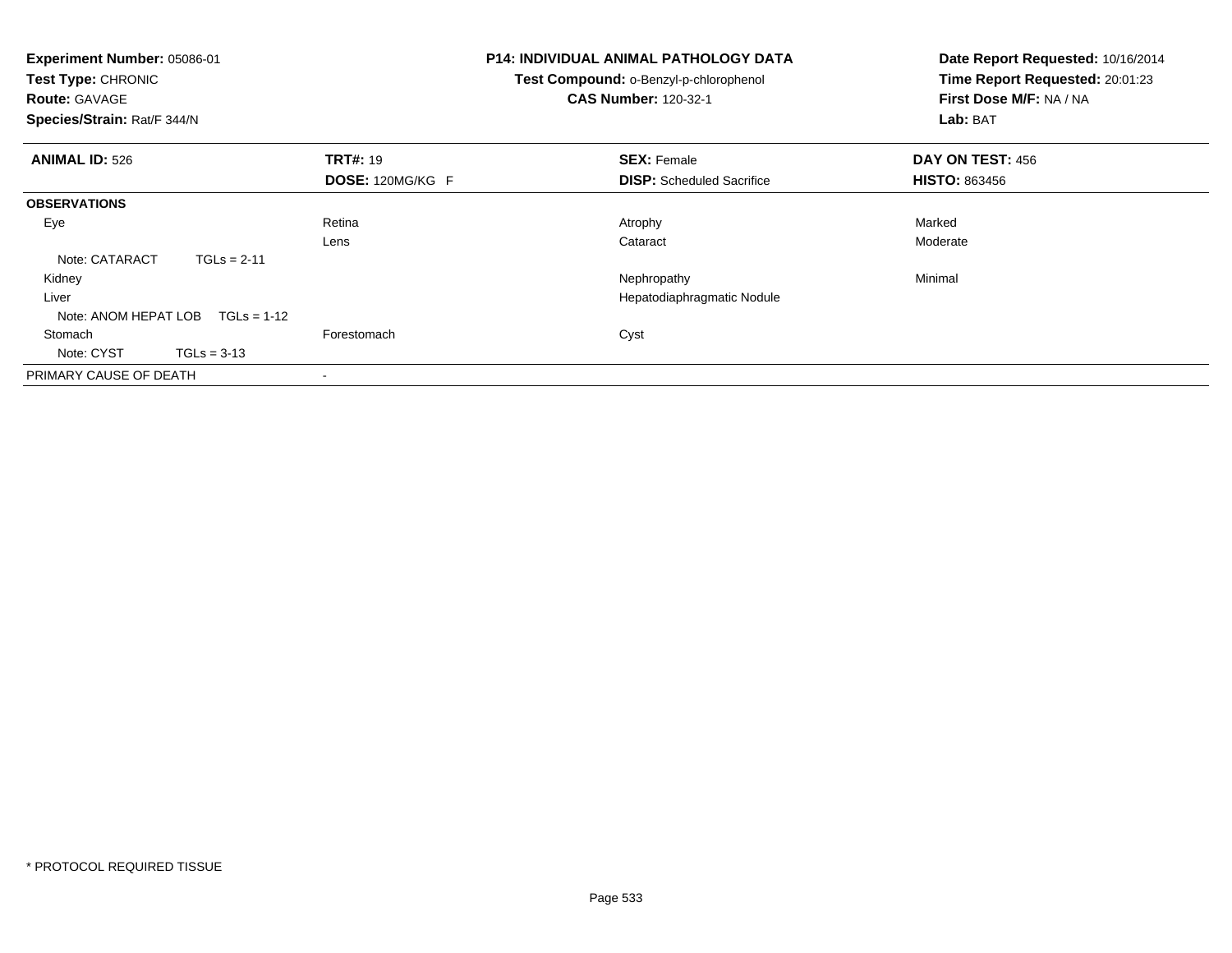| Experiment Number: 05086-01<br>Test Type: CHRONIC<br>Route: GAVAGE<br>Species/Strain: Rat/F 344/N |                       |                           | <b>P14: INDIVIDUAL ANIMAL PATHOLOGY DATA</b><br>Test Compound: o-Benzyl-p-chlorophenol<br><b>CAS Number: 120-32-1</b> | Date Report Requested: 10/16/2014<br>Time Report Requested: 20:01:23<br>First Dose M/F: NA / NA<br>Lab: BAT |
|---------------------------------------------------------------------------------------------------|-----------------------|---------------------------|-----------------------------------------------------------------------------------------------------------------------|-------------------------------------------------------------------------------------------------------------|
| <b>ANIMAL ID: 527</b>                                                                             | <b>TRT#: 19</b>       |                           | <b>SEX: Female</b>                                                                                                    | DAY ON TEST: 345                                                                                            |
|                                                                                                   |                       | DOSE: 120MG/KG F          | <b>DISP: Natural Death</b>                                                                                            | <b>HISTO: 863457</b>                                                                                        |
|                                                                                                   |                       |                           | ORGAN AND ACCOUNTABLE SITE STATUS                                                                                     |                                                                                                             |
| <b>NORMAL</b>                                                                                     |                       |                           |                                                                                                                       |                                                                                                             |
| Adrenal Gland - Cortex                                                                            |                       | Adrenal Gland - Medulla   | Bone                                                                                                                  | <b>Bone Marrow</b>                                                                                          |
| <b>Brain</b>                                                                                      | <b>Clitoral Gland</b> |                           | Esophagus                                                                                                             | Intestine Large - Cecum                                                                                     |
| Intestine Large - Colon                                                                           |                       | Intestine Large - Rectum  | Intestine Small - Duodenum                                                                                            | Islets, Pancreatic                                                                                          |
| Liver                                                                                             | Lung                  |                           | Lymph Node - Mandibular                                                                                               | Lymph Node - Mesenteric                                                                                     |
| Mammary Gland                                                                                     | Nose                  |                           | Ovary                                                                                                                 | Pancreas                                                                                                    |
| Parathyroid Gland                                                                                 |                       | <b>Pituitary Gland</b>    | Salivary Glands                                                                                                       | Skin                                                                                                        |
| Spleen                                                                                            |                       | Stomach - Forestomach     | Stomach - Glandular                                                                                                   | Thymus                                                                                                      |
| <b>Thyroid Gland</b>                                                                              | Trachea               |                           | <b>Urinary Bladder</b>                                                                                                | <b>Uterus</b>                                                                                               |
| <b>AUTO PRECLUDES DIAG.</b>                                                                       |                       |                           |                                                                                                                       |                                                                                                             |
| Intestine Small - Ileum                                                                           |                       | Intestine Small - Jejunum |                                                                                                                       |                                                                                                             |
| <b>OBSERVATIONS</b>                                                                               |                       |                           |                                                                                                                       |                                                                                                             |
| Heart                                                                                             | Myocardium            |                           | Degeneration                                                                                                          | Chronic, Minimal                                                                                            |
| Kidney                                                                                            | <b>Transit Epithe</b> |                           | Carcinoma                                                                                                             |                                                                                                             |
|                                                                                                   |                       |                           | Nephropathy                                                                                                           | Minimal                                                                                                     |
| Note: CARCINOMA                                                                                   | $TGLs = 1-11$         |                           |                                                                                                                       |                                                                                                             |
| PRIMARY CAUSE OF DEATH                                                                            |                       |                           |                                                                                                                       |                                                                                                             |
| Animal Note: COD: RENAL CARCINOMA.                                                                |                       |                           |                                                                                                                       |                                                                                                             |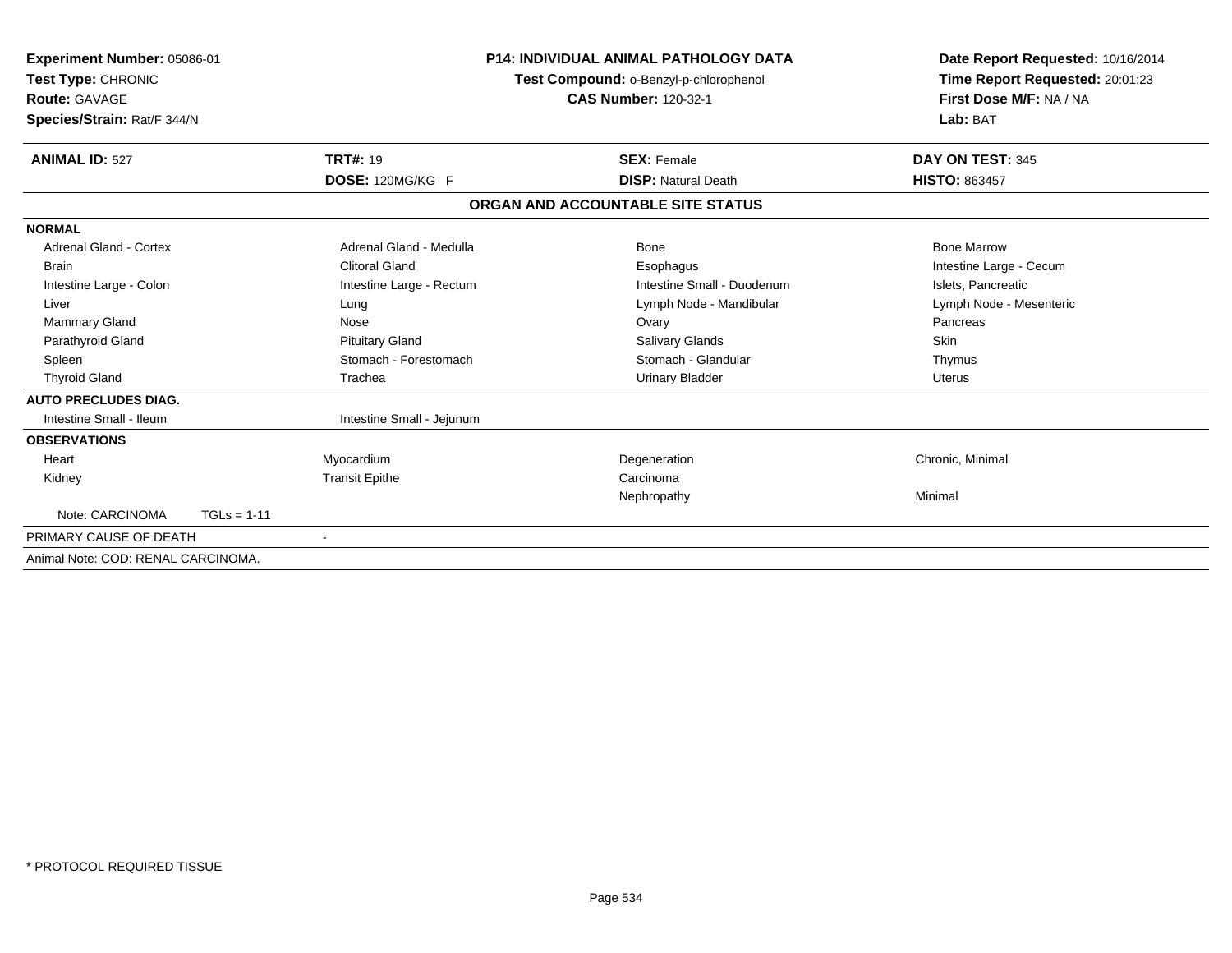| Experiment Number: 05086-01<br>Test Type: CHRONIC<br><b>Route: GAVAGE</b><br>Species/Strain: Rat/F 344/N |                         | <b>P14: INDIVIDUAL ANIMAL PATHOLOGY DATA</b><br>Test Compound: o-Benzyl-p-chlorophenol<br><b>CAS Number: 120-32-1</b> | Date Report Requested: 10/16/2014<br>Time Report Requested: 20:01:23<br>First Dose M/F: NA / NA<br>Lab: BAT |  |
|----------------------------------------------------------------------------------------------------------|-------------------------|-----------------------------------------------------------------------------------------------------------------------|-------------------------------------------------------------------------------------------------------------|--|
| <b>ANIMAL ID: 528</b>                                                                                    | <b>TRT#: 19</b>         | <b>SEX: Female</b>                                                                                                    | DAY ON TEST: 457                                                                                            |  |
|                                                                                                          | <b>DOSE: 120MG/KG F</b> | <b>DISP:</b> Scheduled Sacrifice                                                                                      | <b>HISTO: 863458</b>                                                                                        |  |
|                                                                                                          |                         | ORGAN AND ACCOUNTABLE SITE STATUS                                                                                     |                                                                                                             |  |
| <b>NORMAL</b>                                                                                            |                         |                                                                                                                       |                                                                                                             |  |
| Uterus                                                                                                   |                         |                                                                                                                       |                                                                                                             |  |
| <b>OBSERVATIONS</b>                                                                                      |                         |                                                                                                                       |                                                                                                             |  |
| Kidney                                                                                                   |                         | Nephropathy                                                                                                           | Minimal                                                                                                     |  |
| Uterus                                                                                                   |                         |                                                                                                                       |                                                                                                             |  |
| Note: UTERUS WITHIN NORMAL LIMITS ON MICRO.                                                              |                         |                                                                                                                       |                                                                                                             |  |
| PRIMARY CAUSE OF DEATH                                                                                   |                         |                                                                                                                       |                                                                                                             |  |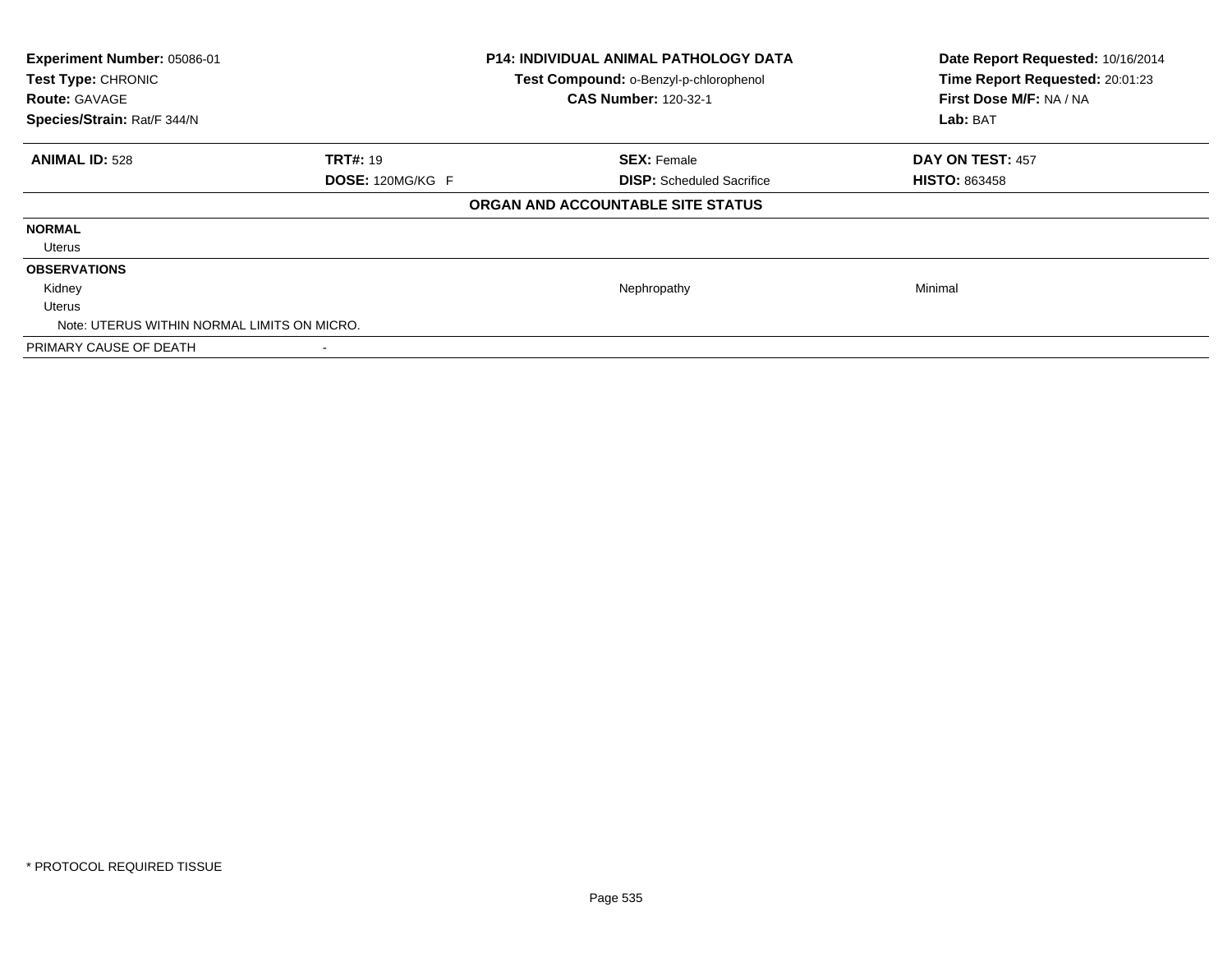| Experiment Number: 05086-01<br><b>Test Type: CHRONIC</b><br><b>Route: GAVAGE</b><br>Species/Strain: Rat/F 344/N |                                            | <b>P14: INDIVIDUAL ANIMAL PATHOLOGY DATA</b><br>Test Compound: o-Benzyl-p-chlorophenol<br><b>CAS Number: 120-32-1</b> | Date Report Requested: 10/16/2014<br>Time Report Requested: 20:01:23<br>First Dose M/F: NA / NA<br>Lab: BAT |
|-----------------------------------------------------------------------------------------------------------------|--------------------------------------------|-----------------------------------------------------------------------------------------------------------------------|-------------------------------------------------------------------------------------------------------------|
| <b>ANIMAL ID: 529</b>                                                                                           | <b>TRT#: 19</b><br><b>DOSE: 120MG/KG F</b> | <b>SEX:</b> Female<br><b>DISP:</b> Scheduled Sacrifice                                                                | <b>DAY ON TEST: 457</b><br><b>HISTO: 863459</b>                                                             |
| <b>OBSERVATIONS</b>                                                                                             |                                            |                                                                                                                       |                                                                                                             |
| Kidney                                                                                                          |                                            | Nephropathy                                                                                                           | Minimal                                                                                                     |
| PRIMARY CAUSE OF DEATH                                                                                          |                                            |                                                                                                                       |                                                                                                             |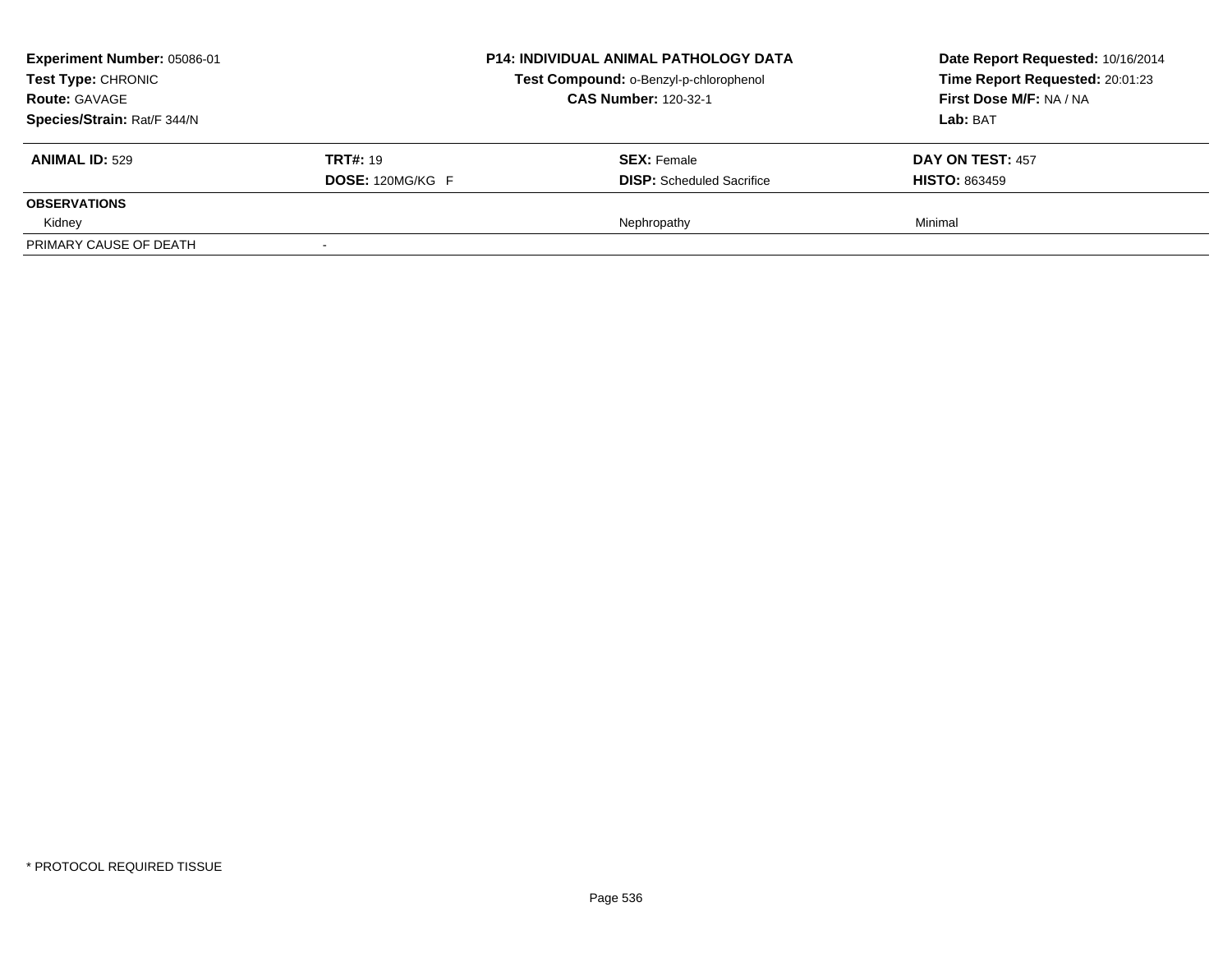| Experiment Number: 05086-01                        |                          | P14: INDIVIDUAL ANIMAL PATHOLOGY DATA  | Date Report Requested: 10/16/2014<br>Time Report Requested: 20:01:23 |  |
|----------------------------------------------------|--------------------------|----------------------------------------|----------------------------------------------------------------------|--|
| Test Type: CHRONIC                                 |                          | Test Compound: o-Benzyl-p-chlorophenol |                                                                      |  |
| <b>Route: GAVAGE</b>                               |                          | <b>CAS Number: 120-32-1</b>            | First Dose M/F: NA / NA                                              |  |
| Species/Strain: Rat/F 344/N                        |                          |                                        | Lab: BAT                                                             |  |
| <b>ANIMAL ID: 530</b>                              | <b>TRT#: 19</b>          | <b>SEX: Female</b>                     | DAY ON TEST: 562                                                     |  |
|                                                    | DOSE: 120MG/KG F         | <b>DISP:</b> Moribund Sacrifice        | <b>HISTO: 863460</b>                                                 |  |
|                                                    |                          | ORGAN AND ACCOUNTABLE SITE STATUS      |                                                                      |  |
| <b>NORMAL</b>                                      |                          |                                        |                                                                      |  |
| Adrenal Gland - Cortex                             | Adrenal Gland - Medulla  | <b>Bone</b>                            | <b>Bone Marrow</b>                                                   |  |
| <b>Brain</b>                                       | <b>Clitoral Gland</b>    | Esophagus                              | Intestine Large - Cecum                                              |  |
| Intestine Large - Colon                            | Intestine Large - Rectum | Intestine Small - Duodenum             | Intestine Small - Ileum                                              |  |
| Intestine Small - Jejunum                          | Islets, Pancreatic       | Lung                                   | Lymph Node - Mandibular                                              |  |
| Lymph Node - Mesenteric                            | Nose                     | Ovary                                  | Pancreas                                                             |  |
| Parathyroid Gland                                  | Salivary Glands          | <b>Skin</b>                            | Spleen                                                               |  |
| Stomach - Forestomach                              | Stomach - Glandular      | Thymus                                 | Trachea                                                              |  |
| <b>Urinary Bladder</b>                             | <b>Uterus</b>            |                                        |                                                                      |  |
| <b>OBSERVATIONS</b>                                |                          |                                        |                                                                      |  |
| Heart                                              | Myocardium               | Degeneration                           | Chronic, Minimal                                                     |  |
| Kidney                                             |                          | Nephropathy                            | Minimal                                                              |  |
| Liver                                              |                          | <b>Basophilic Focus</b>                |                                                                      |  |
| <b>Mammary Gland</b>                               |                          | Fibroadenoma                           |                                                                      |  |
| Note: FIBROADENOMA                                 | $TGLs = 1-11+12$         |                                        |                                                                      |  |
| <b>Pituitary Gland</b>                             | <b>Pars Distalis</b>     | Hyperplasia                            | Minimal                                                              |  |
| <b>Thyroid Gland</b>                               | C Cell                   | Hyperplasia                            | Minimal                                                              |  |
| PRIMARY CAUSE OF DEATH                             |                          |                                        |                                                                      |  |
| Animal Note: MORIBUND DUE TO MAMMARY FIBROADENOMA. |                          |                                        |                                                                      |  |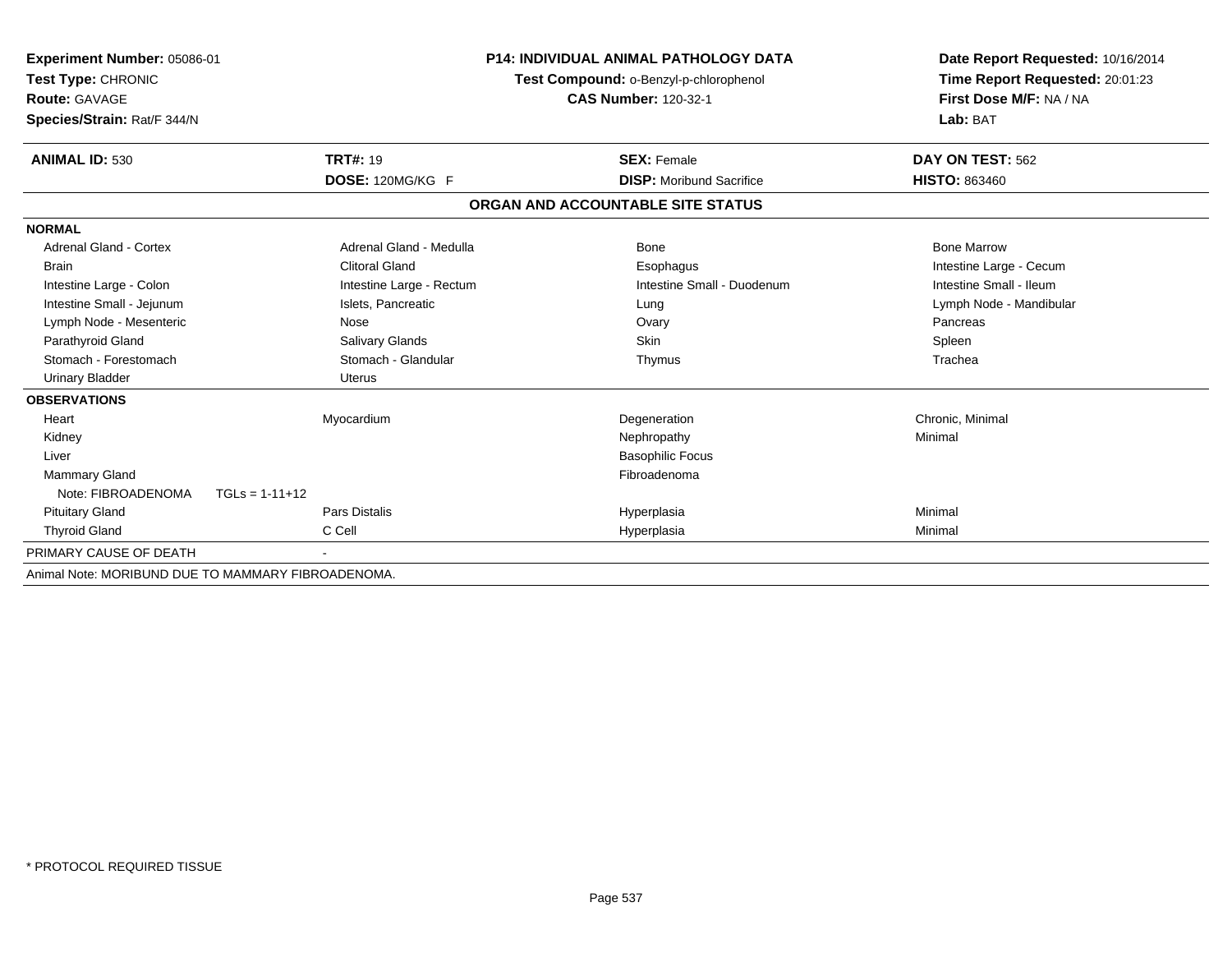| Experiment Number: 05086-01<br>Test Type: CHRONIC<br><b>Route: GAVAGE</b><br>Species/Strain: Rat/F 344/N | <b>P14: INDIVIDUAL ANIMAL PATHOLOGY DATA</b><br>Test Compound: o-Benzyl-p-chlorophenol<br><b>CAS Number: 120-32-1</b> |  | Date Report Requested: 10/16/2014<br>Time Report Requested: 20:01:23<br>First Dose M/F: NA / NA<br>Lab: BAT |                         |
|----------------------------------------------------------------------------------------------------------|-----------------------------------------------------------------------------------------------------------------------|--|-------------------------------------------------------------------------------------------------------------|-------------------------|
| <b>ANIMAL ID: 531</b>                                                                                    | <b>TRT#: 19</b>                                                                                                       |  | <b>SEX: Female</b>                                                                                          | DAY ON TEST: 731        |
|                                                                                                          | DOSE: 120MG/KG F                                                                                                      |  | <b>DISP: Terminal Sacrifice</b>                                                                             | <b>HISTO: 863461</b>    |
|                                                                                                          |                                                                                                                       |  | ORGAN AND ACCOUNTABLE SITE STATUS                                                                           |                         |
| <b>NORMAL</b>                                                                                            |                                                                                                                       |  |                                                                                                             |                         |
| <b>Adrenal Gland - Cortex</b>                                                                            | Adrenal Gland - Medulla                                                                                               |  | Bone                                                                                                        | <b>Bone Marrow</b>      |
| <b>Brain</b>                                                                                             | <b>Clitoral Gland</b>                                                                                                 |  | Esophagus                                                                                                   | Intestine Large - Cecum |
| Intestine Large - Colon                                                                                  | Intestine Large - Rectum                                                                                              |  | Intestine Small - Duodenum                                                                                  | Intestine Small - Ileum |
| Intestine Small - Jejunum                                                                                | Islets, Pancreatic                                                                                                    |  | Lymph Node - Mandibular                                                                                     | Lymph Node - Mesenteric |
| Nose                                                                                                     | Ovary                                                                                                                 |  | Parathyroid Gland                                                                                           | Salivary Glands         |
| Skin                                                                                                     | Stomach - Forestomach                                                                                                 |  | Stomach - Glandular                                                                                         | Thymus                  |
| Trachea                                                                                                  | <b>Urinary Bladder</b>                                                                                                |  | <b>Uterus</b>                                                                                               |                         |
| <b>OBSERVATIONS</b>                                                                                      |                                                                                                                       |  |                                                                                                             |                         |
| Heart                                                                                                    | Myocardium                                                                                                            |  | Degeneration                                                                                                | Chronic, Mild           |
| Kidney                                                                                                   |                                                                                                                       |  | Nephropathy                                                                                                 | Mild                    |
| Liver                                                                                                    |                                                                                                                       |  | <b>Basophilic Focus</b>                                                                                     |                         |
|                                                                                                          | <b>Bile Duct</b>                                                                                                      |  | Hyperplasia                                                                                                 | Mild                    |
|                                                                                                          |                                                                                                                       |  | Leukemia Mononuclear                                                                                        |                         |
| Note: LEUKEMIA MONUC TGLs = 2-4                                                                          |                                                                                                                       |  |                                                                                                             |                         |
| Lung                                                                                                     |                                                                                                                       |  | Leukemia Mononuclear                                                                                        |                         |
| Mammary Gland                                                                                            |                                                                                                                       |  | Fibroadenoma                                                                                                |                         |
| Note: FIBROADENOMA<br>$TGLs = 1-12$                                                                      |                                                                                                                       |  |                                                                                                             |                         |
| Pancreas                                                                                                 | Acinus                                                                                                                |  | Atrophy                                                                                                     | Minimal                 |
| <b>Pituitary Gland</b>                                                                                   | <b>Pars Distalis</b>                                                                                                  |  | Hyperplasia                                                                                                 | Mild                    |
| Spleen                                                                                                   |                                                                                                                       |  | Leukemia Mononuclear                                                                                        |                         |
| [ Leukemia Mononuclear TGLS = 3-11 ]                                                                     |                                                                                                                       |  |                                                                                                             |                         |
| <b>Thyroid Gland</b>                                                                                     | <b>Follicular Cel</b>                                                                                                 |  | Hyperplasia                                                                                                 | Mild                    |
| PRIMARY CAUSE OF DEATH                                                                                   |                                                                                                                       |  |                                                                                                             |                         |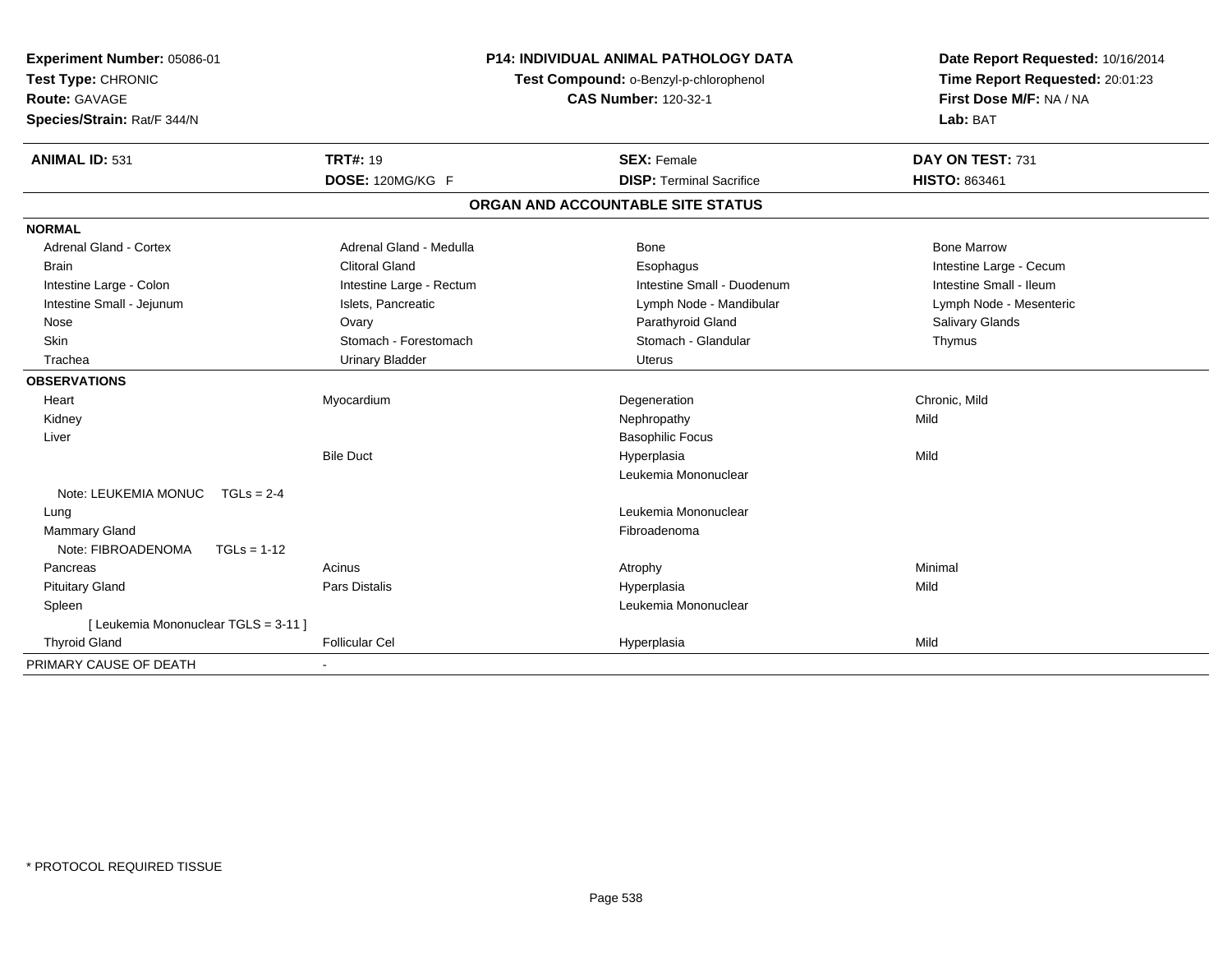| Experiment Number: 05086-01                      | <b>P14: INDIVIDUAL ANIMAL PATHOLOGY DATA</b> |                                        | Date Report Requested: 10/16/2014 |
|--------------------------------------------------|----------------------------------------------|----------------------------------------|-----------------------------------|
| Test Type: CHRONIC                               |                                              | Test Compound: o-Benzyl-p-chlorophenol | Time Report Requested: 20:01:23   |
| <b>Route: GAVAGE</b>                             |                                              | <b>CAS Number: 120-32-1</b>            | First Dose M/F: NA / NA           |
| Species/Strain: Rat/F 344/N                      |                                              |                                        | Lab: BAT                          |
| <b>ANIMAL ID: 532</b>                            | <b>TRT#: 19</b>                              | <b>SEX: Female</b>                     | DAY ON TEST: 670                  |
|                                                  | DOSE: 120MG/KG F                             | <b>DISP:</b> Moribund Sacrifice        | HISTO: 863462                     |
|                                                  |                                              | ORGAN AND ACCOUNTABLE SITE STATUS      |                                   |
| <b>NORMAL</b>                                    |                                              |                                        |                                   |
| Adrenal Gland - Medulla                          | <b>Bone</b>                                  | <b>Bone Marrow</b>                     | <b>Brain</b>                      |
| <b>Clitoral Gland</b>                            | Esophagus                                    | Intestine Large - Cecum                | Intestine Large - Colon           |
| Intestine Large - Rectum                         | Intestine Small - Duodenum                   | Intestine Small - Ileum                | Intestine Small - Jejunum         |
| Islets, Pancreatic                               | Lung                                         | Lymph Node - Mandibular                | Lymph Node - Mesenteric           |
| Nose                                             | Ovary                                        | Pancreas                               | Parathyroid Gland                 |
| Salivary Glands                                  | Skin                                         | Stomach - Forestomach                  | Stomach - Glandular               |
| Thymus                                           | <b>Thyroid Gland</b>                         | Trachea                                | <b>Urinary Bladder</b>            |
| <b>Uterus</b>                                    |                                              |                                        |                                   |
| <b>OBSERVATIONS</b>                              |                                              |                                        |                                   |
| <b>Adrenal Gland</b>                             | Cortex                                       | Hyperplasia                            | Mild                              |
| Heart                                            | Myocardium                                   | Degeneration                           | Chronic, Mild                     |
| Kidney                                           |                                              | Nephropathy                            | Minimal                           |
| Liver                                            |                                              | <b>Basophilic Focus</b>                |                                   |
|                                                  |                                              | Hepatodiaphragmatic Nodule             |                                   |
|                                                  | <b>Bile Duct</b>                             | Hyperplasia                            | Minimal                           |
| Note: ANOM HEPAT LOB<br>$TGLs = 6-16$            |                                              |                                        |                                   |
| <b>Mammary Gland</b>                             |                                              | Fibroadenoma                           |                                   |
| Note: FIBROADENOMA<br>$TGLs = 1-11$              |                                              |                                        |                                   |
| <b>Pituitary Gland</b>                           | Pars Distalis                                | Hyperplasia                            | Mild                              |
| Note: HYPERPLASIA<br>$TGLs = 7-17$               |                                              |                                        |                                   |
| Spleen                                           |                                              | Hematopoietic Cell Proliferation       | Mild                              |
| [ Hematopoietic Cell Proliferation TGLS = 5-15 ] |                                              |                                        |                                   |
| PRIMARY CAUSE OF DEATH                           |                                              |                                        |                                   |
| Animal Note: MORIBUND DUE TO MAMMARY TUMOR       |                                              |                                        |                                   |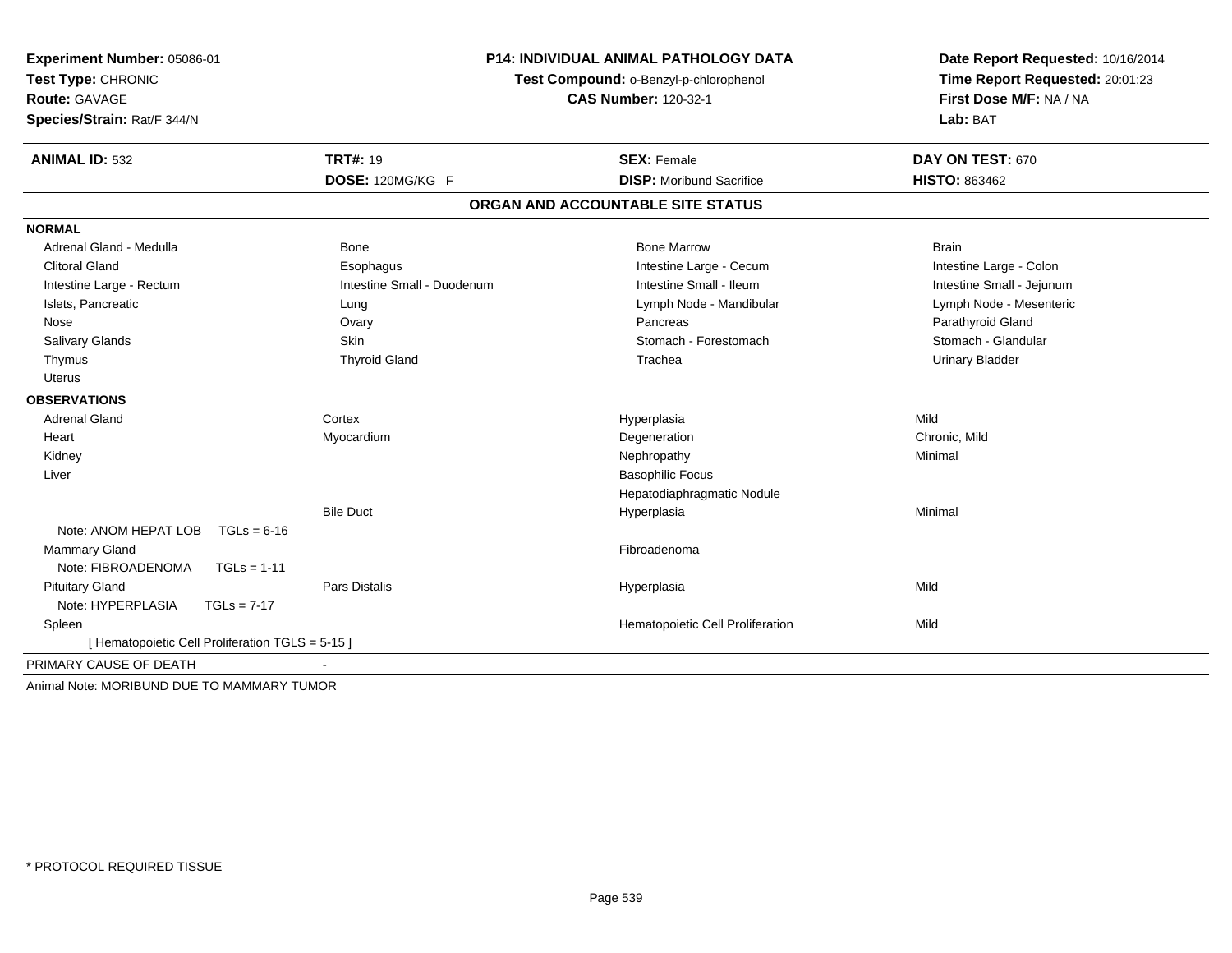| Experiment Number: 05086-01<br>Test Type: CHRONIC<br><b>Route: GAVAGE</b><br>Species/Strain: Rat/F 344/N |                            | <b>P14: INDIVIDUAL ANIMAL PATHOLOGY DATA</b><br>Test Compound: o-Benzyl-p-chlorophenol<br><b>CAS Number: 120-32-1</b> | Date Report Requested: 10/16/2014<br>Time Report Requested: 20:01:23<br>First Dose M/F: NA / NA<br>Lab: BAT |  |
|----------------------------------------------------------------------------------------------------------|----------------------------|-----------------------------------------------------------------------------------------------------------------------|-------------------------------------------------------------------------------------------------------------|--|
| <b>ANIMAL ID: 533</b>                                                                                    | <b>TRT#: 19</b>            | <b>SEX: Female</b>                                                                                                    | DAY ON TEST: 731                                                                                            |  |
|                                                                                                          | DOSE: 120MG/KG F           | <b>DISP: Terminal Sacrifice</b>                                                                                       | <b>HISTO: 863463</b>                                                                                        |  |
|                                                                                                          |                            | ORGAN AND ACCOUNTABLE SITE STATUS                                                                                     |                                                                                                             |  |
| <b>NORMAL</b>                                                                                            |                            |                                                                                                                       |                                                                                                             |  |
| <b>Adrenal Gland - Cortex</b>                                                                            | Adrenal Gland - Medulla    | Bone                                                                                                                  | <b>Bone Marrow</b>                                                                                          |  |
| <b>Brain</b>                                                                                             | Esophagus                  | Intestine Large - Cecum                                                                                               | Intestine Large - Colon                                                                                     |  |
| Intestine Large - Rectum                                                                                 | Intestine Small - Duodenum | Intestine Small - Ileum                                                                                               | Intestine Small - Jejunum                                                                                   |  |
| Islets, Pancreatic                                                                                       | Lung                       | Lymph Node - Mandibular                                                                                               | Lymph Node - Mesenteric                                                                                     |  |
| Ovary                                                                                                    | Pancreas                   | Parathyroid Gland                                                                                                     | Salivary Glands                                                                                             |  |
| <b>Skin</b>                                                                                              | Spleen                     | Stomach - Forestomach                                                                                                 | Stomach - Glandular                                                                                         |  |
| Thymus                                                                                                   | Trachea                    | <b>Urinary Bladder</b>                                                                                                | Uterus                                                                                                      |  |
| <b>OBSERVATIONS</b>                                                                                      |                            |                                                                                                                       |                                                                                                             |  |
| <b>Clitoral Gland</b>                                                                                    |                            | Hyperplasia                                                                                                           | Mild                                                                                                        |  |
| Heart                                                                                                    | Myocardium                 | Degeneration                                                                                                          | Chronic, Mild                                                                                               |  |
| Kidney                                                                                                   |                            | Nephropathy                                                                                                           | Minimal                                                                                                     |  |
| Liver                                                                                                    |                            | <b>Basophilic Focus</b>                                                                                               |                                                                                                             |  |
|                                                                                                          | <b>Bile Duct</b>           | Hyperplasia                                                                                                           | Mild                                                                                                        |  |
| <b>Mammary Gland</b>                                                                                     |                            | Fibroadenoma                                                                                                          |                                                                                                             |  |
| Note: FIBROADENOMA<br>$TGLs = 1-11$                                                                      |                            |                                                                                                                       |                                                                                                             |  |
| Nose                                                                                                     | Mucosa                     | Inflammation                                                                                                          | Suppurative, Mild                                                                                           |  |
| <b>Pituitary Gland</b>                                                                                   | Pars Distalis              | Hyperplasia                                                                                                           | Mild                                                                                                        |  |
| <b>Thyroid Gland</b>                                                                                     | C Cell                     | Hyperplasia                                                                                                           | Mild                                                                                                        |  |
| PRIMARY CAUSE OF DEATH                                                                                   |                            |                                                                                                                       |                                                                                                             |  |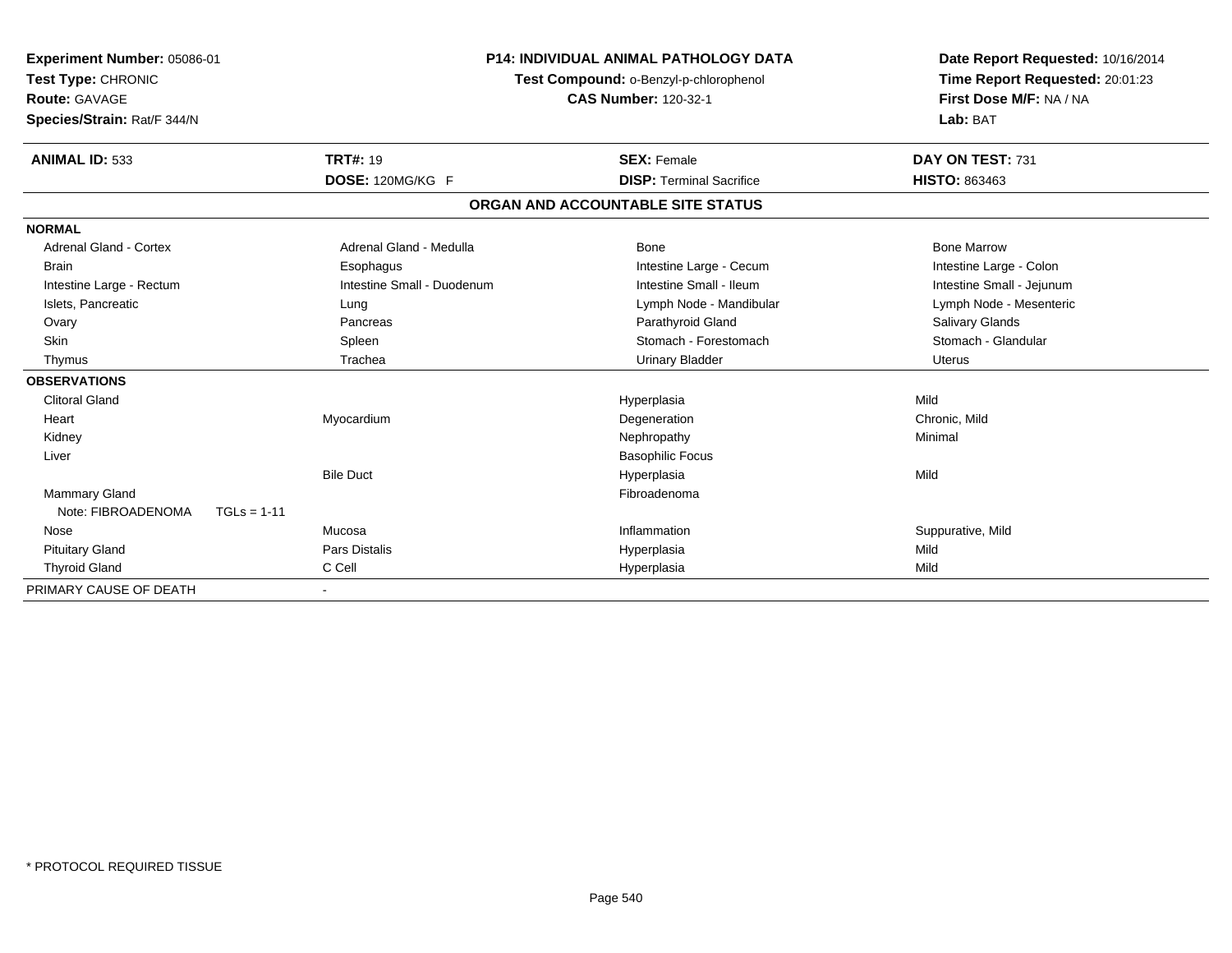| Experiment Number: 05086-01<br>Test Type: CHRONIC<br><b>Route: GAVAGE</b><br>Species/Strain: Rat/F 344/N | <b>P14: INDIVIDUAL ANIMAL PATHOLOGY DATA</b><br>Test Compound: o-Benzyl-p-chlorophenol<br><b>CAS Number: 120-32-1</b> |                                   | Date Report Requested: 10/16/2014<br>Time Report Requested: 20:01:23<br>First Dose M/F: NA / NA<br>Lab: BAT |
|----------------------------------------------------------------------------------------------------------|-----------------------------------------------------------------------------------------------------------------------|-----------------------------------|-------------------------------------------------------------------------------------------------------------|
| <b>ANIMAL ID: 534</b>                                                                                    | <b>TRT#: 19</b>                                                                                                       | <b>SEX: Female</b>                | DAY ON TEST: 731                                                                                            |
|                                                                                                          | DOSE: 120MG/KG F                                                                                                      | <b>DISP: Terminal Sacrifice</b>   | <b>HISTO: 863464</b>                                                                                        |
|                                                                                                          |                                                                                                                       | ORGAN AND ACCOUNTABLE SITE STATUS |                                                                                                             |
| <b>NORMAL</b>                                                                                            |                                                                                                                       |                                   |                                                                                                             |
| Adrenal Gland - Medulla                                                                                  | Bone                                                                                                                  | <b>Bone Marrow</b>                | <b>Brain</b>                                                                                                |
| <b>Clitoral Gland</b>                                                                                    | Esophagus                                                                                                             | Intestine Large - Cecum           | Intestine Large - Colon                                                                                     |
| Intestine Large - Rectum                                                                                 | Intestine Small - Duodenum                                                                                            | Intestine Small - Ileum           | Intestine Small - Jejunum                                                                                   |
| Lung                                                                                                     | Lymph Node - Mandibular                                                                                               | Lymph Node - Mesenteric           | Nose                                                                                                        |
| Ovary                                                                                                    | Pancreas                                                                                                              | Parathyroid Gland                 | Salivary Glands                                                                                             |
| Skin                                                                                                     | Spleen                                                                                                                | Stomach - Forestomach             | Stomach - Glandular                                                                                         |
| Thymus                                                                                                   | <b>Thyroid Gland</b>                                                                                                  | Trachea                           | <b>Urinary Bladder</b>                                                                                      |
| <b>Uterus</b>                                                                                            |                                                                                                                       |                                   |                                                                                                             |
| <b>OBSERVATIONS</b>                                                                                      |                                                                                                                       |                                   |                                                                                                             |
| <b>Adrenal Gland</b>                                                                                     | Cortex                                                                                                                | Hyperplasia                       | Mild                                                                                                        |
| Heart                                                                                                    | Myocardium                                                                                                            | Degeneration                      | Chronic, Mild                                                                                               |
| Islets, Pancreatic                                                                                       |                                                                                                                       | Adenoma                           |                                                                                                             |
| Kidney                                                                                                   |                                                                                                                       | Nephropathy                       | Mild                                                                                                        |
| Liver                                                                                                    |                                                                                                                       | <b>Basophilic Focus</b>           |                                                                                                             |
|                                                                                                          | <b>Bile Duct</b>                                                                                                      | Hyperplasia                       | Minimal                                                                                                     |
| Mammary Gland                                                                                            |                                                                                                                       | Fibroadenoma                      |                                                                                                             |
|                                                                                                          |                                                                                                                       | Hyperplasia                       | Moderate                                                                                                    |
| Note: HYPERPLASIA<br>$TGLs = 1-11$<br>Note: FIBROADENOMA<br>$TGLs = 2-12$                                |                                                                                                                       |                                   |                                                                                                             |
| <b>Pituitary Gland</b>                                                                                   | <b>Pars Distalis</b>                                                                                                  | Adenoma                           |                                                                                                             |
| Note: ADENOMA<br>$TGLs = 3-7$                                                                            |                                                                                                                       |                                   |                                                                                                             |
| PRIMARY CAUSE OF DEATH                                                                                   | $\blacksquare$                                                                                                        |                                   |                                                                                                             |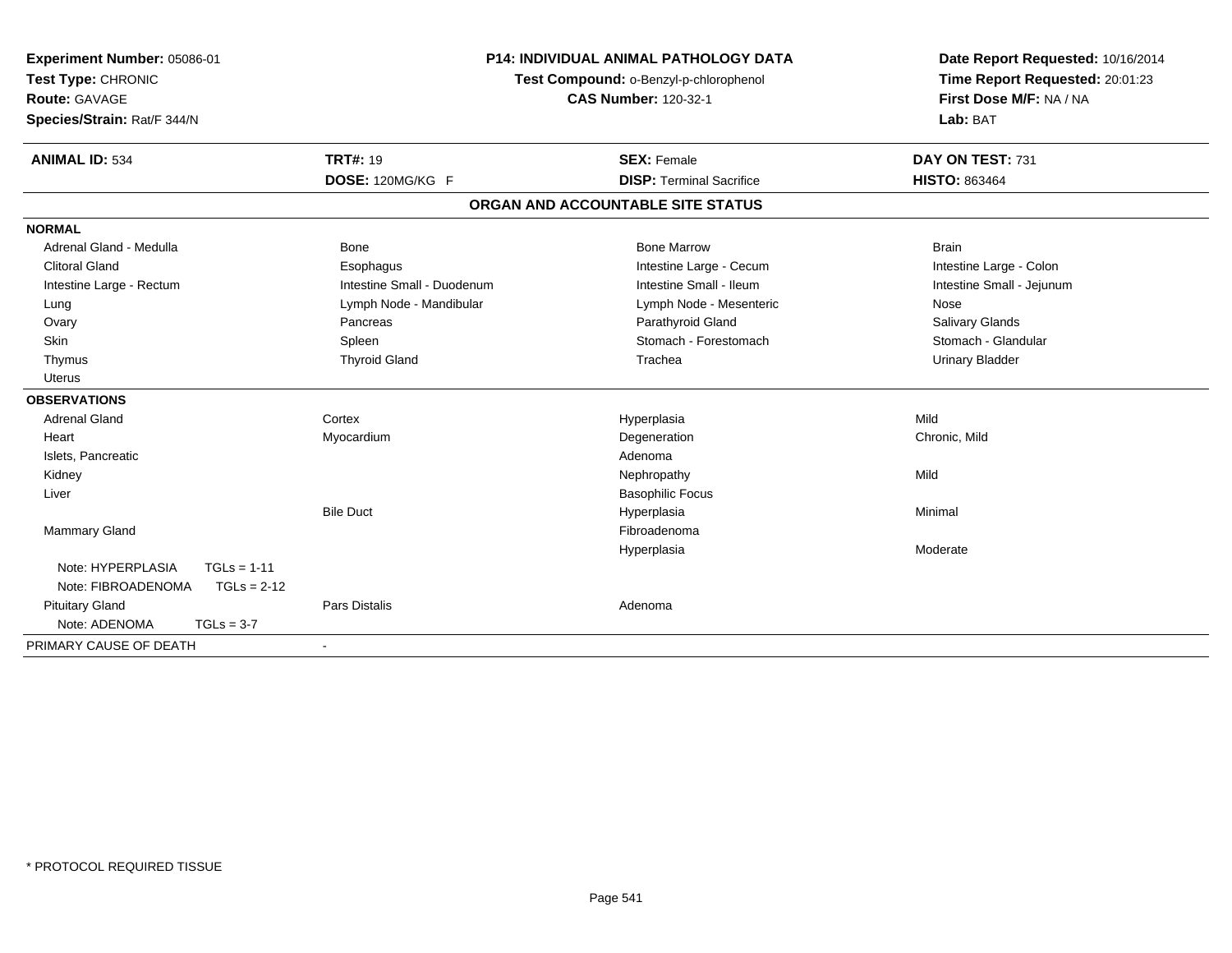| Experiment Number: 05086-01<br>Test Type: CHRONIC<br>Route: GAVAGE<br>Species/Strain: Rat/F 344/N<br><b>ANIMAL ID: 535</b> |               | <b>P14: INDIVIDUAL ANIMAL PATHOLOGY DATA</b><br>Test Compound: o-Benzyl-p-chlorophenol<br><b>CAS Number: 120-32-1</b><br><b>TRT#: 19</b><br><b>SEX: Female</b> |                                   | Date Report Requested: 10/16/2014<br>Time Report Requested: 20:01:23<br>First Dose M/F: NA / NA<br>Lab: BAT<br>DAY ON TEST: 731 |
|----------------------------------------------------------------------------------------------------------------------------|---------------|----------------------------------------------------------------------------------------------------------------------------------------------------------------|-----------------------------------|---------------------------------------------------------------------------------------------------------------------------------|
|                                                                                                                            |               | DOSE: 120MG/KG F                                                                                                                                               | <b>DISP: Terminal Sacrifice</b>   | <b>HISTO: 863465</b>                                                                                                            |
|                                                                                                                            |               |                                                                                                                                                                | ORGAN AND ACCOUNTABLE SITE STATUS |                                                                                                                                 |
| <b>NORMAL</b>                                                                                                              |               |                                                                                                                                                                |                                   |                                                                                                                                 |
| Adrenal Gland - Cortex                                                                                                     |               | Bone                                                                                                                                                           | <b>Bone Marrow</b>                | <b>Brain</b>                                                                                                                    |
| Esophagus                                                                                                                  |               | Intestine Large - Cecum                                                                                                                                        | Intestine Large - Colon           | Intestine Large - Rectum                                                                                                        |
| Intestine Small - Duodenum                                                                                                 |               | Intestine Small - Ileum                                                                                                                                        | Intestine Small - Jejunum         | Islets, Pancreatic                                                                                                              |
| Lung                                                                                                                       |               | Lymph Node - Mandibular                                                                                                                                        | Lymph Node - Mesenteric           | Nose                                                                                                                            |
| Ovary                                                                                                                      |               | Pancreas                                                                                                                                                       | Parathyroid Gland                 | Salivary Glands                                                                                                                 |
| Skin                                                                                                                       |               | Spleen                                                                                                                                                         | Stomach - Forestomach             | Stomach - Glandular                                                                                                             |
| Thymus                                                                                                                     |               | Trachea                                                                                                                                                        | <b>Urinary Bladder</b>            | <b>Uterus</b>                                                                                                                   |
| <b>OBSERVATIONS</b>                                                                                                        |               |                                                                                                                                                                |                                   |                                                                                                                                 |
| <b>Adrenal Gland</b>                                                                                                       |               | Medulla                                                                                                                                                        | Pheochromocytoma Benign           |                                                                                                                                 |
| <b>Clitoral Gland</b>                                                                                                      |               |                                                                                                                                                                | Carcinoma                         |                                                                                                                                 |
| Note: CARCINOMA                                                                                                            | $TGLs = 2-12$ |                                                                                                                                                                |                                   |                                                                                                                                 |
| Heart                                                                                                                      |               | Myocardium                                                                                                                                                     | Degeneration                      | Chronic. Mild                                                                                                                   |
| Kidney                                                                                                                     |               | Pelvis                                                                                                                                                         | Mineralization                    | Minimal                                                                                                                         |
|                                                                                                                            |               |                                                                                                                                                                | Nephropathy                       | Mild                                                                                                                            |
| Liver                                                                                                                      |               |                                                                                                                                                                | <b>Basophilic Focus</b>           |                                                                                                                                 |
| <b>Mammary Gland</b>                                                                                                       |               |                                                                                                                                                                | Fibroadenoma                      |                                                                                                                                 |
| Note: FIBROADENOMA                                                                                                         | $TGLs = 1-11$ |                                                                                                                                                                |                                   |                                                                                                                                 |
| <b>Pituitary Gland</b>                                                                                                     |               | Pars Distalis                                                                                                                                                  | Adenoma                           |                                                                                                                                 |
| Note: ADENOMA                                                                                                              | $TGLs = 3-7$  |                                                                                                                                                                |                                   |                                                                                                                                 |
| <b>Thyroid Gland</b>                                                                                                       |               | <b>Follicular Cel</b>                                                                                                                                          | Carcinoma                         |                                                                                                                                 |
| PRIMARY CAUSE OF DEATH                                                                                                     |               |                                                                                                                                                                |                                   |                                                                                                                                 |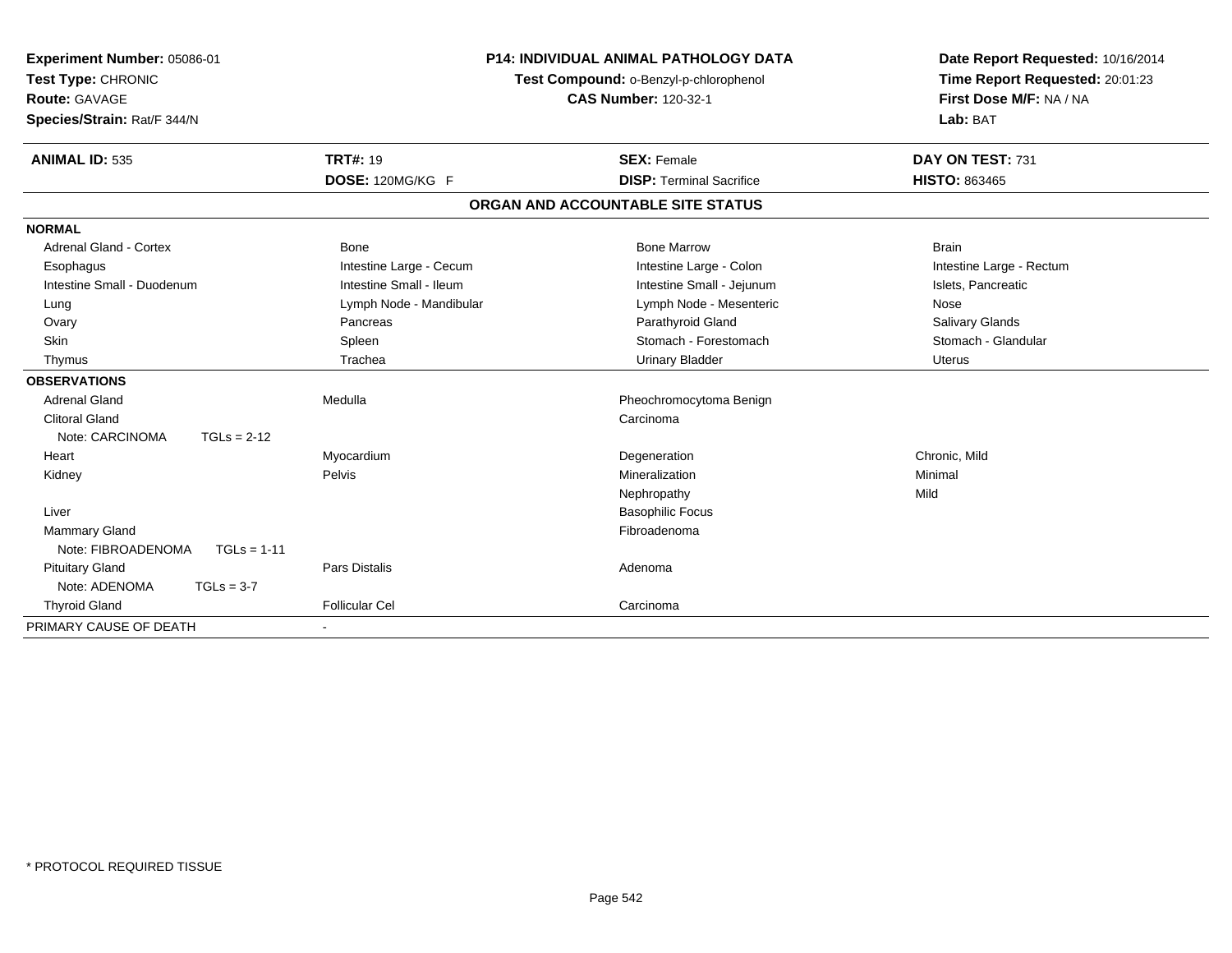| <b>Experiment Number: 05086-01</b><br><b>Test Type: CHRONIC</b><br><b>Route: GAVAGE</b><br>Species/Strain: Rat/F 344/N |                         | <b>P14: INDIVIDUAL ANIMAL PATHOLOGY DATA</b><br>Test Compound: o-Benzyl-p-chlorophenol<br><b>CAS Number: 120-32-1</b> | Date Report Requested: 10/16/2014<br>Time Report Requested: 20:01:23<br>First Dose M/F: NA / NA<br>Lab: BAT |
|------------------------------------------------------------------------------------------------------------------------|-------------------------|-----------------------------------------------------------------------------------------------------------------------|-------------------------------------------------------------------------------------------------------------|
| <b>ANIMAL ID: 536</b>                                                                                                  | <b>TRT#: 19</b>         | <b>SEX: Female</b>                                                                                                    | <b>DAY ON TEST: 457</b>                                                                                     |
| <b>OBSERVATIONS</b>                                                                                                    | <b>DOSE: 120MG/KG F</b> | <b>DISP:</b> Scheduled Sacrifice                                                                                      | <b>HISTO: 863466</b>                                                                                        |
| Kidney                                                                                                                 |                         | Nephropathy                                                                                                           | Mild                                                                                                        |
| <b>Pituitary Gland</b><br>[Hyperplasia TGLS = $1-7$ ]                                                                  | Pars Distalis           | Hyperplasia                                                                                                           | Moderate                                                                                                    |
| PRIMARY CAUSE OF DEATH                                                                                                 |                         |                                                                                                                       |                                                                                                             |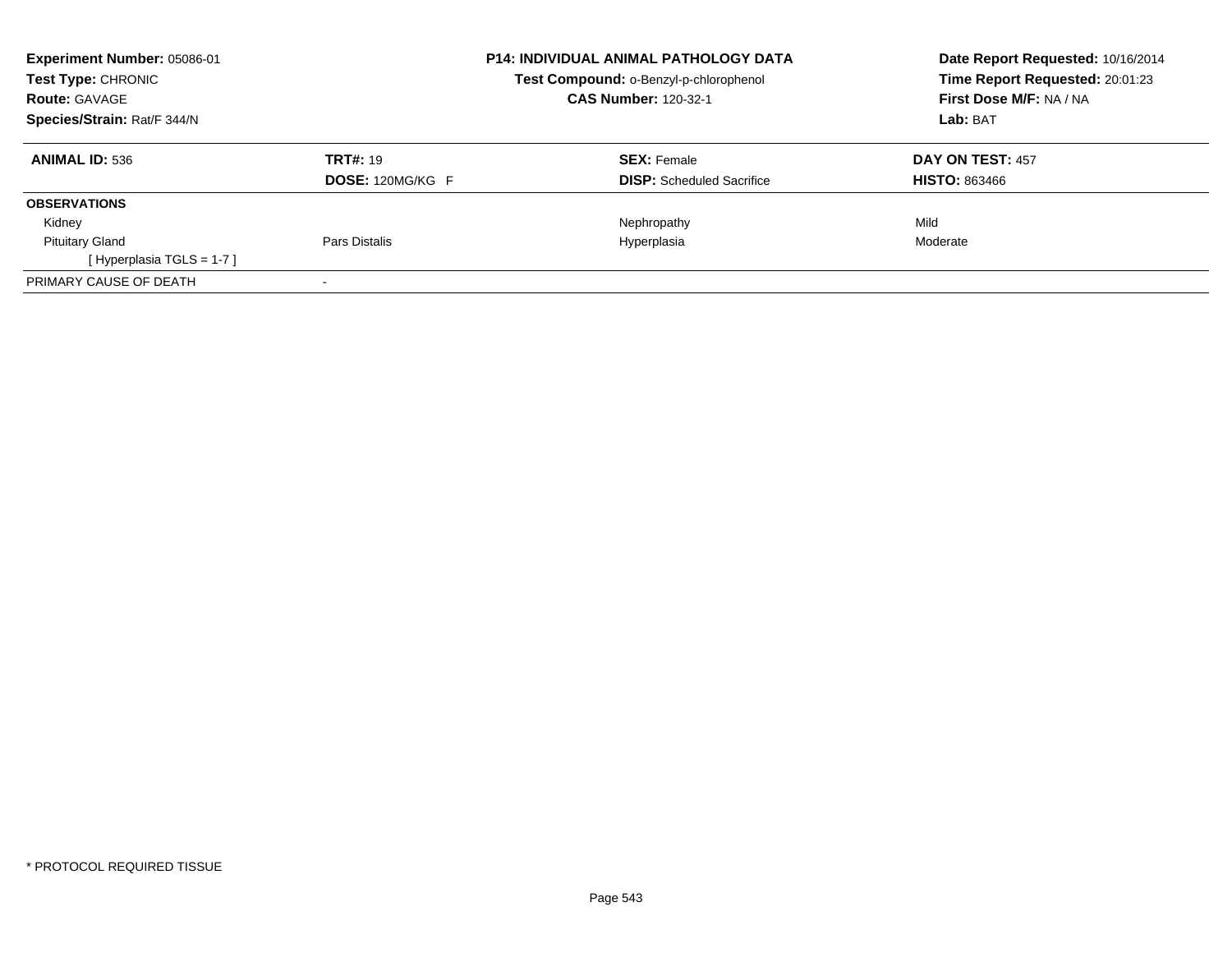| Experiment Number: 05086-01<br>Test Type: CHRONIC<br><b>Route: GAVAGE</b><br>Species/Strain: Rat/F 344/N | <b>P14: INDIVIDUAL ANIMAL PATHOLOGY DATA</b><br>Test Compound: o-Benzyl-p-chlorophenol<br><b>CAS Number: 120-32-1</b> |                                                       | Date Report Requested: 10/16/2014<br>Time Report Requested: 20:01:23<br>First Dose M/F: NA / NA<br>Lab: BAT |
|----------------------------------------------------------------------------------------------------------|-----------------------------------------------------------------------------------------------------------------------|-------------------------------------------------------|-------------------------------------------------------------------------------------------------------------|
| <b>ANIMAL ID: 537</b>                                                                                    | <b>TRT#: 19</b><br>DOSE: 120MG/KG F                                                                                   | <b>SEX: Female</b><br><b>DISP: Terminal Sacrifice</b> | DAY ON TEST: 731<br><b>HISTO: 863467</b>                                                                    |
|                                                                                                          |                                                                                                                       | ORGAN AND ACCOUNTABLE SITE STATUS                     |                                                                                                             |
|                                                                                                          |                                                                                                                       |                                                       |                                                                                                             |
| <b>NORMAL</b><br>Adrenal Gland - Medulla                                                                 |                                                                                                                       | <b>Bone Marrow</b>                                    |                                                                                                             |
|                                                                                                          | Bone                                                                                                                  |                                                       | <b>Brain</b>                                                                                                |
| Esophagus<br>Intestine Small - Duodenum                                                                  | Intestine Large - Cecum<br>Intestine Small - Ileum                                                                    | Intestine Large - Colon                               | Intestine Large - Rectum                                                                                    |
|                                                                                                          |                                                                                                                       | Intestine Small - Jejunum                             | Islets, Pancreatic                                                                                          |
| Lung<br>Ovary                                                                                            | Lymph Node - Mandibular<br>Pancreas                                                                                   | Lymph Node - Mesenteric<br>Salivary Glands            | Mammary Gland<br>Skin                                                                                       |
| Spleen                                                                                                   | Stomach - Forestomach                                                                                                 | Stomach - Glandular                                   | Thymus                                                                                                      |
| Trachea                                                                                                  | <b>Urinary Bladder</b>                                                                                                | <b>Uterus</b>                                         |                                                                                                             |
| <b>MISSING</b>                                                                                           |                                                                                                                       |                                                       |                                                                                                             |
| Parathyroid Gland                                                                                        |                                                                                                                       |                                                       |                                                                                                             |
| <b>OBSERVATIONS</b>                                                                                      |                                                                                                                       |                                                       |                                                                                                             |
| <b>Adrenal Gland</b>                                                                                     | Cortex                                                                                                                | Hyperplasia                                           | Mild                                                                                                        |
|                                                                                                          | Cortex                                                                                                                | Hypertrophy                                           | Mild                                                                                                        |
| <b>Clitoral Gland</b>                                                                                    |                                                                                                                       | Adenoma                                               |                                                                                                             |
| Note: ADENOMA<br>$TGLs = 2-10$                                                                           |                                                                                                                       |                                                       |                                                                                                             |
| Heart                                                                                                    | Myocardium                                                                                                            | Degeneration                                          | Chronic, Minimal                                                                                            |
| Kidney                                                                                                   |                                                                                                                       | Nephropathy                                           | Mild                                                                                                        |
| Liver                                                                                                    |                                                                                                                       | <b>Basophilic Focus</b>                               |                                                                                                             |
|                                                                                                          |                                                                                                                       | <b>Clear Cell Focus</b>                               |                                                                                                             |
|                                                                                                          | <b>Bile Duct</b>                                                                                                      | Hyperplasia                                           | Minimal                                                                                                     |
| Nose                                                                                                     | Mucosa                                                                                                                | Inflammation                                          | Suppurative, Mild                                                                                           |
| <b>Pituitary Gland</b>                                                                                   | Pars Distalis                                                                                                         | Hyperplasia                                           | Moderate                                                                                                    |
| Note: HYPERPLASIA<br>$TGLs = 1-7$                                                                        |                                                                                                                       |                                                       |                                                                                                             |
| <b>Thyroid Gland</b>                                                                                     | C Cell                                                                                                                | Adenoma                                               |                                                                                                             |
| PRIMARY CAUSE OF DEATH                                                                                   |                                                                                                                       |                                                       |                                                                                                             |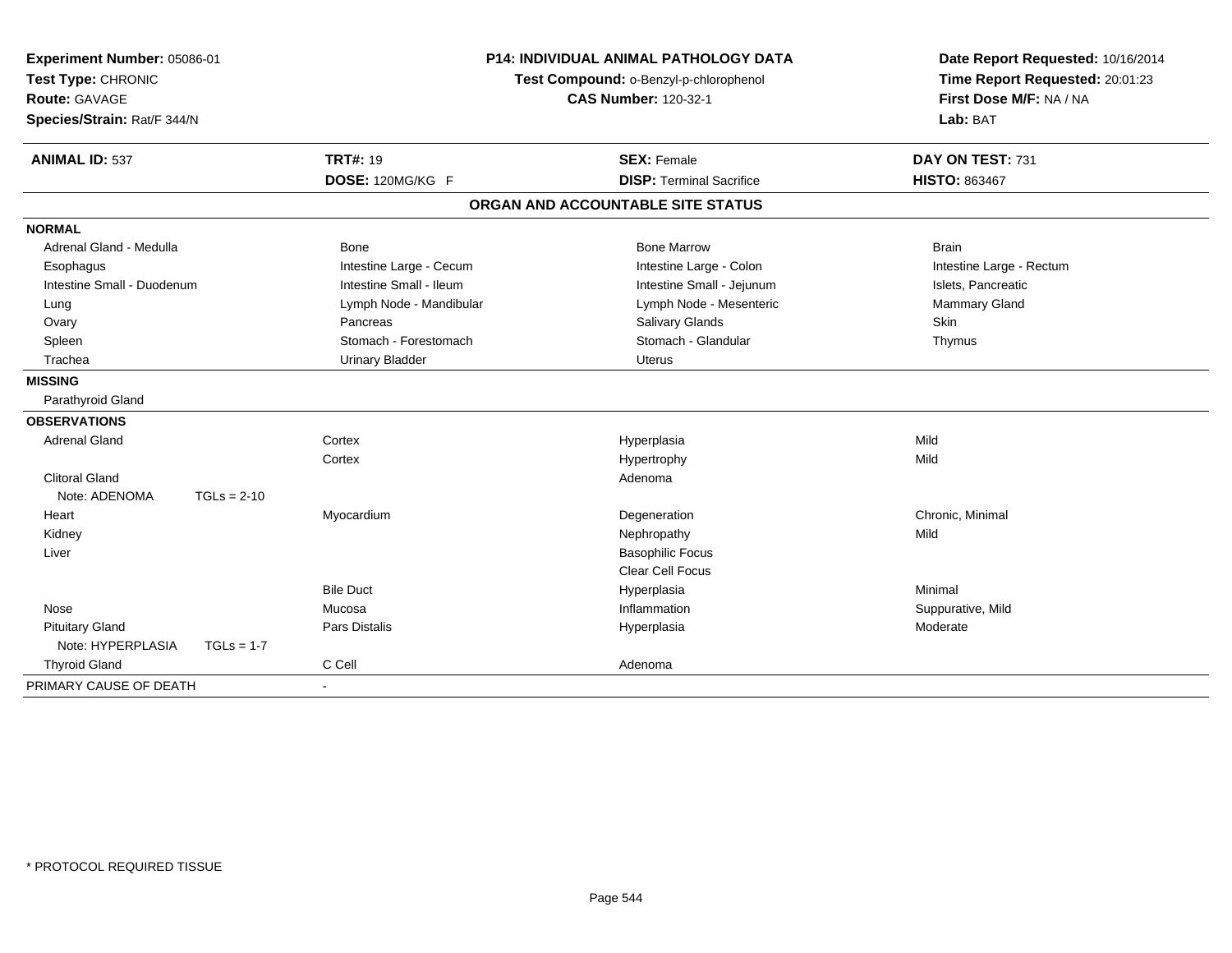| Experiment Number: 05086-01<br>Test Type: CHRONIC<br>Route: GAVAGE<br>Species/Strain: Rat/F 344/N | <b>P14: INDIVIDUAL ANIMAL PATHOLOGY DATA</b><br>Test Compound: o-Benzyl-p-chlorophenol<br><b>CAS Number: 120-32-1</b> |                                   | Date Report Requested: 10/16/2014<br>Time Report Requested: 20:01:23<br>First Dose M/F: NA / NA<br>Lab: BAT |
|---------------------------------------------------------------------------------------------------|-----------------------------------------------------------------------------------------------------------------------|-----------------------------------|-------------------------------------------------------------------------------------------------------------|
| <b>ANIMAL ID: 538</b>                                                                             | <b>TRT#: 19</b>                                                                                                       | <b>SEX: Female</b>                | DAY ON TEST: 670                                                                                            |
|                                                                                                   | DOSE: 120MG/KG F                                                                                                      | <b>DISP:</b> Moribund Sacrifice   | <b>HISTO: 863468</b>                                                                                        |
|                                                                                                   |                                                                                                                       | ORGAN AND ACCOUNTABLE SITE STATUS |                                                                                                             |
| <b>NORMAL</b>                                                                                     |                                                                                                                       |                                   |                                                                                                             |
| Adrenal Gland - Medulla                                                                           | Bone                                                                                                                  | <b>Bone Marrow</b>                | <b>Brain</b>                                                                                                |
| <b>Clitoral Gland</b>                                                                             | Esophagus                                                                                                             | Intestine Large - Cecum           | Intestine Large - Colon                                                                                     |
| Intestine Large - Rectum                                                                          | Intestine Small - Duodenum                                                                                            | Intestine Small - Ileum           | Intestine Small - Jejunum                                                                                   |
| Islets, Pancreatic                                                                                | Lung                                                                                                                  | Lymph Node - Mandibular           | Lymph Node - Mesenteric                                                                                     |
| Nose                                                                                              | <b>Pituitary Gland</b>                                                                                                | <b>Salivary Glands</b>            | Skin                                                                                                        |
| Spleen                                                                                            | Stomach - Forestomach                                                                                                 | Stomach - Glandular               | Thymus                                                                                                      |
| <b>Thyroid Gland</b>                                                                              | Trachea                                                                                                               | <b>Urinary Bladder</b>            | <b>Uterus</b>                                                                                               |
| <b>MISSING</b>                                                                                    |                                                                                                                       |                                   |                                                                                                             |
| Parathyroid Gland                                                                                 |                                                                                                                       |                                   |                                                                                                             |
| <b>OBSERVATIONS</b>                                                                               |                                                                                                                       |                                   |                                                                                                             |
| <b>Adrenal Gland</b>                                                                              | Cortex                                                                                                                | Hyperplasia                       | Minimal                                                                                                     |
| Heart                                                                                             | Myocardium                                                                                                            | Degeneration                      | Chronic, Mild                                                                                               |
| Kidney                                                                                            |                                                                                                                       | Nephropathy                       | Minimal                                                                                                     |
| Liver                                                                                             |                                                                                                                       | <b>Basophilic Focus</b>           |                                                                                                             |
| Mammary Gland                                                                                     |                                                                                                                       | Fibroadenoma                      |                                                                                                             |
| Note: FIBROADENOMA<br>$TGLs = 1-11$                                                               |                                                                                                                       |                                   |                                                                                                             |
| Ovary                                                                                             |                                                                                                                       | Cyst                              |                                                                                                             |
| Note: CYST<br>$TGLs = 2-12$                                                                       |                                                                                                                       |                                   |                                                                                                             |
| Pancreas                                                                                          | Acinus                                                                                                                | Atrophy                           | Minimal                                                                                                     |
| PRIMARY CAUSE OF DEATH                                                                            |                                                                                                                       |                                   |                                                                                                             |
| Animal Note: MORIBUND DUE TO FIBROADENOMA                                                         |                                                                                                                       |                                   |                                                                                                             |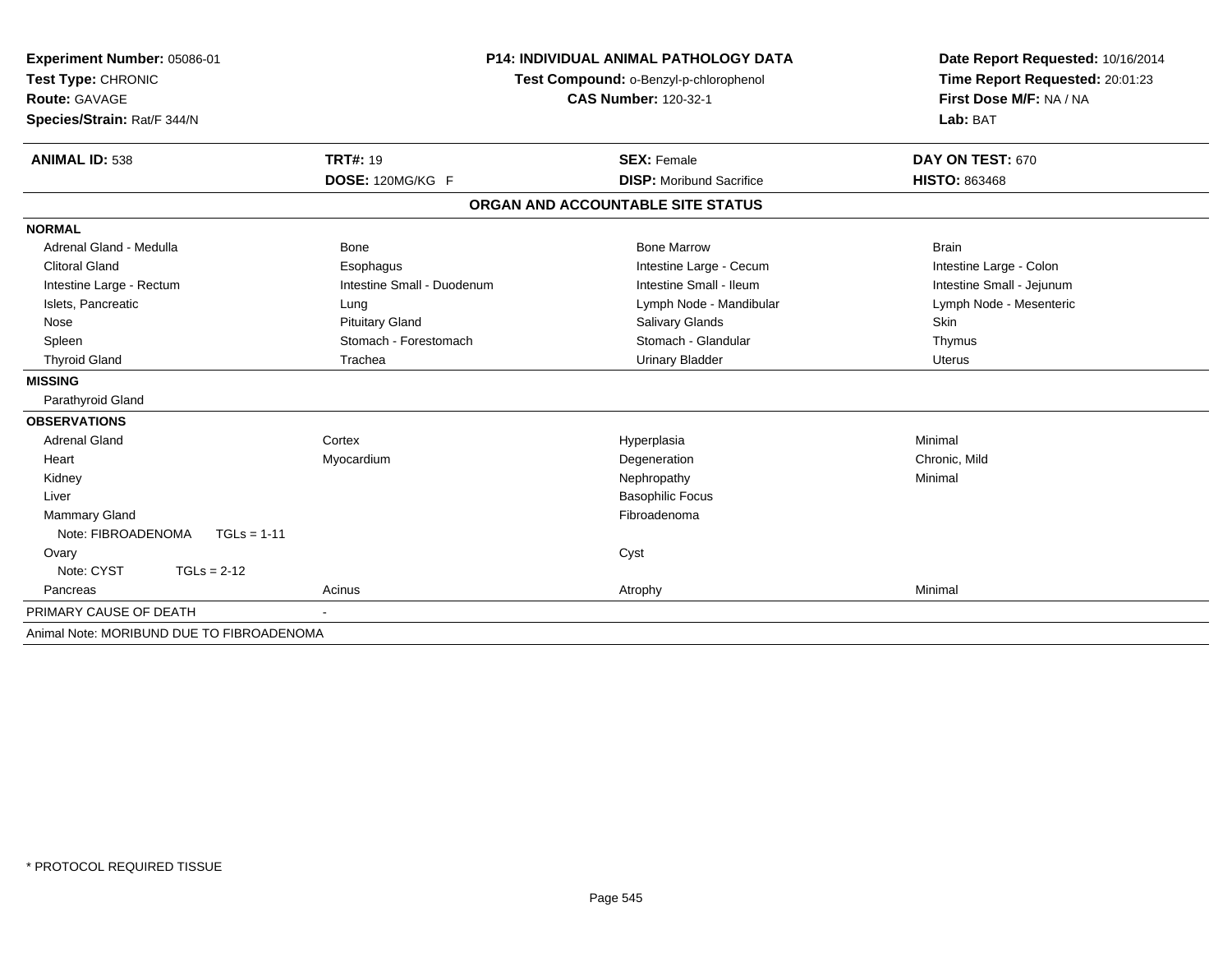| Experiment Number: 05086-01<br>Test Type: CHRONIC<br><b>Route: GAVAGE</b><br>Species/Strain: Rat/F 344/N |                         | <b>P14: INDIVIDUAL ANIMAL PATHOLOGY DATA</b><br>Test Compound: o-Benzyl-p-chlorophenol<br><b>CAS Number: 120-32-1</b> | Date Report Requested: 10/16/2014<br>Time Report Requested: 20:01:23<br>First Dose M/F: NA / NA<br>Lab: BAT |
|----------------------------------------------------------------------------------------------------------|-------------------------|-----------------------------------------------------------------------------------------------------------------------|-------------------------------------------------------------------------------------------------------------|
| <b>ANIMAL ID: 539</b>                                                                                    | <b>TRT#: 19</b>         | <b>SEX: Female</b>                                                                                                    | DAY ON TEST: 457                                                                                            |
|                                                                                                          | <b>DOSE: 120MG/KG F</b> | <b>DISP:</b> Scheduled Sacrifice                                                                                      | <b>HISTO: 863469</b>                                                                                        |
|                                                                                                          |                         | ORGAN AND ACCOUNTABLE SITE STATUS                                                                                     |                                                                                                             |
| <b>NORMAL</b>                                                                                            |                         |                                                                                                                       |                                                                                                             |
| Uterus                                                                                                   |                         |                                                                                                                       |                                                                                                             |
| <b>OBSERVATIONS</b>                                                                                      |                         |                                                                                                                       |                                                                                                             |
| Kidney                                                                                                   |                         | Nephropathy                                                                                                           | Minimal                                                                                                     |
| <b>Uterus</b>                                                                                            |                         |                                                                                                                       |                                                                                                             |
| Note: UTERUS WITHIN NORMAL LIMITS ON MICRO EXAM.                                                         |                         |                                                                                                                       |                                                                                                             |
| PRIMARY CAUSE OF DEATH                                                                                   |                         |                                                                                                                       |                                                                                                             |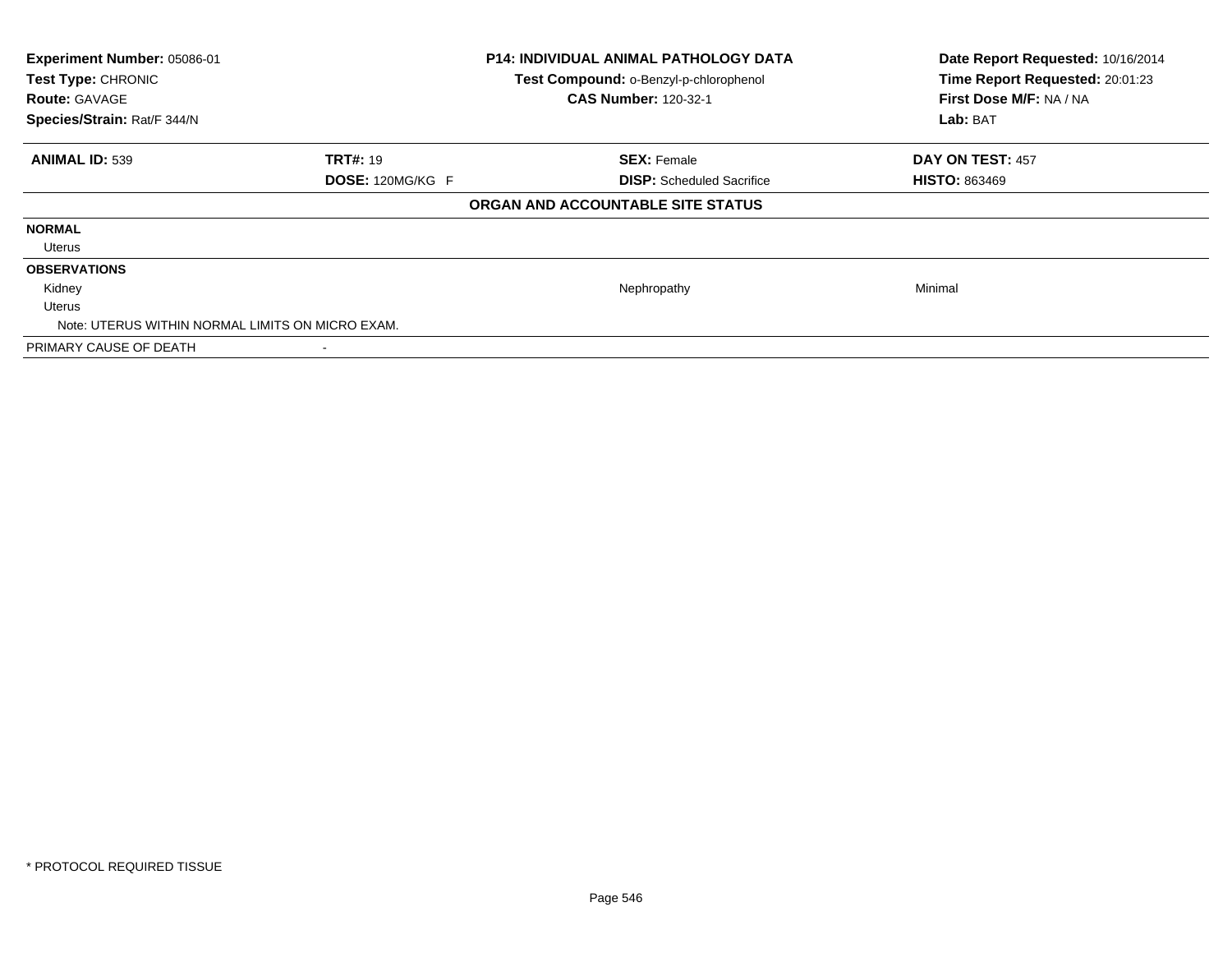| Experiment Number: 05086-01<br>Test Type: CHRONIC<br><b>Route: GAVAGE</b><br>Species/Strain: Rat/F 344/N | <b>P14: INDIVIDUAL ANIMAL PATHOLOGY DATA</b><br>Test Compound: o-Benzyl-p-chlorophenol<br><b>CAS Number: 120-32-1</b> |                                                       | Date Report Requested: 10/16/2014<br>Time Report Requested: 20:01:23<br>First Dose M/F: NA / NA<br>Lab: BAT |
|----------------------------------------------------------------------------------------------------------|-----------------------------------------------------------------------------------------------------------------------|-------------------------------------------------------|-------------------------------------------------------------------------------------------------------------|
| <b>ANIMAL ID: 540</b>                                                                                    | <b>TRT#: 19</b><br>DOSE: 120MG/KG F                                                                                   | <b>SEX: Female</b><br><b>DISP:</b> Moribund Sacrifice | DAY ON TEST: 402<br><b>HISTO: 863470</b>                                                                    |
|                                                                                                          |                                                                                                                       | ORGAN AND ACCOUNTABLE SITE STATUS                     |                                                                                                             |
| <b>NORMAL</b>                                                                                            |                                                                                                                       |                                                       |                                                                                                             |
| Adrenal Gland - Cortex                                                                                   | Adrenal Gland - Medulla                                                                                               | Bone                                                  | <b>Brain</b>                                                                                                |
| <b>Clitoral Gland</b>                                                                                    | Ear                                                                                                                   | Esophagus                                             | Eye                                                                                                         |
| Intestine Large - Cecum                                                                                  | Intestine Large - Colon                                                                                               | Intestine Large - Rectum                              | Intestine Small - Duodenum                                                                                  |
| Intestine Small - Ileum                                                                                  | Intestine Small - Jejunum                                                                                             | Islets, Pancreatic                                    | Lymph Node - Mandibular                                                                                     |
| <b>Mammary Gland</b>                                                                                     | Nose                                                                                                                  | Ovary                                                 | Pancreas                                                                                                    |
| Parathyroid Gland                                                                                        | <b>Pituitary Gland</b>                                                                                                | Salivary Glands                                       | Skin                                                                                                        |
| Stomach - Forestomach                                                                                    | Stomach - Glandular                                                                                                   | <b>Thyroid Gland</b>                                  | Trachea                                                                                                     |
| <b>Urinary Bladder</b>                                                                                   | <b>Uterus</b>                                                                                                         |                                                       |                                                                                                             |
| <b>MISSING</b>                                                                                           |                                                                                                                       |                                                       |                                                                                                             |
| Thymus                                                                                                   |                                                                                                                       |                                                       |                                                                                                             |
| <b>OBSERVATIONS</b>                                                                                      |                                                                                                                       |                                                       |                                                                                                             |
| <b>Bone Marrow</b>                                                                                       |                                                                                                                       | Leukemia Mononuclear                                  |                                                                                                             |
| Ear                                                                                                      |                                                                                                                       |                                                       |                                                                                                             |
|                                                                                                          | Note: YELLOW IS ICTERUS DUE TO LEUKEMIA; NOT VISIBILE ON MICRO.                                                       |                                                       |                                                                                                             |
| Eye                                                                                                      |                                                                                                                       |                                                       |                                                                                                             |
| Note: YELLOW IS ICTERUS DUE TO LEUKEMIA; NOT VISIBLE ON MICRO                                            |                                                                                                                       |                                                       |                                                                                                             |
| Heart                                                                                                    |                                                                                                                       | Leukemia Mononuclear                                  |                                                                                                             |
| Kidney                                                                                                   |                                                                                                                       | Leukemia Mononuclear                                  |                                                                                                             |
|                                                                                                          |                                                                                                                       | Nephropathy                                           | Mild                                                                                                        |
| Liver                                                                                                    | <b>Bile Duct</b>                                                                                                      | Hyperplasia                                           | Mild                                                                                                        |
|                                                                                                          |                                                                                                                       | Leukemia Mononuclear                                  |                                                                                                             |
| Note: LEUKEMIA MONUC<br>$TGLs = 2-4$                                                                     |                                                                                                                       |                                                       |                                                                                                             |
| Lung                                                                                                     |                                                                                                                       | Leukemia Mononuclear                                  |                                                                                                             |
| Lymph Node                                                                                               | Mesenteric                                                                                                            | Leukemia Mononuclear                                  |                                                                                                             |
| Spleen                                                                                                   |                                                                                                                       | Leukemia Mononuclear                                  |                                                                                                             |
| Note: LEUKEMIA MONUC TGLs = 1-11                                                                         |                                                                                                                       |                                                       |                                                                                                             |
| Urin Bladder                                                                                             |                                                                                                                       |                                                       |                                                                                                             |
| Note: YELLOW IS ICTERUS DUE TO LEUKEMIA; NOT VISIBLE ON MICRO                                            |                                                                                                                       |                                                       |                                                                                                             |
| Uterus                                                                                                   |                                                                                                                       |                                                       |                                                                                                             |
| Note: YELLOW IS ICTERUS DUE TO LEUKEMIA: NOT VISIBLE ON MICRO.                                           |                                                                                                                       |                                                       |                                                                                                             |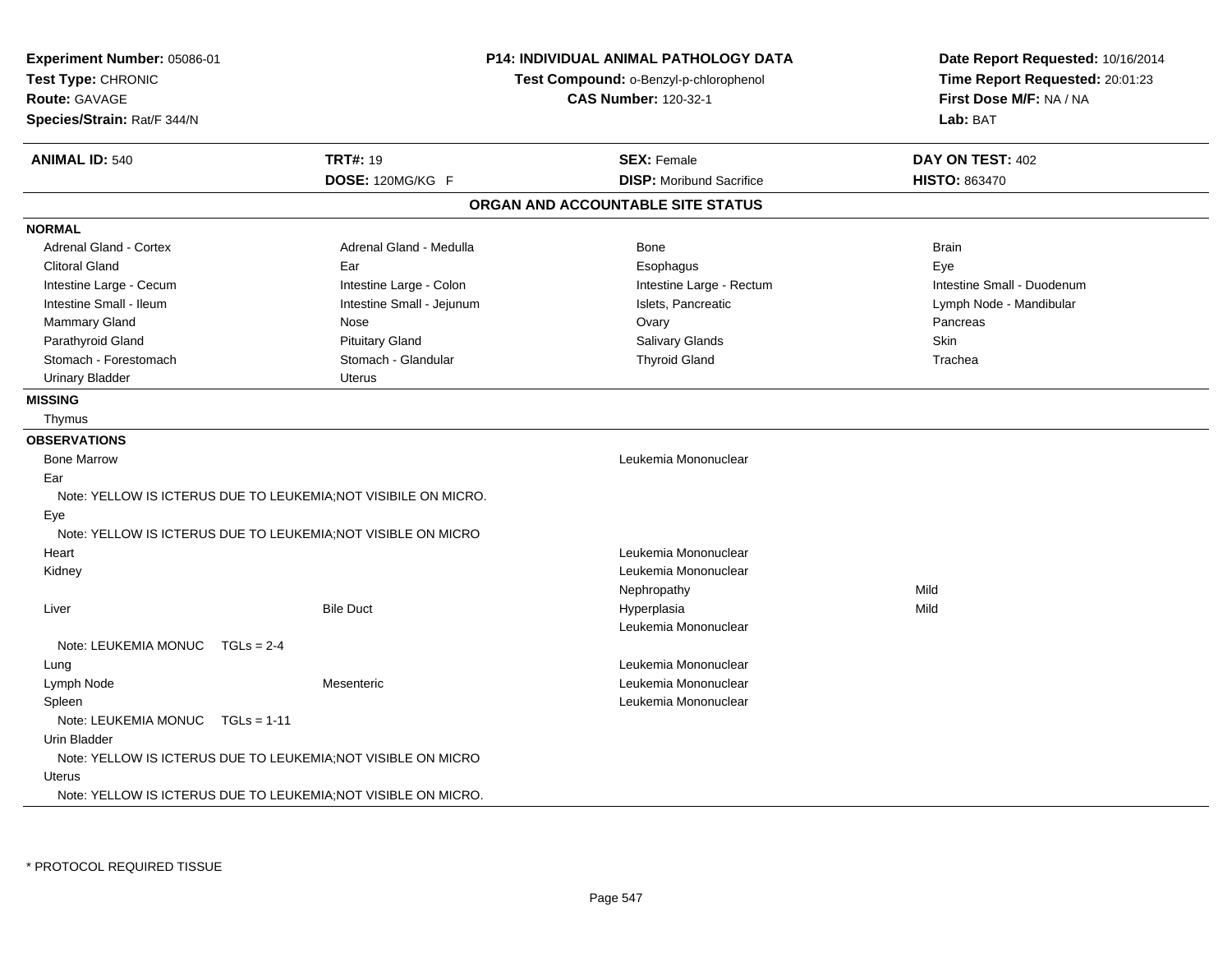| <b>Experiment Number: 05086-01</b>     |                             | <b>P14: INDIVIDUAL ANIMAL PATHOLOGY DATA</b> | Date Report Requested: 10/16/2014 |  |
|----------------------------------------|-----------------------------|----------------------------------------------|-----------------------------------|--|
| <b>Test Type: CHRONIC</b>              |                             | Test Compound: o-Benzyl-p-chlorophenol       | Time Report Requested: 20:01:23   |  |
| <b>Route: GAVAGE</b>                   | <b>CAS Number: 120-32-1</b> |                                              | First Dose M/F: NA / NA           |  |
| Species/Strain: Rat/F 344/N            |                             |                                              | Lab: BAT                          |  |
| <b>ANIMAL ID: 540</b>                  | <b>TRT#: 19</b>             | <b>SEX: Female</b>                           | DAY ON TEST: 402                  |  |
|                                        | <b>DOSE: 120MG/KG F</b>     | <b>DISP:</b> Moribund Sacrifice              | <b>HISTO: 863470</b>              |  |
|                                        |                             | ORGAN AND ACCOUNTABLE SITE STATUS            |                                   |  |
| PRIMARY CAUSE OF DEATH                 |                             |                                              |                                   |  |
| Animal Note: MORIBUND DUE TO LEUKEMIA. |                             |                                              |                                   |  |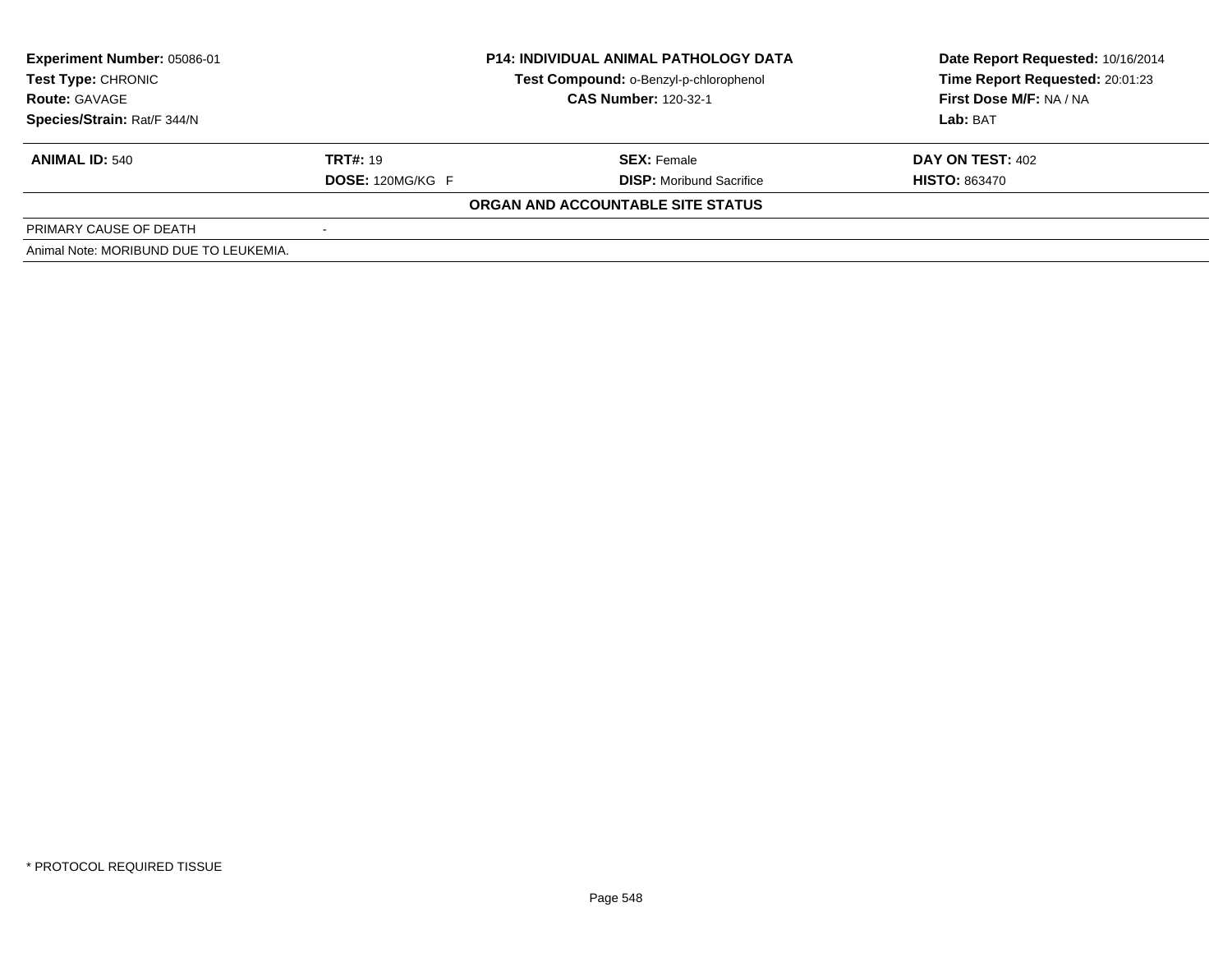| <b>Experiment Number: 05086-01</b> | <b>P14: INDIVIDUAL ANIMAL PATHOLOGY DATA</b><br>Test Compound: o-Benzyl-p-chlorophenol<br><b>CAS Number: 120-32-1</b> |                                   | Date Report Requested: 10/16/2014 |
|------------------------------------|-----------------------------------------------------------------------------------------------------------------------|-----------------------------------|-----------------------------------|
| Test Type: CHRONIC                 |                                                                                                                       |                                   | Time Report Requested: 20:01:23   |
| <b>Route: GAVAGE</b>               |                                                                                                                       |                                   | First Dose M/F: NA / NA           |
| Species/Strain: Rat/F 344/N        |                                                                                                                       |                                   | Lab: BAT                          |
| <b>ANIMAL ID: 541</b>              | <b>TRT#: 20</b>                                                                                                       | <b>SEX: Female</b>                | DAY ON TEST: 94                   |
|                                    | <b>DOSE: 120MG/KG13HUCC F</b>                                                                                         | <b>DISP:</b> Scheduled Sacrifice  | <b>HISTO:</b>                     |
|                                    |                                                                                                                       | ORGAN AND ACCOUNTABLE SITE STATUS |                                   |
| <b>NORMAL</b>                      |                                                                                                                       |                                   |                                   |
| Kidney                             |                                                                                                                       |                                   |                                   |
| PRIMARY CAUSE OF DEATH             |                                                                                                                       |                                   |                                   |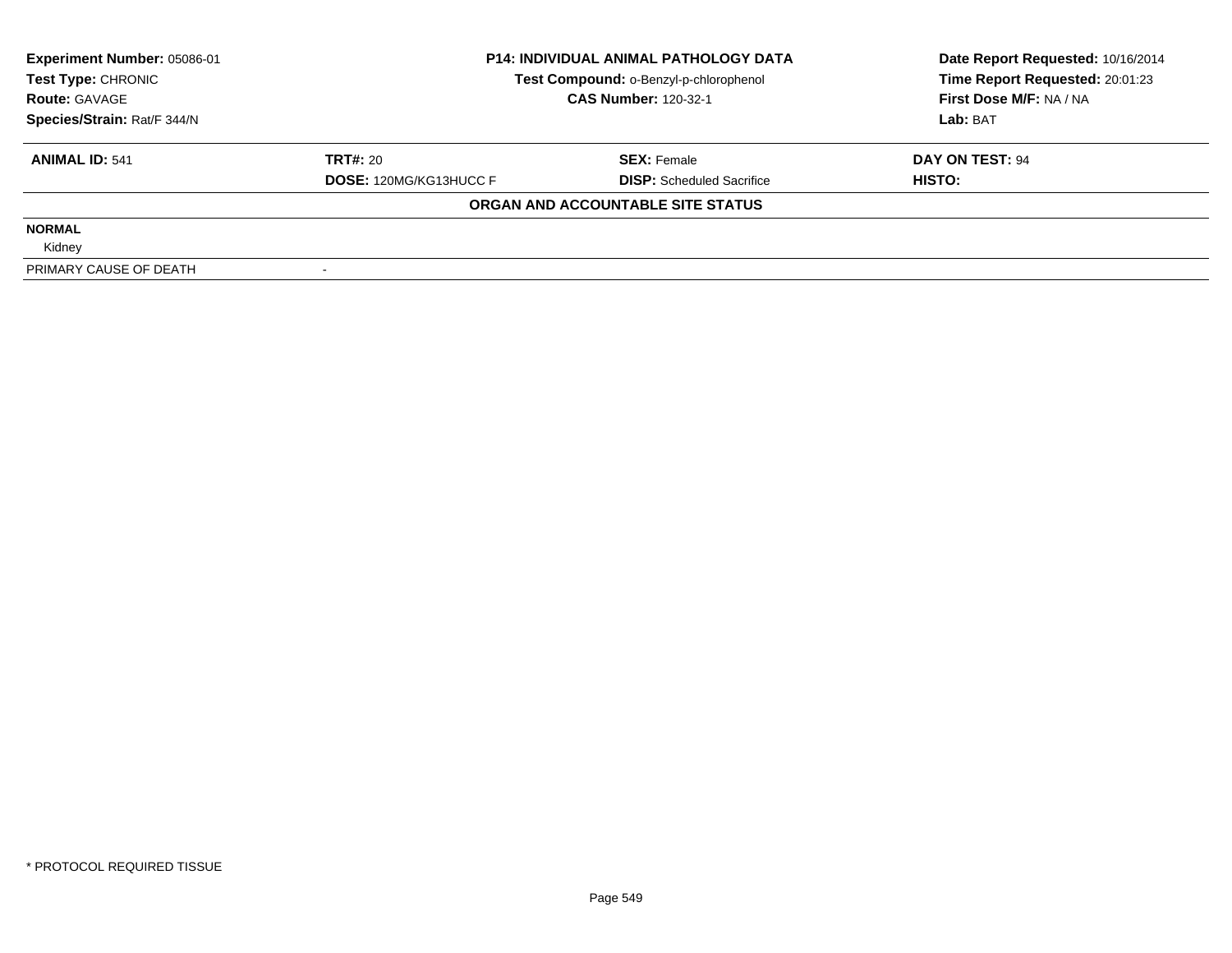| <b>Experiment Number: 05086-01</b><br><b>Test Type: CHRONIC</b><br><b>Route: GAVAGE</b><br>Species/Strain: Rat/F 344/N | <b>P14: INDIVIDUAL ANIMAL PATHOLOGY DATA</b><br>Test Compound: o-Benzyl-p-chlorophenol<br><b>CAS Number: 120-32-1</b> |                                                        | Date Report Requested: 10/16/2014<br>Time Report Requested: 20:01:23<br>First Dose M/F: NA / NA<br>Lab: BAT |
|------------------------------------------------------------------------------------------------------------------------|-----------------------------------------------------------------------------------------------------------------------|--------------------------------------------------------|-------------------------------------------------------------------------------------------------------------|
| ANIMAL $ID: 542$                                                                                                       | <b>TRT#: 20</b><br><b>DOSE: 120MG/KG13HUCC F</b>                                                                      | <b>SEX:</b> Female<br><b>DISP:</b> Scheduled Sacrifice | DAY ON TEST: 94<br><b>HISTO:</b>                                                                            |
| <b>OBSERVATIONS</b>                                                                                                    |                                                                                                                       |                                                        |                                                                                                             |
| Kidney                                                                                                                 |                                                                                                                       | Nephropathy                                            | Minimal                                                                                                     |
| PRIMARY CAUSE OF DEATH                                                                                                 |                                                                                                                       |                                                        |                                                                                                             |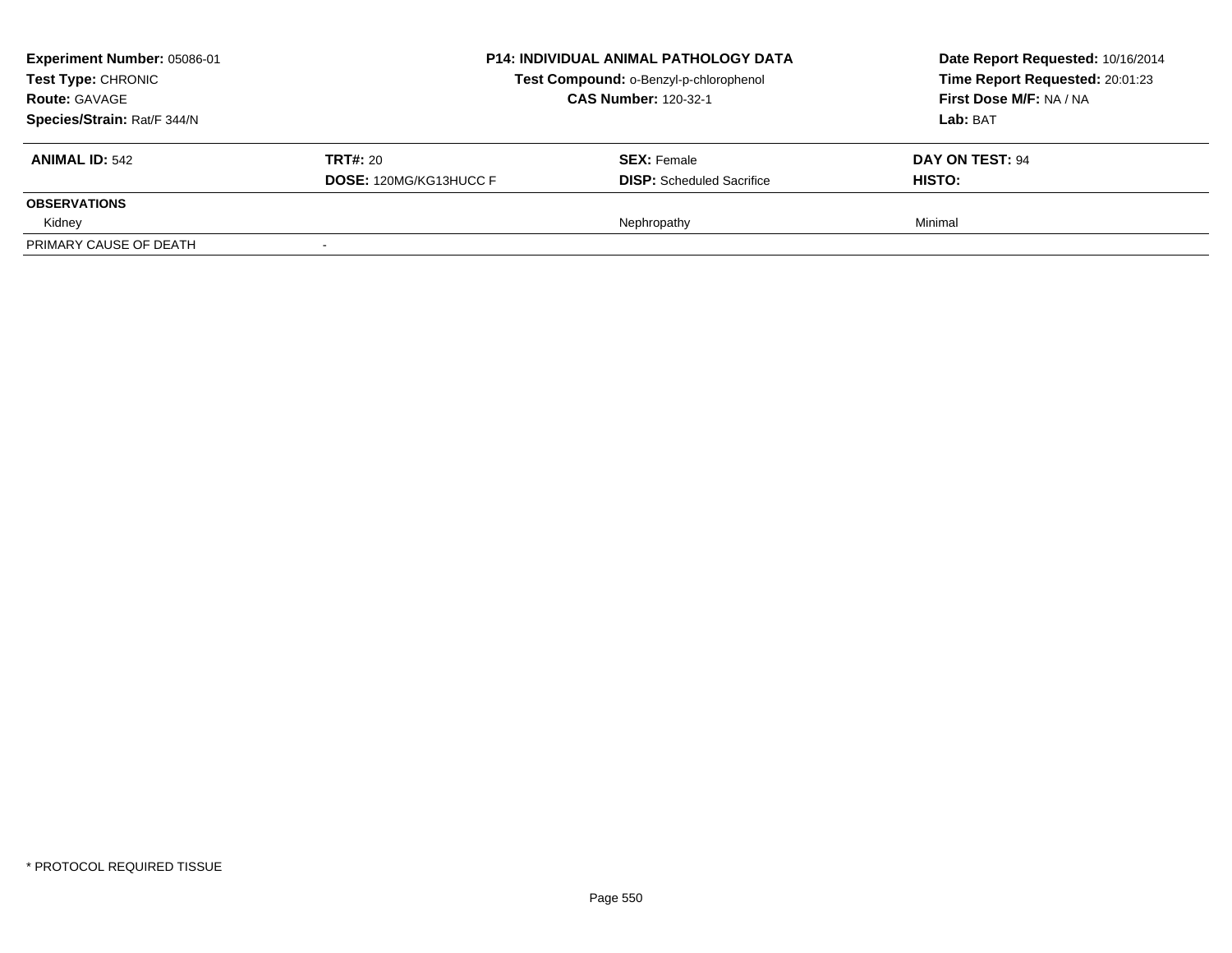| <b>Experiment Number: 05086-01</b><br><b>Test Type: CHRONIC</b><br><b>Route: GAVAGE</b><br>Species/Strain: Rat/F 344/N | <b>P14: INDIVIDUAL ANIMAL PATHOLOGY DATA</b><br>Test Compound: o-Benzyl-p-chlorophenol<br><b>CAS Number: 120-32-1</b> |                                                        | Date Report Requested: 10/16/2014<br>Time Report Requested: 20:01:23<br>First Dose M/F: NA / NA<br>Lab: BAT |  |
|------------------------------------------------------------------------------------------------------------------------|-----------------------------------------------------------------------------------------------------------------------|--------------------------------------------------------|-------------------------------------------------------------------------------------------------------------|--|
| <b>ANIMAL ID: 545</b>                                                                                                  | <b>TRT#: 20</b><br>DOSE: 120MG/KG13HUCC F                                                                             | <b>SEX:</b> Female<br><b>DISP:</b> Scheduled Sacrifice | DAY ON TEST: 94<br><b>HISTO:</b>                                                                            |  |
| <b>OBSERVATIONS</b>                                                                                                    |                                                                                                                       |                                                        |                                                                                                             |  |
| Kidney                                                                                                                 |                                                                                                                       | Nephropathy                                            | Minimal                                                                                                     |  |
| PRIMARY CAUSE OF DEATH                                                                                                 |                                                                                                                       |                                                        |                                                                                                             |  |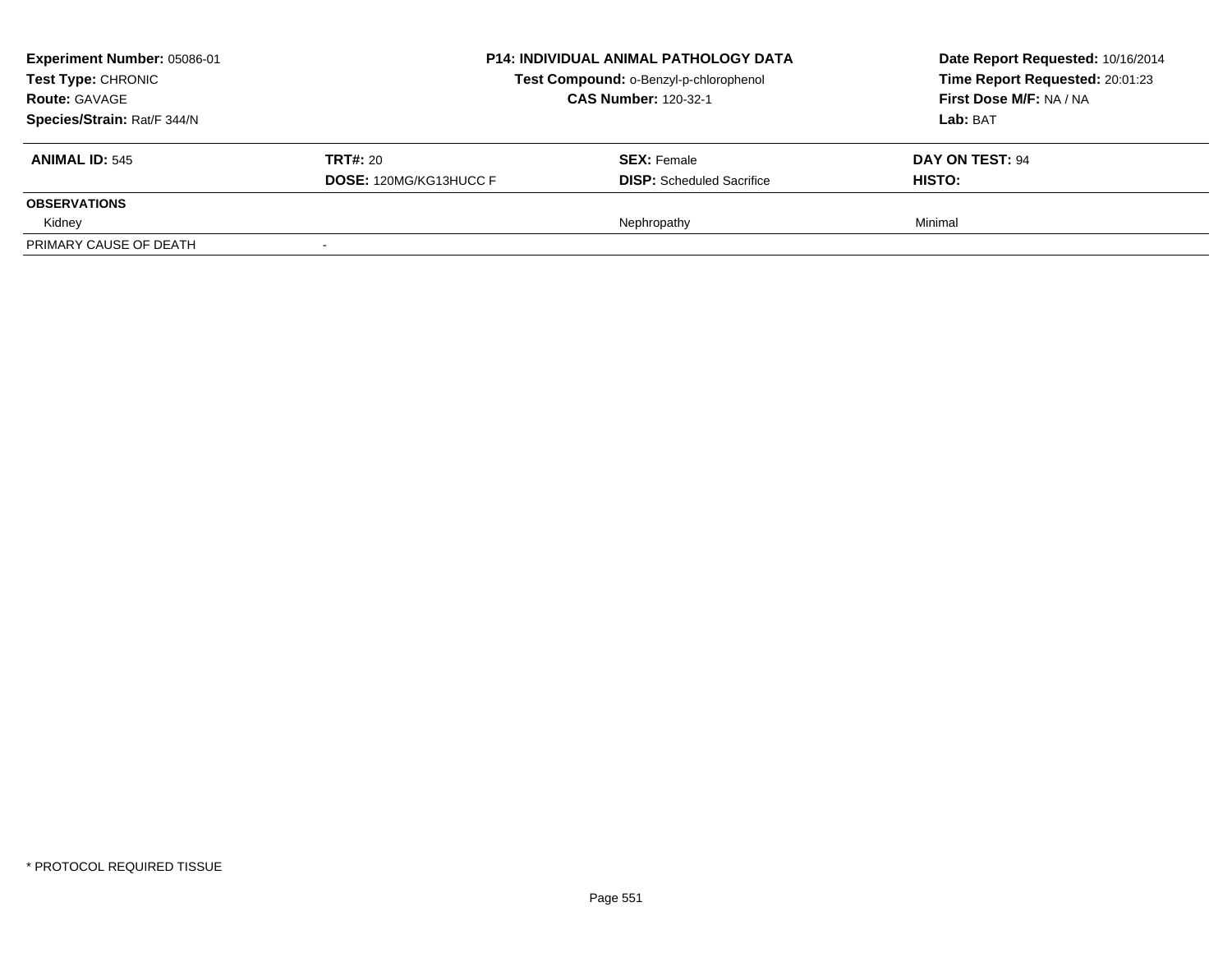| Experiment Number: 05086-01<br>Test Type: CHRONIC<br><b>Route: GAVAGE</b> | <b>P14: INDIVIDUAL ANIMAL PATHOLOGY DATA</b><br>Test Compound: o-Benzyl-p-chlorophenol<br><b>CAS Number: 120-32-1</b> |                                                        | Date Report Requested: 10/16/2014<br>Time Report Requested: 20:01:23<br>First Dose M/F: NA / NA |
|---------------------------------------------------------------------------|-----------------------------------------------------------------------------------------------------------------------|--------------------------------------------------------|-------------------------------------------------------------------------------------------------|
| Species/Strain: Rat/F 344/N                                               |                                                                                                                       |                                                        | Lab: BAT                                                                                        |
| <b>ANIMAL ID: 546</b>                                                     | TRT#: 20<br><b>DOSE: 120MG/KG13HUCC F</b>                                                                             | <b>SEX: Female</b><br><b>DISP:</b> Scheduled Sacrifice | DAY ON TEST: 94<br>HISTO:                                                                       |
| <b>OBSERVATIONS</b>                                                       |                                                                                                                       |                                                        |                                                                                                 |
| Kidney                                                                    | Corticomed Jct                                                                                                        | Mineralization                                         | Minimal                                                                                         |
|                                                                           |                                                                                                                       | Nephropathy                                            | Minimal                                                                                         |
| PRIMARY CAUSE OF DEATH                                                    |                                                                                                                       |                                                        |                                                                                                 |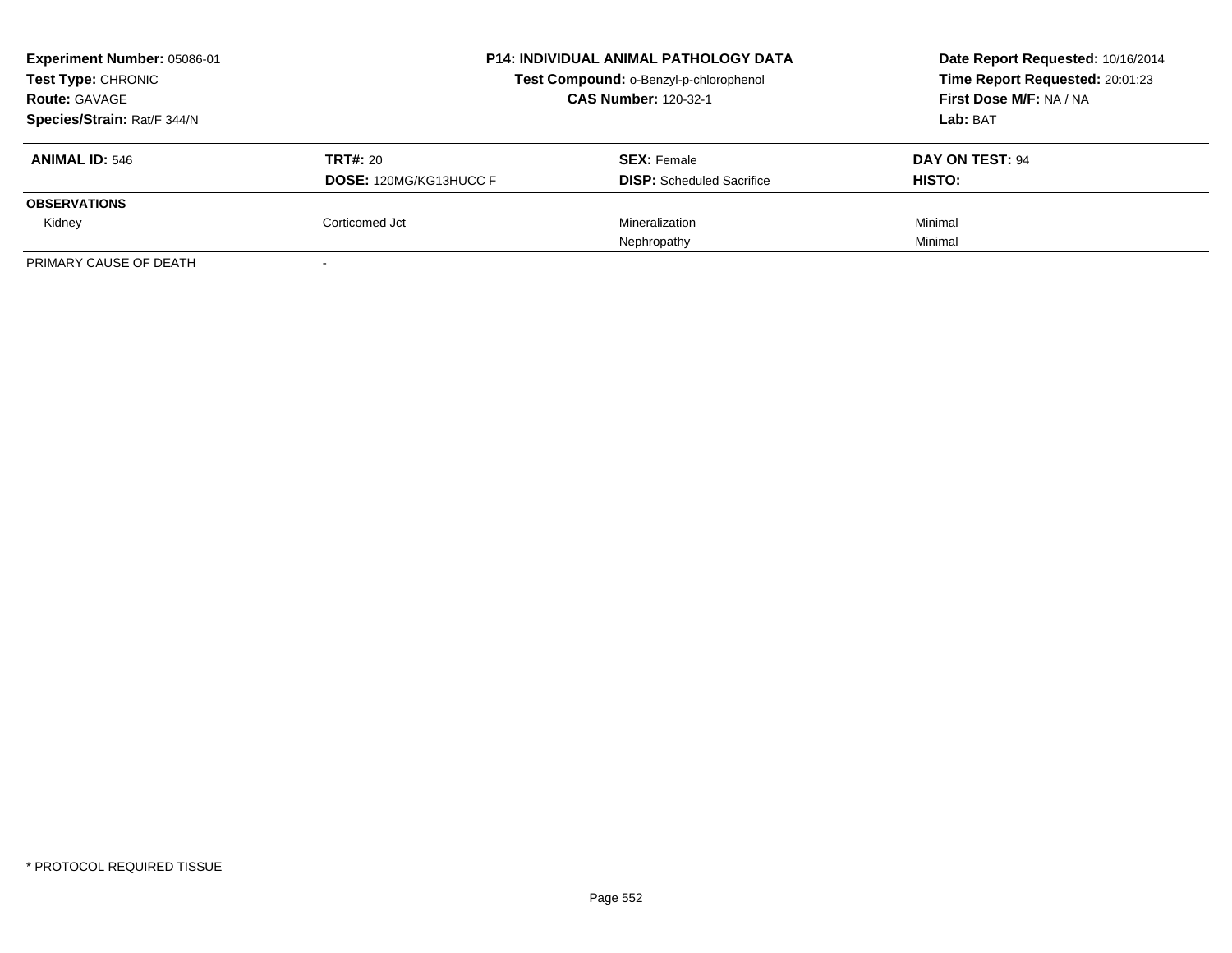| <b>Experiment Number: 05086-01</b> | <b>P14: INDIVIDUAL ANIMAL PATHOLOGY DATA</b> |                                        | Date Report Requested: 10/16/2014 |
|------------------------------------|----------------------------------------------|----------------------------------------|-----------------------------------|
| Test Type: CHRONIC                 |                                              | Test Compound: o-Benzyl-p-chlorophenol | Time Report Requested: 20:01:23   |
| <b>Route: GAVAGE</b>               |                                              | <b>CAS Number: 120-32-1</b>            | First Dose M/F: NA / NA           |
| Species/Strain: Rat/F 344/N        |                                              |                                        | Lab: BAT                          |
| <b>ANIMAL ID: 547</b>              | <b>TRT#: 20</b>                              | <b>SEX: Female</b>                     | DAY ON TEST: 94                   |
|                                    | <b>DOSE: 120MG/KG13HUCC F</b>                | <b>DISP:</b> Scheduled Sacrifice       | <b>HISTO:</b>                     |
|                                    |                                              | ORGAN AND ACCOUNTABLE SITE STATUS      |                                   |
| <b>NORMAL</b>                      |                                              |                                        |                                   |
| Kidney                             |                                              |                                        |                                   |
| PRIMARY CAUSE OF DEATH             |                                              |                                        |                                   |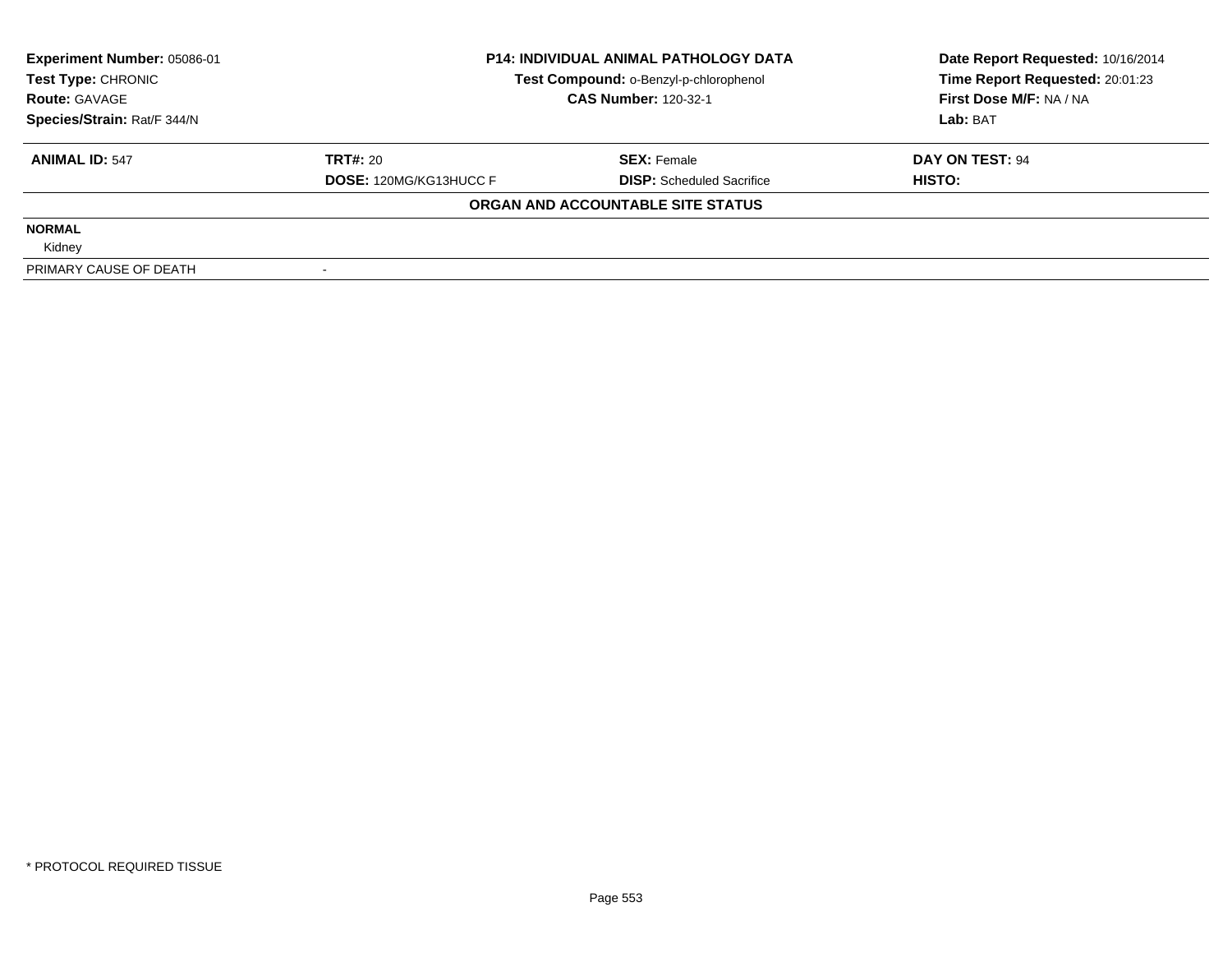| Experiment Number: 05086-01 |                               | <b>P14: INDIVIDUAL ANIMAL PATHOLOGY DATA</b> | Date Report Requested: 10/16/2014 |
|-----------------------------|-------------------------------|----------------------------------------------|-----------------------------------|
| Test Type: CHRONIC          |                               | Test Compound: o-Benzyl-p-chlorophenol       | Time Report Requested: 20:01:23   |
| <b>Route: GAVAGE</b>        |                               | <b>CAS Number: 120-32-1</b>                  | First Dose M/F: NA / NA           |
| Species/Strain: Rat/F 344/N |                               |                                              | Lab: BAT                          |
| <b>ANIMAL ID: 548</b>       | <b>TRT#: 20</b>               | <b>SEX: Female</b>                           | DAY ON TEST: 94                   |
|                             | <b>DOSE: 120MG/KG13HUCC F</b> | <b>DISP:</b> Scheduled Sacrifice             | <b>HISTO:</b>                     |
| <b>OBSERVATIONS</b>         |                               |                                              |                                   |
| Kidney                      | Corticomed Jct                | Mineralization                               | Minimal                           |
| PRIMARY CAUSE OF DEATH      |                               |                                              |                                   |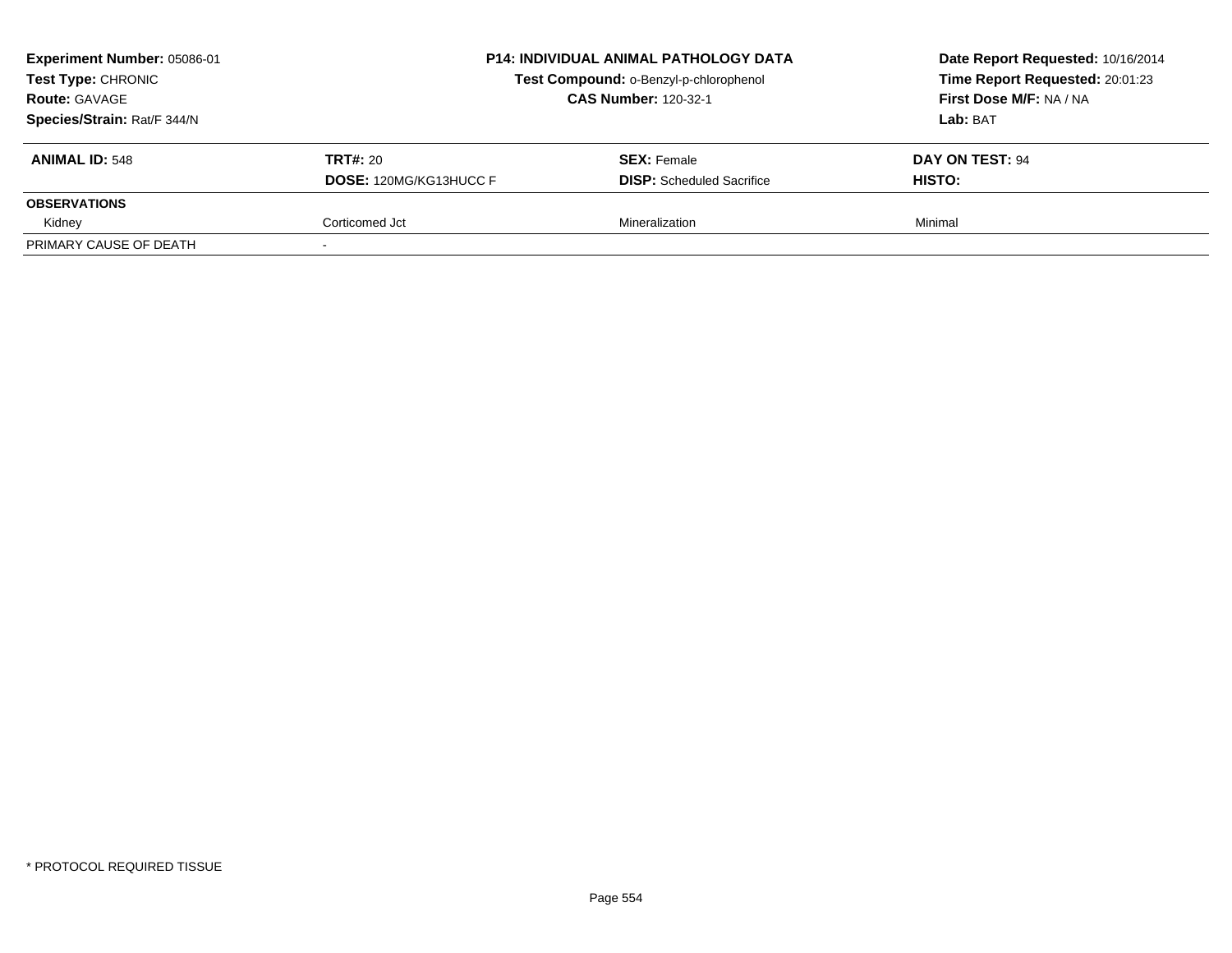| Experiment Number: 05086-01<br>Test Type: CHRONIC<br><b>Route: GAVAGE</b> |                               | <b>P14: INDIVIDUAL ANIMAL PATHOLOGY DATA</b><br>Test Compound: o-Benzyl-p-chlorophenol<br><b>CAS Number: 120-32-1</b> | Date Report Requested: 10/16/2014<br>Time Report Requested: 20:01:23<br>First Dose M/F: NA / NA |  |
|---------------------------------------------------------------------------|-------------------------------|-----------------------------------------------------------------------------------------------------------------------|-------------------------------------------------------------------------------------------------|--|
| Species/Strain: Rat/F 344/N                                               |                               |                                                                                                                       | Lab: BAT                                                                                        |  |
| <b>ANIMAL ID: 549</b>                                                     | TRT#: 20                      | <b>SEX: Female</b>                                                                                                    | DAY ON TEST: 94                                                                                 |  |
|                                                                           | <b>DOSE: 120MG/KG13HUCC F</b> | <b>DISP:</b> Scheduled Sacrifice                                                                                      | HISTO:                                                                                          |  |
|                                                                           |                               | ORGAN AND ACCOUNTABLE SITE STATUS                                                                                     |                                                                                                 |  |
| <b>NORMAL</b>                                                             |                               |                                                                                                                       |                                                                                                 |  |
| Kidney                                                                    |                               |                                                                                                                       |                                                                                                 |  |
| <b>OBSERVATIONS</b>                                                       |                               |                                                                                                                       |                                                                                                 |  |
| Eye                                                                       | Lens                          | Cataract                                                                                                              | Mild                                                                                            |  |
| [ Cataract TGLS = $1-11$ ]                                                |                               |                                                                                                                       |                                                                                                 |  |
| PRIMARY CAUSE OF DEATH                                                    |                               |                                                                                                                       |                                                                                                 |  |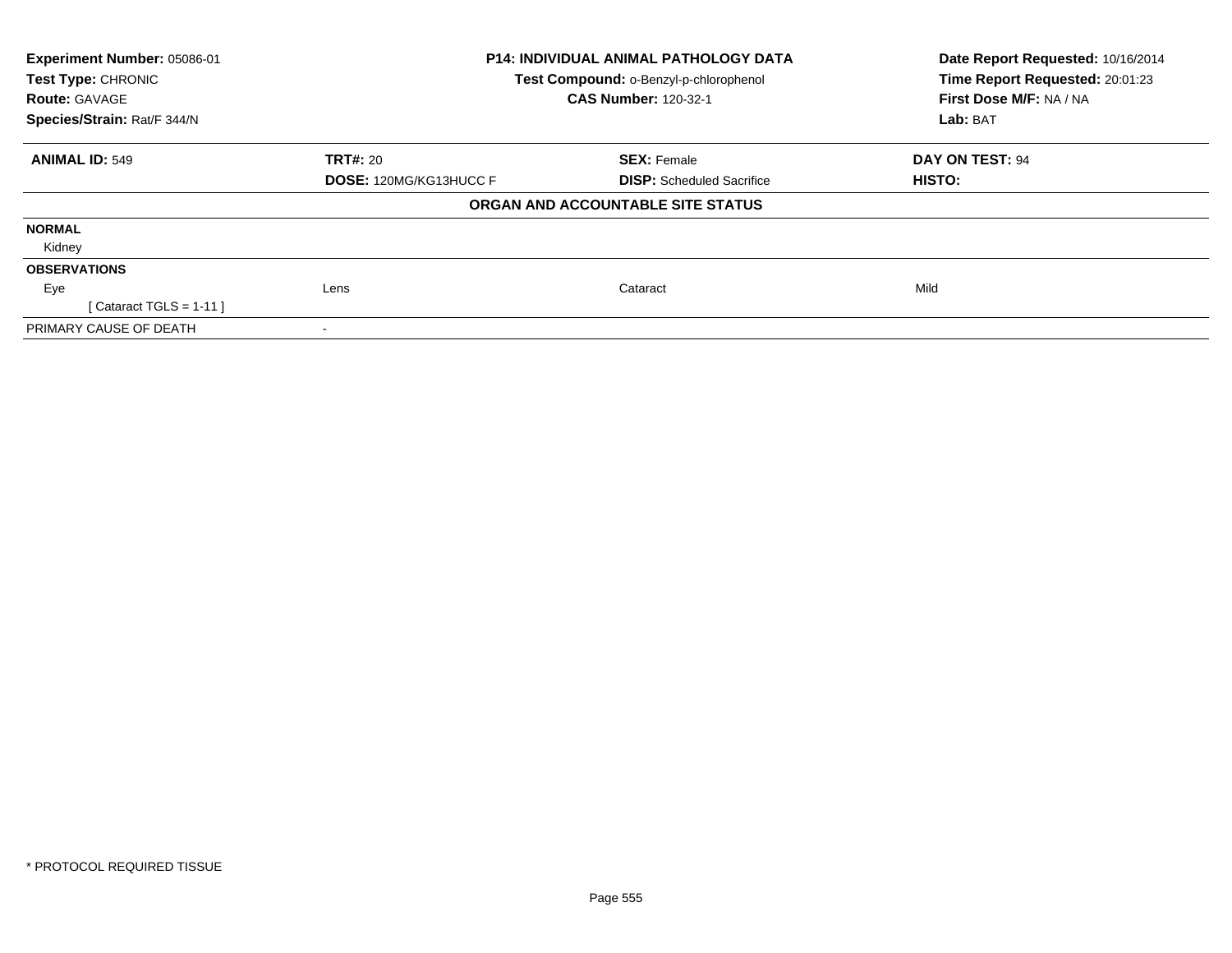| Experiment Number: 05086-01<br><b>Test Type: CHRONIC</b><br><b>Route: GAVAGE</b><br>Species/Strain: Rat/F 344/N |                                                  | <b>P14: INDIVIDUAL ANIMAL PATHOLOGY DATA</b><br>Test Compound: o-Benzyl-p-chlorophenol<br><b>CAS Number: 120-32-1</b> | Date Report Requested: 10/16/2014<br>Time Report Requested: 20:01:23<br>First Dose M/F: NA / NA<br>Lab: BAT |
|-----------------------------------------------------------------------------------------------------------------|--------------------------------------------------|-----------------------------------------------------------------------------------------------------------------------|-------------------------------------------------------------------------------------------------------------|
| <b>ANIMAL ID: 550</b>                                                                                           | <b>TRT#: 20</b><br><b>DOSE: 120MG/KG13HUCC F</b> | <b>SEX:</b> Female<br><b>DISP:</b> Scheduled Sacrifice                                                                | DAY ON TEST: 94<br><b>HISTO:</b>                                                                            |
| <b>OBSERVATIONS</b>                                                                                             |                                                  |                                                                                                                       |                                                                                                             |
| Kidney                                                                                                          | Corticomed Jct                                   | Mineralization                                                                                                        | Minimal                                                                                                     |
| PRIMARY CAUSE OF DEATH                                                                                          |                                                  |                                                                                                                       |                                                                                                             |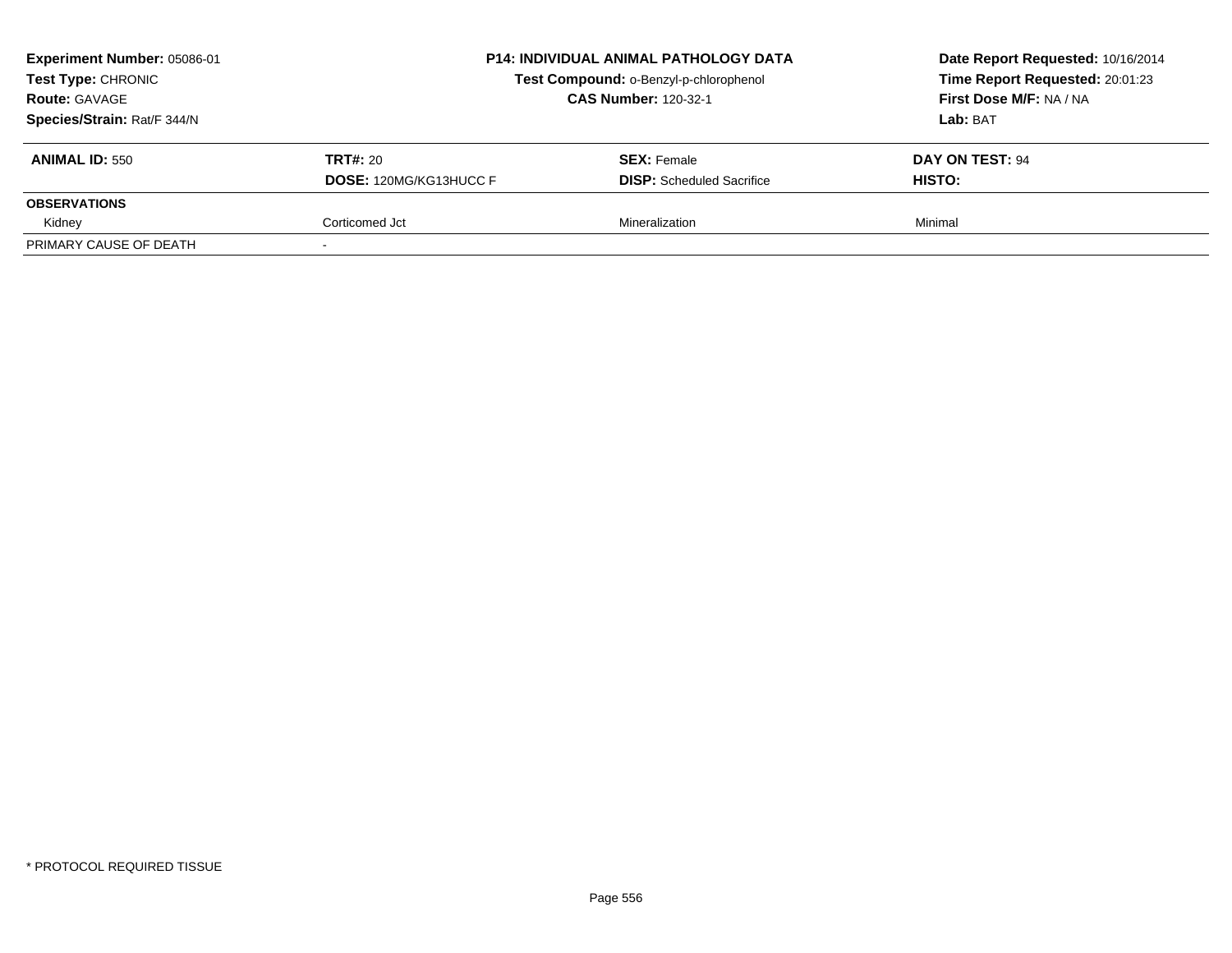| <b>Experiment Number: 05086-01</b><br>Test Type: CHRONIC<br><b>Route: GAVAGE</b><br>Species/Strain: Rat/F 344/N | <b>P14: INDIVIDUAL ANIMAL PATHOLOGY DATA</b><br>Test Compound: o-Benzyl-p-chlorophenol<br><b>CAS Number: 120-32-1</b> |                                                  | Date Report Requested: 10/16/2014<br>Time Report Requested: 20:01:23<br>First Dose M/F: NA / NA<br>Lab: BAT |
|-----------------------------------------------------------------------------------------------------------------|-----------------------------------------------------------------------------------------------------------------------|--------------------------------------------------|-------------------------------------------------------------------------------------------------------------|
| <b>ANIMAL ID: 559</b>                                                                                           | <b>TRT#: 21</b><br><b>DOSE: 120MG/KG65HUCC F</b>                                                                      | <b>SEX:</b> Female<br><b>DISP: Natural Death</b> | DAY ON TEST: 411<br><b>HISTO: 863089</b>                                                                    |
| PRIMARY CAUSE OF DEATH                                                                                          |                                                                                                                       |                                                  |                                                                                                             |
| Animal Note: COD: PITUITARY NEOPLASM.                                                                           |                                                                                                                       |                                                  |                                                                                                             |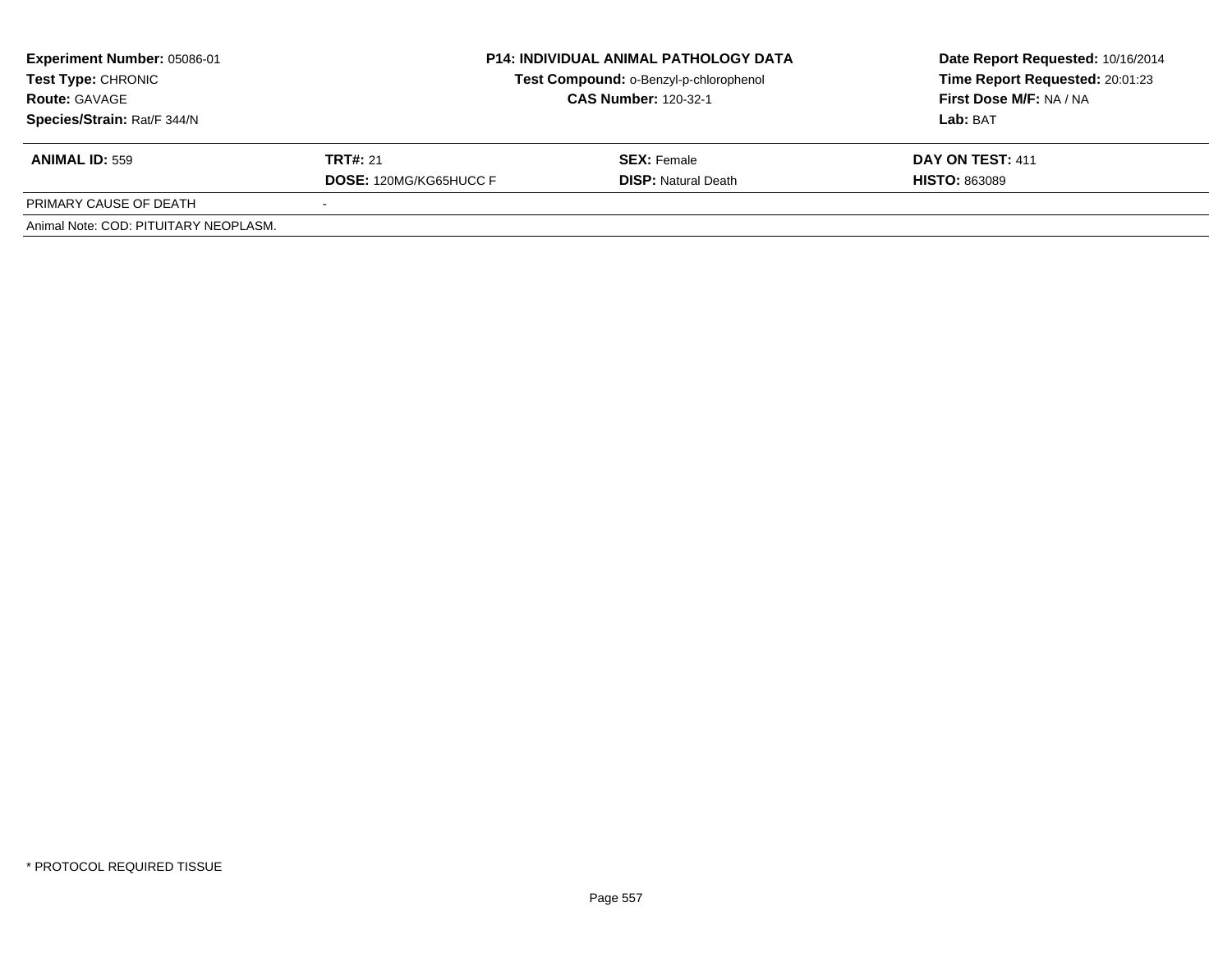| Experiment Number: 05086-01<br>Test Type: CHRONIC<br><b>Route: GAVAGE</b><br>Species/Strain: Rat/F 344/N |                           | <b>P14: INDIVIDUAL ANIMAL PATHOLOGY DATA</b><br>Test Compound: o-Benzyl-p-chlorophenol<br><b>CAS Number: 120-32-1</b> | Date Report Requested: 10/16/2014<br>Time Report Requested: 20:01:23<br>First Dose M/F: NA / NA<br>Lab: BAT |
|----------------------------------------------------------------------------------------------------------|---------------------------|-----------------------------------------------------------------------------------------------------------------------|-------------------------------------------------------------------------------------------------------------|
| <b>ANIMAL ID: 561</b>                                                                                    | <b>TRT#: 22</b>           | <b>SEX: Female</b>                                                                                                    | DAY ON TEST: 729                                                                                            |
|                                                                                                          | DOSE: 240MG/KG F          | <b>DISP: Terminal Sacrifice</b>                                                                                       | HISTO: 863291                                                                                               |
|                                                                                                          |                           | ORGAN AND ACCOUNTABLE SITE STATUS                                                                                     |                                                                                                             |
| <b>NORMAL</b>                                                                                            |                           |                                                                                                                       |                                                                                                             |
| <b>Adrenal Gland - Cortex</b>                                                                            | Adrenal Gland - Medulla   | <b>Bone</b>                                                                                                           | <b>Bone Marrow</b>                                                                                          |
| <b>Brain</b>                                                                                             | <b>Clitoral Gland</b>     | Esophagus                                                                                                             | Heart                                                                                                       |
| Intestine Large - Cecum                                                                                  | Intestine Large - Colon   | Intestine Large - Rectum                                                                                              | Intestine Small - Duodenum                                                                                  |
| Intestine Small - Ileum                                                                                  | Intestine Small - Jejunum | Islets, Pancreatic                                                                                                    | Lymph Node - Mesenteric                                                                                     |
| Nose                                                                                                     | Ovary                     | Pancreas                                                                                                              | Parathyroid Gland                                                                                           |
| Salivary Glands                                                                                          | Skin                      | Spleen                                                                                                                | Stomach - Forestomach                                                                                       |
| Stomach - Glandular                                                                                      | Thymus                    | <b>Thyroid Gland</b>                                                                                                  | Trachea                                                                                                     |
| <b>Urinary Bladder</b>                                                                                   |                           |                                                                                                                       |                                                                                                             |
| <b>MISSING</b>                                                                                           |                           |                                                                                                                       |                                                                                                             |
| Lymph Node - Mandibular                                                                                  |                           |                                                                                                                       |                                                                                                             |
| <b>OBSERVATIONS</b>                                                                                      |                           |                                                                                                                       |                                                                                                             |
| Eye                                                                                                      | Lens                      | Cataract                                                                                                              | Moderate                                                                                                    |
| Note: CATARACT<br>$TGLs = 1-11$                                                                          |                           |                                                                                                                       |                                                                                                             |
| Kidney                                                                                                   | Pelvis                    | Mineralization                                                                                                        | Minimal                                                                                                     |
|                                                                                                          |                           | Nephropathy                                                                                                           | Mild                                                                                                        |
| Liver                                                                                                    |                           | <b>Basophilic Focus</b>                                                                                               |                                                                                                             |
| Note: BASOPH FOCUS<br>$TGLs = 5-15$                                                                      |                           |                                                                                                                       |                                                                                                             |
| Lung                                                                                                     |                           | Inflammation                                                                                                          | Chronic Active, Minimal                                                                                     |
| Mammary Gland                                                                                            |                           | Fibroadenoma                                                                                                          |                                                                                                             |
| Note: FIBROADENOMA<br>$TGLs = 3-13$                                                                      |                           |                                                                                                                       |                                                                                                             |
| <b>Pituitary Gland</b>                                                                                   | <b>Pars Distalis</b>      | Adenoma                                                                                                               |                                                                                                             |
| Note: ADENOMA<br>$TGLS = 2-12$                                                                           |                           |                                                                                                                       |                                                                                                             |
| <b>Uterus</b>                                                                                            |                           | Polyp Stromal                                                                                                         |                                                                                                             |
| Note: POLYP STROMAL<br>$TGLs = 4-14$                                                                     |                           |                                                                                                                       |                                                                                                             |
| PRIMARY CAUSE OF DEATH                                                                                   |                           |                                                                                                                       |                                                                                                             |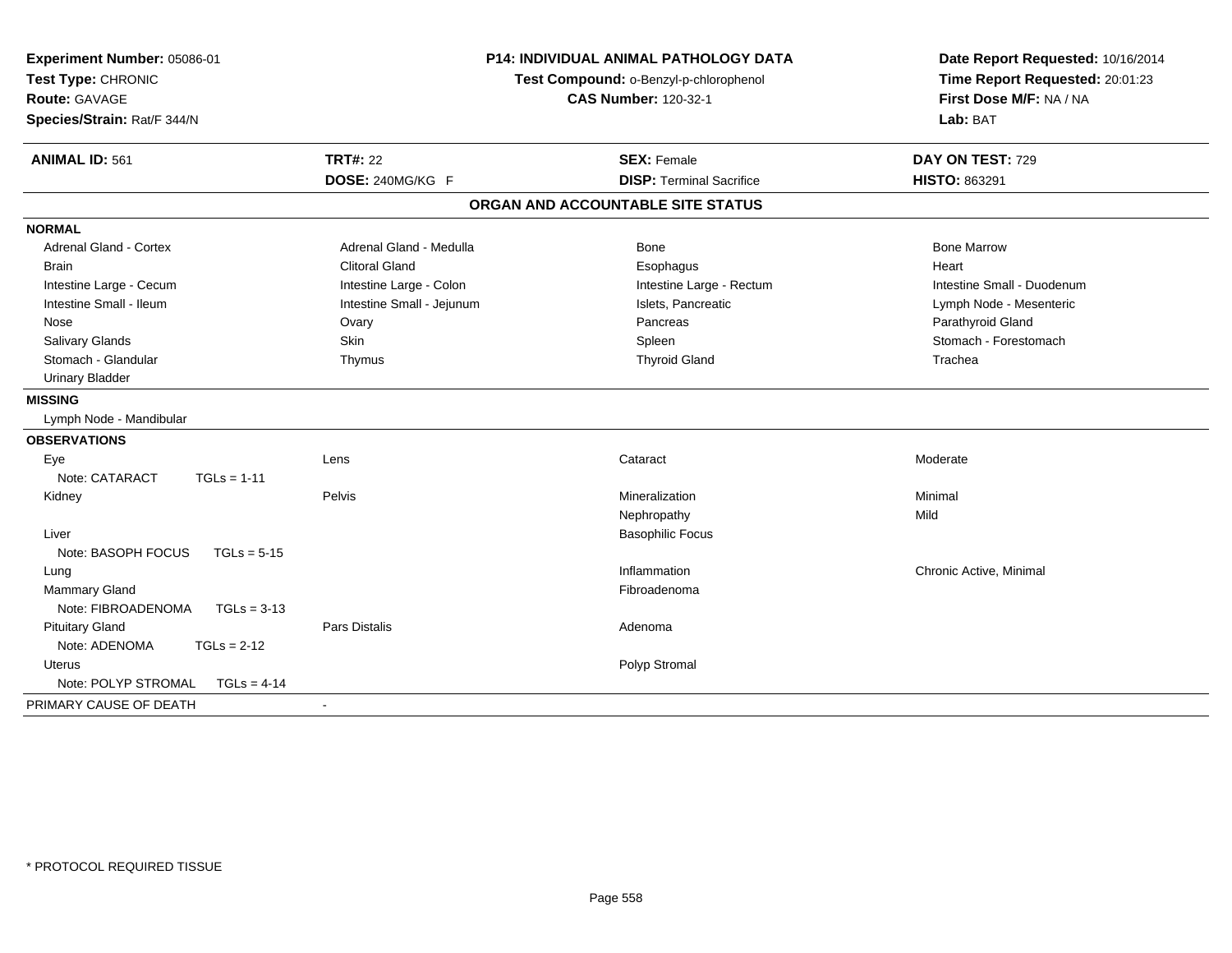| Experiment Number: 05086-01<br>Test Type: CHRONIC<br>Route: GAVAGE<br>Species/Strain: Rat/F 344/N |               |                            | <b>P14: INDIVIDUAL ANIMAL PATHOLOGY DATA</b><br>Test Compound: o-Benzyl-p-chlorophenol<br><b>CAS Number: 120-32-1</b> | Date Report Requested: 10/16/2014<br>Time Report Requested: 20:01:23<br>First Dose M/F: NA / NA<br>Lab: BAT |
|---------------------------------------------------------------------------------------------------|---------------|----------------------------|-----------------------------------------------------------------------------------------------------------------------|-------------------------------------------------------------------------------------------------------------|
| <b>ANIMAL ID: 562</b>                                                                             |               | <b>TRT#: 22</b>            | <b>SEX: Female</b>                                                                                                    | DAY ON TEST: 729                                                                                            |
|                                                                                                   |               | DOSE: 240MG/KG F           | <b>DISP: Terminal Sacrifice</b>                                                                                       | <b>HISTO: 863292</b>                                                                                        |
|                                                                                                   |               |                            | ORGAN AND ACCOUNTABLE SITE STATUS                                                                                     |                                                                                                             |
| <b>NORMAL</b>                                                                                     |               |                            |                                                                                                                       |                                                                                                             |
| <b>Adrenal Gland - Cortex</b>                                                                     |               | <b>Bone</b>                | <b>Bone Marrow</b>                                                                                                    | <b>Brain</b>                                                                                                |
| <b>Clitoral Gland</b>                                                                             |               | Esophagus                  | Intestine Large - Cecum                                                                                               | Intestine Large - Colon                                                                                     |
| Intestine Large - Rectum                                                                          |               | Intestine Small - Duodenum | Intestine Small - Ileum                                                                                               | Intestine Small - Jejunum                                                                                   |
| Islets, Pancreatic                                                                                |               | Lymph Node - Mandibular    | Lymph Node - Mesenteric                                                                                               | <b>Mammary Gland</b>                                                                                        |
| Nose                                                                                              |               | Ovary                      | Parathyroid Gland                                                                                                     | Salivary Glands                                                                                             |
| Skin                                                                                              |               | Spleen                     | Stomach - Forestomach                                                                                                 | Stomach - Glandular                                                                                         |
| Thymus                                                                                            |               | <b>Thyroid Gland</b>       | Trachea                                                                                                               | <b>Urinary Bladder</b>                                                                                      |
| <b>Uterus</b>                                                                                     |               |                            |                                                                                                                       |                                                                                                             |
| <b>OBSERVATIONS</b>                                                                               |               |                            |                                                                                                                       |                                                                                                             |
| <b>Adrenal Gland</b>                                                                              |               | Medulla                    | Pheochromocytoma Benign                                                                                               |                                                                                                             |
| Heart                                                                                             |               | Myocardium                 | Degeneration                                                                                                          | Chronic, Minimal                                                                                            |
| Kidney                                                                                            |               | Pelvis                     | Inflammation                                                                                                          | Suppurative, Mild                                                                                           |
|                                                                                                   |               |                            | Nephropathy                                                                                                           | Mild                                                                                                        |
| Liver                                                                                             |               |                            | <b>Basophilic Focus</b>                                                                                               |                                                                                                             |
|                                                                                                   |               |                            | <b>Clear Cell Focus</b>                                                                                               |                                                                                                             |
|                                                                                                   |               | <b>Bile Duct</b>           | Hyperplasia                                                                                                           | Minimal                                                                                                     |
| Lung                                                                                              |               | Alveolar Epith             | Hyperplasia                                                                                                           | Minimal                                                                                                     |
| Pancreas                                                                                          |               | Acinus                     | Atrophy                                                                                                               | Minimal                                                                                                     |
| <b>Pituitary Gland</b>                                                                            |               | Pars Distalis              | Hyperplasia                                                                                                           | Mild                                                                                                        |
| Note: HYPERPLASIA                                                                                 | $TGLs = 1-11$ |                            |                                                                                                                       |                                                                                                             |
| PRIMARY CAUSE OF DEATH                                                                            |               |                            |                                                                                                                       |                                                                                                             |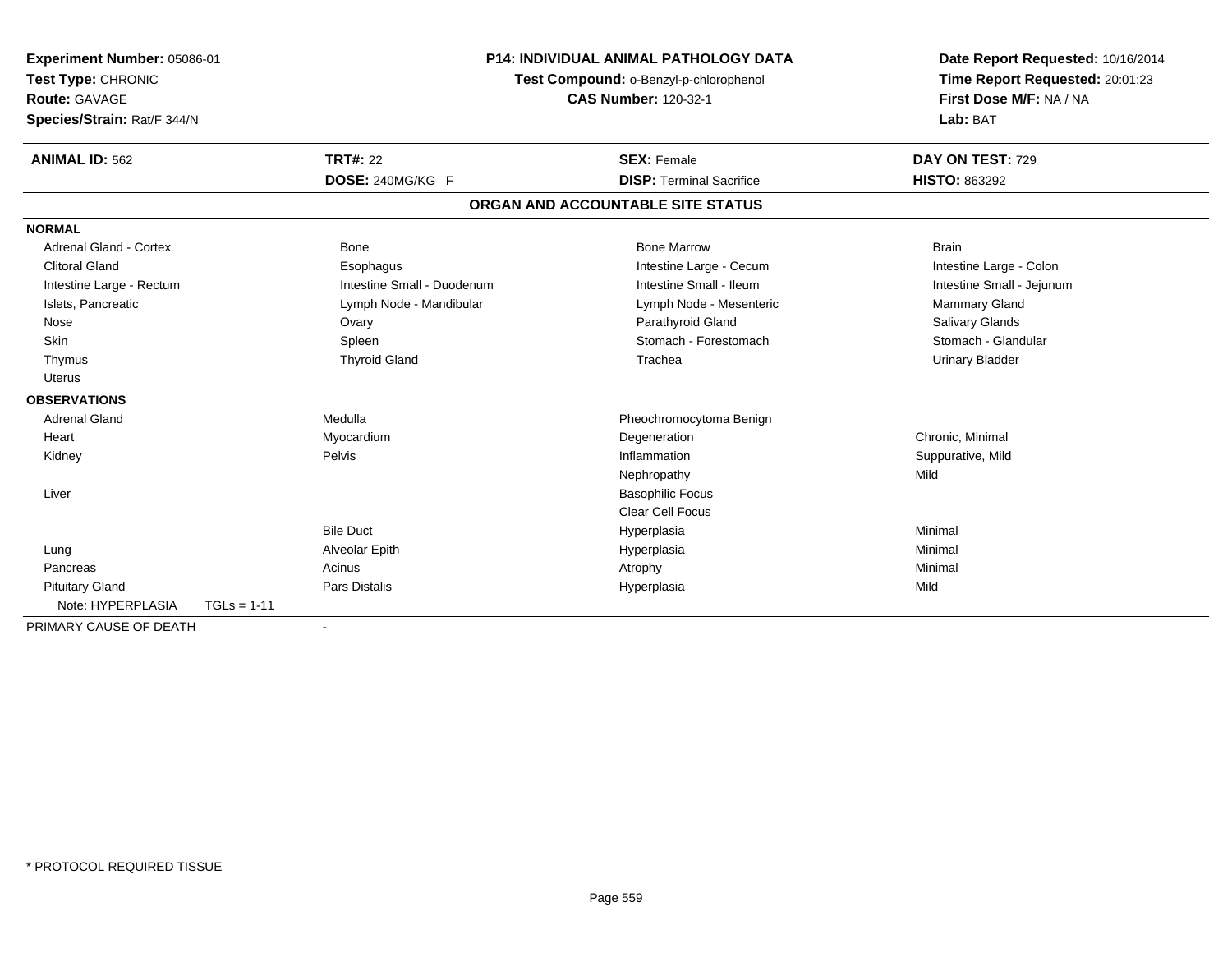| <b>Experiment Number: 05086-01</b><br>Test Type: CHRONIC<br><b>Route: GAVAGE</b><br>Species/Strain: Rat/F 344/N |                           | <b>P14: INDIVIDUAL ANIMAL PATHOLOGY DATA</b><br>Test Compound: o-Benzyl-p-chlorophenol<br><b>CAS Number: 120-32-1</b> | Date Report Requested: 10/16/2014<br>Time Report Requested: 20:01:23<br>First Dose M/F: NA / NA<br>Lab: BAT |
|-----------------------------------------------------------------------------------------------------------------|---------------------------|-----------------------------------------------------------------------------------------------------------------------|-------------------------------------------------------------------------------------------------------------|
| <b>ANIMAL ID: 563</b>                                                                                           | <b>TRT#: 22</b>           | <b>SEX: Female</b>                                                                                                    | DAY ON TEST: 457                                                                                            |
|                                                                                                                 | DOSE: 240MG/KG F          | <b>DISP:</b> Scheduled Sacrifice<br>ORGAN AND ACCOUNTABLE SITE STATUS                                                 | <b>HISTO: 863293</b>                                                                                        |
| <b>NORMAL</b>                                                                                                   |                           |                                                                                                                       |                                                                                                             |
| Adrenal Gland - Cortex                                                                                          | Adrenal Gland - Medulla   | <b>Bone</b>                                                                                                           | <b>Bone Marrow</b>                                                                                          |
| Brain                                                                                                           | <b>Clitoral Gland</b>     | Esophagus                                                                                                             | Heart                                                                                                       |
| Intestine Large - Cecum                                                                                         | Intestine Large - Colon   | Intestine Large - Rectum                                                                                              | Intestine Small - Duodenum                                                                                  |
| Intestine Small - Ileum                                                                                         | Intestine Small - Jejunum | Islets, Pancreatic                                                                                                    | Liver                                                                                                       |
| Lymph Node - Mandibular                                                                                         | Lymph Node - Mesenteric   | Mammary Gland                                                                                                         | Nose                                                                                                        |
| Ovary                                                                                                           | Pancreas                  | Parathyroid Gland                                                                                                     | <b>Pituitary Gland</b>                                                                                      |
| <b>Salivary Glands</b>                                                                                          | <b>Skin</b>               | Spleen                                                                                                                | Stomach - Forestomach                                                                                       |
| Stomach - Glandular                                                                                             | Thymus                    | <b>Thyroid Gland</b>                                                                                                  | Trachea                                                                                                     |
| <b>Urinary Bladder</b>                                                                                          | <b>Uterus</b>             |                                                                                                                       |                                                                                                             |
| <b>MISSING</b>                                                                                                  |                           |                                                                                                                       |                                                                                                             |
| Lung                                                                                                            |                           |                                                                                                                       |                                                                                                             |
| <b>OBSERVATIONS</b>                                                                                             |                           |                                                                                                                       |                                                                                                             |
| Kidney                                                                                                          |                           | Nephropathy                                                                                                           | Mild                                                                                                        |
| PRIMARY CAUSE OF DEATH                                                                                          |                           |                                                                                                                       |                                                                                                             |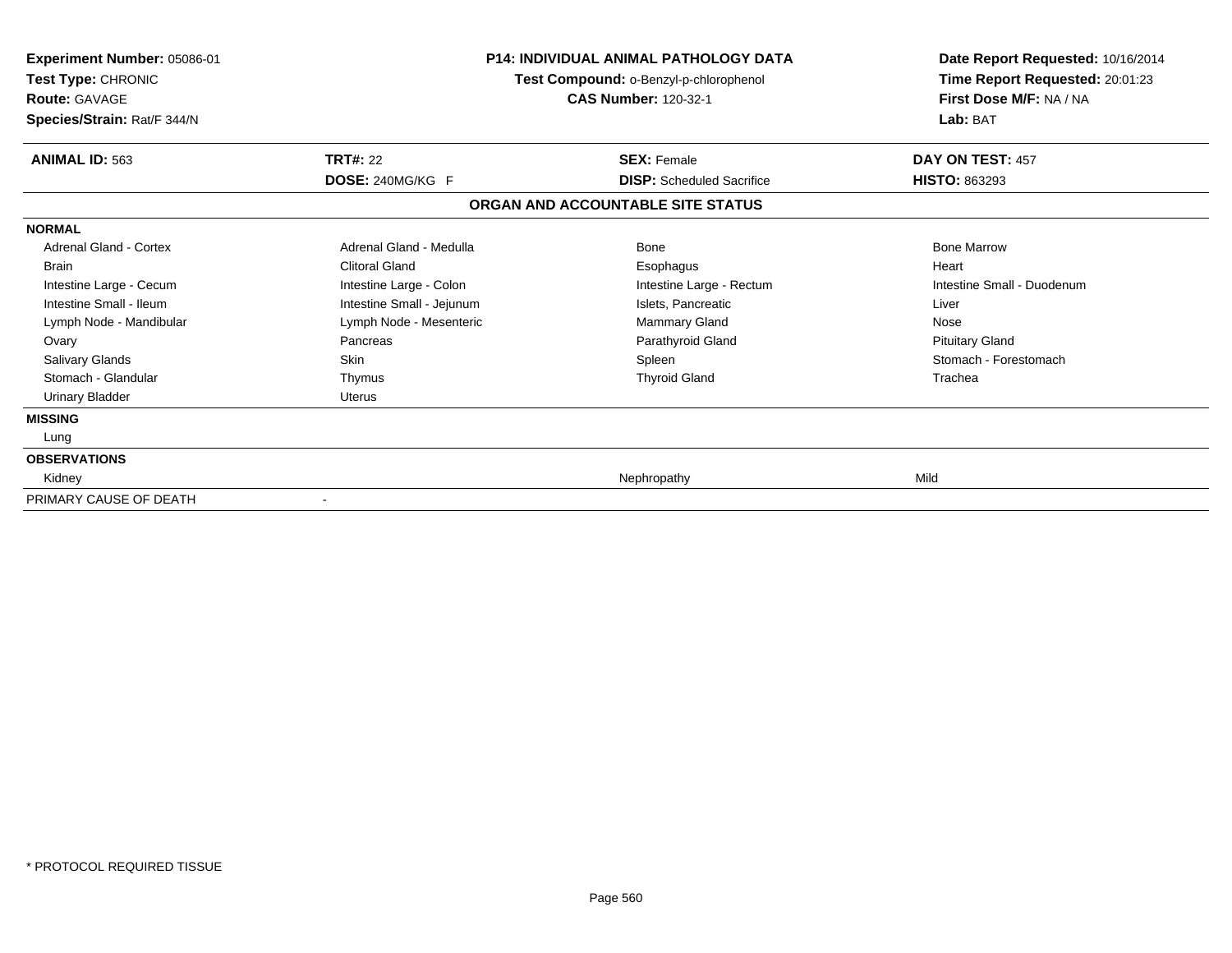| Experiment Number: 05086-01<br>Test Type: CHRONIC<br><b>Route: GAVAGE</b><br>Species/Strain: Rat/F 344/N |                            | <b>P14: INDIVIDUAL ANIMAL PATHOLOGY DATA</b><br>Test Compound: o-Benzyl-p-chlorophenol<br><b>CAS Number: 120-32-1</b> | Date Report Requested: 10/16/2014<br>Time Report Requested: 20:01:23<br>First Dose M/F: NA / NA<br>Lab: BAT |
|----------------------------------------------------------------------------------------------------------|----------------------------|-----------------------------------------------------------------------------------------------------------------------|-------------------------------------------------------------------------------------------------------------|
| <b>ANIMAL ID: 564</b>                                                                                    | <b>TRT#: 22</b>            | <b>SEX: Female</b>                                                                                                    | DAY ON TEST: 493                                                                                            |
|                                                                                                          | DOSE: 240MG/KG F           | <b>DISP:</b> Moribund Sacrifice                                                                                       | <b>HISTO: 863294</b>                                                                                        |
|                                                                                                          |                            | ORGAN AND ACCOUNTABLE SITE STATUS                                                                                     |                                                                                                             |
| <b>NORMAL</b>                                                                                            |                            |                                                                                                                       |                                                                                                             |
| Adrenal Gland - Cortex                                                                                   | Adrenal Gland - Medulla    | Bone                                                                                                                  | <b>Brain</b>                                                                                                |
| <b>Clitoral Gland</b>                                                                                    | Esophagus                  | Intestine Large - Cecum                                                                                               | Intestine Large - Colon                                                                                     |
| Intestine Large - Rectum                                                                                 | Intestine Small - Duodenum | Intestine Small - Ileum                                                                                               | Intestine Small - Jejunum                                                                                   |
| Islets, Pancreatic                                                                                       | <b>Mammary Gland</b>       | Ovary                                                                                                                 | Pancreas                                                                                                    |
| Parathyroid Gland                                                                                        | <b>Pituitary Gland</b>     | Salivary Glands                                                                                                       | <b>Skin</b>                                                                                                 |
| Stomach - Forestomach                                                                                    | Stomach - Glandular        | Thymus                                                                                                                | <b>Thyroid Gland</b>                                                                                        |
| Trachea                                                                                                  | <b>Urinary Bladder</b>     | <b>Uterus</b>                                                                                                         |                                                                                                             |
| <b>OBSERVATIONS</b>                                                                                      |                            |                                                                                                                       |                                                                                                             |
| <b>Bone Marrow</b>                                                                                       |                            | Leukemia Mononuclear                                                                                                  |                                                                                                             |
| Heart                                                                                                    |                            | Leukemia Mononuclear                                                                                                  |                                                                                                             |
| Kidney                                                                                                   |                            | Leukemia Mononuclear                                                                                                  |                                                                                                             |
|                                                                                                          |                            | Nephropathy                                                                                                           | Mild                                                                                                        |
| Liver                                                                                                    | <b>Bile Duct</b>           | Hyperplasia                                                                                                           | Mild                                                                                                        |
|                                                                                                          |                            | Leukemia Mononuclear                                                                                                  |                                                                                                             |
| Note: LEUKEMIA MONUC   TGLs = 1-4                                                                        |                            |                                                                                                                       |                                                                                                             |
| Lung                                                                                                     |                            | Leukemia Mononuclear                                                                                                  |                                                                                                             |
| Lymph Node                                                                                               | Mandibular                 | Leukemia Mononuclear                                                                                                  |                                                                                                             |
|                                                                                                          | Mesenteric                 | Leukemia Mononuclear                                                                                                  |                                                                                                             |
| Mesentery                                                                                                |                            | Hemorrhage                                                                                                            | Marked                                                                                                      |
| Note: HEMORRHAGE<br>$TGLs = 3,4-11$                                                                      |                            |                                                                                                                       |                                                                                                             |
| Nose                                                                                                     | Mucosa                     | Inflammation                                                                                                          | Suppurative, Moderate                                                                                       |
| Spleen                                                                                                   |                            | Leukemia Mononuclear                                                                                                  |                                                                                                             |
| Note: LEUKEMIA MONUC<br>$TGLs = 2.5 - 12$                                                                |                            |                                                                                                                       |                                                                                                             |
| PRIMARY CAUSE OF DEATH                                                                                   |                            |                                                                                                                       |                                                                                                             |
| Animal Note: MORIBUND DUE TO LEUKEMIA                                                                    |                            |                                                                                                                       |                                                                                                             |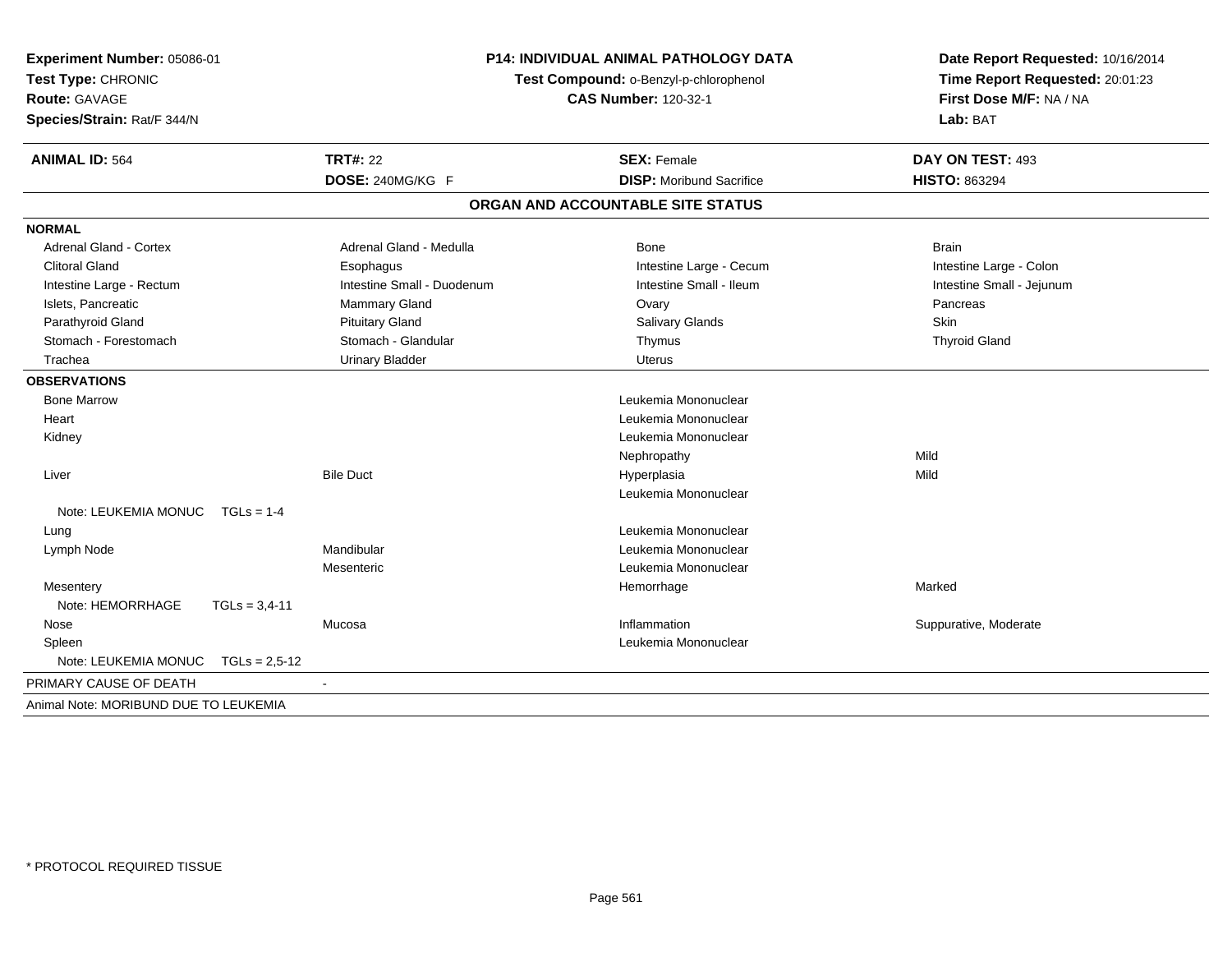| Experiment Number: 05086-01<br>Test Type: CHRONIC<br><b>Route: GAVAGE</b><br>Species/Strain: Rat/F 344/N |                          | <b>P14: INDIVIDUAL ANIMAL PATHOLOGY DATA</b><br>Test Compound: o-Benzyl-p-chlorophenol<br><b>CAS Number: 120-32-1</b> | Date Report Requested: 10/16/2014<br>Time Report Requested: 20:01:23<br>First Dose M/F: NA / NA<br>Lab: BAT |
|----------------------------------------------------------------------------------------------------------|--------------------------|-----------------------------------------------------------------------------------------------------------------------|-------------------------------------------------------------------------------------------------------------|
| <b>ANIMAL ID: 565</b>                                                                                    | <b>TRT#: 22</b>          | <b>SEX: Female</b>                                                                                                    | DAY ON TEST: 554                                                                                            |
|                                                                                                          | DOSE: 240MG/KG F         | <b>DISP:</b> Moribund Sacrifice                                                                                       | <b>HISTO: 863295</b>                                                                                        |
|                                                                                                          |                          | ORGAN AND ACCOUNTABLE SITE STATUS                                                                                     |                                                                                                             |
| <b>NORMAL</b>                                                                                            |                          |                                                                                                                       |                                                                                                             |
| Adrenal Gland - Cortex                                                                                   | Adrenal Gland - Medulla  | Bone                                                                                                                  | <b>Bone Marrow</b>                                                                                          |
| <b>Brain</b>                                                                                             | <b>Clitoral Gland</b>    | Esophagus                                                                                                             | Intestine Large - Cecum                                                                                     |
| Intestine Large - Colon                                                                                  | Intestine Large - Rectum | Intestine Small - Duodenum                                                                                            | Intestine Small - Ileum                                                                                     |
| Intestine Small - Jejunum                                                                                | Islets, Pancreatic       | Lung                                                                                                                  | Lymph Node - Mandibular                                                                                     |
| Lymph Node - Mesenteric                                                                                  | <b>Mammary Gland</b>     | Nose                                                                                                                  | Ovary                                                                                                       |
| Pancreas                                                                                                 | Parathyroid Gland        | <b>Pituitary Gland</b>                                                                                                | Salivary Glands                                                                                             |
| Skin                                                                                                     | Spleen                   | Stomach - Forestomach                                                                                                 | Stomach - Glandular                                                                                         |
| Thymus                                                                                                   | <b>Thyroid Gland</b>     | Trachea                                                                                                               | <b>Urinary Bladder</b>                                                                                      |
| <b>Uterus</b>                                                                                            |                          |                                                                                                                       |                                                                                                             |
| <b>OBSERVATIONS</b>                                                                                      |                          |                                                                                                                       |                                                                                                             |
| Heart                                                                                                    | Myocardium               | Degeneration                                                                                                          | Chronic, Minimal                                                                                            |
| Kidney                                                                                                   | Pelvis                   | Inflammation                                                                                                          | Suppurative, Mild                                                                                           |
|                                                                                                          |                          | Nephropathy                                                                                                           | Mild                                                                                                        |
| Liver                                                                                                    |                          | <b>Basophilic Focus</b>                                                                                               |                                                                                                             |
| Zymbal's Gland                                                                                           |                          | Carcinoma                                                                                                             |                                                                                                             |
| Note: CARCINOMA                                                                                          | $TGLs = 1-11$            |                                                                                                                       |                                                                                                             |
| PRIMARY CAUSE OF DEATH                                                                                   |                          |                                                                                                                       |                                                                                                             |
| Animal Note: MORIBUND DUE TO ZYMBALS CARCINOMA.                                                          |                          |                                                                                                                       |                                                                                                             |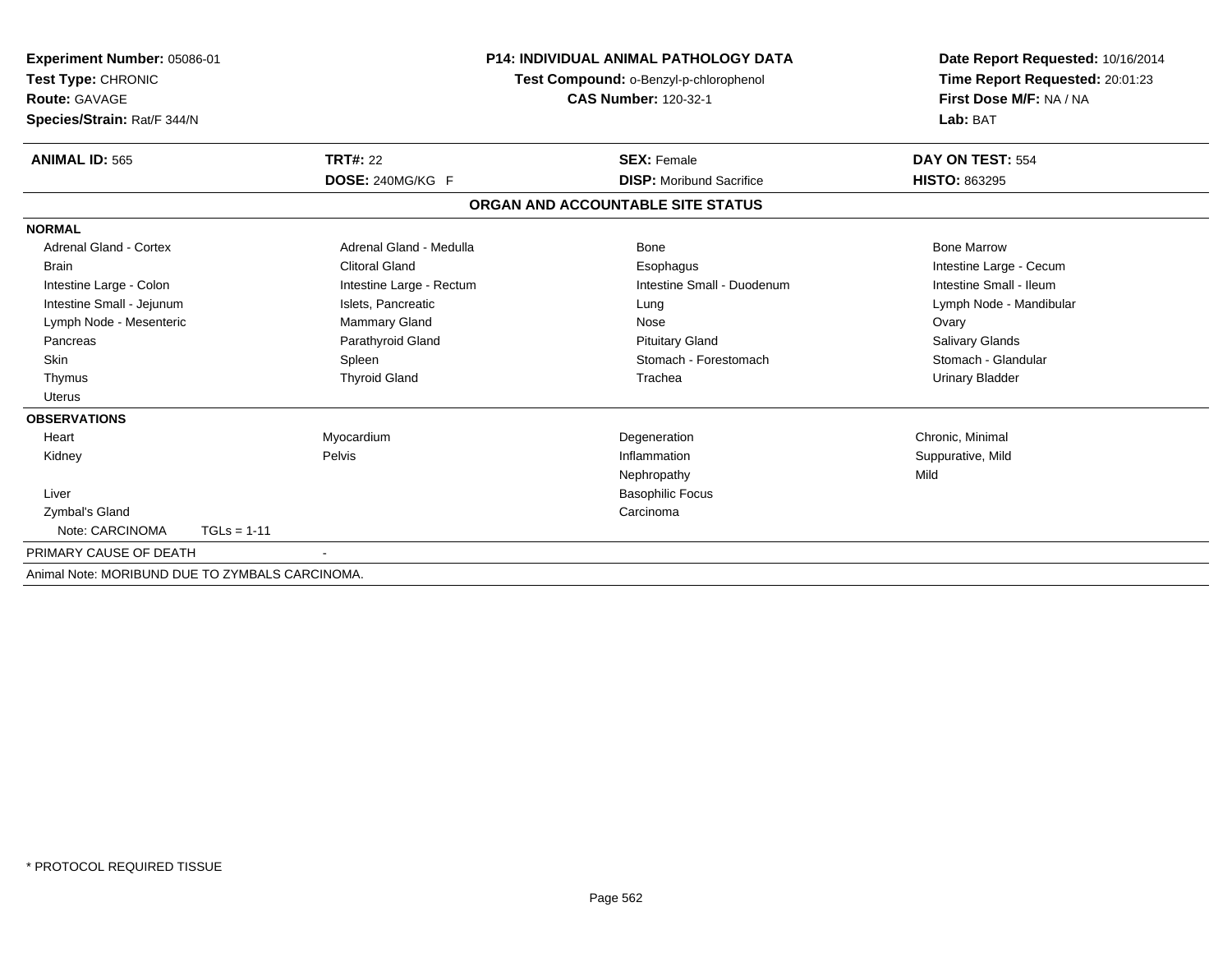| Experiment Number: 05086-01<br>Test Type: CHRONIC<br><b>Route: GAVAGE</b><br>Species/Strain: Rat/F 344/N |              |                          | <b>P14: INDIVIDUAL ANIMAL PATHOLOGY DATA</b><br>Test Compound: o-Benzyl-p-chlorophenol<br>CAS Number: 120-32-1 |                                   | Date Report Requested: 10/16/2014<br>Time Report Requested: 20:01:23<br>First Dose M/F: NA / NA<br>Lab: BAT |
|----------------------------------------------------------------------------------------------------------|--------------|--------------------------|----------------------------------------------------------------------------------------------------------------|-----------------------------------|-------------------------------------------------------------------------------------------------------------|
| <b>ANIMAL ID: 566</b>                                                                                    |              | <b>TRT#: 22</b>          |                                                                                                                | <b>SEX: Female</b>                | DAY ON TEST: 457                                                                                            |
|                                                                                                          |              | DOSE: 240MG/KG F         |                                                                                                                | <b>DISP:</b> Scheduled Sacrifice  | <b>HISTO: 863296</b>                                                                                        |
|                                                                                                          |              |                          |                                                                                                                | ORGAN AND ACCOUNTABLE SITE STATUS |                                                                                                             |
| <b>NORMAL</b>                                                                                            |              |                          |                                                                                                                |                                   |                                                                                                             |
| Adrenal Gland - Cortex                                                                                   |              | Adrenal Gland - Medulla  |                                                                                                                | Bone                              | <b>Bone Marrow</b>                                                                                          |
| <b>Brain</b>                                                                                             |              | <b>Clitoral Gland</b>    |                                                                                                                | Esophagus                         | Intestine Large - Cecum                                                                                     |
| Intestine Large - Colon                                                                                  |              | Intestine Large - Rectum |                                                                                                                | Intestine Small - Duodenum        | Intestine Small - Ileum                                                                                     |
| Intestine Small - Jejunum                                                                                |              | Islets, Pancreatic       |                                                                                                                | Liver                             | Lung                                                                                                        |
| Lymph Node - Mandibular                                                                                  |              | Lymph Node - Mesenteric  |                                                                                                                | <b>Mammary Gland</b>              | Nose                                                                                                        |
| Ovary                                                                                                    |              | Pancreas                 |                                                                                                                | Parathyroid Gland                 | <b>Salivary Glands</b>                                                                                      |
| <b>Skin</b>                                                                                              |              | Spleen                   |                                                                                                                | Stomach - Forestomach             | Stomach - Glandular                                                                                         |
| Thymus                                                                                                   |              | <b>Thyroid Gland</b>     |                                                                                                                | Trachea                           | Urinary Bladder                                                                                             |
| Uterus                                                                                                   |              |                          |                                                                                                                |                                   |                                                                                                             |
| <b>OBSERVATIONS</b>                                                                                      |              |                          |                                                                                                                |                                   |                                                                                                             |
| Heart                                                                                                    |              | Myocardium               |                                                                                                                | Degeneration                      | Chronic, Minimal                                                                                            |
| Kidney                                                                                                   |              |                          |                                                                                                                | Nephropathy                       | Mild                                                                                                        |
| <b>Pituitary Gland</b>                                                                                   |              | <b>Pars Distalis</b>     |                                                                                                                | Hyperplasia                       | Moderate                                                                                                    |
| Note: HYPERPLASIA                                                                                        | $TGLs = 1-7$ |                          |                                                                                                                |                                   |                                                                                                             |
| PRIMARY CAUSE OF DEATH                                                                                   |              |                          |                                                                                                                |                                   |                                                                                                             |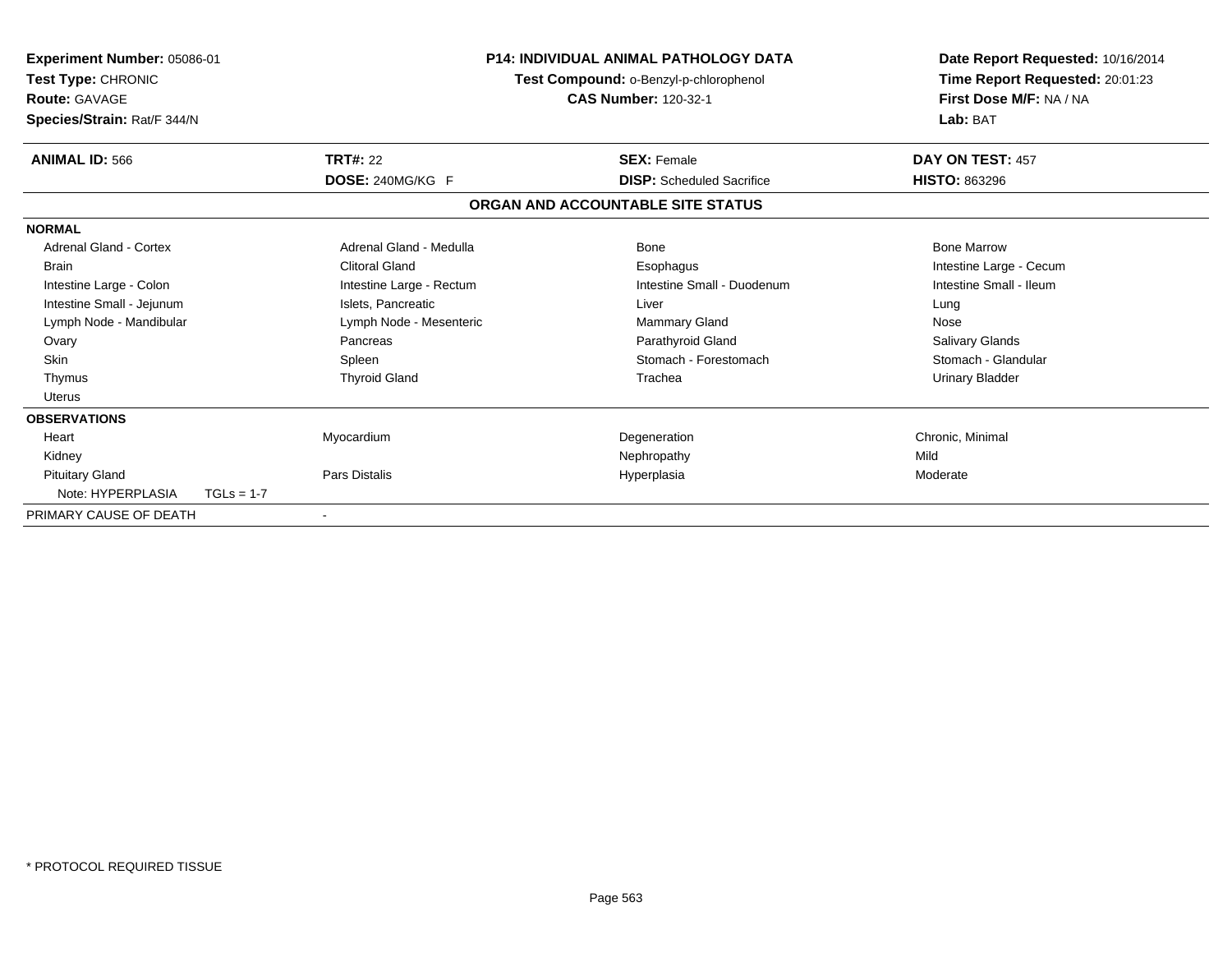| Experiment Number: 05086-01                |                         | <b>P14: INDIVIDUAL ANIMAL PATHOLOGY DATA</b>                          | Date Report Requested: 10/16/2014                          |
|--------------------------------------------|-------------------------|-----------------------------------------------------------------------|------------------------------------------------------------|
| Test Type: CHRONIC<br><b>Route: GAVAGE</b> |                         | Test Compound: o-Benzyl-p-chlorophenol<br><b>CAS Number: 120-32-1</b> | Time Report Requested: 20:01:23<br>First Dose M/F: NA / NA |
| Species/Strain: Rat/F 344/N                |                         |                                                                       | Lab: BAT                                                   |
|                                            |                         |                                                                       |                                                            |
| <b>ANIMAL ID: 567</b>                      | <b>TRT#: 22</b>         | <b>SEX: Female</b>                                                    | DAY ON TEST: 471                                           |
|                                            | DOSE: 240MG/KG F        | <b>DISP: Dosing Accident</b>                                          | <b>HISTO: 863297</b>                                       |
|                                            |                         | ORGAN AND ACCOUNTABLE SITE STATUS                                     |                                                            |
| <b>NORMAL</b>                              |                         |                                                                       |                                                            |
| Adrenal Gland - Medulla                    | <b>Bone</b>             | <b>Bone Marrow</b>                                                    | <b>Brain</b>                                               |
| <b>Clitoral Gland</b>                      | Intestine Large - Cecum | Intestine Large - Colon                                               | Intestine Large - Rectum                                   |
| Intestine Small - Duodenum                 | Intestine Small - Ileum | Intestine Small - Jejunum                                             | Islets, Pancreatic                                         |
| Liver                                      | Lung                    | Lymph Node - Mandibular                                               | Lymph Node - Mesenteric                                    |
| Mammary Gland                              | Nose                    | Ovary                                                                 | Pancreas                                                   |
| Parathyroid Gland                          | Salivary Glands         | Skin                                                                  | Spleen                                                     |
| Stomach - Forestomach                      | Stomach - Glandular     | Thymus                                                                | Trachea                                                    |
| <b>Urinary Bladder</b>                     | <b>Uterus</b>           |                                                                       |                                                            |
| <b>OBSERVATIONS</b>                        |                         |                                                                       |                                                            |
| <b>Adrenal Gland</b>                       | Cortex                  | Hypertrophy                                                           | Mild                                                       |
| Esophagus                                  |                         | Inflammation                                                          | Necrotizing, Moderate                                      |
| Heart                                      | Myocardium              | Degeneration                                                          | Chronic, Minimal                                           |
| Kidney                                     |                         | Nephropathy                                                           | Mild                                                       |
| <b>Pituitary Gland</b>                     | <b>Pars Distalis</b>    | Adenoma                                                               |                                                            |
| Note: ADENOMA<br>$TGLs = 2-7$              |                         |                                                                       |                                                            |
| <b>Thyroid Gland</b>                       | C Cell                  | Hyperplasia                                                           | Mild                                                       |
| PRIMARY CAUSE OF DEATH                     |                         |                                                                       |                                                            |
| Animal Note: MORIBUND DUE TO GAVAGE ERROR. |                         |                                                                       |                                                            |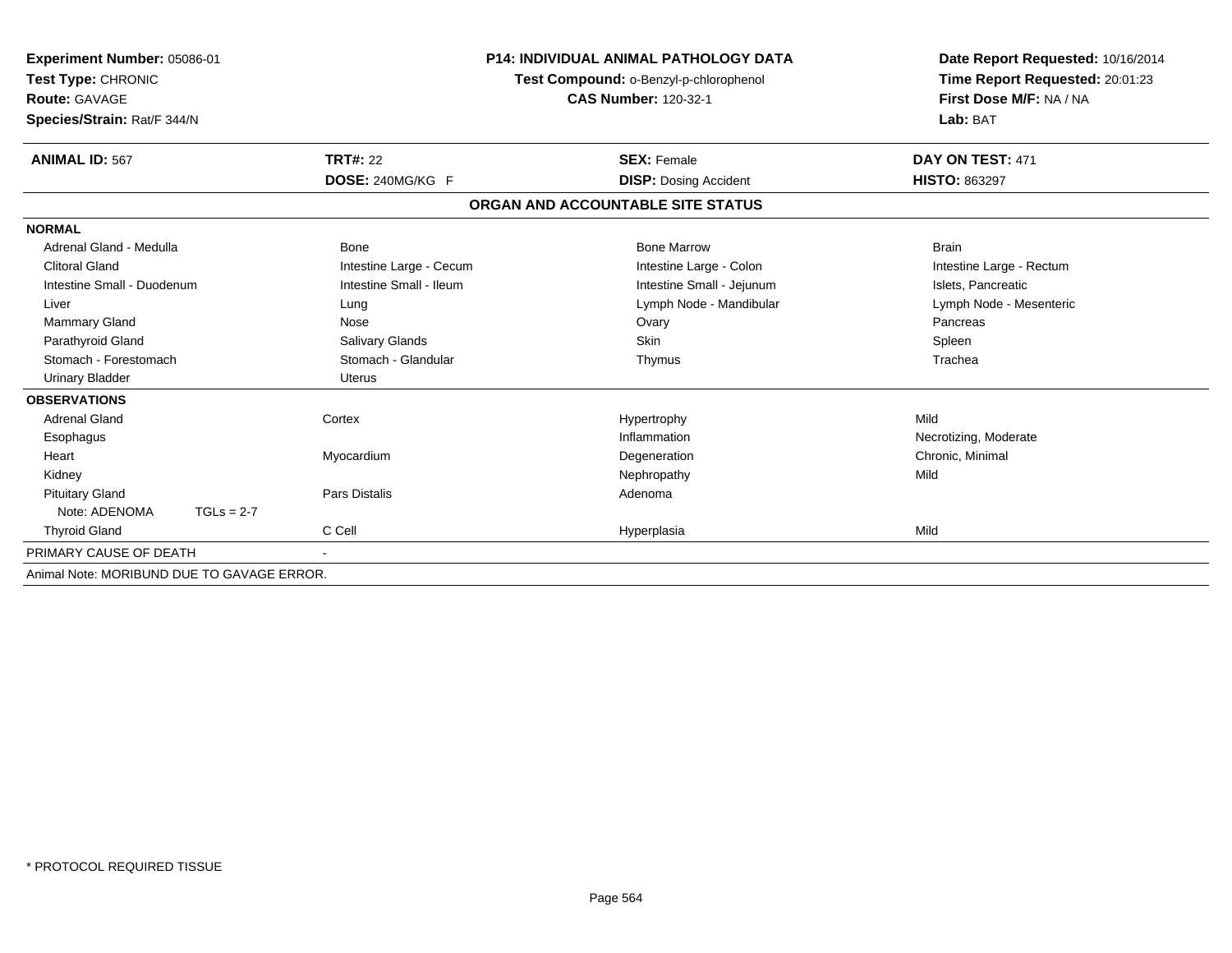| Experiment Number: 05086-01<br>Test Type: CHRONIC<br><b>Route: GAVAGE</b><br>Species/Strain: Rat/F 344/N |               |                           | P14: INDIVIDUAL ANIMAL PATHOLOGY DATA<br>Test Compound: o-Benzyl-p-chlorophenol<br><b>CAS Number: 120-32-1</b> | Date Report Requested: 10/16/2014<br>Time Report Requested: 20:01:23<br>First Dose M/F: NA / NA<br>Lab: BAT |
|----------------------------------------------------------------------------------------------------------|---------------|---------------------------|----------------------------------------------------------------------------------------------------------------|-------------------------------------------------------------------------------------------------------------|
| <b>ANIMAL ID: 568</b>                                                                                    |               | <b>TRT#: 22</b>           | <b>SEX: Female</b>                                                                                             | DAY ON TEST: 684                                                                                            |
|                                                                                                          |               | DOSE: 240MG/KG F          | <b>DISP:</b> Moribund Sacrifice                                                                                | <b>HISTO: 863298</b>                                                                                        |
|                                                                                                          |               |                           | ORGAN AND ACCOUNTABLE SITE STATUS                                                                              |                                                                                                             |
| <b>NORMAL</b>                                                                                            |               |                           |                                                                                                                |                                                                                                             |
| Bone                                                                                                     |               | <b>Bone Marrow</b>        | <b>Clitoral Gland</b>                                                                                          | Esophagus                                                                                                   |
| Intestine Large - Cecum                                                                                  |               | Intestine Large - Colon   | Intestine Large - Rectum                                                                                       | Intestine Small - Duodenum                                                                                  |
| Intestine Small - Ileum                                                                                  |               | Intestine Small - Jejunum | Islets, Pancreatic                                                                                             | Lymph Node - Mandibular                                                                                     |
| Lymph Node - Mesenteric                                                                                  |               | Mammary Gland             | Nose                                                                                                           | Parathyroid Gland                                                                                           |
| Salivary Glands                                                                                          |               | Skin                      | Stomach - Glandular                                                                                            | Thymus                                                                                                      |
| Trachea                                                                                                  |               | <b>Urinary Bladder</b>    | <b>Uterus</b>                                                                                                  |                                                                                                             |
| <b>OBSERVATIONS</b>                                                                                      |               |                           |                                                                                                                |                                                                                                             |
| <b>Adrenal Gland</b>                                                                                     |               | Medulla                   | Hyperplasia                                                                                                    | Minimal                                                                                                     |
|                                                                                                          |               | Cortex                    | Leukemia Mononuclear                                                                                           |                                                                                                             |
|                                                                                                          |               | Medulla                   | Leukemia Mononuclear                                                                                           |                                                                                                             |
| <b>Brain</b>                                                                                             |               |                           | Leukemia Mononuclear                                                                                           |                                                                                                             |
| Heart                                                                                                    |               |                           | Leukemia Mononuclear                                                                                           |                                                                                                             |
| Kidney                                                                                                   |               |                           | Leukemia Mononuclear                                                                                           |                                                                                                             |
|                                                                                                          |               |                           | Nephropathy                                                                                                    | Moderate                                                                                                    |
| Liver                                                                                                    |               |                           | <b>Basophilic Focus</b>                                                                                        |                                                                                                             |
|                                                                                                          |               | <b>Bile Duct</b>          | Hyperplasia                                                                                                    | Mild                                                                                                        |
|                                                                                                          |               |                           | Leukemia Mononuclear                                                                                           |                                                                                                             |
| Note: BASOPH FOCUS                                                                                       | $TGLs = 5-14$ |                           |                                                                                                                |                                                                                                             |
| Lung                                                                                                     |               |                           | Leukemia Mononuclear                                                                                           |                                                                                                             |
| Ovary                                                                                                    |               |                           | Leukemia Mononuclear                                                                                           |                                                                                                             |
| Pancreas                                                                                                 |               | Acinus                    | Atrophy                                                                                                        | Mild                                                                                                        |
| <b>Pituitary Gland</b>                                                                                   |               | <b>Pars Distalis</b>      | Hyperplasia                                                                                                    | Mild                                                                                                        |
|                                                                                                          |               |                           | Leukemia Mononuclear                                                                                           |                                                                                                             |
| Note: HYPERPLASIA                                                                                        | $TGLs = 3-12$ |                           |                                                                                                                |                                                                                                             |
| Spleen                                                                                                   |               |                           | Leukemia Mononuclear                                                                                           |                                                                                                             |
| [ Leukemia Mononuclear TGLS = 1,2-11 ]                                                                   |               |                           |                                                                                                                |                                                                                                             |
| Stomach                                                                                                  |               | Forestomach               | Inflammation                                                                                                   | Chronic, Moderate                                                                                           |
| Note: INFLAMMATION                                                                                       | $TGLs = 4-13$ |                           |                                                                                                                |                                                                                                             |
| <b>Thyroid Gland</b>                                                                                     |               | C Cell                    | Hyperplasia                                                                                                    | Minimal                                                                                                     |
| PRIMARY CAUSE OF DEATH                                                                                   |               |                           |                                                                                                                |                                                                                                             |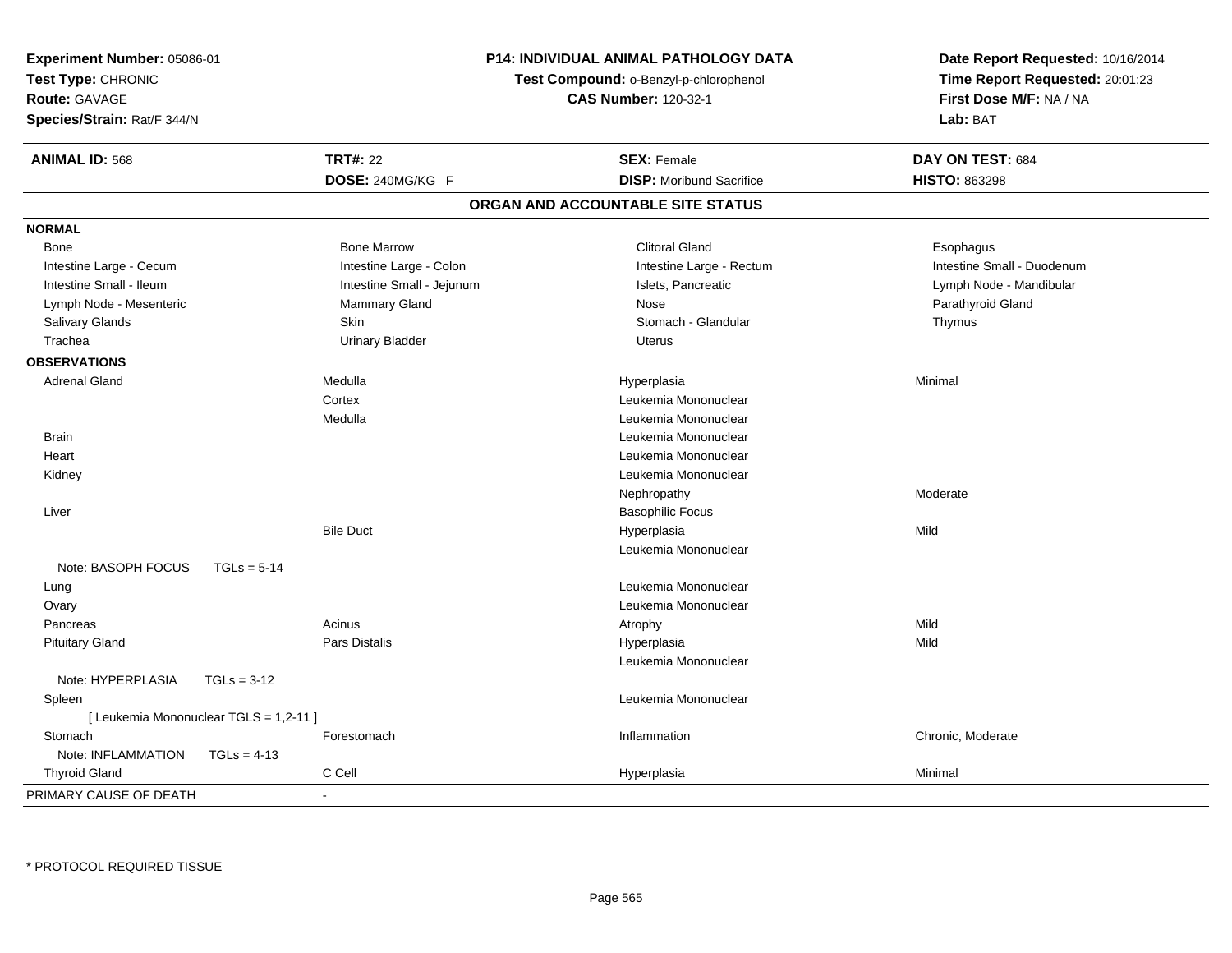| <b>Experiment Number: 05086-01</b><br><b>Test Type: CHRONIC</b><br><b>Route: GAVAGE</b><br>Species/Strain: Rat/F 344/N | <b>P14: INDIVIDUAL ANIMAL PATHOLOGY DATA</b><br>Test Compound: o-Benzyl-p-chlorophenol<br><b>CAS Number: 120-32-1</b> |                                   | Date Report Requested: 10/16/2014<br>Time Report Requested: 20:01:23<br>First Dose M/F: NA / NA<br>Lab: BAT |  |
|------------------------------------------------------------------------------------------------------------------------|-----------------------------------------------------------------------------------------------------------------------|-----------------------------------|-------------------------------------------------------------------------------------------------------------|--|
| <b>ANIMAL ID: 568</b>                                                                                                  | <b>TRT#: 22</b><br><b>SEX:</b> Female<br><b>DOSE: 240MG/KG F</b><br><b>DISP:</b> Moribund Sacrifice                   |                                   | DAY ON TEST: 684<br><b>HISTO: 863298</b>                                                                    |  |
|                                                                                                                        |                                                                                                                       | ORGAN AND ACCOUNTABLE SITE STATUS |                                                                                                             |  |
| Animal Note: MORIBUND DUE TO LEUKEMIA.                                                                                 |                                                                                                                       |                                   |                                                                                                             |  |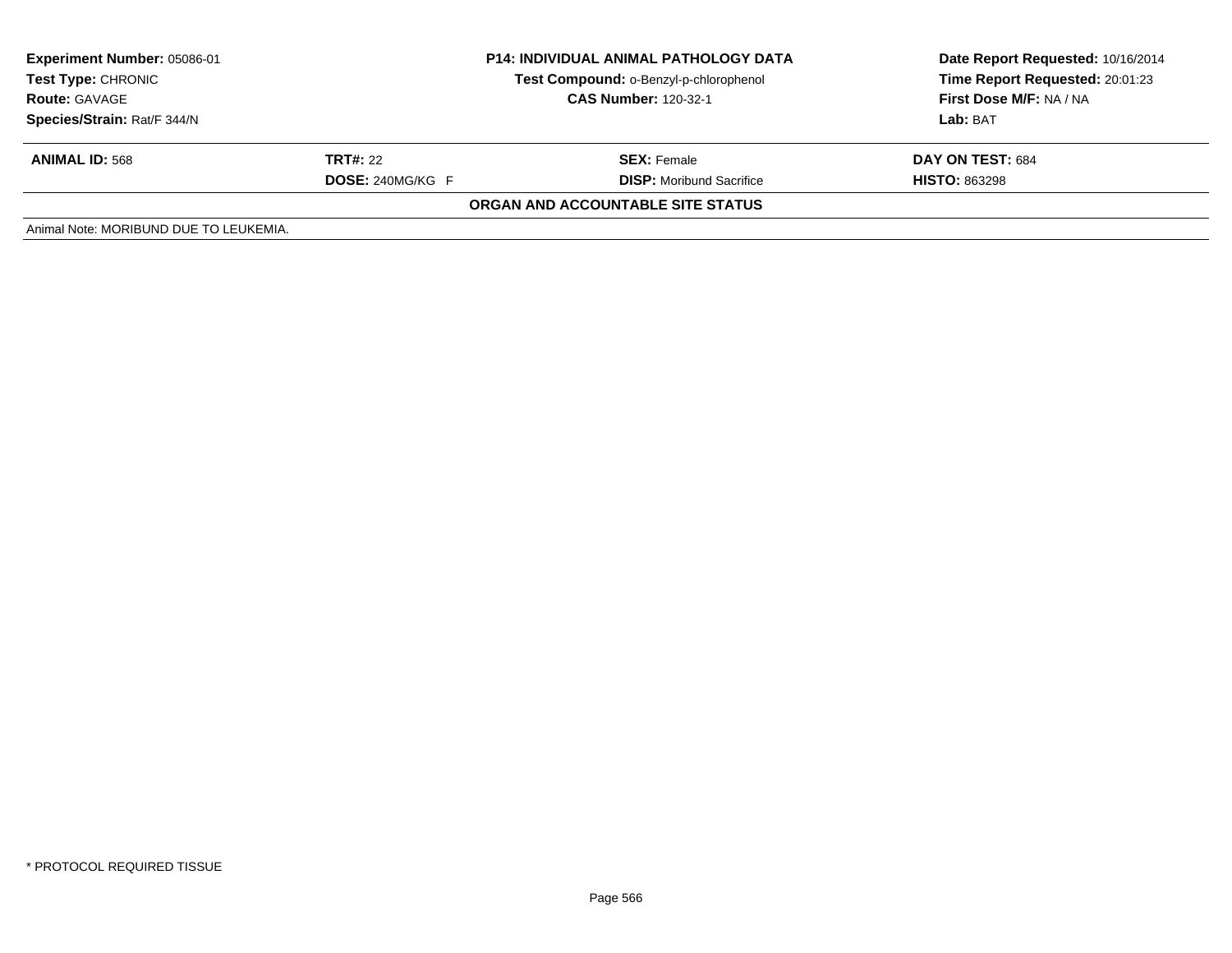| <b>Experiment Number: 05086-01</b><br>Test Type: CHRONIC<br><b>Route: GAVAGE</b><br>Species/Strain: Rat/F 344/N |                          | <b>P14: INDIVIDUAL ANIMAL PATHOLOGY DATA</b><br>Test Compound: o-Benzyl-p-chlorophenol<br><b>CAS Number: 120-32-1</b> |                                   | Date Report Requested: 10/16/2014<br>Time Report Requested: 20:01:23<br>First Dose M/F: NA / NA<br>Lab: BAT |
|-----------------------------------------------------------------------------------------------------------------|--------------------------|-----------------------------------------------------------------------------------------------------------------------|-----------------------------------|-------------------------------------------------------------------------------------------------------------|
| <b>ANIMAL ID: 569</b>                                                                                           | <b>TRT#: 22</b>          |                                                                                                                       | <b>SEX: Female</b>                | DAY ON TEST: 456                                                                                            |
|                                                                                                                 | DOSE: 240MG/KG F         |                                                                                                                       | <b>DISP:</b> Scheduled Sacrifice  | <b>HISTO: 863299</b>                                                                                        |
|                                                                                                                 |                          |                                                                                                                       | ORGAN AND ACCOUNTABLE SITE STATUS |                                                                                                             |
| <b>NORMAL</b>                                                                                                   |                          |                                                                                                                       |                                   |                                                                                                             |
| Adrenal Gland - Cortex                                                                                          | Adrenal Gland - Medulla  |                                                                                                                       | Bone                              | <b>Bone Marrow</b>                                                                                          |
| <b>Brain</b>                                                                                                    | Esophagus                |                                                                                                                       | Heart                             | Intestine Large - Cecum                                                                                     |
| Intestine Large - Colon                                                                                         | Intestine Large - Rectum |                                                                                                                       | Intestine Small - Duodenum        | Intestine Small - Ileum                                                                                     |
| Intestine Small - Jejunum                                                                                       | Islets, Pancreatic       |                                                                                                                       | Lung                              | Lymph Node - Mandibular                                                                                     |
| Lymph Node - Mesenteric                                                                                         | Nose                     |                                                                                                                       | Ovary                             | Pancreas                                                                                                    |
| Parathyroid Gland                                                                                               | <b>Pituitary Gland</b>   |                                                                                                                       | <b>Salivary Glands</b>            | Skin                                                                                                        |
| Spleen                                                                                                          | Stomach - Forestomach    |                                                                                                                       | Stomach - Glandular               | Thymus                                                                                                      |
| <b>Thyroid Gland</b>                                                                                            | Trachea                  |                                                                                                                       | <b>Urinary Bladder</b>            | Uterus                                                                                                      |
| <b>MISSING</b>                                                                                                  |                          |                                                                                                                       |                                   |                                                                                                             |
| <b>Clitoral Gland</b>                                                                                           |                          |                                                                                                                       |                                   |                                                                                                             |
| <b>OBSERVATIONS</b>                                                                                             |                          |                                                                                                                       |                                   |                                                                                                             |
| Kidney                                                                                                          |                          |                                                                                                                       | Nephropathy                       | Minimal                                                                                                     |
| Liver                                                                                                           |                          |                                                                                                                       | <b>Basophilic Focus</b>           |                                                                                                             |
| Mammary Gland                                                                                                   |                          |                                                                                                                       | Fibroadenoma                      |                                                                                                             |
| Note: FIBROADENOMA                                                                                              | $TGLs = 1-11$            |                                                                                                                       |                                   |                                                                                                             |
| PRIMARY CAUSE OF DEATH                                                                                          |                          |                                                                                                                       |                                   |                                                                                                             |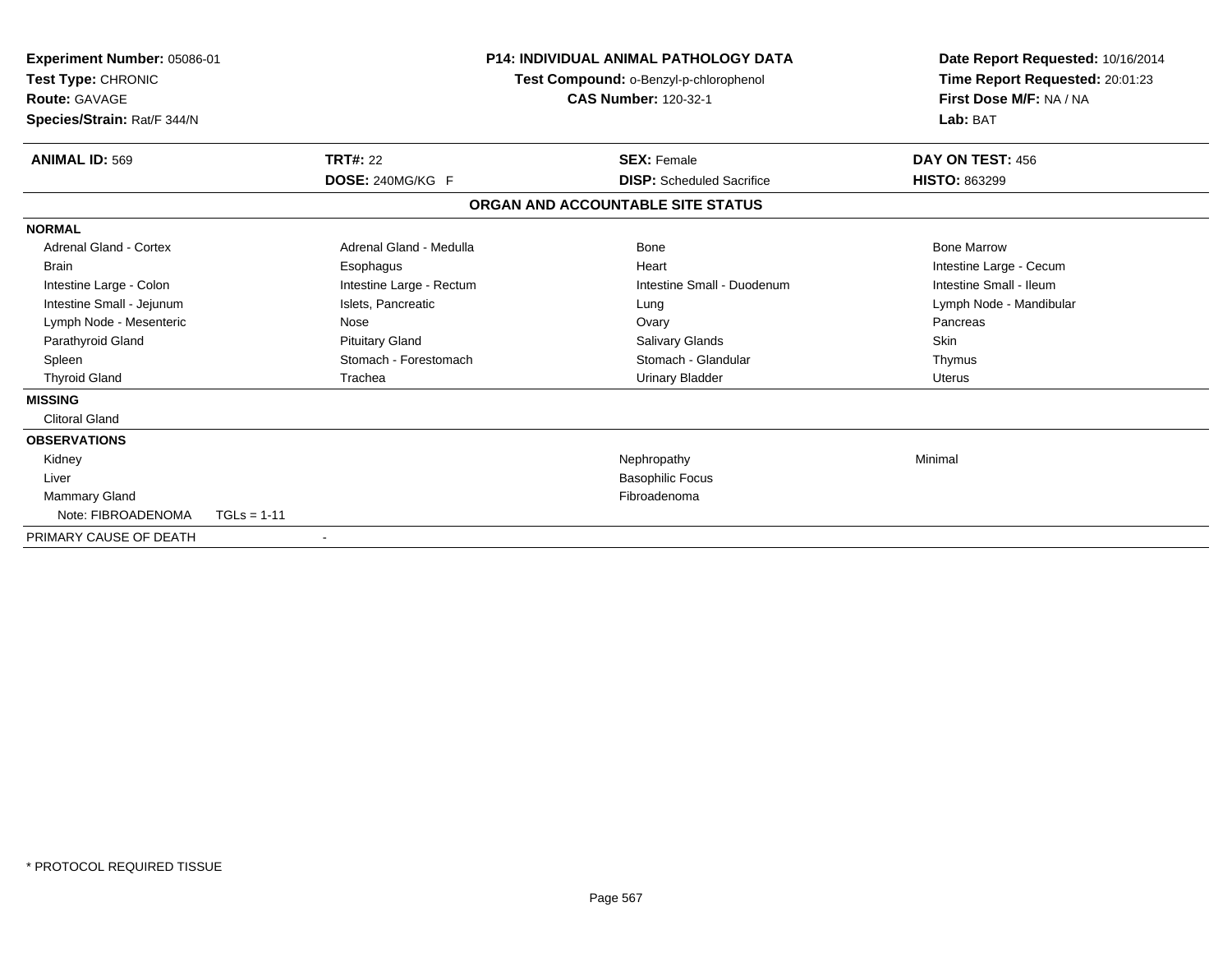| Experiment Number: 05086-01<br>Test Type: CHRONIC<br>Route: GAVAGE<br>Species/Strain: Rat/F 344/N |                                     | <b>P14: INDIVIDUAL ANIMAL PATHOLOGY DATA</b><br>Test Compound: o-Benzyl-p-chlorophenol<br><b>CAS Number: 120-32-1</b> | Date Report Requested: 10/16/2014<br>Time Report Requested: 20:01:23<br>First Dose M/F: NA / NA<br>Lab: BAT |  |
|---------------------------------------------------------------------------------------------------|-------------------------------------|-----------------------------------------------------------------------------------------------------------------------|-------------------------------------------------------------------------------------------------------------|--|
| <b>ANIMAL ID: 570</b>                                                                             | <b>TRT#: 22</b><br>DOSE: 240MG/KG F | <b>SEX: Female</b><br><b>DISP: Terminal Sacrifice</b>                                                                 | DAY ON TEST: 729<br>HISTO: 863300                                                                           |  |
|                                                                                                   |                                     | ORGAN AND ACCOUNTABLE SITE STATUS                                                                                     |                                                                                                             |  |
| <b>NORMAL</b>                                                                                     |                                     |                                                                                                                       |                                                                                                             |  |
| Adrenal Gland - Medulla                                                                           | Bone                                | <b>Bone Marrow</b>                                                                                                    | <b>Brain</b>                                                                                                |  |
| Esophagus                                                                                         | Intestine Large - Cecum             | Intestine Large - Colon                                                                                               | Intestine Large - Rectum                                                                                    |  |
| Intestine Small - Duodenum                                                                        | Intestine Small - Ileum             | Intestine Small - Jejunum                                                                                             | Islets, Pancreatic                                                                                          |  |
| Lung                                                                                              | Lymph Node - Mandibular             | Lymph Node - Mesenteric                                                                                               | Nose                                                                                                        |  |
| Ovary                                                                                             | Parathyroid Gland                   | Salivary Glands                                                                                                       | <b>Skin</b>                                                                                                 |  |
| Spleen                                                                                            | Stomach - Forestomach               | Stomach - Glandular                                                                                                   | Thymus                                                                                                      |  |
| Trachea                                                                                           | <b>Urinary Bladder</b>              |                                                                                                                       |                                                                                                             |  |
| <b>OBSERVATIONS</b>                                                                               |                                     |                                                                                                                       |                                                                                                             |  |
| <b>Adrenal Gland</b>                                                                              | Cortex                              | Hyperplasia                                                                                                           | Mild                                                                                                        |  |
| <b>Clitoral Gland</b>                                                                             |                                     | Carcinoma                                                                                                             |                                                                                                             |  |
| Note: CARCINOMA<br>$TGLs = 2-12$                                                                  |                                     |                                                                                                                       |                                                                                                             |  |
| Heart                                                                                             | Myocardium                          | Degeneration                                                                                                          | Chronic, Minimal                                                                                            |  |
| Kidney                                                                                            |                                     | Nephropathy                                                                                                           | Mild                                                                                                        |  |
| Liver                                                                                             |                                     | <b>Basophilic Focus</b>                                                                                               |                                                                                                             |  |
| Mammary Gland                                                                                     |                                     | Fibroadenoma                                                                                                          | Multiple                                                                                                    |  |
| Note: TGL GOES TO 10I AND 11                                                                      |                                     |                                                                                                                       |                                                                                                             |  |
| Note: FIBROADENOMA<br>$TGLs = 1-10+11$                                                            |                                     |                                                                                                                       |                                                                                                             |  |
| Pancreas                                                                                          | Acinus                              | Atrophy                                                                                                               | Mild                                                                                                        |  |
| <b>Pituitary Gland</b>                                                                            | <b>Pars Distalis</b>                | Hyperplasia                                                                                                           | Mild                                                                                                        |  |
| Note: HYPERPLASIA<br>$TGLs = 4-7$                                                                 |                                     |                                                                                                                       |                                                                                                             |  |
| <b>Thyroid Gland</b>                                                                              | C Cell                              | Carcinoma                                                                                                             |                                                                                                             |  |
| <b>Uterus</b>                                                                                     |                                     | Polyp Stromal                                                                                                         |                                                                                                             |  |
| Note: POLYP STROMAL<br>$TGLs = 3-13$                                                              |                                     |                                                                                                                       |                                                                                                             |  |
| PRIMARY CAUSE OF DEATH                                                                            |                                     |                                                                                                                       |                                                                                                             |  |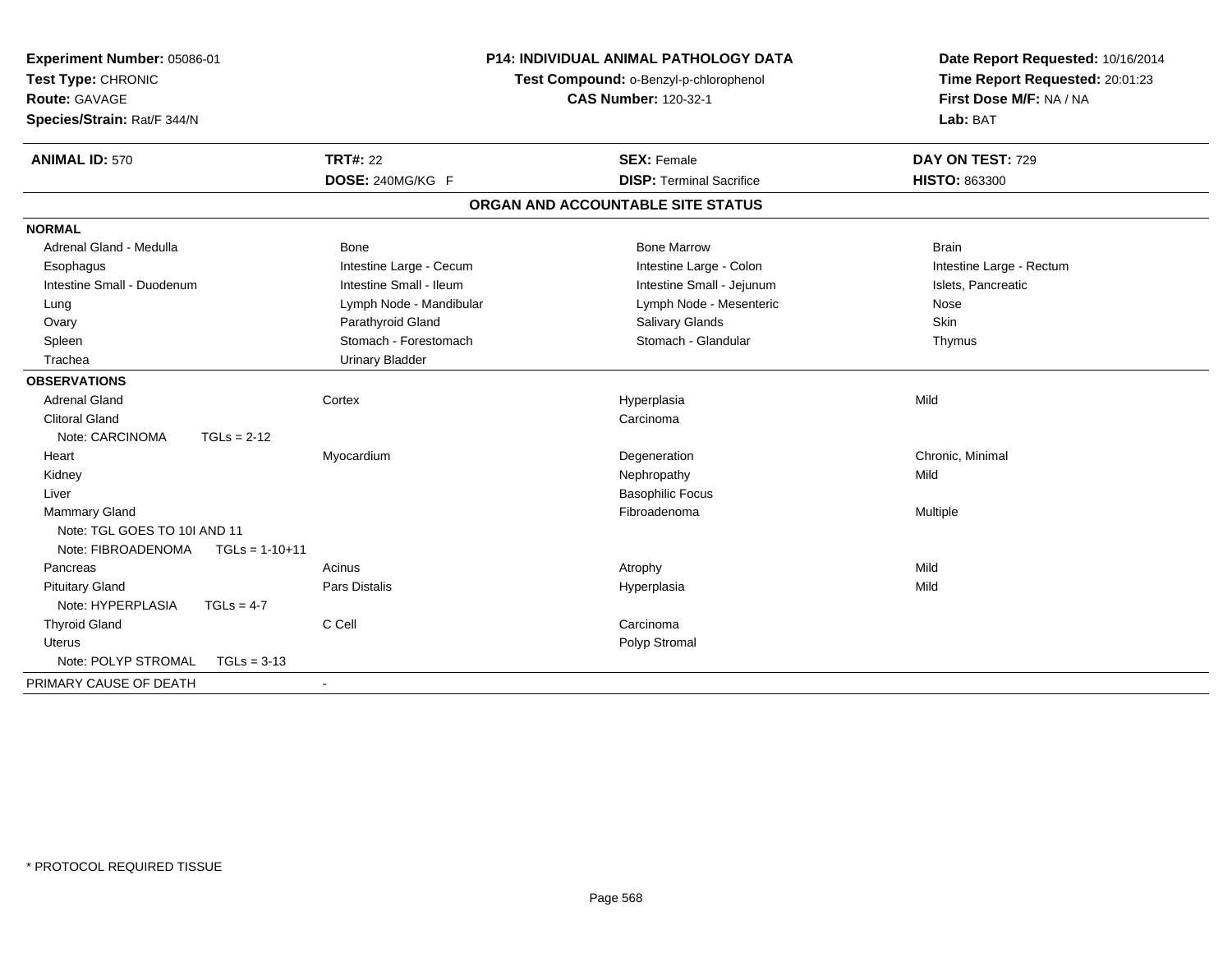| Experiment Number: 05086-01<br>Test Type: CHRONIC<br><b>Route: GAVAGE</b><br>Species/Strain: Rat/F 344/N |                            | <b>P14: INDIVIDUAL ANIMAL PATHOLOGY DATA</b><br>Test Compound: o-Benzyl-p-chlorophenol<br><b>CAS Number: 120-32-1</b> | Date Report Requested: 10/16/2014<br>Time Report Requested: 20:01:23<br>First Dose M/F: NA / NA<br>Lab: BAT |
|----------------------------------------------------------------------------------------------------------|----------------------------|-----------------------------------------------------------------------------------------------------------------------|-------------------------------------------------------------------------------------------------------------|
| <b>ANIMAL ID: 571</b>                                                                                    | <b>TRT#: 22</b>            | <b>SEX: Female</b>                                                                                                    | DAY ON TEST: 729                                                                                            |
|                                                                                                          | DOSE: 240MG/KG F           | <b>DISP: Terminal Sacrifice</b>                                                                                       | HISTO: 863301                                                                                               |
|                                                                                                          |                            | ORGAN AND ACCOUNTABLE SITE STATUS                                                                                     |                                                                                                             |
| <b>NORMAL</b>                                                                                            |                            |                                                                                                                       |                                                                                                             |
| Adrenal Gland - Medulla                                                                                  | Bone                       | <b>Bone Marrow</b>                                                                                                    | <b>Brain</b>                                                                                                |
| <b>Clitoral Gland</b>                                                                                    | Esophagus                  | Intestine Large - Cecum                                                                                               | Intestine Large - Colon                                                                                     |
| Intestine Large - Rectum                                                                                 | Intestine Small - Duodenum | Intestine Small - Ileum                                                                                               | Intestine Small - Jejunum                                                                                   |
| Islets, Pancreatic                                                                                       | Lung                       | Lymph Node - Mandibular                                                                                               | Lymph Node - Mesenteric                                                                                     |
| Nose                                                                                                     | Ovary                      | Pancreas                                                                                                              | Parathyroid Gland                                                                                           |
| <b>Salivary Glands</b>                                                                                   | Skin                       | Spleen                                                                                                                | Stomach - Forestomach                                                                                       |
| Stomach - Glandular                                                                                      | Thymus                     | Trachea                                                                                                               | <b>Urinary Bladder</b>                                                                                      |
| <b>Uterus</b>                                                                                            |                            |                                                                                                                       |                                                                                                             |
| <b>OBSERVATIONS</b>                                                                                      |                            |                                                                                                                       |                                                                                                             |
| <b>Adrenal Gland</b>                                                                                     | Cortex                     | Hyperplasia                                                                                                           | Mild                                                                                                        |
| Heart                                                                                                    | Myocardium                 | Degeneration                                                                                                          | Chronic, Minimal                                                                                            |
| Kidney                                                                                                   |                            | Nephropathy                                                                                                           | Mild                                                                                                        |
| Liver                                                                                                    |                            | <b>Basophilic Focus</b>                                                                                               |                                                                                                             |
|                                                                                                          |                            | <b>Clear Cell Focus</b>                                                                                               |                                                                                                             |
| <b>Mammary Gland</b>                                                                                     |                            | Fibroadenoma                                                                                                          |                                                                                                             |
| Note: FIBROADENOMA                                                                                       | $TGLs = 1-11$              |                                                                                                                       |                                                                                                             |
| <b>Pituitary Gland</b>                                                                                   | <b>Pars Distalis</b>       | Hyperplasia                                                                                                           | Mild                                                                                                        |
| <b>Thyroid Gland</b>                                                                                     | C Cell                     | Hyperplasia                                                                                                           | Minimal                                                                                                     |
| PRIMARY CAUSE OF DEATH                                                                                   |                            |                                                                                                                       |                                                                                                             |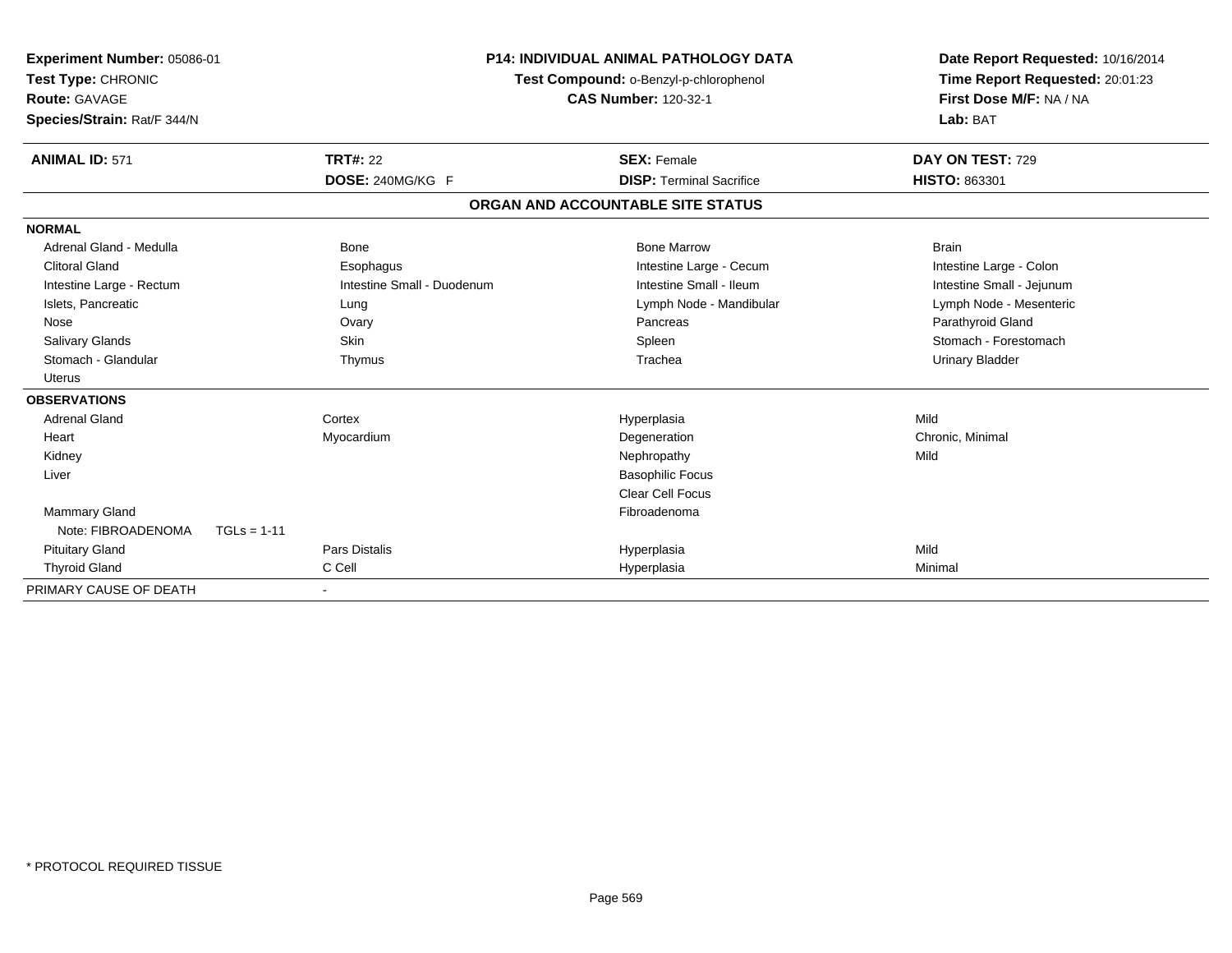| Experiment Number: 05086-01<br>Test Type: CHRONIC<br>Route: GAVAGE<br>Species/Strain: Rat/F 344/N |                            | <b>P14: INDIVIDUAL ANIMAL PATHOLOGY DATA</b><br>Test Compound: o-Benzyl-p-chlorophenol<br><b>CAS Number: 120-32-1</b> | Date Report Requested: 10/16/2014<br>Time Report Requested: 20:01:23<br>First Dose M/F: NA / NA<br>Lab: BAT |  |
|---------------------------------------------------------------------------------------------------|----------------------------|-----------------------------------------------------------------------------------------------------------------------|-------------------------------------------------------------------------------------------------------------|--|
| <b>ANIMAL ID: 572</b>                                                                             | <b>TRT#: 22</b>            | <b>SEX: Female</b>                                                                                                    | DAY ON TEST: 648                                                                                            |  |
|                                                                                                   | DOSE: 240MG/KG F           | <b>DISP:</b> Moribund Sacrifice                                                                                       | HISTO: 863302                                                                                               |  |
|                                                                                                   |                            | ORGAN AND ACCOUNTABLE SITE STATUS                                                                                     |                                                                                                             |  |
| <b>NORMAL</b>                                                                                     |                            |                                                                                                                       |                                                                                                             |  |
| Adrenal Gland - Cortex                                                                            | Adrenal Gland - Medulla    | <b>Bone</b>                                                                                                           | <b>Bone Marrow</b>                                                                                          |  |
| Brain                                                                                             | Esophagus                  | Intestine Large - Cecum                                                                                               | Intestine Large - Colon                                                                                     |  |
| Intestine Large - Rectum                                                                          | Intestine Small - Duodenum | Intestine Small - Ileum                                                                                               | Intestine Small - Jejunum                                                                                   |  |
| Islets, Pancreatic                                                                                | Lung                       | Lymph Node - Mandibular                                                                                               | Lymph Node - Mesenteric                                                                                     |  |
| Nose                                                                                              | Ovary                      | Pancreas                                                                                                              | Parathyroid Gland                                                                                           |  |
| <b>Salivary Glands</b>                                                                            | Skin                       | Spleen                                                                                                                | Stomach - Forestomach                                                                                       |  |
| Stomach - Glandular                                                                               | Thymus                     | Trachea                                                                                                               | <b>Urinary Bladder</b>                                                                                      |  |
| Uterus                                                                                            |                            |                                                                                                                       |                                                                                                             |  |
| <b>OBSERVATIONS</b>                                                                               |                            |                                                                                                                       |                                                                                                             |  |
| <b>Clitoral Gland</b>                                                                             |                            | Inflammation                                                                                                          | Chronic Active, Mild                                                                                        |  |
| Heart                                                                                             | Myocardium                 | Degeneration                                                                                                          | Chronic, Minimal                                                                                            |  |
| Kidney                                                                                            |                            | Nephropathy                                                                                                           | Minimal                                                                                                     |  |
| Liver                                                                                             |                            | <b>Basophilic Focus</b>                                                                                               |                                                                                                             |  |
| Mammary Gland                                                                                     |                            | Fibroadenoma                                                                                                          |                                                                                                             |  |
| Note: FIBROADENOMA<br>$TGLs = 1-11$                                                               |                            |                                                                                                                       |                                                                                                             |  |
| <b>Pituitary Gland</b>                                                                            | <b>Pars Distalis</b>       | Hyperplasia                                                                                                           | Mild                                                                                                        |  |
| <b>Thyroid Gland</b>                                                                              | C Cell                     | Hyperplasia                                                                                                           | Minimal                                                                                                     |  |
| PRIMARY CAUSE OF DEATH                                                                            |                            |                                                                                                                       |                                                                                                             |  |
| Animal Note: MORIBUND DUE TO FIBROADENOMA.                                                        |                            |                                                                                                                       |                                                                                                             |  |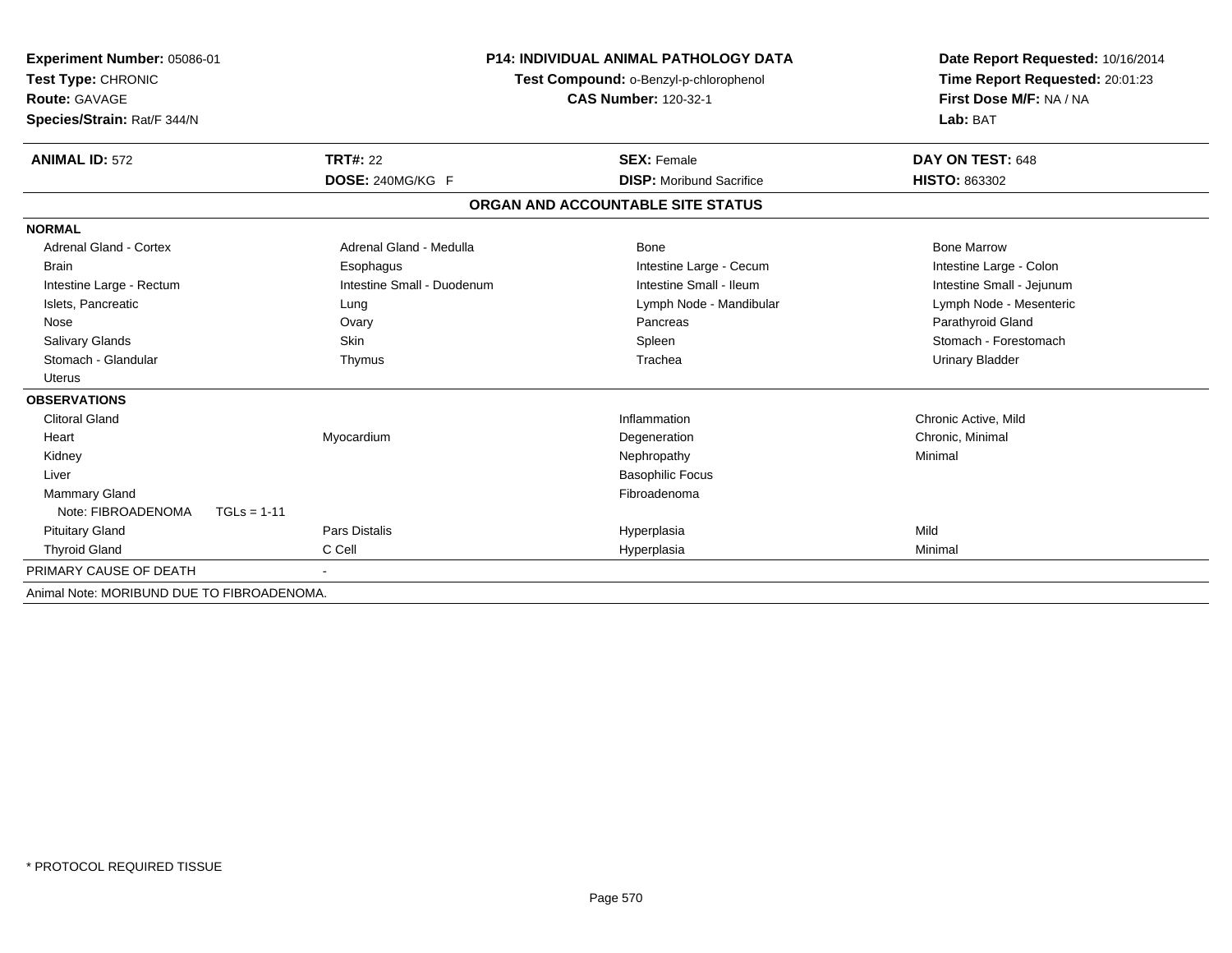| Experiment Number: 05086-01<br>Test Type: CHRONIC<br><b>Route: GAVAGE</b><br>Species/Strain: Rat/F 344/N |                            | <b>P14: INDIVIDUAL ANIMAL PATHOLOGY DATA</b><br>Test Compound: o-Benzyl-p-chlorophenol<br><b>CAS Number: 120-32-1</b> | Date Report Requested: 10/16/2014<br>Time Report Requested: 20:01:23<br>First Dose M/F: NA / NA<br>Lab: BAT |
|----------------------------------------------------------------------------------------------------------|----------------------------|-----------------------------------------------------------------------------------------------------------------------|-------------------------------------------------------------------------------------------------------------|
| <b>ANIMAL ID: 573</b>                                                                                    | <b>TRT#: 22</b>            | <b>SEX: Female</b>                                                                                                    | DAY ON TEST: 729                                                                                            |
|                                                                                                          | DOSE: 240MG/KG F           | <b>DISP: Terminal Sacrifice</b>                                                                                       | HISTO: 863303                                                                                               |
|                                                                                                          |                            | ORGAN AND ACCOUNTABLE SITE STATUS                                                                                     |                                                                                                             |
| <b>NORMAL</b>                                                                                            |                            |                                                                                                                       |                                                                                                             |
| Adrenal Gland - Medulla                                                                                  | Bone                       | <b>Bone Marrow</b>                                                                                                    | <b>Brain</b>                                                                                                |
| <b>Clitoral Gland</b>                                                                                    | Esophagus                  | Intestine Large - Cecum                                                                                               | Intestine Large - Colon                                                                                     |
| Intestine Large - Rectum                                                                                 | Intestine Small - Duodenum | Intestine Small - Ileum                                                                                               | Intestine Small - Jejunum                                                                                   |
| Islets, Pancreatic                                                                                       | Lung                       | Lymph Node - Mandibular                                                                                               | Lymph Node - Mesenteric                                                                                     |
| Mammary Gland                                                                                            | Nose                       | Ovary                                                                                                                 | Pancreas                                                                                                    |
| Parathyroid Gland                                                                                        | <b>Salivary Glands</b>     | Skin                                                                                                                  | Spleen                                                                                                      |
| Stomach - Forestomach                                                                                    | Stomach - Glandular        | Trachea                                                                                                               | <b>Urinary Bladder</b>                                                                                      |
| <b>Uterus</b>                                                                                            |                            |                                                                                                                       |                                                                                                             |
| <b>MISSING</b>                                                                                           |                            |                                                                                                                       |                                                                                                             |
| Thymus                                                                                                   |                            |                                                                                                                       |                                                                                                             |
| <b>OBSERVATIONS</b>                                                                                      |                            |                                                                                                                       |                                                                                                             |
| <b>Adrenal Gland</b>                                                                                     | Cortex                     | Hyperplasia                                                                                                           | Mild                                                                                                        |
| Heart                                                                                                    | Myocardium                 | Degeneration                                                                                                          | Chronic, Mild                                                                                               |
| Kidney                                                                                                   | <b>Pelvis</b>              | Mineralization                                                                                                        | Minimal                                                                                                     |
|                                                                                                          |                            | Nephropathy                                                                                                           | Mild                                                                                                        |
| Liver                                                                                                    |                            | <b>Basophilic Focus</b>                                                                                               |                                                                                                             |
|                                                                                                          |                            | <b>Clear Cell Focus</b>                                                                                               |                                                                                                             |
| <b>Pituitary Gland</b>                                                                                   | <b>Pars Distalis</b>       | Hyperplasia                                                                                                           | Moderate                                                                                                    |
| <b>Thyroid Gland</b>                                                                                     | C Cell                     | Hyperplasia                                                                                                           | Minimal                                                                                                     |
| PRIMARY CAUSE OF DEATH                                                                                   |                            |                                                                                                                       |                                                                                                             |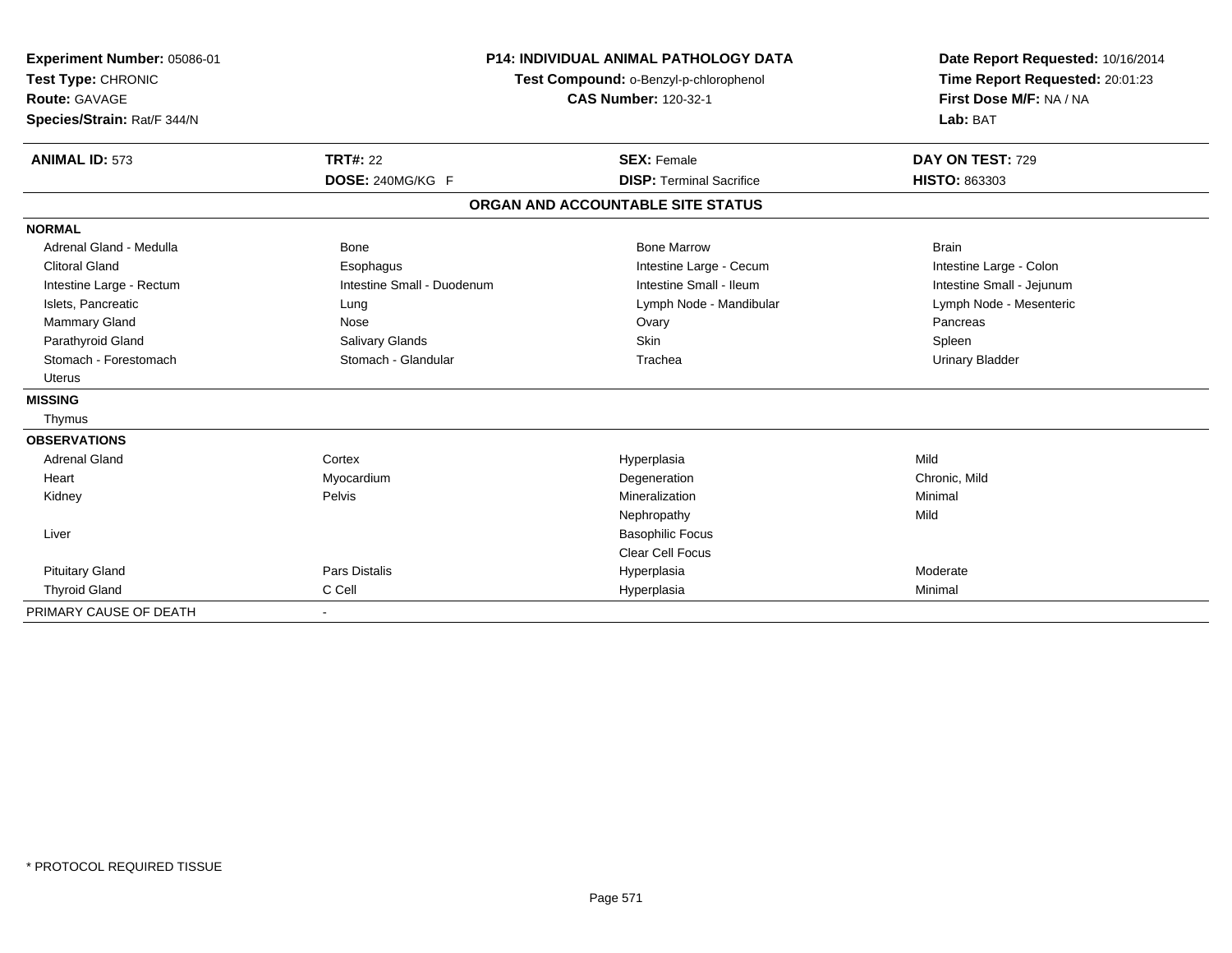| Experiment Number: 05086-01<br>Test Type: CHRONIC<br>Route: GAVAGE<br>Species/Strain: Rat/F 344/N |                            | P14: INDIVIDUAL ANIMAL PATHOLOGY DATA<br>Test Compound: o-Benzyl-p-chlorophenol<br><b>CAS Number: 120-32-1</b> |                           |
|---------------------------------------------------------------------------------------------------|----------------------------|----------------------------------------------------------------------------------------------------------------|---------------------------|
| <b>ANIMAL ID: 574</b>                                                                             | <b>TRT#: 22</b>            | <b>SEX: Female</b>                                                                                             | DAY ON TEST: 729          |
|                                                                                                   | DOSE: 240MG/KG F           | <b>DISP: Terminal Sacrifice</b>                                                                                | <b>HISTO: 863304</b>      |
|                                                                                                   |                            | ORGAN AND ACCOUNTABLE SITE STATUS                                                                              |                           |
| <b>NORMAL</b>                                                                                     |                            |                                                                                                                |                           |
| Adrenal Gland - Medulla                                                                           | <b>Bone</b>                | <b>Bone Marrow</b>                                                                                             | <b>Brain</b>              |
| <b>Clitoral Gland</b>                                                                             | Esophagus                  | Intestine Large - Cecum                                                                                        | Intestine Large - Colon   |
| Intestine Large - Rectum                                                                          | Intestine Small - Duodenum | Intestine Small - Ileum                                                                                        | Intestine Small - Jejunum |
| Islets, Pancreatic                                                                                | Lymph Node - Mandibular    | Lymph Node - Mesenteric                                                                                        | Nose                      |
| Ovary                                                                                             | Pancreas                   | Parathyroid Gland                                                                                              | Salivary Glands           |
| Skin                                                                                              | Stomach - Forestomach      | Stomach - Glandular                                                                                            | Thymus                    |
| Trachea                                                                                           | <b>Urinary Bladder</b>     | <b>Uterus</b>                                                                                                  |                           |
| <b>OBSERVATIONS</b>                                                                               |                            |                                                                                                                |                           |
| <b>Adrenal Gland</b>                                                                              | Cortex                     | Hyperplasia                                                                                                    | Mild                      |
| Heart                                                                                             | Myocardium                 | Degeneration                                                                                                   | Chronic, Mild             |
| Kidney                                                                                            | Pelvis                     | Mineralization                                                                                                 | Minimal                   |
|                                                                                                   |                            | Nephropathy                                                                                                    | Mild                      |
| Liver                                                                                             |                            | <b>Basophilic Focus</b>                                                                                        |                           |
|                                                                                                   |                            | <b>Clear Cell Focus</b>                                                                                        |                           |
|                                                                                                   | <b>Bile Duct</b>           | Hyperplasia                                                                                                    | Minimal                   |
|                                                                                                   |                            | Leukemia Mononuclear                                                                                           |                           |
| Lung                                                                                              |                            | Leukemia Mononuclear                                                                                           |                           |
| <b>Mammary Gland</b>                                                                              |                            | Fibroadenoma                                                                                                   |                           |
| Note: FIBROADENOMA<br>$TGLs = 1-11$                                                               |                            |                                                                                                                |                           |
| <b>Pituitary Gland</b>                                                                            | <b>Pars Distalis</b>       | Hyperplasia                                                                                                    | Mild                      |
| Spleen                                                                                            |                            | Leukemia Mononuclear                                                                                           |                           |
| <b>Thyroid Gland</b>                                                                              | C Cell                     | Hyperplasia                                                                                                    | Mild                      |
|                                                                                                   | <b>Follicular Cel</b>      | Hyperplasia                                                                                                    | Mild                      |
| PRIMARY CAUSE OF DEATH                                                                            |                            |                                                                                                                |                           |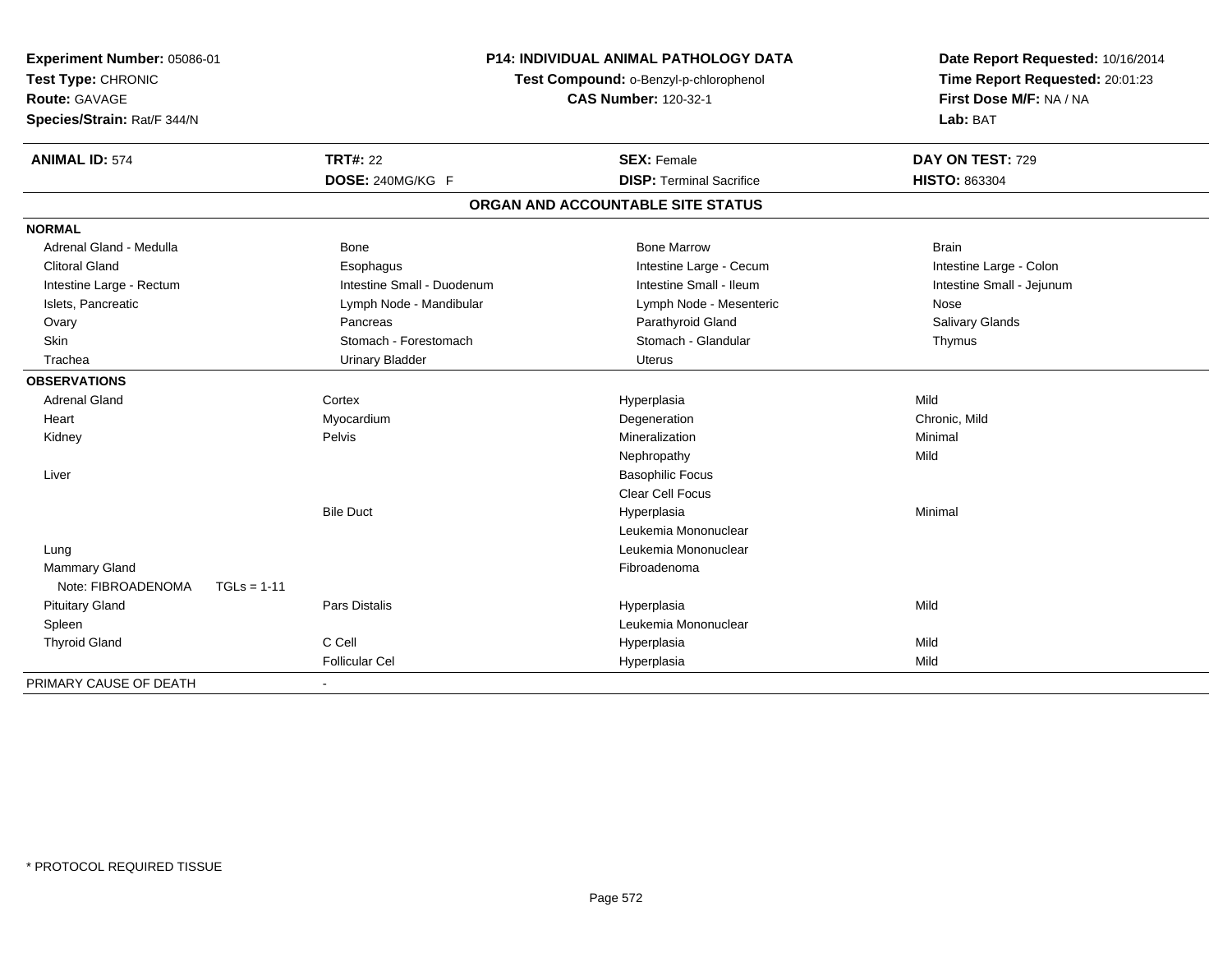| Experiment Number: 05086-01<br>Test Type: CHRONIC |                          | <b>P14: INDIVIDUAL ANIMAL PATHOLOGY DATA</b><br>Test Compound: o-Benzyl-p-chlorophenol | Date Report Requested: 10/16/2014<br>Time Report Requested: 20:01:23 |
|---------------------------------------------------|--------------------------|----------------------------------------------------------------------------------------|----------------------------------------------------------------------|
| Route: GAVAGE                                     |                          | <b>CAS Number: 120-32-1</b>                                                            | First Dose M/F: NA / NA                                              |
| Species/Strain: Rat/F 344/N                       |                          |                                                                                        | Lab: BAT                                                             |
| <b>ANIMAL ID: 575</b>                             | <b>TRT#: 22</b>          | <b>SEX: Female</b>                                                                     | DAY ON TEST: 541                                                     |
|                                                   | DOSE: 240MG/KG F         | <b>DISP:</b> Moribund Sacrifice                                                        | <b>HISTO: 863305</b>                                                 |
|                                                   |                          | ORGAN AND ACCOUNTABLE SITE STATUS                                                      |                                                                      |
| <b>NORMAL</b>                                     |                          |                                                                                        |                                                                      |
| <b>Adrenal Gland - Cortex</b>                     | Adrenal Gland - Medulla  | <b>Bone</b>                                                                            | <b>Bone Marrow</b>                                                   |
| <b>Clitoral Gland</b>                             | Esophagus                | Heart                                                                                  | Intestine Large - Cecum                                              |
| Intestine Large - Colon                           | Intestine Large - Rectum | Intestine Small - Duodenum                                                             | Intestine Small - Ileum                                              |
| Intestine Small - Jejunum                         | Islets, Pancreatic       | Lung                                                                                   | Lymph Node - Mandibular                                              |
| Lymph Node - Mesenteric                           | Mammary Gland            | Nose                                                                                   | Ovary                                                                |
| Pancreas                                          | Skin                     | Spleen                                                                                 | Stomach - Glandular                                                  |
| Thymus                                            | <b>Thyroid Gland</b>     | Trachea                                                                                | <b>Urinary Bladder</b>                                               |
| <b>Uterus</b>                                     |                          |                                                                                        |                                                                      |
| <b>MISSING</b>                                    |                          |                                                                                        |                                                                      |
| Parathyroid Gland                                 |                          |                                                                                        |                                                                      |
| <b>OBSERVATIONS</b>                               |                          |                                                                                        |                                                                      |
| <b>Brain</b>                                      |                          | Compression                                                                            |                                                                      |
| Kidney                                            |                          | Nephropathy                                                                            | Moderate                                                             |
| Liver                                             |                          | <b>Fatty Change</b>                                                                    | Minimal                                                              |
| <b>Pituitary Gland</b>                            | <b>Pars Distalis</b>     | Adenoma                                                                                |                                                                      |
| Note: ADENOMA<br>$TGLs = 1-7$                     |                          |                                                                                        |                                                                      |
| Salivary Glands                                   |                          | Inflammation                                                                           | Suppurative, Moderate                                                |
| Stomach                                           | Forestomach              | Inflammation                                                                           | Necrotizing, Mild                                                    |
| Note: INFLAMMATION<br>$TGLs = 2-11$               |                          |                                                                                        |                                                                      |
| PRIMARY CAUSE OF DEATH                            |                          |                                                                                        |                                                                      |
| Animal Note: MORIBUND DUE TO PITUITARY TUMOR      |                          |                                                                                        |                                                                      |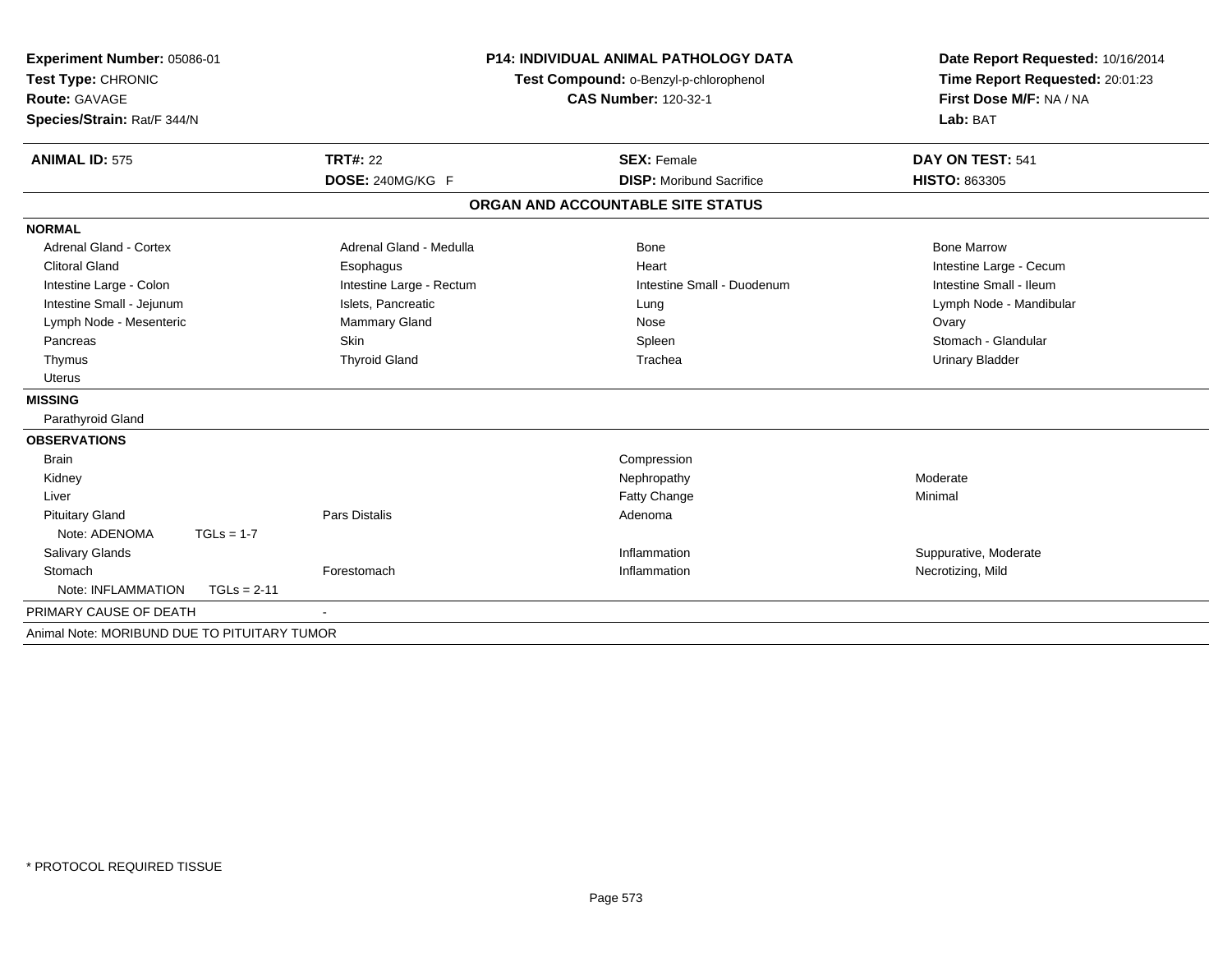| Experiment Number: 05086-01<br>Test Type: CHRONIC<br><b>Route: GAVAGE</b><br>Species/Strain: Rat/F 344/N |                          | P14: INDIVIDUAL ANIMAL PATHOLOGY DATA<br>Test Compound: o-Benzyl-p-chlorophenol<br><b>CAS Number: 120-32-1</b> | Date Report Requested: 10/16/2014<br>Time Report Requested: 20:01:23<br>First Dose M/F: NA / NA<br>Lab: BAT |
|----------------------------------------------------------------------------------------------------------|--------------------------|----------------------------------------------------------------------------------------------------------------|-------------------------------------------------------------------------------------------------------------|
| <b>ANIMAL ID: 576</b>                                                                                    | <b>TRT#: 22</b>          | <b>SEX: Female</b>                                                                                             | DAY ON TEST: 729                                                                                            |
|                                                                                                          | DOSE: 240MG/KG F         | <b>DISP: Terminal Sacrifice</b>                                                                                | <b>HISTO: 863306</b>                                                                                        |
|                                                                                                          |                          | ORGAN AND ACCOUNTABLE SITE STATUS                                                                              |                                                                                                             |
| <b>NORMAL</b>                                                                                            |                          |                                                                                                                |                                                                                                             |
| <b>Adrenal Gland - Cortex</b>                                                                            | Adrenal Gland - Medulla  | <b>Bone</b>                                                                                                    | <b>Bone Marrow</b>                                                                                          |
| <b>Brain</b>                                                                                             | <b>Clitoral Gland</b>    | Esophagus                                                                                                      | Intestine Large - Cecum                                                                                     |
| Intestine Large - Colon                                                                                  | Intestine Large - Rectum | Intestine Small - Duodenum                                                                                     | Intestine Small - Ileum                                                                                     |
| Intestine Small - Jejunum                                                                                | Islets, Pancreatic       | Lymph Node - Mandibular                                                                                        | Lymph Node - Mesenteric                                                                                     |
| Nose                                                                                                     | Ovary                    | Pancreas                                                                                                       | Parathyroid Gland                                                                                           |
| Salivary Glands                                                                                          | Spleen                   | Stomach - Forestomach                                                                                          | Stomach - Glandular                                                                                         |
| Thymus                                                                                                   | Trachea                  | <b>Urinary Bladder</b>                                                                                         |                                                                                                             |
| <b>OBSERVATIONS</b>                                                                                      |                          |                                                                                                                |                                                                                                             |
| Heart                                                                                                    | Myocardium               | Degeneration                                                                                                   | Chronic, Mild                                                                                               |
| Kidney                                                                                                   | Pelvis                   | Mineralization                                                                                                 | Minimal                                                                                                     |
|                                                                                                          |                          | Nephropathy                                                                                                    | Mild                                                                                                        |
| Liver                                                                                                    |                          | <b>Basophilic Focus</b>                                                                                        |                                                                                                             |
|                                                                                                          |                          | Hepatodiaphragmatic Nodule                                                                                     |                                                                                                             |
|                                                                                                          | <b>Bile Duct</b>         | Hyperplasia                                                                                                    | Minimal                                                                                                     |
| Note: ANOM HEPAT LOB<br>$TGLs = 4-14$                                                                    |                          |                                                                                                                |                                                                                                             |
| Lung                                                                                                     | Alveolar Epith           | Hyperplasia                                                                                                    | Mild                                                                                                        |
| Mammary Gland                                                                                            |                          | Fibroadenoma                                                                                                   |                                                                                                             |
| Note: FIBROADENOMA<br>$TGLs = 2-12$                                                                      |                          |                                                                                                                |                                                                                                             |
| <b>Pituitary Gland</b>                                                                                   | Pars Distalis            | Adenoma                                                                                                        |                                                                                                             |
| Note: ADENOMA<br>$TGLs = 3-11$                                                                           |                          |                                                                                                                |                                                                                                             |
| Skin                                                                                                     |                          | Squamous Cell Papilloma                                                                                        |                                                                                                             |
| Note: PAPILLOMA WAS ON SKIN NEAR EXTERNAL NARES                                                          |                          |                                                                                                                |                                                                                                             |
| Note: PAPILLOMA SQUA TGLs = 1-13                                                                         |                          |                                                                                                                |                                                                                                             |
| <b>Thyroid Gland</b>                                                                                     | C Cell                   | Adenoma                                                                                                        |                                                                                                             |
|                                                                                                          | C Cell                   | Hyperplasia                                                                                                    | Mild                                                                                                        |
| Uterus                                                                                                   |                          | Polyp Stromal                                                                                                  |                                                                                                             |
| PRIMARY CAUSE OF DEATH                                                                                   | $\blacksquare$           |                                                                                                                |                                                                                                             |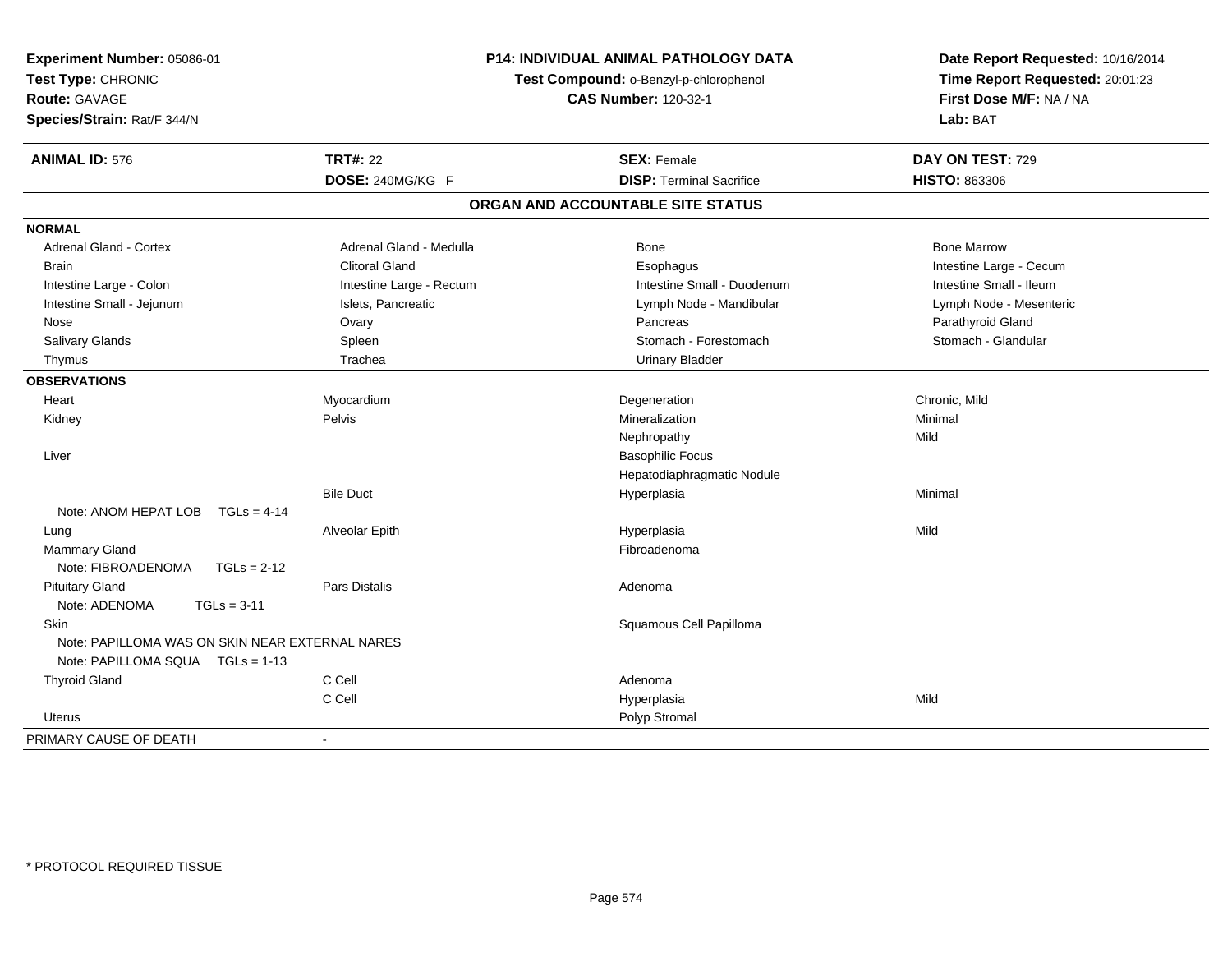| Experiment Number: 05086-01                |                         | <b>P14: INDIVIDUAL ANIMAL PATHOLOGY DATA</b> | Date Report Requested: 10/16/2014                          |  |
|--------------------------------------------|-------------------------|----------------------------------------------|------------------------------------------------------------|--|
| Test Type: CHRONIC                         |                         | Test Compound: o-Benzyl-p-chlorophenol       | Time Report Requested: 20:01:23<br>First Dose M/F: NA / NA |  |
| <b>Route: GAVAGE</b>                       |                         | <b>CAS Number: 120-32-1</b>                  |                                                            |  |
| Species/Strain: Rat/F 344/N                |                         |                                              | Lab: BAT                                                   |  |
| <b>ANIMAL ID: 577</b>                      | <b>TRT#: 22</b>         | <b>SEX: Female</b>                           | DAY ON TEST: 680                                           |  |
|                                            | DOSE: 240MG/KG F        | <b>DISP:</b> Moribund Sacrifice              | <b>HISTO: 863307</b>                                       |  |
|                                            |                         | ORGAN AND ACCOUNTABLE SITE STATUS            |                                                            |  |
| <b>NORMAL</b>                              |                         |                                              |                                                            |  |
| <b>Adrenal Gland - Cortex</b>              | <b>Bone</b>             | <b>Bone Marrow</b>                           | <b>Brain</b>                                               |  |
| Esophagus                                  | Intestine Large - Cecum | Intestine Large - Colon                      | Intestine Large - Rectum                                   |  |
| Intestine Small - Duodenum                 | Intestine Small - Ileum | Intestine Small - Jejunum                    | Islets, Pancreatic                                         |  |
| Lung                                       | Lymph Node - Mandibular | Lymph Node - Mesenteric                      | Nose                                                       |  |
| Pancreas                                   | Parathyroid Gland       | Salivary Glands                              | <b>Skin</b>                                                |  |
| Spleen                                     | Stomach - Forestomach   | Stomach - Glandular                          | Thymus                                                     |  |
| Trachea                                    | <b>Urinary Bladder</b>  | <b>Uterus</b>                                |                                                            |  |
| <b>MISSING</b>                             |                         |                                              |                                                            |  |
| <b>Clitoral Gland</b>                      |                         |                                              |                                                            |  |
| <b>OBSERVATIONS</b>                        |                         |                                              |                                                            |  |
| <b>Adrenal Gland</b>                       | Medulla                 | Hyperplasia                                  | Mild                                                       |  |
| Heart                                      | Myocardium              | Degeneration                                 | Chronic, Mild                                              |  |
| Kidney                                     |                         | Nephropathy                                  | Minimal                                                    |  |
| Liver                                      |                         | <b>Basophilic Focus</b>                      |                                                            |  |
| Mammary Gland                              |                         | Fibroadenoma                                 |                                                            |  |
| Note: FIBROADENOMA<br>$TGLs = 1-11$        |                         |                                              |                                                            |  |
| Ovary                                      |                         | Cyst                                         |                                                            |  |
| Note: CYST<br>$TGLs = 4-14$                |                         |                                              |                                                            |  |
| <b>Pituitary Gland</b>                     | <b>Pars Distalis</b>    | Hyperplasia                                  | Mild                                                       |  |
| Note: HYPERPLASIA<br>$TGLs = 3-13$         |                         |                                              |                                                            |  |
| <b>Thyroid Gland</b>                       | C Cell                  | Hyperplasia                                  | Mild                                                       |  |
| PRIMARY CAUSE OF DEATH                     |                         |                                              |                                                            |  |
| Animal Note: MORIBUND DUE TO FIBROADENOMA. |                         |                                              |                                                            |  |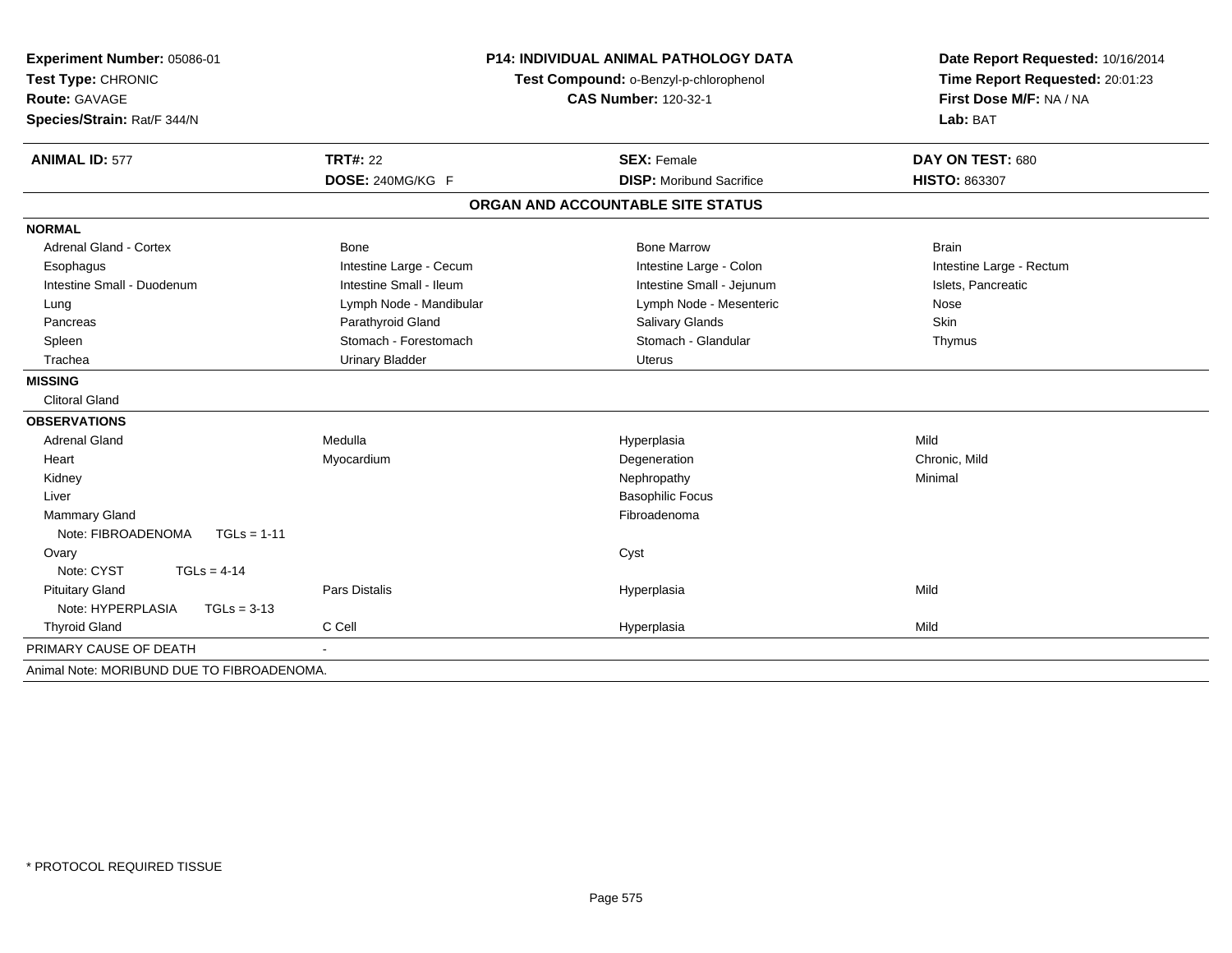| Experiment Number: 05086-01<br>Test Type: CHRONIC<br>Route: GAVAGE<br>Species/Strain: Rat/F 344/N |               | <b>P14: INDIVIDUAL ANIMAL PATHOLOGY DATA</b><br>Test Compound: o-Benzyl-p-chlorophenol<br><b>CAS Number: 120-32-1</b> |                                   | Date Report Requested: 10/16/2014<br>Time Report Requested: 20:01:23<br>First Dose M/F: NA / NA<br>Lab: BAT |  |
|---------------------------------------------------------------------------------------------------|---------------|-----------------------------------------------------------------------------------------------------------------------|-----------------------------------|-------------------------------------------------------------------------------------------------------------|--|
| <b>ANIMAL ID: 578</b>                                                                             |               | <b>TRT#: 22</b>                                                                                                       | <b>SEX: Female</b>                | DAY ON TEST: 729                                                                                            |  |
|                                                                                                   |               | DOSE: 240MG/KG F                                                                                                      | <b>DISP: Terminal Sacrifice</b>   | <b>HISTO: 863308</b>                                                                                        |  |
|                                                                                                   |               |                                                                                                                       | ORGAN AND ACCOUNTABLE SITE STATUS |                                                                                                             |  |
| <b>NORMAL</b>                                                                                     |               |                                                                                                                       |                                   |                                                                                                             |  |
| Adrenal Gland - Medulla                                                                           |               | Bone                                                                                                                  | <b>Bone Marrow</b>                | <b>Brain</b>                                                                                                |  |
| Esophagus                                                                                         |               | Intestine Large - Cecum                                                                                               | Intestine Large - Colon           | Intestine Large - Rectum                                                                                    |  |
| Intestine Small - Duodenum                                                                        |               | Intestine Small - Ileum                                                                                               | Intestine Small - Jejunum         | Islets, Pancreatic                                                                                          |  |
| Lymph Node - Mandibular                                                                           |               | Lymph Node - Mesenteric                                                                                               | Mammary Gland                     | Nose                                                                                                        |  |
| Ovary                                                                                             |               | Parathyroid Gland                                                                                                     | <b>Salivary Glands</b>            | Skin                                                                                                        |  |
| Stomach - Forestomach                                                                             |               | Stomach - Glandular                                                                                                   | Thymus                            | Trachea                                                                                                     |  |
| <b>Urinary Bladder</b>                                                                            |               | <b>Uterus</b>                                                                                                         |                                   |                                                                                                             |  |
| <b>OBSERVATIONS</b>                                                                               |               |                                                                                                                       |                                   |                                                                                                             |  |
| <b>Adrenal Gland</b>                                                                              |               | Cortex                                                                                                                | Hyperplasia                       | Minimal                                                                                                     |  |
| <b>Clitoral Gland</b>                                                                             |               |                                                                                                                       | Carcinoma                         |                                                                                                             |  |
| Note: CARCINOMA                                                                                   | $TGLs = 1-11$ |                                                                                                                       |                                   |                                                                                                             |  |
| Heart                                                                                             |               | Myocardium                                                                                                            | Degeneration                      | Chronic, Mild                                                                                               |  |
| Kidney                                                                                            |               |                                                                                                                       | Nephropathy                       | Moderate                                                                                                    |  |
| Liver                                                                                             |               |                                                                                                                       | <b>Basophilic Focus</b>           |                                                                                                             |  |
|                                                                                                   |               |                                                                                                                       | <b>Clear Cell Focus</b>           |                                                                                                             |  |
|                                                                                                   |               |                                                                                                                       | Leukemia Mononuclear              |                                                                                                             |  |
| Lung                                                                                              |               | Alveolar Epith                                                                                                        | Hyperplasia                       | Mild                                                                                                        |  |
| Pancreas                                                                                          |               | Acinus                                                                                                                | Atrophy                           | Minimal                                                                                                     |  |
| <b>Pituitary Gland</b>                                                                            |               | <b>Pars Distalis</b>                                                                                                  | Adenoma                           |                                                                                                             |  |
| Note: ADENOMA                                                                                     | $TGLs = 2-7$  |                                                                                                                       |                                   |                                                                                                             |  |
| Spleen                                                                                            |               |                                                                                                                       | Leukemia Mononuclear              |                                                                                                             |  |
| <b>Thyroid Gland</b>                                                                              |               | C Cell                                                                                                                | Hyperplasia                       | Minimal                                                                                                     |  |
| PRIMARY CAUSE OF DEATH                                                                            |               |                                                                                                                       |                                   |                                                                                                             |  |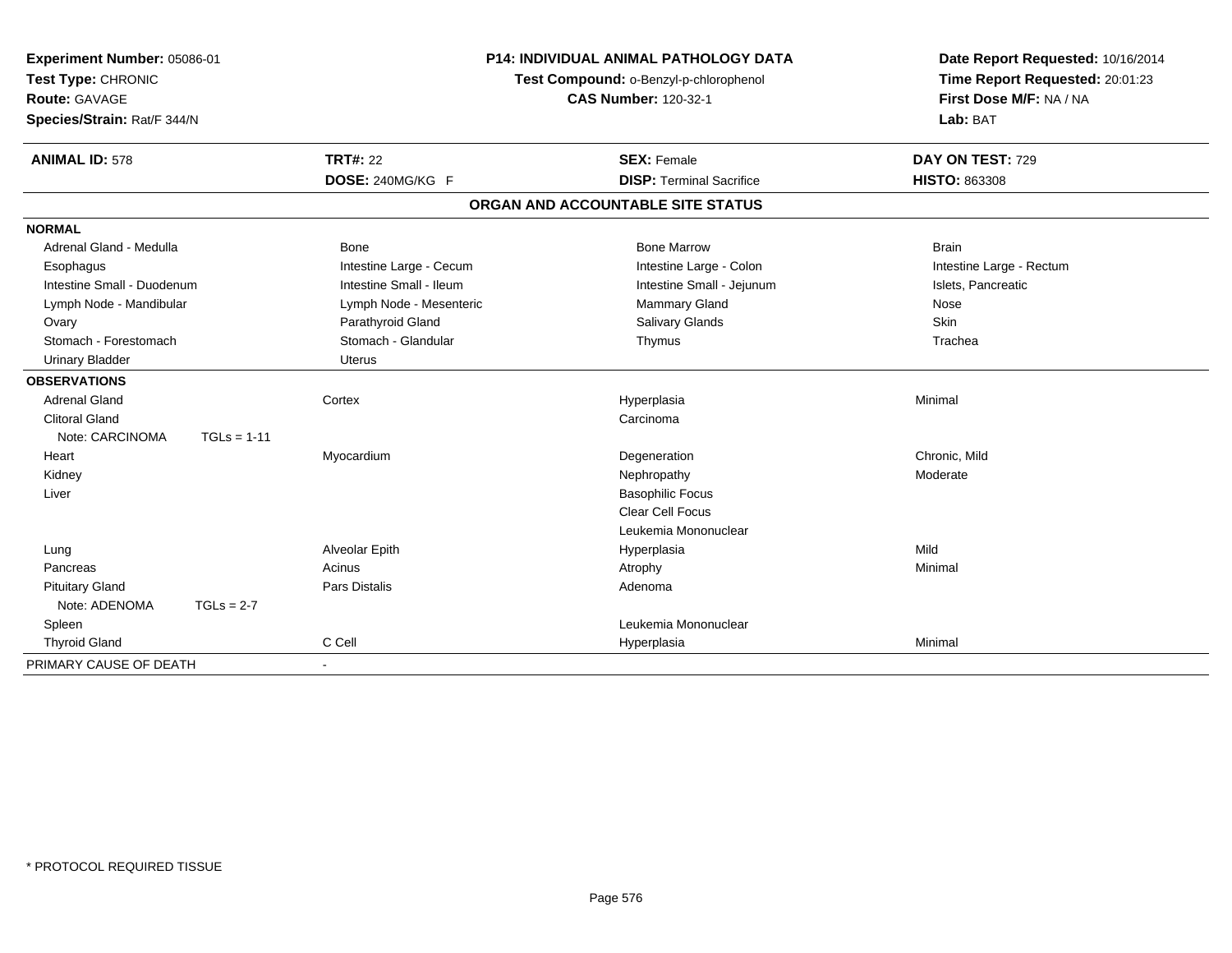| Experiment Number: 05086-01<br>Test Type: CHRONIC<br><b>Route: GAVAGE</b><br>Species/Strain: Rat/F 344/N |                            | <b>P14: INDIVIDUAL ANIMAL PATHOLOGY DATA</b><br>Test Compound: o-Benzyl-p-chlorophenol<br><b>CAS Number: 120-32-1</b> |                           |
|----------------------------------------------------------------------------------------------------------|----------------------------|-----------------------------------------------------------------------------------------------------------------------|---------------------------|
| <b>ANIMAL ID: 579</b>                                                                                    | <b>TRT#: 22</b>            | <b>SEX: Female</b>                                                                                                    | DAY ON TEST: 729          |
|                                                                                                          | DOSE: 240MG/KG F           | <b>DISP: Terminal Sacrifice</b>                                                                                       | <b>HISTO: 863309</b>      |
|                                                                                                          |                            | ORGAN AND ACCOUNTABLE SITE STATUS                                                                                     |                           |
| <b>NORMAL</b>                                                                                            |                            |                                                                                                                       |                           |
| Adrenal Gland - Medulla                                                                                  | <b>Bone</b>                | <b>Bone Marrow</b>                                                                                                    | <b>Brain</b>              |
| <b>Clitoral Gland</b>                                                                                    | Esophagus                  | Intestine Large - Cecum                                                                                               | Intestine Large - Colon   |
| Intestine Large - Rectum                                                                                 | Intestine Small - Duodenum | Intestine Small - Ileum                                                                                               | Intestine Small - Jejunum |
| Islets, Pancreatic                                                                                       | Lung                       | Lymph Node - Mandibular                                                                                               | Lymph Node - Mesenteric   |
| Mammary Gland                                                                                            | Nose                       | Ovary                                                                                                                 | Parathyroid Gland         |
| <b>Salivary Glands</b>                                                                                   | Skin                       | Spleen                                                                                                                | Stomach - Forestomach     |
| Stomach - Glandular                                                                                      | Thymus                     | <b>Thyroid Gland</b>                                                                                                  | Trachea                   |
| <b>Urinary Bladder</b>                                                                                   | <b>Uterus</b>              |                                                                                                                       |                           |
| <b>OBSERVATIONS</b>                                                                                      |                            |                                                                                                                       |                           |
| <b>Adrenal Gland</b>                                                                                     | Cortex                     | Hyperplasia                                                                                                           | Minimal                   |
| Heart                                                                                                    | Myocardium                 | Degeneration                                                                                                          | Chronic, Mild             |
| Kidney                                                                                                   |                            | Calculus Micro Observation Only                                                                                       |                           |
|                                                                                                          |                            | Nephropathy                                                                                                           | Mild                      |
| Liver                                                                                                    |                            | <b>Basophilic Focus</b>                                                                                               |                           |
| Pancreas                                                                                                 | Acinus                     | Atrophy                                                                                                               | Mild                      |
| <b>Pituitary Gland</b>                                                                                   | <b>Pars Distalis</b>       | Hyperplasia                                                                                                           | Mild                      |
| PRIMARY CAUSE OF DEATH                                                                                   |                            |                                                                                                                       |                           |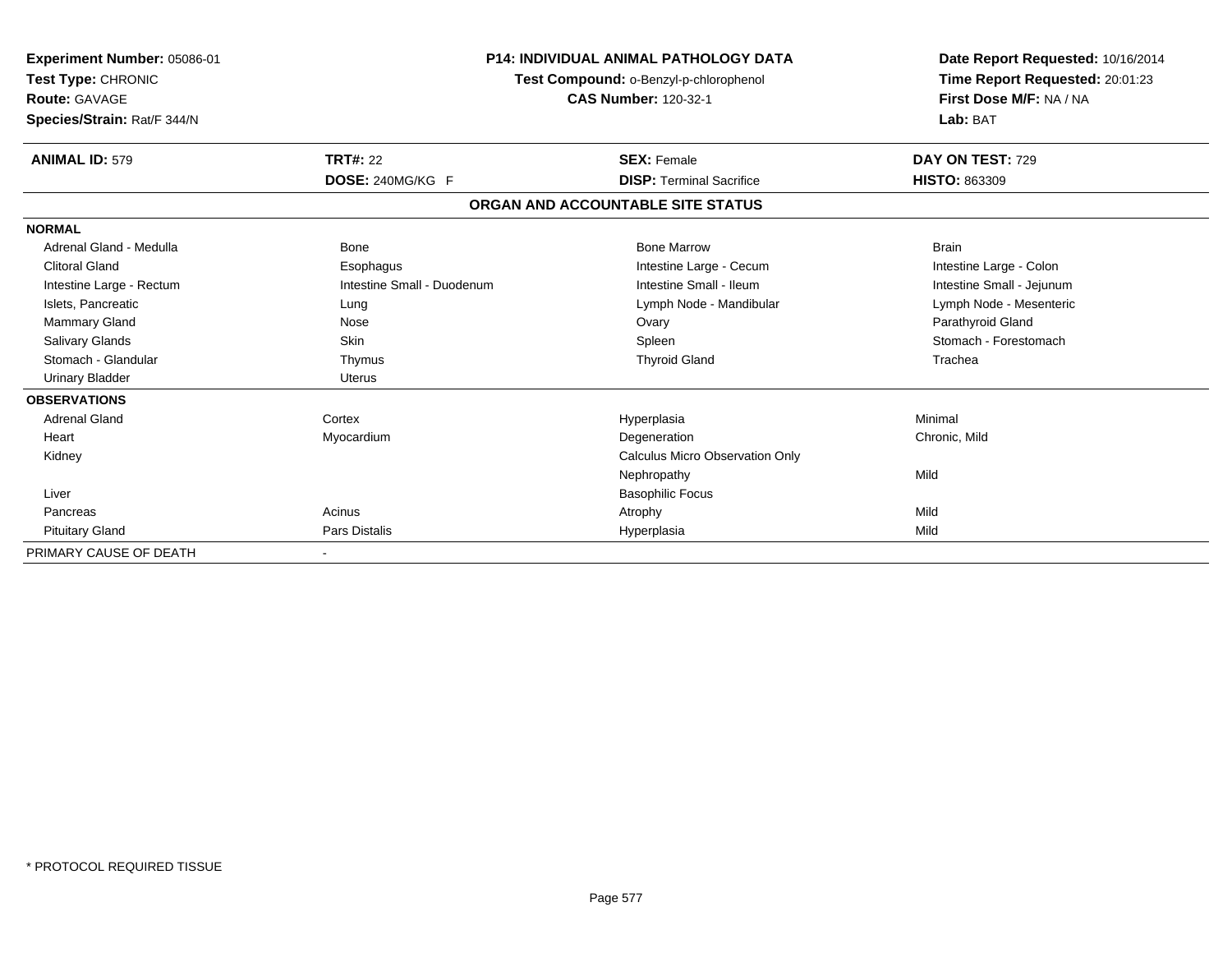| <b>Experiment Number: 05086-01</b>    | <b>P14: INDIVIDUAL ANIMAL PATHOLOGY DATA</b><br>Test Compound: o-Benzyl-p-chlorophenol |                                   | Date Report Requested: 10/16/2014 |
|---------------------------------------|----------------------------------------------------------------------------------------|-----------------------------------|-----------------------------------|
| Test Type: CHRONIC                    |                                                                                        |                                   | Time Report Requested: 20:01:23   |
| <b>Route: GAVAGE</b>                  |                                                                                        | <b>CAS Number: 120-32-1</b>       | First Dose M/F: NA / NA           |
| Species/Strain: Rat/F 344/N           |                                                                                        |                                   | Lab: BAT                          |
| <b>ANIMAL ID: 580</b>                 | <b>TRT#: 22</b>                                                                        | <b>SEX: Female</b>                | DAY ON TEST: 652                  |
|                                       | DOSE: 240MG/KG F                                                                       | <b>DISP:</b> Moribund Sacrifice   | <b>HISTO: 863310</b>              |
|                                       |                                                                                        | ORGAN AND ACCOUNTABLE SITE STATUS |                                   |
| <b>NORMAL</b>                         |                                                                                        |                                   |                                   |
| <b>Adrenal Gland - Cortex</b>         | Adrenal Gland - Medulla                                                                | <b>Bone</b>                       | <b>Bone Marrow</b>                |
| Brain                                 | <b>Clitoral Gland</b>                                                                  | Esophagus                         | Heart                             |
| Intestine Large - Cecum               | Intestine Large - Colon                                                                | Intestine Large - Rectum          | Intestine Small - Duodenum        |
| Intestine Small - Ileum               | Intestine Small - Jejunum                                                              | Islets. Pancreatic                | Lymph Node - Mandibular           |
| Lymph Node - Mesenteric               | Mammary Gland                                                                          | Ovary                             | Pancreas                          |
| Parathyroid Gland                     | Salivary Glands                                                                        | <b>Skin</b>                       | Stomach - Glandular               |
| Thymus                                | Trachea                                                                                | <b>Urinary Bladder</b>            | Uterus                            |
| <b>OBSERVATIONS</b>                   |                                                                                        |                                   |                                   |
| Kidney                                |                                                                                        | Leukemia Mononuclear              |                                   |
|                                       |                                                                                        | Nephropathy                       | Moderate                          |
| Liver                                 |                                                                                        | <b>Basophilic Focus</b>           |                                   |
|                                       |                                                                                        | Leukemia Mononuclear              |                                   |
| Lung                                  |                                                                                        | Leukemia Mononuclear              |                                   |
| Nose                                  | Mucosa                                                                                 | Inflammation                      | Suppurative, Marked               |
| <b>Pituitary Gland</b>                | Pars Distalis                                                                          | Hyperplasia                       | Moderate                          |
| Note: HYPERPLASIA<br>$TGLs = 1-7$     |                                                                                        |                                   |                                   |
| Spleen                                |                                                                                        | Leukemia Mononuclear              |                                   |
| Note: LEUKEMIA MONUC<br>$TGLs = 2-11$ |                                                                                        |                                   |                                   |
| Stomach                               | Forestomach                                                                            | Inflammation                      | Chronic, Mild                     |
| <b>Thyroid Gland</b>                  | C Cell                                                                                 | Adenoma                           |                                   |
| PRIMARY CAUSE OF DEATH                | $\sim$                                                                                 |                                   |                                   |
| Animal Note: MORIBUND DUE TO LEUKEMIA |                                                                                        |                                   |                                   |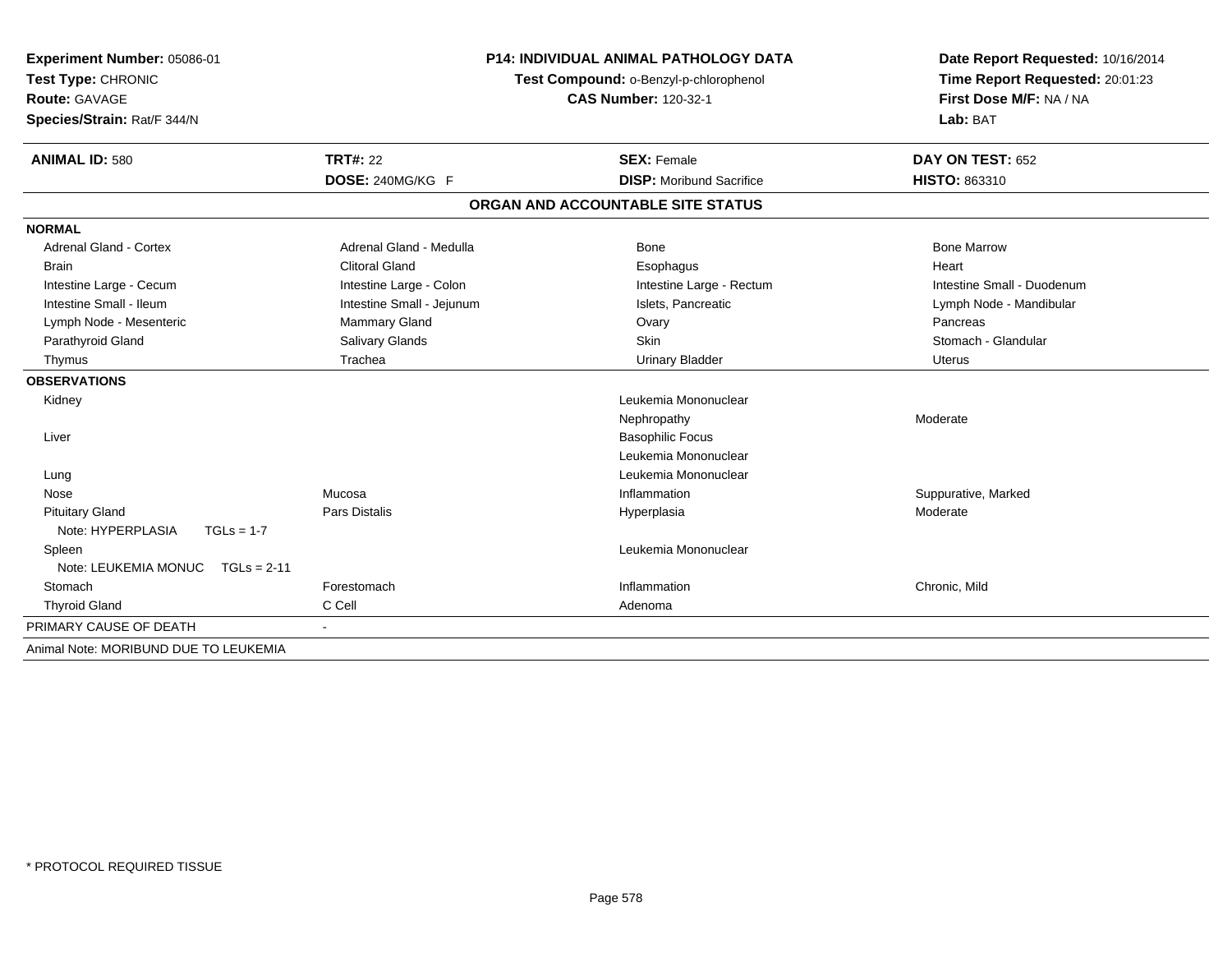| Experiment Number: 05086-01                                  | <b>P14: INDIVIDUAL ANIMAL PATHOLOGY DATA</b> |                                   | Date Report Requested: 10/16/2014 |  |
|--------------------------------------------------------------|----------------------------------------------|-----------------------------------|-----------------------------------|--|
| Test Type: CHRONIC<br>Test Compound: o-Benzyl-p-chlorophenol |                                              | Time Report Requested: 20:01:23   |                                   |  |
| <b>Route: GAVAGE</b>                                         |                                              | <b>CAS Number: 120-32-1</b>       | First Dose M/F: NA / NA           |  |
| Species/Strain: Rat/F 344/N                                  |                                              |                                   | Lab: BAT                          |  |
| <b>ANIMAL ID: 581</b>                                        | <b>TRT#: 22</b>                              | <b>SEX: Female</b>                | DAY ON TEST: 622                  |  |
|                                                              | DOSE: 240MG/KG F                             | <b>DISP:</b> Moribund Sacrifice   | HISTO:                            |  |
|                                                              |                                              | ORGAN AND ACCOUNTABLE SITE STATUS |                                   |  |
| <b>NORMAL</b>                                                |                                              |                                   |                                   |  |
| Adrenal Gland - Medulla                                      | <b>Bone</b>                                  | <b>Bone Marrow</b>                | <b>Clitoral Gland</b>             |  |
| Esophagus                                                    | Intestine Large - Cecum                      | Intestine Large - Colon           | Intestine Large - Rectum          |  |
| Intestine Small - Duodenum                                   | Intestine Small - Ileum                      | Intestine Small - Jejunum         | Islets, Pancreatic                |  |
| Lung                                                         | Lymph Node - Mandibular                      | Lymph Node - Mesenteric           | Mammary Gland                     |  |
| Nose                                                         | Ovary                                        | Pancreas                          | Parathyroid Gland                 |  |
| Salivary Glands                                              | Skin                                         | Stomach - Forestomach             | Stomach - Glandular               |  |
| Thymus                                                       | <b>Thyroid Gland</b>                         | Trachea                           | <b>Urinary Bladder</b>            |  |
| <b>Uterus</b>                                                |                                              |                                   |                                   |  |
| <b>OBSERVATIONS</b>                                          |                                              |                                   |                                   |  |
| <b>Adrenal Gland</b>                                         | Cortex                                       | Hyperplasia                       | Mild                              |  |
| <b>Brain</b>                                                 |                                              | Compression                       |                                   |  |
| Heart                                                        | Myocardium                                   | Degeneration                      | Chronic, Mild                     |  |
| Kidney                                                       | Pelvis                                       | Mineralization                    | Minimal                           |  |
|                                                              |                                              | Nephropathy                       | Moderate                          |  |
| Liver                                                        |                                              | <b>Basophilic Focus</b>           |                                   |  |
|                                                              |                                              | Leukemia Mononuclear              |                                   |  |
| Note: BASOPH FOCUS<br>$TGLs = 2-11$                          |                                              |                                   |                                   |  |
| <b>Pituitary Gland</b>                                       | <b>Pars Distalis</b>                         | Adenoma                           |                                   |  |
| Note: ADENOMA<br>$TGLs = 1-7$                                |                                              |                                   |                                   |  |
| Spleen                                                       |                                              | Leukemia Mononuclear              |                                   |  |
| PRIMARY CAUSE OF DEATH                                       |                                              |                                   |                                   |  |
| Animal Note: MORIBUND DUE TO PITUITARY TUMOR                 |                                              |                                   |                                   |  |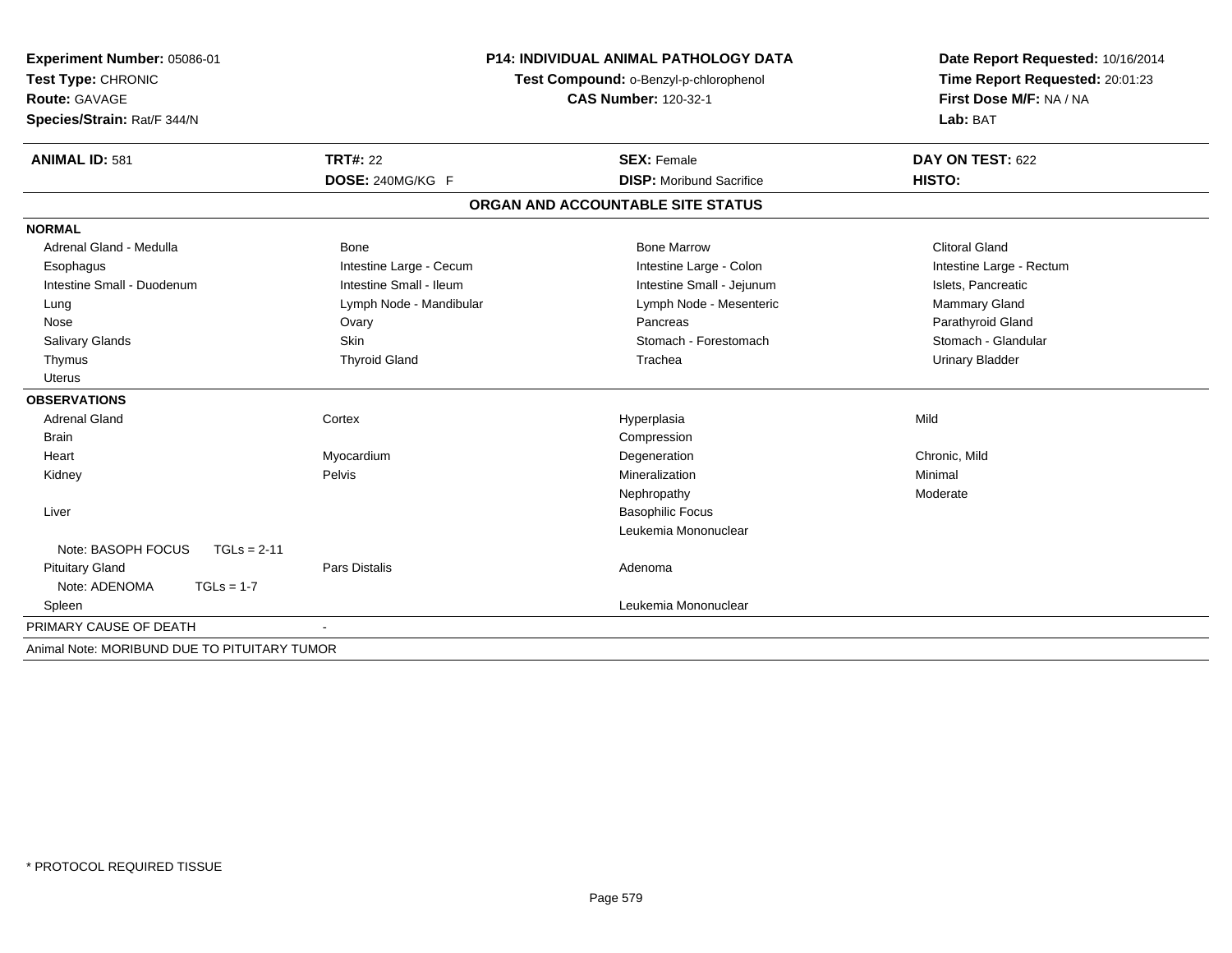| Experiment Number: 05086-01                                |                                        | <b>P14: INDIVIDUAL ANIMAL PATHOLOGY DATA</b> | Date Report Requested: 10/16/2014 |
|------------------------------------------------------------|----------------------------------------|----------------------------------------------|-----------------------------------|
| Test Type: CHRONIC                                         | Test Compound: o-Benzyl-p-chlorophenol |                                              | Time Report Requested: 20:01:23   |
| Route: GAVAGE                                              |                                        | <b>CAS Number: 120-32-1</b>                  | First Dose M/F: NA / NA           |
| Species/Strain: Rat/F 344/N                                |                                        |                                              | Lab: BAT                          |
| <b>ANIMAL ID: 582</b>                                      | <b>TRT#: 22</b>                        | <b>SEX: Female</b>                           | DAY ON TEST: 624                  |
|                                                            | DOSE: 240MG/KG F                       | <b>DISP:</b> Moribund Sacrifice              | <b>HISTO: 863312</b>              |
|                                                            |                                        | ORGAN AND ACCOUNTABLE SITE STATUS            |                                   |
| <b>NORMAL</b>                                              |                                        |                                              |                                   |
| Adrenal Gland - Cortex                                     | Adrenal Gland - Medulla                | Bone                                         | <b>Bone Marrow</b>                |
| <b>Clitoral Gland</b>                                      | Esophagus                              | Intestine Large - Cecum                      | Intestine Large - Colon           |
| Intestine Large - Rectum                                   | Intestine Small - Duodenum             | Intestine Small - Ileum                      | Intestine Small - Jejunum         |
| Islets, Pancreatic                                         | Lung                                   | Lymph Node - Mandibular                      | Lymph Node - Mesenteric           |
| Nose                                                       | Ovary                                  | Pancreas                                     | Parathyroid Gland                 |
| <b>Salivary Glands</b>                                     | Skin                                   | Spleen                                       | Stomach - Forestomach             |
| Stomach - Glandular                                        | Thymus                                 | <b>Thyroid Gland</b>                         | Trachea                           |
| <b>Urinary Bladder</b>                                     | <b>Uterus</b>                          |                                              |                                   |
| <b>OBSERVATIONS</b>                                        |                                        |                                              |                                   |
| <b>Brain</b>                                               |                                        | Compression                                  |                                   |
| Heart                                                      | Myocardium                             | Degeneration                                 | Chronic, Minimal                  |
| Kidney                                                     |                                        | Nephropathy                                  | Mild                              |
| Liver                                                      |                                        | Degeneration                                 | Cystic, Minimal                   |
|                                                            |                                        | <b>Eosinophilic Focus</b>                    |                                   |
| Mammary Gland                                              |                                        | Fibroadenoma                                 |                                   |
| Note: FIBROADENOMA<br>$TGLs = 2-12$                        |                                        |                                              |                                   |
| <b>Pituitary Gland</b>                                     | <b>Pars Distalis</b>                   | Adenoma                                      |                                   |
| Note: ADENOMA<br>$TGLs = 1-11$                             |                                        |                                              |                                   |
| PRIMARY CAUSE OF DEATH                                     |                                        |                                              |                                   |
| Animal Note: MORIBUND DUE TO PITUITARY AND MAMMARY TUMORS. |                                        |                                              |                                   |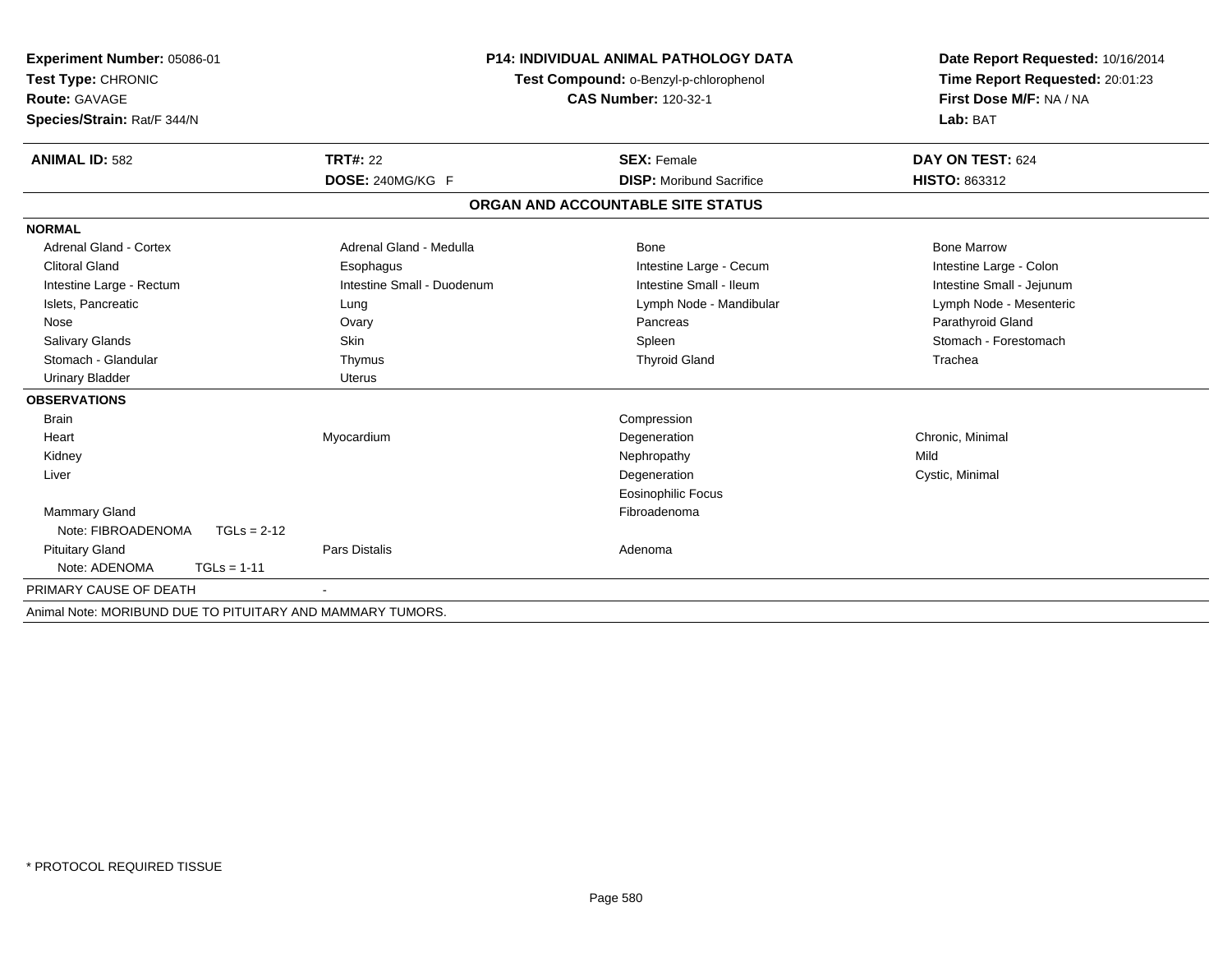| <b>Experiment Number: 05086-01</b><br><b>Test Type: CHRONIC</b><br><b>Route: GAVAGE</b><br>Species/Strain: Rat/F 344/N |                           | <b>P14: INDIVIDUAL ANIMAL PATHOLOGY DATA</b><br>Test Compound: o-Benzyl-p-chlorophenol<br>CAS Number: 120-32-1 | Date Report Requested: 10/16/2014<br>Time Report Requested: 20:01:23<br>First Dose M/F: NA / NA<br>Lab: BAT |
|------------------------------------------------------------------------------------------------------------------------|---------------------------|----------------------------------------------------------------------------------------------------------------|-------------------------------------------------------------------------------------------------------------|
| <b>ANIMAL ID: 583</b>                                                                                                  | <b>TRT#: 22</b>           | <b>SEX: Female</b>                                                                                             | DAY ON TEST: 456                                                                                            |
|                                                                                                                        | DOSE: 240MG/KG F          | <b>DISP:</b> Scheduled Sacrifice                                                                               | <b>HISTO: 863313</b>                                                                                        |
|                                                                                                                        |                           | ORGAN AND ACCOUNTABLE SITE STATUS                                                                              |                                                                                                             |
| <b>NORMAL</b>                                                                                                          |                           |                                                                                                                |                                                                                                             |
| Adrenal Gland - Cortex                                                                                                 | Adrenal Gland - Medulla   | Bone                                                                                                           | <b>Bone Marrow</b>                                                                                          |
| <b>Brain</b>                                                                                                           | <b>Clitoral Gland</b>     | Esophagus                                                                                                      | Heart                                                                                                       |
| Intestine Large - Cecum                                                                                                | Intestine Large - Colon   | Intestine Large - Rectum                                                                                       | Intestine Small - Duodenum                                                                                  |
| Intestine Small - Ileum                                                                                                | Intestine Small - Jejunum | Islets, Pancreatic                                                                                             | Liver                                                                                                       |
| Lung                                                                                                                   | Lymph Node - Mandibular   | Lymph Node - Mesenteric                                                                                        | <b>Mammary Gland</b>                                                                                        |
| Nose                                                                                                                   | Ovary                     | Pancreas                                                                                                       | Parathyroid Gland                                                                                           |
| <b>Pituitary Gland</b>                                                                                                 | Salivary Glands           | Skin                                                                                                           | Spleen                                                                                                      |
| Stomach - Forestomach                                                                                                  | Stomach - Glandular       | Thymus                                                                                                         | <b>Thyroid Gland</b>                                                                                        |
| Trachea                                                                                                                | <b>Urinary Bladder</b>    | Uterus                                                                                                         |                                                                                                             |
| <b>OBSERVATIONS</b>                                                                                                    |                           |                                                                                                                |                                                                                                             |
| Kidney                                                                                                                 |                           | Nephropathy                                                                                                    | Mild                                                                                                        |
| PRIMARY CAUSE OF DEATH                                                                                                 |                           |                                                                                                                |                                                                                                             |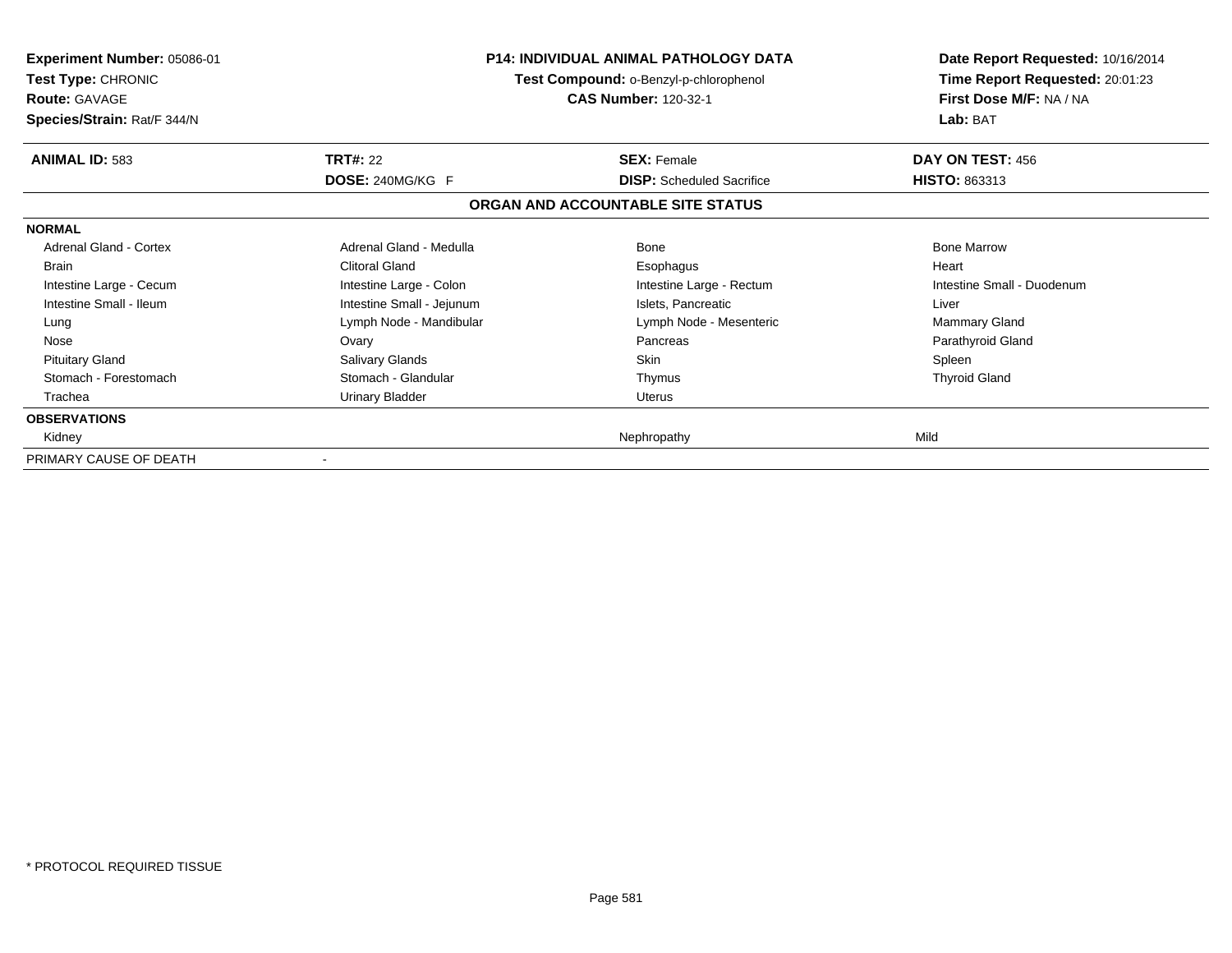| Experiment Number: 05086-01                            |                                                                       | <b>P14: INDIVIDUAL ANIMAL PATHOLOGY DATA</b> | Date Report Requested: 10/16/2014 |
|--------------------------------------------------------|-----------------------------------------------------------------------|----------------------------------------------|-----------------------------------|
| Test Type: CHRONIC                                     | Test Compound: o-Benzyl-p-chlorophenol<br><b>CAS Number: 120-32-1</b> |                                              | Time Report Requested: 20:01:23   |
| Route: GAVAGE                                          |                                                                       |                                              | First Dose M/F: NA / NA           |
| Species/Strain: Rat/F 344/N                            |                                                                       |                                              | Lab: BAT                          |
| <b>ANIMAL ID: 584</b>                                  | <b>TRT#: 22</b>                                                       | <b>SEX: Female</b>                           | DAY ON TEST: 676                  |
|                                                        | DOSE: 240MG/KG F                                                      | <b>DISP:</b> Moribund Sacrifice              | <b>HISTO: 863314</b>              |
|                                                        |                                                                       | ORGAN AND ACCOUNTABLE SITE STATUS            |                                   |
| <b>NORMAL</b>                                          |                                                                       |                                              |                                   |
| Adrenal Gland - Medulla                                | <b>Bone</b>                                                           | <b>Bone Marrow</b>                           | <b>Brain</b>                      |
| Esophagus                                              | Intestine Large - Cecum                                               | Intestine Large - Colon                      | Intestine Large - Rectum          |
| Intestine Small - Duodenum                             | Intestine Small - Ileum                                               | Intestine Small - Jejunum                    | Islets, Pancreatic                |
| Lymph Node - Mandibular                                | Lymph Node - Mesenteric                                               | Mammary Gland                                | Nose                              |
| Ovary                                                  | Pancreas                                                              | Parathyroid Gland                            | Salivary Glands                   |
| Skin                                                   | Stomach - Forestomach                                                 | Stomach - Glandular                          | Thymus                            |
| <b>Thyroid Gland</b>                                   | Trachea                                                               | <b>Urinary Bladder</b>                       | <b>Uterus</b>                     |
| <b>OBSERVATIONS</b>                                    |                                                                       |                                              |                                   |
| <b>Adrenal Gland</b>                                   | Cortex                                                                | Hyperplasia                                  | Mild                              |
| <b>Clitoral Gland</b>                                  |                                                                       | Adenoma                                      |                                   |
| Heart                                                  | Myocardium                                                            | Degeneration                                 | Chronic, Minimal                  |
| Kidney                                                 | <b>Transit Epithe</b>                                                 | Carcinoma                                    |                                   |
|                                                        |                                                                       | Nephropathy                                  | Moderate                          |
| Liver                                                  |                                                                       | <b>Basophilic Focus</b>                      |                                   |
|                                                        |                                                                       | Leukemia Mononuclear                         |                                   |
| Lung                                                   |                                                                       | Carcinoma                                    | Metastatic (Kidney)               |
| <b>Pituitary Gland</b>                                 | <b>Pars Distalis</b>                                                  | Adenoma                                      |                                   |
| Note: ADENOMA<br>$TGLs = 1-11$                         |                                                                       |                                              |                                   |
| Spleen                                                 |                                                                       | Leukemia Mononuclear                         |                                   |
| PRIMARY CAUSE OF DEATH                                 |                                                                       |                                              |                                   |
| Animal Note: MORIBUND DUE TO PITUITARY & RENAL LESIONS |                                                                       |                                              |                                   |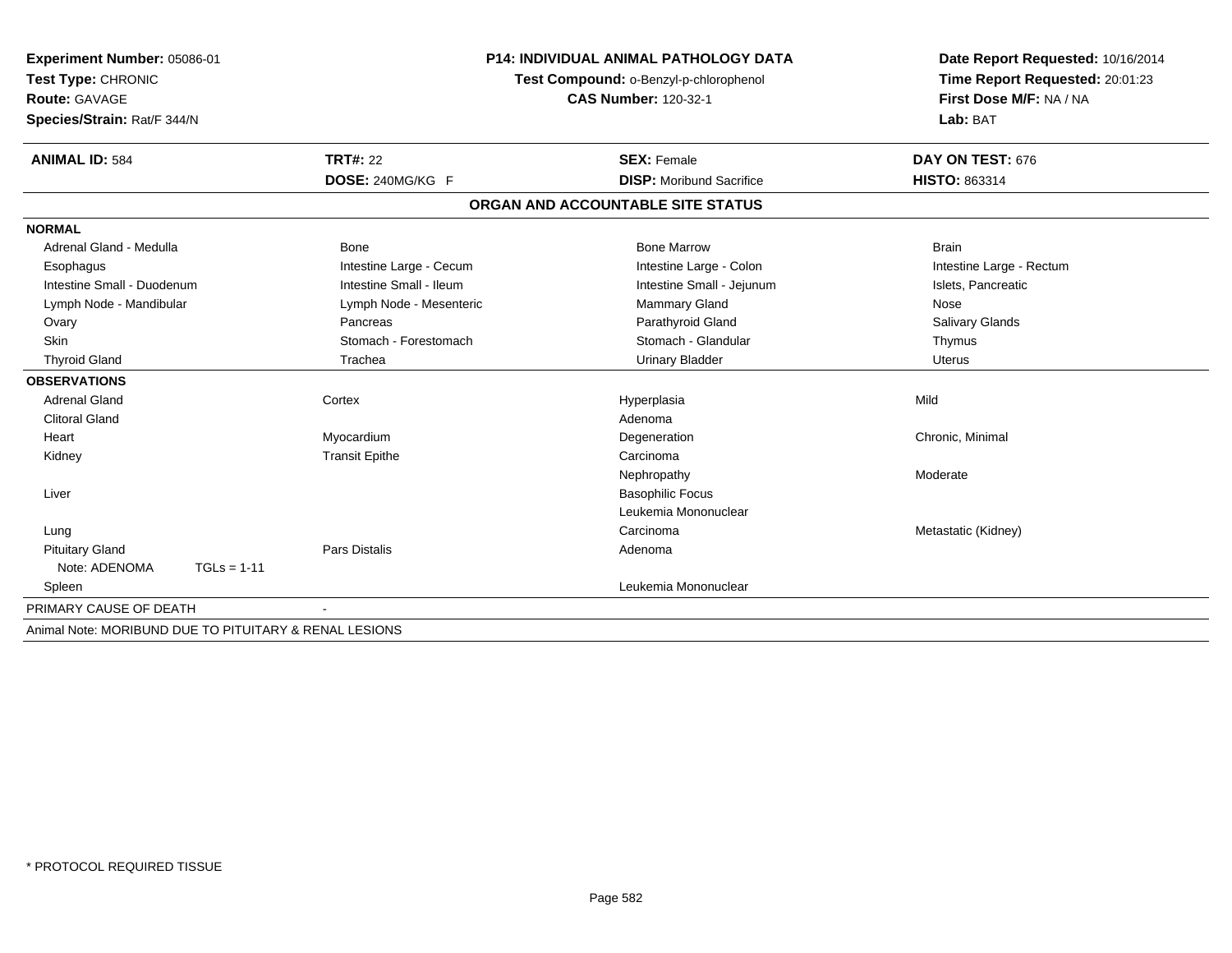| Experiment Number: 05086-01<br>Test Type: CHRONIC<br><b>Route: GAVAGE</b><br>Species/Strain: Rat/F 344/N |                |                          | P14: INDIVIDUAL ANIMAL PATHOLOGY DATA<br>Test Compound: o-Benzyl-p-chlorophenol<br><b>CAS Number: 120-32-1</b> |                                   | Date Report Requested: 10/16/2014<br>Time Report Requested: 20:01:23<br>First Dose M/F: NA / NA<br>Lab: BAT |
|----------------------------------------------------------------------------------------------------------|----------------|--------------------------|----------------------------------------------------------------------------------------------------------------|-----------------------------------|-------------------------------------------------------------------------------------------------------------|
| <b>ANIMAL ID: 585</b>                                                                                    |                | <b>TRT#: 22</b>          |                                                                                                                | <b>SEX: Female</b>                | DAY ON TEST: 619                                                                                            |
|                                                                                                          |                | DOSE: 240MG/KG F         |                                                                                                                | <b>DISP: Natural Death</b>        | HISTO: 863315                                                                                               |
|                                                                                                          |                |                          |                                                                                                                | ORGAN AND ACCOUNTABLE SITE STATUS |                                                                                                             |
| <b>NORMAL</b>                                                                                            |                |                          |                                                                                                                |                                   |                                                                                                             |
| Bone                                                                                                     |                | <b>Clitoral Gland</b>    |                                                                                                                | Esophagus                         | Intestine Large - Cecum                                                                                     |
| Intestine Large - Colon                                                                                  |                | Intestine Large - Rectum |                                                                                                                | Intestine Small - Duodenum        | Intestine Small - Ileum                                                                                     |
| Intestine Small - Jejunum                                                                                |                | Islets, Pancreatic       |                                                                                                                | Lymph Node - Mandibular           | Lymph Node - Mesenteric                                                                                     |
| Mammary Gland                                                                                            |                | Nose                     |                                                                                                                | Pancreas                          | Parathyroid Gland                                                                                           |
| <b>Pituitary Gland</b>                                                                                   |                | Salivary Glands          |                                                                                                                | Skin                              | Stomach - Forestomach                                                                                       |
| Thymus                                                                                                   |                | <b>Thyroid Gland</b>     |                                                                                                                | Trachea                           | <b>Urinary Bladder</b>                                                                                      |
| Uterus                                                                                                   |                |                          |                                                                                                                |                                   |                                                                                                             |
| <b>OBSERVATIONS</b>                                                                                      |                |                          |                                                                                                                |                                   |                                                                                                             |
| <b>Adrenal Gland</b>                                                                                     |                | Cortex                   |                                                                                                                | Leukemia Mononuclear              |                                                                                                             |
|                                                                                                          |                | Medulla                  |                                                                                                                | Leukemia Mononuclear              |                                                                                                             |
| <b>Bone Marrow</b>                                                                                       |                |                          |                                                                                                                | Leukemia Mononuclear              |                                                                                                             |
| <b>Brain</b>                                                                                             |                |                          |                                                                                                                | Leukemia Mononuclear              |                                                                                                             |
| Note: LEUKEMIA MONUC                                                                                     | $TGLs = 5-5$   |                          |                                                                                                                |                                   |                                                                                                             |
| Heart                                                                                                    |                | Myocardium               |                                                                                                                | Degeneration                      | Chronic, Mild                                                                                               |
|                                                                                                          |                |                          |                                                                                                                | Leukemia Mononuclear              |                                                                                                             |
| Kidney                                                                                                   |                |                          |                                                                                                                | Leukemia Mononuclear              |                                                                                                             |
|                                                                                                          |                |                          |                                                                                                                | Nephropathy                       | Mild                                                                                                        |
| Liver                                                                                                    |                |                          |                                                                                                                | Hepatodiaphragmatic Nodule        |                                                                                                             |
|                                                                                                          |                | <b>Bile Duct</b>         |                                                                                                                | Hyperplasia                       | Mild                                                                                                        |
|                                                                                                          |                |                          |                                                                                                                | Leukemia Mononuclear              |                                                                                                             |
| Note: ANOM HEPAT LOB                                                                                     | $TGLs = 2-12$  |                          |                                                                                                                |                                   |                                                                                                             |
| Lung                                                                                                     |                |                          |                                                                                                                | Leukemia Mononuclear              |                                                                                                             |
| Note: LEUKEMIA MONUC                                                                                     | $TGLs = 3-2+3$ |                          |                                                                                                                |                                   |                                                                                                             |
| Ovary                                                                                                    |                |                          |                                                                                                                | Leukemia Mononuclear              |                                                                                                             |
| Note: LEUKEMIA MONUC                                                                                     | $TGLs = 4-10$  |                          |                                                                                                                |                                   |                                                                                                             |
| Spleen                                                                                                   |                |                          |                                                                                                                | Leukemia Mononuclear              |                                                                                                             |
| Note: LEUKEMIA MONUC                                                                                     | $TGLs = 1-11$  |                          |                                                                                                                |                                   |                                                                                                             |
| Stomach                                                                                                  |                | Glandular                |                                                                                                                | Leukemia Mononuclear              |                                                                                                             |
| Note: LEUKEMIA MONUC                                                                                     | $TGLs = 6-13$  |                          |                                                                                                                |                                   |                                                                                                             |
| PRIMARY CAUSE OF DEATH                                                                                   |                | $\mathbf{r}$             |                                                                                                                |                                   |                                                                                                             |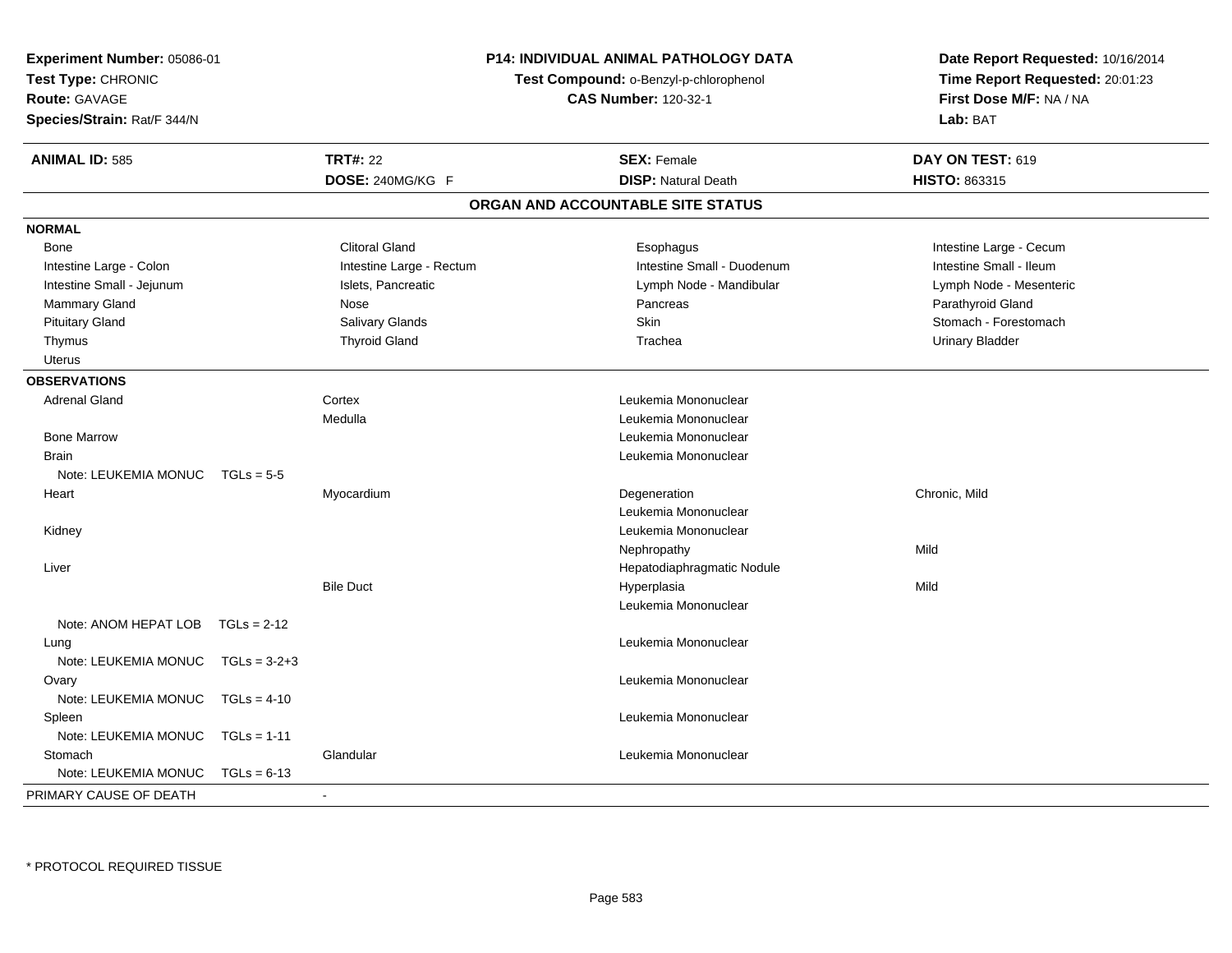| Experiment Number: 05086-01                         |                         | <b>P14: INDIVIDUAL ANIMAL PATHOLOGY DATA</b> | Date Report Requested: 10/16/2014 |  |
|-----------------------------------------------------|-------------------------|----------------------------------------------|-----------------------------------|--|
| <b>Test Type: CHRONIC</b>                           |                         | Test Compound: o-Benzyl-p-chlorophenol       | Time Report Requested: 20:01:23   |  |
| <b>CAS Number: 120-32-1</b><br><b>Route: GAVAGE</b> |                         | <b>First Dose M/F: NA / NA</b>               |                                   |  |
| Species/Strain: Rat/F 344/N                         |                         |                                              | Lab: BAT                          |  |
| <b>ANIMAL ID: 585</b>                               | <b>TRT#: 22</b>         | <b>SEX: Female</b>                           | <b>DAY ON TEST: 619</b>           |  |
|                                                     | <b>DOSE: 240MG/KG F</b> | <b>DISP:</b> Natural Death                   | <b>HISTO: 863315</b>              |  |
|                                                     |                         | ORGAN AND ACCOUNTABLE SITE STATUS            |                                   |  |
| Animal Note: COD: LEUKEMIA                          |                         |                                              |                                   |  |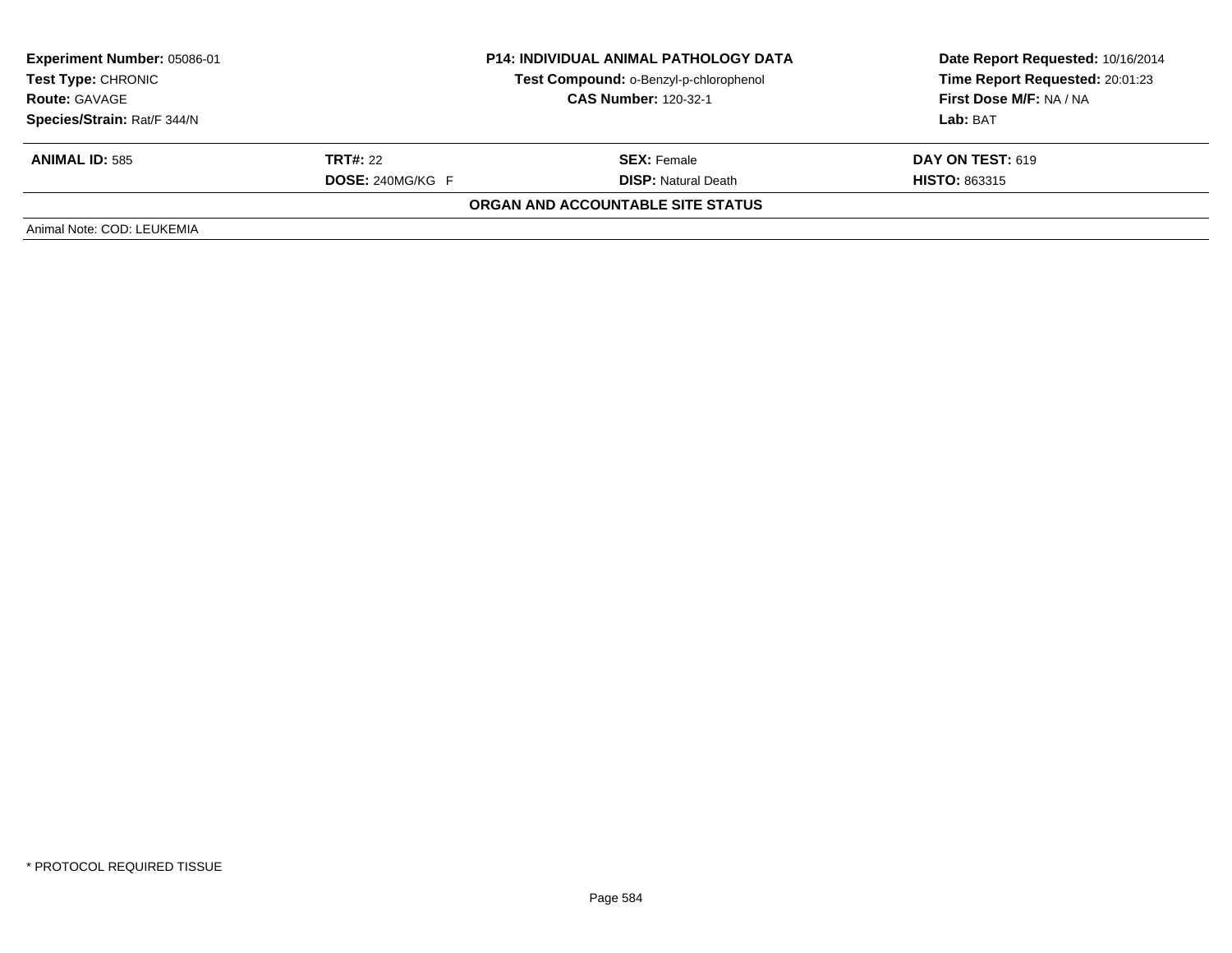| Experiment Number: 05086-01<br>Test Type: CHRONIC<br><b>Route: GAVAGE</b><br>Species/Strain: Rat/F 344/N |                           | <b>P14: INDIVIDUAL ANIMAL PATHOLOGY DATA</b><br>Test Compound: o-Benzyl-p-chlorophenol<br><b>CAS Number: 120-32-1</b> | Date Report Requested: 10/16/2014<br>Time Report Requested: 20:01:23<br>First Dose M/F: NA / NA<br>Lab: BAT |  |
|----------------------------------------------------------------------------------------------------------|---------------------------|-----------------------------------------------------------------------------------------------------------------------|-------------------------------------------------------------------------------------------------------------|--|
| <b>ANIMAL ID: 586</b>                                                                                    | <b>TRT#: 22</b>           | <b>SEX: Female</b>                                                                                                    | DAY ON TEST: 456                                                                                            |  |
|                                                                                                          | DOSE: 240MG/KG F          | <b>DISP:</b> Scheduled Sacrifice                                                                                      | <b>HISTO: 863316</b>                                                                                        |  |
|                                                                                                          |                           | ORGAN AND ACCOUNTABLE SITE STATUS                                                                                     |                                                                                                             |  |
| <b>NORMAL</b>                                                                                            |                           |                                                                                                                       |                                                                                                             |  |
| Adrenal Gland - Cortex                                                                                   | Adrenal Gland - Medulla   | Bone                                                                                                                  | <b>Bone Marrow</b>                                                                                          |  |
| <b>Brain</b>                                                                                             | <b>Clitoral Gland</b>     | Esophagus                                                                                                             | Heart                                                                                                       |  |
| Intestine Large - Cecum                                                                                  | Intestine Large - Colon   | Intestine Large - Rectum                                                                                              | Intestine Small - Duodenum                                                                                  |  |
| Intestine Small - Ileum                                                                                  | Intestine Small - Jejunum | Islets, Pancreatic                                                                                                    | Lung                                                                                                        |  |
| Lymph Node - Mandibular                                                                                  | Lymph Node - Mesenteric   | Mammary Gland                                                                                                         | Nose                                                                                                        |  |
| Ovary                                                                                                    | Pancreas                  | Parathyroid Gland                                                                                                     | Salivary Glands                                                                                             |  |
| <b>Skin</b>                                                                                              | Spleen                    | Stomach - Forestomach                                                                                                 | Stomach - Glandular                                                                                         |  |
| Thymus                                                                                                   | <b>Thyroid Gland</b>      | Trachea                                                                                                               | Urinary Bladder                                                                                             |  |
| Uterus                                                                                                   |                           |                                                                                                                       |                                                                                                             |  |
| <b>OBSERVATIONS</b>                                                                                      |                           |                                                                                                                       |                                                                                                             |  |
| Kidney                                                                                                   |                           | Nephropathy                                                                                                           | Mild                                                                                                        |  |
| Liver                                                                                                    |                           | <b>Basophilic Focus</b>                                                                                               |                                                                                                             |  |
| <b>Pituitary Gland</b>                                                                                   | Pars Distalis             | Hyperplasia                                                                                                           | Minimal                                                                                                     |  |
| PRIMARY CAUSE OF DEATH                                                                                   |                           |                                                                                                                       |                                                                                                             |  |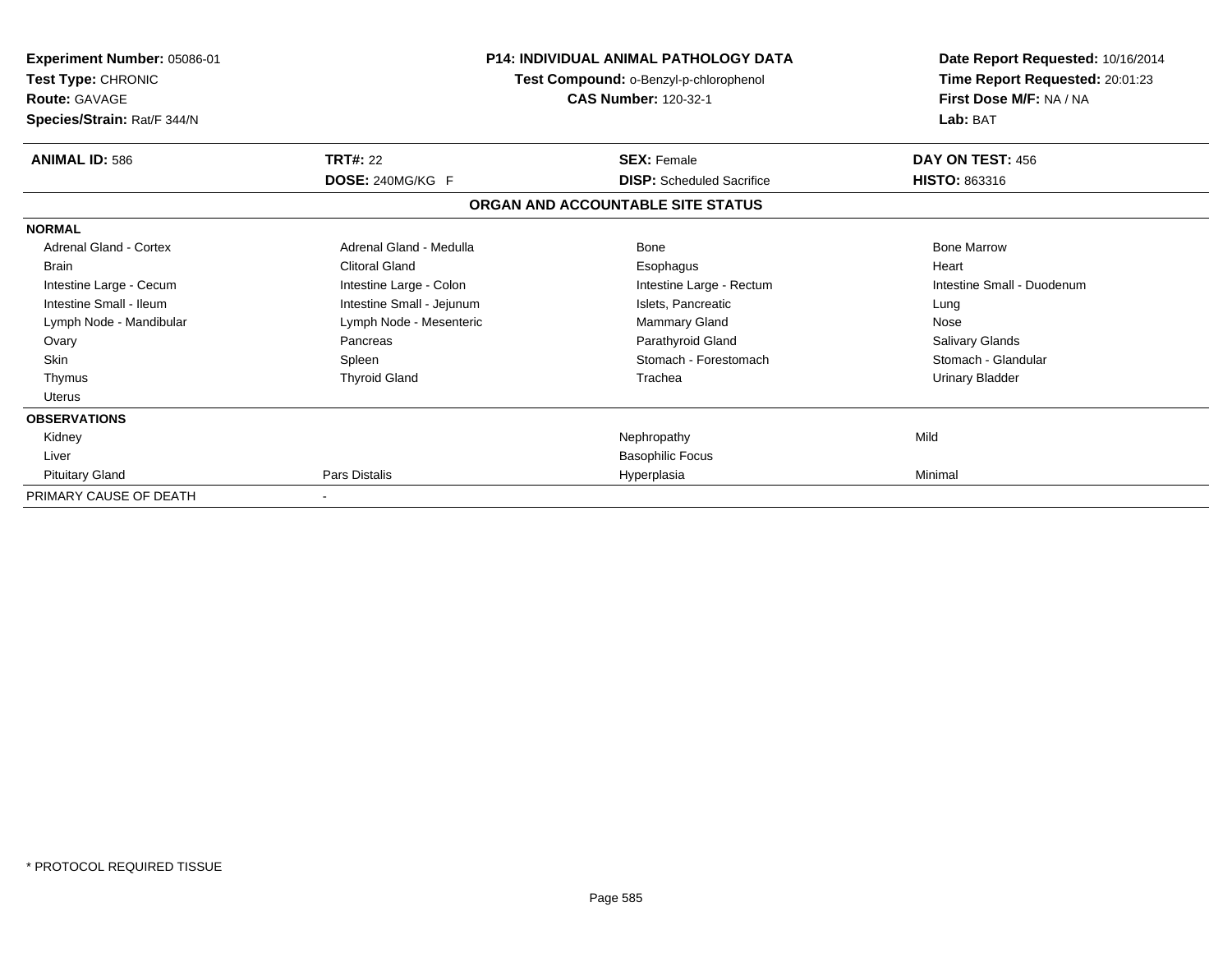| Experiment Number: 05086-01<br>Test Type: CHRONIC<br><b>Route: GAVAGE</b><br>Species/Strain: Rat/F 344/N |                          | <b>P14: INDIVIDUAL ANIMAL PATHOLOGY DATA</b><br>Test Compound: o-Benzyl-p-chlorophenol<br><b>CAS Number: 120-32-1</b> | Date Report Requested: 10/16/2014<br>Time Report Requested: 20:01:23<br>First Dose M/F: NA / NA<br>Lab: BAT |  |
|----------------------------------------------------------------------------------------------------------|--------------------------|-----------------------------------------------------------------------------------------------------------------------|-------------------------------------------------------------------------------------------------------------|--|
| <b>ANIMAL ID: 587</b>                                                                                    | <b>TRT#: 22</b>          | <b>SEX: Female</b>                                                                                                    | DAY ON TEST: 705                                                                                            |  |
|                                                                                                          | DOSE: 240MG/KG F         | <b>DISP: Natural Death</b>                                                                                            | HISTO: 863317                                                                                               |  |
|                                                                                                          |                          | ORGAN AND ACCOUNTABLE SITE STATUS                                                                                     |                                                                                                             |  |
| <b>NORMAL</b>                                                                                            |                          |                                                                                                                       |                                                                                                             |  |
| Bone                                                                                                     | <b>Bone Marrow</b>       | <b>Brain</b>                                                                                                          | <b>Clitoral Gland</b>                                                                                       |  |
| Esophagus                                                                                                | Intestine Large - Cecum  | Intestine Large - Colon                                                                                               | Intestine Large - Rectum                                                                                    |  |
| Intestine Small - Duodenum                                                                               | Intestine Small - Ileum  | Intestine Small - Jejunum                                                                                             | Islets, Pancreatic                                                                                          |  |
| Lymph Node - Mesenteric                                                                                  | Mammary Gland            | Nose                                                                                                                  | Ovary                                                                                                       |  |
| Pancreas                                                                                                 | Parathyroid Gland        | Salivary Glands                                                                                                       | <b>Skin</b>                                                                                                 |  |
| Stomach - Forestomach                                                                                    | Thymus                   | <b>Thyroid Gland</b>                                                                                                  | Trachea                                                                                                     |  |
| <b>Urinary Bladder</b>                                                                                   |                          |                                                                                                                       |                                                                                                             |  |
| <b>OBSERVATIONS</b>                                                                                      |                          |                                                                                                                       |                                                                                                             |  |
| <b>Adrenal Gland</b>                                                                                     | Cortex                   | Hyperplasia                                                                                                           | Mild                                                                                                        |  |
|                                                                                                          | Medulla                  | Hyperplasia                                                                                                           | Mild                                                                                                        |  |
| Heart                                                                                                    | Myocardium               | Degeneration                                                                                                          | Chronic, Minimal                                                                                            |  |
|                                                                                                          |                          | Leukemia Mononuclear                                                                                                  |                                                                                                             |  |
| Kidney                                                                                                   |                          | Leukemia Mononuclear                                                                                                  |                                                                                                             |  |
|                                                                                                          | Pelvis                   | Mineralization                                                                                                        | Minimal                                                                                                     |  |
|                                                                                                          |                          | Nephropathy                                                                                                           | Moderate                                                                                                    |  |
| Liver                                                                                                    | <b>Bile Duct</b>         | Hyperplasia                                                                                                           | Mild                                                                                                        |  |
|                                                                                                          |                          | Leukemia Mononuclear                                                                                                  |                                                                                                             |  |
| Note: LEUKEMIA MONUC TGLs = 4-4                                                                          |                          |                                                                                                                       |                                                                                                             |  |
| Lung                                                                                                     |                          | Leukemia Mononuclear                                                                                                  |                                                                                                             |  |
| Lymph Node                                                                                               | Mandibular               | Leukemia Mononuclear                                                                                                  |                                                                                                             |  |
| Note: LEUKEMIA MONUC<br>$TGLs = 1-7$                                                                     |                          |                                                                                                                       |                                                                                                             |  |
| <b>Pituitary Gland</b>                                                                                   | Pars Distalis            | Hyperplasia                                                                                                           | Mild                                                                                                        |  |
|                                                                                                          |                          | Leukemia Mononuclear                                                                                                  |                                                                                                             |  |
| Spleen                                                                                                   |                          | Leukemia Mononuclear                                                                                                  |                                                                                                             |  |
| [ Leukemia Mononuclear TGLS = 2-11 ]                                                                     |                          |                                                                                                                       |                                                                                                             |  |
| Stomach                                                                                                  | Glandular                | Inflammation                                                                                                          | Necrotizing, Mild                                                                                           |  |
| Uterus                                                                                                   |                          | Polyp Stromal                                                                                                         | Multiple                                                                                                    |  |
| Note: POLYP STROMAL<br>$TGLs = 3-12$                                                                     |                          |                                                                                                                       |                                                                                                             |  |
| PRIMARY CAUSE OF DEATH                                                                                   | $\overline{\phantom{a}}$ |                                                                                                                       |                                                                                                             |  |

Animal Note: COD: LEUKEMIA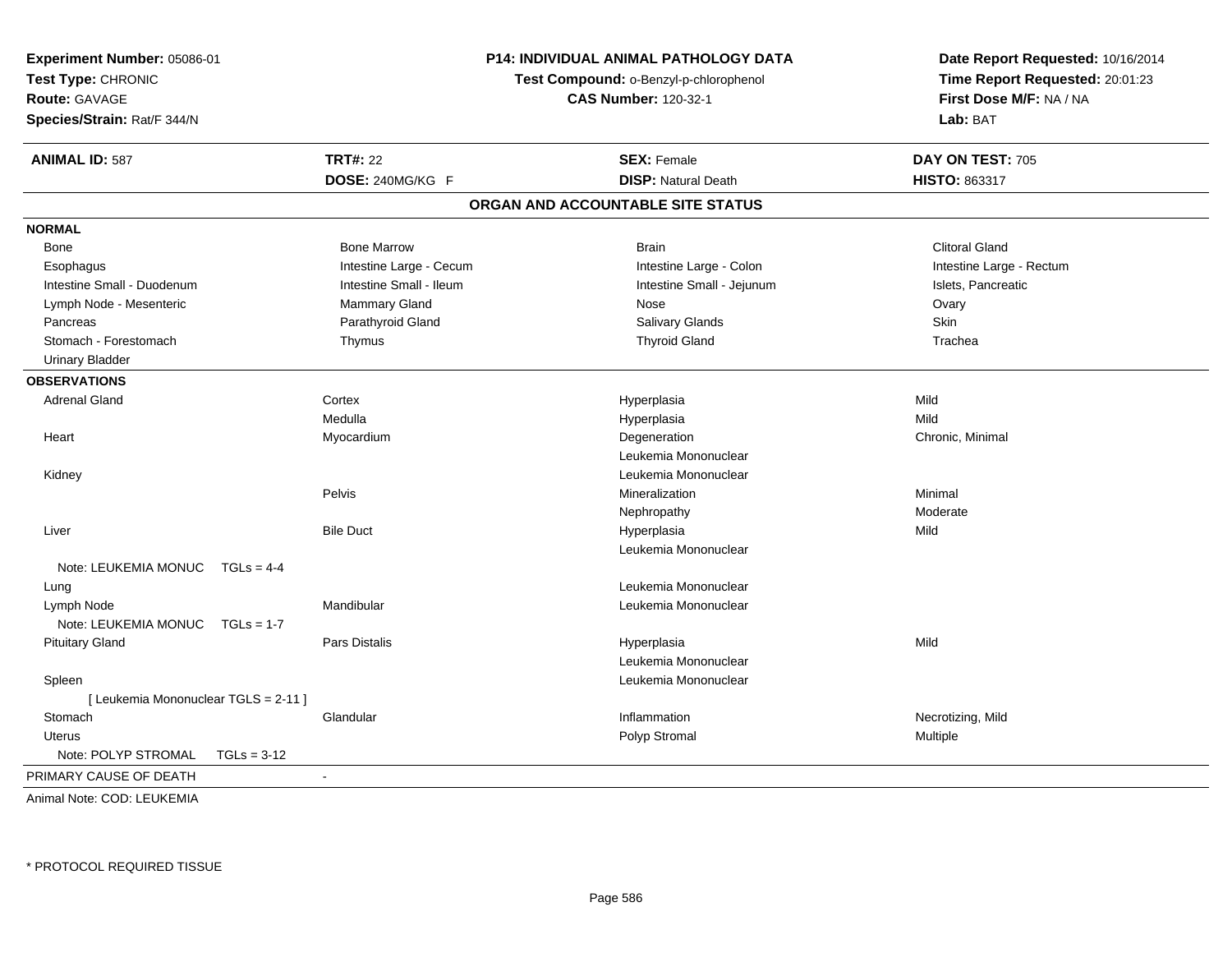| <b>Experiment Number: 05086-01</b> |                         | <b>P14: INDIVIDUAL ANIMAL PATHOLOGY DATA</b> | Date Report Requested: 10/16/2014 |  |
|------------------------------------|-------------------------|----------------------------------------------|-----------------------------------|--|
| <b>Test Type: CHRONIC</b>          |                         | Test Compound: o-Benzyl-p-chlorophenol       | Time Report Requested: 20:01:23   |  |
| <b>Route: GAVAGE</b>               |                         | <b>CAS Number: 120-32-1</b>                  | First Dose M/F: NA / NA           |  |
| Species/Strain: Rat/F 344/N        |                         |                                              | Lab: BAT                          |  |
| <b>ANIMAL ID: 587</b>              | <b>TRT#: 22</b>         | <b>SEX: Female</b>                           | <b>DAY ON TEST: 705</b>           |  |
|                                    | <b>DOSE: 240MG/KG F</b> | <b>DISP: Natural Death</b>                   | <b>HISTO: 863317</b>              |  |
|                                    |                         | ORGAN AND ACCOUNTABLE SITE STATUS            |                                   |  |
|                                    |                         |                                              |                                   |  |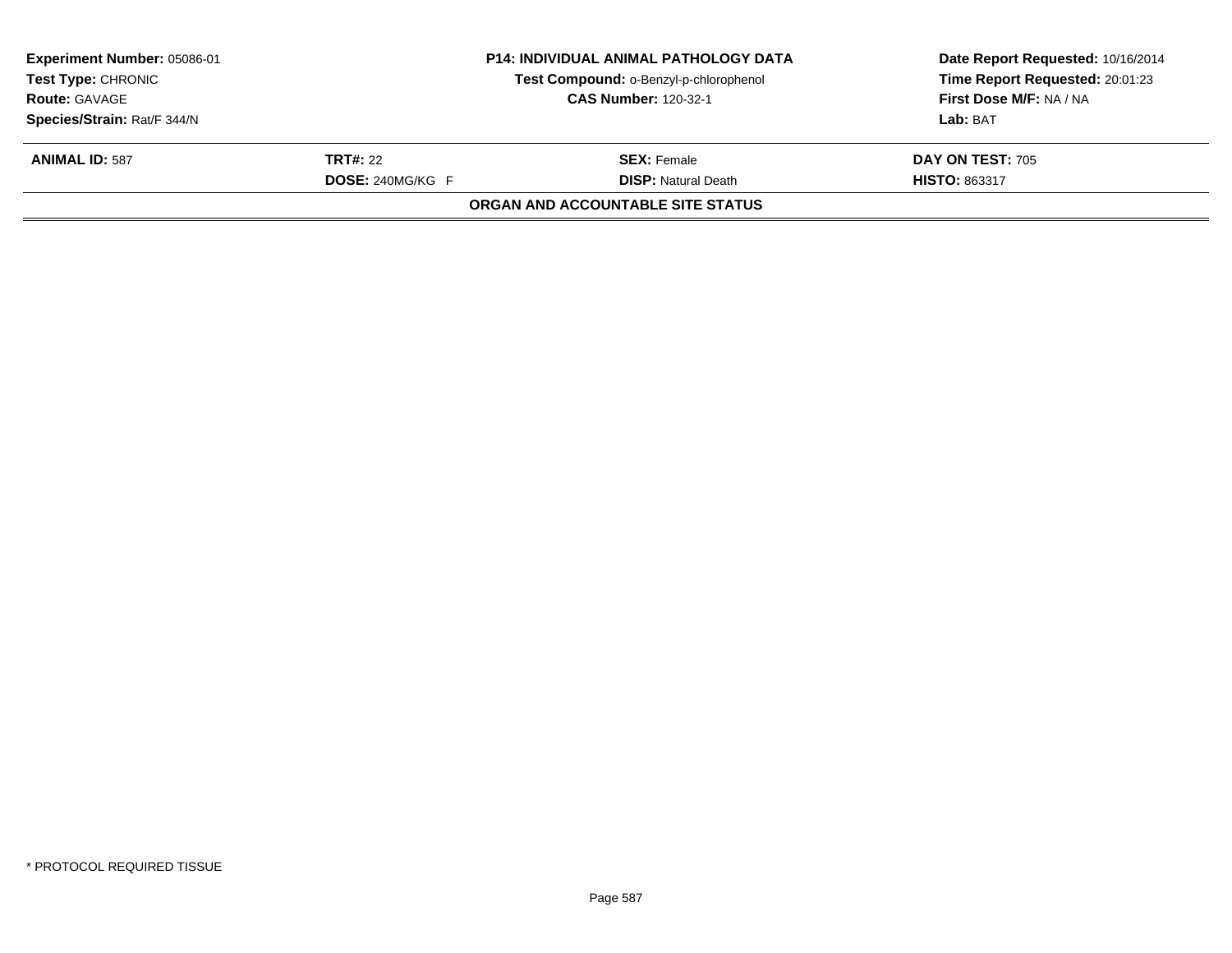| Test Type: CHRONIC<br><b>Route: GAVAGE</b> | <b>P14: INDIVIDUAL ANIMAL PATHOLOGY DATA</b><br>Experiment Number: 05086-01<br>Test Compound: o-Benzyl-p-chlorophenol<br><b>CAS Number: 120-32-1</b><br>Species/Strain: Rat/F 344/N |                          | Date Report Requested: 10/16/2014<br>Time Report Requested: 20:01:23<br>First Dose M/F: NA / NA<br>Lab: BAT |                         |
|--------------------------------------------|-------------------------------------------------------------------------------------------------------------------------------------------------------------------------------------|--------------------------|-------------------------------------------------------------------------------------------------------------|-------------------------|
| <b>ANIMAL ID: 588</b>                      |                                                                                                                                                                                     | <b>TRT#: 22</b>          | <b>SEX: Female</b>                                                                                          | DAY ON TEST: 729        |
|                                            |                                                                                                                                                                                     | DOSE: 240MG/KG F         | <b>DISP: Terminal Sacrifice</b>                                                                             | HISTO: 863318           |
|                                            |                                                                                                                                                                                     |                          | ORGAN AND ACCOUNTABLE SITE STATUS                                                                           |                         |
| <b>NORMAL</b>                              |                                                                                                                                                                                     |                          |                                                                                                             |                         |
| <b>Adrenal Gland - Cortex</b>              |                                                                                                                                                                                     | Adrenal Gland - Medulla  | <b>Bone</b>                                                                                                 | <b>Bone Marrow</b>      |
| <b>Brain</b>                               |                                                                                                                                                                                     | <b>Clitoral Gland</b>    | Esophagus                                                                                                   | Intestine Large - Cecum |
| Intestine Large - Colon                    |                                                                                                                                                                                     | Intestine Large - Rectum | Intestine Small - Duodenum                                                                                  | Intestine Small - Ileum |
| Intestine Small - Jejunum                  |                                                                                                                                                                                     | Islets, Pancreatic       | Lung                                                                                                        | Lymph Node - Mandibular |
| Lymph Node - Mesenteric                    |                                                                                                                                                                                     | <b>Mammary Gland</b>     | Nose                                                                                                        | Ovary                   |
| Pancreas                                   |                                                                                                                                                                                     | Parathyroid Gland        | <b>Salivary Glands</b>                                                                                      | Skin                    |
| Spleen                                     |                                                                                                                                                                                     | Stomach - Forestomach    | Stomach - Glandular                                                                                         | Thymus                  |
| Trachea                                    |                                                                                                                                                                                     | <b>Urinary Bladder</b>   | <b>Uterus</b>                                                                                               |                         |
| <b>OBSERVATIONS</b>                        |                                                                                                                                                                                     |                          |                                                                                                             |                         |
| Heart                                      |                                                                                                                                                                                     | Myocardium               | Degeneration                                                                                                | Chronic, Minimal        |
| Kidney                                     |                                                                                                                                                                                     | Pelvis                   | Mineralization                                                                                              | Minimal                 |
|                                            |                                                                                                                                                                                     |                          | Nephropathy                                                                                                 | Mild                    |
| Liver                                      |                                                                                                                                                                                     |                          | <b>Basophilic Focus</b>                                                                                     |                         |
| Mesentery                                  |                                                                                                                                                                                     |                          | Liposarcoma                                                                                                 |                         |
| Note: LIPOSARC                             | $TGLs = 2-11$                                                                                                                                                                       |                          |                                                                                                             |                         |
| <b>Pituitary Gland</b>                     |                                                                                                                                                                                     | <b>Pars Distalis</b>     | Adenoma                                                                                                     |                         |
| Note: ADENOMA                              | $TGLs = 1-7$                                                                                                                                                                        |                          |                                                                                                             |                         |
| <b>Thyroid Gland</b>                       |                                                                                                                                                                                     | C Cell                   | Hyperplasia                                                                                                 | Mild                    |
| PRIMARY CAUSE OF DEATH                     |                                                                                                                                                                                     |                          |                                                                                                             |                         |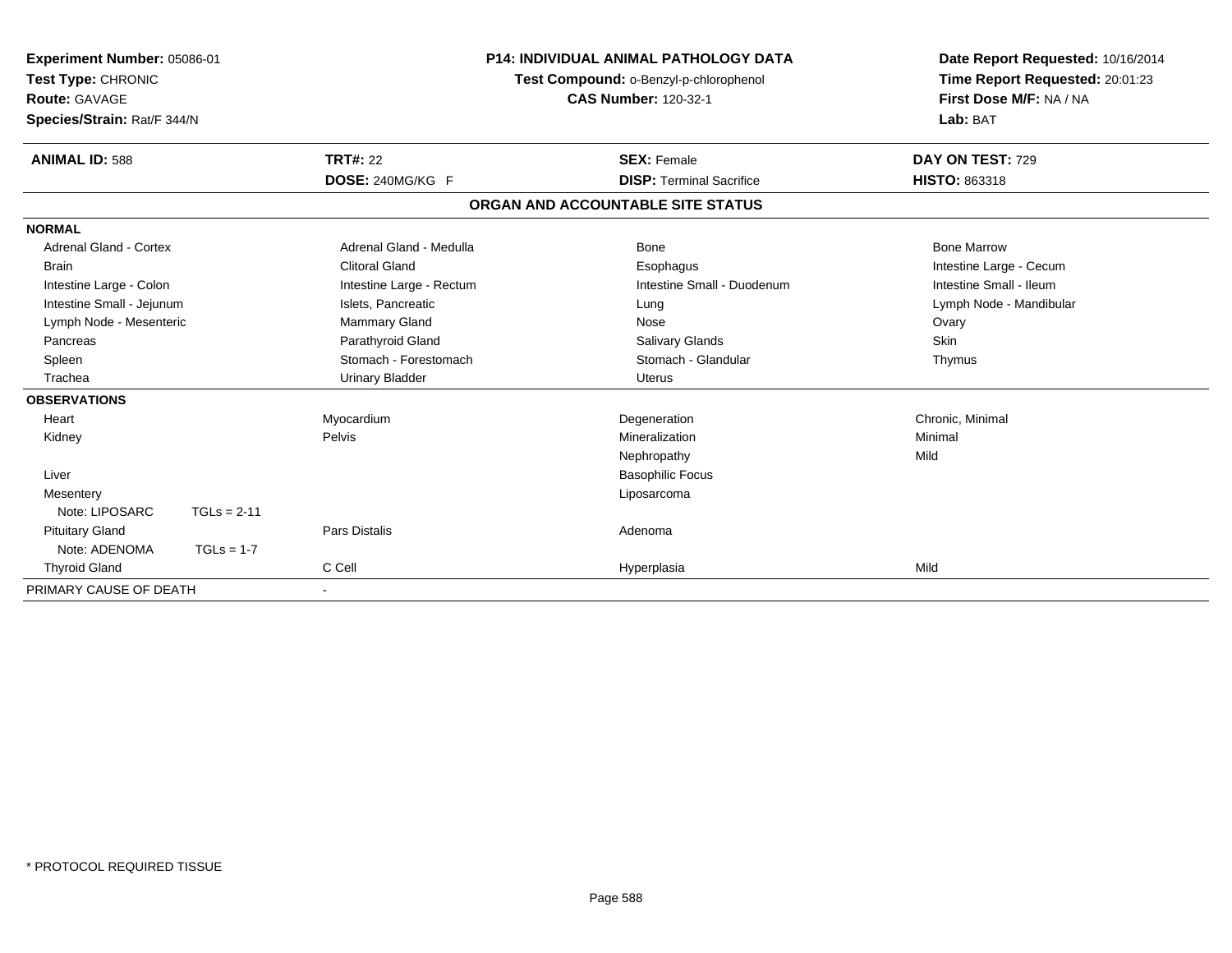| Experiment Number: 05086-01                   | P14: INDIVIDUAL ANIMAL PATHOLOGY DATA<br>Test Compound: o-Benzyl-p-chlorophenol<br><b>CAS Number: 120-32-1</b> |                                   | Date Report Requested: 10/16/2014 |
|-----------------------------------------------|----------------------------------------------------------------------------------------------------------------|-----------------------------------|-----------------------------------|
| Test Type: CHRONIC                            |                                                                                                                |                                   | Time Report Requested: 20:01:23   |
| <b>Route: GAVAGE</b>                          |                                                                                                                |                                   | First Dose M/F: NA / NA           |
| Species/Strain: Rat/F 344/N                   |                                                                                                                |                                   | Lab: BAT                          |
| <b>ANIMAL ID: 589</b>                         | <b>TRT#: 22</b>                                                                                                | <b>SEX: Female</b>                | DAY ON TEST: 632                  |
|                                               | DOSE: 240MG/KG F                                                                                               | <b>DISP:</b> Moribund Sacrifice   | <b>HISTO: 863319</b>              |
|                                               |                                                                                                                | ORGAN AND ACCOUNTABLE SITE STATUS |                                   |
| <b>NORMAL</b>                                 |                                                                                                                |                                   |                                   |
| <b>Adrenal Gland - Cortex</b>                 | Adrenal Gland - Medulla                                                                                        | Bone                              | <b>Bone Marrow</b>                |
| Esophagus                                     | Intestine Large - Cecum                                                                                        | Intestine Large - Colon           | Intestine Large - Rectum          |
| Intestine Small - Duodenum                    | Intestine Small - Ileum                                                                                        | Intestine Small - Jejunum         | Islets, Pancreatic                |
| Lung                                          | Lymph Node - Mandibular                                                                                        | Lymph Node - Mesenteric           | Mammary Gland                     |
| Nose                                          | Ovary                                                                                                          | Pancreas                          | Parathyroid Gland                 |
| <b>Salivary Glands</b>                        | <b>Skin</b>                                                                                                    | Spleen                            | Stomach - Glandular               |
| Thymus                                        | Trachea                                                                                                        | <b>Urinary Bladder</b>            | Uterus                            |
| <b>MISSING</b>                                |                                                                                                                |                                   |                                   |
| <b>Clitoral Gland</b>                         |                                                                                                                |                                   |                                   |
| <b>OBSERVATIONS</b>                           |                                                                                                                |                                   |                                   |
| <b>Brain</b>                                  |                                                                                                                | Compression                       |                                   |
| Heart                                         | Myocardium                                                                                                     | Degeneration                      | Chronic. Mild                     |
| Kidney                                        |                                                                                                                | Nephropathy                       | Moderate                          |
| Liver                                         |                                                                                                                | <b>Basophilic Focus</b>           |                                   |
|                                               |                                                                                                                | Inflammation                      | Necrotizing, Mild                 |
| <b>Pituitary Gland</b>                        | <b>Pars Distalis</b>                                                                                           | Adenoma                           |                                   |
| Note: ADENOMA<br>$TGLs = 1-7$                 |                                                                                                                |                                   |                                   |
| Stomach                                       | Forestomach                                                                                                    | Inflammation                      | Necrotizing, Mild                 |
| <b>Thyroid Gland</b>                          | C Cell                                                                                                         | Adenoma                           |                                   |
|                                               | C Cell                                                                                                         | Hyperplasia                       | Minimal                           |
| PRIMARY CAUSE OF DEATH                        |                                                                                                                |                                   |                                   |
| Animal Note: MORIBUND DUE TO PITUITARY TUMOR. |                                                                                                                |                                   |                                   |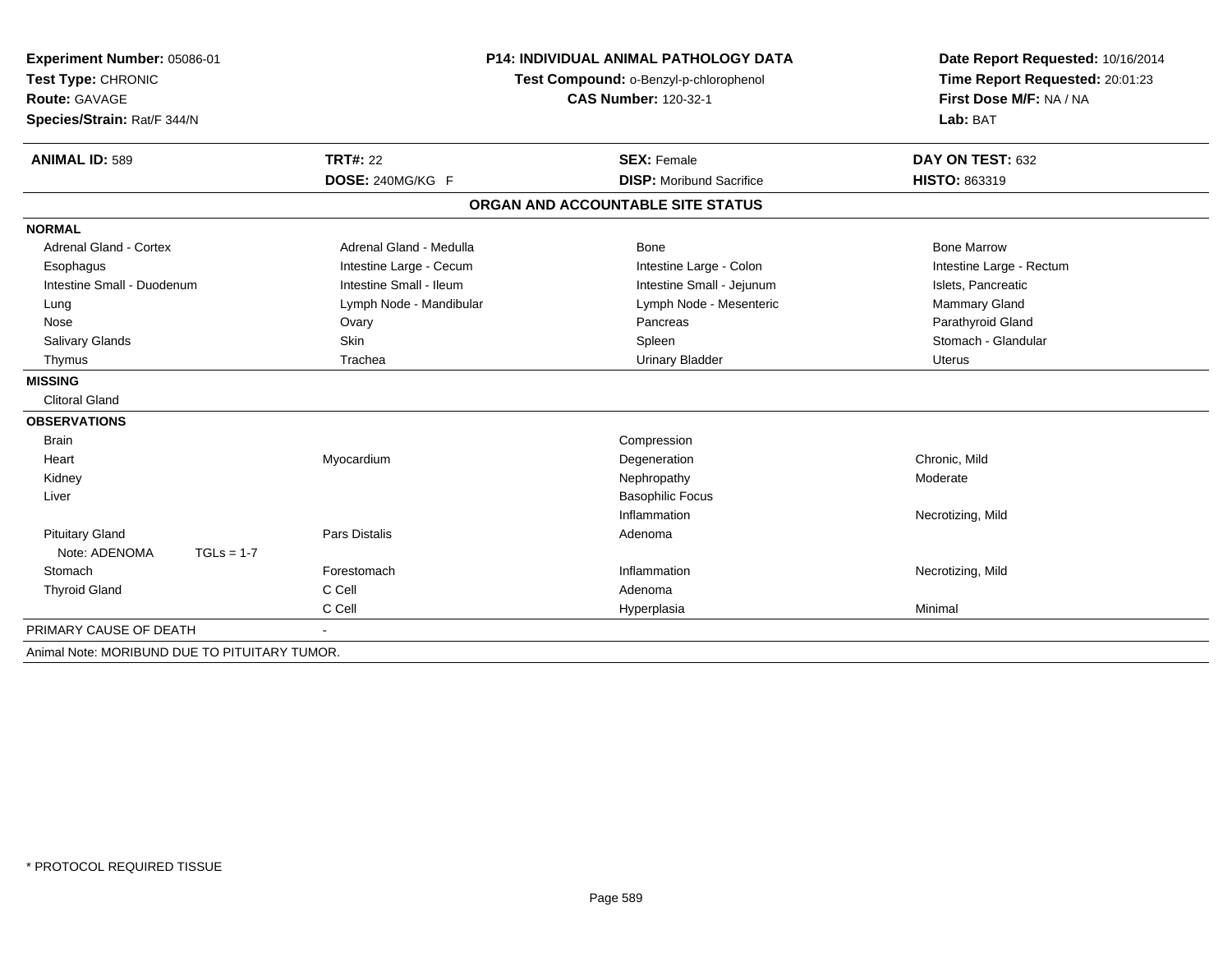| Experiment Number: 05086-01<br>Test Type: CHRONIC<br><b>Route: GAVAGE</b><br>Species/Strain: Rat/F 344/N | P14: INDIVIDUAL ANIMAL PATHOLOGY DATA<br>Test Compound: o-Benzyl-p-chlorophenol<br><b>CAS Number: 120-32-1</b> |                                   | Date Report Requested: 10/16/2014<br>Time Report Requested: 20:01:23<br>First Dose M/F: NA / NA<br>Lab: BAT |  |
|----------------------------------------------------------------------------------------------------------|----------------------------------------------------------------------------------------------------------------|-----------------------------------|-------------------------------------------------------------------------------------------------------------|--|
| <b>ANIMAL ID: 590</b>                                                                                    | <b>TRT#: 22</b>                                                                                                | <b>SEX: Female</b>                | DAY ON TEST: 730                                                                                            |  |
|                                                                                                          | DOSE: 240MG/KG F                                                                                               | <b>DISP: Terminal Sacrifice</b>   | HISTO: 863320                                                                                               |  |
|                                                                                                          |                                                                                                                | ORGAN AND ACCOUNTABLE SITE STATUS |                                                                                                             |  |
| <b>NORMAL</b>                                                                                            |                                                                                                                |                                   |                                                                                                             |  |
| Adrenal Gland - Medulla                                                                                  | <b>Bone</b>                                                                                                    | <b>Bone Marrow</b>                | <b>Brain</b>                                                                                                |  |
| <b>Clitoral Gland</b>                                                                                    | Esophagus                                                                                                      | Intestine Large - Cecum           | Intestine Large - Colon                                                                                     |  |
| Intestine Large - Rectum                                                                                 | Intestine Small - Duodenum                                                                                     | Intestine Small - Ileum           | Intestine Small - Jejunum                                                                                   |  |
| Islets, Pancreatic                                                                                       | Lung                                                                                                           | Lymph Node - Mandibular           | Lymph Node - Mesenteric                                                                                     |  |
| Nose                                                                                                     | Ovary                                                                                                          | Pancreas                          | Parathyroid Gland                                                                                           |  |
| Salivary Glands                                                                                          | Skin                                                                                                           | Spleen                            | Stomach - Forestomach                                                                                       |  |
| Stomach - Glandular                                                                                      | Thymus                                                                                                         | Trachea                           | <b>Urinary Bladder</b>                                                                                      |  |
| <b>Uterus</b>                                                                                            |                                                                                                                |                                   |                                                                                                             |  |
| <b>OBSERVATIONS</b>                                                                                      |                                                                                                                |                                   |                                                                                                             |  |
| <b>Adrenal Gland</b>                                                                                     | Cortex                                                                                                         | Hyperplasia                       | Mild                                                                                                        |  |
| Heart                                                                                                    | Myocardium                                                                                                     | Degeneration                      | Chronic, Mild                                                                                               |  |
| Kidney                                                                                                   |                                                                                                                | Nephropathy                       | Mild                                                                                                        |  |
| Liver                                                                                                    |                                                                                                                | <b>Basophilic Focus</b>           |                                                                                                             |  |
|                                                                                                          |                                                                                                                | Clear Cell Focus                  |                                                                                                             |  |
|                                                                                                          | <b>Bile Duct</b>                                                                                               | Hyperplasia                       | Minimal                                                                                                     |  |
|                                                                                                          |                                                                                                                | Inflammation                      | Necrotizing, Mild                                                                                           |  |
| Note: BASOPH FOCUS<br>$TGLs = 2-11$                                                                      |                                                                                                                |                                   |                                                                                                             |  |
| Mammary Gland                                                                                            |                                                                                                                | Fibroadenoma                      |                                                                                                             |  |
| <b>Pituitary Gland</b>                                                                                   | Pars Distalis                                                                                                  | Hyperplasia                       | Mild                                                                                                        |  |
| Note: HYPERPLASIA<br>$TGLs = 1-7$                                                                        |                                                                                                                |                                   |                                                                                                             |  |
| <b>Thyroid Gland</b>                                                                                     | <b>Follicular Cel</b>                                                                                          | Hyperplasia                       | Mild                                                                                                        |  |
| PRIMARY CAUSE OF DEATH                                                                                   |                                                                                                                |                                   |                                                                                                             |  |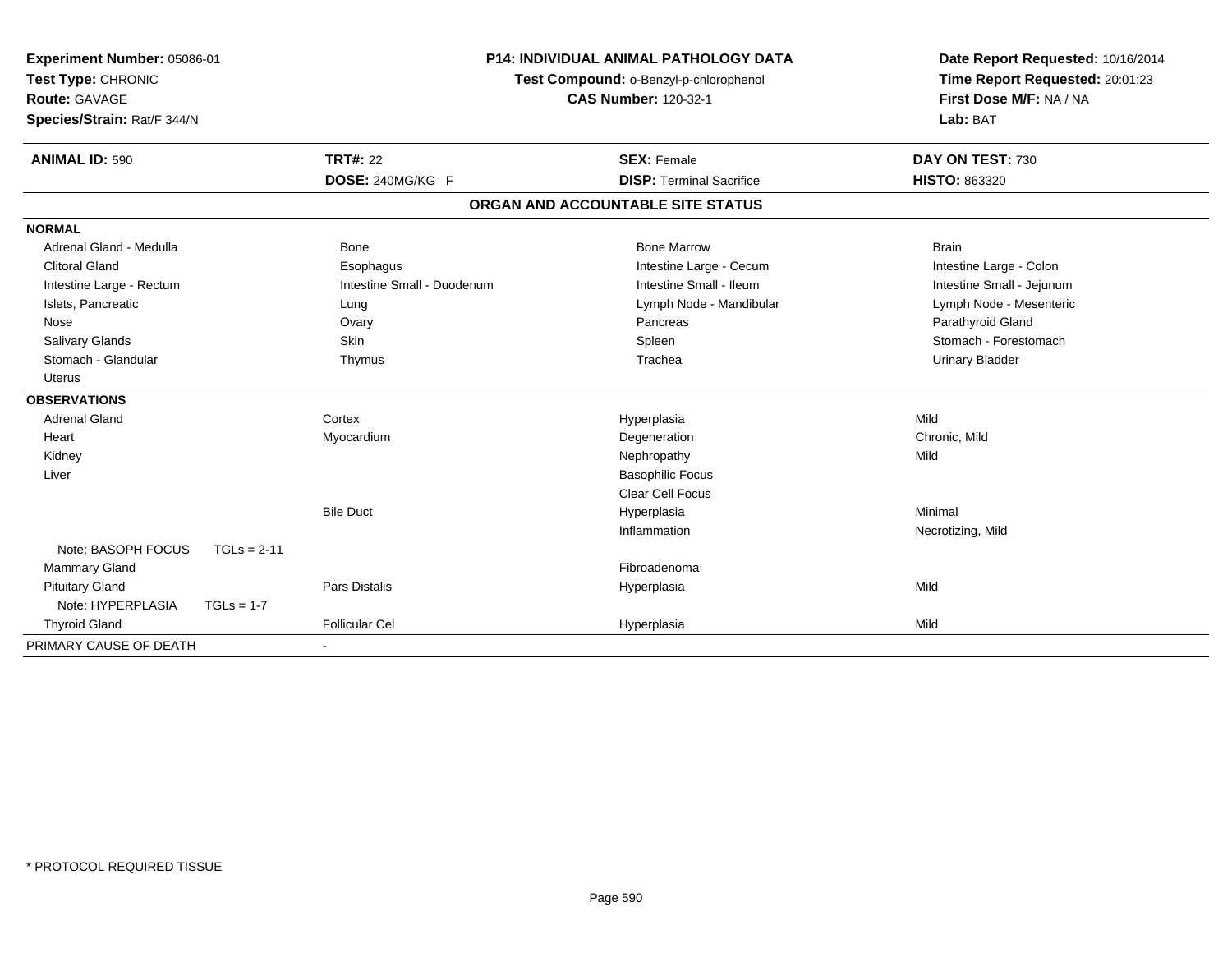| Experiment Number: 05086-01<br>Test Type: CHRONIC<br><b>Route: GAVAGE</b><br>Species/Strain: Rat/F 344/N |                         | <b>P14: INDIVIDUAL ANIMAL PATHOLOGY DATA</b><br>Test Compound: o-Benzyl-p-chlorophenol<br><b>CAS Number: 120-32-1</b> | Date Report Requested: 10/16/2014<br>Time Report Requested: 20:01:23<br>First Dose M/F: NA / NA<br>Lab: BAT |  |
|----------------------------------------------------------------------------------------------------------|-------------------------|-----------------------------------------------------------------------------------------------------------------------|-------------------------------------------------------------------------------------------------------------|--|
| <b>ANIMAL ID: 591</b>                                                                                    | <b>TRT#: 22</b>         | <b>SEX: Female</b>                                                                                                    | DAY ON TEST: 730                                                                                            |  |
|                                                                                                          | DOSE: 240MG/KG F        | <b>DISP: Terminal Sacrifice</b>                                                                                       | HISTO: 863321                                                                                               |  |
|                                                                                                          |                         | ORGAN AND ACCOUNTABLE SITE STATUS                                                                                     |                                                                                                             |  |
| <b>NORMAL</b>                                                                                            |                         |                                                                                                                       |                                                                                                             |  |
| Adrenal Gland - Medulla                                                                                  | <b>Bone</b>             | <b>Bone Marrow</b>                                                                                                    | <b>Brain</b>                                                                                                |  |
| Esophagus                                                                                                | Intestine Large - Cecum | Intestine Large - Colon                                                                                               | Intestine Large - Rectum                                                                                    |  |
| Intestine Small - Duodenum                                                                               | Intestine Small - Ileum | Intestine Small - Jejunum                                                                                             | Islets, Pancreatic                                                                                          |  |
| Lung                                                                                                     | Lymph Node - Mandibular | Lymph Node - Mesenteric                                                                                               | Nose                                                                                                        |  |
| Ovary                                                                                                    | Parathyroid Gland       | Salivary Glands                                                                                                       | <b>Skin</b>                                                                                                 |  |
| Spleen                                                                                                   | Stomach - Forestomach   | Stomach - Glandular                                                                                                   | Thymus                                                                                                      |  |
| <b>Thyroid Gland</b>                                                                                     | Trachea                 | <b>Urinary Bladder</b>                                                                                                |                                                                                                             |  |
| <b>OBSERVATIONS</b>                                                                                      |                         |                                                                                                                       |                                                                                                             |  |
| <b>Adrenal Gland</b>                                                                                     | Cortex                  | Hyperplasia                                                                                                           | Mild                                                                                                        |  |
| <b>Clitoral Gland</b>                                                                                    |                         | Hyperplasia                                                                                                           | Moderate                                                                                                    |  |
| Heart                                                                                                    | Myocardium              | Degeneration                                                                                                          | Chronic, Mild                                                                                               |  |
| Kidney                                                                                                   |                         | Nephropathy                                                                                                           | Mild                                                                                                        |  |
| Liver                                                                                                    |                         | <b>Basophilic Focus</b>                                                                                               |                                                                                                             |  |
|                                                                                                          |                         | Hepatodiaphragmatic Nodule                                                                                            |                                                                                                             |  |
|                                                                                                          | <b>Bile Duct</b>        | Hyperplasia                                                                                                           | Minimal                                                                                                     |  |
|                                                                                                          |                         | Inflammation                                                                                                          | Granulomatous, Mild                                                                                         |  |
| [Basophilic Focus TGLS = 2-12]                                                                           |                         |                                                                                                                       |                                                                                                             |  |
| Lung                                                                                                     |                         |                                                                                                                       |                                                                                                             |  |
| Note: WHITE FOCUS NOT VISIBLE AT TRIM.                                                                   |                         |                                                                                                                       |                                                                                                             |  |
| <b>Mammary Gland</b>                                                                                     |                         | Fibroadenoma                                                                                                          |                                                                                                             |  |
| Note: FIBROADENOMA<br>$TGLs = 1-11$                                                                      |                         |                                                                                                                       |                                                                                                             |  |
| Pancreas                                                                                                 | Acinus                  | Atrophy                                                                                                               | Minimal                                                                                                     |  |
| <b>Pituitary Gland</b>                                                                                   | Pars Distalis           | Hyperplasia                                                                                                           | Mild                                                                                                        |  |
| Uterus                                                                                                   |                         | Polyp Stromal                                                                                                         |                                                                                                             |  |
| PRIMARY CAUSE OF DEATH                                                                                   |                         |                                                                                                                       |                                                                                                             |  |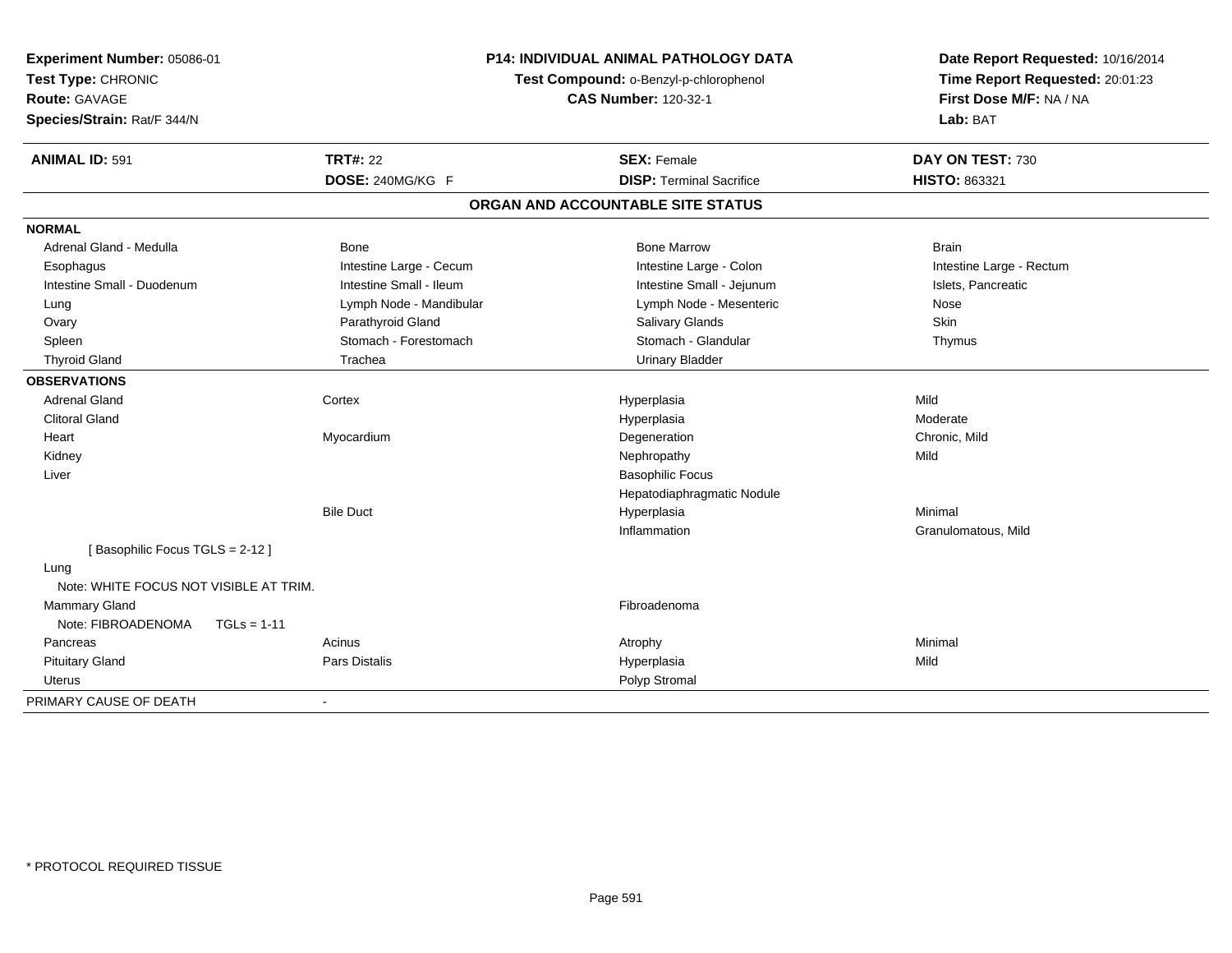| Experiment Number: 05086-01<br>Test Type: CHRONIC<br><b>Route: GAVAGE</b><br>Species/Strain: Rat/F 344/N                                                                                |                                                                                                                                                                                               | <b>P14: INDIVIDUAL ANIMAL PATHOLOGY DATA</b><br>Test Compound: o-Benzyl-p-chlorophenol<br><b>CAS Number: 120-32-1</b> |                                                                                                                                            | Date Report Requested: 10/16/2014<br>Time Report Requested: 20:01:23<br>First Dose M/F: NA / NA<br>Lab: BAT                          |
|-----------------------------------------------------------------------------------------------------------------------------------------------------------------------------------------|-----------------------------------------------------------------------------------------------------------------------------------------------------------------------------------------------|-----------------------------------------------------------------------------------------------------------------------|--------------------------------------------------------------------------------------------------------------------------------------------|--------------------------------------------------------------------------------------------------------------------------------------|
| <b>ANIMAL ID: 592</b>                                                                                                                                                                   | <b>TRT#: 22</b>                                                                                                                                                                               |                                                                                                                       | <b>SEX: Female</b><br><b>DISP:</b> Scheduled Sacrifice                                                                                     | DAY ON TEST: 456                                                                                                                     |
|                                                                                                                                                                                         | DOSE: 240MG/KG F                                                                                                                                                                              | ORGAN AND ACCOUNTABLE SITE STATUS                                                                                     |                                                                                                                                            | <b>HISTO: 863322</b>                                                                                                                 |
|                                                                                                                                                                                         |                                                                                                                                                                                               |                                                                                                                       |                                                                                                                                            |                                                                                                                                      |
| <b>NORMAL</b><br><b>Adrenal Gland - Cortex</b><br><b>Brain</b><br>Intestine Large - Cecum<br>Intestine Small - Ileum<br>Lung<br>Nose<br><b>Pituitary Gland</b><br>Stomach - Forestomach | Adrenal Gland - Medulla<br><b>Clitoral Gland</b><br>Intestine Large - Colon<br>Intestine Small - Jejunum<br>Lymph Node - Mandibular<br>Ovary<br><b>Salivary Glands</b><br>Stomach - Glandular |                                                                                                                       | <b>Bone</b><br>Esophagus<br>Intestine Large - Rectum<br>Islets. Pancreatic<br>Lymph Node - Mesenteric<br>Pancreas<br><b>Skin</b><br>Thymus | <b>Bone Marrow</b><br>Heart<br>Intestine Small - Duodenum<br>Liver<br><b>Mammary Gland</b><br>Parathyroid Gland<br>Spleen<br>Trachea |
| <b>Urinary Bladder</b><br><b>OBSERVATIONS</b><br>Kidney<br><b>Thyroid Gland</b><br><b>Uterus</b><br>Note: POLYP STROMAL                                                                 | C Cell                                                                                                                                                                                        |                                                                                                                       | Nephropathy<br>Adenoma<br>Polyp Stromal                                                                                                    | Mild                                                                                                                                 |
| PRIMARY CAUSE OF DEATH                                                                                                                                                                  | $TGLs = 1-11$                                                                                                                                                                                 |                                                                                                                       |                                                                                                                                            |                                                                                                                                      |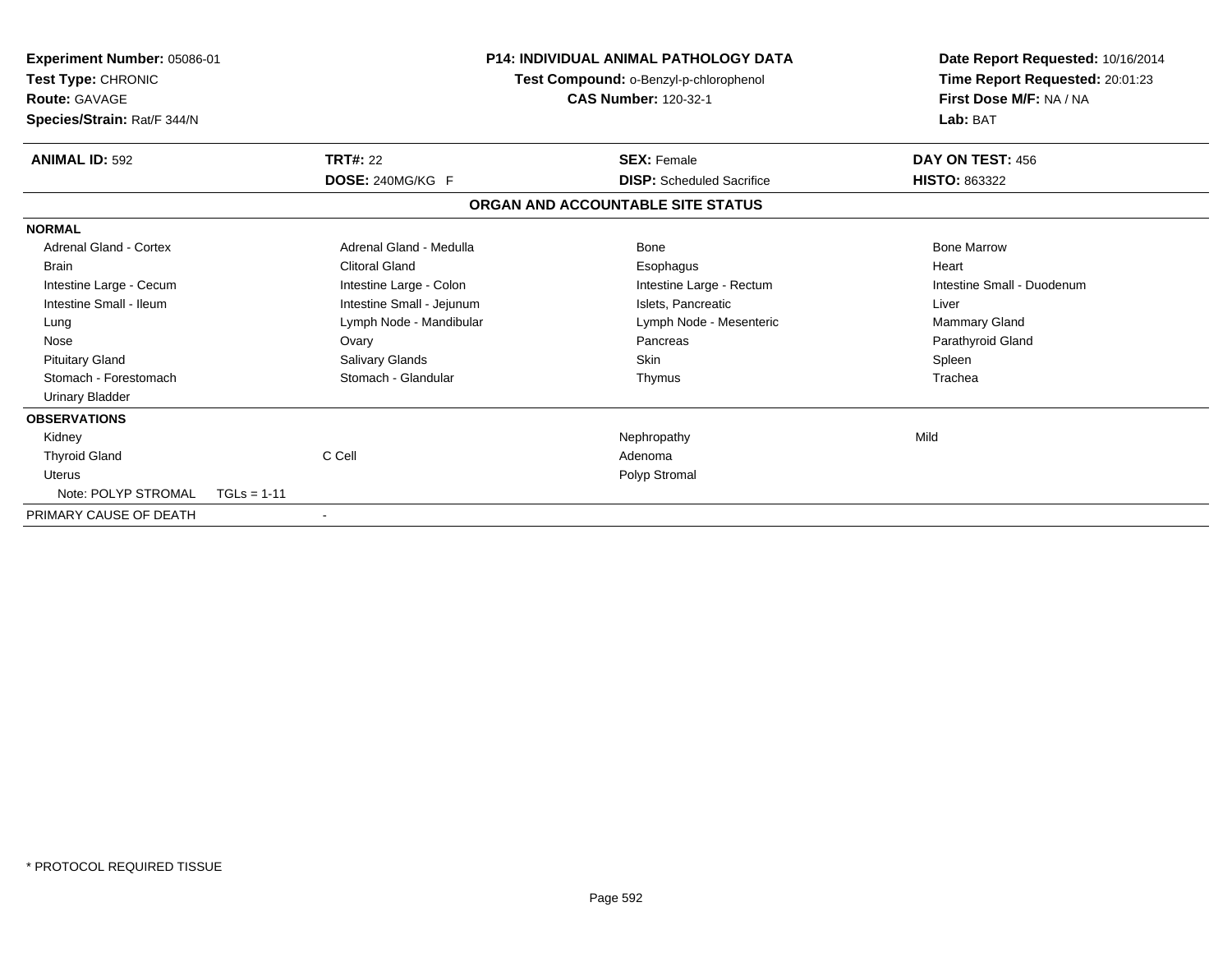| <b>Experiment Number: 05086-01</b><br><b>Test Type: CHRONIC</b><br><b>Route: GAVAGE</b><br>Species/Strain: Rat/F 344/N |                           | <b>P14: INDIVIDUAL ANIMAL PATHOLOGY DATA</b><br>Test Compound: o-Benzyl-p-chlorophenol<br>CAS Number: 120-32-1 | Date Report Requested: 10/16/2014<br>Time Report Requested: 20:01:23<br>First Dose M/F: NA / NA<br>Lab: BAT |
|------------------------------------------------------------------------------------------------------------------------|---------------------------|----------------------------------------------------------------------------------------------------------------|-------------------------------------------------------------------------------------------------------------|
| <b>ANIMAL ID: 593</b>                                                                                                  | <b>TRT#: 22</b>           | <b>SEX: Female</b>                                                                                             | DAY ON TEST: 457                                                                                            |
|                                                                                                                        | DOSE: 240MG/KG F          | <b>DISP:</b> Scheduled Sacrifice                                                                               | <b>HISTO: 863323</b>                                                                                        |
|                                                                                                                        |                           | ORGAN AND ACCOUNTABLE SITE STATUS                                                                              |                                                                                                             |
| <b>NORMAL</b>                                                                                                          |                           |                                                                                                                |                                                                                                             |
| Adrenal Gland - Cortex                                                                                                 | Adrenal Gland - Medulla   | Bone                                                                                                           | <b>Bone Marrow</b>                                                                                          |
| <b>Brain</b>                                                                                                           | <b>Clitoral Gland</b>     | Esophagus                                                                                                      | Heart                                                                                                       |
| Intestine Large - Cecum                                                                                                | Intestine Large - Colon   | Intestine Large - Rectum                                                                                       | Intestine Small - Duodenum                                                                                  |
| Intestine Small - Ileum                                                                                                | Intestine Small - Jejunum | Islets, Pancreatic                                                                                             | Liver                                                                                                       |
| Lung                                                                                                                   | Lymph Node - Mandibular   | Lymph Node - Mesenteric                                                                                        | <b>Mammary Gland</b>                                                                                        |
| Nose                                                                                                                   | Ovary                     | Pancreas                                                                                                       | Parathyroid Gland                                                                                           |
| <b>Pituitary Gland</b>                                                                                                 | Salivary Glands           | Skin                                                                                                           | Spleen                                                                                                      |
| Stomach - Forestomach                                                                                                  | Stomach - Glandular       | Thymus                                                                                                         | <b>Thyroid Gland</b>                                                                                        |
| Trachea                                                                                                                | <b>Urinary Bladder</b>    | Uterus                                                                                                         |                                                                                                             |
| <b>OBSERVATIONS</b>                                                                                                    |                           |                                                                                                                |                                                                                                             |
| Kidney                                                                                                                 |                           | Nephropathy                                                                                                    | Mild                                                                                                        |
| PRIMARY CAUSE OF DEATH                                                                                                 |                           |                                                                                                                |                                                                                                             |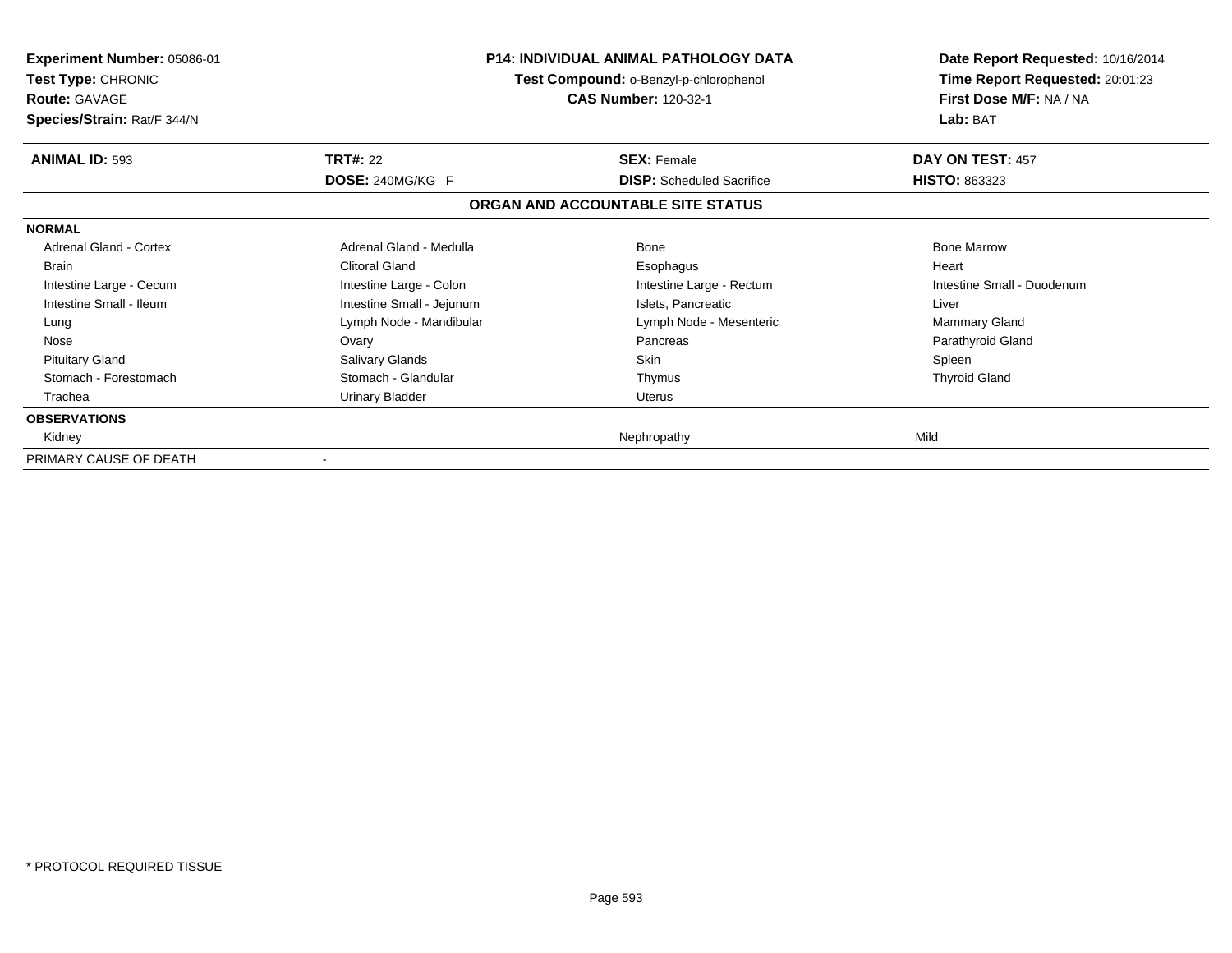| Experiment Number: 05086-01     | <b>P14: INDIVIDUAL ANIMAL PATHOLOGY DATA</b><br>Test Compound: o-Benzyl-p-chlorophenol |                                   | Date Report Requested: 10/16/2014 |
|---------------------------------|----------------------------------------------------------------------------------------|-----------------------------------|-----------------------------------|
| Test Type: CHRONIC              |                                                                                        |                                   | Time Report Requested: 20:01:23   |
| <b>Route: GAVAGE</b>            |                                                                                        | <b>CAS Number: 120-32-1</b>       | First Dose M/F: NA / NA           |
| Species/Strain: Rat/F 344/N     |                                                                                        |                                   | Lab: BAT                          |
| <b>ANIMAL ID: 594</b>           | <b>TRT#: 22</b>                                                                        | <b>SEX: Female</b>                | DAY ON TEST: 730                  |
|                                 | DOSE: 240MG/KG F                                                                       | <b>DISP: Terminal Sacrifice</b>   | HISTO: 863324                     |
|                                 |                                                                                        | ORGAN AND ACCOUNTABLE SITE STATUS |                                   |
| <b>NORMAL</b>                   |                                                                                        |                                   |                                   |
| Adrenal Gland - Medulla         | Bone                                                                                   | <b>Bone Marrow</b>                | <b>Brain</b>                      |
| <b>Clitoral Gland</b>           | Esophagus                                                                              | Intestine Large - Cecum           | Intestine Large - Colon           |
| Intestine Large - Rectum        | Intestine Small - Duodenum                                                             | Intestine Small - Ileum           | Intestine Small - Jejunum         |
| Islets, Pancreatic              | Lymph Node - Mandibular                                                                | Lymph Node - Mesenteric           | Mammary Gland                     |
| Nose                            | Ovary                                                                                  | Pancreas                          | Parathyroid Gland                 |
| Salivary Glands                 | Skin                                                                                   | Spleen                            | Stomach - Forestomach             |
| Stomach - Glandular             | Thymus                                                                                 | Trachea                           | <b>Urinary Bladder</b>            |
| <b>OBSERVATIONS</b>             |                                                                                        |                                   |                                   |
| <b>Adrenal Gland</b>            | Cortex                                                                                 | Hyperplasia                       | Mild                              |
| Heart                           | Myocardium                                                                             | Degeneration                      | Chronic, Minimal                  |
| Kidney                          | Pelvis                                                                                 | Mineralization                    | Minimal                           |
|                                 |                                                                                        | Nephropathy                       | Mild                              |
| Liver                           |                                                                                        | <b>Basophilic Focus</b>           |                                   |
|                                 |                                                                                        | <b>Clear Cell Focus</b>           |                                   |
|                                 | <b>Bile Duct</b>                                                                       | Hyperplasia                       | Minimal                           |
| Lung                            | Alveolar Epith                                                                         | Hyperplasia                       | Minimal                           |
| Mesentery                       | Fat                                                                                    | <b>Necrosis</b>                   | Mild                              |
| Note: NECROSIS<br>$TGLs = 1-11$ |                                                                                        |                                   |                                   |
| <b>Pituitary Gland</b>          | <b>Pars Distalis</b>                                                                   | Hyperplasia                       | Moderate                          |
| <b>Thyroid Gland</b>            | C Cell                                                                                 | Hyperplasia                       | Mild                              |
| <b>Uterus</b>                   |                                                                                        | Polyp Stromal                     |                                   |
| PRIMARY CAUSE OF DEATH          | $\overline{\phantom{0}}$                                                               |                                   |                                   |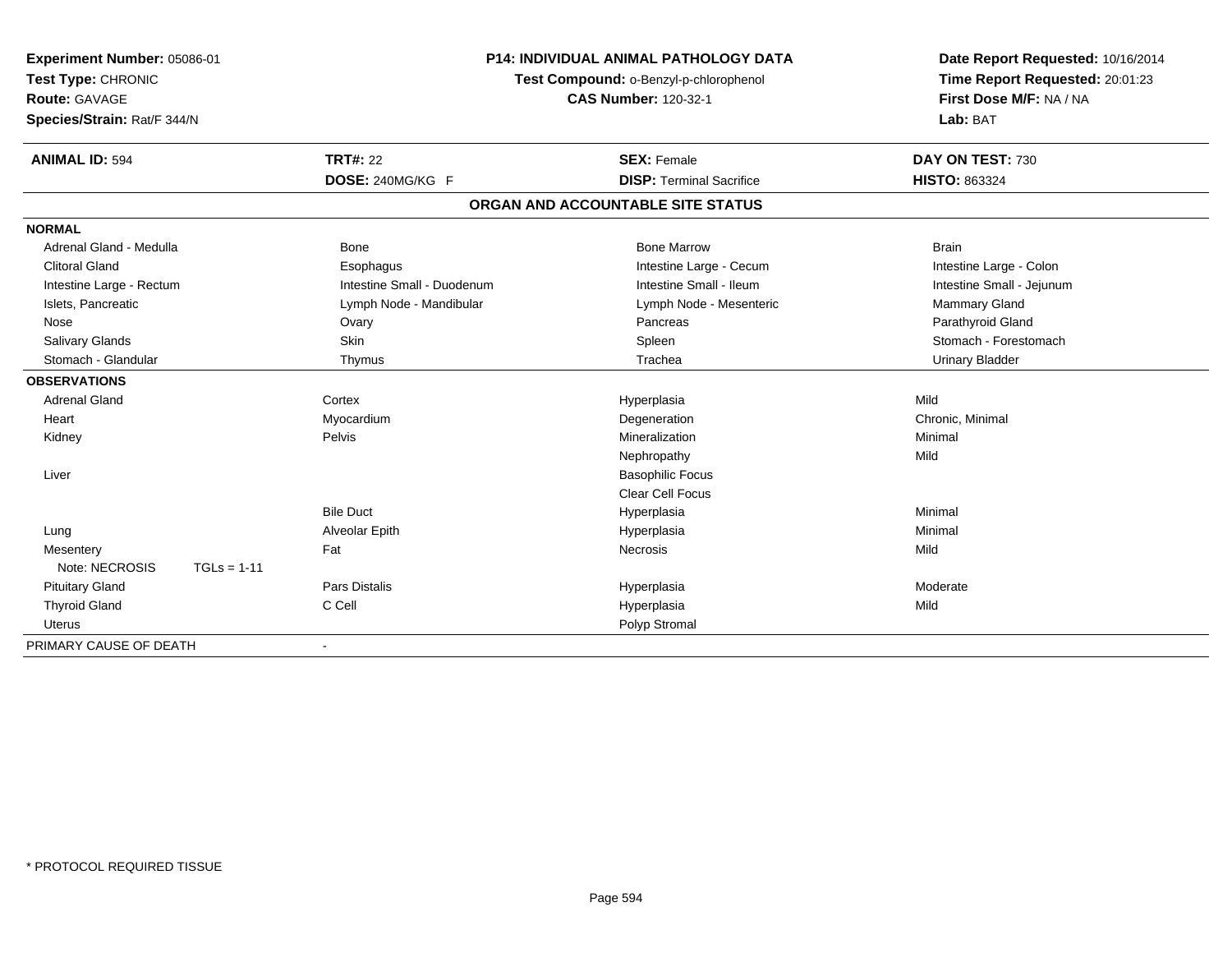| Experiment Number: 05086-01<br>Test Type: CHRONIC<br>Route: GAVAGE<br>Species/Strain: Rat/F 344/N | <b>P14: INDIVIDUAL ANIMAL PATHOLOGY DATA</b><br>Test Compound: o-Benzyl-p-chlorophenol<br><b>CAS Number: 120-32-1</b> |                                   | Date Report Requested: 10/16/2014<br>Time Report Requested: 20:01:23<br>First Dose M/F: NA / NA<br>Lab: BAT |
|---------------------------------------------------------------------------------------------------|-----------------------------------------------------------------------------------------------------------------------|-----------------------------------|-------------------------------------------------------------------------------------------------------------|
| <b>ANIMAL ID: 595</b>                                                                             | <b>TRT#: 22</b>                                                                                                       | <b>SEX: Female</b>                | DAY ON TEST: 730                                                                                            |
|                                                                                                   | DOSE: 240MG/KG F                                                                                                      | <b>DISP: Terminal Sacrifice</b>   | <b>HISTO: 863325</b>                                                                                        |
|                                                                                                   |                                                                                                                       | ORGAN AND ACCOUNTABLE SITE STATUS |                                                                                                             |
| <b>NORMAL</b>                                                                                     |                                                                                                                       |                                   |                                                                                                             |
| Adrenal Gland - Medulla                                                                           | Bone                                                                                                                  | <b>Bone Marrow</b>                | <b>Brain</b>                                                                                                |
| <b>Clitoral Gland</b>                                                                             | Esophagus                                                                                                             | Intestine Large - Cecum           | Intestine Large - Colon                                                                                     |
| Intestine Large - Rectum                                                                          | Intestine Small - Duodenum                                                                                            | Intestine Small - Ileum           | Intestine Small - Jejunum                                                                                   |
| Islets, Pancreatic                                                                                | Lung                                                                                                                  | Lymph Node - Mandibular           | Lymph Node - Mesenteric                                                                                     |
| Mammary Gland                                                                                     | Nose                                                                                                                  | Ovary                             | Pancreas                                                                                                    |
| Parathyroid Gland                                                                                 | Salivary Glands                                                                                                       | <b>Skin</b>                       | Spleen                                                                                                      |
| Stomach - Forestomach                                                                             | Stomach - Glandular                                                                                                   | Thymus                            | Trachea                                                                                                     |
| <b>Urinary Bladder</b>                                                                            | Uterus                                                                                                                |                                   |                                                                                                             |
| <b>OBSERVATIONS</b>                                                                               |                                                                                                                       |                                   |                                                                                                             |
| <b>Adrenal Gland</b>                                                                              | Cortex                                                                                                                | Hyperplasia                       | Minimal                                                                                                     |
| Heart                                                                                             | Myocardium                                                                                                            | Degeneration                      | Chronic, Minimal                                                                                            |
| Kidney                                                                                            |                                                                                                                       | Nephropathy                       | Mild                                                                                                        |
| Liver                                                                                             |                                                                                                                       | <b>Basophilic Focus</b>           |                                                                                                             |
|                                                                                                   |                                                                                                                       | <b>Clear Cell Focus</b>           |                                                                                                             |
|                                                                                                   | <b>Bile Duct</b>                                                                                                      | Hyperplasia                       | Minimal                                                                                                     |
| Note: BASOPH FOCUS<br>$TGLs = 2-12$                                                               |                                                                                                                       |                                   |                                                                                                             |
| Mesentery                                                                                         | Fat                                                                                                                   | Necrosis                          | Mild                                                                                                        |
| Note: NECROSIS<br>$TGLs = 1-11$                                                                   |                                                                                                                       |                                   |                                                                                                             |
| <b>Pituitary Gland</b>                                                                            | <b>Pars Distalis</b>                                                                                                  | Hyperplasia                       | Mild                                                                                                        |
| <b>Thyroid Gland</b>                                                                              | C Cell                                                                                                                | Hyperplasia                       | Minimal                                                                                                     |
| PRIMARY CAUSE OF DEATH                                                                            |                                                                                                                       |                                   |                                                                                                             |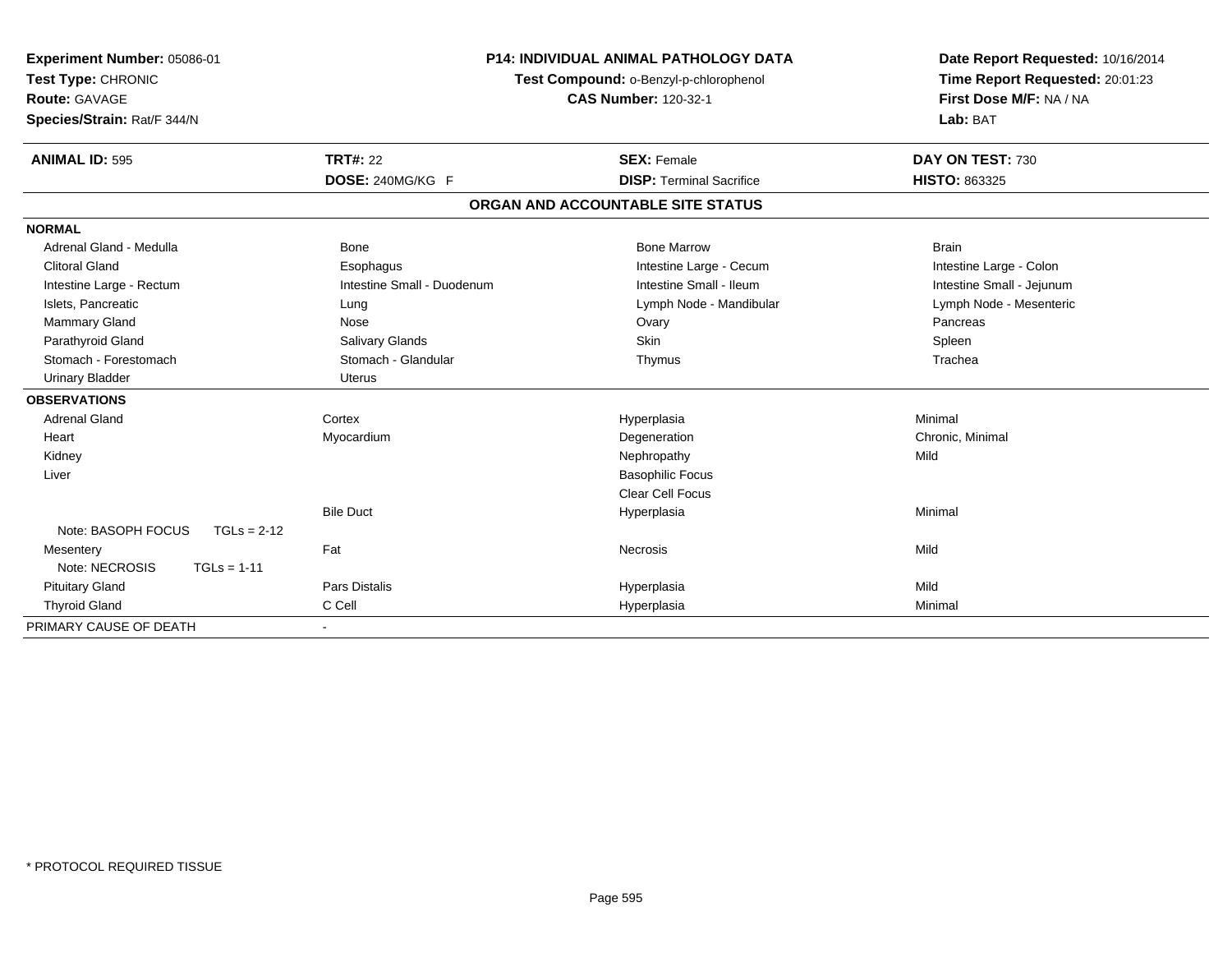| Experiment Number: 05086-01<br>Test Type: CHRONIC<br><b>Route: GAVAGE</b><br>Species/Strain: Rat/F 344/N | P14: INDIVIDUAL ANIMAL PATHOLOGY DATA<br>Test Compound: o-Benzyl-p-chlorophenol<br><b>CAS Number: 120-32-1</b> |                                   | Date Report Requested: 10/16/2014<br>Time Report Requested: 20:01:23<br>First Dose M/F: NA / NA<br>Lab: BAT |
|----------------------------------------------------------------------------------------------------------|----------------------------------------------------------------------------------------------------------------|-----------------------------------|-------------------------------------------------------------------------------------------------------------|
| <b>ANIMAL ID: 596</b>                                                                                    | <b>TRT#: 22</b>                                                                                                | <b>SEX: Female</b>                | DAY ON TEST: 730                                                                                            |
|                                                                                                          | DOSE: 240MG/KG F                                                                                               | <b>DISP: Terminal Sacrifice</b>   | HISTO: 863326                                                                                               |
|                                                                                                          |                                                                                                                | ORGAN AND ACCOUNTABLE SITE STATUS |                                                                                                             |
| <b>NORMAL</b>                                                                                            |                                                                                                                |                                   |                                                                                                             |
| Bone                                                                                                     | <b>Bone Marrow</b>                                                                                             | <b>Clitoral Gland</b>             | Esophagus                                                                                                   |
| Intestine Large - Cecum                                                                                  | Intestine Large - Colon                                                                                        | Intestine Large - Rectum          | Intestine Small - Duodenum                                                                                  |
| Intestine Small - Ileum                                                                                  | Intestine Small - Jejunum                                                                                      | Islets, Pancreatic                | Lymph Node - Mandibular                                                                                     |
| Lymph Node - Mesenteric                                                                                  | Nose                                                                                                           | Ovary                             | Parathyroid Gland                                                                                           |
| Salivary Glands                                                                                          | Skin                                                                                                           | Spleen                            | Stomach - Forestomach                                                                                       |
| Stomach - Glandular                                                                                      | Thymus                                                                                                         | <b>Thyroid Gland</b>              | Trachea                                                                                                     |
| <b>Urinary Bladder</b>                                                                                   | Uterus                                                                                                         |                                   |                                                                                                             |
| <b>OBSERVATIONS</b>                                                                                      |                                                                                                                |                                   |                                                                                                             |
| <b>Adrenal Gland</b>                                                                                     | Cortex                                                                                                         | Hyperplasia                       | Minimal                                                                                                     |
|                                                                                                          | Medulla                                                                                                        | Hyperplasia                       | Minimal                                                                                                     |
| <b>Brain</b>                                                                                             |                                                                                                                | Compression                       |                                                                                                             |
| Heart                                                                                                    | Myocardium                                                                                                     | Degeneration                      | Chronic, Mild                                                                                               |
| Kidney                                                                                                   | Pelvis                                                                                                         | Mineralization                    | Minimal                                                                                                     |
|                                                                                                          |                                                                                                                | Nephropathy                       | Moderate                                                                                                    |
| Liver                                                                                                    |                                                                                                                | <b>Basophilic Focus</b>           |                                                                                                             |
|                                                                                                          |                                                                                                                | Clear Cell Focus                  |                                                                                                             |
|                                                                                                          |                                                                                                                | Hepatodiaphragmatic Nodule        |                                                                                                             |
| Note: ANOM HEPAT LOB<br>$TGLs = 4-12$                                                                    |                                                                                                                |                                   |                                                                                                             |
| Note: BASOPH FOCUS<br>$TGLs = 2-4$                                                                       |                                                                                                                |                                   |                                                                                                             |
| Lung                                                                                                     |                                                                                                                | Inflammation                      | Chronic Active, Mild                                                                                        |
| Mammary Gland                                                                                            |                                                                                                                | Adenocarcinoma                    |                                                                                                             |
|                                                                                                          |                                                                                                                | Fibroadenoma                      |                                                                                                             |
| Note: FIBROADENOMA<br>$TGLs = 1-11$                                                                      |                                                                                                                |                                   |                                                                                                             |
| Pancreas                                                                                                 | Acinus                                                                                                         | Atrophy                           | Mild                                                                                                        |
| <b>Pituitary Gland</b>                                                                                   | Pars Distalis                                                                                                  | Ectasia                           | Marked                                                                                                      |
|                                                                                                          | Pars Distalis                                                                                                  | Hyperplasia                       | Mild                                                                                                        |
|                                                                                                          | Pars Intermed                                                                                                  | Hyperplasia                       | Mild                                                                                                        |
| Note: ECTASIA<br>$TGLs = 3-7$                                                                            |                                                                                                                |                                   |                                                                                                             |
| PRIMARY CAUSE OF DEATH                                                                                   | $\sim$                                                                                                         |                                   |                                                                                                             |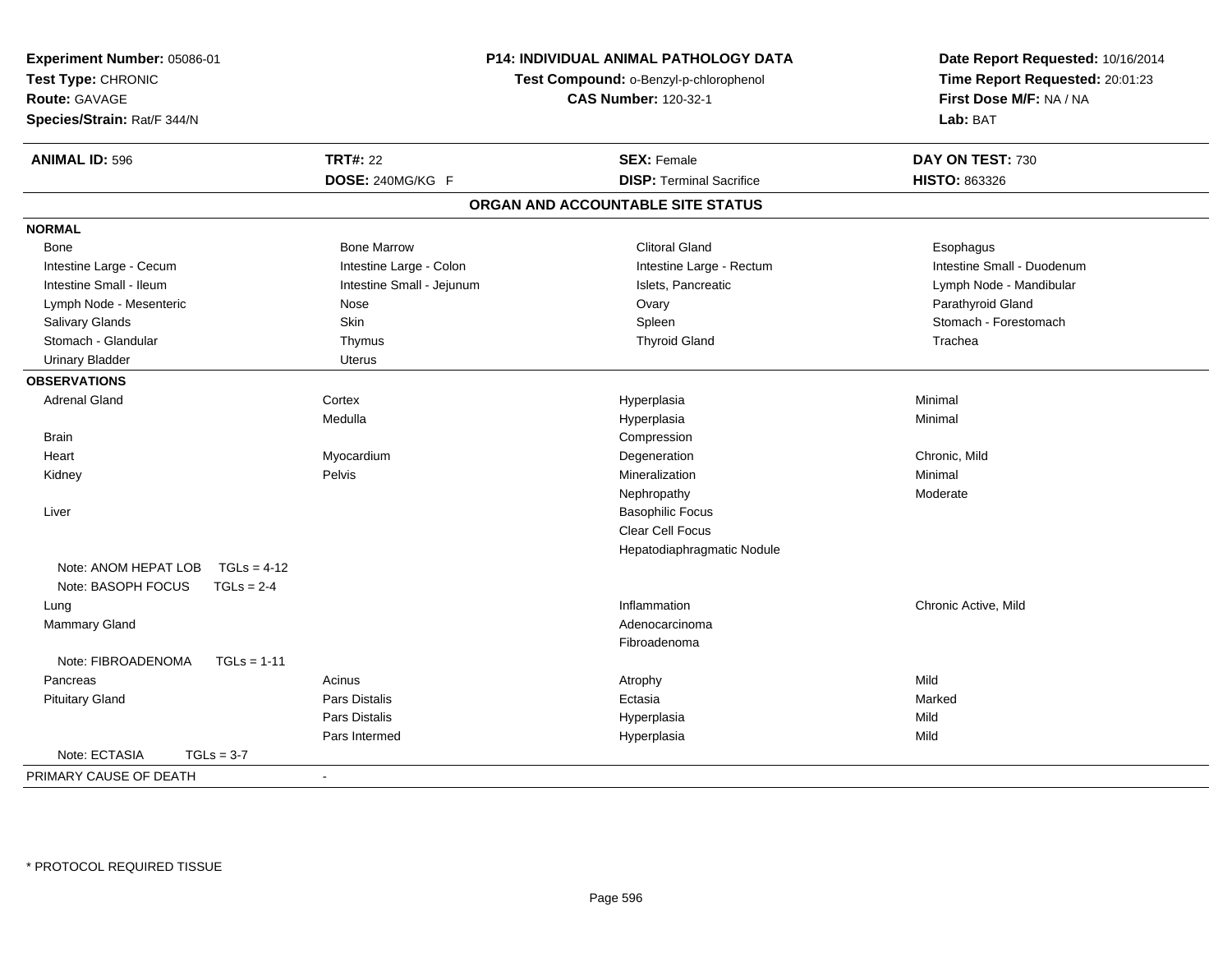| Experiment Number: 05086-01         |                         | <b>P14: INDIVIDUAL ANIMAL PATHOLOGY DATA</b> | Date Report Requested: 10/16/2014                          |  |
|-------------------------------------|-------------------------|----------------------------------------------|------------------------------------------------------------|--|
| Test Type: CHRONIC                  |                         | Test Compound: o-Benzyl-p-chlorophenol       | Time Report Requested: 20:01:23<br>First Dose M/F: NA / NA |  |
| <b>Route: GAVAGE</b>                |                         | <b>CAS Number: 120-32-1</b>                  |                                                            |  |
| Species/Strain: Rat/F 344/N         |                         |                                              | Lab: BAT                                                   |  |
| <b>ANIMAL ID: 597</b>               | <b>TRT#: 22</b>         | <b>SEX: Female</b>                           | DAY ON TEST: 730                                           |  |
|                                     | DOSE: 240MG/KG F        | <b>DISP: Terminal Sacrifice</b>              | HISTO: 863327                                              |  |
|                                     |                         | ORGAN AND ACCOUNTABLE SITE STATUS            |                                                            |  |
| <b>NORMAL</b>                       |                         |                                              |                                                            |  |
| <b>Adrenal Gland - Cortex</b>       | Adrenal Gland - Medulla | Bone                                         | <b>Bone Marrow</b>                                         |  |
| <b>Brain</b>                        | Esophagus               | Intestine Large - Cecum                      | Intestine Large - Colon                                    |  |
| Intestine Small - Duodenum          | Intestine Small - Ileum | Intestine Small - Jejunum                    | Islets, Pancreatic                                         |  |
| Lung                                | Lymph Node - Mandibular | Lymph Node - Mesenteric                      | Nose                                                       |  |
| Ovary                               | Pancreas                | Parathyroid Gland                            | Salivary Glands                                            |  |
| Skin                                | Spleen                  | Stomach - Forestomach                        | Stomach - Glandular                                        |  |
| Thymus                              | Trachea                 | <b>Urinary Bladder</b>                       | <b>Uterus</b>                                              |  |
| <b>MISSING</b>                      |                         |                                              |                                                            |  |
| <b>Clitoral Gland</b>               |                         |                                              |                                                            |  |
| <b>OBSERVATIONS</b>                 |                         |                                              |                                                            |  |
| Heart                               | Myocardium              | Degeneration                                 | Chronic, Mild                                              |  |
| Intestine Large                     | Rectum                  | Parasite Metazoan                            |                                                            |  |
| Kidney                              |                         | Nephropathy                                  | Marked                                                     |  |
| Note: NEPHROPATHY<br>$TGLs = 3-1$   |                         |                                              |                                                            |  |
| Liver                               |                         | <b>Basophilic Focus</b>                      |                                                            |  |
|                                     |                         | <b>Clear Cell Focus</b>                      |                                                            |  |
|                                     |                         | <b>Eosinophilic Focus</b>                    |                                                            |  |
| Note: EOSIN FOCUS<br>$TGLs = 2-12$  |                         |                                              |                                                            |  |
| Mammary Gland                       |                         | Fibroadenoma                                 |                                                            |  |
| Note: FIBROADENOMA<br>$TGLs = 1-11$ |                         |                                              |                                                            |  |
| <b>Pituitary Gland</b>              | <b>Pars Distalis</b>    | Hyperplasia                                  | Moderate                                                   |  |
| <b>Thyroid Gland</b>                | C Cell                  | Hyperplasia                                  | Mild                                                       |  |
| PRIMARY CAUSE OF DEATH              |                         |                                              |                                                            |  |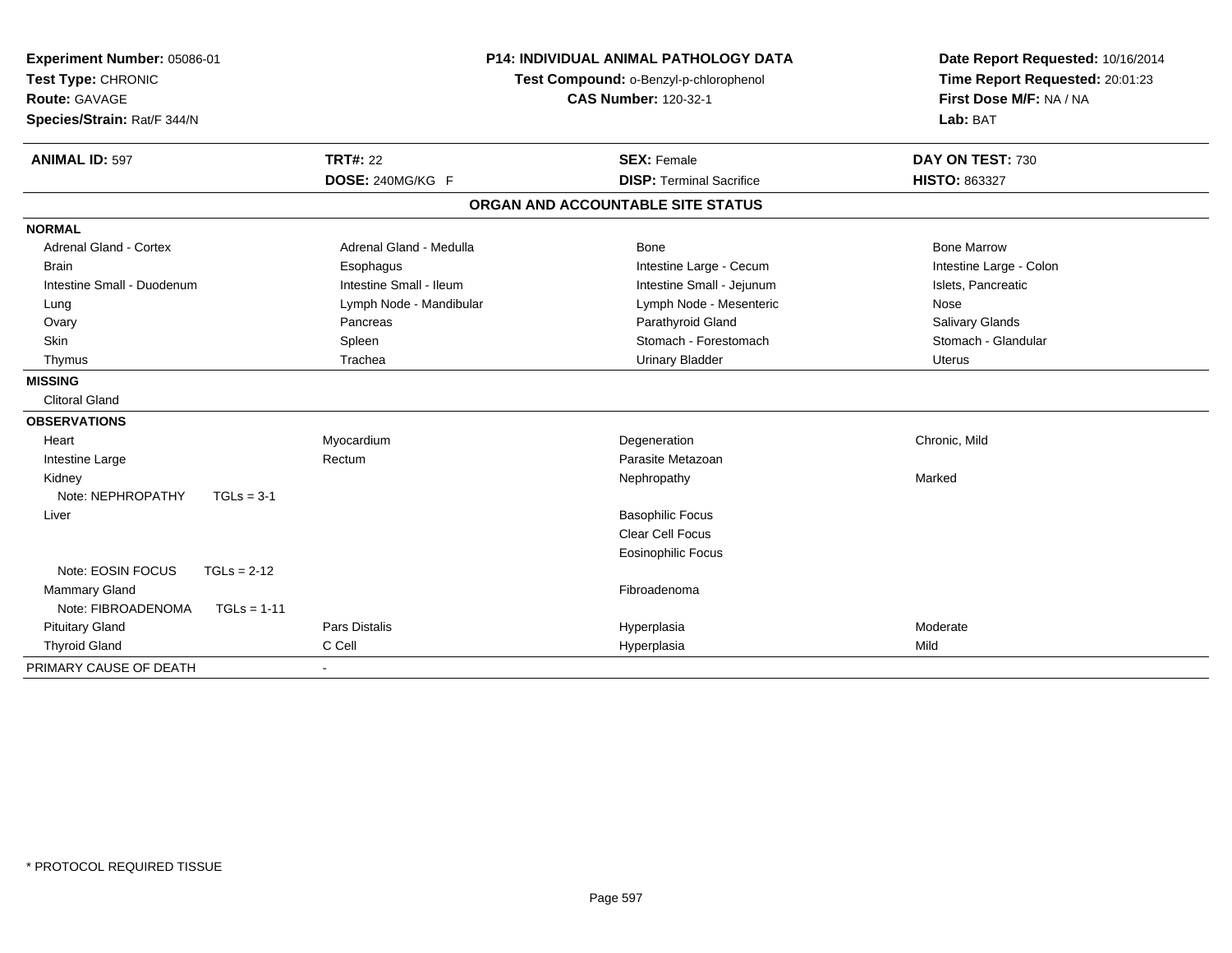| Experiment Number: 05086-01<br>Test Type: CHRONIC<br><b>Route: GAVAGE</b><br>Species/Strain: Rat/F 344/N |                           | <b>P14: INDIVIDUAL ANIMAL PATHOLOGY DATA</b><br>Test Compound: o-Benzyl-p-chlorophenol<br><b>CAS Number: 120-32-1</b> |                                  | Date Report Requested: 10/16/2014<br>Time Report Requested: 20:01:23<br>First Dose M/F: NA / NA<br>Lab: BAT |  |
|----------------------------------------------------------------------------------------------------------|---------------------------|-----------------------------------------------------------------------------------------------------------------------|----------------------------------|-------------------------------------------------------------------------------------------------------------|--|
| <b>ANIMAL ID: 598</b>                                                                                    | <b>TRT#: 22</b>           | <b>SEX: Female</b>                                                                                                    |                                  | DAY ON TEST: 456                                                                                            |  |
|                                                                                                          | DOSE: 240MG/KG F          |                                                                                                                       | <b>DISP:</b> Scheduled Sacrifice | <b>HISTO: 863328</b>                                                                                        |  |
|                                                                                                          |                           | ORGAN AND ACCOUNTABLE SITE STATUS                                                                                     |                                  |                                                                                                             |  |
| <b>NORMAL</b>                                                                                            |                           |                                                                                                                       |                                  |                                                                                                             |  |
| Adrenal Gland - Cortex                                                                                   | Adrenal Gland - Medulla   | Bone                                                                                                                  |                                  | <b>Bone Marrow</b>                                                                                          |  |
| <b>Brain</b>                                                                                             | Clitoral Gland            | Esophagus                                                                                                             |                                  | Heart                                                                                                       |  |
| Intestine Large - Cecum                                                                                  | Intestine Large - Colon   |                                                                                                                       | Intestine Large - Rectum         | Intestine Small - Duodenum                                                                                  |  |
| Intestine Small - Ileum                                                                                  | Intestine Small - Jejunum | Islets. Pancreatic                                                                                                    |                                  | Lung                                                                                                        |  |
| Lymph Node - Mandibular                                                                                  | Lymph Node - Mesenteric   | Nose                                                                                                                  |                                  | Ovary                                                                                                       |  |
| Pancreas                                                                                                 | Parathyroid Gland         | <b>Pituitary Gland</b>                                                                                                |                                  | <b>Salivary Glands</b>                                                                                      |  |
| <b>Skin</b>                                                                                              | Spleen                    |                                                                                                                       | Stomach - Forestomach            | Stomach - Glandular                                                                                         |  |
| Thymus                                                                                                   | Trachea                   | <b>Urinary Bladder</b>                                                                                                |                                  | Uterus                                                                                                      |  |
| <b>OBSERVATIONS</b>                                                                                      |                           |                                                                                                                       |                                  |                                                                                                             |  |
| Kidney                                                                                                   |                           | Nephropathy                                                                                                           |                                  | Mild                                                                                                        |  |
| Liver                                                                                                    |                           | <b>Basophilic Focus</b>                                                                                               |                                  |                                                                                                             |  |
| <b>Mammary Gland</b>                                                                                     |                           | Fibroadenoma                                                                                                          |                                  |                                                                                                             |  |
| Note: FIBROADENOMA                                                                                       | $TGLs = 1-11$             |                                                                                                                       |                                  |                                                                                                             |  |
| <b>Thyroid Gland</b>                                                                                     | C Cell                    | Hyperplasia                                                                                                           |                                  | Minimal                                                                                                     |  |
| PRIMARY CAUSE OF DEATH                                                                                   |                           |                                                                                                                       |                                  |                                                                                                             |  |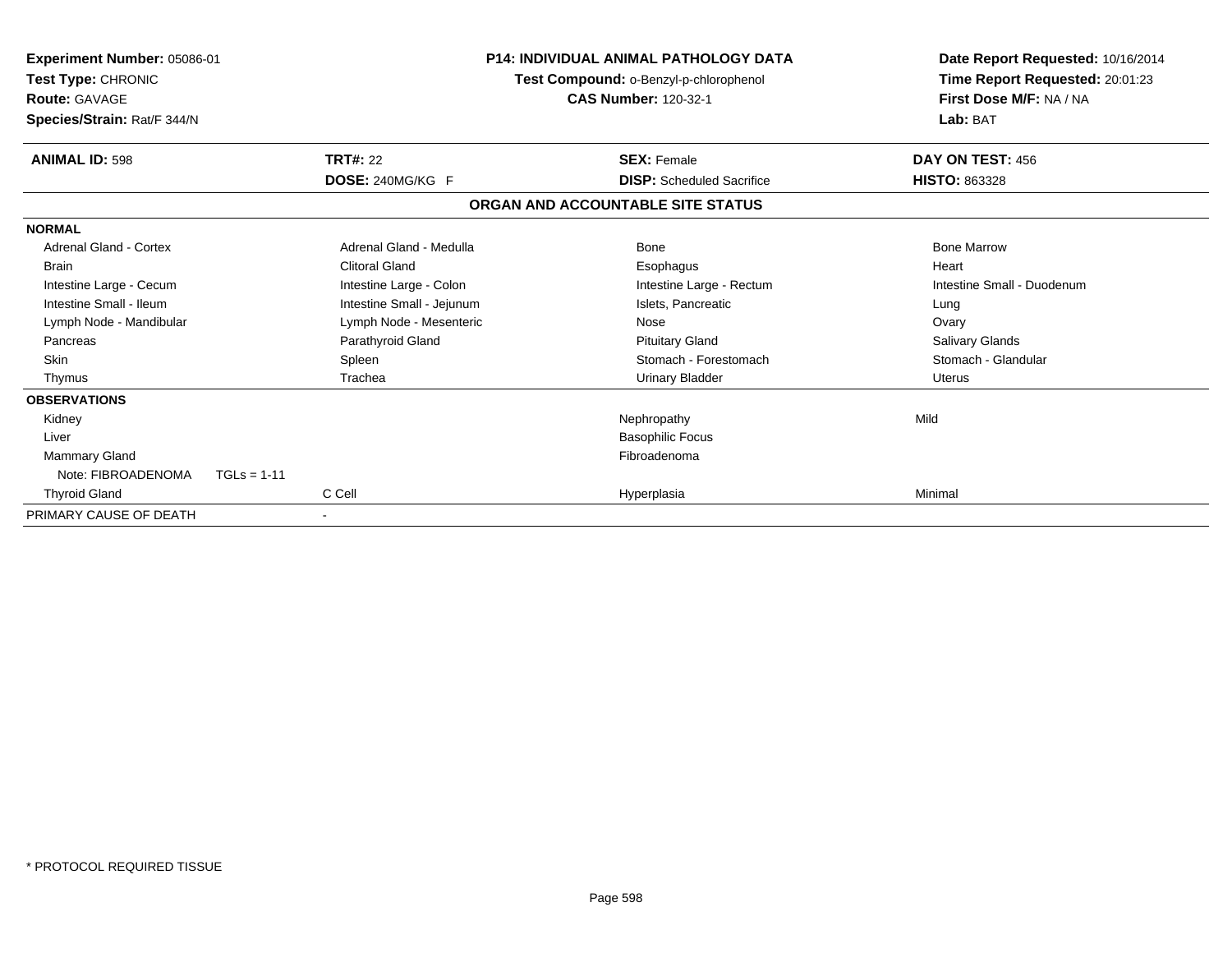| Experiment Number: 05086-01<br>Test Type: CHRONIC<br><b>Route: GAVAGE</b><br>Species/Strain: Rat/F 344/N |                            | P14: INDIVIDUAL ANIMAL PATHOLOGY DATA<br>Test Compound: o-Benzyl-p-chlorophenol<br><b>CAS Number: 120-32-1</b> | Date Report Requested: 10/16/2014<br>Time Report Requested: 20:01:23<br>First Dose M/F: NA / NA<br>Lab: BAT |
|----------------------------------------------------------------------------------------------------------|----------------------------|----------------------------------------------------------------------------------------------------------------|-------------------------------------------------------------------------------------------------------------|
| <b>ANIMAL ID: 599</b>                                                                                    | <b>TRT#: 22</b>            | <b>SEX: Female</b>                                                                                             | DAY ON TEST: 730                                                                                            |
|                                                                                                          | DOSE: 240MG/KG F           | <b>DISP: Terminal Sacrifice</b>                                                                                | HISTO: 863329                                                                                               |
|                                                                                                          |                            | ORGAN AND ACCOUNTABLE SITE STATUS                                                                              |                                                                                                             |
| <b>NORMAL</b>                                                                                            |                            |                                                                                                                |                                                                                                             |
| Adrenal Gland - Medulla                                                                                  | Bone                       | <b>Bone Marrow</b>                                                                                             | <b>Brain</b>                                                                                                |
| <b>Clitoral Gland</b>                                                                                    | Esophagus                  | Intestine Large - Cecum                                                                                        | Intestine Large - Colon                                                                                     |
| Intestine Large - Rectum                                                                                 | Intestine Small - Duodenum | Intestine Small - Ileum                                                                                        | Intestine Small - Jejunum                                                                                   |
| Islets, Pancreatic                                                                                       | Lymph Node - Mandibular    | Lymph Node - Mesenteric                                                                                        | Mammary Gland                                                                                               |
| Nose                                                                                                     | Ovary                      | Parathyroid Gland                                                                                              | Salivary Glands                                                                                             |
| Skin                                                                                                     | Spleen                     | Stomach - Glandular                                                                                            | Thymus                                                                                                      |
| Trachea                                                                                                  | <b>Urinary Bladder</b>     |                                                                                                                |                                                                                                             |
| <b>OBSERVATIONS</b>                                                                                      |                            |                                                                                                                |                                                                                                             |
| <b>Adrenal Gland</b>                                                                                     | Cortex                     | Hyperplasia                                                                                                    | Mild                                                                                                        |
| Eye                                                                                                      |                            | Degeneration                                                                                                   | Moderate                                                                                                    |
| Note: DEGEN<br>$TGLs = 1-11$                                                                             |                            |                                                                                                                |                                                                                                             |
| Heart                                                                                                    | Myocardium                 | Degeneration                                                                                                   | Chronic, Mild                                                                                               |
| Kidney                                                                                                   |                            | Nephropathy                                                                                                    | Mild                                                                                                        |
| Liver                                                                                                    |                            | <b>Basophilic Focus</b>                                                                                        |                                                                                                             |
|                                                                                                          |                            | Clear Cell Focus                                                                                               |                                                                                                             |
|                                                                                                          |                            | Hepatodiaphragmatic Nodule                                                                                     |                                                                                                             |
| [Basophilic Focus TGLS = 2-12]                                                                           |                            |                                                                                                                |                                                                                                             |
| Lung                                                                                                     | Alveolar Epith             | Hyperplasia                                                                                                    | Mild                                                                                                        |
| Pancreas                                                                                                 | Acinus                     | Atrophy                                                                                                        | Mild                                                                                                        |
| <b>Pituitary Gland</b>                                                                                   | Pars Distalis              | Adenoma                                                                                                        |                                                                                                             |
| Note: ADENOMA<br>$TGLs = 4-7$                                                                            |                            |                                                                                                                |                                                                                                             |
| Stomach                                                                                                  | Forestomach                | Inflammation                                                                                                   | Necrotizing, Mild                                                                                           |
| Note: INFLAMMATION<br>$TGLs = 5-14$                                                                      |                            |                                                                                                                |                                                                                                             |
| <b>Thyroid Gland</b>                                                                                     | C Cell                     | Hyperplasia                                                                                                    | Minimal                                                                                                     |
| Uterus                                                                                                   |                            | Polyp Stromal                                                                                                  |                                                                                                             |
| Note: POLYP STROMAL<br>$TGLs = 3-10+13$                                                                  |                            |                                                                                                                |                                                                                                             |
| PRIMARY CAUSE OF DEATH                                                                                   | $\sim$                     |                                                                                                                |                                                                                                             |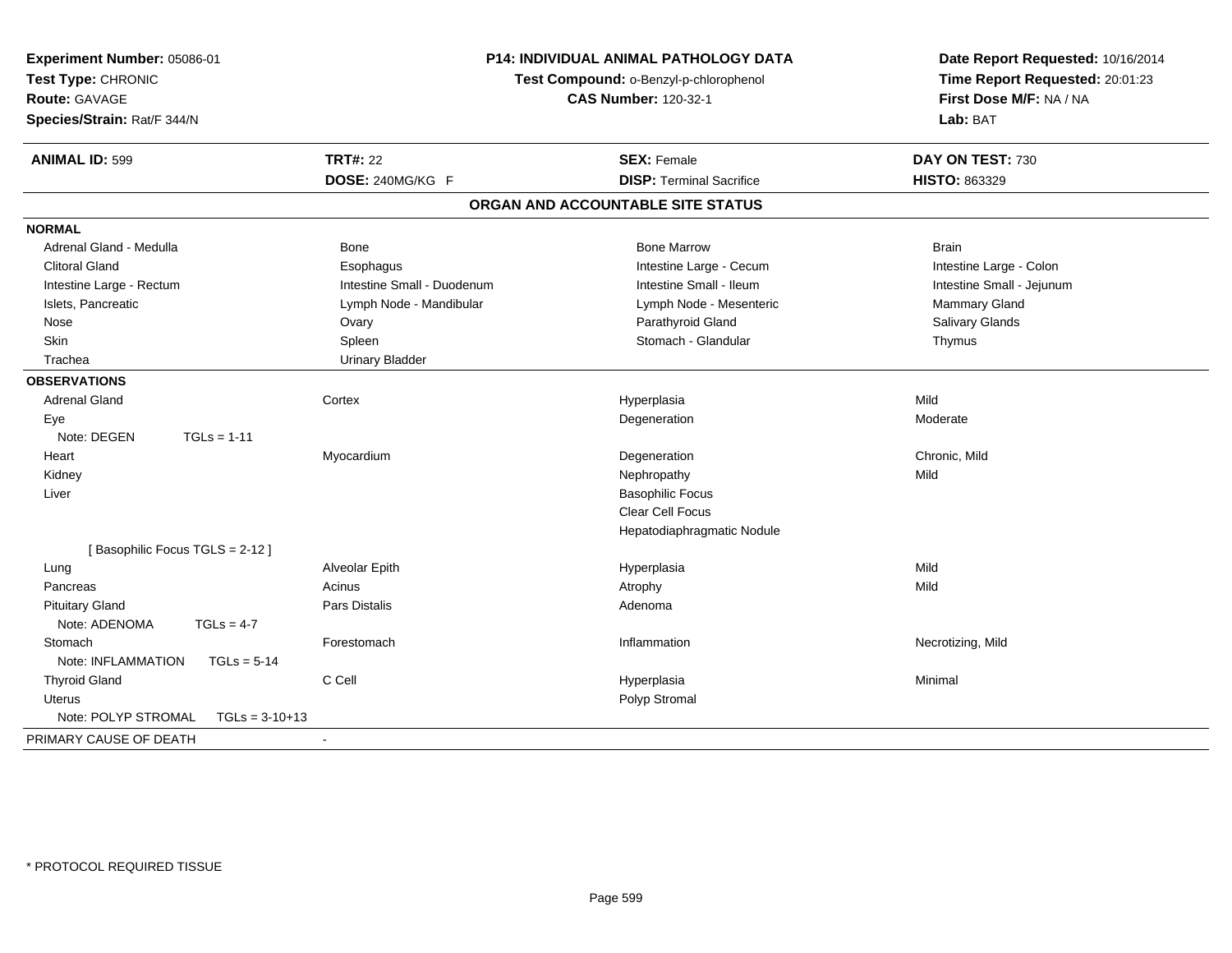| Experiment Number: 05086-01<br>Test Type: CHRONIC<br><b>Route: GAVAGE</b><br>Species/Strain: Rat/F 344/N | <b>P14: INDIVIDUAL ANIMAL PATHOLOGY DATA</b><br>Test Compound: o-Benzyl-p-chlorophenol<br><b>CAS Number: 120-32-1</b> |                                   | Date Report Requested: 10/16/2014<br>Time Report Requested: 20:01:23<br>First Dose M/F: NA / NA<br>Lab: BAT |  |
|----------------------------------------------------------------------------------------------------------|-----------------------------------------------------------------------------------------------------------------------|-----------------------------------|-------------------------------------------------------------------------------------------------------------|--|
|                                                                                                          |                                                                                                                       |                                   |                                                                                                             |  |
| <b>ANIMAL ID: 600</b>                                                                                    | <b>TRT#: 22</b>                                                                                                       | <b>SEX: Female</b>                | DAY ON TEST: 730                                                                                            |  |
|                                                                                                          | DOSE: 240MG/KG F                                                                                                      | <b>DISP: Terminal Sacrifice</b>   | HISTO: 863330                                                                                               |  |
|                                                                                                          |                                                                                                                       | ORGAN AND ACCOUNTABLE SITE STATUS |                                                                                                             |  |
| <b>NORMAL</b>                                                                                            |                                                                                                                       |                                   |                                                                                                             |  |
| <b>Adrenal Gland - Cortex</b>                                                                            | <b>Bone</b>                                                                                                           | <b>Bone Marrow</b>                | <b>Brain</b>                                                                                                |  |
| <b>Clitoral Gland</b>                                                                                    | Esophagus                                                                                                             | Intestine Large - Cecum           | Intestine Large - Colon                                                                                     |  |
| Intestine Large - Rectum                                                                                 | Intestine Small - Duodenum                                                                                            | Intestine Small - Ileum           | Intestine Small - Jejunum                                                                                   |  |
| Islets, Pancreatic                                                                                       | Lung                                                                                                                  | Lymph Node - Mandibular           | Lymph Node - Mesenteric                                                                                     |  |
| Nose                                                                                                     | Ovary                                                                                                                 | Parathyroid Gland                 | <b>Pituitary Gland</b>                                                                                      |  |
| Salivary Glands                                                                                          | Spleen                                                                                                                | Stomach - Forestomach             | Stomach - Glandular                                                                                         |  |
| Thymus                                                                                                   | Trachea                                                                                                               | <b>Urinary Bladder</b>            |                                                                                                             |  |
| <b>OBSERVATIONS</b>                                                                                      |                                                                                                                       |                                   |                                                                                                             |  |
| <b>Adrenal Gland</b>                                                                                     | Medulla                                                                                                               | Hyperplasia                       | Mild                                                                                                        |  |
| Heart                                                                                                    | Myocardium                                                                                                            | Degeneration                      | Chronic, Mild                                                                                               |  |
| Kidney                                                                                                   |                                                                                                                       | Nephropathy                       | Mild                                                                                                        |  |
| Liver                                                                                                    |                                                                                                                       | <b>Basophilic Focus</b>           |                                                                                                             |  |
| Mammary Gland                                                                                            |                                                                                                                       | Fibroadenoma                      |                                                                                                             |  |
| Note: FIBROADENOMA<br>$TGLs = 1-11$                                                                      |                                                                                                                       |                                   |                                                                                                             |  |
| Pancreas                                                                                                 | Acinus                                                                                                                | Atrophy                           | Minimal                                                                                                     |  |
| Skin                                                                                                     | <b>Subcut Tiss</b>                                                                                                    | Fibroma                           |                                                                                                             |  |
|                                                                                                          |                                                                                                                       | Inflammation                      | Chronic Active, Moderate                                                                                    |  |
| Note: FIBROMA<br>$TGLs = 2-12$                                                                           |                                                                                                                       |                                   |                                                                                                             |  |
| Note: INFLAMMATION                                                                                       | $TGLs = 3-13+14+15+16+17$                                                                                             |                                   |                                                                                                             |  |
| <b>Thyroid Gland</b>                                                                                     | C Cell                                                                                                                | Hyperplasia                       | Mild                                                                                                        |  |
|                                                                                                          | <b>Follicular Cel</b>                                                                                                 | Hyperplasia                       | Mild                                                                                                        |  |
| Uterus                                                                                                   |                                                                                                                       | Polyp Stromal                     |                                                                                                             |  |
| PRIMARY CAUSE OF DEATH                                                                                   |                                                                                                                       |                                   |                                                                                                             |  |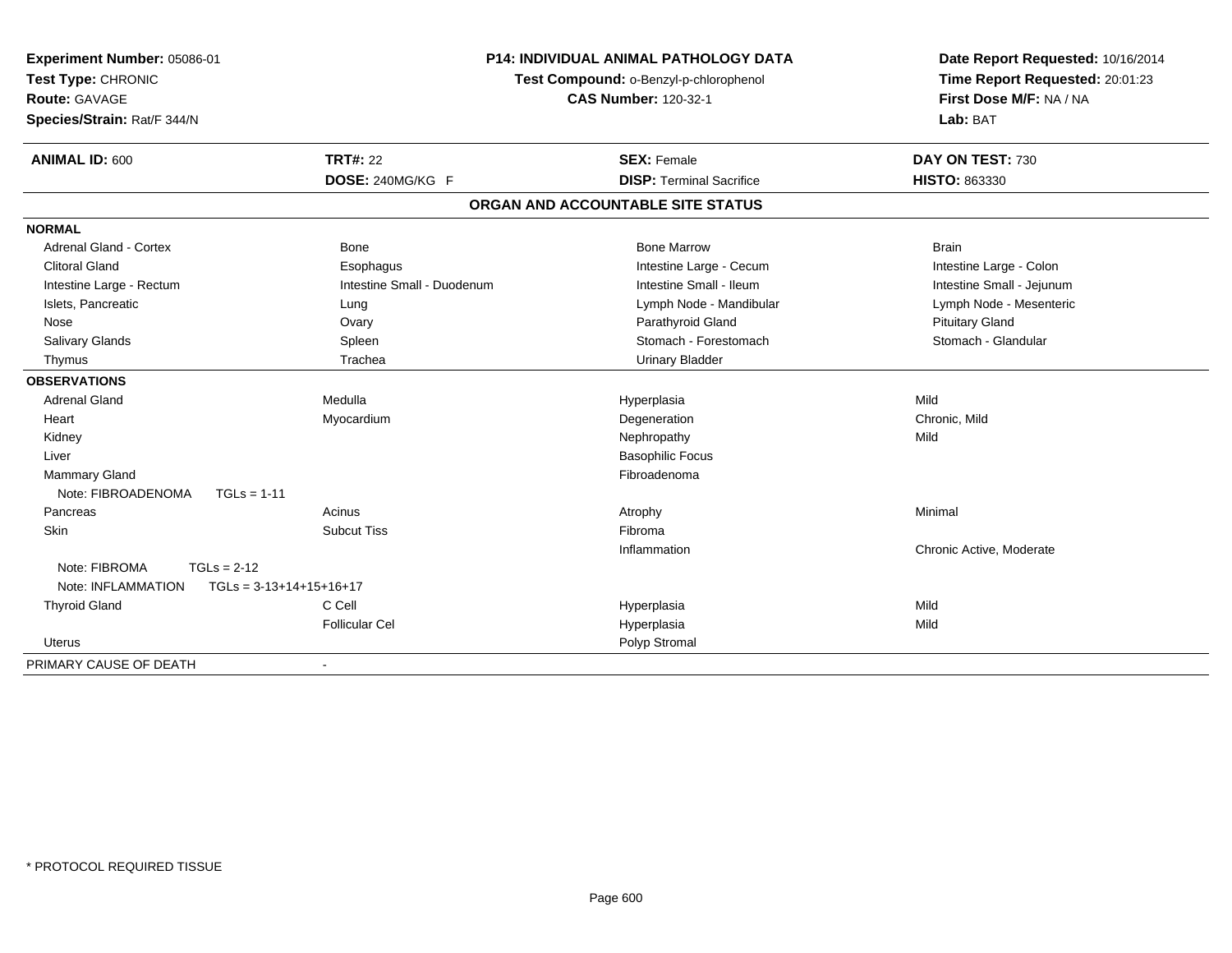| Experiment Number: 05086-01<br>Test Type: CHRONIC<br>Route: GAVAGE<br>Species/Strain: Rat/F 344/N |                            | <b>P14: INDIVIDUAL ANIMAL PATHOLOGY DATA</b><br>Test Compound: o-Benzyl-p-chlorophenol<br><b>CAS Number: 120-32-1</b> | Date Report Requested: 10/16/2014<br>Time Report Requested: 20:01:23<br>First Dose M/F: NA / NA<br>Lab: BAT |
|---------------------------------------------------------------------------------------------------|----------------------------|-----------------------------------------------------------------------------------------------------------------------|-------------------------------------------------------------------------------------------------------------|
| <b>ANIMAL ID: 601</b>                                                                             | <b>TRT#: 22</b>            | <b>SEX: Female</b>                                                                                                    | DAY ON TEST: 730                                                                                            |
|                                                                                                   | DOSE: 240MG/KG F           | <b>DISP: Terminal Sacrifice</b>                                                                                       | HISTO: 863331                                                                                               |
|                                                                                                   |                            | ORGAN AND ACCOUNTABLE SITE STATUS                                                                                     |                                                                                                             |
| <b>NORMAL</b>                                                                                     |                            |                                                                                                                       |                                                                                                             |
| Adrenal Gland - Medulla                                                                           | <b>Bone</b>                | <b>Bone Marrow</b>                                                                                                    | <b>Brain</b>                                                                                                |
| <b>Clitoral Gland</b>                                                                             | Esophagus                  | Intestine Large - Cecum                                                                                               | Intestine Large - Colon                                                                                     |
| Intestine Large - Rectum                                                                          | Intestine Small - Duodenum | Intestine Small - Ileum                                                                                               | Intestine Small - Jejunum                                                                                   |
| Islets, Pancreatic                                                                                | Lymph Node - Mandibular    | Lymph Node - Mesenteric                                                                                               | Mammary Gland                                                                                               |
| Nose                                                                                              | Ovary                      | Parathyroid Gland                                                                                                     | Salivary Glands                                                                                             |
| Skin                                                                                              | Spleen                     | Stomach - Forestomach                                                                                                 | Stomach - Glandular                                                                                         |
| Thymus                                                                                            | Trachea                    | <b>Urinary Bladder</b>                                                                                                | <b>Uterus</b>                                                                                               |
| <b>OBSERVATIONS</b>                                                                               |                            |                                                                                                                       |                                                                                                             |
| <b>Adrenal Gland</b>                                                                              | Cortex                     | Hyperplasia                                                                                                           | Mild                                                                                                        |
| Heart                                                                                             | Myocardium                 | Degeneration                                                                                                          | Chronic, Minimal                                                                                            |
| Kidney                                                                                            | <b>Renal Tubule</b>        | Adenoma                                                                                                               |                                                                                                             |
|                                                                                                   |                            | Nephropathy                                                                                                           | Minimal                                                                                                     |
| Liver                                                                                             |                            | <b>Basophilic Focus</b>                                                                                               |                                                                                                             |
|                                                                                                   |                            | <b>Clear Cell Focus</b>                                                                                               |                                                                                                             |
| Note: BASOPH FOCUS<br>$TGLs = 2-12$                                                               |                            |                                                                                                                       |                                                                                                             |
| Lung                                                                                              | Alveolar Epith             | Hyperplasia                                                                                                           | Mild                                                                                                        |
| Pancreas                                                                                          | Acinus                     | Atrophy                                                                                                               | Minimal                                                                                                     |
| <b>Pituitary Gland</b>                                                                            | <b>Pars Distalis</b>       | Hyperplasia                                                                                                           | Moderate                                                                                                    |
| Note: HYPERPLASIA<br>$TGLs = 1-11$                                                                |                            |                                                                                                                       |                                                                                                             |
| <b>Thyroid Gland</b>                                                                              | C Cell                     | Hyperplasia                                                                                                           | Minimal                                                                                                     |
| PRIMARY CAUSE OF DEATH                                                                            |                            |                                                                                                                       |                                                                                                             |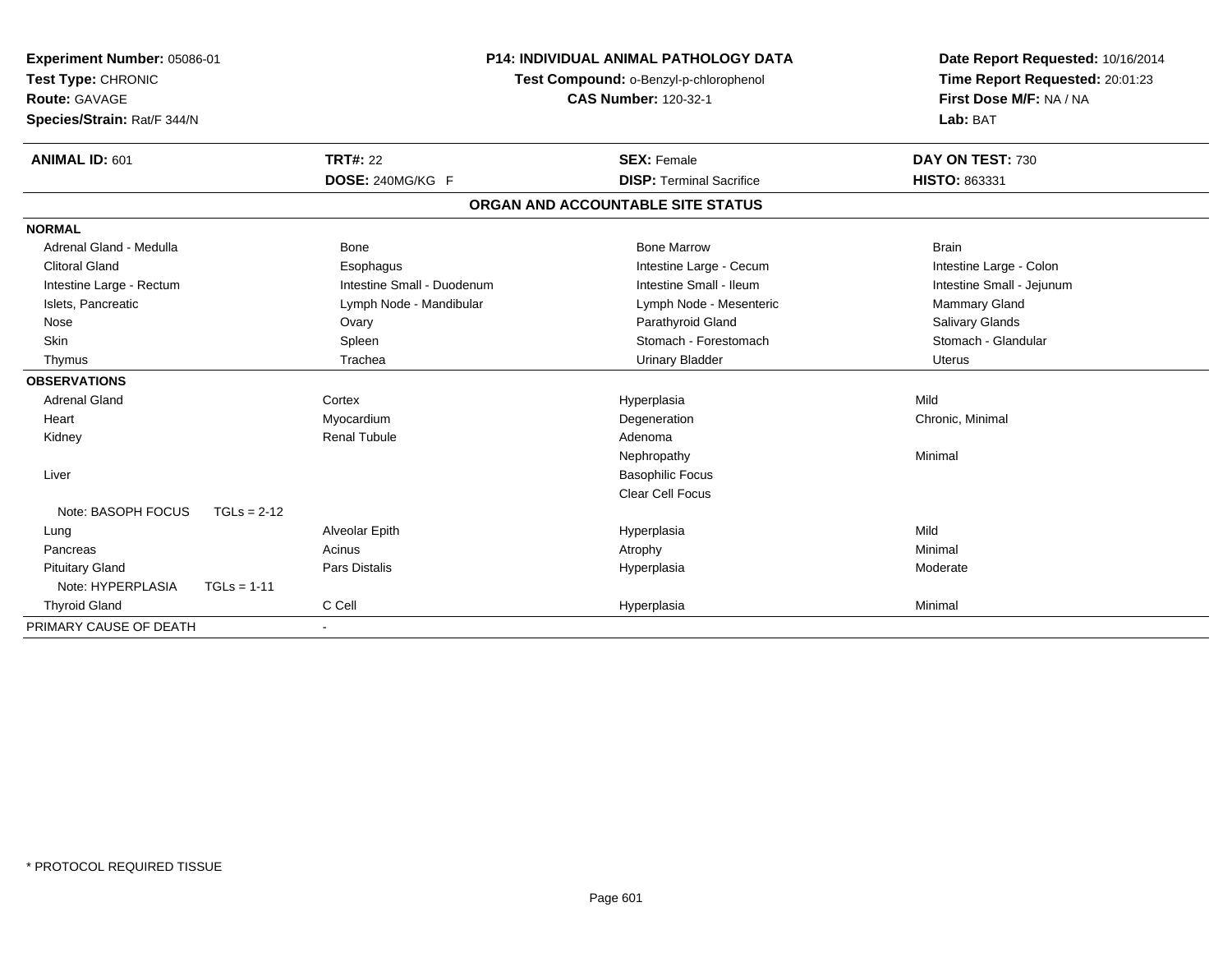| Experiment Number: 05086-01<br>Test Type: CHRONIC<br><b>Route: GAVAGE</b><br>Species/Strain: Rat/F 344/N |                         | <b>P14: INDIVIDUAL ANIMAL PATHOLOGY DATA</b><br>Test Compound: o-Benzyl-p-chlorophenol<br><b>CAS Number: 120-32-1</b> | Date Report Requested: 10/16/2014<br>Time Report Requested: 20:01:23<br>First Dose M/F: NA / NA<br>Lab: BAT |
|----------------------------------------------------------------------------------------------------------|-------------------------|-----------------------------------------------------------------------------------------------------------------------|-------------------------------------------------------------------------------------------------------------|
| <b>ANIMAL ID: 602</b>                                                                                    | <b>TRT#: 22</b>         | <b>SEX: Female</b>                                                                                                    | DAY ON TEST: 731                                                                                            |
|                                                                                                          | DOSE: 240MG/KG F        | <b>DISP: Terminal Sacrifice</b>                                                                                       | HISTO: 863332                                                                                               |
|                                                                                                          |                         | ORGAN AND ACCOUNTABLE SITE STATUS                                                                                     |                                                                                                             |
| <b>NORMAL</b>                                                                                            |                         |                                                                                                                       |                                                                                                             |
| Adrenal Gland - Medulla                                                                                  | <b>Bone</b>             | <b>Bone Marrow</b>                                                                                                    | <b>Brain</b>                                                                                                |
| Esophagus                                                                                                | Intestine Large - Cecum | Intestine Large - Colon                                                                                               | Intestine Large - Rectum                                                                                    |
| Intestine Small - Duodenum                                                                               | Intestine Small - Ileum | Intestine Small - Jejunum                                                                                             | Islets, Pancreatic                                                                                          |
| Lymph Node - Mandibular                                                                                  | Lymph Node - Mesenteric | Mammary Gland                                                                                                         | Nose                                                                                                        |
| Pancreas                                                                                                 | Salivary Glands         | Skin                                                                                                                  | Stomach - Forestomach                                                                                       |
| Stomach - Glandular                                                                                      | Thymus                  | <b>Thyroid Gland</b>                                                                                                  | Trachea                                                                                                     |
| <b>Urinary Bladder</b>                                                                                   | <b>Uterus</b>           |                                                                                                                       |                                                                                                             |
| <b>OBSERVATIONS</b>                                                                                      |                         |                                                                                                                       |                                                                                                             |
| <b>Adrenal Gland</b>                                                                                     | Cortex                  | Hyperplasia                                                                                                           | Minimal                                                                                                     |
| <b>Clitoral Gland</b>                                                                                    |                         | Adenoma                                                                                                               |                                                                                                             |
| Heart                                                                                                    | Myocardium              | Degeneration                                                                                                          | Chronic, Mild                                                                                               |
| Kidney                                                                                                   | Pelvis                  | Mineralization                                                                                                        | Minimal                                                                                                     |
|                                                                                                          |                         | Nephropathy                                                                                                           | Moderate                                                                                                    |
| Liver                                                                                                    |                         | <b>Basophilic Focus</b>                                                                                               |                                                                                                             |
|                                                                                                          | <b>Bile Duct</b>        | Hyperplasia                                                                                                           | Minimal                                                                                                     |
|                                                                                                          |                         | Leukemia Mononuclear                                                                                                  |                                                                                                             |
| Note: LEUKEMIA MONUC<br>$TGLs = 2-12$                                                                    |                         |                                                                                                                       |                                                                                                             |
| Lung                                                                                                     | Alveolar Epith          | Hyperplasia                                                                                                           | Mild                                                                                                        |
| Ovary                                                                                                    |                         | Leukemia Mononuclear                                                                                                  |                                                                                                             |
| Parathyroid Gland                                                                                        |                         | Hyperplasia                                                                                                           | Mild                                                                                                        |
| <b>Pituitary Gland</b>                                                                                   | <b>Pars Distalis</b>    | Adenoma                                                                                                               |                                                                                                             |
|                                                                                                          | <b>Pars Distalis</b>    | Hyperplasia                                                                                                           | Mild                                                                                                        |
| Note: ADENOMA<br>$TGLs = 1-11$                                                                           |                         |                                                                                                                       |                                                                                                             |
| Spleen                                                                                                   |                         | Leukemia Mononuclear                                                                                                  |                                                                                                             |
| PRIMARY CAUSE OF DEATH                                                                                   |                         |                                                                                                                       |                                                                                                             |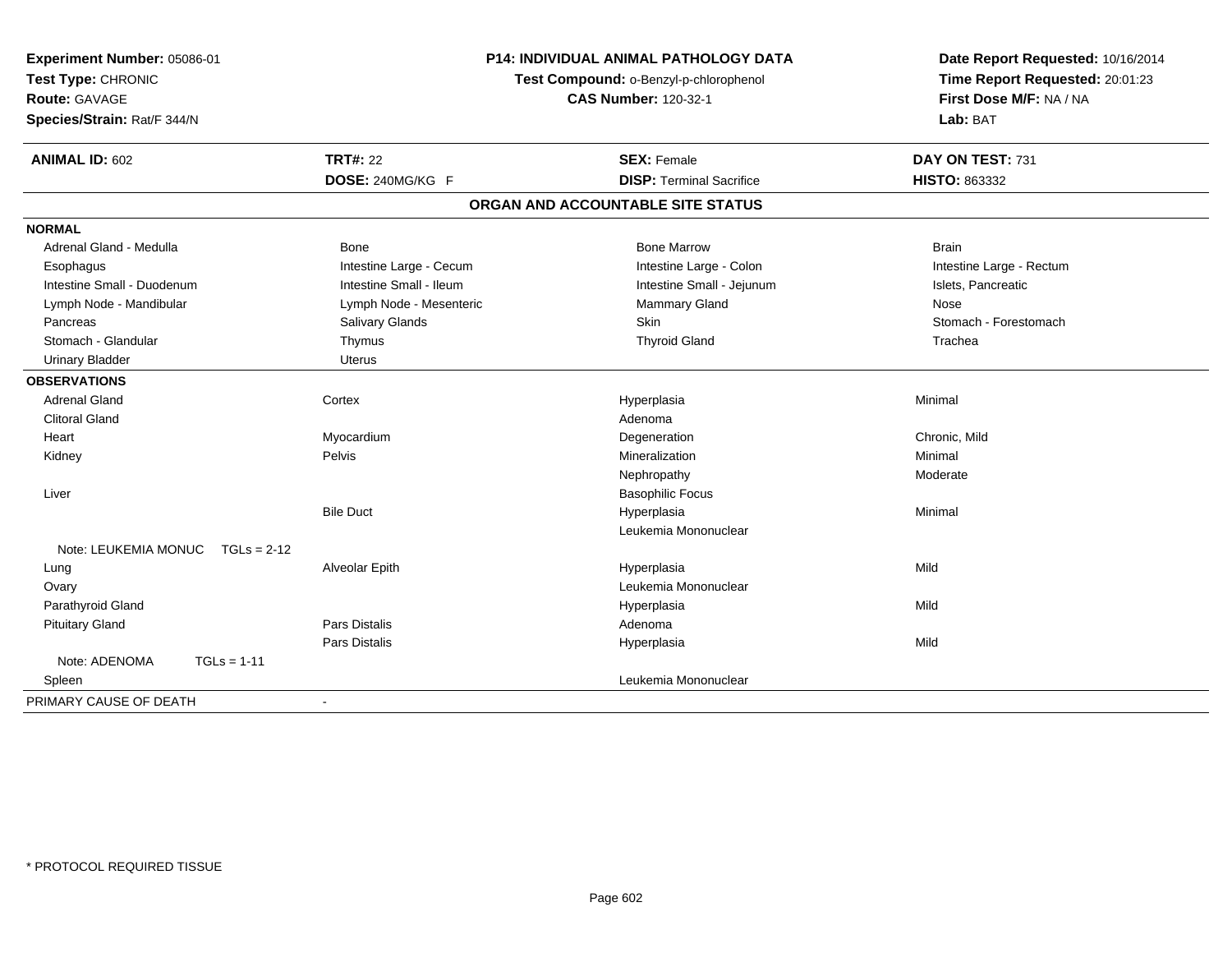| <b>Experiment Number: 05086-01</b><br><b>Test Type: CHRONIC</b><br><b>Route: GAVAGE</b><br>Species/Strain: Rat/F 344/N |                           | P14: INDIVIDUAL ANIMAL PATHOLOGY DATA<br>Test Compound: o-Benzyl-p-chlorophenol<br>CAS Number: 120-32-1 | Date Report Requested: 10/16/2014<br>Time Report Requested: 20:01:23<br>First Dose M/F: NA / NA<br>Lab: BAT |
|------------------------------------------------------------------------------------------------------------------------|---------------------------|---------------------------------------------------------------------------------------------------------|-------------------------------------------------------------------------------------------------------------|
| ANIMAL ID: 603                                                                                                         | <b>TRT#: 22</b>           | <b>SEX: Female</b>                                                                                      | DAY ON TEST: 457                                                                                            |
|                                                                                                                        | DOSE: 240MG/KG F          | <b>DISP:</b> Scheduled Sacrifice                                                                        | <b>HISTO: 863333</b>                                                                                        |
|                                                                                                                        |                           | ORGAN AND ACCOUNTABLE SITE STATUS                                                                       |                                                                                                             |
| <b>NORMAL</b>                                                                                                          |                           |                                                                                                         |                                                                                                             |
| Adrenal Gland - Cortex                                                                                                 | Adrenal Gland - Medulla   | Bone                                                                                                    | <b>Bone Marrow</b>                                                                                          |
| <b>Brain</b>                                                                                                           | <b>Clitoral Gland</b>     | Esophagus                                                                                               | Heart                                                                                                       |
| Intestine Large - Cecum                                                                                                | Intestine Large - Colon   | Intestine Large - Rectum                                                                                | Intestine Small - Duodenum                                                                                  |
| Intestine Small - Ileum                                                                                                | Intestine Small - Jejunum | Islets, Pancreatic                                                                                      | Liver                                                                                                       |
| Lung                                                                                                                   | Lymph Node - Mandibular   | Lymph Node - Mesenteric                                                                                 | <b>Mammary Gland</b>                                                                                        |
| Nose                                                                                                                   | Ovary                     | Pancreas                                                                                                | Parathyroid Gland                                                                                           |
| <b>Pituitary Gland</b>                                                                                                 | <b>Salivary Glands</b>    | Skin                                                                                                    | Spleen                                                                                                      |
| Stomach - Forestomach                                                                                                  | Stomach - Glandular       | Thymus                                                                                                  | <b>Thyroid Gland</b>                                                                                        |
| Trachea                                                                                                                | Urinary Bladder           | <b>Uterus</b>                                                                                           |                                                                                                             |
| <b>OBSERVATIONS</b>                                                                                                    |                           |                                                                                                         |                                                                                                             |
| Kidney                                                                                                                 |                           | Nephropathy                                                                                             | Minimal                                                                                                     |
| PRIMARY CAUSE OF DEATH                                                                                                 |                           |                                                                                                         |                                                                                                             |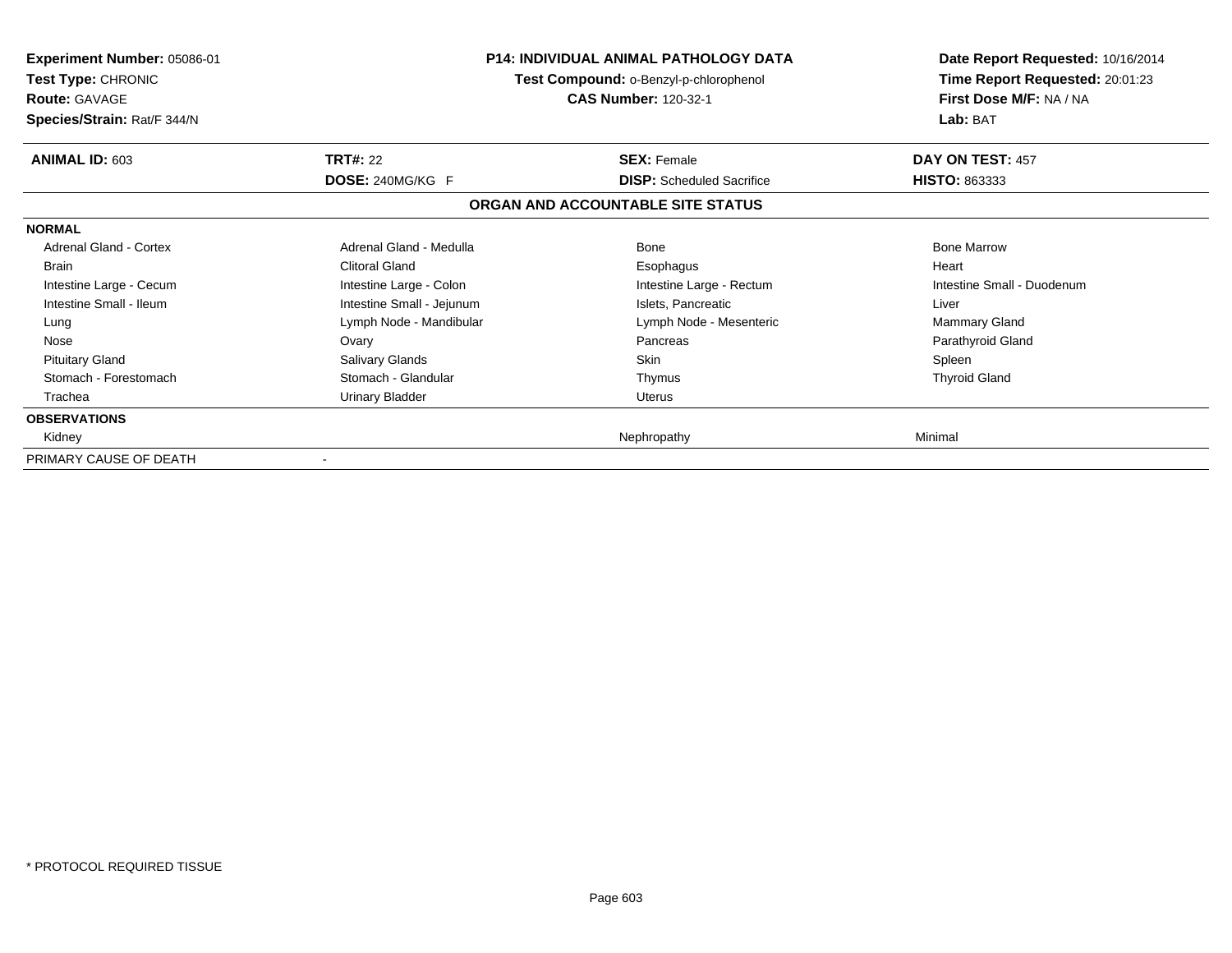| Experiment Number: 05086-01<br>Test Type: CHRONIC |                            | <b>P14: INDIVIDUAL ANIMAL PATHOLOGY DATA</b><br>Test Compound: o-Benzyl-p-chlorophenol | Date Report Requested: 10/16/2014<br>Time Report Requested: 20:01:23 |
|---------------------------------------------------|----------------------------|----------------------------------------------------------------------------------------|----------------------------------------------------------------------|
| Route: GAVAGE                                     |                            | <b>CAS Number: 120-32-1</b>                                                            | First Dose M/F: NA / NA                                              |
| Species/Strain: Rat/F 344/N                       |                            |                                                                                        | Lab: BAT                                                             |
| <b>ANIMAL ID: 604</b>                             | <b>TRT#: 22</b>            | <b>SEX: Female</b>                                                                     | DAY ON TEST: 731                                                     |
|                                                   | DOSE: 240MG/KG F           | <b>DISP: Terminal Sacrifice</b>                                                        | HISTO: 863334                                                        |
|                                                   |                            | ORGAN AND ACCOUNTABLE SITE STATUS                                                      |                                                                      |
| <b>NORMAL</b>                                     |                            |                                                                                        |                                                                      |
| Adrenal Gland - Medulla                           | Bone                       | <b>Bone Marrow</b>                                                                     | <b>Brain</b>                                                         |
| <b>Clitoral Gland</b>                             | Esophagus                  | Intestine Large - Cecum                                                                | Intestine Large - Colon                                              |
| Intestine Large - Rectum                          | Intestine Small - Duodenum | Intestine Small - Ileum                                                                | Intestine Small - Jejunum                                            |
| Islets, Pancreatic                                | Lung                       | Lymph Node - Mandibular                                                                | Lymph Node - Mesenteric                                              |
| Nose                                              | Ovary                      | Pancreas                                                                               | Parathyroid Gland                                                    |
| Salivary Glands                                   | Skin                       | Spleen                                                                                 | Stomach - Forestomach                                                |
| Stomach - Glandular                               | Thymus                     | <b>Thyroid Gland</b>                                                                   | Trachea                                                              |
| <b>Urinary Bladder</b>                            |                            |                                                                                        |                                                                      |
| <b>OBSERVATIONS</b>                               |                            |                                                                                        |                                                                      |
| <b>Adrenal Gland</b>                              | Cortex                     | Hyperplasia                                                                            | Minimal                                                              |
| Heart                                             | Myocardium                 | Degeneration                                                                           | Chronic, Minimal                                                     |
| Kidney                                            | Pelvis                     | Mineralization                                                                         | Minimal                                                              |
|                                                   |                            | Nephropathy                                                                            | Mild                                                                 |
| Liver                                             |                            | <b>Basophilic Focus</b>                                                                |                                                                      |
|                                                   |                            | Clear Cell Focus                                                                       |                                                                      |
|                                                   |                            | Hepatodiaphragmatic Nodule                                                             |                                                                      |
| Note: ANOM HEPAT LOB<br>$TGLs = 3-12$             |                            |                                                                                        |                                                                      |
| <b>Mammary Gland</b>                              |                            | Fibroadenoma                                                                           |                                                                      |
| Note: FIBROADENOMA<br>$TGLs = 1-11$               |                            |                                                                                        |                                                                      |
| <b>Pituitary Gland</b>                            | <b>Pars Distalis</b>       | Adenoma                                                                                |                                                                      |
| Note: ADENOMA<br>$TGLs = 2-13$                    |                            |                                                                                        |                                                                      |
| <b>Uterus</b>                                     |                            | Polyp Stromal                                                                          |                                                                      |
| Note: POLYP STROMAL<br>$TGLs = 4-10$              |                            |                                                                                        |                                                                      |
| PRIMARY CAUSE OF DEATH                            | $\blacksquare$             |                                                                                        |                                                                      |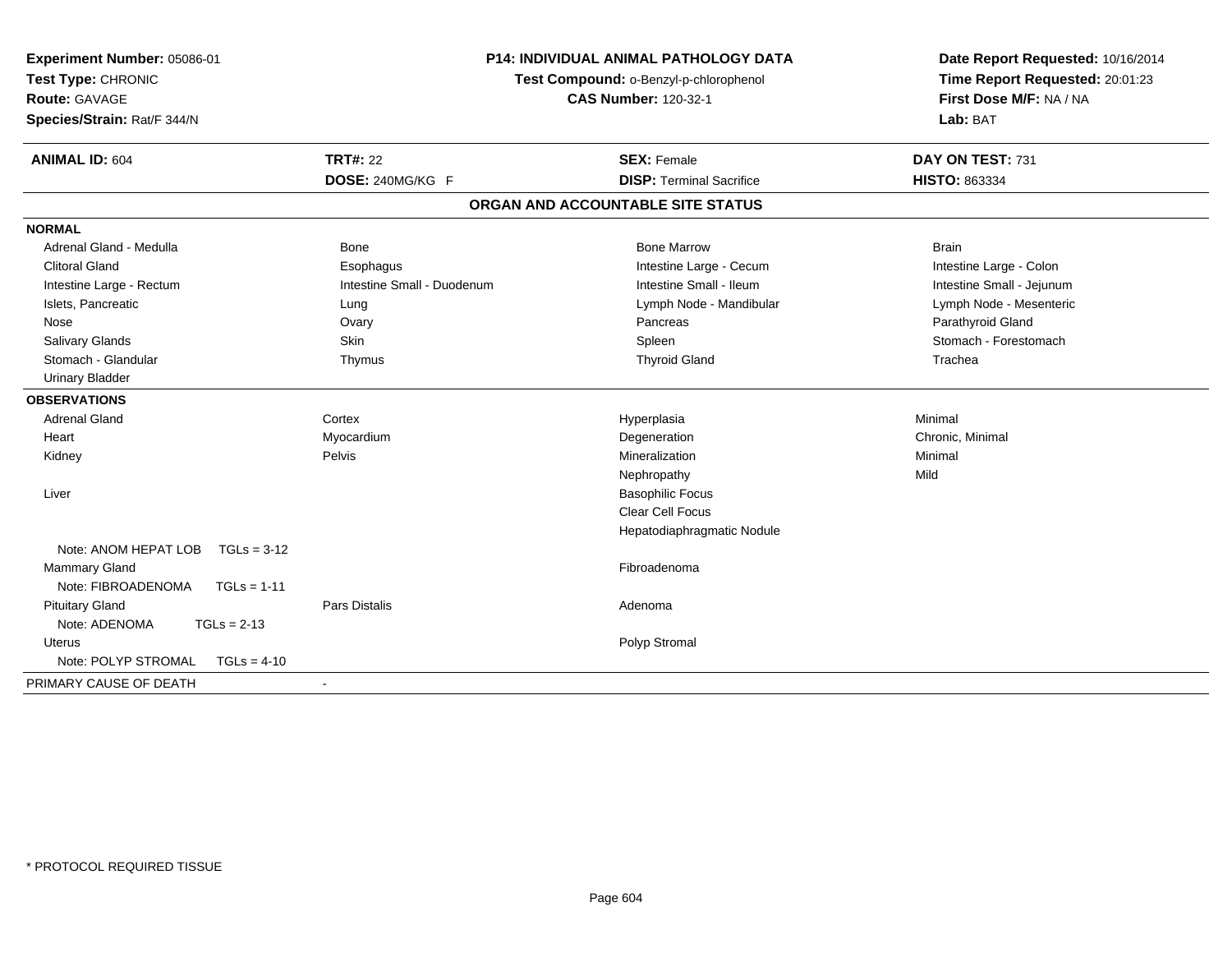| Experiment Number: 05086-01<br>Test Type: CHRONIC<br><b>Route: GAVAGE</b><br>Species/Strain: Rat/F 344/N |                            | <b>P14: INDIVIDUAL ANIMAL PATHOLOGY DATA</b><br>Test Compound: o-Benzyl-p-chlorophenol<br><b>CAS Number: 120-32-1</b> | Date Report Requested: 10/16/2014<br>Time Report Requested: 20:01:23<br>First Dose M/F: NA / NA<br>Lab: BAT |
|----------------------------------------------------------------------------------------------------------|----------------------------|-----------------------------------------------------------------------------------------------------------------------|-------------------------------------------------------------------------------------------------------------|
| <b>ANIMAL ID: 605</b>                                                                                    | <b>TRT#: 22</b>            | <b>SEX: Female</b>                                                                                                    | DAY ON TEST: 731                                                                                            |
|                                                                                                          | DOSE: 240MG/KG F           | <b>DISP: Terminal Sacrifice</b>                                                                                       | HISTO: 863335                                                                                               |
|                                                                                                          |                            | ORGAN AND ACCOUNTABLE SITE STATUS                                                                                     |                                                                                                             |
| <b>NORMAL</b>                                                                                            |                            |                                                                                                                       |                                                                                                             |
| <b>Adrenal Gland - Cortex</b>                                                                            | Bone                       | <b>Bone Marrow</b>                                                                                                    | <b>Brain</b>                                                                                                |
| <b>Clitoral Gland</b>                                                                                    | Esophagus                  | Intestine Large - Cecum                                                                                               | Intestine Large - Colon                                                                                     |
| Intestine Large - Rectum                                                                                 | Intestine Small - Duodenum | Intestine Small - Ileum                                                                                               | Intestine Small - Jejunum                                                                                   |
| Islets, Pancreatic                                                                                       | Lymph Node - Mandibular    | Lymph Node - Mesenteric                                                                                               | Nose                                                                                                        |
| Ovary                                                                                                    | Pancreas                   | <b>Pituitary Gland</b>                                                                                                | Salivary Glands                                                                                             |
| Stomach - Forestomach                                                                                    | Stomach - Glandular        | Thymus                                                                                                                | Trachea                                                                                                     |
| Urinary Bladder                                                                                          |                            |                                                                                                                       |                                                                                                             |
| <b>MISSING</b>                                                                                           |                            |                                                                                                                       |                                                                                                             |
| Parathyroid Gland                                                                                        |                            |                                                                                                                       |                                                                                                             |
| <b>OBSERVATIONS</b>                                                                                      |                            |                                                                                                                       |                                                                                                             |
| <b>Adrenal Gland</b>                                                                                     | Medulla                    | Hyperplasia                                                                                                           | Minimal                                                                                                     |
| Heart                                                                                                    | Myocardium                 | Degeneration                                                                                                          | Chronic, Mild                                                                                               |
| Kidney                                                                                                   |                            | Calculus Micro Observation Only                                                                                       |                                                                                                             |
|                                                                                                          |                            | Nephropathy                                                                                                           | Moderate                                                                                                    |
| Liver                                                                                                    |                            | <b>Basophilic Focus</b>                                                                                               |                                                                                                             |
|                                                                                                          |                            | <b>Clear Cell Focus</b>                                                                                               |                                                                                                             |
|                                                                                                          |                            | Hepatodiaphragmatic Nodule                                                                                            |                                                                                                             |
|                                                                                                          | <b>Bile Duct</b>           | Hyperplasia                                                                                                           | Minimal                                                                                                     |
|                                                                                                          |                            | Leukemia Mononuclear                                                                                                  |                                                                                                             |
| Note: ANOM HEPAT LOB $TGLs = 4.6-11+15$                                                                  |                            |                                                                                                                       |                                                                                                             |
| Lung                                                                                                     |                            | Inflammation                                                                                                          | Chronic Active, Mild                                                                                        |
| Mammary Gland                                                                                            |                            | Fibroadenoma                                                                                                          |                                                                                                             |
| Note: FIBROADENOMA<br>$TGLs = 1-14$                                                                      |                            |                                                                                                                       |                                                                                                             |
| <b>Skin</b>                                                                                              | Subcut Tiss                | Lipoma                                                                                                                |                                                                                                             |
| Note: LIPOMA<br>$TGLs = 2-13$                                                                            |                            |                                                                                                                       |                                                                                                             |
| Spleen                                                                                                   |                            | Leukemia Mononuclear                                                                                                  |                                                                                                             |
| [ Leukemia Mononuclear TGLS = 3-1+12 ]                                                                   |                            |                                                                                                                       |                                                                                                             |
| <b>Thyroid Gland</b>                                                                                     | C Cell                     | Hyperplasia                                                                                                           | Minimal                                                                                                     |
| <b>Uterus</b>                                                                                            |                            | Dilatation                                                                                                            | Mild                                                                                                        |
| Note: DILATATION IN SLIDE 101                                                                            |                            |                                                                                                                       |                                                                                                             |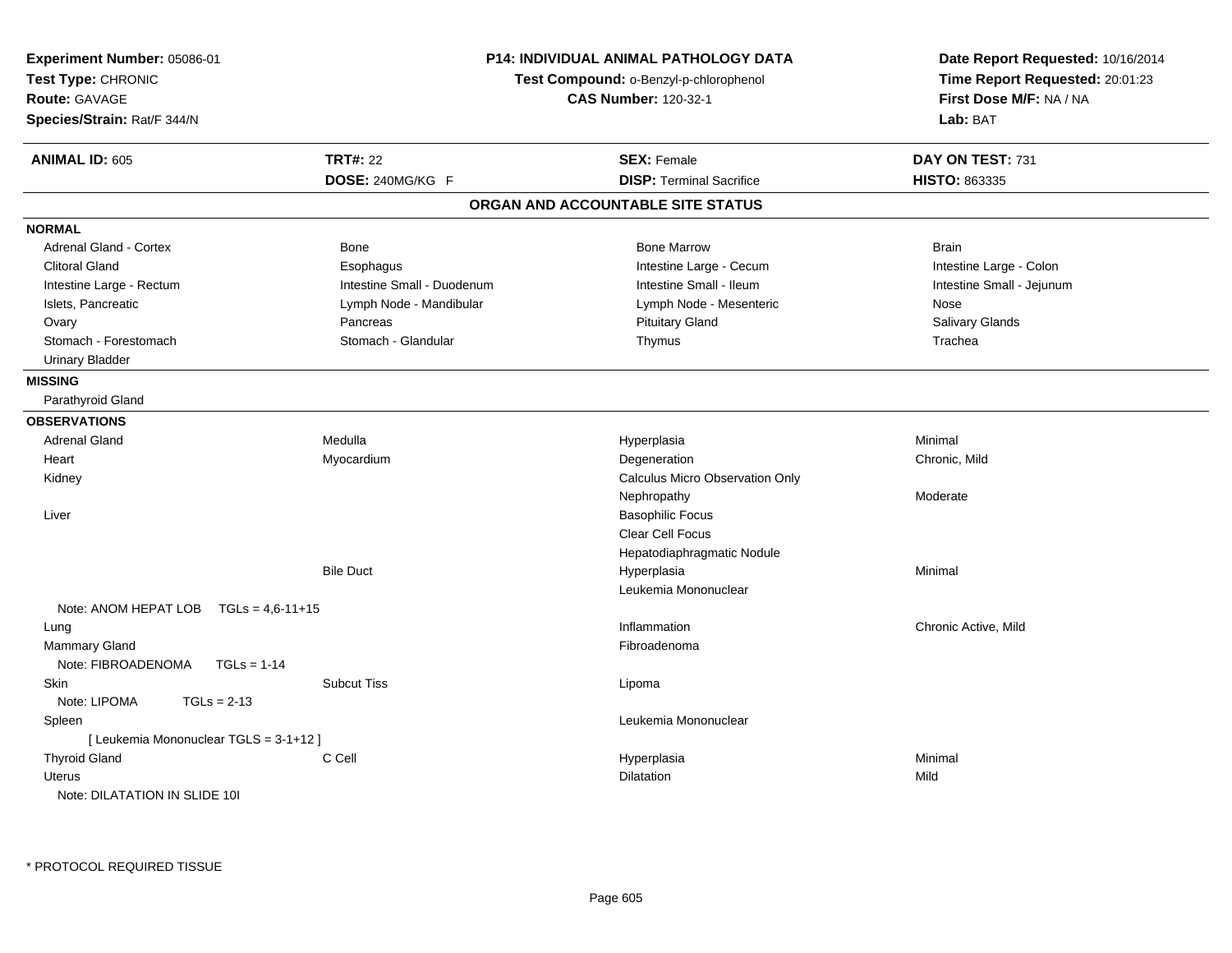| Experiment Number: 05086-01<br><b>Test Type: CHRONIC</b> |                         | <b>P14: INDIVIDUAL ANIMAL PATHOLOGY DATA</b> | Date Report Requested: 10/16/2014 |  |
|----------------------------------------------------------|-------------------------|----------------------------------------------|-----------------------------------|--|
|                                                          |                         | Test Compound: o-Benzyl-p-chlorophenol       | Time Report Requested: 20:01:23   |  |
| <b>Route: GAVAGE</b>                                     |                         | <b>CAS Number: 120-32-1</b>                  | First Dose M/F: NA / NA           |  |
| Species/Strain: Rat/F 344/N                              |                         |                                              | <b>Lab: BAT</b>                   |  |
| <b>ANIMAL ID: 605</b>                                    | <b>TRT#: 22</b>         | <b>SEX: Female</b>                           | <b>DAY ON TEST: 731</b>           |  |
|                                                          | <b>DOSE: 240MG/KG F</b> | <b>DISP: Terminal Sacrifice</b>              | <b>HISTO: 863335</b>              |  |
|                                                          |                         | ORGAN AND ACCOUNTABLE SITE STATUS            |                                   |  |
| Note: DILATATION                                         | $TGLs = 5-10$           |                                              |                                   |  |
| PRIMARY CAUSE OF DEATH                                   |                         |                                              |                                   |  |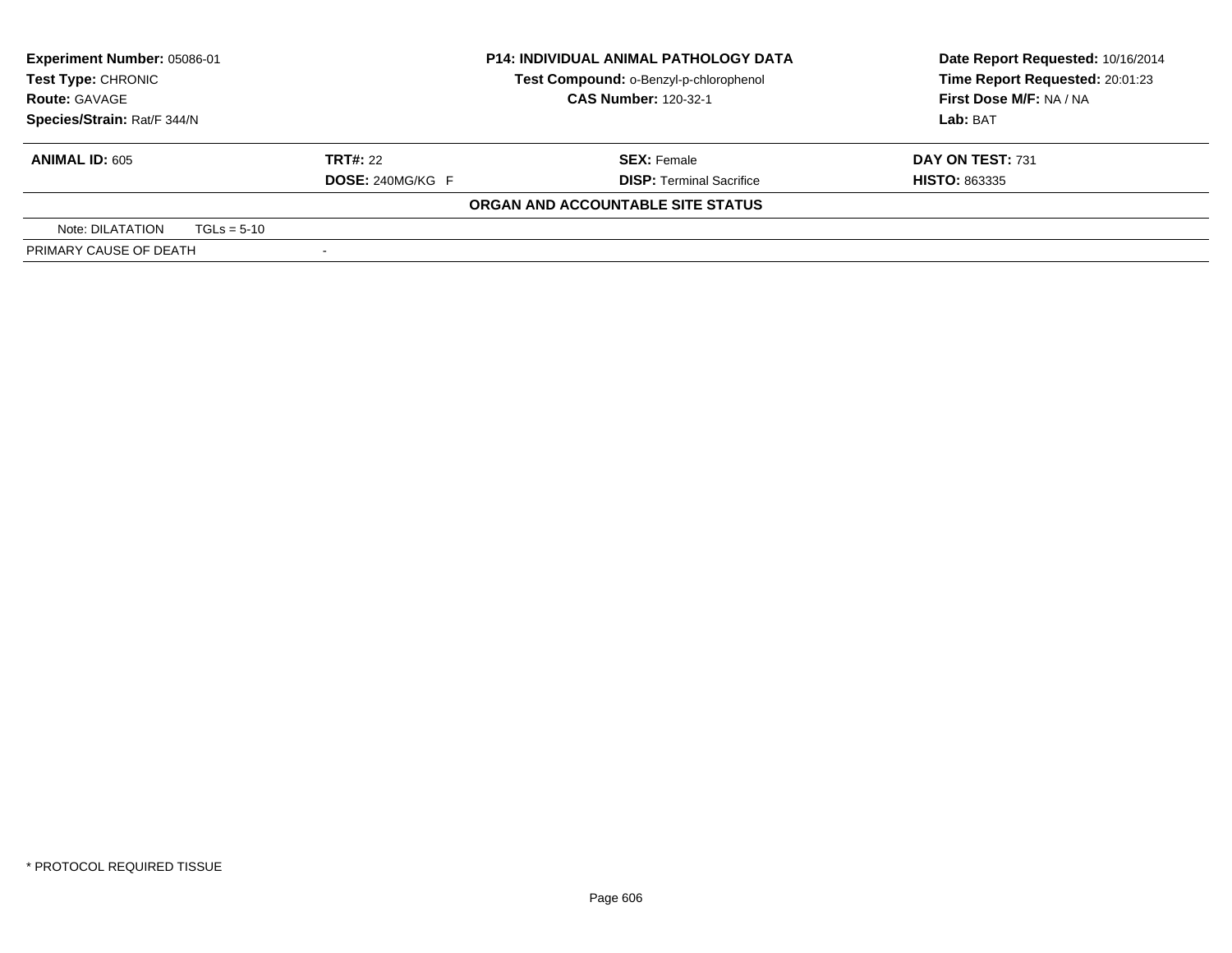| Experiment Number: 05086-01                              |                          | <b>P14: INDIVIDUAL ANIMAL PATHOLOGY DATA</b> | Date Report Requested: 10/16/2014<br>Time Report Requested: 20:01:23 |
|----------------------------------------------------------|--------------------------|----------------------------------------------|----------------------------------------------------------------------|
| Test Type: CHRONIC                                       |                          | Test Compound: o-Benzyl-p-chlorophenol       |                                                                      |
| <b>Route: GAVAGE</b>                                     |                          | <b>CAS Number: 120-32-1</b>                  | First Dose M/F: NA / NA                                              |
| Species/Strain: Rat/F 344/N                              |                          |                                              | Lab: BAT                                                             |
| <b>ANIMAL ID: 606</b>                                    | <b>TRT#: 22</b>          | <b>SEX: Female</b>                           | DAY ON TEST: 659                                                     |
|                                                          | DOSE: 240MG/KG F         | <b>DISP:</b> Moribund Sacrifice              | <b>HISTO: 863336</b>                                                 |
|                                                          |                          | ORGAN AND ACCOUNTABLE SITE STATUS            |                                                                      |
| <b>NORMAL</b>                                            |                          |                                              |                                                                      |
| <b>Adrenal Gland - Cortex</b>                            | Adrenal Gland - Medulla  | <b>Bone</b>                                  | <b>Bone Marrow</b>                                                   |
| <b>Brain</b>                                             | Clitoral Gland           | Esophagus                                    | Intestine Large - Cecum                                              |
| Intestine Large - Colon                                  | Intestine Large - Rectum | Intestine Small - Duodenum                   | Intestine Small - Ileum                                              |
| Intestine Small - Jejunum                                | Islets, Pancreatic       | Lung                                         | Lymph Node - Mandibular                                              |
| Lymph Node - Mesenteric                                  | Nose                     | Ovary                                        | Pancreas                                                             |
| Parathyroid Gland                                        | Salivary Glands          | Skin                                         | Spleen                                                               |
| Stomach - Forestomach                                    | Thymus                   | <b>Thyroid Gland</b>                         | Trachea                                                              |
| <b>Urinary Bladder</b>                                   | <b>Uterus</b>            |                                              |                                                                      |
| <b>OBSERVATIONS</b>                                      |                          |                                              |                                                                      |
| Heart                                                    | Myocardium               | Degeneration                                 | Chronic, Mild                                                        |
| Kidney                                                   | <b>Pelvis</b>            | Mineralization                               | Minimal                                                              |
|                                                          |                          | Nephropathy                                  | Minimal                                                              |
| Liver                                                    |                          | <b>Basophilic Focus</b>                      |                                                                      |
|                                                          | <b>Bile Duct</b>         | Hyperplasia                                  | Minimal                                                              |
| Mammary Gland                                            |                          | Fibroadenoma                                 | Multiple                                                             |
| Note: FIBROADENOMA<br>$TGLs = 1,2-11+12$                 |                          |                                              |                                                                      |
| <b>Pituitary Gland</b>                                   | <b>Pars Distalis</b>     | Adenoma                                      |                                                                      |
|                                                          | Pars Distalis            | Hyperplasia                                  | Moderate                                                             |
| Note: ADENOMA<br>$TGLs = 3-13$                           |                          |                                              |                                                                      |
| Stomach                                                  | Glandular                | Mineralization                               | Minimal                                                              |
| PRIMARY CAUSE OF DEATH                                   |                          |                                              |                                                                      |
| Animal Note: MORIBUND DUE TO MAMMARY & PITUITARY MASSES. |                          |                                              |                                                                      |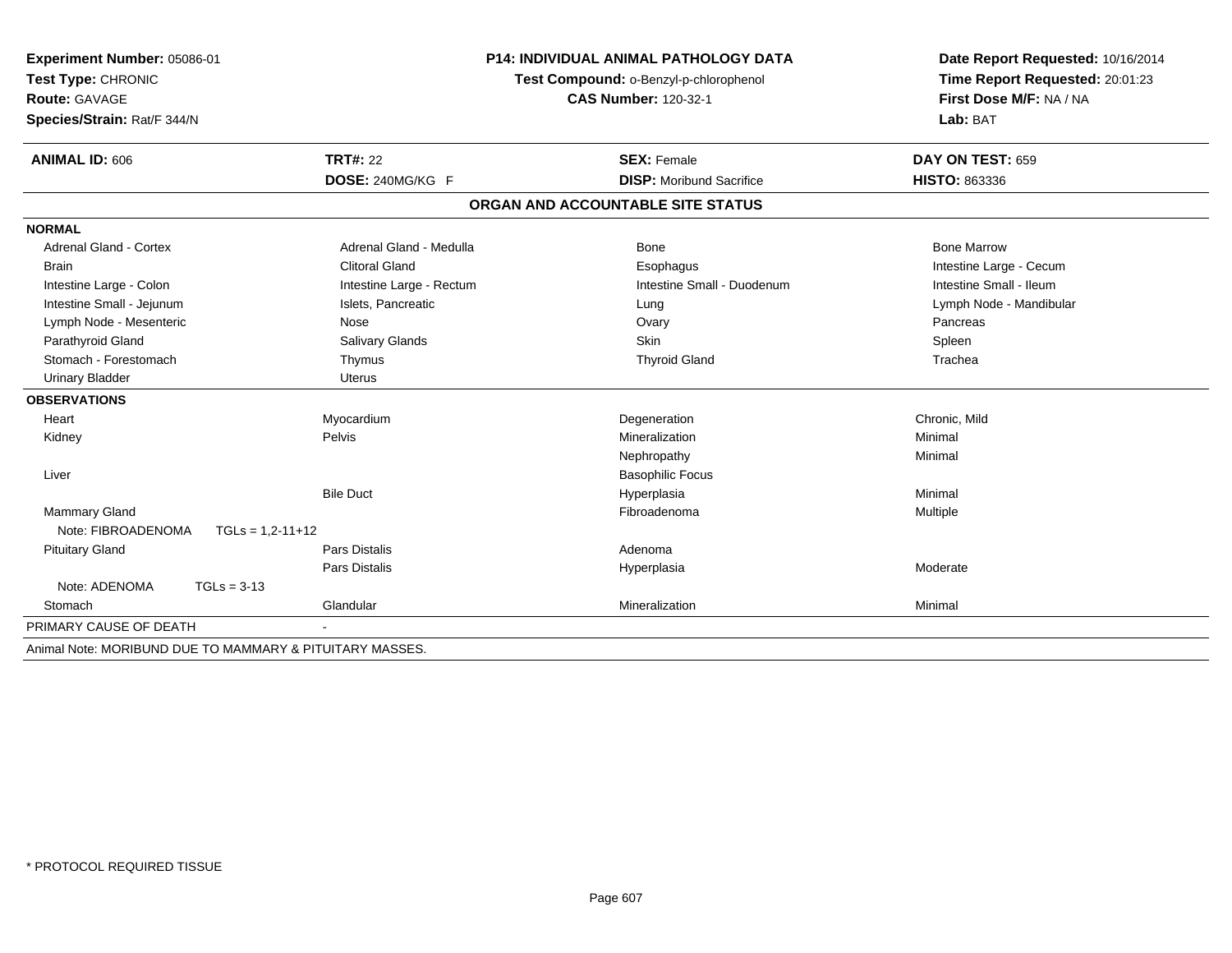| Experiment Number: 05086-01<br>Test Type: CHRONIC<br><b>Route: GAVAGE</b><br>Species/Strain: Rat/F 344/N |                          | <b>P14: INDIVIDUAL ANIMAL PATHOLOGY DATA</b><br>Test Compound: o-Benzyl-p-chlorophenol<br><b>CAS Number: 120-32-1</b> | Date Report Requested: 10/16/2014<br>Time Report Requested: 20:01:23<br>First Dose M/F: NA / NA<br>Lab: BAT |
|----------------------------------------------------------------------------------------------------------|--------------------------|-----------------------------------------------------------------------------------------------------------------------|-------------------------------------------------------------------------------------------------------------|
| ANIMAL ID: 607                                                                                           | <b>TRT#: 22</b>          | <b>SEX: Female</b>                                                                                                    | DAY ON TEST: 457                                                                                            |
|                                                                                                          | <b>DOSE: 240MG/KG F</b>  | <b>DISP:</b> Scheduled Sacrifice                                                                                      | <b>HISTO: 863337</b>                                                                                        |
|                                                                                                          |                          | ORGAN AND ACCOUNTABLE SITE STATUS                                                                                     |                                                                                                             |
| <b>NORMAL</b>                                                                                            |                          |                                                                                                                       |                                                                                                             |
| Adrenal Gland - Cortex                                                                                   | Adrenal Gland - Medulla  | Bone                                                                                                                  | <b>Bone Marrow</b>                                                                                          |
| <b>Brain</b>                                                                                             | <b>Clitoral Gland</b>    | Esophagus                                                                                                             | Intestine Large - Cecum                                                                                     |
| Intestine Large - Colon                                                                                  | Intestine Large - Rectum | Intestine Small - Duodenum                                                                                            | Intestine Small - Ileum                                                                                     |
| Intestine Small - Jejunum                                                                                | Islets, Pancreatic       | Liver                                                                                                                 | Lung                                                                                                        |
| Lymph Node - Mandibular                                                                                  | Lymph Node - Mesenteric  | Mammary Gland                                                                                                         | Nose                                                                                                        |
| Ovary                                                                                                    | Parathyroid Gland        | <b>Pituitary Gland</b>                                                                                                | Salivary Glands                                                                                             |
| <b>Skin</b>                                                                                              | Spleen                   | Stomach - Forestomach                                                                                                 | Stomach - Glandular                                                                                         |
| Thymus                                                                                                   | <b>Thyroid Gland</b>     | Trachea                                                                                                               | <b>Urinary Bladder</b>                                                                                      |
| Uterus                                                                                                   |                          |                                                                                                                       |                                                                                                             |
| <b>OBSERVATIONS</b>                                                                                      |                          |                                                                                                                       |                                                                                                             |
| Heart                                                                                                    | Myocardium               | Degeneration                                                                                                          | Chronic, Minimal                                                                                            |
| Kidney                                                                                                   |                          | Nephropathy                                                                                                           | Mild                                                                                                        |
| Pancreas                                                                                                 | Acinus                   | Atrophy                                                                                                               | Mild                                                                                                        |
| PRIMARY CAUSE OF DEATH                                                                                   |                          |                                                                                                                       |                                                                                                             |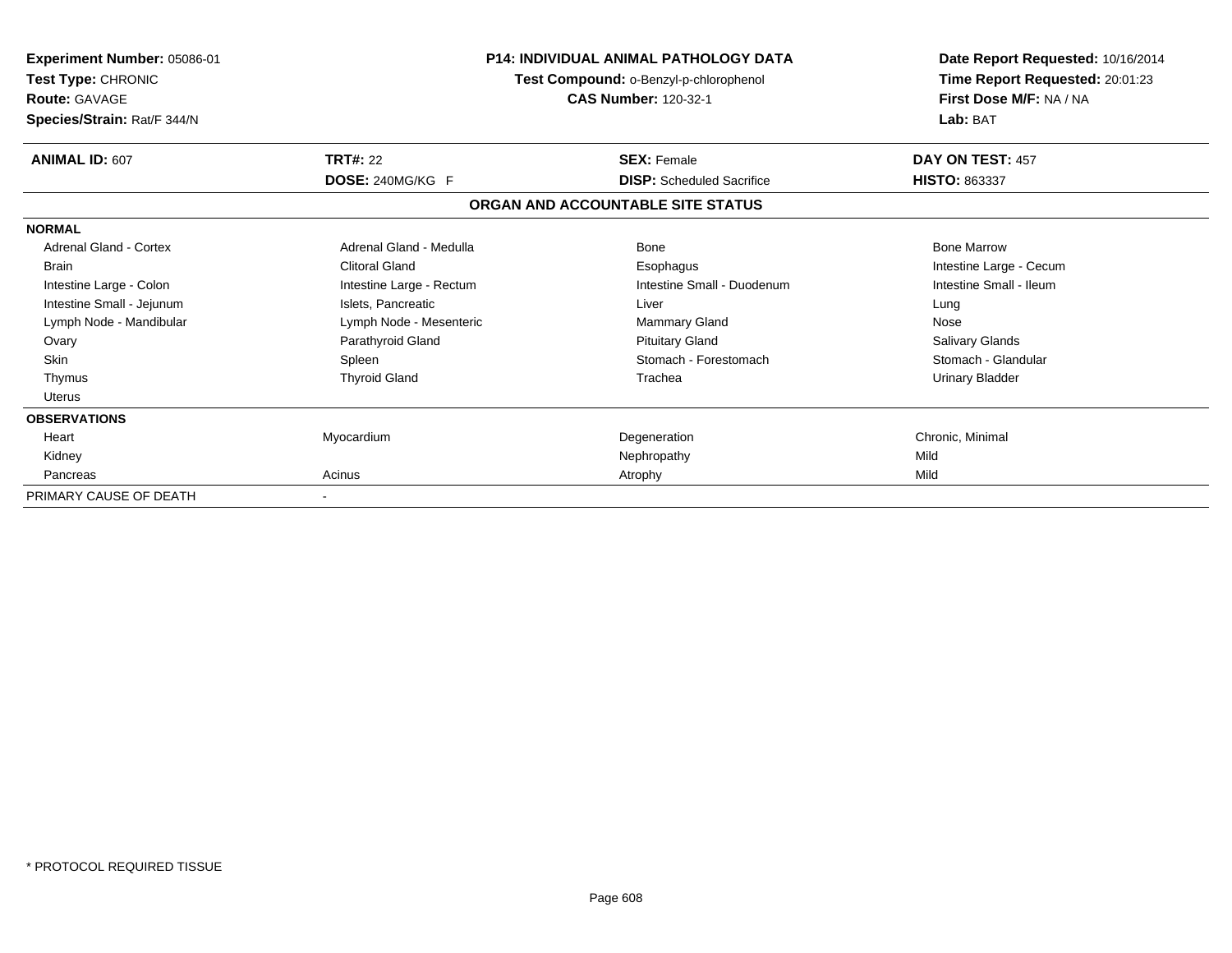| Experiment Number: 05086-01                         |                                        | <b>P14: INDIVIDUAL ANIMAL PATHOLOGY DATA</b> | Date Report Requested: 10/16/2014 |
|-----------------------------------------------------|----------------------------------------|----------------------------------------------|-----------------------------------|
| Test Type: CHRONIC                                  | Test Compound: o-Benzyl-p-chlorophenol |                                              | Time Report Requested: 20:01:23   |
| Route: GAVAGE                                       |                                        | <b>CAS Number: 120-32-1</b>                  | First Dose M/F: NA / NA           |
| Species/Strain: Rat/F 344/N                         |                                        |                                              | Lab: BAT                          |
| <b>ANIMAL ID: 608</b>                               | <b>TRT#: 22</b>                        | <b>SEX: Female</b>                           | DAY ON TEST: 693                  |
|                                                     | DOSE: 240MG/KG F                       | <b>DISP: Natural Death</b>                   | HISTO: 863338                     |
|                                                     |                                        | ORGAN AND ACCOUNTABLE SITE STATUS            |                                   |
| <b>NORMAL</b>                                       |                                        |                                              |                                   |
| Adrenal Gland - Medulla                             | <b>Bone</b>                            | <b>Bone Marrow</b>                           | <b>Brain</b>                      |
| <b>Clitoral Gland</b>                               | Esophagus                              | Intestine Large - Colon                      | Intestine Large - Rectum          |
| Intestine Small - Ileum                             | Intestine Small - Jejunum              | Islets, Pancreatic                           | Lymph Node - Mandibular           |
| Lymph Node - Mesenteric                             | <b>Mammary Gland</b>                   | Nose                                         | Ovary                             |
| Pancreas                                            | Parathyroid Gland                      | <b>Pituitary Gland</b>                       | Salivary Glands                   |
| Skin                                                | Spleen                                 | Trachea                                      | <b>Urinary Bladder</b>            |
| <b>Uterus</b>                                       |                                        |                                              |                                   |
| <b>MISSING</b>                                      |                                        |                                              |                                   |
| Thymus                                              |                                        |                                              |                                   |
| <b>OBSERVATIONS</b>                                 |                                        |                                              |                                   |
| <b>Adrenal Gland</b>                                | Cortex                                 | Hypertrophy                                  | Minimal                           |
| Eye                                                 |                                        | Degeneration                                 | Mild                              |
| Note: DEGEN<br>$TGLs = 1,2-11$                      |                                        |                                              |                                   |
| Heart                                               | Myocardium                             | Degeneration                                 | Chronic, Mild                     |
| Intestine Large                                     | Cecum                                  | Inflammation                                 | Necrotizing, Mild                 |
| <b>Intestine Small</b>                              | Duodenum                               | Inflammation                                 | Necrotizing, Moderate             |
| Kidney                                              | Pelvis                                 | Mineralization                               | Minimal                           |
|                                                     |                                        | Nephropathy                                  | Moderate                          |
| Liver                                               |                                        | <b>Basophilic Focus</b>                      |                                   |
| Lung                                                |                                        | Mineralization                               | Mild                              |
| Stomach                                             | Forestomach                            | Inflammation                                 | Necrotizing, Mild                 |
|                                                     | Glandular                              | Inflammation                                 | Necrotizing, Mild                 |
| Note: INFLAMMATION<br>$TGLs = 3,4-12+13$            |                                        |                                              |                                   |
| <b>Thyroid Gland</b>                                | Bilateral, C Cell                      | Adenoma                                      |                                   |
| PRIMARY CAUSE OF DEATH                              |                                        |                                              |                                   |
| Animal Note: COD: RENAL & GASTROINTESTINAL LESIONS. |                                        |                                              |                                   |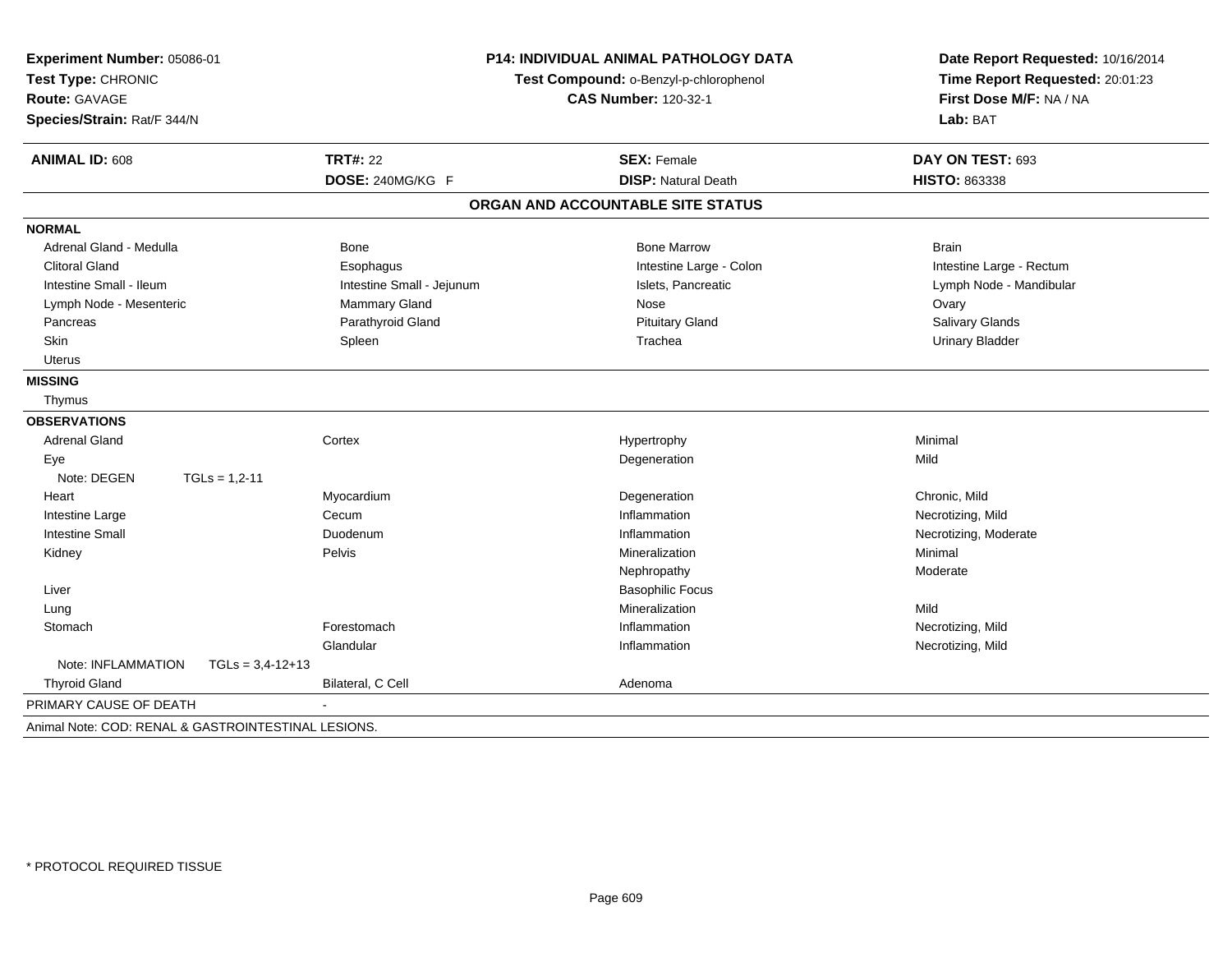| Experiment Number: 05086-01<br>Test Type: CHRONIC<br>Route: GAVAGE<br>Species/Strain: Rat/F 344/N |                           | P14: INDIVIDUAL ANIMAL PATHOLOGY DATA<br>Test Compound: o-Benzyl-p-chlorophenol<br><b>CAS Number: 120-32-1</b> | Date Report Requested: 10/16/2014<br>Time Report Requested: 20:01:23<br>First Dose M/F: NA / NA<br>Lab: BAT |
|---------------------------------------------------------------------------------------------------|---------------------------|----------------------------------------------------------------------------------------------------------------|-------------------------------------------------------------------------------------------------------------|
| <b>ANIMAL ID: 609</b>                                                                             | <b>TRT#: 22</b>           | <b>SEX: Female</b>                                                                                             | DAY ON TEST: 731                                                                                            |
|                                                                                                   | DOSE: 240MG/KG F          | <b>DISP: Terminal Sacrifice</b>                                                                                | HISTO: 863339                                                                                               |
|                                                                                                   |                           | ORGAN AND ACCOUNTABLE SITE STATUS                                                                              |                                                                                                             |
| <b>NORMAL</b>                                                                                     |                           |                                                                                                                |                                                                                                             |
| <b>Adrenal Gland - Cortex</b>                                                                     | Adrenal Gland - Medulla   | Bone                                                                                                           | <b>Bone Marrow</b>                                                                                          |
| <b>Brain</b>                                                                                      | <b>Clitoral Gland</b>     | Esophagus                                                                                                      | Heart                                                                                                       |
| Intestine Large - Cecum                                                                           | Intestine Large - Colon   | Intestine Large - Rectum                                                                                       | Intestine Small - Duodenum                                                                                  |
| Intestine Small - Ileum                                                                           | Intestine Small - Jejunum | Islets, Pancreatic                                                                                             | Lymph Node - Mandibular                                                                                     |
| Lymph Node - Mesenteric                                                                           | Mammary Gland             | Nose                                                                                                           | Ovary                                                                                                       |
| Pancreas                                                                                          | Parathyroid Gland         | <b>Salivary Glands</b>                                                                                         | <b>Skin</b>                                                                                                 |
| Stomach - Forestomach                                                                             | Stomach - Glandular       | Thymus                                                                                                         | <b>Thyroid Gland</b>                                                                                        |
| Trachea                                                                                           | <b>Urinary Bladder</b>    |                                                                                                                |                                                                                                             |
| <b>OBSERVATIONS</b>                                                                               |                           |                                                                                                                |                                                                                                             |
| Kidney                                                                                            |                           | Nephropathy                                                                                                    | Mild                                                                                                        |
| Liver                                                                                             |                           | <b>Basophilic Focus</b>                                                                                        |                                                                                                             |
|                                                                                                   | <b>Bile Duct</b>          | Hyperplasia                                                                                                    | Minimal                                                                                                     |
|                                                                                                   |                           | Leukemia Mononuclear                                                                                           |                                                                                                             |
| Lung                                                                                              |                           | Leukemia Mononuclear                                                                                           |                                                                                                             |
| <b>Pituitary Gland</b>                                                                            | <b>Pars Distalis</b>      | Adenoma                                                                                                        |                                                                                                             |
| Spleen                                                                                            |                           | Leukemia Mononuclear                                                                                           |                                                                                                             |
| Uterus                                                                                            |                           | Polyp Stromal                                                                                                  |                                                                                                             |
| Note: POLYP STROMAL<br>$TGLs = 1-10$                                                              |                           |                                                                                                                |                                                                                                             |
| Note: TGL REFERS TO SLIDE 101                                                                     |                           |                                                                                                                |                                                                                                             |
| PRIMARY CAUSE OF DEATH                                                                            | $\overline{\phantom{a}}$  |                                                                                                                |                                                                                                             |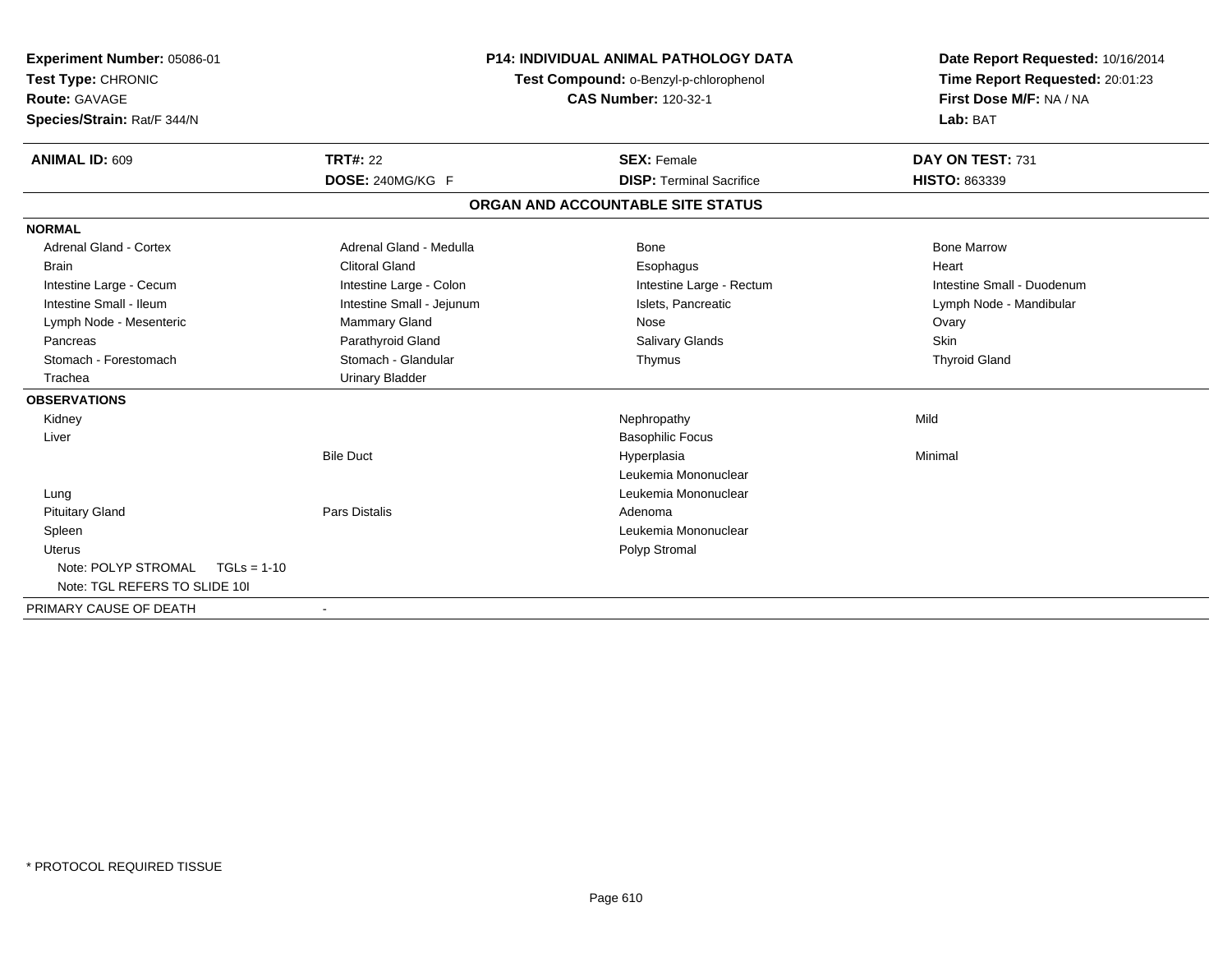| Experiment Number: 05086-01<br>Test Type: CHRONIC<br>Route: GAVAGE<br>Species/Strain: Rat/F 344/N | P14: INDIVIDUAL ANIMAL PATHOLOGY DATA<br>Test Compound: o-Benzyl-p-chlorophenol<br><b>CAS Number: 120-32-1</b> |                                   | Date Report Requested: 10/16/2014<br>Time Report Requested: 20:01:23<br>First Dose M/F: NA / NA<br>Lab: BAT |  |
|---------------------------------------------------------------------------------------------------|----------------------------------------------------------------------------------------------------------------|-----------------------------------|-------------------------------------------------------------------------------------------------------------|--|
| <b>ANIMAL ID: 610</b>                                                                             | <b>TRT#: 22</b>                                                                                                | <b>SEX: Female</b>                | DAY ON TEST: 687                                                                                            |  |
|                                                                                                   | DOSE: 240MG/KG F                                                                                               | <b>DISP:</b> Moribund Sacrifice   | HISTO: 863340                                                                                               |  |
|                                                                                                   |                                                                                                                | ORGAN AND ACCOUNTABLE SITE STATUS |                                                                                                             |  |
| <b>NORMAL</b>                                                                                     |                                                                                                                |                                   |                                                                                                             |  |
| Bone                                                                                              | <b>Bone Marrow</b>                                                                                             | <b>Brain</b>                      | <b>Clitoral Gland</b>                                                                                       |  |
| Esophagus                                                                                         | Intestine Large - Cecum                                                                                        | Intestine Large - Colon           | Intestine Large - Rectum                                                                                    |  |
| Intestine Small - Duodenum                                                                        | Intestine Small - Ileum                                                                                        | Intestine Small - Jejunum         | Islets, Pancreatic                                                                                          |  |
| Lymph Node - Mandibular                                                                           | Lymph Node - Mesenteric                                                                                        | Mammary Gland                     | Nose                                                                                                        |  |
| Ovary                                                                                             | Pancreas                                                                                                       | Parathyroid Gland                 | <b>Skin</b>                                                                                                 |  |
| Spleen                                                                                            | Thymus                                                                                                         | Trachea                           | <b>Urinary Bladder</b>                                                                                      |  |
| Uterus                                                                                            |                                                                                                                |                                   |                                                                                                             |  |
| <b>OBSERVATIONS</b>                                                                               |                                                                                                                |                                   |                                                                                                             |  |
| <b>Adrenal Gland</b>                                                                              | Cortex                                                                                                         | Hyperplasia                       | Mild                                                                                                        |  |
|                                                                                                   | Medulla                                                                                                        | Hyperplasia                       | Minimal                                                                                                     |  |
| Eye                                                                                               |                                                                                                                | Degeneration                      | Moderate                                                                                                    |  |
| Note: DEGEN<br>$TGLs = 1-11$                                                                      |                                                                                                                |                                   |                                                                                                             |  |
| Heart                                                                                             | Myocardium                                                                                                     | Degeneration                      | Chronic, Mild                                                                                               |  |
|                                                                                                   |                                                                                                                | Mineralization                    | Moderate                                                                                                    |  |
| Kidney                                                                                            | Pelvis                                                                                                         | Mineralization                    | Minimal                                                                                                     |  |
|                                                                                                   |                                                                                                                | Mineralization                    | Marked                                                                                                      |  |
|                                                                                                   |                                                                                                                | Nephropathy                       | Moderate                                                                                                    |  |
| Liver                                                                                             |                                                                                                                | <b>Basophilic Focus</b>           |                                                                                                             |  |
| Lung                                                                                              |                                                                                                                | Mineralization                    | Moderate                                                                                                    |  |
| <b>Pituitary Gland</b>                                                                            | Pars Distalis                                                                                                  | Hyperplasia                       | Moderate                                                                                                    |  |
| Salivary Glands                                                                                   |                                                                                                                | Inflammation                      | Chronic Active, Mild                                                                                        |  |
| Stomach                                                                                           | Forestomach                                                                                                    | Inflammation                      | Necrotizing, Mild                                                                                           |  |
|                                                                                                   | Glandular                                                                                                      | Inflammation                      | Necrotizing, Mild                                                                                           |  |
|                                                                                                   | Glandular                                                                                                      | Mineralization                    | Moderate                                                                                                    |  |
| Note: INFLAMMATION<br>$TGLs = 3,4-13+14$                                                          |                                                                                                                |                                   |                                                                                                             |  |
| <b>Thyroid Gland</b>                                                                              | <b>Follicular Cel</b>                                                                                          | Adenoma                           |                                                                                                             |  |
|                                                                                                   | C Cell                                                                                                         | Hyperplasia                       | Mild                                                                                                        |  |
| PRIMARY CAUSE OF DEATH                                                                            |                                                                                                                |                                   |                                                                                                             |  |
| Animal Note: MORIBUND DUE TO RENAL LESIONS.                                                       |                                                                                                                |                                   |                                                                                                             |  |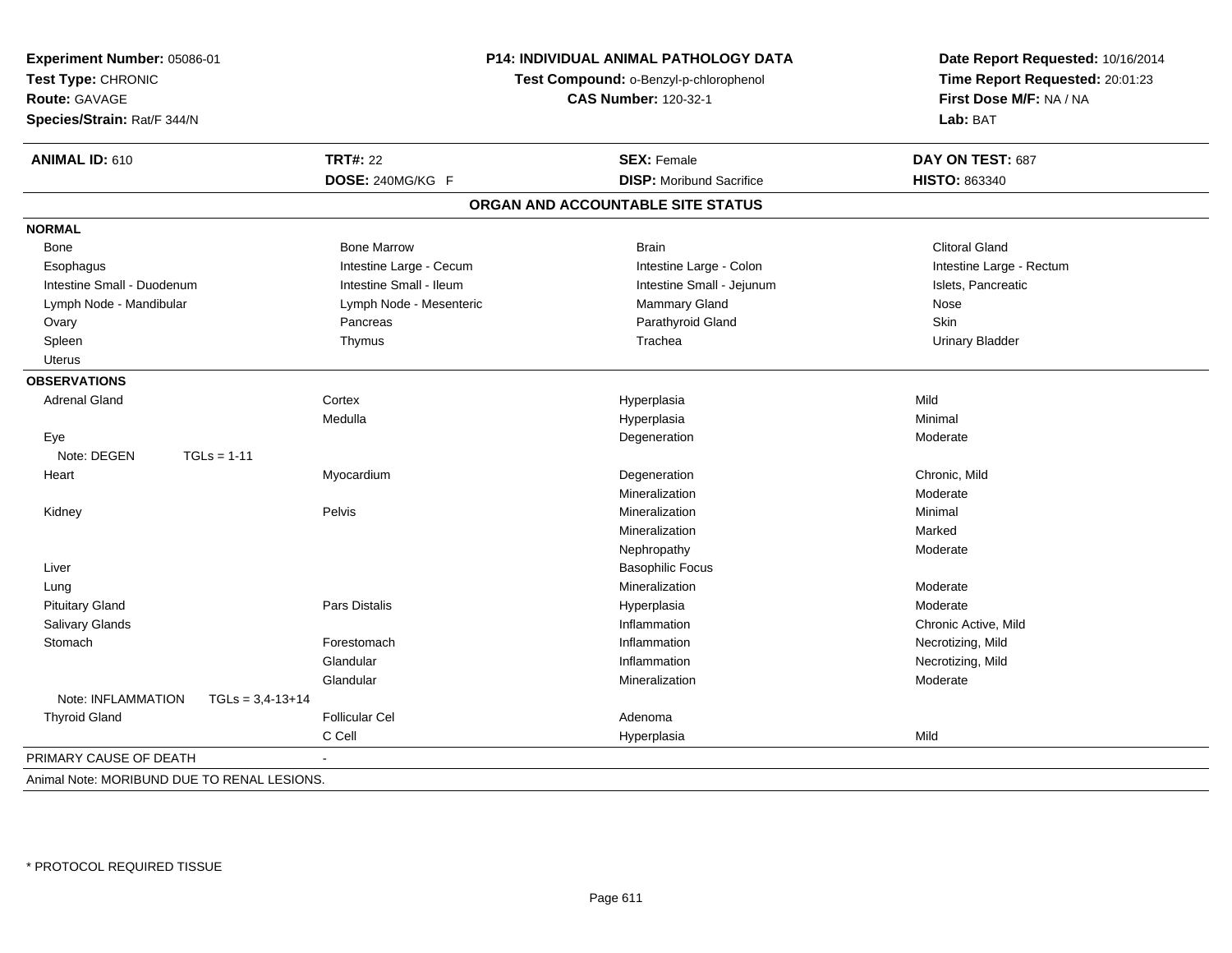| Experiment Number: 05086-01<br>Test Type: CHRONIC<br><b>Route: GAVAGE</b> |               |                           | P14: INDIVIDUAL ANIMAL PATHOLOGY DATA<br>Test Compound: o-Benzyl-p-chlorophenol | Date Report Requested: 10/16/2014<br>Time Report Requested: 20:01:23 |
|---------------------------------------------------------------------------|---------------|---------------------------|---------------------------------------------------------------------------------|----------------------------------------------------------------------|
|                                                                           |               |                           | <b>CAS Number: 120-32-1</b>                                                     | First Dose M/F: NA / NA                                              |
| Species/Strain: Rat/F 344/N                                               |               |                           |                                                                                 | Lab: BAT                                                             |
| ANIMAL ID: 611                                                            |               | <b>TRT#: 22</b>           | <b>SEX: Female</b>                                                              | DAY ON TEST: 731                                                     |
|                                                                           |               | DOSE: 240MG/KG F          | <b>DISP: Terminal Sacrifice</b>                                                 | <b>HISTO: 863341</b>                                                 |
|                                                                           |               |                           | ORGAN AND ACCOUNTABLE SITE STATUS                                               |                                                                      |
| <b>NORMAL</b>                                                             |               |                           |                                                                                 |                                                                      |
| Bone                                                                      |               | <b>Bone Marrow</b>        | <b>Brain</b>                                                                    | Esophagus                                                            |
| Intestine Large - Cecum                                                   |               | Intestine Large - Colon   | Intestine Large - Rectum                                                        | Intestine Small - Duodenum                                           |
| Intestine Small - Ileum                                                   |               | Intestine Small - Jejunum | Islets, Pancreatic                                                              | Lymph Node - Mandibular                                              |
| Lymph Node - Mesenteric                                                   |               | <b>Mammary Gland</b>      | Nose                                                                            | Ovary                                                                |
| Parathyroid Gland                                                         |               | Salivary Glands           | Skin                                                                            | Spleen                                                               |
| Stomach - Forestomach                                                     |               | Stomach - Glandular       | Thymus                                                                          | <b>Thyroid Gland</b>                                                 |
| Trachea                                                                   |               | <b>Uterus</b>             |                                                                                 |                                                                      |
| <b>OBSERVATIONS</b>                                                       |               |                           |                                                                                 |                                                                      |
| <b>Adrenal Gland</b>                                                      |               | Cortex                    | Hyperplasia                                                                     | Minimal                                                              |
|                                                                           |               | Medulla                   | Hyperplasia                                                                     | Minimal                                                              |
| <b>Clitoral Gland</b>                                                     |               | <b>Bilateral</b>          | Adenoma                                                                         |                                                                      |
| Note: ADENOMA                                                             | $TGLs = 1-10$ |                           |                                                                                 |                                                                      |
| Heart                                                                     |               | Myocardium                | Degeneration                                                                    | Chronic, Minimal                                                     |
| Kidney                                                                    |               |                           | Nephropathy                                                                     | Mild                                                                 |
| Liver                                                                     |               |                           | <b>Basophilic Focus</b>                                                         |                                                                      |
|                                                                           |               |                           | Clear Cell Focus                                                                |                                                                      |
|                                                                           |               | <b>Bile Duct</b>          | Hyperplasia                                                                     | Minimal                                                              |
| Lung                                                                      |               |                           | Inflammation                                                                    | Chronic Active, Minimal                                              |
| Pancreas                                                                  |               | Acinus                    | Atrophy                                                                         | Minimal                                                              |
| <b>Pituitary Gland</b>                                                    |               | <b>Pars Distalis</b>      | Hyperplasia                                                                     | Mild                                                                 |
| Note: HYPERPLASIA                                                         | $TGLs = 2-7$  |                           |                                                                                 |                                                                      |
| <b>Urinary Bladder</b>                                                    |               | <b>Transit Epithe</b>     | Hyperplasia                                                                     | Minimal                                                              |
| PRIMARY CAUSE OF DEATH                                                    |               |                           |                                                                                 |                                                                      |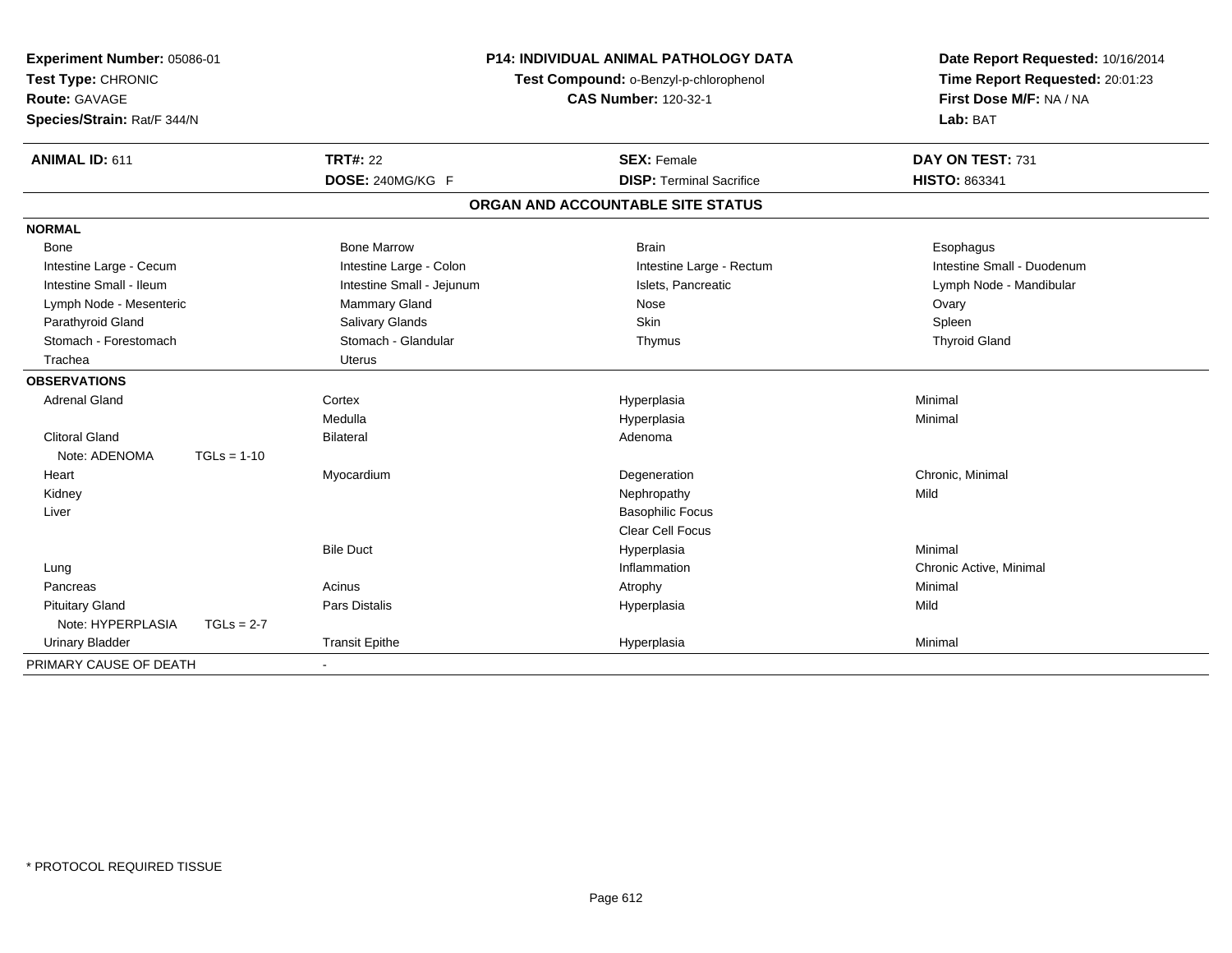| Experiment Number: 05086-01<br>Test Type: CHRONIC<br><b>Route: GAVAGE</b><br>Species/Strain: Rat/F 344/N | <b>P14: INDIVIDUAL ANIMAL PATHOLOGY DATA</b><br>Test Compound: o-Benzyl-p-chlorophenol<br><b>CAS Number: 120-32-1</b> |                                   | Date Report Requested: 10/16/2014<br>Time Report Requested: 20:01:23<br>First Dose M/F: NA / NA<br>Lab: BAT |  |
|----------------------------------------------------------------------------------------------------------|-----------------------------------------------------------------------------------------------------------------------|-----------------------------------|-------------------------------------------------------------------------------------------------------------|--|
| <b>ANIMAL ID: 612</b>                                                                                    | <b>TRT#: 22</b>                                                                                                       | <b>SEX: Female</b>                | DAY ON TEST: 731                                                                                            |  |
|                                                                                                          | DOSE: 240MG/KG F                                                                                                      | <b>DISP: Terminal Sacrifice</b>   | <b>HISTO: 863342</b>                                                                                        |  |
|                                                                                                          |                                                                                                                       | ORGAN AND ACCOUNTABLE SITE STATUS |                                                                                                             |  |
| <b>NORMAL</b>                                                                                            |                                                                                                                       |                                   |                                                                                                             |  |
| Adrenal Gland - Medulla                                                                                  | <b>Bone</b>                                                                                                           | <b>Bone Marrow</b>                | <b>Brain</b>                                                                                                |  |
| <b>Clitoral Gland</b>                                                                                    | Esophagus                                                                                                             | Intestine Large - Cecum           | Intestine Large - Colon                                                                                     |  |
| Intestine Large - Rectum                                                                                 | Intestine Small - Duodenum                                                                                            | Intestine Small - Ileum           | Intestine Small - Jejunum                                                                                   |  |
| Islets, Pancreatic                                                                                       | Lymph Node - Mandibular                                                                                               | Lymph Node - Mesenteric           | Mammary Gland                                                                                               |  |
| Ovary                                                                                                    | Parathyroid Gland                                                                                                     | <b>Pituitary Gland</b>            | Salivary Glands                                                                                             |  |
| Skin                                                                                                     | Stomach - Forestomach                                                                                                 | Stomach - Glandular               | <b>Thyroid Gland</b>                                                                                        |  |
| Trachea                                                                                                  | <b>Urinary Bladder</b>                                                                                                | <b>Uterus</b>                     |                                                                                                             |  |
| <b>OBSERVATIONS</b>                                                                                      |                                                                                                                       |                                   |                                                                                                             |  |
| Adrenal Gland                                                                                            | Cortex                                                                                                                | Hyperplasia                       | Mild                                                                                                        |  |
| Eye                                                                                                      |                                                                                                                       | Inflammation                      | Chronic Active, Minimal                                                                                     |  |
| Note: INFLAMMATION<br>$TGLs = 1-11$                                                                      |                                                                                                                       |                                   |                                                                                                             |  |
| Heart                                                                                                    | Myocardium                                                                                                            | Degeneration                      | Chronic, Minimal                                                                                            |  |
| Kidney                                                                                                   |                                                                                                                       | Leukemia Mononuclear              |                                                                                                             |  |
|                                                                                                          | Pelvis                                                                                                                | Mineralization                    | Minimal                                                                                                     |  |
|                                                                                                          |                                                                                                                       | Nephropathy                       | Mild                                                                                                        |  |
| Liver                                                                                                    | <b>Bile Duct</b>                                                                                                      | Hyperplasia                       | Mild                                                                                                        |  |
|                                                                                                          |                                                                                                                       | Leukemia Mononuclear              |                                                                                                             |  |
| Note: LEUKEMIA MONUC<br>$TGLs = 3,4,5-4+13+14$                                                           |                                                                                                                       |                                   |                                                                                                             |  |
| Lung                                                                                                     |                                                                                                                       | Leukemia Mononuclear              |                                                                                                             |  |
| Nose                                                                                                     | Mucosa                                                                                                                | Inflammation                      | Suppurative, Mild                                                                                           |  |
| Pancreas                                                                                                 | Acinus                                                                                                                | Atrophy                           | Mild                                                                                                        |  |
| Spleen                                                                                                   |                                                                                                                       | Leukemia Mononuclear              |                                                                                                             |  |
| [ Leukemia Mononuclear TGLS = 2-12 ]                                                                     |                                                                                                                       |                                   |                                                                                                             |  |
| Thymus                                                                                                   |                                                                                                                       | Leukemia Mononuclear              |                                                                                                             |  |
| PRIMARY CAUSE OF DEATH                                                                                   |                                                                                                                       |                                   |                                                                                                             |  |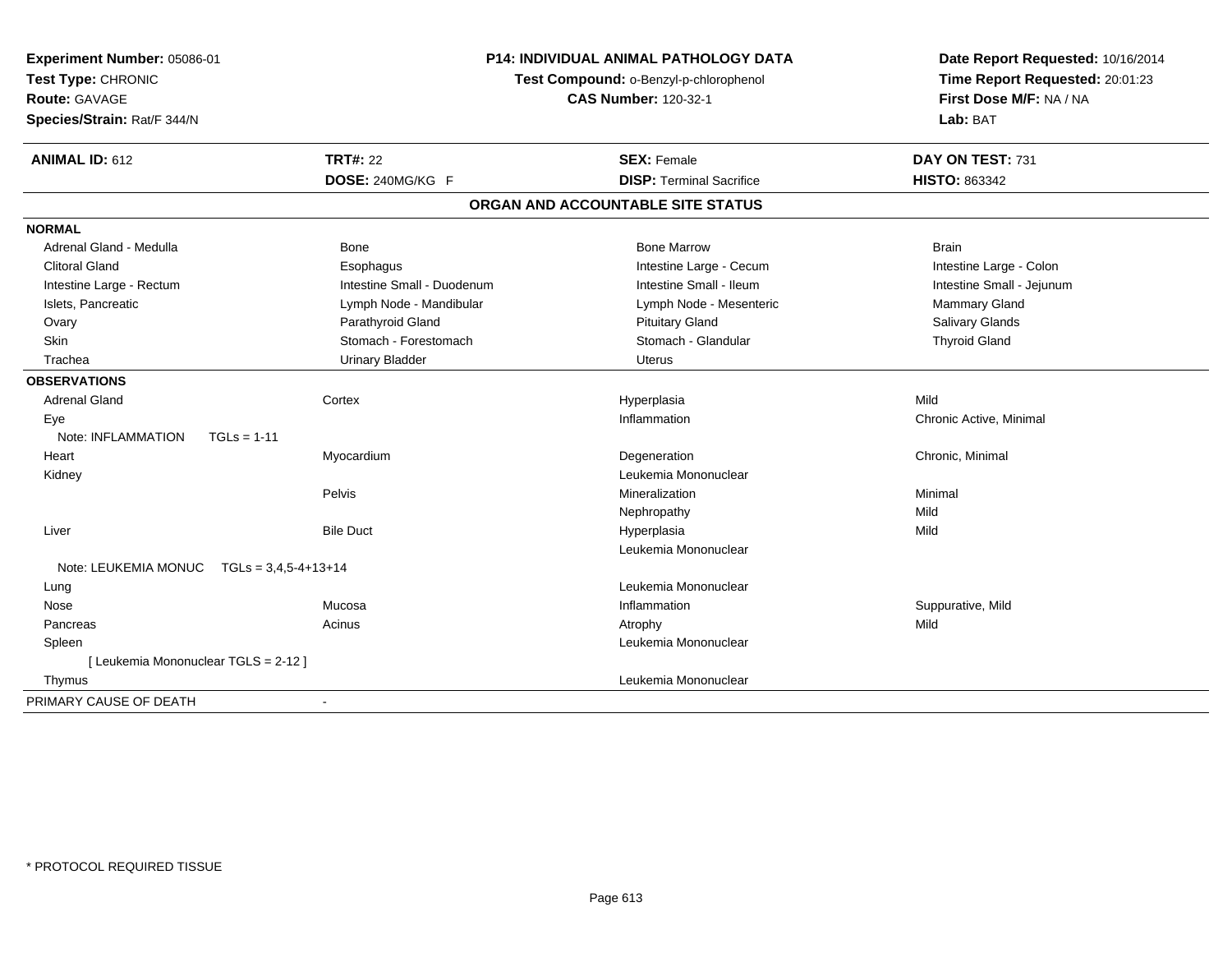| Experiment Number: 05086-01<br>Test Type: CHRONIC<br><b>Route: GAVAGE</b><br>Species/Strain: Rat/F 344/N | <b>P14: INDIVIDUAL ANIMAL PATHOLOGY DATA</b><br>Test Compound: o-Benzyl-p-chlorophenol<br><b>CAS Number: 120-32-1</b> |                                   | Date Report Requested: 10/16/2014<br>Time Report Requested: 20:01:23<br>First Dose M/F: NA / NA<br>Lab: BAT |  |
|----------------------------------------------------------------------------------------------------------|-----------------------------------------------------------------------------------------------------------------------|-----------------------------------|-------------------------------------------------------------------------------------------------------------|--|
| ANIMAL ID: 613                                                                                           | <b>TRT#: 22</b>                                                                                                       | <b>SEX: Female</b>                | DAY ON TEST: 661                                                                                            |  |
|                                                                                                          | DOSE: 240MG/KG F                                                                                                      | <b>DISP: Moribund Sacrifice</b>   | HISTO: 863343                                                                                               |  |
|                                                                                                          |                                                                                                                       | ORGAN AND ACCOUNTABLE SITE STATUS |                                                                                                             |  |
| <b>NORMAL</b>                                                                                            |                                                                                                                       |                                   |                                                                                                             |  |
| Adrenal Gland - Cortex                                                                                   | Bone                                                                                                                  | <b>Bone Marrow</b>                | <b>Clitoral Gland</b>                                                                                       |  |
| Esophagus                                                                                                | Intestine Large - Cecum                                                                                               | Intestine Large - Colon           | Intestine Large - Rectum                                                                                    |  |
| Intestine Small - Duodenum                                                                               | Intestine Small - Ileum                                                                                               | Intestine Small - Jejunum         | Islets, Pancreatic                                                                                          |  |
| Lymph Node - Mandibular                                                                                  | <b>Mammary Gland</b>                                                                                                  | Nose                              | Pancreas                                                                                                    |  |
| Parathyroid Gland                                                                                        | Salivary Glands                                                                                                       | Skin                              | Stomach - Forestomach                                                                                       |  |
| Stomach - Glandular                                                                                      | Thymus                                                                                                                | Trachea                           | <b>Urinary Bladder</b>                                                                                      |  |
| <b>Uterus</b>                                                                                            |                                                                                                                       |                                   |                                                                                                             |  |
| <b>OBSERVATIONS</b>                                                                                      |                                                                                                                       |                                   |                                                                                                             |  |
| <b>Adrenal Gland</b>                                                                                     | Medulla                                                                                                               | Pheochromocytoma Benign           |                                                                                                             |  |
| <b>Brain</b>                                                                                             |                                                                                                                       | Leukemia Mononuclear              |                                                                                                             |  |
| Heart                                                                                                    | Myocardium                                                                                                            | Degeneration                      | Chronic, Mild                                                                                               |  |
| Kidney                                                                                                   |                                                                                                                       | Atrophy                           | Marked                                                                                                      |  |
|                                                                                                          | <b>Renal Tubule</b>                                                                                                   | Hyperplasia                       | Minimal                                                                                                     |  |
|                                                                                                          |                                                                                                                       | Nephropathy                       | Moderate                                                                                                    |  |
| Note: ATROPHY<br>$TGLs = 1-11$                                                                           |                                                                                                                       |                                   |                                                                                                             |  |
| Liver                                                                                                    |                                                                                                                       | <b>Basophilic Focus</b>           |                                                                                                             |  |
|                                                                                                          | <b>Bile Duct</b>                                                                                                      | Hyperplasia                       | Mild                                                                                                        |  |
|                                                                                                          |                                                                                                                       | Leukemia Mononuclear              |                                                                                                             |  |
| Note: LEUKEMIA MONUC TGLs = 3-13                                                                         |                                                                                                                       |                                   |                                                                                                             |  |
| Lung                                                                                                     |                                                                                                                       | Leukemia Mononuclear              |                                                                                                             |  |
| Lymph Node                                                                                               | Mesenteric                                                                                                            | Leukemia Mononuclear              |                                                                                                             |  |
| Ovary                                                                                                    |                                                                                                                       | Leukemia Mononuclear              |                                                                                                             |  |
| <b>Pituitary Gland</b>                                                                                   | Pars Distalis                                                                                                         | Hyperplasia                       | Mild                                                                                                        |  |
| Note: HYPERPLASIA<br>$TGLs = 2-12$                                                                       |                                                                                                                       |                                   |                                                                                                             |  |
| Spleen                                                                                                   |                                                                                                                       | Leukemia Mononuclear              |                                                                                                             |  |
| <b>Thyroid Gland</b>                                                                                     | C Cell                                                                                                                | Hyperplasia                       | Minimal                                                                                                     |  |
| PRIMARY CAUSE OF DEATH                                                                                   |                                                                                                                       |                                   |                                                                                                             |  |
| Animal Note: MORIBUND DUE TO LEUKEMIA                                                                    |                                                                                                                       |                                   |                                                                                                             |  |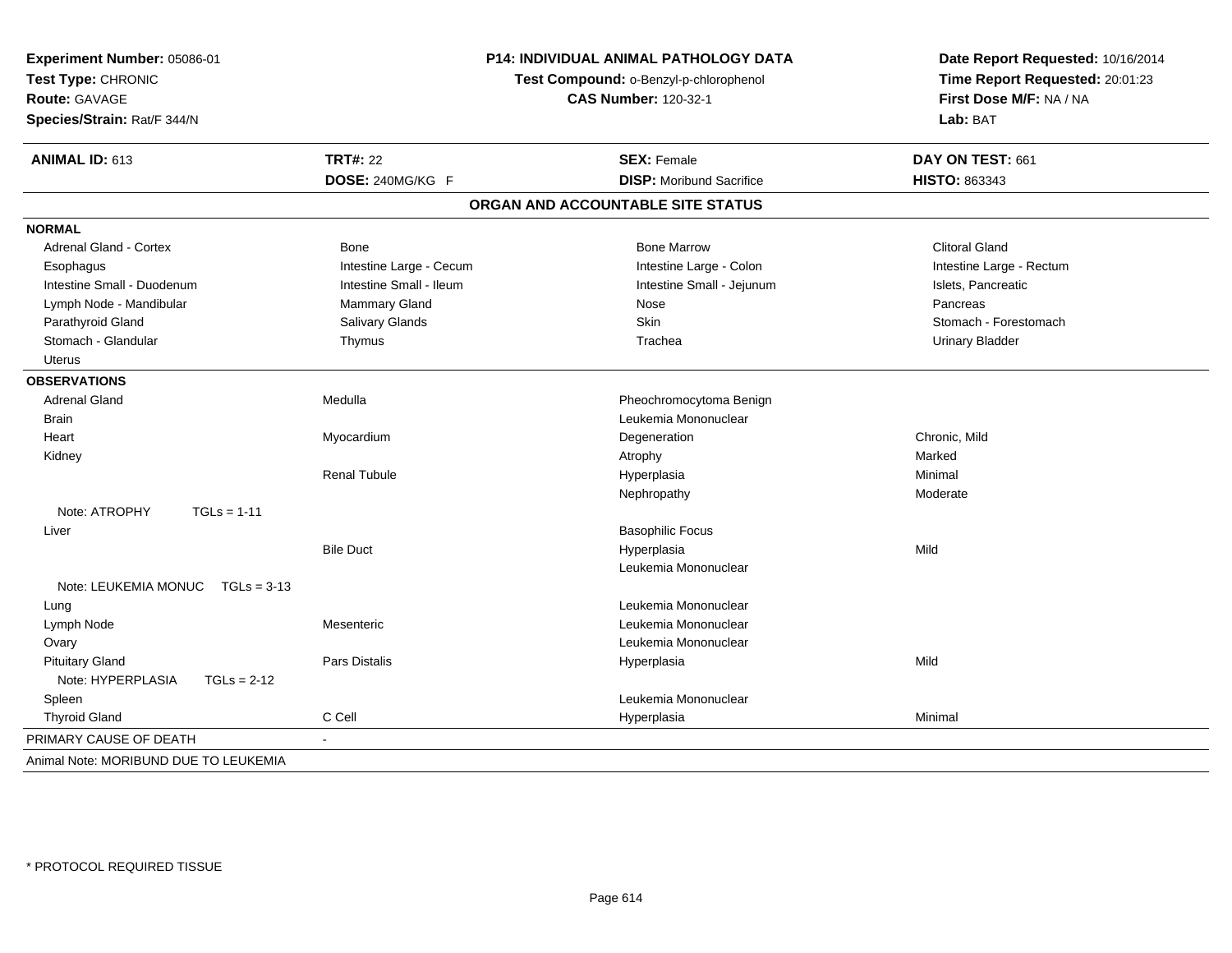| Experiment Number: 05086-01<br>Test Type: CHRONIC<br>Route: GAVAGE<br>Species/Strain: Rat/F 344/N | P14: INDIVIDUAL ANIMAL PATHOLOGY DATA<br>Test Compound: o-Benzyl-p-chlorophenol<br><b>CAS Number: 120-32-1</b> |                                   | Date Report Requested: 10/16/2014<br>Time Report Requested: 20:01:23<br>First Dose M/F: NA / NA<br>Lab: BAT |  |
|---------------------------------------------------------------------------------------------------|----------------------------------------------------------------------------------------------------------------|-----------------------------------|-------------------------------------------------------------------------------------------------------------|--|
| <b>ANIMAL ID: 614</b>                                                                             | <b>TRT#: 22</b>                                                                                                | <b>SEX: Female</b>                | DAY ON TEST: 731                                                                                            |  |
|                                                                                                   | DOSE: 240MG/KG F                                                                                               | <b>DISP: Terminal Sacrifice</b>   | <b>HISTO: 863344</b>                                                                                        |  |
|                                                                                                   |                                                                                                                | ORGAN AND ACCOUNTABLE SITE STATUS |                                                                                                             |  |
| <b>NORMAL</b>                                                                                     |                                                                                                                |                                   |                                                                                                             |  |
| Bone                                                                                              | <b>Bone Marrow</b>                                                                                             | <b>Brain</b>                      | Esophagus                                                                                                   |  |
| Intestine Large - Cecum                                                                           | Intestine Large - Colon                                                                                        | Intestine Large - Rectum          | Intestine Small - Duodenum                                                                                  |  |
| Intestine Small - Ileum                                                                           | Intestine Small - Jejunum                                                                                      | Islets, Pancreatic                | Lung                                                                                                        |  |
| Lymph Node - Mandibular                                                                           | Lymph Node - Mesenteric                                                                                        | Nose                              | Ovary                                                                                                       |  |
| Pancreas                                                                                          | Parathyroid Gland                                                                                              | Salivary Glands                   | <b>Skin</b>                                                                                                 |  |
| Spleen                                                                                            | Stomach - Forestomach                                                                                          | Stomach - Glandular               | Thymus                                                                                                      |  |
| <b>Thyroid Gland</b>                                                                              | Trachea                                                                                                        | <b>Urinary Bladder</b>            | <b>Uterus</b>                                                                                               |  |
| <b>OBSERVATIONS</b>                                                                               |                                                                                                                |                                   |                                                                                                             |  |
| <b>Adrenal Gland</b>                                                                              | Cortex                                                                                                         | Hyperplasia                       | Mild                                                                                                        |  |
|                                                                                                   | Medulla                                                                                                        | Pheochromocytoma Benign           |                                                                                                             |  |
| <b>Clitoral Gland</b>                                                                             |                                                                                                                | Adenoma                           |                                                                                                             |  |
| Note: ADENOMA<br>$TGLs = 3-10$                                                                    |                                                                                                                |                                   |                                                                                                             |  |
| Heart                                                                                             | Myocardium                                                                                                     | Degeneration                      | Chronic. Mild                                                                                               |  |
| Kidney                                                                                            |                                                                                                                | Nephropathy                       | Moderate                                                                                                    |  |
| Liver                                                                                             |                                                                                                                | <b>Basophilic Focus</b>           |                                                                                                             |  |
|                                                                                                   |                                                                                                                | Clear Cell Focus                  |                                                                                                             |  |
|                                                                                                   |                                                                                                                | Degeneration                      | Cystic, Mild                                                                                                |  |
|                                                                                                   |                                                                                                                | Hepatodiaphragmatic Nodule        |                                                                                                             |  |
|                                                                                                   | <b>Bile Duct</b>                                                                                               | Hyperplasia                       | Minimal                                                                                                     |  |
|                                                                                                   |                                                                                                                | Inflammation                      | Granulomatous, Mild                                                                                         |  |
| Note: ANOM HEPAT LOB<br>$TGLs = 2-11$                                                             |                                                                                                                |                                   |                                                                                                             |  |
| Mammary Gland                                                                                     |                                                                                                                | Fibroadenoma                      |                                                                                                             |  |
| <b>Pituitary Gland</b>                                                                            | Pars Distalis                                                                                                  | Adenoma                           |                                                                                                             |  |
|                                                                                                   | Pars Distalis                                                                                                  | Hyperplasia                       | Mild                                                                                                        |  |
| Note: ADENOMA<br>$TGLs = 1-12$                                                                    |                                                                                                                |                                   |                                                                                                             |  |
| PRIMARY CAUSE OF DEATH                                                                            | $\blacksquare$                                                                                                 |                                   |                                                                                                             |  |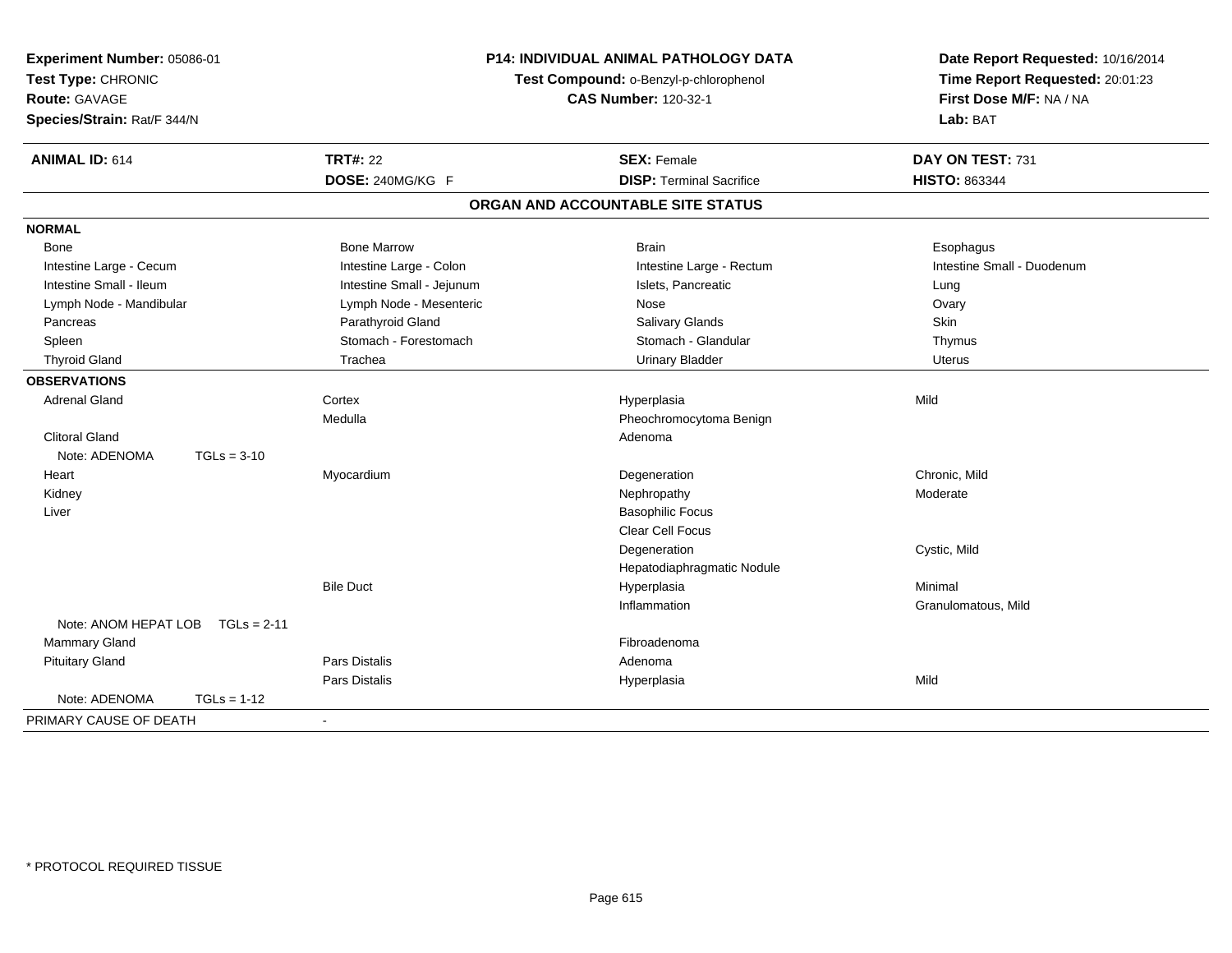| Experiment Number: 05086-01<br>Test Type: CHRONIC<br>Route: GAVAGE<br>Species/Strain: Rat/F 344/N | <b>P14: INDIVIDUAL ANIMAL PATHOLOGY DATA</b><br>Test Compound: o-Benzyl-p-chlorophenol<br><b>CAS Number: 120-32-1</b> |                                   | Date Report Requested: 10/16/2014<br>Time Report Requested: 20:01:23<br>First Dose M/F: NA / NA<br>Lab: BAT |  |
|---------------------------------------------------------------------------------------------------|-----------------------------------------------------------------------------------------------------------------------|-----------------------------------|-------------------------------------------------------------------------------------------------------------|--|
| <b>ANIMAL ID: 615</b>                                                                             | <b>TRT#: 22</b>                                                                                                       | <b>SEX: Female</b>                | DAY ON TEST: 731                                                                                            |  |
|                                                                                                   | DOSE: 240MG/KG F                                                                                                      | <b>DISP: Terminal Sacrifice</b>   | <b>HISTO: 863345</b>                                                                                        |  |
|                                                                                                   |                                                                                                                       | ORGAN AND ACCOUNTABLE SITE STATUS |                                                                                                             |  |
| <b>NORMAL</b>                                                                                     |                                                                                                                       |                                   |                                                                                                             |  |
| Adrenal Gland - Medulla                                                                           | <b>Bone</b>                                                                                                           | <b>Bone Marrow</b>                | <b>Brain</b>                                                                                                |  |
| <b>Clitoral Gland</b>                                                                             | Esophagus                                                                                                             | Heart                             | Intestine Large - Cecum                                                                                     |  |
| Intestine Large - Colon                                                                           | Intestine Large - Rectum                                                                                              | Intestine Small - Duodenum        | Intestine Small - Ileum                                                                                     |  |
| Intestine Small - Jejunum                                                                         | Islets, Pancreatic                                                                                                    | <b>Mammary Gland</b>              | Nose                                                                                                        |  |
| Ovary                                                                                             | Parathyroid Gland                                                                                                     | Salivary Glands                   | Skin                                                                                                        |  |
| Stomach - Forestomach                                                                             | Stomach - Glandular                                                                                                   | Thymus                            | <b>Thyroid Gland</b>                                                                                        |  |
| Trachea                                                                                           | <b>Urinary Bladder</b>                                                                                                | <b>Uterus</b>                     |                                                                                                             |  |
| <b>OBSERVATIONS</b>                                                                               |                                                                                                                       |                                   |                                                                                                             |  |
| <b>Adrenal Gland</b>                                                                              | Cortex                                                                                                                | Hyperplasia                       | Mild                                                                                                        |  |
| Eye                                                                                               |                                                                                                                       | Inflammation                      | Chronic Active, Moderate                                                                                    |  |
| Note: INFLAMMATION<br>$TGLs = 1-12$                                                               |                                                                                                                       |                                   |                                                                                                             |  |
| Kidney                                                                                            |                                                                                                                       | Leukemia Mononuclear              |                                                                                                             |  |
|                                                                                                   | Pelvis                                                                                                                | Mineralization                    | Minimal                                                                                                     |  |
|                                                                                                   |                                                                                                                       | Nephropathy                       | Mild                                                                                                        |  |
| Liver                                                                                             | <b>Bile Duct</b>                                                                                                      | Hyperplasia                       | Mild                                                                                                        |  |
|                                                                                                   |                                                                                                                       | Leukemia Mononuclear              |                                                                                                             |  |
| Lung                                                                                              |                                                                                                                       | Leukemia Mononuclear              |                                                                                                             |  |
| Lymph Node                                                                                        | Mandibular                                                                                                            | Leukemia Mononuclear              |                                                                                                             |  |
|                                                                                                   | Mesenteric                                                                                                            | Leukemia Mononuclear              |                                                                                                             |  |
| Pancreas                                                                                          | Acinus                                                                                                                | Atrophy                           | Mild                                                                                                        |  |
| <b>Pituitary Gland</b>                                                                            | <b>Pars Distalis</b>                                                                                                  | Hyperplasia                       | Mild                                                                                                        |  |
| Note: HYPERPLASIA<br>$TGLs = 3-7$                                                                 |                                                                                                                       |                                   |                                                                                                             |  |
| Spleen                                                                                            |                                                                                                                       | Leukemia Mononuclear              |                                                                                                             |  |
| [ Leukemia Mononuclear TGLS = 2-11 ]                                                              |                                                                                                                       |                                   |                                                                                                             |  |
| PRIMARY CAUSE OF DEATH                                                                            |                                                                                                                       |                                   |                                                                                                             |  |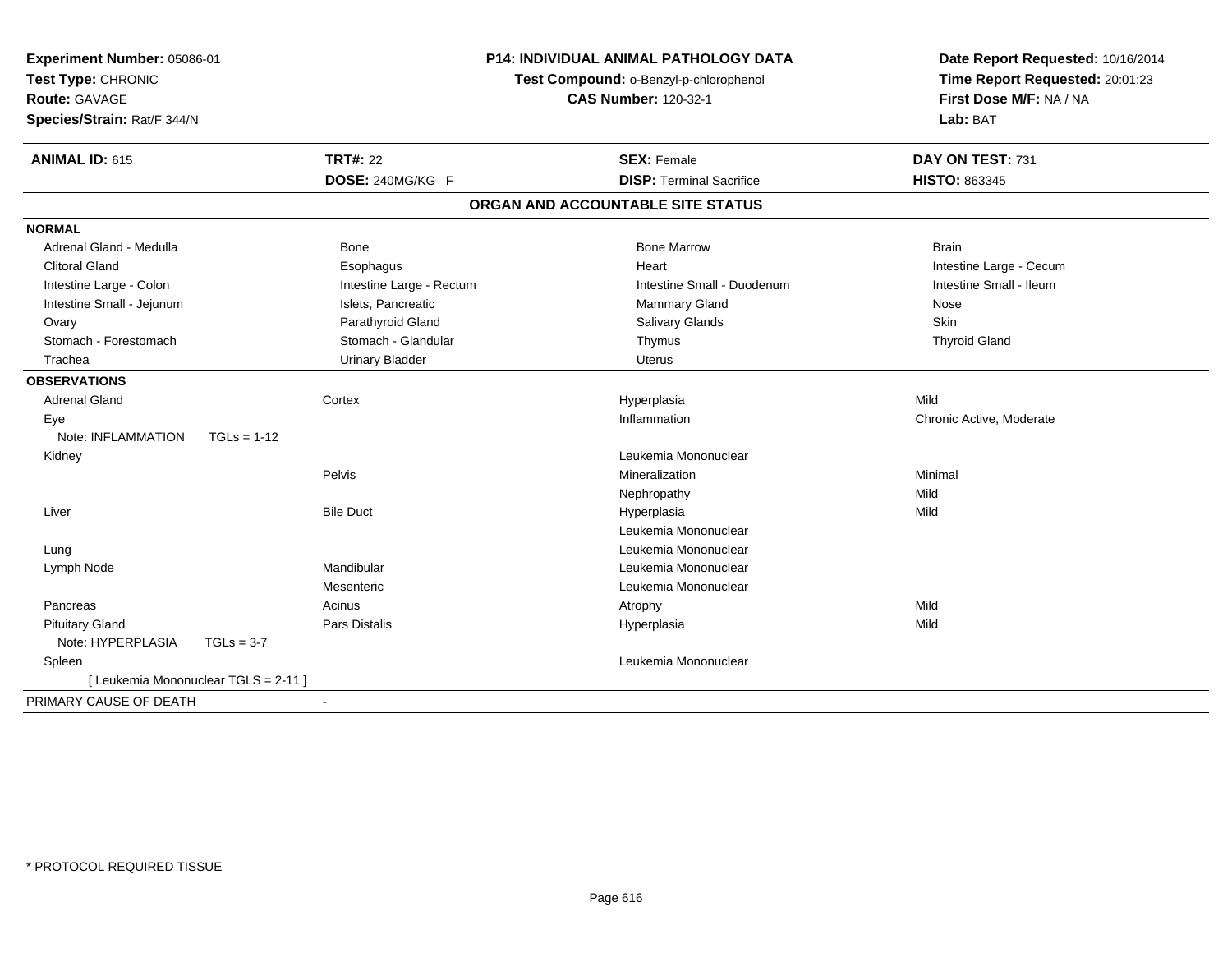| Experiment Number: 05086-01<br>Test Type: CHRONIC<br><b>Route: GAVAGE</b><br>Species/Strain: Rat/F 344/N | <b>P14: INDIVIDUAL ANIMAL PATHOLOGY DATA</b><br>Test Compound: o-Benzyl-p-chlorophenol<br><b>CAS Number: 120-32-1</b> |                                   | Date Report Requested: 10/16/2014<br>Time Report Requested: 20:01:23<br>First Dose M/F: NA / NA<br>Lab: BAT |  |
|----------------------------------------------------------------------------------------------------------|-----------------------------------------------------------------------------------------------------------------------|-----------------------------------|-------------------------------------------------------------------------------------------------------------|--|
| <b>ANIMAL ID: 616</b>                                                                                    | <b>TRT#: 22</b>                                                                                                       | <b>SEX: Female</b>                | DAY ON TEST: 724                                                                                            |  |
|                                                                                                          | DOSE: 240MG/KG F                                                                                                      | <b>DISP:</b> Moribund Sacrifice   | HISTO: 863346                                                                                               |  |
|                                                                                                          |                                                                                                                       | ORGAN AND ACCOUNTABLE SITE STATUS |                                                                                                             |  |
| <b>NORMAL</b>                                                                                            |                                                                                                                       |                                   |                                                                                                             |  |
| <b>Adrenal Gland - Cortex</b>                                                                            | <b>Bone</b>                                                                                                           | <b>Bone Marrow</b>                | <b>Brain</b>                                                                                                |  |
| <b>Clitoral Gland</b>                                                                                    | Esophagus                                                                                                             | Intestine Large - Cecum           | Intestine Large - Colon                                                                                     |  |
| Intestine Large - Rectum                                                                                 | Intestine Small - Duodenum                                                                                            | Intestine Small - Ileum           | Intestine Small - Jejunum                                                                                   |  |
| Islets, Pancreatic                                                                                       | Lymph Node - Mesenteric                                                                                               | Mammary Gland                     | Nose                                                                                                        |  |
| Ovary                                                                                                    | Parathyroid Gland                                                                                                     | Salivary Glands                   | Skin                                                                                                        |  |
| Stomach - Forestomach                                                                                    | Stomach - Glandular                                                                                                   | Thymus                            | Trachea                                                                                                     |  |
| <b>Urinary Bladder</b>                                                                                   | <b>Uterus</b>                                                                                                         |                                   |                                                                                                             |  |
| <b>OBSERVATIONS</b>                                                                                      |                                                                                                                       |                                   |                                                                                                             |  |
| <b>Adrenal Gland</b>                                                                                     | Medulla                                                                                                               | Hyperplasia                       | Minimal                                                                                                     |  |
| Heart                                                                                                    |                                                                                                                       | Leukemia Mononuclear              |                                                                                                             |  |
| Kidney                                                                                                   |                                                                                                                       | Leukemia Mononuclear              |                                                                                                             |  |
|                                                                                                          |                                                                                                                       | Nephropathy                       | Marked                                                                                                      |  |
| Liver                                                                                                    | <b>Bile Duct</b>                                                                                                      | Hyperplasia                       | Minimal                                                                                                     |  |
|                                                                                                          |                                                                                                                       | Leukemia Mononuclear              |                                                                                                             |  |
| Note: LEUKEMIA MONUC<br>$TGLs = 2-4$                                                                     |                                                                                                                       |                                   |                                                                                                             |  |
| Lung                                                                                                     |                                                                                                                       | Leukemia Mononuclear              |                                                                                                             |  |
| Lymph Node                                                                                               | Mandibular                                                                                                            | Leukemia Mononuclear              |                                                                                                             |  |
| Pancreas                                                                                                 | Acinus                                                                                                                | Atrophy                           | Mild                                                                                                        |  |
| <b>Pituitary Gland</b>                                                                                   | <b>Pars Distalis</b>                                                                                                  | Hyperplasia                       | Mild                                                                                                        |  |
| Spleen                                                                                                   |                                                                                                                       | Leukemia Mononuclear              |                                                                                                             |  |
| [ Leukemia Mononuclear TGLS = 1-11 ]                                                                     |                                                                                                                       |                                   |                                                                                                             |  |
| <b>Thyroid Gland</b>                                                                                     | C Cell                                                                                                                | Adenoma                           |                                                                                                             |  |
|                                                                                                          | <b>Follicular Cel</b>                                                                                                 | Hyperplasia                       | Moderate                                                                                                    |  |
| PRIMARY CAUSE OF DEATH                                                                                   |                                                                                                                       |                                   |                                                                                                             |  |
| Animal Note: MORIBUND DUE TO LEUKEMIA                                                                    |                                                                                                                       |                                   |                                                                                                             |  |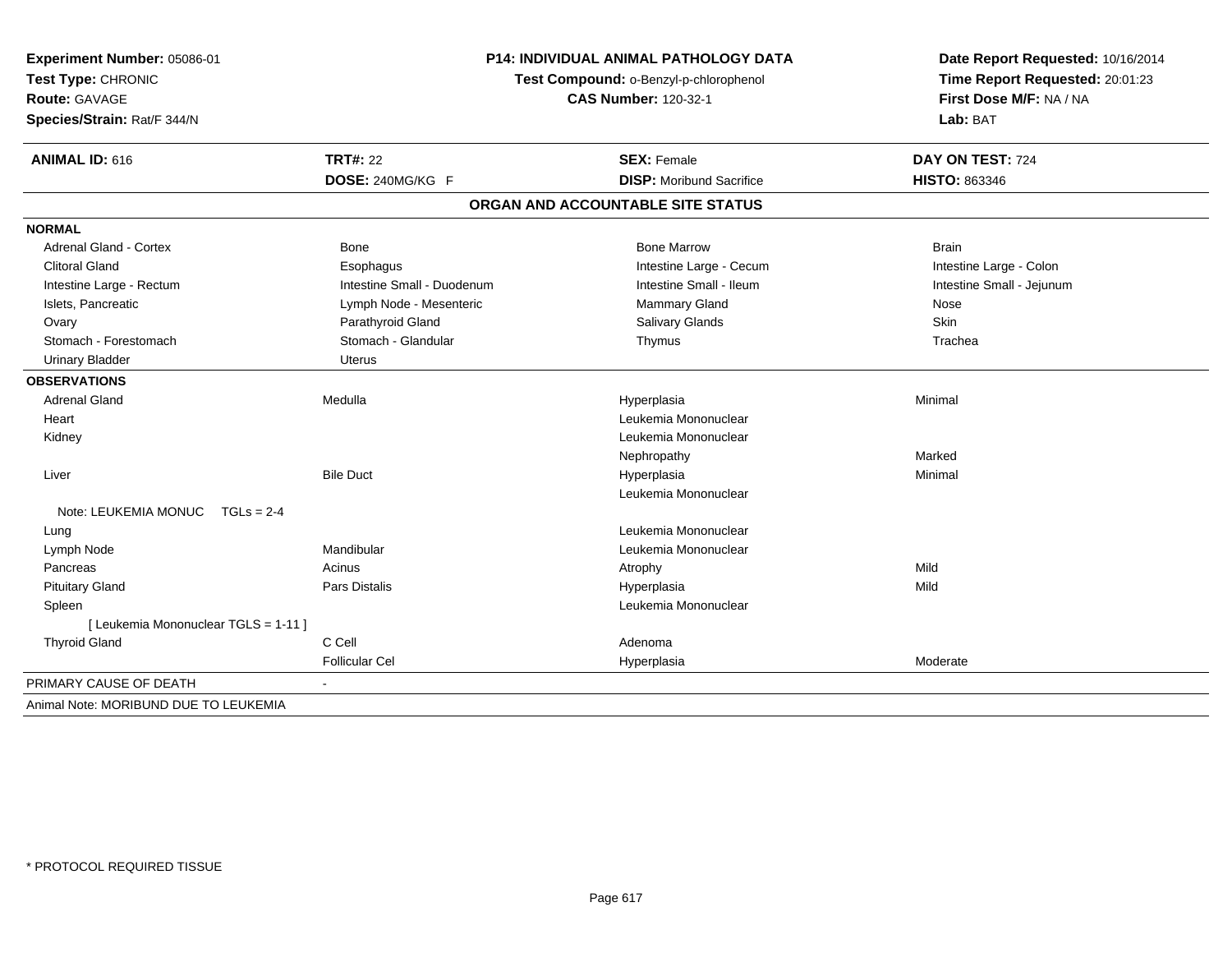| Experiment Number: 05086-01<br>Test Type: CHRONIC<br><b>Route: GAVAGE</b><br>Species/Strain: Rat/F 344/N | <b>P14: INDIVIDUAL ANIMAL PATHOLOGY DATA</b><br>Test Compound: o-Benzyl-p-chlorophenol<br><b>CAS Number: 120-32-1</b> |                                   | Date Report Requested: 10/16/2014<br>Time Report Requested: 20:01:23<br>First Dose M/F: NA / NA<br>Lab: BAT |  |
|----------------------------------------------------------------------------------------------------------|-----------------------------------------------------------------------------------------------------------------------|-----------------------------------|-------------------------------------------------------------------------------------------------------------|--|
| <b>ANIMAL ID: 617</b>                                                                                    | <b>TRT#: 22</b>                                                                                                       | <b>SEX: Female</b>                | DAY ON TEST: 680                                                                                            |  |
|                                                                                                          | DOSE: 240MG/KG F                                                                                                      | <b>DISP:</b> Moribund Sacrifice   | HISTO: 863347                                                                                               |  |
|                                                                                                          |                                                                                                                       | ORGAN AND ACCOUNTABLE SITE STATUS |                                                                                                             |  |
| <b>NORMAL</b>                                                                                            |                                                                                                                       |                                   |                                                                                                             |  |
| <b>Bone</b>                                                                                              | <b>Bone Marrow</b>                                                                                                    | <b>Brain</b>                      | <b>Clitoral Gland</b>                                                                                       |  |
| Esophagus                                                                                                | Intestine Large - Cecum                                                                                               | Intestine Large - Colon           | Intestine Large - Rectum                                                                                    |  |
| Intestine Small - Duodenum                                                                               | Intestine Small - Ileum                                                                                               | Intestine Small - Jejunum         | Islets, Pancreatic                                                                                          |  |
| Lung                                                                                                     | Lymph Node - Mandibular                                                                                               | Lymph Node - Mesenteric           | Nose                                                                                                        |  |
| Ovary                                                                                                    | Parathyroid Gland                                                                                                     | Salivary Glands                   | Skin                                                                                                        |  |
| Spleen                                                                                                   | Stomach - Forestomach                                                                                                 | Stomach - Glandular               | Thymus                                                                                                      |  |
| <b>Thyroid Gland</b>                                                                                     | Trachea                                                                                                               | <b>Urinary Bladder</b>            |                                                                                                             |  |
| <b>OBSERVATIONS</b>                                                                                      |                                                                                                                       |                                   |                                                                                                             |  |
| <b>Adrenal Gland</b>                                                                                     | Cortex                                                                                                                | Hyperplasia                       | Mild                                                                                                        |  |
|                                                                                                          | Medulla                                                                                                               | Hyperplasia                       | Mild                                                                                                        |  |
|                                                                                                          | Medulla                                                                                                               | Pheochromocytoma Benign           |                                                                                                             |  |
| Heart                                                                                                    | Myocardium                                                                                                            | Degeneration                      | Chronic, Minimal                                                                                            |  |
| Kidney                                                                                                   |                                                                                                                       | Nephropathy                       | Mild                                                                                                        |  |
| [ Nephropathy TGLS = $6-16$ ]                                                                            |                                                                                                                       |                                   |                                                                                                             |  |
| Liver                                                                                                    |                                                                                                                       | <b>Basophilic Focus</b>           |                                                                                                             |  |
|                                                                                                          | <b>Bile Duct</b>                                                                                                      | Hyperplasia                       | Minimal                                                                                                     |  |
| Mammary Gland                                                                                            |                                                                                                                       | Fibroadenoma                      | Multiple                                                                                                    |  |
| Note: FIBROADENOMA<br>$TGLs = 1.2 - 11 + 12$                                                             |                                                                                                                       |                                   |                                                                                                             |  |
| Pancreas                                                                                                 | Acinus                                                                                                                | Atrophy                           | Mild                                                                                                        |  |
| <b>Pituitary Gland</b>                                                                                   | Pars Distalis                                                                                                         | Adenoma                           |                                                                                                             |  |
| Note: ADENOMA<br>$TGLs = 4-14$                                                                           |                                                                                                                       |                                   |                                                                                                             |  |
| <b>Uterus</b>                                                                                            |                                                                                                                       | Polyp Stromal                     |                                                                                                             |  |
| Note: POLYP STROMAL<br>$TGLs = 5-15$                                                                     |                                                                                                                       |                                   |                                                                                                             |  |
| PRIMARY CAUSE OF DEATH                                                                                   |                                                                                                                       |                                   |                                                                                                             |  |
| Animal Note: MORIBUND DUE TO FIBROADENOMAS.                                                              |                                                                                                                       |                                   |                                                                                                             |  |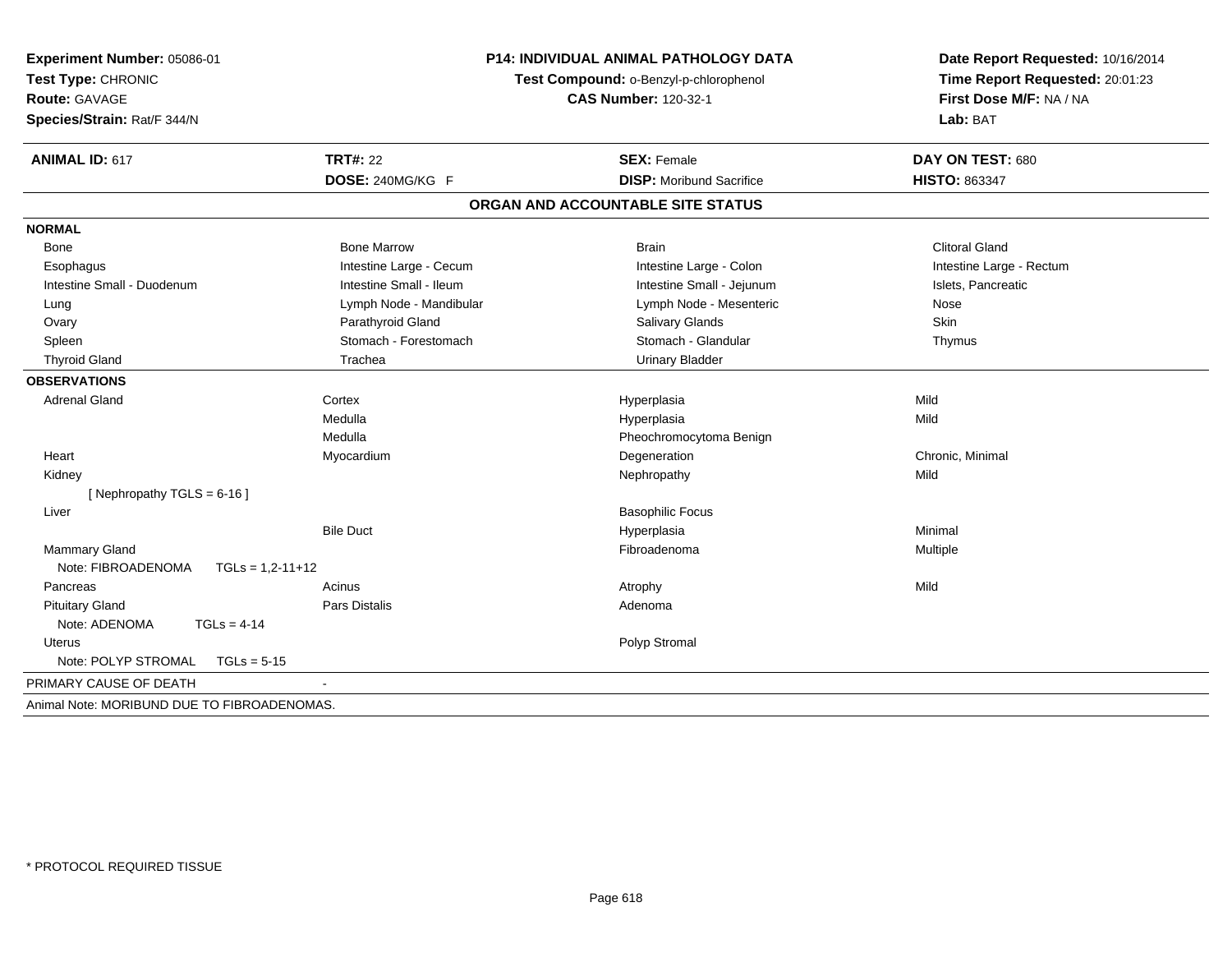| Experiment Number: 05086-01            |                             | <b>P14: INDIVIDUAL ANIMAL PATHOLOGY DATA</b><br>Test Compound: o-Benzyl-p-chlorophenol |                         | Date Report Requested: 10/16/2014 |                          |  |
|----------------------------------------|-----------------------------|----------------------------------------------------------------------------------------|-------------------------|-----------------------------------|--------------------------|--|
| Test Type: CHRONIC                     |                             |                                                                                        |                         | Time Report Requested: 20:01:23   |                          |  |
| Route: GAVAGE                          | <b>CAS Number: 120-32-1</b> |                                                                                        | First Dose M/F: NA / NA |                                   |                          |  |
| Species/Strain: Rat/F 344/N            |                             |                                                                                        |                         |                                   | Lab: BAT                 |  |
| <b>ANIMAL ID: 618</b>                  |                             | <b>TRT#: 22</b>                                                                        |                         | <b>SEX: Female</b>                | DAY ON TEST: 600         |  |
|                                        |                             | DOSE: 240MG/KG F                                                                       |                         | <b>DISP:</b> Moribund Sacrifice   | <b>HISTO: 863348</b>     |  |
|                                        |                             |                                                                                        |                         | ORGAN AND ACCOUNTABLE SITE STATUS |                          |  |
| <b>NORMAL</b>                          |                             |                                                                                        |                         |                                   |                          |  |
| <b>Bone</b>                            |                             | <b>Bone Marrow</b>                                                                     |                         | <b>Brain</b>                      | <b>Clitoral Gland</b>    |  |
| Esophagus                              |                             | Intestine Large - Cecum                                                                |                         | Intestine Large - Colon           | Intestine Large - Rectum |  |
| Intestine Small - Duodenum             |                             | Intestine Small - Ileum                                                                |                         | Intestine Small - Jejunum         | Islets, Pancreatic       |  |
| Lymph Node - Mandibular                |                             | Lymph Node - Mesenteric                                                                |                         | Mammary Gland                     | Nose                     |  |
| Ovary                                  |                             | Pancreas                                                                               |                         | <b>Salivary Glands</b>            | Skin                     |  |
| Stomach - Forestomach                  |                             | Stomach - Glandular                                                                    |                         | Thymus                            | <b>Thyroid Gland</b>     |  |
| Trachea                                |                             | <b>Urinary Bladder</b>                                                                 |                         | <b>Uterus</b>                     |                          |  |
| <b>MISSING</b>                         |                             |                                                                                        |                         |                                   |                          |  |
| Parathyroid Gland                      |                             |                                                                                        |                         |                                   |                          |  |
| <b>OBSERVATIONS</b>                    |                             |                                                                                        |                         |                                   |                          |  |
| <b>Adrenal Gland</b>                   |                             | Cortex                                                                                 |                         | Leukemia Mononuclear              |                          |  |
|                                        |                             | Medulla                                                                                |                         | Leukemia Mononuclear              |                          |  |
| Heart                                  |                             | Myocardium                                                                             |                         | Degeneration                      | Chronic, Minimal         |  |
| Kidney                                 |                             |                                                                                        |                         | Nephropathy                       | Moderate                 |  |
| Liver                                  |                             | <b>Bile Duct</b>                                                                       |                         | Hyperplasia                       | Mild                     |  |
|                                        |                             |                                                                                        |                         | Leukemia Mononuclear              |                          |  |
| Note: LEUKEMIA MONUC TGLs = 2-4        |                             |                                                                                        |                         |                                   |                          |  |
| Lung                                   |                             |                                                                                        |                         | Leukemia Mononuclear              |                          |  |
| <b>Pituitary Gland</b>                 |                             | <b>Pars Distalis</b>                                                                   |                         | Adenoma                           |                          |  |
| Spleen                                 |                             |                                                                                        |                         | Leukemia Mononuclear              |                          |  |
| Note: LEUKEMIA MONUC                   | $TGLs = 1-11$               |                                                                                        |                         |                                   |                          |  |
| PRIMARY CAUSE OF DEATH                 |                             |                                                                                        |                         |                                   |                          |  |
| Animal Note: MORIBUND DUE TO LEUKEMIA. |                             |                                                                                        |                         |                                   |                          |  |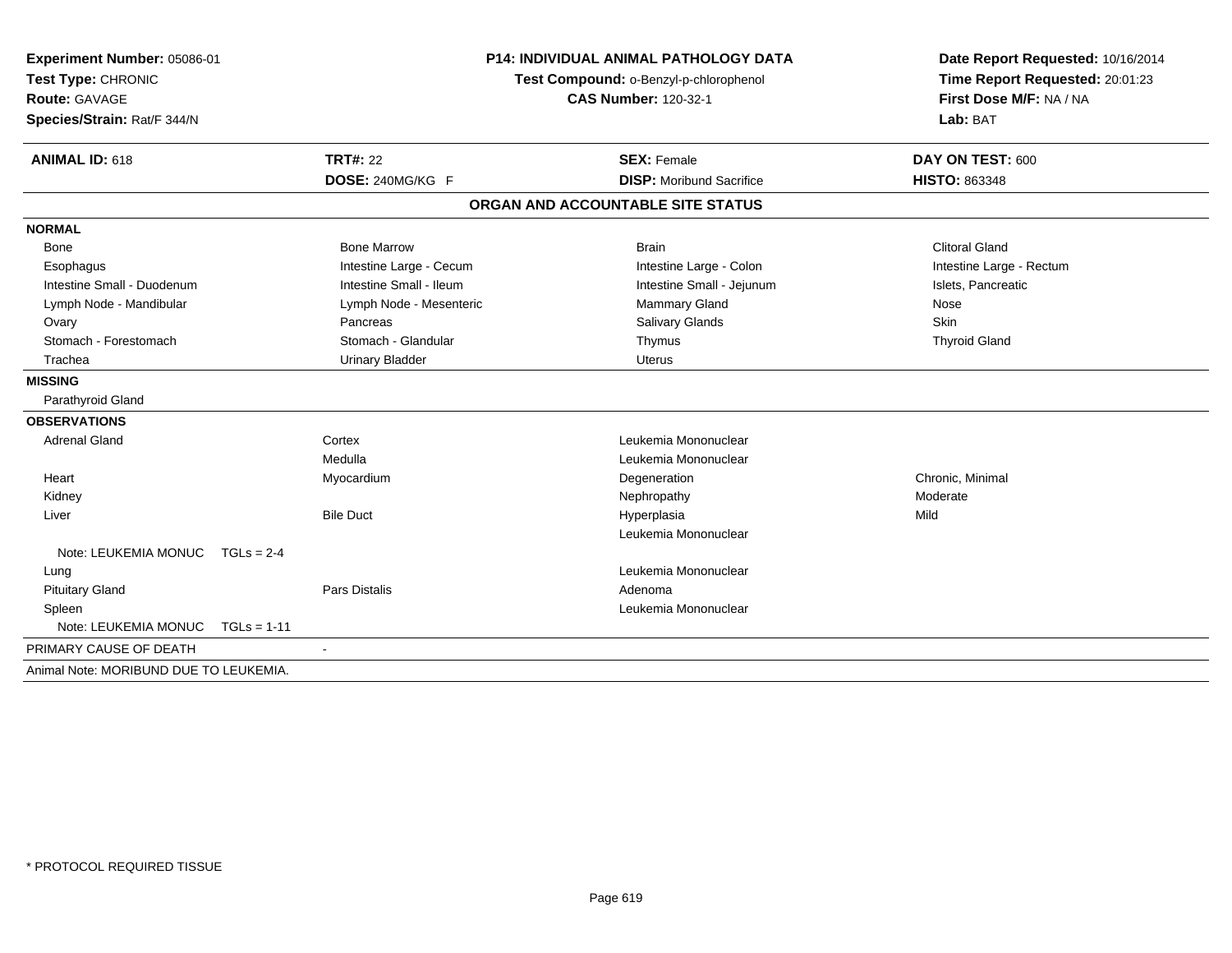| Experiment Number: 05086-01<br>Test Type: CHRONIC<br><b>Route: GAVAGE</b> |                  |                         | <b>P14: INDIVIDUAL ANIMAL PATHOLOGY DATA</b>                          | Date Report Requested: 10/16/2014   |  |
|---------------------------------------------------------------------------|------------------|-------------------------|-----------------------------------------------------------------------|-------------------------------------|--|
|                                                                           |                  |                         | Test Compound: o-Benzyl-p-chlorophenol<br><b>CAS Number: 120-32-1</b> | Time Report Requested: 20:01:23     |  |
| Species/Strain: Rat/F 344/N                                               |                  |                         |                                                                       | First Dose M/F: NA / NA<br>Lab: BAT |  |
| ANIMAL ID: 619                                                            |                  | <b>TRT#: 22</b>         | <b>SEX: Female</b>                                                    | DAY ON TEST: 649                    |  |
|                                                                           |                  | DOSE: 240MG/KG F        | <b>DISP:</b> Moribund Sacrifice                                       | <b>HISTO: 863349</b>                |  |
|                                                                           |                  |                         | ORGAN AND ACCOUNTABLE SITE STATUS                                     |                                     |  |
| <b>NORMAL</b>                                                             |                  |                         |                                                                       |                                     |  |
| Adrenal Gland - Medulla                                                   |                  | <b>Bone</b>             | <b>Bone Marrow</b>                                                    | <b>Clitoral Gland</b>               |  |
| Esophagus                                                                 |                  | Intestine Large - Cecum | Intestine Large - Colon                                               | Intestine Large - Rectum            |  |
| Intestine Small - Duodenum                                                |                  | Intestine Small - Ileum | Intestine Small - Jejunum                                             | Islets, Pancreatic                  |  |
| Lung                                                                      |                  | Lymph Node - Mandibular | Lymph Node - Mesenteric                                               | Nose                                |  |
| Ovary                                                                     |                  | Pancreas                | Parathyroid Gland                                                     | <b>Salivary Glands</b>              |  |
| <b>Skin</b>                                                               |                  | Spleen                  | Stomach - Forestomach                                                 | Stomach - Glandular                 |  |
| Thymus                                                                    |                  | Trachea                 | <b>Urinary Bladder</b>                                                | Uterus                              |  |
| <b>OBSERVATIONS</b>                                                       |                  |                         |                                                                       |                                     |  |
| <b>Adrenal Gland</b>                                                      |                  | Cortex                  | Hyperplasia                                                           | Minimal                             |  |
| <b>Brain</b>                                                              |                  |                         | Compression                                                           |                                     |  |
| Heart                                                                     |                  | Myocardium              | Degeneration                                                          | Chronic, Mild                       |  |
| Kidney                                                                    |                  |                         | Nephropathy                                                           | Moderate                            |  |
| Liver                                                                     |                  |                         | <b>Basophilic Focus</b>                                               |                                     |  |
|                                                                           |                  | <b>Bile Duct</b>        | Hyperplasia                                                           | Minimal                             |  |
| Mammary Gland                                                             |                  |                         | Adenocarcinoma                                                        |                                     |  |
|                                                                           |                  |                         | Fibroadenoma                                                          |                                     |  |
| Note: ADENOCARC                                                           | $TGLs = 1-11+12$ |                         |                                                                       |                                     |  |
| <b>Pituitary Gland</b>                                                    |                  | <b>Pars Distalis</b>    | Adenoma                                                               |                                     |  |
| Note: ADENOMA                                                             | $TGLs = 2-7$     |                         |                                                                       |                                     |  |
| <b>Thyroid Gland</b>                                                      |                  | <b>Follicular Cel</b>   | Adenoma                                                               |                                     |  |
|                                                                           |                  | C Cell                  | Hyperplasia                                                           | Mild                                |  |
| PRIMARY CAUSE OF DEATH                                                    |                  |                         |                                                                       |                                     |  |
| Animal Note: MORIBUND DUE TO MAMMARY & PITUITARY TUMORS                   |                  |                         |                                                                       |                                     |  |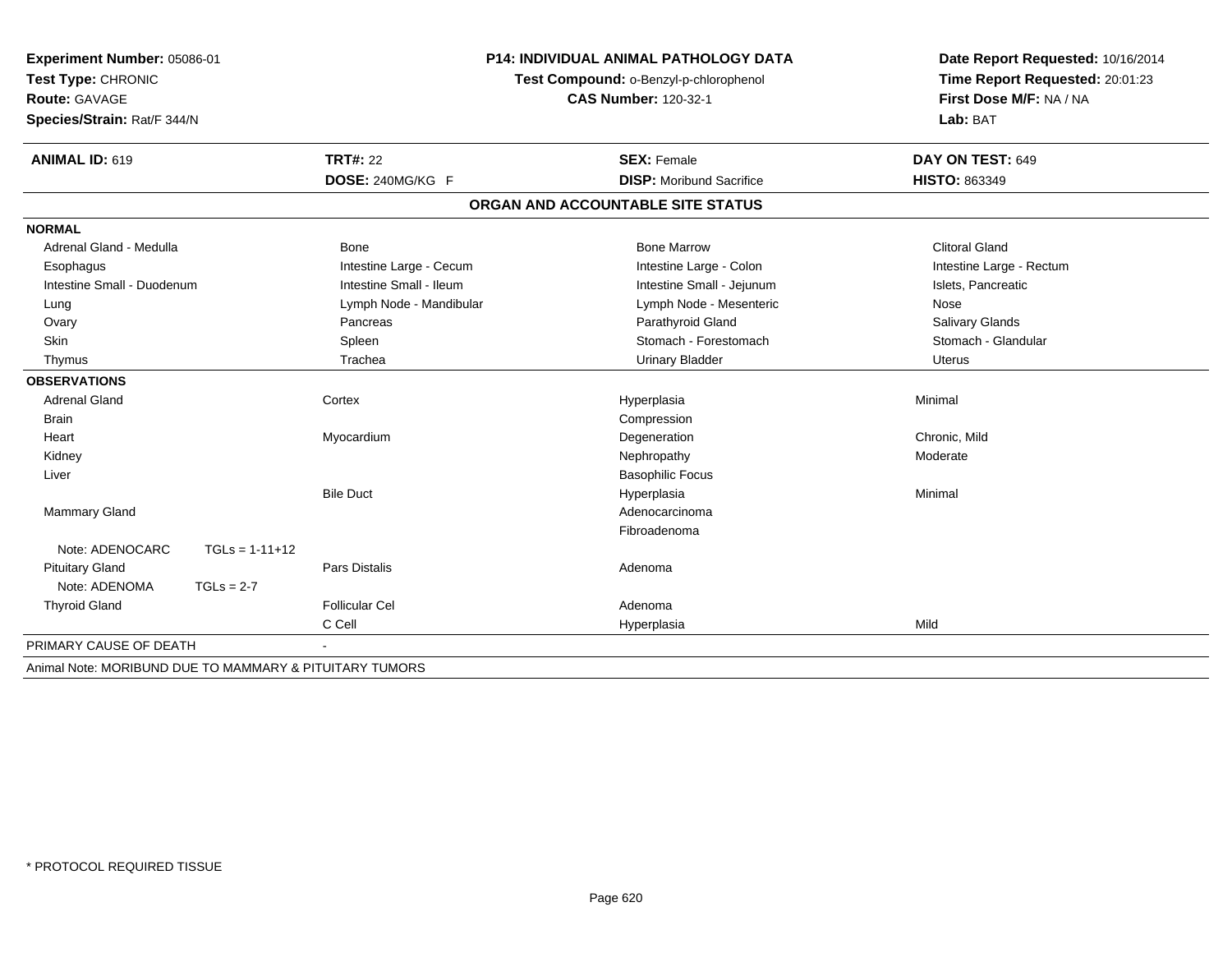| Experiment Number: 05086-01<br>Test Type: CHRONIC<br><b>Route: GAVAGE</b><br>Species/Strain: Rat/F 344/N |                            | <b>P14: INDIVIDUAL ANIMAL PATHOLOGY DATA</b><br>Test Compound: o-Benzyl-p-chlorophenol<br><b>CAS Number: 120-32-1</b> | Date Report Requested: 10/16/2014<br>Time Report Requested: 20:01:23<br>First Dose M/F: NA / NA<br>Lab: BAT |
|----------------------------------------------------------------------------------------------------------|----------------------------|-----------------------------------------------------------------------------------------------------------------------|-------------------------------------------------------------------------------------------------------------|
| <b>ANIMAL ID: 620</b>                                                                                    | <b>TRT#: 22</b>            | <b>SEX: Female</b>                                                                                                    | DAY ON TEST: 731                                                                                            |
|                                                                                                          | DOSE: 240MG/KG F           | <b>DISP: Terminal Sacrifice</b>                                                                                       | <b>HISTO: 863350</b>                                                                                        |
|                                                                                                          |                            | ORGAN AND ACCOUNTABLE SITE STATUS                                                                                     |                                                                                                             |
| <b>NORMAL</b>                                                                                            |                            |                                                                                                                       |                                                                                                             |
| Adrenal Gland - Medulla                                                                                  | <b>Bone</b>                | <b>Bone Marrow</b>                                                                                                    | <b>Brain</b>                                                                                                |
| <b>Clitoral Gland</b>                                                                                    | Esophagus                  | Intestine Large - Cecum                                                                                               | Intestine Large - Colon                                                                                     |
| Intestine Large - Rectum                                                                                 | Intestine Small - Duodenum | Intestine Small - Ileum                                                                                               | Intestine Small - Jejunum                                                                                   |
| Islets, Pancreatic                                                                                       | Lung                       | Lymph Node - Mandibular                                                                                               | Lymph Node - Mesenteric                                                                                     |
| Mammary Gland                                                                                            | Ovary                      | Pancreas                                                                                                              | Parathyroid Gland                                                                                           |
| <b>Pituitary Gland</b>                                                                                   | Salivary Glands            | <b>Skin</b>                                                                                                           | Spleen                                                                                                      |
| Stomach - Forestomach                                                                                    | Stomach - Glandular        | Thymus                                                                                                                | Trachea                                                                                                     |
| <b>Urinary Bladder</b>                                                                                   | <b>Uterus</b>              |                                                                                                                       |                                                                                                             |
| <b>OBSERVATIONS</b>                                                                                      |                            |                                                                                                                       |                                                                                                             |
| <b>Adrenal Gland</b>                                                                                     | Cortex                     | Hyperplasia                                                                                                           | Moderate                                                                                                    |
| Heart                                                                                                    | Myocardium                 | Degeneration                                                                                                          | Chronic, Mild                                                                                               |
| Kidney                                                                                                   |                            | Nephropathy                                                                                                           | Moderate                                                                                                    |
| Liver                                                                                                    |                            | <b>Basophilic Focus</b>                                                                                               |                                                                                                             |
|                                                                                                          | <b>Bile Duct</b>           | Hyperplasia                                                                                                           | Minimal                                                                                                     |
| Mesentery                                                                                                | Fat                        | <b>Necrosis</b>                                                                                                       | Moderate                                                                                                    |
| Note: NECROSIS<br>$TGLs = 1-11$                                                                          |                            |                                                                                                                       |                                                                                                             |
| Nose                                                                                                     | Mucosa                     | Inflammation                                                                                                          | Suppurative, Moderate                                                                                       |
| <b>Thyroid Gland</b>                                                                                     | C Cell                     | Adenoma                                                                                                               |                                                                                                             |
| PRIMARY CAUSE OF DEATH                                                                                   |                            |                                                                                                                       |                                                                                                             |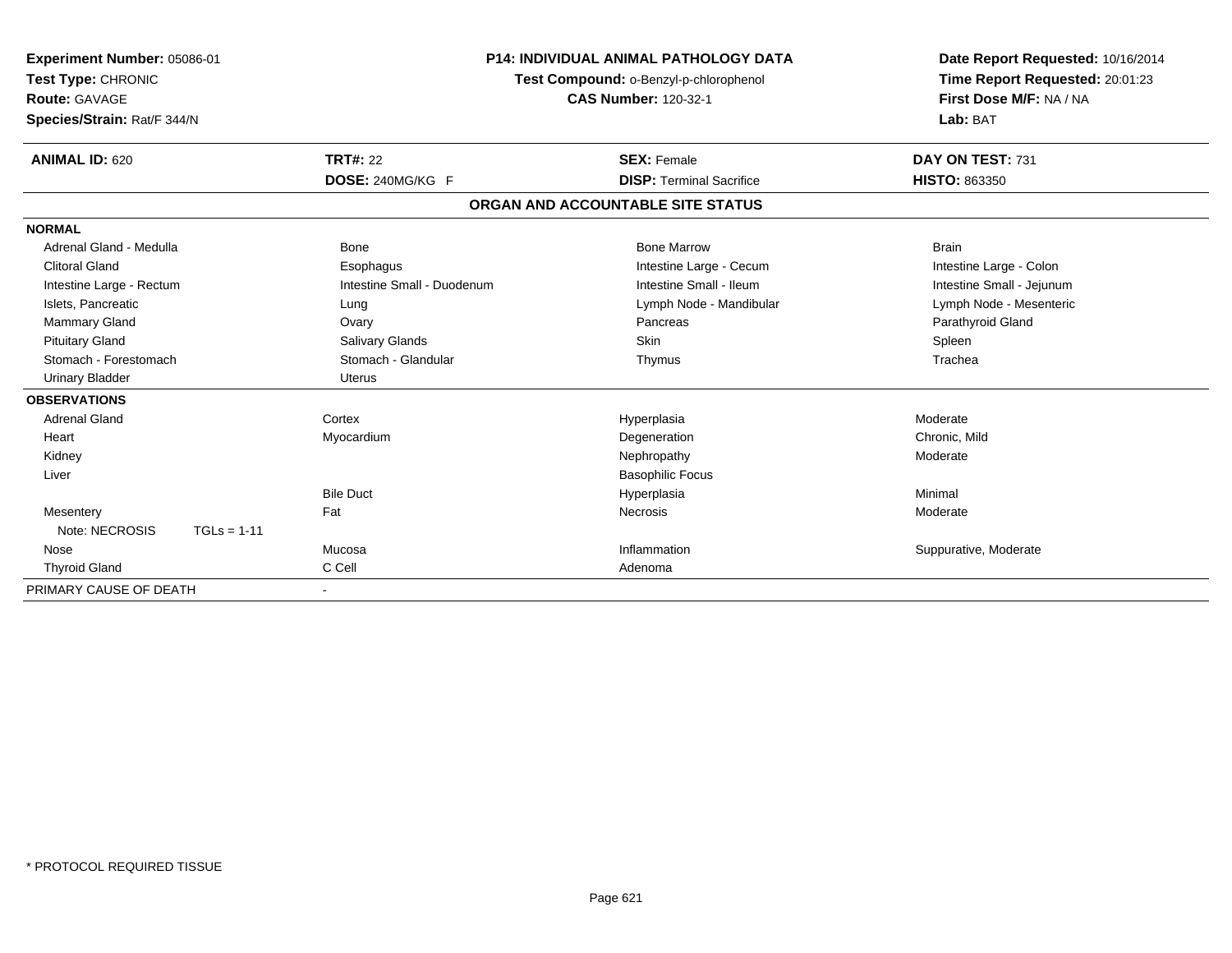| Experiment Number: 05086-01<br>Test Type: CHRONIC<br><b>Route: GAVAGE</b><br>Species/Strain: Rat/F 344/N                                                                       | <b>P14: INDIVIDUAL ANIMAL PATHOLOGY DATA</b><br>Test Compound: o-Benzyl-p-chlorophenol<br><b>CAS Number: 120-32-1</b>                                     |                                                                                                                                                                                    | Date Report Requested: 10/16/2014<br>Time Report Requested: 20:01:23<br>First Dose M/F: NA / NA<br>Lab: BAT                                          |
|--------------------------------------------------------------------------------------------------------------------------------------------------------------------------------|-----------------------------------------------------------------------------------------------------------------------------------------------------------|------------------------------------------------------------------------------------------------------------------------------------------------------------------------------------|------------------------------------------------------------------------------------------------------------------------------------------------------|
| ANIMAL ID: 621                                                                                                                                                                 | <b>TRT#: 23</b><br>DOSE: 240MG/KG13HUCC F                                                                                                                 | <b>SEX: Female</b><br><b>DISP:</b> Scheduled Sacrifice                                                                                                                             | DAY ON TEST: 94<br>HISTO:                                                                                                                            |
|                                                                                                                                                                                |                                                                                                                                                           | ORGAN AND ACCOUNTABLE SITE STATUS                                                                                                                                                  |                                                                                                                                                      |
| <b>NORMAL</b>                                                                                                                                                                  |                                                                                                                                                           |                                                                                                                                                                                    |                                                                                                                                                      |
| Adrenal Gland - Cortex<br><b>Brain</b><br>Intestine Small - Duodenum<br>Liver<br><b>Mammary Gland</b><br>Parathyroid Gland<br>Spleen<br><b>Thyroid Gland</b><br><b>MISSING</b> | Adrenal Gland - Medulla<br><b>Clitoral Gland</b><br>Intestine Small - Ileum<br>Lung<br>Nose<br><b>Pituitary Gland</b><br>Stomach - Forestomach<br>Trachea | <b>Bone</b><br>Intestine Large - Cecum<br>Intestine Small - Jejunum<br>Lymph Node - Mandibular<br>Ovary<br><b>Salivary Glands</b><br>Stomach - Glandular<br><b>Urinary Bladder</b> | <b>Bone Marrow</b><br>Intestine Large - Colon<br>Islets, Pancreatic<br>Lymph Node - Mesenteric<br>Pancreas<br><b>Skin</b><br>Thymus<br><b>Uterus</b> |
| Intestine Large - Rectum                                                                                                                                                       |                                                                                                                                                           |                                                                                                                                                                                    |                                                                                                                                                      |
| <b>OBSERVATIONS</b>                                                                                                                                                            |                                                                                                                                                           |                                                                                                                                                                                    |                                                                                                                                                      |
| Esophagus                                                                                                                                                                      | <b>Muscularis</b>                                                                                                                                         | Inflammation                                                                                                                                                                       | Chronic, Minimal                                                                                                                                     |
| Heart                                                                                                                                                                          | Myocardium                                                                                                                                                | Degeneration                                                                                                                                                                       | Chronic, Minimal                                                                                                                                     |
| Kidney                                                                                                                                                                         |                                                                                                                                                           | Nephropathy                                                                                                                                                                        | Mild                                                                                                                                                 |
| PRIMARY CAUSE OF DEATH                                                                                                                                                         |                                                                                                                                                           |                                                                                                                                                                                    |                                                                                                                                                      |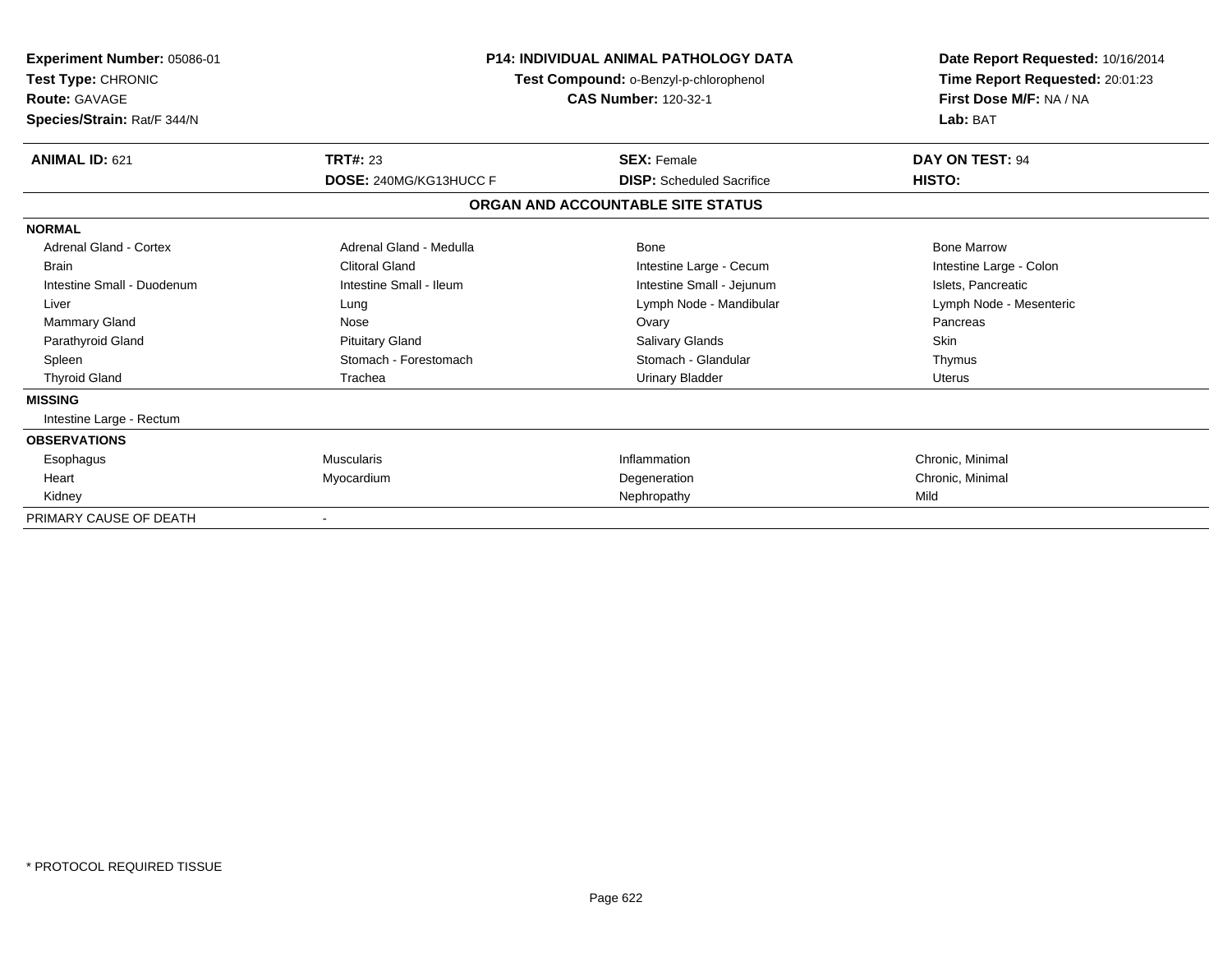| <b>Experiment Number: 05086-01</b><br>Test Type: CHRONIC<br><b>Route: GAVAGE</b><br>Species/Strain: Rat/F 344/N | <b>P14: INDIVIDUAL ANIMAL PATHOLOGY DATA</b><br>Test Compound: o-Benzyl-p-chlorophenol<br><b>CAS Number: 120-32-1</b> |                                   | Date Report Requested: 10/16/2014<br>Time Report Requested: 20:01:23<br>First Dose M/F: NA / NA<br>Lab: BAT |
|-----------------------------------------------------------------------------------------------------------------|-----------------------------------------------------------------------------------------------------------------------|-----------------------------------|-------------------------------------------------------------------------------------------------------------|
| <b>ANIMAL ID: 622</b>                                                                                           | <b>TRT#: 23</b>                                                                                                       | <b>SEX: Female</b>                | DAY ON TEST: 94                                                                                             |
|                                                                                                                 | DOSE: 240MG/KG13HUCC F                                                                                                | <b>DISP:</b> Scheduled Sacrifice  | HISTO:                                                                                                      |
|                                                                                                                 |                                                                                                                       | ORGAN AND ACCOUNTABLE SITE STATUS |                                                                                                             |
| <b>NORMAL</b>                                                                                                   |                                                                                                                       |                                   |                                                                                                             |
| <b>Adrenal Gland - Cortex</b>                                                                                   | Adrenal Gland - Medulla                                                                                               | Bone                              | <b>Bone Marrow</b>                                                                                          |
| <b>Brain</b>                                                                                                    | <b>Clitoral Gland</b>                                                                                                 | Esophagus                         | Intestine Large - Cecum                                                                                     |
| Intestine Large - Colon                                                                                         | Intestine Large - Rectum                                                                                              | Intestine Small - Duodenum        | Intestine Small - Ileum                                                                                     |
| Intestine Small - Jejunum                                                                                       | Islets, Pancreatic                                                                                                    | Liver                             | Lymph Node - Mandibular                                                                                     |
| Lymph Node - Mesenteric                                                                                         | Mammary Gland                                                                                                         | Nose                              | Ovary                                                                                                       |
| Pancreas                                                                                                        | Parathyroid Gland                                                                                                     | <b>Pituitary Gland</b>            | <b>Salivary Glands</b>                                                                                      |
| <b>Skin</b>                                                                                                     | Spleen                                                                                                                | Stomach - Forestomach             | Stomach - Glandular                                                                                         |
| Thymus                                                                                                          | <b>Thyroid Gland</b>                                                                                                  | Trachea                           | Urinary Bladder                                                                                             |
| Uterus                                                                                                          |                                                                                                                       |                                   |                                                                                                             |
| <b>OBSERVATIONS</b>                                                                                             |                                                                                                                       |                                   |                                                                                                             |
| <b>Harderian Gland</b>                                                                                          |                                                                                                                       | Inflammation                      | Chronic Active, Minimal                                                                                     |
| Heart                                                                                                           | Myocardium                                                                                                            | Degeneration                      | Chronic, Minimal                                                                                            |
| Kidney                                                                                                          | Corticomed Jct                                                                                                        | Mineralization                    | Minimal                                                                                                     |
|                                                                                                                 |                                                                                                                       | Nephropathy                       | Minimal                                                                                                     |
| Lung                                                                                                            |                                                                                                                       | Inflammation                      | Chronic Active, Minimal                                                                                     |
| PRIMARY CAUSE OF DEATH                                                                                          |                                                                                                                       |                                   |                                                                                                             |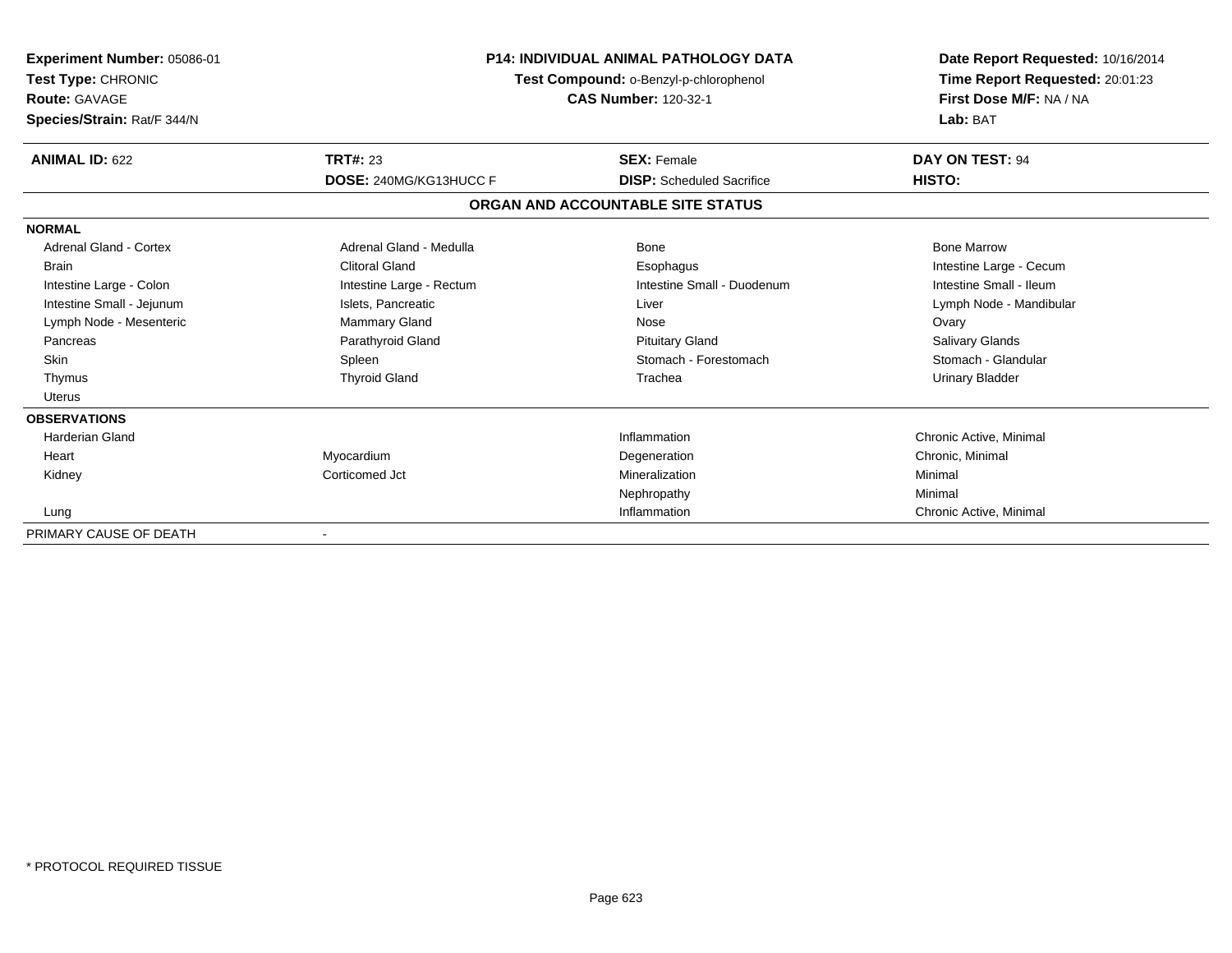| <b>Experiment Number: 05086-01</b><br>Test Type: CHRONIC<br><b>Route: GAVAGE</b><br>Species/Strain: Rat/F 344/N | <b>P14: INDIVIDUAL ANIMAL PATHOLOGY DATA</b><br>Test Compound: o-Benzyl-p-chlorophenol<br><b>CAS Number: 120-32-1</b> |                                   | Date Report Requested: 10/16/2014<br>Time Report Requested: 20:01:23<br>First Dose M/F: NA / NA<br>Lab: BAT |
|-----------------------------------------------------------------------------------------------------------------|-----------------------------------------------------------------------------------------------------------------------|-----------------------------------|-------------------------------------------------------------------------------------------------------------|
| <b>ANIMAL ID: 623</b>                                                                                           | <b>TRT#: 23</b>                                                                                                       | <b>SEX: Female</b>                | DAY ON TEST: 94                                                                                             |
|                                                                                                                 | <b>DOSE: 240MG/KG13HUCC F</b>                                                                                         | <b>DISP:</b> Scheduled Sacrifice  | HISTO:                                                                                                      |
|                                                                                                                 |                                                                                                                       | ORGAN AND ACCOUNTABLE SITE STATUS |                                                                                                             |
| <b>NORMAL</b>                                                                                                   |                                                                                                                       |                                   |                                                                                                             |
| Adrenal Gland - Cortex                                                                                          | Adrenal Gland - Medulla                                                                                               | Bone                              | <b>Bone Marrow</b>                                                                                          |
| <b>Brain</b>                                                                                                    | <b>Clitoral Gland</b>                                                                                                 | Esophagus                         | Heart                                                                                                       |
| Intestine Large - Cecum                                                                                         | Intestine Large - Colon                                                                                               | Intestine Large - Rectum          | Intestine Small - Duodenum                                                                                  |
| Intestine Small - Ileum                                                                                         | Intestine Small - Jejunum                                                                                             | Islets, Pancreatic                | Liver                                                                                                       |
| Lung                                                                                                            | Lymph Node - Mandibular                                                                                               | Lymph Node - Mesenteric           | Mammary Gland                                                                                               |
| Nose                                                                                                            | Ovary                                                                                                                 | Pancreas                          | Parathyroid Gland                                                                                           |
| <b>Pituitary Gland</b>                                                                                          | Salivary Glands                                                                                                       | Skin                              | Spleen                                                                                                      |
| Stomach - Forestomach                                                                                           | Stomach - Glandular                                                                                                   | Thymus                            | <b>Thyroid Gland</b>                                                                                        |
| Trachea                                                                                                         | Urinary Bladder                                                                                                       | Uterus                            |                                                                                                             |
| <b>OBSERVATIONS</b>                                                                                             |                                                                                                                       |                                   |                                                                                                             |
| Kidney                                                                                                          |                                                                                                                       | Nephropathy                       | Mild                                                                                                        |
| PRIMARY CAUSE OF DEATH                                                                                          |                                                                                                                       |                                   |                                                                                                             |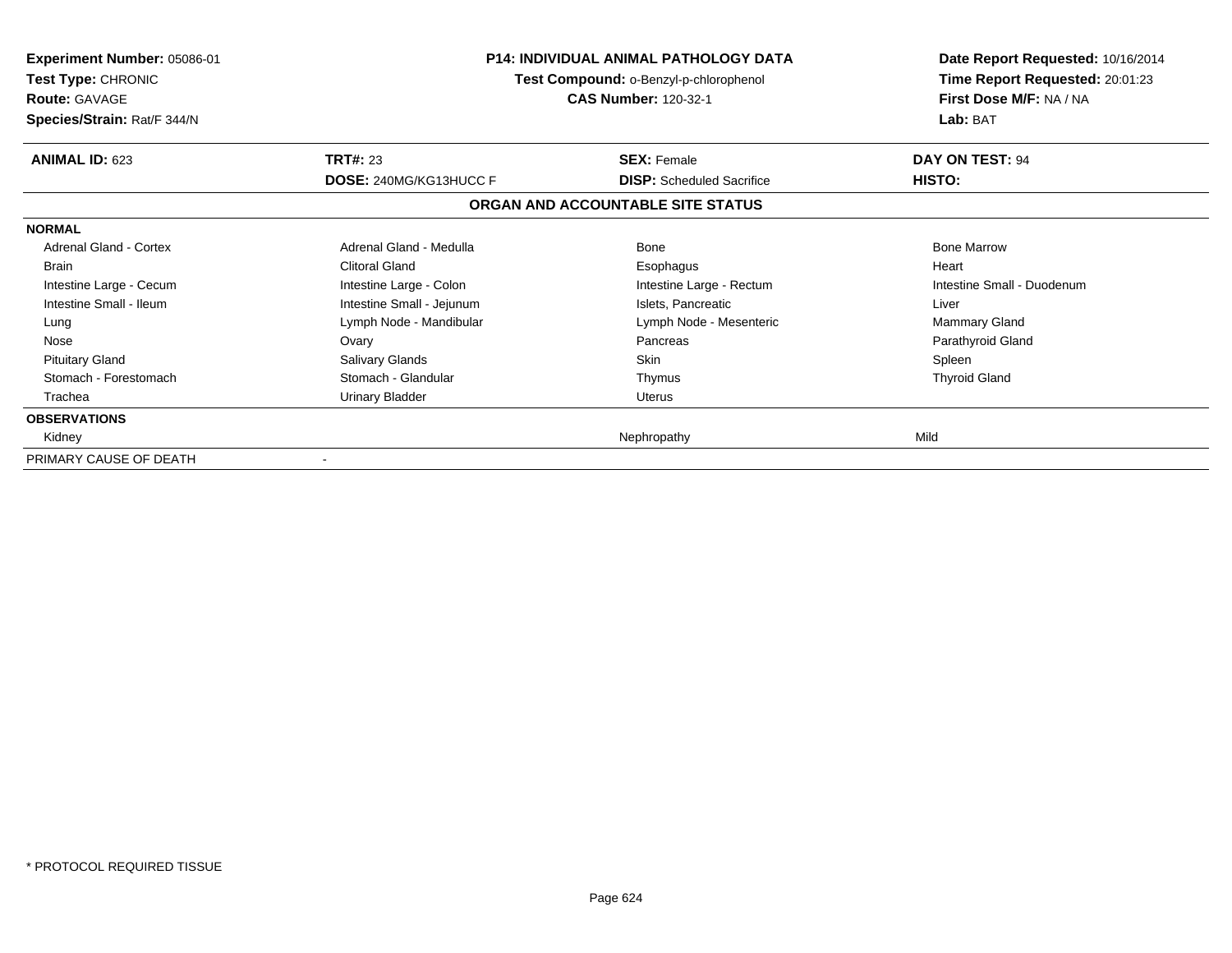| Experiment Number: 05086-01<br>Test Type: CHRONIC<br><b>Route: GAVAGE</b><br>Species/Strain: Rat/F 344/N | <b>P14: INDIVIDUAL ANIMAL PATHOLOGY DATA</b><br>Test Compound: o-Benzyl-p-chlorophenol<br><b>CAS Number: 120-32-1</b> |                                                        | Date Report Requested: 10/16/2014<br>Time Report Requested: 20:01:23<br>First Dose M/F: NA / NA<br>Lab: BAT |
|----------------------------------------------------------------------------------------------------------|-----------------------------------------------------------------------------------------------------------------------|--------------------------------------------------------|-------------------------------------------------------------------------------------------------------------|
| <b>ANIMAL ID: 624</b>                                                                                    | <b>TRT#: 23</b><br>DOSE: 240MG/KG13HUCC F                                                                             | <b>SEX: Female</b><br><b>DISP:</b> Scheduled Sacrifice | DAY ON TEST: 94<br>HISTO:                                                                                   |
|                                                                                                          |                                                                                                                       | ORGAN AND ACCOUNTABLE SITE STATUS                      |                                                                                                             |
| <b>NORMAL</b>                                                                                            |                                                                                                                       |                                                        |                                                                                                             |
| Adrenal Gland - Cortex                                                                                   | Adrenal Gland - Medulla                                                                                               | Bone                                                   | <b>Bone Marrow</b>                                                                                          |
| <b>Brain</b>                                                                                             | <b>Clitoral Gland</b>                                                                                                 | Esophagus                                              | Heart                                                                                                       |
| Intestine Large - Cecum                                                                                  | Intestine Large - Colon                                                                                               | Intestine Large - Rectum                               | Intestine Small - Duodenum                                                                                  |
| Intestine Small - Ileum                                                                                  | Intestine Small - Jejunum                                                                                             | Islets, Pancreatic                                     | Liver                                                                                                       |
| Lung                                                                                                     | Lymph Node - Mandibular                                                                                               | Lymph Node - Mesenteric                                | Mammary Gland                                                                                               |
| Nose                                                                                                     | Ovary                                                                                                                 | Pancreas                                               | <b>Pituitary Gland</b>                                                                                      |
| <b>Salivary Glands</b>                                                                                   | <b>Skin</b>                                                                                                           | Spleen                                                 | Stomach - Forestomach                                                                                       |
| Stomach - Glandular                                                                                      | Thymus                                                                                                                | <b>Thyroid Gland</b>                                   | Trachea                                                                                                     |
| <b>Urinary Bladder</b>                                                                                   | <b>Uterus</b>                                                                                                         |                                                        |                                                                                                             |
| <b>MISSING</b>                                                                                           |                                                                                                                       |                                                        |                                                                                                             |
| Parathyroid Gland                                                                                        |                                                                                                                       |                                                        |                                                                                                             |
| <b>OBSERVATIONS</b>                                                                                      |                                                                                                                       |                                                        |                                                                                                             |
| Kidney                                                                                                   |                                                                                                                       | Nephropathy                                            | Mild                                                                                                        |
| PRIMARY CAUSE OF DEATH                                                                                   |                                                                                                                       |                                                        |                                                                                                             |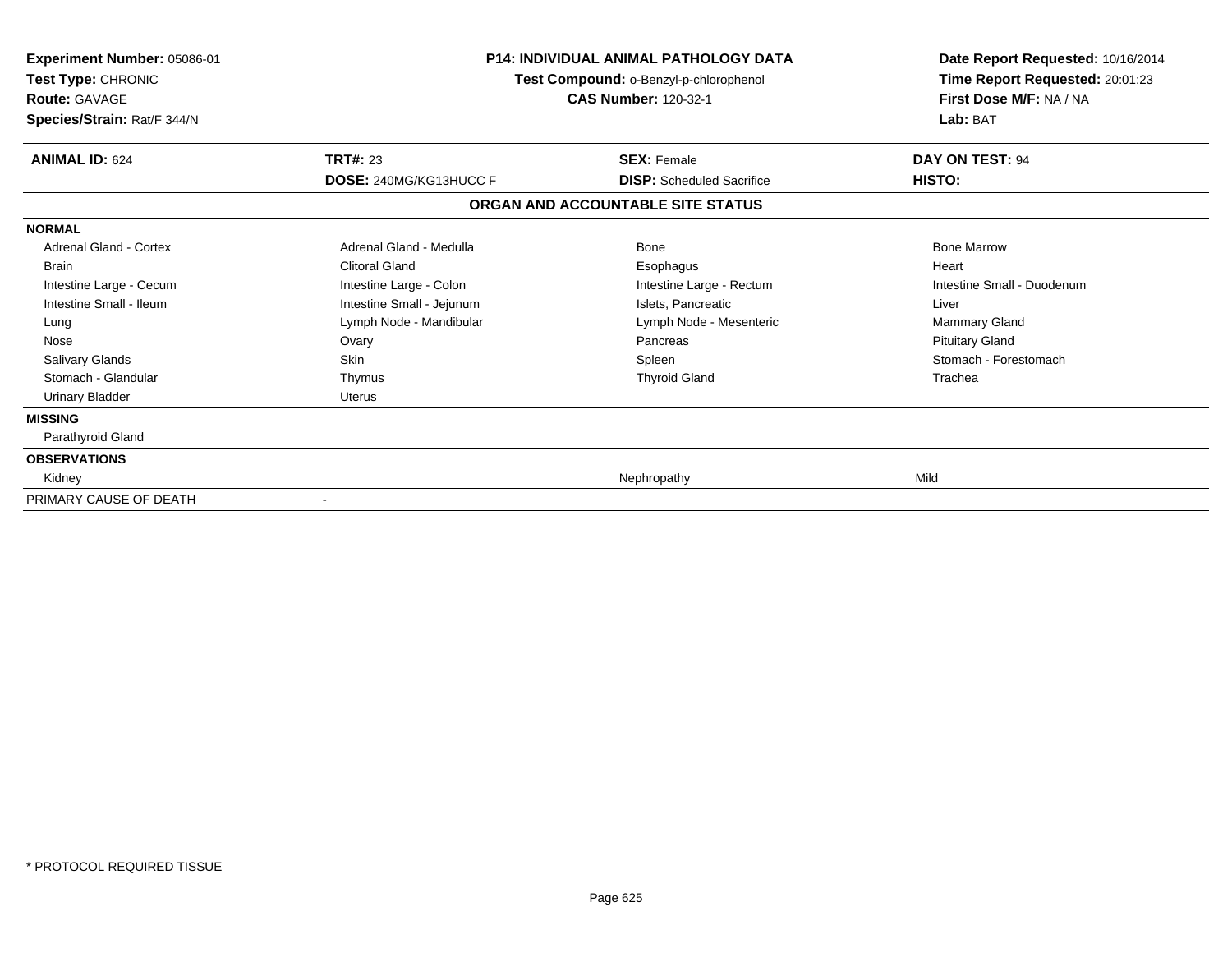| <b>Experiment Number: 05086-01</b><br>Test Type: CHRONIC<br><b>Route: GAVAGE</b><br>Species/Strain: Rat/F 344/N |                                           | <b>P14: INDIVIDUAL ANIMAL PATHOLOGY DATA</b><br>Test Compound: o-Benzyl-p-chlorophenol<br><b>CAS Number: 120-32-1</b> | Date Report Requested: 10/16/2014<br>Time Report Requested: 20:01:23<br>First Dose M/F: NA / NA<br>Lab: BAT |
|-----------------------------------------------------------------------------------------------------------------|-------------------------------------------|-----------------------------------------------------------------------------------------------------------------------|-------------------------------------------------------------------------------------------------------------|
| <b>ANIMAL ID: 625</b>                                                                                           | <b>TRT#: 23</b><br>DOSE: 240MG/KG13HUCC F | <b>SEX: Female</b><br><b>DISP:</b> Scheduled Sacrifice                                                                | DAY ON TEST: 94<br>HISTO:                                                                                   |
|                                                                                                                 |                                           | ORGAN AND ACCOUNTABLE SITE STATUS                                                                                     |                                                                                                             |
| <b>NORMAL</b>                                                                                                   |                                           |                                                                                                                       |                                                                                                             |
| Adrenal Gland - Cortex                                                                                          | Adrenal Gland - Medulla                   | <b>Bone</b>                                                                                                           | <b>Bone Marrow</b>                                                                                          |
| Brain                                                                                                           | <b>Clitoral Gland</b>                     | Esophagus                                                                                                             | Heart                                                                                                       |
| Intestine Large - Cecum                                                                                         | Intestine Large - Colon                   | Intestine Large - Rectum                                                                                              | Intestine Small - Duodenum                                                                                  |
| Intestine Small - Ileum                                                                                         | Intestine Small - Jejunum                 | Islets, Pancreatic                                                                                                    | Liver                                                                                                       |
| Lung                                                                                                            | Lymph Node - Mandibular                   | Lymph Node - Mesenteric                                                                                               | <b>Mammary Gland</b>                                                                                        |
| Nose                                                                                                            | Ovary                                     | Pancreas                                                                                                              | <b>Pituitary Gland</b>                                                                                      |
| <b>Salivary Glands</b>                                                                                          | <b>Skin</b>                               | Spleen                                                                                                                | Stomach - Forestomach                                                                                       |
| Stomach - Glandular                                                                                             | Thymus                                    | <b>Thyroid Gland</b>                                                                                                  | Trachea                                                                                                     |
| <b>Urinary Bladder</b>                                                                                          | <b>Uterus</b>                             |                                                                                                                       |                                                                                                             |
| <b>MISSING</b>                                                                                                  |                                           |                                                                                                                       |                                                                                                             |
| Parathyroid Gland                                                                                               |                                           |                                                                                                                       |                                                                                                             |
| <b>OBSERVATIONS</b>                                                                                             |                                           |                                                                                                                       |                                                                                                             |
| Kidney                                                                                                          |                                           | Nephropathy                                                                                                           | Minimal                                                                                                     |
| PRIMARY CAUSE OF DEATH                                                                                          |                                           |                                                                                                                       |                                                                                                             |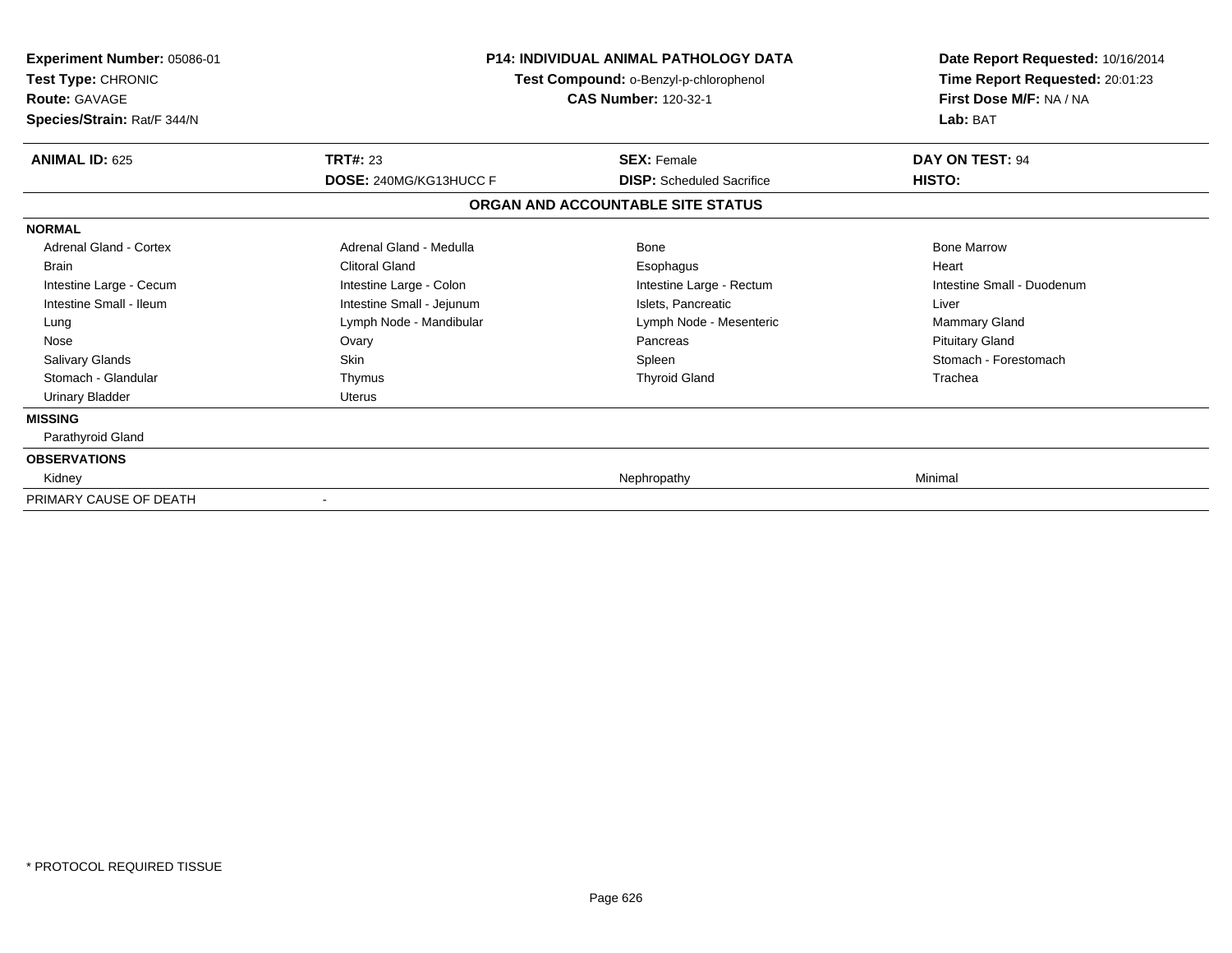| <b>Experiment Number: 05086-01</b><br><b>Test Type: CHRONIC</b><br><b>Route: GAVAGE</b><br>Species/Strain: Rat/F 344/N | <b>P14: INDIVIDUAL ANIMAL PATHOLOGY DATA</b><br>Test Compound: o-Benzyl-p-chlorophenol<br>CAS Number: 120-32-1 |                                                        | Date Report Requested: 10/16/2014<br>Time Report Requested: 20:01:23<br>First Dose M/F: NA / NA<br>Lab: BAT |
|------------------------------------------------------------------------------------------------------------------------|----------------------------------------------------------------------------------------------------------------|--------------------------------------------------------|-------------------------------------------------------------------------------------------------------------|
| <b>ANIMAL ID: 626</b>                                                                                                  | <b>TRT#: 23</b><br>DOSE: 240MG/KG13HUCC F                                                                      | <b>SEX: Female</b><br><b>DISP:</b> Scheduled Sacrifice | DAY ON TEST: 94<br>HISTO:                                                                                   |
|                                                                                                                        |                                                                                                                | ORGAN AND ACCOUNTABLE SITE STATUS                      |                                                                                                             |
| <b>NORMAL</b>                                                                                                          |                                                                                                                |                                                        |                                                                                                             |
| Adrenal Gland - Cortex                                                                                                 | Adrenal Gland - Medulla                                                                                        | Bone                                                   | <b>Bone Marrow</b>                                                                                          |
| <b>Brain</b>                                                                                                           | <b>Clitoral Gland</b>                                                                                          | Esophagus                                              | Heart                                                                                                       |
| Intestine Large - Cecum                                                                                                | Intestine Large - Colon                                                                                        | Intestine Large - Rectum                               | Intestine Small - Duodenum                                                                                  |
| Intestine Small - Ileum                                                                                                | Intestine Small - Jejunum                                                                                      | Islets, Pancreatic                                     | Liver                                                                                                       |
| Lung                                                                                                                   | Lymph Node - Mandibular                                                                                        | Lymph Node - Mesenteric                                | <b>Mammary Gland</b>                                                                                        |
| Nose                                                                                                                   | Ovary                                                                                                          | Pancreas                                               | Parathyroid Gland                                                                                           |
| <b>Pituitary Gland</b>                                                                                                 | Salivary Glands                                                                                                | Skin                                                   | Spleen                                                                                                      |
| Stomach - Forestomach                                                                                                  | Stomach - Glandular                                                                                            | Thymus                                                 | <b>Thyroid Gland</b>                                                                                        |
| Trachea                                                                                                                | <b>Urinary Bladder</b>                                                                                         | Uterus                                                 |                                                                                                             |
| <b>OBSERVATIONS</b>                                                                                                    |                                                                                                                |                                                        |                                                                                                             |
| Kidney                                                                                                                 |                                                                                                                | Nephropathy                                            | Minimal                                                                                                     |
| PRIMARY CAUSE OF DEATH                                                                                                 |                                                                                                                |                                                        |                                                                                                             |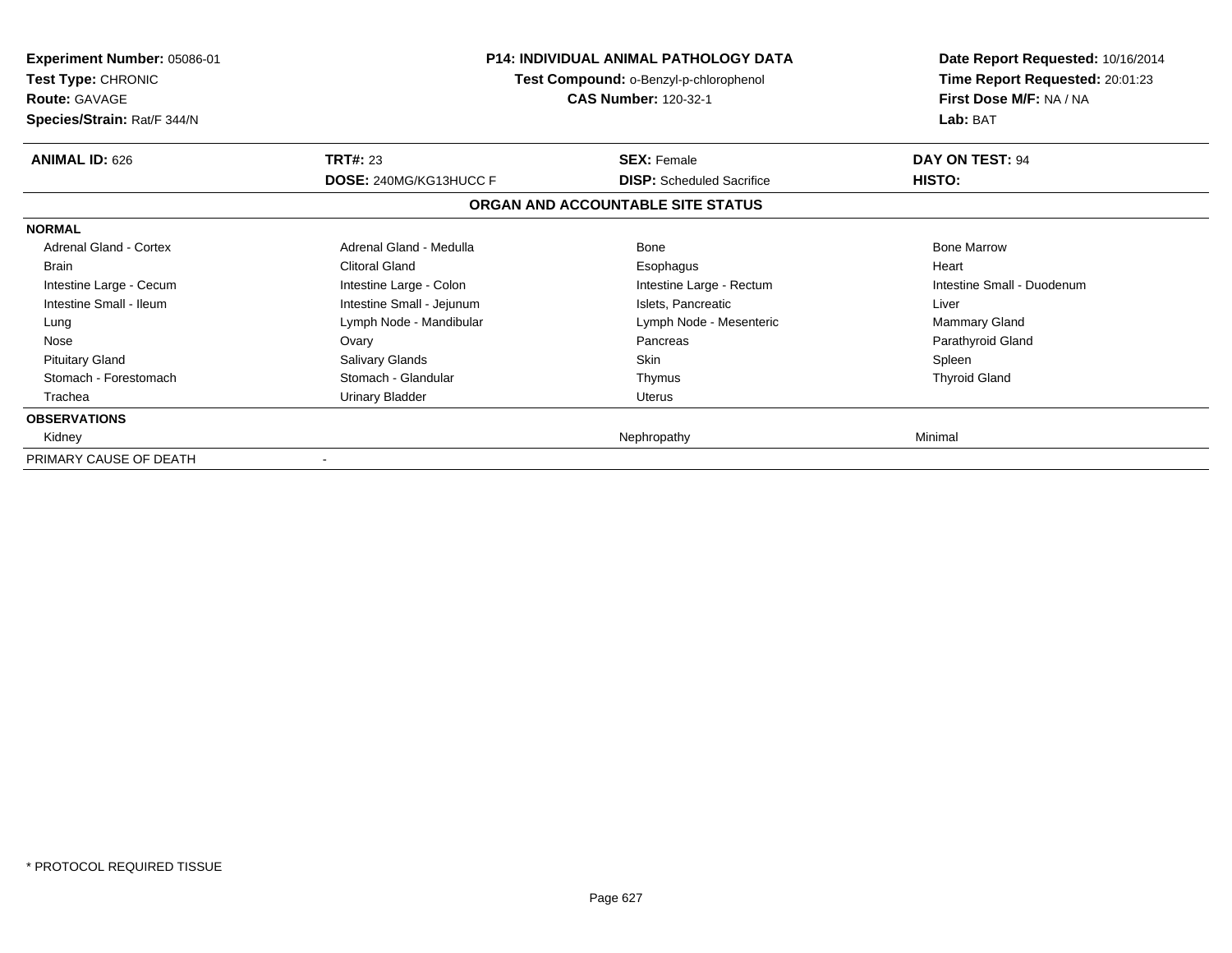| <b>Experiment Number: 05086-01</b><br>Test Type: CHRONIC<br><b>Route: GAVAGE</b><br>Species/Strain: Rat/F 344/N | <b>P14: INDIVIDUAL ANIMAL PATHOLOGY DATA</b><br>Test Compound: o-Benzyl-p-chlorophenol<br><b>CAS Number: 120-32-1</b> |                                   | Date Report Requested: 10/16/2014<br>Time Report Requested: 20:01:23<br>First Dose M/F: NA / NA<br>Lab: BAT |
|-----------------------------------------------------------------------------------------------------------------|-----------------------------------------------------------------------------------------------------------------------|-----------------------------------|-------------------------------------------------------------------------------------------------------------|
| <b>ANIMAL ID: 627</b>                                                                                           | <b>TRT#: 23</b>                                                                                                       | <b>SEX: Female</b>                | DAY ON TEST: 94                                                                                             |
|                                                                                                                 | <b>DOSE: 240MG/KG13HUCC F</b>                                                                                         | <b>DISP:</b> Scheduled Sacrifice  | HISTO:                                                                                                      |
|                                                                                                                 |                                                                                                                       | ORGAN AND ACCOUNTABLE SITE STATUS |                                                                                                             |
| <b>NORMAL</b>                                                                                                   |                                                                                                                       |                                   |                                                                                                             |
| Adrenal Gland - Cortex                                                                                          | Adrenal Gland - Medulla                                                                                               | <b>Bone</b>                       | <b>Brain</b>                                                                                                |
| <b>Clitoral Gland</b>                                                                                           | Esophagus                                                                                                             | Heart                             | Intestine Large - Cecum                                                                                     |
| Intestine Large - Colon                                                                                         | Intestine Large - Rectum                                                                                              | Intestine Small - Duodenum        | Intestine Small - Ileum                                                                                     |
| Intestine Small - Jejunum                                                                                       | Islets, Pancreatic                                                                                                    | Kidney                            | Liver                                                                                                       |
| Lymph Node - Mandibular                                                                                         | Lymph Node - Mesenteric                                                                                               | <b>Mammary Gland</b>              | Nose                                                                                                        |
| Ovary                                                                                                           | Pancreas                                                                                                              | Parathyroid Gland                 | <b>Pituitary Gland</b>                                                                                      |
| <b>Salivary Glands</b>                                                                                          | <b>Skin</b>                                                                                                           | Spleen                            | Stomach - Forestomach                                                                                       |
| Stomach - Glandular                                                                                             | Thymus                                                                                                                | <b>Thyroid Gland</b>              | Trachea                                                                                                     |
| <b>Urinary Bladder</b>                                                                                          | <b>Uterus</b>                                                                                                         |                                   |                                                                                                             |
| <b>OBSERVATIONS</b>                                                                                             |                                                                                                                       |                                   |                                                                                                             |
| <b>Bone Marrow</b>                                                                                              | Femoral                                                                                                               | Hyperplasia                       | Reticulum Cell, Minimal                                                                                     |
| Eye                                                                                                             | Retina                                                                                                                | Atrophy                           | Marked                                                                                                      |
|                                                                                                                 | Lens                                                                                                                  | Cataract                          | Moderate                                                                                                    |
| Note: CATARACT<br>$TGLs = 1-11$                                                                                 |                                                                                                                       |                                   |                                                                                                             |
| Lung                                                                                                            |                                                                                                                       | Inflammation                      | Chronic Active, Minimal                                                                                     |
| PRIMARY CAUSE OF DEATH                                                                                          |                                                                                                                       |                                   |                                                                                                             |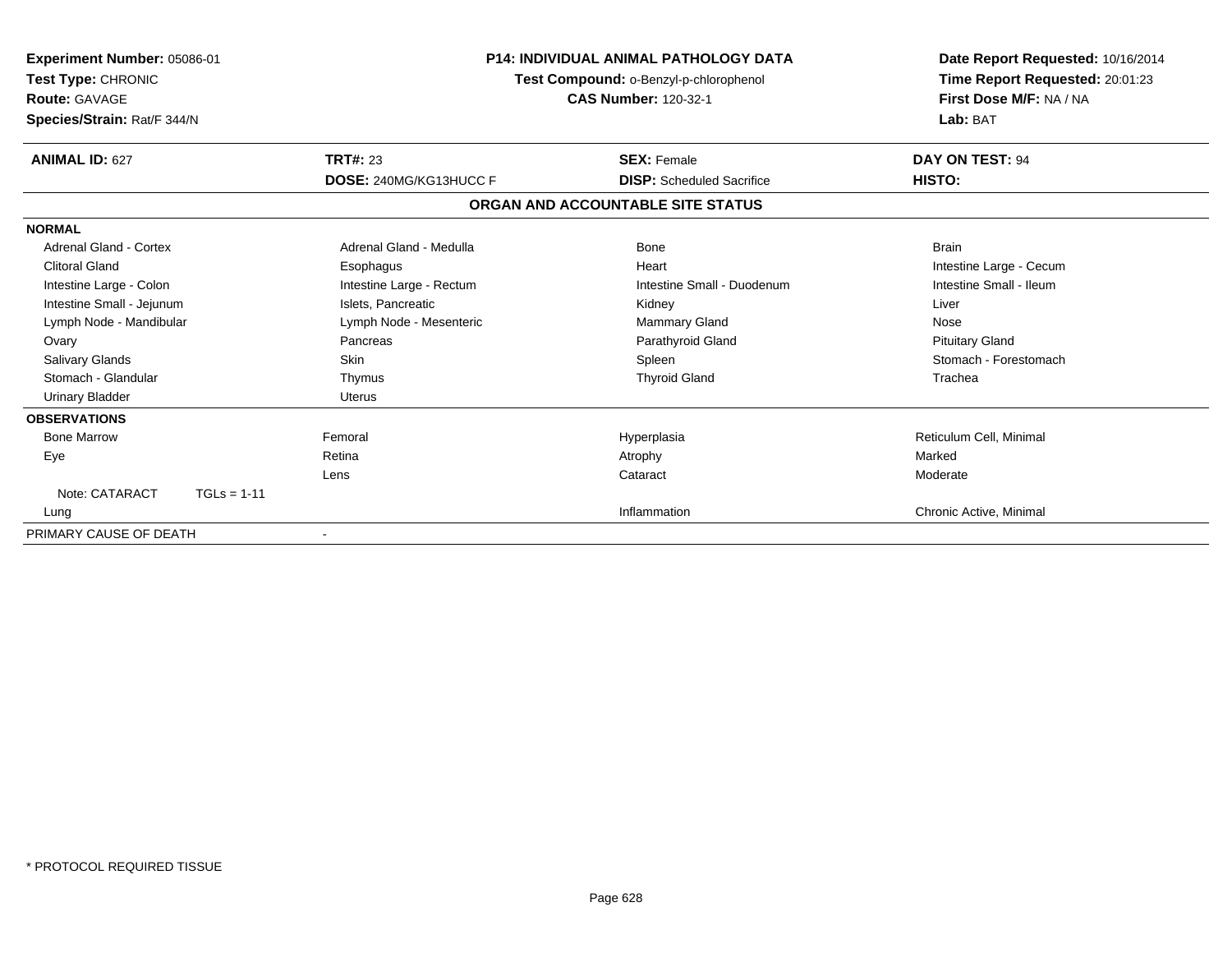| <b>Experiment Number: 05086-01</b><br><b>Test Type: CHRONIC</b><br><b>Route: GAVAGE</b><br>Species/Strain: Rat/F 344/N | <b>P14: INDIVIDUAL ANIMAL PATHOLOGY DATA</b><br>Test Compound: o-Benzyl-p-chlorophenol<br><b>CAS Number: 120-32-1</b><br><b>TRT#: 23</b><br><b>SEX: Female</b><br><b>DOSE: 240MG/KG13HUCC F</b><br><b>DISP:</b> Scheduled Sacrifice |                                   | Date Report Requested: 10/16/2014<br>Time Report Requested: 20:01:23<br>First Dose M/F: NA / NA<br>Lab: BAT |
|------------------------------------------------------------------------------------------------------------------------|-------------------------------------------------------------------------------------------------------------------------------------------------------------------------------------------------------------------------------------|-----------------------------------|-------------------------------------------------------------------------------------------------------------|
| <b>ANIMAL ID: 628</b>                                                                                                  |                                                                                                                                                                                                                                     |                                   | DAY ON TEST: 94<br>HISTO:                                                                                   |
|                                                                                                                        |                                                                                                                                                                                                                                     | ORGAN AND ACCOUNTABLE SITE STATUS |                                                                                                             |
| <b>NORMAL</b>                                                                                                          |                                                                                                                                                                                                                                     |                                   |                                                                                                             |
| <b>Adrenal Gland - Cortex</b>                                                                                          | Adrenal Gland - Medulla                                                                                                                                                                                                             | Bone                              | <b>Bone Marrow</b>                                                                                          |
| <b>Brain</b>                                                                                                           | <b>Clitoral Gland</b>                                                                                                                                                                                                               | Esophagus                         | Heart                                                                                                       |
| Intestine Large - Cecum                                                                                                | Intestine Large - Colon                                                                                                                                                                                                             | Intestine Large - Rectum          | Intestine Small - Duodenum                                                                                  |
| Intestine Small - Ileum                                                                                                | Intestine Small - Jejunum                                                                                                                                                                                                           | Islets, Pancreatic                | Kidney                                                                                                      |
| Liver                                                                                                                  | Lung                                                                                                                                                                                                                                | Lymph Node - Mandibular           | Lymph Node - Mesenteric                                                                                     |
| Mammary Gland                                                                                                          | Nose                                                                                                                                                                                                                                | Ovary                             | Pancreas                                                                                                    |
| Parathyroid Gland                                                                                                      | <b>Pituitary Gland</b>                                                                                                                                                                                                              | <b>Salivary Glands</b>            | <b>Skin</b>                                                                                                 |
| Spleen                                                                                                                 | Stomach - Forestomach                                                                                                                                                                                                               | Stomach - Glandular               | Thymus                                                                                                      |
| <b>Thyroid Gland</b>                                                                                                   | Trachea<br>Urinary Bladder                                                                                                                                                                                                          |                                   | Uterus                                                                                                      |
| PRIMARY CAUSE OF DEATH                                                                                                 |                                                                                                                                                                                                                                     |                                   |                                                                                                             |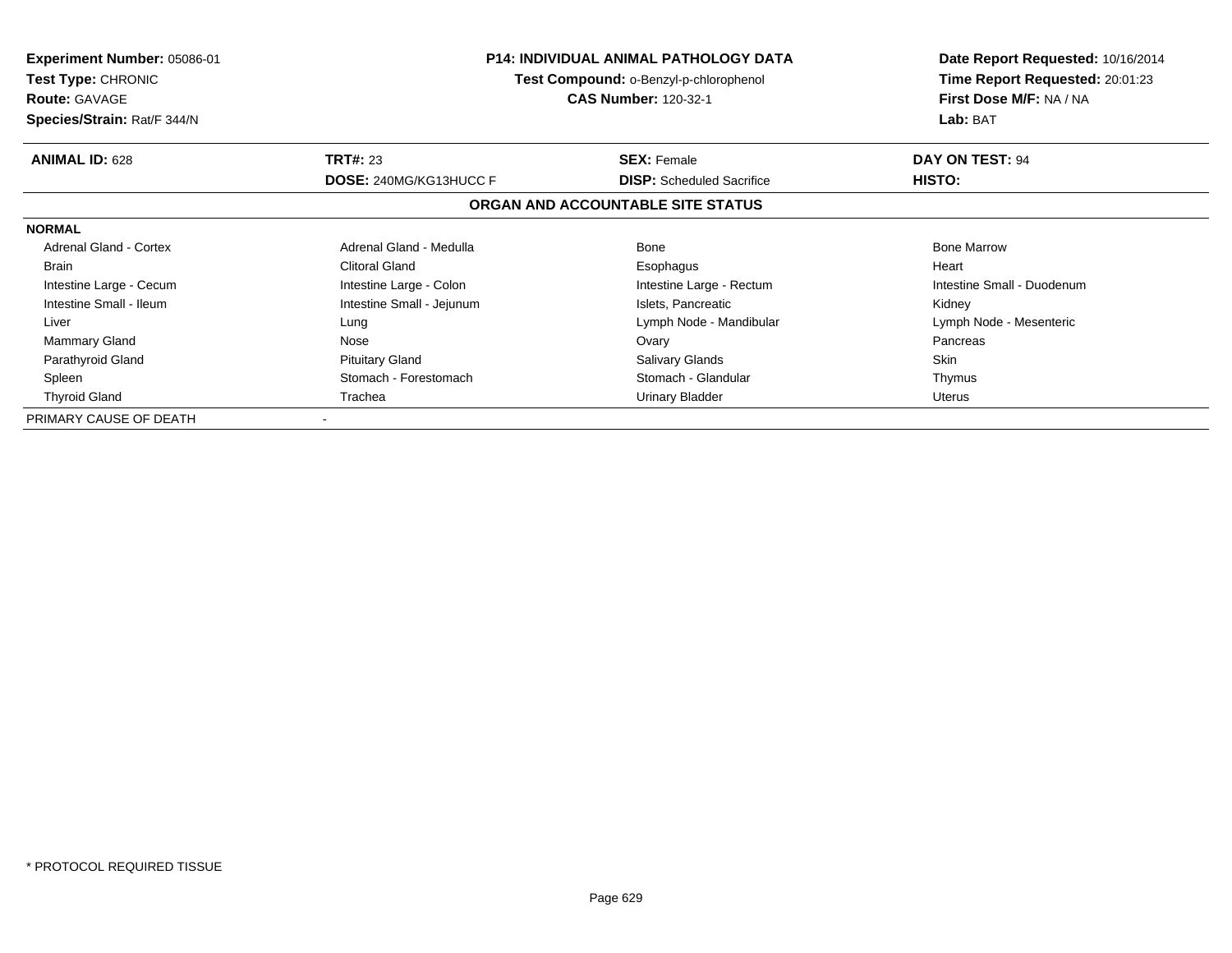| <b>Experiment Number: 05086-01</b><br><b>Test Type: CHRONIC</b><br><b>Route: GAVAGE</b><br>Species/Strain: Rat/F 344/N |                           | <b>P14: INDIVIDUAL ANIMAL PATHOLOGY DATA</b><br><b>Test Compound: o-Benzyl-p-chlorophenol</b><br><b>CAS Number: 120-32-1</b> | Date Report Requested: 10/16/2014<br>Time Report Requested: 20:01:23<br>First Dose M/F: NA / NA<br>Lab: BAT |
|------------------------------------------------------------------------------------------------------------------------|---------------------------|------------------------------------------------------------------------------------------------------------------------------|-------------------------------------------------------------------------------------------------------------|
| <b>ANIMAL ID: 629</b>                                                                                                  | <b>TRT#: 23</b>           | <b>SEX: Female</b>                                                                                                           | DAY ON TEST: 14                                                                                             |
|                                                                                                                        | DOSE: 240MG/KG13HUCC F    | <b>DISP:</b> Natural Death<br>ORGAN AND ACCOUNTABLE SITE STATUS                                                              | <b>HISTO: 862989</b>                                                                                        |
| <b>NORMAL</b>                                                                                                          |                           |                                                                                                                              |                                                                                                             |
| Adrenal Gland - Cortex                                                                                                 | Adrenal Gland - Medulla   | Bone                                                                                                                         | <b>Bone Marrow</b>                                                                                          |
| <b>Brain</b>                                                                                                           | <b>Clitoral Gland</b>     | Esophagus                                                                                                                    | Heart                                                                                                       |
| Intestine Large - Cecum                                                                                                | Intestine Large - Colon   | Intestine Large - Rectum                                                                                                     | Intestine Small - Duodenum                                                                                  |
| Intestine Small - Ileum                                                                                                | Intestine Small - Jejunum | Islets, Pancreatic                                                                                                           | Kidney                                                                                                      |
| Liver                                                                                                                  | Lung                      | Lymph Node - Mandibular                                                                                                      | Lymph Node - Mesenteric                                                                                     |
| <b>Mammary Gland</b>                                                                                                   | Nose                      | Ovary                                                                                                                        | Pancreas                                                                                                    |
| Parathyroid Gland                                                                                                      | <b>Pituitary Gland</b>    | <b>Salivary Glands</b>                                                                                                       | Skin                                                                                                        |
| Spleen                                                                                                                 | Stomach - Forestomach     | Stomach - Glandular                                                                                                          | Thymus                                                                                                      |
| <b>Thyroid Gland</b>                                                                                                   | Trachea                   | <b>Urinary Bladder</b>                                                                                                       | Uterus                                                                                                      |
| PRIMARY CAUSE OF DEATH                                                                                                 |                           |                                                                                                                              |                                                                                                             |
| Animal Note: COD: UNDETERMINED.                                                                                        |                           |                                                                                                                              |                                                                                                             |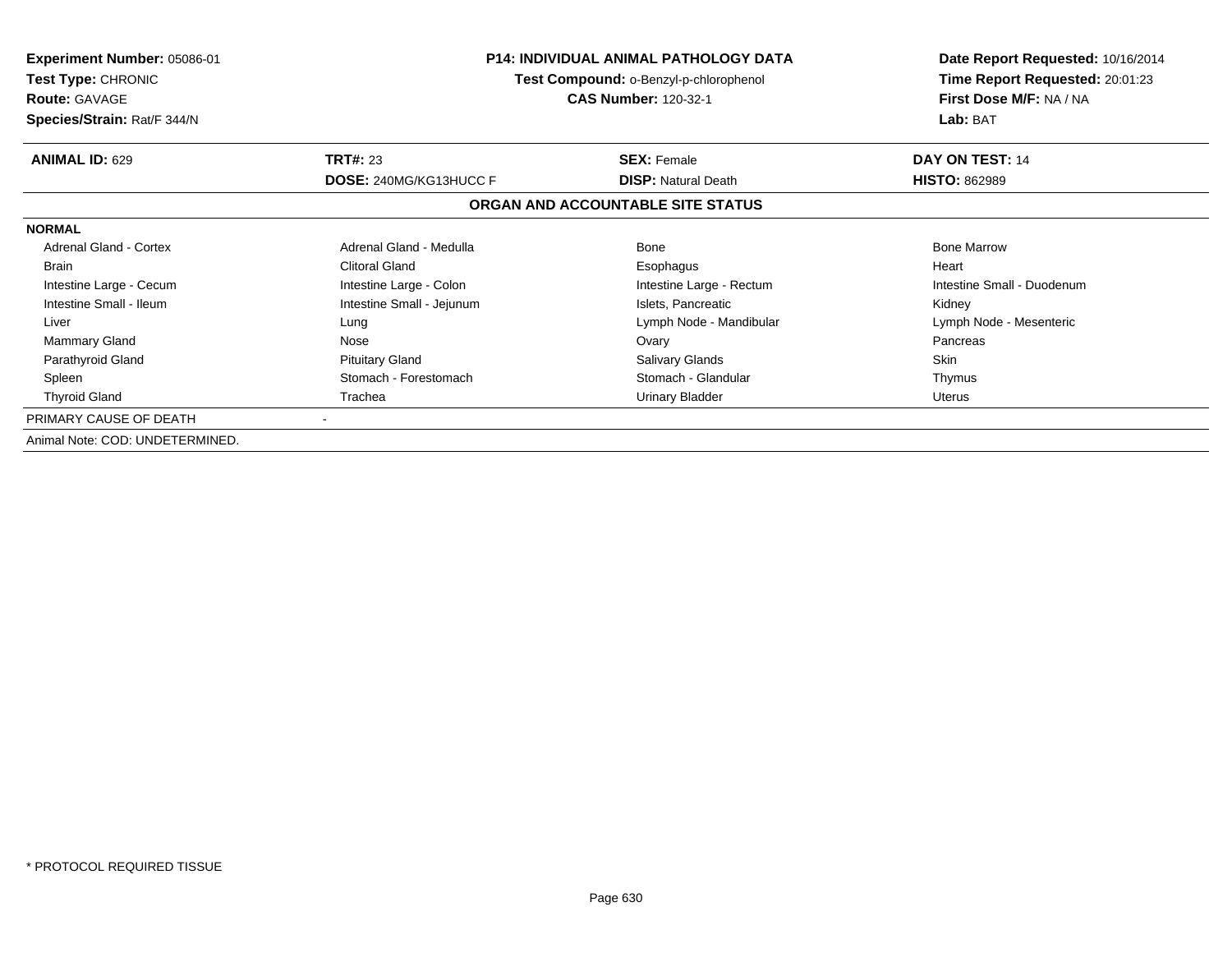| <b>Experiment Number: 05086-01</b><br><b>Test Type: CHRONIC</b><br><b>Route: GAVAGE</b><br>Species/Strain: Rat/F 344/N | <b>P14: INDIVIDUAL ANIMAL PATHOLOGY DATA</b><br>Test Compound: o-Benzyl-p-chlorophenol<br>CAS Number: 120-32-1 |                                                        | Date Report Requested: 10/16/2014<br>Time Report Requested: 20:01:23<br>First Dose M/F: NA / NA<br>Lab: BAT |
|------------------------------------------------------------------------------------------------------------------------|----------------------------------------------------------------------------------------------------------------|--------------------------------------------------------|-------------------------------------------------------------------------------------------------------------|
| <b>ANIMAL ID: 630</b>                                                                                                  | <b>TRT#: 23</b>                                                                                                | <b>SEX: Female</b><br><b>DISP:</b> Scheduled Sacrifice | DAY ON TEST: 94<br><b>HISTO:</b>                                                                            |
|                                                                                                                        | DOSE: 240MG/KG13HUCC F                                                                                         |                                                        |                                                                                                             |
|                                                                                                                        |                                                                                                                | ORGAN AND ACCOUNTABLE SITE STATUS                      |                                                                                                             |
| <b>NORMAL</b>                                                                                                          |                                                                                                                |                                                        |                                                                                                             |
| Adrenal Gland - Cortex                                                                                                 | Adrenal Gland - Medulla                                                                                        | <b>Bone</b>                                            | <b>Bone Marrow</b>                                                                                          |
| <b>Brain</b>                                                                                                           | <b>Clitoral Gland</b>                                                                                          | Esophagus                                              | Heart                                                                                                       |
| Intestine Large - Cecum                                                                                                | Intestine Large - Colon                                                                                        | Intestine Large - Rectum                               | Intestine Small - Duodenum                                                                                  |
| Intestine Small - Ileum                                                                                                | Intestine Small - Jejunum                                                                                      | Islets, Pancreatic                                     | Liver                                                                                                       |
| Lung                                                                                                                   | Lymph Node - Mandibular                                                                                        | Lymph Node - Mesenteric                                | <b>Mammary Gland</b>                                                                                        |
| Nose                                                                                                                   | Ovary                                                                                                          | Pancreas                                               | Parathyroid Gland                                                                                           |
| <b>Pituitary Gland</b>                                                                                                 | Salivary Glands                                                                                                | Skin                                                   | Spleen                                                                                                      |
| Stomach - Forestomach                                                                                                  | Stomach - Glandular                                                                                            | Thymus                                                 | <b>Thyroid Gland</b>                                                                                        |
| Trachea                                                                                                                | Urinary Bladder                                                                                                | Uterus                                                 |                                                                                                             |
| <b>OBSERVATIONS</b>                                                                                                    |                                                                                                                |                                                        |                                                                                                             |
| Kidney                                                                                                                 |                                                                                                                | Nephropathy                                            | Mild                                                                                                        |
| PRIMARY CAUSE OF DEATH                                                                                                 |                                                                                                                |                                                        |                                                                                                             |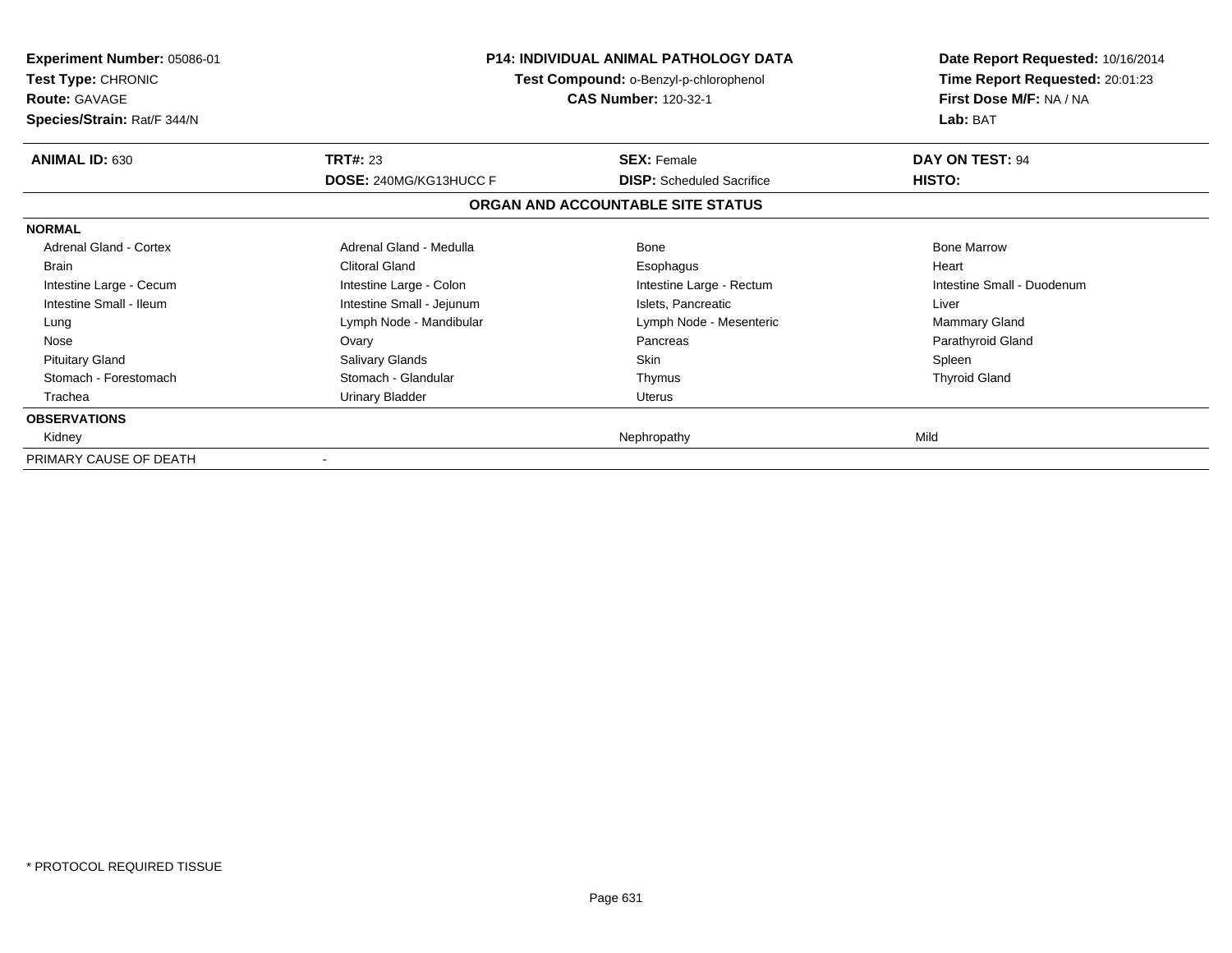| <b>Experiment Number: 05086-01</b><br>Test Type: CHRONIC<br><b>Route: GAVAGE</b><br>Species/Strain: Rat/F 344/N | <b>P14: INDIVIDUAL ANIMAL PATHOLOGY DATA</b><br>Test Compound: o-Benzyl-p-chlorophenol<br><b>CAS Number: 120-32-1</b> |                                                    | Date Report Requested: 10/16/2014<br>Time Report Requested: 20:01:23<br>First Dose M/F: NA / NA<br>Lab: BAT |
|-----------------------------------------------------------------------------------------------------------------|-----------------------------------------------------------------------------------------------------------------------|----------------------------------------------------|-------------------------------------------------------------------------------------------------------------|
| <b>ANIMAL ID: 637</b>                                                                                           | <b>TRT#: 24</b><br><b>DOSE: 240MG/KG65HUCC F</b>                                                                      | <b>SEX: Female</b><br><b>DISP: Dosing Accident</b> | <b>DAY ON TEST: 1</b><br><b>HISTO: 863067</b>                                                               |
| PRIMARY CAUSE OF DEATH                                                                                          |                                                                                                                       |                                                    |                                                                                                             |
| Animal Note: COD: UNDETERMINED.                                                                                 |                                                                                                                       |                                                    |                                                                                                             |